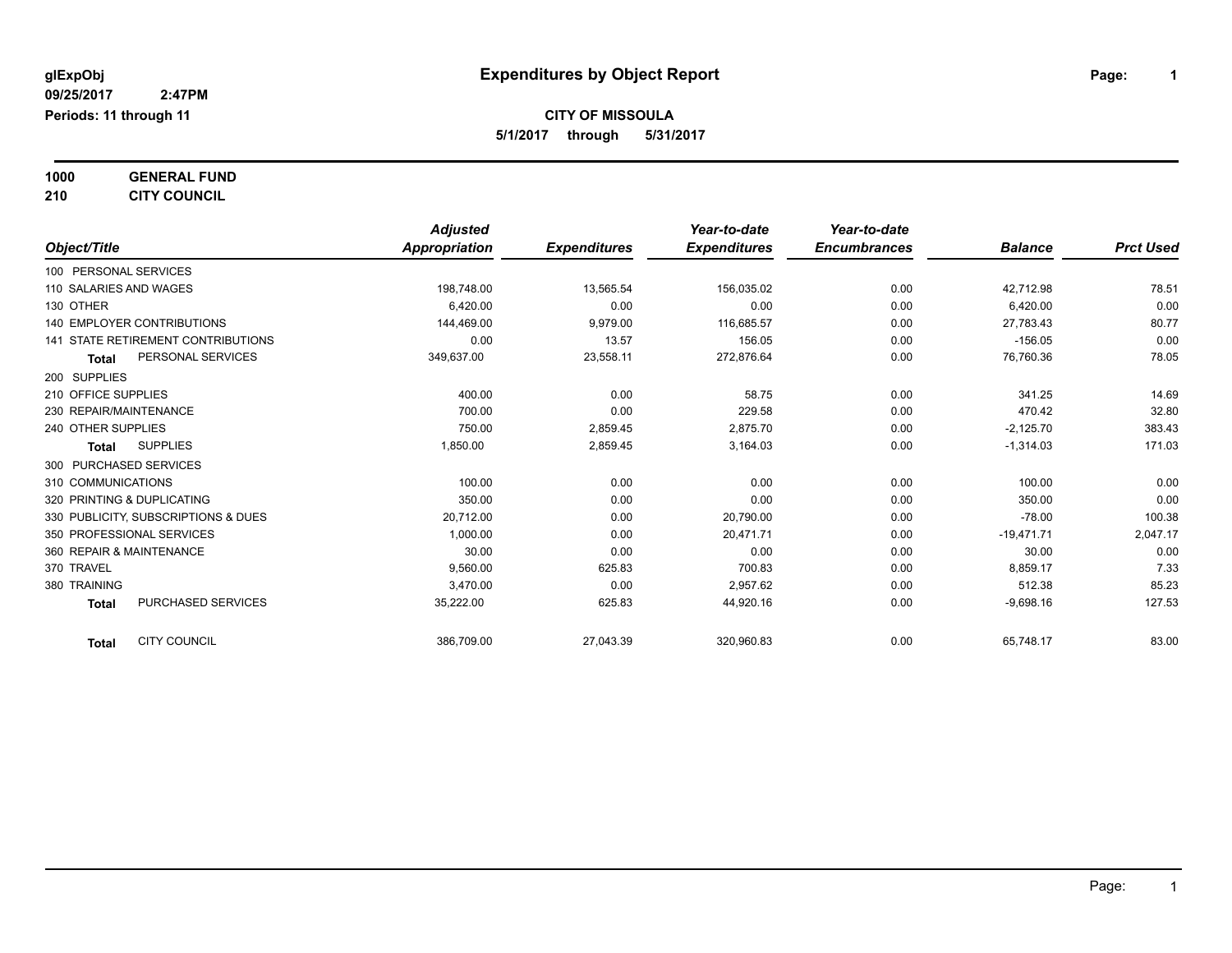**1000 GENERAL FUND**

**220 MAYOR**

| Object/Title                              | <b>Adjusted</b><br>Appropriation |                     | Year-to-date<br><b>Expenditures</b> | Year-to-date<br><b>Encumbrances</b> | <b>Balance</b> | <b>Prct Used</b> |
|-------------------------------------------|----------------------------------|---------------------|-------------------------------------|-------------------------------------|----------------|------------------|
|                                           |                                  | <b>Expenditures</b> |                                     |                                     |                |                  |
| 100 PERSONAL SERVICES                     |                                  |                     |                                     |                                     |                |                  |
| 110 SALARIES AND WAGES                    | 391,772.00                       | 30,618.47           | 345,758.03                          | 0.00                                | 46,013.97      | 88.25            |
| 120 OVERTIME                              | 500.00                           | 0.00                | 0.00                                | 0.00                                | 500.00         | 0.00             |
| 130 OTHER                                 | 6.600.00                         | 0.00                | 0.00                                | 0.00                                | 6,600.00       | 0.00             |
| <b>140 EMPLOYER CONTRIBUTIONS</b>         | 118.554.00                       | 9,416.11            | 108,068.92                          | 0.00                                | 10,485.08      | 91.16            |
| <b>141 STATE RETIREMENT CONTRIBUTIONS</b> | 0.00                             | 30.62               | 345.77                              | 0.00                                | $-345.77$      | 0.00             |
| PERSONAL SERVICES<br><b>Total</b>         | 517,426.00                       | 40,065.20           | 454,172.72                          | 0.00                                | 63,253.28      | 87.78            |
| 200 SUPPLIES                              |                                  |                     |                                     |                                     |                |                  |
| 210 OFFICE SUPPLIES                       | 1,004.00                         | 14.73               | 644.76                              | 0.00                                | 359.24         | 64.22            |
| 220 OPERATING SUPPLIES                    | 1,120.00                         | 0.00                | 633.29                              | 0.00                                | 486.71         | 56.54            |
| 230 REPAIR/MAINTENANCE                    | 100.00                           | 0.00                | 0.00                                | 0.00                                | 100.00         | 0.00             |
| 231 GASOLINE                              | 107.00                           | 0.00                | 60.90                               | 0.00                                | 46.10          | 56.92            |
| 240 OTHER SUPPLIES                        | 400.00                           | 0.00                | 0.00                                | 0.00                                | 400.00         | 0.00             |
| <b>SUPPLIES</b><br>Total                  | 2,731.00                         | 14.73               | 1,338.95                            | 0.00                                | 1,392.05       | 49.03            |
| 300 PURCHASED SERVICES                    |                                  |                     |                                     |                                     |                |                  |
| 310 COMMUNICATIONS                        | 890.00                           | 12.47               | 468.49                              | 0.00                                | 421.51         | 52.64            |
| 320 PRINTING & DUPLICATING                | 3.056.00                         | 0.00                | 0.00                                | 0.00                                | 3,056.00       | 0.00             |
| 330 PUBLICITY, SUBSCRIPTIONS & DUES       | 10,196.00                        | 116.00              | 11,186.07                           | 0.00                                | $-990.07$      | 109.71           |
| 344 TELEPHONE SERVICE                     | 6.076.00                         | 630.23              | 3,211.53                            | 0.00                                | 2,864.47       | 52.86            |
| 350 PROFESSIONAL SERVICES                 | 3,307.00                         | 0.00                | 738.74                              | 0.00                                | 2,568.26       | 22.34            |
| 360 REPAIR & MAINTENANCE                  | 605.00                           | 36.30               | 325.00                              | 0.00                                | 280.00         | 53.72            |
| 370 TRAVEL                                | 2,508.00                         | 64.15               | 3,572.93                            | 0.00                                | $-1,064.93$    | 142.46           |
| 380 TRAINING                              | 2,320.00                         | 0.00                | 1,175.00                            | 0.00                                | 1,145.00       | 50.65            |
| 390 OTHER PURCHASED SERVICES              | 1,250.00                         | 0.00                | 362.00                              | 0.00                                | 888.00         | 28.96            |
| PURCHASED SERVICES<br><b>Total</b>        | 30,208.00                        | 859.15              | 21,039.76                           | 0.00                                | 9,168.24       | 69.65            |
| <b>MAYOR</b><br><b>Total</b>              | 550,365.00                       | 40,939.08           | 476,551.43                          | 0.00                                | 73,813.57      | 86.59            |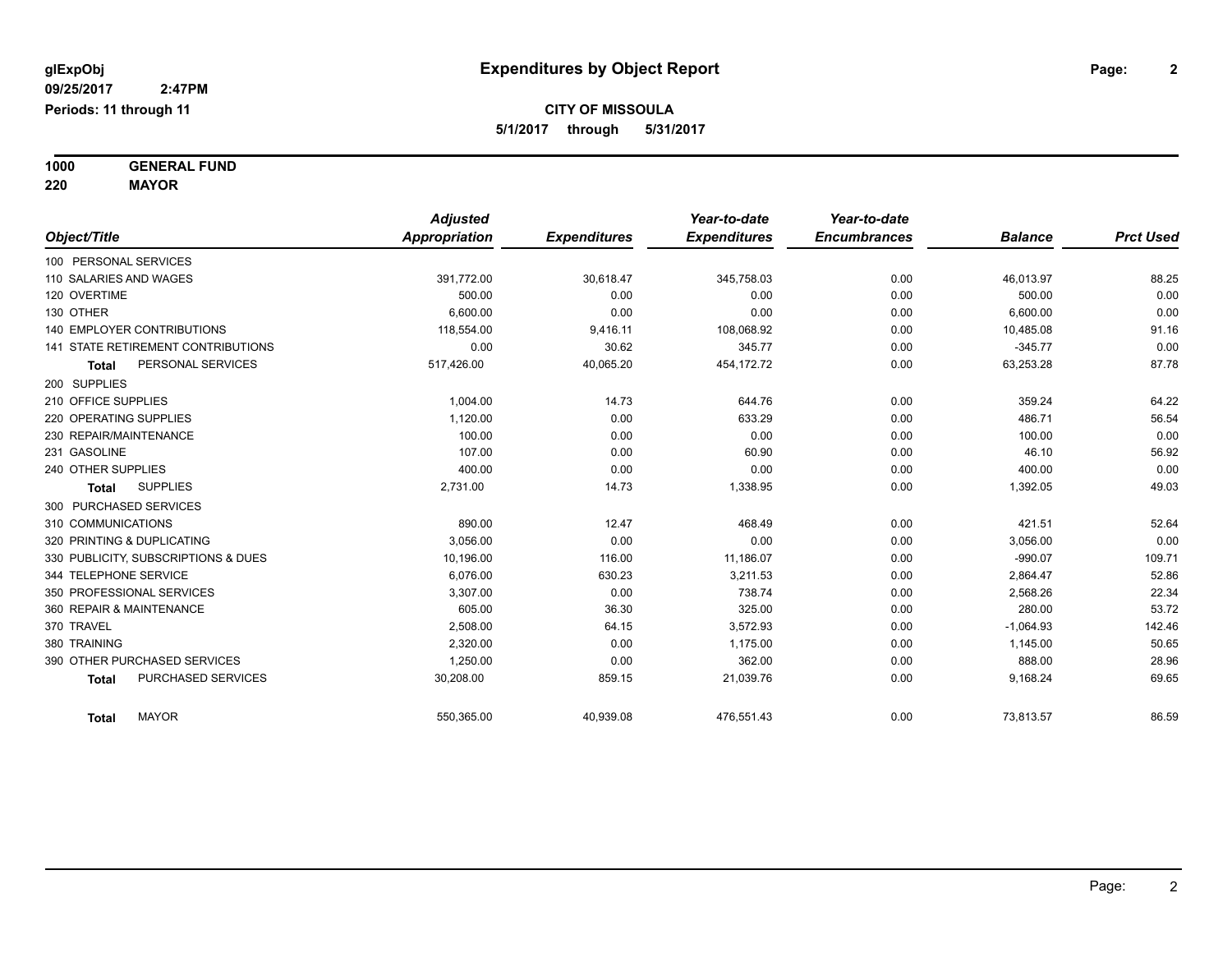# **1000 GENERAL FUND**

**221 HUMAN RESOURCES**

|                            |                                     | <b>Adjusted</b>      |                     | Year-to-date        | Year-to-date        |                |                  |
|----------------------------|-------------------------------------|----------------------|---------------------|---------------------|---------------------|----------------|------------------|
| Object/Title               |                                     | <b>Appropriation</b> | <b>Expenditures</b> | <b>Expenditures</b> | <b>Encumbrances</b> | <b>Balance</b> | <b>Prct Used</b> |
| 100 PERSONAL SERVICES      |                                     |                      |                     |                     |                     |                |                  |
| 110 SALARIES AND WAGES     |                                     | 209,238.00           | 16,075.11           | 182,027.89          | 0.00                | 27,210.11      | 87.00            |
|                            | 140 EMPLOYER CONTRIBUTIONS          | 75,092.00            | 6,004.61            | 69,702.09           | 0.00                | 5,389.91       | 92.82            |
|                            | 141 STATE RETIREMENT CONTRIBUTIONS  | 0.00                 | 16.08               | 182.05              | 0.00                | $-182.05$      | 0.00             |
| <b>Total</b>               | PERSONAL SERVICES                   | 284,330.00           | 22,095.80           | 251,912.03          | 0.00                | 32,417.97      | 88.60            |
| 200 SUPPLIES               |                                     |                      |                     |                     |                     |                |                  |
| 210 OFFICE SUPPLIES        |                                     | 3,115.00             | 0.00                | 1,781.35            | 0.00                | 1,333.65       | 57.19            |
| 220 OPERATING SUPPLIES     |                                     | 0.00                 | 0.00                | 0.00                | 0.00                | 0.00           | 0.00             |
| <b>Total</b>               | <b>SUPPLIES</b>                     | 3,115.00             | 0.00                | 1,781.35            | 0.00                | 1,333.65       | 57.19            |
| 300 PURCHASED SERVICES     |                                     |                      |                     |                     |                     |                |                  |
| 310 COMMUNICATIONS         |                                     | 450.00               | 20.02               | 221.90              | 0.00                | 228.10         | 49.31            |
| 320 PRINTING & DUPLICATING |                                     | 1,632.00             | 0.00                | 1,054.35            | 0.00                | 577.65         | 64.60            |
|                            | 330 PUBLICITY, SUBSCRIPTIONS & DUES | 2.091.00             | 0.00                | 1,955.00            | 0.00                | 136.00         | 93.50            |
| 344 TELEPHONE SERVICE      |                                     | 190.00               | 33.46               | 96.15               | 0.00                | 93.85          | 50.61            |
|                            | 350 PROFESSIONAL SERVICES           | 11,000.00            | 274.00              | 493.00              | 0.00                | 10,507.00      | 4.48             |
| 360 REPAIR & MAINTENANCE   |                                     | 3,992.00             | 0.00                | 382.79              | 0.00                | 3,609.21       | 9.59             |
| 370 TRAVEL                 |                                     | 3,088.00             | 1,268.55            | 2,315.51            | 0.00                | 772.49         | 74.98            |
| 380 TRAINING               |                                     | 3,050.00             | 0.00                | 3,807.00            | 0.00                | $-757.00$      | 124.82           |
|                            | 390 OTHER PURCHASED SERVICES        | 17,490.00            | 0.00                | 19,462.54           | 0.00                | $-1,972.54$    | 111.28           |
| <b>Total</b>               | PURCHASED SERVICES                  | 42,983.00            | 1,596.03            | 29,788.24           | 0.00                | 13,194.76      | 69.30            |
| 900 CAPITAL OUTLAY         |                                     |                      |                     |                     |                     |                |                  |
|                            | 940 MACHINERY & EQUIPMENT           | 0.00                 | 0.00                | 0.00                | 0.00                | 0.00           | 0.00             |
| <b>Total</b>               | <b>CAPITAL OUTLAY</b>               | 0.00                 | 0.00                | 0.00                | 0.00                | 0.00           | 0.00             |
|                            |                                     |                      |                     |                     |                     |                |                  |
| <b>Total</b>               | <b>HUMAN RESOURCES</b>              | 330,428.00           | 23,691.83           | 283,481.62          | 0.00                | 46,946.38      | 85.79            |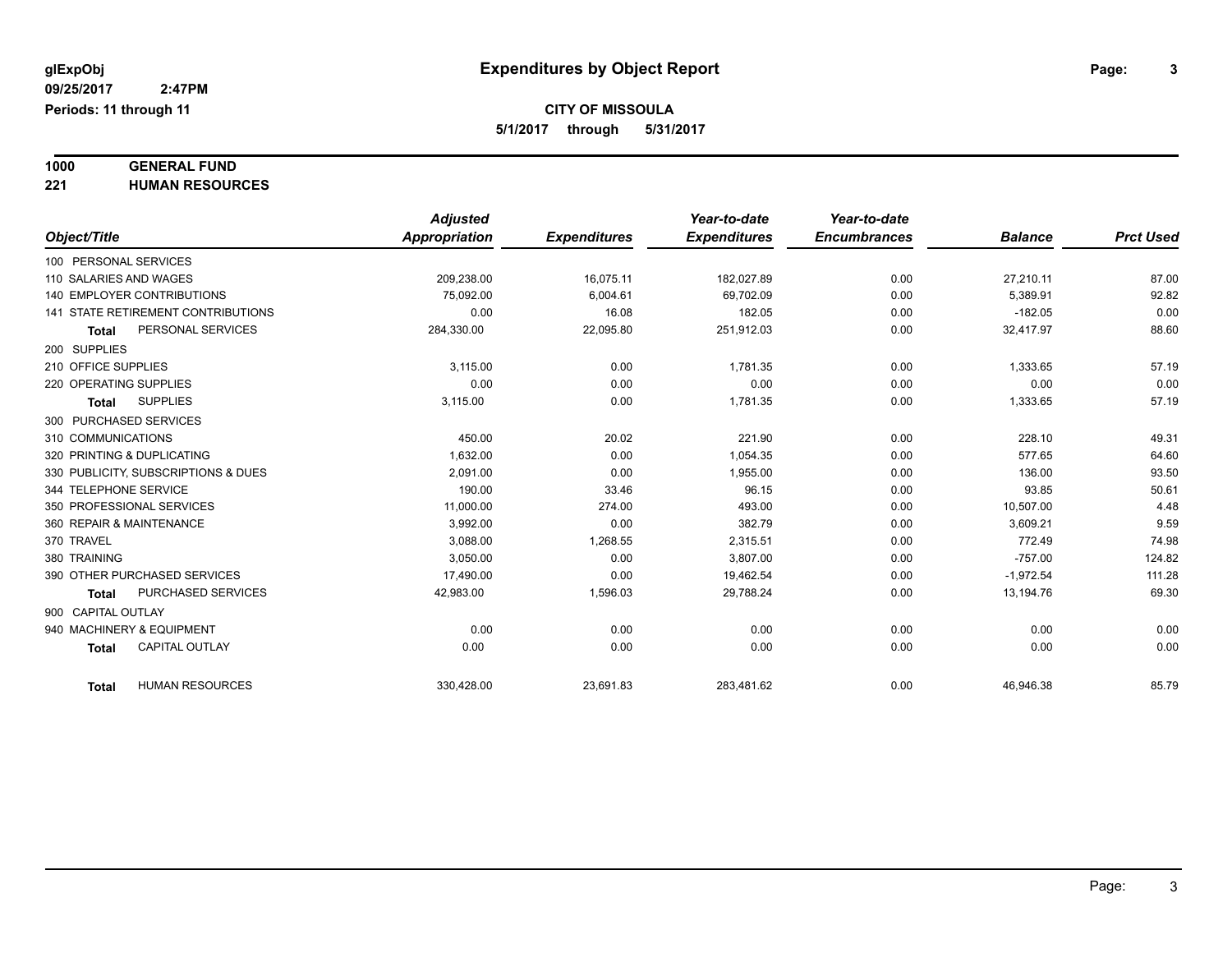**1000 GENERAL FUND**

**223 CITY CLERK**

|                                            | <b>Adjusted</b>      |                     | Year-to-date        | Year-to-date        |                |                  |
|--------------------------------------------|----------------------|---------------------|---------------------|---------------------|----------------|------------------|
| Object/Title                               | <b>Appropriation</b> | <b>Expenditures</b> | <b>Expenditures</b> | <b>Encumbrances</b> | <b>Balance</b> | <b>Prct Used</b> |
| 100 PERSONAL SERVICES                      |                      |                     |                     |                     |                |                  |
| 110 SALARIES AND WAGES                     | 230,295.00           | 18,073.02           | 198,332.28          | 0.00                | 31,962.72      | 86.12            |
| 120 OVERTIME                               | 0.00                 | 0.00                | 7.39                | 0.00                | $-7.39$        | 0.00             |
| <b>140 EMPLOYER CONTRIBUTIONS</b>          | 88,446.00            | 7,239.22            | 80,689.89           | 0.00                | 7,756.11       | 91.23            |
| 141 STATE RETIREMENT CONTRIBUTIONS         | 0.00                 | 18.07               | 198.32              | 0.00                | $-198.32$      | 0.00             |
| PERSONAL SERVICES<br>Total                 | 318,741.00           | 25,330.31           | 279,227.88          | 0.00                | 39,513.12      | 87.60            |
| 200 SUPPLIES                               |                      |                     |                     |                     |                |                  |
| 210 OFFICE SUPPLIES                        | 5,301.00             | 79.64               | 2,286.11            | 0.00                | 3,014.89       | 43.13            |
| 220 OPERATING SUPPLIES                     | 250.00               | 0.00                | 0.00                | 0.00                | 250.00         | 0.00             |
| 230 REPAIR/MAINTENANCE                     | 0.00                 | 0.00                | 0.00                | 0.00                | 0.00           | 0.00             |
| 231 GASOLINE                               | 250.00               | 0.00                | 84.56               | 0.00                | 165.44         | 33.82            |
| 240 OTHER SUPPLIES                         | 225.00               | 6.96                | 53.91               | 0.00                | 171.09         | 23.96            |
| <b>SUPPLIES</b><br><b>Total</b>            | 6,026.00             | 86.60               | 2,424.58            | 0.00                | 3,601.42       | 40.24            |
| 300 PURCHASED SERVICES                     |                      |                     |                     |                     |                |                  |
| 310 COMMUNICATIONS                         | 19,554.00            | 261.08              | 23,643.39           | 0.00                | $-4,089.39$    | 120.91           |
| 320 PRINTING & DUPLICATING                 | 700.00               | 78.49               | 231.63              | 0.00                | 468.37         | 33.09            |
| 330 PUBLICITY, SUBSCRIPTIONS & DUES        | 1,925.00             | 186.00              | 2,038.30            | 0.00                | $-113.30$      | 105.89           |
| 344 TELEPHONE SERVICE                      | 200.00               | 26.53               | 53.18               | 0.00                | 146.82         | 26.59            |
| 350 PROFESSIONAL SERVICES                  | 20,300.00            | 382.50              | 8,456.00            | 0.00                | 11,844.00      | 41.66            |
| 360 REPAIR & MAINTENANCE                   | 1,450.00             | 68.33               | 790.27              | 0.00                | 659.73         | 54.50            |
| 370 TRAVEL                                 | 5,150.00             | 2,817.42            | 3,716.70            | 0.00                | 1,433.30       | 72.17            |
| 380 TRAINING                               | 4,620.00             | 184.68              | 3,593.00            | 0.00                | 1,027.00       | 77.77            |
| 390 OTHER PURCHASED SERVICES               | 3,500.00             | 133.00              | 3,574.75            | 0.00                | $-74.75$       | 102.14           |
| PURCHASED SERVICES<br>Total                | 57,399.00            | 4,138.03            | 46,097.22           | 0.00                | 11,301.78      | 80.31            |
| 500 FIXED CHARGES                          |                      |                     |                     |                     |                |                  |
| 500 FIXED CHARGES                          | 0.00                 | 0.00                | 0.00                | 0.00                | 0.00           | 0.00             |
| <b>FIXED CHARGES</b><br>Total              | 0.00                 | 0.00                | 0.00                | 0.00                | 0.00           | 0.00             |
| 700 GRANTS & CONTRIBUTIONS                 |                      |                     |                     |                     |                |                  |
| 700 GRANTS & CONTRIBUTIONS                 | 64,580.00            | 6,531.58            | 44,950.96           | 0.00                | 19,629.04      | 69.61            |
| <b>GRANTS &amp; CONTRIBUTIONS</b><br>Total | 64,580.00            | 6,531.58            | 44,950.96           | 0.00                | 19,629.04      | 69.61            |
| 800 OTHER OBJECTS                          |                      |                     |                     |                     |                |                  |
| 845 CONTINGENCY                            | 0.00                 | 0.00                | 0.00                | 0.00                | 0.00           | 0.00             |
| OTHER OBJECTS<br>Total                     | 0.00                 | 0.00                | 0.00                | 0.00                | 0.00           | 0.00             |
|                                            |                      |                     |                     |                     |                |                  |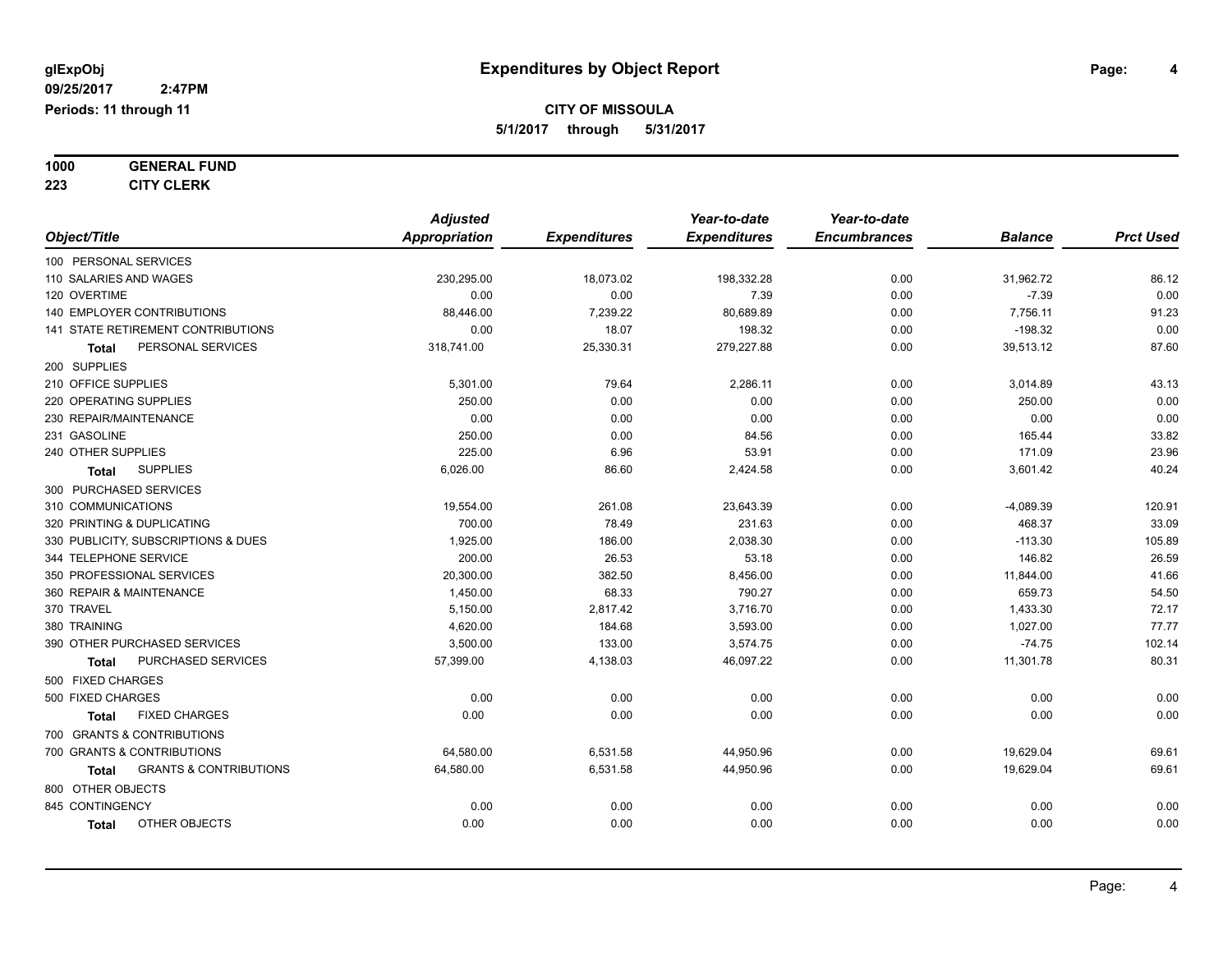#### **09/25/2017 2:47PM Periods: 11 through 11**

**CITY OF MISSOULA 5/1/2017 through 5/31/2017**

**1000 GENERAL FUND 223 CITY CLERK**

|                                       | <b>Adjusted</b> |                     | Year-to-date        | Year-to-date        |                |                  |
|---------------------------------------|-----------------|---------------------|---------------------|---------------------|----------------|------------------|
| Object/Title                          | Appropriation   | <b>Expenditures</b> | <b>Expenditures</b> | <b>Encumbrances</b> | <b>Balance</b> | <b>Prct Used</b> |
| 900 CAPITAL OUTLAY                    |                 |                     |                     |                     |                |                  |
| 930 IMPROVEMENTS                      | 0.00            | 0.00                | 0.00                | 0.00                | 0.00           | 0.00             |
| 940 MACHINERY & EQUIPMENT             | 0.00            | 0.00                | 0.00                | 0.00                | 0.00           | 0.00             |
| <b>CAPITAL OUTLAY</b><br><b>Total</b> | 0.00            | 0.00                | 0.00                | 0.00                | 0.00           | 0.00             |
| <b>CITY CLERK</b><br><b>Total</b>     | 446,746.00      | 36.086.52           | 372.700.64          | 0.00                | 74.045.36      | 83.43            |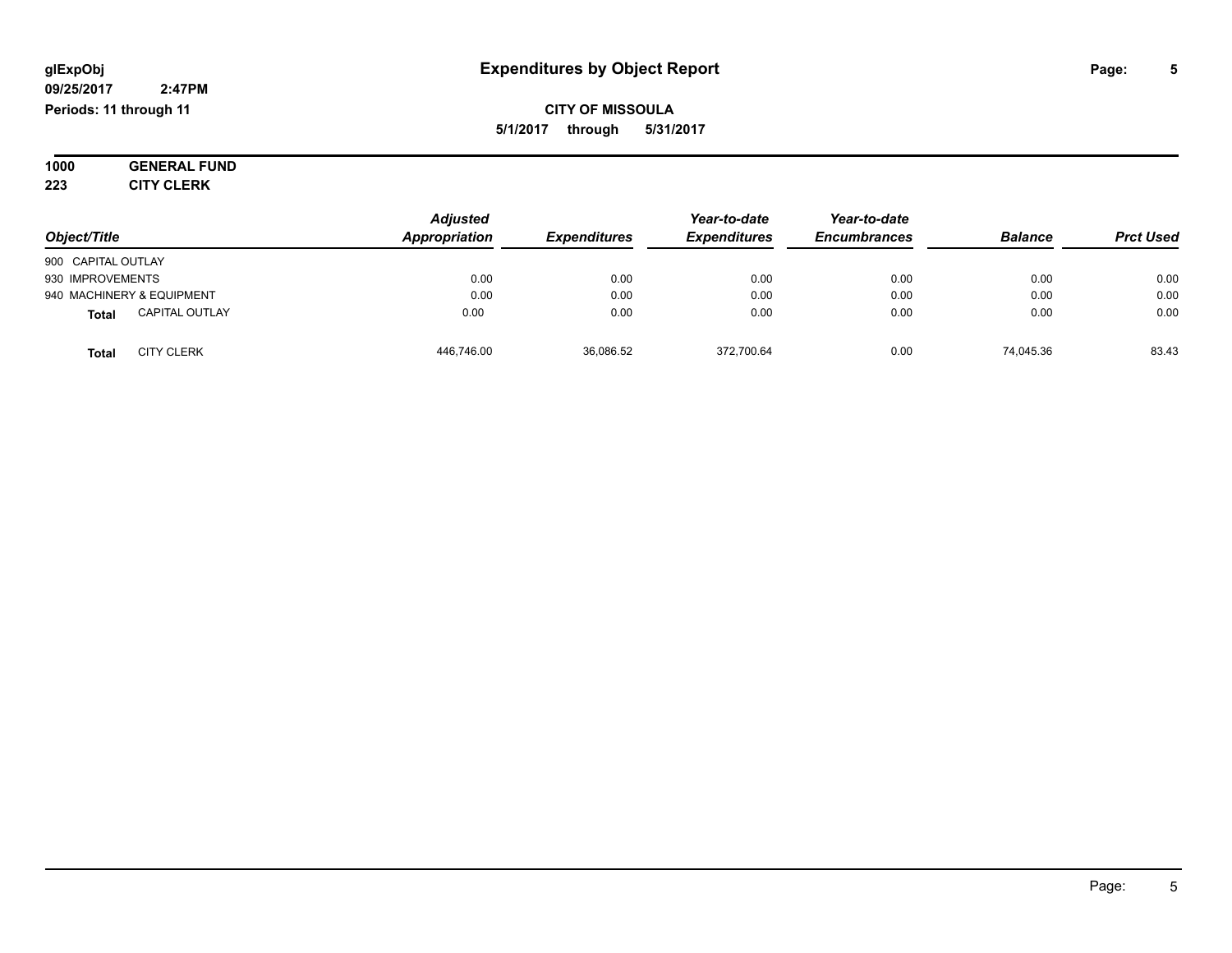# **1000 GENERAL FUND**

**224 INFORMATION SERVICES**

|                                           |                             | <b>Adjusted</b>      |                     | Year-to-date        | Year-to-date        |                |                  |
|-------------------------------------------|-----------------------------|----------------------|---------------------|---------------------|---------------------|----------------|------------------|
| Object/Title                              |                             | <b>Appropriation</b> | <b>Expenditures</b> | <b>Expenditures</b> | <b>Encumbrances</b> | <b>Balance</b> | <b>Prct Used</b> |
| 100 PERSONAL SERVICES                     |                             |                      |                     |                     |                     |                |                  |
| 110 SALARIES AND WAGES                    |                             | 447,450.00           | 40,925.38           | 397,781.80          | 0.00                | 49,668.20      | 88.90            |
| 120 OVERTIME                              |                             | 0.00                 | 0.00                | 0.00                | 0.00                | 0.00           | 0.00             |
| 130 OTHER                                 |                             | 5,400.00             | 0.00                | 0.00                | 0.00                | 5,400.00       | 0.00             |
| 140 EMPLOYER CONTRIBUTIONS                |                             | 156,408.00           | 13,587.67           | 146,297.40          | 0.00                | 10,110.60      | 93.54            |
| <b>141 STATE RETIREMENT CONTRIBUTIONS</b> |                             | 0.00                 | 40.93               | 397.80              | 0.00                | $-397.80$      | 0.00             |
| Total                                     | PERSONAL SERVICES           | 609,258.00           | 54,553.98           | 544,477.00          | 0.00                | 64,781.00      | 89.37            |
| 200 SUPPLIES                              |                             |                      |                     |                     |                     |                |                  |
| 210 OFFICE SUPPLIES                       |                             | 5,235.00             | 15.77               | 4,047.73            | 0.00                | 1,187.27       | 77.32            |
| 220 OPERATING SUPPLIES                    |                             | 13,209.00            | 544.33              | 4,554.22            | 0.00                | 8,654.78       | 34.48            |
| 230 REPAIR/MAINTENANCE                    |                             | 5,140.00             | 190.95              | 1,282.46            | 0.00                | 3,857.54       | 24.95            |
| 231 GASOLINE                              |                             | 750.00               | 0.00                | 55.34               | 0.00                | 694.66         | 7.38             |
| 240 OTHER SUPPLIES                        |                             | 2,900.00             | 0.00                | 1,000.00            | 0.00                | 1,900.00       | 34.48            |
| <b>SUPPLIES</b><br><b>Total</b>           |                             | 27,234.00            | 751.05              | 10,939.75           | 0.00                | 16,294.25      | 40.17            |
| 300 PURCHASED SERVICES                    |                             |                      |                     |                     |                     |                |                  |
| 310 COMMUNICATIONS                        |                             | 100.00               | 0.00                | 125.56              | 0.00                | $-25.56$       | 125.56           |
|                                           | 320 PRINTING & DUPLICATING  |                      | 0.00                | 0.00                | 0.00                | 350.00         | 0.00             |
| 330 PUBLICITY, SUBSCRIPTIONS & DUES       |                             | 500.00               | 0.00                | 0.00                | 0.00                | 500.00         | 0.00             |
| 344 TELEPHONE SERVICE                     |                             | 131,045.00           | 10,073.55           | 112,909.28          | 0.00                | 18,135.72      | 86.16            |
| 350 PROFESSIONAL SERVICES                 |                             | 4,380.00             | 0.00                | 1,231.11            | 0.00                | 3,148.89       | 28.11            |
| 360 REPAIR & MAINTENANCE                  |                             | 420,449.00           | 0.00                | 368,312.78          | 0.00                | 52,136.22      | 87.60            |
| 370 TRAVEL                                |                             | 9,259.00             | 0.00                | 1,827.82            | 0.00                | 7,431.18       | 19.74            |
| 380 TRAINING                              |                             | 14,406.00            | 0.00                | 2,085.00            | 0.00                | 12,321.00      | 14.47            |
| 390 OTHER PURCHASED SERVICES              |                             | 3,700.00             | 400.00              | 1,950.00            | 0.00                | 1,750.00       | 52.70            |
| Total                                     | PURCHASED SERVICES          | 584,189.00           | 10,473.55           | 488,441.55          | 0.00                | 95,747.45      | 83.61            |
| 500 FIXED CHARGES                         |                             |                      |                     |                     |                     |                |                  |
| 500 FIXED CHARGES                         |                             | 0.00                 | 0.00                | 0.00                | 0.00                | 0.00           | 0.00             |
| <b>Total</b>                              | <b>FIXED CHARGES</b>        | 0.00                 | 0.00                | 0.00                | 0.00                | 0.00           | 0.00             |
| 900 CAPITAL OUTLAY                        |                             |                      |                     |                     |                     |                |                  |
| 940 MACHINERY & EQUIPMENT                 |                             | 0.00                 | 0.00                | 0.00                | 0.00                | 0.00           | 0.00             |
| <b>Total</b>                              | <b>CAPITAL OUTLAY</b>       | 0.00                 | 0.00                | 0.00                | 0.00                | 0.00           | 0.00             |
| Total                                     | <b>INFORMATION SERVICES</b> | 1,220,681.00         | 65,778.58           | 1,043,858.30        | 0.00                | 176,822.70     | 85.51            |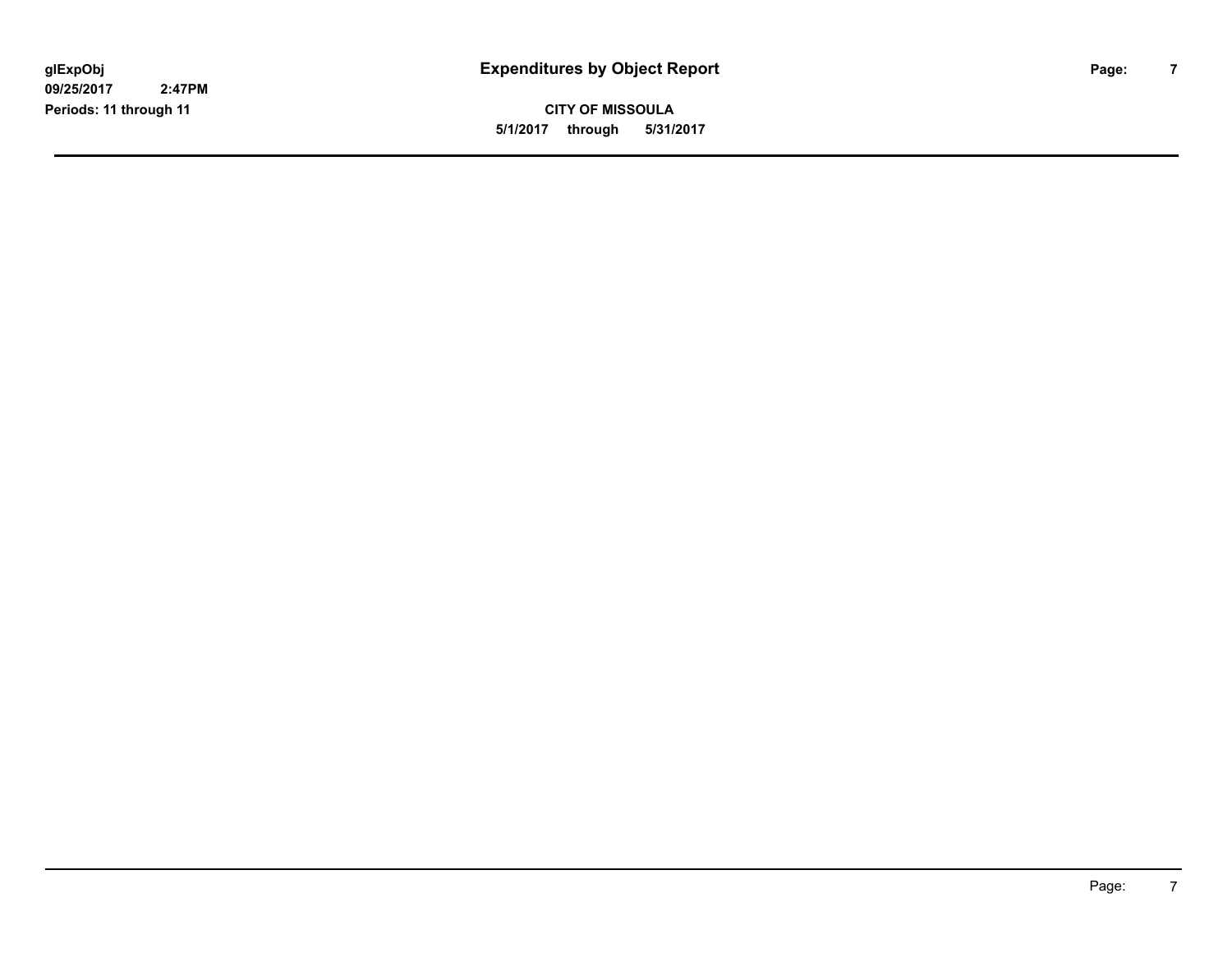# **1000 GENERAL FUND**

**230 MUNICIPAL COURT**

|                       |                                     |                                    | <b>Adjusted</b> |                     | Year-to-date        | Year-to-date        |                |                  |
|-----------------------|-------------------------------------|------------------------------------|-----------------|---------------------|---------------------|---------------------|----------------|------------------|
|                       | Object/Title                        |                                    | Appropriation   | <b>Expenditures</b> | <b>Expenditures</b> | <b>Encumbrances</b> | <b>Balance</b> | <b>Prct Used</b> |
|                       | 100 PERSONAL SERVICES               |                                    |                 |                     |                     |                     |                |                  |
|                       | 110 SALARIES AND WAGES              |                                    | 853,094.00      | 63,514.60           | 681,113.45          | 0.00                | 171,980.55     | 79.84            |
|                       | 120 OVERTIME                        |                                    | 10,000.00       | 401.08              | 7,542.66            | 0.00                | 2,457.34       | 75.43            |
|                       |                                     | <b>140 EMPLOYER CONTRIBUTIONS</b>  | 334,107.00      | 25,308.85           | 281,271.03          | 0.00                | 52,835.97      | 84.19            |
|                       |                                     | 141 STATE RETIREMENT CONTRIBUTIONS | 0.00            | 63.51               | 681.13              | 0.00                | $-681.13$      | 0.00             |
|                       | <b>Total</b>                        | PERSONAL SERVICES                  | 1,197,201.00    | 89,288.04           | 970,608.27          | 0.00                | 226,592.73     | 81.07            |
|                       | 200 SUPPLIES                        |                                    |                 |                     |                     |                     |                |                  |
|                       | 210 OFFICE SUPPLIES                 |                                    | 6,181.00        | 1,161.41            | 5,038.68            | 0.00                | 1,142.32       | 81.52            |
|                       | 220 OPERATING SUPPLIES              |                                    | 4,972.00        | 0.00                | 1,932.26            | 0.00                | 3,039.74       | 38.86            |
|                       |                                     | 230 REPAIR/MAINTENANCE             | 0.00            | 0.00                | 0.00                | 0.00                | 0.00           | 0.00             |
|                       | 240 OTHER SUPPLIES                  |                                    | 6,496.00        | 609.02              | 19,699.37           | 0.00                | $-13,203.37$   | 303.25           |
|                       | <b>Total</b>                        | <b>SUPPLIES</b>                    | 17,649.00       | 1,770.43            | 26,670.31           | 0.00                | $-9,021.31$    | 151.12           |
|                       |                                     | 300 PURCHASED SERVICES             |                 |                     |                     |                     |                |                  |
|                       | 310 COMMUNICATIONS                  |                                    | 11,911.00       | 2,874.32            | 13,042.69           | 0.00                | $-1,131.69$    | 109.50           |
|                       |                                     | 320 PRINTING & DUPLICATING         | 1,187.00        | 0.00                | 51.28               | 0.00                | 1,135.72       | 4.32             |
|                       | 330 PUBLICITY, SUBSCRIPTIONS & DUES |                                    | 10,196.00       | 456.00              | 8,212.55            | 0.00                | 1,983.45       | 80.55            |
| 344 TELEPHONE SERVICE |                                     |                                    | 1,584.00        | 211.69              | 2,646.30            | 0.00                | $-1,062.30$    | 167.06           |
|                       |                                     | 350 PROFESSIONAL SERVICES          | 188,969.00      | 1,249.27            | 124,625.93          | 0.00                | 64,343.07      | 65.95            |
|                       |                                     | 360 REPAIR & MAINTENANCE           | 3,790.00        | 139.05              | 2,383.06            | 0.00                | 1,406.94       | 62.88            |
|                       | 370 TRAVEL                          |                                    | 5,174.00        | 0.00                | 8,227.10            | 0.00                | $-3,053.10$    | 159.01           |
|                       | 380 TRAINING                        |                                    | 9,000.00        | 0.00                | 4,468.58            | 0.00                | 4,531.42       | 49.65            |
|                       |                                     | 390 OTHER PURCHASED SERVICES       | 74,663.00       | 114.48              | 60,448.21           | 0.00                | 14,214.79      | 80.96            |
|                       | <b>Total</b>                        | PURCHASED SERVICES                 | 306,474.00      | 5,044.81            | 224,105.70          | 0.00                | 82,368.30      | 73.12            |
|                       | 500 FIXED CHARGES                   |                                    |                 |                     |                     |                     |                |                  |
|                       | 500 FIXED CHARGES                   |                                    | 0.00            | 0.00                | 29,889.40           | 0.00                | $-29,889.40$   | 0.00             |
|                       | <b>Total</b>                        | <b>FIXED CHARGES</b>               | 0.00            | 0.00                | 29,889.40           | 0.00                | $-29,889.40$   | 0.00             |
|                       |                                     | 700 GRANTS & CONTRIBUTIONS         |                 |                     |                     |                     |                |                  |
|                       |                                     | 700 GRANTS & CONTRIBUTIONS         | 2,500.00        | 0.00                | 0.00                | 0.00                | 2,500.00       | 0.00             |
|                       | Total                               | <b>GRANTS &amp; CONTRIBUTIONS</b>  | 2,500.00        | 0.00                | 0.00                | 0.00                | 2,500.00       | 0.00             |
|                       | 800 OTHER OBJECTS                   |                                    |                 |                     |                     |                     |                |                  |
|                       |                                     | 820 TRANSFERS TO OTHER FUNDS       | 0.00            | 0.00                | 1,250.00            | 0.00                | $-1,250.00$    | 0.00             |
|                       | Total                               | OTHER OBJECTS                      | 0.00            | 0.00                | 1,250.00            | 0.00                | $-1,250.00$    | 0.00             |
|                       | 900 CAPITAL OUTLAY                  |                                    |                 |                     |                     |                     |                |                  |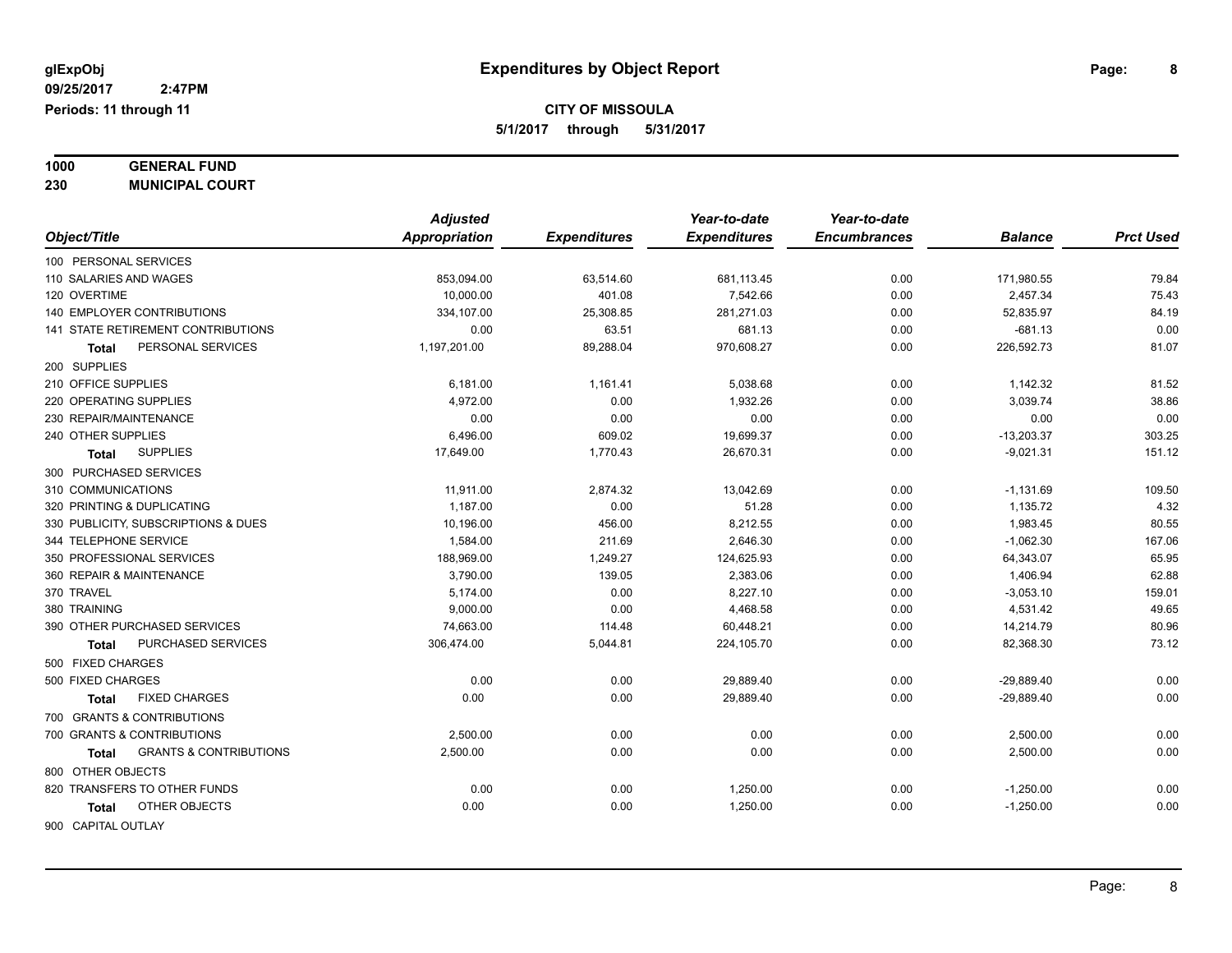#### **09/25/2017 2:47PM Periods: 11 through 11**

**CITY OF MISSOULA 5/1/2017 through 5/31/2017**

| 1000 | <b>GENERAL FUND</b>    |
|------|------------------------|
| 230  | <b>MUNICIPAL COURT</b> |

| Object/Title |                           | <b>Adjusted</b><br>Appropriation | <i><b>Expenditures</b></i> | Year-to-date<br><b>Expenditures</b> | Year-to-date<br><b>Encumbrances</b> | <b>Balance</b> | <b>Prct Used</b> |
|--------------|---------------------------|----------------------------------|----------------------------|-------------------------------------|-------------------------------------|----------------|------------------|
|              | 940 MACHINERY & EQUIPMENT | 0.00                             | 0.00                       | 0.00                                | 0.00                                | 0.00           | 0.00             |
| Total        | <b>CAPITAL OUTLAY</b>     | 0.00                             | 0.00                       | 0.00                                | 0.00                                | 0.00           | 0.00             |
| <b>Total</b> | MUNICIPAL COURT           | 1.523.824.00                     | 96,103.28                  | .252,523.68                         | 0.00                                | 271.300.32     | 82.20            |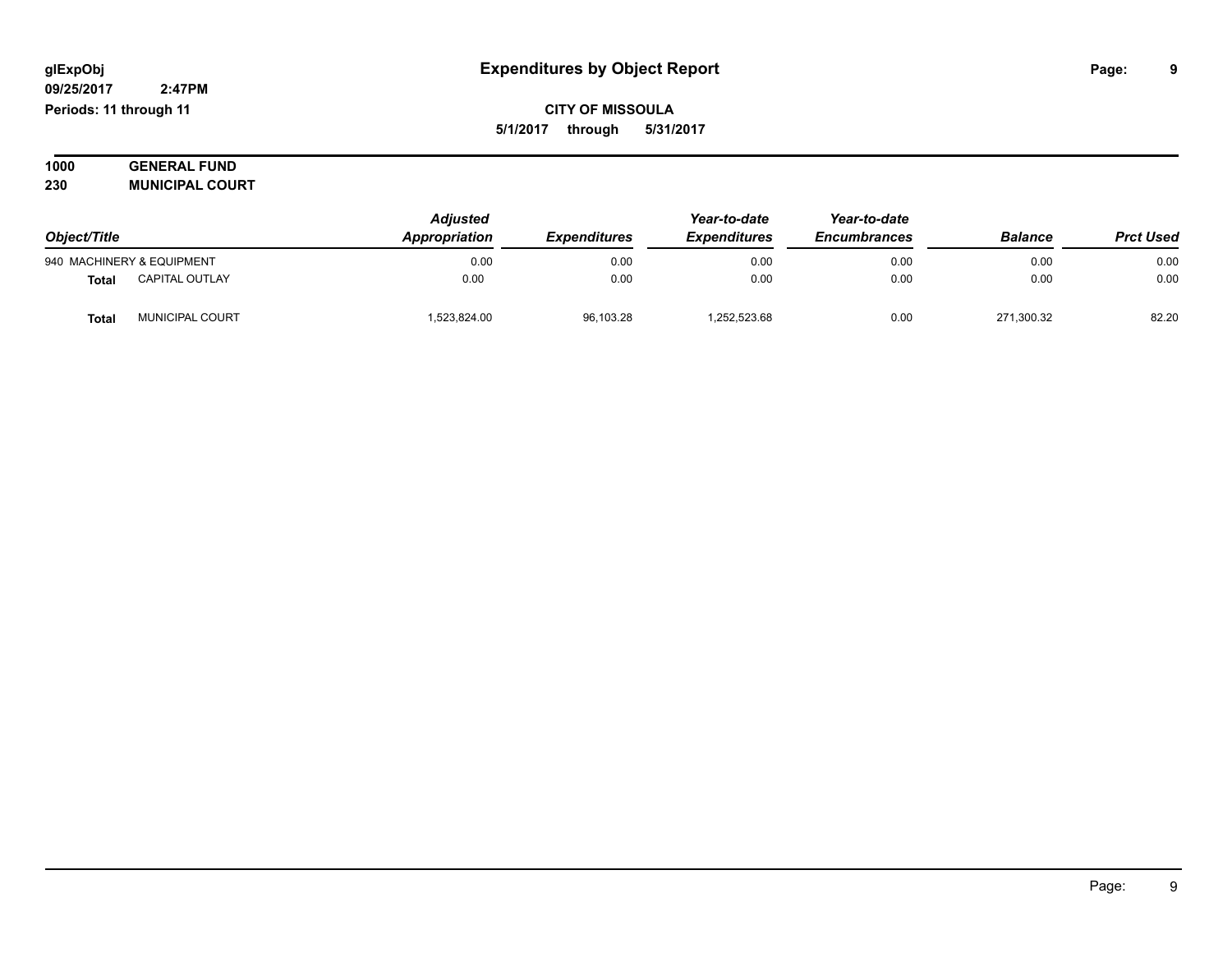**1000 GENERAL FUND 240 FINANCE**

|                          |                                           | <b>Adjusted</b> |                     | Year-to-date        | Year-to-date        |                |                  |
|--------------------------|-------------------------------------------|-----------------|---------------------|---------------------|---------------------|----------------|------------------|
| Object/Title             |                                           | Appropriation   | <b>Expenditures</b> | <b>Expenditures</b> | <b>Encumbrances</b> | <b>Balance</b> | <b>Prct Used</b> |
| 100 PERSONAL SERVICES    |                                           |                 |                     |                     |                     |                |                  |
| 110 SALARIES AND WAGES   |                                           | 742,096.00      | 52,104.71           | 604,084.89          | 0.00                | 138,011.11     | 81.40            |
| 120 OVERTIME             |                                           | 1,000.00        | 0.00                | 0.00                | 0.00                | 1,000.00       | 0.00             |
|                          | <b>140 EMPLOYER CONTRIBUTIONS</b>         | 279,894.00      | 19,015.63           | 236,074.38          | 0.00                | 43,819.62      | 84.34            |
|                          | <b>141 STATE RETIREMENT CONTRIBUTIONS</b> | 0.00            | 52.10               | 604.07              | 0.00                | $-604.07$      | 0.00             |
| <b>Total</b>             | PERSONAL SERVICES                         | 1,022,990.00    | 71,172.44           | 840,763.34          | 0.00                | 182,226.66     | 82.19            |
| 200 SUPPLIES             |                                           |                 |                     |                     |                     |                |                  |
| 210 OFFICE SUPPLIES      |                                           | 4,065.00        | 144.27              | 5,632.94            | 0.00                | $-1,567.94$    | 138.57           |
| 220 OPERATING SUPPLIES   |                                           | 3,042.00        | 229.03              | 3,650.44            | 0.00                | $-608.44$      | 120.00           |
| 230 REPAIR/MAINTENANCE   |                                           | 300.00          | 0.00                | 0.00                | 0.00                | 300.00         | 0.00             |
| 231 GASOLINE             |                                           | 92.00           | 0.00                | 94.06               | 0.00                | $-2.06$        | 102.24           |
| 240 OTHER SUPPLIES       |                                           | 500.00          | 0.00                | 0.00                | 0.00                | 500.00         | 0.00             |
| Total                    | <b>SUPPLIES</b>                           | 7,999.00        | 373.30              | 9,377.44            | 0.00                | $-1,378.44$    | 117.23           |
| 300 PURCHASED SERVICES   |                                           |                 |                     |                     |                     |                |                  |
| 310 COMMUNICATIONS       |                                           | 42,109.00       | 533.62              | 38,349.26           | 0.00                | 3,759.74       | 91.07            |
|                          | 320 PRINTING & DUPLICATING                | 5,480.00        | 596.26              | 2,516.89            | 0.00                | 2,963.11       | 45.93            |
|                          | 330 PUBLICITY, SUBSCRIPTIONS & DUES       | 3,410.00        | 312.00              | 8,154.84            | 0.00                | $-4,744.84$    | 239.14           |
| 344 TELEPHONE SERVICE    |                                           | 1,225.00        | 14.51               | 86.30               | 0.00                | 1,138.70       | 7.04             |
|                          | 350 PROFESSIONAL SERVICES                 | 315,995.00      | 17,176.96           | 168,022.93          | 0.00                | 147,972.07     | 53.17            |
| 360 REPAIR & MAINTENANCE |                                           | 700.00          | 0.00                | 0.00                | 0.00                | 700.00         | 0.00             |
| 370 TRAVEL               |                                           | 8,245.00        | 247.20              | 247.20              | 0.00                | 7,997.80       | 3.00             |
| 380 TRAINING             |                                           | 7,330.00        | 1,277.60            | 3,711.20            | 0.00                | 3,618.80       | 50.63            |
|                          | 390 OTHER PURCHASED SERVICES              | 0.00            | 0.00                | 1,202.44            | 0.00                | $-1,202.44$    | 0.00             |
| Total                    | PURCHASED SERVICES                        | 384,494.00      | 20,158.15           | 222,291.06          | 0.00                | 162,202.94     | 57.81            |
| 500 FIXED CHARGES        |                                           |                 |                     |                     |                     |                |                  |
| 500 FIXED CHARGES        |                                           | 500.00          | 0.00                | 0.00                | 0.00                | 500.00         | 0.00             |
| <b>Total</b>             | <b>FIXED CHARGES</b>                      | 500.00          | 0.00                | 0.00                | 0.00                | 500.00         | 0.00             |
| 900 CAPITAL OUTLAY       |                                           |                 |                     |                     |                     |                |                  |
|                          | 940 MACHINERY & EQUIPMENT                 | 0.00            | 0.00                | 0.00                | 0.00                | 0.00           | 0.00             |
| <b>Total</b>             | <b>CAPITAL OUTLAY</b>                     | 0.00            | 0.00                | 0.00                | 0.00                | 0.00           | 0.00             |
| <b>Total</b>             | <b>FINANCE</b>                            | 1,415,983.00    | 91,703.89           | 1,072,431.84        | 0.00                | 343,551.16     | 75.74            |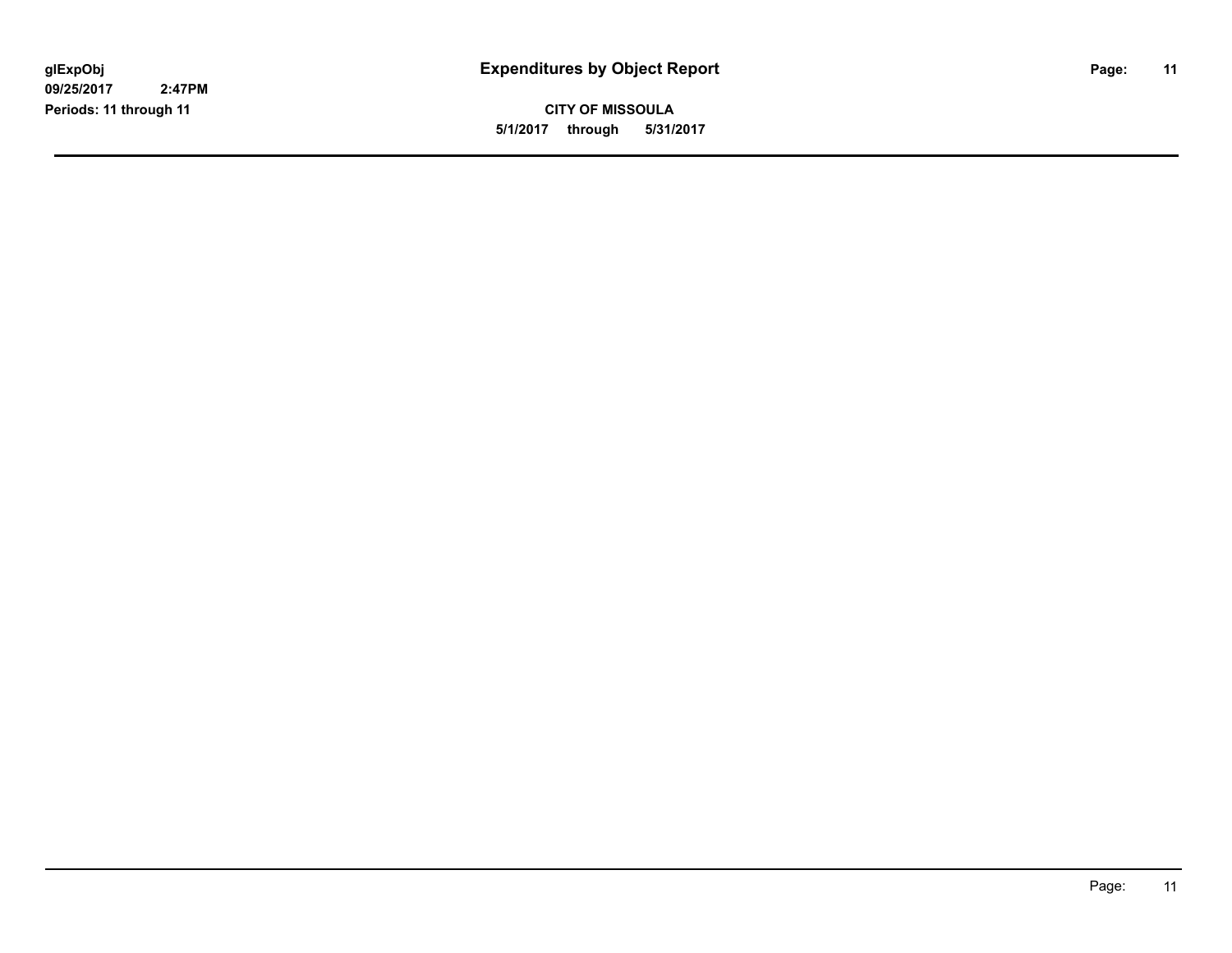**CITY OF MISSOULA**

**5/1/2017 through 5/31/2017**

# **1000 GENERAL FUND**

**245 CENTRALIZED SERVICES**

|                                                   | <b>Adjusted</b> |                     | Year-to-date        | Year-to-date        |                |                  |
|---------------------------------------------------|-----------------|---------------------|---------------------|---------------------|----------------|------------------|
| Object/Title                                      | Appropriation   | <b>Expenditures</b> | <b>Expenditures</b> | <b>Encumbrances</b> | <b>Balance</b> | <b>Prct Used</b> |
| 100 PERSONAL SERVICES                             |                 |                     |                     |                     |                |                  |
| 110 SALARIES AND WAGES                            | 242,541.00      | 13,506.66           | 237,508.16          | 0.00                | 5,032.84       | 97.92            |
| <b>140 EMPLOYER CONTRIBUTIONS</b>                 | 78,399.00       | 4,366.77            | 72,180.01           | 0.00                | 6,218.99       | 92.07            |
| 141 STATE RETIREMENT CONTRIBUTIONS                | 0.00            | 13.51               | 237.52              | 0.00                | $-237.52$      | 0.00             |
| PERSONAL SERVICES<br><b>Total</b>                 | 320,940.00      | 17,886.94           | 309,925.69          | 0.00                | 11,014.31      | 96.57            |
| 200 SUPPLIES                                      |                 |                     |                     |                     |                |                  |
| 210 OFFICE SUPPLIES                               | 1,200.00        | 0.00                | 316.92              | 0.00                | 883.08         | 26.41            |
| 220 OPERATING SUPPLIES                            | 1,000.00        | 152.54              | 152.54              | 0.00                | 847.46         | 15.25            |
| 231 GASOLINE                                      | 522.00          | 0.00                | 14.59               | 0.00                | 507.41         | 2.80             |
| <b>SUPPLIES</b><br><b>Total</b>                   | 2,722.00        | 152.54              | 484.05              | 0.00                | 2,237.95       | 17.78            |
| 300 PURCHASED SERVICES                            |                 |                     |                     |                     |                |                  |
| 310 COMMUNICATIONS                                | 400.00          | 0.00                | 0.00                | 0.00                | 400.00         | 0.00             |
| 320 PRINTING & DUPLICATING                        | 550.00          | 19.44               | 97.04               | 0.00                | 452.96         | 17.64            |
| 330 PUBLICITY, SUBSCRIPTIONS & DUES               | 550.00          | 0.00                | 1,188.34            | 0.00                | $-638.34$      | 216.06           |
| 344 TELEPHONE SERVICE                             | 845.00          | 16.77               | 434.22              | 0.00                | 410.78         | 51.39            |
| 350 PROFESSIONAL SERVICES                         | 51,500.00       | 0.00                | 40,626.28           | 0.00                | 10,873.72      | 78.89            |
| 370 TRAVEL                                        | 2,000.00        | 0.00                | 375.64              | 0.00                | 1,624.36       | 18.78            |
| 380 TRAINING                                      | 3,000.00        | 65.00               | 65.00               | 0.00                | 2,935.00       | 2.17             |
| 390 OTHER PURCHASED SERVICES                      | 0.00            | 0.00                | 0.00                | 0.00                | 0.00           | 0.00             |
| PURCHASED SERVICES<br><b>Total</b>                | 58,845.00       | 101.21              | 42,786.52           | 0.00                | 16,058.48      | 72.71            |
| 500 FIXED CHARGES                                 |                 |                     |                     |                     |                |                  |
| 550 MERCHANT SERVICE FEES                         | 0.00            | 0.00                | 0.00                | 0.00                | 0.00           | 0.00             |
| <b>FIXED CHARGES</b><br><b>Total</b>              | 0.00            | 0.00                | 0.00                | 0.00                | 0.00           | 0.00             |
| 700 GRANTS & CONTRIBUTIONS                        |                 |                     |                     |                     |                |                  |
| 700 GRANTS & CONTRIBUTIONS                        | 5,000.00        | 0.00                | 0.00                | 0.00                | 5,000.00       | 0.00             |
| <b>GRANTS &amp; CONTRIBUTIONS</b><br><b>Total</b> | 5,000.00        | 0.00                | 0.00                | 0.00                | 5,000.00       | 0.00             |
| <b>CENTRALIZED SERVICES</b><br><b>Total</b>       | 387,507.00      | 18,140.69           | 353.196.26          | 0.00                | 34,310.74      | 91.15            |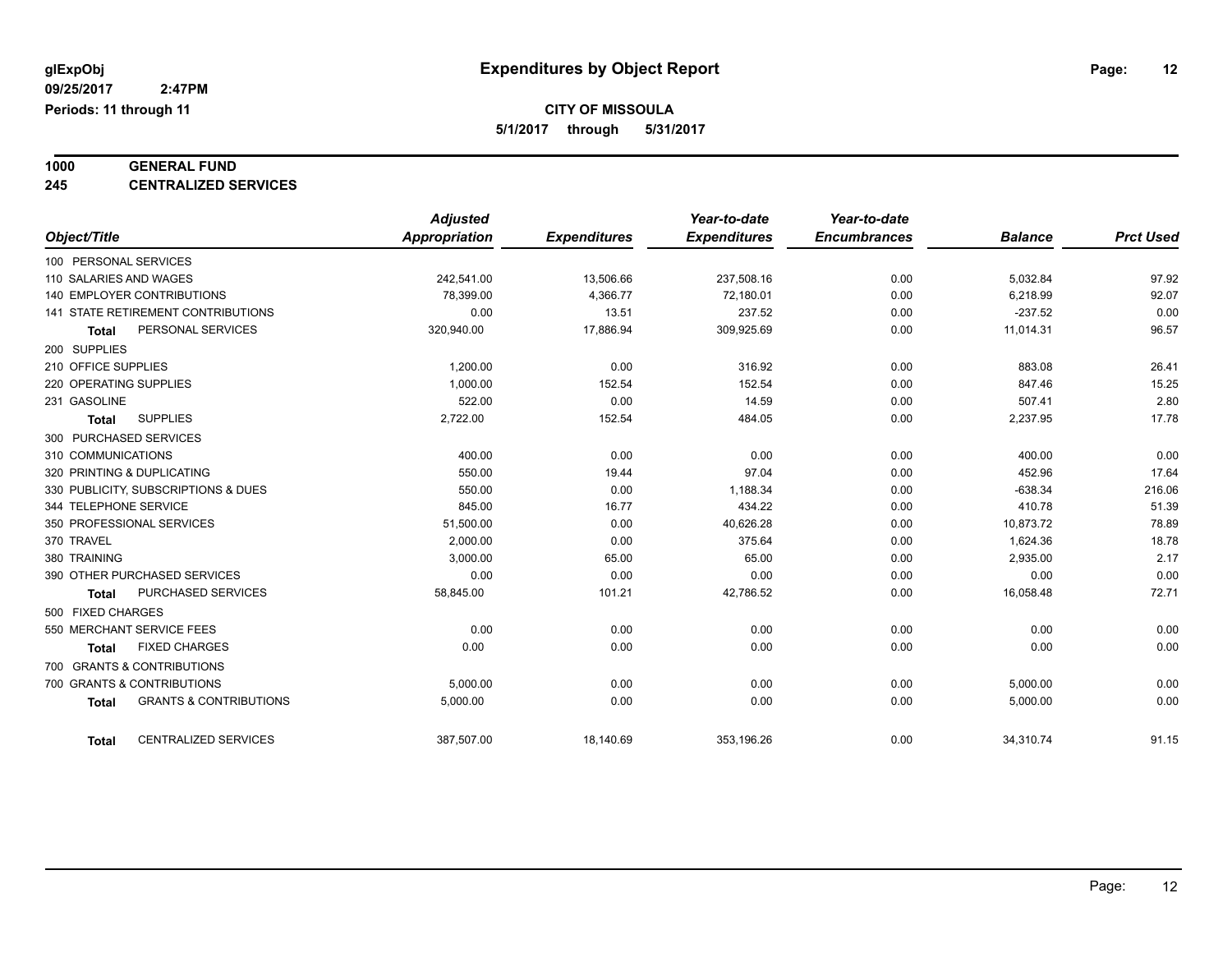#### **09/25/2017 2:47PM Periods: 11 through 11**

### **CITY OF MISSOULA 5/1/2017 through 5/31/2017**

| 1000 | <b>GENERAL</b><br>. FUND |
|------|--------------------------|
|      |                          |
| 246  | *** Title Not Found ***  |

| Object/Title                            | <b>Adjusted</b><br><b>Appropriation</b> | <b>Expenditures</b> | Year-to-date<br><b>Expenditures</b> | Year-to-date<br><b>Encumbrances</b> | <b>Balance</b> | <b>Prct Used</b> |
|-----------------------------------------|-----------------------------------------|---------------------|-------------------------------------|-------------------------------------|----------------|------------------|
| 200 SUPPLIES                            |                                         |                     |                                     |                                     |                |                  |
| 230 REPAIR/MAINTENANCE                  | 0.00                                    | 0.00                | 0.00                                | 0.00                                | 0.00           | 0.00             |
| <b>SUPPLIES</b><br><b>Total</b>         | 0.00                                    | 0.00                | 0.00                                | 0.00                                | 0.00           | 0.00             |
| 300 PURCHASED SERVICES                  |                                         |                     |                                     |                                     |                |                  |
| 360 REPAIR & MAINTENANCE                | 0.00                                    | 0.00                | 0.00                                | 0.00                                | 0.00           | 0.00             |
| PURCHASED SERVICES<br><b>Total</b>      | 0.00                                    | 0.00                | 0.00                                | 0.00                                | 0.00           | 0.00             |
| *** Title Not Found ***<br><b>Total</b> | 0.00                                    | 0.00                | 0.00                                | 0.00                                | 0.00           | 0.00             |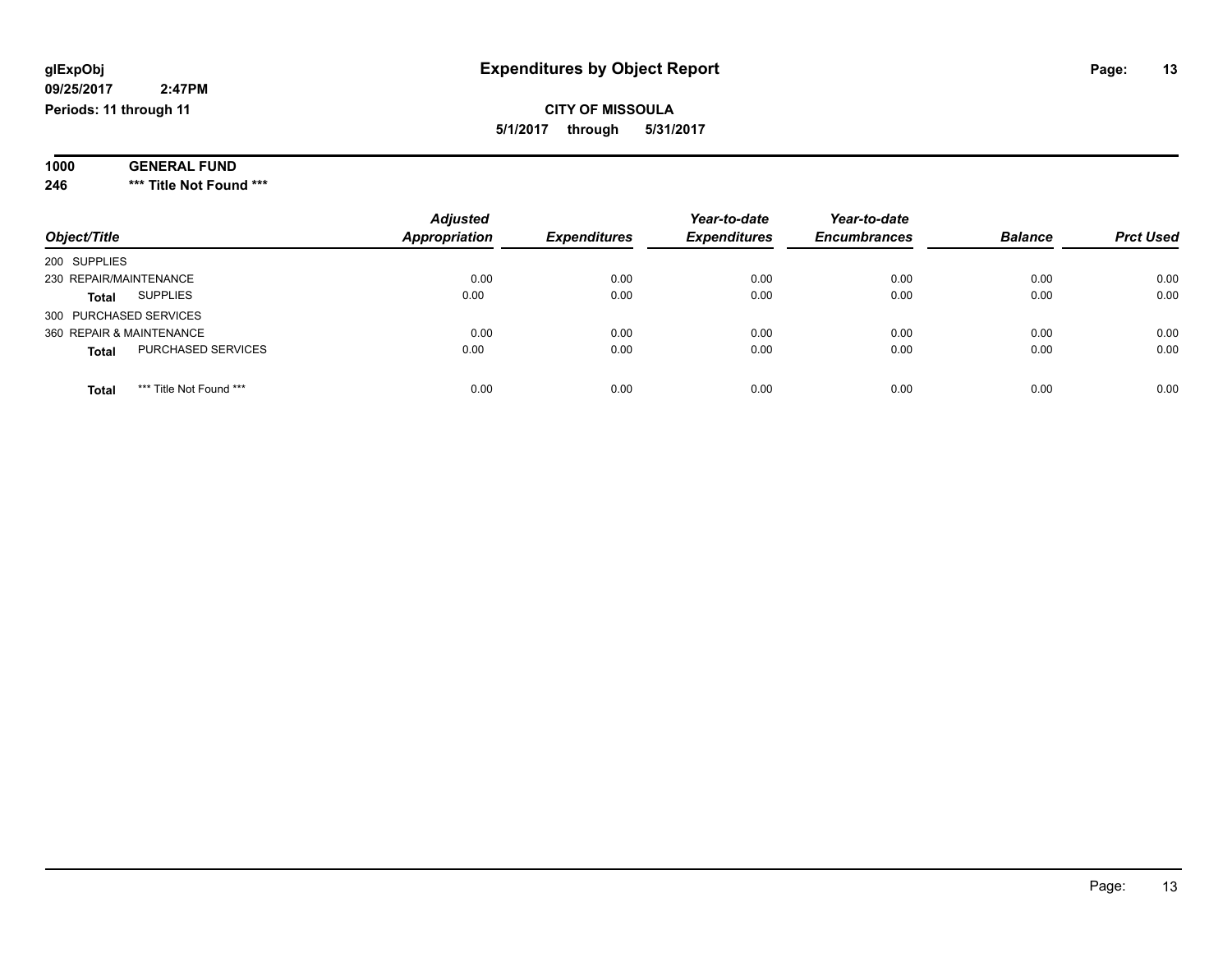# **1000 GENERAL FUND**

**250 DEVELOPMENT SERVICES**

|                                            | <b>Adjusted</b> |                     | Year-to-date        | Year-to-date        |                |                  |
|--------------------------------------------|-----------------|---------------------|---------------------|---------------------|----------------|------------------|
| Object/Title                               | Appropriation   | <b>Expenditures</b> | <b>Expenditures</b> | <b>Encumbrances</b> | <b>Balance</b> | <b>Prct Used</b> |
| 100 PERSONAL SERVICES                      |                 |                     |                     |                     |                |                  |
| 110 SALARIES AND WAGES                     | 1,271,247.00    | 112,895.06          | 1,136,950.44        | 0.00                | 134,296.56     | 89.44            |
| 120 OVERTIME                               | 4,276.00        | 0.00                | 89.58               | 0.00                | 4,186.42       | 2.09             |
| 130 OTHER                                  | 0.00            | 0.00                | 0.00                | 0.00                | 0.00           | 0.00             |
| 140 EMPLOYER CONTRIBUTIONS                 | 431,218.00      | 41,531.53           | 433,962.12          | 0.00                | $-2,744.12$    | 100.64           |
| <b>141 STATE RETIREMENT CONTRIBUTIONS</b>  | 0.00            | 112.90              | 1,223.32            | 0.00                | $-1,223.32$    | 0.00             |
| PERSONAL SERVICES<br>Total                 | 1,706,741.00    | 154,539.49          | 1,572,225.46        | 0.00                | 134,515.54     | 92.12            |
| 200 SUPPLIES                               |                 |                     |                     |                     |                |                  |
| 210 OFFICE SUPPLIES                        | 13,521.00       | 1,067.73            | 15,144.60           | 0.00                | $-1,623.60$    | 112.01           |
| 220 OPERATING SUPPLIES                     | 1,406.00        | 466.95              | 1,438.01            | 0.00                | $-32.01$       | 102.28           |
| 230 REPAIR/MAINTENANCE                     | 3,000.00        | 452.64              | 2,424.02            | 0.00                | 575.98         | 80.80            |
| 231 GASOLINE                               | 14,325.00       | 575.95              | 4,632.21            | 0.00                | 9,692.79       | 32.34            |
| 240 OTHER SUPPLIES                         | 1,255.00        | 322.54              | 652.91              | 0.00                | 602.09         | 52.02            |
| <b>SUPPLIES</b><br><b>Total</b>            | 33,507.00       | 2,885.81            | 24,291.75           | 0.00                | 9,215.25       | 72.50            |
| 300 PURCHASED SERVICES                     |                 |                     |                     |                     |                |                  |
| 310 COMMUNICATIONS                         | 15,488.00       | 789.33              | 6,970.42            | 0.00                | 8,517.58       | 45.01            |
| 320 PRINTING & DUPLICATING                 | 7,324.00        | 393.49              | 3,276.57            | 0.00                | 4,047.43       | 44.74            |
| 330 PUBLICITY, SUBSCRIPTIONS & DUES        | 11,375.00       | 1,709.80            | 29,514.15           | 0.00                | $-18,139.15$   | 259.47           |
| 341 ELECTRICITY & NATURAL GAS              | 0.00            | 0.00                | 0.00                | 0.00                | 0.00           | 0.00             |
| 344 TELEPHONE SERVICE                      | 11,470.00       | 1,099.67            | 10,942.74           | 0.00                | 527.26         | 95.40            |
| 350 PROFESSIONAL SERVICES                  | 198,936.00      | 8,041.21            | 115,462.54          | 0.00                | 83,473.46      | 58.04            |
| 360 REPAIR & MAINTENANCE                   | 23,605.00       | 37.50               | 56.49               | 0.00                | 23,548.51      | 0.24             |
| 370 TRAVEL                                 | 13,723.00       | 0.00                | 1,217.19            | 0.00                | 12,505.81      | 8.87             |
| 380 TRAINING                               | 12,239.00       | 491.11              | 3,095.41            | 0.00                | 9,143.59       | 25.29            |
| 390 OTHER PURCHASED SERVICES               | 170,259.00      | 22,323.28           | 115,980.71          | 0.00                | 54,278.29      | 68.12            |
| PURCHASED SERVICES<br><b>Total</b>         | 464,419.00      | 34,885.39           | 286,516.22          | 0.00                | 177,902.78     | 61.69            |
| 500 FIXED CHARGES                          |                 |                     |                     |                     |                |                  |
| 500 FIXED CHARGES                          | 0.00            | 0.00                | 0.00                | 0.00                | 0.00           | 0.00             |
| 550 MERCHANT SERVICE FEES                  | 0.00            | 0.00                | 0.00                | 0.00                | 0.00           | 0.00             |
| <b>FIXED CHARGES</b><br><b>Total</b>       | 0.00            | 0.00                | 0.00                | 0.00                | 0.00           | 0.00             |
| 700 GRANTS & CONTRIBUTIONS                 |                 |                     |                     |                     |                |                  |
| 700 GRANTS & CONTRIBUTIONS                 | 110,780.00      | 0.00                | 110,780.00          | 0.00                | 0.00           | 100.00           |
| <b>GRANTS &amp; CONTRIBUTIONS</b><br>Total | 110,780.00      | 0.00                | 110,780.00          | 0.00                | 0.00           | 100.00           |
|                                            |                 |                     |                     |                     |                |                  |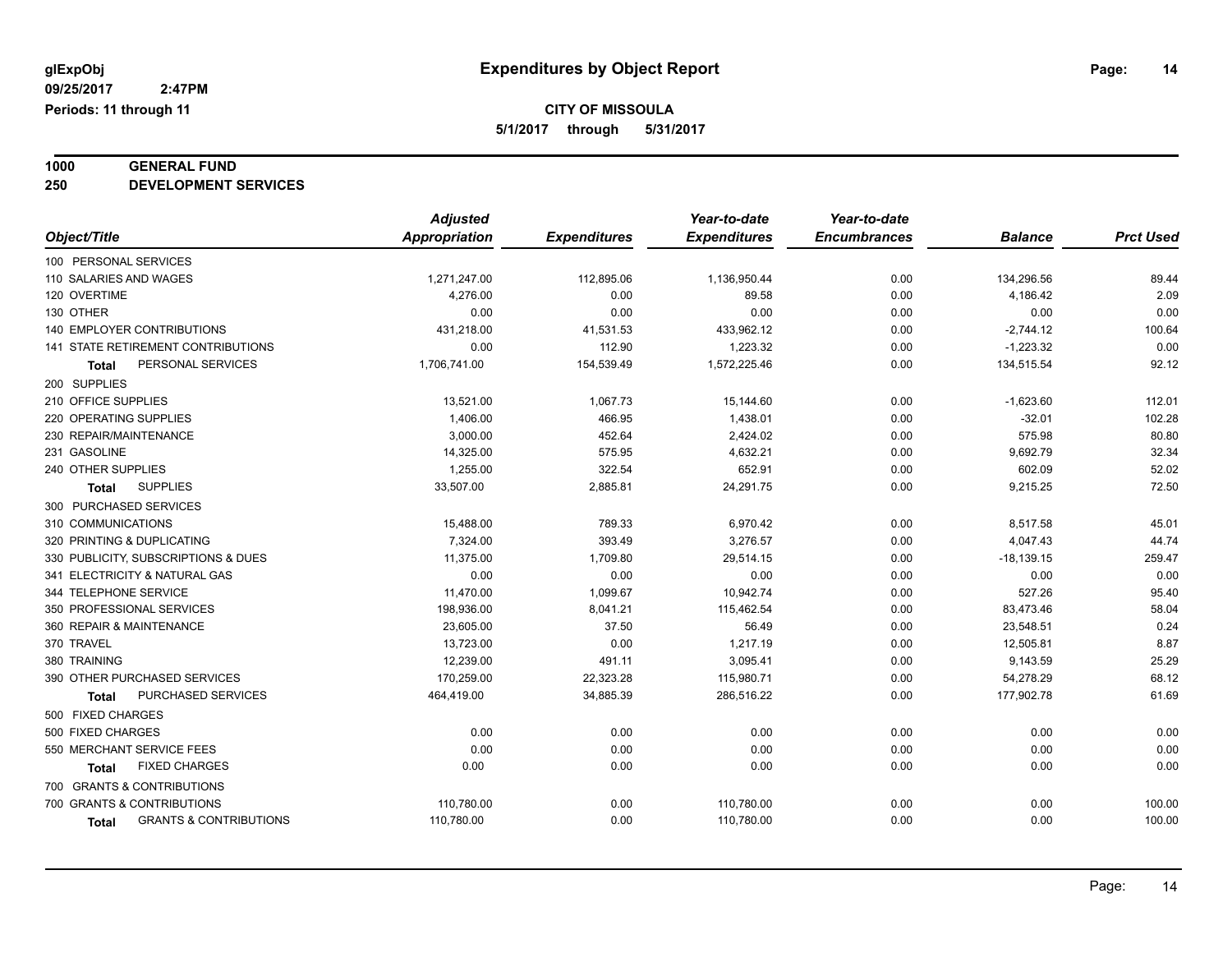# **1000 GENERAL FUND**

**250 DEVELOPMENT SERVICES**

|                                       | <b>Adjusted</b> |                     | Year-to-date        | Year-to-date        |                |                  |
|---------------------------------------|-----------------|---------------------|---------------------|---------------------|----------------|------------------|
| Object/Title                          | Appropriation   | <b>Expenditures</b> | <b>Expenditures</b> | <b>Encumbrances</b> | <b>Balance</b> | <b>Prct Used</b> |
| 800 OTHER OBJECTS                     |                 |                     |                     |                     |                |                  |
| 820 TRANSFERS TO OTHER FUNDS          | 175.720.00      | 0.00                | 92.810.00           | 0.00                | 82.910.00      | 52.82            |
| OTHER OBJECTS<br><b>Total</b>         | 175.720.00      | 0.00                | 92.810.00           | 0.00                | 82.910.00      | 52.82            |
| 900 CAPITAL OUTLAY                    |                 |                     |                     |                     |                |                  |
| 940 MACHINERY & EQUIPMENT             | 0.00            | 0.00                | 0.00                | 0.00                | 0.00           | 0.00             |
| <b>CAPITAL OUTLAY</b><br><b>Total</b> | 0.00            | 0.00                | 0.00                | 0.00                | 0.00           | 0.00             |
| DEVELOPMENT SERVICES<br><b>Total</b>  | 2.491.167.00    | 192.310.69          | 2.086.623.43        | 0.00                | 404.543.57     | 83.76            |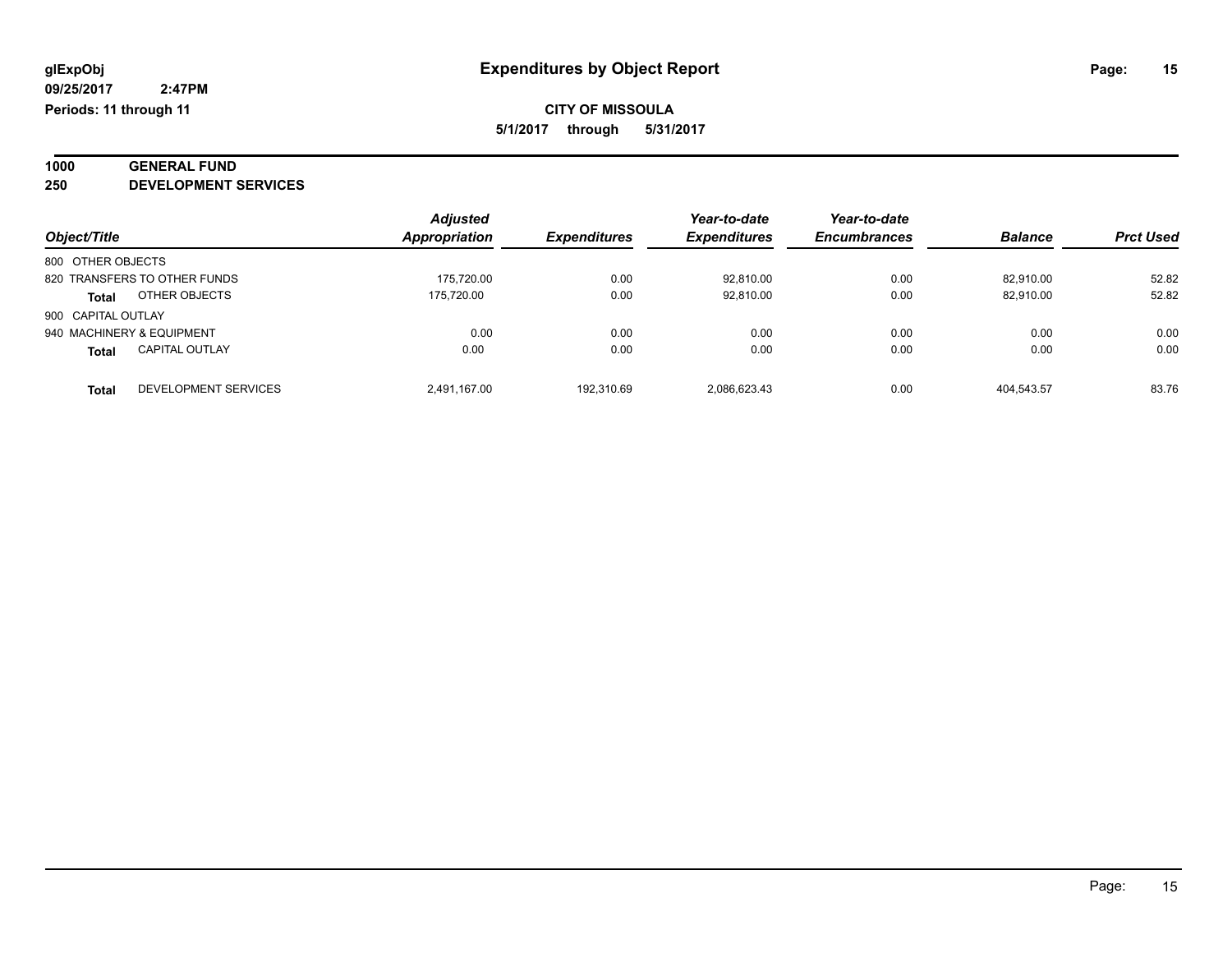**1000 GENERAL FUND 255 HOUSING & COMMUNITY DEVELOPMENT**

|                                            | <b>Adjusted</b>      |                     | Year-to-date        | Year-to-date        |                |                  |
|--------------------------------------------|----------------------|---------------------|---------------------|---------------------|----------------|------------------|
| Object/Title                               | <b>Appropriation</b> | <b>Expenditures</b> | <b>Expenditures</b> | <b>Encumbrances</b> | <b>Balance</b> | <b>Prct Used</b> |
| 100 PERSONAL SERVICES                      |                      |                     |                     |                     |                |                  |
| 110 SALARIES AND WAGES                     | 151,749.00           | 10,074.44           | 88,058.44           | 0.00                | 63,690.56      | 58.03            |
| 120 OVERTIME                               | 0.00                 | 0.00                | 0.00                | 0.00                | 0.00           | 0.00             |
| 140 EMPLOYER CONTRIBUTIONS                 | 56,154.00            | 3,217.57            | 24,496.64           | 0.00                | 31,657.36      | 43.62            |
| 141 STATE RETIREMENT CONTRIBUTIONS         | 152.00               | 10.07               | 88.04               | 0.00                | 63.96          | 57.92            |
| PERSONAL SERVICES<br><b>Total</b>          | 208,055.00           | 13,302.08           | 112,643.12          | 0.00                | 95,411.88      | 54.14            |
| 200 SUPPLIES                               |                      |                     |                     |                     |                |                  |
| 210 OFFICE SUPPLIES                        | 3,466.00             | 493.82              | 8,007.05            | 0.00                | $-4,541.05$    | 231.02           |
| 220 OPERATING SUPPLIES                     | 200.00               | 0.00                | 0.00                | 0.00                | 200.00         | 0.00             |
| 230 REPAIR/MAINTENANCE                     | 0.00                 | 0.00                | 225.00              | 0.00                | $-225.00$      | 0.00             |
| 231 GASOLINE                               | 0.00                 | 0.00                | 0.00                | 0.00                | 0.00           | 0.00             |
| 240 OTHER SUPPLIES                         | 0.00                 | 0.00                | 0.00                | 0.00                | 0.00           | 0.00             |
| <b>SUPPLIES</b><br>Total                   | 3,666.00             | 493.82              | 8,232.05            | 0.00                | $-4,566.05$    | 224.55           |
| 300 PURCHASED SERVICES                     |                      |                     |                     |                     |                |                  |
| 310 COMMUNICATIONS                         | 320.00               | 116.73              | 699.24              | 0.00                | $-379.24$      | 218.51           |
| 320 PRINTING & DUPLICATING                 | 4,535.00             | 0.00                | 257.49              | 0.00                | 4,277.51       | 5.68             |
| 330 PUBLICITY, SUBSCRIPTIONS & DUES        | 1,700.00             | 301.10              | 604.84              | 0.00                | 1,095.16       | 35.58            |
| 344 TELEPHONE SERVICE                      | 2,150.00             | 6.04                | 356.00              | 0.00                | 1,794.00       | 16.56            |
| 350 PROFESSIONAL SERVICES                  | 110,652.00           | 4,282.80            | 5,803.56            | 0.00                | 104,848.44     | 5.24             |
| 360 REPAIR & MAINTENANCE                   | 2.350.00             | 0.00                | 0.00                | 0.00                | 2,350.00       | 0.00             |
| 370 TRAVEL                                 | 8,077.00             | 1,547.54            | 6,658.33            | 0.00                | 1,418.67       | 82.44            |
| 380 TRAINING                               | 1,250.00             | 200.00              | 2,062.50            | 0.00                | $-812.50$      | 165.00           |
| 390 OTHER PURCHASED SERVICES               | 2,822.00             | 0.00                | 2,035.20            | 0.00                | 786.80         | 72.12            |
| PURCHASED SERVICES<br>Total                | 133,856.00           | 6,454.21            | 18,477.16           | 0.00                | 115,378.84     | 13.80            |
| 500 FIXED CHARGES                          |                      |                     |                     |                     |                |                  |
| 500 FIXED CHARGES                          | 13,500.00            | 3,350.00            | 13,735.54           | 0.00                | $-235.54$      | 101.74           |
| <b>FIXED CHARGES</b><br>Total              | 13,500.00            | 3,350.00            | 13,735.54           | 0.00                | $-235.54$      | 101.74           |
| 700 GRANTS & CONTRIBUTIONS                 |                      |                     |                     |                     |                |                  |
| 700 GRANTS & CONTRIBUTIONS                 | 305,532.00           | 42,532.00           | 306,732.00          | 0.00                | $-1,200.00$    | 100.39           |
| <b>GRANTS &amp; CONTRIBUTIONS</b><br>Total | 305,532.00           | 42,532.00           | 306,732.00          | 0.00                | $-1,200.00$    | 100.39           |
| 900 CAPITAL OUTLAY                         |                      |                     |                     |                     |                |                  |
| 940 MACHINERY & EQUIPMENT                  | 8,500.00             | 0.00                | 0.00                | 0.00                | 8,500.00       | 0.00             |
| CAPITAL OUTLAY<br><b>Total</b>             | 8,500.00             | 0.00                | 0.00                | 0.00                | 8,500.00       | 0.00             |
|                                            |                      |                     |                     |                     |                |                  |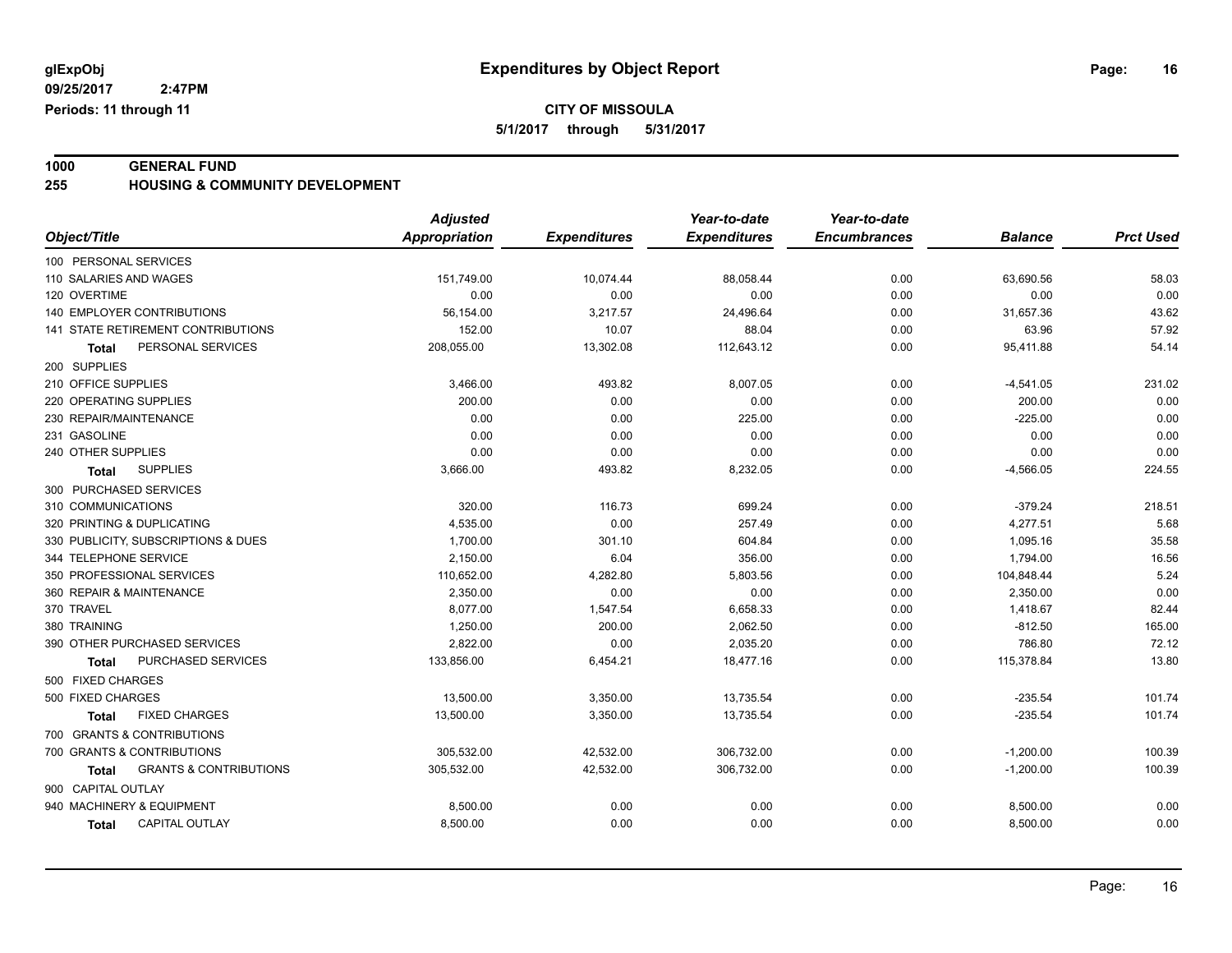| glExpObj<br>09/25/2017 | 2:47PM                                    | <b>Expenditures by Object Report</b> |                                                 |            |      |            | Page: | 17    |
|------------------------|-------------------------------------------|--------------------------------------|-------------------------------------------------|------------|------|------------|-------|-------|
| Periods: 11 through 11 |                                           | 5/1/2017                             | <b>CITY OF MISSOULA</b><br>5/31/2017<br>through |            |      |            |       |       |
| 1000                   | <b>GENERAL FUND</b>                       |                                      |                                                 |            |      |            |       |       |
| <b>Total</b>           | <b>HOUSING &amp; COMMUNITY DEVELOPMEN</b> | 673,109.00                           | 66.132.11                                       | 459,819.87 | 0.00 | 213,289.13 |       | 68.31 |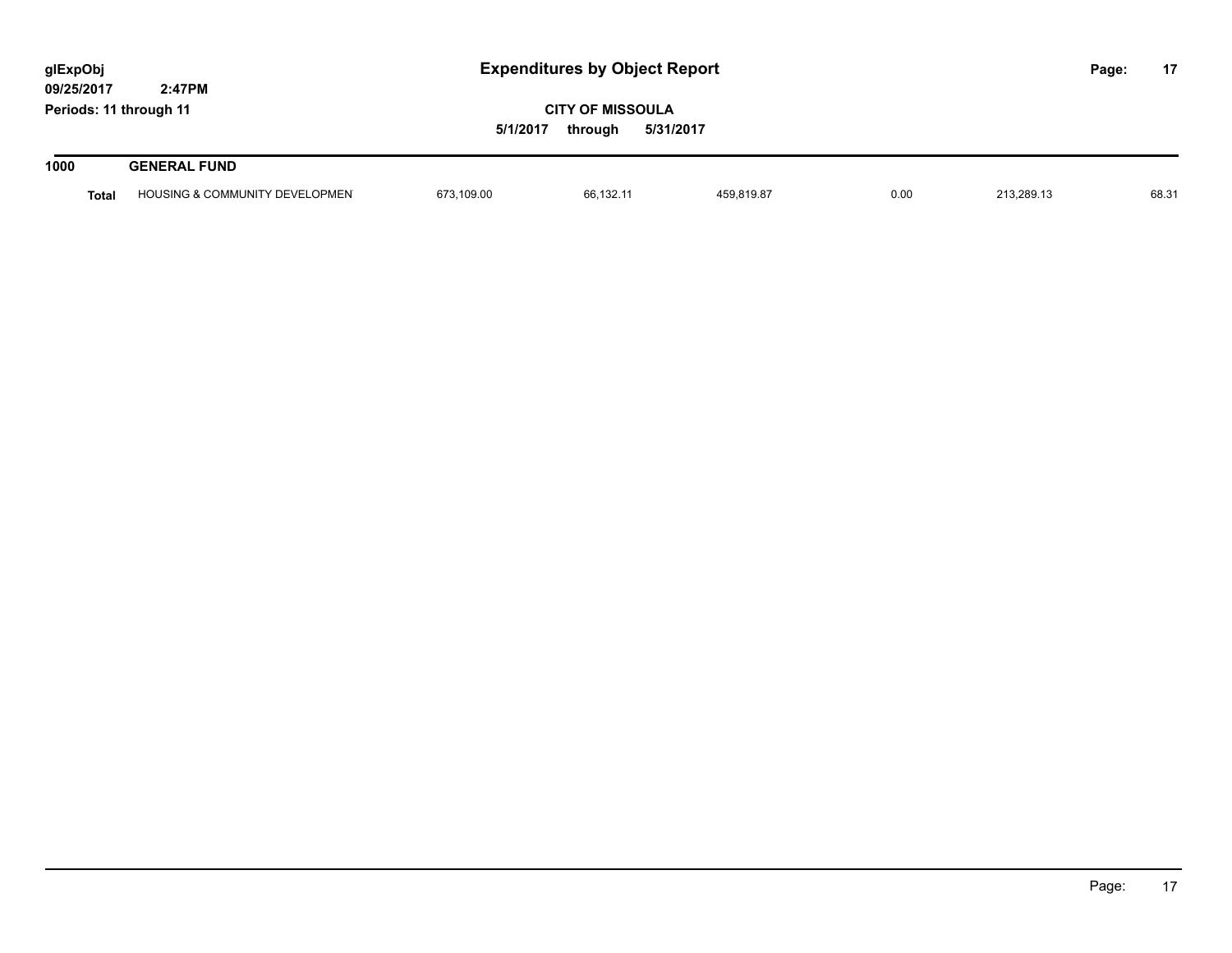| 1000 | <b>GENERAL FUND</b>  |
|------|----------------------|
| 270  | <b>CITY ATTORNEY</b> |

| Object/Title                               | <b>Adjusted</b><br>Appropriation | <b>Expenditures</b> | Year-to-date<br><b>Expenditures</b> | Year-to-date<br><b>Encumbrances</b> | <b>Balance</b> | <b>Prct Used</b> |
|--------------------------------------------|----------------------------------|---------------------|-------------------------------------|-------------------------------------|----------------|------------------|
| 100 PERSONAL SERVICES                      |                                  |                     |                                     |                                     |                |                  |
| 110 SALARIES AND WAGES                     | 967,266.00                       | 74,443.90           | 829,349.79                          | 0.00                                | 137,916.21     | 85.74            |
| 120 OVERTIME                               | 5,000.00                         | 0.00                | 4,984.45                            | 0.00                                | 15.55          | 99.69            |
| 140 EMPLOYER CONTRIBUTIONS                 | 318,282.00                       | 25,468.98           | 287,189.45                          | 0.00                                | 31,092.55      | 90.23            |
| 141 STATE RETIREMENT CONTRIBUTIONS         | 0.00                             | 74.44               | 1,723.71                            | 0.00                                | $-1,723.71$    | 0.00             |
| PERSONAL SERVICES<br><b>Total</b>          | 1,290,548.00                     | 99,987.32           | 1,123,247.40                        | 0.00                                | 167,300.60     | 87.04            |
| 200 SUPPLIES                               |                                  |                     |                                     |                                     |                |                  |
| 210 OFFICE SUPPLIES                        | 6,118.00                         | 296.60              | 4,180.42                            | 0.00                                | 1,937.58       | 68.33            |
| 220 OPERATING SUPPLIES                     | 1,250.00                         | 0.00                | 1,073.68                            | 0.00                                | 176.32         | 85.89            |
| 231 GASOLINE                               | 263.00                           | 100.50              | 482.86                              | 0.00                                | $-219.86$      | 183.60           |
| <b>SUPPLIES</b><br><b>Total</b>            | 7.631.00                         | 397.10              | 5,736.96                            | 0.00                                | 1,894.04       | 75.18            |
| 300 PURCHASED SERVICES                     |                                  |                     |                                     |                                     |                |                  |
| 310 COMMUNICATIONS                         | 1,350.00                         | 114.54              | 1,254.99                            | 0.00                                | 95.01          | 92.96            |
| 320 PRINTING & DUPLICATING                 | 550.00                           | 0.00                | 538.30                              | 0.00                                | 11.70          | 97.87            |
| 330 PUBLICITY, SUBSCRIPTIONS & DUES        | 13,000.00                        | 557.00              | 7,714.92                            | 0.00                                | 5,285.08       | 59.35            |
| 344 TELEPHONE SERVICE                      | 264.00                           | 14.56               | 158.62                              | 0.00                                | 105.38         | 60.08            |
| 350 PROFESSIONAL SERVICES                  | 3,250.00                         | 45.60               | 614.62                              | 0.00                                | 2,635.38       | 18.91            |
| 360 REPAIR & MAINTENANCE                   | 19,447.00                        | 150.06              | 18,599.98                           | 0.00                                | 847.02         | 95.64            |
| 370 TRAVEL                                 | 6,000.00                         | 2,101.79            | 3,683.85                            | 0.00                                | 2,316.15       | 61.40            |
| 380 TRAINING                               | 9,000.00                         | 1,334.00            | 7,223.00                            | 0.00                                | 1,777.00       | 80.26            |
| 390 OTHER PURCHASED SERVICES               | 0.00                             | 0.00                | 0.00                                | 0.00                                | 0.00           | 0.00             |
| PURCHASED SERVICES<br><b>Total</b>         | 52,861.00                        | 4,317.55            | 39,788.28                           | 0.00                                | 13,072.72      | 75.27            |
| 500 FIXED CHARGES                          |                                  |                     |                                     |                                     |                |                  |
| 500 FIXED CHARGES                          | 0.00                             | 0.00                | 0.00                                | 0.00                                | 0.00           | 0.00             |
| <b>FIXED CHARGES</b><br><b>Total</b>       | 0.00                             | 0.00                | 0.00                                | 0.00                                | 0.00           | 0.00             |
| 700 GRANTS & CONTRIBUTIONS                 |                                  |                     |                                     |                                     |                |                  |
| 700 GRANTS & CONTRIBUTIONS                 | 167,818.00                       | 47,354.50           | 127,663.50                          | 0.00                                | 40,154.50      | 76.07            |
| <b>GRANTS &amp; CONTRIBUTIONS</b><br>Total | 167,818.00                       | 47,354.50           | 127,663.50                          | 0.00                                | 40,154.50      | 76.07            |
| 800 OTHER OBJECTS                          |                                  |                     |                                     |                                     |                |                  |
| 845 CONTINGENCY                            | 0.00                             | 0.00                | 0.00                                | 0.00                                | 0.00           | 0.00             |
| OTHER OBJECTS<br>Total                     | 0.00                             | 0.00                | 0.00                                | 0.00                                | 0.00           | 0.00             |
| 900 CAPITAL OUTLAY                         |                                  |                     |                                     |                                     |                |                  |
| 920 BUILDINGS                              | 0.00                             | 0.00                | 0.00                                | 0.00                                | 0.00           | 0.00             |
|                                            |                                  |                     |                                     |                                     |                |                  |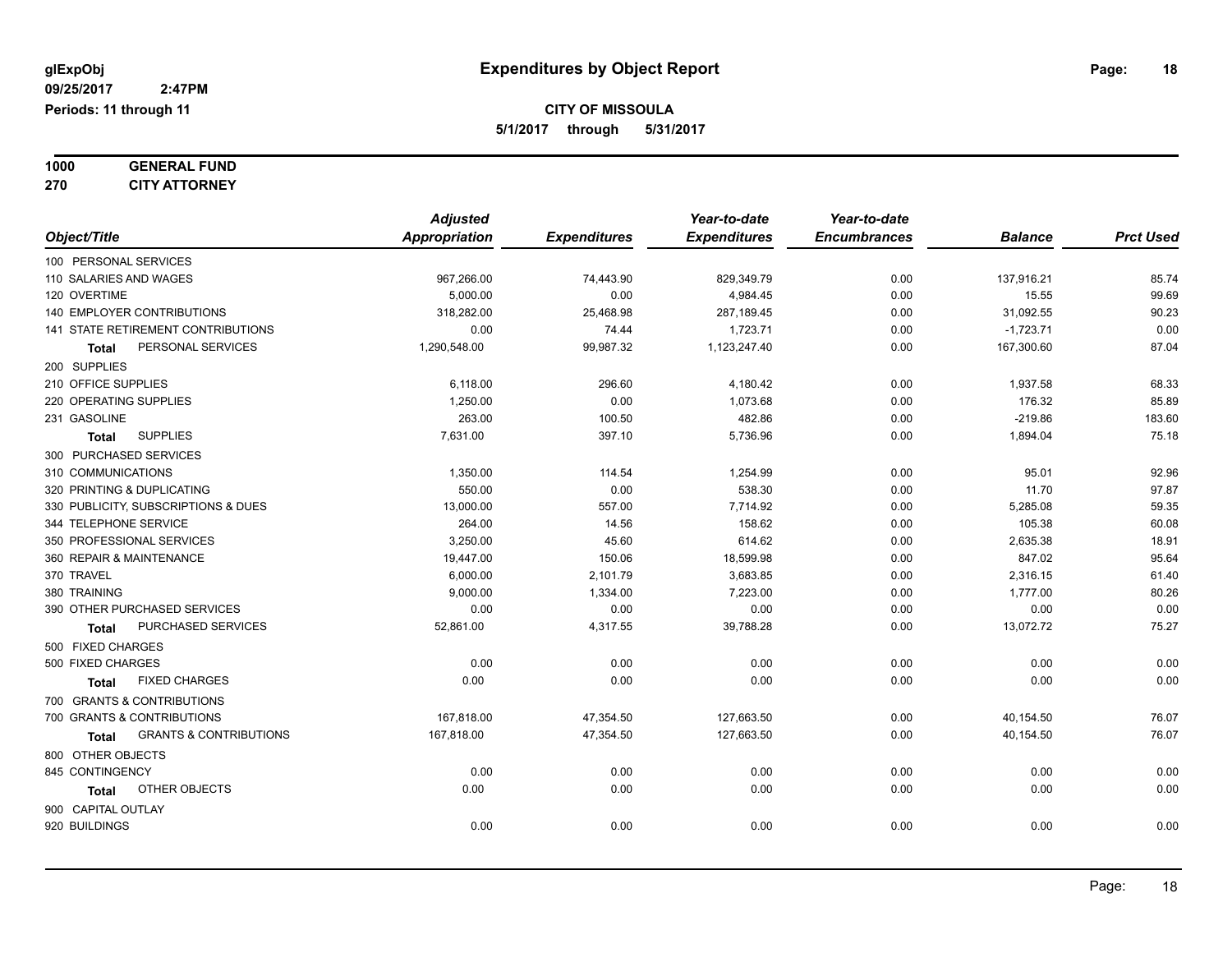#### **09/25/2017 2:47PM Periods: 11 through 11**

**CITY OF MISSOULA 5/1/2017 through 5/31/2017**

**1000 GENERAL FUND 270 CITY ATTORNEY**

| Object/Title              |                       | <b>Adjusted</b><br>Appropriation | Year-to-date<br><b>Expenditures</b><br><b>Expenditures</b> | Year-to-date<br><b>Encumbrances</b> | <b>Balance</b> | <b>Prct Used</b> |       |
|---------------------------|-----------------------|----------------------------------|------------------------------------------------------------|-------------------------------------|----------------|------------------|-------|
| 940 MACHINERY & EQUIPMENT |                       | 0.00                             | 0.00                                                       | 0.00                                | 0.00           | 0.00             | 0.00  |
| Total                     | <b>CAPITAL OUTLAY</b> | 0.00                             | 0.00                                                       | 0.00                                | 0.00           | 0.00             | 0.00  |
| <b>Tota</b>               | <b>CITY ATTORNEY</b>  | 518,858.00                       | 152,056.47                                                 | 1,296,436.14                        | 0.00           | 222.421.86       | 85.36 |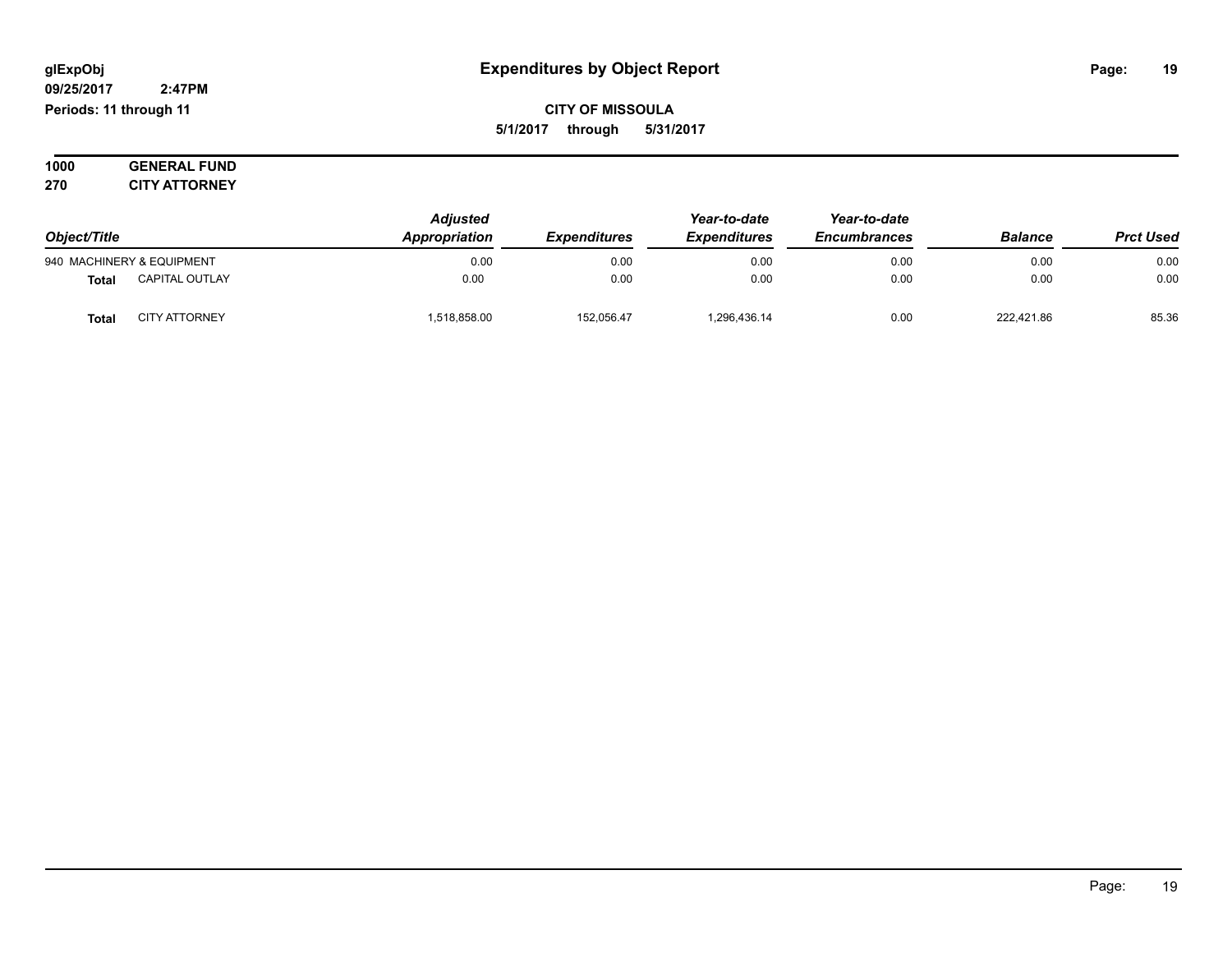# **1000 GENERAL FUND**

**280 PUBLIC WORKS OPERATIONS**

|                                     | <b>Adjusted</b>      |                     | Year-to-date        | Year-to-date        |                |                  |
|-------------------------------------|----------------------|---------------------|---------------------|---------------------|----------------|------------------|
| Object/Title                        | <b>Appropriation</b> | <b>Expenditures</b> | <b>Expenditures</b> | <b>Encumbrances</b> | <b>Balance</b> | <b>Prct Used</b> |
| 100 PERSONAL SERVICES               |                      |                     |                     |                     |                |                  |
| 110 SALARIES AND WAGES              | 508,546.00           | 39,113.02           | 469,402.51          | 0.00                | 39,143.49      | 92.30            |
| 120 OVERTIME                        | 3,668.00             | 0.00                | 1.727.13            | 0.00                | 1,940.87       | 47.09            |
| 130 OTHER                           | 15,236.00            | 35.00               | 441.00              | 0.00                | 14,795.00      | 2.89             |
| <b>140 EMPLOYER CONTRIBUTIONS</b>   | 232,013.00           | 15,784.26           | 195,954.37          | 0.00                | 36,058.63      | 84.46            |
| 141 STATE RETIREMENT CONTRIBUTIONS  | 0.00                 | 39.11               | 469.39              | 0.00                | $-469.39$      | 0.00             |
| PERSONAL SERVICES<br>Total          | 759,463.00           | 54,971.39           | 667,994.40          | 0.00                | 91,468.60      | 87.96            |
| 200 SUPPLIES                        |                      |                     |                     |                     |                |                  |
| 210 OFFICE SUPPLIES                 | 1,150.00             | 0.00                | 731.86              | 0.00                | 418.14         | 63.64            |
| 220 OPERATING SUPPLIES              | 1,935.00             | 0.00                | 7,155.34            | 0.00                | $-5,220.34$    | 369.79           |
| 230 REPAIR/MAINTENANCE              | 59,860.00            | 36,486.68           | 50,989.21           | 0.00                | 8,870.79       | 85.18            |
| 231 GASOLINE                        | 9,280.00             | 129.50              | 4,457.47            | 0.00                | 4,822.53       | 48.03            |
| 240 OTHER SUPPLIES                  | 31,090.00            | 4,287.37            | 30,881.35           | 0.00                | 208.65         | 99.33            |
| <b>SUPPLIES</b><br>Total            | 103,315.00           | 40,903.55           | 94,215.23           | 0.00                | 9,099.77       | 91.19            |
| 300 PURCHASED SERVICES              |                      |                     |                     |                     |                |                  |
| 310 COMMUNICATIONS                  | 300.00               | 0.00                | 87.26               | 0.00                | 212.74         | 29.09            |
| 320 PRINTING & DUPLICATING          | 200.00               | 50.04               | 50.04               | 0.00                | 149.96         | 25.02            |
| 330 PUBLICITY, SUBSCRIPTIONS & DUES | 1,100.00             | 0.00                | 945.00              | 0.00                | 155.00         | 85.91            |
| 341 ELECTRICITY & NATURAL GAS       | 141,209.00           | 12,947.47           | 131,380.98          | 0.00                | 9,828.02       | 93.04            |
| 344 TELEPHONE SERVICE               | 1,804.00             | 658.73              | 3,667.10            | 0.00                | $-1,863.10$    | 203.28           |
| 345 GARBAGE                         | 475.00               | 15.60               | 171.60              | 0.00                | 303.40         | 36.13            |
| 350 PROFESSIONAL SERVICES           | 757.00               | 0.00                | 568.00              | 0.00                | 189.00         | 75.03            |
| 360 REPAIR & MAINTENANCE            | 15,900.00            | 862.00              | 20,684.12           | 0.00                | $-4,784.12$    | 130.09           |
| 370 TRAVEL                          | 1,550.00             | 0.00                | 140.40              | 0.00                | 1,409.60       | 9.06             |
| 380 TRAINING                        | 2,200.00             | 600.00              | 1,080.90            | 0.00                | 1,119.10       | 49.13            |
| PURCHASED SERVICES<br><b>Total</b>  | 165,495.00           | 15,133.84           | 158,775.40          | 0.00                | 6,719.60       | 95.94            |
| 500 FIXED CHARGES                   |                      |                     |                     |                     |                |                  |
| 500 FIXED CHARGES                   | 0.00                 | 0.00                | 0.00                | 0.00                | 0.00           | 0.00             |
| <b>FIXED CHARGES</b><br>Total       | 0.00                 | 0.00                | 0.00                | 0.00                | 0.00           | 0.00             |
| 800 OTHER OBJECTS                   |                      |                     |                     |                     |                |                  |
| 850 SALARY SAVINGS                  | 0.00                 | 0.00                | 0.00                | 0.00                | 0.00           | 0.00             |
| OTHER OBJECTS<br>Total              | 0.00                 | 0.00                | 0.00                | 0.00                | 0.00           | 0.00             |
|                                     |                      |                     |                     |                     |                |                  |
| 900 CAPITAL OUTLAY                  |                      |                     |                     |                     |                |                  |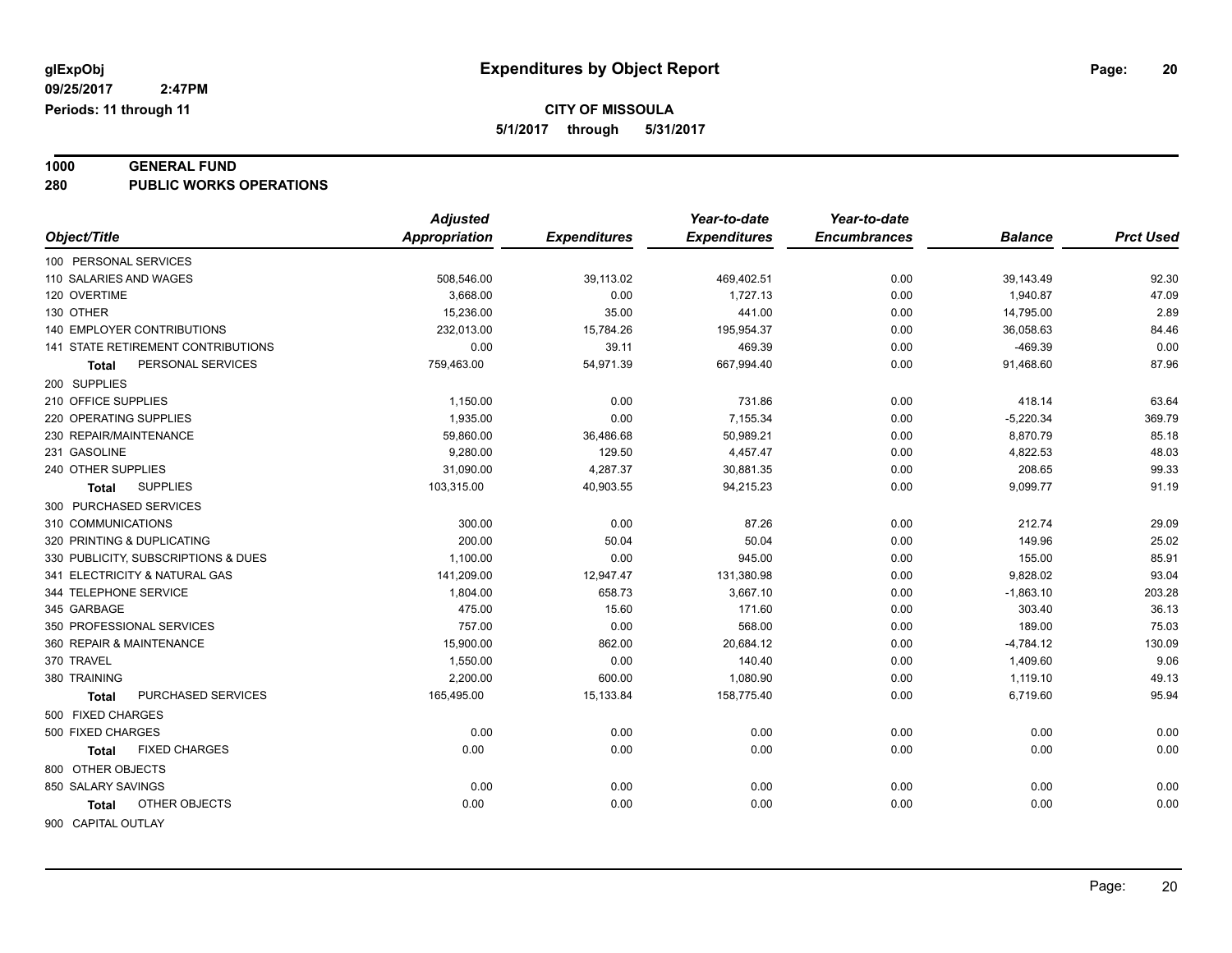**09/25/2017 2:47PM Periods: 11 through 11**

#### **1000 GENERAL FUND 280 PUBLIC WORKS OPERATIONS**

| Object/Title |                           | <b>Adjusted</b><br><b>Appropriation</b><br><b>Expenditures</b> | Year-to-date<br><b>Expenditures</b> | Year-to-date<br><b>Encumbrances</b> | <b>Balance</b> | <b>Prct Used</b> |       |
|--------------|---------------------------|----------------------------------------------------------------|-------------------------------------|-------------------------------------|----------------|------------------|-------|
|              | 940 MACHINERY & EQUIPMENT | 0.00                                                           | 0.00                                | 0.00                                | 0.00           | 0.00             | 0.00  |
| Total        | CAPITAL OUTLAY            | 0.00                                                           | 0.00                                | 0.00                                | 0.00           | 0.00             | 0.00  |
| <b>Total</b> | PUBLIC WORKS OPERATIONS   | 1,028,273.00                                                   | 111,008.78                          | 920,985.03                          | 0.00           | 107.287.97       | 89.57 |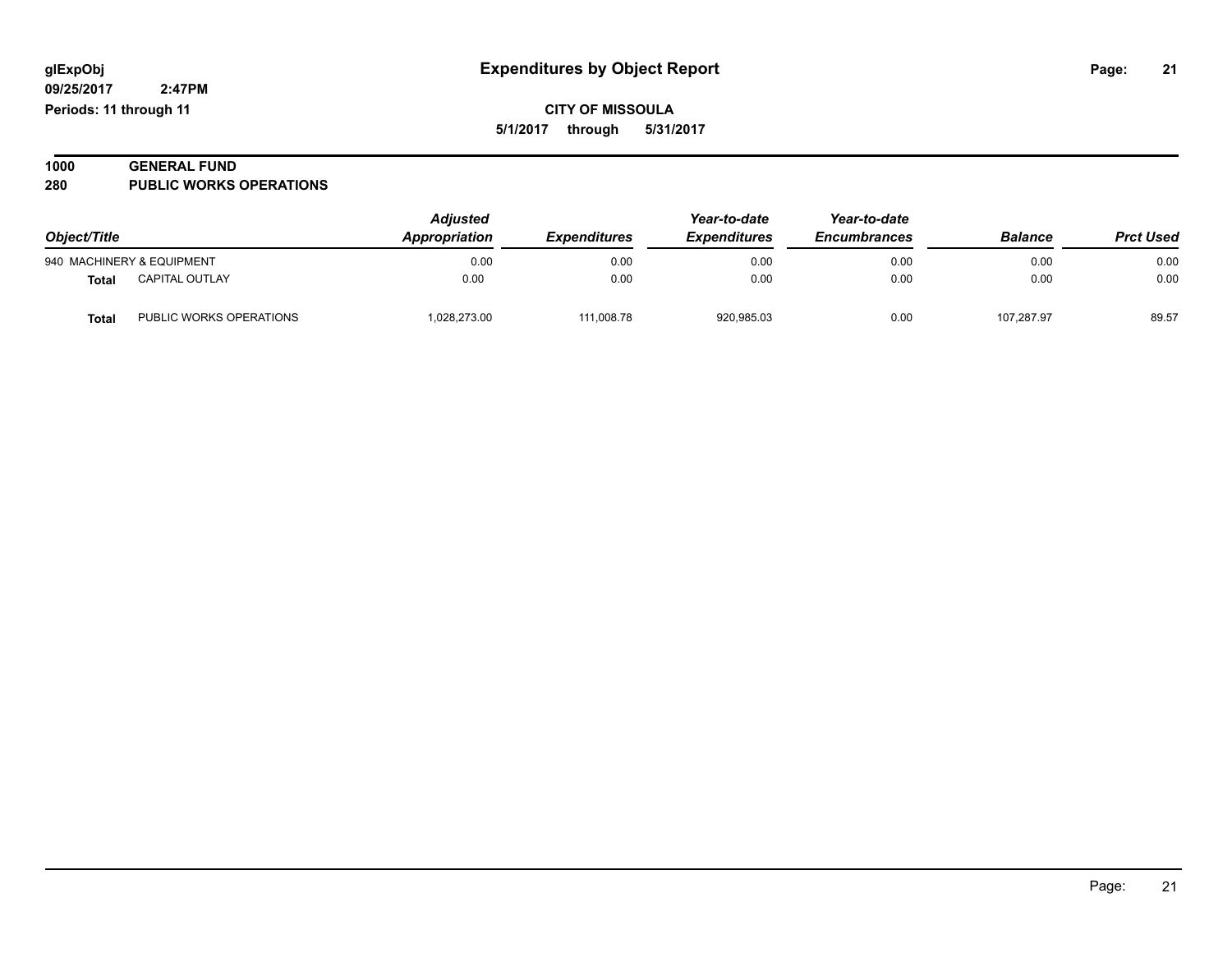**1000 GENERAL FUND 290 POLICE**

|                                       | <b>Adjusted</b>      |                     | Year-to-date        | Year-to-date        |                 |                  |
|---------------------------------------|----------------------|---------------------|---------------------|---------------------|-----------------|------------------|
| Object/Title                          | <b>Appropriation</b> | <b>Expenditures</b> | <b>Expenditures</b> | <b>Encumbrances</b> | <b>Balance</b>  | <b>Prct Used</b> |
| 100 PERSONAL SERVICES                 |                      |                     |                     |                     |                 |                  |
| 110 SALARIES AND WAGES                | 8,587,025.00         | 635,118.73          | 7,185,810.99        | 0.00                | 1,401,214.01    | 83.68            |
| 115 SALARIES/HEALTH INSURANCE BENEFIT | 0.00                 | 35,802.00           | 698,068.80          | 0.00                | $-698,068.80$   | 0.00             |
| 120 OVERTIME                          | 269,683.00           | 17,176.89           | 302,957.27          | 0.00                | $-33,274.27$    | 112.34           |
| 121 OUTSIDE HIRE OVERTIME             | 75,000.00            | 9,824.48            | 88,728.58           | 0.00                | $-13,728.58$    | 118.30           |
| 122 COURT OVERTIME                    | 23,342.00            | 978.02              | 28,345.44           | 0.00                | $-5,003.44$     | 121.44           |
| 123 CELL PHONE OVERTIME               | 60.690.00            | 8,444.61            | 18,852.02           | 0.00                | 41,837.98       | 31.06            |
| 130 OTHER                             | 74,199.00            | 0.00                | 68,326.75           | 0.00                | 5,872.25        | 92.09            |
| 133 EDUCATION COMPENSATION            | 0.00                 | 1,370.00            | 15,317.00           | 0.00                | $-15,317.00$    | 0.00             |
| 140 EMPLOYER CONTRIBUTIONS            | 5,693,221.00         | 167,618.99          | 1,971,925.95        | 0.00                | 3,721,295.05    | 34.64            |
| 141 STATE RETIREMENT CONTRIBUTIONS    | 0.00                 | 173,822.23          | 2,000,073.98        | 0.00                | $-2,000,073.98$ | 0.00             |
| PERSONAL SERVICES<br>Total            | 14,783,160.00        | 1,050,155.95        | 12,378,406.78       | 0.00                | 2,404,753.22    | 83.73            |
| 200 SUPPLIES                          |                      |                     |                     |                     |                 |                  |
| 210 OFFICE SUPPLIES                   | 20,924.00            | 463.18              | 7,038.04            | 0.00                | 13,885.96       | 33.64            |
| 220 OPERATING SUPPLIES                | 113,887.00           | 1,146.43            | 109,911.22          | 0.00                | 3,975.78        | 96.51            |
| 230 REPAIR/MAINTENANCE                | 47,235.00            | 4,693.77            | 34,600.48           | 0.00                | 12,634.52       | 73.25            |
| 231 GASOLINE                          | 177,121.00           | 27,047.04           | 129,002.02          | 0.00                | 48,118.98       | 72.83            |
| <b>SUPPLIES</b><br>Total              | 359,167.00           | 33,350.42           | 280,551.76          | 0.00                | 78,615.24       | 78.11            |
| 300 PURCHASED SERVICES                |                      |                     |                     |                     |                 |                  |
| 310 COMMUNICATIONS                    | 21,896.00            | 440.58              | 21,490.94           | 0.00                | 405.06          | 98.15            |
| 320 PRINTING & DUPLICATING            | 11,364.00            | 158.00              | 5,190.59            | 0.00                | 6,173.41        | 45.68            |
| 330 PUBLICITY, SUBSCRIPTIONS & DUES   | 14,938.00            | 717.00              | 13,973.85           | 0.00                | 964.15          | 93.55            |
| 344 TELEPHONE SERVICE                 | 48,372.00            | 3,991.00            | 42,409.41           | 0.00                | 5,962.59        | 87.67            |
| 350 PROFESSIONAL SERVICES             | 71,155.00            | 5,436.23            | 44,663.05           | 0.00                | 26,491.95       | 62.77            |
| 360 REPAIR & MAINTENANCE              | 90,845.00            | 5,888.59            | 122,675.10          | 0.00                | $-31,830.10$    | 135.04           |
| 370 TRAVEL                            | 29,500.00            | 3,847.24            | 25,313.75           | 0.00                | 4,186.25        | 85.81            |
| 380 TRAINING                          | 35,200.00            | 149.00              | 32,315.60           | 0.00                | 2,884.40        | 91.81            |
| 390 OTHER PURCHASED SERVICES          | 25,000.00            | 0.00                | 6,514.74            | 0.00                | 18,485.26       | 26.06            |
| 392 DONATIONS AND SALES               | 0.00                 | 0.00                | 3,037.47            | 0.00                | $-3,037.47$     | 0.00             |
| PURCHASED SERVICES<br>Total           | 348,270.00           | 20,627.64           | 317,584.50          | 0.00                | 30,685.50       | 91.19            |
| 500 FIXED CHARGES                     |                      |                     |                     |                     |                 |                  |
| 500 FIXED CHARGES                     | 71,864.00            | 5,904.97            | 71,683.64           | 0.00                | 180.36          | 99.75            |
| <b>FIXED CHARGES</b><br><b>Total</b>  | 71,864.00            | 5,904.97            | 71,683.64           | 0.00                | 180.36          | 99.75            |
|                                       |                      |                     |                     |                     |                 |                  |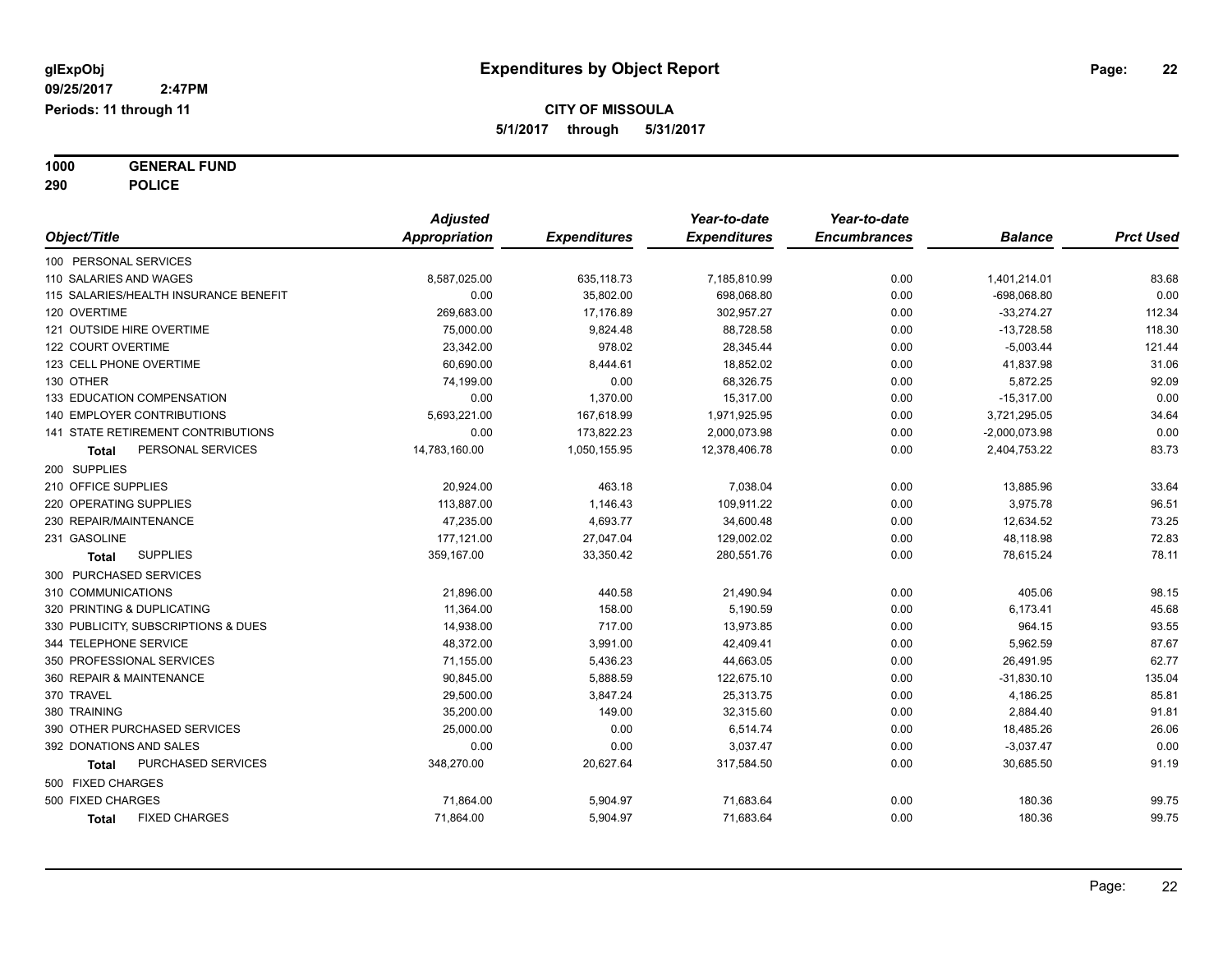**1000 GENERAL FUND 290 POLICE**

| Object/Title       |                                   | <b>Adjusted</b><br><b>Appropriation</b> | <b>Expenditures</b> | Year-to-date<br><b>Expenditures</b> | Year-to-date<br><b>Encumbrances</b> | <b>Balance</b> | <b>Prct Used</b> |
|--------------------|-----------------------------------|-----------------------------------------|---------------------|-------------------------------------|-------------------------------------|----------------|------------------|
|                    | 700 GRANTS & CONTRIBUTIONS        |                                         |                     |                                     |                                     |                |                  |
|                    | 700 GRANTS & CONTRIBUTIONS        | 4,000.00                                | 750.00              | 750.00                              | 0.00                                | 3,250.00       | 18.75            |
| <b>Total</b>       | <b>GRANTS &amp; CONTRIBUTIONS</b> | 4,000.00                                | 750.00              | 750.00                              | 0.00                                | 3,250.00       | 18.75            |
| 800 OTHER OBJECTS  |                                   |                                         |                     |                                     |                                     |                |                  |
|                    | 820 TRANSFERS TO OTHER FUNDS      | 6,000.00                                | 0.00                | 6,000.00                            | 0.00                                | 0.00           | 100.00           |
| 850 SALARY SAVINGS |                                   | 0.00                                    | 0.00                | 0.00                                | 0.00                                | 0.00           | 0.00             |
| <b>Total</b>       | OTHER OBJECTS                     | 6.000.00                                | 0.00                | 6,000.00                            | 0.00                                | 0.00           | 100.00           |
| 900 CAPITAL OUTLAY |                                   |                                         |                     |                                     |                                     |                |                  |
|                    | 940 MACHINERY & EQUIPMENT         | 0.00                                    | 0.00                | 0.00                                | 0.00                                | 0.00           | 0.00             |
| <b>Total</b>       | <b>CAPITAL OUTLAY</b>             | 0.00                                    | 0.00                | 0.00                                | 0.00                                | 0.00           | 0.00             |
| <b>Total</b>       | <b>POLICE</b>                     | 15.572.461.00                           | 1.110.788.98        | 13,054,976.68                       | 0.00                                | 2.517.484.32   | 83.83            |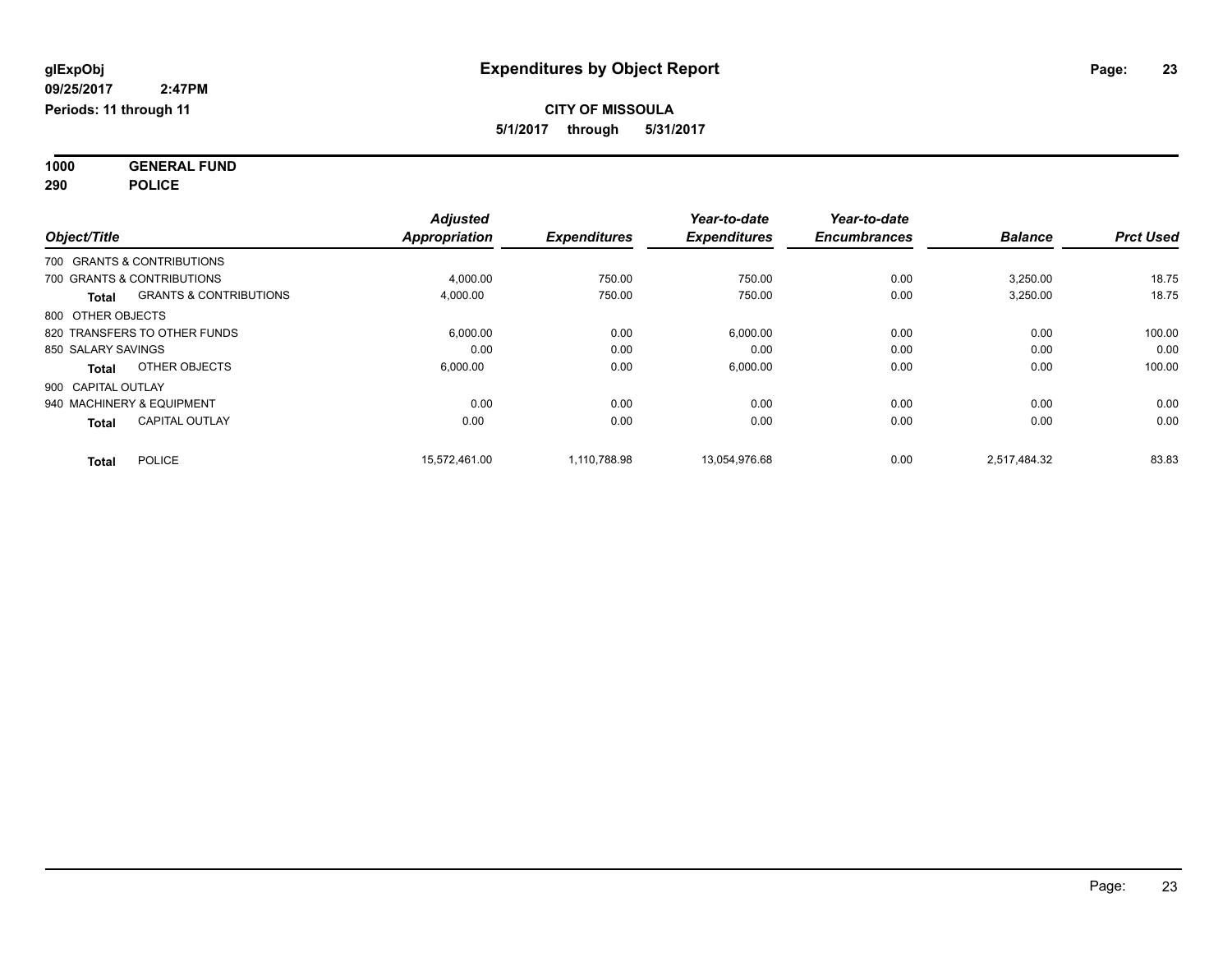**1000 GENERAL FUND 300 FIRE**

|                        |                                       | <b>Adjusted</b>      |                     | Year-to-date        | Year-to-date        |                |                  |
|------------------------|---------------------------------------|----------------------|---------------------|---------------------|---------------------|----------------|------------------|
| Object/Title           |                                       | <b>Appropriation</b> | <b>Expenditures</b> | <b>Expenditures</b> | <b>Encumbrances</b> | <b>Balance</b> | <b>Prct Used</b> |
| 100 PERSONAL SERVICES  |                                       |                      |                     |                     |                     |                |                  |
|                        | 110 SALARIES AND WAGES                | 6,855,260.00         | 515,282.74          | 5,906,574.22        | 0.00                | 948,685.78     | 86.16            |
|                        | 115 SALARIES/HEALTH INSURANCE BENEFIT | 775,431.00           | 31,239.00           | 632,080.80          | 0.00                | 143,350.20     | 81.51            |
| 120 OVERTIME           |                                       | 830,972.00           | 40,522.05           | 684,798.28          | 0.00                | 146, 173. 72   | 82.41            |
| 130 OTHER              |                                       | 57,500.00            | 0.00                | 56,875.00           | 0.00                | 625.00         | 98.91            |
|                        | <b>140 EMPLOYER CONTRIBUTIONS</b>     | 1,687,063.00         | 121,268.14          | 1,430,713.32        | 0.00                | 256,349.68     | 84.80            |
|                        | 141 STATE RETIREMENT CONTRIBUTIONS    | 2,439,433.00         | 178,220.75          | 2,028,332.08        | 0.00                | 411,100.92     | 83.15            |
| Total                  | PERSONAL SERVICES                     | 12,645,659.00        | 886,532.68          | 10,739,373.70       | 0.00                | 1,906,285.30   | 84.93            |
| 200 SUPPLIES           |                                       |                      |                     |                     |                     |                |                  |
| 210 OFFICE SUPPLIES    |                                       | 16,004.00            | 15.49               | 9,359.63            | 0.00                | 6,644.37       | 58.48            |
| 220 OPERATING SUPPLIES |                                       | 216,944.00           | 6,982.28            | 108,861.21          | 0.00                | 108,082.79     | 50.18            |
|                        | 230 REPAIR/MAINTENANCE                | 61,500.00            | 4,730.72            | 47,246.25           | 0.00                | 14,253.75      | 76.82            |
| 231 GASOLINE           |                                       | 61,827.00            | 3,855.06            | 34,524.41           | 0.00                | 27,302.59      | 55.84            |
| 240 OTHER SUPPLIES     |                                       | 593.00               | 0.00                | 74.95               | 0.00                | 518.05         | 12.64            |
| Total                  | <b>SUPPLIES</b>                       | 356,868.00           | 15,583.55           | 200,066.45          | 0.00                | 156,801.55     | 56.06            |
|                        | 300 PURCHASED SERVICES                |                      |                     |                     |                     |                |                  |
| 310 COMMUNICATIONS     |                                       | 577.00               | 19.83               | 547.43              | 0.00                | 29.57          | 94.88            |
|                        | 320 PRINTING & DUPLICATING            | 1,488.00             | 40.00               | 885.92              | 0.00                | 602.08         | 59.54            |
|                        | 330 PUBLICITY, SUBSCRIPTIONS & DUES   | 10,863.00            | 260.00              | 9,717.00            | 0.00                | 1,146.00       | 89.45            |
| 340 SEWER              |                                       | 1,429.00             | 0.00                | 1,186.72            | 0.00                | 242.28         | 83.05            |
|                        | 341 ELECTRICITY & NATURAL GAS         | 69,567.00            | 5,813.58            | 66,826.76           | 0.00                | 2,740.24       | 96.06            |
| 343 WATER CHARGES      |                                       | 14,677.00            | 820.62              | 9,574.41            | 0.00                | 5,102.59       | 65.23            |
| 344 TELEPHONE SERVICE  |                                       | 19,484.00            | 1,810.45            | 14,784.85           | 0.00                | 4,699.15       | 75.88            |
| 345 GARBAGE            |                                       | 5,680.00             | 461.05              | 5,006.55            | 0.00                | 673.45         | 88.14            |
|                        | 350 PROFESSIONAL SERVICES             | 24,272.00            | 5,178.50            | 28,586.50           | 0.00                | $-4,314.50$    | 117.78           |
|                        | 360 REPAIR & MAINTENANCE              | 67,035.00            | 4,851.05            | 66,038.76           | 0.00                | 996.24         | 98.51            |
| 370 TRAVEL             |                                       | 20,017.00            | 2,026.07            | 8,880.47            | 0.00                | 11,136.53      | 44.36            |
| 380 TRAINING           |                                       | 14,016.00            | 1,975.00            | 5,541.89            | 0.00                | 8,474.11       | 39.54            |
|                        | 390 OTHER PURCHASED SERVICES          | 11,580.00            | 1,780.17            | 2,711.55            | 0.00                | 8,868.45       | 23.42            |
| Total                  | PURCHASED SERVICES                    | 260,685.00           | 25,036.32           | 220,288.81          | 0.00                | 40,396.19      | 84.50            |
| 500 FIXED CHARGES      |                                       |                      |                     |                     |                     |                |                  |
| 500 FIXED CHARGES      |                                       | 226.00               | 0.00                | 0.00                | 0.00                | 226.00         | 0.00             |
| 530 EQUIPMENT RENTAL   |                                       | 0.00                 | 0.00                | 308.00              | 0.00                | $-308.00$      | 0.00             |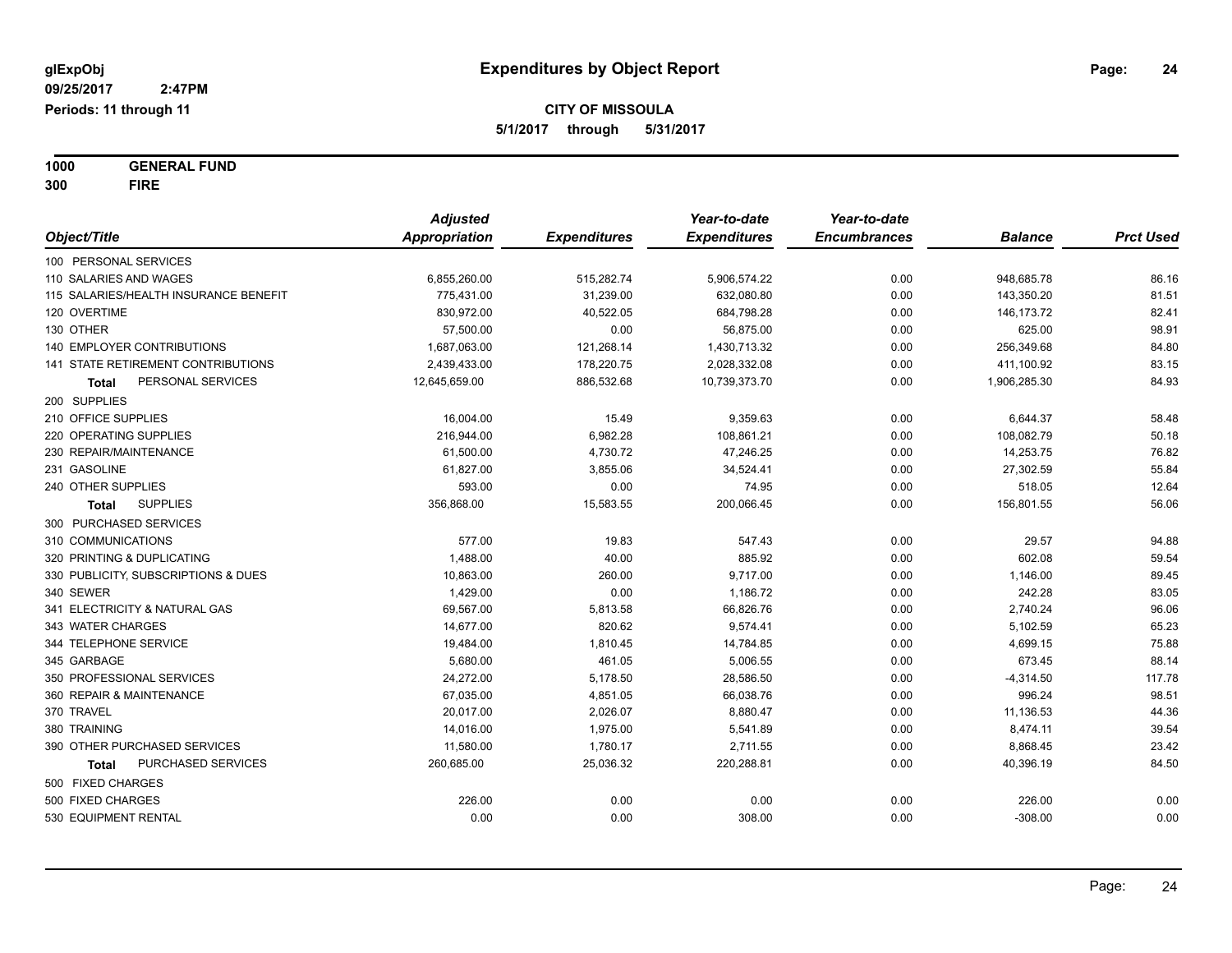**1000 GENERAL FUND 300 FIRE**

| Object/Title                               | <b>Adjusted</b><br><b>Appropriation</b> | <b>Expenditures</b> | Year-to-date<br><b>Expenditures</b> | Year-to-date<br><b>Encumbrances</b> | <b>Balance</b> | <b>Prct Used</b> |
|--------------------------------------------|-----------------------------------------|---------------------|-------------------------------------|-------------------------------------|----------------|------------------|
| <b>FIXED CHARGES</b><br><b>Total</b>       | 226.00                                  | 0.00                | 308.00                              | 0.00                                | $-82.00$       | 136.28           |
| 700 GRANTS & CONTRIBUTIONS                 |                                         |                     |                                     |                                     |                |                  |
| 700 GRANTS & CONTRIBUTIONS                 | 2,700.00                                | 0.00                | 0.00                                | 0.00                                | 2,700.00       | 0.00             |
| <b>GRANTS &amp; CONTRIBUTIONS</b><br>Total | 2,700.00                                | 0.00                | 0.00                                | 0.00                                | 2,700.00       | 0.00             |
| 800 OTHER OBJECTS                          |                                         |                     |                                     |                                     |                |                  |
| 820 TRANSFERS TO OTHER FUNDS               | 0.00                                    | 0.00                | 0.00                                | 0.00                                | 0.00           | 0.00             |
| 850 SALARY SAVINGS                         | 0.00                                    | 0.00                | 0.00                                | 0.00                                | 0.00           | 0.00             |
| OTHER OBJECTS<br><b>Total</b>              | 0.00                                    | 0.00                | 0.00                                | 0.00                                | 0.00           | 0.00             |
| 900 CAPITAL OUTLAY                         |                                         |                     |                                     |                                     |                |                  |
| 940 MACHINERY & EQUIPMENT                  | 0.00                                    | 0.00                | 0.00                                | 0.00                                | 0.00           | 0.00             |
| <b>CAPITAL OUTLAY</b><br><b>Total</b>      | 0.00                                    | 0.00                | 0.00                                | 0.00                                | 0.00           | 0.00             |
| <b>FIRE</b><br><b>Total</b>                | 13,266,138.00                           | 927,152.55          | 11,160,036.96                       | 0.00                                | 2,106,101.04   | 84.12            |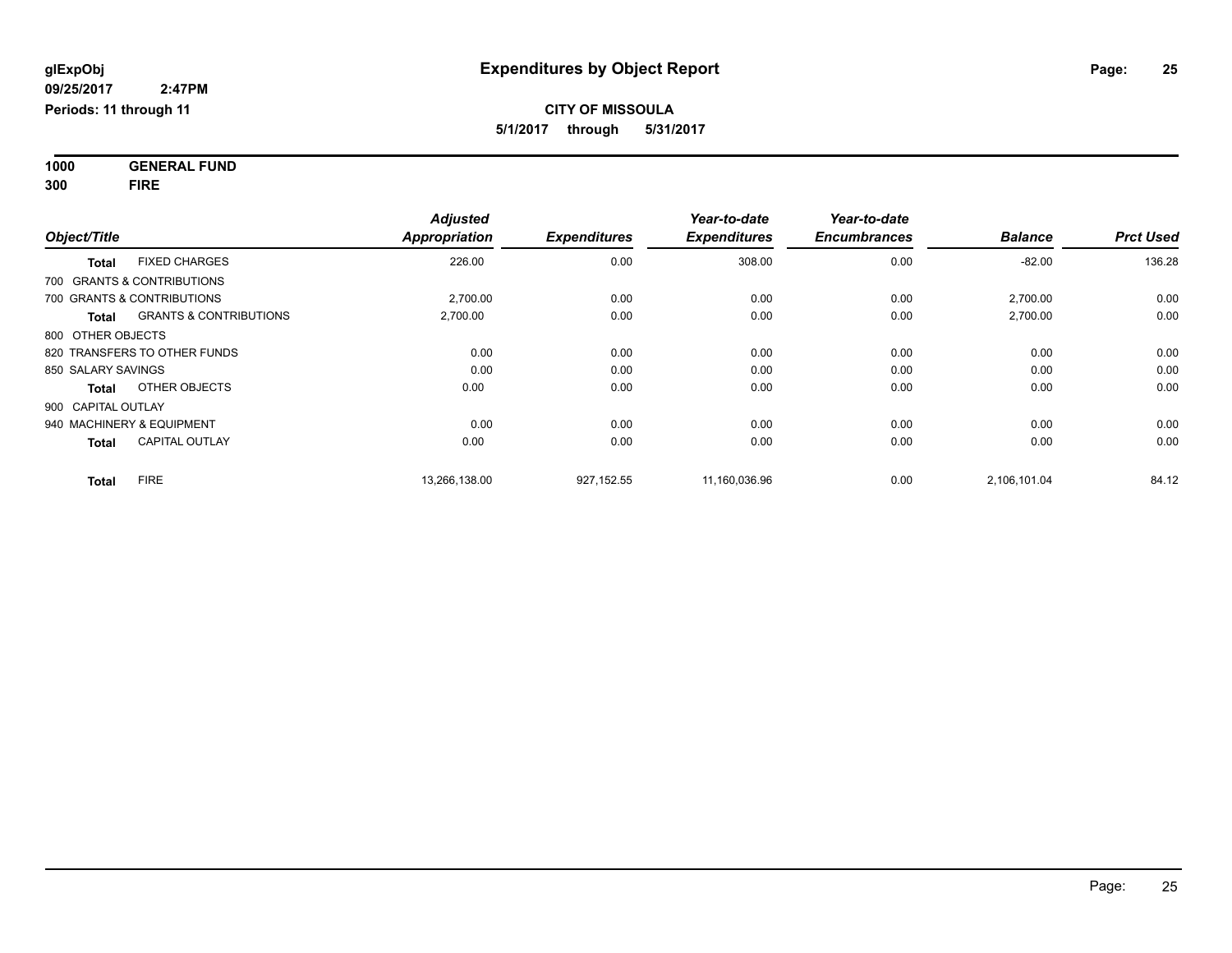# **1000 GENERAL FUND**

**320 STREET MAINTENANCE**

|                                     | <b>Adjusted</b> |                     | Year-to-date        | Year-to-date        |                |                  |
|-------------------------------------|-----------------|---------------------|---------------------|---------------------|----------------|------------------|
| Object/Title                        | Appropriation   | <b>Expenditures</b> | <b>Expenditures</b> | <b>Encumbrances</b> | <b>Balance</b> | <b>Prct Used</b> |
| 100 PERSONAL SERVICES               |                 |                     |                     |                     |                |                  |
| 110 SALARIES AND WAGES              | 1,434,541.00    | 99,910.93           | 1,194,534.16        | 0.00                | 240,006.84     | 83.27            |
| 120 OVERTIME                        | 15,000.00       | 0.00                | 28,613.50           | 0.00                | $-13,613.50$   | 190.76           |
| 130 OTHER                           | 6,000.00        | 402.50              | 4,665.24            | 0.00                | 1,334.76       | 77.75            |
| 140 EMPLOYER CONTRIBUTIONS          | 805,036.00      | 58,819.00           | 707,631.77          | 0.00                | 97,404.23      | 87.90            |
| 141 STATE RETIREMENT CONTRIBUTIONS  | 0.00            | 99.91               | 1,194.52            | 0.00                | $-1,194.52$    | 0.00             |
| PERSONAL SERVICES<br>Total          | 2,260,577.00    | 159,232.34          | 1,936,639.19        | 0.00                | 323,937.81     | 85.67            |
| 200 SUPPLIES                        |                 |                     |                     |                     |                |                  |
| 210 OFFICE SUPPLIES                 | 1,600.00        | 148.99              | 200.37              | 0.00                | 1,399.63       | 12.52            |
| 220 OPERATING SUPPLIES              | 170,318.00      | 3,449.43            | 326,534.03          | 0.00                | $-156,216.03$  | 191.72           |
| 230 REPAIR/MAINTENANCE              | 84,215.00       | 22,381.93           | 97,948.69           | 0.00                | $-13,733.69$   | 116.31           |
| 231 GASOLINE                        | 218,603.00      | 35,635.77           | 146,128.92          | 0.00                | 72,474.08      | 66.85            |
| 240 OTHER SUPPLIES                  | 0.00            | 0.00                | 0.00                | 0.00                | 0.00           | 0.00             |
| 250 SUPPLIES FOR RESALE             | 0.00            | 0.00                | 0.00                | 0.00                | 0.00           | 0.00             |
| <b>SUPPLIES</b><br><b>Total</b>     | 474,736.00      | 61,616.12           | 570,812.01          | 0.00                | $-96,076.01$   | 120.24           |
| 300 PURCHASED SERVICES              |                 |                     |                     |                     |                |                  |
| 310 COMMUNICATIONS                  | 0.00            | 0.00                | 5.87                | 0.00                | $-5.87$        | 0.00             |
| 320 PRINTING & DUPLICATING          | 7,000.00        | 66.00               | 4,520.83            | 0.00                | 2,479.17       | 64.58            |
| 330 PUBLICITY, SUBSCRIPTIONS & DUES | 3,000.00        | 2,287.68            | 4,736.24            | 0.00                | $-1,736.24$    | 157.87           |
| 341 ELECTRICITY & NATURAL GAS       | 0.00            | 0.00                | 0.00                | 0.00                | 0.00           | 0.00             |
| 343 WATER CHARGES                   | 0.00            | 2,395.50            | 9,467.92            | 0.00                | $-9,467.92$    | 0.00             |
| 344 TELEPHONE SERVICE               | 7.000.00        | 381.64              | 1,807.00            | 0.00                | 5,193.00       | 25.81            |
| 345 GARBAGE                         | 9,392.00        | 51.13               | 457.83              | 0.00                | 8,934.17       | 4.87             |
| 350 PROFESSIONAL SERVICES           | 3,500.00        | 31.50               | 3,988.96            | 0.00                | $-488.96$      | 113.97           |
| 360 REPAIR & MAINTENANCE            | 22,650.00       | 0.00                | 6,899.55            | 0.00                | 15,750.45      | 30.46            |
| 370 TRAVEL                          | 2,300.00        | 0.00                | 1,043.84            | 0.00                | 1,256.16       | 45.38            |
| 380 TRAINING                        | 1,500.00        | 0.00                | 1,960.00            | 0.00                | $-460.00$      | 130.67           |
| PURCHASED SERVICES<br><b>Total</b>  | 56,342.00       | 5,213.45            | 34,888.04           | 0.00                | 21,453.96      | 61.92            |
| 400 BUILDING MATERIALS              |                 |                     |                     |                     |                |                  |
| <b>400 BUILDING MATERIALS</b>       | 62,263.00       | 5,688.35            | 39,134.21           | 0.00                | 23,128.79      | 62.85            |
| <b>BUILDING MATERIALS</b><br>Total  | 62,263.00       | 5,688.35            | 39,134.21           | 0.00                | 23,128.79      | 62.85            |
| 500 FIXED CHARGES                   |                 |                     |                     |                     |                |                  |
| 500 FIXED CHARGES                   | 30,500.00       | 3,120.00            | 14,903.65           | 0.00                | 15,596.35      | 48.86            |
|                                     |                 |                     |                     |                     |                |                  |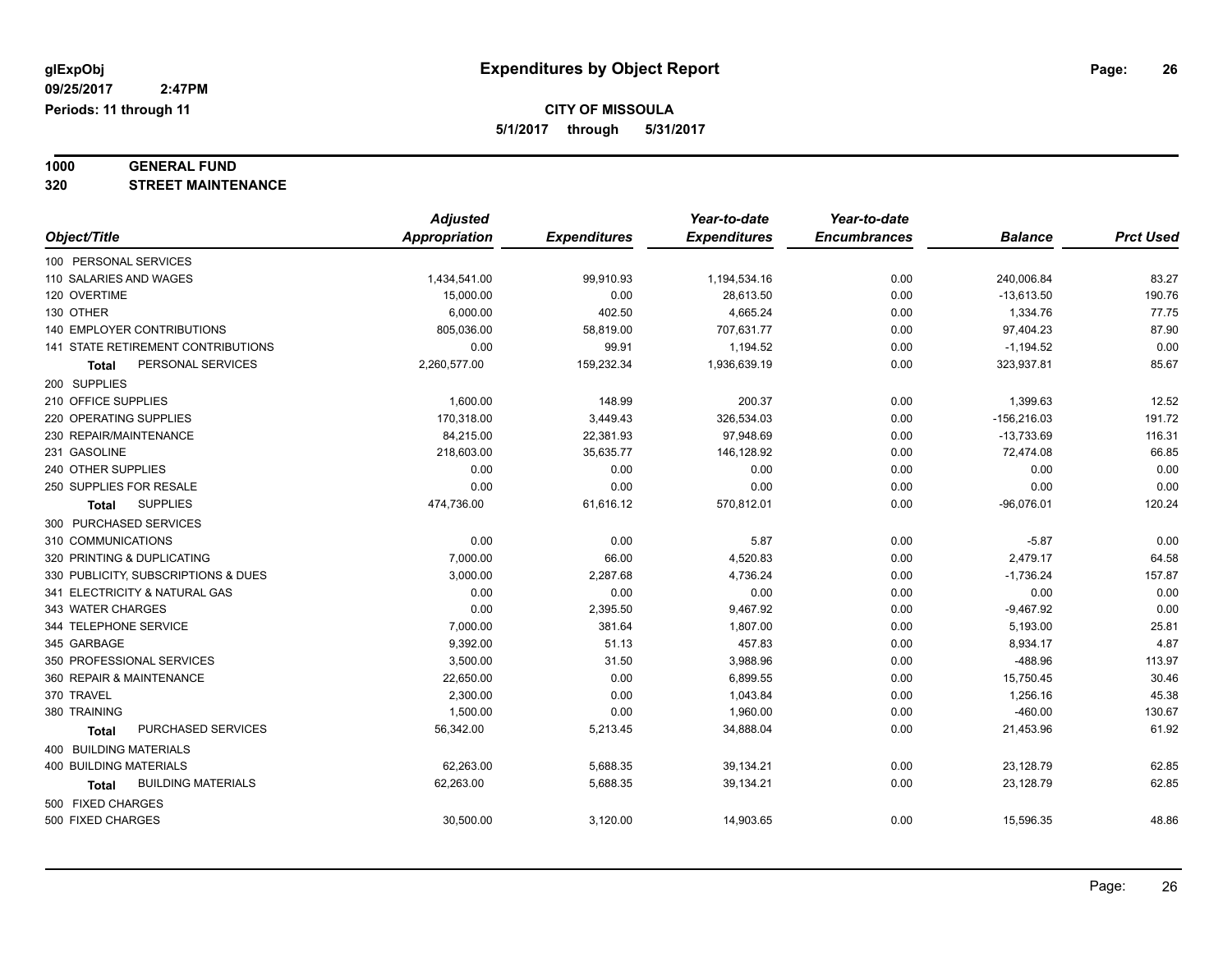#### **1000 GENERAL FUND 320 STREET MAINTENANCE**

|                    |                             | <b>Adjusted</b>      |                     | Year-to-date        | Year-to-date        |                |                  |
|--------------------|-----------------------------|----------------------|---------------------|---------------------|---------------------|----------------|------------------|
| Object/Title       |                             | <b>Appropriation</b> | <b>Expenditures</b> | <b>Expenditures</b> | <b>Encumbrances</b> | <b>Balance</b> | <b>Prct Used</b> |
| <b>Total</b>       | <b>FIXED CHARGES</b>        | 30,500.00            | 3,120.00            | 14,903.65           | 0.00                | 15,596.35      | 48.86            |
| 600 DEBT SERVICE   |                             |                      |                     |                     |                     |                |                  |
| 610 PRINCIPAL      |                             | 0.00                 | 0.00                | 0.00                | 0.00                | 0.00           | 0.00             |
|                    | 620 INTEREST / SERVICE FEES | 0.00                 | 0.00                | 0.00                | 0.00                | 0.00           | 0.00             |
| Total              | <b>DEBT SERVICE</b>         | 0.00                 | 0.00                | 0.00                | 0.00                | 0.00           | 0.00             |
| 900 CAPITAL OUTLAY |                             |                      |                     |                     |                     |                |                  |
| 930 IMPROVEMENTS   |                             | 104.814.00           | 4.691.50            | 47.447.21           | 0.00                | 57.366.79      | 45.27            |
|                    | 940 MACHINERY & EQUIPMENT   | 0.00                 | 0.00                | 0.00                | 0.00                | 0.00           | 0.00             |
| Total              | <b>CAPITAL OUTLAY</b>       | 104.814.00           | 4.691.50            | 47.447.21           | 0.00                | 57.366.79      | 45.27            |
| <b>Total</b>       | <b>STREET MAINTENANCE</b>   | 2,989,232.00         | 239,561.76          | 2,643,824.31        | 0.00                | 345.407.69     | 88.44            |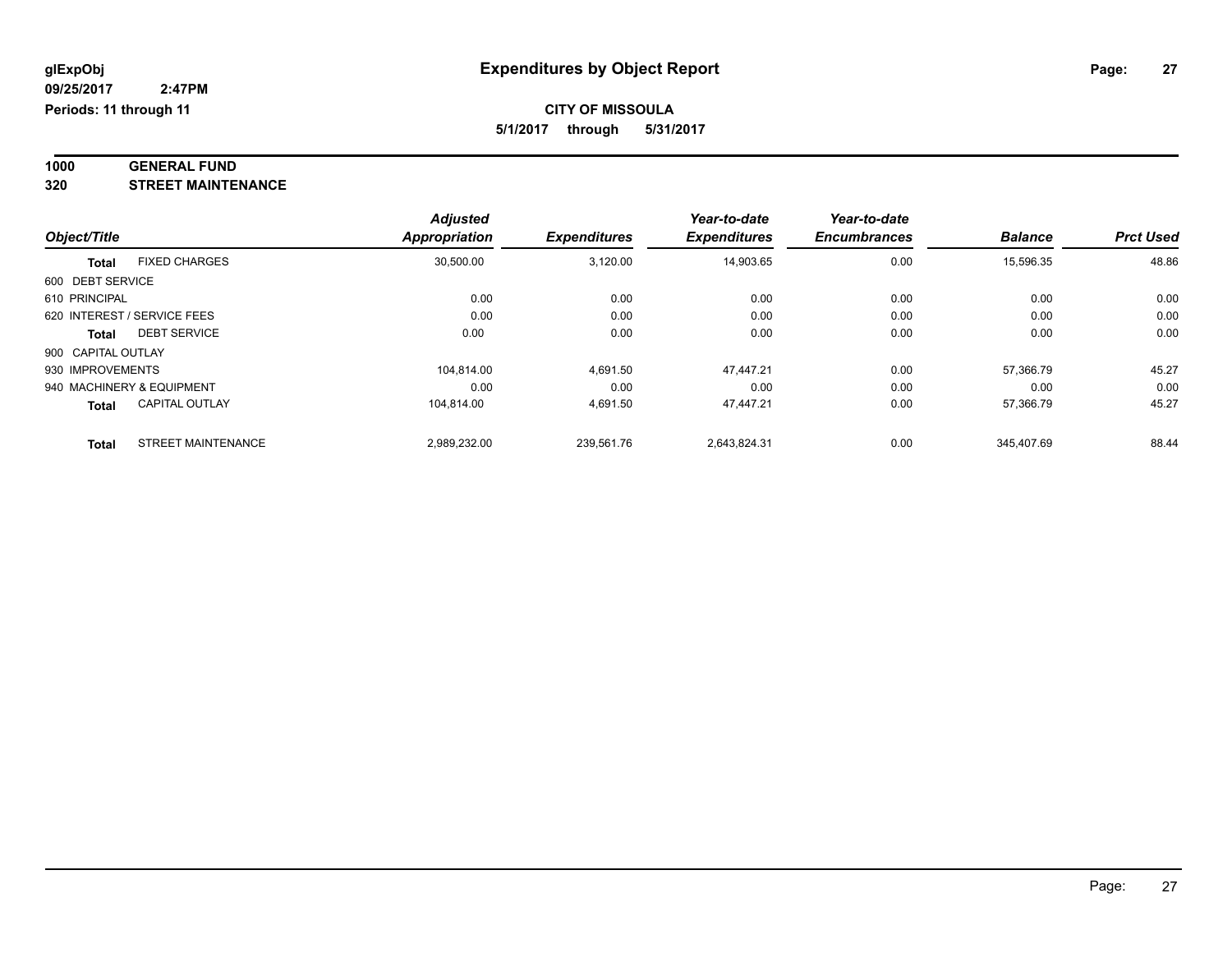# **1000 GENERAL FUND**

**321 FACIITIES MAINTENANCE**

|                                            | <b>Adjusted</b>      |                     | Year-to-date        | Year-to-date        |                |                  |
|--------------------------------------------|----------------------|---------------------|---------------------|---------------------|----------------|------------------|
| Object/Title                               | <b>Appropriation</b> | <b>Expenditures</b> | <b>Expenditures</b> | <b>Encumbrances</b> | <b>Balance</b> | <b>Prct Used</b> |
| 100 PERSONAL SERVICES                      |                      |                     |                     |                     |                |                  |
| 110 SALARIES AND WAGES                     | 650,701.00           | 42,484.93           | 542,524.88          | 0.00                | 108,176.12     | 83.38            |
| 120 OVERTIME                               | 2,000.00             | 0.00                | 1,106.64            | 0.00                | 893.36         | 55.33            |
| 130 OTHER                                  | 2,480.00             | 122.50              | 1,274.00            | 0.00                | 1,206.00       | 51.37            |
| <b>140 EMPLOYER CONTRIBUTIONS</b>          | 290,779.00           | 18,385.10           | 238,018.21          | 0.00                | 52,760.79      | 81.86            |
| <b>141 STATE RETIREMENT CONTRIBUTIONS</b>  | 0.00                 | 42.48               | 542.54              | 0.00                | $-542.54$      | 0.00             |
| PERSONAL SERVICES<br><b>Total</b>          | 945,960.00           | 61,035.01           | 783,466.27          | 0.00                | 162,493.73     | 82.82            |
| 200 SUPPLIES                               |                      |                     |                     |                     |                |                  |
| 210 OFFICE SUPPLIES                        | 1,000.00             | 15.83               | 1,185.18            | 0.00                | $-185.18$      | 118.52           |
| 220 OPERATING SUPPLIES                     | 34,892.00            | 1,003.04            | 21,652.66           | 0.00                | 13,239.34      | 62.06            |
| 230 REPAIR/MAINTENANCE                     | 39,399.00            | 3,022.20            | 34,554.40           | 0.00                | 4,844.60       | 87.70            |
| 231 GASOLINE                               | 3,202.00             | 266.60              | 2,841.52            | 0.00                | 360.48         | 88.74            |
| 240 OTHER SUPPLIES                         | 11,010.00            | 203.73              | 1,982.90            | 0.00                | 9,027.10       | 18.01            |
| <b>SUPPLIES</b><br><b>Total</b>            | 89,503.00            | 4,511.40            | 62,216.66           | 0.00                | 27,286.34      | 69.51            |
| 300 PURCHASED SERVICES                     |                      |                     |                     |                     |                |                  |
| 310 COMMUNICATIONS                         | 150.00               | 0.00                | 0.00                | 0.00                | 150.00         | 0.00             |
| 320 PRINTING & DUPLICATING                 | 350.00               | 0.00                | 79.90               | 0.00                | 270.10         | 22.83            |
| 330 PUBLICITY, SUBSCRIPTIONS & DUES        | 230.00               | 0.00                | 451.74              | 0.00                | $-221.74$      | 196.41           |
| 340 SEWER                                  | 2,803.00             | 0.00                | 1,499.97            | 0.00                | 1,303.03       | 53.51            |
| 341 ELECTRICITY & NATURAL GAS              | 209,433.00           | 14,755.25           | 150,349.58          | 0.00                | 59,083.42      | 71.79            |
| 343 WATER CHARGES                          | 12,356.00            | 475.57              | 5,067.73            | 0.00                | 7,288.27       | 41.01            |
| 344 TELEPHONE SERVICE                      | 2,590.00             | 118.24              | 1,742.57            | 0.00                | 847.43         | 67.28            |
| 345 GARBAGE                                | 13,253.00            | 753.25              | 8,009.49            | 0.00                | 5,243.51       | 60.44            |
| 350 PROFESSIONAL SERVICES                  | 14,644.00            | 978.50              | 8,800.97            | 0.00                | 5,843.03       | 60.10            |
| 360 REPAIR & MAINTENANCE                   | 269,346.00           | 9,422.15            | 172,264.11          | 0.00                | 97,081.89      | 63.96            |
| 370 TRAVEL                                 | 1,050.00             | 44.29               | 44.29               | 0.00                | 1,005.71       | 4.22             |
| 380 TRAINING                               | 850.00               | 0.00                | 0.00                | 0.00                | 850.00         | 0.00             |
| PURCHASED SERVICES<br><b>Total</b>         | 527,055.00           | 26,547.25           | 348,310.35          | 0.00                | 178,744.65     | 66.09            |
| 700 GRANTS & CONTRIBUTIONS                 |                      |                     |                     |                     |                |                  |
| 700 GRANTS & CONTRIBUTIONS                 | 0.00                 | 2,341.98            | 37,301.55           | 0.00                | $-37,301.55$   | 0.00             |
| <b>GRANTS &amp; CONTRIBUTIONS</b><br>Total | 0.00                 | 2,341.98            | 37,301.55           | 0.00                | $-37,301.55$   | 0.00             |
| 800 OTHER OBJECTS                          |                      |                     |                     |                     |                |                  |
| 845 CONTINGENCY                            | 0.00                 | 0.00                | 0.00                | 0.00                | 0.00           | 0.00             |
|                                            |                      |                     |                     |                     |                |                  |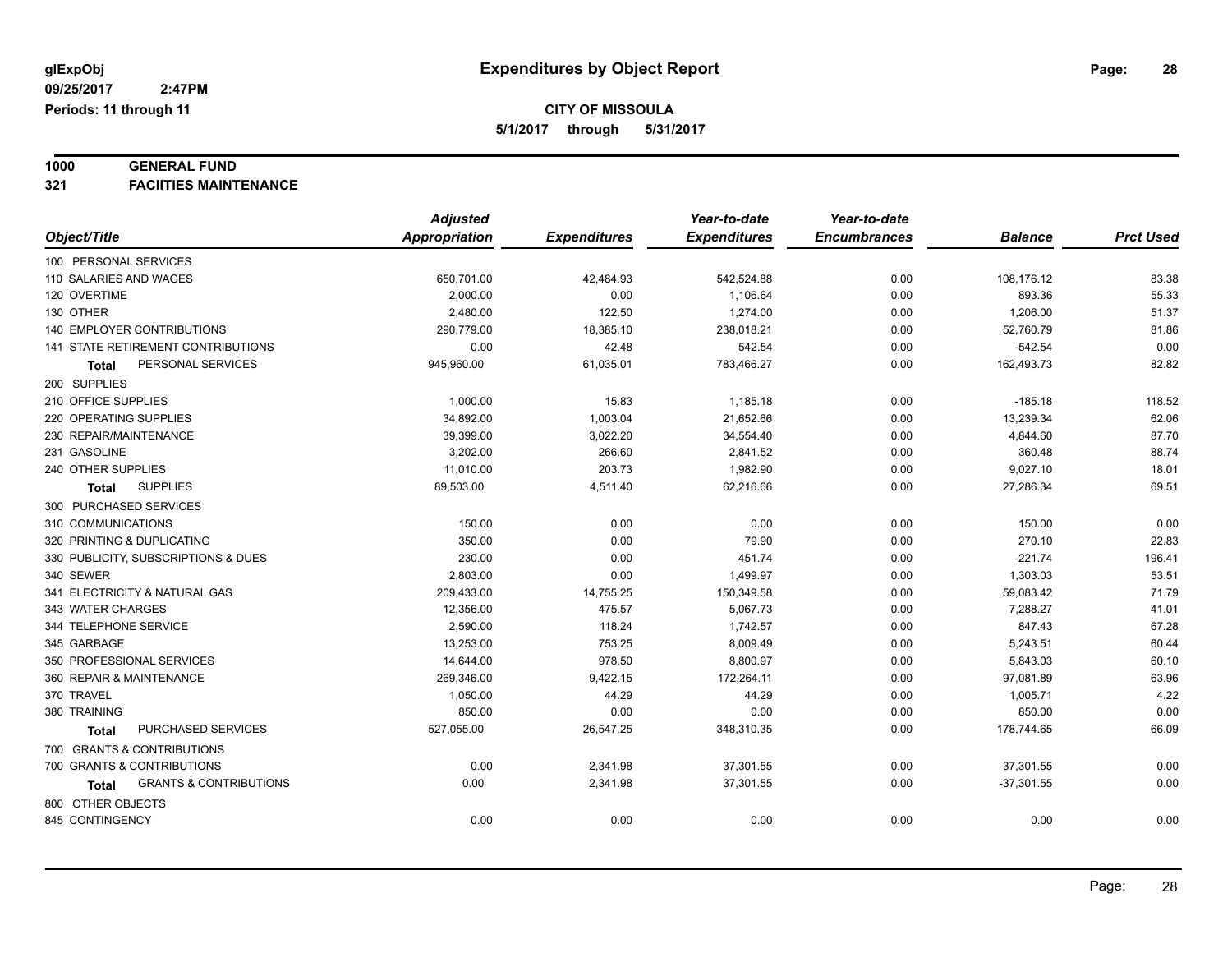#### **1000 GENERAL FUND 321 FACIITIES MAINTENANCE**

| Object/Title              |                              | <b>Adjusted</b> |                     | Year-to-date        | Year-to-date        |                | <b>Prct Used</b> |
|---------------------------|------------------------------|-----------------|---------------------|---------------------|---------------------|----------------|------------------|
|                           |                              | Appropriation   | <b>Expenditures</b> | <b>Expenditures</b> | <b>Encumbrances</b> | <b>Balance</b> |                  |
| <b>Total</b>              | OTHER OBJECTS                | 0.00            | 0.00                | 0.00                | 0.00                | 0.00           | 0.00             |
| 900 CAPITAL OUTLAY        |                              |                 |                     |                     |                     |                |                  |
| 940 MACHINERY & EQUIPMENT |                              | 0.00            | 0.00                | 0.00                | 0.00                | 0.00           | 0.00             |
| <b>Total</b>              | <b>CAPITAL OUTLAY</b>        | 0.00            | 0.00                | 0.00                | 0.00                | 0.00           | 0.00             |
| <b>Total</b>              | <b>FACIITIES MAINTENANCE</b> | 1,562,518.00    | 94,435.64           | 1.231.294.83        | 0.00                | 331.223.17     | 78.80            |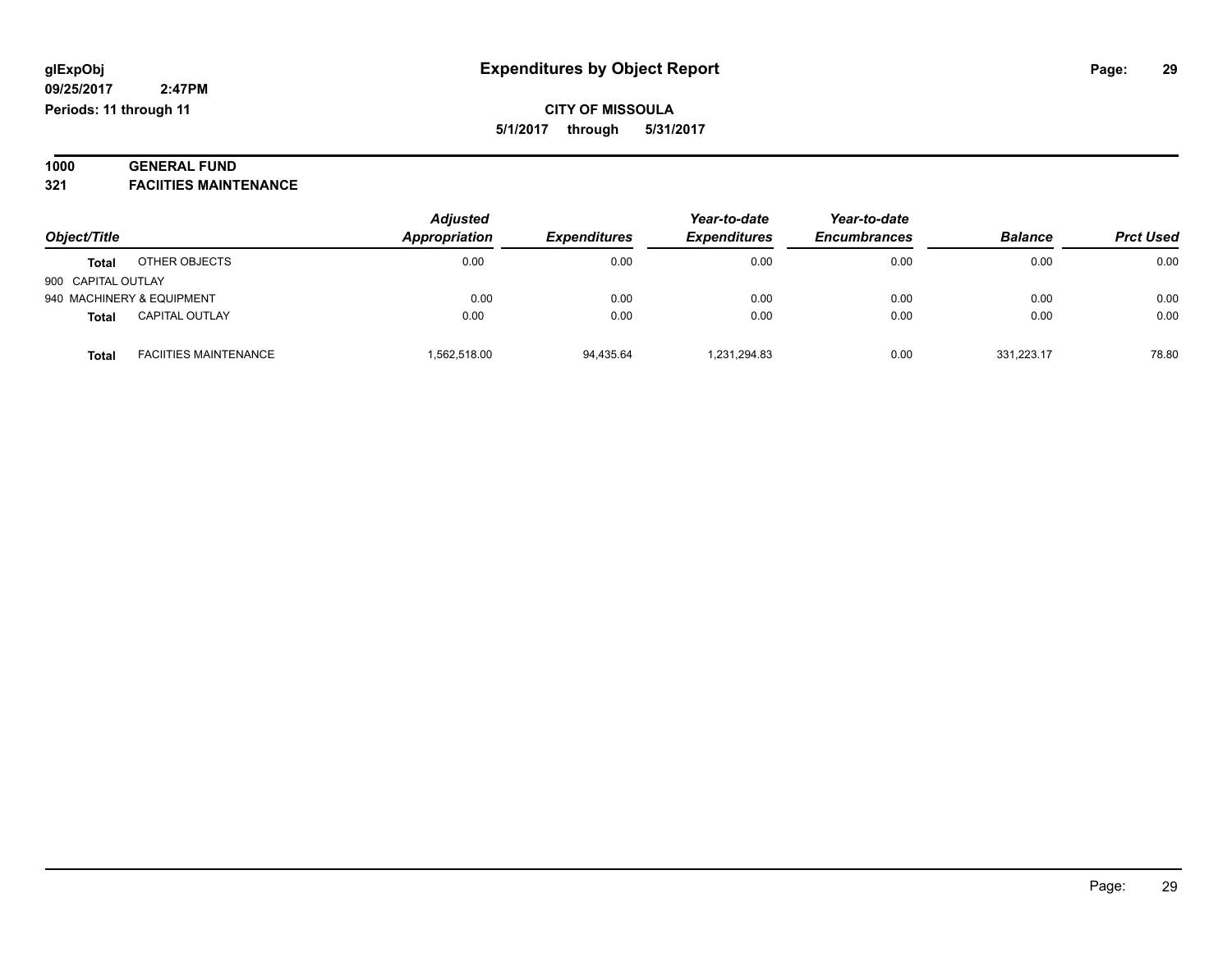# **1000 GENERAL FUND**

**340 CEMETERY**

|                                     | <b>Adjusted</b>      |                     | Year-to-date        | Year-to-date        |                |                  |
|-------------------------------------|----------------------|---------------------|---------------------|---------------------|----------------|------------------|
| Object/Title                        | <b>Appropriation</b> | <b>Expenditures</b> | <b>Expenditures</b> | <b>Encumbrances</b> | <b>Balance</b> | <b>Prct Used</b> |
| 100 PERSONAL SERVICES               |                      |                     |                     |                     |                |                  |
| 110 SALARIES AND WAGES              | 368,304.00           | 29,788.84           | 311,938.07          | 0.00                | 56,365.93      | 84.70            |
| 120 OVERTIME                        | 5,000.00             | 445.46              | 5,802.04            | 0.00                | $-802.04$      | 116.04           |
| 140 EMPLOYER CONTRIBUTIONS          | 158,619.00           | 13,193.69           | 148,116.04          | 0.00                | 10,502.96      | 93.38            |
| 141 STATE RETIREMENT CONTRIBUTIONS  | 0.00                 | 182.33              | 464.48              | 0.00                | $-464.48$      | 0.00             |
| PERSONAL SERVICES<br>Total          | 531,923.00           | 43,610.32           | 466,320.63          | 0.00                | 65,602.37      | 87.67            |
| 200 SUPPLIES                        |                      |                     |                     |                     |                |                  |
| 210 OFFICE SUPPLIES                 | 2,770.00             | 790.23              | 2,604.81            | 0.00                | 165.19         | 94.04            |
| 220 OPERATING SUPPLIES              | 35,802.00            | 5,057.19            | 26,498.33           | 0.00                | 9,303.67       | 74.01            |
| 230 REPAIR/MAINTENANCE              | 20,120.00            | 3,302.85            | 15,418.70           | 0.00                | 4,701.30       | 76.63            |
| 231 GASOLINE                        | 14,398.00            | 1,432.96            | 7,679.90            | 0.00                | 6,718.10       | 53.34            |
| 240 OTHER SUPPLIES                  | 0.00                 | 0.00                | 0.00                | 0.00                | 0.00           | 0.00             |
| 250 SUPPLIES FOR RESALE             | 0.00                 | 0.00                | 0.00                | 0.00                | 0.00           | 0.00             |
| <b>SUPPLIES</b><br><b>Total</b>     | 73,090.00            | 10,583.23           | 52,201.74           | 0.00                | 20,888.26      | 71.42            |
| 300 PURCHASED SERVICES              |                      |                     |                     |                     |                |                  |
| 310 COMMUNICATIONS                  | 1,933.00             | 136.86              | 1,938.27            | 0.00                | $-5.27$        | 100.27           |
| 320 PRINTING & DUPLICATING          | 775.00               | 0.00                | 202.26              | 0.00                | 572.74         | 26.10            |
| 330 PUBLICITY, SUBSCRIPTIONS & DUES | 813.00               | 144.00              | 392.74              | 0.00                | 420.26         | 48.31            |
| 341 ELECTRICITY & NATURAL GAS       | 18,580.00            | 915.31              | 11,879.98           | 0.00                | 6,700.02       | 63.94            |
| 343 WATER CHARGES                   | 1,082.00             | 59.49               | 608.66              | 0.00                | 473.34         | 56.25            |
| 344 TELEPHONE SERVICE               | 2,400.00             | 110.15              | 1,834.96            | 0.00                | 565.04         | 76.46            |
| 345 GARBAGE                         | 1,286.00             | 81.15               | 989.43              | 0.00                | 296.57         | 76.94            |
| 350 PROFESSIONAL SERVICES           | 1,000.00             | 0.00                | 0.00                | 0.00                | 1,000.00       | 0.00             |
| 360 REPAIR & MAINTENANCE            | 3,700.00             | 298.60              | 2,015.83            | 0.00                | 1,684.17       | 54.48            |
| 370 TRAVEL                          | 500.00               | 0.00                | 2,301.60            | 0.00                | $-1,801.60$    | 460.32           |
| 380 TRAINING                        | 6,006.00             | 224.42              | 5,034.42            | 0.00                | 971.58         | 83.82            |
| 390 OTHER PURCHASED SERVICES        | 3,342.00             | 296.25              | 2,727.08            | 0.00                | 614.92         | 81.60            |
| PURCHASED SERVICES<br>Total         | 41,417.00            | 2,266.23            | 29,925.23           | 0.00                | 11,491.77      | 72.25            |
| 400 BUILDING MATERIALS              |                      |                     |                     |                     |                |                  |
| <b>400 BUILDING MATERIALS</b>       | 0.00                 | 0.00                | 0.00                | 0.00                | 0.00           | 0.00             |
| <b>BUILDING MATERIALS</b><br>Total  | 0.00                 | 0.00                | 0.00                | 0.00                | 0.00           | 0.00             |
| 500 FIXED CHARGES                   |                      |                     |                     |                     |                |                  |
| 500 FIXED CHARGES                   | 0.00                 | 0.00                | 0.00                | 0.00                | 0.00           | 0.00             |
|                                     |                      |                     |                     |                     |                |                  |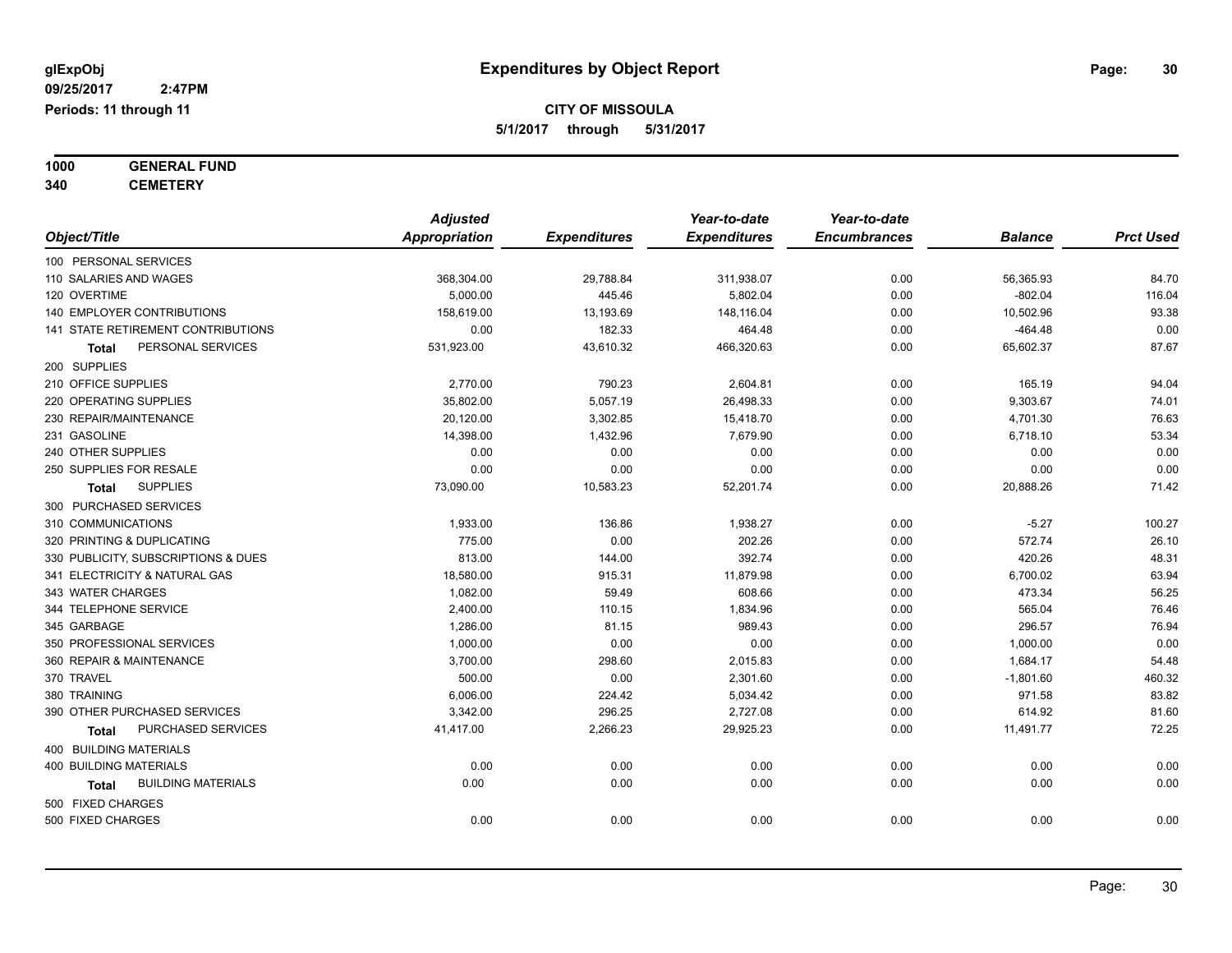**1000 GENERAL FUND 340 CEMETERY**

|                                      | <b>Adjusted</b> |                                                                   | Year-to-date   | Year-to-date     |           |       |
|--------------------------------------|-----------------|-------------------------------------------------------------------|----------------|------------------|-----------|-------|
| Object/Title                         | Appropriation   | <b>Expenditures</b><br><b>Expenditures</b><br><b>Encumbrances</b> | <b>Balance</b> | <b>Prct Used</b> |           |       |
| 530 EQUIPMENT RENTAL                 | 500.00          | 60.12                                                             | 389.62         | 0.00             | 110.38    | 77.92 |
| <b>FIXED CHARGES</b><br><b>Total</b> | 500.00          | 60.12                                                             | 389.62         | 0.00             | 110.38    | 77.92 |
| 800 OTHER OBJECTS                    |                 |                                                                   |                |                  |           |       |
| 845 CONTINGENCY                      | 8,185.00        | 0.00                                                              | 7,400.00       | 0.00             | 785.00    | 90.41 |
| 850 SALARY SAVINGS                   | 0.00            | 0.00                                                              | 0.00           | 0.00             | 0.00      | 0.00  |
| OTHER OBJECTS<br>Total               | 8,185.00        | 0.00                                                              | 7,400.00       | 0.00             | 785.00    | 90.41 |
| 900 CAPITAL OUTLAY                   |                 |                                                                   |                |                  |           |       |
| 920 BUILDINGS                        | 0.00            | 0.00                                                              | 0.00           | 0.00             | 0.00      | 0.00  |
| 930 IMPROVEMENTS                     | 0.00            | 0.00                                                              | 0.00           | 0.00             | 0.00      | 0.00  |
| 940 MACHINERY & EQUIPMENT            | 0.00            | 0.00                                                              | 0.00           | 0.00             | 0.00      | 0.00  |
| <b>CAPITAL OUTLAY</b><br>Total       | 0.00            | 0.00                                                              | 0.00           | 0.00             | 0.00      | 0.00  |
| <b>CEMETERY</b><br><b>Total</b>      | 655,115.00      | 56,519.90                                                         | 556,237.22     | 0.00             | 98,877.78 | 84.91 |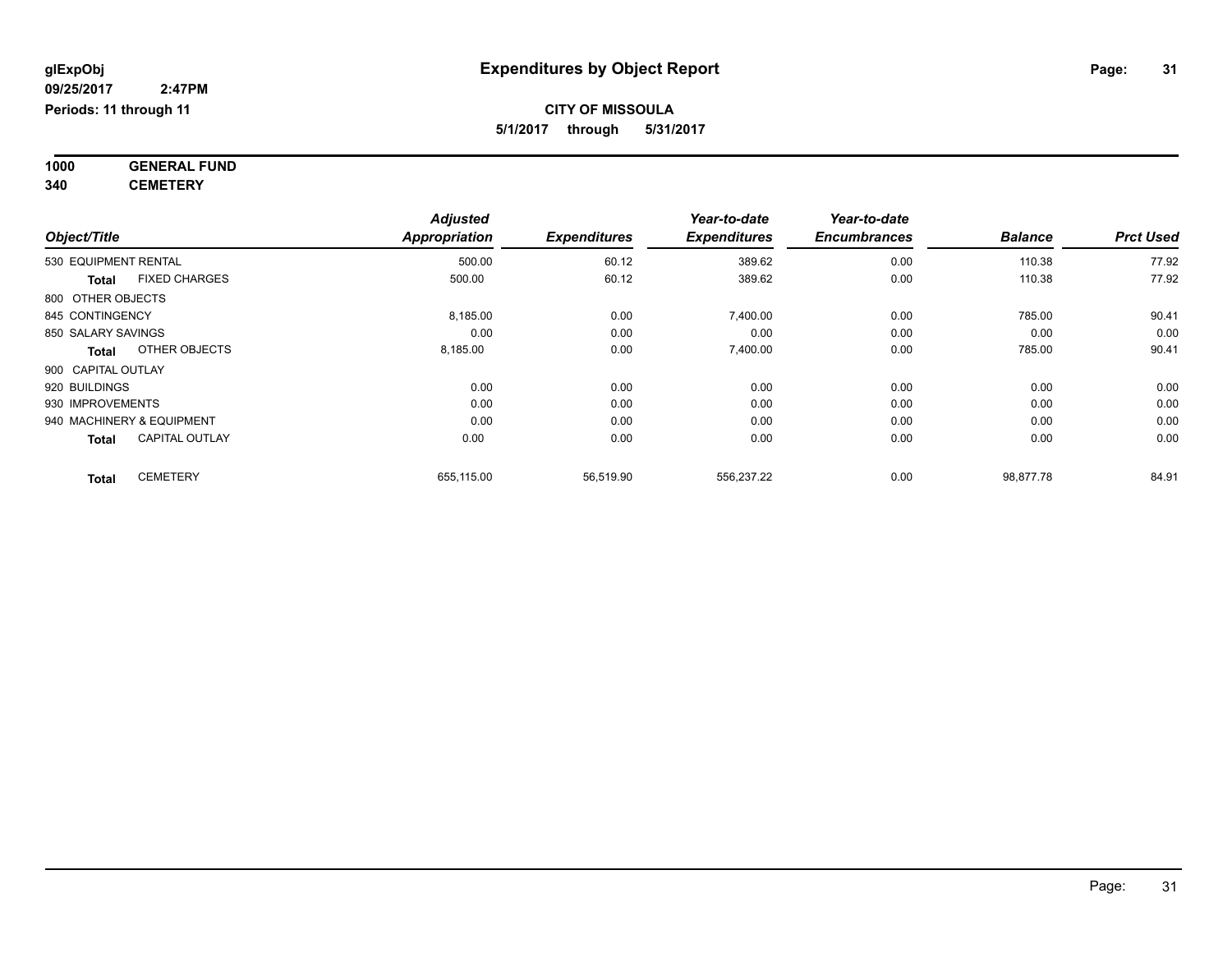# **1000 GENERAL FUND**

**370 PARKS & RECREATION**

|                                            | <b>Adjusted</b>      |                     | Year-to-date        | Year-to-date        |                |                  |
|--------------------------------------------|----------------------|---------------------|---------------------|---------------------|----------------|------------------|
| Object/Title                               | <b>Appropriation</b> | <b>Expenditures</b> | <b>Expenditures</b> | <b>Encumbrances</b> | <b>Balance</b> | <b>Prct Used</b> |
| 100 PERSONAL SERVICES                      |                      |                     |                     |                     |                |                  |
| 110 SALARIES AND WAGES                     | 2,247,515.00         | 182,327.93          | 1,840,629.13        | 0.00                | 406,885.87     | 81.90            |
| 120 OVERTIME                               | 7,000.00             | 1,228.25            | 3,770.37            | 0.00                | 3,229.63       | 53.86            |
| 130 OTHER                                  | 12,760.00            | 0.00                | 0.00                | 0.00                | 12,760.00      | 0.00             |
| <b>140 EMPLOYER CONTRIBUTIONS</b>          | 785,671.00           | 66,656.51           | 709,806.68          | 0.00                | 75,864.32      | 90.34            |
| <b>141 STATE RETIREMENT CONTRIBUTIONS</b>  | 0.00                 | 182.33              | 1,850.38            | 0.00                | $-1,850.38$    | 0.00             |
| PERSONAL SERVICES<br>Total                 | 3,052,946.00         | 250,395.02          | 2,556,056.56        | 0.00                | 496,889.44     | 83.72            |
| 200 SUPPLIES                               |                      |                     |                     |                     |                |                  |
| 210 OFFICE SUPPLIES                        | 5,465.00             | 450.51              | 3,874.77            | 0.00                | 1,590.23       | 70.90            |
| 220 OPERATING SUPPLIES                     | 102,601.00           | 4,196.18            | 95,965.89           | 0.00                | 6,635.11       | 93.53            |
| 230 REPAIR/MAINTENANCE                     | 68,649.00            | 7,338.53            | 42,858.42           | 0.00                | 25,790.58      | 62.43            |
| 231 GASOLINE                               | 79,836.00            | 7,192.16            | 42,813.48           | 0.00                | 37,022.52      | 53.63            |
| 240 OTHER SUPPLIES                         | 0.00                 | 0.00                | 0.00                | 0.00                | 0.00           | 0.00             |
| <b>SUPPLIES</b><br>Total                   | 256,551.00           | 19,177.38           | 185,512.56          | 0.00                | 71,038.44      | 72.31            |
| 300 PURCHASED SERVICES                     |                      |                     |                     |                     |                |                  |
| 310 COMMUNICATIONS                         | 4,368.00             | 266.56              | 3,178.35            | 0.00                | 1,189.65       | 72.76            |
| 320 PRINTING & DUPLICATING                 | 8,700.00             | 224.55              | 1,888.81            | 0.00                | 6,811.19       | 21.71            |
| 330 PUBLICITY, SUBSCRIPTIONS & DUES        | 9,140.00             | 680.00              | 8,531.07            | 0.00                | 608.93         | 93.34            |
| 340 SEWER                                  | 2,208.00             | 33.22               | 2,190.26            | 0.00                | 17.74          | 99.20            |
| 341 ELECTRICITY & NATURAL GAS              | 109,632.00           | 4,144.37            | 52,505.90           | 0.00                | 57,126.10      | 47.89            |
| 343 WATER CHARGES                          | 156,800.00           | 190.00              | 132,132.45          | 0.00                | 24,667.55      | 84.27            |
| 344 TELEPHONE SERVICE                      | 20,021.00            | 2,214.65            | 14,393.63           | 0.00                | 5,627.37       | 71.89            |
| 345 GARBAGE                                | 29,414.00            | 4,711.78            | 25,501.69           | 0.00                | 3,912.31       | 86.70            |
| 350 PROFESSIONAL SERVICES                  | 60,750.00            | 3,622.94            | 16,621.35           | 0.00                | 44,128.65      | 27.36            |
| 360 REPAIR & MAINTENANCE                   | 47,756.00            | 517.88              | 12,801.18           | 0.00                | 34,954.82      | 26.81            |
| 370 TRAVEL                                 | 6,194.00             | 324.50              | 2,031.51            | 0.00                | 4,162.49       | 32.80            |
| 380 TRAINING                               | 5,236.00             | 400.00              | 6,921.14            | 0.00                | $-1,685.14$    | 132.18           |
| 390 OTHER PURCHASED SERVICES               | 43,371.00            | 292.75              | 26,866.77           | 0.00                | 16,504.23      | 61.95            |
| PURCHASED SERVICES<br>Total                | 503,590.00           | 17,623.20           | 305,564.11          | 0.00                | 198,025.89     | 60.68            |
| 700 GRANTS & CONTRIBUTIONS                 |                      |                     |                     |                     |                |                  |
| 700 GRANTS & CONTRIBUTIONS                 | 0.00                 | 0.00                | 0.00                | 0.00                | 0.00           | 0.00             |
| <b>GRANTS &amp; CONTRIBUTIONS</b><br>Total | 0.00                 | 0.00                | 0.00                | 0.00                | 0.00           | 0.00             |
| 800 OTHER OBJECTS                          |                      |                     |                     |                     |                |                  |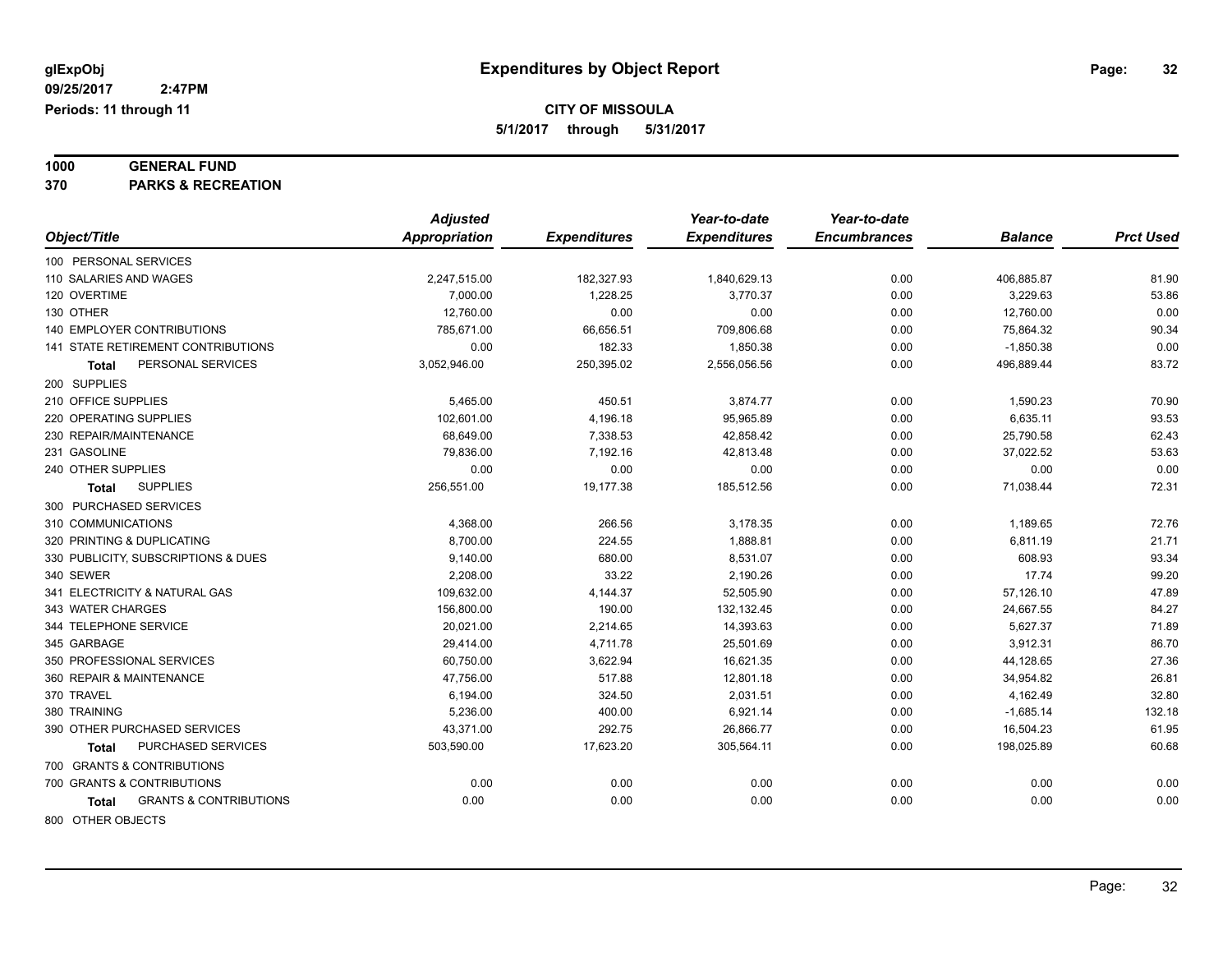| 1000       | <b>GENERAL FUND</b>        |
|------------|----------------------------|
| <b>270</b> | <b>DADIZO O DEGDEATION</b> |

**370 PARKS & RECREATION**

|                                               | <b>Adjusted</b> |                     | Year-to-date        | Year-to-date        |                |                  |
|-----------------------------------------------|-----------------|---------------------|---------------------|---------------------|----------------|------------------|
| Object/Title                                  | Appropriation   | <b>Expenditures</b> | <b>Expenditures</b> | <b>Encumbrances</b> | <b>Balance</b> | <b>Prct Used</b> |
| 820 TRANSFERS TO OTHER FUNDS                  | 17,810.00       | 0.00                | 17,810.00           | 0.00                | 0.00           | 100.00           |
| OTHER OBJECTS<br><b>Total</b>                 | 17.810.00       | 0.00                | 17.810.00           | 0.00                | 0.00           | 100.00           |
| 900 CAPITAL OUTLAY                            |                 |                     |                     |                     |                |                  |
| 930 IMPROVEMENTS                              | 0.00            | 0.00                | 0.00                | 0.00                | 0.00           | 0.00             |
| 940 MACHINERY & EQUIPMENT                     | 0.00            | 0.00                | 0.00                | 0.00                | 0.00           | 0.00             |
| <b>CAPITAL OUTLAY</b><br><b>Total</b>         | 0.00            | 0.00                | 0.00                | 0.00                | 0.00           | 0.00             |
| <b>PARKS &amp; RECREATION</b><br><b>Total</b> | 3.830.897.00    | 287.195.60          | 3,064,943.23        | 0.00                | 765.953.77     | 80.01            |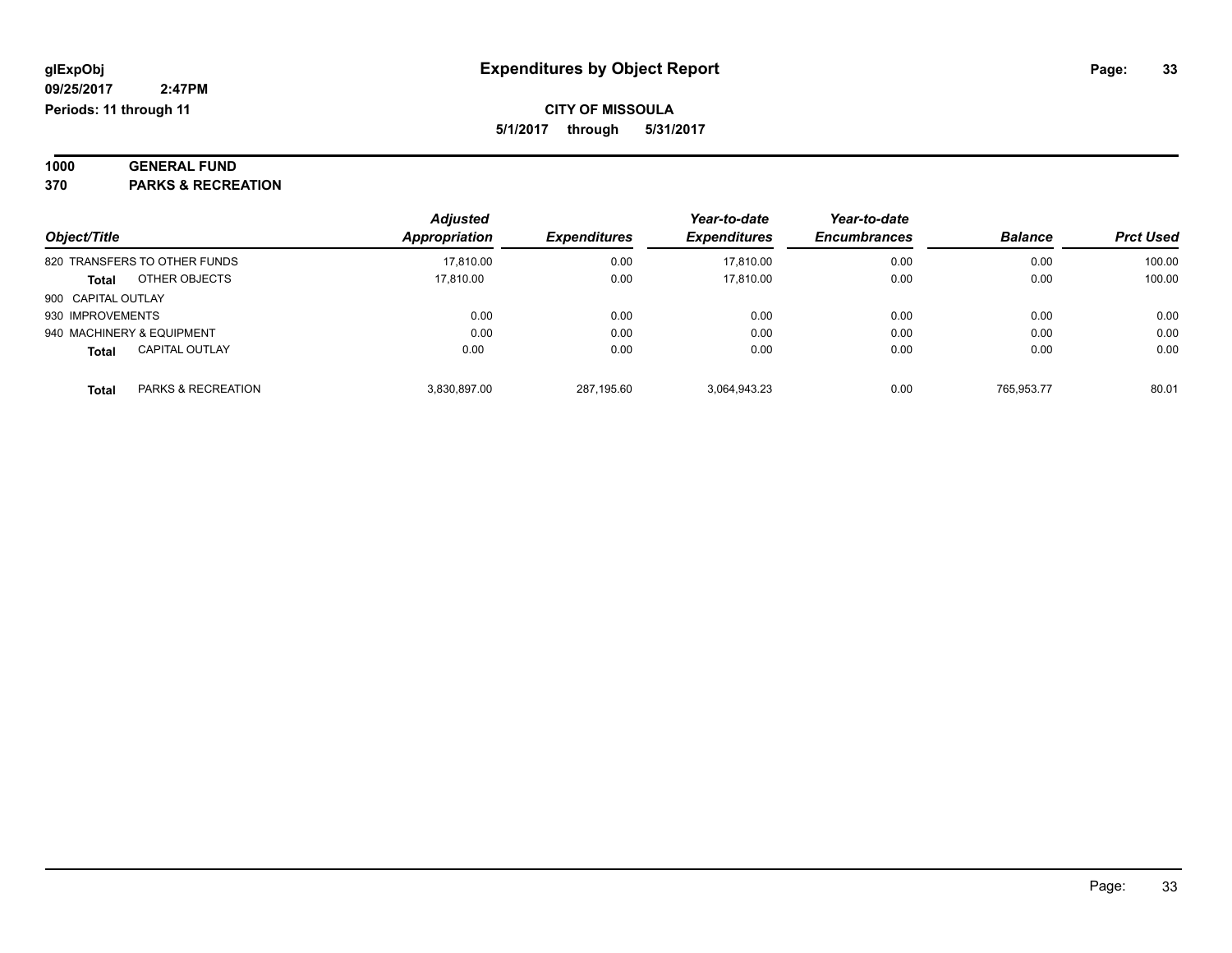# **1000 GENERAL FUND**

**390 NON-DEPARTMENTAL**

|                                                   | <b>Adjusted</b> |                     | Year-to-date        | Year-to-date        |                |                  |
|---------------------------------------------------|-----------------|---------------------|---------------------|---------------------|----------------|------------------|
| Object/Title                                      | Appropriation   | <b>Expenditures</b> | <b>Expenditures</b> | <b>Encumbrances</b> | <b>Balance</b> | <b>Prct Used</b> |
| 100 PERSONAL SERVICES                             |                 |                     |                     |                     |                |                  |
| 110 SALARIES AND WAGES                            | 223,805.00      | 0.00                | 0.00                | 0.00                | 223,805.00     | 0.00             |
| 120 OVERTIME                                      | 22.270.00       | 0.00                | 0.00                | 0.00                | 22,270.00      | 0.00             |
| 130 OTHER                                         | 0.00            | 0.00                | 0.00                | 0.00                | 0.00           | 0.00             |
| 140 EMPLOYER CONTRIBUTIONS                        | $-46,092.00$    | $-2.10$             | $-1,893.23$         | 0.00                | $-44, 198.77$  | 4.11             |
| PERSONAL SERVICES<br><b>Total</b>                 | 199,983.00      | $-2.10$             | $-1,893.23$         | 0.00                | 201,876.23     | $-0.95$          |
| 200 SUPPLIES                                      |                 |                     |                     |                     |                |                  |
| 220 OPERATING SUPPLIES                            | 0.00            | 0.00                | 0.00                | 0.00                | 0.00           | 0.00             |
| 230 REPAIR/MAINTENANCE                            | 50,000.00       | 0.00                | 0.00                | 0.00                | 50,000.00      | 0.00             |
| 240 OTHER SUPPLIES                                | 65,000.00       | 0.00                | 0.00                | 0.00                | 65,000.00      | 0.00             |
| <b>SUPPLIES</b><br><b>Total</b>                   | 115,000.00      | 0.00                | 0.00                | 0.00                | 115,000.00     | 0.00             |
| 300 PURCHASED SERVICES                            |                 |                     |                     |                     |                |                  |
| 341 ELECTRICITY & NATURAL GAS                     | 0.00            | 912.50              | 1,798.00            | 0.00                | $-1,798.00$    | 0.00             |
| 342 STORM WATER                                   | 22,023.00       | 0.00                | 0.00                | 0.00                | 22,023.00      | 0.00             |
| 350 PROFESSIONAL SERVICES                         | 33,000.00       | 309.00              | 25,940.00           | 0.00                | 7,060.00       | 78.61            |
| 360 REPAIR & MAINTENANCE                          | 0.00            | 0.00                | 1,762.00            | 0.00                | $-1,762.00$    | 0.00             |
| 390 OTHER PURCHASED SERVICES                      | 0.00            | 0.00                | 0.00                | 0.00                | 0.00           | 0.00             |
| PURCHASED SERVICES<br>Total                       | 55,023.00       | 1,221.50            | 29,500.00           | 0.00                | 25,523.00      | 53.61            |
| 500 FIXED CHARGES                                 |                 |                     |                     |                     |                |                  |
| 500 FIXED CHARGES                                 | 1,029,863.00    | 46,327.78           | 553,396.62          | 0.00                | 476,466.38     | 53.73            |
| 550 MERCHANT SERVICE FEES                         | 29,700.00       | 0.00                | 0.00                | 0.00                | 29,700.00      | 0.00             |
| <b>FIXED CHARGES</b><br>Total                     | 1,059,563.00    | 46,327.78           | 553,396.62          | 0.00                | 506,166.38     | 52.23            |
| 600 DEBT SERVICE                                  |                 |                     |                     |                     |                |                  |
| 610 PRINCIPAL                                     | 575,801.00      | 0.00                | 532,059.29          | 0.00                | 43,741.71      | 92.40            |
| 620 INTEREST / SERVICE FEES                       | 14,524.00       | 0.00                | 13,178.87           | 0.00                | 1,345.13       | 90.74            |
| <b>DEBT SERVICE</b><br><b>Total</b>               | 590,325.00      | 0.00                | 545,238.16          | 0.00                | 45,086.84      | 92.36            |
| 700 GRANTS & CONTRIBUTIONS                        |                 |                     |                     |                     |                |                  |
| 700 GRANTS & CONTRIBUTIONS                        | 1,929,519.00    | 0.00                | 878,001.50          | 0.00                | 1,051,517.50   | 45.50            |
| <b>GRANTS &amp; CONTRIBUTIONS</b><br><b>Total</b> | 1,929,519.00    | 0.00                | 878,001.50          | 0.00                | 1,051,517.50   | 45.50            |
| 800 OTHER OBJECTS                                 |                 |                     |                     |                     |                |                  |
| 820 TRANSFERS TO OTHER FUNDS                      | 1,973,341.00    | 6,128.54            | 1,307,589.64        | 0.00                | 665,751.36     | 66.26            |
| 845 CONTINGENCY                                   | 128,496.00      | 1,000.00            | 18,358.04           | 0.00                | 110,137.96     | 14.29            |
| 850 SALARY SAVINGS                                | $-135,000.00$   | 0.00                | 0.00                | 0.00                | $-135,000.00$  | 0.00             |
|                                                   |                 |                     |                     |                     |                |                  |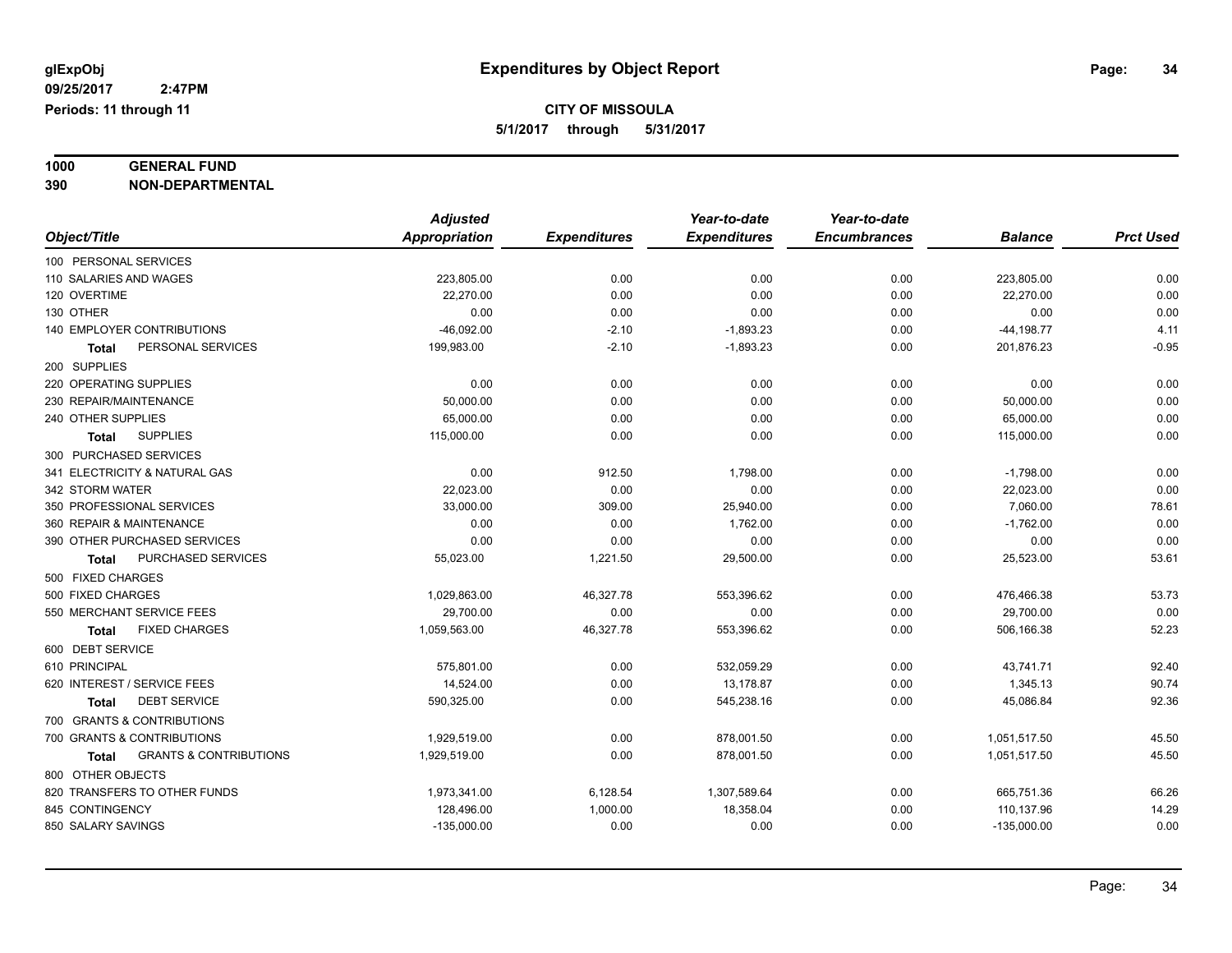#### **1000 GENERAL FUND 390 NON-DEPARTMENTAL**

| Object/Title              |                       | <b>Adjusted</b><br>Appropriation | <b>Expenditures</b> | Year-to-date<br><b>Expenditures</b> | Year-to-date<br><b>Encumbrances</b> | <b>Balance</b> | <b>Prct Used</b> |
|---------------------------|-----------------------|----------------------------------|---------------------|-------------------------------------|-------------------------------------|----------------|------------------|
| <b>Total</b>              | OTHER OBJECTS         | 1,966,837.00                     | 7.128.54            | 1.325.947.68                        | 0.00                                | 640,889.32     | 67.42            |
| 900 CAPITAL OUTLAY        |                       |                                  |                     |                                     |                                     |                |                  |
| 940 MACHINERY & EQUIPMENT |                       | 0.00                             | 0.00                | 0.00                                | 0.00                                | 0.00           | 0.00             |
| <b>Total</b>              | <b>CAPITAL OUTLAY</b> | 0.00                             | 0.00                | 0.00                                | 0.00                                | 0.00           | 0.00             |
| <b>Total</b>              | NON-DEPARTMENTAL      | 5,916,250.00                     | 54,675.72           | 3,330,190.73                        | 0.00                                | 2,586,059.27   | 56.29            |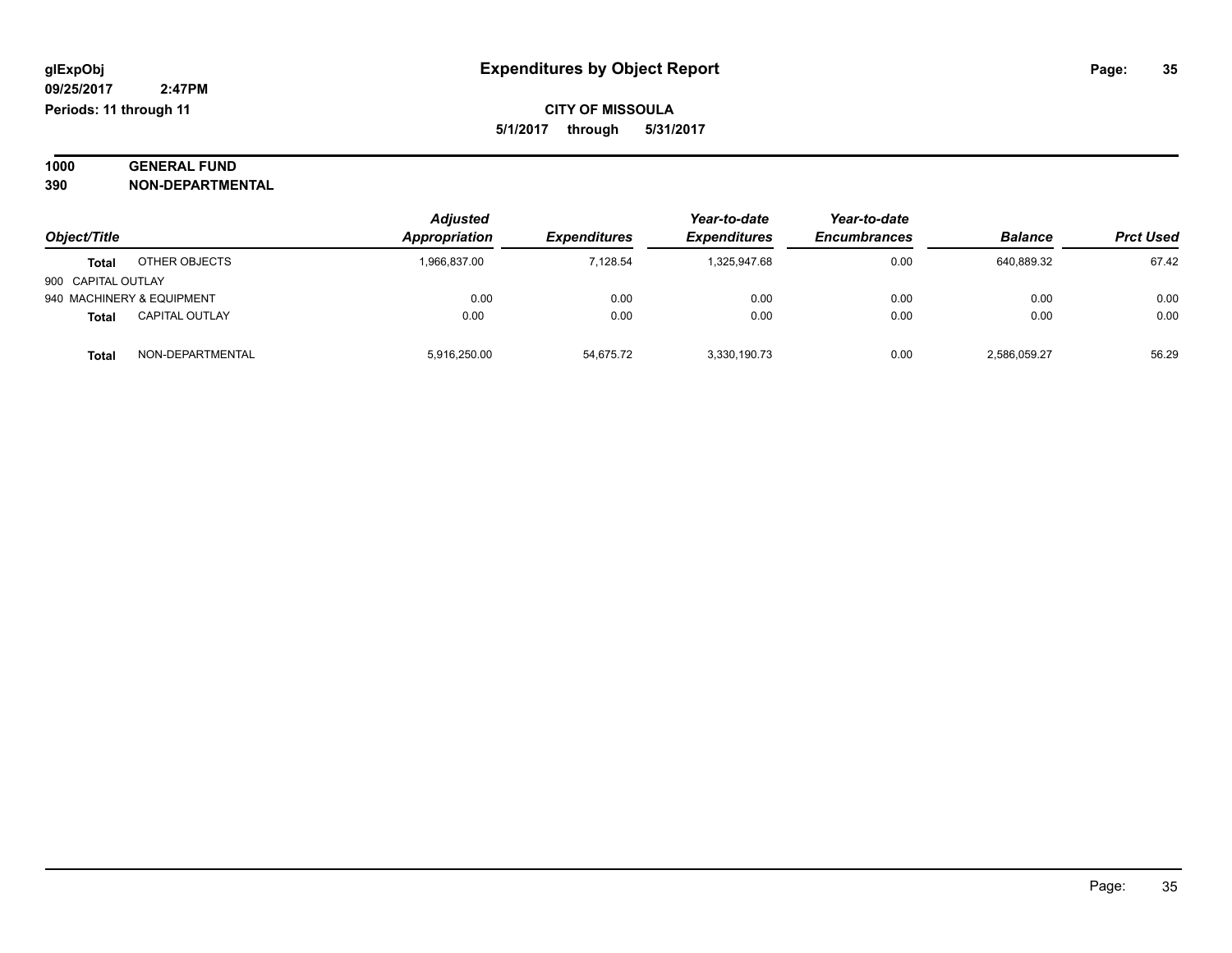**1000 GENERAL FUND**

|                                       | <b>Adjusted</b> | <b>Expenditures</b> | Year-to-date<br><b>Expenditures</b> | Year-to-date<br><b>Encumbrances</b> | <b>Balance</b>  | <b>Prct Used</b> |
|---------------------------------------|-----------------|---------------------|-------------------------------------|-------------------------------------|-----------------|------------------|
| Object/Title                          | Appropriation   |                     |                                     |                                     |                 |                  |
| 100 PERSONAL SERVICES                 |                 |                     |                                     |                                     |                 |                  |
| 110 SALARIES AND WAGES                | 26,581,193.00   | 1,989,824.01        | 22,308,414.15                       | 0.00                                | 4,272,778.85    | 83.93            |
| 115 SALARIES/HEALTH INSURANCE BENEFIT | 775,431.00      | 67,041.00           | 1,330,149.60                        | 0.00                                | $-554,718.60$   | 171.54           |
| 120 OVERTIME                          | 1,176,369.00    | 59,773.73           | 1,041,399.31                        | 0.00                                | 134,969.69      | 88.53            |
| 121 OUTSIDE HIRE OVERTIME             | 75,000.00       | 9,824.48            | 88,728.58                           | 0.00                                | $-13,728.58$    | 118.30           |
| 122 COURT OVERTIME                    | 23,342.00       | 978.02              | 28,345.44                           | 0.00                                | $-5,003.44$     | 121.44           |
| 123 CELL PHONE OVERTIME               | 60,690.00       | 8,444.61            | 18,852.02                           | 0.00                                | 41,837.98       | 31.06            |
| 130 OTHER                             | 186,595.00      | 560.00              | 131,581.99                          | 0.00                                | 55,013.01       | 70.52            |
| 133 EDUCATION COMPENSATION            | 0.00            | 1,370.00            | 15,317.00                           | 0.00                                | $-15,317.00$    | 0.00             |
| 140 EMPLOYER CONTRIBUTIONS            | 11,687,333.00   | 626,859.53          | 7,256,890.61                        | 0.00                                | 4,430,442.39    | 62.09            |
| 141 STATE RETIREMENT CONTRIBUTIONS    | 2,439,585.00    | 353,034.94          | 4,038,765.15                        | 0.00                                | $-1,599,180.15$ | 165.55           |
| PERSONAL SERVICES<br>Total            | 43,005,538.00   | 3,117,710.32        | 36,258,443.85                       | 0.00                                | 6,747,094.15    | 84.31            |
| 200 SUPPLIES                          |                 |                     |                                     |                                     |                 |                  |
| 210 OFFICE SUPPLIES                   | 98,519.00       | 5,158.20            | 72,133.97                           | 0.00                                | 26,385.03       | 73.22            |
| 220 OPERATING SUPPLIES                | 702,828.00      | 23,227.40           | 710,013.12                          | 0.00                                | $-7,185.12$     | 101.02           |
| 230 REPAIR/MAINTENANCE                | 440,218.00      | 82,600.27           | 327,777.21                          | 0.00                                | 112,440.79      | 74.46            |
| 231 GASOLINE                          | 580,576.00      | 76,235.54           | 372,872.24                          | 0.00                                | 207,703.76      | 64.22            |
| 240 OTHER SUPPLIES                    | 120,219.00      | 8,289.07            | 57,221.09                           | 0.00                                | 62,997.91       | 47.60            |
| 250 SUPPLIES FOR RESALE               | 0.00            | 0.00                | 0.00                                | 0.00                                | 0.00            | 0.00             |
| <b>SUPPLIES</b><br>Total              | 1,942,360.00    | 195,510.48          | 1,540,017.63                        | 0.00                                | 402,342.37      | 79.29            |
| 300 PURCHASED SERVICES                |                 |                     |                                     |                                     |                 |                  |
| 310 COMMUNICATIONS                    | 121,896.00      | 5,585.94            | 112,024.06                          | 0.00                                | 9,871.94        | 91.90            |
| 320 PRINTING & DUPLICATING            | 55,591.00       | 1,626.27            | 20,841.90                           | 0.00                                | 34,749.10       | 37.49            |
| 330 PUBLICITY, SUBSCRIPTIONS & DUES   | 115,739.00      | 7,726.58            | 130,106.65                          | 0.00                                | $-14,367.65$    | 112.41           |
| 340 SEWER                             | 6,440.00        | 33.22               | 4,876.95                            | 0.00                                | 1,563.05        | 75.73            |
| 341 ELECTRICITY & NATURAL GAS         | 548,421.00      | 39,488.48           | 414,741.20                          | 0.00                                | 133,679.80      | 75.62            |
| 342 STORM WATER                       | 22,023.00       | 0.00                | 0.00                                | 0.00                                | 22,023.00       | 0.00             |
| 343 WATER CHARGES                     | 184,915.00      | 3,941.18            | 156,851.17                          | 0.00                                | 28,063.83       | 84.82            |
| 344 TELEPHONE SERVICE                 | 256,720.00      | 21,411.87           | 211,533.84                          | 0.00                                | 45,186.16       | 82.40            |
| 345 GARBAGE                           | 59,500.00       | 6,073.96            | 40,136.59                           | 0.00                                | 19,363.41       | 67.46            |
| 350 PROFESSIONAL SERVICES             | 1,118,367.00    | 47,009.01           | 615,715.25                          | 0.00                                | 502,651.75      | 55.05            |
| 360 REPAIR & MAINTENANCE              | 993,650.00      | 22,271.51           | 795,991.02                          | 0.00                                | 197,658.98      | 80.11            |
| 370 TRAVEL                            | 133,895.00      | 14,914.58           | 72,298.96                           | 0.00                                | 61,596.04       | 54.00            |
| 380 TRAINING                          | 134,693.00      | 6,900.81            | 87,097.26                           | 0.00                                | 47,595.74       | 64.66            |
| 390 OTHER PURCHASED SERVICES          | 356,977.00      | 25,339.93           | 243,835.99                          | 0.00                                | 113,141.01      | 68.31            |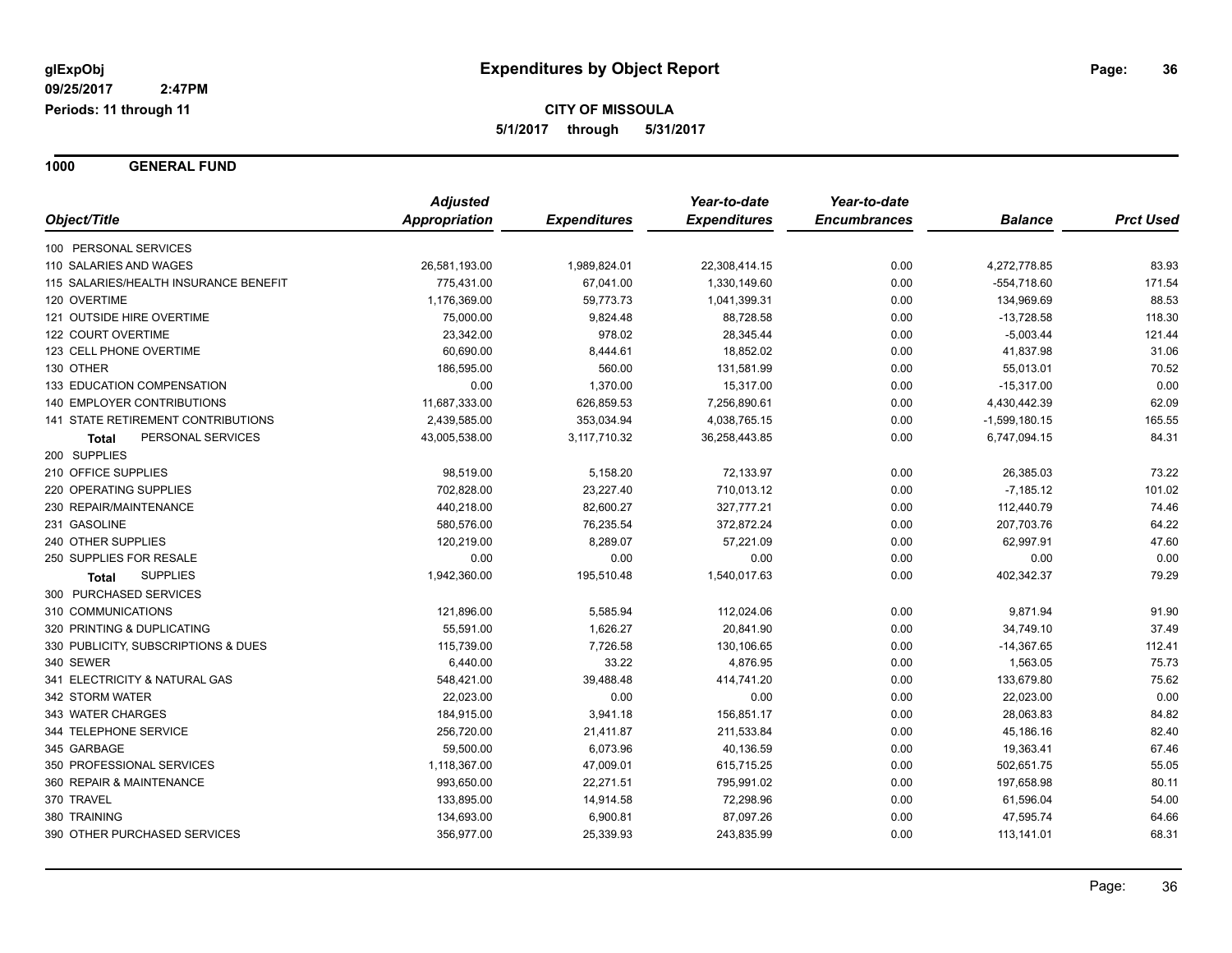**1000 GENERAL FUND**

|                                                   | <b>Adjusted</b> |                     | Year-to-date        | Year-to-date        |                |                  |
|---------------------------------------------------|-----------------|---------------------|---------------------|---------------------|----------------|------------------|
| Object/Title                                      | Appropriation   | <b>Expenditures</b> | <b>Expenditures</b> | <b>Encumbrances</b> | <b>Balance</b> | <b>Prct Used</b> |
| 392 DONATIONS AND SALES                           | 0.00            | 0.00                | 3,037.47            | 0.00                | $-3,037.47$    | 0.00             |
| PURCHASED SERVICES<br><b>Total</b>                | 4,108,827.00    | 202,323.34          | 2,909,088.31        | 0.00                | 1,199,738.69   | 70.80            |
| 400 BUILDING MATERIALS                            |                 |                     |                     |                     |                |                  |
| <b>400 BUILDING MATERIALS</b>                     | 62,263.00       | 5,688.35            | 39,134.21           | 0.00                | 23,128.79      | 62.85            |
| <b>BUILDING MATERIALS</b><br><b>Total</b>         | 62,263.00       | 5,688.35            | 39,134.21           | 0.00                | 23,128.79      | 62.85            |
| 500 FIXED CHARGES                                 |                 |                     |                     |                     |                |                  |
| 500 FIXED CHARGES                                 | 1,146,453.00    | 58,702.75           | 683,608.85          | 0.00                | 462,844.15     | 59.63            |
| 530 EQUIPMENT RENTAL                              | 500.00          | 60.12               | 697.62              | 0.00                | $-197.62$      | 139.52           |
| 550 MERCHANT SERVICE FEES                         | 29,700.00       | 0.00                | 0.00                | 0.00                | 29,700.00      | 0.00             |
| <b>FIXED CHARGES</b><br><b>Total</b>              | 1,176,653.00    | 58,762.87           | 684,306.47          | 0.00                | 492,346.53     | 58.16            |
| 600 DEBT SERVICE                                  |                 |                     |                     |                     |                |                  |
| 610 PRINCIPAL                                     | 575,801.00      | 0.00                | 532,059.29          | 0.00                | 43,741.71      | 92.40            |
| 620 INTEREST / SERVICE FEES                       | 14,524.00       | 0.00                | 13,178.87           | 0.00                | 1,345.13       | 90.74            |
| <b>DEBT SERVICE</b><br><b>Total</b>               | 590,325.00      | 0.00                | 545,238.16          | 0.00                | 45,086.84      | 92.36            |
| 700 GRANTS & CONTRIBUTIONS                        |                 |                     |                     |                     |                |                  |
| 700 GRANTS & CONTRIBUTIONS                        | 2,592,429.00    | 99,510.06           | 1,506,179.51        | 0.00                | 1,086,249.49   | 58.10            |
| <b>GRANTS &amp; CONTRIBUTIONS</b><br><b>Total</b> | 2,592,429.00    | 99,510.06           | 1,506,179.51        | 0.00                | 1,086,249.49   | 58.10            |
| 800 OTHER OBJECTS                                 |                 |                     |                     |                     |                |                  |
| 820 TRANSFERS TO OTHER FUNDS                      | 2,172,871.00    | 6,128.54            | 1,425,459.64        | 0.00                | 747,411.36     | 65.60            |
| 845 CONTINGENCY                                   | 136,681.00      | 1,000.00            | 25,758.04           | 0.00                | 110,922.96     | 18.85            |
| 850 SALARY SAVINGS                                | $-135,000.00$   | 0.00                | 0.00                | 0.00                | $-135,000.00$  | 0.00             |
| OTHER OBJECTS<br><b>Total</b>                     | 2,174,552.00    | 7,128.54            | 1,451,217.68        | 0.00                | 723,334.32     | 66.74            |
| 900 CAPITAL OUTLAY                                |                 |                     |                     |                     |                |                  |
| 920 BUILDINGS                                     | 0.00            | 0.00                | 0.00                | 0.00                | 0.00           | 0.00             |
| 930 IMPROVEMENTS                                  | 104,814.00      | 4,691.50            | 47,447.21           | 0.00                | 57,366.79      | 45.27            |
| 940 MACHINERY & EQUIPMENT                         | 8,500.00        | 0.00                | 0.00                | 0.00                | 8,500.00       | 0.00             |
| <b>CAPITAL OUTLAY</b><br><b>Total</b>             | 113,314.00      | 4,691.50            | 47,447.21           | 0.00                | 65,866.79      | 41.87            |
| <b>GENERAL FUND</b><br>Total                      | 55,766,261.00   | 3,691,325.46        | 44,981,073.03       | 0.00                | 10,785,187.97  | 80.66            |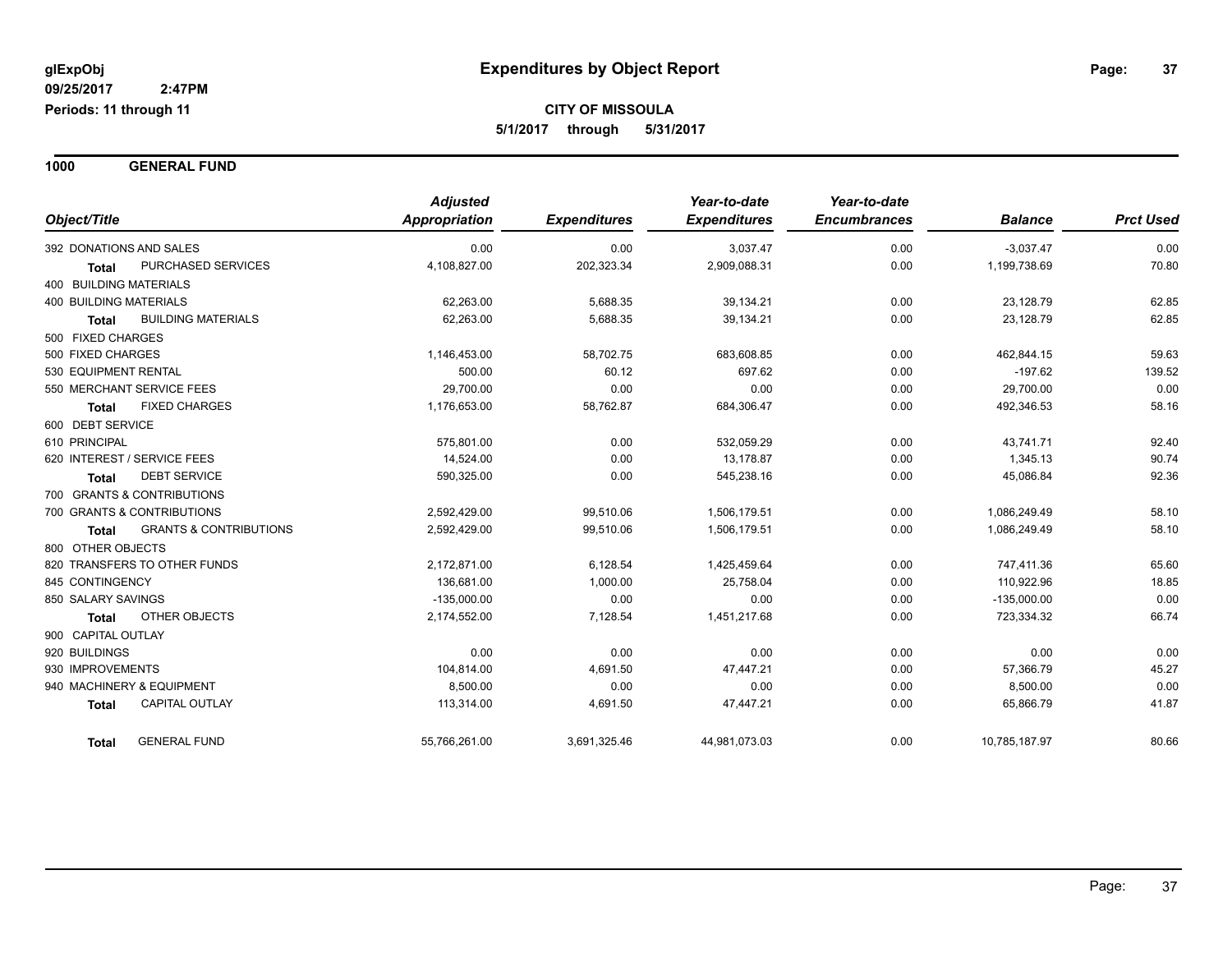**5/1/2017 through 5/31/2017**

# **1211 PARK ACQUISITION & DEVELOPMENT**

|                          |                              | <b>Adjusted</b> |                     | Year-to-date        | Year-to-date        |                |                  |
|--------------------------|------------------------------|-----------------|---------------------|---------------------|---------------------|----------------|------------------|
| Object/Title             |                              | Appropriation   | <b>Expenditures</b> | <b>Expenditures</b> | <b>Encumbrances</b> | <b>Balance</b> | <b>Prct Used</b> |
| 200 SUPPLIES             |                              |                 |                     |                     |                     |                |                  |
| 220 OPERATING SUPPLIES   |                              | 10,000.00       | 0.00                | 0.00                | 0.00                | 10,000.00      | 0.00             |
| Total                    | <b>SUPPLIES</b>              | 10,000.00       | 0.00                | 0.00                | 0.00                | 10,000.00      | 0.00             |
| 300 PURCHASED SERVICES   |                              |                 |                     |                     |                     |                |                  |
|                          | 350 PROFESSIONAL SERVICES    | 25,000.00       | 0.00                | 0.00                | 0.00                | 25,000.00      | 0.00             |
| 360 REPAIR & MAINTENANCE |                              | 0.00            | 0.00                | 0.00                | 0.00                | 0.00           | 0.00             |
|                          | 390 OTHER PURCHASED SERVICES | 10,000.00       | 0.00                | 0.00                | 0.00                | 10,000.00      | 0.00             |
| <b>Total</b>             | PURCHASED SERVICES           | 35,000.00       | 0.00                | 0.00                | 0.00                | 35,000.00      | 0.00             |
| 500 FIXED CHARGES        |                              |                 |                     |                     |                     |                |                  |
|                          | 550 MERCHANT SERVICE FEES    | 0.00            | 0.00                | 0.00                | 0.00                | 0.00           | 0.00             |
| <b>Total</b>             | <b>FIXED CHARGES</b>         | 0.00            | 0.00                | 0.00                | 0.00                | 0.00           | 0.00             |
| 800 OTHER OBJECTS        |                              |                 |                     |                     |                     |                |                  |
|                          | 820 TRANSFERS TO OTHER FUNDS | 0.00            | 0.00                | 0.00                | 0.00                | 0.00           | 0.00             |
| <b>Total</b>             | OTHER OBJECTS                | 0.00            | 0.00                | 0.00                | 0.00                | 0.00           | 0.00             |
| 900 CAPITAL OUTLAY       |                              |                 |                     |                     |                     |                |                  |
| 930 IMPROVEMENTS         |                              | 168,578.00      | 0.00                | 0.00                | 0.00                | 168,578.00     | 0.00             |
|                          | 940 MACHINERY & EQUIPMENT    | 29.650.00       | 0.00                | 0.00                | 0.00                | 29,650.00      | 0.00             |
| <b>Total</b>             | CAPITAL OUTLAY               | 198,228.00      | 0.00                | 0.00                | 0.00                | 198,228.00     | 0.00             |
| <b>Total</b>             | PARKS & RECREATION           | 243,228.00      | 0.00                | 0.00                | 0.00                | 243,228.00     | 0.00             |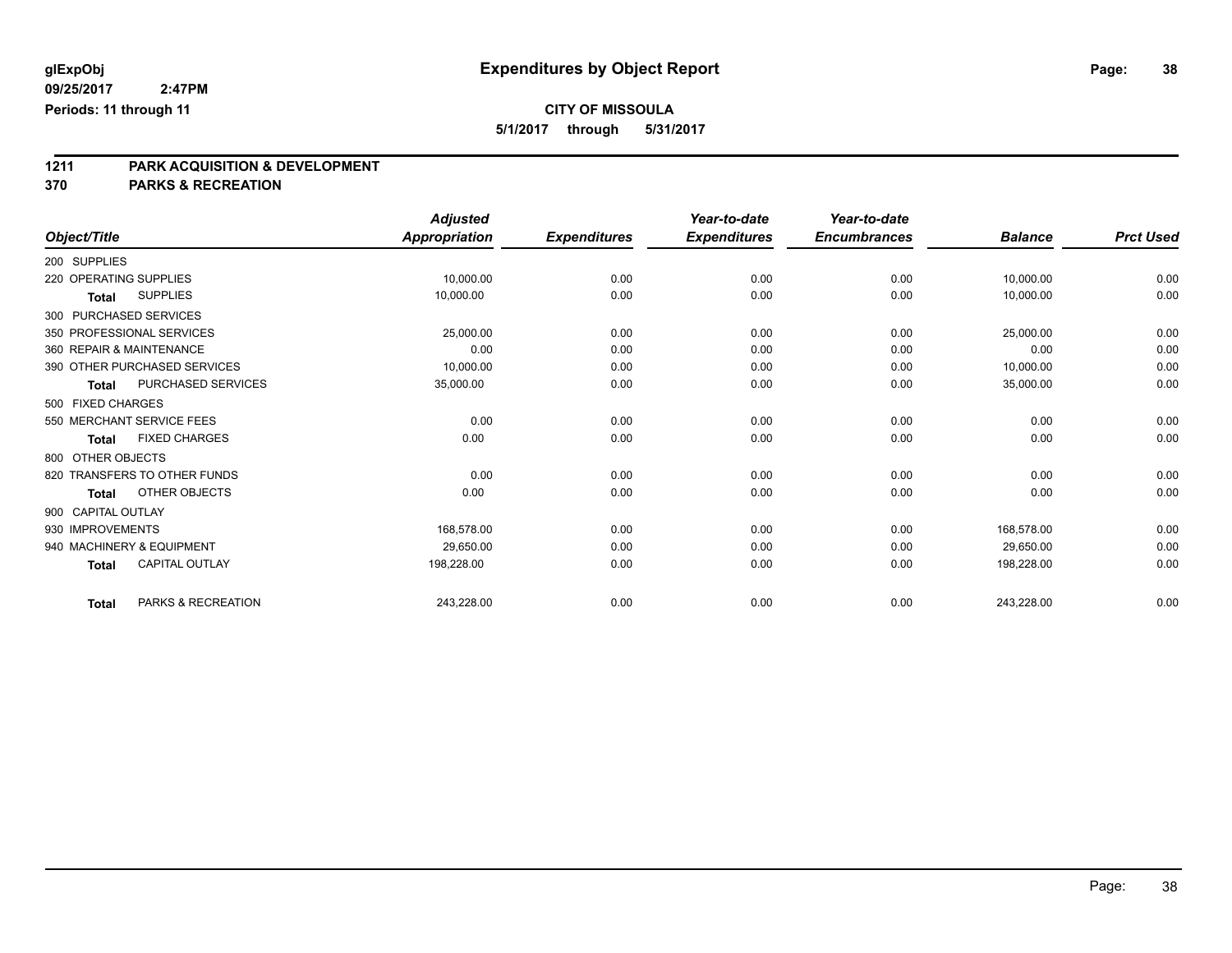# **CITY OF MISSOULA 5/1/2017 through 5/31/2017**

### **1211 PARK ACQUISITION & DEVELOPMENT**

|                           |                                | <b>Adjusted</b>      |                     | Year-to-date        | Year-to-date        |                |                  |
|---------------------------|--------------------------------|----------------------|---------------------|---------------------|---------------------|----------------|------------------|
| Object/Title              |                                | <b>Appropriation</b> | <b>Expenditures</b> | <b>Expenditures</b> | <b>Encumbrances</b> | <b>Balance</b> | <b>Prct Used</b> |
| 200 SUPPLIES              |                                |                      |                     |                     |                     |                |                  |
| 220 OPERATING SUPPLIES    |                                | 10,000.00            | 0.00                | 0.00                | 0.00                | 10,000.00      | 0.00             |
| <b>Total</b>              | <b>SUPPLIES</b>                | 10,000.00            | 0.00                | 0.00                | 0.00                | 10,000.00      | 0.00             |
| 300 PURCHASED SERVICES    |                                |                      |                     |                     |                     |                |                  |
| 350 PROFESSIONAL SERVICES |                                | 25,000.00            | 0.00                | 0.00                | 0.00                | 25,000.00      | 0.00             |
| 360 REPAIR & MAINTENANCE  |                                | 0.00                 | 0.00                | 0.00                | 0.00                | 0.00           | 0.00             |
|                           | 390 OTHER PURCHASED SERVICES   | 10,000.00            | 0.00                | 0.00                | 0.00                | 10,000.00      | 0.00             |
| <b>Total</b>              | PURCHASED SERVICES             | 35,000.00            | 0.00                | 0.00                | 0.00                | 35,000.00      | 0.00             |
| 500 FIXED CHARGES         |                                |                      |                     |                     |                     |                |                  |
|                           | 550 MERCHANT SERVICE FEES      | 0.00                 | 0.00                | 0.00                | 0.00                | 0.00           | 0.00             |
| <b>Total</b>              | <b>FIXED CHARGES</b>           | 0.00                 | 0.00                | 0.00                | 0.00                | 0.00           | 0.00             |
| 800 OTHER OBJECTS         |                                |                      |                     |                     |                     |                |                  |
|                           | 820 TRANSFERS TO OTHER FUNDS   | 0.00                 | 0.00                | 0.00                | 0.00                | 0.00           | 0.00             |
| <b>Total</b>              | OTHER OBJECTS                  | 0.00                 | 0.00                | 0.00                | 0.00                | 0.00           | 0.00             |
| 900 CAPITAL OUTLAY        |                                |                      |                     |                     |                     |                |                  |
| 930 IMPROVEMENTS          |                                | 168,578.00           | 0.00                | 0.00                | 0.00                | 168,578.00     | 0.00             |
| 940 MACHINERY & EQUIPMENT |                                | 29,650.00            | 0.00                | 0.00                | 0.00                | 29,650.00      | 0.00             |
| <b>Total</b>              | <b>CAPITAL OUTLAY</b>          | 198,228.00           | 0.00                | 0.00                | 0.00                | 198,228.00     | 0.00             |
| <b>Total</b>              | PARK ACQUISITION & DEVELOPMENT | 243,228.00           | 0.00                | 0.00                | 0.00                | 243,228.00     | 0.00             |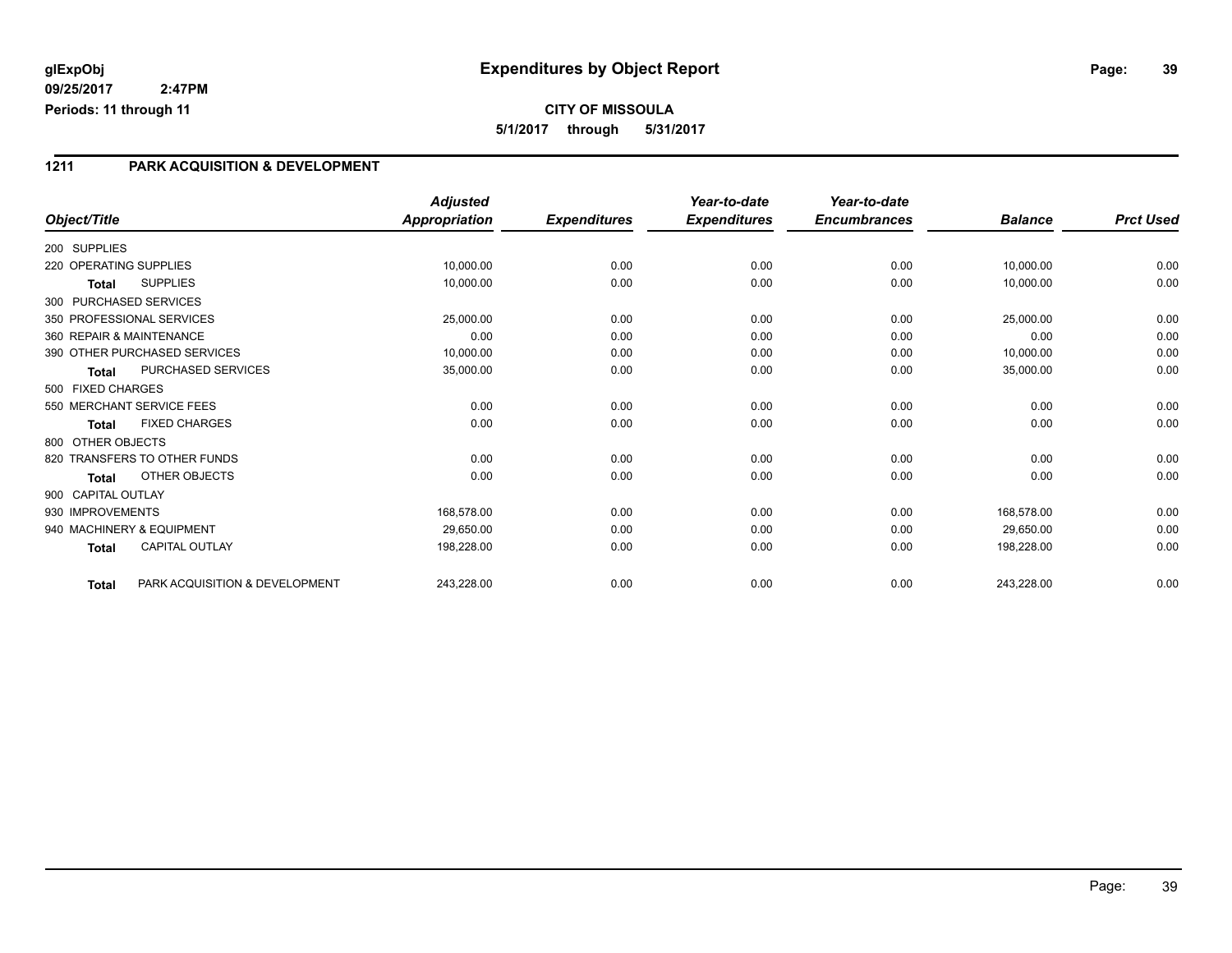**5/1/2017 through 5/31/2017**

# **1212 PARK ENTERPRISE FUND**

|                          |                              | <b>Adjusted</b> |                     | Year-to-date        | Year-to-date        |                |                  |
|--------------------------|------------------------------|-----------------|---------------------|---------------------|---------------------|----------------|------------------|
| Object/Title             |                              | Appropriation   | <b>Expenditures</b> | <b>Expenditures</b> | <b>Encumbrances</b> | <b>Balance</b> | <b>Prct Used</b> |
| 200 SUPPLIES             |                              |                 |                     |                     |                     |                |                  |
| 210 OFFICE SUPPLIES      |                              | 0.00            | 0.00                | 0.00                | 0.00                | 0.00           | 0.00             |
| 220 OPERATING SUPPLIES   |                              | 20,000.00       | 13,074.74           | 20,744.72           | 0.00                | $-744.72$      | 103.72           |
| 230 REPAIR/MAINTENANCE   |                              | 15,000.00       | 0.00                | 0.00                | 0.00                | 15,000.00      | 0.00             |
| 240 OTHER SUPPLIES       |                              | 0.00            | 0.00                | 0.00                | 0.00                | 0.00           | 0.00             |
| <b>Total</b>             | <b>SUPPLIES</b>              | 35,000.00       | 13,074.74           | 20,744.72           | 0.00                | 14,255.28      | 59.27            |
| 300 PURCHASED SERVICES   |                              |                 |                     |                     |                     |                |                  |
|                          | 350 PROFESSIONAL SERVICES    | 10,000.00       | 0.00                | 140.40              | 0.00                | 9,859.60       | 1.40             |
| 360 REPAIR & MAINTENANCE |                              | 0.00            | 0.00                | 0.00                | 0.00                | 0.00           | 0.00             |
|                          | 390 OTHER PURCHASED SERVICES | 20,000.00       | 0.00                | 4,162.00            | 0.00                | 15,838.00      | 20.81            |
| <b>Total</b>             | PURCHASED SERVICES           | 30,000.00       | 0.00                | 4,302.40            | 0.00                | 25,697.60      | 14.34            |
| 500 FIXED CHARGES        |                              |                 |                     |                     |                     |                |                  |
|                          | 550 MERCHANT SERVICE FEES    | 0.00            | 0.00                | 0.00                | 0.00                | 0.00           | 0.00             |
| <b>Total</b>             | <b>FIXED CHARGES</b>         | 0.00            | 0.00                | 0.00                | 0.00                | 0.00           | 0.00             |
| 800 OTHER OBJECTS        |                              |                 |                     |                     |                     |                |                  |
|                          | 820 TRANSFERS TO OTHER FUNDS | 0.00            | 0.00                | 0.00                | 0.00                | 0.00           | 0.00             |
| <b>Total</b>             | OTHER OBJECTS                | 0.00            | 0.00                | 0.00                | 0.00                | 0.00           | 0.00             |
| 900 CAPITAL OUTLAY       |                              |                 |                     |                     |                     |                |                  |
| 930 IMPROVEMENTS         |                              | 180,150.00      | 0.00                | 0.00                | 0.00                | 180,150.00     | 0.00             |
|                          | 940 MACHINERY & EQUIPMENT    | 85.415.00       | 0.00                | 0.00                | 0.00                | 85,415.00      | 0.00             |
| <b>Total</b>             | <b>CAPITAL OUTLAY</b>        | 265,565.00      | 0.00                | 0.00                | 0.00                | 265,565.00     | 0.00             |
| <b>Total</b>             | PARKS & RECREATION           | 330,565.00      | 13,074.74           | 25,047.12           | 0.00                | 305,517.88     | 7.58             |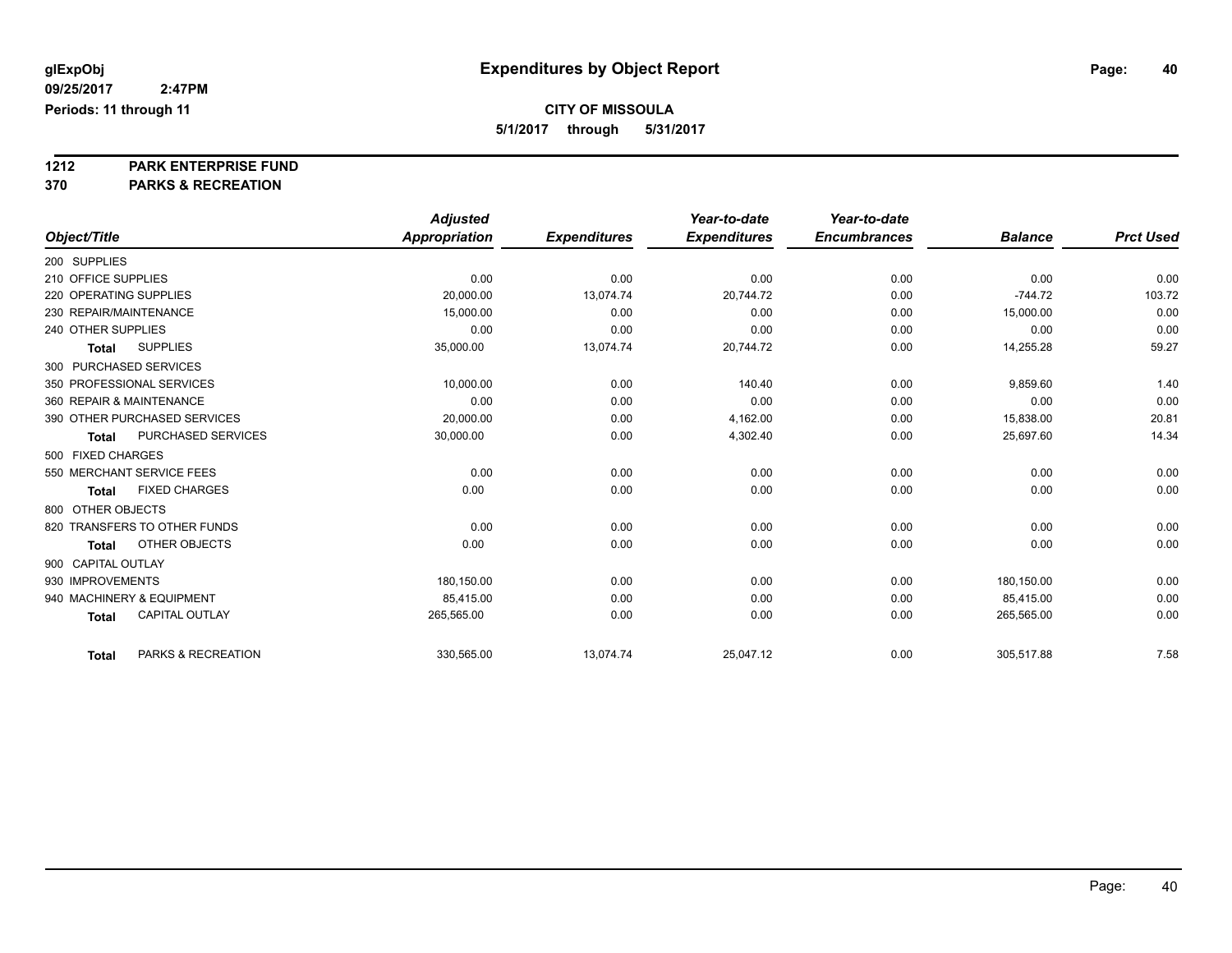#### **1212 PARK ENTERPRISE FUND**

|                                           | <b>Adjusted</b>      |                     | Year-to-date        | Year-to-date        |                |                  |
|-------------------------------------------|----------------------|---------------------|---------------------|---------------------|----------------|------------------|
| Object/Title                              | <b>Appropriation</b> | <b>Expenditures</b> | <b>Expenditures</b> | <b>Encumbrances</b> | <b>Balance</b> | <b>Prct Used</b> |
| 200 SUPPLIES                              |                      |                     |                     |                     |                |                  |
| 210 OFFICE SUPPLIES                       | 0.00                 | 0.00                | 0.00                | 0.00                | 0.00           | 0.00             |
| 220 OPERATING SUPPLIES                    | 20,000.00            | 13,074.74           | 20.744.72           | 0.00                | $-744.72$      | 103.72           |
| 230 REPAIR/MAINTENANCE                    | 15,000.00            | 0.00                | 0.00                | 0.00                | 15,000.00      | 0.00             |
| 240 OTHER SUPPLIES                        | 0.00                 | 0.00                | 0.00                | 0.00                | 0.00           | 0.00             |
| <b>SUPPLIES</b><br><b>Total</b>           | 35,000.00            | 13,074.74           | 20,744.72           | 0.00                | 14,255.28      | 59.27            |
| 300 PURCHASED SERVICES                    |                      |                     |                     |                     |                |                  |
| 350 PROFESSIONAL SERVICES                 | 10,000.00            | 0.00                | 140.40              | 0.00                | 9,859.60       | 1.40             |
| 360 REPAIR & MAINTENANCE                  | 0.00                 | 0.00                | 0.00                | 0.00                | 0.00           | 0.00             |
| 390 OTHER PURCHASED SERVICES              | 20,000.00            | 0.00                | 4,162.00            | 0.00                | 15,838.00      | 20.81            |
| <b>PURCHASED SERVICES</b><br><b>Total</b> | 30,000.00            | 0.00                | 4,302.40            | 0.00                | 25,697.60      | 14.34            |
| 500 FIXED CHARGES                         |                      |                     |                     |                     |                |                  |
| 550 MERCHANT SERVICE FEES                 | 0.00                 | 0.00                | 0.00                | 0.00                | 0.00           | 0.00             |
| <b>FIXED CHARGES</b><br><b>Total</b>      | 0.00                 | 0.00                | 0.00                | 0.00                | 0.00           | 0.00             |
| 800 OTHER OBJECTS                         |                      |                     |                     |                     |                |                  |
| 820 TRANSFERS TO OTHER FUNDS              | 0.00                 | 0.00                | 0.00                | 0.00                | 0.00           | 0.00             |
| OTHER OBJECTS<br><b>Total</b>             | 0.00                 | 0.00                | 0.00                | 0.00                | 0.00           | 0.00             |
| 900 CAPITAL OUTLAY                        |                      |                     |                     |                     |                |                  |
| 930 IMPROVEMENTS                          | 180,150.00           | 0.00                | 0.00                | 0.00                | 180,150.00     | 0.00             |
| 940 MACHINERY & EQUIPMENT                 | 85,415.00            | 0.00                | 0.00                | 0.00                | 85,415.00      | 0.00             |
| <b>CAPITAL OUTLAY</b><br><b>Total</b>     | 265,565.00           | 0.00                | 0.00                | 0.00                | 265,565.00     | 0.00             |
| PARK ENTERPRISE FUND<br><b>Total</b>      | 330,565.00           | 13,074.74           | 25,047.12           | 0.00                | 305,517.88     | 7.58             |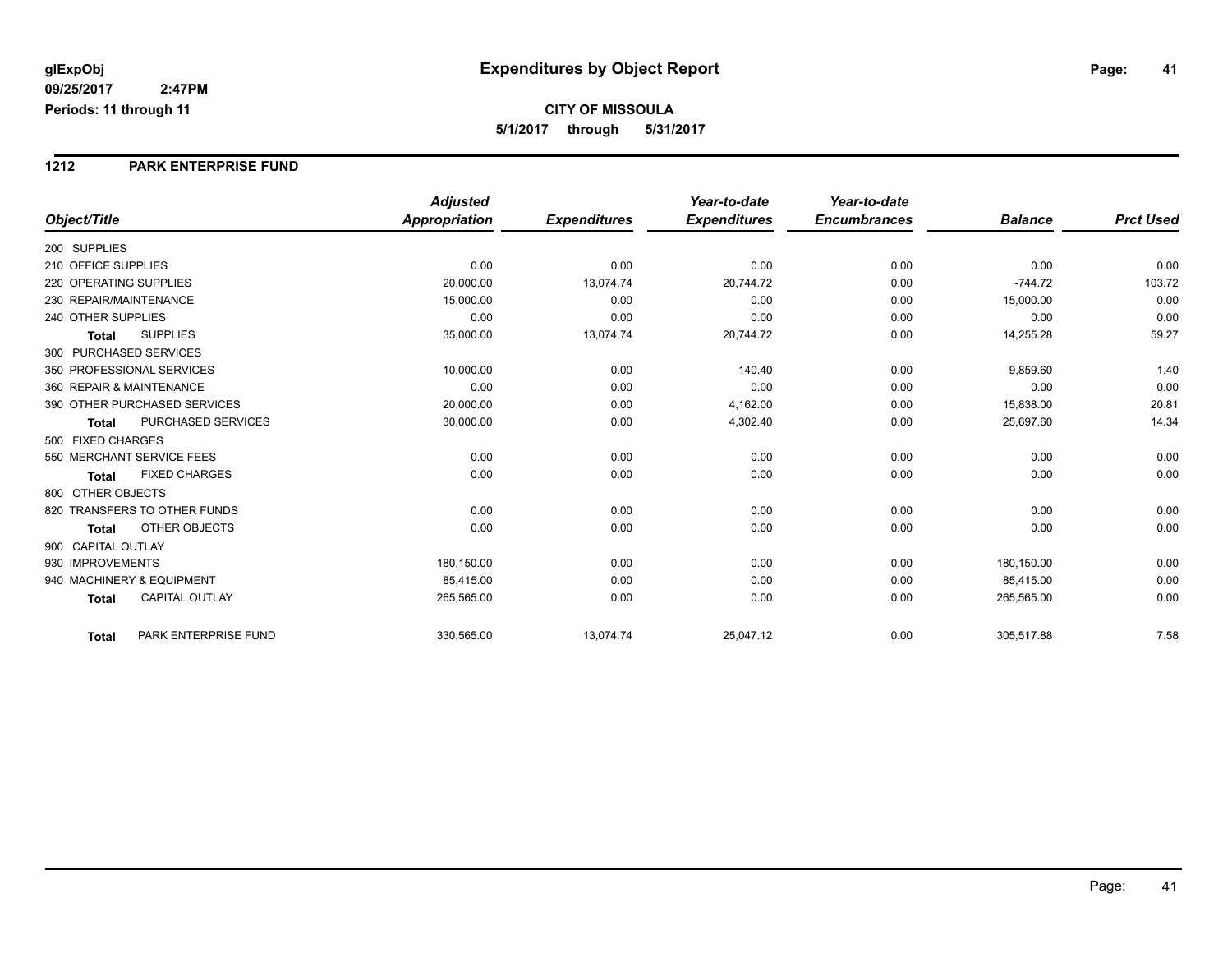**5/1/2017 through 5/31/2017**

**1216 PARKS & REC TRAILS, DEV**

|                            |                                     | <b>Adjusted</b>      |                     | Year-to-date        | Year-to-date        |                |                  |
|----------------------------|-------------------------------------|----------------------|---------------------|---------------------|---------------------|----------------|------------------|
| Object/Title               |                                     | <b>Appropriation</b> | <b>Expenditures</b> | <b>Expenditures</b> | <b>Encumbrances</b> | <b>Balance</b> | <b>Prct Used</b> |
| 100 PERSONAL SERVICES      |                                     |                      |                     |                     |                     |                |                  |
| 110 SALARIES AND WAGES     |                                     | 11,291.00            | 0.00                | 5,568.48            | 0.00                | 5,722.52       | 49.32            |
| 120 OVERTIME               |                                     | 0.00                 | 0.00                | 0.00                | 0.00                | 0.00           | 0.00             |
| 130 OTHER                  |                                     | 0.00                 | 0.00                | 0.00                | 0.00                | 0.00           | 0.00             |
|                            | <b>140 EMPLOYER CONTRIBUTIONS</b>   | 1,909.00             | 0.00                | 784.76              | 0.00                | 1,124.24       | 41.11            |
|                            | 141 STATE RETIREMENT CONTRIBUTIONS  | 0.00                 | 0.00                | 5.57                | 0.00                | $-5.57$        | 0.00             |
| Total                      | PERSONAL SERVICES                   | 13,200.00            | 0.00                | 6,358.81            | 0.00                | 6,841.19       | 48.17            |
| 200 SUPPLIES               |                                     |                      |                     |                     |                     |                |                  |
| 210 OFFICE SUPPLIES        |                                     | 0.00                 | 0.00                | 0.00                | 0.00                | 0.00           | 0.00             |
| 220 OPERATING SUPPLIES     |                                     | 72,000.00            | 7,975.35            | 60.379.74           | 0.00                | 11,620.26      | 83.86            |
| 230 REPAIR/MAINTENANCE     |                                     | 35,000.00            | 157.99              | 10,157.99           | 0.00                | 24,842.01      | 29.02            |
| 240 OTHER SUPPLIES         |                                     | 1,100.00             | 0.00                | 0.00                | 0.00                | 1,100.00       | 0.00             |
| Total                      | <b>SUPPLIES</b>                     | 108,100.00           | 8,133.34            | 70,537.73           | 0.00                | 37,562.27      | 65.25            |
| 300 PURCHASED SERVICES     |                                     |                      |                     |                     |                     |                |                  |
|                            | 330 PUBLICITY, SUBSCRIPTIONS & DUES | 0.00                 | 0.00                | 0.00                | 0.00                | 0.00           | 0.00             |
|                            | 341 ELECTRICITY & NATURAL GAS       | 0.00                 | 0.00                | 0.00                | 0.00                | 0.00           | 0.00             |
| 350 PROFESSIONAL SERVICES  |                                     | 154,700.00           | 0.00                | 2,160.32            | 0.00                | 152,539.68     | 1.40             |
| 360 REPAIR & MAINTENANCE   |                                     | 10,000.00            | 0.00                | 0.00                | 0.00                | 10,000.00      | 0.00             |
| 370 TRAVEL                 |                                     | 150.00               | 0.00                | 0.00                | 0.00                | 150.00         | 0.00             |
| 380 TRAINING               |                                     | 150.00               | 0.00                | 0.00                | 0.00                | 150.00         | 0.00             |
|                            | 390 OTHER PURCHASED SERVICES        | 100,000.00           | 0.00                | 19.00               | 0.00                | 99,981.00      | 0.02             |
| Total                      | PURCHASED SERVICES                  | 265,000.00           | 0.00                | 2,179.32            | 0.00                | 262,820.68     | 0.82             |
| 500 FIXED CHARGES          |                                     |                      |                     |                     |                     |                |                  |
| 550 MERCHANT SERVICE FEES  |                                     | 0.00                 | 0.00                | 0.00                | 0.00                | 0.00           | 0.00             |
| Total                      | <b>FIXED CHARGES</b>                | 0.00                 | 0.00                | 0.00                | 0.00                | 0.00           | 0.00             |
|                            | 700 GRANTS & CONTRIBUTIONS          |                      |                     |                     |                     |                |                  |
| 700 GRANTS & CONTRIBUTIONS |                                     | 0.00                 | 0.00                | 0.00                | 0.00                | 0.00           | 0.00             |
|                            | 751 RECREATION SCHOLARSHIPS         | 0.00                 | 0.00                | 0.00                | 0.00                | 0.00           | 0.00             |
| Total                      | <b>GRANTS &amp; CONTRIBUTIONS</b>   | 0.00                 | 0.00                | 0.00                | 0.00                | 0.00           | 0.00             |
| 800 OTHER OBJECTS          |                                     |                      |                     |                     |                     |                |                  |
|                            | 820 TRANSFERS TO OTHER FUNDS        | 0.00                 | 0.00                | 0.00                | 0.00                | 0.00           | 0.00             |
| 845 CONTINGENCY            |                                     | 25,000.00            | 0.00                | 0.00                | 0.00                | 25,000.00      | 0.00             |
| <b>Total</b>               | OTHER OBJECTS                       | 25,000.00            | 0.00                | 0.00                | 0.00                | 25,000.00      | 0.00             |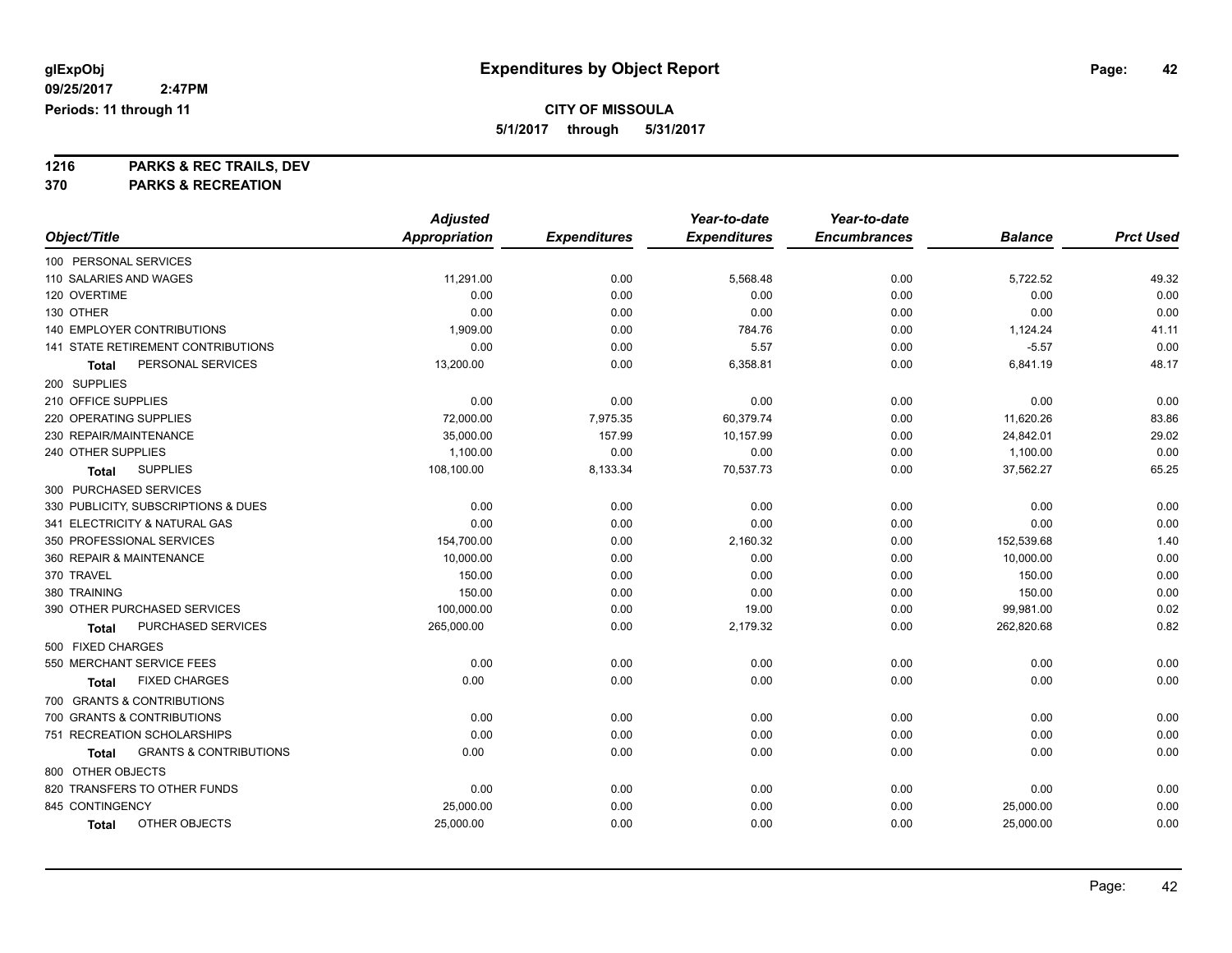**5/1/2017 through 5/31/2017**

**1216 PARKS & REC TRAILS, DEV 370 PARKS & RECREATION**

|                    |                               | <b>Adjusted</b> |                     | Year-to-date        | Year-to-date        |                |                  |
|--------------------|-------------------------------|-----------------|---------------------|---------------------|---------------------|----------------|------------------|
| Object/Title       |                               | Appropriation   | <b>Expenditures</b> | <b>Expenditures</b> | <b>Encumbrances</b> | <b>Balance</b> | <b>Prct Used</b> |
| 900 CAPITAL OUTLAY |                               |                 |                     |                     |                     |                |                  |
| 920 BUILDINGS      |                               | 100.000.00      | 0.00                | 0.00                | 0.00                | 100.000.00     | 0.00             |
| 930 IMPROVEMENTS   |                               | 324,700.00      | 0.00                | 170,596.05          | 0.00                | 154.103.95     | 52.54            |
|                    | 940 MACHINERY & EQUIPMENT     | 0.00            | 0.00                | 9.150.00            | 0.00                | $-9,150.00$    | 0.00             |
| <b>Total</b>       | <b>CAPITAL OUTLAY</b>         | 424.700.00      | 0.00                | 179.746.05          | 0.00                | 244.953.95     | 42.32            |
| <b>Total</b>       | <b>PARKS &amp; RECREATION</b> | 836,000.00      | 8.133.34            | 258.821.91          | 0.00                | 577.178.09     | 30.96            |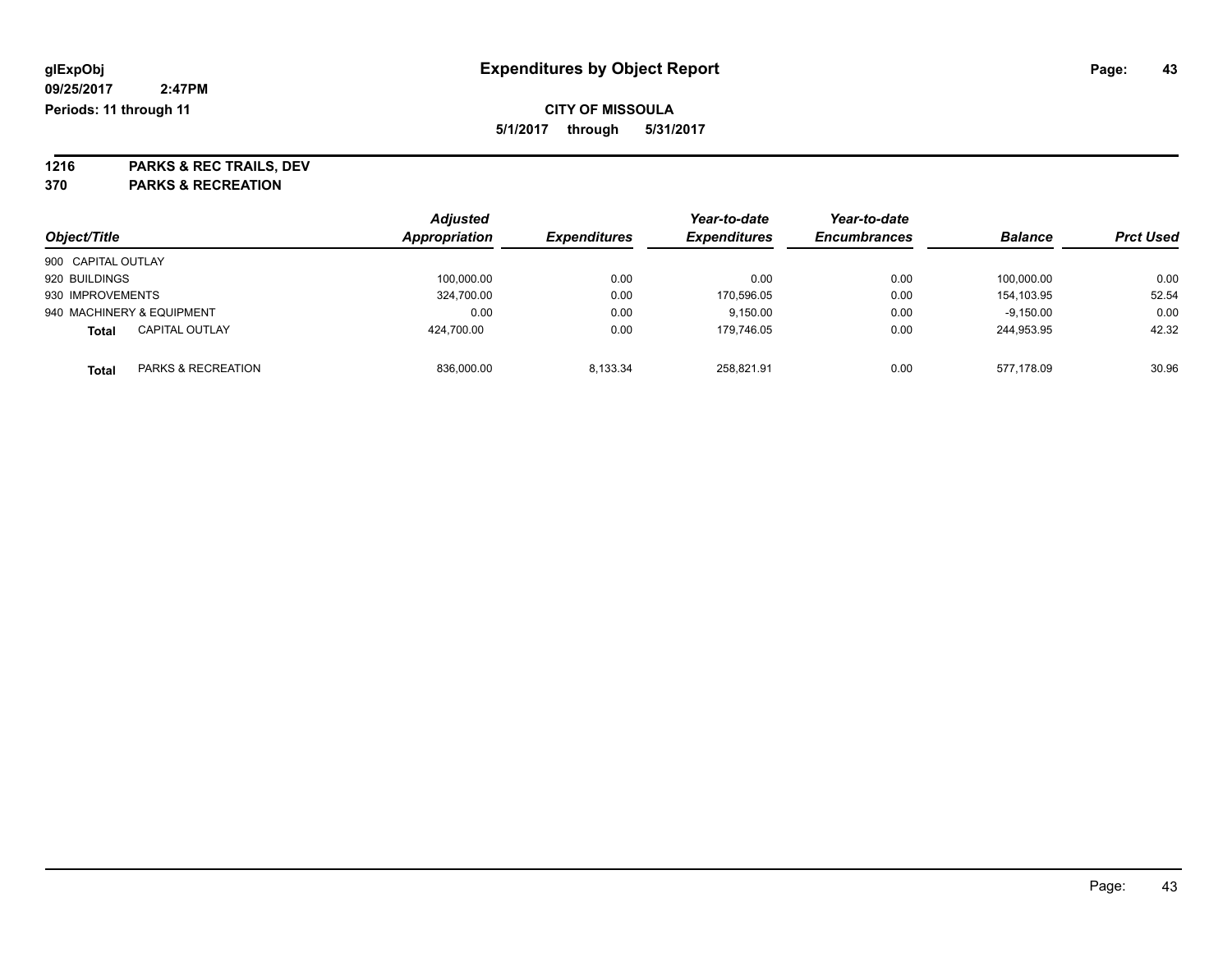#### **1216 PARKS & REC TRAILS, DEV**

|                                            | <b>Adjusted</b> |                     | Year-to-date        | Year-to-date        |                |                  |
|--------------------------------------------|-----------------|---------------------|---------------------|---------------------|----------------|------------------|
| Object/Title                               | Appropriation   | <b>Expenditures</b> | <b>Expenditures</b> | <b>Encumbrances</b> | <b>Balance</b> | <b>Prct Used</b> |
| 100 PERSONAL SERVICES                      |                 |                     |                     |                     |                |                  |
| 110 SALARIES AND WAGES                     | 11,291.00       | 0.00                | 5,568.48            | 0.00                | 5,722.52       | 49.32            |
| 120 OVERTIME                               | 0.00            | 0.00                | 0.00                | 0.00                | 0.00           | 0.00             |
| 130 OTHER                                  | 0.00            | 0.00                | 0.00                | 0.00                | 0.00           | 0.00             |
| <b>140 EMPLOYER CONTRIBUTIONS</b>          | 1,909.00        | 0.00                | 784.76              | 0.00                | 1,124.24       | 41.11            |
| 141 STATE RETIREMENT CONTRIBUTIONS         | 0.00            | 0.00                | 5.57                | 0.00                | $-5.57$        | 0.00             |
| PERSONAL SERVICES<br><b>Total</b>          | 13,200.00       | 0.00                | 6,358.81            | 0.00                | 6,841.19       | 48.17            |
| 200 SUPPLIES                               |                 |                     |                     |                     |                |                  |
| 210 OFFICE SUPPLIES                        | 0.00            | 0.00                | 0.00                | 0.00                | 0.00           | 0.00             |
| 220 OPERATING SUPPLIES                     | 72,000.00       | 7,975.35            | 60,379.74           | 0.00                | 11,620.26      | 83.86            |
| 230 REPAIR/MAINTENANCE                     | 35,000.00       | 157.99              | 10,157.99           | 0.00                | 24,842.01      | 29.02            |
| 240 OTHER SUPPLIES                         | 1,100.00        | 0.00                | 0.00                | 0.00                | 1,100.00       | 0.00             |
| <b>SUPPLIES</b><br><b>Total</b>            | 108,100.00      | 8,133.34            | 70,537.73           | 0.00                | 37,562.27      | 65.25            |
| 300 PURCHASED SERVICES                     |                 |                     |                     |                     |                |                  |
| 330 PUBLICITY, SUBSCRIPTIONS & DUES        | 0.00            | 0.00                | 0.00                | 0.00                | 0.00           | 0.00             |
| 341 ELECTRICITY & NATURAL GAS              | 0.00            | 0.00                | 0.00                | 0.00                | 0.00           | 0.00             |
| 350 PROFESSIONAL SERVICES                  | 154,700.00      | 0.00                | 2,160.32            | 0.00                | 152,539.68     | 1.40             |
| 360 REPAIR & MAINTENANCE                   | 10,000.00       | 0.00                | 0.00                | 0.00                | 10,000.00      | 0.00             |
| 370 TRAVEL                                 | 150.00          | 0.00                | 0.00                | 0.00                | 150.00         | 0.00             |
| 380 TRAINING                               | 150.00          | 0.00                | 0.00                | 0.00                | 150.00         | 0.00             |
| 390 OTHER PURCHASED SERVICES               | 100,000.00      | 0.00                | 19.00               | 0.00                | 99,981.00      | 0.02             |
| PURCHASED SERVICES<br>Total                | 265,000.00      | 0.00                | 2,179.32            | 0.00                | 262,820.68     | 0.82             |
| 500 FIXED CHARGES                          |                 |                     |                     |                     |                |                  |
| 550 MERCHANT SERVICE FEES                  | 0.00            | 0.00                | 0.00                | 0.00                | 0.00           | 0.00             |
| <b>FIXED CHARGES</b><br>Total              | 0.00            | 0.00                | 0.00                | 0.00                | 0.00           | 0.00             |
| 700 GRANTS & CONTRIBUTIONS                 |                 |                     |                     |                     |                |                  |
| 700 GRANTS & CONTRIBUTIONS                 | 0.00            | 0.00                | 0.00                | 0.00                | 0.00           | 0.00             |
| 751 RECREATION SCHOLARSHIPS                | 0.00            | 0.00                | 0.00                | 0.00                | 0.00           | 0.00             |
| <b>GRANTS &amp; CONTRIBUTIONS</b><br>Total | 0.00            | 0.00                | 0.00                | 0.00                | 0.00           | 0.00             |
| 800 OTHER OBJECTS                          |                 |                     |                     |                     |                |                  |
| 820 TRANSFERS TO OTHER FUNDS               | 0.00            | 0.00                | 0.00                | 0.00                | 0.00           | 0.00             |
| 845 CONTINGENCY                            | 25,000.00       | 0.00                | 0.00                | 0.00                | 25,000.00      | 0.00             |
| OTHER OBJECTS<br><b>Total</b>              | 25,000.00       | 0.00                | 0.00                | 0.00                | 25,000.00      | 0.00             |
| 900 CAPITAL OUTLAY                         |                 |                     |                     |                     |                |                  |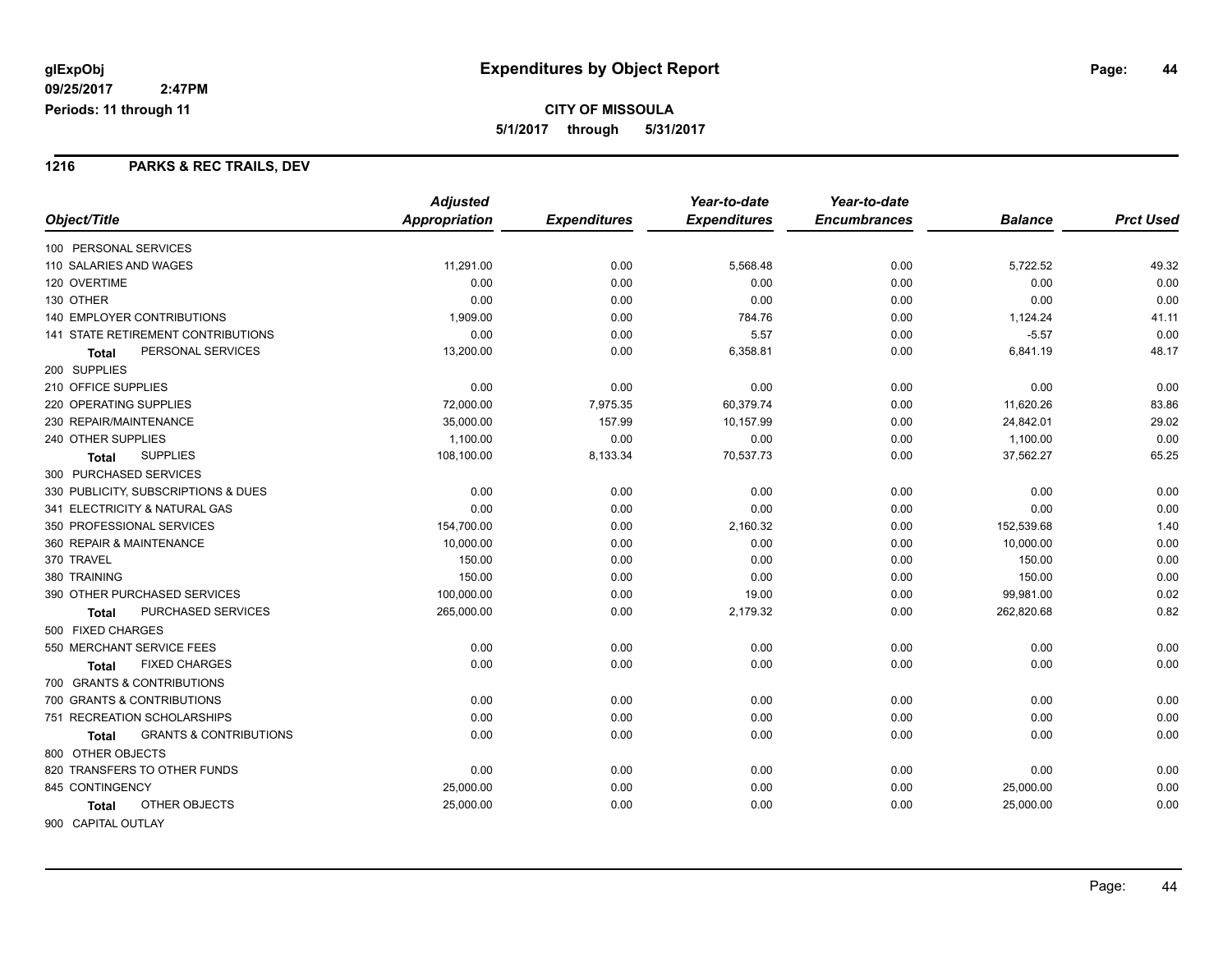**5/1/2017 through 5/31/2017**

## **1216 PARKS & REC TRAILS, DEV**

|                                         | Adjusted      |                     | Year-to-date        | Year-to-date        | <b>Balance</b> | <b>Prct Used</b> |
|-----------------------------------------|---------------|---------------------|---------------------|---------------------|----------------|------------------|
| Object/Title                            | Appropriation | <b>Expenditures</b> | <b>Expenditures</b> | <b>Encumbrances</b> |                |                  |
| 920 BUILDINGS                           | 100.000.00    | 0.00                | 0.00                | 0.00                | 100.000.00     | 0.00             |
| 930 IMPROVEMENTS                        | 324,700.00    | 0.00                | 170,596.05          | 0.00                | 154.103.95     | 52.54            |
| 940 MACHINERY & EQUIPMENT               | 0.00          | 0.00                | 9.150.00            | 0.00                | $-9,150.00$    | 0.00             |
| <b>CAPITAL OUTLAY</b><br><b>Total</b>   | 424.700.00    | 0.00                | 179.746.05          | 0.00                | 244.953.95     | 42.32            |
| PARKS & REC TRAILS, DEV<br><b>Total</b> | 836,000.00    | 8.133.34            | 258.821.91          | 0.00                | 577.178.09     | 30.96            |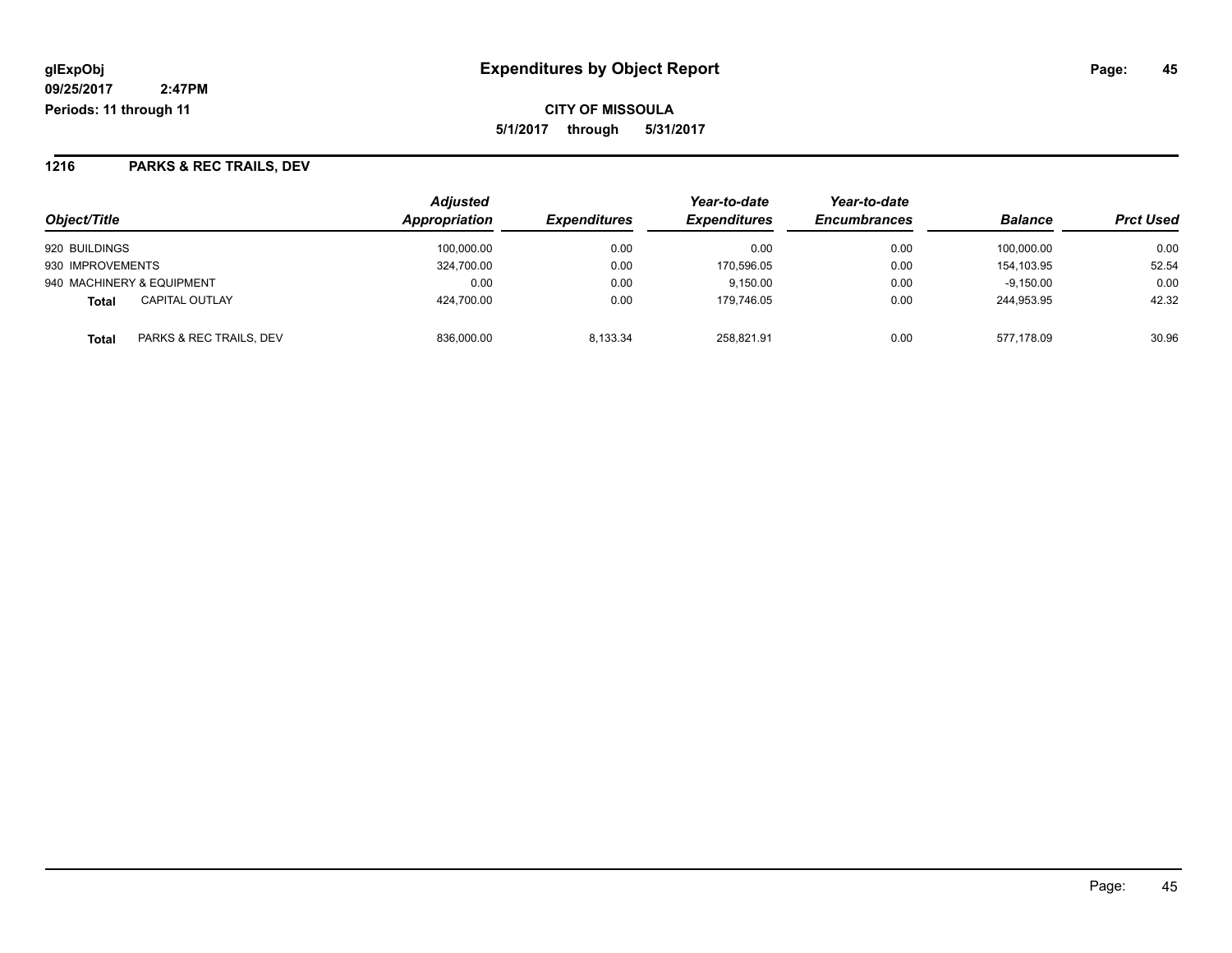**5/1/2017 through 5/31/2017**

**1217 PARKS CITY LIFE GYM LEASE**

|                                           | <b>Adjusted</b>      |                     | Year-to-date        | Year-to-date        |                |                  |
|-------------------------------------------|----------------------|---------------------|---------------------|---------------------|----------------|------------------|
| Object/Title                              | <b>Appropriation</b> | <b>Expenditures</b> | <b>Expenditures</b> | <b>Encumbrances</b> | <b>Balance</b> | <b>Prct Used</b> |
| 100 PERSONAL SERVICES                     |                      |                     |                     |                     |                |                  |
| 110 SALARIES AND WAGES                    | 12,000.00            | 0.00                | 0.00                | 0.00                | 12,000.00      | 0.00             |
| 120 OVERTIME                              | 0.00                 | 0.00                | 0.00                | 0.00                | 0.00           | 0.00             |
| <b>140 EMPLOYER CONTRIBUTIONS</b>         | 0.00                 | 0.00                | 0.00                | 0.00                | 0.00           | 0.00             |
| <b>141 STATE RETIREMENT CONTRIBUTIONS</b> | 0.00                 | 0.00                | 0.00                | 0.00                | 0.00           | 0.00             |
| PERSONAL SERVICES<br>Total                | 12,000.00            | 0.00                | 0.00                | 0.00                | 12,000.00      | 0.00             |
| 200 SUPPLIES                              |                      |                     |                     |                     |                |                  |
| 210 OFFICE SUPPLIES                       | 0.00                 | 0.00                | 0.00                | 0.00                | 0.00           | 0.00             |
| 220 OPERATING SUPPLIES                    | 2.500.00             | 288.44              | 1,151.40            | 0.00                | 1,348.60       | 46.06            |
| 230 REPAIR/MAINTENANCE                    | 3,500.00             | 0.00                | 0.00                | 0.00                | 3,500.00       | 0.00             |
| <b>SUPPLIES</b><br><b>Total</b>           | 6,000.00             | 288.44              | 1,151.40            | 0.00                | 4,848.60       | 19.19            |
| 300 PURCHASED SERVICES                    |                      |                     |                     |                     |                |                  |
| 320 PRINTING & DUPLICATING                | 1,000.00             | 0.00                | 0.00                | 0.00                | 1,000.00       | 0.00             |
| 330 PUBLICITY, SUBSCRIPTIONS & DUES       | 1.000.00             | 0.00                | 0.00                | 0.00                | 1,000.00       | 0.00             |
| 390 OTHER PURCHASED SERVICES              | 4,992.00             | 0.00                | 0.00                | 0.00                | 4,992.00       | 0.00             |
| PURCHASED SERVICES<br><b>Total</b>        | 6,992.00             | 0.00                | 0.00                | 0.00                | 6,992.00       | 0.00             |
| 500 FIXED CHARGES                         |                      |                     |                     |                     |                |                  |
| 500 FIXED CHARGES                         | 24,000.00            | 2,000.00            | 22,000.00           | 0.00                | 2,000.00       | 91.67            |
| 550 MERCHANT SERVICE FEES                 | 0.00                 | 0.00                | 0.00                | 0.00                | 0.00           | 0.00             |
| <b>FIXED CHARGES</b><br><b>Total</b>      | 24,000.00            | 2,000.00            | 22,000.00           | 0.00                | 2,000.00       | 91.67            |
| 900 CAPITAL OUTLAY                        |                      |                     |                     |                     |                |                  |
| 930 IMPROVEMENTS                          | 0.00                 | 0.00                | 4,992.00            | 0.00                | $-4,992.00$    | 0.00             |
| CAPITAL OUTLAY<br><b>Total</b>            | 0.00                 | 0.00                | 4,992.00            | 0.00                | $-4,992.00$    | 0.00             |
|                                           |                      |                     |                     |                     |                |                  |
| PARKS & RECREATION<br><b>Total</b>        | 48,992.00            | 2,288.44            | 28,143.40           | 0.00                | 20,848.60      | 57.44            |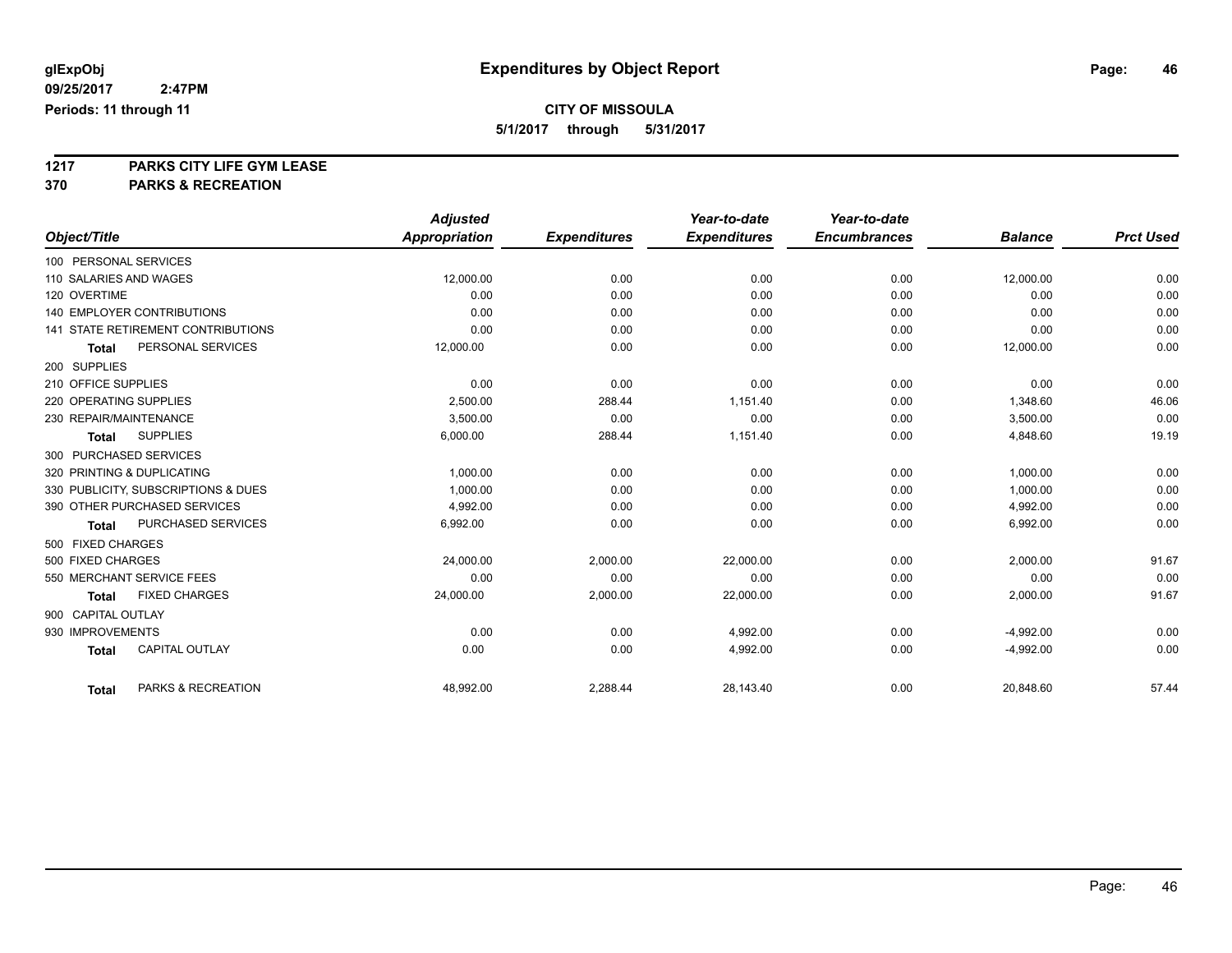### **1217 PARKS CITY LIFE GYM LEASE**

|                                           | <b>Adjusted</b>      |                     | Year-to-date        | Year-to-date        |                |                  |
|-------------------------------------------|----------------------|---------------------|---------------------|---------------------|----------------|------------------|
| Object/Title                              | <b>Appropriation</b> | <b>Expenditures</b> | <b>Expenditures</b> | <b>Encumbrances</b> | <b>Balance</b> | <b>Prct Used</b> |
| 100 PERSONAL SERVICES                     |                      |                     |                     |                     |                |                  |
| 110 SALARIES AND WAGES                    | 12,000.00            | 0.00                | 0.00                | 0.00                | 12,000.00      | 0.00             |
| 120 OVERTIME                              | 0.00                 | 0.00                | 0.00                | 0.00                | 0.00           | 0.00             |
| 140 EMPLOYER CONTRIBUTIONS                | 0.00                 | 0.00                | 0.00                | 0.00                | 0.00           | 0.00             |
| <b>141 STATE RETIREMENT CONTRIBUTIONS</b> | 0.00                 | 0.00                | 0.00                | 0.00                | 0.00           | 0.00             |
| PERSONAL SERVICES<br><b>Total</b>         | 12,000.00            | 0.00                | 0.00                | 0.00                | 12,000.00      | 0.00             |
| 200 SUPPLIES                              |                      |                     |                     |                     |                |                  |
| 210 OFFICE SUPPLIES                       | 0.00                 | 0.00                | 0.00                | 0.00                | 0.00           | 0.00             |
| 220 OPERATING SUPPLIES                    | 2,500.00             | 288.44              | 1,151.40            | 0.00                | 1,348.60       | 46.06            |
| 230 REPAIR/MAINTENANCE                    | 3,500.00             | 0.00                | 0.00                | 0.00                | 3,500.00       | 0.00             |
| <b>SUPPLIES</b><br><b>Total</b>           | 6,000.00             | 288.44              | 1,151.40            | 0.00                | 4,848.60       | 19.19            |
| 300 PURCHASED SERVICES                    |                      |                     |                     |                     |                |                  |
| 320 PRINTING & DUPLICATING                | 1,000.00             | 0.00                | 0.00                | 0.00                | 1,000.00       | 0.00             |
| 330 PUBLICITY, SUBSCRIPTIONS & DUES       | 1,000.00             | 0.00                | 0.00                | 0.00                | 1,000.00       | 0.00             |
| 390 OTHER PURCHASED SERVICES              | 4,992.00             | 0.00                | 0.00                | 0.00                | 4,992.00       | 0.00             |
| <b>PURCHASED SERVICES</b><br><b>Total</b> | 6,992.00             | 0.00                | 0.00                | 0.00                | 6,992.00       | 0.00             |
| 500 FIXED CHARGES                         |                      |                     |                     |                     |                |                  |
| 500 FIXED CHARGES                         | 24,000.00            | 2,000.00            | 22,000.00           | 0.00                | 2,000.00       | 91.67            |
| 550 MERCHANT SERVICE FEES                 | 0.00                 | 0.00                | 0.00                | 0.00                | 0.00           | 0.00             |
| <b>FIXED CHARGES</b><br><b>Total</b>      | 24,000.00            | 2,000.00            | 22,000.00           | 0.00                | 2,000.00       | 91.67            |
| 900 CAPITAL OUTLAY                        |                      |                     |                     |                     |                |                  |
| 930 IMPROVEMENTS                          | 0.00                 | 0.00                | 4,992.00            | 0.00                | $-4,992.00$    | 0.00             |
| <b>CAPITAL OUTLAY</b><br><b>Total</b>     | 0.00                 | 0.00                | 4,992.00            | 0.00                | $-4,992.00$    | 0.00             |
| PARKS CITY LIFE GYM LEASE<br><b>Total</b> | 48,992.00            | 2,288.44            | 28,143.40           | 0.00                | 20,848.60      | 57.44            |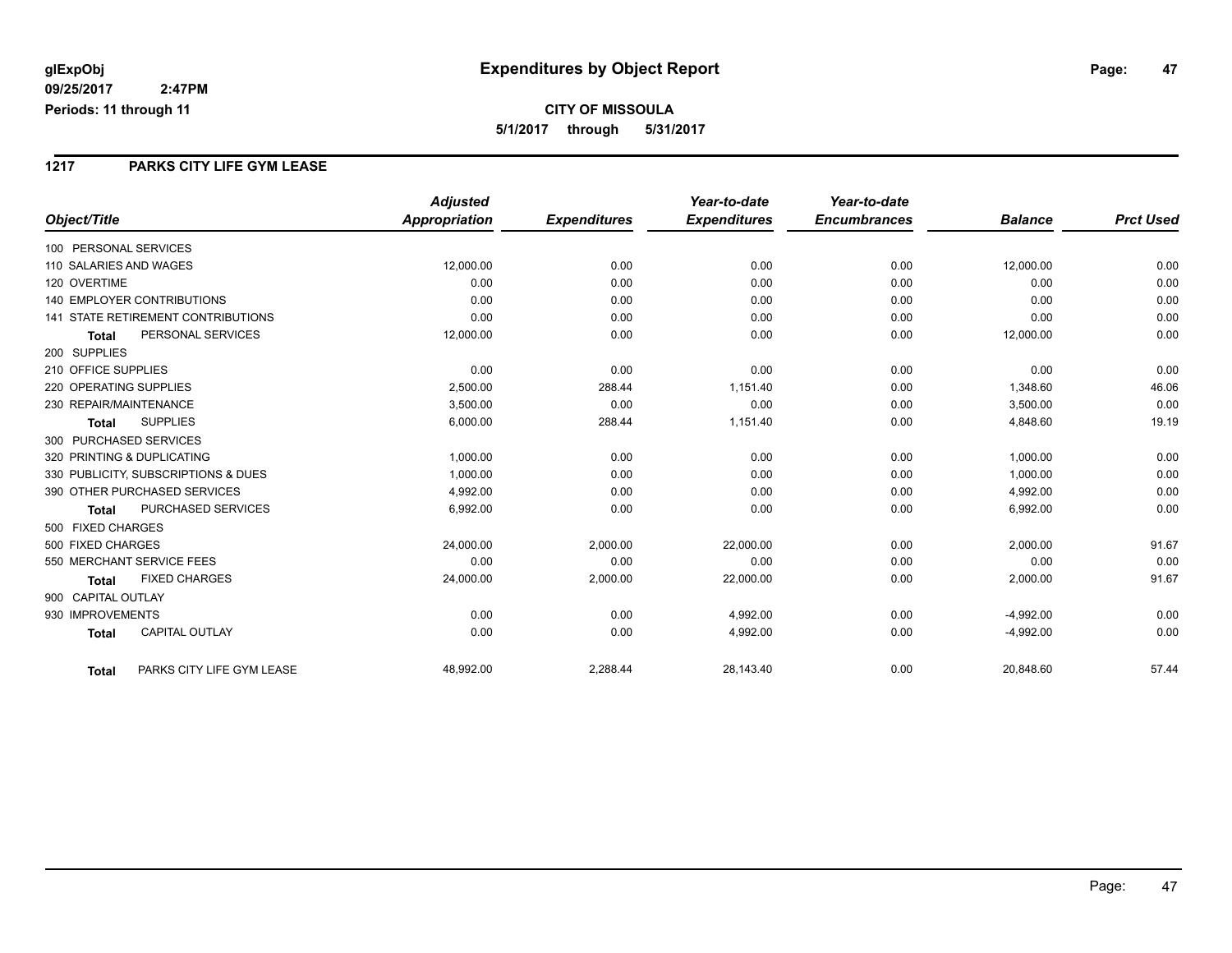**5/1/2017 through 5/31/2017**

**1218 ALL ABILITIES PLAYGROUND**

|              |                                               | <b>Adjusted</b> |                     | Year-to-date        | Year-to-date        |                |                  |
|--------------|-----------------------------------------------|-----------------|---------------------|---------------------|---------------------|----------------|------------------|
| Object/Title |                                               | Appropriation   | <b>Expenditures</b> | <b>Expenditures</b> | <b>Encumbrances</b> | <b>Balance</b> | <b>Prct Used</b> |
|              | 300 PURCHASED SERVICES                        |                 |                     |                     |                     |                |                  |
|              | 350 PROFESSIONAL SERVICES                     | 0.00            | 0.00                | 0.00                | 0.00                | 0.00           | 0.00             |
|              | 360 REPAIR & MAINTENANCE                      | 0.00            | 0.00                | 0.00                | 0.00                | 0.00           | 0.00             |
|              | <b>PURCHASED SERVICES</b><br><b>Total</b>     | 0.00            | 0.00                | 0.00                | 0.00                | 0.00           | 0.00             |
|              | 500 FIXED CHARGES                             |                 |                     |                     |                     |                |                  |
|              | 550 MERCHANT SERVICE FEES                     | 0.00            | 0.00                | 0.00                | 0.00                | 0.00           | 0.00             |
|              | <b>FIXED CHARGES</b><br><b>Total</b>          | 0.00            | 0.00                | 0.00                | 0.00                | 0.00           | 0.00             |
|              | 900 CAPITAL OUTLAY                            |                 |                     |                     |                     |                |                  |
|              | 930 IMPROVEMENTS                              | 0.00            | 0.00                | 0.00                | 0.00                | 0.00           | 0.00             |
|              | <b>CAPITAL OUTLAY</b><br><b>Total</b>         | 0.00            | 0.00                | 0.00                | 0.00                | 0.00           | 0.00             |
|              | <b>PARKS &amp; RECREATION</b><br><b>Total</b> | 0.00            | 0.00                | 0.00                | 0.00                | 0.00           | 0.00             |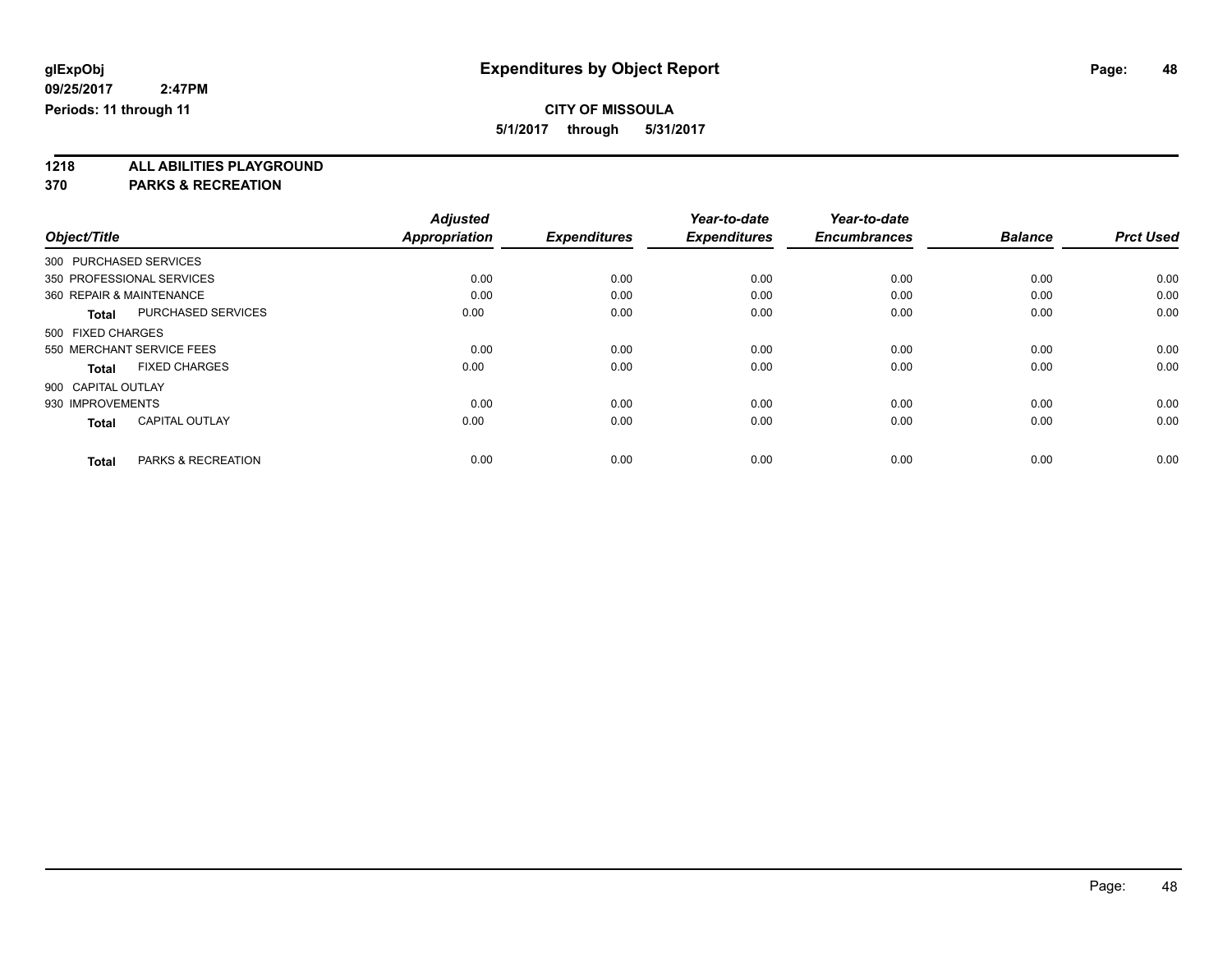# **CITY OF MISSOULA 5/1/2017 through 5/31/2017**

### **1218 ALL ABILITIES PLAYGROUND**

|                           |                          | <b>Adjusted</b>      |                     | Year-to-date        | Year-to-date        |                |                  |
|---------------------------|--------------------------|----------------------|---------------------|---------------------|---------------------|----------------|------------------|
| Object/Title              |                          | <b>Appropriation</b> | <b>Expenditures</b> | <b>Expenditures</b> | <b>Encumbrances</b> | <b>Balance</b> | <b>Prct Used</b> |
| 300 PURCHASED SERVICES    |                          |                      |                     |                     |                     |                |                  |
| 350 PROFESSIONAL SERVICES |                          | 0.00                 | 0.00                | 0.00                | 0.00                | 0.00           | 0.00             |
| 360 REPAIR & MAINTENANCE  |                          | 0.00                 | 0.00                | 0.00                | 0.00                | 0.00           | 0.00             |
| <b>Total</b>              | PURCHASED SERVICES       | 0.00                 | 0.00                | 0.00                | 0.00                | 0.00           | 0.00             |
| 500 FIXED CHARGES         |                          |                      |                     |                     |                     |                |                  |
| 550 MERCHANT SERVICE FEES |                          | 0.00                 | 0.00                | 0.00                | 0.00                | 0.00           | 0.00             |
| <b>Total</b>              | <b>FIXED CHARGES</b>     | 0.00                 | 0.00                | 0.00                | 0.00                | 0.00           | 0.00             |
| 900 CAPITAL OUTLAY        |                          |                      |                     |                     |                     |                |                  |
| 930 IMPROVEMENTS          |                          | 0.00                 | 0.00                | 0.00                | 0.00                | 0.00           | 0.00             |
| <b>Total</b>              | CAPITAL OUTLAY           | 0.00                 | 0.00                | 0.00                | 0.00                | 0.00           | 0.00             |
| <b>Total</b>              | ALL ABILITIES PLAYGROUND | 0.00                 | 0.00                | 0.00                | 0.00                | 0.00           | 0.00             |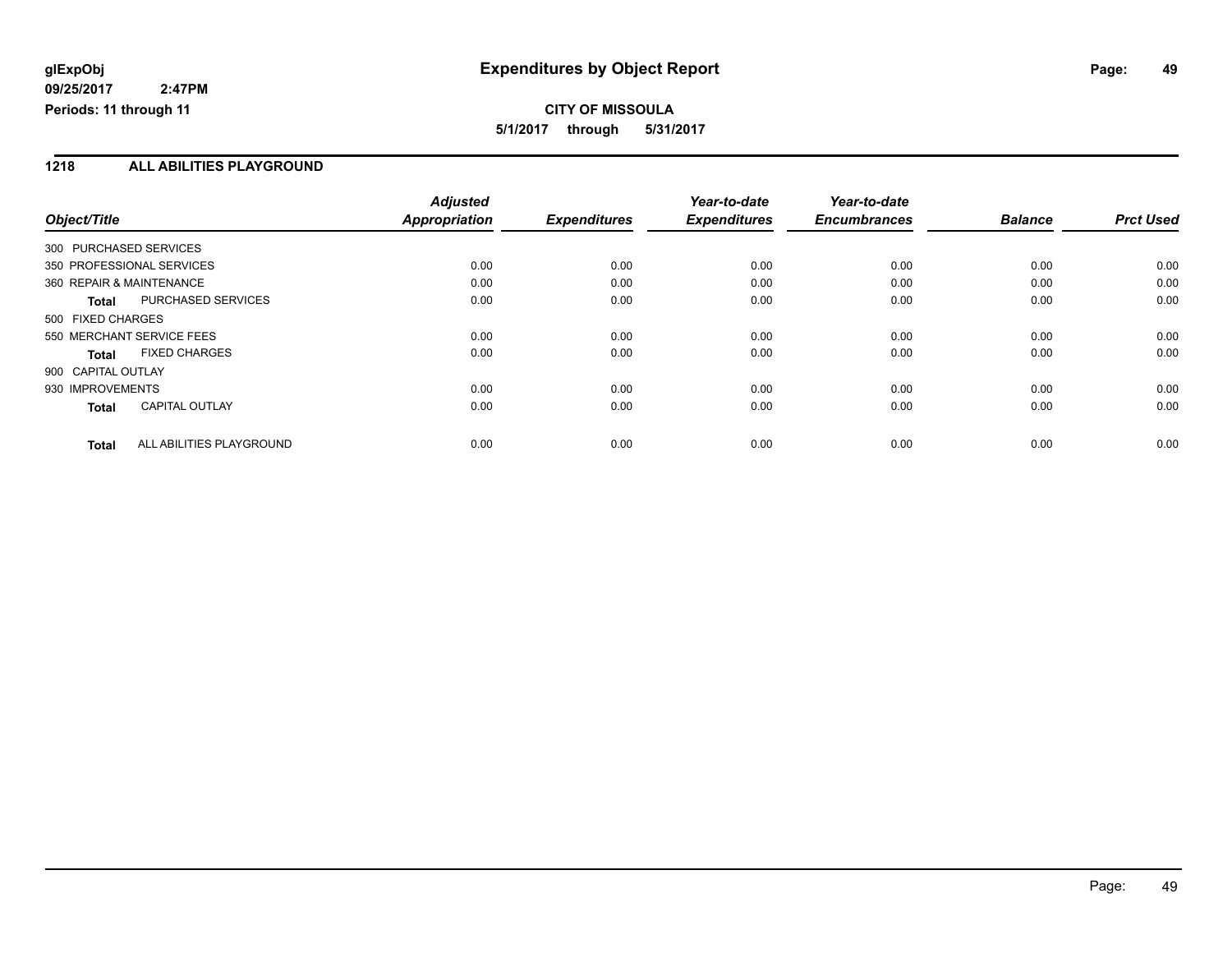**5/1/2017 through 5/31/2017**

# **1219 FT MISSOULA REGIONAL PARK**

|                                     | <b>Adjusted</b>      |                     | Year-to-date        | Year-to-date        |                |                  |
|-------------------------------------|----------------------|---------------------|---------------------|---------------------|----------------|------------------|
| Object/Title                        | <b>Appropriation</b> | <b>Expenditures</b> | <b>Expenditures</b> | <b>Encumbrances</b> | <b>Balance</b> | <b>Prct Used</b> |
| 100 PERSONAL SERVICES               |                      |                     |                     |                     |                |                  |
| 110 SALARIES AND WAGES              | 156,904.00           | 17,151.87           | 98,844.75           | 0.00                | 58,059.25      | 63.00            |
| 120 OVERTIME                        | 0.00                 | 243.31              | 293.82              | 0.00                | $-293.82$      | 0.00             |
| 140 EMPLOYER CONTRIBUTIONS          | 60,926.00            | 7,361.34            | 37,723.83           | 0.00                | 23,202.17      | 61.92            |
| 141 STATE RETIREMENT CONTRIBUTIONS  | 0.00                 | 18.50               | 93.26               | 0.00                | $-93.26$       | 0.00             |
| PERSONAL SERVICES<br>Total          | 217,830.00           | 24,775.02           | 136,955.66          | 0.00                | 80,874.34      | 62.87            |
| 200 SUPPLIES                        |                      |                     |                     |                     |                |                  |
| 220 OPERATING SUPPLIES              | 67,250.00            | 11,405.41           | 16,917.25           | 0.00                | 50,332.75      | 25.16            |
| 230 REPAIR/MAINTENANCE              | 11,373.00            | 1,801.07            | 1,801.07            | 0.00                | 9,571.93       | 15.84            |
| 231 GASOLINE                        | 1,012.00             | 289.00              | 289.00              | 0.00                | 723.00         | 28.56            |
| 240 OTHER SUPPLIES                  | 0.00                 | 0.00                | 0.00                | 0.00                | 0.00           | 0.00             |
| 250 SUPPLIES FOR RESALE             | 0.00                 | 0.00                | 0.00                | 0.00                | 0.00           | 0.00             |
| <b>SUPPLIES</b><br><b>Total</b>     | 79,635.00            | 13,495.48           | 19,007.32           | 0.00                | 60,627.68      | 23.87            |
| 300 PURCHASED SERVICES              |                      |                     |                     |                     |                |                  |
| 310 COMMUNICATIONS                  | 2,000.00             | 0.00                | 0.00                | 0.00                | 2,000.00       | 0.00             |
| 320 PRINTING & DUPLICATING          | 2,000.00             | 38.00               | 38.00               | 0.00                | 1,962.00       | 1.90             |
| 330 PUBLICITY, SUBSCRIPTIONS & DUES | 5,000.00             | 133.13              | 781.93              | 0.00                | 4,218.07       | 15.64            |
| 340 SEWER                           | 500.00               | 0.00                | 0.00                | 0.00                | 500.00         | 0.00             |
| 341 ELECTRICITY & NATURAL GAS       | 26,431.00            | 175.00              | 175.00              | 0.00                | 26,256.00      | 0.66             |
| 342 STORM WATER                     | 0.00                 | 0.00                | 0.00                | 0.00                | 0.00           | 0.00             |
| 343 WATER CHARGES                   | 1,350.00             | 0.00                | 0.00                | 0.00                | 1,350.00       | 0.00             |
| 344 TELEPHONE SERVICE               | 1,400.00             | 53.48               | 521.45              | 0.00                | 878.55         | 37.25            |
| 345 GARBAGE                         | 0.00                 | 568.40              | 665.94              | 0.00                | $-665.94$      | 0.00             |
| 350 PROFESSIONAL SERVICES           | 20,558.00            | 150.00              | 2,332.00            | 0.00                | 18,226.00      | 11.34            |
| 360 REPAIR & MAINTENANCE            | 0.00                 | 0.00                | 0.00                | 0.00                | 0.00           | 0.00             |
| 370 TRAVEL                          | 1,000.00             | 0.00                | 0.00                | 0.00                | 1,000.00       | 0.00             |
| 380 TRAINING                        | 1,500.00             | 0.00                | 0.00                | 0.00                | 1,500.00       | 0.00             |
| PURCHASED SERVICES<br><b>Total</b>  | 61,739.00            | 1,118.01            | 4,514.32            | 0.00                | 57,224.68      | 7.31             |
| 500 FIXED CHARGES                   |                      |                     |                     |                     |                |                  |
| 550 MERCHANT SERVICE FEES           | 0.00                 | 0.00                | 0.00                | 0.00                | 0.00           | 0.00             |
| <b>FIXED CHARGES</b><br>Total       | 0.00                 | 0.00                | 0.00                | 0.00                | 0.00           | 0.00             |
| 900 CAPITAL OUTLAY                  |                      |                     |                     |                     |                |                  |
| 930 IMPROVEMENTS                    | 0.00                 | 16,879.00           | 336,010.09          | 0.00                | $-336,010.09$  | 0.00             |
|                                     |                      |                     |                     |                     |                |                  |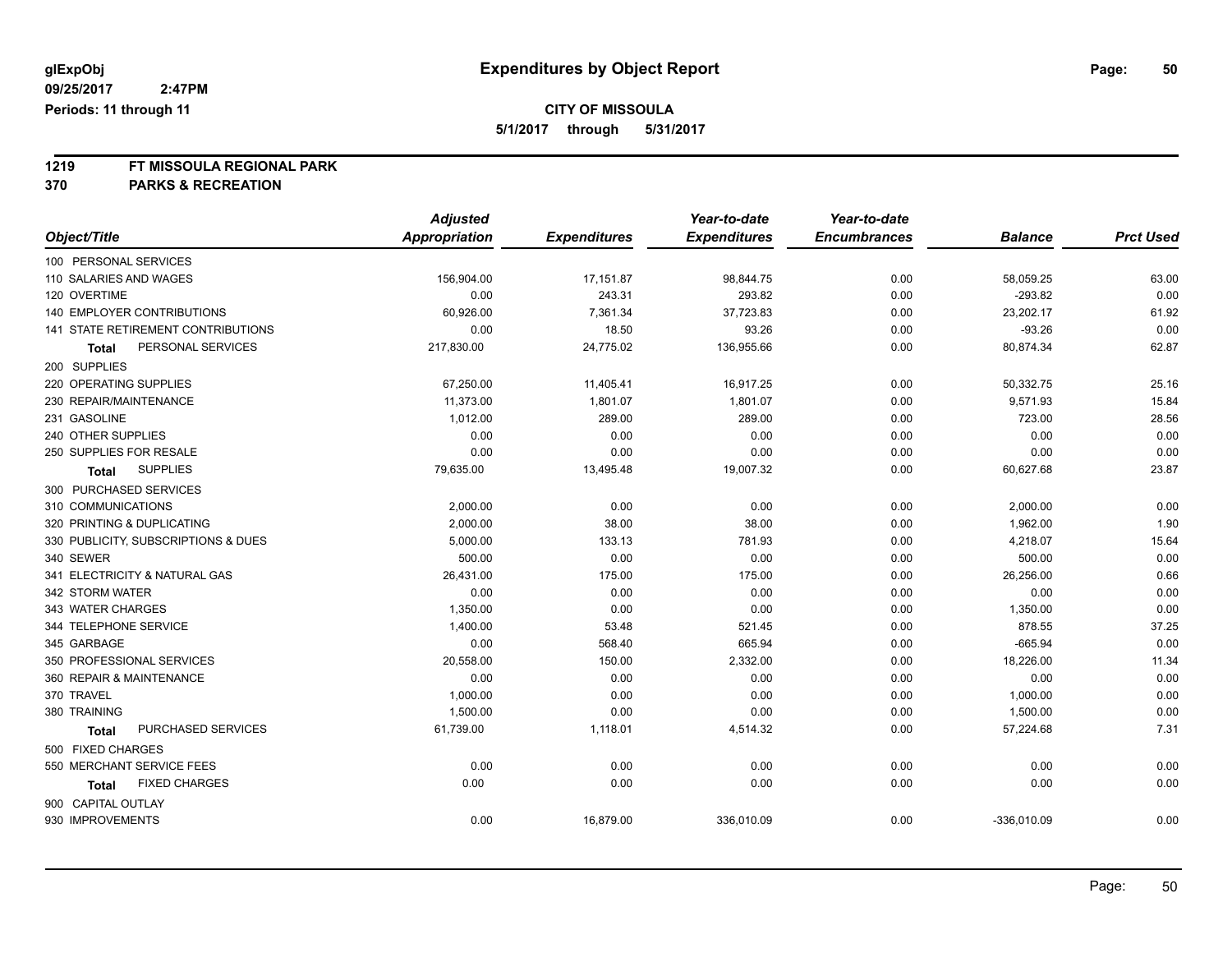**1219 FT MISSOULA REGIONAL PARK**

| Object/Title |                           | <b>Adjusted</b><br>Appropriation | <b>Expenditures</b> | Year-to-date<br><b>Expenditures</b> | Year-to-date<br><b>Encumbrances</b> | <b>Balance</b> | <b>Prct Used</b> |
|--------------|---------------------------|----------------------------------|---------------------|-------------------------------------|-------------------------------------|----------------|------------------|
|              | 940 MACHINERY & EQUIPMENT | 0.00                             | 4.645.00            | 208.809.20                          | 0.00                                | $-208.809.20$  | 0.00             |
| Total        | <b>CAPITAL OUTLAY</b>     | 0.00                             | 21.524.00           | 544,819.29                          | 0.00                                | $-544.819.29$  | 0.00             |
| Total        | PARKS & RECREATION        | 359.204.00                       | 60,912.51           | 705.296.59                          | 0.00                                | $-346,092.59$  | 196.35           |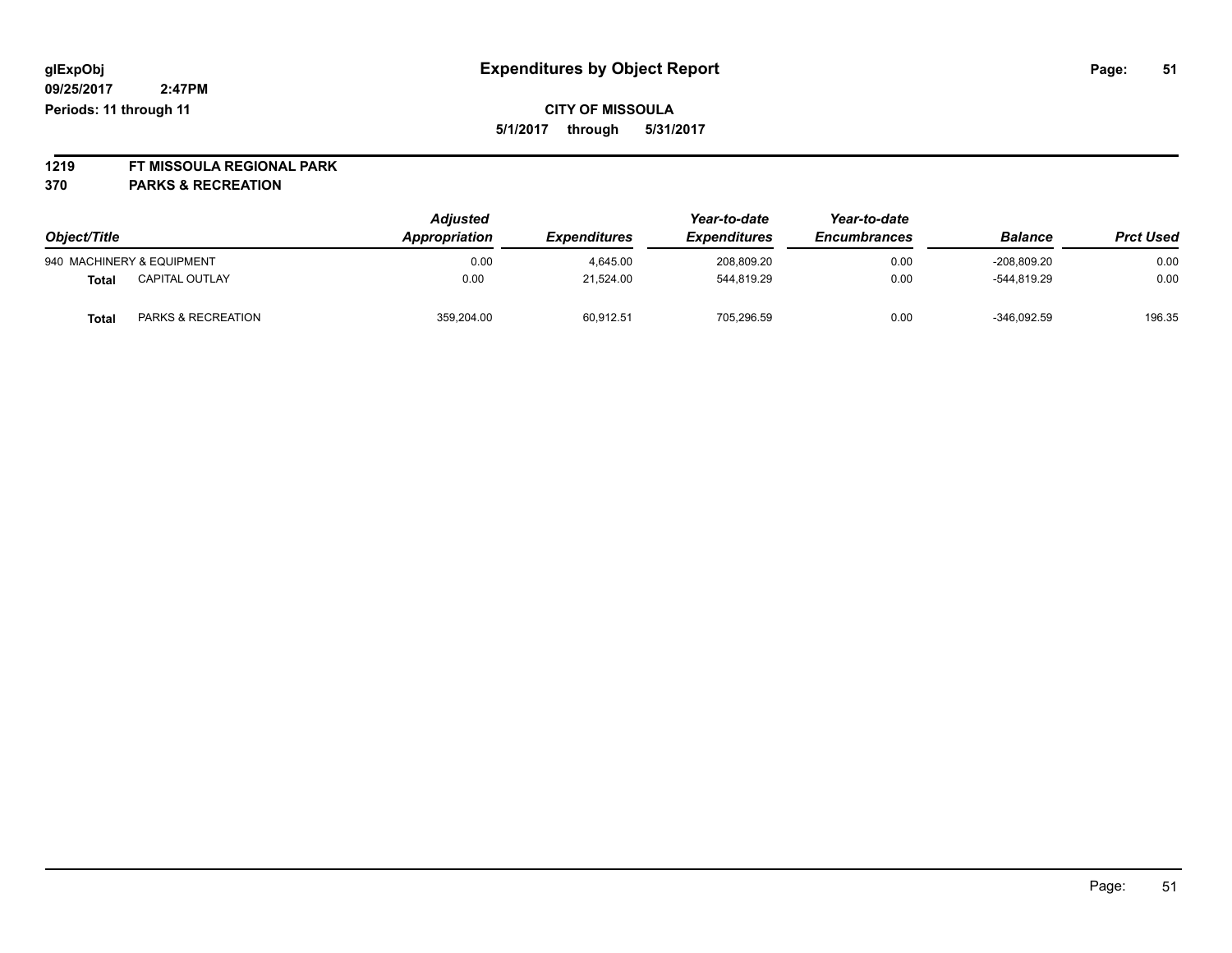**5/1/2017 through 5/31/2017**

### **1219 FT MISSOULA REGIONAL PARK**

|                                     | <b>Adjusted</b> |                     | Year-to-date        | Year-to-date        |                |                  |
|-------------------------------------|-----------------|---------------------|---------------------|---------------------|----------------|------------------|
| Object/Title                        | Appropriation   | <b>Expenditures</b> | <b>Expenditures</b> | <b>Encumbrances</b> | <b>Balance</b> | <b>Prct Used</b> |
| 100 PERSONAL SERVICES               |                 |                     |                     |                     |                |                  |
| 110 SALARIES AND WAGES              | 156,904.00      | 17,151.87           | 98,844.75           | 0.00                | 58,059.25      | 63.00            |
| 120 OVERTIME                        | 0.00            | 243.31              | 293.82              | 0.00                | $-293.82$      | 0.00             |
| <b>140 EMPLOYER CONTRIBUTIONS</b>   | 60,926.00       | 7,361.34            | 37,723.83           | 0.00                | 23,202.17      | 61.92            |
| 141 STATE RETIREMENT CONTRIBUTIONS  | 0.00            | 18.50               | 93.26               | 0.00                | $-93.26$       | 0.00             |
| PERSONAL SERVICES<br>Total          | 217,830.00      | 24,775.02           | 136,955.66          | 0.00                | 80,874.34      | 62.87            |
| 200 SUPPLIES                        |                 |                     |                     |                     |                |                  |
| 220 OPERATING SUPPLIES              | 67,250.00       | 11,405.41           | 16,917.25           | 0.00                | 50,332.75      | 25.16            |
| 230 REPAIR/MAINTENANCE              | 11,373.00       | 1,801.07            | 1,801.07            | 0.00                | 9,571.93       | 15.84            |
| 231 GASOLINE                        | 1,012.00        | 289.00              | 289.00              | 0.00                | 723.00         | 28.56            |
| 240 OTHER SUPPLIES                  | 0.00            | 0.00                | 0.00                | 0.00                | 0.00           | 0.00             |
| 250 SUPPLIES FOR RESALE             | 0.00            | 0.00                | 0.00                | 0.00                | 0.00           | 0.00             |
| <b>SUPPLIES</b><br><b>Total</b>     | 79,635.00       | 13,495.48           | 19,007.32           | 0.00                | 60,627.68      | 23.87            |
| 300 PURCHASED SERVICES              |                 |                     |                     |                     |                |                  |
| 310 COMMUNICATIONS                  | 2,000.00        | 0.00                | 0.00                | 0.00                | 2,000.00       | 0.00             |
| 320 PRINTING & DUPLICATING          | 2,000.00        | 38.00               | 38.00               | 0.00                | 1,962.00       | 1.90             |
| 330 PUBLICITY, SUBSCRIPTIONS & DUES | 5,000.00        | 133.13              | 781.93              | 0.00                | 4,218.07       | 15.64            |
| 340 SEWER                           | 500.00          | 0.00                | 0.00                | 0.00                | 500.00         | 0.00             |
| 341 ELECTRICITY & NATURAL GAS       | 26,431.00       | 175.00              | 175.00              | 0.00                | 26,256.00      | 0.66             |
| 342 STORM WATER                     | 0.00            | 0.00                | 0.00                | 0.00                | 0.00           | 0.00             |
| 343 WATER CHARGES                   | 1,350.00        | 0.00                | 0.00                | 0.00                | 1,350.00       | 0.00             |
| 344 TELEPHONE SERVICE               | 1,400.00        | 53.48               | 521.45              | 0.00                | 878.55         | 37.25            |
| 345 GARBAGE                         | 0.00            | 568.40              | 665.94              | 0.00                | $-665.94$      | 0.00             |
| 350 PROFESSIONAL SERVICES           | 20,558.00       | 150.00              | 2,332.00            | 0.00                | 18,226.00      | 11.34            |
| 360 REPAIR & MAINTENANCE            | 0.00            | 0.00                | 0.00                | 0.00                | 0.00           | 0.00             |
| 370 TRAVEL                          | 1,000.00        | 0.00                | 0.00                | 0.00                | 1,000.00       | 0.00             |
| 380 TRAINING                        | 1,500.00        | 0.00                | 0.00                | 0.00                | 1,500.00       | 0.00             |
| PURCHASED SERVICES<br>Total         | 61,739.00       | 1,118.01            | 4,514.32            | 0.00                | 57,224.68      | 7.31             |
| 500 FIXED CHARGES                   |                 |                     |                     |                     |                |                  |
| 550 MERCHANT SERVICE FEES           | 0.00            | 0.00                | 0.00                | 0.00                | 0.00           | 0.00             |
| <b>FIXED CHARGES</b><br>Total       | 0.00            | 0.00                | 0.00                | 0.00                | 0.00           | 0.00             |
| 900 CAPITAL OUTLAY                  |                 |                     |                     |                     |                |                  |
| 930 IMPROVEMENTS                    | 0.00            | 16,879.00           | 336,010.09          | 0.00                | $-336,010.09$  | 0.00             |
| 940 MACHINERY & EQUIPMENT           | 0.00            | 4,645.00            | 208,809.20          | 0.00                | $-208,809.20$  | 0.00             |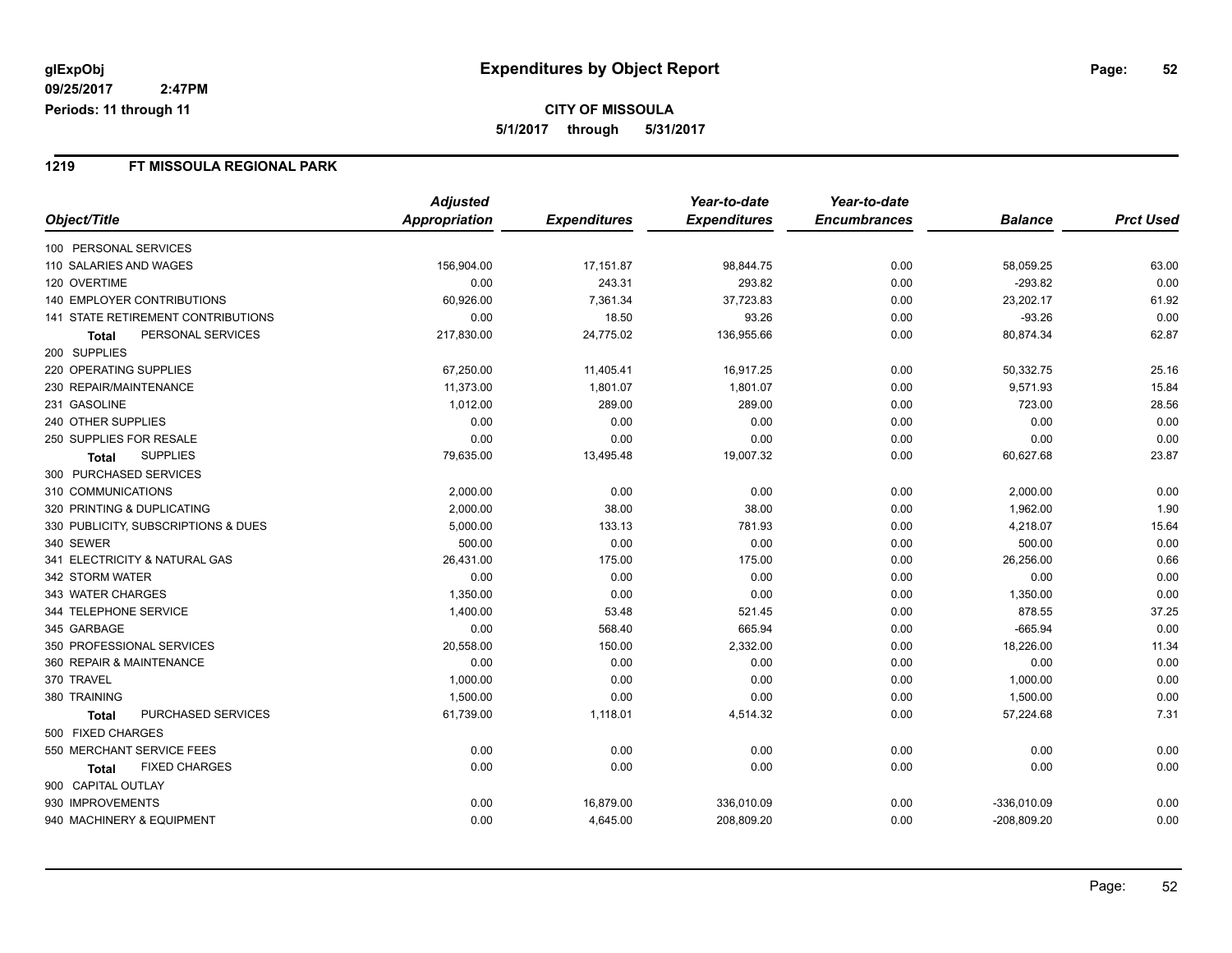**CITY OF MISSOULA 5/1/2017 through 5/31/2017**

#### **1219 FT MISSOULA REGIONAL PARK**

| Object/Title |                          | <b>Adjusted</b><br><b>Appropriation</b> | <b>Expenditures</b> | Year-to-date<br><b>Expenditures</b> | Year-to-date<br><b>Encumbrances</b> | <b>Balance</b> | <b>Prct Used</b> |
|--------------|--------------------------|-----------------------------------------|---------------------|-------------------------------------|-------------------------------------|----------------|------------------|
| Tota.        | <b>CAPITAL OUTLAY</b>    | 0.00                                    | 21.524.00           | 544.819.29                          | 0.00                                | -544.819.29    | 0.00             |
| Tota.        | T MISSOULA REGIONAL PARK | 359,204.00                              | 60,912.51           | 705,296.59                          | 0.00                                | $-346,092.59$  | 196.35           |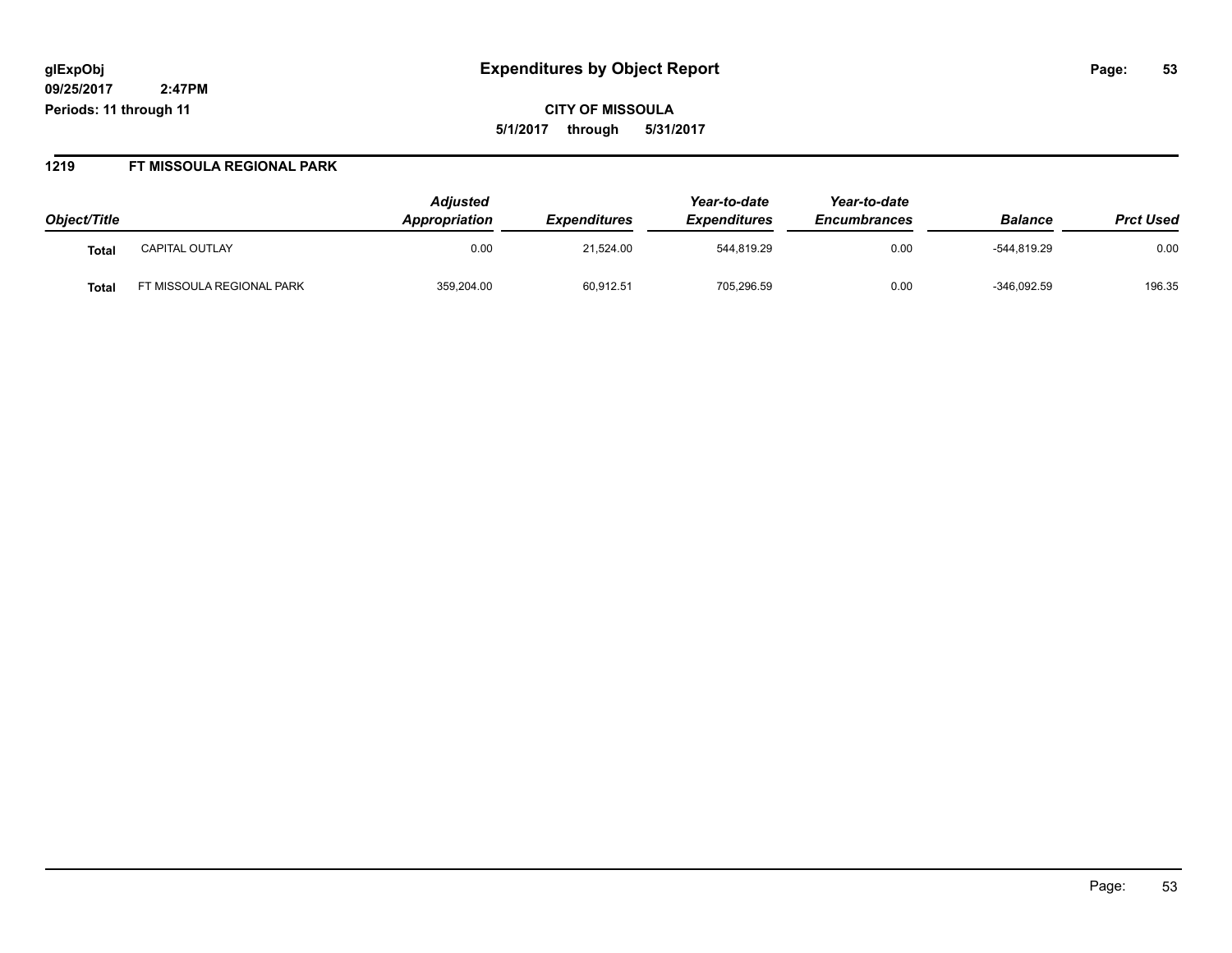# **1241 CREMAIN WALL & CEMETERY DONATIONS FUND**

**340 CEMETERY**

| Object/Title              |                       | <b>Adjusted</b><br><b>Appropriation</b> | <b>Expenditures</b> | Year-to-date<br><b>Expenditures</b> | Year-to-date<br><b>Encumbrances</b> | <b>Balance</b> | <b>Prct Used</b> |
|---------------------------|-----------------------|-----------------------------------------|---------------------|-------------------------------------|-------------------------------------|----------------|------------------|
| 500 FIXED CHARGES         |                       |                                         |                     |                                     |                                     |                |                  |
| 550 MERCHANT SERVICE FEES |                       | 0.00                                    | 0.00                | 0.00                                | 0.00                                | 0.00           | 0.00             |
| <b>Total</b>              | <b>FIXED CHARGES</b>  | 0.00                                    | 0.00                | 0.00                                | 0.00                                | 0.00           | 0.00             |
| 900 CAPITAL OUTLAY        |                       |                                         |                     |                                     |                                     |                |                  |
| 930 IMPROVEMENTS          |                       | 2,500.00                                | 0.00                | 1,161.00                            | 0.00                                | 1,339.00       | 46.44            |
| <b>Total</b>              | <b>CAPITAL OUTLAY</b> | 2,500.00                                | 0.00                | 1,161.00                            | 0.00                                | 1,339.00       | 46.44            |
| <b>Total</b>              | <b>CEMETERY</b>       | 2,500.00                                | 0.00                | 1,161.00                            | 0.00                                | 1,339.00       | 46.44            |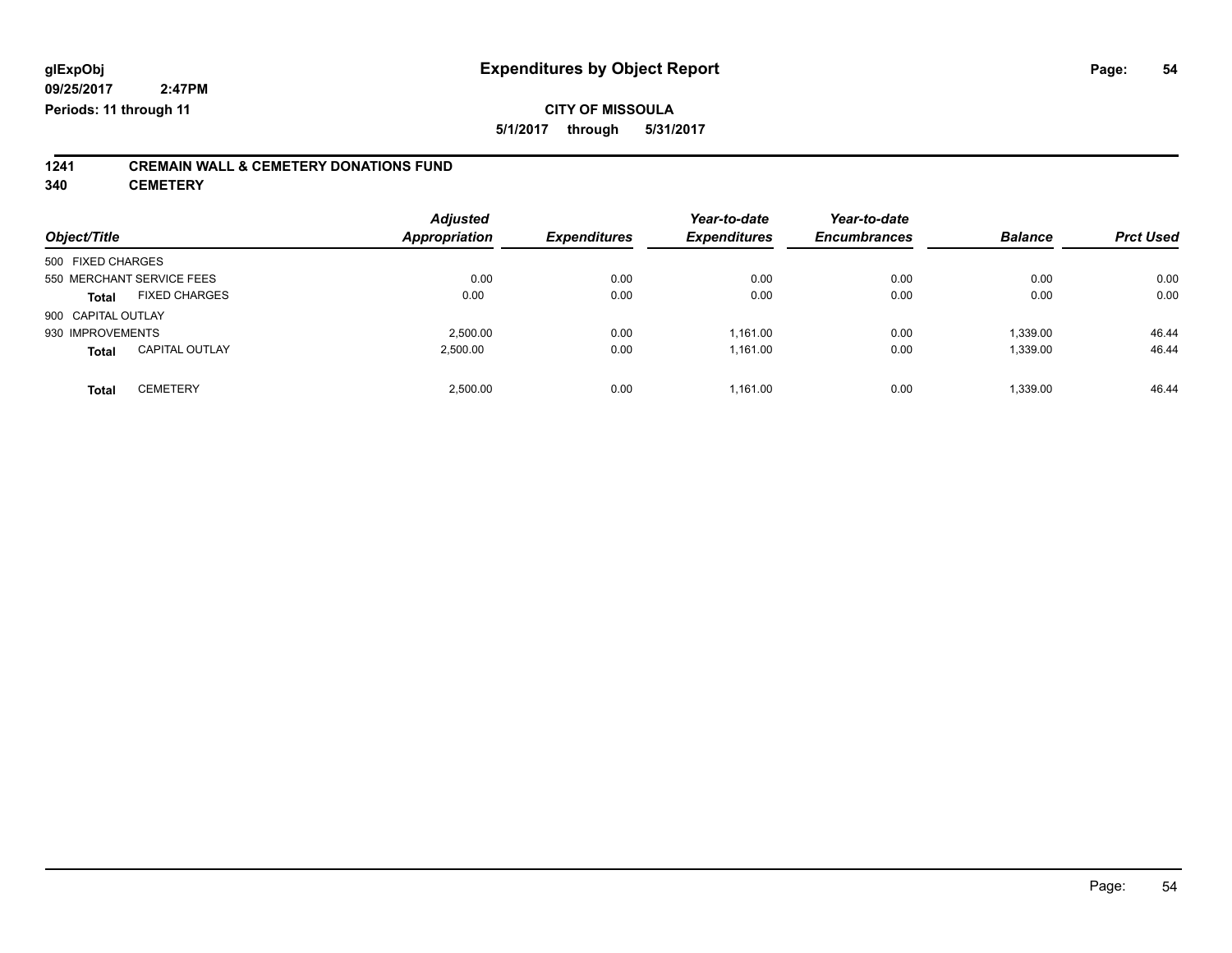**CITY OF MISSOULA 5/1/2017 through 5/31/2017**

#### **1241 CREMAIN WALL & CEMETERY DONATIONS FUND**

| Object/Title       |                                             | <b>Adjusted</b><br><b>Appropriation</b> | <b>Expenditures</b> | Year-to-date<br><b>Expenditures</b> | Year-to-date<br><b>Encumbrances</b> | <b>Balance</b> | <b>Prct Used</b> |
|--------------------|---------------------------------------------|-----------------------------------------|---------------------|-------------------------------------|-------------------------------------|----------------|------------------|
| 500 FIXED CHARGES  |                                             |                                         |                     |                                     |                                     |                |                  |
|                    | 550 MERCHANT SERVICE FEES                   | 0.00                                    | 0.00                | 0.00                                | 0.00                                | 0.00           | 0.00             |
| <b>Total</b>       | <b>FIXED CHARGES</b>                        | 0.00                                    | 0.00                | 0.00                                | 0.00                                | 0.00           | 0.00             |
| 900 CAPITAL OUTLAY |                                             |                                         |                     |                                     |                                     |                |                  |
| 930 IMPROVEMENTS   |                                             | 2.500.00                                | 0.00                | 1.161.00                            | 0.00                                | 1.339.00       | 46.44            |
| <b>Total</b>       | <b>CAPITAL OUTLAY</b>                       | 2.500.00                                | 0.00                | 1.161.00                            | 0.00                                | 1.339.00       | 46.44            |
| <b>Total</b>       | <b>CREMAIN WALL &amp; CEMETERY DONATION</b> | 2,500.00                                | 0.00                | 1.161.00                            | 0.00                                | 1,339.00       | 46.44            |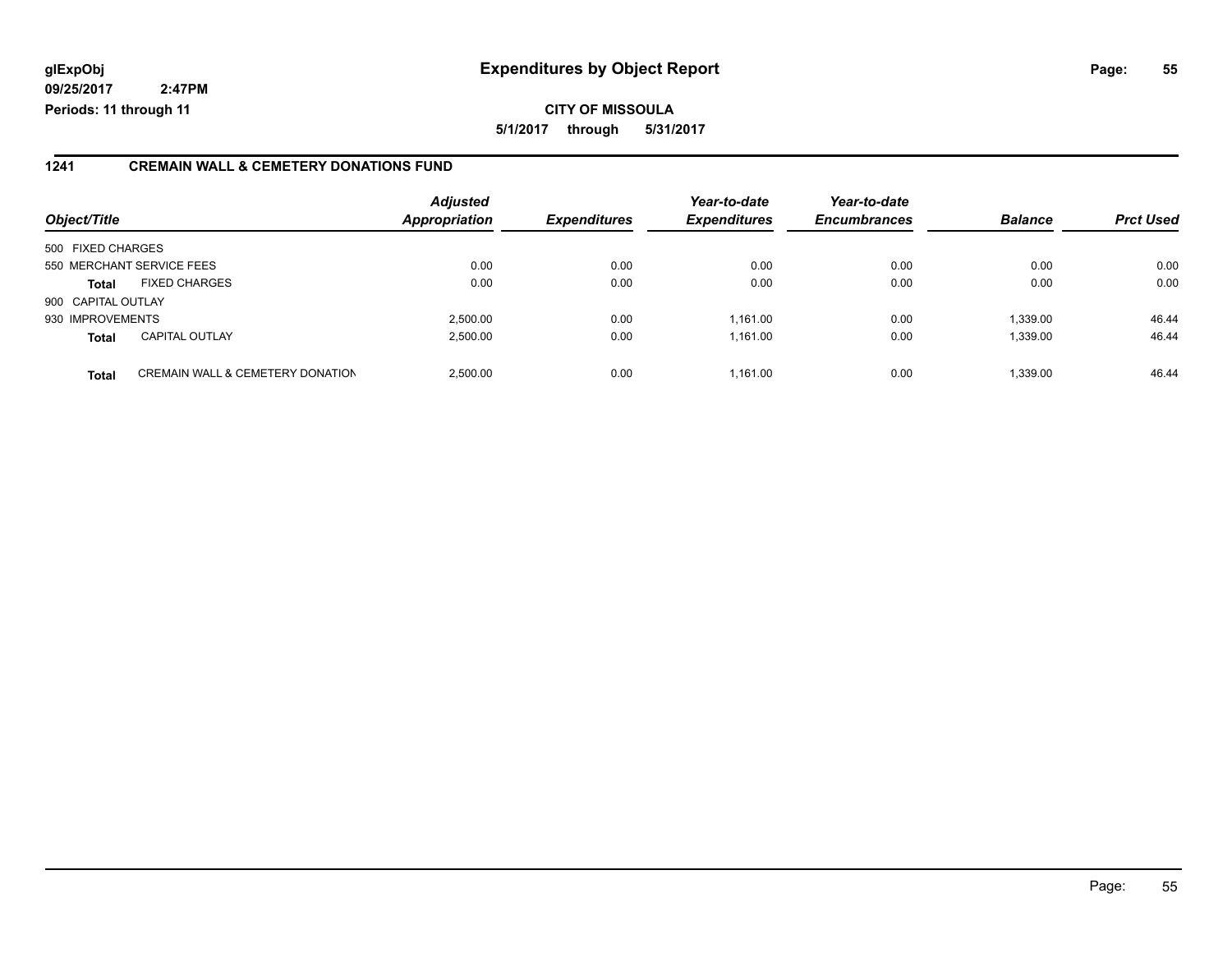**5/1/2017 through 5/31/2017**

**1242 CEMETERY CARE FUND**

**340 CEMETERY**

|                    |                              | <b>Adjusted</b>      |                     | Year-to-date        | Year-to-date        |                |                  |
|--------------------|------------------------------|----------------------|---------------------|---------------------|---------------------|----------------|------------------|
| Object/Title       |                              | <b>Appropriation</b> | <b>Expenditures</b> | <b>Expenditures</b> | <b>Encumbrances</b> | <b>Balance</b> | <b>Prct Used</b> |
|                    | 300 PURCHASED SERVICES       |                      |                     |                     |                     |                |                  |
| 370 TRAVEL         |                              | 0.00                 | 0.00                | 1,756.47            | 0.00                | $-1,756.47$    | 0.00             |
| 380 TRAINING       |                              | 0.00                 | 0.00                | 940.00              | 0.00                | $-940.00$      | 0.00             |
| <b>Total</b>       | PURCHASED SERVICES           | 0.00                 | 0.00                | 2,696.47            | 0.00                | $-2,696.47$    | 0.00             |
| 500 FIXED CHARGES  |                              |                      |                     |                     |                     |                |                  |
|                    | 550 MERCHANT SERVICE FEES    | 0.00                 | 0.00                | 0.00                | 0.00                | 0.00           | 0.00             |
| <b>Total</b>       | <b>FIXED CHARGES</b>         | 0.00                 | 0.00                | 0.00                | 0.00                | 0.00           | 0.00             |
| 800 OTHER OBJECTS  |                              |                      |                     |                     |                     |                |                  |
|                    | 820 TRANSFERS TO OTHER FUNDS | 0.00                 | 0.00                | 0.00                | 0.00                | 0.00           | 0.00             |
| 845 CONTINGENCY    |                              | 10,000.00            | 0.00                | 0.00                | 0.00                | 10,000.00      | 0.00             |
| <b>Total</b>       | OTHER OBJECTS                | 10,000.00            | 0.00                | 0.00                | 0.00                | 10,000.00      | 0.00             |
| 900 CAPITAL OUTLAY |                              |                      |                     |                     |                     |                |                  |
| 930 IMPROVEMENTS   |                              | 0.00                 | 0.00                | 16,091.40           | 0.00                | $-16,091.40$   | 0.00             |
|                    | 940 MACHINERY & EQUIPMENT    | 60,000.00            | 0.00                | 0.00                | 0.00                | 60,000.00      | 0.00             |
| <b>Total</b>       | <b>CAPITAL OUTLAY</b>        | 60,000.00            | 0.00                | 16,091.40           | 0.00                | 43,908.60      | 26.82            |
| <b>Total</b>       | <b>CEMETERY</b>              | 70,000.00            | 0.00                | 18,787.87           | 0.00                | 51,212.13      | 26.84            |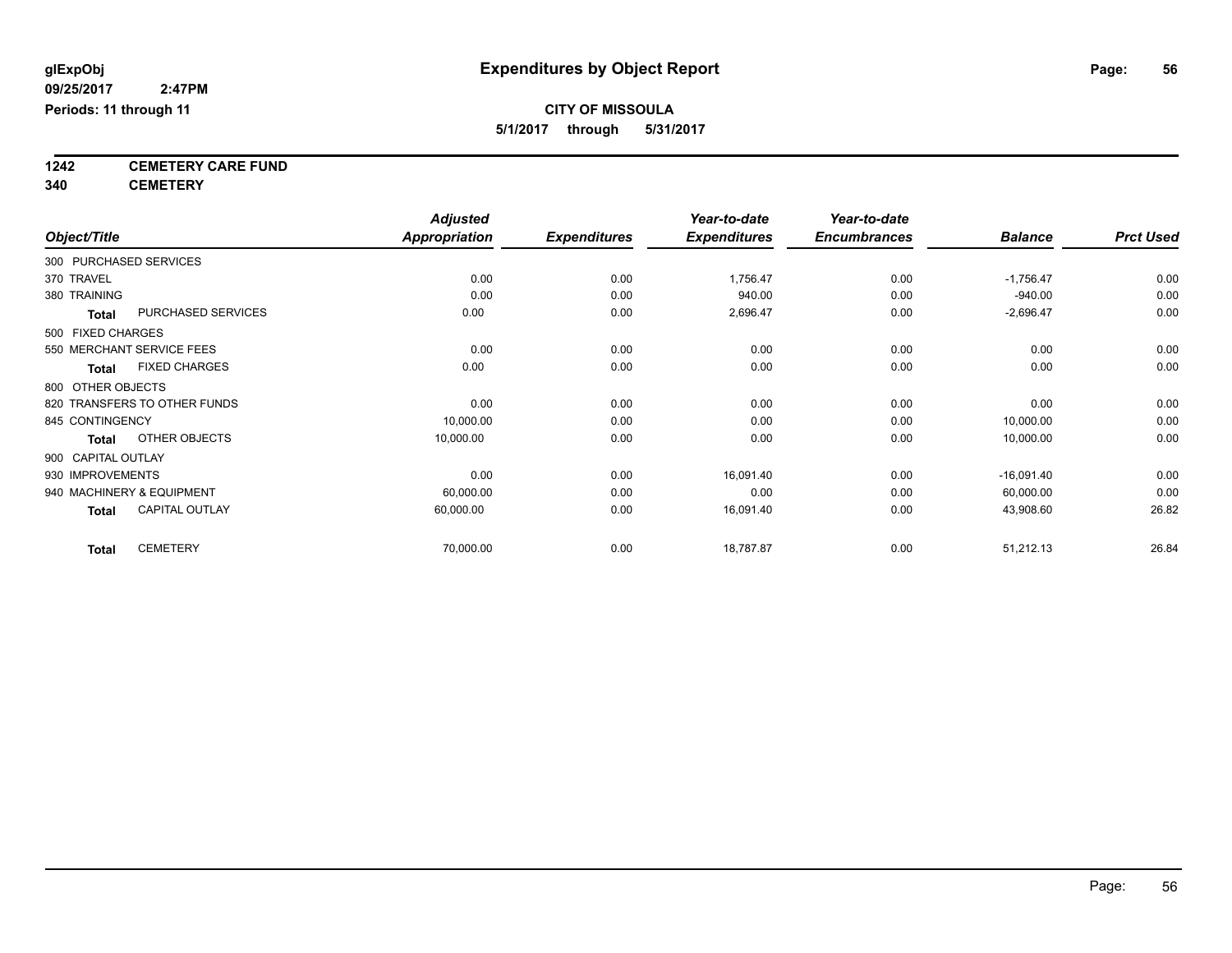#### **1242 CEMETERY CARE FUND**

|                        |                              | <b>Adjusted</b> |                     | Year-to-date        | Year-to-date        |                |                  |
|------------------------|------------------------------|-----------------|---------------------|---------------------|---------------------|----------------|------------------|
| Object/Title           |                              | Appropriation   | <b>Expenditures</b> | <b>Expenditures</b> | <b>Encumbrances</b> | <b>Balance</b> | <b>Prct Used</b> |
| 300 PURCHASED SERVICES |                              |                 |                     |                     |                     |                |                  |
| 370 TRAVEL             |                              | 0.00            | 0.00                | 1,756.47            | 0.00                | $-1,756.47$    | 0.00             |
| 380 TRAINING           |                              | 0.00            | 0.00                | 940.00              | 0.00                | $-940.00$      | 0.00             |
| Total                  | PURCHASED SERVICES           | 0.00            | 0.00                | 2,696.47            | 0.00                | $-2,696.47$    | 0.00             |
| 500 FIXED CHARGES      |                              |                 |                     |                     |                     |                |                  |
|                        | 550 MERCHANT SERVICE FEES    | 0.00            | 0.00                | 0.00                | 0.00                | 0.00           | 0.00             |
| <b>Total</b>           | <b>FIXED CHARGES</b>         | 0.00            | 0.00                | 0.00                | 0.00                | 0.00           | 0.00             |
| 800 OTHER OBJECTS      |                              |                 |                     |                     |                     |                |                  |
|                        | 820 TRANSFERS TO OTHER FUNDS | 0.00            | 0.00                | 0.00                | 0.00                | 0.00           | 0.00             |
| 845 CONTINGENCY        |                              | 10,000.00       | 0.00                | 0.00                | 0.00                | 10,000.00      | 0.00             |
| <b>Total</b>           | OTHER OBJECTS                | 10,000.00       | 0.00                | 0.00                | 0.00                | 10,000.00      | 0.00             |
| 900 CAPITAL OUTLAY     |                              |                 |                     |                     |                     |                |                  |
| 930 IMPROVEMENTS       |                              | 0.00            | 0.00                | 16,091.40           | 0.00                | $-16,091.40$   | 0.00             |
|                        | 940 MACHINERY & EQUIPMENT    | 60,000.00       | 0.00                | 0.00                | 0.00                | 60,000.00      | 0.00             |
| <b>Total</b>           | <b>CAPITAL OUTLAY</b>        | 60,000.00       | 0.00                | 16,091.40           | 0.00                | 43,908.60      | 26.82            |
| <b>Total</b>           | <b>CEMETERY CARE FUND</b>    | 70,000.00       | 0.00                | 18,787.87           | 0.00                | 51,212.13      | 26.84            |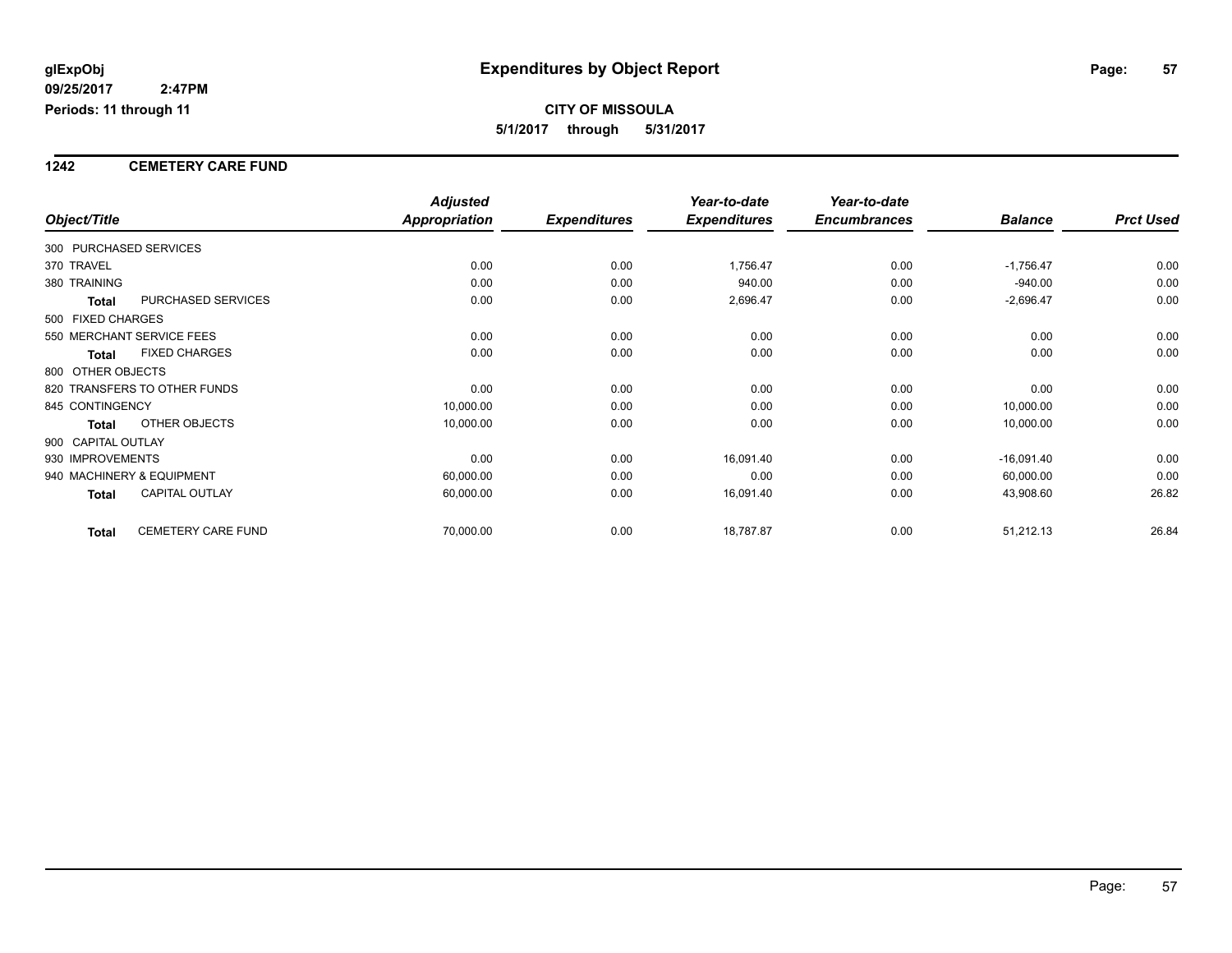**1243 CEMETERY MEMORIAL FUND**

**340 CEMETERY**

| Object/Title                          | <b>Adjusted</b><br><b>Appropriation</b> | <b>Expenditures</b> | Year-to-date<br><b>Expenditures</b> | Year-to-date<br><b>Encumbrances</b> | <b>Balance</b> | <b>Prct Used</b> |
|---------------------------------------|-----------------------------------------|---------------------|-------------------------------------|-------------------------------------|----------------|------------------|
| 500 FIXED CHARGES                     |                                         |                     |                                     |                                     |                |                  |
| 550 MERCHANT SERVICE FEES             | 0.00                                    | 0.00                | 0.00                                | 0.00                                | 0.00           | 0.00             |
| <b>FIXED CHARGES</b><br><b>Total</b>  | 0.00                                    | 0.00                | 0.00                                | 0.00                                | 0.00           | 0.00             |
| 900 CAPITAL OUTLAY                    |                                         |                     |                                     |                                     |                |                  |
| 930 IMPROVEMENTS                      | 500.00                                  | 0.00                | 163.63                              | 0.00                                | 336.37         | 32.73            |
| <b>CAPITAL OUTLAY</b><br><b>Total</b> | 500.00                                  | 0.00                | 163.63                              | 0.00                                | 336.37         | 32.73            |
| <b>CEMETERY</b><br>Total              | 500.00                                  | 0.00                | 163.63                              | 0.00                                | 336.37         | 32.73            |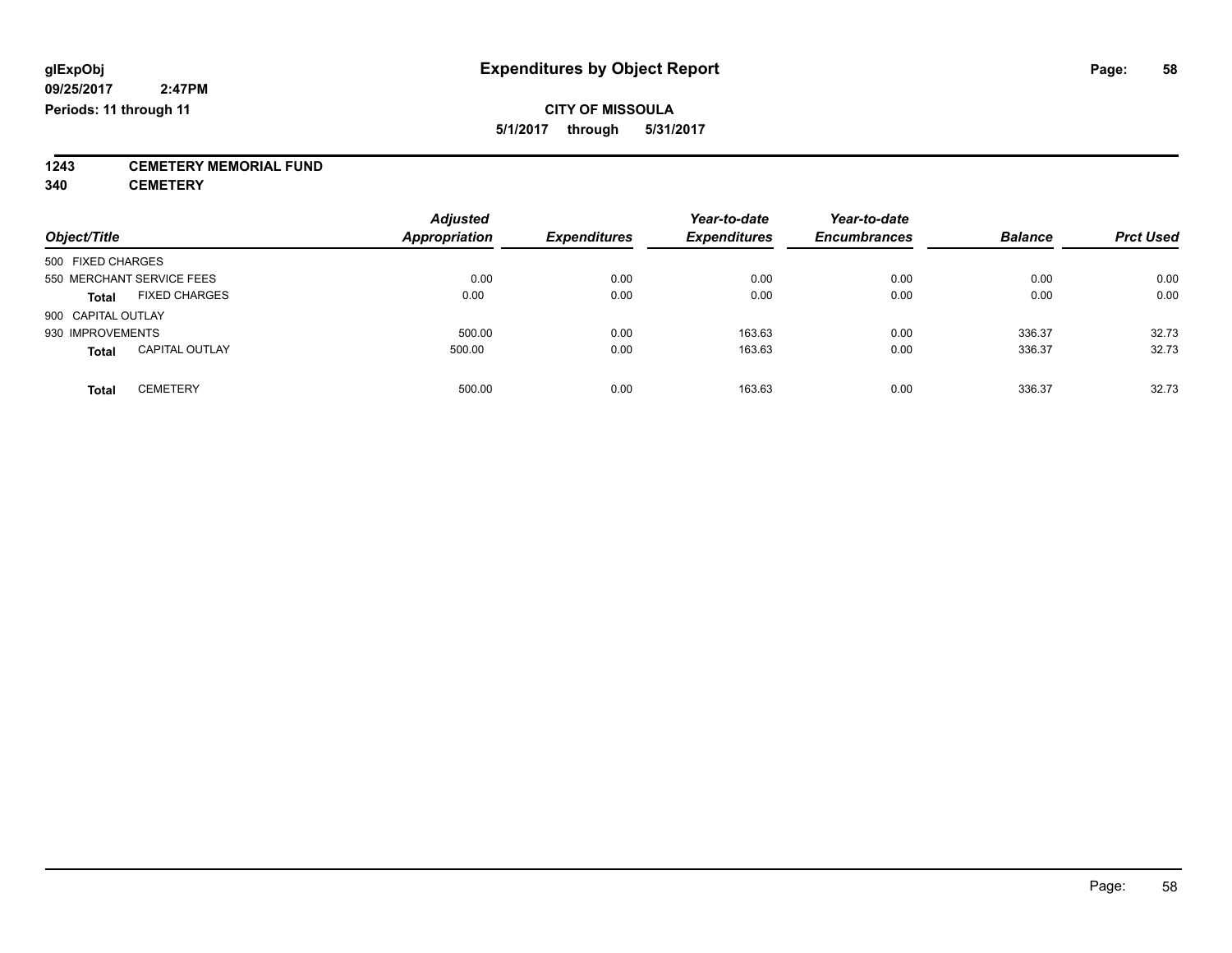**CITY OF MISSOULA 5/1/2017 through 5/31/2017**

### **1243 CEMETERY MEMORIAL FUND**

|                           |                               | <b>Adjusted</b>      |                     | Year-to-date        | Year-to-date        |                |                  |
|---------------------------|-------------------------------|----------------------|---------------------|---------------------|---------------------|----------------|------------------|
| Object/Title              |                               | <b>Appropriation</b> | <b>Expenditures</b> | <b>Expenditures</b> | <b>Encumbrances</b> | <b>Balance</b> | <b>Prct Used</b> |
| 500 FIXED CHARGES         |                               |                      |                     |                     |                     |                |                  |
| 550 MERCHANT SERVICE FEES |                               | 0.00                 | 0.00                | 0.00                | 0.00                | 0.00           | 0.00             |
| <b>Total</b>              | <b>FIXED CHARGES</b>          | 0.00                 | 0.00                | 0.00                | 0.00                | 0.00           | 0.00             |
| 900 CAPITAL OUTLAY        |                               |                      |                     |                     |                     |                |                  |
| 930 IMPROVEMENTS          |                               | 500.00               | 0.00                | 163.63              | 0.00                | 336.37         | 32.73            |
| <b>Total</b>              | <b>CAPITAL OUTLAY</b>         | 500.00               | 0.00                | 163.63              | 0.00                | 336.37         | 32.73            |
| <b>Total</b>              | <b>CEMETERY MEMORIAL FUND</b> | 500.00               | 0.00                | 163.63              | 0.00                | 336.37         | 32.73            |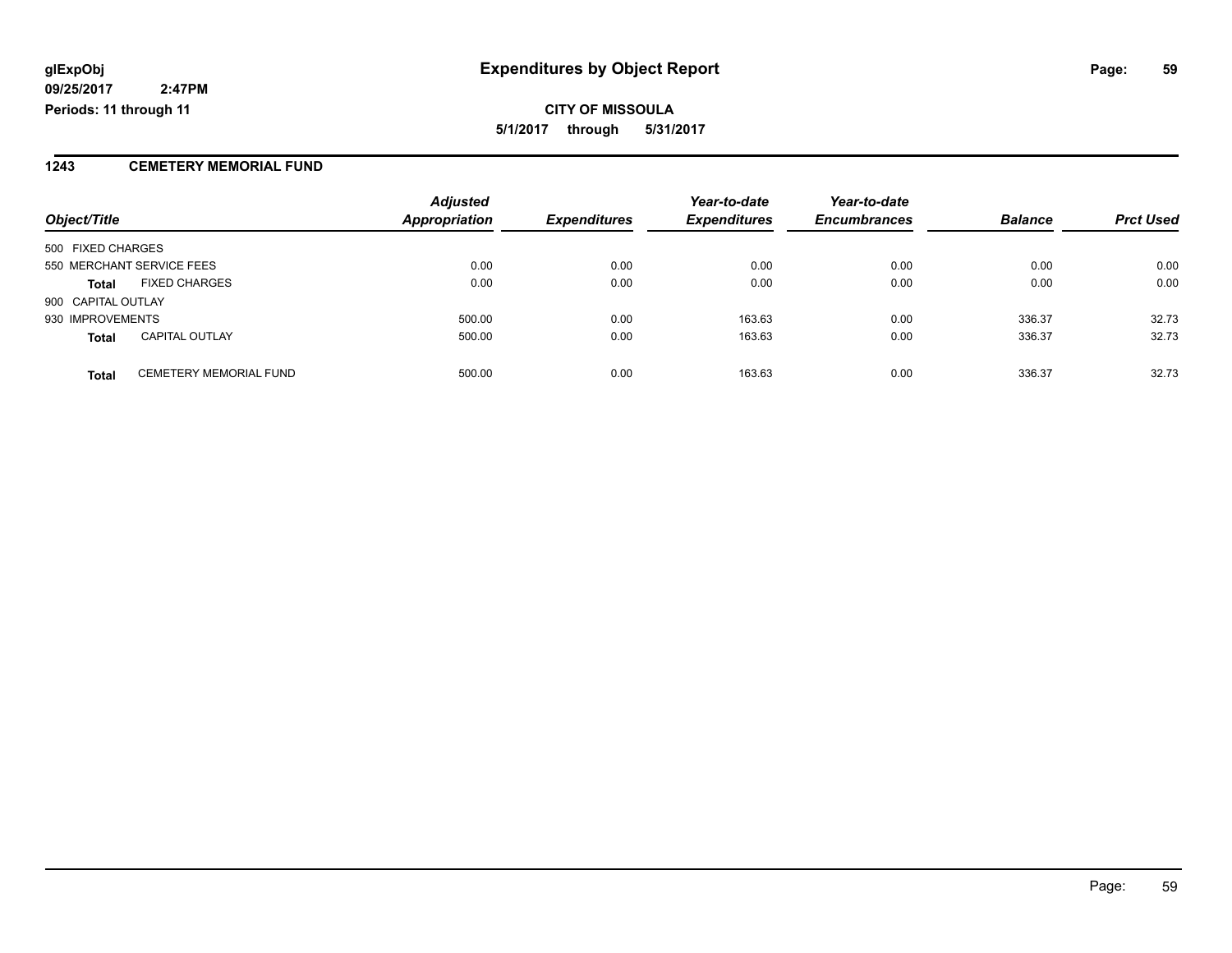**1265 TITLE 1 PROJECTS FUND**

**240 FINANCE**

| Object/Title      |                                   | <b>Adjusted</b><br><b>Appropriation</b> | <b>Expenditures</b> | Year-to-date<br><b>Expenditures</b> | Year-to-date<br><b>Encumbrances</b> | <b>Balance</b> | <b>Prct Used</b> |
|-------------------|-----------------------------------|-----------------------------------------|---------------------|-------------------------------------|-------------------------------------|----------------|------------------|
|                   |                                   |                                         |                     |                                     |                                     |                |                  |
| 500 FIXED CHARGES |                                   |                                         |                     |                                     |                                     |                |                  |
| 500 FIXED CHARGES |                                   | 0.00                                    | 0.00                | 0.00                                | 0.00                                | 0.00           | 0.00             |
|                   | 550 MERCHANT SERVICE FEES         | 0.00                                    | 0.00                | 0.00                                | 0.00                                | 0.00           | 0.00             |
| <b>Total</b>      | <b>FIXED CHARGES</b>              | 0.00                                    | 0.00                | 0.00                                | 0.00                                | 0.00           | 0.00             |
|                   | 700 GRANTS & CONTRIBUTIONS        |                                         |                     |                                     |                                     |                |                  |
|                   | 700 GRANTS & CONTRIBUTIONS        | 146.924.00                              | 0.00                | 0.00                                | 0.00                                | 146.924.00     | 0.00             |
| <b>Total</b>      | <b>GRANTS &amp; CONTRIBUTIONS</b> | 146,924.00                              | 0.00                | 0.00                                | 0.00                                | 146,924.00     | 0.00             |
| 800 OTHER OBJECTS |                                   |                                         |                     |                                     |                                     |                |                  |
|                   | 820 TRANSFERS TO OTHER FUNDS      | 0.00                                    | 0.00                | 0.00                                | 0.00                                | 0.00           | 0.00             |
| 845 CONTINGENCY   |                                   | 0.00                                    | 0.00                | 0.00                                | 0.00                                | 0.00           | 0.00             |
| <b>Total</b>      | OTHER OBJECTS                     | 0.00                                    | 0.00                | 0.00                                | 0.00                                | 0.00           | 0.00             |
| <b>Total</b>      | <b>FINANCE</b>                    | 146.924.00                              | 0.00                | 0.00                                | 0.00                                | 146.924.00     | 0.00             |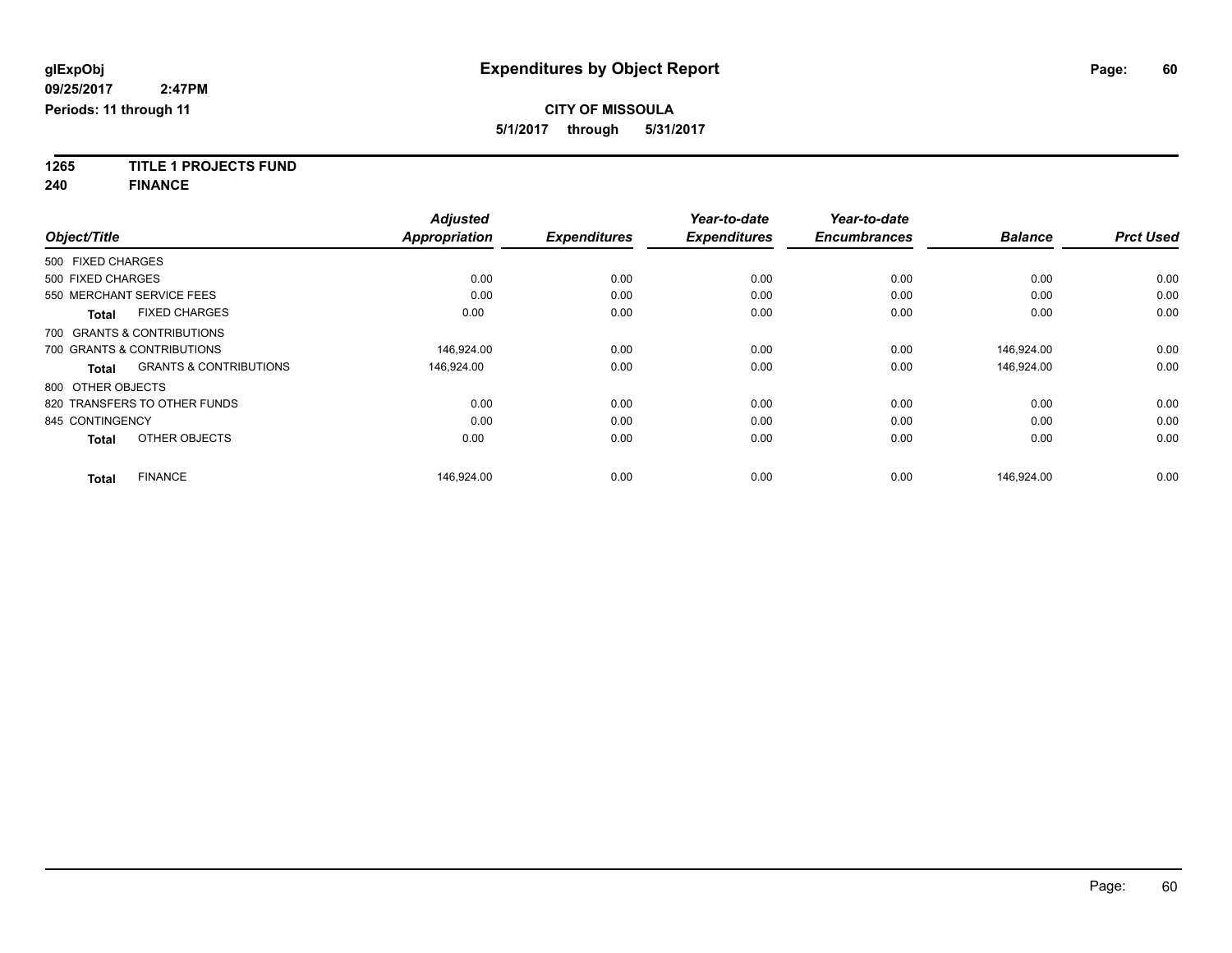#### **1265 TITLE 1 PROJECTS FUND**

|                              |                                   | <b>Adjusted</b>      |                     | Year-to-date        | Year-to-date        |                |                  |
|------------------------------|-----------------------------------|----------------------|---------------------|---------------------|---------------------|----------------|------------------|
| Object/Title                 |                                   | <b>Appropriation</b> | <b>Expenditures</b> | <b>Expenditures</b> | <b>Encumbrances</b> | <b>Balance</b> | <b>Prct Used</b> |
| 500 FIXED CHARGES            |                                   |                      |                     |                     |                     |                |                  |
| 500 FIXED CHARGES            |                                   | 0.00                 | 0.00                | 0.00                | 0.00                | 0.00           | 0.00             |
| 550 MERCHANT SERVICE FEES    |                                   | 0.00                 | 0.00                | 0.00                | 0.00                | 0.00           | 0.00             |
| <b>Total</b>                 | <b>FIXED CHARGES</b>              | 0.00                 | 0.00                | 0.00                | 0.00                | 0.00           | 0.00             |
| 700 GRANTS & CONTRIBUTIONS   |                                   |                      |                     |                     |                     |                |                  |
| 700 GRANTS & CONTRIBUTIONS   |                                   | 146,924.00           | 0.00                | 0.00                | 0.00                | 146,924.00     | 0.00             |
| <b>Total</b>                 | <b>GRANTS &amp; CONTRIBUTIONS</b> | 146,924.00           | 0.00                | 0.00                | 0.00                | 146,924.00     | 0.00             |
| 800 OTHER OBJECTS            |                                   |                      |                     |                     |                     |                |                  |
| 820 TRANSFERS TO OTHER FUNDS |                                   | 0.00                 | 0.00                | 0.00                | 0.00                | 0.00           | 0.00             |
| 845 CONTINGENCY              |                                   | 0.00                 | 0.00                | 0.00                | 0.00                | 0.00           | 0.00             |
| <b>Total</b>                 | OTHER OBJECTS                     | 0.00                 | 0.00                | 0.00                | 0.00                | 0.00           | 0.00             |
| <b>Total</b>                 | TITLE 1 PROJECTS FUND             | 146,924.00           | 0.00                | 0.00                | 0.00                | 146,924.00     | 0.00             |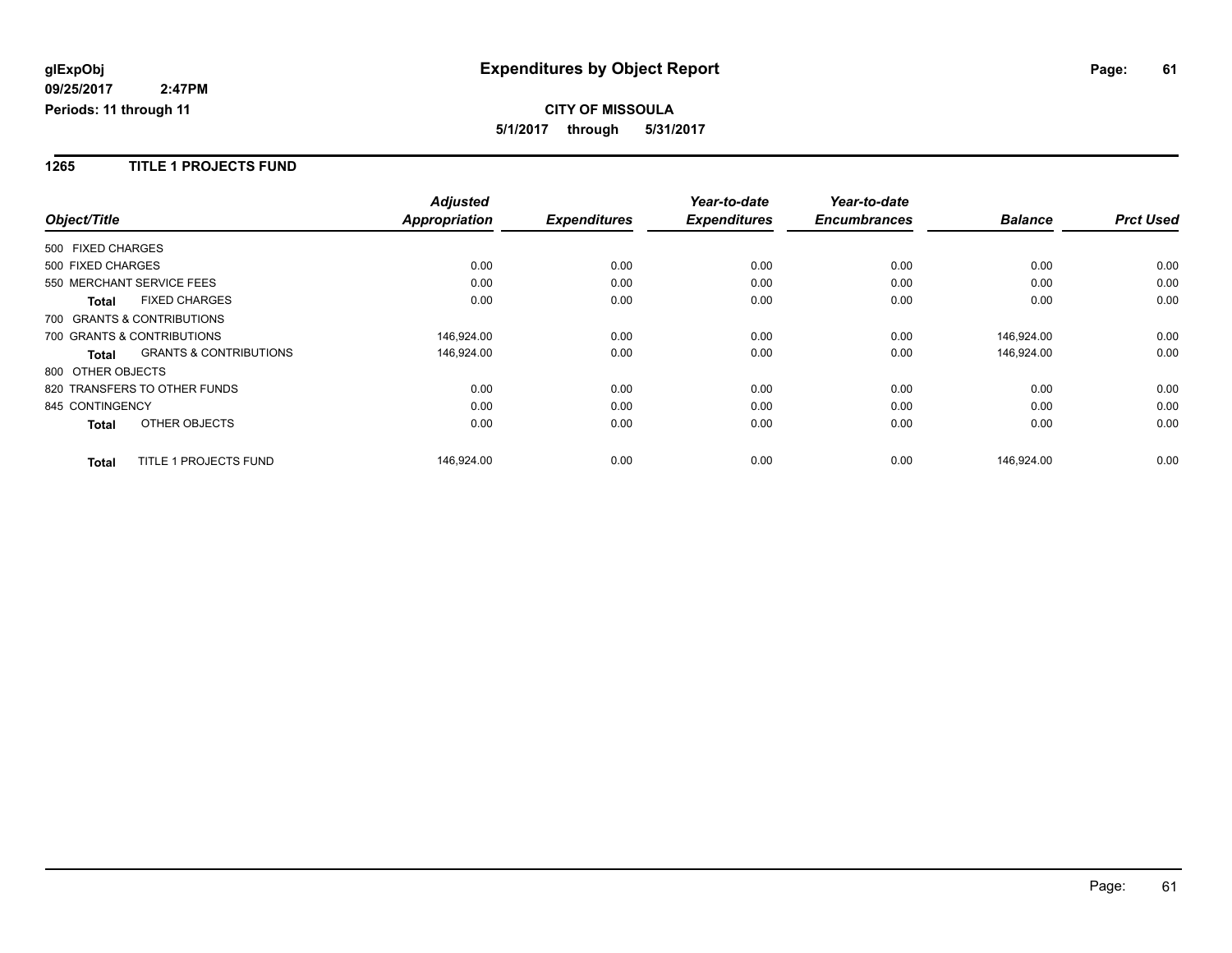**5/1/2017 through 5/31/2017**

# **1396 PROGRAM INCOME REVOLVING LOAN PROGRAM**

**390 NON-DEPARTMENTAL**

| Object/Title                                      | <b>Adjusted</b><br><b>Appropriation</b> | <b>Expenditures</b> | Year-to-date<br><b>Expenditures</b> | Year-to-date<br><b>Encumbrances</b> | <b>Balance</b> | <b>Prct Used</b> |
|---------------------------------------------------|-----------------------------------------|---------------------|-------------------------------------|-------------------------------------|----------------|------------------|
| 300 PURCHASED SERVICES                            |                                         |                     |                                     |                                     |                |                  |
| 350 PROFESSIONAL SERVICES                         | 0.00                                    | 0.00                | 0.00                                | 0.00                                | 0.00           | 0.00             |
| PURCHASED SERVICES<br><b>Total</b>                | 0.00                                    | 0.00                | 0.00                                | 0.00                                | 0.00           | 0.00             |
| 500 FIXED CHARGES                                 |                                         |                     |                                     |                                     |                |                  |
| 550 MERCHANT SERVICE FEES                         | 0.00                                    | 0.00                | 0.00                                | 0.00                                | 0.00           | 0.00             |
| <b>FIXED CHARGES</b><br><b>Total</b>              | 0.00                                    | 0.00                | 0.00                                | 0.00                                | 0.00           | 0.00             |
| 700 GRANTS & CONTRIBUTIONS                        |                                         |                     |                                     |                                     |                |                  |
| 700 GRANTS & CONTRIBUTIONS                        | 62.439.00                               | 0.00                | 0.00                                | 0.00                                | 62.439.00      | 0.00             |
| <b>GRANTS &amp; CONTRIBUTIONS</b><br><b>Total</b> | 62.439.00                               | 0.00                | 0.00                                | 0.00                                | 62.439.00      | 0.00             |
| NON-DEPARTMENTAL<br><b>Total</b>                  | 62.439.00                               | 0.00                | 0.00                                | 0.00                                | 62.439.00      | 0.00             |

Page: 62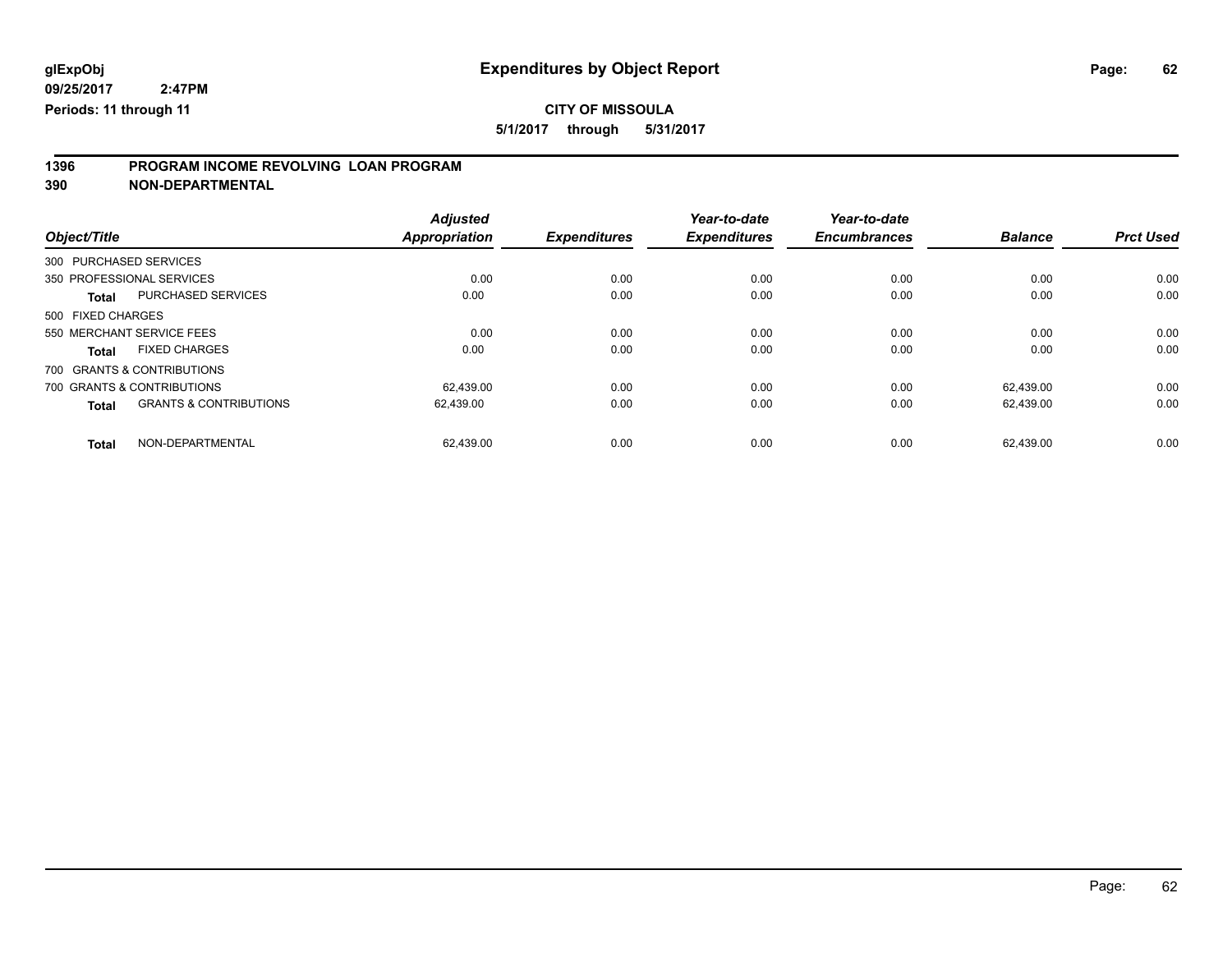#### **1396 PROGRAM INCOME REVOLVING LOAN PROGRAM**

| Object/Title                                      | <b>Adjusted</b><br><b>Appropriation</b> | <b>Expenditures</b> | Year-to-date<br><b>Expenditures</b> | Year-to-date<br><b>Encumbrances</b> | <b>Balance</b> | <b>Prct Used</b> |
|---------------------------------------------------|-----------------------------------------|---------------------|-------------------------------------|-------------------------------------|----------------|------------------|
| 300 PURCHASED SERVICES                            |                                         |                     |                                     |                                     |                |                  |
| 350 PROFESSIONAL SERVICES                         | 0.00                                    | 0.00                | 0.00                                | 0.00                                | 0.00           | 0.00             |
| PURCHASED SERVICES<br><b>Total</b>                | 0.00                                    | 0.00                | 0.00                                | 0.00                                | 0.00           | 0.00             |
| 500 FIXED CHARGES                                 |                                         |                     |                                     |                                     |                |                  |
| 550 MERCHANT SERVICE FEES                         | 0.00                                    | 0.00                | 0.00                                | 0.00                                | 0.00           | 0.00             |
| <b>FIXED CHARGES</b><br><b>Total</b>              | 0.00                                    | 0.00                | 0.00                                | 0.00                                | 0.00           | 0.00             |
| 700 GRANTS & CONTRIBUTIONS                        |                                         |                     |                                     |                                     |                |                  |
| 700 GRANTS & CONTRIBUTIONS                        | 62,439.00                               | 0.00                | 0.00                                | 0.00                                | 62.439.00      | 0.00             |
| <b>GRANTS &amp; CONTRIBUTIONS</b><br><b>Total</b> | 62,439.00                               | 0.00                | 0.00                                | 0.00                                | 62,439.00      | 0.00             |
| PROGRAM INCOME REVOLVING LOAN P<br><b>Total</b>   | 62.439.00                               | 0.00                | 0.00                                | 0.00                                | 62.439.00      | 0.00             |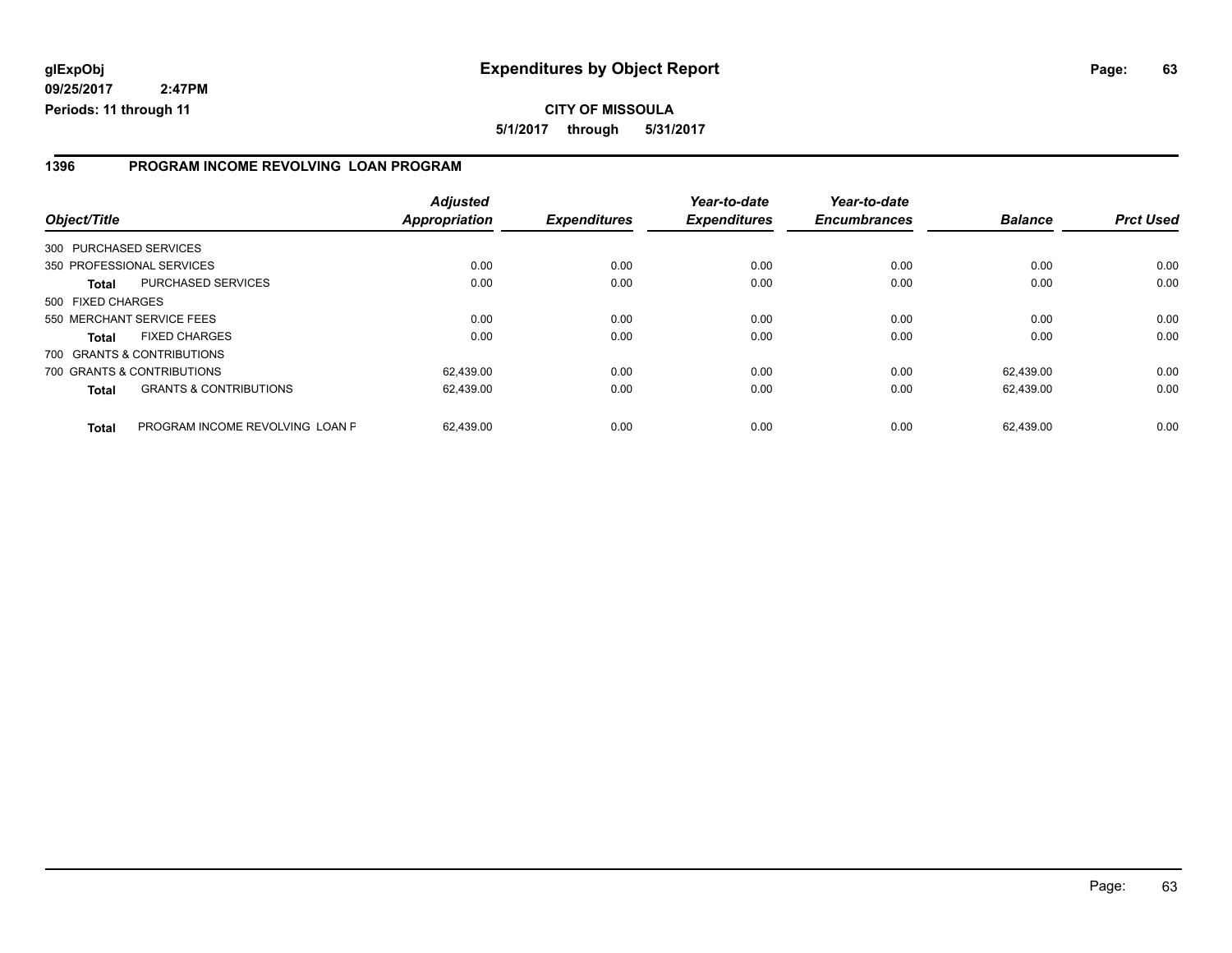**1397 STATE HOME PROGRAM INCOME**

**390 NON-DEPARTMENTAL**

|                   |                                   | <b>Adjusted</b> |                     | Year-to-date        | Year-to-date        |                |                  |
|-------------------|-----------------------------------|-----------------|---------------------|---------------------|---------------------|----------------|------------------|
| Object/Title      |                                   | Appropriation   | <b>Expenditures</b> | <b>Expenditures</b> | <b>Encumbrances</b> | <b>Balance</b> | <b>Prct Used</b> |
|                   | 300 PURCHASED SERVICES            |                 |                     |                     |                     |                |                  |
|                   | 350 PROFESSIONAL SERVICES         | 600.000.00      | 0.00                | 0.00                | 0.00                | 600.000.00     | 0.00             |
| Total             | <b>PURCHASED SERVICES</b>         | 600,000.00      | 0.00                | 0.00                | 0.00                | 600,000.00     | 0.00             |
| 500 FIXED CHARGES |                                   |                 |                     |                     |                     |                |                  |
|                   | 550 MERCHANT SERVICE FEES         | 0.00            | 0.00                | 0.00                | 0.00                | 0.00           | 0.00             |
| <b>Total</b>      | <b>FIXED CHARGES</b>              | 0.00            | 0.00                | 0.00                | 0.00                | 0.00           | 0.00             |
|                   | 700 GRANTS & CONTRIBUTIONS        |                 |                     |                     |                     |                |                  |
|                   | 700 GRANTS & CONTRIBUTIONS        | 0.00            | 132.492.67          | 351,525.04          | 0.00                | -351.525.04    | 0.00             |
| <b>Total</b>      | <b>GRANTS &amp; CONTRIBUTIONS</b> | 0.00            | 132.492.67          | 351.525.04          | 0.00                | -351.525.04    | 0.00             |
| <b>Total</b>      | NON-DEPARTMENTAL                  | 600.000.00      | 132,492.67          | 351.525.04          | 0.00                | 248.474.96     | 58.59            |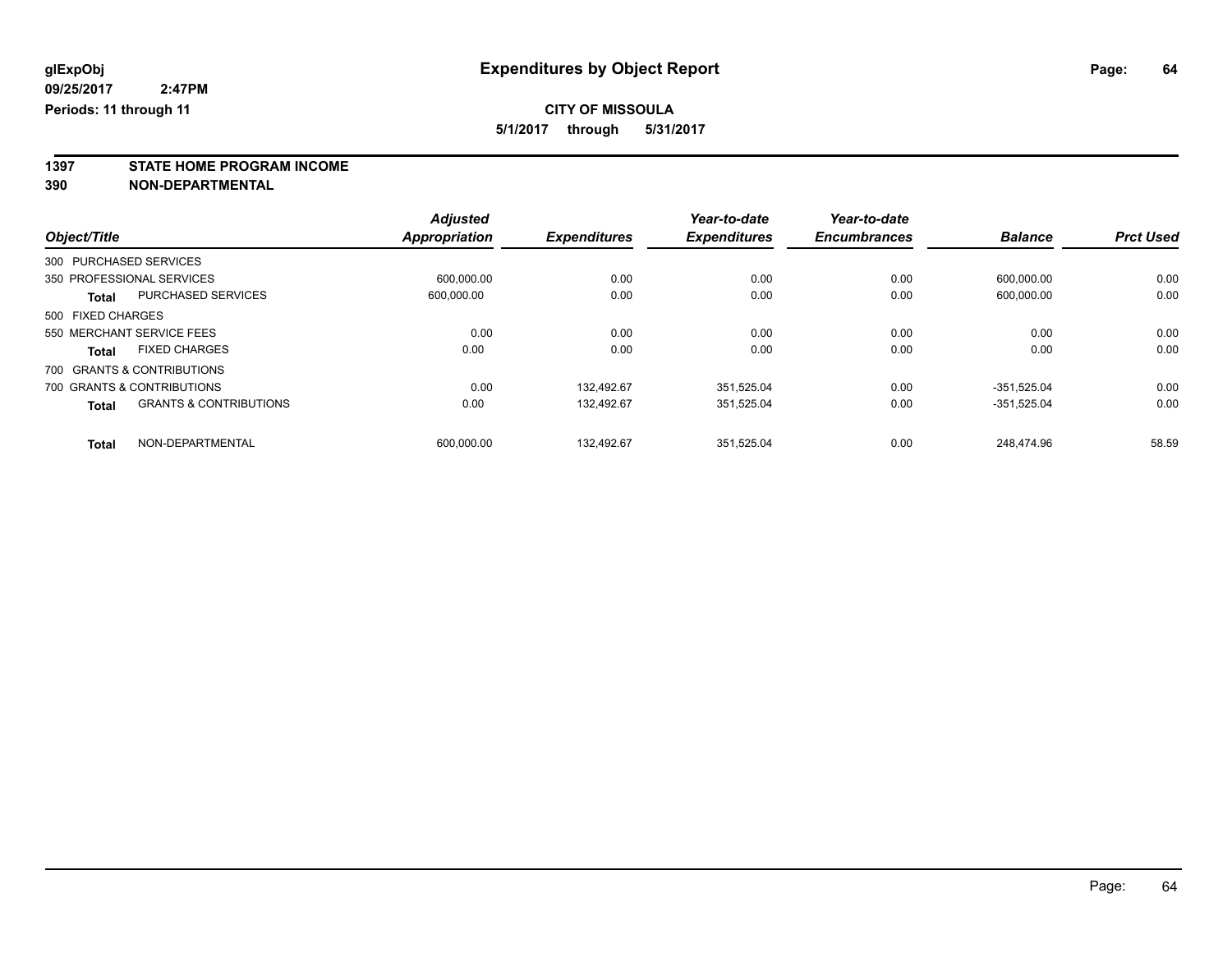### **1397 STATE HOME PROGRAM INCOME**

|                                                   |                      | <b>Adjusted</b> |                     | Year-to-date        | Year-to-date        |                |                  |
|---------------------------------------------------|----------------------|-----------------|---------------------|---------------------|---------------------|----------------|------------------|
| Object/Title                                      | <b>Appropriation</b> |                 | <b>Expenditures</b> | <b>Expenditures</b> | <b>Encumbrances</b> | <b>Balance</b> | <b>Prct Used</b> |
| 300 PURCHASED SERVICES                            |                      |                 |                     |                     |                     |                |                  |
| 350 PROFESSIONAL SERVICES                         |                      | 600.000.00      | 0.00                | 0.00                | 0.00                | 600.000.00     | 0.00             |
| <b>PURCHASED SERVICES</b><br>Total                |                      | 600.000.00      | 0.00                | 0.00                | 0.00                | 600,000.00     | 0.00             |
| 500 FIXED CHARGES                                 |                      |                 |                     |                     |                     |                |                  |
| 550 MERCHANT SERVICE FEES                         |                      | 0.00            | 0.00                | 0.00                | 0.00                | 0.00           | 0.00             |
| <b>FIXED CHARGES</b><br><b>Total</b>              |                      | 0.00            | 0.00                | 0.00                | 0.00                | 0.00           | 0.00             |
| 700 GRANTS & CONTRIBUTIONS                        |                      |                 |                     |                     |                     |                |                  |
| 700 GRANTS & CONTRIBUTIONS                        |                      | 0.00            | 132.492.67          | 351,525.04          | 0.00                | $-351.525.04$  | 0.00             |
| <b>GRANTS &amp; CONTRIBUTIONS</b><br><b>Total</b> |                      | 0.00            | 132.492.67          | 351,525.04          | 0.00                | $-351,525.04$  | 0.00             |
| STATE HOME PROGRAM INCOME<br><b>Total</b>         |                      | 600.000.00      | 132.492.67          | 351.525.04          | 0.00                | 248.474.96     | 58.59            |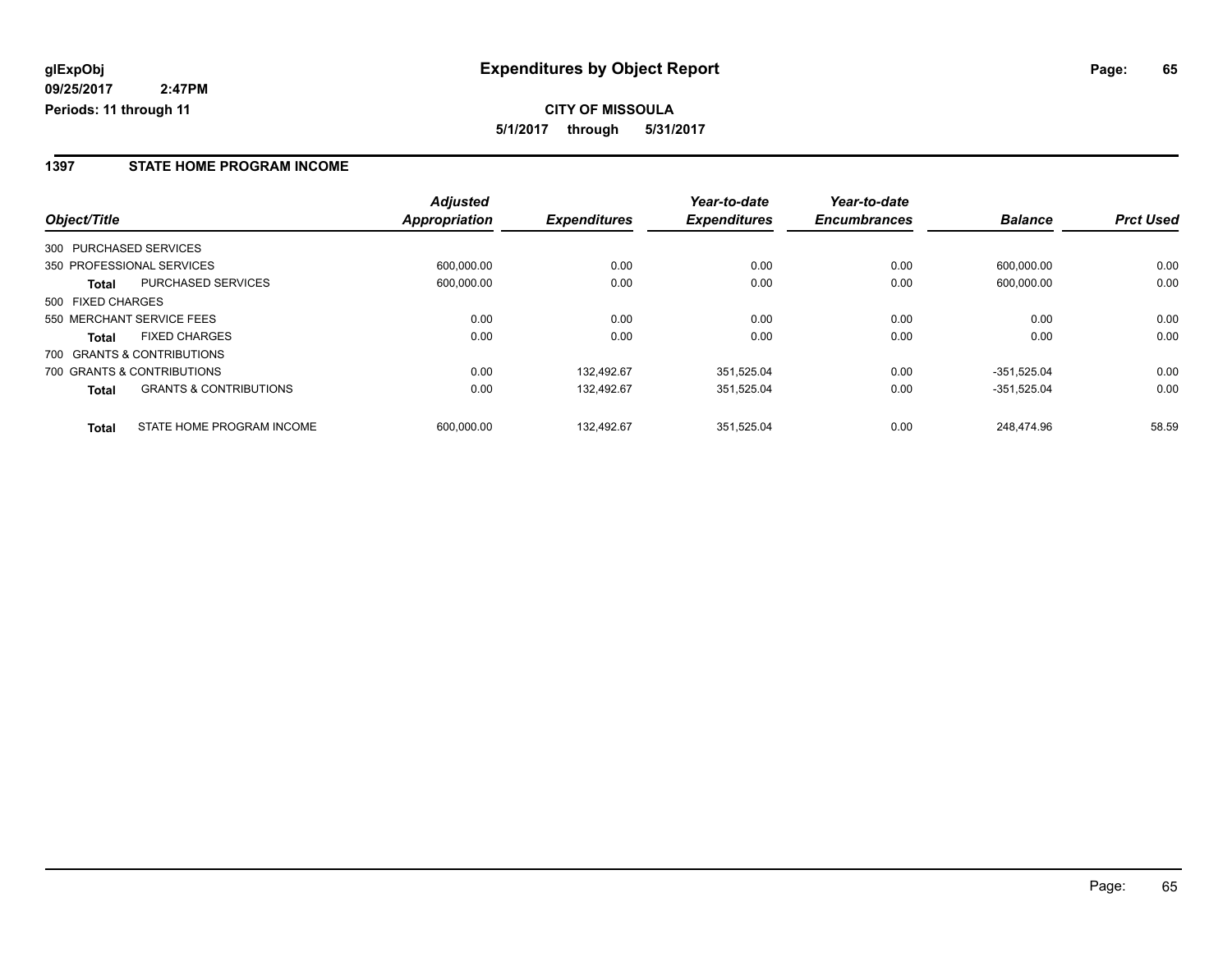# **2250 PLANNING FUND**

**250 DEVELOPMENT SERVICES**

|                                            | <b>Adjusted</b>      |                     | Year-to-date        | Year-to-date        |                |                  |
|--------------------------------------------|----------------------|---------------------|---------------------|---------------------|----------------|------------------|
| Object/Title                               | <b>Appropriation</b> | <b>Expenditures</b> | <b>Expenditures</b> | <b>Encumbrances</b> | <b>Balance</b> | <b>Prct Used</b> |
| 100 PERSONAL SERVICES                      |                      |                     |                     |                     |                |                  |
| 110 SALARIES AND WAGES                     | 259,417.00           | 17,222.67           | 224,133.00          | 0.00                | 35,284.00      | 86.40            |
| <b>140 EMPLOYER CONTRIBUTIONS</b>          | 86,108.00            | 6,210.74            | 84,690.71           | 0.00                | 1,417.29       | 98.35            |
| 141 STATE RETIREMENT CONTRIBUTIONS         | 0.00                 | 17.22               | 224.05              | 0.00                | $-224.05$      | 0.00             |
| PERSONAL SERVICES<br>Total                 | 345,525.00           | 23,450.63           | 309,047.76          | 0.00                | 36,477.24      | 89.44            |
| 200 SUPPLIES                               |                      |                     |                     |                     |                |                  |
| 210 OFFICE SUPPLIES                        | 2,050.00             | 259.95              | 2,125.35            | 0.00                | $-75.35$       | 103.68           |
| 220 OPERATING SUPPLIES                     | 900.00               | 400.00              | 660.80              | 0.00                | 239.20         | 73.42            |
| 231 GASOLINE                               | 100.00               | 0.00                | 79.63               | 0.00                | 20.37          | 79.63            |
| 240 OTHER SUPPLIES                         | 800.00               | 0.00                | 0.00                | 0.00                | 800.00         | 0.00             |
| <b>SUPPLIES</b><br><b>Total</b>            | 3,850.00             | 659.95              | 2,865.78            | 0.00                | 984.22         | 74.44            |
| 300 PURCHASED SERVICES                     |                      |                     |                     |                     |                |                  |
| 310 COMMUNICATIONS                         | 1,000.00             | 35.78               | 479.58              | 0.00                | 520.42         | 47.96            |
| 320 PRINTING & DUPLICATING                 | 5,500.00             | 99.83               | 995.71              | 0.00                | 4,504.29       | 18.10            |
| 330 PUBLICITY, SUBSCRIPTIONS & DUES        | 4,100.00             | 1,387.11            | 3,795.66            | 0.00                | 304.34         | 92.58            |
| 344 TELEPHONE SERVICE                      | 125.00               | 0.41                | 22.03               | 0.00                | 102.97         | 17.62            |
| 350 PROFESSIONAL SERVICES                  | 50,000.00            | 1,125.96            | 1,523.67            | 0.00                | 48,476.33      | 3.05             |
| 360 REPAIR & MAINTENANCE                   | 1,200.00             | 0.00                | 0.00                | 0.00                | 1,200.00       | 0.00             |
| 370 TRAVEL                                 | 5,185.00             | 0.00                | 888.19              | 0.00                | 4,296.81       | 17.13            |
| 380 TRAINING                               | 5,200.00             | 20.00               | 625.00              | 0.00                | 4,575.00       | 12.02            |
| 390 OTHER PURCHASED SERVICES               | 8,000.00             | 56.68               | 456.68              | 0.00                | 7,543.32       | 5.71             |
| <b>PURCHASED SERVICES</b><br><b>Total</b>  | 80,310.00            | 2,725.77            | 8,786.52            | 0.00                | 71,523.48      | 10.94            |
| 500 FIXED CHARGES                          |                      |                     |                     |                     |                |                  |
| 500 FIXED CHARGES                          | 24,000.00            | 0.00                | 12,731.00           | 0.00                | 11,269.00      | 53.05            |
| 550 MERCHANT SERVICE FEES                  | 0.00                 | 0.00                | 0.00                | 0.00                | 0.00           | 0.00             |
| <b>FIXED CHARGES</b><br>Total              | 24,000.00            | 0.00                | 12,731.00           | 0.00                | 11,269.00      | 53.05            |
| 700 GRANTS & CONTRIBUTIONS                 |                      |                     |                     |                     |                |                  |
| 700 GRANTS & CONTRIBUTIONS                 | 0.00                 | 0.00                | 0.00                | 0.00                | 0.00           | 0.00             |
| <b>GRANTS &amp; CONTRIBUTIONS</b><br>Total | 0.00                 | 0.00                | 0.00                | 0.00                | 0.00           | 0.00             |
| 800 OTHER OBJECTS                          |                      |                     |                     |                     |                |                  |
| 820 TRANSFERS TO OTHER FUNDS               | 0.00                 | 0.00                | 0.00                | 0.00                | 0.00           | 0.00             |
| 845 CONTINGENCY                            | 0.00                 | 0.00                | 0.00                | 0.00                | 0.00           | 0.00             |
| OTHER OBJECTS<br><b>Total</b>              | 0.00                 | 0.00                | 0.00                | 0.00                | 0.00           | 0.00             |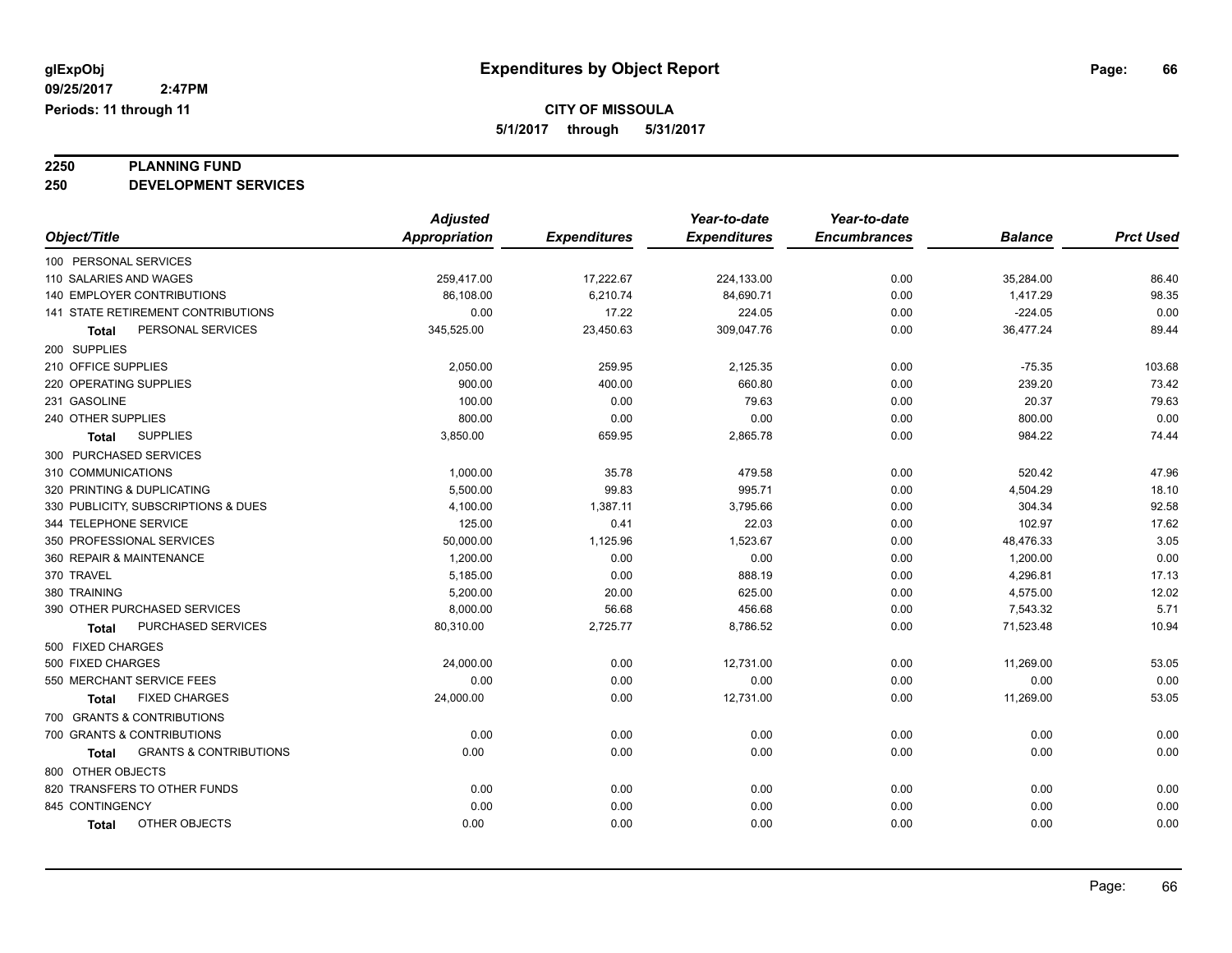| glExpObj<br>09/25/2017 | 2:47PM               |            | <b>Expenditures by Object Report</b>            |            |      |            |  | 67    |
|------------------------|----------------------|------------|-------------------------------------------------|------------|------|------------|--|-------|
| Periods: 11 through 11 |                      | 5/1/2017   | <b>CITY OF MISSOULA</b><br>5/31/2017<br>through |            |      |            |  |       |
| 2250                   | <b>PLANNING FUND</b> |            |                                                 |            |      |            |  |       |
| <b>Total</b>           | DEVELOPMENT SERVICES | 453,685.00 | 26,836.35                                       | 333,431.06 | 0.00 | 120,253.94 |  | 73.49 |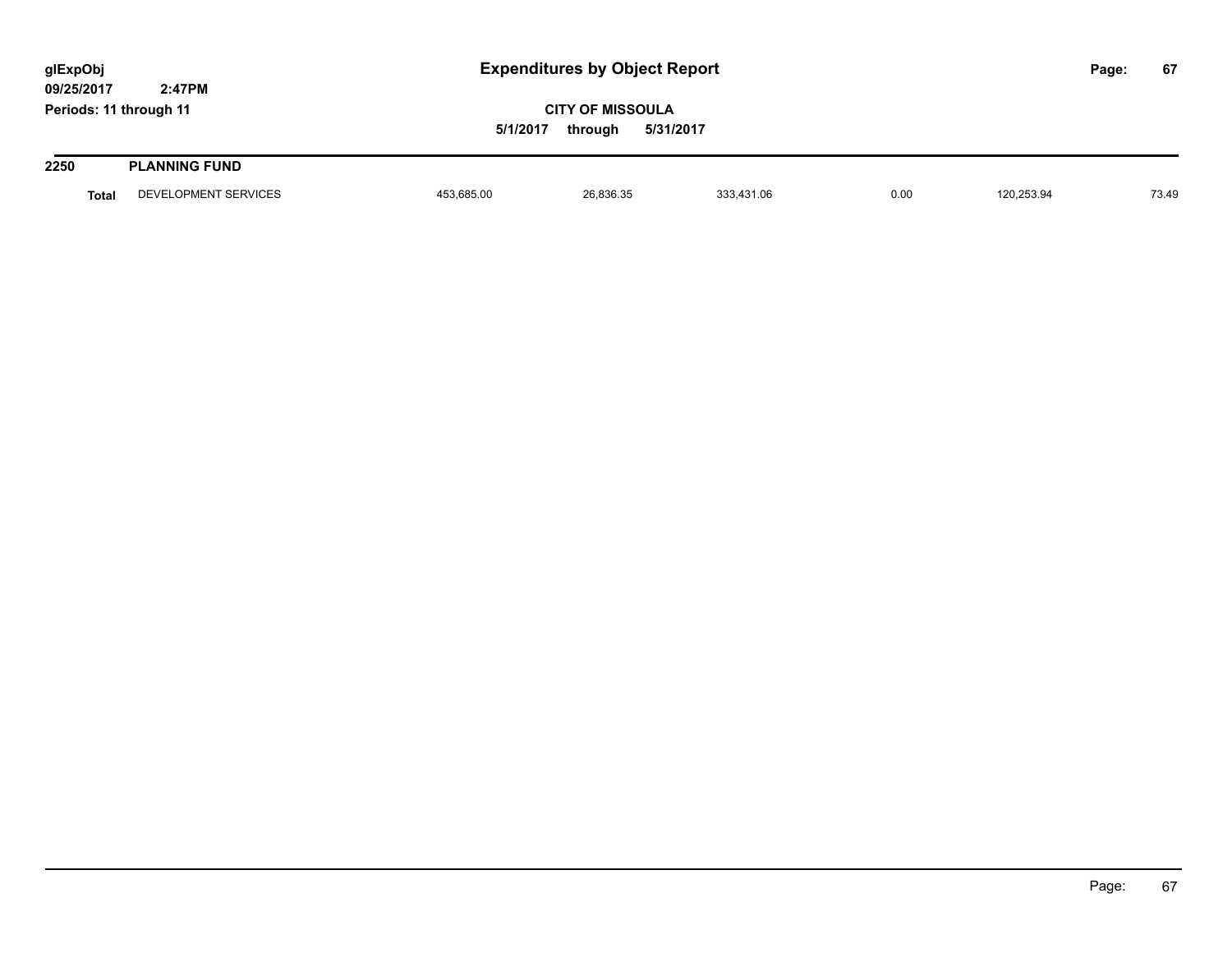**2250 PLANNING FUND**

|                                                   | <b>Adjusted</b> |                     | Year-to-date        | Year-to-date        |                |                  |
|---------------------------------------------------|-----------------|---------------------|---------------------|---------------------|----------------|------------------|
| Object/Title                                      | Appropriation   | <b>Expenditures</b> | <b>Expenditures</b> | <b>Encumbrances</b> | <b>Balance</b> | <b>Prct Used</b> |
| 100 PERSONAL SERVICES                             |                 |                     |                     |                     |                |                  |
| 110 SALARIES AND WAGES                            | 259,417.00      | 17,222.67           | 224,133.00          | 0.00                | 35,284.00      | 86.40            |
| <b>140 EMPLOYER CONTRIBUTIONS</b>                 | 86,108.00       | 6,210.74            | 84,690.71           | 0.00                | 1,417.29       | 98.35            |
| 141 STATE RETIREMENT CONTRIBUTIONS                | 0.00            | 17.22               | 224.05              | 0.00                | $-224.05$      | 0.00             |
| PERSONAL SERVICES<br><b>Total</b>                 | 345,525.00      | 23,450.63           | 309,047.76          | 0.00                | 36,477.24      | 89.44            |
| 200 SUPPLIES                                      |                 |                     |                     |                     |                |                  |
| 210 OFFICE SUPPLIES                               | 2,050.00        | 259.95              | 2,125.35            | 0.00                | $-75.35$       | 103.68           |
| 220 OPERATING SUPPLIES                            | 900.00          | 400.00              | 660.80              | 0.00                | 239.20         | 73.42            |
| 231 GASOLINE                                      | 100.00          | 0.00                | 79.63               | 0.00                | 20.37          | 79.63            |
| 240 OTHER SUPPLIES                                | 800.00          | 0.00                | 0.00                | 0.00                | 800.00         | 0.00             |
| <b>SUPPLIES</b><br>Total                          | 3,850.00        | 659.95              | 2,865.78            | 0.00                | 984.22         | 74.44            |
| 300 PURCHASED SERVICES                            |                 |                     |                     |                     |                |                  |
| 310 COMMUNICATIONS                                | 1,000.00        | 35.78               | 479.58              | 0.00                | 520.42         | 47.96            |
| 320 PRINTING & DUPLICATING                        | 5,500.00        | 99.83               | 995.71              | 0.00                | 4,504.29       | 18.10            |
| 330 PUBLICITY, SUBSCRIPTIONS & DUES               | 4,100.00        | 1,387.11            | 3,795.66            | 0.00                | 304.34         | 92.58            |
| 344 TELEPHONE SERVICE                             | 125.00          | 0.41                | 22.03               | 0.00                | 102.97         | 17.62            |
| 350 PROFESSIONAL SERVICES                         | 50,000.00       | 1,125.96            | 1,523.67            | 0.00                | 48,476.33      | 3.05             |
| 360 REPAIR & MAINTENANCE                          | 1,200.00        | 0.00                | 0.00                | 0.00                | 1,200.00       | 0.00             |
| 370 TRAVEL                                        | 5,185.00        | 0.00                | 888.19              | 0.00                | 4,296.81       | 17.13            |
| 380 TRAINING                                      | 5,200.00        | 20.00               | 625.00              | 0.00                | 4,575.00       | 12.02            |
| 390 OTHER PURCHASED SERVICES                      | 8,000.00        | 56.68               | 456.68              | 0.00                | 7,543.32       | 5.71             |
| PURCHASED SERVICES<br><b>Total</b>                | 80,310.00       | 2,725.77            | 8,786.52            | 0.00                | 71,523.48      | 10.94            |
| 500 FIXED CHARGES                                 |                 |                     |                     |                     |                |                  |
| 500 FIXED CHARGES                                 | 24,000.00       | 0.00                | 12,731.00           | 0.00                | 11,269.00      | 53.05            |
| 550 MERCHANT SERVICE FEES                         | 0.00            | 0.00                | 0.00                | 0.00                | 0.00           | 0.00             |
| <b>FIXED CHARGES</b><br>Total                     | 24,000.00       | 0.00                | 12,731.00           | 0.00                | 11,269.00      | 53.05            |
| 700 GRANTS & CONTRIBUTIONS                        |                 |                     |                     |                     |                |                  |
| 700 GRANTS & CONTRIBUTIONS                        | 0.00            | 0.00                | 0.00                | 0.00                | 0.00           | 0.00             |
| <b>GRANTS &amp; CONTRIBUTIONS</b><br><b>Total</b> | 0.00            | 0.00                | 0.00                | 0.00                | 0.00           | 0.00             |
| 800 OTHER OBJECTS                                 |                 |                     |                     |                     |                |                  |
| 820 TRANSFERS TO OTHER FUNDS                      | 0.00            | 0.00                | 0.00                | 0.00                | 0.00           | 0.00             |
| 845 CONTINGENCY                                   | 0.00            | 0.00                | 0.00                | 0.00                | 0.00           | 0.00             |
| OTHER OBJECTS<br><b>Total</b>                     | 0.00            | 0.00                | 0.00                | 0.00                | 0.00           | 0.00             |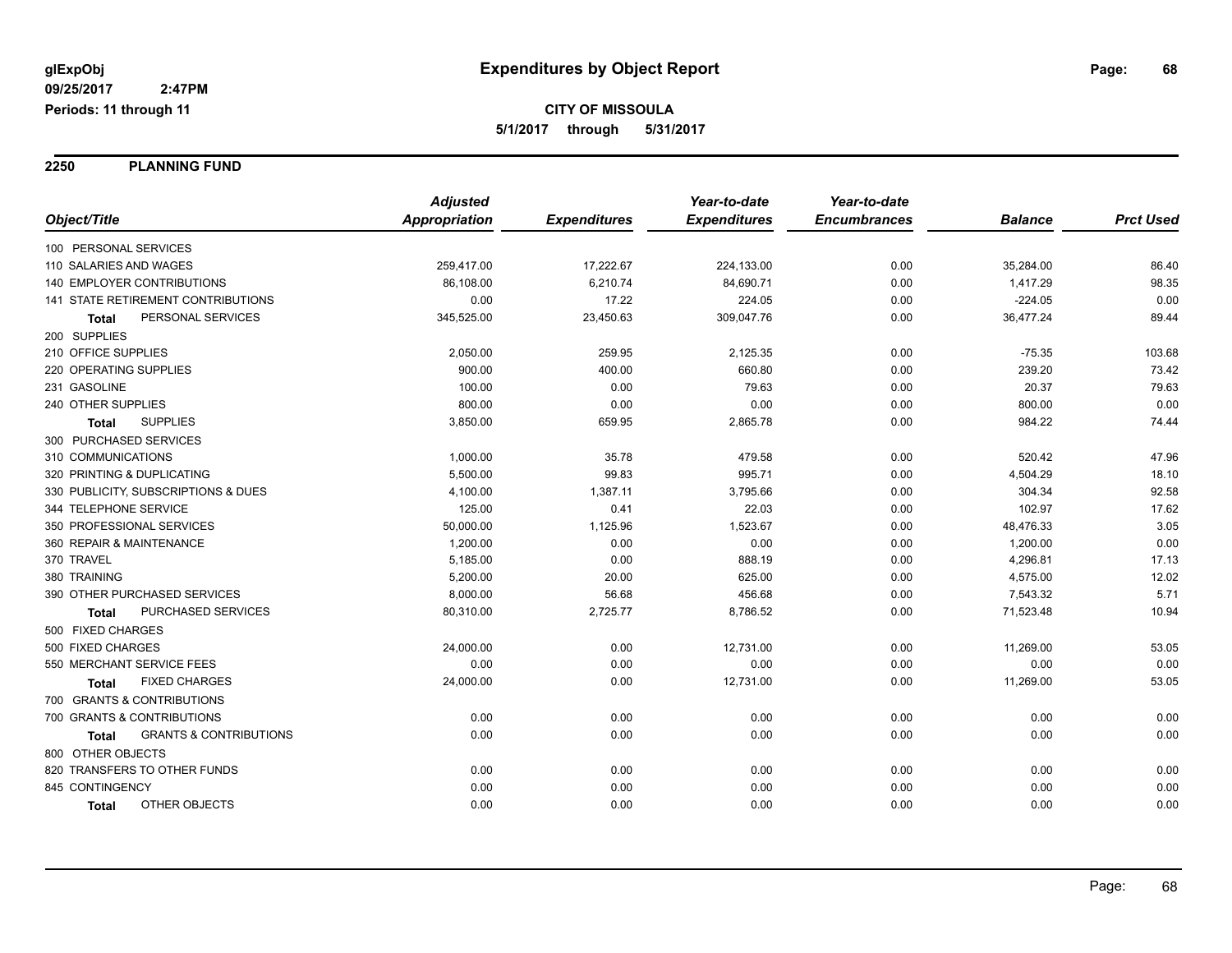| glExpObj<br>09/25/2017 | 2:47PM               |            | <b>Expenditures by Object Report</b>            |            |      |            |  | 69    |
|------------------------|----------------------|------------|-------------------------------------------------|------------|------|------------|--|-------|
| Periods: 11 through 11 |                      | 5/1/2017   | <b>CITY OF MISSOULA</b><br>5/31/2017<br>through |            |      |            |  |       |
| <b>Total</b>           | <b>PLANNING FUND</b> | 453,685.00 | 26,836.35                                       | 333,431.06 | 0.00 | 120,253.94 |  | 73.49 |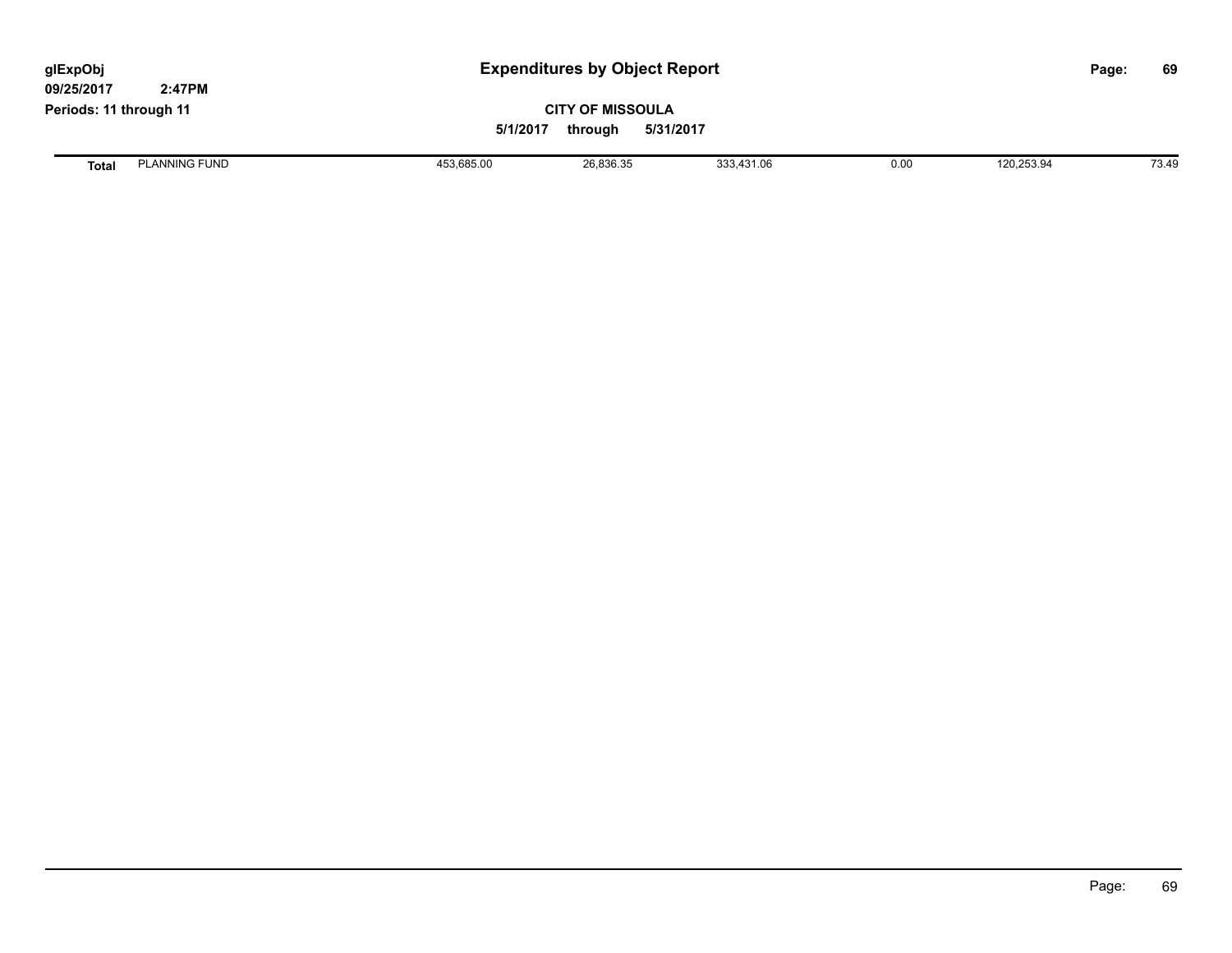**5/1/2017 through 5/31/2017**

# **2310 PUBLIC SAFETY INFORMATION SYSTEMS**

**310 BUILDING INSPECTION**

|                                            | <b>Adjusted</b> |                     | Year-to-date        | Year-to-date        |                |                  |
|--------------------------------------------|-----------------|---------------------|---------------------|---------------------|----------------|------------------|
| Object/Title                               | Appropriation   | <b>Expenditures</b> | <b>Expenditures</b> | <b>Encumbrances</b> | <b>Balance</b> | <b>Prct Used</b> |
| 200 SUPPLIES                               |                 |                     |                     |                     |                |                  |
| 210 OFFICE SUPPLIES                        | 0.00            | 0.00                | 0.00                | 0.00                | 0.00           | 0.00             |
| 220 OPERATING SUPPLIES                     | 0.00            | 0.00                | 0.00                | 0.00                | 0.00           | 0.00             |
| <b>SUPPLIES</b><br><b>Total</b>            | 0.00            | 0.00                | 0.00                | 0.00                | 0.00           | 0.00             |
| 500 FIXED CHARGES                          |                 |                     |                     |                     |                |                  |
| 550 MERCHANT SERVICE FEES                  | 0.00            | 0.00                | 0.00                | 0.00                | 0.00           | 0.00             |
| <b>FIXED CHARGES</b><br><b>Total</b>       | 0.00            | 0.00                | 0.00                | 0.00                | 0.00           | 0.00             |
| 800 OTHER OBJECTS                          |                 |                     |                     |                     |                |                  |
| 845 CONTINGENCY                            | 0.00            | 0.00                | 0.00                | 0.00                | 0.00           | 0.00             |
| OTHER OBJECTS<br><b>Total</b>              | 0.00            | 0.00                | 0.00                | 0.00                | 0.00           | 0.00             |
| 900 CAPITAL OUTLAY                         |                 |                     |                     |                     |                |                  |
| 940 MACHINERY & EQUIPMENT                  | 0.00            | 0.00                | 0.00                | 0.00                | 0.00           | 0.00             |
| <b>CAPITAL OUTLAY</b><br><b>Total</b>      | 0.00            | 0.00                | 0.00                | 0.00                | 0.00           | 0.00             |
| <b>BUILDING INSPECTION</b><br><b>Total</b> | 0.00            | 0.00                | 0.00                | 0.00                | 0.00           | 0.00             |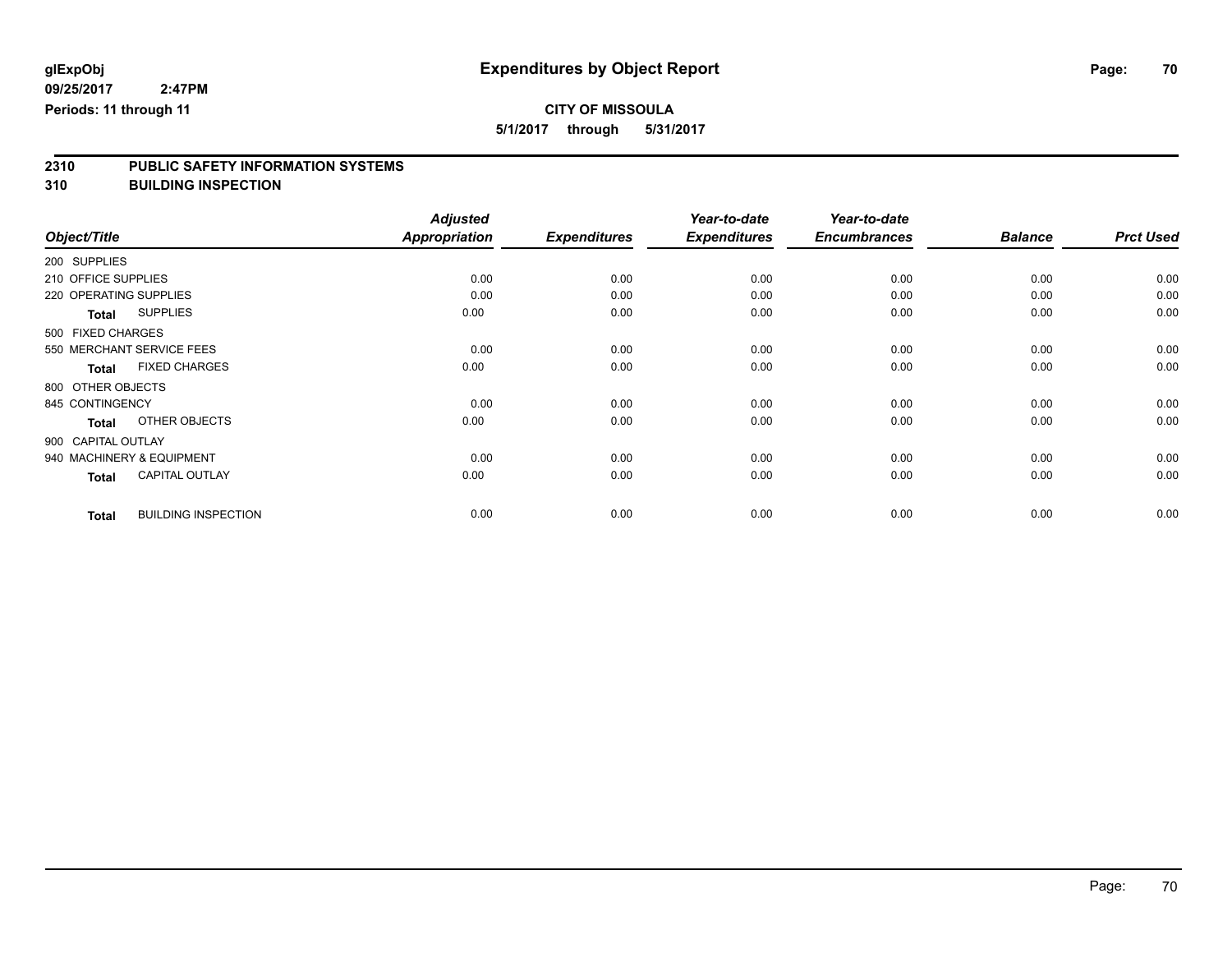### **2310 PUBLIC SAFETY INFORMATION SYSTEMS**

|                        |                                   | <b>Adjusted</b>      |                     | Year-to-date        | Year-to-date        |                |                  |
|------------------------|-----------------------------------|----------------------|---------------------|---------------------|---------------------|----------------|------------------|
| Object/Title           |                                   | <b>Appropriation</b> | <b>Expenditures</b> | <b>Expenditures</b> | <b>Encumbrances</b> | <b>Balance</b> | <b>Prct Used</b> |
| 200 SUPPLIES           |                                   |                      |                     |                     |                     |                |                  |
| 210 OFFICE SUPPLIES    |                                   | 0.00                 | 0.00                | 0.00                | 0.00                | 0.00           | 0.00             |
| 220 OPERATING SUPPLIES |                                   | 0.00                 | 0.00                | 0.00                | 0.00                | 0.00           | 0.00             |
| <b>Total</b>           | <b>SUPPLIES</b>                   | 0.00                 | 0.00                | 0.00                | 0.00                | 0.00           | 0.00             |
| 500 FIXED CHARGES      |                                   |                      |                     |                     |                     |                |                  |
|                        | 550 MERCHANT SERVICE FEES         | 0.00                 | 0.00                | 0.00                | 0.00                | 0.00           | 0.00             |
| <b>Total</b>           | <b>FIXED CHARGES</b>              | 0.00                 | 0.00                | 0.00                | 0.00                | 0.00           | 0.00             |
| 800 OTHER OBJECTS      |                                   |                      |                     |                     |                     |                |                  |
| 845 CONTINGENCY        |                                   | 0.00                 | 0.00                | 0.00                | 0.00                | 0.00           | 0.00             |
| <b>Total</b>           | OTHER OBJECTS                     | 0.00                 | 0.00                | 0.00                | 0.00                | 0.00           | 0.00             |
| 900 CAPITAL OUTLAY     |                                   |                      |                     |                     |                     |                |                  |
|                        | 940 MACHINERY & EQUIPMENT         | 0.00                 | 0.00                | 0.00                | 0.00                | 0.00           | 0.00             |
| Total                  | <b>CAPITAL OUTLAY</b>             | 0.00                 | 0.00                | 0.00                | 0.00                | 0.00           | 0.00             |
| <b>Total</b>           | PUBLIC SAFETY INFORMATION SYSTEM! | 0.00                 | 0.00                | 0.00                | 0.00                | 0.00           | 0.00             |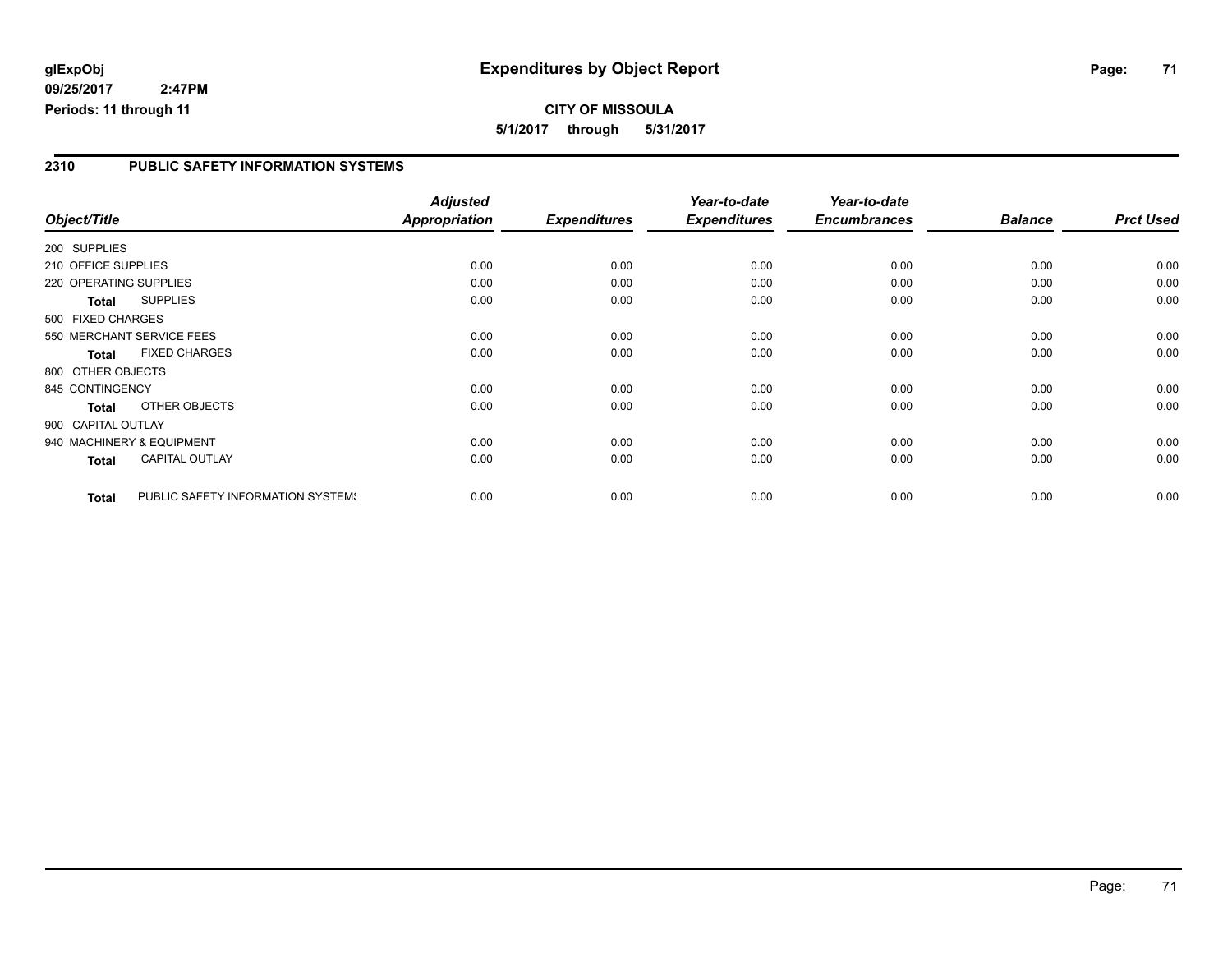# **2321 IMPACT FEE FUND**

**390 NON-DEPARTMENTAL**

|                                                   | <b>Adjusted</b>      |                     | Year-to-date        | Year-to-date        |                |                  |
|---------------------------------------------------|----------------------|---------------------|---------------------|---------------------|----------------|------------------|
| Object/Title                                      | <b>Appropriation</b> | <b>Expenditures</b> | <b>Expenditures</b> | <b>Encumbrances</b> | <b>Balance</b> | <b>Prct Used</b> |
| 100 PERSONAL SERVICES                             |                      |                     |                     |                     |                |                  |
| 110 SALARIES AND WAGES                            | 0.00                 | 0.00                | 0.00                | 0.00                | 0.00           | 0.00             |
| <b>140 EMPLOYER CONTRIBUTIONS</b>                 | 0.00                 | 0.00                | 0.00                | 0.00                | 0.00           | 0.00             |
| PERSONAL SERVICES<br><b>Total</b>                 | 0.00                 | 0.00                | 0.00                | 0.00                | 0.00           | 0.00             |
| 300 PURCHASED SERVICES                            |                      |                     |                     |                     |                |                  |
| 350 PROFESSIONAL SERVICES                         | 0.00                 | 0.00                | 5,526.25            | 0.00                | $-5,526.25$    | 0.00             |
| 390 OTHER PURCHASED SERVICES                      | 0.00                 | 0.00                | 0.00                | 0.00                | 0.00           | 0.00             |
| PURCHASED SERVICES<br><b>Total</b>                | 0.00                 | 0.00                | 5,526.25            | 0.00                | $-5,526.25$    | 0.00             |
| 500 FIXED CHARGES                                 |                      |                     |                     |                     |                |                  |
| 550 MERCHANT SERVICE FEES                         | 0.00                 | 0.00                | 0.00                | 0.00                | 0.00           | 0.00             |
| <b>FIXED CHARGES</b><br><b>Total</b>              | 0.00                 | 0.00                | 0.00                | 0.00                | 0.00           | 0.00             |
| 700 GRANTS & CONTRIBUTIONS                        |                      |                     |                     |                     |                |                  |
| 700 GRANTS & CONTRIBUTIONS                        | 0.00                 | 0.00                | 0.00                | 0.00                | 0.00           | 0.00             |
| <b>GRANTS &amp; CONTRIBUTIONS</b><br><b>Total</b> | 0.00                 | 0.00                | 0.00                | 0.00                | 0.00           | 0.00             |
| 800 OTHER OBJECTS                                 |                      |                     |                     |                     |                |                  |
| 820 TRANSFERS TO OTHER FUNDS                      | 76.265.00            | 0.00                | 39.265.00           | 0.00                | 37.000.00      | 51.48            |
| OTHER OBJECTS<br><b>Total</b>                     | 76,265.00            | 0.00                | 39,265.00           | 0.00                | 37,000.00      | 51.48            |
| 900 CAPITAL OUTLAY                                |                      |                     |                     |                     |                |                  |
| 930 IMPROVEMENTS                                  | 2,326,000.00         | 103,510.62          | 664,272.81          | 0.00                | 1,661,727.19   | 28.56            |
| 940 CONFINED SPACE RESCUE TRAINING PROP           | 0.00                 | 6,810.47            | 7,931.29            | 0.00                | $-7,931.29$    | 0.00             |
| <b>CAPITAL OUTLAY</b><br><b>Total</b>             | 2,326,000.00         | 110,321.09          | 672,204.10          | 0.00                | 1,653,795.90   | 28.90            |
|                                                   |                      |                     |                     |                     |                |                  |
| NON-DEPARTMENTAL<br><b>Total</b>                  | 2,402,265.00         | 110,321.09          | 716,995.35          | 0.00                | 1,685,269.65   | 29.85            |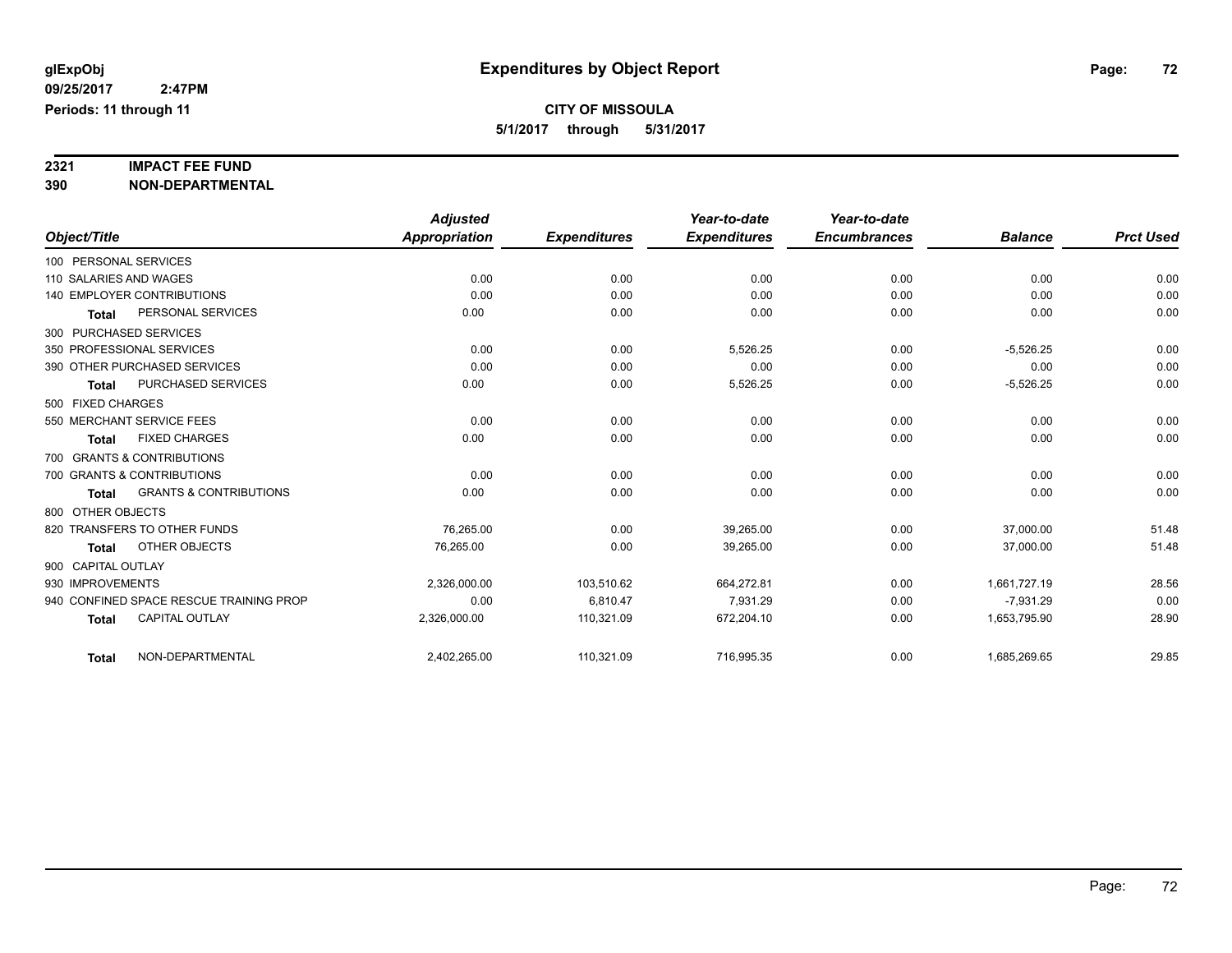**2321 IMPACT FEE FUND**

|                                                   | <b>Adjusted</b>      |                     | Year-to-date        | Year-to-date        |                |                  |
|---------------------------------------------------|----------------------|---------------------|---------------------|---------------------|----------------|------------------|
| Object/Title                                      | <b>Appropriation</b> | <b>Expenditures</b> | <b>Expenditures</b> | <b>Encumbrances</b> | <b>Balance</b> | <b>Prct Used</b> |
| 100 PERSONAL SERVICES                             |                      |                     |                     |                     |                |                  |
| 110 SALARIES AND WAGES                            | 0.00                 | 0.00                | 0.00                | 0.00                | 0.00           | 0.00             |
| <b>140 EMPLOYER CONTRIBUTIONS</b>                 | 0.00                 | 0.00                | 0.00                | 0.00                | 0.00           | 0.00             |
| PERSONAL SERVICES<br><b>Total</b>                 | 0.00                 | 0.00                | 0.00                | 0.00                | 0.00           | 0.00             |
| 300 PURCHASED SERVICES                            |                      |                     |                     |                     |                |                  |
| 350 PROFESSIONAL SERVICES                         | 0.00                 | 0.00                | 5,526.25            | 0.00                | $-5,526.25$    | 0.00             |
| 390 OTHER PURCHASED SERVICES                      | 0.00                 | 0.00                | 0.00                | 0.00                | 0.00           | 0.00             |
| PURCHASED SERVICES<br><b>Total</b>                | 0.00                 | 0.00                | 5,526.25            | 0.00                | $-5,526.25$    | 0.00             |
| 500 FIXED CHARGES                                 |                      |                     |                     |                     |                |                  |
| 550 MERCHANT SERVICE FEES                         | 0.00                 | 0.00                | 0.00                | 0.00                | 0.00           | 0.00             |
| <b>FIXED CHARGES</b><br><b>Total</b>              | 0.00                 | 0.00                | 0.00                | 0.00                | 0.00           | 0.00             |
| 700 GRANTS & CONTRIBUTIONS                        |                      |                     |                     |                     |                |                  |
| 700 GRANTS & CONTRIBUTIONS                        | 0.00                 | 0.00                | 0.00                | 0.00                | 0.00           | 0.00             |
| <b>GRANTS &amp; CONTRIBUTIONS</b><br><b>Total</b> | 0.00                 | 0.00                | 0.00                | 0.00                | 0.00           | 0.00             |
| 800 OTHER OBJECTS                                 |                      |                     |                     |                     |                |                  |
| 820 TRANSFERS TO OTHER FUNDS                      | 76,265.00            | 0.00                | 39,265.00           | 0.00                | 37,000.00      | 51.48            |
| OTHER OBJECTS<br><b>Total</b>                     | 76,265.00            | 0.00                | 39,265.00           | 0.00                | 37,000.00      | 51.48            |
| 900 CAPITAL OUTLAY                                |                      |                     |                     |                     |                |                  |
| 930 IMPROVEMENTS                                  | 2,326,000.00         | 103,510.62          | 664,272.81          | 0.00                | 1,661,727.19   | 28.56            |
| 940 CONFINED SPACE RESCUE TRAINING PROP           | 0.00                 | 6,810.47            | 7,931.29            | 0.00                | $-7,931.29$    | 0.00             |
| CAPITAL OUTLAY<br><b>Total</b>                    | 2,326,000.00         | 110,321.09          | 672,204.10          | 0.00                | 1,653,795.90   | 28.90            |
| <b>IMPACT FEE FUND</b><br><b>Total</b>            | 2,402,265.00         | 110,321.09          | 716,995.35          | 0.00                | 1,685,269.65   | 29.85            |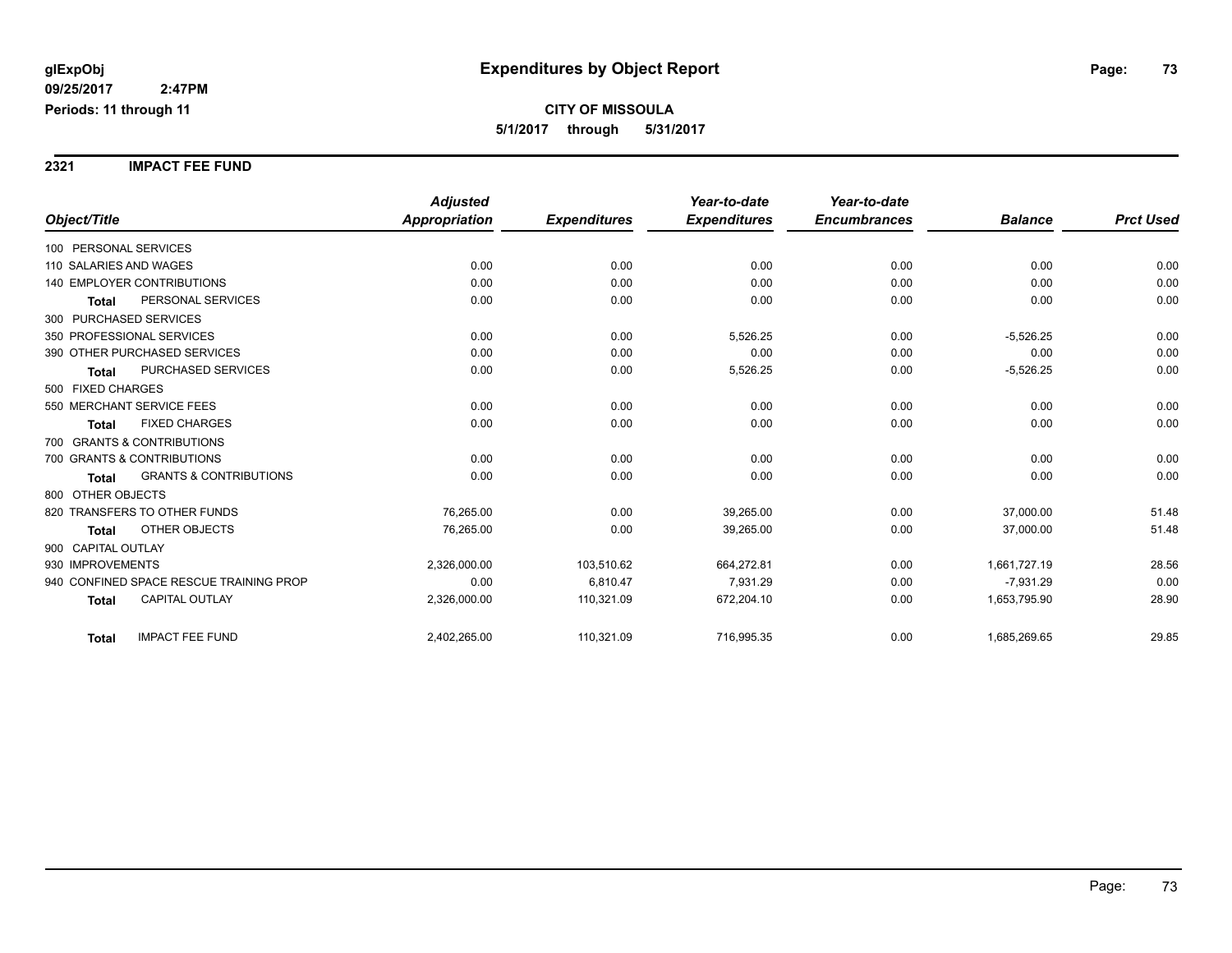**5/1/2017 through 5/31/2017**

# **2322 GEORGE ELMER/CATTLE DR INTERSECTION**

**390 NON-DEPARTMENTAL**

| Object/Title |                                       | <b>Adjusted</b><br><b>Appropriation</b> | <b>Expenditures</b> | Year-to-date<br><b>Expenditures</b> | Year-to-date<br><b>Encumbrances</b> | <b>Balance</b> | <b>Prct Used</b> |
|--------------|---------------------------------------|-----------------------------------------|---------------------|-------------------------------------|-------------------------------------|----------------|------------------|
|              | 300 PURCHASED SERVICES                |                                         |                     |                                     |                                     |                |                  |
|              |                                       |                                         |                     |                                     |                                     |                |                  |
|              | 350 PROFESSIONAL SERVICES             | 15,000.00                               | 0.00                | 0.00                                | 0.00                                | 15,000.00      | 0.00             |
|              | PURCHASED SERVICES<br><b>Total</b>    | 15,000.00                               | 0.00                | 0.00                                | 0.00                                | 15,000.00      | 0.00             |
|              | 500 FIXED CHARGES                     |                                         |                     |                                     |                                     |                |                  |
|              | 550 MERCHANT SERVICE FEES             | 0.00                                    | 0.00                | 0.00                                | 0.00                                | 0.00           | 0.00             |
|              | <b>FIXED CHARGES</b><br><b>Total</b>  | 0.00                                    | 0.00                | 0.00                                | 0.00                                | 0.00           | 0.00             |
|              | 800 OTHER OBJECTS                     |                                         |                     |                                     |                                     |                |                  |
|              | 820 TRANSFERS TO OTHER FUNDS          | 0.00                                    | 0.00                | 0.00                                | 0.00                                | 0.00           | 0.00             |
|              | OTHER OBJECTS<br><b>Total</b>         | 0.00                                    | 0.00                | 0.00                                | 0.00                                | 0.00           | 0.00             |
|              | 900 CAPITAL OUTLAY                    |                                         |                     |                                     |                                     |                |                  |
|              | 930 IMPROVEMENTS                      | 0.00                                    | 0.00                | 0.00                                | 0.00                                | 0.00           | 0.00             |
|              | <b>CAPITAL OUTLAY</b><br><b>Total</b> | 0.00                                    | 0.00                | 0.00                                | 0.00                                | 0.00           | 0.00             |
| <b>Total</b> | NON-DEPARTMENTAL                      | 15,000.00                               | 0.00                | 0.00                                | 0.00                                | 15,000.00      | 0.00             |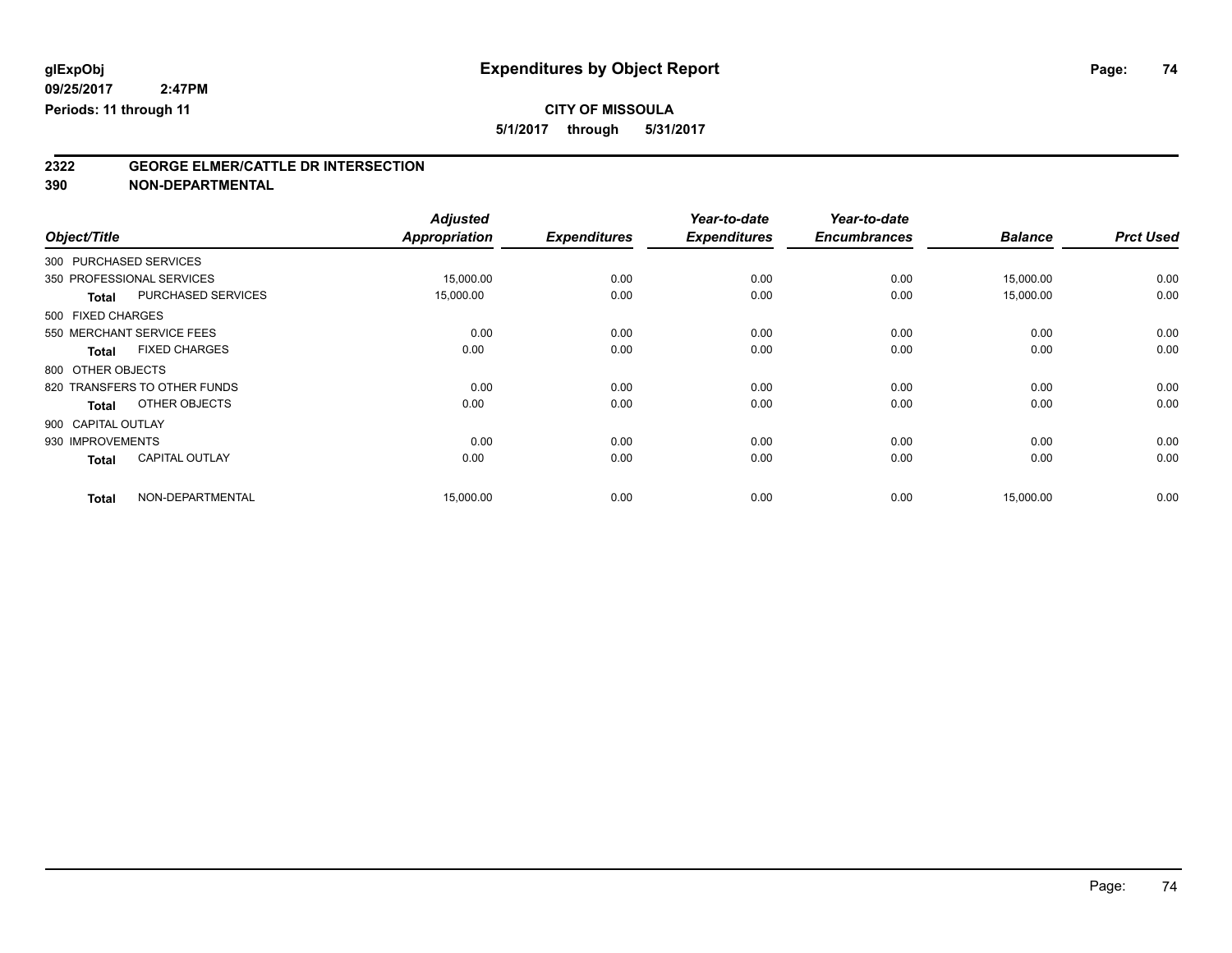### **2322 GEORGE ELMER/CATTLE DR INTERSECTION**

|                    |                                         | <b>Adjusted</b> |                     | Year-to-date        | Year-to-date        |                |                  |
|--------------------|-----------------------------------------|-----------------|---------------------|---------------------|---------------------|----------------|------------------|
| Object/Title       |                                         | Appropriation   | <b>Expenditures</b> | <b>Expenditures</b> | <b>Encumbrances</b> | <b>Balance</b> | <b>Prct Used</b> |
|                    | 300 PURCHASED SERVICES                  |                 |                     |                     |                     |                |                  |
|                    | 350 PROFESSIONAL SERVICES               | 15,000.00       | 0.00                | 0.00                | 0.00                | 15,000.00      | 0.00             |
| <b>Total</b>       | PURCHASED SERVICES                      | 15,000.00       | 0.00                | 0.00                | 0.00                | 15,000.00      | 0.00             |
| 500 FIXED CHARGES  |                                         |                 |                     |                     |                     |                |                  |
|                    | 550 MERCHANT SERVICE FEES               | 0.00            | 0.00                | 0.00                | 0.00                | 0.00           | 0.00             |
| Total              | <b>FIXED CHARGES</b>                    | 0.00            | 0.00                | 0.00                | 0.00                | 0.00           | 0.00             |
| 800 OTHER OBJECTS  |                                         |                 |                     |                     |                     |                |                  |
|                    | 820 TRANSFERS TO OTHER FUNDS            | 0.00            | 0.00                | 0.00                | 0.00                | 0.00           | 0.00             |
| Total              | OTHER OBJECTS                           | 0.00            | 0.00                | 0.00                | 0.00                | 0.00           | 0.00             |
| 900 CAPITAL OUTLAY |                                         |                 |                     |                     |                     |                |                  |
| 930 IMPROVEMENTS   |                                         | 0.00            | 0.00                | 0.00                | 0.00                | 0.00           | 0.00             |
| <b>Total</b>       | <b>CAPITAL OUTLAY</b>                   | 0.00            | 0.00                | 0.00                | 0.00                | 0.00           | 0.00             |
| <b>Total</b>       | <b>GEORGE ELMER/CATTLE DR INTERSECT</b> | 15,000.00       | 0.00                | 0.00                | 0.00                | 15,000.00      | 0.00             |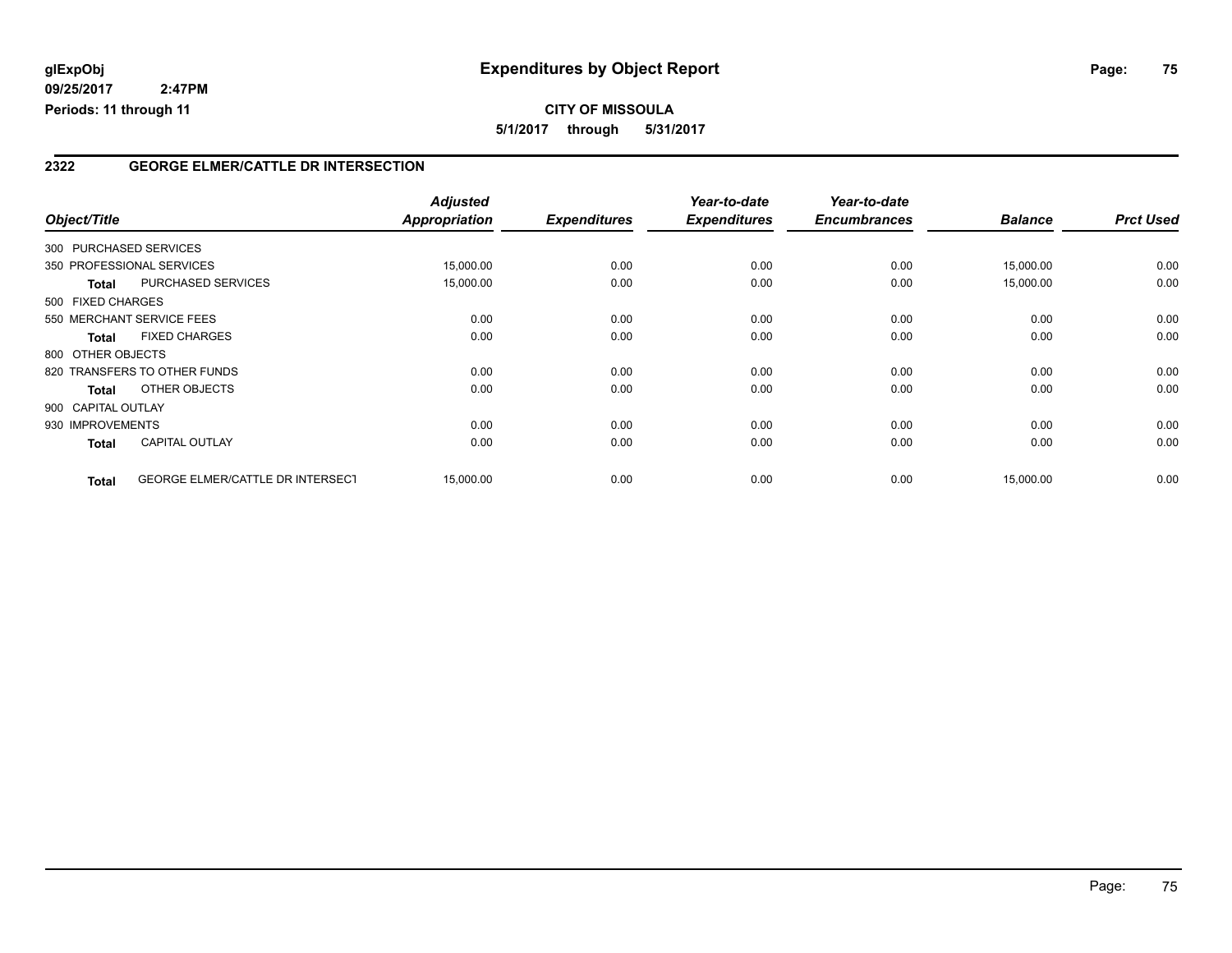**2365 PUBLIC ART FUND 220 MAYOR**

|              |                                       | <b>Adjusted</b>      |                     | Year-to-date        | Year-to-date        |                |                  |
|--------------|---------------------------------------|----------------------|---------------------|---------------------|---------------------|----------------|------------------|
| Object/Title |                                       | <b>Appropriation</b> | <b>Expenditures</b> | <b>Expenditures</b> | <b>Encumbrances</b> | <b>Balance</b> | <b>Prct Used</b> |
|              | 300 PURCHASED SERVICES                |                      |                     |                     |                     |                |                  |
|              | 320 PRINTING & DUPLICATING            | 3,000.00             | 0.00                | 0.00                | 0.00                | 3,000.00       | 0.00             |
|              | 350 PROFESSIONAL SERVICES             | 0.00                 | 0.00                | 362.17              | 0.00                | $-362.17$      | 0.00             |
|              | 390 OTHER PURCHASED SERVICES          | 23,320.00            | 0.00                | 0.00                | 0.00                | 23,320.00      | 0.00             |
|              | PURCHASED SERVICES<br><b>Total</b>    | 26,320.00            | 0.00                | 362.17              | 0.00                | 25,957.83      | 1.38             |
|              | 500 FIXED CHARGES                     |                      |                     |                     |                     |                |                  |
|              | 550 MERCHANT SERVICE FEES             | 0.00                 | 0.00                | 0.00                | 0.00                | 0.00           | 0.00             |
|              | <b>FIXED CHARGES</b><br><b>Total</b>  | 0.00                 | 0.00                | 0.00                | 0.00                | 0.00           | 0.00             |
|              | 800 OTHER OBJECTS                     |                      |                     |                     |                     |                |                  |
|              | 845 CONTINGENCY                       | 0.00                 | 0.00                | 0.00                | 0.00                | 0.00           | 0.00             |
|              | OTHER OBJECTS<br><b>Total</b>         | 0.00                 | 0.00                | 0.00                | 0.00                | 0.00           | 0.00             |
|              | 900 CAPITAL OUTLAY                    |                      |                     |                     |                     |                |                  |
|              | 930 IMPROVEMENTS                      | 0.00                 | 0.00                | 5,000.00            | 0.00                | $-5,000.00$    | 0.00             |
|              | <b>CAPITAL OUTLAY</b><br><b>Total</b> | 0.00                 | 0.00                | 5,000.00            | 0.00                | $-5,000.00$    | 0.00             |
|              | <b>MAYOR</b><br><b>Total</b>          | 26,320.00            | 0.00                | 5,362.17            | 0.00                | 20,957.83      | 20.37            |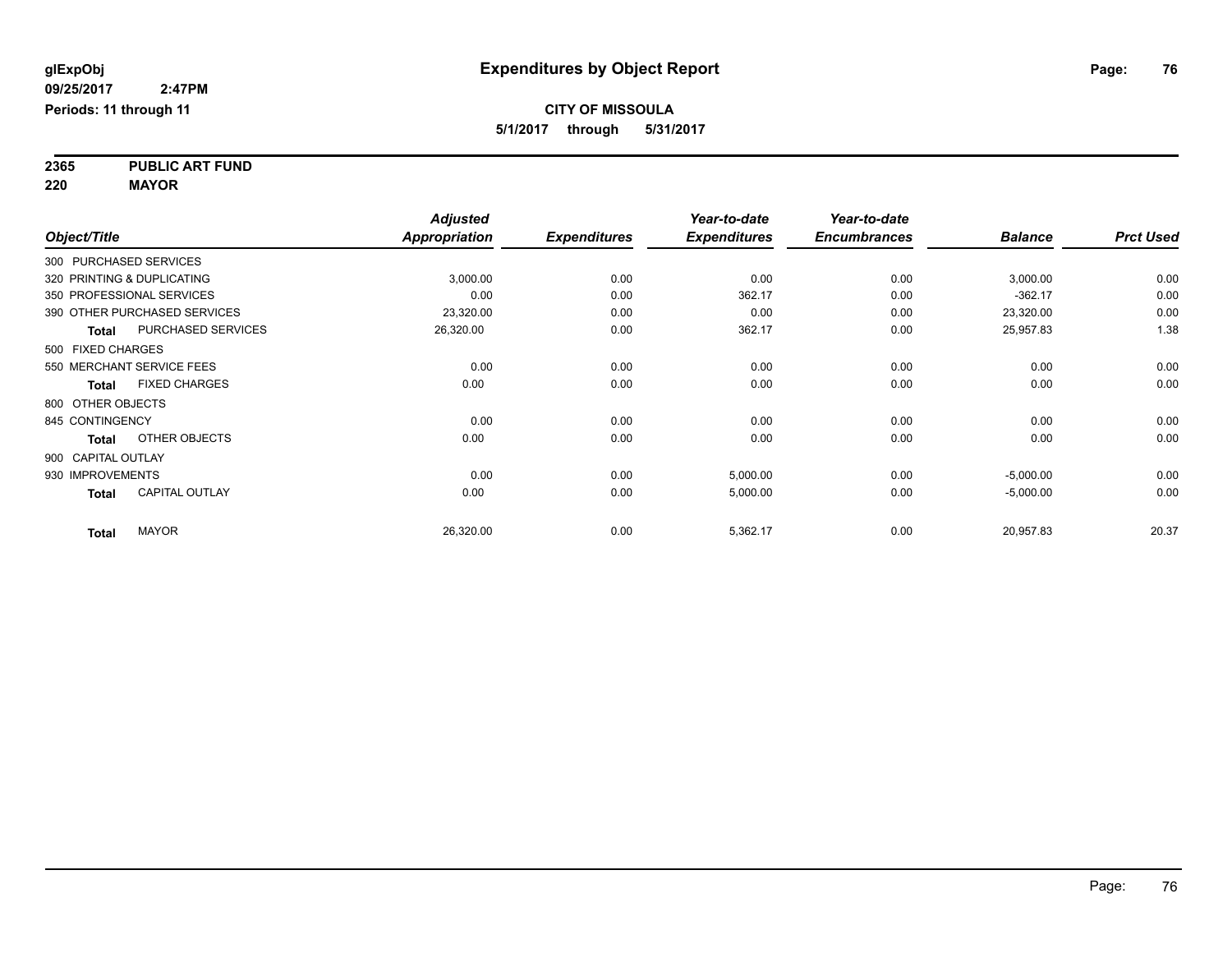#### **2365 PUBLIC ART FUND**

|                    |                              | <b>Adjusted</b>      |                     | Year-to-date        | Year-to-date        |                |                  |
|--------------------|------------------------------|----------------------|---------------------|---------------------|---------------------|----------------|------------------|
| Object/Title       |                              | <b>Appropriation</b> | <b>Expenditures</b> | <b>Expenditures</b> | <b>Encumbrances</b> | <b>Balance</b> | <b>Prct Used</b> |
|                    | 300 PURCHASED SERVICES       |                      |                     |                     |                     |                |                  |
|                    | 320 PRINTING & DUPLICATING   | 3,000.00             | 0.00                | 0.00                | 0.00                | 3,000.00       | 0.00             |
|                    | 350 PROFESSIONAL SERVICES    | 0.00                 | 0.00                | 362.17              | 0.00                | $-362.17$      | 0.00             |
|                    | 390 OTHER PURCHASED SERVICES | 23,320.00            | 0.00                | 0.00                | 0.00                | 23,320.00      | 0.00             |
| <b>Total</b>       | <b>PURCHASED SERVICES</b>    | 26,320.00            | 0.00                | 362.17              | 0.00                | 25,957.83      | 1.38             |
| 500 FIXED CHARGES  |                              |                      |                     |                     |                     |                |                  |
|                    | 550 MERCHANT SERVICE FEES    | 0.00                 | 0.00                | 0.00                | 0.00                | 0.00           | 0.00             |
| <b>Total</b>       | <b>FIXED CHARGES</b>         | 0.00                 | 0.00                | 0.00                | 0.00                | 0.00           | 0.00             |
| 800 OTHER OBJECTS  |                              |                      |                     |                     |                     |                |                  |
| 845 CONTINGENCY    |                              | 0.00                 | 0.00                | 0.00                | 0.00                | 0.00           | 0.00             |
| Total              | <b>OTHER OBJECTS</b>         | 0.00                 | 0.00                | 0.00                | 0.00                | 0.00           | 0.00             |
| 900 CAPITAL OUTLAY |                              |                      |                     |                     |                     |                |                  |
| 930 IMPROVEMENTS   |                              | 0.00                 | 0.00                | 5,000.00            | 0.00                | $-5,000.00$    | 0.00             |
| Total              | <b>CAPITAL OUTLAY</b>        | 0.00                 | 0.00                | 5,000.00            | 0.00                | $-5,000.00$    | 0.00             |
| <b>Total</b>       | PUBLIC ART FUND              | 26,320.00            | 0.00                | 5,362.17            | 0.00                | 20,957.83      | 20.37            |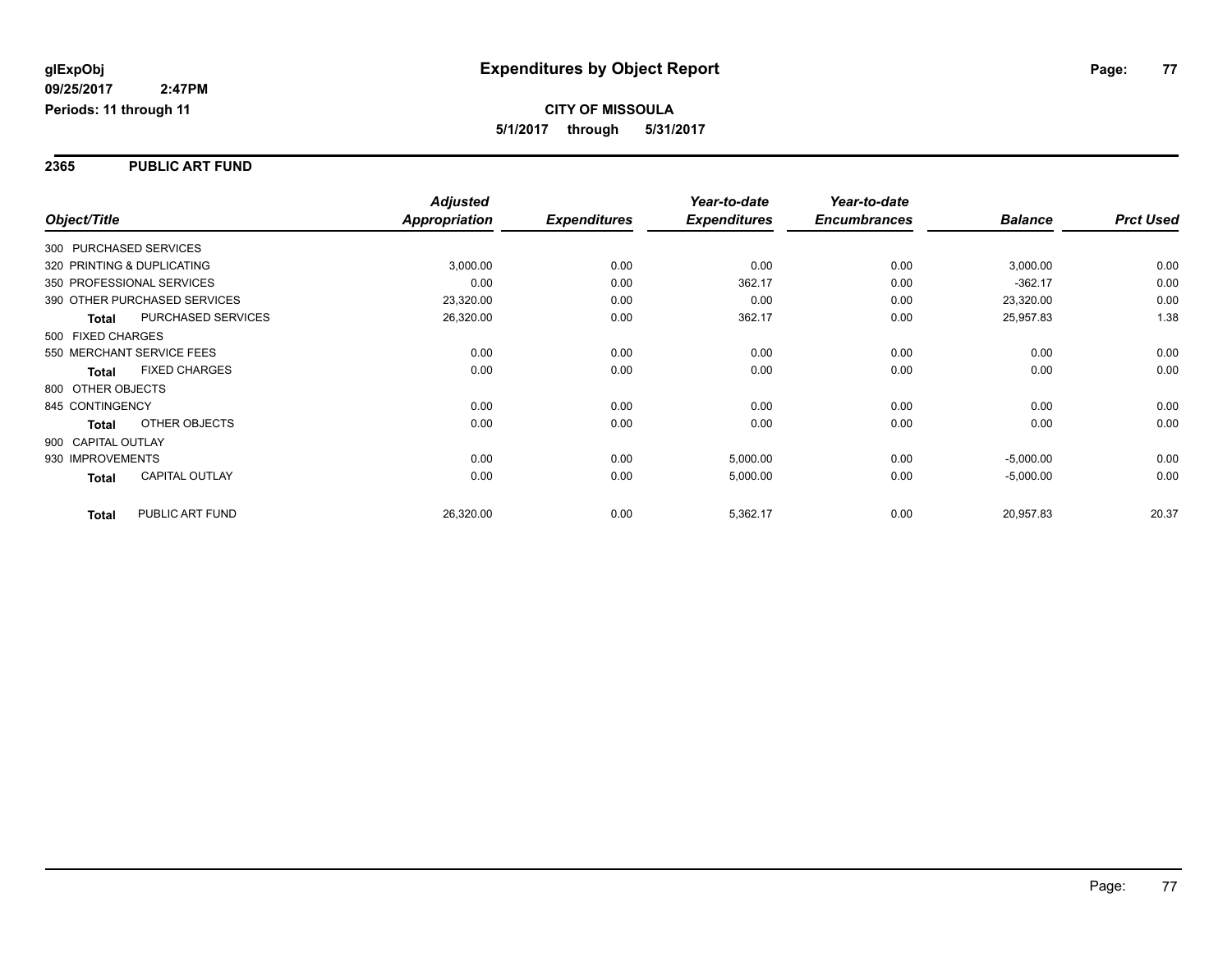**5/1/2017 through 5/31/2017**

# **2371 EMPLOYEE HEALTH INSURANCE LEVY FUND**

**390 NON-DEPARTMENTAL**

| Object/Title                     | <b>Adjusted</b><br><b>Appropriation</b> | <b>Expenditures</b> | Year-to-date<br><b>Expenditures</b> | Year-to-date<br><b>Encumbrances</b> | <b>Balance</b> | <b>Prct Used</b> |
|----------------------------------|-----------------------------------------|---------------------|-------------------------------------|-------------------------------------|----------------|------------------|
| 500 FIXED CHARGES                |                                         |                     |                                     |                                     |                |                  |
| 550 MERCHANT SERVICE FEES        | 0.00                                    | 0.00                | 0.00                                | 0.00                                | 0.00           | 0.00             |
| <b>FIXED CHARGES</b><br>Total    | 0.00                                    | 0.00                | 0.00                                | 0.00                                | 0.00           | 0.00             |
| 800 OTHER OBJECTS                |                                         |                     |                                     |                                     |                |                  |
| 820 TRANSFERS TO OTHER FUNDS     | 4.525.00                                | 0.00                | 2.263.00                            | 0.00                                | 2.262.00       | 50.01            |
| OTHER OBJECTS<br><b>Total</b>    | 4.525.00                                | 0.00                | 2,263.00                            | 0.00                                | 2.262.00       | 50.01            |
| NON-DEPARTMENTAL<br><b>Total</b> | 4.525.00                                | 0.00                | 2.263.00                            | 0.00                                | 2.262.00       | 50.01            |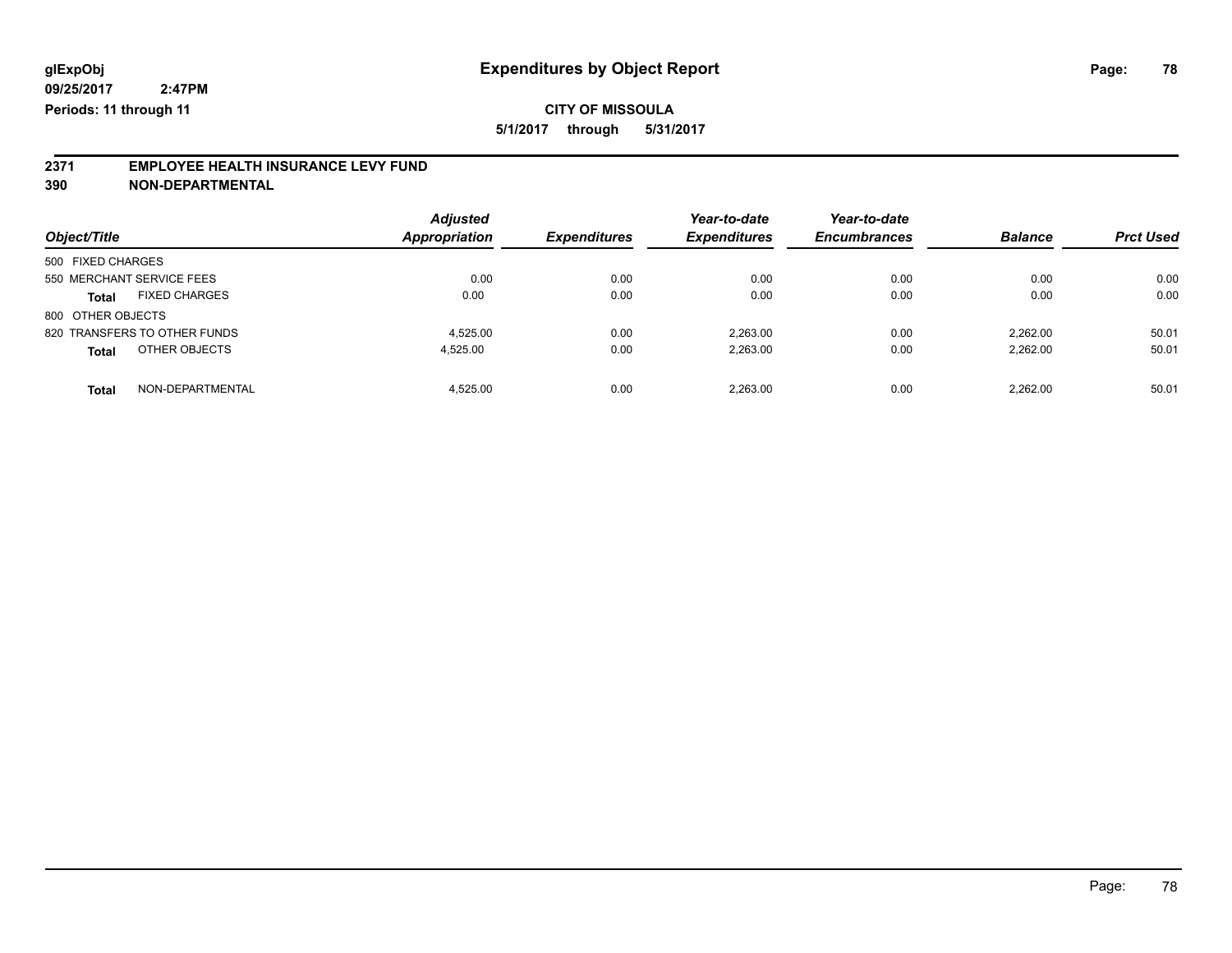**CITY OF MISSOULA 5/1/2017 through 5/31/2017**

### **2371 EMPLOYEE HEALTH INSURANCE LEVY FUND**

|                                                  | <b>Adjusted</b>      |                     | Year-to-date        | Year-to-date        | <b>Balance</b> |                  |
|--------------------------------------------------|----------------------|---------------------|---------------------|---------------------|----------------|------------------|
| Object/Title                                     | <b>Appropriation</b> | <b>Expenditures</b> | <b>Expenditures</b> | <b>Encumbrances</b> |                | <b>Prct Used</b> |
| 500 FIXED CHARGES                                |                      |                     |                     |                     |                |                  |
| 550 MERCHANT SERVICE FEES                        | 0.00                 | 0.00                | 0.00                | 0.00                | 0.00           | 0.00             |
| <b>FIXED CHARGES</b><br><b>Total</b>             | 0.00                 | 0.00                | 0.00                | 0.00                | 0.00           | 0.00             |
| 800 OTHER OBJECTS                                |                      |                     |                     |                     |                |                  |
| 820 TRANSFERS TO OTHER FUNDS                     | 4.525.00             | 0.00                | 2.263.00            | 0.00                | 2.262.00       | 50.01            |
| OTHER OBJECTS<br><b>Total</b>                    | 4.525.00             | 0.00                | 2.263.00            | 0.00                | 2.262.00       | 50.01            |
| EMPLOYEE HEALTH INSURANCE LEVY F<br><b>Total</b> | 4.525.00             | 0.00                | 2.263.00            | 0.00                | 2.262.00       | 50.01            |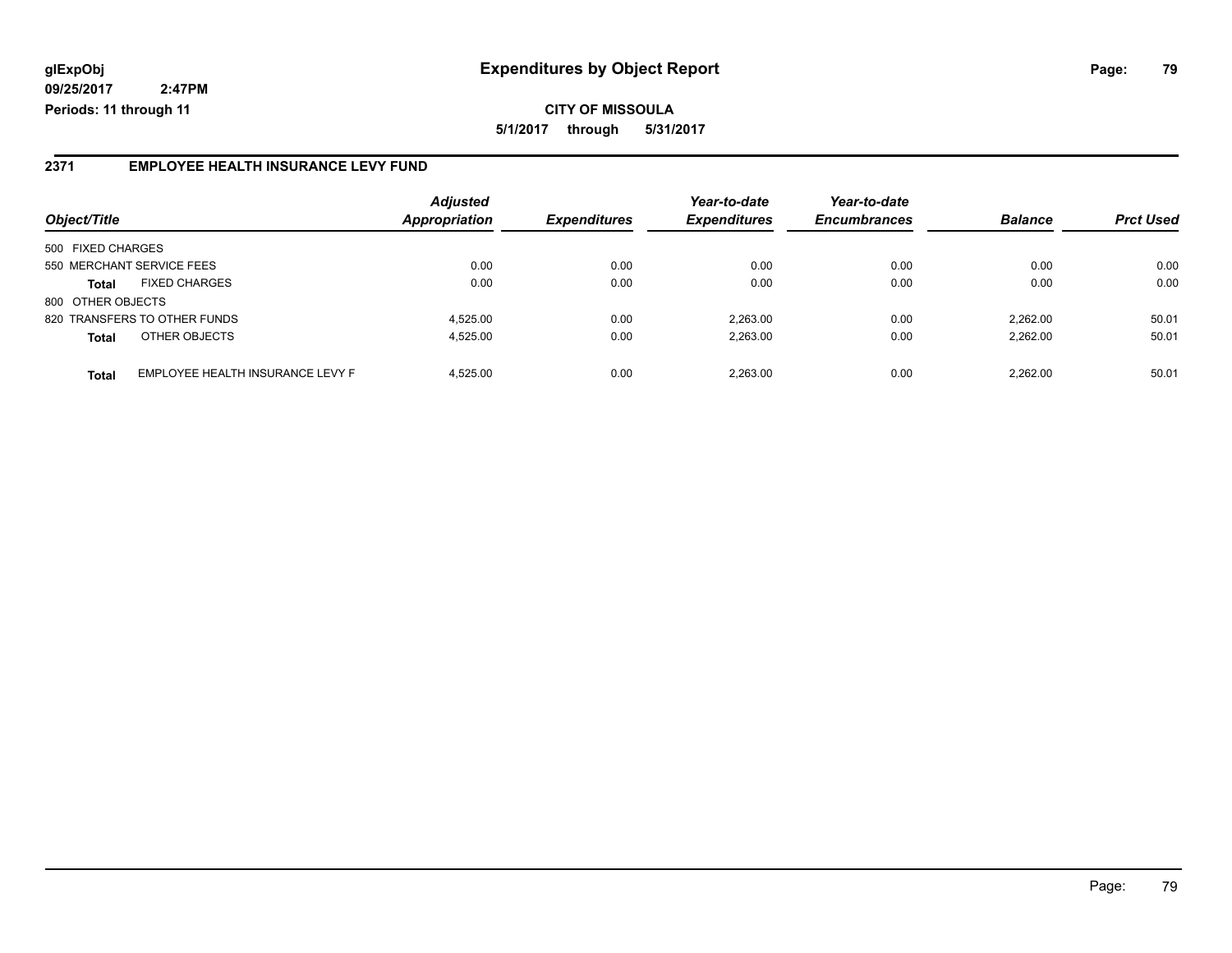**2372 PERMISSIVE MEDICAL LEVY**

**390 NON-DEPARTMENTAL**

| Object/Title                         | <b>Adjusted</b><br>Appropriation | <b>Expenditures</b> | Year-to-date<br><b>Expenditures</b> | Year-to-date<br><b>Encumbrances</b> | <b>Balance</b> | <b>Prct Used</b> |
|--------------------------------------|----------------------------------|---------------------|-------------------------------------|-------------------------------------|----------------|------------------|
|                                      |                                  |                     |                                     |                                     |                |                  |
| 500 FIXED CHARGES                    |                                  |                     |                                     |                                     |                |                  |
| 550 MERCHANT SERVICE FEES            | 0.00                             | 0.00                | 0.00                                | 0.00                                | 0.00           | 0.00             |
| <b>FIXED CHARGES</b><br><b>Total</b> | 0.00                             | 0.00                | 0.00                                | 0.00                                | 0.00           | 0.00             |
| 800 OTHER OBJECTS                    |                                  |                     |                                     |                                     |                |                  |
| 820 TRANSFERS TO OTHER FUNDS         | 4.774.150.00                     | 0.00                | 2,387,075.00                        | 0.00                                | 2,387,075.00   | 50.00            |
| OTHER OBJECTS<br>Total               | 4,774,150.00                     | 0.00                | 2,387,075.00                        | 0.00                                | 2,387,075.00   | 50.00            |
| NON-DEPARTMENTAL<br><b>Total</b>     | 4.774.150.00                     | 0.00                | 2,387,075.00                        | 0.00                                | 2,387,075.00   | 50.00            |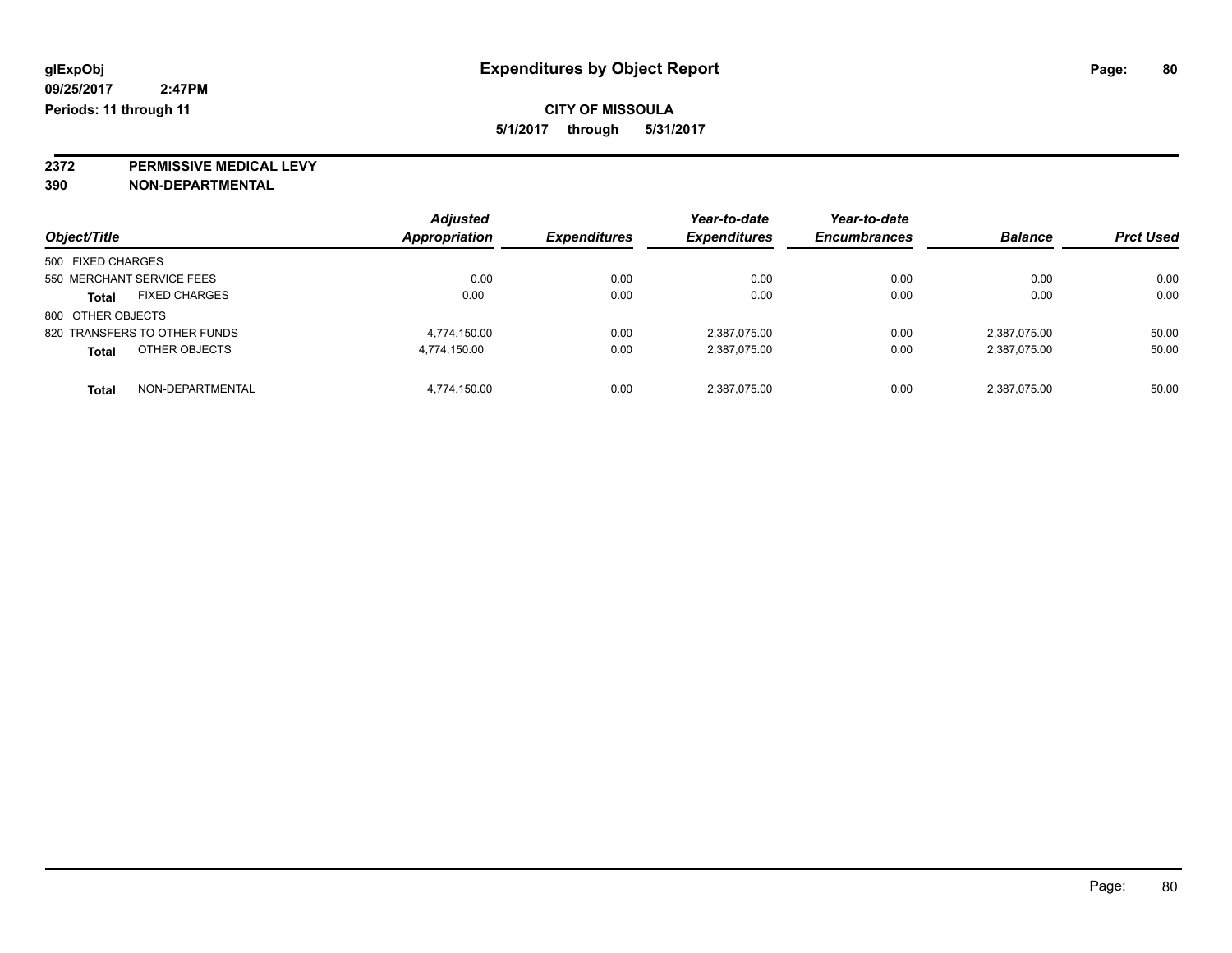## **2372 PERMISSIVE MEDICAL LEVY**

|                                         | <b>Adjusted</b> |                     | Year-to-date        | Year-to-date        |                |                  |
|-----------------------------------------|-----------------|---------------------|---------------------|---------------------|----------------|------------------|
| Object/Title                            | Appropriation   | <b>Expenditures</b> | <b>Expenditures</b> | <b>Encumbrances</b> | <b>Balance</b> | <b>Prct Used</b> |
| 500 FIXED CHARGES                       |                 |                     |                     |                     |                |                  |
| 550 MERCHANT SERVICE FEES               | 0.00            | 0.00                | 0.00                | 0.00                | 0.00           | 0.00             |
| <b>FIXED CHARGES</b><br><b>Total</b>    | 0.00            | 0.00                | 0.00                | 0.00                | 0.00           | 0.00             |
| 800 OTHER OBJECTS                       |                 |                     |                     |                     |                |                  |
| 820 TRANSFERS TO OTHER FUNDS            | 4,774,150.00    | 0.00                | 2,387,075.00        | 0.00                | 2,387,075.00   | 50.00            |
| OTHER OBJECTS<br><b>Total</b>           | 4,774,150.00    | 0.00                | 2,387,075.00        | 0.00                | 2,387,075.00   | 50.00            |
| PERMISSIVE MEDICAL LEVY<br><b>Total</b> | 4.774.150.00    | 0.00                | 2.387.075.00        | 0.00                | 2.387.075.00   | 50.00            |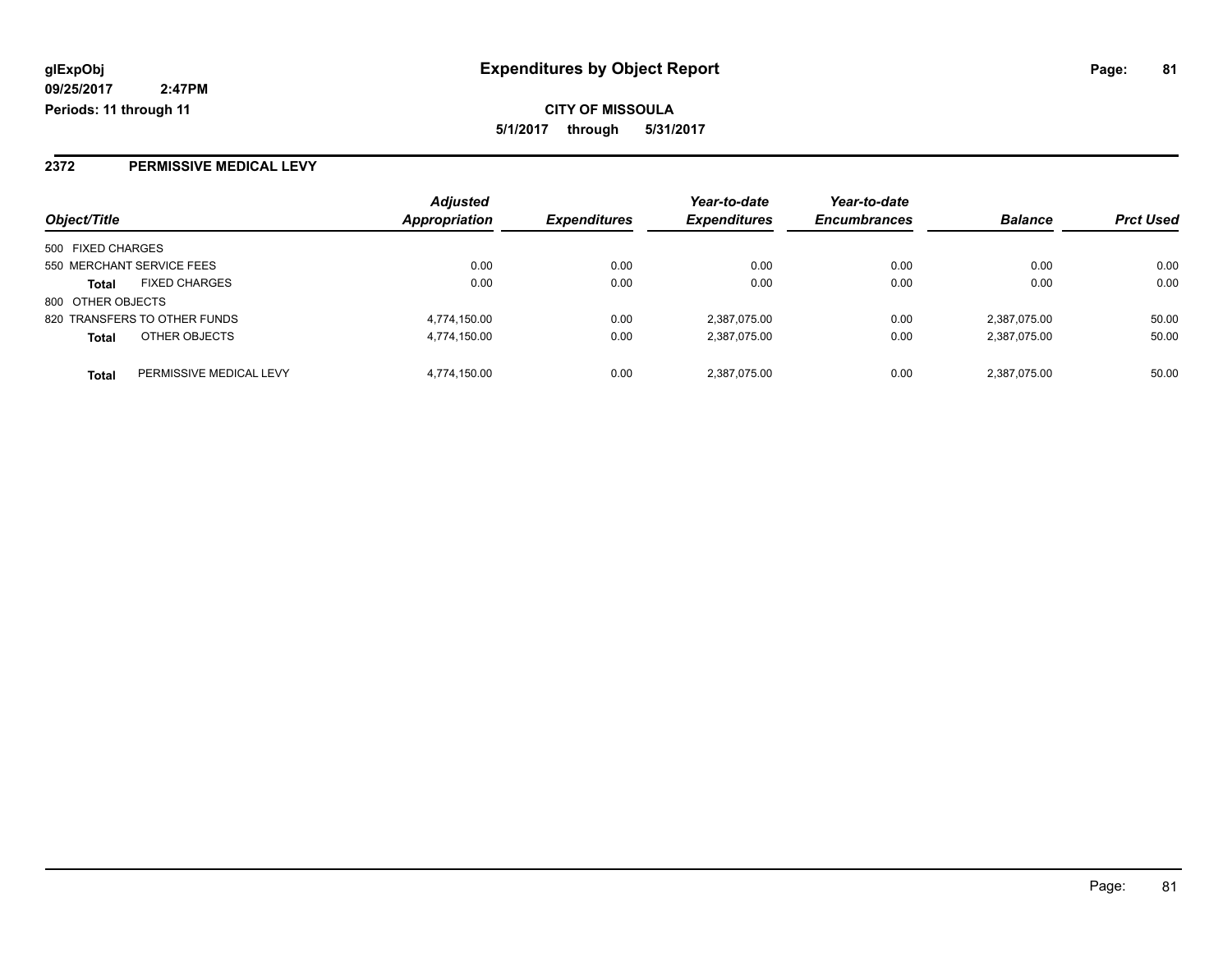**5/1/2017 through 5/31/2017**

# **2389 CABLE TELEVISION FRANCHISE FUND**

**390 NON-DEPARTMENTAL**

|                        |                                     | <b>Adjusted</b> |                     | Year-to-date        | Year-to-date        |                |                  |
|------------------------|-------------------------------------|-----------------|---------------------|---------------------|---------------------|----------------|------------------|
| Object/Title           |                                     | Appropriation   | <b>Expenditures</b> | <b>Expenditures</b> | <b>Encumbrances</b> | <b>Balance</b> | <b>Prct Used</b> |
| 300 PURCHASED SERVICES |                                     |                 |                     |                     |                     |                |                  |
|                        | 330 PUBLICITY, SUBSCRIPTIONS & DUES | 0.00            | 0.00                | 0.00                | 0.00                | 0.00           | 0.00             |
|                        | 350 PROFESSIONAL SERVICES           | 20,288.00       | 0.00                | 12,900.00           | 0.00                | 7,388.00       | 63.58            |
|                        | 360 REPAIR & MAINTENANCE            | 0.00            | 0.00                | 0.00                | 0.00                | 0.00           | 0.00             |
| 370 TRAVEL             |                                     | 1,000.00        | 0.00                | 0.00                | 0.00                | 1,000.00       | 0.00             |
| 380 TRAINING           |                                     | 1,000.00        | 0.00                | 0.00                | 0.00                | 1,000.00       | 0.00             |
| <b>Total</b>           | PURCHASED SERVICES                  | 22,288.00       | 0.00                | 12,900.00           | 0.00                | 9,388.00       | 57.88            |
| 500 FIXED CHARGES      |                                     |                 |                     |                     |                     |                |                  |
|                        | 550 MERCHANT SERVICE FEES           | 0.00            | 0.00                | 0.00                | 0.00                | 0.00           | 0.00             |
| <b>Total</b>           | <b>FIXED CHARGES</b>                | 0.00            | 0.00                | 0.00                | 0.00                | 0.00           | 0.00             |
|                        | 700 GRANTS & CONTRIBUTIONS          |                 |                     |                     |                     |                |                  |
|                        | 700 GRANTS & CONTRIBUTIONS          | 390,000.00      | 0.00                | 360,000.00          | 0.00                | 30,000.00      | 92.31            |
| <b>Total</b>           | <b>GRANTS &amp; CONTRIBUTIONS</b>   | 390,000.00      | 0.00                | 360,000.00          | 0.00                | 30,000.00      | 92.31            |
| 800 OTHER OBJECTS      |                                     |                 |                     |                     |                     |                |                  |
|                        | 820 TRANSFERS TO OTHER FUNDS        | 301,433.00      | 0.00                | 150,717.00          | 0.00                | 150,716.00     | 50.00            |
| 845 CONTINGENCY        |                                     | 0.00            | 0.00                | 0.00                | 0.00                | 0.00           | 0.00             |
| <b>Total</b>           | OTHER OBJECTS                       | 301,433.00      | 0.00                | 150,717.00          | 0.00                | 150,716.00     | 50.00            |
| 900 CAPITAL OUTLAY     |                                     |                 |                     |                     |                     |                |                  |
|                        | 940 MACHINERY & EQUIPMENT           | 37,567.00       | 150.00              | 14,270.76           | 0.00                | 23,296.24      | 37.99            |
| <b>Total</b>           | <b>CAPITAL OUTLAY</b>               | 37,567.00       | 150.00              | 14,270.76           | 0.00                | 23,296.24      | 37.99            |
| <b>Total</b>           | NON-DEPARTMENTAL                    | 751,288.00      | 150.00              | 537,887.76          | 0.00                | 213,400.24     | 71.60            |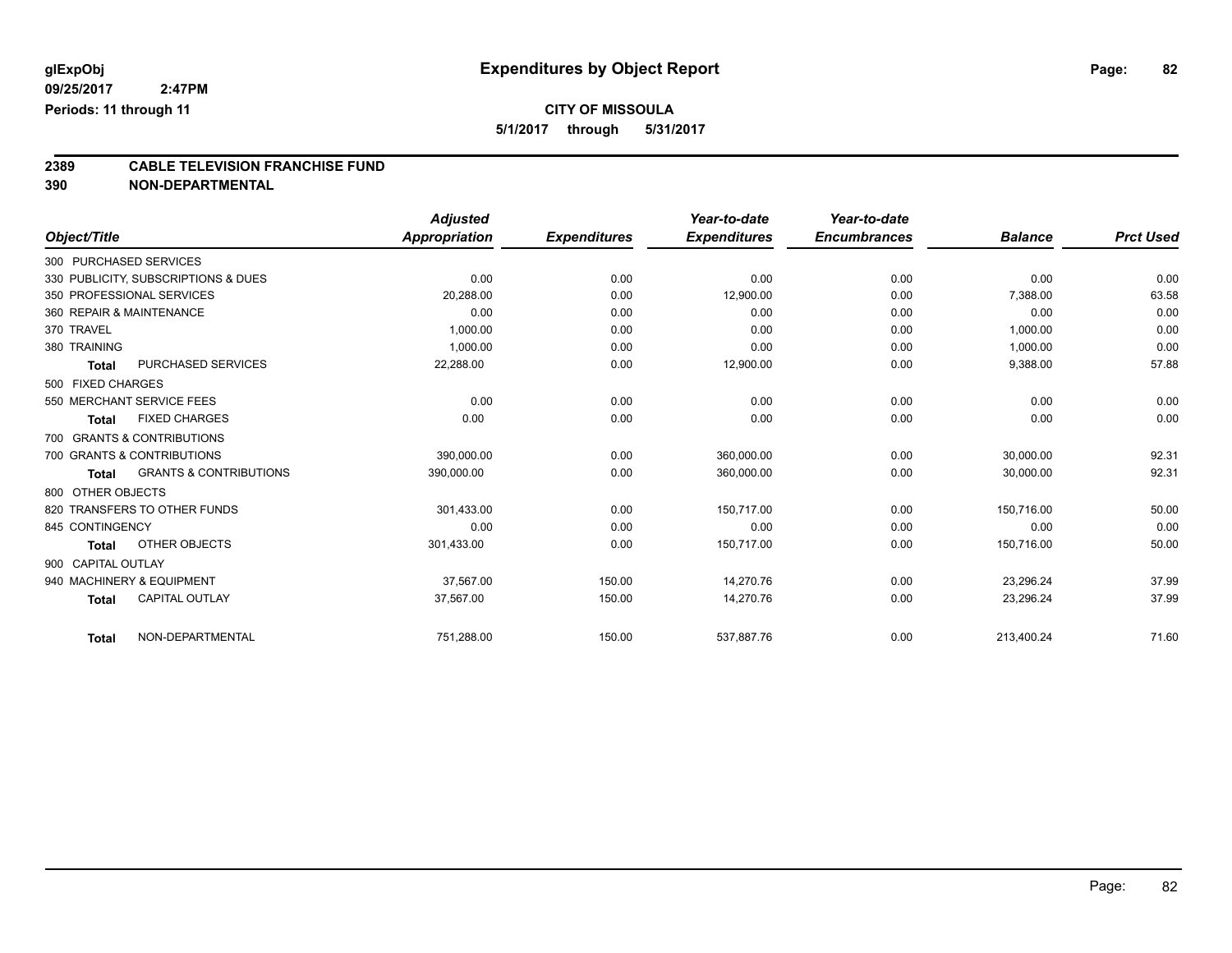## **CITY OF MISSOULA 5/1/2017 through 5/31/2017**

### **2389 CABLE TELEVISION FRANCHISE FUND**

|                                       |                                   | <b>Adjusted</b> |                     | Year-to-date        | Year-to-date        |                |                  |
|---------------------------------------|-----------------------------------|-----------------|---------------------|---------------------|---------------------|----------------|------------------|
| Object/Title                          |                                   | Appropriation   | <b>Expenditures</b> | <b>Expenditures</b> | <b>Encumbrances</b> | <b>Balance</b> | <b>Prct Used</b> |
| 300 PURCHASED SERVICES                |                                   |                 |                     |                     |                     |                |                  |
| 330 PUBLICITY, SUBSCRIPTIONS & DUES   |                                   | 0.00            | 0.00                | 0.00                | 0.00                | 0.00           | 0.00             |
| 350 PROFESSIONAL SERVICES             |                                   | 20,288.00       | 0.00                | 12,900.00           | 0.00                | 7,388.00       | 63.58            |
| 360 REPAIR & MAINTENANCE              |                                   | 0.00            | 0.00                | 0.00                | 0.00                | 0.00           | 0.00             |
| 370 TRAVEL                            |                                   | 1,000.00        | 0.00                | 0.00                | 0.00                | 1,000.00       | 0.00             |
| 380 TRAINING                          |                                   | 1,000.00        | 0.00                | 0.00                | 0.00                | 1,000.00       | 0.00             |
| Total                                 | PURCHASED SERVICES                | 22,288.00       | 0.00                | 12,900.00           | 0.00                | 9,388.00       | 57.88            |
| 500 FIXED CHARGES                     |                                   |                 |                     |                     |                     |                |                  |
| 550 MERCHANT SERVICE FEES             |                                   | 0.00            | 0.00                | 0.00                | 0.00                | 0.00           | 0.00             |
| <b>FIXED CHARGES</b><br>Total         |                                   | 0.00            | 0.00                | 0.00                | 0.00                | 0.00           | 0.00             |
| 700 GRANTS & CONTRIBUTIONS            |                                   |                 |                     |                     |                     |                |                  |
| 700 GRANTS & CONTRIBUTIONS            |                                   | 390,000.00      | 0.00                | 360,000.00          | 0.00                | 30,000.00      | 92.31            |
| Total                                 | <b>GRANTS &amp; CONTRIBUTIONS</b> | 390,000.00      | 0.00                | 360,000.00          | 0.00                | 30,000.00      | 92.31            |
| 800 OTHER OBJECTS                     |                                   |                 |                     |                     |                     |                |                  |
| 820 TRANSFERS TO OTHER FUNDS          |                                   | 301,433.00      | 0.00                | 150,717.00          | 0.00                | 150,716.00     | 50.00            |
| 845 CONTINGENCY                       |                                   | 0.00            | 0.00                | 0.00                | 0.00                | 0.00           | 0.00             |
| <b>Total</b>                          | OTHER OBJECTS                     | 301,433.00      | 0.00                | 150,717.00          | 0.00                | 150,716.00     | 50.00            |
| 900 CAPITAL OUTLAY                    |                                   |                 |                     |                     |                     |                |                  |
| 940 MACHINERY & EQUIPMENT             |                                   | 37,567.00       | 150.00              | 14,270.76           | 0.00                | 23,296.24      | 37.99            |
| <b>CAPITAL OUTLAY</b><br><b>Total</b> |                                   | 37,567.00       | 150.00              | 14,270.76           | 0.00                | 23,296.24      | 37.99            |
| <b>Total</b>                          | CABLE TELEVISION FRANCHISE FUND   | 751,288.00      | 150.00              | 537,887.76          | 0.00                | 213,400.24     | 71.60            |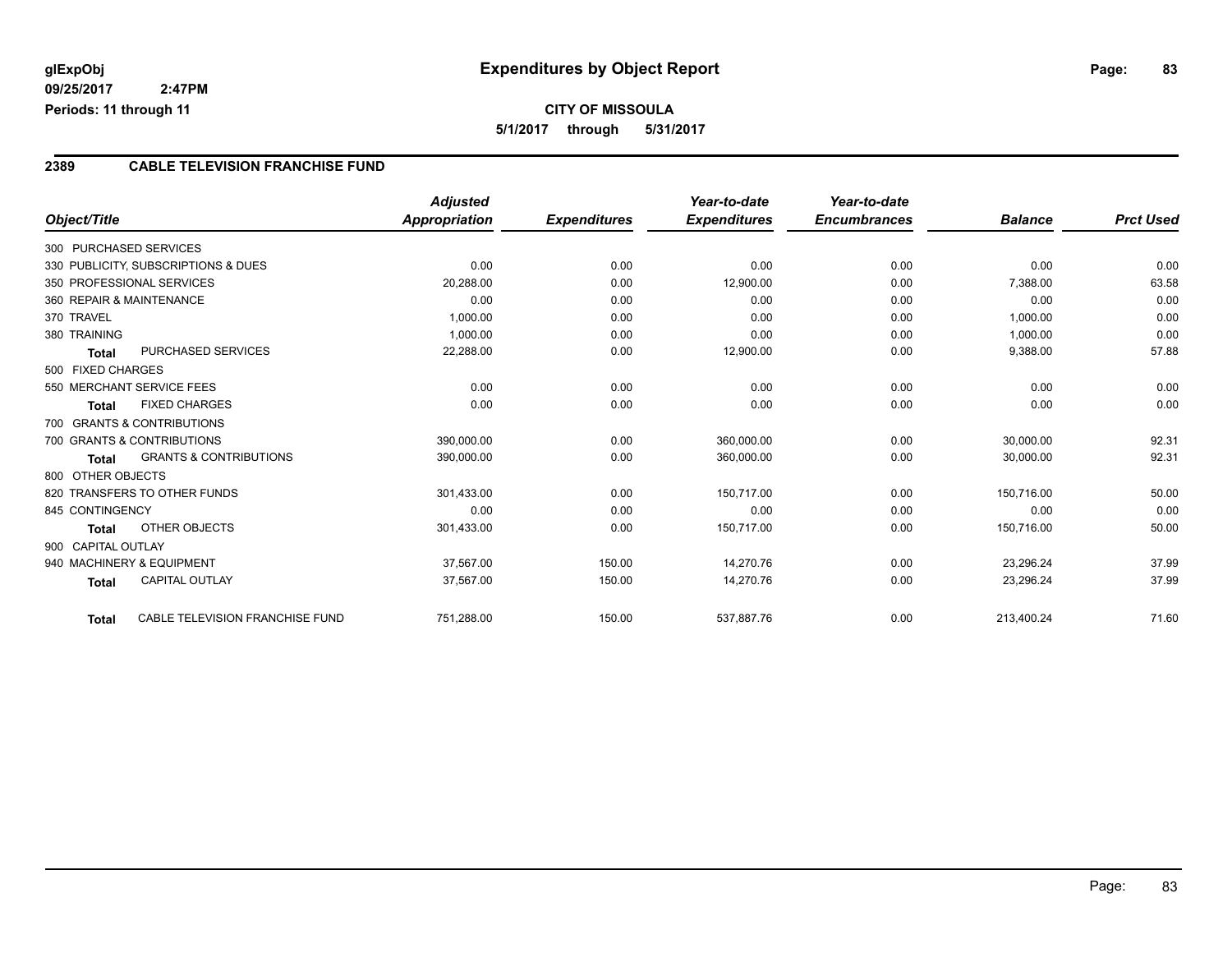**2390 DRUG FORFEITURE FUND**

**290 POLICE**

|                                                   | <b>Adjusted</b>      |                     | Year-to-date        | Year-to-date        |                |                  |
|---------------------------------------------------|----------------------|---------------------|---------------------|---------------------|----------------|------------------|
| Object/Title                                      | <b>Appropriation</b> | <b>Expenditures</b> | <b>Expenditures</b> | <b>Encumbrances</b> | <b>Balance</b> | <b>Prct Used</b> |
| 100 PERSONAL SERVICES                             |                      |                     |                     |                     |                |                  |
| 110 SALARIES AND WAGES                            | 0.00                 | 0.00                | 0.00                | 0.00                | 0.00           | 0.00             |
| 120 OVERTIME                                      | 0.00                 | 0.00                | 0.00                | 0.00                | 0.00           | 0.00             |
| 140 EMPLOYER CONTRIBUTIONS                        | 0.00                 | 0.00                | 0.00                | 0.00                | 0.00           | 0.00             |
| PERSONAL SERVICES<br>Total                        | 0.00                 | 0.00                | 0.00                | 0.00                | 0.00           | 0.00             |
| 200 SUPPLIES                                      |                      |                     |                     |                     |                |                  |
| 210 OFFICE SUPPLIES                               | 0.00                 | 0.00                | 0.00                | 0.00                | 0.00           | 0.00             |
| 220 OPERATING SUPPLIES                            | 3,000.00             | 3,319.13            | 6,943.60            | 0.00                | $-3,943.60$    | 231.45           |
| 230 REPAIR/MAINTENANCE                            | 3,000.00             | 0.00                | 0.00                | 0.00                | 3,000.00       | 0.00             |
| 231 GASOLINE                                      | 500.00               | 0.00                | 0.00                | 0.00                | 500.00         | 0.00             |
| 240 OTHER SUPPLIES                                | 0.00                 | 0.00                | 0.00                | 0.00                | 0.00           | 0.00             |
| <b>SUPPLIES</b><br>Total                          | 6,500.00             | 3,319.13            | 6,943.60            | 0.00                | $-443.60$      | 106.82           |
| 300 PURCHASED SERVICES                            |                      |                     |                     |                     |                |                  |
| 310 COMMUNICATIONS                                | 500.00               | 0.00                | 0.00                | 0.00                | 500.00         | 0.00             |
| 320 PRINTING & DUPLICATING                        | 300.00               | 0.00                | 0.00                | 0.00                | 300.00         | 0.00             |
| 330 PUBLICITY, SUBSCRIPTIONS & DUES               | 0.00                 | 0.00                | 0.00                | 0.00                | 0.00           | 0.00             |
| 344 TELEPHONE SERVICE                             | 0.00                 | 0.00                | 0.00                | 0.00                | 0.00           | 0.00             |
| 350 PROFESSIONAL SERVICES                         | 0.00                 | 0.00                | 2,997.70            | 0.00                | $-2,997.70$    | 0.00             |
| 360 REPAIR & MAINTENANCE                          | 500.00               | 0.00                | 0.00                | 0.00                | 500.00         | 0.00             |
| 370 TRAVEL                                        | 2,000.00             | 0.00                | 3,724.37            | 0.00                | $-1,724.37$    | 186.22           |
| 380 TRAINING                                      | 1,500.00             | 0.00                | 0.00                | 0.00                | 1,500.00       | 0.00             |
| 390 OTHER PURCHASED SERVICES                      | 500.00               | 0.00                | 0.00                | 0.00                | 500.00         | 0.00             |
| PURCHASED SERVICES<br><b>Total</b>                | 5,300.00             | 0.00                | 6,722.07            | 0.00                | $-1,422.07$    | 126.83           |
| 500 FIXED CHARGES                                 |                      |                     |                     |                     |                |                  |
| 500 FIXED CHARGES                                 | 1,000.00             | 0.00                | 0.00                | 0.00                | 1,000.00       | 0.00             |
| 550 MERCHANT SERVICE FEES                         | 0.00                 | 0.00                | 0.00                | 0.00                | 0.00           | 0.00             |
| <b>FIXED CHARGES</b><br><b>Total</b>              | 1,000.00             | 0.00                | 0.00                | 0.00                | 1,000.00       | 0.00             |
| 700 GRANTS & CONTRIBUTIONS                        |                      |                     |                     |                     |                |                  |
| 700 GRANTS & CONTRIBUTIONS                        | 0.00                 | 0.00                | 0.00                | 0.00                | 0.00           | 0.00             |
| <b>GRANTS &amp; CONTRIBUTIONS</b><br><b>Total</b> | 0.00                 | 0.00                | 0.00                | 0.00                | 0.00           | 0.00             |
| 800 OTHER OBJECTS                                 |                      |                     |                     |                     |                |                  |
| 820 TRANSFERS TO OTHER FUNDS                      | 0.00                 | 0.00                | 0.00                | 0.00                | 0.00           | 0.00             |
| 845 CONTINGENCY                                   | 0.00                 | 0.00                | 0.00                | 0.00                | 0.00           | 0.00             |
|                                                   |                      |                     |                     |                     |                |                  |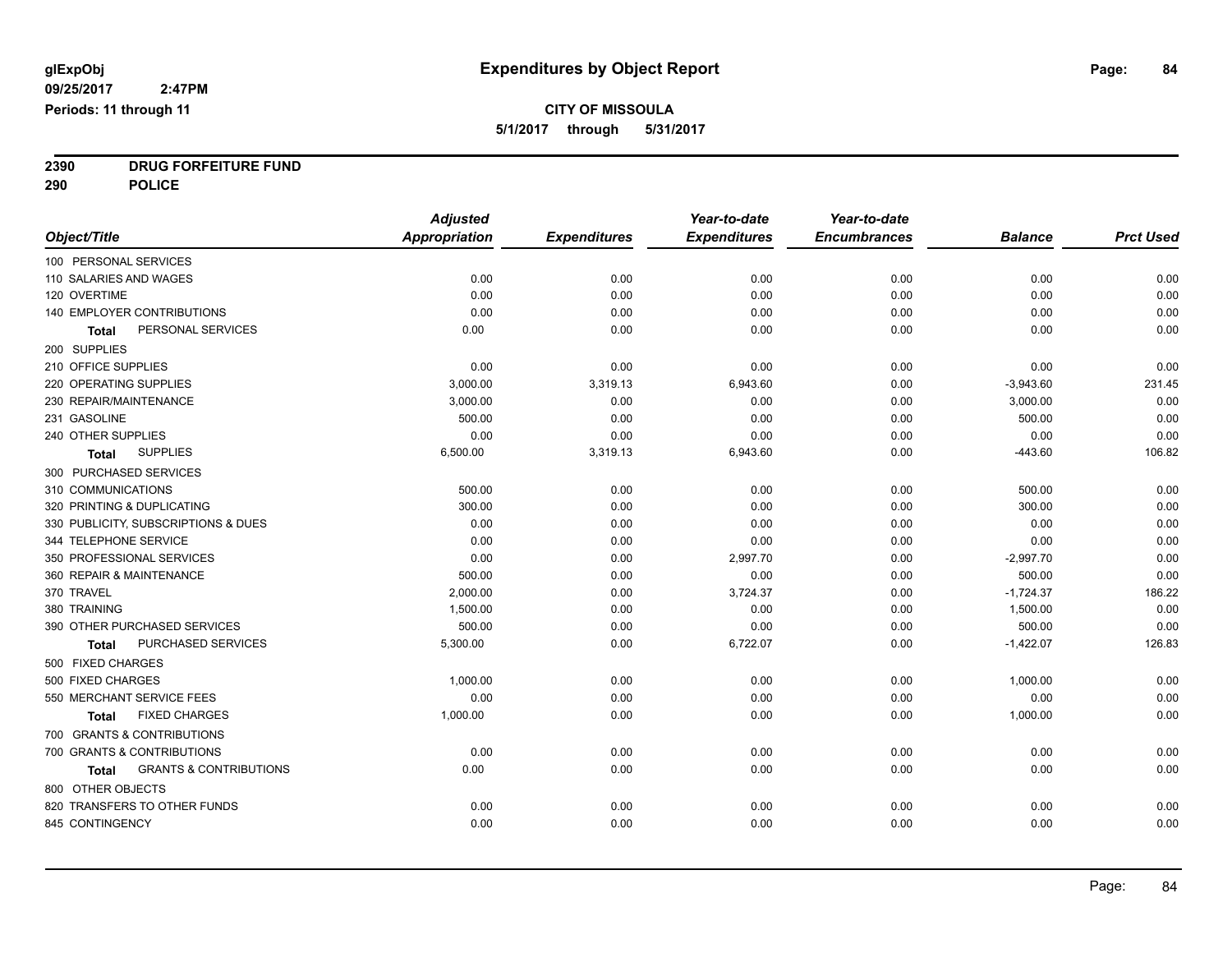## **CITY OF MISSOULA 5/1/2017 through 5/31/2017**

**2390 DRUG FORFEITURE FUND**

**290 POLICE**

|                    |                           | <b>Adjusted</b>      |                     | Year-to-date        | Year-to-date        |                |                  |
|--------------------|---------------------------|----------------------|---------------------|---------------------|---------------------|----------------|------------------|
| Object/Title       |                           | <b>Appropriation</b> | <b>Expenditures</b> | <b>Expenditures</b> | <b>Encumbrances</b> | <b>Balance</b> | <b>Prct Used</b> |
| <b>Total</b>       | OTHER OBJECTS             | 0.00                 | 0.00                | 0.00                | 0.00                | 0.00           | 0.00             |
| 900 CAPITAL OUTLAY |                           |                      |                     |                     |                     |                |                  |
| 930 IMPROVEMENTS   |                           | 0.00                 | 0.00                | 0.00                | 0.00                | 0.00           | 0.00             |
|                    | 940 MACHINERY & EQUIPMENT | 5,000.00             | 0.00                | 0.00                | 0.00                | 5,000.00       | 0.00             |
| <b>Total</b>       | <b>CAPITAL OUTLAY</b>     | 5.000.00             | 0.00                | 0.00                | 0.00                | 5,000.00       | 0.00             |
| <b>Total</b>       | <b>POLICE</b>             | 17,800.00            | 3.319.13            | 13.665.67           | 0.00                | 4,134.33       | 76.77            |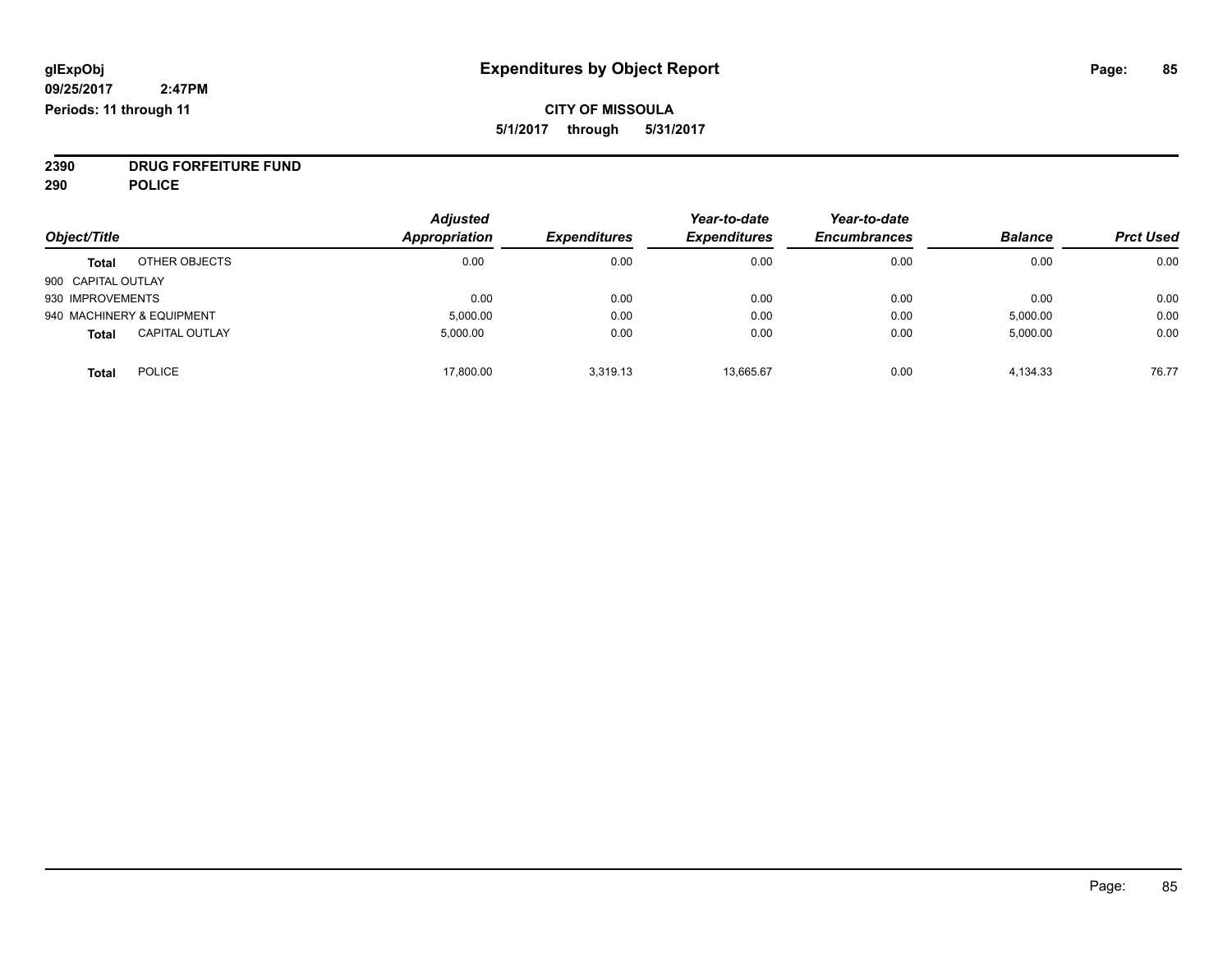#### **2390 DRUG FORFEITURE FUND**

|                                            | <b>Adjusted</b> |                     | Year-to-date        | Year-to-date        |                |                  |
|--------------------------------------------|-----------------|---------------------|---------------------|---------------------|----------------|------------------|
| Object/Title                               | Appropriation   | <b>Expenditures</b> | <b>Expenditures</b> | <b>Encumbrances</b> | <b>Balance</b> | <b>Prct Used</b> |
| 100 PERSONAL SERVICES                      |                 |                     |                     |                     |                |                  |
| 110 SALARIES AND WAGES                     | 0.00            | 0.00                | 0.00                | 0.00                | 0.00           | 0.00             |
| 120 OVERTIME                               | 0.00            | 0.00                | 0.00                | 0.00                | 0.00           | 0.00             |
| 140 EMPLOYER CONTRIBUTIONS                 | 0.00            | 0.00                | 0.00                | 0.00                | 0.00           | 0.00             |
| PERSONAL SERVICES<br><b>Total</b>          | 0.00            | 0.00                | 0.00                | 0.00                | 0.00           | 0.00             |
| 200 SUPPLIES                               |                 |                     |                     |                     |                |                  |
| 210 OFFICE SUPPLIES                        | 0.00            | 0.00                | 0.00                | 0.00                | 0.00           | 0.00             |
| 220 OPERATING SUPPLIES                     | 3,000.00        | 3,319.13            | 6,943.60            | 0.00                | $-3,943.60$    | 231.45           |
| 230 REPAIR/MAINTENANCE                     | 3,000.00        | 0.00                | 0.00                | 0.00                | 3,000.00       | 0.00             |
| 231 GASOLINE                               | 500.00          | 0.00                | 0.00                | 0.00                | 500.00         | 0.00             |
| 240 OTHER SUPPLIES                         | 0.00            | 0.00                | 0.00                | 0.00                | 0.00           | 0.00             |
| <b>SUPPLIES</b><br><b>Total</b>            | 6,500.00        | 3,319.13            | 6,943.60            | 0.00                | $-443.60$      | 106.82           |
| 300 PURCHASED SERVICES                     |                 |                     |                     |                     |                |                  |
| 310 COMMUNICATIONS                         | 500.00          | 0.00                | 0.00                | 0.00                | 500.00         | 0.00             |
| 320 PRINTING & DUPLICATING                 | 300.00          | 0.00                | 0.00                | 0.00                | 300.00         | 0.00             |
| 330 PUBLICITY, SUBSCRIPTIONS & DUES        | 0.00            | 0.00                | 0.00                | 0.00                | 0.00           | 0.00             |
| 344 TELEPHONE SERVICE                      | 0.00            | 0.00                | 0.00                | 0.00                | 0.00           | 0.00             |
| 350 PROFESSIONAL SERVICES                  | 0.00            | 0.00                | 2,997.70            | 0.00                | $-2,997.70$    | 0.00             |
| 360 REPAIR & MAINTENANCE                   | 500.00          | 0.00                | 0.00                | 0.00                | 500.00         | 0.00             |
| 370 TRAVEL                                 | 2,000.00        | 0.00                | 3,724.37            | 0.00                | $-1,724.37$    | 186.22           |
| 380 TRAINING                               | 1,500.00        | 0.00                | 0.00                | 0.00                | 1,500.00       | 0.00             |
| 390 OTHER PURCHASED SERVICES               | 500.00          | 0.00                | 0.00                | 0.00                | 500.00         | 0.00             |
| <b>PURCHASED SERVICES</b><br>Total         | 5,300.00        | 0.00                | 6,722.07            | 0.00                | $-1,422.07$    | 126.83           |
| 500 FIXED CHARGES                          |                 |                     |                     |                     |                |                  |
| 500 FIXED CHARGES                          | 1,000.00        | 0.00                | 0.00                | 0.00                | 1,000.00       | 0.00             |
| 550 MERCHANT SERVICE FEES                  | 0.00            | 0.00                | 0.00                | 0.00                | 0.00           | 0.00             |
| <b>FIXED CHARGES</b><br>Total              | 1,000.00        | 0.00                | 0.00                | 0.00                | 1,000.00       | 0.00             |
| 700 GRANTS & CONTRIBUTIONS                 |                 |                     |                     |                     |                |                  |
| 700 GRANTS & CONTRIBUTIONS                 | 0.00            | 0.00                | 0.00                | 0.00                | 0.00           | 0.00             |
| <b>GRANTS &amp; CONTRIBUTIONS</b><br>Total | 0.00            | 0.00                | 0.00                | 0.00                | 0.00           | 0.00             |
| 800 OTHER OBJECTS                          |                 |                     |                     |                     |                |                  |
| 820 TRANSFERS TO OTHER FUNDS               | 0.00            | 0.00                | 0.00                | 0.00                | 0.00           | 0.00             |
| 845 CONTINGENCY                            | 0.00            | 0.00                | 0.00                | 0.00                | 0.00           | 0.00             |
| OTHER OBJECTS<br>Total                     | 0.00            | 0.00                | 0.00                | 0.00                | 0.00           | 0.00             |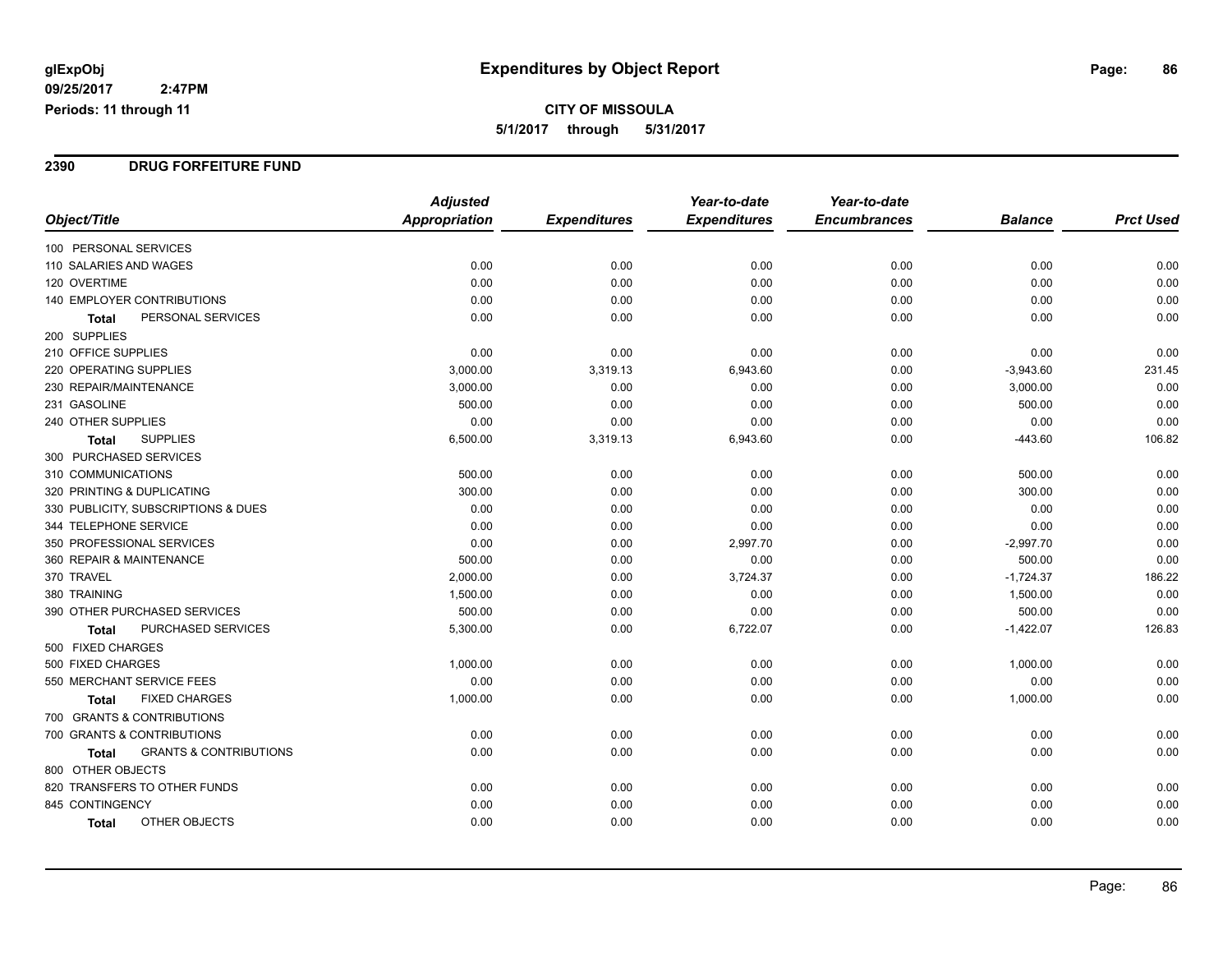**CITY OF MISSOULA 5/1/2017 through 5/31/2017**

### **2390 DRUG FORFEITURE FUND**

| Object/Title              |                       | <b>Adjusted</b><br>Appropriation | <b>Expenditures</b> | Year-to-date<br><b>Expenditures</b> | Year-to-date<br><b>Encumbrances</b> | <b>Balance</b> | <b>Prct Used</b> |
|---------------------------|-----------------------|----------------------------------|---------------------|-------------------------------------|-------------------------------------|----------------|------------------|
| 900 CAPITAL OUTLAY        |                       |                                  |                     |                                     |                                     |                |                  |
| 930 IMPROVEMENTS          |                       | 0.00                             | 0.00                | 0.00                                | 0.00                                | 0.00           | 0.00             |
| 940 MACHINERY & EQUIPMENT |                       | 5,000.00                         | 0.00                | 0.00                                | 0.00                                | 5,000.00       | 0.00             |
| Total                     | <b>CAPITAL OUTLAY</b> | 5.000.00                         | 0.00                | 0.00                                | 0.00                                | 5,000.00       | 0.00             |
| <b>Total</b>              | DRUG FORFEITURE FUND  | 17.800.00                        | 3.319.13            | 13.665.67                           | 0.00                                | 4.134.33       | 76.77            |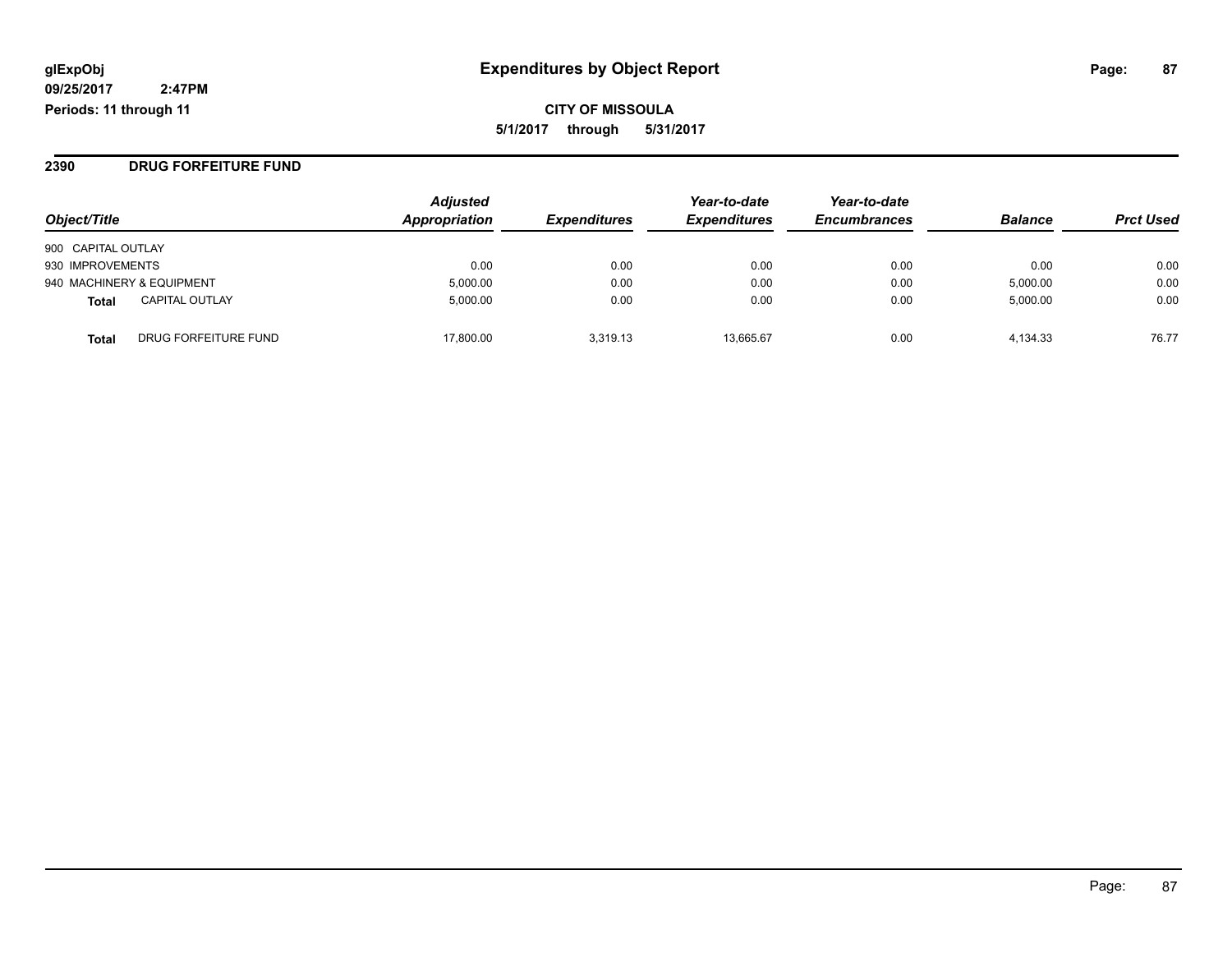**5/1/2017 through 5/31/2017**

**2394 BUILDING INSPECTION FUND**

**310 BUILDING INSPECTION**

|                                       | <b>Adjusted</b>      |                     | Year-to-date        | Year-to-date        |                |                  |
|---------------------------------------|----------------------|---------------------|---------------------|---------------------|----------------|------------------|
| Object/Title                          | <b>Appropriation</b> | <b>Expenditures</b> | <b>Expenditures</b> | <b>Encumbrances</b> | <b>Balance</b> | <b>Prct Used</b> |
| 100 PERSONAL SERVICES                 |                      |                     |                     |                     |                |                  |
| 110 SALARIES AND WAGES                | 722,398.00           | 41,731.83           | 556,190.29          | 0.00                | 166,207.71     | 76.99            |
| 115 SALARIES/HEALTH INSURANCE BENEFIT | 0.00                 | 0.00                | 0.00                | 0.00                | 0.00           | 0.00             |
| 120 OVERTIME                          | 500.00               | 0.00                | 0.00                | 0.00                | 500.00         | 0.00             |
| 130 OTHER                             | 19,912.00            | 0.00                | 0.00                | 0.00                | 19,912.00      | 0.00             |
| 140 EMPLOYER CONTRIBUTIONS            | 248,405.00           | 15,720.49           | 209,215.56          | 0.00                | 39,189.44      | 84.22            |
| 141 STATE RETIREMENT CONTRIBUTIONS    | 0.00                 | 41.73               | 469.84              | 0.00                | $-469.84$      | 0.00             |
| PERSONAL SERVICES<br><b>Total</b>     | 991,215.00           | 57,494.05           | 765,875.69          | 0.00                | 225,339.31     | 77.27            |
| 200 SUPPLIES                          |                      |                     |                     |                     |                |                  |
| 210 OFFICE SUPPLIES                   | 7,700.00             | 54.20               | 9,080.32            | 0.00                | $-1,380.32$    | 117.93           |
| 220 OPERATING SUPPLIES                | 0.00                 | 451.23              | 4,089.59            | 0.00                | $-4,089.59$    | 0.00             |
| 230 REPAIR/MAINTENANCE                | 3,000.00             | 803.50              | 3,113.17            | 0.00                | $-113.17$      | 103.77           |
| 231 GASOLINE                          | 11,475.00            | 709.93              | 4,539.79            | 0.00                | 6,935.21       | 39.56            |
| 250 SUPPLIES FOR RESALE               | 500.00               | 0.00                | 0.00                | 0.00                | 500.00         | 0.00             |
| <b>SUPPLIES</b><br><b>Total</b>       | 22,675.00            | 2,018.86            | 20,822.87           | 0.00                | 1,852.13       | 91.83            |
| 300 PURCHASED SERVICES                |                      |                     |                     |                     |                |                  |
| 310 COMMUNICATIONS                    | 1,000.00             | 7.19                | 429.05              | 0.00                | 570.95         | 42.91            |
| 320 PRINTING & DUPLICATING            | 7,600.00             | 1,417.07            | 2,724.49            | 0.00                | 4,875.51       | 35.85            |
| 330 PUBLICITY, SUBSCRIPTIONS & DUES   | 2,100.00             | 445.00              | 14,049.36           | 0.00                | $-11,949.36$   | 669.02           |
| 344 TELEPHONE SERVICE                 | 13,548.00            | 1,003.45            | 11,969.32           | 0.00                | 1,578.68       | 88.35            |
| 350 PROFESSIONAL SERVICES             | 14,600.00            | 20,820.00           | 57,279.83           | 0.00                | $-42,679.83$   | 392.33           |
| 360 REPAIR & MAINTENANCE              | 44,378.00            | 0.00                | 756.59              | 0.00                | 43,621.41      | 1.70             |
| 370 TRAVEL                            | 5,025.00             | 291.69              | 3,171.41            | 0.00                | 1,853.59       | 63.11            |
| 380 TRAINING                          | 6,500.00             | 1,349.00            | 2,263.00            | 0.00                | 4,237.00       | 34.82            |
| PURCHASED SERVICES<br><b>Total</b>    | 94,751.00            | 25,333.40           | 92,643.05           | 0.00                | 2,107.95       | 97.78            |
| 500 FIXED CHARGES                     |                      |                     |                     |                     |                |                  |
| 500 FIXED CHARGES                     | 363,860.00           | 0.00                | 185,588.52          | 0.00                | 178,271.48     | 51.01            |
| 550 MERCHANT SERVICE FEES             | 15,400.00            | 0.00                | 0.00                | 0.00                | 15,400.00      | 0.00             |
| <b>FIXED CHARGES</b><br><b>Total</b>  | 379,260.00           | 0.00                | 185,588.52          | 0.00                | 193,671.48     | 48.93            |
| 600 DEBT SERVICE                      |                      |                     |                     |                     |                |                  |
| 620 INTEREST / SERVICE FEES           | 0.00                 | 0.00                | 0.00                | 0.00                | 0.00           | 0.00             |
| <b>DEBT SERVICE</b><br><b>Total</b>   | 0.00                 | 0.00                | 0.00                | 0.00                | 0.00           | 0.00             |
| 900 CAPITAL OUTLAY                    |                      |                     |                     |                     |                |                  |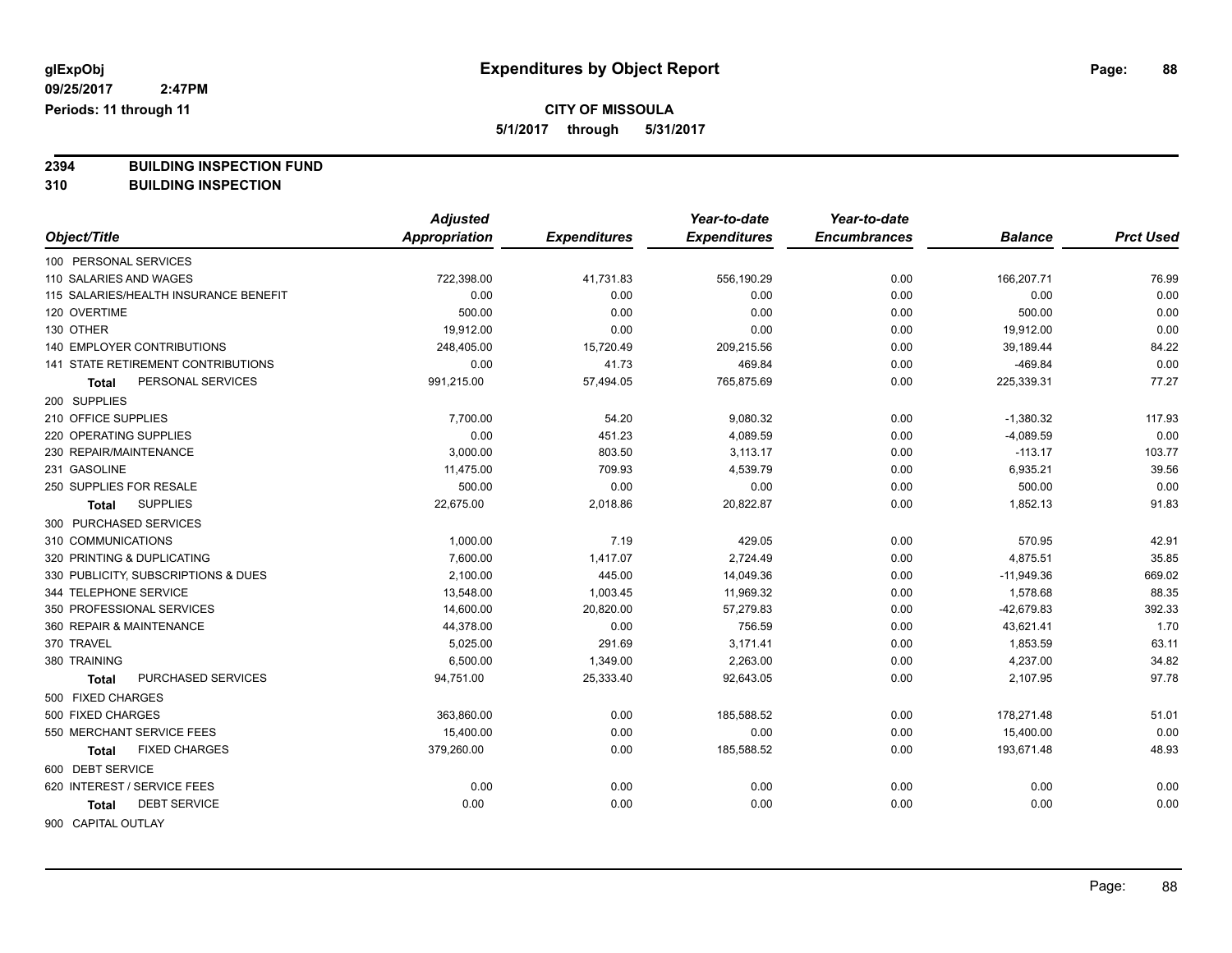**2394 BUILDING INSPECTION FUND**

**310 BUILDING INSPECTION**

| Object/Title |                            | <b>Adjusted</b><br>Appropriation | <b>Expenditures</b> | Year-to-date<br><b>Expenditures</b> | Year-to-date<br><b>Encumbrances</b> | <b>Balance</b> | <b>Prct Used</b> |
|--------------|----------------------------|----------------------------------|---------------------|-------------------------------------|-------------------------------------|----------------|------------------|
|              | 940 MACHINERY & EQUIPMENT  | 0.00                             | 0.00                | 0.00                                | 0.00                                | 0.00           | 0.00             |
| <b>Total</b> | <b>CAPITAL OUTLAY</b>      | 0.00                             | 0.00                | 0.00                                | 0.00                                | 0.00           | 0.00             |
| Tota         | <b>BUILDING INSPECTION</b> | 487,901.00                       | 84,846.31           | 1,064,930.13                        | 0.00                                | 422.970.87     | 71.57            |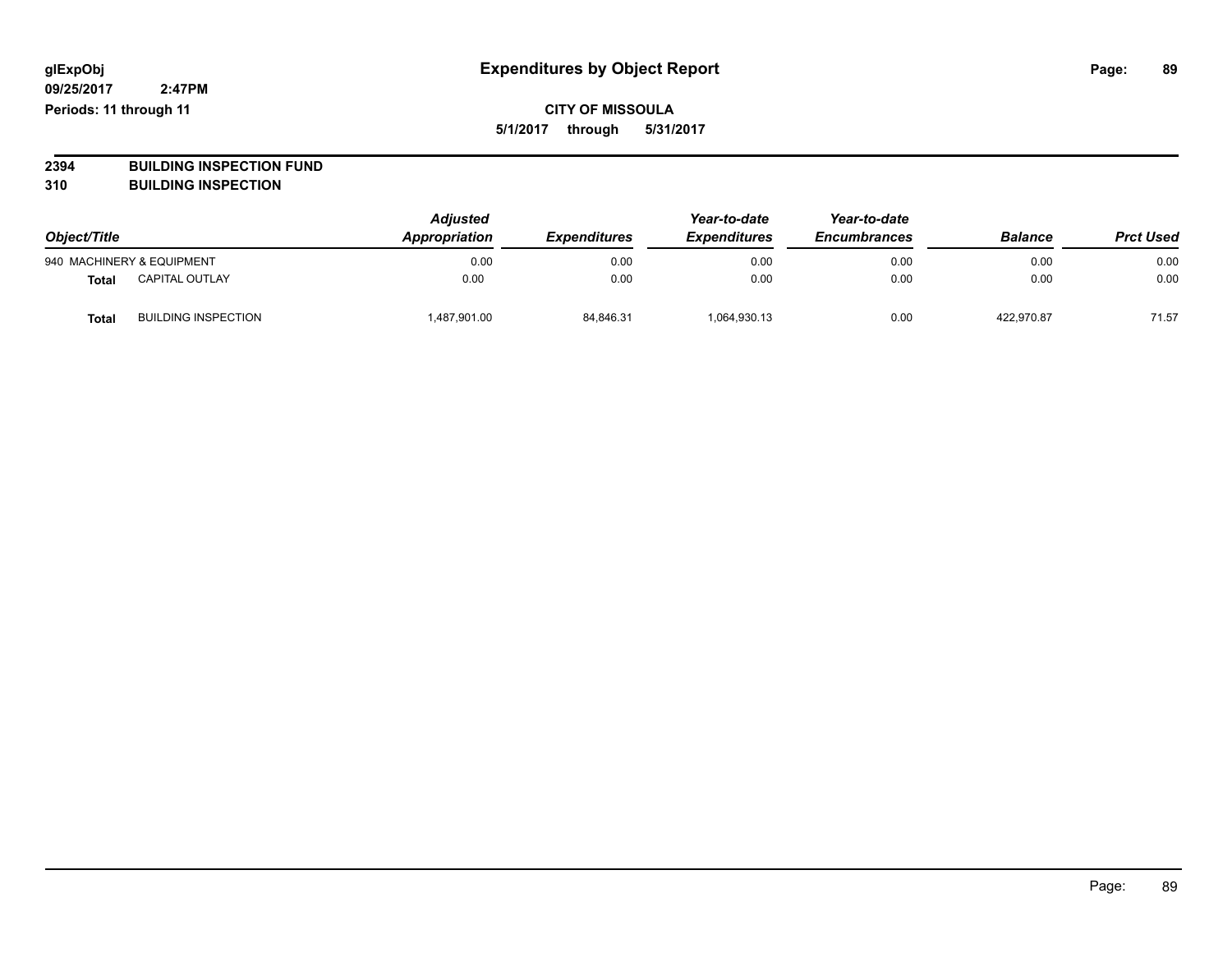### **2394 BUILDING INSPECTION FUND**

|                                           | <b>Adjusted</b> |                     | Year-to-date        | Year-to-date        |                |                  |
|-------------------------------------------|-----------------|---------------------|---------------------|---------------------|----------------|------------------|
| Object/Title                              | Appropriation   | <b>Expenditures</b> | <b>Expenditures</b> | <b>Encumbrances</b> | <b>Balance</b> | <b>Prct Used</b> |
| 100 PERSONAL SERVICES                     |                 |                     |                     |                     |                |                  |
| 110 SALARIES AND WAGES                    | 722,398.00      | 41,731.83           | 556,190.29          | 0.00                | 166,207.71     | 76.99            |
| 115 SALARIES/HEALTH INSURANCE BENEFIT     | 0.00            | 0.00                | 0.00                | 0.00                | 0.00           | 0.00             |
| 120 OVERTIME                              | 500.00          | 0.00                | 0.00                | 0.00                | 500.00         | 0.00             |
| 130 OTHER                                 | 19,912.00       | 0.00                | 0.00                | 0.00                | 19,912.00      | 0.00             |
| 140 EMPLOYER CONTRIBUTIONS                | 248,405.00      | 15,720.49           | 209,215.56          | 0.00                | 39,189.44      | 84.22            |
| <b>141 STATE RETIREMENT CONTRIBUTIONS</b> | 0.00            | 41.73               | 469.84              | 0.00                | $-469.84$      | 0.00             |
| PERSONAL SERVICES<br>Total                | 991,215.00      | 57,494.05           | 765,875.69          | 0.00                | 225,339.31     | 77.27            |
| 200 SUPPLIES                              |                 |                     |                     |                     |                |                  |
| 210 OFFICE SUPPLIES                       | 7,700.00        | 54.20               | 9,080.32            | 0.00                | $-1,380.32$    | 117.93           |
| <b>220 OPERATING SUPPLIES</b>             | 0.00            | 451.23              | 4,089.59            | 0.00                | $-4,089.59$    | 0.00             |
| 230 REPAIR/MAINTENANCE                    | 3,000.00        | 803.50              | 3,113.17            | 0.00                | $-113.17$      | 103.77           |
| 231 GASOLINE                              | 11,475.00       | 709.93              | 4,539.79            | 0.00                | 6,935.21       | 39.56            |
| 250 SUPPLIES FOR RESALE                   | 500.00          | 0.00                | 0.00                | 0.00                | 500.00         | 0.00             |
| <b>SUPPLIES</b><br><b>Total</b>           | 22,675.00       | 2,018.86            | 20,822.87           | 0.00                | 1,852.13       | 91.83            |
| 300 PURCHASED SERVICES                    |                 |                     |                     |                     |                |                  |
| 310 COMMUNICATIONS                        | 1,000.00        | 7.19                | 429.05              | 0.00                | 570.95         | 42.91            |
| 320 PRINTING & DUPLICATING                | 7,600.00        | 1,417.07            | 2,724.49            | 0.00                | 4,875.51       | 35.85            |
| 330 PUBLICITY, SUBSCRIPTIONS & DUES       | 2,100.00        | 445.00              | 14,049.36           | 0.00                | $-11,949.36$   | 669.02           |
| 344 TELEPHONE SERVICE                     | 13,548.00       | 1,003.45            | 11,969.32           | 0.00                | 1,578.68       | 88.35            |
| 350 PROFESSIONAL SERVICES                 | 14,600.00       | 20,820.00           | 57,279.83           | 0.00                | $-42,679.83$   | 392.33           |
| 360 REPAIR & MAINTENANCE                  | 44,378.00       | 0.00                | 756.59              | 0.00                | 43,621.41      | 1.70             |
| 370 TRAVEL                                | 5,025.00        | 291.69              | 3,171.41            | 0.00                | 1,853.59       | 63.11            |
| 380 TRAINING                              | 6,500.00        | 1,349.00            | 2,263.00            | 0.00                | 4,237.00       | 34.82            |
| PURCHASED SERVICES<br><b>Total</b>        | 94,751.00       | 25,333.40           | 92,643.05           | 0.00                | 2,107.95       | 97.78            |
| 500 FIXED CHARGES                         |                 |                     |                     |                     |                |                  |
| 500 FIXED CHARGES                         | 363,860.00      | 0.00                | 185,588.52          | 0.00                | 178,271.48     | 51.01            |
| 550 MERCHANT SERVICE FEES                 | 15,400.00       | 0.00                | 0.00                | 0.00                | 15,400.00      | 0.00             |
| <b>FIXED CHARGES</b><br><b>Total</b>      | 379,260.00      | 0.00                | 185,588.52          | 0.00                | 193,671.48     | 48.93            |
| 600 DEBT SERVICE                          |                 |                     |                     |                     |                |                  |
| 620 INTEREST / SERVICE FEES               | 0.00            | 0.00                | 0.00                | 0.00                | 0.00           | 0.00             |
| <b>DEBT SERVICE</b><br>Total              | 0.00            | 0.00                | 0.00                | 0.00                | 0.00           | 0.00             |
| 900 CAPITAL OUTLAY                        |                 |                     |                     |                     |                |                  |
| 940 MACHINERY & EQUIPMENT                 | 0.00            | 0.00                | 0.00                | 0.00                | 0.00           | 0.00             |
|                                           |                 |                     |                     |                     |                |                  |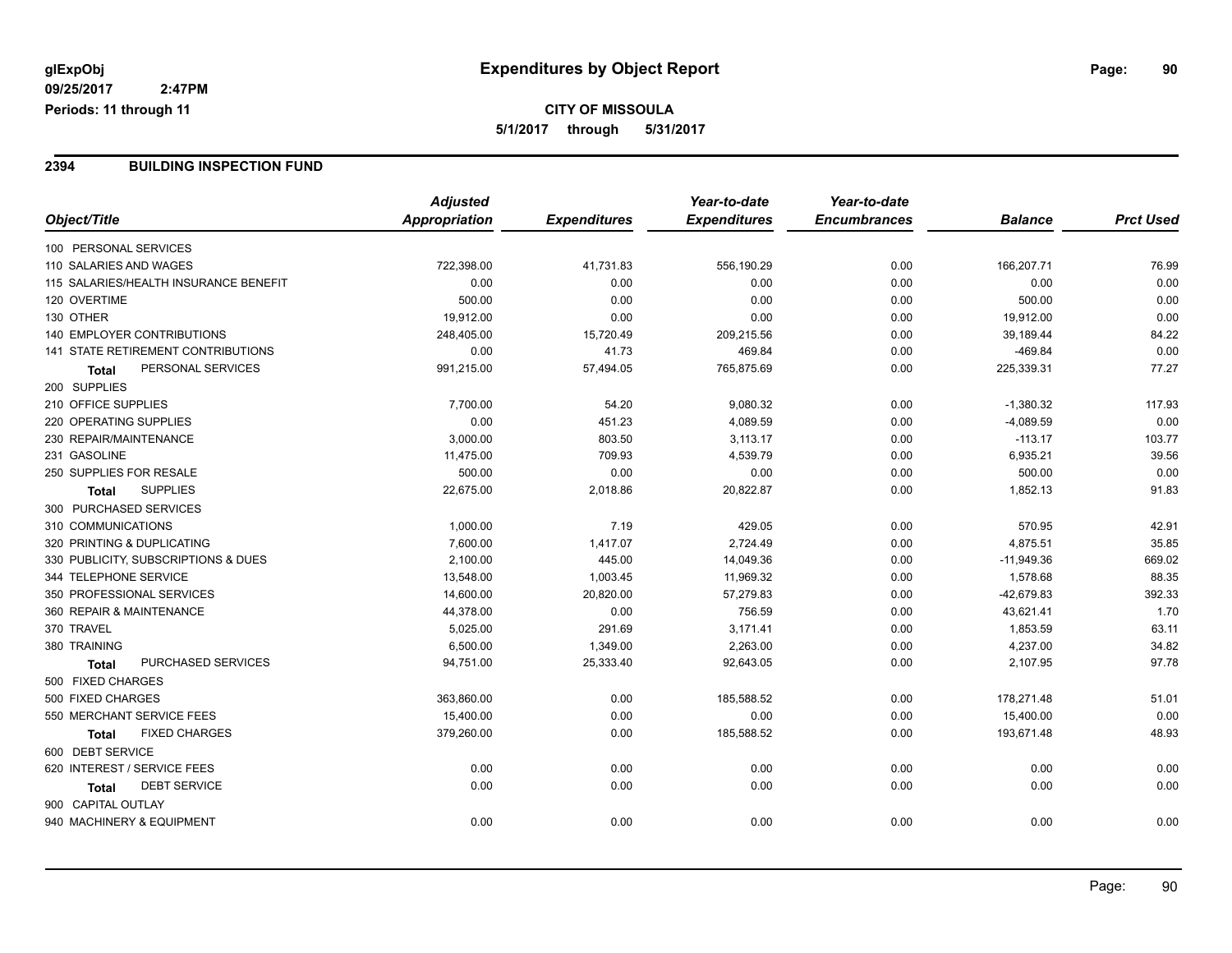**CITY OF MISSOULA 5/1/2017 through 5/31/2017**

#### **2394 BUILDING INSPECTION FUND**

| Object/Title      |                                 | <b>Adjusted</b><br><b>Appropriation</b> | <b>Expenditures</b> | Year-to-date<br><b>Expenditures</b> | Year-to-date<br><b>Encumbrances</b> | <b>Balance</b> | <b>Prct Used</b> |
|-------------------|---------------------------------|-----------------------------------------|---------------------|-------------------------------------|-------------------------------------|----------------|------------------|
| Tota <sub>l</sub> | <b>CAPITAL OUTLAY</b>           | 0.00                                    | 0.00                | 0.00                                | 0.00                                | 0.00           | 0.00             |
| Tota.             | <b>BUILDING INSPECTION FUND</b> | 1,487,901.00                            | 84,846.31           | 1,064,930.13                        | 0.00                                | 422,970.87     | 71.57            |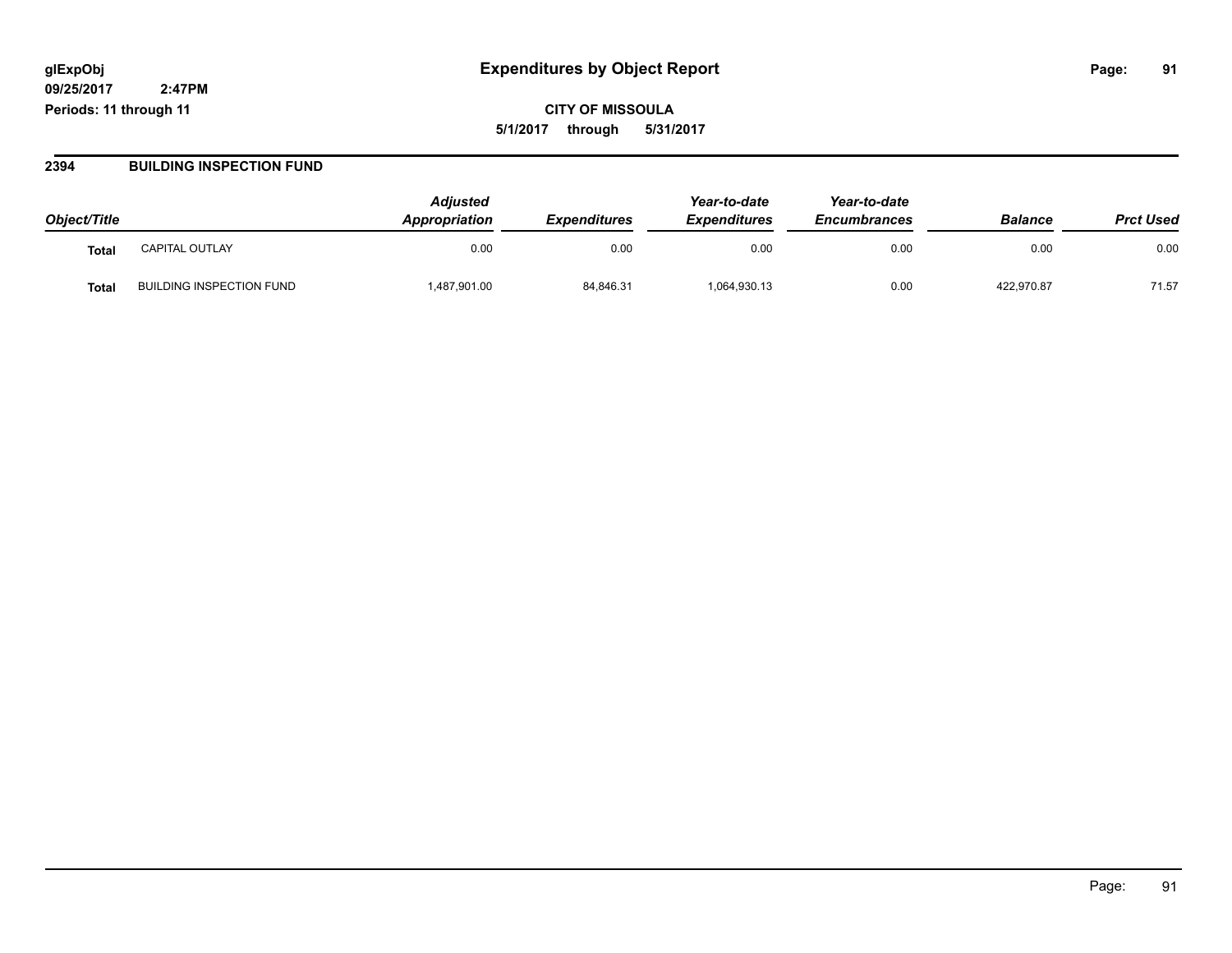**5/1/2017 through 5/31/2017**

# **2395 CITY GRANTS & PROGRAM INCOME FUND**

**390 NON-DEPARTMENTAL**

**09/25/2017**

**Periods: 11 through 11**

|                                                   | <b>Adjusted</b> |                     | Year-to-date        | Year-to-date        |                |                  |
|---------------------------------------------------|-----------------|---------------------|---------------------|---------------------|----------------|------------------|
| Object/Title                                      | Appropriation   | <b>Expenditures</b> | <b>Expenditures</b> | <b>Encumbrances</b> | <b>Balance</b> | <b>Prct Used</b> |
| 300 PURCHASED SERVICES                            |                 |                     |                     |                     |                |                  |
| 350 PROFESSIONAL SERVICES                         | 2,105.00        | 0.00                | 0.00                | 0.00                | 2,105.00       | 0.00             |
| PURCHASED SERVICES<br><b>Total</b>                | 2,105.00        | 0.00                | 0.00                | 0.00                | 2,105.00       | 0.00             |
| 500 FIXED CHARGES                                 |                 |                     |                     |                     |                |                  |
| 550 MERCHANT SERVICE FEES                         | 0.00            | 0.00                | 0.00                | 0.00                | 0.00           | 0.00             |
| <b>FIXED CHARGES</b><br><b>Total</b>              | 0.00            | 0.00                | 0.00                | 0.00                | 0.00           | 0.00             |
| 700 GRANTS & CONTRIBUTIONS                        |                 |                     |                     |                     |                |                  |
| 700 GRANTS & CONTRIBUTIONS                        | 0.00            | 0.00                | 0.00                | 0.00                | 0.00           | 0.00             |
| <b>GRANTS &amp; CONTRIBUTIONS</b><br><b>Total</b> | 0.00            | 0.00                | 0.00                | 0.00                | 0.00           | 0.00             |
| 800 OTHER OBJECTS                                 |                 |                     |                     |                     |                |                  |
| 820 TRANSFERS TO OTHER FUNDS                      | 0.00            | 0.00                | 0.00                | 0.00                | 0.00           | 0.00             |
| 845 CONTINGENCY                                   | 0.00            | 0.00                | 0.00                | 0.00                | 0.00           | 0.00             |
| OTHER OBJECTS<br><b>Total</b>                     | 0.00            | 0.00                | 0.00                | 0.00                | 0.00           | 0.00             |
| NON-DEPARTMENTAL<br><b>Total</b>                  | 2,105.00        | 0.00                | 0.00                | 0.00                | 2,105.00       | 0.00             |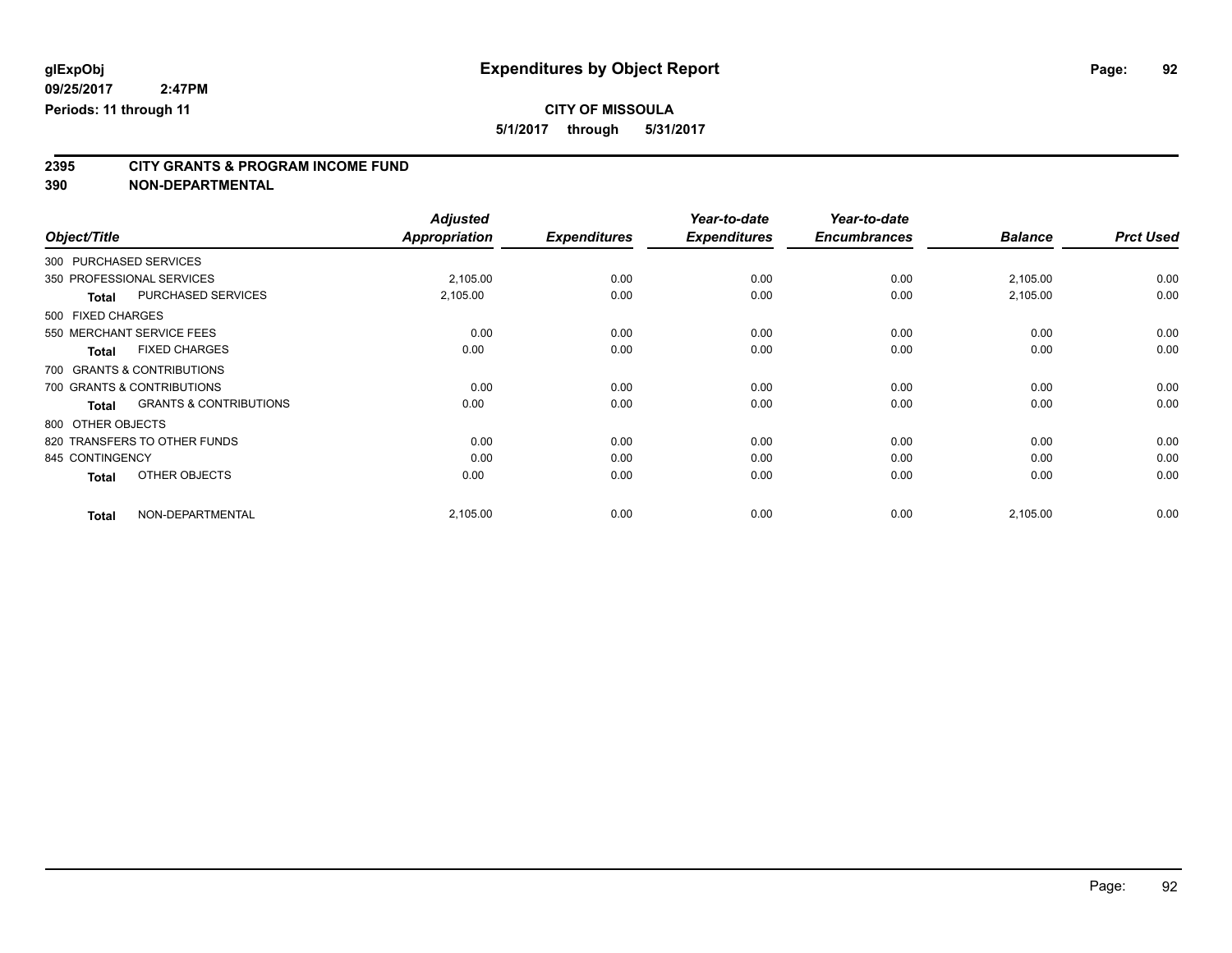### **2395 CITY GRANTS & PROGRAM INCOME FUND**

| Object/Title               |                                   | <b>Adjusted</b><br>Appropriation | <b>Expenditures</b> | Year-to-date<br><b>Expenditures</b> | Year-to-date<br><b>Encumbrances</b> | <b>Balance</b> | <b>Prct Used</b> |
|----------------------------|-----------------------------------|----------------------------------|---------------------|-------------------------------------|-------------------------------------|----------------|------------------|
|                            |                                   |                                  |                     |                                     |                                     |                |                  |
| 300 PURCHASED SERVICES     |                                   |                                  |                     |                                     |                                     |                |                  |
| 350 PROFESSIONAL SERVICES  |                                   | 2,105.00                         | 0.00                | 0.00                                | 0.00                                | 2,105.00       | 0.00             |
| Total                      | PURCHASED SERVICES                | 2,105.00                         | 0.00                | 0.00                                | 0.00                                | 2,105.00       | 0.00             |
| 500 FIXED CHARGES          |                                   |                                  |                     |                                     |                                     |                |                  |
| 550 MERCHANT SERVICE FEES  |                                   | 0.00                             | 0.00                | 0.00                                | 0.00                                | 0.00           | 0.00             |
| Total                      | <b>FIXED CHARGES</b>              | 0.00                             | 0.00                | 0.00                                | 0.00                                | 0.00           | 0.00             |
| 700 GRANTS & CONTRIBUTIONS |                                   |                                  |                     |                                     |                                     |                |                  |
| 700 GRANTS & CONTRIBUTIONS |                                   | 0.00                             | 0.00                | 0.00                                | 0.00                                | 0.00           | 0.00             |
| <b>Total</b>               | <b>GRANTS &amp; CONTRIBUTIONS</b> | 0.00                             | 0.00                | 0.00                                | 0.00                                | 0.00           | 0.00             |
| 800 OTHER OBJECTS          |                                   |                                  |                     |                                     |                                     |                |                  |
|                            | 820 TRANSFERS TO OTHER FUNDS      | 0.00                             | 0.00                | 0.00                                | 0.00                                | 0.00           | 0.00             |
| 845 CONTINGENCY            |                                   | 0.00                             | 0.00                | 0.00                                | 0.00                                | 0.00           | 0.00             |
| <b>Total</b>               | OTHER OBJECTS                     | 0.00                             | 0.00                | 0.00                                | 0.00                                | 0.00           | 0.00             |
| <b>Total</b>               | CITY GRANTS & PROGRAM INCOME FUN  | 2,105.00                         | 0.00                | 0.00                                | 0.00                                | 2,105.00       | 0.00             |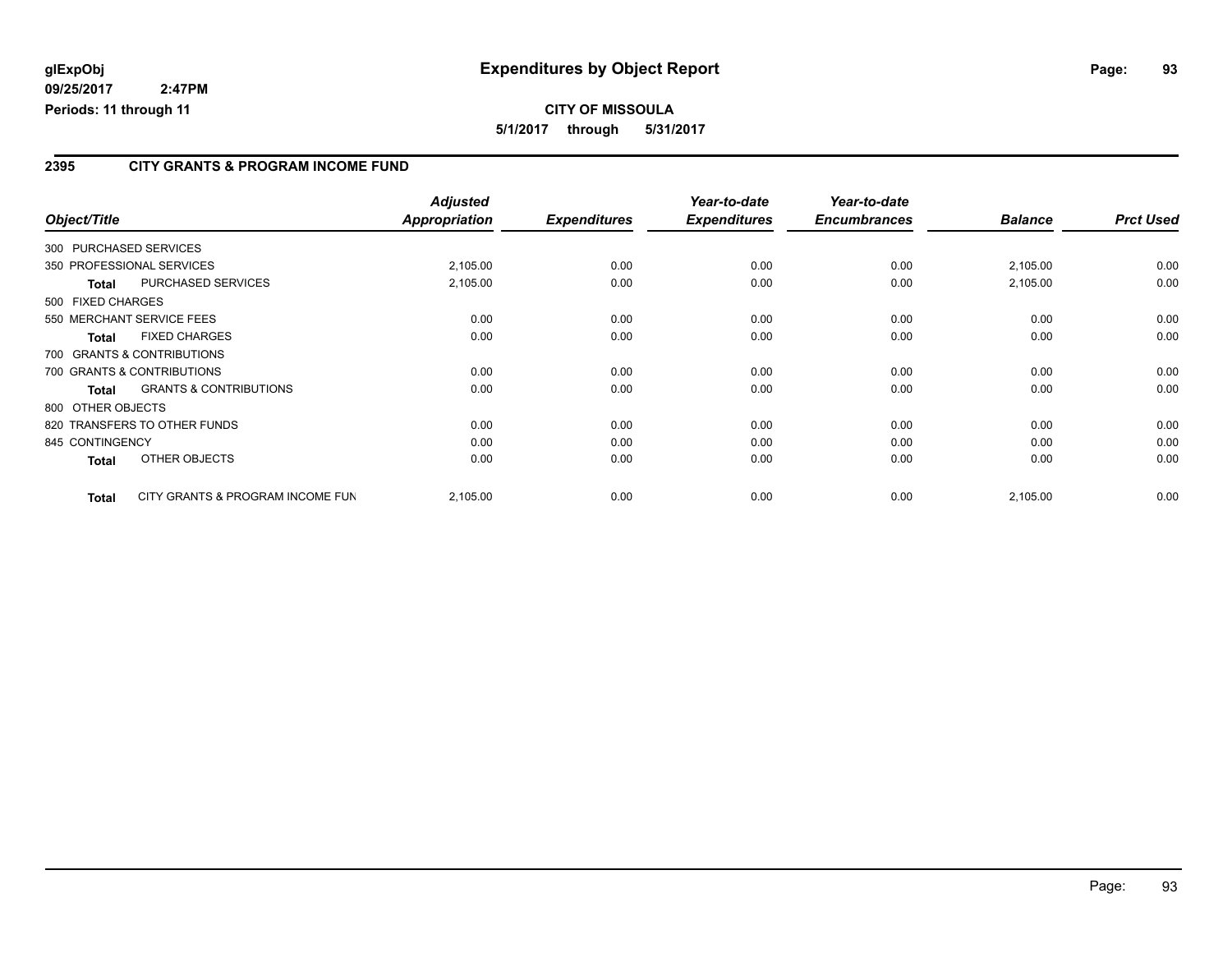## **CITY OF MISSOULA 5/1/2017 through 5/31/2017**

#### **2396 ENERGY EFFICIENCY REVOLVING LOAN FUND 390 NON-DEPARTMENTAL**

| Object/Title |                                   | <b>Adjusted</b><br>Appropriation | <b>Expenditures</b> | Year-to-date<br><b>Expenditures</b> | Year-to-date<br><b>Encumbrances</b> | <b>Balance</b> | <b>Prct Used</b> |
|--------------|-----------------------------------|----------------------------------|---------------------|-------------------------------------|-------------------------------------|----------------|------------------|
|              | 700 GRANTS & CONTRIBUTIONS        |                                  |                     |                                     |                                     |                |                  |
|              | 700 GRANTS & CONTRIBUTIONS        | 0.00                             | 0.00                | 0.00                                | 0.00                                | 0.00           | 0.00             |
| Total        | <b>GRANTS &amp; CONTRIBUTIONS</b> | 0.00                             | 0.00                | 0.00                                | 0.00                                | 0.00           | 0.00             |
| Total        | NON-DEPARTMENTAL                  | 0.00                             | 0.00                | 0.00                                | 0.00                                | 0.00           | 0.00             |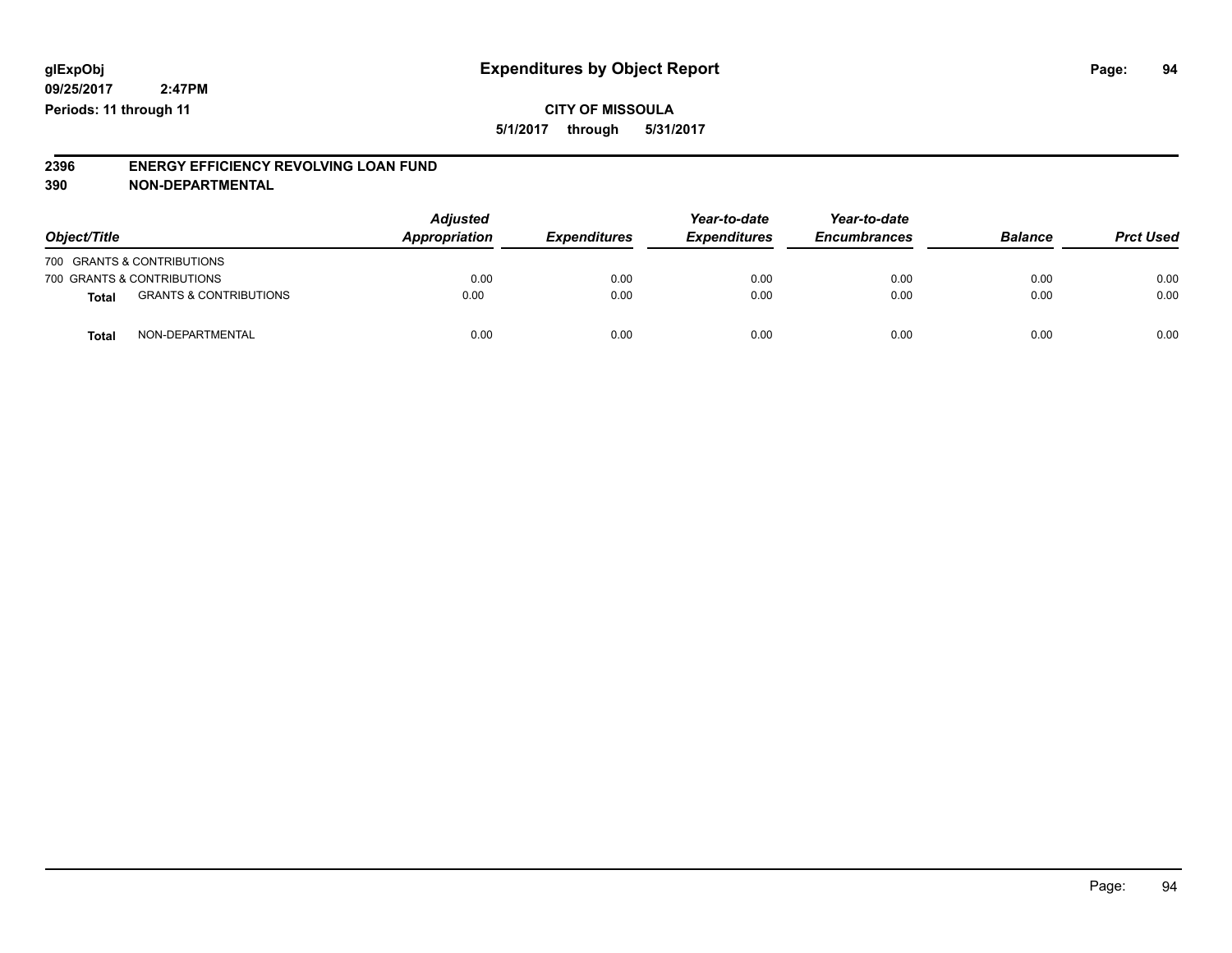## **glExpObj Expenditures by Object Report Page: 95**

**09/25/2017 2:47PM Periods: 11 through 11**

### **2396 ENERGY EFFICIENCY REVOLVING LOAN FUND**

| Object/Title                                      | <b>Adjusted</b><br>Appropriation<br><i><b>Expenditures</b></i> | Year-to-date<br><b>Expenditures</b> | Year-to-date<br><b>Encumbrances</b> | <b>Balance</b> | <b>Prct Used</b> |      |
|---------------------------------------------------|----------------------------------------------------------------|-------------------------------------|-------------------------------------|----------------|------------------|------|
| 700 GRANTS & CONTRIBUTIONS                        |                                                                |                                     |                                     |                |                  |      |
| 700 GRANTS & CONTRIBUTIONS                        | 0.00                                                           | 0.00                                | 0.00                                | 0.00           | 0.00             | 0.00 |
| <b>GRANTS &amp; CONTRIBUTIONS</b><br><b>Total</b> | 0.00                                                           | 0.00                                | 0.00                                | 0.00           | 0.00             | 0.00 |
| ENERGY EFFICIENCY REVOLVING LOAN<br>Total         | 0.00                                                           | 0.00                                | 0.00                                | 0.00           | 0.00             | 0.00 |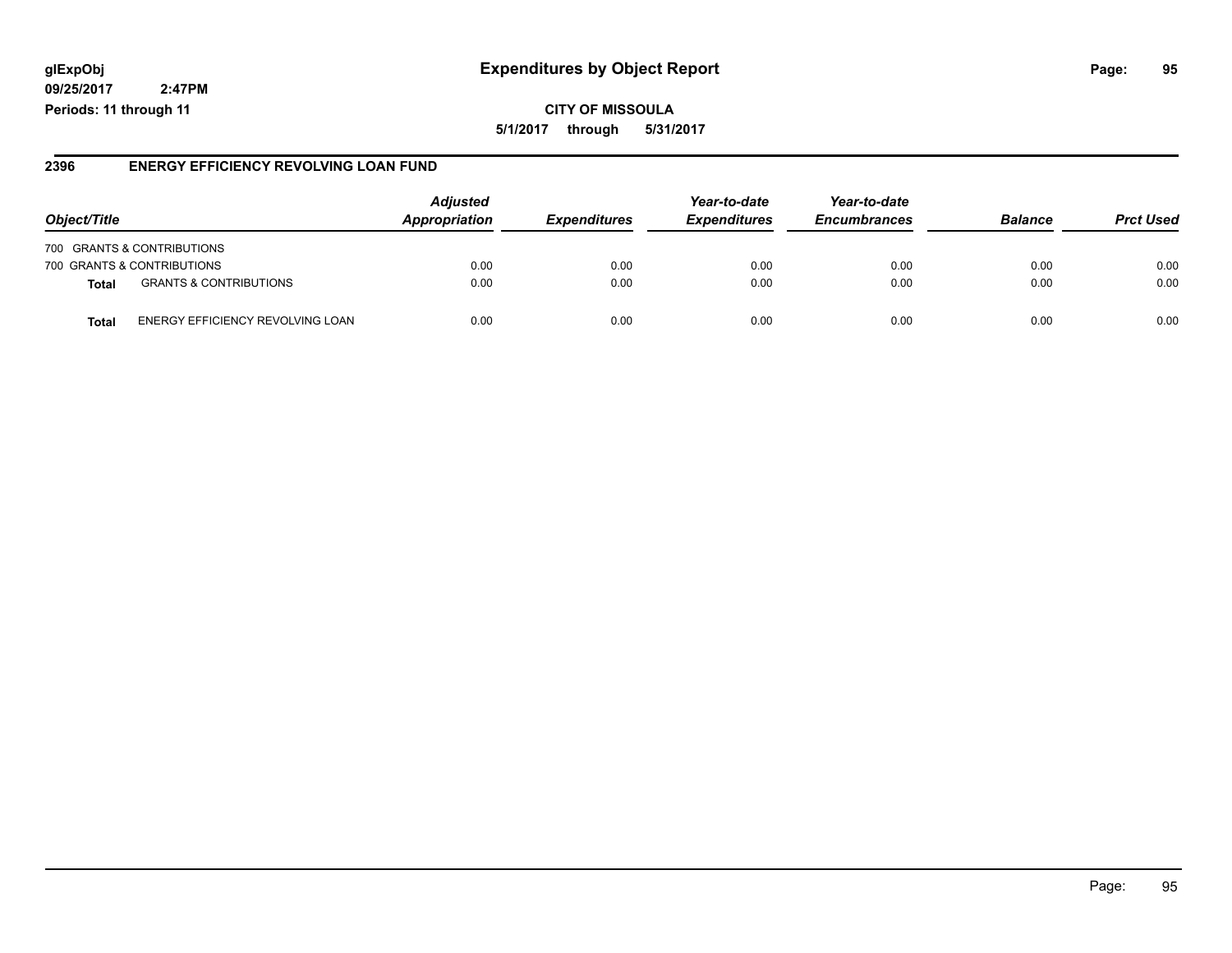**5/1/2017 through 5/31/2017**

# **2399 DANGEROUS BUILDING DEMOLITION & REPAIR F**

**310 BUILDING INSPECTION**

| Object/Title      |                            | <b>Adjusted</b><br><b>Appropriation</b> | <b>Expenditures</b> | Year-to-date<br><b>Expenditures</b> | Year-to-date<br><b>Encumbrances</b> | <b>Balance</b> | <b>Prct Used</b> |
|-------------------|----------------------------|-----------------------------------------|---------------------|-------------------------------------|-------------------------------------|----------------|------------------|
| 500 FIXED CHARGES |                            |                                         |                     |                                     |                                     |                |                  |
|                   | 550 MERCHANT SERVICE FEES  | 0.00                                    | 0.00                | 0.00                                | 0.00                                | 0.00           | 0.00             |
| <b>Total</b>      | <b>FIXED CHARGES</b>       | 0.00                                    | 0.00                | 0.00                                | 0.00                                | 0.00           | 0.00             |
| 800 OTHER OBJECTS |                            |                                         |                     |                                     |                                     |                |                  |
| 845 CONTINGENCY   |                            | 15,000.00                               | 0.00                | 0.00                                | 0.00                                | 15,000.00      | 0.00             |
| <b>Total</b>      | OTHER OBJECTS              | 15,000.00                               | 0.00                | 0.00                                | 0.00                                | 15,000.00      | 0.00             |
| <b>Total</b>      | <b>BUILDING INSPECTION</b> | 15.000.00                               | 0.00                | 0.00                                | 0.00                                | 15.000.00      | 0.00             |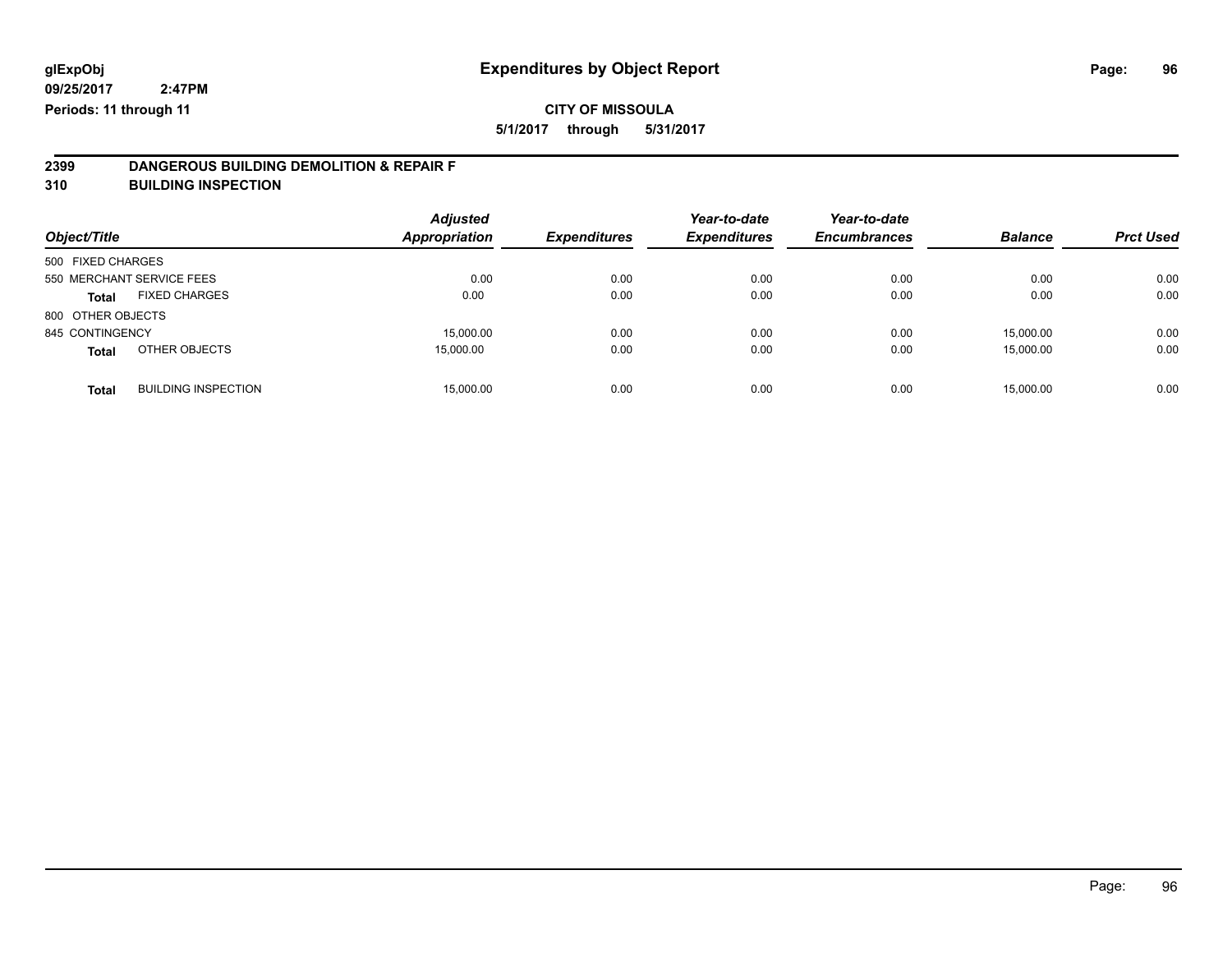**CITY OF MISSOULA 5/1/2017 through 5/31/2017**

#### **2399 DANGEROUS BUILDING DEMOLITION & REPAIR F**

| Object/Title      |                                   | <b>Adjusted</b><br><b>Appropriation</b> | <b>Expenditures</b> | Year-to-date<br><b>Expenditures</b> | Year-to-date<br><b>Encumbrances</b> | <b>Balance</b> | <b>Prct Used</b> |
|-------------------|-----------------------------------|-----------------------------------------|---------------------|-------------------------------------|-------------------------------------|----------------|------------------|
| 500 FIXED CHARGES |                                   |                                         |                     |                                     |                                     |                |                  |
|                   | 550 MERCHANT SERVICE FEES         | 0.00                                    | 0.00                | 0.00                                | 0.00                                | 0.00           | 0.00             |
| <b>Total</b>      | <b>FIXED CHARGES</b>              | 0.00                                    | 0.00                | 0.00                                | 0.00                                | 0.00           | 0.00             |
| 800 OTHER OBJECTS |                                   |                                         |                     |                                     |                                     |                |                  |
| 845 CONTINGENCY   |                                   | 15,000.00                               | 0.00                | 0.00                                | 0.00                                | 15,000.00      | 0.00             |
| <b>Total</b>      | OTHER OBJECTS                     | 15,000.00                               | 0.00                | 0.00                                | 0.00                                | 15,000.00      | 0.00             |
| <b>Total</b>      | DANGEROUS BUILDING DEMOLITION & F | 15,000.00                               | 0.00                | 0.00                                | 0.00                                | 15,000.00      | 0.00             |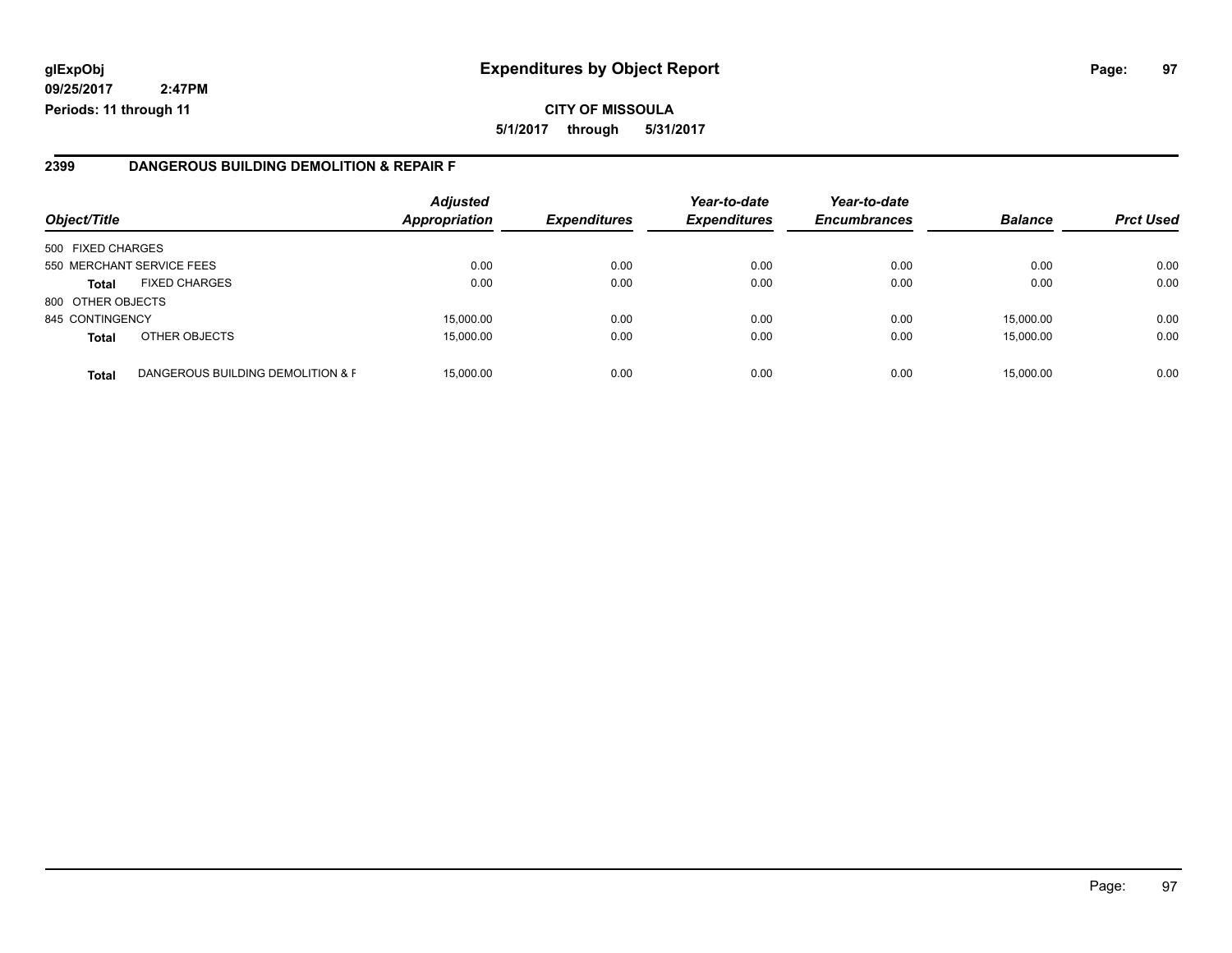**5/1/2017 through 5/31/2017**

# **2400 STREET LIGHTING ASSESSMENTS FUND**

#### **280 PUBLIC WORKS OPERATIONS**

|                          |                               | <b>Adjusted</b> |                     | Year-to-date        | Year-to-date        |                |                  |
|--------------------------|-------------------------------|-----------------|---------------------|---------------------|---------------------|----------------|------------------|
| Object/Title             |                               | Appropriation   | <b>Expenditures</b> | <b>Expenditures</b> | <b>Encumbrances</b> | <b>Balance</b> | <b>Prct Used</b> |
| 300 PURCHASED SERVICES   |                               |                 |                     |                     |                     |                |                  |
|                          | 341 ELECTRICITY & NATURAL GAS | 307.084.00      | 28.745.62           | 307.584.90          | 0.00                | $-500.90$      | 100.16           |
|                          | 350 PROFESSIONAL SERVICES     | 10.193.00       | 0.00                | 7,958.00            | 0.00                | 2,235.00       | 78.07            |
| 360 REPAIR & MAINTENANCE |                               | 0.00            | 0.00                | 0.00                | 0.00                | 0.00           | 0.00             |
| Total                    | PURCHASED SERVICES            | 317.277.00      | 28.745.62           | 315.542.90          | 0.00                | 1.734.10       | 99.45            |
| 500 FIXED CHARGES        |                               |                 |                     |                     |                     |                |                  |
|                          | 550 MERCHANT SERVICE FEES     | 0.00            | 0.00                | 0.00                | 0.00                | 0.00           | 0.00             |
| <b>Total</b>             | <b>FIXED CHARGES</b>          | 0.00            | 0.00                | 0.00                | 0.00                | 0.00           | 0.00             |
| Total                    | PUBLIC WORKS OPERATIONS       | 317.277.00      | 28.745.62           | 315.542.90          | 0.00                | 1.734.10       | 99.45            |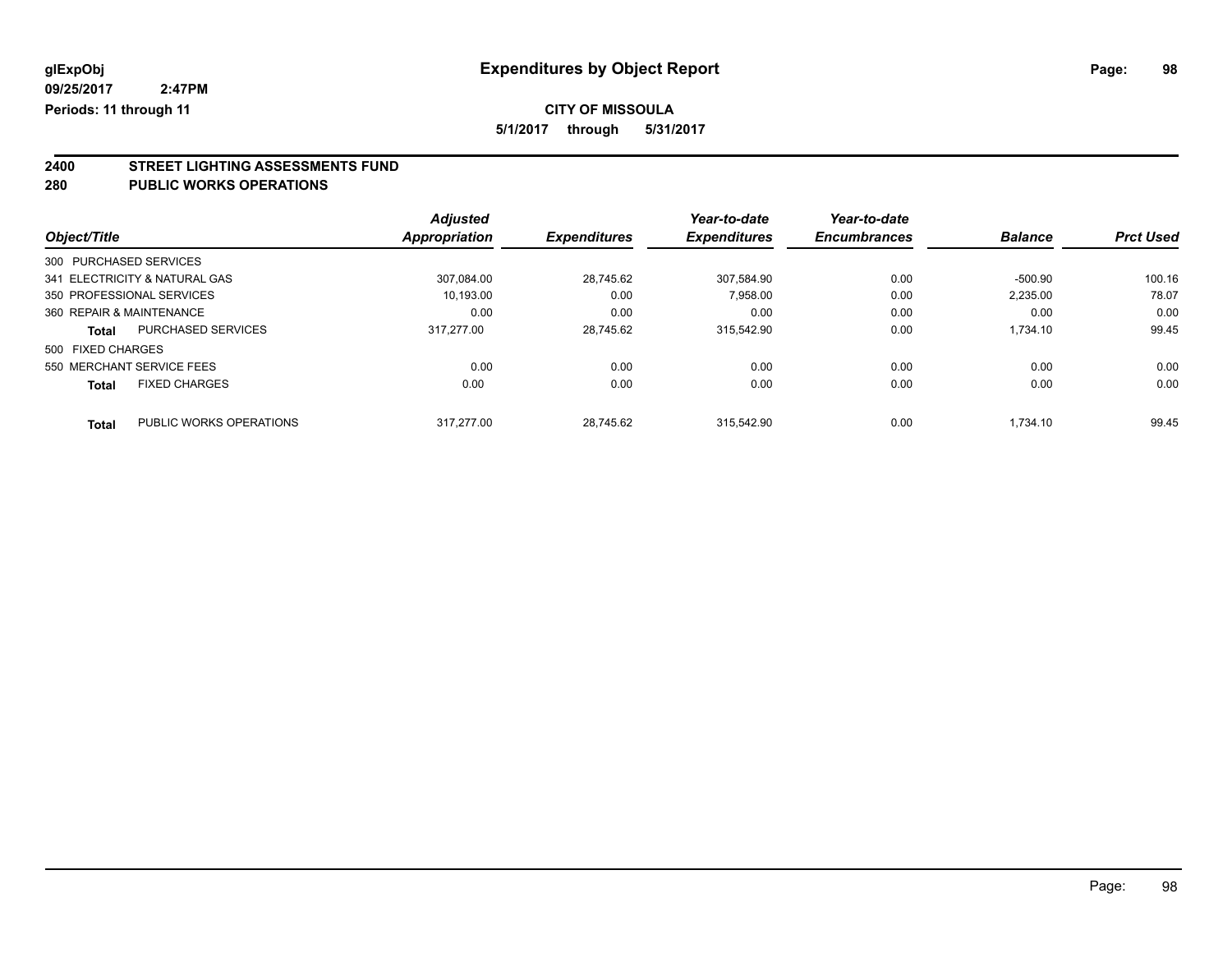### **2400 STREET LIGHTING ASSESSMENTS FUND**

|                   |                                  | <b>Adjusted</b>      |                     | Year-to-date        | Year-to-date        |                |                  |
|-------------------|----------------------------------|----------------------|---------------------|---------------------|---------------------|----------------|------------------|
| Object/Title      |                                  | <b>Appropriation</b> | <b>Expenditures</b> | <b>Expenditures</b> | <b>Encumbrances</b> | <b>Balance</b> | <b>Prct Used</b> |
|                   | 300 PURCHASED SERVICES           |                      |                     |                     |                     |                |                  |
|                   | 341 ELECTRICITY & NATURAL GAS    | 307.084.00           | 28.745.62           | 307.584.90          | 0.00                | -500.90        | 100.16           |
|                   | 350 PROFESSIONAL SERVICES        | 10,193.00            | 0.00                | 7,958.00            | 0.00                | 2,235.00       | 78.07            |
|                   | 360 REPAIR & MAINTENANCE         | 0.00                 | 0.00                | 0.00                | 0.00                | 0.00           | 0.00             |
| <b>Total</b>      | <b>PURCHASED SERVICES</b>        | 317.277.00           | 28.745.62           | 315.542.90          | 0.00                | 1,734.10       | 99.45            |
| 500 FIXED CHARGES |                                  |                      |                     |                     |                     |                |                  |
|                   | 550 MERCHANT SERVICE FEES        | 0.00                 | 0.00                | 0.00                | 0.00                | 0.00           | 0.00             |
| <b>Total</b>      | <b>FIXED CHARGES</b>             | 0.00                 | 0.00                | 0.00                | 0.00                | 0.00           | 0.00             |
| <b>Total</b>      | STREET LIGHTING ASSESSMENTS FUND | 317.277.00           | 28.745.62           | 315.542.90          | 0.00                | 1.734.10       | 99.45            |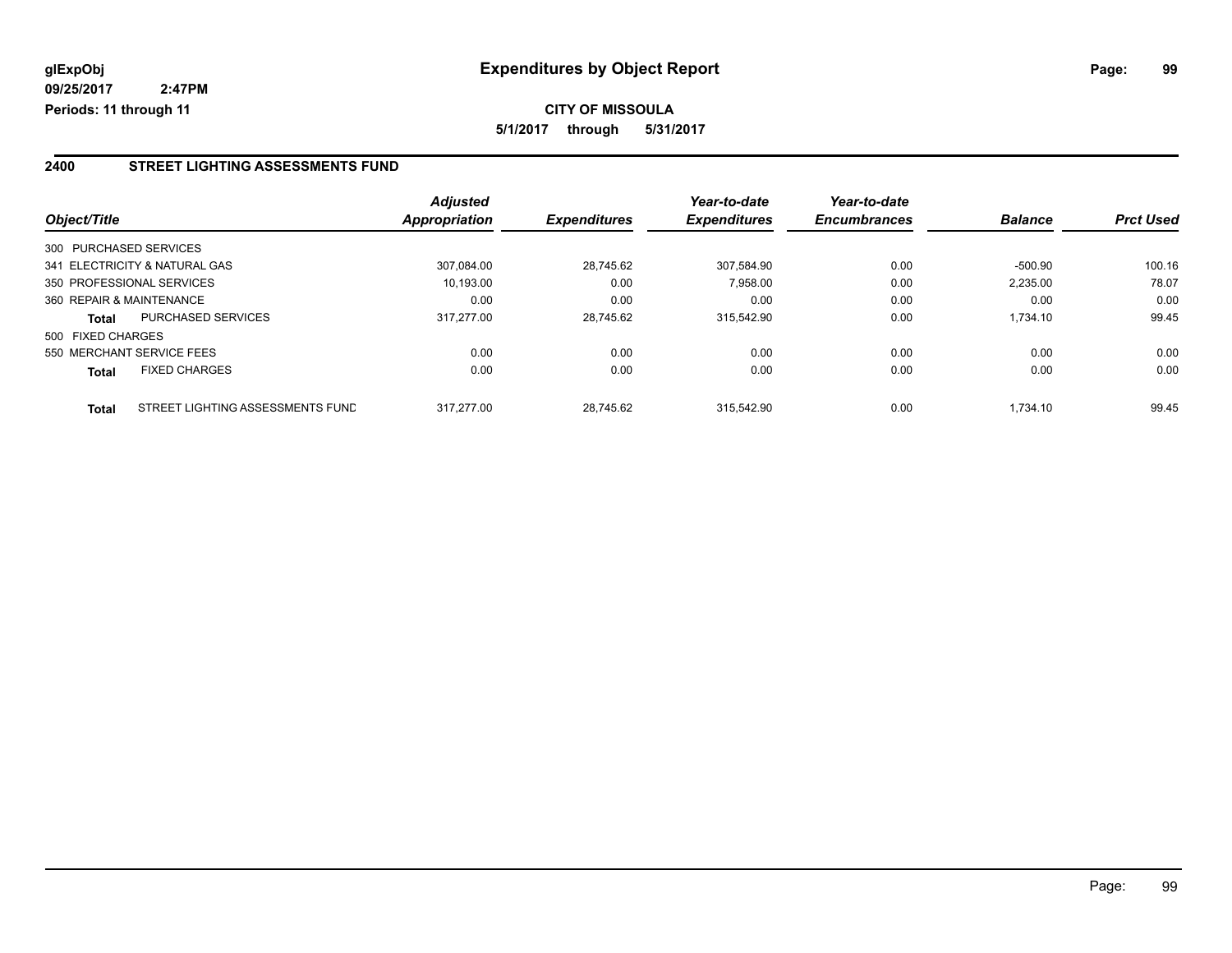**5/1/2017 through 5/31/2017**

# **2500 STREET MAINTENANCE ASSESSMENT FUND**

**390 NON-DEPARTMENTAL**

|                        |                              | <b>Adjusted</b> |                     | Year-to-date        | Year-to-date        |                |                  |
|------------------------|------------------------------|-----------------|---------------------|---------------------|---------------------|----------------|------------------|
| Object/Title           |                              | Appropriation   | <b>Expenditures</b> | <b>Expenditures</b> | <b>Encumbrances</b> | <b>Balance</b> | <b>Prct Used</b> |
| 300 PURCHASED SERVICES |                              |                 |                     |                     |                     |                |                  |
| 345 GARBAGE            |                              | 21,580.00       | 2,011.77            | 18.733.57           | 0.00                | 2.846.43       | 86.81            |
| <b>Total</b>           | <b>PURCHASED SERVICES</b>    | 21.580.00       | 2.011.77            | 18,733.57           | 0.00                | 2,846.43       | 86.81            |
| 500 FIXED CHARGES      |                              |                 |                     |                     |                     |                |                  |
|                        | 550 MERCHANT SERVICE FEES    | 0.00            | 0.00                | 0.00                | 0.00                | 0.00           | 0.00             |
| <b>Total</b>           | <b>FIXED CHARGES</b>         | 0.00            | 0.00                | 0.00                | 0.00                | 0.00           | 0.00             |
| 800 OTHER OBJECTS      |                              |                 |                     |                     |                     |                |                  |
|                        | 820 TRANSFERS TO OTHER FUNDS | 41,200.00       | 0.00                | 20,600.00           | 0.00                | 20,600.00      | 50.00            |
| <b>Total</b>           | OTHER OBJECTS                | 41.200.00       | 0.00                | 20,600.00           | 0.00                | 20,600.00      | 50.00            |
| <b>Total</b>           | NON-DEPARTMENTAL             | 62.780.00       | 2,011.77            | 39.333.57           | 0.00                | 23.446.43      | 62.65            |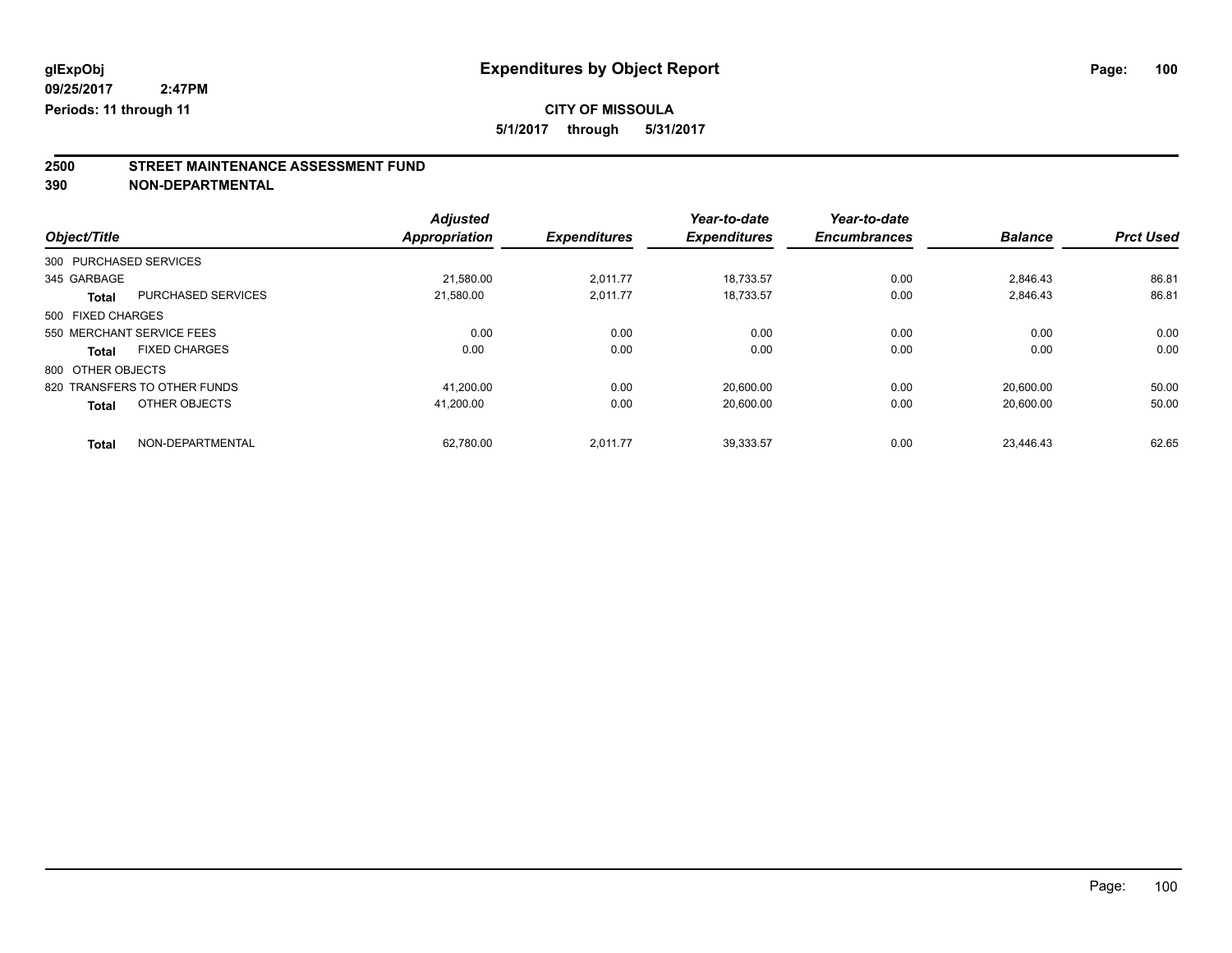### **2500 STREET MAINTENANCE ASSESSMENT FUND**

| Object/Title      |                                  | <b>Adjusted</b><br><b>Appropriation</b> | <b>Expenditures</b> | Year-to-date<br><b>Expenditures</b> | Year-to-date<br><b>Encumbrances</b> | <b>Balance</b> | <b>Prct Used</b> |
|-------------------|----------------------------------|-----------------------------------------|---------------------|-------------------------------------|-------------------------------------|----------------|------------------|
|                   | 300 PURCHASED SERVICES           |                                         |                     |                                     |                                     |                |                  |
|                   |                                  |                                         |                     |                                     |                                     |                |                  |
| 345 GARBAGE       |                                  | 21,580.00                               | 2,011.77            | 18.733.57                           | 0.00                                | 2,846.43       | 86.81            |
| <b>Total</b>      | <b>PURCHASED SERVICES</b>        | 21,580.00                               | 2,011.77            | 18,733.57                           | 0.00                                | 2,846.43       | 86.81            |
| 500 FIXED CHARGES |                                  |                                         |                     |                                     |                                     |                |                  |
|                   | 550 MERCHANT SERVICE FEES        | 0.00                                    | 0.00                | 0.00                                | 0.00                                | 0.00           | 0.00             |
| <b>Total</b>      | <b>FIXED CHARGES</b>             | 0.00                                    | 0.00                | 0.00                                | 0.00                                | 0.00           | 0.00             |
| 800 OTHER OBJECTS |                                  |                                         |                     |                                     |                                     |                |                  |
|                   | 820 TRANSFERS TO OTHER FUNDS     | 41.200.00                               | 0.00                | 20.600.00                           | 0.00                                | 20.600.00      | 50.00            |
| <b>Total</b>      | OTHER OBJECTS                    | 41,200.00                               | 0.00                | 20,600.00                           | 0.00                                | 20,600.00      | 50.00            |
| <b>Total</b>      | STREET MAINTENANCE ASSESSMENT FI | 62.780.00                               | 2,011.77            | 39,333.57                           | 0.00                                | 23.446.43      | 62.65            |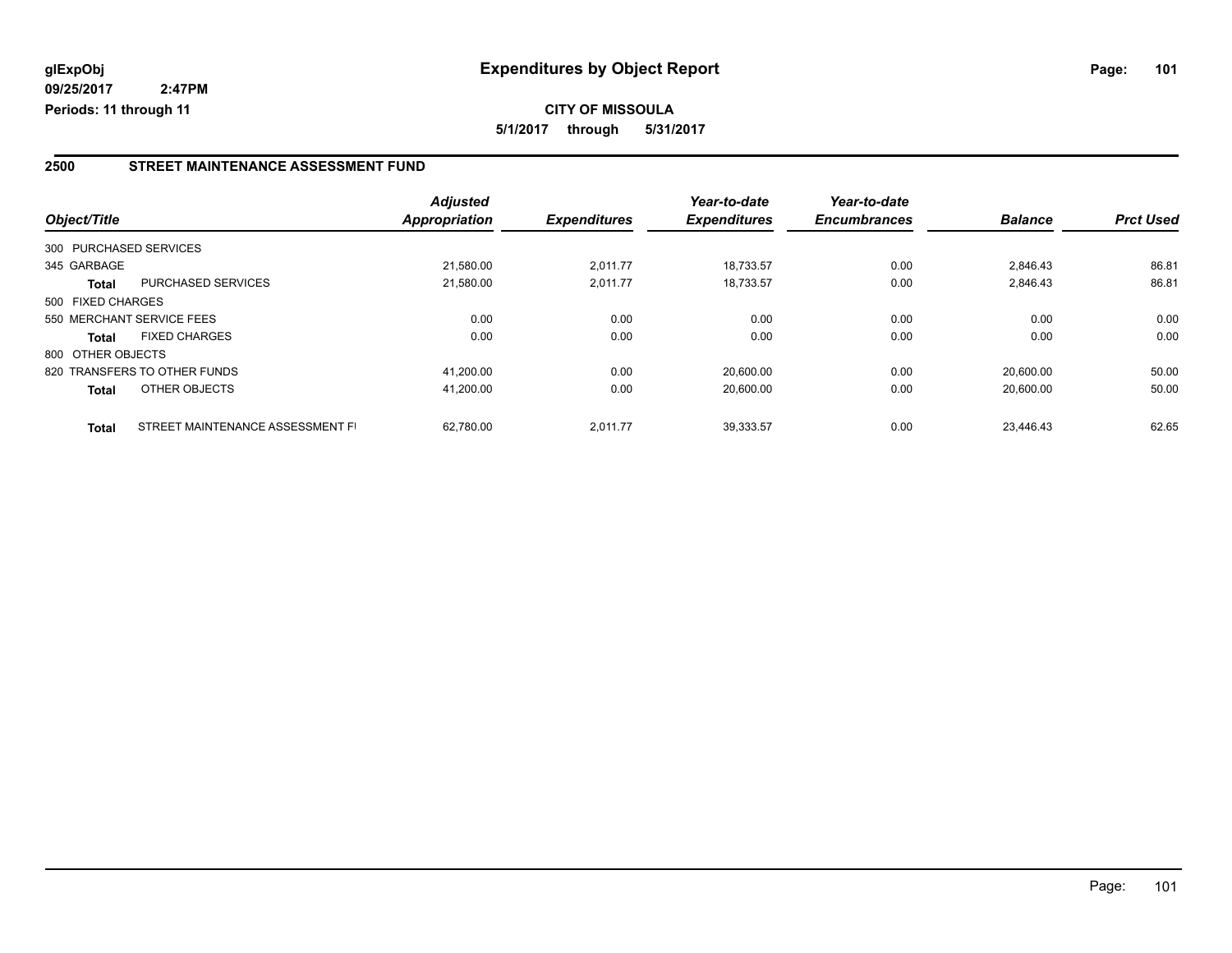# **2512 ROAD DISTRICT #1**

### **320 STREET MAINTENANCE**

|                                           | <b>Adjusted</b>      |                     | Year-to-date        | Year-to-date        |                |                  |
|-------------------------------------------|----------------------|---------------------|---------------------|---------------------|----------------|------------------|
| Object/Title                              | <b>Appropriation</b> | <b>Expenditures</b> | <b>Expenditures</b> | <b>Encumbrances</b> | <b>Balance</b> | <b>Prct Used</b> |
| 100 PERSONAL SERVICES                     |                      |                     |                     |                     |                |                  |
| 110 SALARIES AND WAGES                    | 116,733.00           | 1,284.90            | 14,387.24           | 0.00                | 102,345.76     | 12.32            |
| 130 OTHER                                 | 17,790.00            | 0.00                | 0.00                | 0.00                | 17,790.00      | 0.00             |
| 140 EMPLOYER CONTRIBUTIONS                | 45,364.00            | 226.57              | 2,536.91            | 0.00                | 42,827.09      | 5.59             |
| <b>141 STATE RETIREMENT CONTRIBUTIONS</b> | 0.00                 | 1.28                | 14.37               | 0.00                | $-14.37$       | 0.00             |
| <b>150 STATE RETIREMENT</b>               | 0.00                 | 0.00                | 0.00                | 0.00                | 0.00           | 0.00             |
| PERSONAL SERVICES<br><b>Total</b>         | 179,887.00           | 1,512.75            | 16,938.52           | 0.00                | 162,948.48     | 9.42             |
| 200 SUPPLIES                              |                      |                     |                     |                     |                |                  |
| 210 OFFICE SUPPLIES                       | 6,185.00             | 314.97              | 2,568.13            | 0.00                | 3,616.87       | 41.52            |
| 220 OPERATING SUPPLIES                    | 91,014.00            | 0.00                | 89,958.63           | 0.00                | 1,055.37       | 98.84            |
| 230 REPAIR/MAINTENANCE                    | 94,978.00            | 131.52              | 96,087.57           | 0.00                | $-1,109.57$    | 101.17           |
| 231 GASOLINE                              | 1,135.00             | 217.86              | 217.86              | 0.00                | 917.14         | 19.19            |
| 240 OTHER SUPPLIES                        | 549.00               | 0.00                | 549.00              | 0.00                | 0.00           | 100.00           |
| <b>SUPPLIES</b><br><b>Total</b>           | 193,861.00           | 664.35              | 189,381.19          | 0.00                | 4,479.81       | 97.69            |
| 300 PURCHASED SERVICES                    |                      |                     |                     |                     |                |                  |
| 310 COMMUNICATIONS                        | 0.00                 | 0.00                | 0.00                | 0.00                | 0.00           | 0.00             |
| 330 PUBLICITY, SUBSCRIPTIONS & DUES       | 0.00                 | 0.00                | 0.00                | 0.00                | 0.00           | 0.00             |
| 350 PROFESSIONAL SERVICES                 | 39,500.00            | 0.00                | 11,422.00           | 0.00                | 28,078.00      | 28.92            |
| 370 TRAVEL                                | 1,450.00             | 0.00                | 1,403.48            | 0.00                | 46.52          | 96.79            |
| 380 TRAINING                              | 350.00               | 0.00                | 100.00              | 0.00                | 250.00         | 28.57            |
| PURCHASED SERVICES<br>Total               | 41,300.00            | 0.00                | 12,925.48           | 0.00                | 28,374.52      | 31.30            |
| <b>400 BUILDING MATERIALS</b>             |                      |                     |                     |                     |                |                  |
| <b>400 BUILDING MATERIALS</b>             | 275,201.00           | 65,667.77           | 305,862.51          | 0.00                | $-30,661.51$   | 111.14           |
| <b>BUILDING MATERIALS</b><br><b>Total</b> | 275,201.00           | 65,667.77           | 305,862.51          | 0.00                | $-30,661.51$   | 111.14           |
| 500 FIXED CHARGES                         |                      |                     |                     |                     |                |                  |
| 500 FIXED CHARGES                         | 207,148.00           | 0.00                | 130.00              | 0.00                | 207,018.00     | 0.06             |
| 550 MERCHANT SERVICE FEES                 | 0.00                 | 0.00                | 0.00                | 0.00                | 0.00           | 0.00             |
| <b>FIXED CHARGES</b><br>Total             | 207,148.00           | 0.00                | 130.00              | 0.00                | 207,018.00     | 0.06             |
| 600 DEBT SERVICE                          |                      |                     |                     |                     |                |                  |
| 610 PRINCIPAL                             | 568,153.00           | 0.00                | 358,137.49          | 0.00                | 210,015.51     | 63.04            |
| 620 INTEREST / SERVICE FEES               | 51,053.00            | 0.00                | 48,487.31           | 0.00                | 2,565.69       | 94.97            |
| <b>DEBT SERVICE</b><br><b>Total</b>       | 619,206.00           | 0.00                | 406,624.80          | 0.00                | 212,581.20     | 65.67            |
| 700 GRANTS & CONTRIBUTIONS                |                      |                     |                     |                     |                |                  |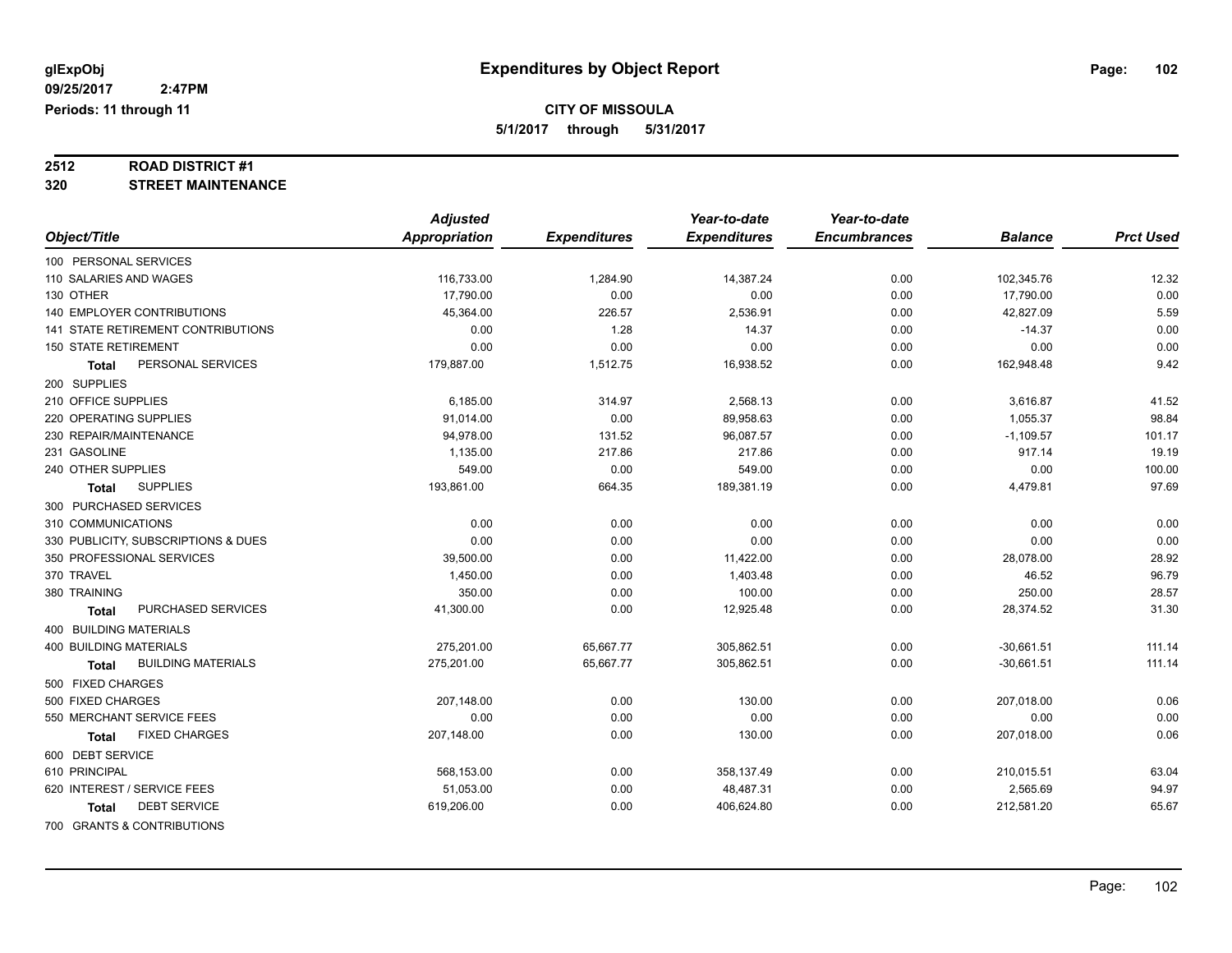# **2512 ROAD DISTRICT #1**

**320 STREET MAINTENANCE**

|                    |                                   | <b>Adjusted</b> |                     | Year-to-date        | Year-to-date        |                |                  |
|--------------------|-----------------------------------|-----------------|---------------------|---------------------|---------------------|----------------|------------------|
| Object/Title       |                                   | Appropriation   | <b>Expenditures</b> | <b>Expenditures</b> | <b>Encumbrances</b> | <b>Balance</b> | <b>Prct Used</b> |
|                    | 700 GRANTS & CONTRIBUTIONS        | 20,907.00       | 0.00                | 0.00                | 0.00                | 20,907.00      | 0.00             |
| <b>Total</b>       | <b>GRANTS &amp; CONTRIBUTIONS</b> | 20,907.00       | 0.00                | 0.00                | 0.00                | 20,907.00      | 0.00             |
| 800 OTHER OBJECTS  |                                   |                 |                     |                     |                     |                |                  |
|                    | 820 TRANSFERS TO OTHER FUNDS      | 0.00            | 0.00                | 0.00                | 0.00                | 0.00           | 0.00             |
| 845 CONTINGENCY    |                                   | 0.00            | 0.00                | 9.507.97            | 0.00                | $-9.507.97$    | 0.00             |
| Total              | OTHER OBJECTS                     | 0.00            | 0.00                | 9,507.97            | 0.00                | $-9,507.97$    | 0.00             |
| 900 CAPITAL OUTLAY |                                   |                 |                     |                     |                     |                |                  |
| 930 IMPROVEMENTS   |                                   | 555.480.00      | 5.661.41            | 106.819.05          | 0.00                | 448.660.95     | 19.23            |
| Total              | <b>CAPITAL OUTLAY</b>             | 555,480.00      | 5,661.41            | 106,819.05          | 0.00                | 448,660.95     | 19.23            |
| <b>Total</b>       | <b>STREET MAINTENANCE</b>         | 2,092,990.00    | 73,506.28           | 1.048.189.52        | 0.00                | 1.044.800.48   | 50.08            |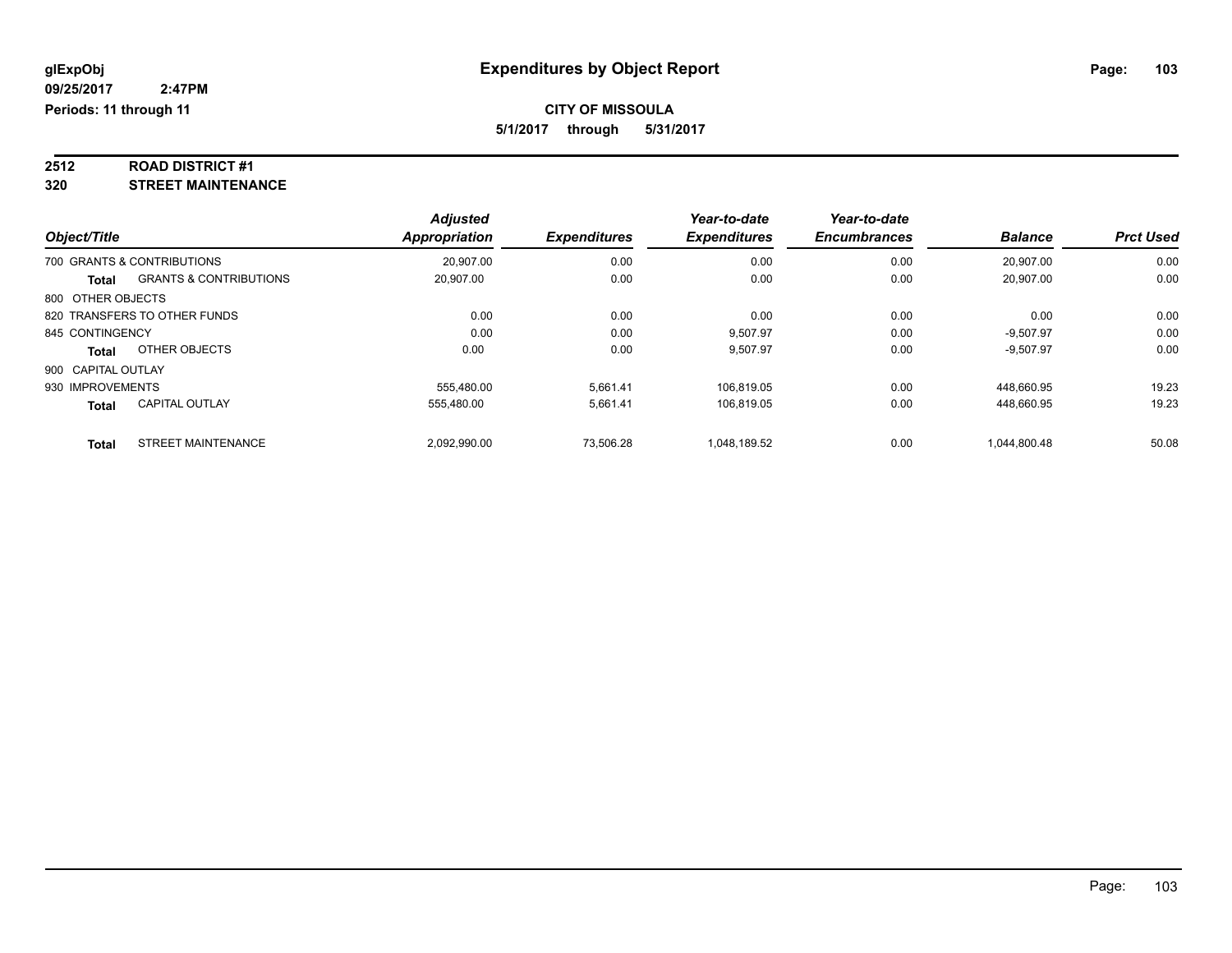# **2512 ROAD DISTRICT #1**

**390 NON-DEPARTMENTAL**

| Object/Title      |                      | <b>Adjusted</b><br>Appropriation | <b>Expenditures</b> | Year-to-date<br><b>Expenditures</b> | Year-to-date<br><b>Encumbrances</b> | <b>Balance</b> | <b>Prct Used</b> |
|-------------------|----------------------|----------------------------------|---------------------|-------------------------------------|-------------------------------------|----------------|------------------|
| 500 FIXED CHARGES |                      |                                  |                     |                                     |                                     |                |                  |
| 500 FIXED CHARGES |                      | 0.00                             | 0.00                | 0.00                                | 0.00                                | 0.00           | 0.00             |
| Total             | <b>FIXED CHARGES</b> | 0.00                             | 0.00                | 0.00                                | 0.00                                | 0.00           | 0.00             |
| Total             | NON-DEPARTMENTAL     | 0.00                             | 0.00                | 0.00                                | 0.00                                | 0.00           | 0.00             |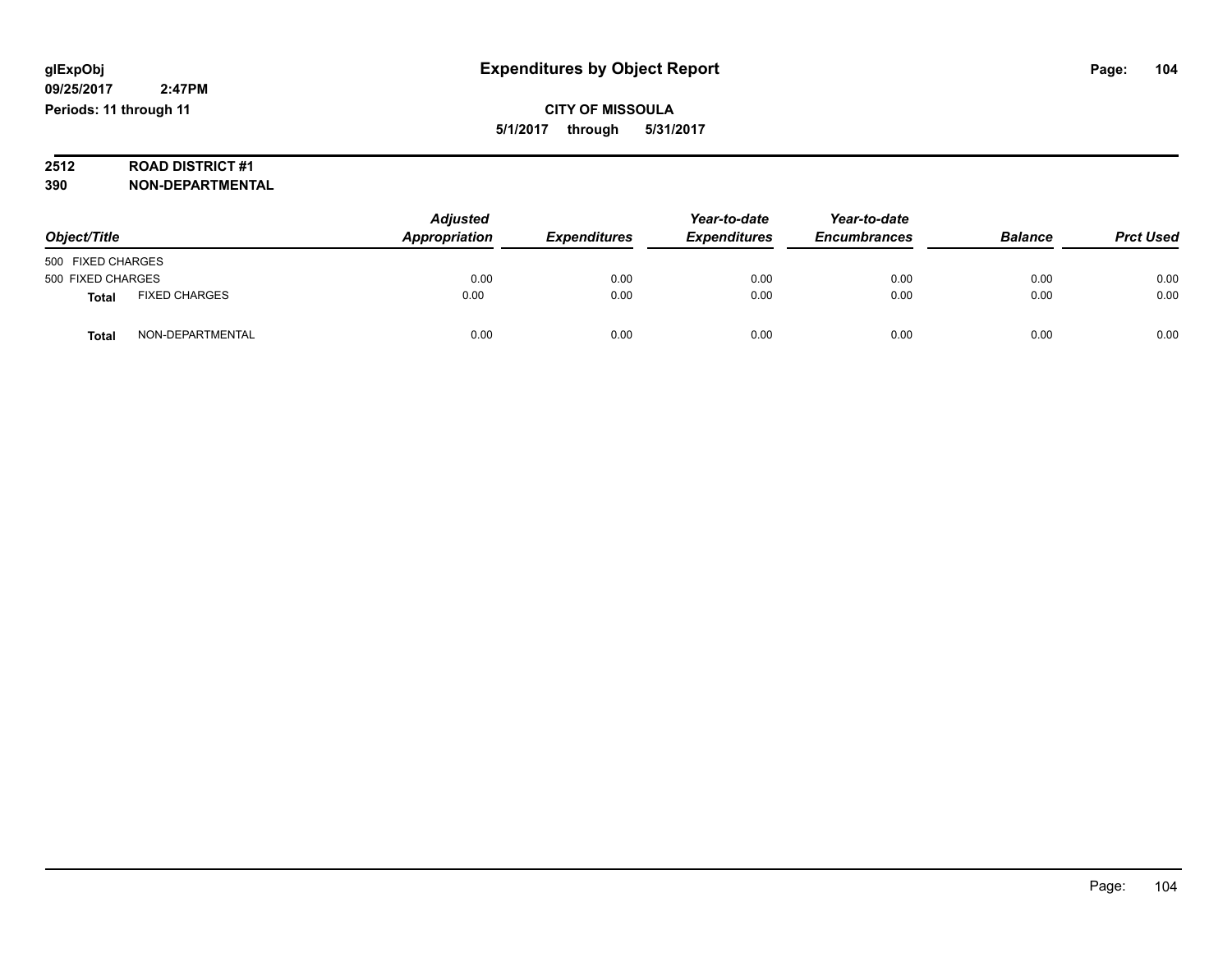#### **2512 ROAD DISTRICT #1**

|                                           | <b>Adjusted</b> |                     | Year-to-date        | Year-to-date        |                |                  |
|-------------------------------------------|-----------------|---------------------|---------------------|---------------------|----------------|------------------|
| Object/Title                              | Appropriation   | <b>Expenditures</b> | <b>Expenditures</b> | <b>Encumbrances</b> | <b>Balance</b> | <b>Prct Used</b> |
| 100 PERSONAL SERVICES                     |                 |                     |                     |                     |                |                  |
| 110 SALARIES AND WAGES                    | 116,733.00      | 1,284.90            | 14,387.24           | 0.00                | 102,345.76     | 12.32            |
| 130 OTHER                                 | 17,790.00       | 0.00                | 0.00                | 0.00                | 17,790.00      | 0.00             |
| <b>140 EMPLOYER CONTRIBUTIONS</b>         | 45,364.00       | 226.57              | 2,536.91            | 0.00                | 42,827.09      | 5.59             |
| <b>141 STATE RETIREMENT CONTRIBUTIONS</b> | 0.00            | 1.28                | 14.37               | 0.00                | $-14.37$       | 0.00             |
| <b>150 STATE RETIREMENT</b>               | 0.00            | 0.00                | 0.00                | 0.00                | 0.00           | 0.00             |
| PERSONAL SERVICES<br>Total                | 179,887.00      | 1,512.75            | 16,938.52           | 0.00                | 162,948.48     | 9.42             |
| 200 SUPPLIES                              |                 |                     |                     |                     |                |                  |
| 210 OFFICE SUPPLIES                       | 6,185.00        | 314.97              | 2,568.13            | 0.00                | 3,616.87       | 41.52            |
| 220 OPERATING SUPPLIES                    | 91,014.00       | 0.00                | 89,958.63           | 0.00                | 1,055.37       | 98.84            |
| 230 REPAIR/MAINTENANCE                    | 94,978.00       | 131.52              | 96,087.57           | 0.00                | $-1,109.57$    | 101.17           |
| 231 GASOLINE                              | 1,135.00        | 217.86              | 217.86              | 0.00                | 917.14         | 19.19            |
| 240 OTHER SUPPLIES                        | 549.00          | 0.00                | 549.00              | 0.00                | 0.00           | 100.00           |
| <b>SUPPLIES</b><br>Total                  | 193,861.00      | 664.35              | 189,381.19          | 0.00                | 4,479.81       | 97.69            |
| 300 PURCHASED SERVICES                    |                 |                     |                     |                     |                |                  |
| 310 COMMUNICATIONS                        | 0.00            | 0.00                | 0.00                | 0.00                | 0.00           | 0.00             |
| 330 PUBLICITY, SUBSCRIPTIONS & DUES       | 0.00            | 0.00                | 0.00                | 0.00                | 0.00           | 0.00             |
| 350 PROFESSIONAL SERVICES                 | 39,500.00       | 0.00                | 11,422.00           | 0.00                | 28,078.00      | 28.92            |
| 370 TRAVEL                                | 1,450.00        | 0.00                | 1,403.48            | 0.00                | 46.52          | 96.79            |
| 380 TRAINING                              | 350.00          | 0.00                | 100.00              | 0.00                | 250.00         | 28.57            |
| PURCHASED SERVICES<br><b>Total</b>        | 41,300.00       | 0.00                | 12,925.48           | 0.00                | 28,374.52      | 31.30            |
| 400 BUILDING MATERIALS                    |                 |                     |                     |                     |                |                  |
| <b>400 BUILDING MATERIALS</b>             | 275,201.00      | 65,667.77           | 305,862.51          | 0.00                | $-30,661.51$   | 111.14           |
| <b>BUILDING MATERIALS</b><br><b>Total</b> | 275,201.00      | 65,667.77           | 305,862.51          | 0.00                | $-30,661.51$   | 111.14           |
| 500 FIXED CHARGES                         |                 |                     |                     |                     |                |                  |
| 500 FIXED CHARGES                         | 207,148.00      | 0.00                | 130.00              | 0.00                | 207,018.00     | 0.06             |
| 550 MERCHANT SERVICE FEES                 | 0.00            | 0.00                | 0.00                | 0.00                | 0.00           | 0.00             |
| <b>FIXED CHARGES</b><br>Total             | 207,148.00      | 0.00                | 130.00              | 0.00                | 207,018.00     | 0.06             |
| 600 DEBT SERVICE                          |                 |                     |                     |                     |                |                  |
| 610 PRINCIPAL                             | 568,153.00      | 0.00                | 358,137.49          | 0.00                | 210,015.51     | 63.04            |
| 620 INTEREST / SERVICE FEES               | 51,053.00       | 0.00                | 48,487.31           | 0.00                | 2,565.69       | 94.97            |
| <b>DEBT SERVICE</b><br>Total              | 619,206.00      | 0.00                | 406,624.80          | 0.00                | 212,581.20     | 65.67            |
| 700 GRANTS & CONTRIBUTIONS                |                 |                     |                     |                     |                |                  |
| 700 GRANTS & CONTRIBUTIONS                | 20,907.00       | 0.00                | 0.00                | 0.00                | 20,907.00      | 0.00             |
|                                           |                 |                     |                     |                     |                |                  |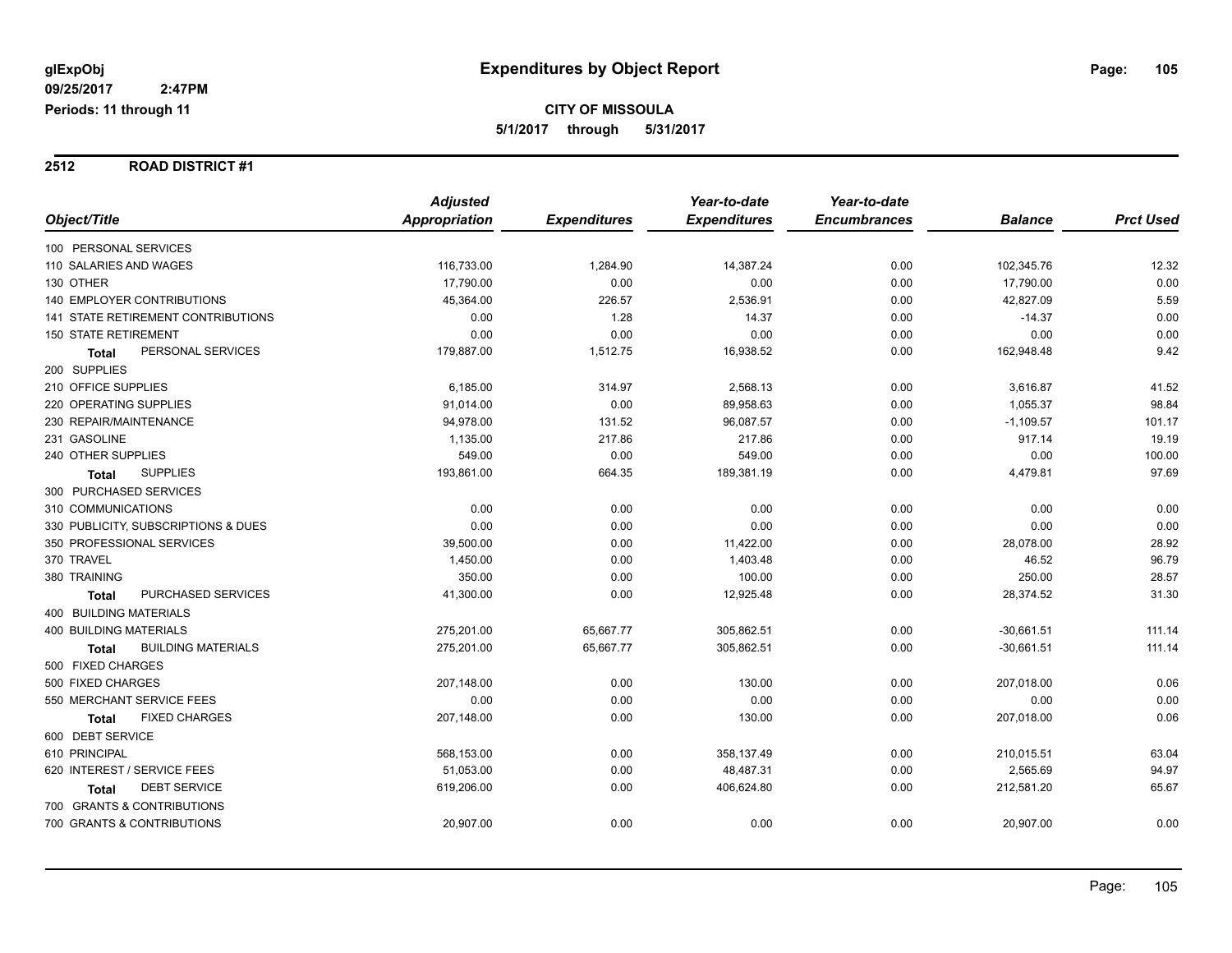#### **2512 ROAD DISTRICT #1**

|                                                   | <b>Adjusted</b>      |                     | Year-to-date        | Year-to-date        |                |                  |
|---------------------------------------------------|----------------------|---------------------|---------------------|---------------------|----------------|------------------|
| Object/Title                                      | <b>Appropriation</b> | <b>Expenditures</b> | <b>Expenditures</b> | <b>Encumbrances</b> | <b>Balance</b> | <b>Prct Used</b> |
| <b>GRANTS &amp; CONTRIBUTIONS</b><br><b>Total</b> | 20,907.00            | 0.00                | 0.00                | 0.00                | 20.907.00      | 0.00             |
| 800 OTHER OBJECTS                                 |                      |                     |                     |                     |                |                  |
| 820 TRANSFERS TO OTHER FUNDS                      | 0.00                 | 0.00                | 0.00                | 0.00                | 0.00           | 0.00             |
| 845 CONTINGENCY                                   | 0.00                 | 0.00                | 9.507.97            | 0.00                | $-9.507.97$    | 0.00             |
| OTHER OBJECTS<br><b>Total</b>                     | 0.00                 | 0.00                | 9.507.97            | 0.00                | $-9,507.97$    | 0.00             |
| 900 CAPITAL OUTLAY                                |                      |                     |                     |                     |                |                  |
| 930 IMPROVEMENTS                                  | 555.480.00           | 5.661.41            | 106.819.05          | 0.00                | 448.660.95     | 19.23            |
| <b>CAPITAL OUTLAY</b><br><b>Total</b>             | 555,480.00           | 5,661.41            | 106.819.05          | 0.00                | 448.660.95     | 19.23            |
| <b>ROAD DISTRICT#1</b><br><b>Total</b>            | 2.092.990.00         | 73.506.28           | 1.048.189.52        | 0.00                | 1.044.800.48   | 50.08            |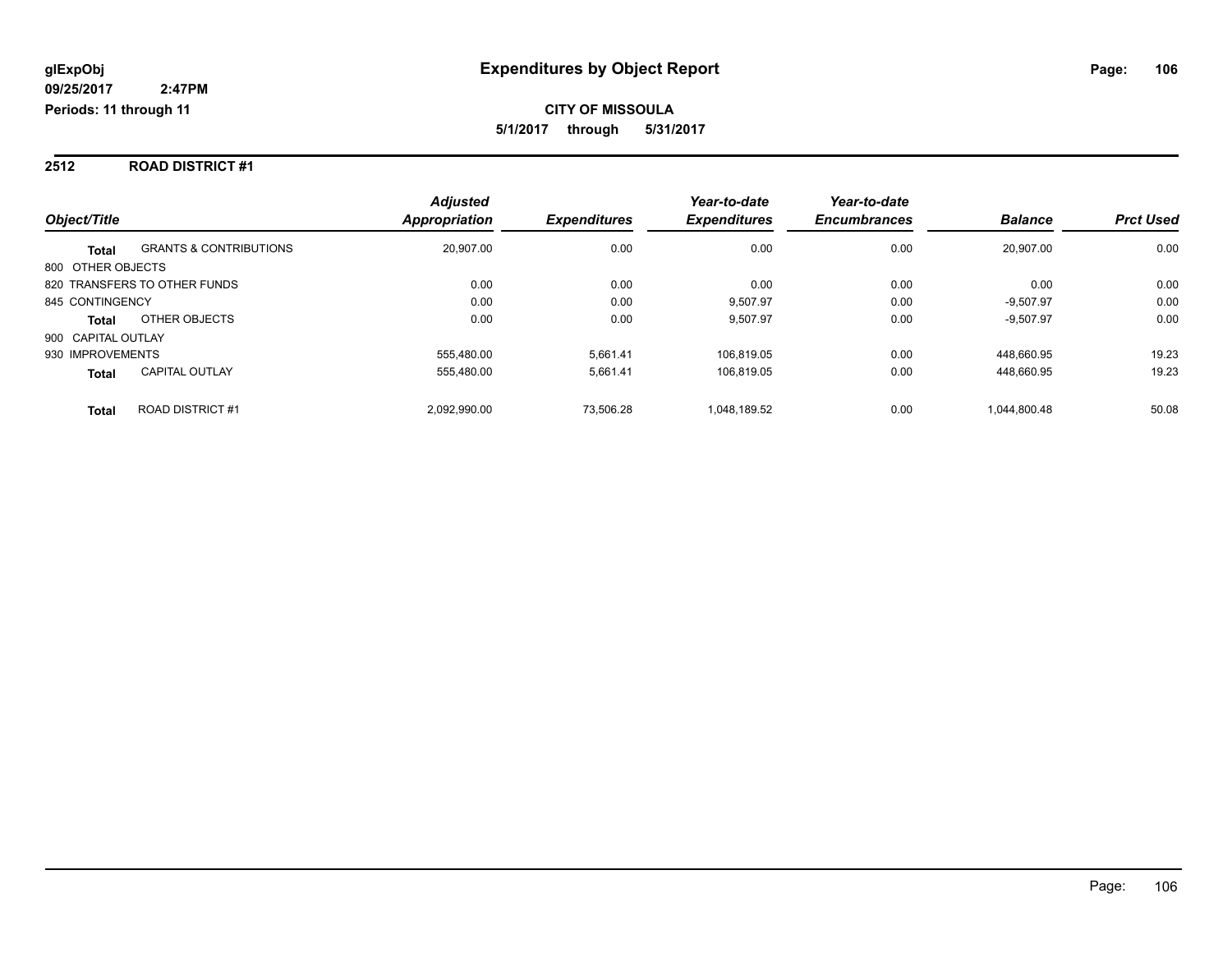# **2513 PARK DISTRICT #1**

**370 PARKS & RECREATION**

|                                      | <b>Adjusted</b> |                     | Year-to-date        | Year-to-date        |                |                  |
|--------------------------------------|-----------------|---------------------|---------------------|---------------------|----------------|------------------|
| Object/Title                         | Appropriation   | <b>Expenditures</b> | <b>Expenditures</b> | <b>Encumbrances</b> | <b>Balance</b> | <b>Prct Used</b> |
| 100 PERSONAL SERVICES                |                 |                     |                     |                     |                |                  |
| 110 SALARIES AND WAGES               | 228,776.00      | 20,053.30           | 169,613.23          | 0.00                | 59,162.77      | 74.14            |
| 120 OVERTIME                         | 0.00            | 0.00                | 26.69               | 0.00                | $-26.69$       | 0.00             |
| 140 EMPLOYER CONTRIBUTIONS           | 88,063.00       | 8,236.07            | 77,941.68           | 0.00                | 10,121.32      | 88.51            |
| 141 STATE RETIREMENT CONTRIBUTIONS   | 0.00            | 20.05               | 166.79              | 0.00                | $-166.79$      | 0.00             |
| PERSONAL SERVICES<br><b>Total</b>    | 316,839.00      | 28,309.42           | 247,748.39          | 0.00                | 69,090.61      | 78.19            |
| 200 SUPPLIES                         |                 |                     |                     |                     |                |                  |
| 220 OPERATING SUPPLIES               | 78,956.00       | 19,811.12           | 113,102.50          | 0.00                | $-34,146.50$   | 143.25           |
| 230 REPAIR/MAINTENANCE               | 98,885.00       | 4,042.95            | 43,228.01           | 0.00                | 55,656.99      | 43.72            |
| 231 GASOLINE                         | 10,144.00       | 1,532.31            | 10,144.00           | 0.00                | 0.00           | 100.00           |
| <b>SUPPLIES</b><br>Total             | 187,985.00      | 25,386.38           | 166,474.51          | 0.00                | 21,510.49      | 88.56            |
| 300 PURCHASED SERVICES               |                 |                     |                     |                     |                |                  |
| 310 COMMUNICATIONS                   | 0.00            | 0.00                | 0.00                | 0.00                | 0.00           | 0.00             |
| 320 PRINTING & DUPLICATING           | 0.00            | 0.00                | 0.00                | 0.00                | 0.00           | 0.00             |
| 330 PUBLICITY, SUBSCRIPTIONS & DUES  | 3,000.00        | 0.00                | 227.25              | 0.00                | 2,772.75       | 7.58             |
| 341 ELECTRICITY & NATURAL GAS        | 43,766.00       | 2,879.42            | 42,085.89           | 0.00                | 1,680.11       | 96.16            |
| 343 WATER CHARGES                    | 7,685.00        | 9.16                | 7,653.67            | 0.00                | 31.33          | 99.59            |
| 344 TELEPHONE SERVICE                | 660.00          | 0.00                | 0.00                | 0.00                | 660.00         | 0.00             |
| 345 GARBAGE                          | 3,213.00        | 551.50              | 3,260.54            | 0.00                | $-47.54$       | 101.48           |
| 350 PROFESSIONAL SERVICES            | 77,344.00       | 2,598.94            | 41,461.43           | 0.00                | 35,882.57      | 53.61            |
| 360 REPAIR & MAINTENANCE             | 130.965.00      | 23,209.40           | 106.220.26          | 0.00                | 24,744.74      | 81.11            |
| 370 TRAVEL                           | 500.00          | 0.00                | 0.00                | 0.00                | 500.00         | 0.00             |
| 380 TRAINING                         | 983.00          | 1,100.00            | 1,775.01            | 0.00                | $-792.01$      | 180.57           |
| PURCHASED SERVICES<br>Total          | 268,116.00      | 30,348.42           | 202,684.05          | 0.00                | 65,431.95      | 75.60            |
| 500 FIXED CHARGES                    |                 |                     |                     |                     |                |                  |
| 550 MERCHANT SERVICE FEES            | 0.00            | 0.00                | 0.00                | 0.00                | 0.00           | 0.00             |
| <b>FIXED CHARGES</b><br><b>Total</b> | 0.00            | 0.00                | 0.00                | 0.00                | 0.00           | 0.00             |
| 600 DEBT SERVICE                     |                 |                     |                     |                     |                |                  |
| 610 PRINCIPAL                        | 294,977.00      | 0.00                | 302,527.97          | 0.00                | $-7,550.97$    | 102.56           |
| 620 INTEREST / SERVICE FEES          | 6,569.00        | 0.00                | 9,302.29            | 0.00                | $-2,733.29$    | 141.61           |
| <b>DEBT SERVICE</b><br><b>Total</b>  | 301,546.00      | 0.00                | 311,830.26          | 0.00                | $-10,284.26$   | 103.41           |
| 700 GRANTS & CONTRIBUTIONS           |                 |                     |                     |                     |                |                  |
| 700 GRANTS & CONTRIBUTIONS           | 5,000.00        | 0.00                | 0.00                | 0.00                | 5,000.00       | 0.00             |
|                                      |                 |                     |                     |                     |                |                  |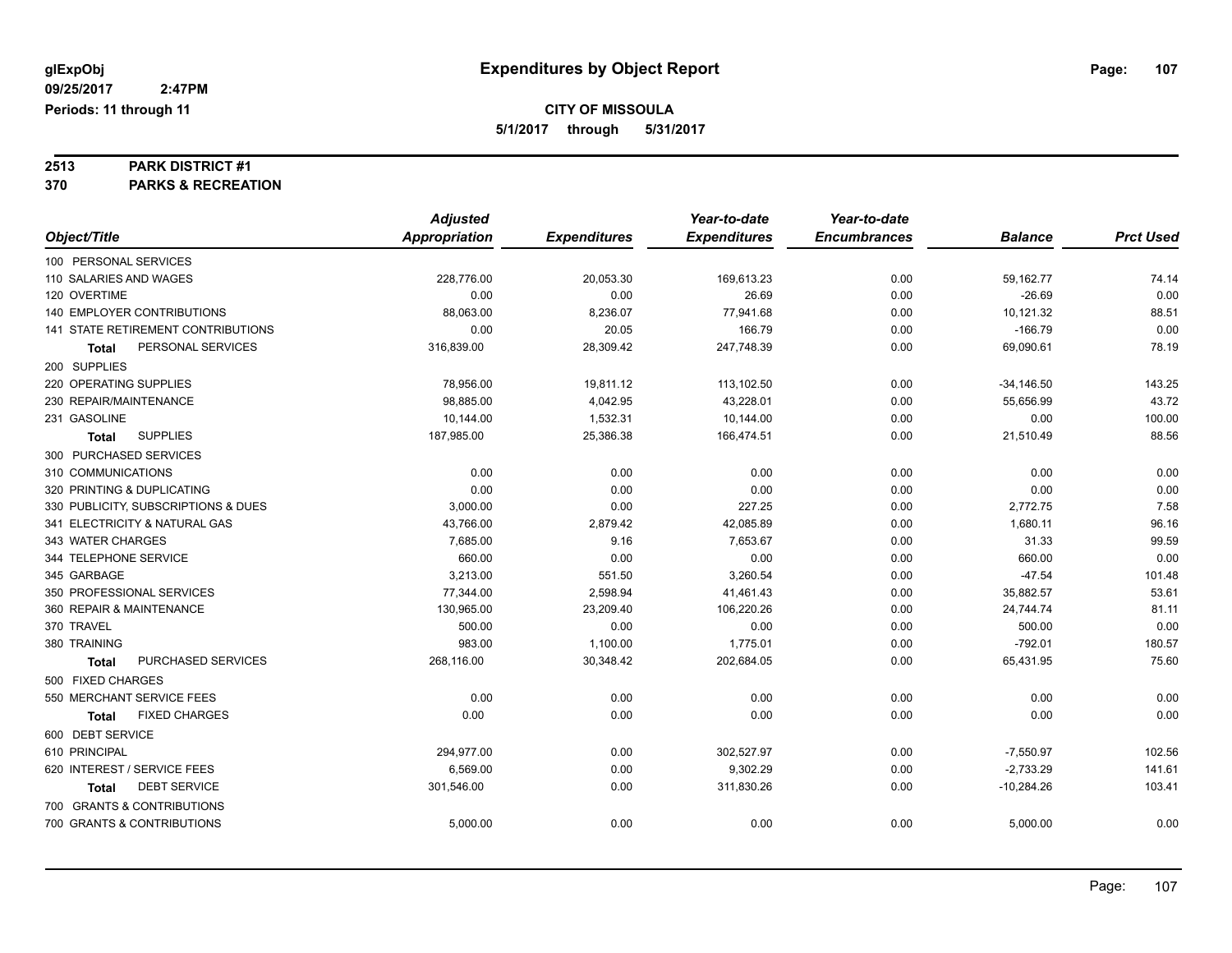# **2513 PARK DISTRICT #1**

**370 PARKS & RECREATION**

| Object/Title              |                                   | <b>Adjusted</b><br><b>Appropriation</b> | <b>Expenditures</b> | Year-to-date<br><b>Expenditures</b> | Year-to-date<br><b>Encumbrances</b> | <b>Balance</b> | <b>Prct Used</b> |
|---------------------------|-----------------------------------|-----------------------------------------|---------------------|-------------------------------------|-------------------------------------|----------------|------------------|
|                           |                                   |                                         |                     |                                     |                                     |                |                  |
| <b>Total</b>              | <b>GRANTS &amp; CONTRIBUTIONS</b> | 5,000.00                                | 0.00                | 0.00                                | 0.00                                | 5,000.00       | 0.00             |
| 800 OTHER OBJECTS         |                                   |                                         |                     |                                     |                                     |                |                  |
|                           | 820 TRANSFERS TO OTHER FUNDS      | 163.214.00                              | 0.00                | 0.00                                | 0.00                                | 163.214.00     | 0.00             |
| <b>Total</b>              | OTHER OBJECTS                     | 163.214.00                              | 0.00                | 0.00                                | 0.00                                | 163.214.00     | 0.00             |
| 900 CAPITAL OUTLAY        |                                   |                                         |                     |                                     |                                     |                |                  |
| 930 IMPROVEMENTS          |                                   | 30.000.00                               | 19,797.80           | 64.128.49                           | 0.00                                | $-34.128.49$   | 213.76           |
| 940 MACHINERY & EQUIPMENT |                                   | 40,000.00                               | 0.00                | 0.00                                | 0.00                                | 40,000.00      | 0.00             |
| <b>Total</b>              | <b>CAPITAL OUTLAY</b>             | 70.000.00                               | 19.797.80           | 64.128.49                           | 0.00                                | 5.871.51       | 91.61            |
| <b>Total</b>              | <b>PARKS &amp; RECREATION</b>     | 1.312.700.00                            | 103.842.02          | 992.865.70                          | 0.00                                | 319.834.30     | 75.64            |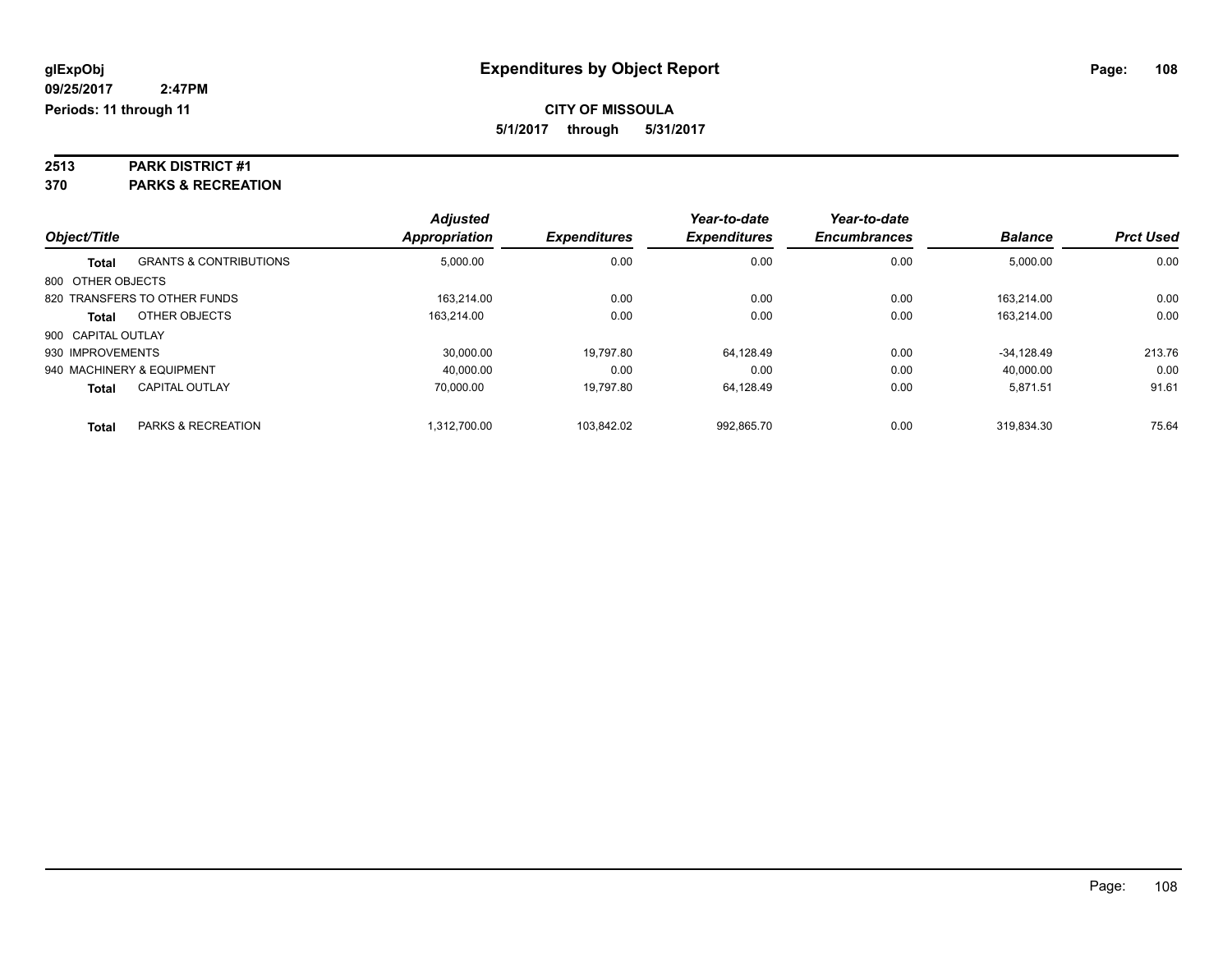#### **2513 PARK DISTRICT #1**

|                                            | <b>Adjusted</b> |                     | Year-to-date        | Year-to-date        |                |                  |
|--------------------------------------------|-----------------|---------------------|---------------------|---------------------|----------------|------------------|
| Object/Title                               | Appropriation   | <b>Expenditures</b> | <b>Expenditures</b> | <b>Encumbrances</b> | <b>Balance</b> | <b>Prct Used</b> |
| 100 PERSONAL SERVICES                      |                 |                     |                     |                     |                |                  |
| 110 SALARIES AND WAGES                     | 228,776.00      | 20,053.30           | 169,613.23          | 0.00                | 59,162.77      | 74.14            |
| 120 OVERTIME                               | 0.00            | 0.00                | 26.69               | 0.00                | $-26.69$       | 0.00             |
| <b>140 EMPLOYER CONTRIBUTIONS</b>          | 88,063.00       | 8,236.07            | 77,941.68           | 0.00                | 10,121.32      | 88.51            |
| 141 STATE RETIREMENT CONTRIBUTIONS         | 0.00            | 20.05               | 166.79              | 0.00                | $-166.79$      | 0.00             |
| PERSONAL SERVICES<br><b>Total</b>          | 316,839.00      | 28,309.42           | 247,748.39          | 0.00                | 69,090.61      | 78.19            |
| 200 SUPPLIES                               |                 |                     |                     |                     |                |                  |
| 220 OPERATING SUPPLIES                     | 78,956.00       | 19,811.12           | 113,102.50          | 0.00                | $-34,146.50$   | 143.25           |
| 230 REPAIR/MAINTENANCE                     | 98,885.00       | 4,042.95            | 43,228.01           | 0.00                | 55,656.99      | 43.72            |
| 231 GASOLINE                               | 10,144.00       | 1,532.31            | 10,144.00           | 0.00                | 0.00           | 100.00           |
| <b>SUPPLIES</b><br><b>Total</b>            | 187,985.00      | 25,386.38           | 166,474.51          | 0.00                | 21,510.49      | 88.56            |
| 300 PURCHASED SERVICES                     |                 |                     |                     |                     |                |                  |
| 310 COMMUNICATIONS                         | 0.00            | 0.00                | 0.00                | 0.00                | 0.00           | 0.00             |
| 320 PRINTING & DUPLICATING                 | 0.00            | 0.00                | 0.00                | 0.00                | 0.00           | 0.00             |
| 330 PUBLICITY, SUBSCRIPTIONS & DUES        | 3,000.00        | 0.00                | 227.25              | 0.00                | 2,772.75       | 7.58             |
| 341 ELECTRICITY & NATURAL GAS              | 43,766.00       | 2,879.42            | 42,085.89           | 0.00                | 1,680.11       | 96.16            |
| 343 WATER CHARGES                          | 7,685.00        | 9.16                | 7,653.67            | 0.00                | 31.33          | 99.59            |
| 344 TELEPHONE SERVICE                      | 660.00          | 0.00                | 0.00                | 0.00                | 660.00         | 0.00             |
| 345 GARBAGE                                | 3,213.00        | 551.50              | 3,260.54            | 0.00                | $-47.54$       | 101.48           |
| 350 PROFESSIONAL SERVICES                  | 77,344.00       | 2,598.94            | 41,461.43           | 0.00                | 35,882.57      | 53.61            |
| 360 REPAIR & MAINTENANCE                   | 130,965.00      | 23,209.40           | 106,220.26          | 0.00                | 24,744.74      | 81.11            |
| 370 TRAVEL                                 | 500.00          | 0.00                | 0.00                | 0.00                | 500.00         | 0.00             |
| 380 TRAINING                               | 983.00          | 1,100.00            | 1,775.01            | 0.00                | $-792.01$      | 180.57           |
| PURCHASED SERVICES<br><b>Total</b>         | 268,116.00      | 30,348.42           | 202,684.05          | 0.00                | 65,431.95      | 75.60            |
| 500 FIXED CHARGES                          |                 |                     |                     |                     |                |                  |
| 550 MERCHANT SERVICE FEES                  | 0.00            | 0.00                | 0.00                | 0.00                | 0.00           | 0.00             |
| <b>FIXED CHARGES</b><br><b>Total</b>       | 0.00            | 0.00                | 0.00                | 0.00                | 0.00           | 0.00             |
| 600 DEBT SERVICE                           |                 |                     |                     |                     |                |                  |
| 610 PRINCIPAL                              | 294,977.00      | 0.00                | 302,527.97          | 0.00                | $-7,550.97$    | 102.56           |
| 620 INTEREST / SERVICE FEES                | 6,569.00        | 0.00                | 9,302.29            | 0.00                | $-2,733.29$    | 141.61           |
| <b>DEBT SERVICE</b><br><b>Total</b>        | 301,546.00      | 0.00                | 311,830.26          | 0.00                | $-10,284.26$   | 103.41           |
| 700 GRANTS & CONTRIBUTIONS                 |                 |                     |                     |                     |                |                  |
| 700 GRANTS & CONTRIBUTIONS                 | 5,000.00        | 0.00                | 0.00                | 0.00                | 5,000.00       | 0.00             |
| <b>GRANTS &amp; CONTRIBUTIONS</b><br>Total | 5,000.00        | 0.00                | 0.00                | 0.00                | 5,000.00       | 0.00             |
|                                            |                 |                     |                     |                     |                |                  |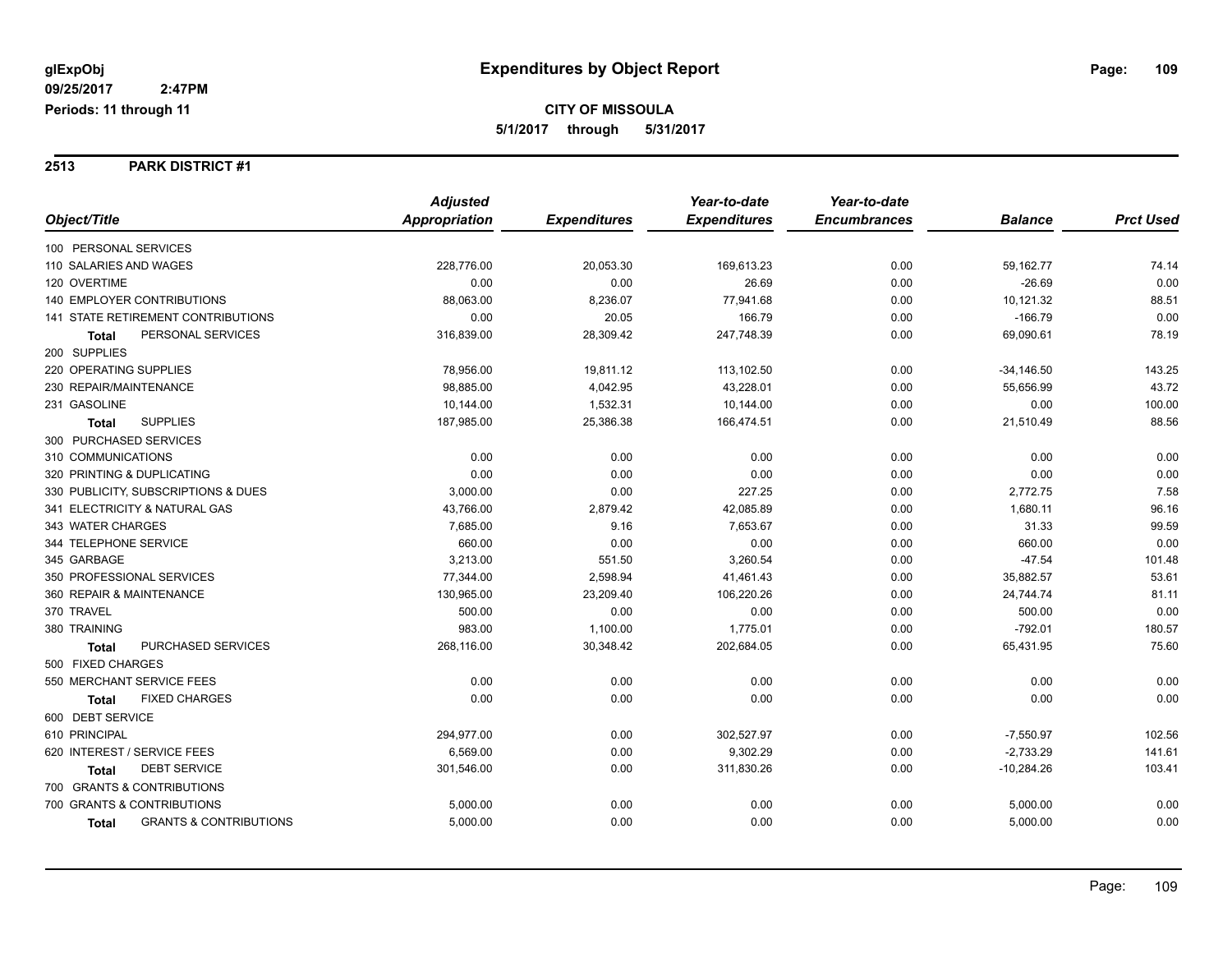#### **2513 PARK DISTRICT #1**

|                                       | <b>Adjusted</b> |                     | Year-to-date        | Year-to-date        |                |                  |
|---------------------------------------|-----------------|---------------------|---------------------|---------------------|----------------|------------------|
| Object/Title                          | Appropriation   | <b>Expenditures</b> | <b>Expenditures</b> | <b>Encumbrances</b> | <b>Balance</b> | <b>Prct Used</b> |
| 800 OTHER OBJECTS                     |                 |                     |                     |                     |                |                  |
| 820 TRANSFERS TO OTHER FUNDS          | 163.214.00      | 0.00                | 0.00                | 0.00                | 163.214.00     | 0.00             |
| OTHER OBJECTS<br><b>Total</b>         | 163,214.00      | 0.00                | 0.00                | 0.00                | 163.214.00     | 0.00             |
| 900 CAPITAL OUTLAY                    |                 |                     |                     |                     |                |                  |
| 930 IMPROVEMENTS                      | 30,000.00       | 19.797.80           | 64.128.49           | 0.00                | $-34.128.49$   | 213.76           |
| 940 MACHINERY & EQUIPMENT             | 40.000.00       | 0.00                | 0.00                | 0.00                | 40.000.00      | 0.00             |
| <b>CAPITAL OUTLAY</b><br><b>Total</b> | 70.000.00       | 19.797.80           | 64.128.49           | 0.00                | 5.871.51       | 91.61            |
| PARK DISTRICT #1<br>Total             | 1.312.700.00    | 103.842.02          | 992.865.70          | 0.00                | 319.834.30     | 75.64            |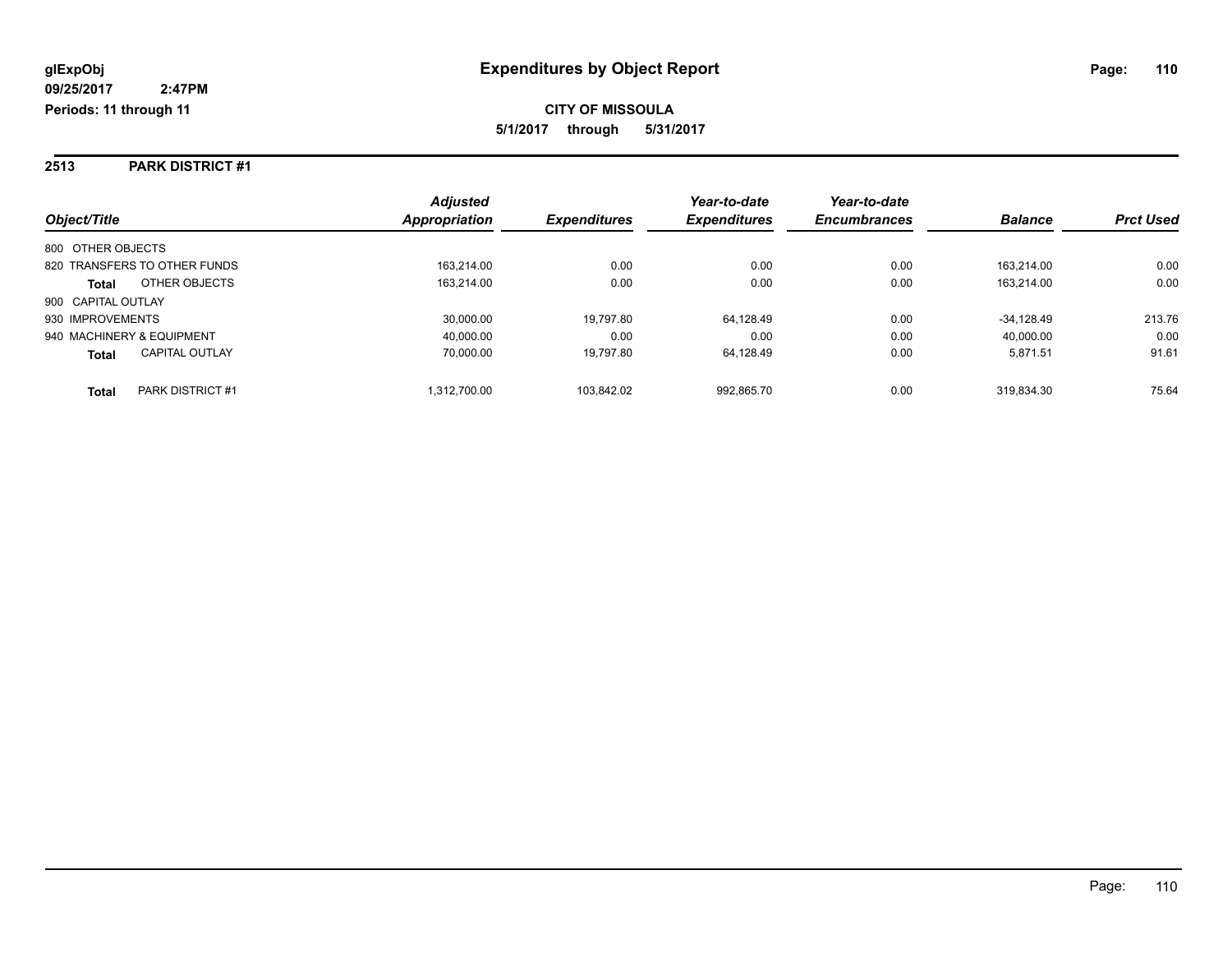# **2820 STATE GAS TAX FUND**

**280 PUBLIC WORKS OPERATIONS**

|              |                                         | <b>Adjusted</b> |                     | Year-to-date        | Year-to-date        |                |                  |
|--------------|-----------------------------------------|-----------------|---------------------|---------------------|---------------------|----------------|------------------|
| Object/Title |                                         | Appropriation   | <b>Expenditures</b> | <b>Expenditures</b> | <b>Encumbrances</b> | <b>Balance</b> | <b>Prct Used</b> |
|              | 300 PURCHASED SERVICES                  |                 |                     |                     |                     |                |                  |
|              | 350 PROFESSIONAL SERVICES               | 0.00            | 0.00                | 0.00                | 0.00                | 0.00           | 0.00             |
|              | PURCHASED SERVICES<br><b>Total</b>      | 0.00            | 0.00                | 0.00                | 0.00                | 0.00           | 0.00             |
|              | 500 FIXED CHARGES                       |                 |                     |                     |                     |                |                  |
|              | 500 FIXED CHARGES                       | 0.00            | 0.00                | 0.00                | 0.00                | 0.00           | 0.00             |
|              | 550 MERCHANT SERVICE FEES               | 0.00            | 0.00                | 0.00                | 0.00                | 0.00           | 0.00             |
|              | <b>FIXED CHARGES</b><br><b>Total</b>    | 0.00            | 0.00                | 0.00                | 0.00                | 0.00           | 0.00             |
|              | 800 OTHER OBJECTS                       |                 |                     |                     |                     |                |                  |
|              | 820 TRANSFERS TO OTHER FUNDS            | 564,000.00      | 0.00                | 282,000.00          | 0.00                | 282,000.00     | 50.00            |
|              | OTHER OBJECTS<br>Total                  | 564,000.00      | 0.00                | 282,000.00          | 0.00                | 282,000.00     | 50.00            |
|              | 900 CAPITAL OUTLAY                      |                 |                     |                     |                     |                |                  |
|              | 930 IMPROVEMENTS                        | 391,200.00      | 50,098.46           | 183,357.13          | 0.00                | 207,842.87     | 46.87            |
|              | <b>CAPITAL OUTLAY</b><br><b>Total</b>   | 391,200.00      | 50,098.46           | 183,357.13          | 0.00                | 207,842.87     | 46.87            |
|              | PUBLIC WORKS OPERATIONS<br><b>Total</b> | 955,200.00      | 50,098.46           | 465,357.13          | 0.00                | 489,842.87     | 48.72            |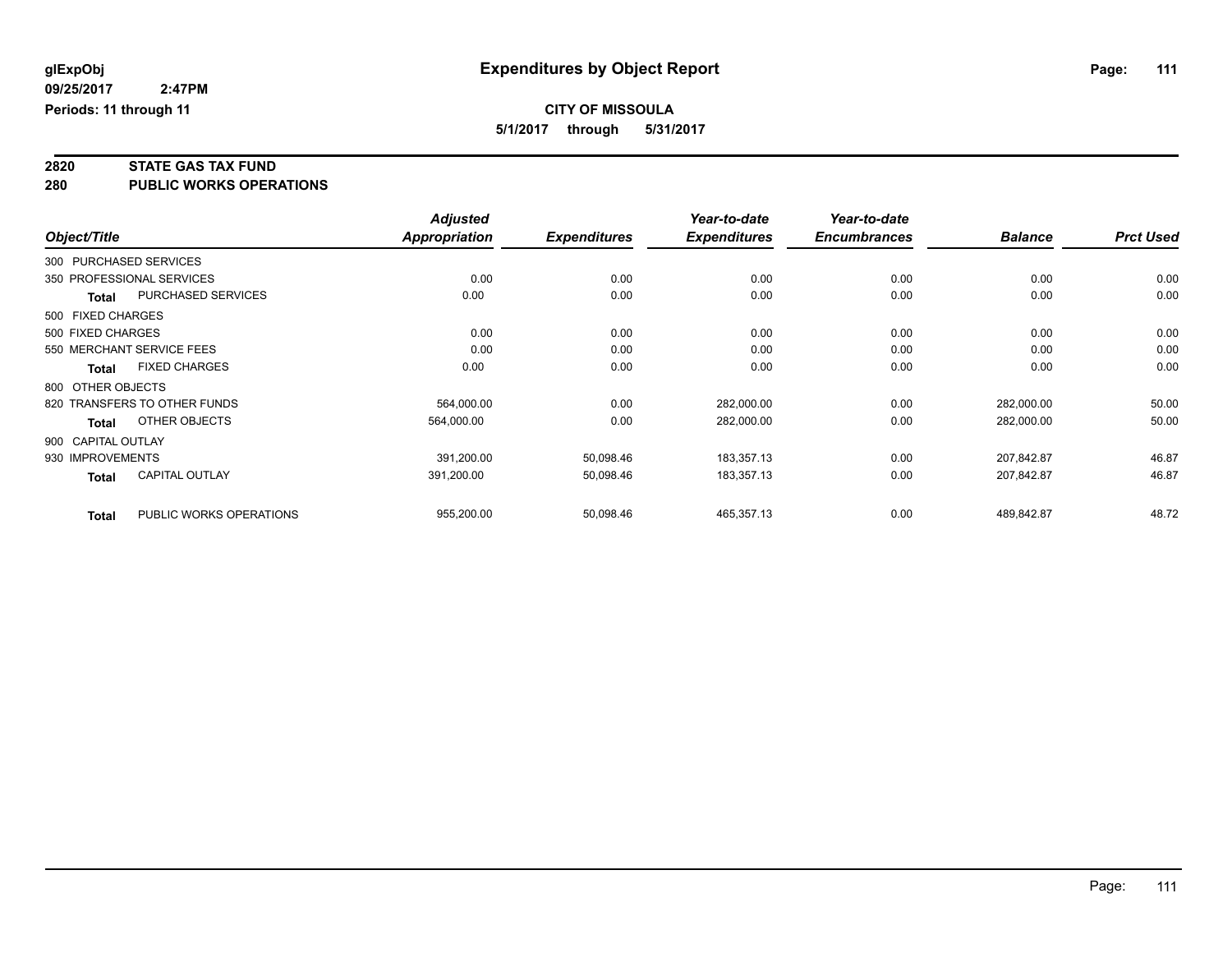#### **2820 STATE GAS TAX FUND**

|                        |                              | <b>Adjusted</b> |                     | Year-to-date        | Year-to-date        |                |                  |
|------------------------|------------------------------|-----------------|---------------------|---------------------|---------------------|----------------|------------------|
| Object/Title           |                              | Appropriation   | <b>Expenditures</b> | <b>Expenditures</b> | <b>Encumbrances</b> | <b>Balance</b> | <b>Prct Used</b> |
| 300 PURCHASED SERVICES |                              |                 |                     |                     |                     |                |                  |
|                        | 350 PROFESSIONAL SERVICES    | 0.00            | 0.00                | 0.00                | 0.00                | 0.00           | 0.00             |
| Total                  | PURCHASED SERVICES           | 0.00            | 0.00                | 0.00                | 0.00                | 0.00           | 0.00             |
| 500 FIXED CHARGES      |                              |                 |                     |                     |                     |                |                  |
| 500 FIXED CHARGES      |                              | 0.00            | 0.00                | 0.00                | 0.00                | 0.00           | 0.00             |
|                        | 550 MERCHANT SERVICE FEES    | 0.00            | 0.00                | 0.00                | 0.00                | 0.00           | 0.00             |
| <b>Total</b>           | <b>FIXED CHARGES</b>         | 0.00            | 0.00                | 0.00                | 0.00                | 0.00           | 0.00             |
| 800 OTHER OBJECTS      |                              |                 |                     |                     |                     |                |                  |
|                        | 820 TRANSFERS TO OTHER FUNDS | 564,000.00      | 0.00                | 282,000.00          | 0.00                | 282,000.00     | 50.00            |
| <b>Total</b>           | OTHER OBJECTS                | 564,000.00      | 0.00                | 282,000.00          | 0.00                | 282,000.00     | 50.00            |
| 900 CAPITAL OUTLAY     |                              |                 |                     |                     |                     |                |                  |
| 930 IMPROVEMENTS       |                              | 391,200.00      | 50,098.46           | 183,357.13          | 0.00                | 207,842.87     | 46.87            |
| Total                  | <b>CAPITAL OUTLAY</b>        | 391,200.00      | 50,098.46           | 183,357.13          | 0.00                | 207,842.87     | 46.87            |
| <b>Total</b>           | STATE GAS TAX FUND           | 955,200.00      | 50,098.46           | 465,357.13          | 0.00                | 489,842.87     | 48.72            |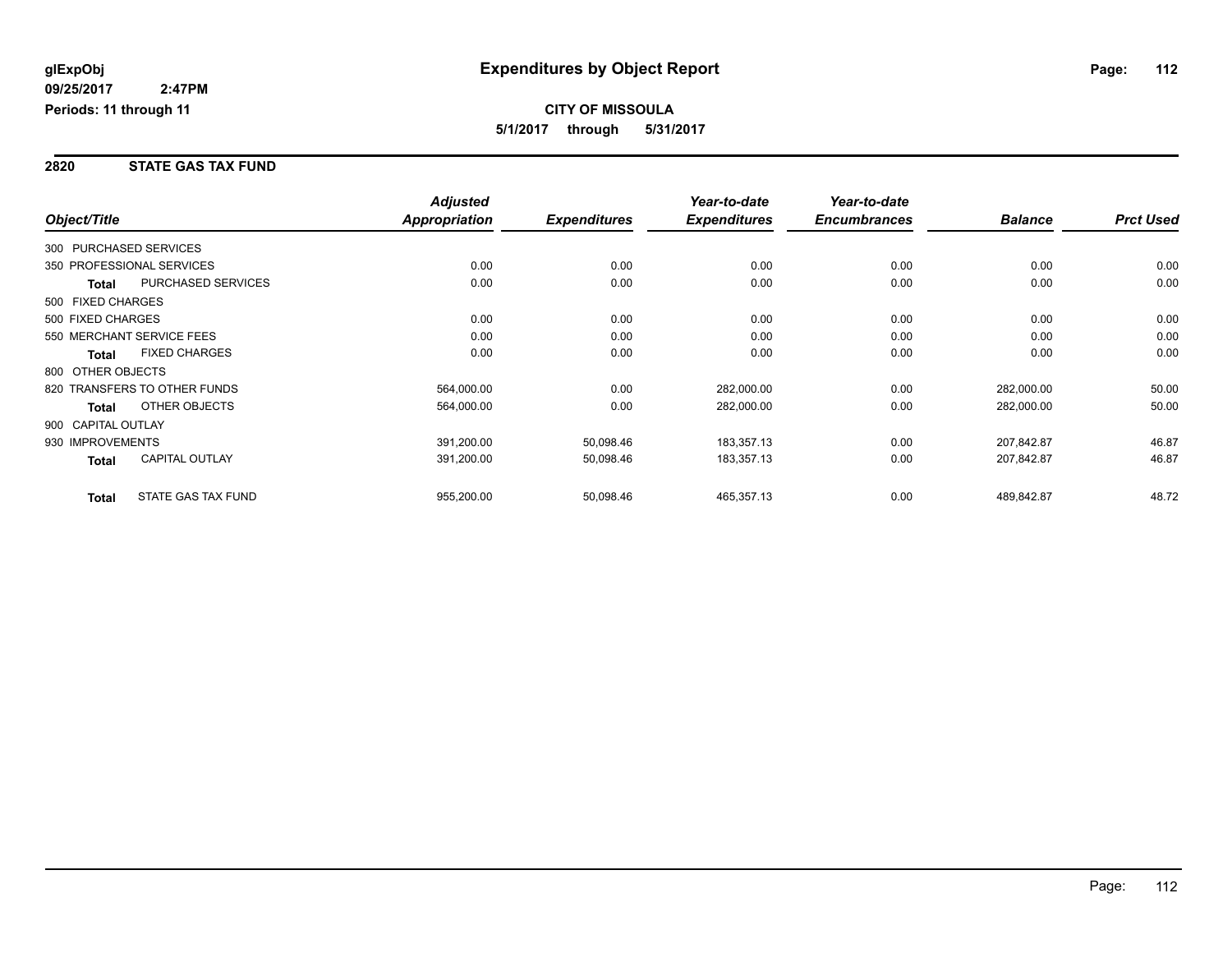# **2917 CRIME VICTIM SURCHARGE**

**390 NON-DEPARTMENTAL**

| Object/Title                         |                  | <b>Adjusted</b><br>Appropriation | <b>Expenditures</b> | Year-to-date<br><b>Expenditures</b> | Year-to-date<br><b>Encumbrances</b> | <b>Balance</b> | <b>Prct Used</b> |
|--------------------------------------|------------------|----------------------------------|---------------------|-------------------------------------|-------------------------------------|----------------|------------------|
| 500 FIXED CHARGES                    |                  |                                  |                     |                                     |                                     |                |                  |
| 550 MERCHANT SERVICE FEES            |                  | 0.00                             | 0.00                | 0.00                                | 0.00                                | 0.00           | 0.00             |
| <b>FIXED CHARGES</b><br><b>Total</b> |                  | 0.00                             | 0.00                | 0.00                                | 0.00                                | 0.00           | 0.00             |
| <b>Total</b>                         | NON-DEPARTMENTAL | 0.00                             | 0.00                | 0.00                                | 0.00                                | 0.00           | 0.00             |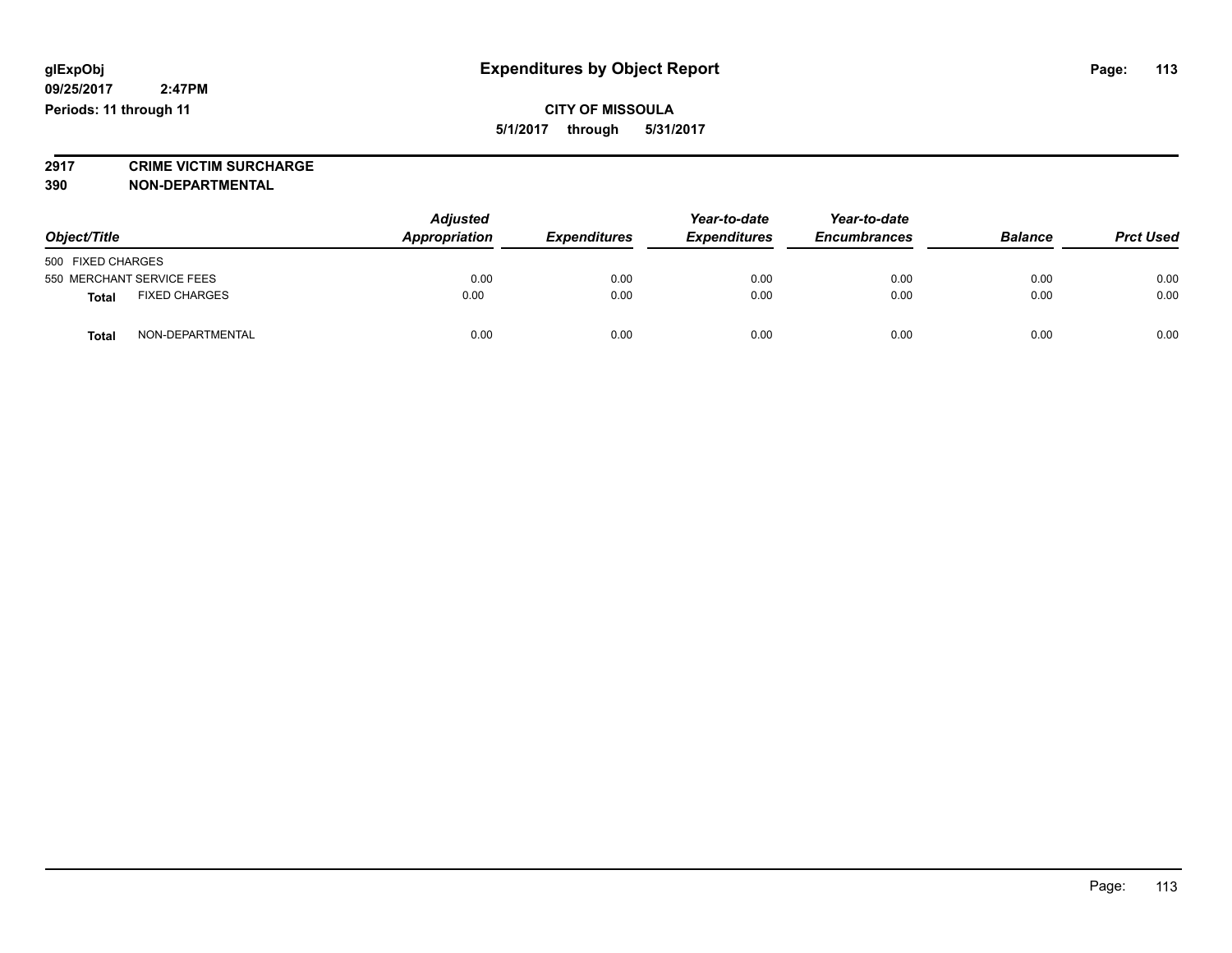### **glExpObj Expenditures by Object Report Page: 114**

**09/25/2017 2:47PM Periods: 11 through 11**

**CITY OF MISSOULA 5/1/2017 through 5/31/2017**

#### **2917 CRIME VICTIM SURCHARGE**

| Object/Title                           | <b>Adjusted</b><br>Appropriation | <b>Expenditures</b> | Year-to-date<br><b>Expenditures</b> | Year-to-date<br><b>Encumbrances</b> | <b>Balance</b> | <b>Prct Used</b> |
|----------------------------------------|----------------------------------|---------------------|-------------------------------------|-------------------------------------|----------------|------------------|
| 500 FIXED CHARGES                      |                                  |                     |                                     |                                     |                |                  |
| 550 MERCHANT SERVICE FEES              | 0.00                             | 0.00                | 0.00                                | 0.00                                | 0.00           | 0.00             |
| <b>FIXED CHARGES</b><br><b>Total</b>   | 0.00                             | 0.00                | 0.00                                | 0.00                                | 0.00           | 0.00             |
| <b>CRIME VICTIM SURCHARGE</b><br>Total | 0.00                             | 0.00                | 0.00                                | 0.00                                | 0.00           | 0.00             |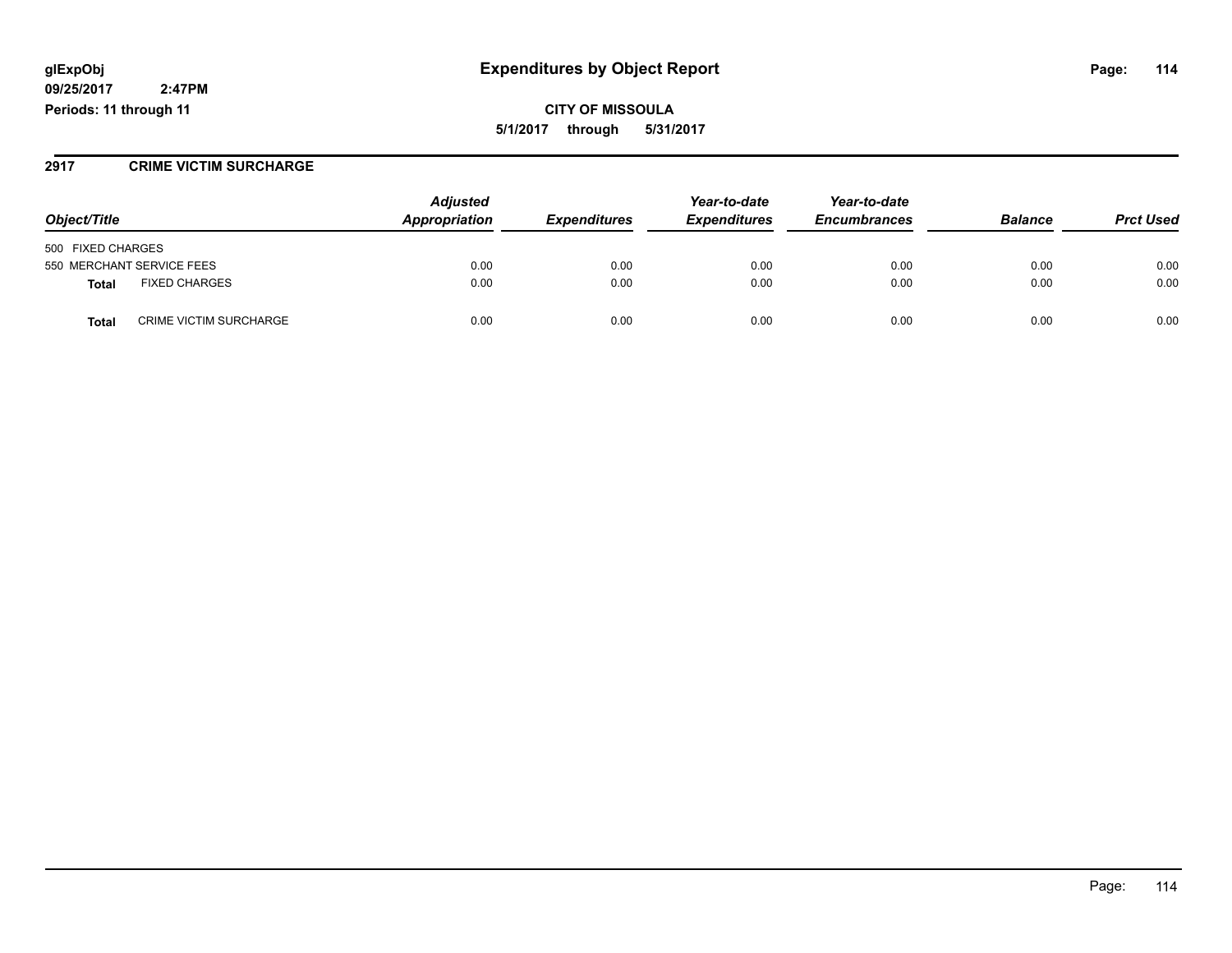**2918 LAW ENFORCEMENT BLOCK GRANT FUND**

**290 POLICE**

| Object/Title           |                                       | <b>Adjusted</b><br><b>Appropriation</b> | <b>Expenditures</b> | Year-to-date<br><b>Expenditures</b> | Year-to-date<br><b>Encumbrances</b> | <b>Balance</b> | <b>Prct Used</b> |
|------------------------|---------------------------------------|-----------------------------------------|---------------------|-------------------------------------|-------------------------------------|----------------|------------------|
| 100 PERSONAL SERVICES  |                                       |                                         |                     |                                     |                                     |                |                  |
| 110 SALARIES AND WAGES |                                       | 29,390.00                               | 0.00                | 0.00                                | 0.00                                | 29,390.00      | 0.00             |
|                        | 115 SALARIES/HEALTH INSURANCE BENEFIT | 0.00                                    | 0.00                | 0.00                                | 0.00                                | 0.00           | 0.00             |
| 120 OVERTIME           |                                       | 0.00                                    | 0.00                | 0.00                                | 0.00                                | 0.00           | 0.00             |
|                        | <b>140 EMPLOYER CONTRIBUTIONS</b>     | 10,610.00                               | 0.00                | 0.00                                | 0.00                                | 10,610.00      | 0.00             |
|                        | 141 STATE RETIREMENT CONTRIBUTIONS    | 0.00                                    | 0.00                | 0.00                                | 0.00                                | 0.00           | 0.00             |
| Total                  | PERSONAL SERVICES                     | 40,000.00                               | 0.00                | 0.00                                | 0.00                                | 40,000.00      | 0.00             |
| 200 SUPPLIES           |                                       |                                         |                     |                                     |                                     |                |                  |
| 210 OFFICE SUPPLIES    |                                       | 0.00                                    | 0.00                | 0.00                                | 0.00                                | 0.00           | 0.00             |
| 220 OPERATING SUPPLIES |                                       | 43,124.00                               | 0.00                | 43,124.00                           | 0.00                                | 0.00           | 100.00           |
| <b>Total</b>           | <b>SUPPLIES</b>                       | 43,124.00                               | 0.00                | 43,124.00                           | 0.00                                | 0.00           | 100.00           |
|                        | 300 PURCHASED SERVICES                |                                         |                     |                                     |                                     |                |                  |
|                        | 320 PRINTING & DUPLICATING            | 0.00                                    | 0.00                | 0.00                                | 0.00                                | 0.00           | 0.00             |
| 344 TELEPHONE SERVICE  |                                       | 0.00                                    | 0.00                | 0.00                                | 0.00                                | 0.00           | 0.00             |
|                        | 350 PROFESSIONAL SERVICES             | 0.00                                    | 0.00                | 0.00                                | 0.00                                | 0.00           | 0.00             |
| 370 TRAVEL             |                                       | 0.00                                    | 0.00                | 0.00                                | 0.00                                | 0.00           | 0.00             |
| 380 TRAINING           |                                       | 0.00                                    | 0.00                | 0.00                                | 0.00                                | 0.00           | 0.00             |
| <b>Total</b>           | PURCHASED SERVICES                    | 0.00                                    | 0.00                | 0.00                                | 0.00                                | 0.00           | 0.00             |
| 500 FIXED CHARGES      |                                       |                                         |                     |                                     |                                     |                |                  |
|                        | 550 MERCHANT SERVICE FEES             | 0.00                                    | 0.00                | 0.00                                | 0.00                                | 0.00           | 0.00             |
| Total                  | <b>FIXED CHARGES</b>                  | 0.00                                    | 0.00                | 0.00                                | 0.00                                | 0.00           | 0.00             |
|                        | 700 GRANTS & CONTRIBUTIONS            |                                         |                     |                                     |                                     |                |                  |
|                        | 700 GRANTS & CONTRIBUTIONS            | 17.249.00                               | 0.00                | 17,249.00                           | 0.00                                | 0.00           | 100.00           |
| <b>Total</b>           | <b>GRANTS &amp; CONTRIBUTIONS</b>     | 17,249.00                               | 0.00                | 17,249.00                           | 0.00                                | 0.00           | 100.00           |
| 900 CAPITAL OUTLAY     |                                       |                                         |                     |                                     |                                     |                |                  |
|                        | 940 MACHINERY & EQUIPMENT             | 0.00                                    | 0.00                | 0.00                                | 0.00                                | 0.00           | 0.00             |
| <b>Total</b>           | <b>CAPITAL OUTLAY</b>                 | 0.00                                    | 0.00                | 0.00                                | 0.00                                | 0.00           | 0.00             |
| Total                  | POLICE                                | 100,373.00                              | 0.00                | 60,373.00                           | 0.00                                | 40,000.00      | 60.15            |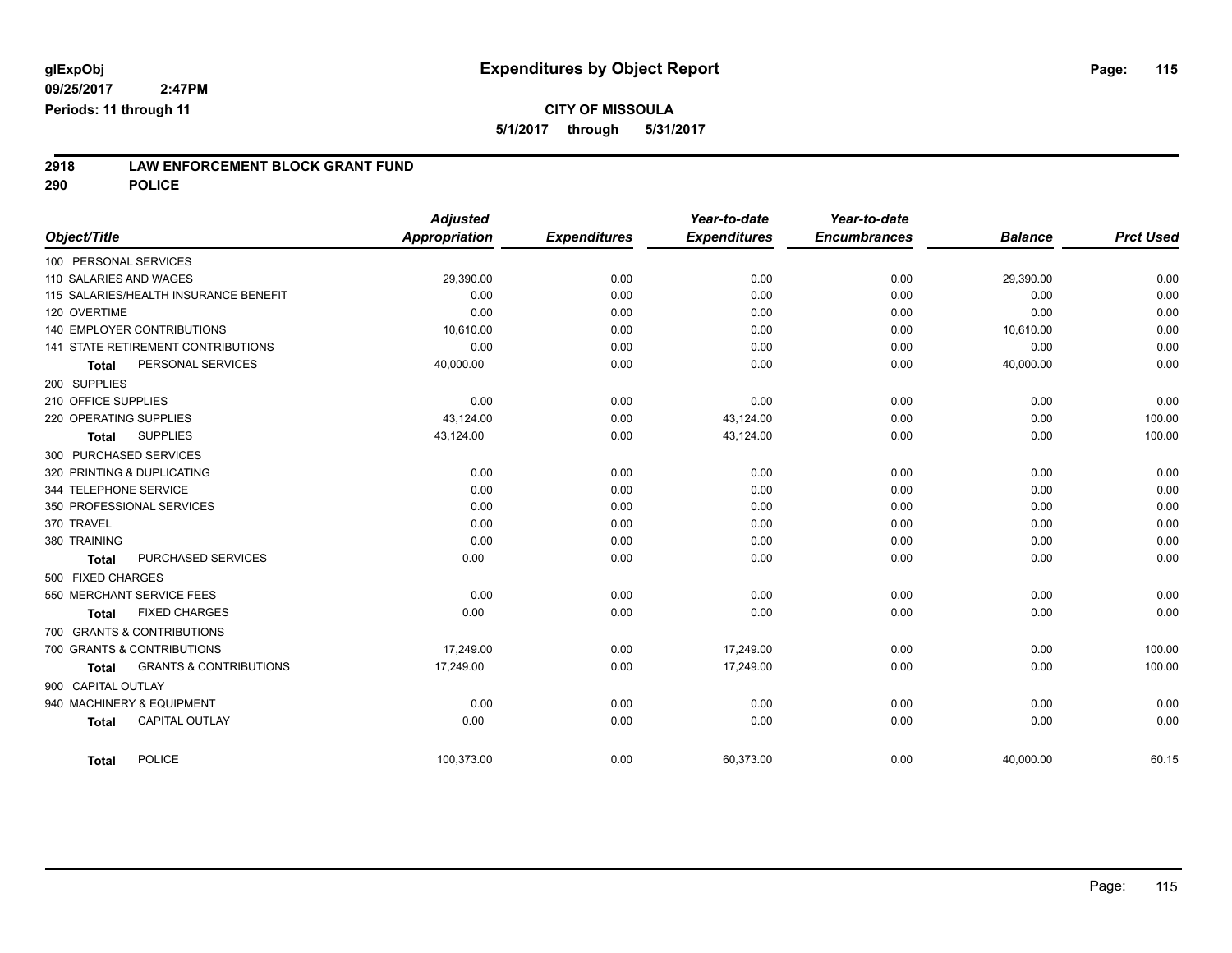## **CITY OF MISSOULA**

**5/1/2017 through 5/31/2017**

# **2918 LAW ENFORCEMENT BLOCK GRANT FUND**

**390 NON-DEPARTMENTAL**

| Object/Title                         | <b>Adjusted</b><br>Appropriation | <b>Expenditures</b> | Year-to-date<br><b>Expenditures</b> | Year-to-date<br><b>Encumbrances</b> | <b>Balance</b> | <b>Prct Used</b> |
|--------------------------------------|----------------------------------|---------------------|-------------------------------------|-------------------------------------|----------------|------------------|
| 300 PURCHASED SERVICES               |                                  |                     |                                     |                                     |                |                  |
| 350 PROFESSIONAL SERVICES            | 0.00                             | 0.00                | 0.00                                | 0.00                                | 0.00           | 0.00             |
| PURCHASED SERVICES<br><b>Total</b>   | 0.00                             | 0.00                | 0.00                                | 0.00                                | 0.00           | 0.00             |
| 500 FIXED CHARGES                    |                                  |                     |                                     |                                     |                |                  |
| 500 FIXED CHARGES                    | 0.00                             | 0.00                | 0.00                                | 0.00                                | 0.00           | 0.00             |
| 550 MERCHANT SERVICE FEES            | 0.00                             | 0.00                | 0.00                                | 0.00                                | 0.00           | 0.00             |
| <b>FIXED CHARGES</b><br><b>Total</b> | 0.00                             | 0.00                | 0.00                                | 0.00                                | 0.00           | 0.00             |
| NON-DEPARTMENTAL<br><b>Total</b>     | 0.00                             | 0.00                | 0.00                                | 0.00                                | 0.00           | 0.00             |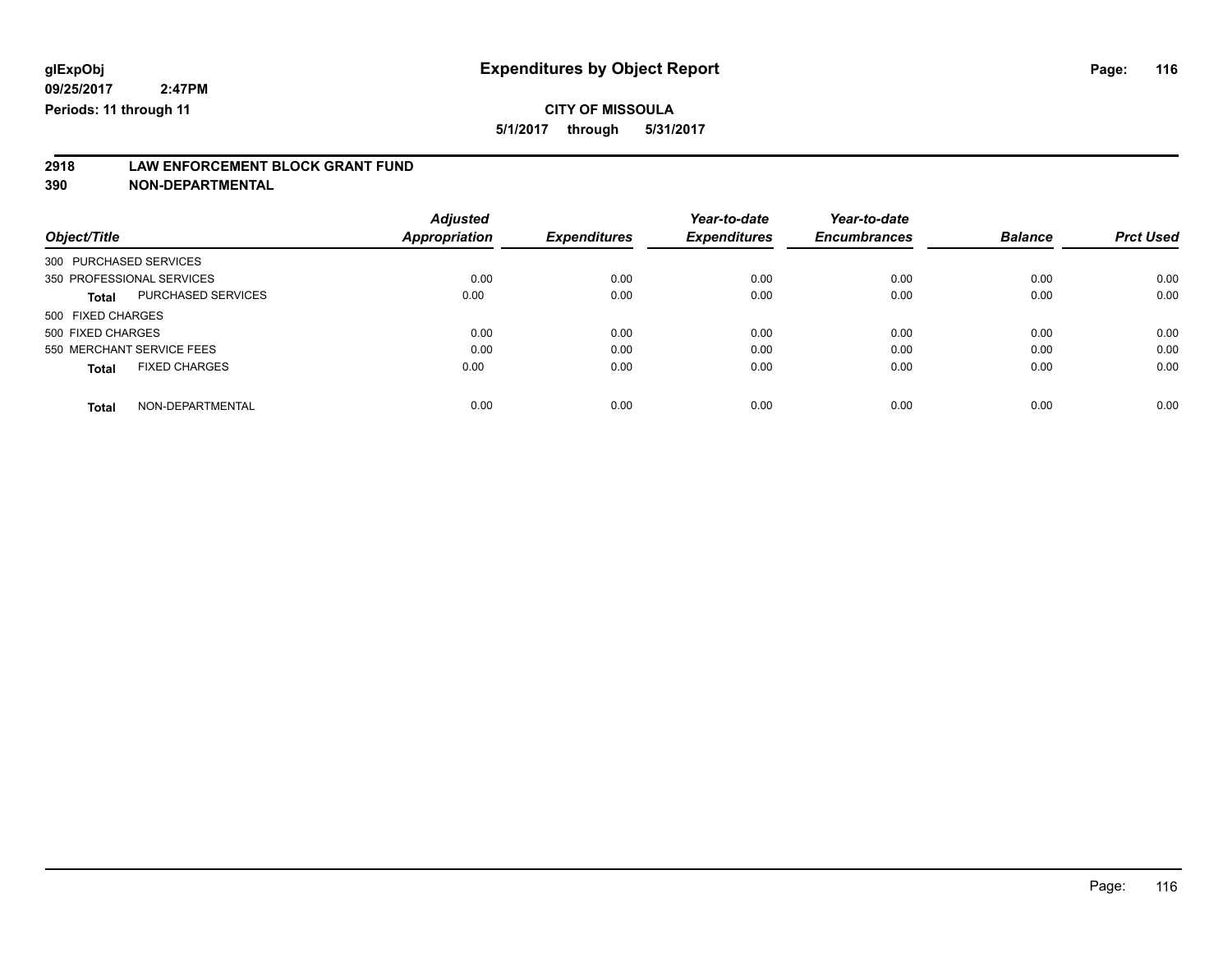#### **2918 LAW ENFORCEMENT BLOCK GRANT FUND**

|                        |                                       | <b>Adjusted</b>      |                     | Year-to-date        | Year-to-date        |                |                  |
|------------------------|---------------------------------------|----------------------|---------------------|---------------------|---------------------|----------------|------------------|
| Object/Title           |                                       | <b>Appropriation</b> | <b>Expenditures</b> | <b>Expenditures</b> | <b>Encumbrances</b> | <b>Balance</b> | <b>Prct Used</b> |
| 100 PERSONAL SERVICES  |                                       |                      |                     |                     |                     |                |                  |
| 110 SALARIES AND WAGES |                                       | 29,390.00            | 0.00                | 0.00                | 0.00                | 29,390.00      | 0.00             |
|                        | 115 SALARIES/HEALTH INSURANCE BENEFIT | 0.00                 | 0.00                | 0.00                | 0.00                | 0.00           | 0.00             |
| 120 OVERTIME           |                                       | 0.00                 | 0.00                | 0.00                | 0.00                | 0.00           | 0.00             |
|                        | <b>140 EMPLOYER CONTRIBUTIONS</b>     | 10,610.00            | 0.00                | 0.00                | 0.00                | 10,610.00      | 0.00             |
|                        | 141 STATE RETIREMENT CONTRIBUTIONS    | 0.00                 | 0.00                | 0.00                | 0.00                | 0.00           | 0.00             |
| <b>Total</b>           | PERSONAL SERVICES                     | 40,000.00            | 0.00                | 0.00                | 0.00                | 40,000.00      | 0.00             |
| 200 SUPPLIES           |                                       |                      |                     |                     |                     |                |                  |
| 210 OFFICE SUPPLIES    |                                       | 0.00                 | 0.00                | 0.00                | 0.00                | 0.00           | 0.00             |
| 220 OPERATING SUPPLIES |                                       | 43,124.00            | 0.00                | 43,124.00           | 0.00                | 0.00           | 100.00           |
| <b>Total</b>           | <b>SUPPLIES</b>                       | 43,124.00            | 0.00                | 43,124.00           | 0.00                | 0.00           | 100.00           |
| 300 PURCHASED SERVICES |                                       |                      |                     |                     |                     |                |                  |
|                        | 320 PRINTING & DUPLICATING            | 0.00                 | 0.00                | 0.00                | 0.00                | 0.00           | 0.00             |
| 344 TELEPHONE SERVICE  |                                       | 0.00                 | 0.00                | 0.00                | 0.00                | 0.00           | 0.00             |
|                        | 350 PROFESSIONAL SERVICES             | 0.00                 | 0.00                | 0.00                | 0.00                | 0.00           | 0.00             |
| 370 TRAVEL             |                                       | 0.00                 | 0.00                | 0.00                | 0.00                | 0.00           | 0.00             |
| 380 TRAINING           |                                       | 0.00                 | 0.00                | 0.00                | 0.00                | 0.00           | 0.00             |
| <b>Total</b>           | PURCHASED SERVICES                    | 0.00                 | 0.00                | 0.00                | 0.00                | 0.00           | 0.00             |
| 500 FIXED CHARGES      |                                       |                      |                     |                     |                     |                |                  |
| 500 FIXED CHARGES      |                                       | 0.00                 | 0.00                | 0.00                | 0.00                | 0.00           | 0.00             |
|                        | 550 MERCHANT SERVICE FEES             | 0.00                 | 0.00                | 0.00                | 0.00                | 0.00           | 0.00             |
| <b>Total</b>           | <b>FIXED CHARGES</b>                  | 0.00                 | 0.00                | 0.00                | 0.00                | 0.00           | 0.00             |
|                        | 700 GRANTS & CONTRIBUTIONS            |                      |                     |                     |                     |                |                  |
|                        | 700 GRANTS & CONTRIBUTIONS            | 17,249.00            | 0.00                | 17,249.00           | 0.00                | 0.00           | 100.00           |
| <b>Total</b>           | <b>GRANTS &amp; CONTRIBUTIONS</b>     | 17,249.00            | 0.00                | 17,249.00           | 0.00                | 0.00           | 100.00           |
| 900 CAPITAL OUTLAY     |                                       |                      |                     |                     |                     |                |                  |
|                        | 940 MACHINERY & EQUIPMENT             | 0.00                 | 0.00                | 0.00                | 0.00                | 0.00           | 0.00             |
| <b>Total</b>           | <b>CAPITAL OUTLAY</b>                 | 0.00                 | 0.00                | 0.00                | 0.00                | 0.00           | 0.00             |
| Total                  | LAW ENFORCEMENT BLOCK GRANT FUN       | 100,373.00           | 0.00                | 60,373.00           | 0.00                | 40,000.00      | 60.15            |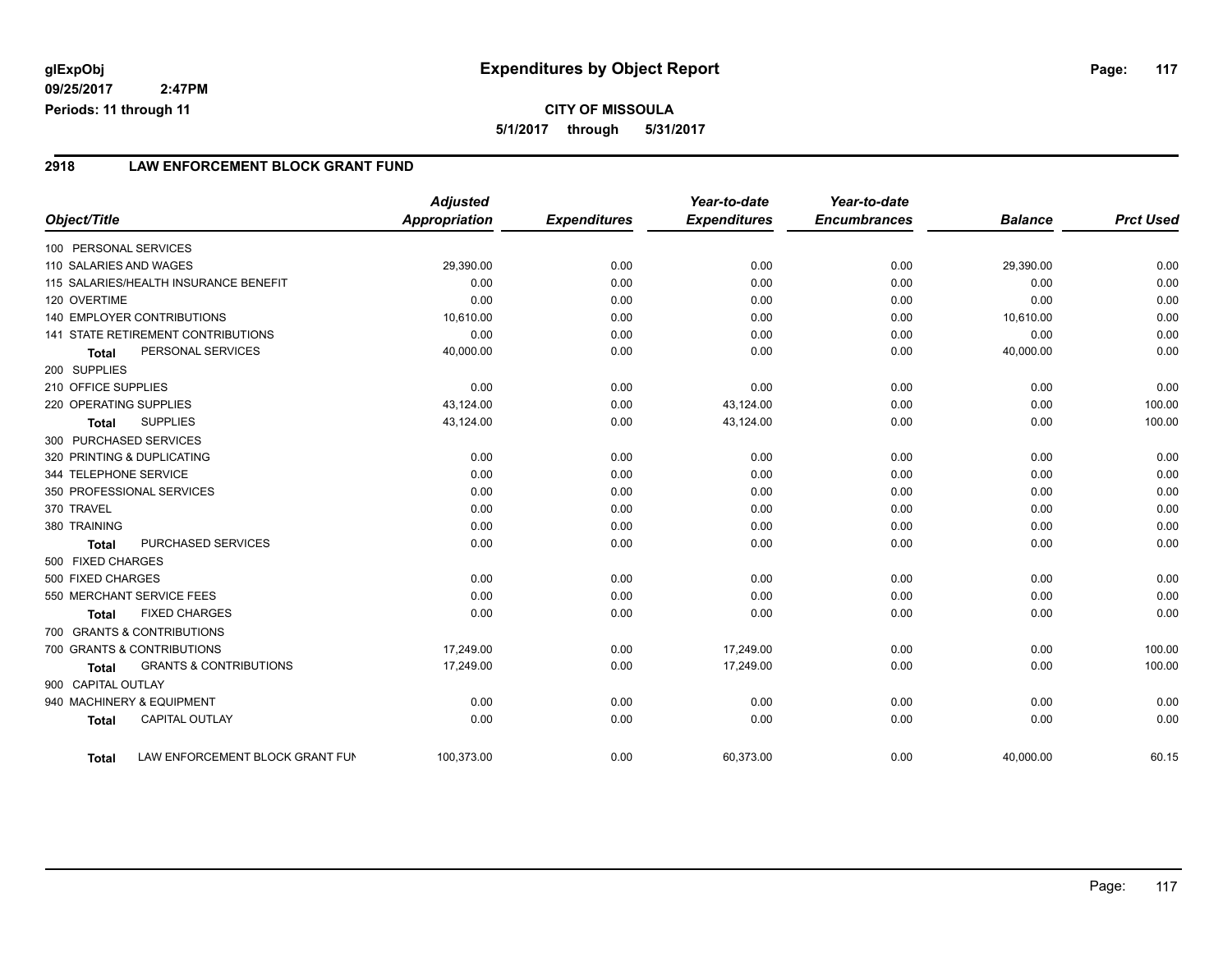# **2919 HIDTA FUND**

**290 POLICE**

|                                                   | <b>Adjusted</b> |                     | Year-to-date        | Year-to-date        |                |                  |
|---------------------------------------------------|-----------------|---------------------|---------------------|---------------------|----------------|------------------|
| Object/Title                                      | Appropriation   | <b>Expenditures</b> | <b>Expenditures</b> | <b>Encumbrances</b> | <b>Balance</b> | <b>Prct Used</b> |
| 100 PERSONAL SERVICES                             |                 |                     |                     |                     |                |                  |
| 120 OVERTIME                                      | 15,000.00       | 0.00                | 0.00                | 0.00                | 15,000.00      | 0.00             |
| <b>140 EMPLOYER CONTRIBUTIONS</b>                 | 1,350.00        | 0.00                | 0.00                | 0.00                | 1,350.00       | 0.00             |
| 141 STATE RETIREMENT CONTRIBUTIONS                | 0.00            | 0.00                | 0.00                | 0.00                | 0.00           | 0.00             |
| PERSONAL SERVICES<br><b>Total</b>                 | 16,350.00       | 0.00                | 0.00                | 0.00                | 16,350.00      | 0.00             |
| 200 SUPPLIES                                      |                 |                     |                     |                     |                |                  |
| 210 OFFICE SUPPLIES                               | 500.00          | 0.00                | 0.00                | 0.00                | 500.00         | 0.00             |
| 220 OPERATING SUPPLIES                            | 500.00          | 0.00                | 4,518.75            | 0.00                | $-4,018.75$    | 903.75           |
| <b>SUPPLIES</b><br><b>Total</b>                   | 1,000.00        | 0.00                | 4,518.75            | 0.00                | $-3,518.75$    | 451.88           |
| 300 PURCHASED SERVICES                            |                 |                     |                     |                     |                |                  |
| 341 ELECTRICITY & NATURAL GAS                     | 4,600.00        | 0.00                | 0.00                | 0.00                | 4,600.00       | 0.00             |
| 344 TELEPHONE SERVICE                             | 250.00          | 0.00                | 0.00                | 0.00                | 250.00         | 0.00             |
| 350 PROFESSIONAL SERVICES                         | 4,000.00        | 324.49              | 12,938.17           | 0.00                | $-8,938.17$    | 323.45           |
| 360 REPAIR & MAINTENANCE                          | 1,200.00        | 0.00                | 0.00                | 0.00                | 1,200.00       | 0.00             |
| 370 TRAVEL                                        | 1,500.00        | 1,398.20            | 3,010.38            | 0.00                | $-1,510.38$    | 200.69           |
| 380 TRAINING                                      | 1.500.00        | 1,480.00            | 1,890.00            | 0.00                | $-390.00$      | 126.00           |
| 390 OTHER PURCHASED SERVICES                      | 200.00          | 0.00                | 0.00                | 0.00                | 200.00         | 0.00             |
| PURCHASED SERVICES<br><b>Total</b>                | 13,250.00       | 3,202.69            | 17,838.55           | 0.00                | $-4,588.55$    | 134.63           |
| 500 FIXED CHARGES                                 |                 |                     |                     |                     |                |                  |
| 500 FIXED CHARGES                                 | 45,000.00       | 2,386.30            | 21,304.87           | 0.00                | 23,695.13      | 47.34            |
| 550 MERCHANT SERVICE FEES                         | 0.00            | 0.00                | 0.00                | 0.00                | 0.00           | 0.00             |
| <b>FIXED CHARGES</b><br>Total                     | 45,000.00       | 2,386.30            | 21,304.87           | 0.00                | 23,695.13      | 47.34            |
| 700 GRANTS & CONTRIBUTIONS                        |                 |                     |                     |                     |                |                  |
| 700 GRANTS & CONTRIBUTIONS                        | 65,000.00       | 0.00                | 15.826.74           | 0.00                | 49.173.26      | 24.35            |
| <b>GRANTS &amp; CONTRIBUTIONS</b><br><b>Total</b> | 65,000.00       | 0.00                | 15,826.74           | 0.00                | 49,173.26      | 24.35            |
| 900 CAPITAL OUTLAY                                |                 |                     |                     |                     |                |                  |
| 920 BUILDINGS                                     | 0.00            | 0.00                | 0.00                | 0.00                | 0.00           | 0.00             |
| 940 MACHINERY & EQUIPMENT                         | 0.00            | 0.00                | 14,240.00           | 0.00                | $-14,240.00$   | 0.00             |
| <b>CAPITAL OUTLAY</b><br><b>Total</b>             | 0.00            | 0.00                | 14,240.00           | 0.00                | $-14,240.00$   | 0.00             |
| <b>POLICE</b><br><b>Total</b>                     | 140.600.00      | 5,588.99            | 73,728.91           | 0.00                | 66,871.09      | 52.44            |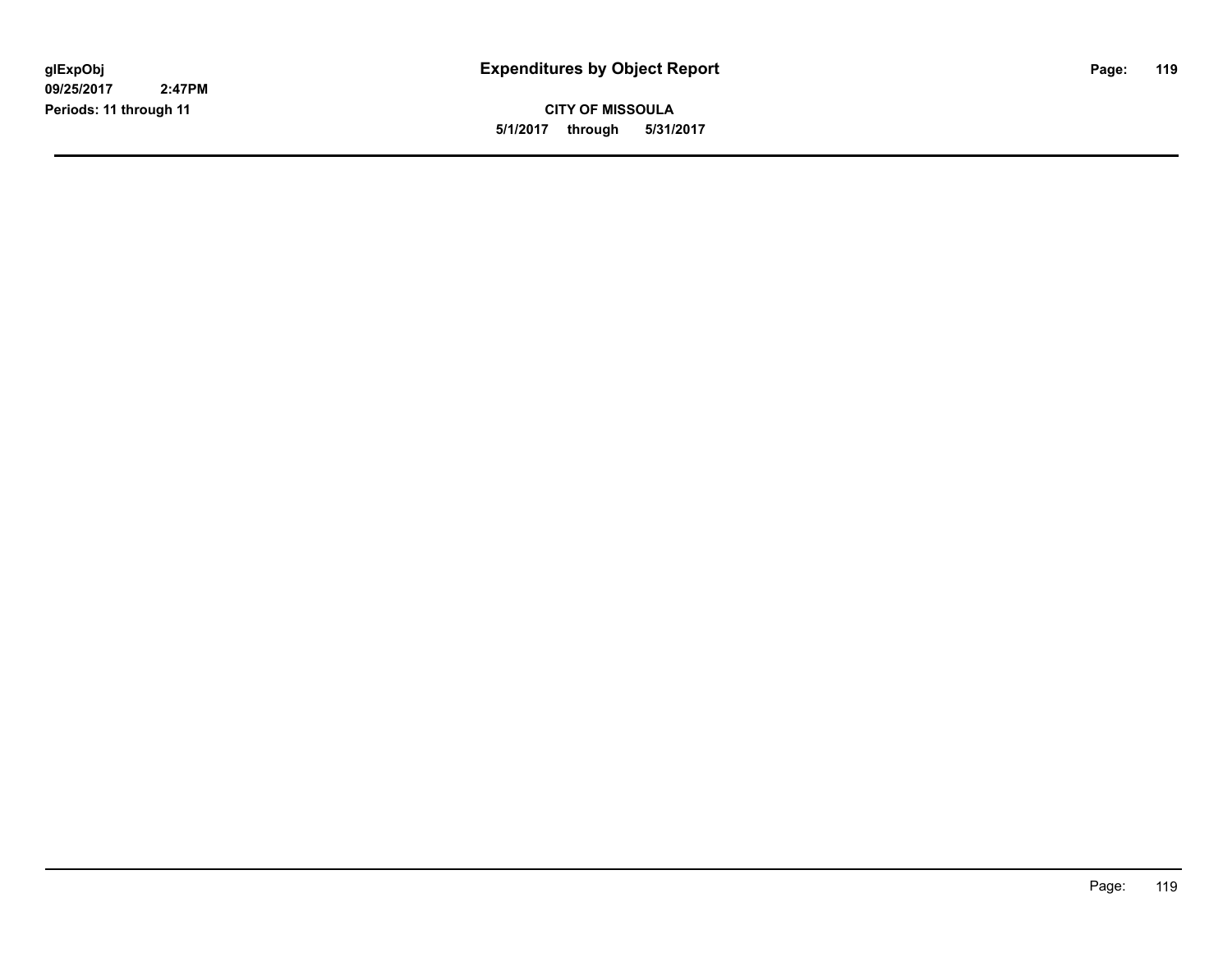**2919 HIDTA FUND**

|                                                   | <b>Adjusted</b> |                     | Year-to-date        | Year-to-date        |                |                  |
|---------------------------------------------------|-----------------|---------------------|---------------------|---------------------|----------------|------------------|
| Object/Title                                      | Appropriation   | <b>Expenditures</b> | <b>Expenditures</b> | <b>Encumbrances</b> | <b>Balance</b> | <b>Prct Used</b> |
| 100 PERSONAL SERVICES                             |                 |                     |                     |                     |                |                  |
| 120 OVERTIME                                      | 15,000.00       | 0.00                | 0.00                | 0.00                | 15,000.00      | 0.00             |
| 140 EMPLOYER CONTRIBUTIONS                        | 1,350.00        | 0.00                | 0.00                | 0.00                | 1,350.00       | 0.00             |
| <b>141 STATE RETIREMENT CONTRIBUTIONS</b>         | 0.00            | 0.00                | 0.00                | 0.00                | 0.00           | 0.00             |
| PERSONAL SERVICES<br><b>Total</b>                 | 16,350.00       | 0.00                | 0.00                | 0.00                | 16,350.00      | 0.00             |
| 200 SUPPLIES                                      |                 |                     |                     |                     |                |                  |
| 210 OFFICE SUPPLIES                               | 500.00          | 0.00                | 0.00                | 0.00                | 500.00         | 0.00             |
| 220 OPERATING SUPPLIES                            | 500.00          | 0.00                | 4,518.75            | 0.00                | $-4,018.75$    | 903.75           |
| <b>SUPPLIES</b><br><b>Total</b>                   | 1,000.00        | 0.00                | 4,518.75            | 0.00                | $-3,518.75$    | 451.88           |
| 300 PURCHASED SERVICES                            |                 |                     |                     |                     |                |                  |
| 341 ELECTRICITY & NATURAL GAS                     | 4,600.00        | 0.00                | 0.00                | 0.00                | 4,600.00       | 0.00             |
| 344 TELEPHONE SERVICE                             | 250.00          | 0.00                | 0.00                | 0.00                | 250.00         | 0.00             |
| 350 PROFESSIONAL SERVICES                         | 4,000.00        | 324.49              | 12,938.17           | 0.00                | $-8,938.17$    | 323.45           |
| 360 REPAIR & MAINTENANCE                          | 1,200.00        | 0.00                | 0.00                | 0.00                | 1,200.00       | 0.00             |
| 370 TRAVEL                                        | 1,500.00        | 1,398.20            | 3,010.38            | 0.00                | $-1,510.38$    | 200.69           |
| 380 TRAINING                                      | 1,500.00        | 1,480.00            | 1,890.00            | 0.00                | $-390.00$      | 126.00           |
| 390 OTHER PURCHASED SERVICES                      | 200.00          | 0.00                | 0.00                | 0.00                | 200.00         | 0.00             |
| PURCHASED SERVICES<br><b>Total</b>                | 13,250.00       | 3,202.69            | 17,838.55           | 0.00                | $-4,588.55$    | 134.63           |
| 500 FIXED CHARGES                                 |                 |                     |                     |                     |                |                  |
| 500 FIXED CHARGES                                 | 45,000.00       | 2,386.30            | 21,304.87           | 0.00                | 23,695.13      | 47.34            |
| 550 MERCHANT SERVICE FEES                         | 0.00            | 0.00                | 0.00                | 0.00                | 0.00           | 0.00             |
| <b>FIXED CHARGES</b><br>Total                     | 45,000.00       | 2,386.30            | 21,304.87           | 0.00                | 23,695.13      | 47.34            |
| 700 GRANTS & CONTRIBUTIONS                        |                 |                     |                     |                     |                |                  |
| 700 GRANTS & CONTRIBUTIONS                        | 65,000.00       | 0.00                | 15,826.74           | 0.00                | 49,173.26      | 24.35            |
| <b>GRANTS &amp; CONTRIBUTIONS</b><br><b>Total</b> | 65,000.00       | 0.00                | 15,826.74           | 0.00                | 49,173.26      | 24.35            |
| 900 CAPITAL OUTLAY                                |                 |                     |                     |                     |                |                  |
| 920 BUILDINGS                                     | 0.00            | 0.00                | 0.00                | 0.00                | 0.00           | 0.00             |
| 940 MACHINERY & EQUIPMENT                         | 0.00            | 0.00                | 14,240.00           | 0.00                | $-14,240.00$   | 0.00             |
| CAPITAL OUTLAY<br><b>Total</b>                    | 0.00            | 0.00                | 14,240.00           | 0.00                | $-14,240.00$   | 0.00             |
| <b>HIDTA FUND</b><br><b>Total</b>                 | 140,600.00      | 5,588.99            | 73,728.91           | 0.00                | 66,871.09      | 52.44            |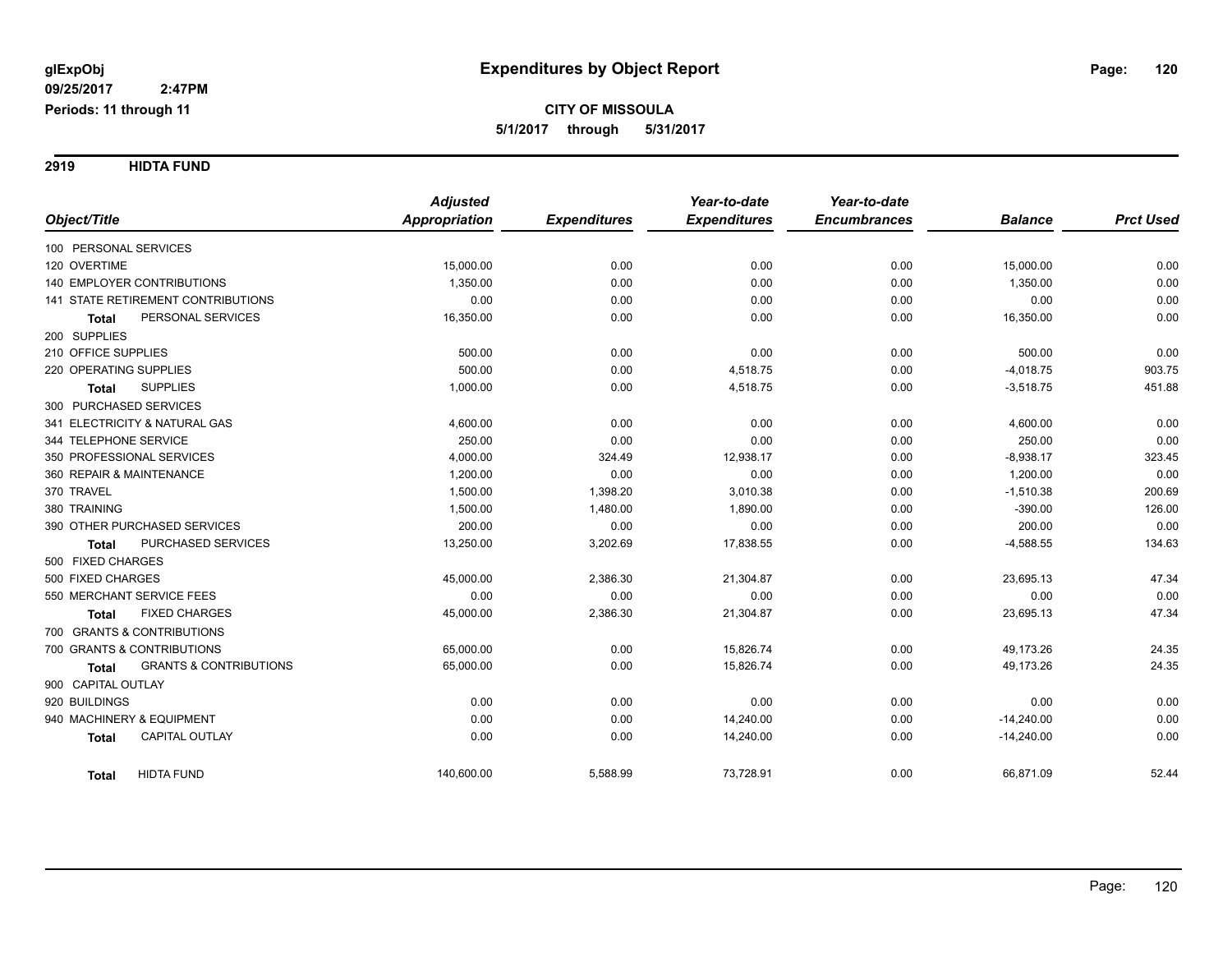## **CITY OF MISSOULA**

**5/1/2017 through 5/31/2017**

# **2939 CDBG PROGRAM INCOME ACCOUNT**

**400 ENTITLEMENT GRANTS**

|                   |                              | <b>Adjusted</b>      |                     | Year-to-date        | Year-to-date        |                |                  |
|-------------------|------------------------------|----------------------|---------------------|---------------------|---------------------|----------------|------------------|
| Object/Title      |                              | <b>Appropriation</b> | <b>Expenditures</b> | <b>Expenditures</b> | <b>Encumbrances</b> | <b>Balance</b> | <b>Prct Used</b> |
|                   | 300 PURCHASED SERVICES       |                      |                     |                     |                     |                |                  |
|                   | 350 PROFESSIONAL SERVICES    | 14,383.00            | 0.00                | 0.00                | 0.00                | 14.383.00      | 0.00             |
| <b>Total</b>      | PURCHASED SERVICES           | 14.383.00            | 0.00                | 0.00                | 0.00                | 14.383.00      | 0.00             |
| 500 FIXED CHARGES |                              |                      |                     |                     |                     |                |                  |
|                   | 550 MERCHANT SERVICE FEES    | 0.00                 | 0.00                | 0.00                | 0.00                | 0.00           | 0.00             |
| <b>Total</b>      | <b>FIXED CHARGES</b>         | 0.00                 | 0.00                | 0.00                | 0.00                | 0.00           | 0.00             |
| 800 OTHER OBJECTS |                              |                      |                     |                     |                     |                |                  |
|                   | 820 TRANSFERS TO OTHER FUNDS | 0.00                 | 0.00                | 0.00                | 0.00                | 0.00           | 0.00             |
| <b>Total</b>      | OTHER OBJECTS                | 0.00                 | 0.00                | 0.00                | 0.00                | 0.00           | 0.00             |
|                   |                              |                      |                     |                     |                     |                |                  |
| <b>Total</b>      | <b>ENTITLEMENT GRANTS</b>    | 14,383.00            | 0.00                | 0.00                | 0.00                | 14.383.00      | 0.00             |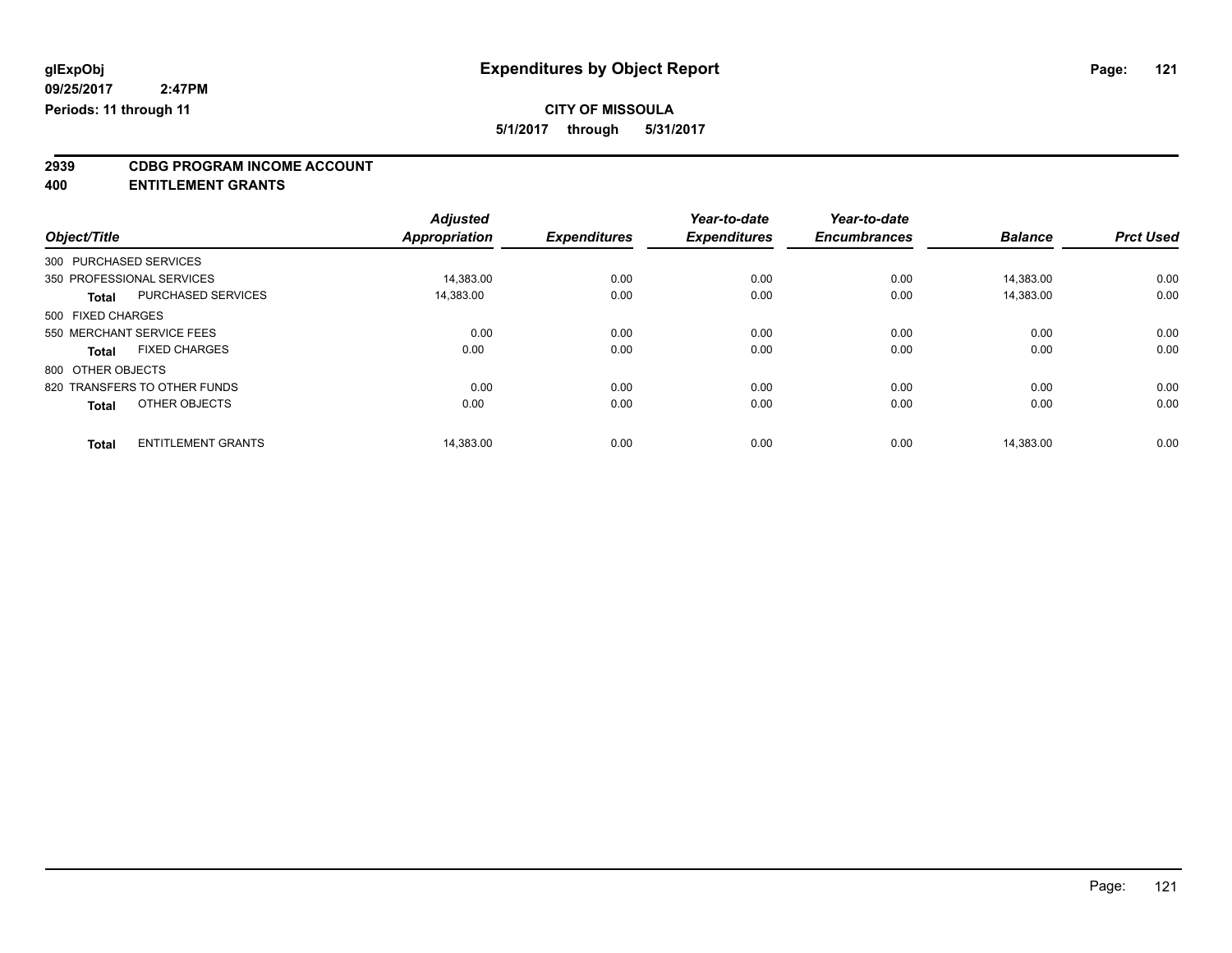#### **2939 CDBG PROGRAM INCOME ACCOUNT**

| Object/Title           |                              | <b>Adjusted</b> | <b>Expenditures</b> | Year-to-date<br><b>Expenditures</b> | Year-to-date<br><b>Encumbrances</b> | <b>Balance</b> | <b>Prct Used</b> |
|------------------------|------------------------------|-----------------|---------------------|-------------------------------------|-------------------------------------|----------------|------------------|
|                        |                              | Appropriation   |                     |                                     |                                     |                |                  |
| 300 PURCHASED SERVICES |                              |                 |                     |                                     |                                     |                |                  |
|                        | 350 PROFESSIONAL SERVICES    | 14.383.00       | 0.00                | 0.00                                | 0.00                                | 14.383.00      | 0.00             |
| <b>Total</b>           | <b>PURCHASED SERVICES</b>    | 14,383.00       | 0.00                | 0.00                                | 0.00                                | 14,383.00      | 0.00             |
| 500 FIXED CHARGES      |                              |                 |                     |                                     |                                     |                |                  |
|                        | 550 MERCHANT SERVICE FEES    | 0.00            | 0.00                | 0.00                                | 0.00                                | 0.00           | 0.00             |
| <b>Total</b>           | <b>FIXED CHARGES</b>         | 0.00            | 0.00                | 0.00                                | 0.00                                | 0.00           | 0.00             |
| 800 OTHER OBJECTS      |                              |                 |                     |                                     |                                     |                |                  |
|                        | 820 TRANSFERS TO OTHER FUNDS | 0.00            | 0.00                | 0.00                                | 0.00                                | 0.00           | 0.00             |
| <b>Total</b>           | OTHER OBJECTS                | 0.00            | 0.00                | 0.00                                | 0.00                                | 0.00           | 0.00             |
| <b>Total</b>           | CDBG PROGRAM INCOME ACCOUNT  | 14.383.00       | 0.00                | 0.00                                | 0.00                                | 14.383.00      | 0.00             |

Page: 122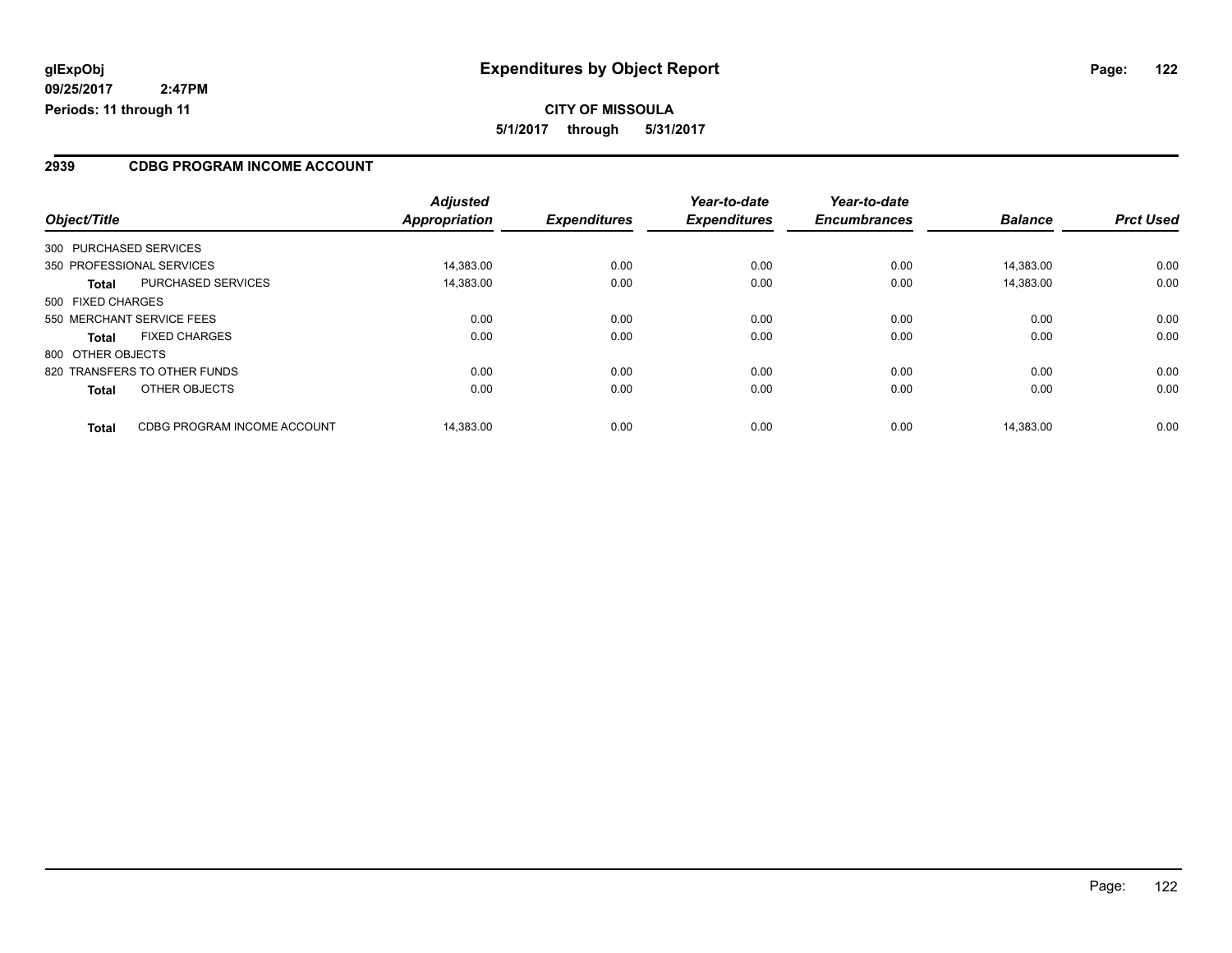| 2940 | <b>CDBG FUND</b>        |
|------|-------------------------|
| 390  | <b>NON-DEPARTMENTAL</b> |

| Object/Title           |                           | <b>Adjusted</b><br>Appropriation |                            | Year-to-date        | Year-to-date        | <b>Balance</b> | <b>Prct Used</b> |
|------------------------|---------------------------|----------------------------------|----------------------------|---------------------|---------------------|----------------|------------------|
|                        |                           |                                  | <i><b>Expenditures</b></i> | <b>Expenditures</b> | <b>Encumbrances</b> |                |                  |
| 300 PURCHASED SERVICES |                           |                                  |                            |                     |                     |                |                  |
|                        | 350 PROFESSIONAL SERVICES | 0.00                             | 0.00                       | 0.00                | 0.00                | 0.00           | 0.00             |
| <b>Total</b>           | PURCHASED SERVICES        | 0.00                             | 0.00                       | 0.00                | 0.00                | 0.00           | 0.00             |
| <b>Total</b>           | NON-DEPARTMENTAL          | 0.00                             | 0.00                       | 0.00                | 0.00                | 0.00           | 0.00             |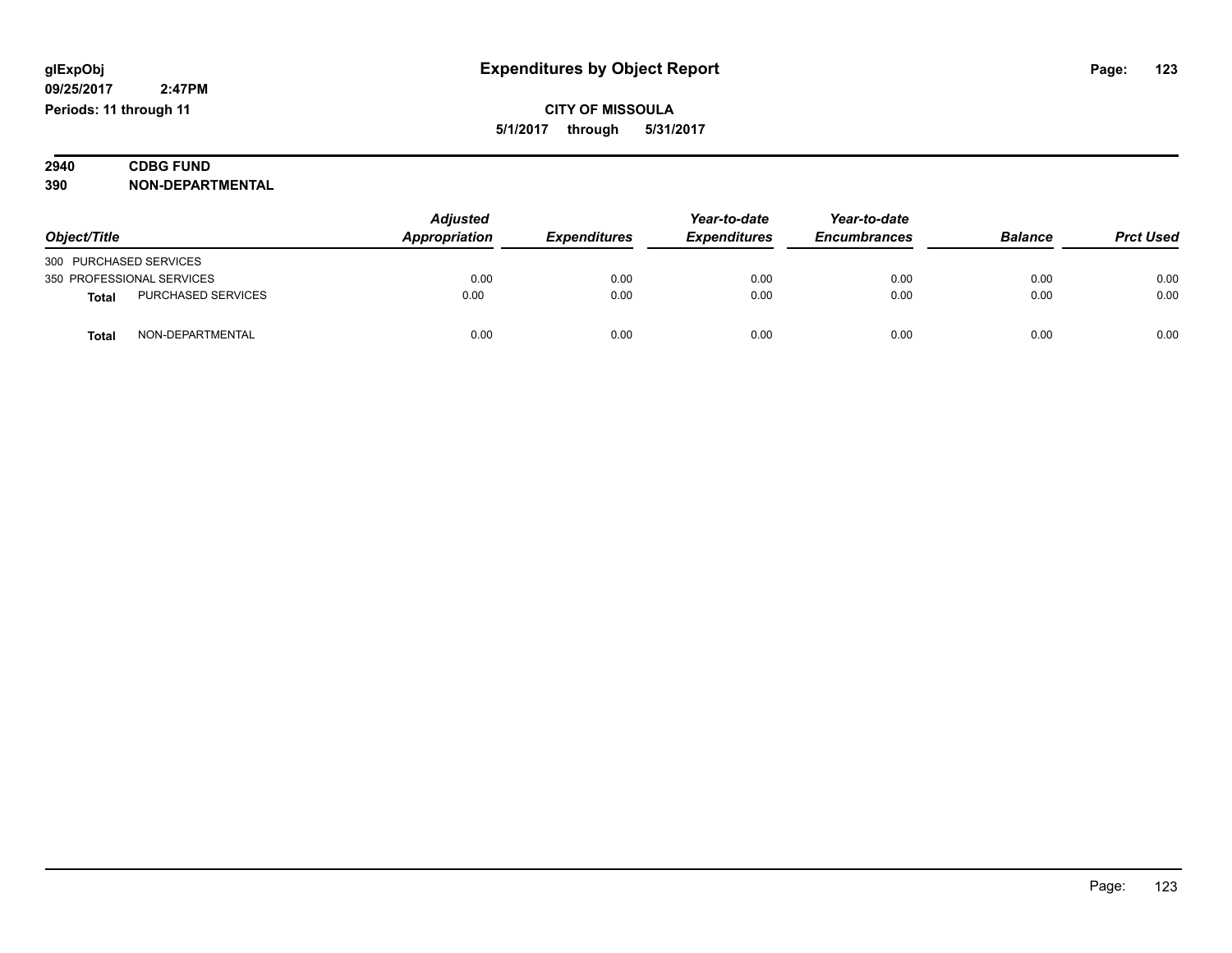#### **2940 CDBG FUND 400 ENTITLEMENT GRANTS**

| Object/Title      |                                   | <b>Adjusted</b><br><b>Appropriation</b> | <b>Expenditures</b> | Year-to-date<br><b>Expenditures</b> | Year-to-date<br><b>Encumbrances</b> | <b>Balance</b> | <b>Prct Used</b> |
|-------------------|-----------------------------------|-----------------------------------------|---------------------|-------------------------------------|-------------------------------------|----------------|------------------|
|                   |                                   |                                         |                     |                                     |                                     |                |                  |
|                   | 350 PROFESSIONAL SERVICES         | 0.00                                    | 9,197.62            | 9,955.34                            | 0.00                                | $-9,955.34$    | 0.00             |
| <b>Total</b>      | <b>PURCHASED SERVICES</b>         | 0.00                                    | 9,197.62            | 9,955.34                            | 0.00                                | $-9,955.34$    | 0.00             |
| 500 FIXED CHARGES |                                   |                                         |                     |                                     |                                     |                |                  |
|                   | 550 MERCHANT SERVICE FEES         | 0.00                                    | 0.00                | 0.00                                | 0.00                                | 0.00           | 0.00             |
| <b>Total</b>      | <b>FIXED CHARGES</b>              | 0.00                                    | 0.00                | 0.00                                | 0.00                                | 0.00           | 0.00             |
|                   | 700 GRANTS & CONTRIBUTIONS        |                                         |                     |                                     |                                     |                |                  |
|                   | 700 GRANTS & CONTRIBUTIONS        | 690.143.00                              | 33,805.52           | 204.279.69                          | 0.00                                | 485.863.31     | 29.60            |
| <b>Total</b>      | <b>GRANTS &amp; CONTRIBUTIONS</b> | 690,143.00                              | 33,805.52           | 204,279.69                          | 0.00                                | 485,863.31     | 29.60            |
| 800 OTHER OBJECTS |                                   |                                         |                     |                                     |                                     |                |                  |
|                   | 820 TRANSFERS TO OTHER FUNDS      | 0.00                                    | 0.00                | 90,303.40                           | 0.00                                | $-90.303.40$   | 0.00             |
| <b>Total</b>      | OTHER OBJECTS                     | 0.00                                    | 0.00                | 90,303.40                           | 0.00                                | $-90,303.40$   | 0.00             |
| <b>Total</b>      | <b>ENTITLEMENT GRANTS</b>         | 690,143.00                              | 43,003.14           | 304,538.43                          | 0.00                                | 385.604.57     | 44.13            |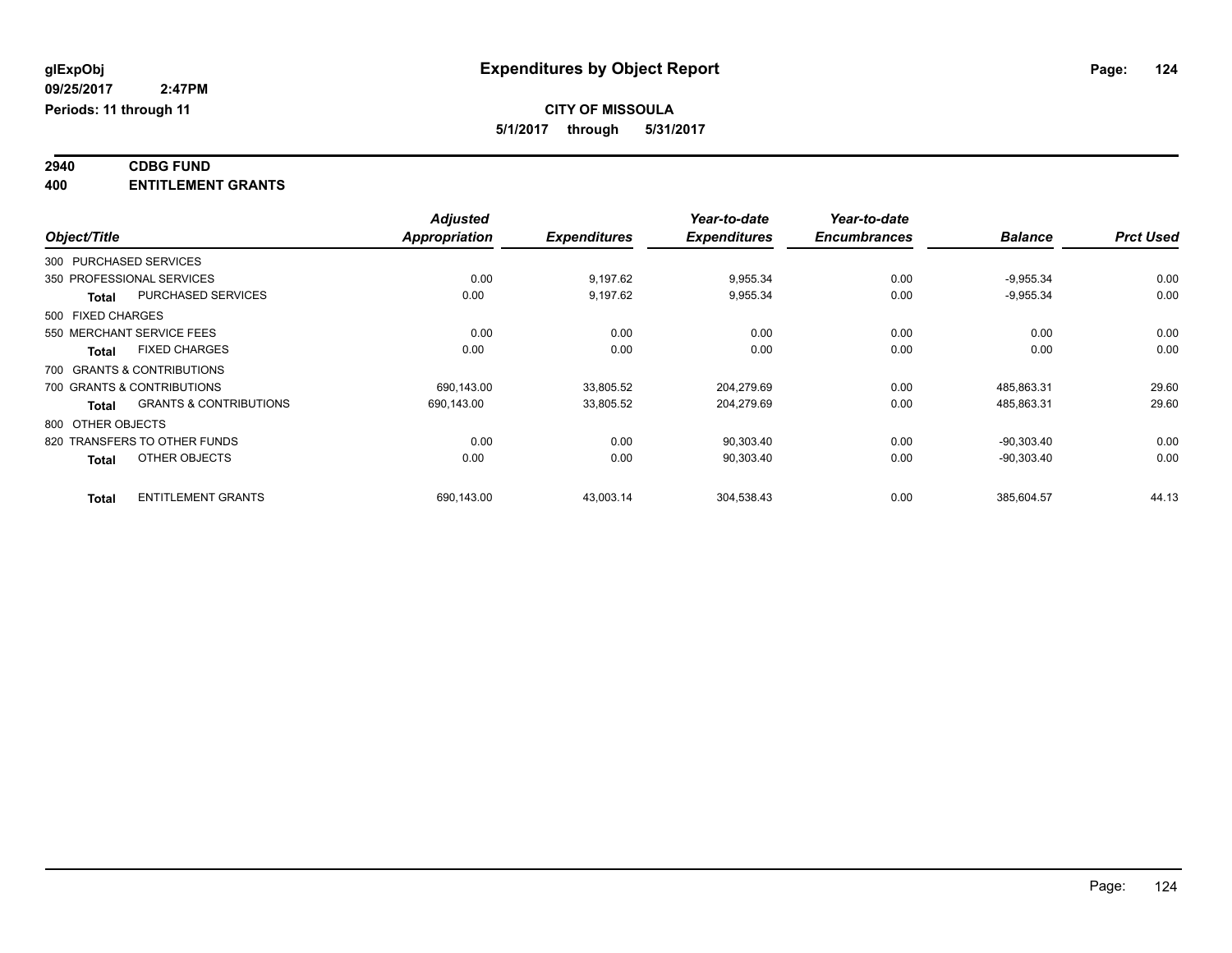**2940 CDBG FUND**

| Object/Title      |                                   | <b>Adjusted</b>      | <b>Expenditures</b> | Year-to-date<br><b>Expenditures</b> | Year-to-date<br><b>Encumbrances</b> | <b>Balance</b> | <b>Prct Used</b> |
|-------------------|-----------------------------------|----------------------|---------------------|-------------------------------------|-------------------------------------|----------------|------------------|
|                   |                                   | <b>Appropriation</b> |                     |                                     |                                     |                |                  |
|                   | 300 PURCHASED SERVICES            |                      |                     |                                     |                                     |                |                  |
|                   | 350 PROFESSIONAL SERVICES         | 0.00                 | 9,197.62            | 9,955.34                            | 0.00                                | $-9,955.34$    | 0.00             |
| <b>Total</b>      | <b>PURCHASED SERVICES</b>         | 0.00                 | 9.197.62            | 9,955.34                            | 0.00                                | $-9,955.34$    | 0.00             |
| 500 FIXED CHARGES |                                   |                      |                     |                                     |                                     |                |                  |
|                   | 550 MERCHANT SERVICE FEES         | 0.00                 | 0.00                | 0.00                                | 0.00                                | 0.00           | 0.00             |
| <b>Total</b>      | <b>FIXED CHARGES</b>              | 0.00                 | 0.00                | 0.00                                | 0.00                                | 0.00           | 0.00             |
|                   | 700 GRANTS & CONTRIBUTIONS        |                      |                     |                                     |                                     |                |                  |
|                   | 700 GRANTS & CONTRIBUTIONS        | 690,143.00           | 33,805.52           | 204,279.69                          | 0.00                                | 485,863.31     | 29.60            |
| <b>Total</b>      | <b>GRANTS &amp; CONTRIBUTIONS</b> | 690,143.00           | 33,805.52           | 204,279.69                          | 0.00                                | 485,863.31     | 29.60            |
| 800 OTHER OBJECTS |                                   |                      |                     |                                     |                                     |                |                  |
|                   | 820 TRANSFERS TO OTHER FUNDS      | 0.00                 | 0.00                | 90,303.40                           | 0.00                                | $-90,303.40$   | 0.00             |
| <b>Total</b>      | OTHER OBJECTS                     | 0.00                 | 0.00                | 90,303.40                           | 0.00                                | $-90,303.40$   | 0.00             |
| <b>Total</b>      | <b>CDBG FUND</b>                  | 690,143.00           | 43,003.14           | 304,538.43                          | 0.00                                | 385,604.57     | 44.13            |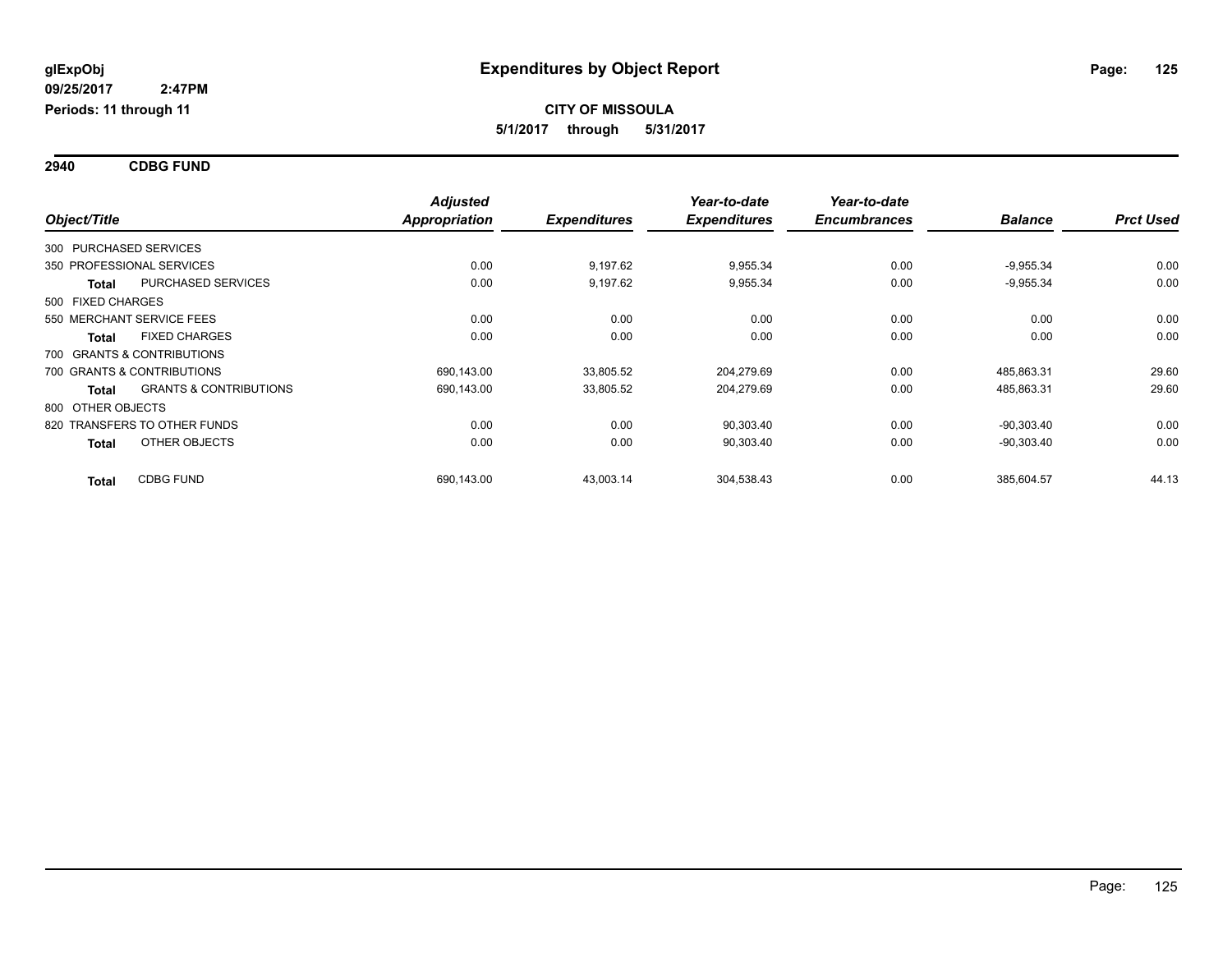# **2941 HOME FUND<br>390 NON-DEPART**

**390 NON-DEPARTMENTAL**

|                                    | Adjusted      |                     | Year-to-date        | Year-to-date<br><b>Encumbrances</b> | <b>Balance</b> | <b>Prct Used</b> |
|------------------------------------|---------------|---------------------|---------------------|-------------------------------------|----------------|------------------|
| Object/Title                       | Appropriation | <b>Expenditures</b> | <b>Expenditures</b> |                                     |                |                  |
| 300 PURCHASED SERVICES             |               |                     |                     |                                     |                |                  |
| 350 PROFESSIONAL SERVICES          | 0.00          | 0.00                | 0.00                | 0.00                                | 0.00           | 0.00             |
| PURCHASED SERVICES<br><b>Total</b> | 0.00          | 0.00                | 0.00                | 0.00                                | 0.00           | 0.00             |
| NON-DEPARTMENTAL<br><b>Total</b>   | 0.00          | 0.00                | 0.00                | 0.00                                | 0.00           | 0.00             |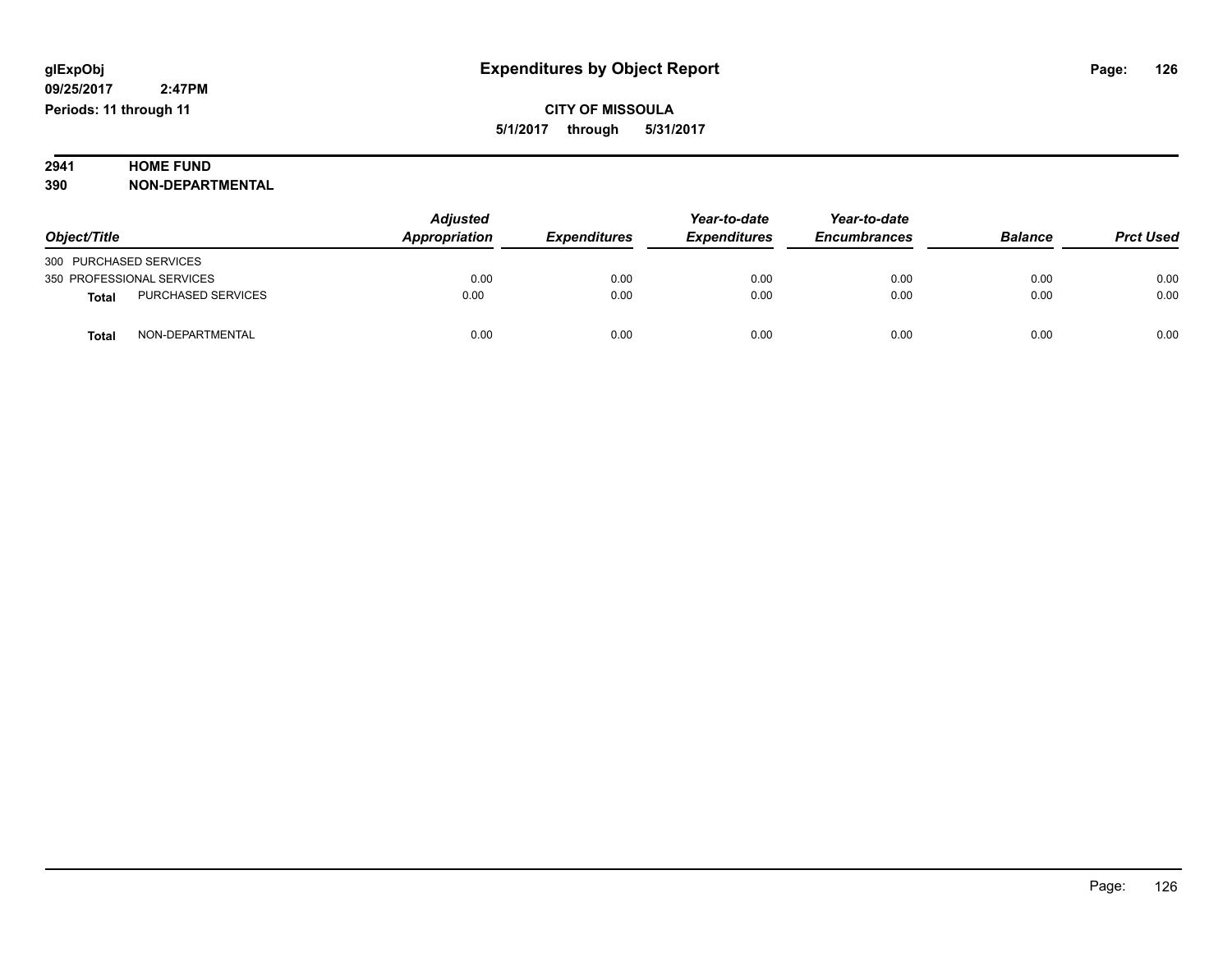# **2941 HOME FUND**

**400 ENTITLEMENT GRANTS**

|                   |                                   | <b>Adjusted</b>      |                     | Year-to-date        | Year-to-date        |                |                  |
|-------------------|-----------------------------------|----------------------|---------------------|---------------------|---------------------|----------------|------------------|
| Object/Title      |                                   | <b>Appropriation</b> | <b>Expenditures</b> | <b>Expenditures</b> | <b>Encumbrances</b> | <b>Balance</b> | <b>Prct Used</b> |
|                   | 300 PURCHASED SERVICES            |                      |                     |                     |                     |                |                  |
|                   | 350 PROFESSIONAL SERVICES         | 0.00                 | 8,736.14            | 8,806.36            | 0.00                | $-8,806.36$    | 0.00             |
| <b>Total</b>      | <b>PURCHASED SERVICES</b>         | 0.00                 | 8,736.14            | 8,806.36            | 0.00                | $-8,806.36$    | 0.00             |
| 500 FIXED CHARGES |                                   |                      |                     |                     |                     |                |                  |
|                   | 550 MERCHANT SERVICE FEES         | 0.00                 | 0.00                | 0.00                | 0.00                | 0.00           | 0.00             |
| <b>Total</b>      | <b>FIXED CHARGES</b>              | 0.00                 | 0.00                | 0.00                | 0.00                | 0.00           | 0.00             |
|                   | 700 GRANTS & CONTRIBUTIONS        |                      |                     |                     |                     |                |                  |
|                   | 700 GRANTS & CONTRIBUTIONS        | 495.248.00           | 4,192.47            | 146,830.55          | 0.00                | 348.417.45     | 29.65            |
| <b>Total</b>      | <b>GRANTS &amp; CONTRIBUTIONS</b> | 495,248.00           | 4,192.47            | 146,830.55          | 0.00                | 348,417.45     | 29.65            |
| 800 OTHER OBJECTS |                                   |                      |                     |                     |                     |                |                  |
|                   | 820 TRANSFERS TO OTHER FUNDS      | 0.00                 | 0.00                | 0.00                | 0.00                | 0.00           | 0.00             |
| 845 CONTINGENCY   |                                   | 0.00                 | 0.00                | 0.00                | 0.00                | 0.00           | 0.00             |
| <b>Total</b>      | OTHER OBJECTS                     | 0.00                 | 0.00                | 0.00                | 0.00                | 0.00           | 0.00             |
| <b>Total</b>      | <b>ENTITLEMENT GRANTS</b>         | 495.248.00           | 12,928.61           | 155.636.91          | 0.00                | 339,611.09     | 31.43            |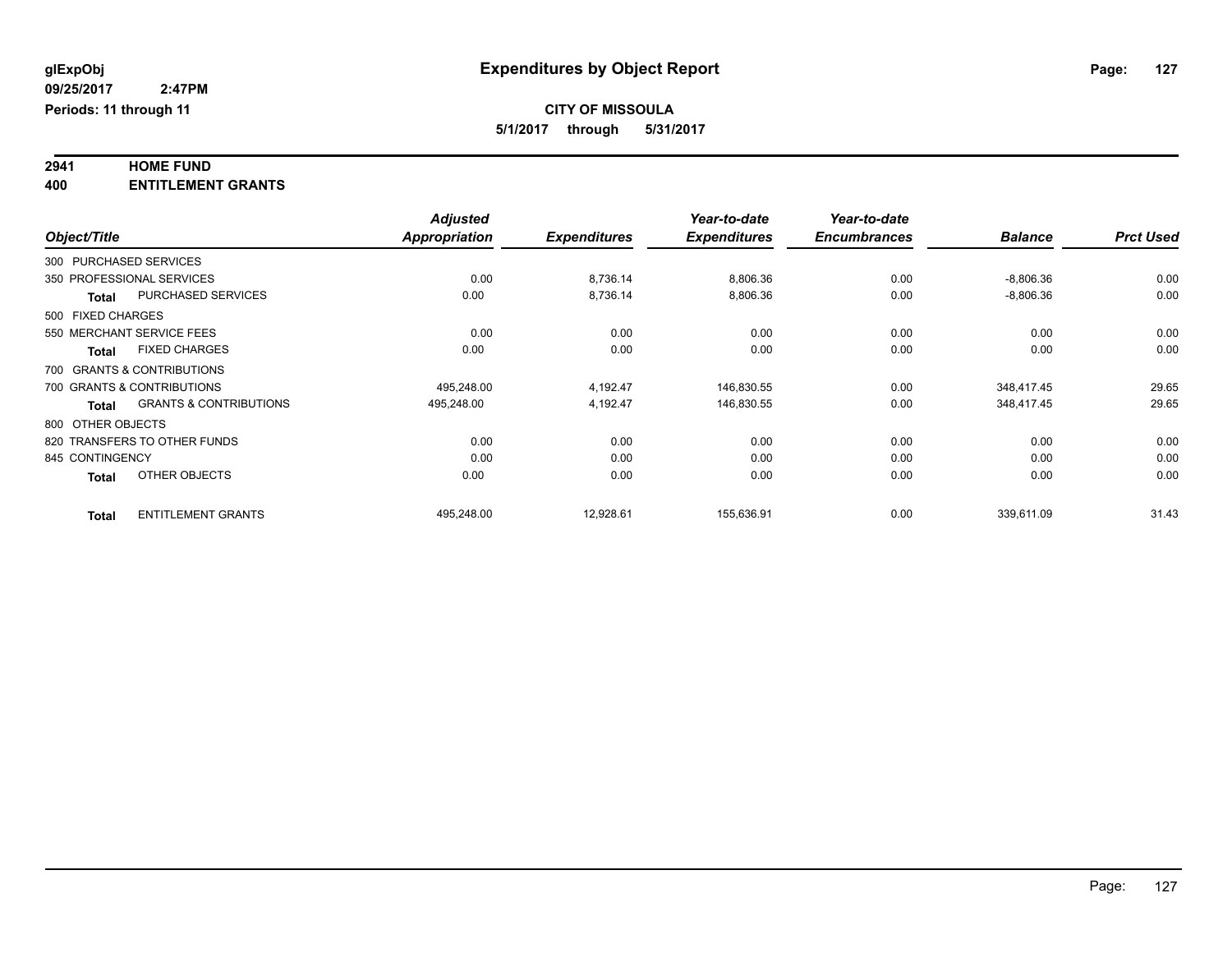**2941 HOME FUND**

|                                                   | <b>Adjusted</b> |                     | Year-to-date        | Year-to-date        |                |                  |
|---------------------------------------------------|-----------------|---------------------|---------------------|---------------------|----------------|------------------|
| Object/Title                                      | Appropriation   | <b>Expenditures</b> | <b>Expenditures</b> | <b>Encumbrances</b> | <b>Balance</b> | <b>Prct Used</b> |
| 300 PURCHASED SERVICES                            |                 |                     |                     |                     |                |                  |
| 350 PROFESSIONAL SERVICES                         | 0.00            | 8,736.14            | 8,806.36            | 0.00                | $-8,806.36$    | 0.00             |
| <b>PURCHASED SERVICES</b><br><b>Total</b>         | 0.00            | 8,736.14            | 8,806.36            | 0.00                | $-8,806.36$    | 0.00             |
| 500 FIXED CHARGES                                 |                 |                     |                     |                     |                |                  |
| 550 MERCHANT SERVICE FEES                         | 0.00            | 0.00                | 0.00                | 0.00                | 0.00           | 0.00             |
| <b>FIXED CHARGES</b><br><b>Total</b>              | 0.00            | 0.00                | 0.00                | 0.00                | 0.00           | 0.00             |
| 700 GRANTS & CONTRIBUTIONS                        |                 |                     |                     |                     |                |                  |
| 700 GRANTS & CONTRIBUTIONS                        | 495,248.00      | 4,192.47            | 146,830.55          | 0.00                | 348,417.45     | 29.65            |
| <b>GRANTS &amp; CONTRIBUTIONS</b><br><b>Total</b> | 495,248.00      | 4,192.47            | 146,830.55          | 0.00                | 348,417.45     | 29.65            |
| 800 OTHER OBJECTS                                 |                 |                     |                     |                     |                |                  |
| 820 TRANSFERS TO OTHER FUNDS                      | 0.00            | 0.00                | 0.00                | 0.00                | 0.00           | 0.00             |
| 845 CONTINGENCY                                   | 0.00            | 0.00                | 0.00                | 0.00                | 0.00           | 0.00             |
| OTHER OBJECTS<br><b>Total</b>                     | 0.00            | 0.00                | 0.00                | 0.00                | 0.00           | 0.00             |
| <b>HOME FUND</b><br><b>Total</b>                  | 495,248.00      | 12,928.61           | 155,636.91          | 0.00                | 339,611.09     | 31.43            |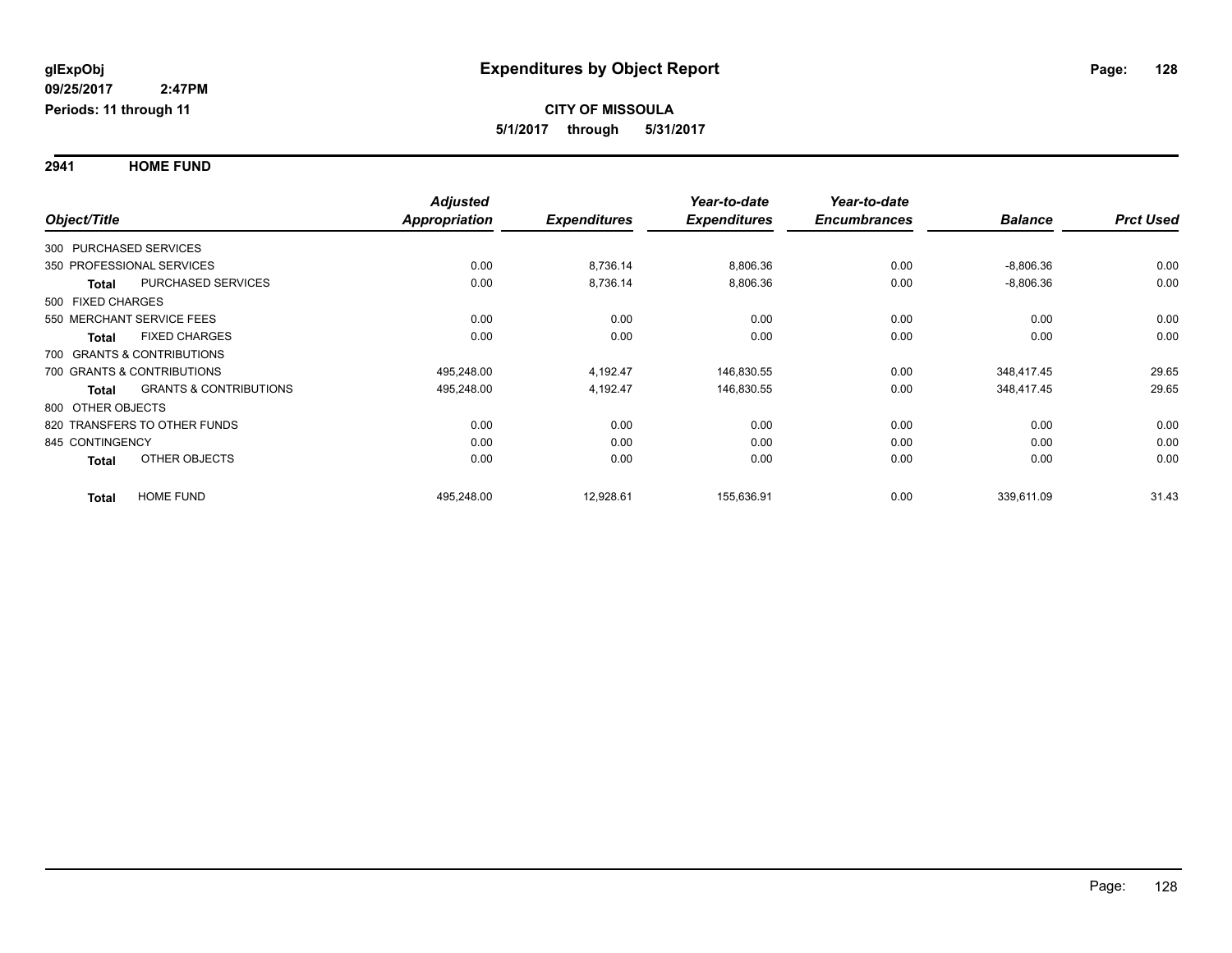## **CITY OF MISSOULA**

**5/1/2017 through 5/31/2017**

**2943 CITY HOME PROGRAM INCOME**

**400 ENTITLEMENT GRANTS**

| Object/Title                                      | <b>Adjusted</b><br>Appropriation | <b>Expenditures</b> | Year-to-date<br><b>Expenditures</b> | Year-to-date<br><b>Encumbrances</b> | <b>Balance</b> | <b>Prct Used</b> |
|---------------------------------------------------|----------------------------------|---------------------|-------------------------------------|-------------------------------------|----------------|------------------|
| 300 PURCHASED SERVICES                            |                                  |                     |                                     |                                     |                |                  |
| 350 PROFESSIONAL SERVICES                         | 25,000.00                        | 0.00                | 0.00                                | 0.00                                | 25,000.00      | 0.00             |
| PURCHASED SERVICES<br><b>Total</b>                | 25,000.00                        | 0.00                | 0.00                                | 0.00                                | 25,000.00      | 0.00             |
| 700 GRANTS & CONTRIBUTIONS                        |                                  |                     |                                     |                                     |                |                  |
| 700 GRANTS & CONTRIBUTIONS                        | 0.00                             | 0.00                | 181.50                              | 0.00                                | $-181.50$      | 0.00             |
| <b>GRANTS &amp; CONTRIBUTIONS</b><br><b>Total</b> | 0.00                             | 0.00                | 181.50                              | 0.00                                | $-181.50$      | 0.00             |
| <b>ENTITLEMENT GRANTS</b><br><b>Total</b>         | 25,000.00                        | 0.00                | 181.50                              | 0.00                                | 24.818.50      | 0.73             |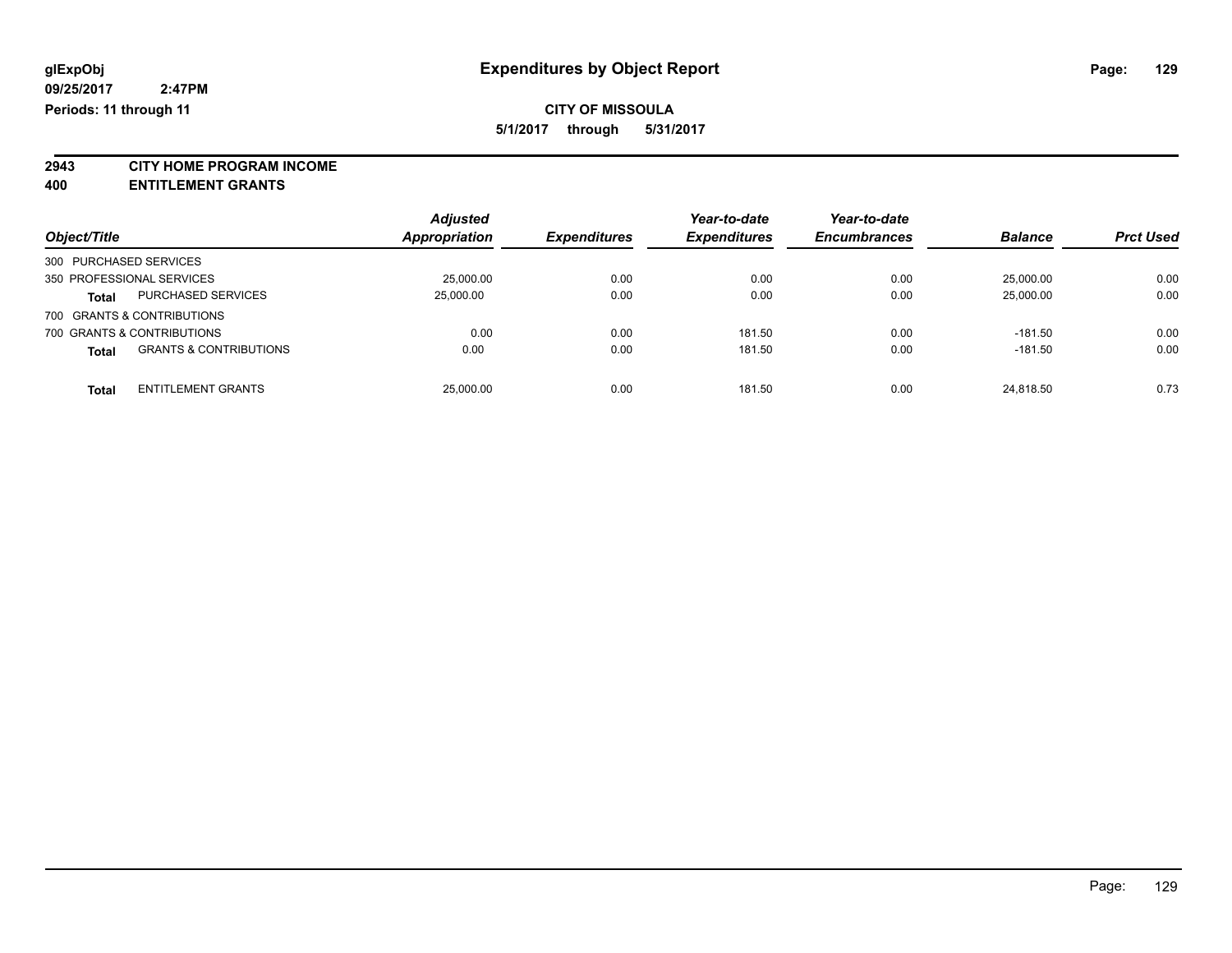#### **2943 CITY HOME PROGRAM INCOME**

|                                                   | <b>Adjusted</b><br>Appropriation | <b>Expenditures</b> | Year-to-date<br><b>Expenditures</b> | Year-to-date<br><b>Encumbrances</b> | <b>Balance</b> | <b>Prct Used</b> |
|---------------------------------------------------|----------------------------------|---------------------|-------------------------------------|-------------------------------------|----------------|------------------|
| Object/Title                                      |                                  |                     |                                     |                                     |                |                  |
| 300 PURCHASED SERVICES                            |                                  |                     |                                     |                                     |                |                  |
| 350 PROFESSIONAL SERVICES                         | 25,000.00                        | 0.00                | 0.00                                | 0.00                                | 25,000.00      | 0.00             |
| <b>PURCHASED SERVICES</b><br><b>Total</b>         | 25,000.00                        | 0.00                | 0.00                                | 0.00                                | 25,000.00      | 0.00             |
| 700 GRANTS & CONTRIBUTIONS                        |                                  |                     |                                     |                                     |                |                  |
| 700 GRANTS & CONTRIBUTIONS                        | 0.00                             | 0.00                | 181.50                              | 0.00                                | $-181.50$      | 0.00             |
| <b>GRANTS &amp; CONTRIBUTIONS</b><br><b>Total</b> | 0.00                             | 0.00                | 181.50                              | 0.00                                | $-181.50$      | 0.00             |
| CITY HOME PROGRAM INCOME<br><b>Total</b>          | 25,000.00                        | 0.00                | 181.50                              | 0.00                                | 24,818.50      | 0.73             |

Page: 130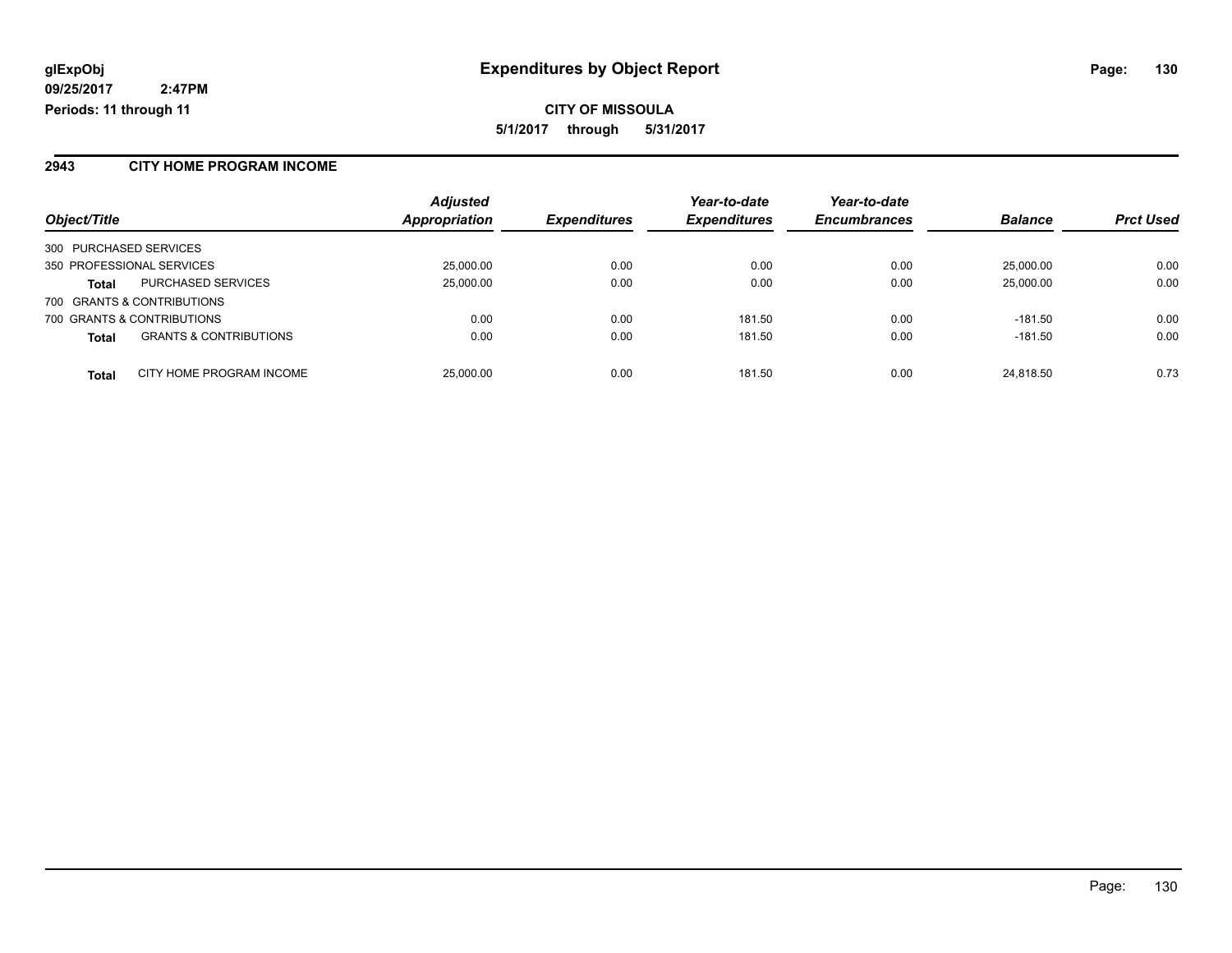# **2955 TRANSPORTATION**

**250 DEVELOPMENT SERVICES**

|                                            | <b>Adjusted</b>      |                     | Year-to-date        | Year-to-date        |                |                  |
|--------------------------------------------|----------------------|---------------------|---------------------|---------------------|----------------|------------------|
| Object/Title                               | <b>Appropriation</b> | <b>Expenditures</b> | <b>Expenditures</b> | <b>Encumbrances</b> | <b>Balance</b> | <b>Prct Used</b> |
| 100 PERSONAL SERVICES                      |                      |                     |                     |                     |                |                  |
| 110 SALARIES AND WAGES                     | 460,993.00           | 31,227.39           | 352,098.64          | 0.00                | 108,894.36     | 76.38            |
| 120 OVERTIME                               | 0.00                 | 0.00                | 969.58              | 0.00                | $-969.58$      | 0.00             |
| 140 EMPLOYER CONTRIBUTIONS                 | 165,390.00           | 11,000.00           | 131,590.10          | 0.00                | 33,799.90      | 79.56            |
| 141 STATE RETIREMENT CONTRIBUTIONS         | 0.00                 | 31.23               | 352.10              | 0.00                | $-352.10$      | 0.00             |
| PERSONAL SERVICES<br><b>Total</b>          | 626,383.00           | 42,258.62           | 485,010.42          | 0.00                | 141,372.58     | 77.43            |
| 200 SUPPLIES                               |                      |                     |                     |                     |                |                  |
| 200 SUPPLIES                               | 0.00                 | 0.00                | 0.00                | 0.00                | 0.00           | 0.00             |
| 210 OFFICE SUPPLIES                        | 8,000.00             | 939.95              | 3,267.51            | 0.00                | 4,732.49       | 40.84            |
| 220 OPERATING SUPPLIES                     | 36,300.00            | 422.74              | 21,239.84           | 0.00                | 15,060.16      | 58.51            |
| 230 REPAIR/MAINTENANCE                     | 0.00                 | 0.00                | 0.00                | 0.00                | 0.00           | 0.00             |
| 231 GASOLINE                               | 0.00                 | 0.00                | 0.00                | 0.00                | 0.00           | 0.00             |
| 240 OTHER SUPPLIES                         | 360.00               | 0.00                | 0.00                | 0.00                | 360.00         | 0.00             |
| <b>SUPPLIES</b><br><b>Total</b>            | 44,660.00            | 1,362.69            | 24,507.35           | 0.00                | 20,152.65      | 54.88            |
| 300 PURCHASED SERVICES                     |                      |                     |                     |                     |                |                  |
| 310 COMMUNICATIONS                         | 1,700.00             | 140.78              | 1,872.40            | 0.00                | $-172.40$      | 110.14           |
| 320 PRINTING & DUPLICATING                 | 10,125.00            | 1,256.62            | 5,574.15            | 0.00                | 4,550.85       | 55.05            |
| 330 PUBLICITY, SUBSCRIPTIONS & DUES        | 28,395.00            | 3,740.00            | 27,041.96           | 0.00                | 1,353.04       | 95.23            |
| 344 TELEPHONE SERVICE                      | 579.00               | 14.04               | 180.15              | 0.00                | 398.85         | 31.11            |
| 350 PROFESSIONAL SERVICES                  | 68,211.00            | 505.76              | 28,616.16           | 0.00                | 39,594.84      | 41.95            |
| 360 REPAIR & MAINTENANCE                   | 8,900.00             | 21,013.66           | 26,155.59           | 0.00                | $-17,255.59$   | 293.88           |
| 370 TRAVEL                                 | 13,200.00            | 661.60              | 5,673.05            | 0.00                | 7,526.95       | 42.98            |
| 380 TRAINING                               | 11,300.00            | 11.66               | 3,661.48            | 0.00                | 7,638.52       | 32.40            |
| 390 OTHER PURCHASED SERVICES               | 24,500.00            | 0.00                | 47,233.71           | 0.00                | $-22,733.71$   | 192.79           |
| PURCHASED SERVICES<br><b>Total</b>         | 166,910.00           | 27,344.12           | 146,008.65          | 0.00                | 20,901.35      | 87.48            |
| 500 FIXED CHARGES                          |                      |                     |                     |                     |                |                  |
| 500 FIXED CHARGES                          | 38,592.00            | 0.00                | 14,444.95           | 0.00                | 24,147.05      | 37.43            |
| 550 MERCHANT SERVICE FEES                  | 0.00                 | 0.00                | 0.00                | 0.00                | 0.00           | 0.00             |
| <b>FIXED CHARGES</b><br>Total              | 38,592.00            | 0.00                | 14,444.95           | 0.00                | 24,147.05      | 37.43            |
| 700 GRANTS & CONTRIBUTIONS                 |                      |                     |                     |                     |                |                  |
| 700 GRANTS & CONTRIBUTIONS                 | 146,728.00           | 19,259.00           | 51,754.00           | 0.00                | 94,974.00      | 35.27            |
| <b>GRANTS &amp; CONTRIBUTIONS</b><br>Total | 146,728.00           | 19,259.00           | 51,754.00           | 0.00                | 94,974.00      | 35.27            |
| 800 OTHER OBJECTS                          |                      |                     |                     |                     |                |                  |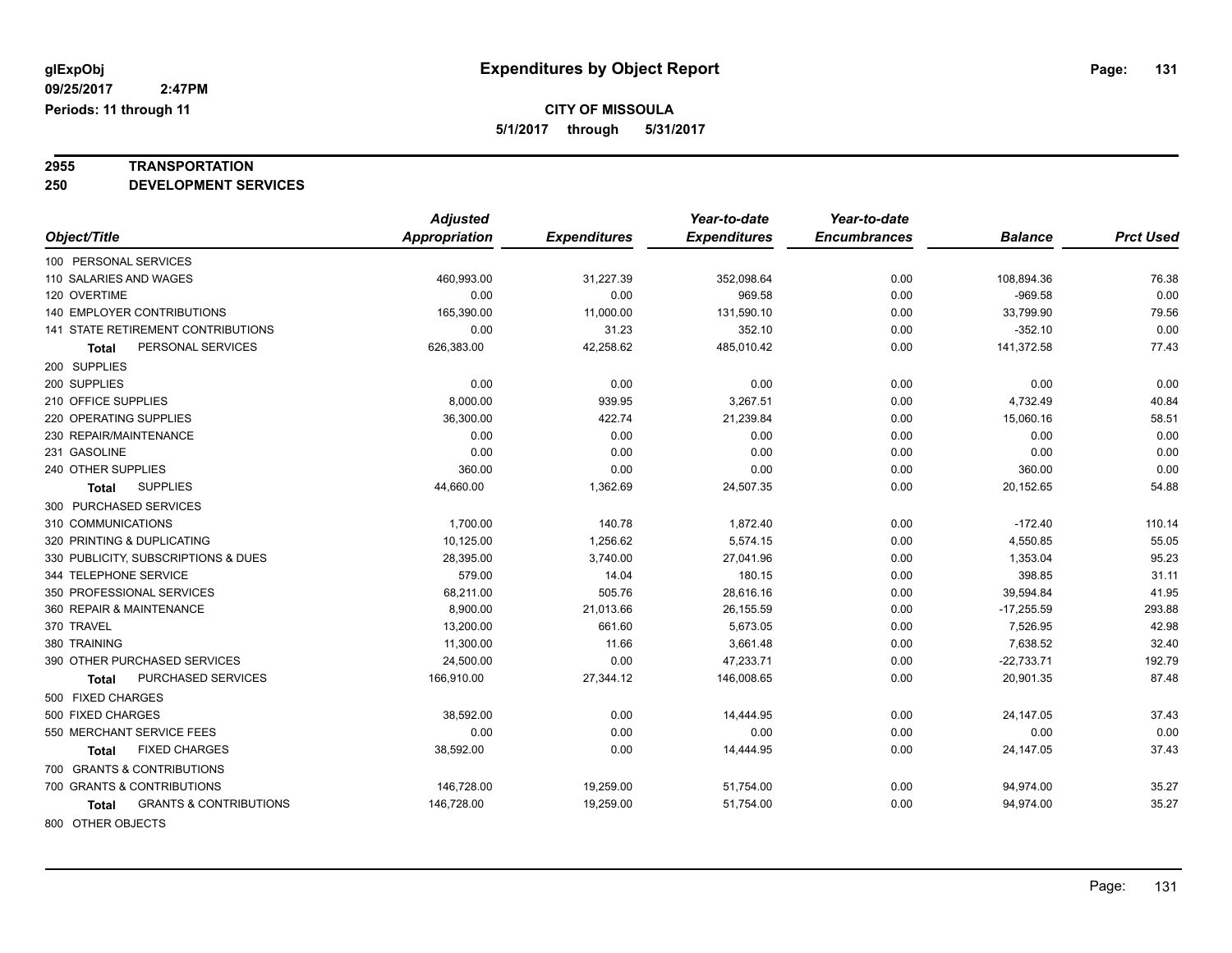# **2955 TRANSPORTATION**

**250 DEVELOPMENT SERVICES**

|                                       | <b>Adjusted</b>      |                     | Year-to-date        | Year-to-date        |                |                  |
|---------------------------------------|----------------------|---------------------|---------------------|---------------------|----------------|------------------|
| Object/Title                          | <b>Appropriation</b> | <b>Expenditures</b> | <b>Expenditures</b> | <b>Encumbrances</b> | <b>Balance</b> | <b>Prct Used</b> |
| 820 TRANSFERS TO OTHER FUNDS          | 0.00                 | 0.00                | 0.00                | 0.00                | 0.00           | 0.00             |
| 845 CONTINGENCY                       | 207,937.00           | 0.00                | 0.00                | 0.00                | 207.937.00     | 0.00             |
| OTHER OBJECTS<br><b>Total</b>         | 207,937.00           | 0.00                | 0.00                | 0.00                | 207.937.00     | 0.00             |
| 900 CAPITAL OUTLAY                    |                      |                     |                     |                     |                |                  |
| 940 MACHINERY & EQUIPMENT             | 0.00                 | 0.00                | 0.00                | 0.00                | 0.00           | 0.00             |
| <b>CAPITAL OUTLAY</b><br><b>Total</b> | 0.00                 | 0.00                | 0.00                | 0.00                | 0.00           | 0.00             |
| DEVELOPMENT SERVICES<br>Total         | .231.210.00          | 90.224.43           | 721.725.37          | 0.00                | 509.484.63     | 58.62            |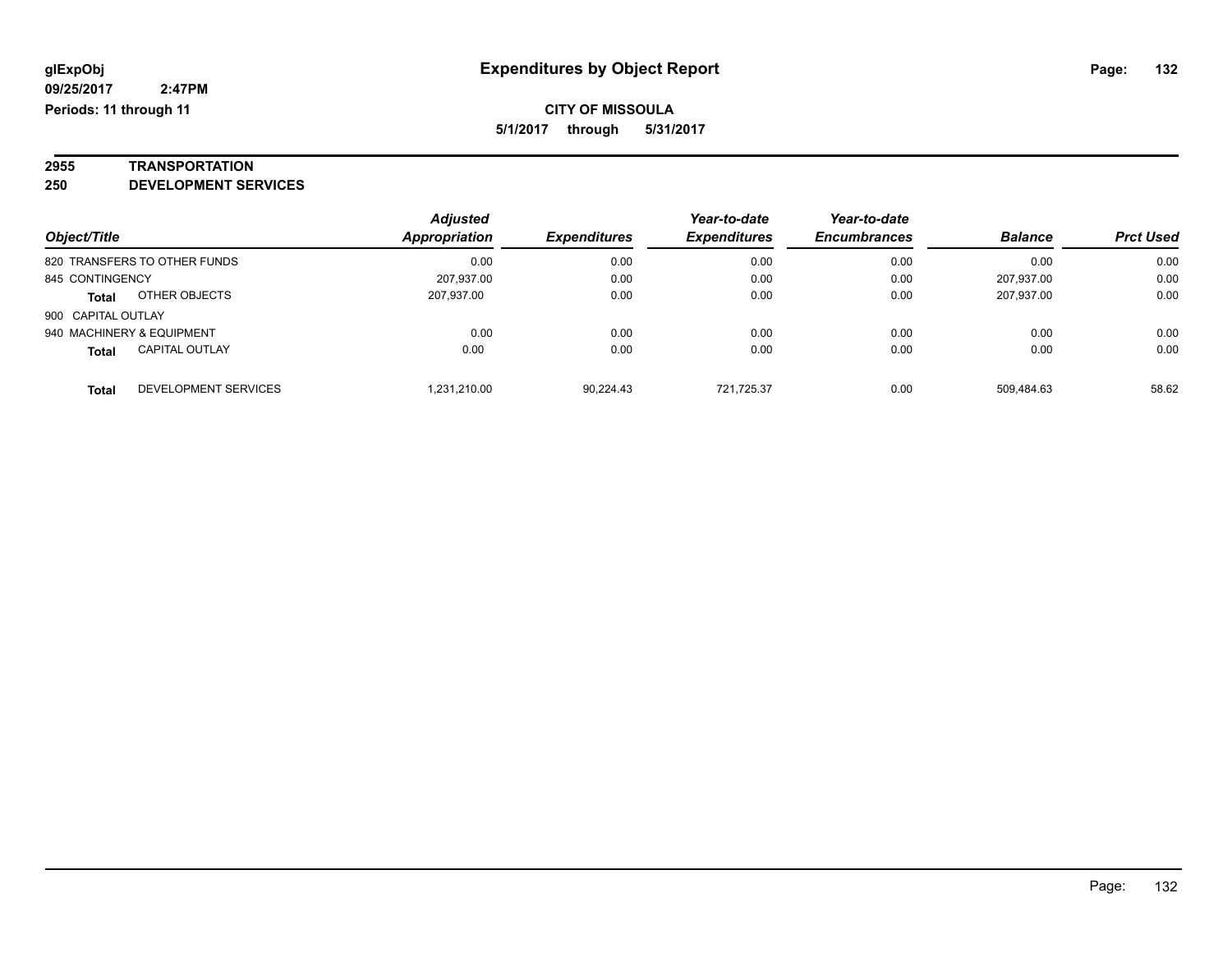#### **2955 TRANSPORTATION**

|                                            | <b>Adjusted</b> |                     | Year-to-date        | Year-to-date        |                |                  |
|--------------------------------------------|-----------------|---------------------|---------------------|---------------------|----------------|------------------|
| Object/Title                               | Appropriation   | <b>Expenditures</b> | <b>Expenditures</b> | <b>Encumbrances</b> | <b>Balance</b> | <b>Prct Used</b> |
| 100 PERSONAL SERVICES                      |                 |                     |                     |                     |                |                  |
| 110 SALARIES AND WAGES                     | 460,993.00      | 31,227.39           | 352,098.64          | 0.00                | 108,894.36     | 76.38            |
| 120 OVERTIME                               | 0.00            | 0.00                | 969.58              | 0.00                | $-969.58$      | 0.00             |
| <b>140 EMPLOYER CONTRIBUTIONS</b>          | 165,390.00      | 11,000.00           | 131,590.10          | 0.00                | 33,799.90      | 79.56            |
| 141 STATE RETIREMENT CONTRIBUTIONS         | 0.00            | 31.23               | 352.10              | 0.00                | $-352.10$      | 0.00             |
| PERSONAL SERVICES<br>Total                 | 626,383.00      | 42,258.62           | 485,010.42          | 0.00                | 141,372.58     | 77.43            |
| 200 SUPPLIES                               |                 |                     |                     |                     |                |                  |
| 200 SUPPLIES                               | 0.00            | 0.00                | 0.00                | 0.00                | 0.00           | 0.00             |
| 210 OFFICE SUPPLIES                        | 8,000.00        | 939.95              | 3,267.51            | 0.00                | 4,732.49       | 40.84            |
| 220 OPERATING SUPPLIES                     | 36,300.00       | 422.74              | 21,239.84           | 0.00                | 15,060.16      | 58.51            |
| 230 REPAIR/MAINTENANCE                     | 0.00            | 0.00                | 0.00                | 0.00                | 0.00           | 0.00             |
| 231 GASOLINE                               | 0.00            | 0.00                | 0.00                | 0.00                | 0.00           | 0.00             |
| 240 OTHER SUPPLIES                         | 360.00          | 0.00                | 0.00                | 0.00                | 360.00         | 0.00             |
| <b>SUPPLIES</b><br>Total                   | 44,660.00       | 1,362.69            | 24,507.35           | 0.00                | 20,152.65      | 54.88            |
| 300 PURCHASED SERVICES                     |                 |                     |                     |                     |                |                  |
| 310 COMMUNICATIONS                         | 1,700.00        | 140.78              | 1,872.40            | 0.00                | $-172.40$      | 110.14           |
| 320 PRINTING & DUPLICATING                 | 10,125.00       | 1,256.62            | 5,574.15            | 0.00                | 4,550.85       | 55.05            |
| 330 PUBLICITY, SUBSCRIPTIONS & DUES        | 28,395.00       | 3,740.00            | 27,041.96           | 0.00                | 1,353.04       | 95.23            |
| 344 TELEPHONE SERVICE                      | 579.00          | 14.04               | 180.15              | 0.00                | 398.85         | 31.11            |
| 350 PROFESSIONAL SERVICES                  | 68,211.00       | 505.76              | 28,616.16           | 0.00                | 39,594.84      | 41.95            |
| 360 REPAIR & MAINTENANCE                   | 8,900.00        | 21,013.66           | 26,155.59           | 0.00                | $-17,255.59$   | 293.88           |
| 370 TRAVEL                                 | 13,200.00       | 661.60              | 5,673.05            | 0.00                | 7,526.95       | 42.98            |
| 380 TRAINING                               | 11,300.00       | 11.66               | 3,661.48            | 0.00                | 7,638.52       | 32.40            |
| 390 OTHER PURCHASED SERVICES               | 24,500.00       | 0.00                | 47,233.71           | 0.00                | $-22,733.71$   | 192.79           |
| PURCHASED SERVICES<br><b>Total</b>         | 166,910.00      | 27,344.12           | 146,008.65          | 0.00                | 20,901.35      | 87.48            |
| 500 FIXED CHARGES                          |                 |                     |                     |                     |                |                  |
| 500 FIXED CHARGES                          | 38,592.00       | 0.00                | 14,444.95           | 0.00                | 24,147.05      | 37.43            |
| 550 MERCHANT SERVICE FEES                  | 0.00            | 0.00                | 0.00                | 0.00                | 0.00           | 0.00             |
| <b>FIXED CHARGES</b><br><b>Total</b>       | 38,592.00       | 0.00                | 14,444.95           | 0.00                | 24,147.05      | 37.43            |
| 700 GRANTS & CONTRIBUTIONS                 |                 |                     |                     |                     |                |                  |
| 700 GRANTS & CONTRIBUTIONS                 | 146,728.00      | 19,259.00           | 51,754.00           | 0.00                | 94,974.00      | 35.27            |
| <b>GRANTS &amp; CONTRIBUTIONS</b><br>Total | 146,728.00      | 19,259.00           | 51,754.00           | 0.00                | 94,974.00      | 35.27            |
| 800 OTHER OBJECTS                          |                 |                     |                     |                     |                |                  |
| 820 TRANSFERS TO OTHER FUNDS               | 0.00            | 0.00                | 0.00                | 0.00                | 0.00           | 0.00             |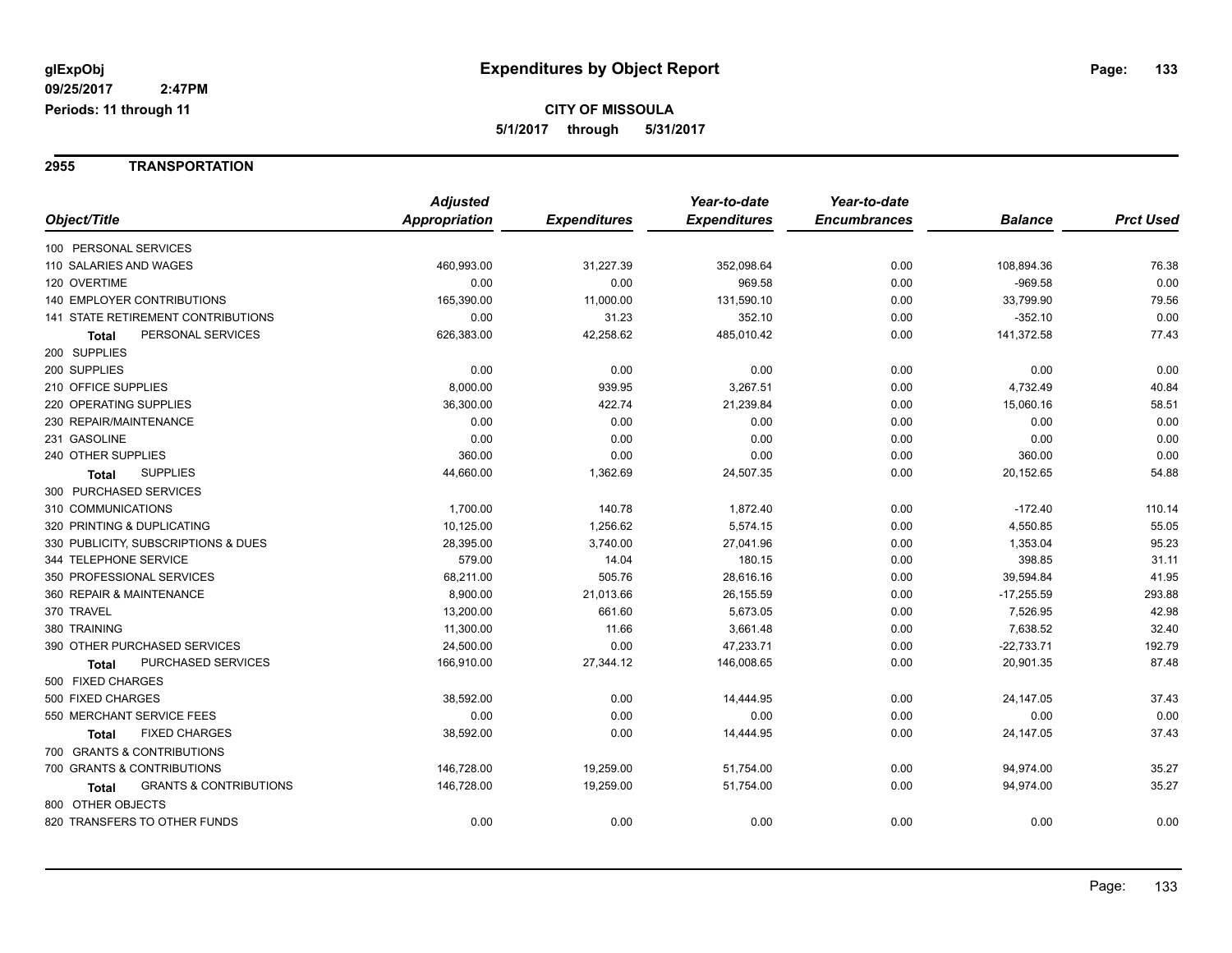**2955 TRANSPORTATION**

| Object/Title              |                       | <b>Adjusted</b><br>Appropriation | <b>Expenditures</b> | Year-to-date<br><b>Expenditures</b> | Year-to-date<br><b>Encumbrances</b> | <b>Balance</b> | <b>Prct Used</b> |
|---------------------------|-----------------------|----------------------------------|---------------------|-------------------------------------|-------------------------------------|----------------|------------------|
| 845 CONTINGENCY           |                       | 207.937.00                       | 0.00                | 0.00                                | 0.00                                | 207.937.00     | 0.00             |
| <b>Total</b>              | OTHER OBJECTS         | 207,937.00                       | 0.00                | 0.00                                | 0.00                                | 207.937.00     | 0.00             |
| 900 CAPITAL OUTLAY        |                       |                                  |                     |                                     |                                     |                |                  |
| 940 MACHINERY & EQUIPMENT |                       | 0.00                             | 0.00                | 0.00                                | 0.00                                | 0.00           | 0.00             |
| <b>Total</b>              | <b>CAPITAL OUTLAY</b> | 0.00                             | 0.00                | 0.00                                | 0.00                                | 0.00           | 0.00             |
| <b>Total</b>              | TRANSPORTATION        | 1.231.210.00                     | 90.224.43           | 721,725.37                          | 0.00                                | 509,484.63     | 58.62            |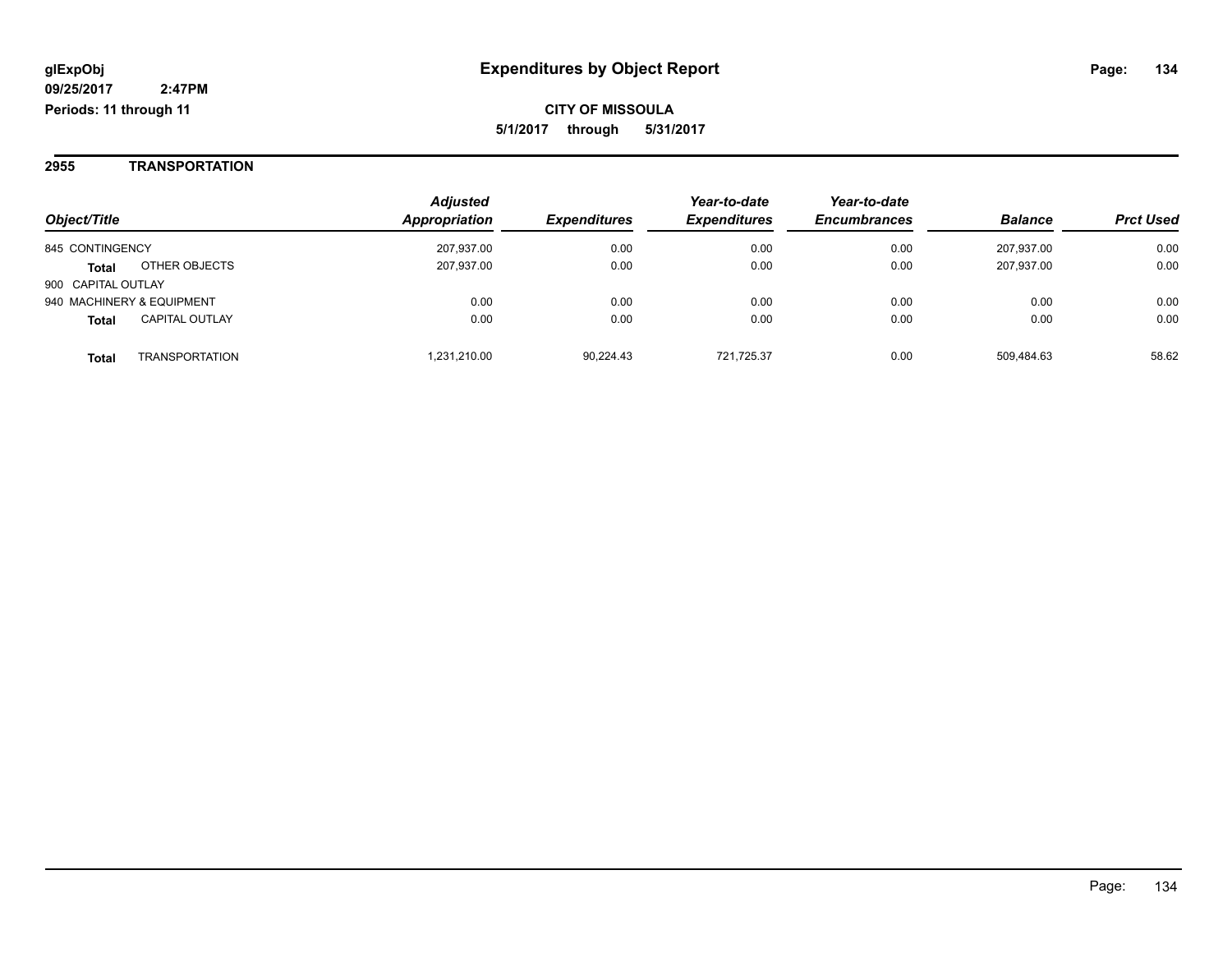# **2987 FEDERAL TRANSPORTATION FUND**

**390 NON-DEPARTMENTAL**

|                                  | <b>Adjusted</b> |                     | Year-to-date        | Year-to-date        |                |                  |
|----------------------------------|-----------------|---------------------|---------------------|---------------------|----------------|------------------|
| Object/Title                     | Appropriation   | <b>Expenditures</b> | <b>Expenditures</b> | <b>Encumbrances</b> | <b>Balance</b> | <b>Prct Used</b> |
| 800 OTHER OBJECTS                |                 |                     |                     |                     |                |                  |
| 820 TRANSFERS TO OTHER FUNDS     | 0.00            | 0.00                | 0.00                | 0.00                | 0.00           | 0.00             |
| OTHER OBJECTS<br><b>Total</b>    | 0.00            | 0.00                | 0.00                | 0.00                | 0.00           | 0.00             |
| 900 CAPITAL OUTLAY               |                 |                     |                     |                     |                |                  |
| 930 IMPROVEMENTS                 | 371,738.00      | 31,040.69           | 129.478.00          | 0.00                | 242.260.00     | 34.83            |
| <b>CAPITAL OUTLAY</b><br>Total   | 371.738.00      | 31,040.69           | 129.478.00          | 0.00                | 242,260.00     | 34.83            |
| NON-DEPARTMENTAL<br><b>Total</b> | 371,738.00      | 31,040.69           | 129.478.00          | 0.00                | 242,260.00     | 34.83            |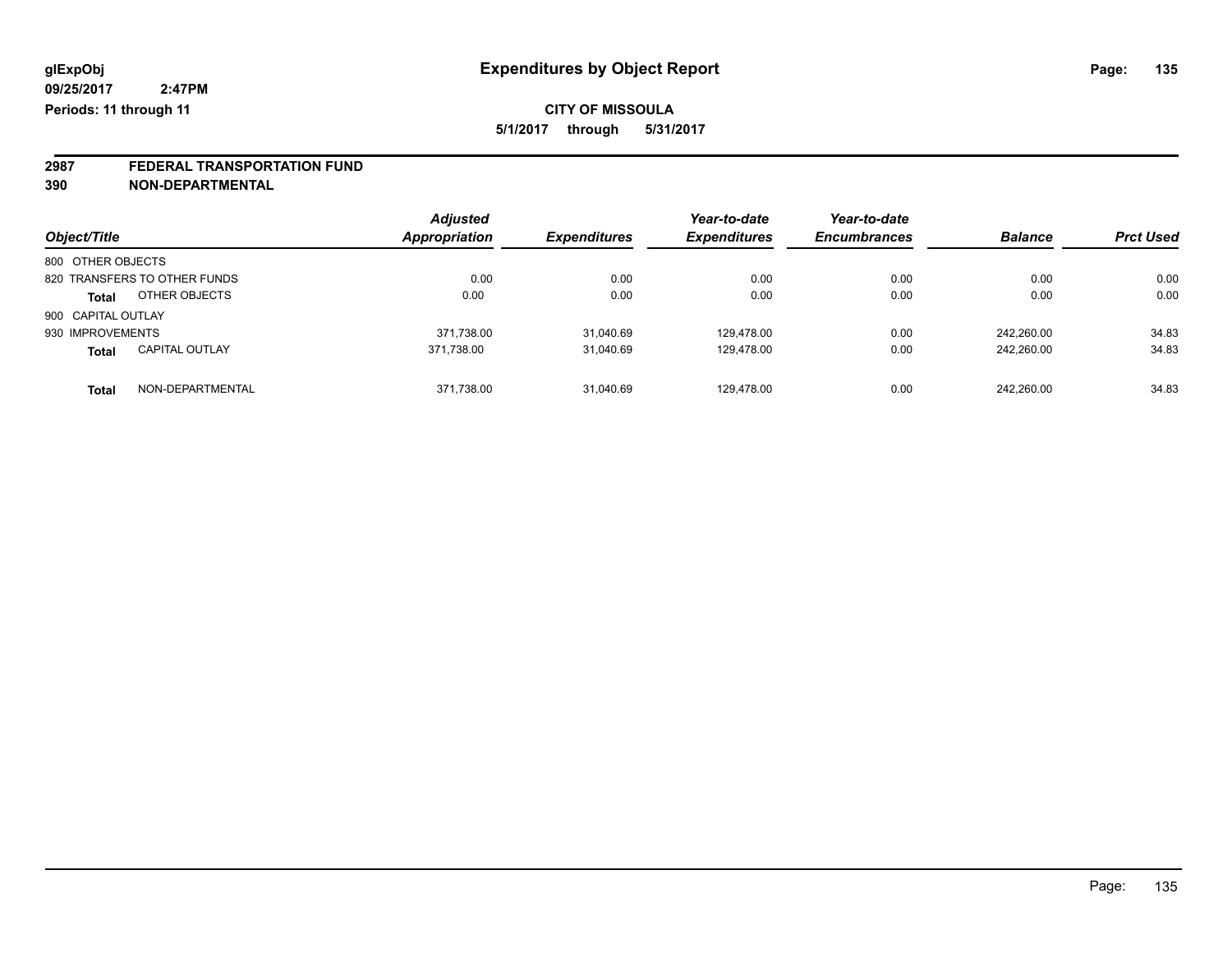**CITY OF MISSOULA 5/1/2017 through 5/31/2017**

#### **2987 FEDERAL TRANSPORTATION FUND**

|                    |                              | <b>Adjusted</b> |                     | Year-to-date        | Year-to-date        |                |                  |
|--------------------|------------------------------|-----------------|---------------------|---------------------|---------------------|----------------|------------------|
| Object/Title       |                              | Appropriation   | <b>Expenditures</b> | <b>Expenditures</b> | <b>Encumbrances</b> | <b>Balance</b> | <b>Prct Used</b> |
| 800 OTHER OBJECTS  |                              |                 |                     |                     |                     |                |                  |
|                    | 820 TRANSFERS TO OTHER FUNDS | 0.00            | 0.00                | 0.00                | 0.00                | 0.00           | 0.00             |
| <b>Total</b>       | OTHER OBJECTS                | 0.00            | 0.00                | 0.00                | 0.00                | 0.00           | 0.00             |
| 900 CAPITAL OUTLAY |                              |                 |                     |                     |                     |                |                  |
| 930 IMPROVEMENTS   |                              | 371,738.00      | 31,040.69           | 129.478.00          | 0.00                | 242.260.00     | 34.83            |
| <b>Total</b>       | CAPITAL OUTLAY               | 371.738.00      | 31.040.69           | 129.478.00          | 0.00                | 242.260.00     | 34.83            |
| <b>Total</b>       | FEDERAL TRANSPORTATION FUND  | 371,738.00      | 31,040.69           | 129.478.00          | 0.00                | 242.260.00     | 34.83            |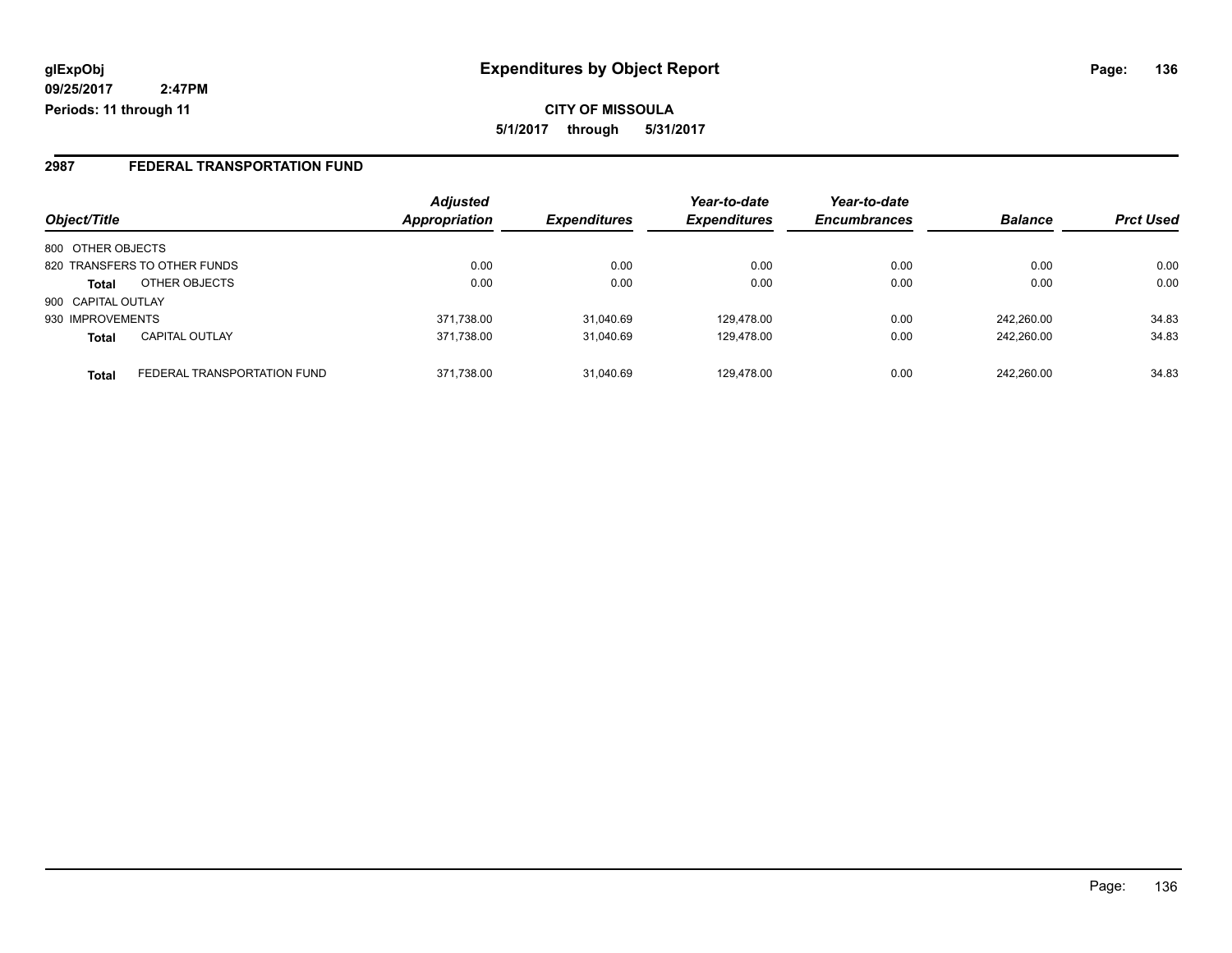### **CITY OF MISSOULA 5/1/2017 through 5/31/2017**

# **2988 GRANTS & DONATIONS FUND**

**223 CITY CLERK**

| Object/Title                         | <b>Adjusted</b><br>Appropriation | <b>Expenditures</b> | Year-to-date<br><b>Expenditures</b> | Year-to-date<br><b>Encumbrances</b> | <b>Balance</b> | <b>Prct Used</b> |
|--------------------------------------|----------------------------------|---------------------|-------------------------------------|-------------------------------------|----------------|------------------|
| 200 SUPPLIES                         |                                  |                     |                                     |                                     |                |                  |
| 210 OFFICE SUPPLIES                  | 0.00                             | 0.00                | 0.00                                | 0.00                                | 0.00           | 0.00             |
| <b>SUPPLIES</b><br><b>Total</b>      | 0.00                             | 0.00                | 0.00                                | 0.00                                | 0.00           | 0.00             |
| 500 FIXED CHARGES                    |                                  |                     |                                     |                                     |                |                  |
| 550 MERCHANT SERVICE FEES            | 0.00                             | 0.00                | 0.00                                | 0.00                                | 0.00           | 0.00             |
| <b>FIXED CHARGES</b><br><b>Total</b> | 0.00                             | 0.00                | 0.00                                | 0.00                                | 0.00           | 0.00             |
| <b>CITY CLERK</b><br>Total           | 0.00                             | 0.00                | 0.00                                | 0.00                                | 0.00           | 0.00             |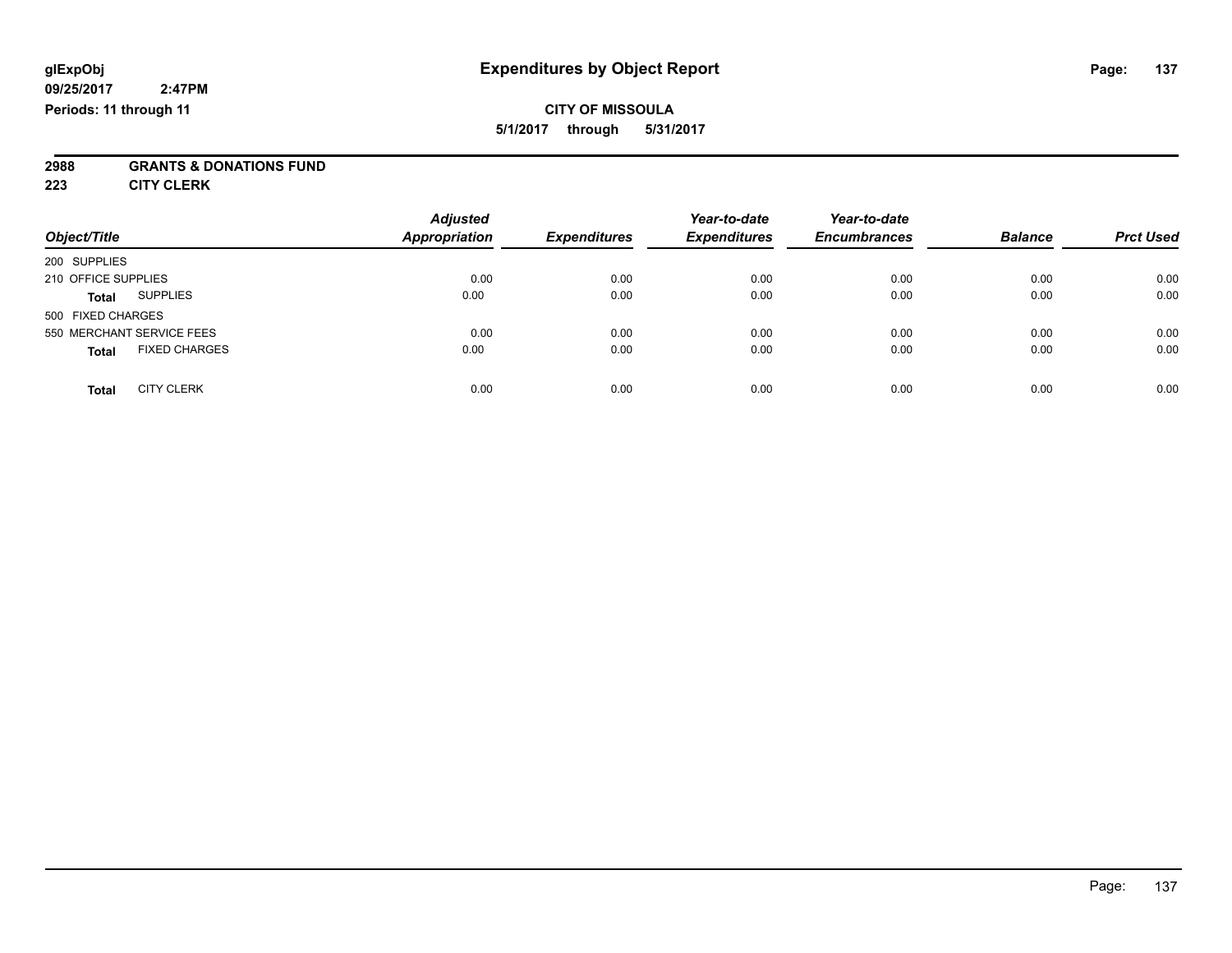### **CITY OF MISSOULA**

**5/1/2017 through 5/31/2017**

**2988 GRANTS & DONATIONS FUND**

**270 CITY ATTORNEY**

| Object/Title                       |                           | <b>Adjusted</b><br>Appropriation | <b>Expenditures</b> | Year-to-date<br><b>Expenditures</b> | Year-to-date<br><b>Encumbrances</b> | <b>Balance</b> | <b>Prct Used</b> |
|------------------------------------|---------------------------|----------------------------------|---------------------|-------------------------------------|-------------------------------------|----------------|------------------|
| 100 PERSONAL SERVICES              |                           |                                  |                     |                                     |                                     |                |                  |
| 110 SALARIES AND WAGES             |                           | 0.00                             | 0.00                | 0.00                                | 0.00                                | 0.00           | 0.00             |
| 140 EMPLOYER CONTRIBUTIONS         |                           | 0.00                             | 0.00                | 0.00                                | 0.00                                | 0.00           | 0.00             |
| 141 STATE RETIREMENT CONTRIBUTIONS |                           | 0.00                             | 0.00                | 0.00                                | 0.00                                | 0.00           | 0.00             |
| <b>Total</b>                       | PERSONAL SERVICES         | 0.00                             | 0.00                | 0.00                                | 0.00                                | 0.00           | 0.00             |
| 300 PURCHASED SERVICES             |                           |                                  |                     |                                     |                                     |                |                  |
| 390 OTHER PURCHASED SERVICES       |                           | 0.00                             | 0.00                | 0.00                                | 0.00                                | 0.00           | 0.00             |
| <b>Total</b>                       | <b>PURCHASED SERVICES</b> | 0.00                             | 0.00                | 0.00                                | 0.00                                | 0.00           | 0.00             |
| <b>Total</b>                       | <b>CITY ATTORNEY</b>      | 0.00                             | 0.00                | 0.00                                | 0.00                                | 0.00           | 0.00             |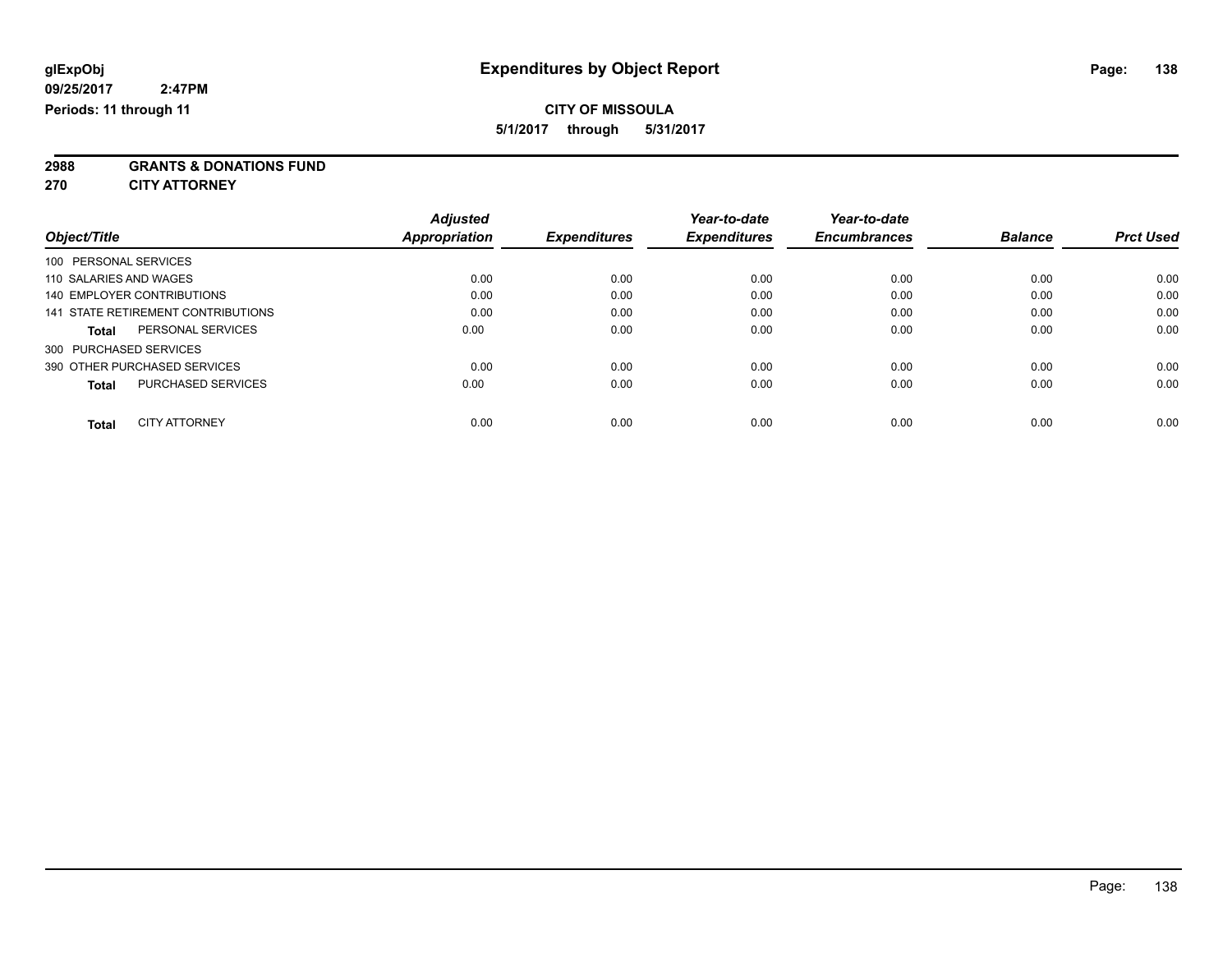**2988 GRANTS & DONATIONS FUND**

**290 POLICE**

|                                           | <b>Adjusted</b>      |                     | Year-to-date        | Year-to-date        |                |                  |
|-------------------------------------------|----------------------|---------------------|---------------------|---------------------|----------------|------------------|
| Object/Title                              | <b>Appropriation</b> | <b>Expenditures</b> | <b>Expenditures</b> | <b>Encumbrances</b> | <b>Balance</b> | <b>Prct Used</b> |
| 100 PERSONAL SERVICES                     |                      |                     |                     |                     |                |                  |
| 120 OVERTIME                              | 0.00                 | 0.00                | 0.00                | 0.00                | 0.00           | 0.00             |
| <b>140 EMPLOYER CONTRIBUTIONS</b>         | 0.00                 | 0.00                | 0.00                | 0.00                | 0.00           | 0.00             |
| PERSONAL SERVICES<br><b>Total</b>         | 0.00                 | 0.00                | 0.00                | 0.00                | 0.00           | 0.00             |
| 200 SUPPLIES                              |                      |                     |                     |                     |                |                  |
| 210 OFFICE SUPPLIES                       | 0.00                 | 0.00                | 0.00                | 0.00                | 0.00           | 0.00             |
| <b>SUPPLIES</b><br>Total                  | 0.00                 | 0.00                | 0.00                | 0.00                | 0.00           | 0.00             |
| 300 PURCHASED SERVICES                    |                      |                     |                     |                     |                |                  |
| 350 PROFESSIONAL SERVICES                 | 0.00                 | 0.00                | 0.00                | 0.00                | 0.00           | 0.00             |
| <b>PURCHASED SERVICES</b><br><b>Total</b> | 0.00                 | 0.00                | 0.00                | 0.00                | 0.00           | 0.00             |
| 900 CAPITAL OUTLAY                        |                      |                     |                     |                     |                |                  |
| 940 MACHINERY & EQUIPMENT                 | 0.00                 | 0.00                | 0.00                | 0.00                | 0.00           | 0.00             |
| <b>CAPITAL OUTLAY</b><br><b>Total</b>     | 0.00                 | 0.00                | 0.00                | 0.00                | 0.00           | 0.00             |
| <b>POLICE</b><br><b>Total</b>             | 0.00                 | 0.00                | 0.00                | 0.00                | 0.00           | 0.00             |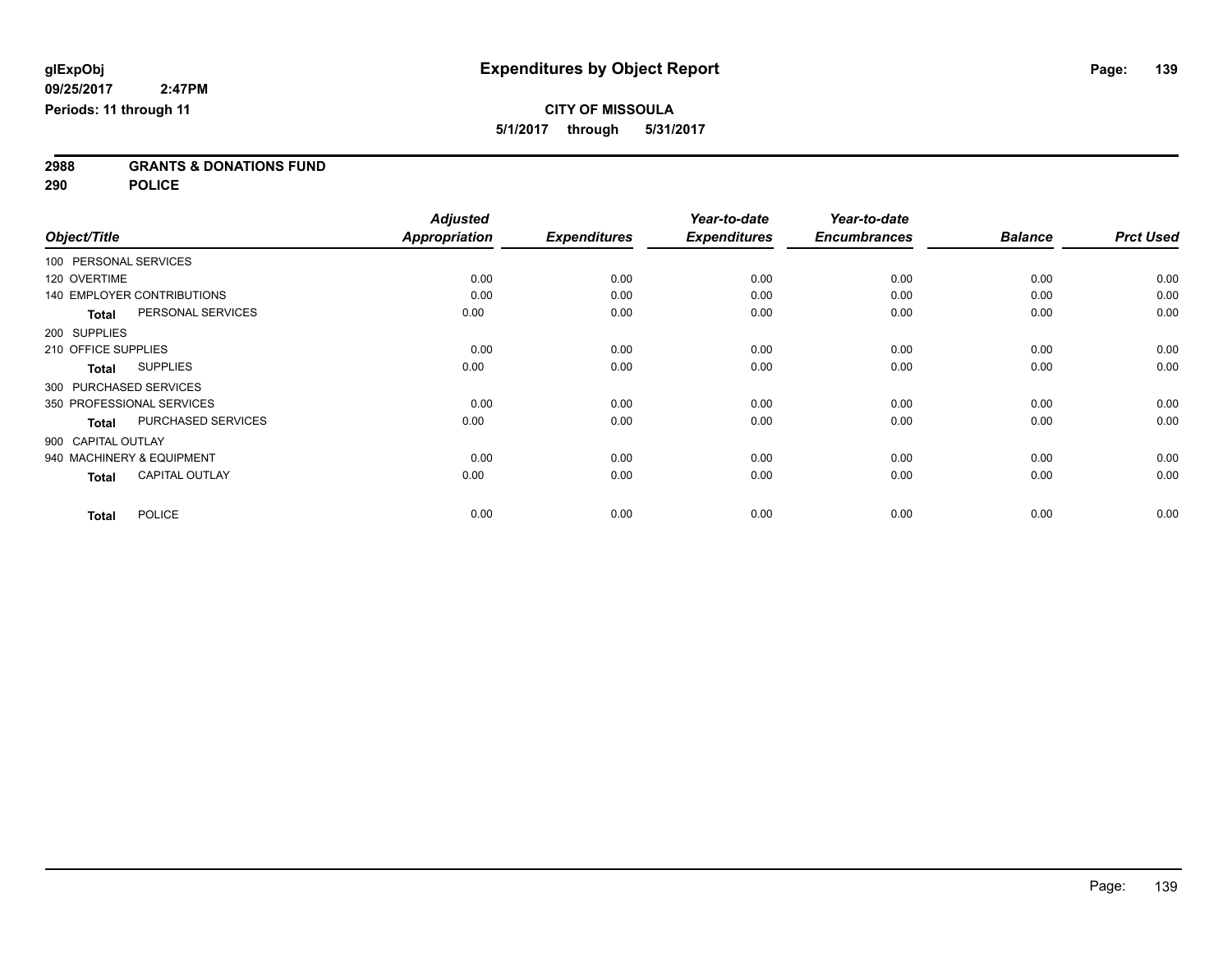**2988 GRANTS & DONATIONS FUND**

**300 FIRE**

| Object/Title                          | <b>Adjusted</b><br>Appropriation | <b>Expenditures</b> | Year-to-date<br><b>Expenditures</b> | Year-to-date<br><b>Encumbrances</b> | <b>Balance</b> | <b>Prct Used</b> |
|---------------------------------------|----------------------------------|---------------------|-------------------------------------|-------------------------------------|----------------|------------------|
| 900 CAPITAL OUTLAY                    |                                  |                     |                                     |                                     |                |                  |
| 940 MACHINERY & EQUIPMENT             | 60.000.00                        | 0.00                | 62.306.64                           | 0.00                                | $-2.306.64$    | 103.84           |
| <b>CAPITAL OUTLAY</b><br><b>Total</b> | 60.000.00                        | 0.00                | 62,306.64                           | 0.00                                | $-2,306.64$    | 103.84           |
| <b>FIRE</b><br>Total                  | 60,000.00                        | 0.00                | 62,306.64                           | 0.00                                | $-2,306.64$    | 103.84           |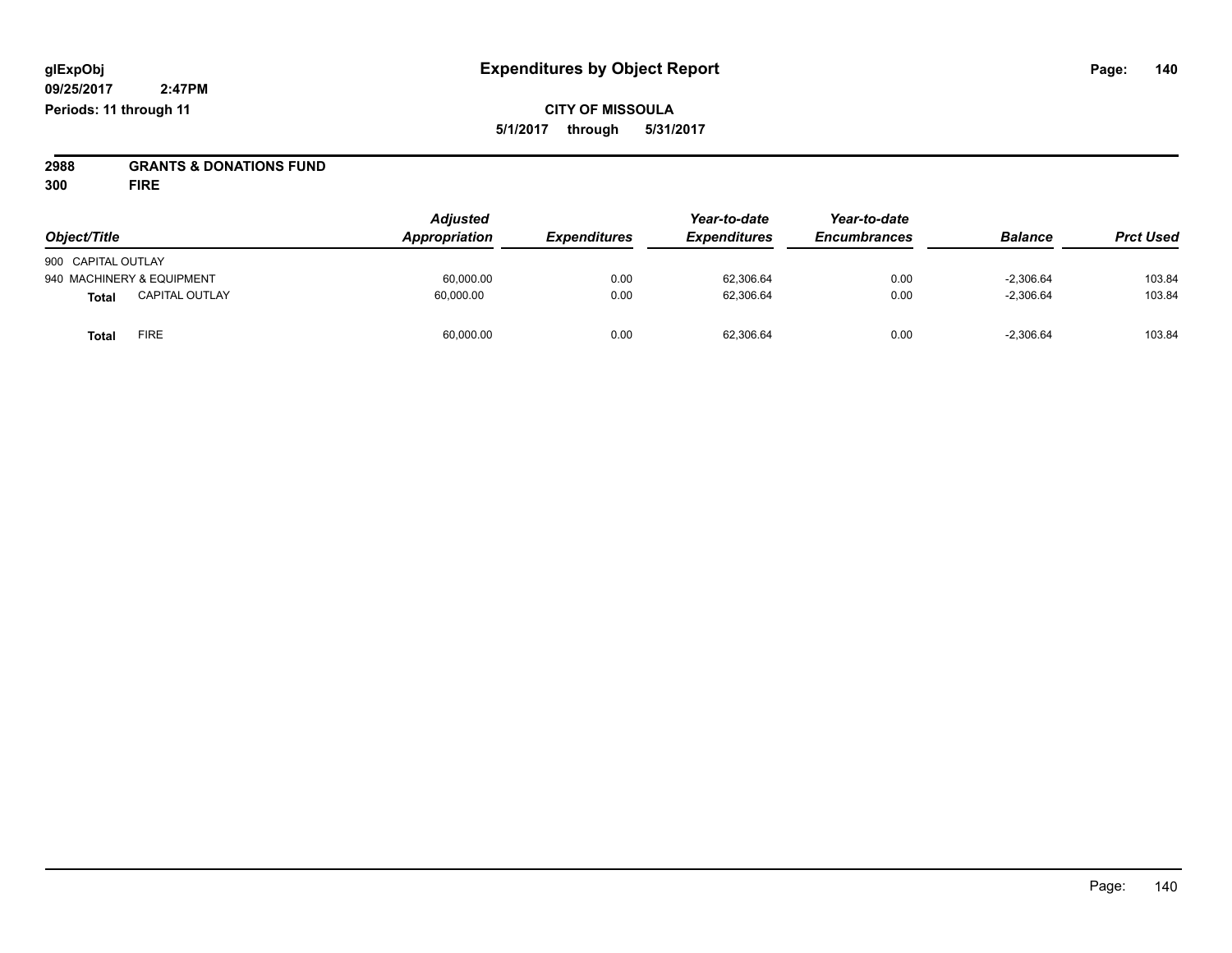## **CITY OF MISSOULA**

**5/1/2017 through 5/31/2017**

**2988 GRANTS & DONATIONS FUND**

**390 NON-DEPARTMENTAL**

|                                           | <b>Adjusted</b>      |                     | Year-to-date        | Year-to-date        |                |                  |
|-------------------------------------------|----------------------|---------------------|---------------------|---------------------|----------------|------------------|
| Object/Title                              | <b>Appropriation</b> | <b>Expenditures</b> | <b>Expenditures</b> | <b>Encumbrances</b> | <b>Balance</b> | <b>Prct Used</b> |
| 100 PERSONAL SERVICES                     |                      |                     |                     |                     |                |                  |
| 110 SALARIES AND WAGES                    | 0.00                 | 0.00                | 4,260.60            | 0.00                | $-4,260.60$    | 0.00             |
| 115 SALARIES/HEALTH INSURANCE BENEFIT     | 0.00                 | 0.00                | 210.60              | 0.00                | $-210.60$      | 0.00             |
| 120 OVERTIME                              | 0.00                 | 0.00                | 675.82              | 0.00                | $-675.82$      | 0.00             |
| 130 OTHER                                 | 0.00                 | 0.00                | 0.00                | 0.00                | 0.00           | 0.00             |
| 133 EDUCATION COMPENSATION                | 0.00                 | 0.00                | 0.00                | 0.00                | 0.00           | 0.00             |
| 140 EMPLOYER CONTRIBUTIONS                | 0.00                 | 0.00                | 1,200.61            | 0.00                | $-1,200.61$    | 0.00             |
| 141 STATE RETIREMENT CONTRIBUTIONS        | 0.00                 | 0.00                | 4.26                | 0.00                | $-4.26$        | 0.00             |
| PERSONAL SERVICES<br>Total                | 0.00                 | 0.00                | 6,351.89            | 0.00                | $-6,351.89$    | 0.00             |
| 200 SUPPLIES                              |                      |                     |                     |                     |                |                  |
| 210 OFFICE SUPPLIES                       | 0.00                 | 0.00                | 0.00                | 0.00                | 0.00           | 0.00             |
| 220 OPERATING SUPPLIES                    | 0.00                 | 0.00                | 0.00                | 0.00                | 0.00           | 0.00             |
| 230 REPAIR/MAINTENANCE                    | 0.00                 | 0.00                | 0.00                | 0.00                | 0.00           | 0.00             |
| 231 GASOLINE                              | 0.00                 | 0.00                | 0.00                | 0.00                | 0.00           | 0.00             |
| <b>SUPPLIES</b><br><b>Total</b>           | 0.00                 | 0.00                | 0.00                | 0.00                | 0.00           | 0.00             |
| 300 PURCHASED SERVICES                    |                      |                     |                     |                     |                |                  |
| 310 COMMUNICATIONS                        | 0.00                 | 0.00                | 0.00                | 0.00                | 0.00           | 0.00             |
| 341 ELECTRICITY & NATURAL GAS             | 0.00                 | 0.00                | 0.00                | 0.00                | 0.00           | 0.00             |
| 344 TELEPHONE SERVICE                     | 0.00                 | 0.00                | 0.00                | 0.00                | 0.00           | 0.00             |
| 350 PROFESSIONAL SERVICES                 | 0.00                 | 11,744.97           | 38,879.12           | 0.00                | $-38,879.12$   | 0.00             |
| 360 REPAIR & MAINTENANCE                  | 0.00                 | 0.00                | 0.00                | 0.00                | 0.00           | 0.00             |
| 370 TRAVEL                                | 0.00                 | 0.00                | 0.00                | 0.00                | 0.00           | 0.00             |
| 380 TRAINING                              | 0.00                 | 0.00                | 0.00                | 0.00                | 0.00           | 0.00             |
| 390 OTHER PURCHASED SERVICES              | 0.00                 | 0.00                | 0.00                | 0.00                | 0.00           | 0.00             |
| PURCHASED SERVICES<br><b>Total</b>        | 0.00                 | 11,744.97           | 38,879.12           | 0.00                | $-38,879.12$   | 0.00             |
| <b>400 BUILDING MATERIALS</b>             |                      |                     |                     |                     |                |                  |
| <b>400 BUILDING MATERIALS</b>             | 0.00                 | 0.00                | 0.00                | 0.00                | 0.00           | 0.00             |
| <b>BUILDING MATERIALS</b><br><b>Total</b> | 0.00                 | 0.00                | 0.00                | 0.00                | 0.00           | 0.00             |
| 500 FIXED CHARGES                         |                      |                     |                     |                     |                |                  |
| 500 FIXED CHARGES                         | 0.00                 | 0.00                | 0.00                | 0.00                | 0.00           | 0.00             |
| <b>FIXED CHARGES</b><br><b>Total</b>      | 0.00                 | 0.00                | 0.00                | 0.00                | 0.00           | 0.00             |
| 700 GRANTS & CONTRIBUTIONS                |                      |                     |                     |                     |                |                  |
| 700 GRANTS & CONTRIBUTIONS                | 909,588.00           | 59,833.45           | 148,334.31          | 0.00                | 761,253.69     | 16.31            |
|                                           |                      |                     |                     |                     |                |                  |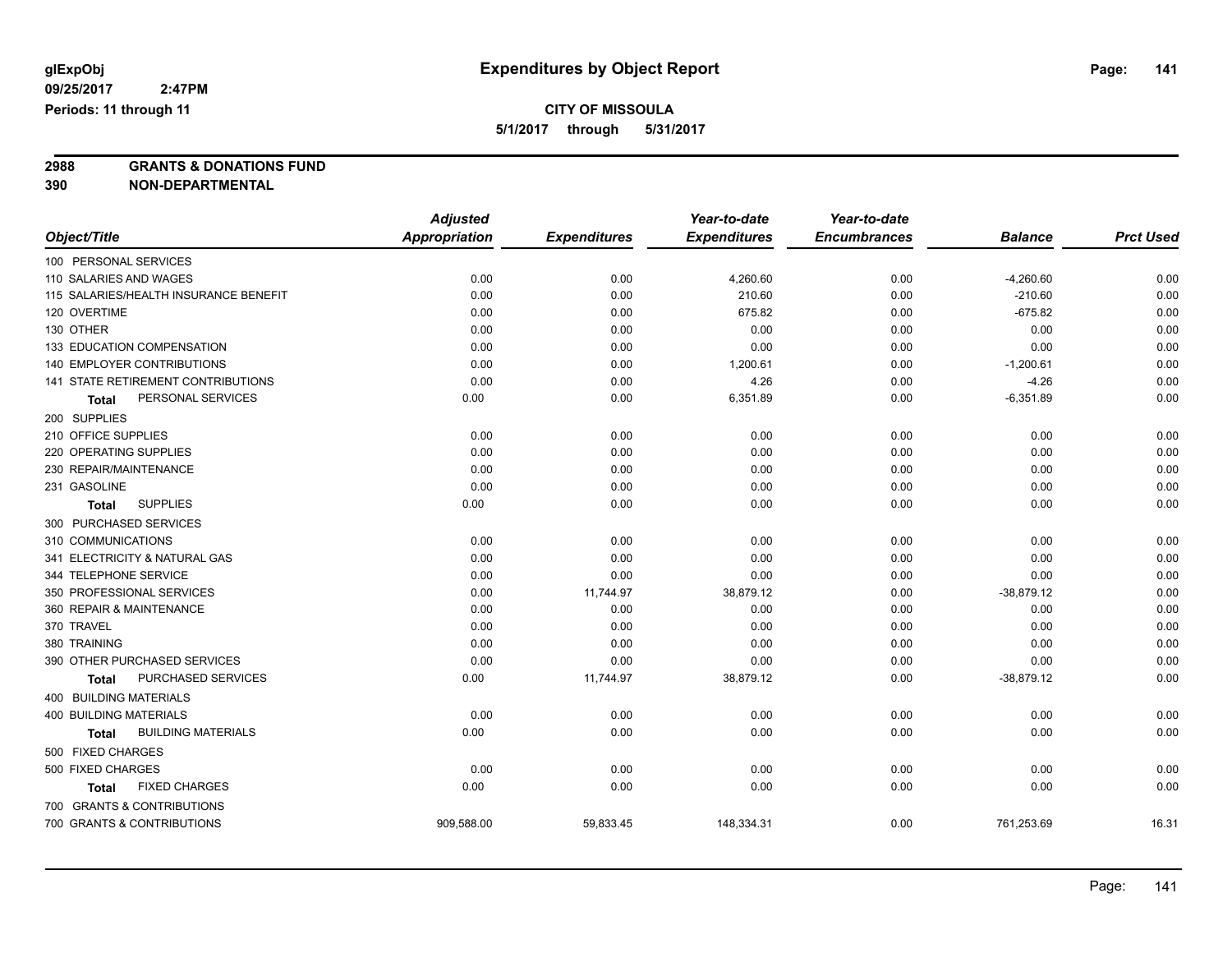**2988 GRANTS & DONATIONS FUND**

**390 NON-DEPARTMENTAL**

|                    |                                   | <b>Adjusted</b> |                     | Year-to-date        | Year-to-date        |                |                  |
|--------------------|-----------------------------------|-----------------|---------------------|---------------------|---------------------|----------------|------------------|
| Object/Title       |                                   | Appropriation   | <b>Expenditures</b> | <b>Expenditures</b> | <b>Encumbrances</b> | <b>Balance</b> | <b>Prct Used</b> |
| <b>Total</b>       | <b>GRANTS &amp; CONTRIBUTIONS</b> | 909,588.00      | 59,833.45           | 148.334.31          | 0.00                | 761.253.69     | 16.31            |
| 800 OTHER OBJECTS  |                                   |                 |                     |                     |                     |                |                  |
|                    | 820 TRANSFERS TO OTHER FUNDS      | 0.00            | 0.00                | 0.00                | 0.00                | 0.00           | 0.00             |
| 845 CONTINGENCY    |                                   | 0.00            | 0.00                | 0.00                | 0.00                | 0.00           | 0.00             |
| <b>Total</b>       | OTHER OBJECTS                     | 0.00            | 0.00                | 0.00                | 0.00                | 0.00           | 0.00             |
| 900 CAPITAL OUTLAY |                                   |                 |                     |                     |                     |                |                  |
| 930 IMPROVEMENTS   |                                   | 24.822.00       | 0.00                | 0.00                | 0.00                | 24,822.00      | 0.00             |
|                    | 940 MACHINERY & EQUIPMENT         | 0.00            | 0.00                | 0.00                | 0.00                | 0.00           | 0.00             |
| <b>Total</b>       | <b>CAPITAL OUTLAY</b>             | 24.822.00       | 0.00                | 0.00                | 0.00                | 24.822.00      | 0.00             |
| <b>Total</b>       | NON-DEPARTMENTAL                  | 934,410.00      | 71.578.42           | 193,565.32          | 0.00                | 740.844.68     | 20.72            |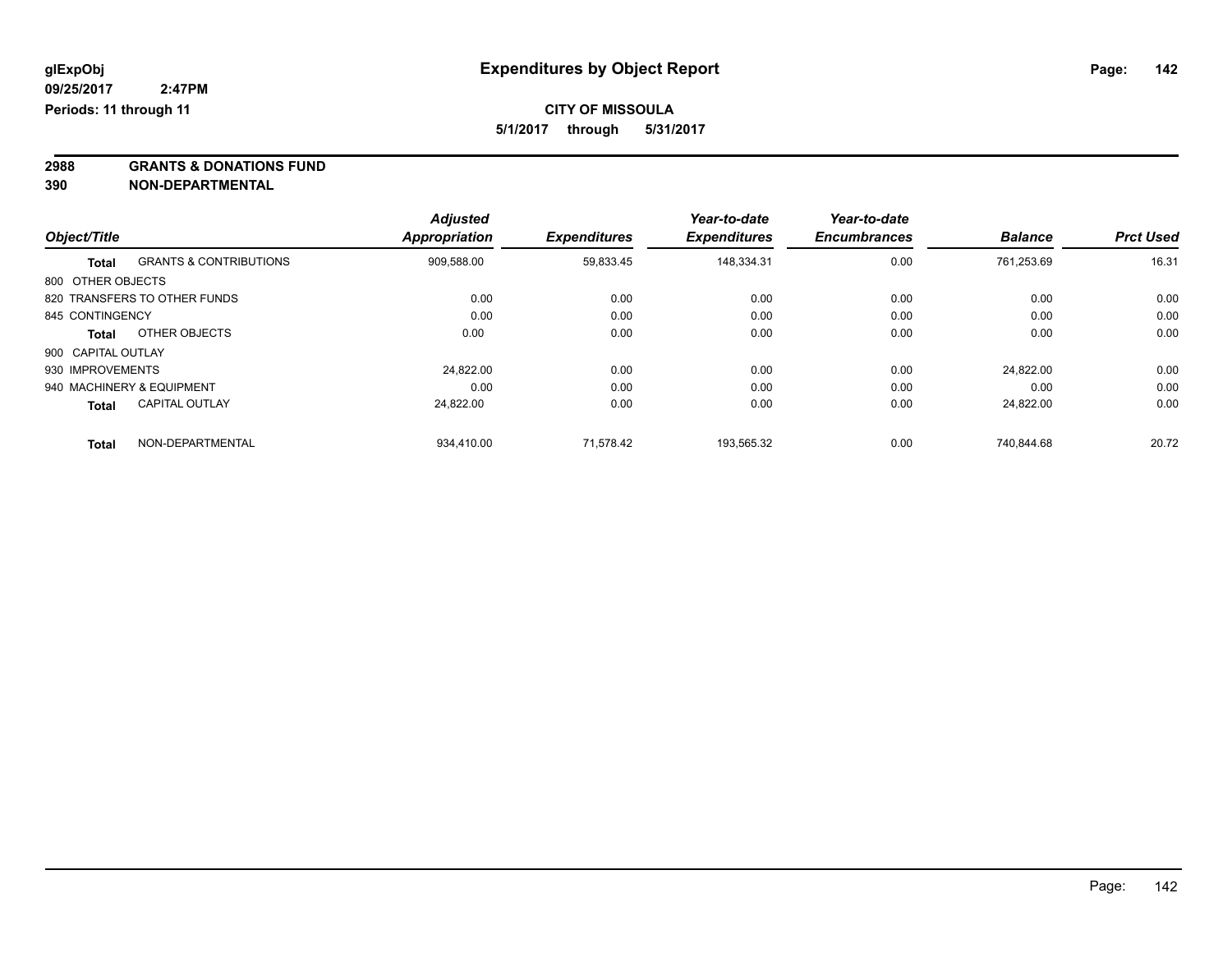**CITY OF MISSOULA 5/1/2017 through 5/31/2017**

**2988 GRANTS & DONATIONS FUND**

**400 ENTITLEMENT GRANTS**

| Object/Title |                                   | <b>Adjusted</b><br>Appropriation | <b>Expenditures</b> | Year-to-date<br><b>Expenditures</b> | Year-to-date<br><b>Encumbrances</b> | <b>Balance</b> | <b>Prct Used</b> |
|--------------|-----------------------------------|----------------------------------|---------------------|-------------------------------------|-------------------------------------|----------------|------------------|
|              | 700 GRANTS & CONTRIBUTIONS        |                                  |                     |                                     |                                     |                |                  |
|              | 700 GRANTS & CONTRIBUTIONS        | 0.00                             | 0.00                | 0.00                                | 0.00                                | 0.00           | 0.00             |
| <b>Total</b> | <b>GRANTS &amp; CONTRIBUTIONS</b> | 0.00                             | 0.00                | 0.00                                | 0.00                                | 0.00           | 0.00             |
| <b>Total</b> | <b>ENTITLEMENT GRANTS</b>         | 0.00                             | 0.00                | 0.00                                | 0.00                                | 0.00           | 0.00             |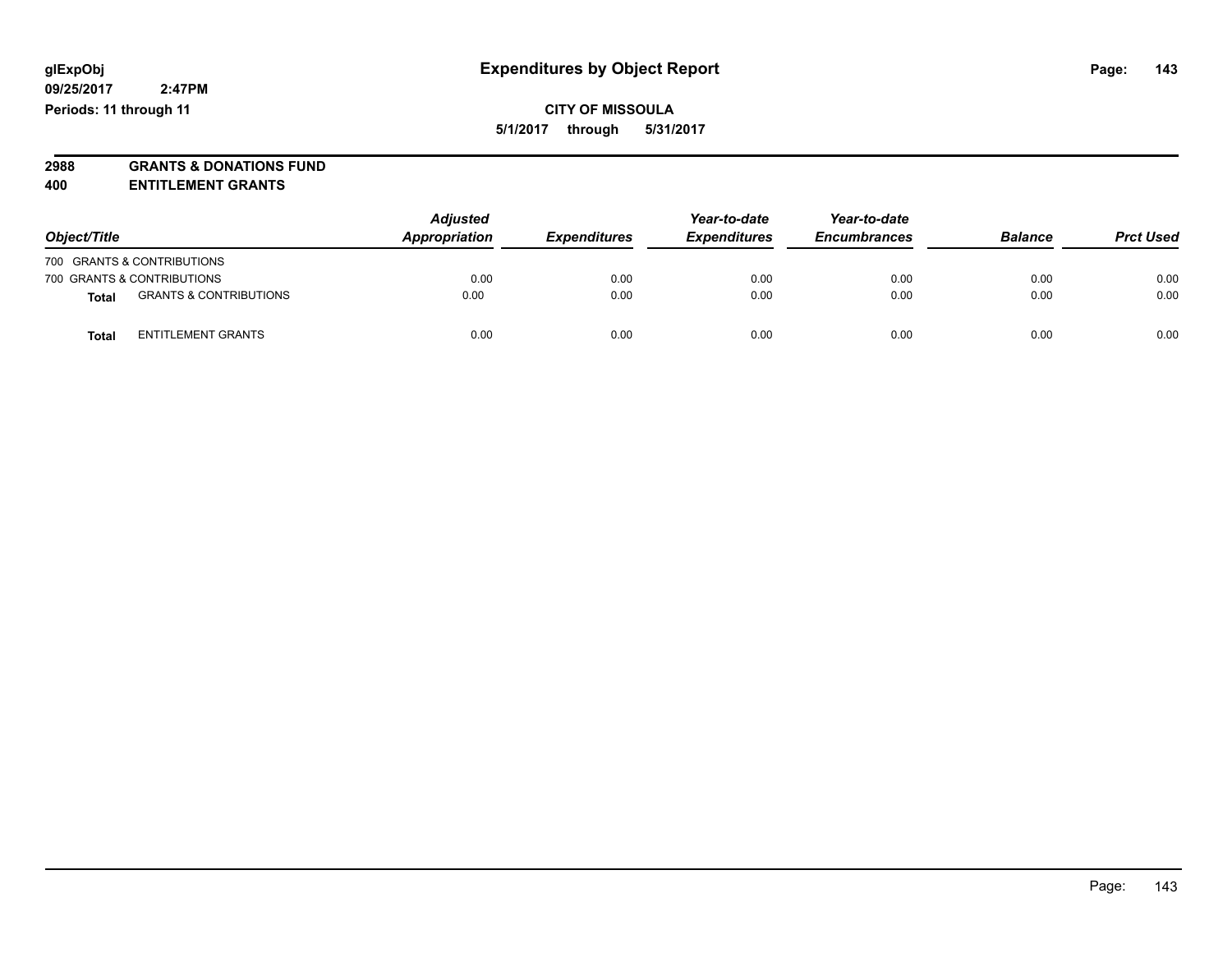### **CITY OF MISSOULA 5/1/2017 through 5/31/2017**

#### **2988 GRANTS & DONATIONS FUND**

|                                           | <b>Adjusted</b>      |                     | Year-to-date        | Year-to-date        |                |                  |
|-------------------------------------------|----------------------|---------------------|---------------------|---------------------|----------------|------------------|
| Object/Title                              | <b>Appropriation</b> | <b>Expenditures</b> | <b>Expenditures</b> | <b>Encumbrances</b> | <b>Balance</b> | <b>Prct Used</b> |
| 100 PERSONAL SERVICES                     |                      |                     |                     |                     |                |                  |
| 110 SALARIES AND WAGES                    | 0.00                 | 0.00                | 4,260.60            | 0.00                | $-4,260.60$    | 0.00             |
| 115 SALARIES/HEALTH INSURANCE BENEFIT     | 0.00                 | 0.00                | 210.60              | 0.00                | $-210.60$      | 0.00             |
| 120 OVERTIME                              | 0.00                 | 0.00                | 675.82              | 0.00                | $-675.82$      | 0.00             |
| 130 OTHER                                 | 0.00                 | 0.00                | 0.00                | 0.00                | 0.00           | 0.00             |
| 133 EDUCATION COMPENSATION                | 0.00                 | 0.00                | 0.00                | 0.00                | 0.00           | 0.00             |
| <b>140 EMPLOYER CONTRIBUTIONS</b>         | 0.00                 | 0.00                | 1,200.61            | 0.00                | $-1,200.61$    | 0.00             |
| 141 STATE RETIREMENT CONTRIBUTIONS        | 0.00                 | 0.00                | 4.26                | 0.00                | $-4.26$        | 0.00             |
| PERSONAL SERVICES<br><b>Total</b>         | 0.00                 | 0.00                | 6,351.89            | 0.00                | $-6,351.89$    | 0.00             |
| 200 SUPPLIES                              |                      |                     |                     |                     |                |                  |
| 210 OFFICE SUPPLIES                       | 0.00                 | 0.00                | 0.00                | 0.00                | 0.00           | 0.00             |
| 220 OPERATING SUPPLIES                    | 0.00                 | 0.00                | 0.00                | 0.00                | 0.00           | 0.00             |
| 230 REPAIR/MAINTENANCE                    | 0.00                 | 0.00                | 0.00                | 0.00                | 0.00           | 0.00             |
| 231 GASOLINE                              | 0.00                 | 0.00                | 0.00                | 0.00                | 0.00           | 0.00             |
| <b>SUPPLIES</b><br><b>Total</b>           | 0.00                 | 0.00                | 0.00                | 0.00                | 0.00           | 0.00             |
| 300 PURCHASED SERVICES                    |                      |                     |                     |                     |                |                  |
| 310 COMMUNICATIONS                        | 0.00                 | 0.00                | 0.00                | 0.00                | 0.00           | 0.00             |
| 341 ELECTRICITY & NATURAL GAS             | 0.00                 | 0.00                | 0.00                | 0.00                | 0.00           | 0.00             |
| 344 TELEPHONE SERVICE                     | 0.00                 | 0.00                | 0.00                | 0.00                | 0.00           | 0.00             |
| 350 PROFESSIONAL SERVICES                 | 0.00                 | 11,744.97           | 38,879.12           | 0.00                | $-38,879.12$   | 0.00             |
| 360 REPAIR & MAINTENANCE                  | 0.00                 | 0.00                | 0.00                | 0.00                | 0.00           | 0.00             |
| 370 TRAVEL                                | 0.00                 | 0.00                | 0.00                | 0.00                | 0.00           | 0.00             |
| 380 TRAINING                              | 0.00                 | 0.00                | 0.00                | 0.00                | 0.00           | 0.00             |
| 390 OTHER PURCHASED SERVICES              | 0.00                 | 0.00                | 0.00                | 0.00                | 0.00           | 0.00             |
| PURCHASED SERVICES<br><b>Total</b>        | 0.00                 | 11,744.97           | 38,879.12           | 0.00                | $-38,879.12$   | 0.00             |
| 400 BUILDING MATERIALS                    |                      |                     |                     |                     |                |                  |
| 400 BUILDING MATERIALS                    | 0.00                 | 0.00                | 0.00                | 0.00                | 0.00           | 0.00             |
| <b>BUILDING MATERIALS</b><br><b>Total</b> | 0.00                 | 0.00                | 0.00                | 0.00                | 0.00           | 0.00             |
| 500 FIXED CHARGES                         |                      |                     |                     |                     |                |                  |
| 500 FIXED CHARGES                         | 0.00                 | 0.00                | 0.00                | 0.00                | 0.00           | 0.00             |
| 550 MERCHANT SERVICE FEES                 | 0.00                 | 0.00                | 0.00                | 0.00                | 0.00           | 0.00             |
| <b>FIXED CHARGES</b><br>Total             | 0.00                 | 0.00                | 0.00                | 0.00                | 0.00           | 0.00             |
| 700 GRANTS & CONTRIBUTIONS                |                      |                     |                     |                     |                |                  |
| 700 GRANTS & CONTRIBUTIONS                | 909,588.00           | 59,833.45           | 148,334.31          | 0.00                | 761,253.69     | 16.31            |
|                                           |                      |                     |                     |                     |                |                  |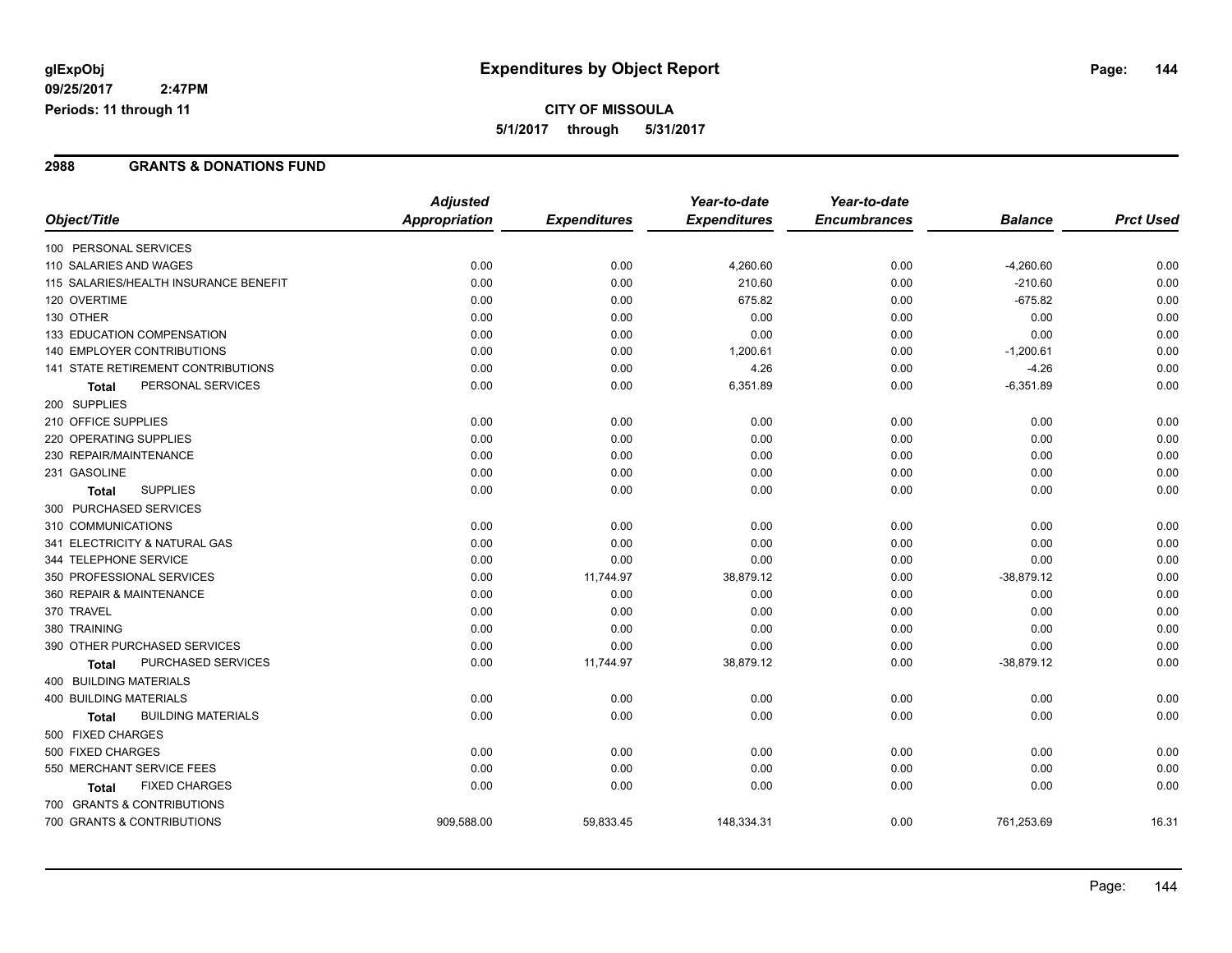#### **2988 GRANTS & DONATIONS FUND**

|                    |                                    | <b>Adjusted</b>      |                     | Year-to-date        | Year-to-date        |                |                  |
|--------------------|------------------------------------|----------------------|---------------------|---------------------|---------------------|----------------|------------------|
| Object/Title       |                                    | <b>Appropriation</b> | <b>Expenditures</b> | <b>Expenditures</b> | <b>Encumbrances</b> | <b>Balance</b> | <b>Prct Used</b> |
| <b>Total</b>       | <b>GRANTS &amp; CONTRIBUTIONS</b>  | 909.588.00           | 59,833.45           | 148.334.31          | 0.00                | 761.253.69     | 16.31            |
| 800 OTHER OBJECTS  |                                    |                      |                     |                     |                     |                |                  |
|                    | 820 TRANSFERS TO OTHER FUNDS       | 0.00                 | 0.00                | 0.00                | 0.00                | 0.00           | 0.00             |
| 845 CONTINGENCY    |                                    | 0.00                 | 0.00                | 0.00                | 0.00                | 0.00           | 0.00             |
| Total              | OTHER OBJECTS                      | 0.00                 | 0.00                | 0.00                | 0.00                | 0.00           | 0.00             |
| 900 CAPITAL OUTLAY |                                    |                      |                     |                     |                     |                |                  |
| 930 IMPROVEMENTS   |                                    | 24.822.00            | 0.00                | 0.00                | 0.00                | 24.822.00      | 0.00             |
|                    | 940 MACHINERY & EQUIPMENT          | 60,000.00            | 0.00                | 62,306.64           | 0.00                | $-2.306.64$    | 103.84           |
| <b>Total</b>       | <b>CAPITAL OUTLAY</b>              | 84.822.00            | 0.00                | 62.306.64           | 0.00                | 22.515.36      | 73.46            |
| <b>Total</b>       | <b>GRANTS &amp; DONATIONS FUND</b> | 994.410.00           | 71.578.42           | 255.871.96          | 0.00                | 738.538.04     | 25.73            |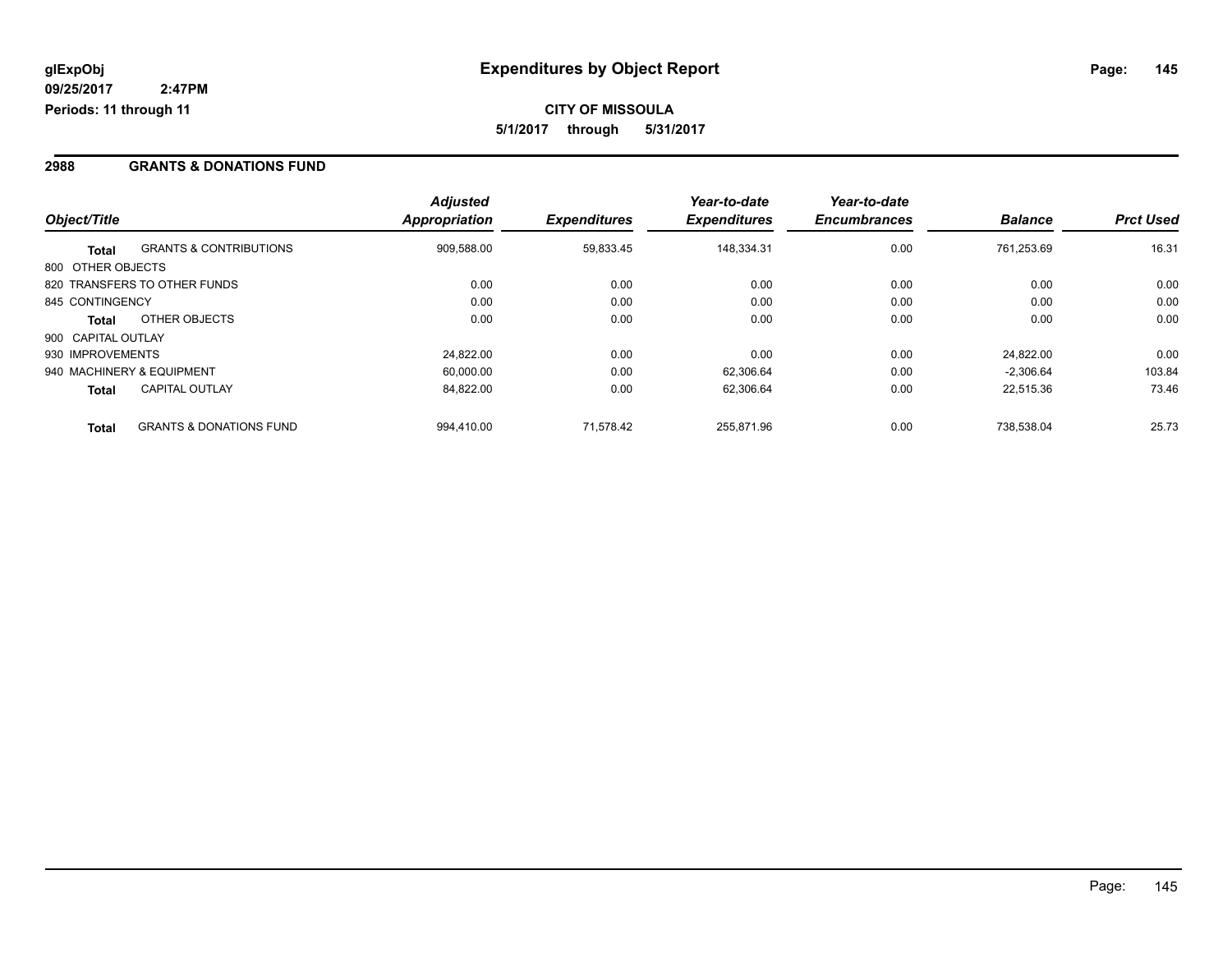# **2989 POLICE GRANTS & DONATIONS**

**290 POLICE**

| Object/Title             |                                       | <b>Adjusted</b><br>Appropriation | <b>Expenditures</b> | Year-to-date<br><b>Expenditures</b> | Year-to-date<br><b>Encumbrances</b> | <b>Balance</b> | <b>Prct Used</b> |
|--------------------------|---------------------------------------|----------------------------------|---------------------|-------------------------------------|-------------------------------------|----------------|------------------|
|                          |                                       |                                  |                     |                                     |                                     |                |                  |
| 100 PERSONAL SERVICES    |                                       |                                  |                     |                                     |                                     |                |                  |
| 110 SALARIES AND WAGES   |                                       | 87,418.00                        | 5,545.21            | 60,356.08                           | 0.00                                | 27,061.92      | 69.04            |
|                          | 115 SALARIES/HEALTH INSURANCE BENEFIT | 0.00                             | 351.00              | 6,669.00                            | 0.00                                | $-6,669.00$    | 0.00             |
| 120 OVERTIME             |                                       | 107,700.00                       | 6,205.67            | 53,445.52                           | 0.00                                | 54,254.48      | 49.62            |
| 130 OTHER                |                                       | 0.00                             | 0.00                | 700.00                              | 0.00                                | $-700.00$      | 0.00             |
|                          | 133 EDUCATION COMPENSATION            | 0.00                             | 20.00               | 210.00                              | 0.00                                | $-210.00$      | 0.00             |
|                          | <b>140 EMPLOYER CONTRIBUTIONS</b>     | 17,853.00                        | 1,706.62            | 17,769.78                           | 0.00                                | 83.22          | 99.53            |
|                          | 141 STATE RETIREMENT CONTRIBUTIONS    | 0.00                             | 5.55                | 5.55                                | 0.00                                | $-5.55$        | 0.00             |
| <b>Total</b>             | PERSONAL SERVICES                     | 212,971.00                       | 13,834.05           | 139,155.93                          | 0.00                                | 73,815.07      | 65.34            |
| 200 SUPPLIES             |                                       |                                  |                     |                                     |                                     |                |                  |
| 210 OFFICE SUPPLIES      |                                       | 6.376.00                         | 0.00                | 1,162.33                            | 0.00                                | 5,213.67       | 18.23            |
| 220 OPERATING SUPPLIES   |                                       | 101.650.00                       | 129.88              | 25,610.94                           | 0.00                                | 76.039.06      | 25.20            |
| <b>Total</b>             | <b>SUPPLIES</b>                       | 108,026.00                       | 129.88              | 26,773.27                           | 0.00                                | 81,252.73      | 24.78            |
| 300 PURCHASED SERVICES   |                                       |                                  |                     |                                     |                                     |                |                  |
| 344 TELEPHONE SERVICE    |                                       | 10,012.00                        | 271.13              | 4,003.36                            | 0.00                                | 6,008.64       | 39.99            |
|                          | 350 PROFESSIONAL SERVICES             | 89,643.00                        | 1,180.59            | 48,630.97                           | 0.00                                | 41,012.03      | 54.25            |
| 360 REPAIR & MAINTENANCE |                                       | 3,000.00                         | 0.00                | 4,567.09                            | 0.00                                | $-1,567.09$    | 152.24           |
| 370 TRAVEL               |                                       | 7.286.00                         | 2,770.93            | 10,412.48                           | 0.00                                | $-3,126.48$    | 142.91           |
| <b>Total</b>             | PURCHASED SERVICES                    | 109,941.00                       | 4,222.65            | 67,613.90                           | 0.00                                | 42,327.10      | 61.50            |
| 500 FIXED CHARGES        |                                       |                                  |                     |                                     |                                     |                |                  |
| 500 FIXED CHARGES        |                                       | 82,818.00                        | 6,171.70            | 70,573.40                           | 0.00                                | 12.244.60      | 85.22            |
| <b>Total</b>             | <b>FIXED CHARGES</b>                  | 82,818.00                        | 6,171.70            | 70,573.40                           | 0.00                                | 12,244.60      | 85.22            |
|                          | 700 GRANTS & CONTRIBUTIONS            |                                  |                     |                                     |                                     |                |                  |
|                          | 700 GRANTS & CONTRIBUTIONS            | 20,000.00                        | 0.00                | 0.00                                | 0.00                                | 20,000.00      | 0.00             |
| <b>Total</b>             | <b>GRANTS &amp; CONTRIBUTIONS</b>     | 20,000.00                        | 0.00                | 0.00                                | 0.00                                | 20,000.00      | 0.00             |
| <b>Total</b>             | <b>POLICE</b>                         | 533,756.00                       | 24,358.28           | 304,116.50                          | 0.00                                | 229,639.50     | 56.98            |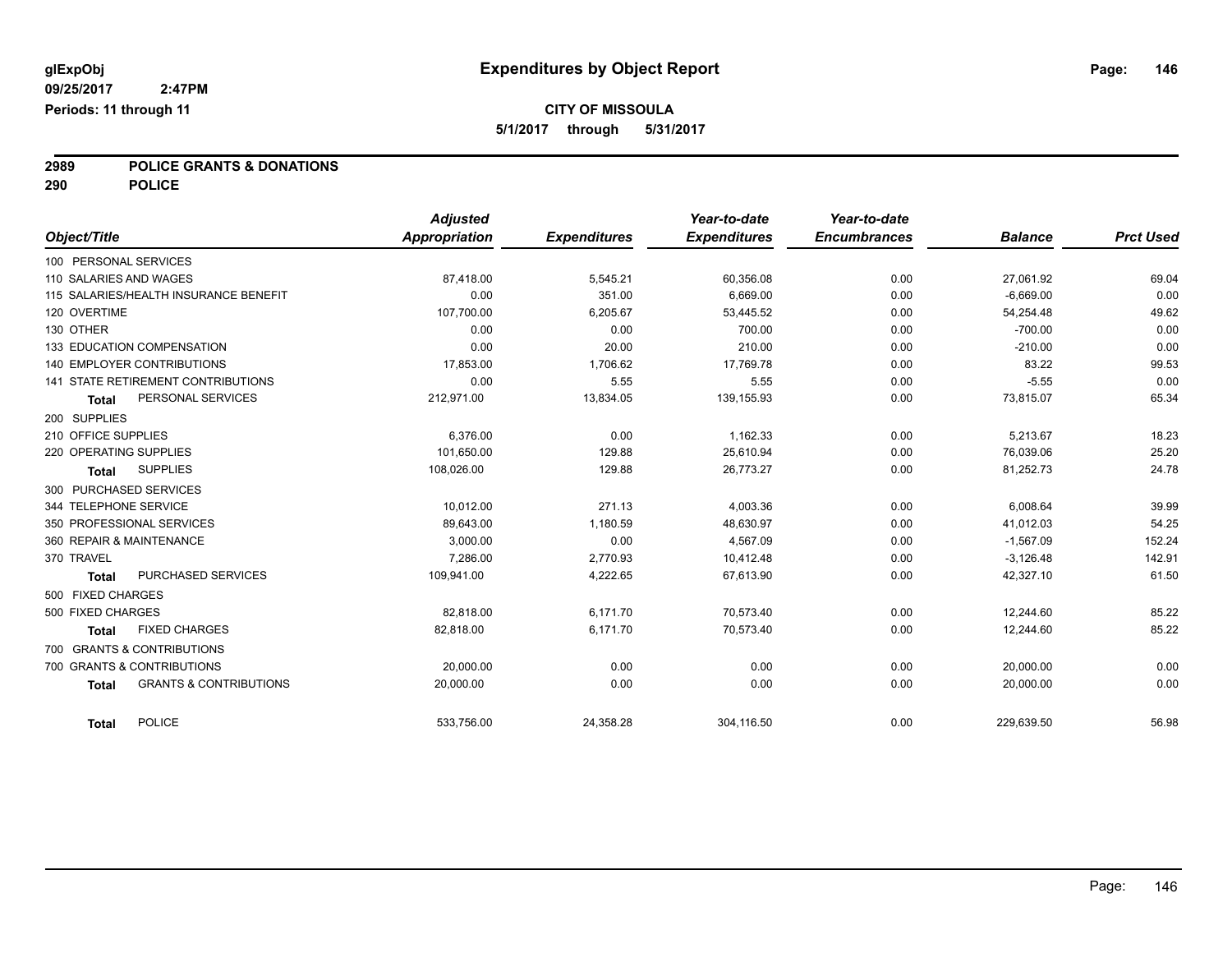#### **2989 POLICE GRANTS & DONATIONS**

|                                                   | <b>Adjusted</b>      |                     | Year-to-date        | Year-to-date        |                |                  |
|---------------------------------------------------|----------------------|---------------------|---------------------|---------------------|----------------|------------------|
| Object/Title                                      | <b>Appropriation</b> | <b>Expenditures</b> | <b>Expenditures</b> | <b>Encumbrances</b> | <b>Balance</b> | <b>Prct Used</b> |
| 100 PERSONAL SERVICES                             |                      |                     |                     |                     |                |                  |
| 110 SALARIES AND WAGES                            | 87,418.00            | 5,545.21            | 60,356.08           | 0.00                | 27,061.92      | 69.04            |
| 115 SALARIES/HEALTH INSURANCE BENEFIT             | 0.00                 | 351.00              | 6,669.00            | 0.00                | $-6,669.00$    | 0.00             |
| 120 OVERTIME                                      | 107,700.00           | 6,205.67            | 53,445.52           | 0.00                | 54,254.48      | 49.62            |
| 130 OTHER                                         | 0.00                 | 0.00                | 700.00              | 0.00                | $-700.00$      | 0.00             |
| 133 EDUCATION COMPENSATION                        | 0.00                 | 20.00               | 210.00              | 0.00                | $-210.00$      | 0.00             |
| <b>140 EMPLOYER CONTRIBUTIONS</b>                 | 17,853.00            | 1,706.62            | 17,769.78           | 0.00                | 83.22          | 99.53            |
| <b>141 STATE RETIREMENT CONTRIBUTIONS</b>         | 0.00                 | 5.55                | 5.55                | 0.00                | $-5.55$        | 0.00             |
| PERSONAL SERVICES<br>Total                        | 212,971.00           | 13,834.05           | 139,155.93          | 0.00                | 73,815.07      | 65.34            |
| 200 SUPPLIES                                      |                      |                     |                     |                     |                |                  |
| 210 OFFICE SUPPLIES                               | 6,376.00             | 0.00                | 1,162.33            | 0.00                | 5,213.67       | 18.23            |
| 220 OPERATING SUPPLIES                            | 101,650.00           | 129.88              | 25,610.94           | 0.00                | 76,039.06      | 25.20            |
| <b>SUPPLIES</b><br><b>Total</b>                   | 108,026.00           | 129.88              | 26,773.27           | 0.00                | 81,252.73      | 24.78            |
| 300 PURCHASED SERVICES                            |                      |                     |                     |                     |                |                  |
| 344 TELEPHONE SERVICE                             | 10,012.00            | 271.13              | 4,003.36            | 0.00                | 6,008.64       | 39.99            |
| 350 PROFESSIONAL SERVICES                         | 89,643.00            | 1,180.59            | 48,630.97           | 0.00                | 41,012.03      | 54.25            |
| 360 REPAIR & MAINTENANCE                          | 3,000.00             | 0.00                | 4,567.09            | 0.00                | $-1,567.09$    | 152.24           |
| 370 TRAVEL                                        | 7,286.00             | 2,770.93            | 10,412.48           | 0.00                | $-3,126.48$    | 142.91           |
| <b>PURCHASED SERVICES</b><br>Total                | 109,941.00           | 4,222.65            | 67,613.90           | 0.00                | 42,327.10      | 61.50            |
| 500 FIXED CHARGES                                 |                      |                     |                     |                     |                |                  |
| 500 FIXED CHARGES                                 | 82,818.00            | 6,171.70            | 70,573.40           | 0.00                | 12.244.60      | 85.22            |
| <b>FIXED CHARGES</b><br><b>Total</b>              | 82.818.00            | 6,171.70            | 70,573.40           | 0.00                | 12,244.60      | 85.22            |
| 700 GRANTS & CONTRIBUTIONS                        |                      |                     |                     |                     |                |                  |
| 700 GRANTS & CONTRIBUTIONS                        | 20,000.00            | 0.00                | 0.00                | 0.00                | 20,000.00      | 0.00             |
| <b>GRANTS &amp; CONTRIBUTIONS</b><br><b>Total</b> | 20,000.00            | 0.00                | 0.00                | 0.00                | 20,000.00      | 0.00             |
| POLICE GRANTS & DONATIONS<br><b>Total</b>         | 533,756.00           | 24,358.28           | 304,116.50          | 0.00                | 229,639.50     | 56.98            |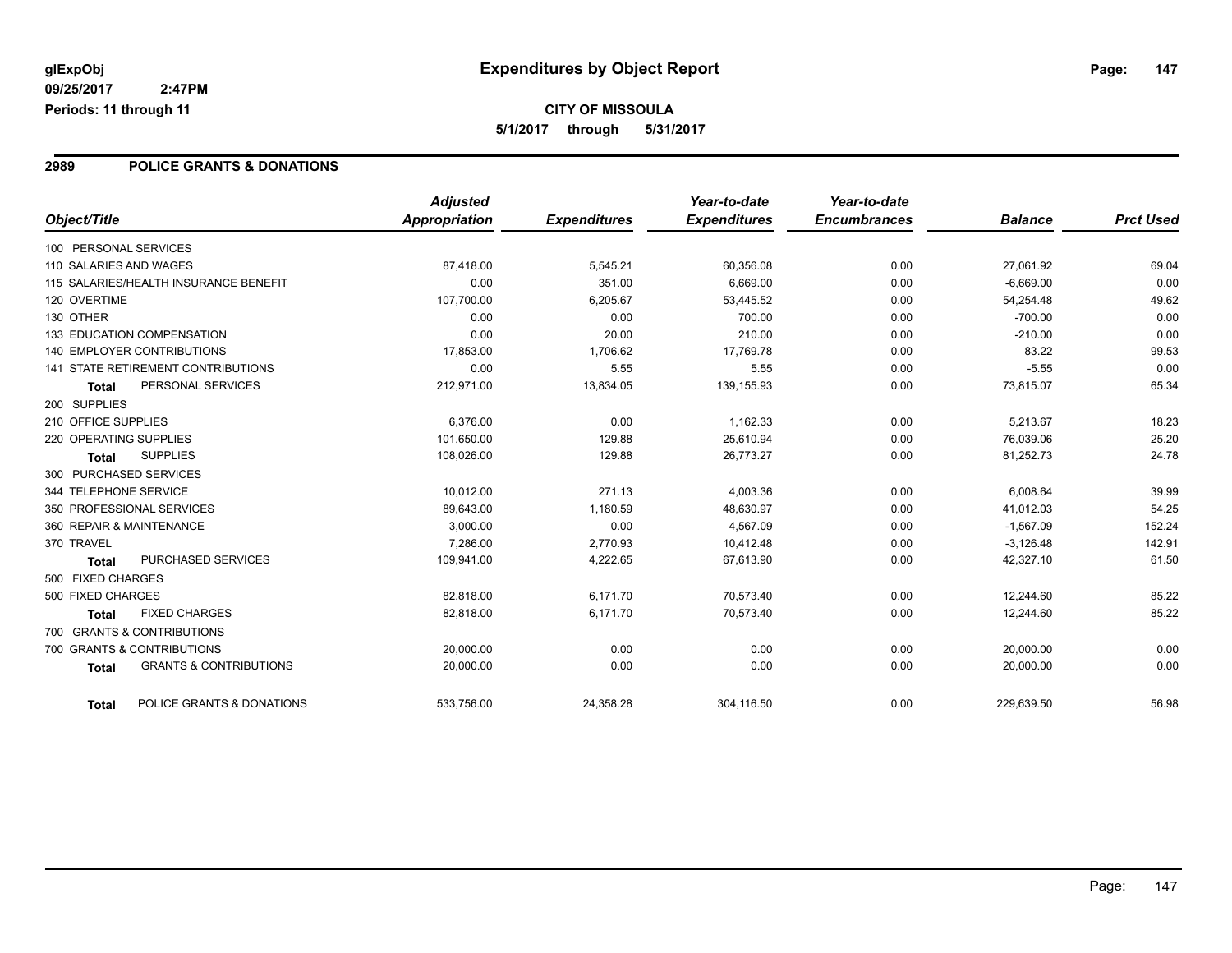# **3000 SID REVOLVING FUND**

|                                      | <b>Adjusted</b>      |                     | Year-to-date        | Year-to-date        |                |                  |
|--------------------------------------|----------------------|---------------------|---------------------|---------------------|----------------|------------------|
| Object/Title                         | <b>Appropriation</b> | <b>Expenditures</b> | <b>Expenditures</b> | <b>Encumbrances</b> | <b>Balance</b> | <b>Prct Used</b> |
| 500 FIXED CHARGES                    |                      |                     |                     |                     |                |                  |
| 550 MERCHANT SERVICE FEES            | 0.00                 | 0.00                | 0.00                | 0.00                | 0.00           | 0.00             |
| <b>FIXED CHARGES</b><br><b>Total</b> | 0.00                 | 0.00                | 0.00                | 0.00                | 0.00           | 0.00             |
| 800 OTHER OBJECTS                    |                      |                     |                     |                     |                |                  |
| 820 TRANSFERS TO OTHER FUNDS         | 100,000.00           | 0.00                | 0.00                | 0.00                | 100.000.00     | 0.00             |
| OTHER OBJECTS<br><b>Total</b>        | 100.000.00           | 0.00                | 0.00                | 0.00                | 100.000.00     | 0.00             |
| NON-DEPARTMENTAL<br>Total            | 100,000.00           | 0.00                | 0.00                | 0.00                | 100.000.00     | 0.00             |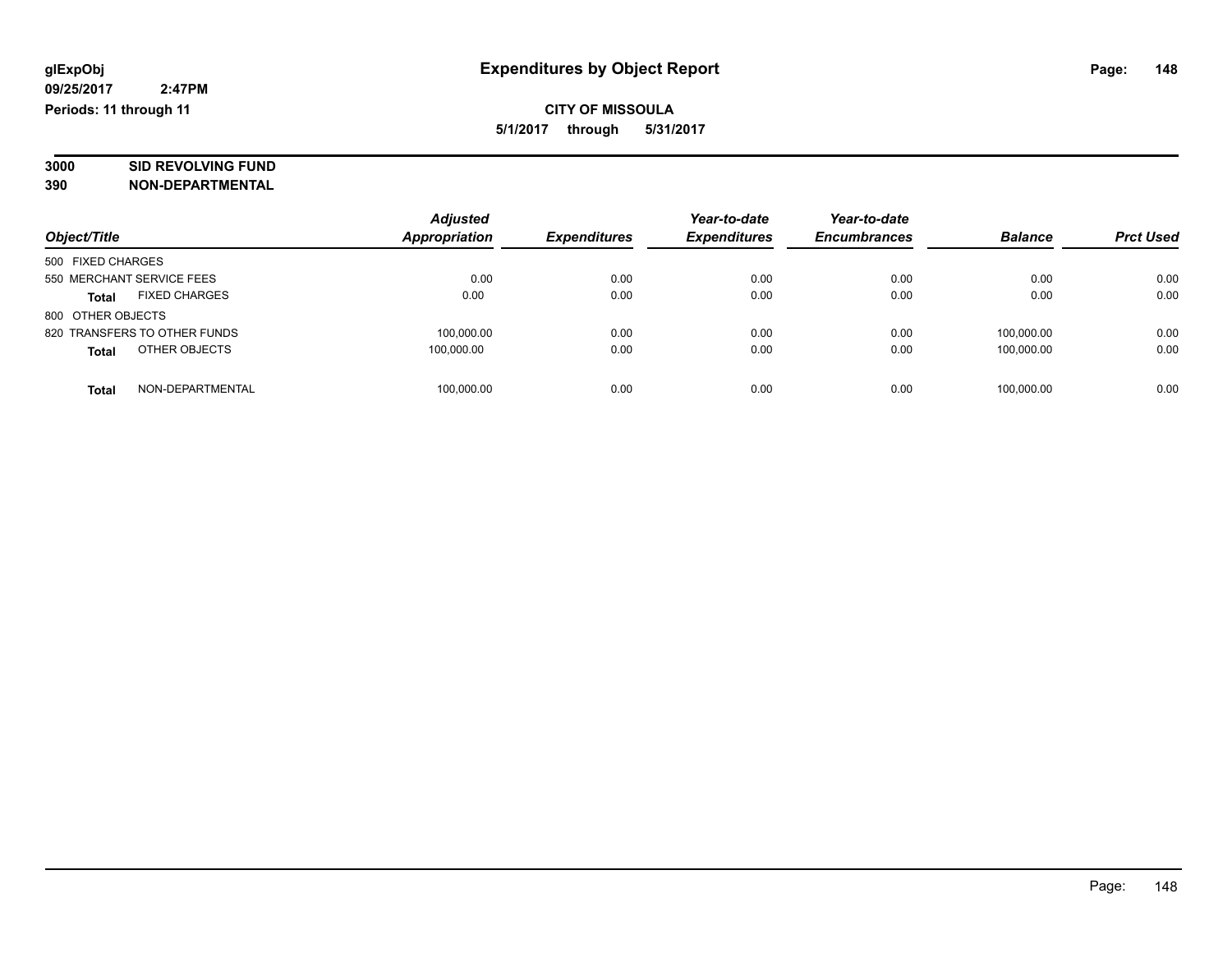**3000 SID REVOLVING FUND**

|                                      |                    | <b>Adjusted</b> |                     | Year-to-date        | Year-to-date        |                |                  |
|--------------------------------------|--------------------|-----------------|---------------------|---------------------|---------------------|----------------|------------------|
| Object/Title                         |                    | Appropriation   | <b>Expenditures</b> | <b>Expenditures</b> | <b>Encumbrances</b> | <b>Balance</b> | <b>Prct Used</b> |
| 500 FIXED CHARGES                    |                    |                 |                     |                     |                     |                |                  |
| 550 MERCHANT SERVICE FEES            |                    | 0.00            | 0.00                | 0.00                | 0.00                | 0.00           | 0.00             |
| <b>FIXED CHARGES</b><br><b>Total</b> |                    | 0.00            | 0.00                | 0.00                | 0.00                | 0.00           | 0.00             |
| 800 OTHER OBJECTS                    |                    |                 |                     |                     |                     |                |                  |
| 820 TRANSFERS TO OTHER FUNDS         |                    | 100,000.00      | 0.00                | 0.00                | 0.00                | 100.000.00     | 0.00             |
| OTHER OBJECTS<br><b>Total</b>        |                    | 100,000.00      | 0.00                | 0.00                | 0.00                | 100.000.00     | 0.00             |
| <b>Total</b>                         | SID REVOLVING FUND | 100,000.00      | 0.00                | 0.00                | 0.00                | 100,000.00     | 0.00             |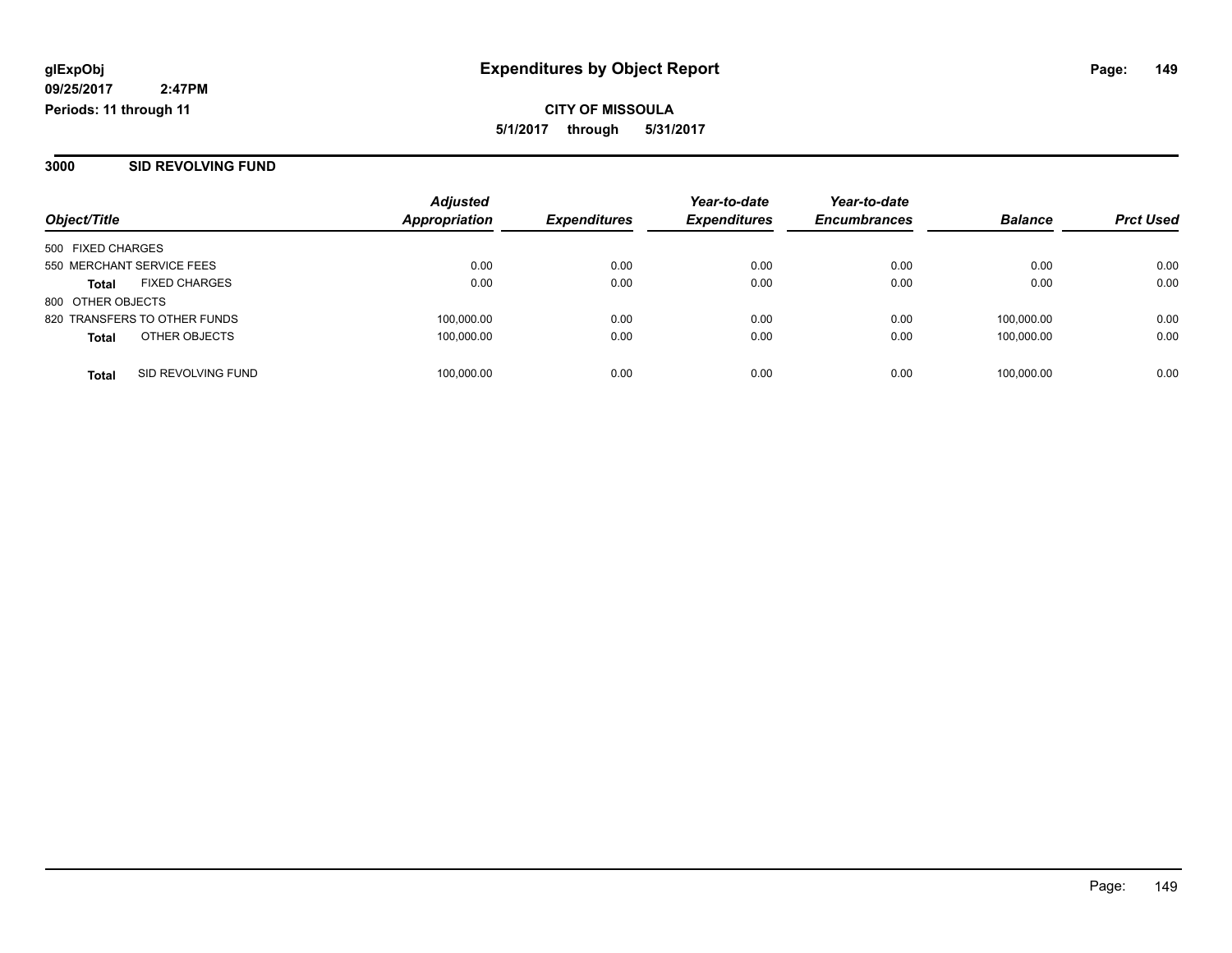#### **3005 SID REBATES 390 NON-DEPARTMENTAL**

| Object/Title                         | <b>Adjusted</b><br>Appropriation | <b>Expenditures</b> | Year-to-date<br><b>Expenditures</b> | Year-to-date<br><b>Encumbrances</b> | <b>Balance</b> | <b>Prct Used</b> |
|--------------------------------------|----------------------------------|---------------------|-------------------------------------|-------------------------------------|----------------|------------------|
| 500 FIXED CHARGES                    |                                  |                     |                                     |                                     |                |                  |
| 550 MERCHANT SERVICE FEES            | 0.00                             | 0.00                | 0.00                                | 0.00                                | 0.00           | 0.00             |
| <b>FIXED CHARGES</b><br><b>Total</b> | 0.00                             | 0.00                | 0.00                                | 0.00                                | 0.00           | 0.00             |
| NON-DEPARTMENTAL<br><b>Total</b>     | 0.00                             | 0.00                | 0.00                                | 0.00                                | 0.00           | 0.00             |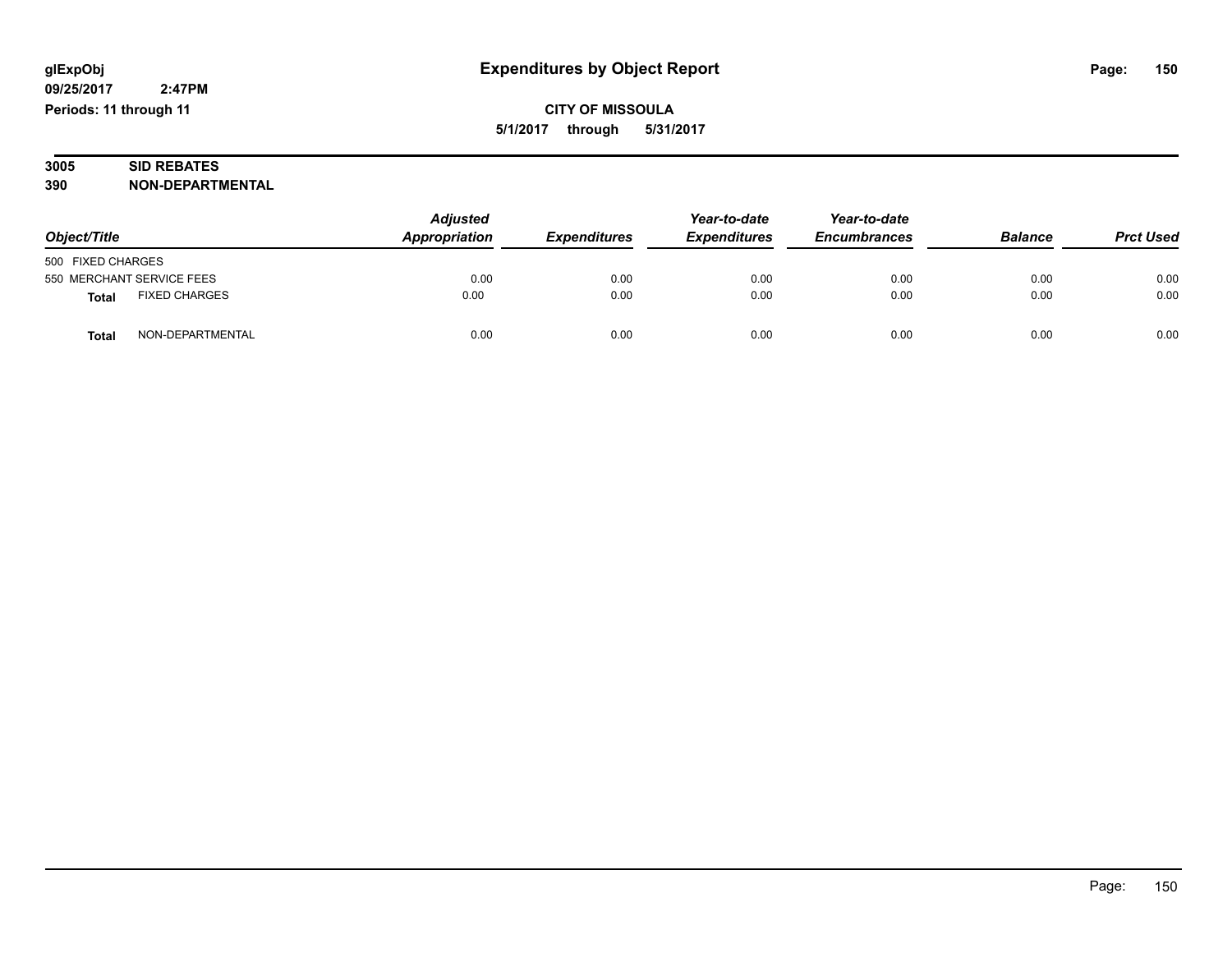#### **CITY OF MISSOULA 5/1/2017 through 5/31/2017**

**3005 SID REBATES**

| Object/Title                         | <b>Adjusted</b><br>Appropriation | <b>Expenditures</b> | Year-to-date<br><b>Expenditures</b> | Year-to-date<br><b>Encumbrances</b> | <b>Balance</b> | <b>Prct Used</b> |
|--------------------------------------|----------------------------------|---------------------|-------------------------------------|-------------------------------------|----------------|------------------|
|                                      |                                  |                     |                                     |                                     |                |                  |
| 500 FIXED CHARGES                    |                                  |                     |                                     |                                     |                |                  |
| 550 MERCHANT SERVICE FEES            | 0.00                             | 0.00                | 0.00                                | 0.00                                | 0.00           | 0.00             |
| <b>FIXED CHARGES</b><br><b>Total</b> | 0.00                             | 0.00                | 0.00                                | 0.00                                | 0.00           | 0.00             |
| SID REBATES<br>Total                 | 0.00                             | 0.00                | 0.00                                | 0.00                                | 0.00           | 0.00             |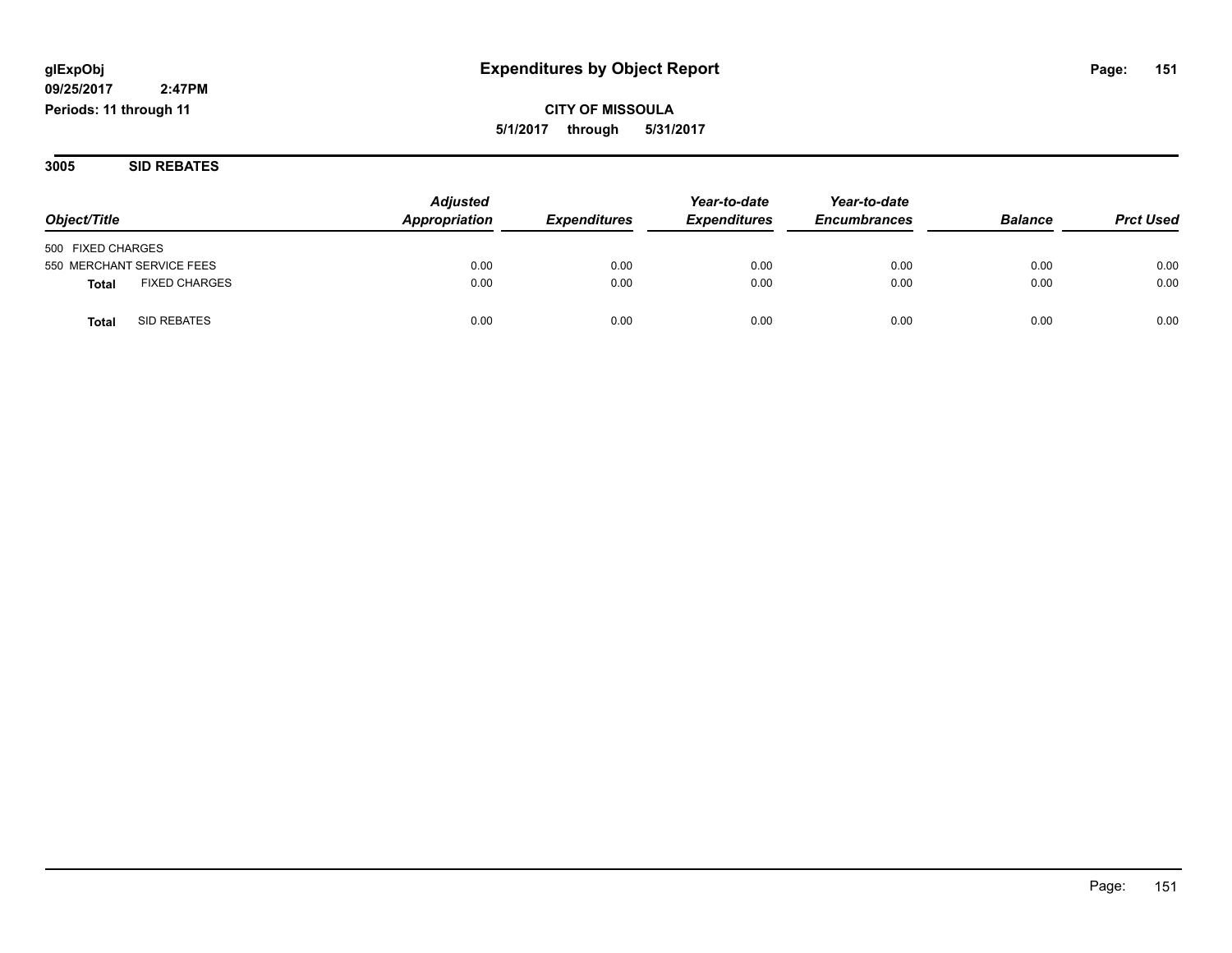#### **glExpObj Expenditures by Object Report Page: 152**

**09/25/2017 2:47PM Periods: 11 through 11**

**CITY OF MISSOULA 5/1/2017 through 5/31/2017**

#### **3065 1998 PUBLIC SAFETY G O BONDS FUND**

**000 \*\*\* Title Not Found \*\*\***

| Object/Title                            | <b>Adjusted</b><br>Appropriation | <b>Expenditures</b> | Year-to-date<br><b>Expenditures</b> | Year-to-date<br><b>Encumbrances</b> | <b>Balance</b> | <b>Prct Used</b> |
|-----------------------------------------|----------------------------------|---------------------|-------------------------------------|-------------------------------------|----------------|------------------|
| 800 OTHER OBJECTS                       |                                  |                     |                                     |                                     |                |                  |
| 820 TRANSFERS TO OTHER FUNDS            | 0.00                             | 0.00                | 0.00                                | 0.00                                | 0.00           | 0.00             |
| OTHER OBJECTS<br><b>Total</b>           | 0.00                             | 0.00                | 0.00                                | 0.00                                | 0.00           | 0.00             |
| *** Title Not Found ***<br><b>Total</b> | 0.00                             | 0.00                | 0.00                                | 0.00                                | 0.00           | 0.00             |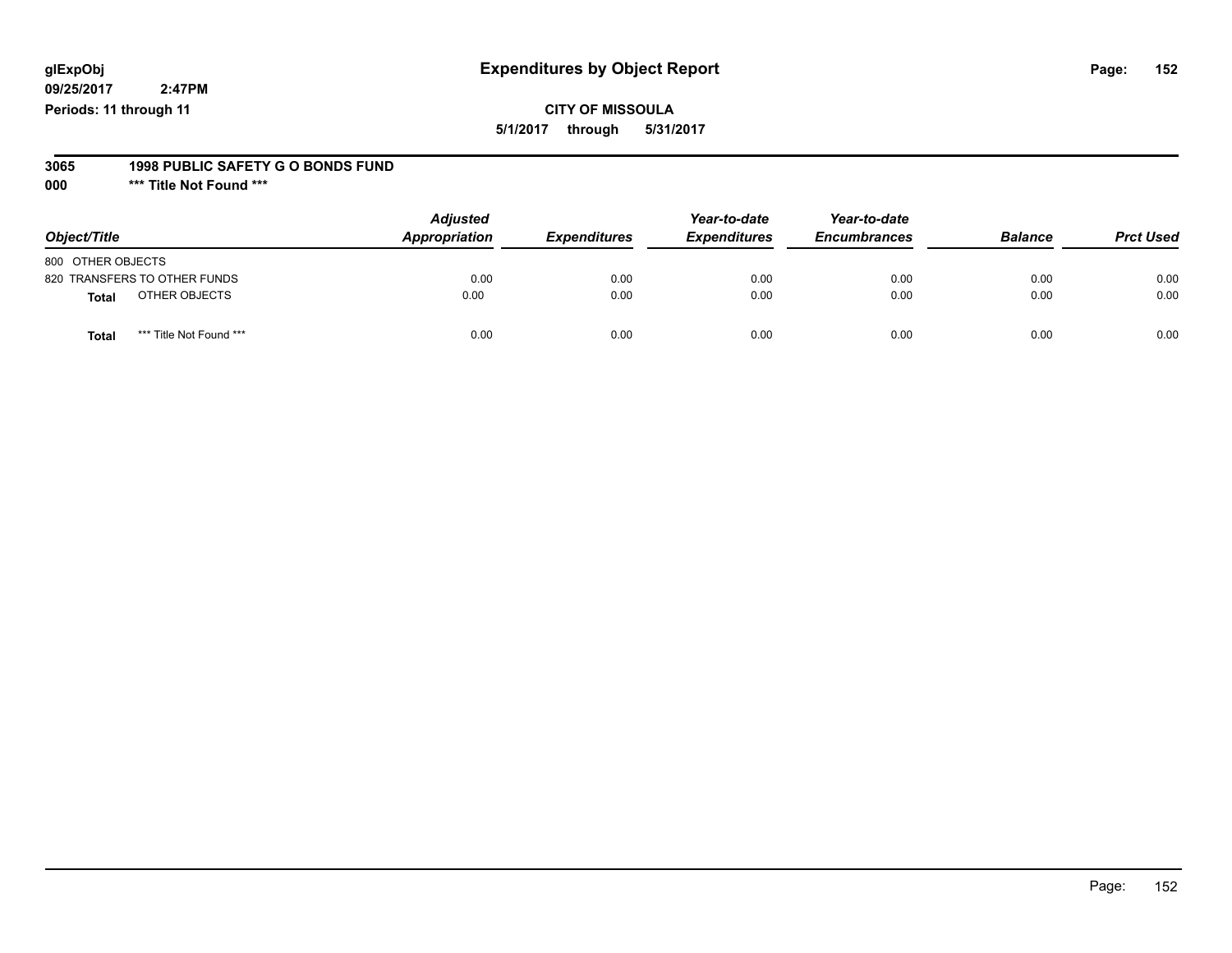#### **CITY OF MISSOULA 5/1/2017 through 5/31/2017**

# **3065 1998 PUBLIC SAFETY G O BONDS FUND**

| Object/Title      |                           | <b>Adjusted</b><br>Appropriation | <b>Expenditures</b> | Year-to-date<br><b>Expenditures</b> | Year-to-date<br><b>Encumbrances</b> | <b>Balance</b> | <b>Prct Used</b> |
|-------------------|---------------------------|----------------------------------|---------------------|-------------------------------------|-------------------------------------|----------------|------------------|
| 500 FIXED CHARGES |                           |                                  |                     |                                     |                                     |                |                  |
|                   | 550 MERCHANT SERVICE FEES | 0.00                             | 0.00                | 0.00                                | 0.00                                | 0.00           | 0.00             |
| <b>Total</b>      | <b>FIXED CHARGES</b>      | 0.00                             | 0.00                | 0.00                                | 0.00                                | 0.00           | 0.00             |
| <b>Total</b>      | NON-DEPARTMENTAL          | 0.00                             | 0.00                | 0.00                                | 0.00                                | 0.00           | 0.00             |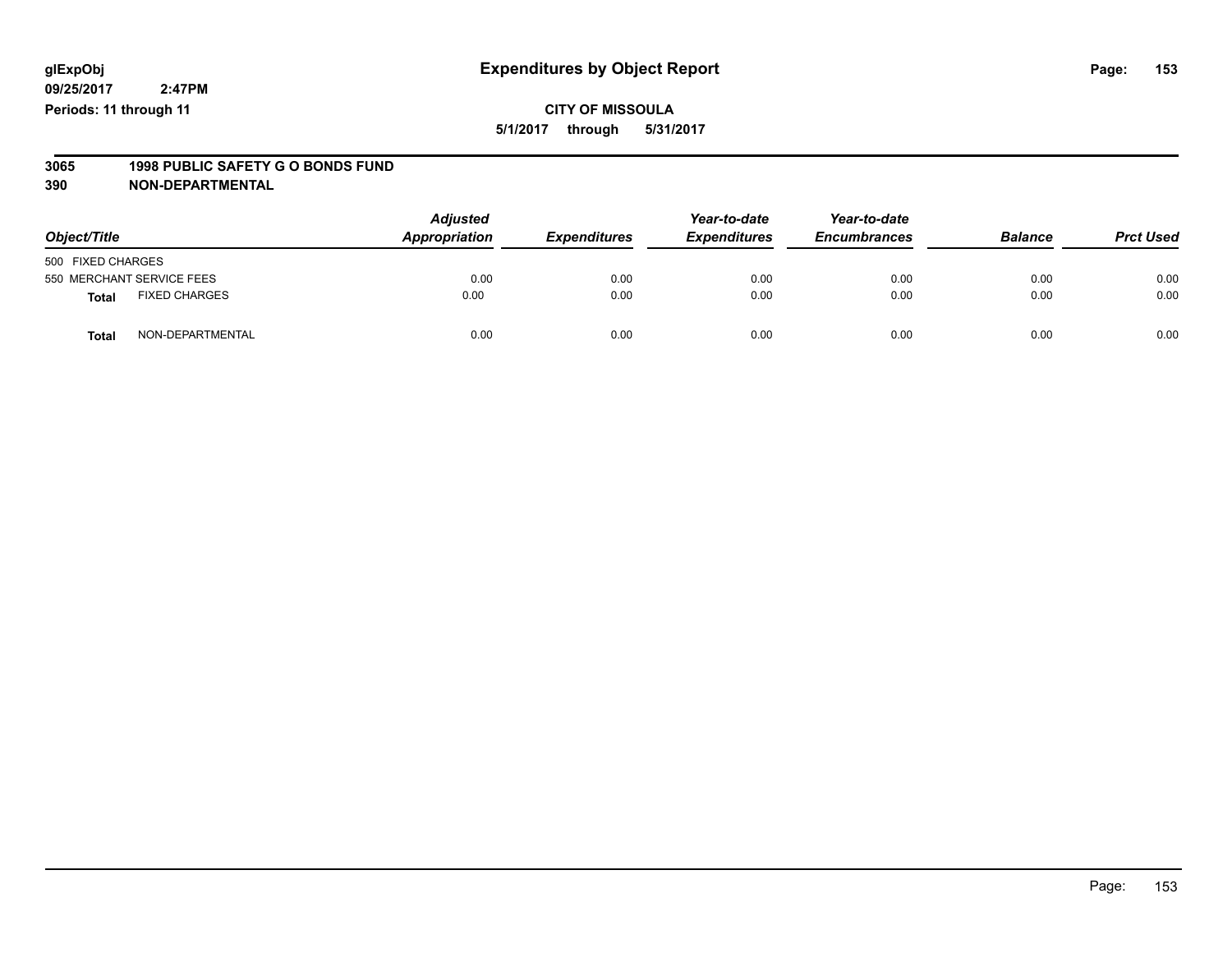**CITY OF MISSOULA 5/1/2017 through 5/31/2017**

#### **3065 1998 PUBLIC SAFETY G O BONDS FUND**

|                           |                                   | <b>Adjusted</b>      |                     | Year-to-date        | Year-to-date        |                |                  |
|---------------------------|-----------------------------------|----------------------|---------------------|---------------------|---------------------|----------------|------------------|
| Object/Title              |                                   | <b>Appropriation</b> | <b>Expenditures</b> | <b>Expenditures</b> | <b>Encumbrances</b> | <b>Balance</b> | <b>Prct Used</b> |
| 500 FIXED CHARGES         |                                   |                      |                     |                     |                     |                |                  |
| 550 MERCHANT SERVICE FEES |                                   | 0.00                 | 0.00                | 0.00                | 0.00                | 0.00           | 0.00             |
| <b>Total</b>              | <b>FIXED CHARGES</b>              | 0.00                 | 0.00                | 0.00                | 0.00                | 0.00           | 0.00             |
| 800 OTHER OBJECTS         |                                   |                      |                     |                     |                     |                |                  |
|                           | 820 TRANSFERS TO OTHER FUNDS      | 0.00                 | 0.00                | 0.00                | 0.00                | 0.00           | 0.00             |
| <b>Total</b>              | OTHER OBJECTS                     | 0.00                 | 0.00                | 0.00                | 0.00                | 0.00           | 0.00             |
| <b>Total</b>              | 1998 PUBLIC SAFETY G O BONDS FUND | 0.00                 | 0.00                | 0.00                | 0.00                | 0.00           | 0.00             |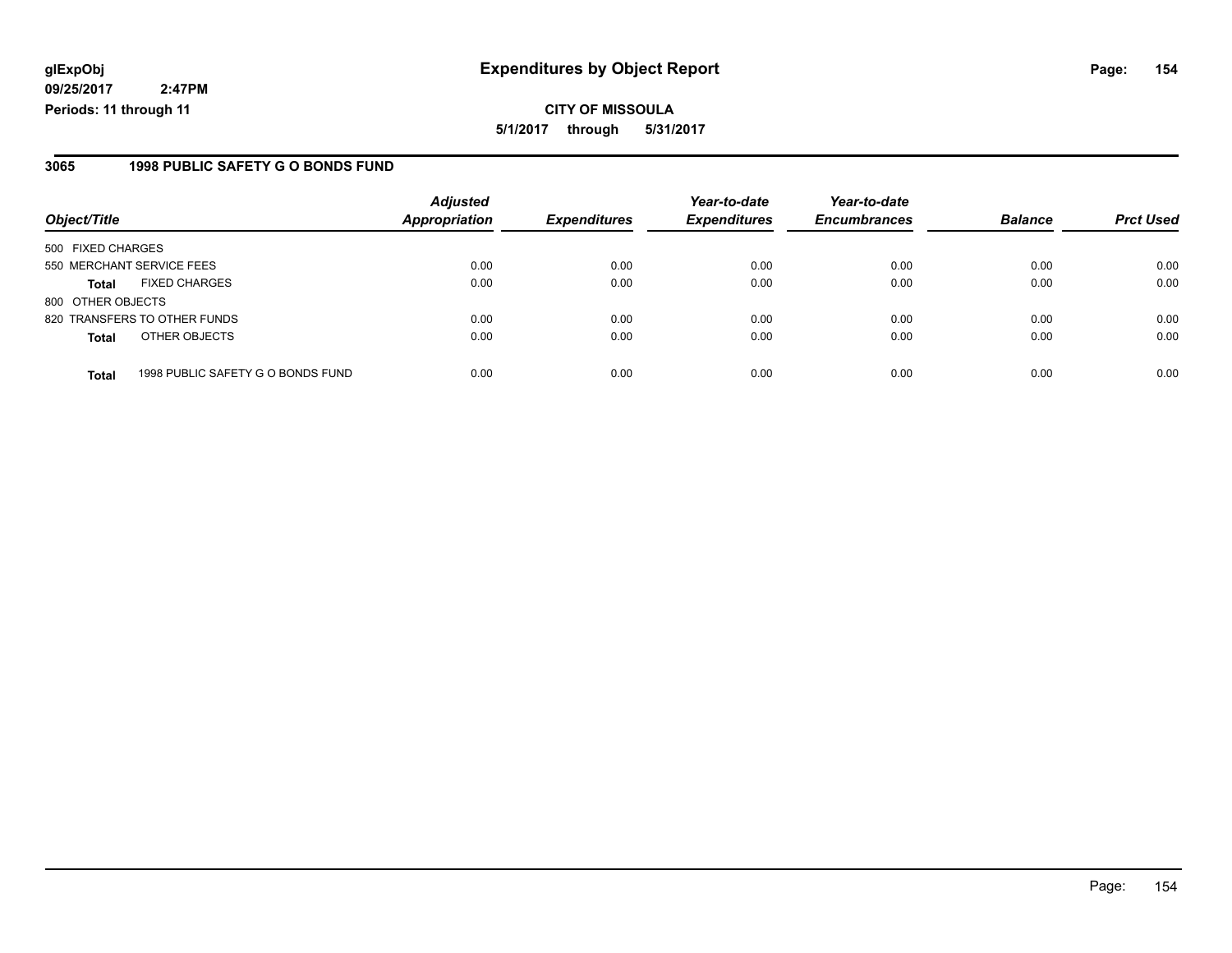**3070 1996 OPEN SPACE GO BONDS**

| Object/Title                         | <b>Adjusted</b><br><b>Appropriation</b> | <b>Expenditures</b> | Year-to-date<br><b>Expenditures</b> | Year-to-date<br><b>Encumbrances</b> | <b>Balance</b> | <b>Prct Used</b> |
|--------------------------------------|-----------------------------------------|---------------------|-------------------------------------|-------------------------------------|----------------|------------------|
| 500 FIXED CHARGES                    |                                         |                     |                                     |                                     |                |                  |
| 550 MERCHANT SERVICE FEES            | 0.00                                    | 0.00                | 0.00                                | 0.00                                | 0.00           | 0.00             |
| <b>FIXED CHARGES</b><br><b>Total</b> | 0.00                                    | 0.00                | 0.00                                | 0.00                                | 0.00           | 0.00             |
| 800 OTHER OBJECTS                    |                                         |                     |                                     |                                     |                |                  |
| 820 TRANSFERS TO OTHER FUNDS         | 0.00                                    | 0.00                | 0.00                                | 0.00                                | 0.00           | 0.00             |
| OTHER OBJECTS<br><b>Total</b>        | 0.00                                    | 0.00                | 0.00                                | 0.00                                | 0.00           | 0.00             |
| NON-DEPARTMENTAL<br>Total            | 0.00                                    | 0.00                | 0.00                                | 0.00                                | 0.00           | 0.00             |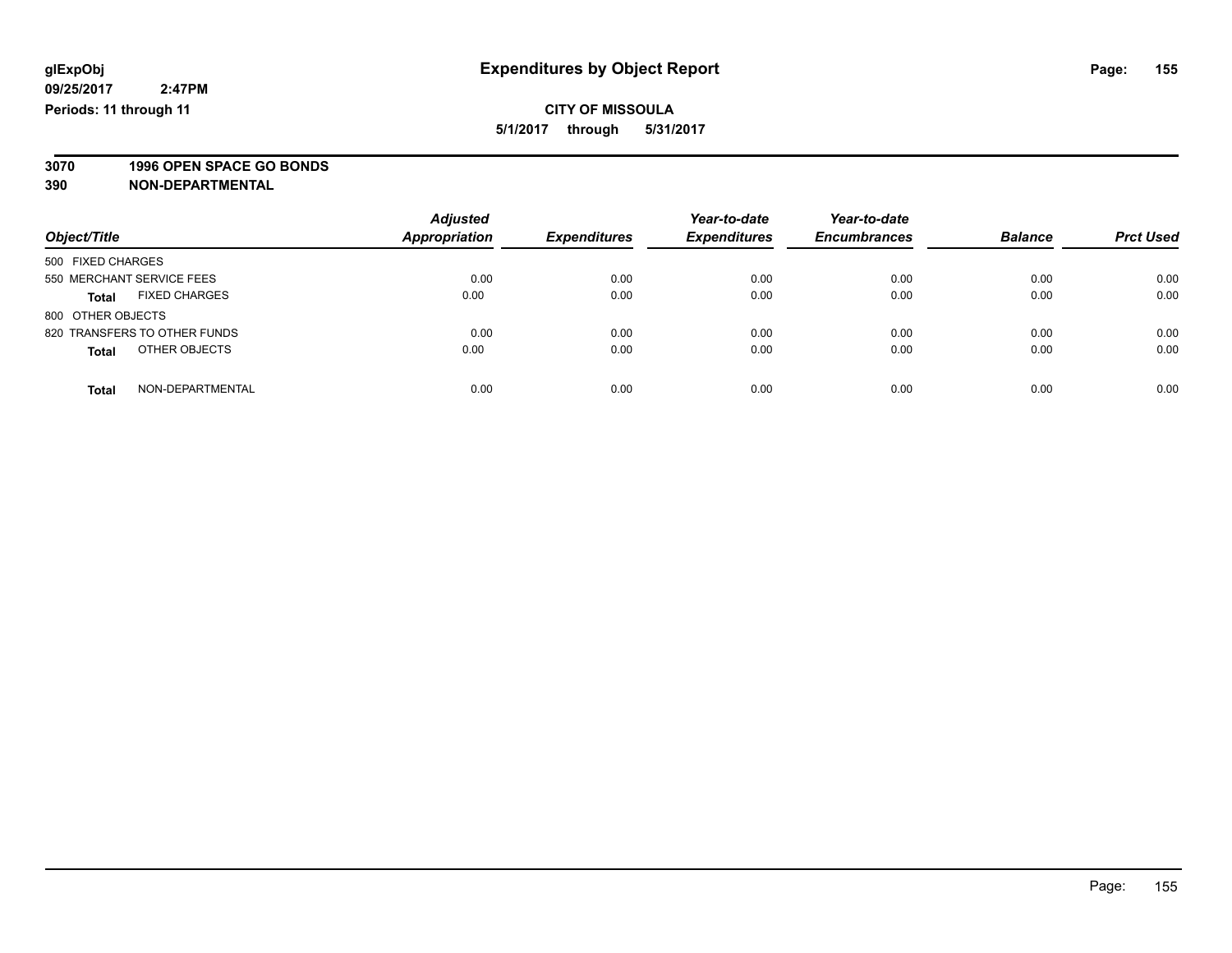#### **3070 1996 OPEN SPACE GO BONDS**

| Object/Title                 |                          | <b>Adjusted</b><br><b>Appropriation</b> | <b>Expenditures</b> | Year-to-date<br><b>Expenditures</b> | Year-to-date<br><b>Encumbrances</b> | <b>Balance</b> | <b>Prct Used</b> |
|------------------------------|--------------------------|-----------------------------------------|---------------------|-------------------------------------|-------------------------------------|----------------|------------------|
|                              |                          |                                         |                     |                                     |                                     |                |                  |
| 550 MERCHANT SERVICE FEES    |                          | 0.00                                    | 0.00                | 0.00                                | 0.00                                | 0.00           | 0.00             |
| Total                        | <b>FIXED CHARGES</b>     | 0.00                                    | 0.00                | 0.00                                | 0.00                                | 0.00           | 0.00             |
| 800 OTHER OBJECTS            |                          |                                         |                     |                                     |                                     |                |                  |
| 820 TRANSFERS TO OTHER FUNDS |                          | 0.00                                    | 0.00                | 0.00                                | 0.00                                | 0.00           | 0.00             |
| <b>Total</b>                 | OTHER OBJECTS            | 0.00                                    | 0.00                | 0.00                                | 0.00                                | 0.00           | 0.00             |
| <b>Total</b>                 | 1996 OPEN SPACE GO BONDS | 0.00                                    | 0.00                | 0.00                                | 0.00                                | 0.00           | 0.00             |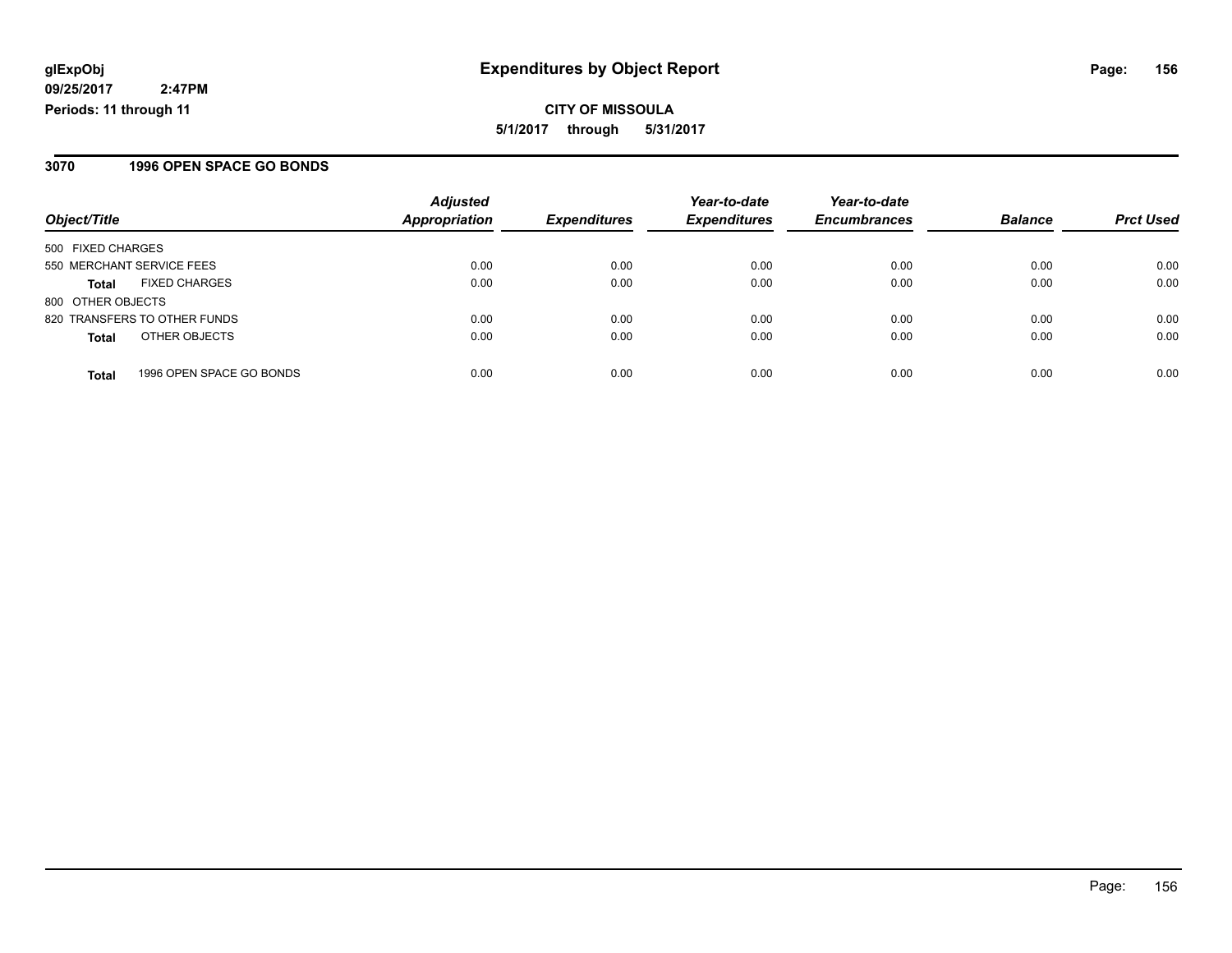**3075 1997 OPEN SPACE G O BOND FUND**

| Object/Title                         | <b>Adjusted</b><br><b>Appropriation</b> | <b>Expenditures</b> | Year-to-date<br><b>Expenditures</b> | Year-to-date<br><b>Encumbrances</b> | <b>Balance</b> | <b>Prct Used</b> |
|--------------------------------------|-----------------------------------------|---------------------|-------------------------------------|-------------------------------------|----------------|------------------|
|                                      |                                         |                     |                                     |                                     |                |                  |
| 500 FIXED CHARGES                    |                                         |                     |                                     |                                     |                |                  |
| 550 MERCHANT SERVICE FEES            | 0.00                                    | 0.00                | 0.00                                | 0.00                                | 0.00           | 0.00             |
| <b>FIXED CHARGES</b><br><b>Total</b> | 0.00                                    | 0.00                | 0.00                                | 0.00                                | 0.00           | 0.00             |
| 800 OTHER OBJECTS                    |                                         |                     |                                     |                                     |                |                  |
| 820 TRANSFERS TO OTHER FUNDS         | 0.00                                    | 0.00                | 0.00                                | 0.00                                | 0.00           | 0.00             |
| OTHER OBJECTS<br><b>Total</b>        | 0.00                                    | 0.00                | 0.00                                | 0.00                                | 0.00           | 0.00             |
| NON-DEPARTMENTAL<br><b>Total</b>     | 0.00                                    | 0.00                | 0.00                                | 0.00                                | 0.00           | 0.00             |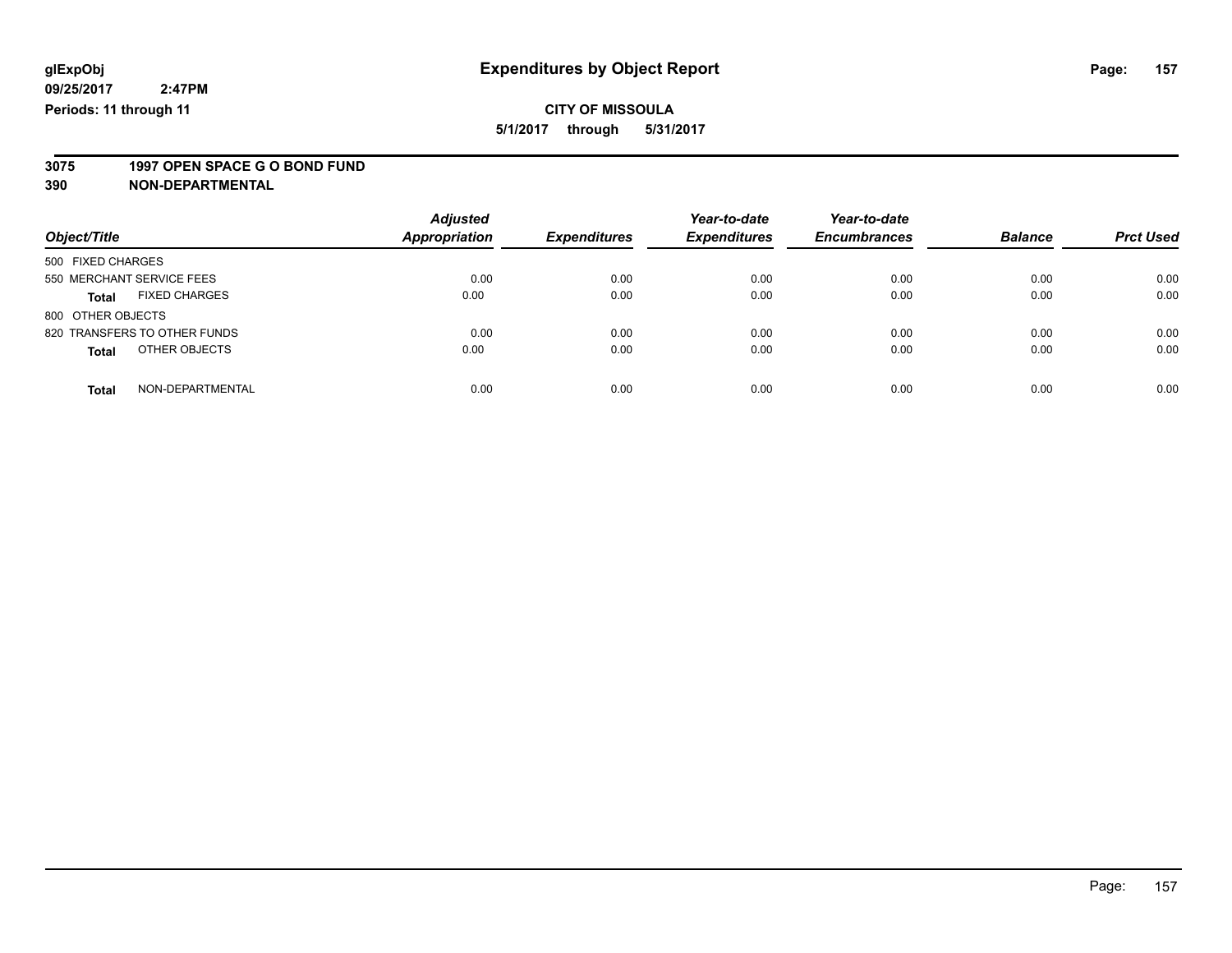**CITY OF MISSOULA 5/1/2017 through 5/31/2017**

#### **3075 1997 OPEN SPACE G O BOND FUND**

|                           |                               | <b>Adjusted</b>      |                     | Year-to-date        | Year-to-date        |                |                  |
|---------------------------|-------------------------------|----------------------|---------------------|---------------------|---------------------|----------------|------------------|
| Object/Title              |                               | <b>Appropriation</b> | <b>Expenditures</b> | <b>Expenditures</b> | <b>Encumbrances</b> | <b>Balance</b> | <b>Prct Used</b> |
| 500 FIXED CHARGES         |                               |                      |                     |                     |                     |                |                  |
| 550 MERCHANT SERVICE FEES |                               | 0.00                 | 0.00                | 0.00                | 0.00                | 0.00           | 0.00             |
| <b>Total</b>              | <b>FIXED CHARGES</b>          | 0.00                 | 0.00                | 0.00                | 0.00                | 0.00           | 0.00             |
| 800 OTHER OBJECTS         |                               |                      |                     |                     |                     |                |                  |
|                           | 820 TRANSFERS TO OTHER FUNDS  | 0.00                 | 0.00                | 0.00                | 0.00                | 0.00           | 0.00             |
| <b>Total</b>              | OTHER OBJECTS                 | 0.00                 | 0.00                | 0.00                | 0.00                | 0.00           | 0.00             |
| <b>Total</b>              | 1997 OPEN SPACE G O BOND FUND | 0.00                 | 0.00                | 0.00                | 0.00                | 0.00           | 0.00             |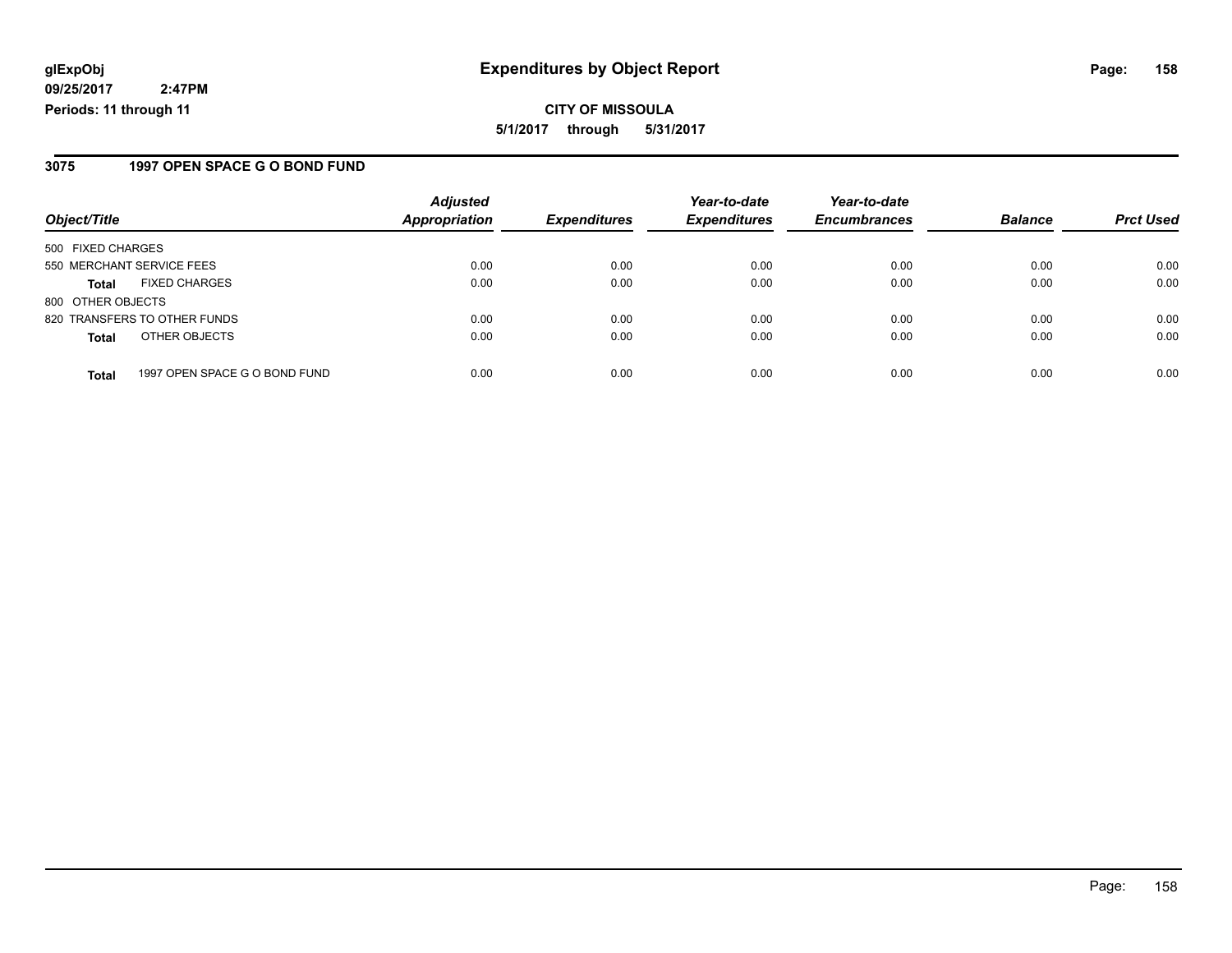**5/1/2017 through 5/31/2017**

# **3080 1994 FIRE EQUIP/CITY HALLS REFUND BOND F**

|                                      | <b>Adjusted</b>      |                     | Year-to-date        | Year-to-date        |                |                  |
|--------------------------------------|----------------------|---------------------|---------------------|---------------------|----------------|------------------|
| Object/Title                         | <b>Appropriation</b> | <b>Expenditures</b> | <b>Expenditures</b> | <b>Encumbrances</b> | <b>Balance</b> | <b>Prct Used</b> |
| 500 FIXED CHARGES                    |                      |                     |                     |                     |                |                  |
| 550 MERCHANT SERVICE FEES            | 0.00                 | 0.00                | 0.00                | 0.00                | 0.00           | 0.00             |
| <b>FIXED CHARGES</b><br><b>Total</b> | 0.00                 | 0.00                | 0.00                | 0.00                | 0.00           | 0.00             |
| 600 DEBT SERVICE                     |                      |                     |                     |                     |                |                  |
| 620 INTEREST / SERVICE FEES          | 0.00                 | 0.00                | 0.00                | 0.00                | 0.00           | 0.00             |
| <b>DEBT SERVICE</b><br><b>Total</b>  | 0.00                 | 0.00                | 0.00                | 0.00                | 0.00           | 0.00             |
| 800 OTHER OBJECTS                    |                      |                     |                     |                     |                |                  |
| 820 TRANSFERS TO OTHER FUNDS         | 0.00                 | 0.00                | 0.00                | 0.00                | 0.00           | 0.00             |
| OTHER OBJECTS<br><b>Total</b>        | 0.00                 | 0.00                | 0.00                | 0.00                | 0.00           | 0.00             |
|                                      |                      |                     |                     |                     |                |                  |
| NON-DEPARTMENTAL<br><b>Total</b>     | 0.00                 | 0.00                | 0.00                | 0.00                | 0.00           | 0.00             |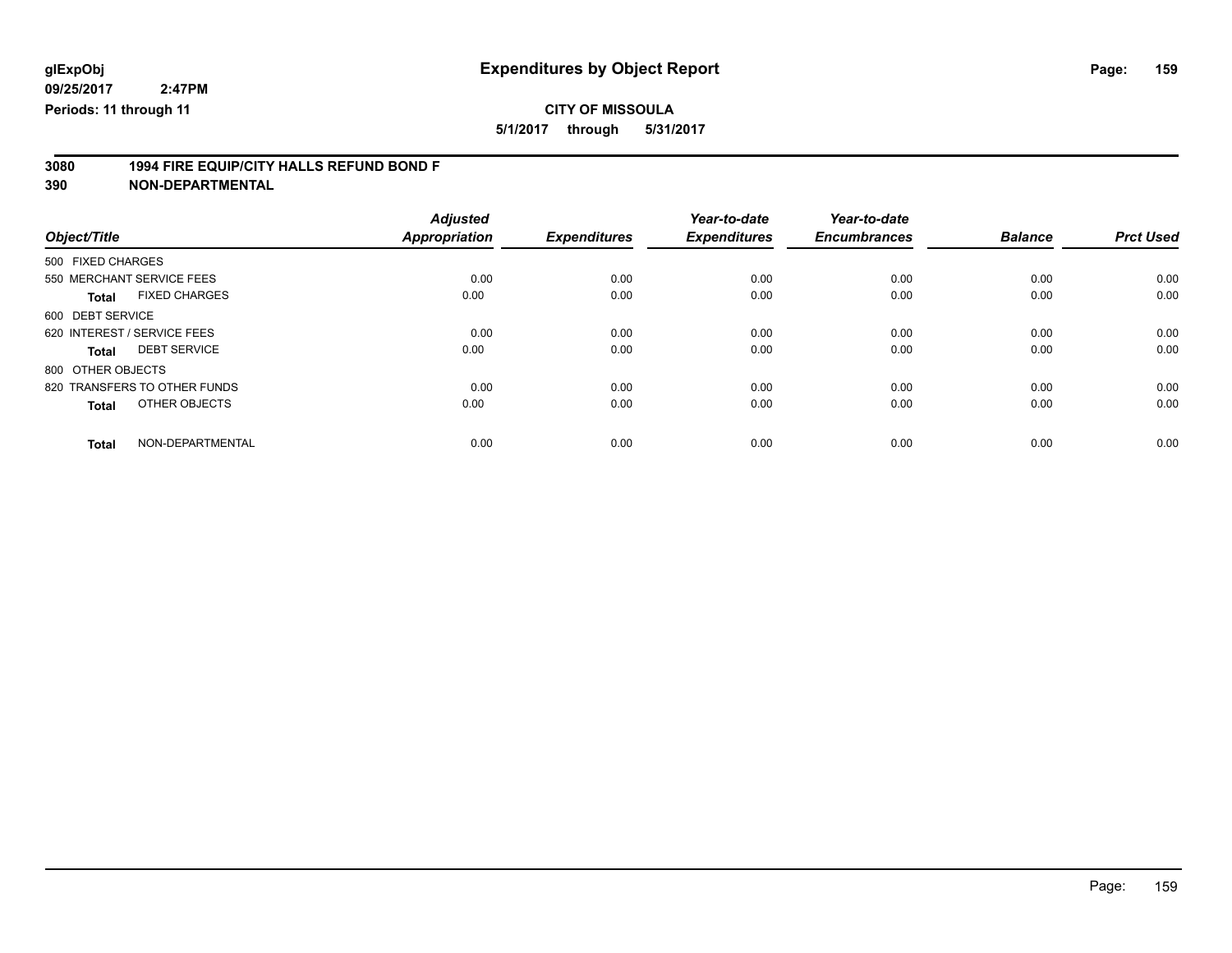#### **glExpObj Expenditures by Object Report Page: 160**

**09/25/2017 2:47PM Periods: 11 through 11**

#### **3080 1994 FIRE EQUIP/CITY HALLS REFUND BOND F**

| Object/Title      |                                     | <b>Adjusted</b><br><b>Appropriation</b> | <b>Expenditures</b> | Year-to-date<br><b>Expenditures</b> | Year-to-date<br><b>Encumbrances</b> | <b>Balance</b> | <b>Prct Used</b> |
|-------------------|-------------------------------------|-----------------------------------------|---------------------|-------------------------------------|-------------------------------------|----------------|------------------|
| 500 FIXED CHARGES |                                     |                                         |                     |                                     |                                     |                |                  |
|                   | 550 MERCHANT SERVICE FEES           | 0.00                                    | 0.00                | 0.00                                | 0.00                                | 0.00           | 0.00             |
| Total             | <b>FIXED CHARGES</b>                | 0.00                                    | 0.00                | 0.00                                | 0.00                                | 0.00           | 0.00             |
| 600 DEBT SERVICE  |                                     |                                         |                     |                                     |                                     |                |                  |
|                   | 620 INTEREST / SERVICE FEES         | 0.00                                    | 0.00                | 0.00                                | 0.00                                | 0.00           | 0.00             |
| <b>Total</b>      | <b>DEBT SERVICE</b>                 | 0.00                                    | 0.00                | 0.00                                | 0.00                                | 0.00           | 0.00             |
| 800 OTHER OBJECTS |                                     |                                         |                     |                                     |                                     |                |                  |
|                   | 820 TRANSFERS TO OTHER FUNDS        | 0.00                                    | 0.00                | 0.00                                | 0.00                                | 0.00           | 0.00             |
| <b>Total</b>      | OTHER OBJECTS                       | 0.00                                    | 0.00                | 0.00                                | 0.00                                | 0.00           | 0.00             |
| <b>Total</b>      | 1994 FIRE EQUIP/CITY HALLS REFUND B | 0.00                                    | 0.00                | 0.00                                | 0.00                                | 0.00           | 0.00             |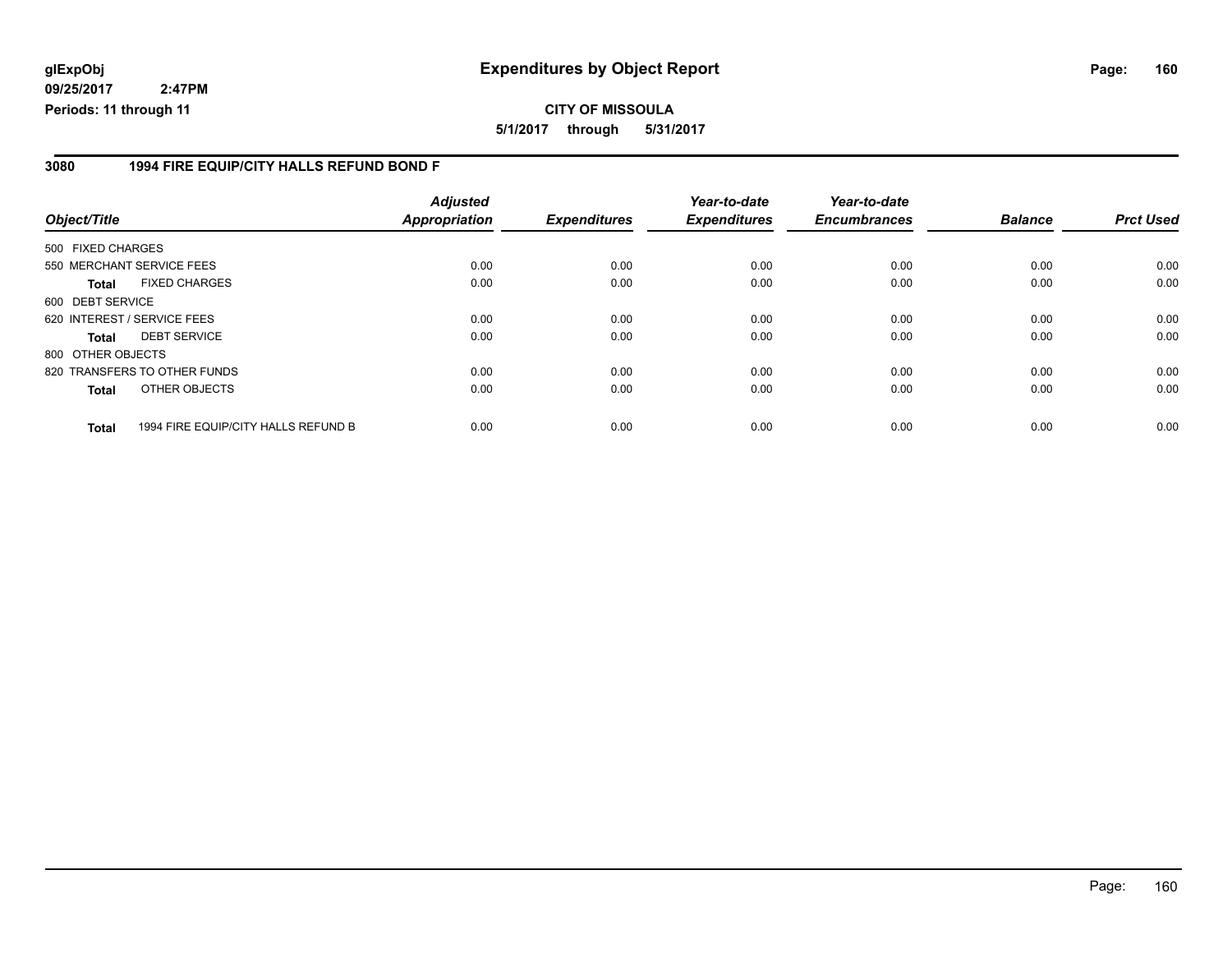### **CITY OF MISSOULA**

**5/1/2017 through 5/31/2017**

# **3085 1993 FIRE STATION G O BOND FUND**

| Object/Title                         | <b>Adjusted</b><br>Appropriation | <b>Expenditures</b> | Year-to-date<br><b>Expenditures</b> | Year-to-date<br><b>Encumbrances</b> | <b>Balance</b> | <b>Prct Used</b> |
|--------------------------------------|----------------------------------|---------------------|-------------------------------------|-------------------------------------|----------------|------------------|
| 500 FIXED CHARGES                    |                                  |                     |                                     |                                     |                |                  |
| 550 MERCHANT SERVICE FEES            | 0.00                             | 0.00                | 0.00                                | 0.00                                | 0.00           | 0.00             |
| <b>FIXED CHARGES</b><br><b>Total</b> | 0.00                             | 0.00                | 0.00                                | 0.00                                | 0.00           | 0.00             |
| 800 OTHER OBJECTS                    |                                  |                     |                                     |                                     |                |                  |
| 820 TRANSFERS TO OTHER FUNDS         | 0.00                             | 0.00                | 0.00                                | 0.00                                | 0.00           | 0.00             |
| OTHER OBJECTS<br><b>Total</b>        | 0.00                             | 0.00                | 0.00                                | 0.00                                | 0.00           | 0.00             |
| NON-DEPARTMENTAL<br><b>Total</b>     | 0.00                             | 0.00                | 0.00                                | 0.00                                | 0.00           | 0.00             |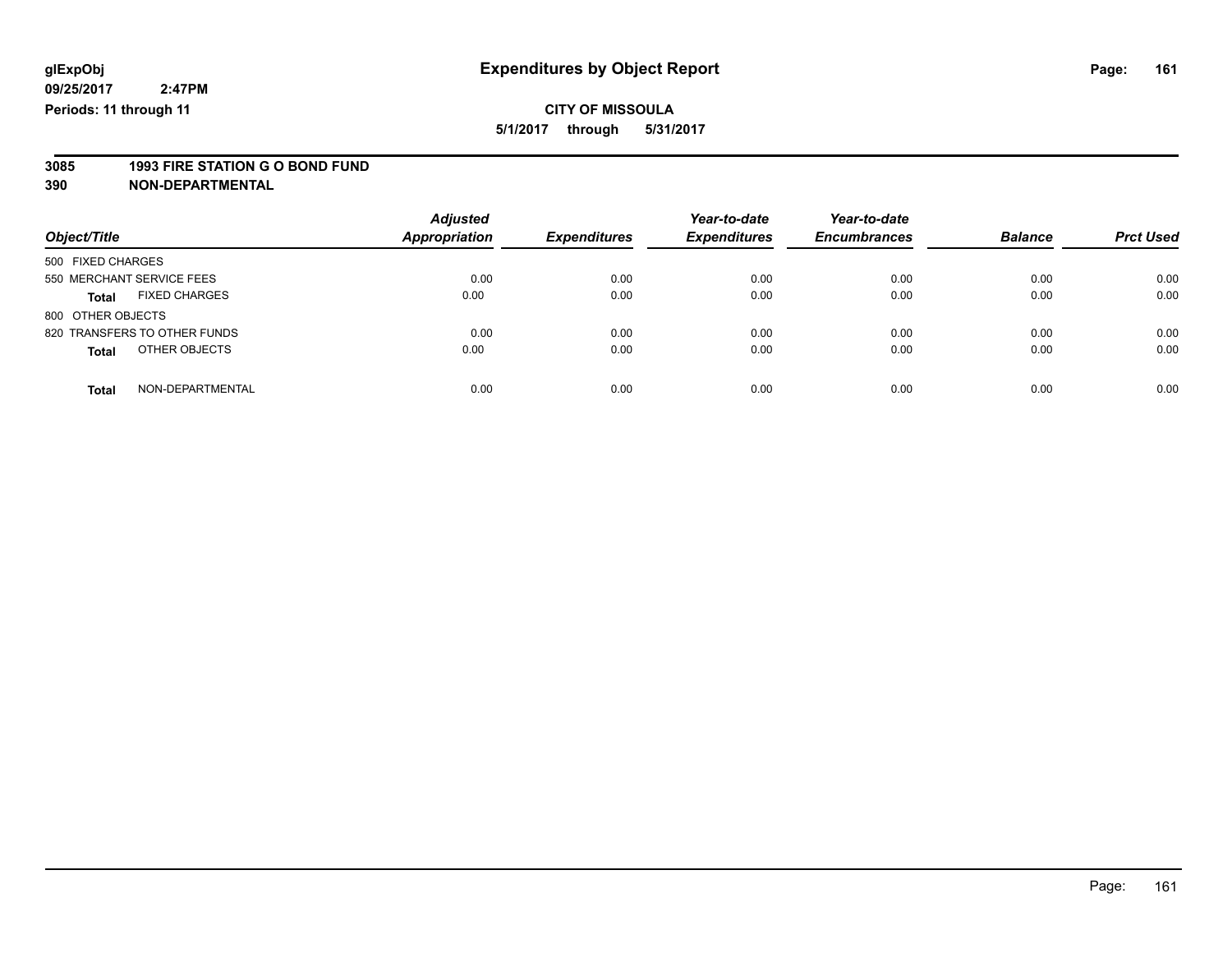**CITY OF MISSOULA 5/1/2017 through 5/31/2017**

#### **3085 1993 FIRE STATION G O BOND FUND**

| Object/Title              |                                 | <b>Adjusted</b><br><b>Appropriation</b> | <b>Expenditures</b> | Year-to-date<br><b>Expenditures</b> | Year-to-date<br><b>Encumbrances</b> | <b>Balance</b> | <b>Prct Used</b> |
|---------------------------|---------------------------------|-----------------------------------------|---------------------|-------------------------------------|-------------------------------------|----------------|------------------|
| 500 FIXED CHARGES         |                                 |                                         |                     |                                     |                                     |                |                  |
| 550 MERCHANT SERVICE FEES |                                 | 0.00                                    | 0.00                | 0.00                                | 0.00                                | 0.00           | 0.00             |
| <b>Total</b>              | <b>FIXED CHARGES</b>            | 0.00                                    | 0.00                | 0.00                                | 0.00                                | 0.00           | 0.00             |
| 800 OTHER OBJECTS         |                                 |                                         |                     |                                     |                                     |                |                  |
|                           | 820 TRANSFERS TO OTHER FUNDS    | 0.00                                    | 0.00                | 0.00                                | 0.00                                | 0.00           | 0.00             |
| <b>Total</b>              | OTHER OBJECTS                   | 0.00                                    | 0.00                | 0.00                                | 0.00                                | 0.00           | 0.00             |
|                           |                                 |                                         |                     |                                     |                                     |                |                  |
| <b>Total</b>              | 1993 FIRE STATION G O BOND FUND | 0.00                                    | 0.00                | 0.00                                | 0.00                                | 0.00           | 0.00             |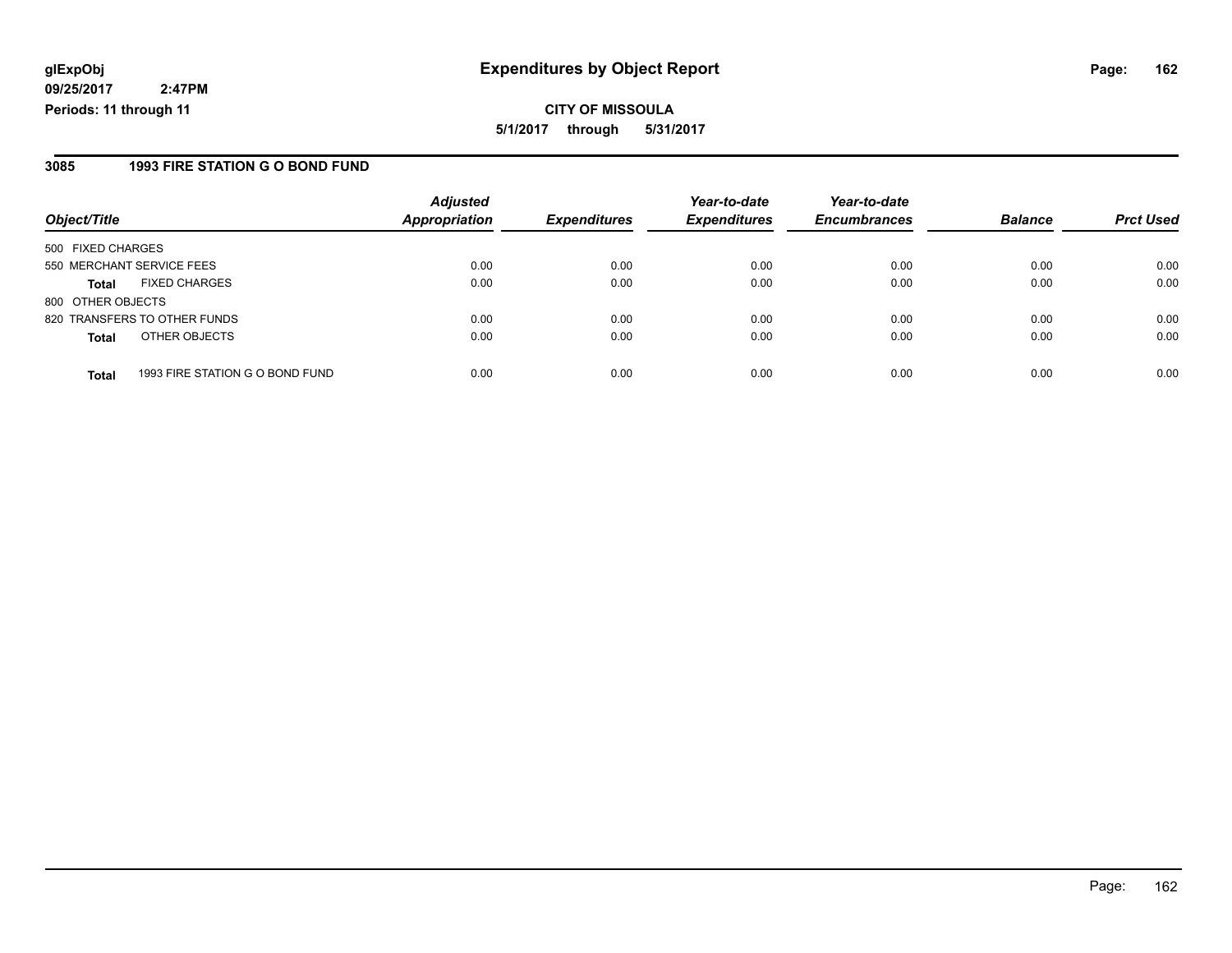# **3090 2004 AQUATICS BOND**

|                                      | <b>Adjusted</b>      |                     | Year-to-date        | Year-to-date        |                |                  |
|--------------------------------------|----------------------|---------------------|---------------------|---------------------|----------------|------------------|
| Object/Title                         | <b>Appropriation</b> | <b>Expenditures</b> | <b>Expenditures</b> | <b>Encumbrances</b> | <b>Balance</b> | <b>Prct Used</b> |
| 500 FIXED CHARGES                    |                      |                     |                     |                     |                |                  |
| 550 MERCHANT SERVICE FEES            | 0.00                 | 0.00                | 0.00                | 0.00                | 0.00           | 0.00             |
| <b>FIXED CHARGES</b><br><b>Total</b> | 0.00                 | 0.00                | 0.00                | 0.00                | 0.00           | 0.00             |
| 600 DEBT SERVICE                     |                      |                     |                     |                     |                |                  |
| 610 PRINCIPAL                        | 0.00                 | 0.00                | 0.00                | 0.00                | 0.00           | 0.00             |
| 620 INTEREST / SERVICE FEES          | 0.00                 | 0.00                | 0.00                | 0.00                | 0.00           | 0.00             |
| <b>DEBT SERVICE</b><br><b>Total</b>  | 0.00                 | 0.00                | 0.00                | 0.00                | 0.00           | 0.00             |
| 800 OTHER OBJECTS                    |                      |                     |                     |                     |                |                  |
| 820 TRANSFERS TO OTHER FUNDS         | 0.00                 | 0.00                | 0.00                | 0.00                | 0.00           | 0.00             |
| OTHER OBJECTS<br><b>Total</b>        | 0.00                 | 0.00                | 0.00                | 0.00                | 0.00           | 0.00             |
|                                      |                      |                     |                     |                     |                |                  |
| NON-DEPARTMENTAL<br><b>Total</b>     | 0.00                 | 0.00                | 0.00                | 0.00                | 0.00           | 0.00             |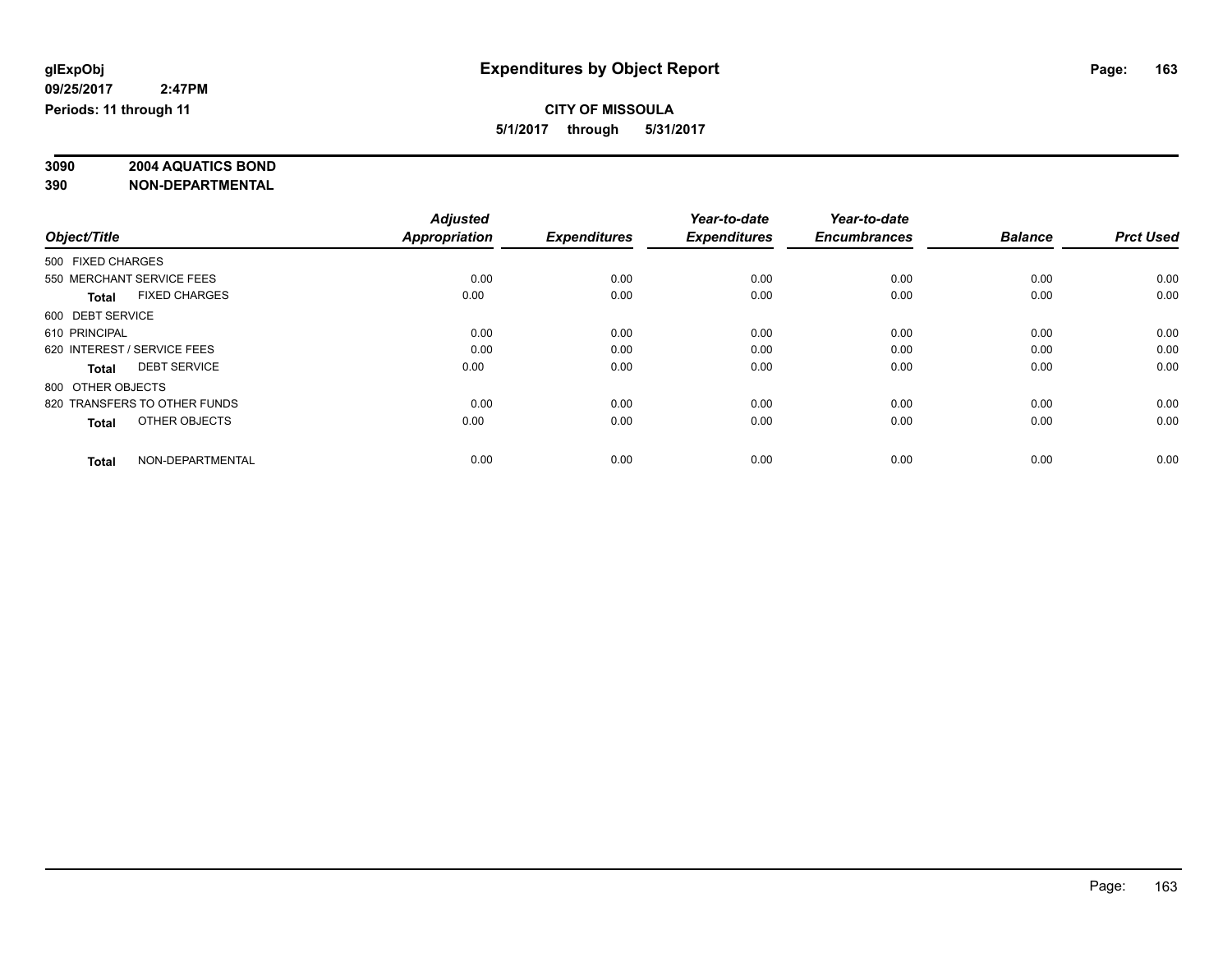#### **3090 2004 AQUATICS BOND**

|                   |                              | <b>Adjusted</b>      |                     | Year-to-date        | Year-to-date        |                |                  |
|-------------------|------------------------------|----------------------|---------------------|---------------------|---------------------|----------------|------------------|
| Object/Title      |                              | <b>Appropriation</b> | <b>Expenditures</b> | <b>Expenditures</b> | <b>Encumbrances</b> | <b>Balance</b> | <b>Prct Used</b> |
| 500 FIXED CHARGES |                              |                      |                     |                     |                     |                |                  |
|                   | 550 MERCHANT SERVICE FEES    | 0.00                 | 0.00                | 0.00                | 0.00                | 0.00           | 0.00             |
| <b>Total</b>      | <b>FIXED CHARGES</b>         | 0.00                 | 0.00                | 0.00                | 0.00                | 0.00           | 0.00             |
| 600 DEBT SERVICE  |                              |                      |                     |                     |                     |                |                  |
| 610 PRINCIPAL     |                              | 0.00                 | 0.00                | 0.00                | 0.00                | 0.00           | 0.00             |
|                   | 620 INTEREST / SERVICE FEES  | 0.00                 | 0.00                | 0.00                | 0.00                | 0.00           | 0.00             |
| <b>Total</b>      | <b>DEBT SERVICE</b>          | 0.00                 | 0.00                | 0.00                | 0.00                | 0.00           | 0.00             |
| 800 OTHER OBJECTS |                              |                      |                     |                     |                     |                |                  |
|                   | 820 TRANSFERS TO OTHER FUNDS | 0.00                 | 0.00                | 0.00                | 0.00                | 0.00           | 0.00             |
| <b>Total</b>      | OTHER OBJECTS                | 0.00                 | 0.00                | 0.00                | 0.00                | 0.00           | 0.00             |
| Total             | 2004 AQUATICS BOND           | 0.00                 | 0.00                | 0.00                | 0.00                | 0.00           | 0.00             |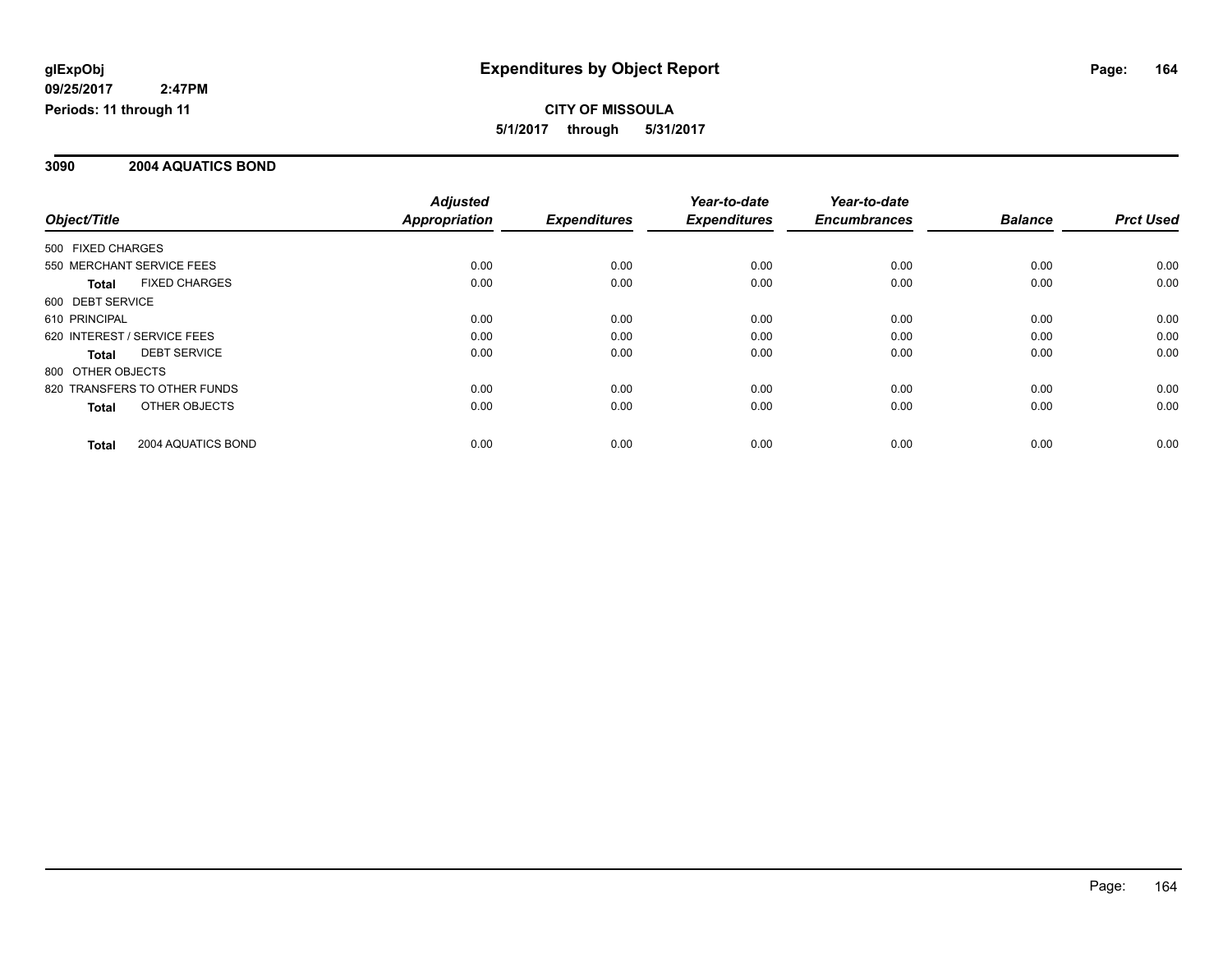### **CITY OF MISSOULA**

**5/1/2017 through 5/31/2017**

# **3091 SERIES 2012A AQUATICS REFUNDING BOND**

|                                      | <b>Adjusted</b>      |                     | Year-to-date        | Year-to-date        |                |                  |
|--------------------------------------|----------------------|---------------------|---------------------|---------------------|----------------|------------------|
| Object/Title                         | <b>Appropriation</b> | <b>Expenditures</b> | <b>Expenditures</b> | <b>Encumbrances</b> | <b>Balance</b> | <b>Prct Used</b> |
| 500 FIXED CHARGES                    |                      |                     |                     |                     |                |                  |
| 550 MERCHANT SERVICE FEES            | 350.00               | 0.00                | 0.00                | 0.00                | 350.00         | 0.00             |
| <b>FIXED CHARGES</b><br><b>Total</b> | 350.00               | 0.00                | 0.00                | 0.00                | 350.00         | 0.00             |
| 600 DEBT SERVICE                     |                      |                     |                     |                     |                |                  |
| 610 PRINCIPAL                        | 515,000.00           | 0.00                | 0.00                | 0.00                | 515,000.00     | 0.00             |
| 620 INTEREST / SERVICE FEES          | 78.435.00            | 0.00                | 39.567.50           | 0.00                | 38.867.50      | 50.45            |
| <b>DEBT SERVICE</b><br><b>Total</b>  | 593,435.00           | 0.00                | 39,567.50           | 0.00                | 553,867.50     | 6.67             |
| 800 OTHER OBJECTS                    |                      |                     |                     |                     |                |                  |
| 820 TRANSFERS TO OTHER FUNDS         | 0.00                 | 0.00                | 0.00                | 0.00                | 0.00           | 0.00             |
| OTHER OBJECTS<br><b>Total</b>        | 0.00                 | 0.00                | 0.00                | 0.00                | 0.00           | 0.00             |
| NON-DEPARTMENTAL<br><b>Total</b>     | 593,785.00           | 0.00                | 39,567.50           | 0.00                | 554,217.50     | 6.66             |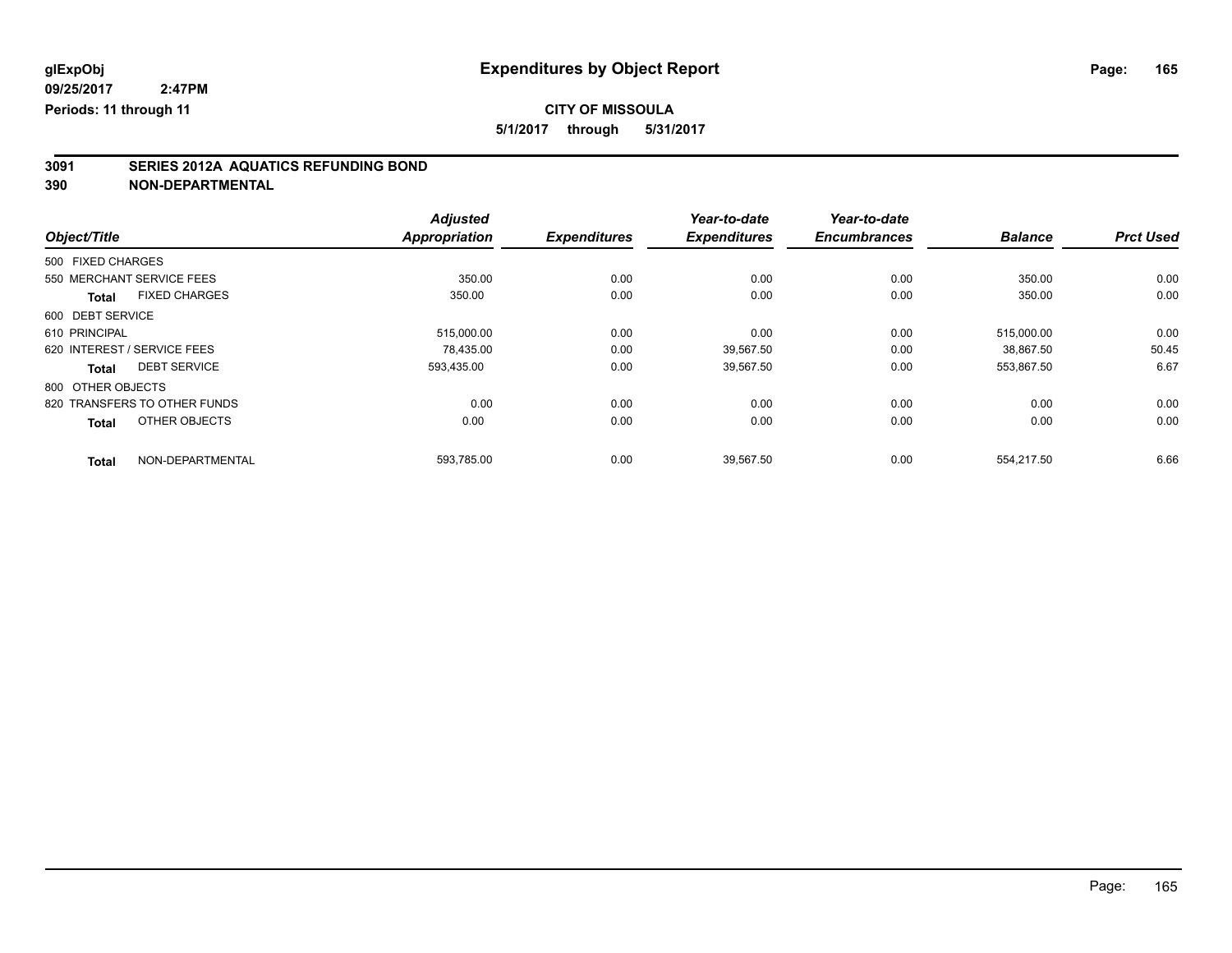#### **3091 SERIES 2012A AQUATICS REFUNDING BOND**

|                   |                                   | <b>Adjusted</b>      |                     | Year-to-date        | Year-to-date        |                |                  |
|-------------------|-----------------------------------|----------------------|---------------------|---------------------|---------------------|----------------|------------------|
| Object/Title      |                                   | <b>Appropriation</b> | <b>Expenditures</b> | <b>Expenditures</b> | <b>Encumbrances</b> | <b>Balance</b> | <b>Prct Used</b> |
| 500 FIXED CHARGES |                                   |                      |                     |                     |                     |                |                  |
|                   | 550 MERCHANT SERVICE FEES         | 350.00               | 0.00                | 0.00                | 0.00                | 350.00         | 0.00             |
| <b>Total</b>      | <b>FIXED CHARGES</b>              | 350.00               | 0.00                | 0.00                | 0.00                | 350.00         | 0.00             |
| 600 DEBT SERVICE  |                                   |                      |                     |                     |                     |                |                  |
| 610 PRINCIPAL     |                                   | 515,000.00           | 0.00                | 0.00                | 0.00                | 515,000.00     | 0.00             |
|                   | 620 INTEREST / SERVICE FEES       | 78.435.00            | 0.00                | 39,567.50           | 0.00                | 38.867.50      | 50.45            |
| <b>Total</b>      | <b>DEBT SERVICE</b>               | 593,435.00           | 0.00                | 39,567.50           | 0.00                | 553,867.50     | 6.67             |
| 800 OTHER OBJECTS |                                   |                      |                     |                     |                     |                |                  |
|                   | 820 TRANSFERS TO OTHER FUNDS      | 0.00                 | 0.00                | 0.00                | 0.00                | 0.00           | 0.00             |
| <b>Total</b>      | OTHER OBJECTS                     | 0.00                 | 0.00                | 0.00                | 0.00                | 0.00           | 0.00             |
| <b>Total</b>      | SERIES 2012A AQUATICS REFUNDING B | 593,785.00           | 0.00                | 39.567.50           | 0.00                | 554.217.50     | 6.66             |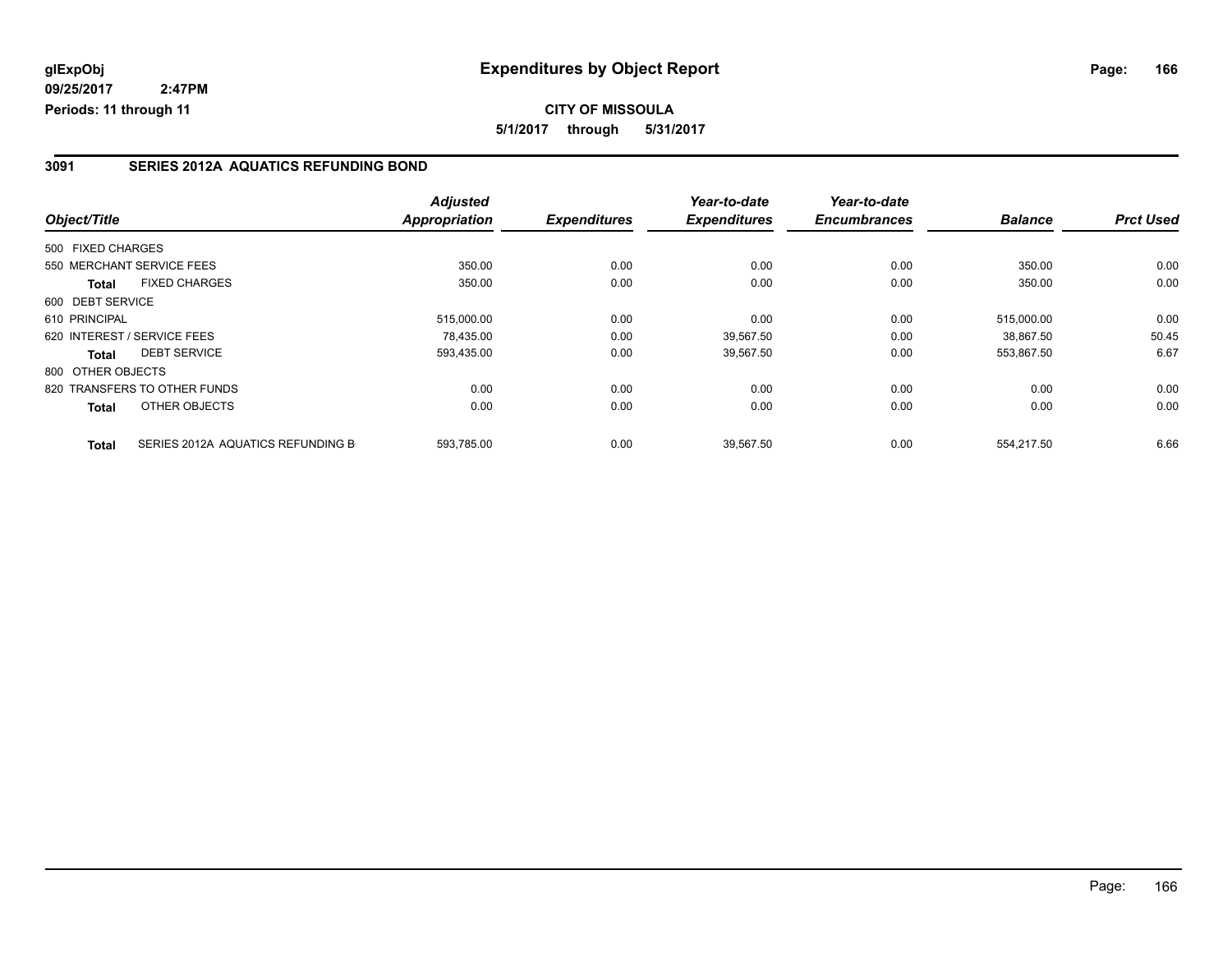### **CITY OF MISSOULA**

**5/1/2017 through 5/31/2017**

# **3092 Series 2013A GO REFUNDING BONDS**

|                                      | <b>Adjusted</b>      |                     | Year-to-date        | Year-to-date        |                |                  |
|--------------------------------------|----------------------|---------------------|---------------------|---------------------|----------------|------------------|
| Object/Title                         | <b>Appropriation</b> | <b>Expenditures</b> | <b>Expenditures</b> | <b>Encumbrances</b> | <b>Balance</b> | <b>Prct Used</b> |
| 500 FIXED CHARGES                    |                      |                     |                     |                     |                |                  |
| 550 MERCHANT SERVICE FEES            | 350.00               | 0.00                | 0.00                | 0.00                | 350.00         | 0.00             |
| <b>FIXED CHARGES</b><br><b>Total</b> | 350.00               | 0.00                | 0.00                | 0.00                | 350.00         | 0.00             |
| 600 DEBT SERVICE                     |                      |                     |                     |                     |                |                  |
| 610 PRINCIPAL                        | 575,000.00           | 0.00                | 0.00                | 0.00                | 575,000.00     | 0.00             |
| 620 INTEREST / SERVICE FEES          | 95,120.00            | 0.00                | 47,910.00           | 0.00                | 47.210.00      | 50.37            |
| <b>DEBT SERVICE</b><br><b>Total</b>  | 670,120.00           | 0.00                | 47,910.00           | 0.00                | 622,210.00     | 7.15             |
| 800 OTHER OBJECTS                    |                      |                     |                     |                     |                |                  |
| 820 TRANSFERS TO OTHER FUNDS         | 0.00                 | 0.00                | 0.00                | 0.00                | 0.00           | 0.00             |
| OTHER OBJECTS<br><b>Total</b>        | 0.00                 | 0.00                | 0.00                | 0.00                | 0.00           | 0.00             |
| NON-DEPARTMENTAL<br><b>Total</b>     | 670,470.00           | 0.00                | 47,910.00           | 0.00                | 622,560.00     | 7.15             |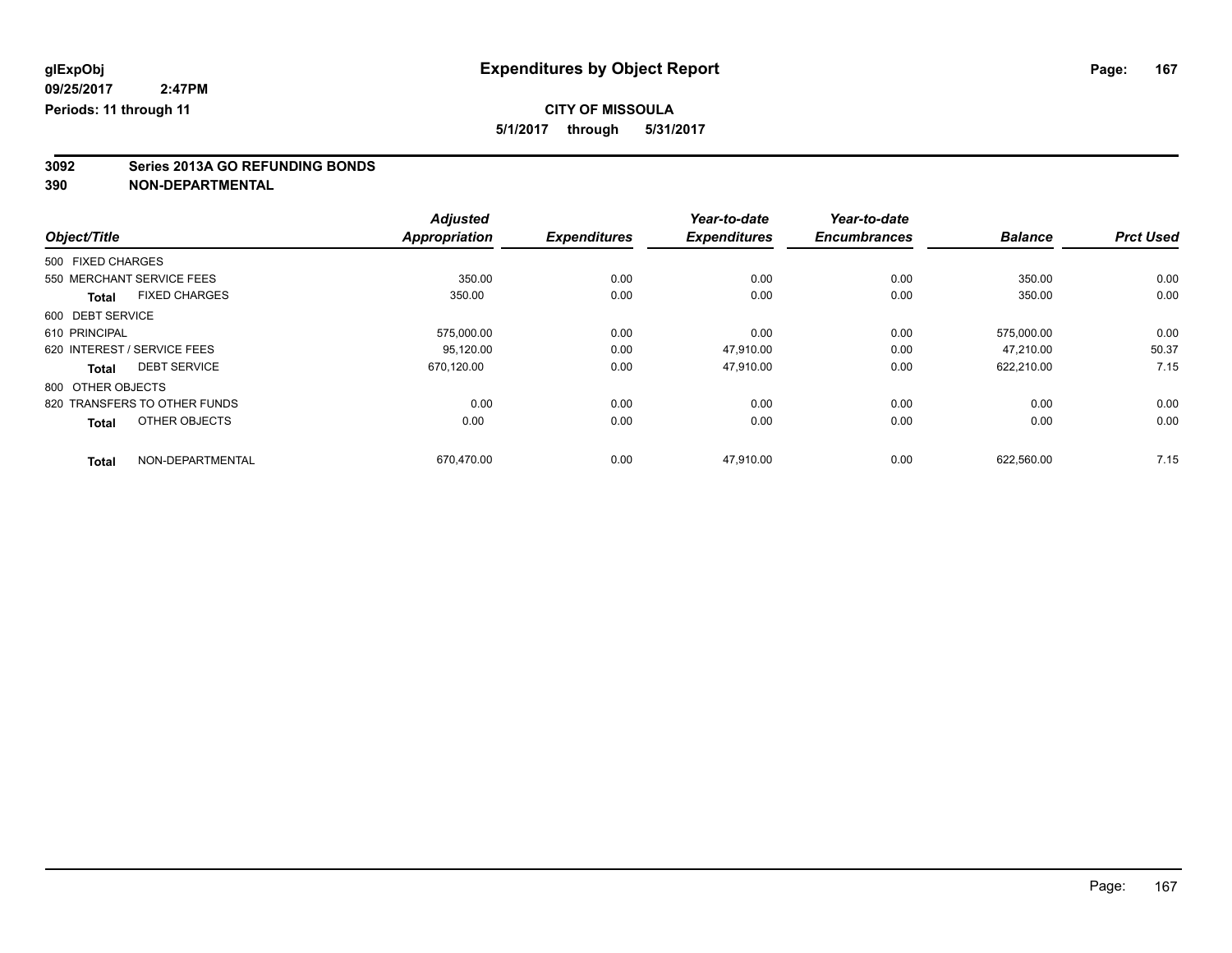#### **CITY OF MISSOULA 5/1/2017 through 5/31/2017**

#### **3092 Series 2013A GO REFUNDING BONDS**

|                   |                                 | <b>Adjusted</b>      |                     | Year-to-date        | Year-to-date        |                |                  |
|-------------------|---------------------------------|----------------------|---------------------|---------------------|---------------------|----------------|------------------|
| Object/Title      |                                 | <b>Appropriation</b> | <b>Expenditures</b> | <b>Expenditures</b> | <b>Encumbrances</b> | <b>Balance</b> | <b>Prct Used</b> |
| 500 FIXED CHARGES |                                 |                      |                     |                     |                     |                |                  |
|                   | 550 MERCHANT SERVICE FEES       | 350.00               | 0.00                | 0.00                | 0.00                | 350.00         | 0.00             |
| <b>Total</b>      | <b>FIXED CHARGES</b>            | 350.00               | 0.00                | 0.00                | 0.00                | 350.00         | 0.00             |
| 600 DEBT SERVICE  |                                 |                      |                     |                     |                     |                |                  |
| 610 PRINCIPAL     |                                 | 575,000.00           | 0.00                | 0.00                | 0.00                | 575,000.00     | 0.00             |
|                   | 620 INTEREST / SERVICE FEES     | 95.120.00            | 0.00                | 47.910.00           | 0.00                | 47.210.00      | 50.37            |
| <b>Total</b>      | <b>DEBT SERVICE</b>             | 670,120.00           | 0.00                | 47.910.00           | 0.00                | 622,210.00     | 7.15             |
| 800 OTHER OBJECTS |                                 |                      |                     |                     |                     |                |                  |
|                   | 820 TRANSFERS TO OTHER FUNDS    | 0.00                 | 0.00                | 0.00                | 0.00                | 0.00           | 0.00             |
| <b>Total</b>      | OTHER OBJECTS                   | 0.00                 | 0.00                | 0.00                | 0.00                | 0.00           | 0.00             |
| <b>Total</b>      | Series 2013A GO REFUNDING BONDS | 670.470.00           | 0.00                | 47.910.00           | 0.00                | 622.560.00     | 7.15             |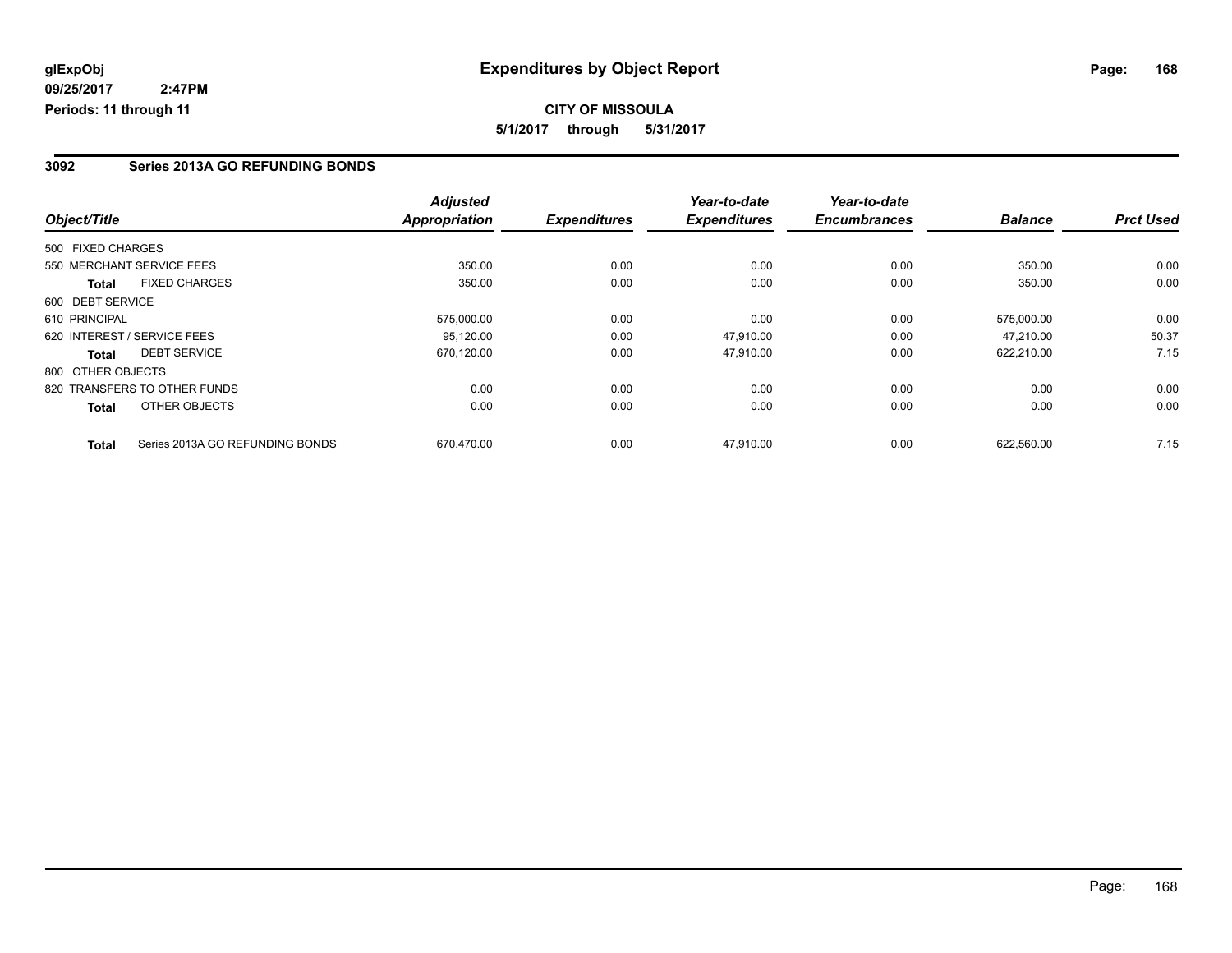### **CITY OF MISSOULA**

**5/1/2017 through 5/31/2017**

# **3095 2004 REFUNDING BONDS DEBT SERVICE**

|                             |                      | <b>Adjusted</b>      |                     | Year-to-date        | Year-to-date        |                |                  |
|-----------------------------|----------------------|----------------------|---------------------|---------------------|---------------------|----------------|------------------|
| Object/Title                |                      | <b>Appropriation</b> | <b>Expenditures</b> | <b>Expenditures</b> | <b>Encumbrances</b> | <b>Balance</b> | <b>Prct Used</b> |
| 500 FIXED CHARGES           |                      |                      |                     |                     |                     |                |                  |
| 550 MERCHANT SERVICE FEES   |                      | 0.00                 | 0.00                | 0.00                | 0.00                | 0.00           | 0.00             |
| <b>Total</b>                | <b>FIXED CHARGES</b> | 0.00                 | 0.00                | 0.00                | 0.00                | 0.00           | 0.00             |
| 600 DEBT SERVICE            |                      |                      |                     |                     |                     |                |                  |
| 610 PRINCIPAL               |                      | 0.00                 | 0.00                | 0.00                | 0.00                | 0.00           | 0.00             |
| 620 INTEREST / SERVICE FEES |                      | 0.00                 | 0.00                | 0.00                | 0.00                | 0.00           | 0.00             |
| <b>Total</b>                | <b>DEBT SERVICE</b>  | 0.00                 | 0.00                | 0.00                | 0.00                | 0.00           | 0.00             |
| <b>Total</b>                | NON-DEPARTMENTAL     | 0.00                 | 0.00                | 0.00                | 0.00                | 0.00           | 0.00             |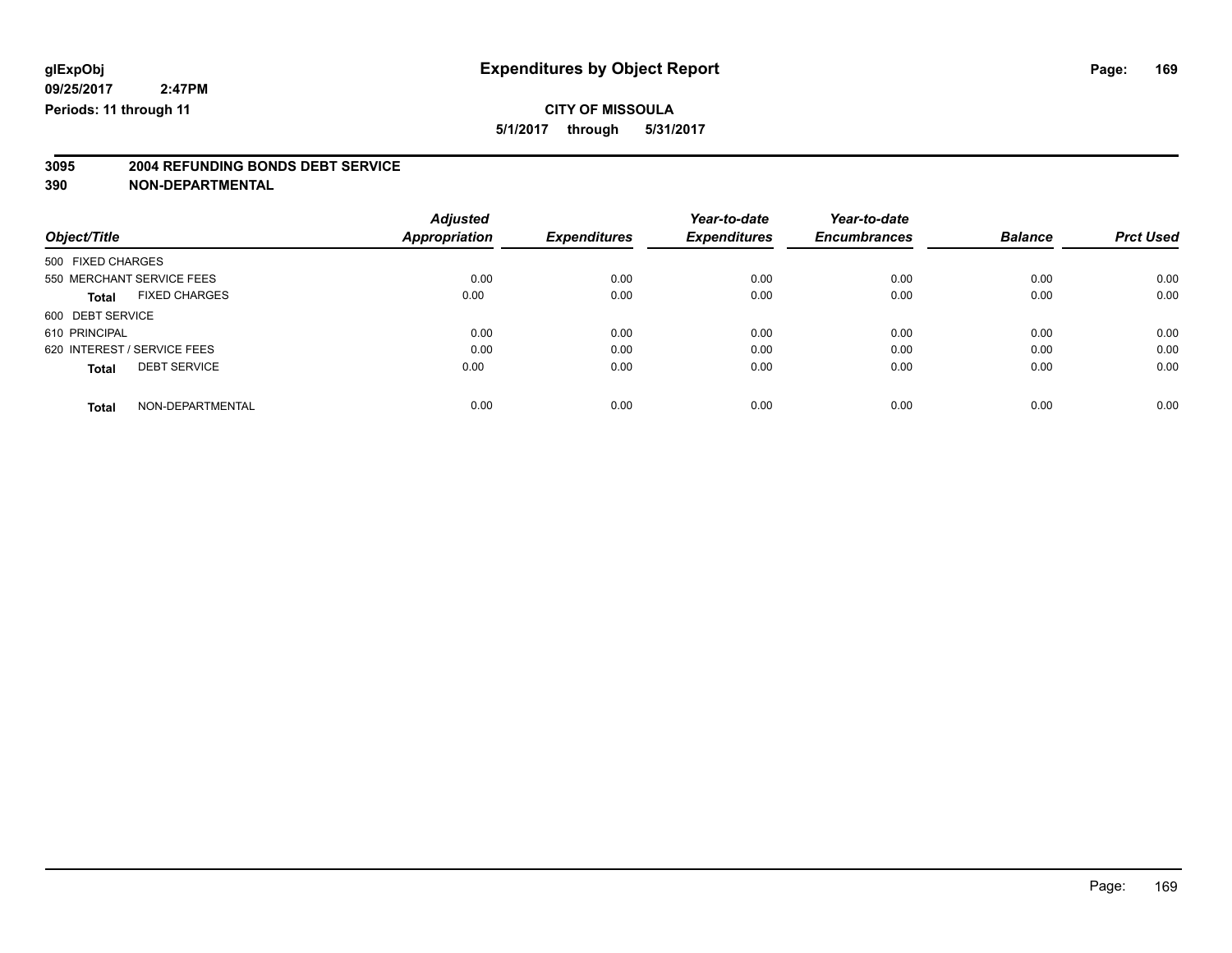#### **glExpObj Expenditures by Object Report Page: 170**

**09/25/2017 2:47PM Periods: 11 through 11**

#### **3095 2004 REFUNDING BONDS DEBT SERVICE**

| Object/Title                |                                   | <b>Adjusted</b><br><b>Appropriation</b> | <b>Expenditures</b> | Year-to-date<br><b>Expenditures</b> | Year-to-date<br><b>Encumbrances</b> | <b>Balance</b> | <b>Prct Used</b> |
|-----------------------------|-----------------------------------|-----------------------------------------|---------------------|-------------------------------------|-------------------------------------|----------------|------------------|
|                             |                                   |                                         |                     |                                     |                                     |                |                  |
| 500 FIXED CHARGES           |                                   |                                         |                     |                                     |                                     |                |                  |
| 550 MERCHANT SERVICE FEES   |                                   | 0.00                                    | 0.00                | 0.00                                | 0.00                                | 0.00           | 0.00             |
| <b>Total</b>                | <b>FIXED CHARGES</b>              | 0.00                                    | 0.00                | 0.00                                | 0.00                                | 0.00           | 0.00             |
| 600 DEBT SERVICE            |                                   |                                         |                     |                                     |                                     |                |                  |
| 610 PRINCIPAL               |                                   | 0.00                                    | 0.00                | 0.00                                | 0.00                                | 0.00           | 0.00             |
| 620 INTEREST / SERVICE FEES |                                   | 0.00                                    | 0.00                | 0.00                                | 0.00                                | 0.00           | 0.00             |
| <b>Total</b>                | <b>DEBT SERVICE</b>               | 0.00                                    | 0.00                | 0.00                                | 0.00                                | 0.00           | 0.00             |
| <b>Total</b>                | 2004 REFUNDING BONDS DEBT SERVICE | 0.00                                    | 0.00                | 0.00                                | 0.00                                | 0.00           | 0.00             |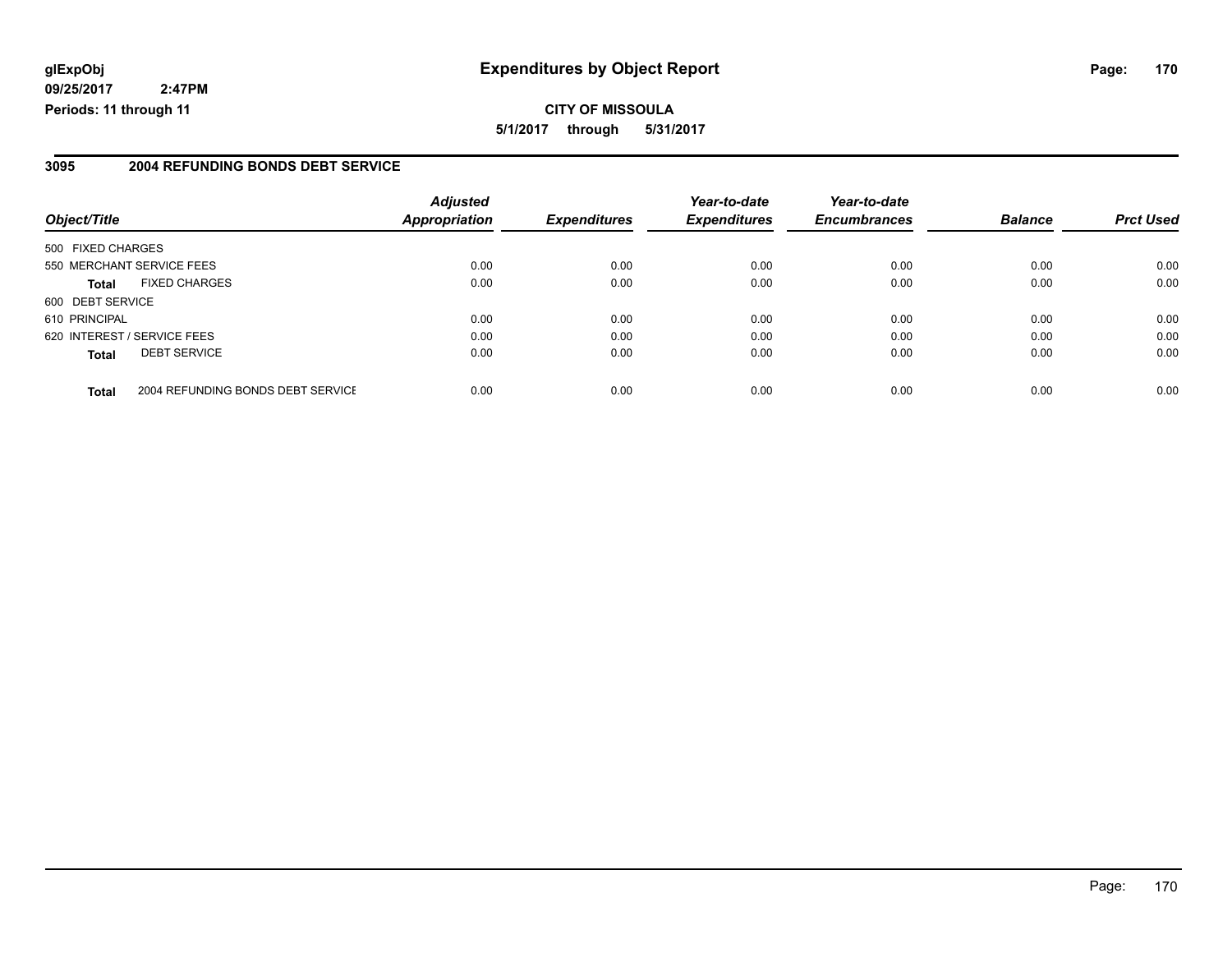**3096 NEW FIRE STATION GO BOND**

|                                      | <b>Adjusted</b>      |                     | Year-to-date        | Year-to-date        |                |                  |
|--------------------------------------|----------------------|---------------------|---------------------|---------------------|----------------|------------------|
| Object/Title                         | <b>Appropriation</b> | <b>Expenditures</b> | <b>Expenditures</b> | <b>Encumbrances</b> | <b>Balance</b> | <b>Prct Used</b> |
| 500 FIXED CHARGES                    |                      |                     |                     |                     |                |                  |
| 550 MERCHANT SERVICE FEES            | 0.00                 | 0.00                | 0.00                | 0.00                | 0.00           | 0.00             |
| <b>FIXED CHARGES</b><br><b>Total</b> | 0.00                 | 0.00                | 0.00                | 0.00                | 0.00           | 0.00             |
| 600 DEBT SERVICE                     |                      |                     |                     |                     |                |                  |
| 610 PRINCIPAL                        | 0.00                 | 0.00                | 0.00                | 0.00                | 0.00           | 0.00             |
| 620 INTEREST / SERVICE FEES          | 0.00                 | 0.00                | 350.00              | 0.00                | $-350.00$      | 0.00             |
| <b>DEBT SERVICE</b><br><b>Total</b>  | 0.00                 | 0.00                | 350.00              | 0.00                | $-350.00$      | 0.00             |
| 800 OTHER OBJECTS                    |                      |                     |                     |                     |                |                  |
| 820 TRANSFERS TO OTHER FUNDS         | 0.00                 | 0.00                | 0.00                | 0.00                | 0.00           | 0.00             |
| OTHER OBJECTS<br><b>Total</b>        | 0.00                 | 0.00                | 0.00                | 0.00                | 0.00           | 0.00             |
|                                      |                      |                     |                     |                     |                |                  |
| NON-DEPARTMENTAL<br><b>Total</b>     | 0.00                 | 0.00                | 350.00              | 0.00                | $-350.00$      | 0.00             |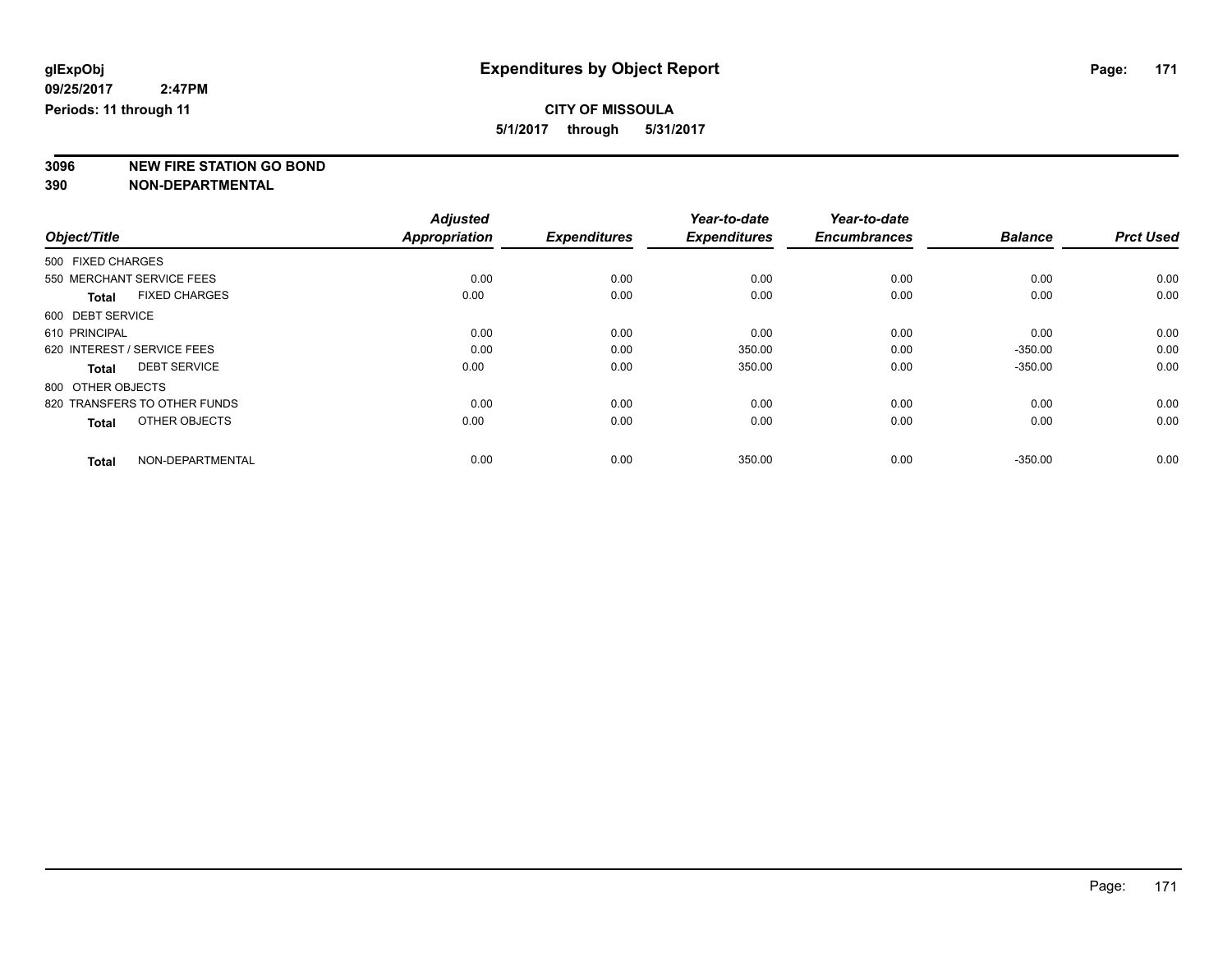#### **CITY OF MISSOULA 5/1/2017 through 5/31/2017**

#### **3096 NEW FIRE STATION GO BOND**

|                   |                              | <b>Adjusted</b> |                     | Year-to-date        | Year-to-date        |                |                  |
|-------------------|------------------------------|-----------------|---------------------|---------------------|---------------------|----------------|------------------|
| Object/Title      |                              | Appropriation   | <b>Expenditures</b> | <b>Expenditures</b> | <b>Encumbrances</b> | <b>Balance</b> | <b>Prct Used</b> |
| 500 FIXED CHARGES |                              |                 |                     |                     |                     |                |                  |
|                   | 550 MERCHANT SERVICE FEES    | 0.00            | 0.00                | 0.00                | 0.00                | 0.00           | 0.00             |
| <b>Total</b>      | <b>FIXED CHARGES</b>         | 0.00            | 0.00                | 0.00                | 0.00                | 0.00           | 0.00             |
| 600 DEBT SERVICE  |                              |                 |                     |                     |                     |                |                  |
| 610 PRINCIPAL     |                              | 0.00            | 0.00                | 0.00                | 0.00                | 0.00           | 0.00             |
|                   | 620 INTEREST / SERVICE FEES  | 0.00            | 0.00                | 350.00              | 0.00                | $-350.00$      | 0.00             |
| <b>Total</b>      | <b>DEBT SERVICE</b>          | 0.00            | 0.00                | 350.00              | 0.00                | $-350.00$      | 0.00             |
| 800 OTHER OBJECTS |                              |                 |                     |                     |                     |                |                  |
|                   | 820 TRANSFERS TO OTHER FUNDS | 0.00            | 0.00                | 0.00                | 0.00                | 0.00           | 0.00             |
| <b>Total</b>      | OTHER OBJECTS                | 0.00            | 0.00                | 0.00                | 0.00                | 0.00           | 0.00             |
| <b>Total</b>      | NEW FIRE STATION GO BOND     | 0.00            | 0.00                | 350.00              | 0.00                | $-350.00$      | 0.00             |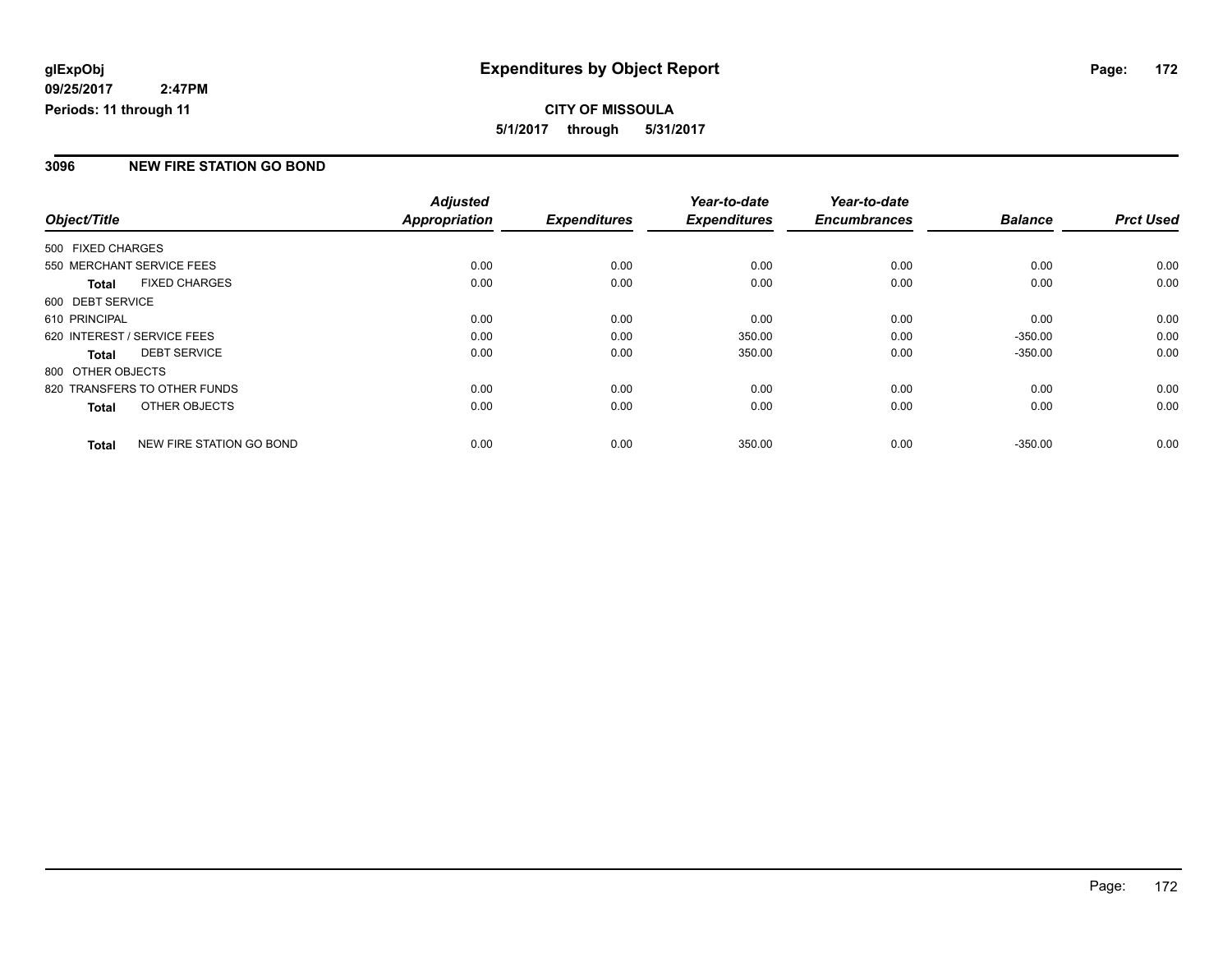**3097 2007 REFUNDING BONDS**

| Object/Title                         | <b>Adjusted</b><br><b>Appropriation</b> | <b>Expenditures</b> | Year-to-date<br><b>Expenditures</b> | Year-to-date<br><b>Encumbrances</b> | <b>Balance</b> | <b>Prct Used</b> |
|--------------------------------------|-----------------------------------------|---------------------|-------------------------------------|-------------------------------------|----------------|------------------|
| 500 FIXED CHARGES                    |                                         |                     |                                     |                                     |                |                  |
| 500 FIXED CHARGES                    | 0.00                                    | 0.00                | 0.00                                | 0.00                                | 0.00           | 0.00             |
| 550 MERCHANT SERVICE FEES            | 0.00                                    | 0.00                | 0.00                                | 0.00                                | 0.00           | 0.00             |
| <b>FIXED CHARGES</b><br><b>Total</b> | 0.00                                    | 0.00                | 0.00                                | 0.00                                | 0.00           | 0.00             |
| 600 DEBT SERVICE                     |                                         |                     |                                     |                                     |                |                  |
| 610 PRINCIPAL                        | 0.00                                    | 0.00                | 0.00                                | 0.00                                | 0.00           | 0.00             |
| 620 INTEREST / SERVICE FEES          | 0.00                                    | 0.00                | 0.00                                | 0.00                                | 0.00           | 0.00             |
| <b>DEBT SERVICE</b><br><b>Total</b>  | 0.00                                    | 0.00                | 0.00                                | 0.00                                | 0.00           | 0.00             |
| NON-DEPARTMENTAL<br><b>Total</b>     | 0.00                                    | 0.00                | 0.00                                | 0.00                                | 0.00           | 0.00             |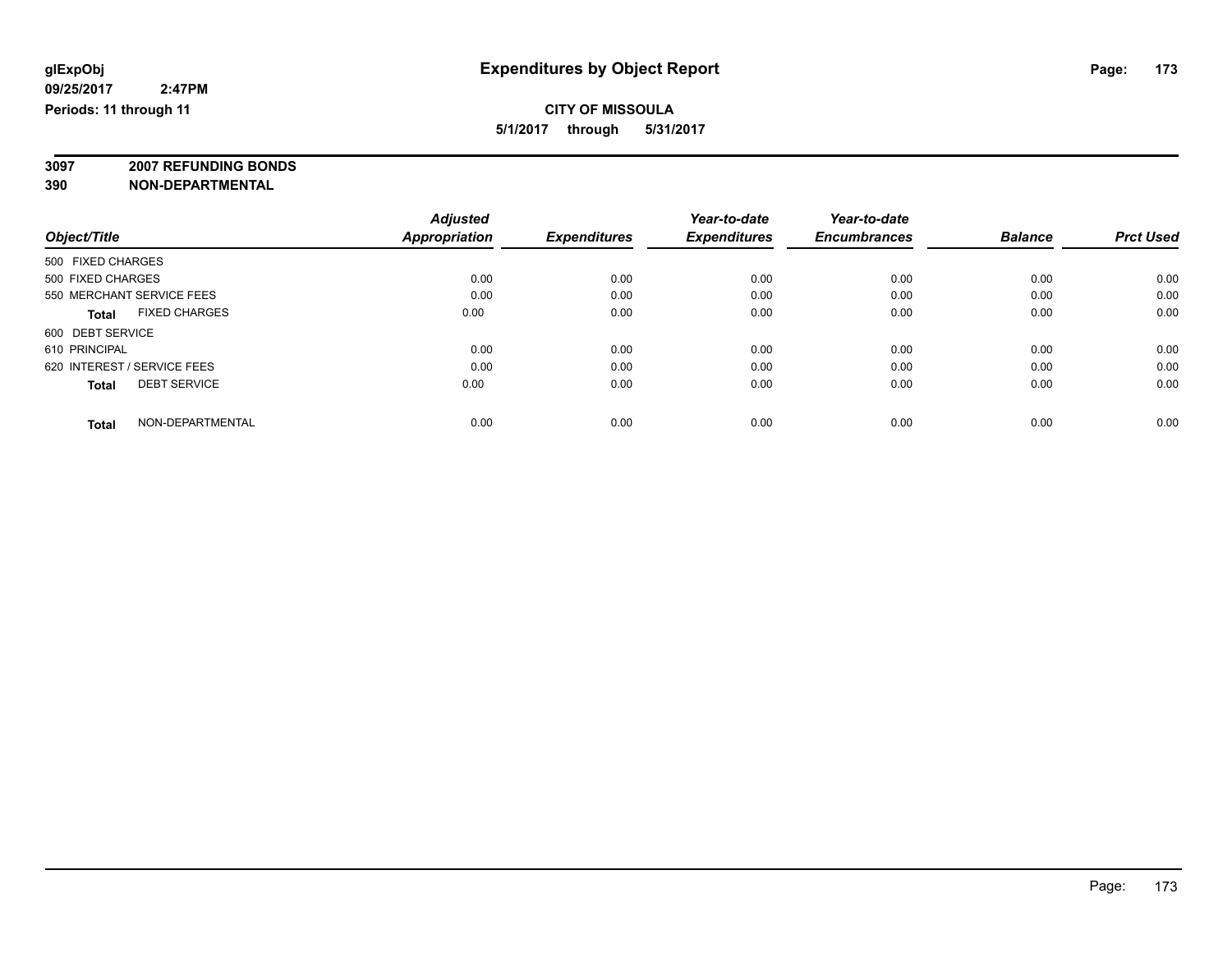#### **CITY OF MISSOULA 5/1/2017 through 5/31/2017**

#### **3097 2007 REFUNDING BONDS**

| Object/Title                         | <b>Adjusted</b><br><b>Appropriation</b> | <b>Expenditures</b> | Year-to-date<br><b>Expenditures</b> | Year-to-date<br><b>Encumbrances</b> | <b>Balance</b> | <b>Prct Used</b> |
|--------------------------------------|-----------------------------------------|---------------------|-------------------------------------|-------------------------------------|----------------|------------------|
| 500 FIXED CHARGES                    |                                         |                     |                                     |                                     |                |                  |
| 500 FIXED CHARGES                    | 0.00                                    | 0.00                | 0.00                                | 0.00                                | 0.00           | 0.00             |
| 550 MERCHANT SERVICE FEES            | 0.00                                    | 0.00                | 0.00                                | 0.00                                | 0.00           | 0.00             |
| <b>FIXED CHARGES</b><br><b>Total</b> | 0.00                                    | 0.00                | 0.00                                | 0.00                                | 0.00           | 0.00             |
| 600 DEBT SERVICE                     |                                         |                     |                                     |                                     |                |                  |
| 610 PRINCIPAL                        | 0.00                                    | 0.00                | 0.00                                | 0.00                                | 0.00           | 0.00             |
| 620 INTEREST / SERVICE FEES          | 0.00                                    | 0.00                | 0.00                                | 0.00                                | 0.00           | 0.00             |
| <b>DEBT SERVICE</b><br><b>Total</b>  | 0.00                                    | 0.00                | 0.00                                | 0.00                                | 0.00           | 0.00             |
| 2007 REFUNDING BONDS<br><b>Total</b> | 0.00                                    | 0.00                | 0.00                                | 0.00                                | 0.00           | 0.00             |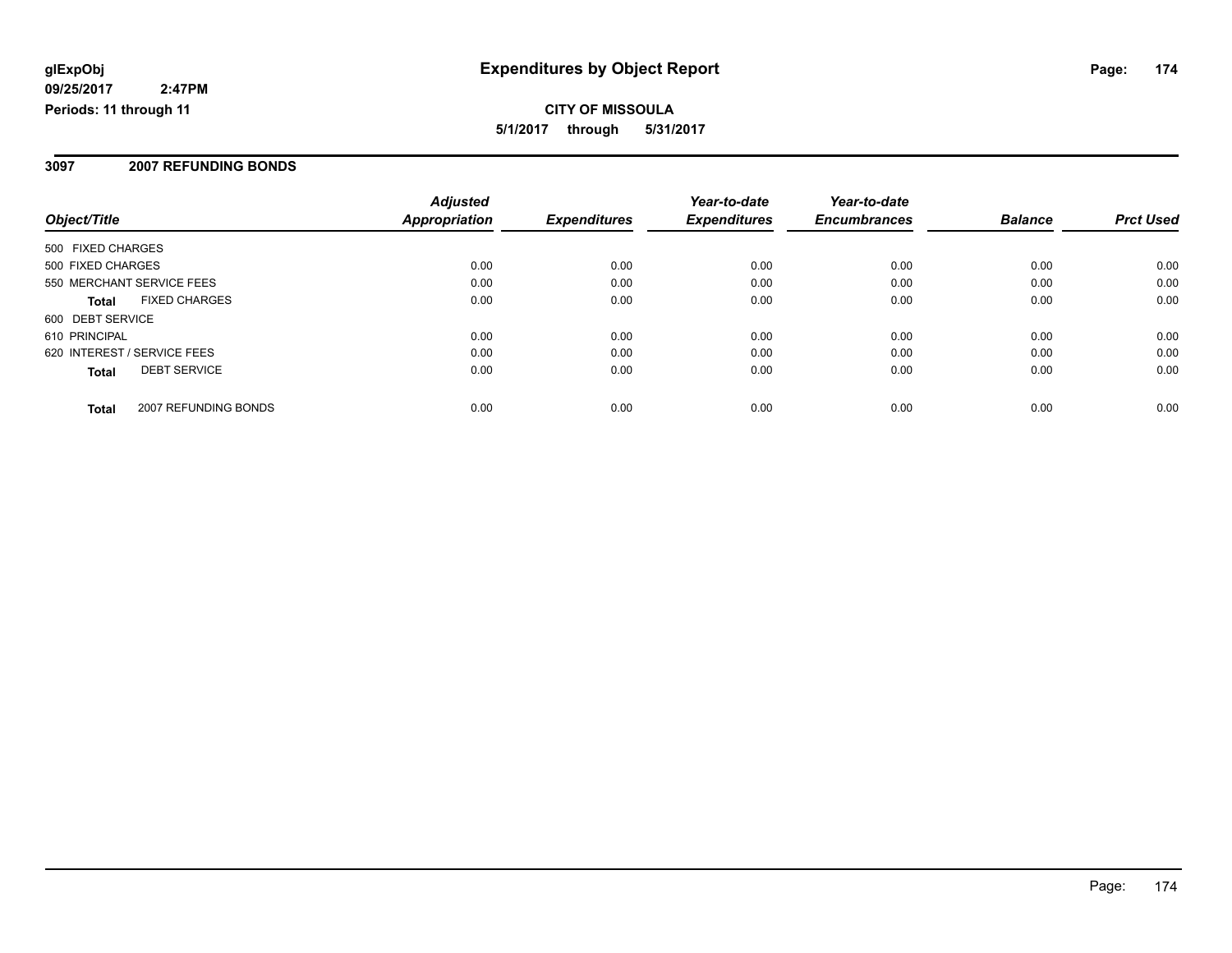### **CITY OF MISSOULA**

**5/1/2017 through 5/31/2017**

# **3100 SIDEWALK & CURB WARRANTS FUND**

|                                      | <b>Adjusted</b>      |                     | Year-to-date        | Year-to-date        |                |                  |
|--------------------------------------|----------------------|---------------------|---------------------|---------------------|----------------|------------------|
| Object/Title                         | <b>Appropriation</b> | <b>Expenditures</b> | <b>Expenditures</b> | <b>Encumbrances</b> | <b>Balance</b> | <b>Prct Used</b> |
| 500 FIXED CHARGES                    |                      |                     |                     |                     |                |                  |
| 550 MERCHANT SERVICE FEES            | 0.00                 | 0.00                | 0.00                | 0.00                | 0.00           | 0.00             |
| <b>FIXED CHARGES</b><br><b>Total</b> | 0.00                 | 0.00                | 0.00                | 0.00                | 0.00           | 0.00             |
| 600 DEBT SERVICE                     |                      |                     |                     |                     |                |                  |
| 610 PRINCIPAL                        | 0.00                 | 0.00                | 0.00                | 0.00                | 0.00           | 0.00             |
| 620 INTEREST / SERVICE FEES          | 0.00                 | 0.00                | 0.00                | 0.00                | 0.00           | 0.00             |
| <b>DEBT SERVICE</b><br><b>Total</b>  | 0.00                 | 0.00                | 0.00                | 0.00                | 0.00           | 0.00             |
| 800 OTHER OBJECTS                    |                      |                     |                     |                     |                |                  |
| 820 TRANSFERS TO OTHER FUNDS         | 0.00                 | 0.00                | 0.00                | 0.00                | 0.00           | 0.00             |
| OTHER OBJECTS<br><b>Total</b>        | 0.00                 | 0.00                | 0.00                | 0.00                | 0.00           | 0.00             |
|                                      |                      |                     |                     |                     |                |                  |
| NON-DEPARTMENTAL<br><b>Total</b>     | 0.00                 | 0.00                | 0.00                | 0.00                | 0.00           | 0.00             |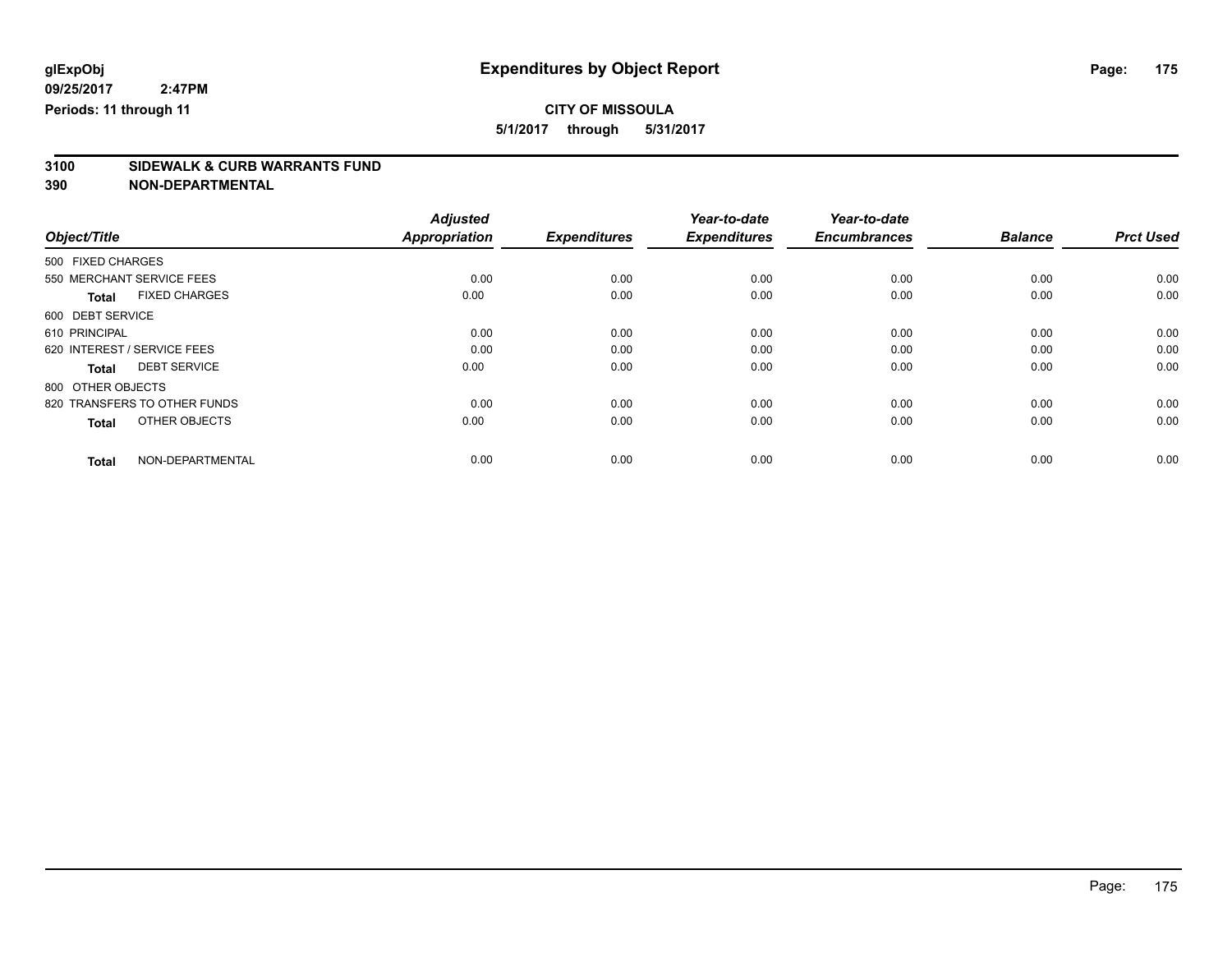**CITY OF MISSOULA 5/1/2017 through 5/31/2017**

#### **3100 SIDEWALK & CURB WARRANTS FUND**

|                   |                               | <b>Adjusted</b>      |                     | Year-to-date        | Year-to-date        |                |                  |
|-------------------|-------------------------------|----------------------|---------------------|---------------------|---------------------|----------------|------------------|
| Object/Title      |                               | <b>Appropriation</b> | <b>Expenditures</b> | <b>Expenditures</b> | <b>Encumbrances</b> | <b>Balance</b> | <b>Prct Used</b> |
| 500 FIXED CHARGES |                               |                      |                     |                     |                     |                |                  |
|                   | 550 MERCHANT SERVICE FEES     | 0.00                 | 0.00                | 0.00                | 0.00                | 0.00           | 0.00             |
| <b>Total</b>      | <b>FIXED CHARGES</b>          | 0.00                 | 0.00                | 0.00                | 0.00                | 0.00           | 0.00             |
| 600 DEBT SERVICE  |                               |                      |                     |                     |                     |                |                  |
| 610 PRINCIPAL     |                               | 0.00                 | 0.00                | 0.00                | 0.00                | 0.00           | 0.00             |
|                   | 620 INTEREST / SERVICE FEES   | 0.00                 | 0.00                | 0.00                | 0.00                | 0.00           | 0.00             |
| <b>Total</b>      | <b>DEBT SERVICE</b>           | 0.00                 | 0.00                | 0.00                | 0.00                | 0.00           | 0.00             |
| 800 OTHER OBJECTS |                               |                      |                     |                     |                     |                |                  |
|                   | 820 TRANSFERS TO OTHER FUNDS  | 0.00                 | 0.00                | 0.00                | 0.00                | 0.00           | 0.00             |
| <b>Total</b>      | OTHER OBJECTS                 | 0.00                 | 0.00                | 0.00                | 0.00                | 0.00           | 0.00             |
| <b>Total</b>      | SIDEWALK & CURB WARRANTS FUND | 0.00                 | 0.00                | 0.00                | 0.00                | 0.00           | 0.00             |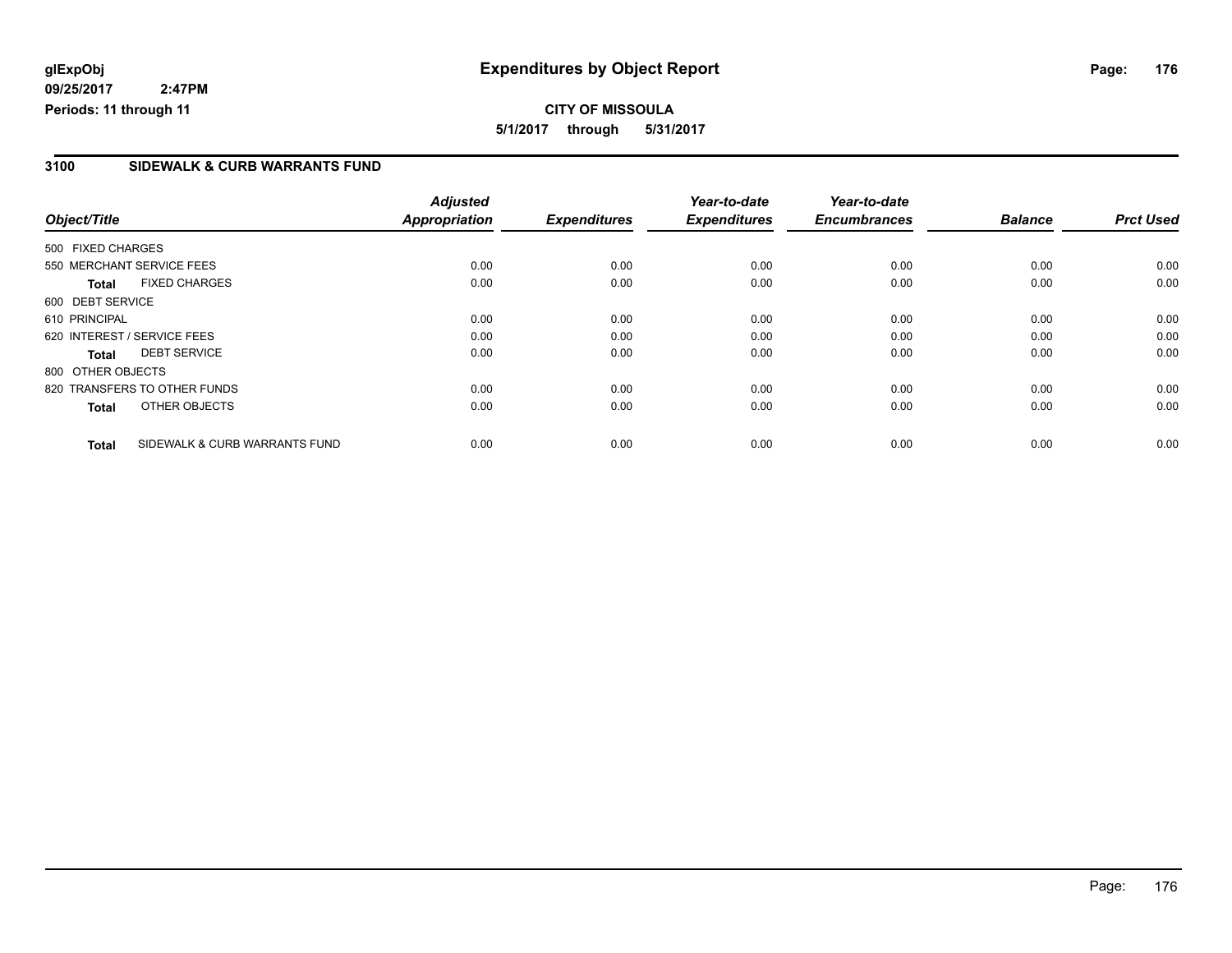#### **CITY OF MISSOULA**

**5/1/2017 through 5/31/2017**

# **3200 FY99 SIDEWALK & CURB DEBT SERVICE FUND**

|                                      | <b>Adjusted</b>      |                     | Year-to-date        | Year-to-date        |                |                  |
|--------------------------------------|----------------------|---------------------|---------------------|---------------------|----------------|------------------|
| Object/Title                         | <b>Appropriation</b> | <b>Expenditures</b> | <b>Expenditures</b> | <b>Encumbrances</b> | <b>Balance</b> | <b>Prct Used</b> |
| 500 FIXED CHARGES                    |                      |                     |                     |                     |                |                  |
| 550 MERCHANT SERVICE FEES            | 0.00                 | 0.00                | 0.00                | 0.00                | 0.00           | 0.00             |
| <b>FIXED CHARGES</b><br><b>Total</b> | 0.00                 | 0.00                | 0.00                | 0.00                | 0.00           | 0.00             |
| 600 DEBT SERVICE                     |                      |                     |                     |                     |                |                  |
| 610 PRINCIPAL                        | 0.00                 | 0.00                | 0.00                | 0.00                | 0.00           | 0.00             |
| 620 INTEREST / SERVICE FEES          | 0.00                 | 0.00                | 0.00                | 0.00                | 0.00           | 0.00             |
| <b>DEBT SERVICE</b><br><b>Total</b>  | 0.00                 | 0.00                | 0.00                | 0.00                | 0.00           | 0.00             |
| 800 OTHER OBJECTS                    |                      |                     |                     |                     |                |                  |
| 820 TRANSFERS TO OTHER FUNDS         | 0.00                 | 0.00                | 0.00                | 0.00                | 0.00           | 0.00             |
| OTHER OBJECTS<br><b>Total</b>        | 0.00                 | 0.00                | 0.00                | 0.00                | 0.00           | 0.00             |
|                                      |                      |                     |                     |                     |                |                  |
| NON-DEPARTMENTAL<br><b>Total</b>     | 0.00                 | 0.00                | 0.00                | 0.00                | 0.00           | 0.00             |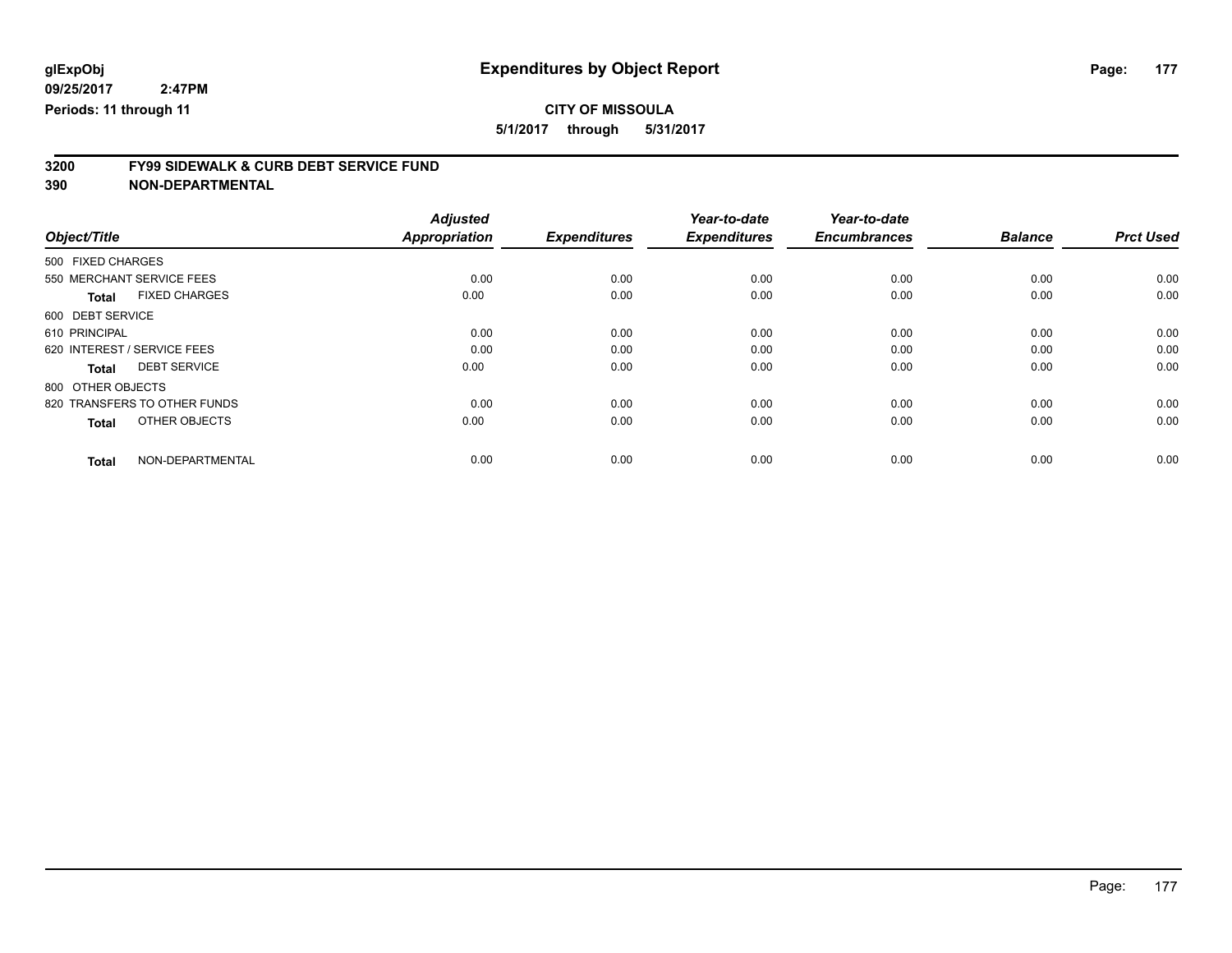#### **3200 FY99 SIDEWALK & CURB DEBT SERVICE FUND**

|                             |                                              | <b>Adjusted</b>      |                     | Year-to-date        | Year-to-date        |                |                  |
|-----------------------------|----------------------------------------------|----------------------|---------------------|---------------------|---------------------|----------------|------------------|
| Object/Title                |                                              | <b>Appropriation</b> | <b>Expenditures</b> | <b>Expenditures</b> | <b>Encumbrances</b> | <b>Balance</b> | <b>Prct Used</b> |
| 500 FIXED CHARGES           |                                              |                      |                     |                     |                     |                |                  |
| 550 MERCHANT SERVICE FEES   |                                              | 0.00                 | 0.00                | 0.00                | 0.00                | 0.00           | 0.00             |
| <b>Total</b>                | <b>FIXED CHARGES</b>                         | 0.00                 | 0.00                | 0.00                | 0.00                | 0.00           | 0.00             |
| 600 DEBT SERVICE            |                                              |                      |                     |                     |                     |                |                  |
| 610 PRINCIPAL               |                                              | 0.00                 | 0.00                | 0.00                | 0.00                | 0.00           | 0.00             |
| 620 INTEREST / SERVICE FEES |                                              | 0.00                 | 0.00                | 0.00                | 0.00                | 0.00           | 0.00             |
| <b>Total</b>                | <b>DEBT SERVICE</b>                          | 0.00                 | 0.00                | 0.00                | 0.00                | 0.00           | 0.00             |
| 800 OTHER OBJECTS           |                                              |                      |                     |                     |                     |                |                  |
|                             | 820 TRANSFERS TO OTHER FUNDS                 | 0.00                 | 0.00                | 0.00                | 0.00                | 0.00           | 0.00             |
| <b>Total</b>                | OTHER OBJECTS                                | 0.00                 | 0.00                | 0.00                | 0.00                | 0.00           | 0.00             |
| <b>Total</b>                | <b>FY99 SIDEWALK &amp; CURB DEBT SERVICE</b> | 0.00                 | 0.00                | 0.00                | 0.00                | 0.00           | 0.00             |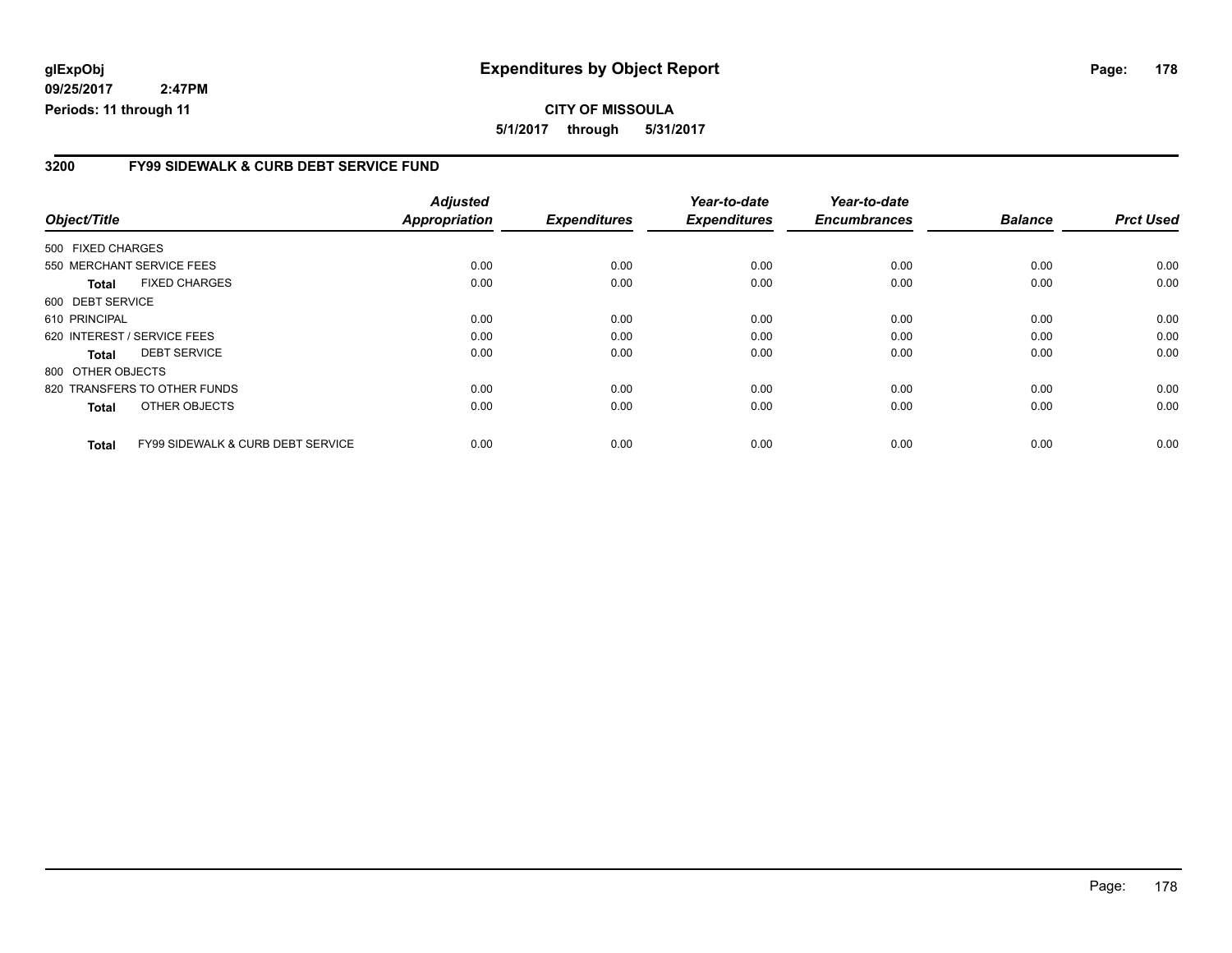### **CITY OF MISSOULA**

**5/1/2017 through 5/31/2017**

# **3300 FY00 SIDEWALK & CURB DEBT SERVICE FUND**

|                                      | <b>Adjusted</b> |                     | Year-to-date        | Year-to-date        |                |                  |
|--------------------------------------|-----------------|---------------------|---------------------|---------------------|----------------|------------------|
| Object/Title                         | Appropriation   | <b>Expenditures</b> | <b>Expenditures</b> | <b>Encumbrances</b> | <b>Balance</b> | <b>Prct Used</b> |
| 500 FIXED CHARGES                    |                 |                     |                     |                     |                |                  |
| 550 MERCHANT SERVICE FEES            | 0.00            | 0.00                | 0.00                | 0.00                | 0.00           | 0.00             |
| <b>FIXED CHARGES</b><br><b>Total</b> | 0.00            | 0.00                | 0.00                | 0.00                | 0.00           | 0.00             |
| 600 DEBT SERVICE                     |                 |                     |                     |                     |                |                  |
| 610 PRINCIPAL                        | 0.00            | 0.00                | 0.00                | 0.00                | 0.00           | 0.00             |
| 620 INTEREST / SERVICE FEES          | 0.00            | 0.00                | 0.00                | 0.00                | 0.00           | 0.00             |
| <b>DEBT SERVICE</b><br><b>Total</b>  | 0.00            | 0.00                | 0.00                | 0.00                | 0.00           | 0.00             |
| NON-DEPARTMENTAL<br><b>Total</b>     | 0.00            | 0.00                | 0.00                | 0.00                | 0.00           | 0.00             |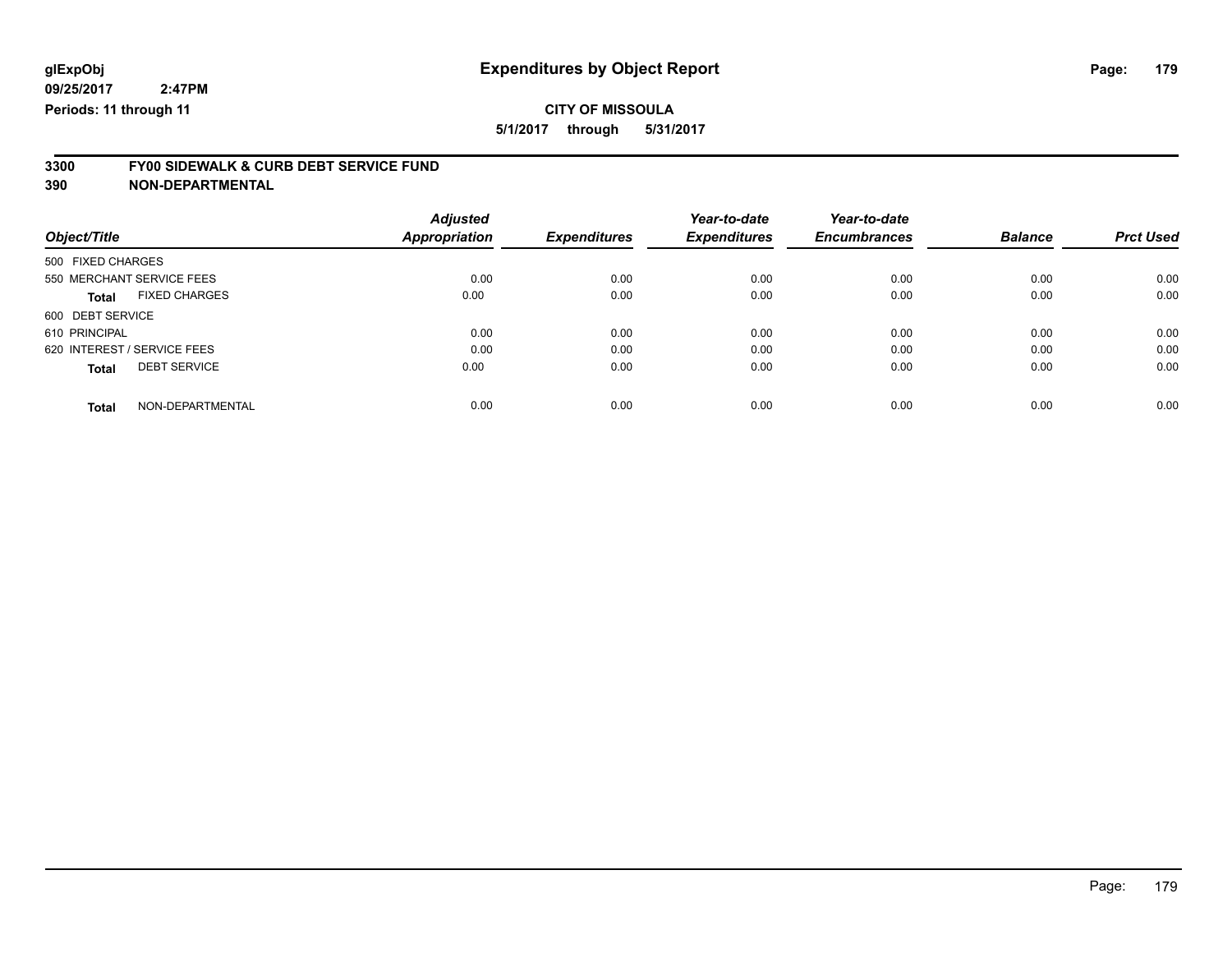#### **glExpObj Expenditures by Object Report Page: 180**

**09/25/2017 2:47PM Periods: 11 through 11**

#### **3300 FY00 SIDEWALK & CURB DEBT SERVICE FUND**

| Object/Title      |                                   | <b>Adjusted</b><br><b>Appropriation</b> | <b>Expenditures</b> | Year-to-date<br><b>Expenditures</b> | Year-to-date<br><b>Encumbrances</b> | <b>Balance</b> | <b>Prct Used</b> |
|-------------------|-----------------------------------|-----------------------------------------|---------------------|-------------------------------------|-------------------------------------|----------------|------------------|
| 500 FIXED CHARGES |                                   |                                         |                     |                                     |                                     |                |                  |
|                   | 550 MERCHANT SERVICE FEES         | 0.00                                    | 0.00                | 0.00                                | 0.00                                | 0.00           | 0.00             |
| <b>Total</b>      | <b>FIXED CHARGES</b>              | 0.00                                    | 0.00                | 0.00                                | 0.00                                | 0.00           | 0.00             |
| 600 DEBT SERVICE  |                                   |                                         |                     |                                     |                                     |                |                  |
| 610 PRINCIPAL     |                                   | 0.00                                    | 0.00                | 0.00                                | 0.00                                | 0.00           | 0.00             |
|                   | 620 INTEREST / SERVICE FEES       | 0.00                                    | 0.00                | 0.00                                | 0.00                                | 0.00           | 0.00             |
| <b>Total</b>      | <b>DEBT SERVICE</b>               | 0.00                                    | 0.00                | 0.00                                | 0.00                                | 0.00           | 0.00             |
| <b>Total</b>      | FY00 SIDEWALK & CURB DEBT SERVICE | 0.00                                    | 0.00                | 0.00                                | 0.00                                | 0.00           | 0.00             |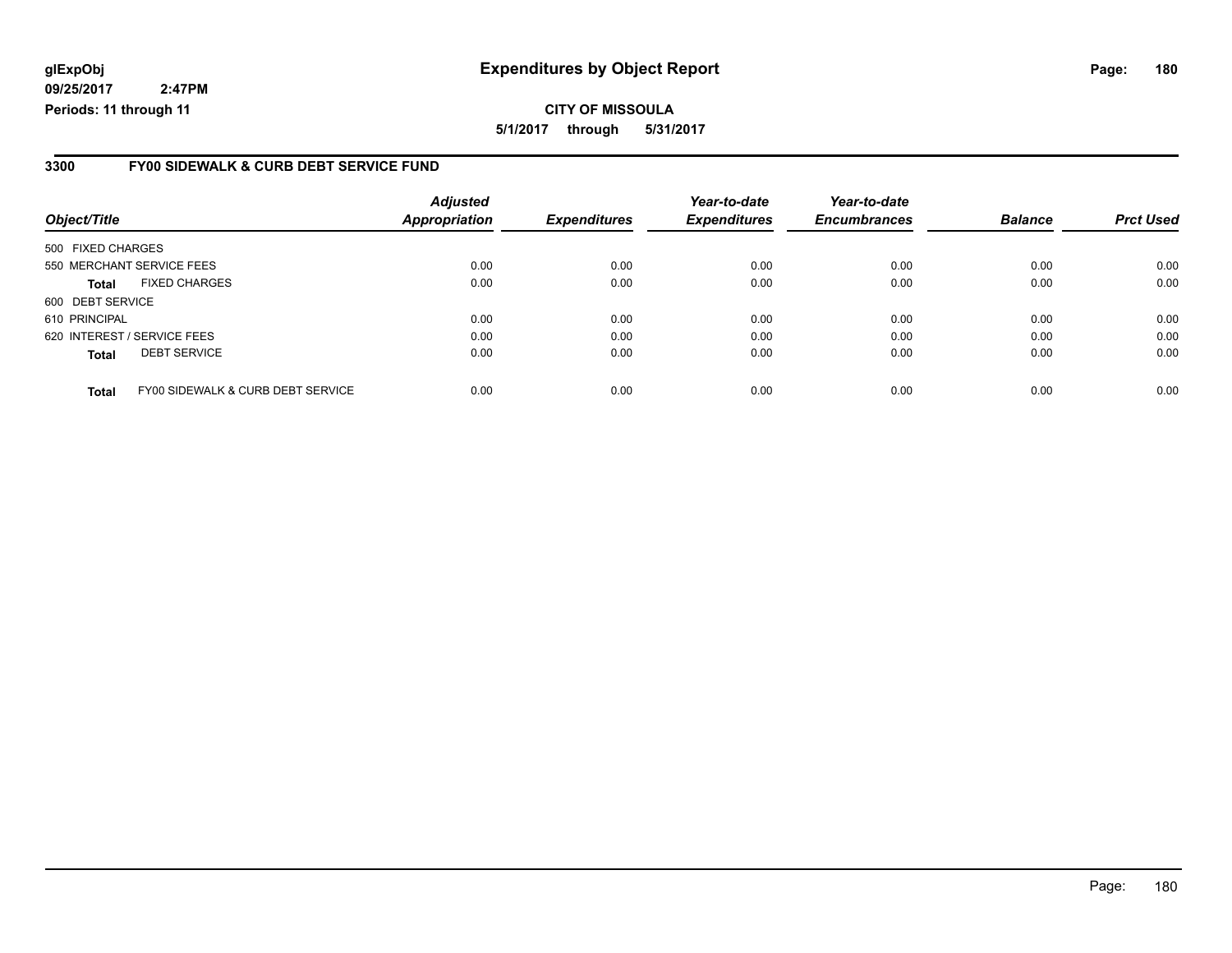#### **3305 JUDGMENT LEVIES 390 NON-DEPARTMENTAL**

|                                     | <b>Adjusted</b>      |                     | Year-to-date        | Year-to-date        |                |                  |
|-------------------------------------|----------------------|---------------------|---------------------|---------------------|----------------|------------------|
| Object/Title                        | <b>Appropriation</b> | <b>Expenditures</b> | <b>Expenditures</b> | <b>Encumbrances</b> | <b>Balance</b> | <b>Prct Used</b> |
| 600 DEBT SERVICE                    |                      |                     |                     |                     |                |                  |
| 615 JUDGMENT LEVY DEBT PAYMENT      | 0.00                 | 0.00                | 0.00                | 0.00                | 0.00           | 0.00             |
| <b>DEBT SERVICE</b><br><b>Total</b> | 0.00                 | 0.00                | 0.00                | 0.00                | 0.00           | 0.00             |
| 800 OTHER OBJECTS                   |                      |                     |                     |                     |                |                  |
| 820 TRANSFERS TO OTHER FUNDS        | 0.00                 | 0.00                | 0.00                | 0.00                | 0.00           | 0.00             |
| OTHER OBJECTS<br><b>Total</b>       | 0.00                 | 0.00                | 0.00                | 0.00                | 0.00           | 0.00             |
| NON-DEPARTMENTAL<br><b>Total</b>    | 0.00                 | 0.00                | 0.00                | 0.00                | 0.00           | 0.00             |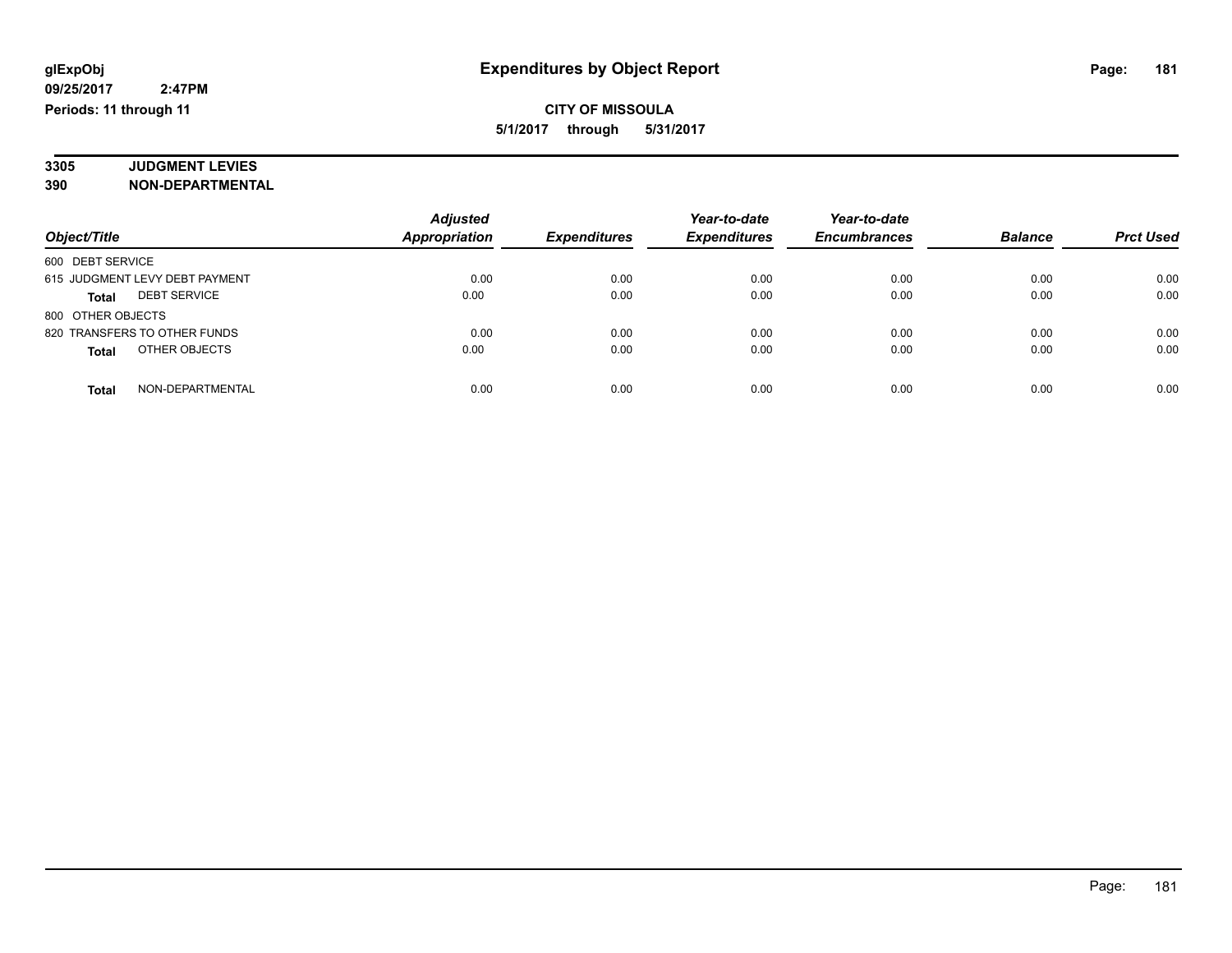**3305 JUDGMENT LEVIES**

|                                     | <b>Adjusted</b> |                     | Year-to-date        | Year-to-date        |                |                  |
|-------------------------------------|-----------------|---------------------|---------------------|---------------------|----------------|------------------|
| Object/Title                        | Appropriation   | <b>Expenditures</b> | <b>Expenditures</b> | <b>Encumbrances</b> | <b>Balance</b> | <b>Prct Used</b> |
| 600 DEBT SERVICE                    |                 |                     |                     |                     |                |                  |
| 615 JUDGMENT LEVY DEBT PAYMENT      | 0.00            | 0.00                | 0.00                | 0.00                | 0.00           | 0.00             |
| <b>DEBT SERVICE</b><br><b>Total</b> | 0.00            | 0.00                | 0.00                | 0.00                | 0.00           | 0.00             |
| 800 OTHER OBJECTS                   |                 |                     |                     |                     |                |                  |
| 820 TRANSFERS TO OTHER FUNDS        | 0.00            | 0.00                | 0.00                | 0.00                | 0.00           | 0.00             |
| OTHER OBJECTS<br><b>Total</b>       | 0.00            | 0.00                | 0.00                | 0.00                | 0.00           | 0.00             |
| <b>JUDGMENT LEVIES</b><br>Total     | 0.00            | 0.00                | 0.00                | 0.00                | 0.00           | 0.00             |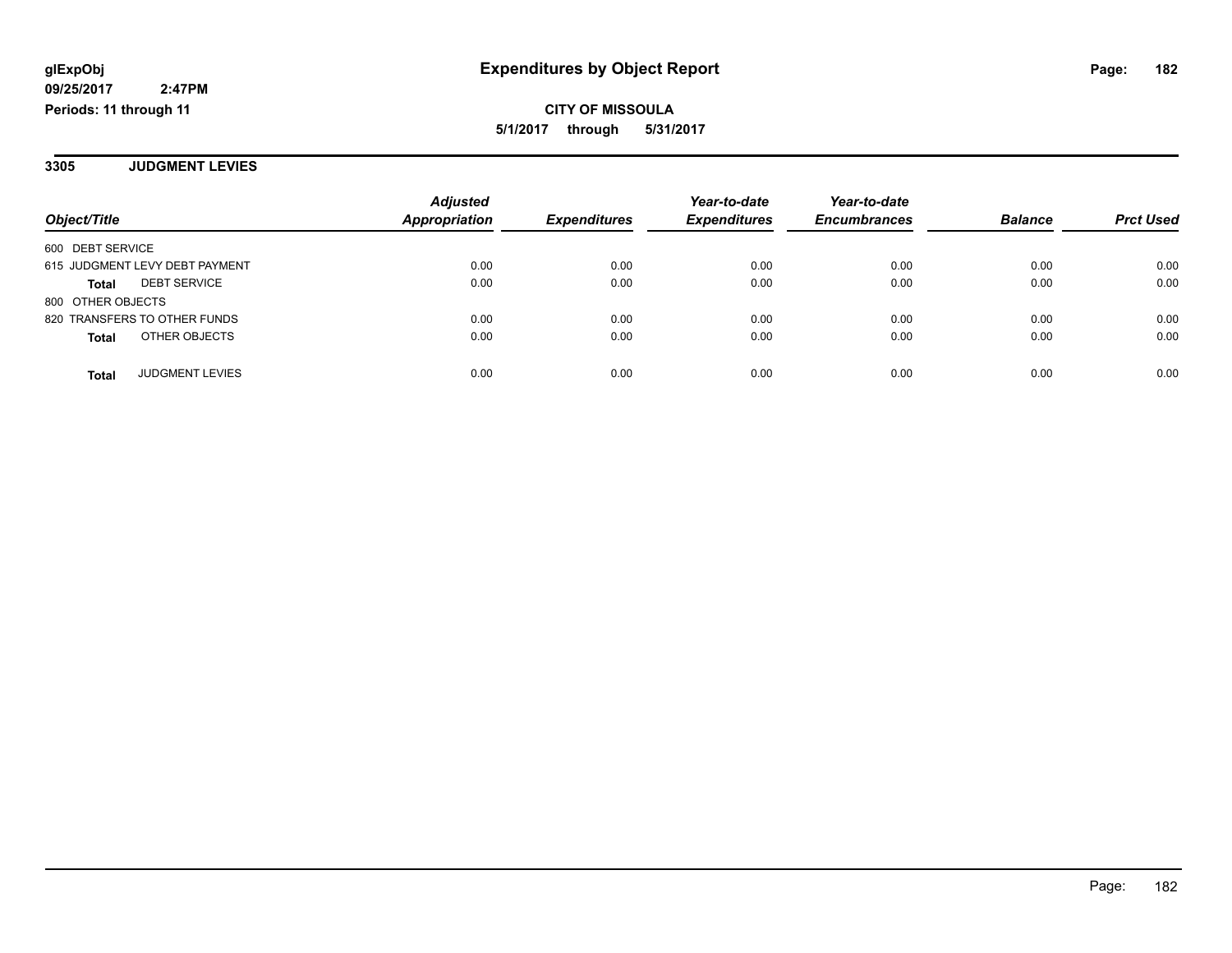## **glExpObj Expenditures by Object Report Page: 183**

**09/25/2017 2:47PM Periods: 11 through 11**

### **CITY OF MISSOULA 5/1/2017 through 5/31/2017**

#### **3400 FY01 SIDEWALK & CURB DEBT SERVICE FUND**

**000 \*\*\* Title Not Found \*\*\***

| Object/Title                     | <b>Adjusted</b><br>Appropriation | <b>Expenditures</b> | Year-to-date<br><b>Expenditures</b> | Year-to-date<br><b>Encumbrances</b> | <b>Balance</b> | <b>Prct Used</b> |
|----------------------------------|----------------------------------|---------------------|-------------------------------------|-------------------------------------|----------------|------------------|
| 800 OTHER OBJECTS                |                                  |                     |                                     |                                     |                |                  |
| 820 TRANSFERS TO OTHER FUNDS     | 0.00                             | 0.00                | 0.00                                | 0.00                                | 0.00           | 0.00             |
| OTHER OBJECTS<br><b>Total</b>    | 0.00                             | 0.00                | 0.00                                | 0.00                                | 0.00           | 0.00             |
| *** Title Not Found ***<br>Total | 0.00                             | 0.00                | 0.00                                | 0.00                                | 0.00           | 0.00             |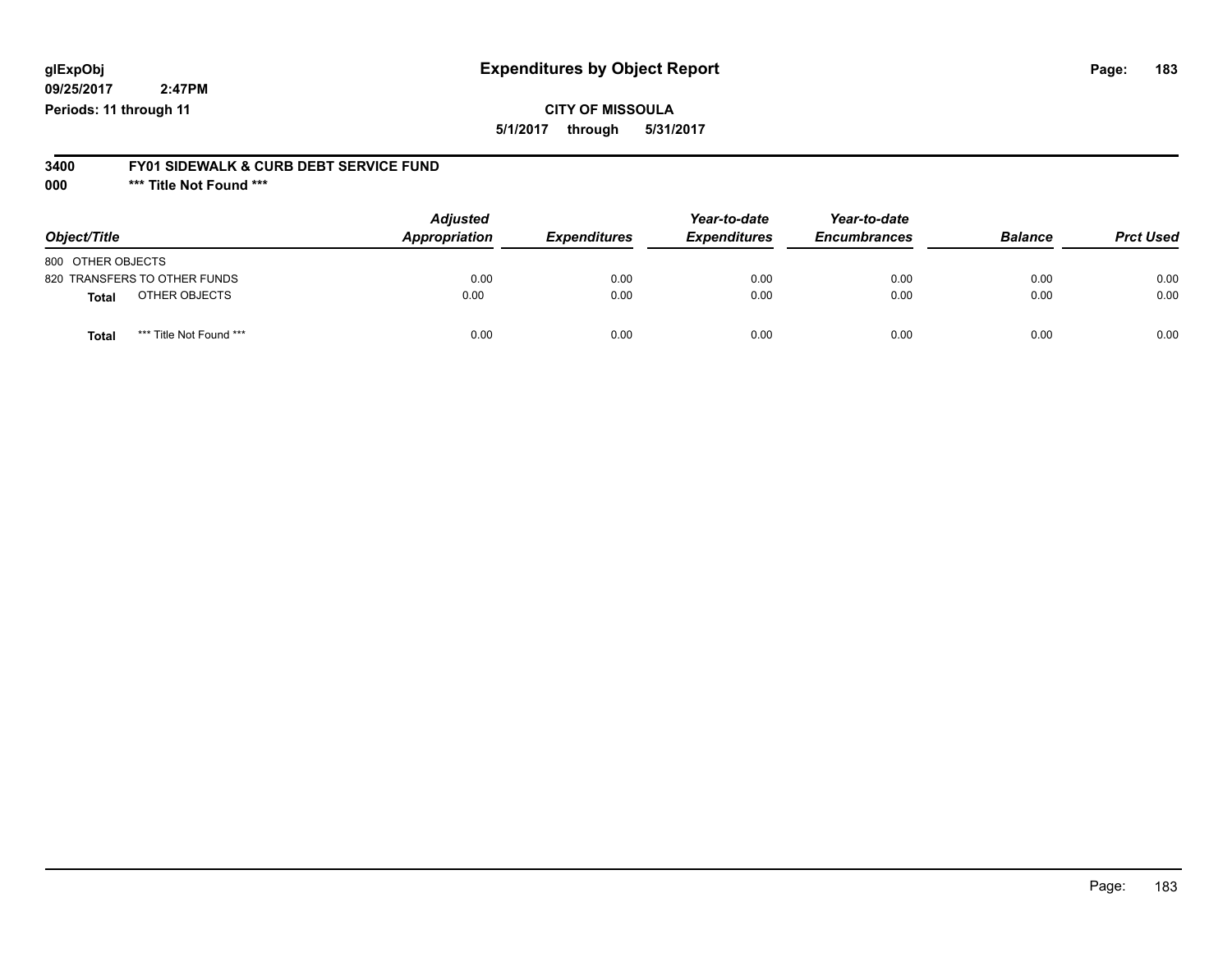## **CITY OF MISSOULA**

**5/1/2017 through 5/31/2017**

# **3400 FY01 SIDEWALK & CURB DEBT SERVICE FUND**

|                                      | <b>Adjusted</b>      | <b>Expenditures</b> | Year-to-date<br><b>Expenditures</b> | Year-to-date<br><b>Encumbrances</b> | <b>Balance</b> | <b>Prct Used</b> |
|--------------------------------------|----------------------|---------------------|-------------------------------------|-------------------------------------|----------------|------------------|
| Object/Title                         | <b>Appropriation</b> |                     |                                     |                                     |                |                  |
| 500 FIXED CHARGES                    |                      |                     |                                     |                                     |                |                  |
| 550 MERCHANT SERVICE FEES            | 0.00                 | 0.00                | 0.00                                | 0.00                                | 0.00           | 0.00             |
| <b>FIXED CHARGES</b><br><b>Total</b> | 0.00                 | 0.00                | 0.00                                | 0.00                                | 0.00           | 0.00             |
| 600 DEBT SERVICE                     |                      |                     |                                     |                                     |                |                  |
| 610 PRINCIPAL                        | 0.00                 | 0.00                | 0.00                                | 0.00                                | 0.00           | 0.00             |
| 620 INTEREST / SERVICE FEES          | 0.00                 | 0.00                | 0.00                                | 0.00                                | 0.00           | 0.00             |
| <b>DEBT SERVICE</b><br><b>Total</b>  | 0.00                 | 0.00                | 0.00                                | 0.00                                | 0.00           | 0.00             |
| 800 OTHER OBJECTS                    |                      |                     |                                     |                                     |                |                  |
| 820 TRANSFERS TO OTHER FUNDS         | 0.00                 | 0.00                | 0.00                                | 0.00                                | 0.00           | 0.00             |
| OTHER OBJECTS<br><b>Total</b>        | 0.00                 | 0.00                | 0.00                                | 0.00                                | 0.00           | 0.00             |
|                                      |                      |                     |                                     |                                     |                |                  |
| NON-DEPARTMENTAL<br><b>Total</b>     | 0.00                 | 0.00                | 0.00                                | 0.00                                | 0.00           | 0.00             |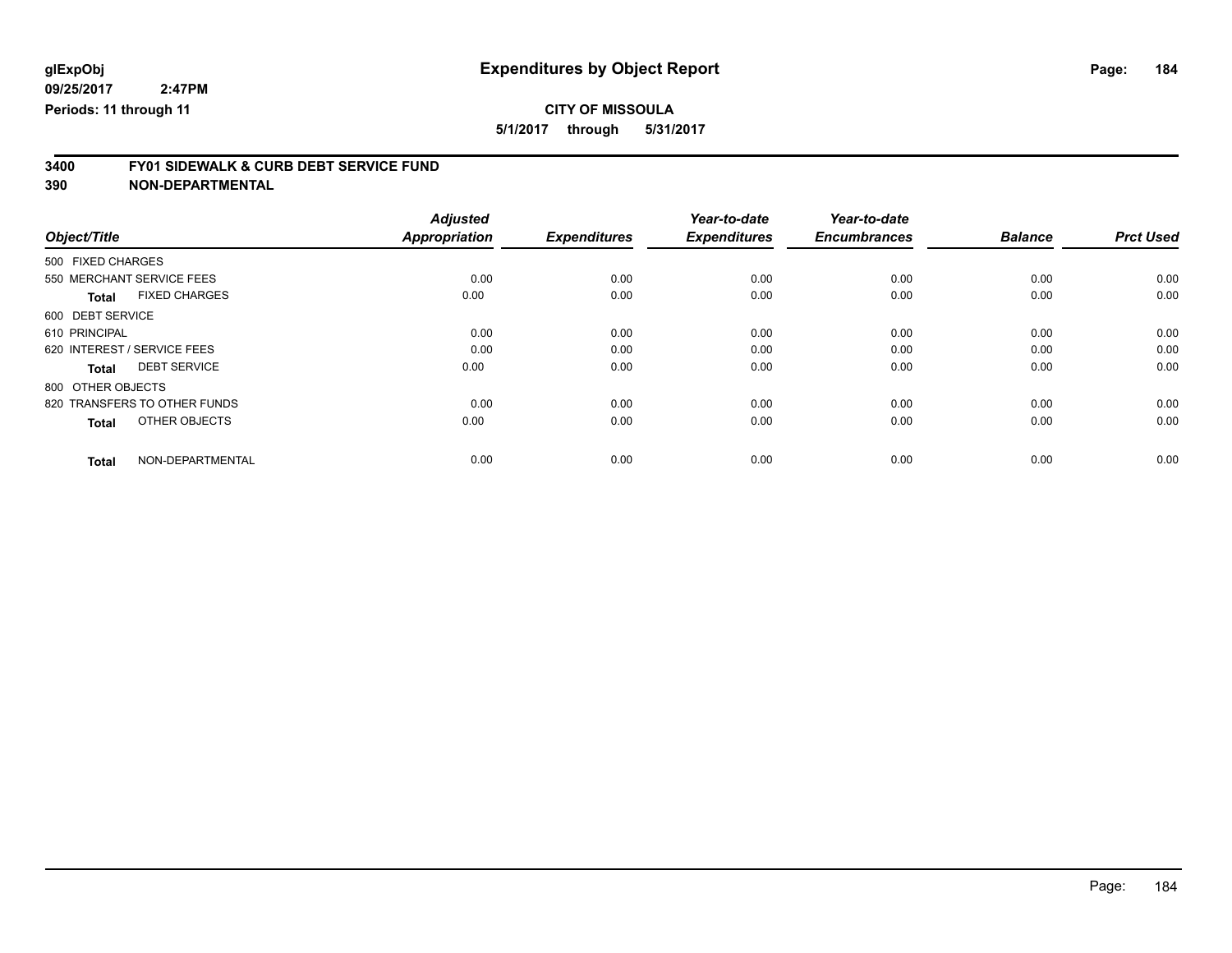## **glExpObj Expenditures by Object Report Page: 185**

**09/25/2017 2:47PM Periods: 11 through 11**

#### **3400 FY01 SIDEWALK & CURB DEBT SERVICE FUND**

| Object/Title      |                                              | <b>Adjusted</b><br><b>Appropriation</b> | <b>Expenditures</b> | Year-to-date<br><b>Expenditures</b> | Year-to-date<br><b>Encumbrances</b> | <b>Balance</b> | <b>Prct Used</b> |
|-------------------|----------------------------------------------|-----------------------------------------|---------------------|-------------------------------------|-------------------------------------|----------------|------------------|
| 500 FIXED CHARGES |                                              |                                         |                     |                                     |                                     |                |                  |
|                   | 550 MERCHANT SERVICE FEES                    | 0.00                                    | 0.00                | 0.00                                | 0.00                                | 0.00           | 0.00             |
| Total             | <b>FIXED CHARGES</b>                         | 0.00                                    | 0.00                | 0.00                                | 0.00                                | 0.00           | 0.00             |
| 600 DEBT SERVICE  |                                              |                                         |                     |                                     |                                     |                |                  |
| 610 PRINCIPAL     |                                              | 0.00                                    | 0.00                | 0.00                                | 0.00                                | 0.00           | 0.00             |
|                   | 620 INTEREST / SERVICE FEES                  | 0.00                                    | 0.00                | 0.00                                | 0.00                                | 0.00           | 0.00             |
| Total             | <b>DEBT SERVICE</b>                          | 0.00                                    | 0.00                | 0.00                                | 0.00                                | 0.00           | 0.00             |
| 800 OTHER OBJECTS |                                              |                                         |                     |                                     |                                     |                |                  |
|                   | 820 TRANSFERS TO OTHER FUNDS                 | 0.00                                    | 0.00                | 0.00                                | 0.00                                | 0.00           | 0.00             |
| <b>Total</b>      | OTHER OBJECTS                                | 0.00                                    | 0.00                | 0.00                                | 0.00                                | 0.00           | 0.00             |
| <b>Total</b>      | <b>FY01 SIDEWALK &amp; CURB DEBT SERVICE</b> | 0.00                                    | 0.00                | 0.00                                | 0.00                                | 0.00           | 0.00             |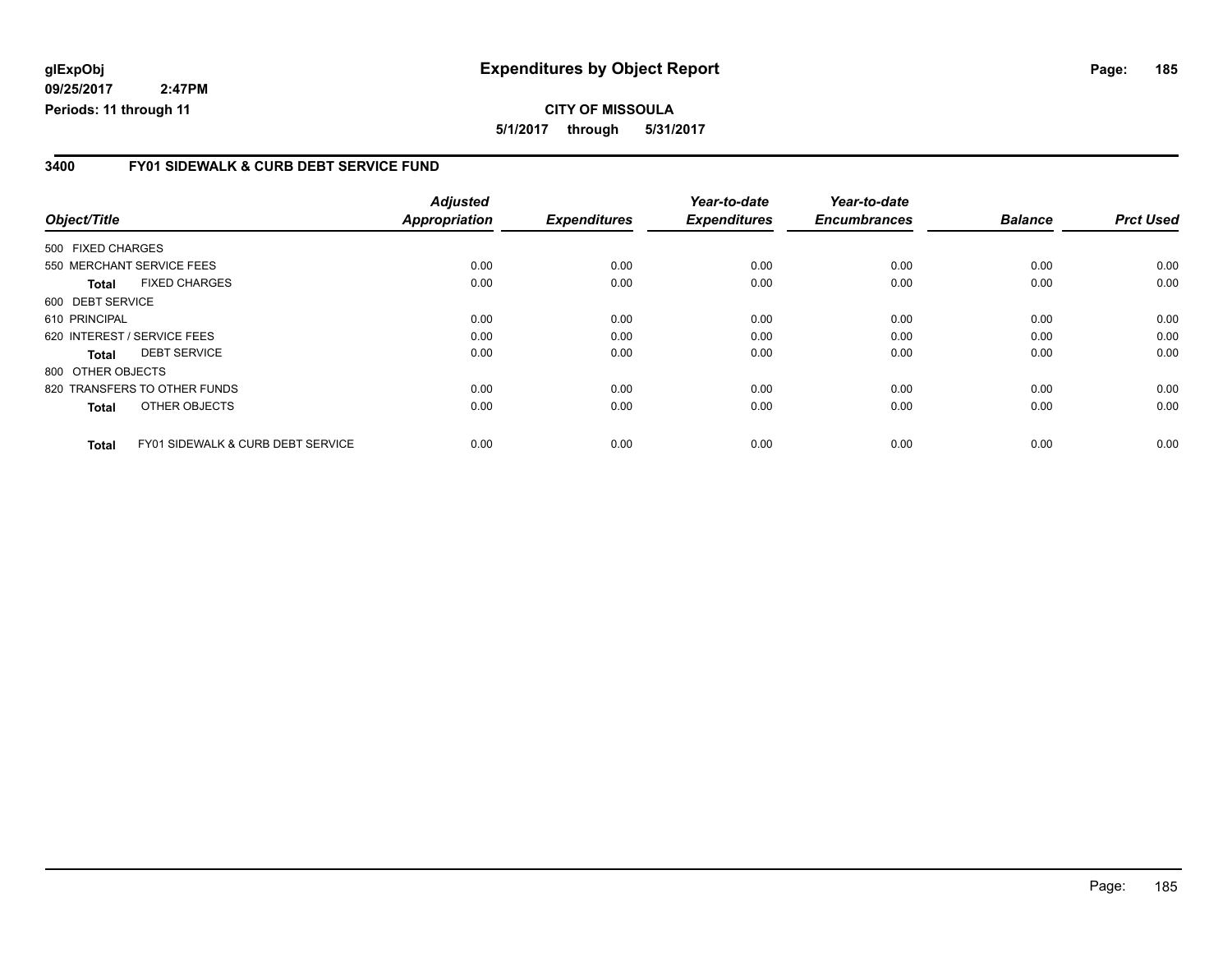## **glExpObj Expenditures by Object Report Page: 186**

**09/25/2017 2:47PM Periods: 11 through 11**

**CITY OF MISSOULA 5/1/2017 through 5/31/2017**

# **3410 FY02 SIDEWALK & CURB DEBT SERVICE FUND**

**000 \*\*\* Title Not Found \*\*\***

| Object/Title                     | <b>Adjusted</b><br>Appropriation | <b>Expenditures</b> | Year-to-date<br><b>Expenditures</b> | Year-to-date<br><b>Encumbrances</b> | <b>Balance</b> | <b>Prct Used</b> |
|----------------------------------|----------------------------------|---------------------|-------------------------------------|-------------------------------------|----------------|------------------|
| 800 OTHER OBJECTS                |                                  |                     |                                     |                                     |                |                  |
| 820 TRANSFERS TO OTHER FUNDS     | 0.00                             | 0.00                | 0.00                                | 0.00                                | 0.00           | 0.00             |
| OTHER OBJECTS<br><b>Total</b>    | 0.00                             | 0.00                | 0.00                                | 0.00                                | 0.00           | 0.00             |
| *** Title Not Found ***<br>Total | 0.00                             | 0.00                | 0.00                                | 0.00                                | 0.00           | 0.00             |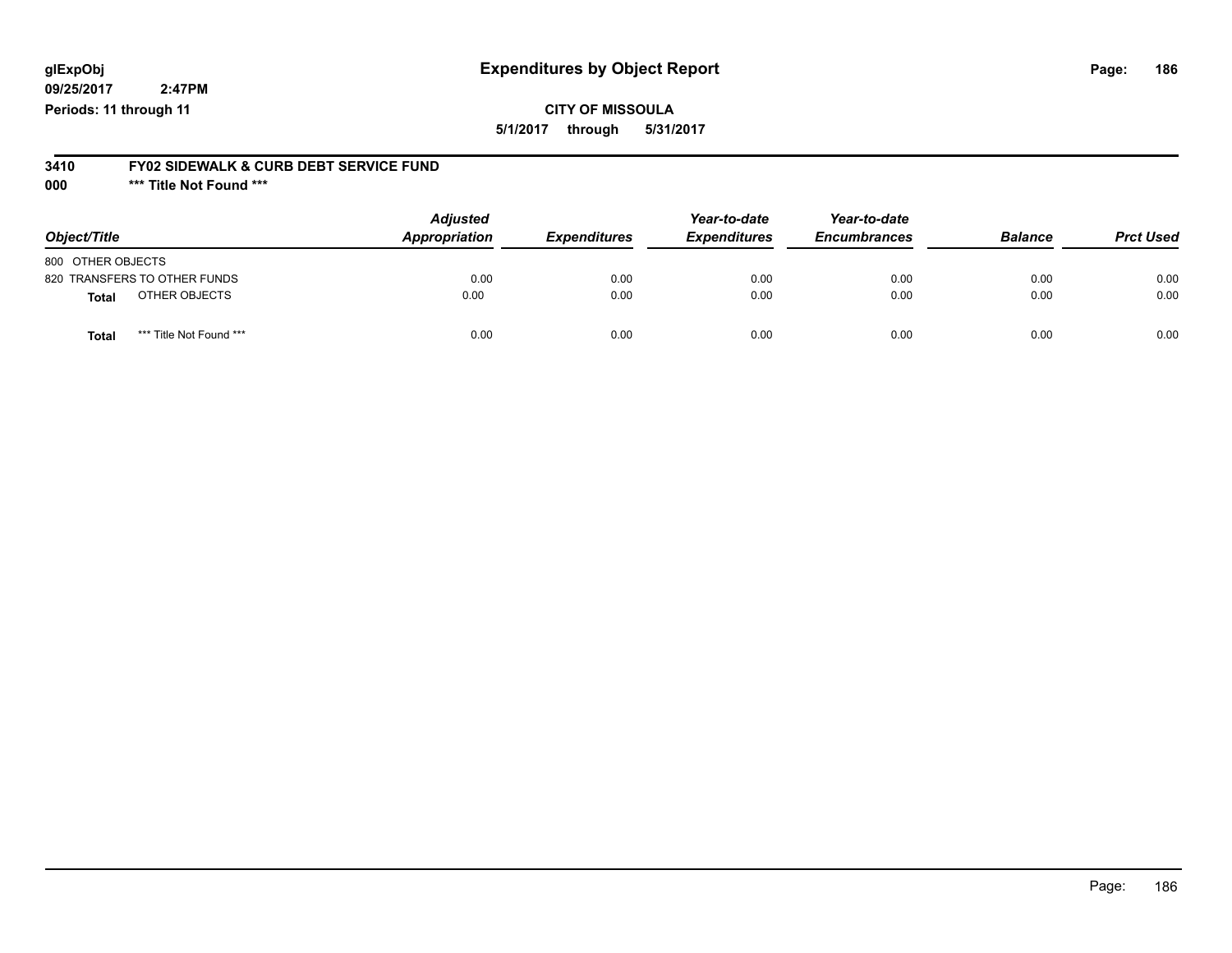# **CITY OF MISSOULA**

**5/1/2017 through 5/31/2017**

# **3410 FY02 SIDEWALK & CURB DEBT SERVICE FUND**

| Object/Title                         | <b>Adjusted</b><br>Appropriation | <b>Expenditures</b> | Year-to-date<br><b>Expenditures</b> | Year-to-date<br><b>Encumbrances</b> | <b>Balance</b> | <b>Prct Used</b> |
|--------------------------------------|----------------------------------|---------------------|-------------------------------------|-------------------------------------|----------------|------------------|
| 500 FIXED CHARGES                    |                                  |                     |                                     |                                     |                |                  |
| 550 MERCHANT SERVICE FEES            | 0.00                             | 0.00                | 0.00                                | 0.00                                | 0.00           | 0.00             |
| <b>FIXED CHARGES</b><br><b>Total</b> | 0.00                             | 0.00                | 0.00                                | 0.00                                | 0.00           | 0.00             |
| 600 DEBT SERVICE                     |                                  |                     |                                     |                                     |                |                  |
| 610 PRINCIPAL                        | 0.00                             | 0.00                | 0.00                                | 0.00                                | 0.00           | 0.00             |
| 620 INTEREST / SERVICE FEES          | 0.00                             | 0.00                | 0.00                                | 0.00                                | 0.00           | 0.00             |
| <b>DEBT SERVICE</b><br><b>Total</b>  | 0.00                             | 0.00                | 0.00                                | 0.00                                | 0.00           | 0.00             |
| NON-DEPARTMENTAL<br><b>Total</b>     | 0.00                             | 0.00                | 0.00                                | 0.00                                | 0.00           | 0.00             |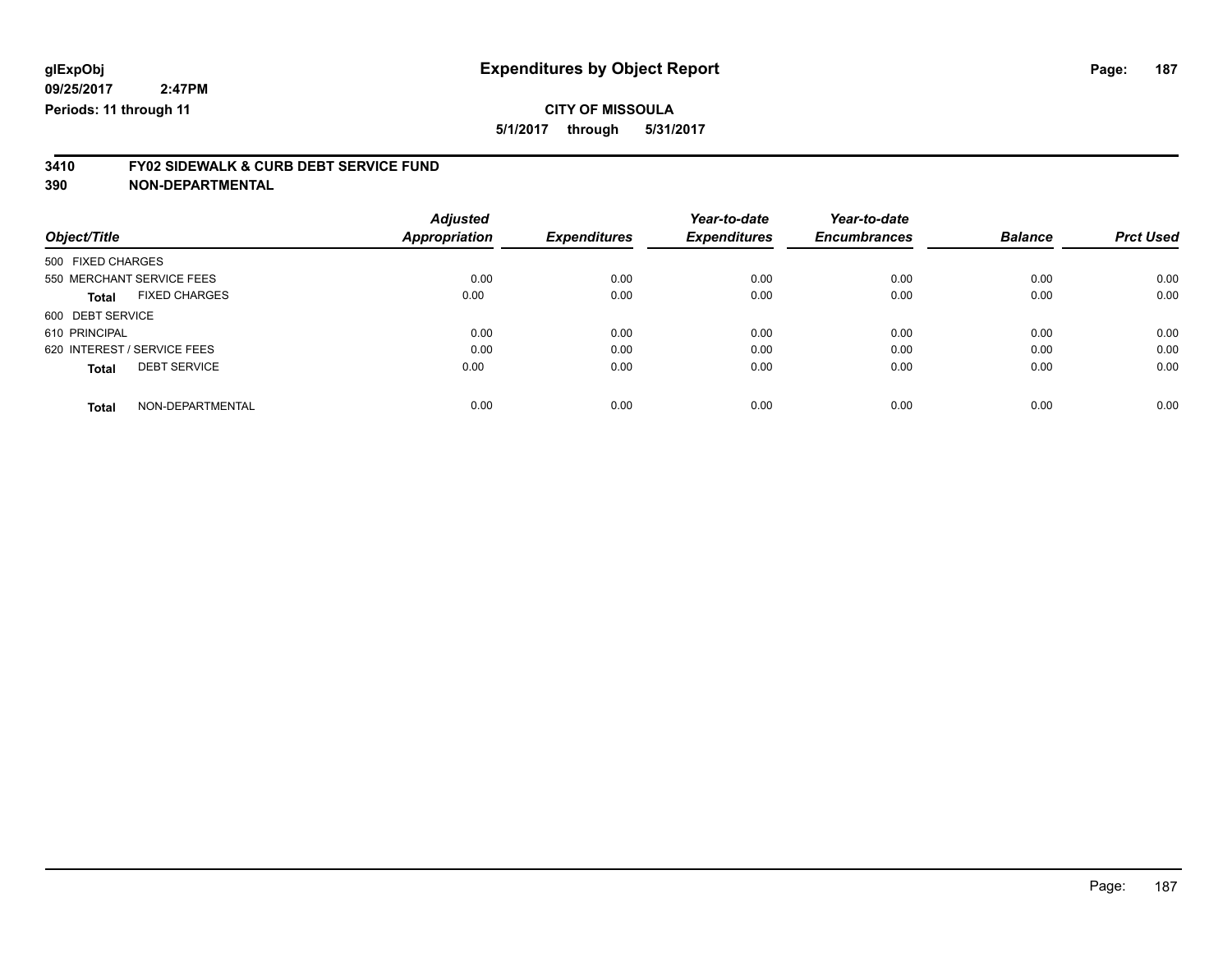**CITY OF MISSOULA 5/1/2017 through 5/31/2017**

#### **3410 FY02 SIDEWALK & CURB DEBT SERVICE FUND**

|                   |                                   | <b>Adjusted</b>      |                     | Year-to-date        | Year-to-date        |                |                  |
|-------------------|-----------------------------------|----------------------|---------------------|---------------------|---------------------|----------------|------------------|
| Object/Title      |                                   | <b>Appropriation</b> | <b>Expenditures</b> | <b>Expenditures</b> | <b>Encumbrances</b> | <b>Balance</b> | <b>Prct Used</b> |
| 500 FIXED CHARGES |                                   |                      |                     |                     |                     |                |                  |
|                   | 550 MERCHANT SERVICE FEES         | 0.00                 | 0.00                | 0.00                | 0.00                | 0.00           | 0.00             |
| <b>Total</b>      | <b>FIXED CHARGES</b>              | 0.00                 | 0.00                | 0.00                | 0.00                | 0.00           | 0.00             |
| 600 DEBT SERVICE  |                                   |                      |                     |                     |                     |                |                  |
| 610 PRINCIPAL     |                                   | 0.00                 | 0.00                | 0.00                | 0.00                | 0.00           | 0.00             |
|                   | 620 INTEREST / SERVICE FEES       | 0.00                 | 0.00                | 0.00                | 0.00                | 0.00           | 0.00             |
| <b>Total</b>      | <b>DEBT SERVICE</b>               | 0.00                 | 0.00                | 0.00                | 0.00                | 0.00           | 0.00             |
| 800 OTHER OBJECTS |                                   |                      |                     |                     |                     |                |                  |
|                   | 820 TRANSFERS TO OTHER FUNDS      | 0.00                 | 0.00                | 0.00                | 0.00                | 0.00           | 0.00             |
| <b>Total</b>      | OTHER OBJECTS                     | 0.00                 | 0.00                | 0.00                | 0.00                | 0.00           | 0.00             |
| Total             | FY02 SIDEWALK & CURB DEBT SERVICE | 0.00                 | 0.00                | 0.00                | 0.00                | 0.00           | 0.00             |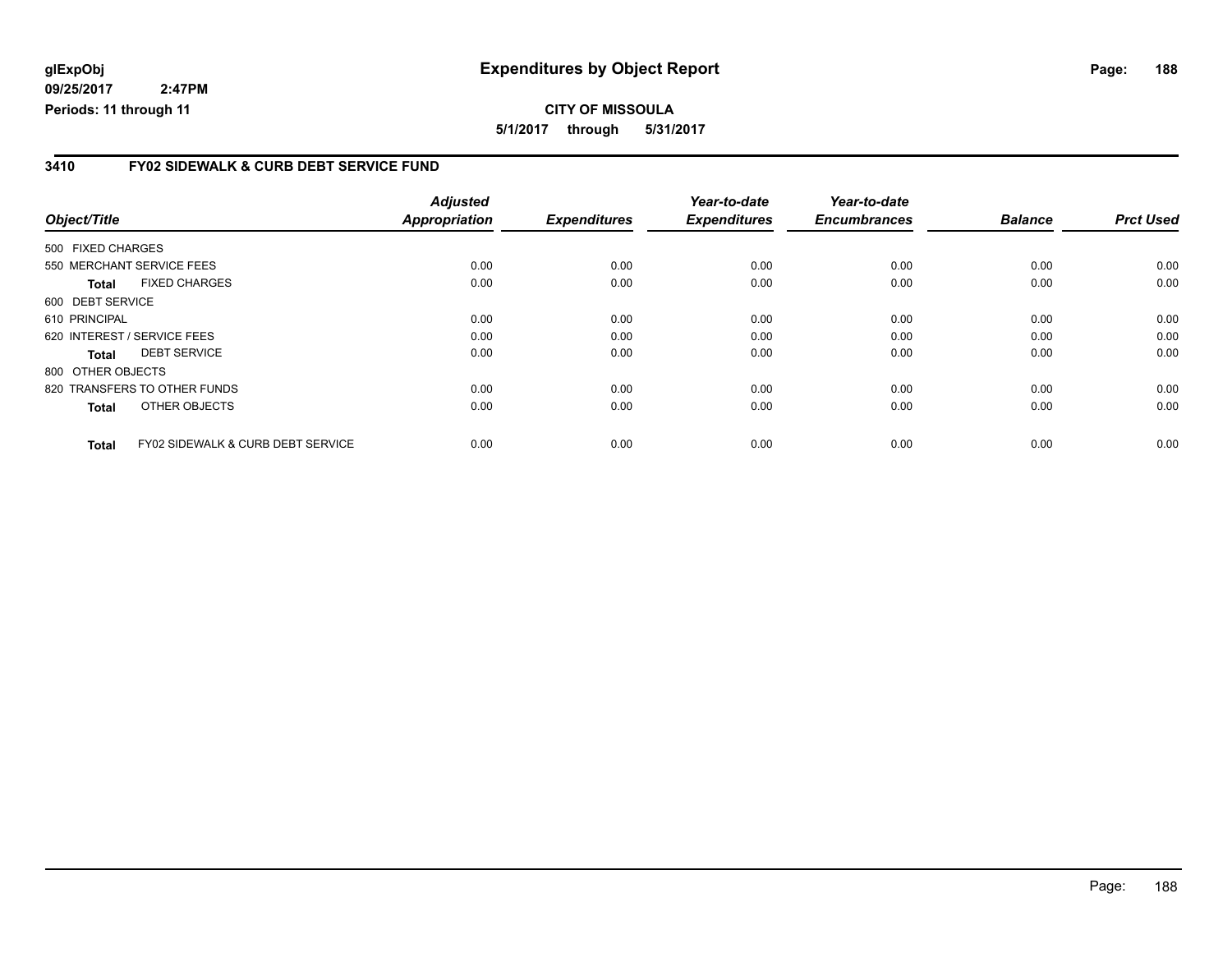## **CITY OF MISSOULA**

**5/1/2017 through 5/31/2017**

# **3420 FY03 SIDEWALK & CURB DEBT SERVICE**

|                             |                      | <b>Adjusted</b>      |                     | Year-to-date        | Year-to-date        |                |                  |
|-----------------------------|----------------------|----------------------|---------------------|---------------------|---------------------|----------------|------------------|
| Object/Title                |                      | <b>Appropriation</b> | <b>Expenditures</b> | <b>Expenditures</b> | <b>Encumbrances</b> | <b>Balance</b> | <b>Prct Used</b> |
| 500 FIXED CHARGES           |                      |                      |                     |                     |                     |                |                  |
| 550 MERCHANT SERVICE FEES   |                      | 0.00                 | 0.00                | 0.00                | 0.00                | 0.00           | 0.00             |
| <b>Total</b>                | <b>FIXED CHARGES</b> | 0.00                 | 0.00                | 0.00                | 0.00                | 0.00           | 0.00             |
| 600 DEBT SERVICE            |                      |                      |                     |                     |                     |                |                  |
| 610 PRINCIPAL               |                      | 0.00                 | 0.00                | 0.00                | 0.00                | 0.00           | 0.00             |
| 620 INTEREST / SERVICE FEES |                      | 0.00                 | 0.00                | 350.00              | 0.00                | $-350.00$      | 0.00             |
| <b>Total</b>                | <b>DEBT SERVICE</b>  | 0.00                 | 0.00                | 350.00              | 0.00                | $-350.00$      | 0.00             |
| <b>Total</b>                | NON-DEPARTMENTAL     | 0.00                 | 0.00                | 350.00              | 0.00                | $-350.00$      | 0.00             |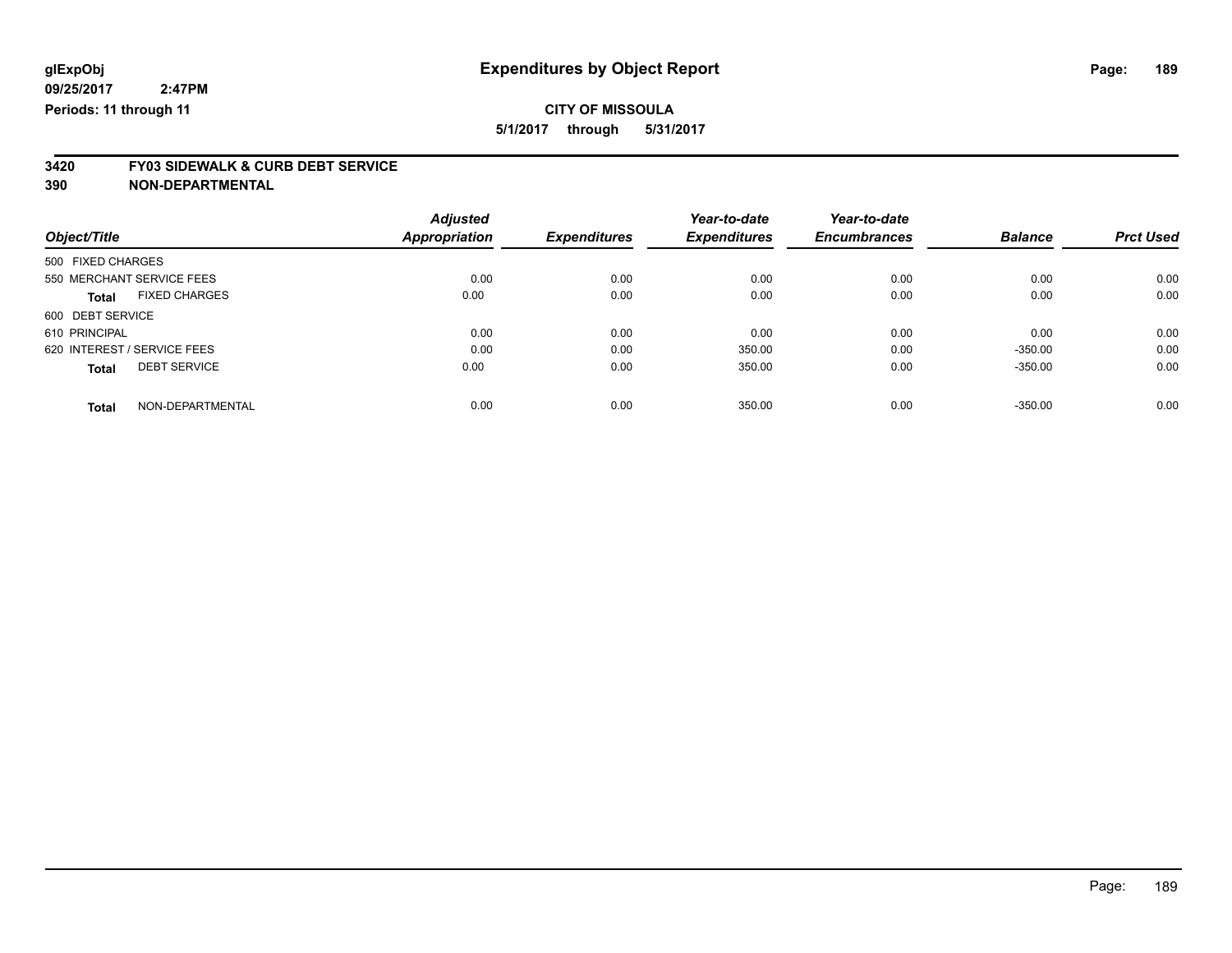**CITY OF MISSOULA 5/1/2017 through 5/31/2017**

#### **3420 FY03 SIDEWALK & CURB DEBT SERVICE**

| Object/Title                |                                   | <b>Adjusted</b><br><b>Appropriation</b> | <b>Expenditures</b> | Year-to-date<br><b>Expenditures</b> | Year-to-date<br><b>Encumbrances</b> | <b>Balance</b> | <b>Prct Used</b> |
|-----------------------------|-----------------------------------|-----------------------------------------|---------------------|-------------------------------------|-------------------------------------|----------------|------------------|
|                             |                                   |                                         |                     |                                     |                                     |                |                  |
| 500 FIXED CHARGES           |                                   |                                         |                     |                                     |                                     |                |                  |
|                             | 550 MERCHANT SERVICE FEES         | 0.00                                    | 0.00                | 0.00                                | 0.00                                | 0.00           | 0.00             |
| <b>Total</b>                | <b>FIXED CHARGES</b>              | 0.00                                    | 0.00                | 0.00                                | 0.00                                | 0.00           | 0.00             |
| 600 DEBT SERVICE            |                                   |                                         |                     |                                     |                                     |                |                  |
| 610 PRINCIPAL               |                                   | 0.00                                    | 0.00                | 0.00                                | 0.00                                | 0.00           | 0.00             |
| 620 INTEREST / SERVICE FEES |                                   | 0.00                                    | 0.00                | 350.00                              | 0.00                                | $-350.00$      | 0.00             |
| <b>Total</b>                | <b>DEBT SERVICE</b>               | 0.00                                    | 0.00                | 350.00                              | 0.00                                | $-350.00$      | 0.00             |
| <b>Total</b>                | FY03 SIDEWALK & CURB DEBT SERVICE | 0.00                                    | 0.00                | 350.00                              | 0.00                                | $-350.00$      | 0.00             |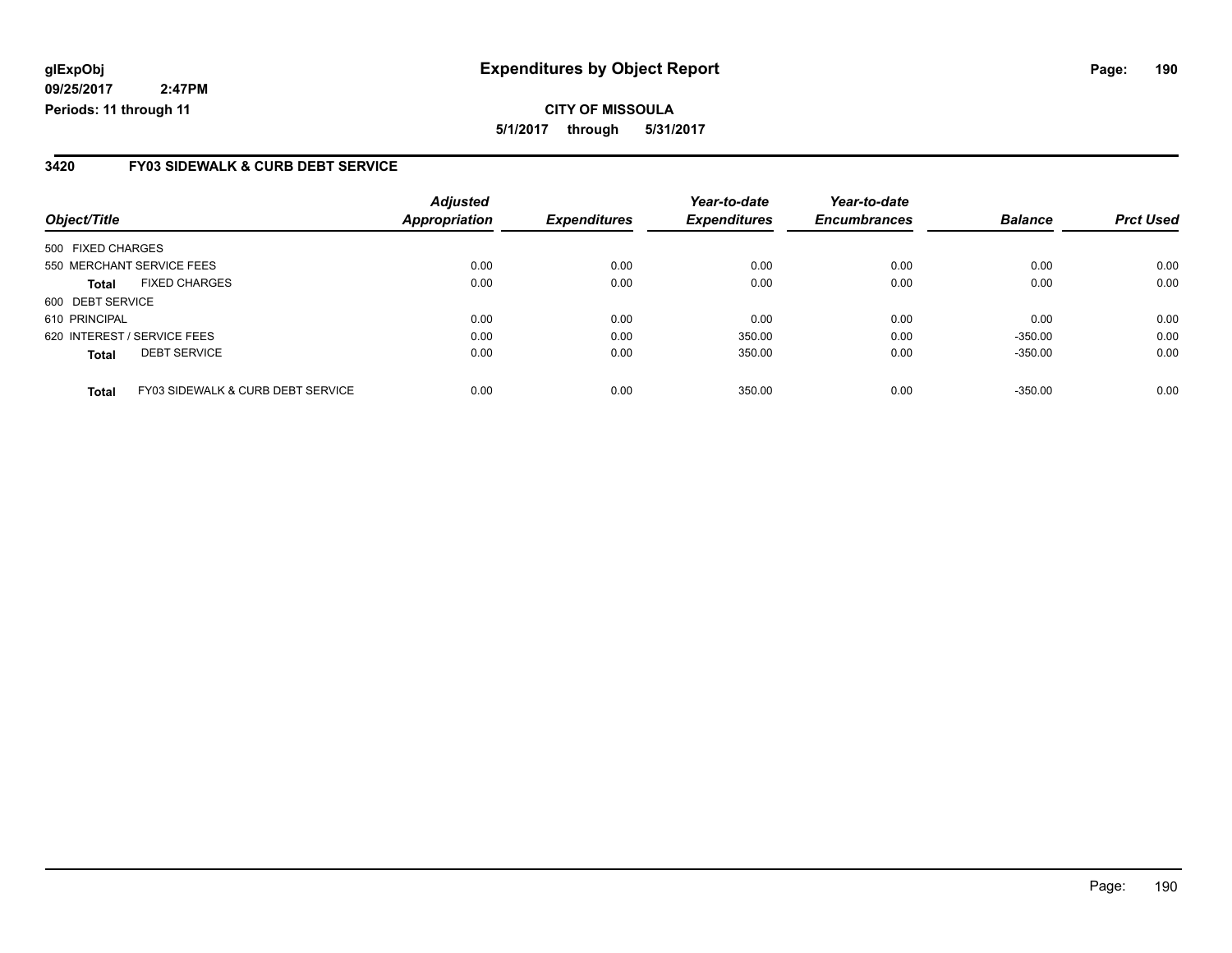# **CITY OF MISSOULA**

**5/1/2017 through 5/31/2017**

# **3430 FY04 SIDEWALK CURB DEBT SERVICE**

|                             |                      | <b>Adjusted</b>      |                     | Year-to-date        | Year-to-date        |                |                  |
|-----------------------------|----------------------|----------------------|---------------------|---------------------|---------------------|----------------|------------------|
| Object/Title                |                      | <b>Appropriation</b> | <b>Expenditures</b> | <b>Expenditures</b> | <b>Encumbrances</b> | <b>Balance</b> | <b>Prct Used</b> |
| 500 FIXED CHARGES           |                      |                      |                     |                     |                     |                |                  |
| 550 MERCHANT SERVICE FEES   |                      | 0.00                 | 0.00                | 0.00                | 0.00                | 0.00           | 0.00             |
| <b>Total</b>                | <b>FIXED CHARGES</b> | 0.00                 | 0.00                | 0.00                | 0.00                | 0.00           | 0.00             |
| 600 DEBT SERVICE            |                      |                      |                     |                     |                     |                |                  |
| 610 PRINCIPAL               |                      | 0.00                 | 0.00                | 0.00                | 0.00                | 0.00           | 0.00             |
| 620 INTEREST / SERVICE FEES |                      | 0.00                 | 0.00                | 350.00              | 0.00                | $-350.00$      | 0.00             |
| <b>Total</b>                | <b>DEBT SERVICE</b>  | 0.00                 | 0.00                | 350.00              | 0.00                | $-350.00$      | 0.00             |
| <b>Total</b>                | NON-DEPARTMENTAL     | 0.00                 | 0.00                | 350.00              | 0.00                | $-350.00$      | 0.00             |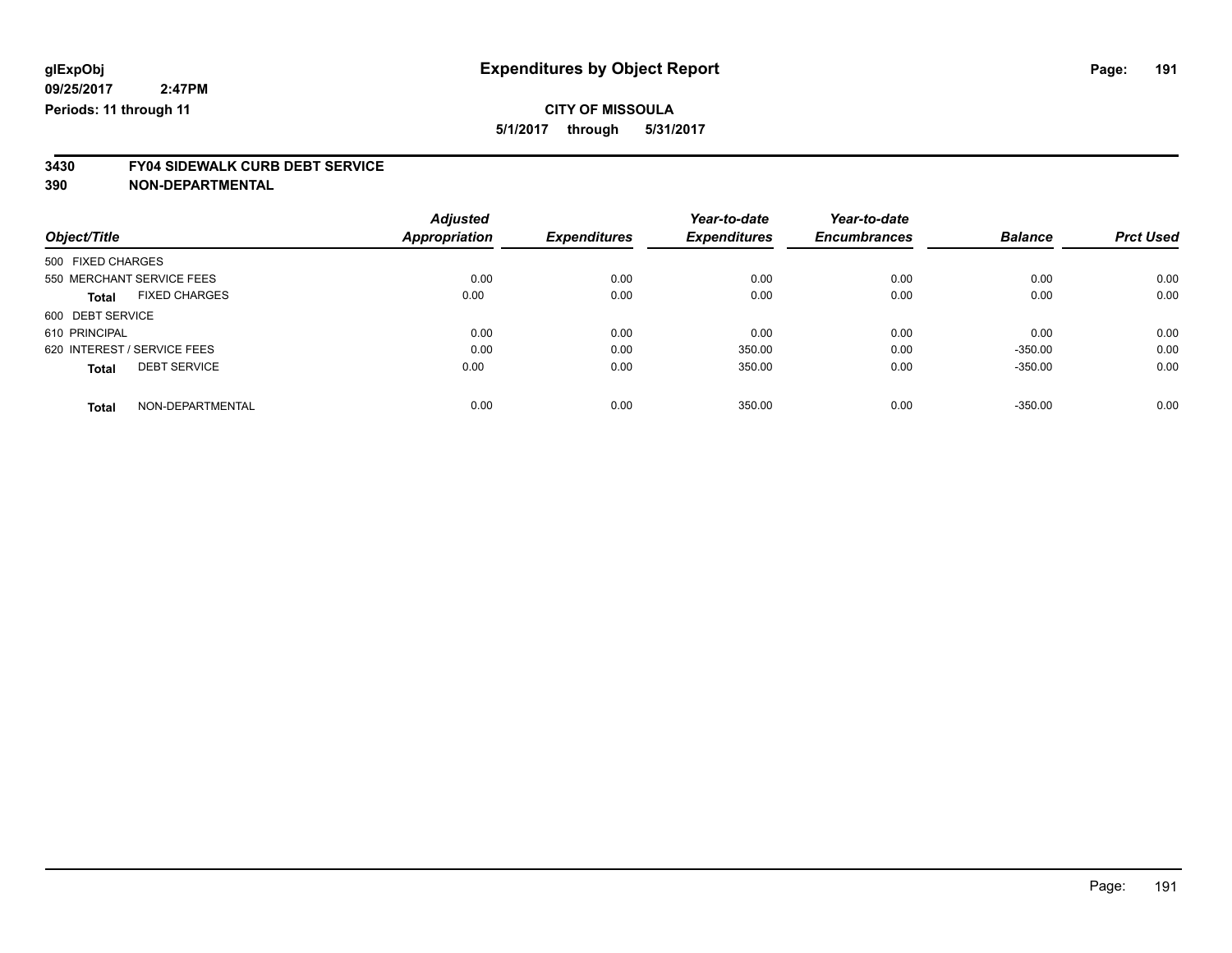**CITY OF MISSOULA 5/1/2017 through 5/31/2017**

#### **3430 FY04 SIDEWALK CURB DEBT SERVICE**

| Object/Title                |                                        | <b>Adjusted</b><br><b>Appropriation</b> | <b>Expenditures</b> | Year-to-date<br><b>Expenditures</b> | Year-to-date<br><b>Encumbrances</b> | <b>Balance</b> | <b>Prct Used</b> |
|-----------------------------|----------------------------------------|-----------------------------------------|---------------------|-------------------------------------|-------------------------------------|----------------|------------------|
|                             |                                        |                                         |                     |                                     |                                     |                |                  |
| 500 FIXED CHARGES           |                                        |                                         |                     |                                     |                                     |                |                  |
| 550 MERCHANT SERVICE FEES   |                                        | 0.00                                    | 0.00                | 0.00                                | 0.00                                | 0.00           | 0.00             |
| <b>Total</b>                | <b>FIXED CHARGES</b>                   | 0.00                                    | 0.00                | 0.00                                | 0.00                                | 0.00           | 0.00             |
| 600 DEBT SERVICE            |                                        |                                         |                     |                                     |                                     |                |                  |
| 610 PRINCIPAL               |                                        | 0.00                                    | 0.00                | 0.00                                | 0.00                                | 0.00           | 0.00             |
| 620 INTEREST / SERVICE FEES |                                        | 0.00                                    | 0.00                | 350.00                              | 0.00                                | $-350.00$      | 0.00             |
| <b>Total</b>                | <b>DEBT SERVICE</b>                    | 0.00                                    | 0.00                | 350.00                              | 0.00                                | $-350.00$      | 0.00             |
| <b>Total</b>                | <b>FY04 SIDEWALK CURB DEBT SERVICE</b> | 0.00                                    | 0.00                | 350.00                              | 0.00                                | $-350.00$      | 0.00             |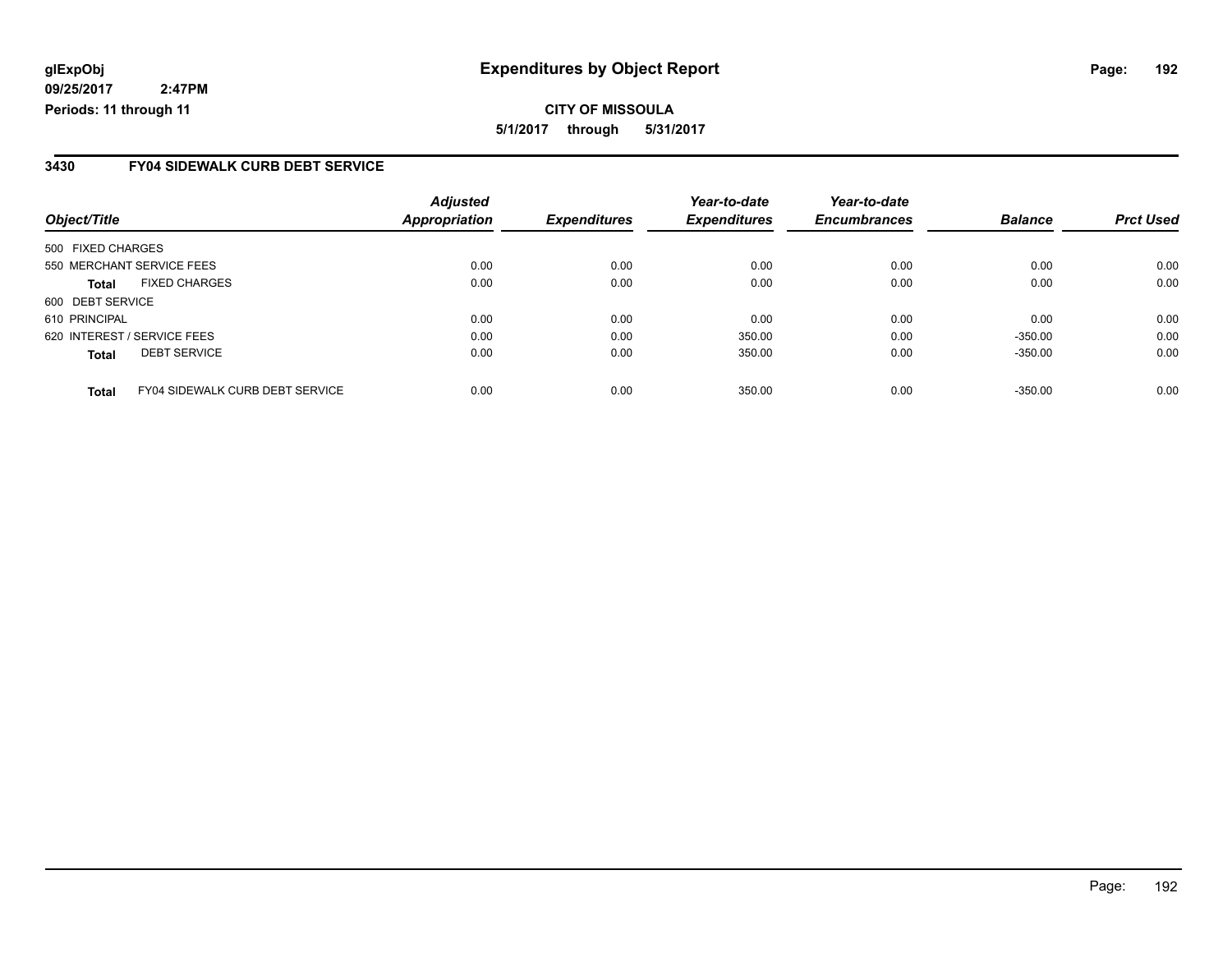**3440 FY05 SIDEWALK AND CURB**

|                             |                      | <b>Adjusted</b>      |                     | Year-to-date        | Year-to-date        |                |                  |
|-----------------------------|----------------------|----------------------|---------------------|---------------------|---------------------|----------------|------------------|
| Object/Title                |                      | <b>Appropriation</b> | <b>Expenditures</b> | <b>Expenditures</b> | <b>Encumbrances</b> | <b>Balance</b> | <b>Prct Used</b> |
| 500 FIXED CHARGES           |                      |                      |                     |                     |                     |                |                  |
| 550 MERCHANT SERVICE FEES   |                      | 0.00                 | 0.00                | 0.00                | 0.00                | 0.00           | 0.00             |
| <b>Total</b>                | <b>FIXED CHARGES</b> | 0.00                 | 0.00                | 0.00                | 0.00                | 0.00           | 0.00             |
| 600 DEBT SERVICE            |                      |                      |                     |                     |                     |                |                  |
| 610 PRINCIPAL               |                      | 35.000.00            | 0.00                | 0.00                | 0.00                | 35,000.00      | 0.00             |
| 620 INTEREST / SERVICE FEES |                      | 1.628.00             | 0.00                | 1,163.75            | 0.00                | 464.25         | 71.48            |
| <b>Total</b>                | <b>DEBT SERVICE</b>  | 36.628.00            | 0.00                | 1.163.75            | 0.00                | 35.464.25      | 3.18             |
| <b>Total</b>                | NON-DEPARTMENTAL     | 36.628.00            | 0.00                | 1.163.75            | 0.00                | 35.464.25      | 3.18             |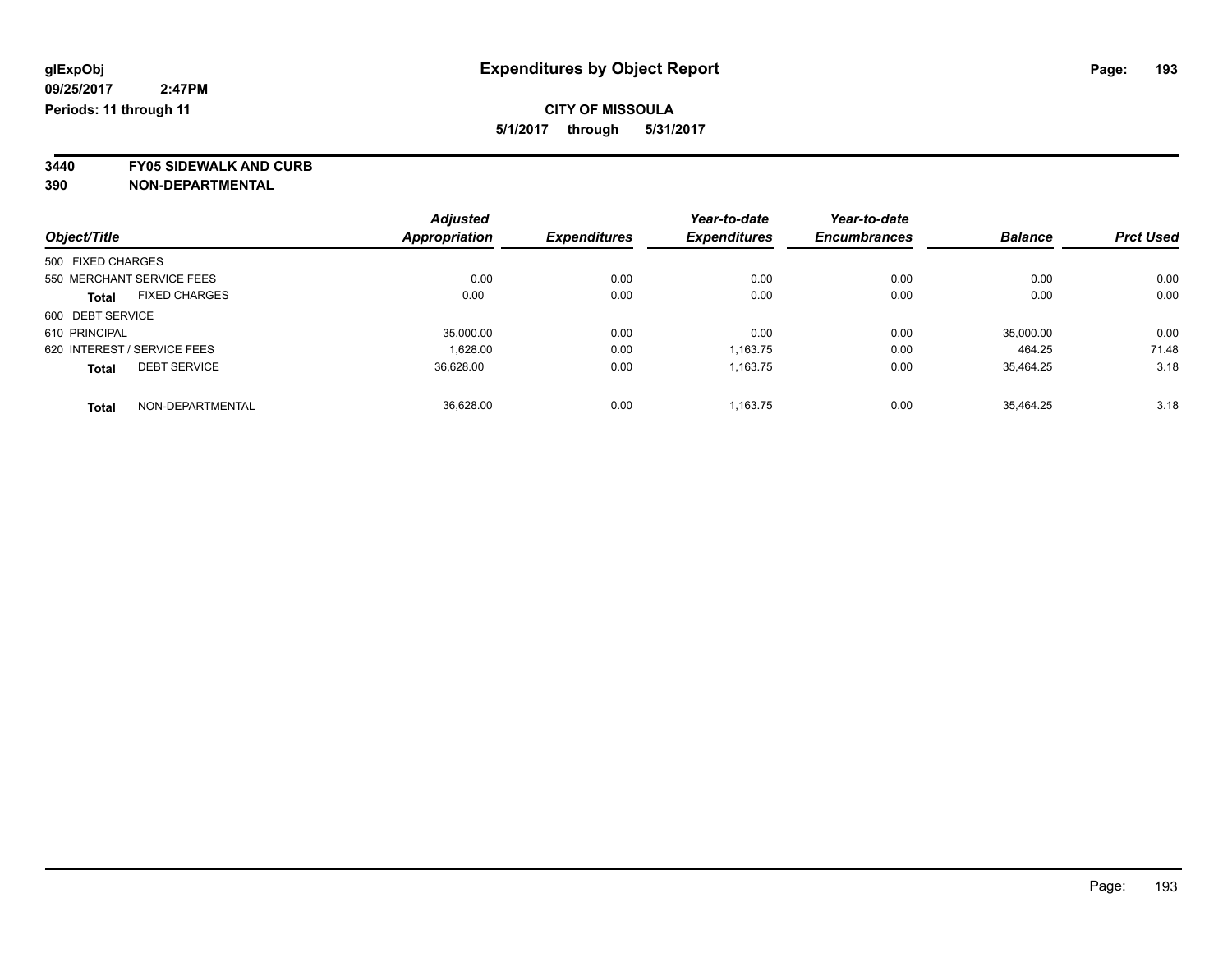#### **3440 FY05 SIDEWALK AND CURB**

|                                               | <b>Adjusted</b>      |                     | Year-to-date        | Year-to-date        |                |                  |
|-----------------------------------------------|----------------------|---------------------|---------------------|---------------------|----------------|------------------|
| Object/Title                                  | <b>Appropriation</b> | <b>Expenditures</b> | <b>Expenditures</b> | <b>Encumbrances</b> | <b>Balance</b> | <b>Prct Used</b> |
| 500 FIXED CHARGES                             |                      |                     |                     |                     |                |                  |
| 550 MERCHANT SERVICE FEES                     | 0.00                 | 0.00                | 0.00                | 0.00                | 0.00           | 0.00             |
| <b>FIXED CHARGES</b><br><b>Total</b>          | 0.00                 | 0.00                | 0.00                | 0.00                | 0.00           | 0.00             |
| 600 DEBT SERVICE                              |                      |                     |                     |                     |                |                  |
| 610 PRINCIPAL                                 | 35,000.00            | 0.00                | 0.00                | 0.00                | 35,000.00      | 0.00             |
| 620 INTEREST / SERVICE FEES                   | 1.628.00             | 0.00                | 1,163.75            | 0.00                | 464.25         | 71.48            |
| <b>DEBT SERVICE</b><br><b>Total</b>           | 36.628.00            | 0.00                | 1.163.75            | 0.00                | 35.464.25      | 3.18             |
| <b>FY05 SIDEWALK AND CURB</b><br><b>Total</b> | 36.628.00            | 0.00                | 1.163.75            | 0.00                | 35.464.25      | 3.18             |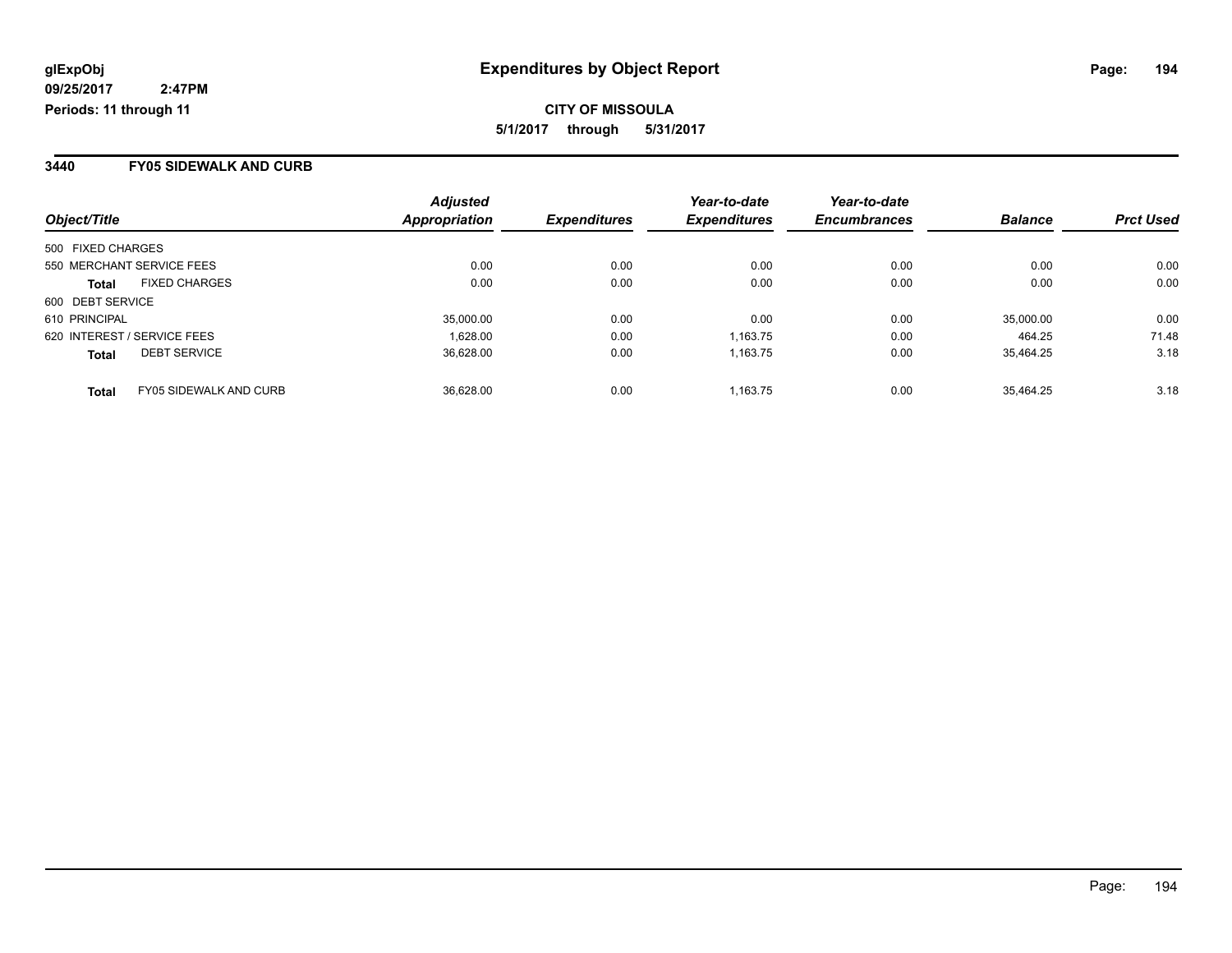**3450 FY06 SIDEWALK AND CURB**

|                   |                             | <b>Adjusted</b> |                     | Year-to-date        | Year-to-date        |                |                  |
|-------------------|-----------------------------|-----------------|---------------------|---------------------|---------------------|----------------|------------------|
| Object/Title      |                             | Appropriation   | <b>Expenditures</b> | <b>Expenditures</b> | <b>Encumbrances</b> | <b>Balance</b> | <b>Prct Used</b> |
| 500 FIXED CHARGES |                             |                 |                     |                     |                     |                |                  |
|                   | 550 MERCHANT SERVICE FEES   | 350.00          | 0.00                | 0.00                | 0.00                | 350.00         | 0.00             |
| Total             | <b>FIXED CHARGES</b>        | 350.00          | 0.00                | 0.00                | 0.00                | 350.00         | 0.00             |
| 600 DEBT SERVICE  |                             |                 |                     |                     |                     |                |                  |
| 610 PRINCIPAL     |                             | 25,000.00       | 0.00                | 0.00                | 0.00                | 25,000.00      | 0.00             |
|                   | 620 INTEREST / SERVICE FEES | 2.125.00        | 0.00                | 1.062.50            | 0.00                | 1.062.50       | 50.00            |
| <b>Total</b>      | <b>DEBT SERVICE</b>         | 27.125.00       | 0.00                | 1,062.50            | 0.00                | 26,062.50      | 3.92             |
| <b>Total</b>      | NON-DEPARTMENTAL            | 27.475.00       | 0.00                | 1.062.50            | 0.00                | 26.412.50      | 3.87             |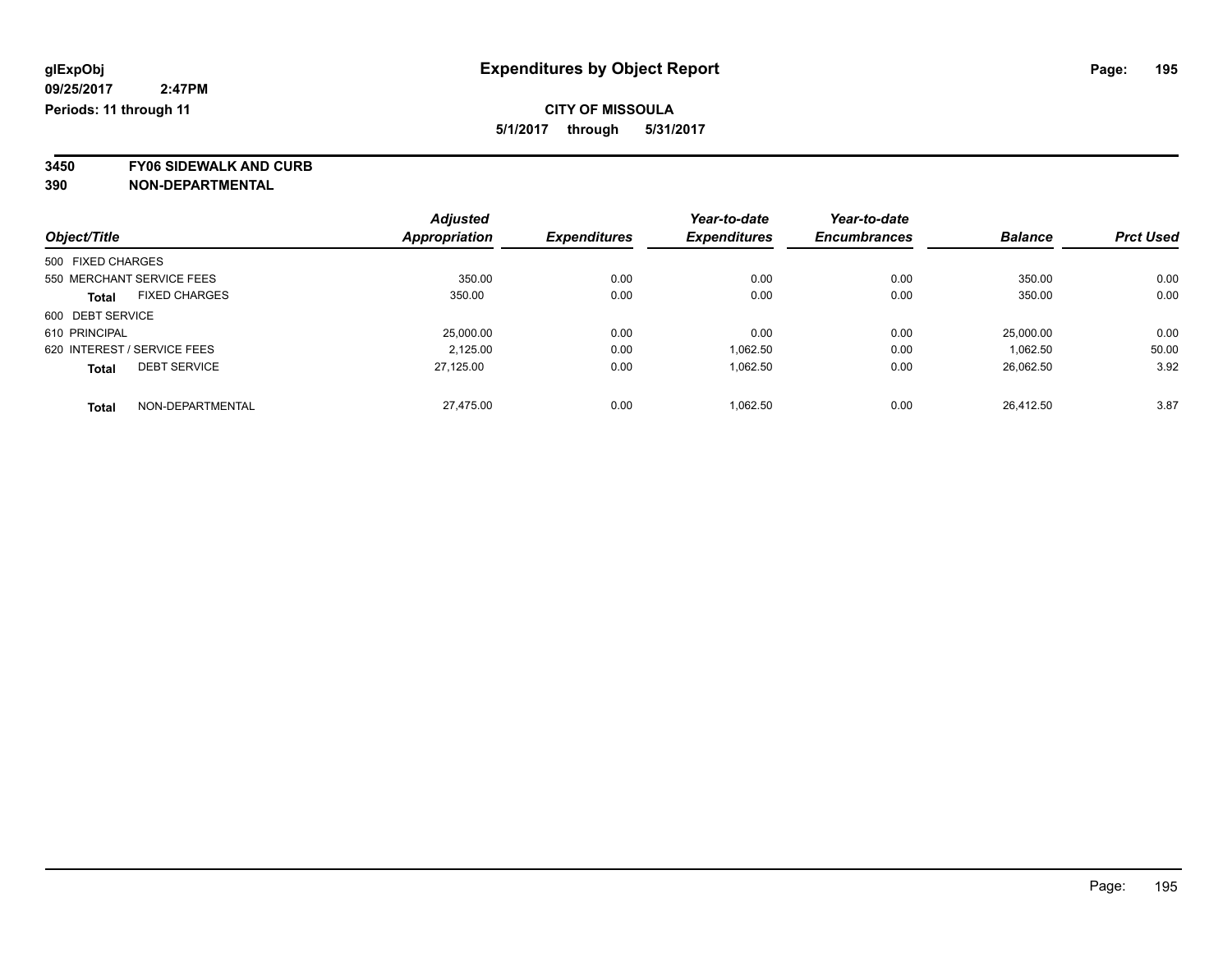#### **3450 FY06 SIDEWALK AND CURB**

| Object/Title      |                               | <b>Adjusted</b><br>Appropriation | <b>Expenditures</b> | Year-to-date<br><b>Expenditures</b> | Year-to-date<br><b>Encumbrances</b> | <b>Balance</b> | <b>Prct Used</b> |
|-------------------|-------------------------------|----------------------------------|---------------------|-------------------------------------|-------------------------------------|----------------|------------------|
| 500 FIXED CHARGES |                               |                                  |                     |                                     |                                     |                |                  |
|                   |                               |                                  |                     |                                     |                                     |                |                  |
|                   | 550 MERCHANT SERVICE FEES     | 350.00                           | 0.00                | 0.00                                | 0.00                                | 350.00         | 0.00             |
| <b>Total</b>      | <b>FIXED CHARGES</b>          | 350.00                           | 0.00                | 0.00                                | 0.00                                | 350.00         | 0.00             |
| 600 DEBT SERVICE  |                               |                                  |                     |                                     |                                     |                |                  |
| 610 PRINCIPAL     |                               | 25,000.00                        | 0.00                | 0.00                                | 0.00                                | 25,000.00      | 0.00             |
|                   | 620 INTEREST / SERVICE FEES   | 2,125.00                         | 0.00                | 1,062.50                            | 0.00                                | 1.062.50       | 50.00            |
| <b>Total</b>      | <b>DEBT SERVICE</b>           | 27,125.00                        | 0.00                | 1,062.50                            | 0.00                                | 26.062.50      | 3.92             |
| <b>Total</b>      | <b>FY06 SIDEWALK AND CURB</b> | 27.475.00                        | 0.00                | 1.062.50                            | 0.00                                | 26.412.50      | 3.87             |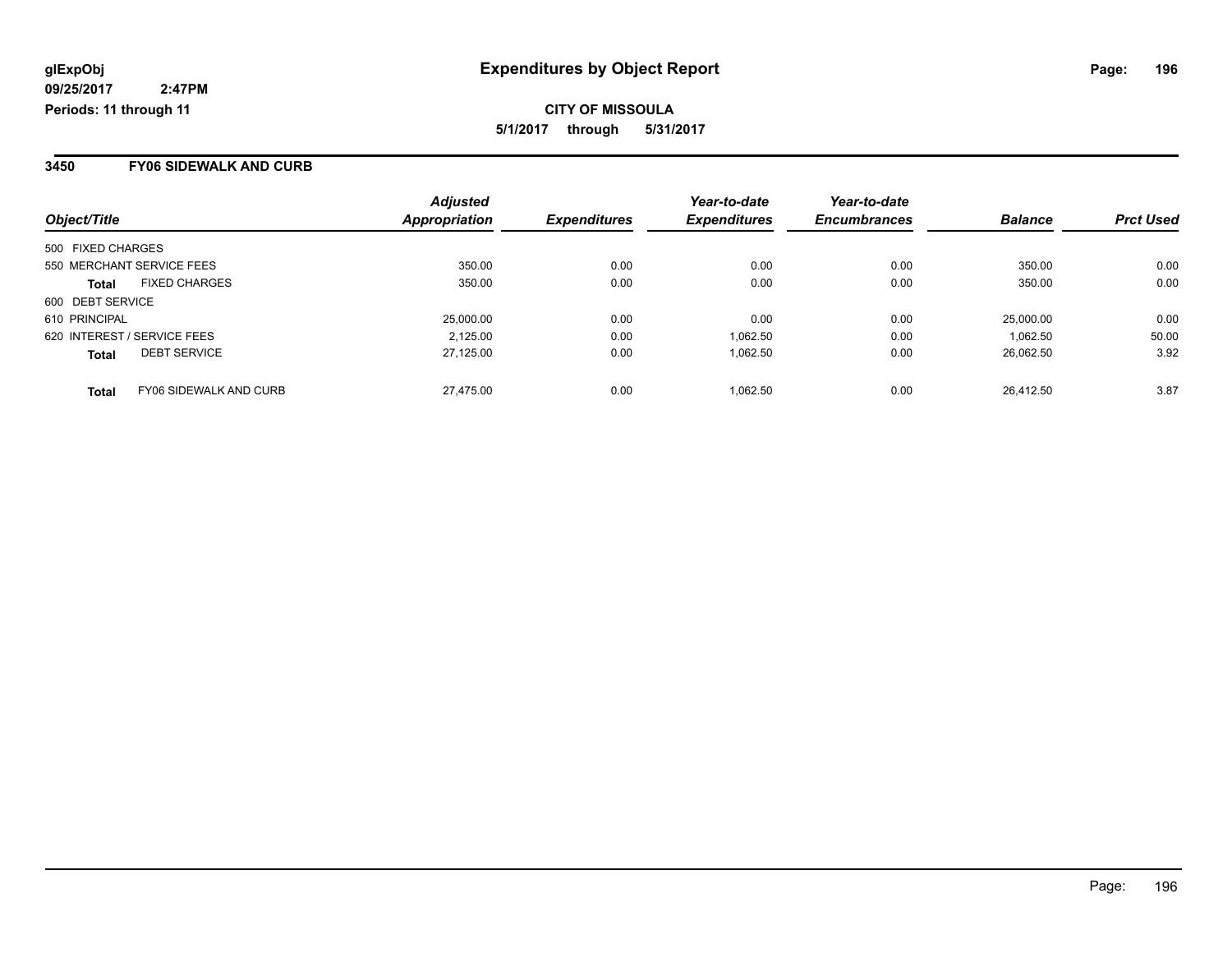**3460 FY07 SIDEWALK AND CURB DEBT**

|                             |                      | <b>Adjusted</b> |                     | Year-to-date        | Year-to-date        |                |                  |
|-----------------------------|----------------------|-----------------|---------------------|---------------------|---------------------|----------------|------------------|
| Object/Title                |                      | Appropriation   | <b>Expenditures</b> | <b>Expenditures</b> | <b>Encumbrances</b> | <b>Balance</b> | <b>Prct Used</b> |
| 500 FIXED CHARGES           |                      |                 |                     |                     |                     |                |                  |
| 550 MERCHANT SERVICE FEES   |                      | 350.00          | 0.00                | 0.00                | 0.00                | 350.00         | 0.00             |
| <b>Total</b>                | <b>FIXED CHARGES</b> | 350.00          | 0.00                | 0.00                | 0.00                | 350.00         | 0.00             |
| 600 DEBT SERVICE            |                      |                 |                     |                     |                     |                |                  |
| 610 PRINCIPAL               |                      | 45.000.00       | 0.00                | 0.00                | 0.00                | 45.000.00      | 0.00             |
| 620 INTEREST / SERVICE FEES |                      | 11,480.00       | 0.00                | 6,090.00            | 0.00                | 5,390.00       | 53.05            |
| <b>Total</b>                | <b>DEBT SERVICE</b>  | 56,480.00       | 0.00                | 6,090.00            | 0.00                | 50,390.00      | 10.78            |
| <b>Total</b>                | NON-DEPARTMENTAL     | 56.830.00       | 0.00                | 6,090.00            | 0.00                | 50.740.00      | 10.72            |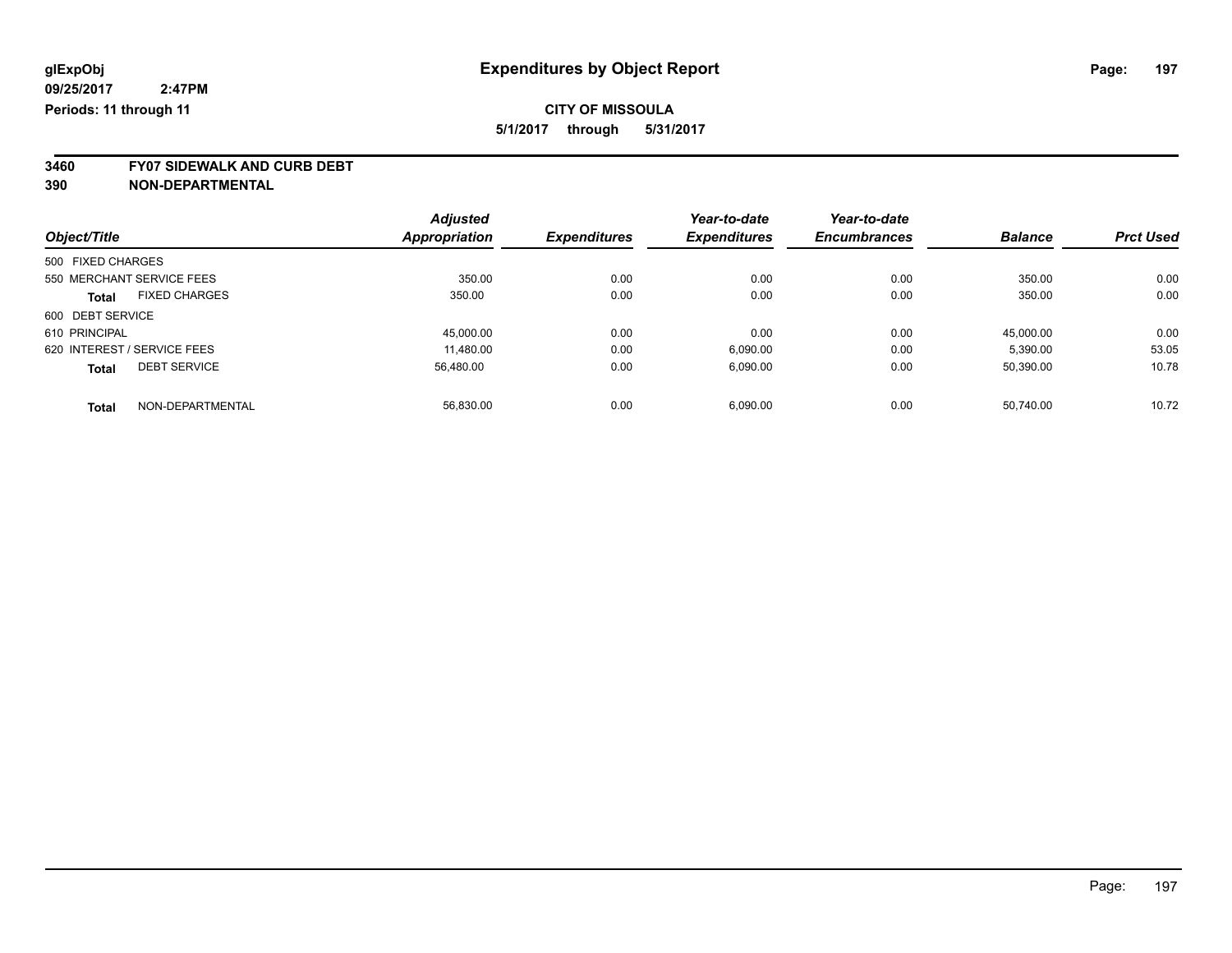**CITY OF MISSOULA 5/1/2017 through 5/31/2017**

#### **3460 FY07 SIDEWALK AND CURB DEBT**

| Object/Title                | <b>Adjusted</b><br>Appropriation                                                     | <b>Expenditures</b> | Year-to-date<br><b>Expenditures</b> | Year-to-date<br><b>Encumbrances</b> | <b>Balance</b> | <b>Prct Used</b>    |
|-----------------------------|--------------------------------------------------------------------------------------|---------------------|-------------------------------------|-------------------------------------|----------------|---------------------|
|                             |                                                                                      |                     |                                     |                                     |                |                     |
|                             |                                                                                      |                     |                                     |                                     |                |                     |
|                             |                                                                                      |                     |                                     |                                     |                | 0.00                |
| <b>FIXED CHARGES</b>        | 350.00                                                                               | 0.00                | 0.00                                | 0.00                                | 350.00         | 0.00                |
| 600 DEBT SERVICE            |                                                                                      |                     |                                     |                                     |                |                     |
| 610 PRINCIPAL               | 45,000.00                                                                            | 0.00                | 0.00                                | 0.00                                | 45.000.00      | 0.00                |
| 620 INTEREST / SERVICE FEES | 11,480.00                                                                            | 0.00                | 6,090.00                            | 0.00                                | 5,390.00       | 53.05               |
| <b>DEBT SERVICE</b>         | 56,480.00                                                                            | 0.00                | 6,090.00                            | 0.00                                | 50.390.00      | 10.78               |
|                             |                                                                                      |                     |                                     |                                     |                | 10.72               |
|                             | 500 FIXED CHARGES<br>550 MERCHANT SERVICE FEES<br><b>FY07 SIDEWALK AND CURB DEBT</b> | 350.00<br>56.830.00 | 0.00<br>0.00                        | 0.00<br>6.090.00                    | 0.00<br>0.00   | 350.00<br>50.740.00 |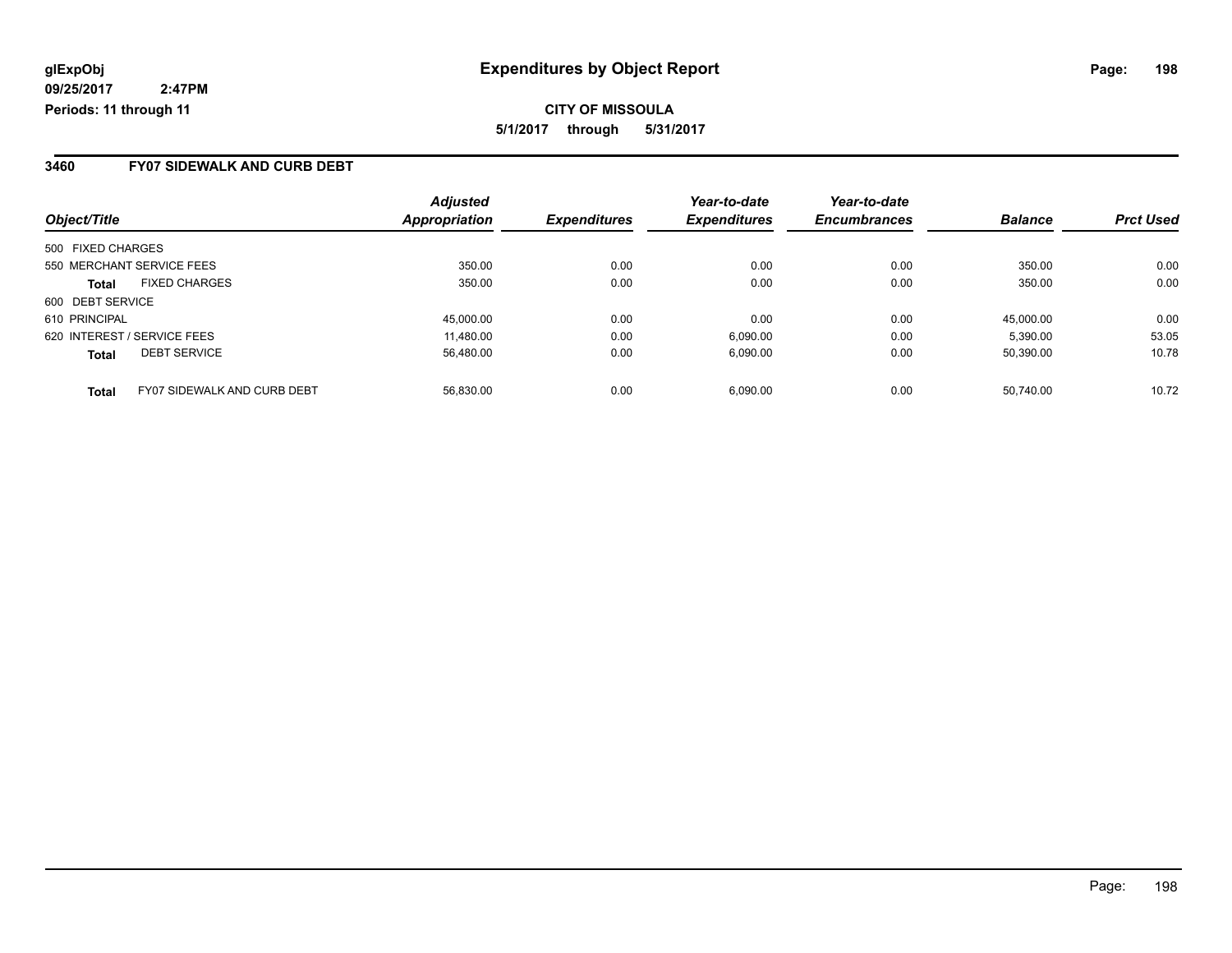### **CITY OF MISSOULA 5/1/2017 through 5/31/2017**

**3461 SERIES 2008A SIDEWALK AND CURB**

**280 PUBLIC WORKS OPERATIONS**

| Object/Title                            | <b>Adjusted</b><br><b>Appropriation</b> | <b>Expenditures</b> | Year-to-date<br><b>Expenditures</b> | Year-to-date<br><b>Encumbrances</b> | <b>Balance</b> | <b>Prct Used</b> |
|-----------------------------------------|-----------------------------------------|---------------------|-------------------------------------|-------------------------------------|----------------|------------------|
| 500 FIXED CHARGES                       |                                         |                     |                                     |                                     |                |                  |
| 550 MERCHANT SERVICE FEES               | 0.00                                    | 0.00                | 0.00                                | 0.00                                | 0.00           | 0.00             |
| <b>FIXED CHARGES</b><br><b>Total</b>    | 0.00                                    | 0.00                | 0.00                                | 0.00                                | 0.00           | 0.00             |
| 800 OTHER OBJECTS                       |                                         |                     |                                     |                                     |                |                  |
| 820 TRANSFERS TO OTHER FUNDS            | 0.00                                    | 0.00                | 0.00                                | 0.00                                | 0.00           | 0.00             |
| OTHER OBJECTS<br><b>Total</b>           | 0.00                                    | 0.00                | 0.00                                | 0.00                                | 0.00           | 0.00             |
| PUBLIC WORKS OPERATIONS<br><b>Total</b> | 0.00                                    | 0.00                | 0.00                                | 0.00                                | 0.00           | 0.00             |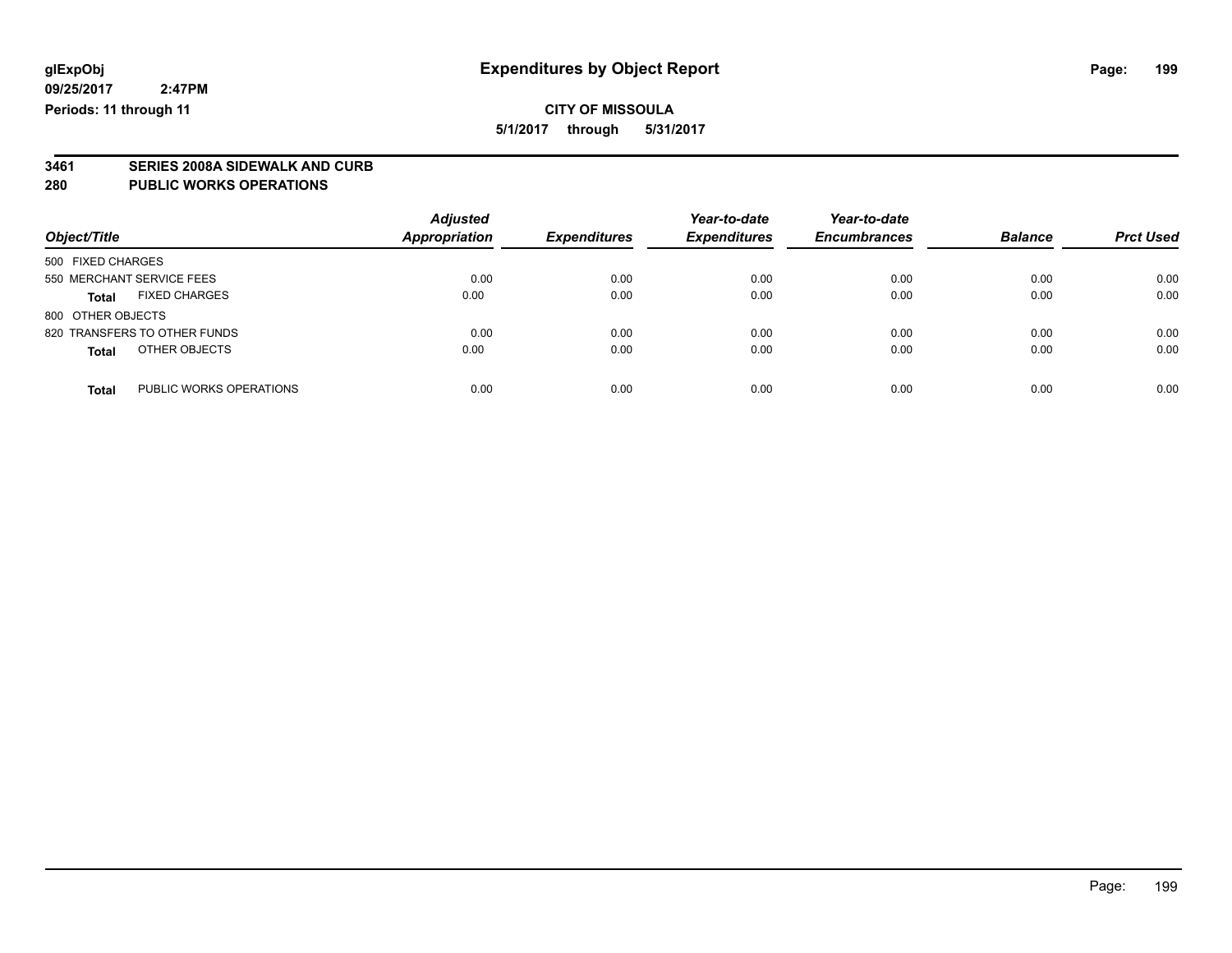## **CITY OF MISSOULA**

**5/1/2017 through 5/31/2017**

# **3461 SERIES 2008A SIDEWALK AND CURB**

|                                      | <b>Adjusted</b>      |                     | Year-to-date        | Year-to-date        |                |                  |
|--------------------------------------|----------------------|---------------------|---------------------|---------------------|----------------|------------------|
| Object/Title                         | <b>Appropriation</b> | <b>Expenditures</b> | <b>Expenditures</b> | <b>Encumbrances</b> | <b>Balance</b> | <b>Prct Used</b> |
| 500 FIXED CHARGES                    |                      |                     |                     |                     |                |                  |
| 550 MERCHANT SERVICE FEES            | 350.00               | 0.00                | 0.00                | 0.00                | 350.00         | 0.00             |
| <b>FIXED CHARGES</b><br><b>Total</b> | 350.00               | 0.00                | 0.00                | 0.00                | 350.00         | 0.00             |
| 600 DEBT SERVICE                     |                      |                     |                     |                     |                |                  |
| 610 PRINCIPAL                        | 20,000.00            | 0.00                | 0.00                | 0.00                | 20,000.00      | 0.00             |
| 620 INTEREST / SERVICE FEES          | 7.488.00             | 0.00                | 3.743.75            | 0.00                | 3.744.25       | 50.00            |
| <b>DEBT SERVICE</b><br><b>Total</b>  | 27.488.00            | 0.00                | 3,743.75            | 0.00                | 23.744.25      | 13.62            |
| 800 OTHER OBJECTS                    |                      |                     |                     |                     |                |                  |
| 820 TRANSFERS TO OTHER FUNDS         | 0.00                 | 0.00                | 0.00                | 0.00                | 0.00           | 0.00             |
| OTHER OBJECTS<br><b>Total</b>        | 0.00                 | 0.00                | 0.00                | 0.00                | 0.00           | 0.00             |
| NON-DEPARTMENTAL<br><b>Total</b>     | 27,838.00            | 0.00                | 3,743.75            | 0.00                | 24.094.25      | 13.45            |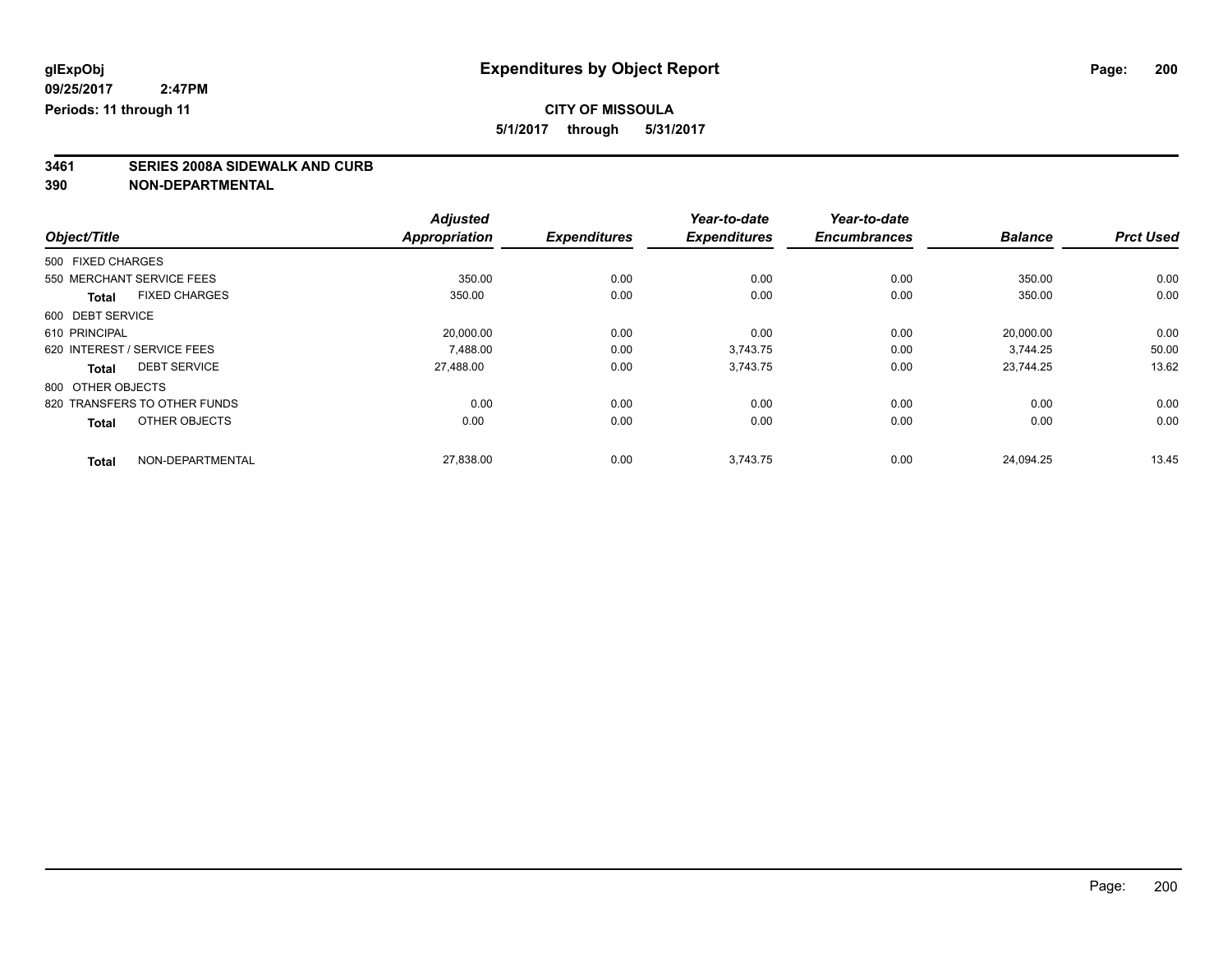## **CITY OF MISSOULA 5/1/2017 through 5/31/2017**

#### **3461 SERIES 2008A SIDEWALK AND CURB**

|                                      |                                | <b>Adjusted</b>      |                     | Year-to-date        | Year-to-date        |                |                  |
|--------------------------------------|--------------------------------|----------------------|---------------------|---------------------|---------------------|----------------|------------------|
| Object/Title                         |                                | <b>Appropriation</b> | <b>Expenditures</b> | <b>Expenditures</b> | <b>Encumbrances</b> | <b>Balance</b> | <b>Prct Used</b> |
| 500 FIXED CHARGES                    |                                |                      |                     |                     |                     |                |                  |
| 550 MERCHANT SERVICE FEES            |                                | 350.00               | 0.00                | 0.00                | 0.00                | 350.00         | 0.00             |
| <b>FIXED CHARGES</b><br><b>Total</b> |                                | 350.00               | 0.00                | 0.00                | 0.00                | 350.00         | 0.00             |
| 600 DEBT SERVICE                     |                                |                      |                     |                     |                     |                |                  |
| 610 PRINCIPAL                        |                                | 20,000.00            | 0.00                | 0.00                | 0.00                | 20,000.00      | 0.00             |
| 620 INTEREST / SERVICE FEES          |                                | 7.488.00             | 0.00                | 3,743.75            | 0.00                | 3.744.25       | 50.00            |
| <b>DEBT SERVICE</b><br>Total         |                                | 27,488.00            | 0.00                | 3,743.75            | 0.00                | 23.744.25      | 13.62            |
| 800 OTHER OBJECTS                    |                                |                      |                     |                     |                     |                |                  |
| 820 TRANSFERS TO OTHER FUNDS         |                                | 0.00                 | 0.00                | 0.00                | 0.00                | 0.00           | 0.00             |
| OTHER OBJECTS<br><b>Total</b>        |                                | 0.00                 | 0.00                | 0.00                | 0.00                | 0.00           | 0.00             |
| <b>Total</b>                         | SERIES 2008A SIDEWALK AND CURB | 27,838.00            | 0.00                | 3,743.75            | 0.00                | 24.094.25      | 13.45            |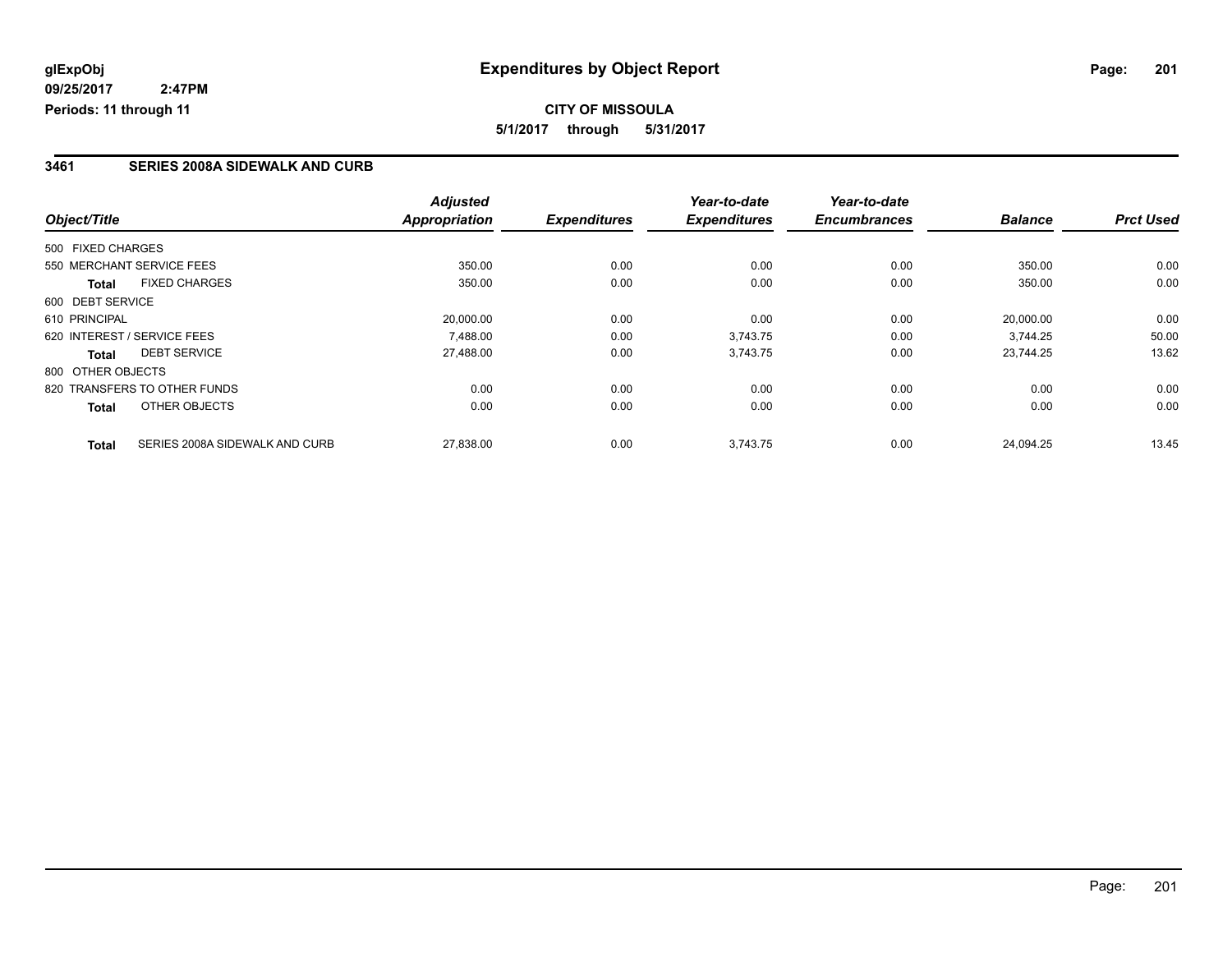# **CITY OF MISSOULA**

**5/1/2017 through 5/31/2017**

# **3462 SERIES 2009 SIDEWALK AND CURB**

|                                      | <b>Adjusted</b>      |                     | Year-to-date        | Year-to-date        |                |                  |
|--------------------------------------|----------------------|---------------------|---------------------|---------------------|----------------|------------------|
| Object/Title                         | <b>Appropriation</b> | <b>Expenditures</b> | <b>Expenditures</b> | <b>Encumbrances</b> | <b>Balance</b> | <b>Prct Used</b> |
| 500 FIXED CHARGES                    |                      |                     |                     |                     |                |                  |
| 550 MERCHANT SERVICE FEES            | 300.00               | 0.00                | 0.00                | 0.00                | 300.00         | 0.00             |
| <b>FIXED CHARGES</b><br><b>Total</b> | 300.00               | 0.00                | 0.00                | 0.00                | 300.00         | 0.00             |
| 600 DEBT SERVICE                     |                      |                     |                     |                     |                |                  |
| 610 PRINCIPAL                        | 50,000.00            | 0.00                | 0.00                | 0.00                | 50,000.00      | 0.00             |
| 620 INTEREST / SERVICE FEES          | 13,068.00            | 0.00                | 6,833.75            | 0.00                | 6.234.25       | 52.29            |
| <b>DEBT SERVICE</b><br>Total         | 63,068.00            | 0.00                | 6,833.75            | 0.00                | 56,234.25      | 10.84            |
| 800 OTHER OBJECTS                    |                      |                     |                     |                     |                |                  |
| 820 TRANSFERS TO OTHER FUNDS         | 0.00                 | 0.00                | 0.00                | 0.00                | 0.00           | 0.00             |
| OTHER OBJECTS<br><b>Total</b>        | 0.00                 | 0.00                | 0.00                | 0.00                | 0.00           | 0.00             |
| NON-DEPARTMENTAL<br><b>Total</b>     | 63,368.00            | 0.00                | 6,833.75            | 0.00                | 56,534.25      | 10.78            |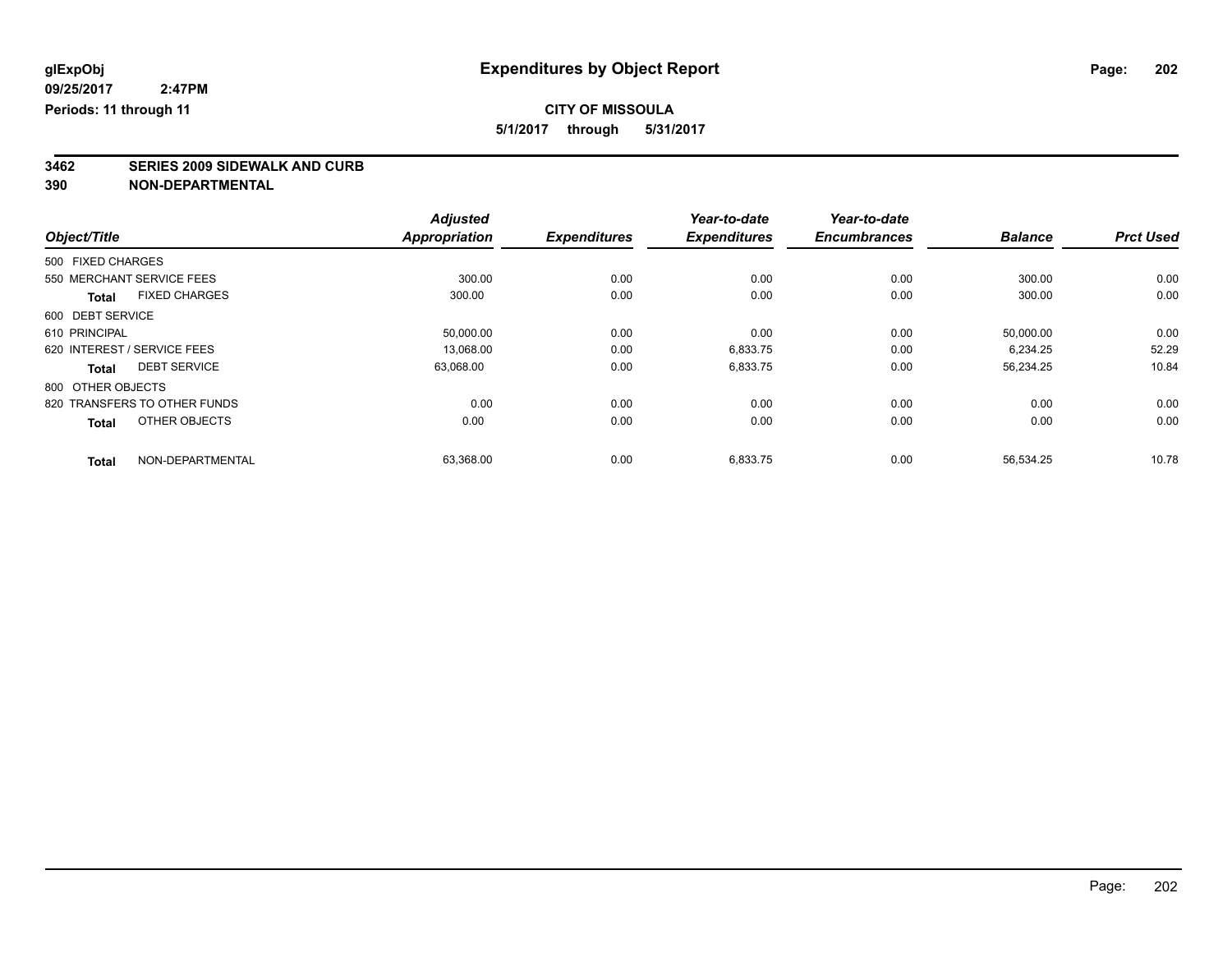## **CITY OF MISSOULA 5/1/2017 through 5/31/2017**

#### **3462 SERIES 2009 SIDEWALK AND CURB**

|                   |                               | <b>Adjusted</b>      |                     | Year-to-date        | Year-to-date        |                |                  |
|-------------------|-------------------------------|----------------------|---------------------|---------------------|---------------------|----------------|------------------|
| Object/Title      |                               | <b>Appropriation</b> | <b>Expenditures</b> | <b>Expenditures</b> | <b>Encumbrances</b> | <b>Balance</b> | <b>Prct Used</b> |
| 500 FIXED CHARGES |                               |                      |                     |                     |                     |                |                  |
|                   | 550 MERCHANT SERVICE FEES     | 300.00               | 0.00                | 0.00                | 0.00                | 300.00         | 0.00             |
| <b>Total</b>      | <b>FIXED CHARGES</b>          | 300.00               | 0.00                | 0.00                | 0.00                | 300.00         | 0.00             |
| 600 DEBT SERVICE  |                               |                      |                     |                     |                     |                |                  |
| 610 PRINCIPAL     |                               | 50,000.00            | 0.00                | 0.00                | 0.00                | 50,000.00      | 0.00             |
|                   | 620 INTEREST / SERVICE FEES   | 13.068.00            | 0.00                | 6,833.75            | 0.00                | 6.234.25       | 52.29            |
| Total             | <b>DEBT SERVICE</b>           | 63,068.00            | 0.00                | 6,833.75            | 0.00                | 56,234.25      | 10.84            |
| 800 OTHER OBJECTS |                               |                      |                     |                     |                     |                |                  |
|                   | 820 TRANSFERS TO OTHER FUNDS  | 0.00                 | 0.00                | 0.00                | 0.00                | 0.00           | 0.00             |
| <b>Total</b>      | OTHER OBJECTS                 | 0.00                 | 0.00                | 0.00                | 0.00                | 0.00           | 0.00             |
| <b>Total</b>      | SERIES 2009 SIDEWALK AND CURB | 63,368.00            | 0.00                | 6,833.75            | 0.00                | 56,534.25      | 10.78            |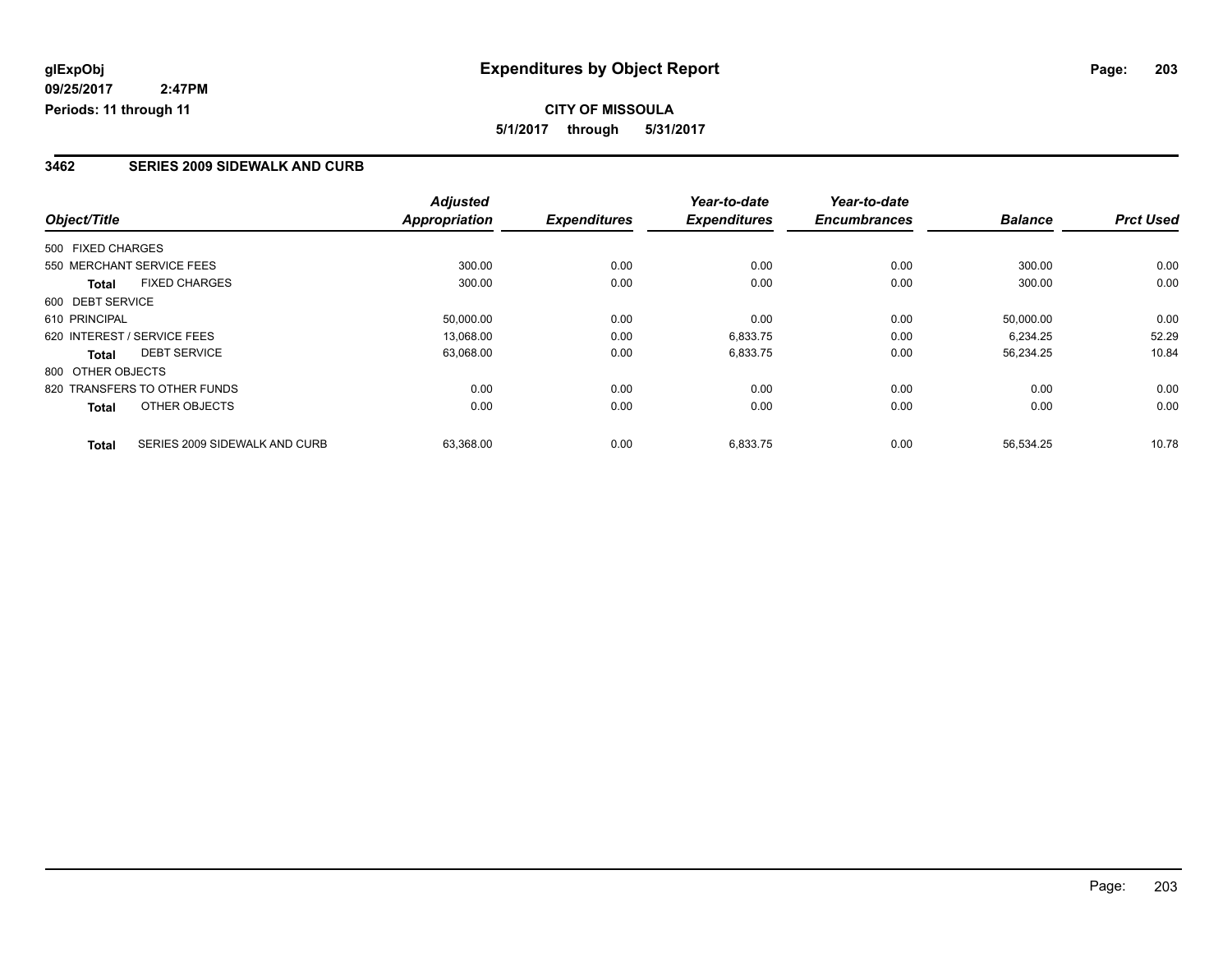# **CITY OF MISSOULA**

**5/1/2017 through 5/31/2017**

# **3463 SERIES 2010 SIDEWALK AND CURB**

|                   |                             | <b>Adjusted</b>      |                     | Year-to-date        | Year-to-date        |                |                  |
|-------------------|-----------------------------|----------------------|---------------------|---------------------|---------------------|----------------|------------------|
| Object/Title      |                             | <b>Appropriation</b> | <b>Expenditures</b> | <b>Expenditures</b> | <b>Encumbrances</b> | <b>Balance</b> | <b>Prct Used</b> |
| 500 FIXED CHARGES |                             |                      |                     |                     |                     |                |                  |
|                   | 550 MERCHANT SERVICE FEES   | 350.00               | 0.00                | 0.00                | 0.00                | 350.00         | 0.00             |
| <b>Total</b>      | <b>FIXED CHARGES</b>        | 350.00               | 0.00                | 0.00                | 0.00                | 350.00         | 0.00             |
| 600 DEBT SERVICE  |                             |                      |                     |                     |                     |                |                  |
| 610 PRINCIPAL     |                             | 75,000.00            | 0.00                | 0.00                | 0.00                | 75.000.00      | 0.00             |
|                   | 620 INTEREST / SERVICE FEES | 21.500.00            | 0.00                | 11.100.00           | 0.00                | 10.400.00      | 51.63            |
| <b>Total</b>      | <b>DEBT SERVICE</b>         | 96,500.00            | 0.00                | 11,100.00           | 0.00                | 85,400.00      | 11.50            |
| <b>Total</b>      | NON-DEPARTMENTAL            | 96.850.00            | 0.00                | 11.100.00           | 0.00                | 85.750.00      | 11.46            |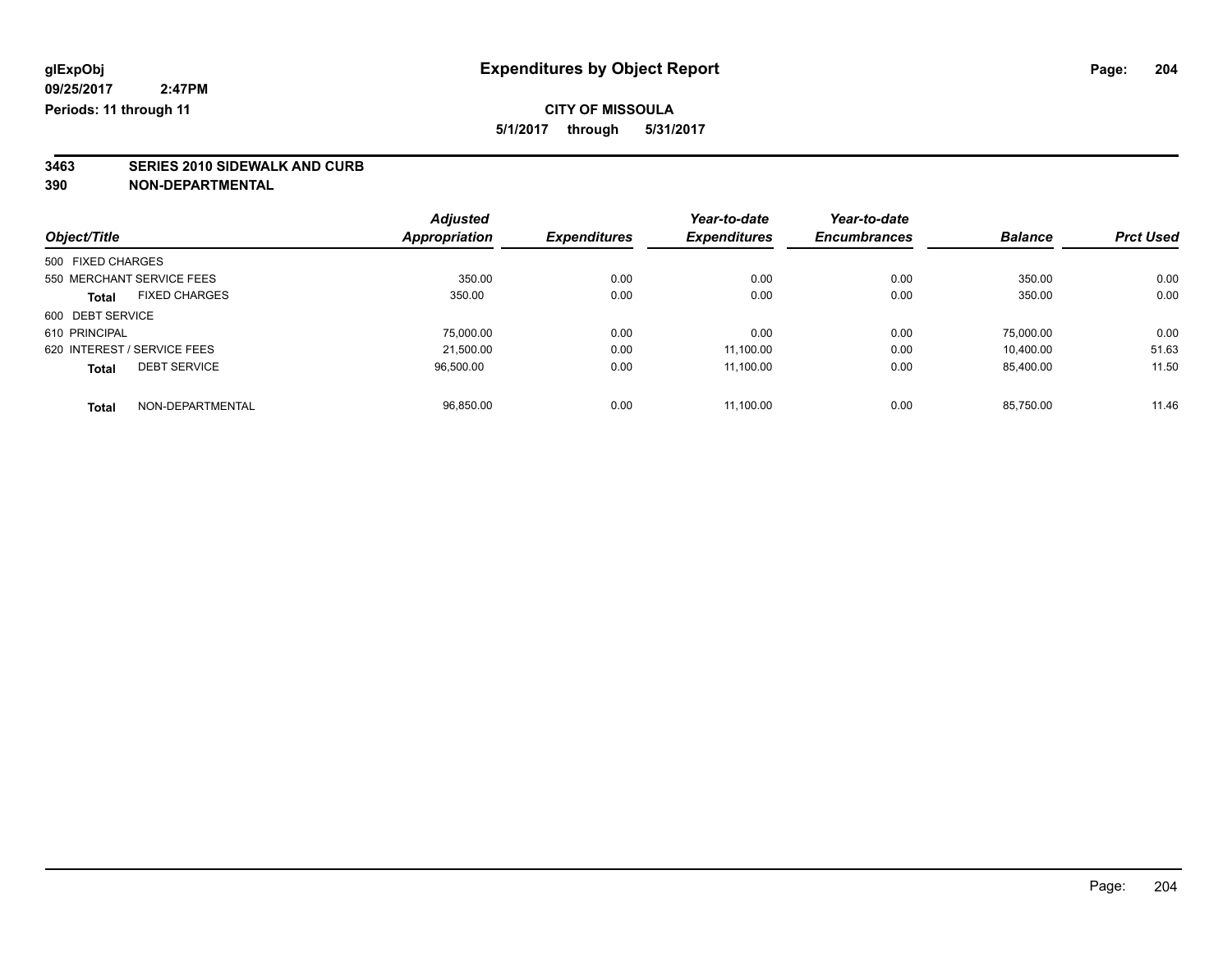**CITY OF MISSOULA 5/1/2017 through 5/31/2017**

#### **3463 SERIES 2010 SIDEWALK AND CURB**

| Object/Title                                  | <b>Adjusted</b><br>Appropriation | <b>Expenditures</b> | Year-to-date<br><b>Expenditures</b> | Year-to-date<br><b>Encumbrances</b> | <b>Balance</b> | <b>Prct Used</b> |
|-----------------------------------------------|----------------------------------|---------------------|-------------------------------------|-------------------------------------|----------------|------------------|
|                                               |                                  |                     |                                     |                                     |                |                  |
| 500 FIXED CHARGES                             |                                  |                     |                                     |                                     |                |                  |
| 550 MERCHANT SERVICE FEES                     | 350.00                           | 0.00                | 0.00                                | 0.00                                | 350.00         | 0.00             |
| <b>FIXED CHARGES</b><br>Total                 | 350.00                           | 0.00                | 0.00                                | 0.00                                | 350.00         | 0.00             |
| 600 DEBT SERVICE                              |                                  |                     |                                     |                                     |                |                  |
| 610 PRINCIPAL                                 | 75,000.00                        | 0.00                | 0.00                                | 0.00                                | 75,000.00      | 0.00             |
| 620 INTEREST / SERVICE FEES                   | 21.500.00                        | 0.00                | 11.100.00                           | 0.00                                | 10.400.00      | 51.63            |
| <b>DEBT SERVICE</b><br><b>Total</b>           | 96,500.00                        | 0.00                | 11,100.00                           | 0.00                                | 85,400.00      | 11.50            |
| SERIES 2010 SIDEWALK AND CURB<br><b>Total</b> | 96.850.00                        | 0.00                | 11.100.00                           | 0.00                                | 85.750.00      | 11.46            |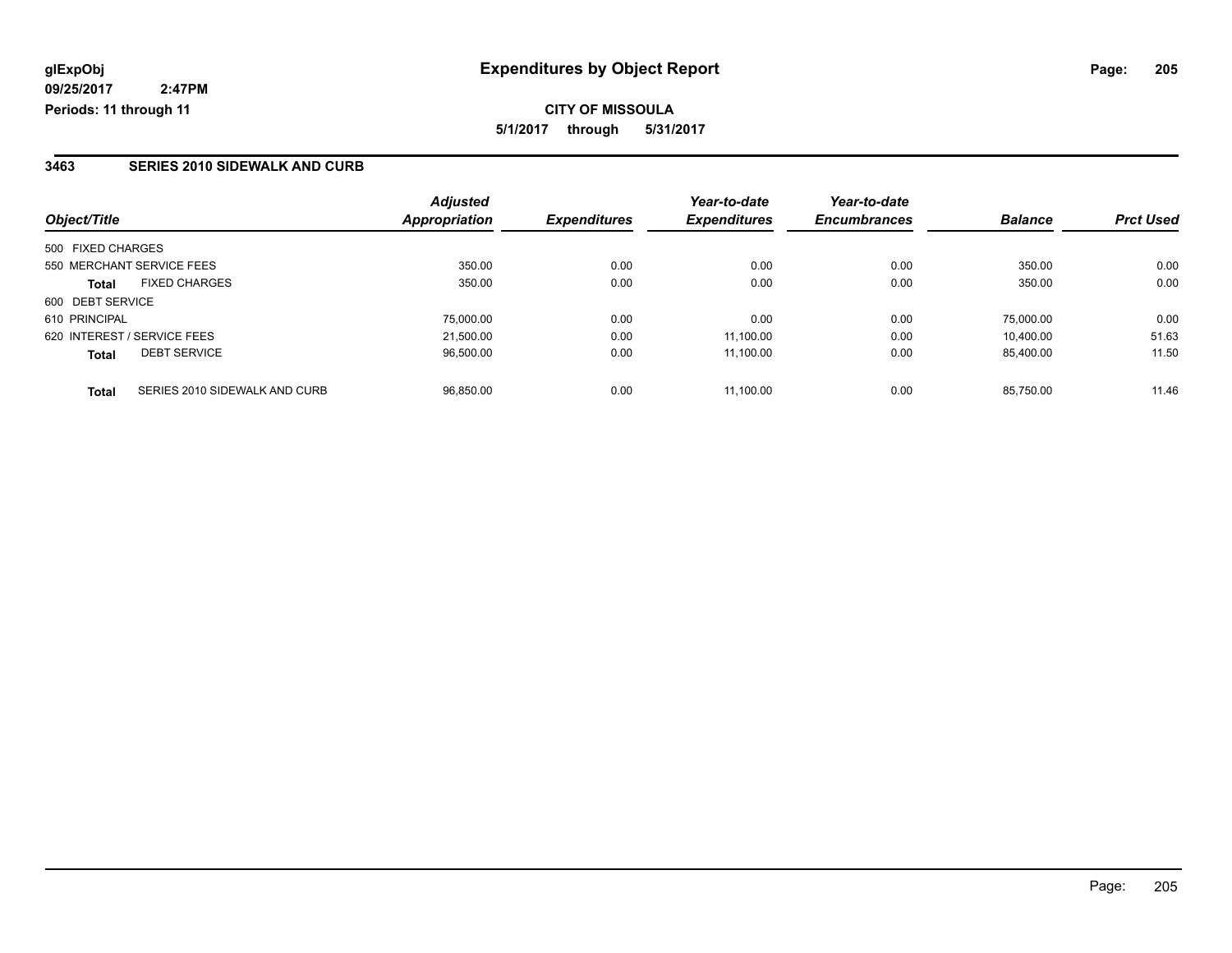**3464 FY12 S/C DEBT SERVICE**

|                                      | <b>Adjusted</b> |                     | Year-to-date        | Year-to-date        |                |                  |
|--------------------------------------|-----------------|---------------------|---------------------|---------------------|----------------|------------------|
| Object/Title                         | Appropriation   | <b>Expenditures</b> | <b>Expenditures</b> | <b>Encumbrances</b> | <b>Balance</b> | <b>Prct Used</b> |
| 500 FIXED CHARGES                    |                 |                     |                     |                     |                |                  |
| 550 MERCHANT SERVICE FEES            | 350.00          | 0.00                | 0.00                | 0.00                | 350.00         | 0.00             |
| <b>FIXED CHARGES</b><br><b>Total</b> | 350.00          | 0.00                | 0.00                | 0.00                | 350.00         | 0.00             |
| 600 DEBT SERVICE                     |                 |                     |                     |                     |                |                  |
| 610 PRINCIPAL                        | 50,000.00       | 0.00                | 0.00                | 0.00                | 50,000.00      | 0.00             |
| 620 INTEREST / SERVICE FEES          | 20.560.00       | 0.00                | 10,630.00           | 0.00                | 9,930.00       | 51.70            |
| <b>DEBT SERVICE</b><br><b>Total</b>  | 70.560.00       | 0.00                | 10.630.00           | 0.00                | 59.930.00      | 15.07            |
| NON-DEPARTMENTAL<br><b>Total</b>     | 70.910.00       | 0.00                | 10.630.00           | 0.00                | 60.280.00      | 14.99            |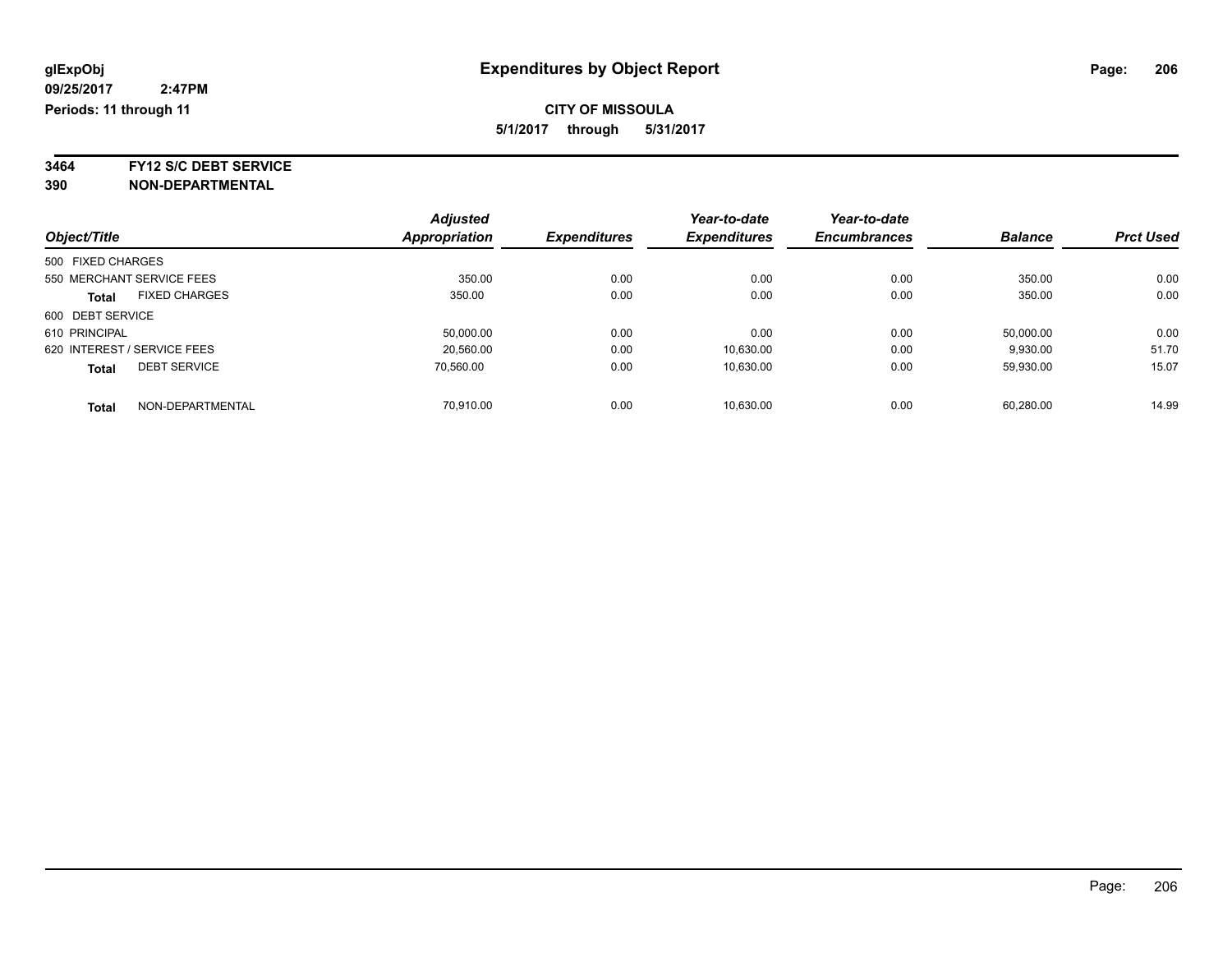**3464 FY12 S/C DEBT SERVICE**

| Object/Title                          | <b>Adjusted</b><br><b>Appropriation</b> | <b>Expenditures</b> | Year-to-date<br><b>Expenditures</b> | Year-to-date<br><b>Encumbrances</b> | <b>Balance</b> | <b>Prct Used</b> |
|---------------------------------------|-----------------------------------------|---------------------|-------------------------------------|-------------------------------------|----------------|------------------|
| 500 FIXED CHARGES                     |                                         |                     |                                     |                                     |                |                  |
| 550 MERCHANT SERVICE FEES             | 350.00                                  | 0.00                | 0.00                                | 0.00                                | 350.00         | 0.00             |
| <b>FIXED CHARGES</b><br><b>Total</b>  | 350.00                                  | 0.00                | 0.00                                | 0.00                                | 350.00         | 0.00             |
| 600 DEBT SERVICE                      |                                         |                     |                                     |                                     |                |                  |
| 610 PRINCIPAL                         | 50.000.00                               | 0.00                | 0.00                                | 0.00                                | 50,000.00      | 0.00             |
| 620 INTEREST / SERVICE FEES           | 20,560.00                               | 0.00                | 10.630.00                           | 0.00                                | 9,930.00       | 51.70            |
| <b>DEBT SERVICE</b><br><b>Total</b>   | 70.560.00                               | 0.00                | 10.630.00                           | 0.00                                | 59.930.00      | 15.07            |
| FY12 S/C DEBT SERVICE<br><b>Total</b> | 70.910.00                               | 0.00                | 10.630.00                           | 0.00                                | 60.280.00      | 14.99            |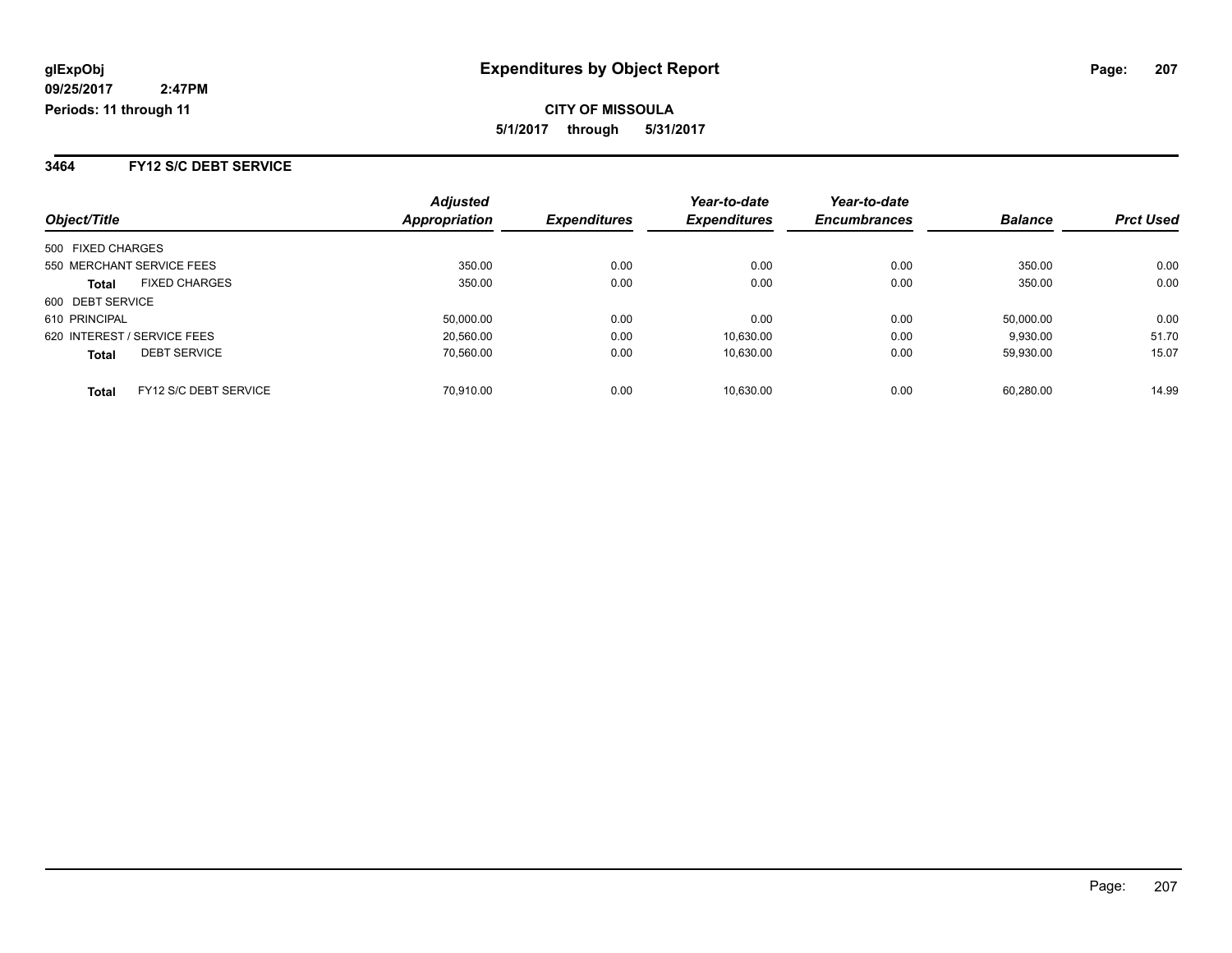**3465 FY13 SIDEWALK/CURB DEBT SERVICE**

|                   |                             | <b>Adjusted</b>      |                     | Year-to-date        | Year-to-date        |                |                  |
|-------------------|-----------------------------|----------------------|---------------------|---------------------|---------------------|----------------|------------------|
| Object/Title      |                             | <b>Appropriation</b> | <b>Expenditures</b> | <b>Expenditures</b> | <b>Encumbrances</b> | <b>Balance</b> | <b>Prct Used</b> |
| 500 FIXED CHARGES |                             |                      |                     |                     |                     |                |                  |
|                   | 550 MERCHANT SERVICE FEES   | 0.00                 | 0.00                | 0.00                | 0.00                | 0.00           | 0.00             |
| <b>Total</b>      | <b>FIXED CHARGES</b>        | 0.00                 | 0.00                | 0.00                | 0.00                | 0.00           | 0.00             |
| 600 DEBT SERVICE  |                             |                      |                     |                     |                     |                |                  |
| 610 PRINCIPAL     |                             | 29.000.00            | 0.00                | 0.00                | 0.00                | 29.000.00      | 0.00             |
|                   | 620 INTEREST / SERVICE FEES | 10.067.00            | 0.00                | 5,059.83            | 0.00                | 5,007.17       | 50.26            |
| <b>Total</b>      | <b>DEBT SERVICE</b>         | 39,067.00            | 0.00                | 5,059.83            | 0.00                | 34,007.17      | 12.95            |
| <b>Total</b>      | NON-DEPARTMENTAL            | 39.067.00            | 0.00                | 5,059.83            | 0.00                | 34.007.17      | 12.95            |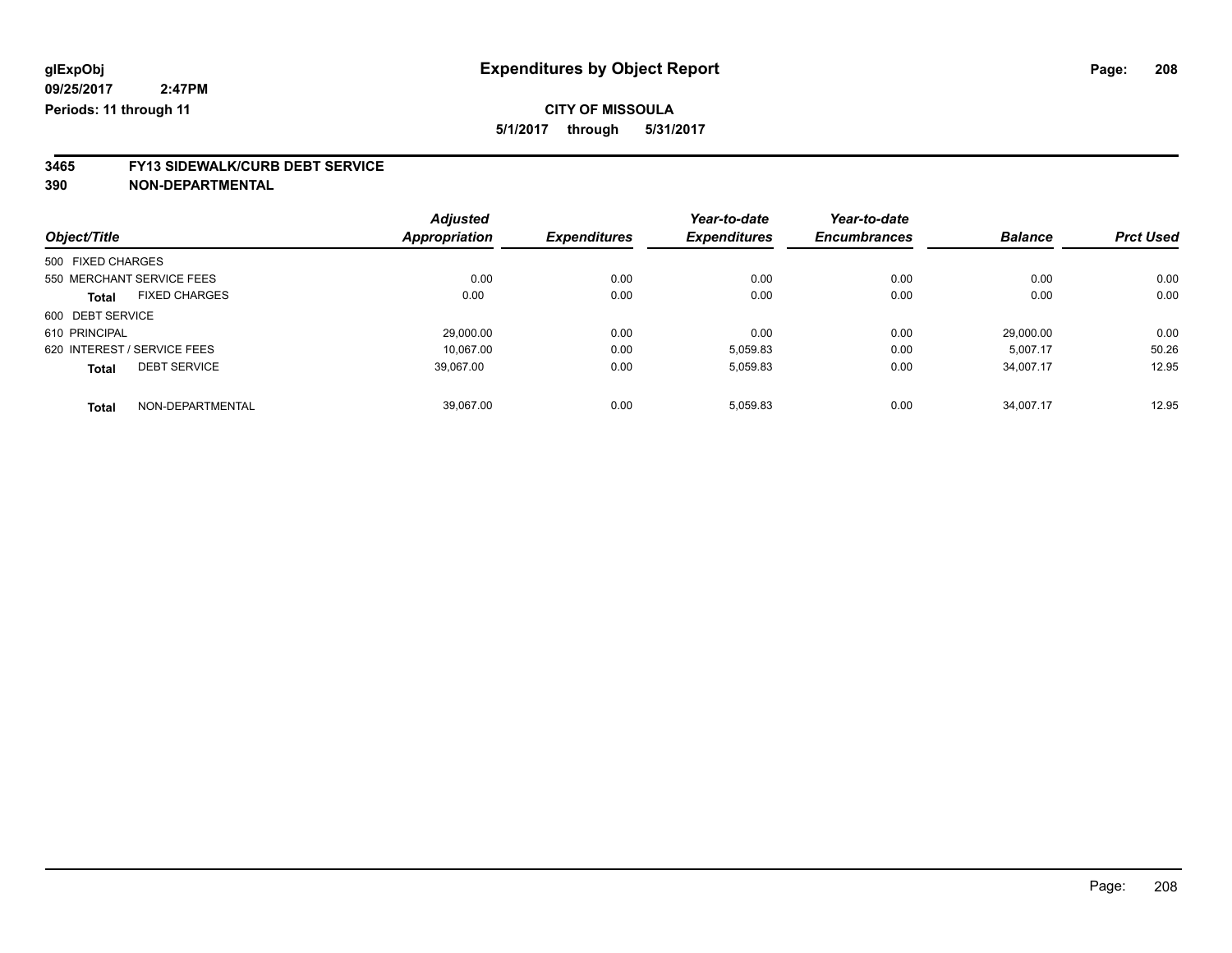**5/1/2017 through 5/31/2017**

#### **3465 FY13 SIDEWALK/CURB DEBT SERVICE**

|                   |                                 | <b>Adjusted</b>      |                     | Year-to-date        | Year-to-date        |                |                  |
|-------------------|---------------------------------|----------------------|---------------------|---------------------|---------------------|----------------|------------------|
| Object/Title      |                                 | <b>Appropriation</b> | <b>Expenditures</b> | <b>Expenditures</b> | <b>Encumbrances</b> | <b>Balance</b> | <b>Prct Used</b> |
| 500 FIXED CHARGES |                                 |                      |                     |                     |                     |                |                  |
|                   | 550 MERCHANT SERVICE FEES       | 0.00                 | 0.00                | 0.00                | 0.00                | 0.00           | 0.00             |
| <b>Total</b>      | <b>FIXED CHARGES</b>            | 0.00                 | 0.00                | 0.00                | 0.00                | 0.00           | 0.00             |
| 600 DEBT SERVICE  |                                 |                      |                     |                     |                     |                |                  |
| 610 PRINCIPAL     |                                 | 29.000.00            | 0.00                | 0.00                | 0.00                | 29.000.00      | 0.00             |
|                   | 620 INTEREST / SERVICE FEES     | 10.067.00            | 0.00                | 5,059.83            | 0.00                | 5.007.17       | 50.26            |
| <b>Total</b>      | <b>DEBT SERVICE</b>             | 39.067.00            | 0.00                | 5,059.83            | 0.00                | 34.007.17      | 12.95            |
| <b>Total</b>      | FY13 SIDEWALK/CURB DEBT SERVICE | 39.067.00            | 0.00                | 5.059.83            | 0.00                | 34.007.17      | 12.95            |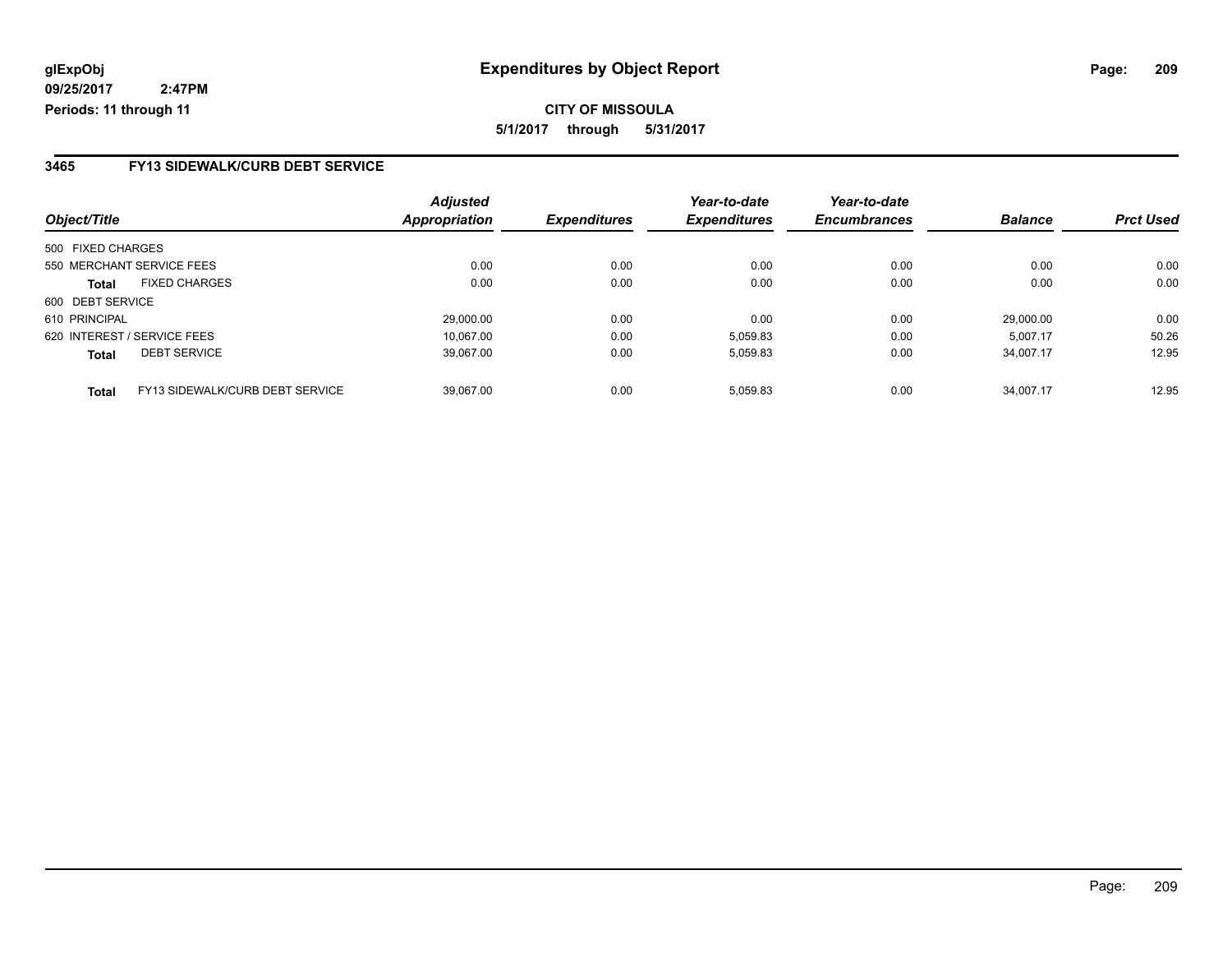## **CITY OF MISSOULA**

**5/1/2017 through 5/31/2017**

# **3466 FY15 SIDEWALK/CURB DEBT SERVICE**

|                  |                                           | <b>Adjusted</b>      |                     | Year-to-date        | Year-to-date        |                |                  |
|------------------|-------------------------------------------|----------------------|---------------------|---------------------|---------------------|----------------|------------------|
| Object/Title     |                                           | <b>Appropriation</b> | <b>Expenditures</b> | <b>Expenditures</b> | <b>Encumbrances</b> | <b>Balance</b> | <b>Prct Used</b> |
|                  | 300 PURCHASED SERVICES                    |                      |                     |                     |                     |                |                  |
|                  | 350 PROFESSIONAL SERVICES                 | 0.00                 | 0.00                | 0.00                | 0.00                | 0.00           | 0.00             |
|                  | <b>PURCHASED SERVICES</b><br><b>Total</b> | 0.00                 | 0.00                | 0.00                | 0.00                | 0.00           | 0.00             |
|                  | 500 FIXED CHARGES                         |                      |                     |                     |                     |                |                  |
|                  | 550 MERCHANT SERVICE FEES                 | 0.00                 | 0.00                | 0.00                | 0.00                | 0.00           | 0.00             |
|                  | <b>FIXED CHARGES</b><br><b>Total</b>      | 0.00                 | 0.00                | 0.00                | 0.00                | 0.00           | 0.00             |
| 600 DEBT SERVICE |                                           |                      |                     |                     |                     |                |                  |
| 610 PRINCIPAL    |                                           | 33,000.00            | 0.00                | 0.00                | 0.00                | 33,000.00      | 0.00             |
|                  | 620 INTEREST / SERVICE FEES               | 24,525.00            | 0.00                | 16,859.22           | 0.00                | 7,665.78       | 68.74            |
|                  | <b>DEBT SERVICE</b><br><b>Total</b>       | 57,525.00            | 0.00                | 16,859.22           | 0.00                | 40,665.78      | 29.31            |
|                  | NON-DEPARTMENTAL<br><b>Total</b>          | 57,525.00            | 0.00                | 16,859.22           | 0.00                | 40,665.78      | 29.31            |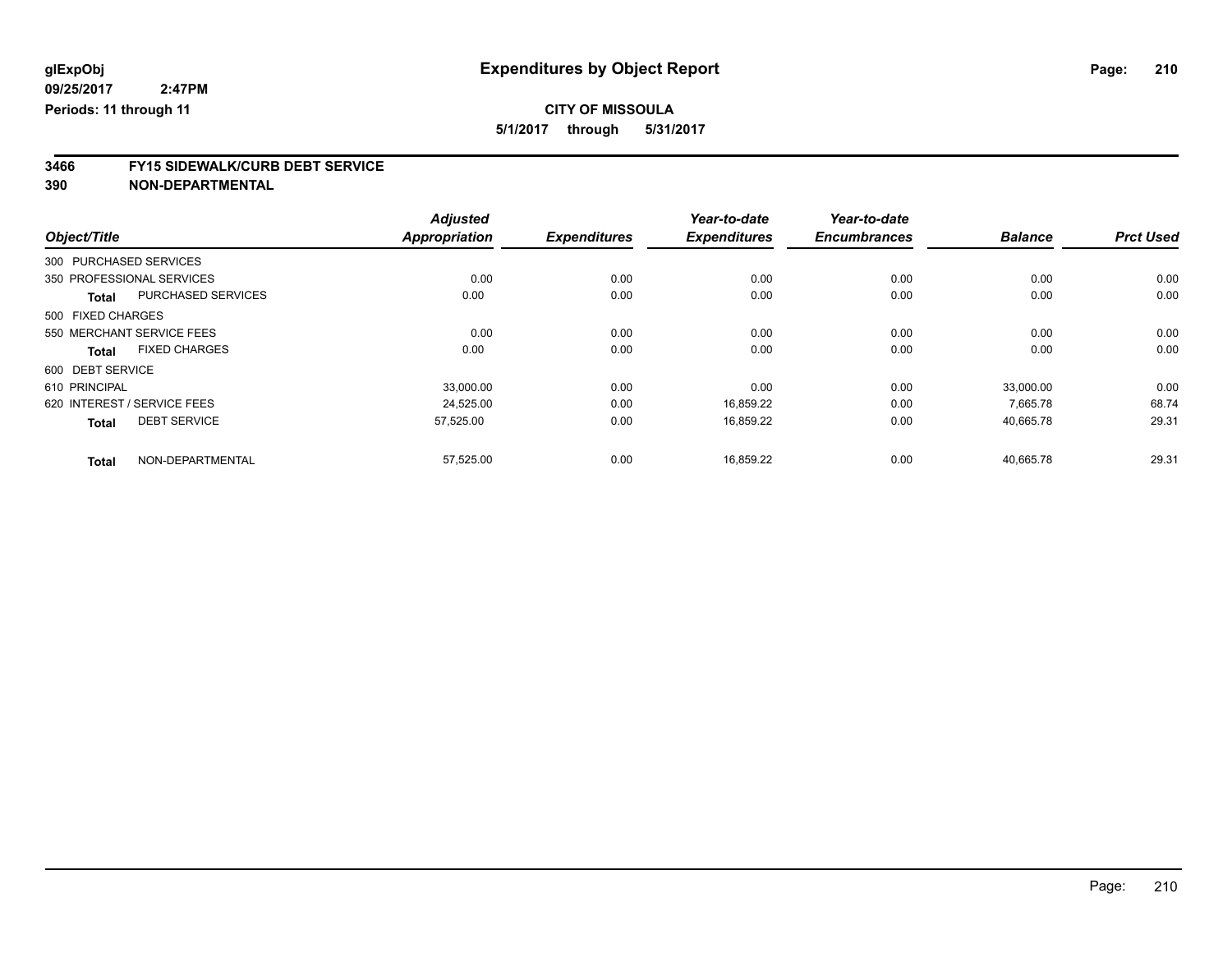#### **3466 FY15 SIDEWALK/CURB DEBT SERVICE**

|                   |                                 | <b>Adjusted</b>      |                     | Year-to-date        | Year-to-date        |                |                  |
|-------------------|---------------------------------|----------------------|---------------------|---------------------|---------------------|----------------|------------------|
| Object/Title      |                                 | <b>Appropriation</b> | <b>Expenditures</b> | <b>Expenditures</b> | <b>Encumbrances</b> | <b>Balance</b> | <b>Prct Used</b> |
|                   | 300 PURCHASED SERVICES          |                      |                     |                     |                     |                |                  |
|                   | 350 PROFESSIONAL SERVICES       | 0.00                 | 0.00                | 0.00                | 0.00                | 0.00           | 0.00             |
| Total             | PURCHASED SERVICES              | 0.00                 | 0.00                | 0.00                | 0.00                | 0.00           | 0.00             |
| 500 FIXED CHARGES |                                 |                      |                     |                     |                     |                |                  |
|                   | 550 MERCHANT SERVICE FEES       | 0.00                 | 0.00                | 0.00                | 0.00                | 0.00           | 0.00             |
| Total             | <b>FIXED CHARGES</b>            | 0.00                 | 0.00                | 0.00                | 0.00                | 0.00           | 0.00             |
| 600 DEBT SERVICE  |                                 |                      |                     |                     |                     |                |                  |
| 610 PRINCIPAL     |                                 | 33.000.00            | 0.00                | 0.00                | 0.00                | 33.000.00      | 0.00             |
|                   | 620 INTEREST / SERVICE FEES     | 24,525.00            | 0.00                | 16,859.22           | 0.00                | 7.665.78       | 68.74            |
| <b>Total</b>      | <b>DEBT SERVICE</b>             | 57,525.00            | 0.00                | 16,859.22           | 0.00                | 40,665.78      | 29.31            |
| <b>Total</b>      | FY15 SIDEWALK/CURB DEBT SERVICE | 57,525.00            | 0.00                | 16,859.22           | 0.00                | 40,665.78      | 29.31            |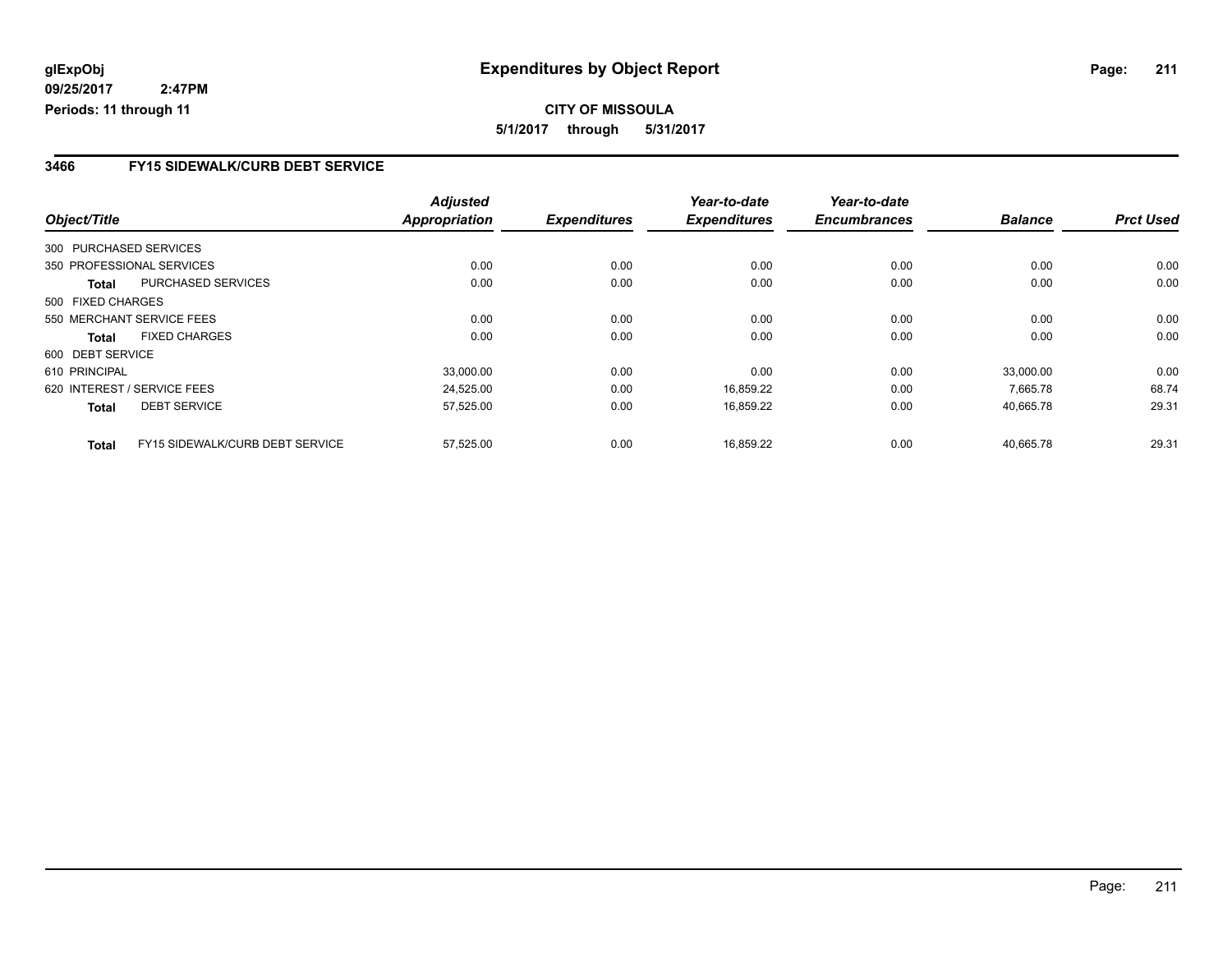# **CITY OF MISSOULA**

**5/1/2017 through 5/31/2017**

# **3467 FY16 SIDEWALK/CURB DEBT SERVICE**

|                   |                             | <b>Adjusted</b>      |                     | Year-to-date        | Year-to-date        |                |                  |
|-------------------|-----------------------------|----------------------|---------------------|---------------------|---------------------|----------------|------------------|
| Object/Title      |                             | <b>Appropriation</b> | <b>Expenditures</b> | <b>Expenditures</b> | <b>Encumbrances</b> | <b>Balance</b> | <b>Prct Used</b> |
|                   | 300 PURCHASED SERVICES      |                      |                     |                     |                     |                |                  |
|                   | 350 PROFESSIONAL SERVICES   | 0.00                 | 0.00                | 0.00                | 0.00                | 0.00           | 0.00             |
| <b>Total</b>      | <b>PURCHASED SERVICES</b>   | 0.00                 | 0.00                | 0.00                | 0.00                | 0.00           | 0.00             |
| 500 FIXED CHARGES |                             |                      |                     |                     |                     |                |                  |
|                   | 550 MERCHANT SERVICE FEES   | 0.00                 | 0.00                | 0.00                | 0.00                | 0.00           | 0.00             |
| <b>Total</b>      | <b>FIXED CHARGES</b>        | 0.00                 | 0.00                | 0.00                | 0.00                | 0.00           | 0.00             |
| 600 DEBT SERVICE  |                             |                      |                     |                     |                     |                |                  |
| 610 PRINCIPAL     |                             | 21,858.00            | 0.00                | 0.00                | 0.00                | 21,858.00      | 0.00             |
|                   | 620 INTEREST / SERVICE FEES | 10,236.28            | 0.00                | 11,450.00           | 0.00                | $-1.213.72$    | 111.86           |
| <b>Total</b>      | <b>DEBT SERVICE</b>         | 32,094.28            | 0.00                | 11,450.00           | 0.00                | 20,644.28      | 35.68            |
| <b>Total</b>      | NON-DEPARTMENTAL            | 32,094.28            | 0.00                | 11,450.00           | 0.00                | 20,644.28      | 35.68            |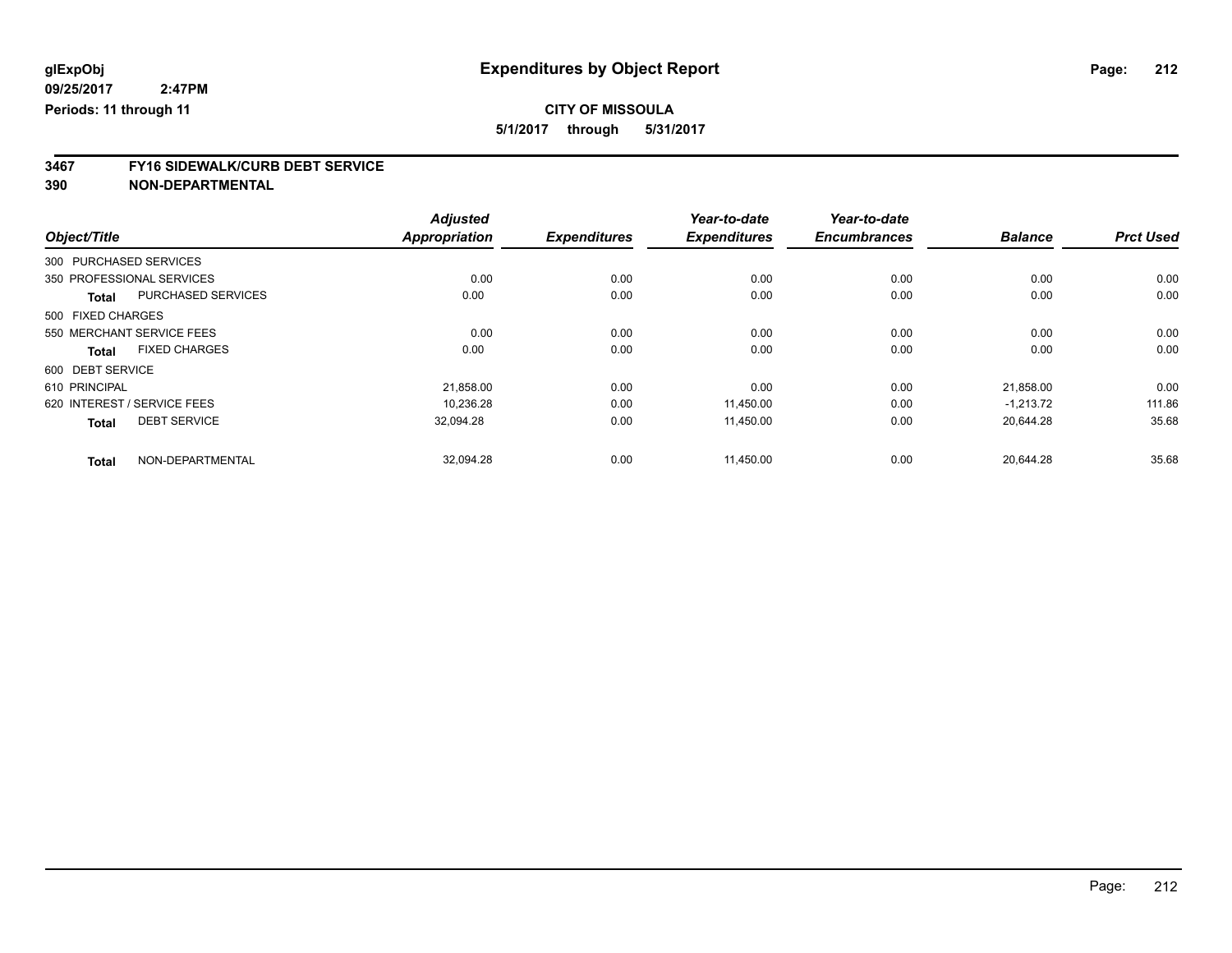#### **3467 FY16 SIDEWALK/CURB DEBT SERVICE**

|                   |                                 | <b>Adjusted</b>      |                     | Year-to-date        | Year-to-date        |                |                  |
|-------------------|---------------------------------|----------------------|---------------------|---------------------|---------------------|----------------|------------------|
| Object/Title      |                                 | <b>Appropriation</b> | <b>Expenditures</b> | <b>Expenditures</b> | <b>Encumbrances</b> | <b>Balance</b> | <b>Prct Used</b> |
|                   | 300 PURCHASED SERVICES          |                      |                     |                     |                     |                |                  |
|                   | 350 PROFESSIONAL SERVICES       | 0.00                 | 0.00                | 0.00                | 0.00                | 0.00           | 0.00             |
| Total             | PURCHASED SERVICES              | 0.00                 | 0.00                | 0.00                | 0.00                | 0.00           | 0.00             |
| 500 FIXED CHARGES |                                 |                      |                     |                     |                     |                |                  |
|                   | 550 MERCHANT SERVICE FEES       | 0.00                 | 0.00                | 0.00                | 0.00                | 0.00           | 0.00             |
| Total             | <b>FIXED CHARGES</b>            | 0.00                 | 0.00                | 0.00                | 0.00                | 0.00           | 0.00             |
| 600 DEBT SERVICE  |                                 |                      |                     |                     |                     |                |                  |
| 610 PRINCIPAL     |                                 | 21,858.00            | 0.00                | 0.00                | 0.00                | 21,858.00      | 0.00             |
|                   | 620 INTEREST / SERVICE FEES     | 10.236.28            | 0.00                | 11,450.00           | 0.00                | $-1.213.72$    | 111.86           |
| <b>Total</b>      | <b>DEBT SERVICE</b>             | 32,094.28            | 0.00                | 11,450.00           | 0.00                | 20.644.28      | 35.68            |
| <b>Total</b>      | FY16 SIDEWALK/CURB DEBT SERVICE | 32.094.28            | 0.00                | 11.450.00           | 0.00                | 20.644.28      | 35.68            |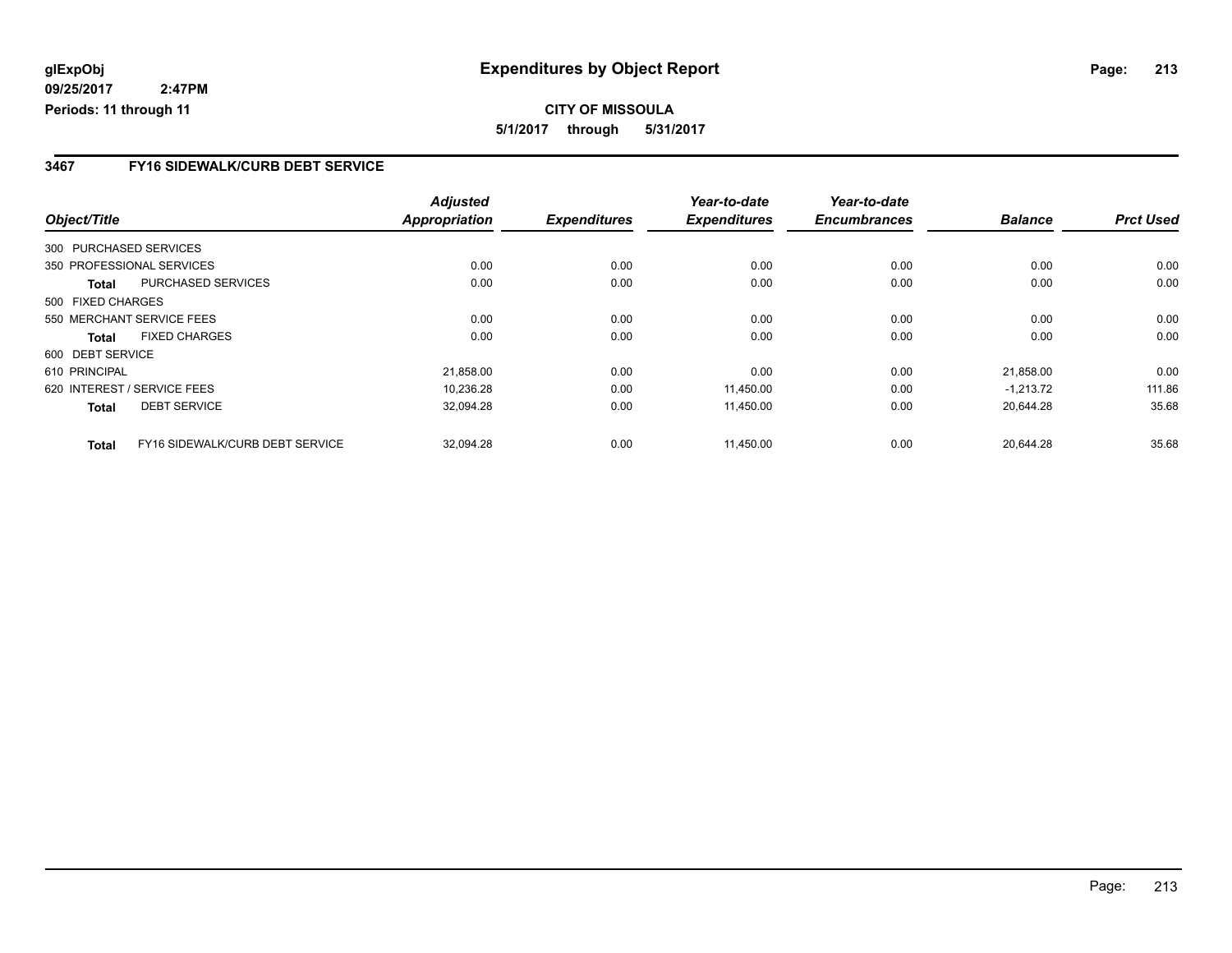## **CITY OF MISSOULA 5/1/2017 through 5/31/2017**

# **3491 SID 491 DEBT SERVICE FUND**

| Object/Title                |                     | <b>Adjusted</b><br>Appropriation | <b>Expenditures</b> | Year-to-date<br><b>Expenditures</b> | Year-to-date<br><b>Encumbrances</b> | <b>Balance</b> | <b>Prct Used</b> |
|-----------------------------|---------------------|----------------------------------|---------------------|-------------------------------------|-------------------------------------|----------------|------------------|
| 600 DEBT SERVICE            |                     |                                  |                     |                                     |                                     |                |                  |
| 620 INTEREST / SERVICE FEES |                     | 0.00                             | 0.00                | 0.00                                | 0.00                                | 0.00           | 0.00             |
| <b>Total</b>                | <b>DEBT SERVICE</b> | 0.00                             | 0.00                | 0.00                                | 0.00                                | 0.00           | 0.00             |
| <b>Total</b>                | NON-DEPARTMENTAL    | 0.00                             | 0.00                | 0.00                                | 0.00                                | 0.00           | 0.00             |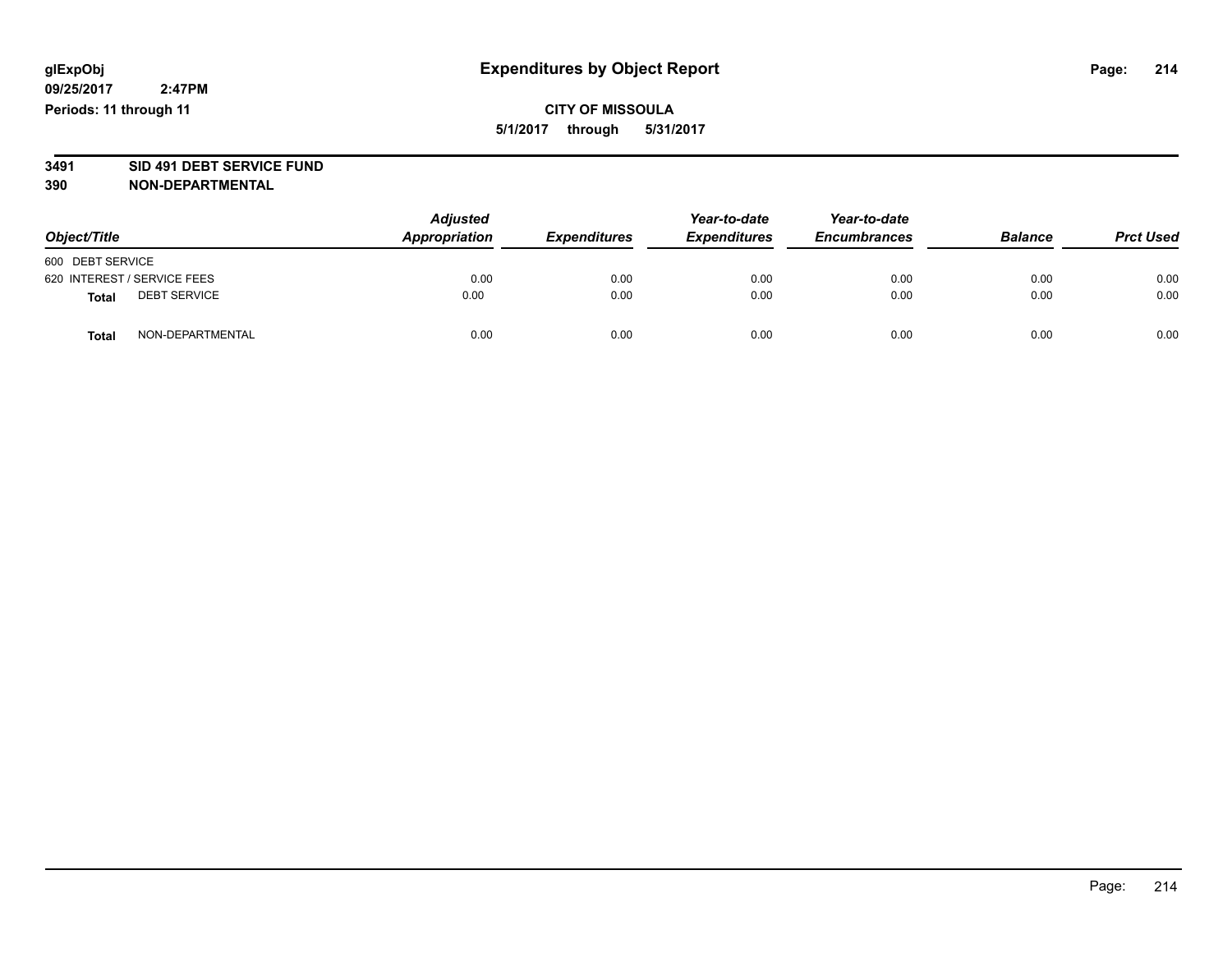**CITY OF MISSOULA 5/1/2017 through 5/31/2017**

#### **3491 SID 491 DEBT SERVICE FUND**

|                                           | <b>Adjusted</b> | Year-to-date        | Year-to-date        |                     |                |                  |
|-------------------------------------------|-----------------|---------------------|---------------------|---------------------|----------------|------------------|
| Object/Title                              | Appropriation   | <b>Expenditures</b> | <b>Expenditures</b> | <b>Encumbrances</b> | <b>Balance</b> | <b>Prct Used</b> |
| 600 DEBT SERVICE                          |                 |                     |                     |                     |                |                  |
| 620 INTEREST / SERVICE FEES               | 0.00            | 0.00                | 0.00                | 0.00                | 0.00           | 0.00             |
| <b>DEBT SERVICE</b><br><b>Total</b>       | 0.00            | 0.00                | 0.00                | 0.00                | 0.00           | 0.00             |
| SID 491 DEBT SERVICE FUND<br><b>Total</b> | 0.00            | 0.00                | 0.00                | 0.00                | 0.00           | 0.00             |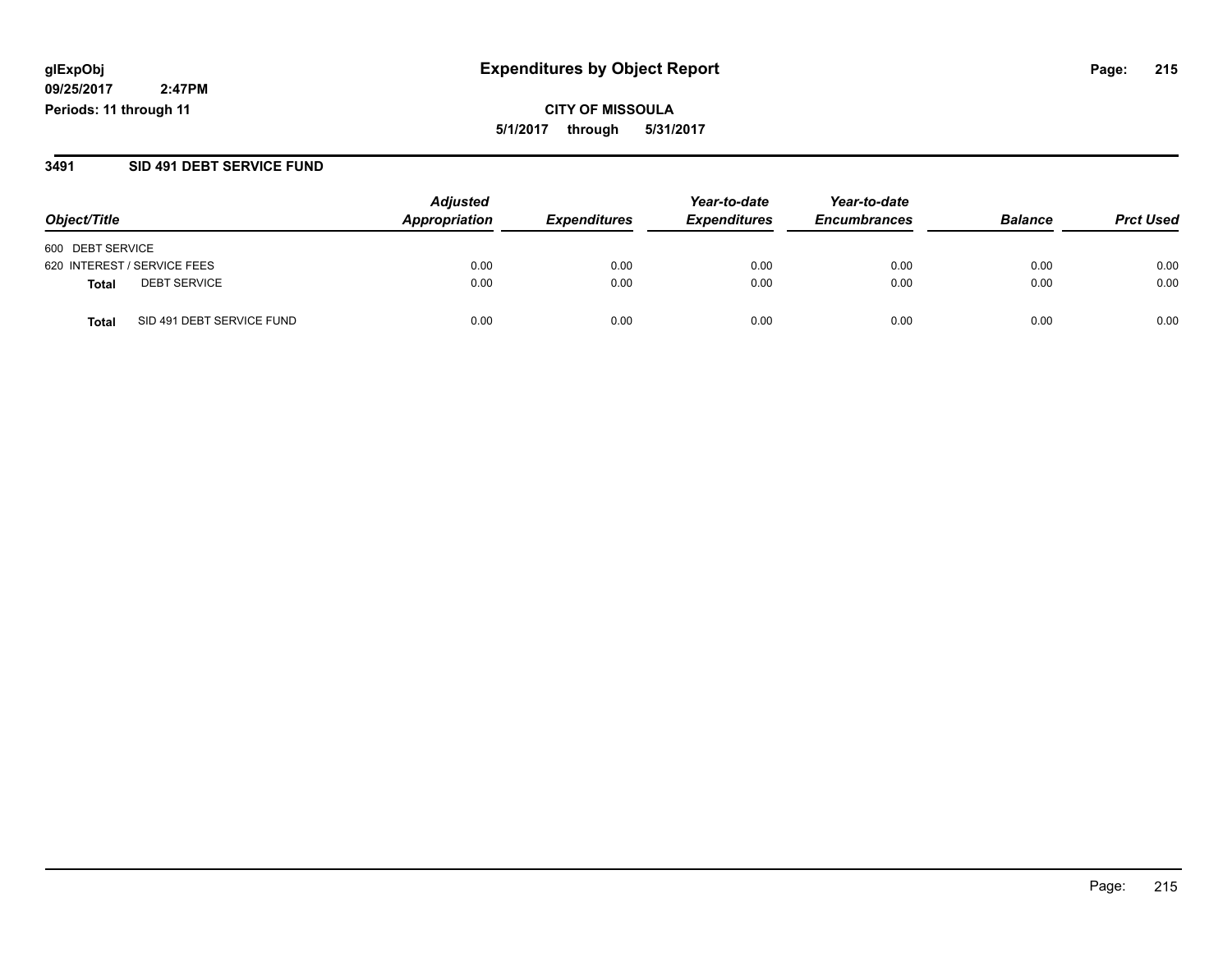## **glExpObj Expenditures by Object Report Page: 216**

**09/25/2017 2:47PM Periods: 11 through 11**

### **CITY OF MISSOULA 5/1/2017 through 5/31/2017**

# **3495 SID 495 DEBT SERVICE FUND**

**000 \*\*\* Title Not Found \*\*\***

| Object/Title      |                              | <b>Adjusted</b><br>Appropriation | <b>Expenditures</b> | Year-to-date<br><b>Expenditures</b> | Year-to-date<br><b>Encumbrances</b> | <b>Balance</b> | <b>Prct Used</b> |
|-------------------|------------------------------|----------------------------------|---------------------|-------------------------------------|-------------------------------------|----------------|------------------|
| 800 OTHER OBJECTS |                              |                                  |                     |                                     |                                     |                |                  |
|                   | 820 TRANSFERS TO OTHER FUNDS | 0.00                             | 0.00                | 0.00                                | 0.00                                | 0.00           | 0.00             |
| <b>Total</b>      | OTHER OBJECTS                | 0.00                             | 0.00                | 0.00                                | 0.00                                | 0.00           | 0.00             |
| <b>Total</b>      | *** Title Not Found ***      | 0.00                             | 0.00                | 0.00                                | 0.00                                | 0.00           | 0.00             |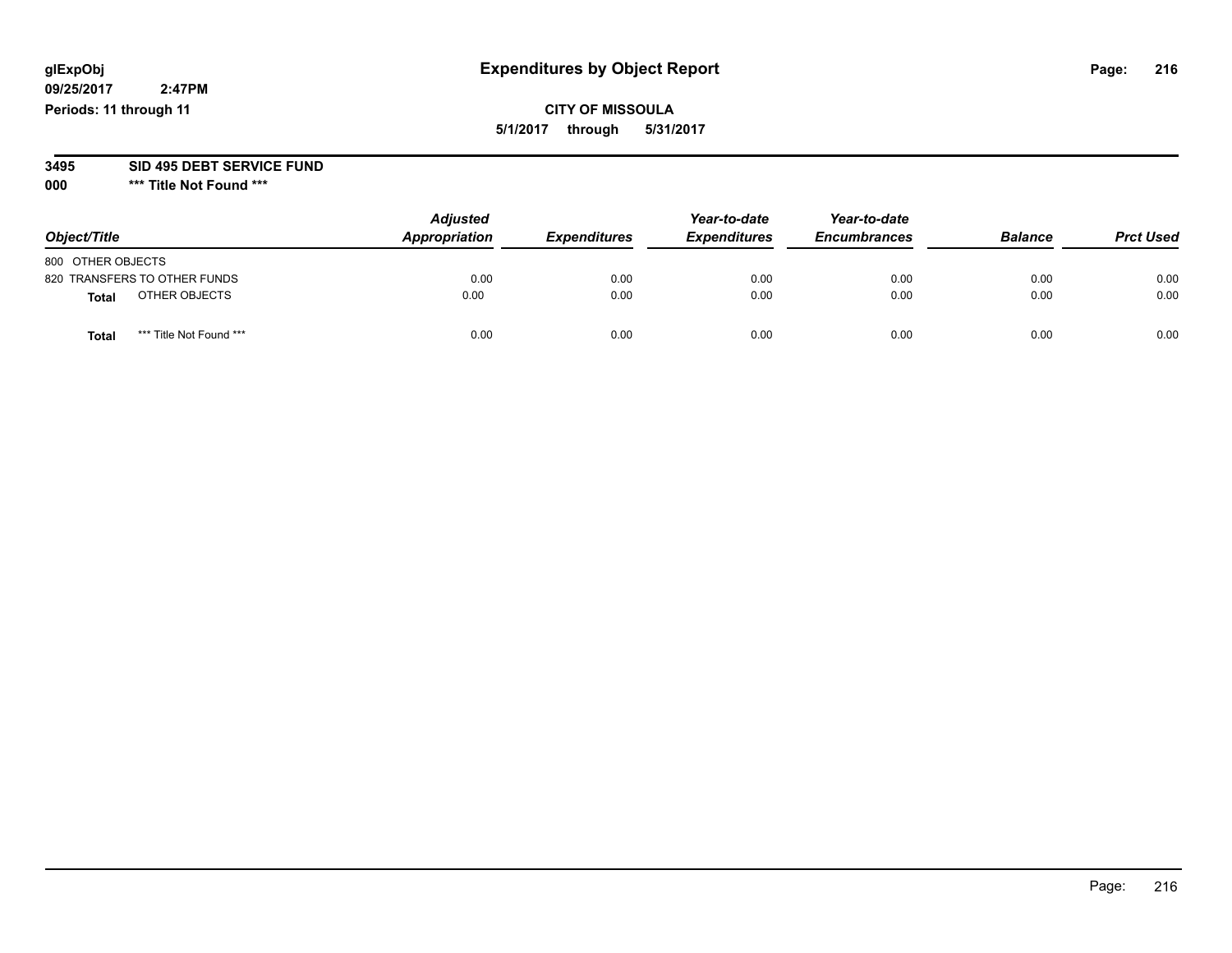**3495 SID 495 DEBT SERVICE FUND**

| Object/Title                         | <b>Adjusted</b><br>Appropriation | <b>Expenditures</b> | Year-to-date<br><b>Expenditures</b> | Year-to-date<br><b>Encumbrances</b> | <b>Balance</b> | <b>Prct Used</b> |
|--------------------------------------|----------------------------------|---------------------|-------------------------------------|-------------------------------------|----------------|------------------|
| 500 FIXED CHARGES                    |                                  |                     |                                     |                                     |                |                  |
| 550 MERCHANT SERVICE FEES            | 0.00                             | 0.00                | 0.00                                | 0.00                                | 0.00           | 0.00             |
| <b>FIXED CHARGES</b><br><b>Total</b> | 0.00                             | 0.00                | 0.00                                | 0.00                                | 0.00           | 0.00             |
| 800 OTHER OBJECTS                    |                                  |                     |                                     |                                     |                |                  |
| 820 TRANSFERS TO OTHER FUNDS         | 0.00                             | 0.00                | 0.00                                | 0.00                                | 0.00           | 0.00             |
| OTHER OBJECTS<br><b>Total</b>        | 0.00                             | 0.00                | 0.00                                | 0.00                                | 0.00           | 0.00             |
| NON-DEPARTMENTAL<br><b>Total</b>     | 0.00                             | 0.00                | 0.00                                | 0.00                                | 0.00           | 0.00             |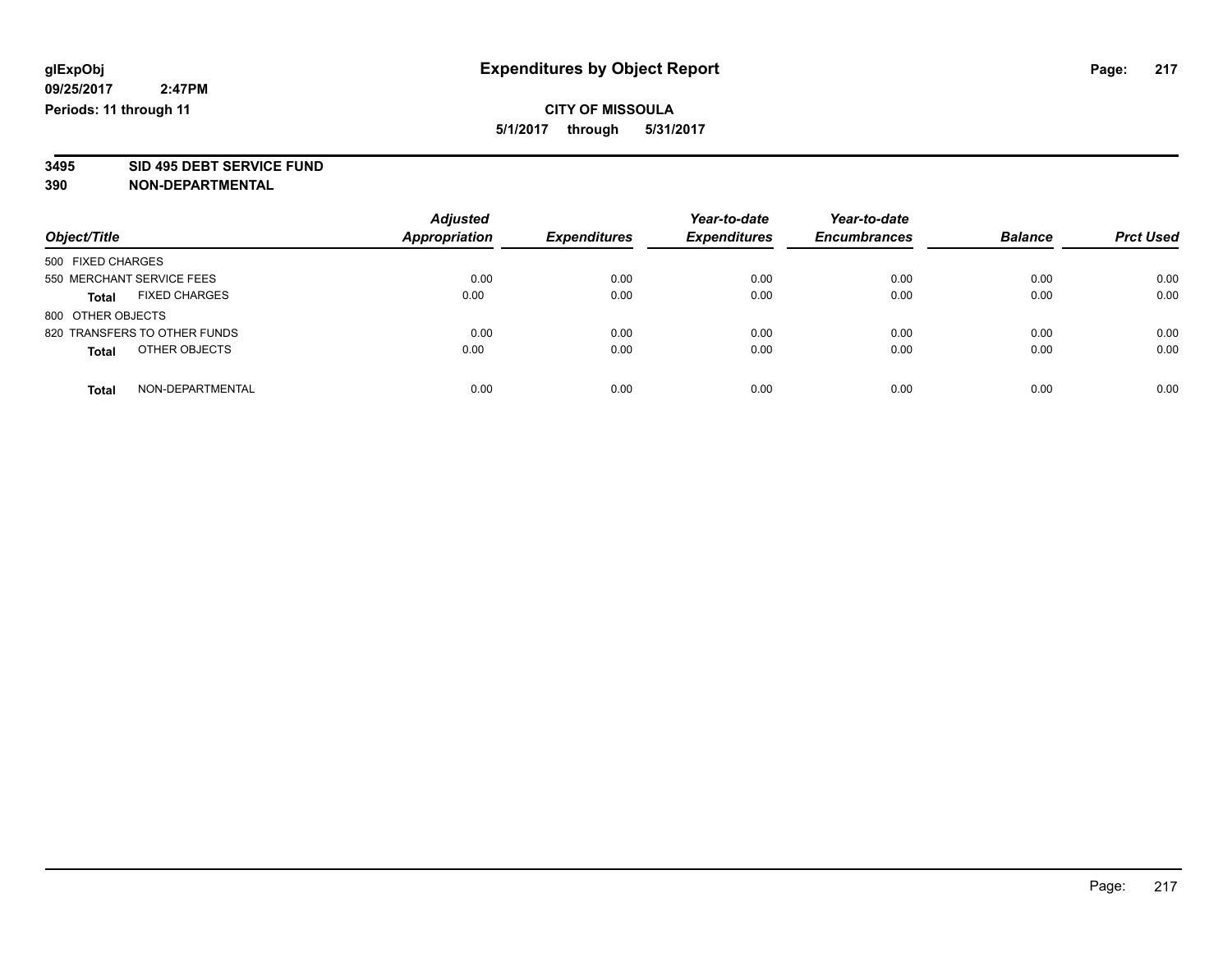### **3495 SID 495 DEBT SERVICE FUND**

| Object/Title              |                              | <b>Adjusted</b>      | <b>Expenditures</b> | Year-to-date<br><b>Expenditures</b> | Year-to-date        | <b>Balance</b> |                  |
|---------------------------|------------------------------|----------------------|---------------------|-------------------------------------|---------------------|----------------|------------------|
|                           |                              | <b>Appropriation</b> |                     |                                     | <b>Encumbrances</b> |                | <b>Prct Used</b> |
| 500 FIXED CHARGES         |                              |                      |                     |                                     |                     |                |                  |
| 550 MERCHANT SERVICE FEES |                              | 0.00                 | 0.00                | 0.00                                | 0.00                | 0.00           | 0.00             |
| Total                     | <b>FIXED CHARGES</b>         | 0.00                 | 0.00                | 0.00                                | 0.00                | 0.00           | 0.00             |
| 800 OTHER OBJECTS         |                              |                      |                     |                                     |                     |                |                  |
|                           | 820 TRANSFERS TO OTHER FUNDS | 0.00                 | 0.00                | 0.00                                | 0.00                | 0.00           | 0.00             |
| <b>Total</b>              | OTHER OBJECTS                | 0.00                 | 0.00                | 0.00                                | 0.00                | 0.00           | 0.00             |
| <b>Total</b>              | SID 495 DEBT SERVICE FUND    | 0.00                 | 0.00                | 0.00                                | 0.00                | 0.00           | 0.00             |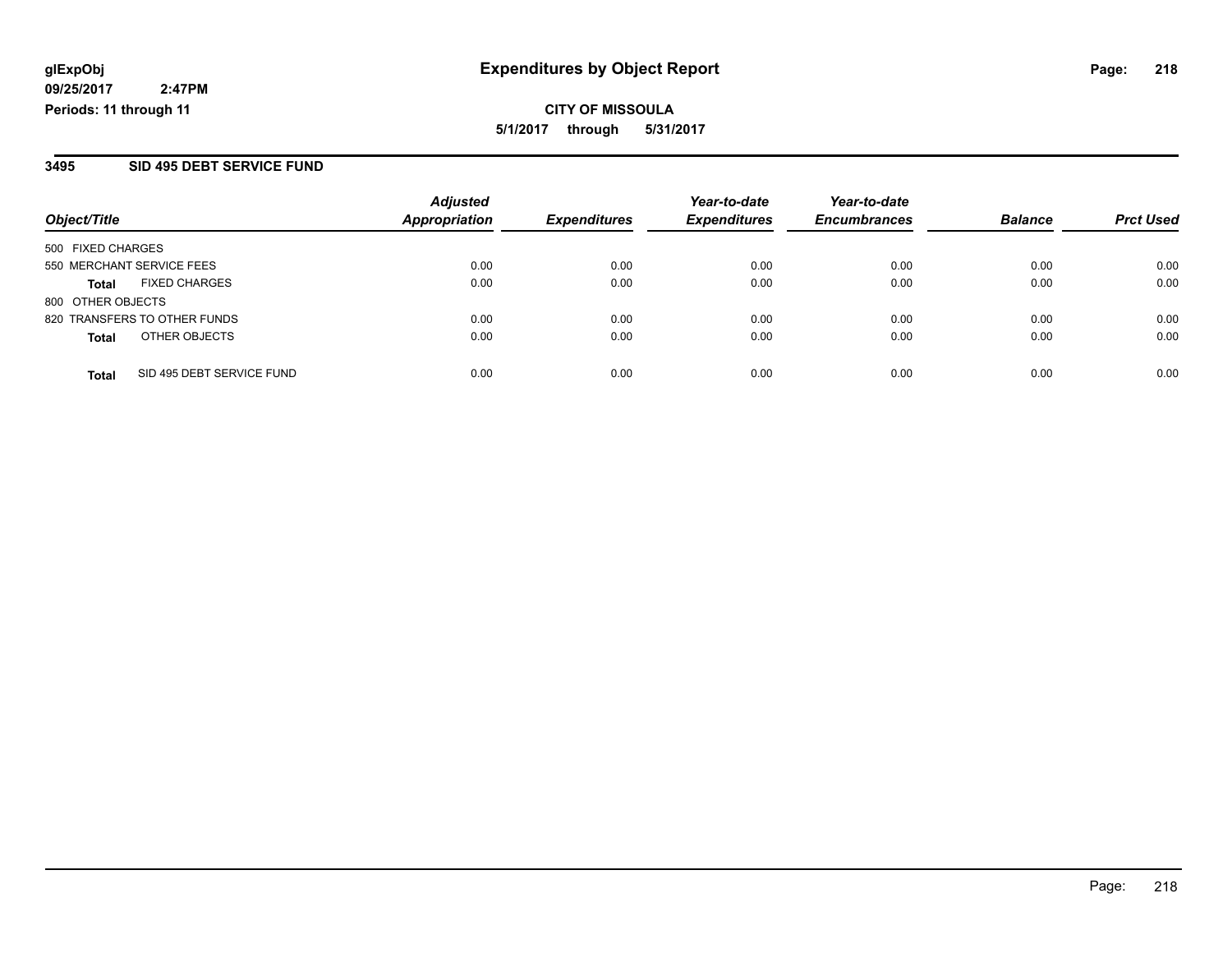**09/25/2017 2:47PM Periods: 11 through 11**

# **CITY OF MISSOULA 5/1/2017 through 5/31/2017**

### **3497 SID 497 DEBT SERVICE FUND**

| Object/Title      |                              | <b>Adjusted</b><br>Appropriation | <b>Expenditures</b> | Year-to-date<br><b>Expenditures</b> | Year-to-date<br><b>Encumbrances</b> | <b>Balance</b> | <b>Prct Used</b> |
|-------------------|------------------------------|----------------------------------|---------------------|-------------------------------------|-------------------------------------|----------------|------------------|
| 800 OTHER OBJECTS |                              |                                  |                     |                                     |                                     |                |                  |
|                   | 820 TRANSFERS TO OTHER FUNDS | 0.00                             | 0.00                | 0.00                                | 0.00                                | 0.00           | 0.00             |
| <b>Total</b>      | OTHER OBJECTS                | 0.00                             | 0.00                | 0.00                                | 0.00                                | 0.00           | 0.00             |
| <b>Total</b>      | *** Title Not Found ***      | 0.00                             | 0.00                | 0.00                                | 0.00                                | 0.00           | 0.00             |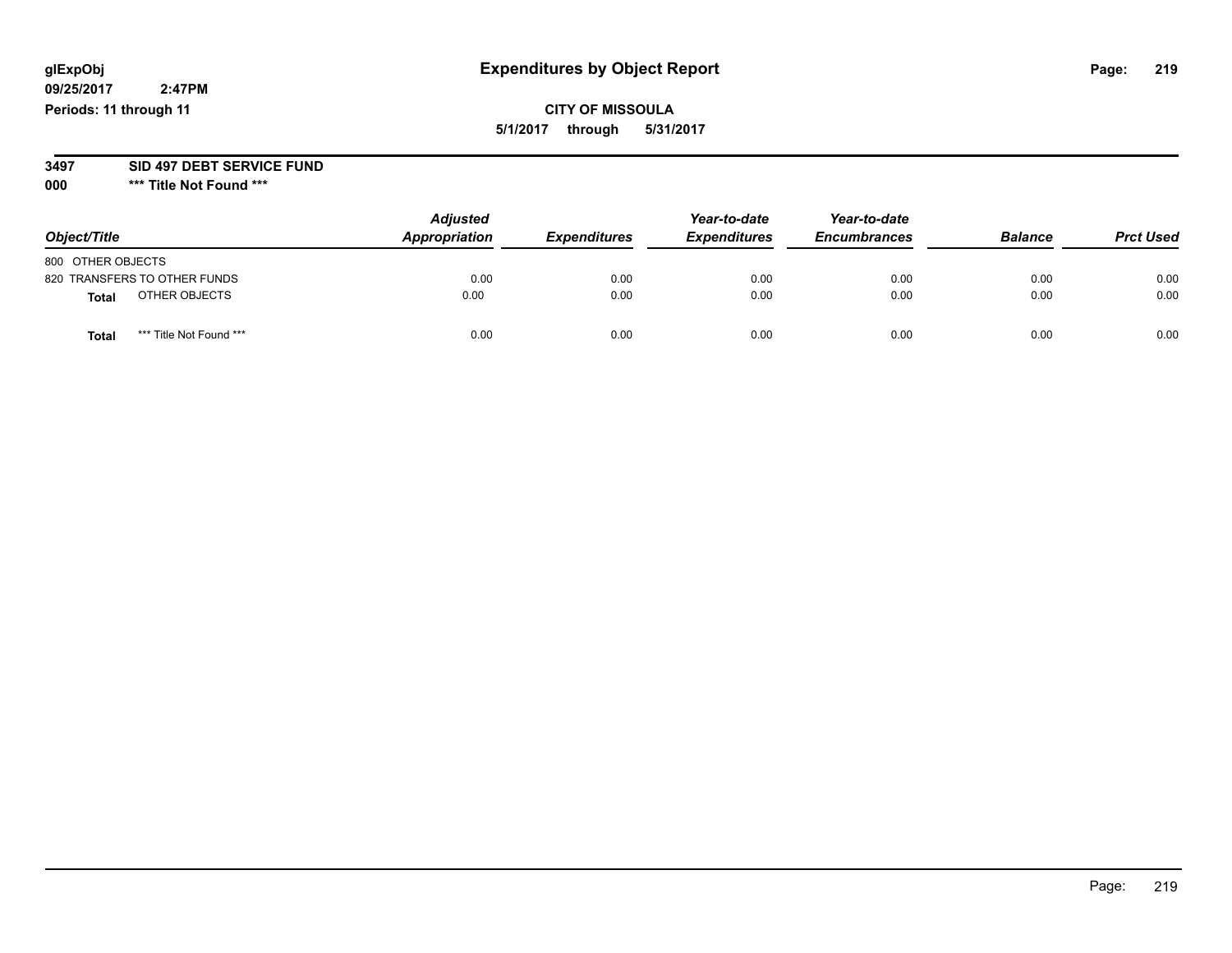**3497 SID 497 DEBT SERVICE FUND**

|                                      | <b>Adjusted</b>      |                     | Year-to-date        | Year-to-date        |                |                  |
|--------------------------------------|----------------------|---------------------|---------------------|---------------------|----------------|------------------|
| Object/Title                         | <b>Appropriation</b> | <b>Expenditures</b> | <b>Expenditures</b> | <b>Encumbrances</b> | <b>Balance</b> | <b>Prct Used</b> |
| 500 FIXED CHARGES                    |                      |                     |                     |                     |                |                  |
| 550 MERCHANT SERVICE FEES            | 0.00                 | 0.00                | 0.00                | 0.00                | 0.00           | 0.00             |
| <b>FIXED CHARGES</b><br><b>Total</b> | 0.00                 | 0.00                | 0.00                | 0.00                | 0.00           | 0.00             |
| 600 DEBT SERVICE                     |                      |                     |                     |                     |                |                  |
| 620 INTEREST / SERVICE FEES          | 0.00                 | 0.00                | 0.00                | 0.00                | 0.00           | 0.00             |
| <b>DEBT SERVICE</b><br><b>Total</b>  | 0.00                 | 0.00                | 0.00                | 0.00                | 0.00           | 0.00             |
| 800 OTHER OBJECTS                    |                      |                     |                     |                     |                |                  |
| 800 OTHER OBJECTS                    | 0.00                 | 0.00                | 0.00                | 0.00                | 0.00           | 0.00             |
| 820 TRANSFERS TO OTHER FUNDS         | 0.00                 | 0.00                | 0.00                | 0.00                | 0.00           | 0.00             |
| OTHER OBJECTS<br><b>Total</b>        | 0.00                 | 0.00                | 0.00                | 0.00                | 0.00           | 0.00             |
|                                      |                      |                     |                     |                     |                |                  |
| NON-DEPARTMENTAL<br><b>Total</b>     | 0.00                 | 0.00                | 0.00                | 0.00                | 0.00           | 0.00             |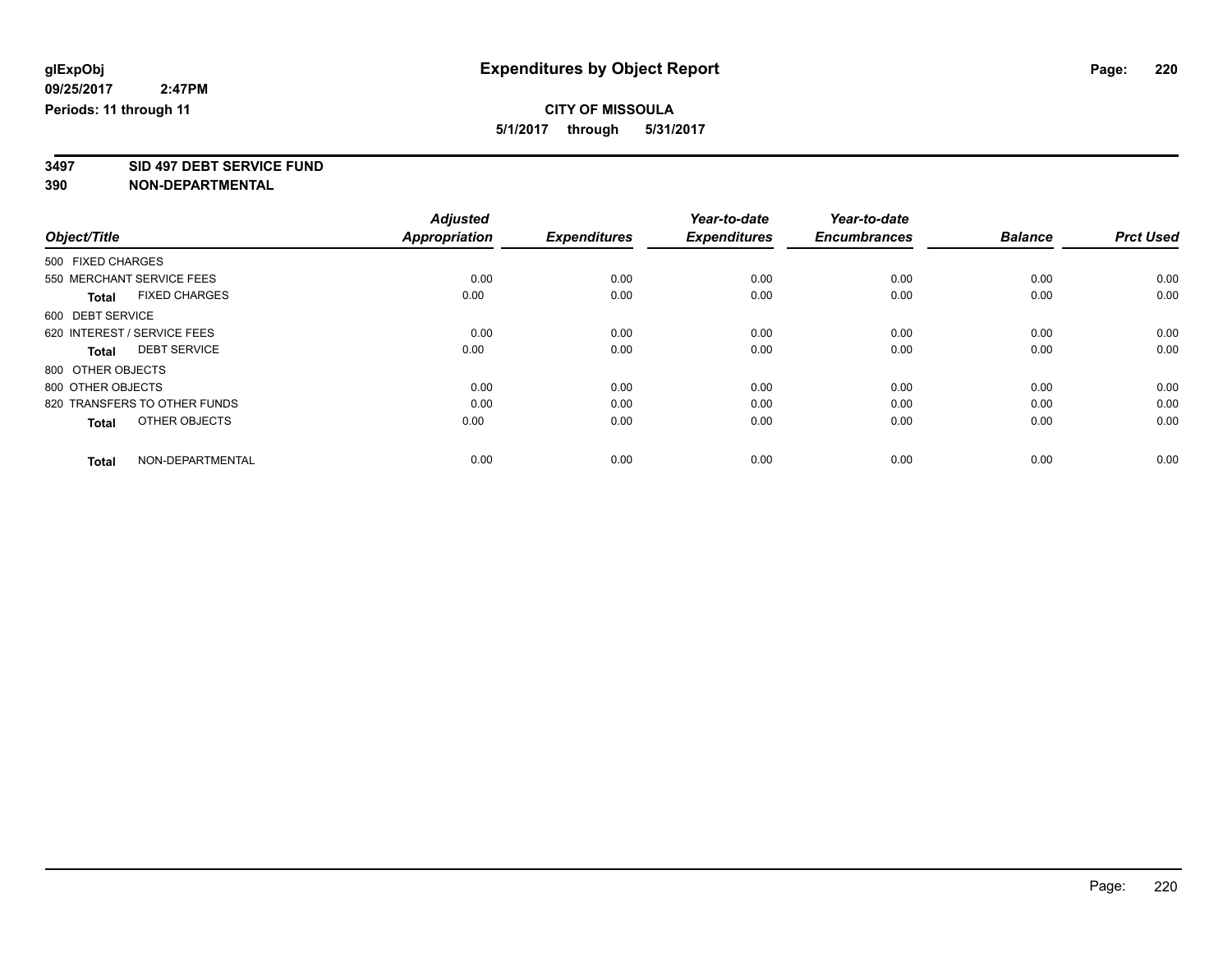**CITY OF MISSOULA 5/1/2017 through 5/31/2017**

### **3497 SID 497 DEBT SERVICE FUND**

|                                           | <b>Adjusted</b>      |                     | Year-to-date        | Year-to-date        |                |                  |
|-------------------------------------------|----------------------|---------------------|---------------------|---------------------|----------------|------------------|
| Object/Title                              | <b>Appropriation</b> | <b>Expenditures</b> | <b>Expenditures</b> | <b>Encumbrances</b> | <b>Balance</b> | <b>Prct Used</b> |
| 500 FIXED CHARGES                         |                      |                     |                     |                     |                |                  |
| 550 MERCHANT SERVICE FEES                 | 0.00                 | 0.00                | 0.00                | 0.00                | 0.00           | 0.00             |
| <b>FIXED CHARGES</b><br><b>Total</b>      | 0.00                 | 0.00                | 0.00                | 0.00                | 0.00           | 0.00             |
| 600 DEBT SERVICE                          |                      |                     |                     |                     |                |                  |
| 620 INTEREST / SERVICE FEES               | 0.00                 | 0.00                | 0.00                | 0.00                | 0.00           | 0.00             |
| <b>DEBT SERVICE</b><br><b>Total</b>       | 0.00                 | 0.00                | 0.00                | 0.00                | 0.00           | 0.00             |
| 800 OTHER OBJECTS                         |                      |                     |                     |                     |                |                  |
| 800 OTHER OBJECTS                         | 0.00                 | 0.00                | 0.00                | 0.00                | 0.00           | 0.00             |
| 820 TRANSFERS TO OTHER FUNDS              | 0.00                 | 0.00                | 0.00                | 0.00                | 0.00           | 0.00             |
| OTHER OBJECTS<br><b>Total</b>             | 0.00                 | 0.00                | 0.00                | 0.00                | 0.00           | 0.00             |
| SID 497 DEBT SERVICE FUND<br><b>Total</b> | 0.00                 | 0.00                | 0.00                | 0.00                | 0.00           | 0.00             |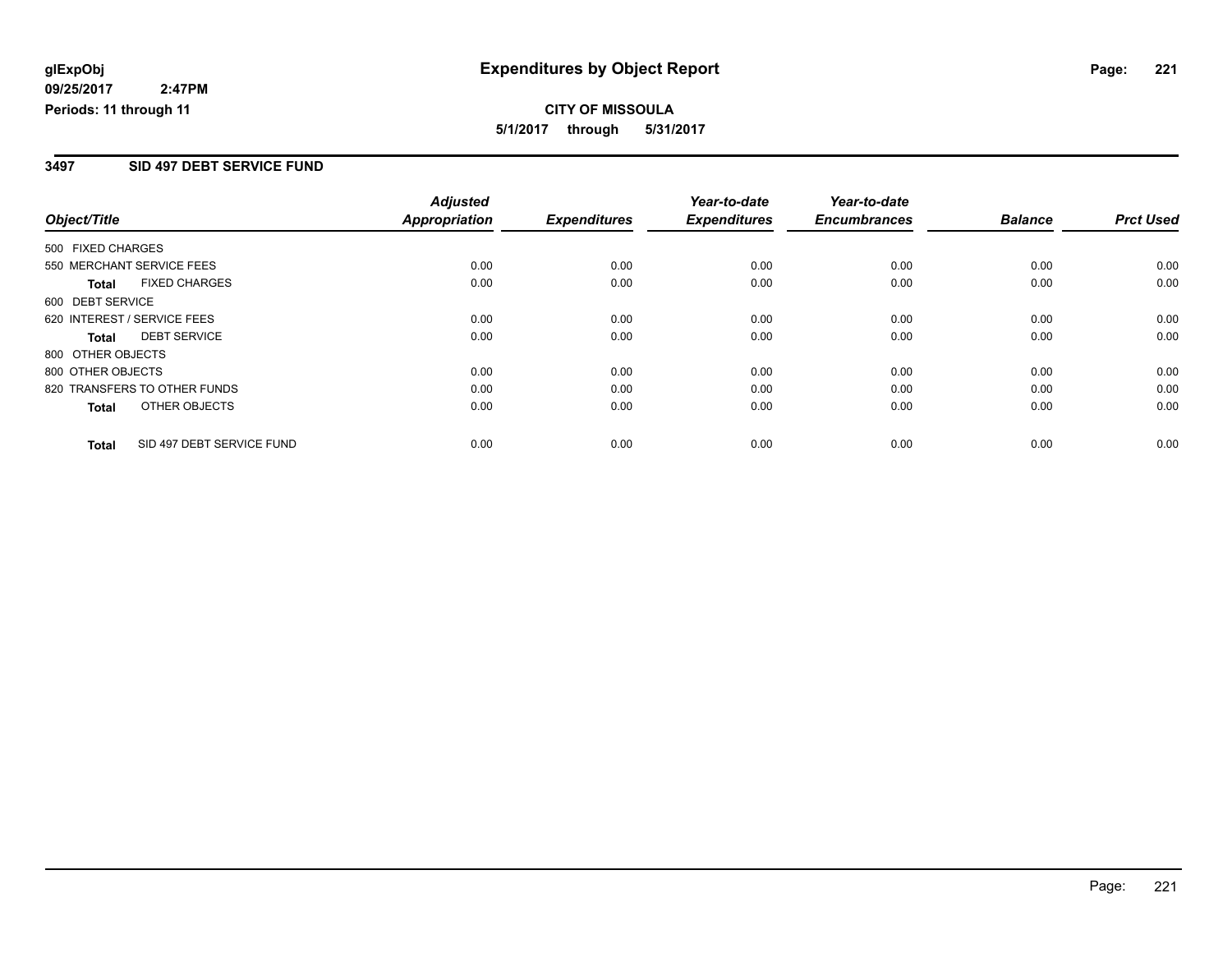**09/25/2017 2:47PM Periods: 11 through 11**

# **CITY OF MISSOULA 5/1/2017 through 5/31/2017**

# **3498 SID 498 DEBT SERVICE FUND**

| Object/Title                     | <b>Adjusted</b><br>Appropriation | <b>Expenditures</b> | Year-to-date<br><b>Expenditures</b> | Year-to-date<br><b>Encumbrances</b> | <b>Balance</b> | <b>Prct Used</b> |
|----------------------------------|----------------------------------|---------------------|-------------------------------------|-------------------------------------|----------------|------------------|
| 800 OTHER OBJECTS                |                                  |                     |                                     |                                     |                |                  |
| 820 TRANSFERS TO OTHER FUNDS     | 0.00                             | 0.00                | 0.00                                | 0.00                                | 0.00           | 0.00             |
| OTHER OBJECTS<br><b>Total</b>    | 0.00                             | 0.00                | 0.00                                | 0.00                                | 0.00           | 0.00             |
| *** Title Not Found ***<br>Total | 0.00                             | 0.00                | 0.00                                | 0.00                                | 0.00           | 0.00             |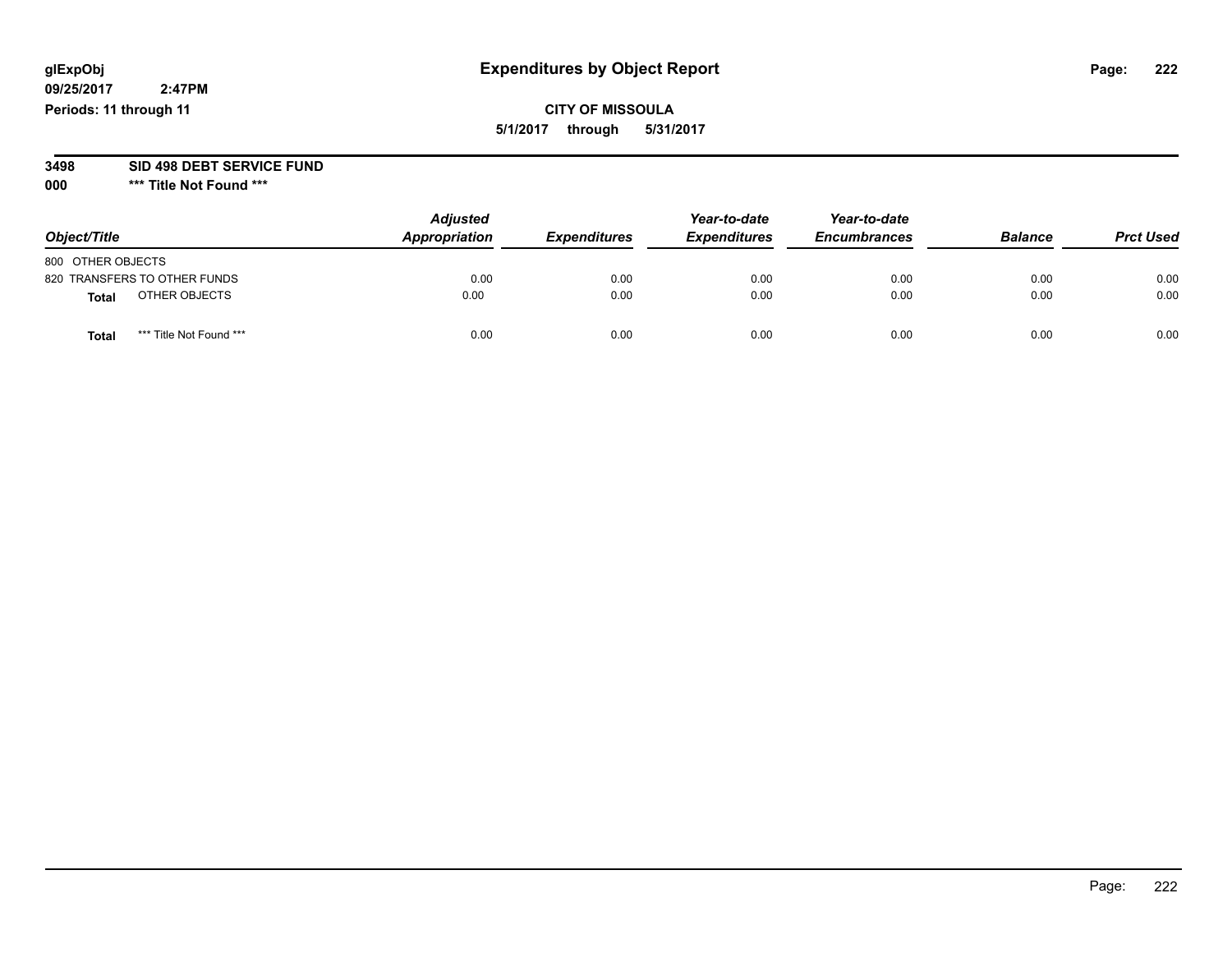**3498 SID 498 DEBT SERVICE FUND**

|                                      | <b>Adjusted</b> | <b>Expenditures</b> | Year-to-date        | Year-to-date        |                | <b>Prct Used</b> |
|--------------------------------------|-----------------|---------------------|---------------------|---------------------|----------------|------------------|
| Object/Title                         | Appropriation   |                     | <b>Expenditures</b> | <b>Encumbrances</b> | <b>Balance</b> |                  |
| 500 FIXED CHARGES                    |                 |                     |                     |                     |                |                  |
| 550 MERCHANT SERVICE FEES            | 0.00            | 0.00                | 0.00                | 0.00                | 0.00           | 0.00             |
| <b>FIXED CHARGES</b><br><b>Total</b> | 0.00            | 0.00                | 0.00                | 0.00                | 0.00           | 0.00             |
| 600 DEBT SERVICE                     |                 |                     |                     |                     |                |                  |
| 610 PRINCIPAL                        | 0.00            | 0.00                | 0.00                | 0.00                | 0.00           | 0.00             |
| 620 INTEREST / SERVICE FEES          | 0.00            | 0.00                | 0.00                | 0.00                | 0.00           | 0.00             |
| <b>DEBT SERVICE</b><br><b>Total</b>  | 0.00            | 0.00                | 0.00                | 0.00                | 0.00           | 0.00             |
| NON-DEPARTMENTAL<br><b>Total</b>     | 0.00            | 0.00                | 0.00                | 0.00                | 0.00           | 0.00             |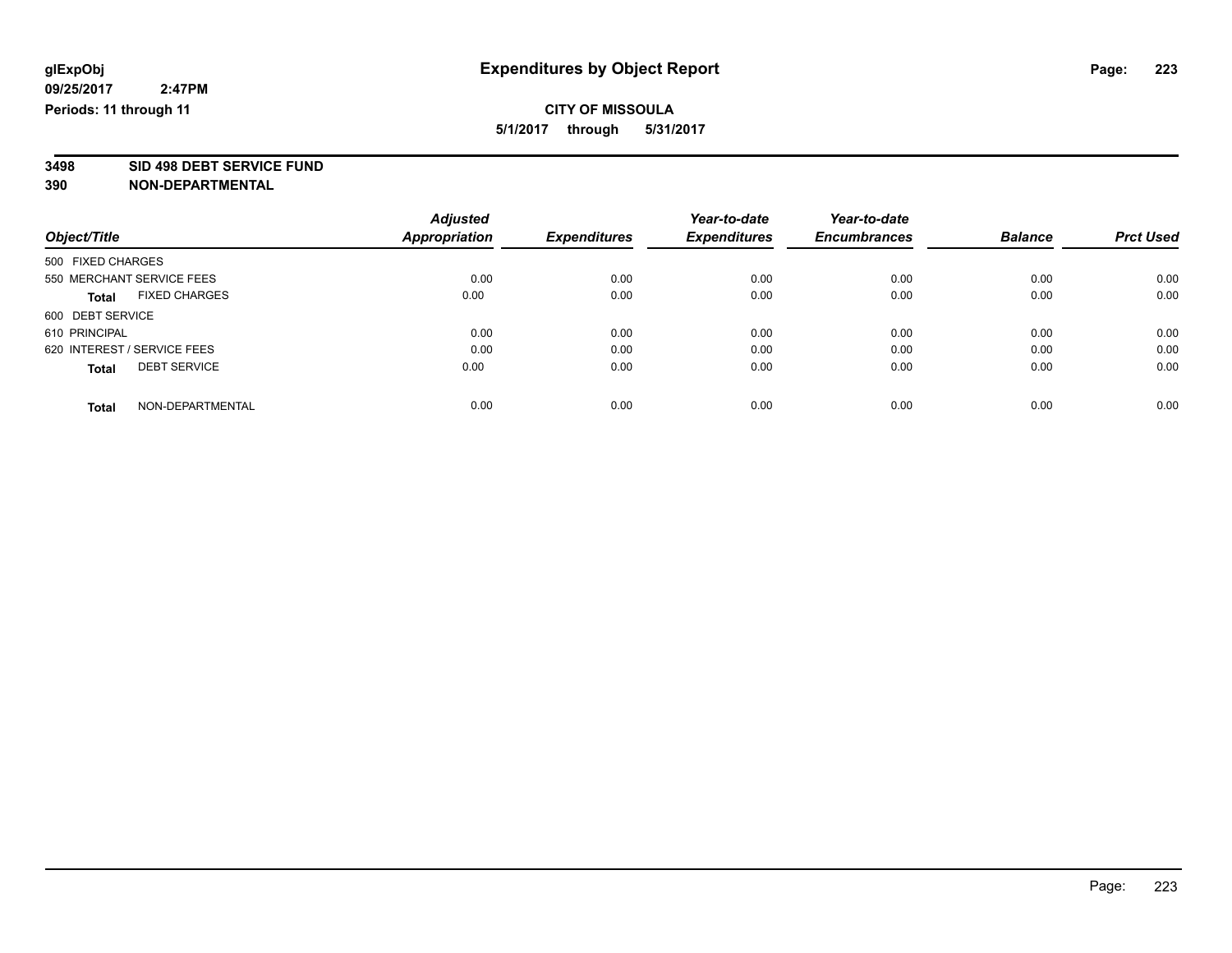**CITY OF MISSOULA 5/1/2017 through 5/31/2017**

### **3498 SID 498 DEBT SERVICE FUND**

|                             |                              | <b>Adjusted</b>      |                     | Year-to-date        | Year-to-date        |                |                  |
|-----------------------------|------------------------------|----------------------|---------------------|---------------------|---------------------|----------------|------------------|
| Object/Title                |                              | <b>Appropriation</b> | <b>Expenditures</b> | <b>Expenditures</b> | <b>Encumbrances</b> | <b>Balance</b> | <b>Prct Used</b> |
| 500 FIXED CHARGES           |                              |                      |                     |                     |                     |                |                  |
| 550 MERCHANT SERVICE FEES   |                              | 0.00                 | 0.00                | 0.00                | 0.00                | 0.00           | 0.00             |
| <b>Total</b>                | <b>FIXED CHARGES</b>         | 0.00                 | 0.00                | 0.00                | 0.00                | 0.00           | 0.00             |
| 600 DEBT SERVICE            |                              |                      |                     |                     |                     |                |                  |
| 610 PRINCIPAL               |                              | 0.00                 | 0.00                | 0.00                | 0.00                | 0.00           | 0.00             |
| 620 INTEREST / SERVICE FEES |                              | 0.00                 | 0.00                | 0.00                | 0.00                | 0.00           | 0.00             |
| Total                       | <b>DEBT SERVICE</b>          | 0.00                 | 0.00                | 0.00                | 0.00                | 0.00           | 0.00             |
| 800 OTHER OBJECTS           |                              |                      |                     |                     |                     |                |                  |
|                             | 820 TRANSFERS TO OTHER FUNDS | 0.00                 | 0.00                | 0.00                | 0.00                | 0.00           | 0.00             |
| Total                       | OTHER OBJECTS                | 0.00                 | 0.00                | 0.00                | 0.00                | 0.00           | 0.00             |
| <b>Total</b>                | SID 498 DEBT SERVICE FUND    | 0.00                 | 0.00                | 0.00                | 0.00                | 0.00           | 0.00             |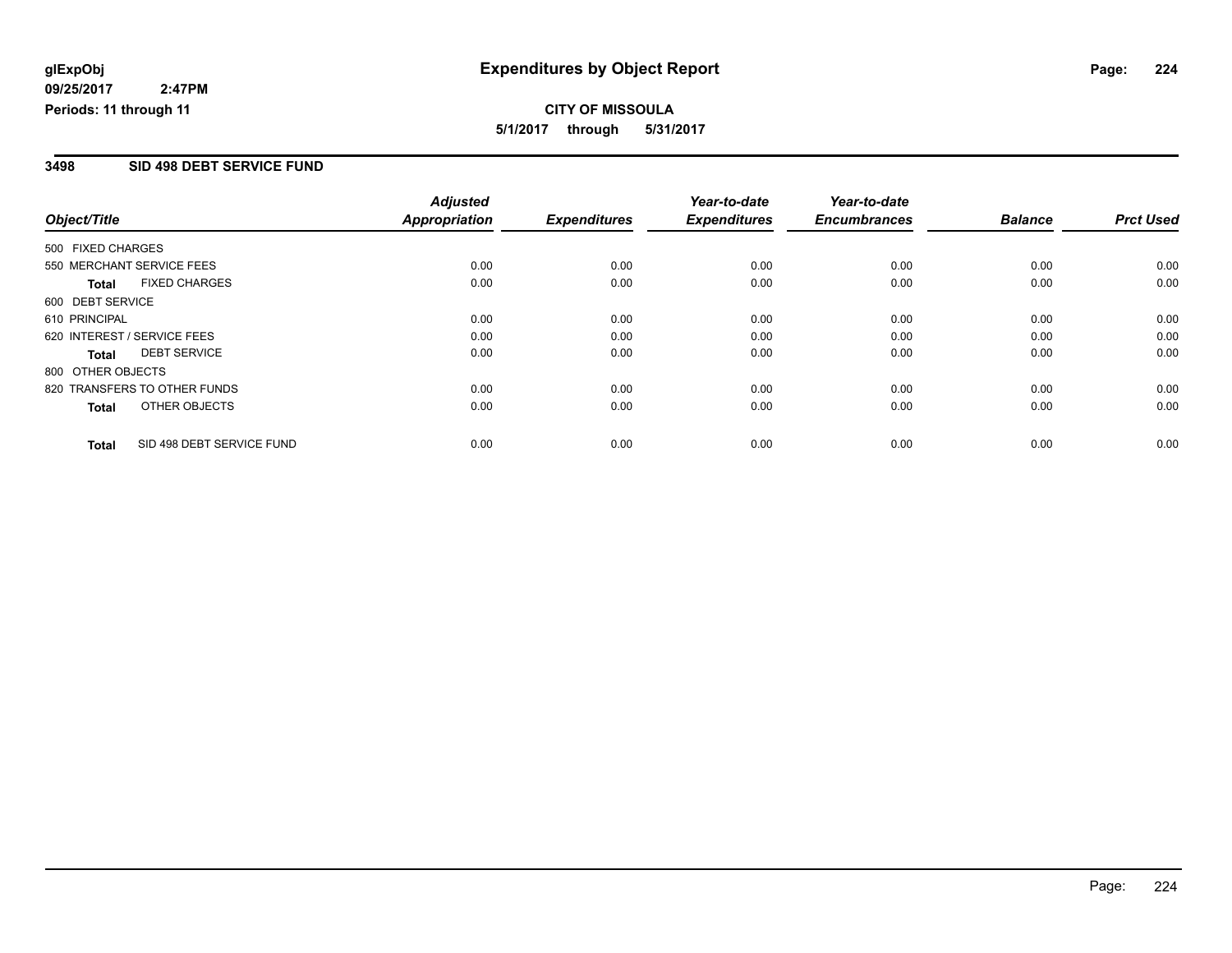**3500 SID 500 DEBT SERVICE FUND**

| Object/Title                        | <b>Adjusted</b><br><b>Appropriation</b> | <b>Expenditures</b> | Year-to-date<br><b>Expenditures</b> | Year-to-date<br><b>Encumbrances</b> | <b>Balance</b> | <b>Prct Used</b> |
|-------------------------------------|-----------------------------------------|---------------------|-------------------------------------|-------------------------------------|----------------|------------------|
| 600 DEBT SERVICE                    |                                         |                     |                                     |                                     |                |                  |
| 620 INTEREST / SERVICE FEES         | 0.00                                    | 0.00                | 0.00                                | 0.00                                | 0.00           | 0.00             |
| <b>DEBT SERVICE</b><br><b>Total</b> | 0.00                                    | 0.00                | 0.00                                | 0.00                                | 0.00           | 0.00             |
| 800 OTHER OBJECTS                   |                                         |                     |                                     |                                     |                |                  |
| 820 TRANSFERS TO OTHER FUNDS        | 0.00                                    | 0.00                | 0.00                                | 0.00                                | 0.00           | 0.00             |
| OTHER OBJECTS<br><b>Total</b>       | 0.00                                    | 0.00                | 0.00                                | 0.00                                | 0.00           | 0.00             |
| NON-DEPARTMENTAL<br>Total           | 0.00                                    | 0.00                | 0.00                                | 0.00                                | 0.00           | 0.00             |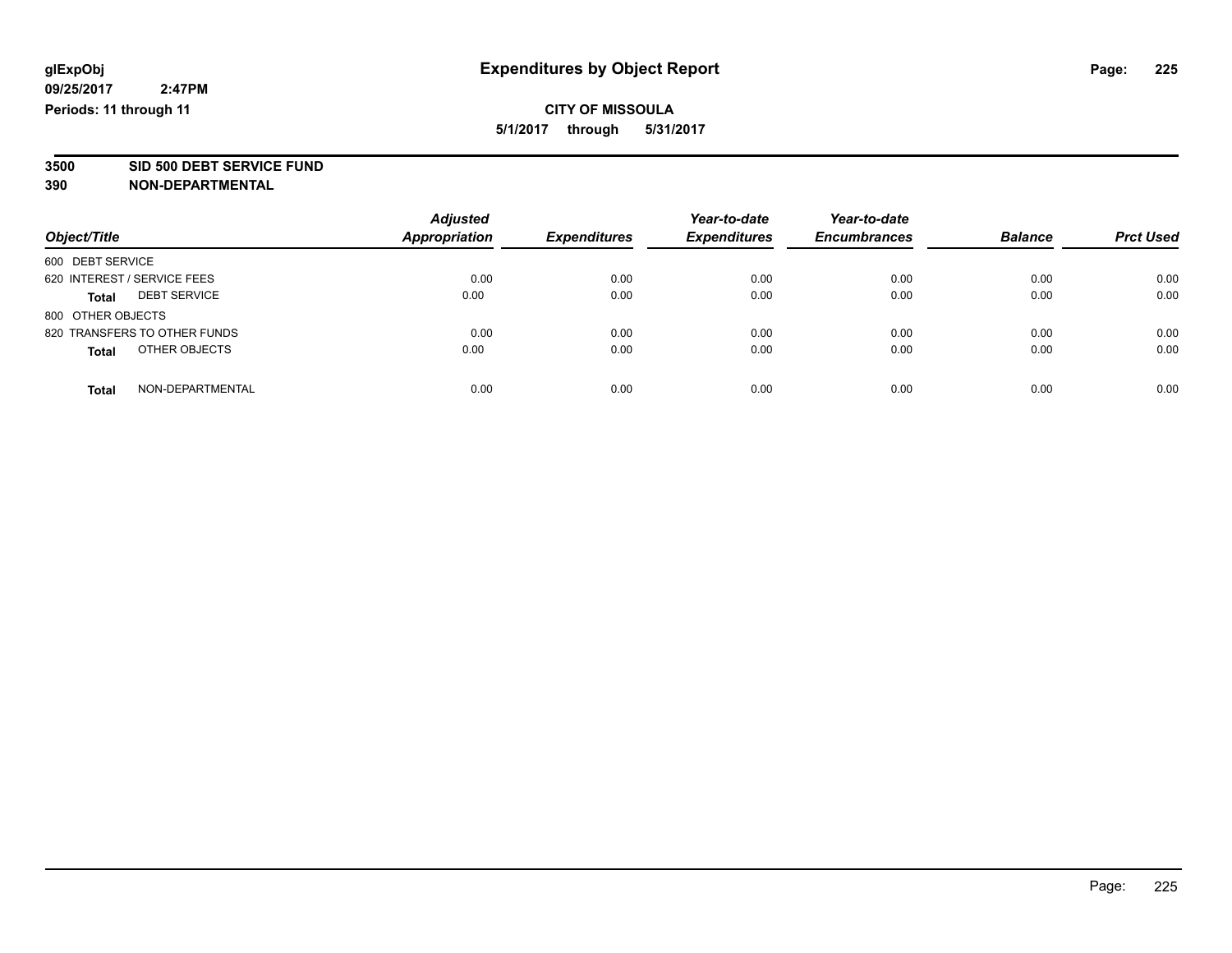### **3500 SID 500 DEBT SERVICE FUND**

| Object/Title                |                              | <b>Adjusted</b><br><b>Appropriation</b> | <b>Expenditures</b> | Year-to-date<br><b>Expenditures</b> | Year-to-date        | <b>Balance</b> |                  |
|-----------------------------|------------------------------|-----------------------------------------|---------------------|-------------------------------------|---------------------|----------------|------------------|
|                             |                              |                                         |                     |                                     | <b>Encumbrances</b> |                | <b>Prct Used</b> |
| 600 DEBT SERVICE            |                              |                                         |                     |                                     |                     |                |                  |
| 620 INTEREST / SERVICE FEES |                              | 0.00                                    | 0.00                | 0.00                                | 0.00                | 0.00           | 0.00             |
| Total                       | <b>DEBT SERVICE</b>          | 0.00                                    | 0.00                | 0.00                                | 0.00                | 0.00           | 0.00             |
| 800 OTHER OBJECTS           |                              |                                         |                     |                                     |                     |                |                  |
|                             | 820 TRANSFERS TO OTHER FUNDS | 0.00                                    | 0.00                | 0.00                                | 0.00                | 0.00           | 0.00             |
| <b>Total</b>                | OTHER OBJECTS                | 0.00                                    | 0.00                | 0.00                                | 0.00                | 0.00           | 0.00             |
| <b>Total</b>                | SID 500 DEBT SERVICE FUND    | 0.00                                    | 0.00                | 0.00                                | 0.00                | 0.00           | 0.00             |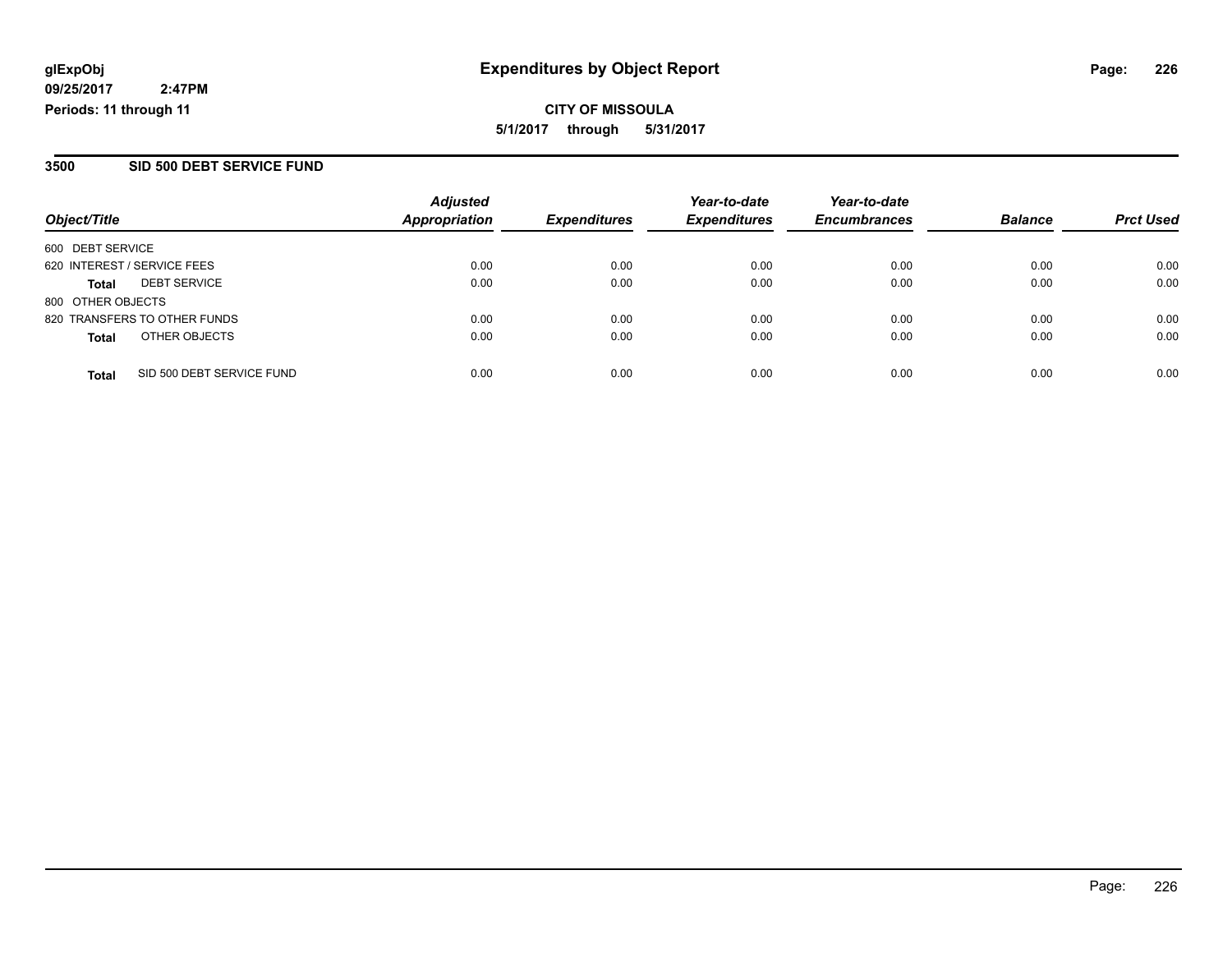**09/25/2017 2:47PM Periods: 11 through 11**

# **CITY OF MISSOULA 5/1/2017 through 5/31/2017**

### **3501 SID 501 DEBT SERVICE FUND**

| Object/Title                    | <b>Adjusted</b><br>Appropriation | <b>Expenditures</b> | Year-to-date<br><b>Expenditures</b> | Year-to-date<br><b>Encumbrances</b> | <b>Balance</b> | <b>Prct Used</b> |
|---------------------------------|----------------------------------|---------------------|-------------------------------------|-------------------------------------|----------------|------------------|
| 800 OTHER OBJECTS               |                                  |                     |                                     |                                     |                |                  |
| 820 TRANSFERS TO OTHER FUNDS    | 0.00                             | 0.00                | 0.00                                | 0.00                                | 0.00           | 0.00             |
| OTHER OBJECTS<br><b>Total</b>   | 0.00                             | 0.00                | 0.00                                | 0.00                                | 0.00           | 0.00             |
| *** Title Not Found ***<br>Tota | 0.00                             | 0.00                | 0.00                                | 0.00                                | 0.00           | 0.00             |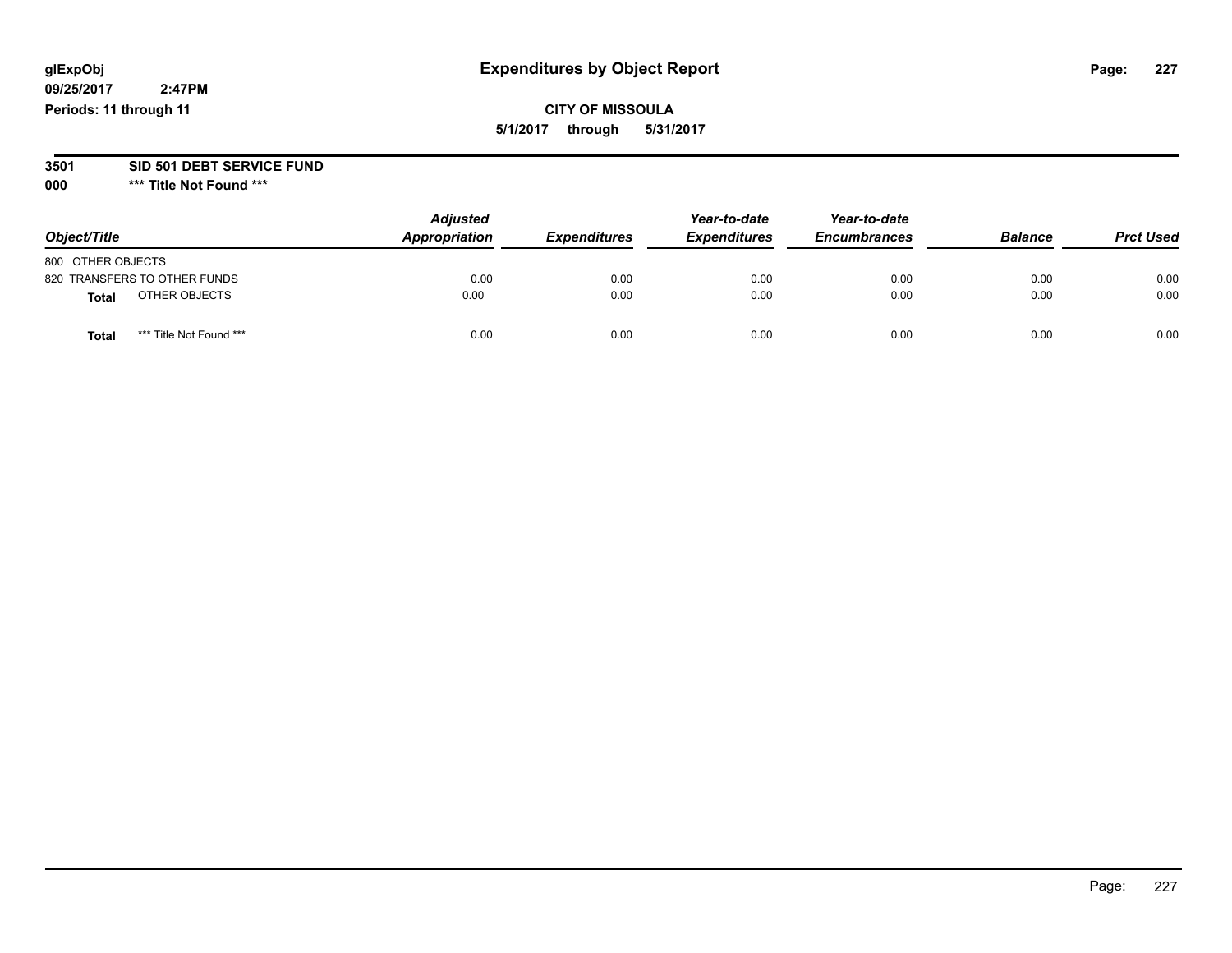**3501 SID 501 DEBT SERVICE FUND**

|                                      | <b>Adjusted</b>      |                     | Year-to-date        | Year-to-date        |                |                  |
|--------------------------------------|----------------------|---------------------|---------------------|---------------------|----------------|------------------|
| Object/Title                         | <b>Appropriation</b> | <b>Expenditures</b> | <b>Expenditures</b> | <b>Encumbrances</b> | <b>Balance</b> | <b>Prct Used</b> |
| 500 FIXED CHARGES                    |                      |                     |                     |                     |                |                  |
| 550 MERCHANT SERVICE FEES            | 0.00                 | 0.00                | 0.00                | 0.00                | 0.00           | 0.00             |
| <b>FIXED CHARGES</b><br><b>Total</b> | 0.00                 | 0.00                | 0.00                | 0.00                | 0.00           | 0.00             |
| 600 DEBT SERVICE                     |                      |                     |                     |                     |                |                  |
| 610 PRINCIPAL                        | 0.00                 | 0.00                | 0.00                | 0.00                | 0.00           | 0.00             |
| 620 INTEREST / SERVICE FEES          | 0.00                 | 0.00                | 0.00                | 0.00                | 0.00           | 0.00             |
| <b>DEBT SERVICE</b><br><b>Total</b>  | 0.00                 | 0.00                | 0.00                | 0.00                | 0.00           | 0.00             |
| NON-DEPARTMENTAL<br><b>Total</b>     | 0.00                 | 0.00                | 0.00                | 0.00                | 0.00           | 0.00             |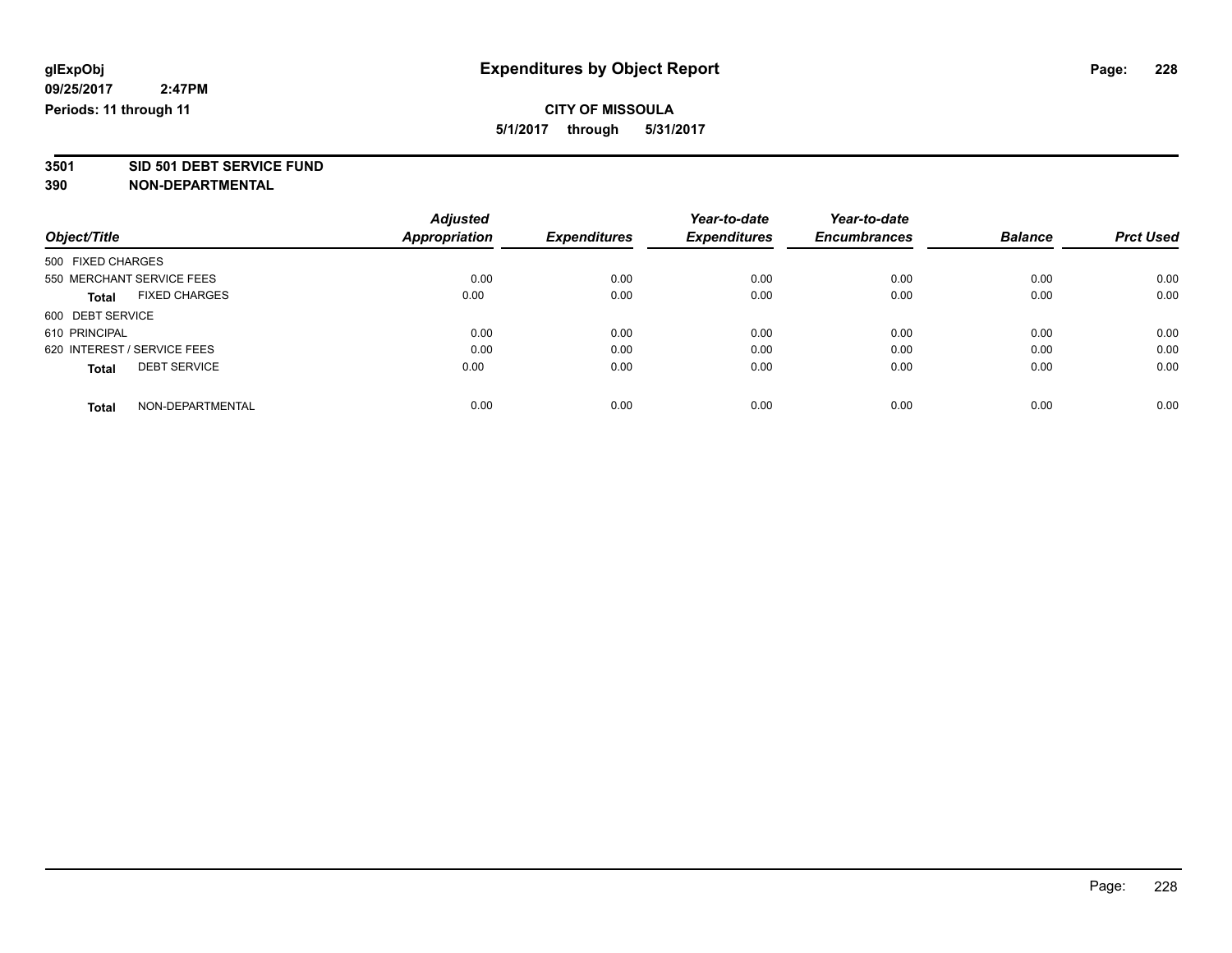**CITY OF MISSOULA 5/1/2017 through 5/31/2017**

### **3501 SID 501 DEBT SERVICE FUND**

|                   |                              | <b>Adjusted</b> |                     | Year-to-date        | Year-to-date        |                |                  |
|-------------------|------------------------------|-----------------|---------------------|---------------------|---------------------|----------------|------------------|
| Object/Title      |                              | Appropriation   | <b>Expenditures</b> | <b>Expenditures</b> | <b>Encumbrances</b> | <b>Balance</b> | <b>Prct Used</b> |
| 500 FIXED CHARGES |                              |                 |                     |                     |                     |                |                  |
|                   | 550 MERCHANT SERVICE FEES    | 0.00            | 0.00                | 0.00                | 0.00                | 0.00           | 0.00             |
| <b>Total</b>      | <b>FIXED CHARGES</b>         | 0.00            | 0.00                | 0.00                | 0.00                | 0.00           | 0.00             |
| 600 DEBT SERVICE  |                              |                 |                     |                     |                     |                |                  |
| 610 PRINCIPAL     |                              | 0.00            | 0.00                | 0.00                | 0.00                | 0.00           | 0.00             |
|                   | 620 INTEREST / SERVICE FEES  | 0.00            | 0.00                | 0.00                | 0.00                | 0.00           | 0.00             |
| Total             | <b>DEBT SERVICE</b>          | 0.00            | 0.00                | 0.00                | 0.00                | 0.00           | 0.00             |
| 800 OTHER OBJECTS |                              |                 |                     |                     |                     |                |                  |
|                   | 820 TRANSFERS TO OTHER FUNDS | 0.00            | 0.00                | 0.00                | 0.00                | 0.00           | 0.00             |
| <b>Total</b>      | OTHER OBJECTS                | 0.00            | 0.00                | 0.00                | 0.00                | 0.00           | 0.00             |
| <b>Total</b>      | SID 501 DEBT SERVICE FUND    | 0.00            | 0.00                | 0.00                | 0.00                | 0.00           | 0.00             |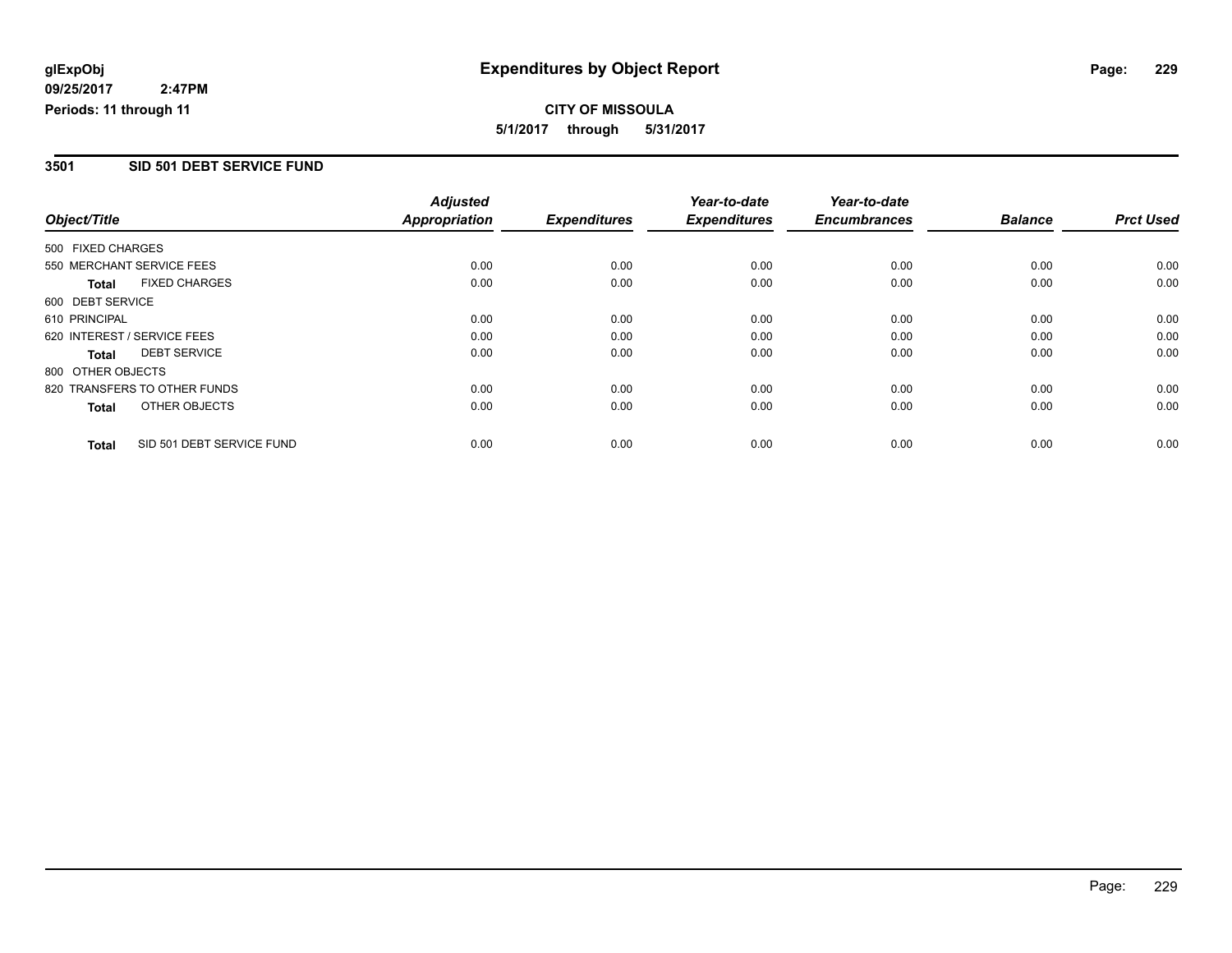# **CITY OF MISSOULA 5/1/2017 through 5/31/2017**

### **3503 SID 503 DEBT SERVICE FUND**

| Object/Title                     | <b>Adjusted</b><br>Appropriation | <b>Expenditures</b> | Year-to-date<br><b>Expenditures</b> | Year-to-date<br><b>Encumbrances</b> | <b>Balance</b> | <b>Prct Used</b> |
|----------------------------------|----------------------------------|---------------------|-------------------------------------|-------------------------------------|----------------|------------------|
| 800 OTHER OBJECTS                |                                  |                     |                                     |                                     |                |                  |
| 820 TRANSFERS TO OTHER FUNDS     | 0.00                             | 0.00                | 0.00                                | 0.00                                | 0.00           | 0.00             |
| OTHER OBJECTS<br><b>Total</b>    | 0.00                             | 0.00                | 0.00                                | 0.00                                | 0.00           | 0.00             |
| *** Title Not Found ***<br>Total | 0.00                             | 0.00                | 0.00                                | 0.00                                | 0.00           | 0.00             |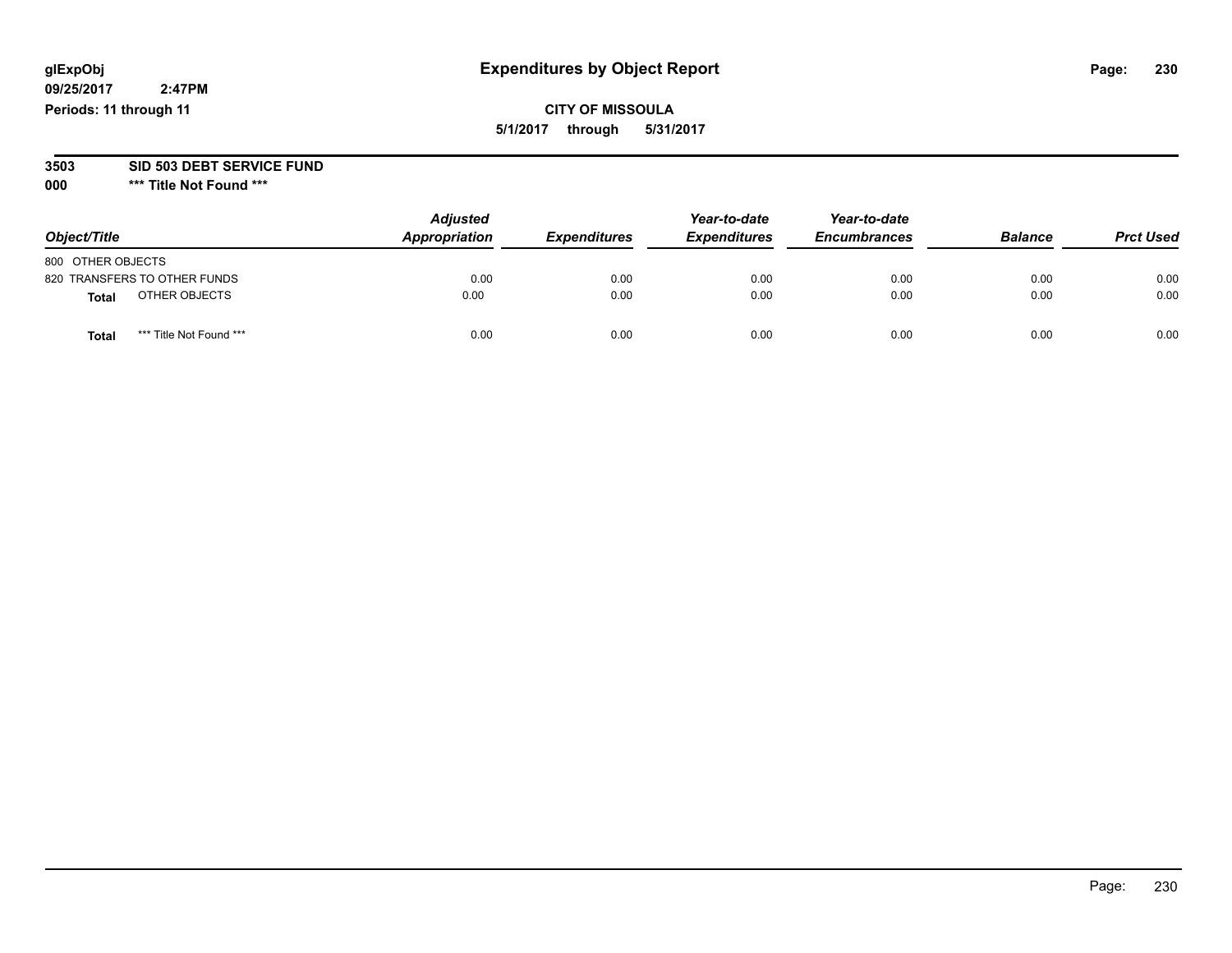**3503 SID 503 DEBT SERVICE FUND**

|                                      | <b>Adjusted</b>      |                     | Year-to-date        | Year-to-date        |                |                  |
|--------------------------------------|----------------------|---------------------|---------------------|---------------------|----------------|------------------|
| Object/Title                         | <b>Appropriation</b> | <b>Expenditures</b> | <b>Expenditures</b> | <b>Encumbrances</b> | <b>Balance</b> | <b>Prct Used</b> |
| 500 FIXED CHARGES                    |                      |                     |                     |                     |                |                  |
| 550 MERCHANT SERVICE FEES            | 0.00                 | 0.00                | 0.00                | 0.00                | 0.00           | 0.00             |
| <b>FIXED CHARGES</b><br><b>Total</b> | 0.00                 | 0.00                | 0.00                | 0.00                | 0.00           | 0.00             |
| 600 DEBT SERVICE                     |                      |                     |                     |                     |                |                  |
| 610 PRINCIPAL                        | 0.00                 | 0.00                | 0.00                | 0.00                | 0.00           | 0.00             |
| 620 INTEREST / SERVICE FEES          | 0.00                 | 0.00                | 0.00                | 0.00                | 0.00           | 0.00             |
| <b>DEBT SERVICE</b><br><b>Total</b>  | 0.00                 | 0.00                | 0.00                | 0.00                | 0.00           | 0.00             |
| NON-DEPARTMENTAL<br><b>Total</b>     | 0.00                 | 0.00                | 0.00                | 0.00                | 0.00           | 0.00             |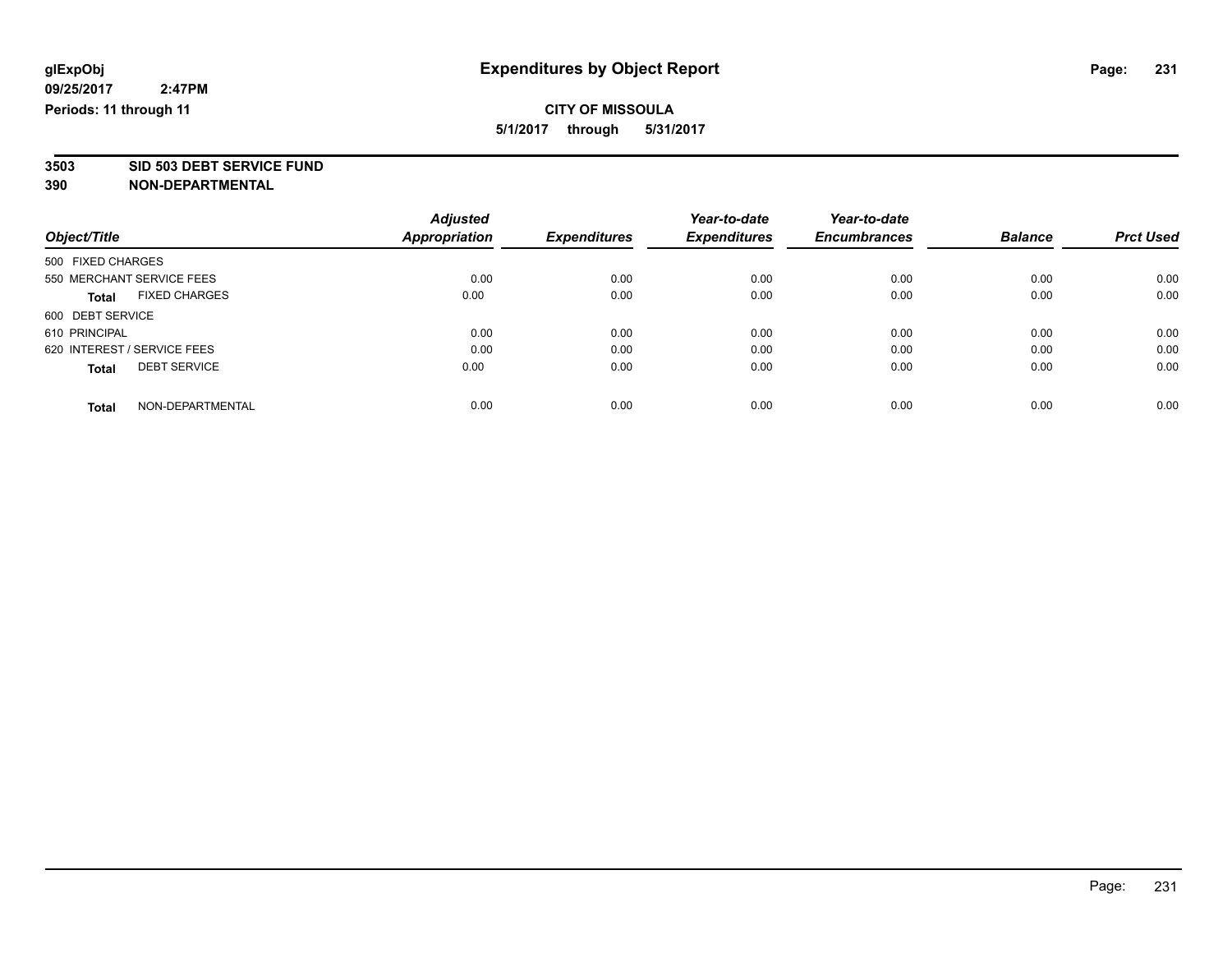**CITY OF MISSOULA 5/1/2017 through 5/31/2017**

### **3503 SID 503 DEBT SERVICE FUND**

|                   |                              | <b>Adjusted</b> |                     | Year-to-date        | Year-to-date        |                |                  |
|-------------------|------------------------------|-----------------|---------------------|---------------------|---------------------|----------------|------------------|
| Object/Title      |                              | Appropriation   | <b>Expenditures</b> | <b>Expenditures</b> | <b>Encumbrances</b> | <b>Balance</b> | <b>Prct Used</b> |
| 500 FIXED CHARGES |                              |                 |                     |                     |                     |                |                  |
|                   | 550 MERCHANT SERVICE FEES    | 0.00            | 0.00                | 0.00                | 0.00                | 0.00           | 0.00             |
| Total             | <b>FIXED CHARGES</b>         | 0.00            | 0.00                | 0.00                | 0.00                | 0.00           | 0.00             |
| 600 DEBT SERVICE  |                              |                 |                     |                     |                     |                |                  |
| 610 PRINCIPAL     |                              | 0.00            | 0.00                | 0.00                | 0.00                | 0.00           | 0.00             |
|                   | 620 INTEREST / SERVICE FEES  | 0.00            | 0.00                | 0.00                | 0.00                | 0.00           | 0.00             |
| Total             | <b>DEBT SERVICE</b>          | 0.00            | 0.00                | 0.00                | 0.00                | 0.00           | 0.00             |
| 800 OTHER OBJECTS |                              |                 |                     |                     |                     |                |                  |
|                   | 820 TRANSFERS TO OTHER FUNDS | 0.00            | 0.00                | 0.00                | 0.00                | 0.00           | 0.00             |
| Total             | OTHER OBJECTS                | 0.00            | 0.00                | 0.00                | 0.00                | 0.00           | 0.00             |
| <b>Total</b>      | SID 503 DEBT SERVICE FUND    | 0.00            | 0.00                | 0.00                | 0.00                | 0.00           | 0.00             |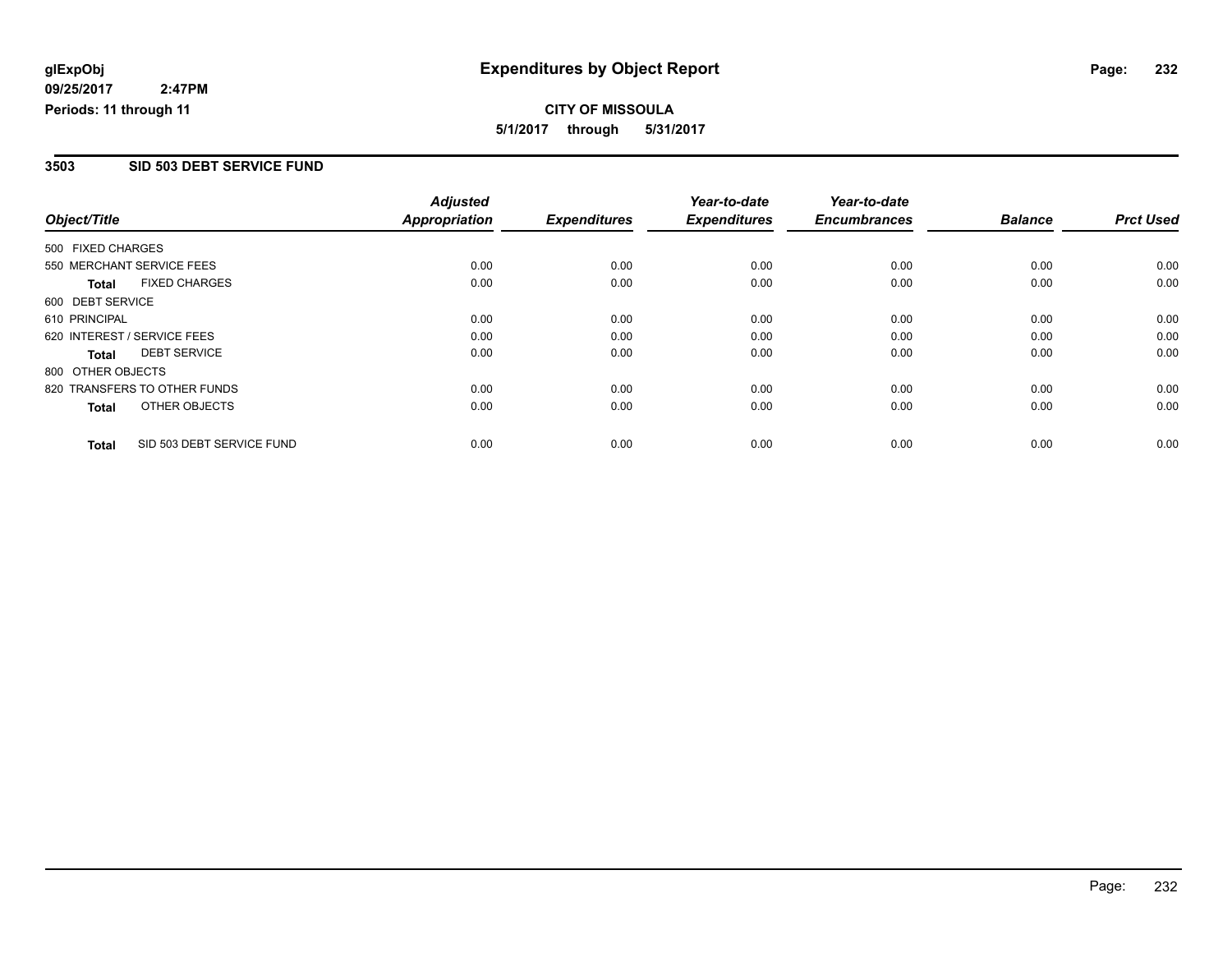# **CITY OF MISSOULA 5/1/2017 through 5/31/2017**

### **3505 SID 505 DEBT SERVICE FUND**

| Object/Title                     | <b>Adjusted</b><br>Appropriation | <b>Expenditures</b> | Year-to-date<br><b>Expenditures</b> | Year-to-date<br><b>Encumbrances</b> | <b>Balance</b> | <b>Prct Used</b> |
|----------------------------------|----------------------------------|---------------------|-------------------------------------|-------------------------------------|----------------|------------------|
| 800 OTHER OBJECTS                |                                  |                     |                                     |                                     |                |                  |
| 820 TRANSFERS TO OTHER FUNDS     | 0.00                             | 0.00                | 0.00                                | 0.00                                | 0.00           | 0.00             |
| OTHER OBJECTS<br><b>Total</b>    | 0.00                             | 0.00                | 0.00                                | 0.00                                | 0.00           | 0.00             |
| *** Title Not Found ***<br>Total | 0.00                             | 0.00                | 0.00                                | 0.00                                | 0.00           | 0.00             |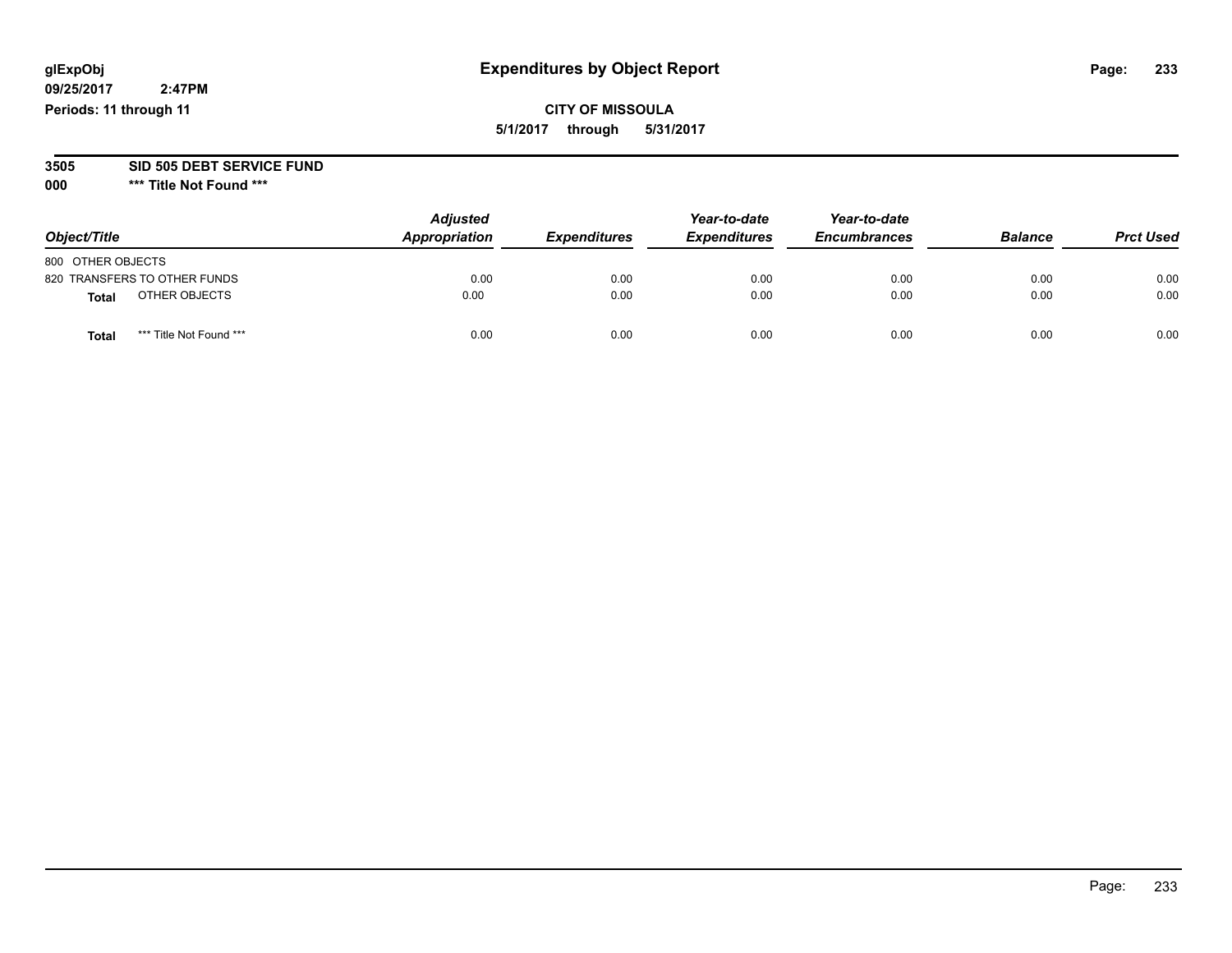**3505 SID 505 DEBT SERVICE FUND**

|                                      | <b>Adjusted</b>      |                     | Year-to-date        | Year-to-date        |                |                  |
|--------------------------------------|----------------------|---------------------|---------------------|---------------------|----------------|------------------|
| Object/Title                         | <b>Appropriation</b> | <b>Expenditures</b> | <b>Expenditures</b> | <b>Encumbrances</b> | <b>Balance</b> | <b>Prct Used</b> |
| 500 FIXED CHARGES                    |                      |                     |                     |                     |                |                  |
| 550 MERCHANT SERVICE FEES            | 0.00                 | 0.00                | 0.00                | 0.00                | 0.00           | 0.00             |
| <b>FIXED CHARGES</b><br><b>Total</b> | 0.00                 | 0.00                | 0.00                | 0.00                | 0.00           | 0.00             |
| 600 DEBT SERVICE                     |                      |                     |                     |                     |                |                  |
| 610 PRINCIPAL                        | 0.00                 | 0.00                | 0.00                | 0.00                | 0.00           | 0.00             |
| 620 INTEREST / SERVICE FEES          | 0.00                 | 0.00                | 0.00                | 0.00                | 0.00           | 0.00             |
| <b>DEBT SERVICE</b><br><b>Total</b>  | 0.00                 | 0.00                | 0.00                | 0.00                | 0.00           | 0.00             |
| NON-DEPARTMENTAL<br><b>Total</b>     | 0.00                 | 0.00                | 0.00                | 0.00                | 0.00           | 0.00             |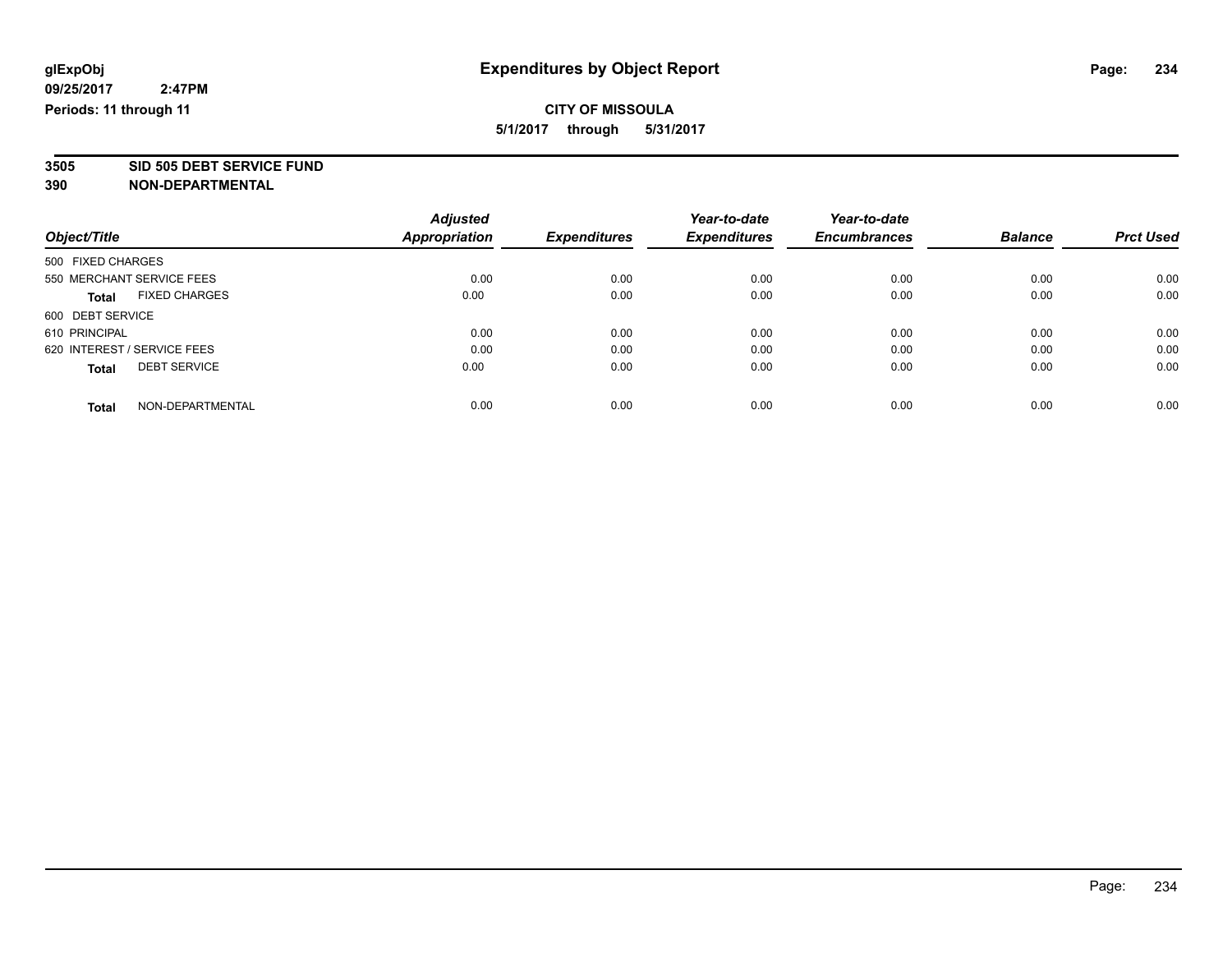**CITY OF MISSOULA 5/1/2017 through 5/31/2017**

### **3505 SID 505 DEBT SERVICE FUND**

|                                      |                           | <b>Adjusted</b>      |                     | Year-to-date        | Year-to-date        |                |                  |
|--------------------------------------|---------------------------|----------------------|---------------------|---------------------|---------------------|----------------|------------------|
| Object/Title                         |                           | <b>Appropriation</b> | <b>Expenditures</b> | <b>Expenditures</b> | <b>Encumbrances</b> | <b>Balance</b> | <b>Prct Used</b> |
| 500 FIXED CHARGES                    |                           |                      |                     |                     |                     |                |                  |
| 550 MERCHANT SERVICE FEES            |                           | 0.00                 | 0.00                | 0.00                | 0.00                | 0.00           | 0.00             |
| <b>FIXED CHARGES</b><br><b>Total</b> |                           | 0.00                 | 0.00                | 0.00                | 0.00                | 0.00           | 0.00             |
| 600 DEBT SERVICE                     |                           |                      |                     |                     |                     |                |                  |
| 610 PRINCIPAL                        |                           | 0.00                 | 0.00                | 0.00                | 0.00                | 0.00           | 0.00             |
| 620 INTEREST / SERVICE FEES          |                           | 0.00                 | 0.00                | 0.00                | 0.00                | 0.00           | 0.00             |
| <b>DEBT SERVICE</b><br>Total         |                           | 0.00                 | 0.00                | 0.00                | 0.00                | 0.00           | 0.00             |
| 800 OTHER OBJECTS                    |                           |                      |                     |                     |                     |                |                  |
| 820 TRANSFERS TO OTHER FUNDS         |                           | 0.00                 | 0.00                | 0.00                | 0.00                | 0.00           | 0.00             |
| OTHER OBJECTS<br><b>Total</b>        |                           | 0.00                 | 0.00                | 0.00                | 0.00                | 0.00           | 0.00             |
| <b>Total</b>                         | SID 505 DEBT SERVICE FUND | 0.00                 | 0.00                | 0.00                | 0.00                | 0.00           | 0.00             |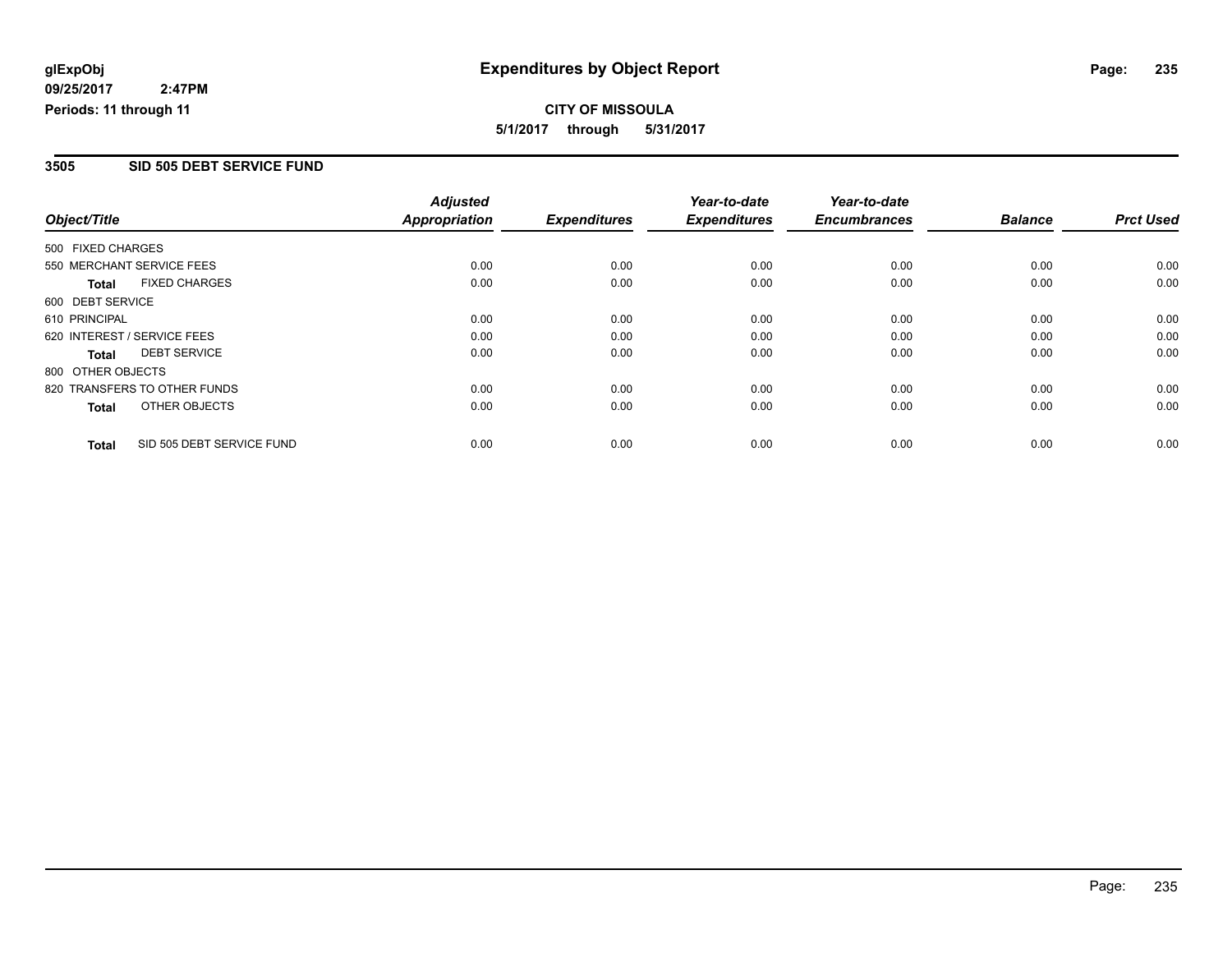**09/25/2017 2:47PM Periods: 11 through 11**

**5/1/2017 through 5/31/2017**

# **3506 SID 506 DEBT SERVICE FUND**

| Object/Title                     | <b>Adjusted</b><br>Appropriation | <b>Expenditures</b> | Year-to-date<br><b>Expenditures</b> | Year-to-date<br><b>Encumbrances</b> | <b>Balance</b> | <b>Prct Used</b> |
|----------------------------------|----------------------------------|---------------------|-------------------------------------|-------------------------------------|----------------|------------------|
| 800 OTHER OBJECTS                |                                  |                     |                                     |                                     |                |                  |
| 820 TRANSFERS TO OTHER FUNDS     | 0.00                             | 0.00                | 0.00                                | 0.00                                | 0.00           | 0.00             |
| OTHER OBJECTS<br>Total           | 0.00                             | 0.00                | 0.00                                | 0.00                                | 0.00           | 0.00             |
| *** Title Not Found ***<br>Total | 0.00                             | 0.00                | 0.00                                | 0.00                                | 0.00           | 0.00             |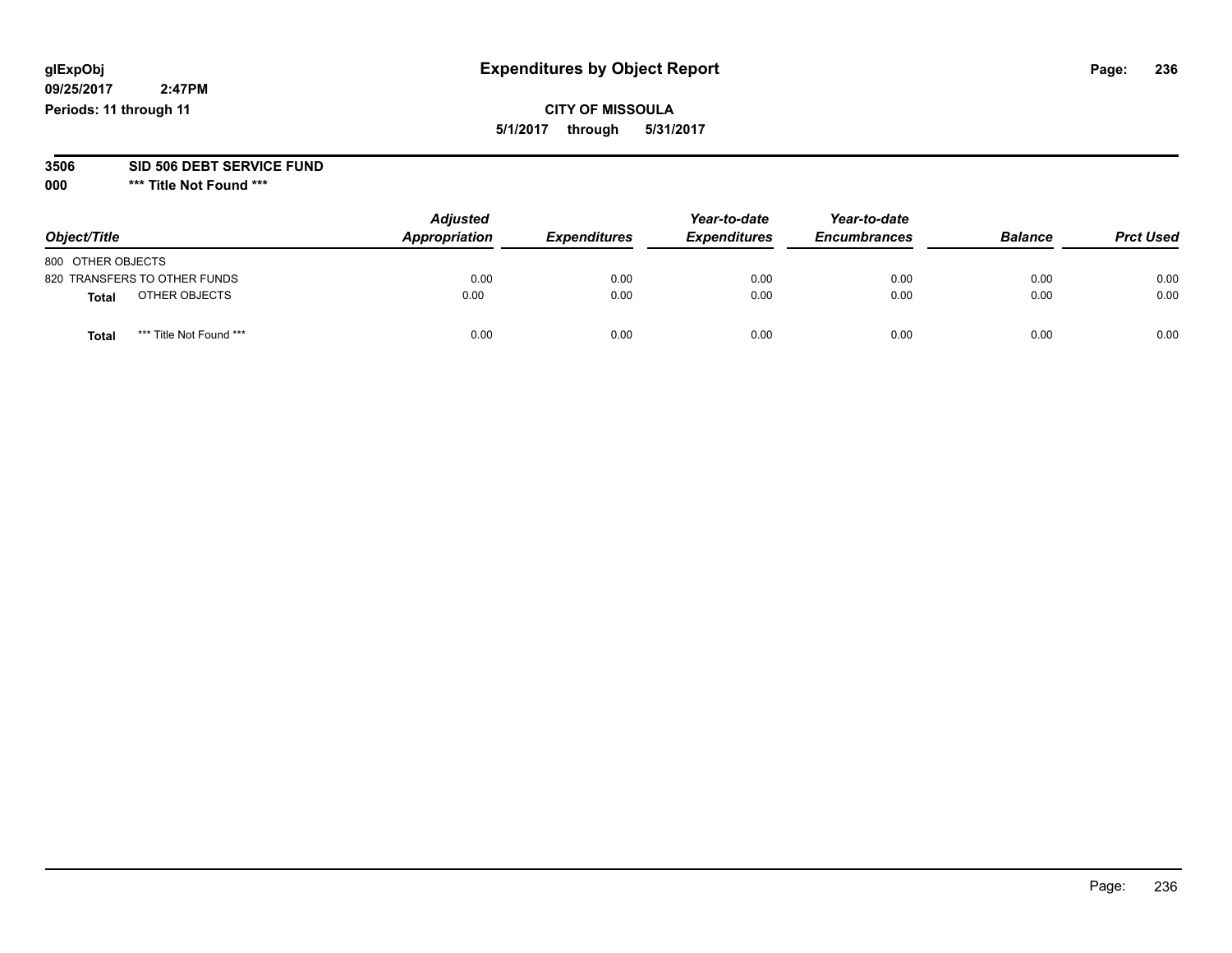**3506 SID 506 DEBT SERVICE FUND**

|                                      | <b>Adjusted</b>      |                     | Year-to-date        | Year-to-date        |                |                  |
|--------------------------------------|----------------------|---------------------|---------------------|---------------------|----------------|------------------|
| Object/Title                         | <b>Appropriation</b> | <b>Expenditures</b> | <b>Expenditures</b> | <b>Encumbrances</b> | <b>Balance</b> | <b>Prct Used</b> |
| 500 FIXED CHARGES                    |                      |                     |                     |                     |                |                  |
| 550 MERCHANT SERVICE FEES            | 0.00                 | 0.00                | 0.00                | 0.00                | 0.00           | 0.00             |
| <b>FIXED CHARGES</b><br><b>Total</b> | 0.00                 | 0.00                | 0.00                | 0.00                | 0.00           | 0.00             |
| 600 DEBT SERVICE                     |                      |                     |                     |                     |                |                  |
| 610 PRINCIPAL                        | 0.00                 | 0.00                | 0.00                | 0.00                | 0.00           | 0.00             |
| 620 INTEREST / SERVICE FEES          | 0.00                 | 0.00                | 0.00                | 0.00                | 0.00           | 0.00             |
| <b>DEBT SERVICE</b><br><b>Total</b>  | 0.00                 | 0.00                | 0.00                | 0.00                | 0.00           | 0.00             |
| NON-DEPARTMENTAL<br><b>Total</b>     | 0.00                 | 0.00                | 0.00                | 0.00                | 0.00           | 0.00             |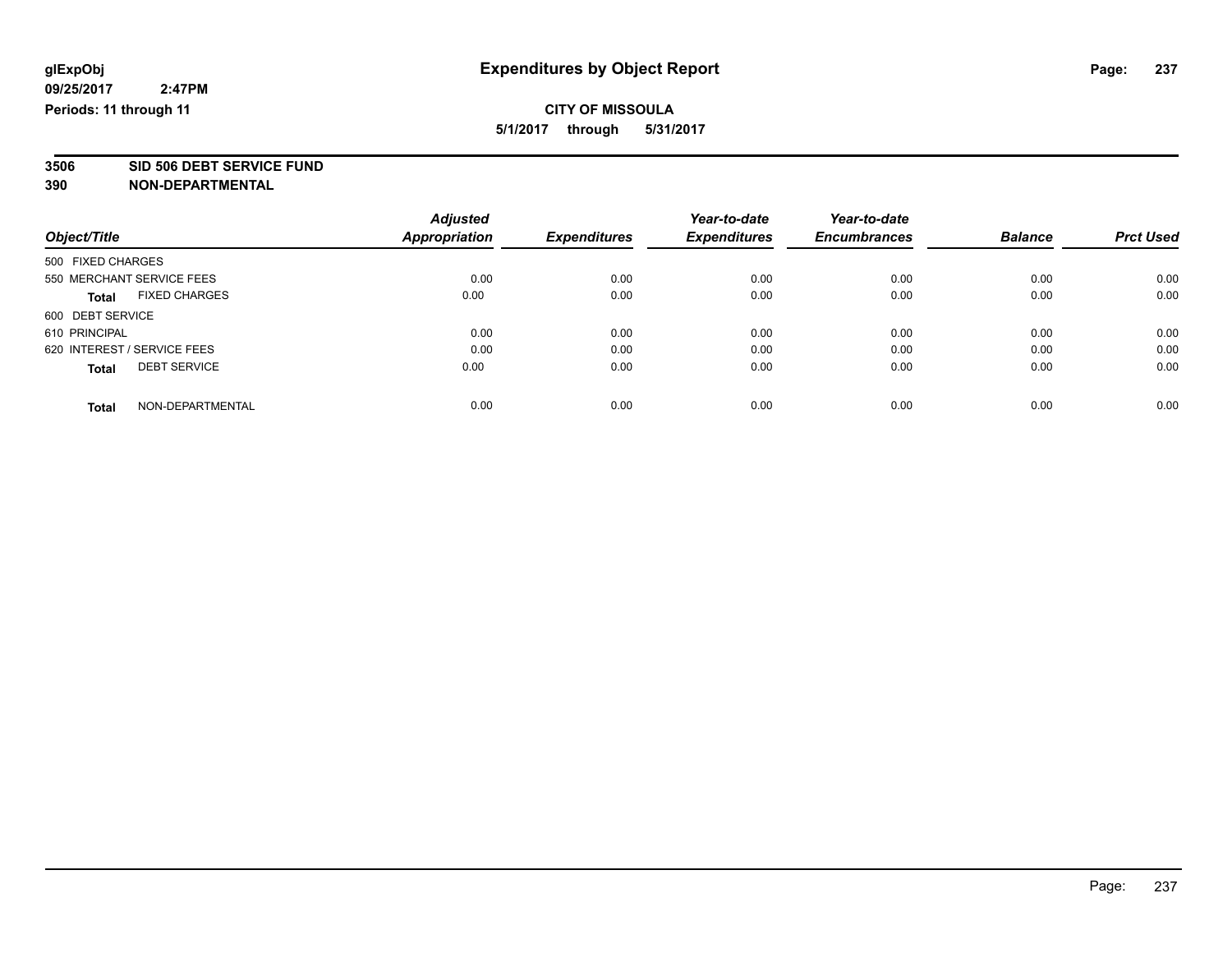**CITY OF MISSOULA 5/1/2017 through 5/31/2017**

### **3506 SID 506 DEBT SERVICE FUND**

|                   |                              | <b>Adjusted</b> |                     | Year-to-date        | Year-to-date        |                |                  |
|-------------------|------------------------------|-----------------|---------------------|---------------------|---------------------|----------------|------------------|
| Object/Title      |                              | Appropriation   | <b>Expenditures</b> | <b>Expenditures</b> | <b>Encumbrances</b> | <b>Balance</b> | <b>Prct Used</b> |
| 500 FIXED CHARGES |                              |                 |                     |                     |                     |                |                  |
|                   | 550 MERCHANT SERVICE FEES    | 0.00            | 0.00                | 0.00                | 0.00                | 0.00           | 0.00             |
| Total             | <b>FIXED CHARGES</b>         | 0.00            | 0.00                | 0.00                | 0.00                | 0.00           | 0.00             |
| 600 DEBT SERVICE  |                              |                 |                     |                     |                     |                |                  |
| 610 PRINCIPAL     |                              | 0.00            | 0.00                | 0.00                | 0.00                | 0.00           | 0.00             |
|                   | 620 INTEREST / SERVICE FEES  | 0.00            | 0.00                | 0.00                | 0.00                | 0.00           | 0.00             |
| Total             | <b>DEBT SERVICE</b>          | 0.00            | 0.00                | 0.00                | 0.00                | 0.00           | 0.00             |
| 800 OTHER OBJECTS |                              |                 |                     |                     |                     |                |                  |
|                   | 820 TRANSFERS TO OTHER FUNDS | 0.00            | 0.00                | 0.00                | 0.00                | 0.00           | 0.00             |
| Total             | OTHER OBJECTS                | 0.00            | 0.00                | 0.00                | 0.00                | 0.00           | 0.00             |
| <b>Total</b>      | SID 506 DEBT SERVICE FUND    | 0.00            | 0.00                | 0.00                | 0.00                | 0.00           | 0.00             |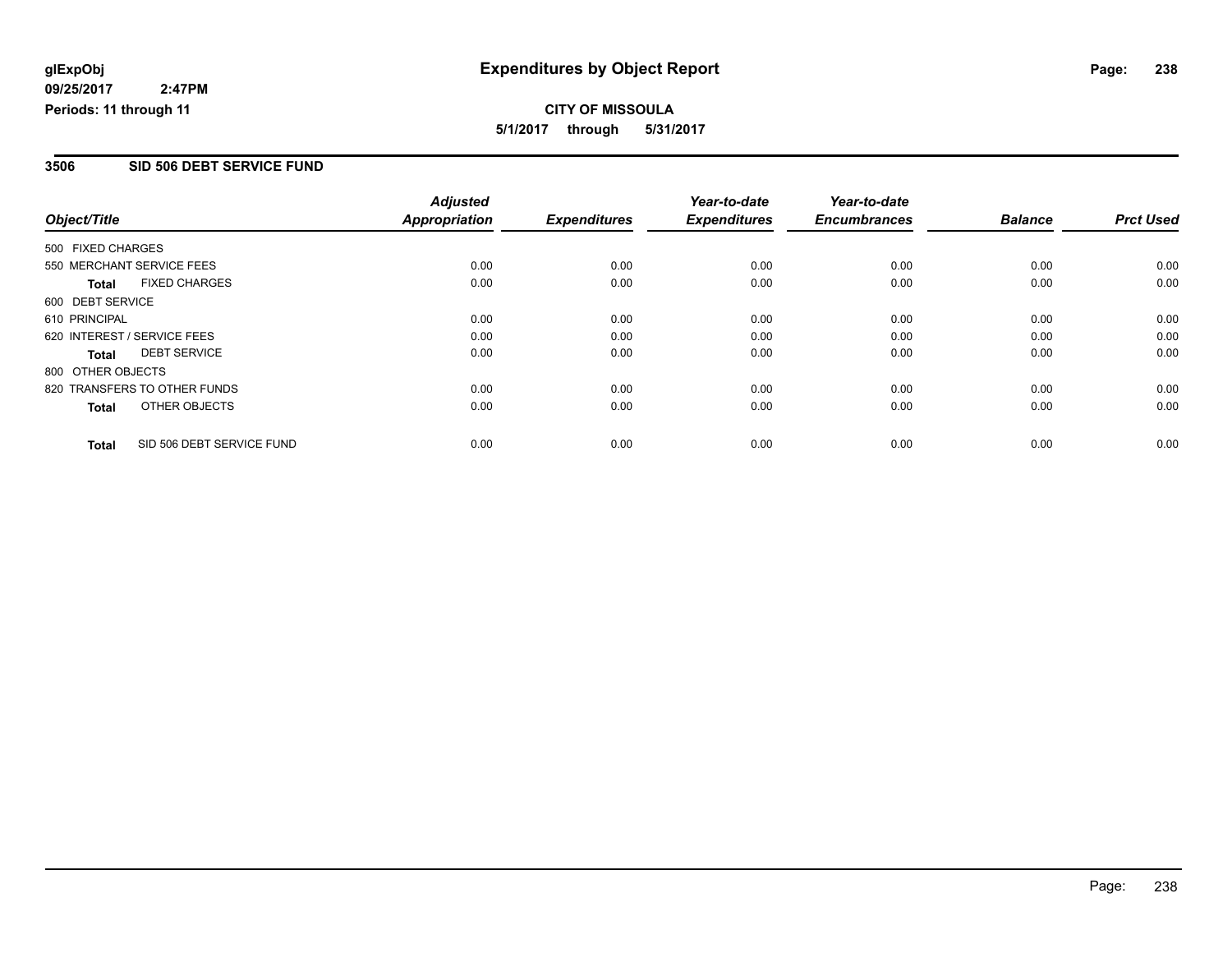**09/25/2017 2:47PM Periods: 11 through 11**

**CITY OF MISSOULA 5/1/2017 through 5/31/2017**

**3507 SID 507 DEBT SERVICE FUND**

| Object/Title                     | <b>Adjusted</b><br>Appropriation | <b>Expenditures</b> | Year-to-date<br><b>Expenditures</b> | Year-to-date<br><b>Encumbrances</b> | <b>Balance</b> | <b>Prct Used</b> |
|----------------------------------|----------------------------------|---------------------|-------------------------------------|-------------------------------------|----------------|------------------|
| 800 OTHER OBJECTS                |                                  |                     |                                     |                                     |                |                  |
| 820 TRANSFERS TO OTHER FUNDS     | 0.00                             | 0.00                | 0.00                                | 0.00                                | 0.00           | 0.00             |
| OTHER OBJECTS<br>Total           | 0.00                             | 0.00                | 0.00                                | 0.00                                | 0.00           | 0.00             |
| *** Title Not Found ***<br>Total | 0.00                             | 0.00                | 0.00                                | 0.00                                | 0.00           | 0.00             |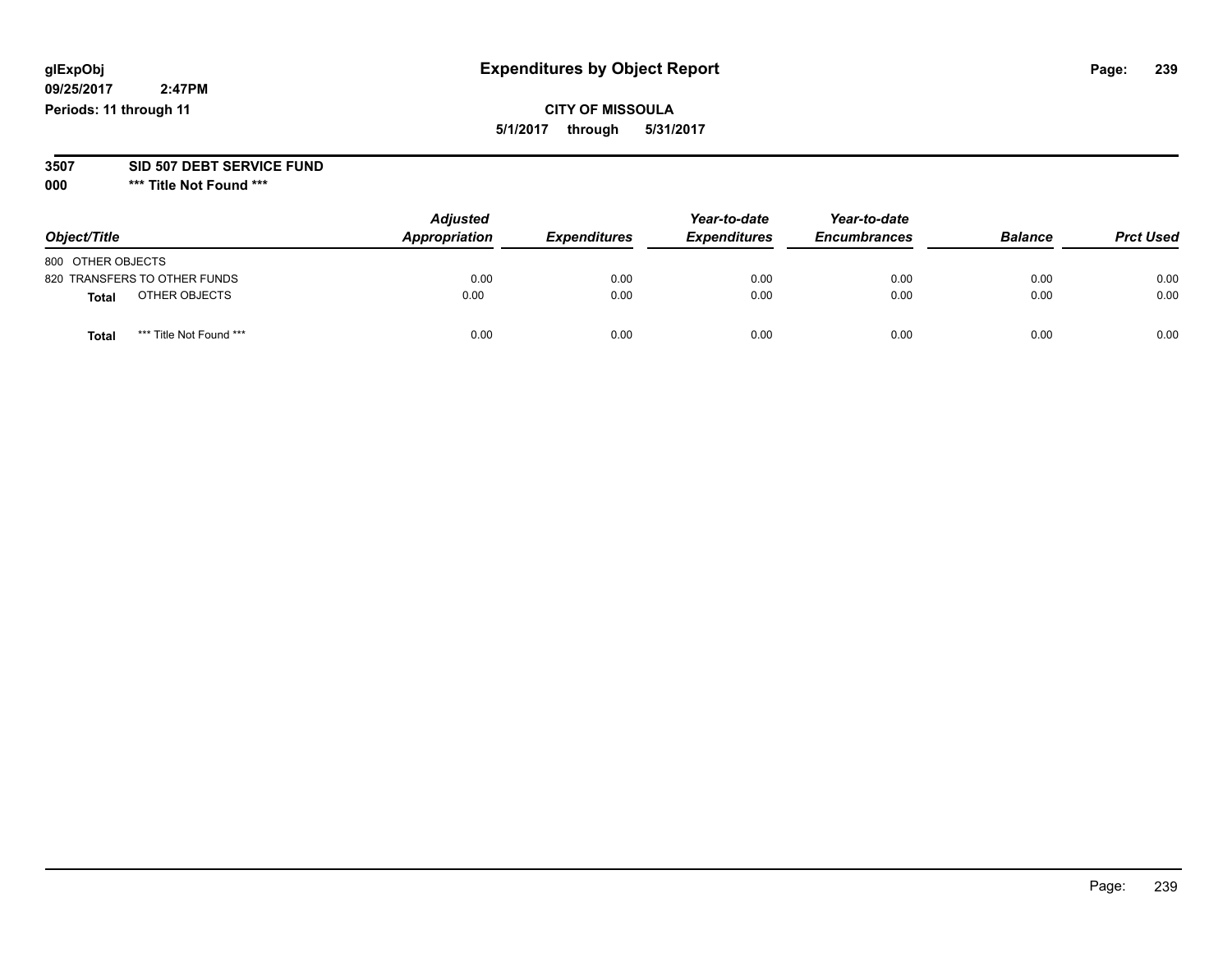# **CITY OF MISSOULA 5/1/2017 through 5/31/2017**

# **3507 SID 507 DEBT SERVICE FUND**

| Object/Title              |                      | <b>Adjusted</b><br>Appropriation<br><b>Expenditures</b> | Year-to-date<br><b>Expenditures</b> | Year-to-date<br><b>Encumbrances</b> | <b>Balance</b> | <b>Prct Used</b> |      |
|---------------------------|----------------------|---------------------------------------------------------|-------------------------------------|-------------------------------------|----------------|------------------|------|
| 500 FIXED CHARGES         |                      |                                                         |                                     |                                     |                |                  |      |
| 550 MERCHANT SERVICE FEES |                      | 0.00                                                    | 0.00                                | 0.00                                | 0.00           | 0.00             | 0.00 |
| <b>Total</b>              | <b>FIXED CHARGES</b> | 0.00                                                    | 0.00                                | 0.00                                | 0.00           | 0.00             | 0.00 |
| <b>Total</b>              | NON-DEPARTMENTAL     | 0.00                                                    | 0.00                                | 0.00                                | 0.00           | 0.00             | 0.00 |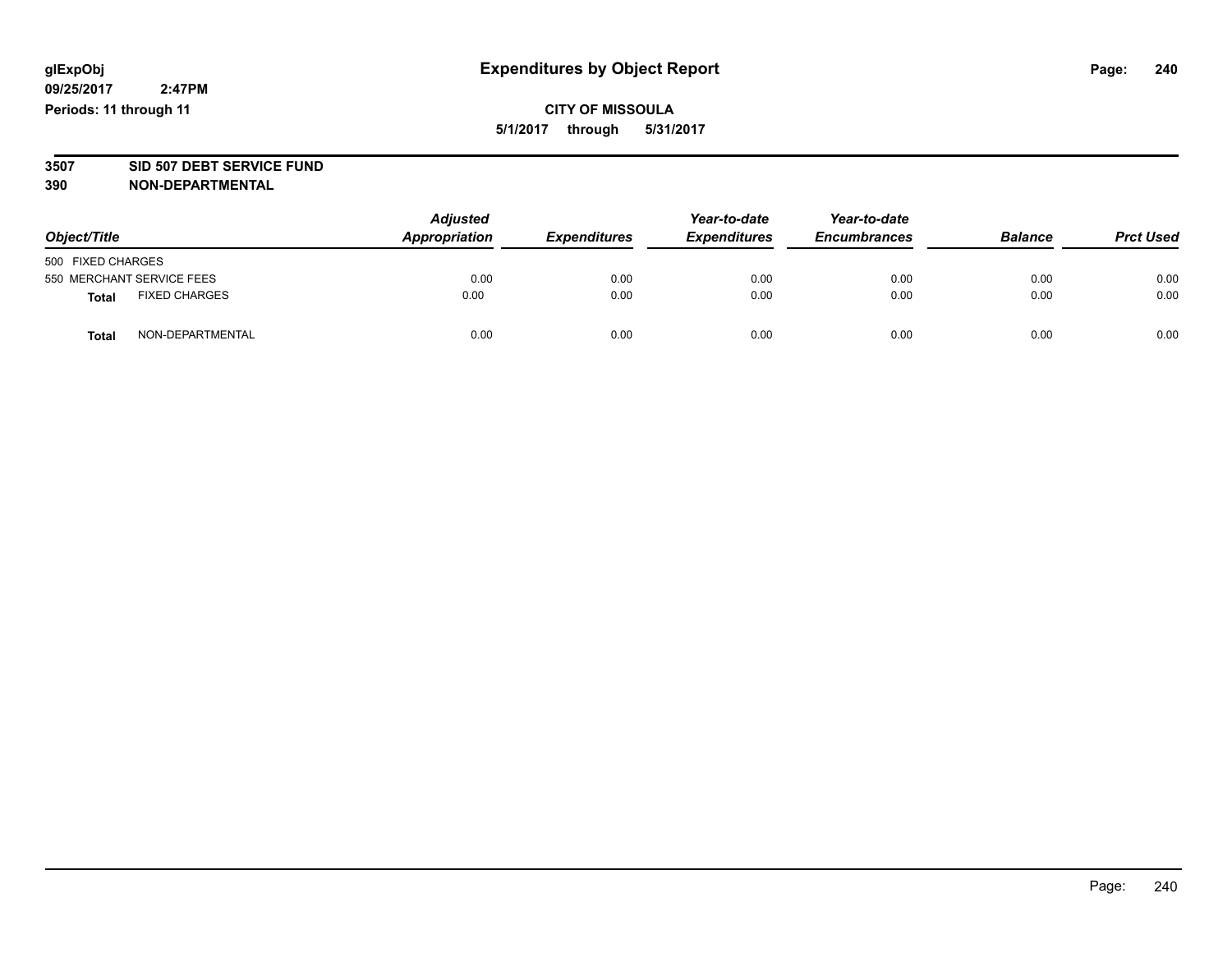### **3507 SID 507 DEBT SERVICE FUND**

| Object/Title              |                              | <b>Adjusted</b>      | <b>Expenditures</b> | Year-to-date<br><b>Expenditures</b> | Year-to-date<br><b>Encumbrances</b> | <b>Balance</b> |                  |
|---------------------------|------------------------------|----------------------|---------------------|-------------------------------------|-------------------------------------|----------------|------------------|
|                           |                              | <b>Appropriation</b> |                     |                                     |                                     |                | <b>Prct Used</b> |
| 500 FIXED CHARGES         |                              |                      |                     |                                     |                                     |                |                  |
| 550 MERCHANT SERVICE FEES |                              | 0.00                 | 0.00                | 0.00                                | 0.00                                | 0.00           | 0.00             |
| <b>Total</b>              | <b>FIXED CHARGES</b>         | 0.00                 | 0.00                | 0.00                                | 0.00                                | 0.00           | 0.00             |
| 800 OTHER OBJECTS         |                              |                      |                     |                                     |                                     |                |                  |
|                           | 820 TRANSFERS TO OTHER FUNDS | 0.00                 | 0.00                | 0.00                                | 0.00                                | 0.00           | 0.00             |
| <b>Total</b>              | OTHER OBJECTS                | 0.00                 | 0.00                | 0.00                                | 0.00                                | 0.00           | 0.00             |
| <b>Total</b>              | SID 507 DEBT SERVICE FUND    | 0.00                 | 0.00                | 0.00                                | 0.00                                | 0.00           | 0.00             |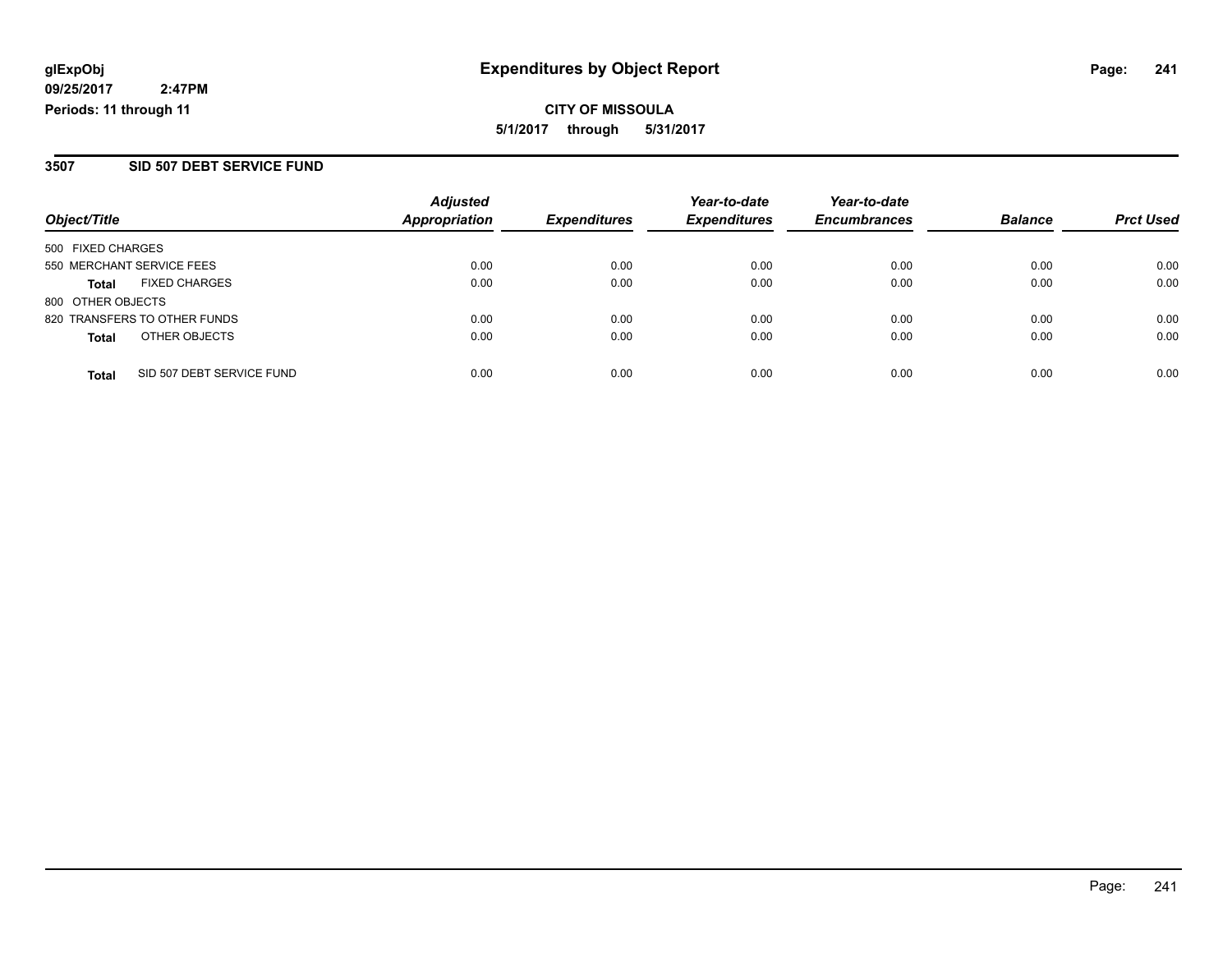**09/25/2017 2:47PM Periods: 11 through 11**

# **CITY OF MISSOULA 5/1/2017 through 5/31/2017**

### **3508 SID 508 DEBT SERVICE FUND**

| Object/Title                    | <b>Adjusted</b><br>Appropriation | <b>Expenditures</b> | Year-to-date<br><b>Expenditures</b> | Year-to-date<br><b>Encumbrances</b> | <b>Balance</b> | <b>Prct Used</b> |
|---------------------------------|----------------------------------|---------------------|-------------------------------------|-------------------------------------|----------------|------------------|
| 800 OTHER OBJECTS               |                                  |                     |                                     |                                     |                |                  |
| 820 TRANSFERS TO OTHER FUNDS    | 0.00                             | 0.00                | 0.00                                | 0.00                                | 0.00           | 0.00             |
| OTHER OBJECTS<br>Total          | 0.00                             | 0.00                | 0.00                                | 0.00                                | 0.00           | 0.00             |
| *** Title Not Found ***<br>Tota | 0.00                             | 0.00                | 0.00                                | 0.00                                | 0.00           | 0.00             |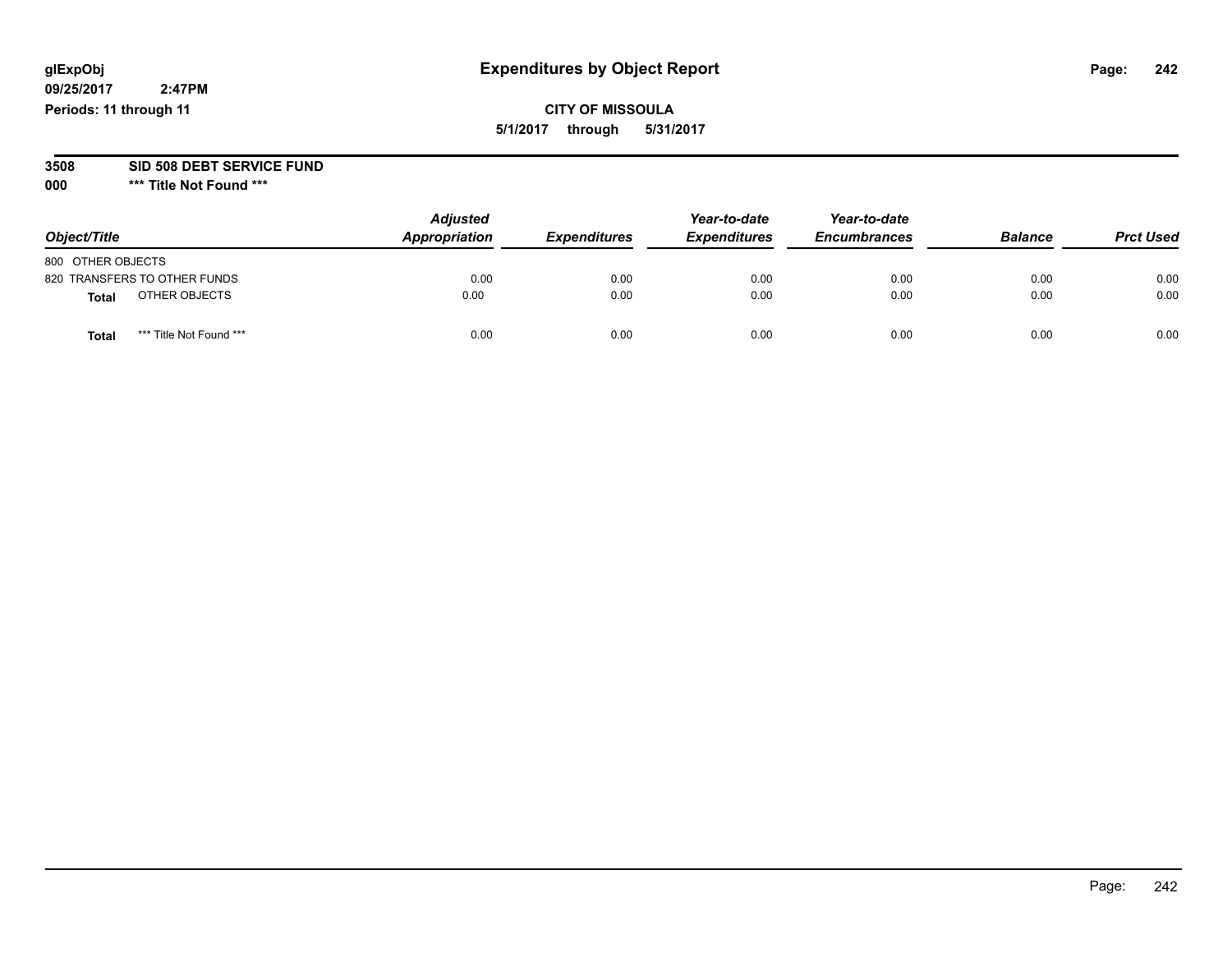**CITY OF MISSOULA 5/1/2017 through 5/31/2017**

# **3508 SID 508 DEBT SERVICE FUND**

| Object/Title                         | <b>Adjusted</b><br>Appropriation | <b>Expenditures</b> | Year-to-date<br><b>Expenditures</b> | Year-to-date<br><b>Encumbrances</b> | <b>Balance</b> | <b>Prct Used</b> |
|--------------------------------------|----------------------------------|---------------------|-------------------------------------|-------------------------------------|----------------|------------------|
| 500 FIXED CHARGES                    |                                  |                     |                                     |                                     |                |                  |
| 550 MERCHANT SERVICE FEES            | 0.00                             | 0.00                | 0.00                                | 0.00                                | 0.00           | 0.00             |
| <b>FIXED CHARGES</b><br><b>Total</b> | 0.00                             | 0.00                | 0.00                                | 0.00                                | 0.00           | 0.00             |
| NON-DEPARTMENTAL<br>Total            | 0.00                             | 0.00                | 0.00                                | 0.00                                | 0.00           | 0.00             |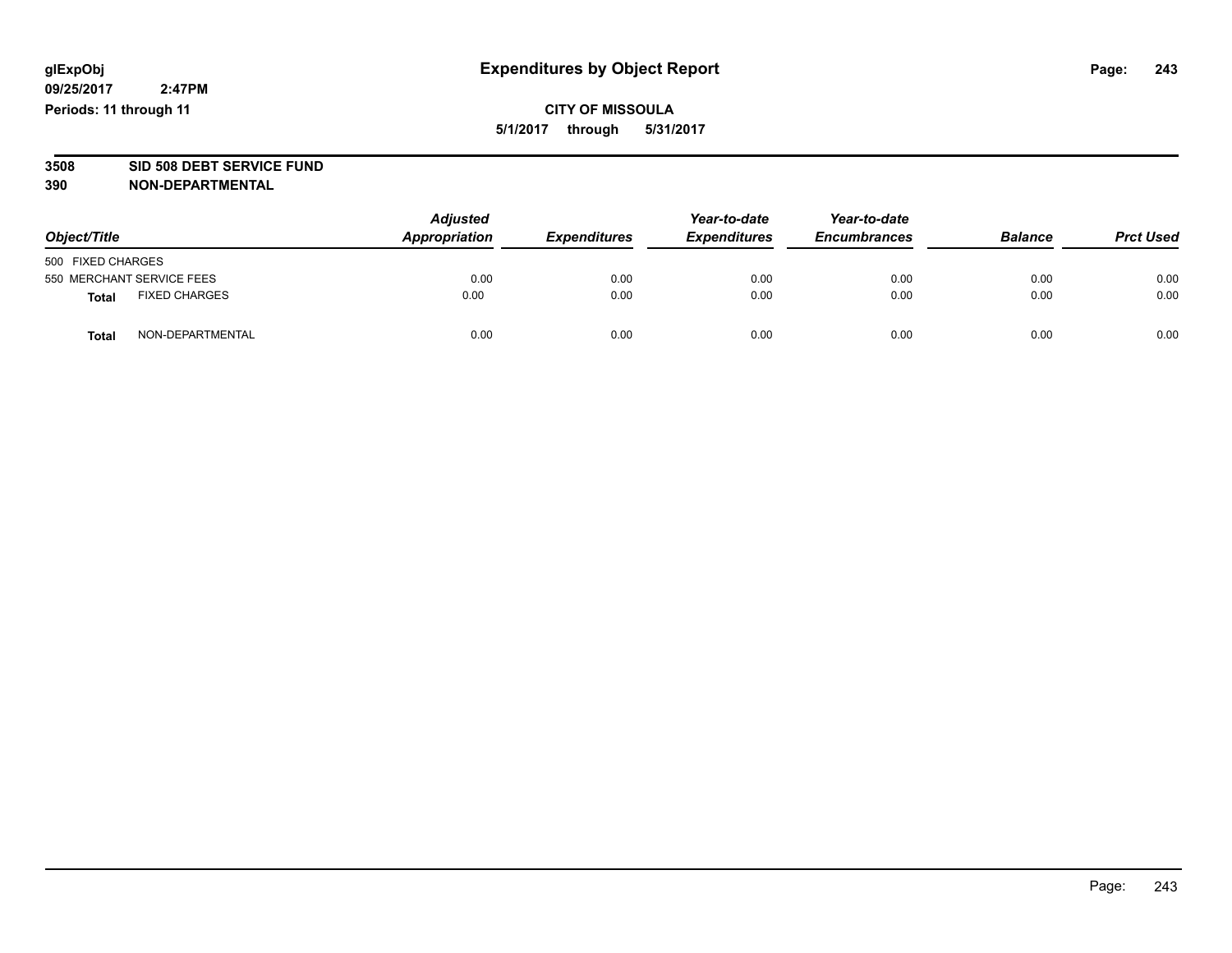### **3508 SID 508 DEBT SERVICE FUND**

|                           |                              | <b>Adjusted</b>      |                     | Year-to-date        | Year-to-date        |                |                  |
|---------------------------|------------------------------|----------------------|---------------------|---------------------|---------------------|----------------|------------------|
| Object/Title              |                              | <b>Appropriation</b> | <b>Expenditures</b> | <b>Expenditures</b> | <b>Encumbrances</b> | <b>Balance</b> | <b>Prct Used</b> |
| 500 FIXED CHARGES         |                              |                      |                     |                     |                     |                |                  |
| 550 MERCHANT SERVICE FEES |                              | 0.00                 | 0.00                | 0.00                | 0.00                | 0.00           | 0.00             |
| Total                     | <b>FIXED CHARGES</b>         | 0.00                 | 0.00                | 0.00                | 0.00                | 0.00           | 0.00             |
| 800 OTHER OBJECTS         |                              |                      |                     |                     |                     |                |                  |
|                           | 820 TRANSFERS TO OTHER FUNDS | 0.00                 | 0.00                | 0.00                | 0.00                | 0.00           | 0.00             |
| <b>Total</b>              | OTHER OBJECTS                | 0.00                 | 0.00                | 0.00                | 0.00                | 0.00           | 0.00             |
| <b>Total</b>              | SID 508 DEBT SERVICE FUND    | 0.00                 | 0.00                | 0.00                | 0.00                | 0.00           | 0.00             |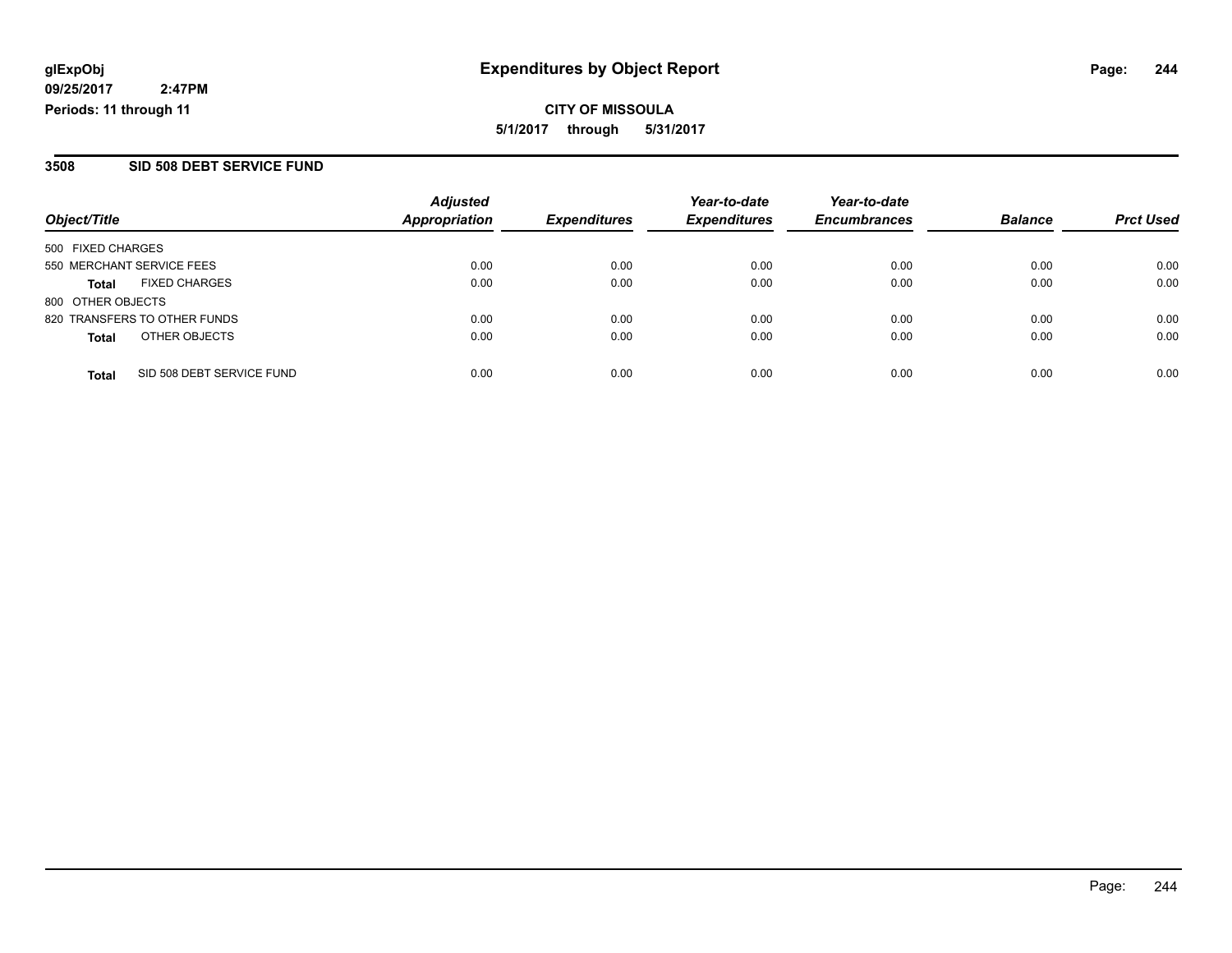**09/25/2017 2:47PM Periods: 11 through 11**

# **CITY OF MISSOULA 5/1/2017 through 5/31/2017**

# **3510 SID 510 DEBT SERVICE FUND**

| Object/Title      |                              | <b>Adjusted</b><br>Appropriation | <b>Expenditures</b> | Year-to-date<br><b>Expenditures</b> | Year-to-date<br><b>Encumbrances</b> | <b>Balance</b> | <b>Prct Used</b> |
|-------------------|------------------------------|----------------------------------|---------------------|-------------------------------------|-------------------------------------|----------------|------------------|
| 800 OTHER OBJECTS |                              |                                  |                     |                                     |                                     |                |                  |
|                   | 820 TRANSFERS TO OTHER FUNDS | 0.00                             | 0.00                | 0.00                                | 0.00                                | 0.00           | 0.00             |
| <b>Total</b>      | OTHER OBJECTS                | 0.00                             | 0.00                | 0.00                                | 0.00                                | 0.00           | 0.00             |
| <b>Total</b>      | *** Title Not Found ***      | 0.00                             | 0.00                | 0.00                                | 0.00                                | 0.00           | 0.00             |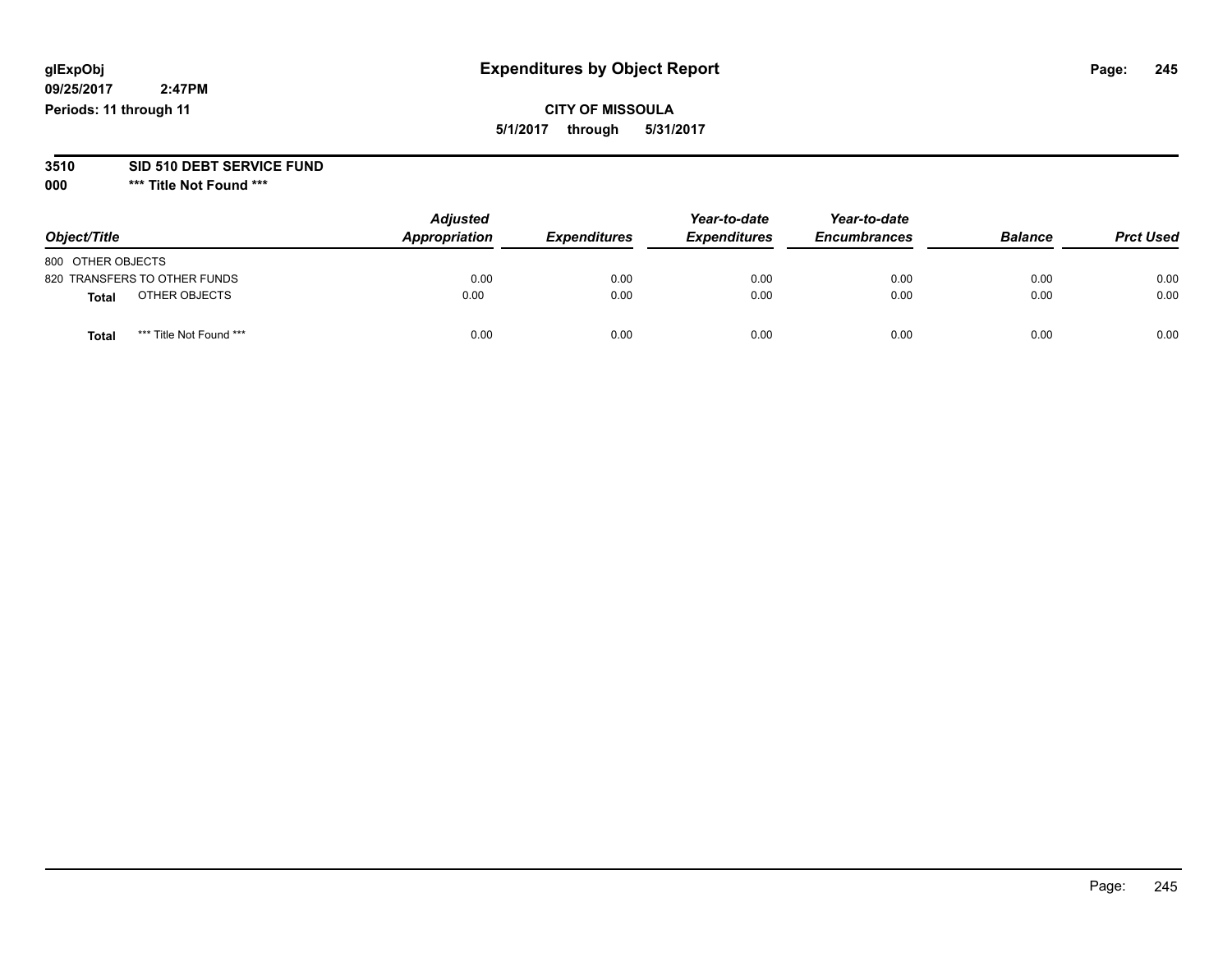**3510 SID 510 DEBT SERVICE FUND**

|                                      | <b>Adjusted</b>      |                     | Year-to-date        | Year-to-date        |                |                  |
|--------------------------------------|----------------------|---------------------|---------------------|---------------------|----------------|------------------|
| Object/Title                         | <b>Appropriation</b> | <b>Expenditures</b> | <b>Expenditures</b> | <b>Encumbrances</b> | <b>Balance</b> | <b>Prct Used</b> |
| 500 FIXED CHARGES                    |                      |                     |                     |                     |                |                  |
| 550 MERCHANT SERVICE FEES            | 0.00                 | 0.00                | 0.00                | 0.00                | 0.00           | 0.00             |
| <b>FIXED CHARGES</b><br><b>Total</b> | 0.00                 | 0.00                | 0.00                | 0.00                | 0.00           | 0.00             |
| 600 DEBT SERVICE                     |                      |                     |                     |                     |                |                  |
| 610 PRINCIPAL                        | 0.00                 | 0.00                | 0.00                | 0.00                | 0.00           | 0.00             |
| 620 INTEREST / SERVICE FEES          | 0.00                 | 0.00                | 0.00                | 0.00                | 0.00           | 0.00             |
| <b>DEBT SERVICE</b><br><b>Total</b>  | 0.00                 | 0.00                | 0.00                | 0.00                | 0.00           | 0.00             |
| NON-DEPARTMENTAL<br><b>Total</b>     | 0.00                 | 0.00                | 0.00                | 0.00                | 0.00           | 0.00             |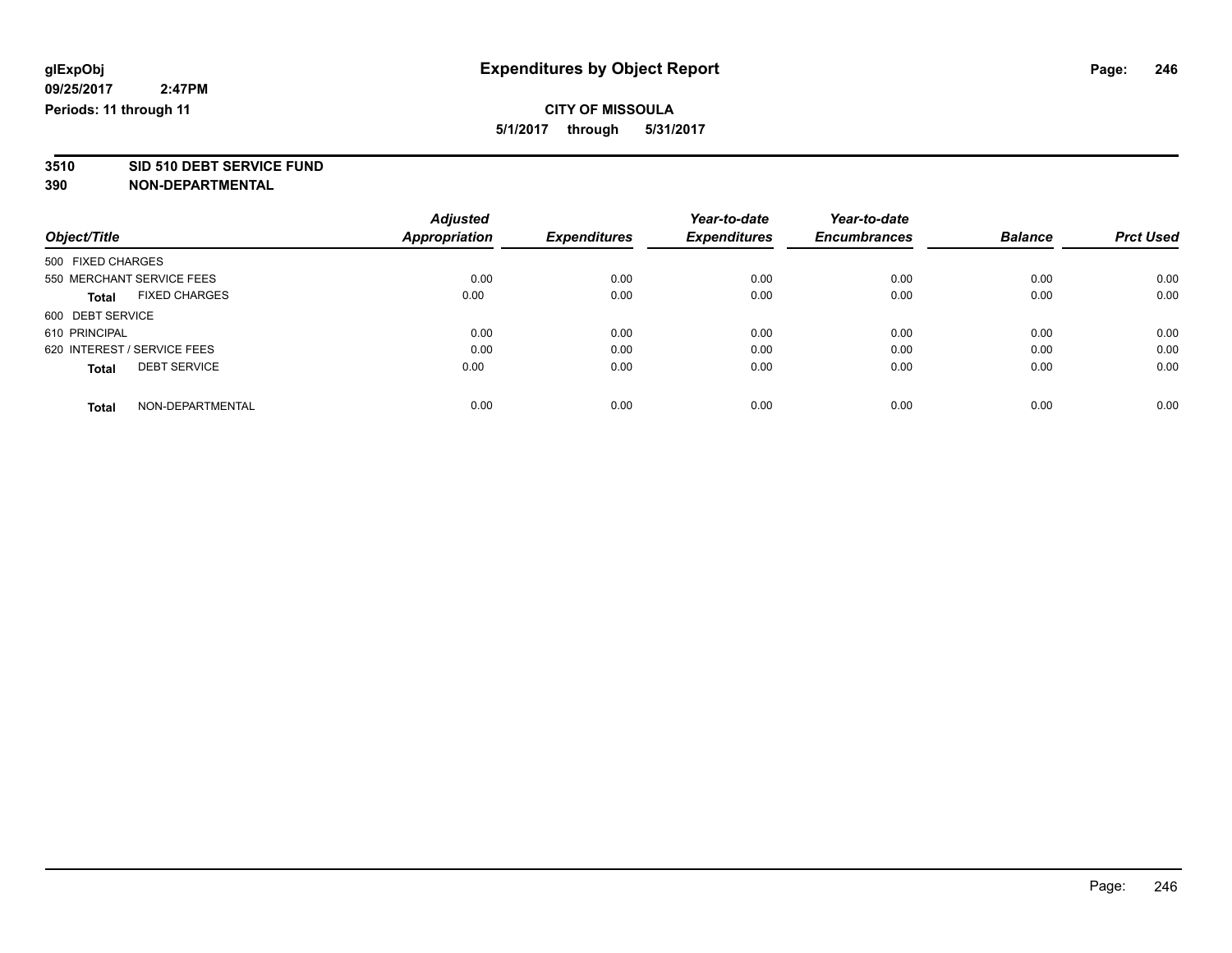**CITY OF MISSOULA 5/1/2017 through 5/31/2017**

### **3510 SID 510 DEBT SERVICE FUND**

|                   |                              | <b>Adjusted</b> |                     | Year-to-date        | Year-to-date        |                |                  |
|-------------------|------------------------------|-----------------|---------------------|---------------------|---------------------|----------------|------------------|
| Object/Title      |                              | Appropriation   | <b>Expenditures</b> | <b>Expenditures</b> | <b>Encumbrances</b> | <b>Balance</b> | <b>Prct Used</b> |
| 500 FIXED CHARGES |                              |                 |                     |                     |                     |                |                  |
|                   | 550 MERCHANT SERVICE FEES    | 0.00            | 0.00                | 0.00                | 0.00                | 0.00           | 0.00             |
| Total             | <b>FIXED CHARGES</b>         | 0.00            | 0.00                | 0.00                | 0.00                | 0.00           | 0.00             |
| 600 DEBT SERVICE  |                              |                 |                     |                     |                     |                |                  |
| 610 PRINCIPAL     |                              | 0.00            | 0.00                | 0.00                | 0.00                | 0.00           | 0.00             |
|                   | 620 INTEREST / SERVICE FEES  | 0.00            | 0.00                | 0.00                | 0.00                | 0.00           | 0.00             |
| Total             | <b>DEBT SERVICE</b>          | 0.00            | 0.00                | 0.00                | 0.00                | 0.00           | 0.00             |
| 800 OTHER OBJECTS |                              |                 |                     |                     |                     |                |                  |
|                   | 820 TRANSFERS TO OTHER FUNDS | 0.00            | 0.00                | 0.00                | 0.00                | 0.00           | 0.00             |
| Total             | OTHER OBJECTS                | 0.00            | 0.00                | 0.00                | 0.00                | 0.00           | 0.00             |
| <b>Total</b>      | SID 510 DEBT SERVICE FUND    | 0.00            | 0.00                | 0.00                | 0.00                | 0.00           | 0.00             |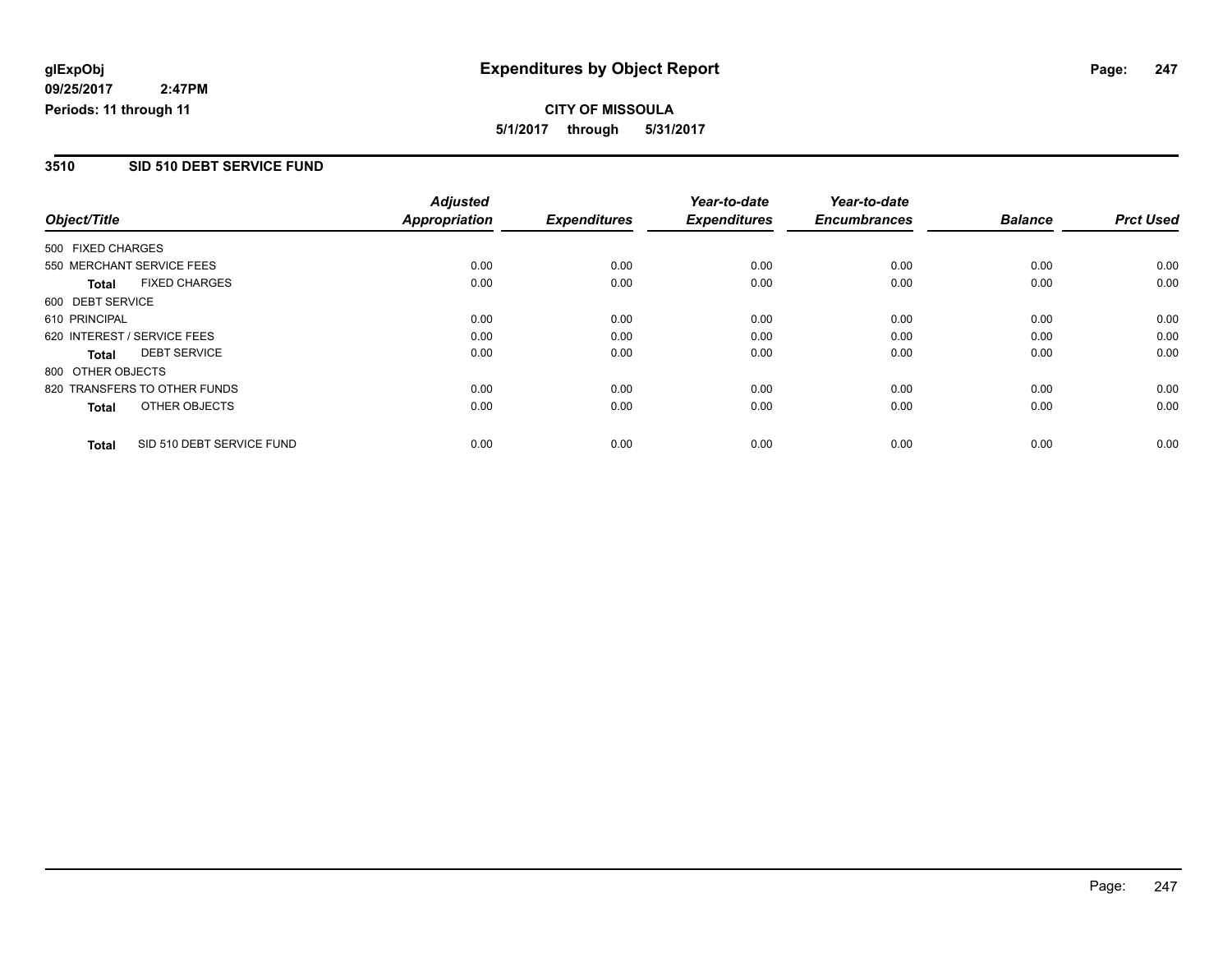**09/25/2017 2:47PM Periods: 11 through 11**

# **CITY OF MISSOULA 5/1/2017 through 5/31/2017**

# **3511 SID 511 DEBT SERVICE FUND**

| Object/Title                            | <b>Adjusted</b><br>Appropriation | <b>Expenditures</b> | Year-to-date<br><b>Expenditures</b> | Year-to-date<br><b>Encumbrances</b> | <b>Balance</b> | <b>Prct Used</b> |
|-----------------------------------------|----------------------------------|---------------------|-------------------------------------|-------------------------------------|----------------|------------------|
| 800 OTHER OBJECTS                       |                                  |                     |                                     |                                     |                |                  |
| 820 TRANSFERS TO OTHER FUNDS            | 0.00                             | 0.00                | 0.00                                | 0.00                                | 0.00           | 0.00             |
| OTHER OBJECTS<br><b>Total</b>           | 0.00                             | 0.00                | 0.00                                | 0.00                                | 0.00           | 0.00             |
| *** Title Not Found ***<br><b>Total</b> | 0.00                             | 0.00                | 0.00                                | 0.00                                | 0.00           | 0.00             |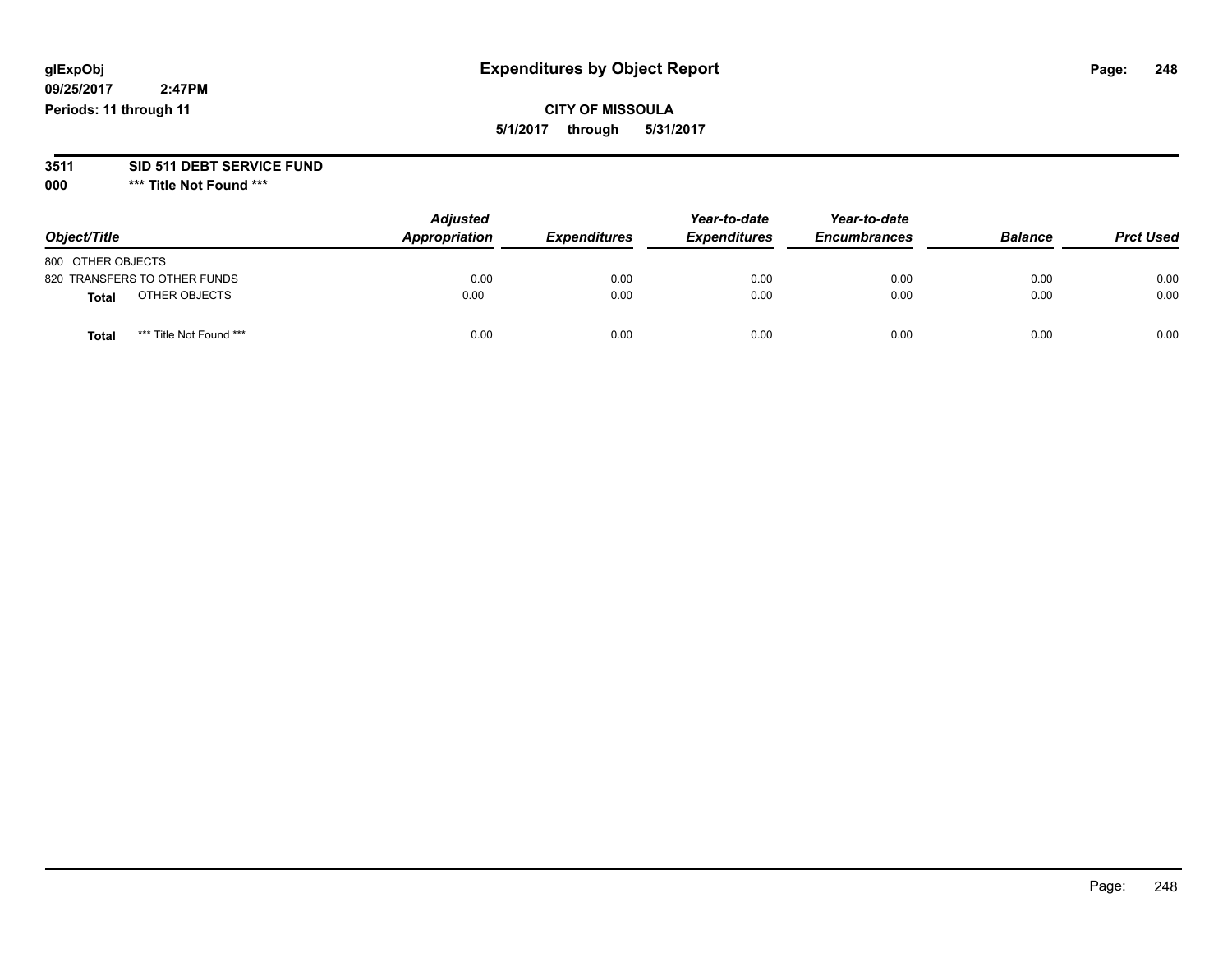**3511 SID 511 DEBT SERVICE FUND**

|                                      | <b>Adjusted</b>      |                     | Year-to-date        | Year-to-date        |                |                  |
|--------------------------------------|----------------------|---------------------|---------------------|---------------------|----------------|------------------|
| Object/Title                         | <b>Appropriation</b> | <b>Expenditures</b> | <b>Expenditures</b> | <b>Encumbrances</b> | <b>Balance</b> | <b>Prct Used</b> |
| 500 FIXED CHARGES                    |                      |                     |                     |                     |                |                  |
| 550 MERCHANT SERVICE FEES            | 0.00                 | 0.00                | 0.00                | 0.00                | 0.00           | 0.00             |
| <b>FIXED CHARGES</b><br><b>Total</b> | 0.00                 | 0.00                | 0.00                | 0.00                | 0.00           | 0.00             |
| 600 DEBT SERVICE                     |                      |                     |                     |                     |                |                  |
| 610 PRINCIPAL                        | 0.00                 | 0.00                | 0.00                | 0.00                | 0.00           | 0.00             |
| 620 INTEREST / SERVICE FEES          | 0.00                 | 0.00                | 0.00                | 0.00                | 0.00           | 0.00             |
| <b>DEBT SERVICE</b><br><b>Total</b>  | 0.00                 | 0.00                | 0.00                | 0.00                | 0.00           | 0.00             |
| NON-DEPARTMENTAL<br><b>Total</b>     | 0.00                 | 0.00                | 0.00                | 0.00                | 0.00           | 0.00             |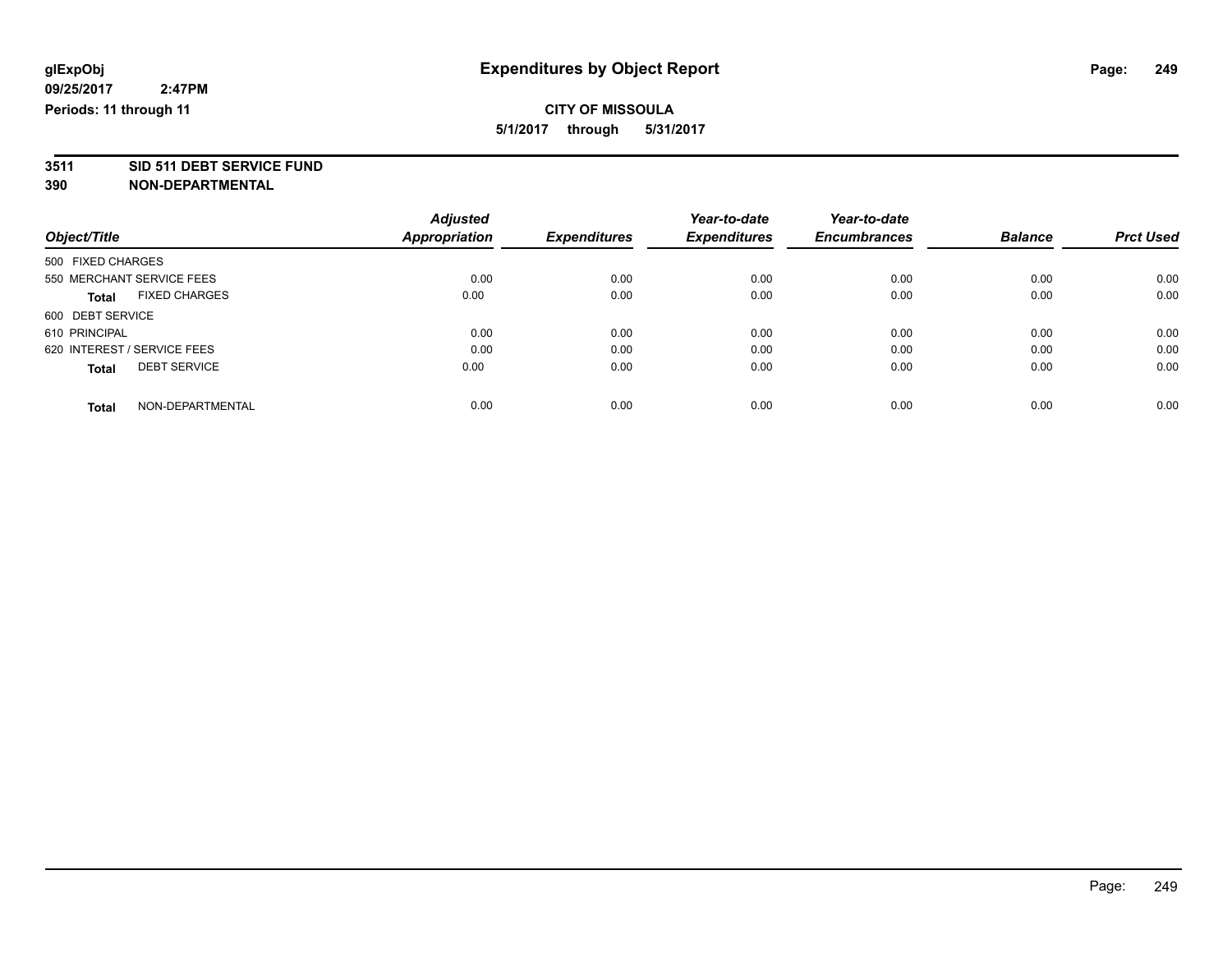**CITY OF MISSOULA 5/1/2017 through 5/31/2017**

### **3511 SID 511 DEBT SERVICE FUND**

|                             |                              | <b>Adjusted</b>      |                     | Year-to-date        | Year-to-date        |                |                  |
|-----------------------------|------------------------------|----------------------|---------------------|---------------------|---------------------|----------------|------------------|
| Object/Title                |                              | <b>Appropriation</b> | <b>Expenditures</b> | <b>Expenditures</b> | <b>Encumbrances</b> | <b>Balance</b> | <b>Prct Used</b> |
| 500 FIXED CHARGES           |                              |                      |                     |                     |                     |                |                  |
|                             | 550 MERCHANT SERVICE FEES    | 0.00                 | 0.00                | 0.00                | 0.00                | 0.00           | 0.00             |
| <b>Total</b>                | <b>FIXED CHARGES</b>         | 0.00                 | 0.00                | 0.00                | 0.00                | 0.00           | 0.00             |
| 600 DEBT SERVICE            |                              |                      |                     |                     |                     |                |                  |
| 610 PRINCIPAL               |                              | 0.00                 | 0.00                | 0.00                | 0.00                | 0.00           | 0.00             |
| 620 INTEREST / SERVICE FEES |                              | 0.00                 | 0.00                | 0.00                | 0.00                | 0.00           | 0.00             |
| Total                       | <b>DEBT SERVICE</b>          | 0.00                 | 0.00                | 0.00                | 0.00                | 0.00           | 0.00             |
| 800 OTHER OBJECTS           |                              |                      |                     |                     |                     |                |                  |
|                             | 820 TRANSFERS TO OTHER FUNDS | 0.00                 | 0.00                | 0.00                | 0.00                | 0.00           | 0.00             |
| Total                       | OTHER OBJECTS                | 0.00                 | 0.00                | 0.00                | 0.00                | 0.00           | 0.00             |
| <b>Total</b>                | SID 511 DEBT SERVICE FUND    | 0.00                 | 0.00                | 0.00                | 0.00                | 0.00           | 0.00             |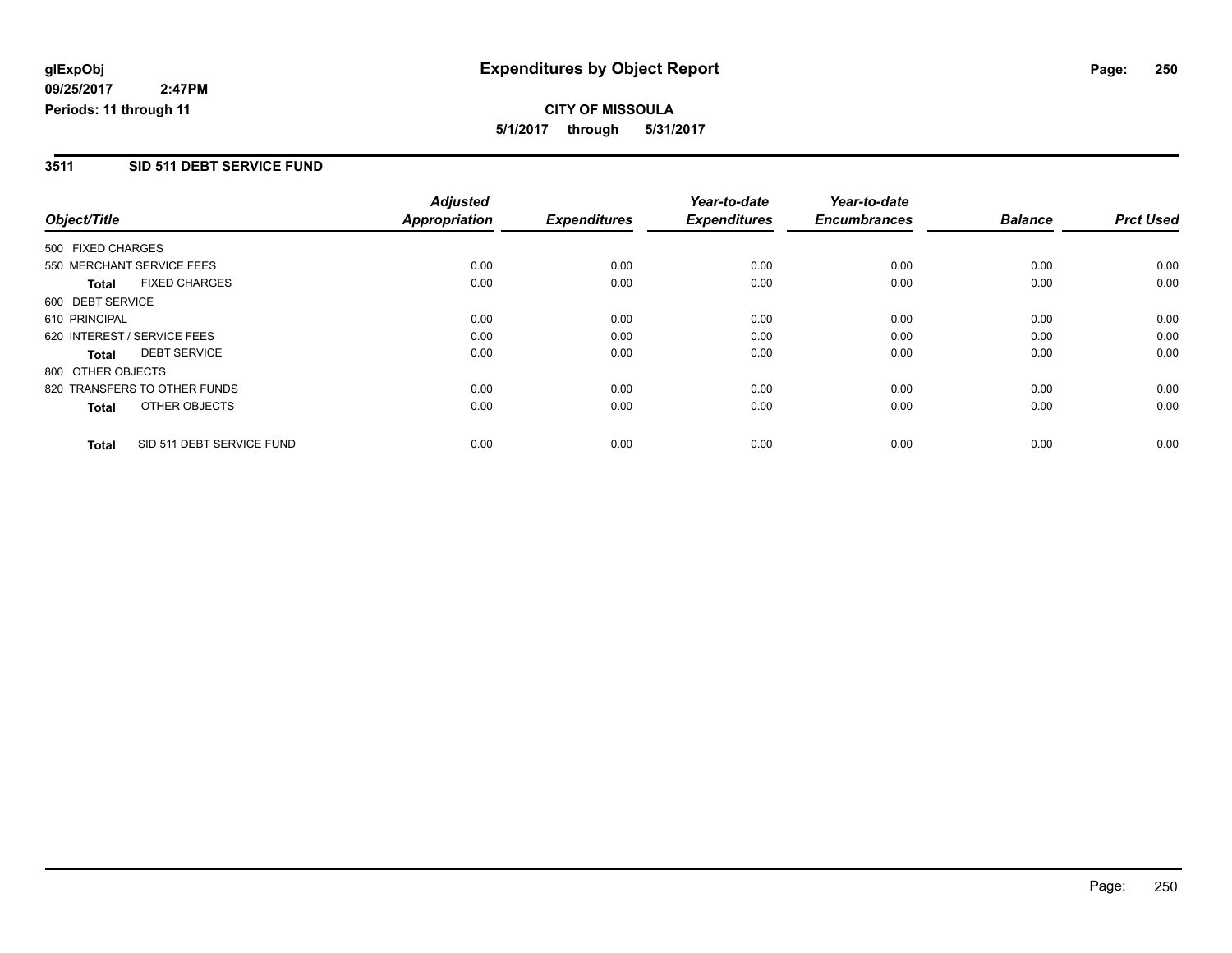**3512 SID 512 DEBT SERVICE FUND**

|                                      | <b>Adjusted</b> |                     | Year-to-date        | Year-to-date        |                |                  |
|--------------------------------------|-----------------|---------------------|---------------------|---------------------|----------------|------------------|
| Object/Title                         | Appropriation   | <b>Expenditures</b> | <b>Expenditures</b> | <b>Encumbrances</b> | <b>Balance</b> | <b>Prct Used</b> |
| 500 FIXED CHARGES                    |                 |                     |                     |                     |                |                  |
| 550 MERCHANT SERVICE FEES            | 350.00          | 0.00                | 0.00                | 0.00                | 350.00         | 0.00             |
| <b>FIXED CHARGES</b><br><b>Total</b> | 350.00          | 0.00                | 0.00                | 0.00                | 350.00         | 0.00             |
| 600 DEBT SERVICE                     |                 |                     |                     |                     |                |                  |
| 610 PRINCIPAL                        | 19,780.00       | 0.00                | 0.00                | 0.00                | 19,780.00      | 0.00             |
| 620 INTEREST / SERVICE FEES          | 1.807.00        | 0.00                | 1.253.70            | 0.00                | 553.30         | 69.38            |
| <b>DEBT SERVICE</b><br><b>Total</b>  | 21,587.00       | 0.00                | 1,253.70            | 0.00                | 20,333.30      | 5.81             |
| NON-DEPARTMENTAL<br><b>Total</b>     | 21.937.00       | 0.00                | 1.253.70            | 0.00                | 20.683.30      | 5.72             |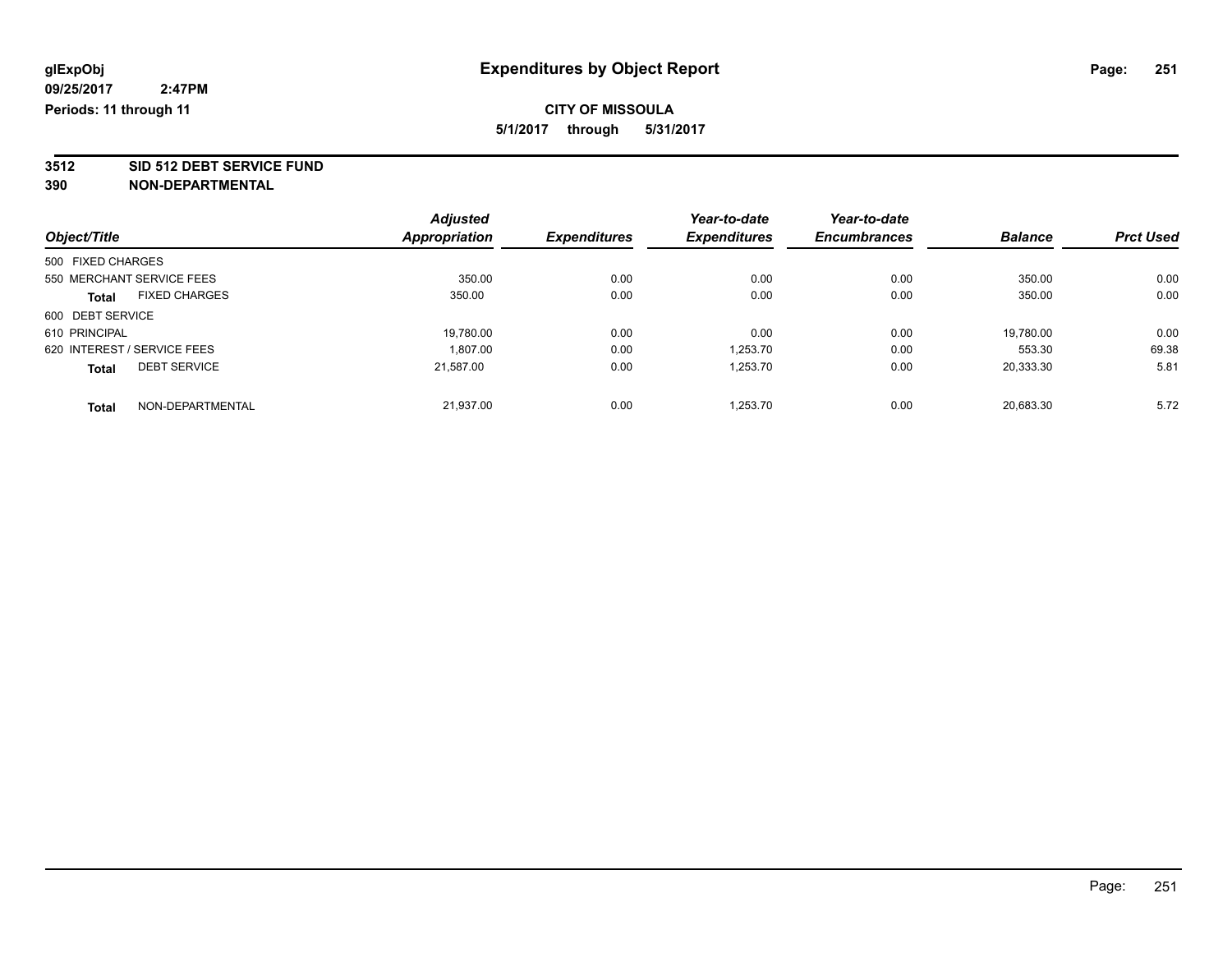### **3512 SID 512 DEBT SERVICE FUND**

| Object/Title                              | <b>Adjusted</b><br><b>Appropriation</b> | <b>Expenditures</b> | Year-to-date<br><b>Expenditures</b> | Year-to-date<br><b>Encumbrances</b> | <b>Balance</b> | <b>Prct Used</b> |
|-------------------------------------------|-----------------------------------------|---------------------|-------------------------------------|-------------------------------------|----------------|------------------|
|                                           |                                         |                     |                                     |                                     |                |                  |
| 500 FIXED CHARGES                         |                                         |                     |                                     |                                     |                |                  |
| 550 MERCHANT SERVICE FEES                 | 350.00                                  | 0.00                | 0.00                                | 0.00                                | 350.00         | 0.00             |
| <b>FIXED CHARGES</b><br><b>Total</b>      | 350.00                                  | 0.00                | 0.00                                | 0.00                                | 350.00         | 0.00             |
| 600 DEBT SERVICE                          |                                         |                     |                                     |                                     |                |                  |
| 610 PRINCIPAL                             | 19,780.00                               | 0.00                | 0.00                                | 0.00                                | 19,780.00      | 0.00             |
| 620 INTEREST / SERVICE FEES               | 1.807.00                                | 0.00                | 1,253.70                            | 0.00                                | 553.30         | 69.38            |
| <b>DEBT SERVICE</b><br><b>Total</b>       | 21.587.00                               | 0.00                | 1.253.70                            | 0.00                                | 20.333.30      | 5.81             |
| SID 512 DEBT SERVICE FUND<br><b>Total</b> | 21.937.00                               | 0.00                | 1.253.70                            | 0.00                                | 20.683.30      | 5.72             |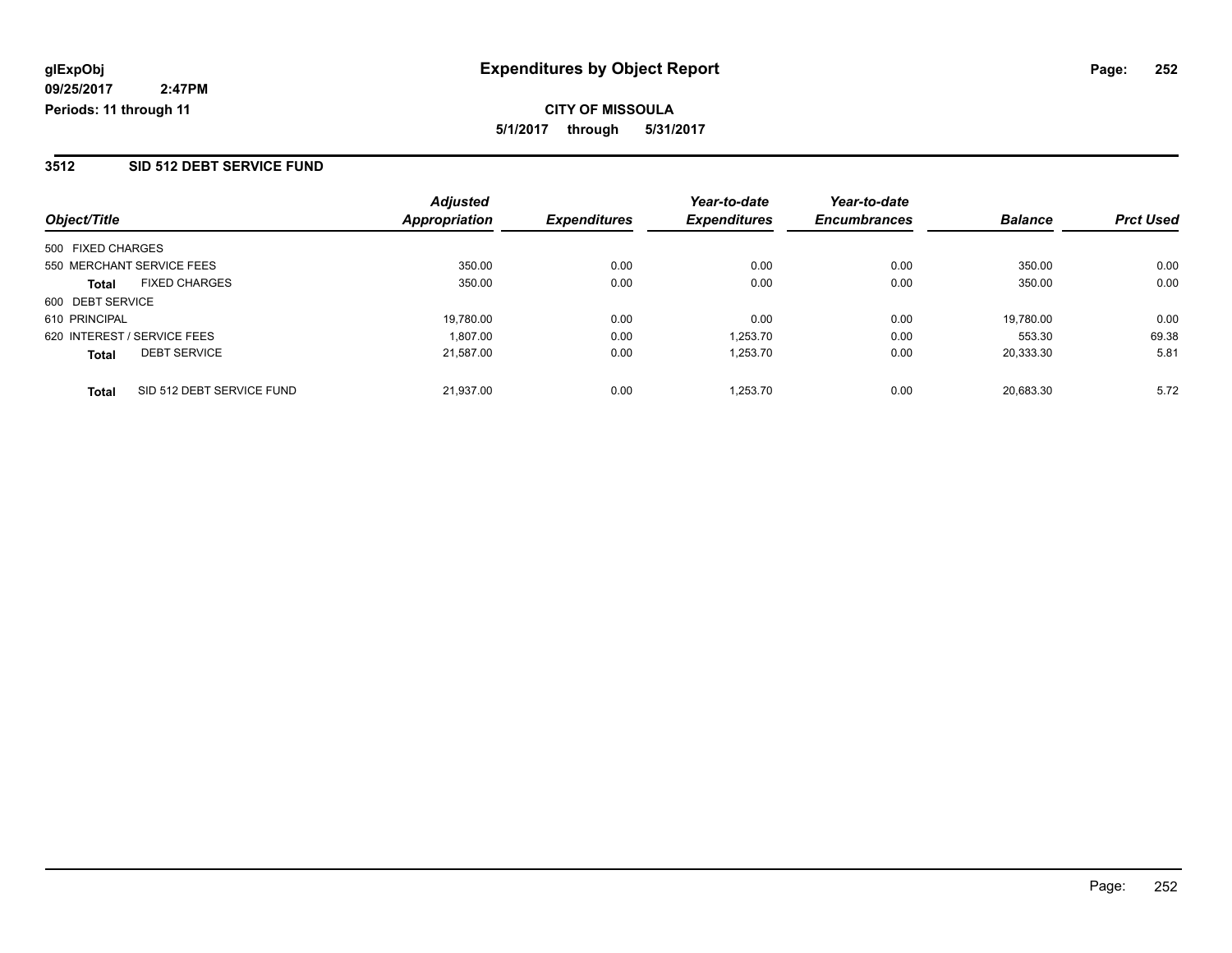# **3513 SID 513 DEBT SERVICE FUND**

### **280 PUBLIC WORKS OPERATIONS**

| Object/Title                            | <b>Adjusted</b><br><b>Appropriation</b> | <b>Expenditures</b> | Year-to-date<br><b>Expenditures</b> | Year-to-date<br><b>Encumbrances</b> | <b>Balance</b> | <b>Prct Used</b> |
|-----------------------------------------|-----------------------------------------|---------------------|-------------------------------------|-------------------------------------|----------------|------------------|
| 500 FIXED CHARGES                       |                                         |                     |                                     |                                     |                |                  |
| 550 MERCHANT SERVICE FEES               | 0.00                                    | 0.00                | 0.00                                | 0.00                                | 0.00           | 0.00             |
| <b>FIXED CHARGES</b><br><b>Total</b>    | 0.00                                    | 0.00                | 0.00                                | 0.00                                | 0.00           | 0.00             |
| 800 OTHER OBJECTS                       |                                         |                     |                                     |                                     |                |                  |
| 820 TRANSFERS TO OTHER FUNDS            | 0.00                                    | 0.00                | 0.00                                | 0.00                                | 0.00           | 0.00             |
| OTHER OBJECTS<br><b>Total</b>           | 0.00                                    | 0.00                | 0.00                                | 0.00                                | 0.00           | 0.00             |
| PUBLIC WORKS OPERATIONS<br><b>Total</b> | 0.00                                    | 0.00                | 0.00                                | 0.00                                | 0.00           | 0.00             |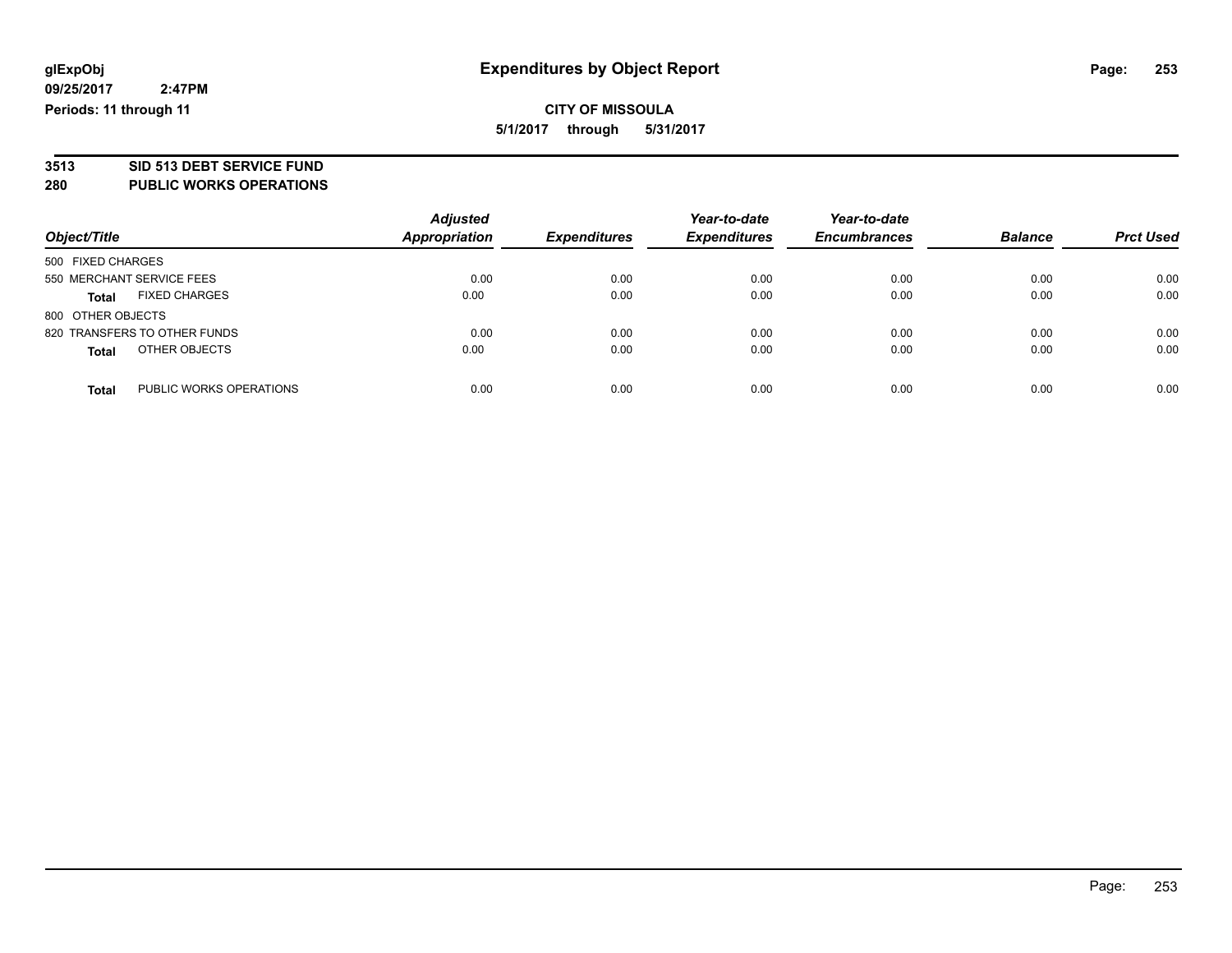**3513 SID 513 DEBT SERVICE FUND**

|                                      | <b>Adjusted</b> |                     | Year-to-date        | Year-to-date        |                |                  |
|--------------------------------------|-----------------|---------------------|---------------------|---------------------|----------------|------------------|
| Object/Title                         | Appropriation   | <b>Expenditures</b> | <b>Expenditures</b> | <b>Encumbrances</b> | <b>Balance</b> | <b>Prct Used</b> |
| 500 FIXED CHARGES                    |                 |                     |                     |                     |                |                  |
| 550 MERCHANT SERVICE FEES            | 0.00            | 0.00                | 0.00                | 0.00                | 0.00           | 0.00             |
| <b>FIXED CHARGES</b><br><b>Total</b> | 0.00            | 0.00                | 0.00                | 0.00                | 0.00           | 0.00             |
| 600 DEBT SERVICE                     |                 |                     |                     |                     |                |                  |
| 610 PRINCIPAL                        | 0.00            | 0.00                | 0.00                | 0.00                | 0.00           | 0.00             |
| 620 INTEREST / SERVICE FEES          | 0.00            | 0.00                | 0.00                | 0.00                | 0.00           | 0.00             |
| <b>DEBT SERVICE</b><br><b>Total</b>  | 0.00            | 0.00                | 0.00                | 0.00                | 0.00           | 0.00             |
| 800 OTHER OBJECTS                    |                 |                     |                     |                     |                |                  |
| 820 TRANSFERS TO OTHER FUNDS         | 0.00            | 0.00                | 0.00                | 0.00                | 0.00           | 0.00             |
| OTHER OBJECTS<br><b>Total</b>        | 0.00            | 0.00                | 0.00                | 0.00                | 0.00           | 0.00             |
|                                      |                 |                     |                     |                     |                |                  |
| NON-DEPARTMENTAL<br><b>Total</b>     | 0.00            | 0.00                | 0.00                | 0.00                | 0.00           | 0.00             |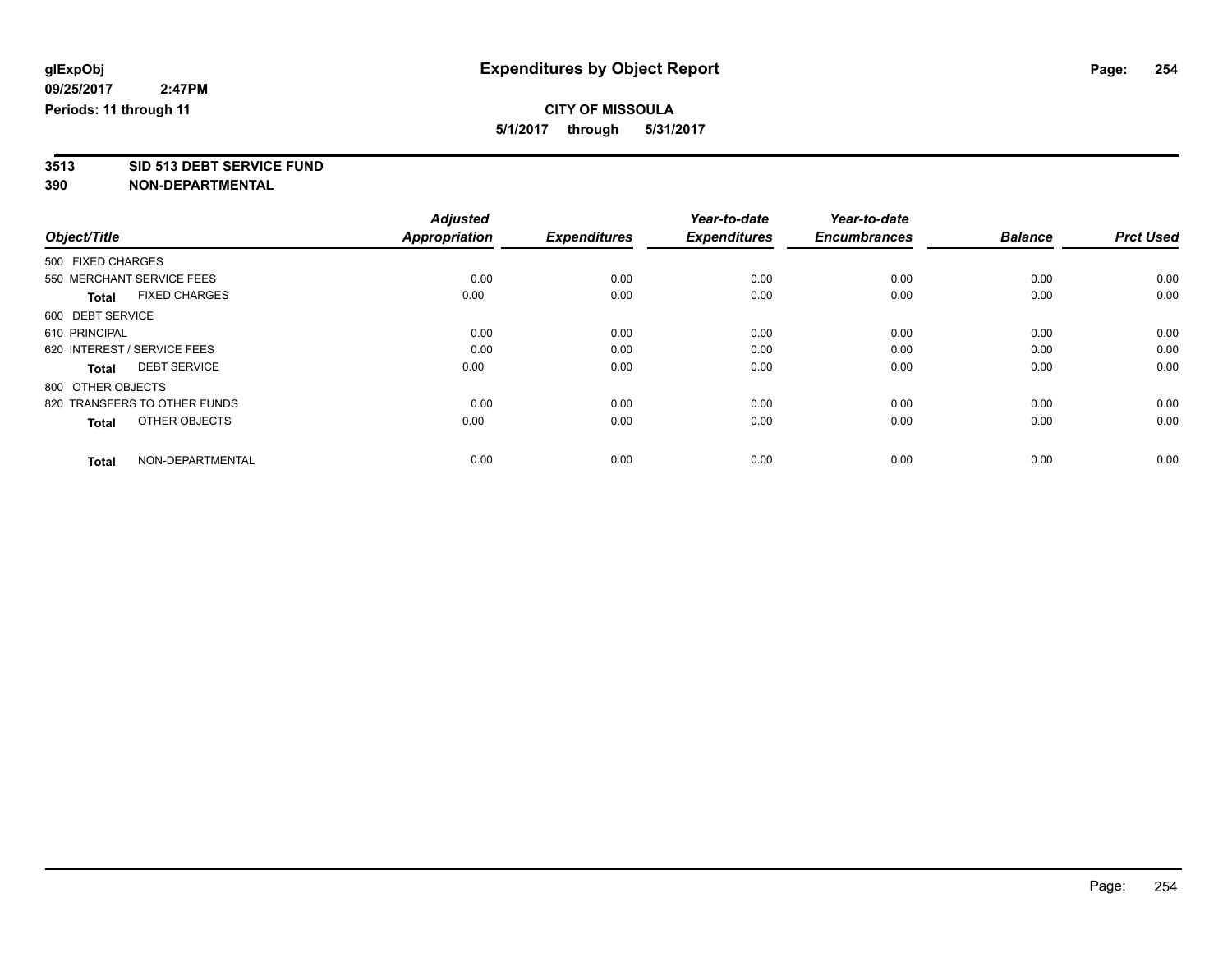**CITY OF MISSOULA 5/1/2017 through 5/31/2017**

#### **3513 SID 513 DEBT SERVICE FUND**

|                   |                              | <b>Adjusted</b>      |                     | Year-to-date        | Year-to-date        |                |                  |
|-------------------|------------------------------|----------------------|---------------------|---------------------|---------------------|----------------|------------------|
| Object/Title      |                              | <b>Appropriation</b> | <b>Expenditures</b> | <b>Expenditures</b> | <b>Encumbrances</b> | <b>Balance</b> | <b>Prct Used</b> |
| 500 FIXED CHARGES |                              |                      |                     |                     |                     |                |                  |
|                   | 550 MERCHANT SERVICE FEES    | 0.00                 | 0.00                | 0.00                | 0.00                | 0.00           | 0.00             |
| <b>Total</b>      | <b>FIXED CHARGES</b>         | 0.00                 | 0.00                | 0.00                | 0.00                | 0.00           | 0.00             |
| 600 DEBT SERVICE  |                              |                      |                     |                     |                     |                |                  |
| 610 PRINCIPAL     |                              | 0.00                 | 0.00                | 0.00                | 0.00                | 0.00           | 0.00             |
|                   | 620 INTEREST / SERVICE FEES  | 0.00                 | 0.00                | 0.00                | 0.00                | 0.00           | 0.00             |
| <b>Total</b>      | <b>DEBT SERVICE</b>          | 0.00                 | 0.00                | 0.00                | 0.00                | 0.00           | 0.00             |
| 800 OTHER OBJECTS |                              |                      |                     |                     |                     |                |                  |
|                   | 820 TRANSFERS TO OTHER FUNDS | 0.00                 | 0.00                | 0.00                | 0.00                | 0.00           | 0.00             |
| <b>Total</b>      | OTHER OBJECTS                | 0.00                 | 0.00                | 0.00                | 0.00                | 0.00           | 0.00             |
| <b>Total</b>      | SID 513 DEBT SERVICE FUND    | 0.00                 | 0.00                | 0.00                | 0.00                | 0.00           | 0.00             |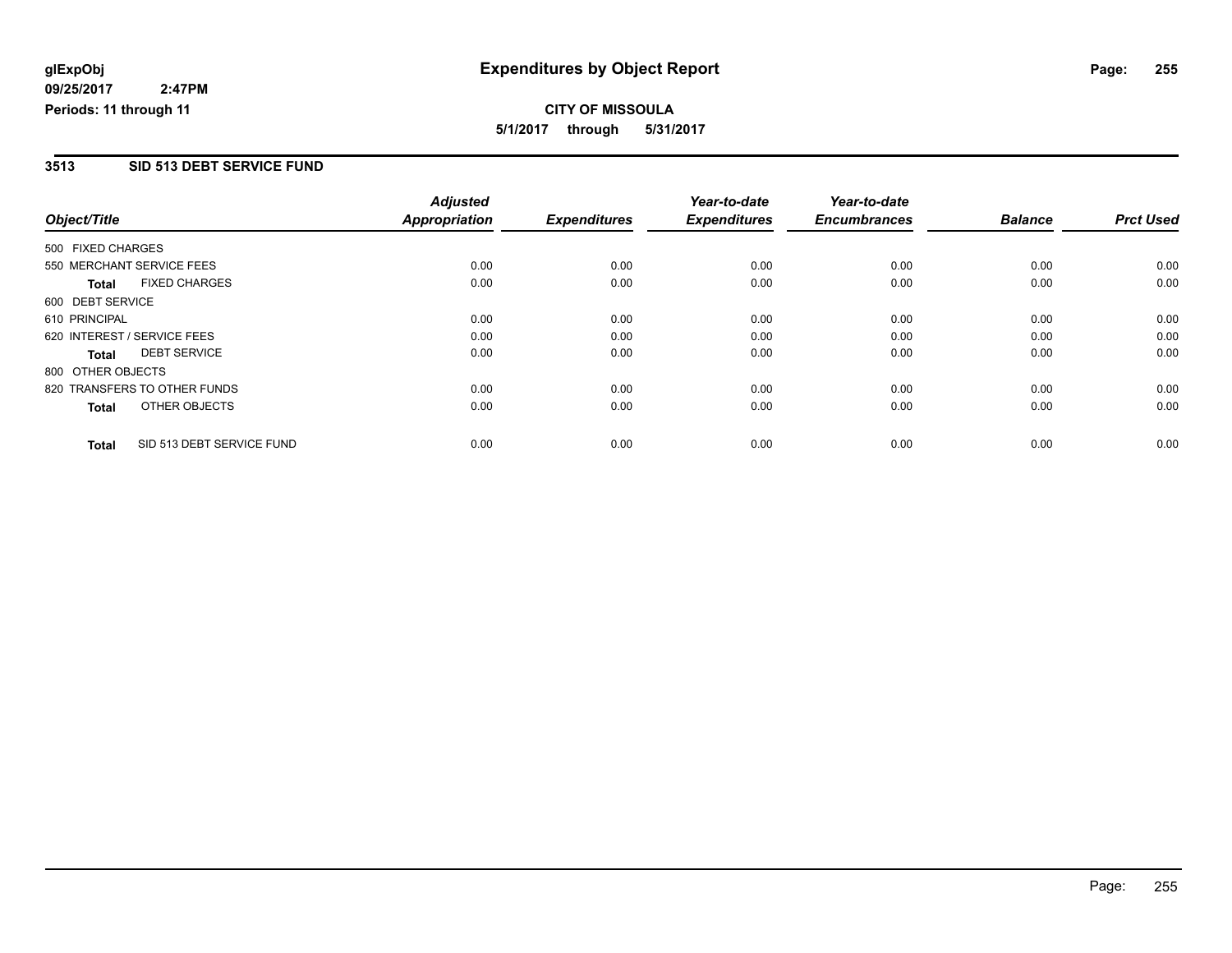# **glExpObj Expenditures by Object Report Page: 256**

**09/25/2017 2:47PM Periods: 11 through 11**

**CITY OF MISSOULA 5/1/2017 through 5/31/2017**

# **3514 SID 514 DEBT SERVICE FUND**

**000 \*\*\* Title Not Found \*\*\***

| Object/Title                    | <b>Adjusted</b><br>Appropriation | <b>Expenditures</b> | Year-to-date<br><b>Expenditures</b> | Year-to-date<br><b>Encumbrances</b> | <b>Balance</b> | <b>Prct Used</b> |
|---------------------------------|----------------------------------|---------------------|-------------------------------------|-------------------------------------|----------------|------------------|
| 800 OTHER OBJECTS               |                                  |                     |                                     |                                     |                |                  |
| 820 TRANSFERS TO OTHER FUNDS    | 0.00                             | 0.00                | 0.00                                | 0.00                                | 0.00           | 0.00             |
| OTHER OBJECTS<br><b>Total</b>   | 0.00                             | 0.00                | 0.00                                | 0.00                                | 0.00           | 0.00             |
| *** Title Not Found ***<br>Tota | 0.00                             | 0.00                | 0.00                                | 0.00                                | 0.00           | 0.00             |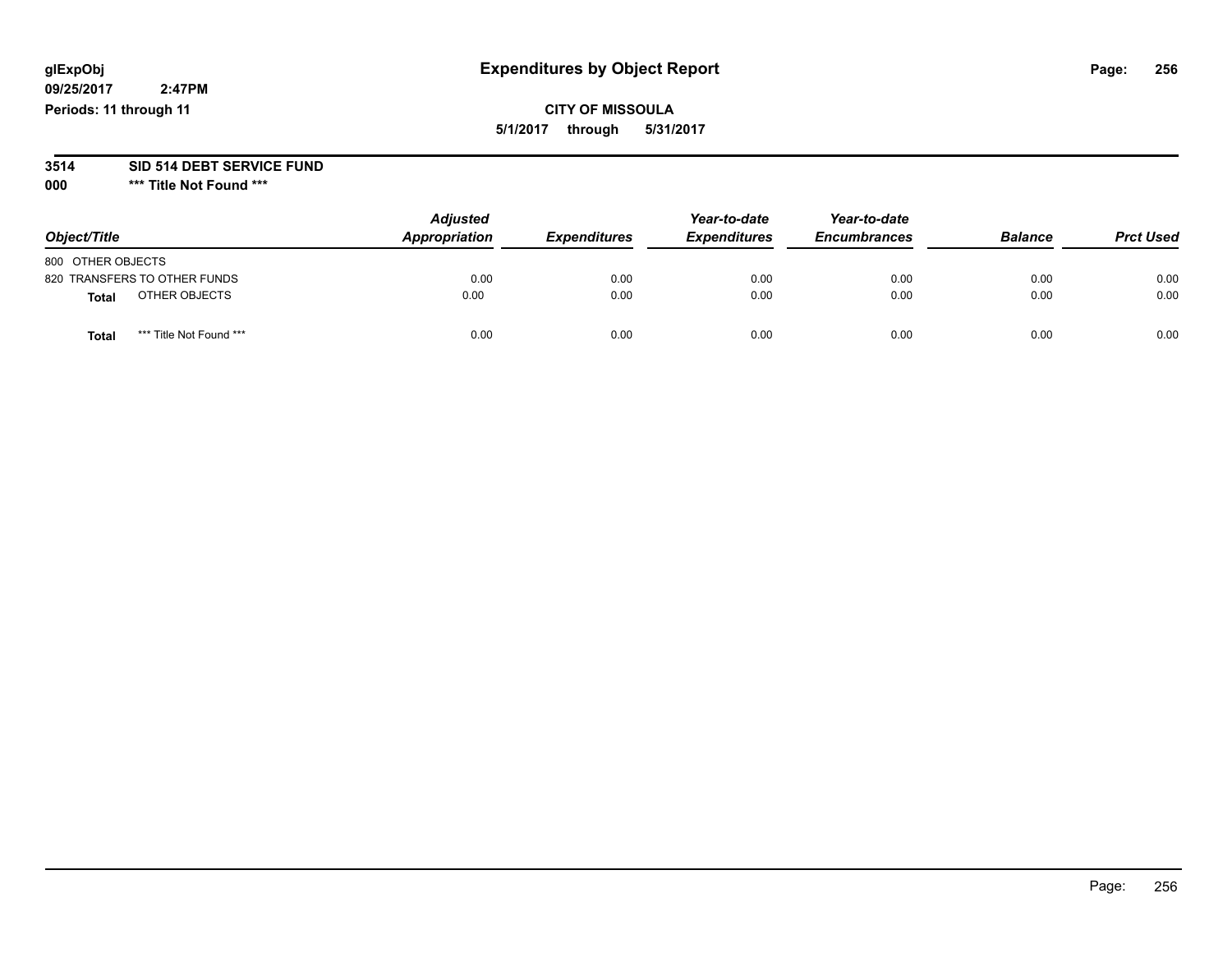**3514 SID 514 DEBT SERVICE FUND**

|                                      | <b>Adjusted</b> |                     | Year-to-date        | Year-to-date        |                |                  |
|--------------------------------------|-----------------|---------------------|---------------------|---------------------|----------------|------------------|
| Object/Title                         | Appropriation   | <b>Expenditures</b> | <b>Expenditures</b> | <b>Encumbrances</b> | <b>Balance</b> | <b>Prct Used</b> |
| 500 FIXED CHARGES                    |                 |                     |                     |                     |                |                  |
| 550 MERCHANT SERVICE FEES            | 0.00            | 0.00                | 0.00                | 0.00                | 0.00           | 0.00             |
| <b>FIXED CHARGES</b><br><b>Total</b> | 0.00            | 0.00                | 0.00                | 0.00                | 0.00           | 0.00             |
| 600 DEBT SERVICE                     |                 |                     |                     |                     |                |                  |
| 610 PRINCIPAL                        | 0.00            | 0.00                | 0.00                | 0.00                | 0.00           | 0.00             |
| 620 INTEREST / SERVICE FEES          | 0.00            | 0.00                | 0.00                | 0.00                | 0.00           | 0.00             |
| <b>DEBT SERVICE</b><br><b>Total</b>  | 0.00            | 0.00                | 0.00                | 0.00                | 0.00           | 0.00             |
| NON-DEPARTMENTAL<br><b>Total</b>     | 0.00            | 0.00                | 0.00                | 0.00                | 0.00           | 0.00             |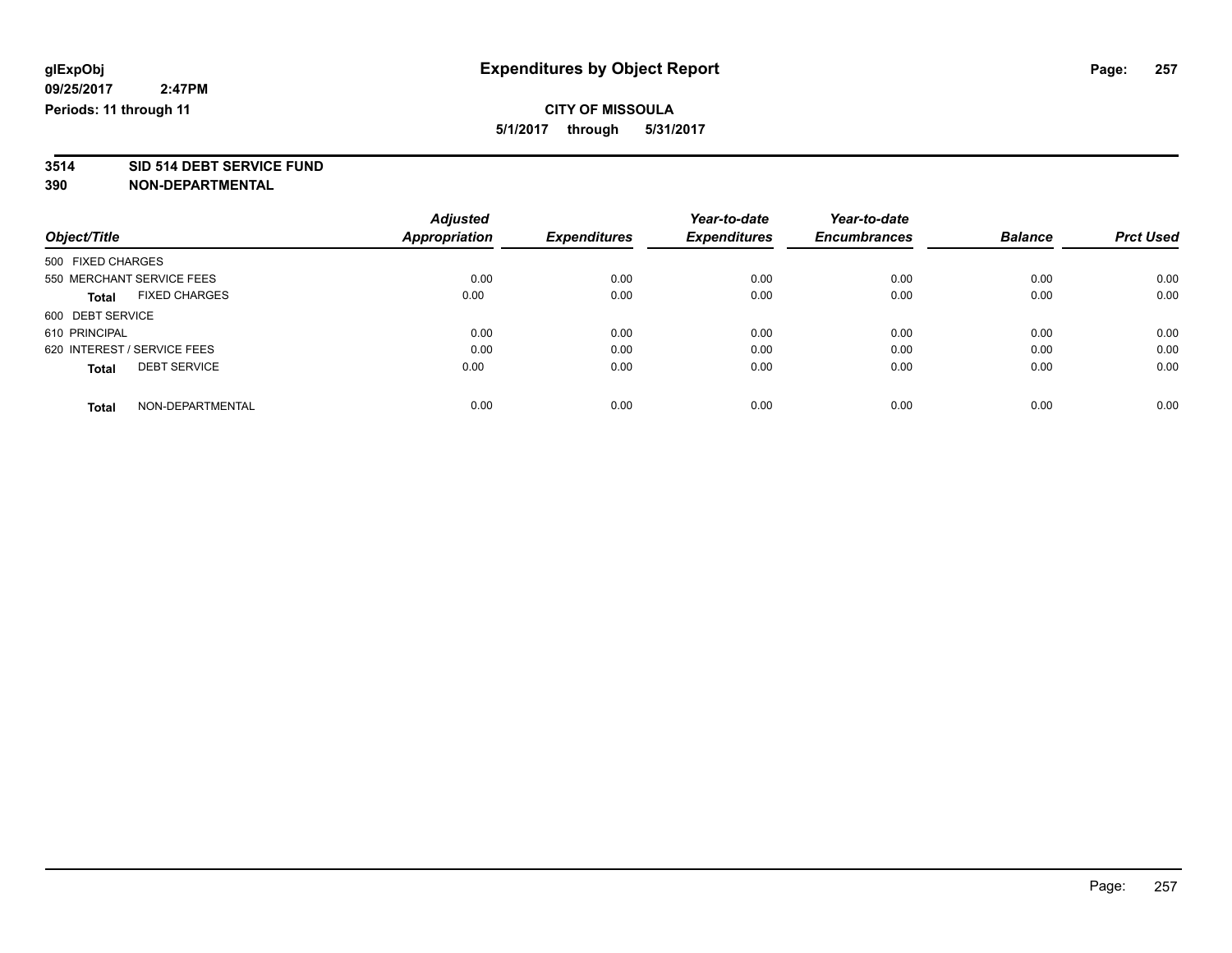**CITY OF MISSOULA 5/1/2017 through 5/31/2017**

### **3514 SID 514 DEBT SERVICE FUND**

|                   |                              | <b>Adjusted</b>      |                     | Year-to-date        | Year-to-date        |                |                  |
|-------------------|------------------------------|----------------------|---------------------|---------------------|---------------------|----------------|------------------|
| Object/Title      |                              | <b>Appropriation</b> | <b>Expenditures</b> | <b>Expenditures</b> | <b>Encumbrances</b> | <b>Balance</b> | <b>Prct Used</b> |
| 500 FIXED CHARGES |                              |                      |                     |                     |                     |                |                  |
|                   | 550 MERCHANT SERVICE FEES    | 0.00                 | 0.00                | 0.00                | 0.00                | 0.00           | 0.00             |
| <b>Total</b>      | <b>FIXED CHARGES</b>         | 0.00                 | 0.00                | 0.00                | 0.00                | 0.00           | 0.00             |
| 600 DEBT SERVICE  |                              |                      |                     |                     |                     |                |                  |
| 610 PRINCIPAL     |                              | 0.00                 | 0.00                | 0.00                | 0.00                | 0.00           | 0.00             |
|                   | 620 INTEREST / SERVICE FEES  | 0.00                 | 0.00                | 0.00                | 0.00                | 0.00           | 0.00             |
| <b>Total</b>      | <b>DEBT SERVICE</b>          | 0.00                 | 0.00                | 0.00                | 0.00                | 0.00           | 0.00             |
| 800 OTHER OBJECTS |                              |                      |                     |                     |                     |                |                  |
|                   | 820 TRANSFERS TO OTHER FUNDS | 0.00                 | 0.00                | 0.00                | 0.00                | 0.00           | 0.00             |
| <b>Total</b>      | OTHER OBJECTS                | 0.00                 | 0.00                | 0.00                | 0.00                | 0.00           | 0.00             |
| <b>Total</b>      | SID 514 DEBT SERVICE FUND    | 0.00                 | 0.00                | 0.00                | 0.00                | 0.00           | 0.00             |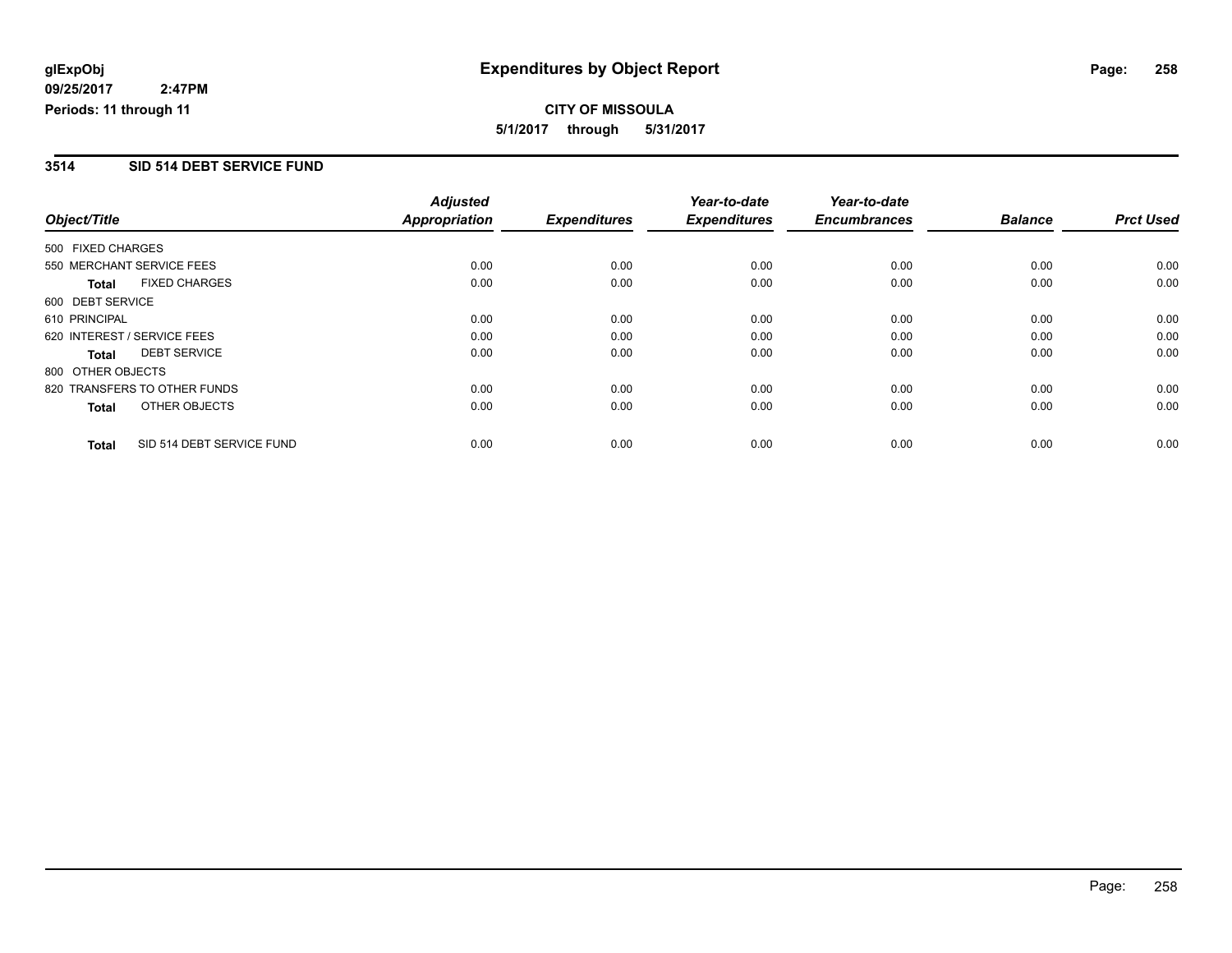# **3515 SID 515 DEBT SERVICE FUND**

|                                      | <b>Adjusted</b>      |                     | Year-to-date        | Year-to-date        |                |                  |
|--------------------------------------|----------------------|---------------------|---------------------|---------------------|----------------|------------------|
| Object/Title                         | <b>Appropriation</b> | <b>Expenditures</b> | <b>Expenditures</b> | <b>Encumbrances</b> | <b>Balance</b> | <b>Prct Used</b> |
| 500 FIXED CHARGES                    |                      |                     |                     |                     |                |                  |
| 550 MERCHANT SERVICE FEES            | 0.00                 | 0.00                | 0.00                | 0.00                | 0.00           | 0.00             |
| <b>FIXED CHARGES</b><br><b>Total</b> | 0.00                 | 0.00                | 0.00                | 0.00                | 0.00           | 0.00             |
| 600 DEBT SERVICE                     |                      |                     |                     |                     |                |                  |
| 610 PRINCIPAL                        | 0.00                 | 0.00                | 0.00                | 0.00                | 0.00           | 0.00             |
| 620 INTEREST / SERVICE FEES          | 0.00                 | 0.00                | 0.00                | 0.00                | 0.00           | 0.00             |
| <b>DEBT SERVICE</b><br><b>Total</b>  | 0.00                 | 0.00                | 0.00                | 0.00                | 0.00           | 0.00             |
| 800 OTHER OBJECTS                    |                      |                     |                     |                     |                |                  |
| 820 TRANSFERS TO OTHER FUNDS         | 0.00                 | 0.00                | 0.00                | 0.00                | 0.00           | 0.00             |
| OTHER OBJECTS<br><b>Total</b>        | 0.00                 | 0.00                | 0.00                | 0.00                | 0.00           | 0.00             |
|                                      |                      |                     |                     |                     |                |                  |
| NON-DEPARTMENTAL<br><b>Total</b>     | 0.00                 | 0.00                | 0.00                | 0.00                | 0.00           | 0.00             |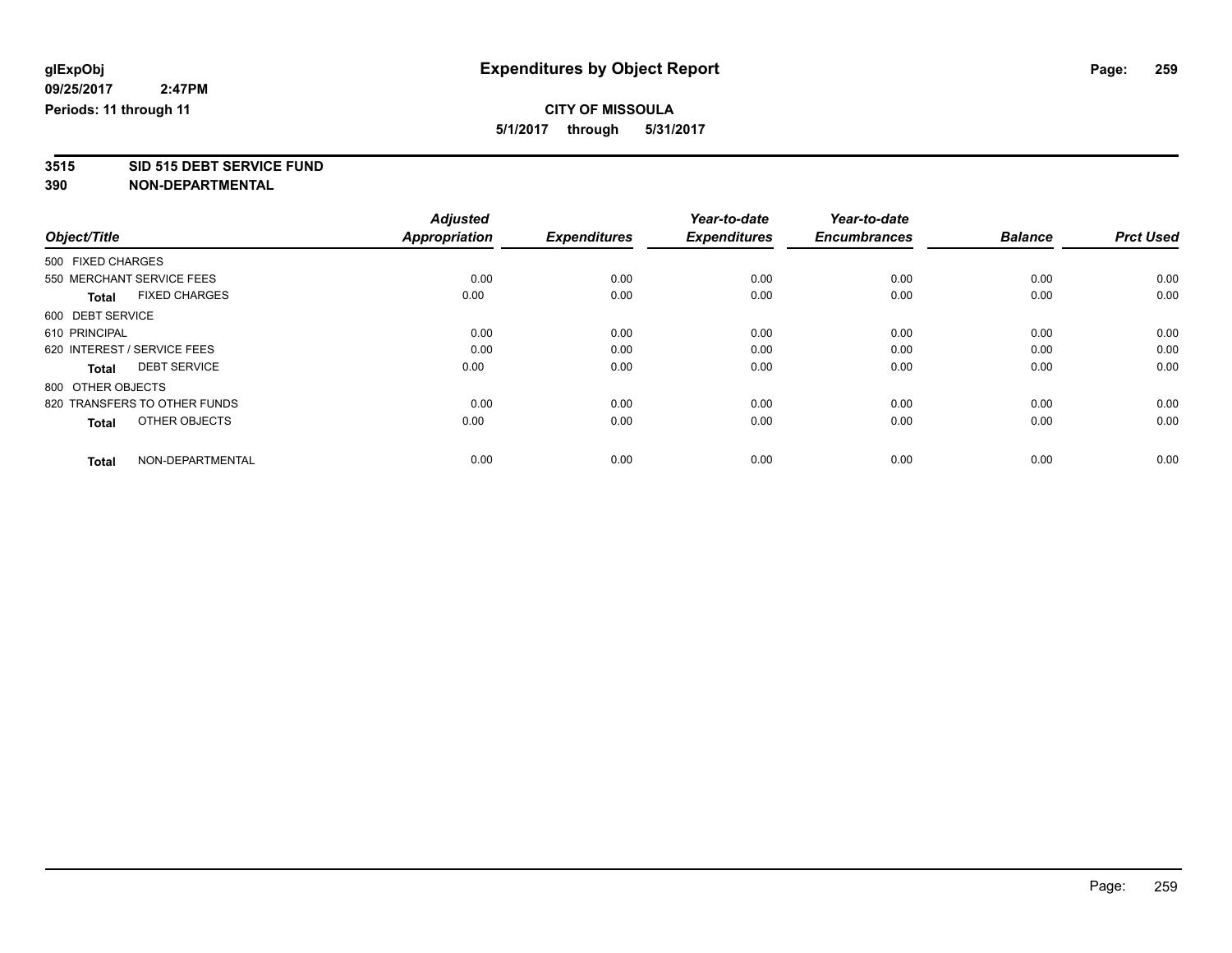**CITY OF MISSOULA 5/1/2017 through 5/31/2017**

#### **3515 SID 515 DEBT SERVICE FUND**

|                              |                           | <b>Adjusted</b>      |                     | Year-to-date        | Year-to-date        |                |                  |
|------------------------------|---------------------------|----------------------|---------------------|---------------------|---------------------|----------------|------------------|
| Object/Title                 |                           | <b>Appropriation</b> | <b>Expenditures</b> | <b>Expenditures</b> | <b>Encumbrances</b> | <b>Balance</b> | <b>Prct Used</b> |
| 500 FIXED CHARGES            |                           |                      |                     |                     |                     |                |                  |
| 550 MERCHANT SERVICE FEES    |                           | 0.00                 | 0.00                | 0.00                | 0.00                | 0.00           | 0.00             |
| <b>Total</b>                 | <b>FIXED CHARGES</b>      | 0.00                 | 0.00                | 0.00                | 0.00                | 0.00           | 0.00             |
| 600 DEBT SERVICE             |                           |                      |                     |                     |                     |                |                  |
| 610 PRINCIPAL                |                           | 0.00                 | 0.00                | 0.00                | 0.00                | 0.00           | 0.00             |
| 620 INTEREST / SERVICE FEES  |                           | 0.00                 | 0.00                | 0.00                | 0.00                | 0.00           | 0.00             |
| <b>DEBT SERVICE</b><br>Total |                           | 0.00                 | 0.00                | 0.00                | 0.00                | 0.00           | 0.00             |
| 800 OTHER OBJECTS            |                           |                      |                     |                     |                     |                |                  |
| 820 TRANSFERS TO OTHER FUNDS |                           | 0.00                 | 0.00                | 0.00                | 0.00                | 0.00           | 0.00             |
| <b>Total</b>                 | OTHER OBJECTS             | 0.00                 | 0.00                | 0.00                | 0.00                | 0.00           | 0.00             |
| <b>Total</b>                 | SID 515 DEBT SERVICE FUND | 0.00                 | 0.00                | 0.00                | 0.00                | 0.00           | 0.00             |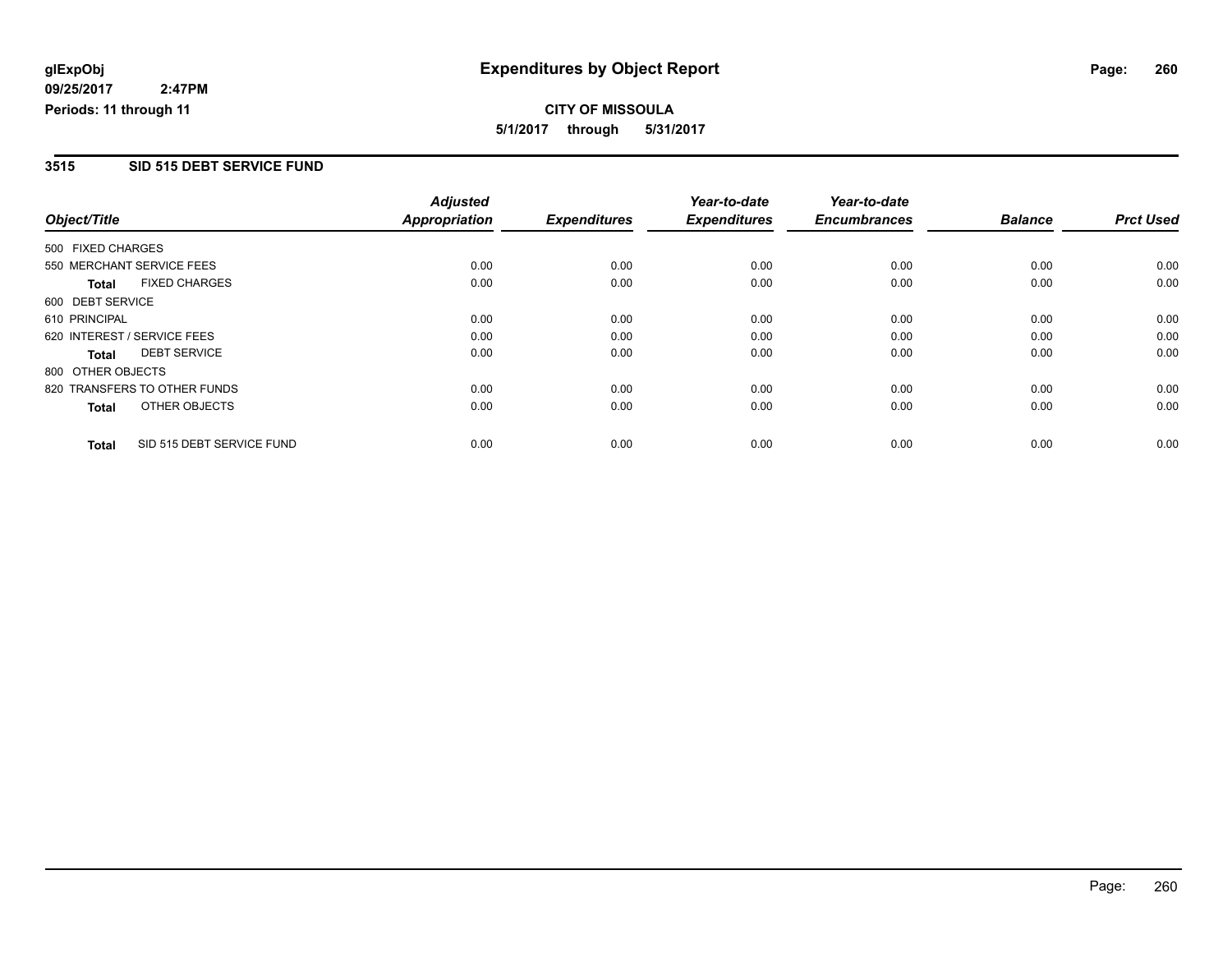# **glExpObj Expenditures by Object Report Page: 261**

**09/25/2017 2:47PM Periods: 11 through 11**

# **CITY OF MISSOULA 5/1/2017 through 5/31/2017**

#### **3517 SID 517 DEBT SERVICE FUND**

**000 \*\*\* Title Not Found \*\*\***

| Object/Title                            | <b>Adjusted</b><br>Appropriation | <b>Expenditures</b> | Year-to-date<br><b>Expenditures</b> | Year-to-date<br><b>Encumbrances</b> | <b>Balance</b> | <b>Prct Used</b> |
|-----------------------------------------|----------------------------------|---------------------|-------------------------------------|-------------------------------------|----------------|------------------|
| 800 OTHER OBJECTS                       |                                  |                     |                                     |                                     |                |                  |
| 820 TRANSFERS TO OTHER FUNDS            | 0.00                             | 0.00                | 0.00                                | 0.00                                | 0.00           | 0.00             |
| OTHER OBJECTS<br><b>Total</b>           | 0.00                             | 0.00                | 0.00                                | 0.00                                | 0.00           | 0.00             |
| *** Title Not Found ***<br><b>Total</b> | 0.00                             | 0.00                | 0.00                                | 0.00                                | 0.00           | 0.00             |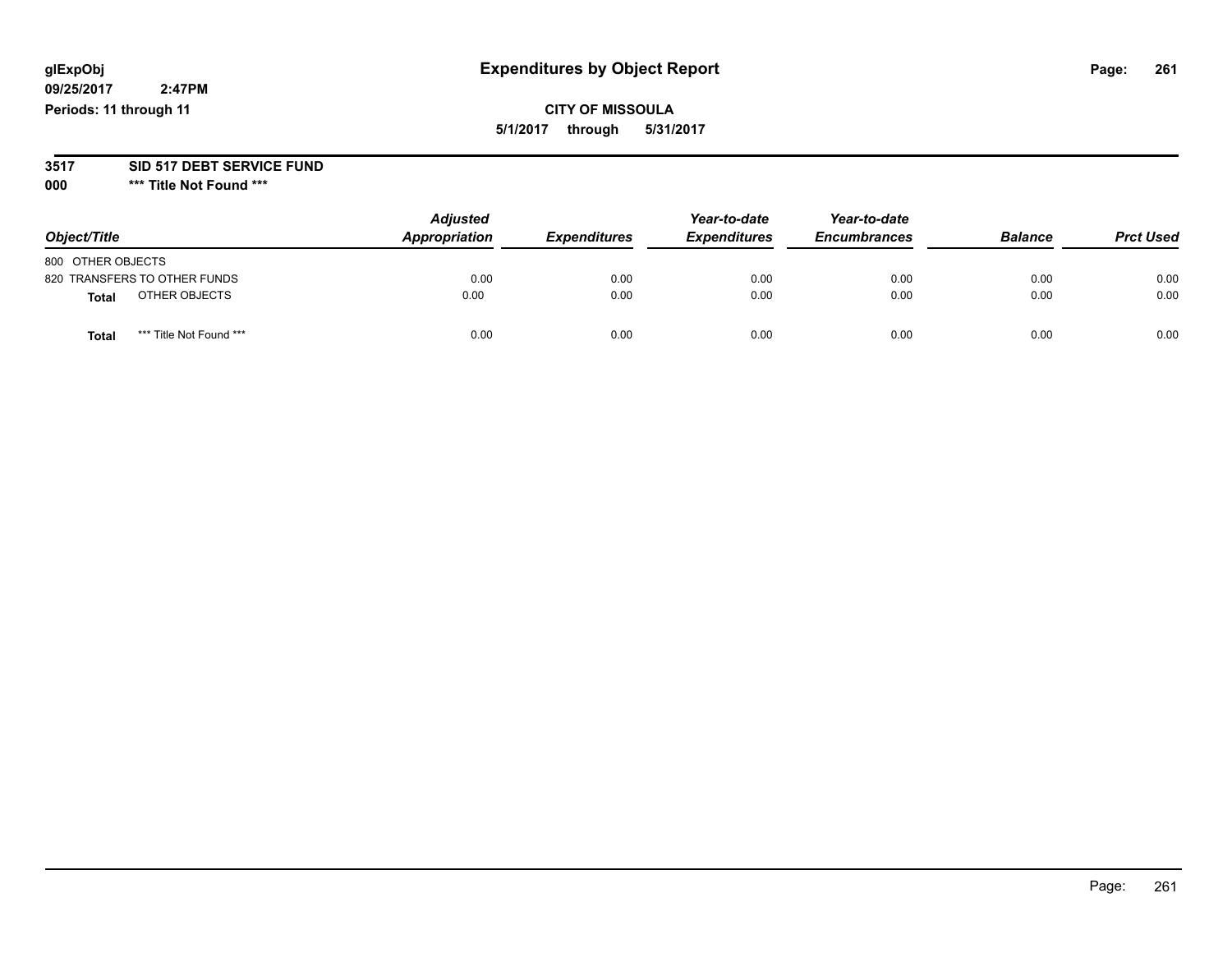**3517 SID 517 DEBT SERVICE FUND**

|                                      | <b>Adjusted</b>      |                     | Year-to-date        | Year-to-date        |                |                  |
|--------------------------------------|----------------------|---------------------|---------------------|---------------------|----------------|------------------|
| Object/Title                         | <b>Appropriation</b> | <b>Expenditures</b> | <b>Expenditures</b> | <b>Encumbrances</b> | <b>Balance</b> | <b>Prct Used</b> |
| 500 FIXED CHARGES                    |                      |                     |                     |                     |                |                  |
| 550 MERCHANT SERVICE FEES            | 0.00                 | 0.00                | 0.00                | 0.00                | 0.00           | 0.00             |
| <b>FIXED CHARGES</b><br><b>Total</b> | 0.00                 | 0.00                | 0.00                | 0.00                | 0.00           | 0.00             |
| 600 DEBT SERVICE                     |                      |                     |                     |                     |                |                  |
| 610 PRINCIPAL                        | 0.00                 | 0.00                | 0.00                | 0.00                | 0.00           | 0.00             |
| 620 INTEREST / SERVICE FEES          | 0.00                 | 0.00                | 0.00                | 0.00                | 0.00           | 0.00             |
| <b>DEBT SERVICE</b><br><b>Total</b>  | 0.00                 | 0.00                | 0.00                | 0.00                | 0.00           | 0.00             |
| NON-DEPARTMENTAL<br><b>Total</b>     | 0.00                 | 0.00                | 0.00                | 0.00                | 0.00           | 0.00             |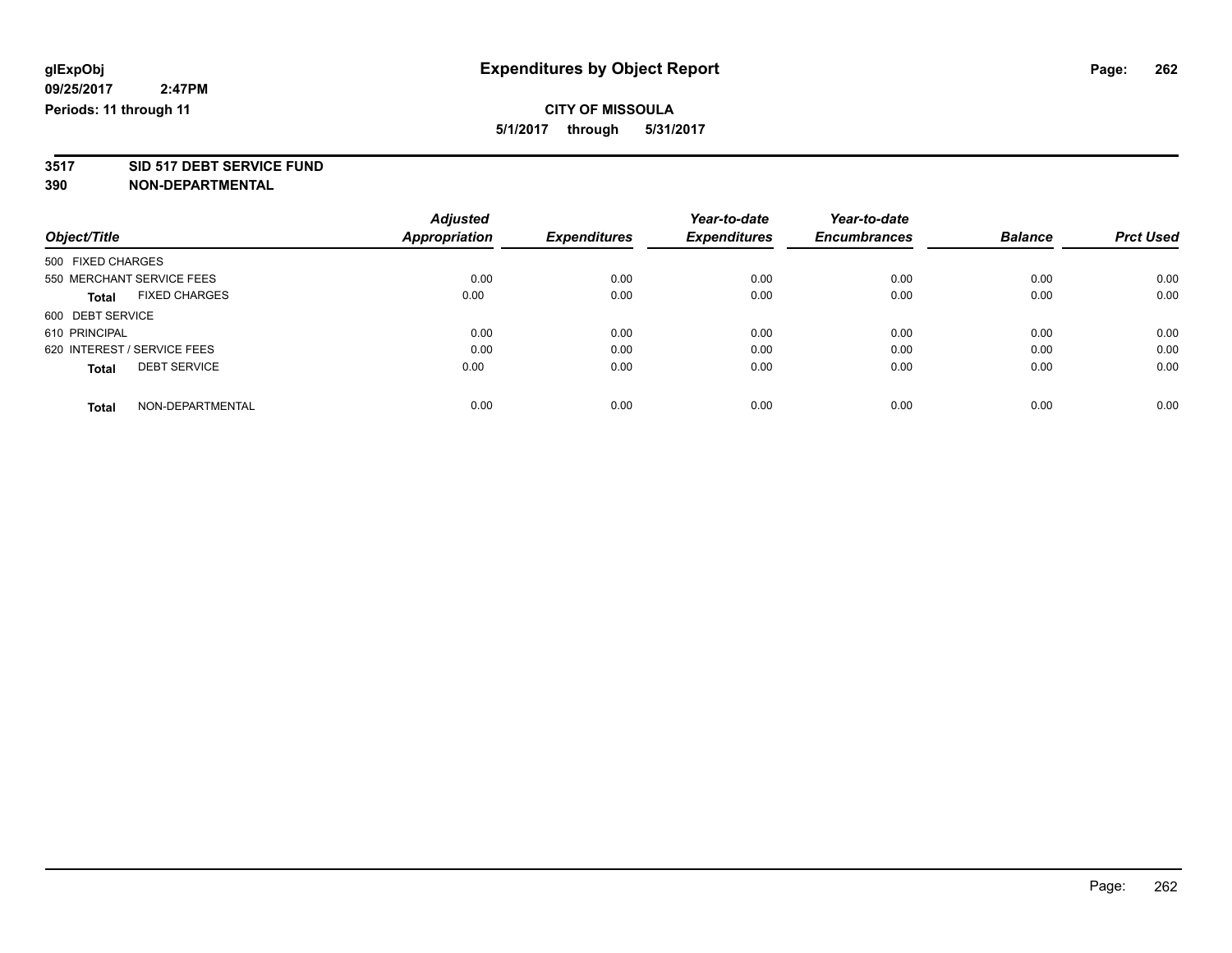**CITY OF MISSOULA 5/1/2017 through 5/31/2017**

#### **3517 SID 517 DEBT SERVICE FUND**

|                   |                              | <b>Adjusted</b>      |                     | Year-to-date        | Year-to-date        |                |                  |
|-------------------|------------------------------|----------------------|---------------------|---------------------|---------------------|----------------|------------------|
| Object/Title      |                              | <b>Appropriation</b> | <b>Expenditures</b> | <b>Expenditures</b> | <b>Encumbrances</b> | <b>Balance</b> | <b>Prct Used</b> |
| 500 FIXED CHARGES |                              |                      |                     |                     |                     |                |                  |
|                   | 550 MERCHANT SERVICE FEES    | 0.00                 | 0.00                | 0.00                | 0.00                | 0.00           | 0.00             |
| <b>Total</b>      | <b>FIXED CHARGES</b>         | 0.00                 | 0.00                | 0.00                | 0.00                | 0.00           | 0.00             |
| 600 DEBT SERVICE  |                              |                      |                     |                     |                     |                |                  |
| 610 PRINCIPAL     |                              | 0.00                 | 0.00                | 0.00                | 0.00                | 0.00           | 0.00             |
|                   | 620 INTEREST / SERVICE FEES  | 0.00                 | 0.00                | 0.00                | 0.00                | 0.00           | 0.00             |
| <b>Total</b>      | <b>DEBT SERVICE</b>          | 0.00                 | 0.00                | 0.00                | 0.00                | 0.00           | 0.00             |
| 800 OTHER OBJECTS |                              |                      |                     |                     |                     |                |                  |
|                   | 820 TRANSFERS TO OTHER FUNDS | 0.00                 | 0.00                | 0.00                | 0.00                | 0.00           | 0.00             |
| <b>Total</b>      | OTHER OBJECTS                | 0.00                 | 0.00                | 0.00                | 0.00                | 0.00           | 0.00             |
| <b>Total</b>      | SID 517 DEBT SERVICE FUND    | 0.00                 | 0.00                | 0.00                | 0.00                | 0.00           | 0.00             |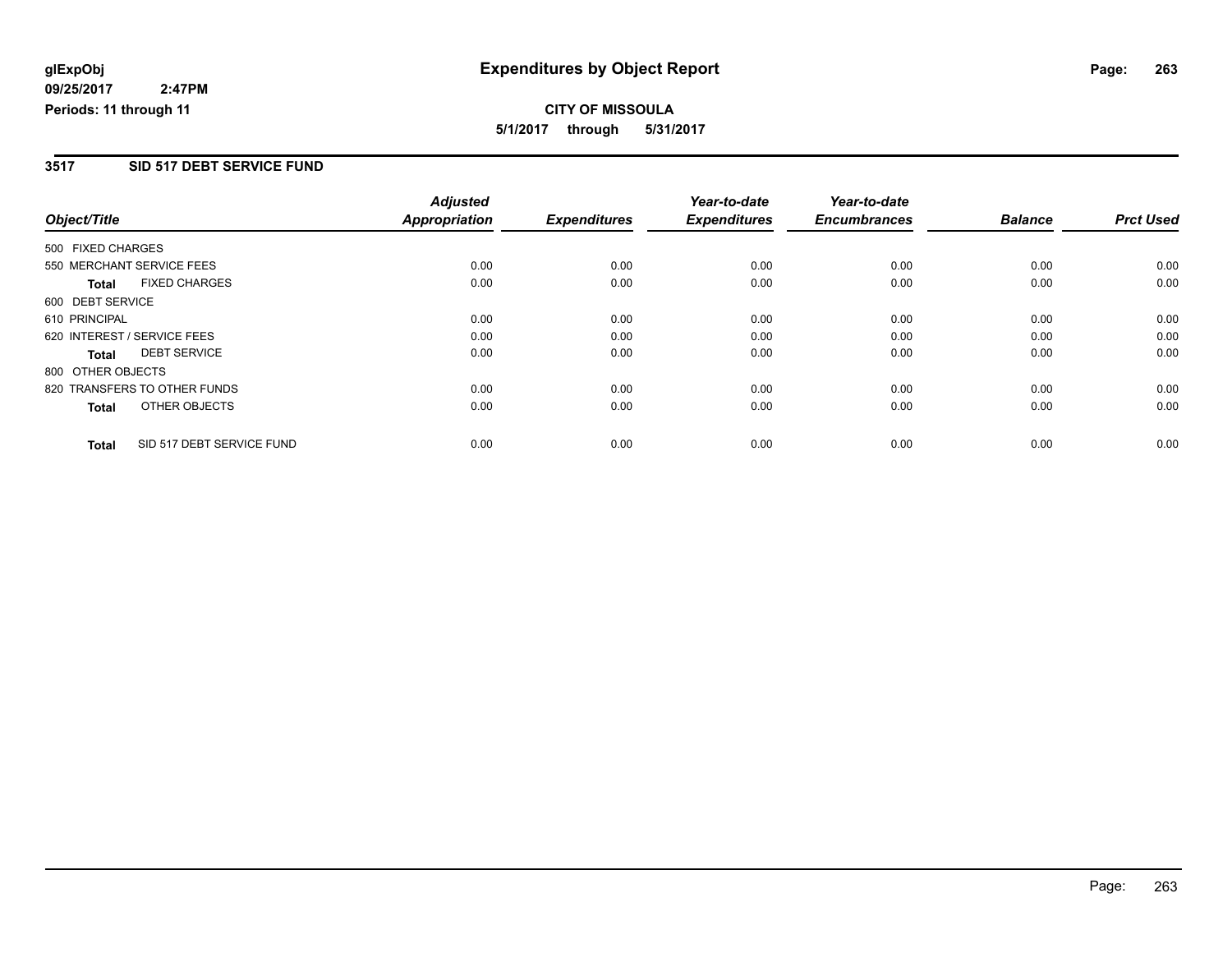# **glExpObj Expenditures by Object Report Page: 264**

# **CITY OF MISSOULA 5/1/2017 through 5/31/2017**

# **3518 SID 518 DEBT SERVICE FUND**

**000 \*\*\* Title Not Found \*\*\***

| Object/Title                            | <b>Adjusted</b><br>Appropriation | <b>Expenditures</b> | Year-to-date<br><b>Expenditures</b> | Year-to-date<br><b>Encumbrances</b> | <b>Balance</b> | <b>Prct Used</b> |
|-----------------------------------------|----------------------------------|---------------------|-------------------------------------|-------------------------------------|----------------|------------------|
| 800 OTHER OBJECTS                       |                                  |                     |                                     |                                     |                |                  |
| 820 TRANSFERS TO OTHER FUNDS            | 0.00                             | 0.00                | 0.00                                | 0.00                                | 0.00           | 0.00             |
| OTHER OBJECTS<br><b>Total</b>           | 0.00                             | 0.00                | 0.00                                | 0.00                                | 0.00           | 0.00             |
| *** Title Not Found ***<br><b>Total</b> | 0.00                             | 0.00                | 0.00                                | 0.00                                | 0.00           | 0.00             |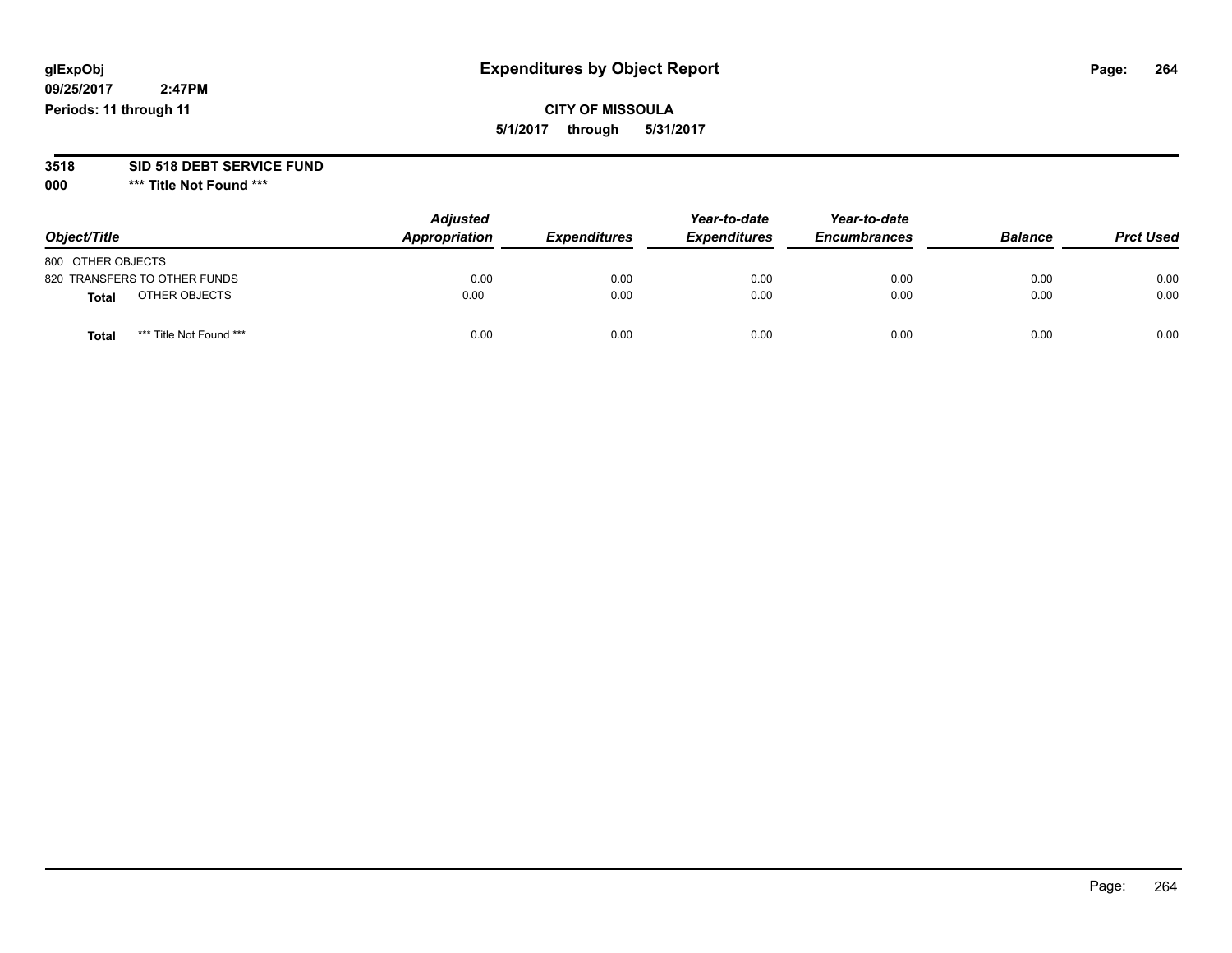# **3518 SID 518 DEBT SERVICE FUND**

|                                      | <b>Adjusted</b>      |                     | Year-to-date        | Year-to-date        |                |                  |
|--------------------------------------|----------------------|---------------------|---------------------|---------------------|----------------|------------------|
| Object/Title                         | <b>Appropriation</b> | <b>Expenditures</b> | <b>Expenditures</b> | <b>Encumbrances</b> | <b>Balance</b> | <b>Prct Used</b> |
| 500 FIXED CHARGES                    |                      |                     |                     |                     |                |                  |
| 550 MERCHANT SERVICE FEES            | 0.00                 | 0.00                | 0.00                | 0.00                | 0.00           | 0.00             |
| <b>FIXED CHARGES</b><br><b>Total</b> | 0.00                 | 0.00                | 0.00                | 0.00                | 0.00           | 0.00             |
| 600 DEBT SERVICE                     |                      |                     |                     |                     |                |                  |
| 610 PRINCIPAL                        | 0.00                 | 0.00                | 0.00                | 0.00                | 0.00           | 0.00             |
| 620 INTEREST / SERVICE FEES          | 0.00                 | 0.00                | 0.00                | 0.00                | 0.00           | 0.00             |
| <b>DEBT SERVICE</b><br><b>Total</b>  | 0.00                 | 0.00                | 0.00                | 0.00                | 0.00           | 0.00             |
| 800 OTHER OBJECTS                    |                      |                     |                     |                     |                |                  |
| 820 TRANSFERS TO OTHER FUNDS         | 0.00                 | 0.00                | 0.00                | 0.00                | 0.00           | 0.00             |
| OTHER OBJECTS<br><b>Total</b>        | 0.00                 | 0.00                | 0.00                | 0.00                | 0.00           | 0.00             |
|                                      |                      |                     |                     |                     |                |                  |
| NON-DEPARTMENTAL<br><b>Total</b>     | 0.00                 | 0.00                | 0.00                | 0.00                | 0.00           | 0.00             |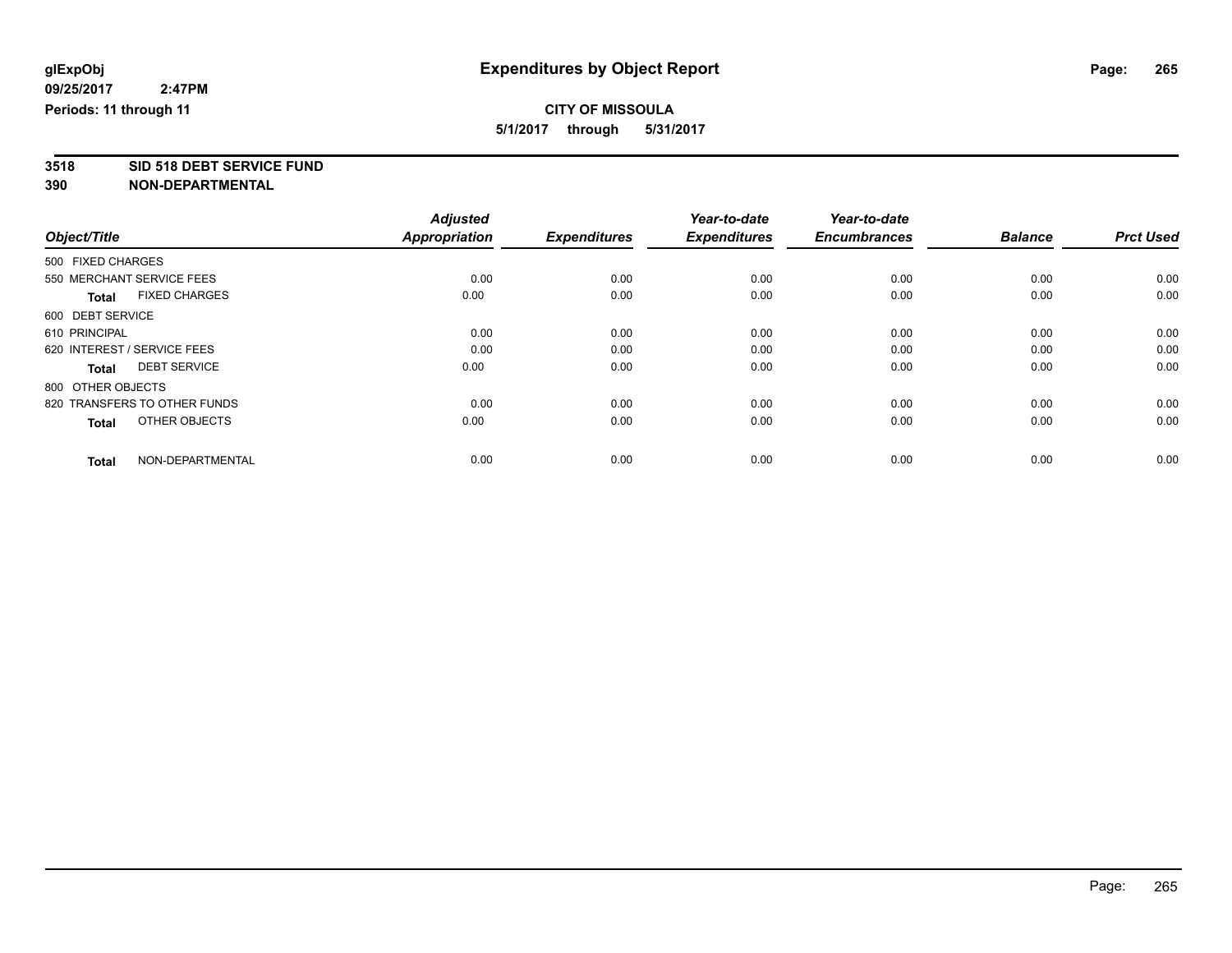**CITY OF MISSOULA 5/1/2017 through 5/31/2017**

#### **3518 SID 518 DEBT SERVICE FUND**

|                              |                           | <b>Adjusted</b>      |                     | Year-to-date        | Year-to-date        |                |                  |
|------------------------------|---------------------------|----------------------|---------------------|---------------------|---------------------|----------------|------------------|
| Object/Title                 |                           | <b>Appropriation</b> | <b>Expenditures</b> | <b>Expenditures</b> | <b>Encumbrances</b> | <b>Balance</b> | <b>Prct Used</b> |
| 500 FIXED CHARGES            |                           |                      |                     |                     |                     |                |                  |
| 550 MERCHANT SERVICE FEES    |                           | 0.00                 | 0.00                | 0.00                | 0.00                | 0.00           | 0.00             |
| <b>Total</b>                 | <b>FIXED CHARGES</b>      | 0.00                 | 0.00                | 0.00                | 0.00                | 0.00           | 0.00             |
| 600 DEBT SERVICE             |                           |                      |                     |                     |                     |                |                  |
| 610 PRINCIPAL                |                           | 0.00                 | 0.00                | 0.00                | 0.00                | 0.00           | 0.00             |
| 620 INTEREST / SERVICE FEES  |                           | 0.00                 | 0.00                | 0.00                | 0.00                | 0.00           | 0.00             |
| Total                        | <b>DEBT SERVICE</b>       | 0.00                 | 0.00                | 0.00                | 0.00                | 0.00           | 0.00             |
| 800 OTHER OBJECTS            |                           |                      |                     |                     |                     |                |                  |
| 820 TRANSFERS TO OTHER FUNDS |                           | 0.00                 | 0.00                | 0.00                | 0.00                | 0.00           | 0.00             |
| <b>Total</b>                 | OTHER OBJECTS             | 0.00                 | 0.00                | 0.00                | 0.00                | 0.00           | 0.00             |
| <b>Total</b>                 | SID 518 DEBT SERVICE FUND | 0.00                 | 0.00                | 0.00                | 0.00                | 0.00           | 0.00             |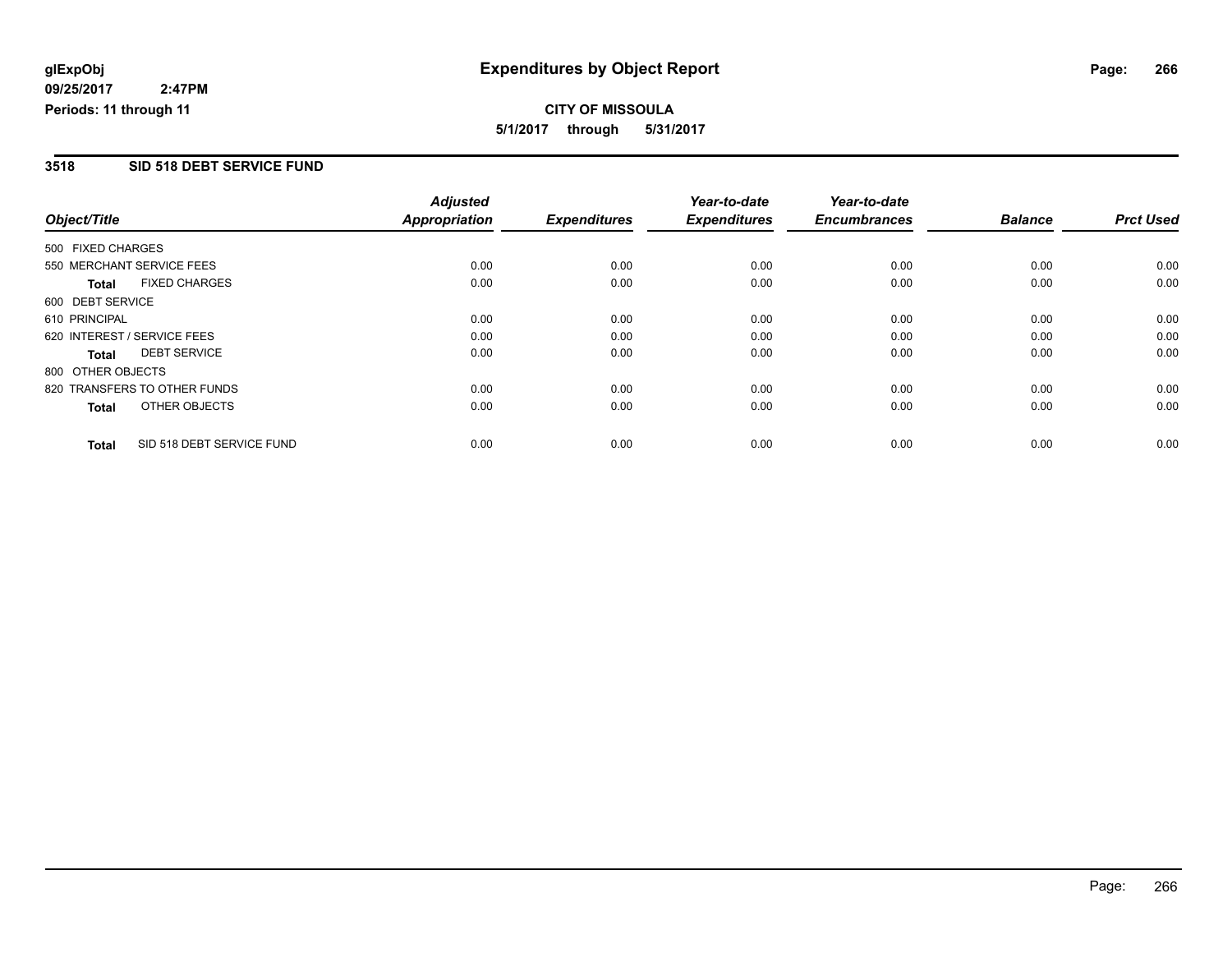# **3519 SID 519 DEBT SERVICE FUND**

|                                      | <b>Adjusted</b>      |                     | Year-to-date        | Year-to-date        |                |                  |
|--------------------------------------|----------------------|---------------------|---------------------|---------------------|----------------|------------------|
| Object/Title                         | <b>Appropriation</b> | <b>Expenditures</b> | <b>Expenditures</b> | <b>Encumbrances</b> | <b>Balance</b> | <b>Prct Used</b> |
| 500 FIXED CHARGES                    |                      |                     |                     |                     |                |                  |
| 550 MERCHANT SERVICE FEES            | 0.00                 | 0.00                | 0.00                | 0.00                | 0.00           | 0.00             |
| <b>FIXED CHARGES</b><br><b>Total</b> | 0.00                 | 0.00                | 0.00                | 0.00                | 0.00           | 0.00             |
| 600 DEBT SERVICE                     |                      |                     |                     |                     |                |                  |
| 610 PRINCIPAL                        | 0.00                 | 0.00                | 0.00                | 0.00                | 0.00           | 0.00             |
| 620 INTEREST / SERVICE FEES          | 0.00                 | 0.00                | 0.00                | 0.00                | 0.00           | 0.00             |
| <b>DEBT SERVICE</b><br><b>Total</b>  | 0.00                 | 0.00                | 0.00                | 0.00                | 0.00           | 0.00             |
| 800 OTHER OBJECTS                    |                      |                     |                     |                     |                |                  |
| 820 TRANSFERS TO OTHER FUNDS         | 0.00                 | 0.00                | 0.00                | 0.00                | 0.00           | 0.00             |
| OTHER OBJECTS<br><b>Total</b>        | 0.00                 | 0.00                | 0.00                | 0.00                | 0.00           | 0.00             |
|                                      |                      |                     |                     |                     |                |                  |
| NON-DEPARTMENTAL<br><b>Total</b>     | 0.00                 | 0.00                | 0.00                | 0.00                | 0.00           | 0.00             |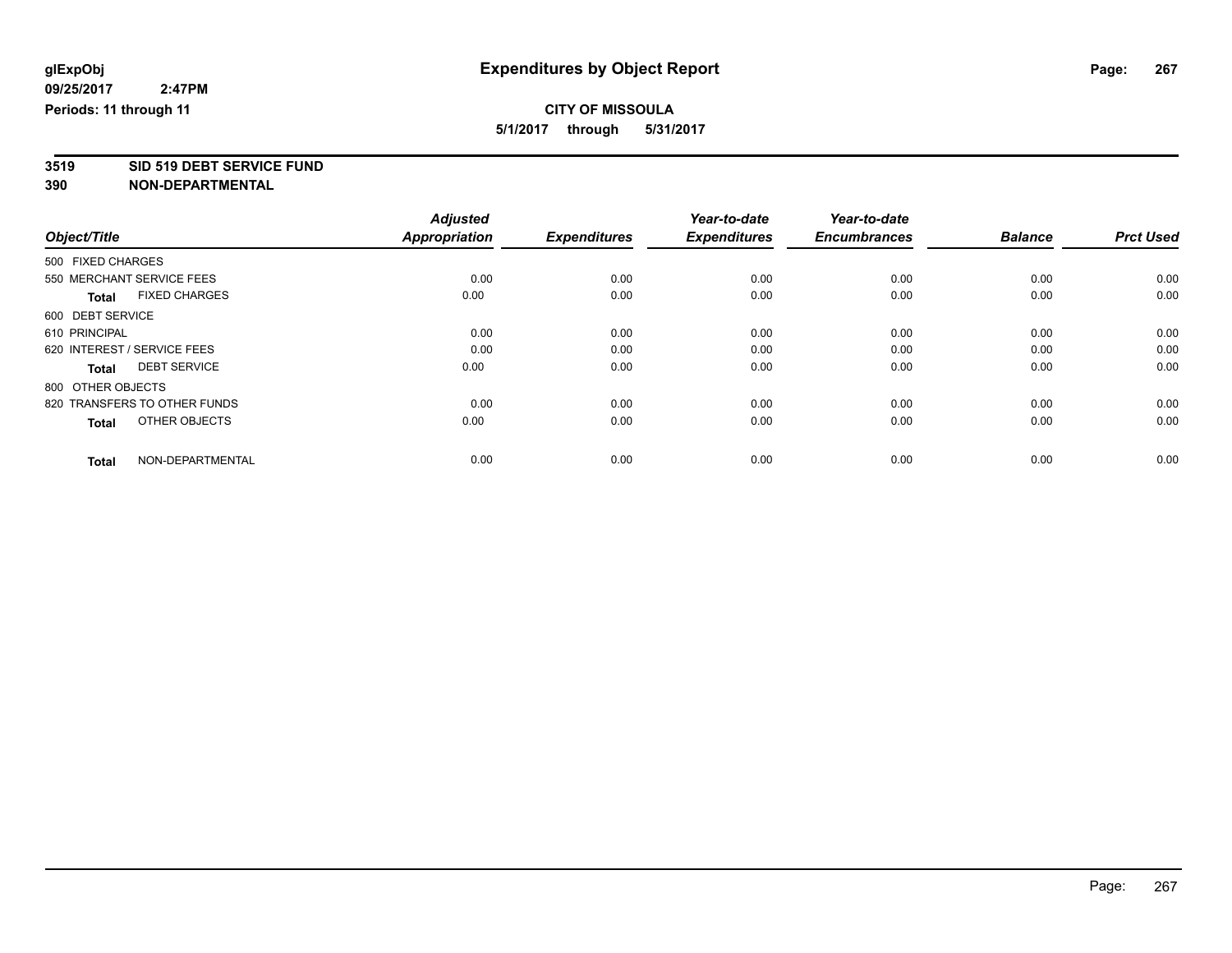**CITY OF MISSOULA 5/1/2017 through 5/31/2017**

#### **3519 SID 519 DEBT SERVICE FUND**

|                   |                              | <b>Adjusted</b>      |                     | Year-to-date        | Year-to-date        |                |                  |
|-------------------|------------------------------|----------------------|---------------------|---------------------|---------------------|----------------|------------------|
| Object/Title      |                              | <b>Appropriation</b> | <b>Expenditures</b> | <b>Expenditures</b> | <b>Encumbrances</b> | <b>Balance</b> | <b>Prct Used</b> |
| 500 FIXED CHARGES |                              |                      |                     |                     |                     |                |                  |
|                   | 550 MERCHANT SERVICE FEES    | 0.00                 | 0.00                | 0.00                | 0.00                | 0.00           | 0.00             |
| <b>Total</b>      | <b>FIXED CHARGES</b>         | 0.00                 | 0.00                | 0.00                | 0.00                | 0.00           | 0.00             |
| 600 DEBT SERVICE  |                              |                      |                     |                     |                     |                |                  |
| 610 PRINCIPAL     |                              | 0.00                 | 0.00                | 0.00                | 0.00                | 0.00           | 0.00             |
|                   | 620 INTEREST / SERVICE FEES  | 0.00                 | 0.00                | 0.00                | 0.00                | 0.00           | 0.00             |
| Total             | <b>DEBT SERVICE</b>          | 0.00                 | 0.00                | 0.00                | 0.00                | 0.00           | 0.00             |
| 800 OTHER OBJECTS |                              |                      |                     |                     |                     |                |                  |
|                   | 820 TRANSFERS TO OTHER FUNDS | 0.00                 | 0.00                | 0.00                | 0.00                | 0.00           | 0.00             |
| Total             | OTHER OBJECTS                | 0.00                 | 0.00                | 0.00                | 0.00                | 0.00           | 0.00             |
| <b>Total</b>      | SID 519 DEBT SERVICE FUND    | 0.00                 | 0.00                | 0.00                | 0.00                | 0.00           | 0.00             |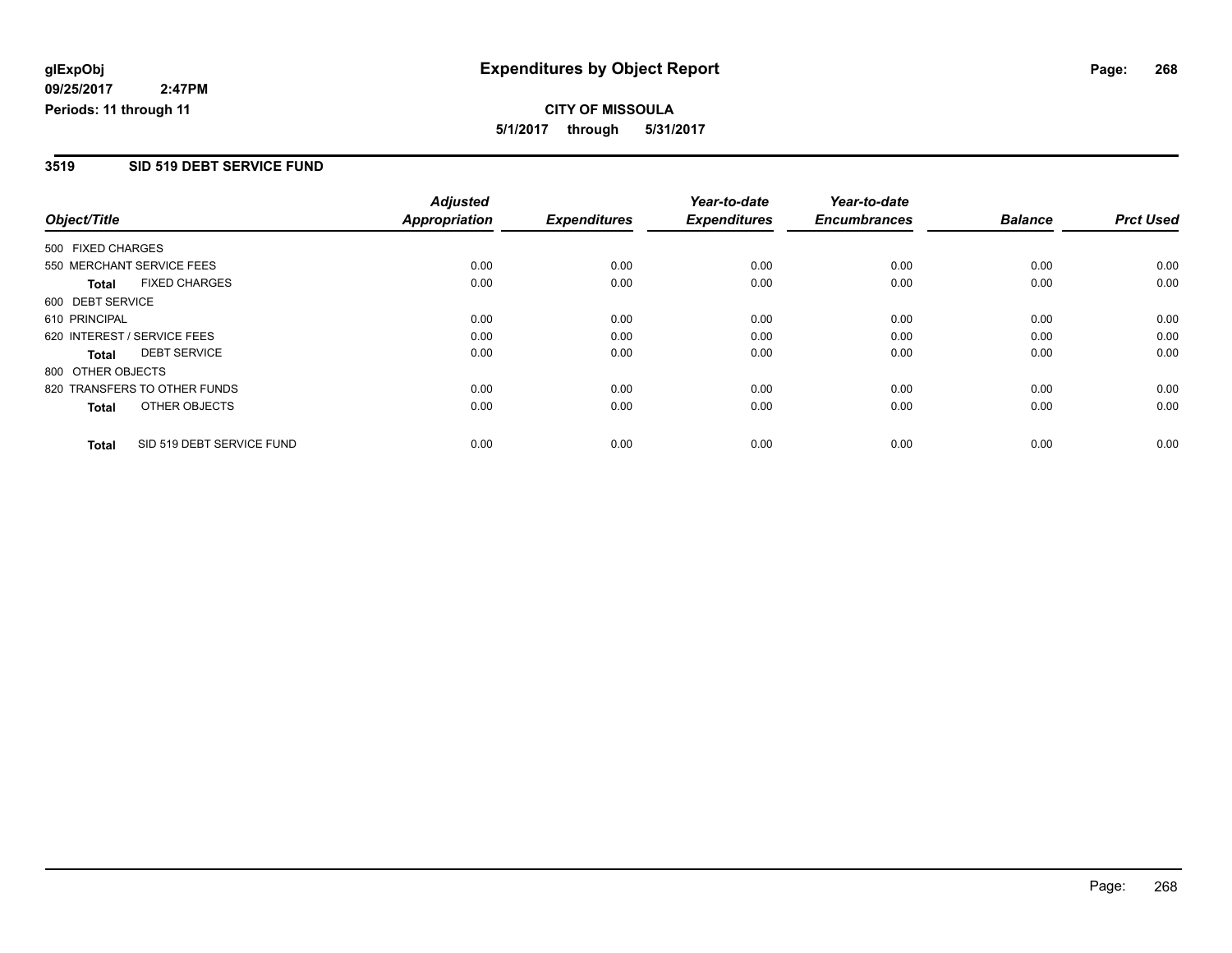**3520 SID 520 DEBT SERVICE FUND**

| Object/Title                |                      | <b>Adjusted</b><br>Appropriation | <b>Expenditures</b> | Year-to-date<br><b>Expenditures</b> | Year-to-date        | <b>Balance</b> | <b>Prct Used</b> |
|-----------------------------|----------------------|----------------------------------|---------------------|-------------------------------------|---------------------|----------------|------------------|
|                             |                      |                                  |                     |                                     | <b>Encumbrances</b> |                |                  |
| 500 FIXED CHARGES           |                      |                                  |                     |                                     |                     |                |                  |
| 550 MERCHANT SERVICE FEES   |                      | 0.00                             | 0.00                | 0.00                                | 0.00                | 0.00           | 0.00             |
| <b>Total</b>                | <b>FIXED CHARGES</b> | 0.00                             | 0.00                | 0.00                                | 0.00                | 0.00           | 0.00             |
| 600 DEBT SERVICE            |                      |                                  |                     |                                     |                     |                |                  |
| 610 PRINCIPAL               |                      | 143,000.00                       | 0.00                | 71,000.00                           | 0.00                | 72.000.00      | 49.65            |
| 620 INTEREST / SERVICE FEES |                      | 16.340.00                        | 0.00                | 8,880.00                            | 0.00                | 7,460.00       | 54.35            |
| <b>Total</b>                | <b>DEBT SERVICE</b>  | 159.340.00                       | 0.00                | 79.880.00                           | 0.00                | 79.460.00      | 50.13            |
| <b>Total</b>                | NON-DEPARTMENTAL     | 159.340.00                       | 0.00                | 79.880.00                           | 0.00                | 79.460.00      | 50.13            |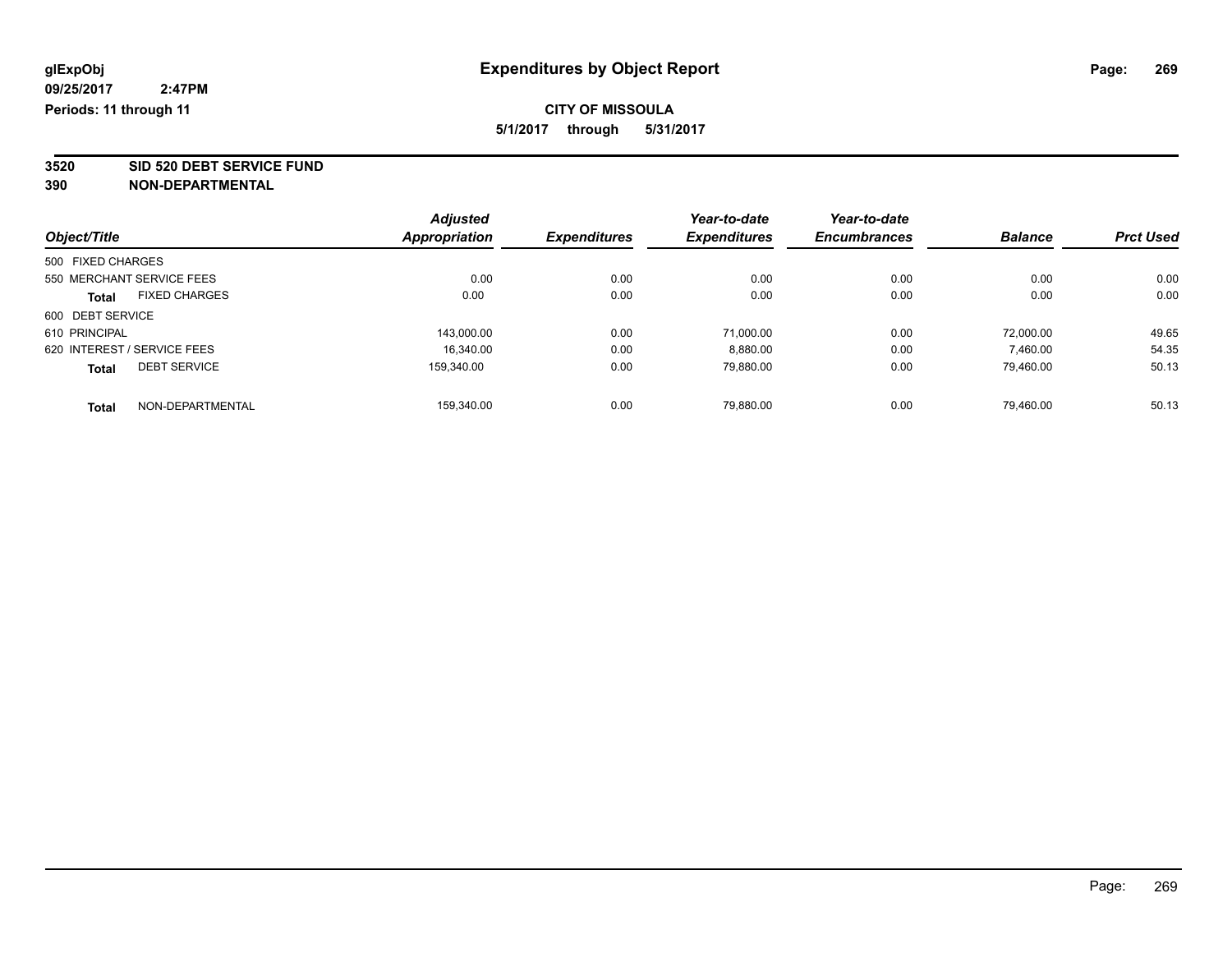#### **3520 SID 520 DEBT SERVICE FUND**

| Object/Title                              | <b>Adjusted</b><br>Appropriation | <b>Expenditures</b> | Year-to-date<br><b>Expenditures</b> | Year-to-date<br><b>Encumbrances</b> | <b>Balance</b> | <b>Prct Used</b> |
|-------------------------------------------|----------------------------------|---------------------|-------------------------------------|-------------------------------------|----------------|------------------|
|                                           |                                  |                     |                                     |                                     |                |                  |
| 500 FIXED CHARGES                         |                                  |                     |                                     |                                     |                |                  |
| 550 MERCHANT SERVICE FEES                 | 0.00                             | 0.00                | 0.00                                | 0.00                                | 0.00           | 0.00             |
| <b>FIXED CHARGES</b><br><b>Total</b>      | 0.00                             | 0.00                | 0.00                                | 0.00                                | 0.00           | 0.00             |
| 600 DEBT SERVICE                          |                                  |                     |                                     |                                     |                |                  |
| 610 PRINCIPAL                             | 143.000.00                       | 0.00                | 71.000.00                           | 0.00                                | 72.000.00      | 49.65            |
| 620 INTEREST / SERVICE FEES               | 16.340.00                        | 0.00                | 8,880.00                            | 0.00                                | 7.460.00       | 54.35            |
| <b>DEBT SERVICE</b><br><b>Total</b>       | 159.340.00                       | 0.00                | 79.880.00                           | 0.00                                | 79.460.00      | 50.13            |
| SID 520 DEBT SERVICE FUND<br><b>Total</b> | 159.340.00                       | 0.00                | 79.880.00                           | 0.00                                | 79.460.00      | 50.13            |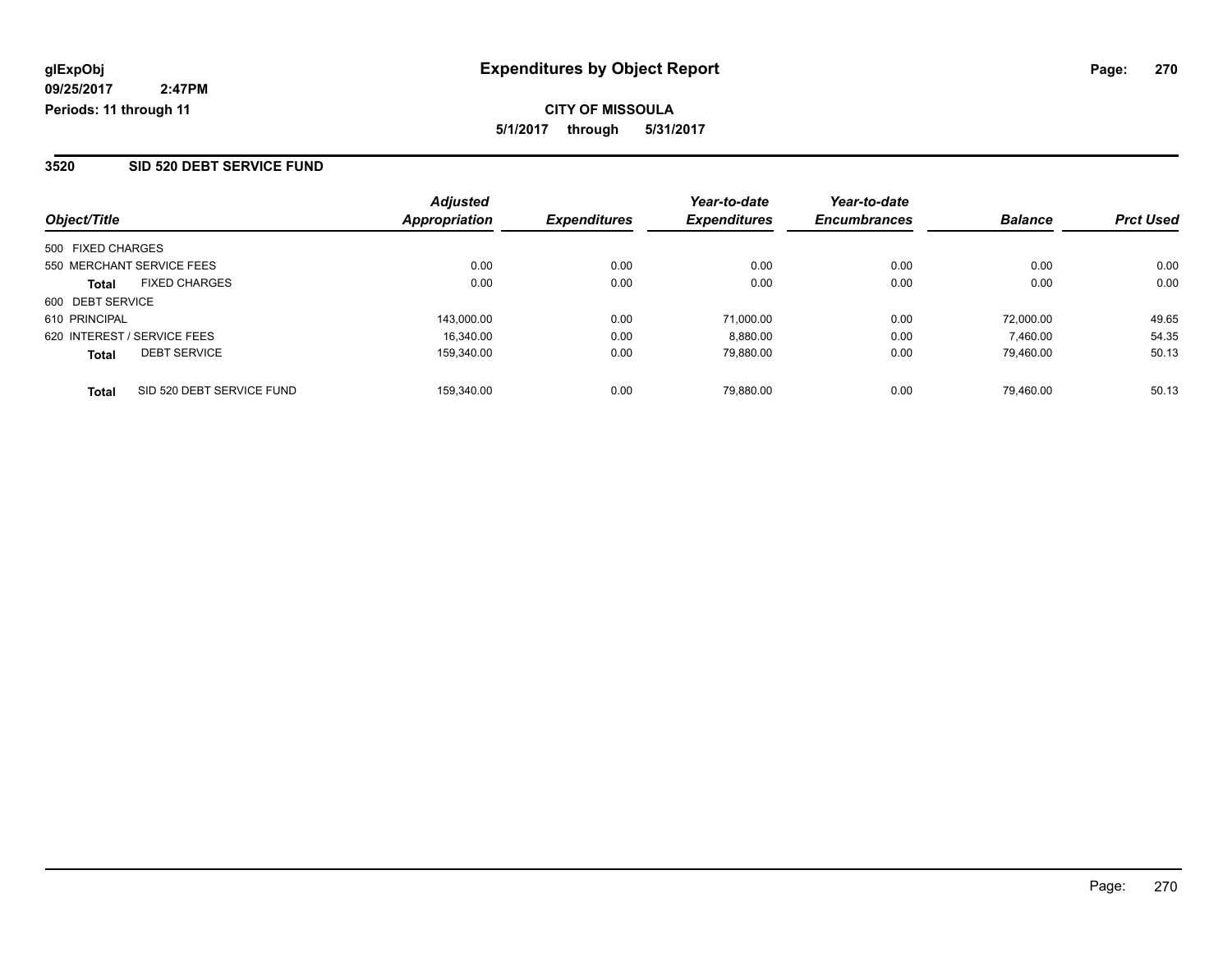**3521 SID 521 DEBT SERVICE FUND**

|                                      | <b>Adjusted</b>      | <b>Expenditures</b> | Year-to-date        | Year-to-date        | <b>Balance</b> | <b>Prct Used</b> |
|--------------------------------------|----------------------|---------------------|---------------------|---------------------|----------------|------------------|
| Object/Title                         | <b>Appropriation</b> |                     | <b>Expenditures</b> | <b>Encumbrances</b> |                |                  |
| 500 FIXED CHARGES                    |                      |                     |                     |                     |                |                  |
| 550 MERCHANT SERVICE FEES            | 0.00                 | 0.00                | 0.00                | 0.00                | 0.00           | 0.00             |
| <b>FIXED CHARGES</b><br><b>Total</b> | 0.00                 | 0.00                | 0.00                | 0.00                | 0.00           | 0.00             |
| 600 DEBT SERVICE                     |                      |                     |                     |                     |                |                  |
| 610 PRINCIPAL                        | 90.00                | 0.00                | 0.00                | 0.00                | 90.00          | 0.00             |
| 620 INTEREST / SERVICE FEES          | 8.00                 | 0.00                | 4.11                | 0.00                | 3.89           | 51.38            |
| <b>DEBT SERVICE</b><br><b>Total</b>  | 98.00                | 0.00                | 4.11                | 0.00                | 93.89          | 4.19             |
| NON-DEPARTMENTAL<br><b>Total</b>     | 98.00                | 0.00                | 4.11                | 0.00                | 93.89          | 4.19             |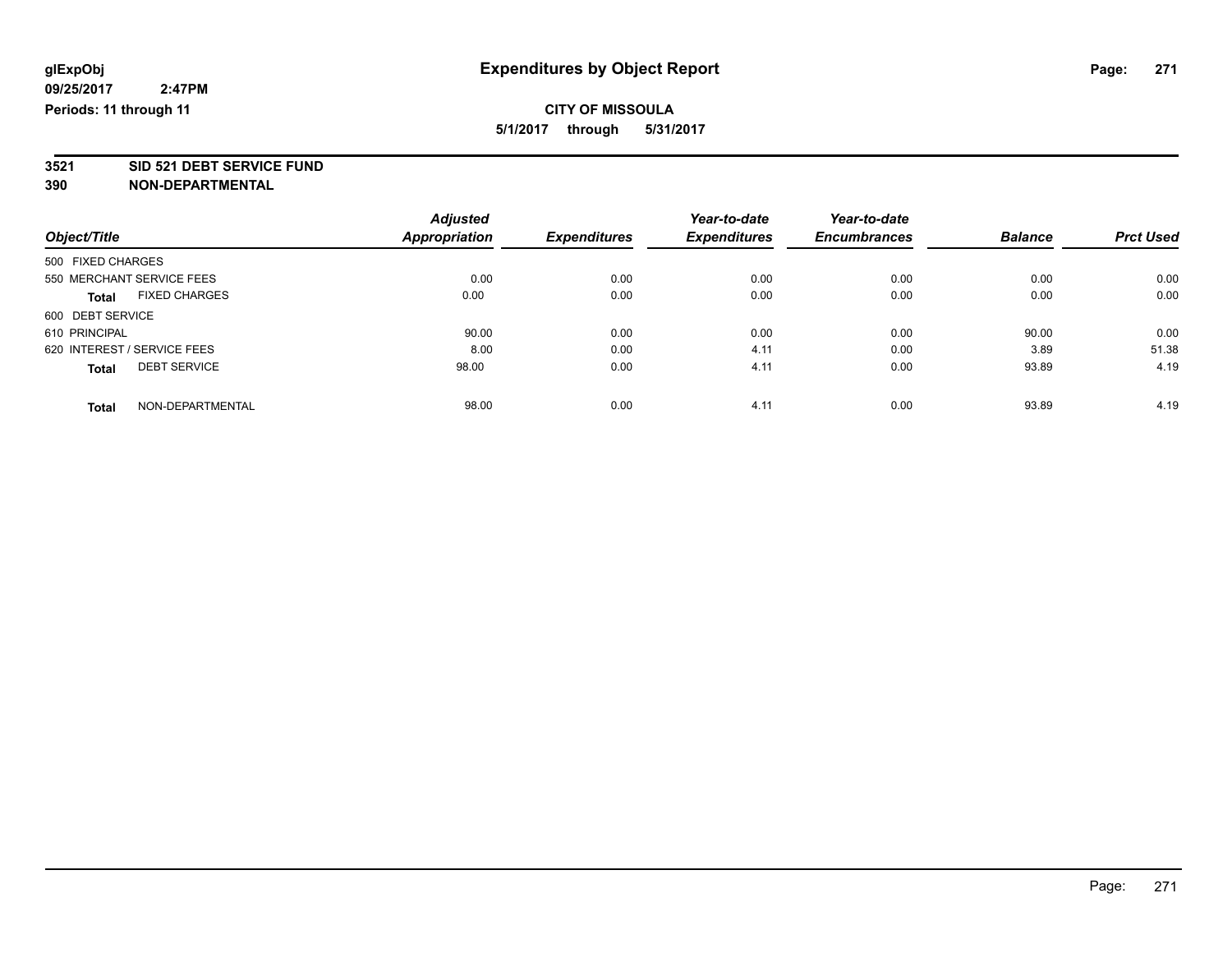**CITY OF MISSOULA 5/1/2017 through 5/31/2017**

#### **3521 SID 521 DEBT SERVICE FUND**

|                                           | <b>Adjusted</b>      |                     | Year-to-date        | Year-to-date        |                |                  |
|-------------------------------------------|----------------------|---------------------|---------------------|---------------------|----------------|------------------|
| Object/Title                              | <b>Appropriation</b> | <b>Expenditures</b> | <b>Expenditures</b> | <b>Encumbrances</b> | <b>Balance</b> | <b>Prct Used</b> |
| 500 FIXED CHARGES                         |                      |                     |                     |                     |                |                  |
| 550 MERCHANT SERVICE FEES                 | 0.00                 | 0.00                | 0.00                | 0.00                | 0.00           | 0.00             |
| <b>FIXED CHARGES</b><br><b>Total</b>      | 0.00                 | 0.00                | 0.00                | 0.00                | 0.00           | 0.00             |
| 600 DEBT SERVICE                          |                      |                     |                     |                     |                |                  |
| 610 PRINCIPAL                             | 90.00                | 0.00                | 0.00                | 0.00                | 90.00          | 0.00             |
| 620 INTEREST / SERVICE FEES               | 8.00                 | 0.00                | 4.11                | 0.00                | 3.89           | 51.38            |
| <b>DEBT SERVICE</b><br><b>Total</b>       | 98.00                | 0.00                | 4.11                | 0.00                | 93.89          | 4.19             |
| SID 521 DEBT SERVICE FUND<br><b>Total</b> | 98.00                | 0.00                | 4.11                | 0.00                | 93.89          | 4.19             |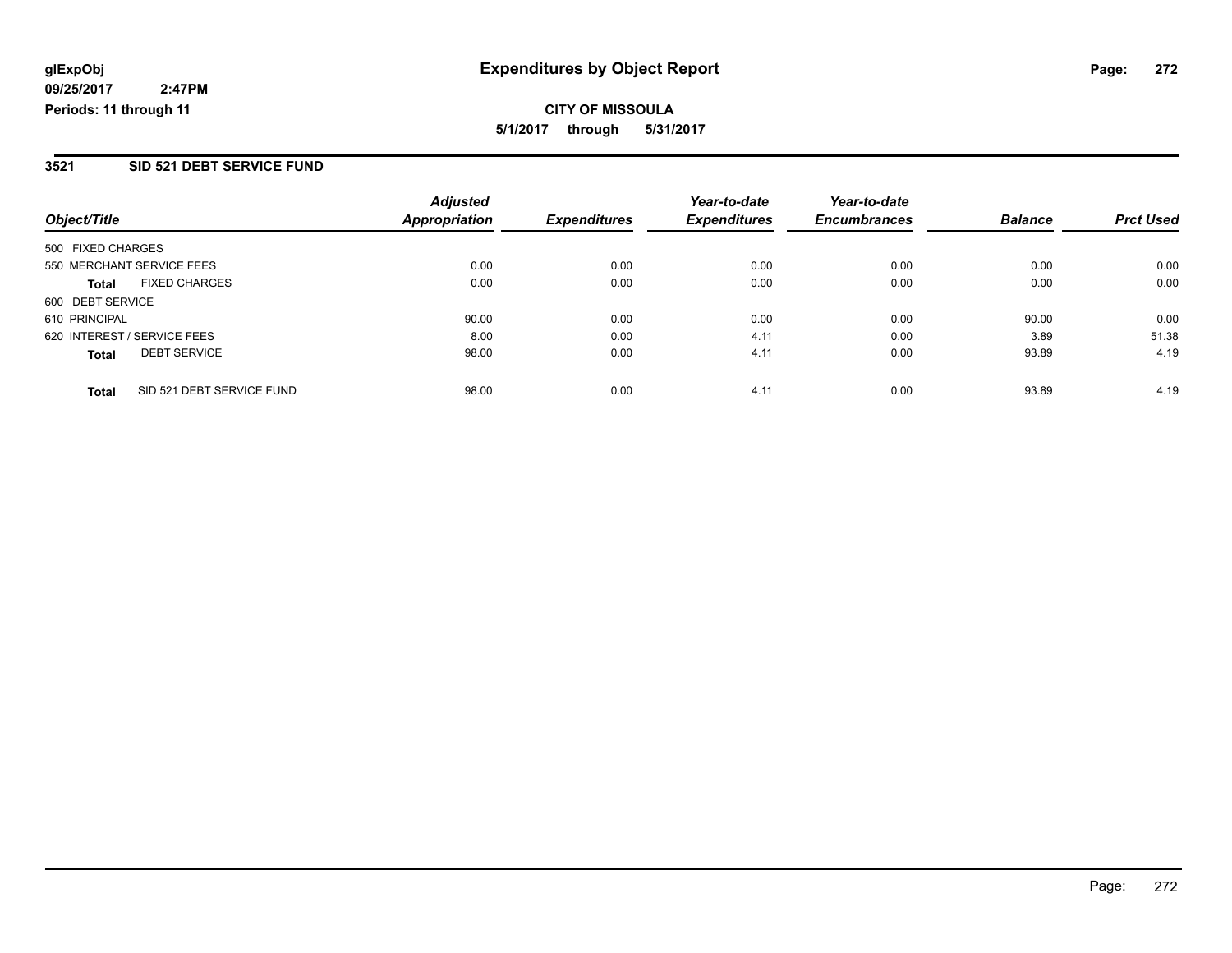**3522 SID 522 DEBT SERVICE FUND**

|                                      | <b>Adjusted</b>      | <b>Expenditures</b> | Year-to-date<br><b>Expenditures</b> | Year-to-date        | <b>Balance</b> | <b>Prct Used</b> |
|--------------------------------------|----------------------|---------------------|-------------------------------------|---------------------|----------------|------------------|
| Object/Title                         | <b>Appropriation</b> |                     |                                     | <b>Encumbrances</b> |                |                  |
| 500 FIXED CHARGES                    |                      |                     |                                     |                     |                |                  |
| 550 MERCHANT SERVICE FEES            | 0.00                 | 0.00                | 0.00                                | 0.00                | 0.00           | 0.00             |
| <b>FIXED CHARGES</b><br><b>Total</b> | 0.00                 | 0.00                | 0.00                                | 0.00                | 0.00           | 0.00             |
| 600 DEBT SERVICE                     |                      |                     |                                     |                     |                |                  |
| 610 PRINCIPAL                        | 130.00               | 0.00                | 0.00                                | 0.00                | 130.00         | 0.00             |
| 620 INTEREST / SERVICE FEES          | 12.00                | 0.00                | 5.94                                | 0.00                | 6.06           | 49.50            |
| <b>DEBT SERVICE</b><br><b>Total</b>  | 142.00               | 0.00                | 5.94                                | 0.00                | 136.06         | 4.18             |
| NON-DEPARTMENTAL<br><b>Total</b>     | 142.00               | 0.00                | 5.94                                | 0.00                | 136.06         | 4.18             |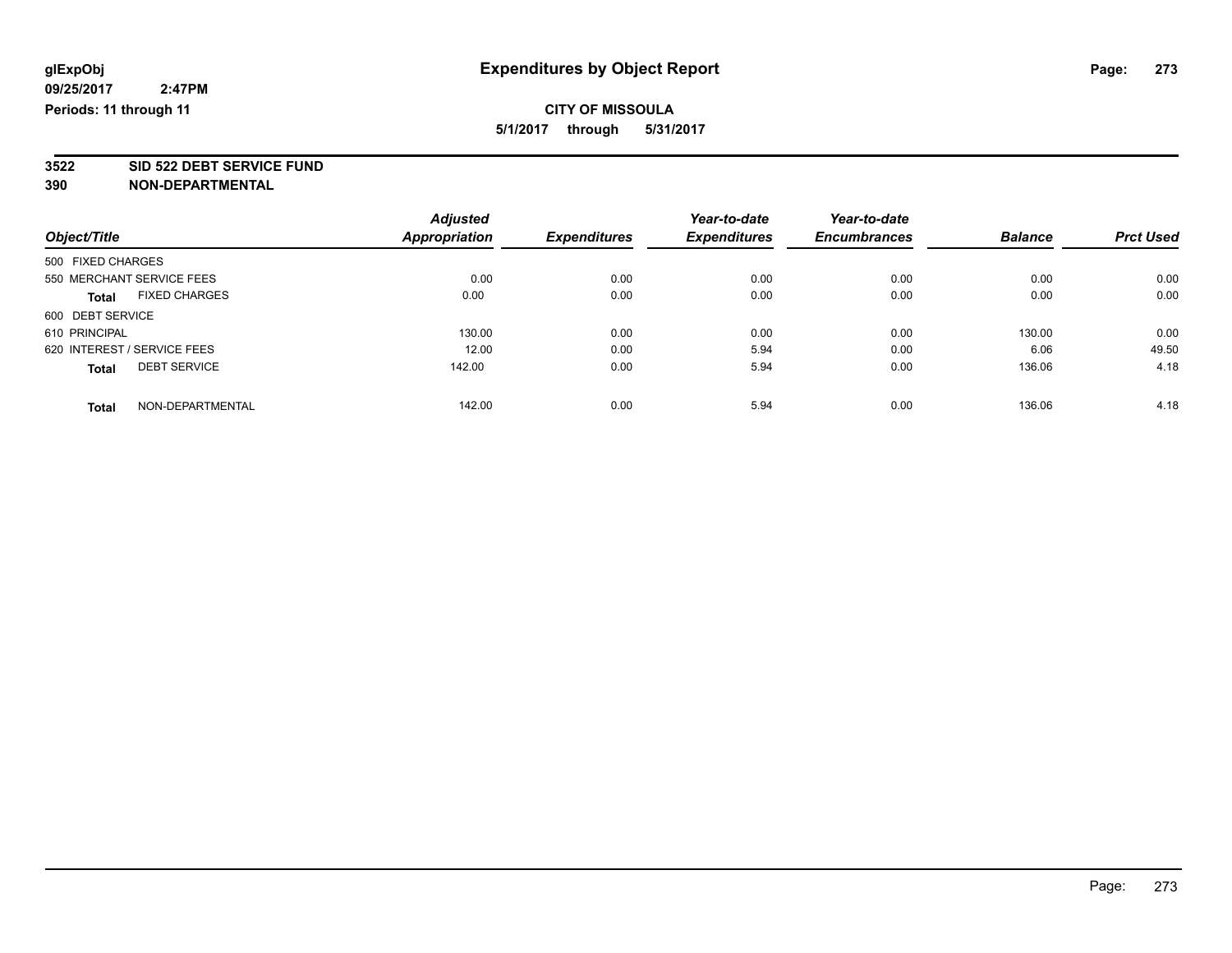**CITY OF MISSOULA 5/1/2017 through 5/31/2017**

#### **3522 SID 522 DEBT SERVICE FUND**

| Object/Title                              | <b>Adjusted</b><br>Appropriation | <b>Expenditures</b> | Year-to-date<br><b>Expenditures</b> | Year-to-date<br><b>Encumbrances</b> | <b>Balance</b> | <b>Prct Used</b> |
|-------------------------------------------|----------------------------------|---------------------|-------------------------------------|-------------------------------------|----------------|------------------|
|                                           |                                  |                     |                                     |                                     |                |                  |
| 500 FIXED CHARGES                         |                                  |                     |                                     |                                     |                |                  |
| 550 MERCHANT SERVICE FEES                 | 0.00                             | 0.00                | 0.00                                | 0.00                                | 0.00           | 0.00             |
| <b>FIXED CHARGES</b><br><b>Total</b>      | 0.00                             | 0.00                | 0.00                                | 0.00                                | 0.00           | 0.00             |
| 600 DEBT SERVICE                          |                                  |                     |                                     |                                     |                |                  |
| 610 PRINCIPAL                             | 130.00                           | 0.00                | 0.00                                | 0.00                                | 130.00         | 0.00             |
| 620 INTEREST / SERVICE FEES               | 12.00                            | 0.00                | 5.94                                | 0.00                                | 6.06           | 49.50            |
| <b>DEBT SERVICE</b><br><b>Total</b>       | 142.00                           | 0.00                | 5.94                                | 0.00                                | 136.06         | 4.18             |
| SID 522 DEBT SERVICE FUND<br><b>Total</b> | 142.00                           | 0.00                | 5.94                                | 0.00                                | 136.06         | 4.18             |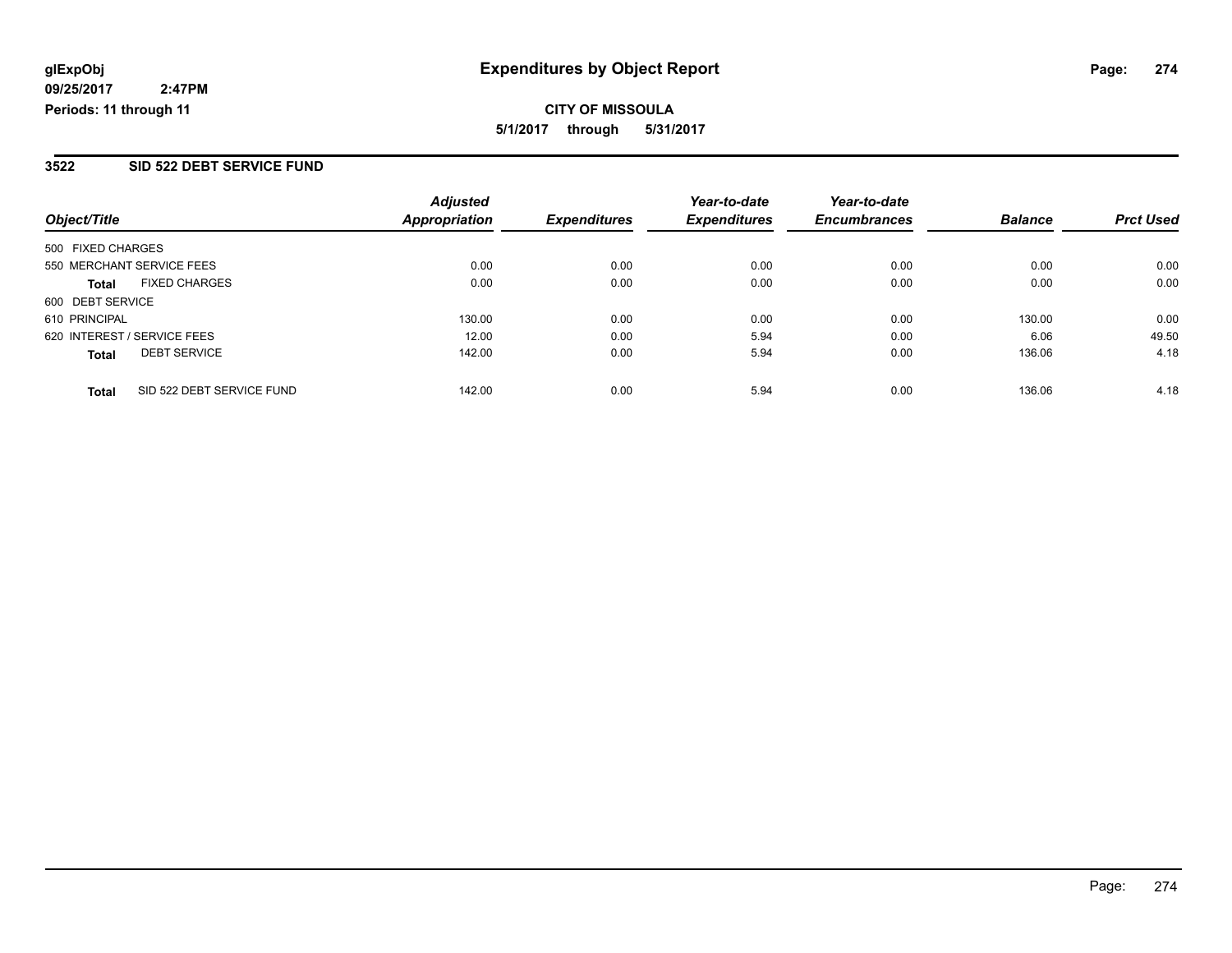**3524 SID 524 DEBT SERVICE FUND**

| Object/Title                |                      | <b>Adjusted</b> | <b>Expenditures</b> | Year-to-date<br><b>Expenditures</b> | Year-to-date        | <b>Balance</b> | <b>Prct Used</b> |
|-----------------------------|----------------------|-----------------|---------------------|-------------------------------------|---------------------|----------------|------------------|
|                             |                      | Appropriation   |                     |                                     | <b>Encumbrances</b> |                |                  |
| 500 FIXED CHARGES           |                      |                 |                     |                                     |                     |                |                  |
| 550 MERCHANT SERVICE FEES   |                      | 0.00            | 0.00                | 0.00                                | 0.00                | 0.00           | 0.00             |
| <b>Total</b>                | <b>FIXED CHARGES</b> | 0.00            | 0.00                | 0.00                                | 0.00                | 0.00           | 0.00             |
| 600 DEBT SERVICE            |                      |                 |                     |                                     |                     |                |                  |
| 610 PRINCIPAL               |                      | 234,000.00      | 0.00                | 116.000.00                          | 0.00                | 118,000.00     | 49.57            |
| 620 INTEREST / SERVICE FEES |                      | 71.600.00       | 0.00                | 36,960.00                           | 0.00                | 34.640.00      | 51.62            |
| <b>Total</b>                | <b>DEBT SERVICE</b>  | 305.600.00      | 0.00                | 152.960.00                          | 0.00                | 152.640.00     | 50.05            |
| <b>Total</b>                | NON-DEPARTMENTAL     | 305.600.00      | 0.00                | 152.960.00                          | 0.00                | 152.640.00     | 50.05            |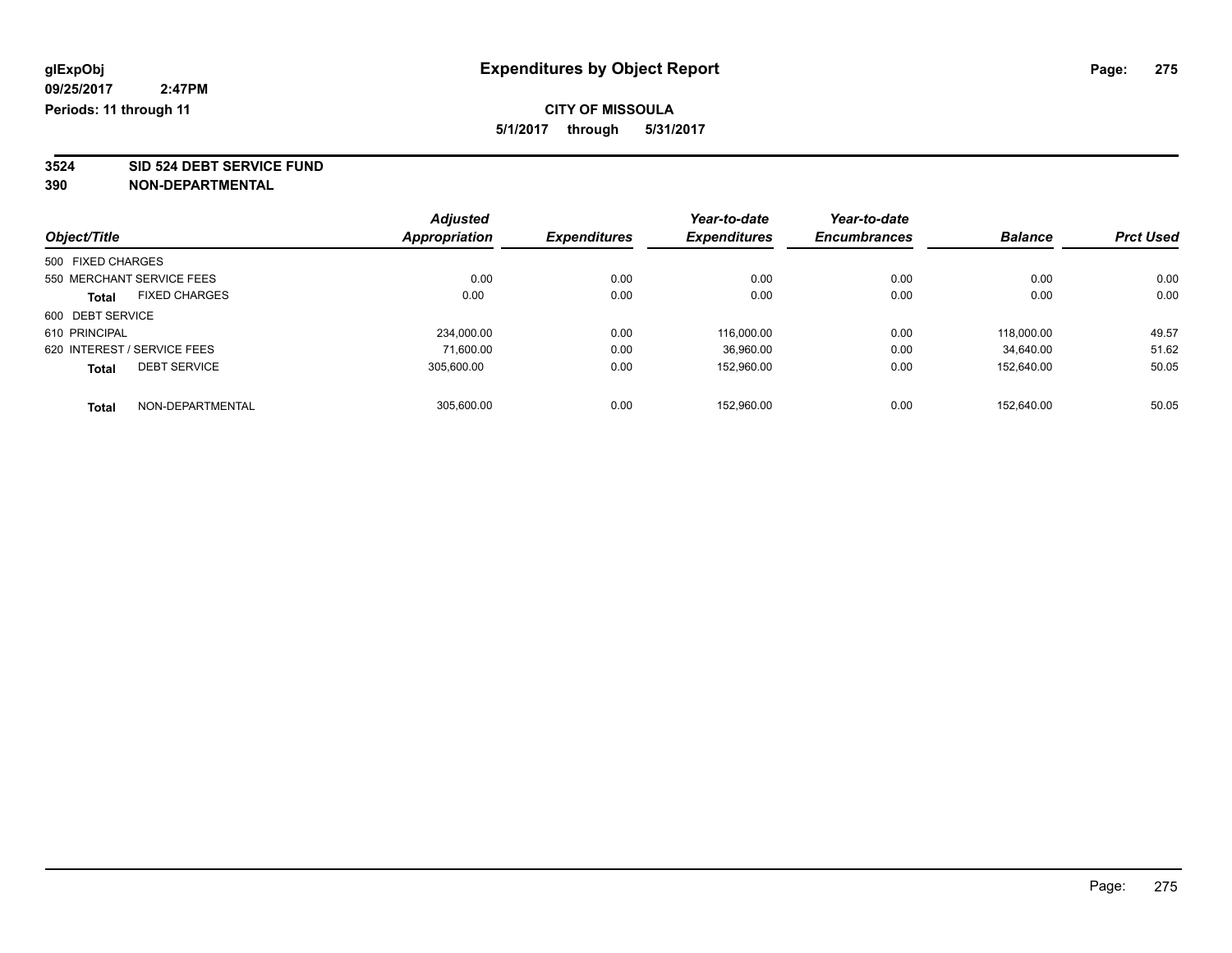#### **3524 SID 524 DEBT SERVICE FUND**

| Object/Title                              | <b>Adjusted</b><br><b>Appropriation</b> | <b>Expenditures</b> | Year-to-date<br><b>Expenditures</b> | Year-to-date<br><b>Encumbrances</b> | <b>Balance</b> | <b>Prct Used</b> |
|-------------------------------------------|-----------------------------------------|---------------------|-------------------------------------|-------------------------------------|----------------|------------------|
|                                           |                                         |                     |                                     |                                     |                |                  |
| 500 FIXED CHARGES                         |                                         |                     |                                     |                                     |                |                  |
| 550 MERCHANT SERVICE FEES                 | 0.00                                    | 0.00                | 0.00                                | 0.00                                | 0.00           | 0.00             |
| <b>FIXED CHARGES</b><br><b>Total</b>      | 0.00                                    | 0.00                | 0.00                                | 0.00                                | 0.00           | 0.00             |
| 600 DEBT SERVICE                          |                                         |                     |                                     |                                     |                |                  |
| 610 PRINCIPAL                             | 234,000.00                              | 0.00                | 116.000.00                          | 0.00                                | 118,000.00     | 49.57            |
| 620 INTEREST / SERVICE FEES               | 71.600.00                               | 0.00                | 36,960.00                           | 0.00                                | 34.640.00      | 51.62            |
| <b>DEBT SERVICE</b><br><b>Total</b>       | 305.600.00                              | 0.00                | 152.960.00                          | 0.00                                | 152.640.00     | 50.05            |
| SID 524 DEBT SERVICE FUND<br><b>Total</b> | 305.600.00                              | 0.00                | 152.960.00                          | 0.00                                | 152.640.00     | 50.05            |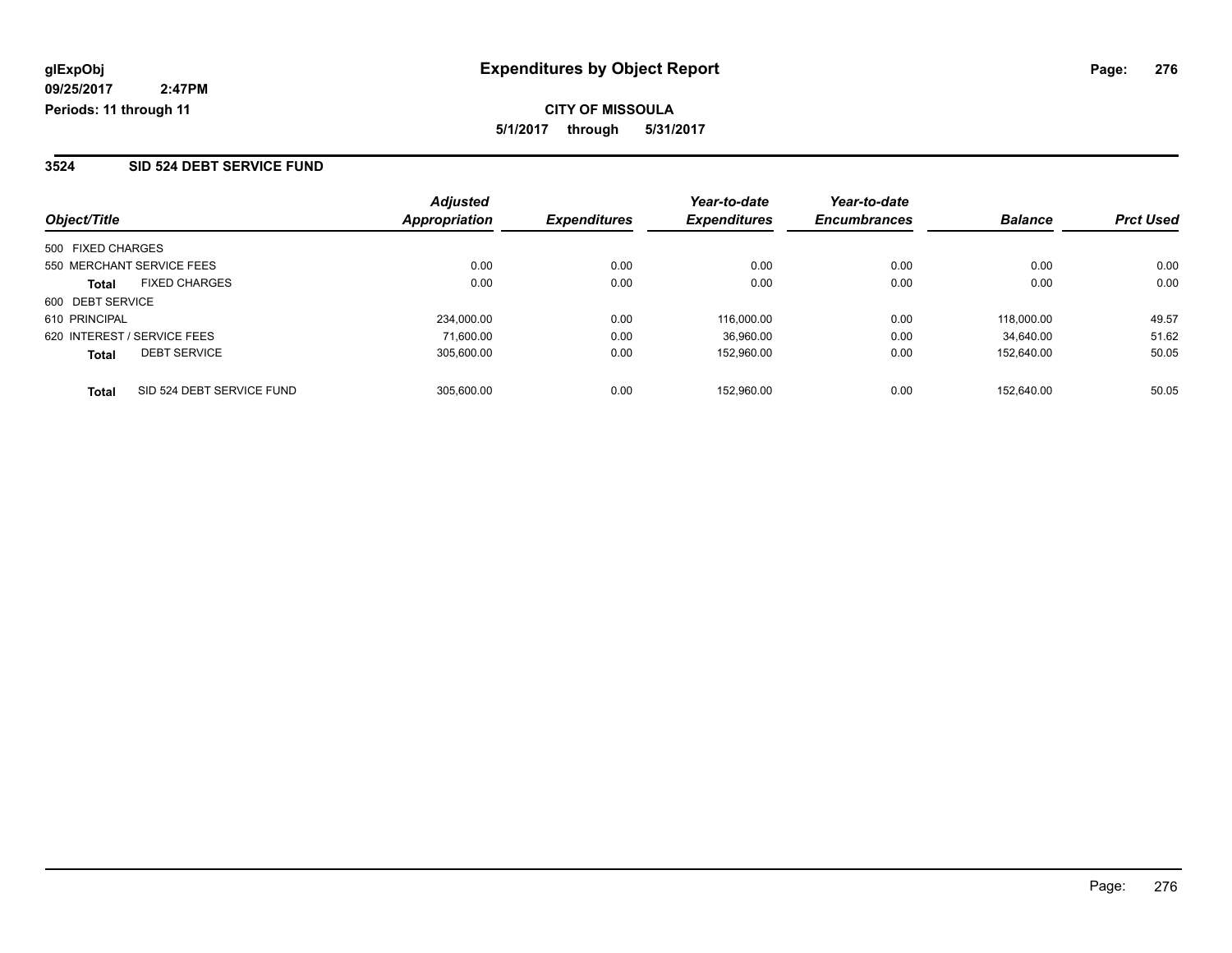**3525 SID 525 DEBT SERVICE FUND**

|                             |                           | <b>Adjusted</b>      |                     | Year-to-date        | Year-to-date        |                |                  |
|-----------------------------|---------------------------|----------------------|---------------------|---------------------|---------------------|----------------|------------------|
| Object/Title                |                           | <b>Appropriation</b> | <b>Expenditures</b> | <b>Expenditures</b> | <b>Encumbrances</b> | <b>Balance</b> | <b>Prct Used</b> |
| 500 FIXED CHARGES           |                           |                      |                     |                     |                     |                |                  |
|                             | 550 MERCHANT SERVICE FEES | 0.00                 | 0.00                | 0.00                | 0.00                | 0.00           | 0.00             |
| <b>Total</b>                | <b>FIXED CHARGES</b>      | 0.00                 | 0.00                | 0.00                | 0.00                | 0.00           | 0.00             |
| 600 DEBT SERVICE            |                           |                      |                     |                     |                     |                |                  |
| 610 PRINCIPAL               |                           | 28.000.00            | 0.00                | 14.000.00           | 0.00                | 14.000.00      | 50.00            |
| 620 INTEREST / SERVICE FEES |                           | 4,440.00             | 0.00                | 19.700.00           | 0.00                | $-15.260.00$   | 443.69           |
| <b>Total</b>                | <b>DEBT SERVICE</b>       | 32.440.00            | 0.00                | 33,700.00           | 0.00                | $-1,260.00$    | 103.88           |
| <b>Total</b>                | NON-DEPARTMENTAL          | 32.440.00            | 0.00                | 33.700.00           | 0.00                | $-1.260.00$    | 103.88           |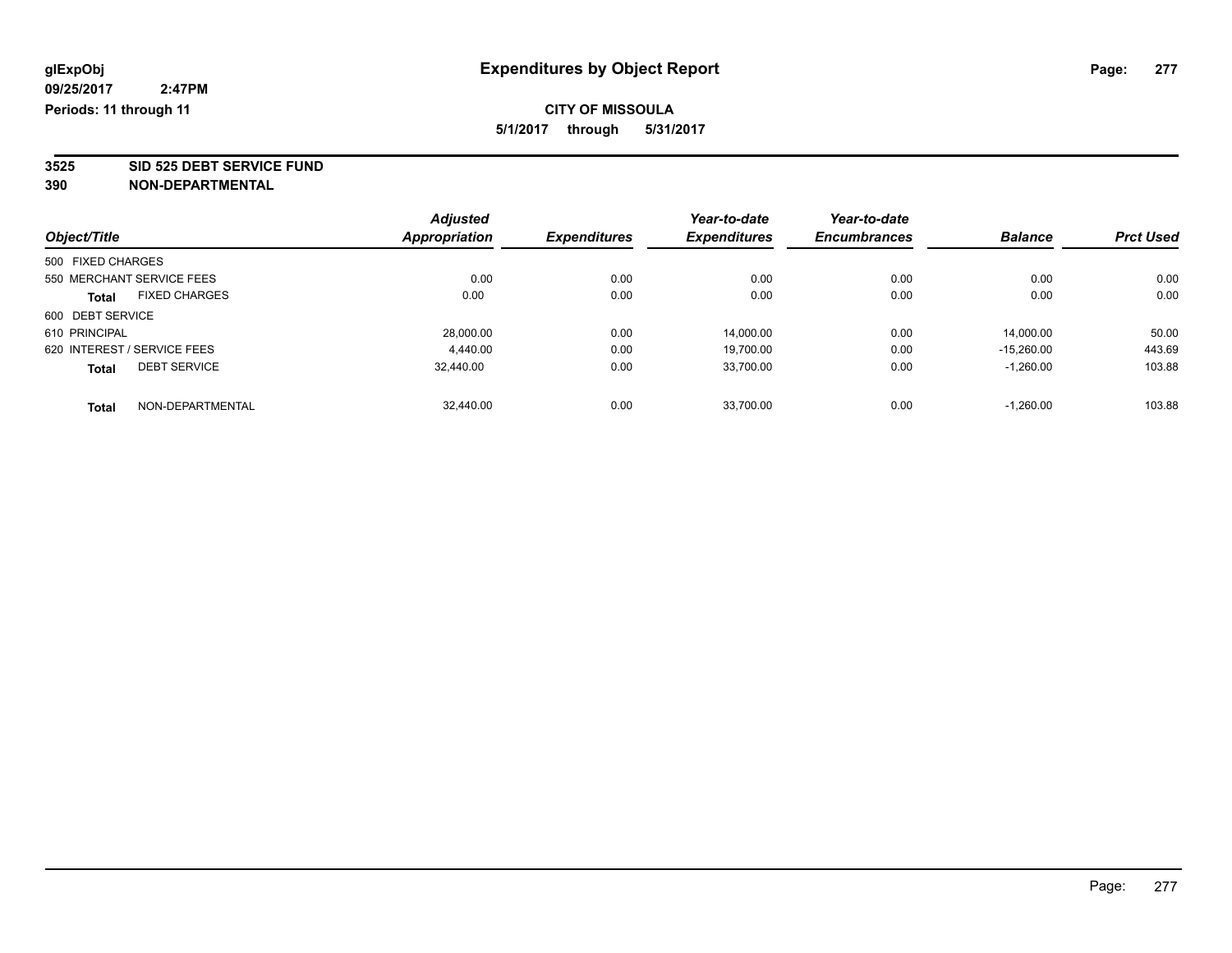**CITY OF MISSOULA 5/1/2017 through 5/31/2017**

#### **3525 SID 525 DEBT SERVICE FUND**

| Object/Title                              | <b>Adjusted</b><br>Appropriation | <b>Expenditures</b> | Year-to-date<br><b>Expenditures</b> | Year-to-date<br><b>Encumbrances</b> | <b>Balance</b> | <b>Prct Used</b> |
|-------------------------------------------|----------------------------------|---------------------|-------------------------------------|-------------------------------------|----------------|------------------|
| 500 FIXED CHARGES                         |                                  |                     |                                     |                                     |                |                  |
| 550 MERCHANT SERVICE FEES                 | 0.00                             | 0.00                | 0.00                                | 0.00                                | 0.00           | 0.00             |
| <b>FIXED CHARGES</b><br><b>Total</b>      | 0.00                             | 0.00                | 0.00                                | 0.00                                | 0.00           | 0.00             |
| 600 DEBT SERVICE                          |                                  |                     |                                     |                                     |                |                  |
| 610 PRINCIPAL                             | 28.000.00                        | 0.00                | 14.000.00                           | 0.00                                | 14.000.00      | 50.00            |
| 620 INTEREST / SERVICE FEES               | 4.440.00                         | 0.00                | 19,700.00                           | 0.00                                | $-15.260.00$   | 443.69           |
| <b>DEBT SERVICE</b><br><b>Total</b>       | 32,440.00                        | 0.00                | 33,700.00                           | 0.00                                | $-1.260.00$    | 103.88           |
| SID 525 DEBT SERVICE FUND<br><b>Total</b> | 32.440.00                        | 0.00                | 33,700.00                           | 0.00                                | $-1.260.00$    | 103.88           |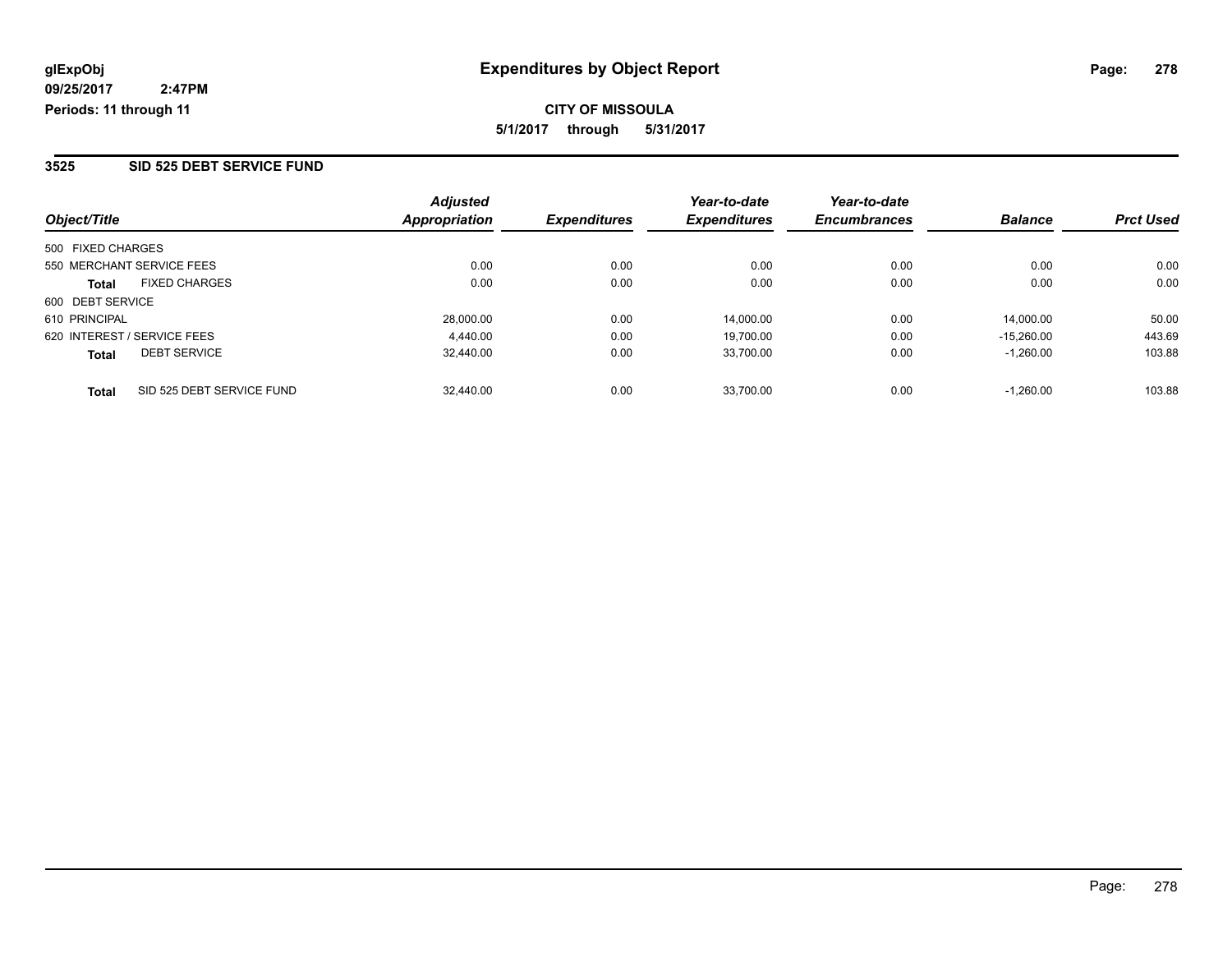**3526 SID 526 DEBT SERVICE FUND**

|                             |                      | <b>Adjusted</b> |                     | Year-to-date        | Year-to-date        |                |                  |
|-----------------------------|----------------------|-----------------|---------------------|---------------------|---------------------|----------------|------------------|
| Object/Title                |                      | Appropriation   | <b>Expenditures</b> | <b>Expenditures</b> | <b>Encumbrances</b> | <b>Balance</b> | <b>Prct Used</b> |
| 500 FIXED CHARGES           |                      |                 |                     |                     |                     |                |                  |
| 550 MERCHANT SERVICE FEES   |                      | 0.00            | 0.00                | 0.00                | 0.00                | 0.00           | 0.00             |
| <b>Total</b>                | <b>FIXED CHARGES</b> | 0.00            | 0.00                | 0.00                | 0.00                | 0.00           | 0.00             |
| 600 DEBT SERVICE            |                      |                 |                     |                     |                     |                |                  |
| 610 PRINCIPAL               |                      | 160,000.00      | 0.00                | 79,000.00           | 0.00                | 81,000.00      | 49.38            |
| 620 INTEREST / SERVICE FEES |                      | 33.100.00       | 0.00                | 0.00                | 0.00                | 33.100.00      | 0.00             |
| <b>Total</b>                | <b>DEBT SERVICE</b>  | 193,100.00      | 0.00                | 79.000.00           | 0.00                | 114.100.00     | 40.91            |
| <b>Total</b>                | NON-DEPARTMENTAL     | 193.100.00      | 0.00                | 79.000.00           | 0.00                | 114.100.00     | 40.91            |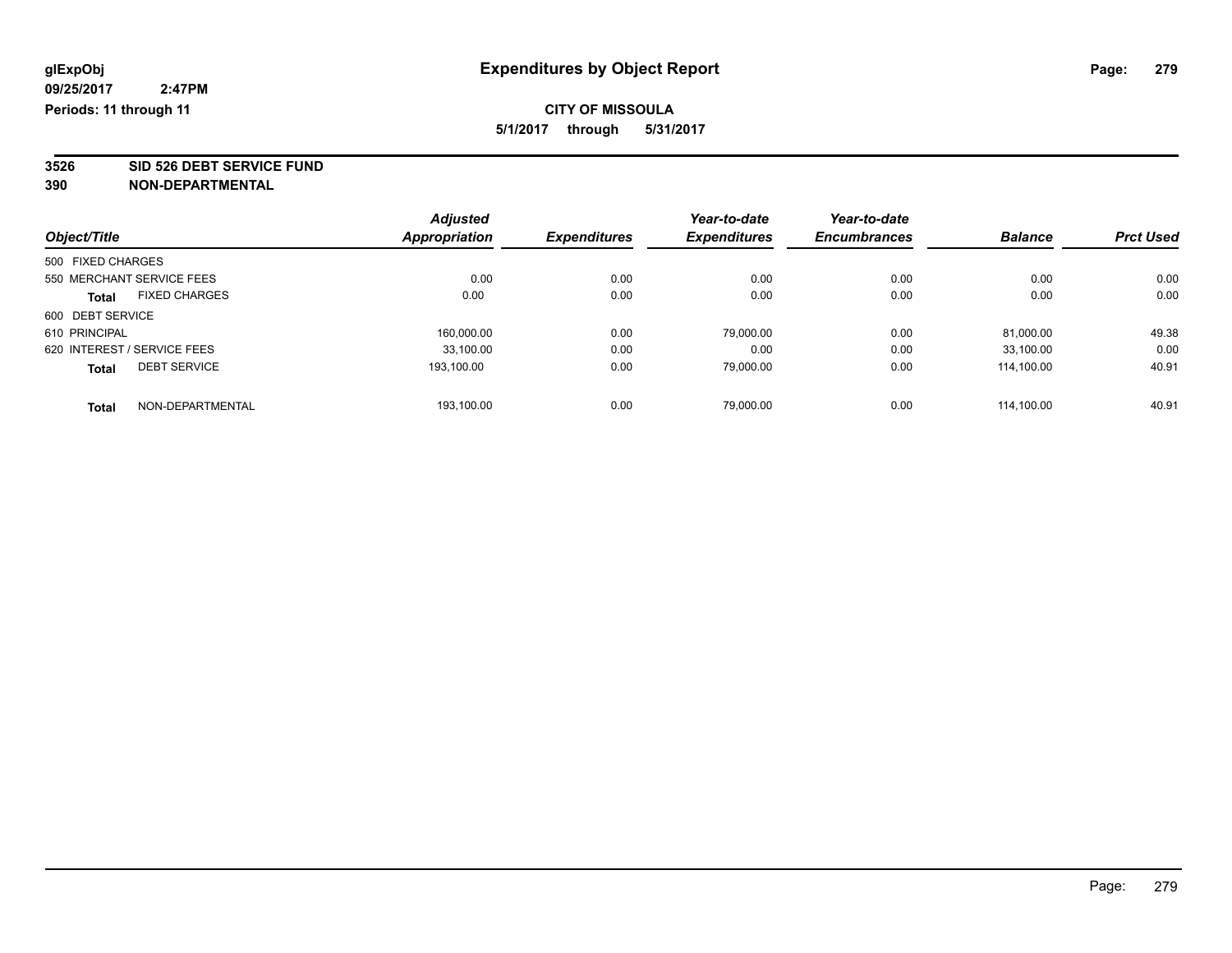#### **3526 SID 526 DEBT SERVICE FUND**

| Object/Title                              | <b>Adjusted</b><br>Appropriation | <b>Expenditures</b> | Year-to-date<br><b>Expenditures</b> | Year-to-date<br><b>Encumbrances</b> | <b>Balance</b> | <b>Prct Used</b> |
|-------------------------------------------|----------------------------------|---------------------|-------------------------------------|-------------------------------------|----------------|------------------|
| 500 FIXED CHARGES                         |                                  |                     |                                     |                                     |                |                  |
| 550 MERCHANT SERVICE FEES                 | 0.00                             | 0.00                | 0.00                                | 0.00                                | 0.00           | 0.00             |
| <b>FIXED CHARGES</b><br><b>Total</b>      | 0.00                             | 0.00                | 0.00                                | 0.00                                | 0.00           | 0.00             |
| 600 DEBT SERVICE                          |                                  |                     |                                     |                                     |                |                  |
| 610 PRINCIPAL                             | 160.000.00                       | 0.00                | 79,000.00                           | 0.00                                | 81.000.00      | 49.38            |
| 620 INTEREST / SERVICE FEES               | 33,100.00                        | 0.00                | 0.00                                | 0.00                                | 33.100.00      | 0.00             |
| <b>DEBT SERVICE</b><br><b>Total</b>       | 193.100.00                       | 0.00                | 79,000.00                           | 0.00                                | 114.100.00     | 40.91            |
| SID 526 DEBT SERVICE FUND<br><b>Total</b> | 193.100.00                       | 0.00                | 79,000.00                           | 0.00                                | 114.100.00     | 40.91            |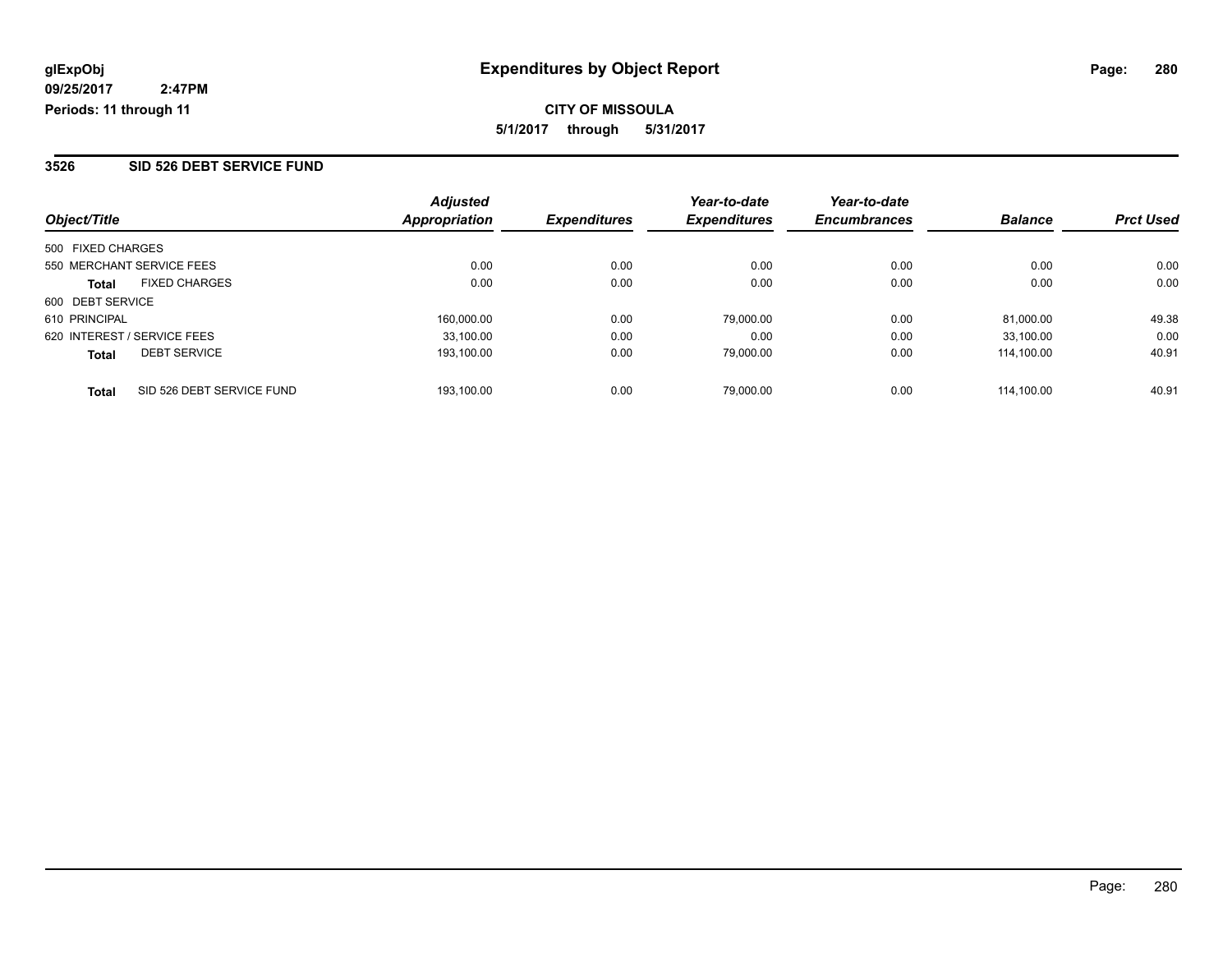# **glExpObj Expenditures by Object Report Page: 281**

**09/25/2017 2:47PM Periods: 11 through 11**

# **CITY OF MISSOULA 5/1/2017 through 5/31/2017**

#### **3527 SID 527 DEBT SERVICE FUND**

**000 \*\*\* Title Not Found \*\*\***

| Object/Title                    | <b>Adjusted</b><br>Appropriation | <b>Expenditures</b> | Year-to-date<br><b>Expenditures</b> | Year-to-date<br><b>Encumbrances</b> | <b>Balance</b> | <b>Prct Used</b> |
|---------------------------------|----------------------------------|---------------------|-------------------------------------|-------------------------------------|----------------|------------------|
| 800 OTHER OBJECTS               |                                  |                     |                                     |                                     |                |                  |
| 820 TRANSFERS TO OTHER FUNDS    | 0.00                             | 0.00                | 0.00                                | 0.00                                | 0.00           | 0.00             |
| OTHER OBJECTS<br><b>Total</b>   | 0.00                             | 0.00                | 0.00                                | 0.00                                | 0.00           | 0.00             |
| *** Title Not Found ***<br>Tota | 0.00                             | 0.00                | 0.00                                | 0.00                                | 0.00           | 0.00             |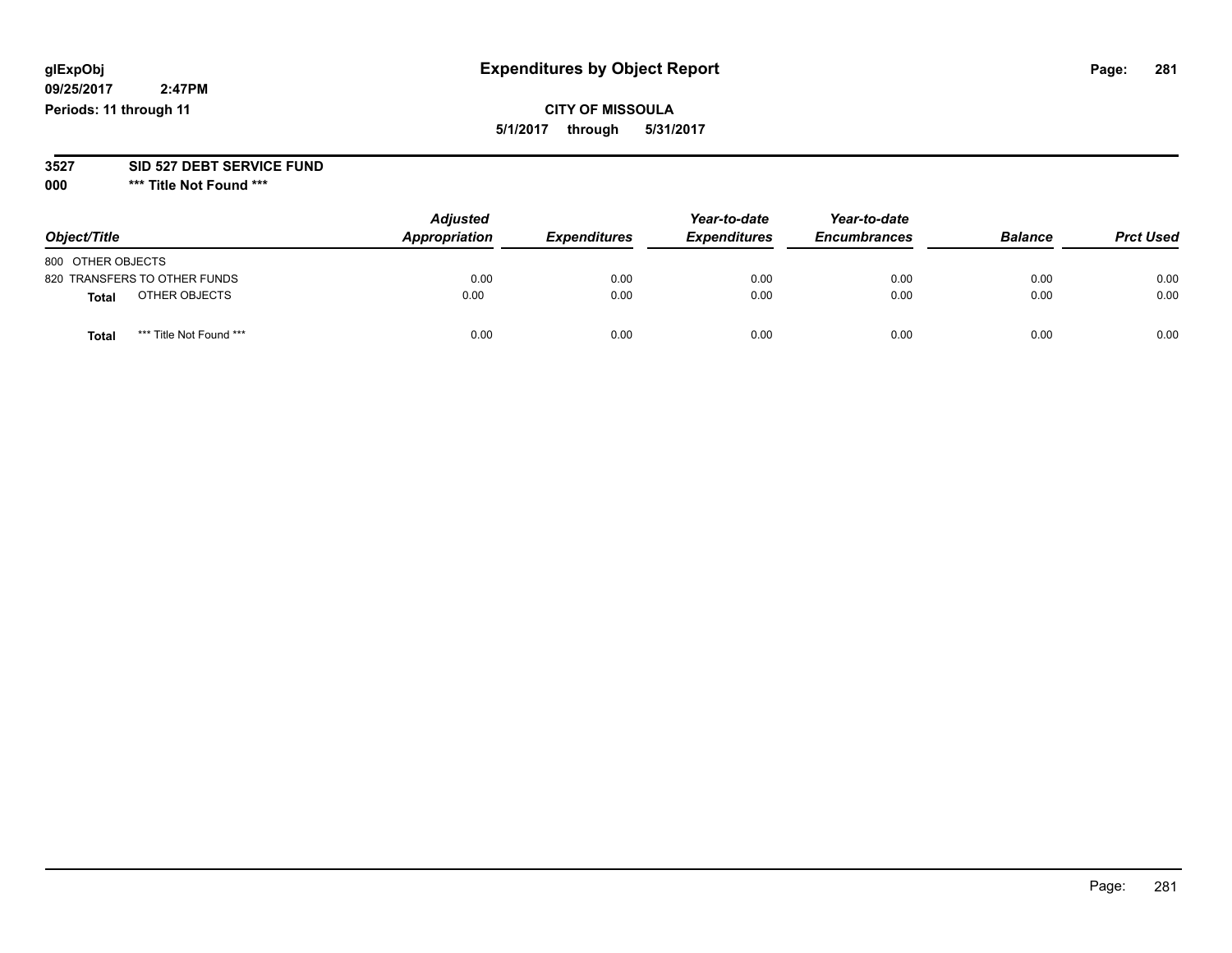**3527 SID 527 DEBT SERVICE FUND**

|                                      | <b>Adjusted</b>      |                     | Year-to-date        | Year-to-date        |                |                  |
|--------------------------------------|----------------------|---------------------|---------------------|---------------------|----------------|------------------|
| Object/Title                         | <b>Appropriation</b> | <b>Expenditures</b> | <b>Expenditures</b> | <b>Encumbrances</b> | <b>Balance</b> | <b>Prct Used</b> |
| 500 FIXED CHARGES                    |                      |                     |                     |                     |                |                  |
| 550 MERCHANT SERVICE FEES            | 0.00                 | 0.00                | 0.00                | 0.00                | 0.00           | 0.00             |
| <b>FIXED CHARGES</b><br><b>Total</b> | 0.00                 | 0.00                | 0.00                | 0.00                | 0.00           | 0.00             |
| 600 DEBT SERVICE                     |                      |                     |                     |                     |                |                  |
| 610 PRINCIPAL                        | 0.00                 | 0.00                | 0.00                | 0.00                | 0.00           | 0.00             |
| 620 INTEREST / SERVICE FEES          | 0.00                 | 0.00                | 0.00                | 0.00                | 0.00           | 0.00             |
| <b>DEBT SERVICE</b><br><b>Total</b>  | 0.00                 | 0.00                | 0.00                | 0.00                | 0.00           | 0.00             |
| NON-DEPARTMENTAL<br><b>Total</b>     | 0.00                 | 0.00                | 0.00                | 0.00                | 0.00           | 0.00             |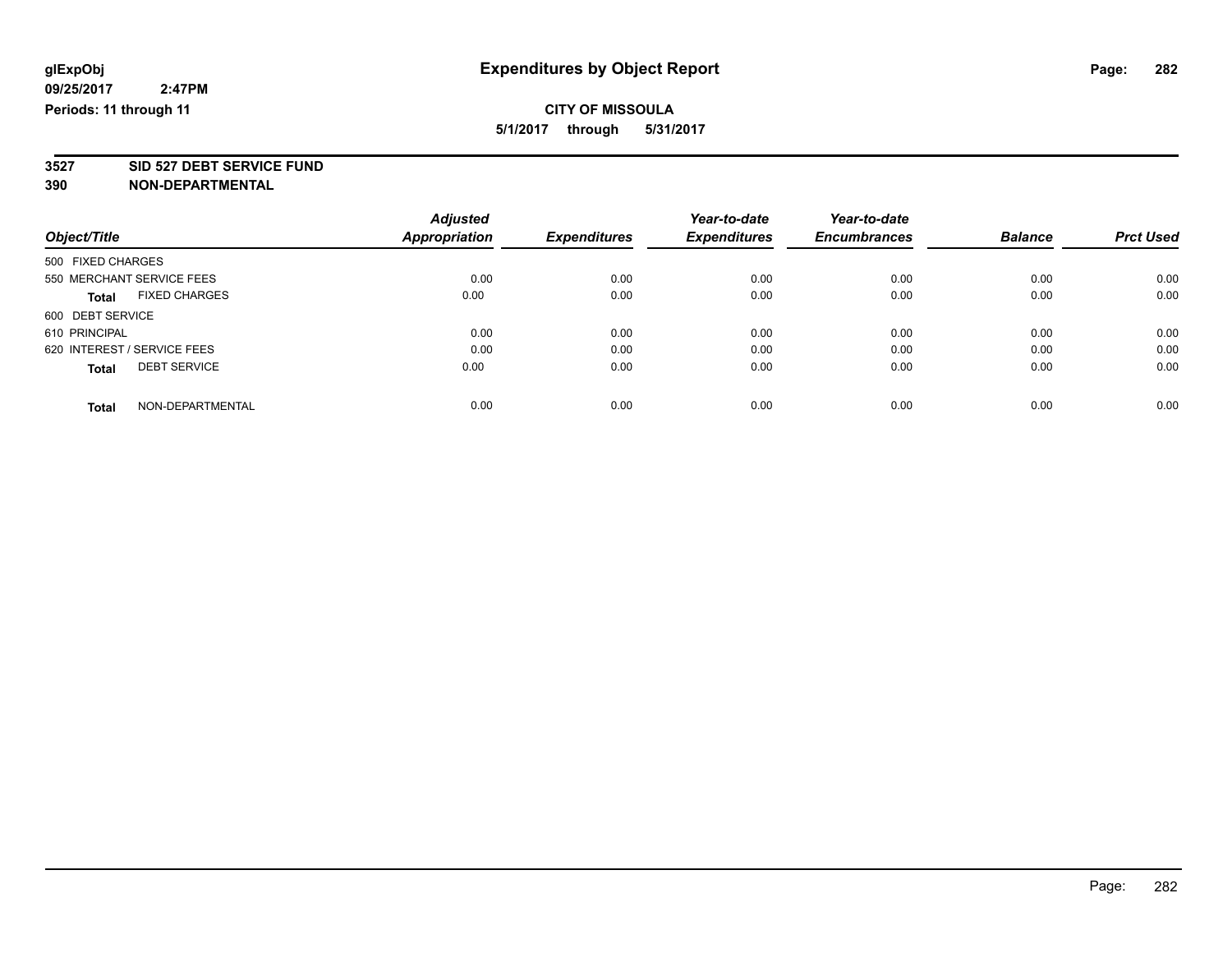**CITY OF MISSOULA 5/1/2017 through 5/31/2017**

#### **3527 SID 527 DEBT SERVICE FUND**

|                             |                              | <b>Adjusted</b>      |                     | Year-to-date        | Year-to-date        |                |                  |
|-----------------------------|------------------------------|----------------------|---------------------|---------------------|---------------------|----------------|------------------|
| Object/Title                |                              | <b>Appropriation</b> | <b>Expenditures</b> | <b>Expenditures</b> | <b>Encumbrances</b> | <b>Balance</b> | <b>Prct Used</b> |
| 500 FIXED CHARGES           |                              |                      |                     |                     |                     |                |                  |
|                             | 550 MERCHANT SERVICE FEES    | 0.00                 | 0.00                | 0.00                | 0.00                | 0.00           | 0.00             |
| <b>Total</b>                | <b>FIXED CHARGES</b>         | 0.00                 | 0.00                | 0.00                | 0.00                | 0.00           | 0.00             |
| 600 DEBT SERVICE            |                              |                      |                     |                     |                     |                |                  |
| 610 PRINCIPAL               |                              | 0.00                 | 0.00                | 0.00                | 0.00                | 0.00           | 0.00             |
| 620 INTEREST / SERVICE FEES |                              | 0.00                 | 0.00                | 0.00                | 0.00                | 0.00           | 0.00             |
| Total                       | <b>DEBT SERVICE</b>          | 0.00                 | 0.00                | 0.00                | 0.00                | 0.00           | 0.00             |
| 800 OTHER OBJECTS           |                              |                      |                     |                     |                     |                |                  |
|                             | 820 TRANSFERS TO OTHER FUNDS | 0.00                 | 0.00                | 0.00                | 0.00                | 0.00           | 0.00             |
| Total                       | OTHER OBJECTS                | 0.00                 | 0.00                | 0.00                | 0.00                | 0.00           | 0.00             |
| <b>Total</b>                | SID 527 DEBT SERVICE FUND    | 0.00                 | 0.00                | 0.00                | 0.00                | 0.00           | 0.00             |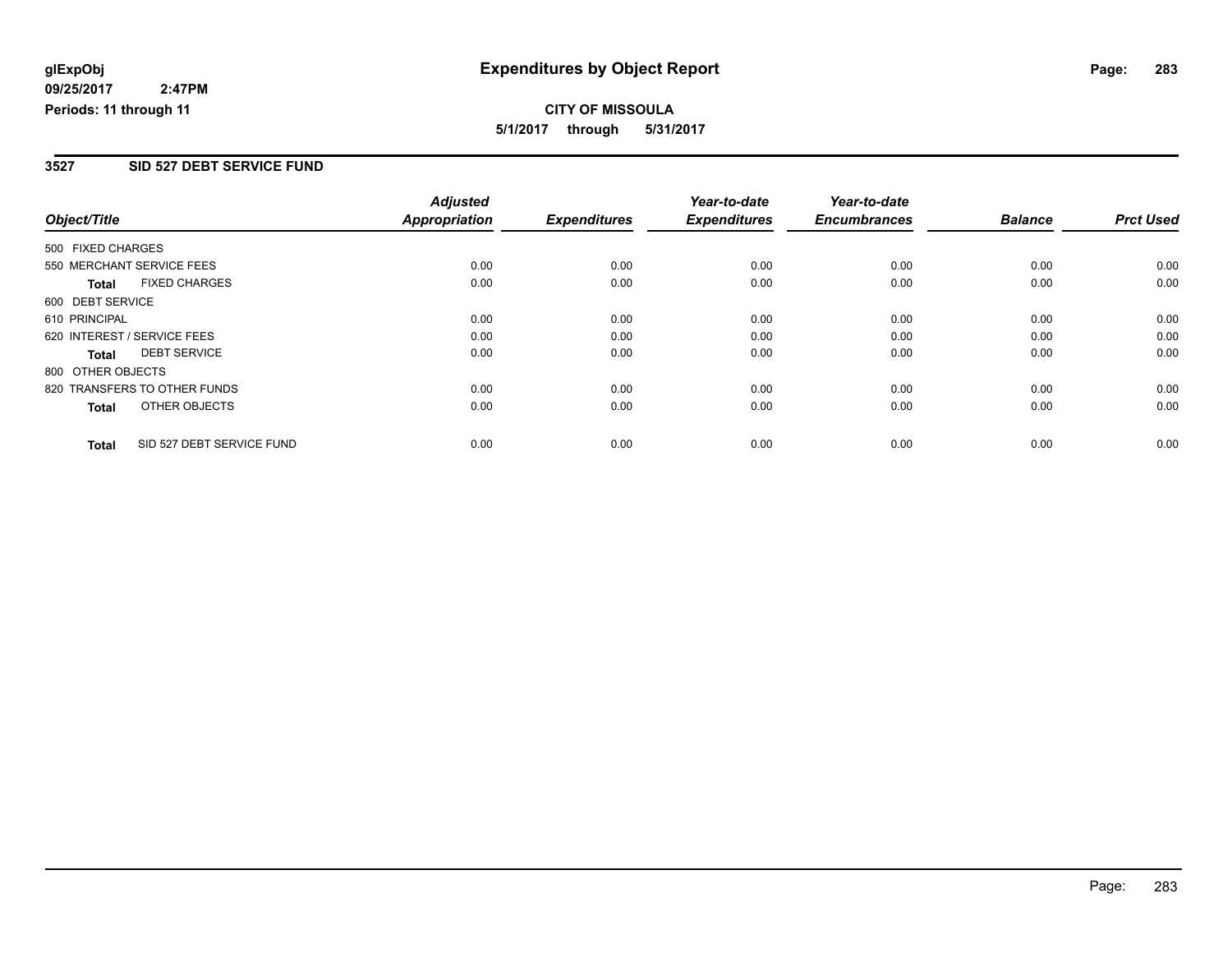**3530 SID 530 DEBT SERVICE FUND**

|                                      | <b>Adjusted</b> |                     | Year-to-date        | Year-to-date        |                |                  |
|--------------------------------------|-----------------|---------------------|---------------------|---------------------|----------------|------------------|
| Object/Title                         | Appropriation   | <b>Expenditures</b> | <b>Expenditures</b> | <b>Encumbrances</b> | <b>Balance</b> | <b>Prct Used</b> |
| 500 FIXED CHARGES                    |                 |                     |                     |                     |                |                  |
| 550 MERCHANT SERVICE FEES            | 0.00            | 0.00                | 0.00                | 0.00                | 0.00           | 0.00             |
| <b>FIXED CHARGES</b><br><b>Total</b> | 0.00            | 0.00                | 0.00                | 0.00                | 0.00           | 0.00             |
| 600 DEBT SERVICE                     |                 |                     |                     |                     |                |                  |
| 610 PRINCIPAL                        | 0.00            | 0.00                | 0.00                | 0.00                | 0.00           | 0.00             |
| 620 INTEREST / SERVICE FEES          | 0.00            | 0.00                | 0.00                | 0.00                | 0.00           | 0.00             |
| <b>DEBT SERVICE</b><br><b>Total</b>  | 0.00            | 0.00                | 0.00                | 0.00                | 0.00           | 0.00             |
| 800 OTHER OBJECTS                    |                 |                     |                     |                     |                |                  |
| 820 TRANSFERS TO OTHER FUNDS         | 0.00            | 0.00                | 0.00                | 0.00                | 0.00           | 0.00             |
| OTHER OBJECTS<br>Total               | 0.00            | 0.00                | 0.00                | 0.00                | 0.00           | 0.00             |
|                                      |                 |                     |                     |                     |                |                  |
| NON-DEPARTMENTAL<br><b>Total</b>     | 0.00            | 0.00                | 0.00                | 0.00                | 0.00           | 0.00             |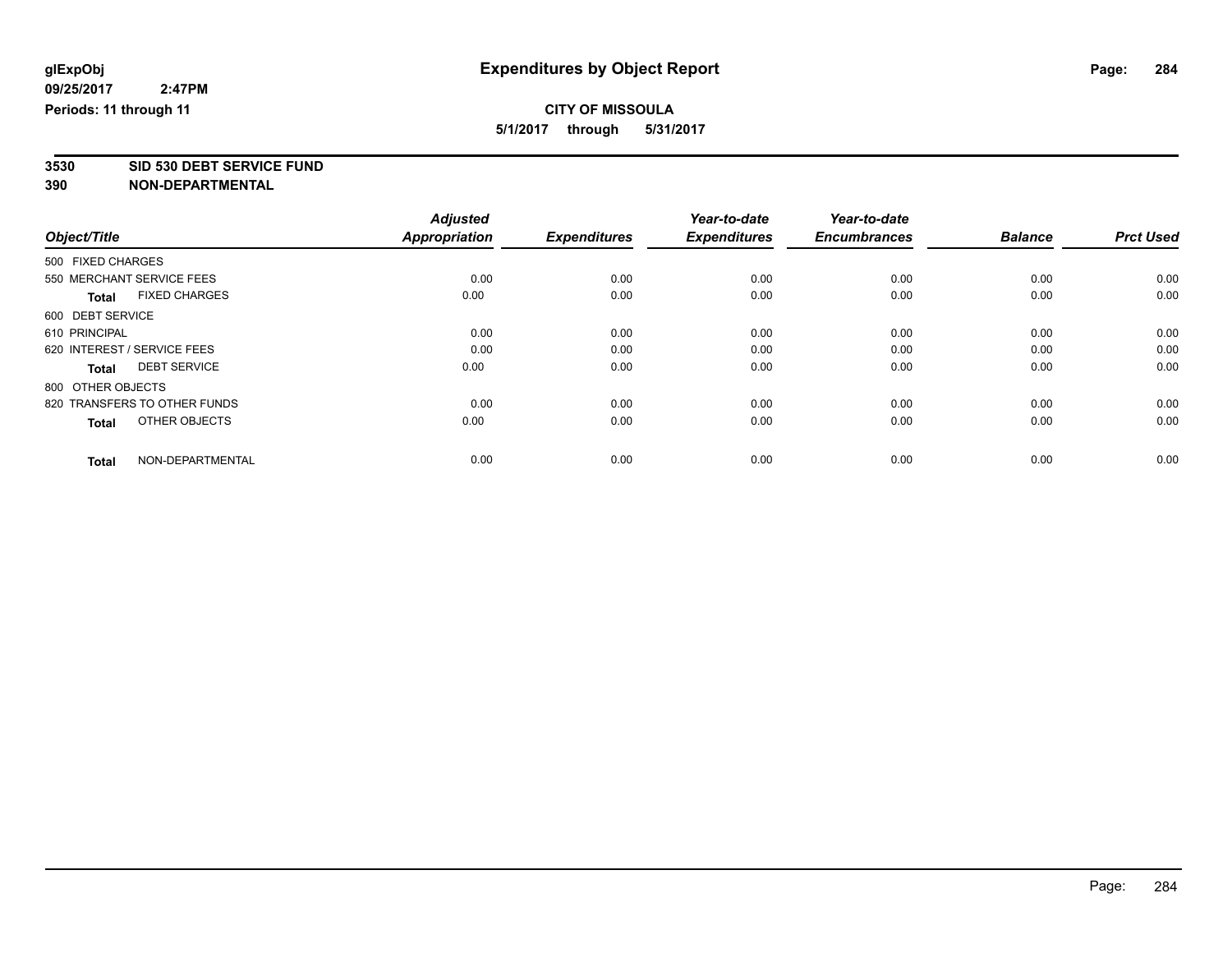**CITY OF MISSOULA 5/1/2017 through 5/31/2017**

#### **3530 SID 530 DEBT SERVICE FUND**

|                   |                              | <b>Adjusted</b>      |                     | Year-to-date        | Year-to-date        |                |                  |
|-------------------|------------------------------|----------------------|---------------------|---------------------|---------------------|----------------|------------------|
| Object/Title      |                              | <b>Appropriation</b> | <b>Expenditures</b> | <b>Expenditures</b> | <b>Encumbrances</b> | <b>Balance</b> | <b>Prct Used</b> |
| 500 FIXED CHARGES |                              |                      |                     |                     |                     |                |                  |
|                   | 550 MERCHANT SERVICE FEES    | 0.00                 | 0.00                | 0.00                | 0.00                | 0.00           | 0.00             |
| <b>Total</b>      | <b>FIXED CHARGES</b>         | 0.00                 | 0.00                | 0.00                | 0.00                | 0.00           | 0.00             |
| 600 DEBT SERVICE  |                              |                      |                     |                     |                     |                |                  |
| 610 PRINCIPAL     |                              | 0.00                 | 0.00                | 0.00                | 0.00                | 0.00           | 0.00             |
|                   | 620 INTEREST / SERVICE FEES  | 0.00                 | 0.00                | 0.00                | 0.00                | 0.00           | 0.00             |
| Total             | <b>DEBT SERVICE</b>          | 0.00                 | 0.00                | 0.00                | 0.00                | 0.00           | 0.00             |
| 800 OTHER OBJECTS |                              |                      |                     |                     |                     |                |                  |
|                   | 820 TRANSFERS TO OTHER FUNDS | 0.00                 | 0.00                | 0.00                | 0.00                | 0.00           | 0.00             |
| Total             | OTHER OBJECTS                | 0.00                 | 0.00                | 0.00                | 0.00                | 0.00           | 0.00             |
| <b>Total</b>      | SID 530 DEBT SERVICE FUND    | 0.00                 | 0.00                | 0.00                | 0.00                | 0.00           | 0.00             |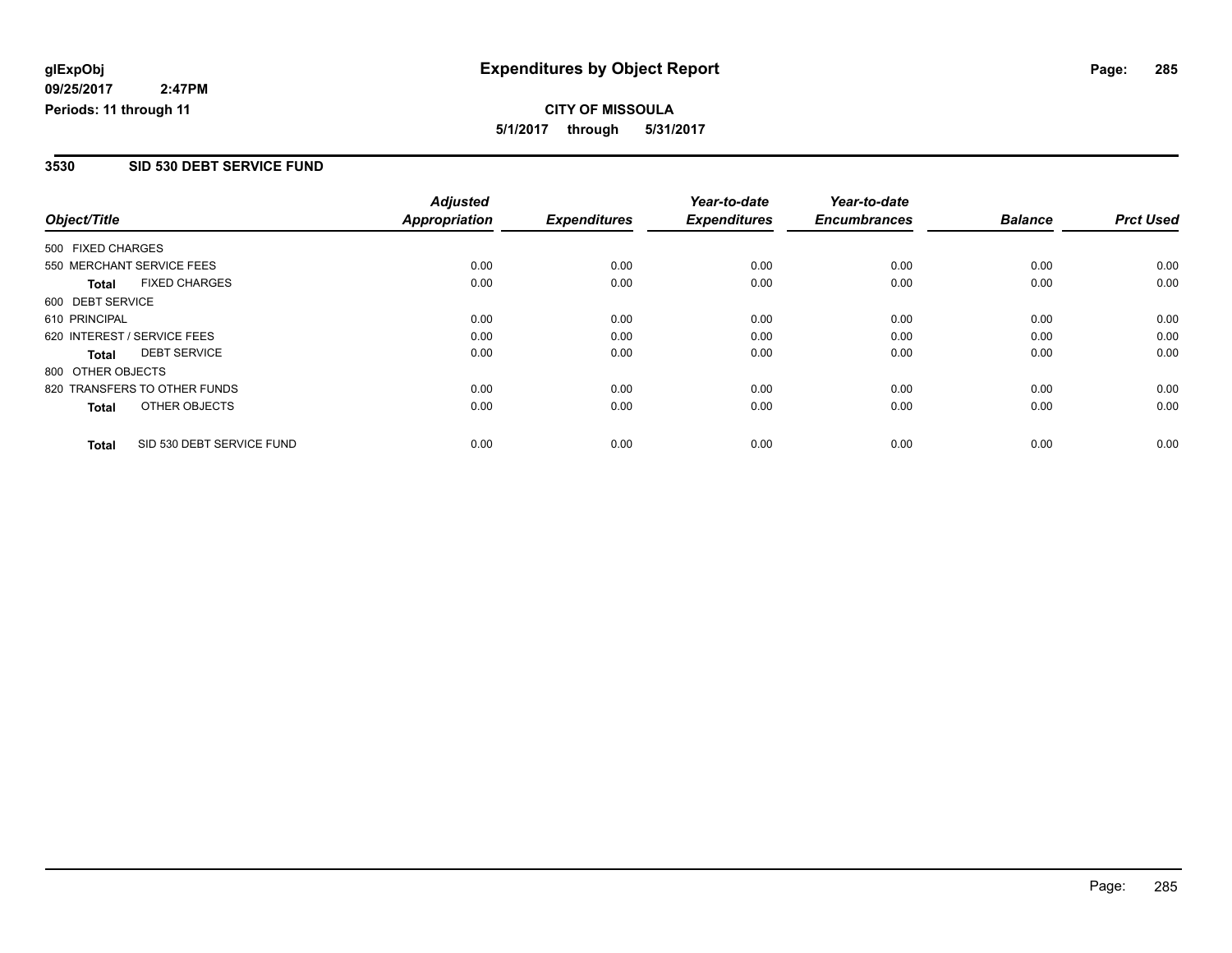**3531 SID 531 HICKORY ST CALMING**

| Object/Title                         | <b>Adjusted</b>      | <b>Expenditures</b> | Year-to-date<br><b>Expenditures</b> | Year-to-date<br><b>Encumbrances</b> | <b>Balance</b> | <b>Prct Used</b> |
|--------------------------------------|----------------------|---------------------|-------------------------------------|-------------------------------------|----------------|------------------|
|                                      | <b>Appropriation</b> |                     |                                     |                                     |                |                  |
| 500 FIXED CHARGES                    |                      |                     |                                     |                                     |                |                  |
| 550 MERCHANT SERVICE FEES            | 0.00                 | 0.00                | 0.00                                | 0.00                                | 0.00           | 0.00             |
| <b>FIXED CHARGES</b><br><b>Total</b> | 0.00                 | 0.00                | 0.00                                | 0.00                                | 0.00           | 0.00             |
| 800 OTHER OBJECTS                    |                      |                     |                                     |                                     |                |                  |
| 820 TRANSFERS TO OTHER FUNDS         | 0.00                 | 0.00                | 0.00                                | 0.00                                | 0.00           | 0.00             |
| OTHER OBJECTS<br><b>Total</b>        | 0.00                 | 0.00                | 0.00                                | 0.00                                | 0.00           | 0.00             |
| NON-DEPARTMENTAL<br><b>Total</b>     | 0.00                 | 0.00                | 0.00                                | 0.00                                | 0.00           | 0.00             |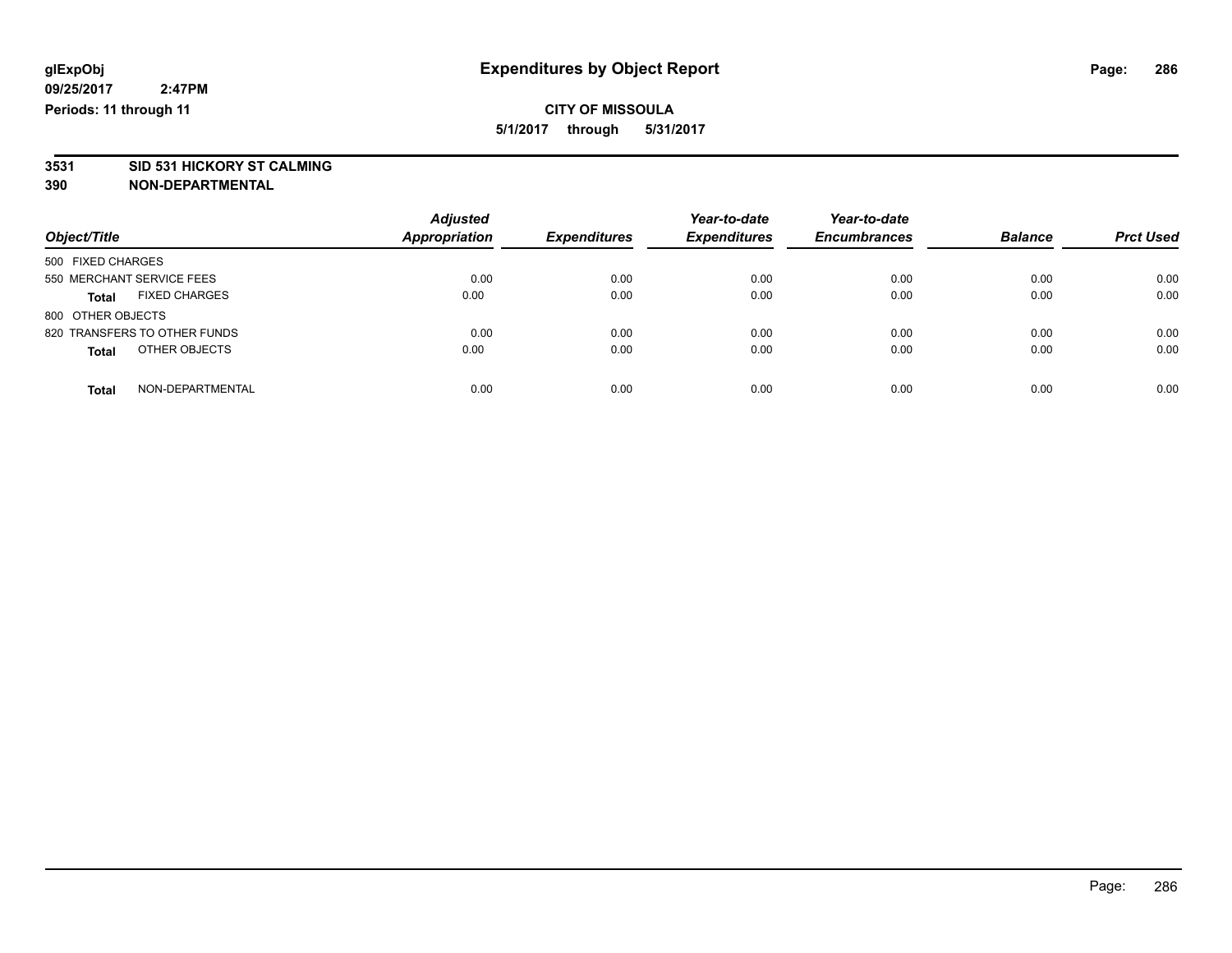**CITY OF MISSOULA 5/1/2017 through 5/31/2017**

### **3531 SID 531 HICKORY ST CALMING**

|                                            | <b>Adjusted</b>      |                     | Year-to-date        | Year-to-date        |                |                  |
|--------------------------------------------|----------------------|---------------------|---------------------|---------------------|----------------|------------------|
| Object/Title                               | <b>Appropriation</b> | <b>Expenditures</b> | <b>Expenditures</b> | <b>Encumbrances</b> | <b>Balance</b> | <b>Prct Used</b> |
| 500 FIXED CHARGES                          |                      |                     |                     |                     |                |                  |
| 550 MERCHANT SERVICE FEES                  | 0.00                 | 0.00                | 0.00                | 0.00                | 0.00           | 0.00             |
| <b>FIXED CHARGES</b><br><b>Total</b>       | 0.00                 | 0.00                | 0.00                | 0.00                | 0.00           | 0.00             |
| 800 OTHER OBJECTS                          |                      |                     |                     |                     |                |                  |
| 820 TRANSFERS TO OTHER FUNDS               | 0.00                 | 0.00                | 0.00                | 0.00                | 0.00           | 0.00             |
| OTHER OBJECTS<br><b>Total</b>              | 0.00                 | 0.00                | 0.00                | 0.00                | 0.00           | 0.00             |
| SID 531 HICKORY ST CALMING<br><b>Total</b> | 0.00                 | 0.00                | 0.00                | 0.00                | 0.00           | 0.00             |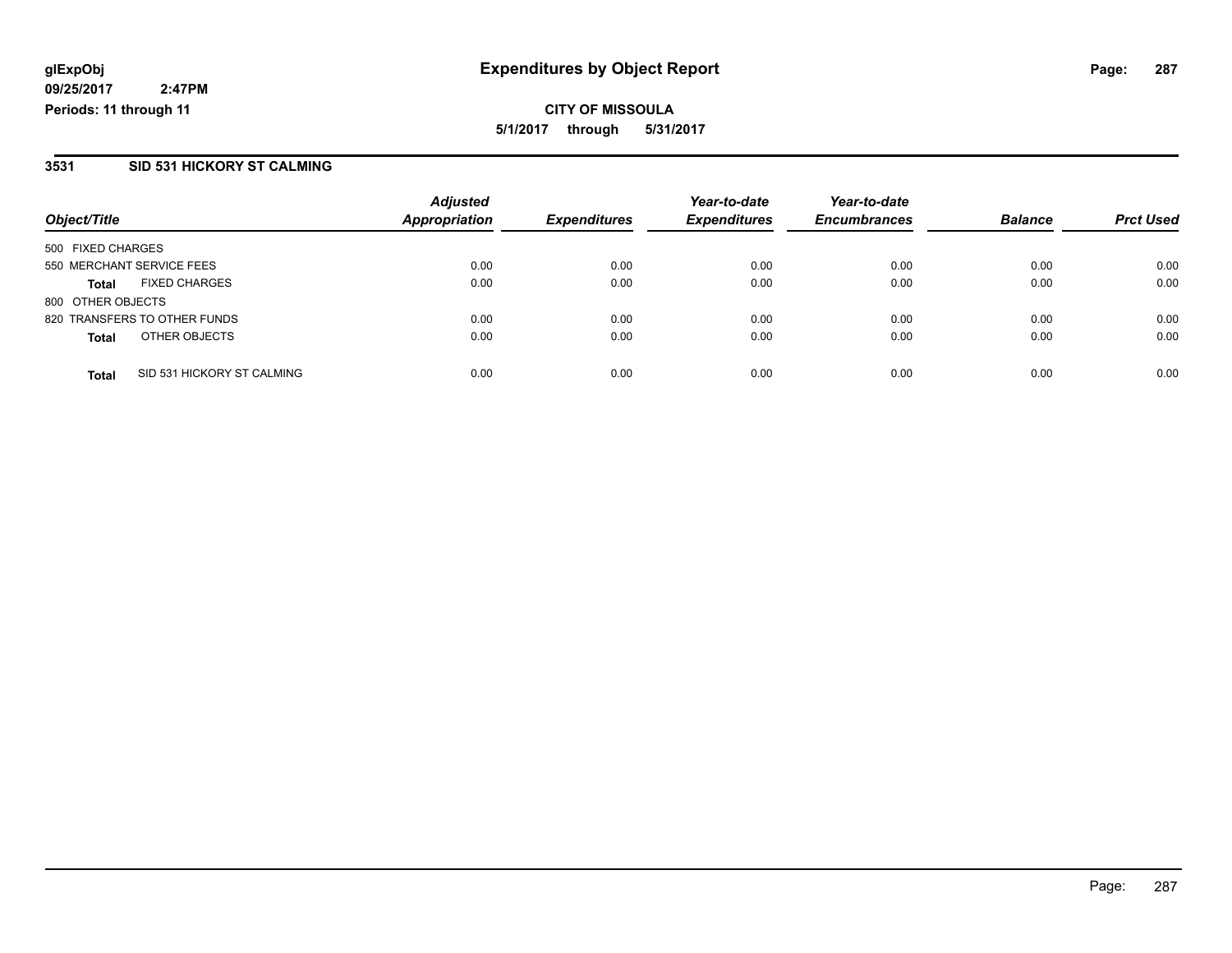**3532 SID 532 DEBT SERVICE FUND**

|                             |                      | <b>Adjusted</b> |                     | Year-to-date        | Year-to-date        |                |                  |
|-----------------------------|----------------------|-----------------|---------------------|---------------------|---------------------|----------------|------------------|
| Object/Title                |                      | Appropriation   | <b>Expenditures</b> | <b>Expenditures</b> | <b>Encumbrances</b> | <b>Balance</b> | <b>Prct Used</b> |
| 500 FIXED CHARGES           |                      |                 |                     |                     |                     |                |                  |
| 550 MERCHANT SERVICE FEES   |                      | 0.00            | 0.00                | 0.00                | 0.00                | 0.00           | 0.00             |
| Total                       | <b>FIXED CHARGES</b> | 0.00            | 0.00                | 0.00                | 0.00                | 0.00           | 0.00             |
| 600 DEBT SERVICE            |                      |                 |                     |                     |                     |                |                  |
| 610 PRINCIPAL               |                      | 30,000.00       | 0.00                | 0.00                | 0.00                | 30,000.00      | 0.00             |
| 620 INTEREST / SERVICE FEES |                      | 10.633.00       | 0.00                | 5,666.25            | 0.00                | 4.966.75       | 53.29            |
| <b>Total</b>                | <b>DEBT SERVICE</b>  | 40,633.00       | 0.00                | 5,666.25            | 0.00                | 34,966.75      | 13.94            |
| <b>Total</b>                | NON-DEPARTMENTAL     | 40.633.00       | 0.00                | 5.666.25            | 0.00                | 34.966.75      | 13.94            |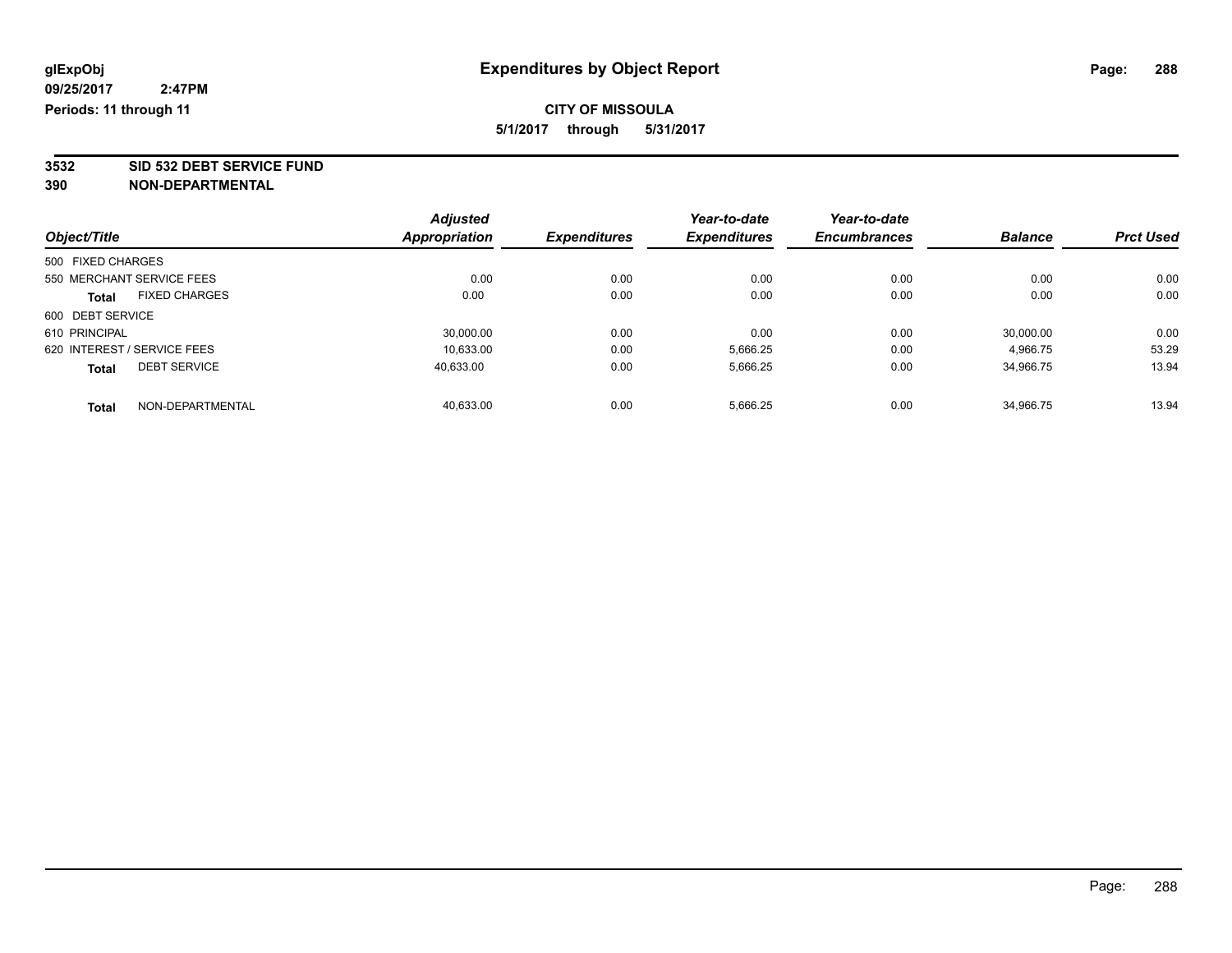### **3532 SID 532 DEBT SERVICE FUND**

|                                           | <b>Adjusted</b> |                     | Year-to-date        | Year-to-date        |                |                  |
|-------------------------------------------|-----------------|---------------------|---------------------|---------------------|----------------|------------------|
| Object/Title                              | Appropriation   | <b>Expenditures</b> | <b>Expenditures</b> | <b>Encumbrances</b> | <b>Balance</b> | <b>Prct Used</b> |
| 500 FIXED CHARGES                         |                 |                     |                     |                     |                |                  |
| 550 MERCHANT SERVICE FEES                 | 0.00            | 0.00                | 0.00                | 0.00                | 0.00           | 0.00             |
| <b>FIXED CHARGES</b><br><b>Total</b>      | 0.00            | 0.00                | 0.00                | 0.00                | 0.00           | 0.00             |
| 600 DEBT SERVICE                          |                 |                     |                     |                     |                |                  |
| 610 PRINCIPAL                             | 30,000.00       | 0.00                | 0.00                | 0.00                | 30.000.00      | 0.00             |
| 620 INTEREST / SERVICE FEES               | 10,633.00       | 0.00                | 5,666.25            | 0.00                | 4.966.75       | 53.29            |
| <b>DEBT SERVICE</b><br><b>Total</b>       | 40,633.00       | 0.00                | 5,666.25            | 0.00                | 34.966.75      | 13.94            |
| SID 532 DEBT SERVICE FUND<br><b>Total</b> | 40.633.00       | 0.00                | 5.666.25            | 0.00                | 34.966.75      | 13.94            |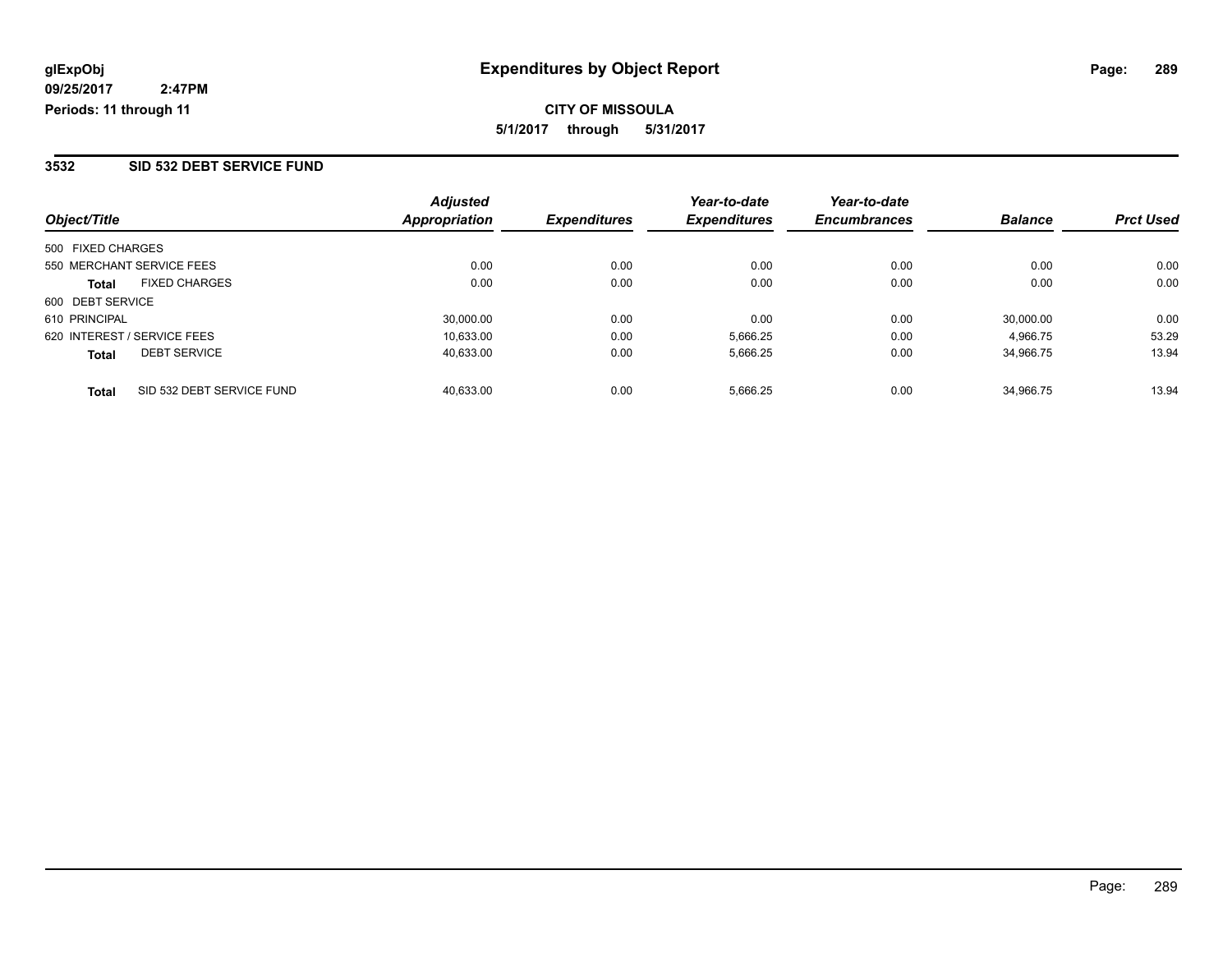# **CITY OF MISSOULA 5/1/2017 through 5/31/2017**

# **3533 GILBERT ST SEWER SID DEBT FUND**

**330 WASTEWATER**

| Object/Title                         | <b>Adjusted</b><br>Appropriation | <b>Expenditures</b> | Year-to-date<br><b>Expenditures</b> | Year-to-date<br><b>Encumbrances</b> | <b>Balance</b> | <b>Prct Used</b> |
|--------------------------------------|----------------------------------|---------------------|-------------------------------------|-------------------------------------|----------------|------------------|
| 500 FIXED CHARGES                    |                                  |                     |                                     |                                     |                |                  |
| 550 MERCHANT SERVICE FEES            | 0.00                             | 0.00                | 0.00                                | 0.00                                | 0.00           | 0.00             |
| <b>FIXED CHARGES</b><br><b>Total</b> | 0.00                             | 0.00                | 0.00                                | 0.00                                | 0.00           | 0.00             |
| <b>WASTEWATER</b><br><b>Total</b>    | 0.00                             | 0.00                | 0.00                                | 0.00                                | 0.00           | 0.00             |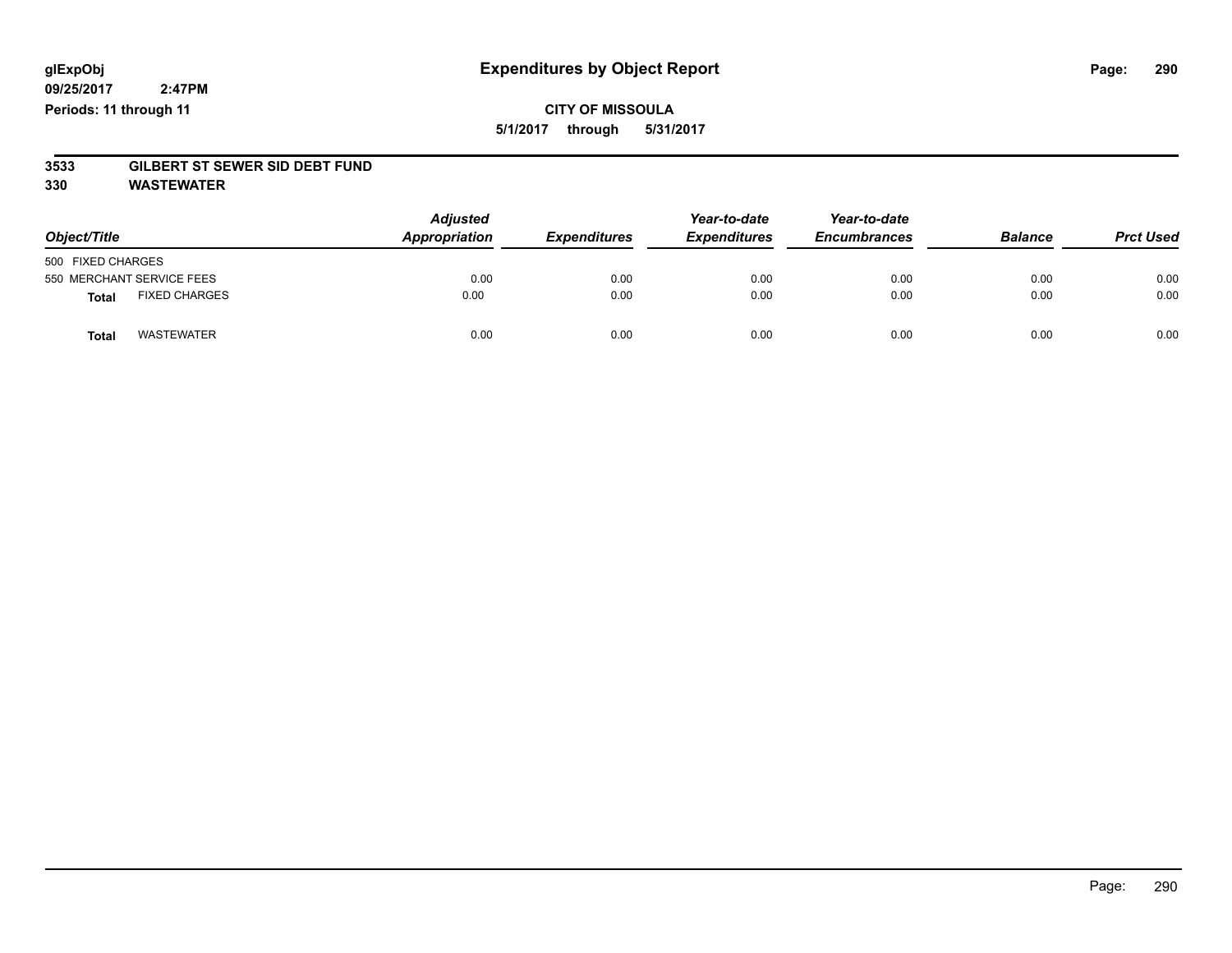# **CITY OF MISSOULA**

**5/1/2017 through 5/31/2017**

# **3533 GILBERT ST SEWER SID DEBT FUND**

|                                      | <b>Adjusted</b><br><b>Appropriation</b> |                     | Year-to-date<br><b>Expenditures</b> | Year-to-date        | <b>Balance</b> |                  |
|--------------------------------------|-----------------------------------------|---------------------|-------------------------------------|---------------------|----------------|------------------|
| Object/Title                         |                                         | <b>Expenditures</b> |                                     | <b>Encumbrances</b> |                | <b>Prct Used</b> |
| 500 FIXED CHARGES                    |                                         |                     |                                     |                     |                |                  |
| 500 FIXED CHARGES                    | 0.00                                    | 0.00                | 0.00                                | 0.00                | 0.00           | 0.00             |
| 550 MERCHANT SERVICE FEES            | 0.00                                    | 0.00                | 0.00                                | 0.00                | 0.00           | 0.00             |
| <b>FIXED CHARGES</b><br><b>Total</b> | 0.00                                    | 0.00                | 0.00                                | 0.00                | 0.00           | 0.00             |
| 600 DEBT SERVICE                     |                                         |                     |                                     |                     |                |                  |
| 610 PRINCIPAL                        | 12,000.00                               | 0.00                | 6,000.00                            | 0.00                | 6,000.00       | 50.00            |
| 620 INTEREST / SERVICE FEES          | 4,875.00                                | 0.00                | 2,493.75                            | 0.00                | 2,381.25       | 51.15            |
| <b>DEBT SERVICE</b><br><b>Total</b>  | 16,875.00                               | 0.00                | 8,493.75                            | 0.00                | 8,381.25       | 50.33            |
| 800 OTHER OBJECTS                    |                                         |                     |                                     |                     |                |                  |
| 820 TRANSFERS TO OTHER FUNDS         | 0.00                                    | 0.00                | 0.00                                | 0.00                | 0.00           | 0.00             |
| OTHER OBJECTS<br><b>Total</b>        | 0.00                                    | 0.00                | 0.00                                | 0.00                | 0.00           | 0.00             |
| NON-DEPARTMENTAL<br><b>Total</b>     | 16,875.00                               | 0.00                | 8,493.75                            | 0.00                | 8,381.25       | 50.33            |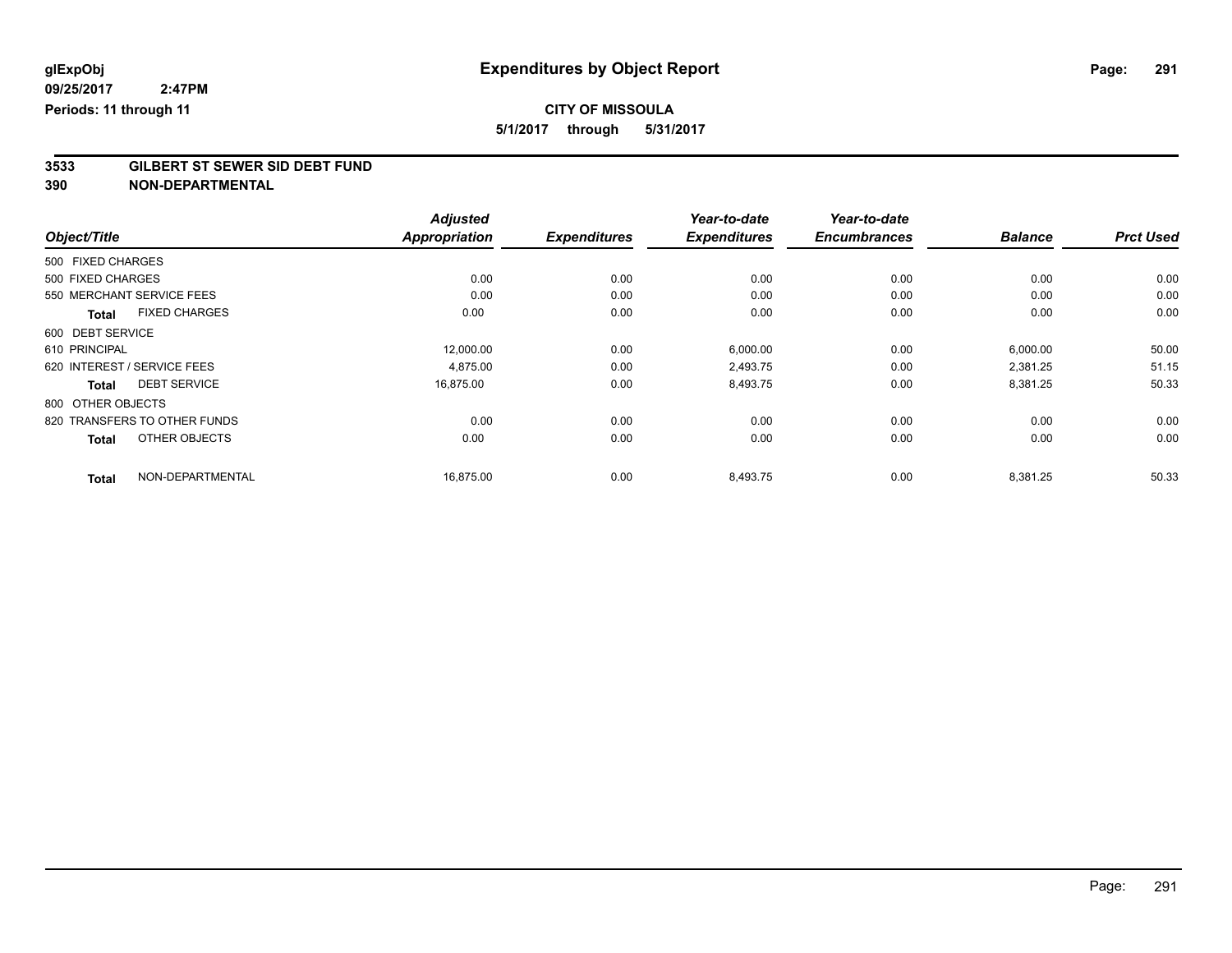# **CITY OF MISSOULA 5/1/2017 through 5/31/2017**

#### **3533 GILBERT ST SEWER SID DEBT FUND**

| Object/Title      |                                | <b>Adjusted</b><br><b>Appropriation</b> | <b>Expenditures</b> | Year-to-date<br><b>Expenditures</b> | Year-to-date<br><b>Encumbrances</b> | <b>Balance</b> | <b>Prct Used</b> |
|-------------------|--------------------------------|-----------------------------------------|---------------------|-------------------------------------|-------------------------------------|----------------|------------------|
| 500 FIXED CHARGES |                                |                                         |                     |                                     |                                     |                |                  |
| 500 FIXED CHARGES |                                | 0.00                                    | 0.00                | 0.00                                | 0.00                                | 0.00           | 0.00             |
|                   |                                |                                         |                     |                                     |                                     |                |                  |
|                   | 550 MERCHANT SERVICE FEES      | 0.00                                    | 0.00                | 0.00                                | 0.00                                | 0.00           | 0.00             |
| <b>Total</b>      | <b>FIXED CHARGES</b>           | 0.00                                    | 0.00                | 0.00                                | 0.00                                | 0.00           | 0.00             |
| 600 DEBT SERVICE  |                                |                                         |                     |                                     |                                     |                |                  |
| 610 PRINCIPAL     |                                | 12,000.00                               | 0.00                | 6,000.00                            | 0.00                                | 6,000.00       | 50.00            |
|                   | 620 INTEREST / SERVICE FEES    | 4,875.00                                | 0.00                | 2,493.75                            | 0.00                                | 2,381.25       | 51.15            |
| Total             | <b>DEBT SERVICE</b>            | 16,875.00                               | 0.00                | 8,493.75                            | 0.00                                | 8,381.25       | 50.33            |
| 800 OTHER OBJECTS |                                |                                         |                     |                                     |                                     |                |                  |
|                   | 820 TRANSFERS TO OTHER FUNDS   | 0.00                                    | 0.00                | 0.00                                | 0.00                                | 0.00           | 0.00             |
| <b>Total</b>      | <b>OTHER OBJECTS</b>           | 0.00                                    | 0.00                | 0.00                                | 0.00                                | 0.00           | 0.00             |
| <b>Total</b>      | GILBERT ST SEWER SID DEBT FUND | 16,875.00                               | 0.00                | 8,493.75                            | 0.00                                | 8,381.25       | 50.33            |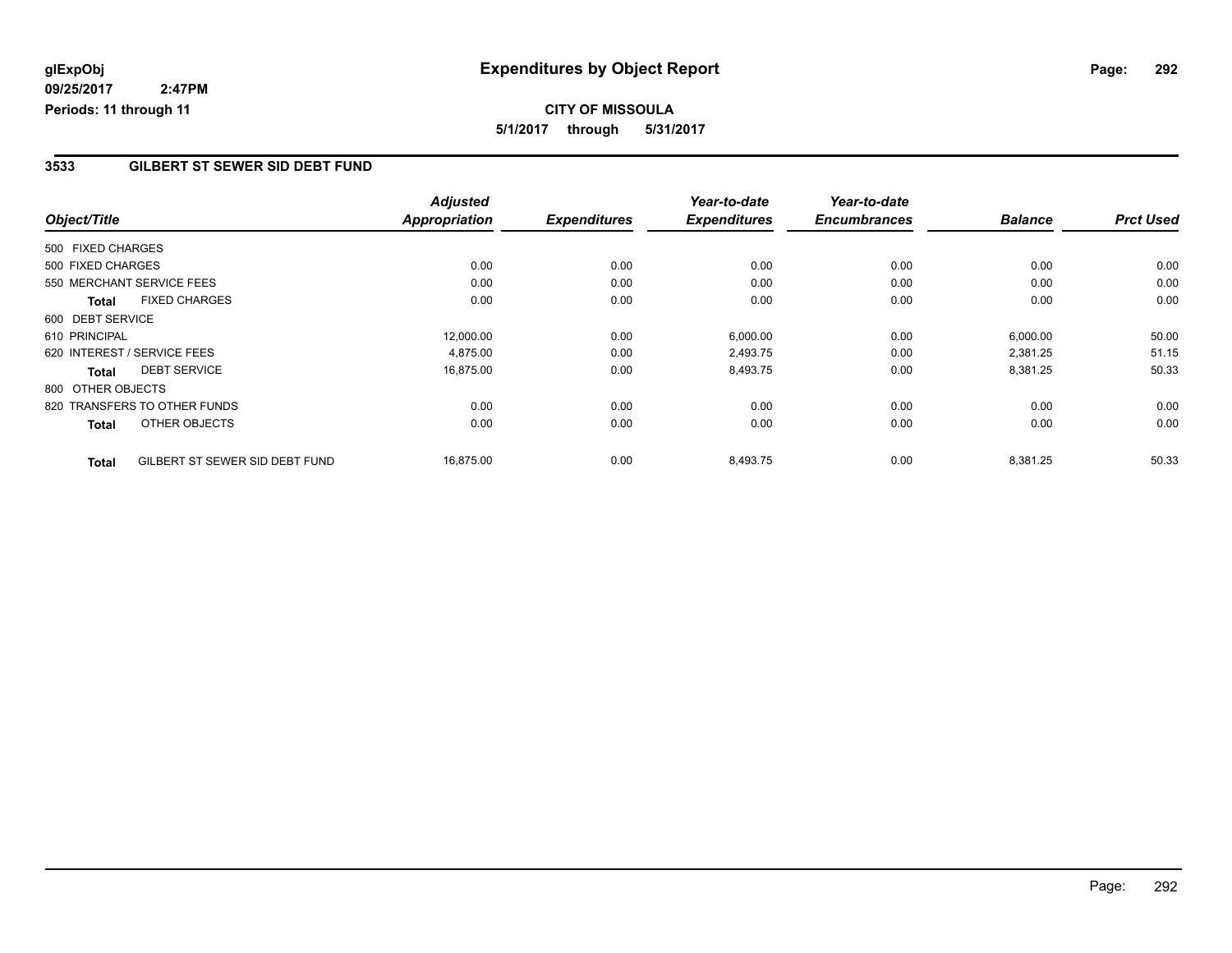**3534 LINCOLNWOOD SEWER PHASE I**

|                                      | <b>Adjusted</b>      |                     | Year-to-date        | Year-to-date        |                |                  |
|--------------------------------------|----------------------|---------------------|---------------------|---------------------|----------------|------------------|
| Object/Title                         | <b>Appropriation</b> | <b>Expenditures</b> | <b>Expenditures</b> | <b>Encumbrances</b> | <b>Balance</b> | <b>Prct Used</b> |
| 500 FIXED CHARGES                    |                      |                     |                     |                     |                |                  |
| 550 MERCHANT SERVICE FEES            | 0.00                 | 0.00                | 0.00                | 0.00                | 0.00           | 0.00             |
| <b>FIXED CHARGES</b><br><b>Total</b> | 0.00                 | 0.00                | 0.00                | 0.00                | 0.00           | 0.00             |
| 600 DEBT SERVICE                     |                      |                     |                     |                     |                |                  |
| 610 PRINCIPAL                        | 12.000.00            | 0.00                | 6,000.00            | 0.00                | 6,000.00       | 50.00            |
| 620 INTEREST / SERVICE FEES          | 5.513.00             | 0.00                | 2,812.50            | 0.00                | 2,700.50       | 51.02            |
| <b>DEBT SERVICE</b><br><b>Total</b>  | 17.513.00            | 0.00                | 8,812.50            | 0.00                | 8,700.50       | 50.32            |
| NON-DEPARTMENTAL<br><b>Total</b>     | 17.513.00            | 0.00                | 8.812.50            | 0.00                | 8.700.50       | 50.32            |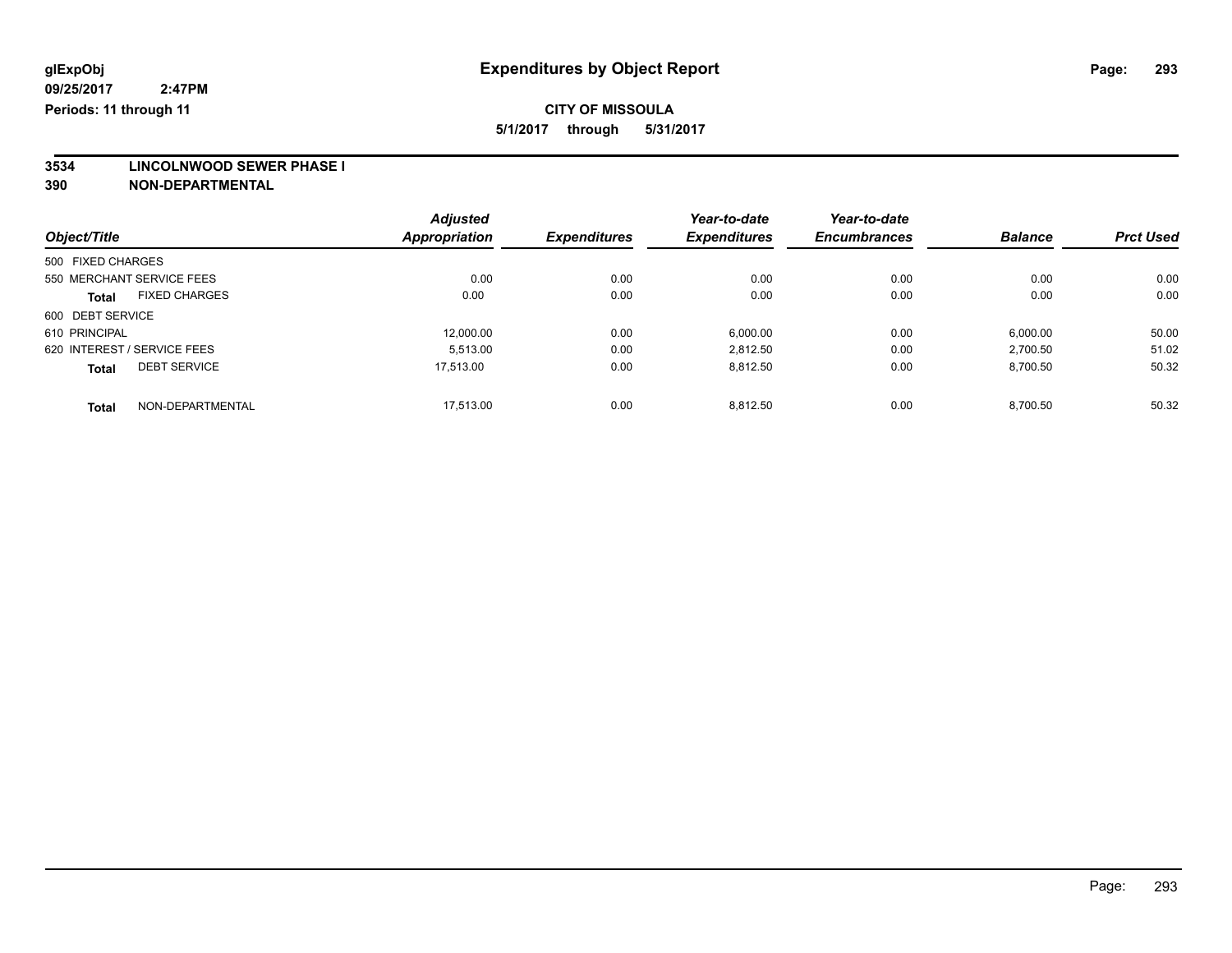**CITY OF MISSOULA 5/1/2017 through 5/31/2017**

#### **3534 LINCOLNWOOD SEWER PHASE I**

| Object/Title                              | <b>Adjusted</b><br>Appropriation | <b>Expenditures</b> | Year-to-date<br><b>Expenditures</b> | Year-to-date<br><b>Encumbrances</b> | <b>Balance</b> | <b>Prct Used</b> |
|-------------------------------------------|----------------------------------|---------------------|-------------------------------------|-------------------------------------|----------------|------------------|
|                                           |                                  |                     |                                     |                                     |                |                  |
| 500 FIXED CHARGES                         |                                  |                     |                                     |                                     |                |                  |
| 550 MERCHANT SERVICE FEES                 | 0.00                             | 0.00                | 0.00                                | 0.00                                | 0.00           | 0.00             |
| <b>FIXED CHARGES</b><br><b>Total</b>      | 0.00                             | 0.00                | 0.00                                | 0.00                                | 0.00           | 0.00             |
| 600 DEBT SERVICE                          |                                  |                     |                                     |                                     |                |                  |
| 610 PRINCIPAL                             | 12,000.00                        | 0.00                | 6,000.00                            | 0.00                                | 6,000.00       | 50.00            |
| 620 INTEREST / SERVICE FEES               | 5.513.00                         | 0.00                | 2.812.50                            | 0.00                                | 2.700.50       | 51.02            |
| <b>DEBT SERVICE</b><br><b>Total</b>       | 17,513.00                        | 0.00                | 8,812.50                            | 0.00                                | 8,700.50       | 50.32            |
| LINCOLNWOOD SEWER PHASE I<br><b>Total</b> | 17.513.00                        | 0.00                | 8.812.50                            | 0.00                                | 8.700.50       | 50.32            |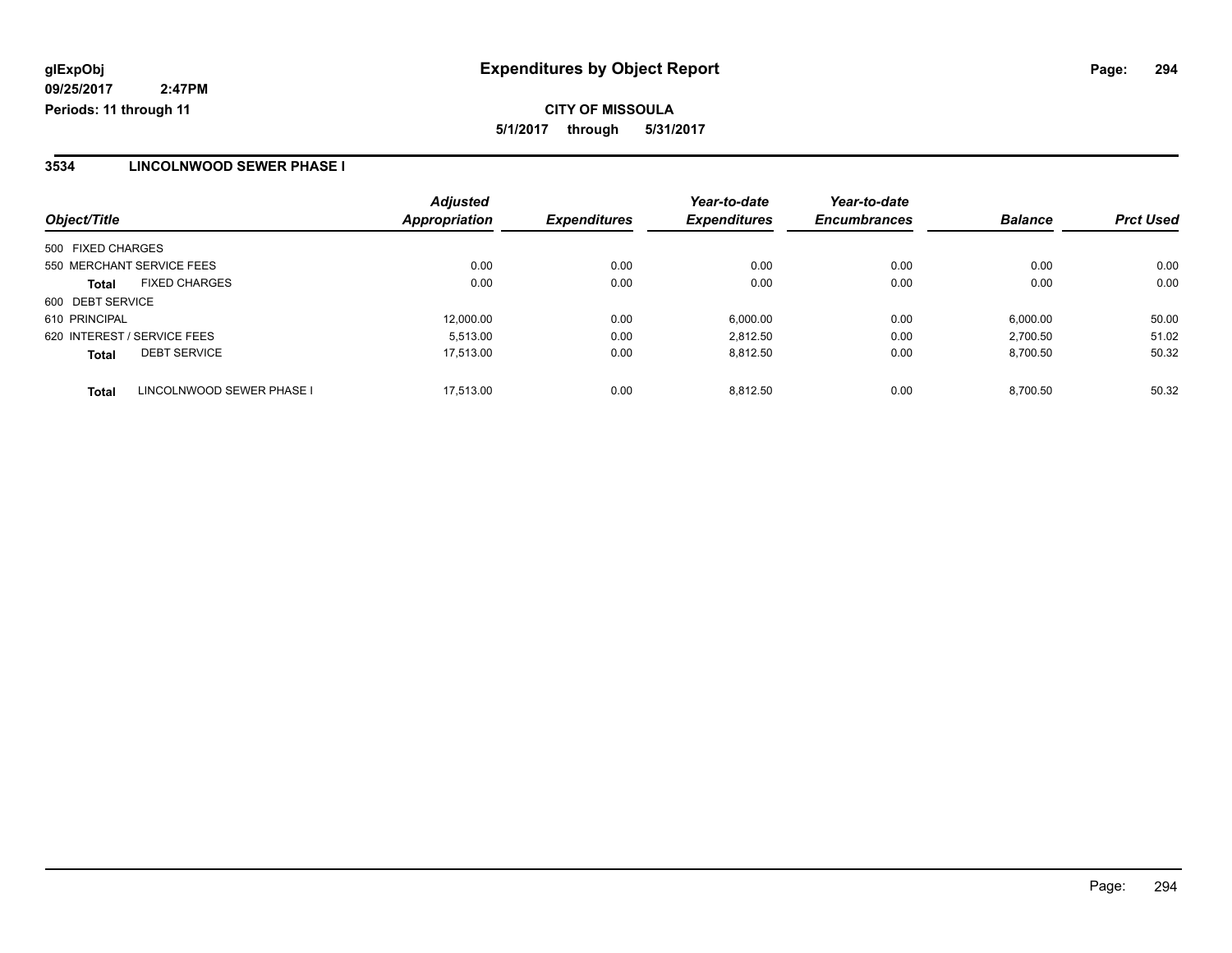# **3535 SLANT STREET TRAFFIC CALMING**

| Object/Title                         | <b>Adjusted</b><br><b>Appropriation</b> | <b>Expenditures</b> | Year-to-date<br><b>Expenditures</b> | Year-to-date<br><b>Encumbrances</b> | <b>Balance</b> | <b>Prct Used</b> |
|--------------------------------------|-----------------------------------------|---------------------|-------------------------------------|-------------------------------------|----------------|------------------|
| 500 FIXED CHARGES                    |                                         |                     |                                     |                                     |                |                  |
| 550 MERCHANT SERVICE FEES            | 0.00                                    | 0.00                | 0.00                                | 0.00                                | 0.00           | 0.00             |
| <b>FIXED CHARGES</b><br><b>Total</b> | 0.00                                    | 0.00                | 0.00                                | 0.00                                | 0.00           | 0.00             |
| 800 OTHER OBJECTS                    |                                         |                     |                                     |                                     |                |                  |
| 820 TRANSFERS TO OTHER FUNDS         | 0.00                                    | 0.00                | 0.00                                | 0.00                                | 0.00           | 0.00             |
| OTHER OBJECTS<br><b>Total</b>        | 0.00                                    | 0.00                | 0.00                                | 0.00                                | 0.00           | 0.00             |
| NON-DEPARTMENTAL<br>Total            | 0.00                                    | 0.00                | 0.00                                | 0.00                                | 0.00           | 0.00             |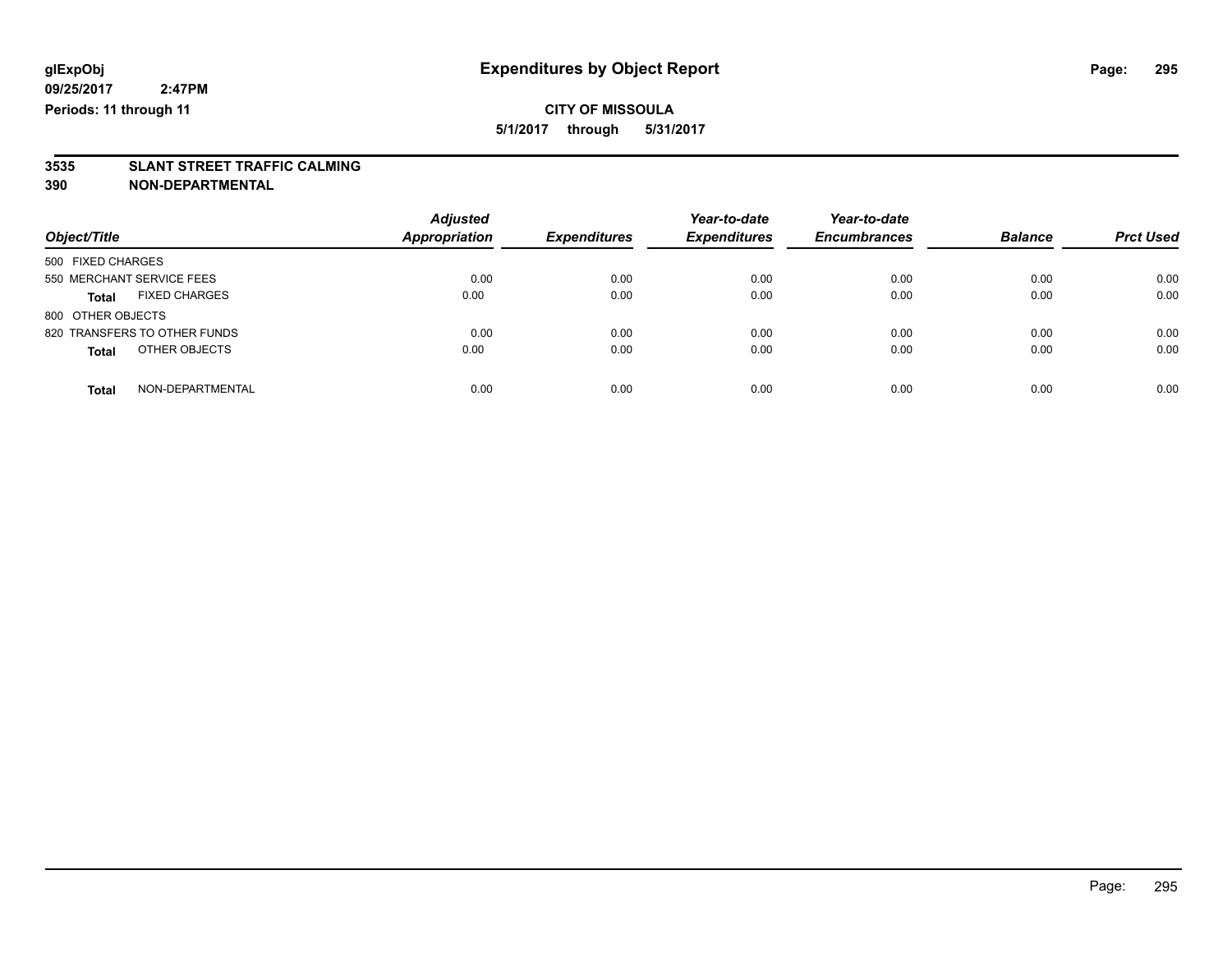**CITY OF MISSOULA 5/1/2017 through 5/31/2017**

### **3535 SLANT STREET TRAFFIC CALMING**

|                              |                                     | <b>Adjusted</b>      |                     | Year-to-date        | Year-to-date        |                |                  |
|------------------------------|-------------------------------------|----------------------|---------------------|---------------------|---------------------|----------------|------------------|
| Object/Title                 |                                     | <b>Appropriation</b> | <b>Expenditures</b> | <b>Expenditures</b> | <b>Encumbrances</b> | <b>Balance</b> | <b>Prct Used</b> |
| 500 FIXED CHARGES            |                                     |                      |                     |                     |                     |                |                  |
| 550 MERCHANT SERVICE FEES    |                                     | 0.00                 | 0.00                | 0.00                | 0.00                | 0.00           | 0.00             |
| <b>Total</b>                 | <b>FIXED CHARGES</b>                | 0.00                 | 0.00                | 0.00                | 0.00                | 0.00           | 0.00             |
| 800 OTHER OBJECTS            |                                     |                      |                     |                     |                     |                |                  |
| 820 TRANSFERS TO OTHER FUNDS |                                     | 0.00                 | 0.00                | 0.00                | 0.00                | 0.00           | 0.00             |
| <b>Total</b>                 | OTHER OBJECTS                       | 0.00                 | 0.00                | 0.00                | 0.00                | 0.00           | 0.00             |
| <b>Total</b>                 | <b>SLANT STREET TRAFFIC CALMING</b> | 0.00                 | 0.00                | 0.00                | 0.00                | 0.00           | 0.00             |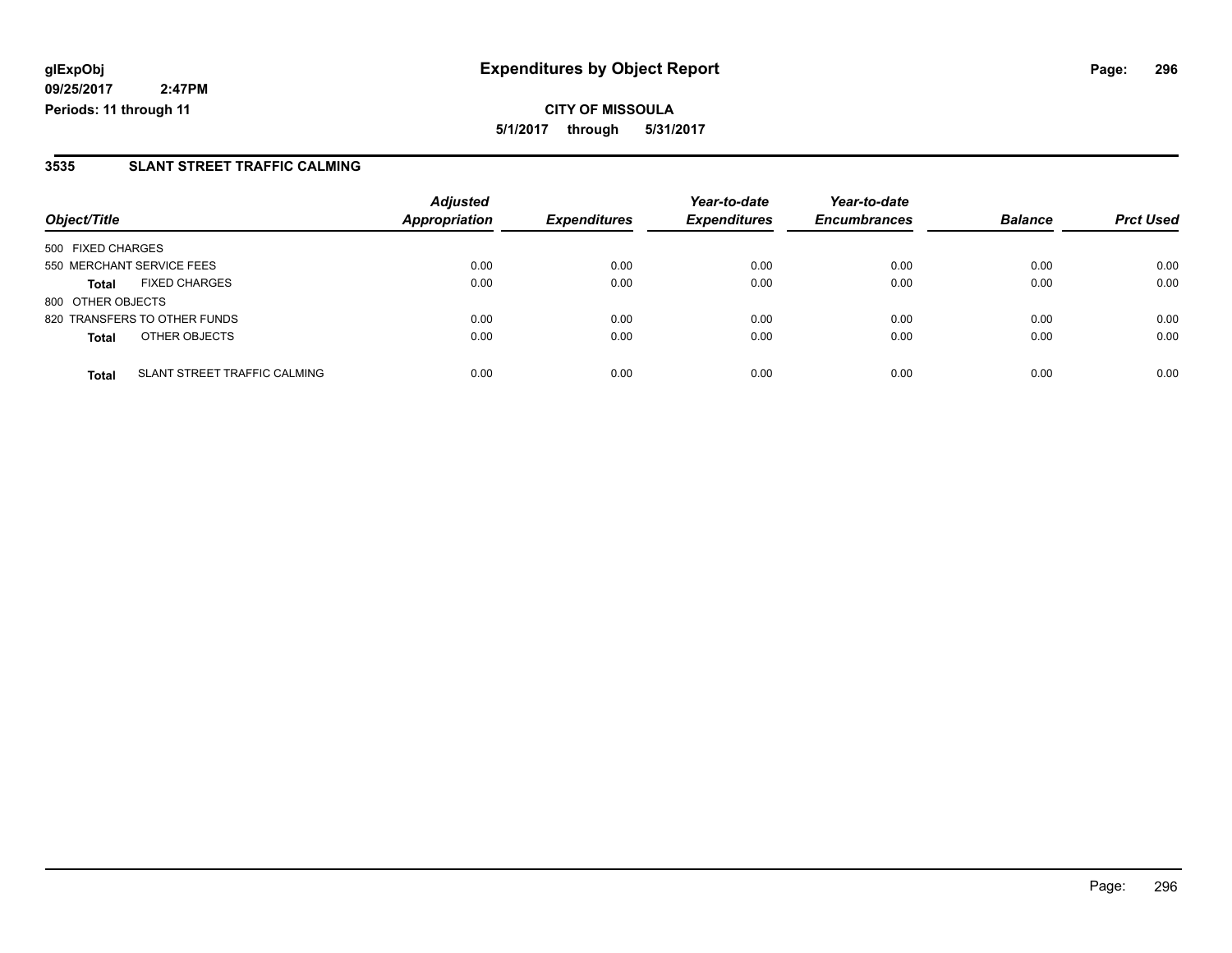**3536 LINCOLNWOOD SEWER PHASE II**

|                                      | <b>Adjusted</b>      | <b>Expenditures</b> | Year-to-date<br><b>Expenditures</b> | Year-to-date        | <b>Balance</b> |                  |
|--------------------------------------|----------------------|---------------------|-------------------------------------|---------------------|----------------|------------------|
| Object/Title                         | <b>Appropriation</b> |                     |                                     | <b>Encumbrances</b> |                | <b>Prct Used</b> |
| 500 FIXED CHARGES                    |                      |                     |                                     |                     |                |                  |
| 550 MERCHANT SERVICE FEES            | 0.00                 | 0.00                | 0.00                                | 0.00                | 0.00           | 0.00             |
| <b>FIXED CHARGES</b><br><b>Total</b> | 0.00                 | 0.00                | 0.00                                | 0.00                | 0.00           | 0.00             |
| 600 DEBT SERVICE                     |                      |                     |                                     |                     |                |                  |
| 610 PRINCIPAL                        | 22,000.00            | 0.00                | 11.000.00                           | 0.00                | 11.000.00      | 50.00            |
| 620 INTEREST / SERVICE FEES          | 9.544.00             | 0.00                | 4.875.00                            | 0.00                | 4.669.00       | 51.08            |
| <b>DEBT SERVICE</b><br><b>Total</b>  | 31.544.00            | 0.00                | 15.875.00                           | 0.00                | 15.669.00      | 50.33            |
| NON-DEPARTMENTAL<br><b>Total</b>     | 31.544.00            | 0.00                | 15.875.00                           | 0.00                | 15.669.00      | 50.33            |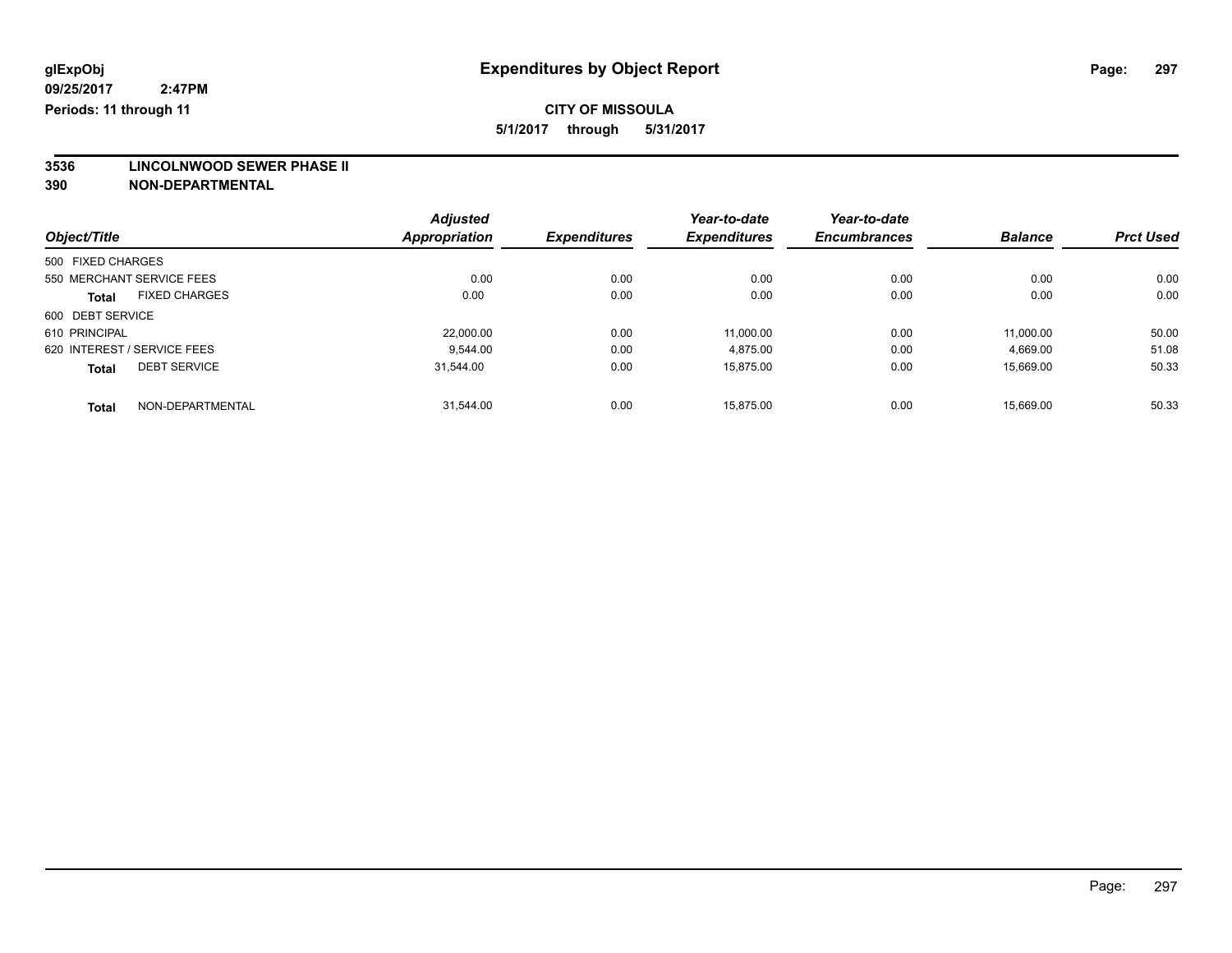**CITY OF MISSOULA 5/1/2017 through 5/31/2017**

### **3536 LINCOLNWOOD SEWER PHASE II**

| Object/Title                               | <b>Adjusted</b><br>Appropriation | <b>Expenditures</b> | Year-to-date<br><b>Expenditures</b> | Year-to-date<br><b>Encumbrances</b> | <b>Balance</b> | <b>Prct Used</b> |
|--------------------------------------------|----------------------------------|---------------------|-------------------------------------|-------------------------------------|----------------|------------------|
|                                            |                                  |                     |                                     |                                     |                |                  |
| 500 FIXED CHARGES                          |                                  |                     |                                     |                                     |                |                  |
| 550 MERCHANT SERVICE FEES                  | 0.00                             | 0.00                | 0.00                                | 0.00                                | 0.00           | 0.00             |
| <b>FIXED CHARGES</b><br><b>Total</b>       | 0.00                             | 0.00                | 0.00                                | 0.00                                | 0.00           | 0.00             |
| 600 DEBT SERVICE                           |                                  |                     |                                     |                                     |                |                  |
| 610 PRINCIPAL                              | 22,000.00                        | 0.00                | 11.000.00                           | 0.00                                | 11.000.00      | 50.00            |
| 620 INTEREST / SERVICE FEES                | 9.544.00                         | 0.00                | 4.875.00                            | 0.00                                | 4.669.00       | 51.08            |
| <b>DEBT SERVICE</b><br><b>Total</b>        | 31,544.00                        | 0.00                | 15,875.00                           | 0.00                                | 15,669.00      | 50.33            |
| LINCOLNWOOD SEWER PHASE II<br><b>Total</b> | 31.544.00                        | 0.00                | 15.875.00                           | 0.00                                | 15.669.00      | 50.33            |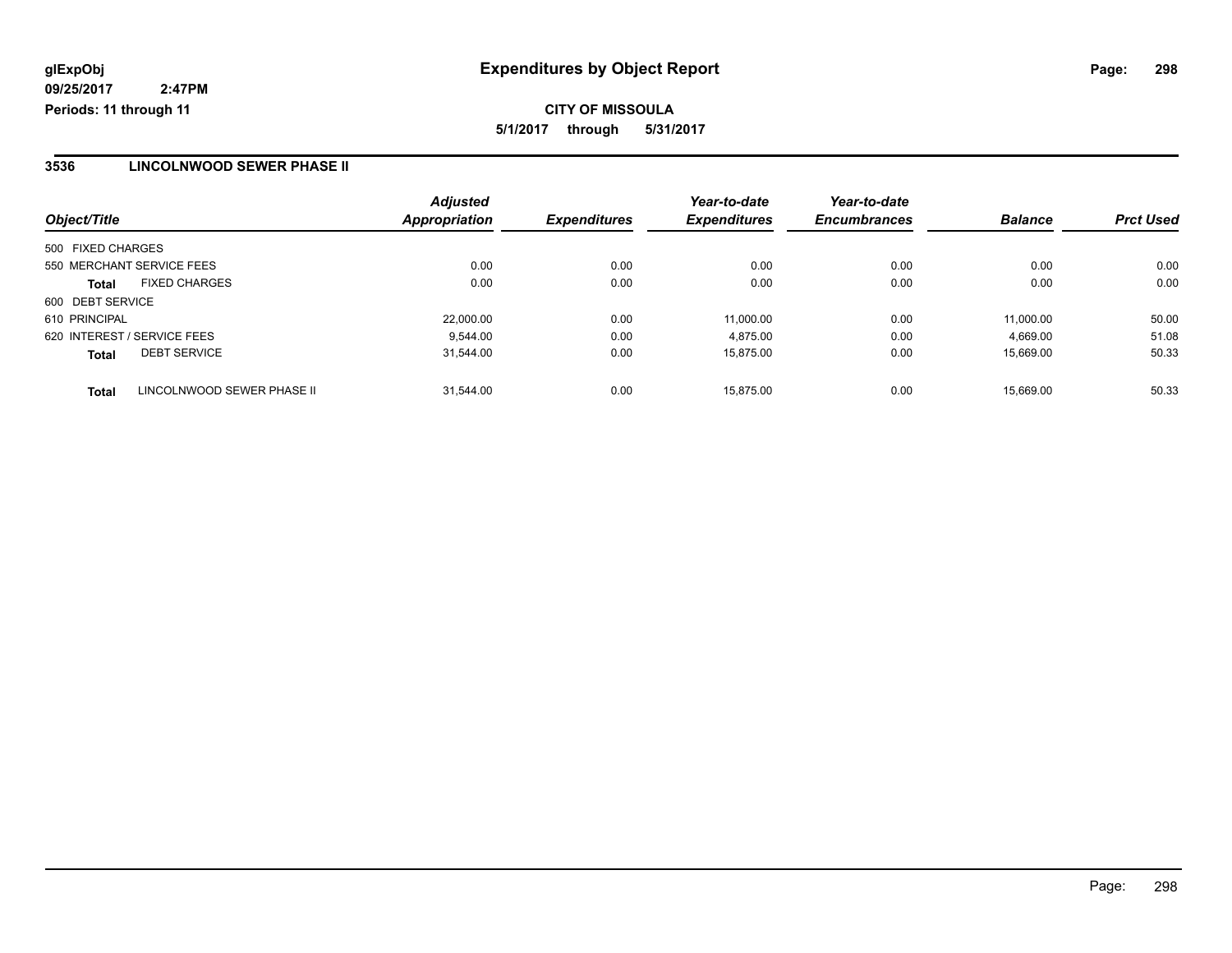# **3539 SOUTH 4TH STREET W TRAFFIC**

| Object/Title                         | <b>Adjusted</b><br><b>Appropriation</b> | <b>Expenditures</b> | Year-to-date<br><b>Expenditures</b> | Year-to-date<br><b>Encumbrances</b> | <b>Balance</b> | <b>Prct Used</b> |
|--------------------------------------|-----------------------------------------|---------------------|-------------------------------------|-------------------------------------|----------------|------------------|
| 500 FIXED CHARGES                    |                                         |                     |                                     |                                     |                |                  |
| 550 MERCHANT SERVICE FEES            | 0.00                                    | 0.00                | 0.00                                | 0.00                                | 0.00           | 0.00             |
| <b>FIXED CHARGES</b><br><b>Total</b> | 0.00                                    | 0.00                | 0.00                                | 0.00                                | 0.00           | 0.00             |
| 800 OTHER OBJECTS                    |                                         |                     |                                     |                                     |                |                  |
| 820 TRANSFERS TO OTHER FUNDS         | 0.00                                    | 0.00                | 0.00                                | 0.00                                | 0.00           | 0.00             |
| OTHER OBJECTS<br><b>Total</b>        | 0.00                                    | 0.00                | 0.00                                | 0.00                                | 0.00           | 0.00             |
|                                      |                                         |                     |                                     |                                     |                |                  |
| NON-DEPARTMENTAL<br>Total            | 0.00                                    | 0.00                | 0.00                                | 0.00                                | 0.00           | 0.00             |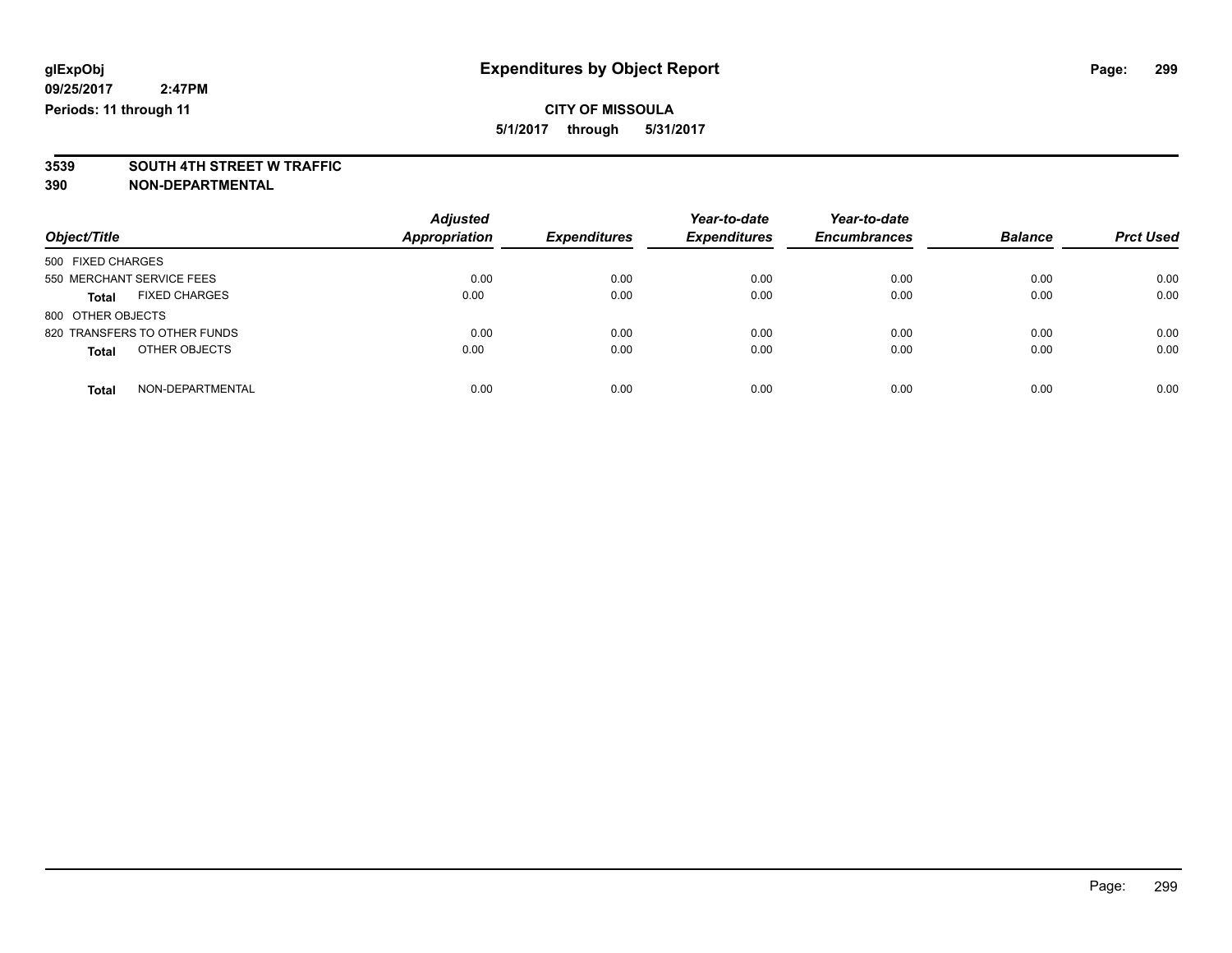**CITY OF MISSOULA 5/1/2017 through 5/31/2017**

#### **3539 SOUTH 4TH STREET W TRAFFIC**

|                           |                              | <b>Adjusted</b>      |                     | Year-to-date        | Year-to-date        | <b>Balance</b> | <b>Prct Used</b> |
|---------------------------|------------------------------|----------------------|---------------------|---------------------|---------------------|----------------|------------------|
| Object/Title              |                              | <b>Appropriation</b> | <b>Expenditures</b> | <b>Expenditures</b> | <b>Encumbrances</b> |                |                  |
| 500 FIXED CHARGES         |                              |                      |                     |                     |                     |                |                  |
| 550 MERCHANT SERVICE FEES |                              | 0.00                 | 0.00                | 0.00                | 0.00                | 0.00           | 0.00             |
| <b>Total</b>              | <b>FIXED CHARGES</b>         | 0.00                 | 0.00                | 0.00                | 0.00                | 0.00           | 0.00             |
| 800 OTHER OBJECTS         |                              |                      |                     |                     |                     |                |                  |
|                           | 820 TRANSFERS TO OTHER FUNDS | 0.00                 | 0.00                | 0.00                | 0.00                | 0.00           | 0.00             |
| <b>Total</b>              | OTHER OBJECTS                | 0.00                 | 0.00                | 0.00                | 0.00                | 0.00           | 0.00             |
| <b>Total</b>              | SOUTH 4TH STREET W TRAFFIC   | 0.00                 | 0.00                | 0.00                | 0.00                | 0.00           | 0.00             |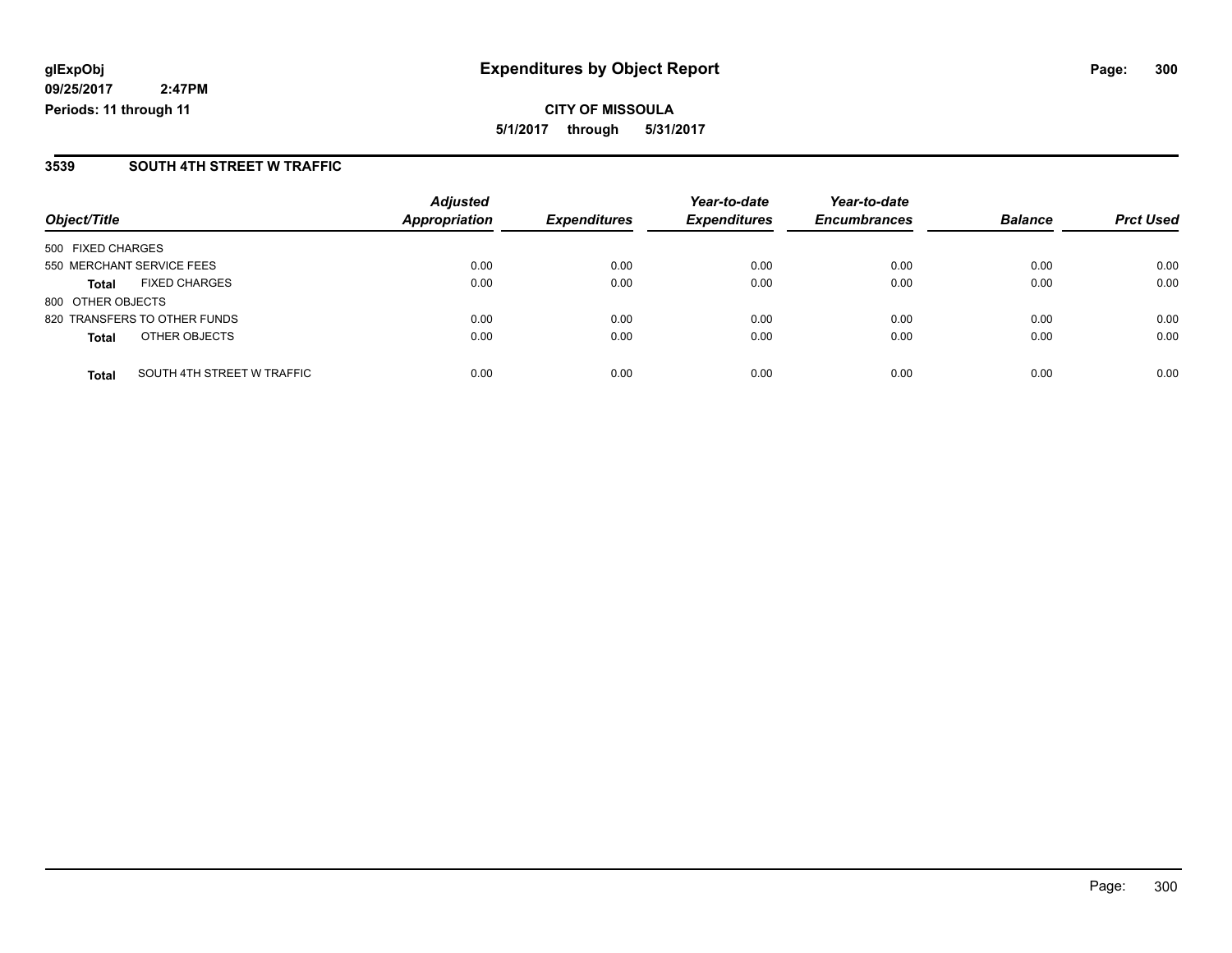**3540 SID 540 DEBT SERVICE FUND**

|                                           | <b>Adjusted</b><br><b>Appropriation</b> |                     | Year-to-date<br><b>Expenditures</b> | Year-to-date        | <b>Balance</b> | <b>Prct Used</b> |
|-------------------------------------------|-----------------------------------------|---------------------|-------------------------------------|---------------------|----------------|------------------|
| Object/Title                              |                                         | <b>Expenditures</b> |                                     | <b>Encumbrances</b> |                |                  |
| 300 PURCHASED SERVICES                    |                                         |                     |                                     |                     |                |                  |
| 350 PROFESSIONAL SERVICES                 | 0.00                                    | 0.00                | 350.00                              | 0.00                | $-350.00$      | 0.00             |
| <b>PURCHASED SERVICES</b><br><b>Total</b> | 0.00                                    | 0.00                | 350.00                              | 0.00                | $-350.00$      | 0.00             |
| 500 FIXED CHARGES                         |                                         |                     |                                     |                     |                |                  |
| 550 MERCHANT SERVICE FEES                 | 350.00                                  | 0.00                | 0.00                                | 0.00                | 350.00         | 0.00             |
| <b>FIXED CHARGES</b><br><b>Total</b>      | 350.00                                  | 0.00                | 0.00                                | 0.00                | 350.00         | 0.00             |
| 600 DEBT SERVICE                          |                                         |                     |                                     |                     |                |                  |
| 610 PRINCIPAL                             | 75,000.00                               | 0.00                | 0.00                                | 0.00                | 75.000.00      | 0.00             |
| 620 INTEREST / SERVICE FEES               | 45.903.00                               | 0.00                | 22,951.25                           | 0.00                | 22,951.75      | 50.00            |
| <b>DEBT SERVICE</b><br><b>Total</b>       | 120.903.00                              | 0.00                | 22,951.25                           | 0.00                | 97,951.75      | 18.98            |
| NON-DEPARTMENTAL<br><b>Total</b>          | 121,253.00                              | 0.00                | 23,301.25                           | 0.00                | 97,951.75      | 19.22            |
|                                           |                                         |                     |                                     |                     |                |                  |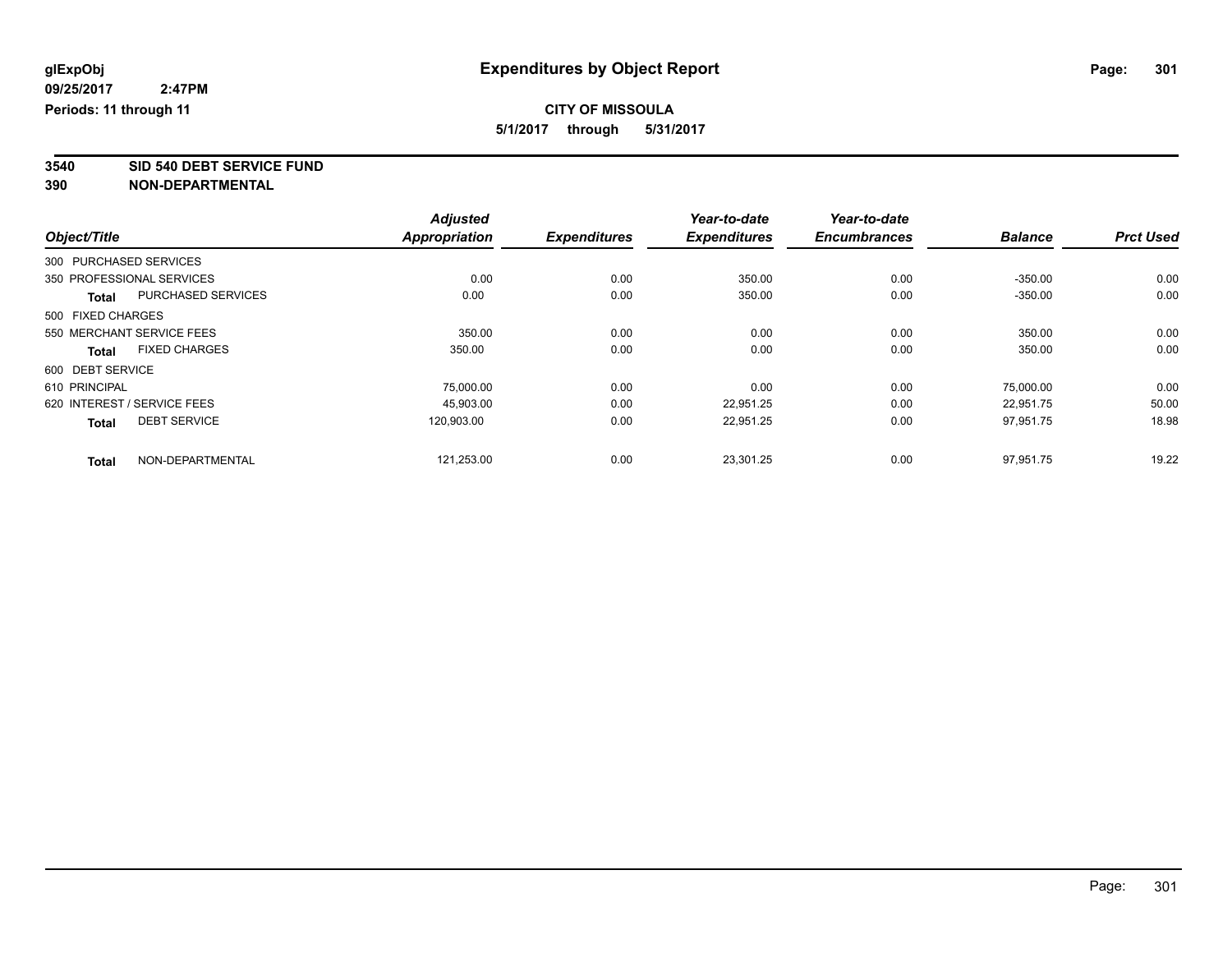#### **3540 SID 540 DEBT SERVICE FUND**

|                                     |                           | <b>Adjusted</b>      |                     | Year-to-date        | Year-to-date        |                |                  |
|-------------------------------------|---------------------------|----------------------|---------------------|---------------------|---------------------|----------------|------------------|
| Object/Title                        |                           | <b>Appropriation</b> | <b>Expenditures</b> | <b>Expenditures</b> | <b>Encumbrances</b> | <b>Balance</b> | <b>Prct Used</b> |
| 300 PURCHASED SERVICES              |                           |                      |                     |                     |                     |                |                  |
| 350 PROFESSIONAL SERVICES           |                           | 0.00                 | 0.00                | 350.00              | 0.00                | $-350.00$      | 0.00             |
| Total                               | <b>PURCHASED SERVICES</b> | 0.00                 | 0.00                | 350.00              | 0.00                | $-350.00$      | 0.00             |
| 500 FIXED CHARGES                   |                           |                      |                     |                     |                     |                |                  |
| 550 MERCHANT SERVICE FEES           |                           | 350.00               | 0.00                | 0.00                | 0.00                | 350.00         | 0.00             |
| <b>FIXED CHARGES</b><br>Total       |                           | 350.00               | 0.00                | 0.00                | 0.00                | 350.00         | 0.00             |
| 600 DEBT SERVICE                    |                           |                      |                     |                     |                     |                |                  |
| 610 PRINCIPAL                       |                           | 75,000.00            | 0.00                | 0.00                | 0.00                | 75,000.00      | 0.00             |
| 620 INTEREST / SERVICE FEES         |                           | 45,903.00            | 0.00                | 22,951.25           | 0.00                | 22.951.75      | 50.00            |
| <b>DEBT SERVICE</b><br><b>Total</b> |                           | 120,903.00           | 0.00                | 22,951.25           | 0.00                | 97,951.75      | 18.98            |
| <b>Total</b>                        | SID 540 DEBT SERVICE FUND | 121,253.00           | 0.00                | 23,301.25           | 0.00                | 97.951.75      | 19.22            |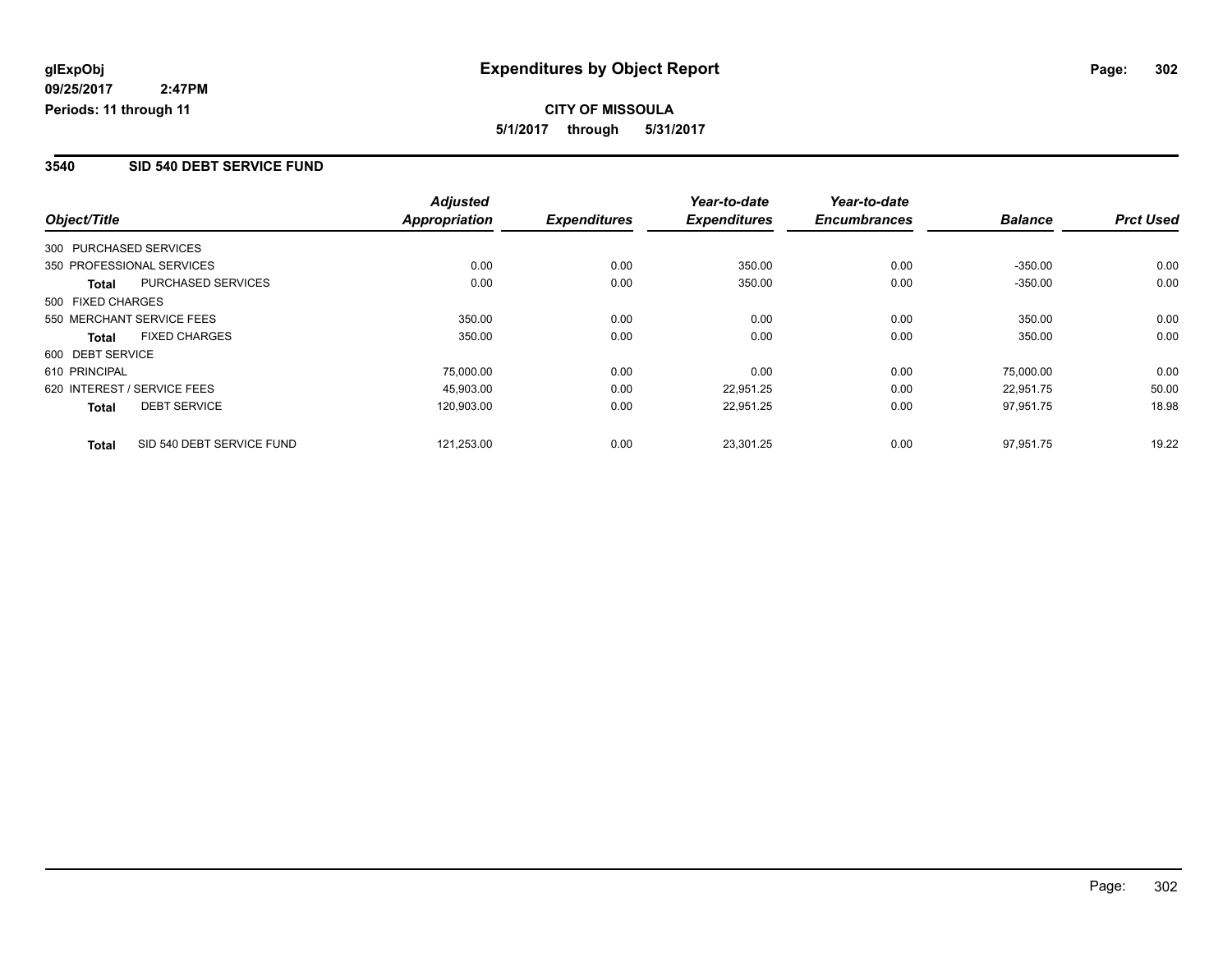# **3541 SID 541 DEBT SERVICE**

|                                      | <b>Adjusted</b>      | <b>Expenditures</b> | Year-to-date<br><b>Expenditures</b> | Year-to-date        | <b>Balance</b> | <b>Prct Used</b> |
|--------------------------------------|----------------------|---------------------|-------------------------------------|---------------------|----------------|------------------|
| Object/Title                         | <b>Appropriation</b> |                     |                                     | <b>Encumbrances</b> |                |                  |
| 500 FIXED CHARGES                    |                      |                     |                                     |                     |                |                  |
| 550 MERCHANT SERVICE FEES            | 300.00               | 0.00                | 0.00                                | 0.00                | 300.00         | 0.00             |
| <b>FIXED CHARGES</b><br><b>Total</b> | 300.00               | 0.00                | 0.00                                | 0.00                | 300.00         | 0.00             |
| 600 DEBT SERVICE                     |                      |                     |                                     |                     |                |                  |
| 610 PRINCIPAL                        | 30,000.00            | 0.00                | 0.00                                | 0.00                | 30.000.00      | 0.00             |
| 620 INTEREST / SERVICE FEES          | 27,798.00            | 0.00                | 14.198.75                           | 0.00                | 13.599.25      | 51.08            |
| <b>DEBT SERVICE</b><br><b>Total</b>  | 57.798.00            | 0.00                | 14.198.75                           | 0.00                | 43.599.25      | 24.57            |
| NON-DEPARTMENTAL<br><b>Total</b>     | 58.098.00            | 0.00                | 14.198.75                           | 0.00                | 43.899.25      | 24.44            |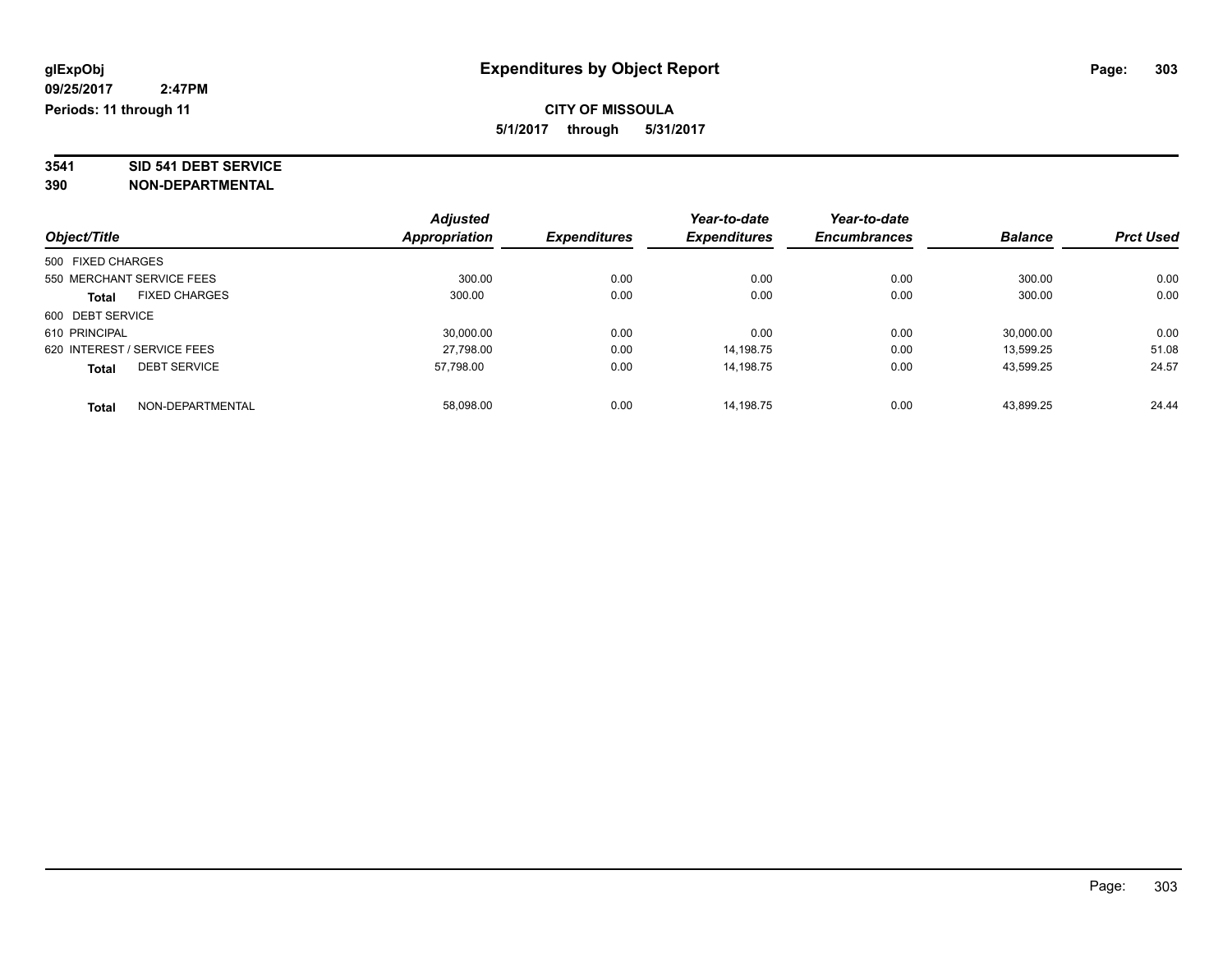#### **3541 SID 541 DEBT SERVICE**

| Object/Title                         | <b>Adjusted</b><br>Appropriation | <b>Expenditures</b> | Year-to-date<br><b>Expenditures</b> | Year-to-date<br><b>Encumbrances</b> | <b>Balance</b> | <b>Prct Used</b> |
|--------------------------------------|----------------------------------|---------------------|-------------------------------------|-------------------------------------|----------------|------------------|
| 500 FIXED CHARGES                    |                                  |                     |                                     |                                     |                |                  |
| 550 MERCHANT SERVICE FEES            | 300.00                           | 0.00                | 0.00                                | 0.00                                | 300.00         | 0.00             |
| <b>FIXED CHARGES</b><br><b>Total</b> | 300.00                           | 0.00                | 0.00                                | 0.00                                | 300.00         | 0.00             |
| 600 DEBT SERVICE                     |                                  |                     |                                     |                                     |                |                  |
| 610 PRINCIPAL                        | 30.000.00                        | 0.00                | 0.00                                | 0.00                                | 30,000.00      | 0.00             |
| 620 INTEREST / SERVICE FEES          | 27,798.00                        | 0.00                | 14.198.75                           | 0.00                                | 13.599.25      | 51.08            |
| <b>DEBT SERVICE</b><br><b>Total</b>  | 57,798.00                        | 0.00                | 14.198.75                           | 0.00                                | 43.599.25      | 24.57            |
| SID 541 DEBT SERVICE<br><b>Total</b> | 58.098.00                        | 0.00                | 14.198.75                           | 0.00                                | 43.899.25      | 24.44            |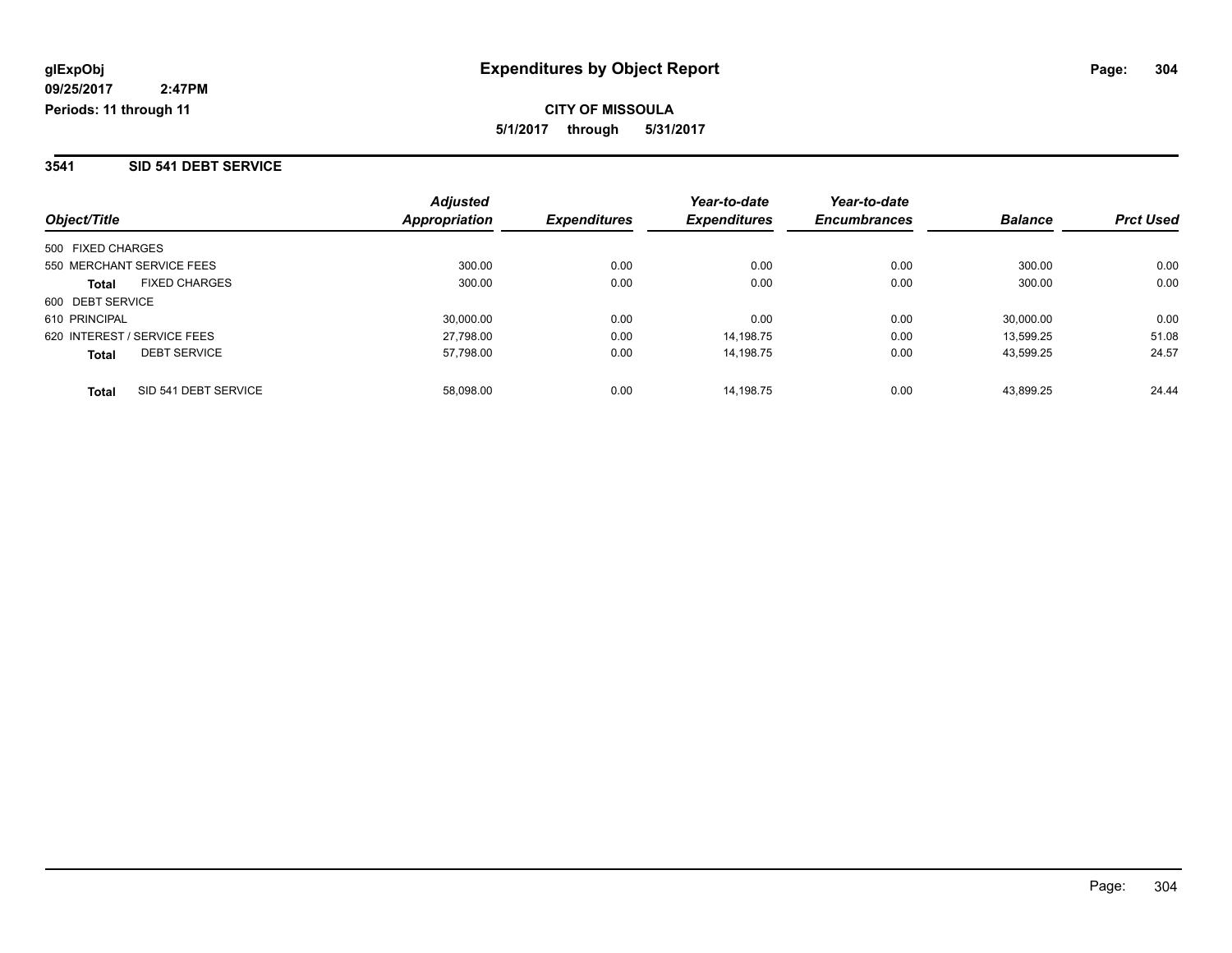# **3543 SID 543 DEBT SERVICE**

|                                      | <b>Adjusted</b><br>Appropriation |                     | Year-to-date<br><b>Expenditures</b> | Year-to-date<br><b>Encumbrances</b> | <b>Balance</b> | <b>Prct Used</b> |
|--------------------------------------|----------------------------------|---------------------|-------------------------------------|-------------------------------------|----------------|------------------|
| Object/Title                         |                                  | <b>Expenditures</b> |                                     |                                     |                |                  |
| 500 FIXED CHARGES                    |                                  |                     |                                     |                                     |                |                  |
| 550 MERCHANT SERVICE FEES            | 0.00                             | 0.00                | 0.00                                | 0.00                                | 0.00           | 0.00             |
| <b>FIXED CHARGES</b><br><b>Total</b> | 0.00                             | 0.00                | 0.00                                | 0.00                                | 0.00           | 0.00             |
| 600 DEBT SERVICE                     |                                  |                     |                                     |                                     |                |                  |
| 610 PRINCIPAL                        | 0.00                             | 0.00                | 0.00                                | 0.00                                | 0.00           | 0.00             |
| 620 INTEREST / SERVICE FEES          | 0.00                             | 0.00                | 0.00                                | 0.00                                | 0.00           | 0.00             |
| <b>DEBT SERVICE</b><br><b>Total</b>  | 0.00                             | 0.00                | 0.00                                | 0.00                                | 0.00           | 0.00             |
| 800 OTHER OBJECTS                    |                                  |                     |                                     |                                     |                |                  |
| 820 TRANSFERS TO OTHER FUNDS         | 0.00                             | 0.00                | 0.00                                | 0.00                                | 0.00           | 0.00             |
| OTHER OBJECTS<br><b>Total</b>        | 0.00                             | 0.00                | 0.00                                | 0.00                                | 0.00           | 0.00             |
|                                      |                                  |                     |                                     |                                     |                |                  |
| NON-DEPARTMENTAL<br><b>Total</b>     | 0.00                             | 0.00                | 0.00                                | 0.00                                | 0.00           | 0.00             |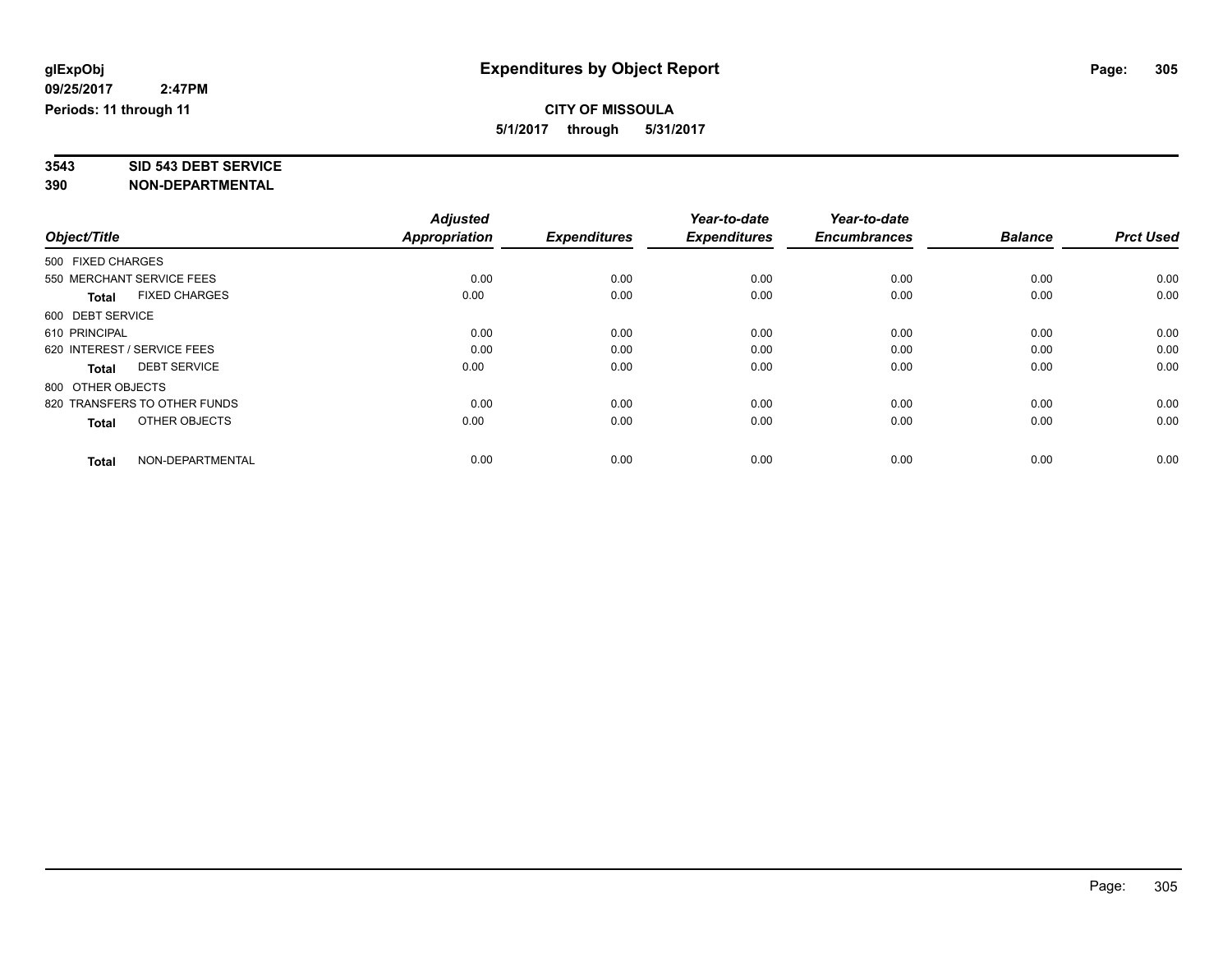#### **3543 SID 543 DEBT SERVICE**

|                              |                      | <b>Adjusted</b>      |                     | Year-to-date        | Year-to-date        |                |                  |
|------------------------------|----------------------|----------------------|---------------------|---------------------|---------------------|----------------|------------------|
| Object/Title                 |                      | <b>Appropriation</b> | <b>Expenditures</b> | <b>Expenditures</b> | <b>Encumbrances</b> | <b>Balance</b> | <b>Prct Used</b> |
| 500 FIXED CHARGES            |                      |                      |                     |                     |                     |                |                  |
| 550 MERCHANT SERVICE FEES    |                      | 0.00                 | 0.00                | 0.00                | 0.00                | 0.00           | 0.00             |
| <b>Total</b>                 | <b>FIXED CHARGES</b> | 0.00                 | 0.00                | 0.00                | 0.00                | 0.00           | 0.00             |
| 600 DEBT SERVICE             |                      |                      |                     |                     |                     |                |                  |
| 610 PRINCIPAL                |                      | 0.00                 | 0.00                | 0.00                | 0.00                | 0.00           | 0.00             |
| 620 INTEREST / SERVICE FEES  |                      | 0.00                 | 0.00                | 0.00                | 0.00                | 0.00           | 0.00             |
| Total                        | <b>DEBT SERVICE</b>  | 0.00                 | 0.00                | 0.00                | 0.00                | 0.00           | 0.00             |
| 800 OTHER OBJECTS            |                      |                      |                     |                     |                     |                |                  |
| 820 TRANSFERS TO OTHER FUNDS |                      | 0.00                 | 0.00                | 0.00                | 0.00                | 0.00           | 0.00             |
| Total                        | OTHER OBJECTS        | 0.00                 | 0.00                | 0.00                | 0.00                | 0.00           | 0.00             |
| <b>Total</b>                 | SID 543 DEBT SERVICE | 0.00                 | 0.00                | 0.00                | 0.00                | 0.00           | 0.00             |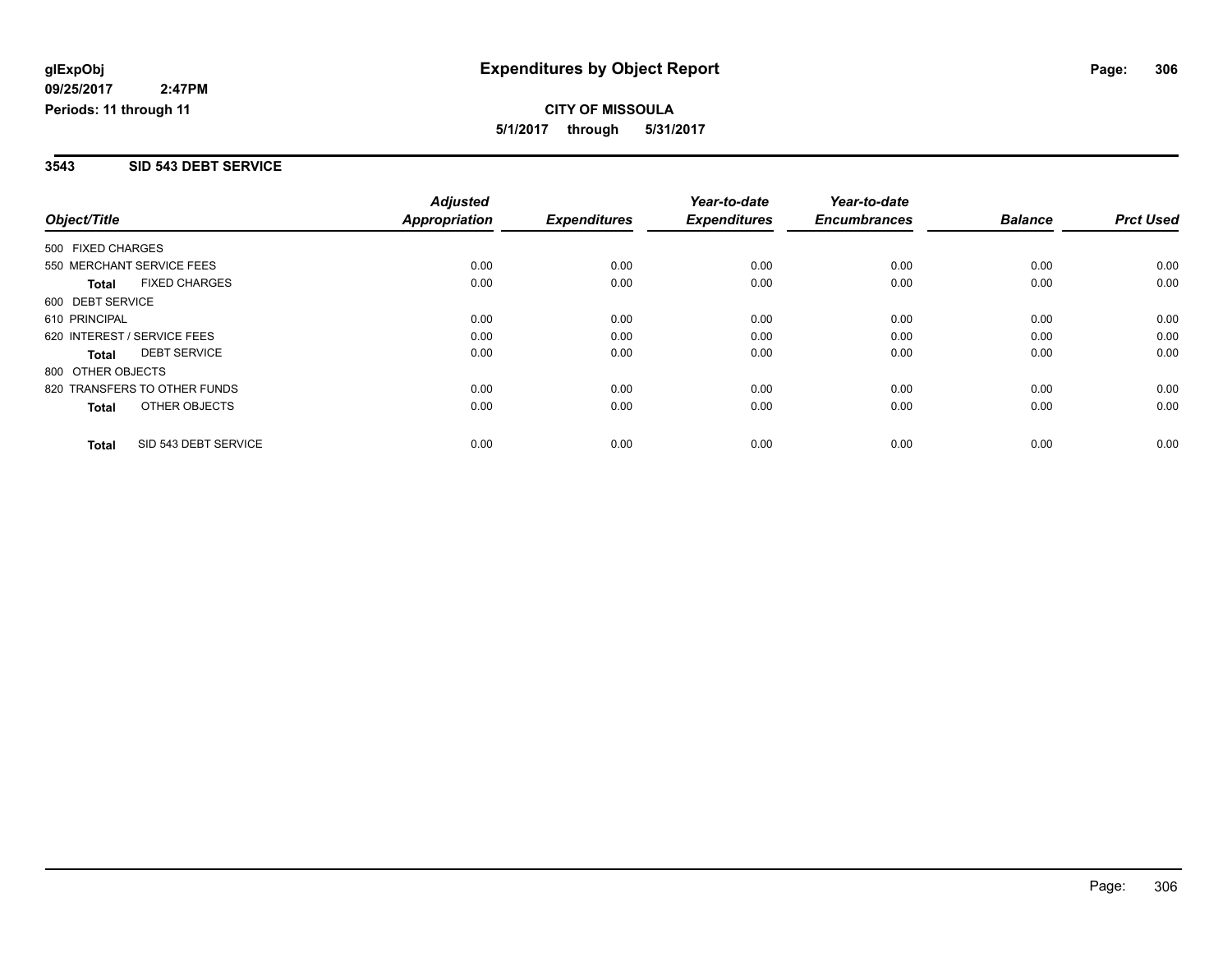# **3544 SID 544 RATTLESNAKE DEBT SERVICE**

|                                     | <b>Adjusted</b><br>Appropriation | <b>Expenditures</b> | Year-to-date        | Year-to-date        | <b>Balance</b> |                  |
|-------------------------------------|----------------------------------|---------------------|---------------------|---------------------|----------------|------------------|
| Object/Title                        |                                  |                     | <b>Expenditures</b> | <b>Encumbrances</b> |                | <b>Prct Used</b> |
| 600 DEBT SERVICE                    |                                  |                     |                     |                     |                |                  |
| 610 PRINCIPAL                       | 87,500.00                        | 0.00                | 35,000.00           | 0.00                | 52,500.00      | 40.00            |
| 620 INTEREST / SERVICE FEES         | 51,996.00                        | 0.00                | 26.743.75           | 0.00                | 25.252.25      | 51.43            |
| <b>DEBT SERVICE</b><br><b>Total</b> | 139.496.00                       | 0.00                | 61.743.75           | 0.00                | 77.752.25      | 44.26            |
| NON-DEPARTMENTAL<br><b>Total</b>    | 139,496.00                       | 0.00                | 61,743.75           | 0.00                | 77.752.25      | 44.26            |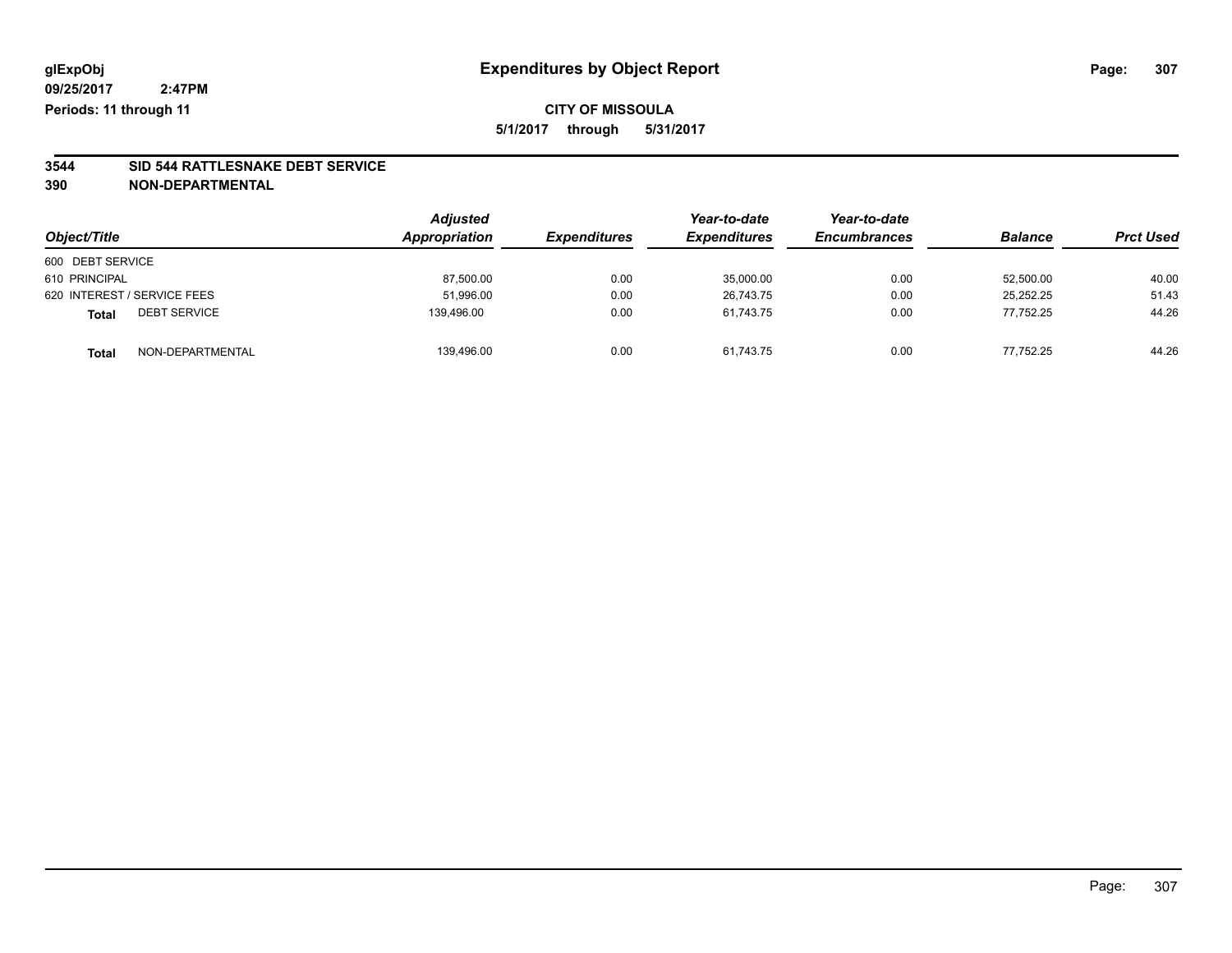# **CITY OF MISSOULA 5/1/2017 through 5/31/2017**

#### **3544 SID 544 RATTLESNAKE DEBT SERVICE**

**550 SID 544 PROJECT**

| Object/Title                        | <b>Adjusted</b><br>Appropriation | <b>Expenditures</b> | Year-to-date<br><b>Expenditures</b> | Year-to-date<br><b>Encumbrances</b> | <b>Balance</b> | <b>Prct Used</b> |
|-------------------------------------|----------------------------------|---------------------|-------------------------------------|-------------------------------------|----------------|------------------|
| 600 DEBT SERVICE                    |                                  |                     |                                     |                                     |                |                  |
| 610 PRINCIPAL                       | 0.00                             | 0.00                | 8,000.00                            | 0.00                                | $-8,000.00$    | 0.00             |
| 620 INTEREST / SERVICE FEES         | 0.00                             | 0.00                | 2,310.00                            | 0.00                                | $-2,310.00$    | 0.00             |
| <b>DEBT SERVICE</b><br><b>Total</b> | 0.00                             | 0.00                | 10,310.00                           | 0.00                                | $-10,310.00$   | 0.00             |
| SID 544 PROJECT<br><b>Total</b>     | 0.00                             | 0.00                | 10,310.00                           | 0.00                                | $-10.310.00$   | 0.00             |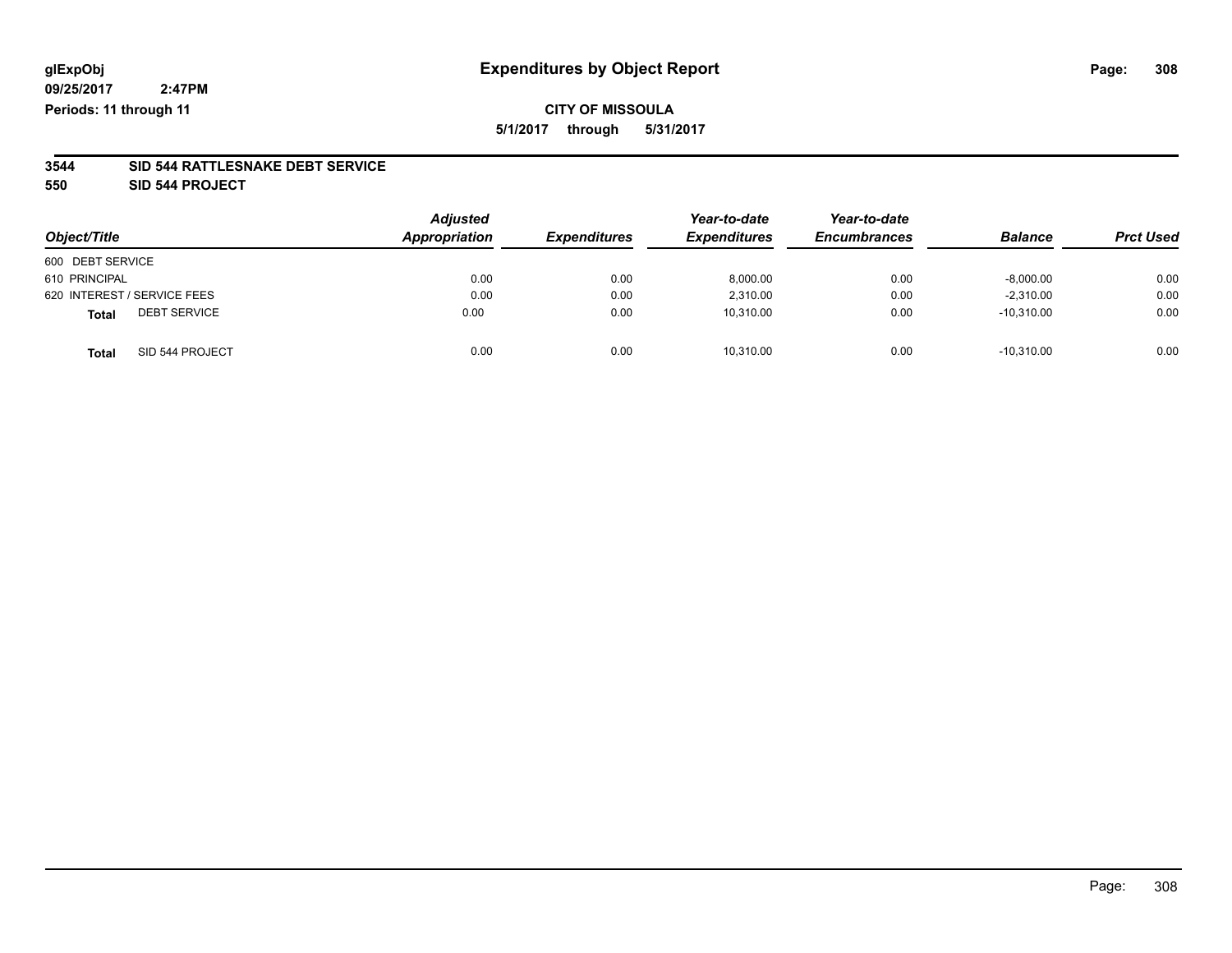# **CITY OF MISSOULA**

**5/1/2017 through 5/31/2017**

# **3544 SID 544 RATTLESNAKE DEBT SERVICE**

**555 LOLO STREET PROJECT**

|                                      | <b>Adjusted</b> |                     | Year-to-date        | Year-to-date        |                |                  |
|--------------------------------------|-----------------|---------------------|---------------------|---------------------|----------------|------------------|
| Object/Title                         | Appropriation   | <b>Expenditures</b> | <b>Expenditures</b> | <b>Encumbrances</b> | <b>Balance</b> | <b>Prct Used</b> |
| 500 FIXED CHARGES                    |                 |                     |                     |                     |                |                  |
| 550 MERCHANT SERVICE FEES            | 0.00            | 0.00                | 0.00                | 0.00                | 0.00           | 0.00             |
| <b>FIXED CHARGES</b><br><b>Total</b> | 0.00            | 0.00                | 0.00                | 0.00                | 0.00           | 0.00             |
| 600 DEBT SERVICE                     |                 |                     |                     |                     |                |                  |
| 610 PRINCIPAL                        | 0.00            | 0.00                | 750.00              | 0.00                | $-750.00$      | 0.00             |
| 620 INTEREST / SERVICE FEES          | 0.00            | 0.00                | 162.50              | 0.00                | $-162.50$      | 0.00             |
| <b>DEBT SERVICE</b><br><b>Total</b>  | 0.00            | 0.00                | 912.50              | 0.00                | $-912.50$      | 0.00             |
|                                      |                 |                     |                     |                     |                |                  |
| <b>LOLO STREET PROJECT</b><br>Total  | 0.00            | 0.00                | 912.50              | 0.00                | $-912.50$      | 0.00             |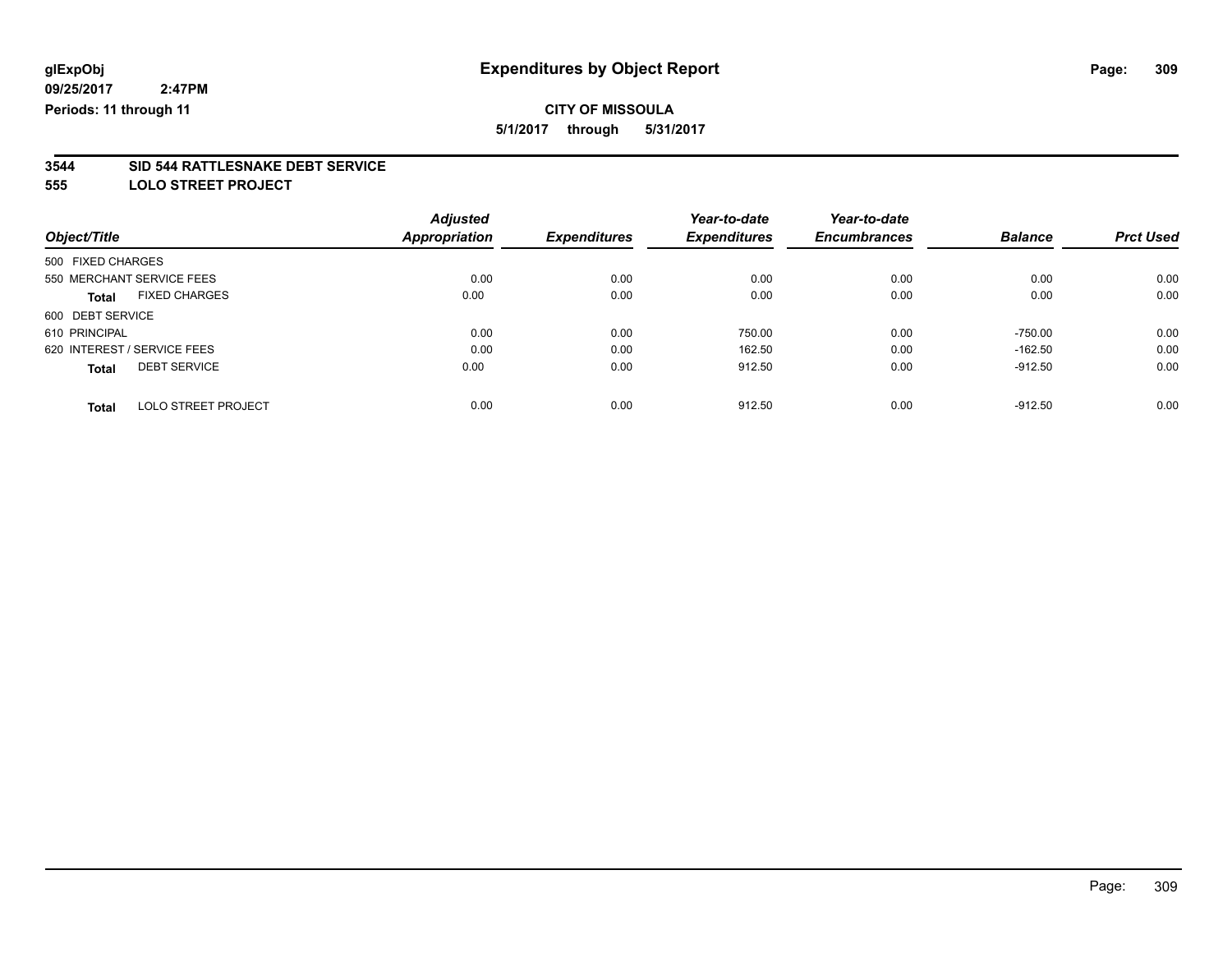### **3544 SID 544 RATTLESNAKE DEBT SERVICE**

| Object/Title                              | <b>Adjusted</b><br><b>Appropriation</b> | <b>Expenditures</b> | Year-to-date<br><b>Expenditures</b> | Year-to-date<br><b>Encumbrances</b> | <b>Balance</b> | <b>Prct Used</b> |
|-------------------------------------------|-----------------------------------------|---------------------|-------------------------------------|-------------------------------------|----------------|------------------|
|                                           |                                         |                     |                                     |                                     |                |                  |
| 500 FIXED CHARGES                         |                                         |                     |                                     |                                     |                |                  |
| 550 MERCHANT SERVICE FEES                 | 0.00                                    | 0.00                | 0.00                                | 0.00                                | 0.00           | 0.00             |
| <b>FIXED CHARGES</b><br>Total             | 0.00                                    | 0.00                | 0.00                                | 0.00                                | 0.00           | 0.00             |
| 600 DEBT SERVICE                          |                                         |                     |                                     |                                     |                |                  |
| 610 PRINCIPAL                             | 87,500.00                               | 0.00                | 43.750.00                           | 0.00                                | 43.750.00      | 50.00            |
| 620 INTEREST / SERVICE FEES               | 51.996.00                               | 0.00                | 29.216.25                           | 0.00                                | 22.779.75      | 56.19            |
| <b>DEBT SERVICE</b><br><b>Total</b>       | 139.496.00                              | 0.00                | 72.966.25                           | 0.00                                | 66.529.75      | 52.31            |
| SID 544 RATTLESNAKE DEBT SERVICE<br>Total | 139.496.00                              | 0.00                | 72.966.25                           | 0.00                                | 66.529.75      | 52.31            |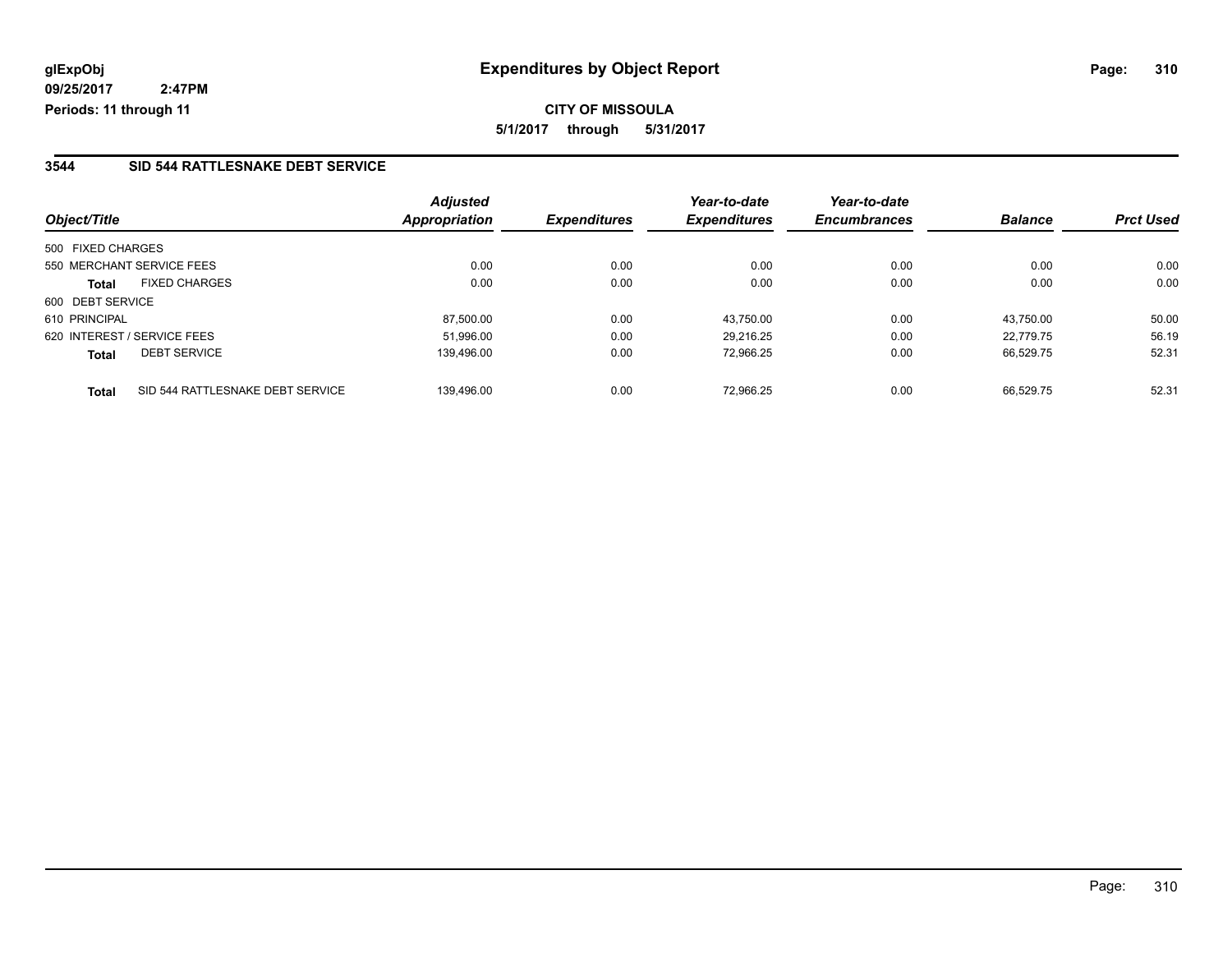# **3545 SID 545 DEBT SERVICE**

|                                      | <b>Adjusted</b><br>Appropriation |                     | Year-to-date<br><b>Expenditures</b> | Year-to-date<br><b>Encumbrances</b> | <b>Balance</b> | <b>Prct Used</b> |
|--------------------------------------|----------------------------------|---------------------|-------------------------------------|-------------------------------------|----------------|------------------|
| Object/Title                         |                                  | <b>Expenditures</b> |                                     |                                     |                |                  |
| 500 FIXED CHARGES                    |                                  |                     |                                     |                                     |                |                  |
| 550 MERCHANT SERVICE FEES            | 0.00                             | 0.00                | 0.00                                | 0.00                                | 0.00           | 0.00             |
| <b>FIXED CHARGES</b><br><b>Total</b> | 0.00                             | 0.00                | 0.00                                | 0.00                                | 0.00           | 0.00             |
| 600 DEBT SERVICE                     |                                  |                     |                                     |                                     |                |                  |
| 610 PRINCIPAL                        | 0.00                             | 0.00                | 0.00                                | 0.00                                | 0.00           | 0.00             |
| 620 INTEREST / SERVICE FEES          | 0.00                             | 0.00                | 0.00                                | 0.00                                | 0.00           | 0.00             |
| <b>DEBT SERVICE</b><br><b>Total</b>  | 0.00                             | 0.00                | 0.00                                | 0.00                                | 0.00           | 0.00             |
| 800 OTHER OBJECTS                    |                                  |                     |                                     |                                     |                |                  |
| 820 TRANSFERS TO OTHER FUNDS         | 0.00                             | 0.00                | 0.00                                | 0.00                                | 0.00           | 0.00             |
| OTHER OBJECTS<br>Total               | 0.00                             | 0.00                | 0.00                                | 0.00                                | 0.00           | 0.00             |
|                                      |                                  |                     |                                     |                                     |                |                  |
| NON-DEPARTMENTAL<br><b>Total</b>     | 0.00                             | 0.00                | 0.00                                | 0.00                                | 0.00           | 0.00             |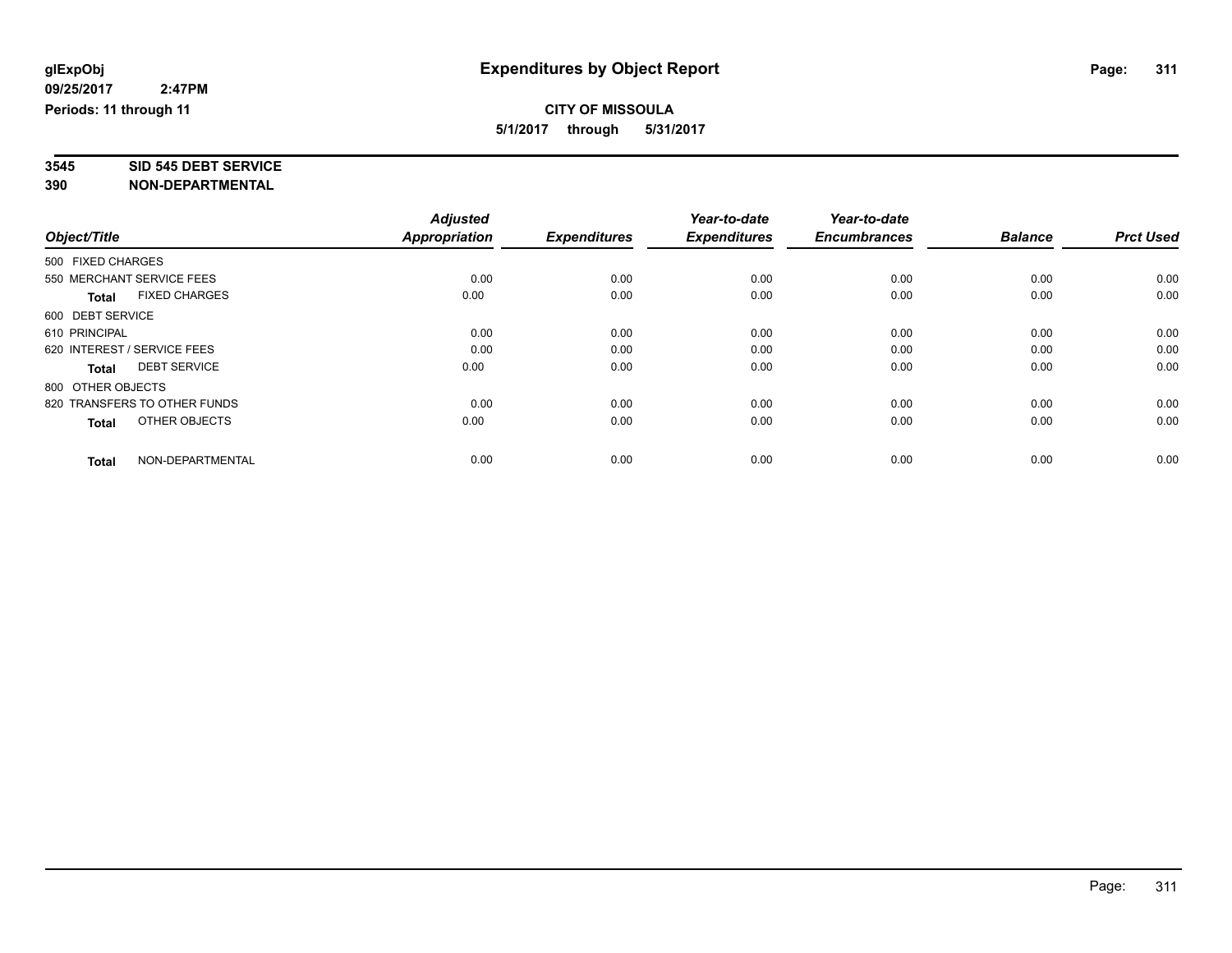#### **3545 SID 545 DEBT SERVICE**

|                              |                      | <b>Adjusted</b>      |                     | Year-to-date        | Year-to-date        |                |                  |
|------------------------------|----------------------|----------------------|---------------------|---------------------|---------------------|----------------|------------------|
| Object/Title                 |                      | <b>Appropriation</b> | <b>Expenditures</b> | <b>Expenditures</b> | <b>Encumbrances</b> | <b>Balance</b> | <b>Prct Used</b> |
| 500 FIXED CHARGES            |                      |                      |                     |                     |                     |                |                  |
| 550 MERCHANT SERVICE FEES    |                      | 0.00                 | 0.00                | 0.00                | 0.00                | 0.00           | 0.00             |
| <b>Total</b>                 | <b>FIXED CHARGES</b> | 0.00                 | 0.00                | 0.00                | 0.00                | 0.00           | 0.00             |
| 600 DEBT SERVICE             |                      |                      |                     |                     |                     |                |                  |
| 610 PRINCIPAL                |                      | 0.00                 | 0.00                | 0.00                | 0.00                | 0.00           | 0.00             |
| 620 INTEREST / SERVICE FEES  |                      | 0.00                 | 0.00                | 0.00                | 0.00                | 0.00           | 0.00             |
| Total                        | <b>DEBT SERVICE</b>  | 0.00                 | 0.00                | 0.00                | 0.00                | 0.00           | 0.00             |
| 800 OTHER OBJECTS            |                      |                      |                     |                     |                     |                |                  |
| 820 TRANSFERS TO OTHER FUNDS |                      | 0.00                 | 0.00                | 0.00                | 0.00                | 0.00           | 0.00             |
| Total                        | OTHER OBJECTS        | 0.00                 | 0.00                | 0.00                | 0.00                | 0.00           | 0.00             |
| <b>Total</b>                 | SID 545 DEBT SERVICE | 0.00                 | 0.00                | 0.00                | 0.00                | 0.00           | 0.00             |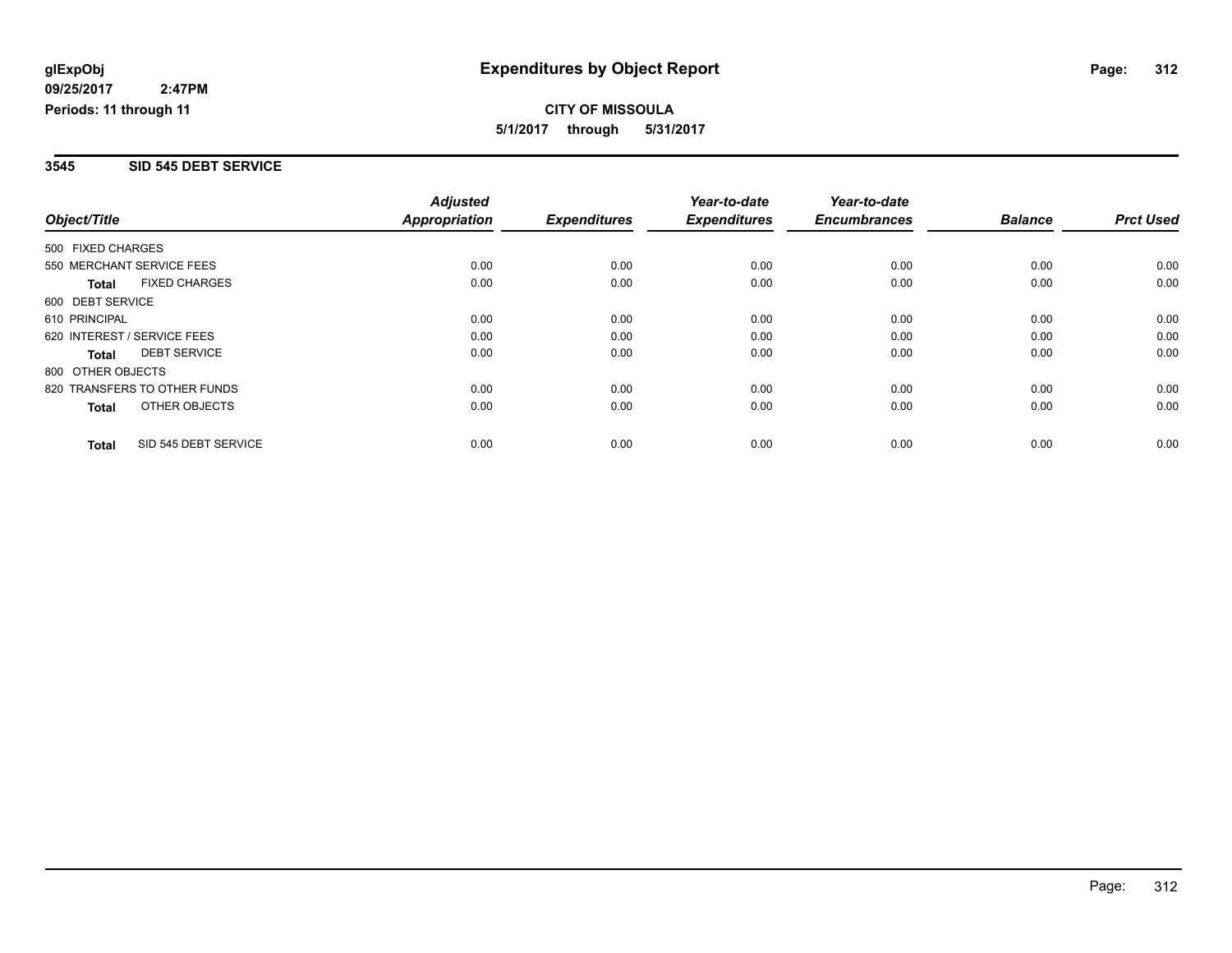# **3546 SID 546 DEBT SERVICE**

|                                      | <b>Adjusted</b> |                     | Year-to-date        | Year-to-date        |                |                  |
|--------------------------------------|-----------------|---------------------|---------------------|---------------------|----------------|------------------|
| Object/Title                         | Appropriation   | <b>Expenditures</b> | <b>Expenditures</b> | <b>Encumbrances</b> | <b>Balance</b> | <b>Prct Used</b> |
| 500 FIXED CHARGES                    |                 |                     |                     |                     |                |                  |
| 550 MERCHANT SERVICE FEES            | 0.00            | 0.00                | 0.00                | 0.00                | 0.00           | 0.00             |
| <b>FIXED CHARGES</b><br><b>Total</b> | 0.00            | 0.00                | 0.00                | 0.00                | 0.00           | 0.00             |
| 600 DEBT SERVICE                     |                 |                     |                     |                     |                |                  |
| 610 PRINCIPAL                        | 0.00            | 0.00                | 0.00                | 0.00                | 0.00           | 0.00             |
| 620 INTEREST / SERVICE FEES          | 0.00            | 0.00                | 0.00                | 0.00                | 0.00           | 0.00             |
| <b>DEBT SERVICE</b><br><b>Total</b>  | 0.00            | 0.00                | 0.00                | 0.00                | 0.00           | 0.00             |
| 800 OTHER OBJECTS                    |                 |                     |                     |                     |                |                  |
| 820 TRANSFERS TO OTHER FUNDS         | 0.00            | 0.00                | 0.00                | 0.00                | 0.00           | 0.00             |
| OTHER OBJECTS<br><b>Total</b>        | 0.00            | 0.00                | 0.00                | 0.00                | 0.00           | 0.00             |
|                                      |                 |                     |                     |                     |                |                  |
| NON-DEPARTMENTAL<br><b>Total</b>     | 0.00            | 0.00                | 0.00                | 0.00                | 0.00           | 0.00             |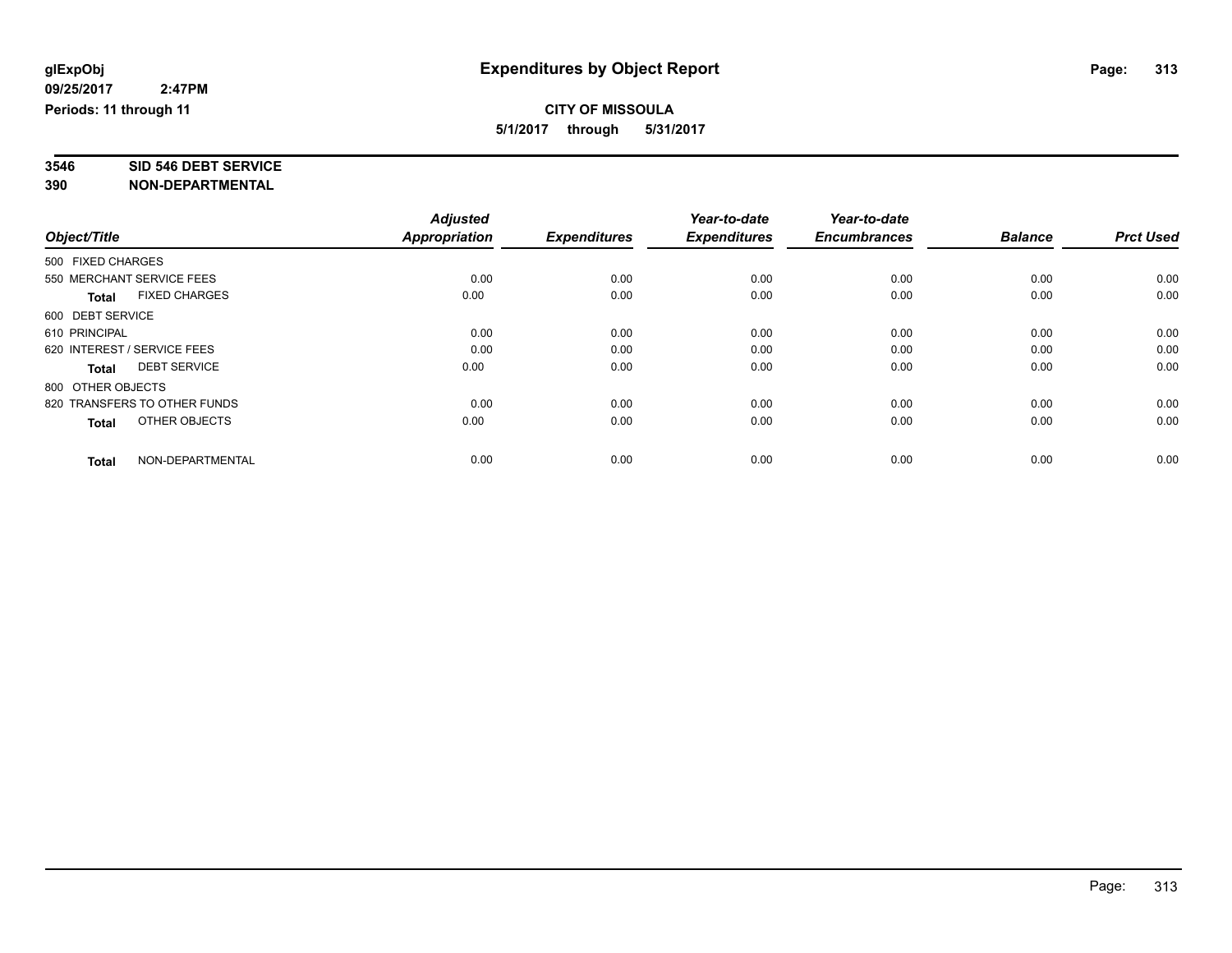#### **3546 SID 546 DEBT SERVICE**

|                              |                      | <b>Adjusted</b>      |                     | Year-to-date        | Year-to-date        |                |                  |
|------------------------------|----------------------|----------------------|---------------------|---------------------|---------------------|----------------|------------------|
| Object/Title                 |                      | <b>Appropriation</b> | <b>Expenditures</b> | <b>Expenditures</b> | <b>Encumbrances</b> | <b>Balance</b> | <b>Prct Used</b> |
| 500 FIXED CHARGES            |                      |                      |                     |                     |                     |                |                  |
| 550 MERCHANT SERVICE FEES    |                      | 0.00                 | 0.00                | 0.00                | 0.00                | 0.00           | 0.00             |
| <b>Total</b>                 | <b>FIXED CHARGES</b> | 0.00                 | 0.00                | 0.00                | 0.00                | 0.00           | 0.00             |
| 600 DEBT SERVICE             |                      |                      |                     |                     |                     |                |                  |
| 610 PRINCIPAL                |                      | 0.00                 | 0.00                | 0.00                | 0.00                | 0.00           | 0.00             |
| 620 INTEREST / SERVICE FEES  |                      | 0.00                 | 0.00                | 0.00                | 0.00                | 0.00           | 0.00             |
| Total                        | <b>DEBT SERVICE</b>  | 0.00                 | 0.00                | 0.00                | 0.00                | 0.00           | 0.00             |
| 800 OTHER OBJECTS            |                      |                      |                     |                     |                     |                |                  |
| 820 TRANSFERS TO OTHER FUNDS |                      | 0.00                 | 0.00                | 0.00                | 0.00                | 0.00           | 0.00             |
| Total                        | OTHER OBJECTS        | 0.00                 | 0.00                | 0.00                | 0.00                | 0.00           | 0.00             |
| <b>Total</b>                 | SID 546 DEBT SERVICE | 0.00                 | 0.00                | 0.00                | 0.00                | 0.00           | 0.00             |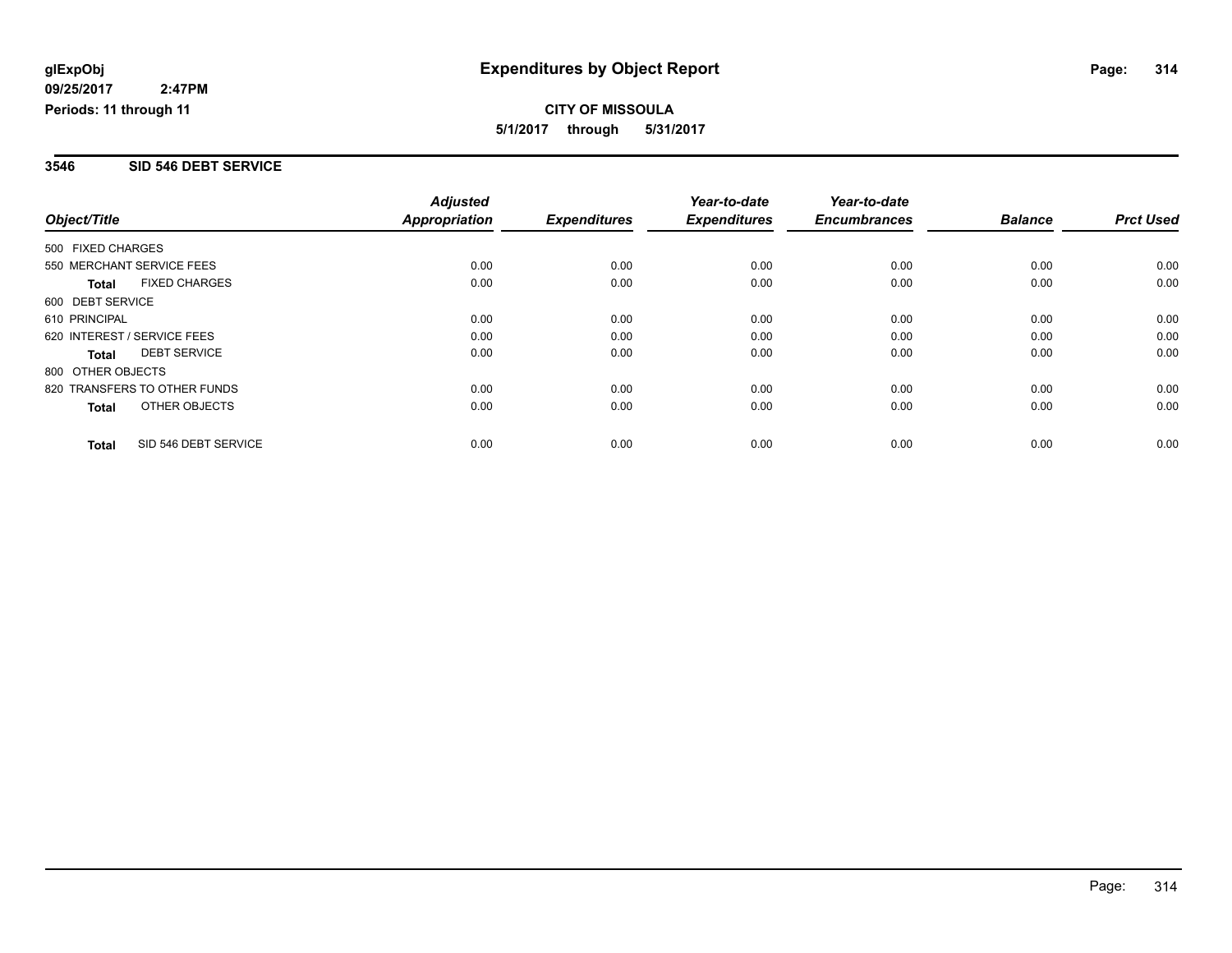**3548 SID 548-5TH, 6TH & ARTHUR**

|                                      |                  | <b>Adjusted</b> |                     | Year-to-date        | Year-to-date        |                |                  |
|--------------------------------------|------------------|-----------------|---------------------|---------------------|---------------------|----------------|------------------|
| Object/Title                         |                  | Appropriation   | <b>Expenditures</b> | <b>Expenditures</b> | <b>Encumbrances</b> | <b>Balance</b> | <b>Prct Used</b> |
| 500 FIXED CHARGES                    |                  |                 |                     |                     |                     |                |                  |
| 550 MERCHANT SERVICE FEES            |                  | 350.00          | 0.00                | 0.00                | 0.00                | 350.00         | 0.00             |
| <b>FIXED CHARGES</b><br><b>Total</b> |                  | 350.00          | 0.00                | 0.00                | 0.00                | 350.00         | 0.00             |
| 600 DEBT SERVICE                     |                  |                 |                     |                     |                     |                |                  |
| 610 PRINCIPAL                        |                  | 65,000.00       | 0.00                | 0.00                | 0.00                | 65,000.00      | 0.00             |
| 620 INTEREST / SERVICE FEES          |                  | 44.225.00       | 0.00                | 22.462.50           | 0.00                | 21.762.50      | 50.79            |
| <b>DEBT SERVICE</b><br><b>Total</b>  |                  | 109.225.00      | 0.00                | 22.462.50           | 0.00                | 86.762.50      | 20.57            |
| <b>Total</b>                         | NON-DEPARTMENTAL | 109.575.00      | 0.00                | 22.462.50           | 0.00                | 87.112.50      | 20.50            |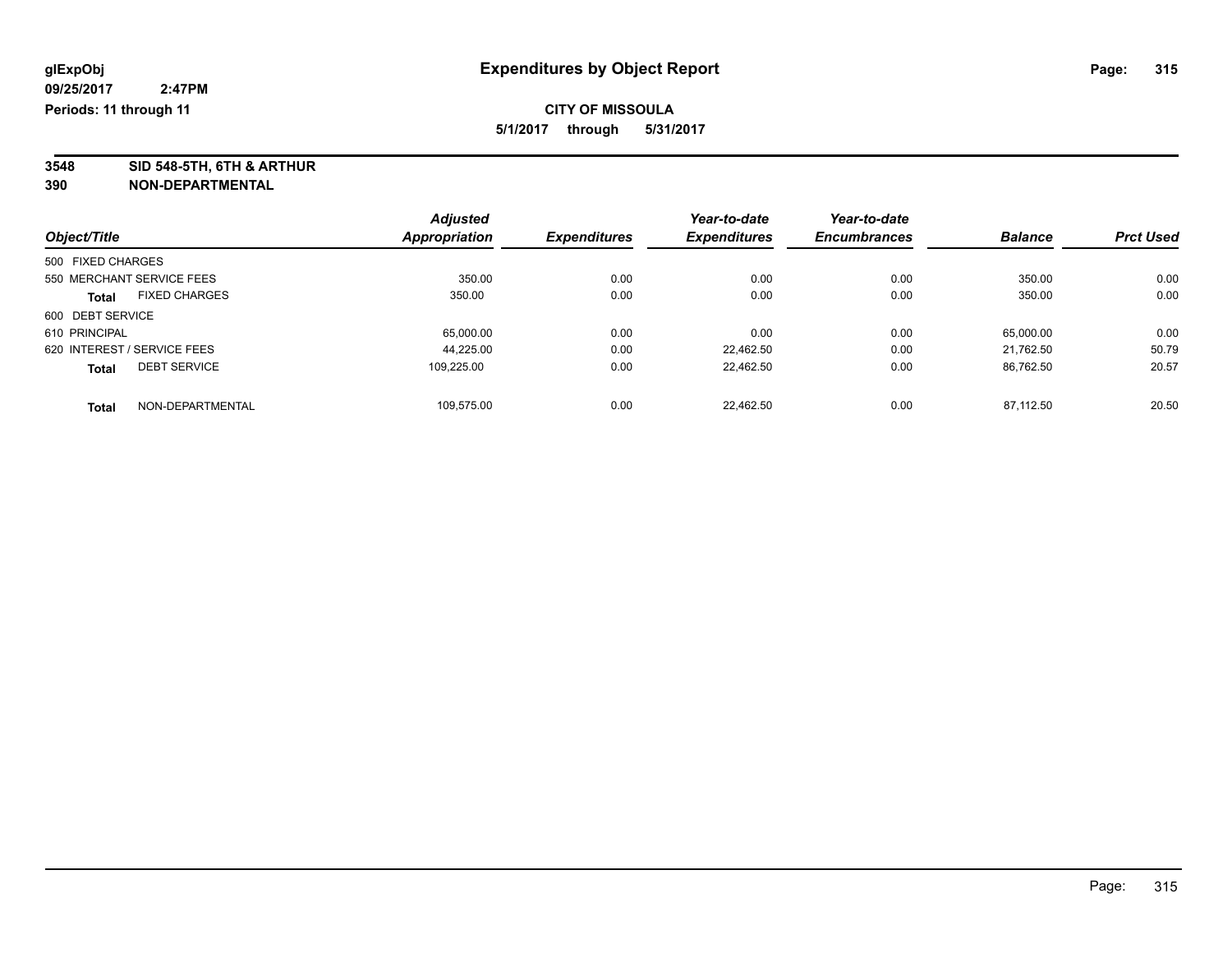#### **3548 SID 548-5TH, 6TH & ARTHUR**

| Object/Title                              | <b>Adjusted</b><br><b>Appropriation</b> | <b>Expenditures</b> | Year-to-date<br><b>Expenditures</b> | Year-to-date<br><b>Encumbrances</b> | <b>Balance</b> | <b>Prct Used</b> |
|-------------------------------------------|-----------------------------------------|---------------------|-------------------------------------|-------------------------------------|----------------|------------------|
|                                           |                                         |                     |                                     |                                     |                |                  |
| 500 FIXED CHARGES                         |                                         |                     |                                     |                                     |                |                  |
| 550 MERCHANT SERVICE FEES                 | 350.00                                  | 0.00                | 0.00                                | 0.00                                | 350.00         | 0.00             |
| <b>FIXED CHARGES</b><br>Total             | 350.00                                  | 0.00                | 0.00                                | 0.00                                | 350.00         | 0.00             |
| 600 DEBT SERVICE                          |                                         |                     |                                     |                                     |                |                  |
| 610 PRINCIPAL                             | 65,000.00                               | 0.00                | 0.00                                | 0.00                                | 65.000.00      | 0.00             |
| 620 INTEREST / SERVICE FEES               | 44.225.00                               | 0.00                | 22.462.50                           | 0.00                                | 21.762.50      | 50.79            |
| <b>DEBT SERVICE</b><br><b>Total</b>       | 109.225.00                              | 0.00                | 22.462.50                           | 0.00                                | 86.762.50      | 20.57            |
| SID 548-5TH, 6TH & ARTHUR<br><b>Total</b> | 109.575.00                              | 0.00                | 22.462.50                           | 0.00                                | 87.112.50      | 20.50            |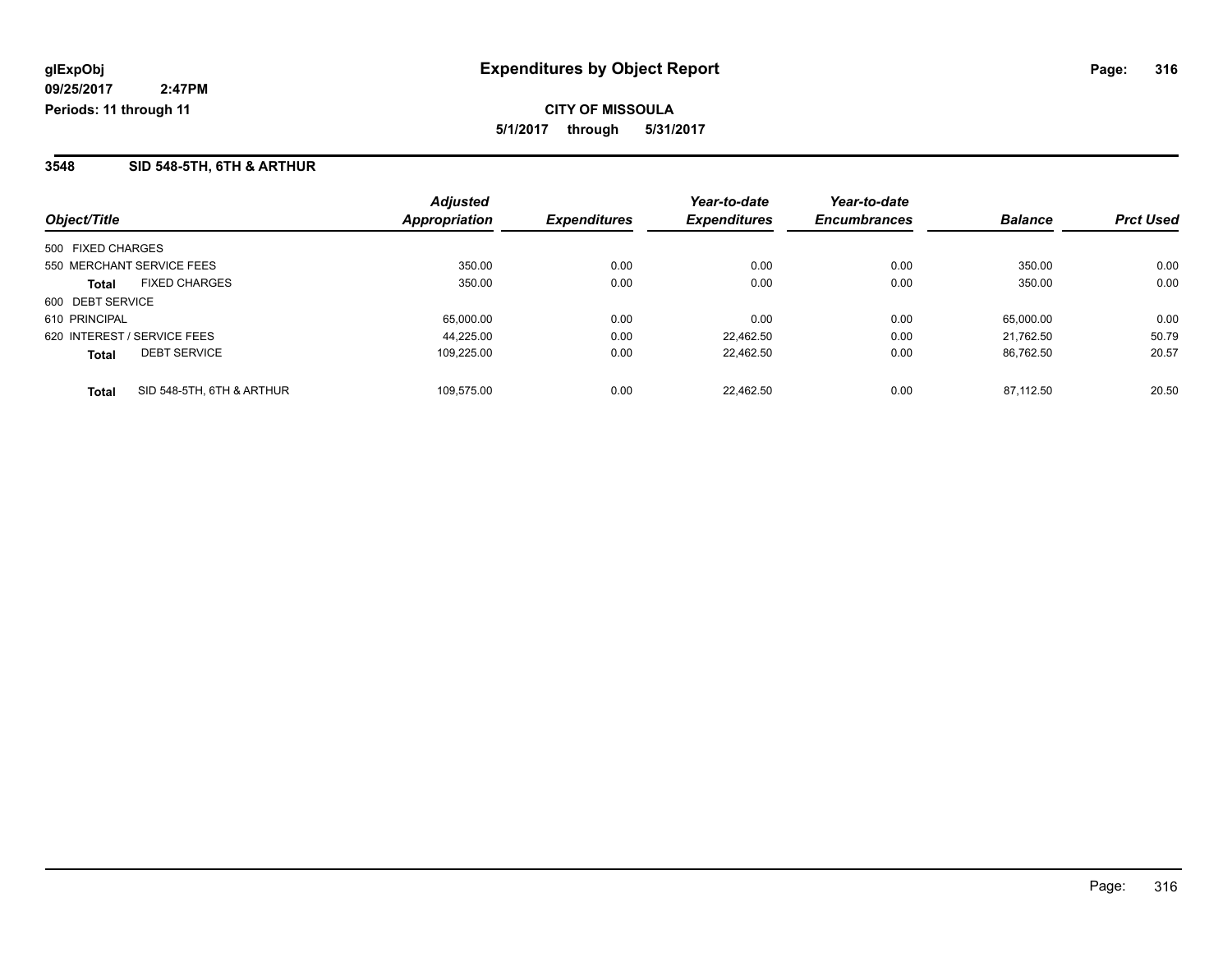**3549 SID 549 HILLVIEW WAY**

|                                     | <b>Adjusted</b> |                     | Year-to-date        | Year-to-date        | <b>Balance</b> |                  |
|-------------------------------------|-----------------|---------------------|---------------------|---------------------|----------------|------------------|
| Object/Title                        | Appropriation   | <b>Expenditures</b> | <b>Expenditures</b> | <b>Encumbrances</b> |                | <b>Prct Used</b> |
| 600 DEBT SERVICE                    |                 |                     |                     |                     |                |                  |
| 610 PRINCIPAL                       | 0.00            | 0.00                | 0.00                | 0.00                | 0.00           | 0.00             |
| 620 INTEREST / SERVICE FEES         | 0.00            | 0.00                | 26,014.34           | 0.00                | $-26.014.34$   | 0.00             |
| <b>DEBT SERVICE</b><br><b>Total</b> | 0.00            | 0.00                | 26.014.34           | 0.00                | $-26.014.34$   | 0.00             |
| NON-DEPARTMENTAL<br><b>Total</b>    | 0.00            | 0.00                | 26,014.34           | 0.00                | $-26,014.34$   | 0.00             |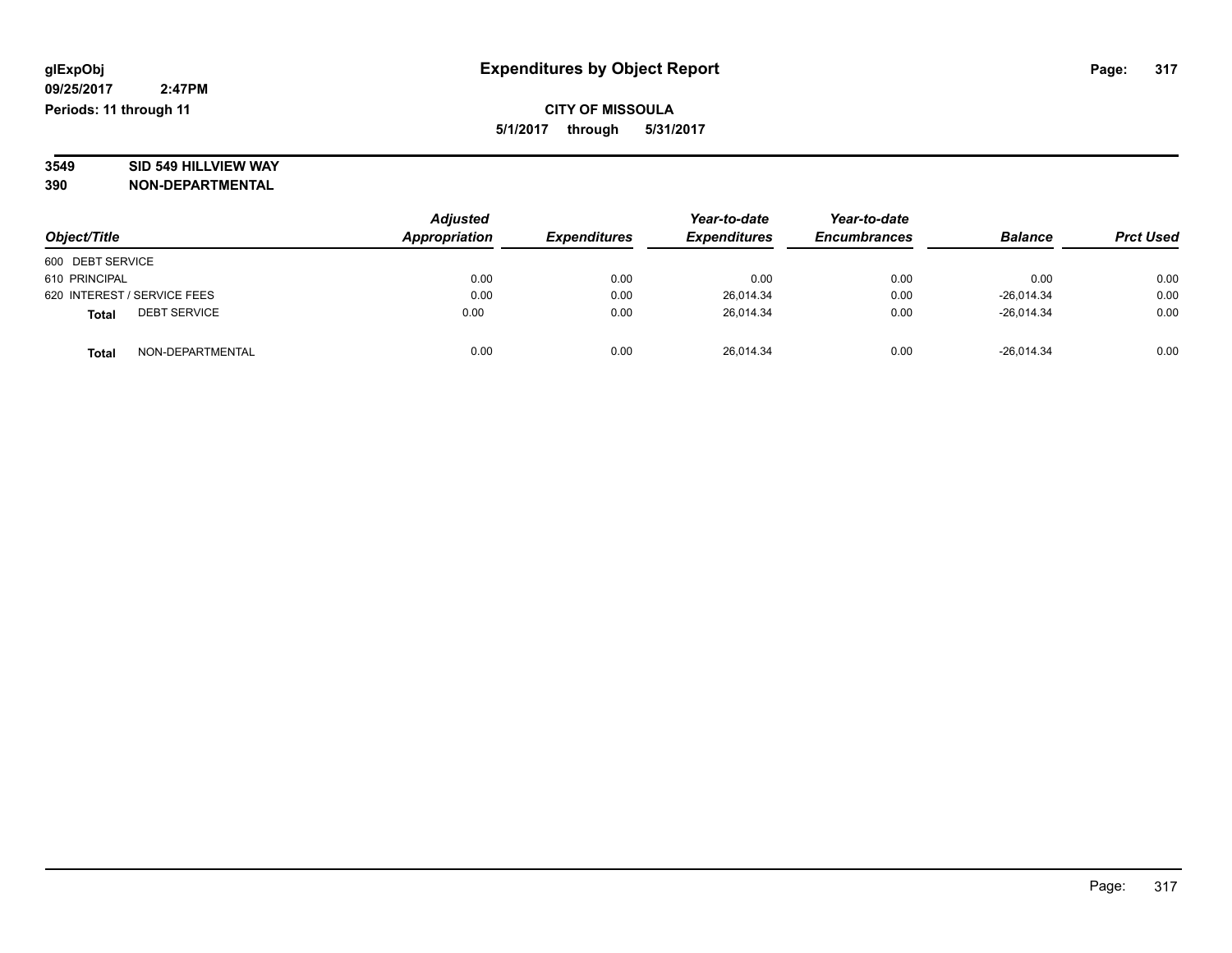**CITY OF MISSOULA 5/1/2017 through 5/31/2017**

#### **3549 SID 549 HILLVIEW WAY**

| Object/Title                  | <b>Adjusted</b><br>Appropriation | <i><b>Expenditures</b></i> | Year-to-date<br><b>Expenditures</b> | Year-to-date<br><b>Encumbrances</b> | <b>Balance</b> | <b>Prct Used</b> |
|-------------------------------|----------------------------------|----------------------------|-------------------------------------|-------------------------------------|----------------|------------------|
| 600 DEBT SERVICE              |                                  |                            |                                     |                                     |                |                  |
| 610 PRINCIPAL                 | 0.00                             | 0.00                       | 0.00                                | 0.00                                | 0.00           | 0.00             |
| 620 INTEREST / SERVICE FEES   | 0.00                             | 0.00                       | 26,014.34                           | 0.00                                | $-26,014.34$   | 0.00             |
| <b>DEBT SERVICE</b><br>Total  | 0.00                             | 0.00                       | 26.014.34                           | 0.00                                | $-26.014.34$   | 0.00             |
| SID 549 HILLVIEW WAY<br>Total | 0.00                             | 0.00                       | 26.014.34                           | 0.00                                | $-26.014.34$   | 0.00             |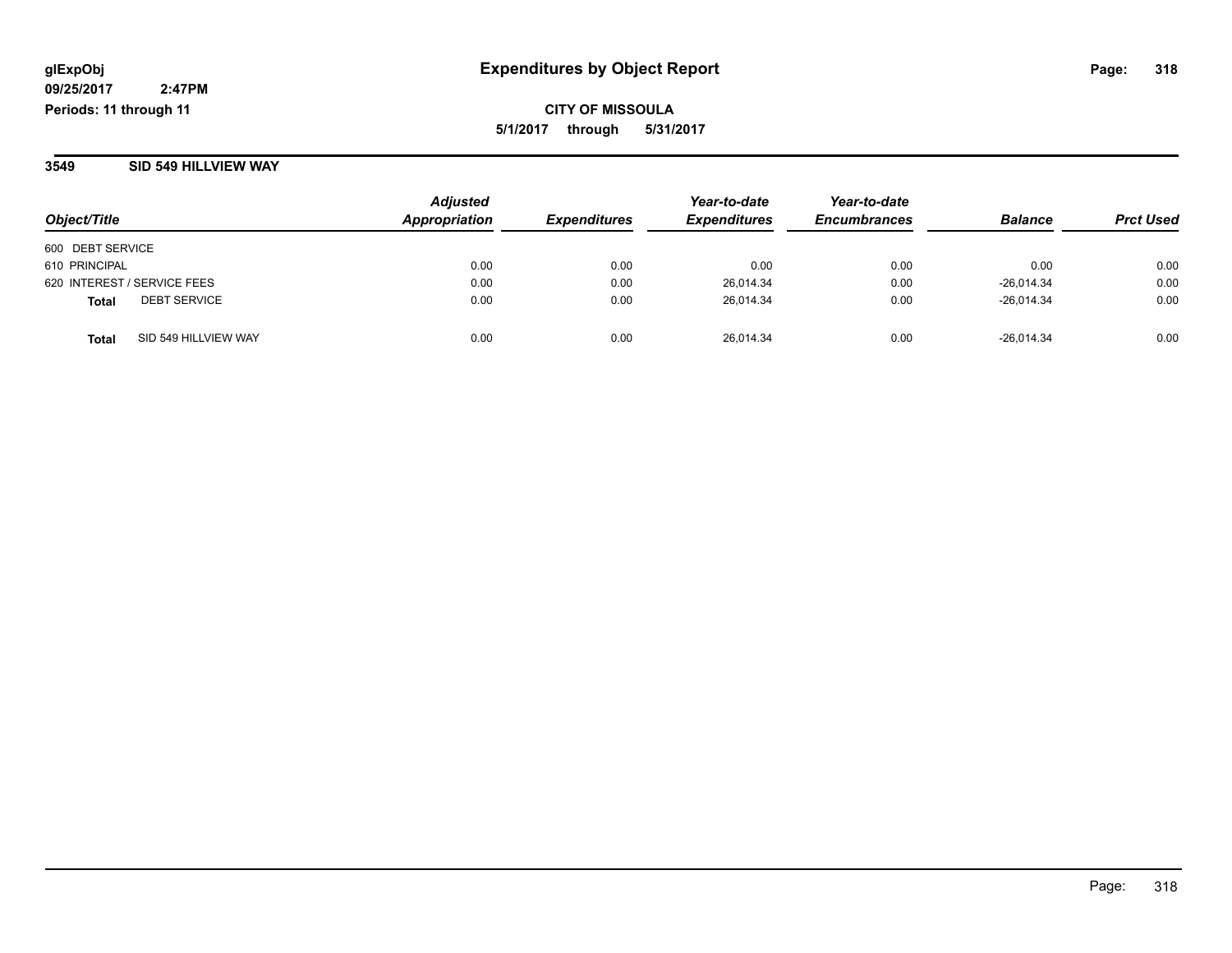# **CITY OF MISSOULA**

**5/1/2017 through 5/31/2017**

# **4060 CAPITAL IMPROVEMENT PROGRAM FUND**

|                           |                                   | <b>Adjusted</b> |                     | Year-to-date        | Year-to-date        |                 |                  |
|---------------------------|-----------------------------------|-----------------|---------------------|---------------------|---------------------|-----------------|------------------|
| Object/Title              |                                   | Appropriation   | <b>Expenditures</b> | <b>Expenditures</b> | <b>Encumbrances</b> | <b>Balance</b>  | <b>Prct Used</b> |
| 100 PERSONAL SERVICES     |                                   |                 |                     |                     |                     |                 |                  |
| 110 SALARIES AND WAGES    |                                   | 0.00            | 0.00                | 0.00                | 0.00                | 0.00            | 0.00             |
|                           | <b>140 EMPLOYER CONTRIBUTIONS</b> | 0.00            | 0.00                | 0.00                | 0.00                | 0.00            | 0.00             |
| <b>Total</b>              | PERSONAL SERVICES                 | 0.00            | 0.00                | 0.00                | 0.00                | 0.00            | 0.00             |
| 300 PURCHASED SERVICES    |                                   |                 |                     |                     |                     |                 |                  |
|                           | 350 PROFESSIONAL SERVICES         | 0.00            | 0.00                | 42,223.83           | 0.00                | $-42,223.83$    | 0.00             |
| 380 TRAINING              |                                   | 0.00            | 0.00                | 0.00                | 0.00                | 0.00            | 0.00             |
| <b>Total</b>              | PURCHASED SERVICES                | 0.00            | 0.00                | 42,223.83           | 0.00                | $-42,223.83$    | 0.00             |
| 500 FIXED CHARGES         |                                   |                 |                     |                     |                     |                 |                  |
|                           | 550 MERCHANT SERVICE FEES         | 0.00            | 0.00                | 0.00                | 0.00                | 0.00            | 0.00             |
| <b>Total</b>              | <b>FIXED CHARGES</b>              | 0.00            | 0.00                | 0.00                | 0.00                | 0.00            | 0.00             |
| 600 DEBT SERVICE          |                                   |                 |                     |                     |                     |                 |                  |
| 610 PRINCIPAL             |                                   | 1,943,270.00    | 0.00                | 356,381.87          | 0.00                | 1,586,888.13    | 18.34            |
|                           | 620 INTEREST / SERVICE FEES       | 272.571.00      | 0.00                | 152,561.23          | 0.00                | 120,009.77      | 55.97            |
| <b>Total</b>              | <b>DEBT SERVICE</b>               | 2,215,841.00    | 0.00                | 508,943.10          | 0.00                | 1,706,897.90    | 22.97            |
| 800 OTHER OBJECTS         |                                   |                 |                     |                     |                     |                 |                  |
|                           | 820 TRANSFERS TO OTHER FUNDS      | 316,129.00      | 0.00                | 0.00                | 0.00                | 316,129.00      | 0.00             |
| <b>Total</b>              | OTHER OBJECTS                     | 316,129.00      | 0.00                | 0.00                | 0.00                | 316,129.00      | 0.00             |
| 900 CAPITAL OUTLAY        |                                   |                 |                     |                     |                     |                 |                  |
| 910 LAND                  |                                   | 0.00            | 0.00                | 10,000.00           | 0.00                | $-10,000.00$    | 0.00             |
| 920 BUILDINGS             |                                   | 0.00            | 0.00                | 1,350,390.83        | 0.00                | $-1,350,390.83$ | 0.00             |
| 930 IMPROVEMENTS          |                                   | 0.00            | 40,749.10           | 1,253,175.03        | 0.00                | $-1,253,175.03$ | 0.00             |
|                           | 940 MACHINERY & EQUIPMENT         | 0.00            | 158,707.87          | 2,418,623.16        | 0.00                | $-2,418,623.16$ | 0.00             |
| 941 DUI DIGITAL EQUIPMENT |                                   | 0.00            | 0.00                | 0.00                | 0.00                | 0.00            | 0.00             |
| <b>Total</b>              | <b>CAPITAL OUTLAY</b>             | 0.00            | 199,456.97          | 5,032,189.02        | 0.00                | $-5,032,189.02$ | 0.00             |
| <b>Total</b>              | NON-DEPARTMENTAL                  | 2,531,970.00    | 199,456.97          | 5,583,355.95        | 0.00                | $-3,051,385.95$ | 220.51           |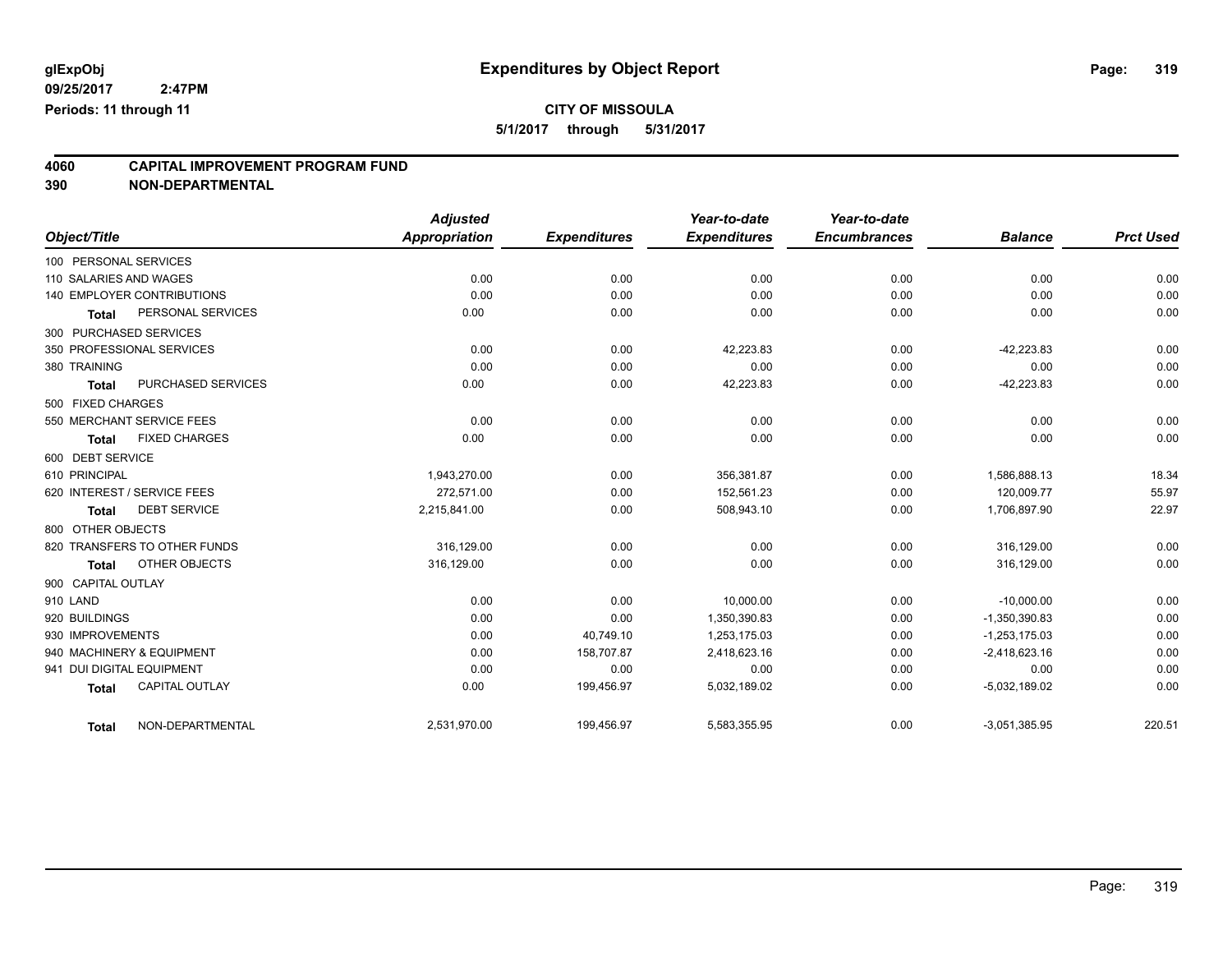#### **4060 CAPITAL IMPROVEMENT PROGRAM FUND**

| Object/Title           |                                 | <b>Adjusted</b><br><b>Appropriation</b> | <b>Expenditures</b> | Year-to-date<br><b>Expenditures</b> | Year-to-date<br><b>Encumbrances</b> | <b>Balance</b>  | <b>Prct Used</b> |
|------------------------|---------------------------------|-----------------------------------------|---------------------|-------------------------------------|-------------------------------------|-----------------|------------------|
| 100 PERSONAL SERVICES  |                                 |                                         |                     |                                     |                                     |                 |                  |
| 110 SALARIES AND WAGES |                                 | 0.00                                    | 0.00                | 0.00                                | 0.00                                | 0.00            | 0.00             |
|                        | 140 EMPLOYER CONTRIBUTIONS      | 0.00                                    | 0.00                | 0.00                                | 0.00                                | 0.00            | 0.00             |
| <b>Total</b>           | PERSONAL SERVICES               | 0.00                                    | 0.00                | 0.00                                | 0.00                                | 0.00            | 0.00             |
| 300 PURCHASED SERVICES |                                 |                                         |                     |                                     |                                     |                 |                  |
|                        | 350 PROFESSIONAL SERVICES       | 0.00                                    | 0.00                | 42,223.83                           | 0.00                                | $-42,223.83$    | 0.00             |
| 380 TRAINING           |                                 | 0.00                                    | 0.00                | 0.00                                | 0.00                                | 0.00            | 0.00             |
| <b>Total</b>           | PURCHASED SERVICES              | 0.00                                    | 0.00                | 42,223.83                           | 0.00                                | $-42,223.83$    | 0.00             |
| 500 FIXED CHARGES      |                                 |                                         |                     |                                     |                                     |                 |                  |
|                        | 550 MERCHANT SERVICE FEES       | 0.00                                    | 0.00                | 0.00                                | 0.00                                | 0.00            | 0.00             |
| <b>Total</b>           | <b>FIXED CHARGES</b>            | 0.00                                    | 0.00                | 0.00                                | 0.00                                | 0.00            | 0.00             |
| 600 DEBT SERVICE       |                                 |                                         |                     |                                     |                                     |                 |                  |
| 610 PRINCIPAL          |                                 | 1,943,270.00                            | 0.00                | 356,381.87                          | 0.00                                | 1,586,888.13    | 18.34            |
|                        | 620 INTEREST / SERVICE FEES     | 272.571.00                              | 0.00                | 152,561.23                          | 0.00                                | 120.009.77      | 55.97            |
| <b>Total</b>           | <b>DEBT SERVICE</b>             | 2,215,841.00                            | 0.00                | 508,943.10                          | 0.00                                | 1,706,897.90    | 22.97            |
| 800 OTHER OBJECTS      |                                 |                                         |                     |                                     |                                     |                 |                  |
|                        | 820 TRANSFERS TO OTHER FUNDS    | 316,129.00                              | 0.00                | 0.00                                | 0.00                                | 316,129.00      | 0.00             |
| <b>Total</b>           | <b>OTHER OBJECTS</b>            | 316,129.00                              | 0.00                | 0.00                                | 0.00                                | 316,129.00      | 0.00             |
| 900 CAPITAL OUTLAY     |                                 |                                         |                     |                                     |                                     |                 |                  |
| 910 LAND               |                                 | 0.00                                    | 0.00                | 10.000.00                           | 0.00                                | $-10,000.00$    | 0.00             |
| 920 BUILDINGS          |                                 | 0.00                                    | 0.00                | 1,350,390.83                        | 0.00                                | $-1,350,390.83$ | 0.00             |
| 930 IMPROVEMENTS       |                                 | 0.00                                    | 40,749.10           | 1,253,175.03                        | 0.00                                | $-1,253,175.03$ | 0.00             |
|                        | 940 MACHINERY & EQUIPMENT       | 0.00                                    | 158,707.87          | 2,418,623.16                        | 0.00                                | $-2,418,623.16$ | 0.00             |
|                        | 941 DUI DIGITAL EQUIPMENT       | 0.00                                    | 0.00                | 0.00                                | 0.00                                | 0.00            | 0.00             |
| <b>Total</b>           | <b>CAPITAL OUTLAY</b>           | 0.00                                    | 199,456.97          | 5,032,189.02                        | 0.00                                | $-5,032,189.02$ | 0.00             |
| <b>Total</b>           | CAPITAL IMPROVEMENT PROGRAM FUN | 2,531,970.00                            | 199,456.97          | 5,583,355.95                        | 0.00                                | $-3,051,385.95$ | 220.51           |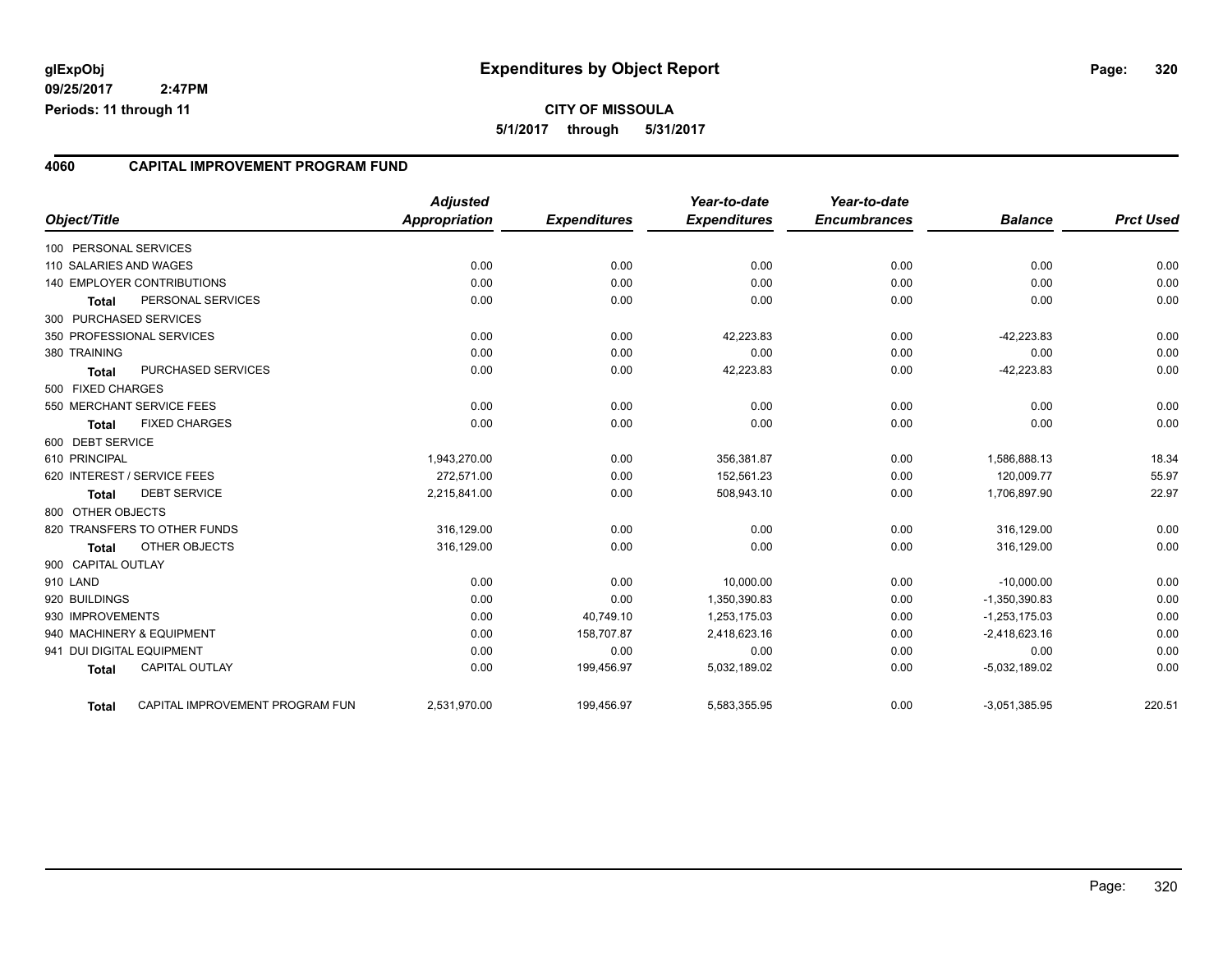# **CITY OF MISSOULA**

**5/1/2017 through 5/31/2017**

# **4130 1997 G O BOND OPEN SPACE PURCHASE FUND**

|                    |                              | <b>Adjusted</b>      |                     | Year-to-date        | Year-to-date        |                |                  |
|--------------------|------------------------------|----------------------|---------------------|---------------------|---------------------|----------------|------------------|
| Object/Title       |                              | <b>Appropriation</b> | <b>Expenditures</b> | <b>Expenditures</b> | <b>Encumbrances</b> | <b>Balance</b> | <b>Prct Used</b> |
| 500 FIXED CHARGES  |                              |                      |                     |                     |                     |                |                  |
|                    | 550 MERCHANT SERVICE FEES    | 0.00                 | 0.00                | 0.00                | 0.00                | 0.00           | 0.00             |
| <b>Total</b>       | <b>FIXED CHARGES</b>         | 0.00                 | 0.00                | 0.00                | 0.00                | 0.00           | 0.00             |
| 800 OTHER OBJECTS  |                              |                      |                     |                     |                     |                |                  |
|                    | 820 TRANSFERS TO OTHER FUNDS | 0.00                 | 0.00                | 0.00                | 0.00                | 0.00           | 0.00             |
| <b>Total</b>       | OTHER OBJECTS                | 0.00                 | 0.00                | 0.00                | 0.00                | 0.00           | 0.00             |
| 900 CAPITAL OUTLAY |                              |                      |                     |                     |                     |                |                  |
| 910 LAND           |                              | 0.00                 | 389,534.00          | 389,534.00          | 0.00                | $-389,534.00$  | 0.00             |
| 930 IMPROVEMENTS   |                              | 389,534.00           | 0.00                | 0.00                | 0.00                | 389.534.00     | 0.00             |
| <b>Total</b>       | <b>CAPITAL OUTLAY</b>        | 389.534.00           | 389,534.00          | 389,534.00          | 0.00                | 0.00           | 100.00           |
| <b>Total</b>       | NON-DEPARTMENTAL             | 389,534.00           | 389,534.00          | 389,534.00          | 0.00                | 0.00           | 100.00           |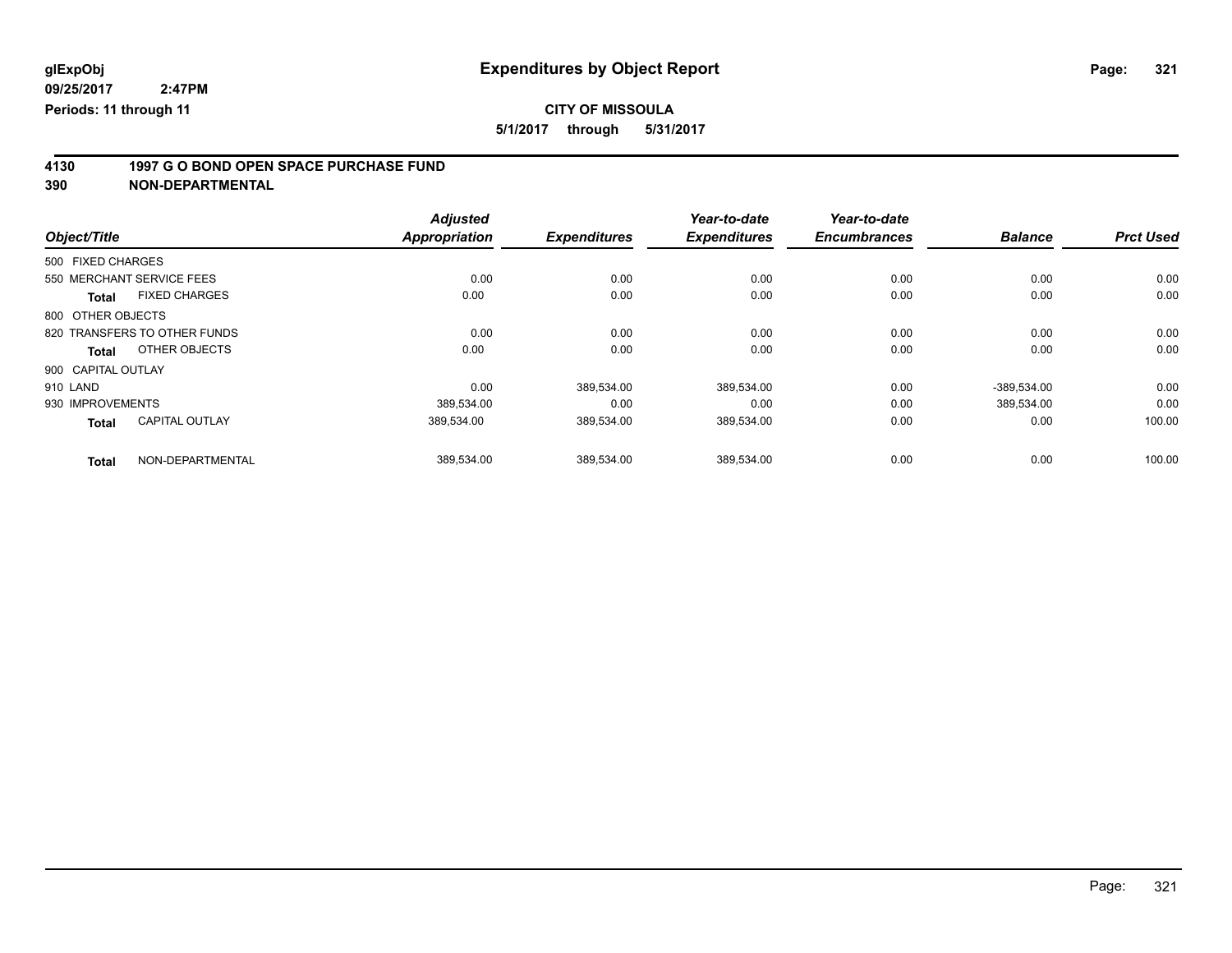**CITY OF MISSOULA 5/1/2017 through 5/31/2017**

#### **4130 1997 G O BOND OPEN SPACE PURCHASE FUND**

|                    |                                   | <b>Adjusted</b>      |                     | Year-to-date        | Year-to-date        |                |                  |
|--------------------|-----------------------------------|----------------------|---------------------|---------------------|---------------------|----------------|------------------|
| Object/Title       |                                   | <b>Appropriation</b> | <b>Expenditures</b> | <b>Expenditures</b> | <b>Encumbrances</b> | <b>Balance</b> | <b>Prct Used</b> |
| 500 FIXED CHARGES  |                                   |                      |                     |                     |                     |                |                  |
|                    | 550 MERCHANT SERVICE FEES         | 0.00                 | 0.00                | 0.00                | 0.00                | 0.00           | 0.00             |
| Total              | <b>FIXED CHARGES</b>              | 0.00                 | 0.00                | 0.00                | 0.00                | 0.00           | 0.00             |
| 800 OTHER OBJECTS  |                                   |                      |                     |                     |                     |                |                  |
|                    | 820 TRANSFERS TO OTHER FUNDS      | 0.00                 | 0.00                | 0.00                | 0.00                | 0.00           | 0.00             |
| Total              | OTHER OBJECTS                     | 0.00                 | 0.00                | 0.00                | 0.00                | 0.00           | 0.00             |
| 900 CAPITAL OUTLAY |                                   |                      |                     |                     |                     |                |                  |
| 910 LAND           |                                   | 0.00                 | 389.534.00          | 389,534.00          | 0.00                | $-389.534.00$  | 0.00             |
| 930 IMPROVEMENTS   |                                   | 389.534.00           | 0.00                | 0.00                | 0.00                | 389.534.00     | 0.00             |
| Total              | <b>CAPITAL OUTLAY</b>             | 389,534.00           | 389,534.00          | 389,534.00          | 0.00                | 0.00           | 100.00           |
| <b>Total</b>       | 1997 G O BOND OPEN SPACE PURCHASI | 389,534.00           | 389,534.00          | 389.534.00          | 0.00                | 0.00           | 100.00           |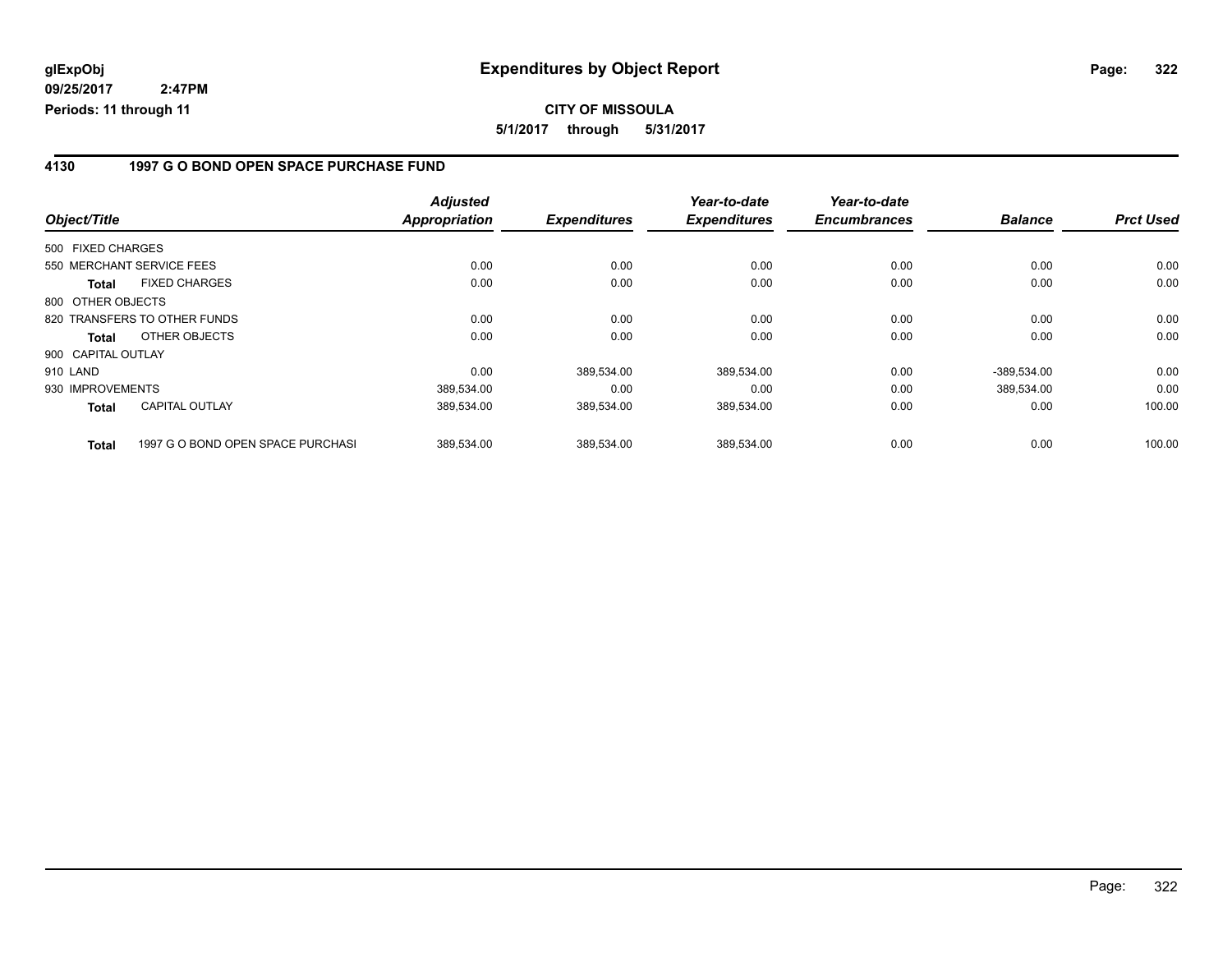**4196 NEW FIRE STATION GO BOND**

**300 FIRE**

|                                      | <b>Adjusted</b> |                     | Year-to-date        | Year-to-date        |                |                  |
|--------------------------------------|-----------------|---------------------|---------------------|---------------------|----------------|------------------|
| Object/Title                         | Appropriation   | <b>Expenditures</b> | <b>Expenditures</b> | <b>Encumbrances</b> | <b>Balance</b> | <b>Prct Used</b> |
| 500 FIXED CHARGES                    |                 |                     |                     |                     |                |                  |
| 550 MERCHANT SERVICE FEES            | 0.00            | 0.00                | 0.00                | 0.00                | 0.00           | 0.00             |
| <b>FIXED CHARGES</b><br><b>Total</b> | 0.00            | 0.00                | 0.00                | 0.00                | 0.00           | 0.00             |
| 800 OTHER OBJECTS                    |                 |                     |                     |                     |                |                  |
| 820 TRANSFERS TO OTHER FUNDS         | 0.00            | 0.00                | 0.00                | 0.00                | 0.00           | 0.00             |
| OTHER OBJECTS<br><b>Total</b>        | 0.00            | 0.00                | 0.00                | 0.00                | 0.00           | 0.00             |
| 900 CAPITAL OUTLAY                   |                 |                     |                     |                     |                |                  |
| 920 BUILDINGS                        | 0.00            | 0.00                | 0.00                | 0.00                | 0.00           | 0.00             |
| 930 IMPROVEMENTS                     | 0.00            | 0.00                | 0.00                | 0.00                | 0.00           | 0.00             |
| 940 MACHINERY & EQUIPMENT            | 0.00            | 0.00                | 0.00                | 0.00                | 0.00           | 0.00             |
| <b>CAPITAL OUTLAY</b><br>Total       | 0.00            | 0.00                | 0.00                | 0.00                | 0.00           | 0.00             |
| <b>FIRE</b><br><b>Total</b>          | 0.00            | 0.00                | 0.00                | 0.00                | 0.00           | 0.00             |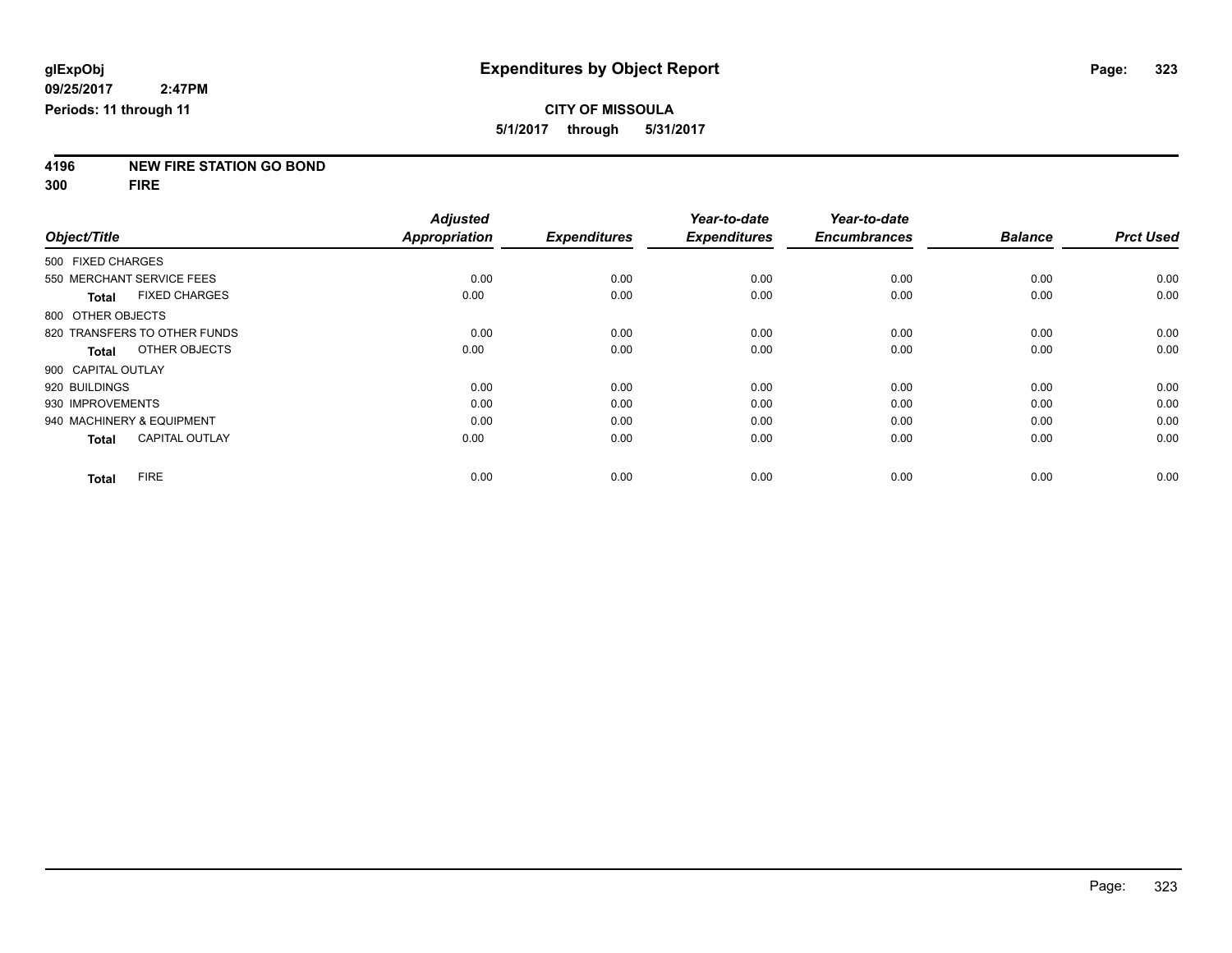# **CITY OF MISSOULA 5/1/2017 through 5/31/2017**

### **4196 NEW FIRE STATION GO BOND**

|                    |                              | <b>Adjusted</b> |                     | Year-to-date        | Year-to-date        |                |                  |
|--------------------|------------------------------|-----------------|---------------------|---------------------|---------------------|----------------|------------------|
| Object/Title       |                              | Appropriation   | <b>Expenditures</b> | <b>Expenditures</b> | <b>Encumbrances</b> | <b>Balance</b> | <b>Prct Used</b> |
| 500 FIXED CHARGES  |                              |                 |                     |                     |                     |                |                  |
|                    | 550 MERCHANT SERVICE FEES    | 0.00            | 0.00                | 0.00                | 0.00                | 0.00           | 0.00             |
| <b>Total</b>       | <b>FIXED CHARGES</b>         | 0.00            | 0.00                | 0.00                | 0.00                | 0.00           | 0.00             |
| 800 OTHER OBJECTS  |                              |                 |                     |                     |                     |                |                  |
|                    | 820 TRANSFERS TO OTHER FUNDS | 0.00            | 0.00                | 0.00                | 0.00                | 0.00           | 0.00             |
| <b>Total</b>       | OTHER OBJECTS                | 0.00            | 0.00                | 0.00                | 0.00                | 0.00           | 0.00             |
| 900 CAPITAL OUTLAY |                              |                 |                     |                     |                     |                |                  |
| 920 BUILDINGS      |                              | 0.00            | 0.00                | 0.00                | 0.00                | 0.00           | 0.00             |
| 930 IMPROVEMENTS   |                              | 0.00            | 0.00                | 0.00                | 0.00                | 0.00           | 0.00             |
|                    | 940 MACHINERY & EQUIPMENT    | 0.00            | 0.00                | 0.00                | 0.00                | 0.00           | 0.00             |
| Total              | <b>CAPITAL OUTLAY</b>        | 0.00            | 0.00                | 0.00                | 0.00                | 0.00           | 0.00             |
| Total              | NEW FIRE STATION GO BOND     | 0.00            | 0.00                | 0.00                | 0.00                | 0.00           | 0.00             |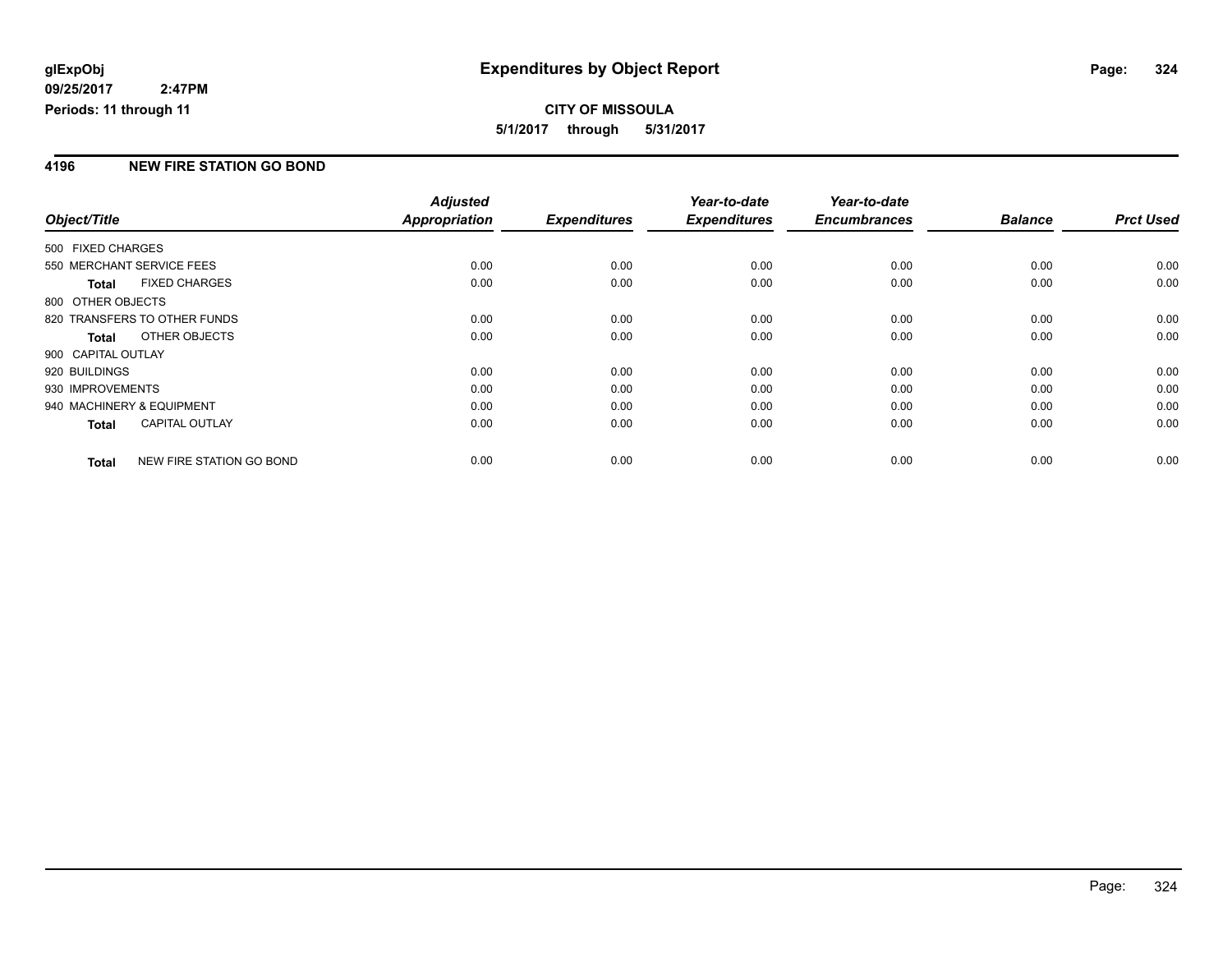### **CITY OF MISSOULA**

**5/1/2017 through 5/31/2017**

# **4450 S/C CONSTRUCTION FUND FOR FY06**

| Object/Title                            | <b>Adjusted</b><br><b>Appropriation</b> | <b>Expenditures</b> | Year-to-date<br><b>Expenditures</b> | Year-to-date<br><b>Encumbrances</b> | <b>Balance</b> | <b>Prct Used</b> |
|-----------------------------------------|-----------------------------------------|---------------------|-------------------------------------|-------------------------------------|----------------|------------------|
| 500 FIXED CHARGES                       |                                         |                     |                                     |                                     |                |                  |
| 550 MERCHANT SERVICE FEES               | 0.00                                    | 0.00                | 0.00                                | 0.00                                | 0.00           | 0.00             |
| <b>FIXED CHARGES</b><br><b>Total</b>    | 0.00                                    | 0.00                | 0.00                                | 0.00                                | 0.00           | 0.00             |
| 800 OTHER OBJECTS                       |                                         |                     |                                     |                                     |                |                  |
| 820 TRANSFERS TO OTHER FUNDS            | 0.00                                    | 0.00                | 0.00                                | 0.00                                | 0.00           | 0.00             |
| OTHER OBJECTS<br><b>Total</b>           | 0.00                                    | 0.00                | 0.00                                | 0.00                                | 0.00           | 0.00             |
| PUBLIC WORKS OPERATIONS<br><b>Total</b> | 0.00                                    | 0.00                | 0.00                                | 0.00                                | 0.00           | 0.00             |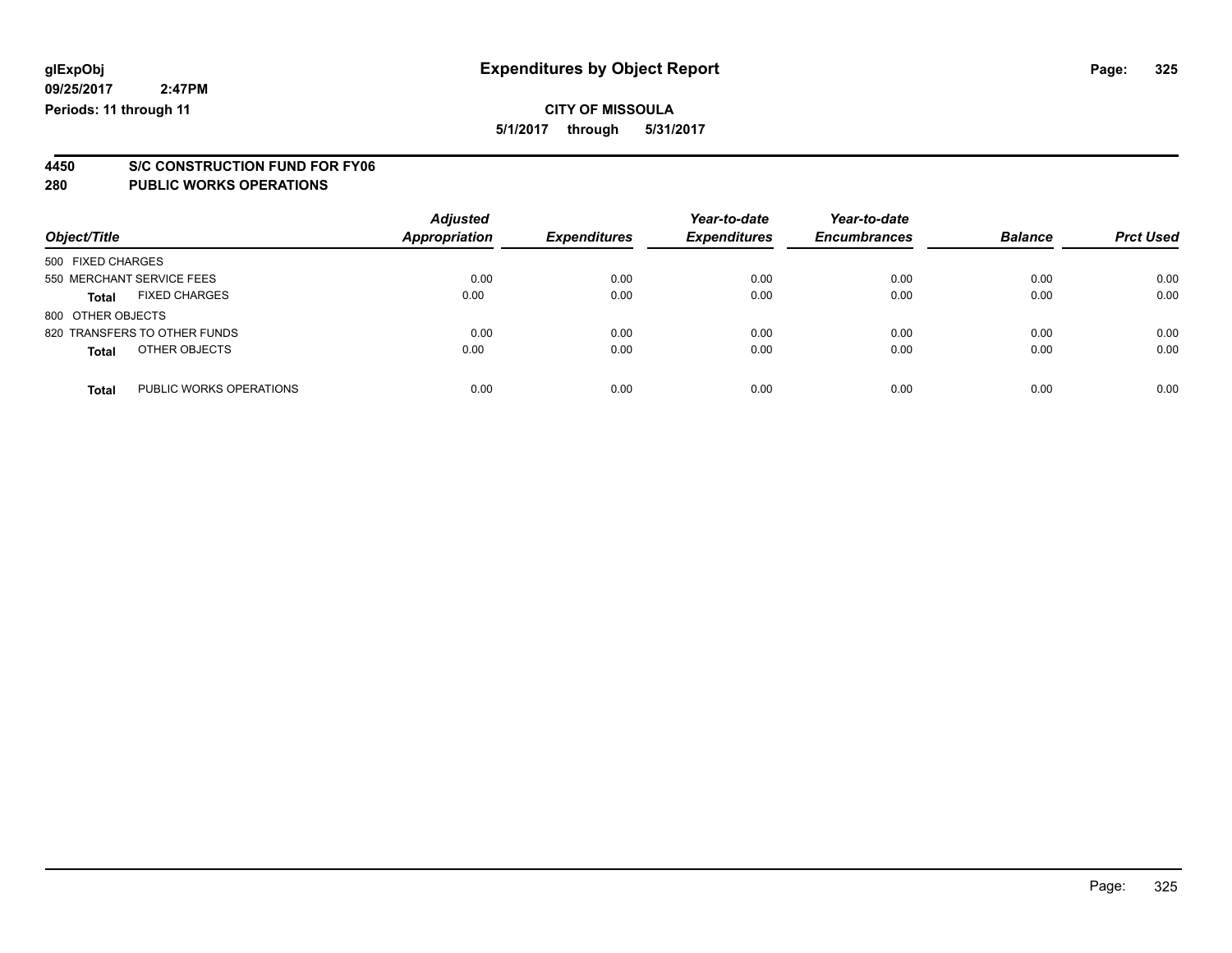**CITY OF MISSOULA 5/1/2017 through 5/31/2017**

### **4450 S/C CONSTRUCTION FUND FOR FY06**

|                   |                                | <b>Adjusted</b> |                     | Year-to-date        | Year-to-date        |                |                  |
|-------------------|--------------------------------|-----------------|---------------------|---------------------|---------------------|----------------|------------------|
| Object/Title      |                                | Appropriation   | <b>Expenditures</b> | <b>Expenditures</b> | <b>Encumbrances</b> | <b>Balance</b> | <b>Prct Used</b> |
| 500 FIXED CHARGES |                                |                 |                     |                     |                     |                |                  |
|                   | 550 MERCHANT SERVICE FEES      | 0.00            | 0.00                | 0.00                | 0.00                | 0.00           | 0.00             |
| <b>Total</b>      | <b>FIXED CHARGES</b>           | 0.00            | 0.00                | 0.00                | 0.00                | 0.00           | 0.00             |
| 800 OTHER OBJECTS |                                |                 |                     |                     |                     |                |                  |
|                   | 820 TRANSFERS TO OTHER FUNDS   | 0.00            | 0.00                | 0.00                | 0.00                | 0.00           | 0.00             |
| <b>Total</b>      | OTHER OBJECTS                  | 0.00            | 0.00                | 0.00                | 0.00                | 0.00           | 0.00             |
| <b>Total</b>      | S/C CONSTRUCTION FUND FOR FY06 | 0.00            | 0.00                | 0.00                | 0.00                | 0.00           | 0.00             |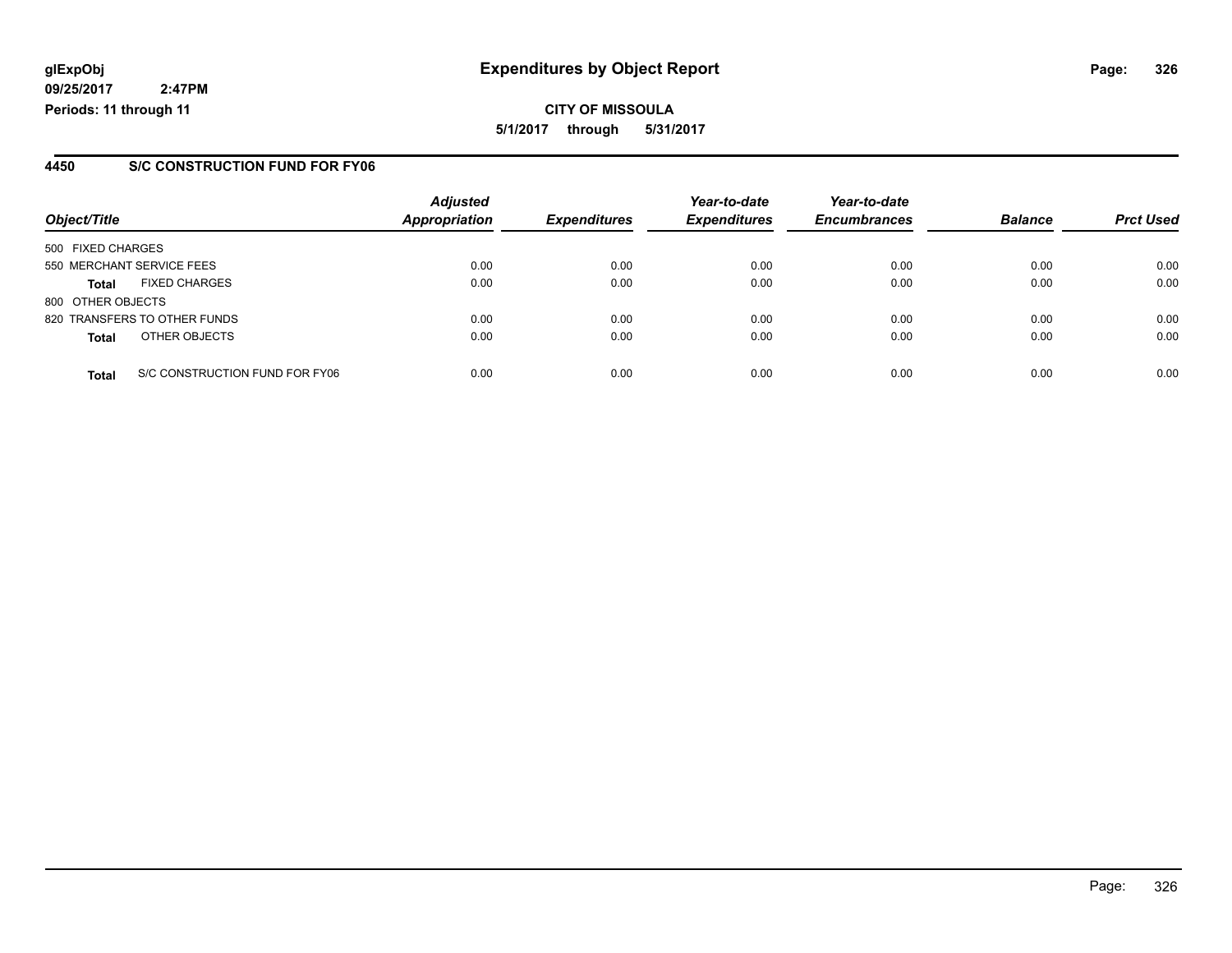### **CITY OF MISSOULA 5/1/2017 through 5/31/2017**

# **4451 FY07 S/C BOND FUND**

| Object/Title                            | <b>Adjusted</b><br><b>Appropriation</b> | <b>Expenditures</b> | Year-to-date<br><b>Expenditures</b> | Year-to-date<br><b>Encumbrances</b> | <b>Balance</b> | <b>Prct Used</b> |
|-----------------------------------------|-----------------------------------------|---------------------|-------------------------------------|-------------------------------------|----------------|------------------|
|                                         |                                         |                     |                                     |                                     |                |                  |
| 500 FIXED CHARGES                       |                                         |                     |                                     |                                     |                |                  |
| 550 MERCHANT SERVICE FEES               | 0.00                                    | 0.00                | 0.00                                | 0.00                                | 0.00           | 0.00             |
| <b>FIXED CHARGES</b><br><b>Total</b>    | 0.00                                    | 0.00                | 0.00                                | 0.00                                | 0.00           | 0.00             |
| 800 OTHER OBJECTS                       |                                         |                     |                                     |                                     |                |                  |
| 820 TRANSFERS TO OTHER FUNDS            | 0.00                                    | 0.00                | 0.00                                | 0.00                                | 0.00           | 0.00             |
| OTHER OBJECTS<br><b>Total</b>           | 0.00                                    | 0.00                | 0.00                                | 0.00                                | 0.00           | 0.00             |
| PUBLIC WORKS OPERATIONS<br><b>Total</b> | 0.00                                    | 0.00                | 0.00                                | 0.00                                | 0.00           | 0.00             |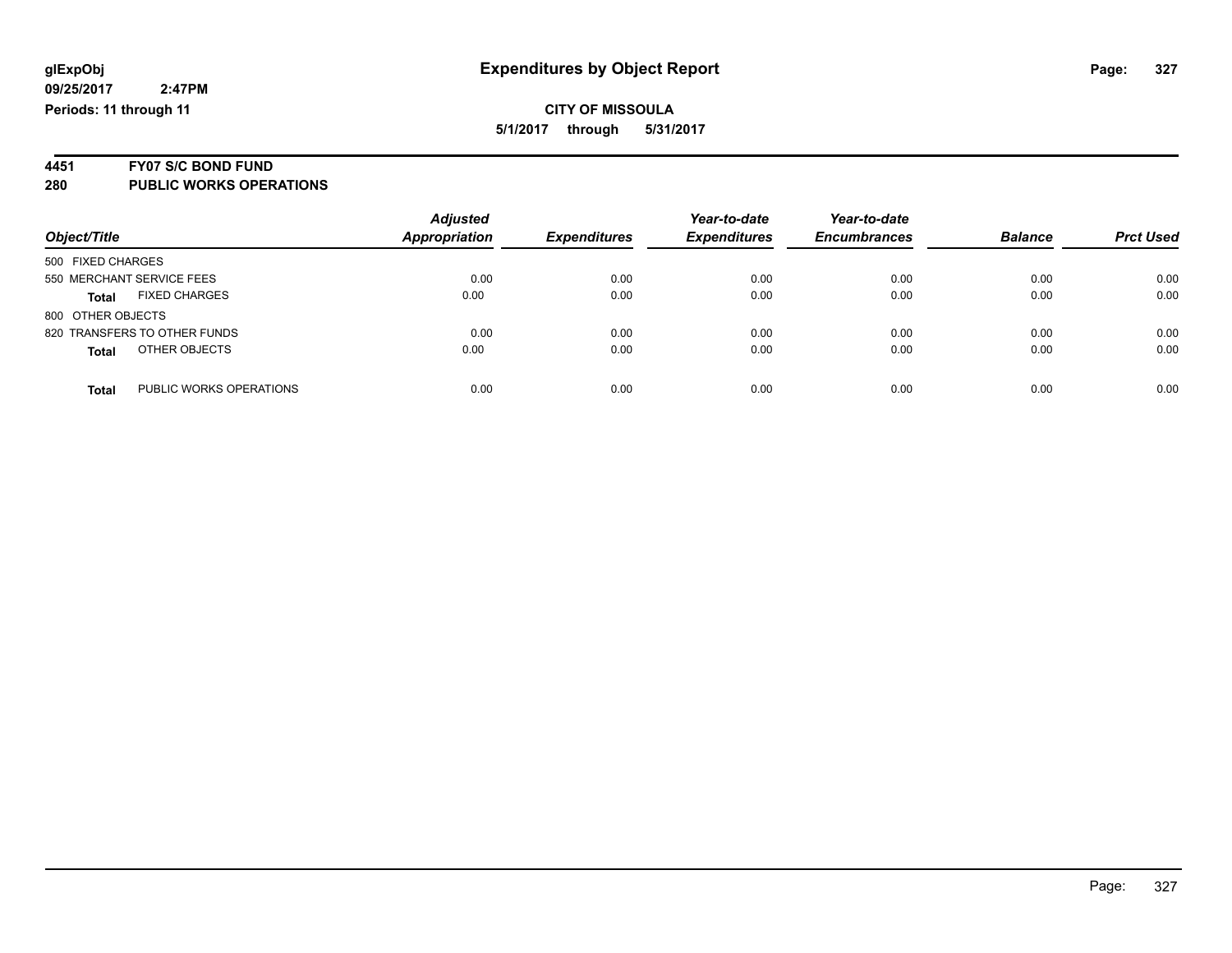#### **4451 FY07 S/C BOND FUND**

|                                      | <b>Adjusted</b>      |                     | Year-to-date        | Year-to-date        |                |                  |
|--------------------------------------|----------------------|---------------------|---------------------|---------------------|----------------|------------------|
| Object/Title                         | <b>Appropriation</b> | <b>Expenditures</b> | <b>Expenditures</b> | <b>Encumbrances</b> | <b>Balance</b> | <b>Prct Used</b> |
| 500 FIXED CHARGES                    |                      |                     |                     |                     |                |                  |
| 550 MERCHANT SERVICE FEES            | 0.00                 | 0.00                | 0.00                | 0.00                | 0.00           | 0.00             |
| <b>FIXED CHARGES</b><br><b>Total</b> | 0.00                 | 0.00                | 0.00                | 0.00                | 0.00           | 0.00             |
| 800 OTHER OBJECTS                    |                      |                     |                     |                     |                |                  |
| 820 TRANSFERS TO OTHER FUNDS         | 0.00                 | 0.00                | 0.00                | 0.00                | 0.00           | 0.00             |
| OTHER OBJECTS<br><b>Total</b>        | 0.00                 | 0.00                | 0.00                | 0.00                | 0.00           | 0.00             |
| FY07 S/C BOND FUND<br><b>Total</b>   | 0.00                 | 0.00                | 0.00                | 0.00                | 0.00           | 0.00             |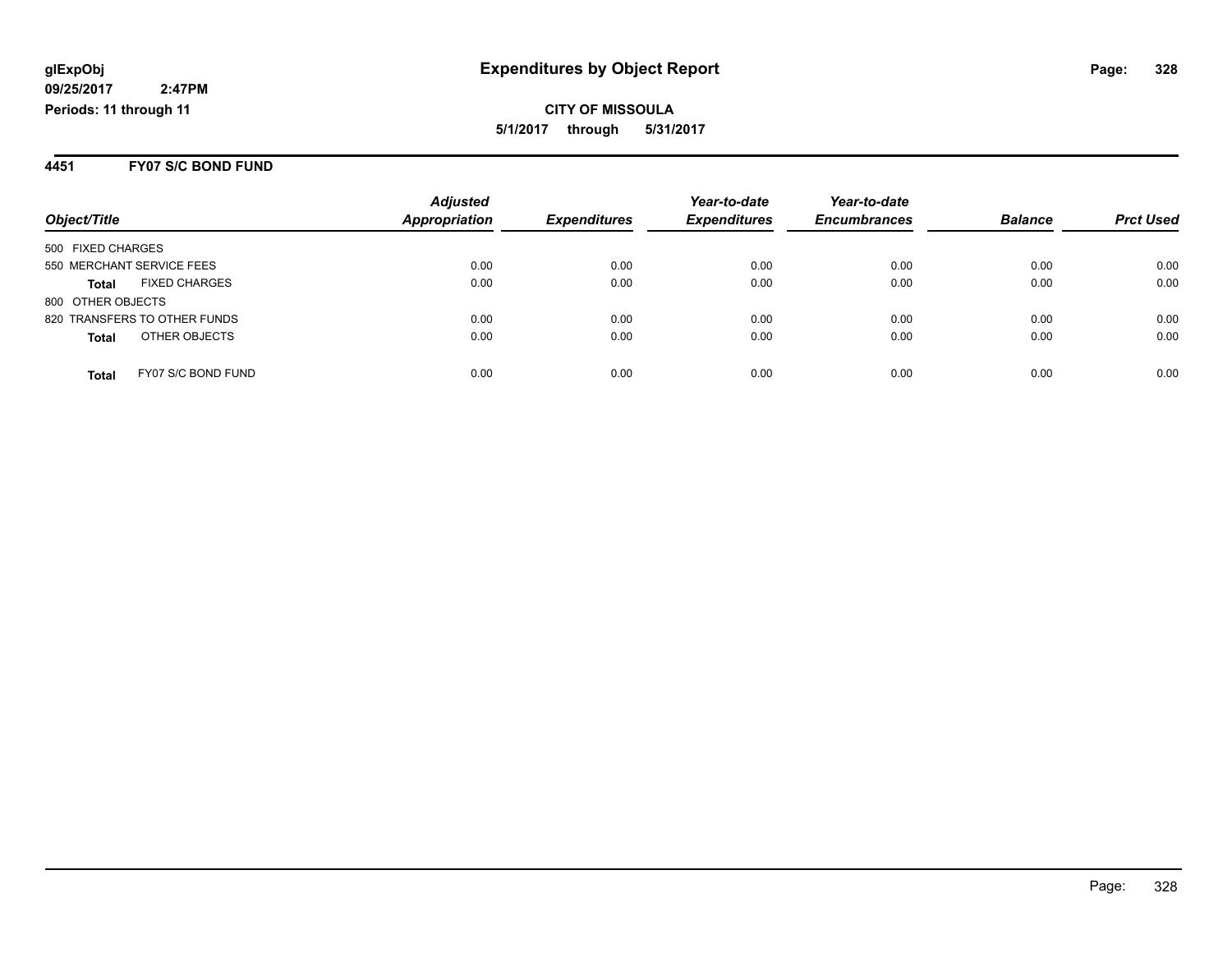### **CITY OF MISSOULA**

**5/1/2017 through 5/31/2017**

# **4452 S/C CONSTRUCTION FUND FOR FY 08 BOND SAL**

| Object/Title              |                         | <b>Adjusted</b><br><b>Appropriation</b> | <b>Expenditures</b> | Year-to-date<br><b>Expenditures</b> | Year-to-date<br><b>Encumbrances</b> | <b>Balance</b> | <b>Prct Used</b> |
|---------------------------|-------------------------|-----------------------------------------|---------------------|-------------------------------------|-------------------------------------|----------------|------------------|
|                           |                         |                                         |                     |                                     |                                     |                |                  |
| 500 FIXED CHARGES         |                         |                                         |                     |                                     |                                     |                |                  |
| 550 MERCHANT SERVICE FEES |                         | 0.00                                    | 0.00                | 0.00                                | 0.00                                | 0.00           | 0.00             |
| <b>Total</b>              | <b>FIXED CHARGES</b>    | 0.00                                    | 0.00                | 0.00                                | 0.00                                | 0.00           | 0.00             |
| 900 CAPITAL OUTLAY        |                         |                                         |                     |                                     |                                     |                |                  |
| 930 IMPROVEMENTS          |                         | 0.00                                    | 0.00                | 0.00                                | 0.00                                | 0.00           | 0.00             |
| <b>Total</b>              | <b>CAPITAL OUTLAY</b>   | 0.00                                    | 0.00                | 0.00                                | 0.00                                | 0.00           | 0.00             |
| <b>Total</b>              | PUBLIC WORKS OPERATIONS | 0.00                                    | 0.00                | 0.00                                | 0.00                                | 0.00           | 0.00             |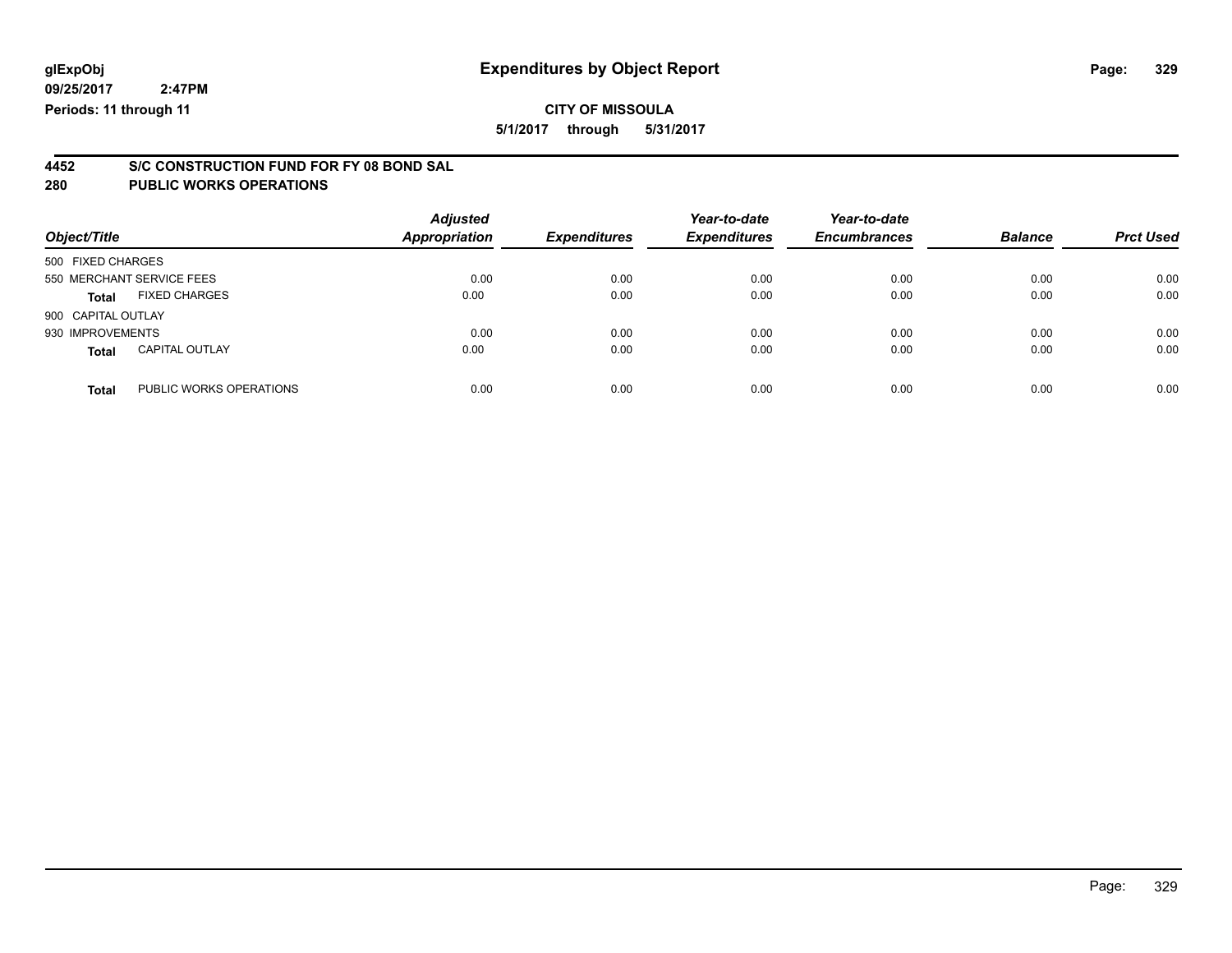### **glExpObj Expenditures by Object Report Page: 330**

**09/25/2017 2:47PM Periods: 11 through 11**

### **4452 S/C CONSTRUCTION FUND FOR FY 08 BOND SAL**

| Object/Title       |                                    | <b>Adjusted</b><br><b>Appropriation</b> | <b>Expenditures</b> | Year-to-date<br><b>Expenditures</b> | Year-to-date<br><b>Encumbrances</b> | <b>Balance</b> | <b>Prct Used</b> |
|--------------------|------------------------------------|-----------------------------------------|---------------------|-------------------------------------|-------------------------------------|----------------|------------------|
| 500 FIXED CHARGES  |                                    |                                         |                     |                                     |                                     |                |                  |
|                    | 550 MERCHANT SERVICE FEES          | 0.00                                    | 0.00                | 0.00                                | 0.00                                | 0.00           | 0.00             |
| <b>Total</b>       | <b>FIXED CHARGES</b>               | 0.00                                    | 0.00                | 0.00                                | 0.00                                | 0.00           | 0.00             |
| 900 CAPITAL OUTLAY |                                    |                                         |                     |                                     |                                     |                |                  |
| 930 IMPROVEMENTS   |                                    | 0.00                                    | 0.00                | 0.00                                | 0.00                                | 0.00           | 0.00             |
| <b>Total</b>       | <b>CAPITAL OUTLAY</b>              | 0.00                                    | 0.00                | 0.00                                | 0.00                                | 0.00           | 0.00             |
| <b>Total</b>       | S/C CONSTRUCTION FUND FOR FY 08 BO | 0.00                                    | 0.00                | 0.00                                | 0.00                                | 0.00           | 0.00             |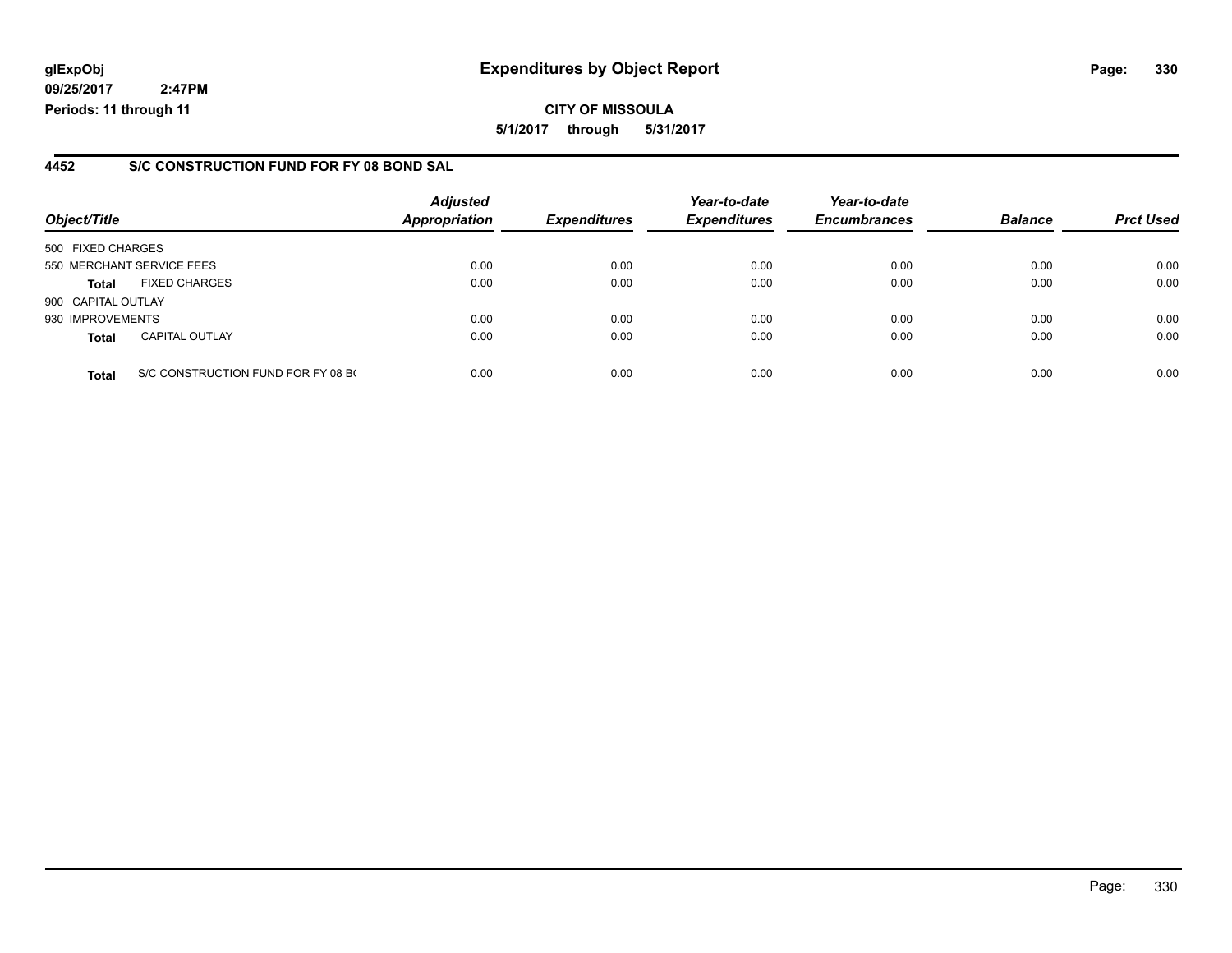**5/1/2017 through 5/31/2017**

# **4453 S/C CONSTRUCTION FUND FY09 BOND**

| Object/Title       |                              | <b>Adjusted</b><br><b>Appropriation</b> | <b>Expenditures</b> | Year-to-date<br><b>Expenditures</b> | Year-to-date<br><b>Encumbrances</b> | <b>Balance</b> | <b>Prct Used</b> |
|--------------------|------------------------------|-----------------------------------------|---------------------|-------------------------------------|-------------------------------------|----------------|------------------|
| 500 FIXED CHARGES  |                              |                                         |                     |                                     |                                     |                |                  |
|                    | 550 MERCHANT SERVICE FEES    | 0.00                                    | 0.00                | 0.00                                | 0.00                                | 0.00           | 0.00             |
| <b>Total</b>       | <b>FIXED CHARGES</b>         | 0.00                                    | 0.00                | 0.00                                | 0.00                                | 0.00           | 0.00             |
| 800 OTHER OBJECTS  |                              |                                         |                     |                                     |                                     |                |                  |
|                    | 820 TRANSFERS TO OTHER FUNDS | 0.00                                    | 0.00                | 0.00                                | 0.00                                | 0.00           | 0.00             |
| Total              | OTHER OBJECTS                | 0.00                                    | 0.00                | 0.00                                | 0.00                                | 0.00           | 0.00             |
| 900 CAPITAL OUTLAY |                              |                                         |                     |                                     |                                     |                |                  |
| 930 IMPROVEMENTS   |                              | 0.00                                    | 0.00                | 0.00                                | 0.00                                | 0.00           | 0.00             |
| <b>Total</b>       | <b>CAPITAL OUTLAY</b>        | 0.00                                    | 0.00                | 0.00                                | 0.00                                | 0.00           | 0.00             |
|                    |                              |                                         |                     |                                     |                                     |                |                  |
| <b>Total</b>       | PUBLIC WORKS OPERATIONS      | 0.00                                    | 0.00                | 0.00                                | 0.00                                | 0.00           | 0.00             |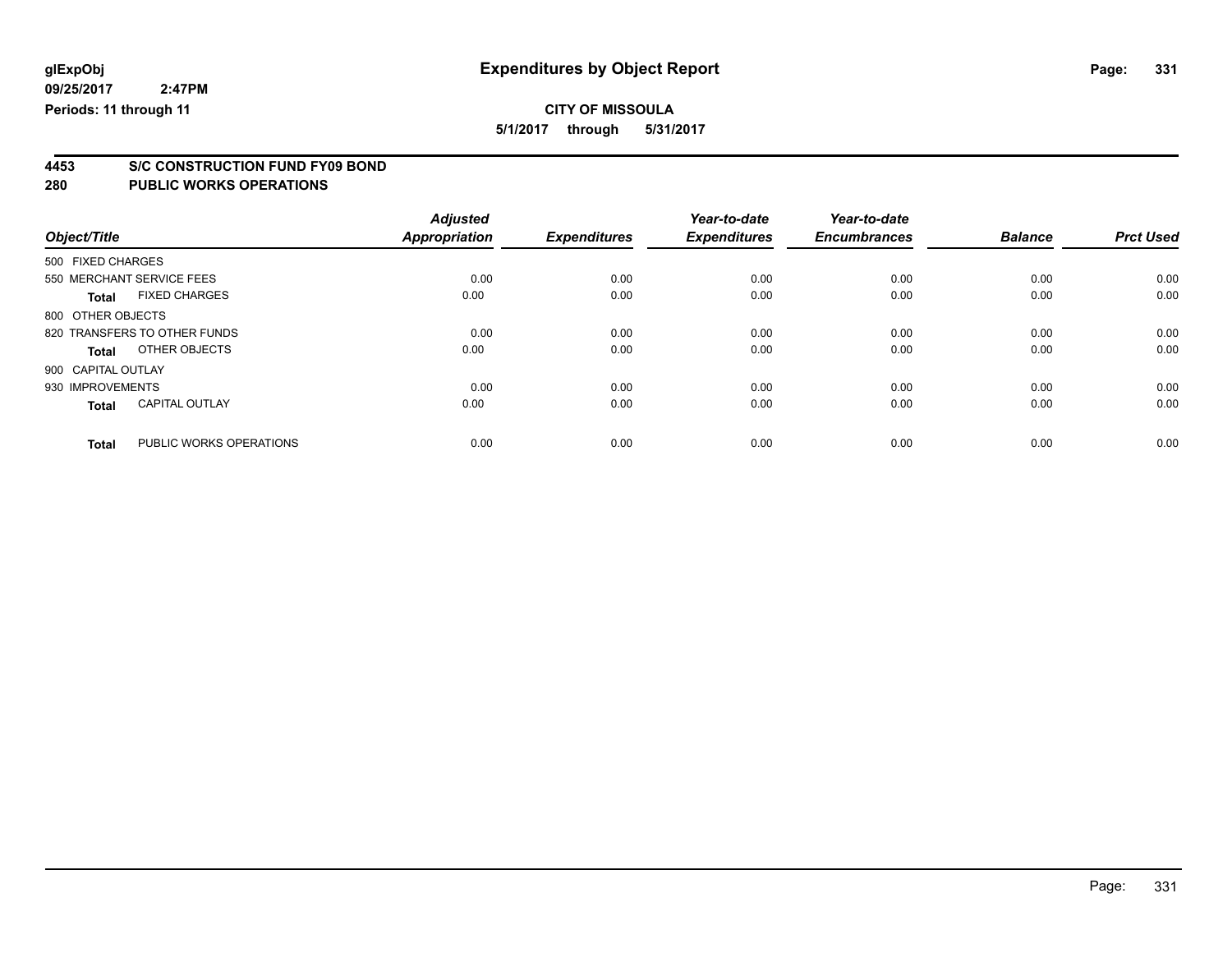# **4453 S/C CONSTRUCTION FUND FY09 BOND**

**390 NON-DEPARTMENTAL**

| Object/Title              |                      | <b>Adjusted</b><br><b>Appropriation</b> | <b>Expenditures</b> | Year-to-date<br><b>Expenditures</b> | Year-to-date<br><b>Encumbrances</b> | <b>Balance</b> | <b>Prct Used</b> |
|---------------------------|----------------------|-----------------------------------------|---------------------|-------------------------------------|-------------------------------------|----------------|------------------|
| 500 FIXED CHARGES         |                      |                                         |                     |                                     |                                     |                |                  |
| 500 FIXED CHARGES         |                      | 0.00                                    | 0.00                | 0.00                                | 0.00                                | 0.00           | 0.00             |
| 550 MERCHANT SERVICE FEES |                      | 0.00                                    | 0.00                | 0.00                                | 0.00                                | 0.00           | 0.00             |
| <b>Total</b>              | <b>FIXED CHARGES</b> | 0.00                                    | 0.00                | 0.00                                | 0.00                                | 0.00           | 0.00             |
| <b>Total</b>              | NON-DEPARTMENTAL     | 0.00                                    | 0.00                | 0.00                                | 0.00                                | 0.00           | 0.00             |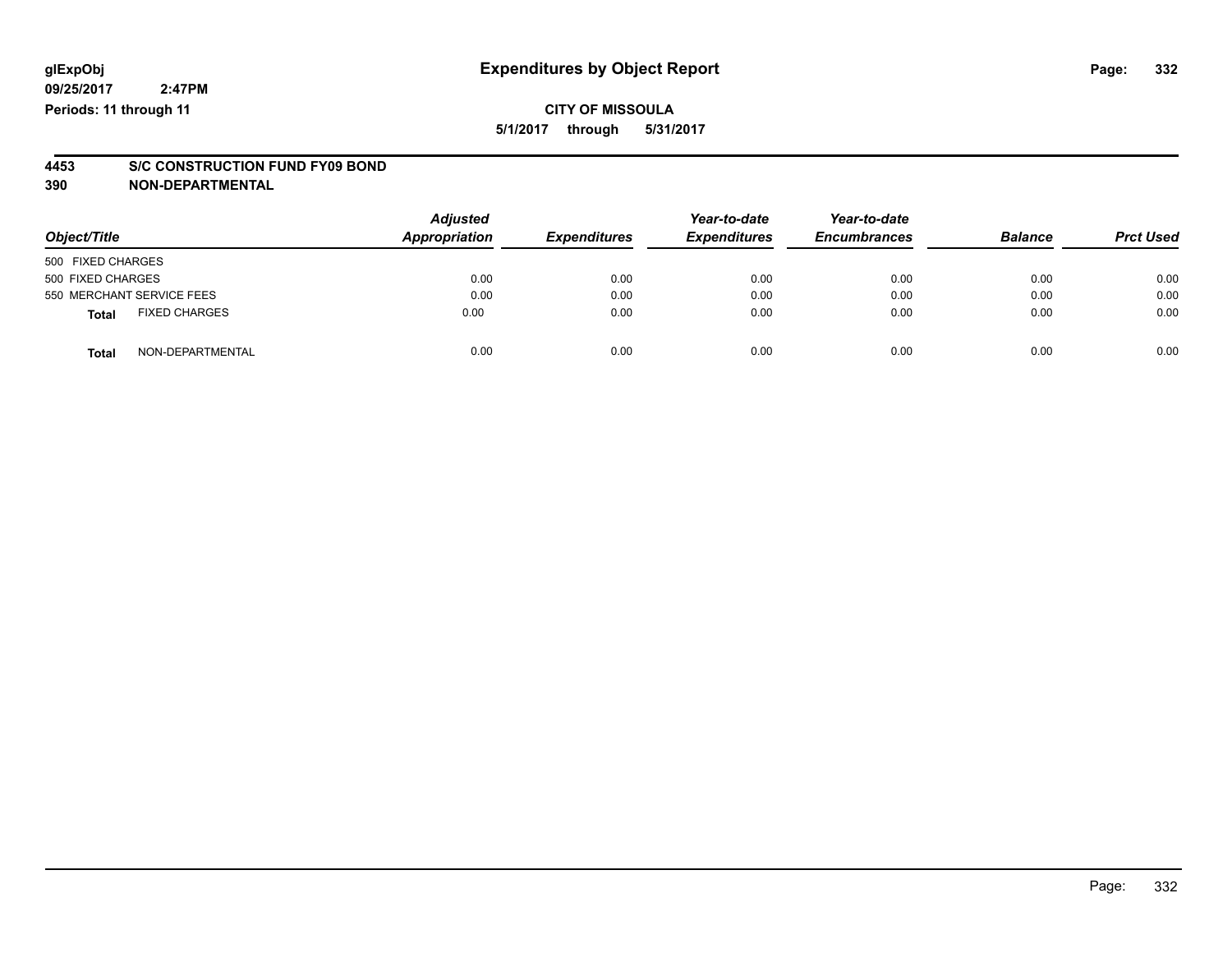**CITY OF MISSOULA 5/1/2017 through 5/31/2017**

### **4453 S/C CONSTRUCTION FUND FY09 BOND**

|                    |                                 | <b>Adjusted</b> |                     | Year-to-date        | Year-to-date        |                |                  |
|--------------------|---------------------------------|-----------------|---------------------|---------------------|---------------------|----------------|------------------|
| Object/Title       |                                 | Appropriation   | <b>Expenditures</b> | <b>Expenditures</b> | <b>Encumbrances</b> | <b>Balance</b> | <b>Prct Used</b> |
| 500 FIXED CHARGES  |                                 |                 |                     |                     |                     |                |                  |
| 500 FIXED CHARGES  |                                 | 0.00            | 0.00                | 0.00                | 0.00                | 0.00           | 0.00             |
|                    | 550 MERCHANT SERVICE FEES       | 0.00            | 0.00                | 0.00                | 0.00                | 0.00           | 0.00             |
| <b>Total</b>       | <b>FIXED CHARGES</b>            | 0.00            | 0.00                | 0.00                | 0.00                | 0.00           | 0.00             |
| 800 OTHER OBJECTS  |                                 |                 |                     |                     |                     |                |                  |
|                    | 820 TRANSFERS TO OTHER FUNDS    | 0.00            | 0.00                | 0.00                | 0.00                | 0.00           | 0.00             |
| <b>Total</b>       | OTHER OBJECTS                   | 0.00            | 0.00                | 0.00                | 0.00                | 0.00           | 0.00             |
| 900 CAPITAL OUTLAY |                                 |                 |                     |                     |                     |                |                  |
| 930 IMPROVEMENTS   |                                 | 0.00            | 0.00                | 0.00                | 0.00                | 0.00           | 0.00             |
| <b>Total</b>       | <b>CAPITAL OUTLAY</b>           | 0.00            | 0.00                | 0.00                | 0.00                | 0.00           | 0.00             |
| <b>Total</b>       | S/C CONSTRUCTION FUND FY09 BOND | 0.00            | 0.00                | 0.00                | 0.00                | 0.00           | 0.00             |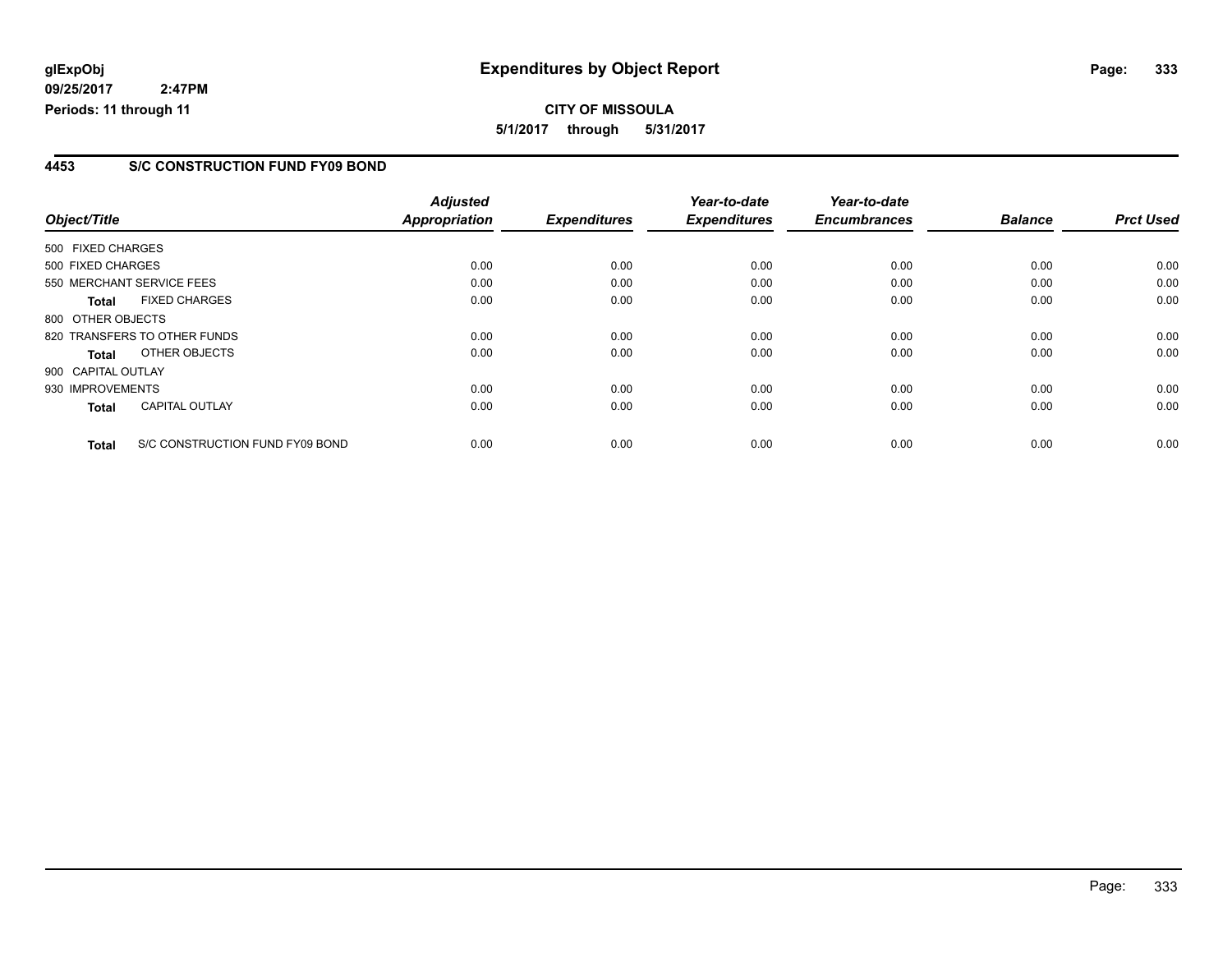### **CITY OF MISSOULA 5/1/2017 through 5/31/2017**

#### **4454 S/C CONSTRUCTION FUND FOR FY10 280 PUBLIC WORKS OPERATIONS**

| Object/Title              |                         | <b>Adjusted</b><br><b>Appropriation</b> | <b>Expenditures</b> | Year-to-date<br><b>Expenditures</b> | Year-to-date<br><b>Encumbrances</b> | <b>Balance</b> | <b>Prct Used</b> |
|---------------------------|-------------------------|-----------------------------------------|---------------------|-------------------------------------|-------------------------------------|----------------|------------------|
| 500 FIXED CHARGES         |                         |                                         |                     |                                     |                                     |                |                  |
| 550 MERCHANT SERVICE FEES |                         | 0.00                                    | 0.00                | 0.00                                | 0.00                                | 0.00           | 0.00             |
| <b>Total</b>              | <b>FIXED CHARGES</b>    | 0.00                                    | 0.00                | 0.00                                | 0.00                                | 0.00           | 0.00             |
| 900 CAPITAL OUTLAY        |                         |                                         |                     |                                     |                                     |                |                  |
| 930 IMPROVEMENTS          |                         | 0.00                                    | 0.00                | 0.00                                | 0.00                                | 0.00           | 0.00             |
| <b>Total</b>              | <b>CAPITAL OUTLAY</b>   | 0.00                                    | 0.00                | 0.00                                | 0.00                                | 0.00           | 0.00             |
| <b>Total</b>              | PUBLIC WORKS OPERATIONS | 0.00                                    | 0.00                | 0.00                                | 0.00                                | 0.00           | 0.00             |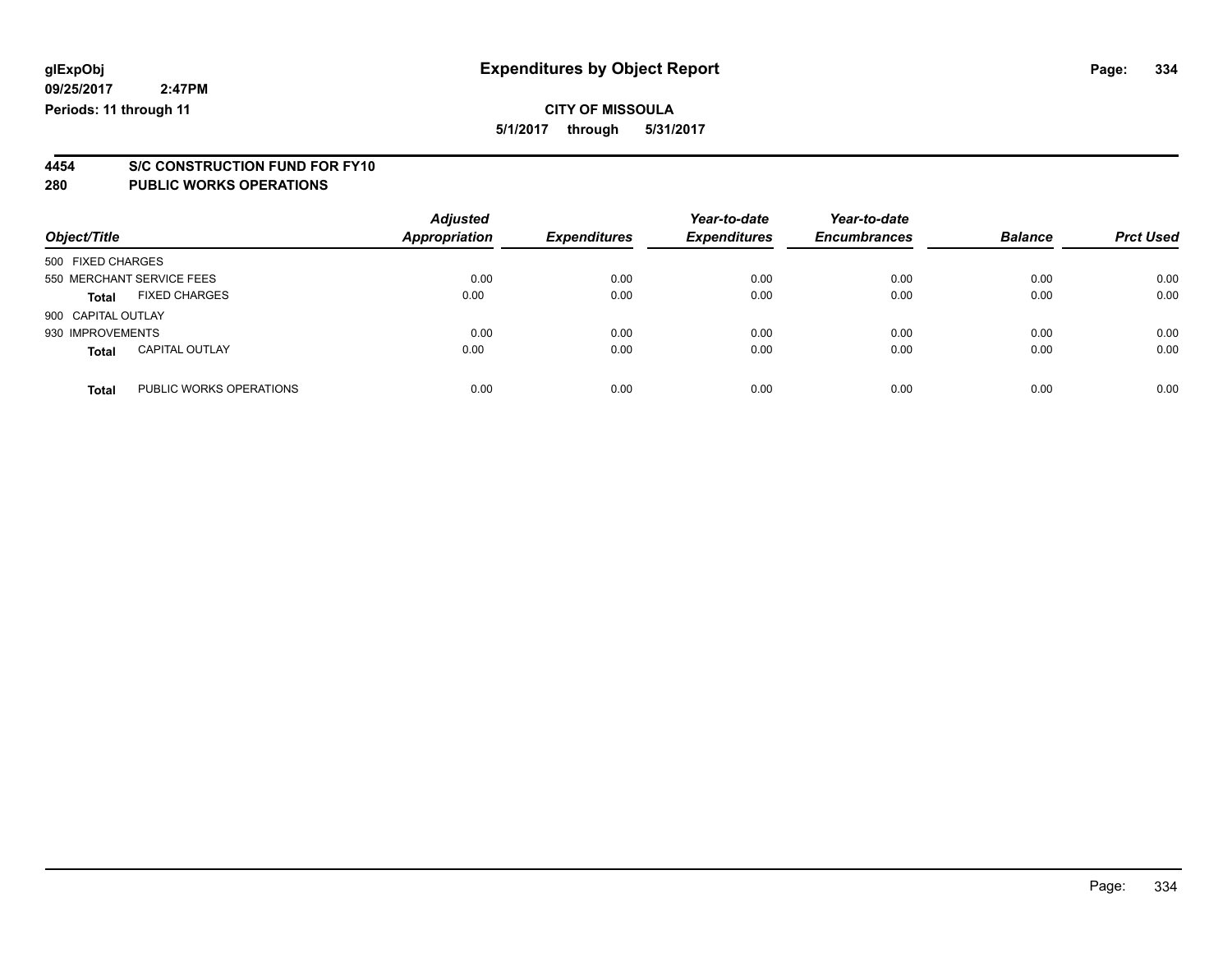### **glExpObj Expenditures by Object Report Page: 335**

**09/25/2017 2:47PM Periods: 11 through 11**

### **4454 S/C CONSTRUCTION FUND FOR FY10**

| Object/Title       |                                | <b>Adjusted</b><br><b>Appropriation</b> | <b>Expenditures</b> | Year-to-date<br><b>Expenditures</b> | Year-to-date<br><b>Encumbrances</b> | <b>Balance</b> | <b>Prct Used</b> |
|--------------------|--------------------------------|-----------------------------------------|---------------------|-------------------------------------|-------------------------------------|----------------|------------------|
| 500 FIXED CHARGES  |                                |                                         |                     |                                     |                                     |                |                  |
|                    | 550 MERCHANT SERVICE FEES      | 0.00                                    | 0.00                | 0.00                                | 0.00                                | 0.00           | 0.00             |
| <b>Total</b>       | <b>FIXED CHARGES</b>           | 0.00                                    | 0.00                | 0.00                                | 0.00                                | 0.00           | 0.00             |
| 900 CAPITAL OUTLAY |                                |                                         |                     |                                     |                                     |                |                  |
| 930 IMPROVEMENTS   |                                | 0.00                                    | 0.00                | 0.00                                | 0.00                                | 0.00           | 0.00             |
| <b>Total</b>       | <b>CAPITAL OUTLAY</b>          | 0.00                                    | 0.00                | 0.00                                | 0.00                                | 0.00           | 0.00             |
| <b>Total</b>       | S/C CONSTRUCTION FUND FOR FY10 | 0.00                                    | 0.00                | 0.00                                | 0.00                                | 0.00           | 0.00             |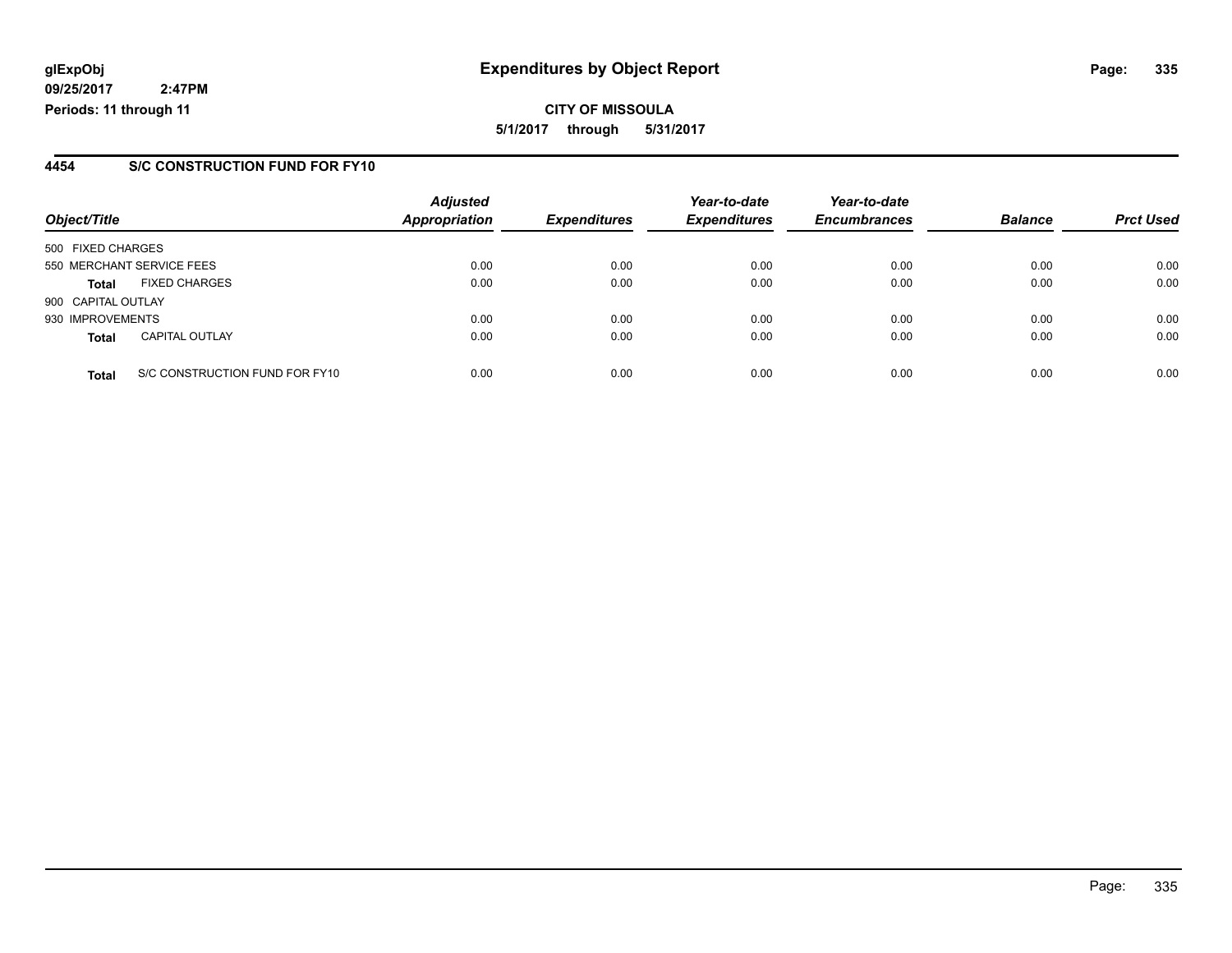### **CITY OF MISSOULA 5/1/2017 through 5/31/2017**

**4455 FY11 S/C CONSTRUCTION FUND**

| Object/Title                            | <b>Adjusted</b><br><b>Appropriation</b> | <b>Expenditures</b> | Year-to-date<br><b>Expenditures</b> | Year-to-date<br><b>Encumbrances</b> | <b>Balance</b> | <b>Prct Used</b> |
|-----------------------------------------|-----------------------------------------|---------------------|-------------------------------------|-------------------------------------|----------------|------------------|
| 500 FIXED CHARGES                       |                                         |                     |                                     |                                     |                |                  |
| 550 MERCHANT SERVICE FEES               | 0.00                                    | 0.00                | 0.00                                | 0.00                                | 0.00           | 0.00             |
| <b>FIXED CHARGES</b><br><b>Total</b>    | 0.00                                    | 0.00                | 0.00                                | 0.00                                | 0.00           | 0.00             |
| 900 CAPITAL OUTLAY                      |                                         |                     |                                     |                                     |                |                  |
| 930 IMPROVEMENTS                        | 0.00                                    | 0.00                | 0.00                                | 0.00                                | 0.00           | 0.00             |
| <b>CAPITAL OUTLAY</b><br><b>Total</b>   | 0.00                                    | 0.00                | 0.00                                | 0.00                                | 0.00           | 0.00             |
| PUBLIC WORKS OPERATIONS<br><b>Total</b> | 0.00                                    | 0.00                | 0.00                                | 0.00                                | 0.00           | 0.00             |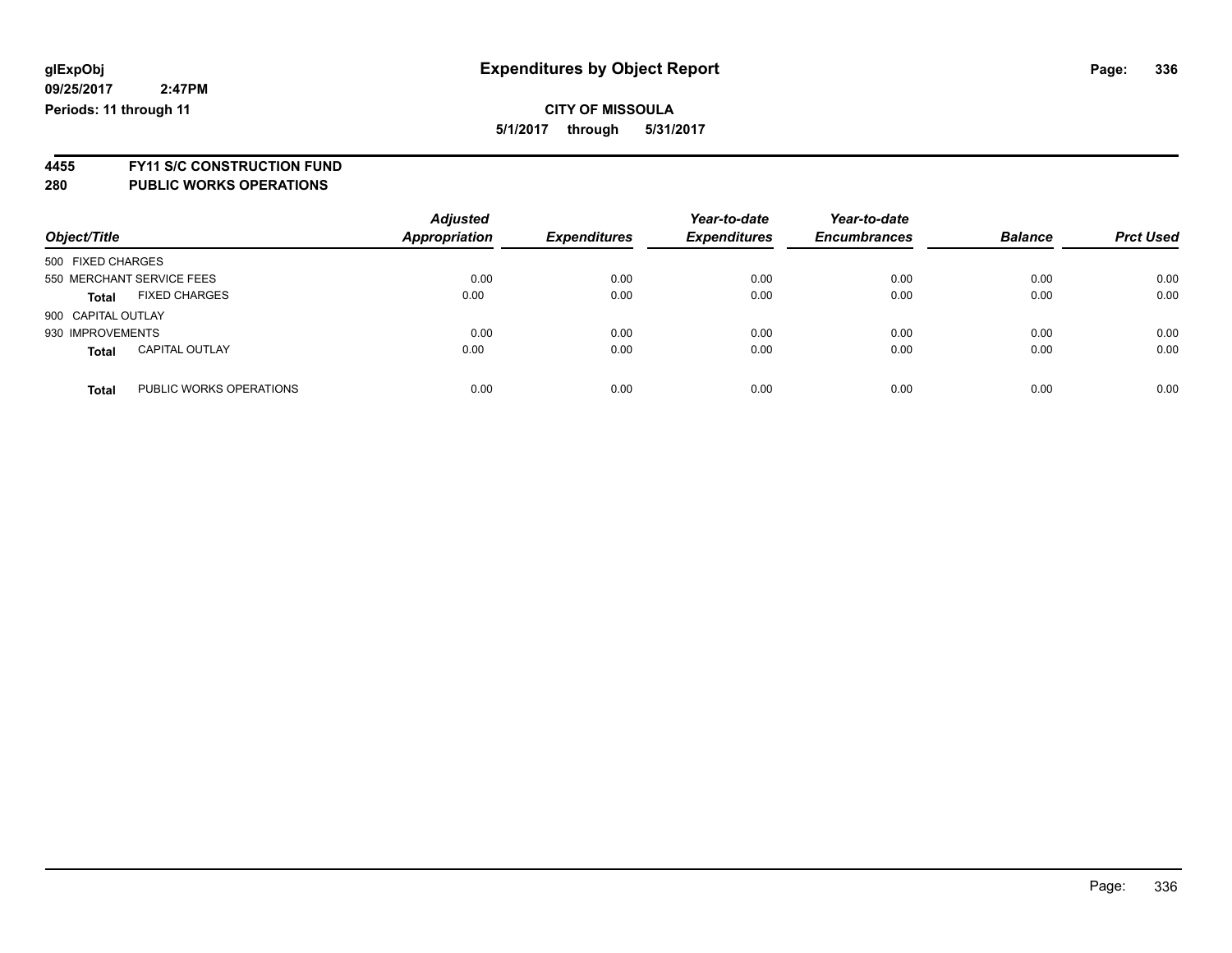**CITY OF MISSOULA 5/1/2017 through 5/31/2017**

### **4455 FY11 S/C CONSTRUCTION FUND**

| Object/Title                                      | <b>Adjusted</b><br><b>Appropriation</b> | <b>Expenditures</b> | Year-to-date<br><b>Expenditures</b> | Year-to-date<br><b>Encumbrances</b> | <b>Balance</b> | <b>Prct Used</b> |
|---------------------------------------------------|-----------------------------------------|---------------------|-------------------------------------|-------------------------------------|----------------|------------------|
| 500 FIXED CHARGES                                 |                                         |                     |                                     |                                     |                |                  |
| 550 MERCHANT SERVICE FEES                         | 0.00                                    | 0.00                | 0.00                                | 0.00                                | 0.00           | 0.00             |
| <b>FIXED CHARGES</b><br><b>Total</b>              | 0.00                                    | 0.00                | 0.00                                | 0.00                                | 0.00           | 0.00             |
| 900 CAPITAL OUTLAY                                |                                         |                     |                                     |                                     |                |                  |
| 930 IMPROVEMENTS                                  | 0.00                                    | 0.00                | 0.00                                | 0.00                                | 0.00           | 0.00             |
| <b>CAPITAL OUTLAY</b><br><b>Total</b>             | 0.00                                    | 0.00                | 0.00                                | 0.00                                | 0.00           | 0.00             |
| <b>FY11 S/C CONSTRUCTION FUND</b><br><b>Total</b> | 0.00                                    | 0.00                | 0.00                                | 0.00                                | 0.00           | 0.00             |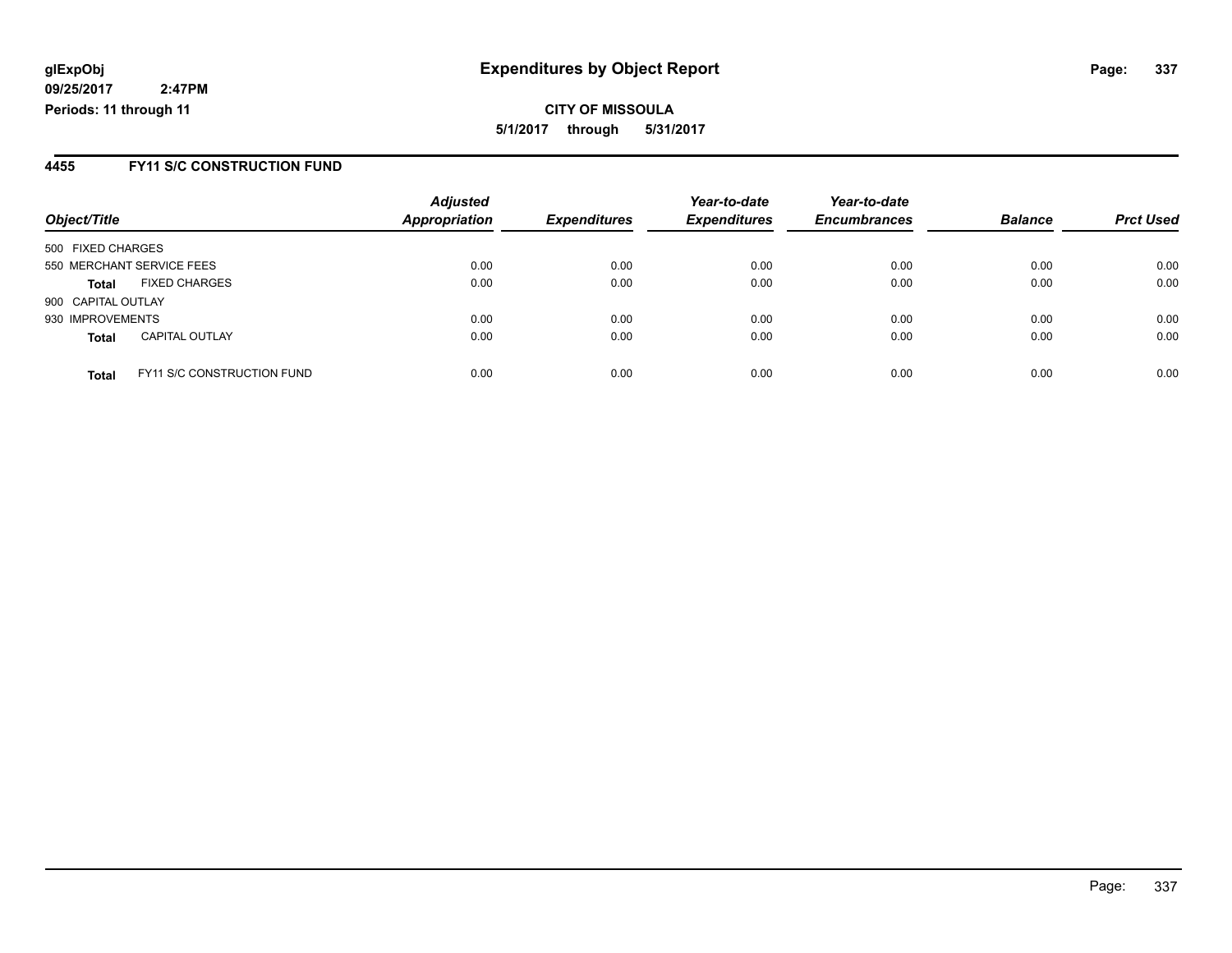**5/1/2017 through 5/31/2017**

**4456 FY12 S/C CONSTRUCTION FUND**

| Object/Title                            | <b>Adjusted</b><br><b>Appropriation</b> | <b>Expenditures</b> | Year-to-date<br><b>Expenditures</b> | Year-to-date<br><b>Encumbrances</b> | <b>Balance</b> | <b>Prct Used</b> |
|-----------------------------------------|-----------------------------------------|---------------------|-------------------------------------|-------------------------------------|----------------|------------------|
|                                         |                                         |                     |                                     |                                     |                |                  |
| 500 FIXED CHARGES                       |                                         |                     |                                     |                                     |                |                  |
| 550 MERCHANT SERVICE FEES               | 0.00                                    | 0.00                | 0.00                                | 0.00                                | 0.00           | 0.00             |
| <b>FIXED CHARGES</b><br><b>Total</b>    | 0.00                                    | 0.00                | 0.00                                | 0.00                                | 0.00           | 0.00             |
| 800 OTHER OBJECTS                       |                                         |                     |                                     |                                     |                |                  |
| 820 TRANSFERS TO OTHER FUNDS            | 0.00                                    | 0.00                | 0.00                                | 0.00                                | 0.00           | 0.00             |
| OTHER OBJECTS<br>Total                  | 0.00                                    | 0.00                | 0.00                                | 0.00                                | 0.00           | 0.00             |
| 900 CAPITAL OUTLAY                      |                                         |                     |                                     |                                     |                |                  |
| 930 IMPROVEMENTS                        | 0.00                                    | 0.00                | 0.00                                | 0.00                                | 0.00           | 0.00             |
| <b>CAPITAL OUTLAY</b><br><b>Total</b>   | 0.00                                    | 0.00                | 0.00                                | 0.00                                | 0.00           | 0.00             |
|                                         |                                         |                     |                                     |                                     |                |                  |
| PUBLIC WORKS OPERATIONS<br><b>Total</b> | 0.00                                    | 0.00                | 0.00                                | 0.00                                | 0.00           | 0.00             |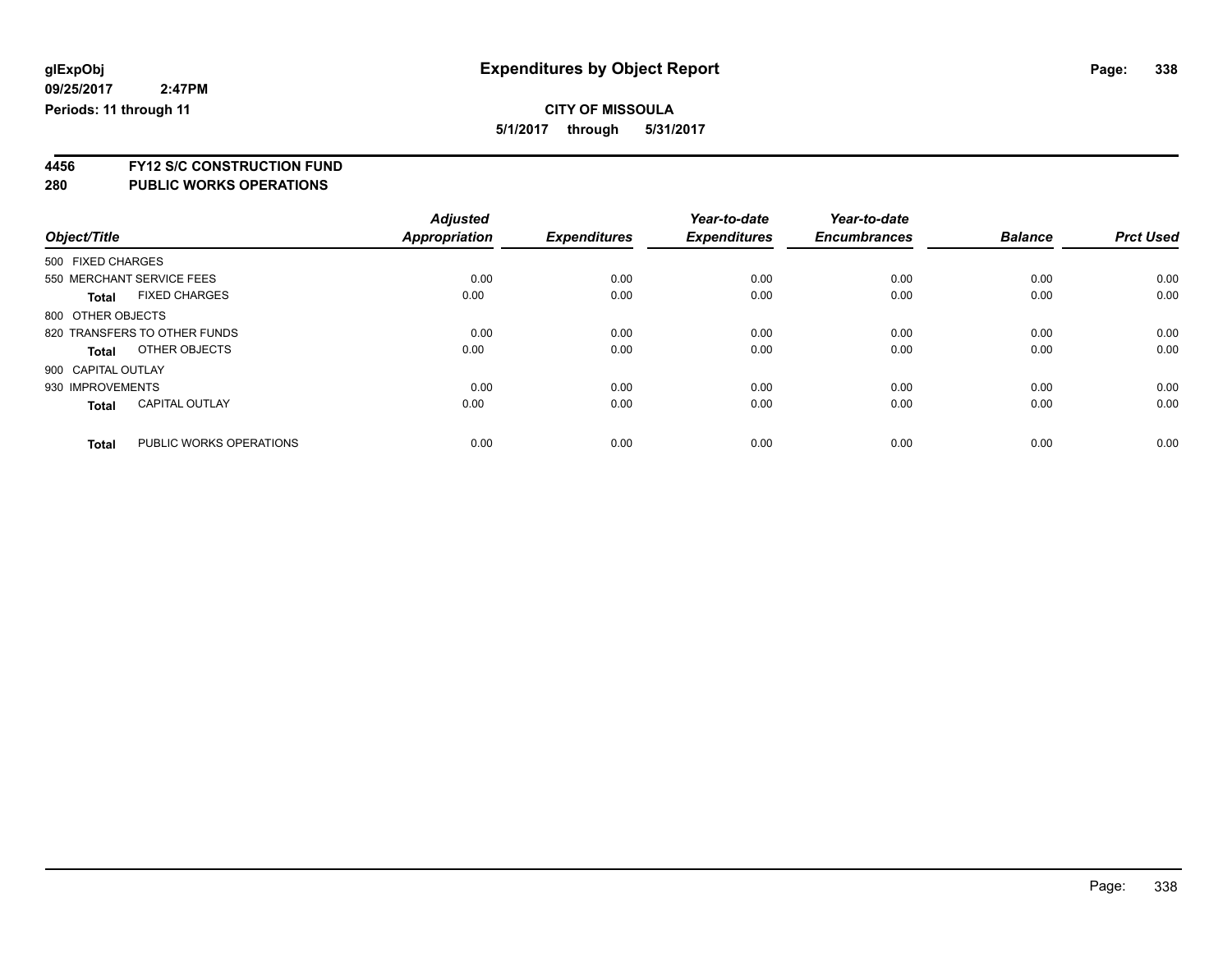**CITY OF MISSOULA 5/1/2017 through 5/31/2017**

### **4456 FY12 S/C CONSTRUCTION FUND**

|                    |                                   | <b>Adjusted</b> |                     | Year-to-date        | Year-to-date        |                |                  |
|--------------------|-----------------------------------|-----------------|---------------------|---------------------|---------------------|----------------|------------------|
| Object/Title       |                                   | Appropriation   | <b>Expenditures</b> | <b>Expenditures</b> | <b>Encumbrances</b> | <b>Balance</b> | <b>Prct Used</b> |
| 500 FIXED CHARGES  |                                   |                 |                     |                     |                     |                |                  |
|                    | 550 MERCHANT SERVICE FEES         | 0.00            | 0.00                | 0.00                | 0.00                | 0.00           | 0.00             |
| <b>Total</b>       | <b>FIXED CHARGES</b>              | 0.00            | 0.00                | 0.00                | 0.00                | 0.00           | 0.00             |
| 800 OTHER OBJECTS  |                                   |                 |                     |                     |                     |                |                  |
|                    | 820 TRANSFERS TO OTHER FUNDS      | 0.00            | 0.00                | 0.00                | 0.00                | 0.00           | 0.00             |
| <b>Total</b>       | OTHER OBJECTS                     | 0.00            | 0.00                | 0.00                | 0.00                | 0.00           | 0.00             |
| 900 CAPITAL OUTLAY |                                   |                 |                     |                     |                     |                |                  |
| 930 IMPROVEMENTS   |                                   | 0.00            | 0.00                | 0.00                | 0.00                | 0.00           | 0.00             |
| <b>Total</b>       | <b>CAPITAL OUTLAY</b>             | 0.00            | 0.00                | 0.00                | 0.00                | 0.00           | 0.00             |
| <b>Total</b>       | <b>FY12 S/C CONSTRUCTION FUND</b> | 0.00            | 0.00                | 0.00                | 0.00                | 0.00           | 0.00             |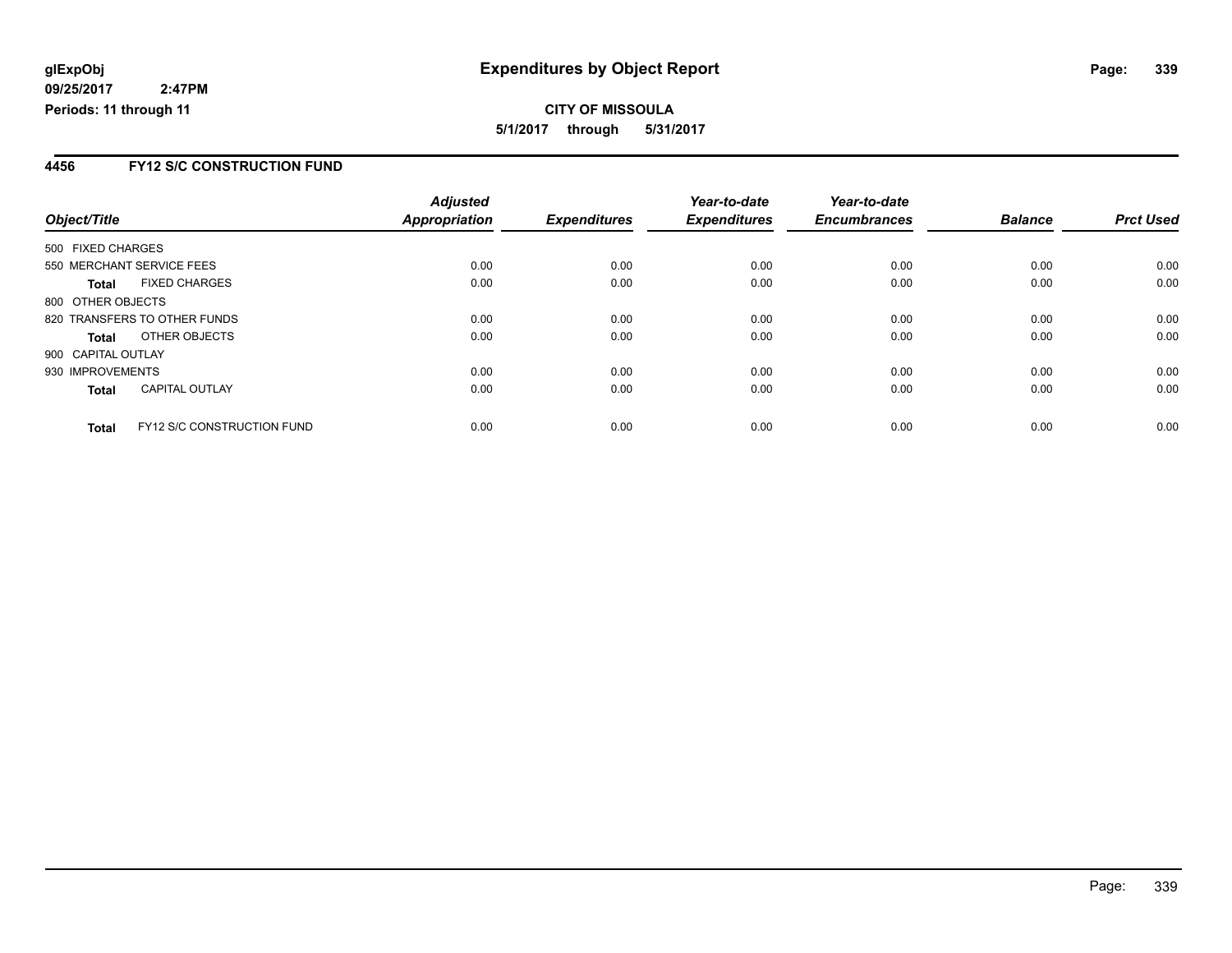**5/1/2017 through 5/31/2017**

# **4457 FY13 SIDEWALK/CURB CONSTRUCTION**

| Object/Title              |                              | <b>Adjusted</b><br><b>Appropriation</b> | <b>Expenditures</b> | Year-to-date<br><b>Expenditures</b> | Year-to-date<br><b>Encumbrances</b> | <b>Balance</b> | <b>Prct Used</b> |
|---------------------------|------------------------------|-----------------------------------------|---------------------|-------------------------------------|-------------------------------------|----------------|------------------|
| 300 PURCHASED SERVICES    |                              |                                         |                     |                                     |                                     |                |                  |
| 350 PROFESSIONAL SERVICES |                              | 0.00                                    | 0.00                | 0.00                                | 0.00                                | 0.00           | 0.00             |
| <b>Total</b>              | PURCHASED SERVICES           | 0.00                                    | 0.00                | 0.00                                | 0.00                                | 0.00           | 0.00             |
| 500 FIXED CHARGES         |                              |                                         |                     |                                     |                                     |                |                  |
|                           | 550 MERCHANT SERVICE FEES    | 0.00                                    | 0.00                | 0.00                                | 0.00                                | 0.00           | 0.00             |
| <b>Total</b>              | <b>FIXED CHARGES</b>         | 0.00                                    | 0.00                | 0.00                                | 0.00                                | 0.00           | 0.00             |
| 800 OTHER OBJECTS         |                              |                                         |                     |                                     |                                     |                |                  |
|                           | 820 TRANSFERS TO OTHER FUNDS | 0.00                                    | 0.00                | 0.00                                | 0.00                                | 0.00           | 0.00             |
| <b>Total</b>              | OTHER OBJECTS                | 0.00                                    | 0.00                | 0.00                                | 0.00                                | 0.00           | 0.00             |
| 900 CAPITAL OUTLAY        |                              |                                         |                     |                                     |                                     |                |                  |
| 930 IMPROVEMENTS          |                              | 0.00                                    | 0.00                | 0.00                                | 0.00                                | 0.00           | 0.00             |
| <b>Total</b>              | <b>CAPITAL OUTLAY</b>        | 0.00                                    | 0.00                | 0.00                                | 0.00                                | 0.00           | 0.00             |
| <b>Total</b>              | PUBLIC WORKS OPERATIONS      | 0.00                                    | 0.00                | 0.00                                | 0.00                                | 0.00           | 0.00             |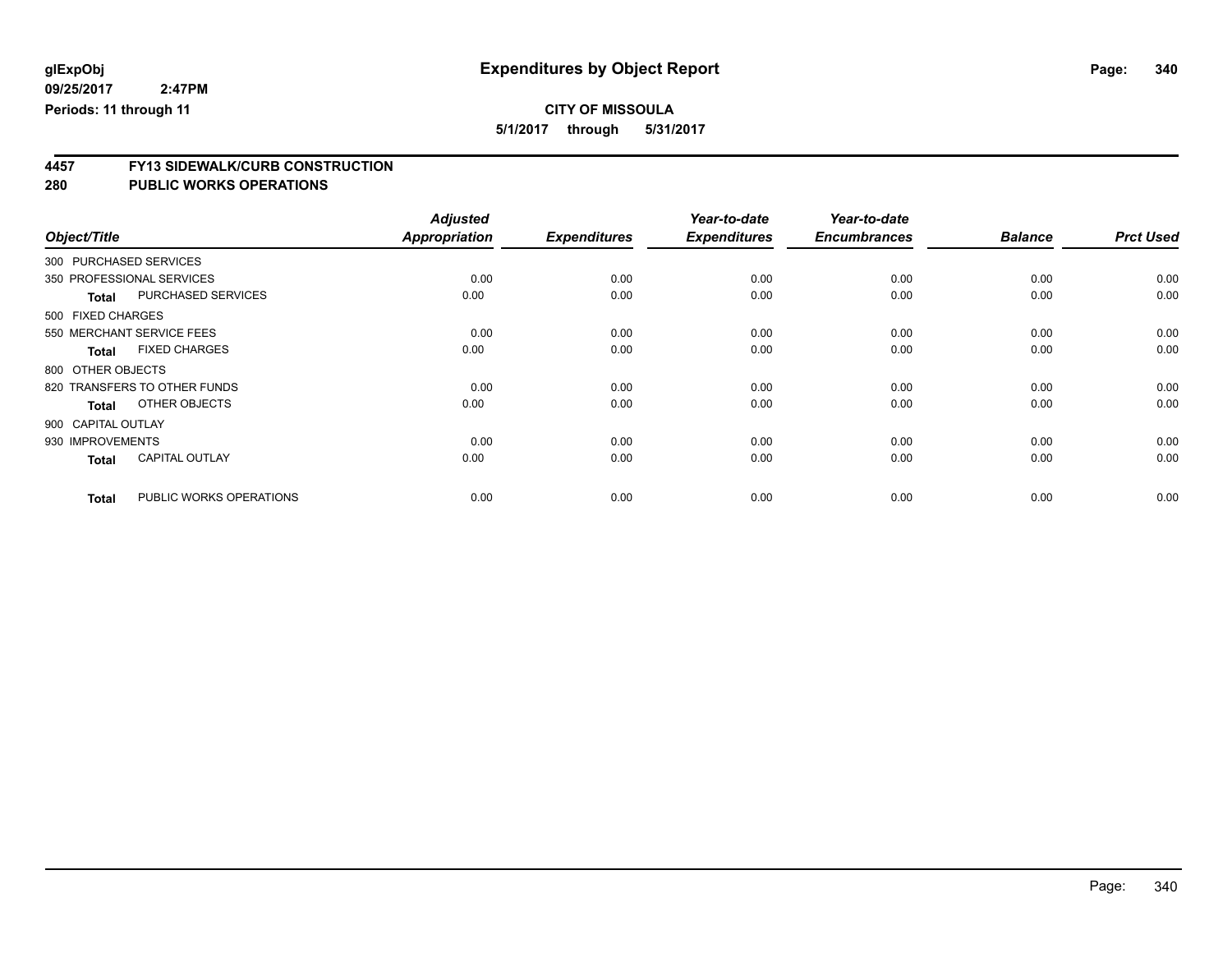#### **4457 FY13 SIDEWALK/CURB CONSTRUCTION**

| Object/Title           |                                 | <b>Adjusted</b><br><b>Appropriation</b> | <b>Expenditures</b> | Year-to-date<br><b>Expenditures</b> | Year-to-date<br><b>Encumbrances</b> | <b>Balance</b> | <b>Prct Used</b> |
|------------------------|---------------------------------|-----------------------------------------|---------------------|-------------------------------------|-------------------------------------|----------------|------------------|
| 300 PURCHASED SERVICES |                                 |                                         |                     |                                     |                                     |                |                  |
|                        | 350 PROFESSIONAL SERVICES       | 0.00                                    | 0.00                | 0.00                                | 0.00                                | 0.00           | 0.00             |
| <b>Total</b>           | PURCHASED SERVICES              | 0.00                                    | 0.00                | 0.00                                | 0.00                                | 0.00           | 0.00             |
| 500 FIXED CHARGES      |                                 |                                         |                     |                                     |                                     |                |                  |
|                        | 550 MERCHANT SERVICE FEES       | 0.00                                    | 0.00                | 0.00                                | 0.00                                | 0.00           | 0.00             |
| <b>Total</b>           | <b>FIXED CHARGES</b>            | 0.00                                    | 0.00                | 0.00                                | 0.00                                | 0.00           | 0.00             |
| 800 OTHER OBJECTS      |                                 |                                         |                     |                                     |                                     |                |                  |
|                        | 820 TRANSFERS TO OTHER FUNDS    | 0.00                                    | 0.00                | 0.00                                | 0.00                                | 0.00           | 0.00             |
| Total                  | OTHER OBJECTS                   | 0.00                                    | 0.00                | 0.00                                | 0.00                                | 0.00           | 0.00             |
| 900 CAPITAL OUTLAY     |                                 |                                         |                     |                                     |                                     |                |                  |
| 930 IMPROVEMENTS       |                                 | 0.00                                    | 0.00                | 0.00                                | 0.00                                | 0.00           | 0.00             |
| <b>Total</b>           | <b>CAPITAL OUTLAY</b>           | 0.00                                    | 0.00                | 0.00                                | 0.00                                | 0.00           | 0.00             |
| <b>Total</b>           | FY13 SIDEWALK/CURB CONSTRUCTION | 0.00                                    | 0.00                | 0.00                                | 0.00                                | 0.00           | 0.00             |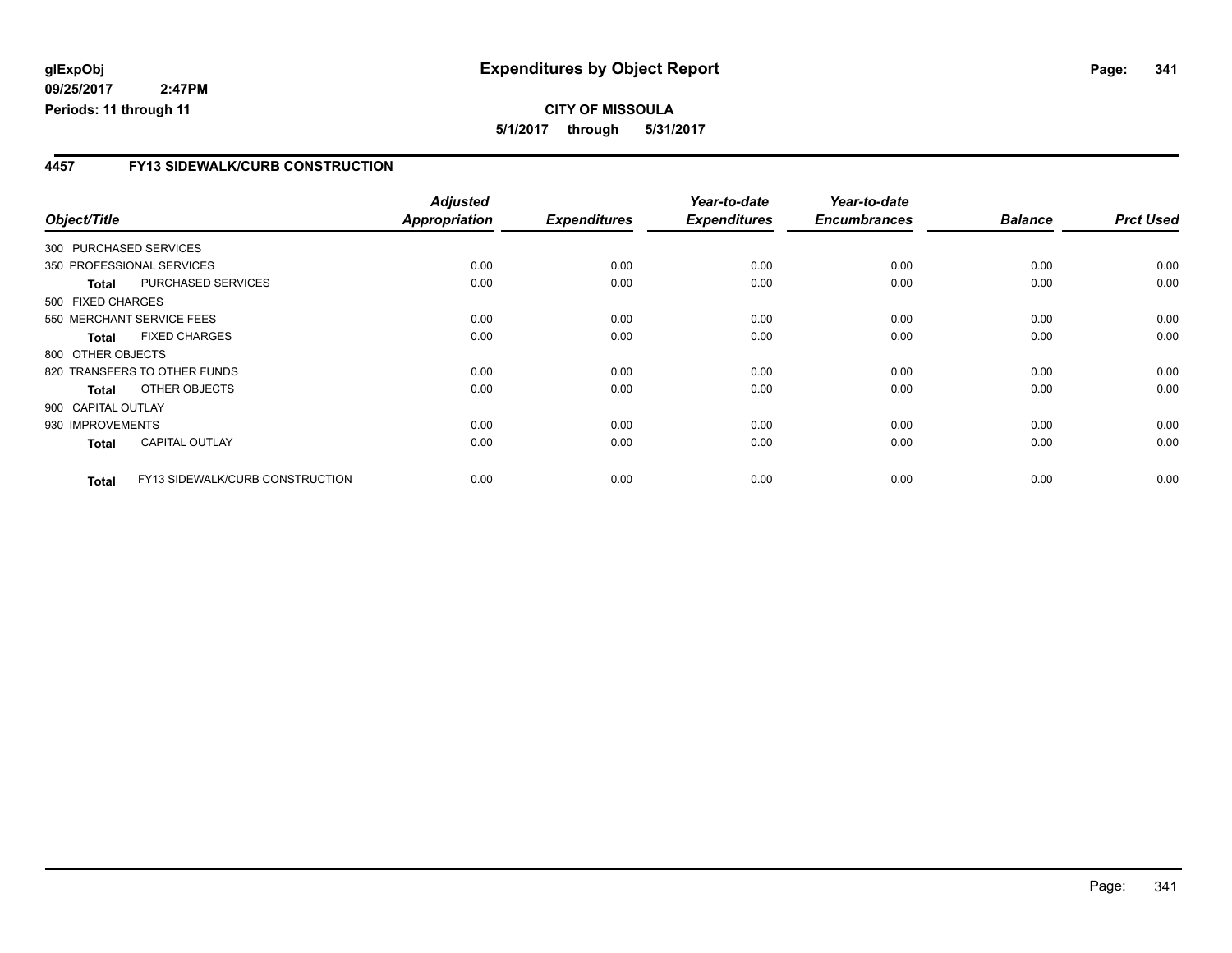**5/1/2017 through 5/31/2017**

# **4458 FY14 SIDEWALK & CURB CONSTRUCTION**

| Object/Title       |                              | <b>Adjusted</b><br><b>Appropriation</b> | <b>Expenditures</b> | Year-to-date<br><b>Expenditures</b> | Year-to-date<br><b>Encumbrances</b> | <b>Balance</b> | <b>Prct Used</b> |
|--------------------|------------------------------|-----------------------------------------|---------------------|-------------------------------------|-------------------------------------|----------------|------------------|
| 500 FIXED CHARGES  |                              |                                         |                     |                                     |                                     |                |                  |
|                    | 550 MERCHANT SERVICE FEES    | 0.00                                    | 0.00                | 0.00                                | 0.00                                | 0.00           | 0.00             |
| <b>Total</b>       | <b>FIXED CHARGES</b>         | 0.00                                    | 0.00                | 0.00                                | 0.00                                | 0.00           | 0.00             |
| 800 OTHER OBJECTS  |                              |                                         |                     |                                     |                                     |                |                  |
|                    | 820 TRANSFERS TO OTHER FUNDS | 0.00                                    | 0.00                | 0.00                                | 0.00                                | 0.00           | 0.00             |
| <b>Total</b>       | OTHER OBJECTS                | 0.00                                    | 0.00                | 0.00                                | 0.00                                | 0.00           | 0.00             |
| 900 CAPITAL OUTLAY |                              |                                         |                     |                                     |                                     |                |                  |
| 930 IMPROVEMENTS   |                              | 0.00                                    | 0.00                | 0.00                                | 0.00                                | 0.00           | 0.00             |
| <b>Total</b>       | <b>CAPITAL OUTLAY</b>        | 0.00                                    | 0.00                | 0.00                                | 0.00                                | 0.00           | 0.00             |
| <b>Total</b>       | PUBLIC WORKS OPERATIONS      | 0.00                                    | 0.00                | 0.00                                | 0.00                                | 0.00           | 0.00             |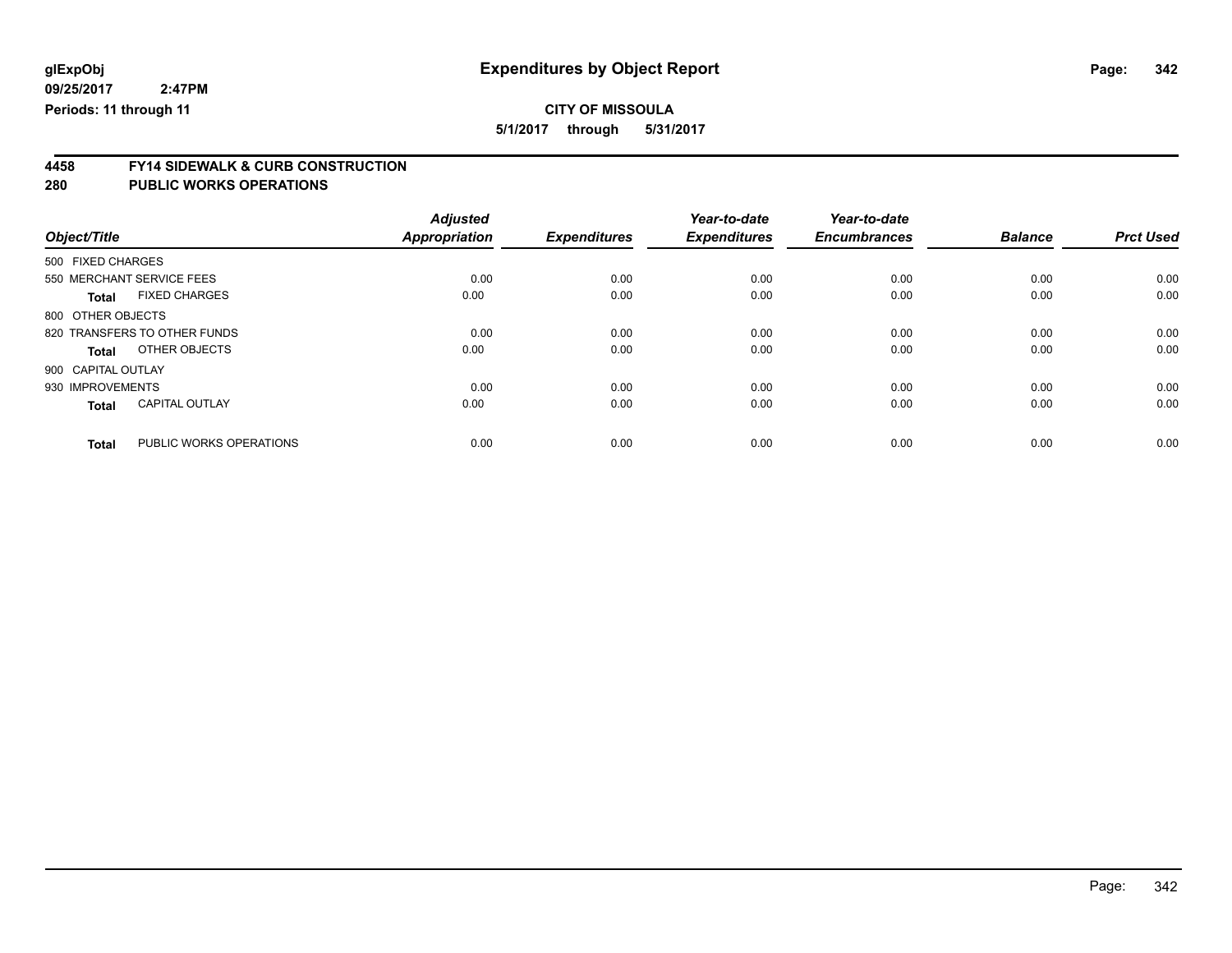**CITY OF MISSOULA 5/1/2017 through 5/31/2017**

### **4458 FY14 SIDEWALK & CURB CONSTRUCTION**

|                                                              | <b>Adjusted</b> |                     | Year-to-date        | Year-to-date        |                |                  |
|--------------------------------------------------------------|-----------------|---------------------|---------------------|---------------------|----------------|------------------|
| Object/Title                                                 | Appropriation   | <b>Expenditures</b> | <b>Expenditures</b> | <b>Encumbrances</b> | <b>Balance</b> | <b>Prct Used</b> |
| 500 FIXED CHARGES                                            |                 |                     |                     |                     |                |                  |
| 550 MERCHANT SERVICE FEES                                    | 0.00            | 0.00                | 0.00                | 0.00                | 0.00           | 0.00             |
| <b>FIXED CHARGES</b><br><b>Total</b>                         | 0.00            | 0.00                | 0.00                | 0.00                | 0.00           | 0.00             |
| 800 OTHER OBJECTS                                            |                 |                     |                     |                     |                |                  |
| 820 TRANSFERS TO OTHER FUNDS                                 | 0.00            | 0.00                | 0.00                | 0.00                | 0.00           | 0.00             |
| OTHER OBJECTS<br><b>Total</b>                                | 0.00            | 0.00                | 0.00                | 0.00                | 0.00           | 0.00             |
| 900 CAPITAL OUTLAY                                           |                 |                     |                     |                     |                |                  |
| 930 IMPROVEMENTS                                             | 0.00            | 0.00                | 0.00                | 0.00                | 0.00           | 0.00             |
| <b>CAPITAL OUTLAY</b><br><b>Total</b>                        | 0.00            | 0.00                | 0.00                | 0.00                | 0.00           | 0.00             |
| <b>FY14 SIDEWALK &amp; CURB CONSTRUCTIOL</b><br><b>Total</b> | 0.00            | 0.00                | 0.00                | 0.00                | 0.00           | 0.00             |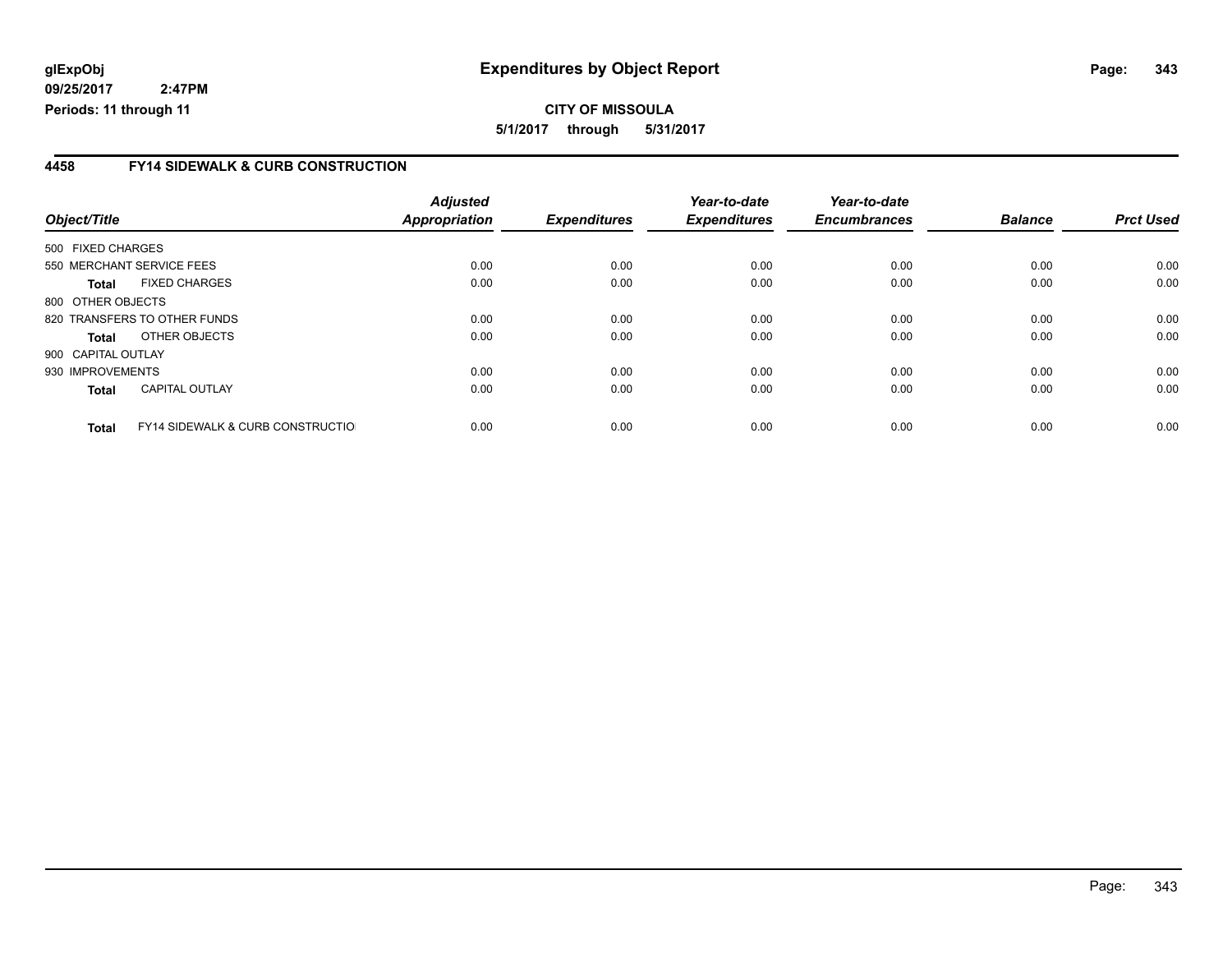**5/1/2017 through 5/31/2017**

# **4459 FY15 SIDEWALK/CURB CONSTRUCTION**

| Object/Title                            | <b>Adjusted</b><br><b>Appropriation</b> | <b>Expenditures</b> | Year-to-date<br><b>Expenditures</b> | Year-to-date<br><b>Encumbrances</b> | <b>Balance</b> | <b>Prct Used</b> |
|-----------------------------------------|-----------------------------------------|---------------------|-------------------------------------|-------------------------------------|----------------|------------------|
| 500 FIXED CHARGES                       |                                         |                     |                                     |                                     |                |                  |
| 550 MERCHANT SERVICE FEES               | 0.00                                    | 0.00                | 0.00                                | 0.00                                | 0.00           | 0.00             |
| <b>FIXED CHARGES</b><br><b>Total</b>    | 0.00                                    | 0.00                | 0.00                                | 0.00                                | 0.00           | 0.00             |
| 800 OTHER OBJECTS                       |                                         |                     |                                     |                                     |                |                  |
| 820 TRANSFERS TO OTHER FUNDS            | 0.00                                    | 0.00                | 0.00                                | 0.00                                | 0.00           | 0.00             |
| OTHER OBJECTS<br>Total                  | 0.00                                    | 0.00                | 0.00                                | 0.00                                | 0.00           | 0.00             |
| 900 CAPITAL OUTLAY                      |                                         |                     |                                     |                                     |                |                  |
| 930 IMPROVEMENTS                        | 0.00                                    | 0.00                | 0.00                                | 0.00                                | 0.00           | 0.00             |
| <b>CAPITAL OUTLAY</b><br><b>Total</b>   | 0.00                                    | 0.00                | 0.00                                | 0.00                                | 0.00           | 0.00             |
|                                         |                                         |                     |                                     |                                     |                |                  |
| PUBLIC WORKS OPERATIONS<br><b>Total</b> | 0.00                                    | 0.00                | 0.00                                | 0.00                                | 0.00           | 0.00             |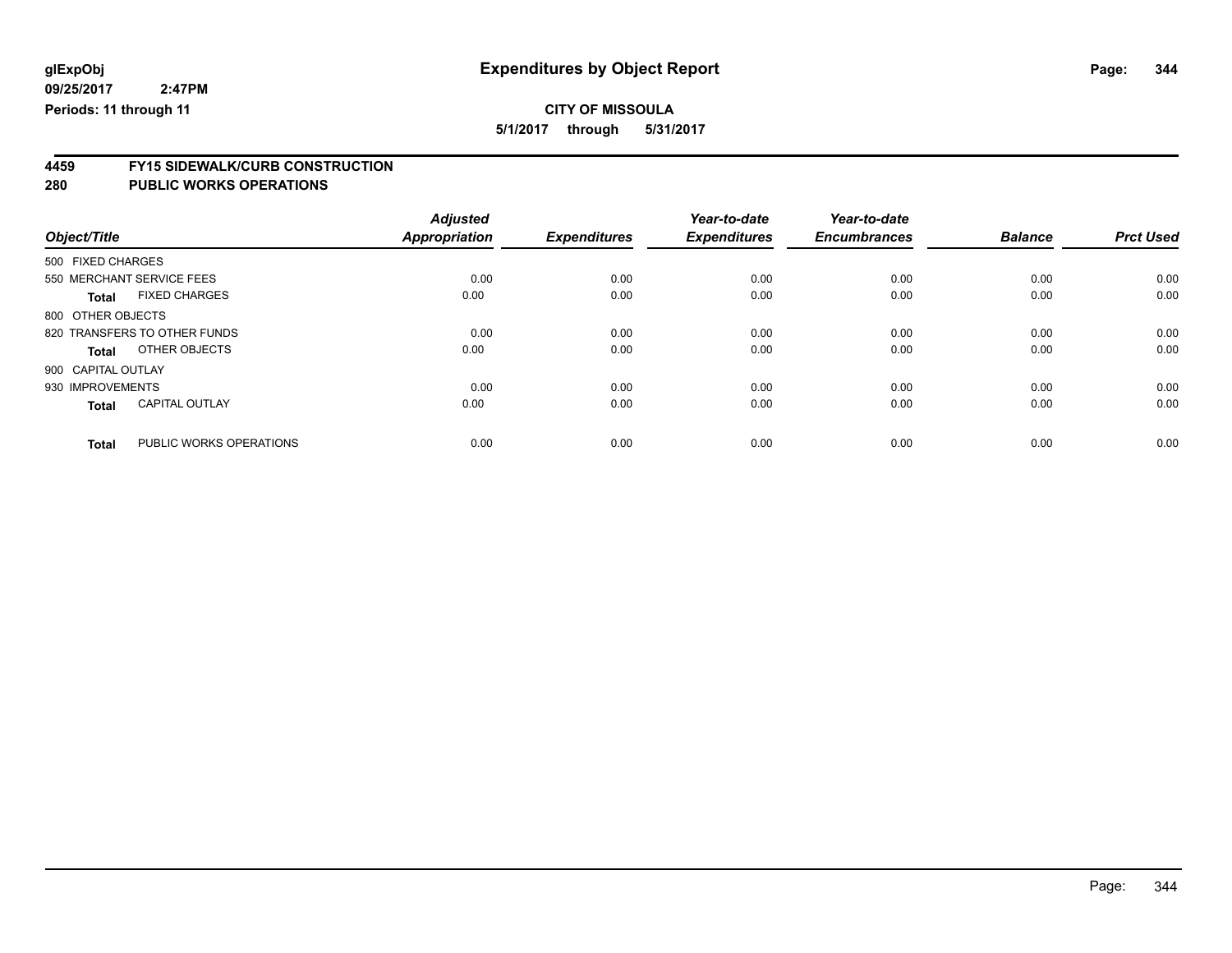**5/1/2017 through 5/31/2017**

### **4459 FY15 SIDEWALK/CURB CONSTRUCTION**

| Object/Title       |                                        | <b>Adjusted</b><br><b>Appropriation</b> | <b>Expenditures</b> | Year-to-date<br><b>Expenditures</b> | Year-to-date<br><b>Encumbrances</b> | <b>Balance</b> | <b>Prct Used</b> |
|--------------------|----------------------------------------|-----------------------------------------|---------------------|-------------------------------------|-------------------------------------|----------------|------------------|
| 500 FIXED CHARGES  |                                        |                                         |                     |                                     |                                     |                |                  |
|                    | 550 MERCHANT SERVICE FEES              | 0.00                                    | 0.00                | 0.00                                | 0.00                                | 0.00           | 0.00             |
| <b>Total</b>       | <b>FIXED CHARGES</b>                   | 0.00                                    | 0.00                | 0.00                                | 0.00                                | 0.00           | 0.00             |
| 800 OTHER OBJECTS  |                                        |                                         |                     |                                     |                                     |                |                  |
|                    | 820 TRANSFERS TO OTHER FUNDS           | 0.00                                    | 0.00                | 0.00                                | 0.00                                | 0.00           | 0.00             |
| <b>Total</b>       | OTHER OBJECTS                          | 0.00                                    | 0.00                | 0.00                                | 0.00                                | 0.00           | 0.00             |
| 900 CAPITAL OUTLAY |                                        |                                         |                     |                                     |                                     |                |                  |
| 930 IMPROVEMENTS   |                                        | 0.00                                    | 0.00                | 0.00                                | 0.00                                | 0.00           | 0.00             |
| <b>Total</b>       | <b>CAPITAL OUTLAY</b>                  | 0.00                                    | 0.00                | 0.00                                | 0.00                                | 0.00           | 0.00             |
| <b>Total</b>       | <b>FY15 SIDEWALK/CURB CONSTRUCTION</b> | 0.00                                    | 0.00                | 0.00                                | 0.00                                | 0.00           | 0.00             |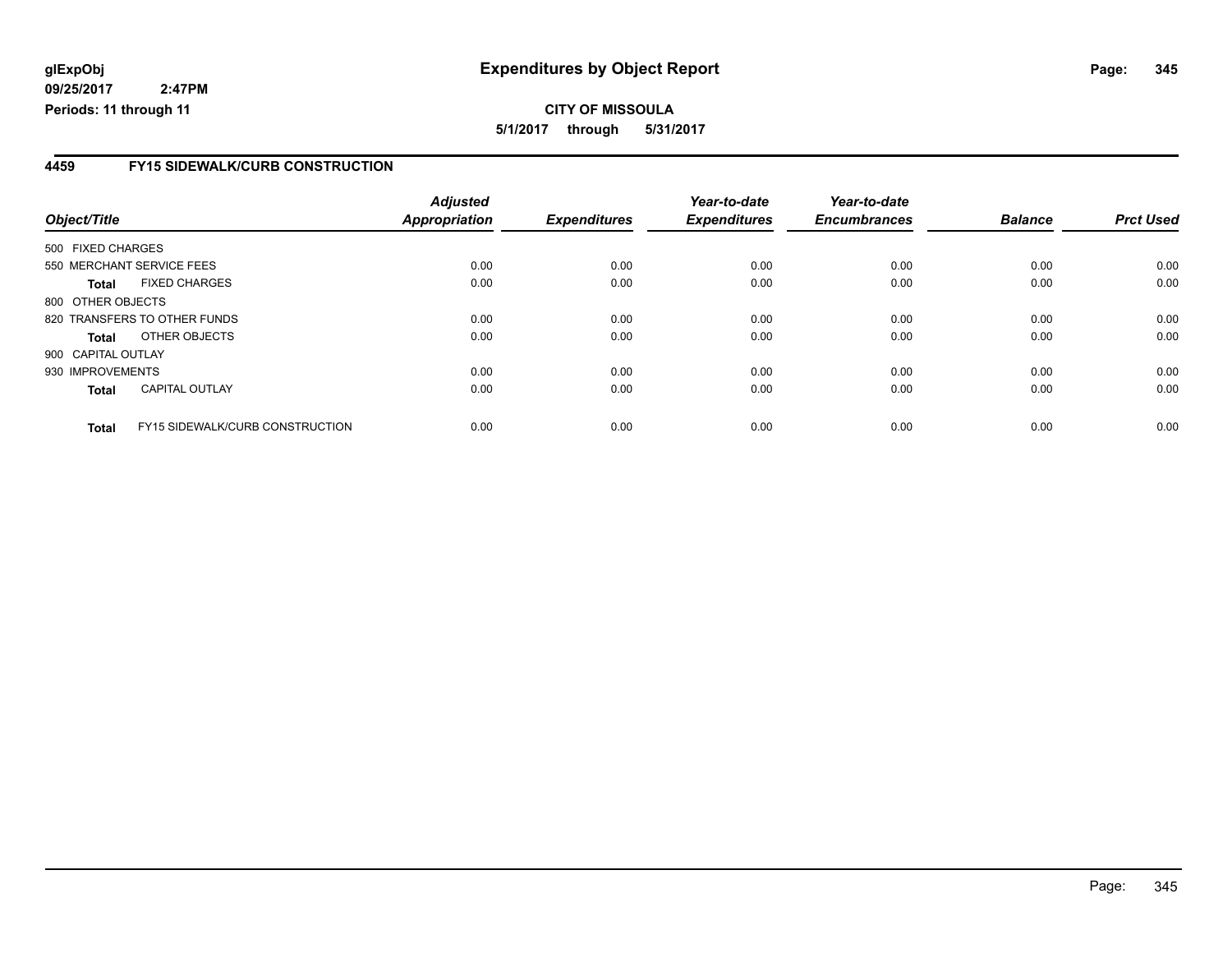**5/1/2017 through 5/31/2017**

# **4460 FY16 SIDEWALK/CURB CONSTRUCTION**

|                                         | <b>Adjusted</b>      |                     | Year-to-date        | Year-to-date        |                |                  |
|-----------------------------------------|----------------------|---------------------|---------------------|---------------------|----------------|------------------|
| Object/Title                            | <b>Appropriation</b> | <b>Expenditures</b> | <b>Expenditures</b> | <b>Encumbrances</b> | <b>Balance</b> | <b>Prct Used</b> |
| 500 FIXED CHARGES                       |                      |                     |                     |                     |                |                  |
| 550 MERCHANT SERVICE FEES               | 0.00                 | 0.00                | 0.00                | 0.00                | 0.00           | 0.00             |
| <b>FIXED CHARGES</b><br><b>Total</b>    | 0.00                 | 0.00                | 0.00                | 0.00                | 0.00           | 0.00             |
| 800 OTHER OBJECTS                       |                      |                     |                     |                     |                |                  |
| 820 TRANSFERS TO OTHER FUNDS            | 0.00                 | 0.00                | 17.134.25           | 0.00                | $-17.134.25$   | 0.00             |
| OTHER OBJECTS<br>Total                  | 0.00                 | 0.00                | 17,134.25           | 0.00                | $-17.134.25$   | 0.00             |
| 900 CAPITAL OUTLAY                      |                      |                     |                     |                     |                |                  |
| 930 IMPROVEMENTS                        | 342.685.00           | 0.00                | 17.200.00           | 0.00                | 325.485.00     | 5.02             |
| <b>CAPITAL OUTLAY</b><br><b>Total</b>   | 342.685.00           | 0.00                | 17.200.00           | 0.00                | 325.485.00     | 5.02             |
| PUBLIC WORKS OPERATIONS<br><b>Total</b> | 342.685.00           | 0.00                | 34.334.25           | 0.00                | 308.350.75     | 10.02            |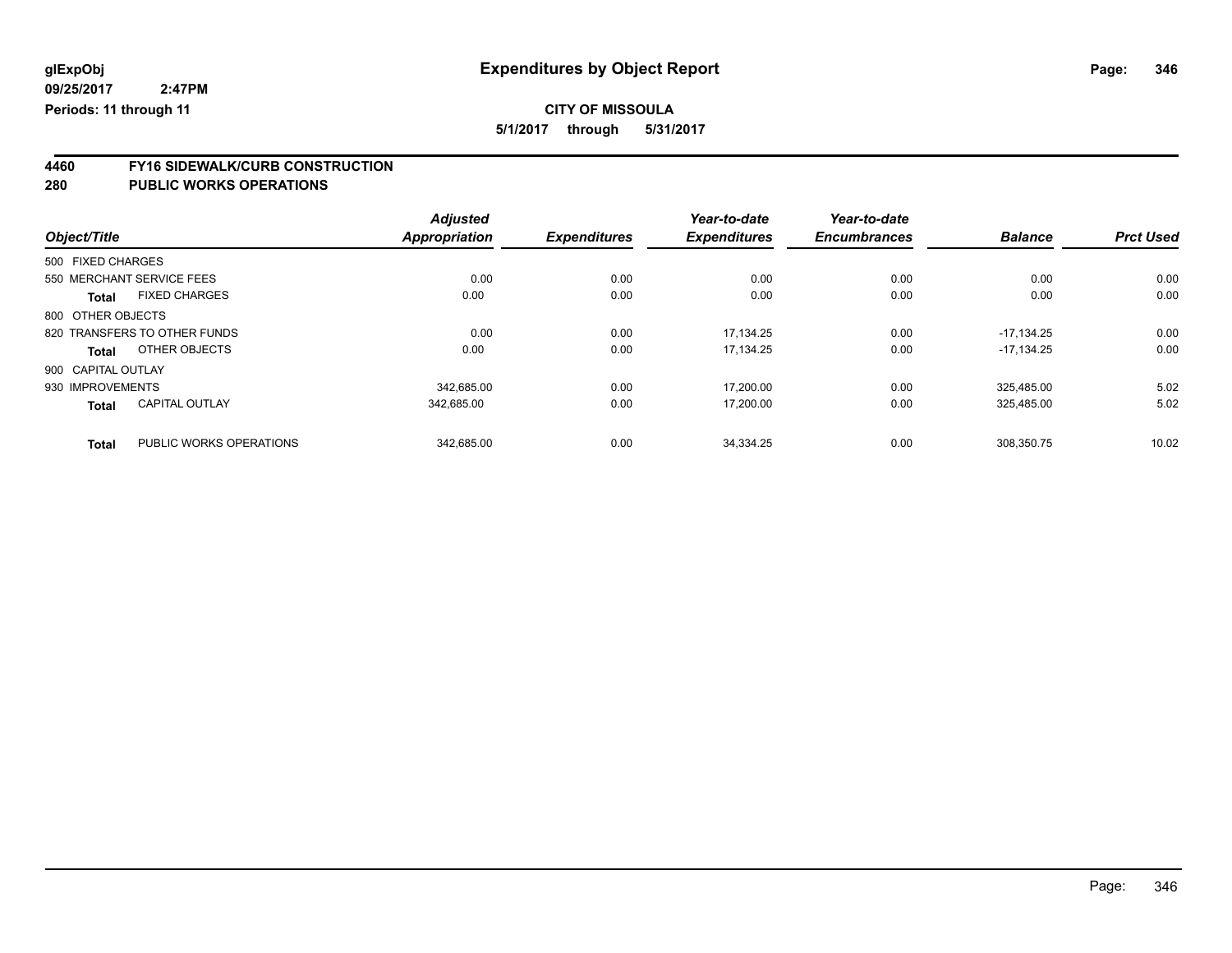### **4460 FY16 SIDEWALK/CURB CONSTRUCTION**

|                    |                                 | <b>Adjusted</b> |                     | Year-to-date        | Year-to-date        |                |                  |
|--------------------|---------------------------------|-----------------|---------------------|---------------------|---------------------|----------------|------------------|
| Object/Title       |                                 | Appropriation   | <b>Expenditures</b> | <b>Expenditures</b> | <b>Encumbrances</b> | <b>Balance</b> | <b>Prct Used</b> |
| 500 FIXED CHARGES  |                                 |                 |                     |                     |                     |                |                  |
|                    | 550 MERCHANT SERVICE FEES       | 0.00            | 0.00                | 0.00                | 0.00                | 0.00           | 0.00             |
| <b>Total</b>       | <b>FIXED CHARGES</b>            | 0.00            | 0.00                | 0.00                | 0.00                | 0.00           | 0.00             |
| 800 OTHER OBJECTS  |                                 |                 |                     |                     |                     |                |                  |
|                    | 820 TRANSFERS TO OTHER FUNDS    | 0.00            | 0.00                | 17.134.25           | 0.00                | $-17.134.25$   | 0.00             |
| <b>Total</b>       | OTHER OBJECTS                   | 0.00            | 0.00                | 17.134.25           | 0.00                | $-17.134.25$   | 0.00             |
| 900 CAPITAL OUTLAY |                                 |                 |                     |                     |                     |                |                  |
| 930 IMPROVEMENTS   |                                 | 342.685.00      | 0.00                | 17.200.00           | 0.00                | 325.485.00     | 5.02             |
| <b>Total</b>       | <b>CAPITAL OUTLAY</b>           | 342.685.00      | 0.00                | 17.200.00           | 0.00                | 325.485.00     | 5.02             |
| <b>Total</b>       | FY16 SIDEWALK/CURB CONSTRUCTION | 342.685.00      | 0.00                | 34.334.25           | 0.00                | 308.350.75     | 10.02            |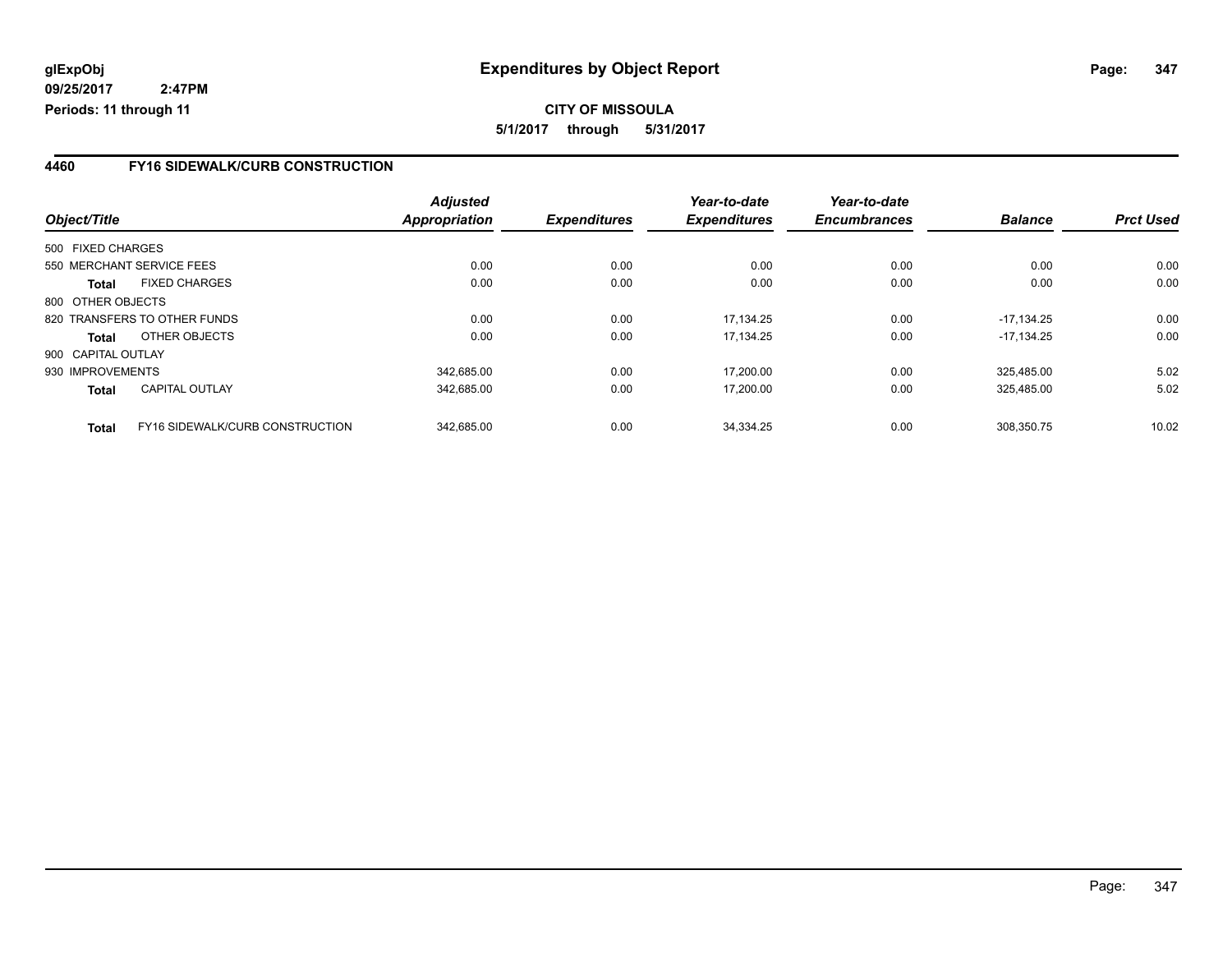# **4461 FY17 SIDEWALK/CURB CONSTRUCTION**

| Object/Title       |                           | <b>Adjusted</b><br>Appropriation | <b>Expenditures</b> | Year-to-date<br><b>Expenditures</b> | Year-to-date<br><b>Encumbrances</b> | <b>Balance</b> | <b>Prct Used</b> |
|--------------------|---------------------------|----------------------------------|---------------------|-------------------------------------|-------------------------------------|----------------|------------------|
| 500 FIXED CHARGES  |                           |                                  |                     |                                     |                                     |                |                  |
|                    | 550 MERCHANT SERVICE FEES | 0.00                             | 0.00                | 0.00                                | 0.00                                | 0.00           | 0.00             |
| <b>Total</b>       | <b>FIXED CHARGES</b>      | 0.00                             | 0.00                | 0.00                                | 0.00                                | 0.00           | 0.00             |
| 900 CAPITAL OUTLAY |                           |                                  |                     |                                     |                                     |                |                  |
| 930 IMPROVEMENTS   |                           | 0.00                             | 0.00                | 863.743.80                          | 0.00                                | -863.743.80    | 0.00             |
| <b>Total</b>       | <b>CAPITAL OUTLAY</b>     | 0.00                             | 0.00                | 863.743.80                          | 0.00                                | -863.743.80    | 0.00             |
| <b>Total</b>       | PUBLIC WORKS OPERATIONS   | 0.00                             | 0.00                | 863.743.80                          | 0.00                                | -863.743.80    | 0.00             |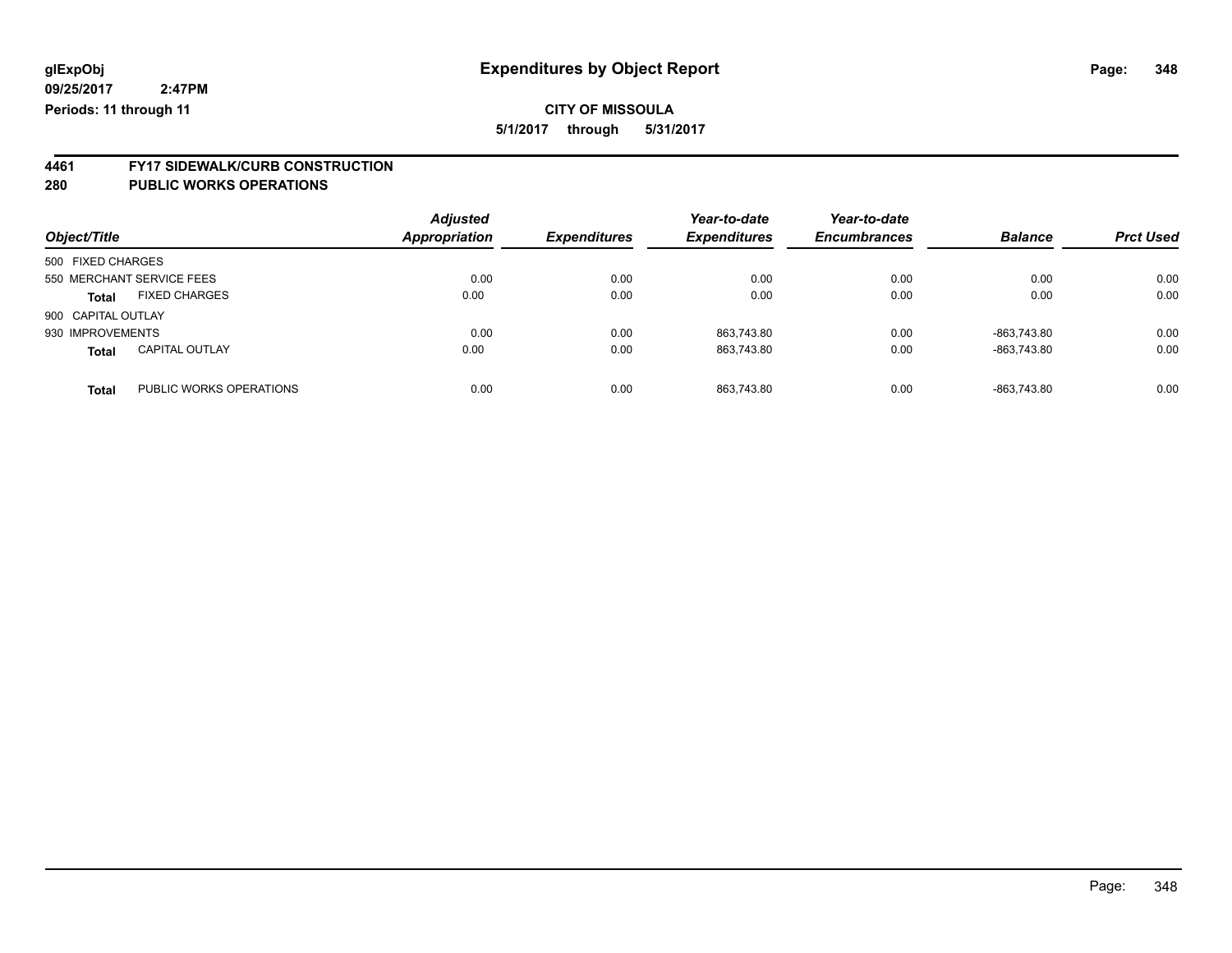### **glExpObj Expenditures by Object Report Page: 349**

**09/25/2017 2:47PM Periods: 11 through 11**

### **4461 FY17 SIDEWALK/CURB CONSTRUCTION**

|                    |                                        | <b>Adjusted</b>      |                     | Year-to-date        | Year-to-date        |                |                  |
|--------------------|----------------------------------------|----------------------|---------------------|---------------------|---------------------|----------------|------------------|
| Object/Title       |                                        | <b>Appropriation</b> | <b>Expenditures</b> | <b>Expenditures</b> | <b>Encumbrances</b> | <b>Balance</b> | <b>Prct Used</b> |
| 500 FIXED CHARGES  |                                        |                      |                     |                     |                     |                |                  |
|                    | 550 MERCHANT SERVICE FEES              | 0.00                 | 0.00                | 0.00                | 0.00                | 0.00           | 0.00             |
| <b>Total</b>       | <b>FIXED CHARGES</b>                   | 0.00                 | 0.00                | 0.00                | 0.00                | 0.00           | 0.00             |
| 900 CAPITAL OUTLAY |                                        |                      |                     |                     |                     |                |                  |
| 930 IMPROVEMENTS   |                                        | 0.00                 | 0.00                | 863,743.80          | 0.00                | -863,743.80    | 0.00             |
| <b>Total</b>       | <b>CAPITAL OUTLAY</b>                  | 0.00                 | 0.00                | 863.743.80          | 0.00                | -863.743.80    | 0.00             |
| <b>Total</b>       | <b>FY17 SIDEWALK/CURB CONSTRUCTION</b> | 0.00                 | 0.00                | 863.743.80          | 0.00                | -863.743.80    | 0.00             |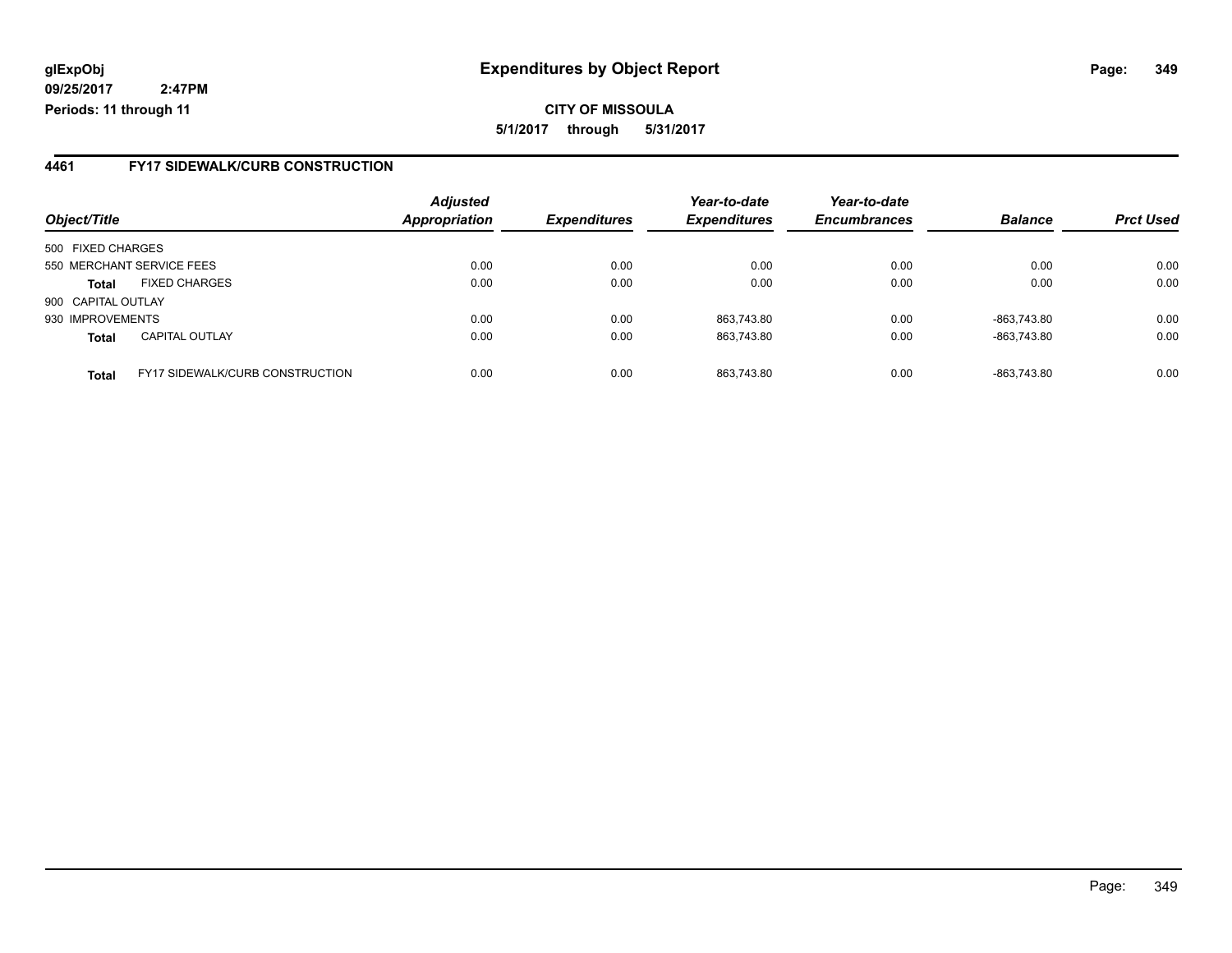# **4462 FY18 SIDEWALK/CURB CONSTRUCTION**

| Object/Title       |                           | <b>Adjusted</b><br><b>Appropriation</b> | <b>Expenditures</b> | Year-to-date<br><b>Expenditures</b> | Year-to-date<br><b>Encumbrances</b> | <b>Balance</b> | <b>Prct Used</b> |
|--------------------|---------------------------|-----------------------------------------|---------------------|-------------------------------------|-------------------------------------|----------------|------------------|
| 500 FIXED CHARGES  |                           |                                         |                     |                                     |                                     |                |                  |
|                    | 550 MERCHANT SERVICE FEES | 0.00                                    | 0.00                | 0.00                                | 0.00                                | 0.00           | 0.00             |
| <b>Total</b>       | <b>FIXED CHARGES</b>      | 0.00                                    | 0.00                | 0.00                                | 0.00                                | 0.00           | 0.00             |
| 900 CAPITAL OUTLAY |                           |                                         |                     |                                     |                                     |                |                  |
| 930 IMPROVEMENTS   |                           | 0.00                                    | 0.00                | 0.00                                | 0.00                                | 0.00           | 0.00             |
| <b>Total</b>       | <b>CAPITAL OUTLAY</b>     | 0.00                                    | 0.00                | 0.00                                | 0.00                                | 0.00           | 0.00             |
| <b>Total</b>       | PUBLIC WORKS OPERATIONS   | 0.00                                    | 0.00                | 0.00                                | 0.00                                | 0.00           | 0.00             |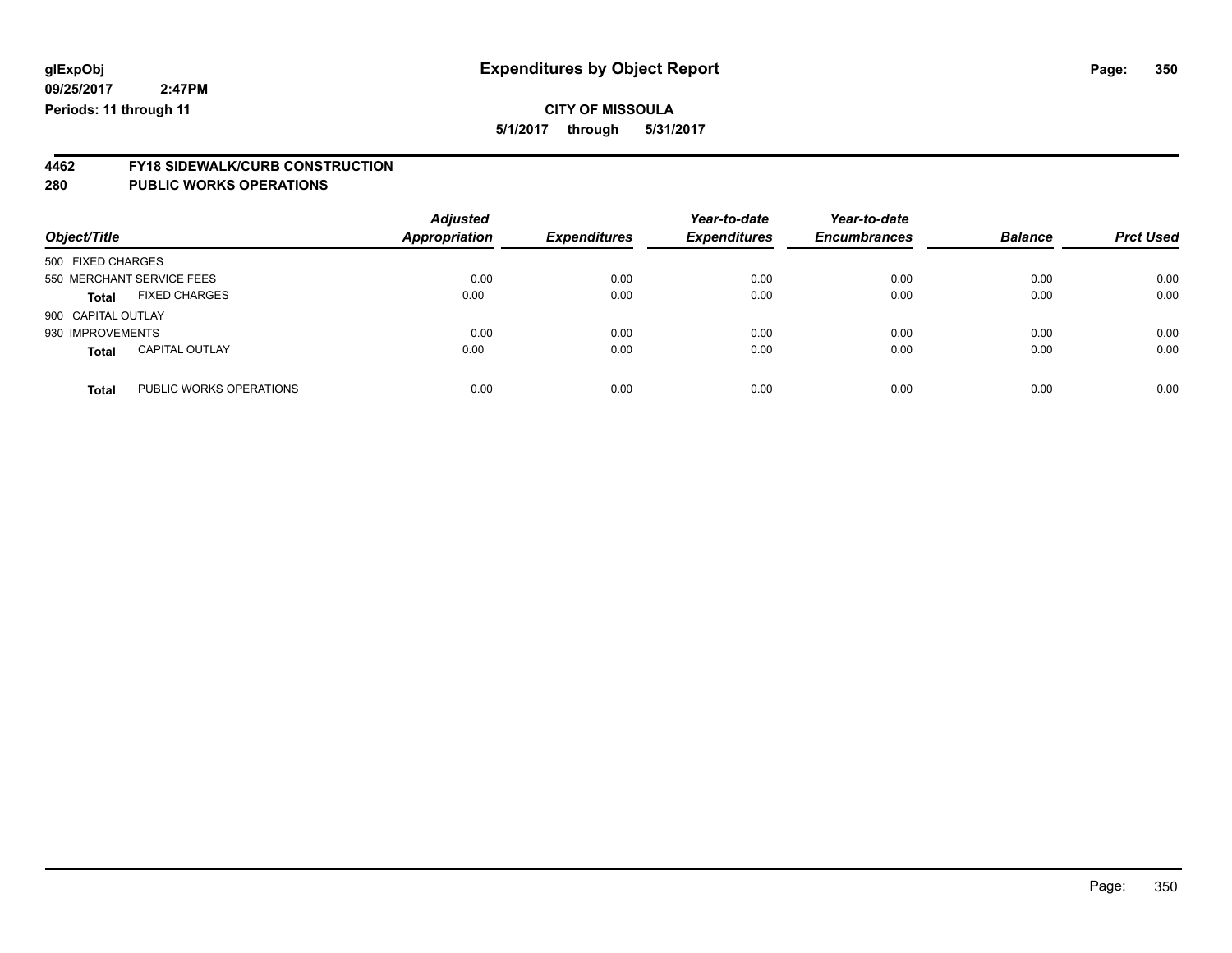### **glExpObj Expenditures by Object Report Page: 351**

**09/25/2017 2:47PM Periods: 11 through 11**

### **4462 FY18 SIDEWALK/CURB CONSTRUCTION**

| Object/Title              |                                        | <b>Adjusted</b><br>Appropriation | <b>Expenditures</b> | Year-to-date<br><b>Expenditures</b> | Year-to-date<br><b>Encumbrances</b> | <b>Balance</b> | <b>Prct Used</b> |
|---------------------------|----------------------------------------|----------------------------------|---------------------|-------------------------------------|-------------------------------------|----------------|------------------|
| 500 FIXED CHARGES         |                                        |                                  |                     |                                     |                                     |                |                  |
| 550 MERCHANT SERVICE FEES |                                        | 0.00                             | 0.00                | 0.00                                | 0.00                                | 0.00           | 0.00             |
| <b>Total</b>              | <b>FIXED CHARGES</b>                   | 0.00                             | 0.00                | 0.00                                | 0.00                                | 0.00           | 0.00             |
| 900 CAPITAL OUTLAY        |                                        |                                  |                     |                                     |                                     |                |                  |
| 930 IMPROVEMENTS          |                                        | 0.00                             | 0.00                | 0.00                                | 0.00                                | 0.00           | 0.00             |
| <b>Total</b>              | <b>CAPITAL OUTLAY</b>                  | 0.00                             | 0.00                | 0.00                                | 0.00                                | 0.00           | 0.00             |
| <b>Total</b>              | <b>FY18 SIDEWALK/CURB CONSTRUCTION</b> | 0.00                             | 0.00                | 0.00                                | 0.00                                | 0.00           | 0.00             |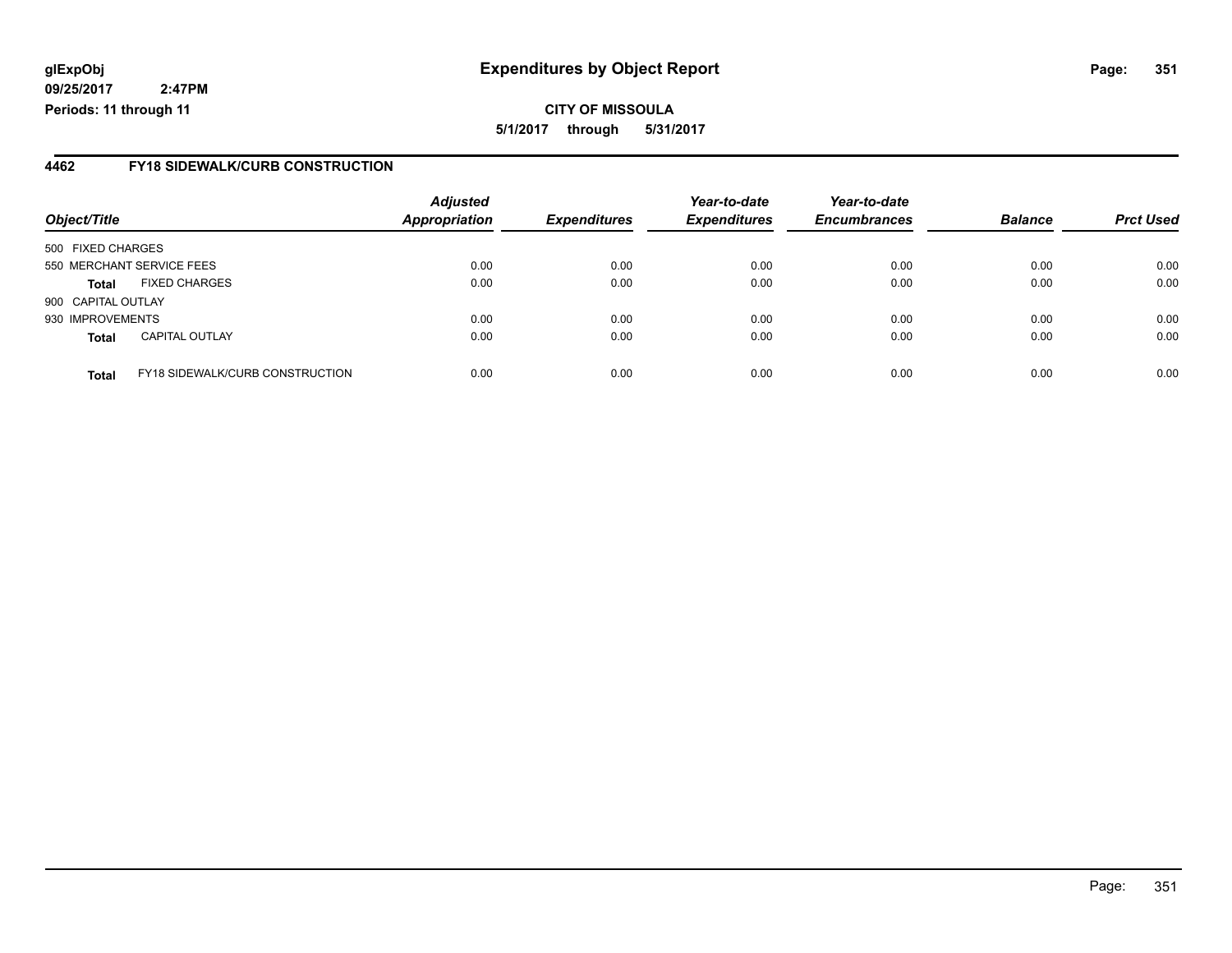### **CITY OF MISSOULA 5/1/2017 through 5/31/2017**

**4531 SID 531 TRAFFIC CALMING**

**000 \*\*\* Title Not Found \*\*\***

| Object/Title                            | <b>Adjusted</b><br><b>Appropriation</b> | <b>Expenditures</b> | Year-to-date<br><b>Expenditures</b> | Year-to-date<br><b>Encumbrances</b> | <b>Balance</b> | <b>Prct Used</b> |
|-----------------------------------------|-----------------------------------------|---------------------|-------------------------------------|-------------------------------------|----------------|------------------|
| 500 FIXED CHARGES                       |                                         |                     |                                     |                                     |                |                  |
| 550 MERCHANT SERVICE FEES               | 0.00                                    | 0.00                | 0.00                                | 0.00                                | 0.00           | 0.00             |
| <b>FIXED CHARGES</b><br><b>Total</b>    | 0.00                                    | 0.00                | 0.00                                | 0.00                                | 0.00           | 0.00             |
| 600 DEBT SERVICE                        |                                         |                     |                                     |                                     |                |                  |
| 620 INTEREST / SERVICE FEES             | 0.00                                    | 0.00                | 0.00                                | 0.00                                | 0.00           | 0.00             |
| <b>DEBT SERVICE</b><br><b>Total</b>     | 0.00                                    | 0.00                | 0.00                                | 0.00                                | 0.00           | 0.00             |
| *** Title Not Found ***<br><b>Total</b> | 0.00                                    | 0.00                | 0.00                                | 0.00                                | 0.00           | 0.00             |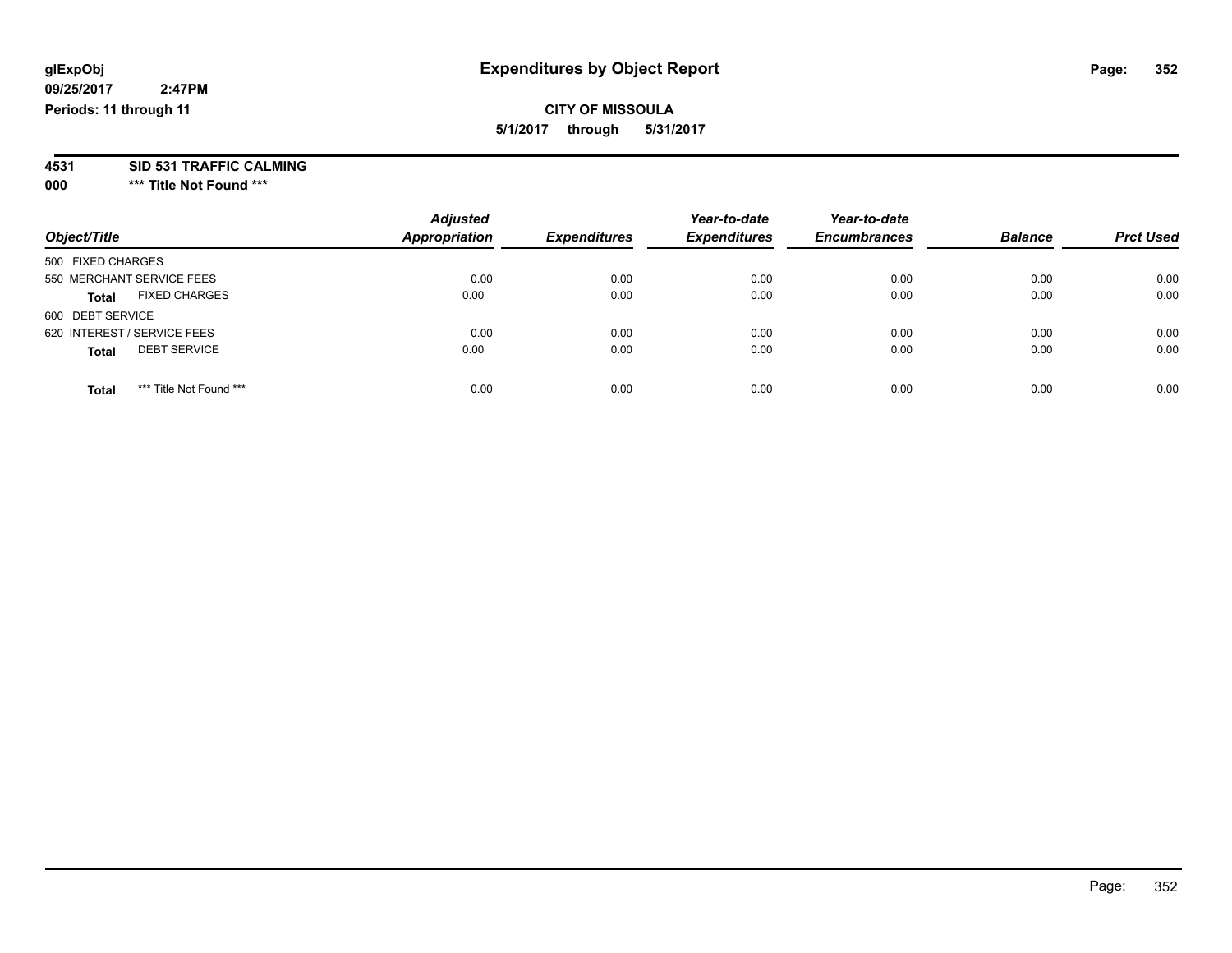**4531 SID 531 TRAFFIC CALMING 390 NON-DEPARTMENTAL**

| Object/Title                          | <b>Adjusted</b><br><b>Appropriation</b> | <b>Expenditures</b> | Year-to-date<br><b>Expenditures</b> | Year-to-date<br><b>Encumbrances</b> | <b>Balance</b> | <b>Prct Used</b> |
|---------------------------------------|-----------------------------------------|---------------------|-------------------------------------|-------------------------------------|----------------|------------------|
| 500 FIXED CHARGES                     |                                         |                     |                                     |                                     |                |                  |
| 550 MERCHANT SERVICE FEES             | 0.00                                    | 0.00                | 0.00                                | 0.00                                | 0.00           | 0.00             |
| <b>FIXED CHARGES</b><br><b>Total</b>  | 0.00                                    | 0.00                | 0.00                                | 0.00                                | 0.00           | 0.00             |
| 900 CAPITAL OUTLAY                    |                                         |                     |                                     |                                     |                |                  |
| 930 IMPROVEMENTS                      | 0.00                                    | 0.00                | 0.00                                | 0.00                                | 0.00           | 0.00             |
| <b>CAPITAL OUTLAY</b><br><b>Total</b> | 0.00                                    | 0.00                | 0.00                                | 0.00                                | 0.00           | 0.00             |
| NON-DEPARTMENTAL<br>Total             | 0.00                                    | 0.00                | 0.00                                | 0.00                                | 0.00           | 0.00             |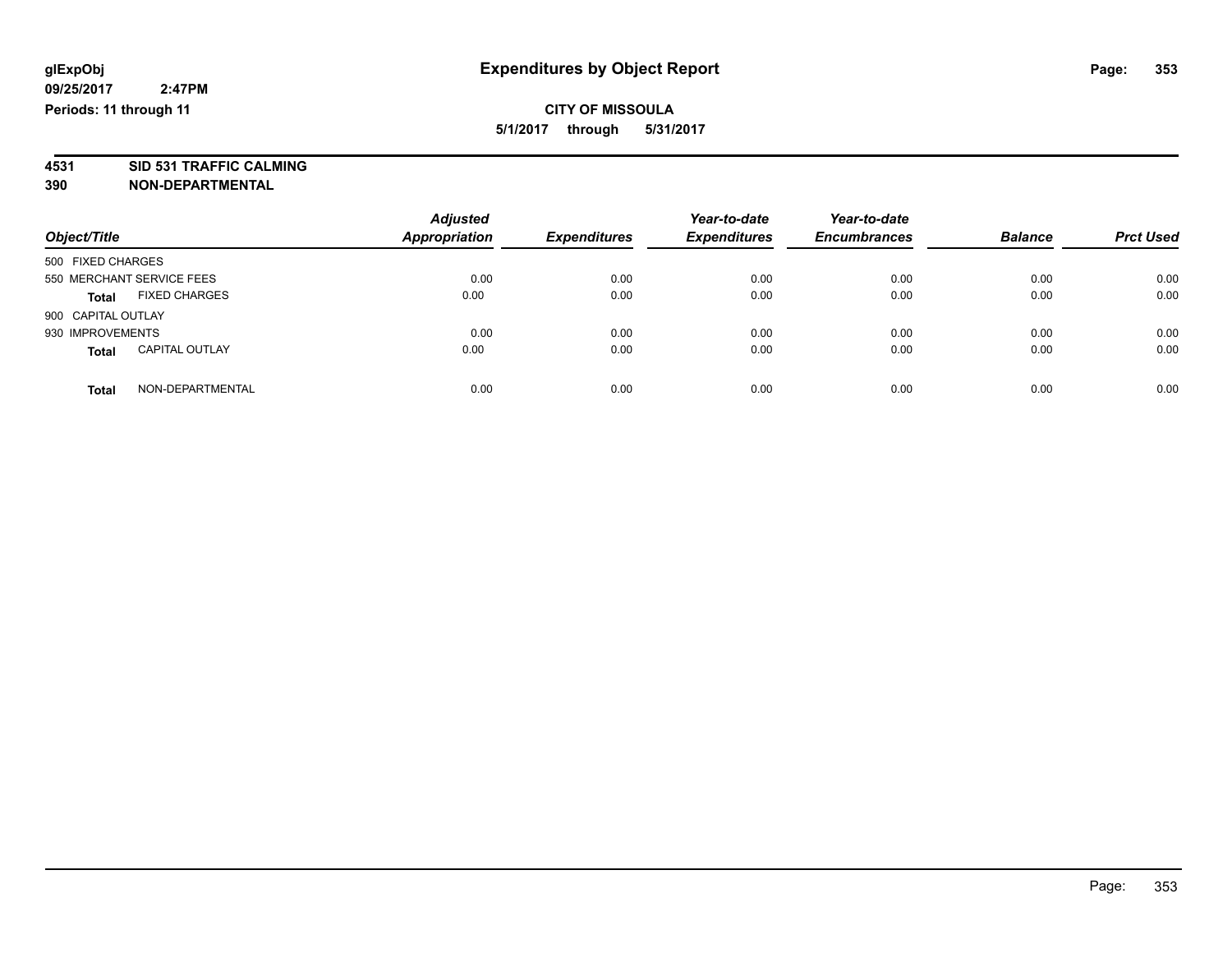### **4531 SID 531 TRAFFIC CALMING**

|                                         | <b>Adjusted</b>      |                     | Year-to-date        | Year-to-date        |                |                  |
|-----------------------------------------|----------------------|---------------------|---------------------|---------------------|----------------|------------------|
| Object/Title                            | <b>Appropriation</b> | <b>Expenditures</b> | <b>Expenditures</b> | <b>Encumbrances</b> | <b>Balance</b> | <b>Prct Used</b> |
| 500 FIXED CHARGES                       |                      |                     |                     |                     |                |                  |
| 550 MERCHANT SERVICE FEES               | 0.00                 | 0.00                | 0.00                | 0.00                | 0.00           | 0.00             |
| <b>FIXED CHARGES</b><br><b>Total</b>    | 0.00                 | 0.00                | 0.00                | 0.00                | 0.00           | 0.00             |
| 600 DEBT SERVICE                        |                      |                     |                     |                     |                |                  |
| 620 INTEREST / SERVICE FEES             | 0.00                 | 0.00                | 0.00                | 0.00                | 0.00           | 0.00             |
| <b>DEBT SERVICE</b><br><b>Total</b>     | 0.00                 | 0.00                | 0.00                | 0.00                | 0.00           | 0.00             |
| 900 CAPITAL OUTLAY                      |                      |                     |                     |                     |                |                  |
| 930 IMPROVEMENTS                        | 0.00                 | 0.00                | 0.00                | 0.00                | 0.00           | 0.00             |
| <b>CAPITAL OUTLAY</b><br><b>Total</b>   | 0.00                 | 0.00                | 0.00                | 0.00                | 0.00           | 0.00             |
| SID 531 TRAFFIC CALMING<br><b>Total</b> | 0.00                 | 0.00                | 0.00                | 0.00                | 0.00           | 0.00             |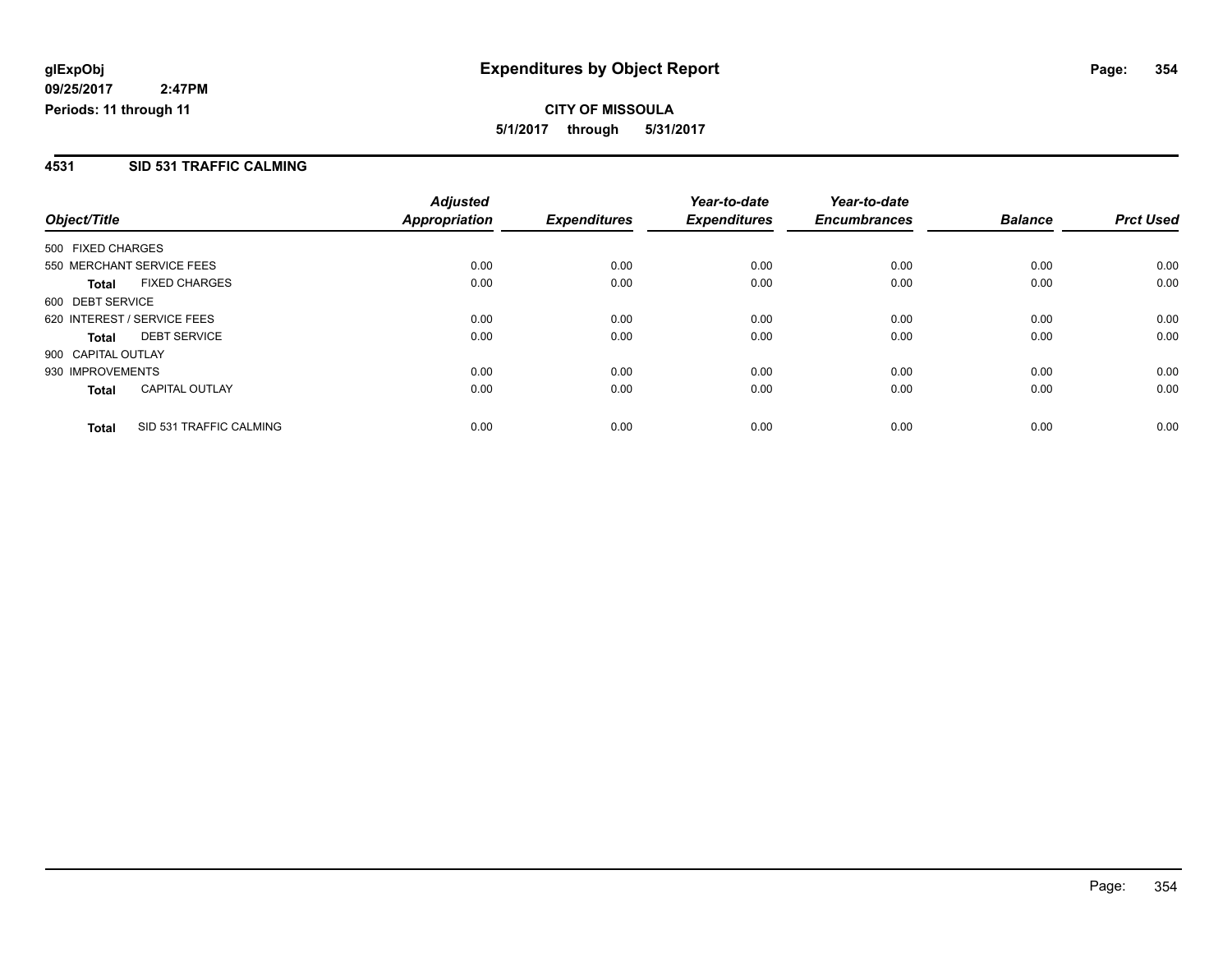# **4532 MALONEY RANCH SID**

**390 NON-DEPARTMENTAL**

| Object/Title                          | <b>Adjusted</b><br><b>Appropriation</b> | <b>Expenditures</b> | Year-to-date<br><b>Expenditures</b> | Year-to-date<br><b>Encumbrances</b> | <b>Balance</b> | <b>Prct Used</b> |
|---------------------------------------|-----------------------------------------|---------------------|-------------------------------------|-------------------------------------|----------------|------------------|
| 500 FIXED CHARGES                     |                                         |                     |                                     |                                     |                |                  |
| 550 MERCHANT SERVICE FEES             | 0.00                                    | 0.00                | 0.00                                | 0.00                                | 0.00           | 0.00             |
| <b>FIXED CHARGES</b><br><b>Total</b>  | 0.00                                    | 0.00                | 0.00                                | 0.00                                | 0.00           | 0.00             |
| 900 CAPITAL OUTLAY                    |                                         |                     |                                     |                                     |                |                  |
| 930 IMPROVEMENTS                      | 0.00                                    | 0.00                | 0.00                                | 0.00                                | 0.00           | 0.00             |
| <b>CAPITAL OUTLAY</b><br><b>Total</b> | 0.00                                    | 0.00                | 0.00                                | 0.00                                | 0.00           | 0.00             |
| NON-DEPARTMENTAL<br><b>Total</b>      | 0.00                                    | 0.00                | 0.00                                | 0.00                                | 0.00           | 0.00             |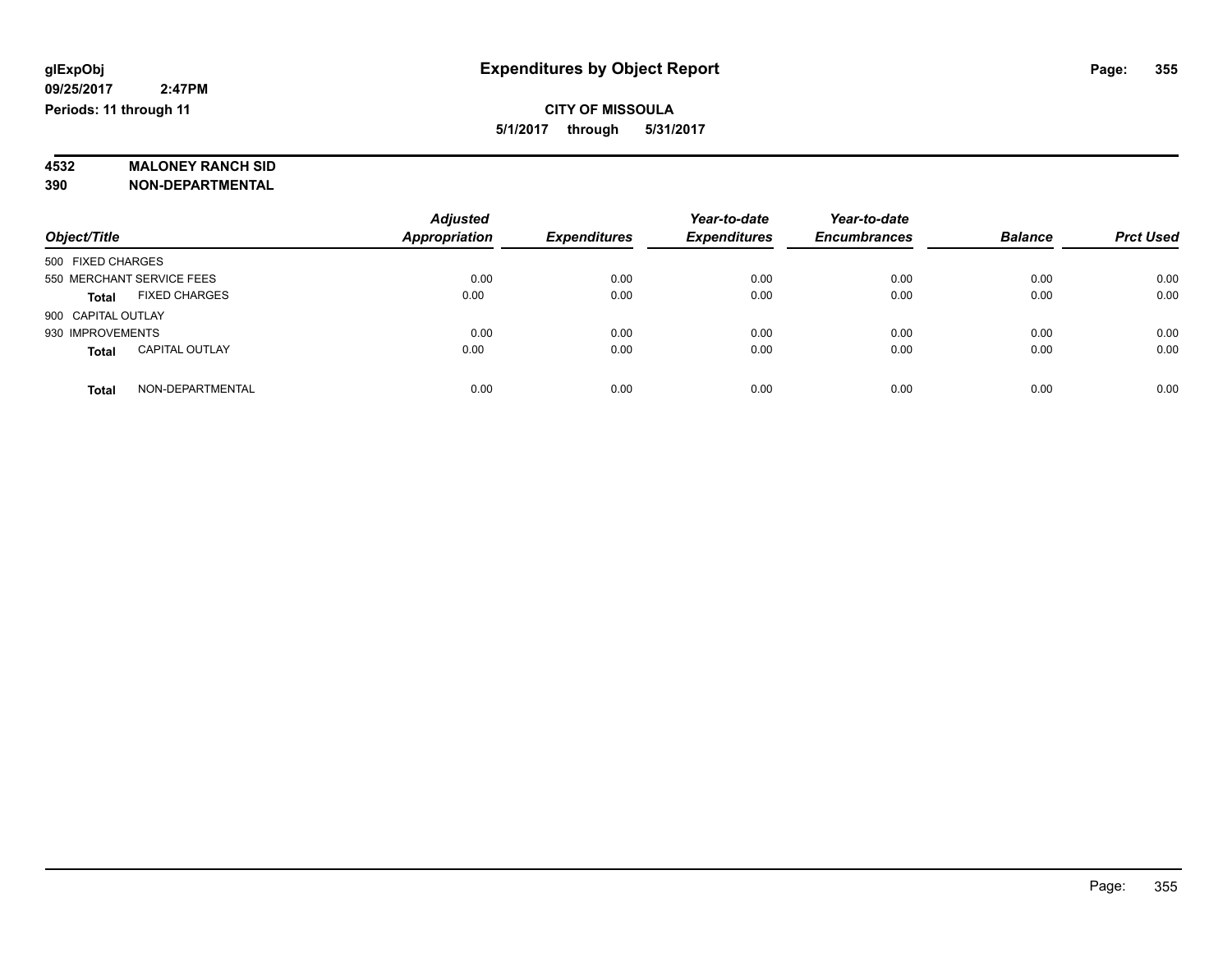#### **4532 MALONEY RANCH SID**

|                           |                          | <b>Adjusted</b><br><b>Appropriation</b> | <b>Expenditures</b> | Year-to-date<br><b>Expenditures</b> | Year-to-date<br><b>Encumbrances</b> | <b>Balance</b> | <b>Prct Used</b> |
|---------------------------|--------------------------|-----------------------------------------|---------------------|-------------------------------------|-------------------------------------|----------------|------------------|
| Object/Title              |                          |                                         |                     |                                     |                                     |                |                  |
| 500 FIXED CHARGES         |                          |                                         |                     |                                     |                                     |                |                  |
| 550 MERCHANT SERVICE FEES |                          | 0.00                                    | 0.00                | 0.00                                | 0.00                                | 0.00           | 0.00             |
| <b>Total</b>              | <b>FIXED CHARGES</b>     | 0.00                                    | 0.00                | 0.00                                | 0.00                                | 0.00           | 0.00             |
| 900 CAPITAL OUTLAY        |                          |                                         |                     |                                     |                                     |                |                  |
| 930 IMPROVEMENTS          |                          | 0.00                                    | 0.00                | 0.00                                | 0.00                                | 0.00           | 0.00             |
| <b>Total</b>              | <b>CAPITAL OUTLAY</b>    | 0.00                                    | 0.00                | 0.00                                | 0.00                                | 0.00           | 0.00             |
| <b>Total</b>              | <b>MALONEY RANCH SID</b> | 0.00                                    | 0.00                | 0.00                                | 0.00                                | 0.00           | 0.00             |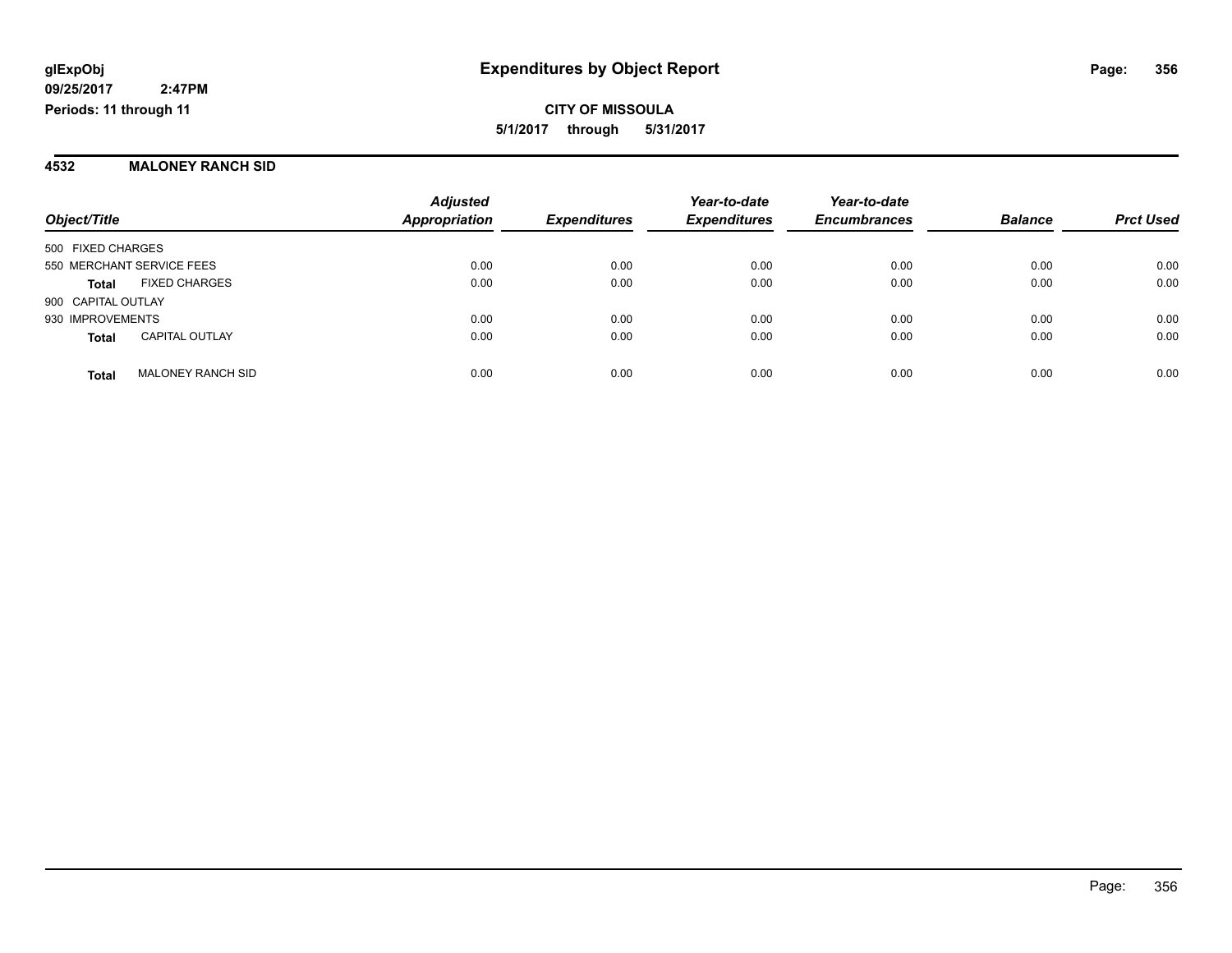**4533 RATTLESNAKE SEWER SID 390 NON-DEPARTMENTAL**

| Object/Title                 | <b>Adjusted</b><br>Appropriation | <b>Expenditures</b> | Year-to-date<br><b>Expenditures</b> | Year-to-date<br><b>Encumbrances</b> | <b>Balance</b> | <b>Prct Used</b> |
|------------------------------|----------------------------------|---------------------|-------------------------------------|-------------------------------------|----------------|------------------|
| 500 FIXED CHARGES            |                                  |                     |                                     |                                     |                |                  |
| 550 MERCHANT SERVICE FEES    | 0.00                             | 0.00                | 0.00                                | 0.00                                | 0.00           | 0.00             |
| <b>FIXED CHARGES</b><br>Tota | 0.00                             | 0.00                | 0.00                                | 0.00                                | 0.00           | 0.00             |
| NON-DEPARTMENTAL<br>Tota     | 0.00                             | 0.00                | 0.00                                | 0.00                                | 0.00           | 0.00             |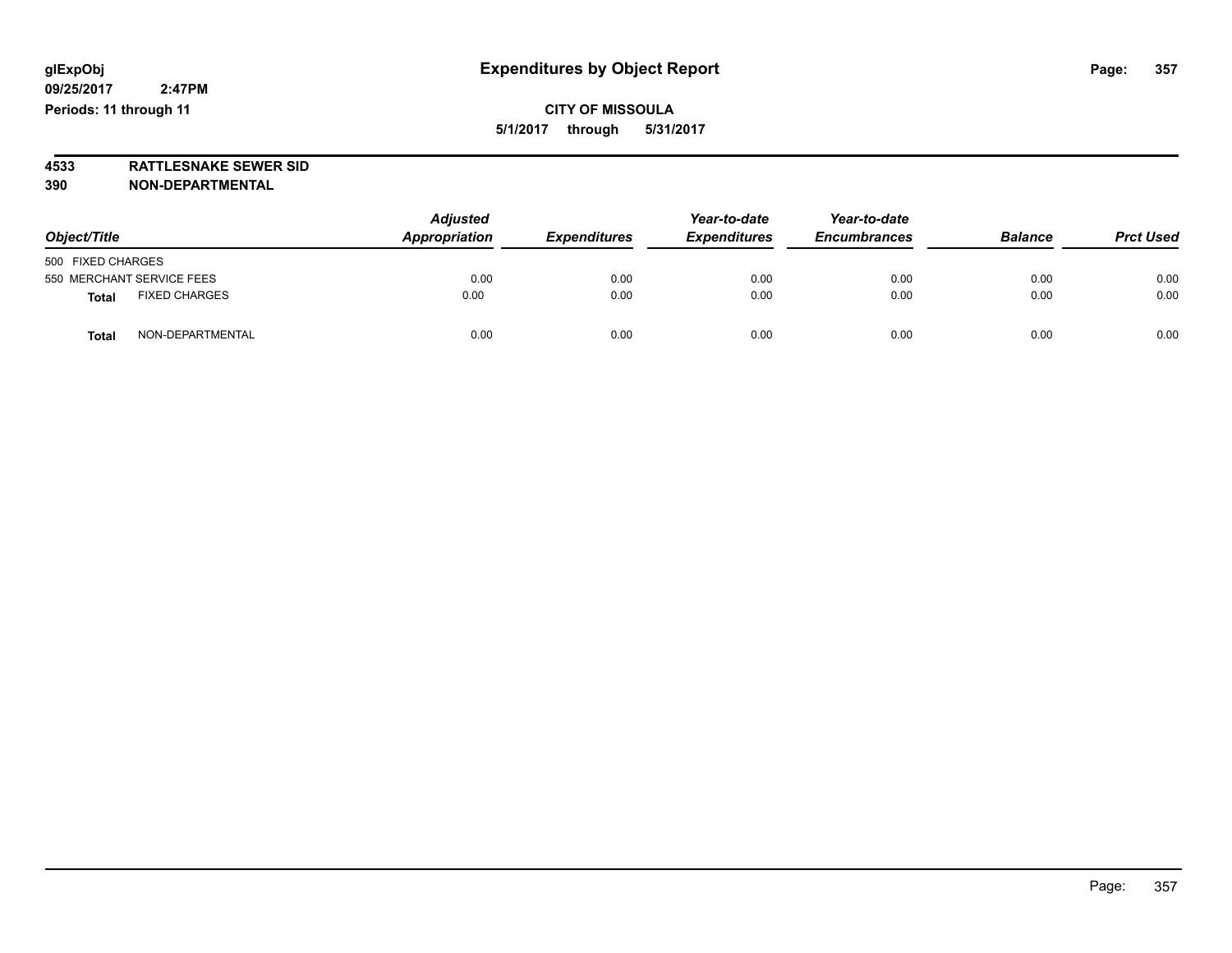### **glExpObj Expenditures by Object Report Page: 358**

**09/25/2017 2:47PM Periods: 11 through 11**

#### **4533 RATTLESNAKE SEWER SID**

| Object/Title                         | <b>Adjusted</b><br>Appropriation | <b>Expenditures</b> | Year-to-date<br><b>Expenditures</b> | Year-to-date<br><b>Encumbrances</b> | <b>Balance</b> | <b>Prct Used</b> |
|--------------------------------------|----------------------------------|---------------------|-------------------------------------|-------------------------------------|----------------|------------------|
| 500 FIXED CHARGES                    |                                  |                     |                                     |                                     |                |                  |
| 550 MERCHANT SERVICE FEES            | 0.00                             | 0.00                | 0.00                                | 0.00                                | 0.00           | 0.00             |
| <b>FIXED CHARGES</b><br><b>Total</b> | 0.00                             | 0.00                | 0.00                                | 0.00                                | 0.00           | 0.00             |
| RATTLESNAKE SEWER SID<br>Total       | 0.00                             | 0.00                | 0.00                                | 0.00                                | 0.00           | 0.00             |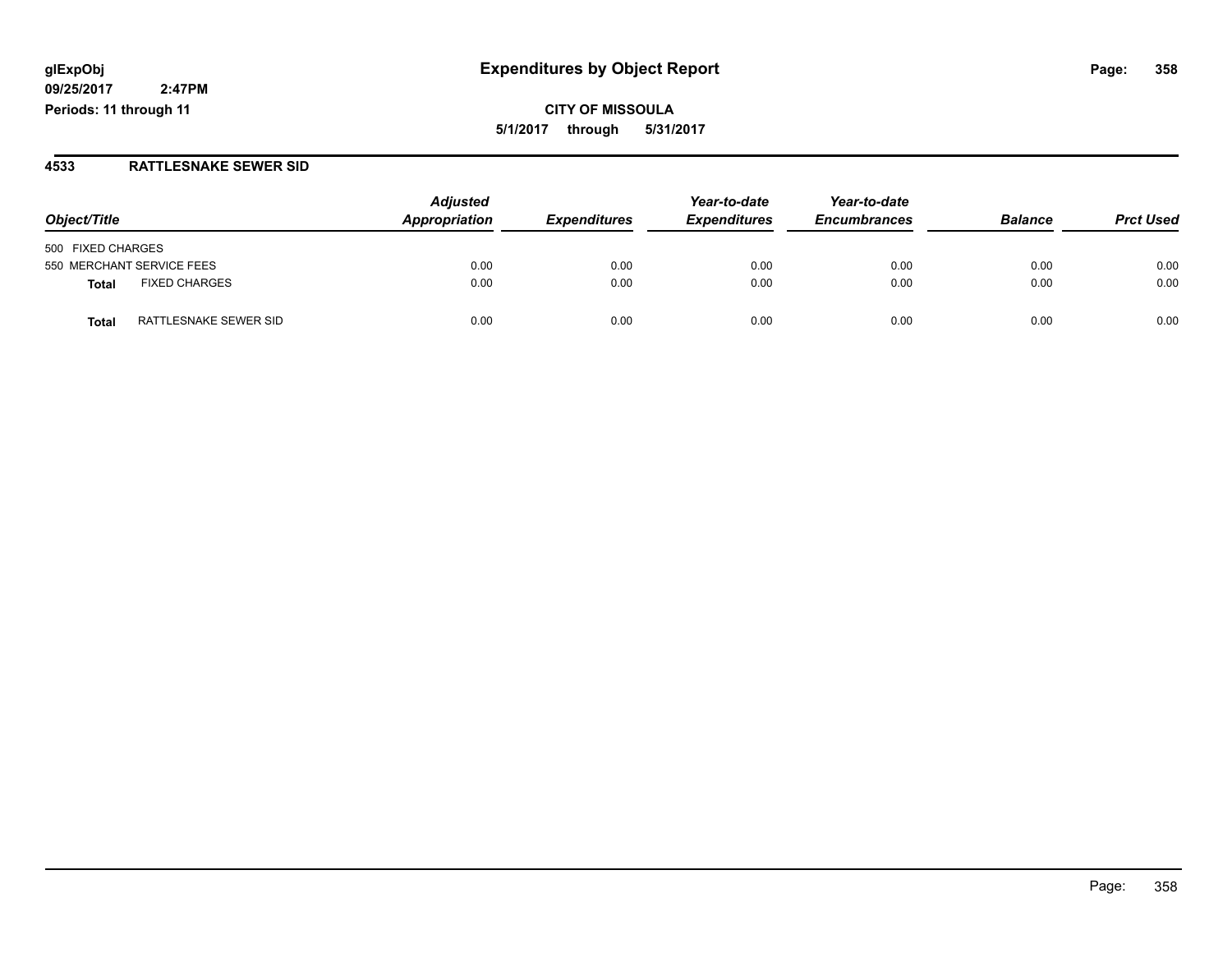# **4534 SID 534 LINCOLNWOOD**

**390 NON-DEPARTMENTAL**

|                                      | <b>Adjusted</b>      |                     | Year-to-date        | Year-to-date        |                |                  |
|--------------------------------------|----------------------|---------------------|---------------------|---------------------|----------------|------------------|
| Object/Title                         | <b>Appropriation</b> | <b>Expenditures</b> | <b>Expenditures</b> | <b>Encumbrances</b> | <b>Balance</b> | <b>Prct Used</b> |
| 500 FIXED CHARGES                    |                      |                     |                     |                     |                |                  |
| 550 MERCHANT SERVICE FEES            | 0.00                 | 0.00                | 0.00                | 0.00                | 0.00           | 0.00             |
| <b>FIXED CHARGES</b><br><b>Total</b> | 0.00                 | 0.00                | 0.00                | 0.00                | 0.00           | 0.00             |
| 800 OTHER OBJECTS                    |                      |                     |                     |                     |                |                  |
| 820 TRANSFERS TO OTHER FUNDS         | 0.00                 | 0.00                | 0.00                | 0.00                | 0.00           | 0.00             |
| OTHER OBJECTS<br><b>Total</b>        | 0.00                 | 0.00                | 0.00                | 0.00                | 0.00           | 0.00             |
| NON-DEPARTMENTAL<br><b>Total</b>     | 0.00                 | 0.00                | 0.00                | 0.00                | 0.00           | 0.00             |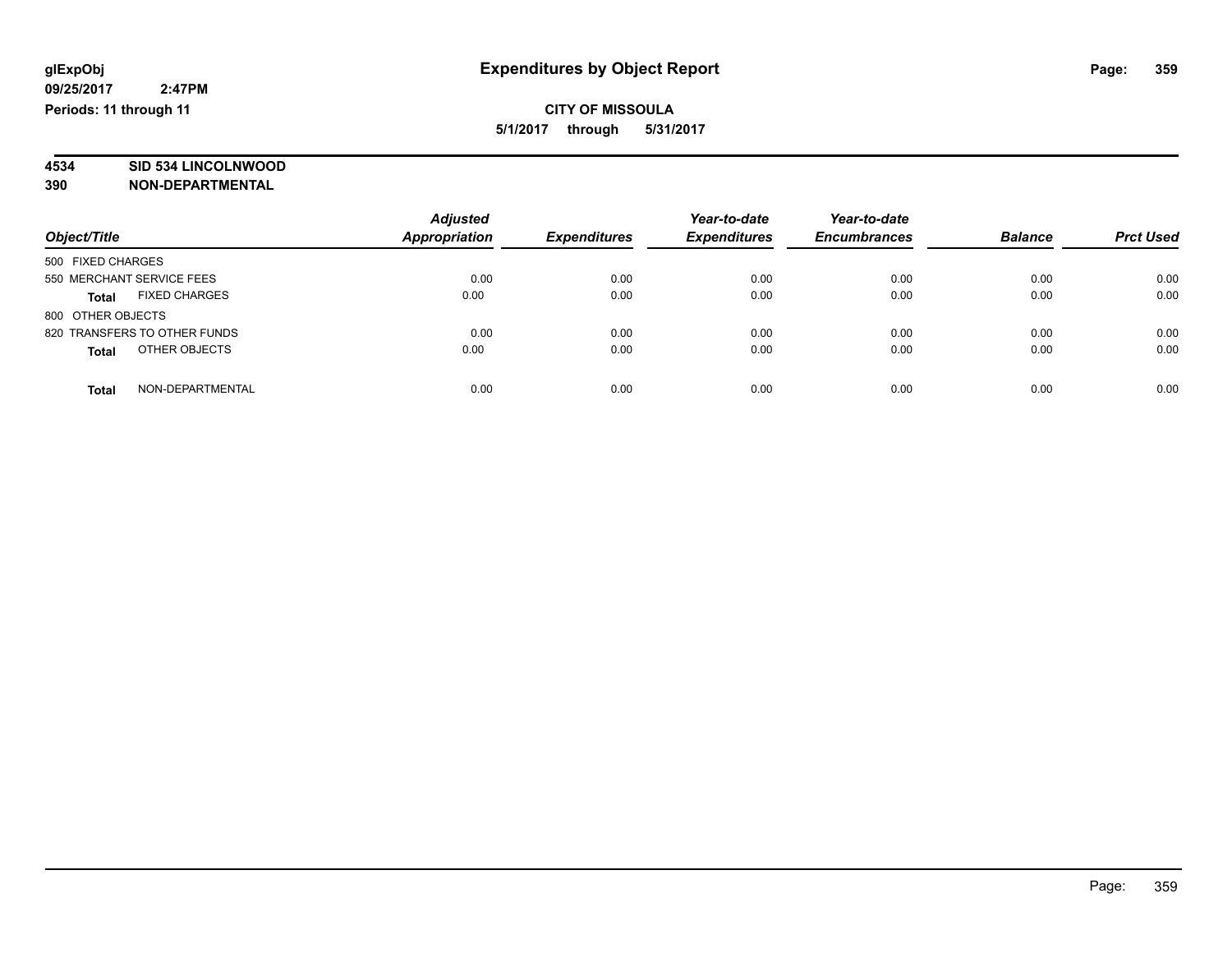#### **4534 SID 534 LINCOLNWOOD**

|                              |                      | <b>Adjusted</b> |                     | Year-to-date        | Year-to-date        |                |                  |
|------------------------------|----------------------|-----------------|---------------------|---------------------|---------------------|----------------|------------------|
| Object/Title                 |                      | Appropriation   | <b>Expenditures</b> | <b>Expenditures</b> | <b>Encumbrances</b> | <b>Balance</b> | <b>Prct Used</b> |
| 500 FIXED CHARGES            |                      |                 |                     |                     |                     |                |                  |
| 550 MERCHANT SERVICE FEES    |                      | 0.00            | 0.00                | 0.00                | 0.00                | 0.00           | 0.00             |
| <b>Total</b>                 | <b>FIXED CHARGES</b> | 0.00            | 0.00                | 0.00                | 0.00                | 0.00           | 0.00             |
| 800 OTHER OBJECTS            |                      |                 |                     |                     |                     |                |                  |
| 820 TRANSFERS TO OTHER FUNDS |                      | 0.00            | 0.00                | 0.00                | 0.00                | 0.00           | 0.00             |
| <b>Total</b>                 | OTHER OBJECTS        | 0.00            | 0.00                | 0.00                | 0.00                | 0.00           | 0.00             |
| <b>Total</b>                 | SID 534 LINCOLNWOOD  | 0.00            | 0.00                | 0.00                | 0.00                | 0.00           | 0.00             |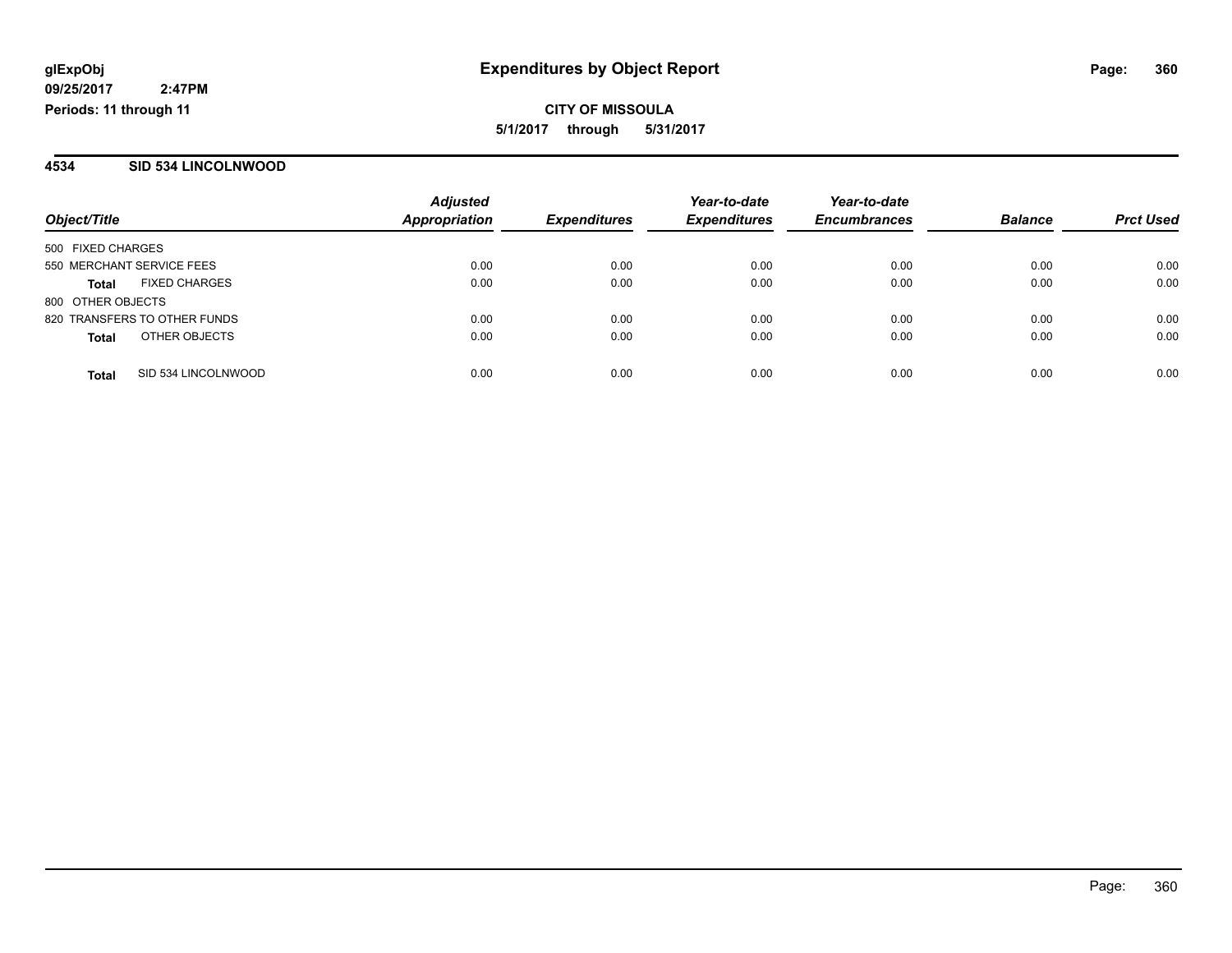## **CITY OF MISSOULA**

**5/1/2017 through 5/31/2017**

# **4535 SLANT STREET TRAFFIC CALMING**

**000 \*\*\* Title Not Found \*\*\***

| Object/Title                            | <b>Adjusted</b><br>Appropriation | <b>Expenditures</b> | Year-to-date<br><b>Expenditures</b> | Year-to-date<br><b>Encumbrances</b> | <b>Balance</b> | <b>Prct Used</b> |
|-----------------------------------------|----------------------------------|---------------------|-------------------------------------|-------------------------------------|----------------|------------------|
|                                         |                                  |                     |                                     |                                     |                |                  |
| 500 FIXED CHARGES                       |                                  |                     |                                     |                                     |                |                  |
| 550 MERCHANT SERVICE FEES               | 0.00                             | 0.00                | 0.00                                | 0.00                                | 0.00           | 0.00             |
| <b>FIXED CHARGES</b><br><b>Total</b>    | 0.00                             | 0.00                | 0.00                                | 0.00                                | 0.00           | 0.00             |
| 600 DEBT SERVICE                        |                                  |                     |                                     |                                     |                |                  |
| 620 INTEREST / SERVICE FEES             | 0.00                             | 0.00                | 0.00                                | 0.00                                | 0.00           | 0.00             |
| <b>DEBT SERVICE</b><br><b>Total</b>     | 0.00                             | 0.00                | 0.00                                | 0.00                                | 0.00           | 0.00             |
| *** Title Not Found ***<br><b>Total</b> | 0.00                             | 0.00                | 0.00                                | 0.00                                | 0.00           | 0.00             |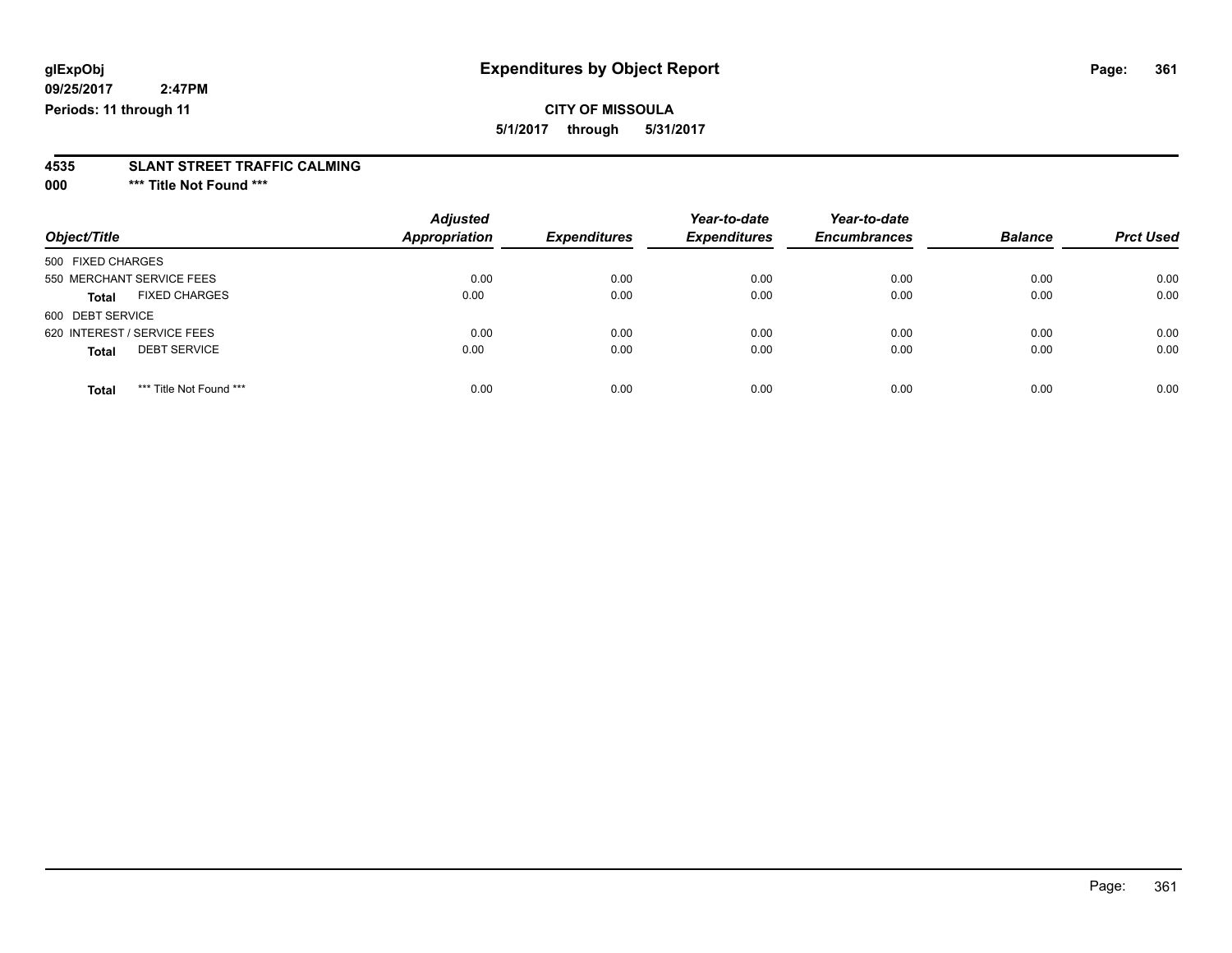**CITY OF MISSOULA 5/1/2017 through 5/31/2017**

### **4535 SLANT STREET TRAFFIC CALMING**

|                                              | <b>Adjusted</b>      |                     | Year-to-date<br><b>Expenditures</b> | Year-to-date        | <b>Balance</b> |                  |
|----------------------------------------------|----------------------|---------------------|-------------------------------------|---------------------|----------------|------------------|
| Object/Title                                 | <b>Appropriation</b> | <b>Expenditures</b> |                                     | <b>Encumbrances</b> |                | <b>Prct Used</b> |
| 500 FIXED CHARGES                            |                      |                     |                                     |                     |                |                  |
| 550 MERCHANT SERVICE FEES                    | 0.00                 | 0.00                | 0.00                                | 0.00                | 0.00           | 0.00             |
| <b>FIXED CHARGES</b><br><b>Total</b>         | 0.00                 | 0.00                | 0.00                                | 0.00                | 0.00           | 0.00             |
| 600 DEBT SERVICE                             |                      |                     |                                     |                     |                |                  |
| 620 INTEREST / SERVICE FEES                  | 0.00                 | 0.00                | 0.00                                | 0.00                | 0.00           | 0.00             |
| <b>DEBT SERVICE</b><br><b>Total</b>          | 0.00                 | 0.00                | 0.00                                | 0.00                | 0.00           | 0.00             |
| SLANT STREET TRAFFIC CALMING<br><b>Total</b> | 0.00                 | 0.00                | 0.00                                | 0.00                | 0.00           | 0.00             |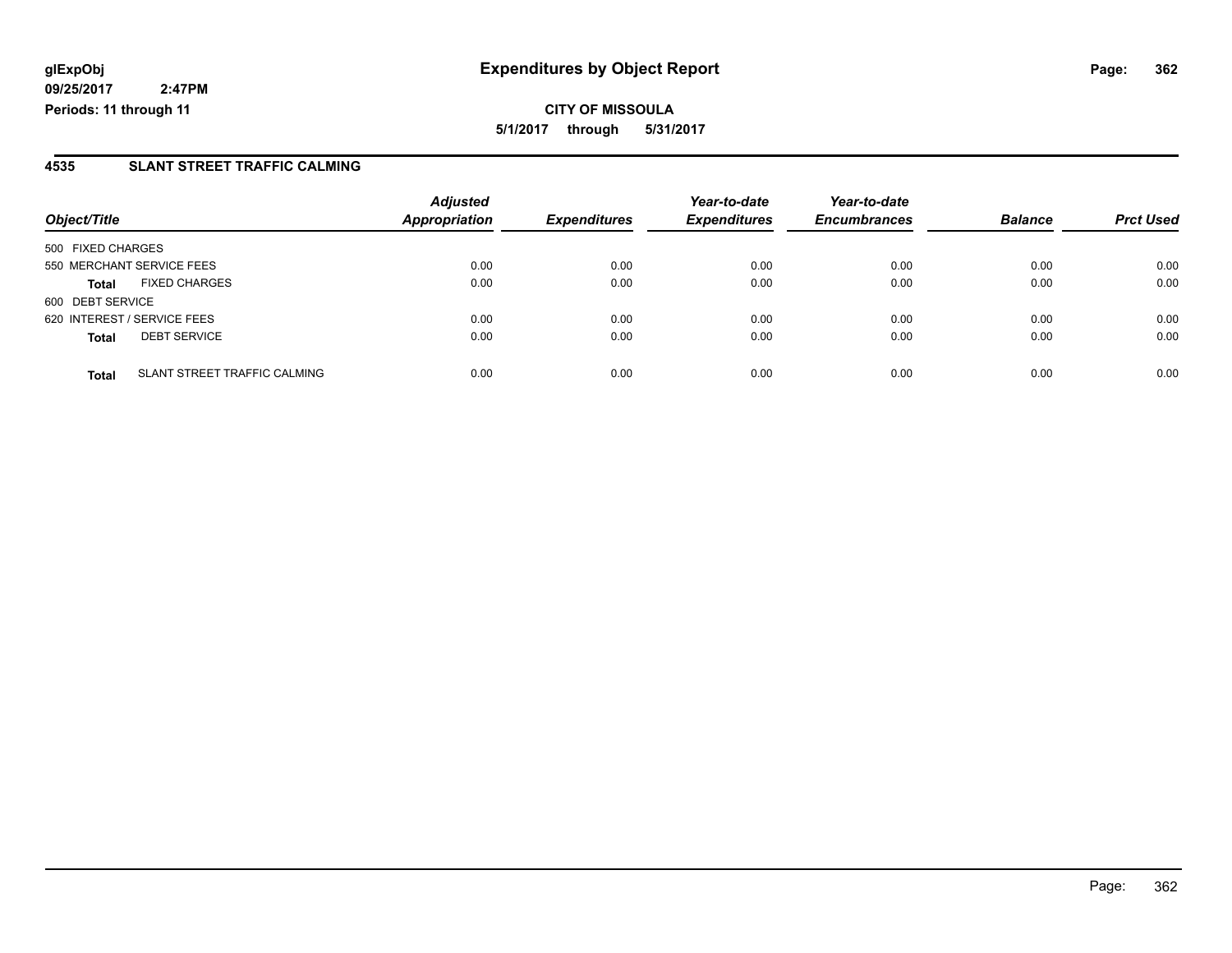**CITY OF MISSOULA 5/1/2017 through 5/31/2017**

# **4536 SID536 LINCOLNWOOD SWR PH2**

| Object/Title      |                           | <b>Adjusted</b><br>Appropriation | <b>Expenditures</b> | Year-to-date<br><b>Expenditures</b> | Year-to-date<br><b>Encumbrances</b> | <b>Balance</b> | <b>Prct Used</b> |
|-------------------|---------------------------|----------------------------------|---------------------|-------------------------------------|-------------------------------------|----------------|------------------|
| 500 FIXED CHARGES |                           |                                  |                     |                                     |                                     |                |                  |
|                   | 550 MERCHANT SERVICE FEES | 0.00                             | 0.00                | 0.00                                | 0.00                                | 0.00           | 0.00             |
| <b>Total</b>      | <b>FIXED CHARGES</b>      | 0.00                             | 0.00                | 0.00                                | 0.00                                | 0.00           | 0.00             |
| <b>Total</b>      | NON-DEPARTMENTAL          | 0.00                             | 0.00                | 0.00                                | 0.00                                | 0.00           | 0.00             |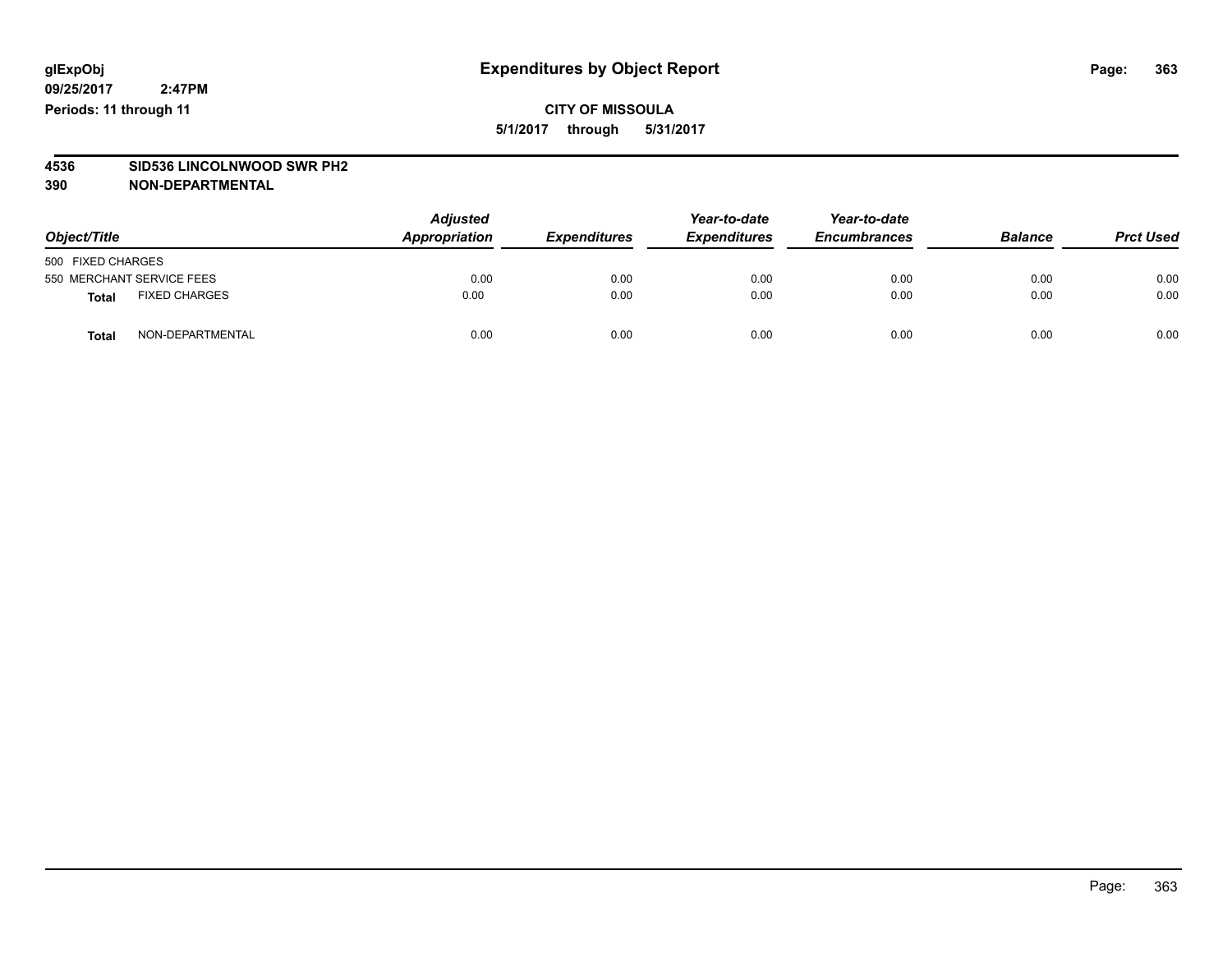### **glExpObj Expenditures by Object Report Page: 364**

**09/25/2017 2:47PM Periods: 11 through 11**

### **4536 SID536 LINCOLNWOOD SWR PH2**

| Object/Title                               | <b>Adjusted</b><br>Appropriation | <b>Expenditures</b> | Year-to-date<br><b>Expenditures</b> | Year-to-date<br><b>Encumbrances</b> | <b>Balance</b> | <b>Prct Used</b> |
|--------------------------------------------|----------------------------------|---------------------|-------------------------------------|-------------------------------------|----------------|------------------|
| 500 FIXED CHARGES                          |                                  |                     |                                     |                                     |                |                  |
| 550 MERCHANT SERVICE FEES                  | 0.00                             | 0.00                | 0.00                                | 0.00                                | 0.00           | 0.00             |
| <b>FIXED CHARGES</b><br><b>Total</b>       | 0.00                             | 0.00                | 0.00                                | 0.00                                | 0.00           | 0.00             |
| SID536 LINCOLNWOOD SWR PH2<br><b>Total</b> | 0.00                             | 0.00                | 0.00                                | 0.00                                | 0.00           | 0.00             |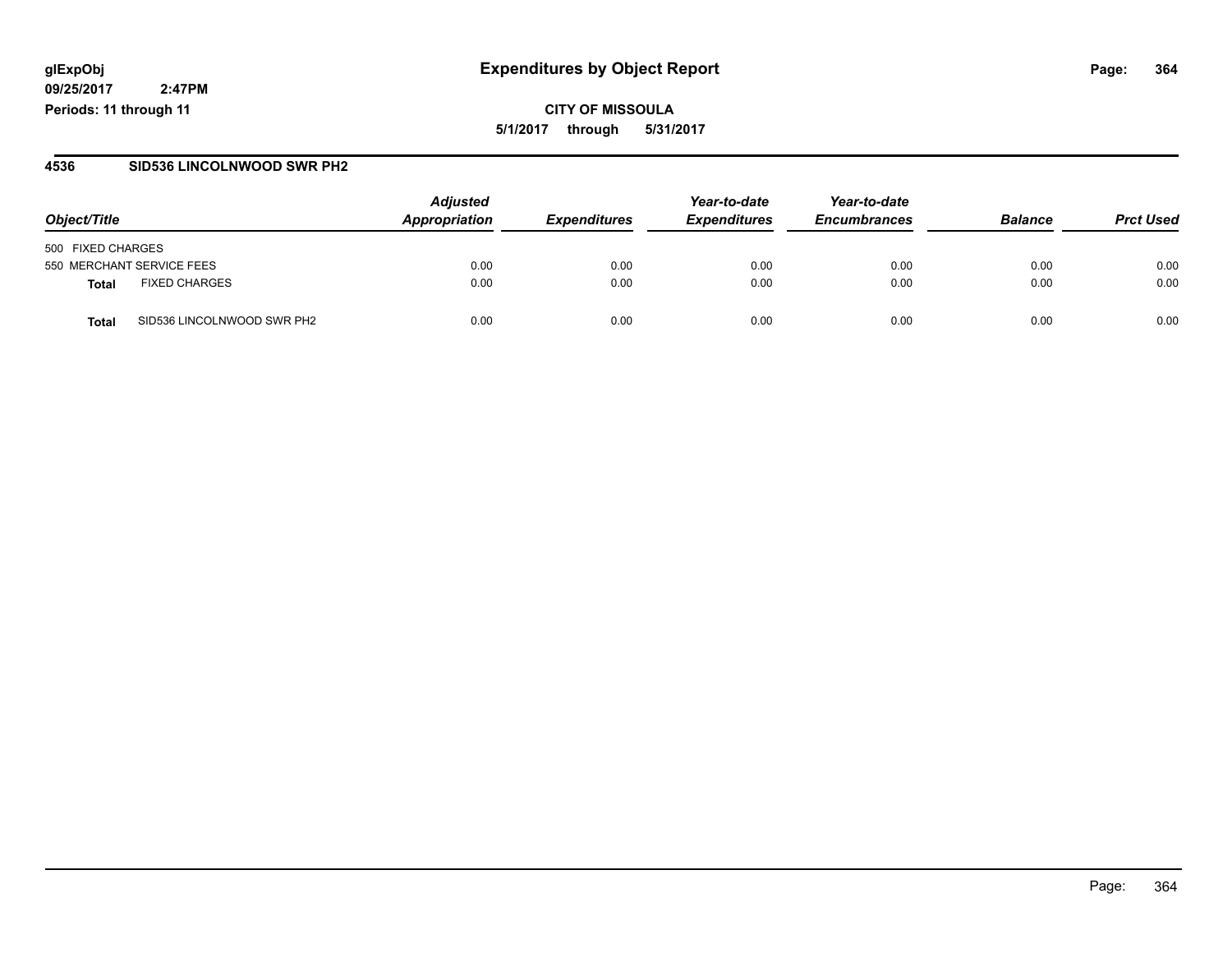| 4539 | SID 539 4th STREET |  |
|------|--------------------|--|
|------|--------------------|--|

**000 \*\*\* Title Not Found \*\*\***

| Object/Title                            | <b>Adjusted</b><br><b>Appropriation</b> | <b>Expenditures</b> | Year-to-date<br><b>Expenditures</b> | Year-to-date<br><b>Encumbrances</b> | <b>Balance</b> | <b>Prct Used</b> |
|-----------------------------------------|-----------------------------------------|---------------------|-------------------------------------|-------------------------------------|----------------|------------------|
| 500 FIXED CHARGES                       |                                         |                     |                                     |                                     |                |                  |
| 550 MERCHANT SERVICE FEES               | 0.00                                    | 0.00                | 0.00                                | 0.00                                | 0.00           | 0.00             |
| <b>FIXED CHARGES</b><br><b>Total</b>    | 0.00                                    | 0.00                | 0.00                                | 0.00                                | 0.00           | 0.00             |
| 600 DEBT SERVICE                        |                                         |                     |                                     |                                     |                |                  |
| 620 INTEREST / SERVICE FEES             | 0.00                                    | 0.00                | 0.00                                | 0.00                                | 0.00           | 0.00             |
| <b>DEBT SERVICE</b><br><b>Total</b>     | 0.00                                    | 0.00                | 0.00                                | 0.00                                | 0.00           | 0.00             |
| *** Title Not Found ***<br><b>Total</b> | 0.00                                    | 0.00                | 0.00                                | 0.00                                | 0.00           | 0.00             |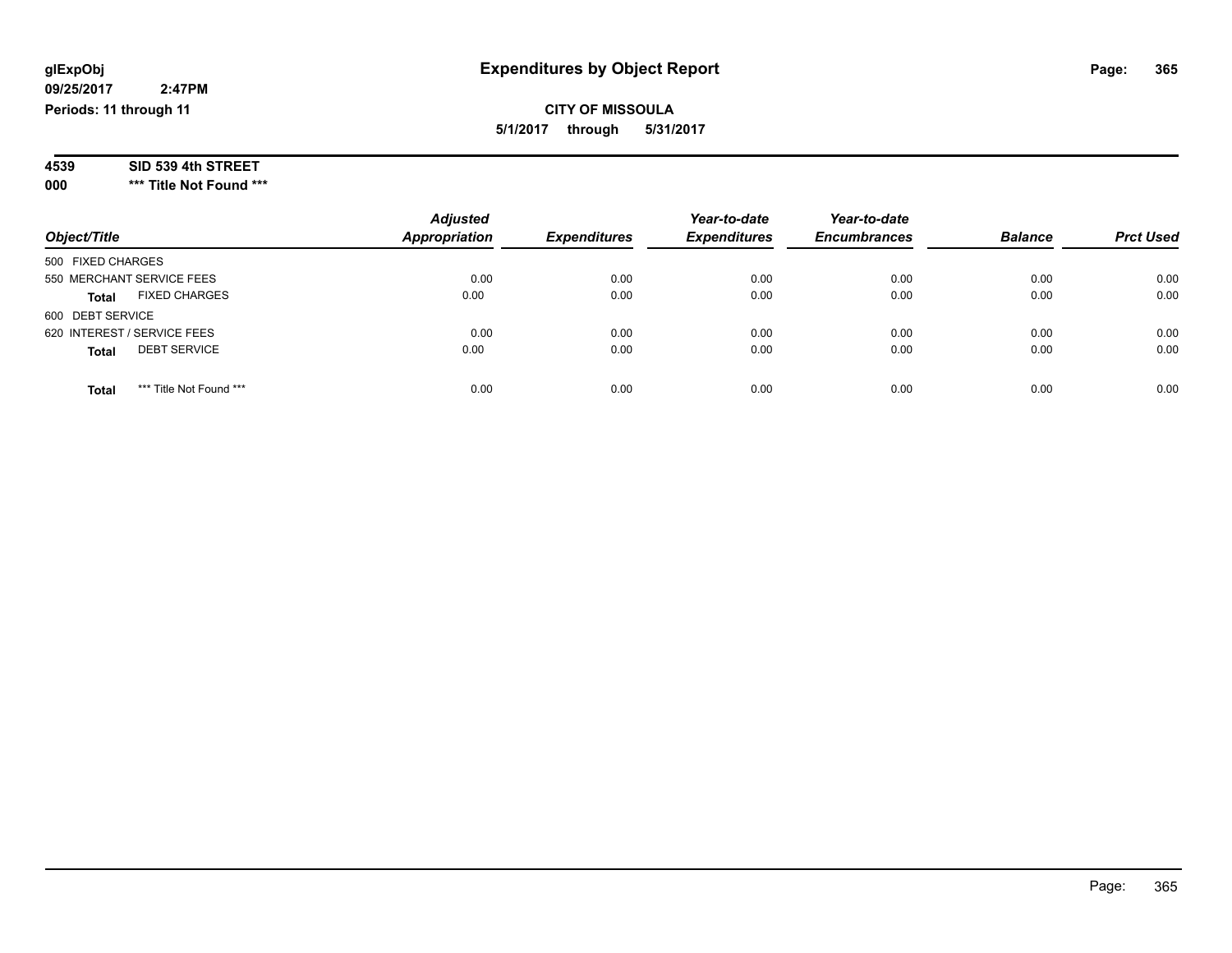**4539 SID 539 4th STREET**

| Object/Title                         | <b>Adjusted</b><br>Appropriation | <b>Expenditures</b> | Year-to-date<br><b>Expenditures</b> | Year-to-date<br><b>Encumbrances</b> | <b>Balance</b> | <b>Prct Used</b> |
|--------------------------------------|----------------------------------|---------------------|-------------------------------------|-------------------------------------|----------------|------------------|
|                                      |                                  |                     |                                     |                                     |                |                  |
| 500 FIXED CHARGES                    |                                  |                     |                                     |                                     |                |                  |
| 550 MERCHANT SERVICE FEES            | 0.00                             | 0.00                | 0.00                                | 0.00                                | 0.00           | 0.00             |
| <b>FIXED CHARGES</b><br><b>Total</b> | 0.00                             | 0.00                | 0.00                                | 0.00                                | 0.00           | 0.00             |
| 600 DEBT SERVICE                     |                                  |                     |                                     |                                     |                |                  |
| 620 INTEREST / SERVICE FEES          | 0.00                             | 0.00                | 0.00                                | 0.00                                | 0.00           | 0.00             |
| <b>DEBT SERVICE</b><br><b>Total</b>  | 0.00                             | 0.00                | 0.00                                | 0.00                                | 0.00           | 0.00             |
|                                      |                                  |                     |                                     |                                     |                |                  |
| SID 539 4th STREET<br>Total          | 0.00                             | 0.00                | 0.00                                | 0.00                                | 0.00           | 0.00             |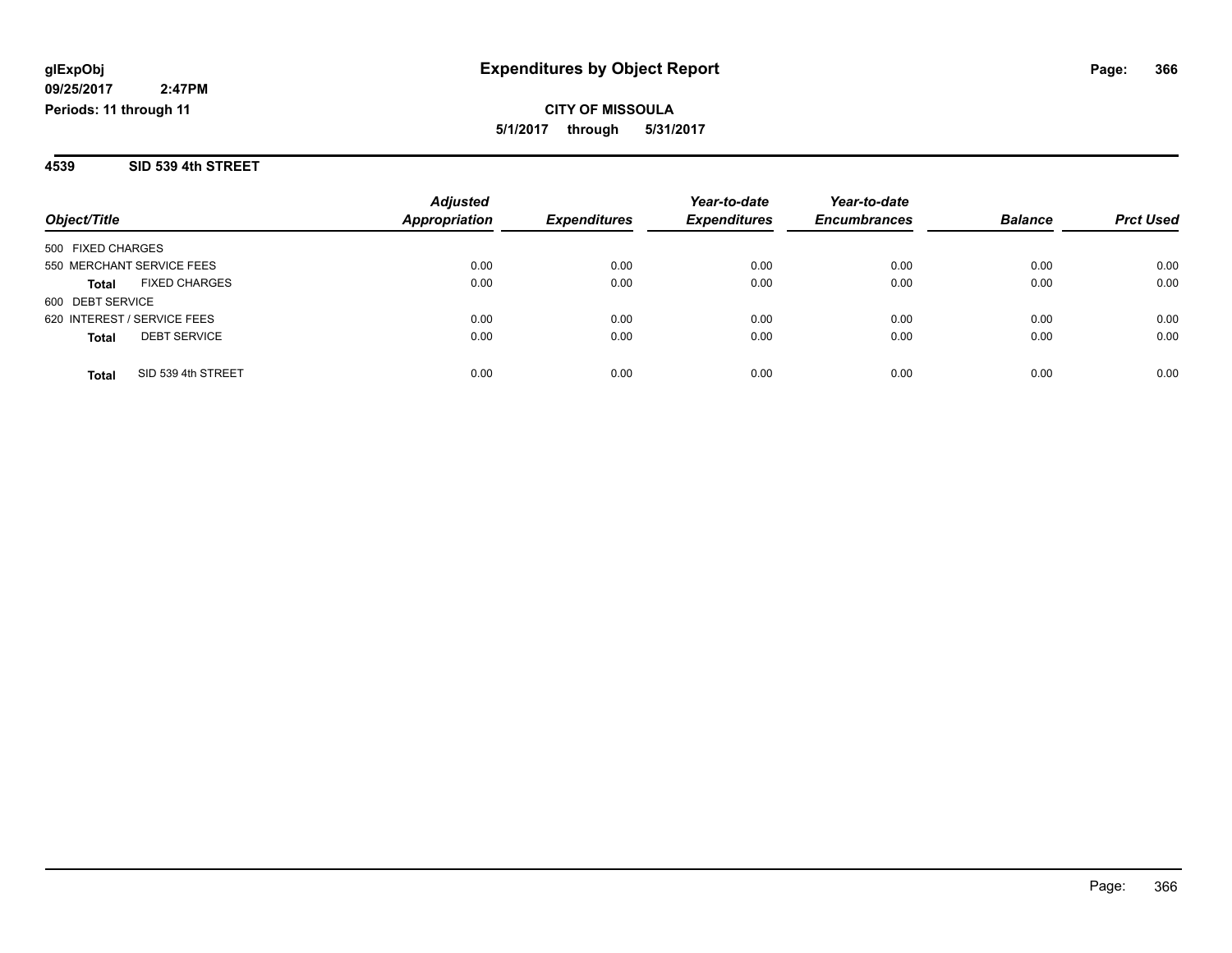## **CITY OF MISSOULA**

**5/1/2017 through 5/31/2017**

**4540 SID 540 ENGLAND BLVD**

|                    |                              | <b>Adjusted</b>      |                     | Year-to-date        | Year-to-date        |                |                  |
|--------------------|------------------------------|----------------------|---------------------|---------------------|---------------------|----------------|------------------|
| Object/Title       |                              | <b>Appropriation</b> | <b>Expenditures</b> | <b>Expenditures</b> | <b>Encumbrances</b> | <b>Balance</b> | <b>Prct Used</b> |
|                    | 300 PURCHASED SERVICES       |                      |                     |                     |                     |                |                  |
|                    | 350 PROFESSIONAL SERVICES    | 0.00                 | 0.00                | 7,020.00            | 0.00                | $-7,020.00$    | 0.00             |
| <b>Total</b>       | PURCHASED SERVICES           | 0.00                 | 0.00                | 7,020.00            | 0.00                | $-7,020.00$    | 0.00             |
| 500 FIXED CHARGES  |                              |                      |                     |                     |                     |                |                  |
|                    | 550 MERCHANT SERVICE FEES    | 0.00                 | 0.00                | 0.00                | 0.00                | 0.00           | 0.00             |
| <b>Total</b>       | <b>FIXED CHARGES</b>         | 0.00                 | 0.00                | 0.00                | 0.00                | 0.00           | 0.00             |
| 800 OTHER OBJECTS  |                              |                      |                     |                     |                     |                |                  |
|                    | 820 TRANSFERS TO OTHER FUNDS | 0.00                 | 0.00                | 0.00                | 0.00                | 0.00           | 0.00             |
| <b>Total</b>       | OTHER OBJECTS                | 0.00                 | 0.00                | 0.00                | 0.00                | 0.00           | 0.00             |
| 900 CAPITAL OUTLAY |                              |                      |                     |                     |                     |                |                  |
| 930 IMPROVEMENTS   |                              | 0.00                 | 0.00                | 0.00                | 0.00                | 0.00           | 0.00             |
| <b>Total</b>       | <b>CAPITAL OUTLAY</b>        | 0.00                 | 0.00                | 0.00                | 0.00                | 0.00           | 0.00             |
| <b>Total</b>       | NON-DEPARTMENTAL             | 0.00                 | 0.00                | 7,020.00            | 0.00                | $-7,020.00$    | 0.00             |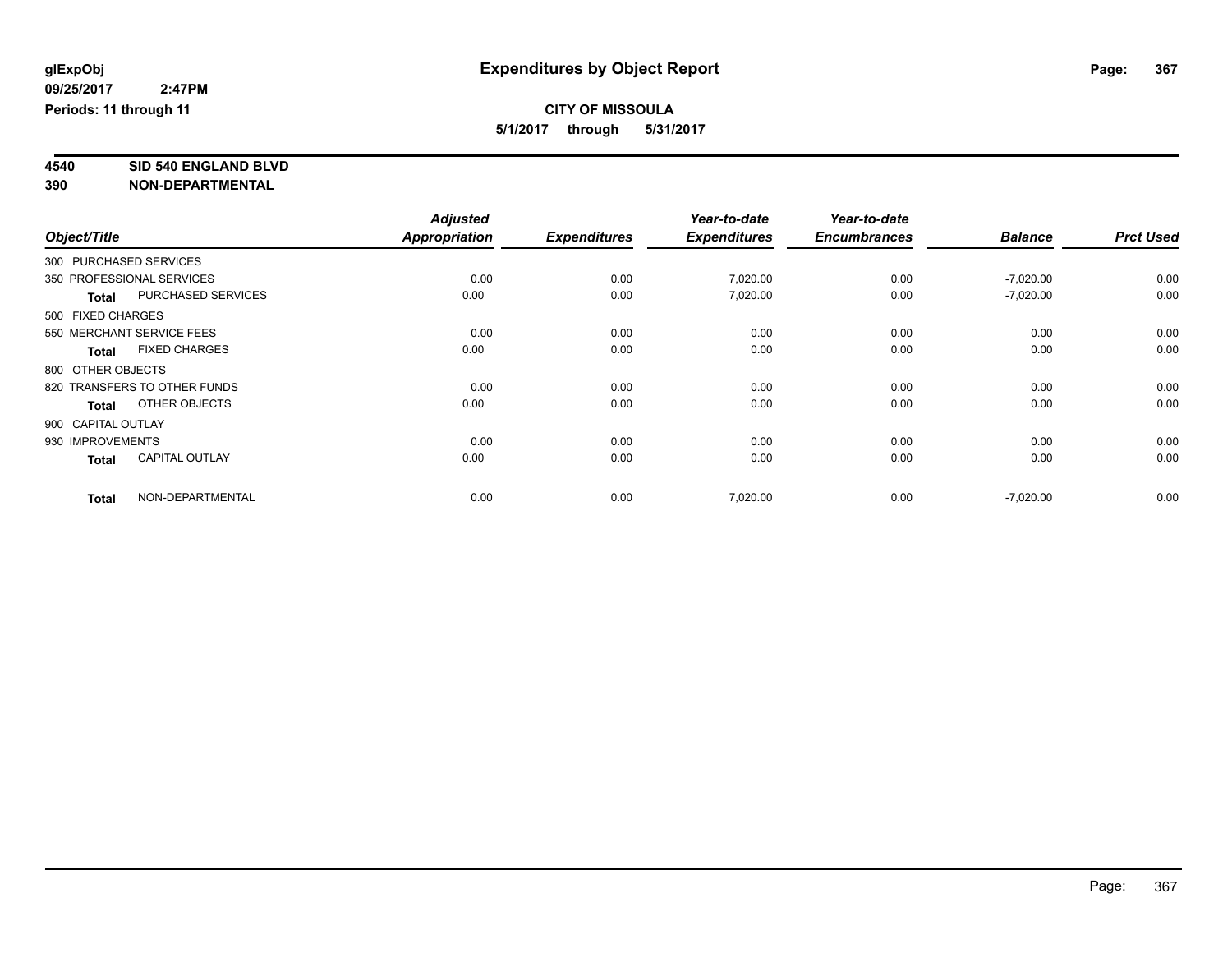### **4540 SID 540 ENGLAND BLVD**

|                        |                              | <b>Adjusted</b> |                     | Year-to-date        | Year-to-date        |                |                  |
|------------------------|------------------------------|-----------------|---------------------|---------------------|---------------------|----------------|------------------|
| Object/Title           |                              | Appropriation   | <b>Expenditures</b> | <b>Expenditures</b> | <b>Encumbrances</b> | <b>Balance</b> | <b>Prct Used</b> |
| 300 PURCHASED SERVICES |                              |                 |                     |                     |                     |                |                  |
|                        | 350 PROFESSIONAL SERVICES    | 0.00            | 0.00                | 7,020.00            | 0.00                | $-7,020.00$    | 0.00             |
| <b>Total</b>           | PURCHASED SERVICES           | 0.00            | 0.00                | 7,020.00            | 0.00                | $-7,020.00$    | 0.00             |
| 500 FIXED CHARGES      |                              |                 |                     |                     |                     |                |                  |
|                        | 550 MERCHANT SERVICE FEES    | 0.00            | 0.00                | 0.00                | 0.00                | 0.00           | 0.00             |
| <b>Total</b>           | <b>FIXED CHARGES</b>         | 0.00            | 0.00                | 0.00                | 0.00                | 0.00           | 0.00             |
| 800 OTHER OBJECTS      |                              |                 |                     |                     |                     |                |                  |
|                        | 820 TRANSFERS TO OTHER FUNDS | 0.00            | 0.00                | 0.00                | 0.00                | 0.00           | 0.00             |
| <b>Total</b>           | OTHER OBJECTS                | 0.00            | 0.00                | 0.00                | 0.00                | 0.00           | 0.00             |
| 900 CAPITAL OUTLAY     |                              |                 |                     |                     |                     |                |                  |
| 930 IMPROVEMENTS       |                              | 0.00            | 0.00                | 0.00                | 0.00                | 0.00           | 0.00             |
| <b>Total</b>           | <b>CAPITAL OUTLAY</b>        | 0.00            | 0.00                | 0.00                | 0.00                | 0.00           | 0.00             |
| <b>Total</b>           | SID 540 ENGLAND BLVD         | 0.00            | 0.00                | 7,020.00            | 0.00                | $-7,020.00$    | 0.00             |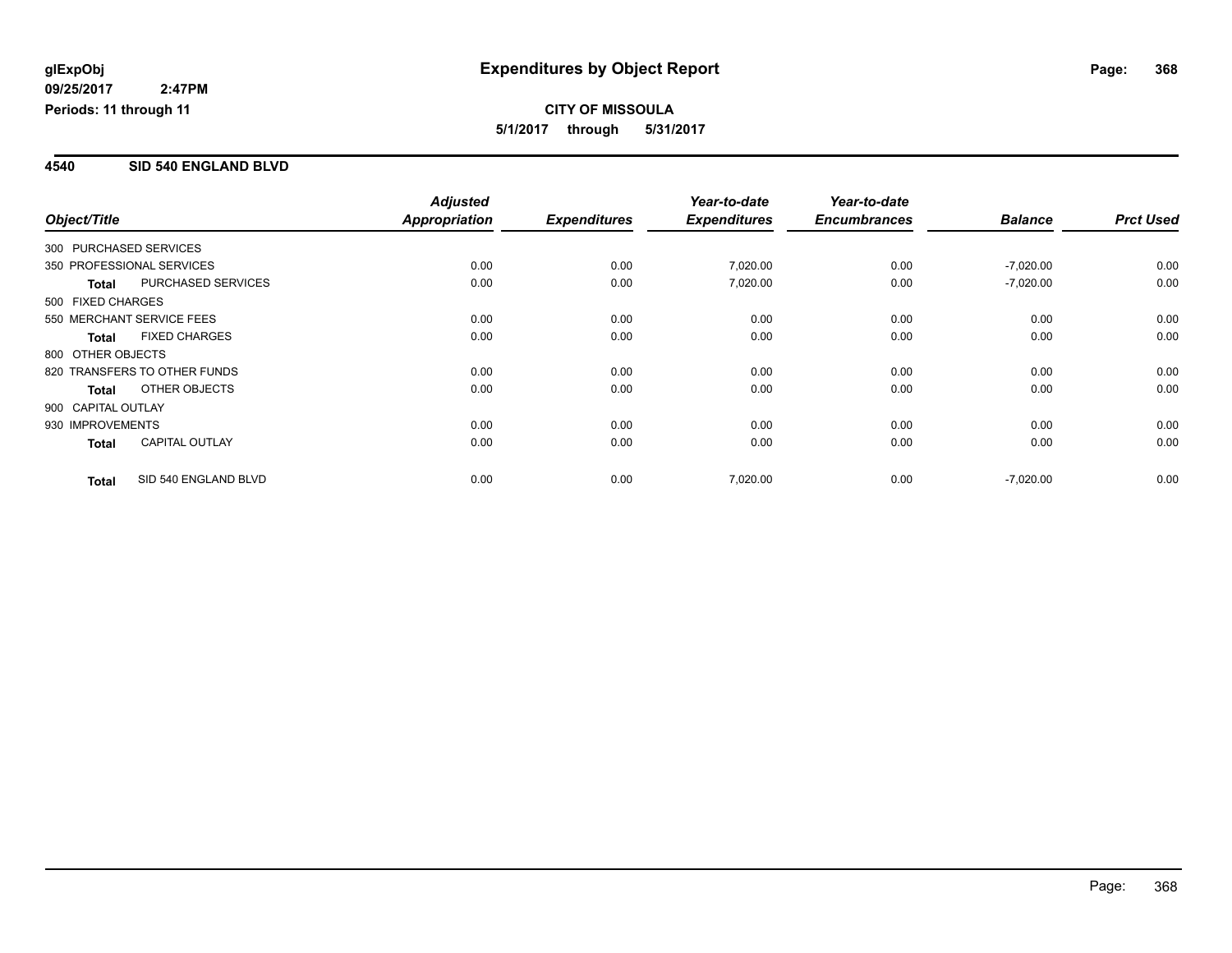**4541 SID 541 PINEVIEW PARK**

|                                       | <b>Adjusted</b>      | <b>Expenditures</b> | Year-to-date<br><b>Expenditures</b> | Year-to-date        | <b>Balance</b> | <b>Prct Used</b> |
|---------------------------------------|----------------------|---------------------|-------------------------------------|---------------------|----------------|------------------|
| Object/Title                          | <b>Appropriation</b> |                     |                                     | <b>Encumbrances</b> |                |                  |
| 500 FIXED CHARGES                     |                      |                     |                                     |                     |                |                  |
| 500 FIXED CHARGES                     | 0.00                 | 0.00                | 0.00                                | 0.00                | 0.00           | 0.00             |
| 550 MERCHANT SERVICE FEES             | 0.00                 | 0.00                | 0.00                                | 0.00                | 0.00           | 0.00             |
| <b>FIXED CHARGES</b><br><b>Total</b>  | 0.00                 | 0.00                | 0.00                                | 0.00                | 0.00           | 0.00             |
| 900 CAPITAL OUTLAY                    |                      |                     |                                     |                     |                |                  |
| 930 IMPROVEMENTS                      | 0.00                 | 0.00                | 0.00                                | 0.00                | 0.00           | 0.00             |
| <b>CAPITAL OUTLAY</b><br><b>Total</b> | 0.00                 | 0.00                | 0.00                                | 0.00                | 0.00           | 0.00             |
| NON-DEPARTMENTAL<br><b>Total</b>      | 0.00                 | 0.00                | 0.00                                | 0.00                | 0.00           | 0.00             |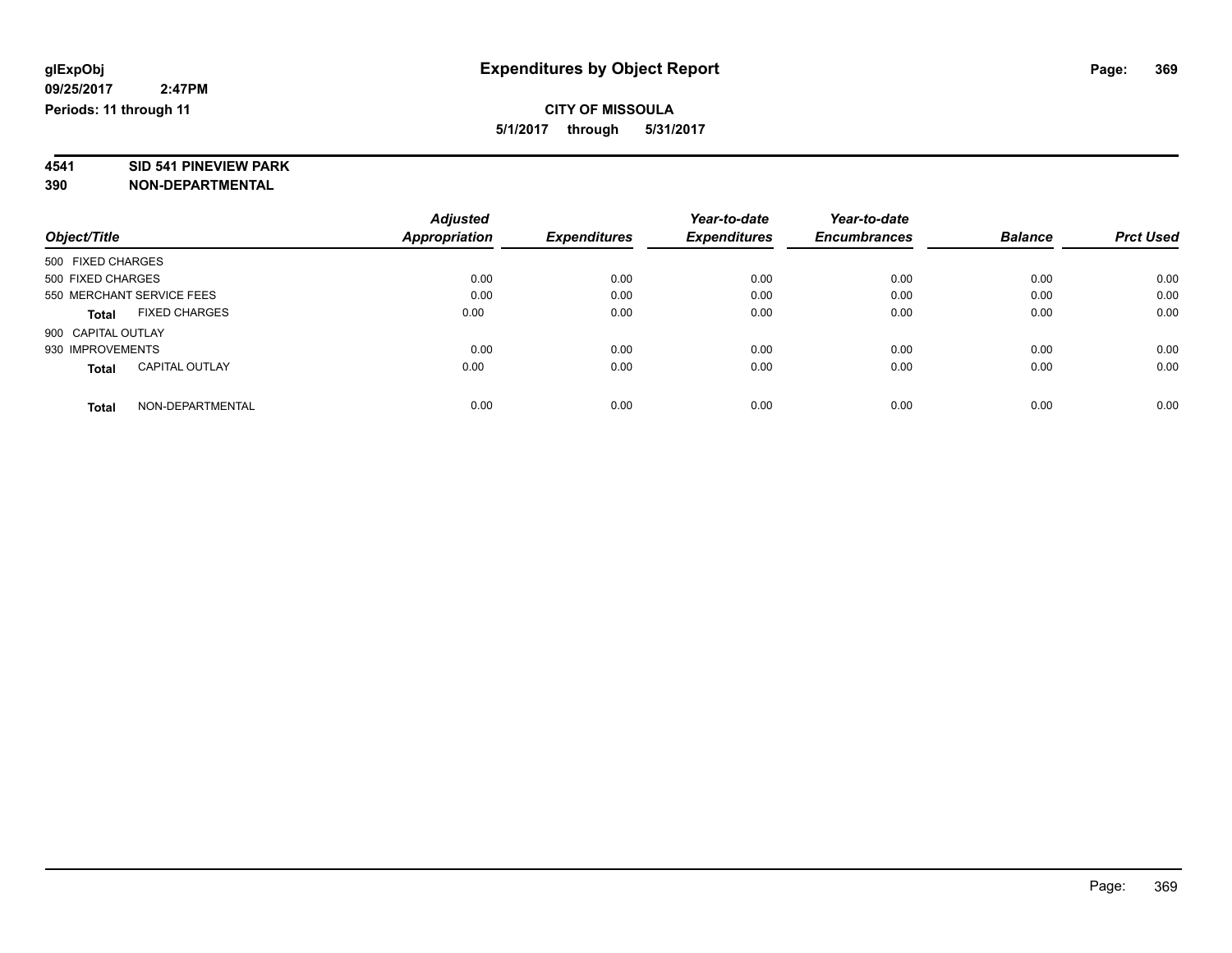### **4541 SID 541 PINEVIEW PARK**

| Object/Title                          | <b>Adjusted</b><br>Appropriation | <b>Expenditures</b> | Year-to-date<br><b>Expenditures</b> | Year-to-date<br><b>Encumbrances</b> | <b>Balance</b> | <b>Prct Used</b> |
|---------------------------------------|----------------------------------|---------------------|-------------------------------------|-------------------------------------|----------------|------------------|
| 500 FIXED CHARGES                     |                                  |                     |                                     |                                     |                |                  |
| 500 FIXED CHARGES                     | 0.00                             | 0.00                | 0.00                                | 0.00                                | 0.00           | 0.00             |
| 550 MERCHANT SERVICE FEES             | 0.00                             | 0.00                | 0.00                                | 0.00                                | 0.00           | 0.00             |
| <b>FIXED CHARGES</b><br><b>Total</b>  | 0.00                             | 0.00                | 0.00                                | 0.00                                | 0.00           | 0.00             |
| 900 CAPITAL OUTLAY                    |                                  |                     |                                     |                                     |                |                  |
| 930 IMPROVEMENTS                      | 0.00                             | 0.00                | 0.00                                | 0.00                                | 0.00           | 0.00             |
| <b>CAPITAL OUTLAY</b><br><b>Total</b> | 0.00                             | 0.00                | 0.00                                | 0.00                                | 0.00           | 0.00             |
| SID 541 PINEVIEW PARK<br><b>Total</b> | 0.00                             | 0.00                | 0.00                                | 0.00                                | 0.00           | 0.00             |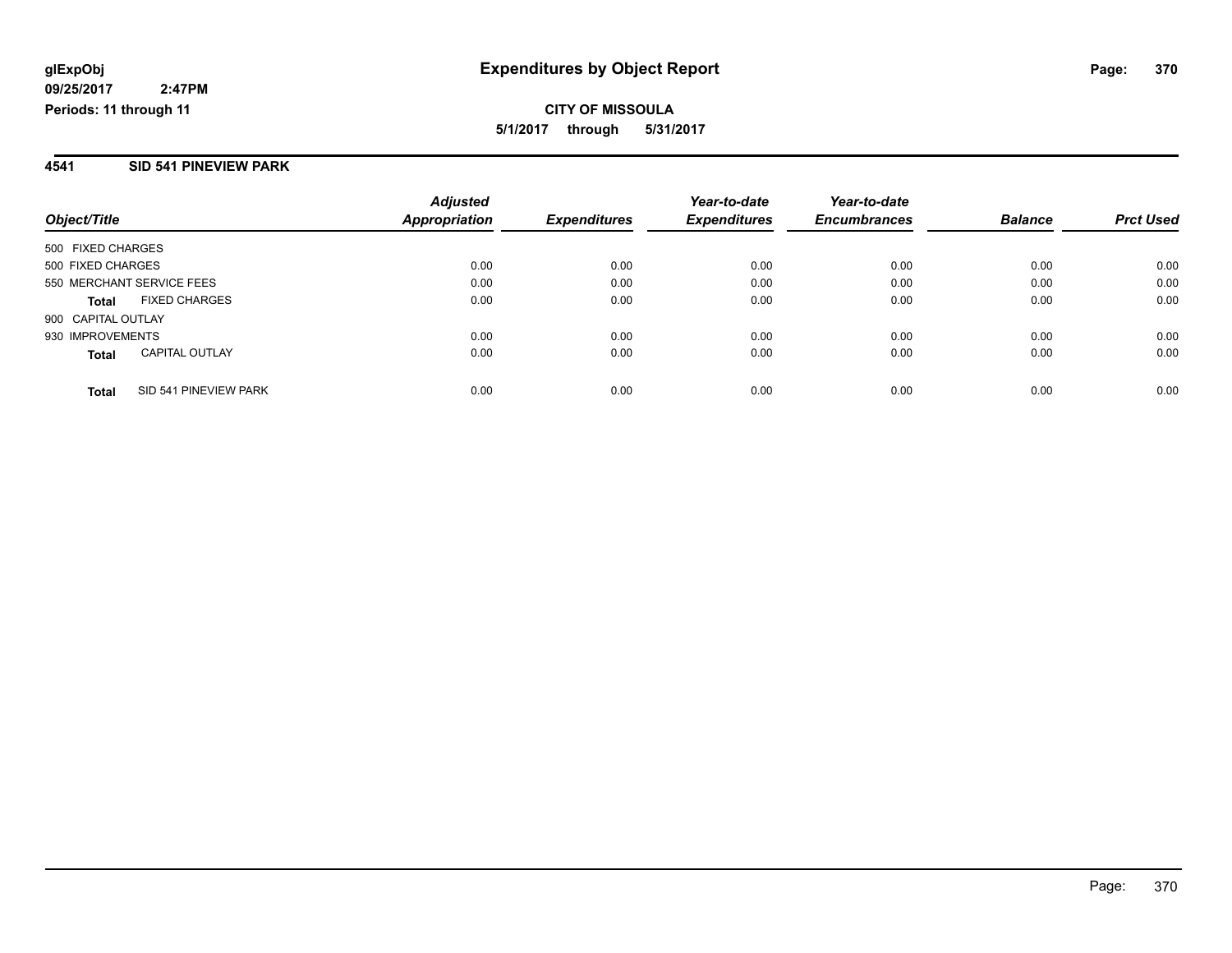# **4542 SID 542 HILLVIEW WAY**

|                                      | <b>Adjusted</b>      |                     | Year-to-date        | Year-to-date        |                |                  |
|--------------------------------------|----------------------|---------------------|---------------------|---------------------|----------------|------------------|
| Object/Title                         | <b>Appropriation</b> | <b>Expenditures</b> | <b>Expenditures</b> | <b>Encumbrances</b> | <b>Balance</b> | <b>Prct Used</b> |
| 300 PURCHASED SERVICES               |                      |                     |                     |                     |                |                  |
| 350 PROFESSIONAL SERVICES            | 0.00                 | 0.00                | 0.00                | 0.00                | 0.00           | 0.00             |
| PURCHASED SERVICES<br><b>Total</b>   | 0.00                 | 0.00                | 0.00                | 0.00                | 0.00           | 0.00             |
| 500 FIXED CHARGES                    |                      |                     |                     |                     |                |                  |
| 550 MERCHANT SERVICE FEES            | 0.00                 | 0.00                | 0.00                | 0.00                | 0.00           | 0.00             |
| <b>FIXED CHARGES</b><br><b>Total</b> | 0.00                 | 0.00                | 0.00                | 0.00                | 0.00           | 0.00             |
| NON-DEPARTMENTAL<br><b>Total</b>     | 0.00                 | 0.00                | 0.00                | 0.00                | 0.00           | 0.00             |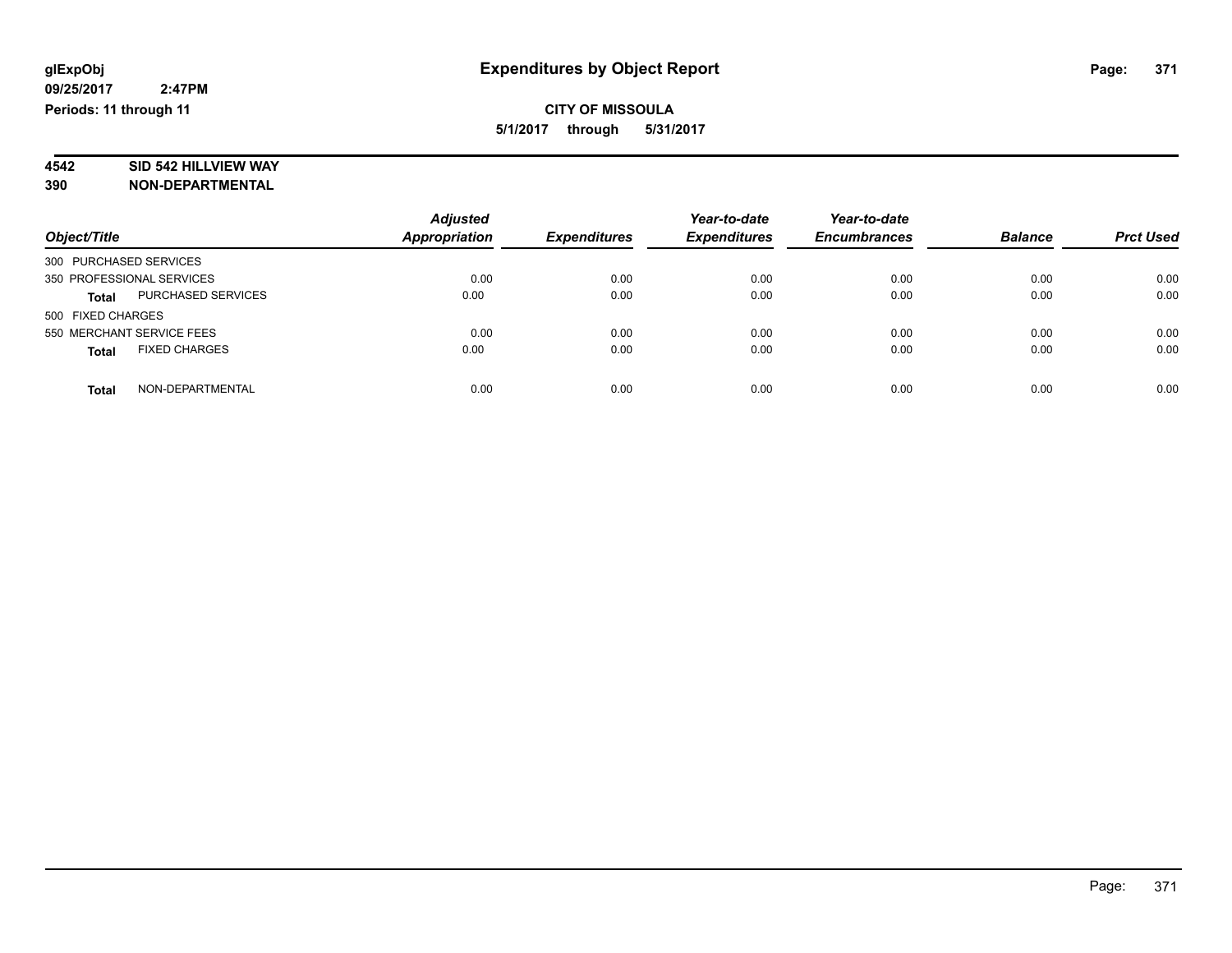### **4542 SID 542 HILLVIEW WAY**

|                           |                      | <b>Adjusted</b> |                     | Year-to-date        | Year-to-date        |                |                  |
|---------------------------|----------------------|-----------------|---------------------|---------------------|---------------------|----------------|------------------|
| Object/Title              |                      | Appropriation   | <b>Expenditures</b> | <b>Expenditures</b> | <b>Encumbrances</b> | <b>Balance</b> | <b>Prct Used</b> |
| 300 PURCHASED SERVICES    |                      |                 |                     |                     |                     |                |                  |
| 350 PROFESSIONAL SERVICES |                      | 0.00            | 0.00                | 0.00                | 0.00                | 0.00           | 0.00             |
| <b>Total</b>              | PURCHASED SERVICES   | 0.00            | 0.00                | 0.00                | 0.00                | 0.00           | 0.00             |
| 500 FIXED CHARGES         |                      |                 |                     |                     |                     |                |                  |
| 550 MERCHANT SERVICE FEES |                      | 0.00            | 0.00                | 0.00                | 0.00                | 0.00           | 0.00             |
| <b>Total</b>              | <b>FIXED CHARGES</b> | 0.00            | 0.00                | 0.00                | 0.00                | 0.00           | 0.00             |
| <b>Total</b>              | SID 542 HILLVIEW WAY | 0.00            | 0.00                | 0.00                | 0.00                | 0.00           | 0.00             |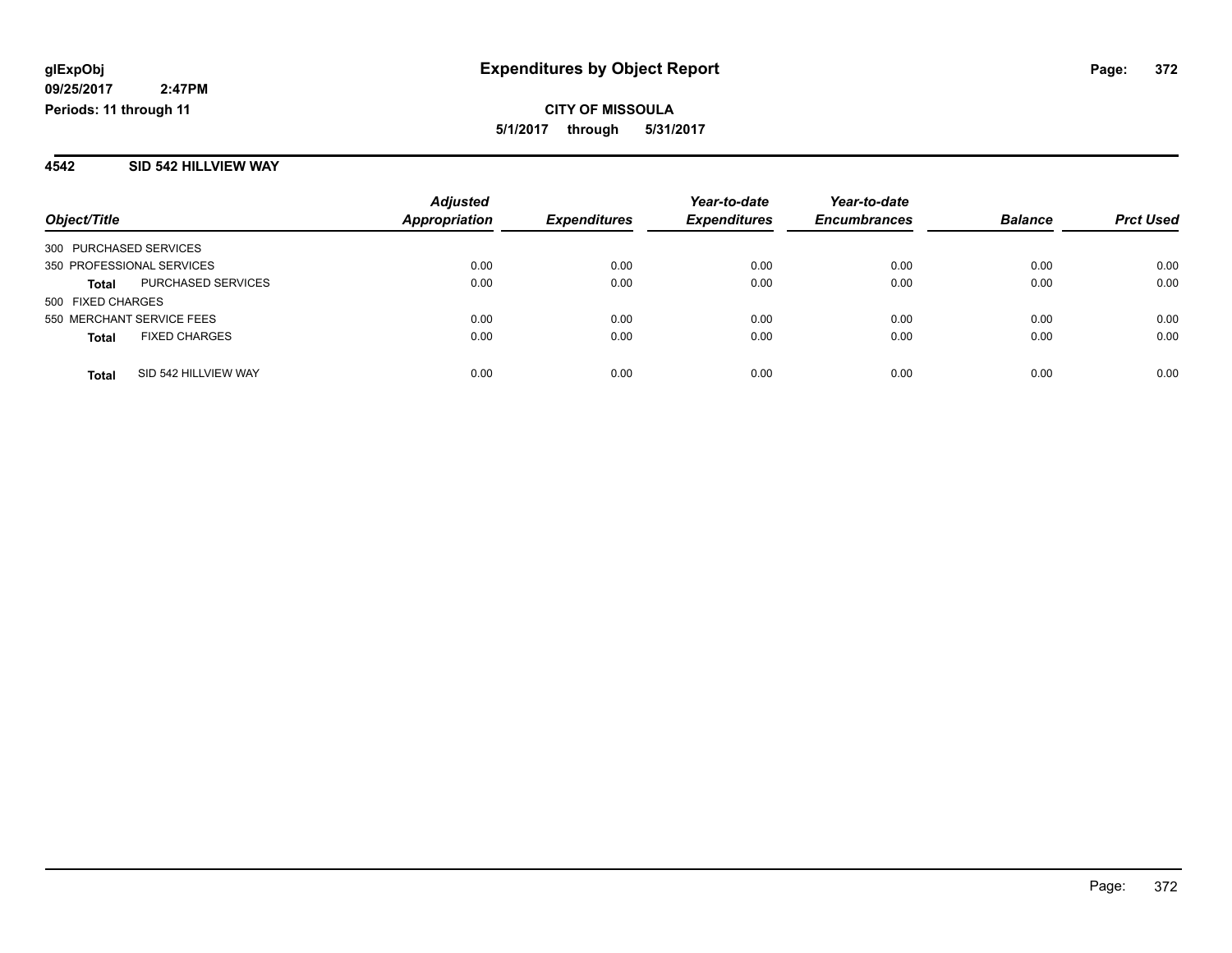### **CITY OF MISSOULA 5/1/2017 through 5/31/2017**

**4543 SID 543 TRAFFIC CALMING**

**000 \*\*\* Title Not Found \*\*\***

| Object/Title                            | <b>Adjusted</b><br><b>Appropriation</b> | <b>Expenditures</b> | Year-to-date<br><b>Expenditures</b> | Year-to-date<br><b>Encumbrances</b> | <b>Balance</b> | <b>Prct Used</b> |
|-----------------------------------------|-----------------------------------------|---------------------|-------------------------------------|-------------------------------------|----------------|------------------|
| 500 FIXED CHARGES                       |                                         |                     |                                     |                                     |                |                  |
| 550 MERCHANT SERVICE FEES               | 0.00                                    | 0.00                | 0.00                                | 0.00                                | 0.00           | 0.00             |
| <b>FIXED CHARGES</b><br><b>Total</b>    | 0.00                                    | 0.00                | 0.00                                | 0.00                                | 0.00           | 0.00             |
| 600 DEBT SERVICE                        |                                         |                     |                                     |                                     |                |                  |
| 620 INTEREST / SERVICE FEES             | 0.00                                    | 0.00                | 0.00                                | 0.00                                | 0.00           | 0.00             |
| <b>DEBT SERVICE</b><br><b>Total</b>     | 0.00                                    | 0.00                | 0.00                                | 0.00                                | 0.00           | 0.00             |
| *** Title Not Found ***<br><b>Total</b> | 0.00                                    | 0.00                | 0.00                                | 0.00                                | 0.00           | 0.00             |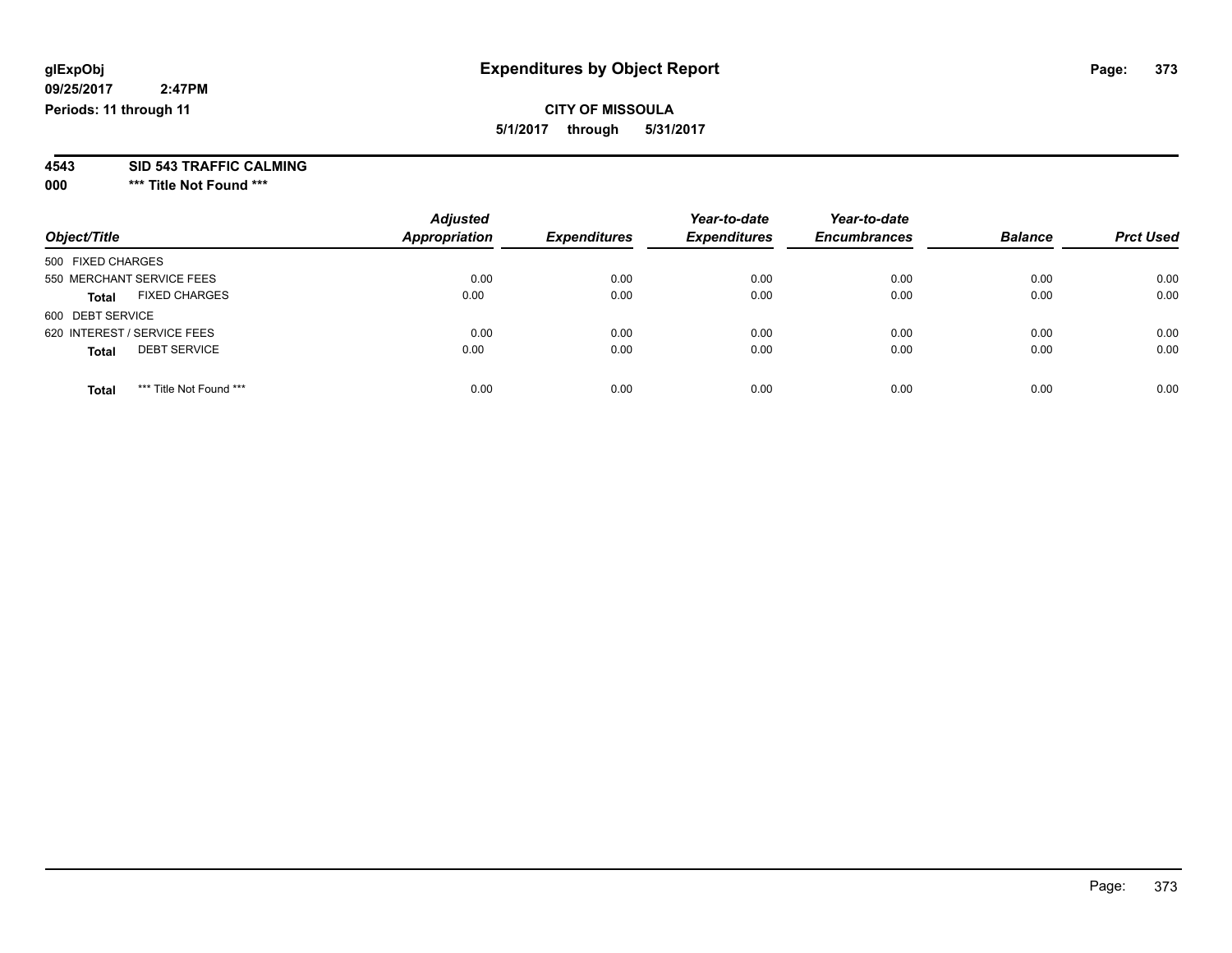# **4543 SID 543 TRAFFIC CALMING**

|                                       | <b>Adjusted</b> |                     | Year-to-date        | Year-to-date        |                |                  |
|---------------------------------------|-----------------|---------------------|---------------------|---------------------|----------------|------------------|
| Object/Title                          | Appropriation   | <b>Expenditures</b> | <b>Expenditures</b> | <b>Encumbrances</b> | <b>Balance</b> | <b>Prct Used</b> |
| 300 PURCHASED SERVICES                |                 |                     |                     |                     |                |                  |
| 350 PROFESSIONAL SERVICES             | 0.00            | 0.00                | 0.00                | 0.00                | 0.00           | 0.00             |
| PURCHASED SERVICES<br><b>Total</b>    | 0.00            | 0.00                | 0.00                | 0.00                | 0.00           | 0.00             |
| 500 FIXED CHARGES                     |                 |                     |                     |                     |                |                  |
| 550 MERCHANT SERVICE FEES             | 0.00            | 0.00                | 0.00                | 0.00                | 0.00           | 0.00             |
| <b>FIXED CHARGES</b><br><b>Total</b>  | 0.00            | 0.00                | 0.00                | 0.00                | 0.00           | 0.00             |
| 900 CAPITAL OUTLAY                    |                 |                     |                     |                     |                |                  |
| 930 IMPROVEMENTS                      | 0.00            | 0.00                | 0.00                | 0.00                | 0.00           | 0.00             |
| <b>CAPITAL OUTLAY</b><br><b>Total</b> | 0.00            | 0.00                | 0.00                | 0.00                | 0.00           | 0.00             |
|                                       |                 |                     |                     |                     |                |                  |
| NON-DEPARTMENTAL<br><b>Total</b>      | 0.00            | 0.00                | 0.00                | 0.00                | 0.00           | 0.00             |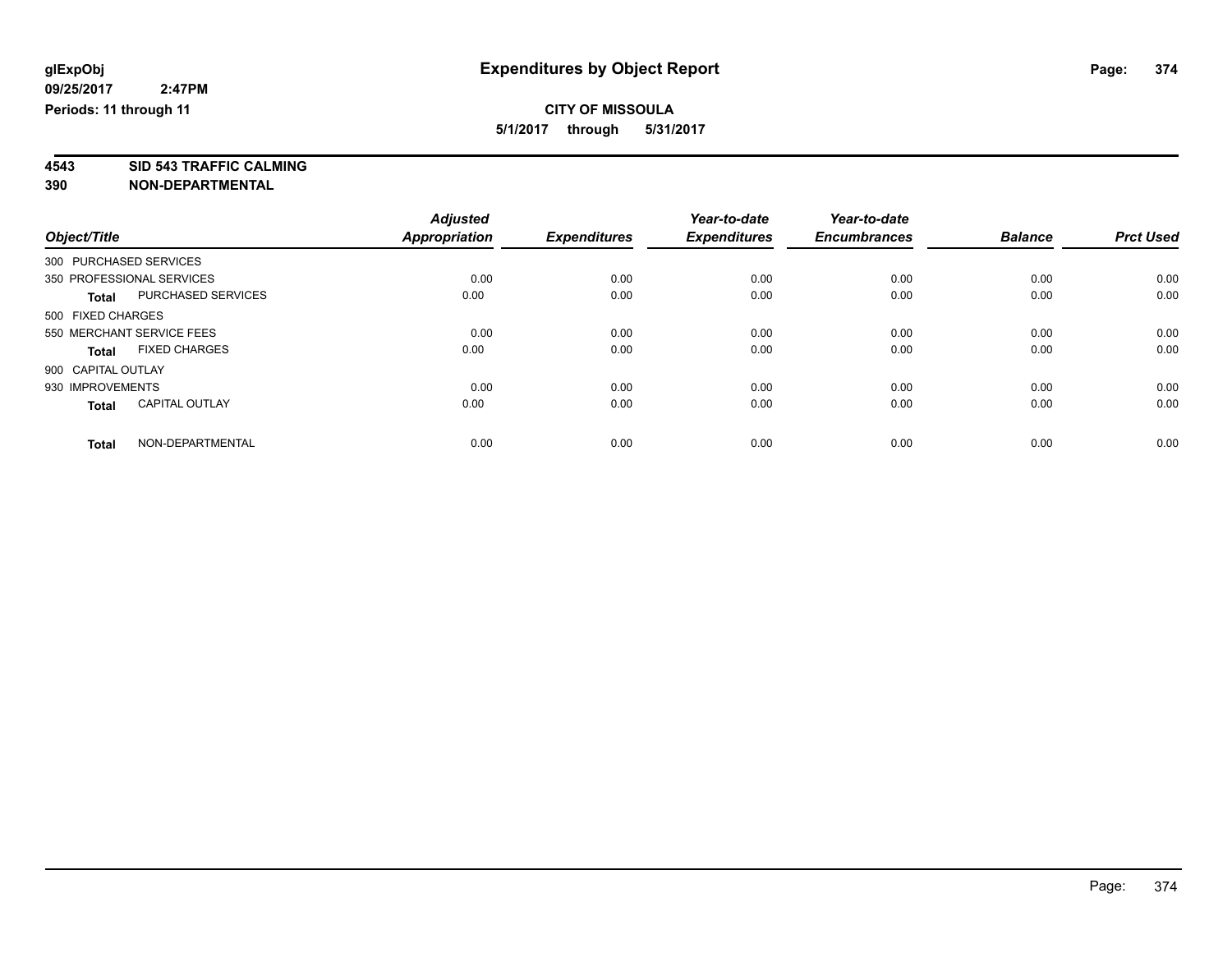### **4543 SID 543 TRAFFIC CALMING**

|                        |                             | <b>Adjusted</b> |                     | Year-to-date        | Year-to-date        |                |                  |
|------------------------|-----------------------------|-----------------|---------------------|---------------------|---------------------|----------------|------------------|
| Object/Title           |                             | Appropriation   | <b>Expenditures</b> | <b>Expenditures</b> | <b>Encumbrances</b> | <b>Balance</b> | <b>Prct Used</b> |
| 300 PURCHASED SERVICES |                             |                 |                     |                     |                     |                |                  |
|                        | 350 PROFESSIONAL SERVICES   | 0.00            | 0.00                | 0.00                | 0.00                | 0.00           | 0.00             |
| <b>Total</b>           | PURCHASED SERVICES          | 0.00            | 0.00                | 0.00                | 0.00                | 0.00           | 0.00             |
| 500 FIXED CHARGES      |                             |                 |                     |                     |                     |                |                  |
|                        | 550 MERCHANT SERVICE FEES   | 0.00            | 0.00                | 0.00                | 0.00                | 0.00           | 0.00             |
| <b>Total</b>           | <b>FIXED CHARGES</b>        | 0.00            | 0.00                | 0.00                | 0.00                | 0.00           | 0.00             |
| 600 DEBT SERVICE       |                             |                 |                     |                     |                     |                |                  |
|                        | 620 INTEREST / SERVICE FEES | 0.00            | 0.00                | 0.00                | 0.00                | 0.00           | 0.00             |
| <b>Total</b>           | <b>DEBT SERVICE</b>         | 0.00            | 0.00                | 0.00                | 0.00                | 0.00           | 0.00             |
| 900 CAPITAL OUTLAY     |                             |                 |                     |                     |                     |                |                  |
| 930 IMPROVEMENTS       |                             | 0.00            | 0.00                | 0.00                | 0.00                | 0.00           | 0.00             |
| <b>Total</b>           | <b>CAPITAL OUTLAY</b>       | 0.00            | 0.00                | 0.00                | 0.00                | 0.00           | 0.00             |
| <b>Total</b>           | SID 543 TRAFFIC CALMING     | 0.00            | 0.00                | 0.00                | 0.00                | 0.00           | 0.00             |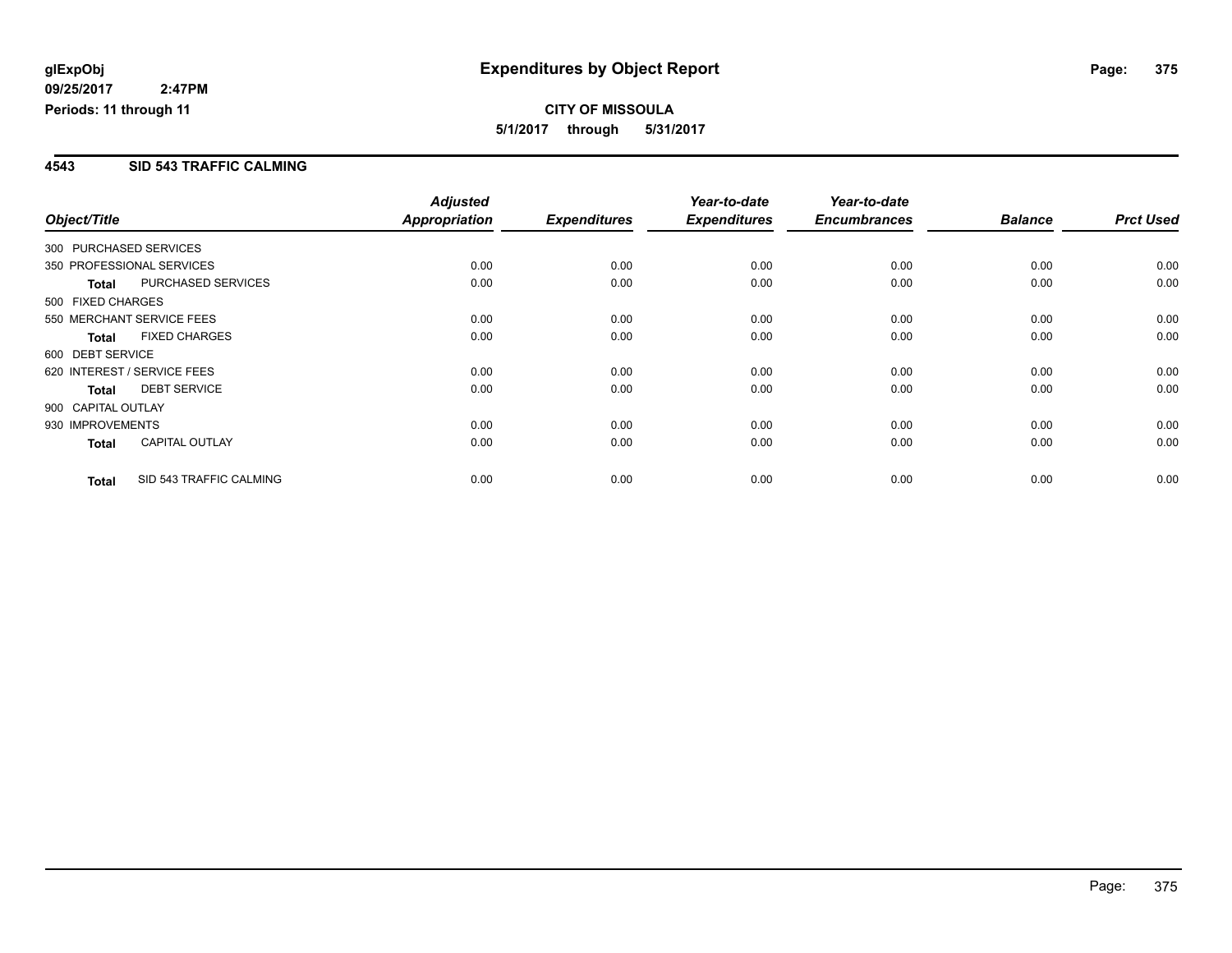# **4544 MILLER CREEK MITIGATION FUND**

| Object/Title                          | <b>Adjusted</b><br><b>Appropriation</b> | <b>Expenditures</b> | Year-to-date<br><b>Expenditures</b> | Year-to-date<br><b>Encumbrances</b> | <b>Balance</b> | <b>Prct Used</b> |
|---------------------------------------|-----------------------------------------|---------------------|-------------------------------------|-------------------------------------|----------------|------------------|
| 500 FIXED CHARGES                     |                                         |                     |                                     |                                     |                |                  |
| 550 MERCHANT SERVICE FEES             | 0.00                                    | 0.00                | 0.00                                | 0.00                                | 0.00           | 0.00             |
| <b>FIXED CHARGES</b><br><b>Total</b>  | 0.00                                    | 0.00                | 0.00                                | 0.00                                | 0.00           | 0.00             |
| 900 CAPITAL OUTLAY                    |                                         |                     |                                     |                                     |                |                  |
| 930 IMPROVEMENTS                      | 0.00                                    | 0.00                | 0.00                                | 0.00                                | 0.00           | 0.00             |
| <b>CAPITAL OUTLAY</b><br><b>Total</b> | 0.00                                    | 0.00                | 0.00                                | 0.00                                | 0.00           | 0.00             |
| NON-DEPARTMENTAL<br><b>Total</b>      | 0.00                                    | 0.00                | 0.00                                | 0.00                                | 0.00           | 0.00             |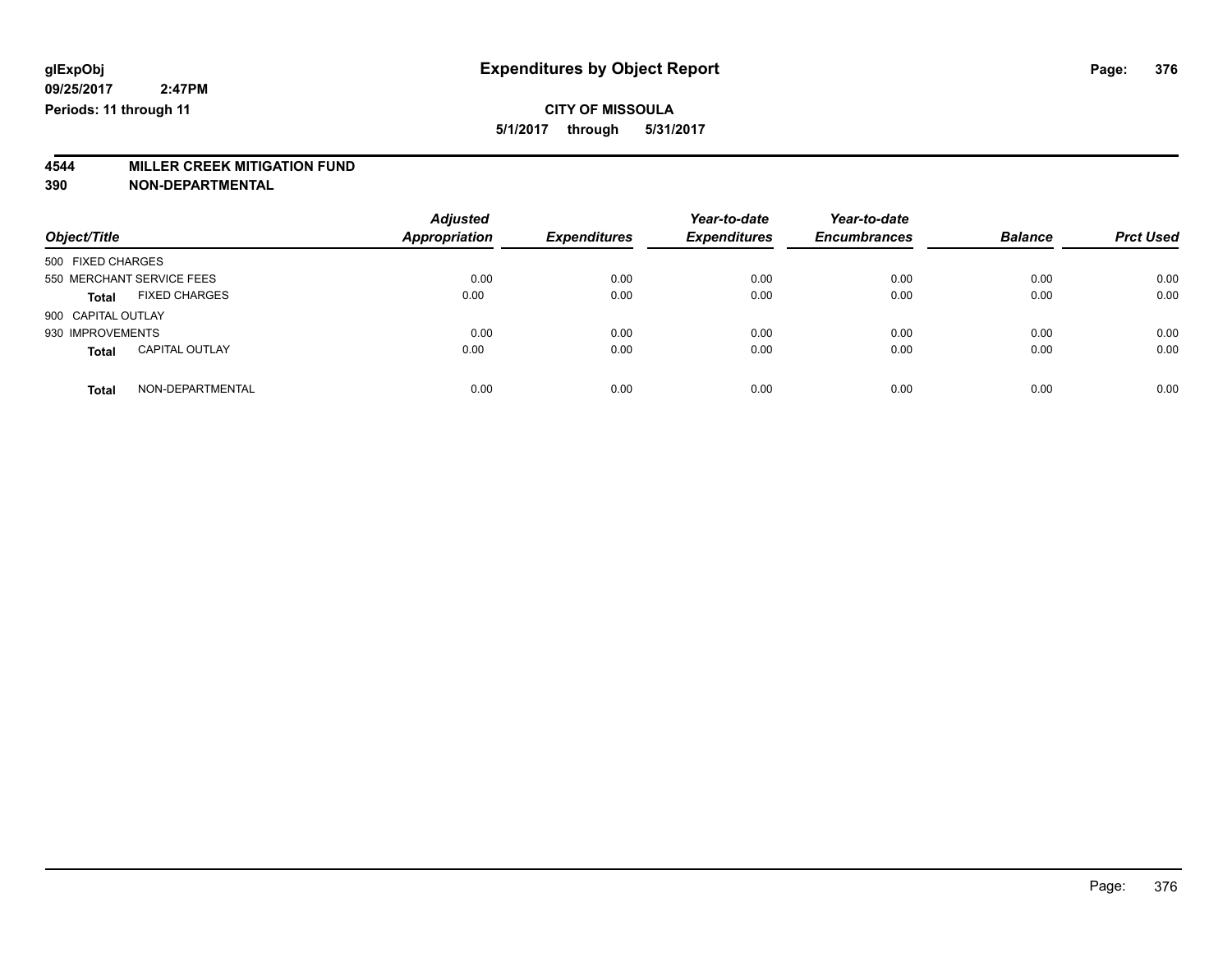### **4544 MILLER CREEK MITIGATION FUND**

| Object/Title       |                              | <b>Adjusted</b><br><b>Appropriation</b> | <b>Expenditures</b> | Year-to-date<br><b>Expenditures</b> | Year-to-date<br><b>Encumbrances</b> | <b>Balance</b> | <b>Prct Used</b> |
|--------------------|------------------------------|-----------------------------------------|---------------------|-------------------------------------|-------------------------------------|----------------|------------------|
| 500 FIXED CHARGES  |                              |                                         |                     |                                     |                                     |                |                  |
|                    | 550 MERCHANT SERVICE FEES    | 0.00                                    | 0.00                | 0.00                                | 0.00                                | 0.00           | 0.00             |
| <b>Total</b>       | <b>FIXED CHARGES</b>         | 0.00                                    | 0.00                | 0.00                                | 0.00                                | 0.00           | 0.00             |
| 900 CAPITAL OUTLAY |                              |                                         |                     |                                     |                                     |                |                  |
| 930 IMPROVEMENTS   |                              | 0.00                                    | 0.00                | 0.00                                | 0.00                                | 0.00           | 0.00             |
| <b>Total</b>       | <b>CAPITAL OUTLAY</b>        | 0.00                                    | 0.00                | 0.00                                | 0.00                                | 0.00           | 0.00             |
| <b>Total</b>       | MILLER CREEK MITIGATION FUND | 0.00                                    | 0.00                | 0.00                                | 0.00                                | 0.00           | 0.00             |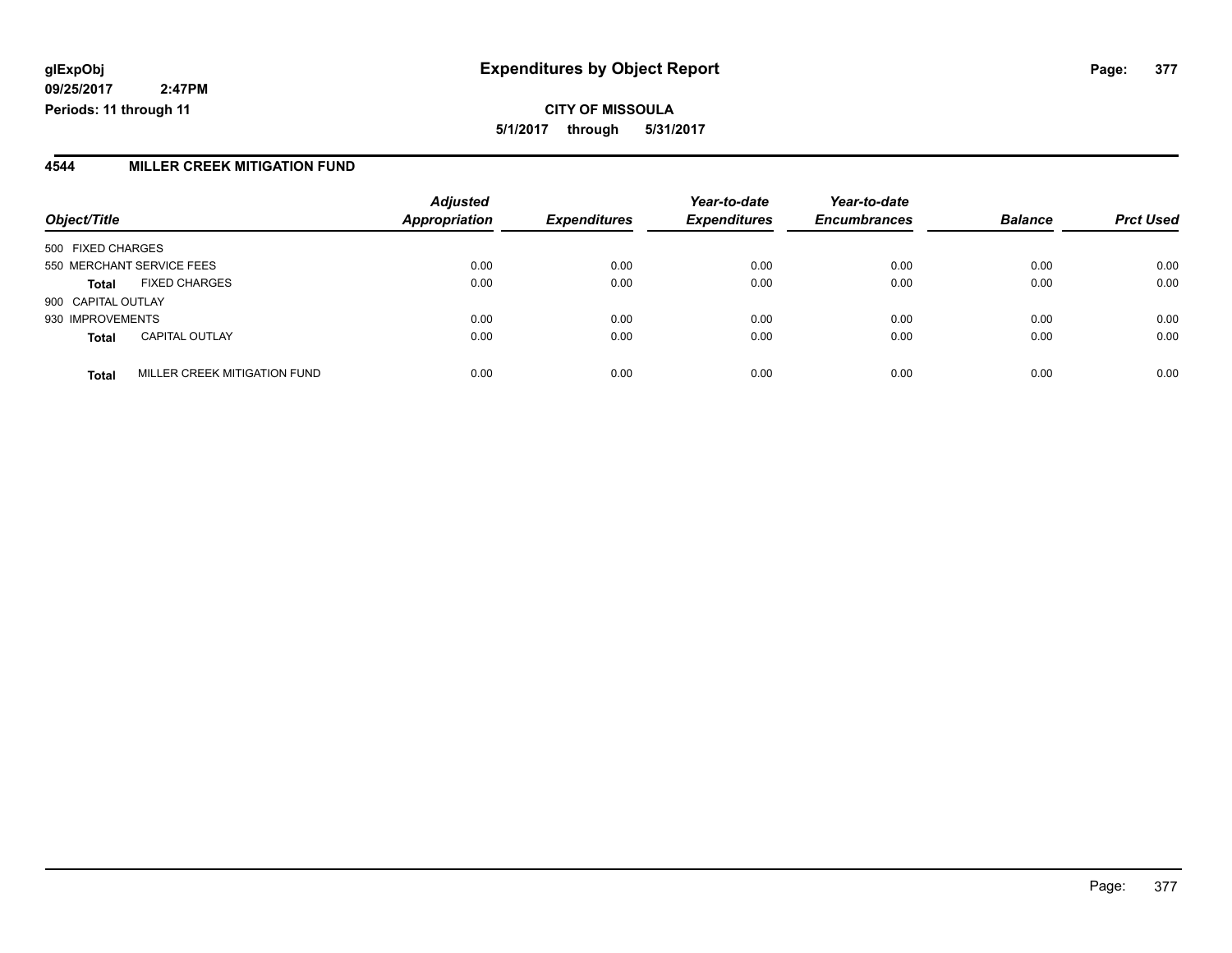## **CITY OF MISSOULA**

**5/1/2017 through 5/31/2017**

# **4545 MILLER CREEK TWITE CONSTRUCTION**

|                        |                           | <b>Adjusted</b>      |                     | Year-to-date        | Year-to-date        |                |                  |
|------------------------|---------------------------|----------------------|---------------------|---------------------|---------------------|----------------|------------------|
| Object/Title           |                           | <b>Appropriation</b> | <b>Expenditures</b> | <b>Expenditures</b> | <b>Encumbrances</b> | <b>Balance</b> | <b>Prct Used</b> |
| 300 PURCHASED SERVICES |                           |                      |                     |                     |                     |                |                  |
|                        | 350 PROFESSIONAL SERVICES | 0.00                 | 0.00                | 0.00                | 0.00                | 0.00           | 0.00             |
| <b>Total</b>           | <b>PURCHASED SERVICES</b> | 0.00                 | 0.00                | 0.00                | 0.00                | 0.00           | 0.00             |
| 500 FIXED CHARGES      |                           |                      |                     |                     |                     |                |                  |
|                        | 550 MERCHANT SERVICE FEES | 0.00                 | 0.00                | 0.00                | 0.00                | 0.00           | 0.00             |
| <b>Total</b>           | <b>FIXED CHARGES</b>      | 0.00                 | 0.00                | 0.00                | 0.00                | 0.00           | 0.00             |
| 900 CAPITAL OUTLAY     |                           |                      |                     |                     |                     |                |                  |
| 930 IMPROVEMENTS       |                           | 0.00                 | 0.00                | 0.00                | 0.00                | 0.00           | 0.00             |
| <b>Total</b>           | <b>CAPITAL OUTLAY</b>     | 0.00                 | 0.00                | 0.00                | 0.00                | 0.00           | 0.00             |
| <b>Total</b>           | NON-DEPARTMENTAL          | 0.00                 | 0.00                | 0.00                | 0.00                | 0.00           | 0.00             |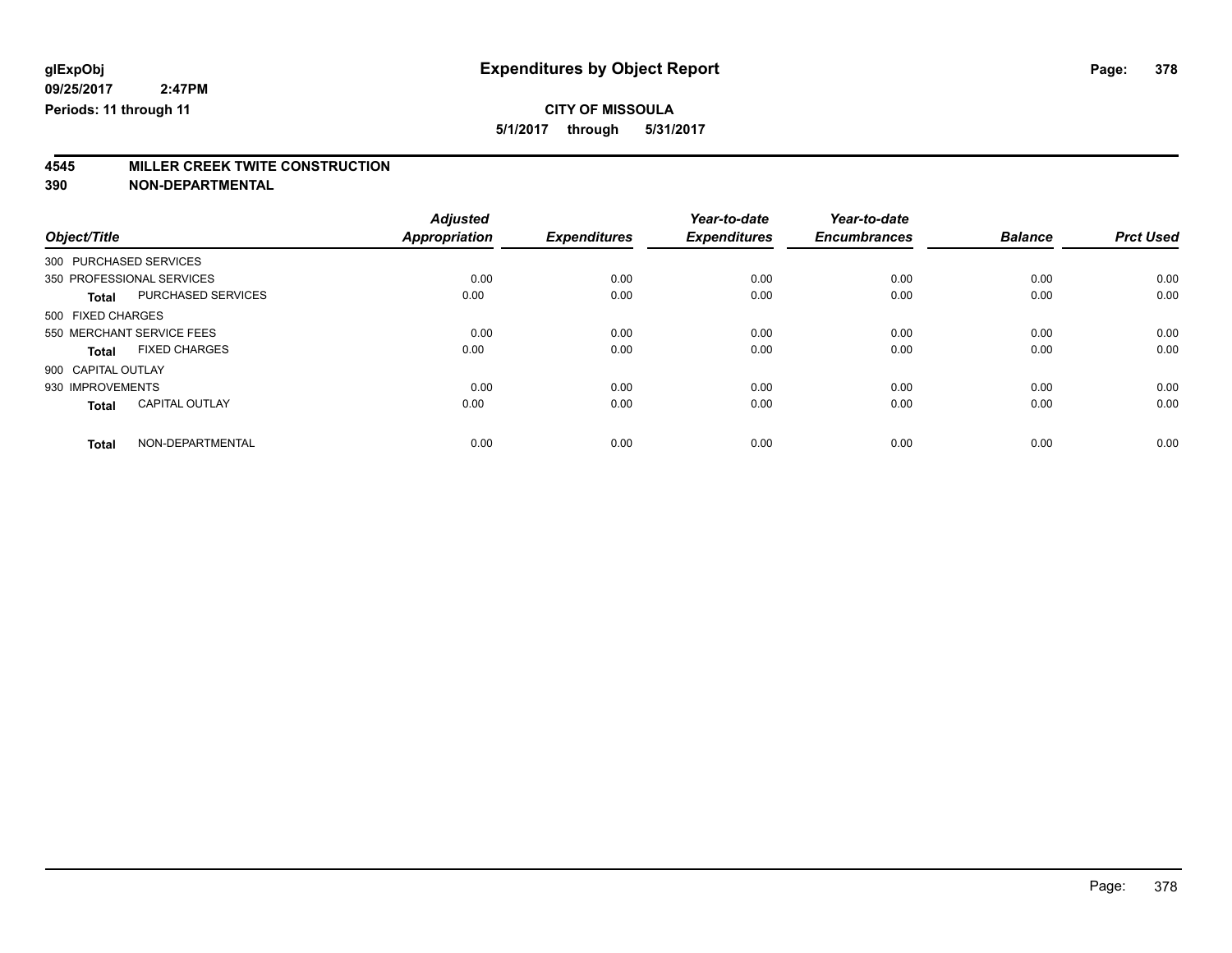### **4545 MILLER CREEK TWITE CONSTRUCTION**

| Object/Title           |                                 | <b>Adjusted</b><br>Appropriation | <b>Expenditures</b> | Year-to-date<br><b>Expenditures</b> | Year-to-date<br><b>Encumbrances</b> | <b>Balance</b> | <b>Prct Used</b> |
|------------------------|---------------------------------|----------------------------------|---------------------|-------------------------------------|-------------------------------------|----------------|------------------|
| 300 PURCHASED SERVICES |                                 |                                  |                     |                                     |                                     |                |                  |
|                        |                                 |                                  |                     |                                     |                                     |                |                  |
|                        | 350 PROFESSIONAL SERVICES       | 0.00                             | 0.00                | 0.00                                | 0.00                                | 0.00           | 0.00             |
| Total                  | PURCHASED SERVICES              | 0.00                             | 0.00                | 0.00                                | 0.00                                | 0.00           | 0.00             |
| 500 FIXED CHARGES      |                                 |                                  |                     |                                     |                                     |                |                  |
|                        | 550 MERCHANT SERVICE FEES       | 0.00                             | 0.00                | 0.00                                | 0.00                                | 0.00           | 0.00             |
| <b>Total</b>           | <b>FIXED CHARGES</b>            | 0.00                             | 0.00                | 0.00                                | 0.00                                | 0.00           | 0.00             |
| 900 CAPITAL OUTLAY     |                                 |                                  |                     |                                     |                                     |                |                  |
| 930 IMPROVEMENTS       |                                 | 0.00                             | 0.00                | 0.00                                | 0.00                                | 0.00           | 0.00             |
| <b>Total</b>           | <b>CAPITAL OUTLAY</b>           | 0.00                             | 0.00                | 0.00                                | 0.00                                | 0.00           | 0.00             |
| <b>Total</b>           | MILLER CREEK TWITE CONSTRUCTION | 0.00                             | 0.00                | 0.00                                | 0.00                                | 0.00           | 0.00             |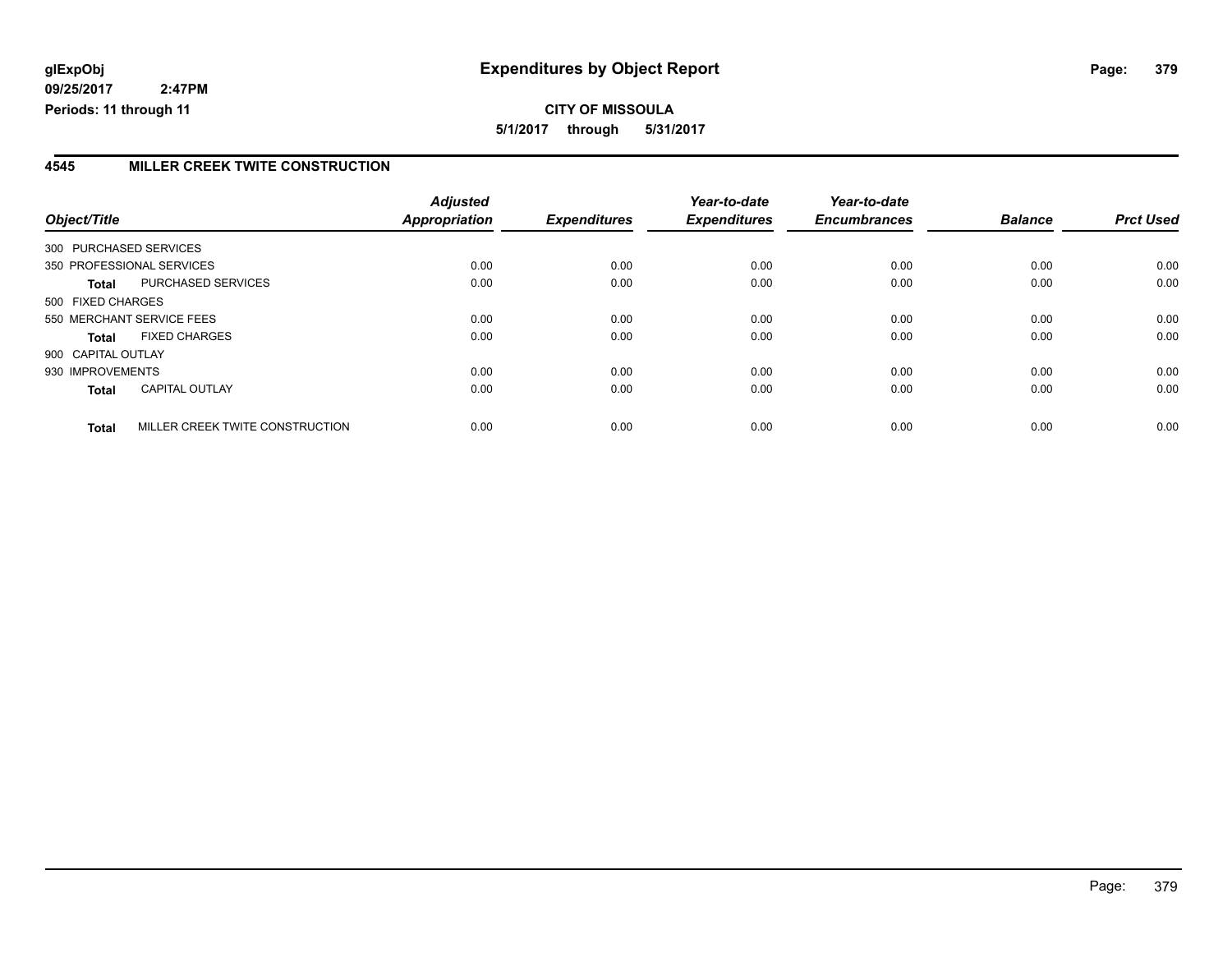### **CITY OF MISSOULA**

**5/1/2017 through 5/31/2017**

# **4546 MILLER CREEK MALOHNEY CONSTRUCTION**

|                           |                       | <b>Adjusted</b> |                     | Year-to-date        | Year-to-date        |                |                  |
|---------------------------|-----------------------|-----------------|---------------------|---------------------|---------------------|----------------|------------------|
| Object/Title              |                       | Appropriation   | <b>Expenditures</b> | <b>Expenditures</b> | <b>Encumbrances</b> | <b>Balance</b> | <b>Prct Used</b> |
| 300 PURCHASED SERVICES    |                       |                 |                     |                     |                     |                |                  |
| 350 PROFESSIONAL SERVICES |                       | 0.00            | 0.00                | 0.00                | 0.00                | 0.00           | 0.00             |
| <b>Total</b>              | PURCHASED SERVICES    | 0.00            | 0.00                | 0.00                | 0.00                | 0.00           | 0.00             |
| 500 FIXED CHARGES         |                       |                 |                     |                     |                     |                |                  |
| 550 MERCHANT SERVICE FEES |                       | 0.00            | 0.00                | 0.00                | 0.00                | 0.00           | 0.00             |
| Total                     | <b>FIXED CHARGES</b>  | 0.00            | 0.00                | 0.00                | 0.00                | 0.00           | 0.00             |
| 900 CAPITAL OUTLAY        |                       |                 |                     |                     |                     |                |                  |
| 930 IMPROVEMENTS          |                       | 0.00            | 0.00                | 0.00                | 0.00                | 0.00           | 0.00             |
| <b>Total</b>              | <b>CAPITAL OUTLAY</b> | 0.00            | 0.00                | 0.00                | 0.00                | 0.00           | 0.00             |
| <b>Total</b>              | NON-DEPARTMENTAL      | 0.00            | 0.00                | 0.00                | 0.00                | 0.00           | 0.00             |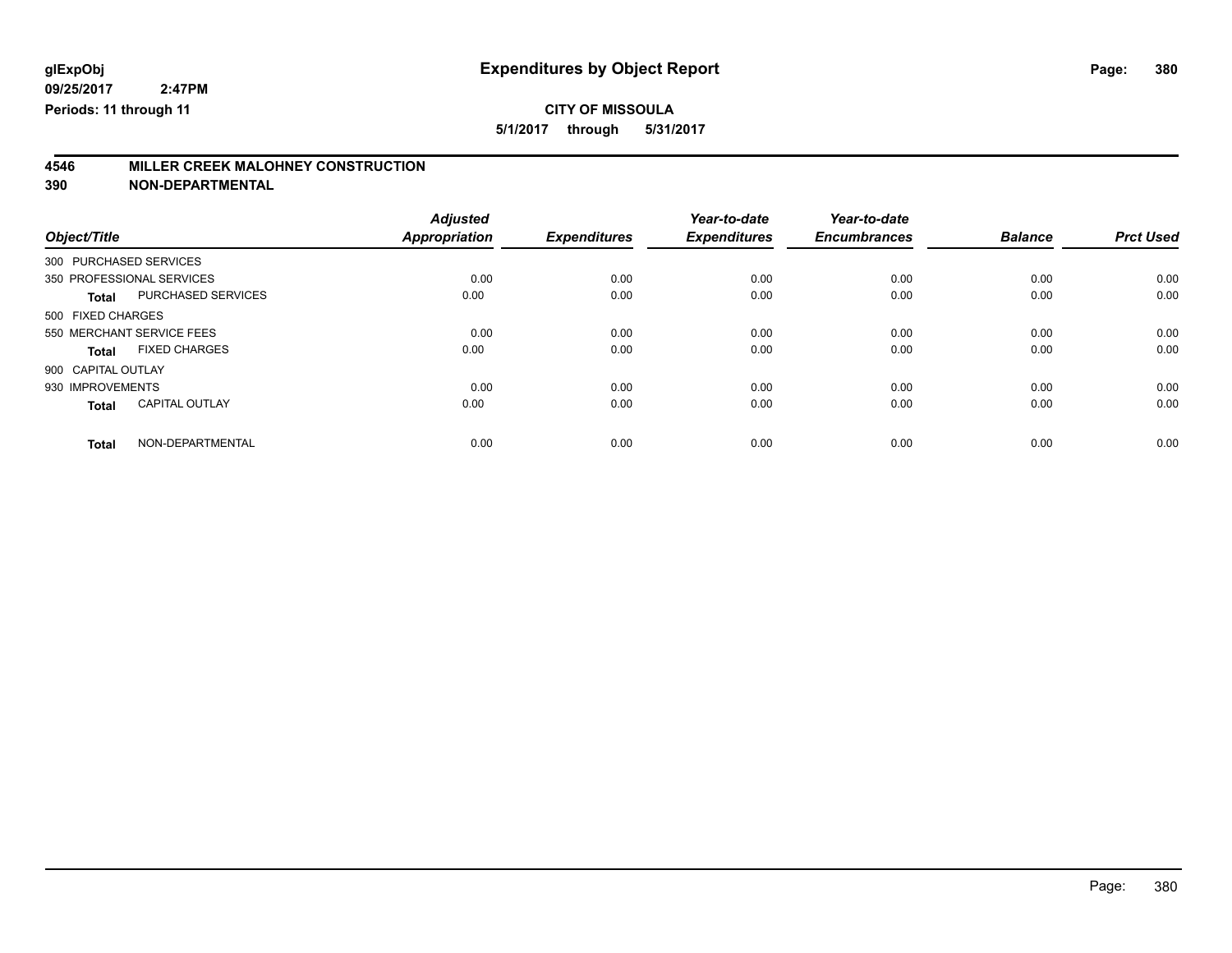### **4546 MILLER CREEK MALOHNEY CONSTRUCTION**

|                        |                                 | <b>Adjusted</b>      |                     | Year-to-date        | Year-to-date        |                |                  |
|------------------------|---------------------------------|----------------------|---------------------|---------------------|---------------------|----------------|------------------|
| Object/Title           |                                 | <b>Appropriation</b> | <b>Expenditures</b> | <b>Expenditures</b> | <b>Encumbrances</b> | <b>Balance</b> | <b>Prct Used</b> |
| 300 PURCHASED SERVICES |                                 |                      |                     |                     |                     |                |                  |
|                        | 350 PROFESSIONAL SERVICES       | 0.00                 | 0.00                | 0.00                | 0.00                | 0.00           | 0.00             |
| Total                  | PURCHASED SERVICES              | 0.00                 | 0.00                | 0.00                | 0.00                | 0.00           | 0.00             |
| 500 FIXED CHARGES      |                                 |                      |                     |                     |                     |                |                  |
|                        | 550 MERCHANT SERVICE FEES       | 0.00                 | 0.00                | 0.00                | 0.00                | 0.00           | 0.00             |
| Total                  | <b>FIXED CHARGES</b>            | 0.00                 | 0.00                | 0.00                | 0.00                | 0.00           | 0.00             |
| 900 CAPITAL OUTLAY     |                                 |                      |                     |                     |                     |                |                  |
| 930 IMPROVEMENTS       |                                 | 0.00                 | 0.00                | 0.00                | 0.00                | 0.00           | 0.00             |
| <b>Total</b>           | <b>CAPITAL OUTLAY</b>           | 0.00                 | 0.00                | 0.00                | 0.00                | 0.00           | 0.00             |
| <b>Total</b>           | MILLER CREEK MALOHNEY CONSTRUCT | 0.00                 | 0.00                | 0.00                | 0.00                | 0.00           | 0.00             |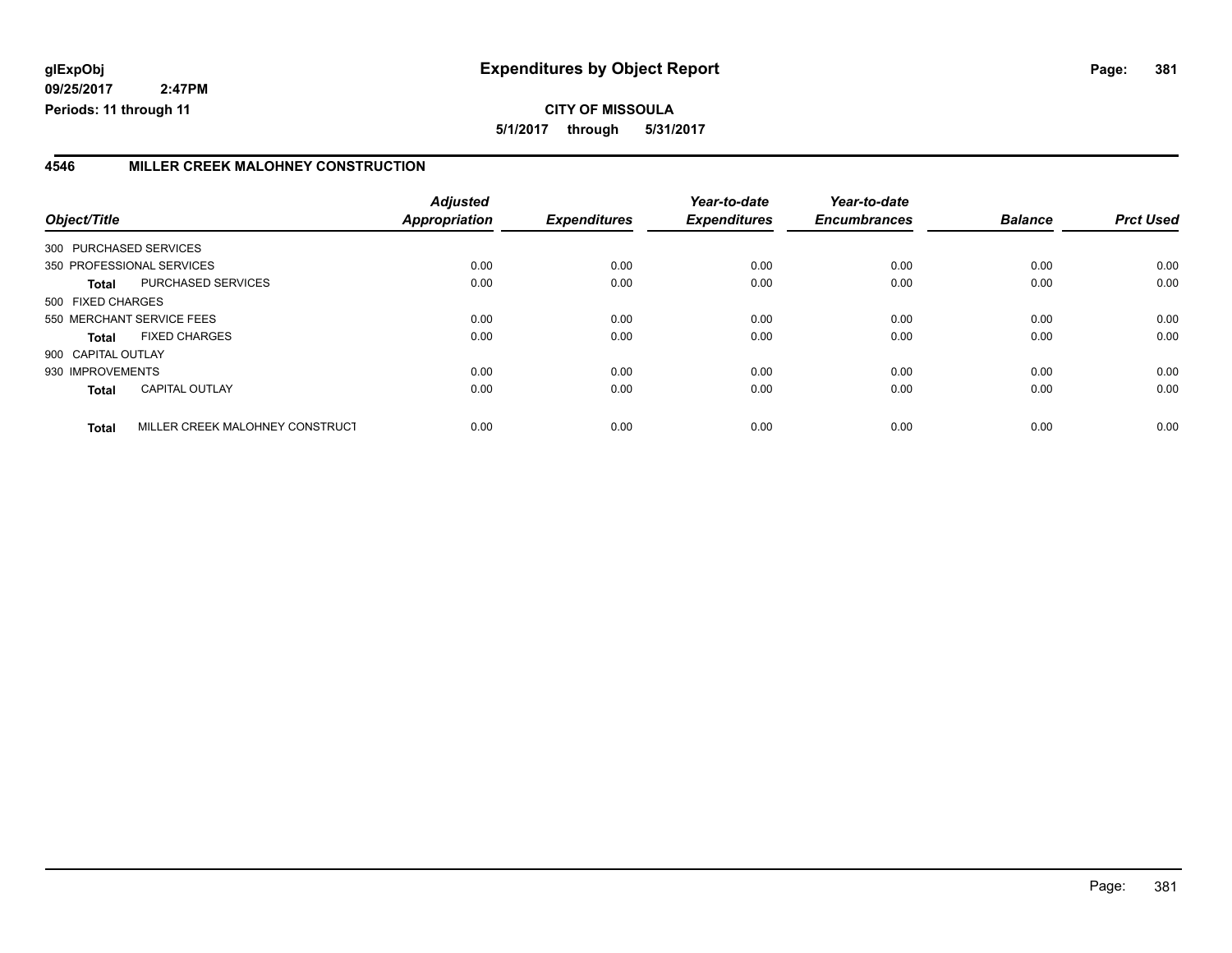### **CITY OF MISSOULA**

**5/1/2017 through 5/31/2017**

# **4547 MILLER CREEK MCCARTHY CONSTRUCTION**

|                           |                       | <b>Adjusted</b>      |                     | Year-to-date        | Year-to-date        |                |                  |
|---------------------------|-----------------------|----------------------|---------------------|---------------------|---------------------|----------------|------------------|
| Object/Title              |                       | <b>Appropriation</b> | <b>Expenditures</b> | <b>Expenditures</b> | <b>Encumbrances</b> | <b>Balance</b> | <b>Prct Used</b> |
| 300 PURCHASED SERVICES    |                       |                      |                     |                     |                     |                |                  |
| 350 PROFESSIONAL SERVICES |                       | 0.00                 | 0.00                | 0.00                | 0.00                | 0.00           | 0.00             |
| <b>Total</b>              | PURCHASED SERVICES    | 0.00                 | 0.00                | 0.00                | 0.00                | 0.00           | 0.00             |
| 500 FIXED CHARGES         |                       |                      |                     |                     |                     |                |                  |
| 550 MERCHANT SERVICE FEES |                       | 0.00                 | 0.00                | 0.00                | 0.00                | 0.00           | 0.00             |
| Total                     | <b>FIXED CHARGES</b>  | 0.00                 | 0.00                | 0.00                | 0.00                | 0.00           | 0.00             |
| 900 CAPITAL OUTLAY        |                       |                      |                     |                     |                     |                |                  |
| 930 IMPROVEMENTS          |                       | 0.00                 | 0.00                | 0.00                | 0.00                | 0.00           | 0.00             |
| <b>Total</b>              | <b>CAPITAL OUTLAY</b> | 0.00                 | 0.00                | 0.00                | 0.00                | 0.00           | 0.00             |
| <b>Total</b>              | NON-DEPARTMENTAL      | 0.00                 | 0.00                | 0.00                | 0.00                | 0.00           | 0.00             |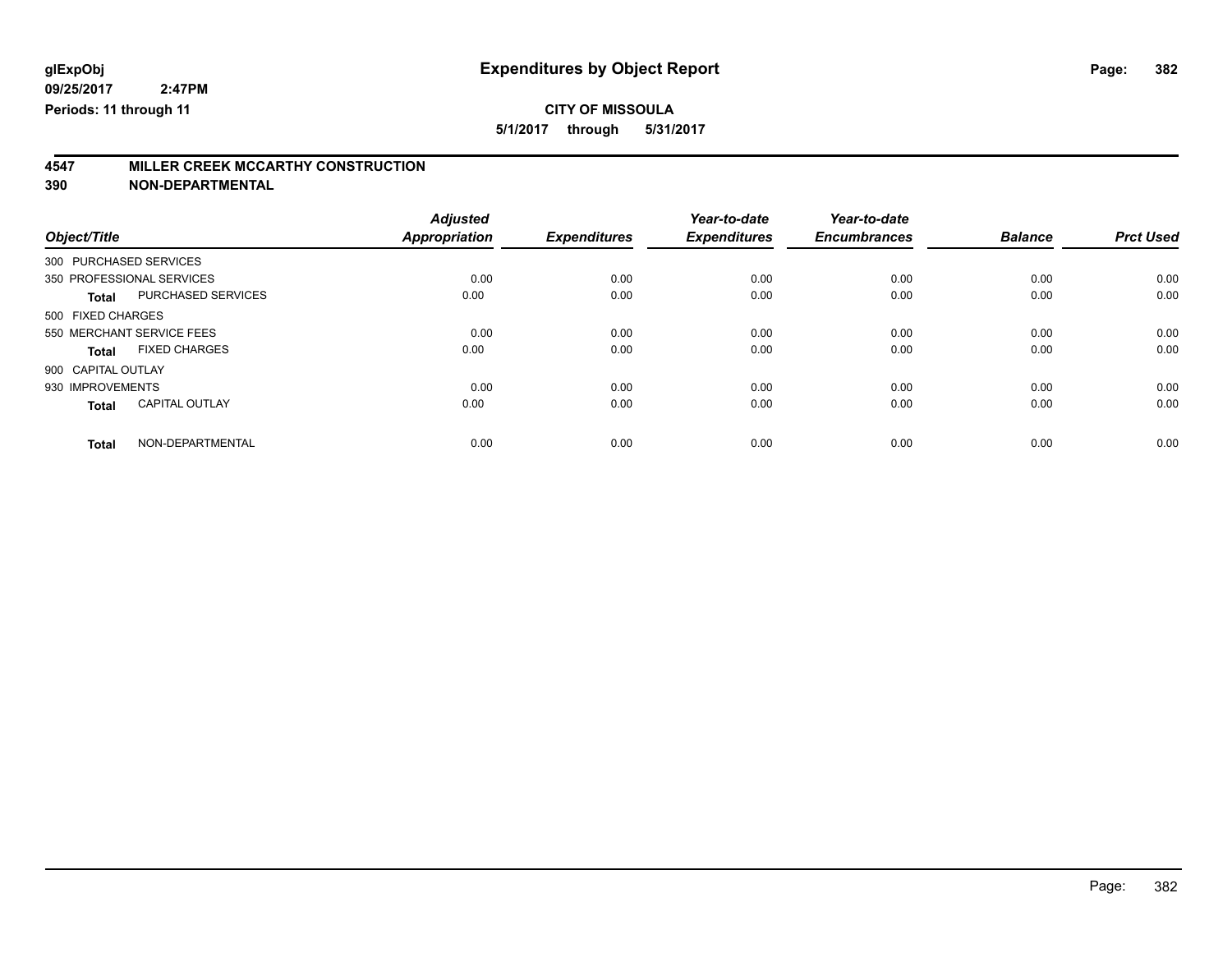**5/1/2017 through 5/31/2017**

### **4547 MILLER CREEK MCCARTHY CONSTRUCTION**

| Object/Title           |                                 | <b>Adjusted</b><br><b>Appropriation</b> | <b>Expenditures</b> | Year-to-date<br><b>Expenditures</b> | Year-to-date<br><b>Encumbrances</b> | <b>Balance</b> | <b>Prct Used</b> |
|------------------------|---------------------------------|-----------------------------------------|---------------------|-------------------------------------|-------------------------------------|----------------|------------------|
| 300 PURCHASED SERVICES |                                 |                                         |                     |                                     |                                     |                |                  |
|                        |                                 |                                         |                     |                                     |                                     |                |                  |
|                        | 350 PROFESSIONAL SERVICES       | 0.00                                    | 0.00                | 0.00                                | 0.00                                | 0.00           | 0.00             |
| Total                  | PURCHASED SERVICES              | 0.00                                    | 0.00                | 0.00                                | 0.00                                | 0.00           | 0.00             |
| 500 FIXED CHARGES      |                                 |                                         |                     |                                     |                                     |                |                  |
|                        | 550 MERCHANT SERVICE FEES       | 0.00                                    | 0.00                | 0.00                                | 0.00                                | 0.00           | 0.00             |
| Total                  | <b>FIXED CHARGES</b>            | 0.00                                    | 0.00                | 0.00                                | 0.00                                | 0.00           | 0.00             |
| 900 CAPITAL OUTLAY     |                                 |                                         |                     |                                     |                                     |                |                  |
| 930 IMPROVEMENTS       |                                 | 0.00                                    | 0.00                | 0.00                                | 0.00                                | 0.00           | 0.00             |
| <b>Total</b>           | <b>CAPITAL OUTLAY</b>           | 0.00                                    | 0.00                | 0.00                                | 0.00                                | 0.00           | 0.00             |
| <b>Total</b>           | MILLER CREEK MCCARTHY CONSTRUCT | 0.00                                    | 0.00                | 0.00                                | 0.00                                | 0.00           | 0.00             |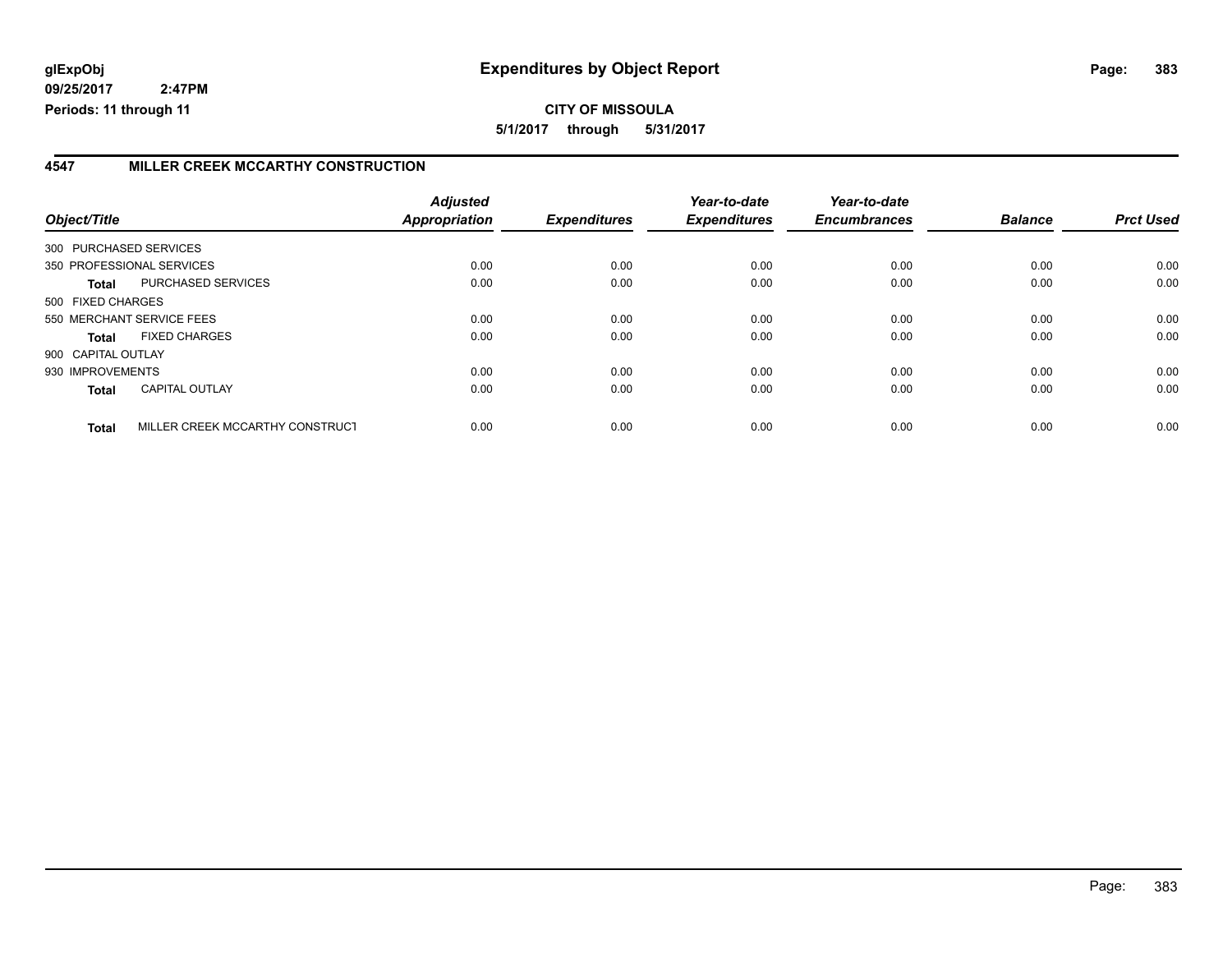## **CITY OF MISSOULA**

**5/1/2017 through 5/31/2017**

# **4548 5TH,6TH & ARTHUR ROAD IMPROVEMENTS**

|                        |                              | <b>Adjusted</b>      |                     | Year-to-date        | Year-to-date        |                |                  |
|------------------------|------------------------------|----------------------|---------------------|---------------------|---------------------|----------------|------------------|
| Object/Title           |                              | <b>Appropriation</b> | <b>Expenditures</b> | <b>Expenditures</b> | <b>Encumbrances</b> | <b>Balance</b> | <b>Prct Used</b> |
| 300 PURCHASED SERVICES |                              |                      |                     |                     |                     |                |                  |
|                        | 350 PROFESSIONAL SERVICES    | 0.00                 | 0.00                | 0.00                | 0.00                | 0.00           | 0.00             |
| <b>Total</b>           | <b>PURCHASED SERVICES</b>    | 0.00                 | 0.00                | 0.00                | 0.00                | 0.00           | 0.00             |
| 500 FIXED CHARGES      |                              |                      |                     |                     |                     |                |                  |
|                        | 550 MERCHANT SERVICE FEES    | 0.00                 | 0.00                | 0.00                | 0.00                | 0.00           | 0.00             |
| <b>Total</b>           | <b>FIXED CHARGES</b>         | 0.00                 | 0.00                | 0.00                | 0.00                | 0.00           | 0.00             |
| 800 OTHER OBJECTS      |                              |                      |                     |                     |                     |                |                  |
|                        | 820 TRANSFERS TO OTHER FUNDS | 0.00                 | 0.00                | 0.00                | 0.00                | 0.00           | 0.00             |
| <b>Total</b>           | OTHER OBJECTS                | 0.00                 | 0.00                | 0.00                | 0.00                | 0.00           | 0.00             |
| 900 CAPITAL OUTLAY     |                              |                      |                     |                     |                     |                |                  |
| 930 IMPROVEMENTS       |                              | 0.00                 | 13,724.33           | 18,124.33           | 0.00                | $-18,124.33$   | 0.00             |
| <b>Total</b>           | <b>CAPITAL OUTLAY</b>        | 0.00                 | 13,724.33           | 18,124.33           | 0.00                | $-18,124.33$   | 0.00             |
| <b>Total</b>           | NON-DEPARTMENTAL             | 0.00                 | 13,724.33           | 18,124.33           | 0.00                | $-18.124.33$   | 0.00             |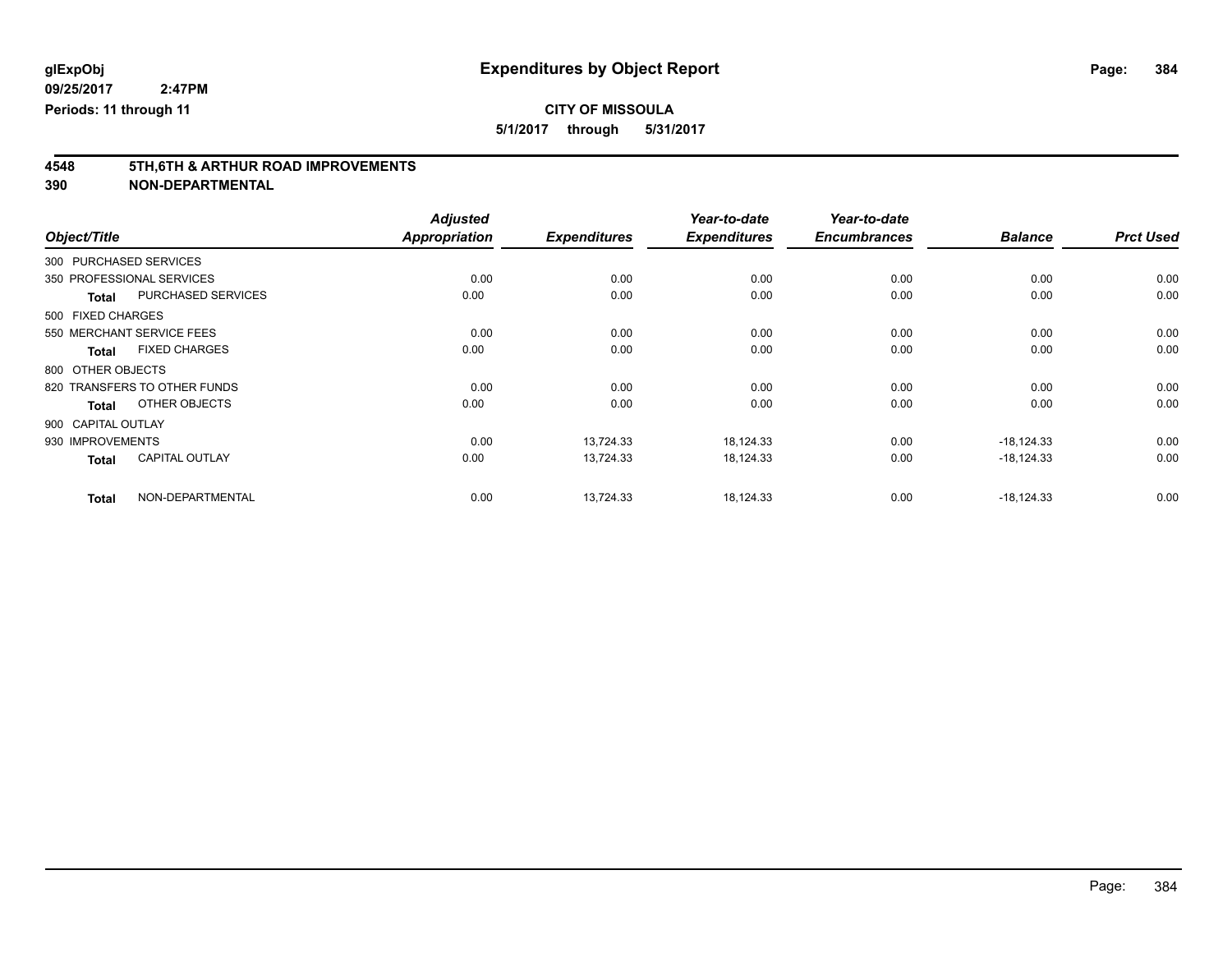### **4548 5TH,6TH & ARTHUR ROAD IMPROVEMENTS**

|                    |                                   | <b>Adjusted</b>      |                     | Year-to-date        | Year-to-date        |                |                  |
|--------------------|-----------------------------------|----------------------|---------------------|---------------------|---------------------|----------------|------------------|
| Object/Title       |                                   | <b>Appropriation</b> | <b>Expenditures</b> | <b>Expenditures</b> | <b>Encumbrances</b> | <b>Balance</b> | <b>Prct Used</b> |
|                    | 300 PURCHASED SERVICES            |                      |                     |                     |                     |                |                  |
|                    | 350 PROFESSIONAL SERVICES         | 0.00                 | 0.00                | 0.00                | 0.00                | 0.00           | 0.00             |
| <b>Total</b>       | <b>PURCHASED SERVICES</b>         | 0.00                 | 0.00                | 0.00                | 0.00                | 0.00           | 0.00             |
| 500 FIXED CHARGES  |                                   |                      |                     |                     |                     |                |                  |
|                    | 550 MERCHANT SERVICE FEES         | 0.00                 | 0.00                | 0.00                | 0.00                | 0.00           | 0.00             |
| Total              | <b>FIXED CHARGES</b>              | 0.00                 | 0.00                | 0.00                | 0.00                | 0.00           | 0.00             |
| 800 OTHER OBJECTS  |                                   |                      |                     |                     |                     |                |                  |
|                    | 820 TRANSFERS TO OTHER FUNDS      | 0.00                 | 0.00                | 0.00                | 0.00                | 0.00           | 0.00             |
| Total              | OTHER OBJECTS                     | 0.00                 | 0.00                | 0.00                | 0.00                | 0.00           | 0.00             |
| 900 CAPITAL OUTLAY |                                   |                      |                     |                     |                     |                |                  |
| 930 IMPROVEMENTS   |                                   | 0.00                 | 13,724.33           | 18,124.33           | 0.00                | $-18,124.33$   | 0.00             |
| <b>Total</b>       | <b>CAPITAL OUTLAY</b>             | 0.00                 | 13,724.33           | 18,124.33           | 0.00                | $-18,124.33$   | 0.00             |
| <b>Total</b>       | 5TH, 6TH & ARTHUR ROAD IMPROVEMEN | 0.00                 | 13,724.33           | 18,124.33           | 0.00                | $-18,124.33$   | 0.00             |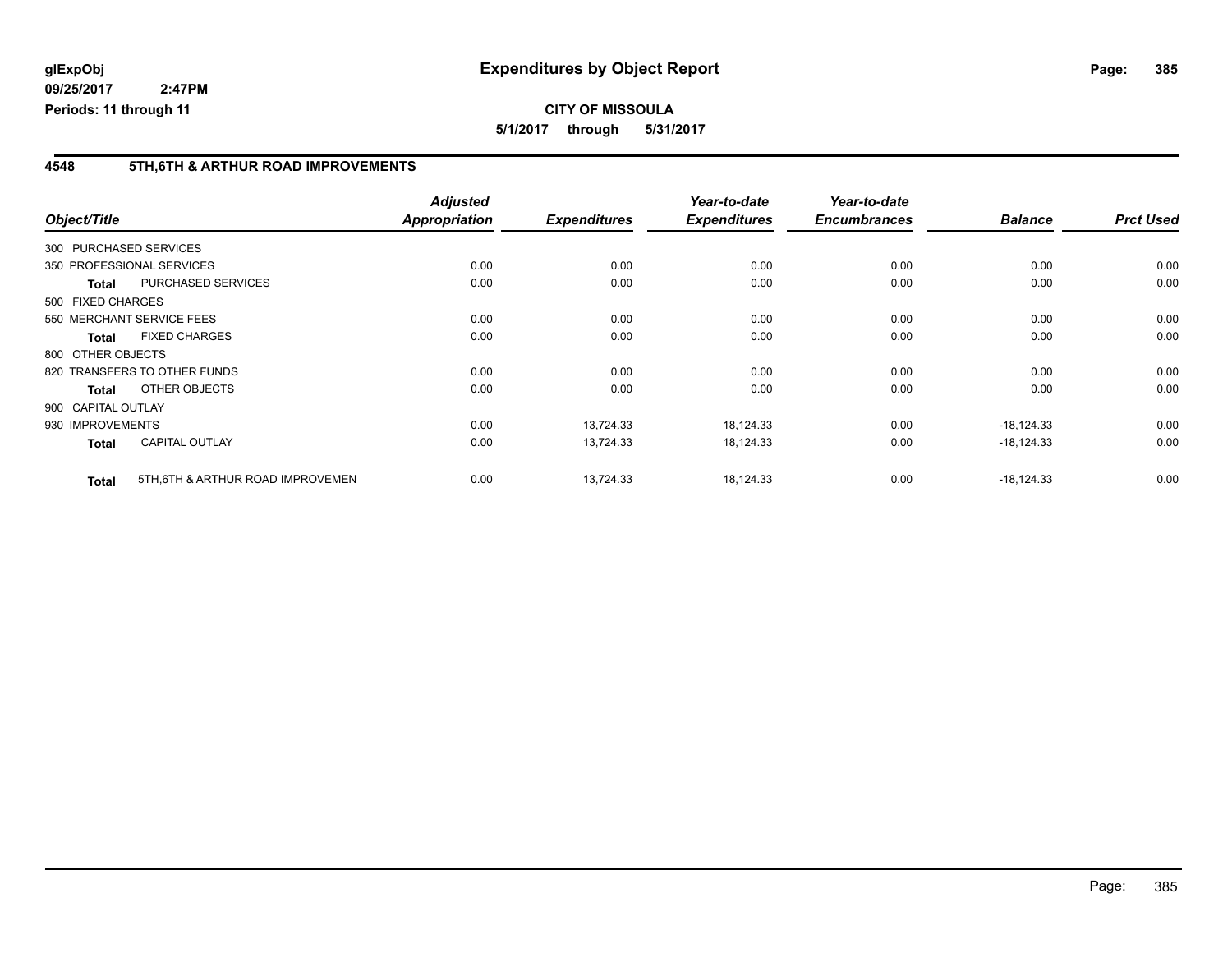# **4549 SID 549 HILLVIEW WAY**

|                    |                              | <b>Adjusted</b> |                     | Year-to-date        | Year-to-date        |                |                  |
|--------------------|------------------------------|-----------------|---------------------|---------------------|---------------------|----------------|------------------|
| Object/Title       |                              | Appropriation   | <b>Expenditures</b> | <b>Expenditures</b> | <b>Encumbrances</b> | <b>Balance</b> | <b>Prct Used</b> |
|                    | 300 PURCHASED SERVICES       |                 |                     |                     |                     |                |                  |
|                    | 350 PROFESSIONAL SERVICES    | 0.00            | 0.00                | 0.00                | 0.00                | 0.00           | 0.00             |
| <b>Total</b>       | PURCHASED SERVICES           | 0.00            | 0.00                | 0.00                | 0.00                | 0.00           | 0.00             |
| 500 FIXED CHARGES  |                              |                 |                     |                     |                     |                |                  |
|                    | 550 MERCHANT SERVICE FEES    | 0.00            | 0.00                | 0.00                | 0.00                | 0.00           | 0.00             |
| <b>Total</b>       | <b>FIXED CHARGES</b>         | 0.00            | 0.00                | 0.00                | 0.00                | 0.00           | 0.00             |
| 600 DEBT SERVICE   |                              |                 |                     |                     |                     |                |                  |
| 610 PRINCIPAL      |                              | 110,000.00      | 0.00                | 0.00                | 0.00                | 110,000.00     | 0.00             |
|                    | 620 INTEREST / SERVICE FEES  | 59,574.33       | 0.00                | 0.00                | 0.00                | 59,574.33      | 0.00             |
| <b>Total</b>       | <b>DEBT SERVICE</b>          | 169,574.33      | 0.00                | 0.00                | 0.00                | 169,574.33     | 0.00             |
| 800 OTHER OBJECTS  |                              |                 |                     |                     |                     |                |                  |
|                    | 820 TRANSFERS TO OTHER FUNDS | 0.00            | 0.00                | 0.00                | 0.00                | 0.00           | 0.00             |
| <b>Total</b>       | OTHER OBJECTS                | 0.00            | 0.00                | 0.00                | 0.00                | 0.00           | 0.00             |
| 900 CAPITAL OUTLAY |                              |                 |                     |                     |                     |                |                  |
| 930 IMPROVEMENTS   |                              | 0.00            | 0.00                | 0.00                | 0.00                | 0.00           | 0.00             |
| <b>Total</b>       | <b>CAPITAL OUTLAY</b>        | 0.00            | 0.00                | 0.00                | 0.00                | 0.00           | 0.00             |
| <b>Total</b>       | NON-DEPARTMENTAL             | 169,574.33      | 0.00                | 0.00                | 0.00                | 169,574.33     | 0.00             |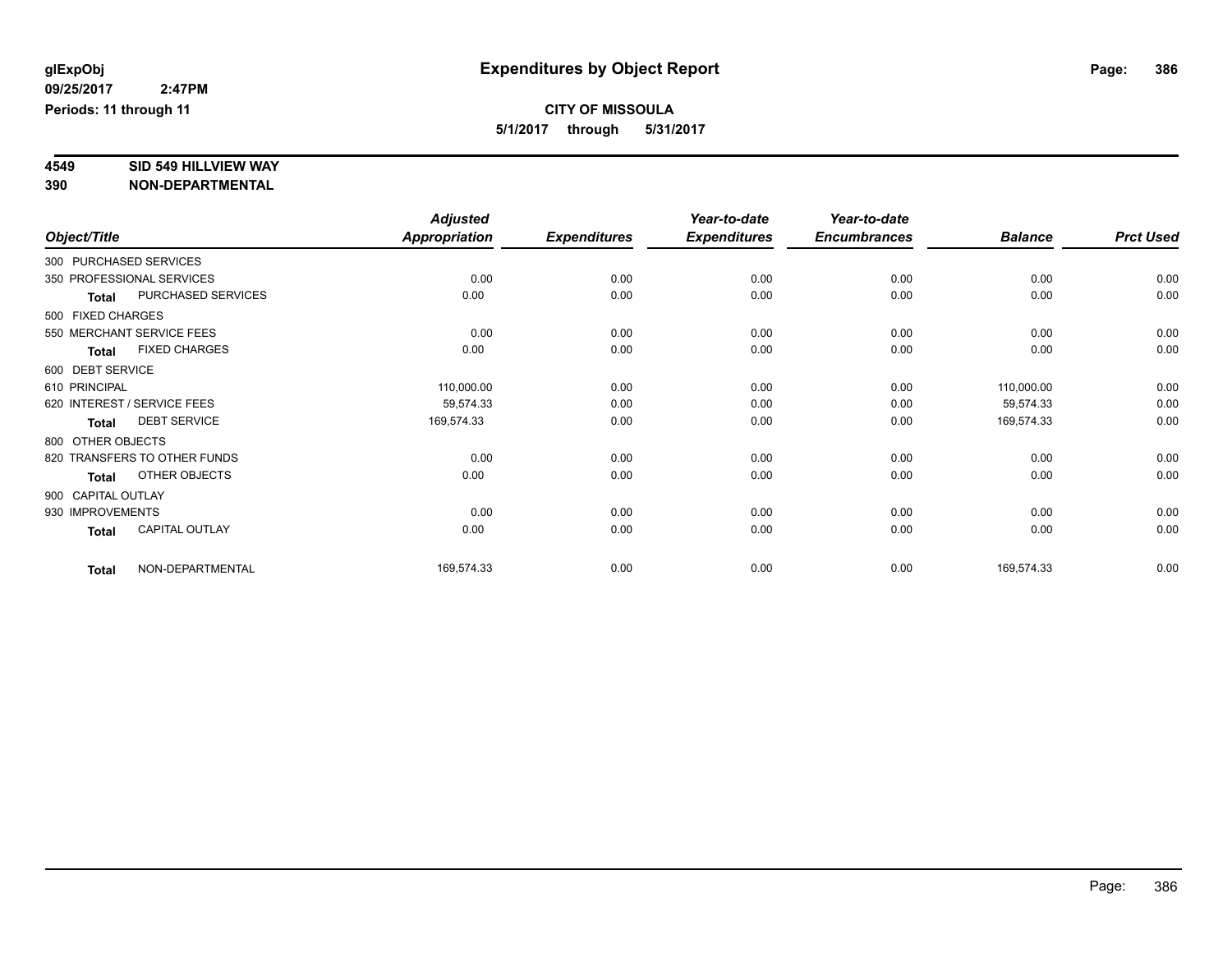#### **4549 SID 549 HILLVIEW WAY**

|                        |                              | <b>Adjusted</b>      |                     | Year-to-date        | Year-to-date        |                |                  |
|------------------------|------------------------------|----------------------|---------------------|---------------------|---------------------|----------------|------------------|
| Object/Title           |                              | <b>Appropriation</b> | <b>Expenditures</b> | <b>Expenditures</b> | <b>Encumbrances</b> | <b>Balance</b> | <b>Prct Used</b> |
| 300 PURCHASED SERVICES |                              |                      |                     |                     |                     |                |                  |
|                        | 350 PROFESSIONAL SERVICES    | 0.00                 | 0.00                | 0.00                | 0.00                | 0.00           | 0.00             |
| <b>Total</b>           | PURCHASED SERVICES           | 0.00                 | 0.00                | 0.00                | 0.00                | 0.00           | 0.00             |
| 500 FIXED CHARGES      |                              |                      |                     |                     |                     |                |                  |
|                        | 550 MERCHANT SERVICE FEES    | 0.00                 | 0.00                | 0.00                | 0.00                | 0.00           | 0.00             |
| <b>Total</b>           | <b>FIXED CHARGES</b>         | 0.00                 | 0.00                | 0.00                | 0.00                | 0.00           | 0.00             |
| 600 DEBT SERVICE       |                              |                      |                     |                     |                     |                |                  |
| 610 PRINCIPAL          |                              | 110,000.00           | 0.00                | 0.00                | 0.00                | 110,000.00     | 0.00             |
|                        | 620 INTEREST / SERVICE FEES  | 59,574.33            | 0.00                | 0.00                | 0.00                | 59,574.33      | 0.00             |
| <b>Total</b>           | <b>DEBT SERVICE</b>          | 169,574.33           | 0.00                | 0.00                | 0.00                | 169,574.33     | 0.00             |
| 800 OTHER OBJECTS      |                              |                      |                     |                     |                     |                |                  |
|                        | 820 TRANSFERS TO OTHER FUNDS | 0.00                 | 0.00                | 0.00                | 0.00                | 0.00           | 0.00             |
| Total                  | OTHER OBJECTS                | 0.00                 | 0.00                | 0.00                | 0.00                | 0.00           | 0.00             |
| 900 CAPITAL OUTLAY     |                              |                      |                     |                     |                     |                |                  |
| 930 IMPROVEMENTS       |                              | 0.00                 | 0.00                | 0.00                | 0.00                | 0.00           | 0.00             |
| Total                  | <b>CAPITAL OUTLAY</b>        | 0.00                 | 0.00                | 0.00                | 0.00                | 0.00           | 0.00             |
| <b>Total</b>           | SID 549 HILLVIEW WAY         | 169,574.33           | 0.00                | 0.00                | 0.00                | 169,574.33     | 0.00             |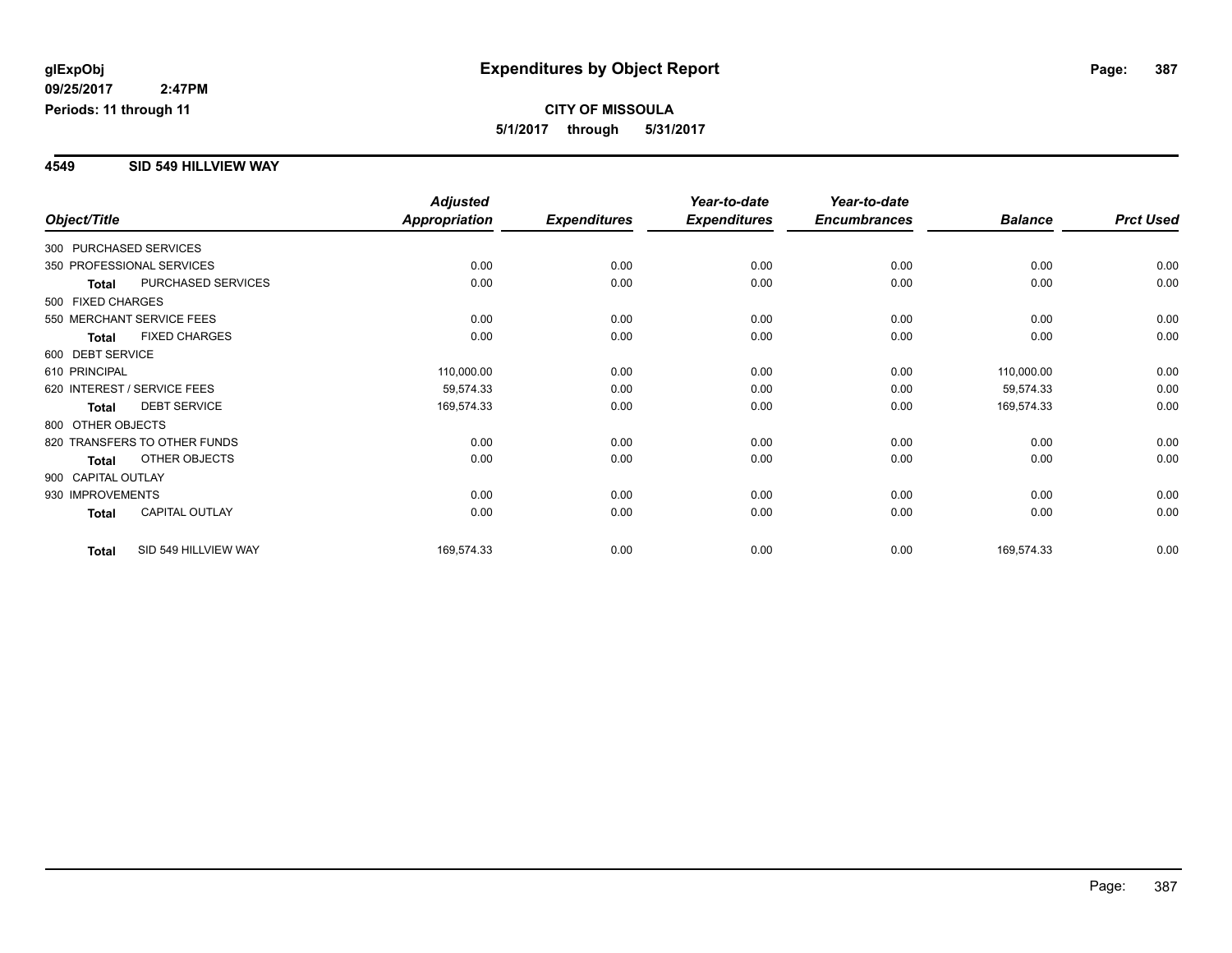### **CITY OF MISSOULA**

**5/1/2017 through 5/31/2017**

# **4745 MALONEY/TWITE MILLER CR \$1.2M CONTRIB**

|                        |                              | <b>Adjusted</b> |                     | Year-to-date        | Year-to-date        |                |                  |
|------------------------|------------------------------|-----------------|---------------------|---------------------|---------------------|----------------|------------------|
| Object/Title           |                              | Appropriation   | <b>Expenditures</b> | <b>Expenditures</b> | <b>Encumbrances</b> | <b>Balance</b> | <b>Prct Used</b> |
| 300 PURCHASED SERVICES |                              |                 |                     |                     |                     |                |                  |
|                        | 350 PROFESSIONAL SERVICES    | 0.00            | 0.00                | 0.00                | 0.00                | 0.00           | 0.00             |
| <b>Total</b>           | PURCHASED SERVICES           | 0.00            | 0.00                | 0.00                | 0.00                | 0.00           | 0.00             |
| 500 FIXED CHARGES      |                              |                 |                     |                     |                     |                |                  |
|                        | 550 MERCHANT SERVICE FEES    | 0.00            | 0.00                | 0.00                | 0.00                | 0.00           | 0.00             |
| <b>Total</b>           | <b>FIXED CHARGES</b>         | 0.00            | 0.00                | 0.00                | 0.00                | 0.00           | 0.00             |
| 800 OTHER OBJECTS      |                              |                 |                     |                     |                     |                |                  |
|                        | 820 TRANSFERS TO OTHER FUNDS | 0.00            | 0.00                | 0.00                | 0.00                | 0.00           | 0.00             |
| <b>Total</b>           | OTHER OBJECTS                | 0.00            | 0.00                | 0.00                | 0.00                | 0.00           | 0.00             |
| 900 CAPITAL OUTLAY     |                              |                 |                     |                     |                     |                |                  |
| 930 IMPROVEMENTS       |                              | 0.00            | 0.00                | 0.00                | 0.00                | 0.00           | 0.00             |
| <b>Total</b>           | <b>CAPITAL OUTLAY</b>        | 0.00            | 0.00                | 0.00                | 0.00                | 0.00           | 0.00             |
| <b>Total</b>           | NON-DEPARTMENTAL             | 0.00            | 0.00                | 0.00                | 0.00                | 0.00           | 0.00             |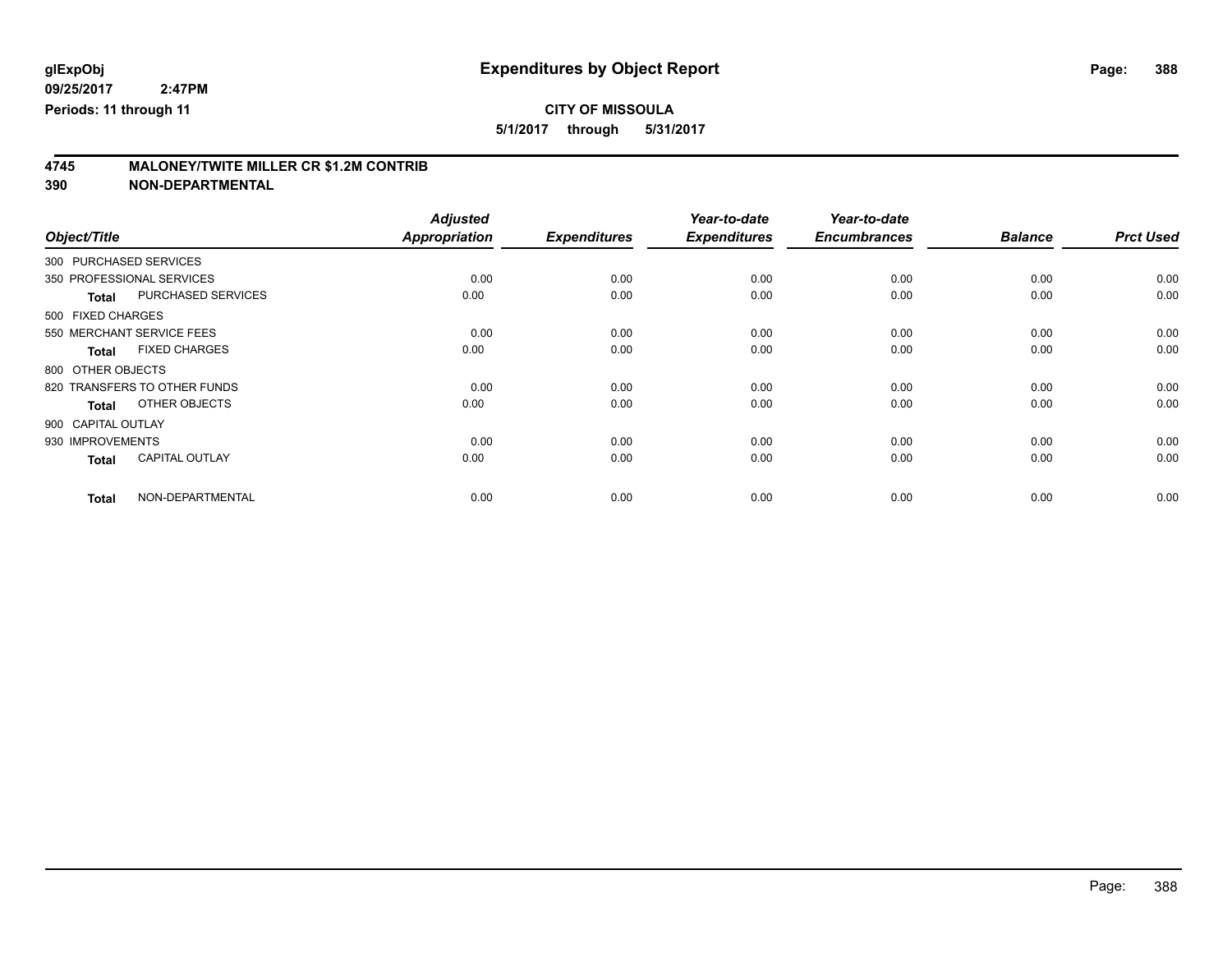**CITY OF MISSOULA 5/1/2017 through 5/31/2017**

### **4745 MALONEY/TWITE MILLER CR \$1.2M CONTRIB**

|                    |              |                                     | <b>Adjusted</b> |                     | Year-to-date        | Year-to-date        |                |                  |
|--------------------|--------------|-------------------------------------|-----------------|---------------------|---------------------|---------------------|----------------|------------------|
| Object/Title       |              |                                     | Appropriation   | <b>Expenditures</b> | <b>Expenditures</b> | <b>Encumbrances</b> | <b>Balance</b> | <b>Prct Used</b> |
|                    |              | 300 PURCHASED SERVICES              |                 |                     |                     |                     |                |                  |
|                    |              | 350 PROFESSIONAL SERVICES           | 0.00            | 0.00                | 0.00                | 0.00                | 0.00           | 0.00             |
|                    | <b>Total</b> | PURCHASED SERVICES                  | 0.00            | 0.00                | 0.00                | 0.00                | 0.00           | 0.00             |
| 500 FIXED CHARGES  |              |                                     |                 |                     |                     |                     |                |                  |
|                    |              | 550 MERCHANT SERVICE FEES           | 0.00            | 0.00                | 0.00                | 0.00                | 0.00           | 0.00             |
|                    | <b>Total</b> | <b>FIXED CHARGES</b>                | 0.00            | 0.00                | 0.00                | 0.00                | 0.00           | 0.00             |
| 800 OTHER OBJECTS  |              |                                     |                 |                     |                     |                     |                |                  |
|                    |              | 820 TRANSFERS TO OTHER FUNDS        | 0.00            | 0.00                | 0.00                | 0.00                | 0.00           | 0.00             |
|                    | <b>Total</b> | OTHER OBJECTS                       | 0.00            | 0.00                | 0.00                | 0.00                | 0.00           | 0.00             |
| 900 CAPITAL OUTLAY |              |                                     |                 |                     |                     |                     |                |                  |
| 930 IMPROVEMENTS   |              |                                     | 0.00            | 0.00                | 0.00                | 0.00                | 0.00           | 0.00             |
|                    | <b>Total</b> | <b>CAPITAL OUTLAY</b>               | 0.00            | 0.00                | 0.00                | 0.00                | 0.00           | 0.00             |
|                    | <b>Total</b> | MALONEY/TWITE MILLER CR \$1.2M CONT | 0.00            | 0.00                | 0.00                | 0.00                | 0.00           | 0.00             |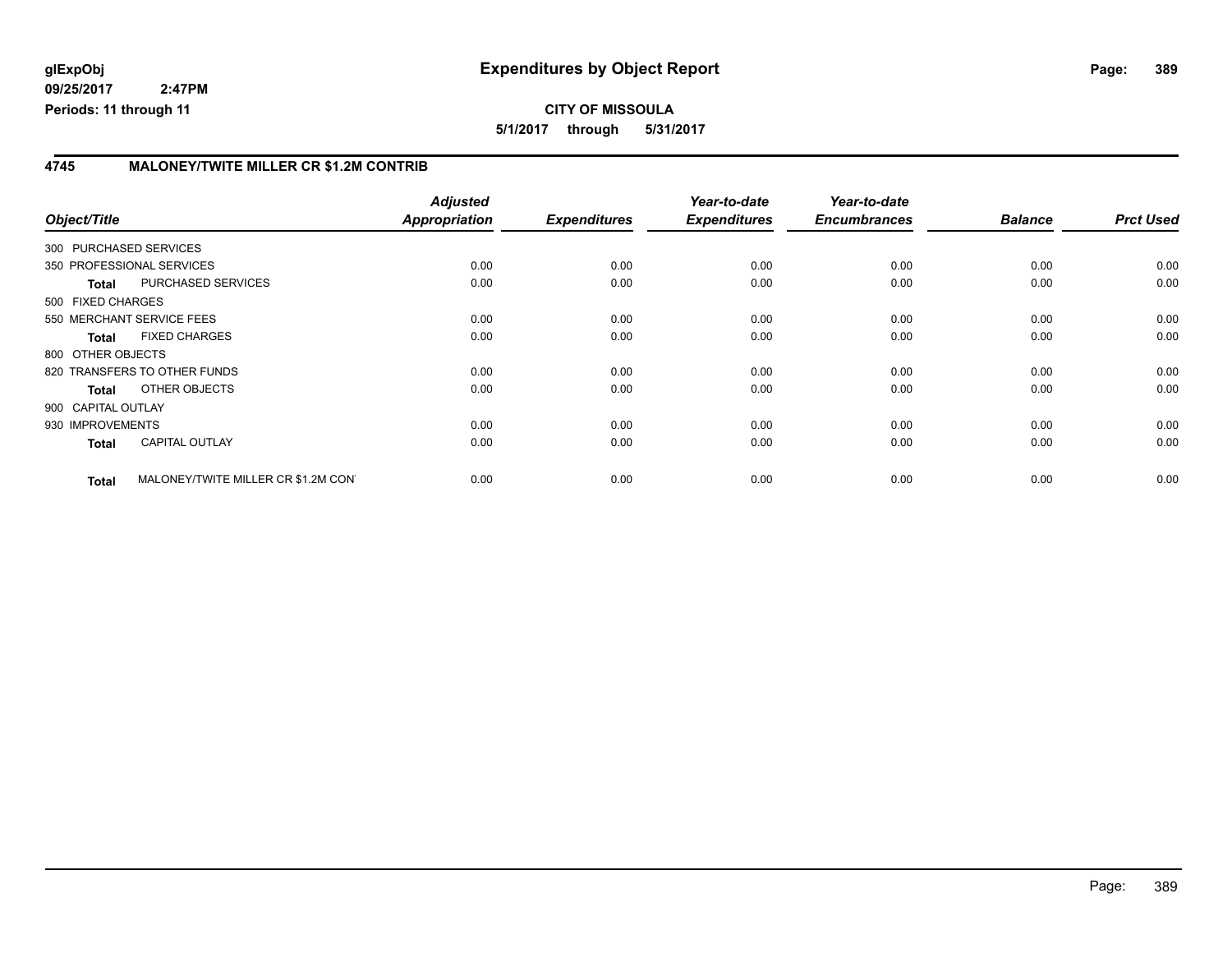## **CITY OF MISSOULA**

**5/1/2017 through 5/31/2017**

# **4941 HILLVIEW WAY CONSTRUCTION**

### **280 PUBLIC WORKS OPERATIONS**

|                              |                         | <b>Adjusted</b>      |                     | Year-to-date        | Year-to-date        |                |                  |
|------------------------------|-------------------------|----------------------|---------------------|---------------------|---------------------|----------------|------------------|
| Object/Title                 |                         | <b>Appropriation</b> | <b>Expenditures</b> | <b>Expenditures</b> | <b>Encumbrances</b> | <b>Balance</b> | <b>Prct Used</b> |
| 200 SUPPLIES                 |                         |                      |                     |                     |                     |                |                  |
| 210 OFFICE SUPPLIES          |                         | 0.00                 | 0.00                | 0.00                | 0.00                | 0.00           | 0.00             |
| <b>SUPPLIES</b><br>Total     |                         | 0.00                 | 0.00                | 0.00                | 0.00                | 0.00           | 0.00             |
| 300 PURCHASED SERVICES       |                         |                      |                     |                     |                     |                |                  |
| 310 COMMUNICATIONS           |                         | 0.00                 | 0.00                | 0.00                | 0.00                | 0.00           | 0.00             |
| 320 PRINTING & DUPLICATING   |                         | 0.00                 | 0.00                | 0.00                | 0.00                | 0.00           | 0.00             |
| 350 PROFESSIONAL SERVICES    |                         | 0.00                 | 0.00                | 163,318.34          | 0.00                | $-163,318.34$  | 0.00             |
| <b>Total</b>                 | PURCHASED SERVICES      | 0.00                 | 0.00                | 163,318.34          | 0.00                | $-163,318.34$  | 0.00             |
| 500 FIXED CHARGES            |                         |                      |                     |                     |                     |                |                  |
| 550 MERCHANT SERVICE FEES    |                         | 0.00                 | 0.00                | 0.00                | 0.00                | 0.00           | 0.00             |
| <b>Total</b>                 | <b>FIXED CHARGES</b>    | 0.00                 | 0.00                | 0.00                | 0.00                | 0.00           | 0.00             |
| 800 OTHER OBJECTS            |                         |                      |                     |                     |                     |                |                  |
| 820 TRANSFERS TO OTHER FUNDS |                         | 0.00                 | 0.00                | 127,500.00          | 0.00                | $-127,500.00$  | 0.00             |
| Total                        | OTHER OBJECTS           | 0.00                 | 0.00                | 127,500.00          | 0.00                | $-127,500.00$  | 0.00             |
| 900 CAPITAL OUTLAY           |                         |                      |                     |                     |                     |                |                  |
| 930 IMPROVEMENTS             |                         | 2,550,000.00         | 31,844.00           | 2,363,717.13        | 0.00                | 186,282.87     | 92.69            |
| <b>Total</b>                 | CAPITAL OUTLAY          | 2,550,000.00         | 31,844.00           | 2,363,717.13        | 0.00                | 186,282.87     | 92.69            |
| <b>Total</b>                 | PUBLIC WORKS OPERATIONS | 2,550,000.00         | 31,844.00           | 2,654,535.47        | 0.00                | $-104,535.47$  | 104.10           |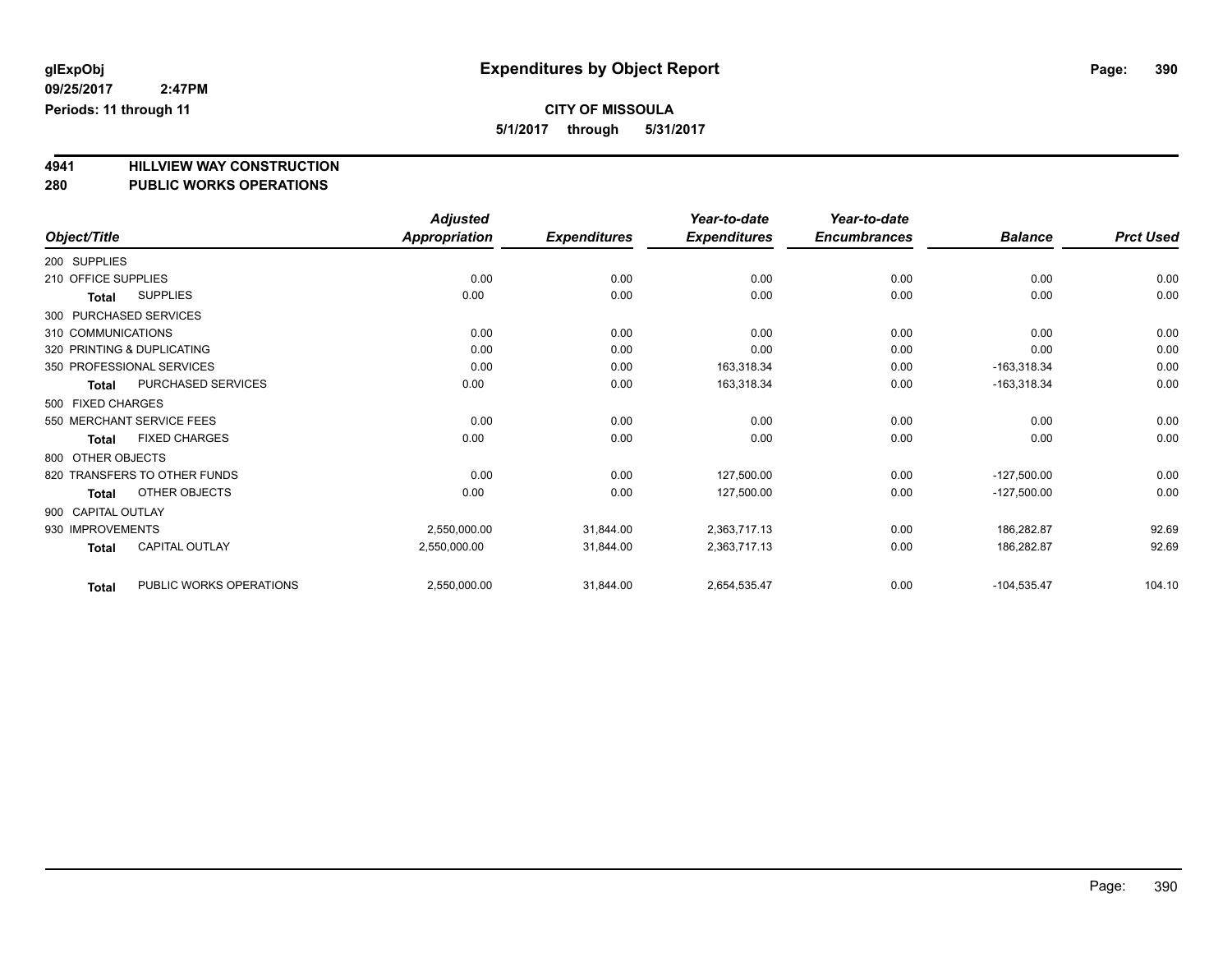**5/1/2017 through 5/31/2017**

### **4941 HILLVIEW WAY CONSTRUCTION**

|                     |                              | <b>Adjusted</b>      |                     | Year-to-date        | Year-to-date        |                |                  |
|---------------------|------------------------------|----------------------|---------------------|---------------------|---------------------|----------------|------------------|
| Object/Title        |                              | <b>Appropriation</b> | <b>Expenditures</b> | <b>Expenditures</b> | <b>Encumbrances</b> | <b>Balance</b> | <b>Prct Used</b> |
| 200 SUPPLIES        |                              |                      |                     |                     |                     |                |                  |
| 210 OFFICE SUPPLIES |                              | 0.00                 | 0.00                | 0.00                | 0.00                | 0.00           | 0.00             |
| Total               | <b>SUPPLIES</b>              | 0.00                 | 0.00                | 0.00                | 0.00                | 0.00           | 0.00             |
|                     | 300 PURCHASED SERVICES       |                      |                     |                     |                     |                |                  |
| 310 COMMUNICATIONS  |                              | 0.00                 | 0.00                | 0.00                | 0.00                | 0.00           | 0.00             |
|                     | 320 PRINTING & DUPLICATING   | 0.00                 | 0.00                | 0.00                | 0.00                | 0.00           | 0.00             |
|                     | 350 PROFESSIONAL SERVICES    | 0.00                 | 0.00                | 163,318.34          | 0.00                | $-163,318.34$  | 0.00             |
| Total               | PURCHASED SERVICES           | 0.00                 | 0.00                | 163,318.34          | 0.00                | $-163,318.34$  | 0.00             |
| 500 FIXED CHARGES   |                              |                      |                     |                     |                     |                |                  |
|                     | 550 MERCHANT SERVICE FEES    | 0.00                 | 0.00                | 0.00                | 0.00                | 0.00           | 0.00             |
| <b>Total</b>        | <b>FIXED CHARGES</b>         | 0.00                 | 0.00                | 0.00                | 0.00                | 0.00           | 0.00             |
| 800 OTHER OBJECTS   |                              |                      |                     |                     |                     |                |                  |
|                     | 820 TRANSFERS TO OTHER FUNDS | 0.00                 | 0.00                | 127,500.00          | 0.00                | $-127,500.00$  | 0.00             |
| <b>Total</b>        | OTHER OBJECTS                | 0.00                 | 0.00                | 127,500.00          | 0.00                | $-127,500.00$  | 0.00             |
| 900 CAPITAL OUTLAY  |                              |                      |                     |                     |                     |                |                  |
| 930 IMPROVEMENTS    |                              | 2,550,000.00         | 31,844.00           | 2,363,717.13        | 0.00                | 186,282.87     | 92.69            |
| <b>Total</b>        | <b>CAPITAL OUTLAY</b>        | 2,550,000.00         | 31,844.00           | 2,363,717.13        | 0.00                | 186,282.87     | 92.69            |
| <b>Total</b>        | HILLVIEW WAY CONSTRUCTION    | 2,550,000.00         | 31,844.00           | 2,654,535.47        | 0.00                | $-104,535.47$  | 104.10           |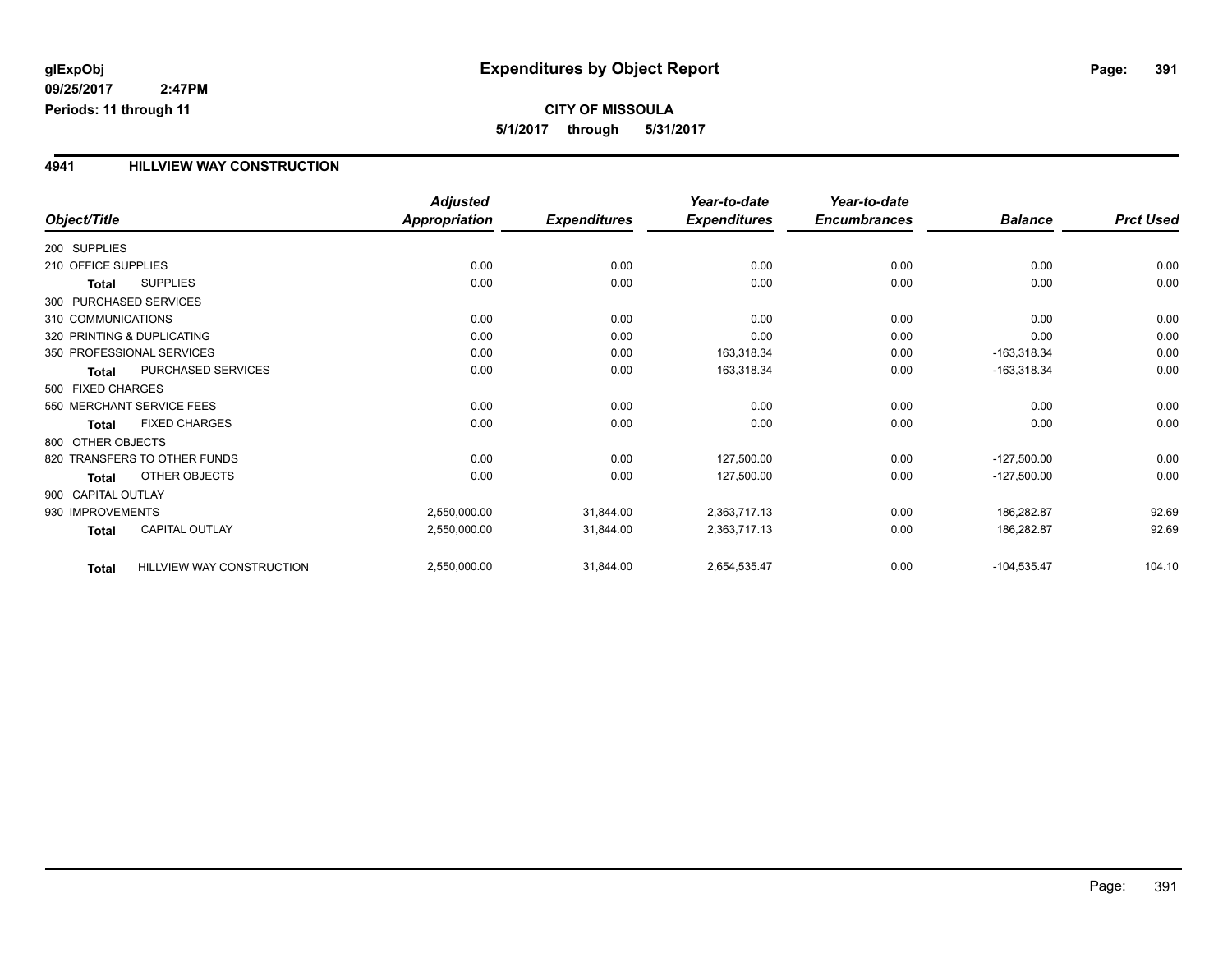### **glExpObj Expenditures by Object Report Page: 392**

**09/25/2017 2:47PM Periods: 11 through 11**

### **CITY OF MISSOULA 5/1/2017 through 5/31/2017**

### **4944 RATTLESNAKE SEWER COLLECTION (544)**

**000 \*\*\* Title Not Found \*\*\***

| Object/Title                            | <b>Adjusted</b><br>Appropriation | <b>Expenditures</b> | Year-to-date<br><b>Expenditures</b> | Year-to-date<br><b>Encumbrances</b> | <b>Balance</b> | <b>Prct Used</b> |
|-----------------------------------------|----------------------------------|---------------------|-------------------------------------|-------------------------------------|----------------|------------------|
| 500 FIXED CHARGES                       |                                  |                     |                                     |                                     |                |                  |
| 550 MERCHANT SERVICE FEES               | 0.00                             | 0.00                | 0.00                                | 0.00                                | 0.00           | 0.00             |
| <b>FIXED CHARGES</b><br>Total           | 0.00                             | 0.00                | 0.00                                | 0.00                                | 0.00           | 0.00             |
| *** Title Not Found ***<br><b>Total</b> | 0.00                             | 0.00                | 0.00                                | 0.00                                | 0.00           | 0.00             |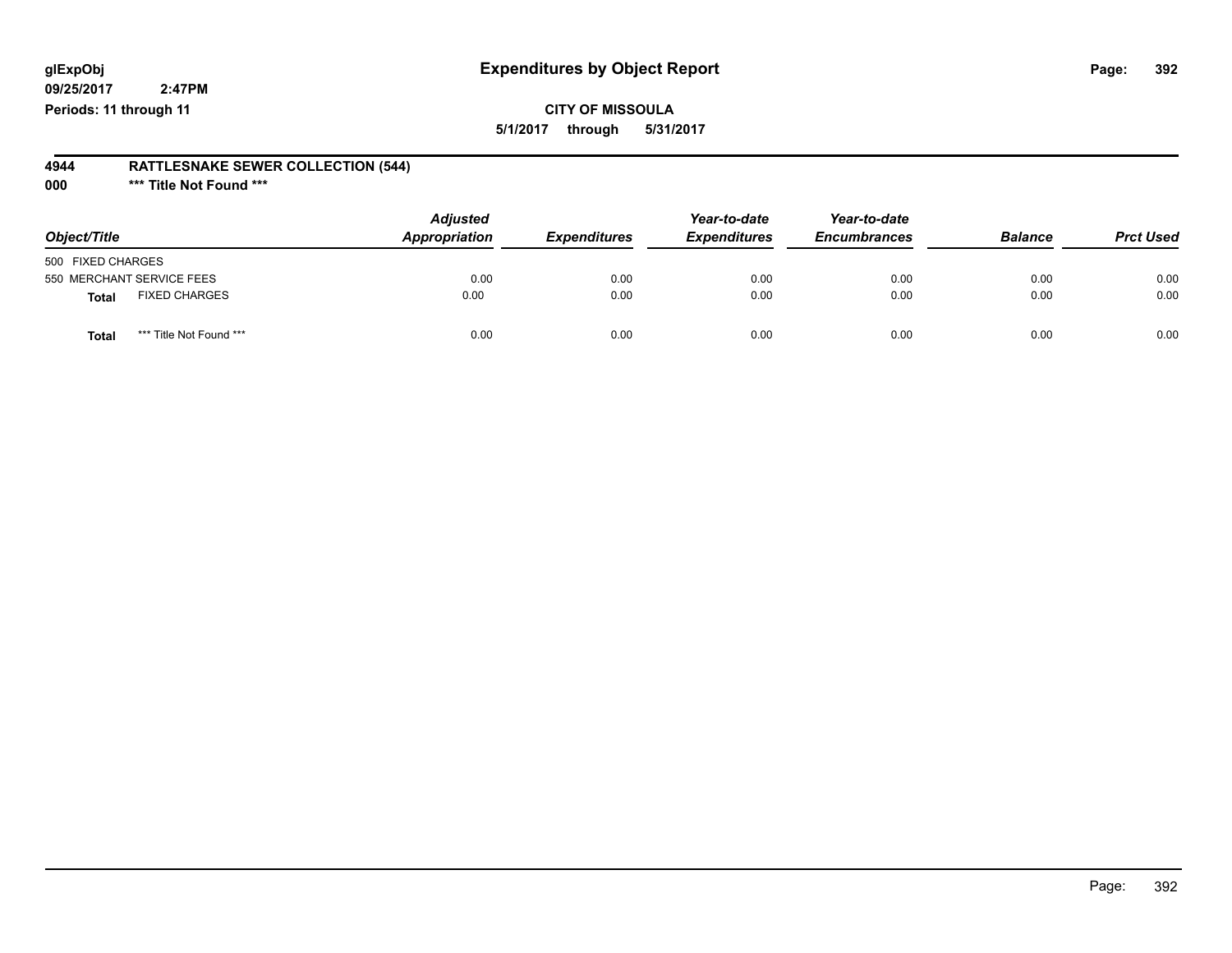### **CITY OF MISSOULA**

**5/1/2017 through 5/31/2017**

## **4944 RATTLESNAKE SEWER COLLECTION (544)**

| Object/Title           |                           | <b>Adjusted</b><br><b>Appropriation</b> | <b>Expenditures</b> | Year-to-date<br><b>Expenditures</b> | Year-to-date<br><b>Encumbrances</b> | <b>Balance</b> | <b>Prct Used</b> |
|------------------------|---------------------------|-----------------------------------------|---------------------|-------------------------------------|-------------------------------------|----------------|------------------|
| 300 PURCHASED SERVICES |                           |                                         |                     |                                     |                                     |                |                  |
|                        | 350 PROFESSIONAL SERVICES | 0.00                                    | 0.00                | 0.00                                | 0.00                                | 0.00           | 0.00             |
| <b>Total</b>           | <b>PURCHASED SERVICES</b> | 0.00                                    | 0.00                | 0.00                                | 0.00                                | 0.00           | 0.00             |
| 500 FIXED CHARGES      |                           |                                         |                     |                                     |                                     |                |                  |
|                        | 550 MERCHANT SERVICE FEES | 0.00                                    | 0.00                | 0.00                                | 0.00                                | 0.00           | 0.00             |
| <b>Total</b>           | <b>FIXED CHARGES</b>      | 0.00                                    | 0.00                | 0.00                                | 0.00                                | 0.00           | 0.00             |
| 600 DEBT SERVICE       |                           |                                         |                     |                                     |                                     |                |                  |
| 610 PRINCIPAL          |                           | 0.00                                    | 0.00                | 0.00                                | 0.00                                | 0.00           | 0.00             |
| <b>Total</b>           | <b>DEBT SERVICE</b>       | 0.00                                    | 0.00                | 0.00                                | 0.00                                | 0.00           | 0.00             |
| 900 CAPITAL OUTLAY     |                           |                                         |                     |                                     |                                     |                |                  |
| 930 IMPROVEMENTS       |                           | 0.00                                    | 0.00                | 0.00                                | 0.00                                | 0.00           | 0.00             |
| <b>Total</b>           | <b>CAPITAL OUTLAY</b>     | 0.00                                    | 0.00                | 0.00                                | 0.00                                | 0.00           | 0.00             |
| <b>Total</b>           | NON-DEPARTMENTAL          | 0.00                                    | 0.00                | 0.00                                | 0.00                                | 0.00           | 0.00             |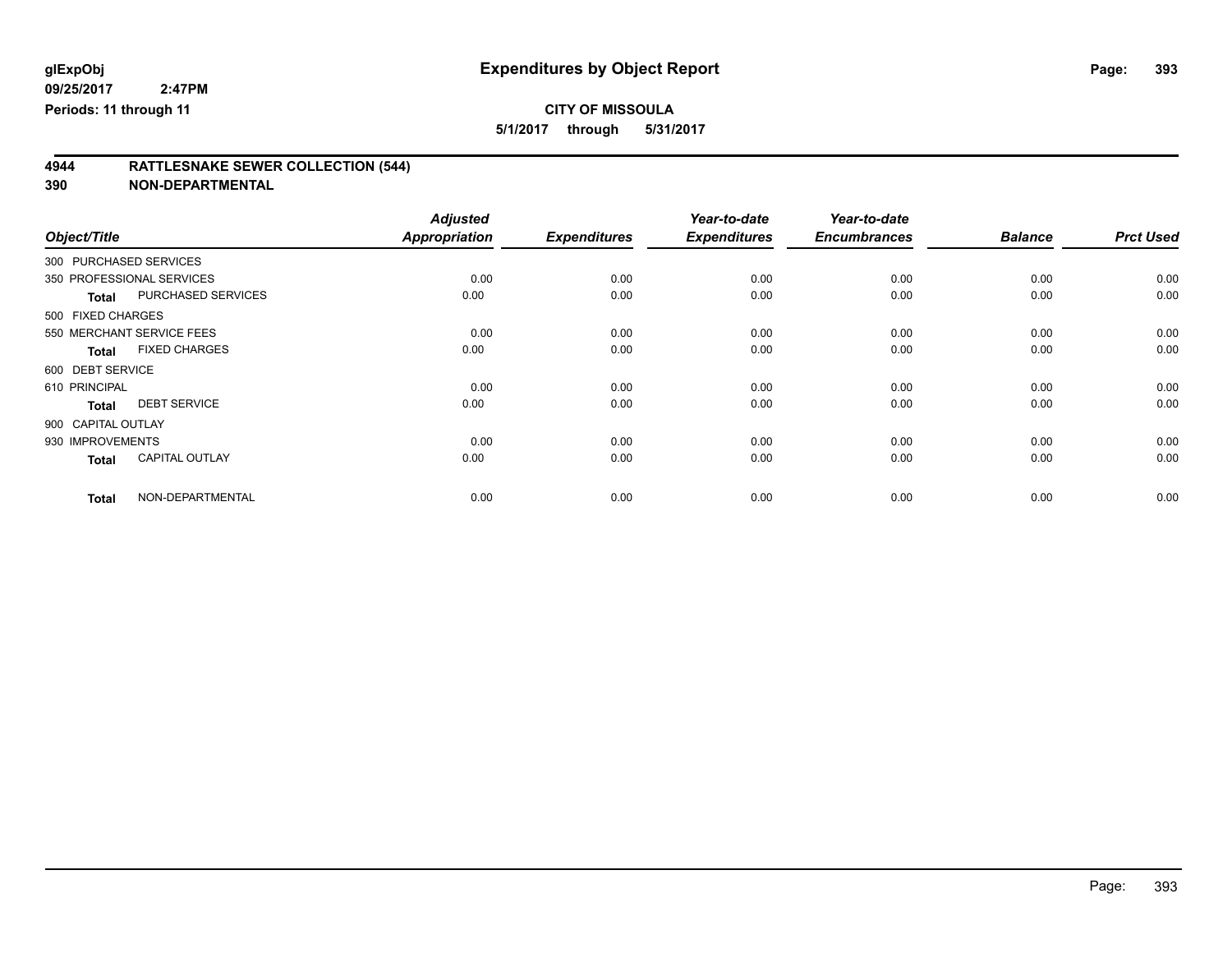### **CITY OF MISSOULA**

**5/1/2017 through 5/31/2017**

### **4944 RATTLESNAKE SEWER COLLECTION (544)**

**550 SID 544 PROJECT**

|                         |                           | <b>Adjusted</b>      |                     | Year-to-date        | Year-to-date        |                |                  |
|-------------------------|---------------------------|----------------------|---------------------|---------------------|---------------------|----------------|------------------|
| Object/Title            |                           | <b>Appropriation</b> | <b>Expenditures</b> | <b>Expenditures</b> | <b>Encumbrances</b> | <b>Balance</b> | <b>Prct Used</b> |
| 300 PURCHASED SERVICES  |                           |                      |                     |                     |                     |                |                  |
|                         | 350 PROFESSIONAL SERVICES | 0.00                 | 0.00                | 0.00                | 0.00                | 0.00           | 0.00             |
| <b>Total</b>            | PURCHASED SERVICES        | 0.00                 | 0.00                | 0.00                | 0.00                | 0.00           | 0.00             |
| 500 FIXED CHARGES       |                           |                      |                     |                     |                     |                |                  |
|                         | 550 MERCHANT SERVICE FEES | 0.00                 | 0.00                | 0.00                | 0.00                | 0.00           | 0.00             |
| <b>Total</b>            | <b>FIXED CHARGES</b>      | 0.00                 | 0.00                | 0.00                | 0.00                | 0.00           | 0.00             |
| 900 CAPITAL OUTLAY      |                           |                      |                     |                     |                     |                |                  |
| 915 EASEMENTS           |                           | 0.00                 | 0.00                | 0.00                | 0.00                | 0.00           | 0.00             |
| 930 IMPROVEMENTS        |                           | 0.00                 | 0.00                | 0.00                | 0.00                | 0.00           | 0.00             |
| 960 CAPITAL CONTINGENCY |                           | 0.00                 | 0.00                | 0.00                | 0.00                | 0.00           | 0.00             |
| <b>Total</b>            | <b>CAPITAL OUTLAY</b>     | 0.00                 | 0.00                | 0.00                | 0.00                | 0.00           | 0.00             |
| <b>Total</b>            | SID 544 PROJECT           | 0.00                 | 0.00                | 0.00                | 0.00                | 0.00           | 0.00             |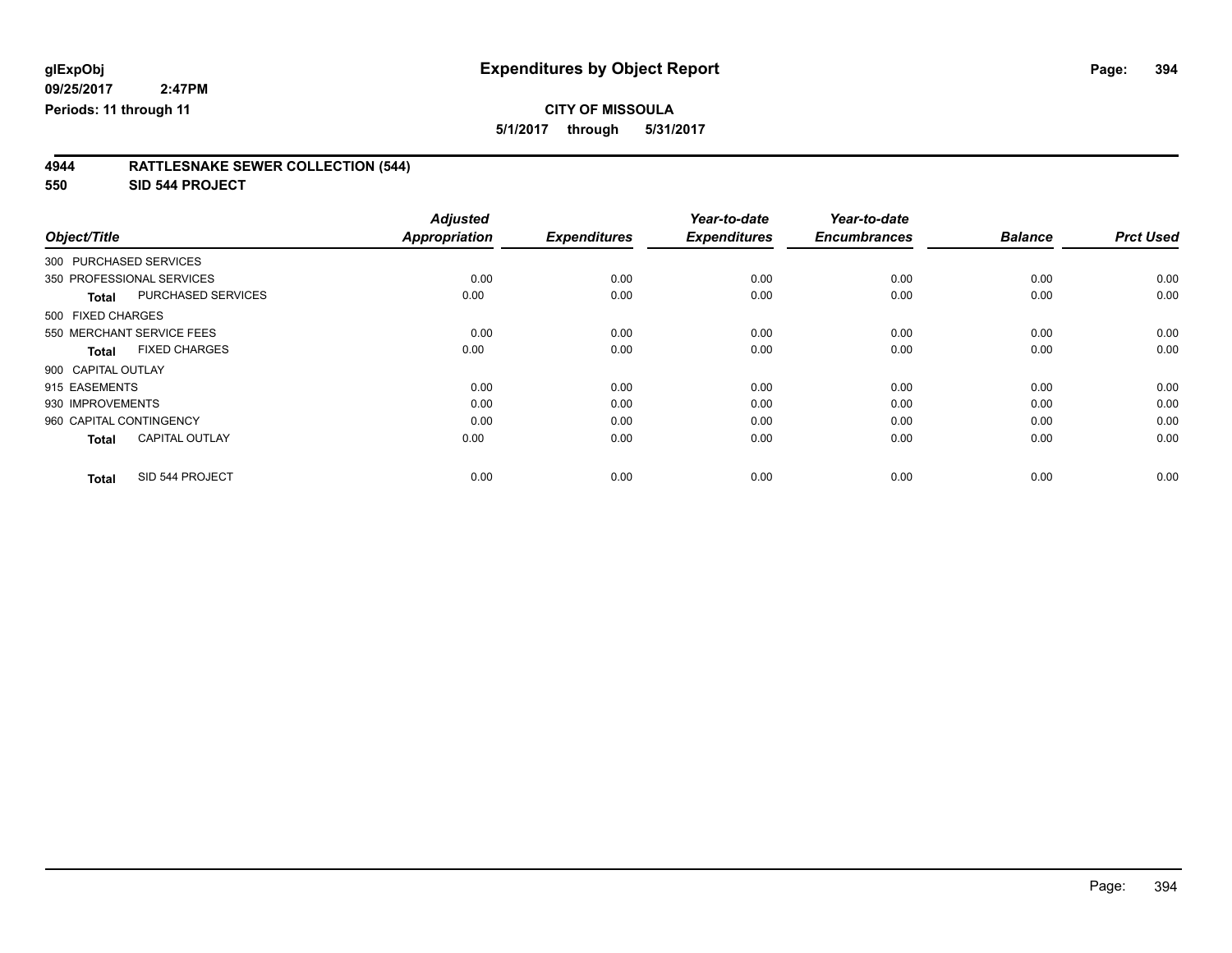## **CITY OF MISSOULA**

**5/1/2017 through 5/31/2017**

#### **4944 RATTLESNAKE SEWER COLLECTION (544)**

**555 LOLO STREET PROJECT**

|                                            | <b>Adjusted</b>      |                     | Year-to-date        | Year-to-date        |                |                  |
|--------------------------------------------|----------------------|---------------------|---------------------|---------------------|----------------|------------------|
| Object/Title                               | <b>Appropriation</b> | <b>Expenditures</b> | <b>Expenditures</b> | <b>Encumbrances</b> | <b>Balance</b> | <b>Prct Used</b> |
| 500 FIXED CHARGES                          |                      |                     |                     |                     |                |                  |
| 550 MERCHANT SERVICE FEES                  | 0.00                 | 0.00                | 0.00                | 0.00                | 0.00           | 0.00             |
| <b>FIXED CHARGES</b><br><b>Total</b>       | 0.00                 | 0.00                | 0.00                | 0.00                | 0.00           | 0.00             |
| 900 CAPITAL OUTLAY                         |                      |                     |                     |                     |                |                  |
| 930 IMPROVEMENTS                           | 0.00                 | 0.00                | 0.00                | 0.00                | 0.00           | 0.00             |
| 960 CAPITAL CONTINGENCY                    | 0.00                 | 0.00                | 0.00                | 0.00                | 0.00           | 0.00             |
| <b>CAPITAL OUTLAY</b><br><b>Total</b>      | 0.00                 | 0.00                | 0.00                | 0.00                | 0.00           | 0.00             |
| <b>LOLO STREET PROJECT</b><br><b>Total</b> | 0.00                 | 0.00                | 0.00                | 0.00                | 0.00           | 0.00             |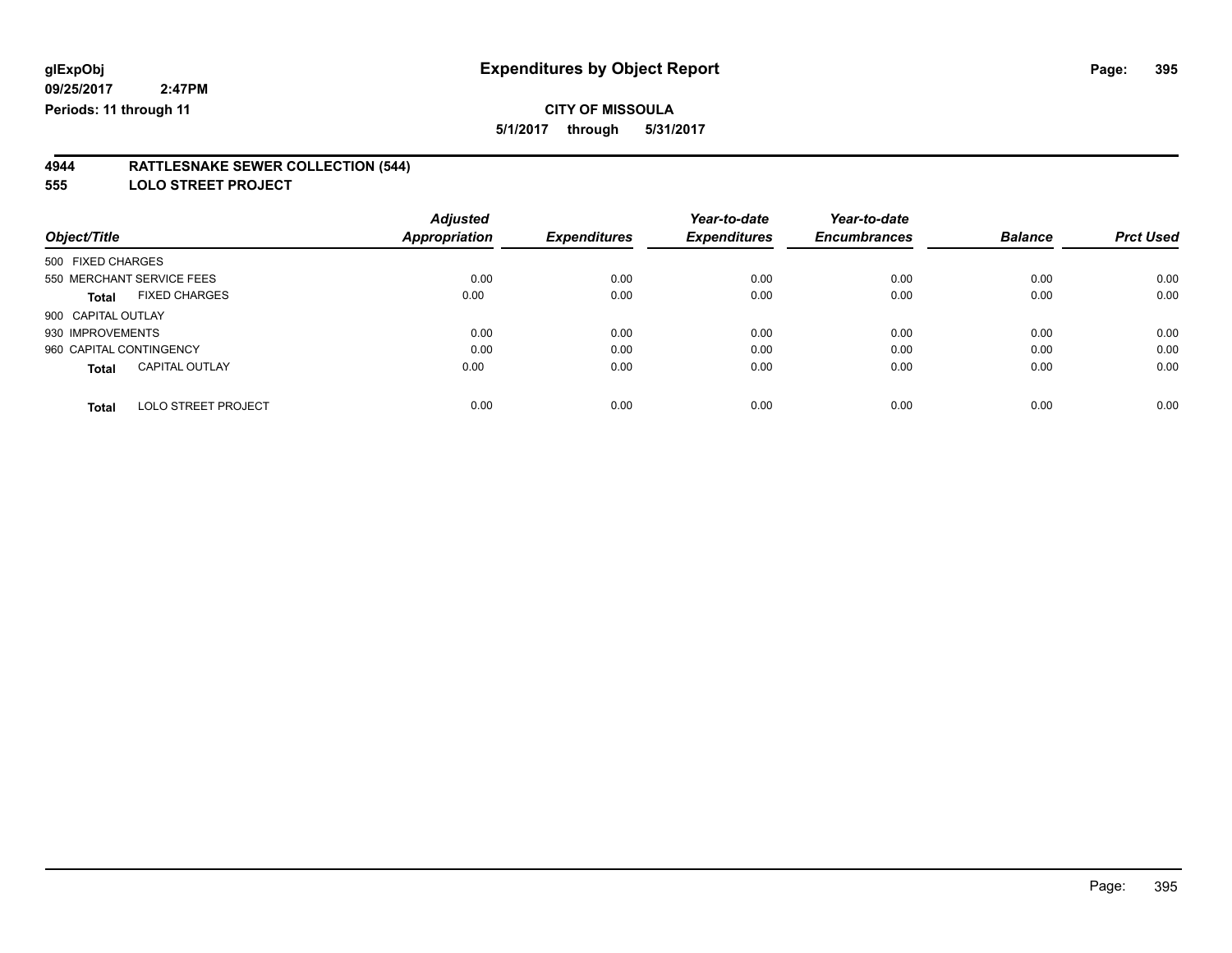### **4944 RATTLESNAKE SEWER COLLECTION (544)**

| Object/Title              |                                   | <b>Adjusted</b><br>Appropriation | <b>Expenditures</b> | Year-to-date<br><b>Expenditures</b> | Year-to-date<br><b>Encumbrances</b> | <b>Balance</b> | <b>Prct Used</b> |
|---------------------------|-----------------------------------|----------------------------------|---------------------|-------------------------------------|-------------------------------------|----------------|------------------|
| 300 PURCHASED SERVICES    |                                   |                                  |                     |                                     |                                     |                |                  |
| 350 PROFESSIONAL SERVICES |                                   | 0.00                             | 0.00                | 0.00                                | 0.00                                | 0.00           | 0.00             |
| Total                     | PURCHASED SERVICES                | 0.00                             | 0.00                | 0.00                                | 0.00                                | 0.00           | 0.00             |
| 500 FIXED CHARGES         |                                   |                                  |                     |                                     |                                     |                |                  |
| 550 MERCHANT SERVICE FEES |                                   | 0.00                             | 0.00                | 0.00                                | 0.00                                | 0.00           | 0.00             |
| <b>Total</b>              | <b>FIXED CHARGES</b>              | 0.00                             | 0.00                | 0.00                                | 0.00                                | 0.00           | 0.00             |
| 600 DEBT SERVICE          |                                   |                                  |                     |                                     |                                     |                |                  |
| 610 PRINCIPAL             |                                   | 0.00                             | 0.00                | 0.00                                | 0.00                                | 0.00           | 0.00             |
| <b>Total</b>              | <b>DEBT SERVICE</b>               | 0.00                             | 0.00                | 0.00                                | 0.00                                | 0.00           | 0.00             |
| 900 CAPITAL OUTLAY        |                                   |                                  |                     |                                     |                                     |                |                  |
| 915 EASEMENTS             |                                   | 0.00                             | 0.00                | 0.00                                | 0.00                                | 0.00           | 0.00             |
| 930 IMPROVEMENTS          |                                   | 0.00                             | 0.00                | 0.00                                | 0.00                                | 0.00           | 0.00             |
| 960 CAPITAL CONTINGENCY   |                                   | 0.00                             | 0.00                | 0.00                                | 0.00                                | 0.00           | 0.00             |
| Total                     | <b>CAPITAL OUTLAY</b>             | 0.00                             | 0.00                | 0.00                                | 0.00                                | 0.00           | 0.00             |
|                           |                                   |                                  |                     |                                     |                                     |                |                  |
| <b>Total</b>              | RATTLESNAKE SEWER COLLECTION (54- | 0.00                             | 0.00                | 0.00                                | 0.00                                | 0.00           | 0.00             |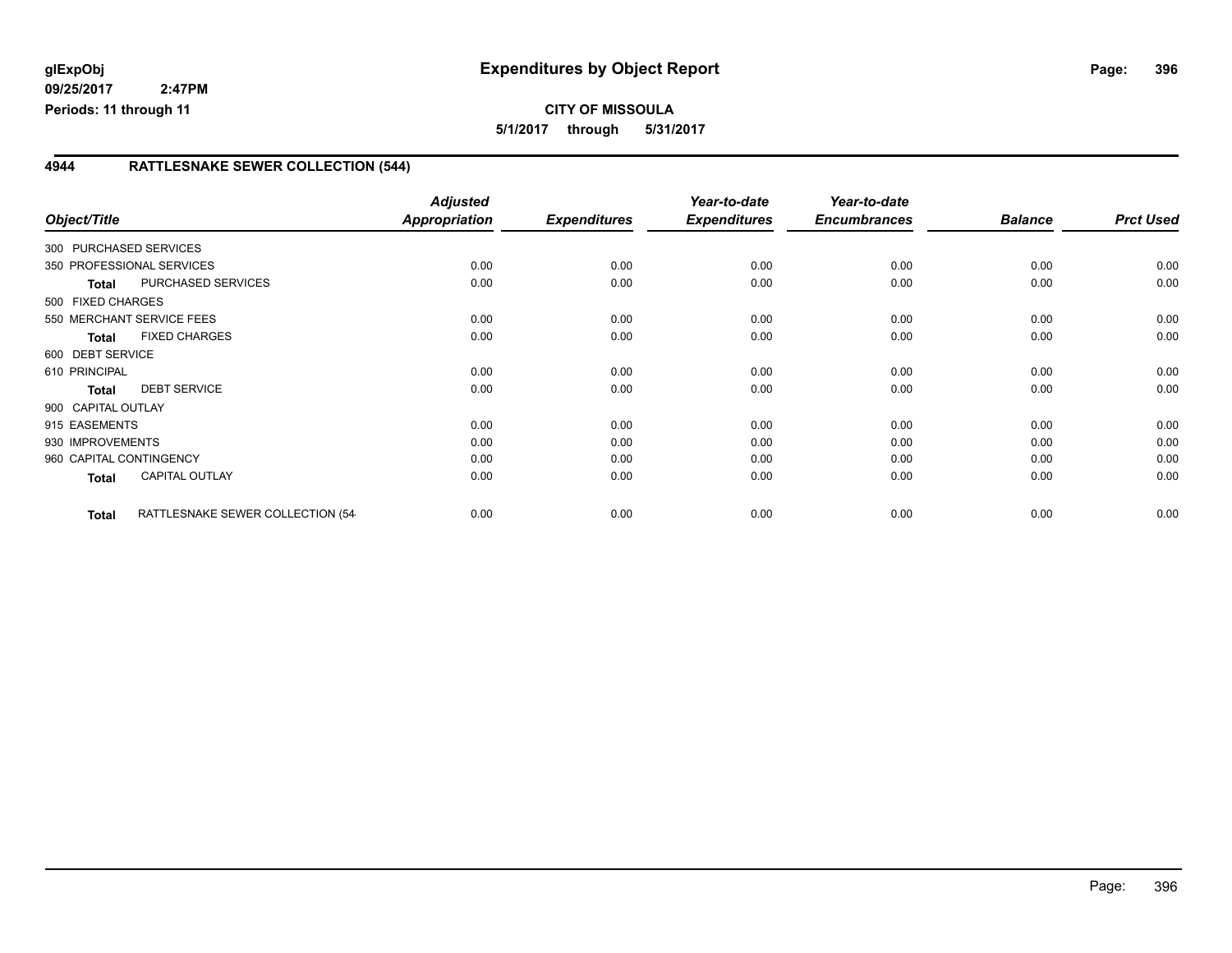## **CITY OF MISSOULA**

**5/1/2017 through 5/31/2017**

#### **4945 PHILLIPS ST TRAFFIC CALMING**

**000 \*\*\* Title Not Found \*\*\***

| Object/Title                            | <b>Adjusted</b><br><b>Appropriation</b> | <b>Expenditures</b> | Year-to-date<br><b>Expenditures</b> | Year-to-date<br><b>Encumbrances</b> | <b>Balance</b> | <b>Prct Used</b> |
|-----------------------------------------|-----------------------------------------|---------------------|-------------------------------------|-------------------------------------|----------------|------------------|
| 500 FIXED CHARGES                       |                                         |                     |                                     |                                     |                |                  |
| 550 MERCHANT SERVICE FEES               | 0.00                                    | 0.00                | 0.00                                | 0.00                                | 0.00           | 0.00             |
| <b>FIXED CHARGES</b><br><b>Total</b>    | 0.00                                    | 0.00                | 0.00                                | 0.00                                | 0.00           | 0.00             |
| 600 DEBT SERVICE                        |                                         |                     |                                     |                                     |                |                  |
| 620 INTEREST / SERVICE FEES             | 0.00                                    | 0.00                | 0.00                                | 0.00                                | 0.00           | 0.00             |
| <b>DEBT SERVICE</b><br><b>Total</b>     | 0.00                                    | 0.00                | 0.00                                | 0.00                                | 0.00           | 0.00             |
| *** Title Not Found ***<br><b>Total</b> | 0.00                                    | 0.00                | 0.00                                | 0.00                                | 0.00           | 0.00             |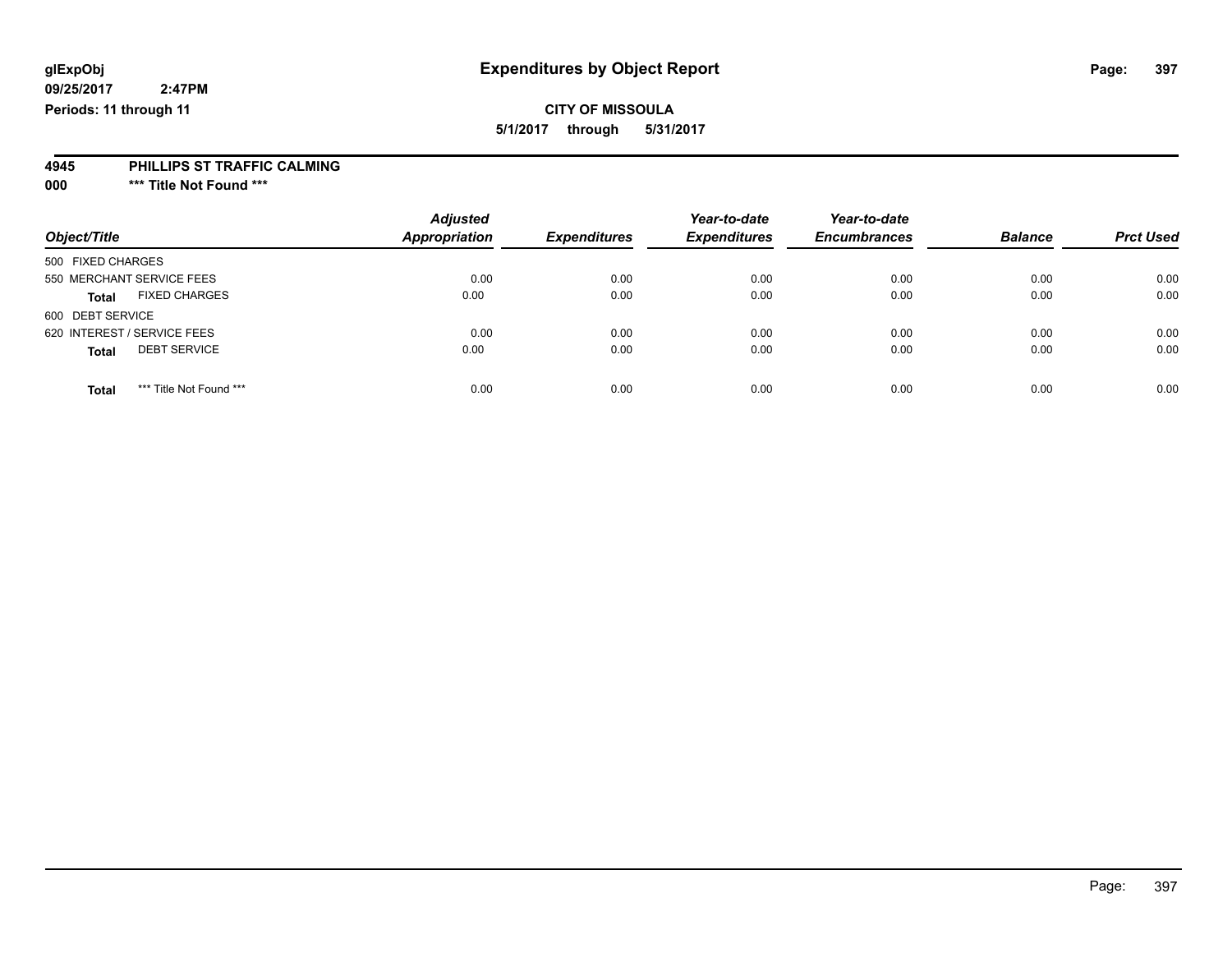#### **4945 PHILLIPS ST TRAFFIC CALMING**

|                                             | <b>Adjusted</b>      |                     | Year-to-date        | Year-to-date        |                |                  |
|---------------------------------------------|----------------------|---------------------|---------------------|---------------------|----------------|------------------|
| Object/Title                                | <b>Appropriation</b> | <b>Expenditures</b> | <b>Expenditures</b> | <b>Encumbrances</b> | <b>Balance</b> | <b>Prct Used</b> |
| 500 FIXED CHARGES                           |                      |                     |                     |                     |                |                  |
| 550 MERCHANT SERVICE FEES                   | 0.00                 | 0.00                | 0.00                | 0.00                | 0.00           | 0.00             |
| <b>FIXED CHARGES</b><br><b>Total</b>        | 0.00                 | 0.00                | 0.00                | 0.00                | 0.00           | 0.00             |
| 600 DEBT SERVICE                            |                      |                     |                     |                     |                |                  |
| 620 INTEREST / SERVICE FEES                 | 0.00                 | 0.00                | 0.00                | 0.00                | 0.00           | 0.00             |
| <b>DEBT SERVICE</b><br><b>Total</b>         | 0.00                 | 0.00                | 0.00                | 0.00                | 0.00           | 0.00             |
| PHILLIPS ST TRAFFIC CALMING<br><b>Total</b> | 0.00                 | 0.00                | 0.00                | 0.00                | 0.00           | 0.00             |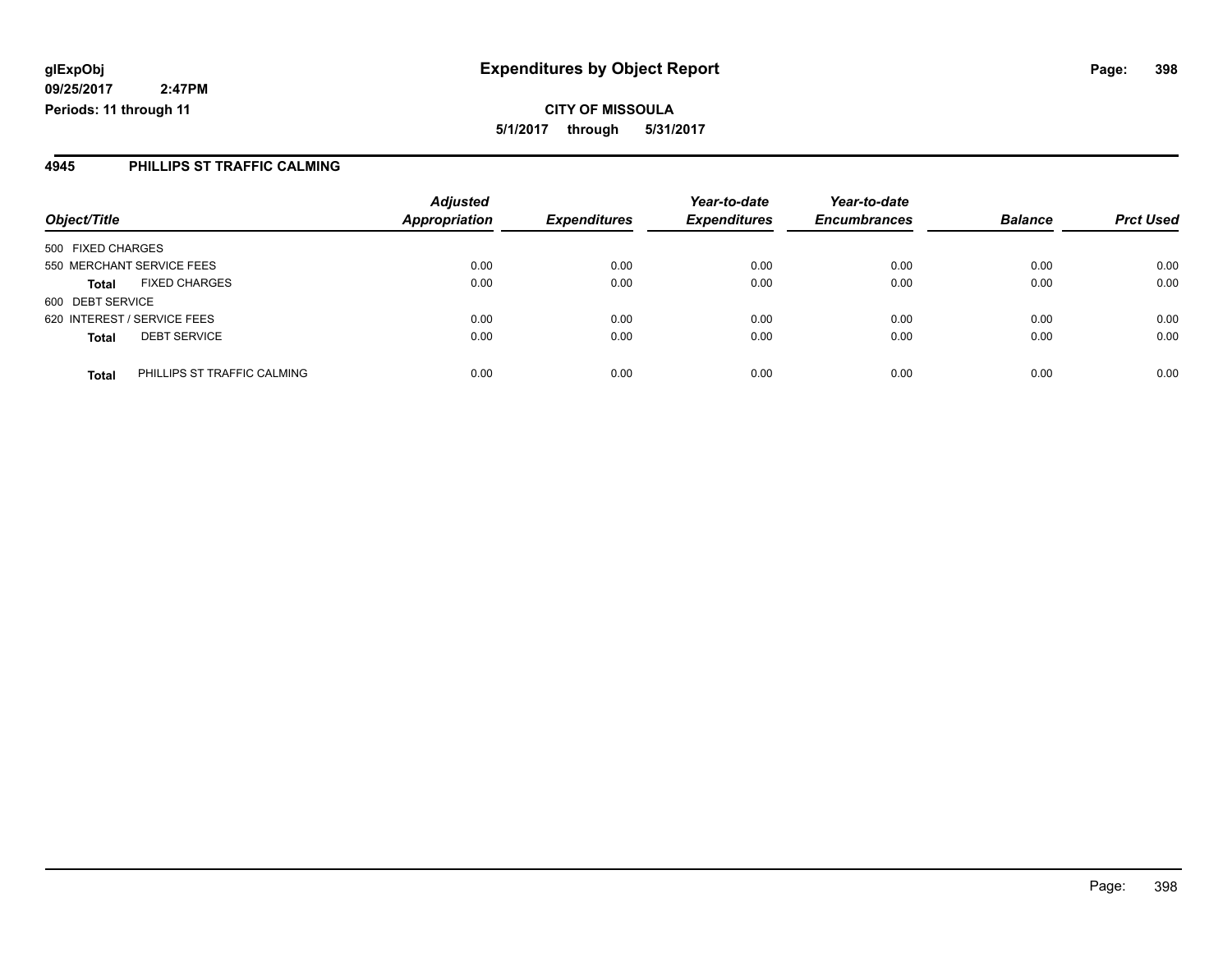## **CITY OF MISSOULA**

**5/1/2017 through 5/31/2017**

#### **4946 PATTEE CREEK DR. TRAFFIC CALMING**

**000 \*\*\* Title Not Found \*\*\***

|                                         | <b>Adjusted</b>      |                     | Year-to-date        | Year-to-date        |                |                  |
|-----------------------------------------|----------------------|---------------------|---------------------|---------------------|----------------|------------------|
| Object/Title                            | <b>Appropriation</b> | <b>Expenditures</b> | <b>Expenditures</b> | <b>Encumbrances</b> | <b>Balance</b> | <b>Prct Used</b> |
| 500 FIXED CHARGES                       |                      |                     |                     |                     |                |                  |
| 550 MERCHANT SERVICE FEES               | 0.00                 | 0.00                | 0.00                | 0.00                | 0.00           | 0.00             |
| <b>FIXED CHARGES</b><br><b>Total</b>    | 0.00                 | 0.00                | 0.00                | 0.00                | 0.00           | 0.00             |
| 600 DEBT SERVICE                        |                      |                     |                     |                     |                |                  |
| 620 INTEREST / SERVICE FEES             | 0.00                 | 0.00                | 0.00                | 0.00                | 0.00           | 0.00             |
| <b>DEBT SERVICE</b><br><b>Total</b>     | 0.00                 | 0.00                | 0.00                | 0.00                | 0.00           | 0.00             |
| *** Title Not Found ***<br><b>Total</b> | 0.00                 | 0.00                | 0.00                | 0.00                | 0.00           | 0.00             |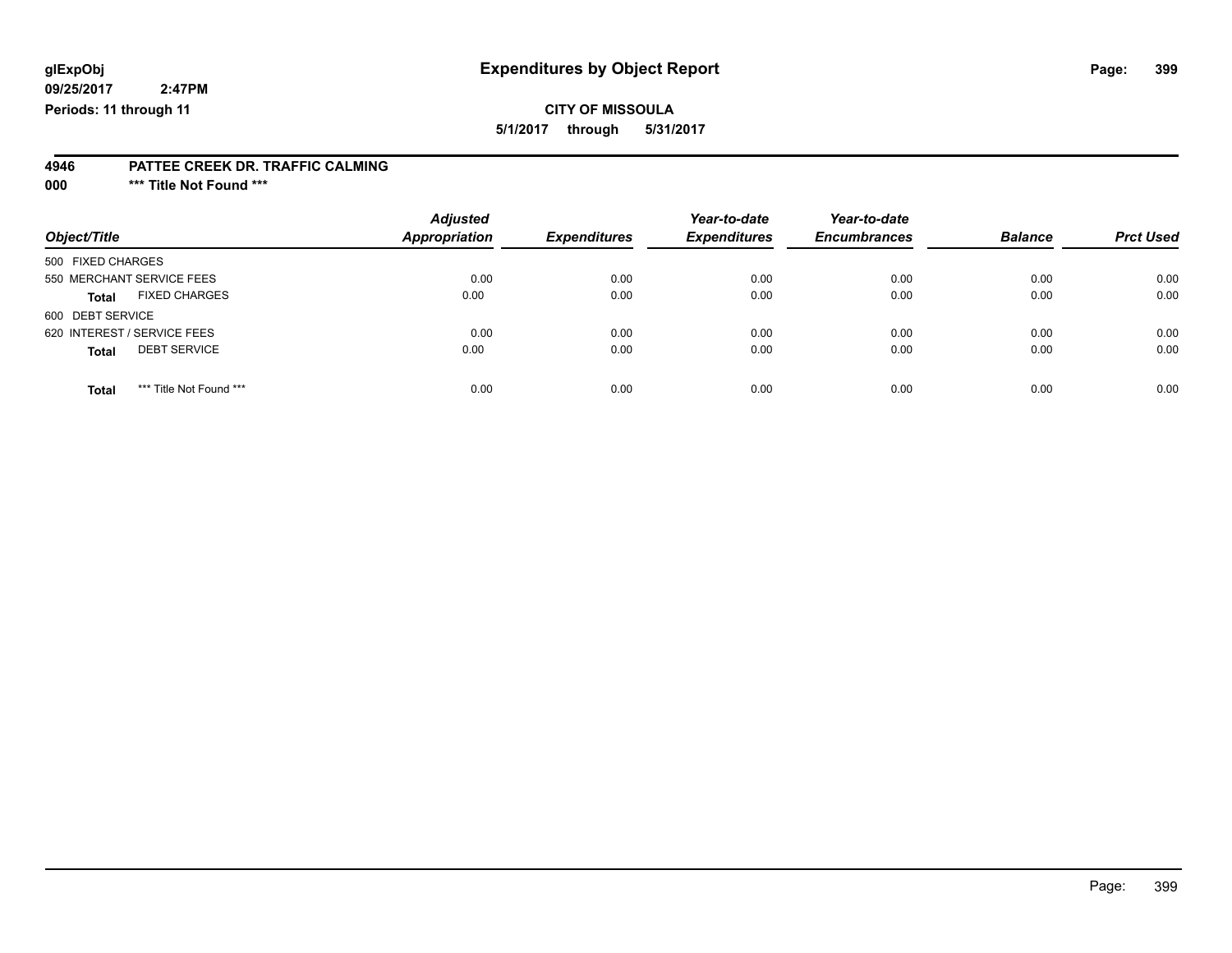## **CITY OF MISSOULA**

**5/1/2017 through 5/31/2017**

# **4946 PATTEE CREEK DR. TRAFFIC CALMING**

**390 NON-DEPARTMENTAL**

|                           |                       | <b>Adjusted</b>      |                     | Year-to-date        | Year-to-date        |                |                  |
|---------------------------|-----------------------|----------------------|---------------------|---------------------|---------------------|----------------|------------------|
| Object/Title              |                       | <b>Appropriation</b> | <b>Expenditures</b> | <b>Expenditures</b> | <b>Encumbrances</b> | <b>Balance</b> | <b>Prct Used</b> |
| 300 PURCHASED SERVICES    |                       |                      |                     |                     |                     |                |                  |
| 350 PROFESSIONAL SERVICES |                       | 0.00                 | 0.00                | 0.00                | 0.00                | 0.00           | 0.00             |
| <b>Total</b>              | PURCHASED SERVICES    | 0.00                 | 0.00                | 0.00                | 0.00                | 0.00           | 0.00             |
| 500 FIXED CHARGES         |                       |                      |                     |                     |                     |                |                  |
| 550 MERCHANT SERVICE FEES |                       | 0.00                 | 0.00                | 0.00                | 0.00                | 0.00           | 0.00             |
| Total                     | <b>FIXED CHARGES</b>  | 0.00                 | 0.00                | 0.00                | 0.00                | 0.00           | 0.00             |
| 900 CAPITAL OUTLAY        |                       |                      |                     |                     |                     |                |                  |
| 930 IMPROVEMENTS          |                       | 0.00                 | 0.00                | 0.00                | 0.00                | 0.00           | 0.00             |
| <b>Total</b>              | <b>CAPITAL OUTLAY</b> | 0.00                 | 0.00                | 0.00                | 0.00                | 0.00           | 0.00             |
| <b>Total</b>              | NON-DEPARTMENTAL      | 0.00                 | 0.00                | 0.00                | 0.00                | 0.00           | 0.00             |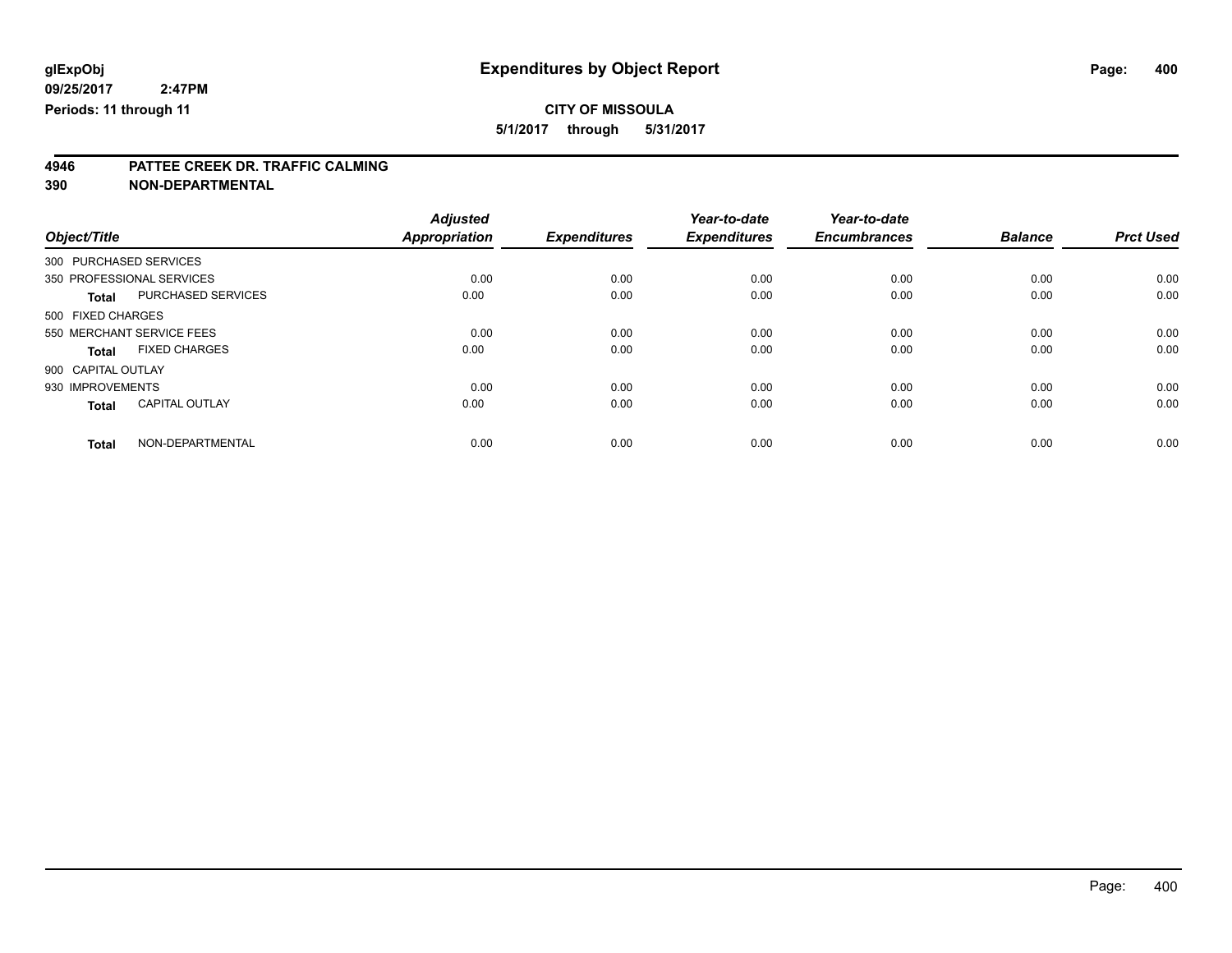**5/1/2017 through 5/31/2017**

#### **4946 PATTEE CREEK DR. TRAFFIC CALMING**

| Object/Title                |                                  | <b>Adjusted</b><br><b>Appropriation</b> | <b>Expenditures</b> | Year-to-date<br><b>Expenditures</b> | Year-to-date<br><b>Encumbrances</b> | <b>Balance</b> | <b>Prct Used</b> |
|-----------------------------|----------------------------------|-----------------------------------------|---------------------|-------------------------------------|-------------------------------------|----------------|------------------|
|                             |                                  |                                         |                     |                                     |                                     |                |                  |
| 300 PURCHASED SERVICES      |                                  |                                         |                     |                                     |                                     |                |                  |
| 350 PROFESSIONAL SERVICES   |                                  | 0.00                                    | 0.00                | 0.00                                | 0.00                                | 0.00           | 0.00             |
| <b>Total</b>                | PURCHASED SERVICES               | 0.00                                    | 0.00                | 0.00                                | 0.00                                | 0.00           | 0.00             |
| 500 FIXED CHARGES           |                                  |                                         |                     |                                     |                                     |                |                  |
| 550 MERCHANT SERVICE FEES   |                                  | 0.00                                    | 0.00                | 0.00                                | 0.00                                | 0.00           | 0.00             |
| <b>Total</b>                | <b>FIXED CHARGES</b>             | 0.00                                    | 0.00                | 0.00                                | 0.00                                | 0.00           | 0.00             |
| 600 DEBT SERVICE            |                                  |                                         |                     |                                     |                                     |                |                  |
| 620 INTEREST / SERVICE FEES |                                  | 0.00                                    | 0.00                | 0.00                                | 0.00                                | 0.00           | 0.00             |
| <b>Total</b>                | <b>DEBT SERVICE</b>              | 0.00                                    | 0.00                | 0.00                                | 0.00                                | 0.00           | 0.00             |
| 900 CAPITAL OUTLAY          |                                  |                                         |                     |                                     |                                     |                |                  |
| 930 IMPROVEMENTS            |                                  | 0.00                                    | 0.00                | 0.00                                | 0.00                                | 0.00           | 0.00             |
| <b>Total</b>                | <b>CAPITAL OUTLAY</b>            | 0.00                                    | 0.00                | 0.00                                | 0.00                                | 0.00           | 0.00             |
| <b>Total</b>                | PATTEE CREEK DR. TRAFFIC CALMING | 0.00                                    | 0.00                | 0.00                                | 0.00                                | 0.00           | 0.00             |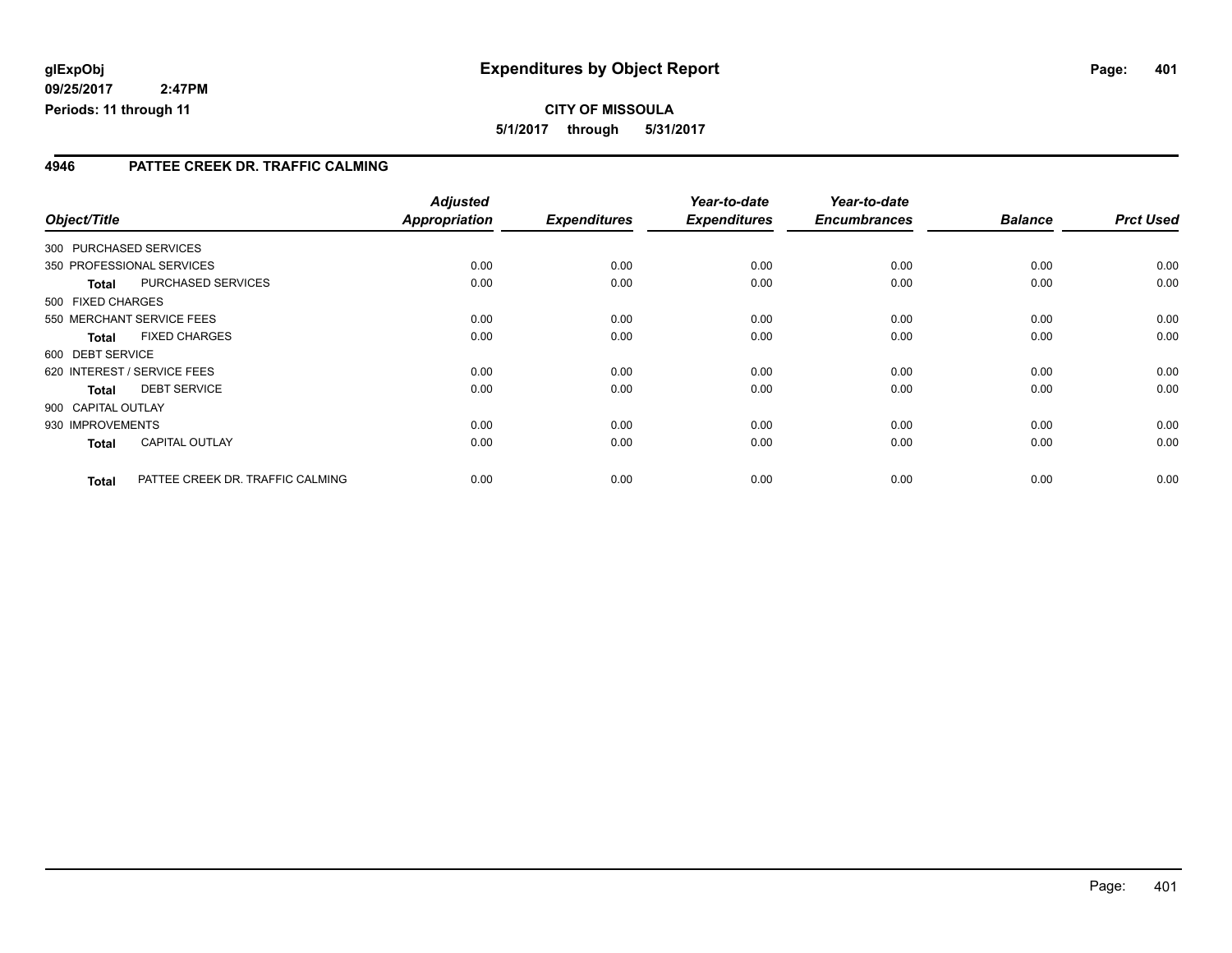## **CITY OF MISSOULA**

**5/1/2017 through 5/31/2017**

# **4948 STORMWATER OUTFALL RETROFITS**

**390 NON-DEPARTMENTAL**

|                    |                           | <b>Adjusted</b> |                     | Year-to-date        | Year-to-date        |                |                  |
|--------------------|---------------------------|-----------------|---------------------|---------------------|---------------------|----------------|------------------|
| Object/Title       |                           | Appropriation   | <b>Expenditures</b> | <b>Expenditures</b> | <b>Encumbrances</b> | <b>Balance</b> | <b>Prct Used</b> |
|                    | 300 PURCHASED SERVICES    |                 |                     |                     |                     |                |                  |
|                    | 350 PROFESSIONAL SERVICES | 0.00            | 3,610.00            | 29,275.94           | 0.00                | $-29.275.94$   | 0.00             |
| <b>Total</b>       | <b>PURCHASED SERVICES</b> | 0.00            | 3.610.00            | 29.275.94           | 0.00                | $-29.275.94$   | 0.00             |
| 500 FIXED CHARGES  |                           |                 |                     |                     |                     |                |                  |
|                    | 550 MERCHANT SERVICE FEES | 0.00            | 0.00                | 0.00                | 0.00                | 0.00           | 0.00             |
| <b>Total</b>       | <b>FIXED CHARGES</b>      | 0.00            | 0.00                | 0.00                | 0.00                | 0.00           | 0.00             |
| 900 CAPITAL OUTLAY |                           |                 |                     |                     |                     |                |                  |
| 930 IMPROVEMENTS   |                           | 0.00            | 0.00                | 2.532.04            | 0.00                | $-2.532.04$    | 0.00             |
| <b>Total</b>       | <b>CAPITAL OUTLAY</b>     | 0.00            | 0.00                | 2,532.04            | 0.00                | $-2,532.04$    | 0.00             |
| <b>Total</b>       | NON-DEPARTMENTAL          | 0.00            | 3,610.00            | 31.807.98           | 0.00                | $-31.807.98$   | 0.00             |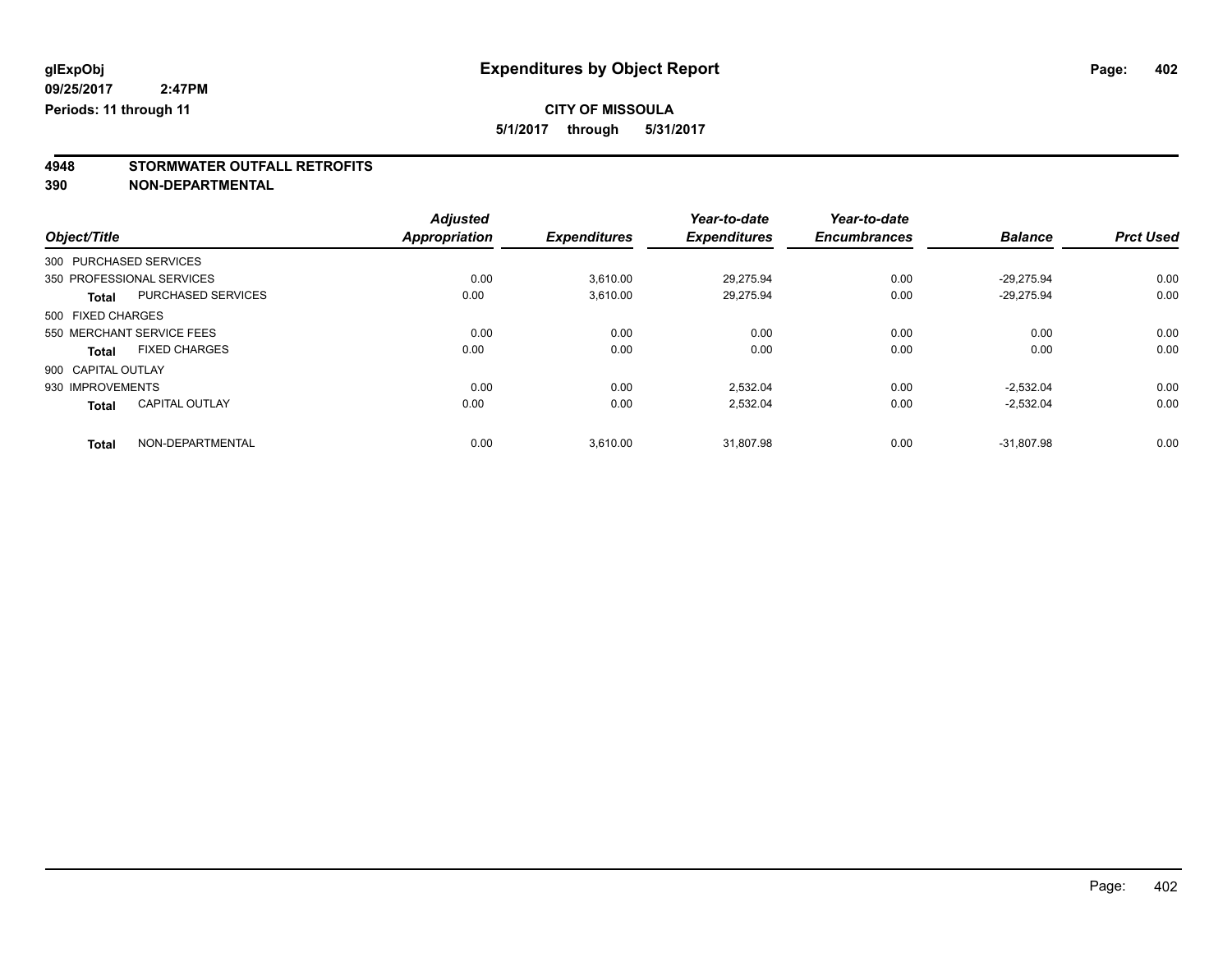#### **4948 STORMWATER OUTFALL RETROFITS**

|                    |                              | <b>Adjusted</b> |                     | Year-to-date        | Year-to-date        |                |                  |
|--------------------|------------------------------|-----------------|---------------------|---------------------|---------------------|----------------|------------------|
| Object/Title       |                              | Appropriation   | <b>Expenditures</b> | <b>Expenditures</b> | <b>Encumbrances</b> | <b>Balance</b> | <b>Prct Used</b> |
|                    | 300 PURCHASED SERVICES       |                 |                     |                     |                     |                |                  |
|                    | 350 PROFESSIONAL SERVICES    | 0.00            | 3.610.00            | 29.275.94           | 0.00                | $-29.275.94$   | 0.00             |
| Total              | <b>PURCHASED SERVICES</b>    | 0.00            | 3,610.00            | 29.275.94           | 0.00                | $-29.275.94$   | 0.00             |
| 500 FIXED CHARGES  |                              |                 |                     |                     |                     |                |                  |
|                    | 550 MERCHANT SERVICE FEES    | 0.00            | 0.00                | 0.00                | 0.00                | 0.00           | 0.00             |
| <b>Total</b>       | <b>FIXED CHARGES</b>         | 0.00            | 0.00                | 0.00                | 0.00                | 0.00           | 0.00             |
| 900 CAPITAL OUTLAY |                              |                 |                     |                     |                     |                |                  |
| 930 IMPROVEMENTS   |                              | 0.00            | 0.00                | 2,532.04            | 0.00                | $-2.532.04$    | 0.00             |
| <b>Total</b>       | <b>CAPITAL OUTLAY</b>        | 0.00            | 0.00                | 2,532.04            | 0.00                | $-2,532.04$    | 0.00             |
| <b>Total</b>       | STORMWATER OUTFALL RETROFITS | 0.00            | 3.610.00            | 31.807.98           | 0.00                | $-31.807.98$   | 0.00             |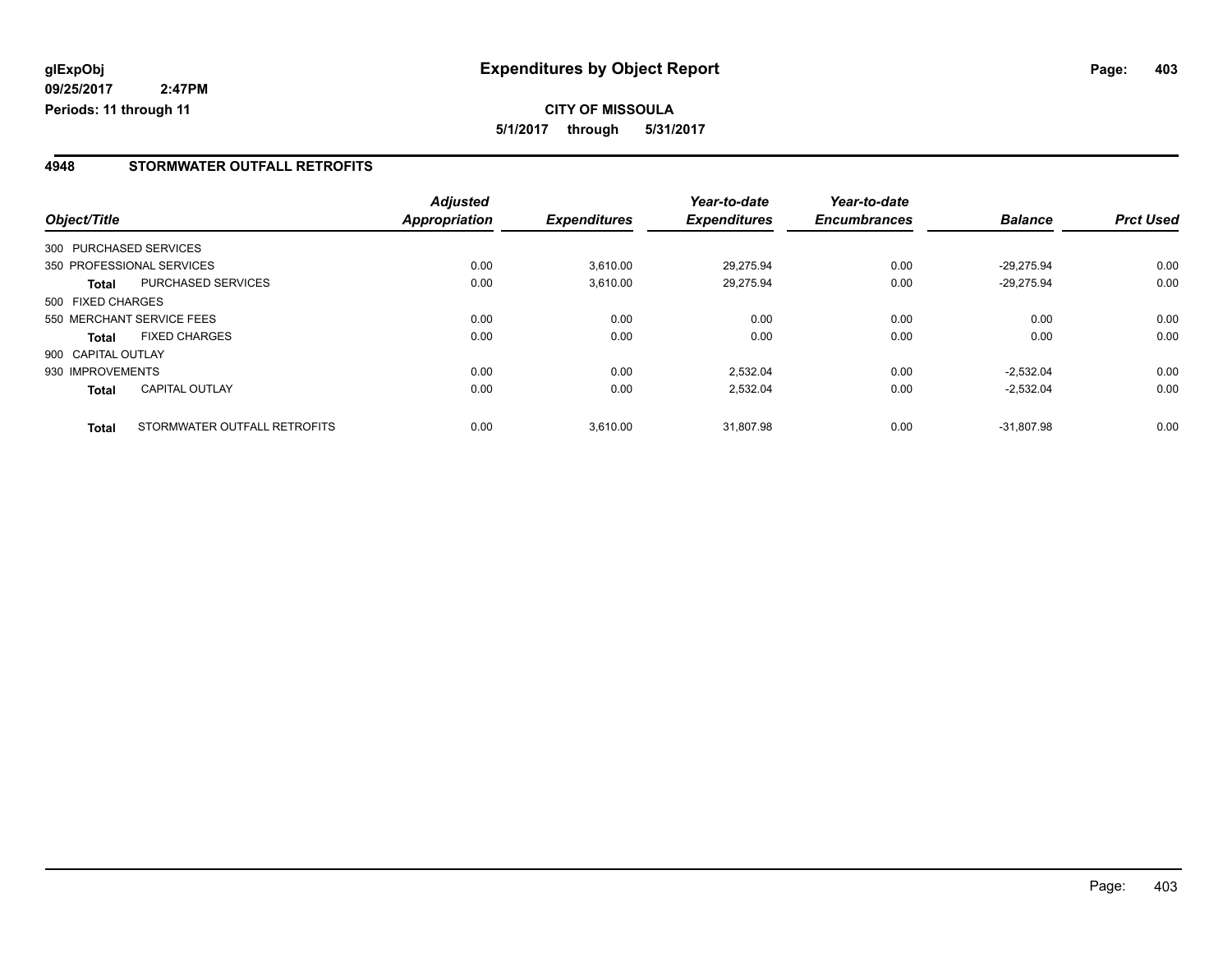# **4949 WAYFINDING PROJECT**

**390 NON-DEPARTMENTAL**

|                     |                            | <b>Adjusted</b>      |                     | Year-to-date        | Year-to-date        |                |                  |
|---------------------|----------------------------|----------------------|---------------------|---------------------|---------------------|----------------|------------------|
| Object/Title        |                            | <b>Appropriation</b> | <b>Expenditures</b> | <b>Expenditures</b> | <b>Encumbrances</b> | <b>Balance</b> | <b>Prct Used</b> |
|                     | 100 PERSONAL SERVICES      |                      |                     |                     |                     |                |                  |
|                     | 110 SALARIES AND WAGES     | 0.00                 | 0.00                | 0.00                | 0.00                | 0.00           | 0.00             |
|                     | 140 EMPLOYER CONTRIBUTIONS | 0.00                 | 0.00                | 0.00                | 0.00                | 0.00           | 0.00             |
| <b>Total</b>        | PERSONAL SERVICES          | 0.00                 | 0.00                | 0.00                | 0.00                | 0.00           | 0.00             |
| 200 SUPPLIES        |                            |                      |                     |                     |                     |                |                  |
| 210 OFFICE SUPPLIES |                            | 0.00                 | 0.00                | 0.00                | 0.00                | 0.00           | 0.00             |
| <b>Total</b>        | <b>SUPPLIES</b>            | 0.00                 | 0.00                | 0.00                | 0.00                | 0.00           | 0.00             |
|                     | 300 PURCHASED SERVICES     |                      |                     |                     |                     |                |                  |
|                     | 350 PROFESSIONAL SERVICES  | 0.00                 | 0.00                | 90,395.50           | 0.00                | $-90,395.50$   | 0.00             |
|                     | 360 REPAIR & MAINTENANCE   | 0.00                 | 0.00                | 0.00                | 0.00                | 0.00           | 0.00             |
| <b>Total</b>        | PURCHASED SERVICES         | 0.00                 | 0.00                | 90,395.50           | 0.00                | $-90,395.50$   | 0.00             |
| 500 FIXED CHARGES   |                            |                      |                     |                     |                     |                |                  |
|                     | 550 MERCHANT SERVICE FEES  | 0.00                 | 0.00                | 0.00                | 0.00                | 0.00           | 0.00             |
| <b>Total</b>        | <b>FIXED CHARGES</b>       | 0.00                 | 0.00                | 0.00                | 0.00                | 0.00           | 0.00             |
| 900 CAPITAL OUTLAY  |                            |                      |                     |                     |                     |                |                  |
| 930 IMPROVEMENTS    |                            | 0.00                 | 0.00                | 0.00                | 0.00                | 0.00           | 0.00             |
|                     | 940 MACHINERY & EQUIPMENT  | 0.00                 | 0.00                | 0.00                | 0.00                | 0.00           | 0.00             |
| <b>Total</b>        | <b>CAPITAL OUTLAY</b>      | 0.00                 | 0.00                | 0.00                | 0.00                | 0.00           | 0.00             |
| <b>Total</b>        | NON-DEPARTMENTAL           | 0.00                 | 0.00                | 90,395.50           | 0.00                | $-90,395.50$   | 0.00             |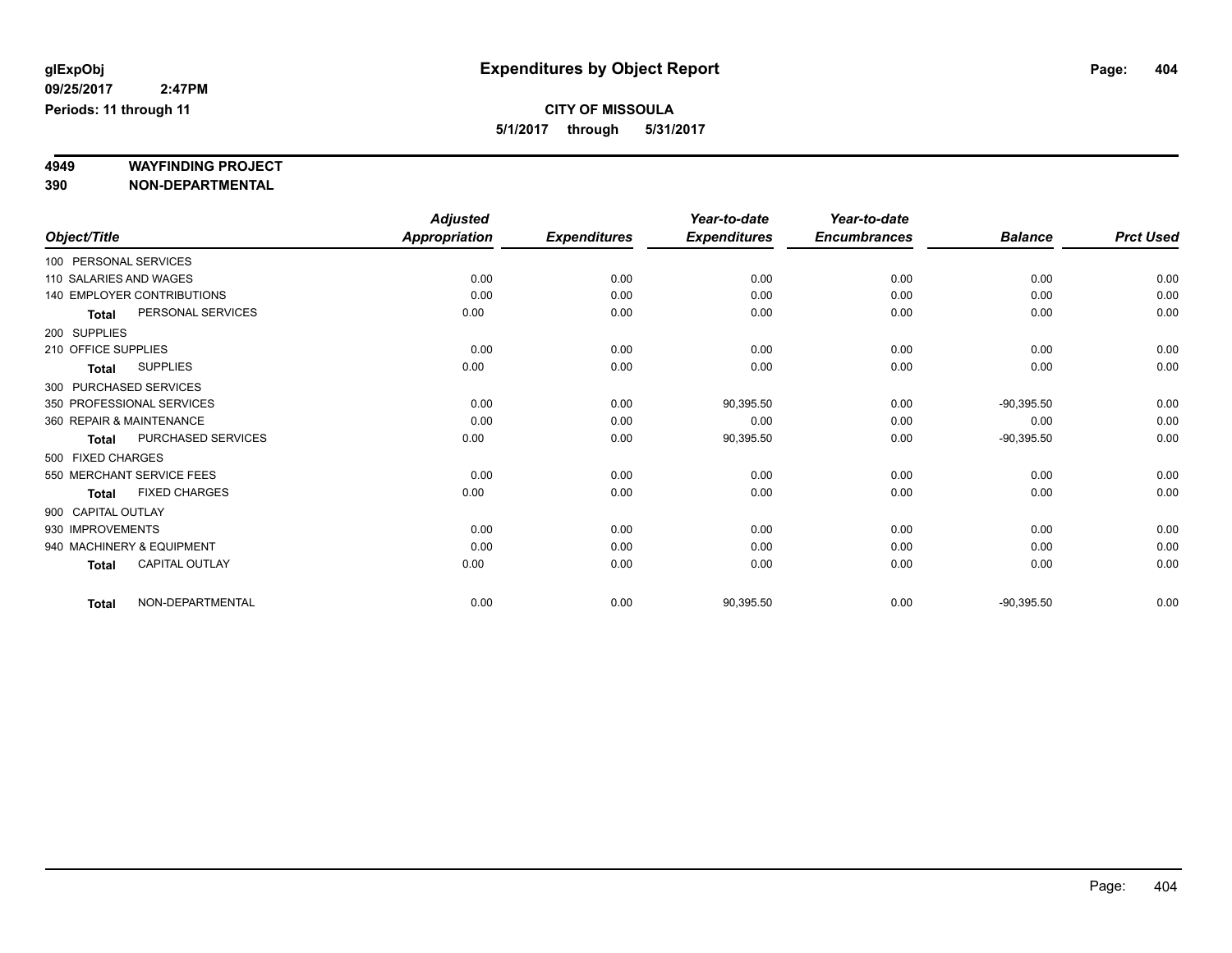#### **4949 WAYFINDING PROJECT**

|                          |                                   | <b>Adjusted</b>      |                     | Year-to-date        | Year-to-date        |                |                  |
|--------------------------|-----------------------------------|----------------------|---------------------|---------------------|---------------------|----------------|------------------|
| Object/Title             |                                   | <b>Appropriation</b> | <b>Expenditures</b> | <b>Expenditures</b> | <b>Encumbrances</b> | <b>Balance</b> | <b>Prct Used</b> |
| 100 PERSONAL SERVICES    |                                   |                      |                     |                     |                     |                |                  |
| 110 SALARIES AND WAGES   |                                   | 0.00                 | 0.00                | 0.00                | 0.00                | 0.00           | 0.00             |
|                          | <b>140 EMPLOYER CONTRIBUTIONS</b> | 0.00                 | 0.00                | 0.00                | 0.00                | 0.00           | 0.00             |
| <b>Total</b>             | PERSONAL SERVICES                 | 0.00                 | 0.00                | 0.00                | 0.00                | 0.00           | 0.00             |
| 200 SUPPLIES             |                                   |                      |                     |                     |                     |                |                  |
| 210 OFFICE SUPPLIES      |                                   | 0.00                 | 0.00                | 0.00                | 0.00                | 0.00           | 0.00             |
| <b>Total</b>             | <b>SUPPLIES</b>                   | 0.00                 | 0.00                | 0.00                | 0.00                | 0.00           | 0.00             |
| 300 PURCHASED SERVICES   |                                   |                      |                     |                     |                     |                |                  |
|                          | 350 PROFESSIONAL SERVICES         | 0.00                 | 0.00                | 90,395.50           | 0.00                | $-90,395.50$   | 0.00             |
| 360 REPAIR & MAINTENANCE |                                   | 0.00                 | 0.00                | 0.00                | 0.00                | 0.00           | 0.00             |
| <b>Total</b>             | PURCHASED SERVICES                | 0.00                 | 0.00                | 90,395.50           | 0.00                | $-90,395.50$   | 0.00             |
| 500 FIXED CHARGES        |                                   |                      |                     |                     |                     |                |                  |
|                          | 550 MERCHANT SERVICE FEES         | 0.00                 | 0.00                | 0.00                | 0.00                | 0.00           | 0.00             |
| <b>Total</b>             | <b>FIXED CHARGES</b>              | 0.00                 | 0.00                | 0.00                | 0.00                | 0.00           | 0.00             |
| 900 CAPITAL OUTLAY       |                                   |                      |                     |                     |                     |                |                  |
| 930 IMPROVEMENTS         |                                   | 0.00                 | 0.00                | 0.00                | 0.00                | 0.00           | 0.00             |
|                          | 940 MACHINERY & EQUIPMENT         | 0.00                 | 0.00                | 0.00                | 0.00                | 0.00           | 0.00             |
| <b>Total</b>             | <b>CAPITAL OUTLAY</b>             | 0.00                 | 0.00                | 0.00                | 0.00                | 0.00           | 0.00             |
| <b>Total</b>             | <b>WAYFINDING PROJECT</b>         | 0.00                 | 0.00                | 90,395.50           | 0.00                | $-90,395.50$   | 0.00             |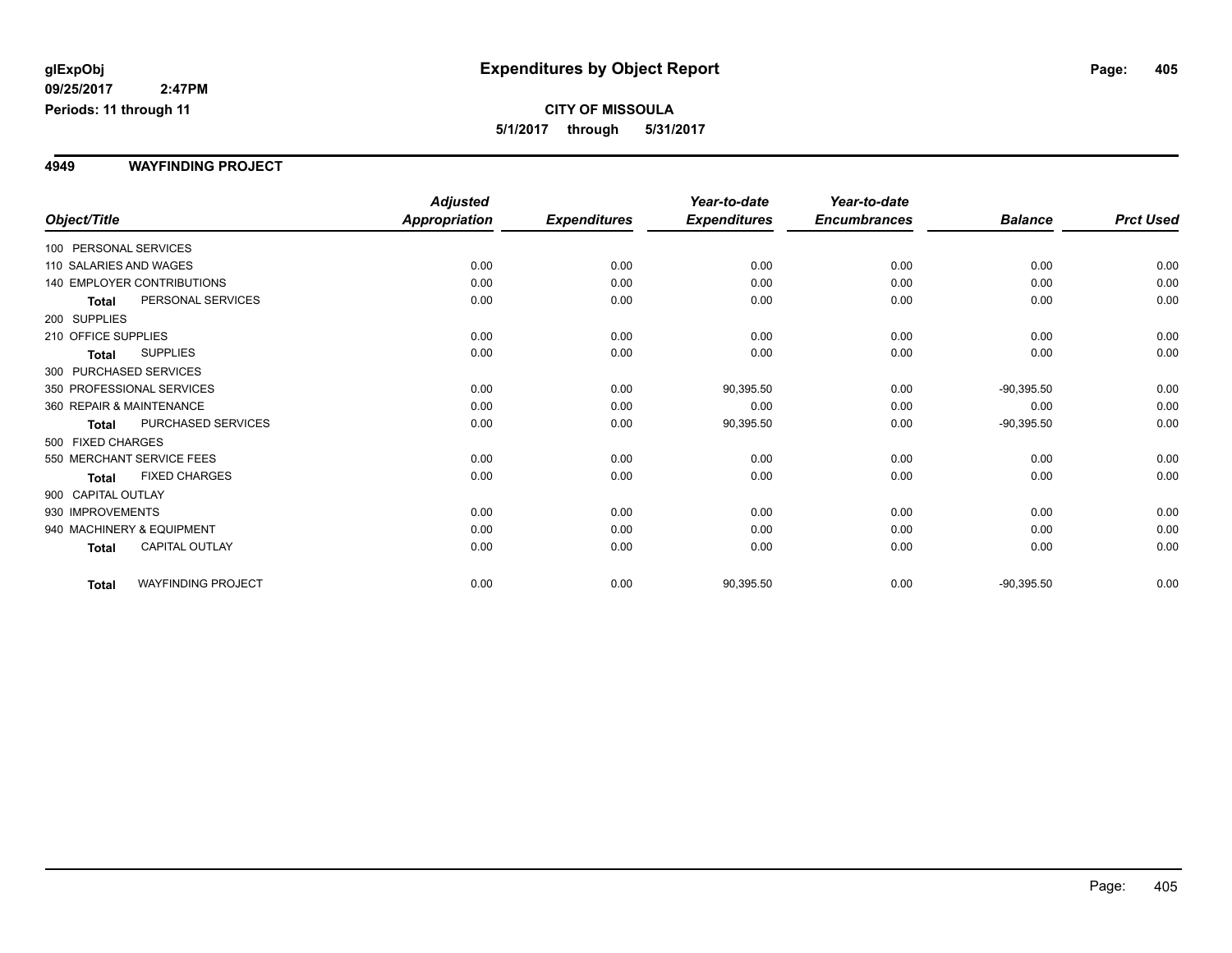# **4990 ARRA ENHANCEMENTS**

**500 N HIGGINS STREETSCAPE**

| Object/Title                          | <b>Adjusted</b><br><b>Appropriation</b> | <b>Expenditures</b> | Year-to-date<br><b>Expenditures</b> | Year-to-date<br><b>Encumbrances</b> | <b>Balance</b> | <b>Prct Used</b> |
|---------------------------------------|-----------------------------------------|---------------------|-------------------------------------|-------------------------------------|----------------|------------------|
| 500 FIXED CHARGES                     |                                         |                     |                                     |                                     |                |                  |
| 550 MERCHANT SERVICE FEES             | 0.00                                    | 0.00                | 0.00                                | 0.00                                | 0.00           | 0.00             |
| <b>FIXED CHARGES</b><br><b>Total</b>  | 0.00                                    | 0.00                | 0.00                                | 0.00                                | 0.00           | 0.00             |
| 900 CAPITAL OUTLAY                    |                                         |                     |                                     |                                     |                |                  |
| 930 IMPROVEMENTS                      | 0.00                                    | 0.00                | 0.00                                | 0.00                                | 0.00           | 0.00             |
| <b>CAPITAL OUTLAY</b><br><b>Total</b> | 0.00                                    | 0.00                | 0.00                                | 0.00                                | 0.00           | 0.00             |
| N HIGGINS STREETSCAPE<br><b>Total</b> | 0.00                                    | 0.00                | 0.00                                | 0.00                                | 0.00           | 0.00             |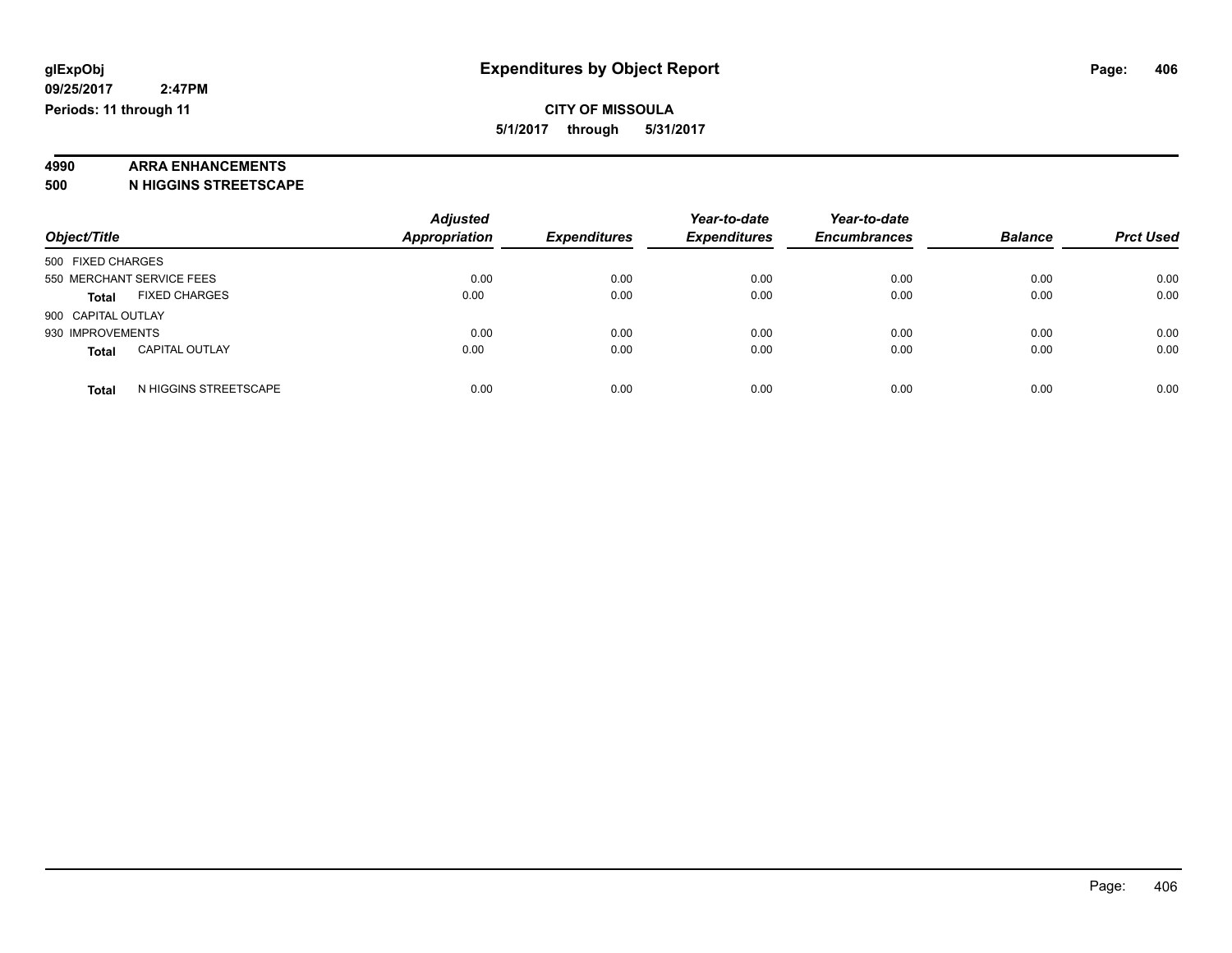**4990 ARRA ENHANCEMENTS 510 CURB RAMPS**

| Object/Title                          | <b>Adjusted</b><br><b>Appropriation</b> | <b>Expenditures</b> | Year-to-date<br><b>Expenditures</b> | Year-to-date<br><b>Encumbrances</b> | <b>Balance</b> | <b>Prct Used</b> |
|---------------------------------------|-----------------------------------------|---------------------|-------------------------------------|-------------------------------------|----------------|------------------|
| 500 FIXED CHARGES                     |                                         |                     |                                     |                                     |                |                  |
| 550 MERCHANT SERVICE FEES             | 0.00                                    | 0.00                | 0.00                                | 0.00                                | 0.00           | 0.00             |
| <b>FIXED CHARGES</b><br><b>Total</b>  | 0.00                                    | 0.00                | 0.00                                | 0.00                                | 0.00           | 0.00             |
| 900 CAPITAL OUTLAY                    |                                         |                     |                                     |                                     |                |                  |
| 930 IMPROVEMENTS                      | 0.00                                    | 0.00                | 0.00                                | 0.00                                | 0.00           | 0.00             |
| <b>CAPITAL OUTLAY</b><br><b>Total</b> | 0.00                                    | 0.00                | 0.00                                | 0.00                                | 0.00           | 0.00             |
| <b>CURB RAMPS</b><br><b>Total</b>     | 0.00                                    | 0.00                | 0.00                                | 0.00                                | 0.00           | 0.00             |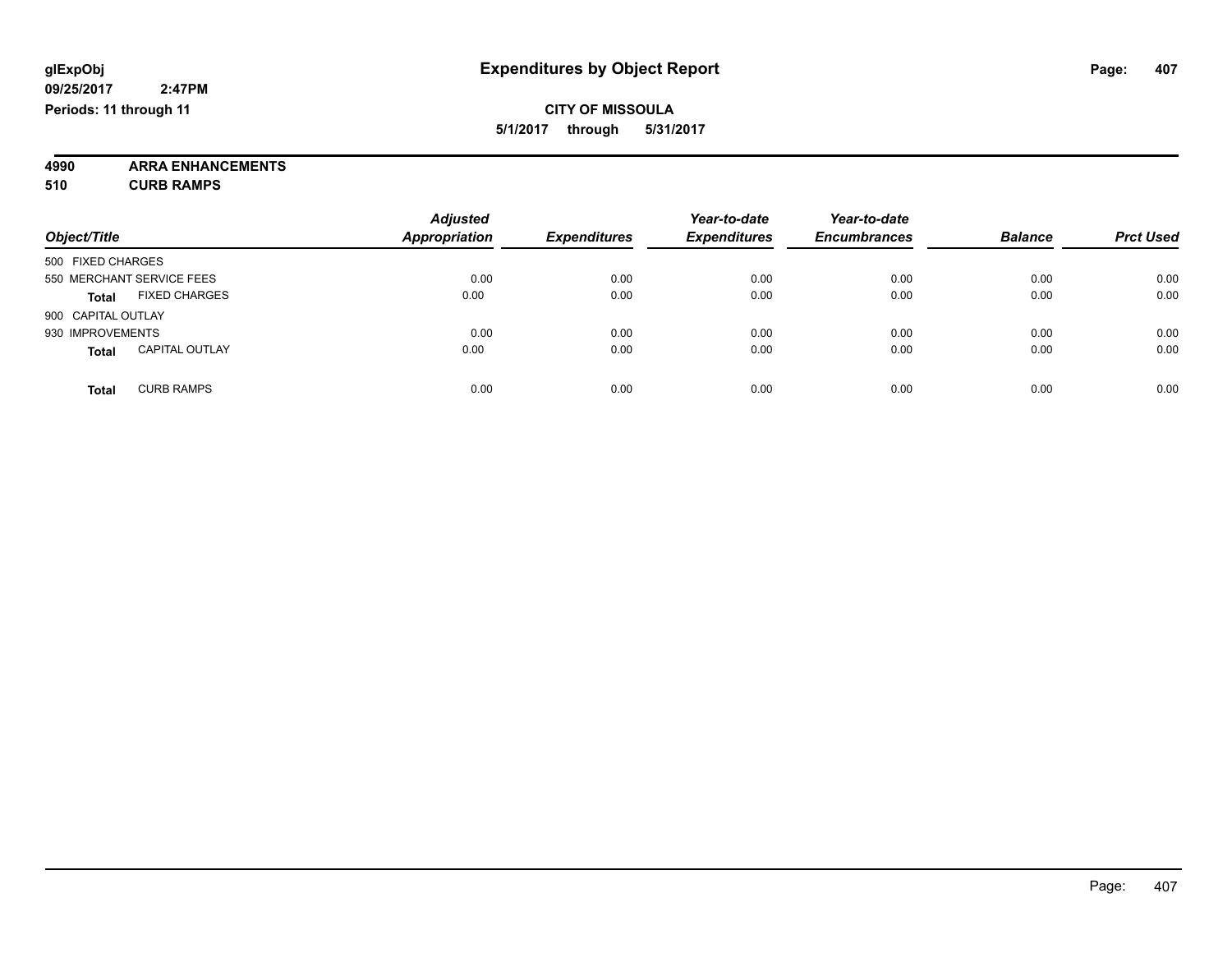#### **CITY OF MISSOULA 5/1/2017 through 5/31/2017**

# **4990 ARRA ENHANCEMENTS**

**515 RSNAKE GATEWAY GREENOUGH DRIVE**

| Object/Title                                   | <b>Adjusted</b><br><b>Appropriation</b> | <b>Expenditures</b> | Year-to-date<br><b>Expenditures</b> | Year-to-date<br><b>Encumbrances</b> | <b>Balance</b> | <b>Prct Used</b> |
|------------------------------------------------|-----------------------------------------|---------------------|-------------------------------------|-------------------------------------|----------------|------------------|
| 500 FIXED CHARGES                              |                                         |                     |                                     |                                     |                |                  |
| 550 MERCHANT SERVICE FEES                      | 0.00                                    | 0.00                | 0.00                                | 0.00                                | 0.00           | 0.00             |
| <b>FIXED CHARGES</b><br><b>Total</b>           | 0.00                                    | 0.00                | 0.00                                | 0.00                                | 0.00           | 0.00             |
| 900 CAPITAL OUTLAY                             |                                         |                     |                                     |                                     |                |                  |
| 930 IMPROVEMENTS                               | 0.00                                    | 0.00                | 0.00                                | 0.00                                | 0.00           | 0.00             |
| <b>CAPITAL OUTLAY</b><br><b>Total</b>          | 0.00                                    | 0.00                | 0.00                                | 0.00                                | 0.00           | 0.00             |
| RSNAKE GATEWAY GREENOUGH DRIVE<br><b>Total</b> | 0.00                                    | 0.00                | 0.00                                | 0.00                                | 0.00           | 0.00             |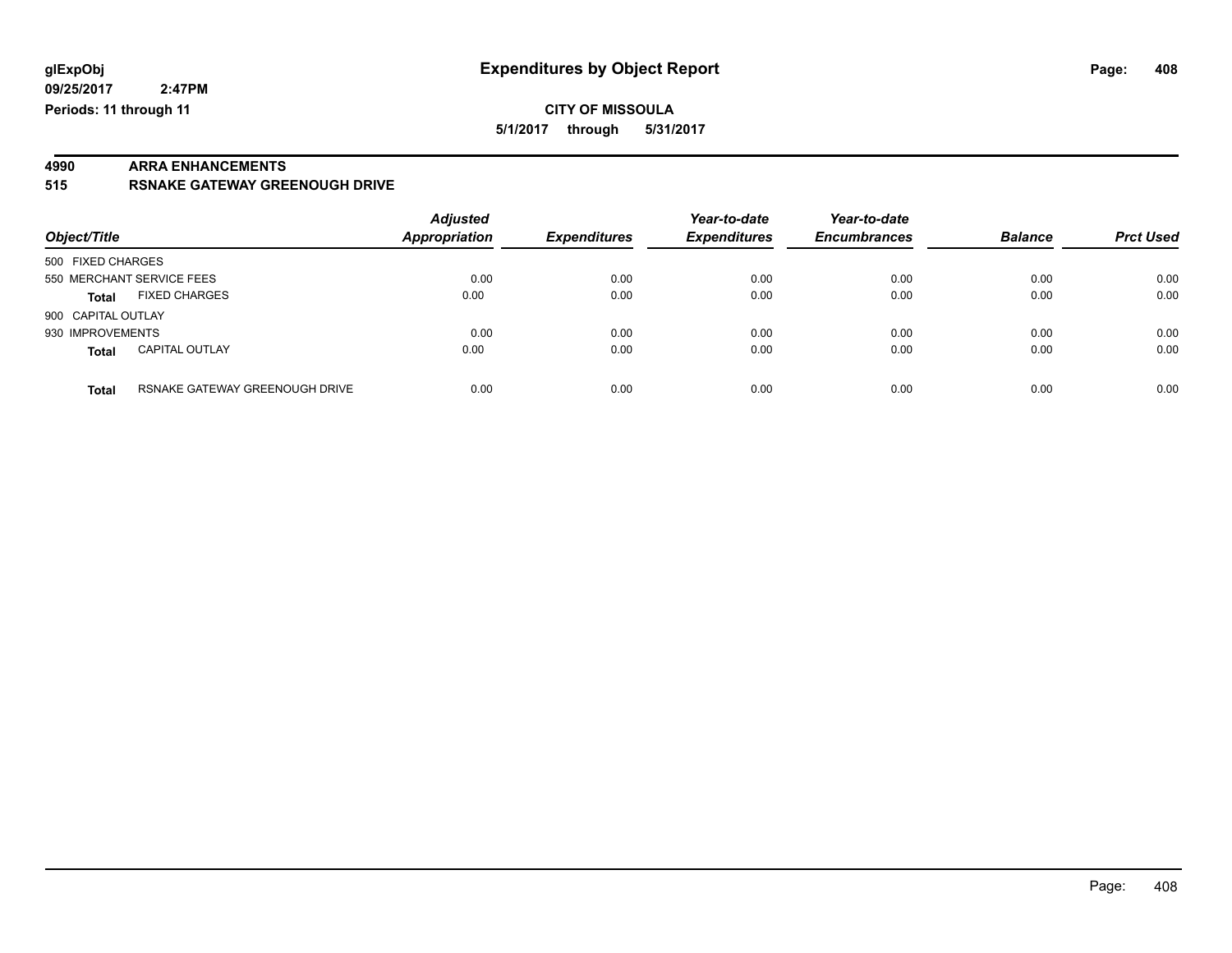#### **4990 ARRA ENHANCEMENTS**

|                           |                          | <b>Adjusted</b>      |                     | Year-to-date        | Year-to-date        |                |                  |
|---------------------------|--------------------------|----------------------|---------------------|---------------------|---------------------|----------------|------------------|
| Object/Title              |                          | <b>Appropriation</b> | <b>Expenditures</b> | <b>Expenditures</b> | <b>Encumbrances</b> | <b>Balance</b> | <b>Prct Used</b> |
| 500 FIXED CHARGES         |                          |                      |                     |                     |                     |                |                  |
| 550 MERCHANT SERVICE FEES |                          | 0.00                 | 0.00                | 0.00                | 0.00                | 0.00           | 0.00             |
| <b>Total</b>              | <b>FIXED CHARGES</b>     | 0.00                 | 0.00                | 0.00                | 0.00                | 0.00           | 0.00             |
| 900 CAPITAL OUTLAY        |                          |                      |                     |                     |                     |                |                  |
| 930 IMPROVEMENTS          |                          | 0.00                 | 0.00                | 0.00                | 0.00                | 0.00           | 0.00             |
| <b>Total</b>              | <b>CAPITAL OUTLAY</b>    | 0.00                 | 0.00                | 0.00                | 0.00                | 0.00           | 0.00             |
| <b>Total</b>              | <b>ARRA ENHANCEMENTS</b> | 0.00                 | 0.00                | 0.00                | 0.00                | 0.00           | 0.00             |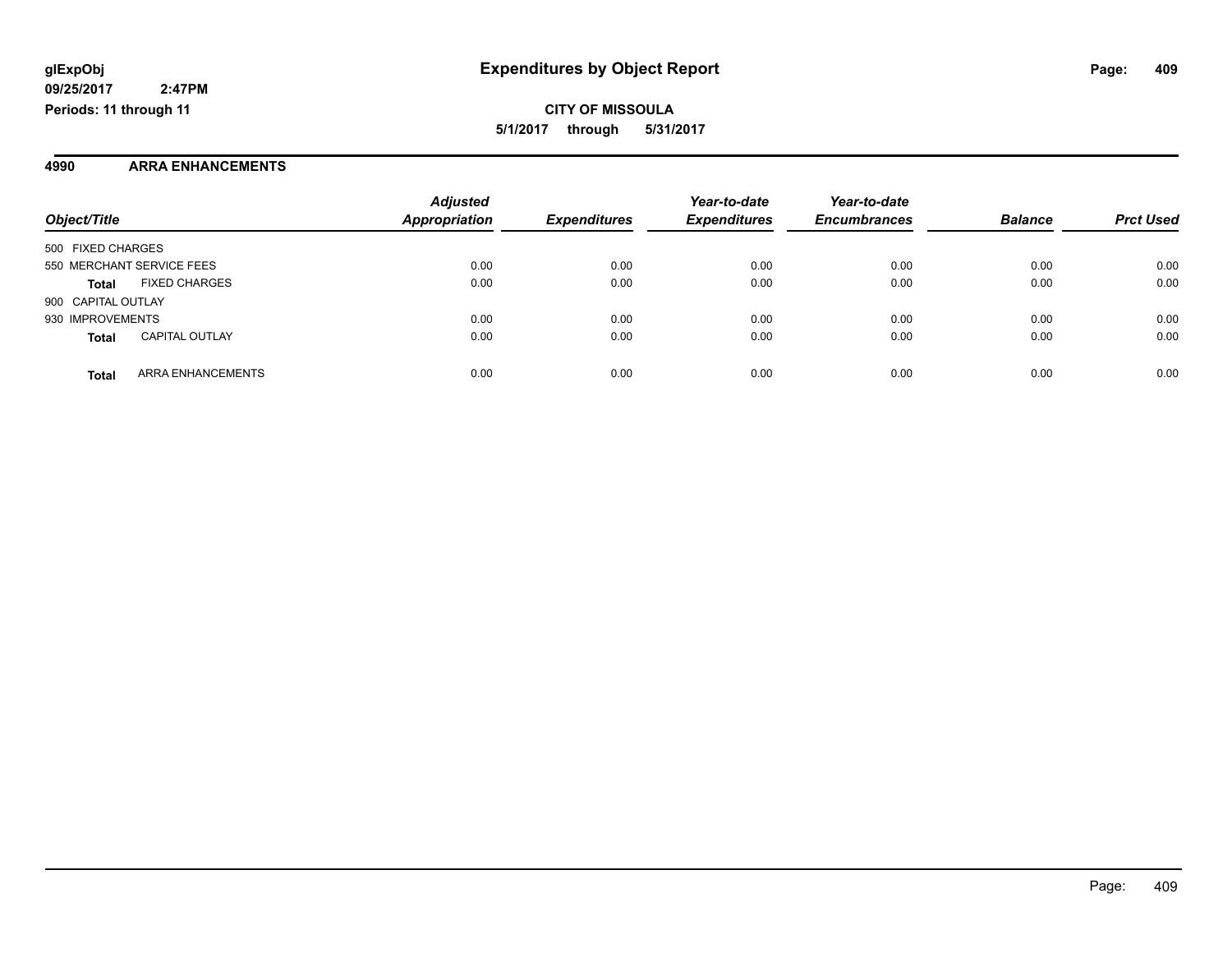### **4991 ARRA HB645**

**500 N HIGGINS STREETSCAPE**

| Object/Title                          | <b>Adjusted</b><br><b>Appropriation</b> | <b>Expenditures</b> | Year-to-date<br><b>Expenditures</b> | Year-to-date<br><b>Encumbrances</b> | <b>Balance</b> | <b>Prct Used</b> |
|---------------------------------------|-----------------------------------------|---------------------|-------------------------------------|-------------------------------------|----------------|------------------|
| 500 FIXED CHARGES                     |                                         |                     |                                     |                                     |                |                  |
| 550 MERCHANT SERVICE FEES             | 0.00                                    | 0.00                | 0.00                                | 0.00                                | 0.00           | 0.00             |
| <b>FIXED CHARGES</b><br><b>Total</b>  | 0.00                                    | 0.00                | 0.00                                | 0.00                                | 0.00           | 0.00             |
| 900 CAPITAL OUTLAY                    |                                         |                     |                                     |                                     |                |                  |
| 930 IMPROVEMENTS                      | 0.00                                    | 0.00                | 0.00                                | 0.00                                | 0.00           | 0.00             |
| <b>CAPITAL OUTLAY</b><br><b>Total</b> | 0.00                                    | 0.00                | 0.00                                | 0.00                                | 0.00           | 0.00             |
| N HIGGINS STREETSCAPE<br>Total        | 0.00                                    | 0.00                | 0.00                                | 0.00                                | 0.00           | 0.00             |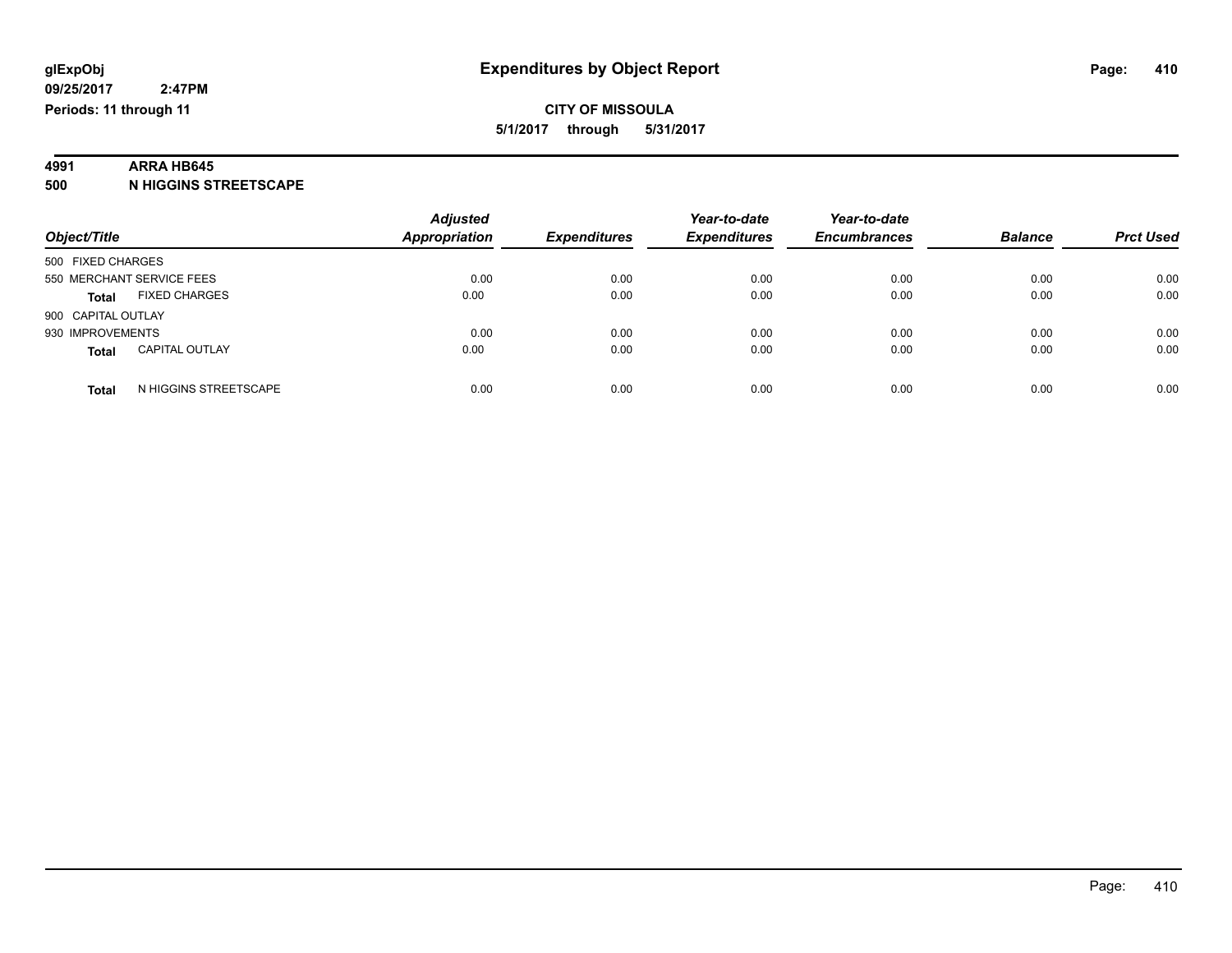# **4991 ARRA HB645**

**520 N HIGGINS PAVING**

|                                       | <b>Adjusted</b>      |                     | Year-to-date        | Year-to-date        |                |                  |
|---------------------------------------|----------------------|---------------------|---------------------|---------------------|----------------|------------------|
| Object/Title                          | <b>Appropriation</b> | <b>Expenditures</b> | <b>Expenditures</b> | <b>Encumbrances</b> | <b>Balance</b> | <b>Prct Used</b> |
| 500 FIXED CHARGES                     |                      |                     |                     |                     |                |                  |
| 550 MERCHANT SERVICE FEES             | 0.00                 | 0.00                | 0.00                | 0.00                | 0.00           | 0.00             |
| <b>FIXED CHARGES</b><br><b>Total</b>  | 0.00                 | 0.00                | 0.00                | 0.00                | 0.00           | 0.00             |
| 900 CAPITAL OUTLAY                    |                      |                     |                     |                     |                |                  |
| 930 IMPROVEMENTS                      | 0.00                 | 0.00                | 0.00                | 0.00                | 0.00           | 0.00             |
| <b>CAPITAL OUTLAY</b><br><b>Total</b> | 0.00                 | 0.00                | 0.00                | 0.00                | 0.00           | 0.00             |
| N HIGGINS PAVING<br><b>Total</b>      | 0.00                 | 0.00                | 0.00                | 0.00                | 0.00           | 0.00             |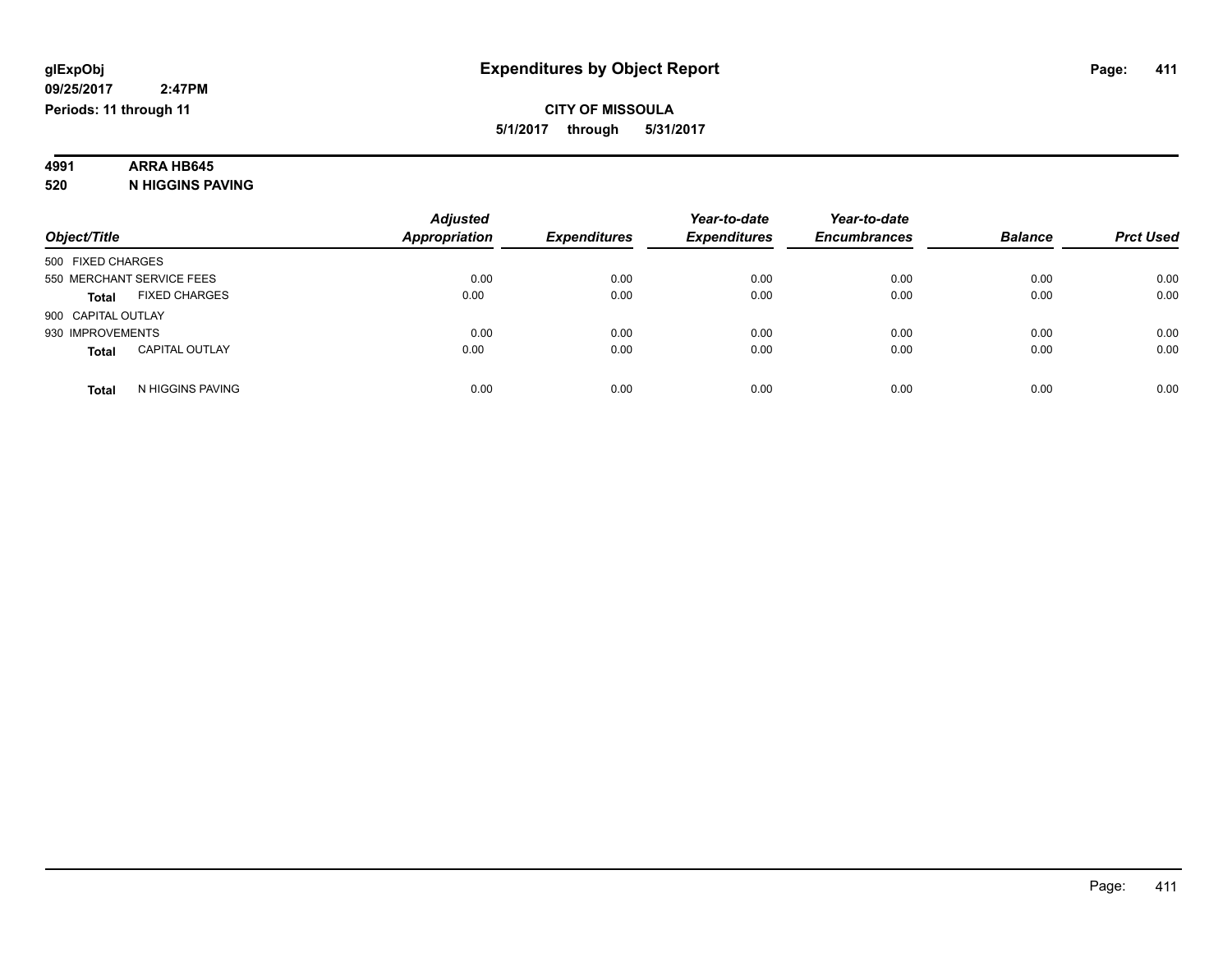#### **CITY OF MISSOULA 5/1/2017 through 5/31/2017**

**4991 ARRA HB645 525 BROOKS ST CURB & SW IMPROVEMENTS**

| Object/Title              |                                 | <b>Adjusted</b><br><b>Appropriation</b> | <b>Expenditures</b> | Year-to-date<br><b>Expenditures</b> | Year-to-date<br><b>Encumbrances</b> | <b>Balance</b> | <b>Prct Used</b> |
|---------------------------|---------------------------------|-----------------------------------------|---------------------|-------------------------------------|-------------------------------------|----------------|------------------|
| 500 FIXED CHARGES         |                                 |                                         |                     |                                     |                                     |                |                  |
| 550 MERCHANT SERVICE FEES |                                 | 0.00                                    | 0.00                | 0.00                                | 0.00                                | 0.00           | 0.00             |
| <b>Total</b>              | <b>FIXED CHARGES</b>            | 0.00                                    | 0.00                | 0.00                                | 0.00                                | 0.00           | 0.00             |
| 900 CAPITAL OUTLAY        |                                 |                                         |                     |                                     |                                     |                |                  |
| 930 IMPROVEMENTS          |                                 | 0.00                                    | 0.00                | 0.00                                | 0.00                                | 0.00           | 0.00             |
| <b>Total</b>              | <b>CAPITAL OUTLAY</b>           | 0.00                                    | 0.00                | 0.00                                | 0.00                                | 0.00           | 0.00             |
| <b>Total</b>              | BROOKS ST CURB & SW IMPROVEMENT | 0.00                                    | 0.00                | 0.00                                | 0.00                                | 0.00           | 0.00             |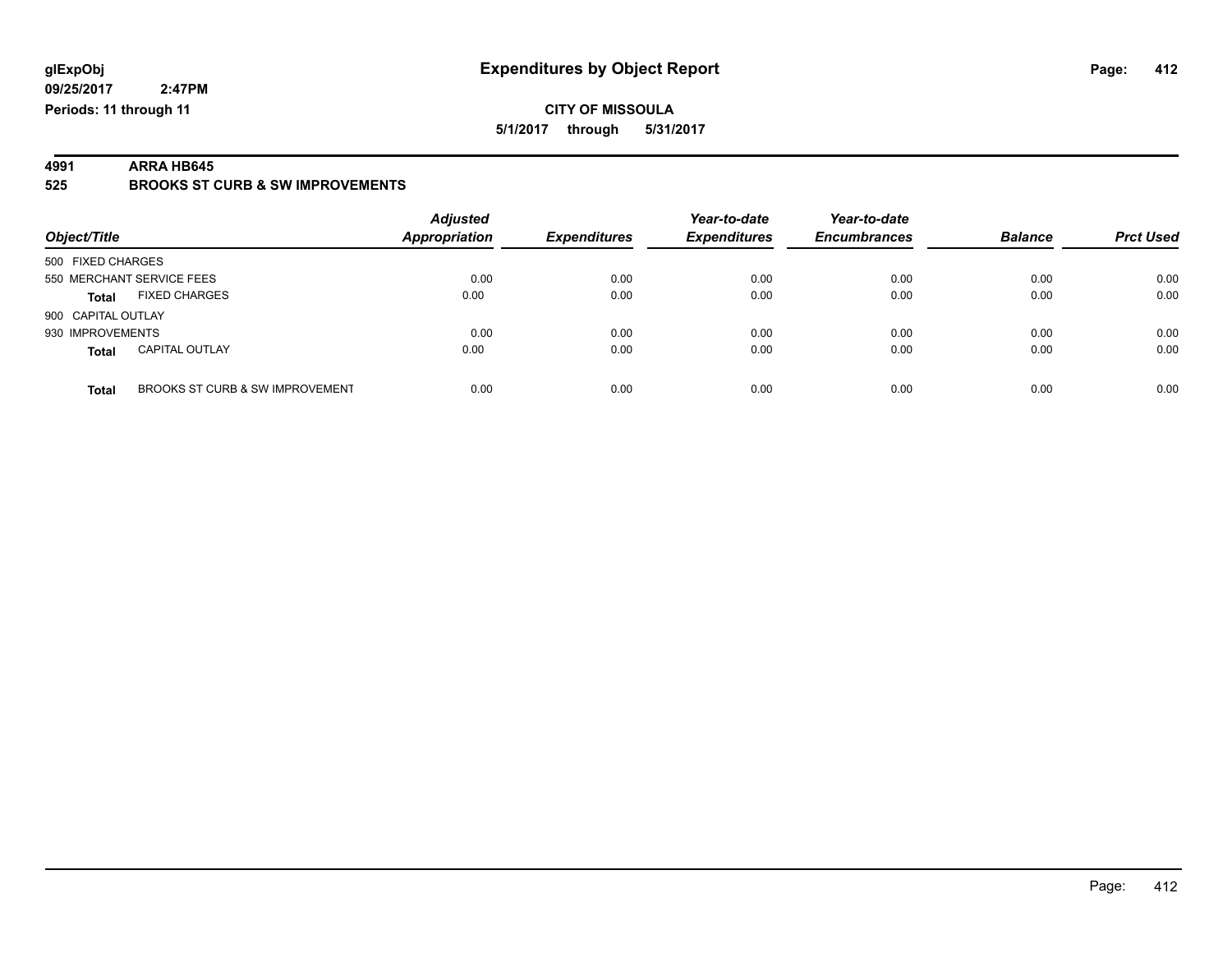#### **4991 ARRA HB645 530 CURB RAMPS**

| Object/Title |                                       | <b>Adjusted</b><br><b>Appropriation</b> | <b>Expenditures</b> | Year-to-date<br><b>Expenditures</b> | Year-to-date<br><b>Encumbrances</b> | <b>Balance</b> | <b>Prct Used</b> |
|--------------|---------------------------------------|-----------------------------------------|---------------------|-------------------------------------|-------------------------------------|----------------|------------------|
|              | 100 PERSONAL SERVICES                 |                                         |                     |                                     |                                     |                |                  |
|              | <b>140 EMPLOYER CONTRIBUTIONS</b>     | 0.00                                    | 0.00                | 0.00                                | 0.00                                | 0.00           | 0.00             |
|              | PERSONAL SERVICES<br><b>Total</b>     | 0.00                                    | 0.00                | 0.00                                | 0.00                                | 0.00           | 0.00             |
|              | 500 FIXED CHARGES                     |                                         |                     |                                     |                                     |                |                  |
|              | 550 MERCHANT SERVICE FEES             | 0.00                                    | 0.00                | 0.00                                | 0.00                                | 0.00           | 0.00             |
|              | <b>FIXED CHARGES</b><br><b>Total</b>  | 0.00                                    | 0.00                | 0.00                                | 0.00                                | 0.00           | 0.00             |
|              | 900 CAPITAL OUTLAY                    |                                         |                     |                                     |                                     |                |                  |
|              | 930 IMPROVEMENTS                      | 0.00                                    | 0.00                | 0.00                                | 0.00                                | 0.00           | 0.00             |
|              | <b>CAPITAL OUTLAY</b><br><b>Total</b> | 0.00                                    | 0.00                | 0.00                                | 0.00                                | 0.00           | 0.00             |
|              |                                       |                                         |                     |                                     |                                     |                |                  |
|              | <b>CURB RAMPS</b><br><b>Total</b>     | 0.00                                    | 0.00                | 0.00                                | 0.00                                | 0.00           | 0.00             |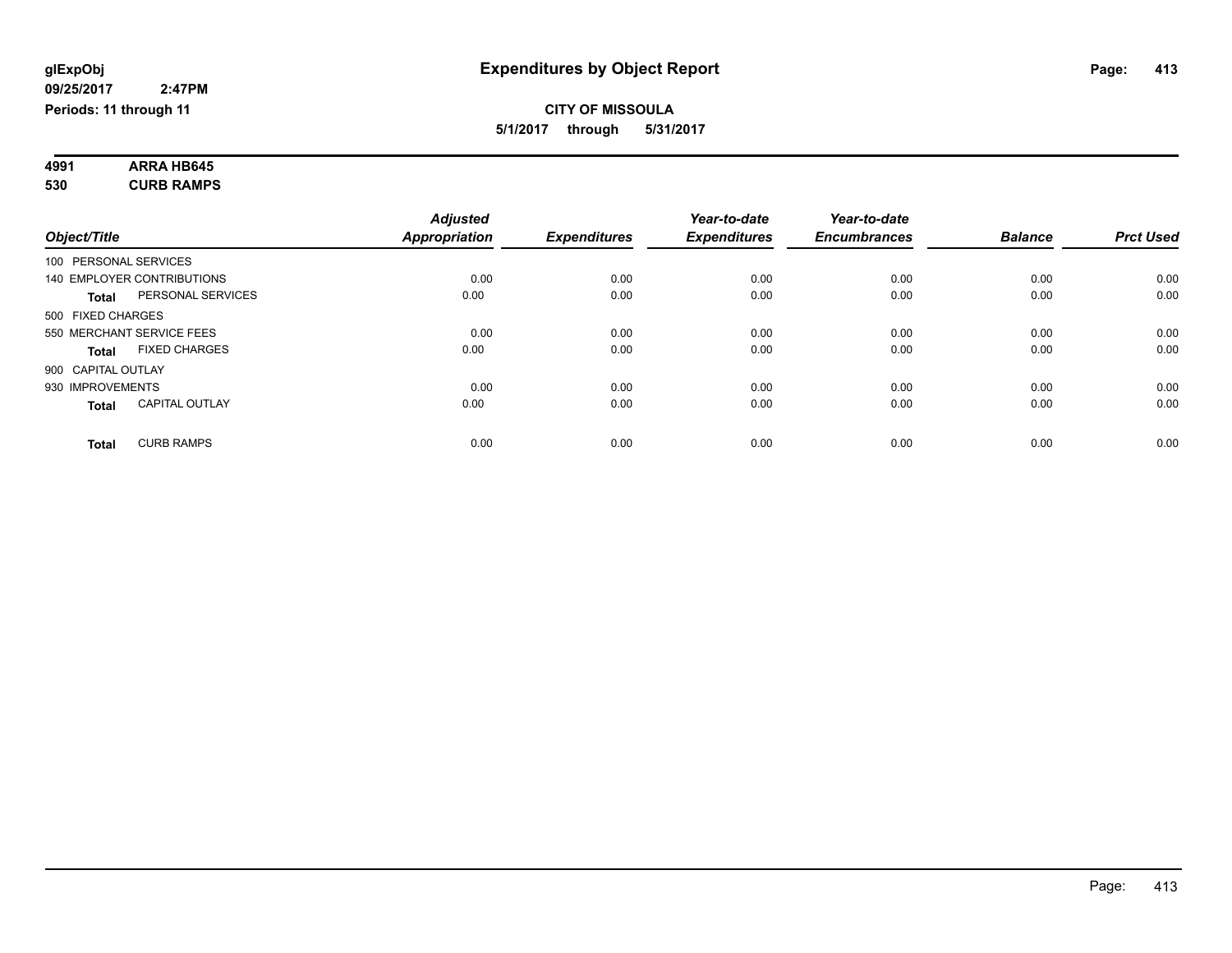**4991 ARRA HB645 535 PARKS PLAYGROUND INSTALLS**

|                        |                                   | <b>Adjusted</b> |                     | Year-to-date        | Year-to-date        |                |                  |
|------------------------|-----------------------------------|-----------------|---------------------|---------------------|---------------------|----------------|------------------|
| Object/Title           |                                   | Appropriation   | <b>Expenditures</b> | <b>Expenditures</b> | <b>Encumbrances</b> | <b>Balance</b> | <b>Prct Used</b> |
| 100 PERSONAL SERVICES  |                                   |                 |                     |                     |                     |                |                  |
| 110 SALARIES AND WAGES |                                   | 0.00            | 0.00                | 0.00                | 0.00                | 0.00           | 0.00             |
| 120 OVERTIME           |                                   | 0.00            | 0.00                | 0.00                | 0.00                | 0.00           | 0.00             |
|                        | <b>140 EMPLOYER CONTRIBUTIONS</b> | 0.00            | 0.00                | 0.00                | 0.00                | 0.00           | 0.00             |
| <b>Total</b>           | PERSONAL SERVICES                 | 0.00            | 0.00                | 0.00                | 0.00                | 0.00           | 0.00             |
| 500 FIXED CHARGES      |                                   |                 |                     |                     |                     |                |                  |
|                        | 550 MERCHANT SERVICE FEES         | 0.00            | 0.00                | 0.00                | 0.00                | 0.00           | 0.00             |
| <b>Total</b>           | <b>FIXED CHARGES</b>              | 0.00            | 0.00                | 0.00                | 0.00                | 0.00           | 0.00             |
| 900 CAPITAL OUTLAY     |                                   |                 |                     |                     |                     |                |                  |
| 930 IMPROVEMENTS       |                                   | 0.00            | 0.00                | 0.00                | 0.00                | 0.00           | 0.00             |
| <b>Total</b>           | <b>CAPITAL OUTLAY</b>             | 0.00            | 0.00                | 0.00                | 0.00                | 0.00           | 0.00             |
| <b>Total</b>           | PARKS PLAYGROUND INSTALLS         | 0.00            | 0.00                | 0.00                | 0.00                | 0.00           | 0.00             |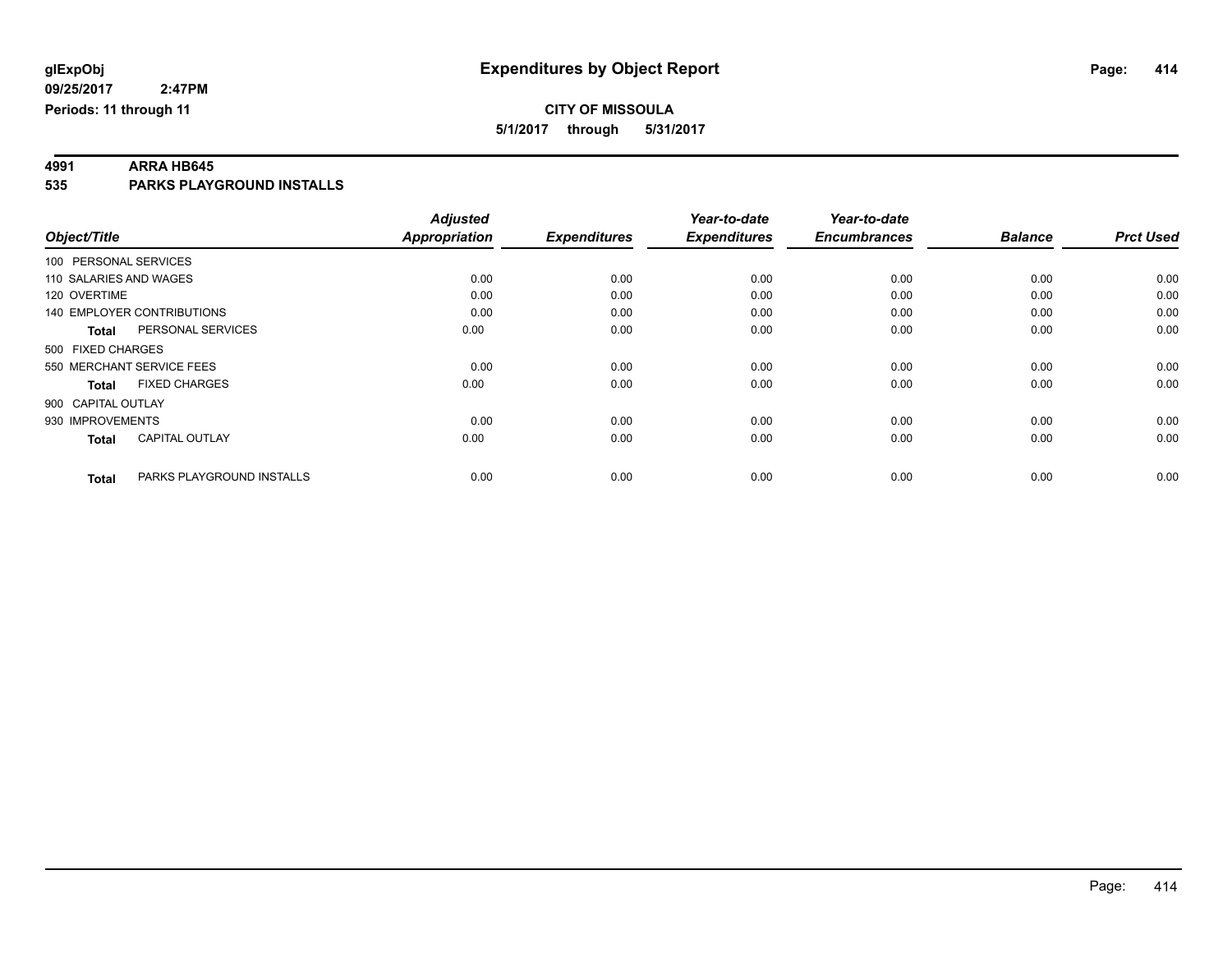**4991 ARRA HB645 540 GREENOUGH PARK BRIDGE**

|                       |                                   | <b>Adjusted</b>      |                     | Year-to-date        | Year-to-date        |                |                  |
|-----------------------|-----------------------------------|----------------------|---------------------|---------------------|---------------------|----------------|------------------|
| Object/Title          |                                   | <b>Appropriation</b> | <b>Expenditures</b> | <b>Expenditures</b> | <b>Encumbrances</b> | <b>Balance</b> | <b>Prct Used</b> |
| 100 PERSONAL SERVICES |                                   |                      |                     |                     |                     |                |                  |
| 120 OVERTIME          |                                   | 0.00                 | 0.00                | 0.00                | 0.00                | 0.00           | 0.00             |
|                       | <b>140 EMPLOYER CONTRIBUTIONS</b> | 0.00                 | 0.00                | 0.00                | 0.00                | 0.00           | 0.00             |
| <b>Total</b>          | PERSONAL SERVICES                 | 0.00                 | 0.00                | 0.00                | 0.00                | 0.00           | 0.00             |
| 500 FIXED CHARGES     |                                   |                      |                     |                     |                     |                |                  |
|                       | 550 MERCHANT SERVICE FEES         | 0.00                 | 0.00                | 0.00                | 0.00                | 0.00           | 0.00             |
| <b>Total</b>          | <b>FIXED CHARGES</b>              | 0.00                 | 0.00                | 0.00                | 0.00                | 0.00           | 0.00             |
| 900 CAPITAL OUTLAY    |                                   |                      |                     |                     |                     |                |                  |
| 930 IMPROVEMENTS      |                                   | 0.00                 | 0.00                | 0.00                | 0.00                | 0.00           | 0.00             |
| <b>Total</b>          | <b>CAPITAL OUTLAY</b>             | 0.00                 | 0.00                | 0.00                | 0.00                | 0.00           | 0.00             |
|                       |                                   |                      |                     |                     |                     |                |                  |
| <b>Total</b>          | <b>GREENOUGH PARK BRIDGE</b>      | 0.00                 | 0.00                | 0.00                | 0.00                | 0.00           | 0.00             |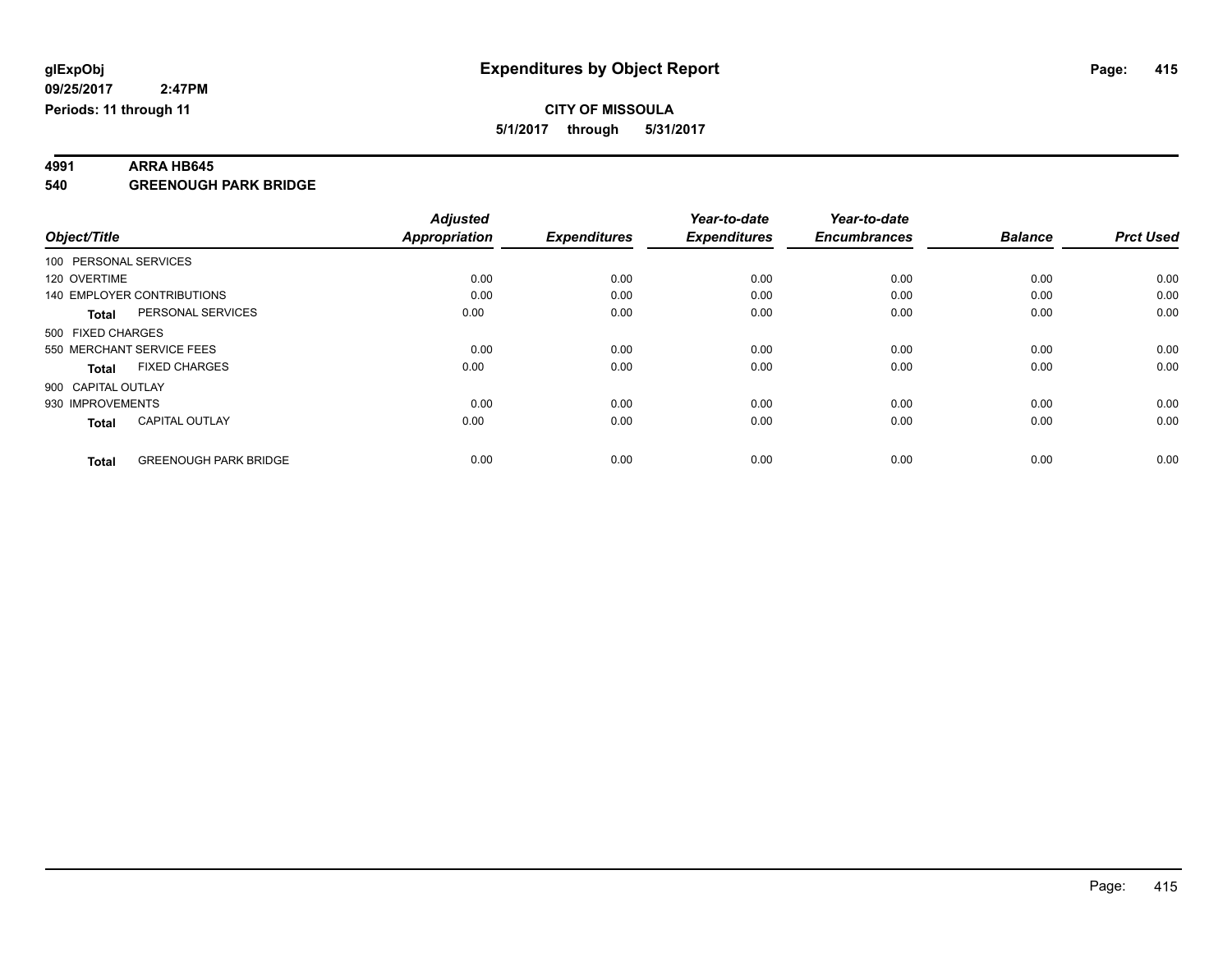**4991 ARRA HB645**

|                                       | <b>Adjusted</b>      |                     | Year-to-date        | Year-to-date        |                |                  |
|---------------------------------------|----------------------|---------------------|---------------------|---------------------|----------------|------------------|
| Object/Title                          | <b>Appropriation</b> | <b>Expenditures</b> | <b>Expenditures</b> | <b>Encumbrances</b> | <b>Balance</b> | <b>Prct Used</b> |
| 100 PERSONAL SERVICES                 |                      |                     |                     |                     |                |                  |
| 110 SALARIES AND WAGES                | 0.00                 | 0.00                | 0.00                | 0.00                | 0.00           | 0.00             |
| 120 OVERTIME                          | 0.00                 | 0.00                | 0.00                | 0.00                | 0.00           | 0.00             |
| <b>140 EMPLOYER CONTRIBUTIONS</b>     | 0.00                 | 0.00                | 0.00                | 0.00                | 0.00           | 0.00             |
| PERSONAL SERVICES<br><b>Total</b>     | 0.00                 | 0.00                | 0.00                | 0.00                | 0.00           | 0.00             |
| 500 FIXED CHARGES                     |                      |                     |                     |                     |                |                  |
| 550 MERCHANT SERVICE FEES             | 0.00                 | 0.00                | 0.00                | 0.00                | 0.00           | 0.00             |
| <b>FIXED CHARGES</b><br><b>Total</b>  | 0.00                 | 0.00                | 0.00                | 0.00                | 0.00           | 0.00             |
| 900 CAPITAL OUTLAY                    |                      |                     |                     |                     |                |                  |
| 930 IMPROVEMENTS                      | 0.00                 | 0.00                | 0.00                | 0.00                | 0.00           | 0.00             |
| <b>CAPITAL OUTLAY</b><br><b>Total</b> | 0.00                 | 0.00                | 0.00                | 0.00                | 0.00           | 0.00             |
| ARRA HB645<br><b>Total</b>            | 0.00                 | 0.00                | 0.00                | 0.00                | 0.00           | 0.00             |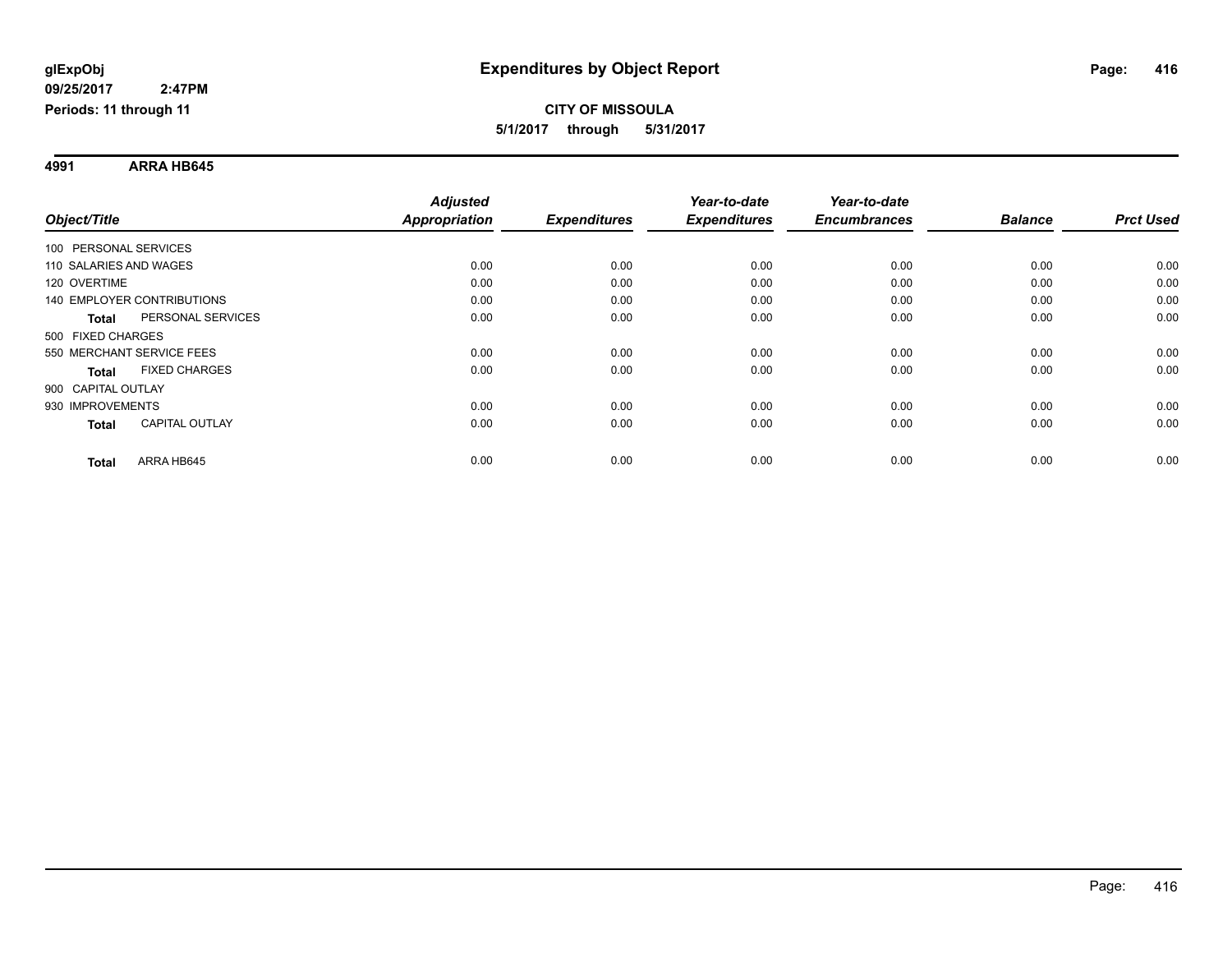**4992 WFL MILLER CREEK ROAD 390 NON-DEPARTMENTAL**

| Object/Title                          | <b>Adjusted</b><br><b>Appropriation</b> | <b>Expenditures</b> | Year-to-date<br><b>Expenditures</b> | Year-to-date<br><b>Encumbrances</b> | <b>Balance</b> | <b>Prct Used</b> |
|---------------------------------------|-----------------------------------------|---------------------|-------------------------------------|-------------------------------------|----------------|------------------|
| 500 FIXED CHARGES                     |                                         |                     |                                     |                                     |                |                  |
| 550 MERCHANT SERVICE FEES             | 0.00                                    | 0.00                | 0.00                                | 0.00                                | 0.00           | 0.00             |
| <b>FIXED CHARGES</b><br><b>Total</b>  | 0.00                                    | 0.00                | 0.00                                | 0.00                                | 0.00           | 0.00             |
| 900 CAPITAL OUTLAY                    |                                         |                     |                                     |                                     |                |                  |
| 930 IMPROVEMENTS                      | 0.00                                    | 0.00                | 0.00                                | 0.00                                | 0.00           | 0.00             |
| <b>CAPITAL OUTLAY</b><br><b>Total</b> | 0.00                                    | 0.00                | 0.00                                | 0.00                                | 0.00           | 0.00             |
| NON-DEPARTMENTAL<br>Total             | 0.00                                    | 0.00                | 0.00                                | 0.00                                | 0.00           | 0.00             |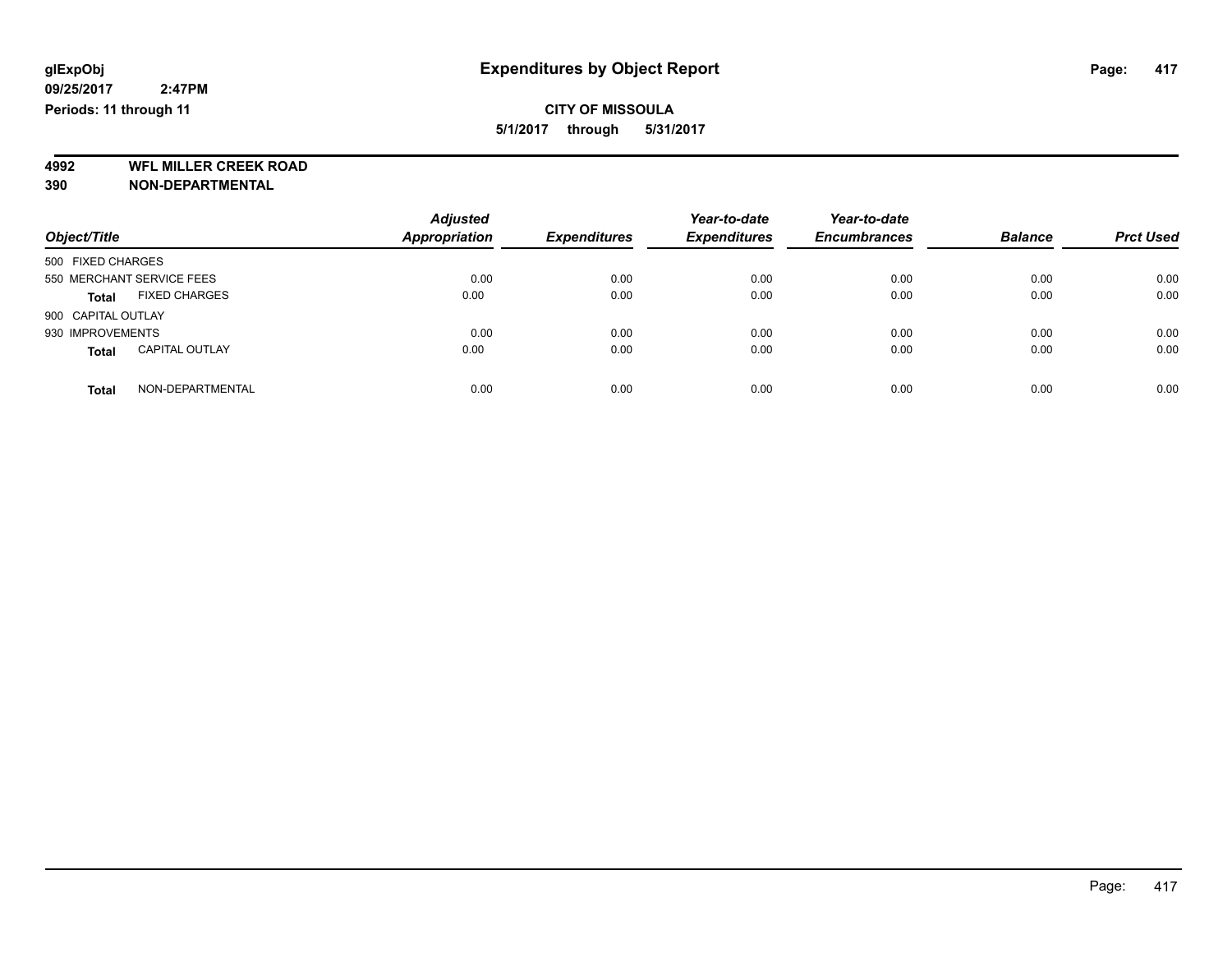**CITY OF MISSOULA 5/1/2017 through 5/31/2017**

#### **4992 WFL MILLER CREEK ROAD**

|                                       | <b>Adjusted</b>      |                     | Year-to-date        | Year-to-date        |                |                  |
|---------------------------------------|----------------------|---------------------|---------------------|---------------------|----------------|------------------|
| Object/Title                          | <b>Appropriation</b> | <b>Expenditures</b> | <b>Expenditures</b> | <b>Encumbrances</b> | <b>Balance</b> | <b>Prct Used</b> |
| 500 FIXED CHARGES                     |                      |                     |                     |                     |                |                  |
| 550 MERCHANT SERVICE FEES             | 0.00                 | 0.00                | 0.00                | 0.00                | 0.00           | 0.00             |
| <b>FIXED CHARGES</b><br>Total         | 0.00                 | 0.00                | 0.00                | 0.00                | 0.00           | 0.00             |
| 900 CAPITAL OUTLAY                    |                      |                     |                     |                     |                |                  |
| 930 IMPROVEMENTS                      | 0.00                 | 0.00                | 0.00                | 0.00                | 0.00           | 0.00             |
| <b>CAPITAL OUTLAY</b><br><b>Total</b> | 0.00                 | 0.00                | 0.00                | 0.00                | 0.00           | 0.00             |
| WFL MILLER CREEK ROAD<br><b>Total</b> | 0.00                 | 0.00                | 0.00                | 0.00                | 0.00           | 0.00             |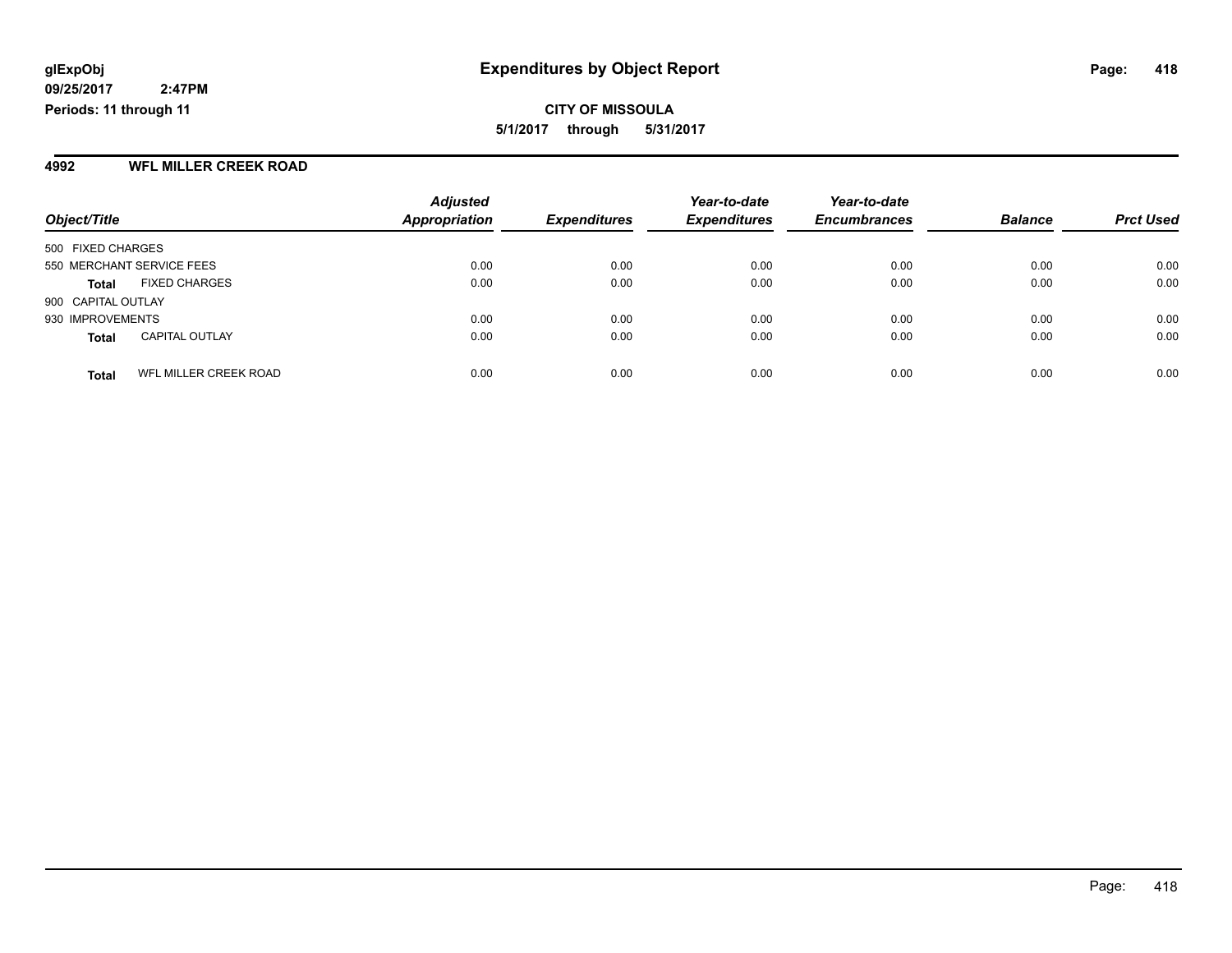## **CITY OF MISSOULA**

**5/1/2017 through 5/31/2017**

# **4993 WESTERN FEDERAL LANDS**

**280 PUBLIC WORKS OPERATIONS**

|                        |                                   | <b>Adjusted</b>      |                     | Year-to-date        | Year-to-date        |                |                  |
|------------------------|-----------------------------------|----------------------|---------------------|---------------------|---------------------|----------------|------------------|
| Object/Title           |                                   | <b>Appropriation</b> | <b>Expenditures</b> | <b>Expenditures</b> | <b>Encumbrances</b> | <b>Balance</b> | <b>Prct Used</b> |
| 100 PERSONAL SERVICES  |                                   |                      |                     |                     |                     |                |                  |
| 110 SALARIES AND WAGES |                                   | 0.00                 | 0.00                | 0.00                | 0.00                | 0.00           | 0.00             |
|                        | <b>140 EMPLOYER CONTRIBUTIONS</b> | 0.00                 | 0.00                | 0.00                | 0.00                | 0.00           | 0.00             |
| <b>Total</b>           | PERSONAL SERVICES                 | 0.00                 | 0.00                | 0.00                | 0.00                | 0.00           | 0.00             |
| 300 PURCHASED SERVICES |                                   |                      |                     |                     |                     |                |                  |
|                        | 350 PROFESSIONAL SERVICES         | 0.00                 | 0.00                | 0.00                | 0.00                | 0.00           | 0.00             |
| Total                  | PURCHASED SERVICES                | 0.00                 | 0.00                | 0.00                | 0.00                | 0.00           | 0.00             |
| 500 FIXED CHARGES      |                                   |                      |                     |                     |                     |                |                  |
|                        | 550 MERCHANT SERVICE FEES         | 0.00                 | 0.00                | 0.00                | 0.00                | 0.00           | 0.00             |
| <b>Total</b>           | <b>FIXED CHARGES</b>              | 0.00                 | 0.00                | 0.00                | 0.00                | 0.00           | 0.00             |
| 900 CAPITAL OUTLAY     |                                   |                      |                     |                     |                     |                |                  |
| 930 IMPROVEMENTS       |                                   | 0.00                 | 0.00                | 0.00                | 0.00                | 0.00           | 0.00             |
| <b>Total</b>           | <b>CAPITAL OUTLAY</b>             | 0.00                 | 0.00                | 0.00                | 0.00                | 0.00           | 0.00             |
| <b>Total</b>           | PUBLIC WORKS OPERATIONS           | 0.00                 | 0.00                | 0.00                | 0.00                | 0.00           | 0.00             |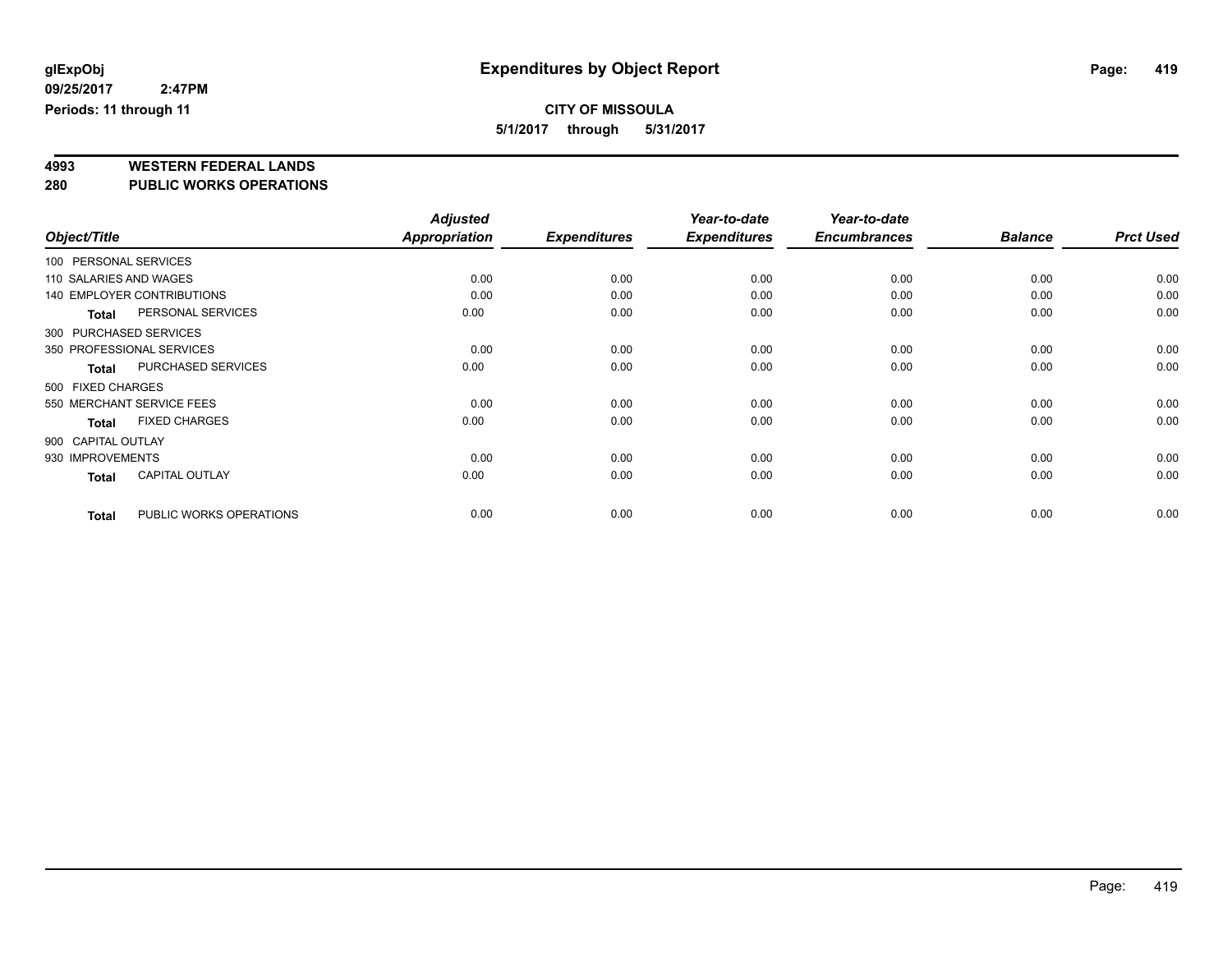**CITY OF MISSOULA 5/1/2017 through 5/31/2017**

#### **4993 WESTERN FEDERAL LANDS**

|                        |                              | <b>Adjusted</b>      |                     | Year-to-date        | Year-to-date        |                |                  |
|------------------------|------------------------------|----------------------|---------------------|---------------------|---------------------|----------------|------------------|
| Object/Title           |                              | <b>Appropriation</b> | <b>Expenditures</b> | <b>Expenditures</b> | <b>Encumbrances</b> | <b>Balance</b> | <b>Prct Used</b> |
| 100 PERSONAL SERVICES  |                              |                      |                     |                     |                     |                |                  |
| 110 SALARIES AND WAGES |                              | 0.00                 | 0.00                | 0.00                | 0.00                | 0.00           | 0.00             |
|                        | 140 EMPLOYER CONTRIBUTIONS   | 0.00                 | 0.00                | 0.00                | 0.00                | 0.00           | 0.00             |
| <b>Total</b>           | PERSONAL SERVICES            | 0.00                 | 0.00                | 0.00                | 0.00                | 0.00           | 0.00             |
| 300 PURCHASED SERVICES |                              |                      |                     |                     |                     |                |                  |
|                        | 350 PROFESSIONAL SERVICES    | 0.00                 | 0.00                | 0.00                | 0.00                | 0.00           | 0.00             |
| <b>Total</b>           | PURCHASED SERVICES           | 0.00                 | 0.00                | 0.00                | 0.00                | 0.00           | 0.00             |
| 500 FIXED CHARGES      |                              |                      |                     |                     |                     |                |                  |
|                        | 550 MERCHANT SERVICE FEES    | 0.00                 | 0.00                | 0.00                | 0.00                | 0.00           | 0.00             |
| <b>Total</b>           | <b>FIXED CHARGES</b>         | 0.00                 | 0.00                | 0.00                | 0.00                | 0.00           | 0.00             |
| 900 CAPITAL OUTLAY     |                              |                      |                     |                     |                     |                |                  |
| 930 IMPROVEMENTS       |                              | 0.00                 | 0.00                | 0.00                | 0.00                | 0.00           | 0.00             |
| Total                  | <b>CAPITAL OUTLAY</b>        | 0.00                 | 0.00                | 0.00                | 0.00                | 0.00           | 0.00             |
| <b>Total</b>           | <b>WESTERN FEDERAL LANDS</b> | 0.00                 | 0.00                | 0.00                | 0.00                | 0.00           | 0.00             |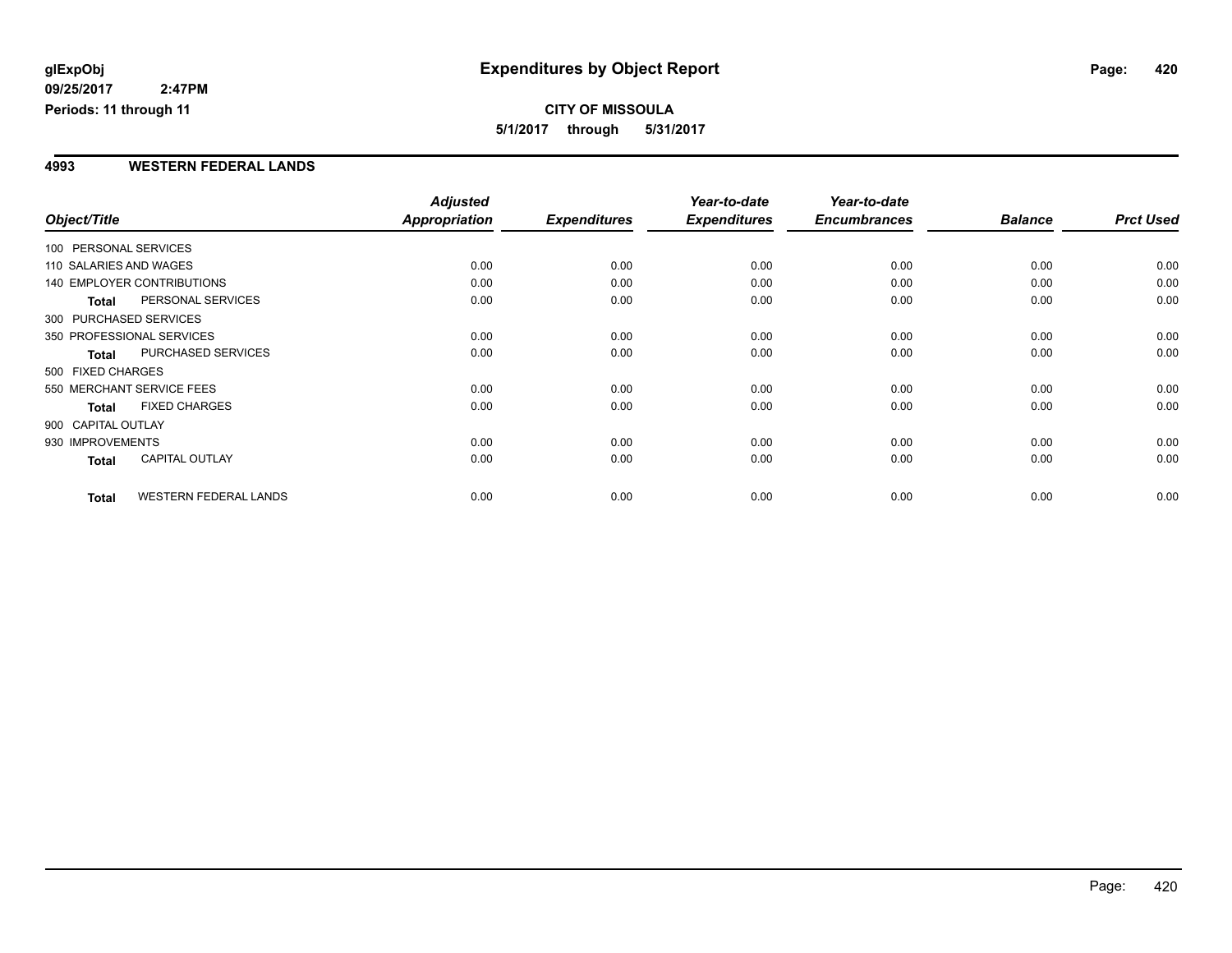# **5020 CIVIC STADIUM**

**395 PARKING COMMISSION**

|                   |                             | <b>Adjusted</b> |                     | Year-to-date        | Year-to-date        |                |                  |
|-------------------|-----------------------------|-----------------|---------------------|---------------------|---------------------|----------------|------------------|
| Object/Title      |                             | Appropriation   | <b>Expenditures</b> | <b>Expenditures</b> | <b>Encumbrances</b> | <b>Balance</b> | <b>Prct Used</b> |
| 500 FIXED CHARGES |                             |                 |                     |                     |                     |                |                  |
| 500 FIXED CHARGES |                             | 3,000.00        | 0.00                | 0.00                | 0.00                | 3,000.00       | 0.00             |
|                   | 550 MERCHANT SERVICE FEES   | 0.00            | 0.00                | 0.00                | 0.00                | 0.00           | 0.00             |
| <b>Total</b>      | <b>FIXED CHARGES</b>        | 3,000.00        | 0.00                | 0.00                | 0.00                | 3,000.00       | 0.00             |
| 600 DEBT SERVICE  |                             |                 |                     |                     |                     |                |                  |
| 610 PRINCIPAL     |                             | 39,116.00       | 0.00                | 0.00                | 0.00                | 39,116.00      | 0.00             |
|                   | 620 INTEREST / SERVICE FEES | 76,607.00       | 0.00                | 550.00              | 0.00                | 76,057.00      | 0.72             |
| <b>Total</b>      | <b>DEBT SERVICE</b>         | 115,723.00      | 0.00                | 550.00              | 0.00                | 115.173.00     | 0.48             |
| 800 OTHER OBJECTS |                             |                 |                     |                     |                     |                |                  |
| 830 DEPRECIATION  |                             | 0.00            | 0.00                | 0.00                | 0.00                | 0.00           | 0.00             |
| <b>Total</b>      | OTHER OBJECTS               | 0.00            | 0.00                | 0.00                | 0.00                | 0.00           | 0.00             |
| <b>Total</b>      | PARKING COMMISSION          | 118,723.00      | 0.00                | 550.00              | 0.00                | 118,173.00     | 0.46             |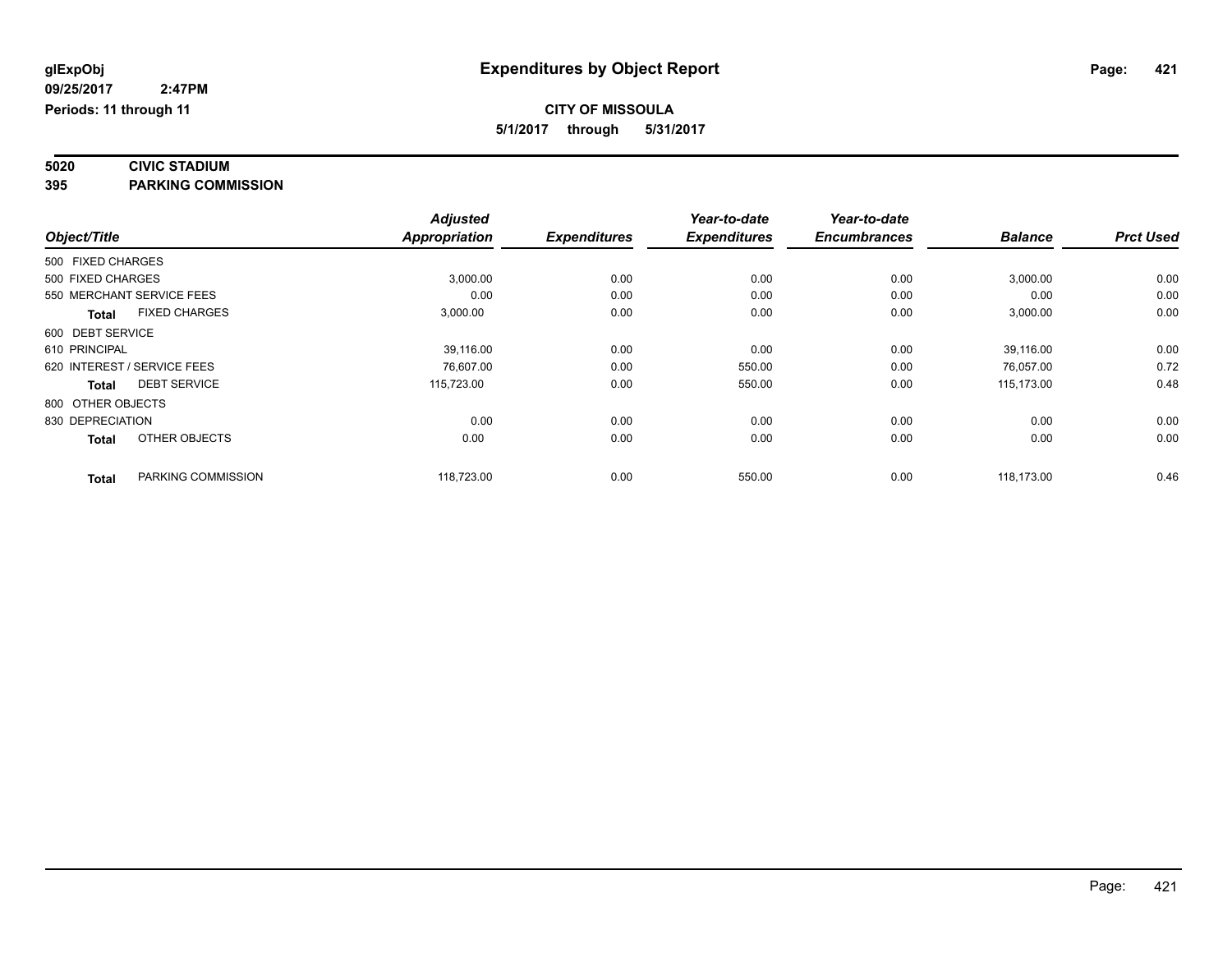**5020 CIVIC STADIUM**

|                                      | <b>Adjusted</b>      |                     | Year-to-date        | Year-to-date        |                |                  |
|--------------------------------------|----------------------|---------------------|---------------------|---------------------|----------------|------------------|
| Object/Title                         | <b>Appropriation</b> | <b>Expenditures</b> | <b>Expenditures</b> | <b>Encumbrances</b> | <b>Balance</b> | <b>Prct Used</b> |
| 500 FIXED CHARGES                    |                      |                     |                     |                     |                |                  |
| 500 FIXED CHARGES                    | 3,000.00             | 0.00                | 0.00                | 0.00                | 3,000.00       | 0.00             |
| 550 MERCHANT SERVICE FEES            | 0.00                 | 0.00                | 0.00                | 0.00                | 0.00           | 0.00             |
| <b>FIXED CHARGES</b><br><b>Total</b> | 3,000.00             | 0.00                | 0.00                | 0.00                | 3,000.00       | 0.00             |
| 600 DEBT SERVICE                     |                      |                     |                     |                     |                |                  |
| 610 PRINCIPAL                        | 39,116.00            | 0.00                | 0.00                | 0.00                | 39,116.00      | 0.00             |
| 620 INTEREST / SERVICE FEES          | 76.607.00            | 0.00                | 550.00              | 0.00                | 76.057.00      | 0.72             |
| <b>DEBT SERVICE</b><br>Total         | 115,723.00           | 0.00                | 550.00              | 0.00                | 115,173.00     | 0.48             |
| 800 OTHER OBJECTS                    |                      |                     |                     |                     |                |                  |
| 830 DEPRECIATION                     | 0.00                 | 0.00                | 0.00                | 0.00                | 0.00           | 0.00             |
| OTHER OBJECTS<br><b>Total</b>        | 0.00                 | 0.00                | 0.00                | 0.00                | 0.00           | 0.00             |
| <b>CIVIC STADIUM</b><br><b>Total</b> | 118,723.00           | 0.00                | 550.00              | 0.00                | 118,173.00     | 0.46             |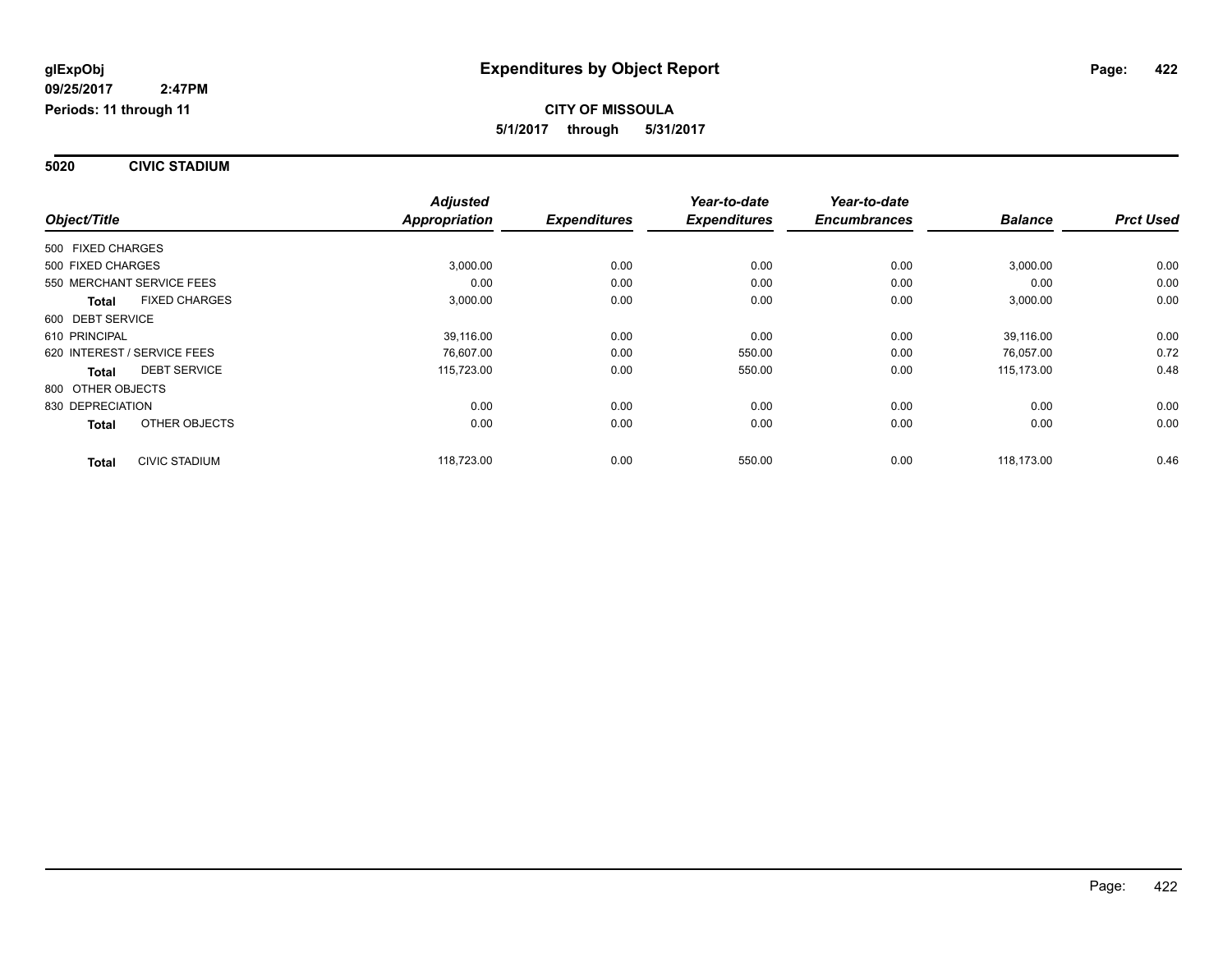# **5210 WATER**

**335 WATER**

|                                      | <b>Adjusted</b>      |                     | Year-to-date        | Year-to-date        |                |                  |
|--------------------------------------|----------------------|---------------------|---------------------|---------------------|----------------|------------------|
| Object/Title                         | <b>Appropriation</b> | <b>Expenditures</b> | <b>Expenditures</b> | <b>Encumbrances</b> | <b>Balance</b> | <b>Prct Used</b> |
| 100 PERSONAL SERVICES                |                      |                     |                     |                     |                |                  |
| 110 SALARIES AND WAGES               | 0.00                 | 17,456.87           | 47,471.41           | 0.00                | $-47,471.41$   | 0.00             |
| 120 OVERTIME                         | 0.00                 | 0.00                | 0.00                | 0.00                | 0.00           | 0.00             |
| 140 EMPLOYER CONTRIBUTIONS           | 0.00                 | 7,343.99            | 19,828.05           | 0.00                | $-19,828.05$   | 0.00             |
| 141 STATE RETIREMENT CONTRIBUTIONS   | 0.00                 | 17.46               | 48.09               | 0.00                | $-48.09$       | 0.00             |
| PERSONAL SERVICES<br><b>Total</b>    | 0.00                 | 24,818.32           | 67,347.55           | 0.00                | $-67,347.55$   | 0.00             |
| 200 SUPPLIES                         |                      |                     |                     |                     |                |                  |
| 210 OFFICE SUPPLIES                  | 0.00                 | 202.04              | 266.69              | 0.00                | $-266.69$      | 0.00             |
| 220 OPERATING SUPPLIES               | 0.00                 | 1,808.50            | 2,033.49            | 0.00                | $-2,033.49$    | 0.00             |
| 230 REPAIR/MAINTENANCE               | 0.00                 | 0.00                | 0.00                | 0.00                | 0.00           | 0.00             |
| 231 GASOLINE                         | 0.00                 | 0.00                | 0.00                | 0.00                | 0.00           | 0.00             |
| <b>SUPPLIES</b><br><b>Total</b>      | 0.00                 | 2,010.54            | 2,300.18            | 0.00                | $-2,300.18$    | 0.00             |
| 300 PURCHASED SERVICES               |                      |                     |                     |                     |                |                  |
| 310 COMMUNICATIONS                   | 0.00                 | 0.00                | 0.00                | 0.00                | 0.00           | 0.00             |
| 320 PRINTING & DUPLICATING           | 0.00                 | 0.00                | 0.00                | 0.00                | 0.00           | 0.00             |
| 330 PUBLICITY, SUBSCRIPTIONS & DUES  | 0.00                 | 0.00                | 0.00                | 0.00                | 0.00           | 0.00             |
| 340 SEWER                            | 0.00                 | 0.00                | 0.00                | 0.00                | 0.00           | 0.00             |
| 341 ELECTRICITY & NATURAL GAS        | 0.00                 | 0.00                | 0.00                | 0.00                | 0.00           | 0.00             |
| 342 STORM WATER                      | 0.00                 | 0.00                | 0.00                | 0.00                | 0.00           | 0.00             |
| 343 WATER CHARGES                    | 0.00                 | 0.00                | 0.00                | 0.00                | 0.00           | 0.00             |
| 344 TELEPHONE SERVICE                | 0.00                 | $-8.27$             | 862.41              | 0.00                | $-862.41$      | 0.00             |
| 345 GARBAGE                          | 0.00                 | 0.00                | 0.00                | 0.00                | 0.00           | 0.00             |
| 350 PROFESSIONAL SERVICES            | 0.00                 | 134,406.77          | 784,643.57          | 0.00                | -784,643.57    | 0.00             |
| 360 REPAIR & MAINTENANCE             | 0.00                 | 3,965.06            | 3,965.06            | 0.00                | $-3,965.06$    | 0.00             |
| 370 TRAVEL                           | 0.00                 | 0.00                | 0.00                | 0.00                | 0.00           | 0.00             |
| 380 TRAINING                         | 0.00                 | 0.00                | 0.00                | 0.00                | 0.00           | 0.00             |
| 390 OTHER PURCHASED SERVICES         | 0.00                 | 0.00                | 23.76               | 0.00                | $-23.76$       | 0.00             |
| PURCHASED SERVICES<br>Total          | 0.00                 | 138,363.56          | 789,494.80          | 0.00                | -789,494.80    | 0.00             |
| 500 FIXED CHARGES                    |                      |                     |                     |                     |                |                  |
| 500 FIXED CHARGES                    | 0.00                 | 0.00                | 0.00                | 0.00                | 0.00           | 0.00             |
| 550 MERCHANT SERVICE FEES            | 0.00                 | 0.00                | 0.00                | 0.00                | 0.00           | 0.00             |
| <b>FIXED CHARGES</b><br><b>Total</b> | 0.00                 | 0.00                | 0.00                | 0.00                | 0.00           | 0.00             |
| 600 DEBT SERVICE                     |                      |                     |                     |                     |                |                  |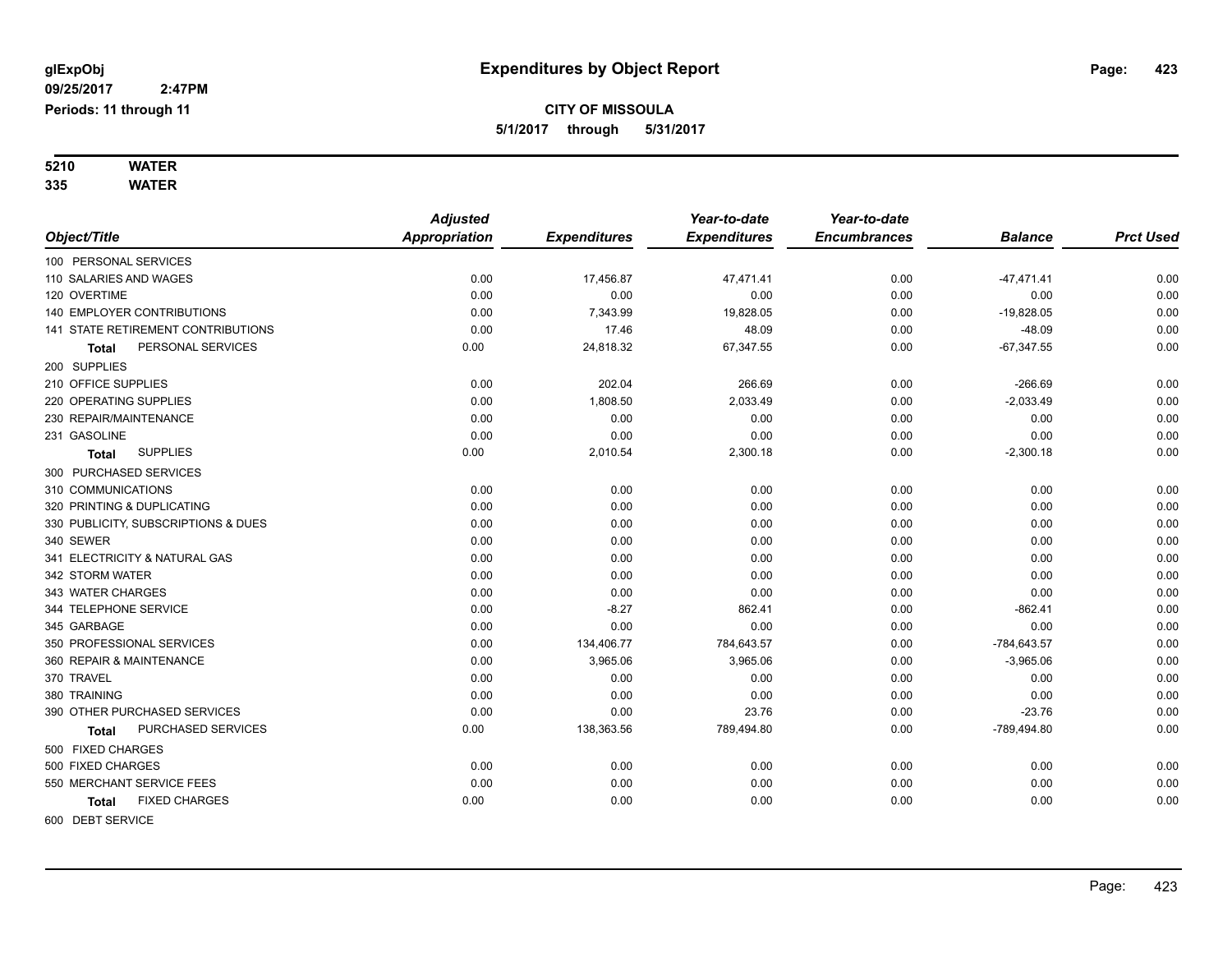#### **5210 WATER 335 WATER**

| Object/Title       |                             | <b>Adjusted</b><br><b>Appropriation</b> | <b>Expenditures</b> | Year-to-date<br><b>Expenditures</b> | Year-to-date<br><b>Encumbrances</b> | <b>Balance</b>  | <b>Prct Used</b> |
|--------------------|-----------------------------|-----------------------------------------|---------------------|-------------------------------------|-------------------------------------|-----------------|------------------|
| 610 PRINCIPAL      |                             | 0.00                                    | 0.00                | 0.00                                | 0.00                                | 0.00            | 0.00             |
|                    | 620 INTEREST / SERVICE FEES | 0.00                                    | 0.00                | 0.00                                | 0.00                                | 0.00            | 0.00             |
| Total              | <b>DEBT SERVICE</b>         | 0.00                                    | 0.00                | 0.00                                | 0.00                                | 0.00            | 0.00             |
| 800 OTHER OBJECTS  |                             |                                         |                     |                                     |                                     |                 |                  |
| 845 CONTINGENCY    |                             | 0.00                                    | 0.00                | 0.00                                | 0.00                                | 0.00            | 0.00             |
| Total              | OTHER OBJECTS               | 0.00                                    | 0.00                | 0.00                                | 0.00                                | 0.00            | 0.00             |
| 900 CAPITAL OUTLAY |                             |                                         |                     |                                     |                                     |                 |                  |
| 910 LAND           |                             | 0.00                                    | 0.00                | 0.00                                | 0.00                                | 0.00            | 0.00             |
| 920 BUILDINGS      |                             | 0.00                                    | 0.00                | 0.00                                | 0.00                                | 0.00            | 0.00             |
| 930 IMPROVEMENTS   |                             | 0.00                                    | 3,995.25            | 3,995.25                            | 0.00                                | $-3,995.25$     | 0.00             |
|                    | 940 MACHINERY & EQUIPMENT   | 0.00                                    | 0.00                | 264,174.14                          | 0.00                                | $-264, 174.14$  | 0.00             |
| Total              | <b>CAPITAL OUTLAY</b>       | 0.00                                    | 3,995.25            | 268,169.39                          | 0.00                                | $-268,169.39$   | 0.00             |
| <b>Total</b>       | <b>WATER</b>                | 0.00                                    | 169,187.67          | 1,127,311.92                        | 0.00                                | $-1,127,311.92$ | 0.00             |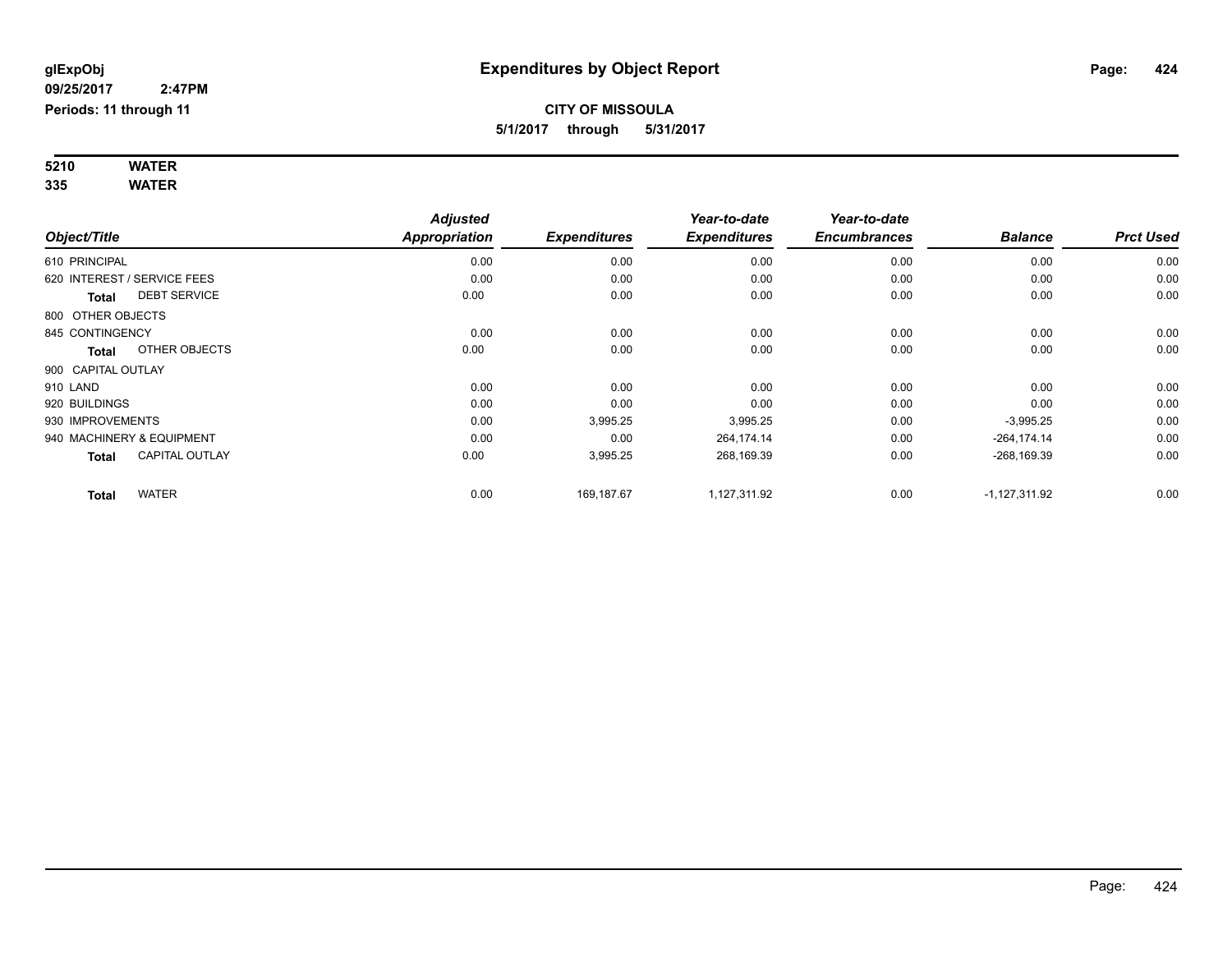**5210 WATER**

|                                     | <b>Adjusted</b>      |                     | Year-to-date        | Year-to-date        |                |                  |
|-------------------------------------|----------------------|---------------------|---------------------|---------------------|----------------|------------------|
| Object/Title                        | <b>Appropriation</b> | <b>Expenditures</b> | <b>Expenditures</b> | <b>Encumbrances</b> | <b>Balance</b> | <b>Prct Used</b> |
| 100 PERSONAL SERVICES               |                      |                     |                     |                     |                |                  |
| 110 SALARIES AND WAGES              | 0.00                 | 17,456.87           | 47,471.41           | 0.00                | $-47,471.41$   | 0.00             |
| 120 OVERTIME                        | 0.00                 | 0.00                | 0.00                | 0.00                | 0.00           | 0.00             |
| 140 EMPLOYER CONTRIBUTIONS          | 0.00                 | 7,343.99            | 19,828.05           | 0.00                | $-19,828.05$   | 0.00             |
| 141 STATE RETIREMENT CONTRIBUTIONS  | 0.00                 | 17.46               | 48.09               | 0.00                | $-48.09$       | 0.00             |
| PERSONAL SERVICES<br>Total          | 0.00                 | 24,818.32           | 67,347.55           | 0.00                | $-67,347.55$   | 0.00             |
| 200 SUPPLIES                        |                      |                     |                     |                     |                |                  |
| 210 OFFICE SUPPLIES                 | 0.00                 | 202.04              | 266.69              | 0.00                | $-266.69$      | 0.00             |
| 220 OPERATING SUPPLIES              | 0.00                 | 1,808.50            | 2,033.49            | 0.00                | $-2,033.49$    | 0.00             |
| 230 REPAIR/MAINTENANCE              | 0.00                 | 0.00                | 0.00                | 0.00                | 0.00           | 0.00             |
| 231 GASOLINE                        | 0.00                 | 0.00                | 0.00                | 0.00                | 0.00           | 0.00             |
| <b>SUPPLIES</b><br>Total            | 0.00                 | 2,010.54            | 2,300.18            | 0.00                | $-2,300.18$    | 0.00             |
| 300 PURCHASED SERVICES              |                      |                     |                     |                     |                |                  |
| 310 COMMUNICATIONS                  | 0.00                 | 0.00                | 0.00                | 0.00                | 0.00           | 0.00             |
| 320 PRINTING & DUPLICATING          | 0.00                 | 0.00                | 0.00                | 0.00                | 0.00           | 0.00             |
| 330 PUBLICITY, SUBSCRIPTIONS & DUES | 0.00                 | 0.00                | 0.00                | 0.00                | 0.00           | 0.00             |
| 340 SEWER                           | 0.00                 | 0.00                | 0.00                | 0.00                | 0.00           | 0.00             |
| 341 ELECTRICITY & NATURAL GAS       | 0.00                 | 0.00                | 0.00                | 0.00                | 0.00           | 0.00             |
| 342 STORM WATER                     | 0.00                 | 0.00                | 0.00                | 0.00                | 0.00           | 0.00             |
| 343 WATER CHARGES                   | 0.00                 | 0.00                | 0.00                | 0.00                | 0.00           | 0.00             |
| 344 TELEPHONE SERVICE               | 0.00                 | $-8.27$             | 862.41              | 0.00                | $-862.41$      | 0.00             |
| 345 GARBAGE                         | 0.00                 | 0.00                | 0.00                | 0.00                | 0.00           | 0.00             |
| 350 PROFESSIONAL SERVICES           | 0.00                 | 134,406.77          | 784,643.57          | 0.00                | $-784,643.57$  | 0.00             |
| 360 REPAIR & MAINTENANCE            | 0.00                 | 3,965.06            | 3,965.06            | 0.00                | $-3,965.06$    | 0.00             |
| 370 TRAVEL                          | 0.00                 | 0.00                | 0.00                | 0.00                | 0.00           | 0.00             |
| 380 TRAINING                        | 0.00                 | 0.00                | 0.00                | 0.00                | 0.00           | 0.00             |
| 390 OTHER PURCHASED SERVICES        | 0.00                 | 0.00                | 23.76               | 0.00                | $-23.76$       | 0.00             |
| PURCHASED SERVICES<br><b>Total</b>  | 0.00                 | 138,363.56          | 789,494.80          | 0.00                | -789,494.80    | 0.00             |
| 500 FIXED CHARGES                   |                      |                     |                     |                     |                |                  |
| 500 FIXED CHARGES                   | 0.00                 | 0.00                | 0.00                | 0.00                | 0.00           | 0.00             |
| 550 MERCHANT SERVICE FEES           | 0.00                 | 0.00                | 0.00                | 0.00                | 0.00           | 0.00             |
| <b>FIXED CHARGES</b><br>Total       | 0.00                 | 0.00                | 0.00                | 0.00                | 0.00           | 0.00             |
| 600 DEBT SERVICE                    |                      |                     |                     |                     |                |                  |
| 610 PRINCIPAL                       | 0.00                 | 0.00                | 0.00                | 0.00                | 0.00           | 0.00             |
|                                     |                      |                     |                     |                     |                |                  |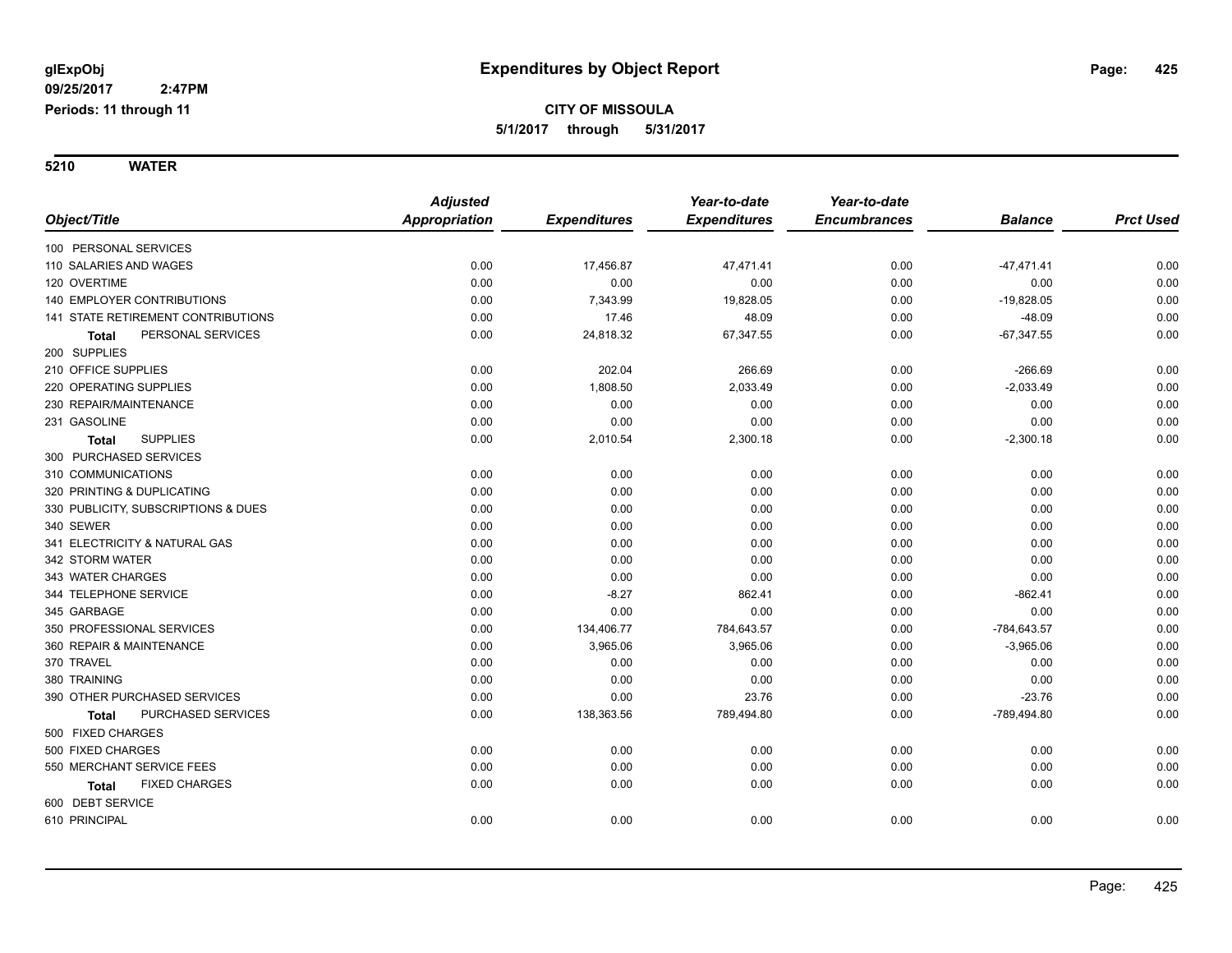#### **5210 WATER**

|                                       | <b>Adjusted</b>      |                     | Year-to-date        | Year-to-date        |                 |                  |
|---------------------------------------|----------------------|---------------------|---------------------|---------------------|-----------------|------------------|
| Object/Title                          | <b>Appropriation</b> | <b>Expenditures</b> | <b>Expenditures</b> | <b>Encumbrances</b> | <b>Balance</b>  | <b>Prct Used</b> |
| 620 INTEREST / SERVICE FEES           | 0.00                 | 0.00                | 0.00                | 0.00                | 0.00            | 0.00             |
| <b>DEBT SERVICE</b><br><b>Total</b>   | 0.00                 | 0.00                | 0.00                | 0.00                | 0.00            | 0.00             |
| 800 OTHER OBJECTS                     |                      |                     |                     |                     |                 |                  |
| 845 CONTINGENCY                       | 0.00                 | 0.00                | 0.00                | 0.00                | 0.00            | 0.00             |
| OTHER OBJECTS<br>Total                | 0.00                 | 0.00                | 0.00                | 0.00                | 0.00            | 0.00             |
| 900 CAPITAL OUTLAY                    |                      |                     |                     |                     |                 |                  |
| 910 LAND                              | 0.00                 | 0.00                | 0.00                | 0.00                | 0.00            | 0.00             |
| 920 BUILDINGS                         | 0.00                 | 0.00                | 0.00                | 0.00                | 0.00            | 0.00             |
| 930 IMPROVEMENTS                      | 0.00                 | 3,995.25            | 3,995.25            | 0.00                | $-3,995.25$     | 0.00             |
| 940 MACHINERY & EQUIPMENT             | 0.00                 | 0.00                | 264,174.14          | 0.00                | $-264, 174.14$  | 0.00             |
| <b>CAPITAL OUTLAY</b><br><b>Total</b> | 0.00                 | 3,995.25            | 268,169.39          | 0.00                | $-268,169.39$   | 0.00             |
| <b>WATER</b><br><b>Total</b>          | 0.00                 | 169,187.67          | 1,127,311.92        | 0.00                | $-1,127,311.92$ | 0.00             |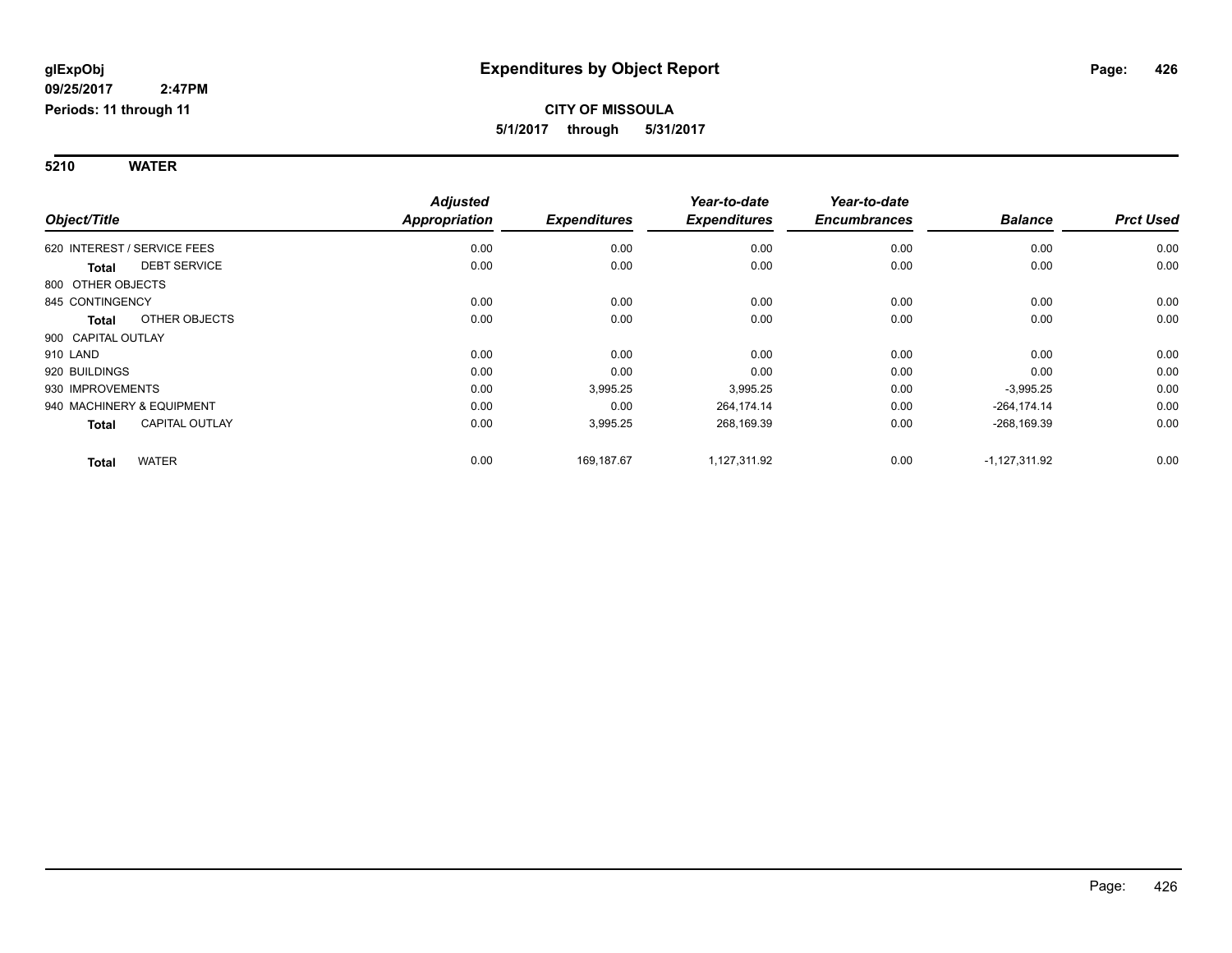#### **5215 WATER LOAN FUND 335 WATER**

| Object/Title                         | <b>Adjusted</b><br><b>Appropriation</b> | <b>Expenditures</b> | Year-to-date<br><b>Expenditures</b> | Year-to-date<br><b>Encumbrances</b> | <b>Balance</b> | <b>Prct Used</b> |
|--------------------------------------|-----------------------------------------|---------------------|-------------------------------------|-------------------------------------|----------------|------------------|
| 500 FIXED CHARGES                    |                                         |                     |                                     |                                     |                |                  |
| 550 MERCHANT SERVICE FEES            | 0.00                                    | 0.00                | 0.00                                | 0.00                                | 0.00           | 0.00             |
| <b>FIXED CHARGES</b><br><b>Total</b> | 0.00                                    | 0.00                | 0.00                                | 0.00                                | 0.00           | 0.00             |
| 800 OTHER OBJECTS                    |                                         |                     |                                     |                                     |                |                  |
| 820 TRANSFERS TO OTHER FUNDS         | 0.00                                    | 0.00                | 0.00                                | 0.00                                | 0.00           | 0.00             |
| OTHER OBJECTS<br><b>Total</b>        | 0.00                                    | 0.00                | 0.00                                | 0.00                                | 0.00           | 0.00             |
| <b>WATER</b><br>Total                | 0.00                                    | 0.00                | 0.00                                | 0.00                                | 0.00           | 0.00             |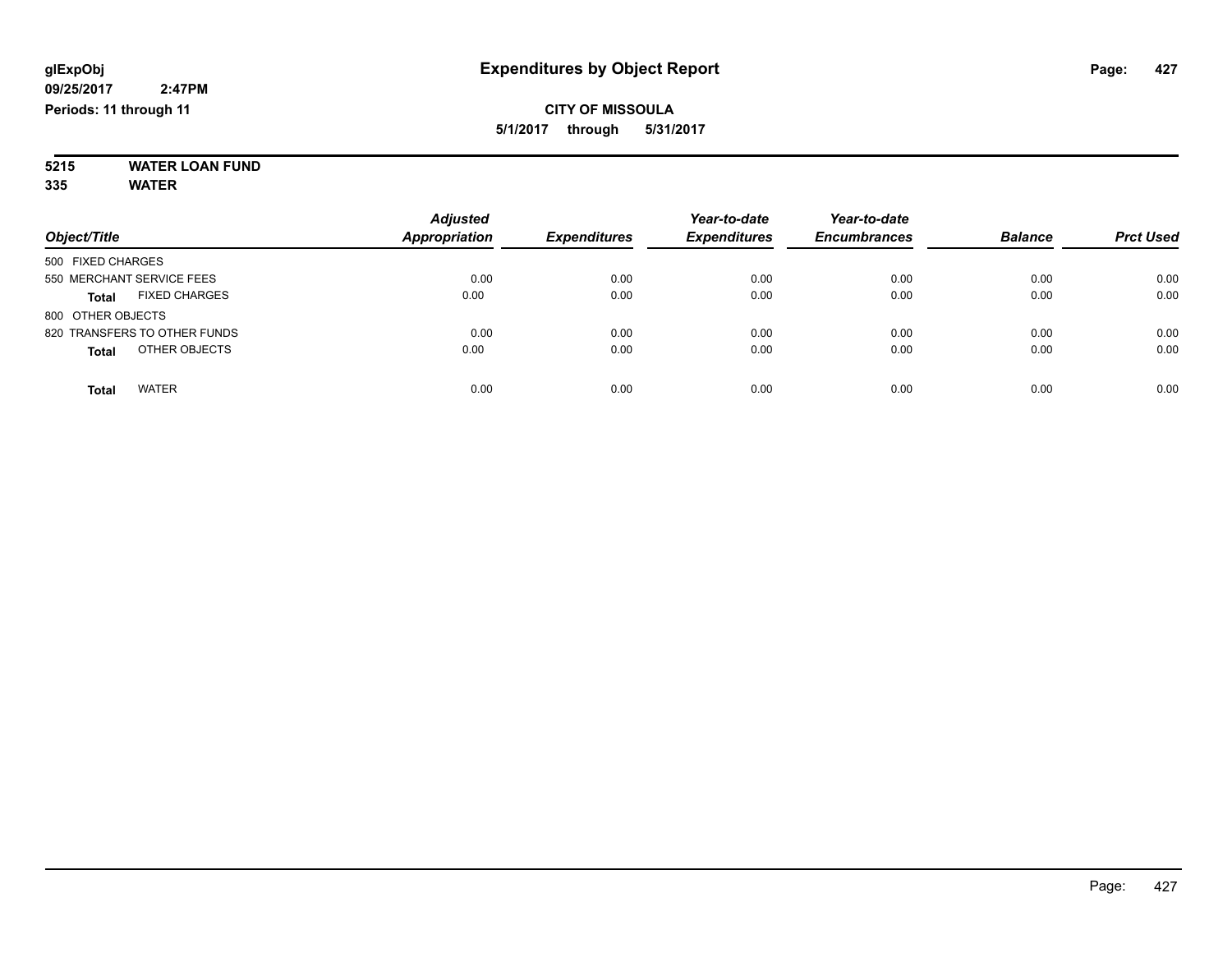#### **5215 WATER LOAN FUND**

|                                        | <b>Adjusted</b>      |                     | Year-to-date        | Year-to-date        |                |                  |
|----------------------------------------|----------------------|---------------------|---------------------|---------------------|----------------|------------------|
| Object/Title                           | <b>Appropriation</b> | <b>Expenditures</b> | <b>Expenditures</b> | <b>Encumbrances</b> | <b>Balance</b> | <b>Prct Used</b> |
| 500 FIXED CHARGES                      |                      |                     |                     |                     |                |                  |
| 550 MERCHANT SERVICE FEES              | 0.00                 | 0.00                | 0.00                | 0.00                | 0.00           | 0.00             |
| <b>FIXED CHARGES</b><br><b>Total</b>   | 0.00                 | 0.00                | 0.00                | 0.00                | 0.00           | 0.00             |
| 800 OTHER OBJECTS                      |                      |                     |                     |                     |                |                  |
| 820 TRANSFERS TO OTHER FUNDS           | 0.00                 | 0.00                | 0.00                | 0.00                | 0.00           | 0.00             |
| OTHER OBJECTS<br><b>Total</b>          | 0.00                 | 0.00                | 0.00                | 0.00                | 0.00           | 0.00             |
| <b>WATER LOAN FUND</b><br><b>Total</b> | 0.00                 | 0.00                | 0.00                | 0.00                | 0.00           | 0.00             |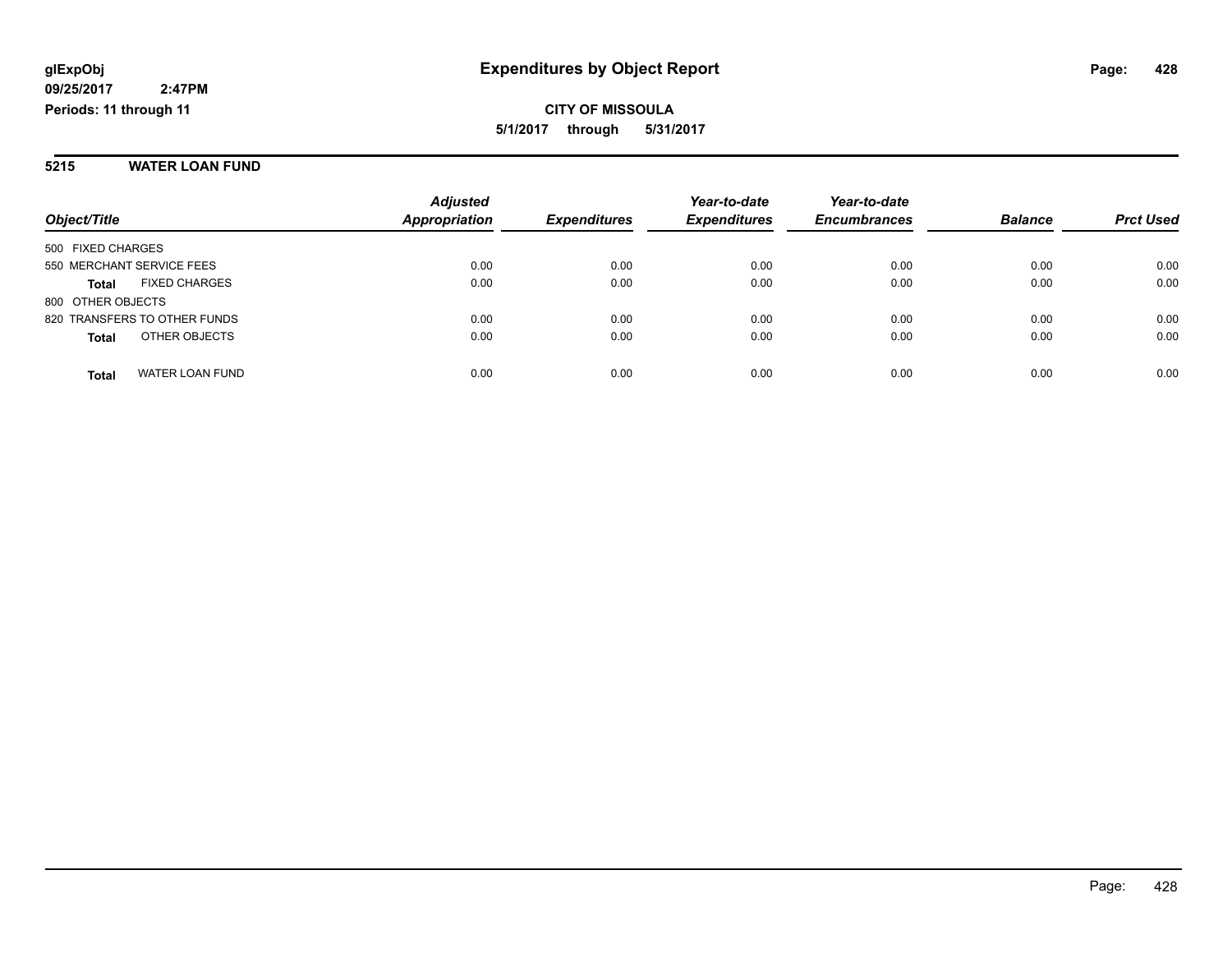## **CITY OF MISSOULA**

**5/1/2017 through 5/31/2017**

# **5310 SEWER OPERATING BUDGET FUND**

**330 WASTEWATER**

|                                           | <b>Adjusted</b> |                     | Year-to-date        | Year-to-date        |                |                  |
|-------------------------------------------|-----------------|---------------------|---------------------|---------------------|----------------|------------------|
| Object/Title                              | Appropriation   | <b>Expenditures</b> | <b>Expenditures</b> | <b>Encumbrances</b> | <b>Balance</b> | <b>Prct Used</b> |
| 100 PERSONAL SERVICES                     |                 |                     |                     |                     |                |                  |
| 110 SALARIES AND WAGES                    | 1,254,449.00    | 116,149.24          | 1,210,431.36        | 0.00                | 44,017.64      | 96.49            |
| 115 SALARIES/HEALTH INSURANCE BENEFIT     | 0.00            | 0.00                | 0.00                | 0.00                | 0.00           | 0.00             |
| 120 OVERTIME                              | 19,000.00       | 3,036.36            | 33,886.28           | 0.00                | $-14,886.28$   | 178.35           |
| 130 OTHER                                 | 51,957.00       | 0.00                | 0.00                | 0.00                | 51,957.00      | 0.00             |
| 135 OPEB EXPENSE                          | 0.00            | 0.00                | 0.00                | 0.00                | 0.00           | 0.00             |
| 140 EMPLOYER CONTRIBUTIONS                | 561,995.00      | 50,692.78           | 514,276.99          | 0.00                | 47,718.01      | 91.51            |
| <b>141 STATE RETIREMENT CONTRIBUTIONS</b> | 501.00          | 116.15              | 1,210.45            | 0.00                | $-709.45$      | 241.61           |
| 145 OPEB CONTRIBUTION                     | 175.00          | 0.00                | 0.00                | 0.00                | 175.00         | 0.00             |
| <b>150 STATE RETIREMENT</b>               | 0.00            | 0.00                | 0.00                | 0.00                | 0.00           | 0.00             |
| 190 PENSION EXPENSE                       | 635.00          | 0.00                | 0.00                | 0.00                | 635.00         | 0.00             |
| PERSONAL SERVICES<br><b>Total</b>         | 1,888,712.00    | 169,994.53          | 1,759,805.08        | 0.00                | 128,906.92     | 93.17            |
| 200 SUPPLIES                              |                 |                     |                     |                     |                |                  |
| 210 OFFICE SUPPLIES                       | 270,170.00      | 109.42              | 1,962.13            | 0.00                | 268,207.87     | 0.73             |
| 220 OPERATING SUPPLIES                    | 146,400.00      | 31,133.27           | 300,159.52          | 0.00                | $-153,759.52$  | 205.03           |
| 230 REPAIR/MAINTENANCE                    | 154,000.00      | 55,686.11           | 274,955.33          | 0.00                | $-120,955.33$  | 178.54           |
| 231 GASOLINE                              | 60,000.00       | 7,265.69            | 32,058.62           | 0.00                | 27,941.38      | 53.43            |
| 240 OTHER SUPPLIES                        | 4,000.00        | 65.30               | 4,265.73            | 0.00                | $-265.73$      | 106.64           |
| 250 SUPPLIES FOR RESALE                   | 0.00            | 0.00                | 0.00                | 0.00                | 0.00           | 0.00             |
| <b>SUPPLIES</b><br><b>Total</b>           | 634,570.00      | 94,259.79           | 613,401.33          | 0.00                | 21,168.67      | 96.66            |
| 300 PURCHASED SERVICES                    |                 |                     |                     |                     |                |                  |
| 310 COMMUNICATIONS                        | 3,570.00        | 220.00              | 5,330.57            | 0.00                | $-1,760.57$    | 149.32           |
| 320 PRINTING & DUPLICATING                | 8,000.00        | 531.24              | 5,392.49            | 0.00                | 2,607.51       | 67.41            |
| 330 PUBLICITY, SUBSCRIPTIONS & DUES       | 3,000.00        | 276.50              | 6,686.04            | 0.00                | $-3,686.04$    | 222.87           |
| 341 ELECTRICITY & NATURAL GAS             | 617,779.00      | 100,897.92          | 540,285.90          | 0.00                | 77,493.10      | 87.46            |
| 343 WATER CHARGES                         | 10,248.00       | 686.67              | 6,477.65            | 0.00                | 3,770.35       | 63.21            |
| 344 TELEPHONE SERVICE                     | 19,604.00       | 1,560.43            | 17,928.86           | 0.00                | 1,675.14       | 91.46            |
| 345 GARBAGE                               | 21,636.00       | 2,271.56            | 23,123.70           | 0.00                | $-1,487.70$    | 106.88           |
| 350 PROFESSIONAL SERVICES                 | 78,700.00       | 18,811.59           | 96,338.41           | 0.00                | $-17,638.41$   | 122.41           |
| 360 REPAIR & MAINTENANCE                  | 340,312.00      | 63,000.72           | 401,107.49          | 0.00                | $-60,795.49$   | 117.86           |
| 370 TRAVEL                                | 12,500.00       | 1,063.82            | 4,626.11            | 0.00                | 7,873.89       | 37.01            |
| 380 TRAINING                              | 10,600.00       | 355.46              | 6,179.12            | 0.00                | 4,420.88       | 58.29            |
| 390 OTHER PURCHASED SERVICES              | 445,887.00      | 0.00                | 131,197.90          | 0.00                | 314,689.10     | 29.42            |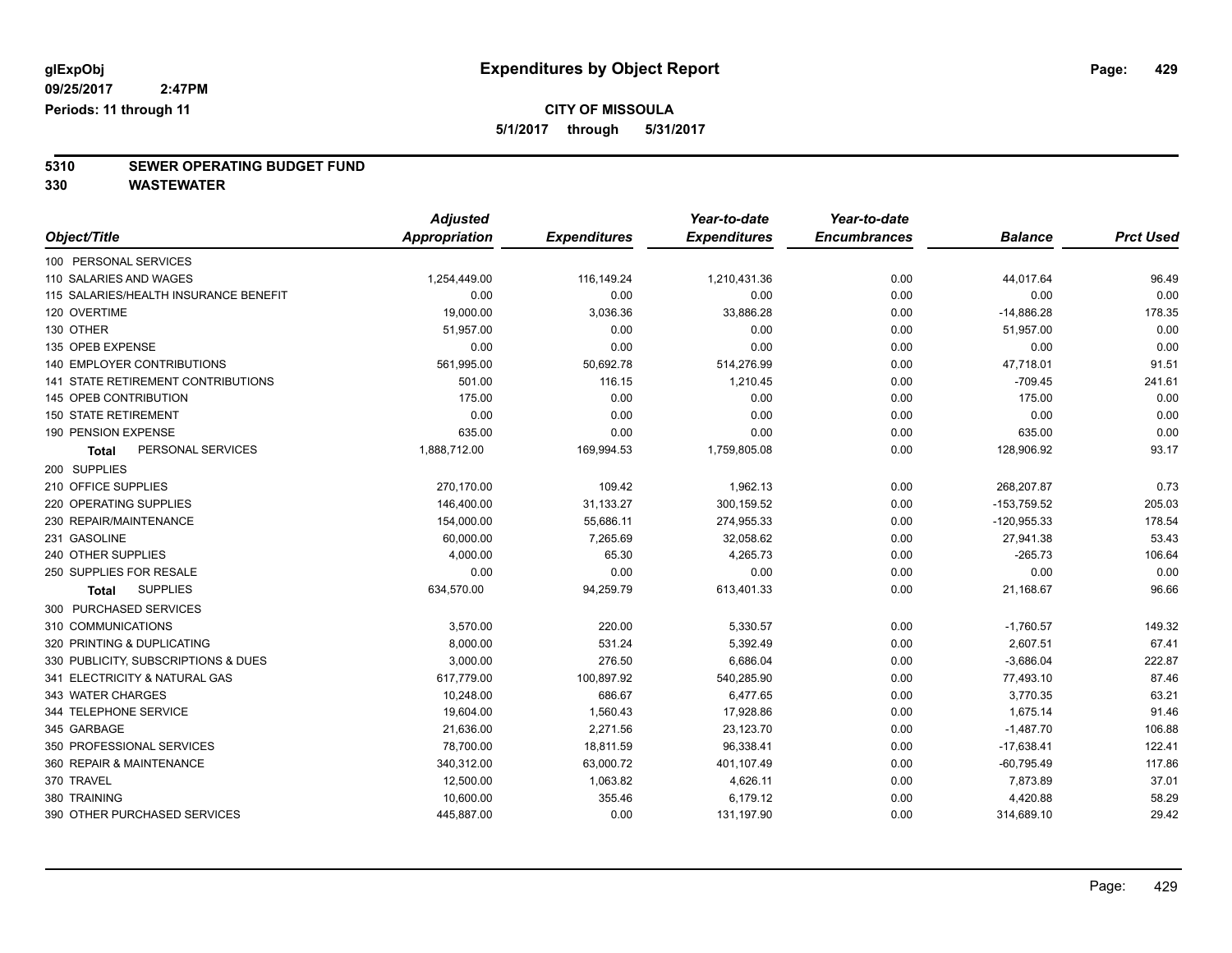## **CITY OF MISSOULA**

**5/1/2017 through 5/31/2017**

# **5310 SEWER OPERATING BUDGET FUND**

**330 WASTEWATER**

|                    |                                   | <b>Adjusted</b>      |                     | Year-to-date        | Year-to-date        |                |                  |
|--------------------|-----------------------------------|----------------------|---------------------|---------------------|---------------------|----------------|------------------|
| Object/Title       |                                   | <b>Appropriation</b> | <b>Expenditures</b> | <b>Expenditures</b> | <b>Encumbrances</b> | <b>Balance</b> | <b>Prct Used</b> |
| <b>Total</b>       | PURCHASED SERVICES                | 1,571,836.00         | 189,675.91          | 1,244,674.24        | 0.00                | 327, 161.76    | 79.19            |
| 500 FIXED CHARGES  |                                   |                      |                     |                     |                     |                |                  |
| 500 FIXED CHARGES  |                                   | 1,455,838.00         | 150.00              | 694,816.05          | 0.00                | 761,021.95     | 47.73            |
| <b>Total</b>       | <b>FIXED CHARGES</b>              | 1,455,838.00         | 150.00              | 694,816.05          | 0.00                | 761,021.95     | 47.73            |
| 600 DEBT SERVICE   |                                   |                      |                     |                     |                     |                |                  |
| 610 PRINCIPAL      |                                   | 0.00                 | 0.00                | 0.00                | 0.00                | 0.00           | 0.00             |
|                    | 620 INTEREST / SERVICE FEES       | 0.00                 | 0.00                | 0.00                | 0.00                | 0.00           | 0.00             |
| <b>Total</b>       | <b>DEBT SERVICE</b>               | 0.00                 | 0.00                | 0.00                | 0.00                | 0.00           | 0.00             |
|                    | 700 GRANTS & CONTRIBUTIONS        |                      |                     |                     |                     |                |                  |
|                    | 700 GRANTS & CONTRIBUTIONS        | 1,500.00             | 0.00                | 0.00                | 0.00                | 1,500.00       | 0.00             |
| <b>Total</b>       | <b>GRANTS &amp; CONTRIBUTIONS</b> | 1,500.00             | 0.00                | 0.00                | 0.00                | 1,500.00       | 0.00             |
| 800 OTHER OBJECTS  |                                   |                      |                     |                     |                     |                |                  |
| 800 OTHER OBJECTS  |                                   | 0.00                 | 0.00                | 0.00                | 0.00                | 0.00           | 0.00             |
|                    | 820 TRANSFERS TO OTHER FUNDS      | 0.00                 | 0.00                | 0.00                | 0.00                | 0.00           | 0.00             |
| 830 DEPRECIATION   |                                   | 0.00                 | 0.00                | 0.00                | 0.00                | 0.00           | 0.00             |
| <b>Total</b>       | OTHER OBJECTS                     | 0.00                 | 0.00                | 0.00                | 0.00                | 0.00           | 0.00             |
| 900 CAPITAL OUTLAY |                                   |                      |                     |                     |                     |                |                  |
| 910 LAND           |                                   | 0.00                 | 0.00                | 445,900.91          | 0.00                | -445,900.91    | 0.00             |
| 920 BUILDINGS      |                                   | 0.00                 | 6,233.29            | 120,727.27          | 0.00                | $-120,727.27$  | 0.00             |
|                    | 940 MACHINERY & EQUIPMENT         | 0.00                 | 56,186.25           | 101,928.00          | 0.00                | $-101,928.00$  | 0.00             |
| <b>Total</b>       | <b>CAPITAL OUTLAY</b>             | 0.00                 | 62,419.54           | 668,556.18          | 0.00                | $-668,556.18$  | 0.00             |
| <b>Total</b>       | <b>WASTEWATER</b>                 | 5,552,456.00         | 516,499.77          | 4,981,252.88        | 0.00                | 571,203.12     | 89.71            |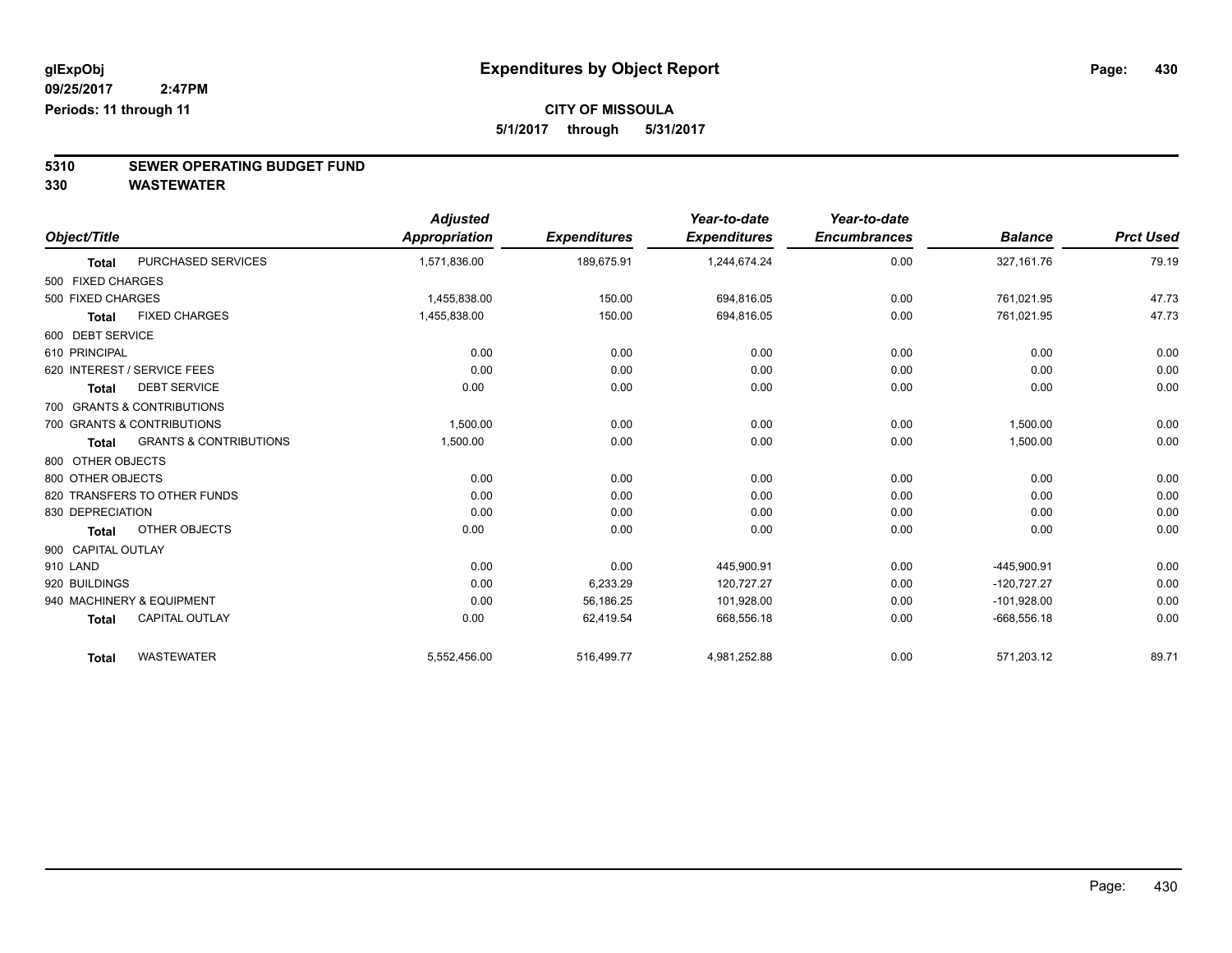#### **CITY OF MISSOULA 5/1/2017 through 5/31/2017**

# **5310 SEWER OPERATING BUDGET FUND**

**335 WATER**

| Object/Title                        | <b>Adjusted</b><br>Appropriation | <b>Expenditures</b> | Year-to-date<br><b>Expenditures</b> | Year-to-date<br><b>Encumbrances</b> | <b>Balance</b> | <b>Prct Used</b> |
|-------------------------------------|----------------------------------|---------------------|-------------------------------------|-------------------------------------|----------------|------------------|
| 300 PURCHASED SERVICES              |                                  |                     |                                     |                                     |                |                  |
| 310 COMMUNICATIONS                  | 0.00                             | 0.00                | 0.00                                | 0.00                                | 0.00           | 0.00             |
| 330 PUBLICITY, SUBSCRIPTIONS & DUES | 0.00                             | 0.00                | 0.00                                | 0.00                                | 0.00           | 0.00             |
| <b>PURCHASED SERVICES</b><br>Total  | 0.00                             | 0.00                | 0.00                                | 0.00                                | 0.00           | 0.00             |
| <b>WATER</b><br>Total               | 0.00                             | 0.00                | 0.00                                | 0.00                                | 0.00           | 0.00             |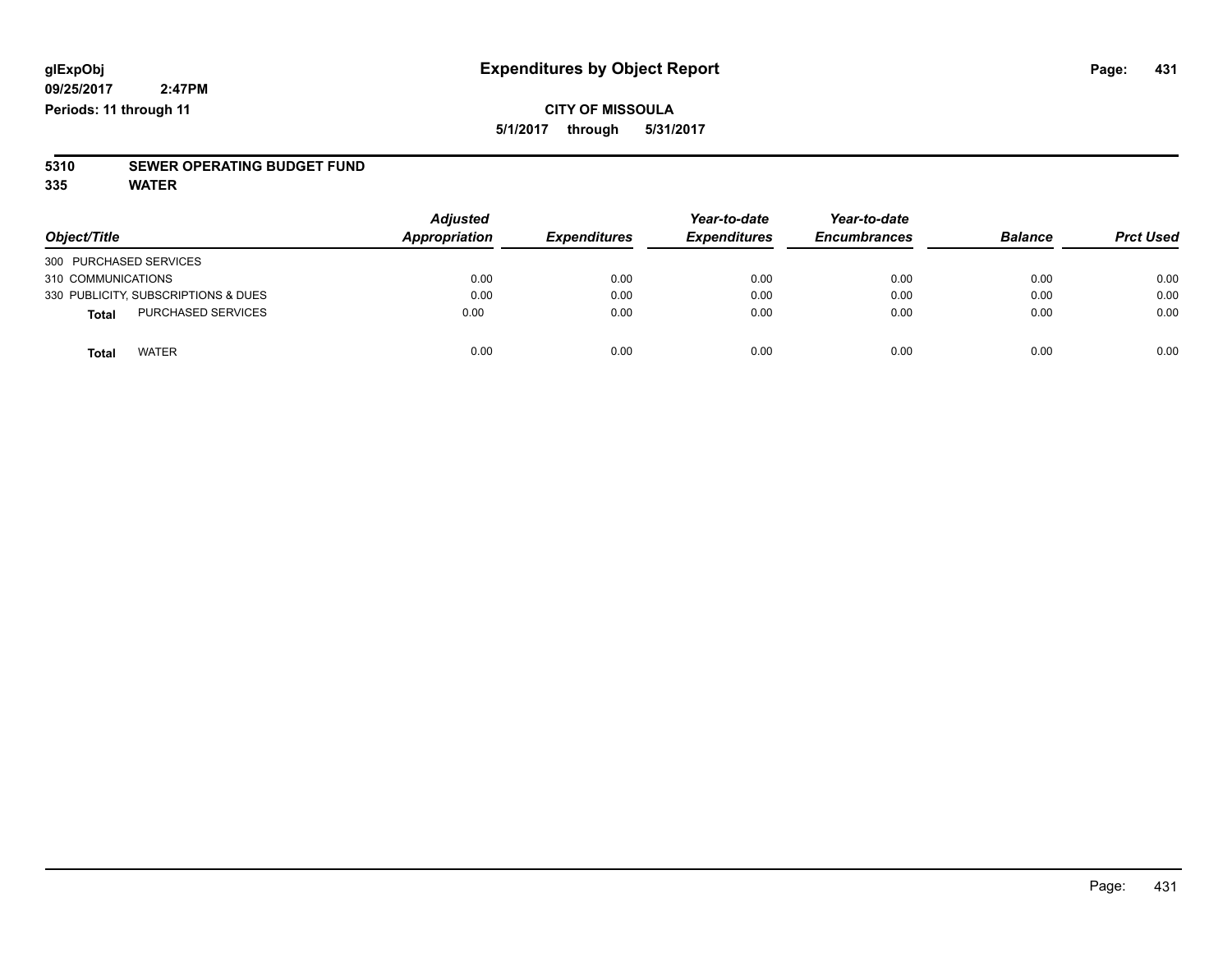### **CITY OF MISSOULA 5/1/2017 through 5/31/2017**

#### **5310 SEWER OPERATING BUDGET FUND**

|                                       | <b>Adjusted</b>      |                     | Year-to-date        | Year-to-date        |                |                  |
|---------------------------------------|----------------------|---------------------|---------------------|---------------------|----------------|------------------|
| Object/Title                          | <b>Appropriation</b> | <b>Expenditures</b> | <b>Expenditures</b> | <b>Encumbrances</b> | <b>Balance</b> | <b>Prct Used</b> |
| 100 PERSONAL SERVICES                 |                      |                     |                     |                     |                |                  |
| 110 SALARIES AND WAGES                | 1,254,449.00         | 116,149.24          | 1,210,431.36        | 0.00                | 44,017.64      | 96.49            |
| 115 SALARIES/HEALTH INSURANCE BENEFIT | 0.00                 | 0.00                | 0.00                | 0.00                | 0.00           | 0.00             |
| 120 OVERTIME                          | 19,000.00            | 3,036.36            | 33,886.28           | 0.00                | $-14,886.28$   | 178.35           |
| 130 OTHER                             | 51,957.00            | 0.00                | 0.00                | 0.00                | 51,957.00      | 0.00             |
| 135 OPEB EXPENSE                      | 0.00                 | 0.00                | 0.00                | 0.00                | 0.00           | 0.00             |
| 140 EMPLOYER CONTRIBUTIONS            | 561,995.00           | 50,692.78           | 514,276.99          | 0.00                | 47,718.01      | 91.51            |
| 141 STATE RETIREMENT CONTRIBUTIONS    | 501.00               | 116.15              | 1,210.45            | 0.00                | $-709.45$      | 241.61           |
| <b>145 OPEB CONTRIBUTION</b>          | 175.00               | 0.00                | 0.00                | 0.00                | 175.00         | 0.00             |
| <b>150 STATE RETIREMENT</b>           | 0.00                 | 0.00                | 0.00                | 0.00                | 0.00           | 0.00             |
| 190 PENSION EXPENSE                   | 635.00               | 0.00                | 0.00                | 0.00                | 635.00         | 0.00             |
| PERSONAL SERVICES<br>Total            | 1,888,712.00         | 169,994.53          | 1,759,805.08        | 0.00                | 128,906.92     | 93.17            |
| 200 SUPPLIES                          |                      |                     |                     |                     |                |                  |
| 210 OFFICE SUPPLIES                   | 270,170.00           | 109.42              | 1,962.13            | 0.00                | 268,207.87     | 0.73             |
| 220 OPERATING SUPPLIES                | 146,400.00           | 31,133.27           | 300,159.52          | 0.00                | $-153,759.52$  | 205.03           |
| 230 REPAIR/MAINTENANCE                | 154,000.00           | 55,686.11           | 274,955.33          | 0.00                | $-120,955.33$  | 178.54           |
| 231 GASOLINE                          | 60,000.00            | 7,265.69            | 32,058.62           | 0.00                | 27,941.38      | 53.43            |
| 240 OTHER SUPPLIES                    | 4,000.00             | 65.30               | 4,265.73            | 0.00                | $-265.73$      | 106.64           |
| 250 SUPPLIES FOR RESALE               | 0.00                 | 0.00                | 0.00                | 0.00                | 0.00           | 0.00             |
| <b>SUPPLIES</b><br><b>Total</b>       | 634,570.00           | 94,259.79           | 613,401.33          | 0.00                | 21,168.67      | 96.66            |
| 300 PURCHASED SERVICES                |                      |                     |                     |                     |                |                  |
| 310 COMMUNICATIONS                    | 3,570.00             | 220.00              | 5,330.57            | 0.00                | $-1,760.57$    | 149.32           |
| 320 PRINTING & DUPLICATING            | 8,000.00             | 531.24              | 5,392.49            | 0.00                | 2,607.51       | 67.41            |
| 330 PUBLICITY, SUBSCRIPTIONS & DUES   | 3,000.00             | 276.50              | 6,686.04            | 0.00                | $-3,686.04$    | 222.87           |
| 341 ELECTRICITY & NATURAL GAS         | 617,779.00           | 100,897.92          | 540,285.90          | 0.00                | 77,493.10      | 87.46            |
| 343 WATER CHARGES                     | 10,248.00            | 686.67              | 6,477.65            | 0.00                | 3,770.35       | 63.21            |
| 344 TELEPHONE SERVICE                 | 19,604.00            | 1,560.43            | 17,928.86           | 0.00                | 1,675.14       | 91.46            |
| 345 GARBAGE                           | 21,636.00            | 2,271.56            | 23,123.70           | 0.00                | $-1,487.70$    | 106.88           |
| 350 PROFESSIONAL SERVICES             | 78,700.00            | 18,811.59           | 96,338.41           | 0.00                | $-17,638.41$   | 122.41           |
| 360 REPAIR & MAINTENANCE              | 340,312.00           | 63,000.72           | 401,107.49          | 0.00                | $-60,795.49$   | 117.86           |
| 370 TRAVEL                            | 12,500.00            | 1,063.82            | 4,626.11            | 0.00                | 7,873.89       | 37.01            |
| 380 TRAINING                          | 10,600.00            | 355.46              | 6,179.12            | 0.00                | 4,420.88       | 58.29            |
| 390 OTHER PURCHASED SERVICES          | 445,887.00           | 0.00                | 131,197.90          | 0.00                | 314,689.10     | 29.42            |
| PURCHASED SERVICES<br>Total           | 1,571,836.00         | 189,675.91          | 1,244,674.24        | 0.00                | 327, 161.76    | 79.19            |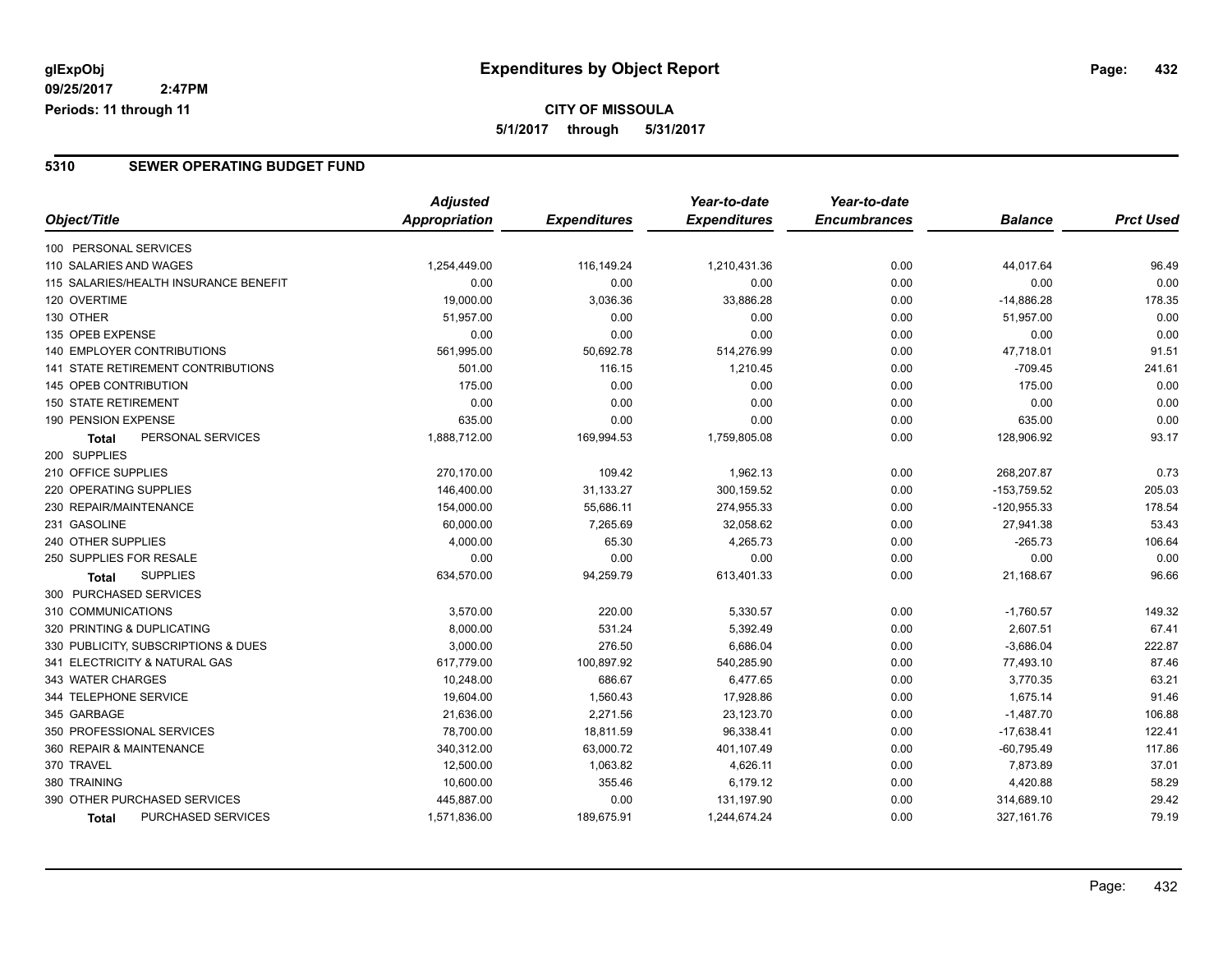### **CITY OF MISSOULA 5/1/2017 through 5/31/2017**

#### **5310 SEWER OPERATING BUDGET FUND**

|                    |                                   | <b>Adjusted</b> |                     | Year-to-date        | Year-to-date        |                |                  |
|--------------------|-----------------------------------|-----------------|---------------------|---------------------|---------------------|----------------|------------------|
| Object/Title       |                                   | Appropriation   | <b>Expenditures</b> | <b>Expenditures</b> | <b>Encumbrances</b> | <b>Balance</b> | <b>Prct Used</b> |
| 500 FIXED CHARGES  |                                   |                 |                     |                     |                     |                |                  |
| 500 FIXED CHARGES  |                                   | 1,455,838.00    | 150.00              | 694,816.05          | 0.00                | 761,021.95     | 47.73            |
| <b>Total</b>       | <b>FIXED CHARGES</b>              | 1,455,838.00    | 150.00              | 694,816.05          | 0.00                | 761,021.95     | 47.73            |
| 600 DEBT SERVICE   |                                   |                 |                     |                     |                     |                |                  |
| 610 PRINCIPAL      |                                   | 0.00            | 0.00                | 0.00                | 0.00                | 0.00           | 0.00             |
|                    | 620 INTEREST / SERVICE FEES       | 0.00            | 0.00                | 0.00                | 0.00                | 0.00           | 0.00             |
| <b>Total</b>       | <b>DEBT SERVICE</b>               | 0.00            | 0.00                | 0.00                | 0.00                | 0.00           | 0.00             |
|                    | 700 GRANTS & CONTRIBUTIONS        |                 |                     |                     |                     |                |                  |
|                    | 700 GRANTS & CONTRIBUTIONS        | 1,500.00        | 0.00                | 0.00                | 0.00                | 1,500.00       | 0.00             |
| Total              | <b>GRANTS &amp; CONTRIBUTIONS</b> | 1,500.00        | 0.00                | 0.00                | 0.00                | 1,500.00       | 0.00             |
| 800 OTHER OBJECTS  |                                   |                 |                     |                     |                     |                |                  |
| 800 OTHER OBJECTS  |                                   | 0.00            | 0.00                | 0.00                | 0.00                | 0.00           | 0.00             |
|                    | 820 TRANSFERS TO OTHER FUNDS      | 0.00            | 0.00                | 0.00                | 0.00                | 0.00           | 0.00             |
| 830 DEPRECIATION   |                                   | 0.00            | 0.00                | 0.00                | 0.00                | 0.00           | 0.00             |
| Total              | OTHER OBJECTS                     | 0.00            | 0.00                | 0.00                | 0.00                | 0.00           | 0.00             |
| 900 CAPITAL OUTLAY |                                   |                 |                     |                     |                     |                |                  |
| 910 LAND           |                                   | 0.00            | 0.00                | 445,900.91          | 0.00                | -445,900.91    | 0.00             |
| 920 BUILDINGS      |                                   | 0.00            | 6,233.29            | 120,727.27          | 0.00                | $-120,727.27$  | 0.00             |
|                    | 940 MACHINERY & EQUIPMENT         | 0.00            | 56,186.25           | 101,928.00          | 0.00                | $-101,928.00$  | 0.00             |
| <b>Total</b>       | <b>CAPITAL OUTLAY</b>             | 0.00            | 62,419.54           | 668,556.18          | 0.00                | $-668,556.18$  | 0.00             |
| Total              | SEWER OPERATING BUDGET FUND       | 5,552,456.00    | 516,499.77          | 4,981,252.88        | 0.00                | 571,203.12     | 89.71            |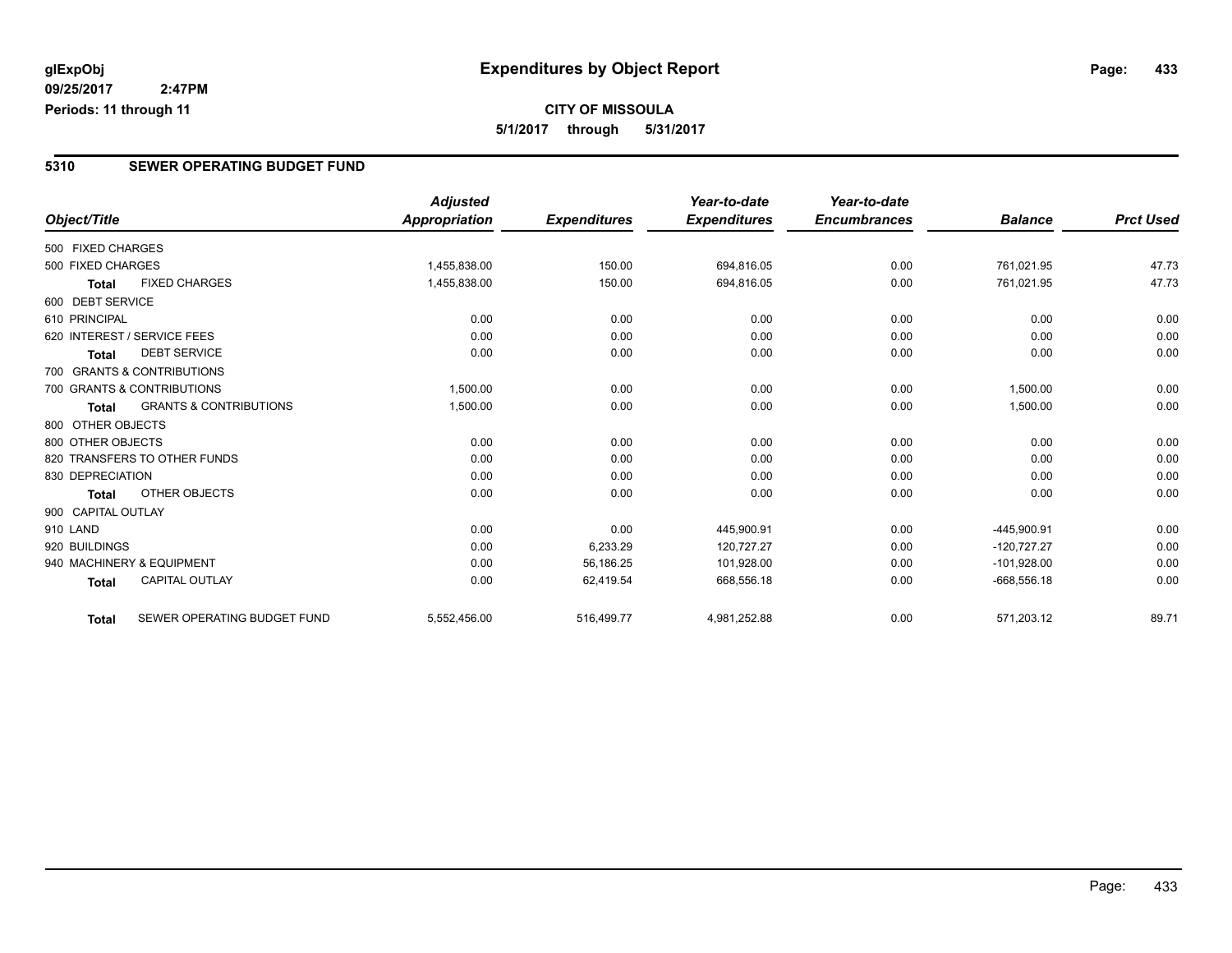**5/1/2017 through 5/31/2017**

# **5311 SEWER REVENUE COLLECTION & CLEARING FUND**

|                             |                              | <b>Adjusted</b>      |                     | Year-to-date        | Year-to-date        |                |                  |
|-----------------------------|------------------------------|----------------------|---------------------|---------------------|---------------------|----------------|------------------|
| Object/Title                |                              | <b>Appropriation</b> | <b>Expenditures</b> | <b>Expenditures</b> | <b>Encumbrances</b> | <b>Balance</b> | <b>Prct Used</b> |
| 100 PERSONAL SERVICES       |                              |                      |                     |                     |                     |                |                  |
| 110 SALARIES AND WAGES      |                              | 0.00                 | 0.00                | 0.00                | 0.00                | 0.00           | 0.00             |
| 120 OVERTIME                |                              | 0.00                 | 0.00                | 0.00                | 0.00                | 0.00           | 0.00             |
|                             | 140 EMPLOYER CONTRIBUTIONS   | 0.00                 | 0.00                | 0.00                | 0.00                | 0.00           | 0.00             |
| <b>Total</b>                | PERSONAL SERVICES            | 0.00                 | 0.00                | 0.00                | 0.00                | 0.00           | 0.00             |
| 500 FIXED CHARGES           |                              |                      |                     |                     |                     |                |                  |
| 500 FIXED CHARGES           |                              | 0.00                 | 0.00                | 0.00                | 0.00                | 0.00           | 0.00             |
|                             | 550 MERCHANT SERVICE FEES    | 0.00                 | 0.00                | 0.00                | 0.00                | 0.00           | 0.00             |
| <b>Total</b>                | <b>FIXED CHARGES</b>         | 0.00                 | 0.00                | 0.00                | 0.00                | 0.00           | 0.00             |
| 600 DEBT SERVICE            |                              |                      |                     |                     |                     |                |                  |
| 620 INTEREST / SERVICE FEES |                              | 0.00                 | 0.00                | 0.00                | 0.00                | 0.00           | 0.00             |
| <b>Total</b>                | <b>DEBT SERVICE</b>          | 0.00                 | 0.00                | 0.00                | 0.00                | 0.00           | 0.00             |
| 800 OTHER OBJECTS           |                              |                      |                     |                     |                     |                |                  |
| 800 OTHER OBJECTS           |                              | 0.00                 | 0.00                | 0.00                | 0.00                | 0.00           | 0.00             |
|                             | 820 TRANSFERS TO OTHER FUNDS | 7,963,568.00         | 0.00                | 0.00                | 0.00                | 7,963,568.00   | 0.00             |
| <b>Total</b>                | OTHER OBJECTS                | 7,963,568.00         | 0.00                | 0.00                | 0.00                | 7,963,568.00   | 0.00             |
| 900 CAPITAL OUTLAY          |                              |                      |                     |                     |                     |                |                  |
| 940 MACHINERY & EQUIPMENT   |                              | 0.00                 | 0.00                | 0.00                | 0.00                | 0.00           | 0.00             |
| <b>Total</b>                | <b>CAPITAL OUTLAY</b>        | 0.00                 | 0.00                | 0.00                | 0.00                | 0.00           | 0.00             |
| <b>Total</b>                | <b>WASTEWATER</b>            | 7,963,568.00         | 0.00                | 0.00                | 0.00                | 7,963,568.00   | 0.00             |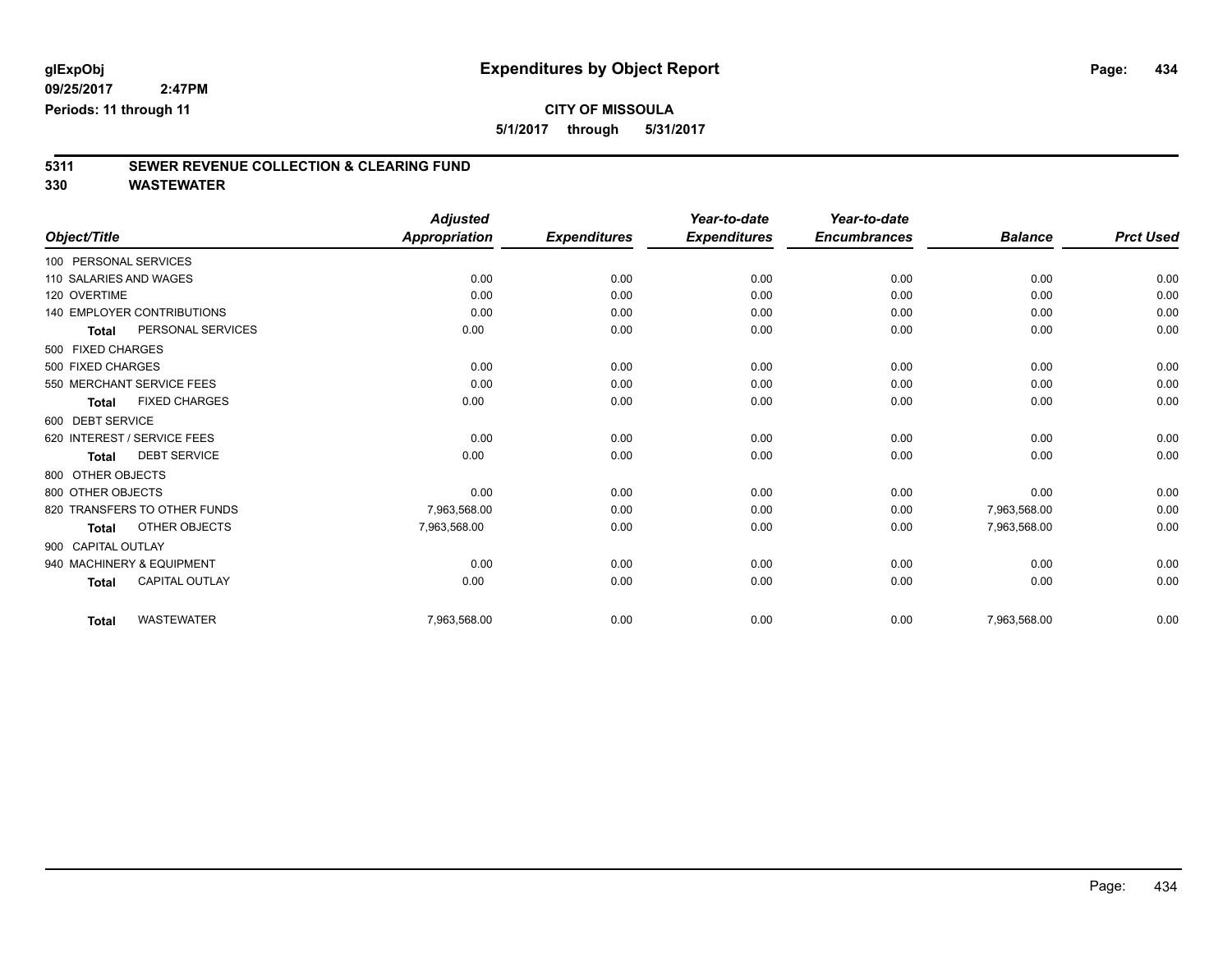### **glExpObj Expenditures by Object Report Page: 435**

**09/25/2017 2:47PM Periods: 11 through 11**

#### **5311 SEWER REVENUE COLLECTION & CLEARING FUND**

|                                                  | <b>Adjusted</b>      |                     | Year-to-date        | Year-to-date        |                |                  |
|--------------------------------------------------|----------------------|---------------------|---------------------|---------------------|----------------|------------------|
| Object/Title                                     | <b>Appropriation</b> | <b>Expenditures</b> | <b>Expenditures</b> | <b>Encumbrances</b> | <b>Balance</b> | <b>Prct Used</b> |
| 100 PERSONAL SERVICES                            |                      |                     |                     |                     |                |                  |
| 110 SALARIES AND WAGES                           | 0.00                 | 0.00                | 0.00                | 0.00                | 0.00           | 0.00             |
| 120 OVERTIME                                     | 0.00                 | 0.00                | 0.00                | 0.00                | 0.00           | 0.00             |
| <b>140 EMPLOYER CONTRIBUTIONS</b>                | 0.00                 | 0.00                | 0.00                | 0.00                | 0.00           | 0.00             |
| PERSONAL SERVICES<br><b>Total</b>                | 0.00                 | 0.00                | 0.00                | 0.00                | 0.00           | 0.00             |
| 500 FIXED CHARGES                                |                      |                     |                     |                     |                |                  |
| 500 FIXED CHARGES                                | 0.00                 | 0.00                | 0.00                | 0.00                | 0.00           | 0.00             |
| 550 MERCHANT SERVICE FEES                        | 0.00                 | 0.00                | 0.00                | 0.00                | 0.00           | 0.00             |
| <b>FIXED CHARGES</b><br><b>Total</b>             | 0.00                 | 0.00                | 0.00                | 0.00                | 0.00           | 0.00             |
| 600 DEBT SERVICE                                 |                      |                     |                     |                     |                |                  |
| 620 INTEREST / SERVICE FEES                      | 0.00                 | 0.00                | 0.00                | 0.00                | 0.00           | 0.00             |
| <b>DEBT SERVICE</b><br><b>Total</b>              | 0.00                 | 0.00                | 0.00                | 0.00                | 0.00           | 0.00             |
| 800 OTHER OBJECTS                                |                      |                     |                     |                     |                |                  |
| 800 OTHER OBJECTS                                | 0.00                 | 0.00                | 0.00                | 0.00                | 0.00           | 0.00             |
| 820 TRANSFERS TO OTHER FUNDS                     | 7,963,568.00         | 0.00                | 0.00                | 0.00                | 7,963,568.00   | 0.00             |
| <b>OTHER OBJECTS</b><br><b>Total</b>             | 7,963,568.00         | 0.00                | 0.00                | 0.00                | 7,963,568.00   | 0.00             |
| 900 CAPITAL OUTLAY                               |                      |                     |                     |                     |                |                  |
| 940 MACHINERY & EQUIPMENT                        | 0.00                 | 0.00                | 0.00                | 0.00                | 0.00           | 0.00             |
| <b>CAPITAL OUTLAY</b><br><b>Total</b>            | 0.00                 | 0.00                | 0.00                | 0.00                | 0.00           | 0.00             |
|                                                  |                      |                     |                     |                     |                |                  |
| SEWER REVENUE COLLECTION & CLEAF<br><b>Total</b> | 7,963,568.00         | 0.00                | 0.00                | 0.00                | 7,963,568.00   | 0.00             |
|                                                  |                      |                     |                     |                     |                |                  |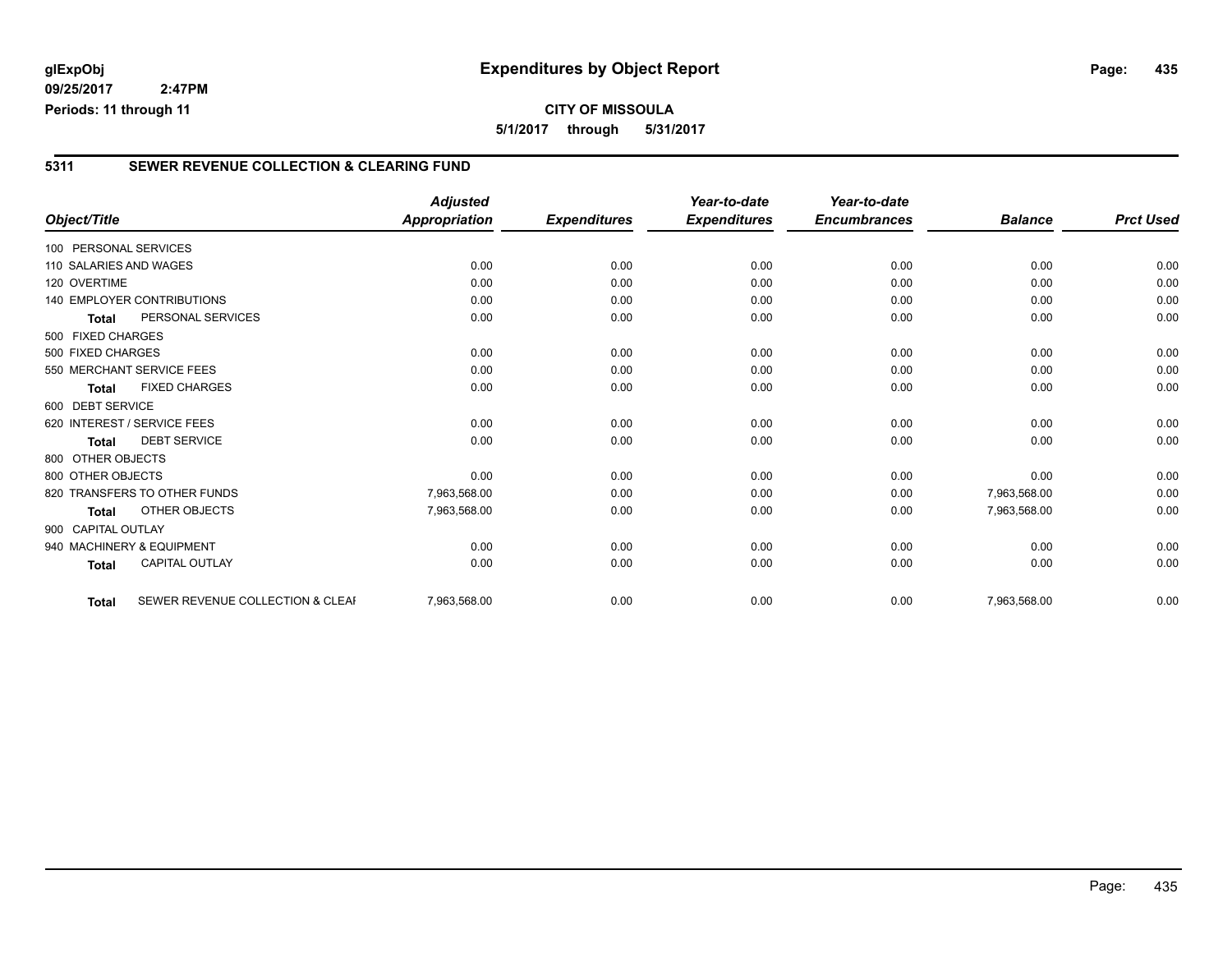### **CITY OF MISSOULA 5/1/2017 through 5/31/2017**

**5315 SEWER LOAN FUND 330 WASTEWATER**

|                        |                              | <b>Adjusted</b> |                     | Year-to-date        | Year-to-date        |                |                  |
|------------------------|------------------------------|-----------------|---------------------|---------------------|---------------------|----------------|------------------|
| Object/Title           |                              | Appropriation   | <b>Expenditures</b> | <b>Expenditures</b> | <b>Encumbrances</b> | <b>Balance</b> | <b>Prct Used</b> |
| 300 PURCHASED SERVICES |                              |                 |                     |                     |                     |                |                  |
|                        | 390 OTHER PURCHASED SERVICES | 0.00            | 0.00                | 0.00                | 0.00                | 0.00           | 0.00             |
| <b>Total</b>           | <b>PURCHASED SERVICES</b>    | 0.00            | 0.00                | 0.00                | 0.00                | 0.00           | 0.00             |
| 800 OTHER OBJECTS      |                              |                 |                     |                     |                     |                |                  |
|                        | 820 TRANSFERS TO OTHER FUNDS | 20,000.00       | 0.00                | 0.00                | 0.00                | 20.000.00      | 0.00             |
| 845 CONTINGENCY        |                              | 0.00            | 0.00                | 0.00                | 0.00                | 0.00           | 0.00             |
| <b>Total</b>           | OTHER OBJECTS                | 20,000.00       | 0.00                | 0.00                | 0.00                | 20,000.00      | 0.00             |
| Total                  | <b>WASTEWATER</b>            | 20.000.00       | 0.00                | 0.00                | 0.00                | 20.000.00      | 0.00             |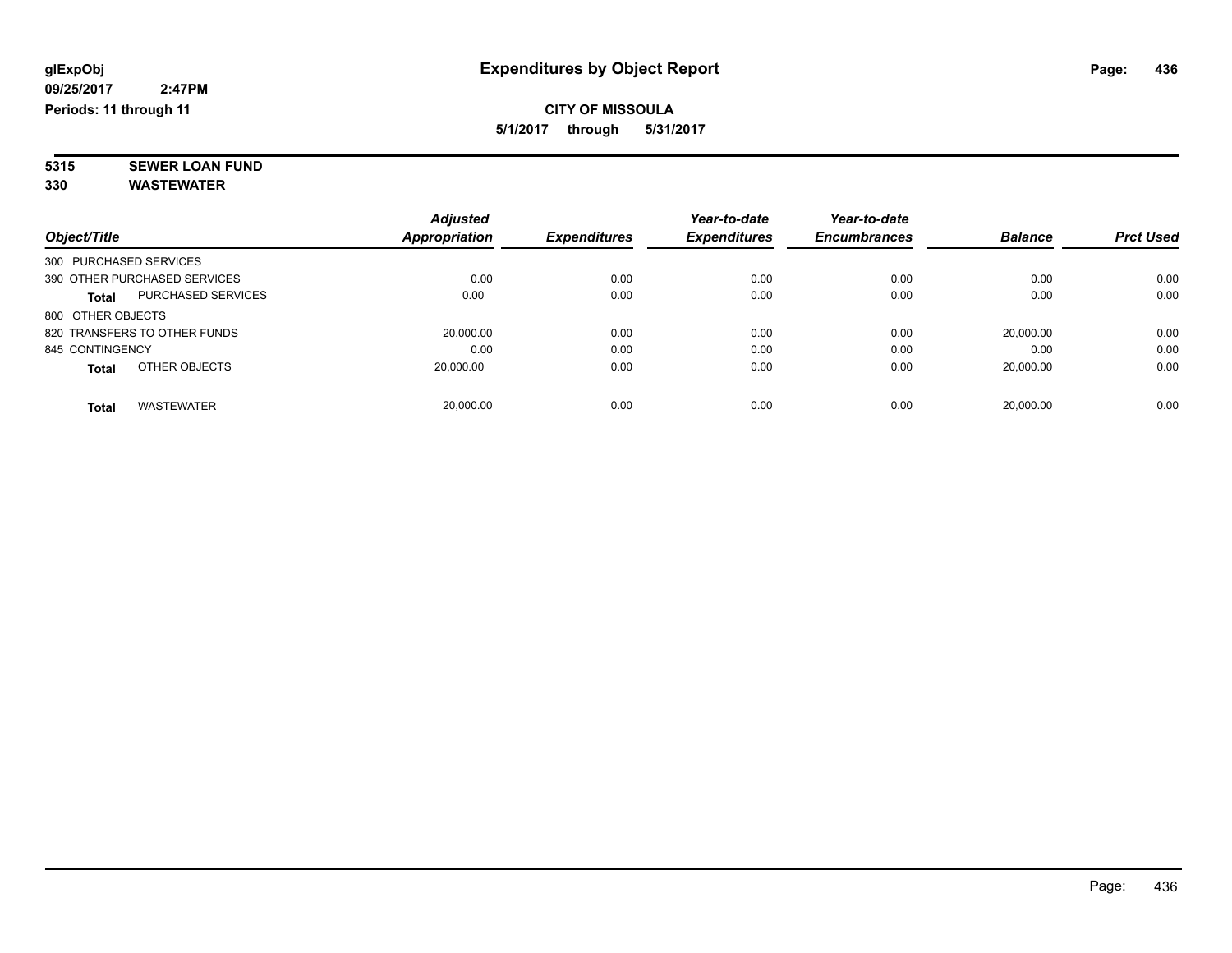**CITY OF MISSOULA 5/1/2017 through 5/31/2017**

#### **5315 SEWER LOAN FUND**

| Object/Title                              | <b>Adjusted</b><br><b>Appropriation</b> | <b>Expenditures</b> | Year-to-date<br><b>Expenditures</b> | Year-to-date<br><b>Encumbrances</b> | <b>Balance</b> | <b>Prct Used</b> |
|-------------------------------------------|-----------------------------------------|---------------------|-------------------------------------|-------------------------------------|----------------|------------------|
| 300 PURCHASED SERVICES                    |                                         |                     |                                     |                                     |                |                  |
| 390 OTHER PURCHASED SERVICES              | 0.00                                    | 0.00                | 0.00                                | 0.00                                | 0.00           | 0.00             |
| <b>PURCHASED SERVICES</b><br><b>Total</b> | 0.00                                    | 0.00                | 0.00                                | 0.00                                | 0.00           | 0.00             |
| 800 OTHER OBJECTS                         |                                         |                     |                                     |                                     |                |                  |
| 820 TRANSFERS TO OTHER FUNDS              | 20,000.00                               | 0.00                | 0.00                                | 0.00                                | 20.000.00      | 0.00             |
| 845 CONTINGENCY                           | 0.00                                    | 0.00                | 0.00                                | 0.00                                | 0.00           | 0.00             |
| OTHER OBJECTS<br><b>Total</b>             | 20.000.00                               | 0.00                | 0.00                                | 0.00                                | 20.000.00      | 0.00             |
| SEWER LOAN FUND<br><b>Total</b>           | 20.000.00                               | 0.00                | 0.00                                | 0.00                                | 20.000.00      | 0.00             |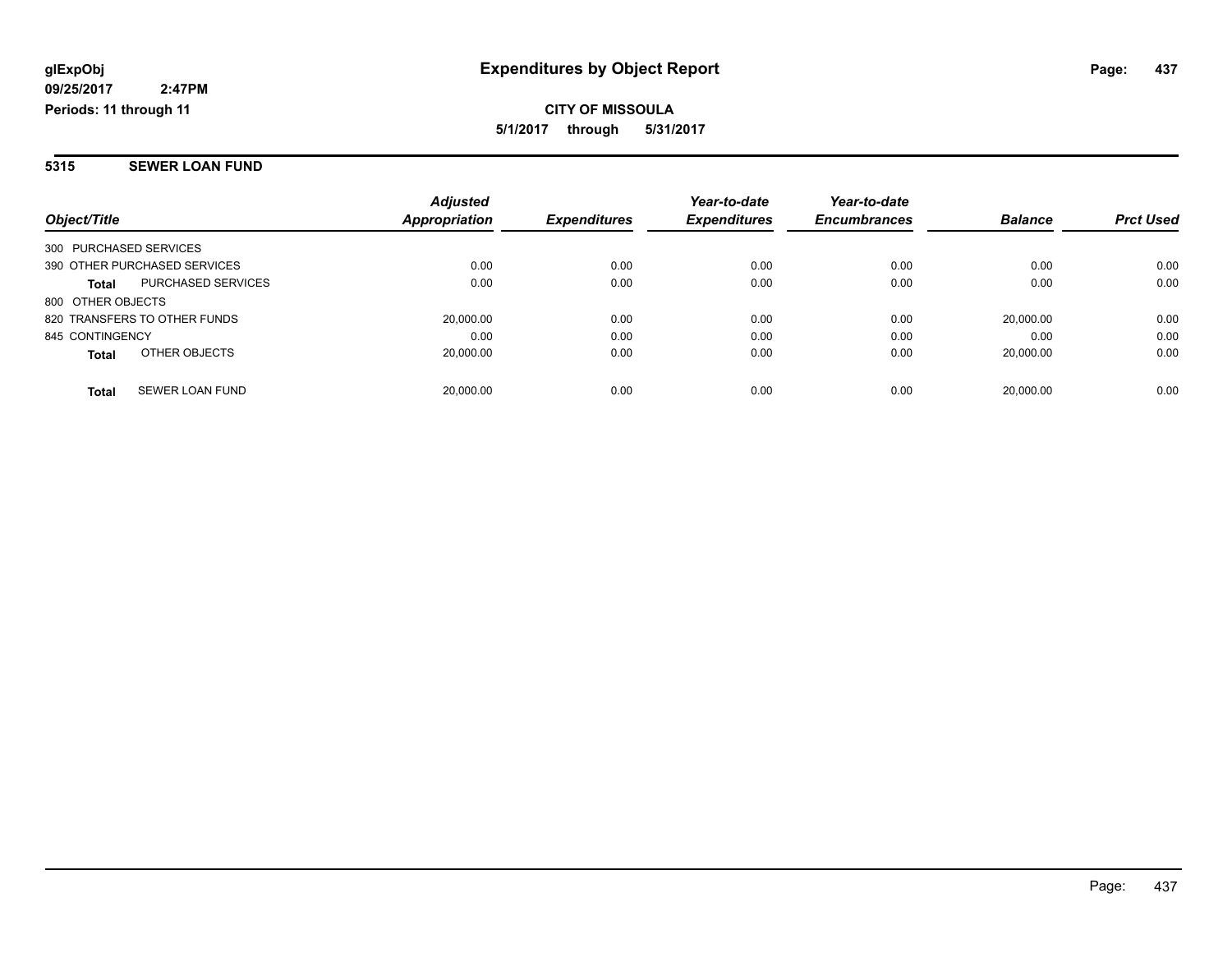**5/1/2017 through 5/31/2017**

# **5320 SEWER REPLACEMENT & DEPRECIATION FUND**

|                                           | <b>Adjusted</b>      |                     | Year-to-date        | Year-to-date        |                |                  |
|-------------------------------------------|----------------------|---------------------|---------------------|---------------------|----------------|------------------|
| Object/Title                              | <b>Appropriation</b> | <b>Expenditures</b> | <b>Expenditures</b> | <b>Encumbrances</b> | <b>Balance</b> | <b>Prct Used</b> |
| 300 PURCHASED SERVICES                    |                      |                     |                     |                     |                |                  |
| 350 PROFESSIONAL SERVICES                 | 0.00                 | 2,013.50            | 11,500.00           | 0.00                | $-11,500.00$   | 0.00             |
| 360 REPAIR & MAINTENANCE                  | 441,500.00           | 17,002.53           | 245,673.96          | 0.00                | 195,826.04     | 55.65            |
| <b>PURCHASED SERVICES</b><br><b>Total</b> | 441,500.00           | 19,016.03           | 257,173.96          | 0.00                | 184,326.04     | 58.25            |
| 600 DEBT SERVICE                          |                      |                     |                     |                     |                |                  |
| 610 PRINCIPAL                             | 92,749.00            | 0.00                | 134, 191. 74        | 0.00                | $-41,442.74$   | 144.68           |
| 620 INTEREST / SERVICE FEES               | 2.459.00             | 0.00                | 6.874.33            | 0.00                | $-4,415.33$    | 279.56           |
| <b>DEBT SERVICE</b><br><b>Total</b>       | 95,208.00            | 0.00                | 141,066.07          | 0.00                | $-45,858.07$   | 148.17           |
| 800 OTHER OBJECTS                         |                      |                     |                     |                     |                |                  |
| 800 OTHER OBJECTS                         | 0.00                 | 0.00                | 0.00                | 0.00                | 0.00           | 0.00             |
| 820 TRANSFERS TO OTHER FUNDS              | 0.00                 | 0.00                | 0.00                | 0.00                | 0.00           | 0.00             |
| 830 DEPRECIATION                          | 0.00                 | 0.00                | 0.00                | 0.00                | 0.00           | 0.00             |
| OTHER OBJECTS<br><b>Total</b>             | 0.00                 | 0.00                | 0.00                | 0.00                | 0.00           | 0.00             |
| 900 CAPITAL OUTLAY                        |                      |                     |                     |                     |                |                  |
| 910 LAND                                  | 0.00                 | 0.00                | 0.00                | 0.00                | 0.00           | 0.00             |
| 920 BUILDINGS                             | 1,300,000.00         | 0.00                | 0.00                | 0.00                | 1,300,000.00   | 0.00             |
| 930 IMPROVEMENTS                          | 0.00                 | 0.00                | 0.00                | 0.00                | 0.00           | 0.00             |
| 940 MACHINERY & EQUIPMENT                 | 0.00                 | 0.00                | 0.00                | 0.00                | 0.00           | 0.00             |
| <b>CAPITAL OUTLAY</b><br>Total            | 1,300,000.00         | 0.00                | 0.00                | 0.00                | 1,300,000.00   | 0.00             |
| <b>WASTEWATER</b><br><b>Total</b>         | 1,836,708.00         | 19,016.03           | 398,240.03          | 0.00                | 1,438,467.97   | 21.68            |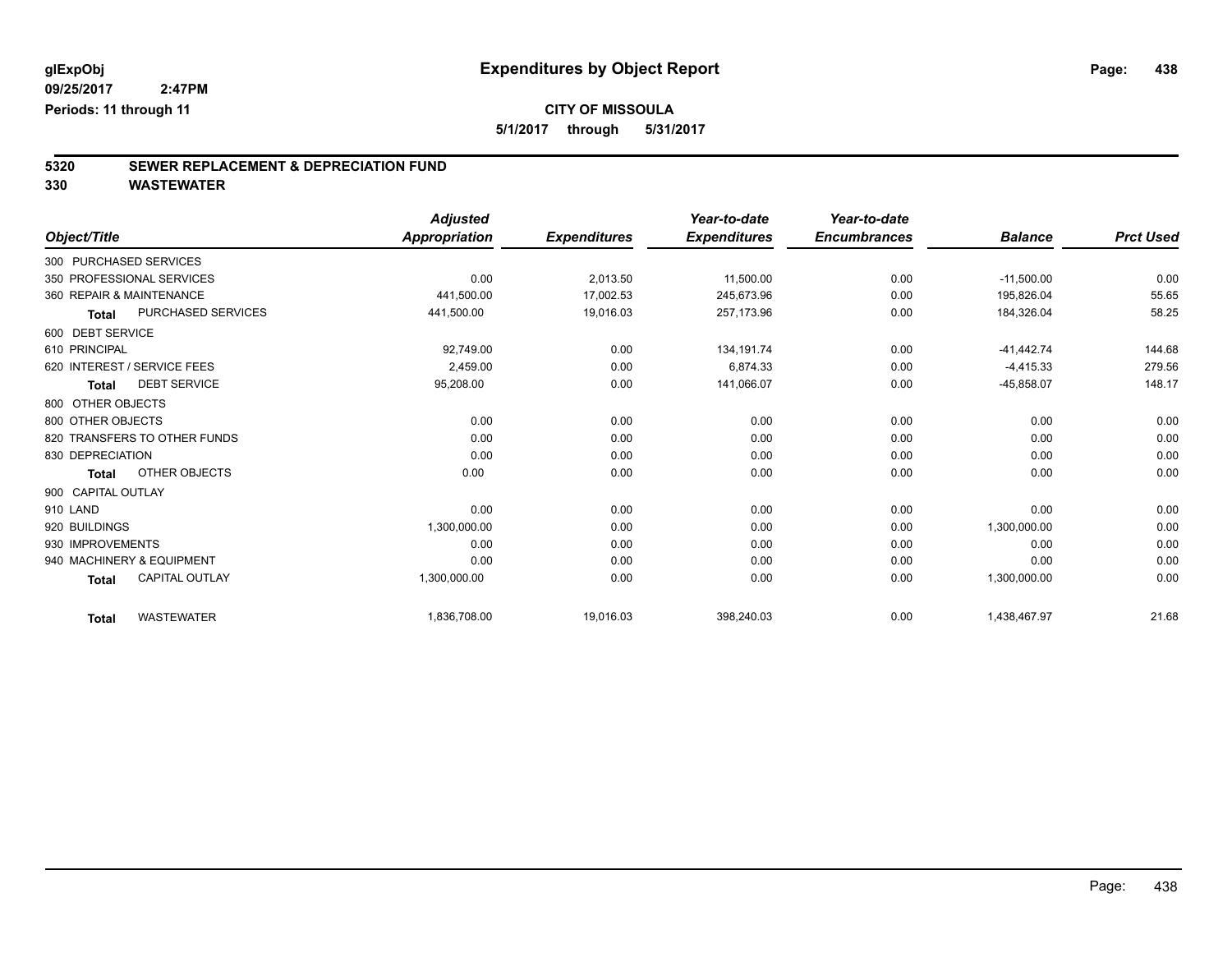**CITY OF MISSOULA 5/1/2017 through 5/31/2017**

#### **5320 SEWER REPLACEMENT & DEPRECIATION FUND**

|                          |                                  | <b>Adjusted</b>      |                     | Year-to-date        | Year-to-date        |                |                  |
|--------------------------|----------------------------------|----------------------|---------------------|---------------------|---------------------|----------------|------------------|
| Object/Title             |                                  | <b>Appropriation</b> | <b>Expenditures</b> | <b>Expenditures</b> | <b>Encumbrances</b> | <b>Balance</b> | <b>Prct Used</b> |
| 300 PURCHASED SERVICES   |                                  |                      |                     |                     |                     |                |                  |
|                          | 350 PROFESSIONAL SERVICES        | 0.00                 | 2,013.50            | 11,500.00           | 0.00                | $-11,500.00$   | 0.00             |
| 360 REPAIR & MAINTENANCE |                                  | 441,500.00           | 17,002.53           | 245,673.96          | 0.00                | 195,826.04     | 55.65            |
| <b>Total</b>             | <b>PURCHASED SERVICES</b>        | 441,500.00           | 19,016.03           | 257,173.96          | 0.00                | 184,326.04     | 58.25            |
| 600 DEBT SERVICE         |                                  |                      |                     |                     |                     |                |                  |
| 610 PRINCIPAL            |                                  | 92,749.00            | 0.00                | 134, 191.74         | 0.00                | $-41.442.74$   | 144.68           |
|                          | 620 INTEREST / SERVICE FEES      | 2,459.00             | 0.00                | 6,874.33            | 0.00                | $-4,415.33$    | 279.56           |
| <b>Total</b>             | <b>DEBT SERVICE</b>              | 95,208.00            | 0.00                | 141,066.07          | 0.00                | $-45,858.07$   | 148.17           |
| 800 OTHER OBJECTS        |                                  |                      |                     |                     |                     |                |                  |
| 800 OTHER OBJECTS        |                                  | 0.00                 | 0.00                | 0.00                | 0.00                | 0.00           | 0.00             |
|                          | 820 TRANSFERS TO OTHER FUNDS     | 0.00                 | 0.00                | 0.00                | 0.00                | 0.00           | 0.00             |
| 830 DEPRECIATION         |                                  | 0.00                 | 0.00                | 0.00                | 0.00                | 0.00           | 0.00             |
| <b>Total</b>             | <b>OTHER OBJECTS</b>             | 0.00                 | 0.00                | 0.00                | 0.00                | 0.00           | 0.00             |
| 900 CAPITAL OUTLAY       |                                  |                      |                     |                     |                     |                |                  |
| 910 LAND                 |                                  | 0.00                 | 0.00                | 0.00                | 0.00                | 0.00           | 0.00             |
| 920 BUILDINGS            |                                  | 1,300,000.00         | 0.00                | 0.00                | 0.00                | 1,300,000.00   | 0.00             |
| 930 IMPROVEMENTS         |                                  | 0.00                 | 0.00                | 0.00                | 0.00                | 0.00           | 0.00             |
|                          | 940 MACHINERY & EQUIPMENT        | 0.00                 | 0.00                | 0.00                | 0.00                | 0.00           | 0.00             |
| <b>Total</b>             | <b>CAPITAL OUTLAY</b>            | 1,300,000.00         | 0.00                | 0.00                | 0.00                | 1,300,000.00   | 0.00             |
| <b>Total</b>             | SEWER REPLACEMENT & DEPRECIATION | 1,836,708.00         | 19,016.03           | 398,240.03          | 0.00                | 1,438,467.97   | 21.68            |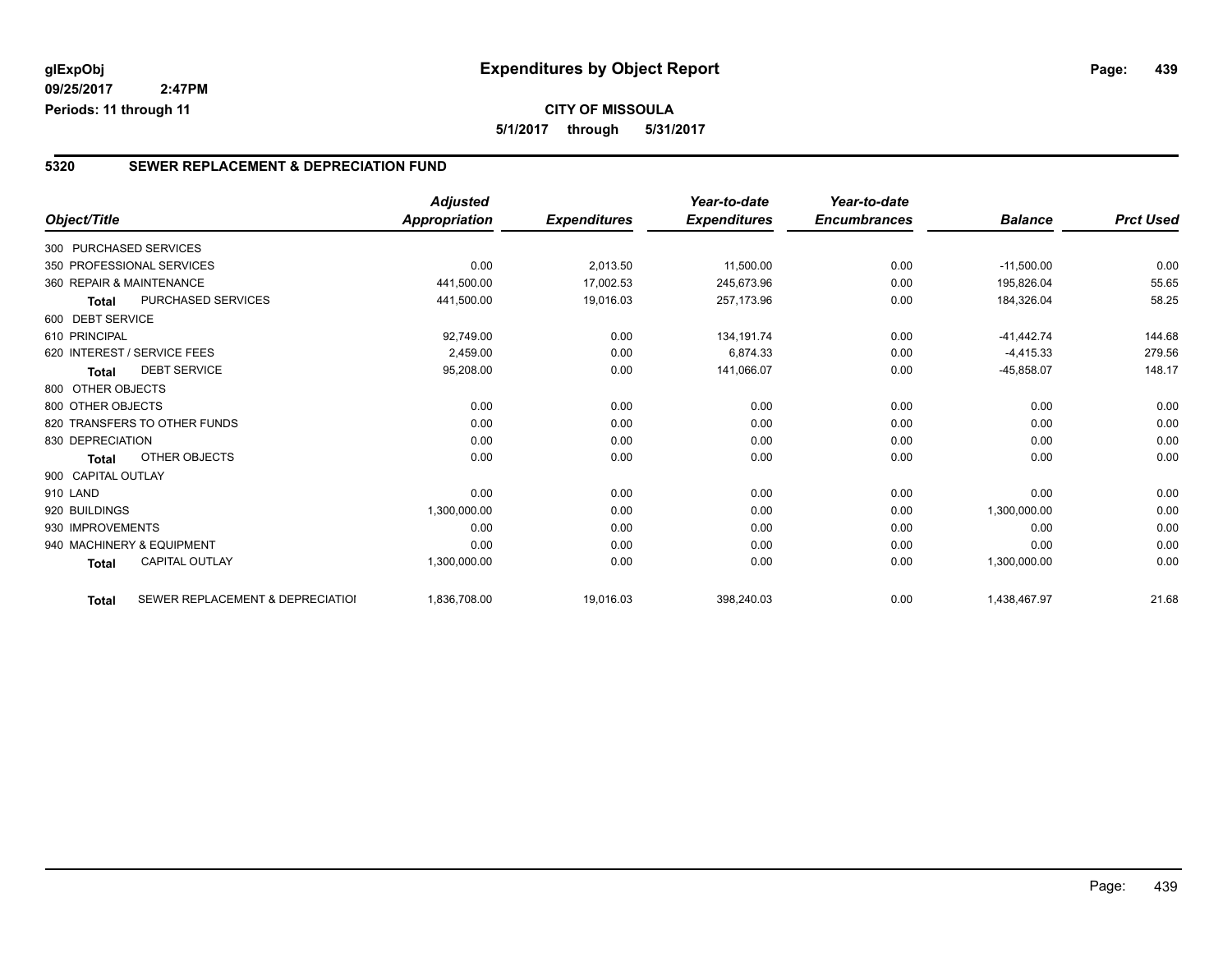**5/1/2017 through 5/31/2017**

# **5325 SEWER DEVELOPMENT FEE FUND**

|                    |                              | <b>Adjusted</b>      |                     | Year-to-date        | Year-to-date        |                |                  |
|--------------------|------------------------------|----------------------|---------------------|---------------------|---------------------|----------------|------------------|
| Object/Title       |                              | <b>Appropriation</b> | <b>Expenditures</b> | <b>Expenditures</b> | <b>Encumbrances</b> | <b>Balance</b> | <b>Prct Used</b> |
|                    | 300 PURCHASED SERVICES       |                      |                     |                     |                     |                |                  |
|                    | 350 PROFESSIONAL SERVICES    | 0.00                 | 0.00                | 35,064.88           | 0.00                | $-35,064.88$   | 0.00             |
|                    | 360 REPAIR & MAINTENANCE     | 0.00                 | 0.00                | 0.00                | 0.00                | 0.00           | 0.00             |
| <b>Total</b>       | <b>PURCHASED SERVICES</b>    | 0.00                 | 0.00                | 35,064.88           | 0.00                | $-35,064.88$   | 0.00             |
| 500 FIXED CHARGES  |                              |                      |                     |                     |                     |                |                  |
|                    | 550 MERCHANT SERVICE FEES    | 0.00                 | 0.00                | 0.00                | 0.00                | 0.00           | 0.00             |
| <b>Total</b>       | <b>FIXED CHARGES</b>         | 0.00                 | 0.00                | 0.00                | 0.00                | 0.00           | 0.00             |
| 600 DEBT SERVICE   |                              |                      |                     |                     |                     |                |                  |
| 610 PRINCIPAL      |                              | 0.00                 | 0.00                | 0.00                | 0.00                | 0.00           | 0.00             |
|                    | 620 INTEREST / SERVICE FEES  | 0.00                 | 0.00                | 0.00                | 0.00                | 0.00           | 0.00             |
| <b>Total</b>       | <b>DEBT SERVICE</b>          | 0.00                 | 0.00                | 0.00                | 0.00                | 0.00           | 0.00             |
| 800 OTHER OBJECTS  |                              |                      |                     |                     |                     |                |                  |
|                    | 820 TRANSFERS TO OTHER FUNDS | 0.00                 | 0.00                | 0.00                | 0.00                | 0.00           | 0.00             |
| <b>Total</b>       | <b>OTHER OBJECTS</b>         | 0.00                 | 0.00                | 0.00                | 0.00                | 0.00           | 0.00             |
| 900 CAPITAL OUTLAY |                              |                      |                     |                     |                     |                |                  |
| 900 CAPITAL OUTLAY |                              | 0.00                 | 0.00                | 14,082.50           | 0.00                | $-14,082.50$   | 0.00             |
| 910 LAND           |                              | 0.00                 | 0.00                | 0.00                | 0.00                | 0.00           | 0.00             |
| 920 BUILDINGS      |                              | 0.00                 | 0.00                | 0.00                | 0.00                | 0.00           | 0.00             |
| 930 IMPROVEMENTS   |                              | 1,118,994.00         | 0.00                | 853,380.80          | 0.00                | 265,613.20     | 76.26            |
| <b>Total</b>       | <b>CAPITAL OUTLAY</b>        | 1,118,994.00         | 0.00                | 867,463.30          | 0.00                | 251,530.70     | 77.52            |
| <b>Total</b>       | <b>WASTEWATER</b>            | 1,118,994.00         | 0.00                | 902,528.18          | 0.00                | 216,465.82     | 80.66            |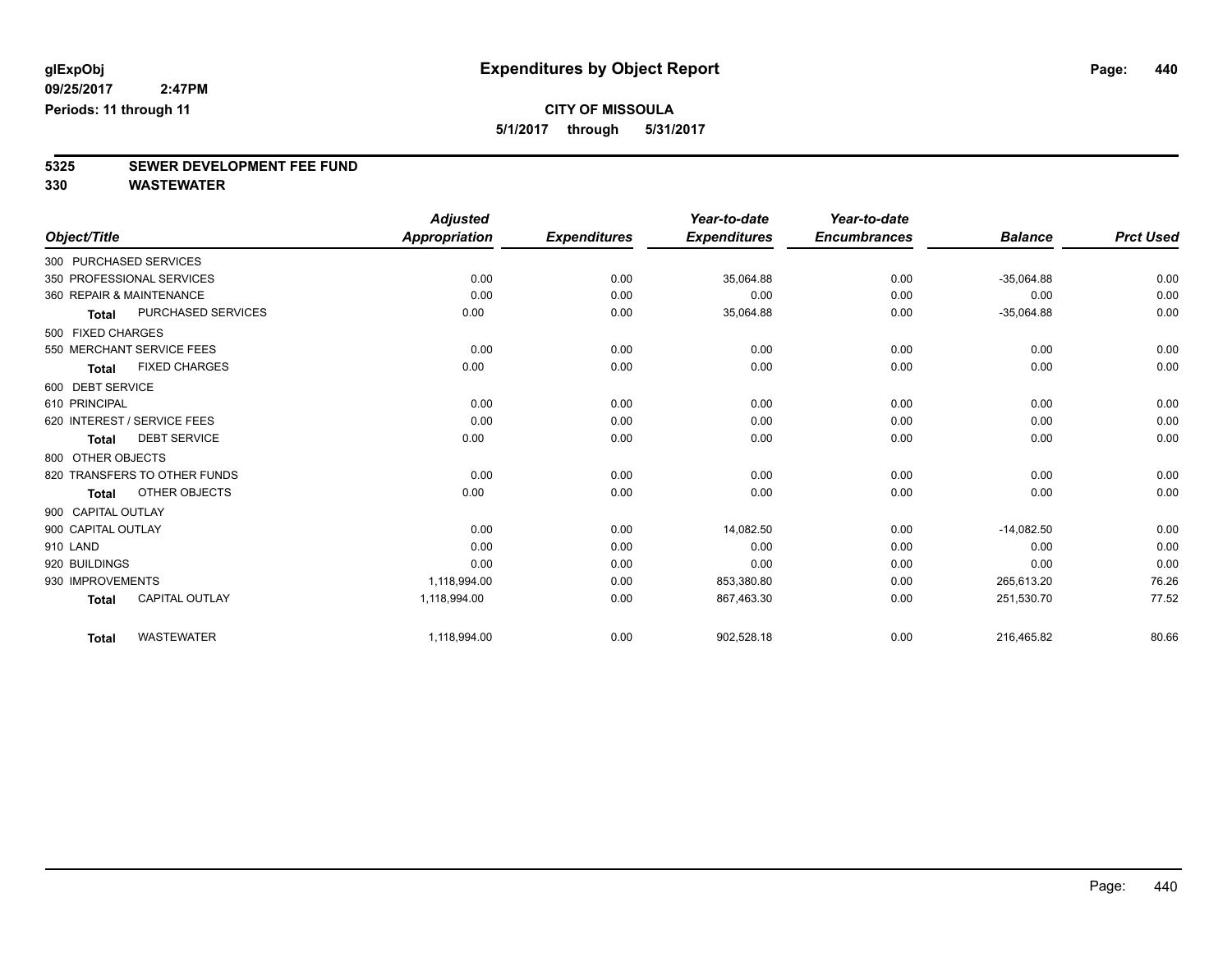### **CITY OF MISSOULA 5/1/2017 through 5/31/2017**

#### **5325 SEWER DEVELOPMENT FEE FUND**

|                        |                              | <b>Adjusted</b> |                     | Year-to-date        | Year-to-date        |                |                  |
|------------------------|------------------------------|-----------------|---------------------|---------------------|---------------------|----------------|------------------|
| Object/Title           |                              | Appropriation   | <b>Expenditures</b> | <b>Expenditures</b> | <b>Encumbrances</b> | <b>Balance</b> | <b>Prct Used</b> |
| 300 PURCHASED SERVICES |                              |                 |                     |                     |                     |                |                  |
|                        | 350 PROFESSIONAL SERVICES    | 0.00            | 0.00                | 35,064.88           | 0.00                | $-35,064.88$   | 0.00             |
|                        | 360 REPAIR & MAINTENANCE     | 0.00            | 0.00                | 0.00                | 0.00                | 0.00           | 0.00             |
| <b>Total</b>           | <b>PURCHASED SERVICES</b>    | 0.00            | 0.00                | 35,064.88           | 0.00                | $-35,064.88$   | 0.00             |
| 500 FIXED CHARGES      |                              |                 |                     |                     |                     |                |                  |
|                        | 550 MERCHANT SERVICE FEES    | 0.00            | 0.00                | 0.00                | 0.00                | 0.00           | 0.00             |
| <b>Total</b>           | <b>FIXED CHARGES</b>         | 0.00            | 0.00                | 0.00                | 0.00                | 0.00           | 0.00             |
| 600 DEBT SERVICE       |                              |                 |                     |                     |                     |                |                  |
| 610 PRINCIPAL          |                              | 0.00            | 0.00                | 0.00                | 0.00                | 0.00           | 0.00             |
|                        | 620 INTEREST / SERVICE FEES  | 0.00            | 0.00                | 0.00                | 0.00                | 0.00           | 0.00             |
| <b>Total</b>           | <b>DEBT SERVICE</b>          | 0.00            | 0.00                | 0.00                | 0.00                | 0.00           | 0.00             |
| 800 OTHER OBJECTS      |                              |                 |                     |                     |                     |                |                  |
|                        | 820 TRANSFERS TO OTHER FUNDS | 0.00            | 0.00                | 0.00                | 0.00                | 0.00           | 0.00             |
| <b>Total</b>           | <b>OTHER OBJECTS</b>         | 0.00            | 0.00                | 0.00                | 0.00                | 0.00           | 0.00             |
| 900 CAPITAL OUTLAY     |                              |                 |                     |                     |                     |                |                  |
| 900 CAPITAL OUTLAY     |                              | 0.00            | 0.00                | 14,082.50           | 0.00                | $-14,082.50$   | 0.00             |
| 910 LAND               |                              | 0.00            | 0.00                | 0.00                | 0.00                | 0.00           | 0.00             |
| 920 BUILDINGS          |                              | 0.00            | 0.00                | 0.00                | 0.00                | 0.00           | 0.00             |
| 930 IMPROVEMENTS       |                              | 1,118,994.00    | 0.00                | 853,380.80          | 0.00                | 265,613.20     | 76.26            |
| <b>Total</b>           | <b>CAPITAL OUTLAY</b>        | 1,118,994.00    | 0.00                | 867,463.30          | 0.00                | 251,530.70     | 77.52            |
| <b>Total</b>           | SEWER DEVELOPMENT FEE FUND   | 1,118,994.00    | 0.00                | 902,528.18          | 0.00                | 216,465.82     | 80.66            |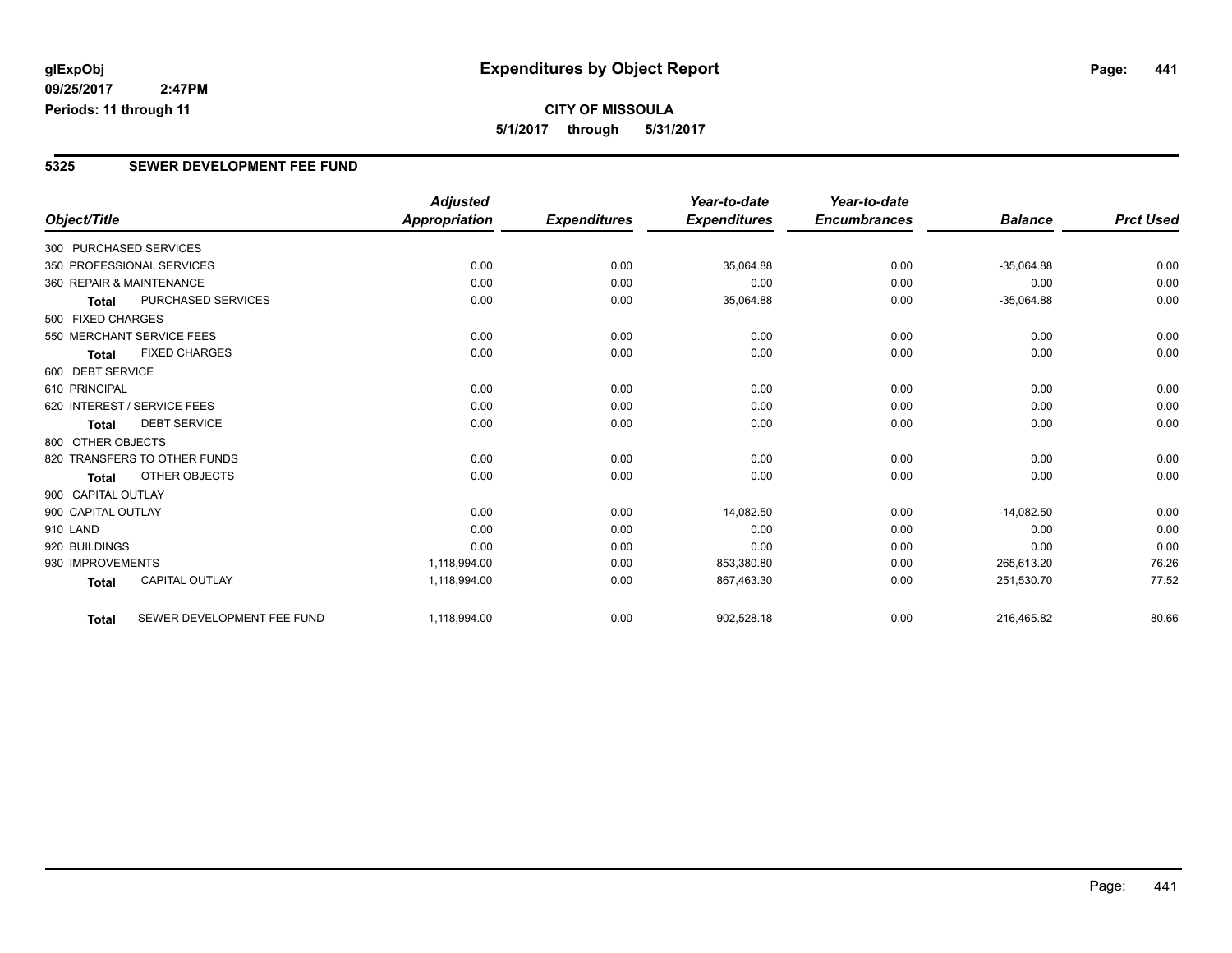**5/1/2017 through 5/31/2017**

**5340 SEWER CONSTRUCTION FUND**

|                  |                              | <b>Adjusted</b> |                     | Year-to-date        | Year-to-date        |                |                  |
|------------------|------------------------------|-----------------|---------------------|---------------------|---------------------|----------------|------------------|
| Object/Title     |                              | Appropriation   | <b>Expenditures</b> | <b>Expenditures</b> | <b>Encumbrances</b> | <b>Balance</b> | <b>Prct Used</b> |
|                  | 300 PURCHASED SERVICES       |                 |                     |                     |                     |                |                  |
|                  | 350 PROFESSIONAL SERVICES    | 0.00            | 0.00                | 0.00                | 0.00                | 0.00           | 0.00             |
|                  | 360 REPAIR & MAINTENANCE     | 0.00            | 0.00                | 0.00                | 0.00                | 0.00           | 0.00             |
| Total            | PURCHASED SERVICES           | 0.00            | 0.00                | 0.00                | 0.00                | 0.00           | 0.00             |
|                  | 500 FIXED CHARGES            |                 |                     |                     |                     |                |                  |
|                  | 550 MERCHANT SERVICE FEES    | 0.00            | 0.00                | 0.00                | 0.00                | 0.00           | 0.00             |
| <b>Total</b>     | <b>FIXED CHARGES</b>         | 0.00            | 0.00                | 0.00                | 0.00                | 0.00           | 0.00             |
|                  | 800 OTHER OBJECTS            |                 |                     |                     |                     |                |                  |
|                  | 800 OTHER OBJECTS            | 0.00            | 0.00                | 0.00                | 0.00                | 0.00           | 0.00             |
|                  | 820 TRANSFERS TO OTHER FUNDS | 0.00            | 0.00                | 0.00                | 0.00                | 0.00           | 0.00             |
| <b>Total</b>     | OTHER OBJECTS                | 0.00            | 0.00                | 0.00                | 0.00                | 0.00           | 0.00             |
|                  | 900 CAPITAL OUTLAY           |                 |                     |                     |                     |                |                  |
| 930 IMPROVEMENTS |                              | 2,517,966.00    | 295.70              | 573,843.54          | 0.00                | 1,944,122.46   | 22.79            |
|                  | 940 MACHINERY & EQUIPMENT    | 0.00            | 0.00                | 0.00                | 0.00                | 0.00           | 0.00             |
| <b>Total</b>     | <b>CAPITAL OUTLAY</b>        | 2,517,966.00    | 295.70              | 573,843.54          | 0.00                | 1,944,122.46   | 22.79            |
| <b>Total</b>     | <b>WASTEWATER</b>            | 2,517,966.00    | 295.70              | 573,843.54          | 0.00                | 1,944,122.46   | 22.79            |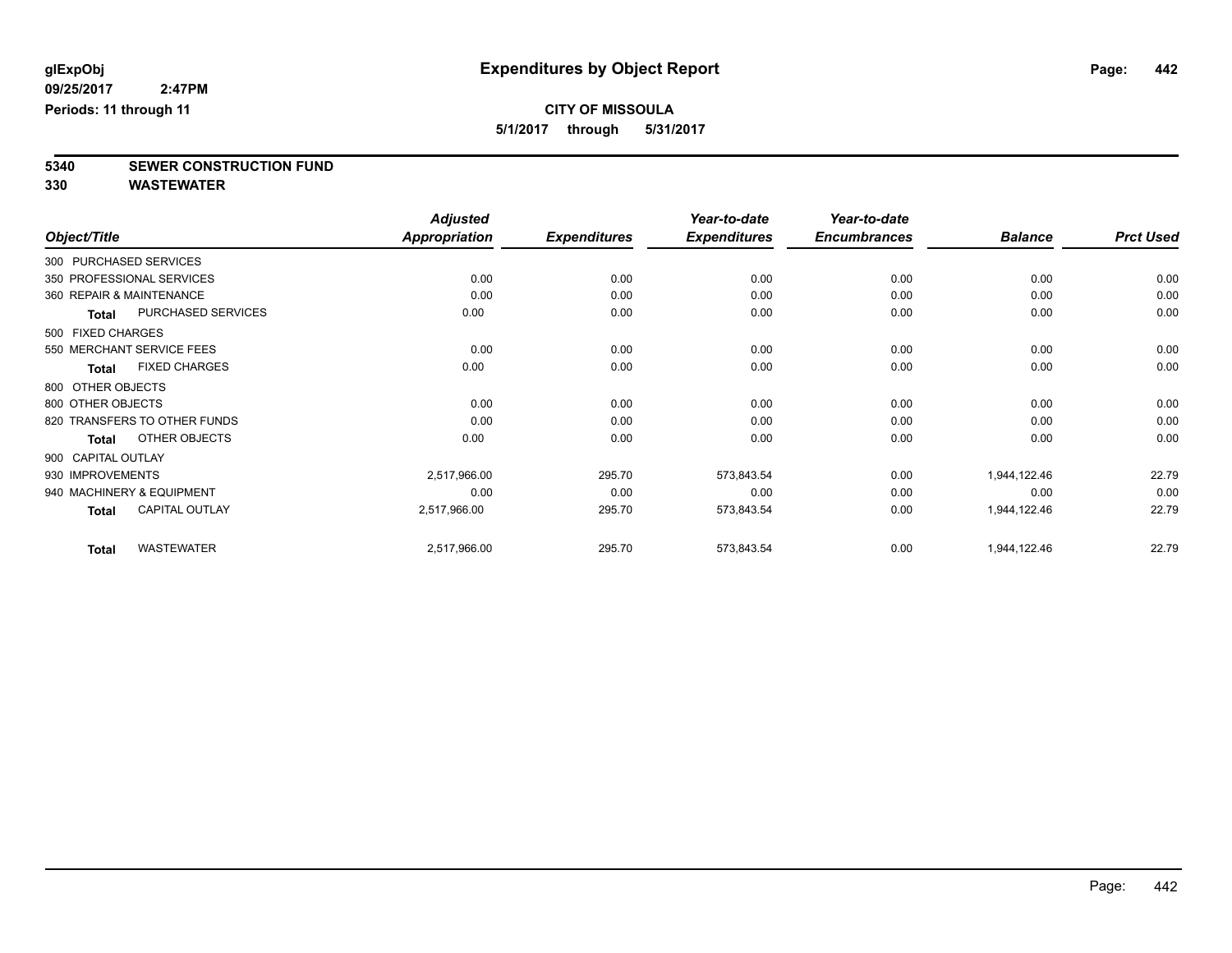**CITY OF MISSOULA 5/1/2017 through 5/31/2017**

**5340 SEWER CONSTRUCTION FUND**

**390 NON-DEPARTMENTAL**

| Object/Title       |                       | <b>Adjusted</b><br>Appropriation | <b>Expenditures</b> | Year-to-date<br><b>Expenditures</b> | Year-to-date<br><b>Encumbrances</b> | <b>Balance</b> | <b>Prct Used</b> |
|--------------------|-----------------------|----------------------------------|---------------------|-------------------------------------|-------------------------------------|----------------|------------------|
| 900 CAPITAL OUTLAY |                       |                                  |                     |                                     |                                     |                |                  |
| 930 IMPROVEMENTS   |                       | 0.00                             | 46,947.22           | 93,422.49                           | 0.00                                | $-93.422.49$   | 0.00             |
| <b>Total</b>       | <b>CAPITAL OUTLAY</b> | 0.00                             | 46,947.22           | 93.422.49                           | 0.00                                | -93.422.49     | 0.00             |
| Tota               | NON-DEPARTMENTAL      | 0.00                             | 46.947.22           | 93.422.49                           | 0.00                                | $-93.422.49$   | 0.00             |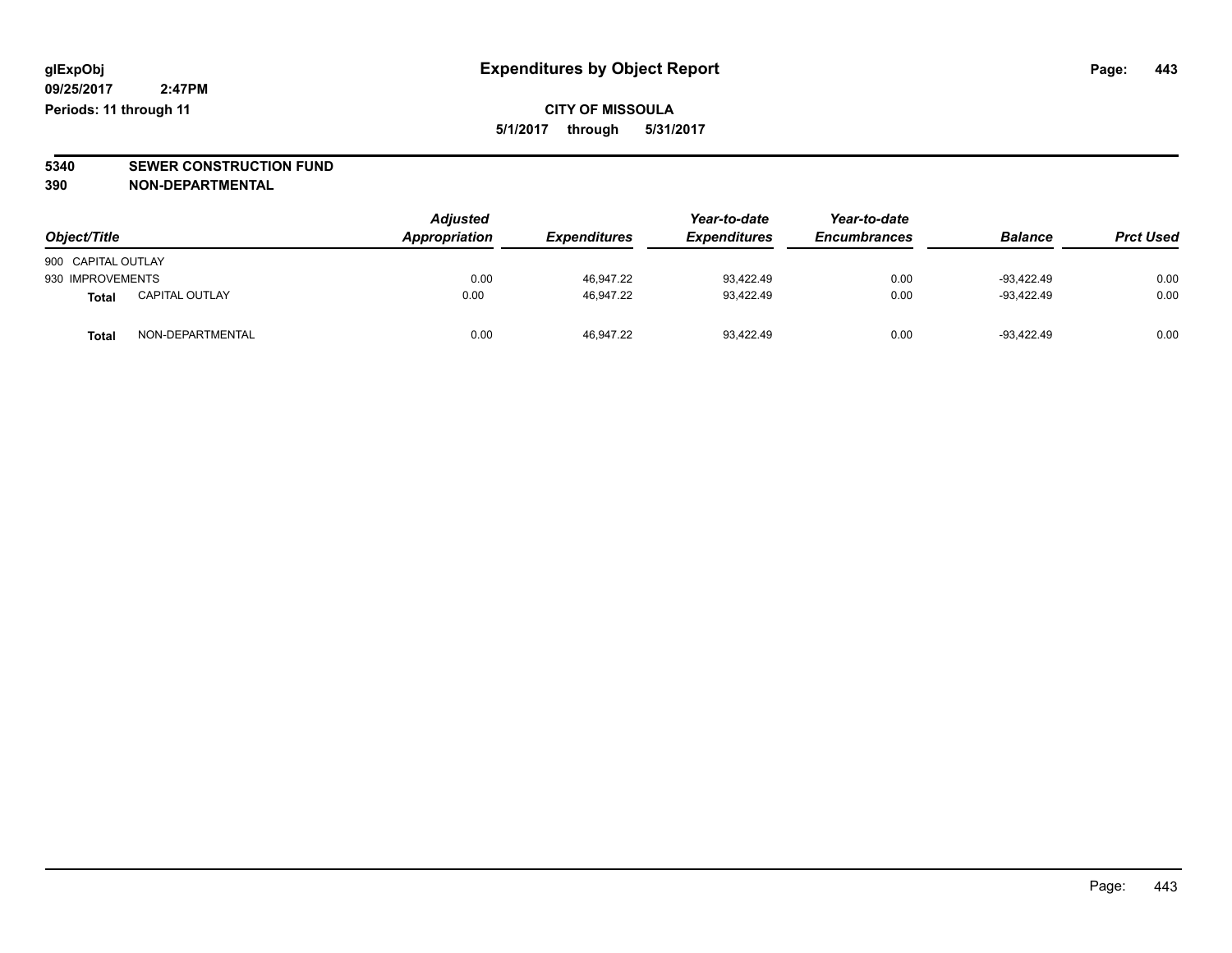**CITY OF MISSOULA 5/1/2017 through 5/31/2017**

#### **5340 SEWER CONSTRUCTION FUND**

|                                         | <b>Adjusted</b> |                     | Year-to-date        | Year-to-date        |                |                  |
|-----------------------------------------|-----------------|---------------------|---------------------|---------------------|----------------|------------------|
| Object/Title                            | Appropriation   | <b>Expenditures</b> | <b>Expenditures</b> | <b>Encumbrances</b> | <b>Balance</b> | <b>Prct Used</b> |
| 300 PURCHASED SERVICES                  |                 |                     |                     |                     |                |                  |
| 350 PROFESSIONAL SERVICES               | 0.00            | 0.00                | 0.00                | 0.00                | 0.00           | 0.00             |
| 360 REPAIR & MAINTENANCE                | 0.00            | 0.00                | 0.00                | 0.00                | 0.00           | 0.00             |
| PURCHASED SERVICES<br><b>Total</b>      | 0.00            | 0.00                | 0.00                | 0.00                | 0.00           | 0.00             |
| 500 FIXED CHARGES                       |                 |                     |                     |                     |                |                  |
| 550 MERCHANT SERVICE FEES               | 0.00            | 0.00                | 0.00                | 0.00                | 0.00           | 0.00             |
| <b>FIXED CHARGES</b><br><b>Total</b>    | 0.00            | 0.00                | 0.00                | 0.00                | 0.00           | 0.00             |
| 800 OTHER OBJECTS                       |                 |                     |                     |                     |                |                  |
| 800 OTHER OBJECTS                       | 0.00            | 0.00                | 0.00                | 0.00                | 0.00           | 0.00             |
| 820 TRANSFERS TO OTHER FUNDS            | 0.00            | 0.00                | 0.00                | 0.00                | 0.00           | 0.00             |
| OTHER OBJECTS<br><b>Total</b>           | 0.00            | 0.00                | 0.00                | 0.00                | 0.00           | 0.00             |
| 900 CAPITAL OUTLAY                      |                 |                     |                     |                     |                |                  |
| 930 IMPROVEMENTS                        | 2,517,966.00    | 47,242.92           | 667,266.03          | 0.00                | 1,850,699.97   | 26.50            |
| 940 MACHINERY & EQUIPMENT               | 0.00            | 0.00                | 0.00                | 0.00                | 0.00           | 0.00             |
| <b>CAPITAL OUTLAY</b><br><b>Total</b>   | 2,517,966.00    | 47,242.92           | 667,266.03          | 0.00                | 1,850,699.97   | 26.50            |
| SEWER CONSTRUCTION FUND<br><b>Total</b> | 2,517,966.00    | 47,242.92           | 667,266.03          | 0.00                | 1,850,699.97   | 26.50            |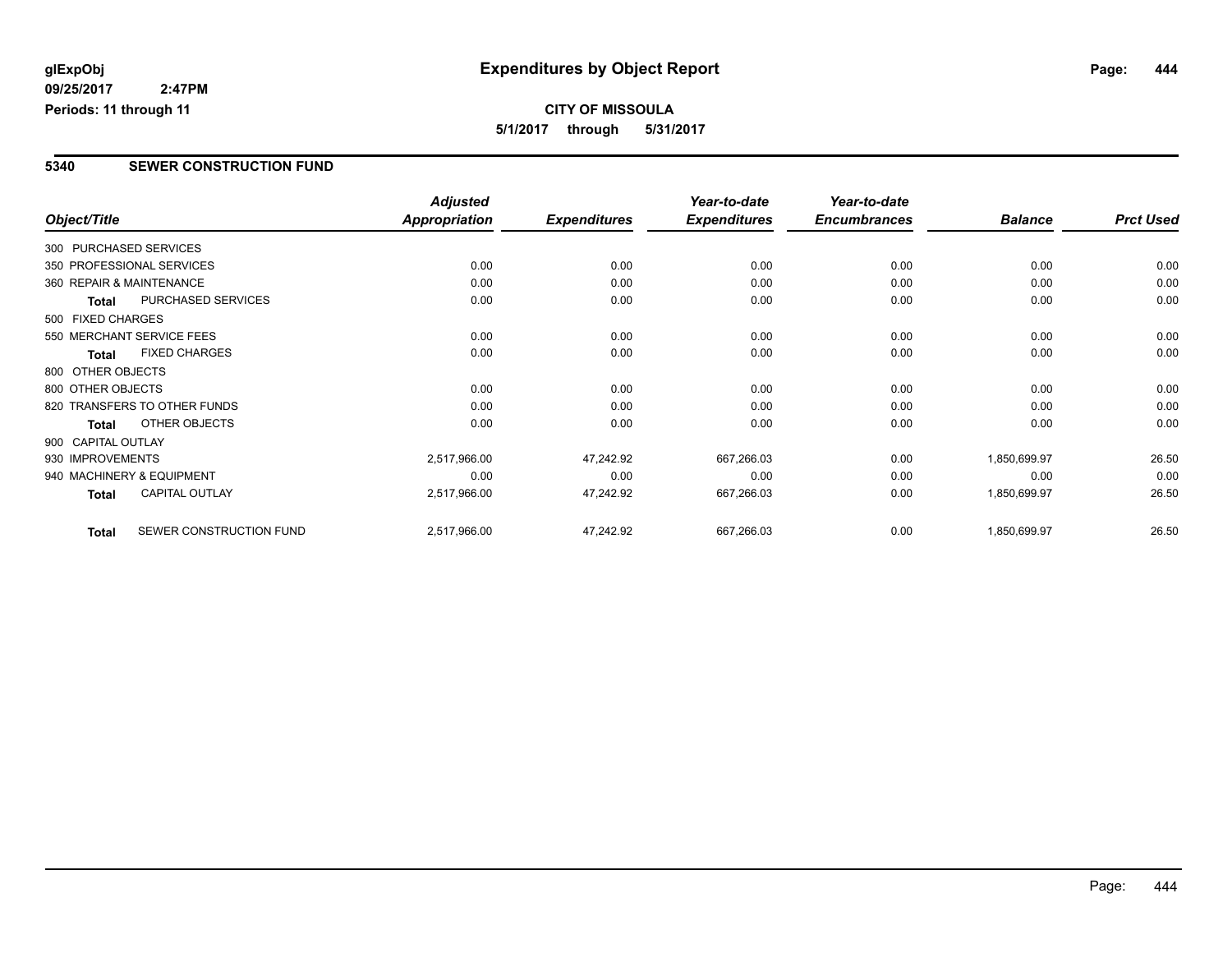**5/1/2017 through 5/31/2017**

# **5360 UNASSIGNED WASTEWATER DEBT SERVICE**

| Object/Title                 | <b>Adjusted</b><br>Appropriation | <b>Expenditures</b> | Year-to-date<br><b>Expenditures</b> | Year-to-date<br><b>Encumbrances</b> | <b>Balance</b> | <b>Prct Used</b> |
|------------------------------|----------------------------------|---------------------|-------------------------------------|-------------------------------------|----------------|------------------|
| 600 DEBT SERVICE             |                                  |                     |                                     |                                     |                |                  |
| 610 PRINCIPAL                | 133,325.00                       | 0.00                | 0.00                                | 0.00                                | 133.325.00     | 0.00             |
| 620 INTEREST / SERVICE FEES  | 36,913.00                        | 0.00                | 0.00                                | 0.00                                | 36.913.00      | 0.00             |
| <b>DEBT SERVICE</b><br>Total | 170,238.00                       | 0.00                | 0.00                                | 0.00                                | 170.238.00     | 0.00             |
| <b>WASTEWATER</b><br>Total   | 170,238.00                       | 0.00                | 0.00                                | 0.00                                | 170.238.00     | 0.00             |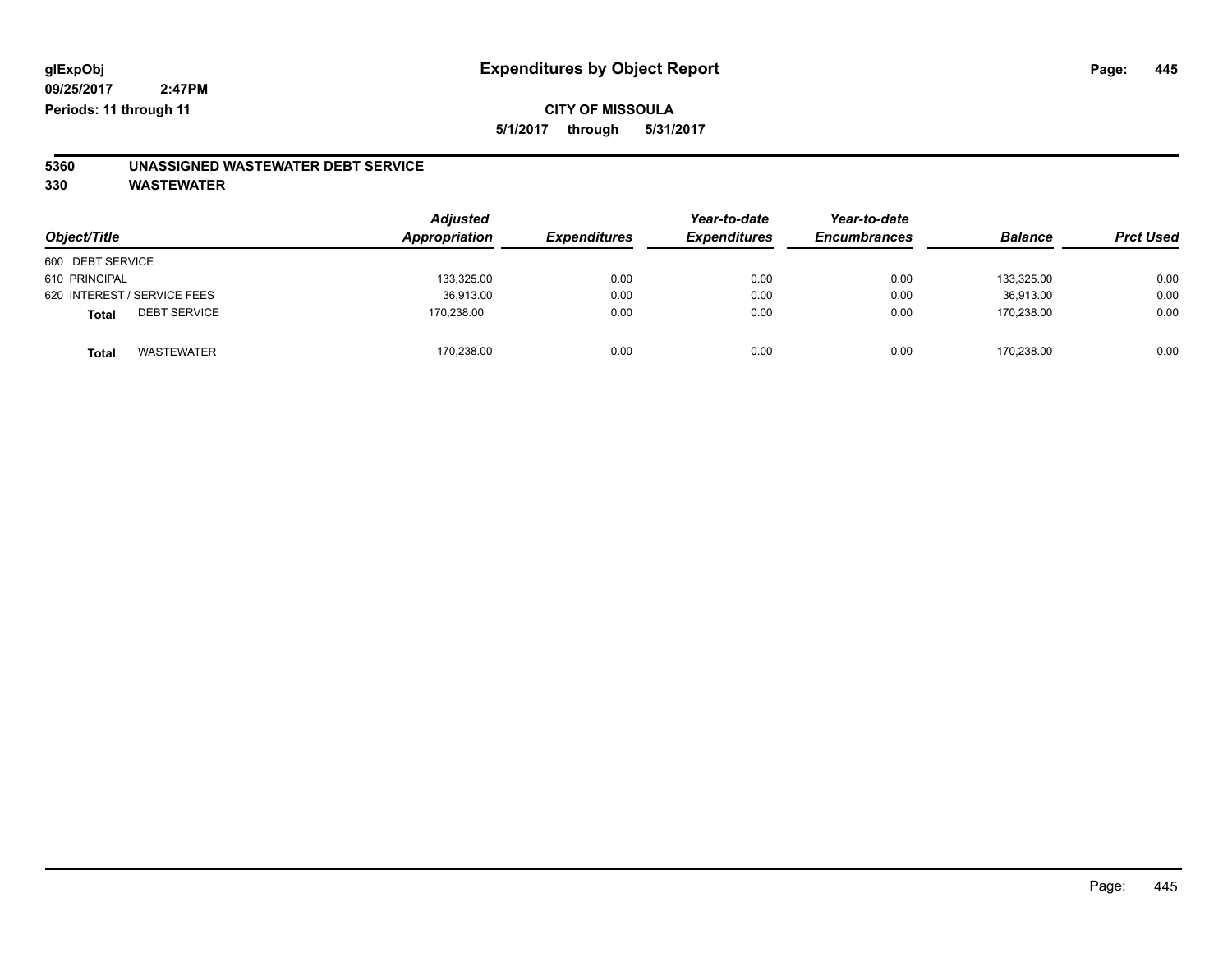### **glExpObj Expenditures by Object Report Page: 446**

**09/25/2017 2:47PM Periods: 11 through 11**

**CITY OF MISSOULA 5/1/2017 through 5/31/2017**

#### **5360 UNASSIGNED WASTEWATER DEBT SERVICE**

| Object/Title                                    | <b>Adjusted</b><br>Appropriation | <b>Expenditures</b> | Year-to-date<br><b>Expenditures</b> | Year-to-date<br><b>Encumbrances</b> | <b>Balance</b> | <b>Prct Used</b> |
|-------------------------------------------------|----------------------------------|---------------------|-------------------------------------|-------------------------------------|----------------|------------------|
| 600 DEBT SERVICE                                |                                  |                     |                                     |                                     |                |                  |
| 610 PRINCIPAL                                   | 133,325.00                       | 0.00                | 0.00                                | 0.00                                | 133.325.00     | 0.00             |
| 620 INTEREST / SERVICE FEES                     | 36,913.00                        | 0.00                | 0.00                                | 0.00                                | 36.913.00      | 0.00             |
| <b>DEBT SERVICE</b><br><b>Total</b>             | 170.238.00                       | 0.00                | 0.00                                | 0.00                                | 170.238.00     | 0.00             |
| UNASSIGNED WASTEWATER DEBT SERV<br><b>Total</b> | 170.238.00                       | 0.00                | 0.00                                | 0.00                                | 170.238.00     | 0.00             |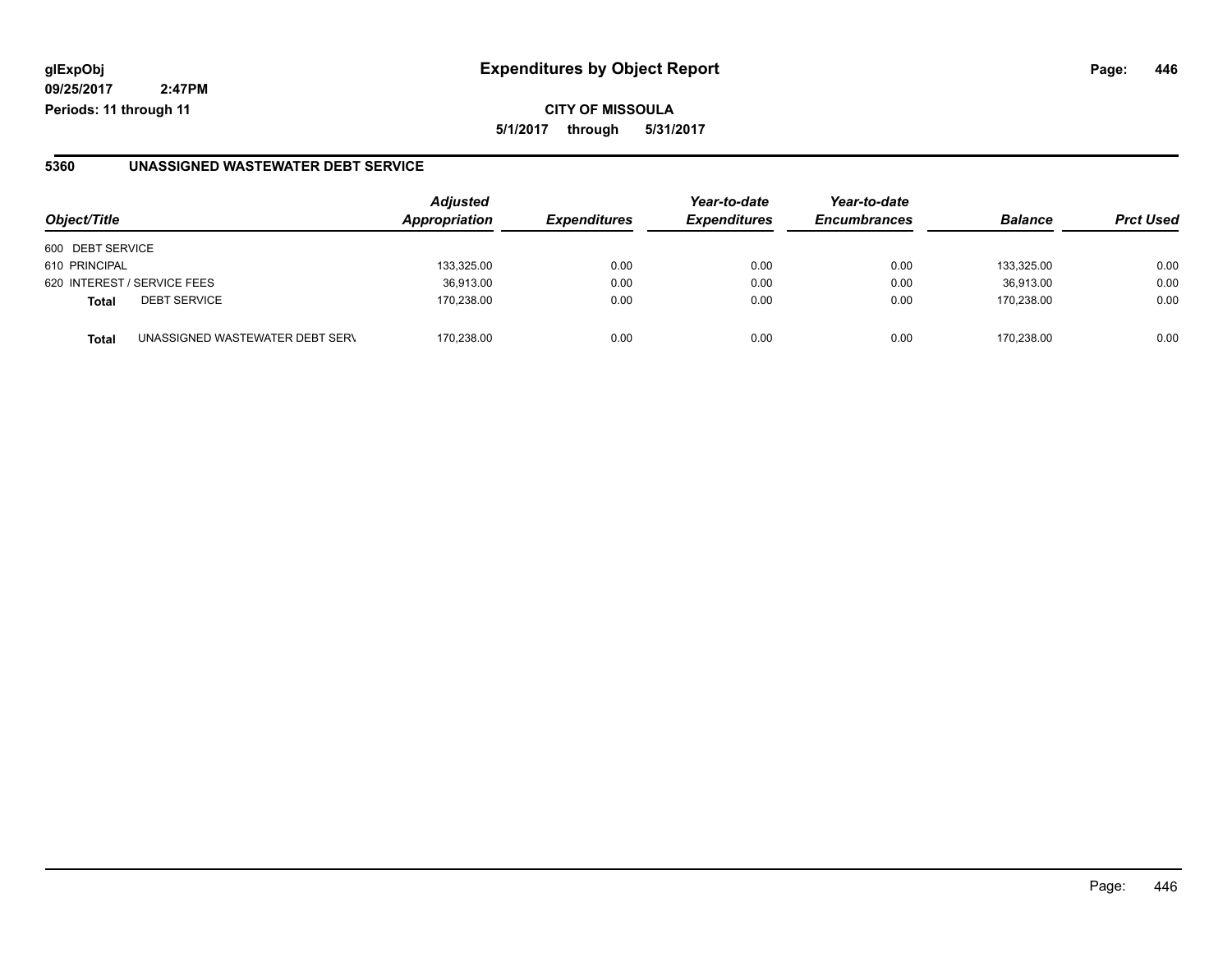**5/1/2017 through 5/31/2017**

# **5361 2001 SEWER REVENUE BONDS-DEBT SERVICE**

| Object/Title      |                             | <b>Adjusted</b><br>Appropriation | <b>Expenditures</b> | Year-to-date<br><b>Expenditures</b> | Year-to-date<br><b>Encumbrances</b> | <b>Balance</b> | <b>Prct Used</b> |
|-------------------|-----------------------------|----------------------------------|---------------------|-------------------------------------|-------------------------------------|----------------|------------------|
|                   |                             |                                  |                     |                                     |                                     |                |                  |
| 500 FIXED CHARGES |                             |                                  |                     |                                     |                                     |                |                  |
|                   | 550 MERCHANT SERVICE FEES   | 0.00                             | 0.00                | 0.00                                | 0.00                                | 0.00           | 0.00             |
| <b>Total</b>      | <b>FIXED CHARGES</b>        | 0.00                             | 0.00                | 0.00                                | 0.00                                | 0.00           | 0.00             |
| 600 DEBT SERVICE  |                             |                                  |                     |                                     |                                     |                |                  |
| 610 PRINCIPAL     |                             | 28,000.00                        | 0.00                | 14.000.00                           | 0.00                                | 14.000.00      | 50.00            |
|                   | 620 INTEREST / SERVICE FEES | 2.480.00                         | 0.00                | 1.310.00                            | 0.00                                | 1.170.00       | 52.82            |
| <b>Total</b>      | <b>DEBT SERVICE</b>         | 30,480.00                        | 0.00                | 15,310.00                           | 0.00                                | 15,170.00      | 50.23            |
| <b>Total</b>      | <b>WASTEWATER</b>           | 30.480.00                        | 0.00                | 15.310.00                           | 0.00                                | 15.170.00      | 50.23            |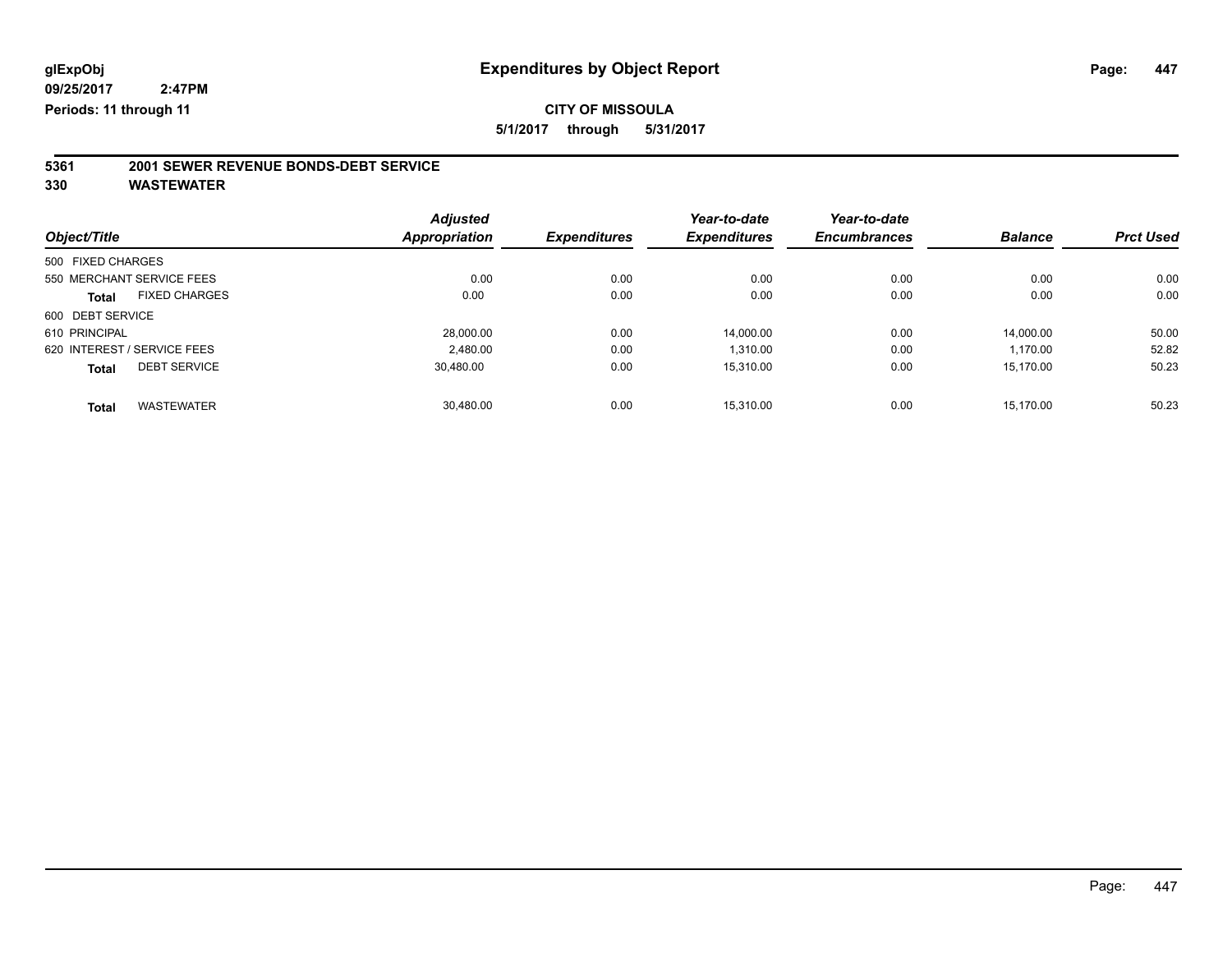**CITY OF MISSOULA 5/1/2017 through 5/31/2017**

#### **5361 2001 SEWER REVENUE BONDS-DEBT SERVICE**

|                             |                                  | <b>Adjusted</b> |                     | Year-to-date        | Year-to-date        | <b>Balance</b> | <b>Prct Used</b> |
|-----------------------------|----------------------------------|-----------------|---------------------|---------------------|---------------------|----------------|------------------|
| Object/Title                |                                  | Appropriation   | <b>Expenditures</b> | <b>Expenditures</b> | <b>Encumbrances</b> |                |                  |
| 500 FIXED CHARGES           |                                  |                 |                     |                     |                     |                |                  |
| 550 MERCHANT SERVICE FEES   |                                  | 0.00            | 0.00                | 0.00                | 0.00                | 0.00           | 0.00             |
| <b>Total</b>                | <b>FIXED CHARGES</b>             | 0.00            | 0.00                | 0.00                | 0.00                | 0.00           | 0.00             |
| 600 DEBT SERVICE            |                                  |                 |                     |                     |                     |                |                  |
| 610 PRINCIPAL               |                                  | 28,000.00       | 0.00                | 14.000.00           | 0.00                | 14.000.00      | 50.00            |
| 620 INTEREST / SERVICE FEES |                                  | 2,480.00        | 0.00                | 1,310.00            | 0.00                | 1.170.00       | 52.82            |
| <b>Total</b>                | <b>DEBT SERVICE</b>              | 30,480.00       | 0.00                | 15.310.00           | 0.00                | 15.170.00      | 50.23            |
| <b>Total</b>                | 2001 SEWER REVENUE BONDS-DEBT SE | 30.480.00       | 0.00                | 15.310.00           | 0.00                | 15.170.00      | 50.23            |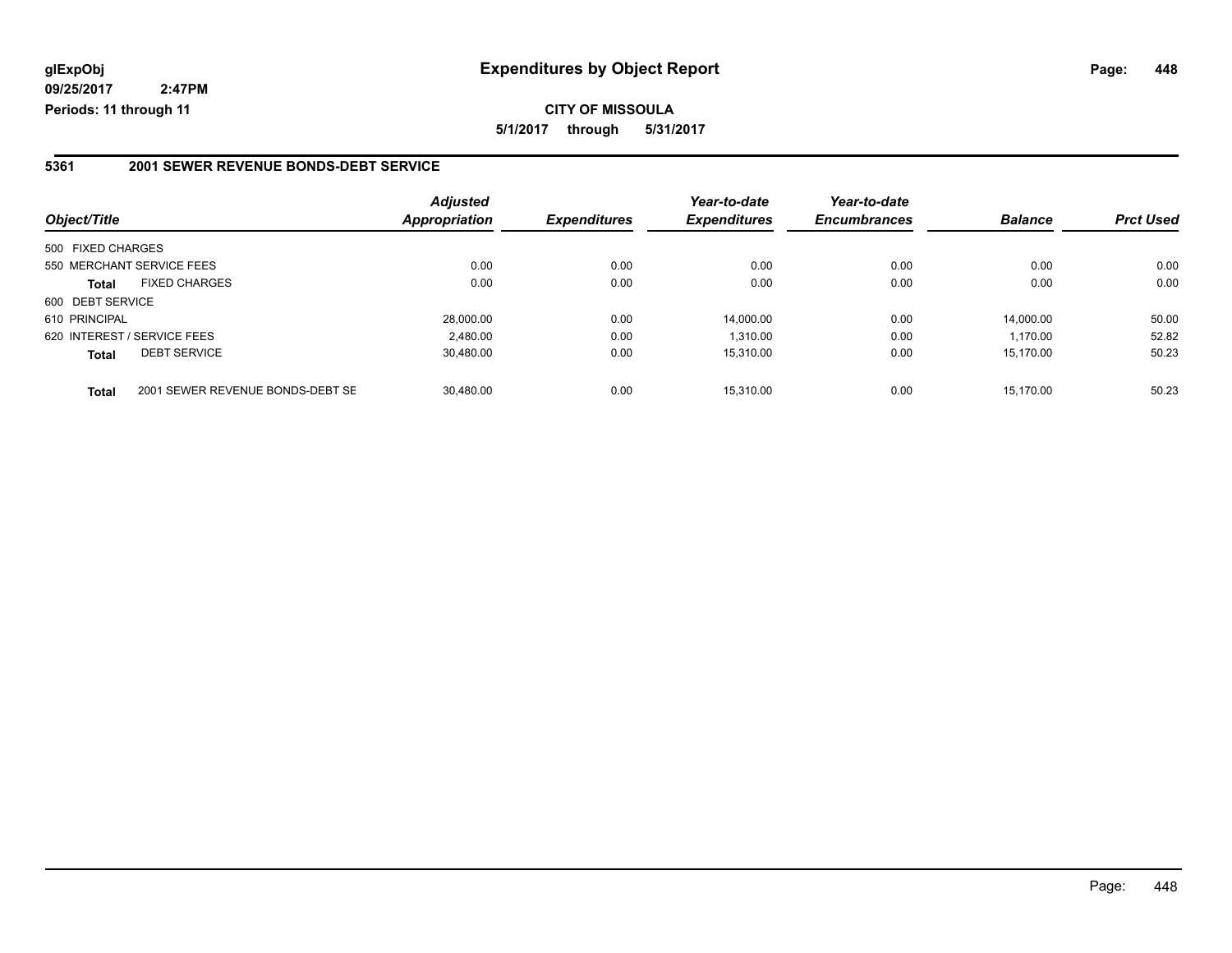**5/1/2017 through 5/31/2017**

# **5362 00 SEWER REVENUE BOND - SERIES B DEBT SE**

|                              |                      | <b>Adjusted</b> | <b>Expenditures</b> | Year-to-date<br><b>Expenditures</b> | Year-to-date<br><b>Encumbrances</b> | <b>Balance</b> | <b>Prct Used</b> |
|------------------------------|----------------------|-----------------|---------------------|-------------------------------------|-------------------------------------|----------------|------------------|
| Object/Title                 |                      | Appropriation   |                     |                                     |                                     |                |                  |
| 500 FIXED CHARGES            |                      |                 |                     |                                     |                                     |                |                  |
| 550 MERCHANT SERVICE FEES    |                      | 0.00            | 0.00                | 0.00                                | 0.00                                | 0.00           | 0.00             |
| <b>Total</b>                 | <b>FIXED CHARGES</b> | 0.00            | 0.00                | 0.00                                | 0.00                                | 0.00           | 0.00             |
| 600 DEBT SERVICE             |                      |                 |                     |                                     |                                     |                |                  |
| 610 PRINCIPAL                |                      | 45,000.00       | 0.00                | 22,000.00                           | 0.00                                | 23,000.00      | 48.89            |
| 620 INTEREST / SERVICE FEES  |                      | 3.480.00        | 0.00                | 1.850.00                            | 0.00                                | 1,630.00       | 53.16            |
| Total                        | <b>DEBT SERVICE</b>  | 48,480.00       | 0.00                | 23,850.00                           | 0.00                                | 24,630.00      | 49.20            |
| 800 OTHER OBJECTS            |                      |                 |                     |                                     |                                     |                |                  |
| 820 TRANSFERS TO OTHER FUNDS |                      | 0.00            | 0.00                | 0.00                                | 0.00                                | 0.00           | 0.00             |
| <b>Total</b>                 | OTHER OBJECTS        | 0.00            | 0.00                | 0.00                                | 0.00                                | 0.00           | 0.00             |
| <b>Total</b>                 | <b>WASTEWATER</b>    | 48,480.00       | 0.00                | 23,850.00                           | 0.00                                | 24,630.00      | 49.20            |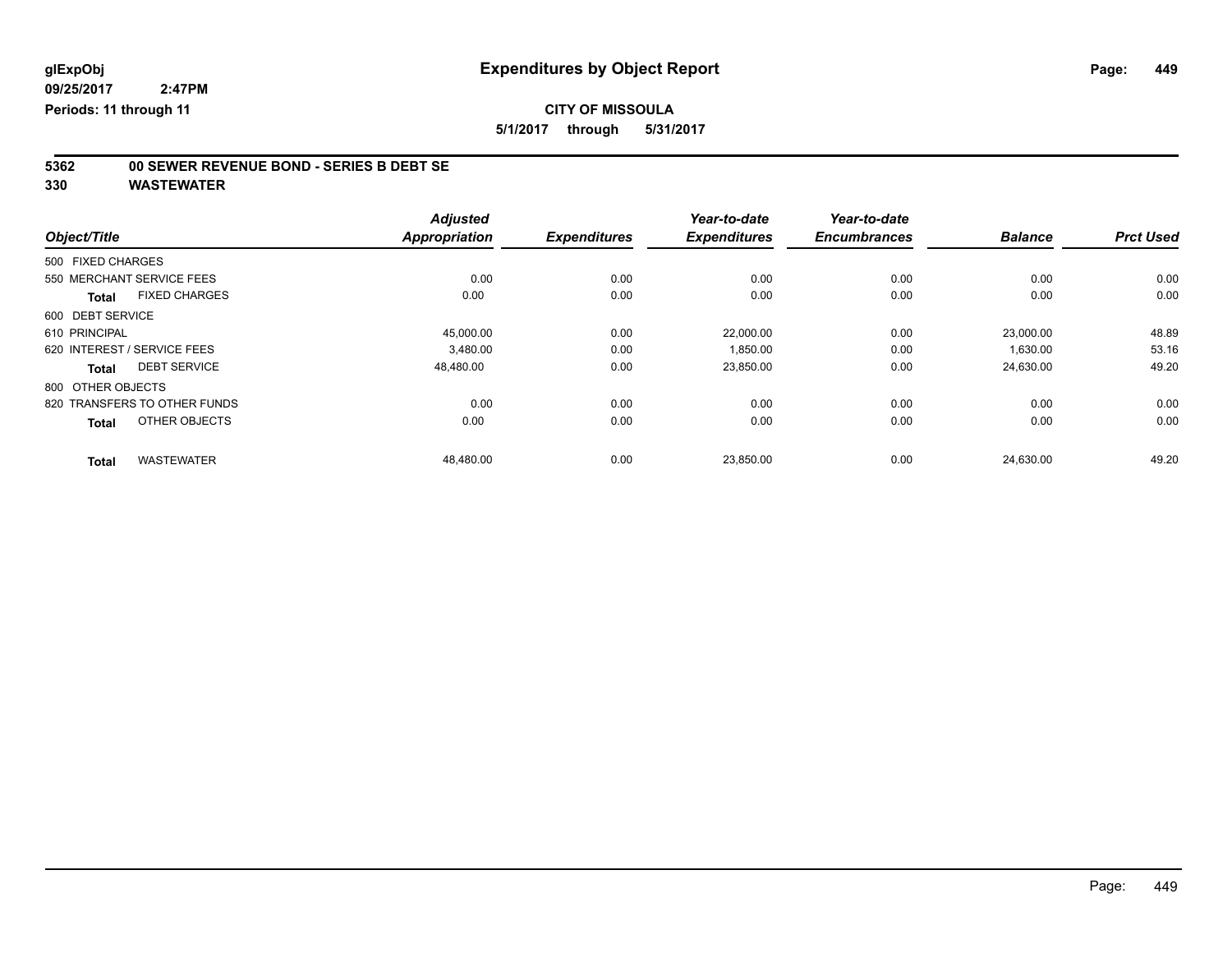#### **5362 00 SEWER REVENUE BOND - SERIES B DEBT SE**

| Object/Title      |                                    | <b>Adjusted</b><br>Appropriation | <b>Expenditures</b> | Year-to-date<br><b>Expenditures</b> | Year-to-date<br><b>Encumbrances</b> | <b>Balance</b> | <b>Prct Used</b> |
|-------------------|------------------------------------|----------------------------------|---------------------|-------------------------------------|-------------------------------------|----------------|------------------|
|                   |                                    |                                  |                     |                                     |                                     |                |                  |
| 500 FIXED CHARGES |                                    |                                  |                     |                                     |                                     |                |                  |
|                   | 550 MERCHANT SERVICE FEES          | 0.00                             | 0.00                | 0.00                                | 0.00                                | 0.00           | 0.00             |
| <b>Total</b>      | <b>FIXED CHARGES</b>               | 0.00                             | 0.00                | 0.00                                | 0.00                                | 0.00           | 0.00             |
| 600 DEBT SERVICE  |                                    |                                  |                     |                                     |                                     |                |                  |
| 610 PRINCIPAL     |                                    | 45,000.00                        | 0.00                | 22.000.00                           | 0.00                                | 23.000.00      | 48.89            |
|                   | 620 INTEREST / SERVICE FEES        | 3,480.00                         | 0.00                | 1,850.00                            | 0.00                                | 1,630.00       | 53.16            |
| <b>Total</b>      | <b>DEBT SERVICE</b>                | 48,480.00                        | 0.00                | 23,850.00                           | 0.00                                | 24,630.00      | 49.20            |
| 800 OTHER OBJECTS |                                    |                                  |                     |                                     |                                     |                |                  |
|                   | 820 TRANSFERS TO OTHER FUNDS       | 0.00                             | 0.00                | 0.00                                | 0.00                                | 0.00           | 0.00             |
| Total             | OTHER OBJECTS                      | 0.00                             | 0.00                | 0.00                                | 0.00                                | 0.00           | 0.00             |
| <b>Total</b>      | 00 SEWER REVENUE BOND - SERIES B L | 48.480.00                        | 0.00                | 23,850.00                           | 0.00                                | 24.630.00      | 49.20            |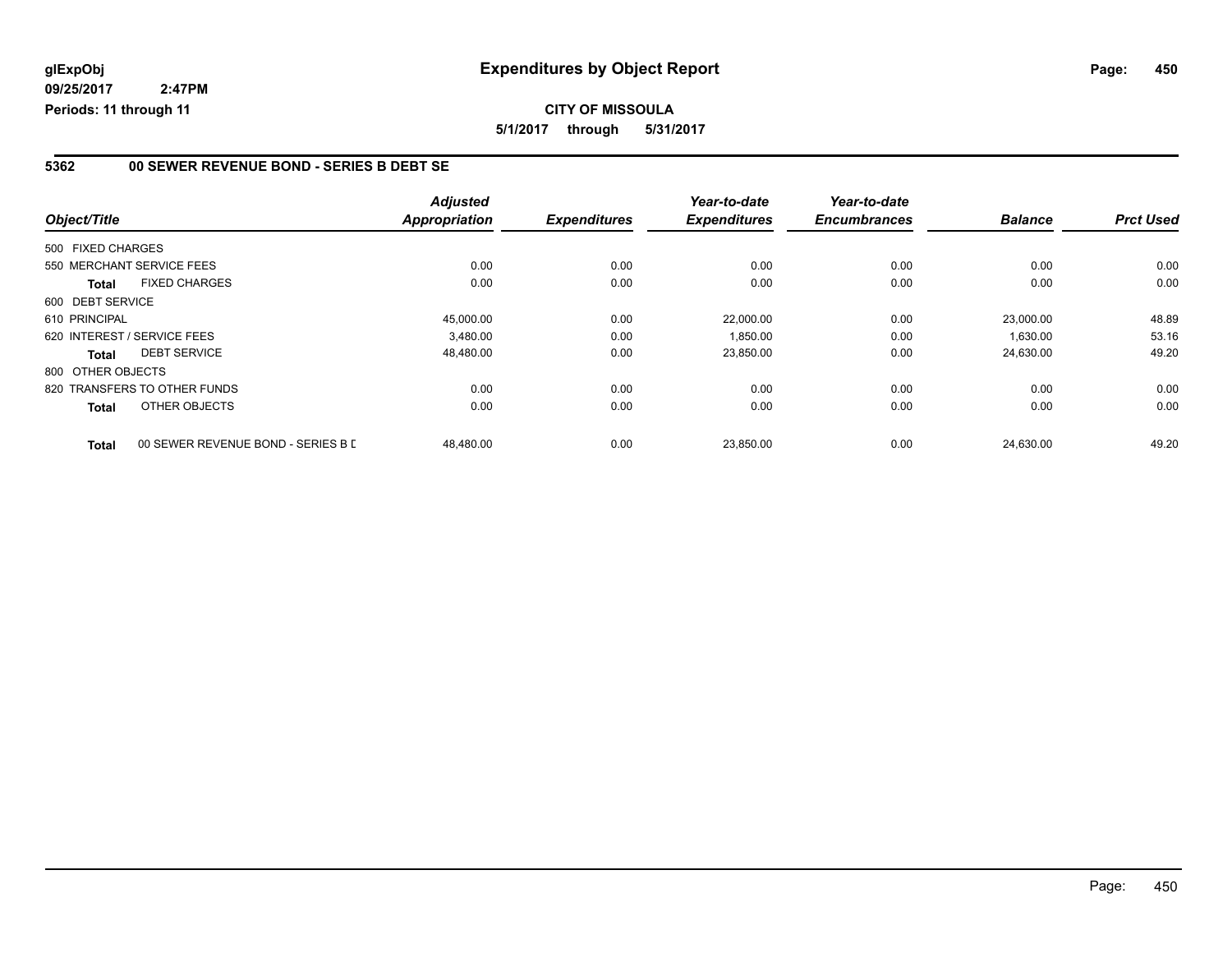**5/1/2017 through 5/31/2017**

# **5363 92 SEWER REVENUE BOND SERIES A DEBT SERV**

| Object/Title                         | <b>Adjusted</b><br>Appropriation | <b>Expenditures</b> | Year-to-date<br><b>Expenditures</b> | Year-to-date<br><b>Encumbrances</b> | <b>Balance</b> | <b>Prct Used</b> |
|--------------------------------------|----------------------------------|---------------------|-------------------------------------|-------------------------------------|----------------|------------------|
| 500 FIXED CHARGES                    |                                  |                     |                                     |                                     |                |                  |
| 550 MERCHANT SERVICE FEES            | 0.00                             | 0.00                | 0.00                                | 0.00                                | 0.00           | 0.00             |
| <b>FIXED CHARGES</b><br><b>Total</b> | 0.00                             | 0.00                | 0.00                                | 0.00                                | 0.00           | 0.00             |
| 600 DEBT SERVICE                     |                                  |                     |                                     |                                     |                |                  |
| 610 PRINCIPAL                        | 0.00                             | 0.00                | 0.00                                | 0.00                                | 0.00           | 0.00             |
| 620 INTEREST / SERVICE FEES          | 0.00                             | 0.00                | 0.00                                | 0.00                                | 0.00           | 0.00             |
| <b>DEBT SERVICE</b><br><b>Total</b>  | 0.00                             | 0.00                | 0.00                                | 0.00                                | 0.00           | 0.00             |
| <b>WASTEWATER</b><br><b>Total</b>    | 0.00                             | 0.00                | 0.00                                | 0.00                                | 0.00           | 0.00             |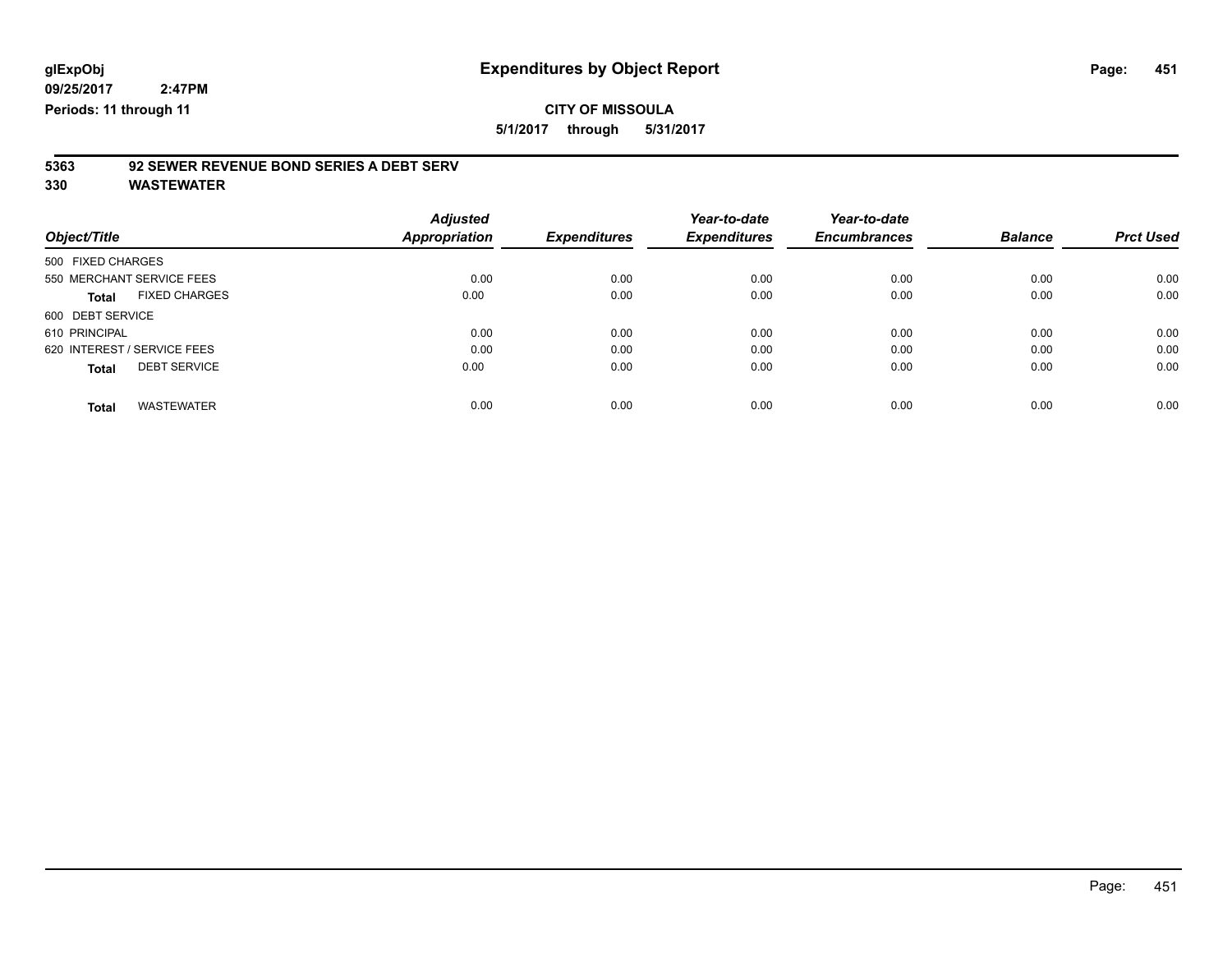### **glExpObj Expenditures by Object Report Page: 452**

**09/25/2017 2:47PM Periods: 11 through 11**

#### **5363 92 SEWER REVENUE BOND SERIES A DEBT SERV**

| Object/Title                |                                   | <b>Adjusted</b><br><b>Appropriation</b> | <b>Expenditures</b> | Year-to-date<br><b>Expenditures</b> | Year-to-date<br><b>Encumbrances</b> | <b>Balance</b> | <b>Prct Used</b> |
|-----------------------------|-----------------------------------|-----------------------------------------|---------------------|-------------------------------------|-------------------------------------|----------------|------------------|
| 500 FIXED CHARGES           |                                   |                                         |                     |                                     |                                     |                |                  |
| 550 MERCHANT SERVICE FEES   |                                   | 0.00                                    | 0.00                | 0.00                                | 0.00                                | 0.00           | 0.00             |
| <b>Total</b>                | <b>FIXED CHARGES</b>              | 0.00                                    | 0.00                | 0.00                                | 0.00                                | 0.00           | 0.00             |
| 600 DEBT SERVICE            |                                   |                                         |                     |                                     |                                     |                |                  |
| 610 PRINCIPAL               |                                   | 0.00                                    | 0.00                | 0.00                                | 0.00                                | 0.00           | 0.00             |
| 620 INTEREST / SERVICE FEES |                                   | 0.00                                    | 0.00                | 0.00                                | 0.00                                | 0.00           | 0.00             |
| <b>Total</b>                | <b>DEBT SERVICE</b>               | 0.00                                    | 0.00                | 0.00                                | 0.00                                | 0.00           | 0.00             |
| <b>Total</b>                | 92 SEWER REVENUE BOND SERIES A DE | 0.00                                    | 0.00                | 0.00                                | 0.00                                | 0.00           | 0.00             |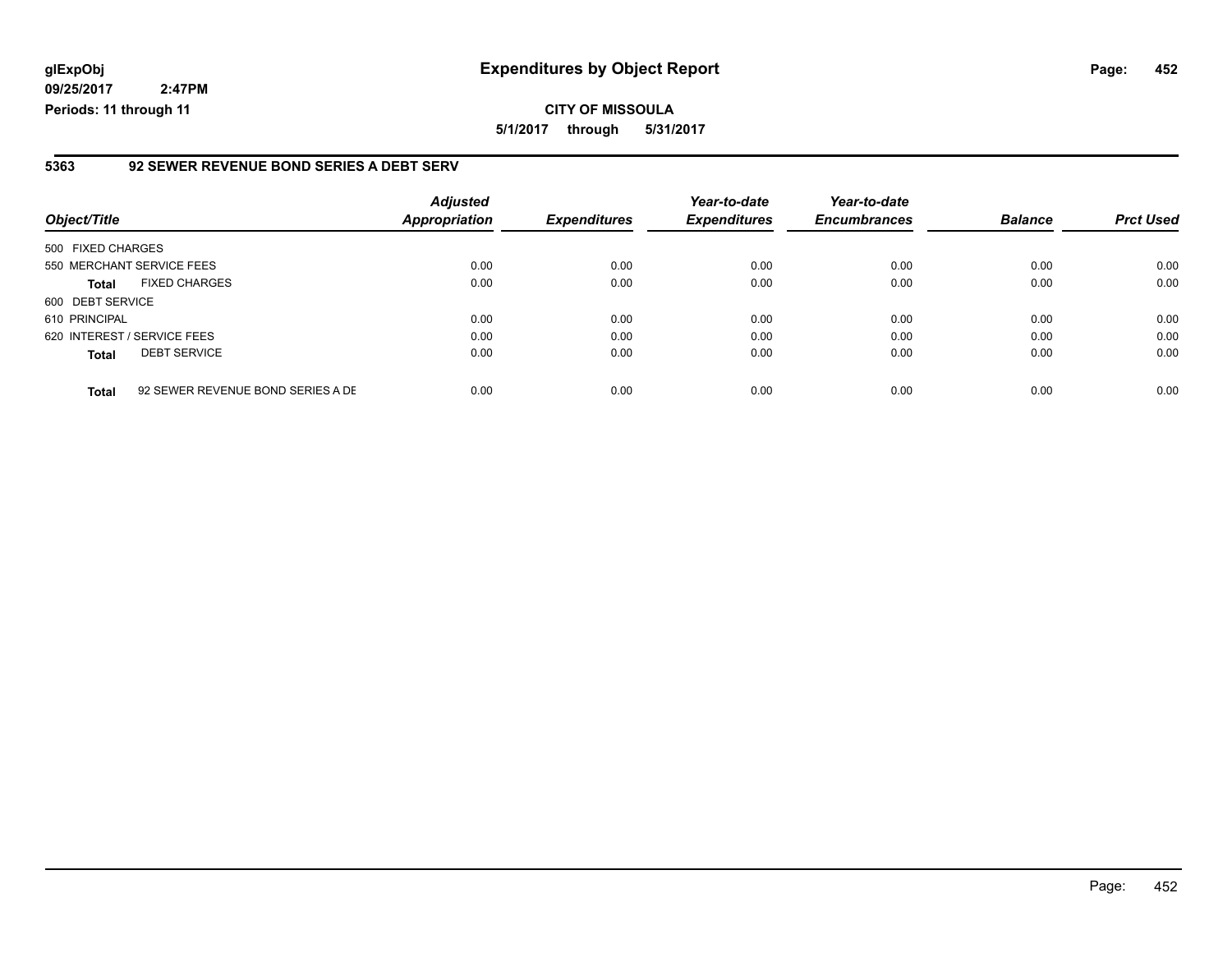**5/1/2017 through 5/31/2017**

# **5364 92 SEWER REVENUE BOND - SERIES B DEBT S**

|                             |                      | <b>Adjusted</b> |                     | Year-to-date        | Year-to-date        |                |                  |
|-----------------------------|----------------------|-----------------|---------------------|---------------------|---------------------|----------------|------------------|
| Object/Title                |                      | Appropriation   | <b>Expenditures</b> | <b>Expenditures</b> | <b>Encumbrances</b> | <b>Balance</b> | <b>Prct Used</b> |
| 500 FIXED CHARGES           |                      |                 |                     |                     |                     |                |                  |
| 550 MERCHANT SERVICE FEES   |                      | 0.00            | 0.00                | 0.00                | 0.00                | 0.00           | 0.00             |
| <b>Total</b>                | <b>FIXED CHARGES</b> | 0.00            | 0.00                | 0.00                | 0.00                | 0.00           | 0.00             |
| 600 DEBT SERVICE            |                      |                 |                     |                     |                     |                |                  |
| 610 PRINCIPAL               |                      | 0.00            | 0.00                | 0.00                | 0.00                | 0.00           | 0.00             |
| 620 INTEREST / SERVICE FEES |                      | 0.00            | 0.00                | 0.00                | 0.00                | 0.00           | 0.00             |
| <b>Total</b>                | <b>DEBT SERVICE</b>  | 0.00            | 0.00                | 0.00                | 0.00                | 0.00           | 0.00             |
|                             |                      |                 |                     |                     |                     |                |                  |
| <b>Total</b>                | <b>WASTEWATER</b>    | 0.00            | 0.00                | 0.00                | 0.00                | 0.00           | 0.00             |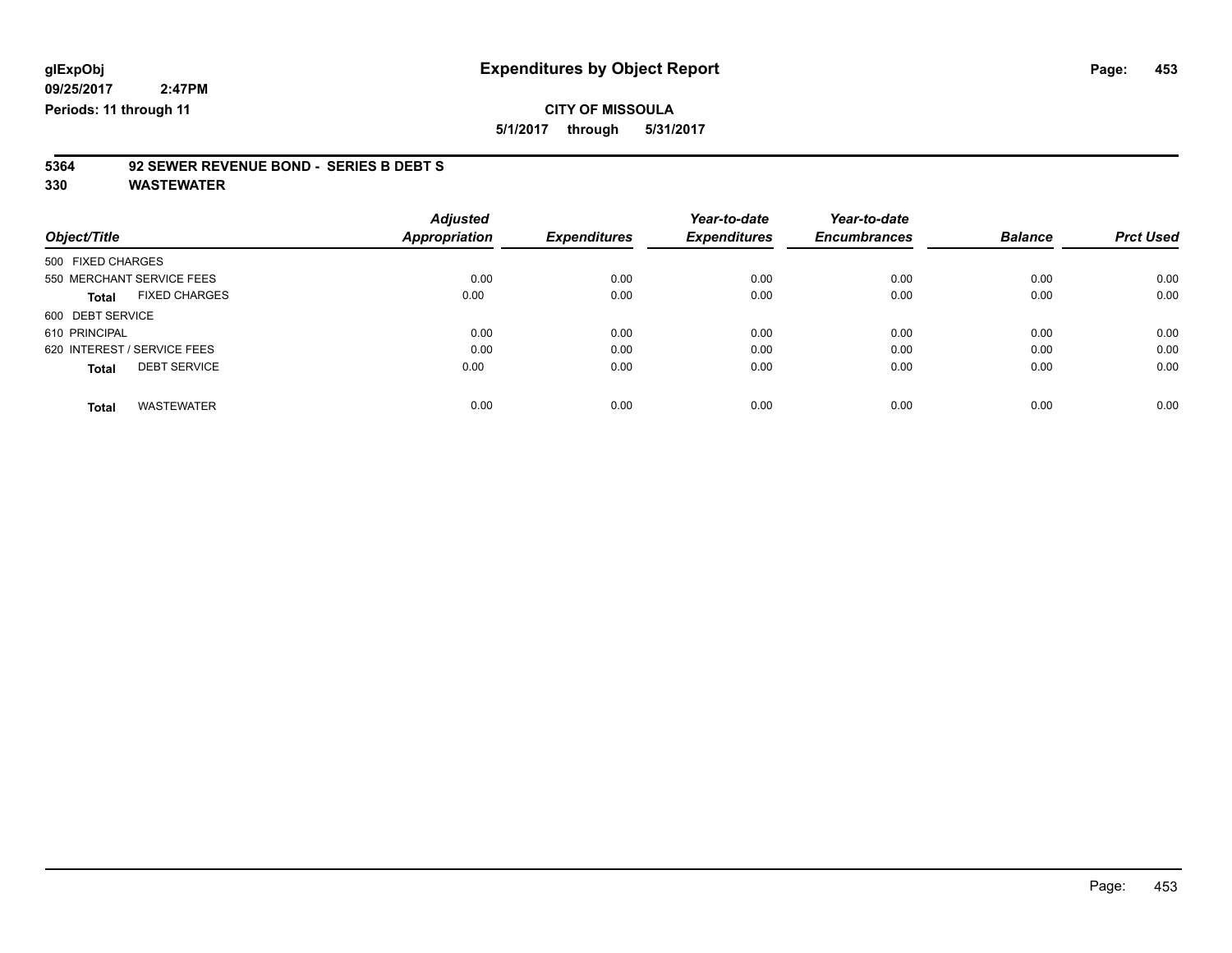### **glExpObj Expenditures by Object Report Page: 454**

**09/25/2017 2:47PM Periods: 11 through 11**

#### **5364 92 SEWER REVENUE BOND - SERIES B DEBT S**

| Object/Title                                       | <b>Adjusted</b><br>Appropriation | <b>Expenditures</b> | Year-to-date<br><b>Expenditures</b> | Year-to-date<br><b>Encumbrances</b> | <b>Balance</b> | <b>Prct Used</b> |
|----------------------------------------------------|----------------------------------|---------------------|-------------------------------------|-------------------------------------|----------------|------------------|
| 500 FIXED CHARGES                                  |                                  |                     |                                     |                                     |                |                  |
| 550 MERCHANT SERVICE FEES                          | 0.00                             | 0.00                | 0.00                                | 0.00                                | 0.00           | 0.00             |
| <b>FIXED CHARGES</b><br><b>Total</b>               | 0.00                             | 0.00                | 0.00                                | 0.00                                | 0.00           | 0.00             |
| 600 DEBT SERVICE                                   |                                  |                     |                                     |                                     |                |                  |
| 610 PRINCIPAL                                      | 0.00                             | 0.00                | 0.00                                | 0.00                                | 0.00           | 0.00             |
| 620 INTEREST / SERVICE FEES                        | 0.00                             | 0.00                | 0.00                                | 0.00                                | 0.00           | 0.00             |
| <b>DEBT SERVICE</b><br><b>Total</b>                | 0.00                             | 0.00                | 0.00                                | 0.00                                | 0.00           | 0.00             |
| 92 SEWER REVENUE BOND - SERIES B I<br><b>Total</b> | 0.00                             | 0.00                | 0.00                                | 0.00                                | 0.00           | 0.00             |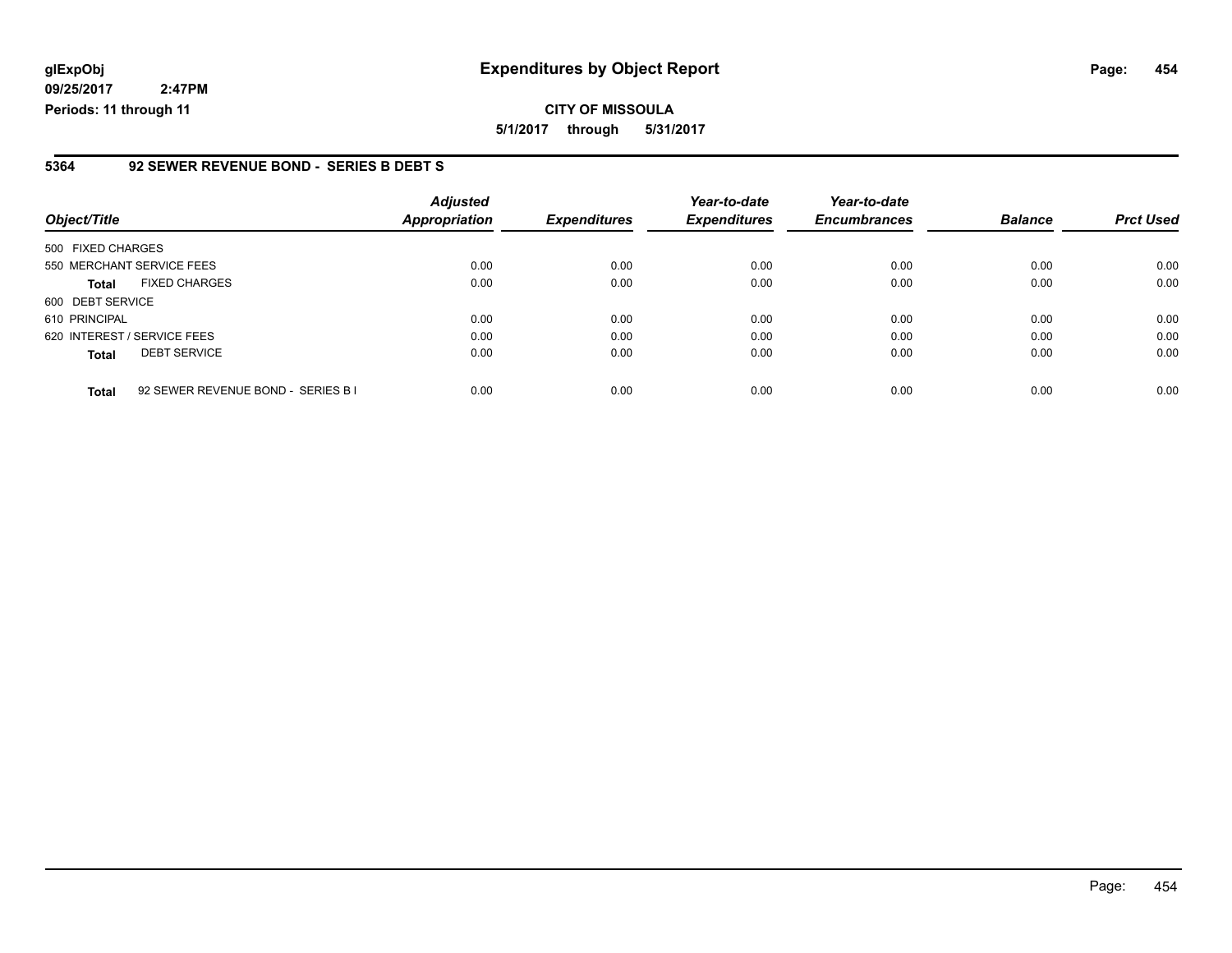**5/1/2017 through 5/31/2017**

# **5365 99 SEWER REVENUE BONDS DEBT SERVICE FUND**

|                   |                             | <b>Adjusted</b>      |                     | Year-to-date        | Year-to-date        |                |                  |
|-------------------|-----------------------------|----------------------|---------------------|---------------------|---------------------|----------------|------------------|
| Object/Title      |                             | <b>Appropriation</b> | <b>Expenditures</b> | <b>Expenditures</b> | <b>Encumbrances</b> | <b>Balance</b> | <b>Prct Used</b> |
| 500 FIXED CHARGES |                             |                      |                     |                     |                     |                |                  |
|                   | 550 MERCHANT SERVICE FEES   | 0.00                 | 0.00                | 0.00                | 0.00                | 0.00           | 0.00             |
| <b>Total</b>      | <b>FIXED CHARGES</b>        | 0.00                 | 0.00                | 0.00                | 0.00                | 0.00           | 0.00             |
| 600 DEBT SERVICE  |                             |                      |                     |                     |                     |                |                  |
| 610 PRINCIPAL     |                             | 117.000.00           | 0.00                | 58.000.00           | 0.00                | 59.000.00      | 49.57            |
|                   | 620 INTEREST / SERVICE FEES | 6.600.00             | 0.00                | 3,590.00            | 0.00                | 3,010.00       | 54.39            |
| <b>Total</b>      | <b>DEBT SERVICE</b>         | 123,600.00           | 0.00                | 61,590.00           | 0.00                | 62,010.00      | 49.83            |
| <b>Total</b>      | <b>WASTEWATER</b>           | 123.600.00           | 0.00                | 61.590.00           | 0.00                | 62.010.00      | 49.83            |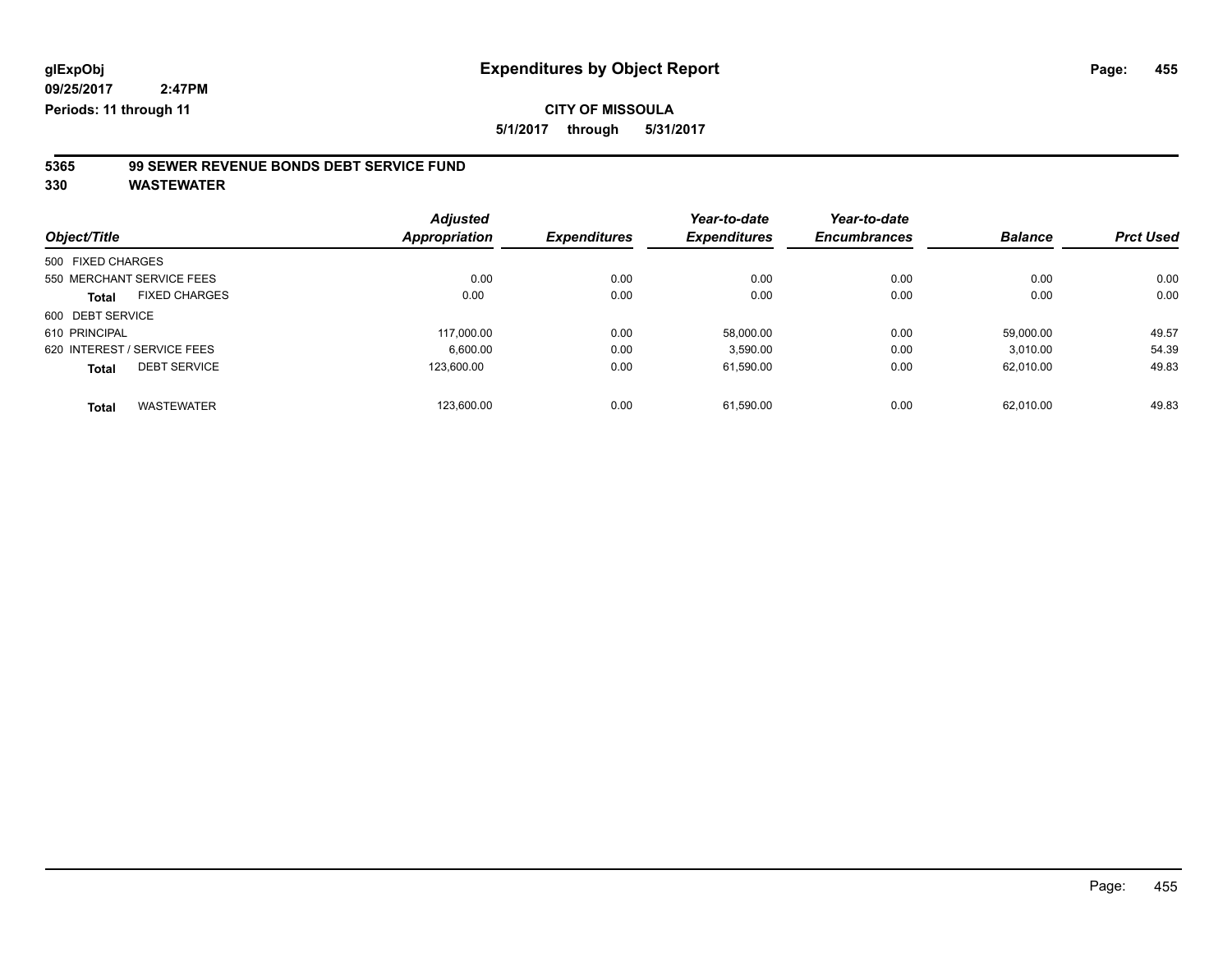#### **5365 99 SEWER REVENUE BONDS DEBT SERVICE FUND**

| Object/Title      |                                  | <b>Adjusted</b><br><b>Appropriation</b> | <b>Expenditures</b> | Year-to-date<br><b>Expenditures</b> | Year-to-date<br><b>Encumbrances</b> | <b>Balance</b> | <b>Prct Used</b> |
|-------------------|----------------------------------|-----------------------------------------|---------------------|-------------------------------------|-------------------------------------|----------------|------------------|
| 500 FIXED CHARGES |                                  |                                         |                     |                                     |                                     |                |                  |
|                   | 550 MERCHANT SERVICE FEES        | 0.00                                    | 0.00                | 0.00                                | 0.00                                | 0.00           | 0.00             |
| <b>Total</b>      | <b>FIXED CHARGES</b>             | 0.00                                    | 0.00                | 0.00                                | 0.00                                | 0.00           | 0.00             |
| 600 DEBT SERVICE  |                                  |                                         |                     |                                     |                                     |                |                  |
| 610 PRINCIPAL     |                                  | 117.000.00                              | 0.00                | 58.000.00                           | 0.00                                | 59.000.00      | 49.57            |
|                   | 620 INTEREST / SERVICE FEES      | 6.600.00                                | 0.00                | 3.590.00                            | 0.00                                | 3.010.00       | 54.39            |
| <b>Total</b>      | <b>DEBT SERVICE</b>              | 123.600.00                              | 0.00                | 61,590.00                           | 0.00                                | 62.010.00      | 49.83            |
| <b>Total</b>      | 99 SEWER REVENUE BONDS DEBT SERV | 123.600.00                              | 0.00                | 61.590.00                           | 0.00                                | 62.010.00      | 49.83            |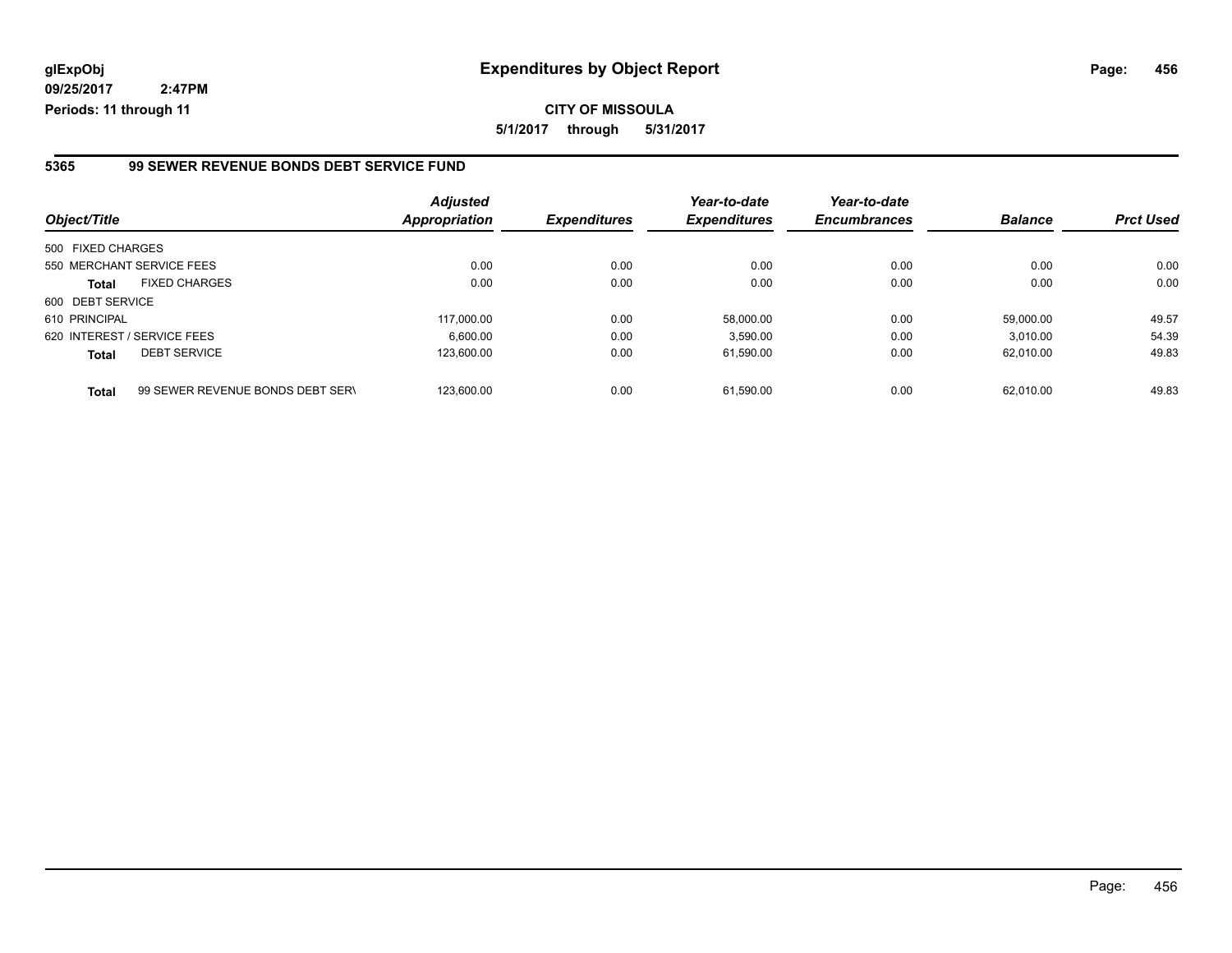**5/1/2017 through 5/31/2017**

# **5366 92 SEWER REVENUE BOND - SERIES A BOND RE**

| Object/Title                         | <b>Adjusted</b><br><b>Appropriation</b> | <b>Expenditures</b> | Year-to-date<br><b>Expenditures</b> | Year-to-date<br><b>Encumbrances</b> | <b>Balance</b> | <b>Prct Used</b> |
|--------------------------------------|-----------------------------------------|---------------------|-------------------------------------|-------------------------------------|----------------|------------------|
| 500 FIXED CHARGES                    |                                         |                     |                                     |                                     |                |                  |
| 550 MERCHANT SERVICE FEES            | 0.00                                    | 0.00                | 0.00                                | 0.00                                | 0.00           | 0.00             |
| <b>FIXED CHARGES</b><br><b>Total</b> | 0.00                                    | 0.00                | 0.00                                | 0.00                                | 0.00           | 0.00             |
| 800 OTHER OBJECTS                    |                                         |                     |                                     |                                     |                |                  |
| 820 TRANSFERS TO OTHER FUNDS         | 0.00                                    | 0.00                | 0.00                                | 0.00                                | 0.00           | 0.00             |
| OTHER OBJECTS<br><b>Total</b>        | 0.00                                    | 0.00                | 0.00                                | 0.00                                | 0.00           | 0.00             |
| <b>WASTEWATER</b><br><b>Total</b>    | 0.00                                    | 0.00                | 0.00                                | 0.00                                | 0.00           | 0.00             |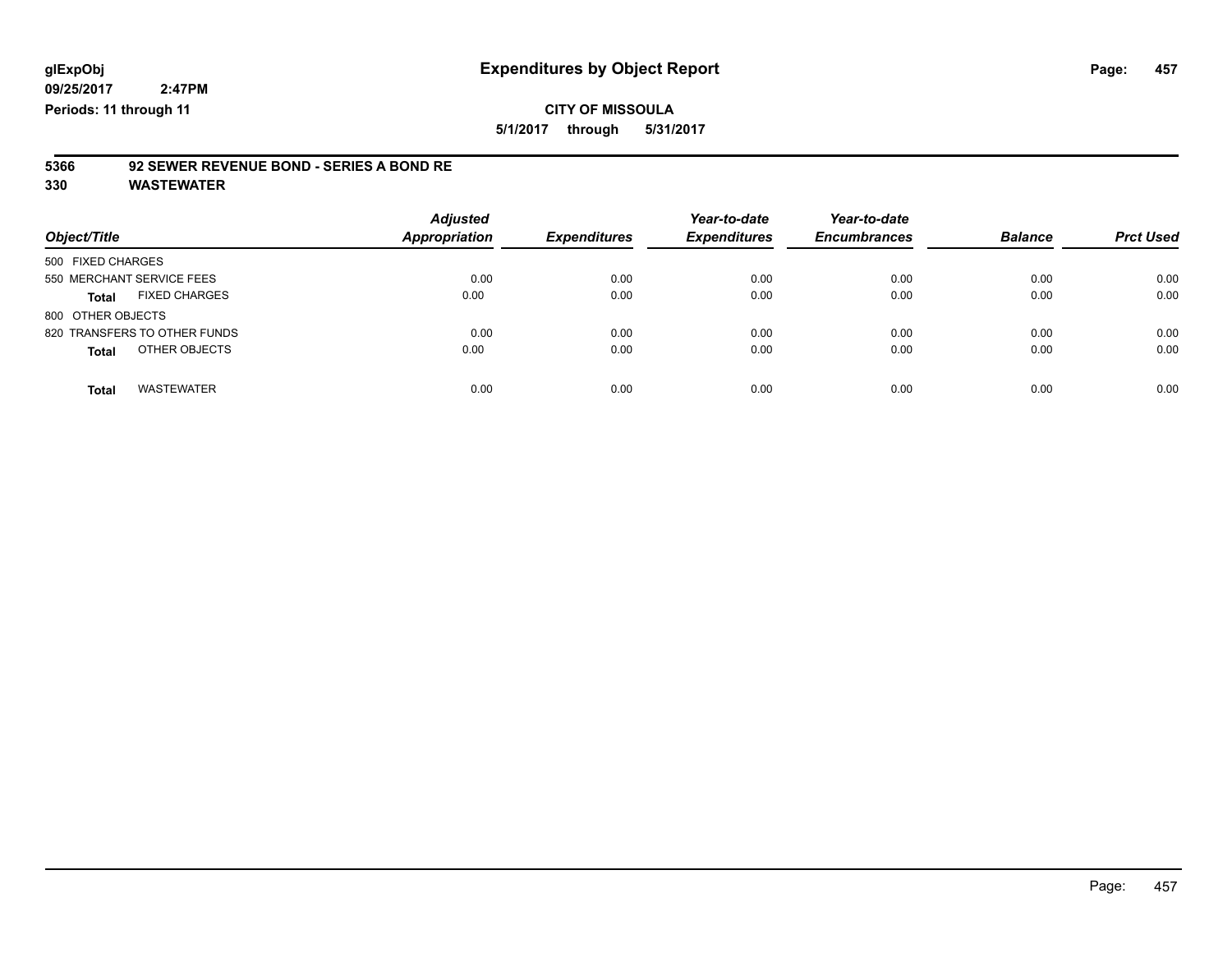### **glExpObj Expenditures by Object Report Page: 458**

**09/25/2017 2:47PM Periods: 11 through 11**

#### **5366 92 SEWER REVENUE BOND - SERIES A BOND RE**

| Object/Title              |                                    | <b>Adjusted</b><br><b>Appropriation</b> | <b>Expenditures</b> | Year-to-date<br><b>Expenditures</b> | Year-to-date<br><b>Encumbrances</b> | <b>Balance</b> | <b>Prct Used</b> |
|---------------------------|------------------------------------|-----------------------------------------|---------------------|-------------------------------------|-------------------------------------|----------------|------------------|
| 500 FIXED CHARGES         |                                    |                                         |                     |                                     |                                     |                |                  |
| 550 MERCHANT SERVICE FEES |                                    | 0.00                                    | 0.00                | 0.00                                | 0.00                                | 0.00           | 0.00             |
| <b>Total</b>              | <b>FIXED CHARGES</b>               | 0.00                                    | 0.00                | 0.00                                | 0.00                                | 0.00           | 0.00             |
| 800 OTHER OBJECTS         |                                    |                                         |                     |                                     |                                     |                |                  |
|                           | 820 TRANSFERS TO OTHER FUNDS       | 0.00                                    | 0.00                | 0.00                                | 0.00                                | 0.00           | 0.00             |
| <b>Total</b>              | OTHER OBJECTS                      | 0.00                                    | 0.00                | 0.00                                | 0.00                                | 0.00           | 0.00             |
| <b>Total</b>              | 92 SEWER REVENUE BOND - SERIES A B | 0.00                                    | 0.00                | 0.00                                | 0.00                                | 0.00           | 0.00             |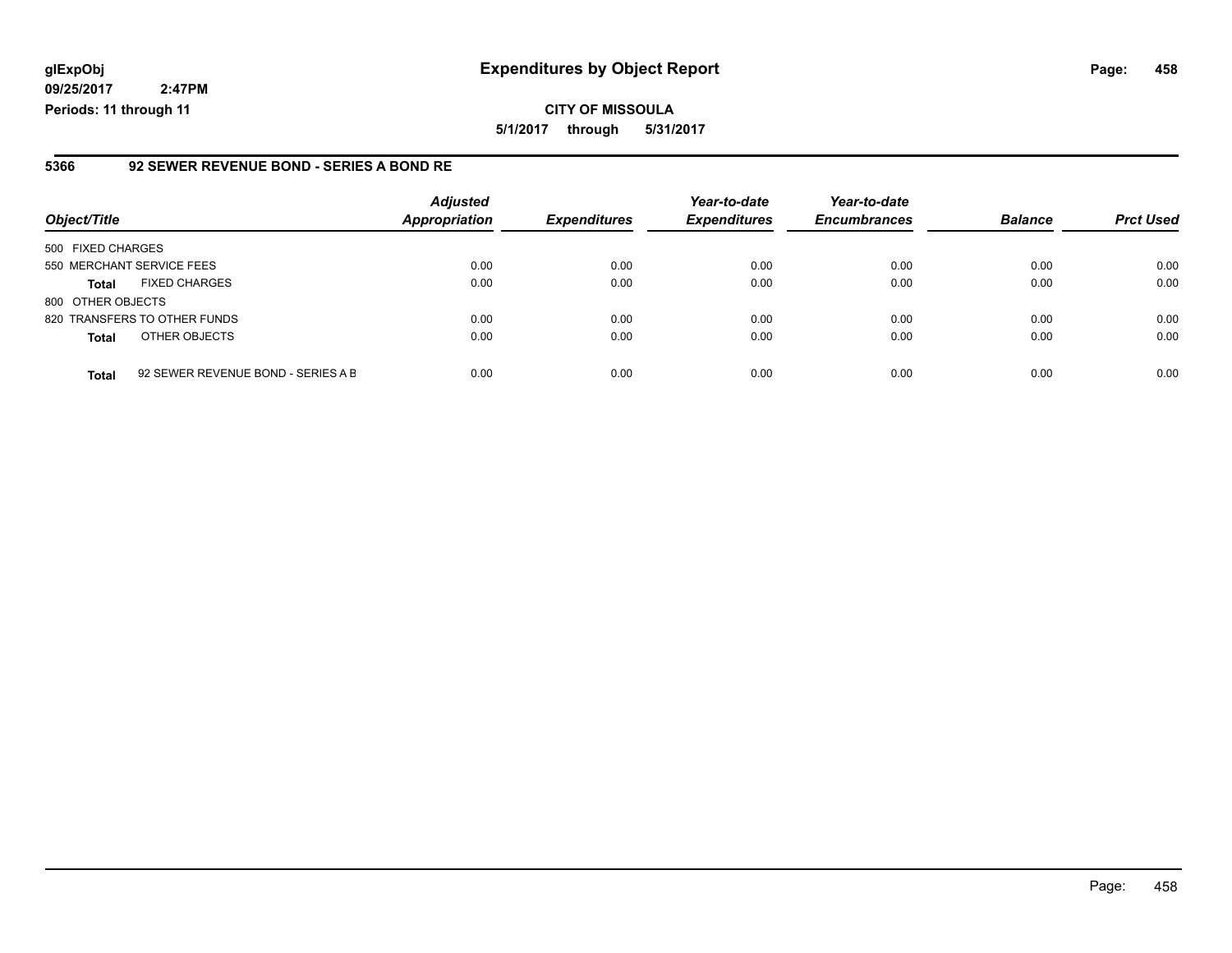**5/1/2017 through 5/31/2017**

# **5367 92 SEWER REVENUE BOND - SERIES B BOND RE**

| Object/Title                      | <b>Adjusted</b><br><b>Appropriation</b> | <b>Expenditures</b> | Year-to-date<br><b>Expenditures</b> | Year-to-date<br><b>Encumbrances</b> | <b>Balance</b> | <b>Prct Used</b> |
|-----------------------------------|-----------------------------------------|---------------------|-------------------------------------|-------------------------------------|----------------|------------------|
| 500 FIXED CHARGES                 |                                         |                     |                                     |                                     |                |                  |
| 550 MERCHANT SERVICE FEES         | 0.00                                    | 0.00                | 0.00                                | 0.00                                | 0.00           | 0.00             |
| <b>FIXED CHARGES</b><br>Total     | 0.00                                    | 0.00                | 0.00                                | 0.00                                | 0.00           | 0.00             |
| 800 OTHER OBJECTS                 |                                         |                     |                                     |                                     |                |                  |
| 820 TRANSFERS TO OTHER FUNDS      | 0.00                                    | 0.00                | 0.00                                | 0.00                                | 0.00           | 0.00             |
| OTHER OBJECTS<br><b>Total</b>     | 0.00                                    | 0.00                | 0.00                                | 0.00                                | 0.00           | 0.00             |
| <b>WASTEWATER</b><br><b>Total</b> | 0.00                                    | 0.00                | 0.00                                | 0.00                                | 0.00           | 0.00             |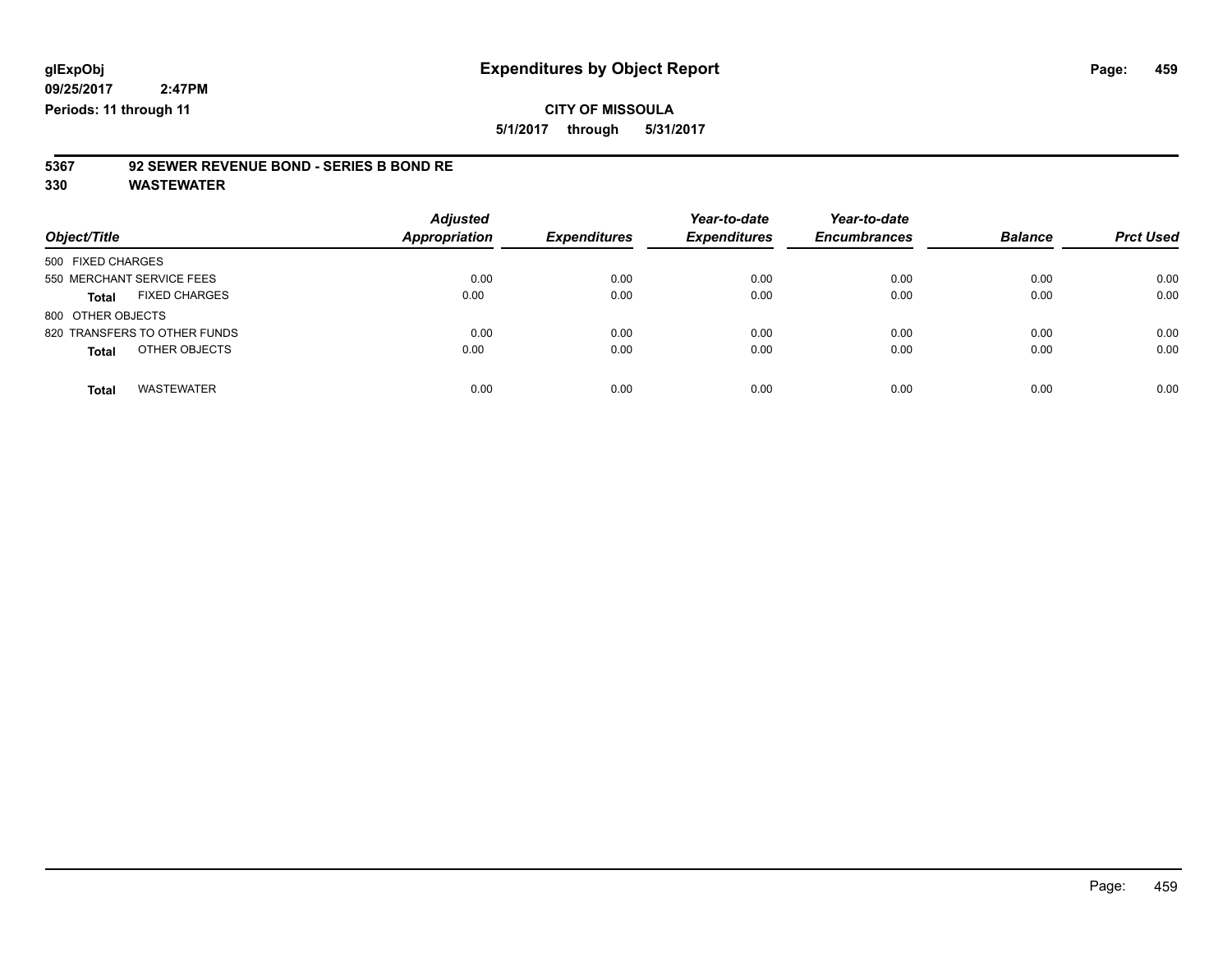### **glExpObj Expenditures by Object Report Page: 460**

**09/25/2017 2:47PM Periods: 11 through 11**

#### **5367 92 SEWER REVENUE BOND - SERIES B BOND RE**

| Object/Title              |                                    | <b>Adjusted</b><br><b>Appropriation</b> | <b>Expenditures</b> | Year-to-date<br><b>Expenditures</b> | Year-to-date<br><b>Encumbrances</b> | <b>Balance</b> | <b>Prct Used</b> |
|---------------------------|------------------------------------|-----------------------------------------|---------------------|-------------------------------------|-------------------------------------|----------------|------------------|
| 500 FIXED CHARGES         |                                    |                                         |                     |                                     |                                     |                |                  |
| 550 MERCHANT SERVICE FEES |                                    | 0.00                                    | 0.00                | 0.00                                | 0.00                                | 0.00           | 0.00             |
| <b>Total</b>              | <b>FIXED CHARGES</b>               | 0.00                                    | 0.00                | 0.00                                | 0.00                                | 0.00           | 0.00             |
| 800 OTHER OBJECTS         |                                    |                                         |                     |                                     |                                     |                |                  |
|                           | 820 TRANSFERS TO OTHER FUNDS       | 0.00                                    | 0.00                | 0.00                                | 0.00                                | 0.00           | 0.00             |
| <b>Total</b>              | OTHER OBJECTS                      | 0.00                                    | 0.00                | 0.00                                | 0.00                                | 0.00           | 0.00             |
| <b>Total</b>              | 92 SEWER REVENUE BOND - SERIES B E | 0.00                                    | 0.00                | 0.00                                | 0.00                                | 0.00           | 0.00             |

Page: 460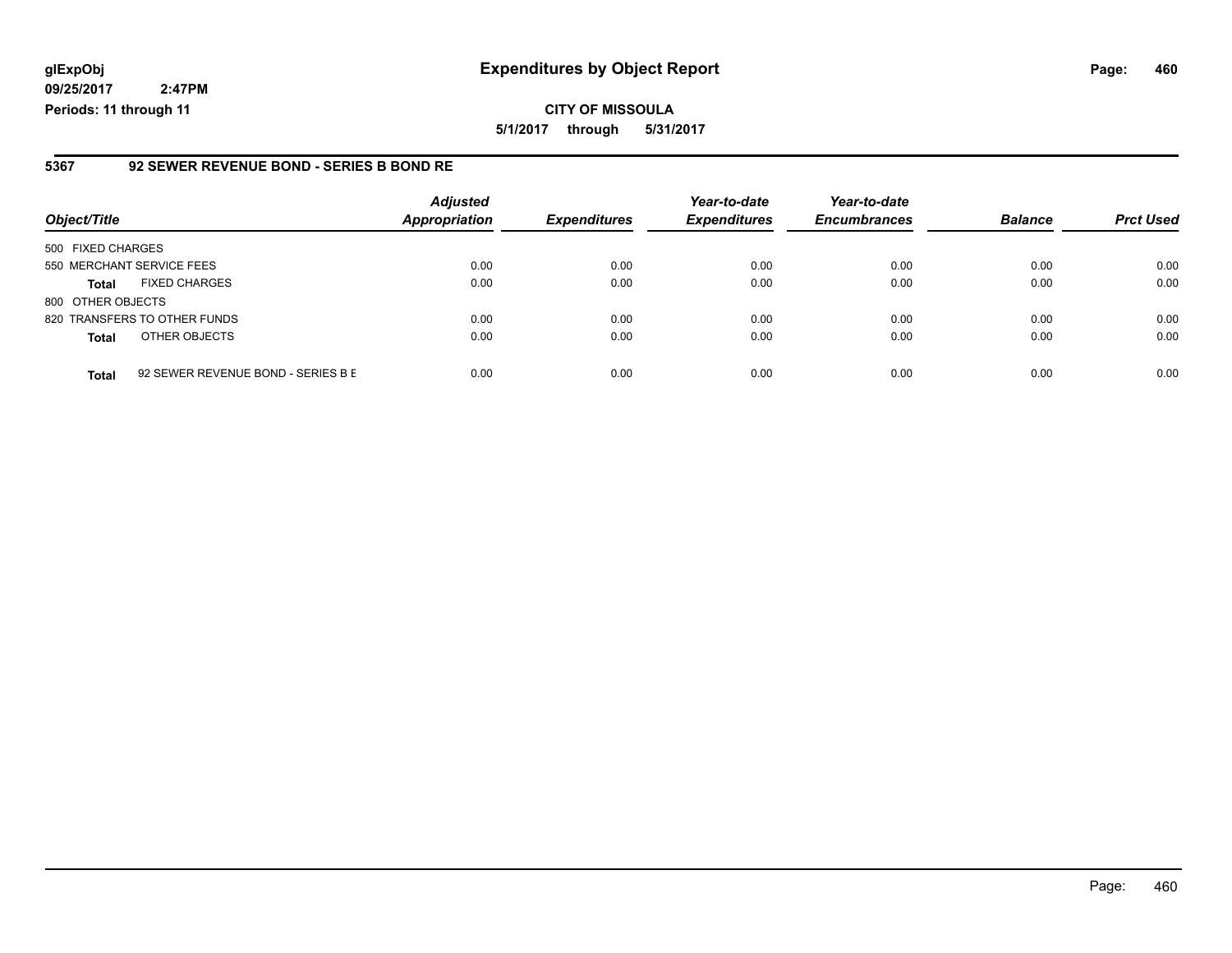**5/1/2017 through 5/31/2017**

# **5368 00 SEWER REVENUE BOND RESERVE FUND**

| Object/Title                         | <b>Adjusted</b><br><b>Appropriation</b> | <b>Expenditures</b> | Year-to-date<br><b>Expenditures</b> | Year-to-date<br><b>Encumbrances</b> | <b>Balance</b> | <b>Prct Used</b> |
|--------------------------------------|-----------------------------------------|---------------------|-------------------------------------|-------------------------------------|----------------|------------------|
| 500 FIXED CHARGES                    |                                         |                     |                                     |                                     |                |                  |
| 550 MERCHANT SERVICE FEES            | 0.00                                    | 0.00                | 0.00                                | 0.00                                | 0.00           | 0.00             |
| <b>FIXED CHARGES</b><br><b>Total</b> | 0.00                                    | 0.00                | 0.00                                | 0.00                                | 0.00           | 0.00             |
| 800 OTHER OBJECTS                    |                                         |                     |                                     |                                     |                |                  |
| 820 TRANSFERS TO OTHER FUNDS         | 0.00                                    | 0.00                | 0.00                                | 0.00                                | 0.00           | 0.00             |
| OTHER OBJECTS<br><b>Total</b>        | 0.00                                    | 0.00                | 0.00                                | 0.00                                | 0.00           | 0.00             |
| <b>WASTEWATER</b><br><b>Total</b>    | 0.00                                    | 0.00                | 0.00                                | 0.00                                | 0.00           | 0.00             |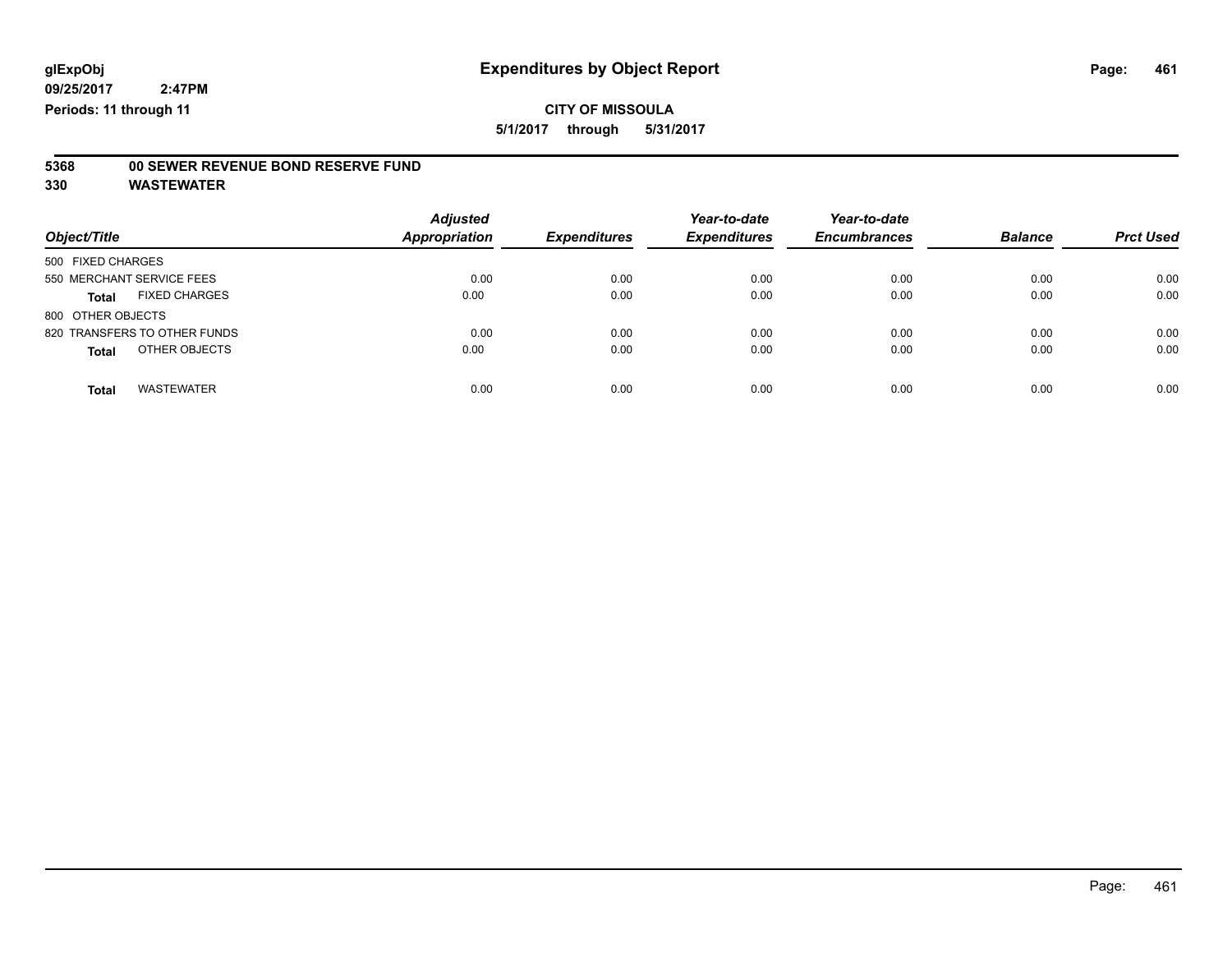**CITY OF MISSOULA 5/1/2017 through 5/31/2017**

#### **5368 00 SEWER REVENUE BOND RESERVE FUND**

|                              |                                  | <b>Adjusted</b>      |                     | Year-to-date        | Year-to-date        |                |                  |
|------------------------------|----------------------------------|----------------------|---------------------|---------------------|---------------------|----------------|------------------|
| Object/Title                 |                                  | <b>Appropriation</b> | <b>Expenditures</b> | <b>Expenditures</b> | <b>Encumbrances</b> | <b>Balance</b> | <b>Prct Used</b> |
| 500 FIXED CHARGES            |                                  |                      |                     |                     |                     |                |                  |
| 550 MERCHANT SERVICE FEES    |                                  | 0.00                 | 0.00                | 0.00                | 0.00                | 0.00           | 0.00             |
| <b>Total</b>                 | <b>FIXED CHARGES</b>             | 0.00                 | 0.00                | 0.00                | 0.00                | 0.00           | 0.00             |
| 800 OTHER OBJECTS            |                                  |                      |                     |                     |                     |                |                  |
| 820 TRANSFERS TO OTHER FUNDS |                                  | 0.00                 | 0.00                | 0.00                | 0.00                | 0.00           | 0.00             |
| <b>Total</b>                 | OTHER OBJECTS                    | 0.00                 | 0.00                | 0.00                | 0.00                | 0.00           | 0.00             |
| <b>Total</b>                 | 00 SEWER REVENUE BOND RESERVE FL | 0.00                 | 0.00                | 0.00                | 0.00                | 0.00           | 0.00             |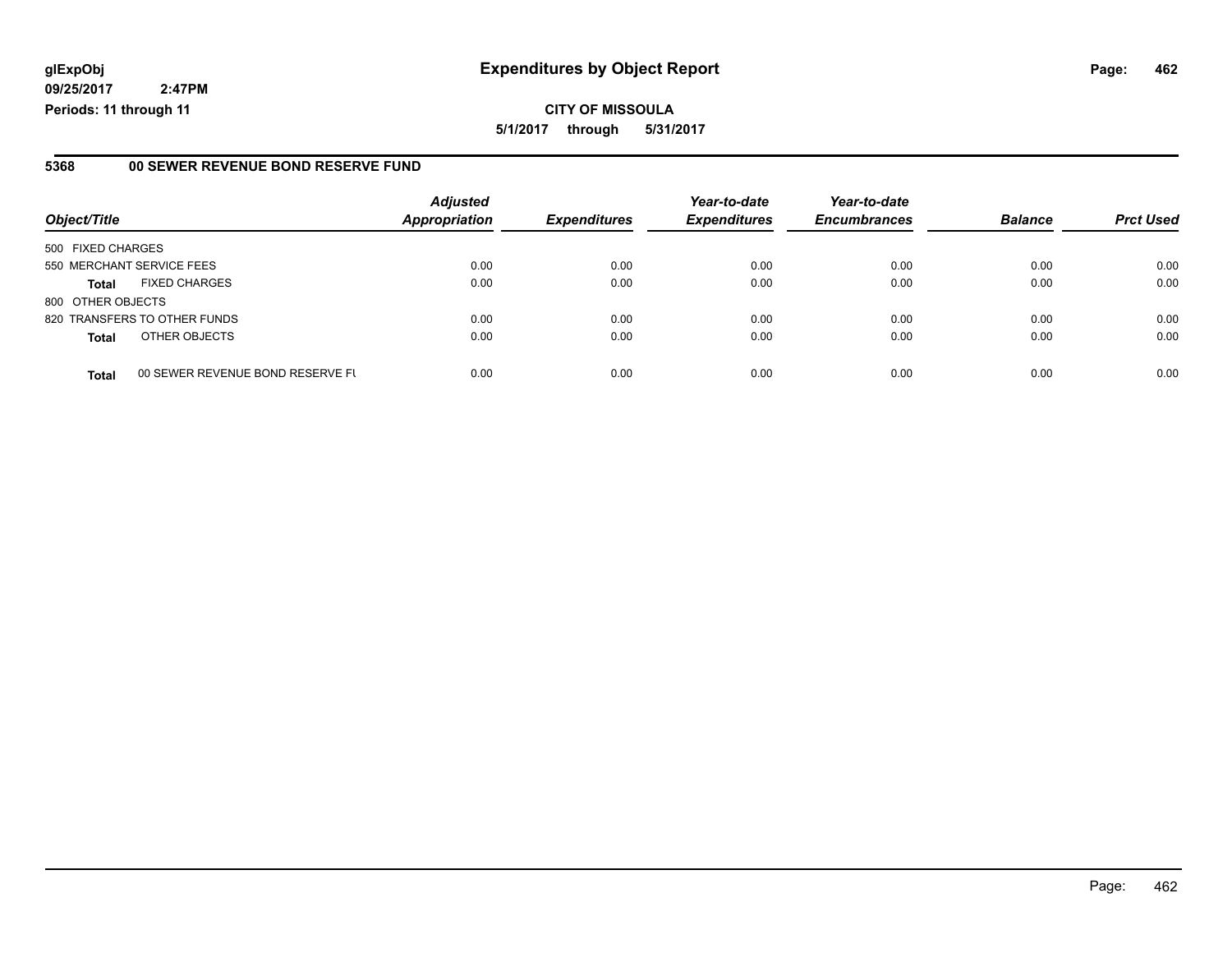### **CITY OF MISSOULA 5/1/2017 through 5/31/2017**

**5369 2001 SEWER REVENUE BOND**

|                                      | <b>Adjusted</b>      |                     | Year-to-date        | Year-to-date        |                |                  |
|--------------------------------------|----------------------|---------------------|---------------------|---------------------|----------------|------------------|
| Object/Title                         | <b>Appropriation</b> | <b>Expenditures</b> | <b>Expenditures</b> | <b>Encumbrances</b> | <b>Balance</b> | <b>Prct Used</b> |
| 500 FIXED CHARGES                    |                      |                     |                     |                     |                |                  |
| 550 MERCHANT SERVICE FEES            | 0.00                 | 0.00                | 0.00                | 0.00                | 0.00           | 0.00             |
| <b>FIXED CHARGES</b><br><b>Total</b> | 0.00                 | 0.00                | 0.00                | 0.00                | 0.00           | 0.00             |
| 800 OTHER OBJECTS                    |                      |                     |                     |                     |                |                  |
| 820 TRANSFERS TO OTHER FUNDS         | 270.00               | 0.00                | 0.00                | 0.00                | 270.00         | 0.00             |
| OTHER OBJECTS<br><b>Total</b>        | 270.00               | 0.00                | 0.00                | 0.00                | 270.00         | 0.00             |
| <b>WASTEWATER</b><br><b>Total</b>    | 270.00               | 0.00                | 0.00                | 0.00                | 270.00         | 0.00             |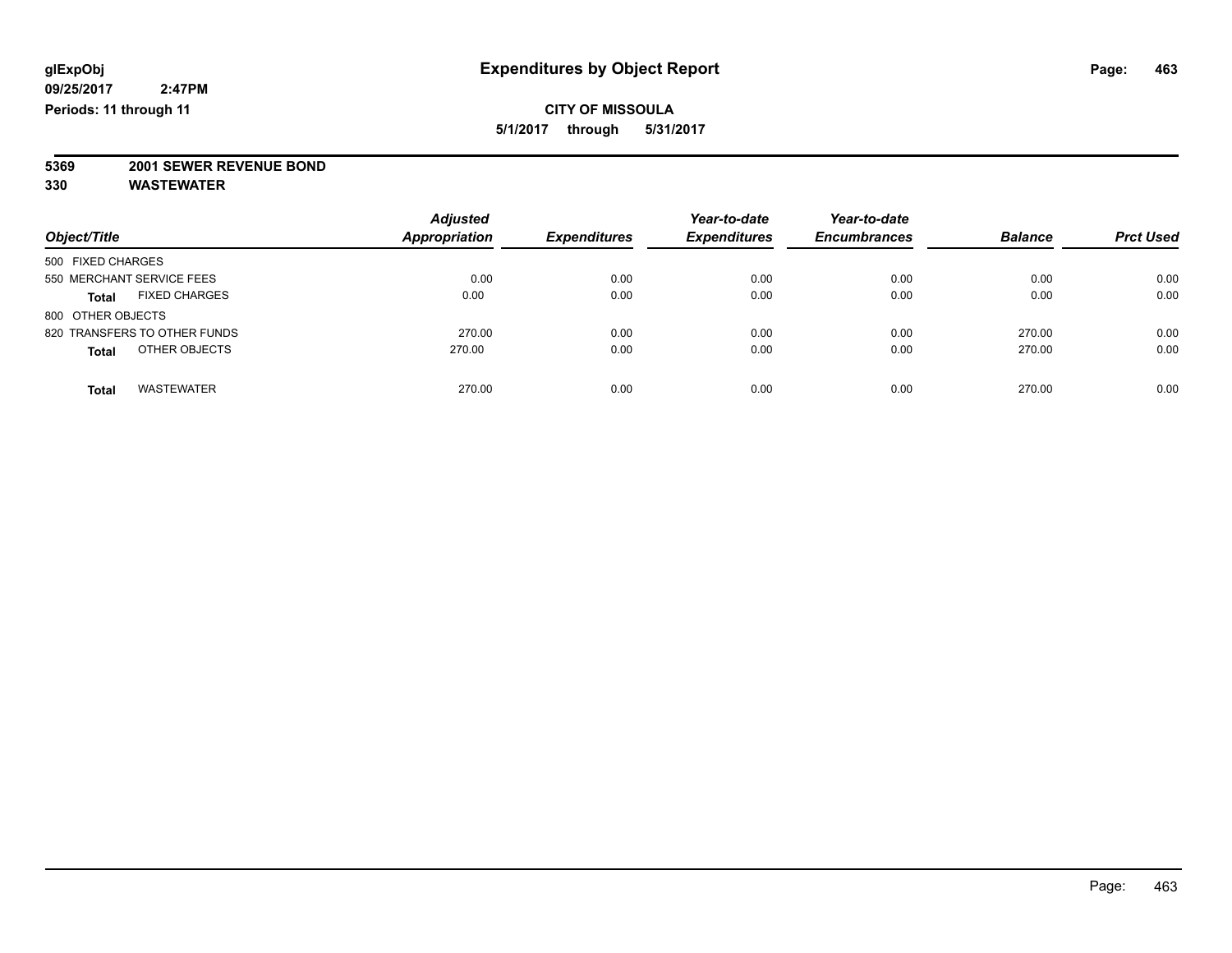#### **5369 2001 SEWER REVENUE BOND**

|                                         | <b>Adjusted</b><br>Appropriation | <b>Expenditures</b> | Year-to-date<br><b>Expenditures</b> | Year-to-date        | <b>Balance</b> | <b>Prct Used</b> |
|-----------------------------------------|----------------------------------|---------------------|-------------------------------------|---------------------|----------------|------------------|
| Object/Title                            |                                  |                     |                                     | <b>Encumbrances</b> |                |                  |
| 500 FIXED CHARGES                       |                                  |                     |                                     |                     |                |                  |
| 550 MERCHANT SERVICE FEES               | 0.00                             | 0.00                | 0.00                                | 0.00                | 0.00           | 0.00             |
| <b>FIXED CHARGES</b><br><b>Total</b>    | 0.00                             | 0.00                | 0.00                                | 0.00                | 0.00           | 0.00             |
| 800 OTHER OBJECTS                       |                                  |                     |                                     |                     |                |                  |
| 820 TRANSFERS TO OTHER FUNDS            | 270.00                           | 0.00                | 0.00                                | 0.00                | 270.00         | 0.00             |
| OTHER OBJECTS<br><b>Total</b>           | 270.00                           | 0.00                | 0.00                                | 0.00                | 270.00         | 0.00             |
| 2001 SEWER REVENUE BOND<br><b>Total</b> | 270.00                           | 0.00                | 0.00                                | 0.00                | 270.00         | 0.00             |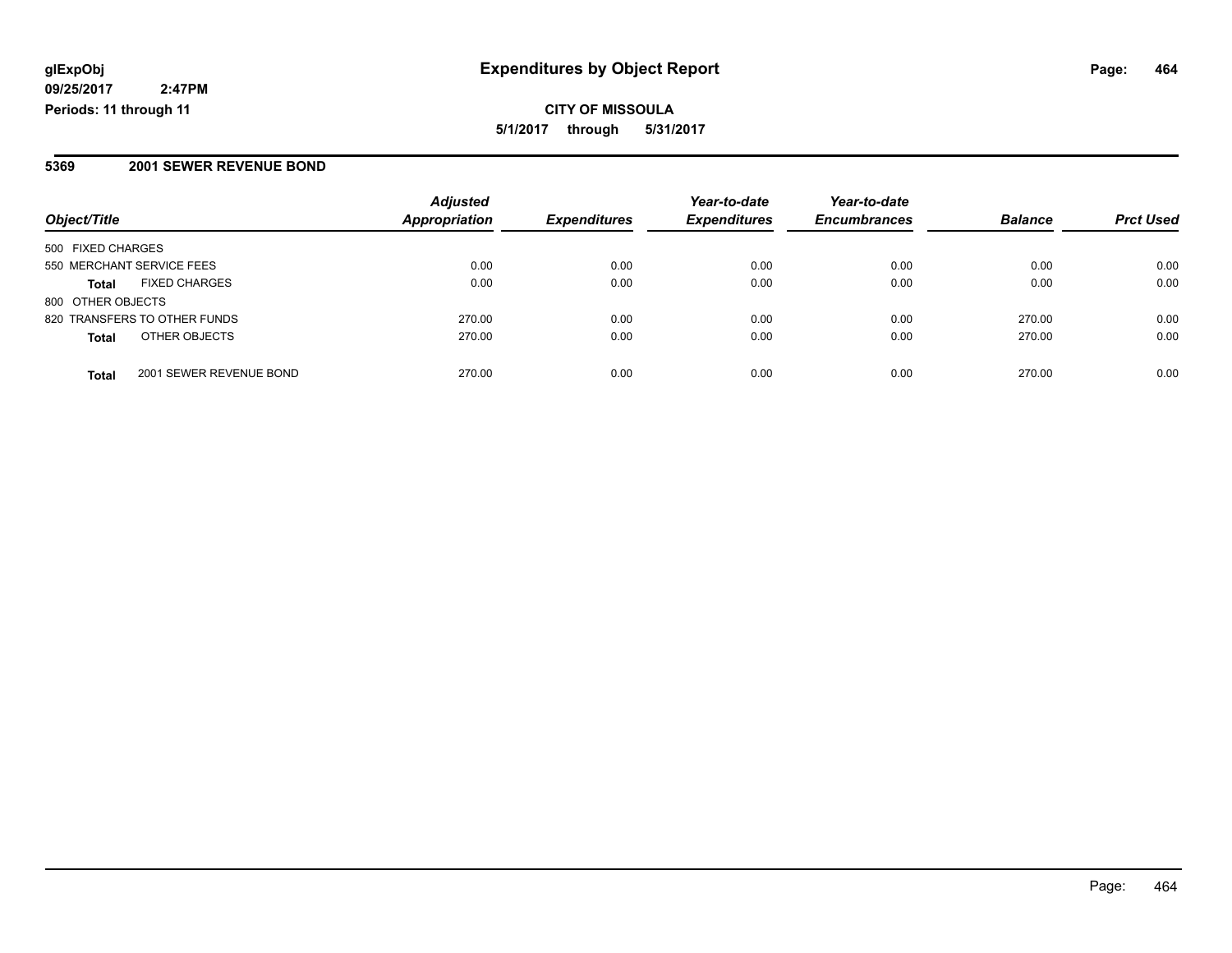**5/1/2017 through 5/31/2017**

# **5370 99 SEWER REVENUE BOND RESERVE FUND**

| Object/Title                         | <b>Adjusted</b><br>Appropriation | <b>Expenditures</b> | Year-to-date<br><b>Expenditures</b> | Year-to-date<br><b>Encumbrances</b> | <b>Balance</b> | <b>Prct Used</b> |
|--------------------------------------|----------------------------------|---------------------|-------------------------------------|-------------------------------------|----------------|------------------|
| 500 FIXED CHARGES                    |                                  |                     |                                     |                                     |                |                  |
| 550 MERCHANT SERVICE FEES            | 0.00                             | 0.00                | 0.00                                | 0.00                                | 0.00           | 0.00             |
| <b>FIXED CHARGES</b><br><b>Total</b> | 0.00                             | 0.00                | 0.00                                | 0.00                                | 0.00           | 0.00             |
| 800 OTHER OBJECTS                    |                                  |                     |                                     |                                     |                |                  |
| 820 TRANSFERS TO OTHER FUNDS         | 0.00                             | 0.00                | 0.00                                | 0.00                                | 0.00           | 0.00             |
| OTHER OBJECTS<br><b>Total</b>        | 0.00                             | 0.00                | 0.00                                | 0.00                                | 0.00           | 0.00             |
| <b>WASTEWATER</b><br><b>Total</b>    | 0.00                             | 0.00                | 0.00                                | 0.00                                | 0.00           | 0.00             |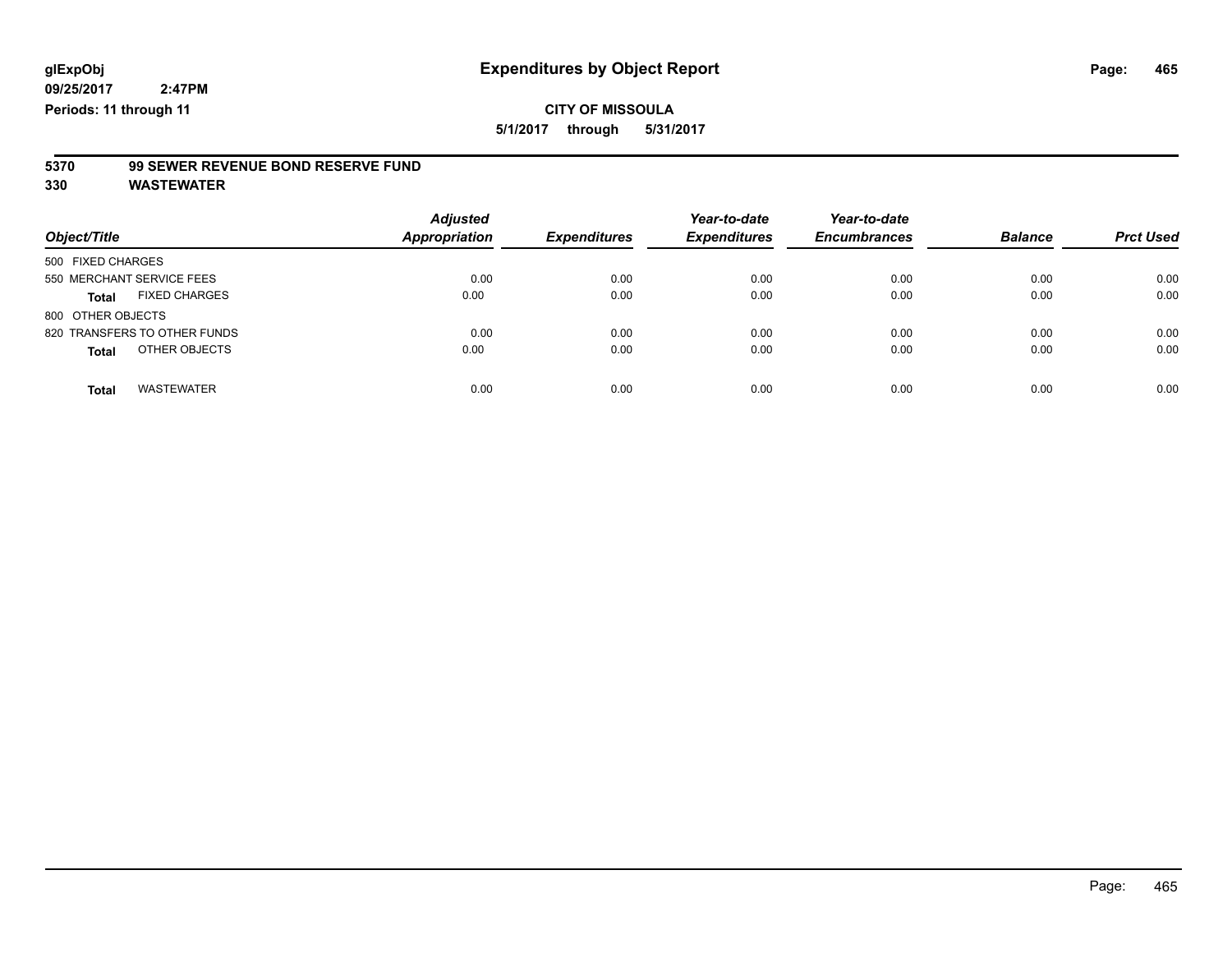**CITY OF MISSOULA 5/1/2017 through 5/31/2017**

#### **5370 99 SEWER REVENUE BOND RESERVE FUND**

|                           |                                  | <b>Adjusted</b>      |                     | Year-to-date        | Year-to-date        |                |                  |
|---------------------------|----------------------------------|----------------------|---------------------|---------------------|---------------------|----------------|------------------|
| Object/Title              |                                  | <b>Appropriation</b> | <b>Expenditures</b> | <b>Expenditures</b> | <b>Encumbrances</b> | <b>Balance</b> | <b>Prct Used</b> |
| 500 FIXED CHARGES         |                                  |                      |                     |                     |                     |                |                  |
| 550 MERCHANT SERVICE FEES |                                  | 0.00                 | 0.00                | 0.00                | 0.00                | 0.00           | 0.00             |
| <b>Total</b>              | <b>FIXED CHARGES</b>             | 0.00                 | 0.00                | 0.00                | 0.00                | 0.00           | 0.00             |
| 800 OTHER OBJECTS         |                                  |                      |                     |                     |                     |                |                  |
|                           | 820 TRANSFERS TO OTHER FUNDS     | 0.00                 | 0.00                | 0.00                | 0.00                | 0.00           | 0.00             |
| <b>Total</b>              | OTHER OBJECTS                    | 0.00                 | 0.00                | 0.00                | 0.00                | 0.00           | 0.00             |
| <b>Total</b>              | 99 SEWER REVENUE BOND RESERVE FL | 0.00                 | 0.00                | 0.00                | 0.00                | 0.00           | 0.00             |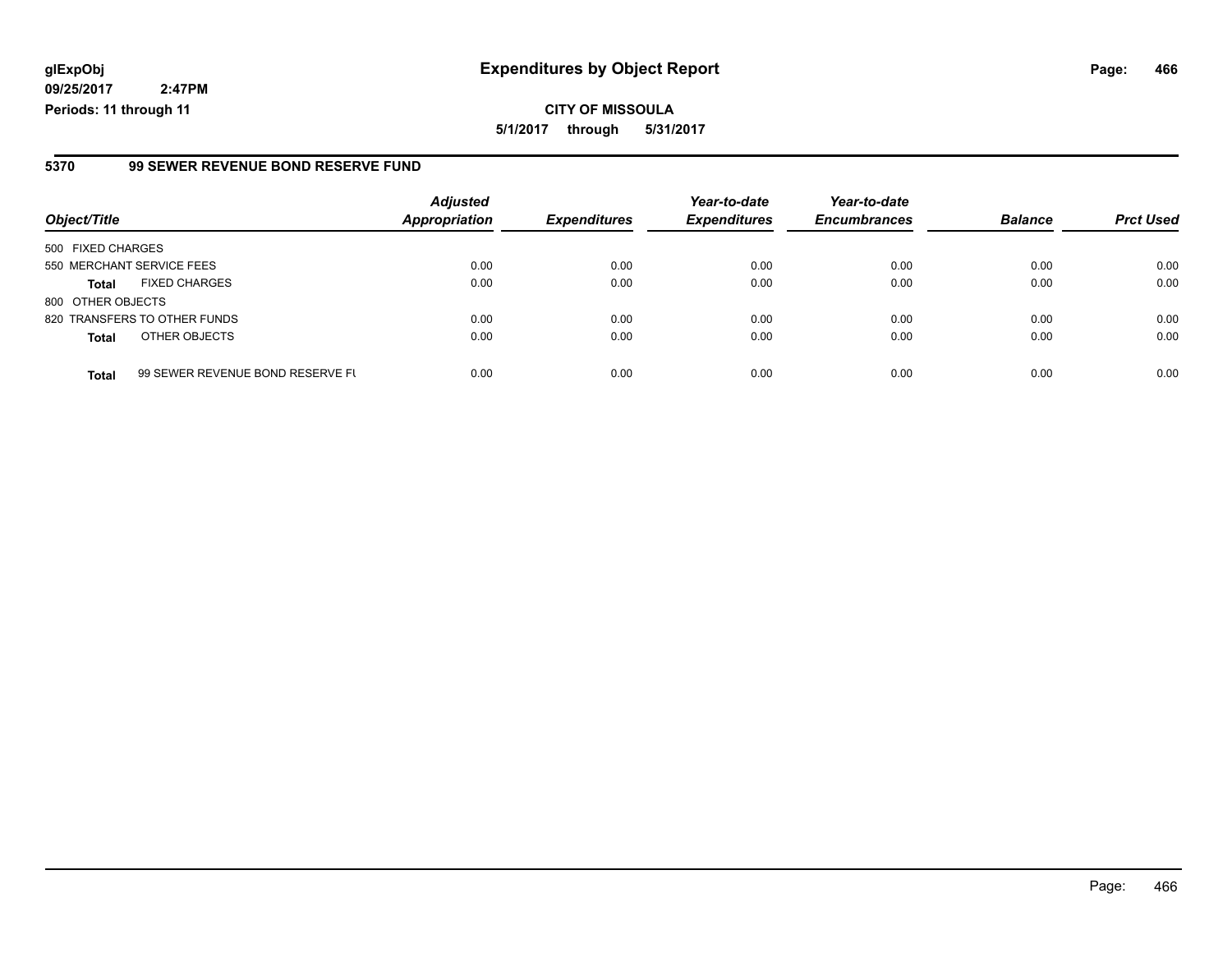### **CITY OF MISSOULA 5/1/2017 through 5/31/2017**

**5371 2002 SEWER BONDS 330 WASTEWATER**

|                             |                      | <b>Adjusted</b> |                     | Year-to-date        | Year-to-date        |                |                  |
|-----------------------------|----------------------|-----------------|---------------------|---------------------|---------------------|----------------|------------------|
| Object/Title                |                      | Appropriation   | <b>Expenditures</b> | <b>Expenditures</b> | <b>Encumbrances</b> | <b>Balance</b> | <b>Prct Used</b> |
| 500 FIXED CHARGES           |                      |                 |                     |                     |                     |                |                  |
| 550 MERCHANT SERVICE FEES   |                      | 0.00            | 0.00                | 0.00                | 0.00                | 0.00           | 0.00             |
| <b>Total</b>                | <b>FIXED CHARGES</b> | 0.00            | 0.00                | 0.00                | 0.00                | 0.00           | 0.00             |
| 600 DEBT SERVICE            |                      |                 |                     |                     |                     |                |                  |
| 610 PRINCIPAL               |                      | 76.000.00       | 0.00                | 38.000.00           | 0.00                | 38,000.00      | 50.00            |
| 620 INTEREST / SERVICE FEES |                      | 8,420.00        | 0.00                | 4,400.00            | 0.00                | 4,020.00       | 52.26            |
| <b>Total</b>                | <b>DEBT SERVICE</b>  | 84.420.00       | 0.00                | 42.400.00           | 0.00                | 42,020.00      | 50.23            |
| <b>Total</b>                | <b>WASTEWATER</b>    | 84,420.00       | 0.00                | 42.400.00           | 0.00                | 42,020.00      | 50.23            |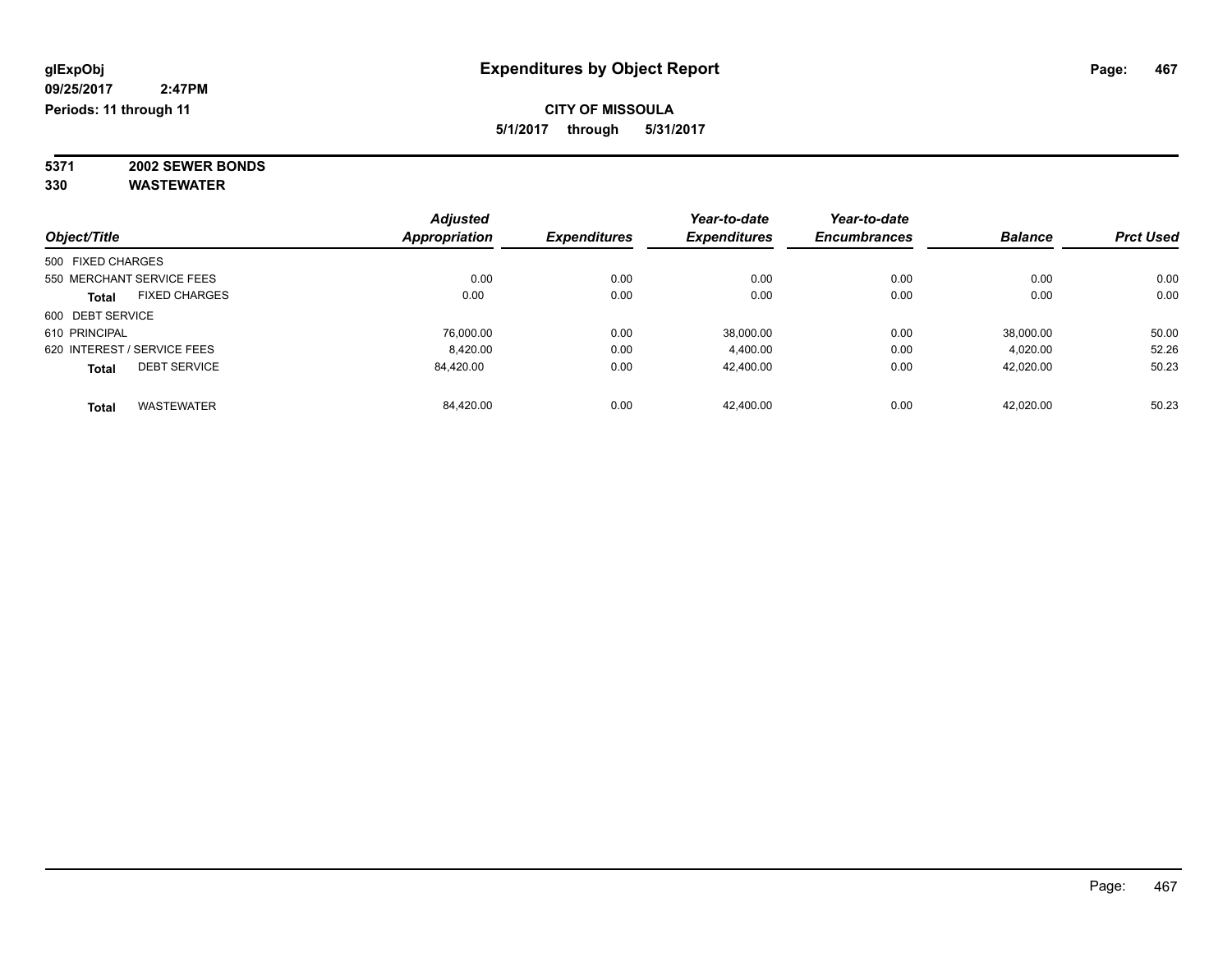**CITY OF MISSOULA 5/1/2017 through 5/31/2017**

#### **5371 2002 SEWER BONDS**

| Object/Title                         | <b>Adjusted</b><br><b>Appropriation</b> | <b>Expenditures</b> | Year-to-date<br><b>Expenditures</b> | Year-to-date<br><b>Encumbrances</b> | <b>Balance</b> | <b>Prct Used</b> |
|--------------------------------------|-----------------------------------------|---------------------|-------------------------------------|-------------------------------------|----------------|------------------|
|                                      |                                         |                     |                                     |                                     |                |                  |
| 500 FIXED CHARGES                    |                                         |                     |                                     |                                     |                |                  |
| 550 MERCHANT SERVICE FEES            | 0.00                                    | 0.00                | 0.00                                | 0.00                                | 0.00           | 0.00             |
| <b>FIXED CHARGES</b><br><b>Total</b> | 0.00                                    | 0.00                | 0.00                                | 0.00                                | 0.00           | 0.00             |
| 600 DEBT SERVICE                     |                                         |                     |                                     |                                     |                |                  |
| 610 PRINCIPAL                        | 76.000.00                               | 0.00                | 38,000.00                           | 0.00                                | 38,000.00      | 50.00            |
| 620 INTEREST / SERVICE FEES          | 8.420.00                                | 0.00                | 4,400.00                            | 0.00                                | 4.020.00       | 52.26            |
| <b>DEBT SERVICE</b><br><b>Total</b>  | 84.420.00                               | 0.00                | 42.400.00                           | 0.00                                | 42.020.00      | 50.23            |
| 2002 SEWER BONDS<br><b>Total</b>     | 84.420.00                               | 0.00                | 42.400.00                           | 0.00                                | 42.020.00      | 50.23            |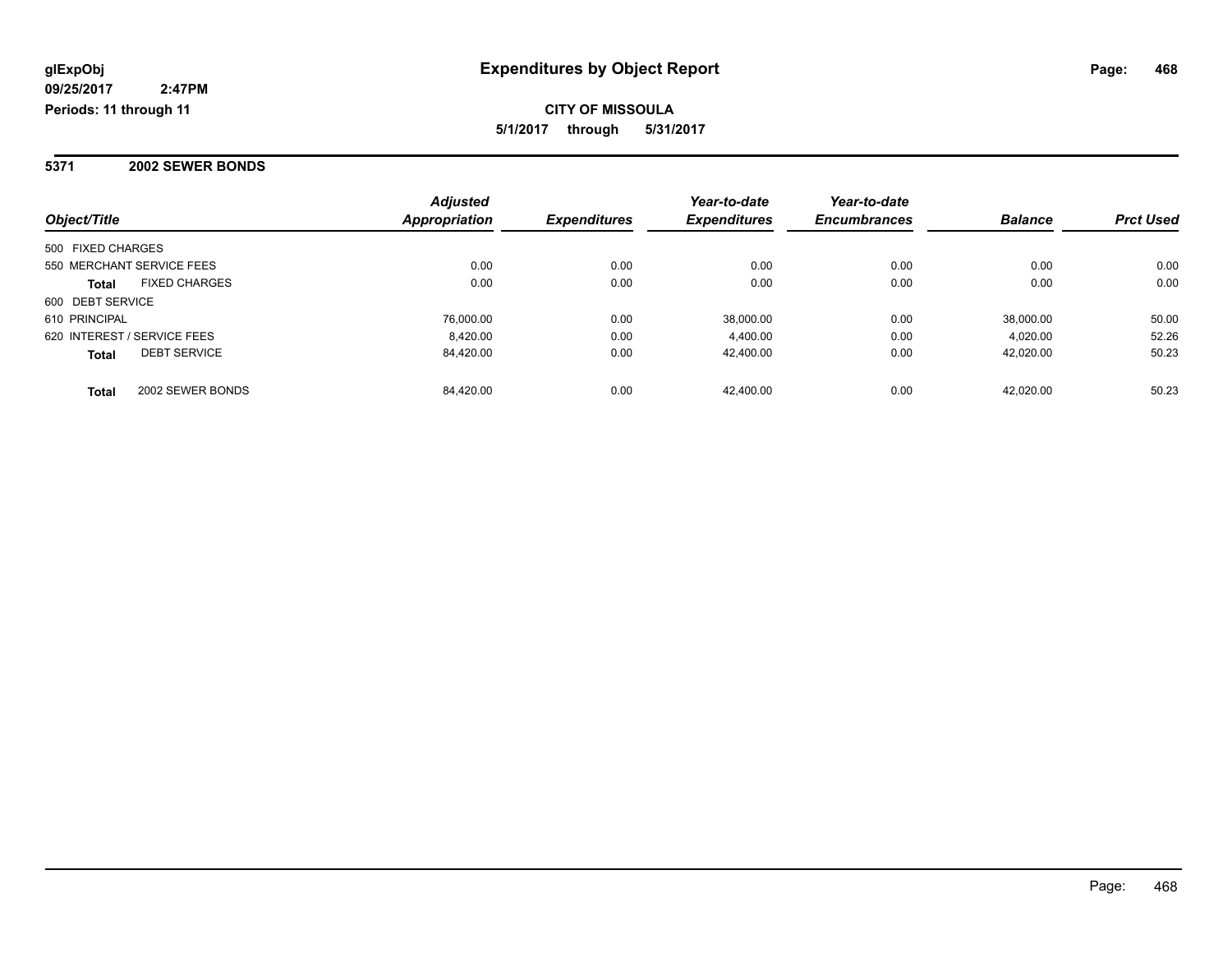**5/1/2017 through 5/31/2017**

# **5372 2002 SEWER REVENUE BOND**

| Object/Title                         | <b>Adjusted</b><br><b>Appropriation</b> | <b>Expenditures</b> | Year-to-date<br><b>Expenditures</b> | Year-to-date<br><b>Encumbrances</b> | <b>Balance</b> | <b>Prct Used</b> |
|--------------------------------------|-----------------------------------------|---------------------|-------------------------------------|-------------------------------------|----------------|------------------|
|                                      |                                         |                     |                                     |                                     |                |                  |
| 500 FIXED CHARGES                    |                                         |                     |                                     |                                     |                |                  |
| 550 MERCHANT SERVICE FEES            | 0.00                                    | 0.00                | 0.00                                | 0.00                                | 0.00           | 0.00             |
| <b>FIXED CHARGES</b><br><b>Total</b> | 0.00                                    | 0.00                | 0.00                                | 0.00                                | 0.00           | 0.00             |
| 800 OTHER OBJECTS                    |                                         |                     |                                     |                                     |                |                  |
| 820 TRANSFERS TO OTHER FUNDS         | 0.00                                    | 0.00                | 0.00                                | 0.00                                | 0.00           | 0.00             |
| OTHER OBJECTS<br><b>Total</b>        | 0.00                                    | 0.00                | 0.00                                | 0.00                                | 0.00           | 0.00             |
| <b>WASTEWATER</b><br><b>Total</b>    | 0.00                                    | 0.00                | 0.00                                | 0.00                                | 0.00           | 0.00             |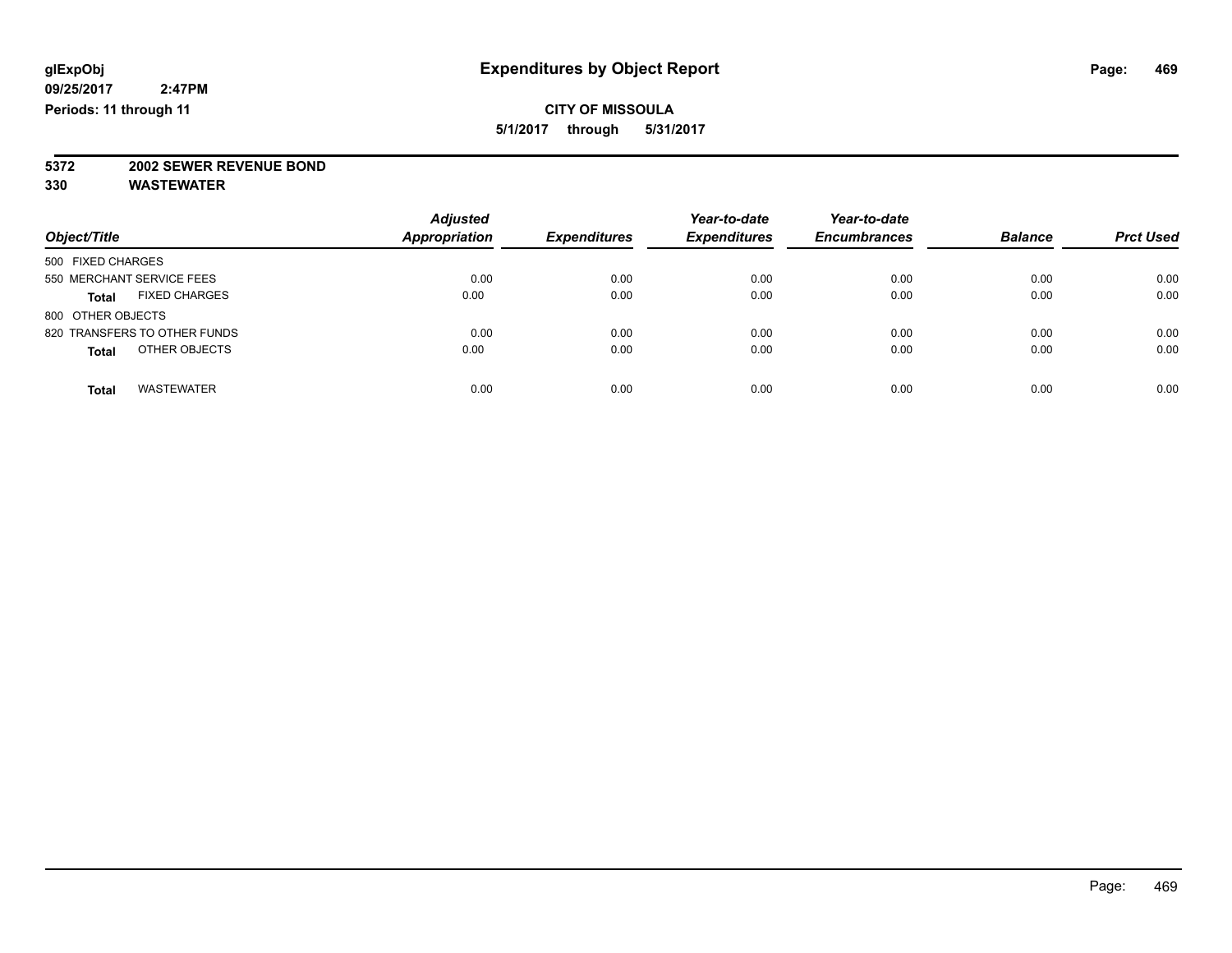### **5372 2002 SEWER REVENUE BOND**

|                           |                              | <b>Adjusted</b>      |                     | Year-to-date        | Year-to-date        |                |                  |
|---------------------------|------------------------------|----------------------|---------------------|---------------------|---------------------|----------------|------------------|
| Object/Title              |                              | <b>Appropriation</b> | <b>Expenditures</b> | <b>Expenditures</b> | <b>Encumbrances</b> | <b>Balance</b> | <b>Prct Used</b> |
| 500 FIXED CHARGES         |                              |                      |                     |                     |                     |                |                  |
| 550 MERCHANT SERVICE FEES |                              | 0.00                 | 0.00                | 0.00                | 0.00                | 0.00           | 0.00             |
| <b>Total</b>              | <b>FIXED CHARGES</b>         | 0.00                 | 0.00                | 0.00                | 0.00                | 0.00           | 0.00             |
| 800 OTHER OBJECTS         |                              |                      |                     |                     |                     |                |                  |
|                           | 820 TRANSFERS TO OTHER FUNDS | 0.00                 | 0.00                | 0.00                | 0.00                | 0.00           | 0.00             |
| <b>Total</b>              | OTHER OBJECTS                | 0.00                 | 0.00                | 0.00                | 0.00                | 0.00           | 0.00             |
| <b>Total</b>              | 2002 SEWER REVENUE BOND      | 0.00                 | 0.00                | 0.00                | 0.00                | 0.00           | 0.00             |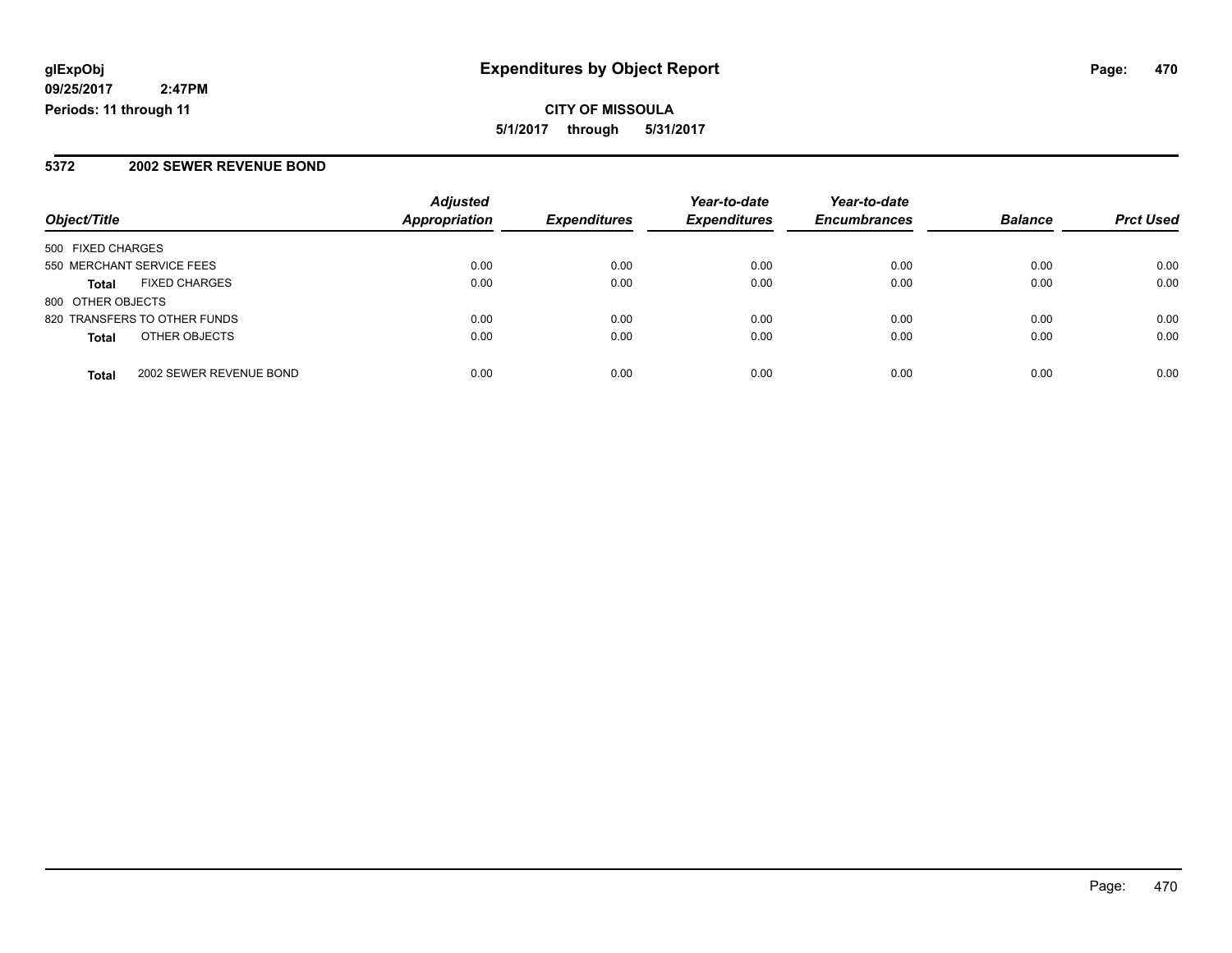**5/1/2017 through 5/31/2017**

# **5373 2002 WWTP UPGRADE REVENUE BOND**

|                             |                      | <b>Adjusted</b>      |                     | Year-to-date        | Year-to-date        |                |                  |
|-----------------------------|----------------------|----------------------|---------------------|---------------------|---------------------|----------------|------------------|
| Object/Title                |                      | <b>Appropriation</b> | <b>Expenditures</b> | <b>Expenditures</b> | <b>Encumbrances</b> | <b>Balance</b> | <b>Prct Used</b> |
| 500 FIXED CHARGES           |                      |                      |                     |                     |                     |                |                  |
| 550 MERCHANT SERVICE FEES   |                      | 0.00                 | 0.00                | 0.00                | 0.00                | 0.00           | 0.00             |
| <b>Total</b>                | <b>FIXED CHARGES</b> | 0.00                 | 0.00                | 0.00                | 0.00                | 0.00           | 0.00             |
| 600 DEBT SERVICE            |                      |                      |                     |                     |                     |                |                  |
| 610 PRINCIPAL               |                      | 295.000.00           | 0.00                | 147.000.00          | 0.00                | 148,000.00     | 49.83            |
| 620 INTEREST / SERVICE FEES |                      | 35,810.00            | 0.00                | 18.640.00           | 0.00                | 17.170.00      | 52.05            |
| <b>Total</b>                | <b>DEBT SERVICE</b>  | 330.810.00           | 0.00                | 165.640.00          | 0.00                | 165.170.00     | 50.07            |
| <b>Total</b>                | <b>WASTEWATER</b>    | 330.810.00           | 0.00                | 165.640.00          | 0.00                | 165.170.00     | 50.07            |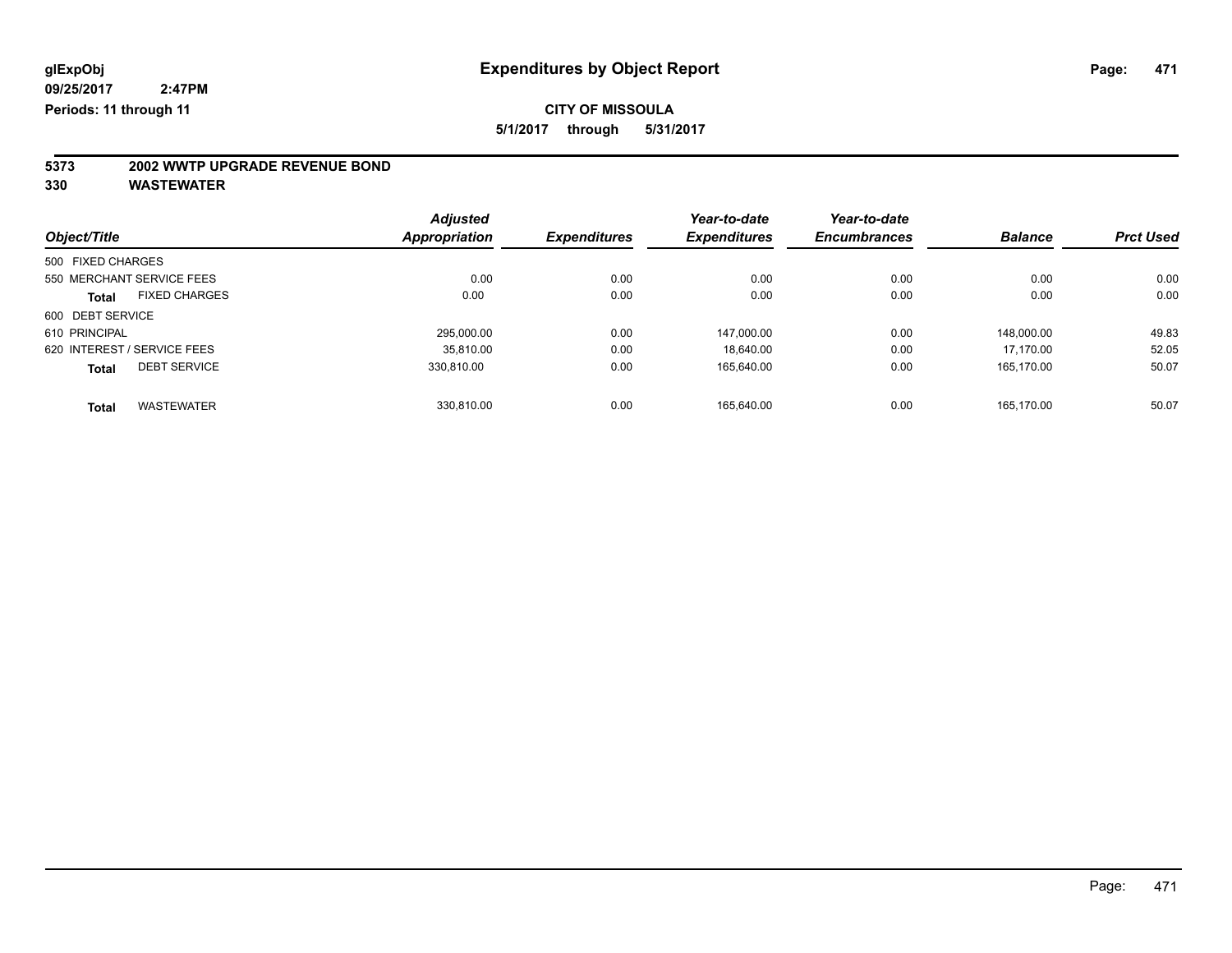### **5373 2002 WWTP UPGRADE REVENUE BOND**

|                                                | <b>Adjusted</b> |                     | Year-to-date        | Year-to-date        |                |                  |
|------------------------------------------------|-----------------|---------------------|---------------------|---------------------|----------------|------------------|
| Object/Title                                   | Appropriation   | <b>Expenditures</b> | <b>Expenditures</b> | <b>Encumbrances</b> | <b>Balance</b> | <b>Prct Used</b> |
| 500 FIXED CHARGES                              |                 |                     |                     |                     |                |                  |
| 550 MERCHANT SERVICE FEES                      |                 | 0.00                | 0.00                | 0.00<br>0.00        | 0.00           | 0.00             |
| <b>FIXED CHARGES</b><br><b>Total</b>           |                 | 0.00                | 0.00                | 0.00<br>0.00        | 0.00           | 0.00             |
| 600 DEBT SERVICE                               |                 |                     |                     |                     |                |                  |
| 610 PRINCIPAL                                  | 295.000.00      |                     | 0.00<br>147.000.00  | 0.00                | 148.000.00     | 49.83            |
| 620 INTEREST / SERVICE FEES                    | 35.810.00       |                     | 0.00<br>18.640.00   | 0.00                | 17.170.00      | 52.05            |
| <b>DEBT SERVICE</b><br><b>Total</b>            | 330.810.00      |                     | 0.00<br>165.640.00  | 0.00                | 165.170.00     | 50.07            |
| 2002 WWTP UPGRADE REVENUE BOND<br><b>Total</b> | 330.810.00      |                     | 0.00<br>165.640.00  | 0.00                | 165.170.00     | 50.07            |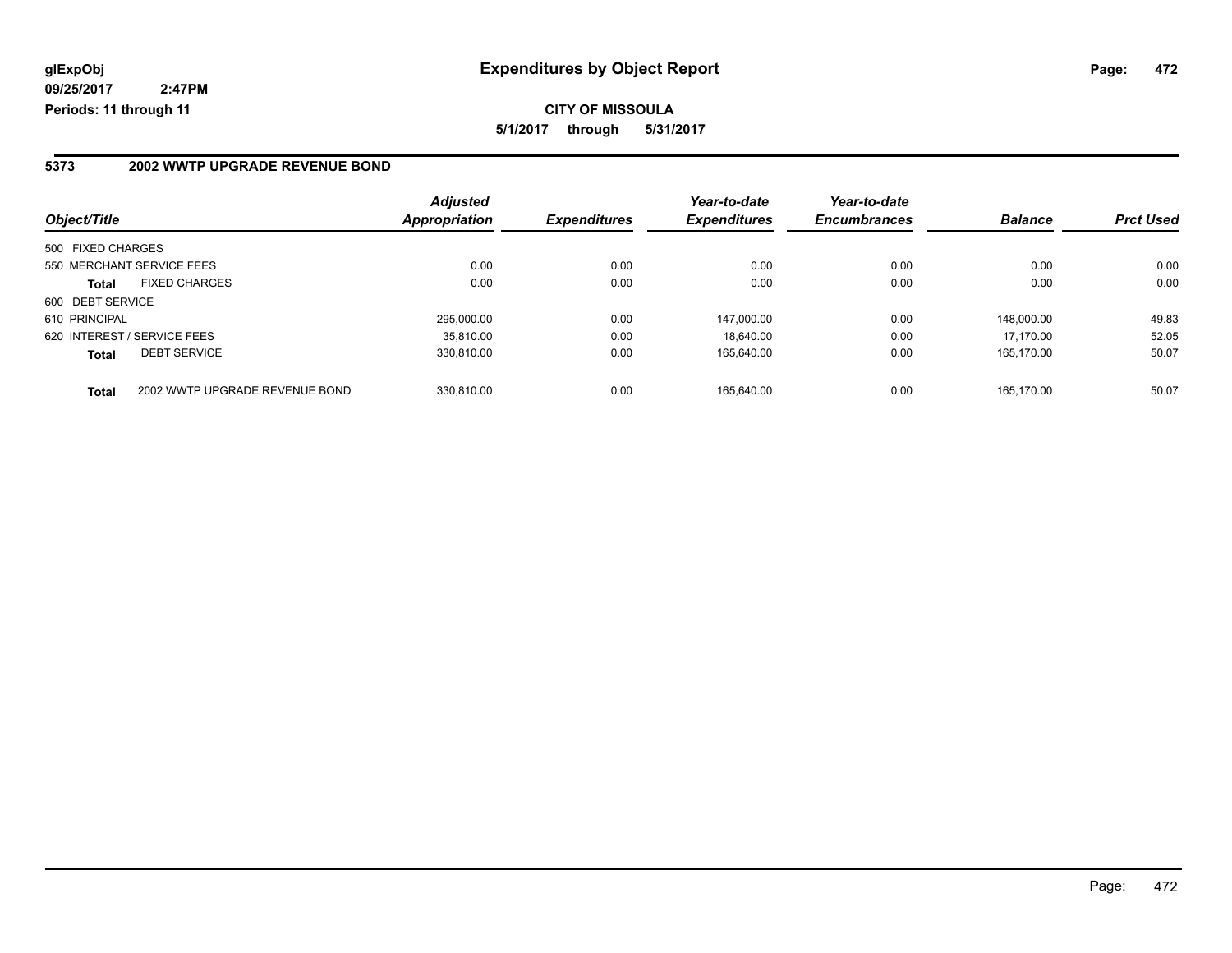**5/1/2017 through 5/31/2017**

# **5374 2002 WWTP UPGRADE RESERVE**

|                                      | <b>Adjusted</b>      |                     | Year-to-date        | Year-to-date        |                |                  |
|--------------------------------------|----------------------|---------------------|---------------------|---------------------|----------------|------------------|
| Object/Title                         | <b>Appropriation</b> | <b>Expenditures</b> | <b>Expenditures</b> | <b>Encumbrances</b> | <b>Balance</b> | <b>Prct Used</b> |
| 500 FIXED CHARGES                    |                      |                     |                     |                     |                |                  |
| 550 MERCHANT SERVICE FEES            | 0.00                 | 0.00                | 0.00                | 0.00                | 0.00           | 0.00             |
| <b>FIXED CHARGES</b><br><b>Total</b> | 0.00                 | 0.00                | 0.00                | 0.00                | 0.00           | 0.00             |
| 600 DEBT SERVICE                     |                      |                     |                     |                     |                |                  |
| 610 PRINCIPAL                        | 0.00                 | 0.00                | 0.00                | 0.00                | 0.00           | 0.00             |
| 620 INTEREST / SERVICE FEES          | 0.00                 | 0.00                | 0.00                | 0.00                | 0.00           | 0.00             |
| <b>DEBT SERVICE</b><br><b>Total</b>  | 0.00                 | 0.00                | 0.00                | 0.00                | 0.00           | 0.00             |
| 800 OTHER OBJECTS                    |                      |                     |                     |                     |                |                  |
| 820 TRANSFERS TO OTHER FUNDS         | 0.00                 | 0.00                | 0.00                | 0.00                | 0.00           | 0.00             |
| OTHER OBJECTS<br><b>Total</b>        | 0.00                 | 0.00                | 0.00                | 0.00                | 0.00           | 0.00             |
|                                      |                      |                     |                     |                     |                |                  |
| <b>WASTEWATER</b><br><b>Total</b>    | 0.00                 | 0.00                | 0.00                | 0.00                | 0.00           | 0.00             |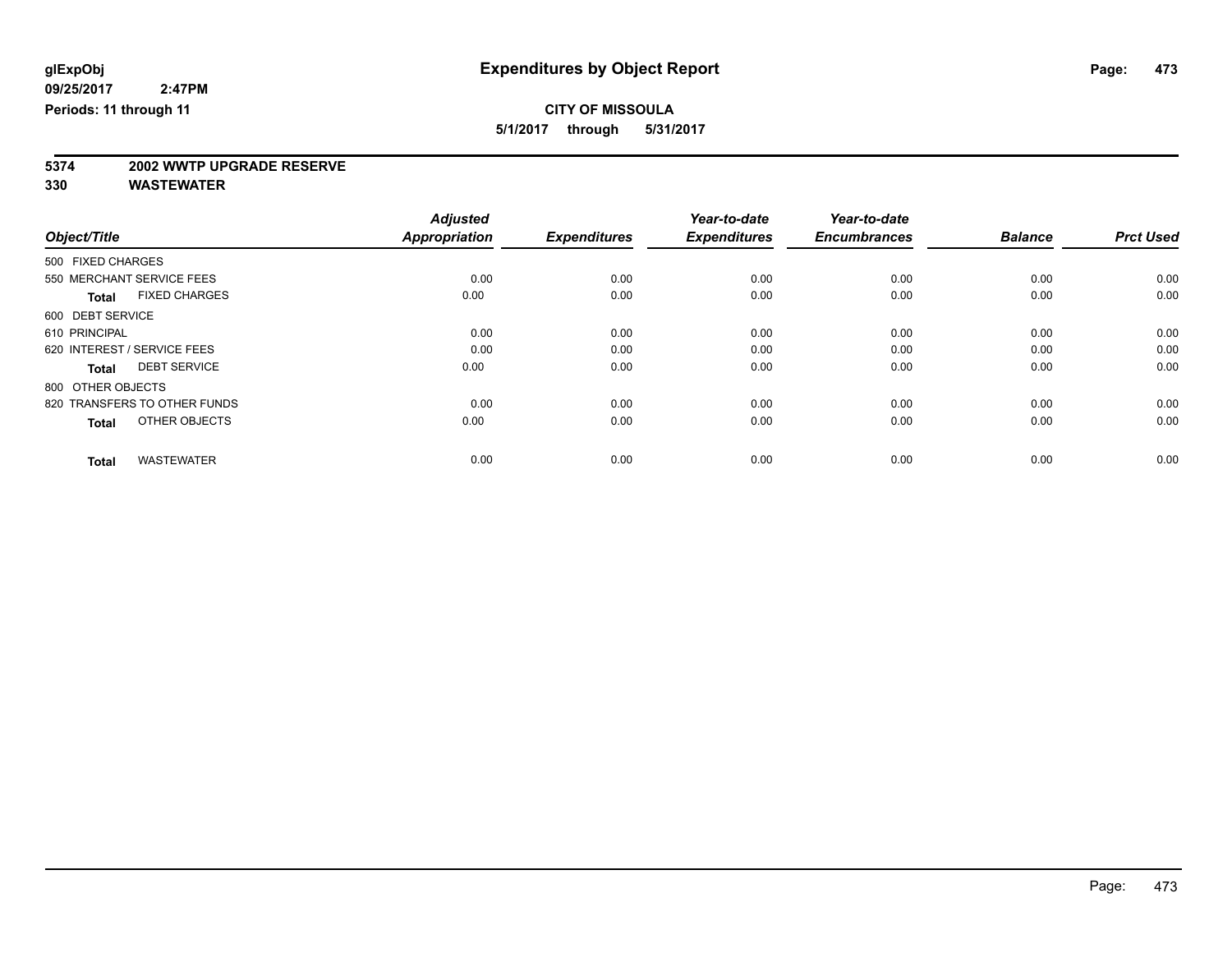**CITY OF MISSOULA 5/1/2017 through 5/31/2017**

#### **5374 2002 WWTP UPGRADE RESERVE**

|                   |                              | <b>Adjusted</b>      |                     | Year-to-date        | Year-to-date        |                |                  |
|-------------------|------------------------------|----------------------|---------------------|---------------------|---------------------|----------------|------------------|
| Object/Title      |                              | <b>Appropriation</b> | <b>Expenditures</b> | <b>Expenditures</b> | <b>Encumbrances</b> | <b>Balance</b> | <b>Prct Used</b> |
| 500 FIXED CHARGES |                              |                      |                     |                     |                     |                |                  |
|                   | 550 MERCHANT SERVICE FEES    | 0.00                 | 0.00                | 0.00                | 0.00                | 0.00           | 0.00             |
| <b>Total</b>      | <b>FIXED CHARGES</b>         | 0.00                 | 0.00                | 0.00                | 0.00                | 0.00           | 0.00             |
| 600 DEBT SERVICE  |                              |                      |                     |                     |                     |                |                  |
| 610 PRINCIPAL     |                              | 0.00                 | 0.00                | 0.00                | 0.00                | 0.00           | 0.00             |
|                   | 620 INTEREST / SERVICE FEES  | 0.00                 | 0.00                | 0.00                | 0.00                | 0.00           | 0.00             |
| Total             | <b>DEBT SERVICE</b>          | 0.00                 | 0.00                | 0.00                | 0.00                | 0.00           | 0.00             |
| 800 OTHER OBJECTS |                              |                      |                     |                     |                     |                |                  |
|                   | 820 TRANSFERS TO OTHER FUNDS | 0.00                 | 0.00                | 0.00                | 0.00                | 0.00           | 0.00             |
| Total             | OTHER OBJECTS                | 0.00                 | 0.00                | 0.00                | 0.00                | 0.00           | 0.00             |
| <b>Total</b>      | 2002 WWTP UPGRADE RESERVE    | 0.00                 | 0.00                | 0.00                | 0.00                | 0.00           | 0.00             |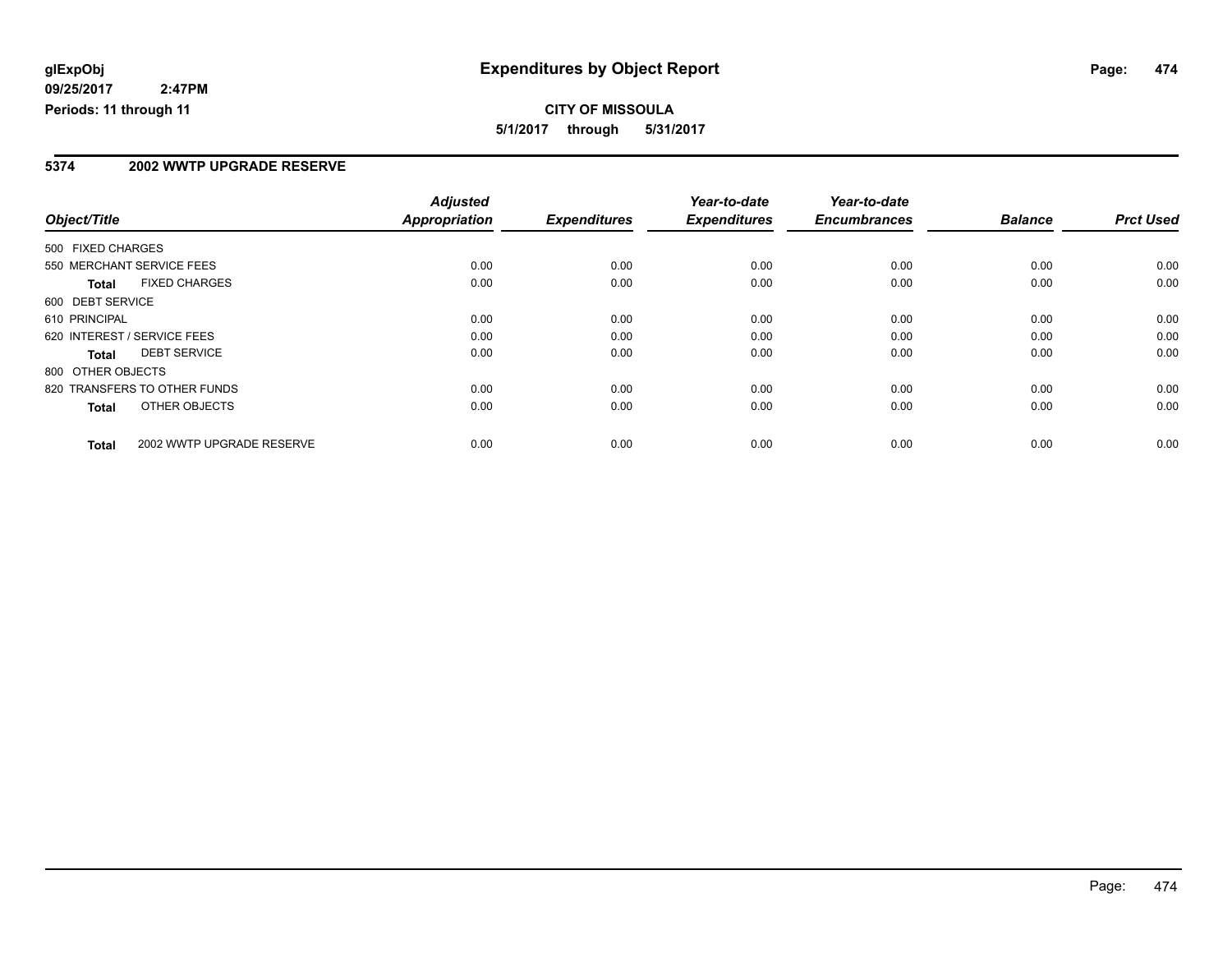**5/1/2017 through 5/31/2017**

**5375 2003 WWTP SRF \$3.8M EPA DEBT**

|                   |                             | <b>Adjusted</b>      |                     | Year-to-date        | Year-to-date        |                |                  |
|-------------------|-----------------------------|----------------------|---------------------|---------------------|---------------------|----------------|------------------|
| Object/Title      |                             | <b>Appropriation</b> | <b>Expenditures</b> | <b>Expenditures</b> | <b>Encumbrances</b> | <b>Balance</b> | <b>Prct Used</b> |
| 500 FIXED CHARGES |                             |                      |                     |                     |                     |                |                  |
|                   | 550 MERCHANT SERVICE FEES   | 0.00                 | 0.00                | 0.00                | 0.00                | 0.00           | 0.00             |
| <b>Total</b>      | <b>FIXED CHARGES</b>        | 0.00                 | 0.00                | 0.00                | 0.00                | 0.00           | 0.00             |
| 600 DEBT SERVICE  |                             |                      |                     |                     |                     |                |                  |
| 610 PRINCIPAL     |                             | 215.000.00           | 0.00                | 107.000.00          | 0.00                | 108.000.00     | 49.77            |
|                   | 620 INTEREST / SERVICE FEES | 35,156.00            | 0.00                | 18,180.00           | 0.00                | 16.976.00      | 51.71            |
| <b>Total</b>      | <b>DEBT SERVICE</b>         | 250.156.00           | 0.00                | 125,180.00          | 0.00                | 124.976.00     | 50.04            |
| <b>Total</b>      | <b>WASTEWATER</b>           | 250,156.00           | 0.00                | 125.180.00          | 0.00                | 124.976.00     | 50.04            |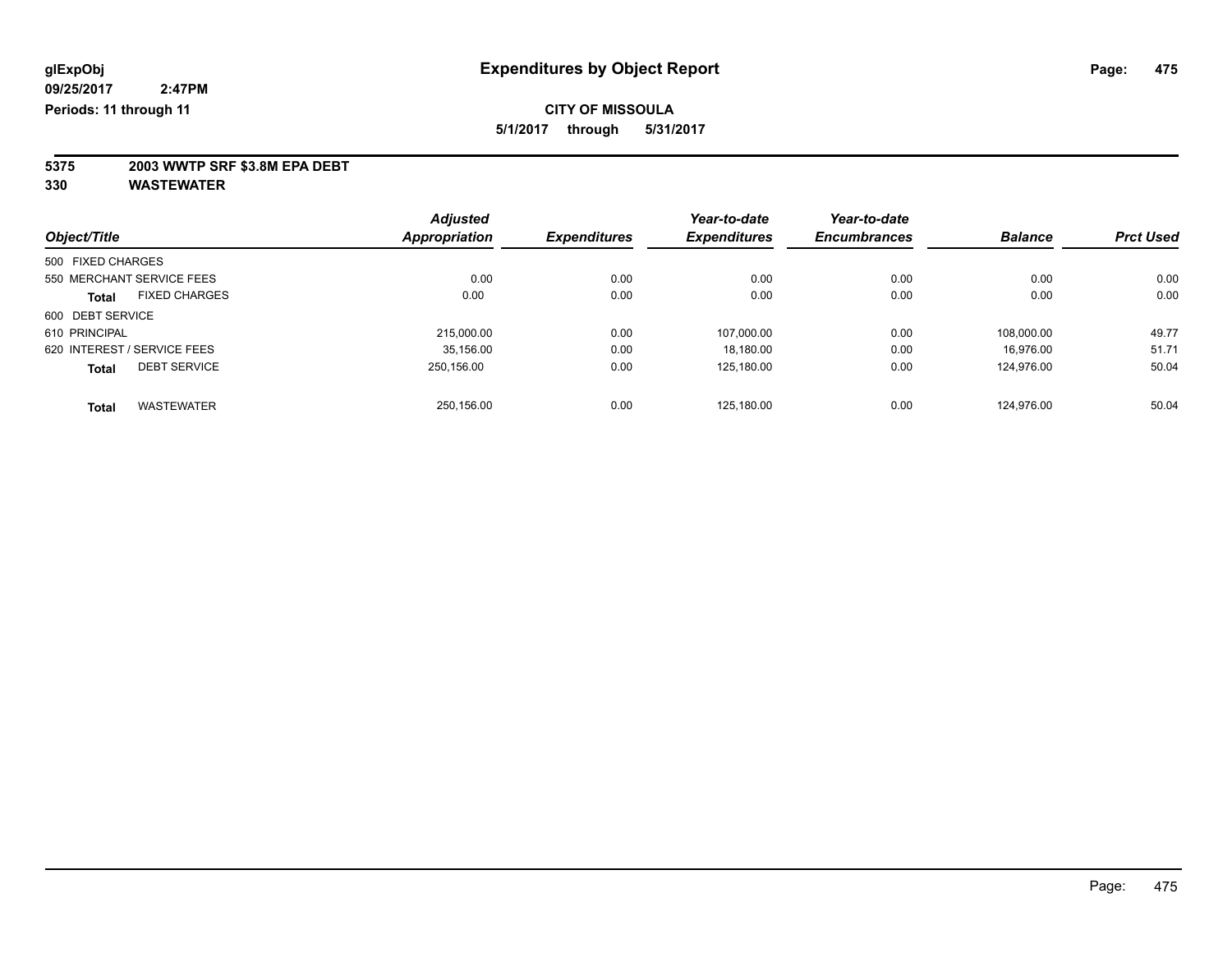### **5375 2003 WWTP SRF \$3.8M EPA DEBT**

| Object/Title                                  | <b>Adjusted</b><br>Appropriation | <b>Expenditures</b> | Year-to-date<br><b>Expenditures</b> | Year-to-date<br><b>Encumbrances</b> | <b>Balance</b> | <b>Prct Used</b> |
|-----------------------------------------------|----------------------------------|---------------------|-------------------------------------|-------------------------------------|----------------|------------------|
| 500 FIXED CHARGES                             |                                  |                     |                                     |                                     |                |                  |
| 550 MERCHANT SERVICE FEES                     | 0.00                             | 0.00                | 0.00                                | 0.00                                | 0.00           | 0.00             |
|                                               |                                  |                     |                                     |                                     |                |                  |
| <b>FIXED CHARGES</b><br><b>Total</b>          | 0.00                             | 0.00                | 0.00                                | 0.00                                | 0.00           | 0.00             |
| 600 DEBT SERVICE                              |                                  |                     |                                     |                                     |                |                  |
| 610 PRINCIPAL                                 | 215,000.00                       | 0.00                | 107.000.00                          | 0.00                                | 108.000.00     | 49.77            |
| 620 INTEREST / SERVICE FEES                   | 35.156.00                        | 0.00                | 18.180.00                           | 0.00                                | 16.976.00      | 51.71            |
| <b>DEBT SERVICE</b><br><b>Total</b>           | 250.156.00                       | 0.00                | 125.180.00                          | 0.00                                | 124.976.00     | 50.04            |
| 2003 WWTP SRF \$3.8M EPA DEBT<br><b>Total</b> | 250.156.00                       | 0.00                | 125.180.00                          | 0.00                                | 124.976.00     | 50.04            |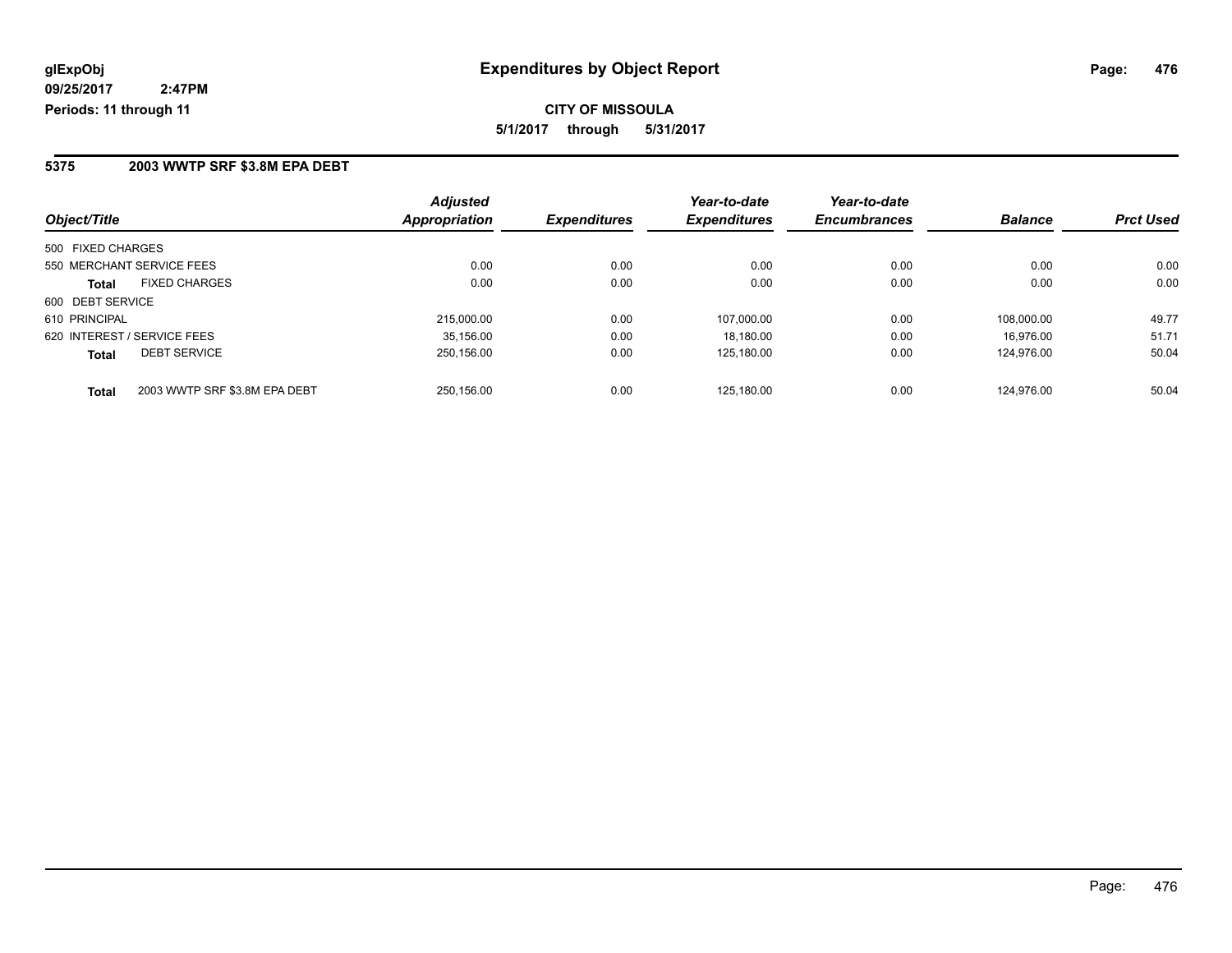**5/1/2017 through 5/31/2017**

# **5376 2003 WWTP SRF \$3.8M EPA RESERVE**

| Object/Title                         | <b>Adjusted</b><br><b>Appropriation</b> | <b>Expenditures</b> | Year-to-date<br><b>Expenditures</b> | Year-to-date<br><b>Encumbrances</b> | <b>Balance</b> | <b>Prct Used</b> |
|--------------------------------------|-----------------------------------------|---------------------|-------------------------------------|-------------------------------------|----------------|------------------|
| 500 FIXED CHARGES                    |                                         |                     |                                     |                                     |                |                  |
| 550 MERCHANT SERVICE FEES            | 0.00                                    | 0.00                | 0.00                                | 0.00                                | 0.00           | 0.00             |
| <b>FIXED CHARGES</b><br><b>Total</b> | 0.00                                    | 0.00                | 0.00                                | 0.00                                | 0.00           | 0.00             |
| 800 OTHER OBJECTS                    |                                         |                     |                                     |                                     |                |                  |
| 820 TRANSFERS TO OTHER FUNDS         | 0.00                                    | 0.00                | 0.00                                | 0.00                                | 0.00           | 0.00             |
| OTHER OBJECTS<br><b>Total</b>        | 0.00                                    | 0.00                | 0.00                                | 0.00                                | 0.00           | 0.00             |
| <b>WASTEWATER</b><br><b>Total</b>    | 0.00                                    | 0.00                | 0.00                                | 0.00                                | 0.00           | 0.00             |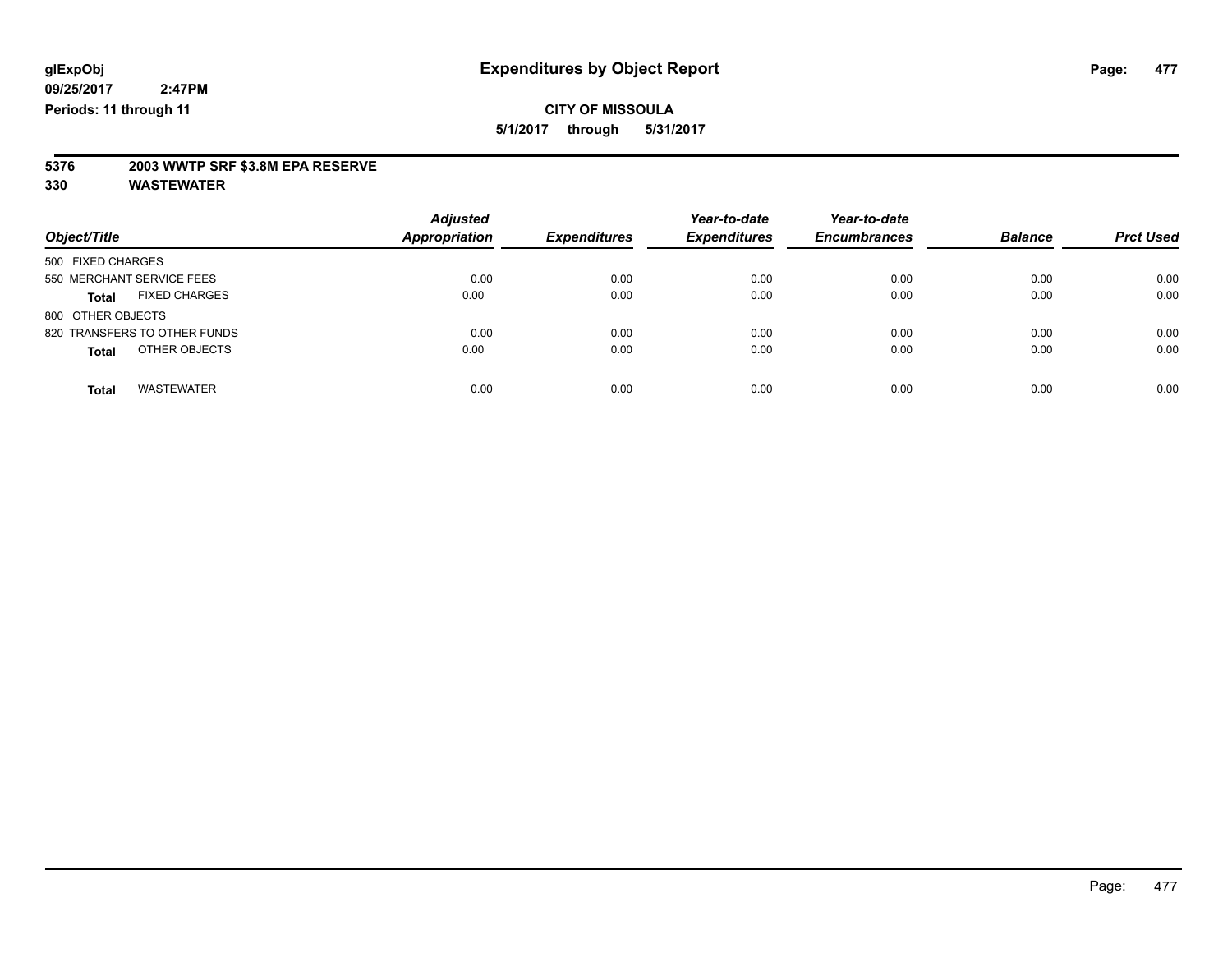**CITY OF MISSOULA 5/1/2017 through 5/31/2017**

### **5376 2003 WWTP SRF \$3.8M EPA RESERVE**

|                           |                                  | <b>Adjusted</b>      |                     | Year-to-date        | Year-to-date        |                |                  |
|---------------------------|----------------------------------|----------------------|---------------------|---------------------|---------------------|----------------|------------------|
| Object/Title              |                                  | <b>Appropriation</b> | <b>Expenditures</b> | <b>Expenditures</b> | <b>Encumbrances</b> | <b>Balance</b> | <b>Prct Used</b> |
| 500 FIXED CHARGES         |                                  |                      |                     |                     |                     |                |                  |
| 550 MERCHANT SERVICE FEES |                                  | 0.00                 | 0.00                | 0.00                | 0.00                | 0.00           | 0.00             |
| <b>Total</b>              | <b>FIXED CHARGES</b>             | 0.00                 | 0.00                | 0.00                | 0.00                | 0.00           | 0.00             |
| 800 OTHER OBJECTS         |                                  |                      |                     |                     |                     |                |                  |
|                           | 820 TRANSFERS TO OTHER FUNDS     | 0.00                 | 0.00                | 0.00                | 0.00                | 0.00           | 0.00             |
| <b>Total</b>              | OTHER OBJECTS                    | 0.00                 | 0.00                | 0.00                | 0.00                | 0.00           | 0.00             |
| <b>Total</b>              | 2003 WWTP SRF \$3.8M EPA RESERVE | 0.00                 | 0.00                | 0.00                | 0.00                | 0.00           | 0.00             |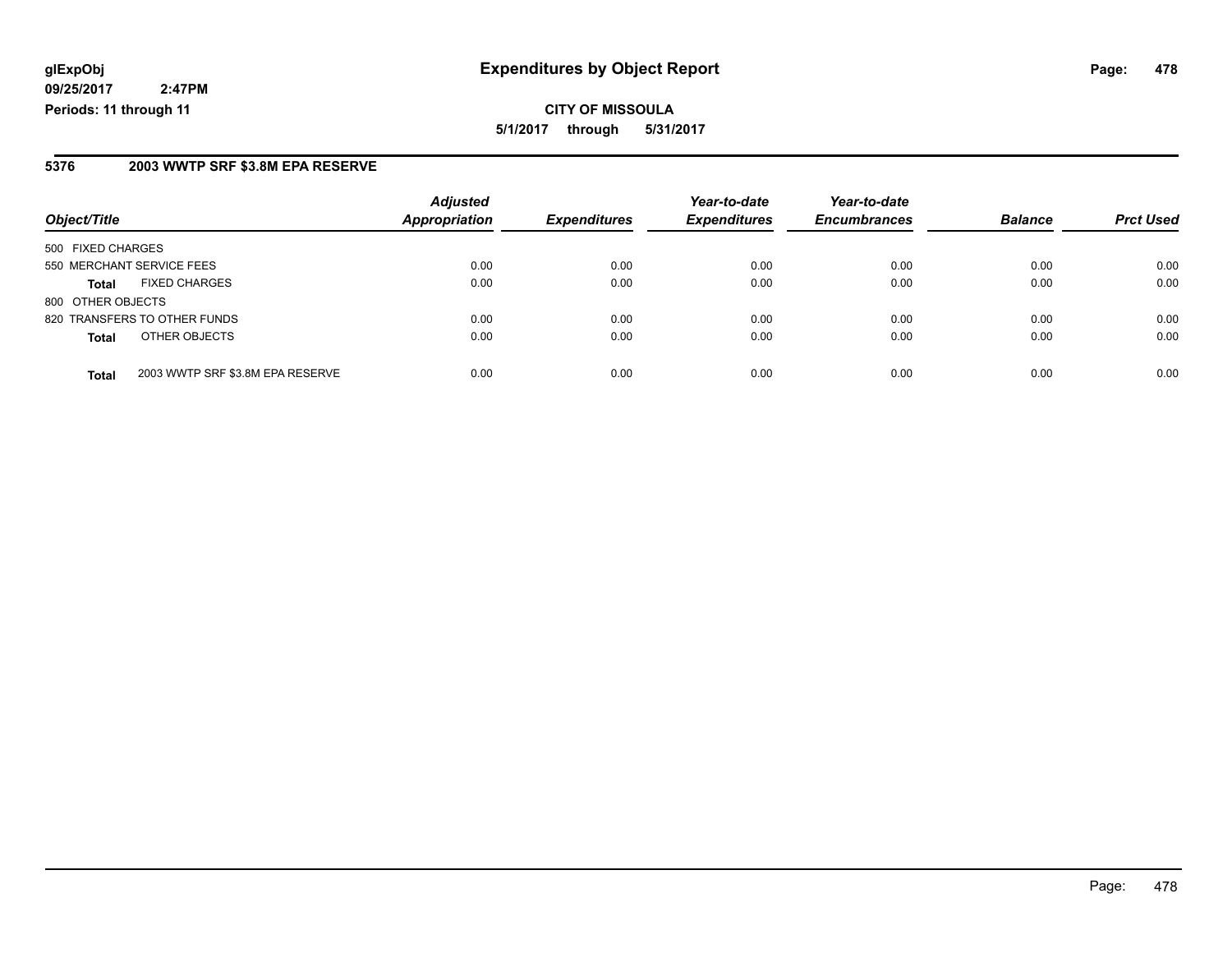**5/1/2017 through 5/31/2017**

# **5377 2004 WWTP \$3.023 LOAN DEBT SERVICE**

|                   |                             | <b>Adjusted</b> |                     | Year-to-date        | Year-to-date        |                |                  |
|-------------------|-----------------------------|-----------------|---------------------|---------------------|---------------------|----------------|------------------|
| Object/Title      |                             | Appropriation   | <b>Expenditures</b> | <b>Expenditures</b> | <b>Encumbrances</b> | <b>Balance</b> | <b>Prct Used</b> |
| 500 FIXED CHARGES |                             |                 |                     |                     |                     |                |                  |
|                   | 550 MERCHANT SERVICE FEES   | 0.00            | 0.00                | 0.00                | 0.00                | 0.00           | 0.00             |
| <b>Total</b>      | <b>FIXED CHARGES</b>        | 0.00            | 0.00                | 0.00                | 0.00                | 0.00           | 0.00             |
| 600 DEBT SERVICE  |                             |                 |                     |                     |                     |                |                  |
| 610 PRINCIPAL     |                             | 207.000.00      | 0.00                | 103.000.00          | 0.00                | 104.000.00     | 49.76            |
|                   | 620 INTEREST / SERVICE FEES | 36.416.00       | 0.00                | 18.787.50           | 0.00                | 17.628.50      | 51.59            |
| <b>Total</b>      | <b>DEBT SERVICE</b>         | 243.416.00      | 0.00                | 121.787.50          | 0.00                | 121.628.50     | 50.03            |
| <b>Total</b>      | <b>WASTEWATER</b>           | 243.416.00      | 0.00                | 121.787.50          | 0.00                | 121.628.50     | 50.03            |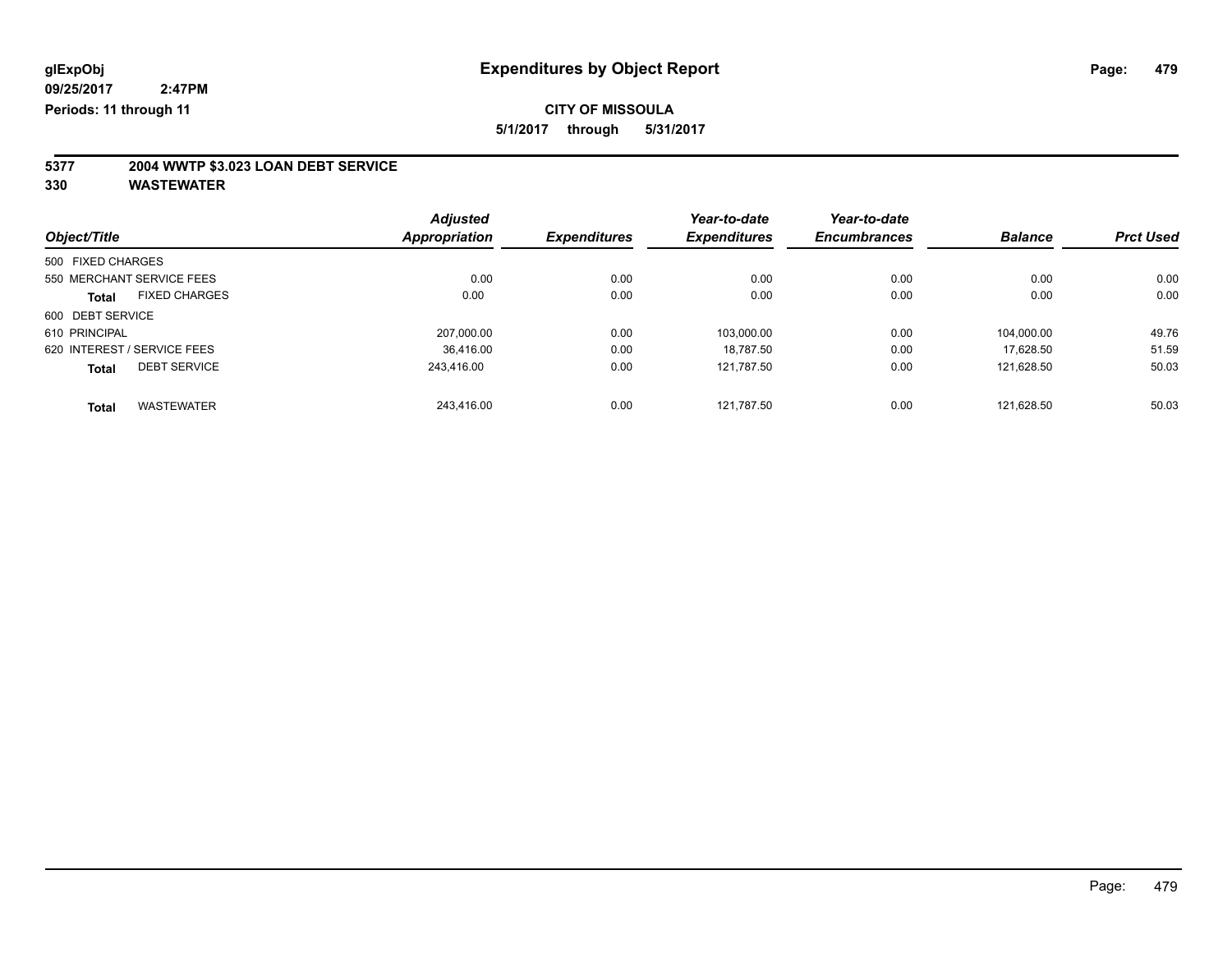**CITY OF MISSOULA 5/1/2017 through 5/31/2017**

### **5377 2004 WWTP \$3.023 LOAN DEBT SERVICE**

| Object/Title                                        | <b>Adjusted</b><br><b>Appropriation</b> | <b>Expenditures</b> | Year-to-date<br><b>Expenditures</b> | Year-to-date<br><b>Encumbrances</b> | <b>Balance</b> | <b>Prct Used</b> |
|-----------------------------------------------------|-----------------------------------------|---------------------|-------------------------------------|-------------------------------------|----------------|------------------|
|                                                     |                                         |                     |                                     |                                     |                |                  |
| 500 FIXED CHARGES                                   |                                         |                     |                                     |                                     |                |                  |
| 550 MERCHANT SERVICE FEES                           | 0.00                                    | 0.00                | 0.00                                | 0.00                                | 0.00           | 0.00             |
| <b>FIXED CHARGES</b><br><b>Total</b>                | 0.00                                    | 0.00                | 0.00                                | 0.00                                | 0.00           | 0.00             |
| 600 DEBT SERVICE                                    |                                         |                     |                                     |                                     |                |                  |
| 610 PRINCIPAL                                       | 207.000.00                              | 0.00                | 103.000.00                          | 0.00                                | 104.000.00     | 49.76            |
| 620 INTEREST / SERVICE FEES                         | 36.416.00                               | 0.00                | 18.787.50                           | 0.00                                | 17.628.50      | 51.59            |
| <b>DEBT SERVICE</b><br><b>Total</b>                 | 243.416.00                              | 0.00                | 121,787.50                          | 0.00                                | 121.628.50     | 50.03            |
| 2004 WWTP \$3.023 LOAN DEBT SERVICE<br><b>Total</b> | 243.416.00                              | 0.00                | 121.787.50                          | 0.00                                | 121.628.50     | 50.03            |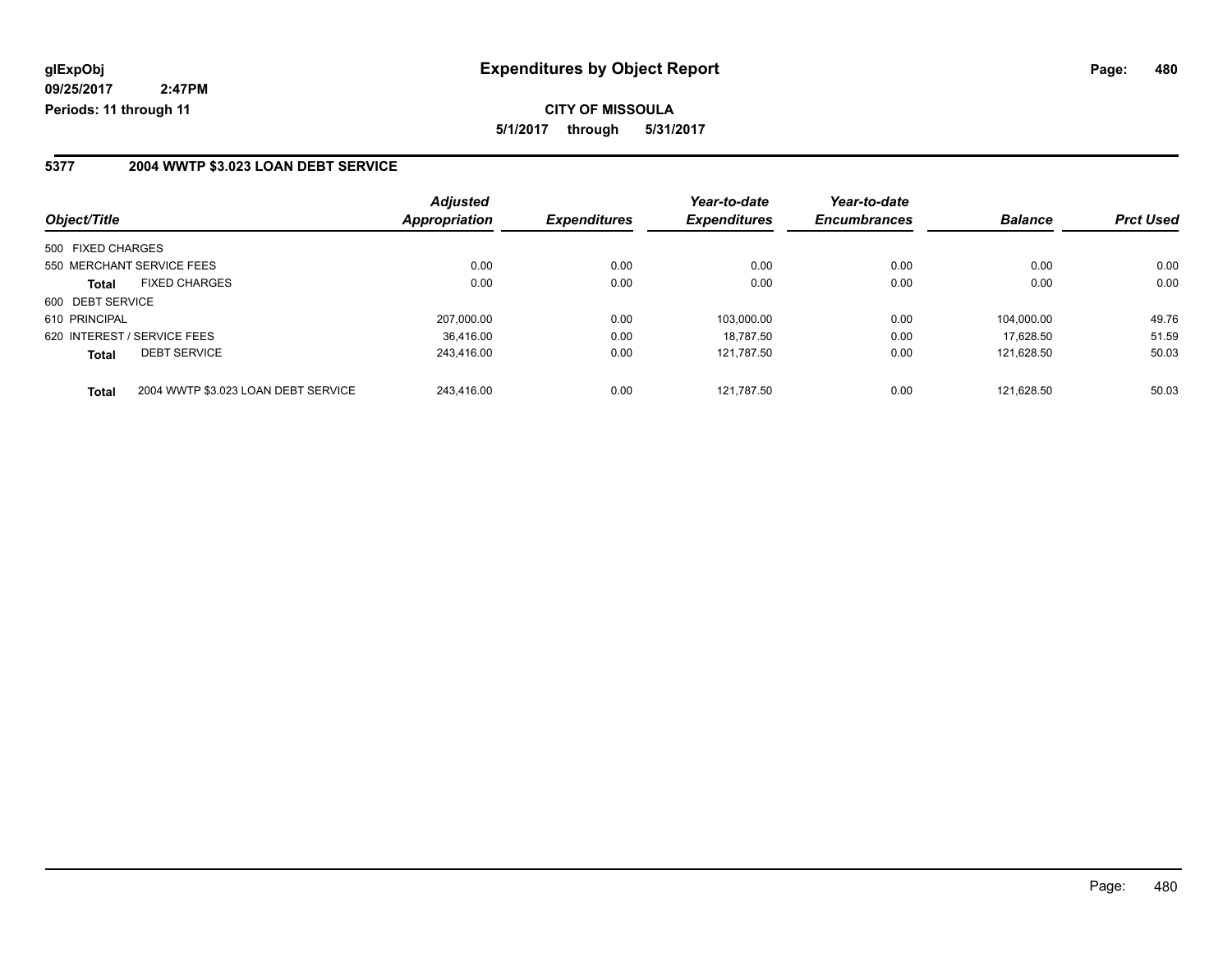### **CITY OF MISSOULA 5/1/2017 through 5/31/2017**

# **5378 2004 WWTP \$3.023 LOAN RESERVE**

| Object/Title                         | <b>Adjusted</b><br><b>Appropriation</b> | <b>Expenditures</b> | Year-to-date<br><b>Expenditures</b> | Year-to-date<br><b>Encumbrances</b> | <b>Balance</b> | <b>Prct Used</b> |
|--------------------------------------|-----------------------------------------|---------------------|-------------------------------------|-------------------------------------|----------------|------------------|
| 500 FIXED CHARGES                    |                                         |                     |                                     |                                     |                |                  |
| 550 MERCHANT SERVICE FEES            | 0.00                                    | 0.00                | 0.00                                | 0.00                                | 0.00           | 0.00             |
| <b>FIXED CHARGES</b><br><b>Total</b> | 0.00                                    | 0.00                | 0.00                                | 0.00                                | 0.00           | 0.00             |
| 800 OTHER OBJECTS                    |                                         |                     |                                     |                                     |                |                  |
| 820 TRANSFERS TO OTHER FUNDS         | 0.00                                    | 0.00                | 0.00                                | 0.00                                | 0.00           | 0.00             |
| OTHER OBJECTS<br><b>Total</b>        | 0.00                                    | 0.00                | 0.00                                | 0.00                                | 0.00           | 0.00             |
| <b>WASTEWATER</b><br><b>Total</b>    | 0.00                                    | 0.00                | 0.00                                | 0.00                                | 0.00           | 0.00             |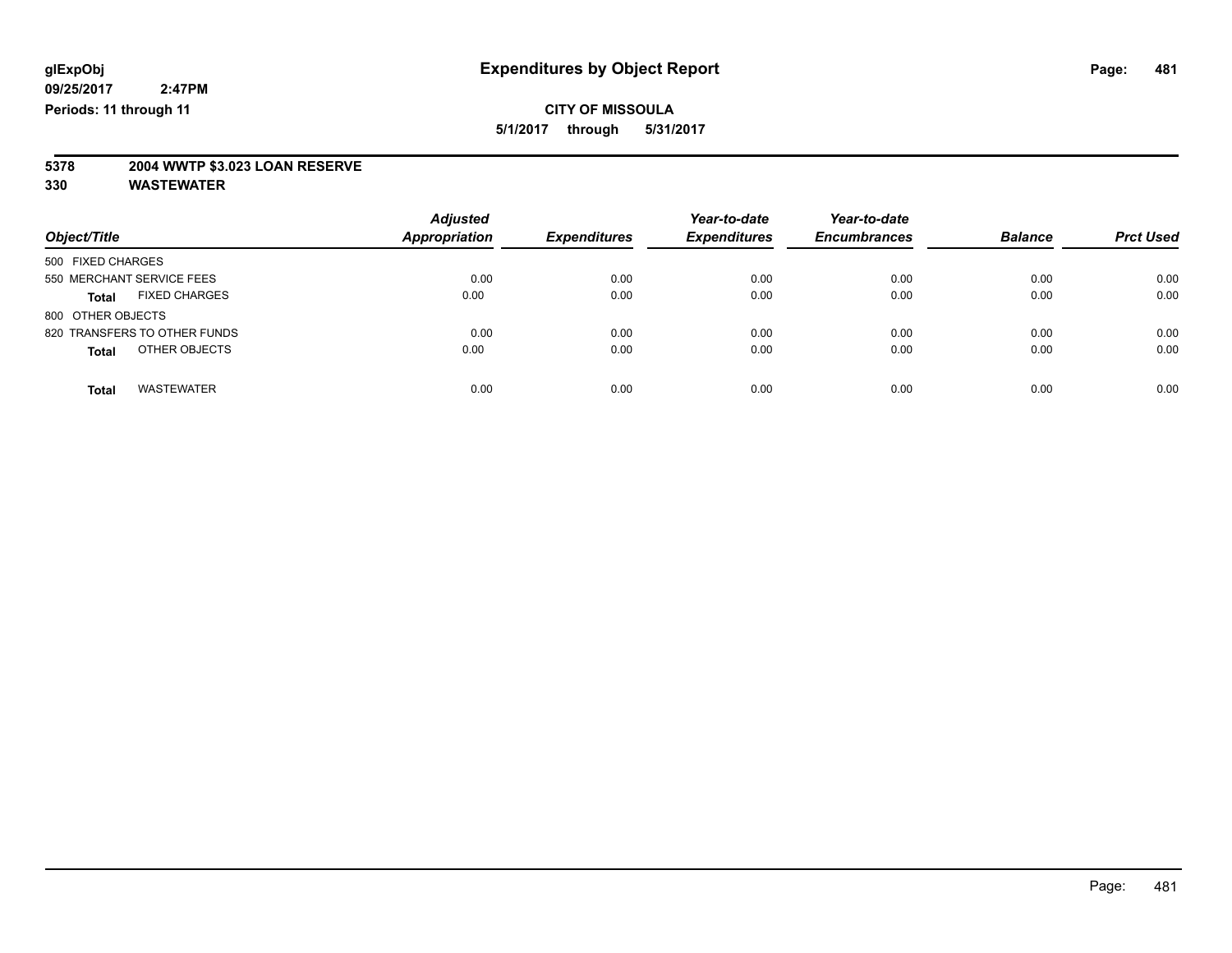**CITY OF MISSOULA 5/1/2017 through 5/31/2017**

#### **5378 2004 WWTP \$3.023 LOAN RESERVE**

| Object/Title                                   | <b>Adjusted</b><br><b>Appropriation</b> | <b>Expenditures</b> | Year-to-date<br><b>Expenditures</b> | Year-to-date<br><b>Encumbrances</b> | <b>Balance</b> | <b>Prct Used</b> |
|------------------------------------------------|-----------------------------------------|---------------------|-------------------------------------|-------------------------------------|----------------|------------------|
| 500 FIXED CHARGES                              |                                         |                     |                                     |                                     |                |                  |
| 550 MERCHANT SERVICE FEES                      | 0.00                                    | 0.00                | 0.00                                | 0.00                                | 0.00           | 0.00             |
| <b>FIXED CHARGES</b><br><b>Total</b>           | 0.00                                    | 0.00                | 0.00                                | 0.00                                | 0.00           | 0.00             |
| 800 OTHER OBJECTS                              |                                         |                     |                                     |                                     |                |                  |
| 820 TRANSFERS TO OTHER FUNDS                   | 0.00                                    | 0.00                | 0.00                                | 0.00                                | 0.00           | 0.00             |
| OTHER OBJECTS<br><b>Total</b>                  | 0.00                                    | 0.00                | 0.00                                | 0.00                                | 0.00           | 0.00             |
| 2004 WWTP \$3.023 LOAN RESERVE<br><b>Total</b> | 0.00                                    | 0.00                | 0.00                                | 0.00                                | 0.00           | 0.00             |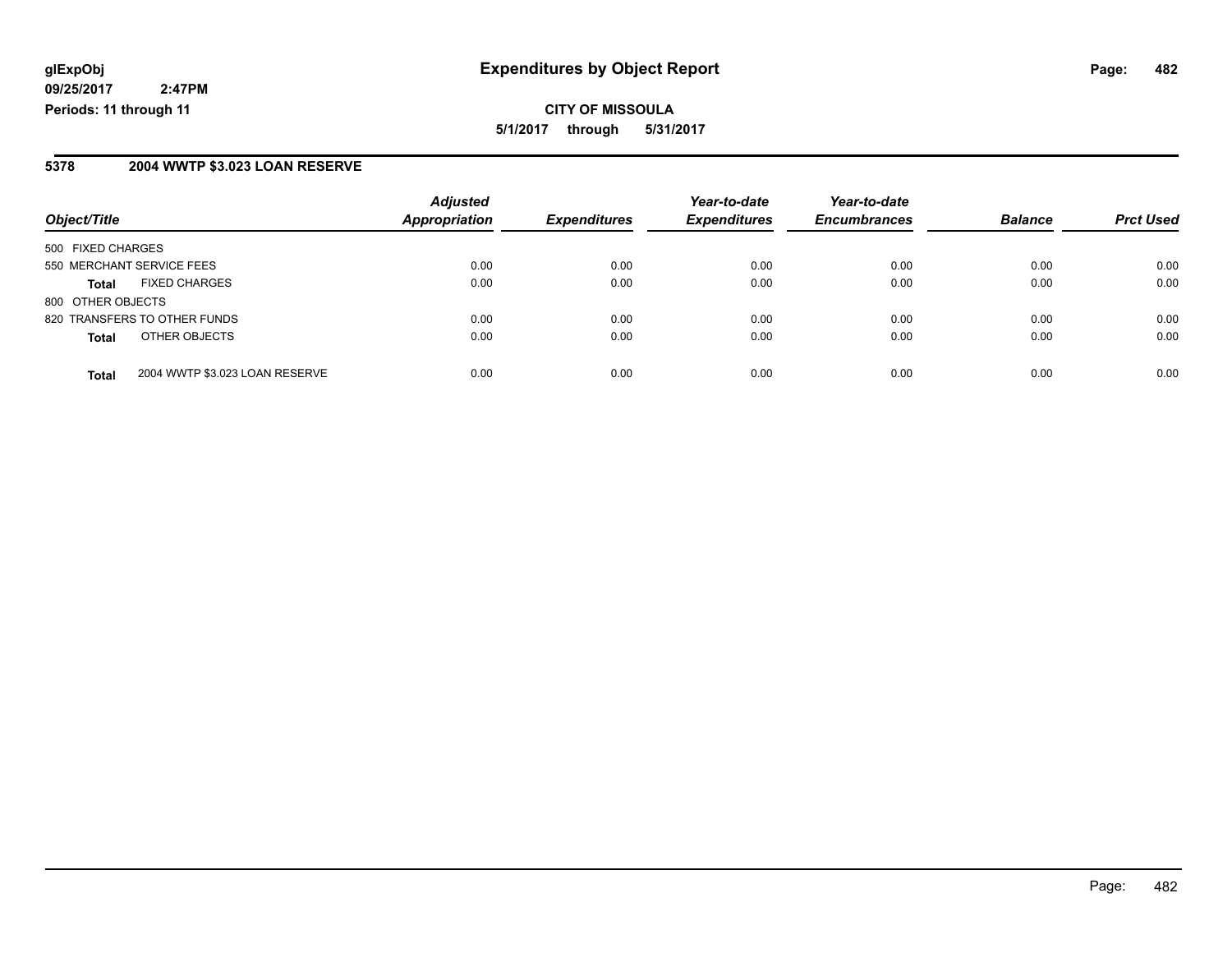**5/1/2017 through 5/31/2017**

# **5379 2005 BRICH/BRDY/LIN/GIL SRF DEBT**

|                                      | <b>Adjusted</b>      |                     | Year-to-date        | Year-to-date        |                |                  |
|--------------------------------------|----------------------|---------------------|---------------------|---------------------|----------------|------------------|
| Object/Title                         | <b>Appropriation</b> | <b>Expenditures</b> | <b>Expenditures</b> | <b>Encumbrances</b> | <b>Balance</b> | <b>Prct Used</b> |
| 500 FIXED CHARGES                    |                      |                     |                     |                     |                |                  |
| 550 MERCHANT SERVICE FEES            | 0.00                 | 0.00                | 0.00                | 0.00                | 0.00           | 0.00             |
| <b>FIXED CHARGES</b><br><b>Total</b> | 0.00                 | 0.00                | 0.00                | 0.00                | 0.00           | 0.00             |
| 600 DEBT SERVICE                     |                      |                     |                     |                     |                |                  |
| 610 PRINCIPAL                        | 90,000.00            | 0.00                | 45,000.00           | 0.00                | 45,000.00      | 50.00            |
| 620 INTEREST / SERVICE FEES          | 19.451.00            | 0.00                | 9,978.75            | 0.00                | 9,472.25       | 51.30            |
| <b>DEBT SERVICE</b><br><b>Total</b>  | 109.451.00           | 0.00                | 54.978.75           | 0.00                | 54.472.25      | 50.23            |
| 800 OTHER OBJECTS                    |                      |                     |                     |                     |                |                  |
| 820 TRANSFERS TO OTHER FUNDS         | 0.00                 | 0.00                | 0.00                | 0.00                | 0.00           | 0.00             |
| OTHER OBJECTS<br><b>Total</b>        | 0.00                 | 0.00                | 0.00                | 0.00                | 0.00           | 0.00             |
| <b>WASTEWATER</b><br><b>Total</b>    | 109,451.00           | 0.00                | 54,978.75           | 0.00                | 54,472.25      | 50.23            |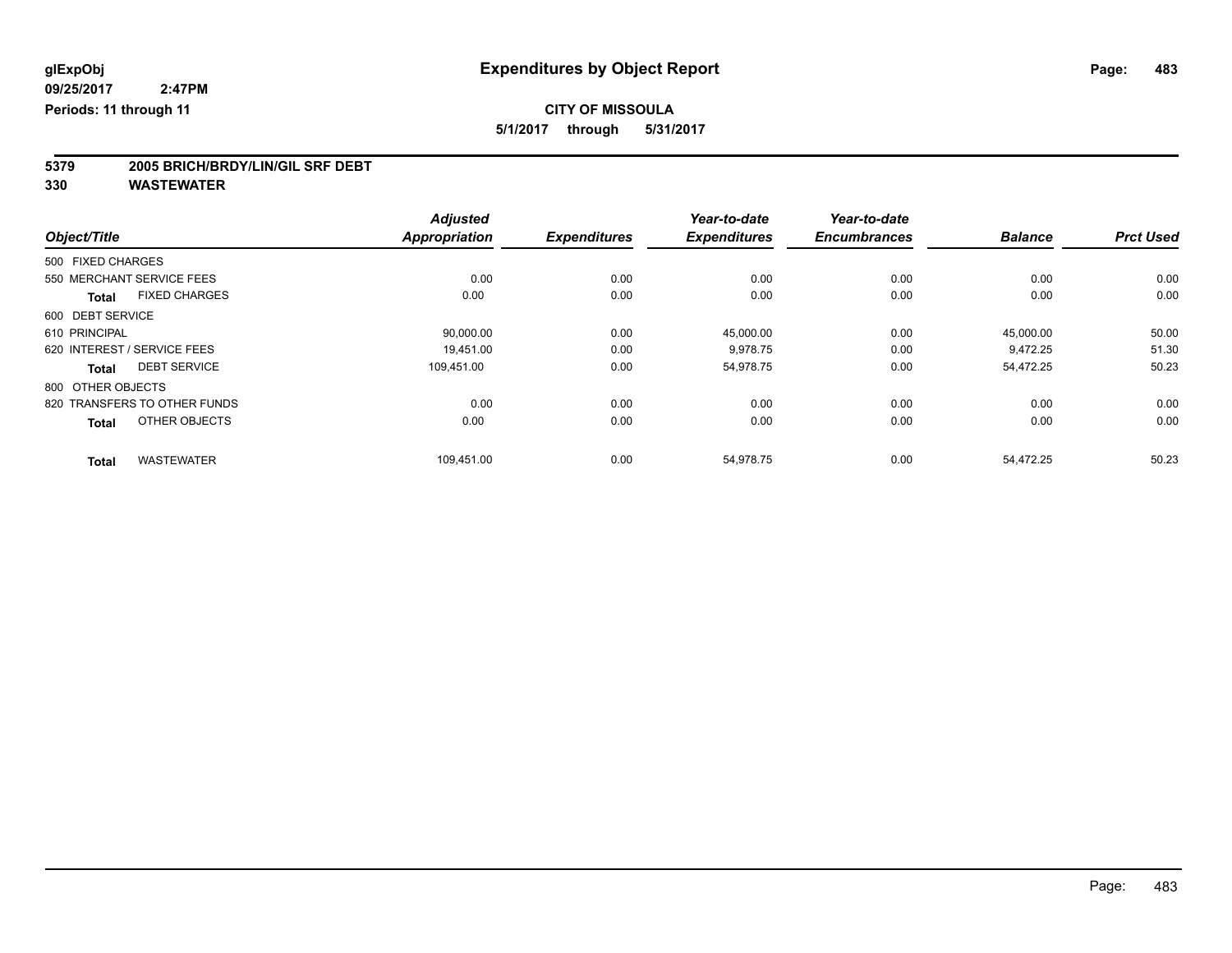**CITY OF MISSOULA 5/1/2017 through 5/31/2017**

### **5379 2005 BRICH/BRDY/LIN/GIL SRF DEBT**

|                                                  |  | <b>Adjusted</b>      |                     | Year-to-date        | Year-to-date        |                |                  |
|--------------------------------------------------|--|----------------------|---------------------|---------------------|---------------------|----------------|------------------|
| Object/Title                                     |  | <b>Appropriation</b> | <b>Expenditures</b> | <b>Expenditures</b> | <b>Encumbrances</b> | <b>Balance</b> | <b>Prct Used</b> |
| 500 FIXED CHARGES                                |  |                      |                     |                     |                     |                |                  |
| 550 MERCHANT SERVICE FEES                        |  | 0.00                 | 0.00                | 0.00                | 0.00                | 0.00           | 0.00             |
| <b>FIXED CHARGES</b><br>Total                    |  | 0.00                 | 0.00                | 0.00                | 0.00                | 0.00           | 0.00             |
| 600 DEBT SERVICE                                 |  |                      |                     |                     |                     |                |                  |
| 610 PRINCIPAL                                    |  | 90,000.00            | 0.00                | 45,000.00           | 0.00                | 45,000.00      | 50.00            |
| 620 INTEREST / SERVICE FEES                      |  | 19,451.00            | 0.00                | 9,978.75            | 0.00                | 9,472.25       | 51.30            |
| <b>DEBT SERVICE</b><br>Total                     |  | 109,451.00           | 0.00                | 54,978.75           | 0.00                | 54,472.25      | 50.23            |
| 800 OTHER OBJECTS                                |  |                      |                     |                     |                     |                |                  |
| 820 TRANSFERS TO OTHER FUNDS                     |  | 0.00                 | 0.00                | 0.00                | 0.00                | 0.00           | 0.00             |
| OTHER OBJECTS<br>Total                           |  | 0.00                 | 0.00                | 0.00                | 0.00                | 0.00           | 0.00             |
| 2005 BRICH/BRDY/LIN/GIL SRF DEBT<br><b>Total</b> |  | 109.451.00           | 0.00                | 54,978.75           | 0.00                | 54.472.25      | 50.23            |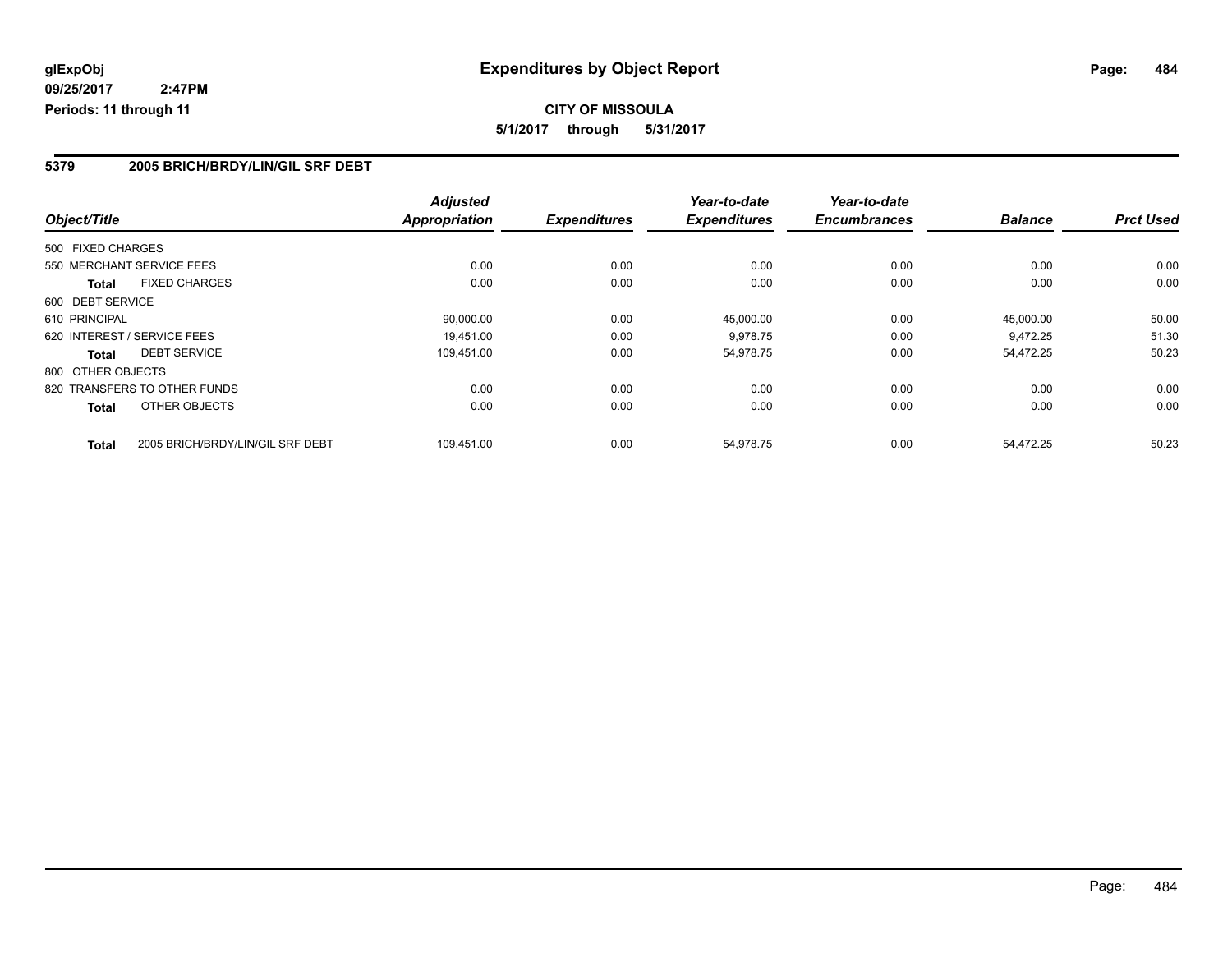**5/1/2017 through 5/31/2017**

| 5380 | BRDWY/BIRCH/GILBERT/LINCOLNWOOD |
|------|---------------------------------|
|      |                                 |

|                                      | <b>Adjusted</b> |                     | Year-to-date        | Year-to-date        |                |                  |
|--------------------------------------|-----------------|---------------------|---------------------|---------------------|----------------|------------------|
| Object/Title                         | Appropriation   | <b>Expenditures</b> | <b>Expenditures</b> | <b>Encumbrances</b> | <b>Balance</b> | <b>Prct Used</b> |
| 500 FIXED CHARGES                    |                 |                     |                     |                     |                |                  |
| 550 MERCHANT SERVICE FEES            | 0.00            | 0.00                | 0.00                | 0.00                | 0.00           | 0.00             |
| <b>FIXED CHARGES</b><br><b>Total</b> | 0.00            | 0.00                | 0.00                | 0.00                | 0.00           | 0.00             |
| 600 DEBT SERVICE                     |                 |                     |                     |                     |                |                  |
| 610 PRINCIPAL                        | 0.00            | 0.00                | 0.00                | 0.00                | 0.00           | 0.00             |
| 620 INTEREST / SERVICE FEES          | 0.00            | 0.00                | 0.00                | 0.00                | 0.00           | 0.00             |
| <b>DEBT SERVICE</b><br><b>Total</b>  | 0.00            | 0.00                | 0.00                | 0.00                | 0.00           | 0.00             |
| 800 OTHER OBJECTS                    |                 |                     |                     |                     |                |                  |
| 820 TRANSFERS TO OTHER FUNDS         | 0.00            | 0.00                | 0.00                | 0.00                | 0.00           | 0.00             |
| OTHER OBJECTS<br><b>Total</b>        | 0.00            | 0.00                | 0.00                | 0.00                | 0.00           | 0.00             |
|                                      |                 |                     |                     |                     |                |                  |
| <b>WASTEWATER</b><br><b>Total</b>    | 0.00            | 0.00                | 0.00                | 0.00                | 0.00           | 0.00             |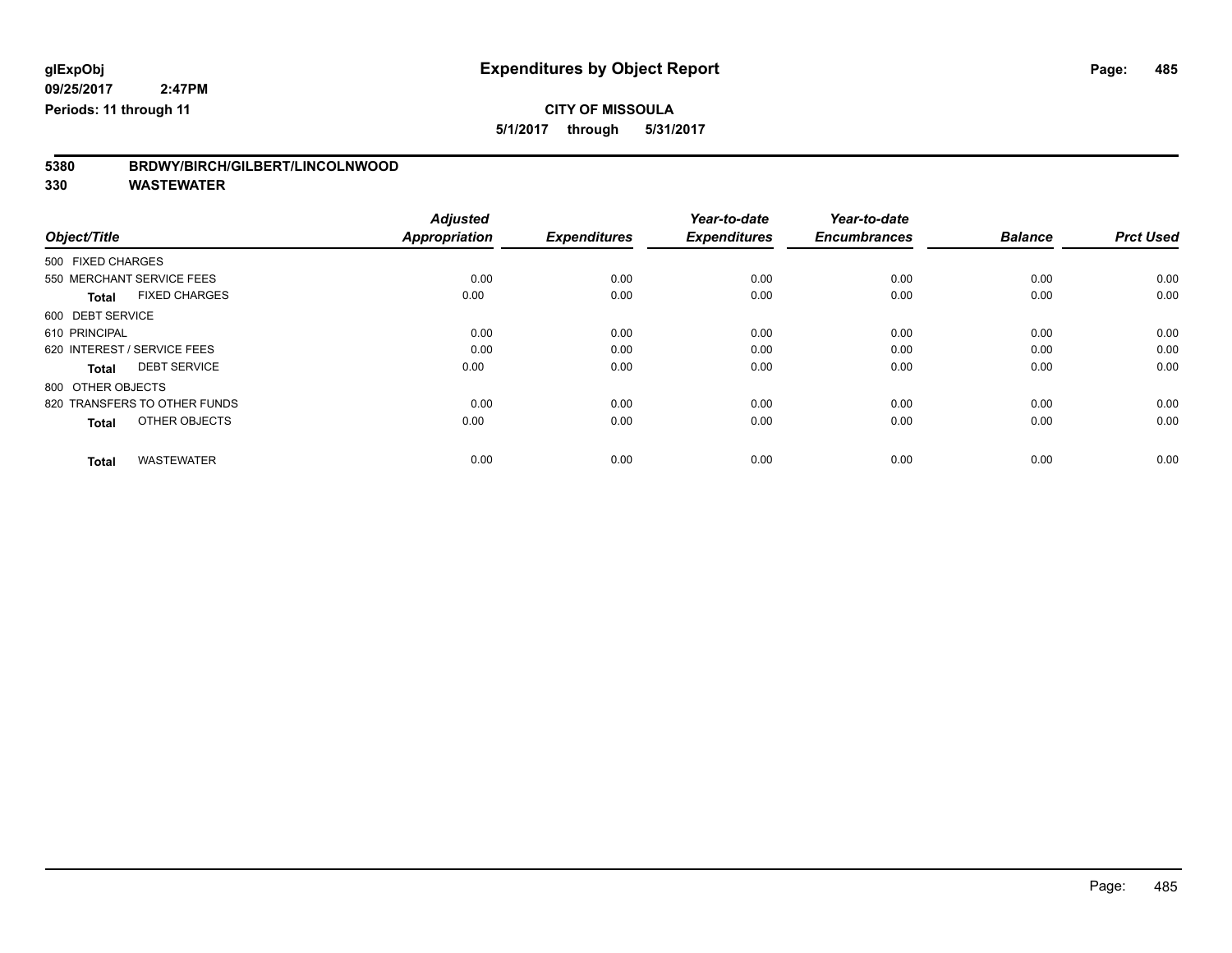**CITY OF MISSOULA 5/1/2017 through 5/31/2017**

### **5380 BRDWY/BIRCH/GILBERT/LINCOLNWOOD**

|                   |                                 | <b>Adjusted</b>      |                     | Year-to-date        | Year-to-date        |                |                  |
|-------------------|---------------------------------|----------------------|---------------------|---------------------|---------------------|----------------|------------------|
| Object/Title      |                                 | <b>Appropriation</b> | <b>Expenditures</b> | <b>Expenditures</b> | <b>Encumbrances</b> | <b>Balance</b> | <b>Prct Used</b> |
| 500 FIXED CHARGES |                                 |                      |                     |                     |                     |                |                  |
|                   | 550 MERCHANT SERVICE FEES       | 0.00                 | 0.00                | 0.00                | 0.00                | 0.00           | 0.00             |
| <b>Total</b>      | <b>FIXED CHARGES</b>            | 0.00                 | 0.00                | 0.00                | 0.00                | 0.00           | 0.00             |
| 600 DEBT SERVICE  |                                 |                      |                     |                     |                     |                |                  |
| 610 PRINCIPAL     |                                 | 0.00                 | 0.00                | 0.00                | 0.00                | 0.00           | 0.00             |
|                   | 620 INTEREST / SERVICE FEES     | 0.00                 | 0.00                | 0.00                | 0.00                | 0.00           | 0.00             |
| Total             | <b>DEBT SERVICE</b>             | 0.00                 | 0.00                | 0.00                | 0.00                | 0.00           | 0.00             |
| 800 OTHER OBJECTS |                                 |                      |                     |                     |                     |                |                  |
|                   | 820 TRANSFERS TO OTHER FUNDS    | 0.00                 | 0.00                | 0.00                | 0.00                | 0.00           | 0.00             |
| <b>Total</b>      | OTHER OBJECTS                   | 0.00                 | 0.00                | 0.00                | 0.00                | 0.00           | 0.00             |
| <b>Total</b>      | BRDWY/BIRCH/GILBERT/LINCOLNWOOD | 0.00                 | 0.00                | 0.00                | 0.00                | 0.00           | 0.00             |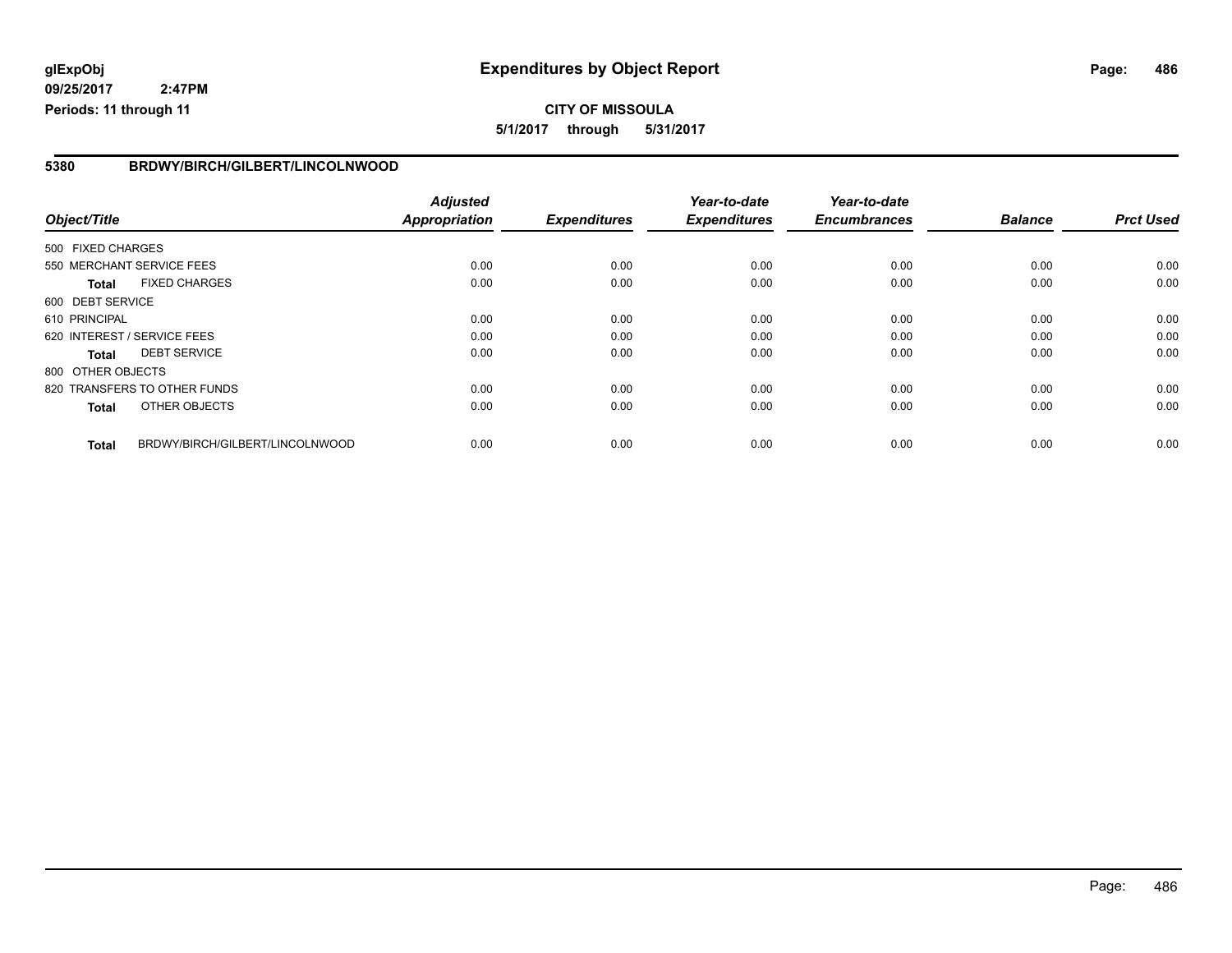**5/1/2017 through 5/31/2017**

# **5381 LINCOLNWOOD PH2 DEBT SERVICE**

|                                      | <b>Adjusted</b>      |                     | Year-to-date        | Year-to-date        |                |                  |
|--------------------------------------|----------------------|---------------------|---------------------|---------------------|----------------|------------------|
| Object/Title                         | <b>Appropriation</b> | <b>Expenditures</b> | <b>Expenditures</b> | <b>Encumbrances</b> | <b>Balance</b> | <b>Prct Used</b> |
| 500 FIXED CHARGES                    |                      |                     |                     |                     |                |                  |
| 550 MERCHANT SERVICE FEES            | 0.00                 | 0.00                | 0.00                | 0.00                | 0.00           | 0.00             |
| <b>FIXED CHARGES</b><br><b>Total</b> | 0.00                 | 0.00                | 0.00                | 0.00                | 0.00           | 0.00             |
| 600 DEBT SERVICE                     |                      |                     |                     |                     |                |                  |
| 610 PRINCIPAL                        | 0.00                 | 0.00                | 0.00                | 0.00                | 0.00           | 0.00             |
| 620 INTEREST / SERVICE FEES          | 0.00                 | 0.00                | 0.00                | 0.00                | 0.00           | 0.00             |
| <b>DEBT SERVICE</b><br><b>Total</b>  | 0.00                 | 0.00                | 0.00                | 0.00                | 0.00           | 0.00             |
| 800 OTHER OBJECTS                    |                      |                     |                     |                     |                |                  |
| 820 TRANSFERS TO OTHER FUNDS         | 0.00                 | 0.00                | 0.00                | 0.00                | 0.00           | 0.00             |
| OTHER OBJECTS<br><b>Total</b>        | 0.00                 | 0.00                | 0.00                | 0.00                | 0.00           | 0.00             |
|                                      |                      |                     |                     |                     |                |                  |
| <b>WASTEWATER</b><br><b>Total</b>    | 0.00                 | 0.00                | 0.00                | 0.00                | 0.00           | 0.00             |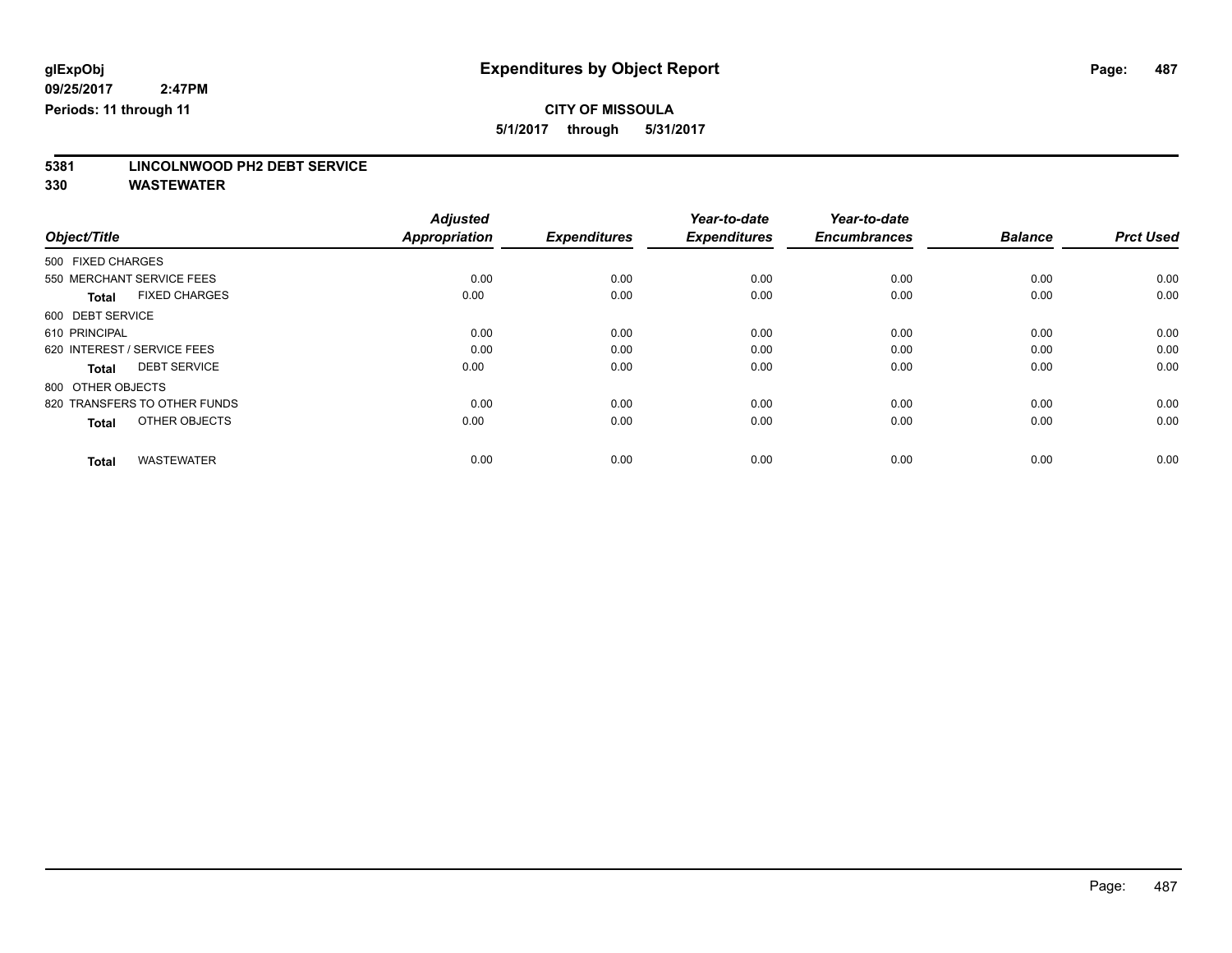**CITY OF MISSOULA 5/1/2017 through 5/31/2017**

### **5381 LINCOLNWOOD PH2 DEBT SERVICE**

|                   |                              | <b>Adjusted</b>      |                     | Year-to-date        | Year-to-date        |                |                  |
|-------------------|------------------------------|----------------------|---------------------|---------------------|---------------------|----------------|------------------|
| Object/Title      |                              | <b>Appropriation</b> | <b>Expenditures</b> | <b>Expenditures</b> | <b>Encumbrances</b> | <b>Balance</b> | <b>Prct Used</b> |
| 500 FIXED CHARGES |                              |                      |                     |                     |                     |                |                  |
|                   | 550 MERCHANT SERVICE FEES    | 0.00                 | 0.00                | 0.00                | 0.00                | 0.00           | 0.00             |
| Total             | <b>FIXED CHARGES</b>         | 0.00                 | 0.00                | 0.00                | 0.00                | 0.00           | 0.00             |
| 600 DEBT SERVICE  |                              |                      |                     |                     |                     |                |                  |
| 610 PRINCIPAL     |                              | 0.00                 | 0.00                | 0.00                | 0.00                | 0.00           | 0.00             |
|                   | 620 INTEREST / SERVICE FEES  | 0.00                 | 0.00                | 0.00                | 0.00                | 0.00           | 0.00             |
| Total             | <b>DEBT SERVICE</b>          | 0.00                 | 0.00                | 0.00                | 0.00                | 0.00           | 0.00             |
| 800 OTHER OBJECTS |                              |                      |                     |                     |                     |                |                  |
|                   | 820 TRANSFERS TO OTHER FUNDS | 0.00                 | 0.00                | 0.00                | 0.00                | 0.00           | 0.00             |
| <b>Total</b>      | OTHER OBJECTS                | 0.00                 | 0.00                | 0.00                | 0.00                | 0.00           | 0.00             |
| <b>Total</b>      | LINCOLNWOOD PH2 DEBT SERVICE | 0.00                 | 0.00                | 0.00                | 0.00                | 0.00           | 0.00             |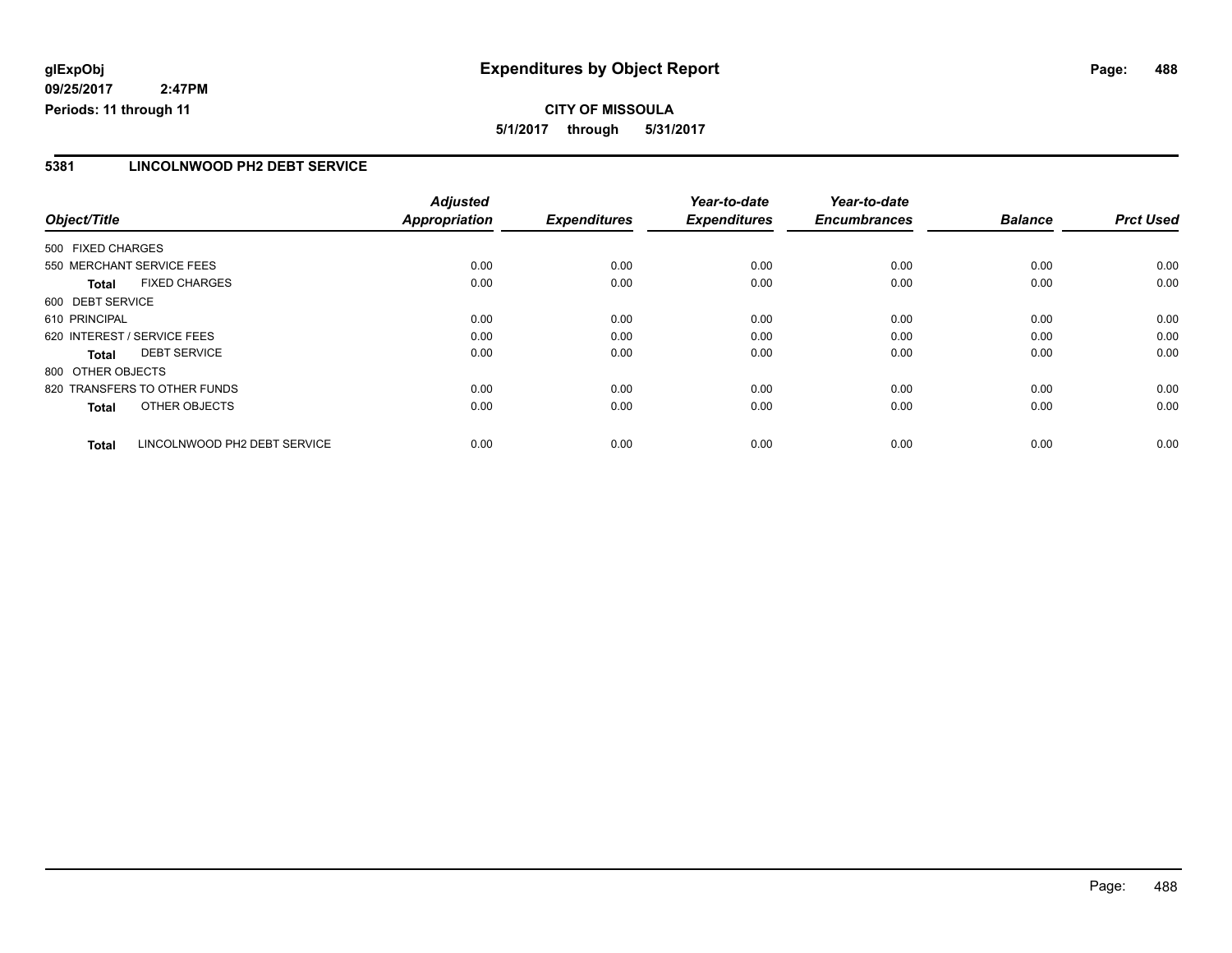**5/1/2017 through 5/31/2017**

# **5382 LINCOLNWOOD PH2 RESERVE FUND**

| Object/Title                         | <b>Adjusted</b><br><b>Appropriation</b> | <b>Expenditures</b> | Year-to-date<br><b>Expenditures</b> | Year-to-date<br><b>Encumbrances</b> | <b>Balance</b> | <b>Prct Used</b> |
|--------------------------------------|-----------------------------------------|---------------------|-------------------------------------|-------------------------------------|----------------|------------------|
| 500 FIXED CHARGES                    |                                         |                     |                                     |                                     |                |                  |
| 550 MERCHANT SERVICE FEES            | 0.00                                    | 0.00                | 0.00                                | 0.00                                | 0.00           | 0.00             |
| <b>FIXED CHARGES</b><br><b>Total</b> | 0.00                                    | 0.00                | 0.00                                | 0.00                                | 0.00           | 0.00             |
| 600 DEBT SERVICE                     |                                         |                     |                                     |                                     |                |                  |
| 610 PRINCIPAL                        | 0.00                                    | 0.00                | 0.00                                | 0.00                                | 0.00           | 0.00             |
| 620 INTEREST / SERVICE FEES          | 0.00                                    | 0.00                | 0.00                                | 0.00                                | 0.00           | 0.00             |
| <b>DEBT SERVICE</b><br><b>Total</b>  | 0.00                                    | 0.00                | 0.00                                | 0.00                                | 0.00           | 0.00             |
| 800 OTHER OBJECTS                    |                                         |                     |                                     |                                     |                |                  |
| 820 TRANSFERS TO OTHER FUNDS         | 0.00                                    | 0.00                | 0.00                                | 0.00                                | 0.00           | 0.00             |
| OTHER OBJECTS<br><b>Total</b>        | 0.00                                    | 0.00                | 0.00                                | 0.00                                | 0.00           | 0.00             |
|                                      |                                         |                     |                                     |                                     |                |                  |
| <b>WASTEWATER</b><br><b>Total</b>    | 0.00                                    | 0.00                | 0.00                                | 0.00                                | 0.00           | 0.00             |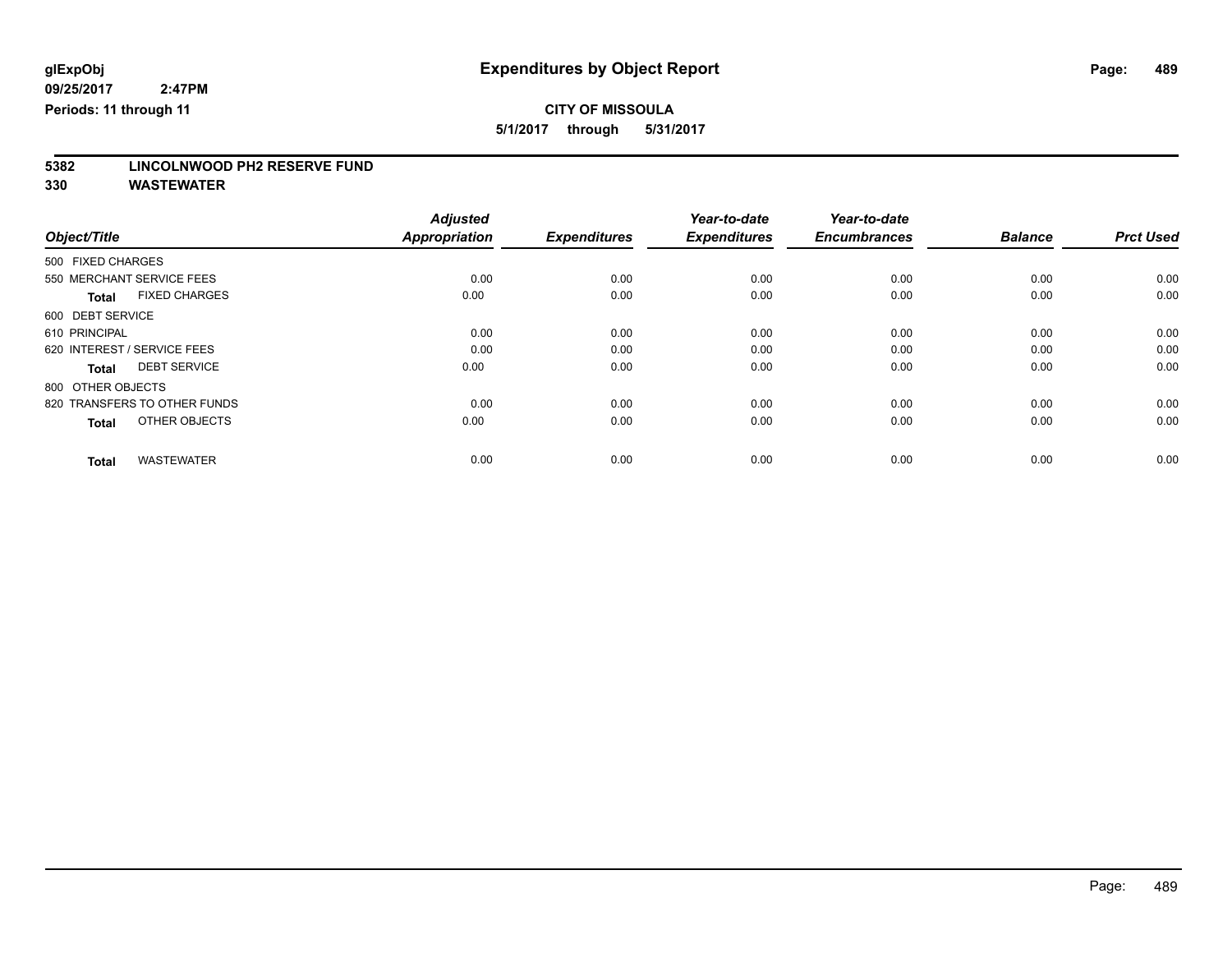**CITY OF MISSOULA 5/1/2017 through 5/31/2017**

#### **5382 LINCOLNWOOD PH2 RESERVE FUND**

|                   |                              | <b>Adjusted</b> |                     | Year-to-date        | Year-to-date        |                |                  |
|-------------------|------------------------------|-----------------|---------------------|---------------------|---------------------|----------------|------------------|
| Object/Title      |                              | Appropriation   | <b>Expenditures</b> | <b>Expenditures</b> | <b>Encumbrances</b> | <b>Balance</b> | <b>Prct Used</b> |
| 500 FIXED CHARGES |                              |                 |                     |                     |                     |                |                  |
|                   | 550 MERCHANT SERVICE FEES    | 0.00            | 0.00                | 0.00                | 0.00                | 0.00           | 0.00             |
| Total             | <b>FIXED CHARGES</b>         | 0.00            | 0.00                | 0.00                | 0.00                | 0.00           | 0.00             |
| 600 DEBT SERVICE  |                              |                 |                     |                     |                     |                |                  |
| 610 PRINCIPAL     |                              | 0.00            | 0.00                | 0.00                | 0.00                | 0.00           | 0.00             |
|                   | 620 INTEREST / SERVICE FEES  | 0.00            | 0.00                | 0.00                | 0.00                | 0.00           | 0.00             |
| <b>Total</b>      | <b>DEBT SERVICE</b>          | 0.00            | 0.00                | 0.00                | 0.00                | 0.00           | 0.00             |
| 800 OTHER OBJECTS |                              |                 |                     |                     |                     |                |                  |
|                   | 820 TRANSFERS TO OTHER FUNDS | 0.00            | 0.00                | 0.00                | 0.00                | 0.00           | 0.00             |
| <b>Total</b>      | OTHER OBJECTS                | 0.00            | 0.00                | 0.00                | 0.00                | 0.00           | 0.00             |
| <b>Total</b>      | LINCOLNWOOD PH2 RESERVE FUND | 0.00            | 0.00                | 0.00                | 0.00                | 0.00           | 0.00             |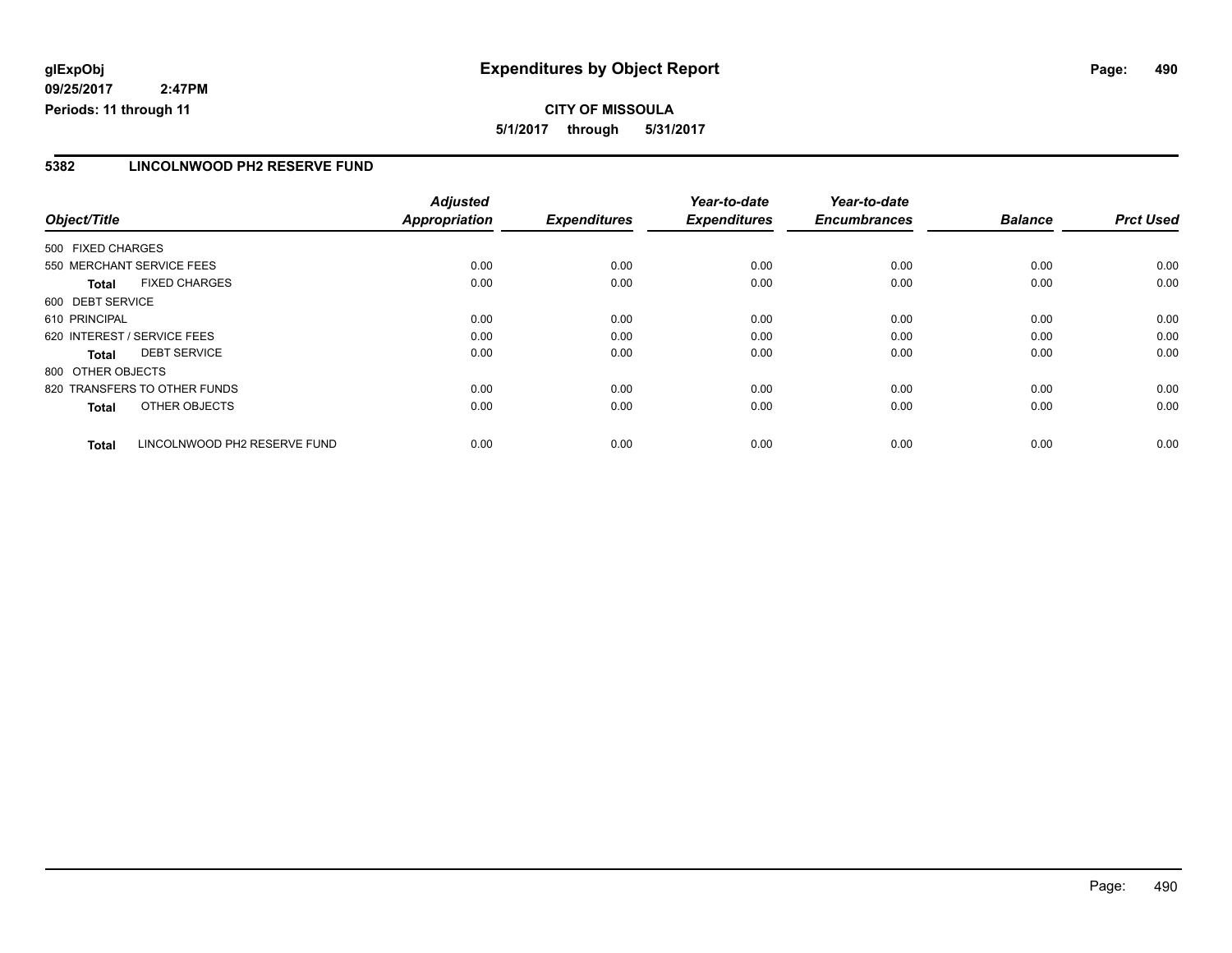**5/1/2017 through 5/31/2017**

# **5383 FY09 RATTLESNAKE SEWER DEBT SVS**

**550 SID 544 PROJECT**

|                                      | <b>Adjusted</b> |                     | Year-to-date        | Year-to-date        |                |                  |
|--------------------------------------|-----------------|---------------------|---------------------|---------------------|----------------|------------------|
| Object/Title                         | Appropriation   | <b>Expenditures</b> | <b>Expenditures</b> | <b>Encumbrances</b> | <b>Balance</b> | <b>Prct Used</b> |
| 500 FIXED CHARGES                    |                 |                     |                     |                     |                |                  |
| 550 MERCHANT SERVICE FEES            | 0.00            | 0.00                | 0.00                | 0.00                | 0.00           | 0.00             |
| <b>FIXED CHARGES</b><br><b>Total</b> | 0.00            | 0.00                | 0.00                | 0.00                | 0.00           | 0.00             |
| 600 DEBT SERVICE                     |                 |                     |                     |                     |                |                  |
| 610 PRINCIPAL                        | 20.000.00       | 0.00                | 10.000.00           | 0.00                | 10.000.00      | 50.00            |
| 620 INTEREST / SERVICE FEES          | 10.350.00       | 0.00                | 5,250.00            | 0.00                | 5,100.00       | 50.72            |
| <b>DEBT SERVICE</b><br><b>Total</b>  | 30.350.00       | 0.00                | 15,250.00           | 0.00                | 15,100.00      | 50.25            |
| SID 544 PROJECT<br><b>Total</b>      | 30.350.00       | 0.00                | 15.250.00           | 0.00                | 15.100.00      | 50.25            |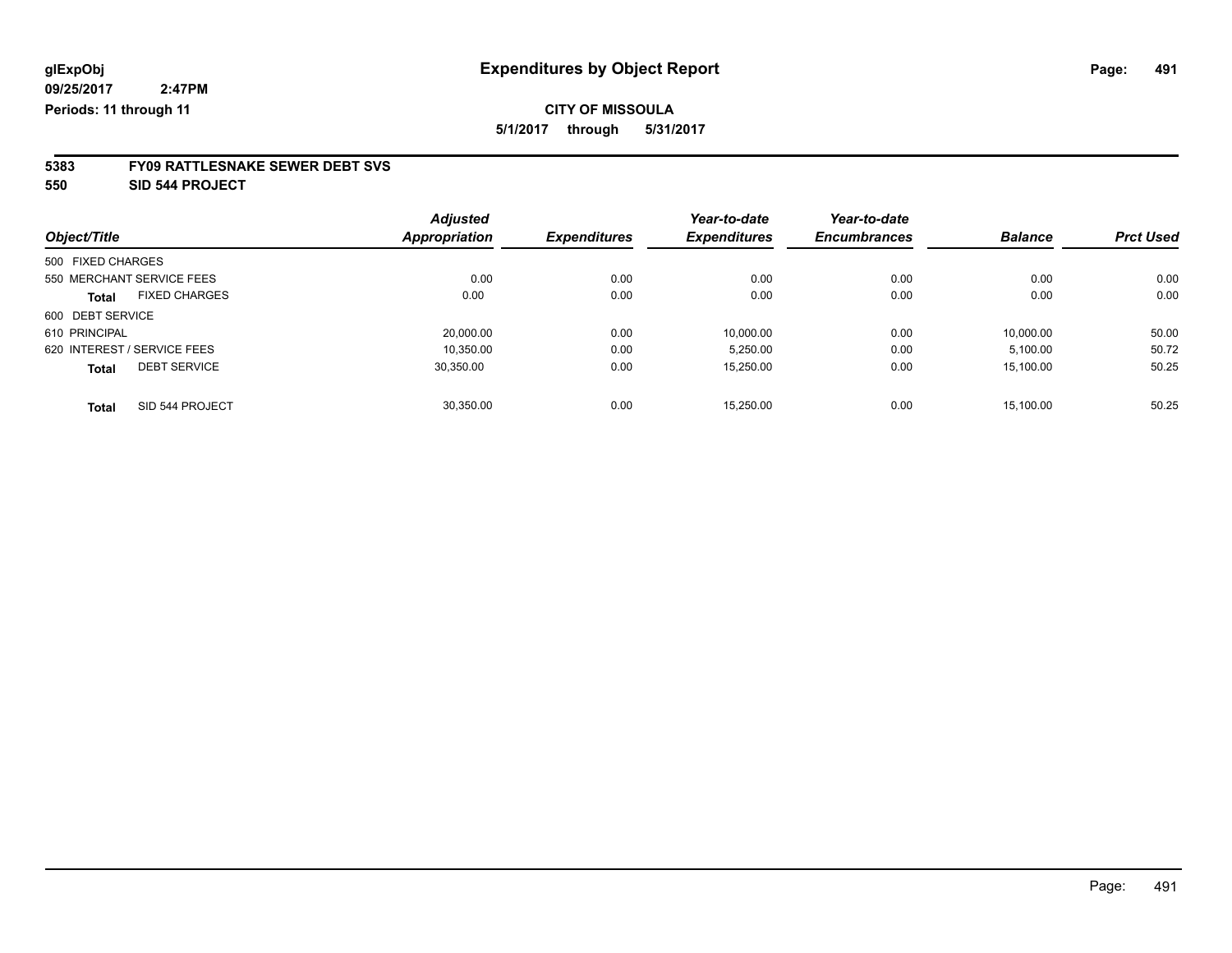### **5383 FY09 RATTLESNAKE SEWER DEBT SVS**

|                                                 | <b>Adjusted</b>      |                     | Year-to-date        | Year-to-date        |                |                  |
|-------------------------------------------------|----------------------|---------------------|---------------------|---------------------|----------------|------------------|
| Object/Title                                    | <b>Appropriation</b> | <b>Expenditures</b> | <b>Expenditures</b> | <b>Encumbrances</b> | <b>Balance</b> | <b>Prct Used</b> |
| 500 FIXED CHARGES                               |                      |                     |                     |                     |                |                  |
| 550 MERCHANT SERVICE FEES                       | 0.00                 | 0.00                | 0.00                | 0.00                | 0.00           | 0.00             |
| <b>FIXED CHARGES</b><br>Total                   | 0.00                 | 0.00                | 0.00                | 0.00                | 0.00           | 0.00             |
| 600 DEBT SERVICE                                |                      |                     |                     |                     |                |                  |
| 610 PRINCIPAL                                   | 20,000.00            | 0.00                | 10.000.00           | 0.00                | 10.000.00      | 50.00            |
| 620 INTEREST / SERVICE FEES                     | 10.350.00            | 0.00                | 5.250.00            | 0.00                | 5.100.00       | 50.72            |
| <b>DEBT SERVICE</b><br><b>Total</b>             | 30.350.00            | 0.00                | 15,250.00           | 0.00                | 15.100.00      | 50.25            |
| FY09 RATTLESNAKE SEWER DEBT SVS<br><b>Total</b> | 30.350.00            | 0.00                | 15.250.00           | 0.00                | 15.100.00      | 50.25            |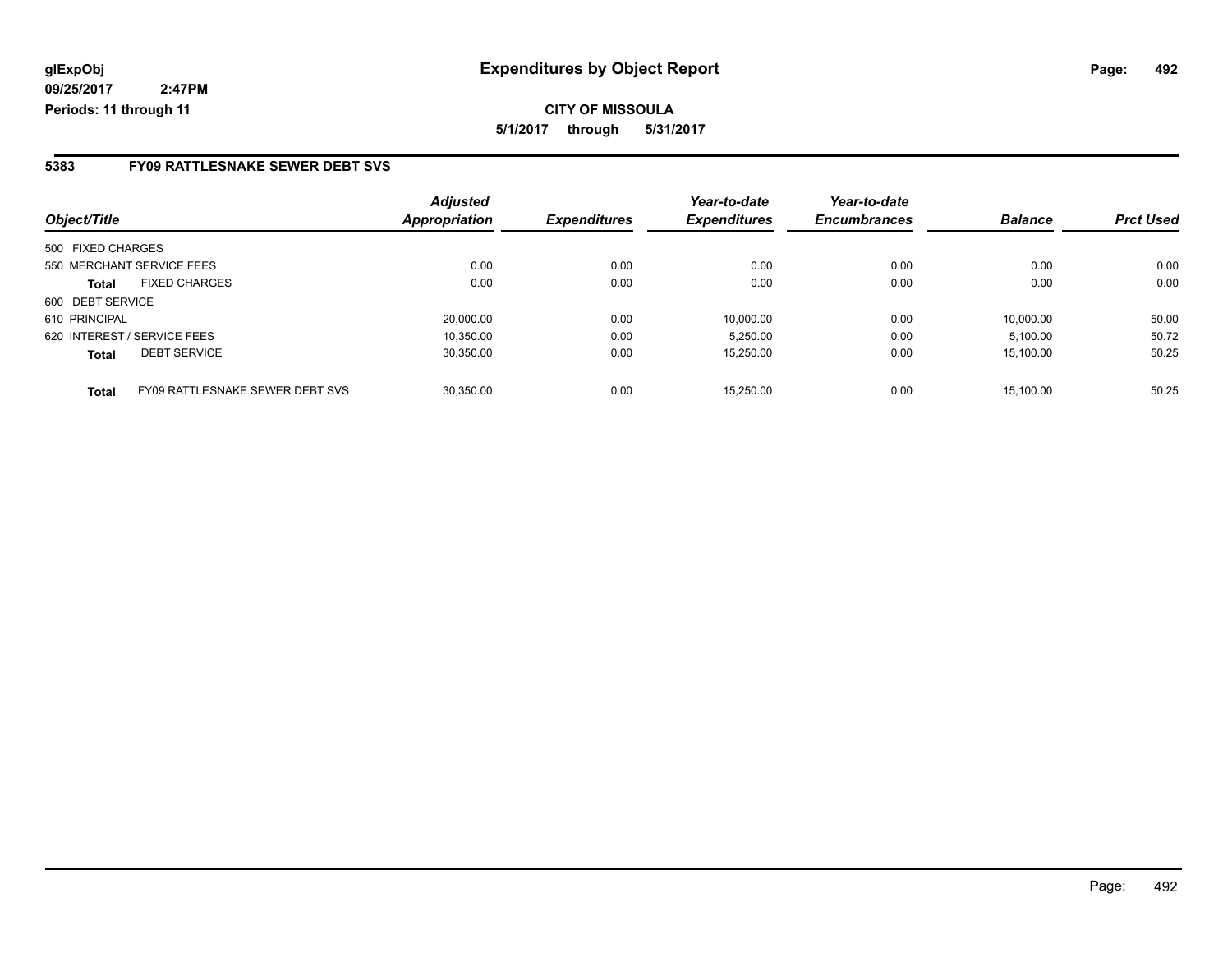### **CITY OF MISSOULA 5/1/2017 through 5/31/2017**

**5384 09 LOLO BOND RESERVE**

| Object/Title                         | <b>Adjusted</b><br><b>Appropriation</b> | <b>Expenditures</b> | Year-to-date<br><b>Expenditures</b> | Year-to-date<br><b>Encumbrances</b> | <b>Balance</b> | <b>Prct Used</b> |
|--------------------------------------|-----------------------------------------|---------------------|-------------------------------------|-------------------------------------|----------------|------------------|
| 500 FIXED CHARGES                    |                                         |                     |                                     |                                     |                |                  |
| 550 MERCHANT SERVICE FEES            | 0.00                                    | 0.00                | 0.00                                | 0.00                                | 0.00           | 0.00             |
| <b>FIXED CHARGES</b><br><b>Total</b> | 0.00                                    | 0.00                | 0.00                                | 0.00                                | 0.00           | 0.00             |
| 800 OTHER OBJECTS                    |                                         |                     |                                     |                                     |                |                  |
| 820 TRANSFERS TO OTHER FUNDS         | 0.00                                    | 0.00                | 0.00                                | 0.00                                | 0.00           | 0.00             |
| OTHER OBJECTS<br><b>Total</b>        | 0.00                                    | 0.00                | 0.00                                | 0.00                                | 0.00           | 0.00             |
| <b>WASTEWATER</b><br>Total           | 0.00                                    | 0.00                | 0.00                                | 0.00                                | 0.00           | 0.00             |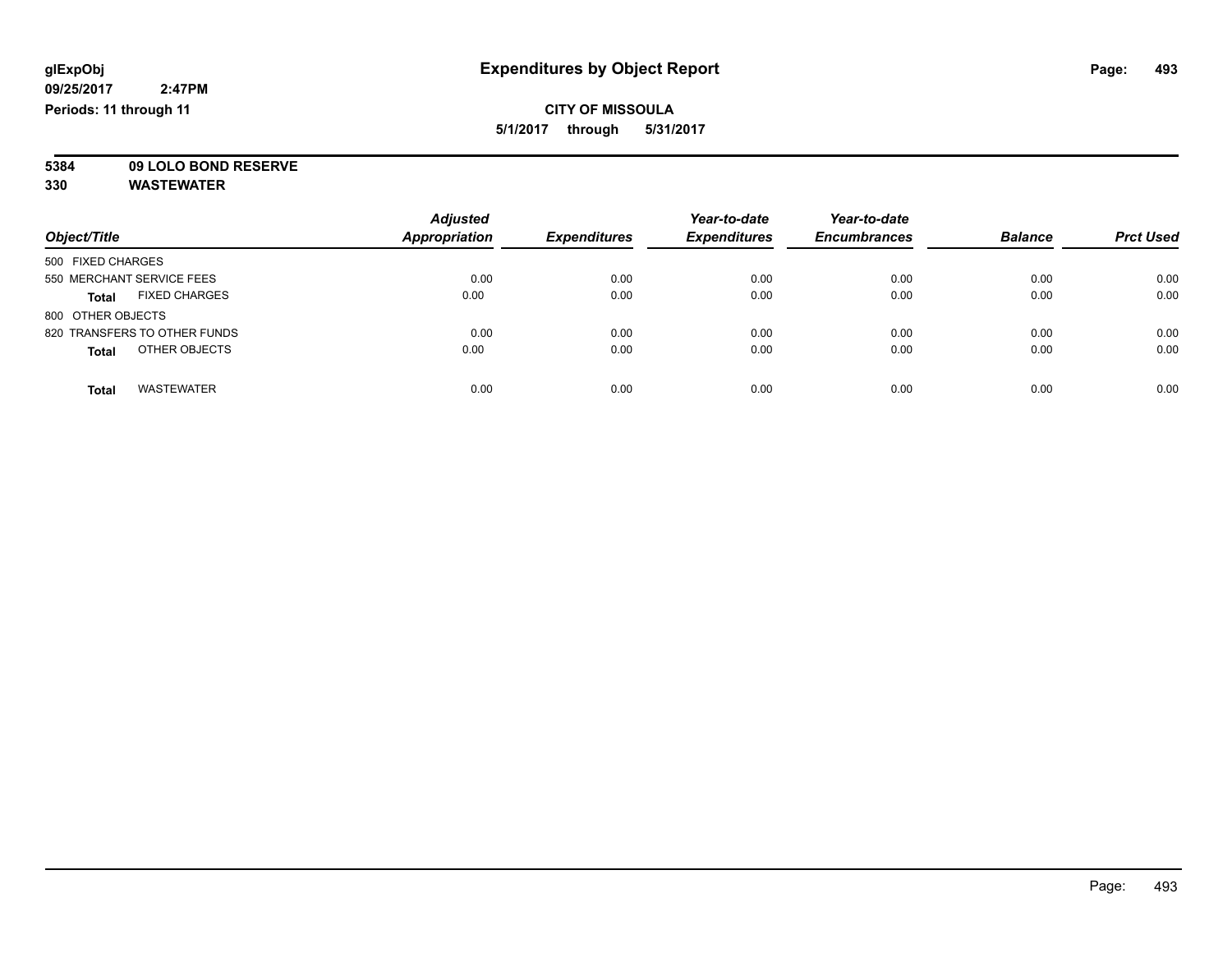**CITY OF MISSOULA 5/1/2017 through 5/31/2017**

### **5384 09 LOLO BOND RESERVE**

| Object/Title                 |                      | <b>Adjusted</b>      |                     | Year-to-date        | Year-to-date        | <b>Balance</b> | <b>Prct Used</b> |
|------------------------------|----------------------|----------------------|---------------------|---------------------|---------------------|----------------|------------------|
|                              |                      | <b>Appropriation</b> | <b>Expenditures</b> | <b>Expenditures</b> | <b>Encumbrances</b> |                |                  |
| 500 FIXED CHARGES            |                      |                      |                     |                     |                     |                |                  |
| 550 MERCHANT SERVICE FEES    |                      | 0.00                 | 0.00                | 0.00                | 0.00                | 0.00           | 0.00             |
| <b>Total</b>                 | <b>FIXED CHARGES</b> | 0.00                 | 0.00                | 0.00                | 0.00                | 0.00           | 0.00             |
| 800 OTHER OBJECTS            |                      |                      |                     |                     |                     |                |                  |
| 820 TRANSFERS TO OTHER FUNDS |                      | 0.00                 | 0.00                | 0.00                | 0.00                | 0.00           | 0.00             |
| <b>Total</b>                 | OTHER OBJECTS        | 0.00                 | 0.00                | 0.00                | 0.00                | 0.00           | 0.00             |
| <b>Total</b>                 | 09 LOLO BOND RESERVE | 0.00                 | 0.00                | 0.00                | 0.00                | 0.00           | 0.00             |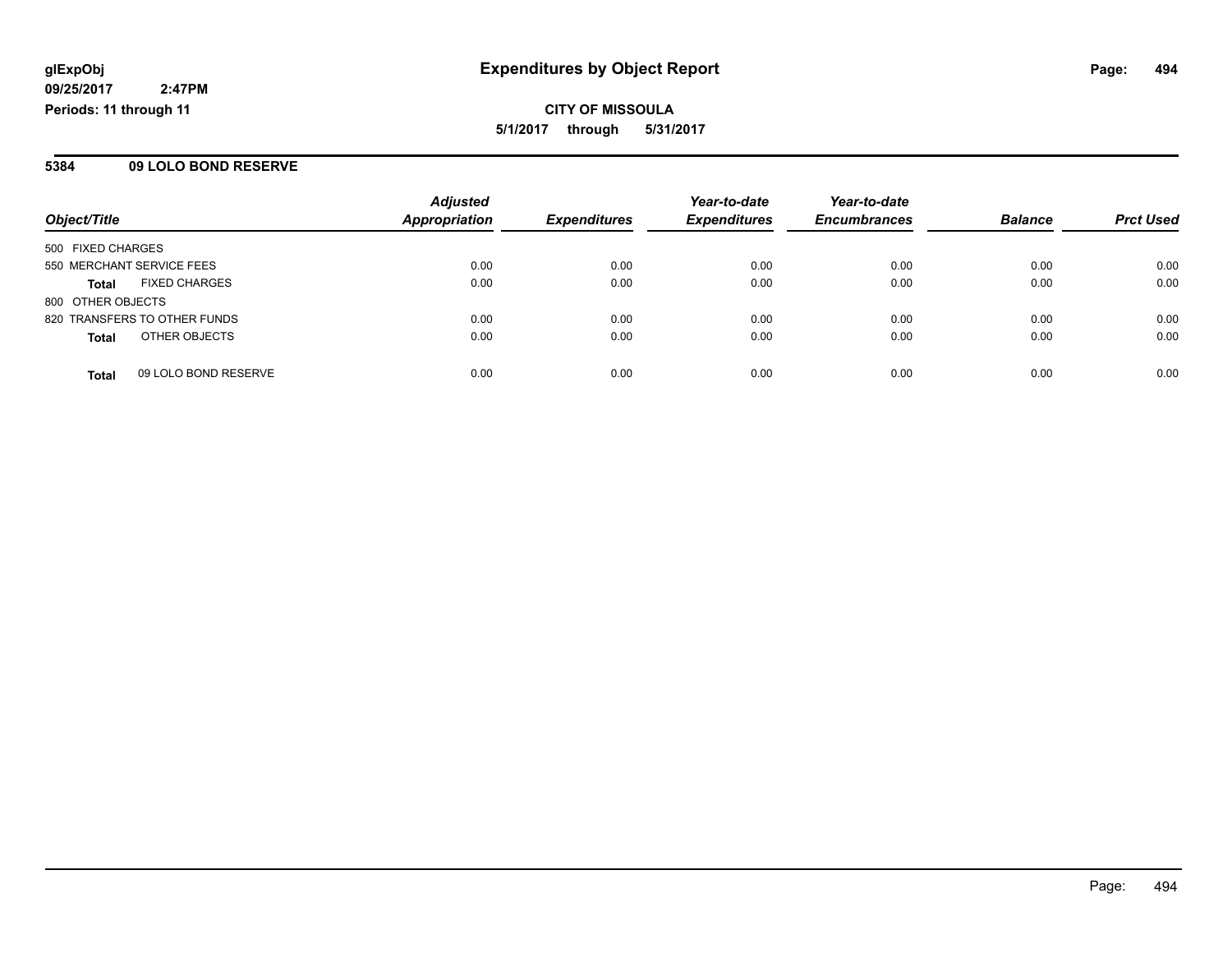### **CITY OF MISSOULA 5/1/2017 through 5/31/2017**

## **5385 HEADWORKS 2010 BOND RESERVE**

| Object/Title                      | <b>Adjusted</b><br>Appropriation | <b>Expenditures</b> | Year-to-date<br><b>Expenditures</b> | Year-to-date<br><b>Encumbrances</b> | <b>Balance</b> | <b>Prct Used</b> |
|-----------------------------------|----------------------------------|---------------------|-------------------------------------|-------------------------------------|----------------|------------------|
| 800 OTHER OBJECTS                 |                                  |                     |                                     |                                     |                |                  |
| 820 TRANSFERS TO OTHER FUNDS      | 0.00                             | 0.00                | 0.00                                | 0.00                                | 0.00           | 0.00             |
| OTHER OBJECTS<br><b>Total</b>     | 0.00                             | 0.00                | 0.00                                | 0.00                                | 0.00           | 0.00             |
| <b>WASTEWATER</b><br><b>Total</b> | 0.00                             | 0.00                | 0.00                                | 0.00                                | 0.00           | 0.00             |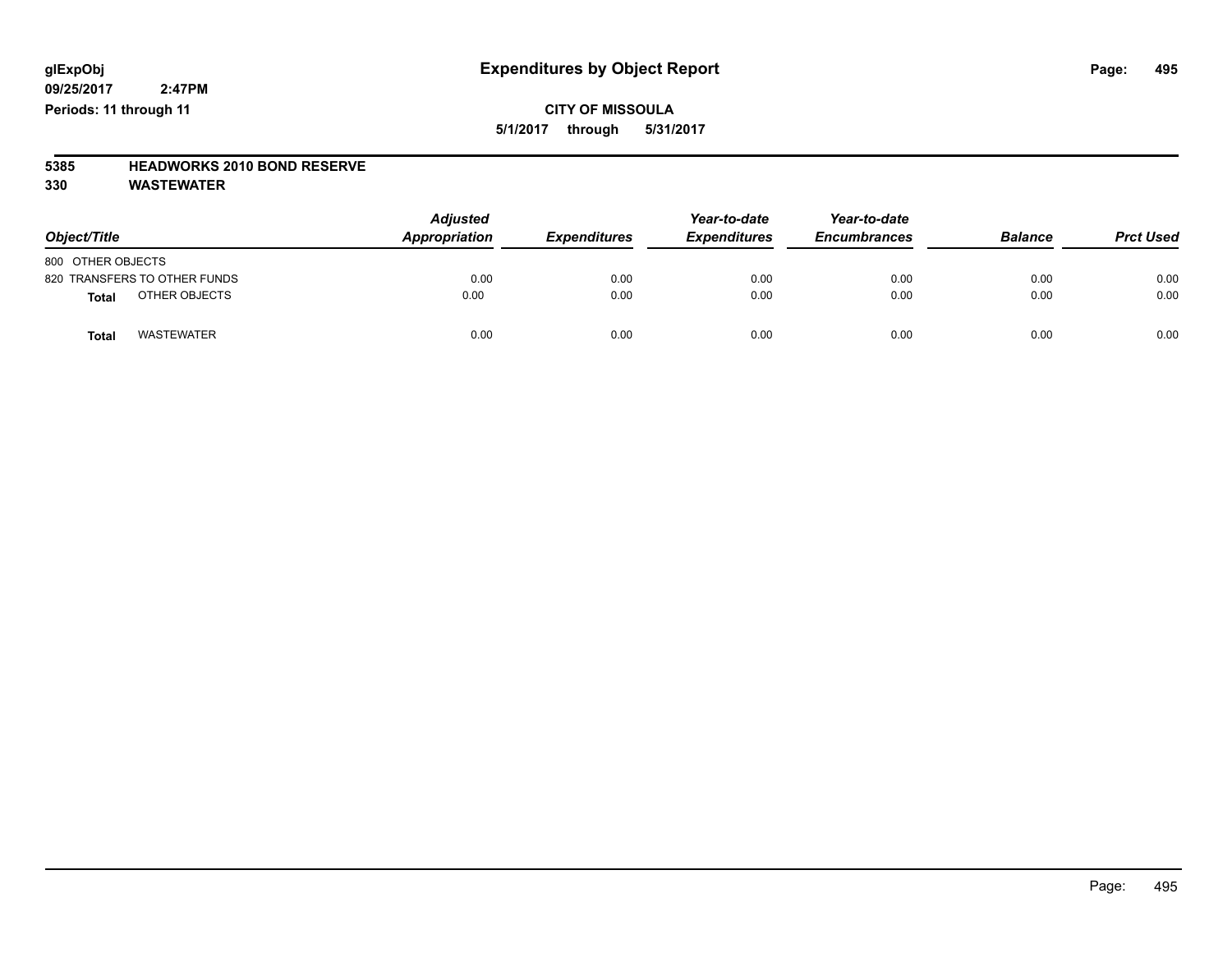### **glExpObj Expenditures by Object Report Page: 496**

**09/25/2017 2:47PM Periods: 11 through 11**

#### **5385 HEADWORKS 2010 BOND RESERVE**

| Object/Title                                | <b>Adjusted</b><br>Appropriation | <b>Expenditures</b> | Year-to-date<br><b>Expenditures</b> | Year-to-date<br><b>Encumbrances</b> | <b>Balance</b> | <b>Prct Used</b> |
|---------------------------------------------|----------------------------------|---------------------|-------------------------------------|-------------------------------------|----------------|------------------|
| 800 OTHER OBJECTS                           |                                  |                     |                                     |                                     |                |                  |
| 820 TRANSFERS TO OTHER FUNDS                | 0.00                             | 0.00                | 0.00                                | 0.00                                | 0.00           | 0.00             |
| OTHER OBJECTS<br><b>Total</b>               | 0.00                             | 0.00                | 0.00                                | 0.00                                | 0.00           | 0.00             |
| <b>HEADWORKS 2010 BOND RESERVE</b><br>Total | 0.00                             | 0.00                | 0.00                                | 0.00                                | 0.00           | 0.00             |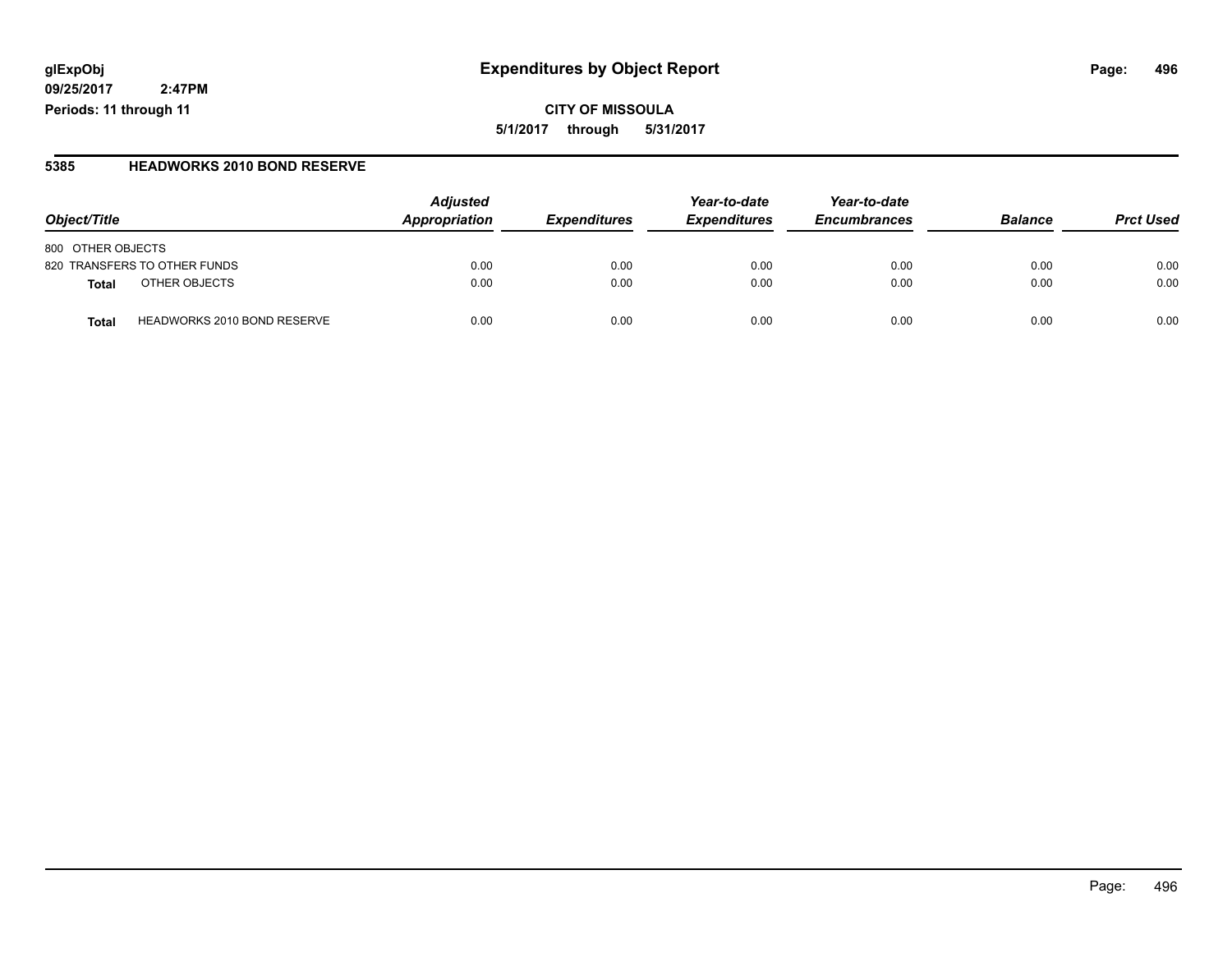**5/1/2017 through 5/31/2017**

# **5386 FY10 HEADWORKS DEBT SERVICE**

| Object/Title      |                             | <b>Adjusted</b> | <b>Expenditures</b> | Year-to-date        | Year-to-date        | <b>Balance</b> | <b>Prct Used</b> |
|-------------------|-----------------------------|-----------------|---------------------|---------------------|---------------------|----------------|------------------|
|                   |                             | Appropriation   |                     | <b>Expenditures</b> | <b>Encumbrances</b> |                |                  |
| 500 FIXED CHARGES |                             |                 |                     |                     |                     |                |                  |
|                   | 550 MERCHANT SERVICE FEES   | 0.00            | 0.00                | 700.00              | 0.00                | $-700.00$      | 0.00             |
| <b>Total</b>      | <b>FIXED CHARGES</b>        | 0.00            | 0.00                | 700.00              | 0.00                | $-700.00$      | 0.00             |
| 600 DEBT SERVICE  |                             |                 |                     |                     |                     |                |                  |
| 610 PRINCIPAL     |                             | 140.000.00      | 0.00                | 0.00                | 0.00                | 140.000.00     | 0.00             |
|                   | 620 INTEREST / SERVICE FEES | 558.099.00      | 0.00                | 279.049.64          | 0.00                | 279.049.36     | 50.00            |
| <b>Total</b>      | <b>DEBT SERVICE</b>         | 698.099.00      | 0.00                | 279,049.64          | 0.00                | 419.049.36     | 39.97            |
| <b>Total</b>      | <b>WASTEWATER</b>           | 698.099.00      | 0.00                | 279.749.64          | 0.00                | 418.349.36     | 40.07            |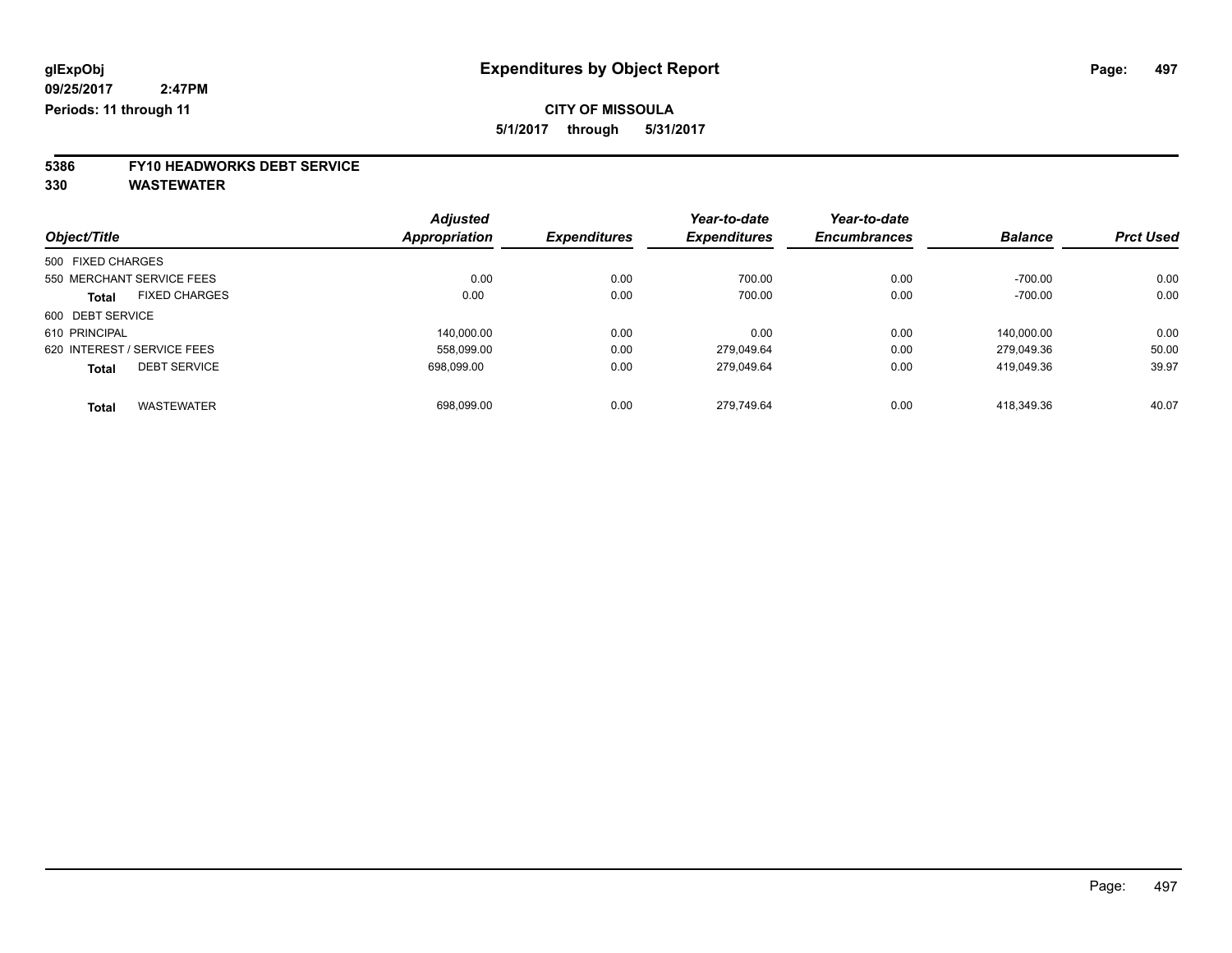### **5386 FY10 HEADWORKS DEBT SERVICE**

| Object/Title                                | <b>Adjusted</b><br>Appropriation | <b>Expenditures</b> | Year-to-date<br><b>Expenditures</b> | Year-to-date<br><b>Encumbrances</b> | <b>Balance</b> | <b>Prct Used</b> |
|---------------------------------------------|----------------------------------|---------------------|-------------------------------------|-------------------------------------|----------------|------------------|
|                                             |                                  |                     |                                     |                                     |                |                  |
| 500 FIXED CHARGES                           |                                  |                     |                                     |                                     |                |                  |
| 550 MERCHANT SERVICE FEES                   | 0.00                             | 0.00                | 700.00                              | 0.00                                | $-700.00$      | 0.00             |
| <b>FIXED CHARGES</b><br><b>Total</b>        | 0.00                             | 0.00                | 700.00                              | 0.00                                | $-700.00$      | 0.00             |
| 600 DEBT SERVICE                            |                                  |                     |                                     |                                     |                |                  |
| 610 PRINCIPAL                               | 140.000.00                       | 0.00                | 0.00                                | 0.00                                | 140,000.00     | 0.00             |
| 620 INTEREST / SERVICE FEES                 | 558.099.00                       | 0.00                | 279.049.64                          | 0.00                                | 279.049.36     | 50.00            |
| <b>DEBT SERVICE</b><br><b>Total</b>         | 698.099.00                       | 0.00                | 279.049.64                          | 0.00                                | 419.049.36     | 39.97            |
| FY10 HEADWORKS DEBT SERVICE<br><b>Total</b> | 698.099.00                       | 0.00                | 279.749.64                          | 0.00                                | 418.349.36     | 40.07            |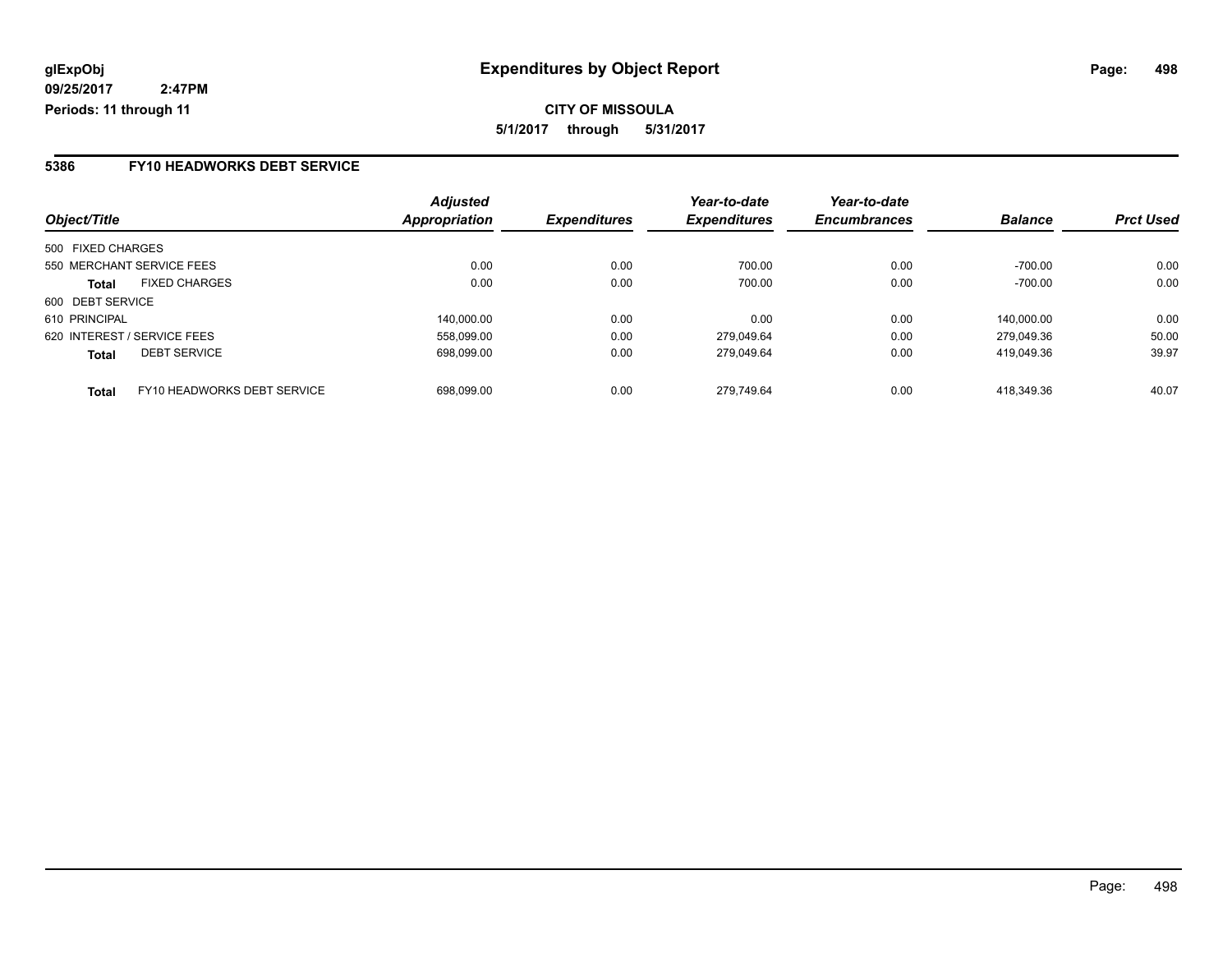**5/1/2017 through 5/31/2017**

# **5387 FY11 SEWER \$1.29M BOND DEBT SERVICE**

| Object/Title                |                      | <b>Adjusted</b> |                     | Year-to-date        | Year-to-date        |                |                  |
|-----------------------------|----------------------|-----------------|---------------------|---------------------|---------------------|----------------|------------------|
|                             |                      | Appropriation   | <b>Expenditures</b> | <b>Expenditures</b> | <b>Encumbrances</b> | <b>Balance</b> | <b>Prct Used</b> |
| 500 FIXED CHARGES           |                      |                 |                     |                     |                     |                |                  |
| 550 MERCHANT SERVICE FEES   |                      | 0.00            | 0.00                | 0.00                | 0.00                | 0.00           | 0.00             |
| <b>Total</b>                | <b>FIXED CHARGES</b> | 0.00            | 0.00                | 0.00                | 0.00                | 0.00           | 0.00             |
| 600 DEBT SERVICE            |                      |                 |                     |                     |                     |                |                  |
| 610 PRINCIPAL               |                      | 45,000.00       | 0.00                | 0.00                | 0.00                | 45,000.00      | 0.00             |
| 620 INTEREST / SERVICE FEES |                      | 55,380.00       | 0.00                | 27.690.00           | 0.00                | 27.690.00      | 50.00            |
| <b>Total</b>                | <b>DEBT SERVICE</b>  | 100.380.00      | 0.00                | 27.690.00           | 0.00                | 72.690.00      | 27.59            |
| <b>Total</b>                | <b>WASTEWATER</b>    | 100,380.00      | 0.00                | 27.690.00           | 0.00                | 72.690.00      | 27.59            |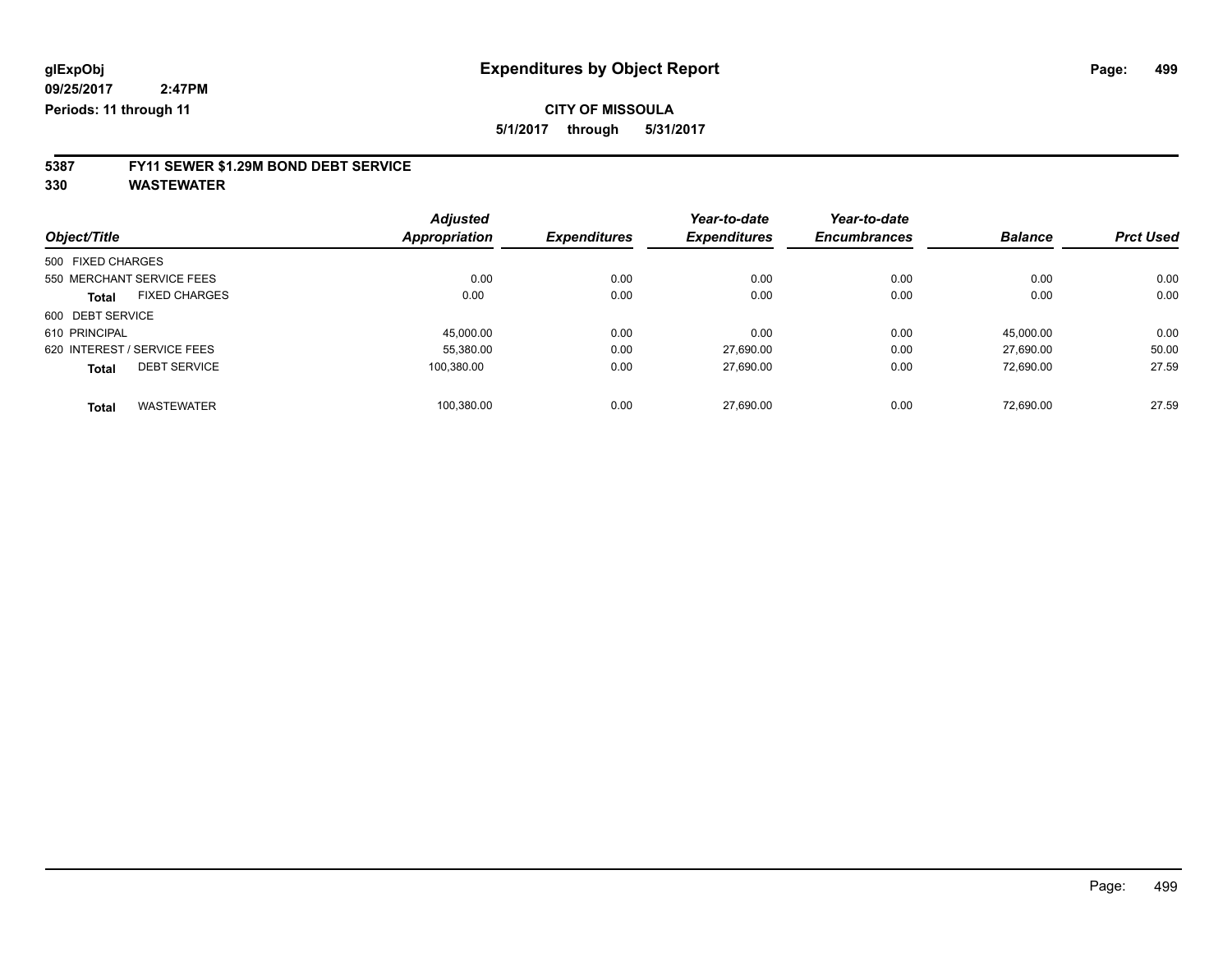**CITY OF MISSOULA 5/1/2017 through 5/31/2017**

### **5387 FY11 SEWER \$1.29M BOND DEBT SERVICE**

| Object/Title                                        | <b>Adjusted</b><br><b>Appropriation</b> | <b>Expenditures</b> | Year-to-date<br><b>Expenditures</b> | Year-to-date<br><b>Encumbrances</b> | <b>Balance</b> | <b>Prct Used</b> |
|-----------------------------------------------------|-----------------------------------------|---------------------|-------------------------------------|-------------------------------------|----------------|------------------|
|                                                     |                                         |                     |                                     |                                     |                |                  |
| 500 FIXED CHARGES                                   |                                         |                     |                                     |                                     |                |                  |
| 550 MERCHANT SERVICE FEES                           | 0.00                                    | 0.00                | 0.00                                | 0.00                                | 0.00           | 0.00             |
| <b>FIXED CHARGES</b><br><b>Total</b>                | 0.00                                    | 0.00                | 0.00                                | 0.00                                | 0.00           | 0.00             |
| 600 DEBT SERVICE                                    |                                         |                     |                                     |                                     |                |                  |
| 610 PRINCIPAL                                       | 45.000.00                               | 0.00                | 0.00                                | 0.00                                | 45.000.00      | 0.00             |
| 620 INTEREST / SERVICE FEES                         | 55.380.00                               | 0.00                | 27.690.00                           | 0.00                                | 27.690.00      | 50.00            |
| <b>DEBT SERVICE</b><br><b>Total</b>                 | 100,380.00                              | 0.00                | 27,690.00                           | 0.00                                | 72.690.00      | 27.59            |
| FY11 SEWER \$1.29M BOND DEBT SERVIC<br><b>Total</b> | 100.380.00                              | 0.00                | 27.690.00                           | 0.00                                | 72.690.00      | 27.59            |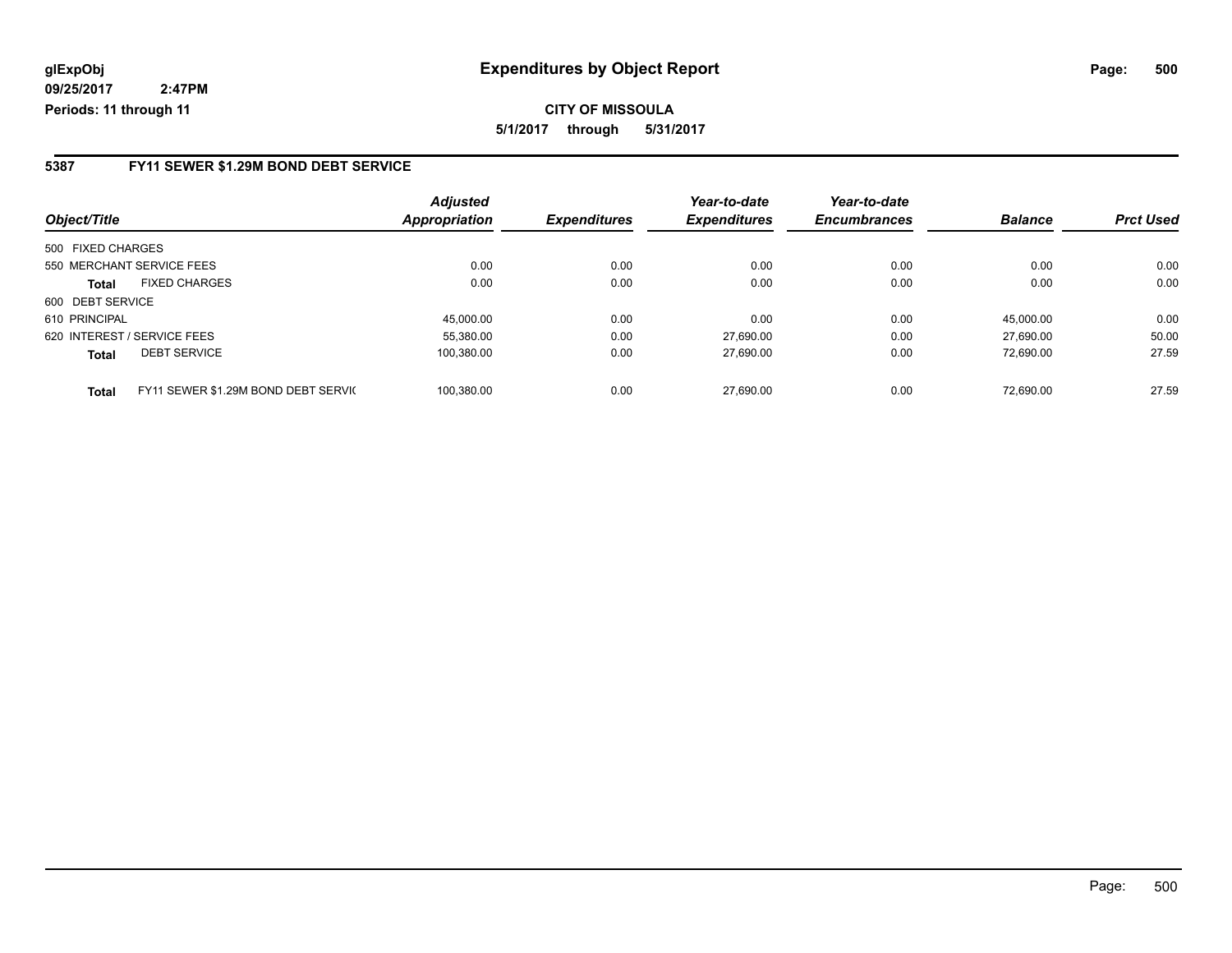### **CITY OF MISSOULA 5/1/2017 through 5/31/2017**

**5388 FY11 \$1.29M SEWER BOND RESERVE**

| Object/Title                         | <b>Adjusted</b><br><b>Appropriation</b> | <b>Expenditures</b> | Year-to-date<br><b>Expenditures</b> | Year-to-date<br><b>Encumbrances</b> | <b>Balance</b> | <b>Prct Used</b> |
|--------------------------------------|-----------------------------------------|---------------------|-------------------------------------|-------------------------------------|----------------|------------------|
| 500 FIXED CHARGES                    |                                         |                     |                                     |                                     |                |                  |
| 550 MERCHANT SERVICE FEES            | 0.00                                    | 0.00                | 0.00                                | 0.00                                | 0.00           | 0.00             |
| <b>FIXED CHARGES</b><br><b>Total</b> | 0.00                                    | 0.00                | 0.00                                | 0.00                                | 0.00           | 0.00             |
| 800 OTHER OBJECTS                    |                                         |                     |                                     |                                     |                |                  |
| 820 TRANSFERS TO OTHER FUNDS         | 0.00                                    | 0.00                | 0.00                                | 0.00                                | 0.00           | 0.00             |
| OTHER OBJECTS<br><b>Total</b>        | 0.00                                    | 0.00                | 0.00                                | 0.00                                | 0.00           | 0.00             |
| <b>WASTEWATER</b><br><b>Total</b>    | 0.00                                    | 0.00                | 0.00                                | 0.00                                | 0.00           | 0.00             |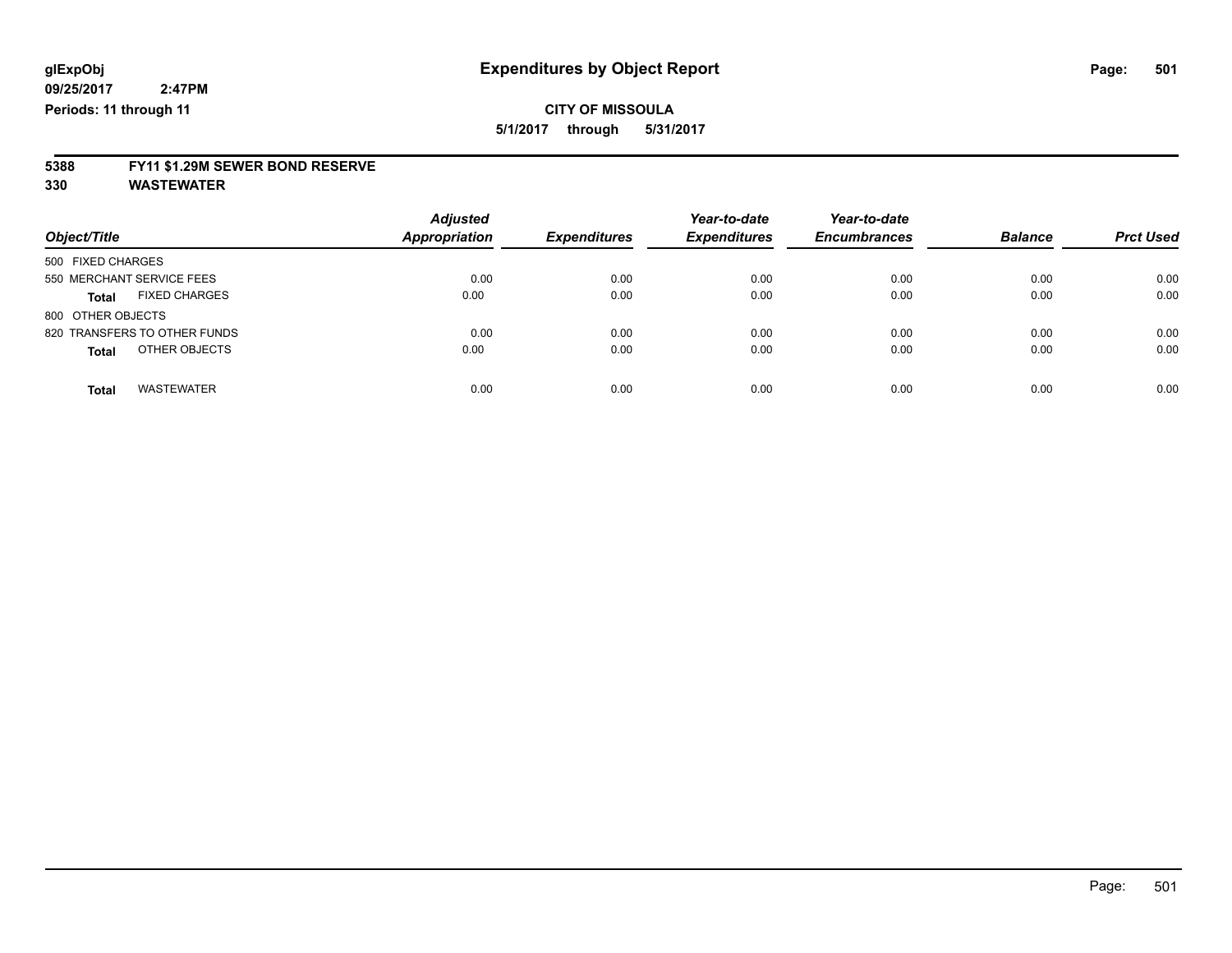**CITY OF MISSOULA 5/1/2017 through 5/31/2017**

### **5388 FY11 \$1.29M SEWER BOND RESERVE**

|                           |                                 | <b>Adjusted</b> |                     | Year-to-date        | Year-to-date        |                |                  |
|---------------------------|---------------------------------|-----------------|---------------------|---------------------|---------------------|----------------|------------------|
| Object/Title              |                                 | Appropriation   | <b>Expenditures</b> | <b>Expenditures</b> | <b>Encumbrances</b> | <b>Balance</b> | <b>Prct Used</b> |
| 500 FIXED CHARGES         |                                 |                 |                     |                     |                     |                |                  |
| 550 MERCHANT SERVICE FEES |                                 | 0.00            | 0.00                | 0.00                | 0.00                | 0.00           | 0.00             |
| Total                     | <b>FIXED CHARGES</b>            | 0.00            | 0.00                | 0.00                | 0.00                | 0.00           | 0.00             |
| 800 OTHER OBJECTS         |                                 |                 |                     |                     |                     |                |                  |
|                           | 820 TRANSFERS TO OTHER FUNDS    | 0.00            | 0.00                | 0.00                | 0.00                | 0.00           | 0.00             |
| Total                     | OTHER OBJECTS                   | 0.00            | 0.00                | 0.00                | 0.00                | 0.00           | 0.00             |
| <b>Total</b>              | FY11 \$1.29M SEWER BOND RESERVE | 0.00            | 0.00                | 0.00                | 0.00                | 0.00           | 0.00             |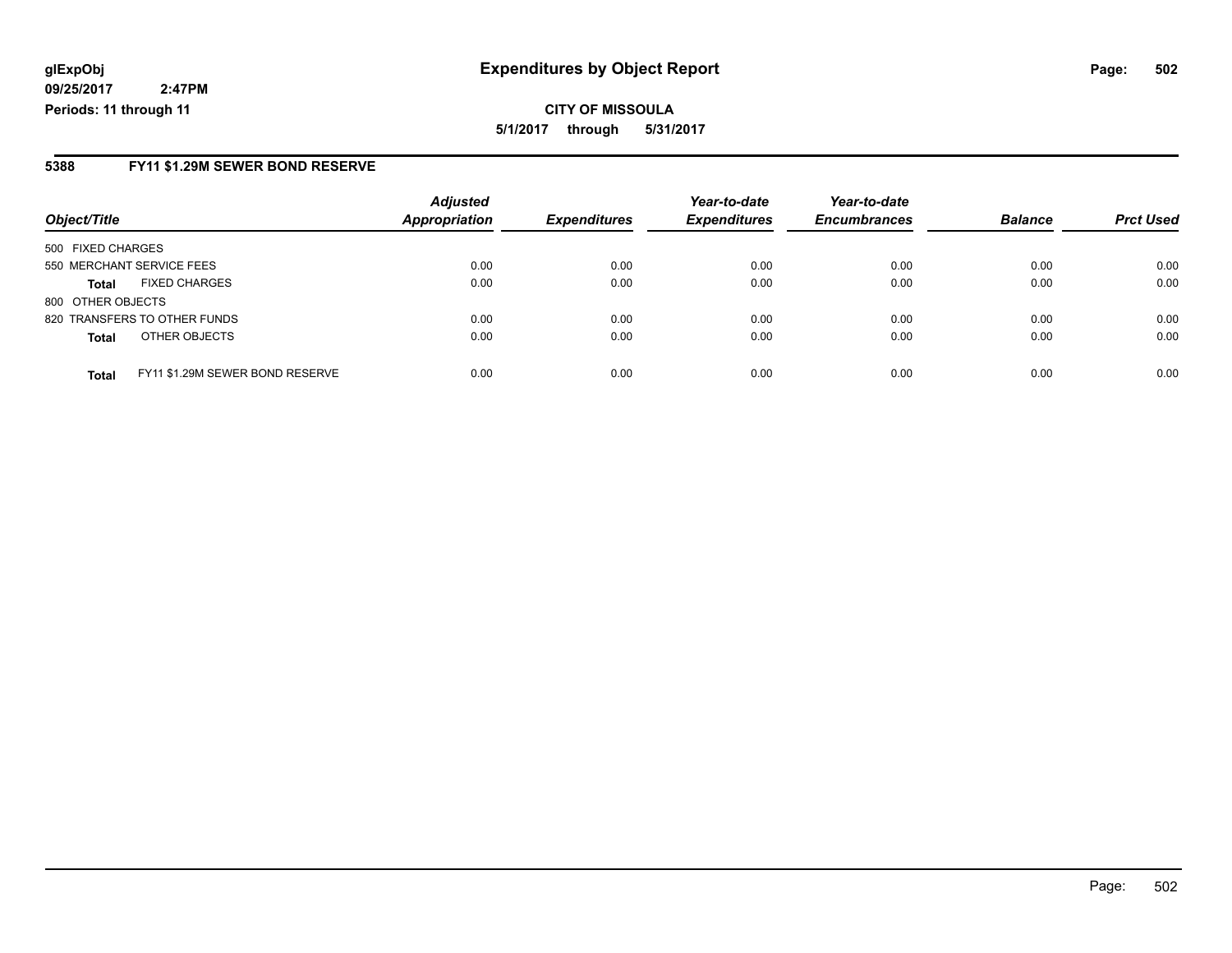**5/1/2017 through 5/31/2017**

# **5389 FY15 SEWER REVENUE BOND DEBT SERVICE**

|                   |                             | <b>Adjusted</b> |                     | Year-to-date        | Year-to-date        |                |                  |
|-------------------|-----------------------------|-----------------|---------------------|---------------------|---------------------|----------------|------------------|
| Object/Title      |                             | Appropriation   | <b>Expenditures</b> | <b>Expenditures</b> | <b>Encumbrances</b> | <b>Balance</b> | <b>Prct Used</b> |
| 500 FIXED CHARGES |                             |                 |                     |                     |                     |                |                  |
|                   | 550 MERCHANT SERVICE FEES   | 0.00            | 0.00                | 0.00                | 0.00                | 0.00           | 0.00             |
| <b>Total</b>      | <b>FIXED CHARGES</b>        | 0.00            | 0.00                | 0.00                | 0.00                | 0.00           | 0.00             |
| 600 DEBT SERVICE  |                             |                 |                     |                     |                     |                |                  |
| 610 PRINCIPAL     |                             | 39.000.00       | 0.00                | 19,000.00           | 0.00                | 20.000.00      | 48.72            |
|                   | 620 INTEREST / SERVICE FEES | 23,063.00       | 0.00                | 5,975.03            | 0.00                | 17.087.97      | 25.91            |
| <b>Total</b>      | <b>DEBT SERVICE</b>         | 62,063.00       | 0.00                | 24.975.03           | 0.00                | 37.087.97      | 40.24            |
| <b>Total</b>      | <b>WASTEWATER</b>           | 62,063.00       | 0.00                | 24.975.03           | 0.00                | 37.087.97      | 40.24            |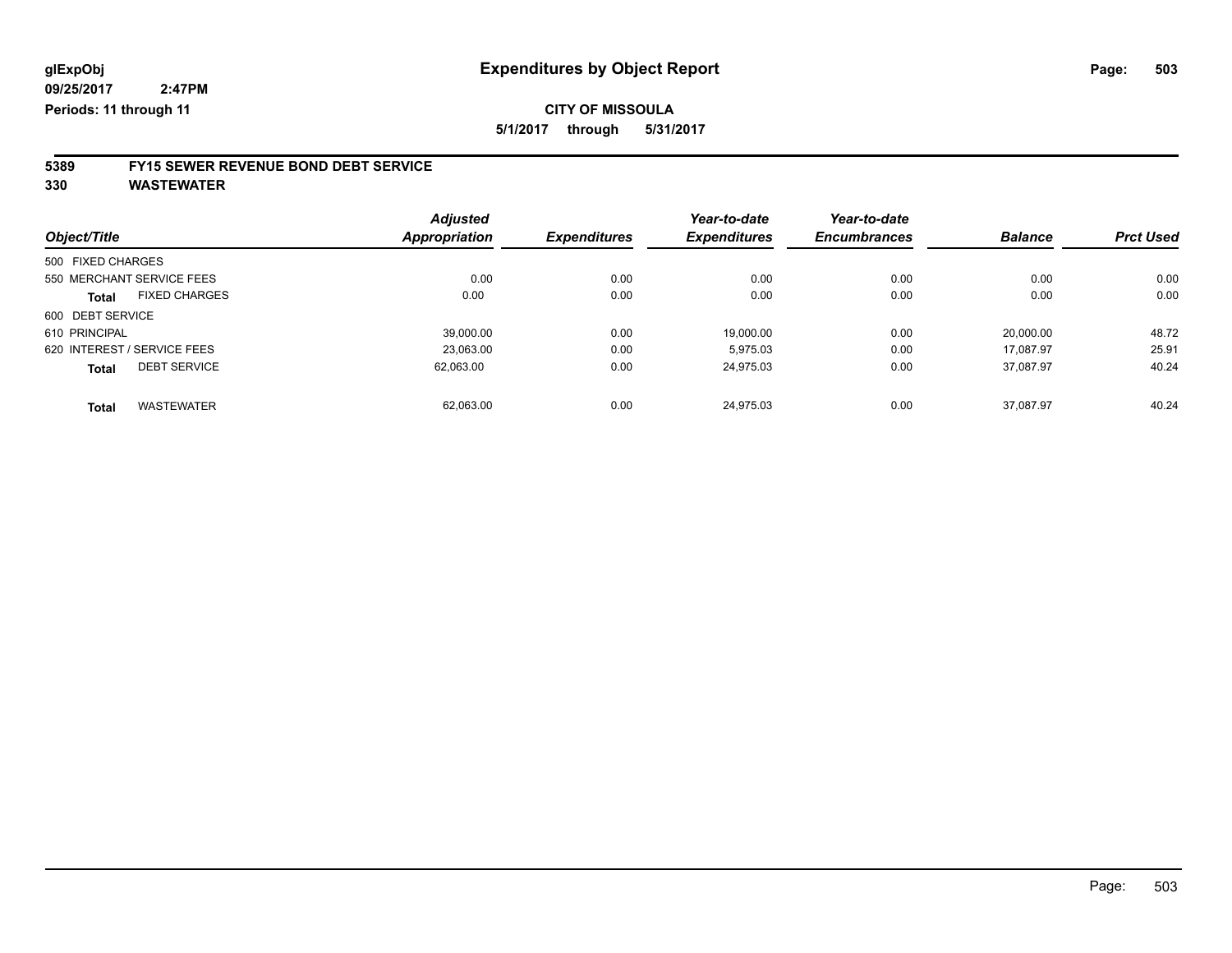**CITY OF MISSOULA 5/1/2017 through 5/31/2017**

### **5389 FY15 SEWER REVENUE BOND DEBT SERVICE**

| Object/Title                         |                                  | <b>Adjusted</b><br><b>Appropriation</b> | <b>Expenditures</b> | Year-to-date<br><b>Expenditures</b> | Year-to-date<br><b>Encumbrances</b> | <b>Balance</b> | <b>Prct Used</b> |
|--------------------------------------|----------------------------------|-----------------------------------------|---------------------|-------------------------------------|-------------------------------------|----------------|------------------|
| 500 FIXED CHARGES                    |                                  |                                         |                     |                                     |                                     |                |                  |
| 550 MERCHANT SERVICE FEES            |                                  | 0.00                                    | 0.00                | 0.00                                | 0.00                                | 0.00           | 0.00             |
| <b>FIXED CHARGES</b><br><b>Total</b> |                                  | 0.00                                    | 0.00                | 0.00                                | 0.00                                | 0.00           | 0.00             |
| 600 DEBT SERVICE                     |                                  |                                         |                     |                                     |                                     |                |                  |
| 610 PRINCIPAL                        |                                  | 39.000.00                               | 0.00                | 19.000.00                           | 0.00                                | 20.000.00      | 48.72            |
| 620 INTEREST / SERVICE FEES          |                                  | 23,063.00                               | 0.00                | 5.975.03                            | 0.00                                | 17.087.97      | 25.91            |
| <b>DEBT SERVICE</b><br><b>Total</b>  |                                  | 62,063.00                               | 0.00                | 24.975.03                           | 0.00                                | 37.087.97      | 40.24            |
| <b>Total</b>                         | FY15 SEWER REVENUE BOND DEBT SEF | 62.063.00                               | 0.00                | 24.975.03                           | 0.00                                | 37.087.97      | 40.24            |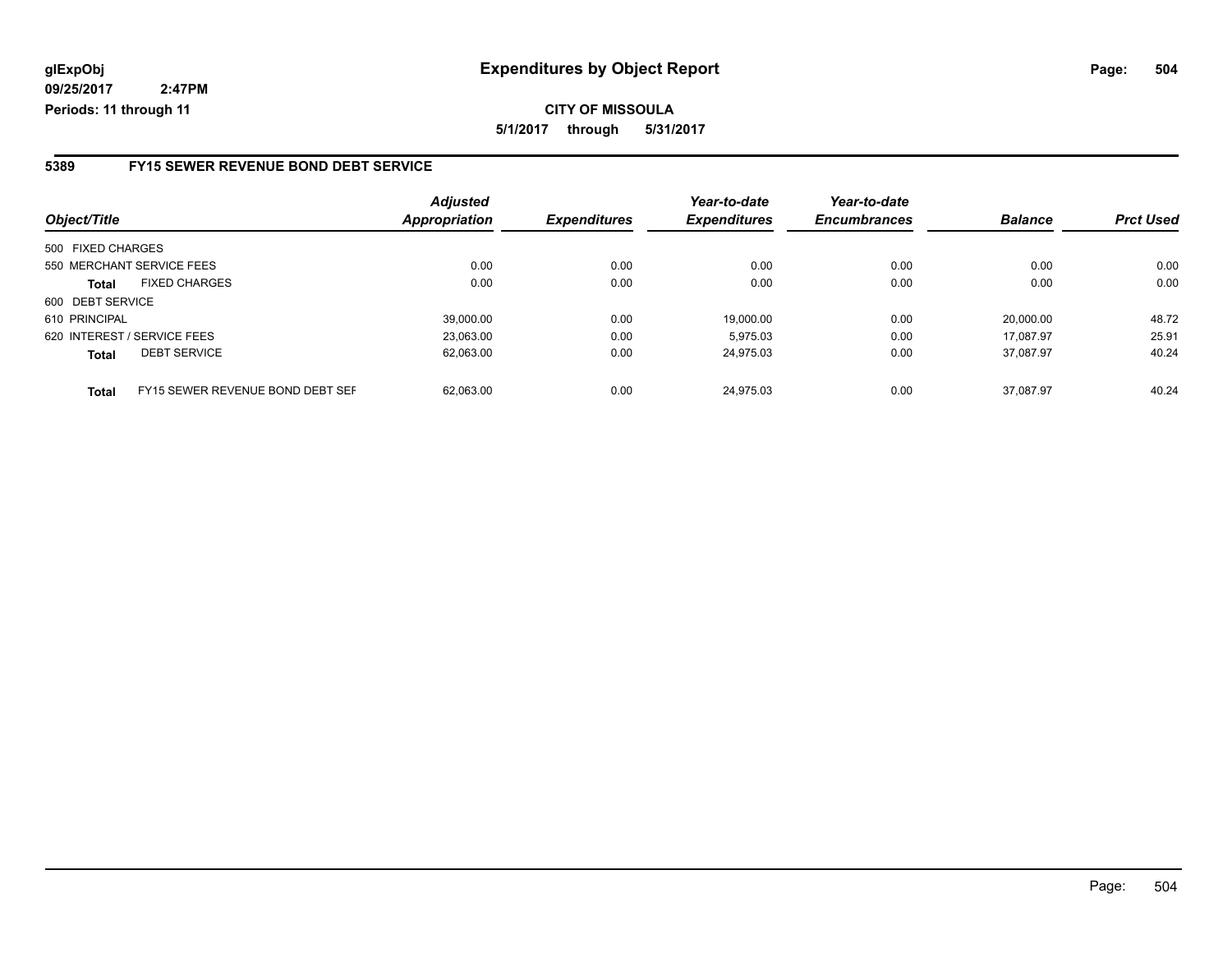**5/1/2017 through 5/31/2017**

# **5390 FY15 SEWER BOND DEBT RESERVE**

**330 WASTEWATER**

| Object/Title                         | <b>Adjusted</b><br>Appropriation | <b>Expenditures</b> | Year-to-date<br><b>Expenditures</b> | Year-to-date<br><b>Encumbrances</b> | <b>Balance</b> | <b>Prct Used</b> |
|--------------------------------------|----------------------------------|---------------------|-------------------------------------|-------------------------------------|----------------|------------------|
| 500 FIXED CHARGES                    |                                  |                     |                                     |                                     |                |                  |
| 550 MERCHANT SERVICE FEES            | 0.00                             | 0.00                | 0.00                                | 0.00                                | 0.00           | 0.00             |
| <b>FIXED CHARGES</b><br><b>Total</b> | 0.00                             | 0.00                | 0.00                                | 0.00                                | 0.00           | 0.00             |
| 800 OTHER OBJECTS                    |                                  |                     |                                     |                                     |                |                  |
| 820 TRANSFERS TO OTHER FUNDS         | 0.00                             | 0.00                | 0.00                                | 0.00                                | 0.00           | 0.00             |
| OTHER OBJECTS<br><b>Total</b>        | 0.00                             | 0.00                | 0.00                                | 0.00                                | 0.00           | 0.00             |
| <b>WASTEWATER</b><br><b>Total</b>    | 0.00                             | 0.00                | 0.00                                | 0.00                                | 0.00           | 0.00             |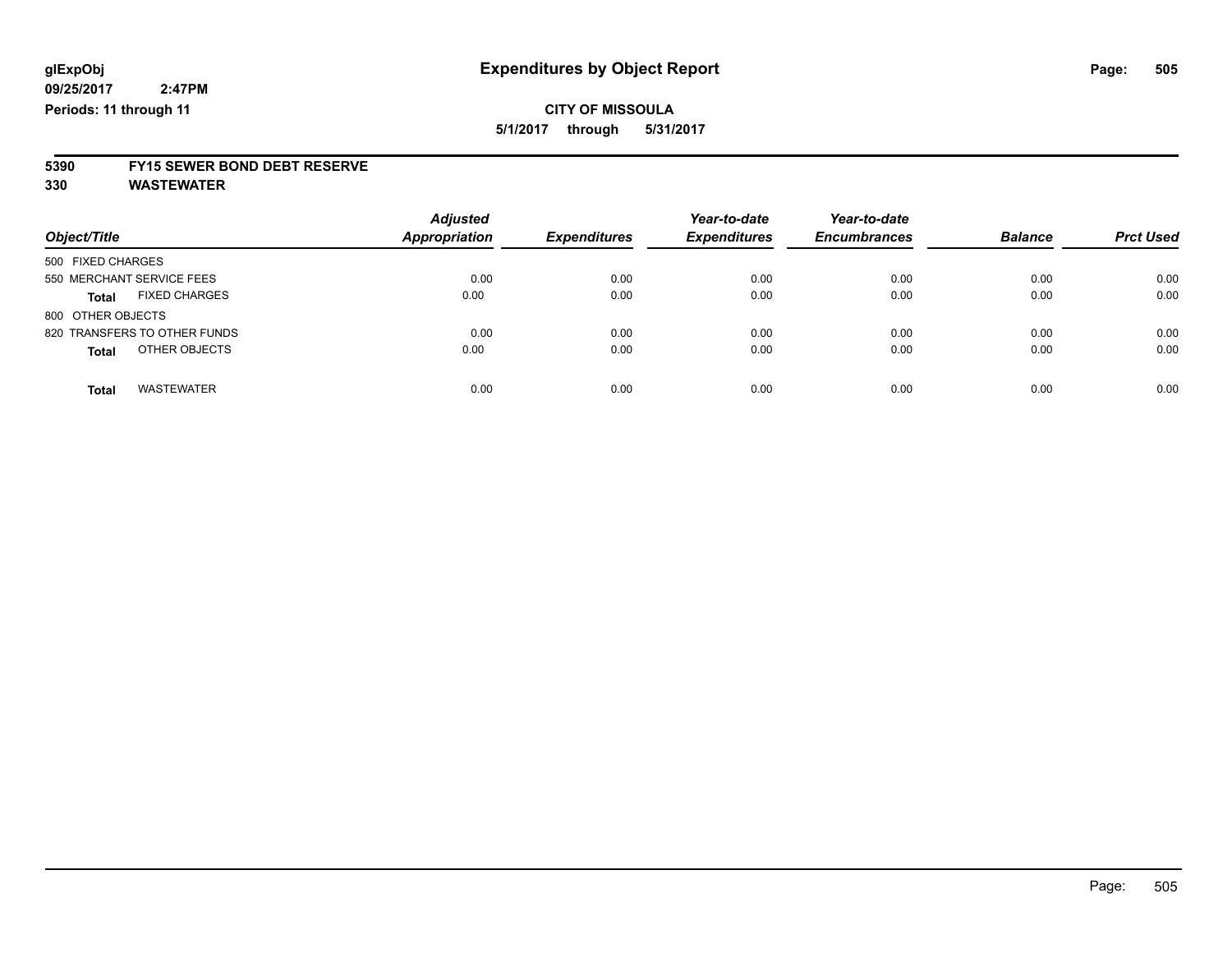**CITY OF MISSOULA 5/1/2017 through 5/31/2017**

### **5390 FY15 SEWER BOND DEBT RESERVE**

| Object/Title              |                                     | <b>Adjusted</b> | <b>Expenditures</b> | Year-to-date        | Year-to-date        | <b>Balance</b> | <b>Prct Used</b> |
|---------------------------|-------------------------------------|-----------------|---------------------|---------------------|---------------------|----------------|------------------|
|                           |                                     | Appropriation   |                     | <b>Expenditures</b> | <b>Encumbrances</b> |                |                  |
| 500 FIXED CHARGES         |                                     |                 |                     |                     |                     |                |                  |
| 550 MERCHANT SERVICE FEES |                                     | 0.00            | 0.00                | 0.00                | 0.00                | 0.00           | 0.00             |
| <b>Total</b>              | <b>FIXED CHARGES</b>                | 0.00            | 0.00                | 0.00                | 0.00                | 0.00           | 0.00             |
| 800 OTHER OBJECTS         |                                     |                 |                     |                     |                     |                |                  |
|                           | 820 TRANSFERS TO OTHER FUNDS        | 0.00            | 0.00                | 0.00                | 0.00                | 0.00           | 0.00             |
| <b>Total</b>              | OTHER OBJECTS                       | 0.00            | 0.00                | 0.00                | 0.00                | 0.00           | 0.00             |
| <b>Total</b>              | <b>FY15 SEWER BOND DEBT RESERVE</b> | 0.00            | 0.00                | 0.00                | 0.00                | 0.00           | 0.00             |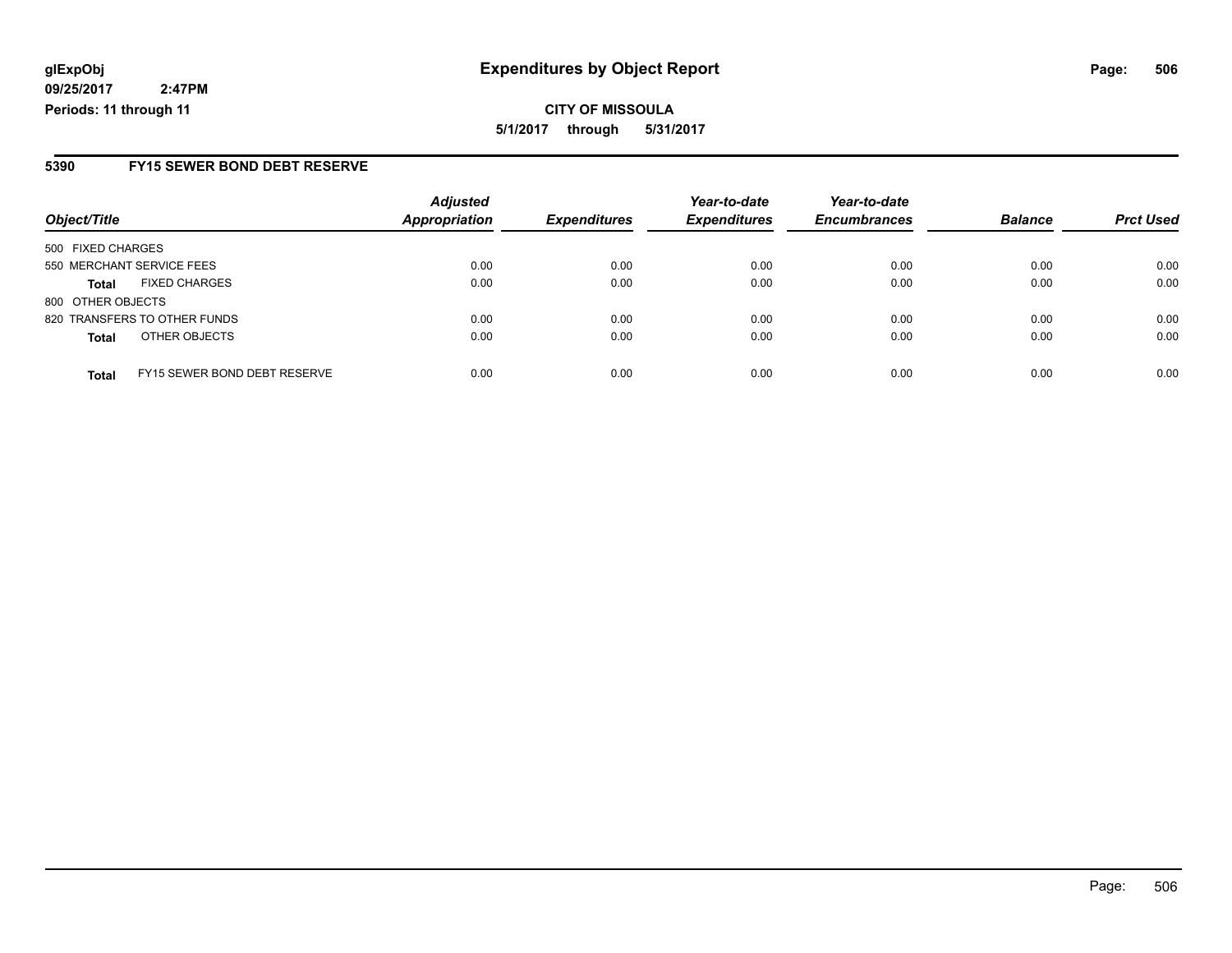**5/1/2017 through 5/31/2017**

**5450 STORMWATER UTILITIY 334 STORM WATER**

|                                      | <b>Adjusted</b>      |                     | Year-to-date        | Year-to-date        |                |                  |
|--------------------------------------|----------------------|---------------------|---------------------|---------------------|----------------|------------------|
| Object/Title                         | <b>Appropriation</b> | <b>Expenditures</b> | <b>Expenditures</b> | <b>Encumbrances</b> | <b>Balance</b> | <b>Prct Used</b> |
| 100 PERSONAL SERVICES                |                      |                     |                     |                     |                |                  |
| 110 SALARIES AND WAGES               | 107,612.00           | 7,245.15            | 46,312.38           | 0.00                | 61,299.62      | 43.04            |
| 130 OTHER                            | 2,206.00             | 0.00                | 0.00                | 0.00                | 2,206.00       | 0.00             |
| 140 EMPLOYER CONTRIBUTIONS           | 26,904.00            | 2,805.40            | 15,683.10           | 0.00                | 11,220.90      | 58.29            |
| 141 STATE RETIREMENT CONTRIBUTIONS   | 0.00                 | 7.25                | 39.06               | 0.00                | $-39.06$       | 0.00             |
| <b>150 STATE RETIREMENT</b>          | 68.00                | 0.00                | 0.00                | 0.00                | 68.00          | 0.00             |
| PERSONAL SERVICES<br>Total           | 136,790.00           | 10,057.80           | 62,034.54           | 0.00                | 74,755.46      | 45.35            |
| 200 SUPPLIES                         |                      |                     |                     |                     |                |                  |
| 210 OFFICE SUPPLIES                  | 12,071.00            | 33.77               | 3,506.19            | 0.00                | 8,564.81       | 29.05            |
| 220 OPERATING SUPPLIES               | 0.00                 | 242.61              | 242.61              | 0.00                | $-242.61$      | 0.00             |
| 230 REPAIR/MAINTENANCE               | 0.00                 | 0.00                | 0.00                | 0.00                | 0.00           | 0.00             |
| 231 GASOLINE                         | 3,600.00             | 0.00                | 0.00                | 0.00                | 3,600.00       | 0.00             |
| 240 OTHER SUPPLIES                   | 0.00                 | 0.00                | 0.00                | 0.00                | 0.00           | 0.00             |
| <b>SUPPLIES</b><br><b>Total</b>      | 15,671.00            | 276.38              | 3,748.80            | 0.00                | 11,922.20      | 23.92            |
| 300 PURCHASED SERVICES               |                      |                     |                     |                     |                |                  |
| 310 COMMUNICATIONS                   | 0.00                 | 0.00                | 654.35              | 0.00                | $-654.35$      | 0.00             |
| 320 PRINTING & DUPLICATING           | 0.00                 | 44.12               | 3,809.57            | 0.00                | $-3,809.57$    | 0.00             |
| 330 PUBLICITY, SUBSCRIPTIONS & DUES  | 0.00                 | 0.00                | 19,291.21           | 0.00                | $-19,291.21$   | 0.00             |
| 344 TELEPHONE SERVICE                | 1,710.00             | 0.24                | 768.89              | 0.00                | 941.11         | 44.96            |
| 350 PROFESSIONAL SERVICES            | 0.00                 | 52,714.00           | 52,714.00           | 0.00                | $-52,714.00$   | 0.00             |
| 370 TRAVEL                           | 2,700.00             | 98.37               | 886.21              | 0.00                | 1,813.79       | 32.82            |
| 380 TRAINING                         | 15,180.00            | 240.00              | 490.00              | 0.00                | 14,690.00      | 3.23             |
| PURCHASED SERVICES<br><b>Total</b>   | 19,590.00            | 53,096.73           | 78,614.23           | 0.00                | $-59,024.23$   | 401.30           |
| 500 FIXED CHARGES                    |                      |                     |                     |                     |                |                  |
| 500 FIXED CHARGES                    | 0.00                 | 0.00                | 13,190.00           | 0.00                | $-13,190.00$   | 0.00             |
| <b>FIXED CHARGES</b><br><b>Total</b> | 0.00                 | 0.00                | 13,190.00           | 0.00                | $-13,190.00$   | 0.00             |
| 600 DEBT SERVICE                     |                      |                     |                     |                     |                |                  |
| 620 INTEREST / SERVICE FEES          | 51,569.00            | 0.00                | 0.00                | 0.00                | 51,569.00      | 0.00             |
| <b>DEBT SERVICE</b><br><b>Total</b>  | 51,569.00            | 0.00                | 0.00                | 0.00                | 51,569.00      | 0.00             |
| 800 OTHER OBJECTS                    |                      |                     |                     |                     |                |                  |
| 820 TRANSFERS TO OTHER FUNDS         | 26,380.00            | 0.00                | 0.00                | 0.00                | 26,380.00      | 0.00             |
| 845 CONTINGENCY                      | 0.00                 | 0.00                | 0.00                | 0.00                | 0.00           | 0.00             |
| OTHER OBJECTS<br><b>Total</b>        | 26,380.00            | 0.00                | 0.00                | 0.00                | 26,380.00      | 0.00             |
|                                      |                      |                     |                     |                     |                |                  |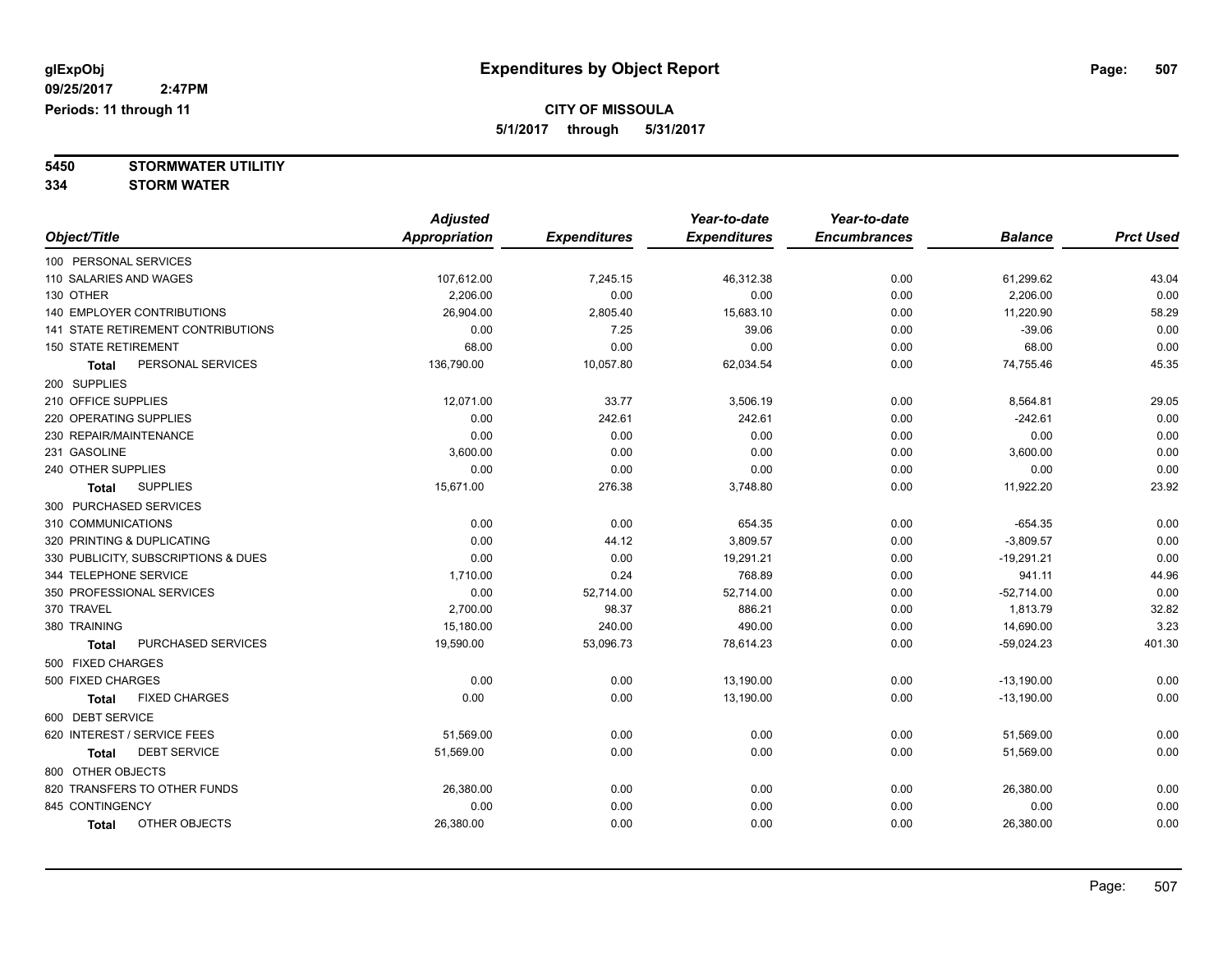**5450 STORMWATER UTILITIY 334 STORM WATER**

| Object/Title              |                       | <b>Adjusted</b><br>Appropriation | <b>Expenditures</b> | Year-to-date<br><b>Expenditures</b> | Year-to-date<br><b>Encumbrances</b> | <b>Balance</b> | <b>Prct Used</b> |
|---------------------------|-----------------------|----------------------------------|---------------------|-------------------------------------|-------------------------------------|----------------|------------------|
| 900 CAPITAL OUTLAY        |                       |                                  |                     |                                     |                                     |                |                  |
| 930 IMPROVEMENTS          |                       | 0.00                             | 0.00                | 0.00                                | 0.00                                | 0.00           | 0.00             |
| 940 MACHINERY & EQUIPMENT |                       | 35,000.00                        | 0.00                | 0.00                                | 0.00                                | 35,000.00      | 0.00             |
| <b>Total</b>              | <b>CAPITAL OUTLAY</b> | 35.000.00                        | 0.00                | 0.00                                | 0.00                                | 35,000.00      | 0.00             |
| <b>Total</b>              | <b>STORM WATER</b>    | 285,000.00                       | 63,430.91           | 157,587.57                          | 0.00                                | 127,412.43     | 55.29            |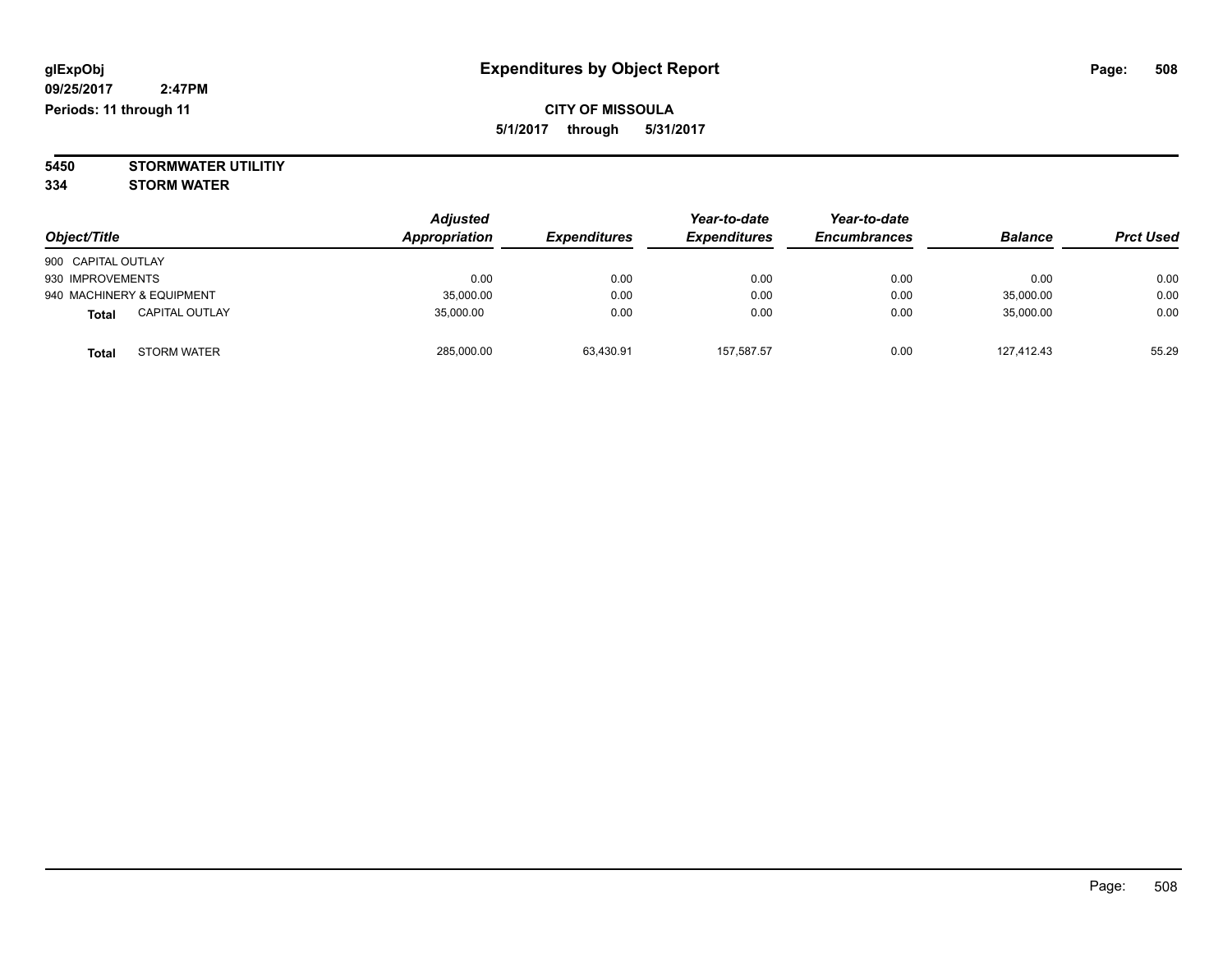#### **5450 STORMWATER UTILITIY**

|                                     | <b>Adjusted</b> |                     | Year-to-date        | Year-to-date        |                |                  |
|-------------------------------------|-----------------|---------------------|---------------------|---------------------|----------------|------------------|
| Object/Title                        | Appropriation   | <b>Expenditures</b> | <b>Expenditures</b> | <b>Encumbrances</b> | <b>Balance</b> | <b>Prct Used</b> |
| 100 PERSONAL SERVICES               |                 |                     |                     |                     |                |                  |
| 110 SALARIES AND WAGES              | 107,612.00      | 7,245.15            | 46,312.38           | 0.00                | 61,299.62      | 43.04            |
| 130 OTHER                           | 2,206.00        | 0.00                | 0.00                | 0.00                | 2,206.00       | 0.00             |
| <b>140 EMPLOYER CONTRIBUTIONS</b>   | 26,904.00       | 2,805.40            | 15,683.10           | 0.00                | 11,220.90      | 58.29            |
| 141 STATE RETIREMENT CONTRIBUTIONS  | 0.00            | 7.25                | 39.06               | 0.00                | $-39.06$       | 0.00             |
| <b>150 STATE RETIREMENT</b>         | 68.00           | 0.00                | 0.00                | 0.00                | 68.00          | 0.00             |
| PERSONAL SERVICES<br><b>Total</b>   | 136,790.00      | 10,057.80           | 62,034.54           | 0.00                | 74,755.46      | 45.35            |
| 200 SUPPLIES                        |                 |                     |                     |                     |                |                  |
| 210 OFFICE SUPPLIES                 | 12,071.00       | 33.77               | 3,506.19            | 0.00                | 8,564.81       | 29.05            |
| 220 OPERATING SUPPLIES              | 0.00            | 242.61              | 242.61              | 0.00                | $-242.61$      | 0.00             |
| 230 REPAIR/MAINTENANCE              | 0.00            | 0.00                | 0.00                | 0.00                | 0.00           | 0.00             |
| 231 GASOLINE                        | 3,600.00        | 0.00                | 0.00                | 0.00                | 3,600.00       | 0.00             |
| 240 OTHER SUPPLIES                  | 0.00            | 0.00                | 0.00                | 0.00                | 0.00           | 0.00             |
| <b>SUPPLIES</b><br>Total            | 15,671.00       | 276.38              | 3,748.80            | 0.00                | 11,922.20      | 23.92            |
| 300 PURCHASED SERVICES              |                 |                     |                     |                     |                |                  |
| 310 COMMUNICATIONS                  | 0.00            | 0.00                | 654.35              | 0.00                | $-654.35$      | 0.00             |
| 320 PRINTING & DUPLICATING          | 0.00            | 44.12               | 3,809.57            | 0.00                | $-3,809.57$    | 0.00             |
| 330 PUBLICITY, SUBSCRIPTIONS & DUES | 0.00            | 0.00                | 19,291.21           | 0.00                | $-19,291.21$   | 0.00             |
| 344 TELEPHONE SERVICE               | 1,710.00        | 0.24                | 768.89              | 0.00                | 941.11         | 44.96            |
| 350 PROFESSIONAL SERVICES           | 0.00            | 52,714.00           | 52,714.00           | 0.00                | $-52,714.00$   | 0.00             |
| 370 TRAVEL                          | 2,700.00        | 98.37               | 886.21              | 0.00                | 1,813.79       | 32.82            |
| 380 TRAINING                        | 15,180.00       | 240.00              | 490.00              | 0.00                | 14,690.00      | 3.23             |
| PURCHASED SERVICES<br><b>Total</b>  | 19,590.00       | 53,096.73           | 78,614.23           | 0.00                | $-59,024.23$   | 401.30           |
| 500 FIXED CHARGES                   |                 |                     |                     |                     |                |                  |
| 500 FIXED CHARGES                   | 0.00            | 0.00                | 13,190.00           | 0.00                | $-13,190.00$   | 0.00             |
| <b>FIXED CHARGES</b><br>Total       | 0.00            | 0.00                | 13,190.00           | 0.00                | $-13,190.00$   | 0.00             |
| 600 DEBT SERVICE                    |                 |                     |                     |                     |                |                  |
| 620 INTEREST / SERVICE FEES         | 51,569.00       | 0.00                | 0.00                | 0.00                | 51,569.00      | 0.00             |
| <b>DEBT SERVICE</b><br>Total        | 51,569.00       | 0.00                | 0.00                | 0.00                | 51,569.00      | 0.00             |
| 800 OTHER OBJECTS                   |                 |                     |                     |                     |                |                  |
| 820 TRANSFERS TO OTHER FUNDS        | 26,380.00       | 0.00                | 0.00                | 0.00                | 26,380.00      | 0.00             |
| 845 CONTINGENCY                     | 0.00            | 0.00                | 0.00                | 0.00                | 0.00           | 0.00             |
| OTHER OBJECTS<br><b>Total</b>       | 26,380.00       | 0.00                | 0.00                | 0.00                | 26,380.00      | 0.00             |
| 900 CAPITAL OUTLAY                  |                 |                     |                     |                     |                |                  |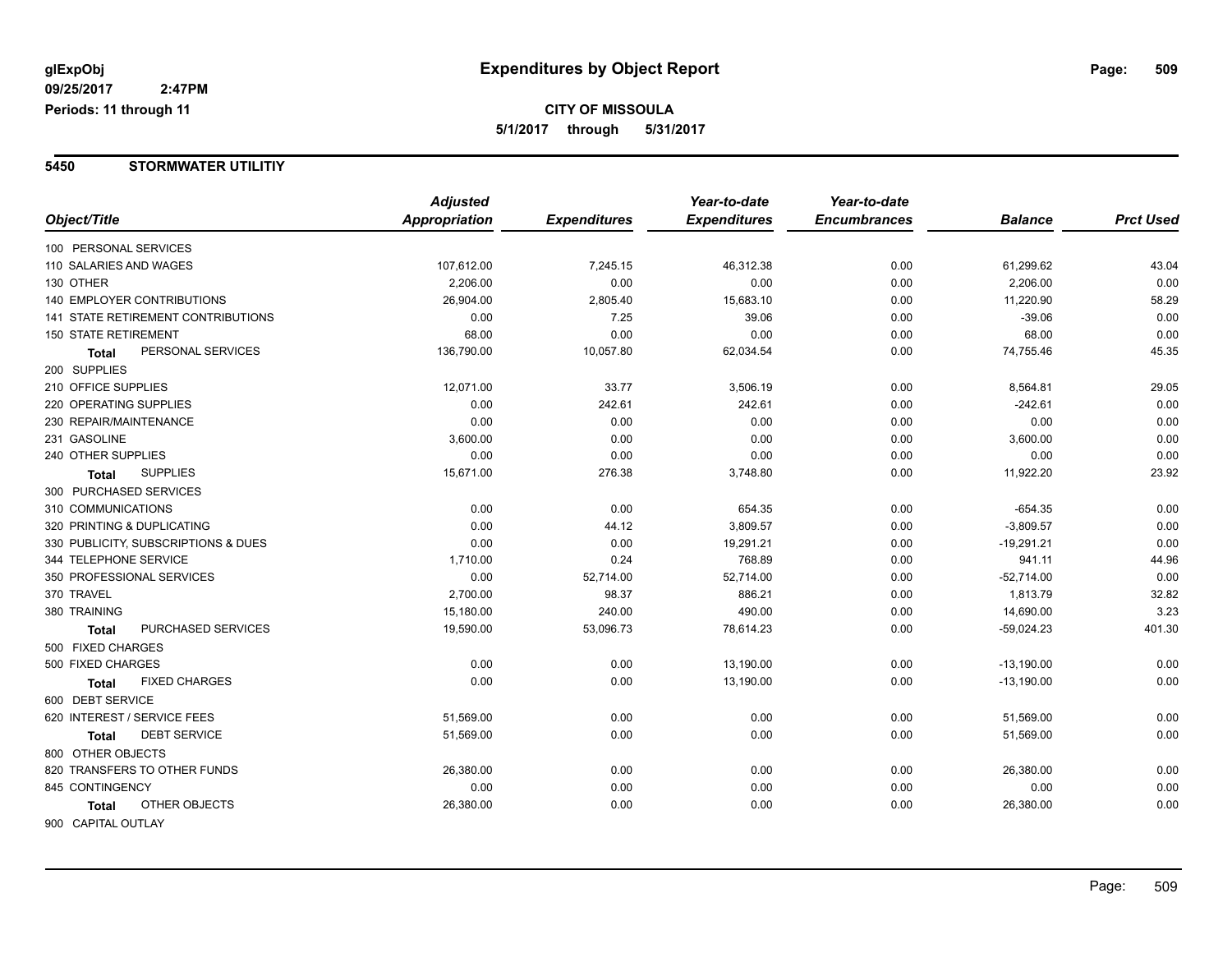#### **5450 STORMWATER UTILITIY**

|                                       | <b>Adjusted</b>      |                            | Year-to-date        | Year-to-date        | <b>Balance</b> | <b>Prct Used</b> |
|---------------------------------------|----------------------|----------------------------|---------------------|---------------------|----------------|------------------|
| Object/Title                          | <b>Appropriation</b> | <i><b>Expenditures</b></i> | <b>Expenditures</b> | <b>Encumbrances</b> |                |                  |
| 930 IMPROVEMENTS                      | 0.00                 | 0.00                       | 0.00                | 0.00                | 0.00           | 0.00             |
| 940 MACHINERY & EQUIPMENT             | 35,000.00            | 0.00                       | 0.00                | 0.00                | 35.000.00      | 0.00             |
| <b>CAPITAL OUTLAY</b><br><b>Total</b> | 35,000.00            | 0.00                       | 0.00                | 0.00                | 35,000.00      | 0.00             |
| STORMWATER UTILITIY<br><b>Total</b>   | 285,000.00           | 63,430.91                  | 157,587.57          | 0.00                | 127.412.43     | 55.29            |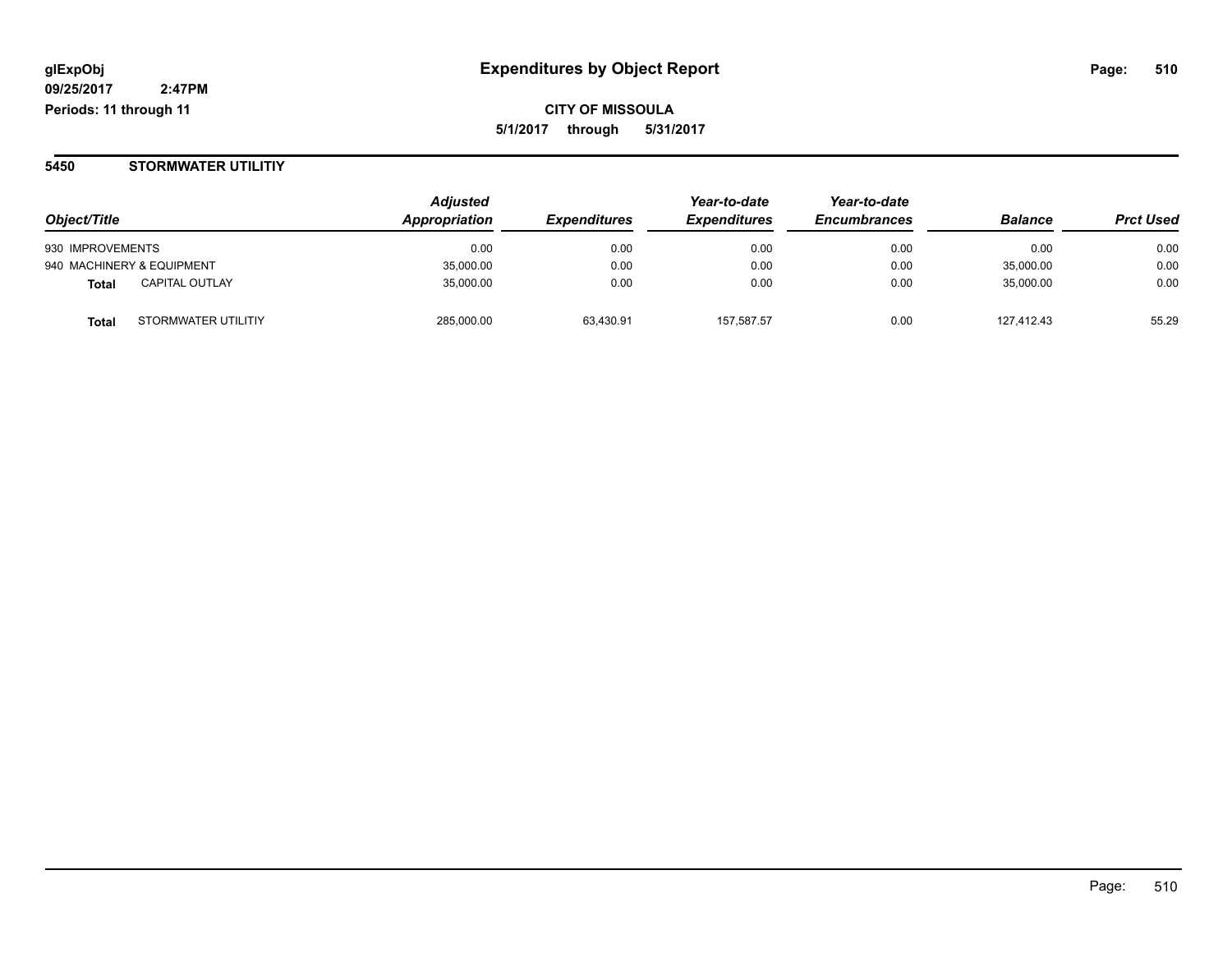**5711 AQUATICS 370 PARKS & RECREATION**

|                                           | <b>Adjusted</b>      |                     | Year-to-date        | Year-to-date        |                |                  |
|-------------------------------------------|----------------------|---------------------|---------------------|---------------------|----------------|------------------|
| Object/Title                              | <b>Appropriation</b> | <b>Expenditures</b> | <b>Expenditures</b> | <b>Encumbrances</b> | <b>Balance</b> | <b>Prct Used</b> |
| 100 PERSONAL SERVICES                     |                      |                     |                     |                     |                |                  |
| 110 SALARIES AND WAGES                    | 546,287.00           | 42,032.34           | 500,435.35          | 0.00                | 45,851.65      | 91.61            |
| 115 SALARIES/HEALTH INSURANCE BENEFIT     | 0.00                 | 0.00                | 0.00                | 0.00                | 0.00           | 0.00             |
| 120 OVERTIME                              | 1,000.00             | 38.43               | 308.17              | 0.00                | 691.83         | 30.82            |
| 135 OPEB EXPENSE                          | 0.00                 | 0.00                | 0.00                | 0.00                | 0.00           | 0.00             |
| <b>140 EMPLOYER CONTRIBUTIONS</b>         | 133,741.00           | 10,969.95           | 126,064.12          | 0.00                | 7,676.88       | 94.26            |
| <b>141 STATE RETIREMENT CONTRIBUTIONS</b> | 0.00                 | 42.03               | 420.96              | 0.00                | $-420.96$      | 0.00             |
| 145 OPEB CONTRIBUTION                     | 0.00                 | 0.00                | 0.00                | 0.00                | 0.00           | 0.00             |
| <b>150 STATE RETIREMENT</b>               | 185.00               | 0.00                | 0.00                | 0.00                | 185.00         | 0.00             |
| 190 PENSION EXPENSE                       | 0.00                 | 0.00                | 0.00                | 0.00                | 0.00           | 0.00             |
| PERSONAL SERVICES<br>Total                | 681,213.00           | 53,082.75           | 627,228.60          | 0.00                | 53,984.40      | 92.08            |
| 200 SUPPLIES                              |                      |                     |                     |                     |                |                  |
| 210 OFFICE SUPPLIES                       | 2,000.00             | 105.00              | 520.09              | 0.00                | 1,479.91       | 26.00            |
| 220 OPERATING SUPPLIES                    | 23,000.00            | 1,635.85            | 6,633.20            | 0.00                | 16,366.80      | 28.84            |
| 230 REPAIR/MAINTENANCE                    | 67,500.00            | 2,111.52            | 56,490.24           | 0.00                | 11,009.76      | 83.69            |
| 231 GASOLINE                              | 0.00                 | 0.00                | 0.00                | 0.00                | 0.00           | 0.00             |
| 240 OTHER SUPPLIES                        | 121,000.00           | 8,273.94            | 63,875.37           | 0.00                | 57,124.63      | 52.79            |
| 250 SUPPLIES FOR RESALE                   | 0.00                 | 0.00                | 0.00                | 0.00                | 0.00           | 0.00             |
| <b>SUPPLIES</b><br>Total                  | 213,500.00           | 12,126.31           | 127,518.90          | 0.00                | 85,981.10      | 59.73            |
| 300 PURCHASED SERVICES                    |                      |                     |                     |                     |                |                  |
| 310 COMMUNICATIONS                        | 500.00               | 0.00                | 0.00                | 0.00                | 500.00         | 0.00             |
| 320 PRINTING & DUPLICATING                | 10,500.00            | 144.85              | 596.85              | 0.00                | 9,903.15       | 5.68             |
| 330 PUBLICITY, SUBSCRIPTIONS & DUES       | 17,200.00            | 783.54              | 7,456.30            | 0.00                | 9,743.70       | 43.35            |
| 340 SEWER                                 | 13,095.00            | 0.00                | 12,086.19           | 0.00                | 1,008.81       | 92.30            |
| 341 ELECTRICITY & NATURAL GAS             | 185,000.00           | 17,325.90           | 120,896.25          | 0.00                | 64,103.75      | 65.35            |
| 343 WATER CHARGES                         | 19,644.00            | 964.10              | 12,607.97           | 0.00                | 7,036.03       | 64.18            |
| 344 TELEPHONE SERVICE                     | 8,160.00             | 813.81              | 7,345.54            | 0.00                | 814.46         | 90.02            |
| 345 GARBAGE                               | 4,031.00             | 316.00              | 3,156.50            | 0.00                | 874.50         | 78.31            |
| 350 PROFESSIONAL SERVICES                 | 32,776.00            | 696.00              | 23,785.20           | 0.00                | 8,990.80       | 72.57            |
| 360 REPAIR & MAINTENANCE                  | 10,500.00            | 4,299.83            | 25,121.32           | 0.00                | $-14,621.32$   | 239.25           |
| 370 TRAVEL                                | 2,000.00             | 0.00                | 0.00                | 0.00                | 2,000.00       | 0.00             |
| 380 TRAINING                              | 5,000.00             | 140.00              | 1,310.00            | 0.00                | 3,690.00       | 26.20            |
| 390 OTHER PURCHASED SERVICES              | 14,300.00            | 12.25               | 1,305.60            | 0.00                | 12,994.40      | 9.13             |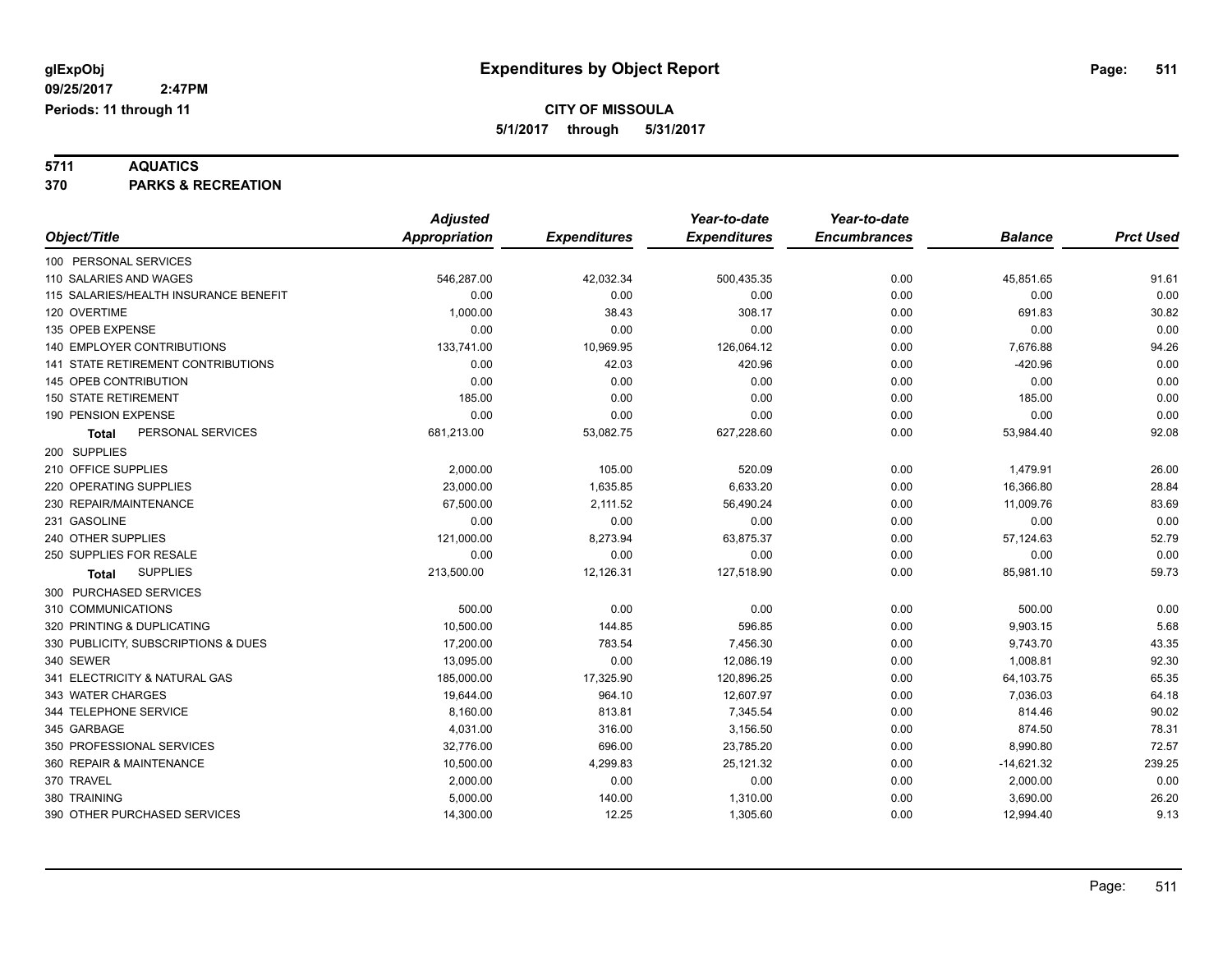**5711 AQUATICS 370 PARKS & RECREATION**

|                    |                              | <b>Adjusted</b>      |                     | Year-to-date        | Year-to-date        |                |                  |
|--------------------|------------------------------|----------------------|---------------------|---------------------|---------------------|----------------|------------------|
| Object/Title       |                              | <b>Appropriation</b> | <b>Expenditures</b> | <b>Expenditures</b> | <b>Encumbrances</b> | <b>Balance</b> | <b>Prct Used</b> |
| <b>Total</b>       | PURCHASED SERVICES           | 322,706.00           | 25,496.28           | 215,667.72          | 0.00                | 107,038.28     | 66.83            |
| 500 FIXED CHARGES  |                              |                      |                     |                     |                     |                |                  |
| 500 FIXED CHARGES  |                              | 0.00                 | 0.00                | 2,324.00            | 0.00                | $-2,324.00$    | 0.00             |
|                    | 550 MERCHANT SERVICE FEES    | 12,000.00            | 0.00                | 0.00                | 0.00                | 12,000.00      | 0.00             |
| <b>Total</b>       | <b>FIXED CHARGES</b>         | 12,000.00            | 0.00                | 2,324.00            | 0.00                | 9,676.00       | 19.37            |
| 600 DEBT SERVICE   |                              |                      |                     |                     |                     |                |                  |
| 610 PRINCIPAL      |                              | 0.00                 | 0.00                | 0.00                | 0.00                | 0.00           | 0.00             |
| <b>Total</b>       | <b>DEBT SERVICE</b>          | 0.00                 | 0.00                | 0.00                | 0.00                | 0.00           | 0.00             |
| 800 OTHER OBJECTS  |                              |                      |                     |                     |                     |                |                  |
|                    | 820 TRANSFERS TO OTHER FUNDS | 0.00                 | 0.00                | 0.00                | 0.00                | 0.00           | 0.00             |
| <b>Total</b>       | OTHER OBJECTS                | 0.00                 | 0.00                | 0.00                | 0.00                | 0.00           | 0.00             |
| 900 CAPITAL OUTLAY |                              |                      |                     |                     |                     |                |                  |
| 920 BUILDINGS      |                              | 35,000.00            | 0.00                | 0.00                | 0.00                | 35,000.00      | 0.00             |
| 930 IMPROVEMENTS   |                              | 0.00                 | 0.00                | 0.00                | 0.00                | 0.00           | 0.00             |
|                    | 940 MACHINERY & EQUIPMENT    | 0.00                 | 0.00                | 0.00                | 0.00                | 0.00           | 0.00             |
| <b>Total</b>       | CAPITAL OUTLAY               | 35,000.00            | 0.00                | 0.00                | 0.00                | 35,000.00      | 0.00             |
| <b>Total</b>       | PARKS & RECREATION           | 1,264,419.00         | 90,705.34           | 972,739.22          | 0.00                | 291,679.78     | 76.93            |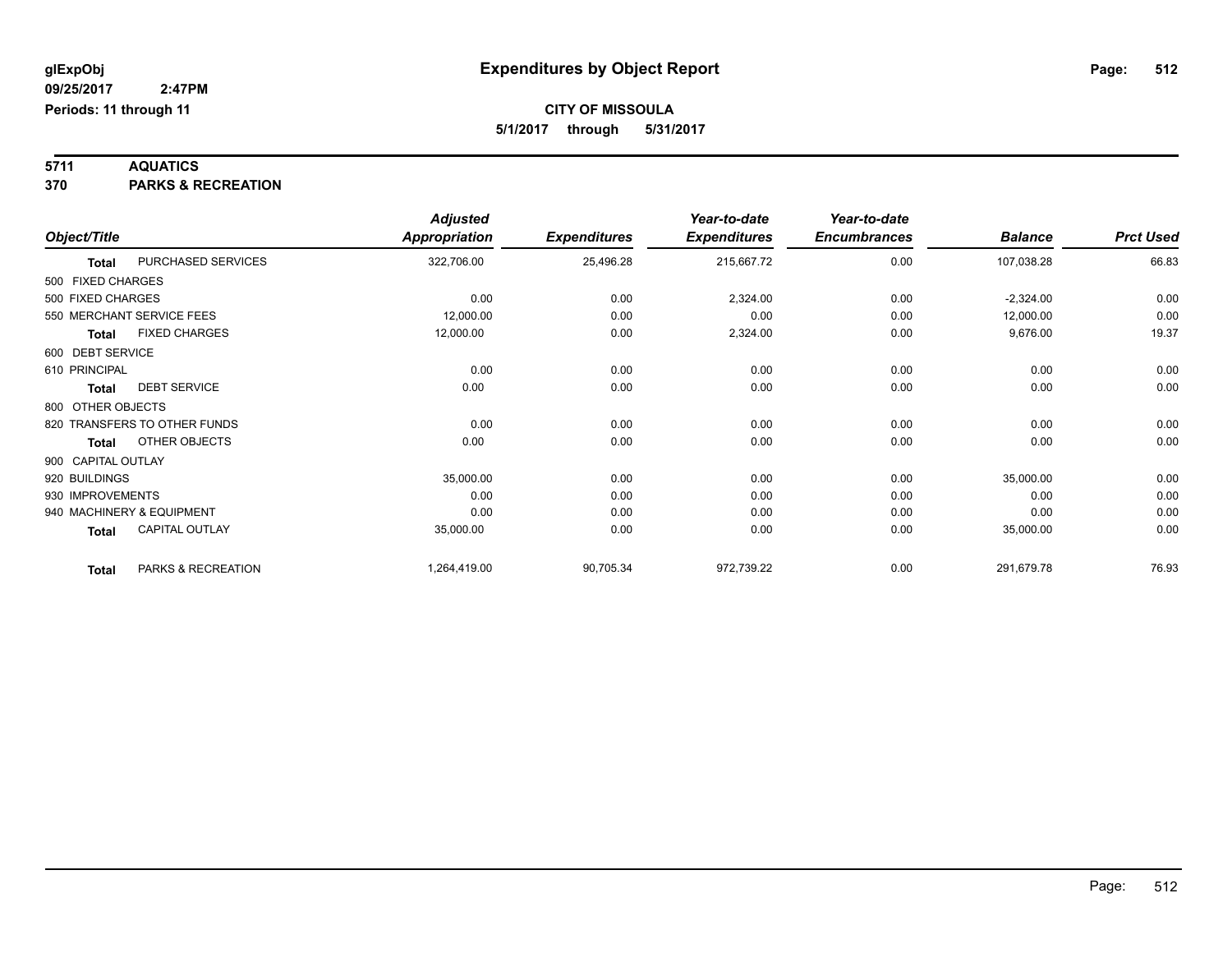# **5711 AQUATICS**

**390 NON-DEPARTMENTAL**

| Object/Title                          | <b>Adjusted</b><br><b>Appropriation</b> | <b>Expenditures</b> | Year-to-date<br><b>Expenditures</b> | Year-to-date<br><b>Encumbrances</b> | <b>Balance</b> | <b>Prct Used</b> |
|---------------------------------------|-----------------------------------------|---------------------|-------------------------------------|-------------------------------------|----------------|------------------|
| 800 OTHER OBJECTS                     |                                         |                     |                                     |                                     |                |                  |
| 830 DEPRECIATION                      | 0.00                                    | 0.00                | 0.00                                | 0.00                                | 0.00           | 0.00             |
| OTHER OBJECTS<br><b>Total</b>         | 0.00                                    | 0.00                | 0.00                                | 0.00                                | 0.00           | 0.00             |
| 900 CAPITAL OUTLAY                    |                                         |                     |                                     |                                     |                |                  |
| 900 CAPITAL OUTLAY                    | 0.00                                    | 0.00                | 0.00                                | 0.00                                | 0.00           | 0.00             |
| <b>CAPITAL OUTLAY</b><br><b>Total</b> | 0.00                                    | 0.00                | 0.00                                | 0.00                                | 0.00           | 0.00             |
| NON-DEPARTMENTAL<br><b>Total</b>      | 0.00                                    | 0.00                | 0.00                                | 0.00                                | 0.00           | 0.00             |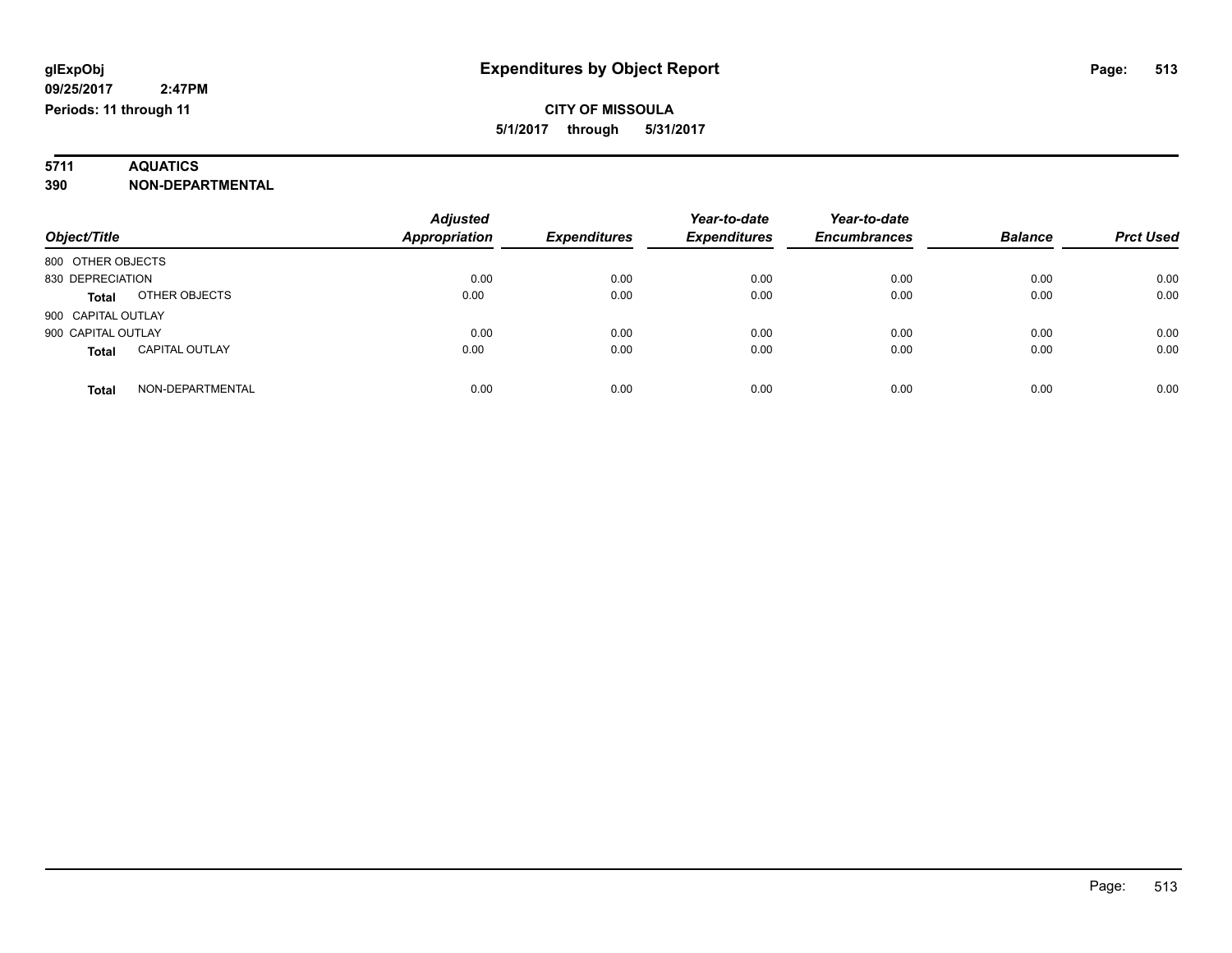**5711 AQUATICS**

|                                       | <b>Adjusted</b>      |                     | Year-to-date        | Year-to-date        |                |                  |
|---------------------------------------|----------------------|---------------------|---------------------|---------------------|----------------|------------------|
| Object/Title                          | <b>Appropriation</b> | <b>Expenditures</b> | <b>Expenditures</b> | <b>Encumbrances</b> | <b>Balance</b> | <b>Prct Used</b> |
| 100 PERSONAL SERVICES                 |                      |                     |                     |                     |                |                  |
| 110 SALARIES AND WAGES                | 546,287.00           | 42,032.34           | 500,435.35          | 0.00                | 45,851.65      | 91.61            |
| 115 SALARIES/HEALTH INSURANCE BENEFIT | 0.00                 | 0.00                | 0.00                | 0.00                | 0.00           | 0.00             |
| 120 OVERTIME                          | 1,000.00             | 38.43               | 308.17              | 0.00                | 691.83         | 30.82            |
| 135 OPEB EXPENSE                      | 0.00                 | 0.00                | 0.00                | 0.00                | 0.00           | 0.00             |
| <b>140 EMPLOYER CONTRIBUTIONS</b>     | 133,741.00           | 10,969.95           | 126,064.12          | 0.00                | 7,676.88       | 94.26            |
| 141 STATE RETIREMENT CONTRIBUTIONS    | 0.00                 | 42.03               | 420.96              | 0.00                | $-420.96$      | 0.00             |
| <b>145 OPEB CONTRIBUTION</b>          | 0.00                 | 0.00                | 0.00                | 0.00                | 0.00           | 0.00             |
| <b>150 STATE RETIREMENT</b>           | 185.00               | 0.00                | 0.00                | 0.00                | 185.00         | 0.00             |
| 190 PENSION EXPENSE                   | 0.00                 | 0.00                | 0.00                | 0.00                | 0.00           | 0.00             |
| PERSONAL SERVICES<br><b>Total</b>     | 681,213.00           | 53,082.75           | 627,228.60          | 0.00                | 53,984.40      | 92.08            |
| 200 SUPPLIES                          |                      |                     |                     |                     |                |                  |
| 210 OFFICE SUPPLIES                   | 2,000.00             | 105.00              | 520.09              | 0.00                | 1,479.91       | 26.00            |
| 220 OPERATING SUPPLIES                | 23,000.00            | 1,635.85            | 6,633.20            | 0.00                | 16,366.80      | 28.84            |
| 230 REPAIR/MAINTENANCE                | 67,500.00            | 2,111.52            | 56,490.24           | 0.00                | 11,009.76      | 83.69            |
| 231 GASOLINE                          | 0.00                 | 0.00                | 0.00                | 0.00                | 0.00           | 0.00             |
| 240 OTHER SUPPLIES                    | 121,000.00           | 8,273.94            | 63,875.37           | 0.00                | 57,124.63      | 52.79            |
| 250 SUPPLIES FOR RESALE               | 0.00                 | 0.00                | 0.00                | 0.00                | 0.00           | 0.00             |
| <b>SUPPLIES</b><br><b>Total</b>       | 213,500.00           | 12,126.31           | 127,518.90          | 0.00                | 85,981.10      | 59.73            |
| 300 PURCHASED SERVICES                |                      |                     |                     |                     |                |                  |
| 310 COMMUNICATIONS                    | 500.00               | 0.00                | 0.00                | 0.00                | 500.00         | 0.00             |
| 320 PRINTING & DUPLICATING            | 10,500.00            | 144.85              | 596.85              | 0.00                | 9,903.15       | 5.68             |
| 330 PUBLICITY, SUBSCRIPTIONS & DUES   | 17,200.00            | 783.54              | 7,456.30            | 0.00                | 9,743.70       | 43.35            |
| 340 SEWER                             | 13,095.00            | 0.00                | 12,086.19           | 0.00                | 1,008.81       | 92.30            |
| 341 ELECTRICITY & NATURAL GAS         | 185,000.00           | 17,325.90           | 120,896.25          | 0.00                | 64,103.75      | 65.35            |
| 343 WATER CHARGES                     | 19,644.00            | 964.10              | 12.607.97           | 0.00                | 7,036.03       | 64.18            |
| 344 TELEPHONE SERVICE                 | 8,160.00             | 813.81              | 7,345.54            | 0.00                | 814.46         | 90.02            |
| 345 GARBAGE                           | 4,031.00             | 316.00              | 3,156.50            | 0.00                | 874.50         | 78.31            |
| 350 PROFESSIONAL SERVICES             | 32,776.00            | 696.00              | 23,785.20           | 0.00                | 8,990.80       | 72.57            |
| 360 REPAIR & MAINTENANCE              | 10,500.00            | 4,299.83            | 25,121.32           | 0.00                | $-14,621.32$   | 239.25           |
| 370 TRAVEL                            | 2,000.00             | 0.00                | 0.00                | 0.00                | 2,000.00       | 0.00             |
| 380 TRAINING                          | 5,000.00             | 140.00              | 1,310.00            | 0.00                | 3,690.00       | 26.20            |
| 390 OTHER PURCHASED SERVICES          | 14,300.00            | 12.25               | 1,305.60            | 0.00                | 12,994.40      | 9.13             |
| PURCHASED SERVICES<br><b>Total</b>    | 322,706.00           | 25,496.28           | 215,667.72          | 0.00                | 107,038.28     | 66.83            |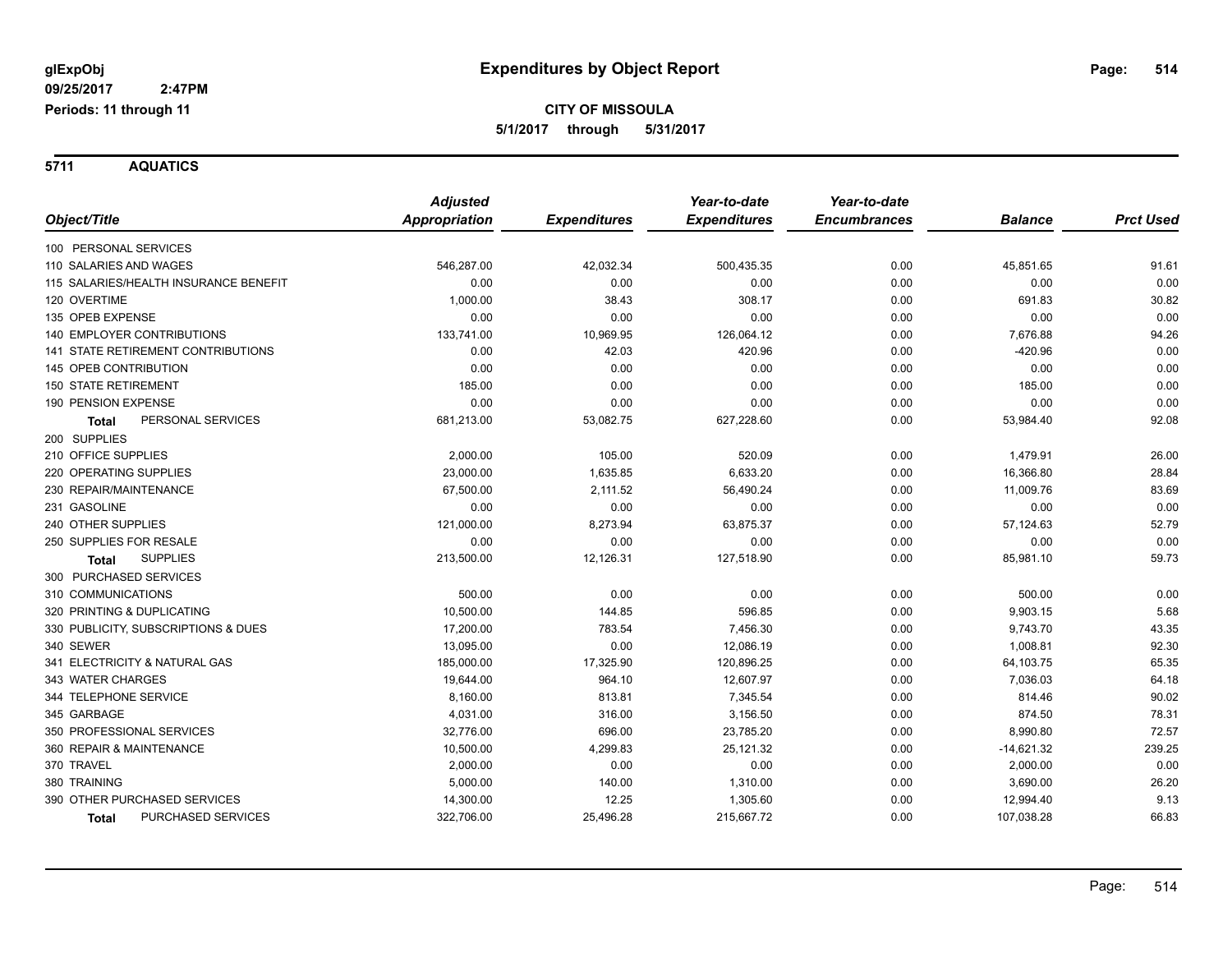**5711 AQUATICS**

|                    |                              | <b>Adjusted</b>      |                     | Year-to-date        | Year-to-date        |                |                  |
|--------------------|------------------------------|----------------------|---------------------|---------------------|---------------------|----------------|------------------|
| Object/Title       |                              | <b>Appropriation</b> | <b>Expenditures</b> | <b>Expenditures</b> | <b>Encumbrances</b> | <b>Balance</b> | <b>Prct Used</b> |
| 500 FIXED CHARGES  |                              |                      |                     |                     |                     |                |                  |
| 500 FIXED CHARGES  |                              | 0.00                 | 0.00                | 2,324.00            | 0.00                | $-2,324.00$    | 0.00             |
|                    | 550 MERCHANT SERVICE FEES    | 12,000.00            | 0.00                | 0.00                | 0.00                | 12,000.00      | 0.00             |
| <b>Total</b>       | <b>FIXED CHARGES</b>         | 12,000.00            | 0.00                | 2,324.00            | 0.00                | 9,676.00       | 19.37            |
| 600 DEBT SERVICE   |                              |                      |                     |                     |                     |                |                  |
| 610 PRINCIPAL      |                              | 0.00                 | 0.00                | 0.00                | 0.00                | 0.00           | 0.00             |
| <b>Total</b>       | <b>DEBT SERVICE</b>          | 0.00                 | 0.00                | 0.00                | 0.00                | 0.00           | 0.00             |
| 800 OTHER OBJECTS  |                              |                      |                     |                     |                     |                |                  |
|                    | 820 TRANSFERS TO OTHER FUNDS | 0.00                 | 0.00                | 0.00                | 0.00                | 0.00           | 0.00             |
| 830 DEPRECIATION   |                              | 0.00                 | 0.00                | 0.00                | 0.00                | 0.00           | 0.00             |
| <b>Total</b>       | <b>OTHER OBJECTS</b>         | 0.00                 | 0.00                | 0.00                | 0.00                | 0.00           | 0.00             |
| 900 CAPITAL OUTLAY |                              |                      |                     |                     |                     |                |                  |
| 900 CAPITAL OUTLAY |                              | 0.00                 | 0.00                | 0.00                | 0.00                | 0.00           | 0.00             |
| 920 BUILDINGS      |                              | 35,000.00            | 0.00                | 0.00                | 0.00                | 35,000.00      | 0.00             |
| 930 IMPROVEMENTS   |                              | 0.00                 | 0.00                | 0.00                | 0.00                | 0.00           | 0.00             |
|                    | 940 MACHINERY & EQUIPMENT    | 0.00                 | 0.00                | 0.00                | 0.00                | 0.00           | 0.00             |
| Total              | <b>CAPITAL OUTLAY</b>        | 35,000.00            | 0.00                | 0.00                | 0.00                | 35,000.00      | 0.00             |
| <b>Total</b>       | <b>AQUATICS</b>              | 1,264,419.00         | 90,705.34           | 972,739.22          | 0.00                | 291,679.78     | 76.93            |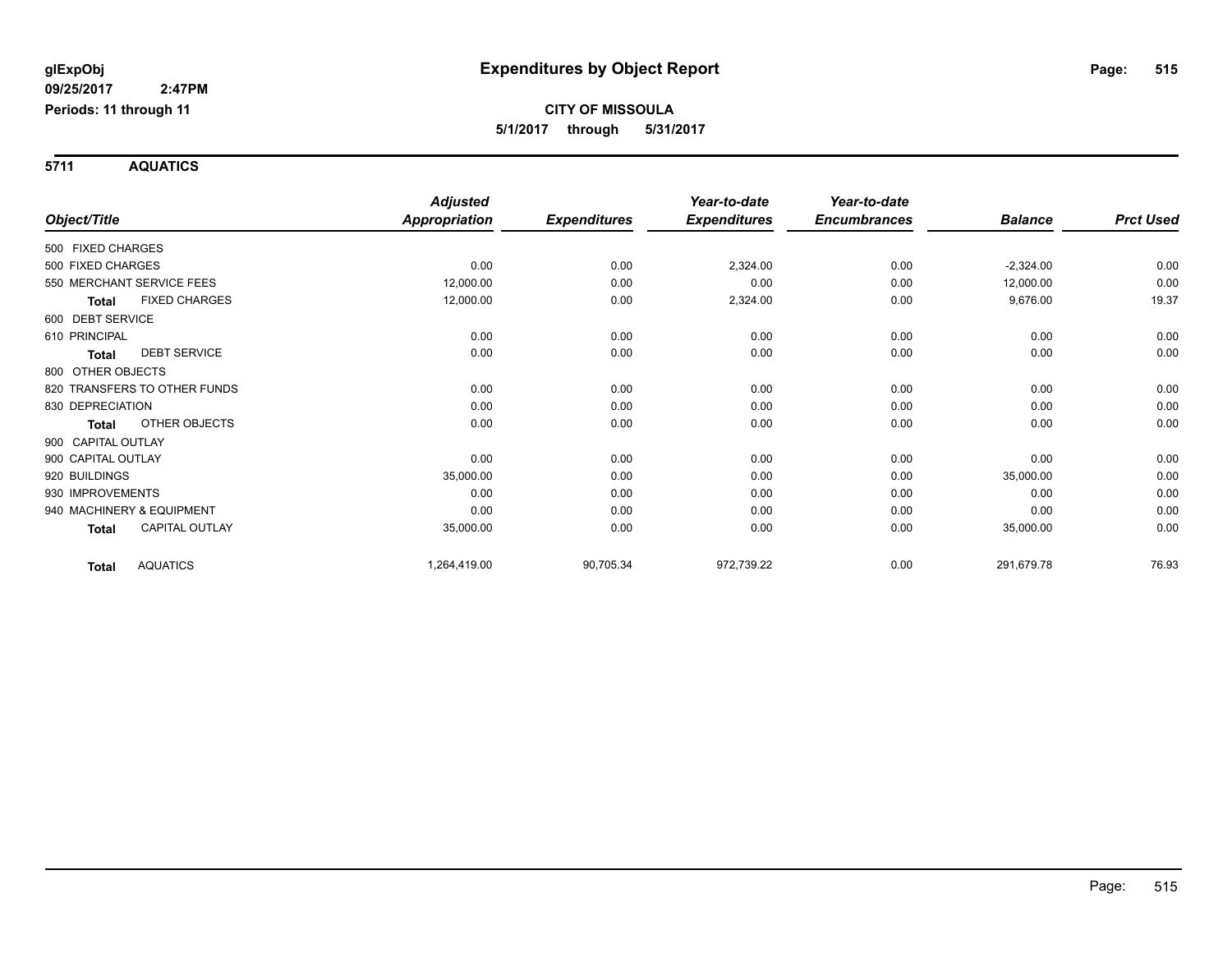**5/1/2017 through 5/31/2017**

**6050 EMPLOYEE BENEFIT PLAN FUND**<br>390 NON-DEPARTMENTAL

**390 NON-DEPARTMENTAL**

|                        |                                      | <b>Adjusted</b>      |                     | Year-to-date        | Year-to-date        |                |                  |
|------------------------|--------------------------------------|----------------------|---------------------|---------------------|---------------------|----------------|------------------|
| Object/Title           |                                      | <b>Appropriation</b> | <b>Expenditures</b> | <b>Expenditures</b> | <b>Encumbrances</b> | <b>Balance</b> | <b>Prct Used</b> |
| 300 PURCHASED SERVICES |                                      |                      |                     |                     |                     |                |                  |
|                        | 350 PROFESSIONAL SERVICES            | 50,325.00            | 0.00                | 14,719.73           | 0.00                | 35,605.27      | 29.25            |
| 351 INSURANCE CLAIMS   |                                      | 5,520,000.00         | 727,955.84          | 5,048,147.01        | 0.00                | 471,852.99     | 91.45            |
| 352 HEALTH PROGRAMS    |                                      | 78,532.00            | 4,200.74            | 41,848.44           | 0.00                | 36,683.56      | 53.29            |
|                        | 353 ADMINISTRATION EXPENDITURES      | 715,223.00           | 117,241.09          | 698,462.71          | 0.00                | 16,760.29      | 97.66            |
|                        | 354 TRANSITIONAL REINSURANCE PROGRAM | 76,704.00            | 0.00                | 42,162.00           | 0.00                | 34,542.00      | 54.97            |
| <b>Total</b>           | PURCHASED SERVICES                   | 6,440,784.00         | 849,397.67          | 5,845,339.89        | 0.00                | 595,444.11     | 90.76            |
| 500 FIXED CHARGES      |                                      |                      |                     |                     |                     |                |                  |
|                        | 550 MERCHANT SERVICE FEES            | 0.00                 | 0.00                | 0.00                | 0.00                | 0.00           | 0.00             |
| <b>Total</b>           | <b>FIXED CHARGES</b>                 | 0.00                 | 0.00                | 0.00                | 0.00                | 0.00           | 0.00             |
|                        | 700 GRANTS & CONTRIBUTIONS           |                      |                     |                     |                     |                |                  |
|                        | 700 GRANTS & CONTRIBUTIONS           | 0.00                 | 0.00                | 0.00                | 0.00                | 0.00           | 0.00             |
| <b>Total</b>           | <b>GRANTS &amp; CONTRIBUTIONS</b>    | 0.00                 | 0.00                | 0.00                | 0.00                | 0.00           | 0.00             |
| 800 OTHER OBJECTS      |                                      |                      |                     |                     |                     |                |                  |
|                        | 820 TRANSFERS TO OTHER FUNDS         | 0.00                 | 0.00                | 0.00                | 0.00                | 0.00           | 0.00             |
| <b>Total</b>           | OTHER OBJECTS                        | 0.00                 | 0.00                | 0.00                | 0.00                | 0.00           | 0.00             |
| <b>Total</b>           | NON-DEPARTMENTAL                     | 6,440,784.00         | 849,397.67          | 5,845,339.89        | 0.00                | 595,444.11     | 90.76            |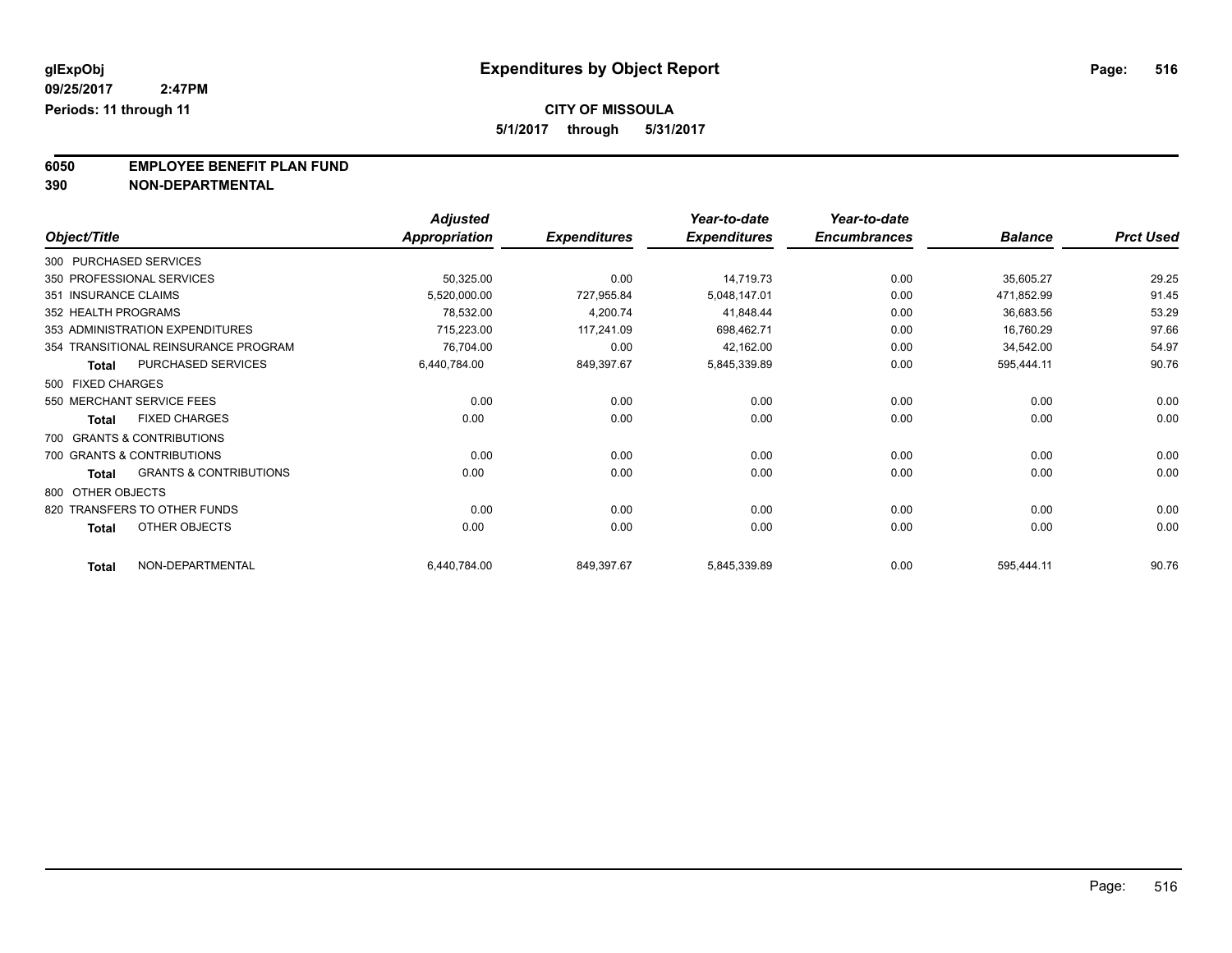#### **6050 EMPLOYEE BENEFIT PLAN FUND**

|                      |                                      | <b>Adjusted</b> |                     | Year-to-date        | Year-to-date        |                |                  |
|----------------------|--------------------------------------|-----------------|---------------------|---------------------|---------------------|----------------|------------------|
| Object/Title         |                                      | Appropriation   | <b>Expenditures</b> | <b>Expenditures</b> | <b>Encumbrances</b> | <b>Balance</b> | <b>Prct Used</b> |
|                      | 300 PURCHASED SERVICES               |                 |                     |                     |                     |                |                  |
|                      | 350 PROFESSIONAL SERVICES            | 50,325.00       | 0.00                | 14,719.73           | 0.00                | 35,605.27      | 29.25            |
| 351 INSURANCE CLAIMS |                                      | 5,520,000.00    | 727,955.84          | 5,048,147.01        | 0.00                | 471,852.99     | 91.45            |
| 352 HEALTH PROGRAMS  |                                      | 78,532.00       | 4,200.74            | 41,848.44           | 0.00                | 36,683.56      | 53.29            |
|                      | 353 ADMINISTRATION EXPENDITURES      | 715,223.00      | 117,241.09          | 698,462.71          | 0.00                | 16,760.29      | 97.66            |
|                      | 354 TRANSITIONAL REINSURANCE PROGRAM | 76,704.00       | 0.00                | 42,162.00           | 0.00                | 34,542.00      | 54.97            |
| <b>Total</b>         | PURCHASED SERVICES                   | 6,440,784.00    | 849,397.67          | 5,845,339.89        | 0.00                | 595,444.11     | 90.76            |
| 500 FIXED CHARGES    |                                      |                 |                     |                     |                     |                |                  |
|                      | 550 MERCHANT SERVICE FEES            | 0.00            | 0.00                | 0.00                | 0.00                | 0.00           | 0.00             |
| <b>Total</b>         | <b>FIXED CHARGES</b>                 | 0.00            | 0.00                | 0.00                | 0.00                | 0.00           | 0.00             |
|                      | 700 GRANTS & CONTRIBUTIONS           |                 |                     |                     |                     |                |                  |
|                      | 700 GRANTS & CONTRIBUTIONS           | 0.00            | 0.00                | 0.00                | 0.00                | 0.00           | 0.00             |
| <b>Total</b>         | <b>GRANTS &amp; CONTRIBUTIONS</b>    | 0.00            | 0.00                | 0.00                | 0.00                | 0.00           | 0.00             |
| 800 OTHER OBJECTS    |                                      |                 |                     |                     |                     |                |                  |
|                      | 820 TRANSFERS TO OTHER FUNDS         | 0.00            | 0.00                | 0.00                | 0.00                | 0.00           | 0.00             |
| Total                | OTHER OBJECTS                        | 0.00            | 0.00                | 0.00                | 0.00                | 0.00           | 0.00             |
| <b>Total</b>         | <b>EMPLOYEE BENEFIT PLAN FUND</b>    | 6,440,784.00    | 849,397.67          | 5,845,339.89        | 0.00                | 595,444.11     | 90.76            |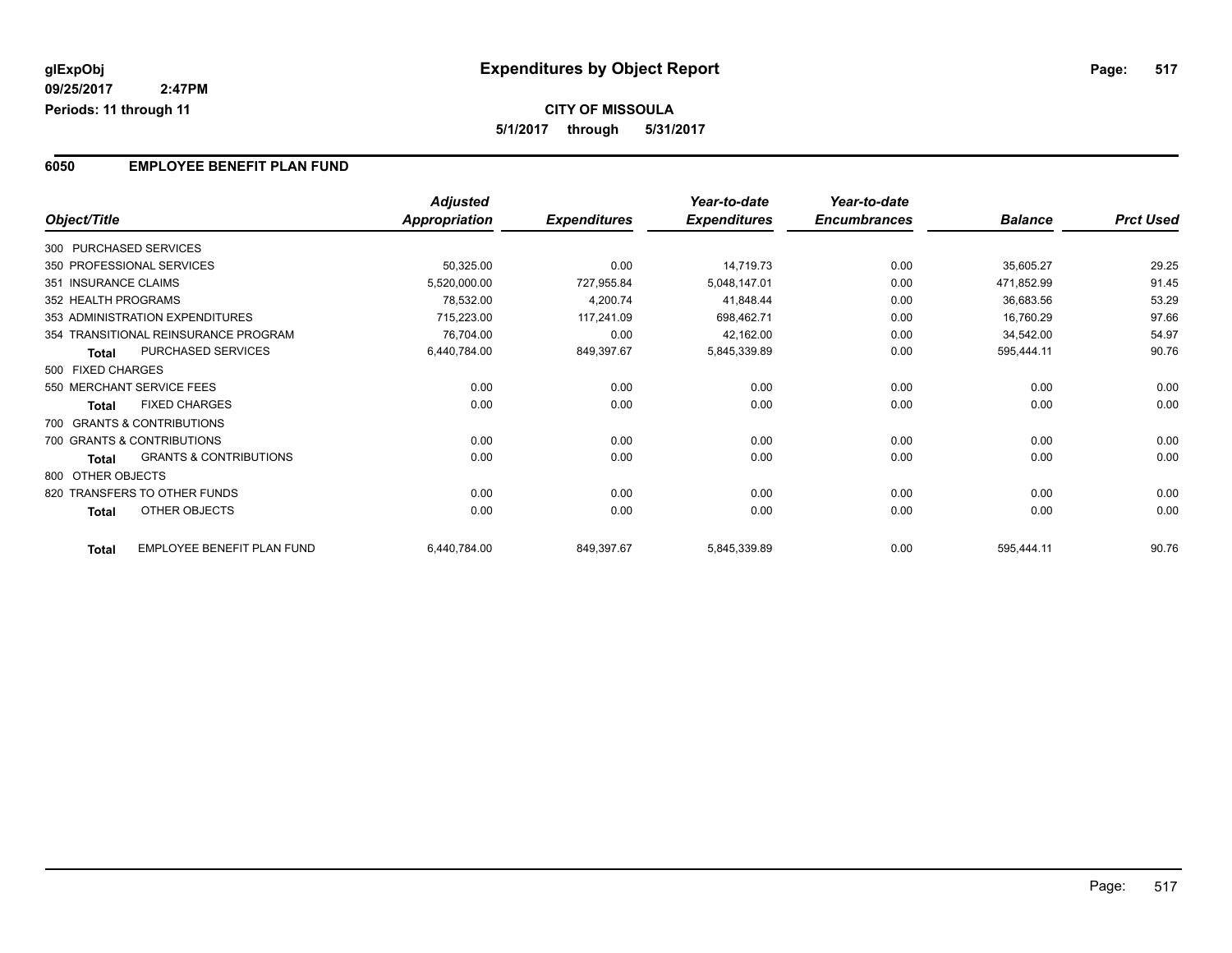**5/1/2017 through 5/31/2017**

**7370 PARKING COMMISSION FUND**

**395 PARKING COMMISSION**

|                                           | <b>Adjusted</b>      |                     | Year-to-date        | Year-to-date        |                |                  |
|-------------------------------------------|----------------------|---------------------|---------------------|---------------------|----------------|------------------|
| Object/Title                              | <b>Appropriation</b> | <b>Expenditures</b> | <b>Expenditures</b> | <b>Encumbrances</b> | <b>Balance</b> | <b>Prct Used</b> |
| 100 PERSONAL SERVICES                     |                      |                     |                     |                     |                |                  |
| 110 SALARIES AND WAGES                    | 455,965.00           | 34,879.27           | 392,507.03          | 0.00                | 63,457.97      | 86.08            |
| 115 SALARIES/HEALTH INSURANCE BENEFIT     | 0.00                 | 0.00                | 0.00                | 0.00                | 0.00           | 0.00             |
| 120 OVERTIME                              | 7,234.00             | 74.45               | 462.80              | 0.00                | 6,771.20       | 6.40             |
| 130 OTHER                                 | 0.00                 | 0.00                | 0.00                | 0.00                | 0.00           | 0.00             |
| 135 OPEB EXPENSE                          | 0.00                 | 0.00                | 0.00                | 0.00                | 0.00           | 0.00             |
| 140 EMPLOYER CONTRIBUTIONS                | 202,678.00           | 16,688.28           | 187,404.68          | 0.00                | 15,273.32      | 92.46            |
| <b>141 STATE RETIREMENT CONTRIBUTIONS</b> | 0.00                 | 34.88               | 321.61              | 0.00                | $-321.61$      | 0.00             |
| 145 OPEB CONTRIBUTION                     | 0.00                 | 0.00                | 0.00                | 0.00                | 0.00           | 0.00             |
| PERSONAL SERVICES<br>Total                | 665,877.00           | 51,676.88           | 580,696.12          | 0.00                | 85,180.88      | 87.21            |
| 200 SUPPLIES                              |                      |                     |                     |                     |                |                  |
| 210 OFFICE SUPPLIES                       | 5,700.00             | 193.11              | 6,600.39            | 0.00                | $-900.39$      | 115.80           |
| 220 OPERATING SUPPLIES                    | 14,700.00            | 499.66              | 9,543.03            | 0.00                | 5,156.97       | 64.92            |
| 230 REPAIR/MAINTENANCE                    | 18,000.00            | 947.55              | 8,634.86            | 0.00                | 9,365.14       | 47.97            |
| 231 GASOLINE                              | 7,200.00             | 860.66              | 4,778.32            | 0.00                | 2,421.68       | 66.37            |
| 240 OTHER SUPPLIES                        | 0.00                 | 0.00                | 210.81              | 0.00                | $-210.81$      | 0.00             |
| <b>SUPPLIES</b><br><b>Total</b>           | 45,600.00            | 2,500.98            | 29,767.41           | 0.00                | 15,832.59      | 65.28            |
| 300 PURCHASED SERVICES                    |                      |                     |                     |                     |                |                  |
| 310 COMMUNICATIONS                        | 17,338.00            | 406.99              | 9,837.38            | 0.00                | 7,500.62       | 56.74            |
| 320 PRINTING & DUPLICATING                | 10,000.00            | 4,472.93            | 12,066.11           | 0.00                | $-2,066.11$    | 120.66           |
| 330 PUBLICITY, SUBSCRIPTIONS & DUES       | 5,000.00             | 20.00               | 580.00              | 0.00                | 4,420.00       | 11.60            |
| 340 SEWER                                 | 141.00               | 0.00                | 157.34              | 0.00                | $-16.34$       | 111.59           |
| 341 ELECTRICITY & NATURAL GAS             | 37,898.00            | 5,835.53            | 38,271.48           | 0.00                | $-373.48$      | 100.99           |
| 343 WATER CHARGES                         | 4,000.00             | 349.21              | 4,477.70            | 0.00                | $-477.70$      | 111.94           |
| 344 TELEPHONE SERVICE                     | 6,300.00             | 521.25              | 5,200.83            | 0.00                | 1,099.17       | 82.55            |
| 345 GARBAGE                               | 3,744.00             | 0.00                | 4,305.08            | 0.00                | $-561.08$      | 114.99           |
| 350 PROFESSIONAL SERVICES                 | 61,250.00            | 21,878.37           | 164,915.72          | 0.00                | $-103,665.72$  | 269.25           |
| 360 REPAIR & MAINTENANCE                  | 64,800.00            | 3,496.69            | 56,333.12           | 0.00                | 8,466.88       | 86.93            |
| 370 TRAVEL                                | 6,000.00             | 44.00               | 3,763.33            | 0.00                | 2,236.67       | 62.72            |
| 380 TRAINING                              | 3,500.00             | 0.00                | 4,525.00            | 0.00                | $-1,025.00$    | 129.29           |
| 390 OTHER PURCHASED SERVICES              | 198,357.00           | 706.39              | 116,318.99          | 0.00                | 82,038.01      | 58.64            |
| <b>PURCHASED SERVICES</b><br>Total        | 418,328.00           | 37,731.36           | 420,752.08          | 0.00                | $-2,424.08$    | 100.58           |
|                                           |                      |                     |                     |                     |                |                  |

400 BUILDING MATERIALS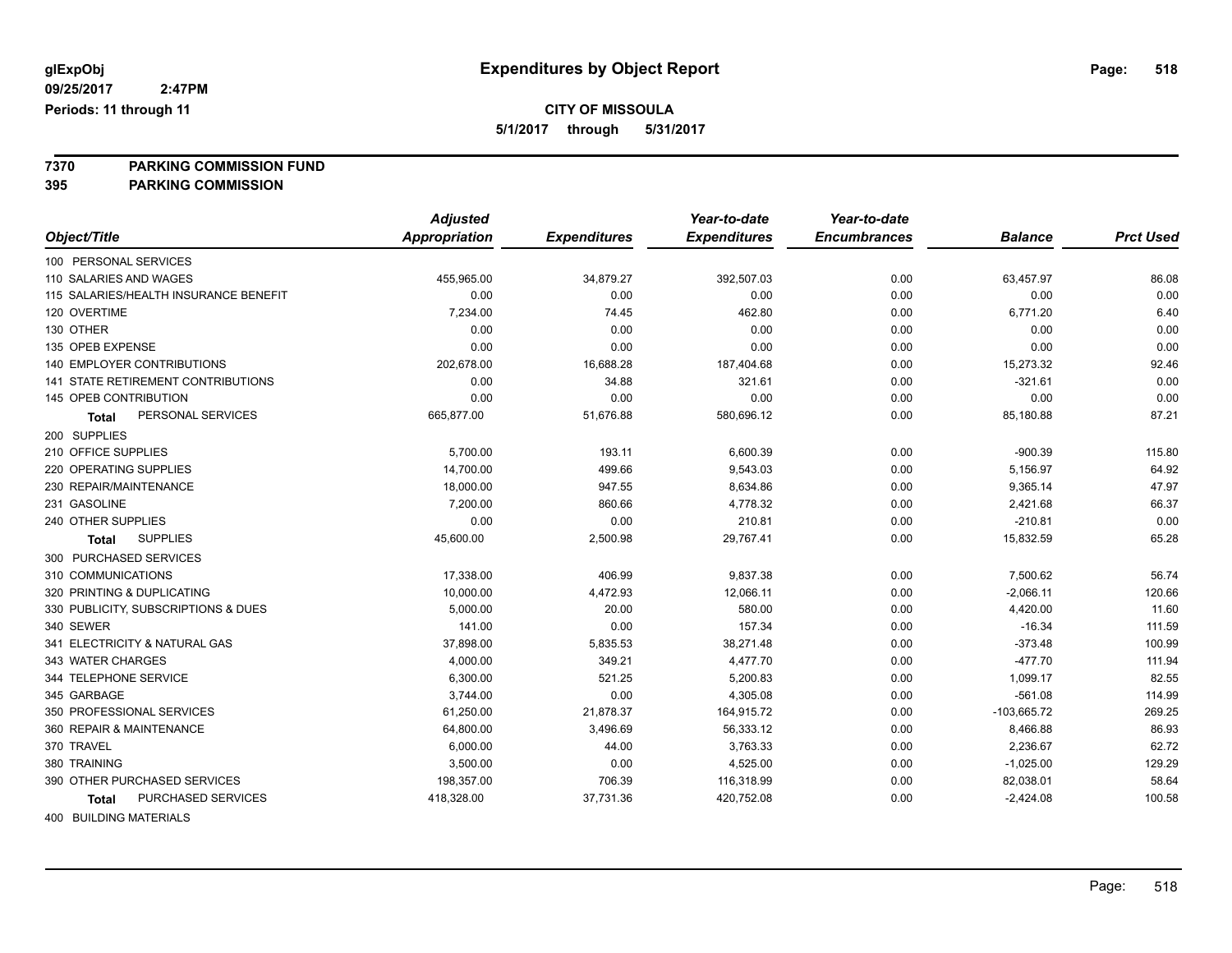**5/1/2017 through 5/31/2017**

**7370 PARKING COMMISSION FUND**

|                               |                                   | <b>Adjusted</b> |                     | Year-to-date        | Year-to-date        |                |                  |
|-------------------------------|-----------------------------------|-----------------|---------------------|---------------------|---------------------|----------------|------------------|
| Object/Title                  |                                   | Appropriation   | <b>Expenditures</b> | <b>Expenditures</b> | <b>Encumbrances</b> | <b>Balance</b> | <b>Prct Used</b> |
| <b>400 BUILDING MATERIALS</b> |                                   | 0.00            | 0.00                | 0.00                | 0.00                | 0.00           | 0.00             |
| <b>Total</b>                  | <b>BUILDING MATERIALS</b>         | 0.00            | 0.00                | 0.00                | 0.00                | 0.00           | 0.00             |
| 500 FIXED CHARGES             |                                   |                 |                     |                     |                     |                |                  |
| 500 FIXED CHARGES             |                                   | 168,621.00      | 5,806.54            | 33,588.69           | 0.00                | 135,032.31     | 19.92            |
| 510 *** Title Not Found ***   |                                   | 0.00            | 0.00                | 11,428.20           | 0.00                | $-11,428.20$   | 0.00             |
|                               | 550 MERCHANT SERVICE FEES         | 21,500.00       | 0.00                | 0.00                | 0.00                | 21,500.00      | 0.00             |
| <b>Total</b>                  | <b>FIXED CHARGES</b>              | 190,121.00      | 5,806.54            | 45,016.89           | 0.00                | 145,104.11     | 23.68            |
| 600 DEBT SERVICE              |                                   |                 |                     |                     |                     |                |                  |
| 610 PRINCIPAL                 |                                   | 181,400.00      | 0.00                | 181,400.00          | 0.00                | 0.00           | 100.00           |
|                               | 620 INTEREST / SERVICE FEES       | 29,583.00       | 0.00                | 29,583.01           | 0.00                | $-0.01$        | 100.00           |
| <b>Total</b>                  | <b>DEBT SERVICE</b>               | 210,983.00      | 0.00                | 210,983.01          | 0.00                | $-0.01$        | 100.00           |
|                               | 700 GRANTS & CONTRIBUTIONS        |                 |                     |                     |                     |                |                  |
|                               | 700 GRANTS & CONTRIBUTIONS        | 74,000.00       | 2,500.00            | 113,778.75          | 0.00                | $-39,778.75$   | 153.76           |
| <b>Total</b>                  | <b>GRANTS &amp; CONTRIBUTIONS</b> | 74,000.00       | 2,500.00            | 113,778.75          | 0.00                | $-39,778.75$   | 153.76           |
| 800 OTHER OBJECTS             |                                   |                 |                     |                     |                     |                |                  |
|                               | 820 TRANSFERS TO OTHER FUNDS      | 309,510.00      | 25,798.75           | 285,116.25          | 0.00                | 24,393.75      | 92.12            |
| 845 CONTINGENCY               |                                   | 48,965.00       | 0.00                | 0.00                | 0.00                | 48,965.00      | 0.00             |
| <b>Total</b>                  | OTHER OBJECTS                     | 358,475.00      | 25,798.75           | 285,116.25          | 0.00                | 73,358.75      | 79.54            |
| 900 CAPITAL OUTLAY            |                                   |                 |                     |                     |                     |                |                  |
| 920 BUILDINGS                 |                                   | 0.00            | 0.00                | 0.00                | 0.00                | 0.00           | 0.00             |
| 930 IMPROVEMENTS              |                                   | 0.00            | 0.00                | 0.00                | 0.00                | 0.00           | 0.00             |
|                               | 940 MACHINERY & EQUIPMENT         | 0.00            | 0.00                | 89,214.69           | 0.00                | $-89,214.69$   | 0.00             |
| <b>Total</b>                  | <b>CAPITAL OUTLAY</b>             | 0.00            | 0.00                | 89,214.69           | 0.00                | $-89,214.69$   | 0.00             |
| <b>Total</b>                  | PARKING COMMISSION                | 1,963,384.00    | 126,014.51          | 1,775,325.20        | 0.00                | 188,058.80     | 90.42            |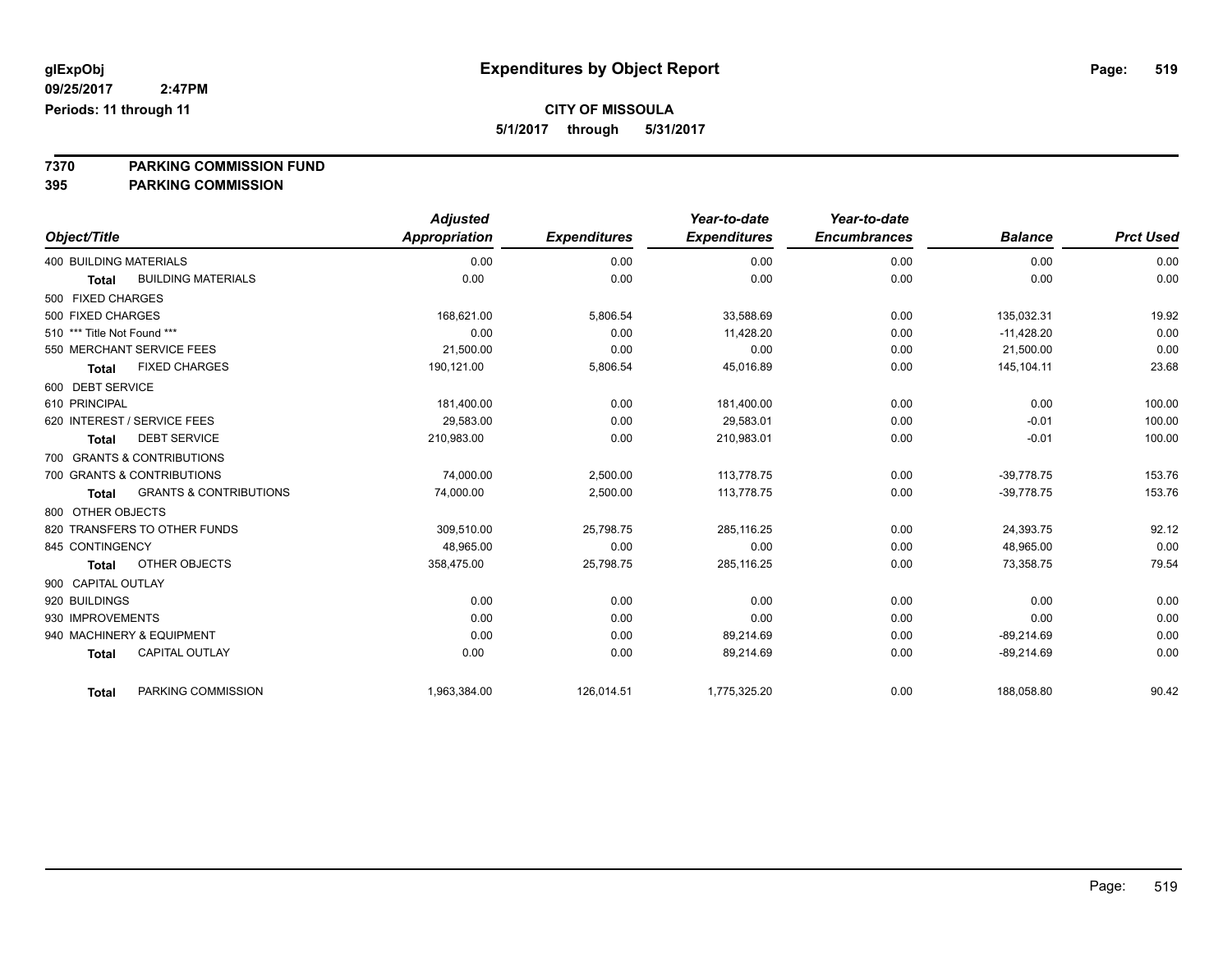# **7370 PARKING COMMISSION FUND**

**900 DEPRECIATION**

| Object/Title                          | <b>Adjusted</b><br><b>Appropriation</b> | <b>Expenditures</b> | Year-to-date<br><b>Expenditures</b> | Year-to-date<br><b>Encumbrances</b> | <b>Balance</b> | <b>Prct Used</b> |
|---------------------------------------|-----------------------------------------|---------------------|-------------------------------------|-------------------------------------|----------------|------------------|
| 800 OTHER OBJECTS                     |                                         |                     |                                     |                                     |                |                  |
| 830 DEPRECIATION                      | 0.00                                    | 0.00                | 0.00                                | 0.00                                | 0.00           | 0.00             |
| OTHER OBJECTS<br><b>Total</b>         | 0.00                                    | 0.00                | 0.00                                | 0.00                                | 0.00           | 0.00             |
| 900 CAPITAL OUTLAY                    |                                         |                     |                                     |                                     |                |                  |
| 940 MACHINERY & EQUIPMENT             | 0.00                                    | 0.00                | 0.00                                | 0.00                                | 0.00           | 0.00             |
| <b>CAPITAL OUTLAY</b><br><b>Total</b> | 0.00                                    | 0.00                | 0.00                                | 0.00                                | 0.00           | 0.00             |
|                                       |                                         |                     |                                     |                                     |                |                  |
| <b>DEPRECIATION</b><br>Total          | 0.00                                    | 0.00                | 0.00                                | 0.00                                | 0.00           | 0.00             |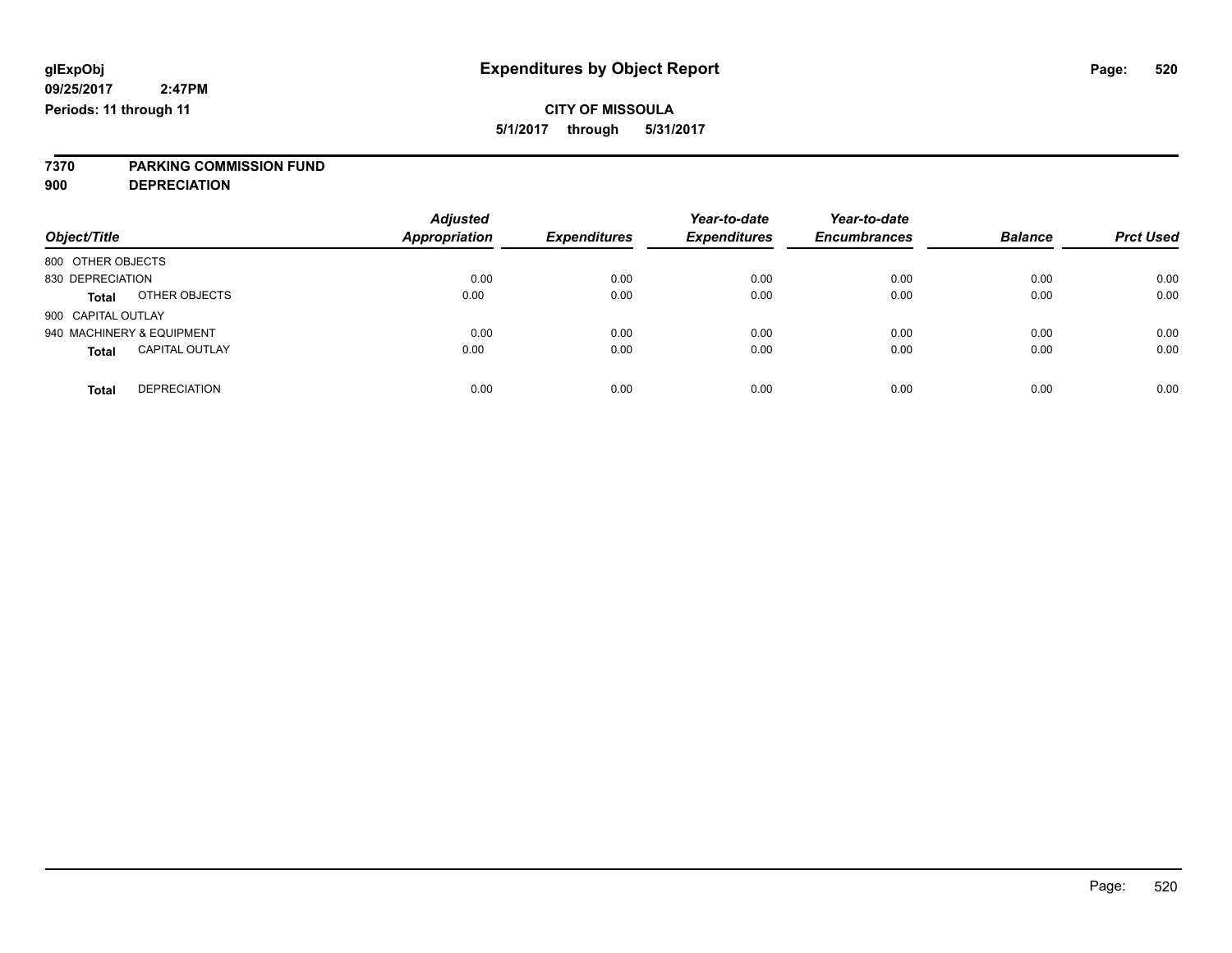#### **7370 PARKING COMMISSION FUND**

|                                       | <b>Adjusted</b> |                     | Year-to-date        | Year-to-date        |                |                  |
|---------------------------------------|-----------------|---------------------|---------------------|---------------------|----------------|------------------|
| Object/Title                          | Appropriation   | <b>Expenditures</b> | <b>Expenditures</b> | <b>Encumbrances</b> | <b>Balance</b> | <b>Prct Used</b> |
| 100 PERSONAL SERVICES                 |                 |                     |                     |                     |                |                  |
| 110 SALARIES AND WAGES                | 455,965.00      | 34,879.27           | 392,507.03          | 0.00                | 63,457.97      | 86.08            |
| 115 SALARIES/HEALTH INSURANCE BENEFIT | 0.00            | 0.00                | 0.00                | 0.00                | 0.00           | 0.00             |
| 120 OVERTIME                          | 7,234.00        | 74.45               | 462.80              | 0.00                | 6,771.20       | 6.40             |
| 130 OTHER                             | 0.00            | 0.00                | 0.00                | 0.00                | 0.00           | 0.00             |
| 135 OPEB EXPENSE                      | 0.00            | 0.00                | 0.00                | 0.00                | 0.00           | 0.00             |
| <b>140 EMPLOYER CONTRIBUTIONS</b>     | 202,678.00      | 16,688.28           | 187,404.68          | 0.00                | 15,273.32      | 92.46            |
| 141 STATE RETIREMENT CONTRIBUTIONS    | 0.00            | 34.88               | 321.61              | 0.00                | $-321.61$      | 0.00             |
| 145 OPEB CONTRIBUTION                 | 0.00            | 0.00                | 0.00                | 0.00                | 0.00           | 0.00             |
| PERSONAL SERVICES<br><b>Total</b>     | 665,877.00      | 51,676.88           | 580,696.12          | 0.00                | 85,180.88      | 87.21            |
| 200 SUPPLIES                          |                 |                     |                     |                     |                |                  |
| 210 OFFICE SUPPLIES                   | 5,700.00        | 193.11              | 6,600.39            | 0.00                | $-900.39$      | 115.80           |
| 220 OPERATING SUPPLIES                | 14,700.00       | 499.66              | 9,543.03            | 0.00                | 5,156.97       | 64.92            |
| 230 REPAIR/MAINTENANCE                | 18,000.00       | 947.55              | 8,634.86            | 0.00                | 9,365.14       | 47.97            |
| 231 GASOLINE                          | 7,200.00        | 860.66              | 4,778.32            | 0.00                | 2,421.68       | 66.37            |
| 240 OTHER SUPPLIES                    | 0.00            | 0.00                | 210.81              | 0.00                | $-210.81$      | 0.00             |
| <b>SUPPLIES</b><br>Total              | 45,600.00       | 2,500.98            | 29,767.41           | 0.00                | 15,832.59      | 65.28            |
| 300 PURCHASED SERVICES                |                 |                     |                     |                     |                |                  |
| 310 COMMUNICATIONS                    | 17,338.00       | 406.99              | 9,837.38            | 0.00                | 7,500.62       | 56.74            |
| 320 PRINTING & DUPLICATING            | 10,000.00       | 4,472.93            | 12,066.11           | 0.00                | $-2,066.11$    | 120.66           |
| 330 PUBLICITY, SUBSCRIPTIONS & DUES   | 5,000.00        | 20.00               | 580.00              | 0.00                | 4,420.00       | 11.60            |
| 340 SEWER                             | 141.00          | 0.00                | 157.34              | 0.00                | $-16.34$       | 111.59           |
| 341 ELECTRICITY & NATURAL GAS         | 37,898.00       | 5,835.53            | 38,271.48           | 0.00                | $-373.48$      | 100.99           |
| 343 WATER CHARGES                     | 4,000.00        | 349.21              | 4,477.70            | 0.00                | $-477.70$      | 111.94           |
| 344 TELEPHONE SERVICE                 | 6,300.00        | 521.25              | 5,200.83            | 0.00                | 1,099.17       | 82.55            |
| 345 GARBAGE                           | 3,744.00        | 0.00                | 4,305.08            | 0.00                | $-561.08$      | 114.99           |
| 350 PROFESSIONAL SERVICES             | 61,250.00       | 21,878.37           | 164,915.72          | 0.00                | $-103,665.72$  | 269.25           |
| 360 REPAIR & MAINTENANCE              | 64,800.00       | 3,496.69            | 56,333.12           | 0.00                | 8,466.88       | 86.93            |
| 370 TRAVEL                            | 6,000.00        | 44.00               | 3,763.33            | 0.00                | 2,236.67       | 62.72            |
| 380 TRAINING                          | 3,500.00        | 0.00                | 4,525.00            | 0.00                | $-1,025.00$    | 129.29           |
| 390 OTHER PURCHASED SERVICES          | 198,357.00      | 706.39              | 116,318.99          | 0.00                | 82,038.01      | 58.64            |
| PURCHASED SERVICES<br>Total           | 418,328.00      | 37,731.36           | 420,752.08          | 0.00                | $-2,424.08$    | 100.58           |
| 400 BUILDING MATERIALS                |                 |                     |                     |                     |                |                  |
| <b>400 BUILDING MATERIALS</b>         | 0.00            | 0.00                | 0.00                | 0.00                | 0.00           | 0.00             |
|                                       |                 |                     |                     |                     |                |                  |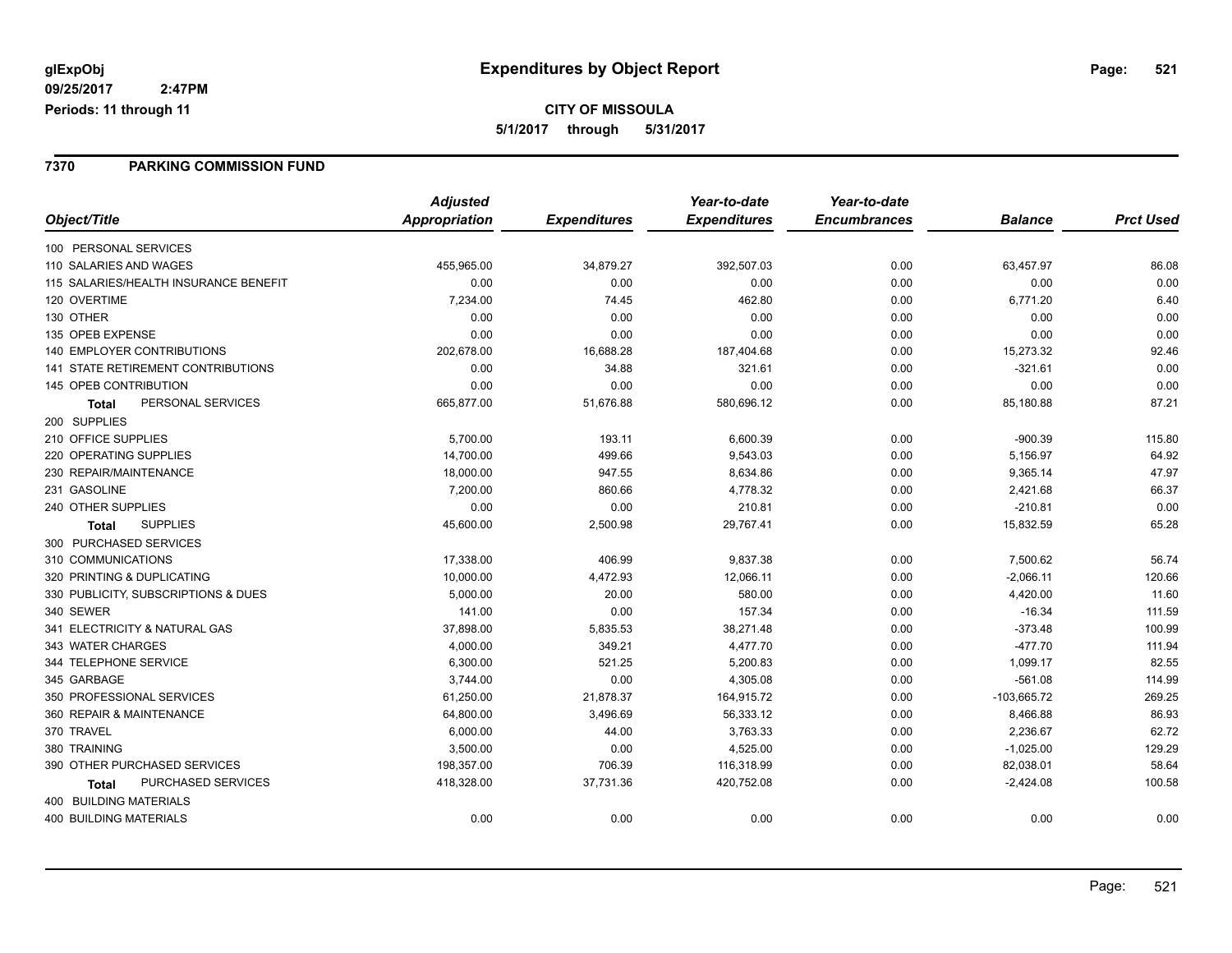### **7370 PARKING COMMISSION FUND**

|                                           |                                   | <b>Adjusted</b>      |                     | Year-to-date        | Year-to-date        |                |                  |
|-------------------------------------------|-----------------------------------|----------------------|---------------------|---------------------|---------------------|----------------|------------------|
| Object/Title                              |                                   | <b>Appropriation</b> | <b>Expenditures</b> | <b>Expenditures</b> | <b>Encumbrances</b> | <b>Balance</b> | <b>Prct Used</b> |
| <b>BUILDING MATERIALS</b><br><b>Total</b> |                                   | 0.00                 | 0.00                | 0.00                | 0.00                | 0.00           | 0.00             |
| 500 FIXED CHARGES                         |                                   |                      |                     |                     |                     |                |                  |
| 500 FIXED CHARGES                         |                                   | 168,621.00           | 5,806.54            | 33,588.69           | 0.00                | 135,032.31     | 19.92            |
| 510 *** Title Not Found ***               |                                   | 0.00                 | 0.00                | 11,428.20           | 0.00                | $-11,428.20$   | 0.00             |
| 550 MERCHANT SERVICE FEES                 |                                   | 21,500.00            | 0.00                | 0.00                | 0.00                | 21,500.00      | 0.00             |
| <b>FIXED CHARGES</b><br><b>Total</b>      |                                   | 190,121.00           | 5,806.54            | 45,016.89           | 0.00                | 145, 104.11    | 23.68            |
| 600 DEBT SERVICE                          |                                   |                      |                     |                     |                     |                |                  |
| 610 PRINCIPAL                             |                                   | 181,400.00           | 0.00                | 181,400.00          | 0.00                | 0.00           | 100.00           |
| 620 INTEREST / SERVICE FEES               |                                   | 29.583.00            | 0.00                | 29.583.01           | 0.00                | $-0.01$        | 100.00           |
| <b>DEBT SERVICE</b><br>Total              |                                   | 210,983.00           | 0.00                | 210,983.01          | 0.00                | $-0.01$        | 100.00           |
| 700 GRANTS & CONTRIBUTIONS                |                                   |                      |                     |                     |                     |                |                  |
| 700 GRANTS & CONTRIBUTIONS                |                                   | 74,000.00            | 2,500.00            | 113,778.75          | 0.00                | $-39,778.75$   | 153.76           |
| <b>Total</b>                              | <b>GRANTS &amp; CONTRIBUTIONS</b> | 74,000.00            | 2,500.00            | 113.778.75          | 0.00                | $-39.778.75$   | 153.76           |
| 800 OTHER OBJECTS                         |                                   |                      |                     |                     |                     |                |                  |
| 820 TRANSFERS TO OTHER FUNDS              |                                   | 309,510.00           | 25,798.75           | 285,116.25          | 0.00                | 24,393.75      | 92.12            |
| 830 DEPRECIATION                          |                                   | 0.00                 | 0.00                | 0.00                | 0.00                | 0.00           | 0.00             |
| 845 CONTINGENCY                           |                                   | 48,965.00            | 0.00                | 0.00                | 0.00                | 48,965.00      | 0.00             |
| <b>OTHER OBJECTS</b><br><b>Total</b>      |                                   | 358,475.00           | 25,798.75           | 285,116.25          | 0.00                | 73,358.75      | 79.54            |
| 900 CAPITAL OUTLAY                        |                                   |                      |                     |                     |                     |                |                  |
| 920 BUILDINGS                             |                                   | 0.00                 | 0.00                | 0.00                | 0.00                | 0.00           | 0.00             |
| 930 IMPROVEMENTS                          |                                   | 0.00                 | 0.00                | 0.00                | 0.00                | 0.00           | 0.00             |
| 940 MACHINERY & EQUIPMENT                 |                                   | 0.00                 | 0.00                | 89,214.69           | 0.00                | $-89,214.69$   | 0.00             |
| <b>CAPITAL OUTLAY</b><br><b>Total</b>     |                                   | 0.00                 | 0.00                | 89,214.69           | 0.00                | $-89,214.69$   | 0.00             |
| <b>Total</b>                              | PARKING COMMISSION FUND           | 1,963,384.00         | 126,014.51          | 1,775,325.20        | 0.00                | 188,058.80     | 90.42            |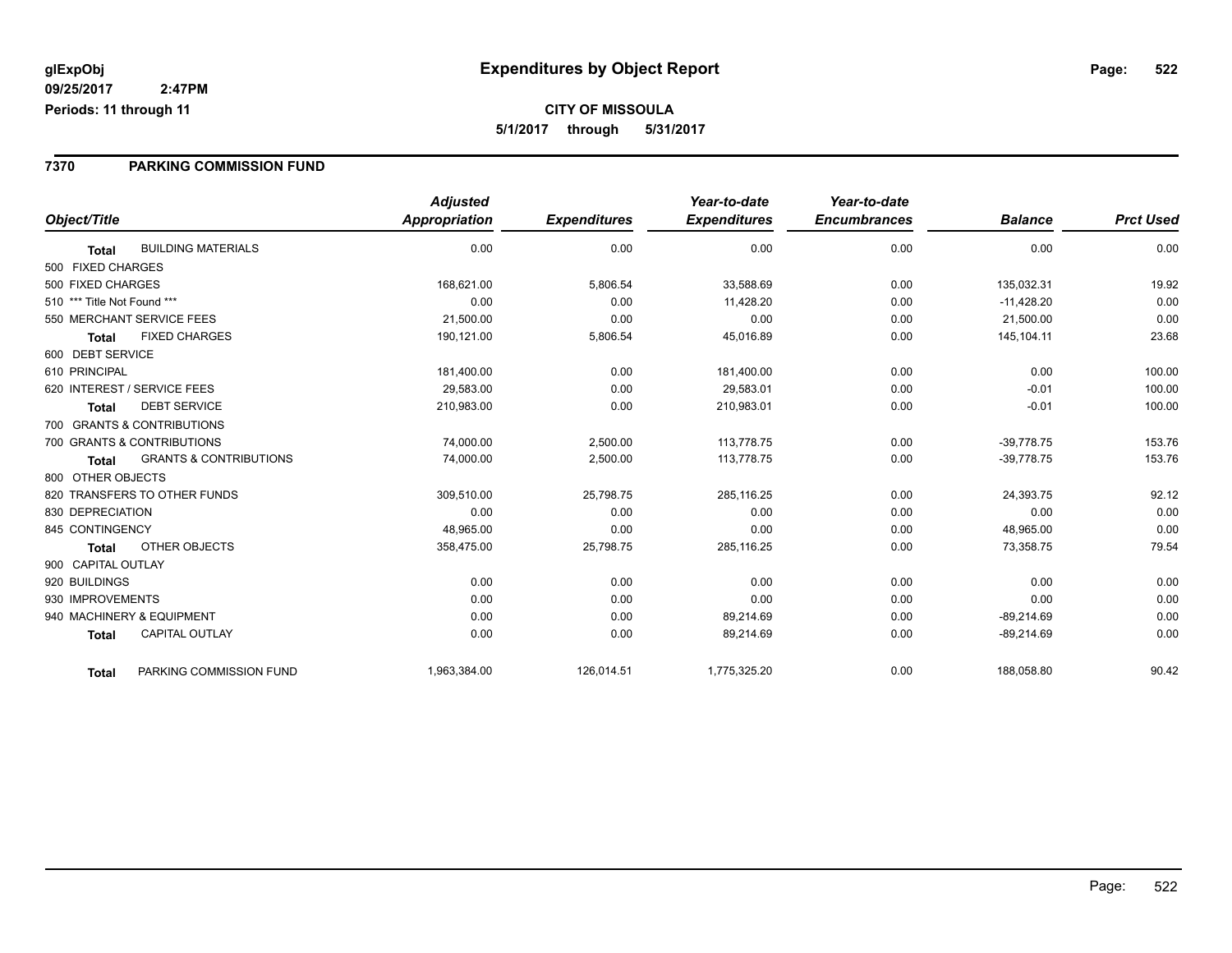**5/1/2017 through 5/31/2017**

**7371 FRONT STREET PARKING BONDS**

|                             |                              | <b>Adjusted</b> |                     | Year-to-date        | Year-to-date        |                |                  |
|-----------------------------|------------------------------|-----------------|---------------------|---------------------|---------------------|----------------|------------------|
| Object/Title                |                              | Appropriation   | <b>Expenditures</b> | <b>Expenditures</b> | <b>Encumbrances</b> | <b>Balance</b> | <b>Prct Used</b> |
| 500 FIXED CHARGES           |                              |                 |                     |                     |                     |                |                  |
| 550 MERCHANT SERVICE FEES   |                              | 0.00            | 0.00                | 0.00                | 0.00                | 0.00           | 0.00             |
| <b>Total</b>                | <b>FIXED CHARGES</b>         | 0.00            | 0.00                | 0.00                | 0.00                | 0.00           | 0.00             |
| 600 DEBT SERVICE            |                              |                 |                     |                     |                     |                |                  |
| 620 INTEREST / SERVICE FEES |                              | 266.220.00      | 0.00                | 265.850.02          | 0.00                | 369.98         | 99.86            |
| <b>Total</b>                | <b>DEBT SERVICE</b>          | 266.220.00      | 0.00                | 265,850.02          | 0.00                | 369.98         | 99.86            |
| 800 OTHER OBJECTS           |                              |                 |                     |                     |                     |                |                  |
|                             | 820 TRANSFERS TO OTHER FUNDS | 0.00            | 0.00                | 0.00                | 0.00                | 0.00           | 0.00             |
| <b>Total</b>                | OTHER OBJECTS                | 0.00            | 0.00                | 0.00                | 0.00                | 0.00           | 0.00             |
| <b>Total</b>                | PARKING COMMISSION           | 266.220.00      | 0.00                | 265.850.02          | 0.00                | 369.98         | 99.86            |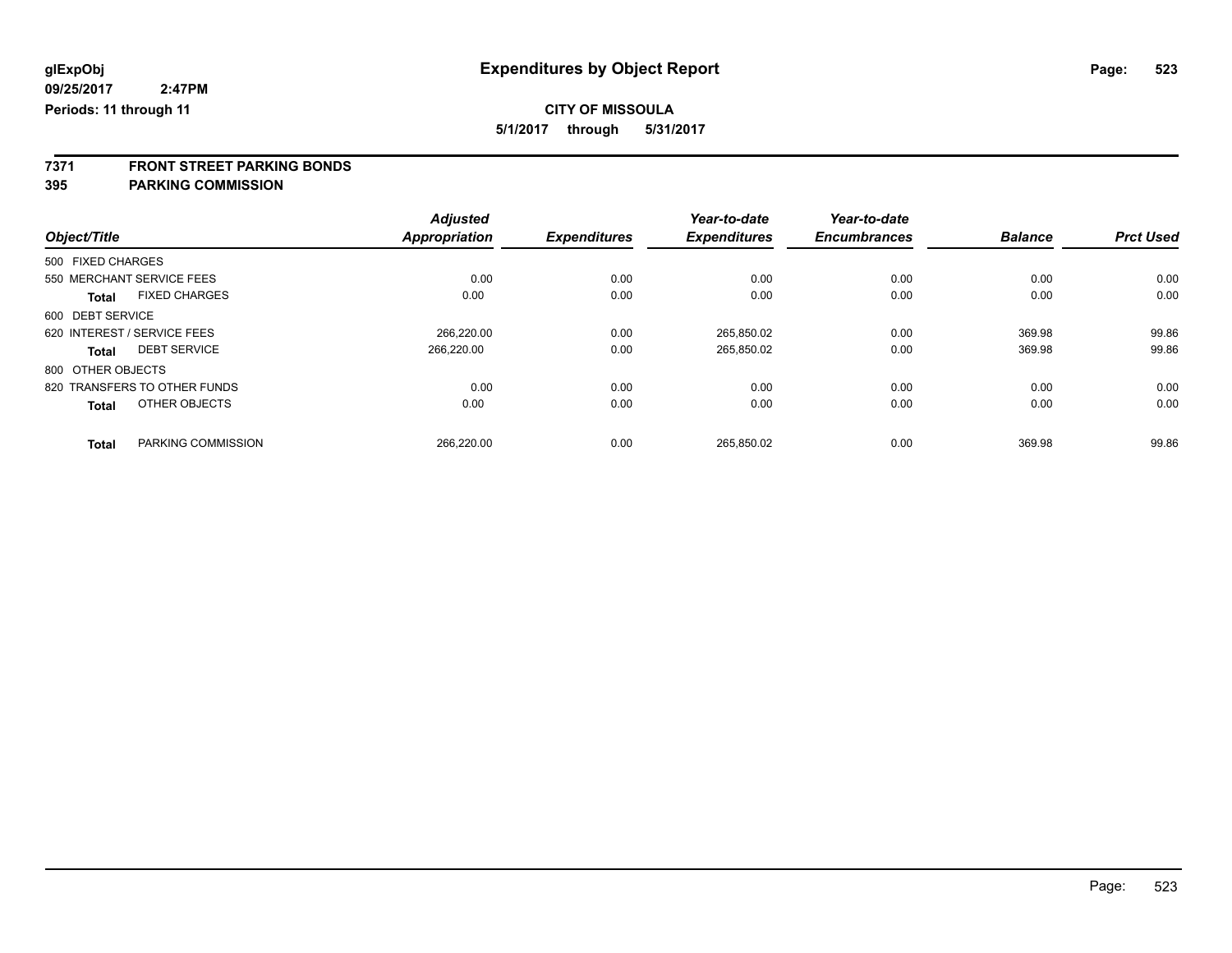### **7371 FRONT STREET PARKING BONDS**

|                   |                              | <b>Adjusted</b> |                     | Year-to-date        | Year-to-date        |                |                  |
|-------------------|------------------------------|-----------------|---------------------|---------------------|---------------------|----------------|------------------|
| Object/Title      |                              | Appropriation   | <b>Expenditures</b> | <b>Expenditures</b> | <b>Encumbrances</b> | <b>Balance</b> | <b>Prct Used</b> |
| 500 FIXED CHARGES |                              |                 |                     |                     |                     |                |                  |
|                   | 550 MERCHANT SERVICE FEES    | 0.00            | 0.00                | 0.00                | 0.00                | 0.00           | 0.00             |
| Total             | <b>FIXED CHARGES</b>         | 0.00            | 0.00                | 0.00                | 0.00                | 0.00           | 0.00             |
| 600 DEBT SERVICE  |                              |                 |                     |                     |                     |                |                  |
|                   | 620 INTEREST / SERVICE FEES  | 266,220.00      | 0.00                | 265,850.02          | 0.00                | 369.98         | 99.86            |
| <b>Total</b>      | <b>DEBT SERVICE</b>          | 266,220.00      | 0.00                | 265,850.02          | 0.00                | 369.98         | 99.86            |
| 800 OTHER OBJECTS |                              |                 |                     |                     |                     |                |                  |
|                   | 820 TRANSFERS TO OTHER FUNDS | 0.00            | 0.00                | 0.00                | 0.00                | 0.00           | 0.00             |
| <b>Total</b>      | OTHER OBJECTS                | 0.00            | 0.00                | 0.00                | 0.00                | 0.00           | 0.00             |
| <b>Total</b>      | FRONT STREET PARKING BONDS   | 266,220.00      | 0.00                | 265.850.02          | 0.00                | 369.98         | 99.86            |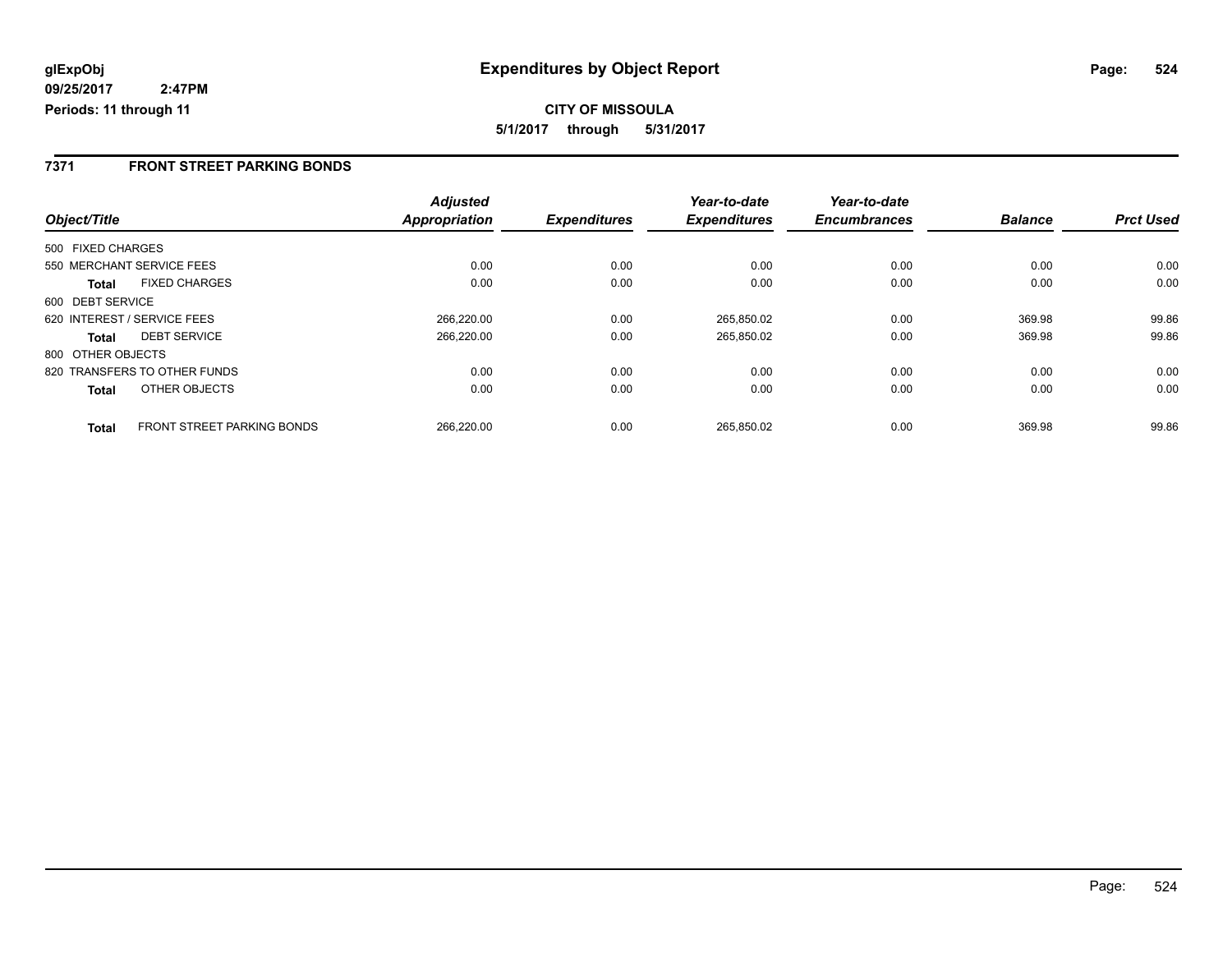**5/1/2017 through 5/31/2017**

# **7372 SINKING FUND/FRONT ST PARKING BONDS**

|                                      | <b>Adjusted</b>      |                     | Year-to-date        | Year-to-date        |                |                  |
|--------------------------------------|----------------------|---------------------|---------------------|---------------------|----------------|------------------|
| Object/Title                         | <b>Appropriation</b> | <b>Expenditures</b> | <b>Expenditures</b> | <b>Encumbrances</b> | <b>Balance</b> | <b>Prct Used</b> |
| 500 FIXED CHARGES                    |                      |                     |                     |                     |                |                  |
| 550 MERCHANT SERVICE FEES            | 0.00                 | 0.00                | 0.00                | 0.00                | 0.00           | 0.00             |
| <b>FIXED CHARGES</b><br><b>Total</b> | 0.00                 | 0.00                | 0.00                | 0.00                | 0.00           | 0.00             |
| 600 DEBT SERVICE                     |                      |                     |                     |                     |                |                  |
| 610 PRINCIPAL                        | 250,000.00           | 0.00                | 250,000.00          | 0.00                | 0.00           | 100.00           |
| 620 INTEREST / SERVICE FEES          | 0.00                 | 0.00                | 0.00                | 0.00                | 0.00           | 0.00             |
| <b>DEBT SERVICE</b><br>Total         | 250,000.00           | 0.00                | 250,000.00          | 0.00                | 0.00           | 100.00           |
| 800 OTHER OBJECTS                    |                      |                     |                     |                     |                |                  |
| 820 TRANSFERS TO OTHER FUNDS         | 0.00                 | 0.00                | 0.00                | 0.00                | 0.00           | 0.00             |
| OTHER OBJECTS<br><b>Total</b>        | 0.00                 | 0.00                | 0.00                | 0.00                | 0.00           | 0.00             |
|                                      |                      |                     |                     |                     |                |                  |
| PARKING COMMISSION<br><b>Total</b>   | 250,000.00           | 0.00                | 250,000.00          | 0.00                | 0.00           | 100.00           |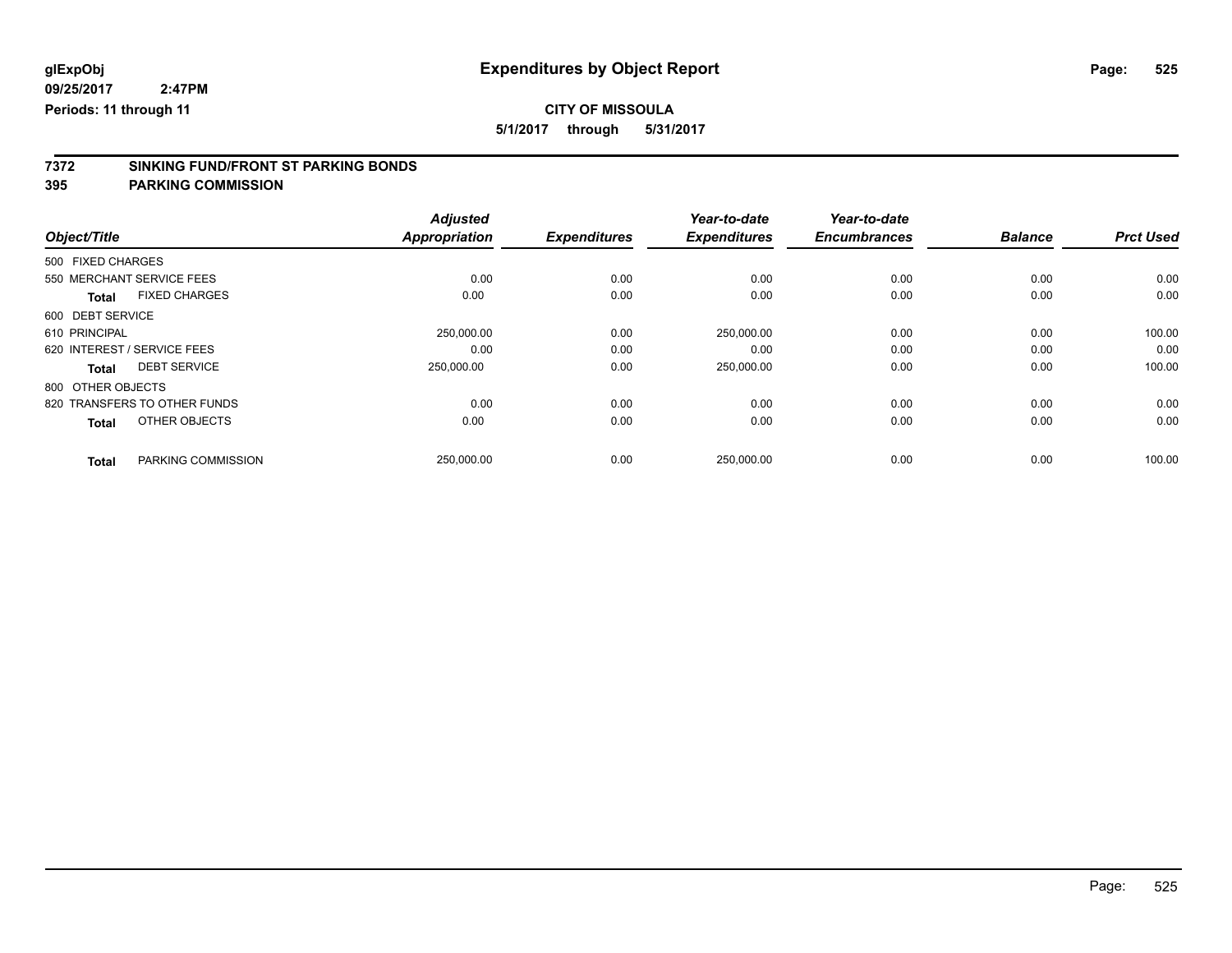### **7372 SINKING FUND/FRONT ST PARKING BONDS**

|                   |                                   | <b>Adjusted</b>      |                     | Year-to-date        | Year-to-date        |                |                  |
|-------------------|-----------------------------------|----------------------|---------------------|---------------------|---------------------|----------------|------------------|
| Object/Title      |                                   | <b>Appropriation</b> | <b>Expenditures</b> | <b>Expenditures</b> | <b>Encumbrances</b> | <b>Balance</b> | <b>Prct Used</b> |
| 500 FIXED CHARGES |                                   |                      |                     |                     |                     |                |                  |
|                   | 550 MERCHANT SERVICE FEES         | 0.00                 | 0.00                | 0.00                | 0.00                | 0.00           | 0.00             |
| <b>Total</b>      | <b>FIXED CHARGES</b>              | 0.00                 | 0.00                | 0.00                | 0.00                | 0.00           | 0.00             |
| 600 DEBT SERVICE  |                                   |                      |                     |                     |                     |                |                  |
| 610 PRINCIPAL     |                                   | 250,000.00           | 0.00                | 250,000.00          | 0.00                | 0.00           | 100.00           |
|                   | 620 INTEREST / SERVICE FEES       | 0.00                 | 0.00                | 0.00                | 0.00                | 0.00           | 0.00             |
| <b>Total</b>      | <b>DEBT SERVICE</b>               | 250,000.00           | 0.00                | 250,000.00          | 0.00                | 0.00           | 100.00           |
| 800 OTHER OBJECTS |                                   |                      |                     |                     |                     |                |                  |
|                   | 820 TRANSFERS TO OTHER FUNDS      | 0.00                 | 0.00                | 0.00                | 0.00                | 0.00           | 0.00             |
| <b>Total</b>      | OTHER OBJECTS                     | 0.00                 | 0.00                | 0.00                | 0.00                | 0.00           | 0.00             |
| <b>Total</b>      | SINKING FUND/FRONT ST PARKING BON | 250,000.00           | 0.00                | 250.000.00          | 0.00                | 0.00           | 100.00           |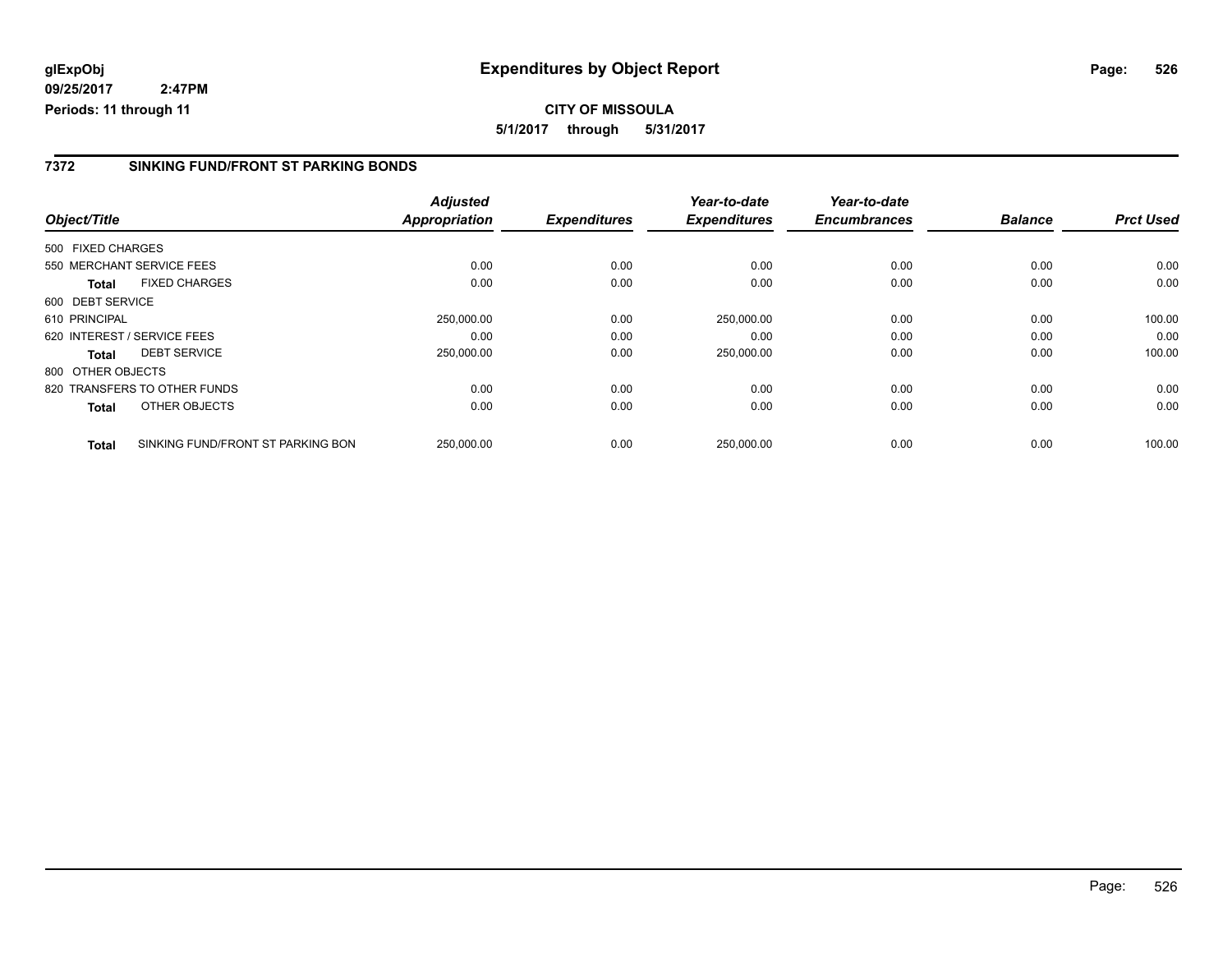**5/1/2017 through 5/31/2017**

# **7373 MPC SERIES 2010B CONSTRUCTION**

|                        |                              | <b>Adjusted</b>      |                     | Year-to-date        | Year-to-date        |                |                  |
|------------------------|------------------------------|----------------------|---------------------|---------------------|---------------------|----------------|------------------|
| Object/Title           |                              | <b>Appropriation</b> | <b>Expenditures</b> | <b>Expenditures</b> | <b>Encumbrances</b> | <b>Balance</b> | <b>Prct Used</b> |
| 300 PURCHASED SERVICES |                              |                      |                     |                     |                     |                |                  |
|                        | 350 PROFESSIONAL SERVICES    | 0.00                 | 0.00                | 0.00                | 0.00                | 0.00           | 0.00             |
|                        | 390 OTHER PURCHASED SERVICES | 0.00                 | 0.00                | 0.00                | 0.00                | 0.00           | 0.00             |
| <b>Total</b>           | <b>PURCHASED SERVICES</b>    | 0.00                 | 0.00                | 0.00                | 0.00                | 0.00           | 0.00             |
| 500 FIXED CHARGES      |                              |                      |                     |                     |                     |                |                  |
|                        | 550 MERCHANT SERVICE FEES    | 0.00                 | 0.00                | 0.00                | 0.00                | 0.00           | 0.00             |
| <b>Total</b>           | <b>FIXED CHARGES</b>         | 0.00                 | 0.00                | 0.00                | 0.00                | 0.00           | 0.00             |
| 600 DEBT SERVICE       |                              |                      |                     |                     |                     |                |                  |
| 600 DEBT SERVICE       |                              | 0.00                 | 0.00                | 0.00                | 0.00                | 0.00           | 0.00             |
| 610 PRINCIPAL          |                              | 0.00                 | 0.00                | 0.00                | 0.00                | 0.00           | 0.00             |
|                        | 620 INTEREST / SERVICE FEES  | 0.00                 | 0.00                | 0.00                | 0.00                | 0.00           | 0.00             |
| <b>Total</b>           | <b>DEBT SERVICE</b>          | 0.00                 | 0.00                | 0.00                | 0.00                | 0.00           | 0.00             |
| 800 OTHER OBJECTS      |                              |                      |                     |                     |                     |                |                  |
|                        | 820 TRANSFERS TO OTHER FUNDS | 0.00                 | 0.00                | 0.00                | 0.00                | 0.00           | 0.00             |
| <b>Total</b>           | OTHER OBJECTS                | 0.00                 | 0.00                | 0.00                | 0.00                | 0.00           | 0.00             |
| 900 CAPITAL OUTLAY     |                              |                      |                     |                     |                     |                |                  |
| 900 CAPITAL OUTLAY     |                              | 0.00                 | 0.00                | 0.00                | 0.00                | 0.00           | 0.00             |
| 920 BUILDINGS          |                              | 0.00                 | 0.00                | 0.00                | 0.00                | 0.00           | 0.00             |
| 930 IMPROVEMENTS       |                              | 0.00                 | 0.00                | 0.00                | 0.00                | 0.00           | 0.00             |
| <b>Total</b>           | CAPITAL OUTLAY               | 0.00                 | 0.00                | 0.00                | 0.00                | 0.00           | 0.00             |
| <b>Total</b>           | PARKING COMMISSION           | 0.00                 | 0.00                | 0.00                | 0.00                | 0.00           | 0.00             |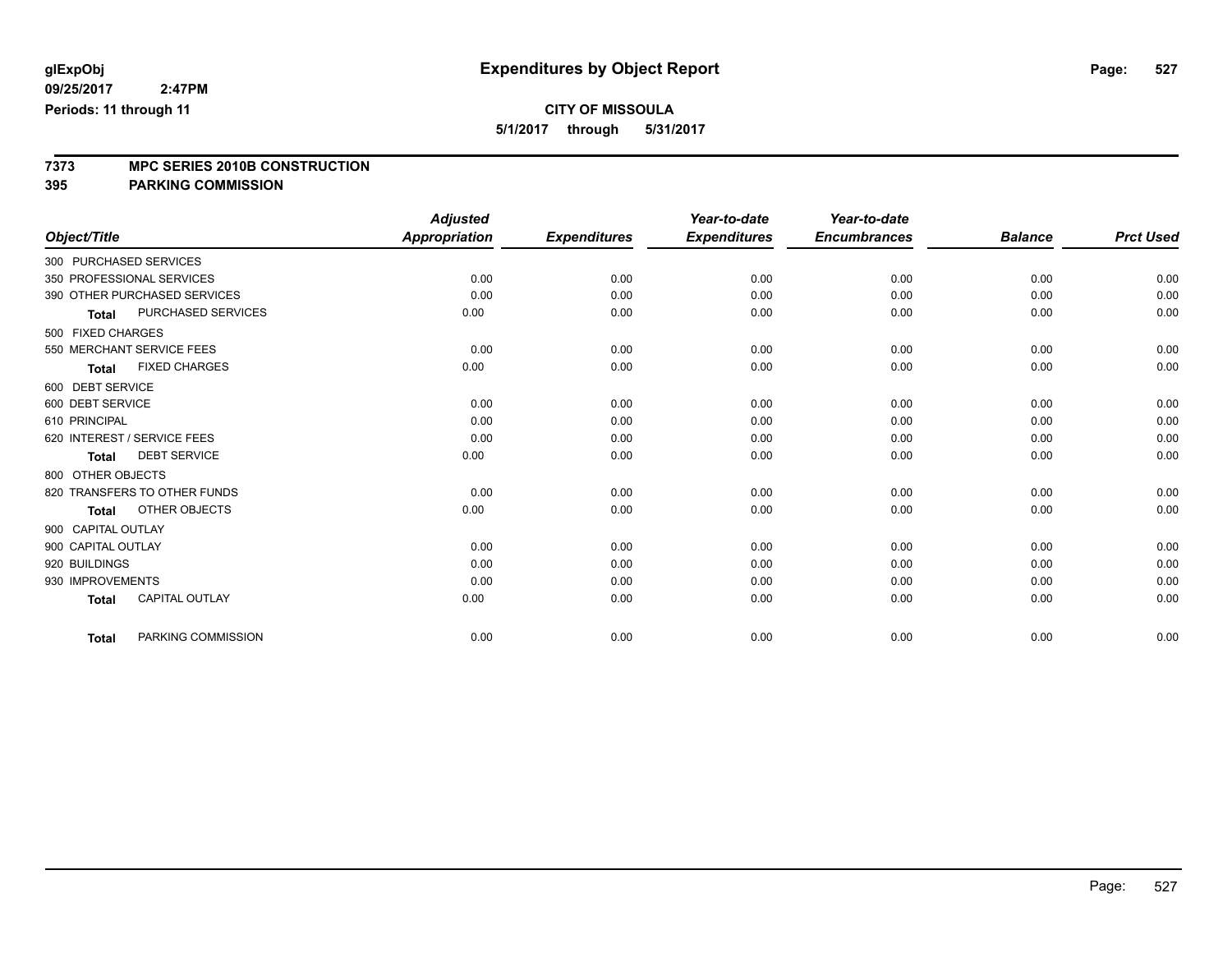# **7373 MPC SERIES 2010B CONSTRUCTION**

**900 DEPRECIATION**

| Object/Title                         | <b>Adjusted</b><br><b>Appropriation</b> | <b>Expenditures</b> | Year-to-date<br><b>Expenditures</b> | Year-to-date<br><b>Encumbrances</b> | <b>Balance</b> | <b>Prct Used</b> |
|--------------------------------------|-----------------------------------------|---------------------|-------------------------------------|-------------------------------------|----------------|------------------|
| 500 FIXED CHARGES                    |                                         |                     |                                     |                                     |                |                  |
| 550 MERCHANT SERVICE FEES            | 0.00                                    | 0.00                | 0.00                                | 0.00                                | 0.00           | 0.00             |
| <b>FIXED CHARGES</b><br><b>Total</b> | 0.00                                    | 0.00                | 0.00                                | 0.00                                | 0.00           | 0.00             |
| 800 OTHER OBJECTS                    |                                         |                     |                                     |                                     |                |                  |
| 830 DEPRECIATION                     | 0.00                                    | 0.00                | 0.00                                | 0.00                                | 0.00           | 0.00             |
| OTHER OBJECTS<br><b>Total</b>        | 0.00                                    | 0.00                | 0.00                                | 0.00                                | 0.00           | 0.00             |
| <b>DEPRECIATION</b><br><b>Total</b>  | 0.00                                    | 0.00                | 0.00                                | 0.00                                | 0.00           | 0.00             |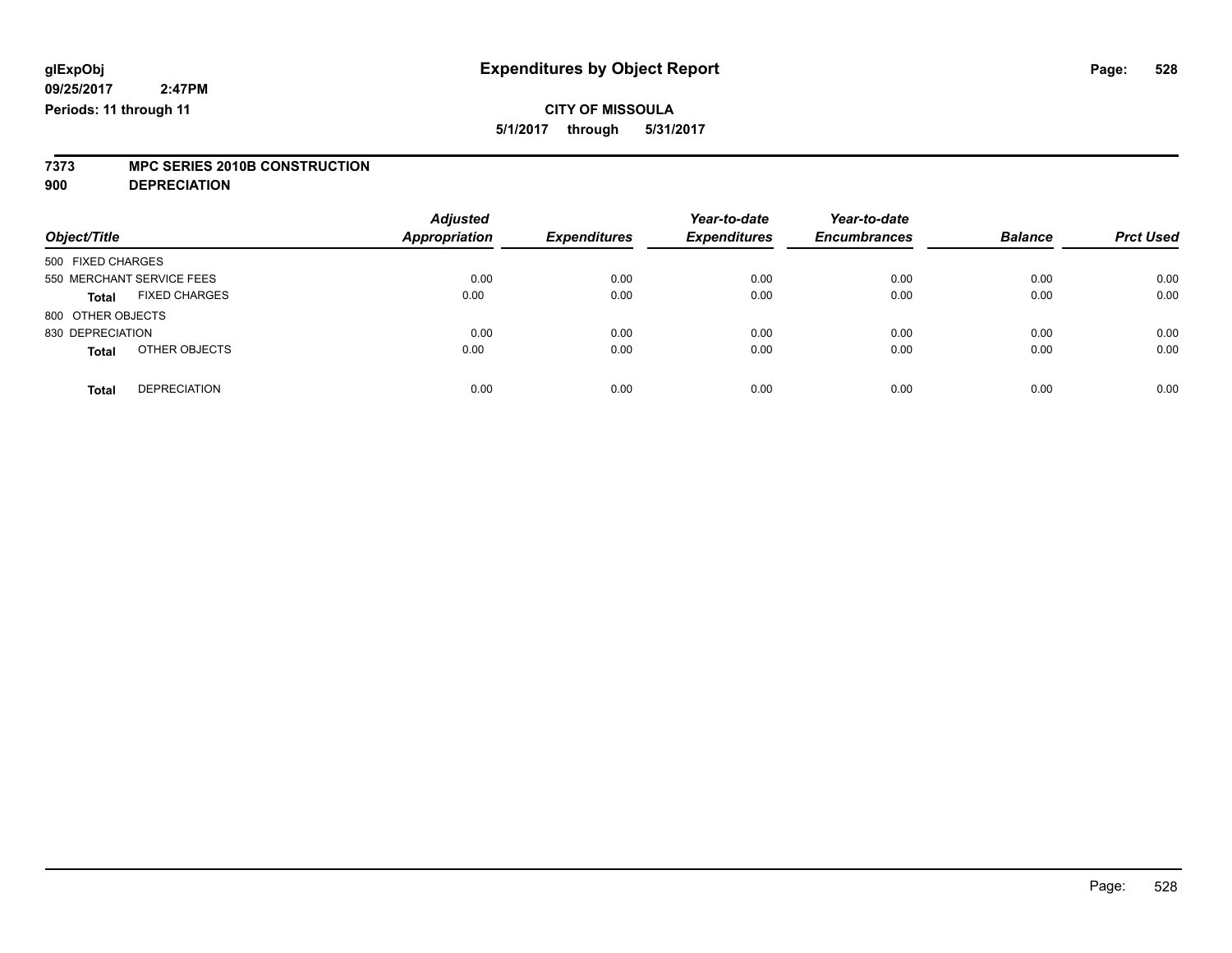### **CITY OF MISSOULA 5/1/2017 through 5/31/2017**

### **7373 MPC SERIES 2010B CONSTRUCTION**

|                             |                               | <b>Adjusted</b>      |                     | Year-to-date        | Year-to-date        |                |                  |
|-----------------------------|-------------------------------|----------------------|---------------------|---------------------|---------------------|----------------|------------------|
| Object/Title                |                               | <b>Appropriation</b> | <b>Expenditures</b> | <b>Expenditures</b> | <b>Encumbrances</b> | <b>Balance</b> | <b>Prct Used</b> |
| 300 PURCHASED SERVICES      |                               |                      |                     |                     |                     |                |                  |
| 350 PROFESSIONAL SERVICES   |                               | 0.00                 | 0.00                | 0.00                | 0.00                | 0.00           | 0.00             |
|                             | 390 OTHER PURCHASED SERVICES  | 0.00                 | 0.00                | 0.00                | 0.00                | 0.00           | 0.00             |
| <b>Total</b>                | PURCHASED SERVICES            | 0.00                 | 0.00                | 0.00                | 0.00                | 0.00           | 0.00             |
| 500 FIXED CHARGES           |                               |                      |                     |                     |                     |                |                  |
| 550 MERCHANT SERVICE FEES   |                               | 0.00                 | 0.00                | 0.00                | 0.00                | 0.00           | 0.00             |
| <b>Total</b>                | <b>FIXED CHARGES</b>          | 0.00                 | 0.00                | 0.00                | 0.00                | 0.00           | 0.00             |
| 600 DEBT SERVICE            |                               |                      |                     |                     |                     |                |                  |
| 600 DEBT SERVICE            |                               | 0.00                 | 0.00                | 0.00                | 0.00                | 0.00           | 0.00             |
| 610 PRINCIPAL               |                               | 0.00                 | 0.00                | 0.00                | 0.00                | 0.00           | 0.00             |
| 620 INTEREST / SERVICE FEES |                               | 0.00                 | 0.00                | 0.00                | 0.00                | 0.00           | 0.00             |
| <b>Total</b>                | <b>DEBT SERVICE</b>           | 0.00                 | 0.00                | 0.00                | 0.00                | 0.00           | 0.00             |
| 800 OTHER OBJECTS           |                               |                      |                     |                     |                     |                |                  |
|                             | 820 TRANSFERS TO OTHER FUNDS  | 0.00                 | 0.00                | 0.00                | 0.00                | 0.00           | 0.00             |
| 830 DEPRECIATION            |                               | 0.00                 | 0.00                | 0.00                | 0.00                | 0.00           | 0.00             |
| <b>Total</b>                | OTHER OBJECTS                 | 0.00                 | 0.00                | 0.00                | 0.00                | 0.00           | 0.00             |
| 900 CAPITAL OUTLAY          |                               |                      |                     |                     |                     |                |                  |
| 900 CAPITAL OUTLAY          |                               | 0.00                 | 0.00                | 0.00                | 0.00                | 0.00           | 0.00             |
| 920 BUILDINGS               |                               | 0.00                 | 0.00                | 0.00                | 0.00                | 0.00           | 0.00             |
| 930 IMPROVEMENTS            |                               | 0.00                 | 0.00                | 0.00                | 0.00                | 0.00           | 0.00             |
| <b>Total</b>                | <b>CAPITAL OUTLAY</b>         | 0.00                 | 0.00                | 0.00                | 0.00                | 0.00           | 0.00             |
| <b>Total</b>                | MPC SERIES 2010B CONSTRUCTION | 0.00                 | 0.00                | 0.00                | 0.00                | 0.00           | 0.00             |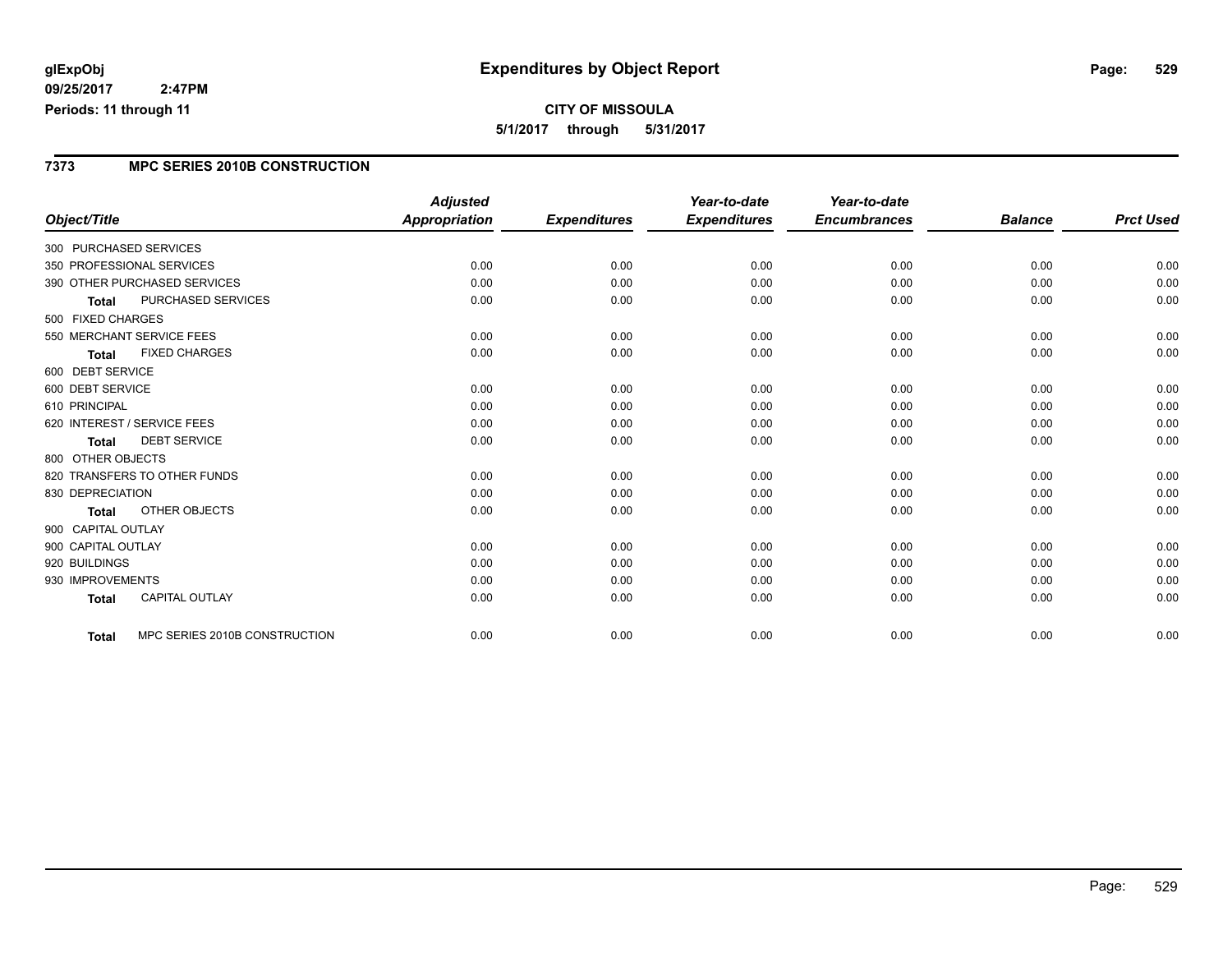**5/1/2017 through 5/31/2017**

# **7374 RESERVE FUND-PARKING BONDS**

| Object/Title              |                       | <b>Adjusted</b><br>Appropriation | <b>Expenditures</b> | Year-to-date<br><b>Expenditures</b> | Year-to-date<br><b>Encumbrances</b> | <b>Balance</b> | <b>Prct Used</b> |
|---------------------------|-----------------------|----------------------------------|---------------------|-------------------------------------|-------------------------------------|----------------|------------------|
| 500 FIXED CHARGES         |                       |                                  |                     |                                     |                                     |                |                  |
| 550 MERCHANT SERVICE FEES |                       | 0.00                             | 0.00                | 0.00                                | 0.00                                | 0.00           | 0.00             |
| <b>Total</b>              | <b>FIXED CHARGES</b>  | 0.00                             | 0.00                | 0.00                                | 0.00                                | 0.00           | 0.00             |
| 900 CAPITAL OUTLAY        |                       |                                  |                     |                                     |                                     |                |                  |
| 920 BUILDINGS             |                       | 0.00                             | 0.00                | 0.00                                | 0.00                                | 0.00           | 0.00             |
| 930 IMPROVEMENTS          |                       | 0.00                             | 0.00                | 0.00                                | 0.00                                | 0.00           | 0.00             |
| <b>Total</b>              | <b>CAPITAL OUTLAY</b> | 0.00                             | 0.00                | 0.00                                | 0.00                                | 0.00           | 0.00             |
| <b>Total</b>              | PARKING COMMISSION    | 0.00                             | 0.00                | 0.00                                | 0.00                                | 0.00           | 0.00             |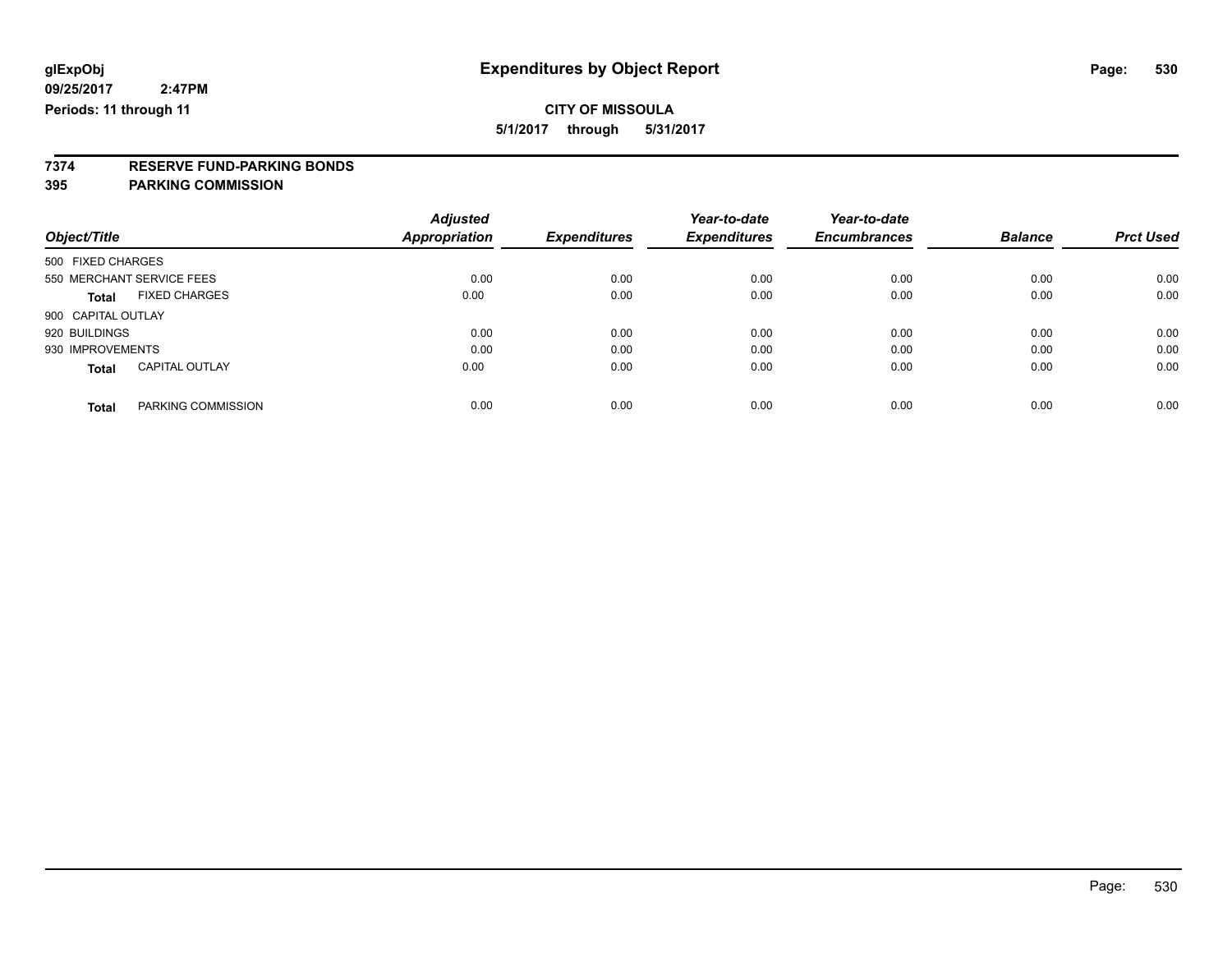**CITY OF MISSOULA 5/1/2017 through 5/31/2017**

#### **7374 RESERVE FUND-PARKING BONDS**

| Object/Title                                      | <b>Adjusted</b><br><b>Appropriation</b> | <b>Expenditures</b> | Year-to-date<br><b>Expenditures</b> | Year-to-date<br><b>Encumbrances</b> | <b>Balance</b> | <b>Prct Used</b> |
|---------------------------------------------------|-----------------------------------------|---------------------|-------------------------------------|-------------------------------------|----------------|------------------|
| 500 FIXED CHARGES                                 |                                         |                     |                                     |                                     |                |                  |
| 550 MERCHANT SERVICE FEES                         | 0.00                                    | 0.00                | 0.00                                | 0.00                                | 0.00           | 0.00             |
| <b>FIXED CHARGES</b><br><b>Total</b>              | 0.00                                    | 0.00                | 0.00                                | 0.00                                | 0.00           | 0.00             |
| 900 CAPITAL OUTLAY                                |                                         |                     |                                     |                                     |                |                  |
| 920 BUILDINGS                                     | 0.00                                    | 0.00                | 0.00                                | 0.00                                | 0.00           | 0.00             |
| 930 IMPROVEMENTS                                  | 0.00                                    | 0.00                | 0.00                                | 0.00                                | 0.00           | 0.00             |
| <b>CAPITAL OUTLAY</b><br><b>Total</b>             | 0.00                                    | 0.00                | 0.00                                | 0.00                                | 0.00           | 0.00             |
| <b>RESERVE FUND-PARKING BONDS</b><br><b>Total</b> | 0.00                                    | 0.00                | 0.00                                | 0.00                                | 0.00           | 0.00             |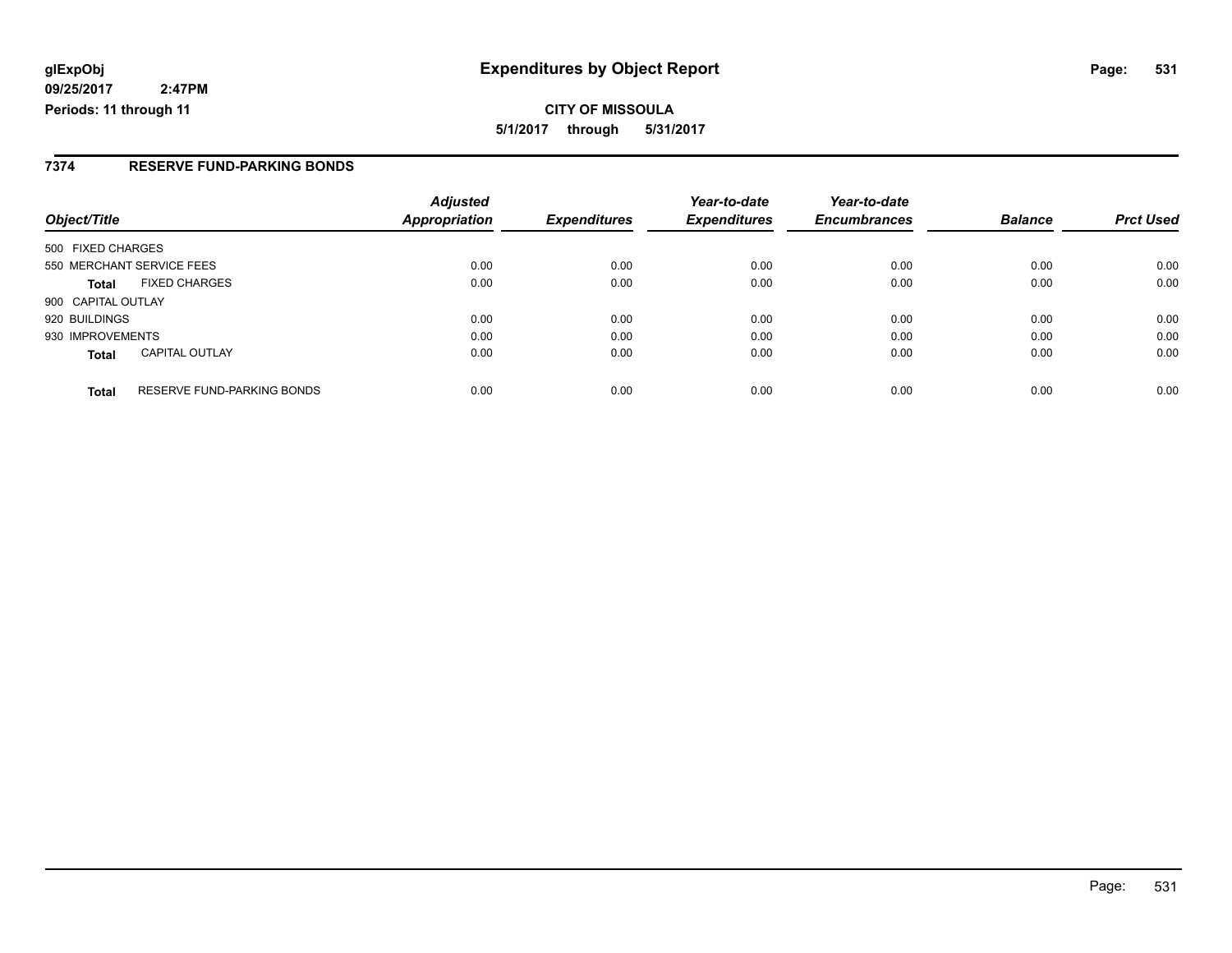**5/1/2017 through 5/31/2017**

# **7375 PLEDGED TAX INCREMENT-2010B BOND**

|                           |                              | <b>Adjusted</b>      |                     | Year-to-date        | Year-to-date        |                |                  |
|---------------------------|------------------------------|----------------------|---------------------|---------------------|---------------------|----------------|------------------|
| Object/Title              |                              | <b>Appropriation</b> | <b>Expenditures</b> | <b>Expenditures</b> | <b>Encumbrances</b> | <b>Balance</b> | <b>Prct Used</b> |
| 300 PURCHASED SERVICES    |                              |                      |                     |                     |                     |                |                  |
|                           | 390 OTHER PURCHASED SERVICES | 1,950.00             | 0.00                | 0.00                | 0.00                | 1,950.00       | 0.00             |
| <b>Total</b>              | <b>PURCHASED SERVICES</b>    | 1.950.00             | 0.00                | 0.00                | 0.00                | 1,950.00       | 0.00             |
| 500 FIXED CHARGES         |                              |                      |                     |                     |                     |                |                  |
| 550 MERCHANT SERVICE FEES |                              | 0.00                 | 0.00                | 0.00                | 0.00                | 0.00           | 0.00             |
| <b>Total</b>              | <b>FIXED CHARGES</b>         | 0.00                 | 0.00                | 0.00                | 0.00                | 0.00           | 0.00             |
| 800 OTHER OBJECTS         |                              |                      |                     |                     |                     |                |                  |
|                           | 820 TRANSFERS TO OTHER FUNDS | 264.901.00           | 0.00                | 0.00                | 0.00                | 264.901.00     | 0.00             |
| <b>Total</b>              | OTHER OBJECTS                | 264,901.00           | 0.00                | 0.00                | 0.00                | 264,901.00     | 0.00             |
| <b>Total</b>              | PARKING COMMISSION           | 266.851.00           | 0.00                | 0.00                | 0.00                | 266.851.00     | 0.00             |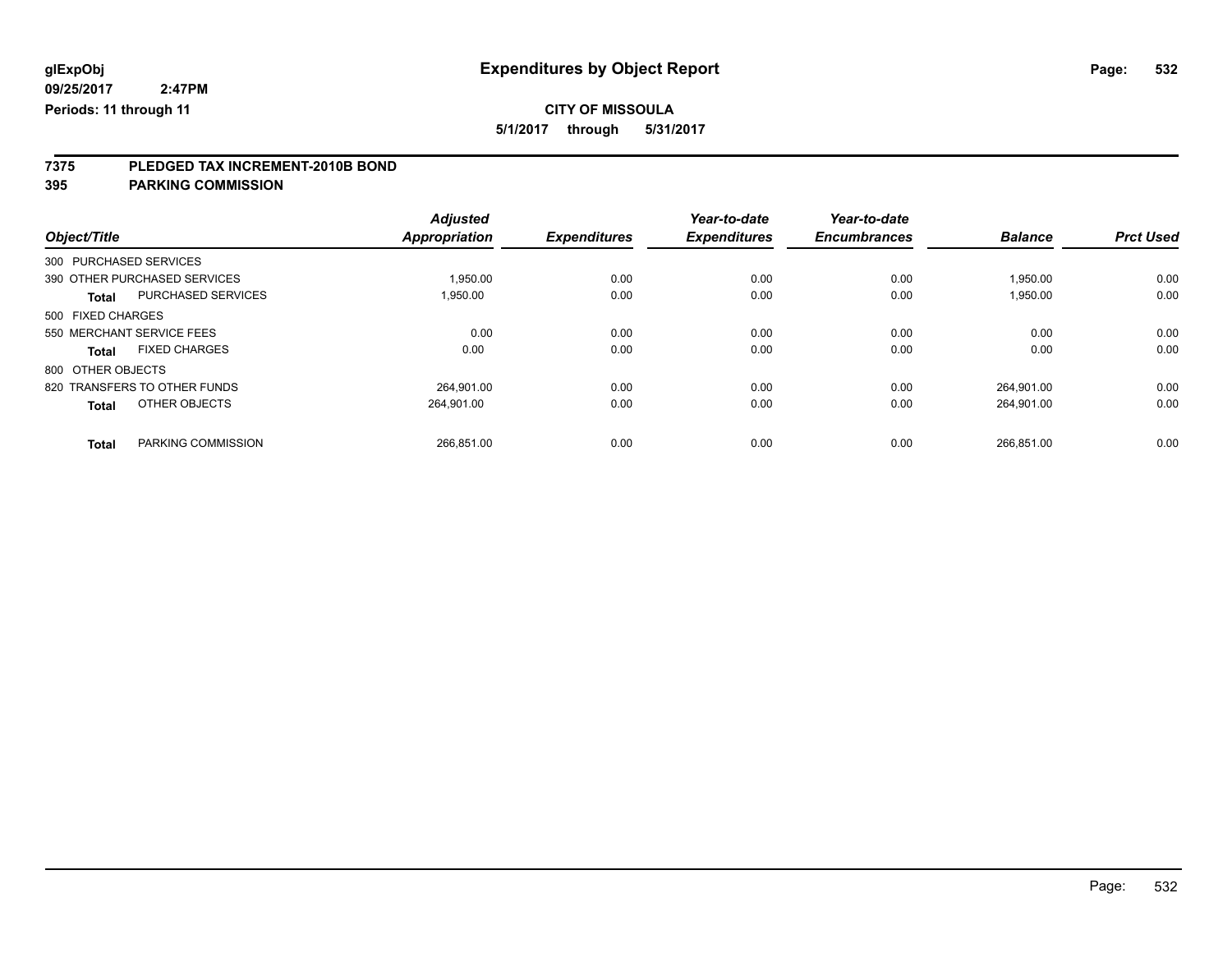### **7375 PLEDGED TAX INCREMENT-2010B BOND**

|                   |                                  | <b>Adjusted</b> |                     | Year-to-date        | Year-to-date        |                |                  |
|-------------------|----------------------------------|-----------------|---------------------|---------------------|---------------------|----------------|------------------|
| Object/Title      |                                  | Appropriation   | <b>Expenditures</b> | <b>Expenditures</b> | <b>Encumbrances</b> | <b>Balance</b> | <b>Prct Used</b> |
|                   | 300 PURCHASED SERVICES           |                 |                     |                     |                     |                |                  |
|                   | 390 OTHER PURCHASED SERVICES     | 1.950.00        | 0.00                | 0.00                | 0.00                | 1,950.00       | 0.00             |
| <b>Total</b>      | <b>PURCHASED SERVICES</b>        | 1,950.00        | 0.00                | 0.00                | 0.00                | 1,950.00       | 0.00             |
| 500 FIXED CHARGES |                                  |                 |                     |                     |                     |                |                  |
|                   | 550 MERCHANT SERVICE FEES        | 0.00            | 0.00                | 0.00                | 0.00                | 0.00           | 0.00             |
| <b>Total</b>      | <b>FIXED CHARGES</b>             | 0.00            | 0.00                | 0.00                | 0.00                | 0.00           | 0.00             |
| 800 OTHER OBJECTS |                                  |                 |                     |                     |                     |                |                  |
|                   | 820 TRANSFERS TO OTHER FUNDS     | 264.901.00      | 0.00                | 0.00                | 0.00                | 264.901.00     | 0.00             |
| <b>Total</b>      | OTHER OBJECTS                    | 264.901.00      | 0.00                | 0.00                | 0.00                | 264.901.00     | 0.00             |
| <b>Total</b>      | PLEDGED TAX INCREMENT-2010B BOND | 266.851.00      | 0.00                | 0.00                | 0.00                | 266.851.00     | 0.00             |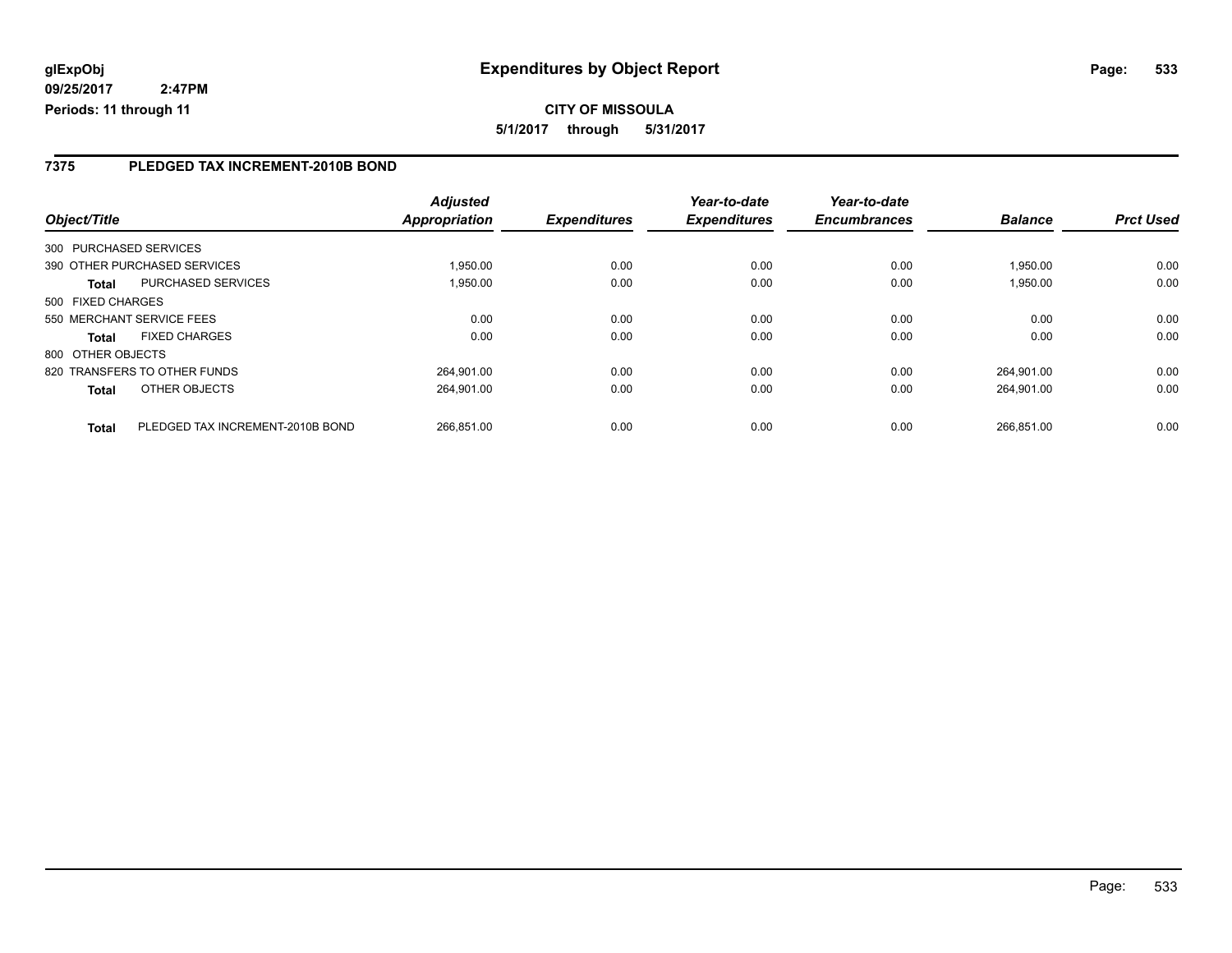**5/1/2017 through 5/31/2017**

# **7376 MPC 2010A BONDS DEBT INTEREST**

| Object/Title                         | <b>Adjusted</b><br><b>Appropriation</b> | <b>Expenditures</b> | Year-to-date<br><b>Expenditures</b> | Year-to-date<br><b>Encumbrances</b> | <b>Balance</b> | <b>Prct Used</b> |
|--------------------------------------|-----------------------------------------|---------------------|-------------------------------------|-------------------------------------|----------------|------------------|
| 500 FIXED CHARGES                    |                                         |                     |                                     |                                     |                |                  |
| 550 MERCHANT SERVICE FEES            | 0.00                                    | 0.00                | 0.00                                | 0.00                                | 0.00           | 0.00             |
| <b>FIXED CHARGES</b><br><b>Total</b> | 0.00                                    | 0.00                | 0.00                                | 0.00                                | 0.00           | 0.00             |
| 600 DEBT SERVICE                     |                                         |                     |                                     |                                     |                |                  |
| 620 INTEREST / SERVICE FEES          | 0.00                                    | 0.00                | 0.00                                | 0.00                                | 0.00           | 0.00             |
| <b>DEBT SERVICE</b><br><b>Total</b>  | 0.00                                    | 0.00                | 0.00                                | 0.00                                | 0.00           | 0.00             |
| 800 OTHER OBJECTS                    |                                         |                     |                                     |                                     |                |                  |
| 820 TRANSFERS TO OTHER FUNDS         | 0.00                                    | 0.00                | 0.00                                | 0.00                                | 0.00           | 0.00             |
| OTHER OBJECTS<br><b>Total</b>        | 0.00                                    | 0.00                | 0.00                                | 0.00                                | 0.00           | 0.00             |
|                                      |                                         |                     |                                     |                                     |                |                  |
| PARKING COMMISSION<br><b>Total</b>   | 0.00                                    | 0.00                | 0.00                                | 0.00                                | 0.00           | 0.00             |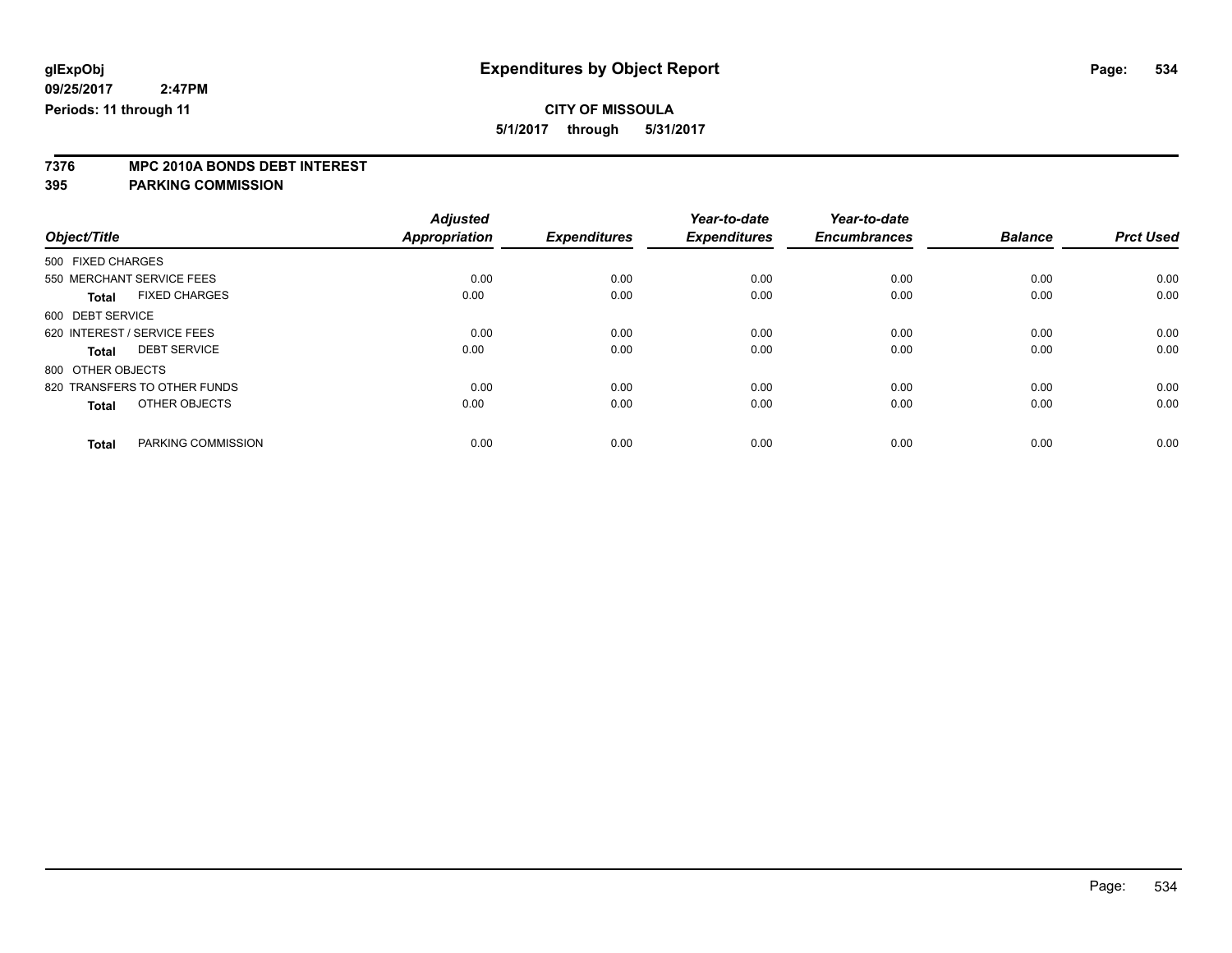**CITY OF MISSOULA 5/1/2017 through 5/31/2017**

### **7376 MPC 2010A BONDS DEBT INTEREST**

|                   |                               | <b>Adjusted</b> |                     | Year-to-date        | Year-to-date        |                |                  |
|-------------------|-------------------------------|-----------------|---------------------|---------------------|---------------------|----------------|------------------|
| Object/Title      |                               | Appropriation   | <b>Expenditures</b> | <b>Expenditures</b> | <b>Encumbrances</b> | <b>Balance</b> | <b>Prct Used</b> |
| 500 FIXED CHARGES |                               |                 |                     |                     |                     |                |                  |
|                   | 550 MERCHANT SERVICE FEES     | 0.00            | 0.00                | 0.00                | 0.00                | 0.00           | 0.00             |
| Total             | <b>FIXED CHARGES</b>          | 0.00            | 0.00                | 0.00                | 0.00                | 0.00           | 0.00             |
| 600 DEBT SERVICE  |                               |                 |                     |                     |                     |                |                  |
|                   | 620 INTEREST / SERVICE FEES   | 0.00            | 0.00                | 0.00                | 0.00                | 0.00           | 0.00             |
| <b>Total</b>      | <b>DEBT SERVICE</b>           | 0.00            | 0.00                | 0.00                | 0.00                | 0.00           | 0.00             |
| 800 OTHER OBJECTS |                               |                 |                     |                     |                     |                |                  |
|                   | 820 TRANSFERS TO OTHER FUNDS  | 0.00            | 0.00                | 0.00                | 0.00                | 0.00           | 0.00             |
| <b>Total</b>      | OTHER OBJECTS                 | 0.00            | 0.00                | 0.00                | 0.00                | 0.00           | 0.00             |
| <b>Total</b>      | MPC 2010A BONDS DEBT INTEREST | 0.00            | 0.00                | 0.00                | 0.00                | 0.00           | 0.00             |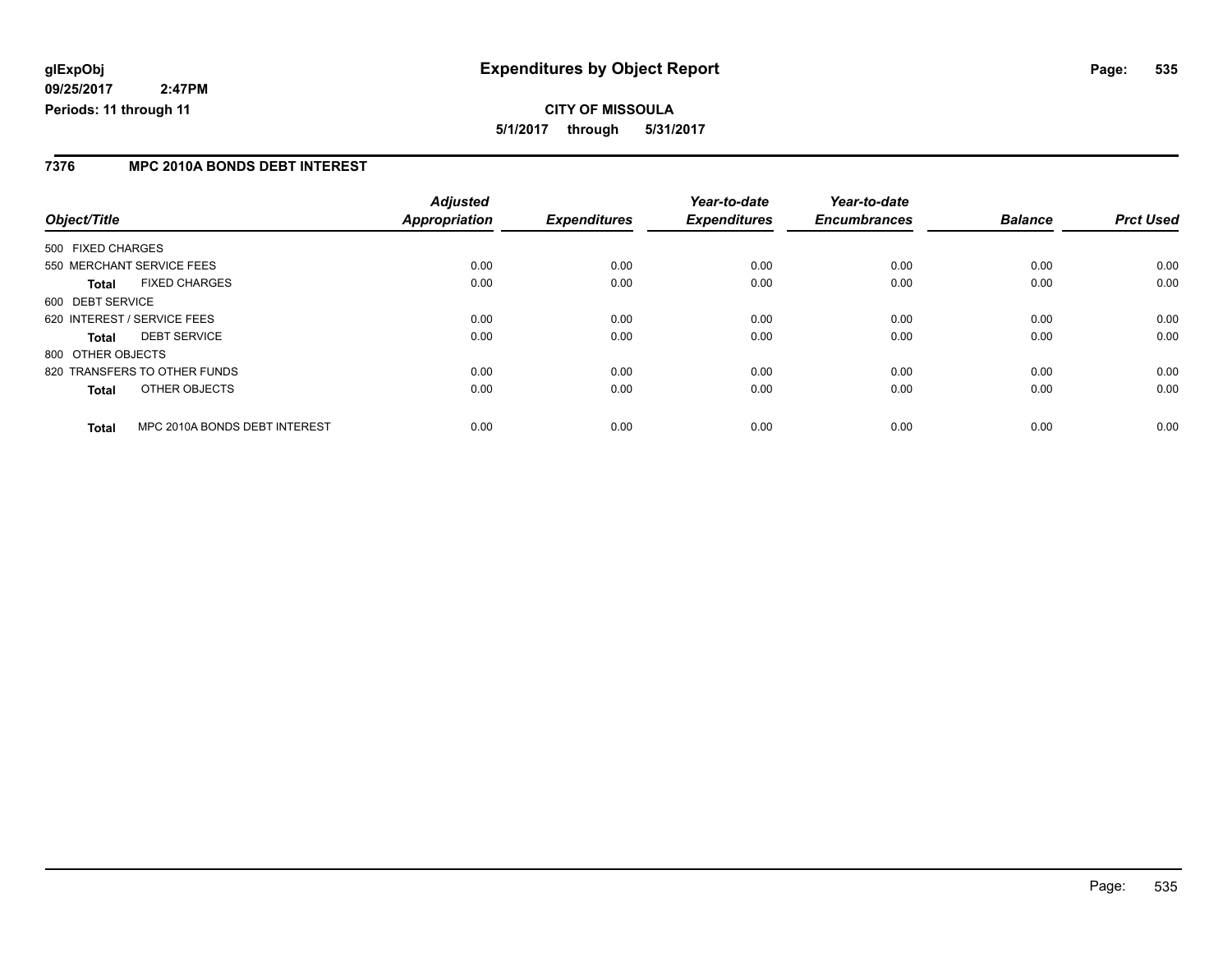**5/1/2017 through 5/31/2017**

# **7377 MPC 2010A BONDS SINKING FUND**

|                                      | <b>Adjusted</b>      | <b>Expenditures</b> | Year-to-date<br><b>Expenditures</b> | Year-to-date<br><b>Encumbrances</b> | <b>Balance</b> | <b>Prct Used</b> |
|--------------------------------------|----------------------|---------------------|-------------------------------------|-------------------------------------|----------------|------------------|
| Object/Title                         | <b>Appropriation</b> |                     |                                     |                                     |                |                  |
| 500 FIXED CHARGES                    |                      |                     |                                     |                                     |                |                  |
| 550 MERCHANT SERVICE FEES            | 0.00                 | 0.00                | 0.00                                | 0.00                                | 0.00           | 0.00             |
| <b>FIXED CHARGES</b><br><b>Total</b> | 0.00                 | 0.00                | 0.00                                | 0.00                                | 0.00           | 0.00             |
| 600 DEBT SERVICE                     |                      |                     |                                     |                                     |                |                  |
| 610 PRINCIPAL                        | 0.00                 | 0.00                | 0.00                                | 0.00                                | 0.00           | 0.00             |
| 620 INTEREST / SERVICE FEES          | 0.00                 | 0.00                | 0.00                                | 0.00                                | 0.00           | 0.00             |
| <b>DEBT SERVICE</b><br><b>Total</b>  | 0.00                 | 0.00                | 0.00                                | 0.00                                | 0.00           | 0.00             |
| 800 OTHER OBJECTS                    |                      |                     |                                     |                                     |                |                  |
| 820 TRANSFERS TO OTHER FUNDS         | 0.00                 | 0.00                | 0.00                                | 0.00                                | 0.00           | 0.00             |
| OTHER OBJECTS<br><b>Total</b>        | 0.00                 | 0.00                | 0.00                                | 0.00                                | 0.00           | 0.00             |
|                                      |                      |                     |                                     |                                     |                |                  |
| PARKING COMMISSION<br><b>Total</b>   | 0.00                 | 0.00                | 0.00                                | 0.00                                | 0.00           | 0.00             |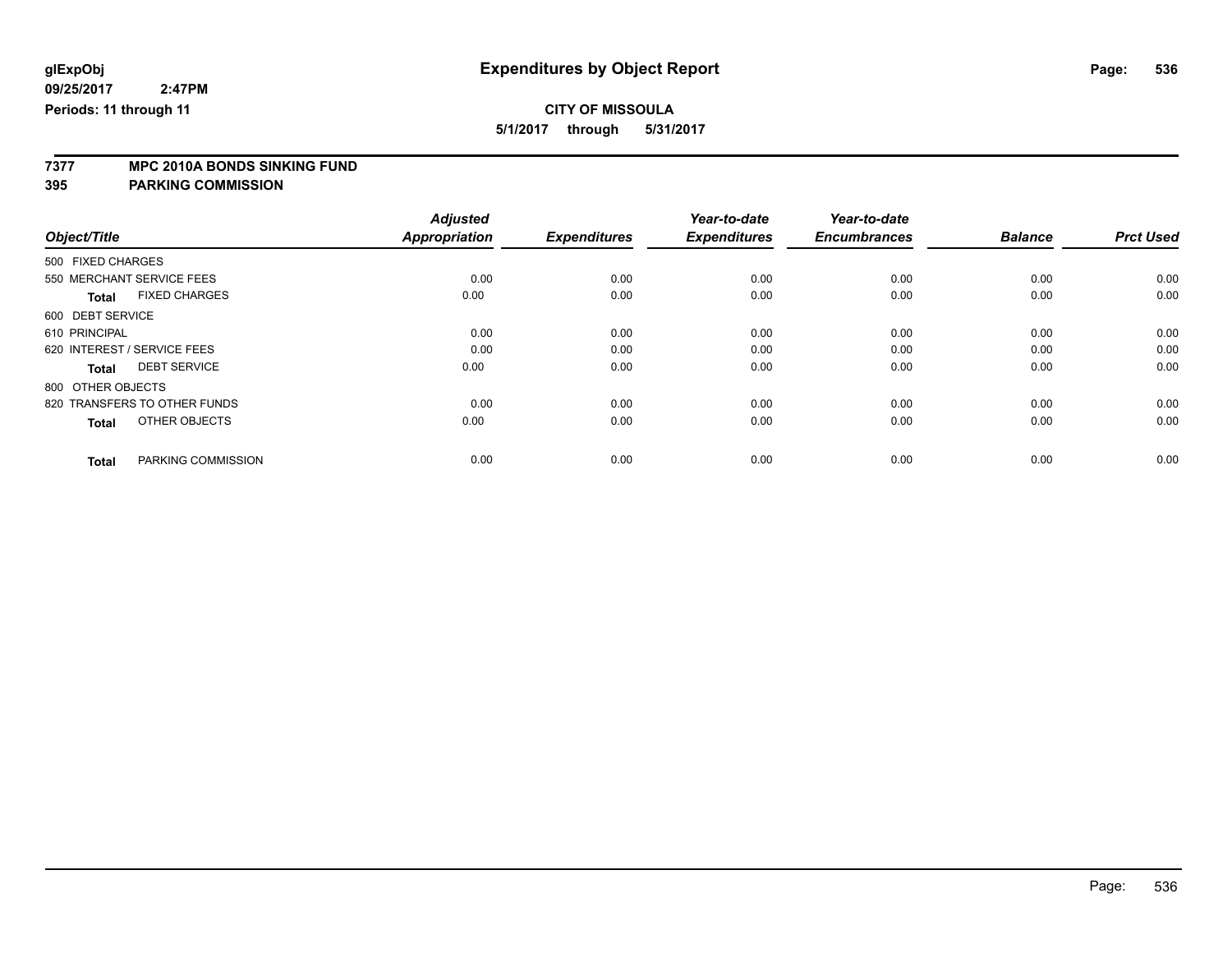### **CITY OF MISSOULA 5/1/2017 through 5/31/2017**

### **7377 MPC 2010A BONDS SINKING FUND**

|                             |                              | <b>Adjusted</b>      |                     | Year-to-date        | Year-to-date        |                |                  |
|-----------------------------|------------------------------|----------------------|---------------------|---------------------|---------------------|----------------|------------------|
| Object/Title                |                              | <b>Appropriation</b> | <b>Expenditures</b> | <b>Expenditures</b> | <b>Encumbrances</b> | <b>Balance</b> | <b>Prct Used</b> |
| 500 FIXED CHARGES           |                              |                      |                     |                     |                     |                |                  |
|                             | 550 MERCHANT SERVICE FEES    | 0.00                 | 0.00                | 0.00                | 0.00                | 0.00           | 0.00             |
| <b>Total</b>                | <b>FIXED CHARGES</b>         | 0.00                 | 0.00                | 0.00                | 0.00                | 0.00           | 0.00             |
| 600 DEBT SERVICE            |                              |                      |                     |                     |                     |                |                  |
| 610 PRINCIPAL               |                              | 0.00                 | 0.00                | 0.00                | 0.00                | 0.00           | 0.00             |
| 620 INTEREST / SERVICE FEES |                              | 0.00                 | 0.00                | 0.00                | 0.00                | 0.00           | 0.00             |
| <b>Total</b>                | <b>DEBT SERVICE</b>          | 0.00                 | 0.00                | 0.00                | 0.00                | 0.00           | 0.00             |
| 800 OTHER OBJECTS           |                              |                      |                     |                     |                     |                |                  |
|                             | 820 TRANSFERS TO OTHER FUNDS | 0.00                 | 0.00                | 0.00                | 0.00                | 0.00           | 0.00             |
| <b>Total</b>                | OTHER OBJECTS                | 0.00                 | 0.00                | 0.00                | 0.00                | 0.00           | 0.00             |
| <b>Total</b>                | MPC 2010A BONDS SINKING FUND | 0.00                 | 0.00                | 0.00                | 0.00                | 0.00           | 0.00             |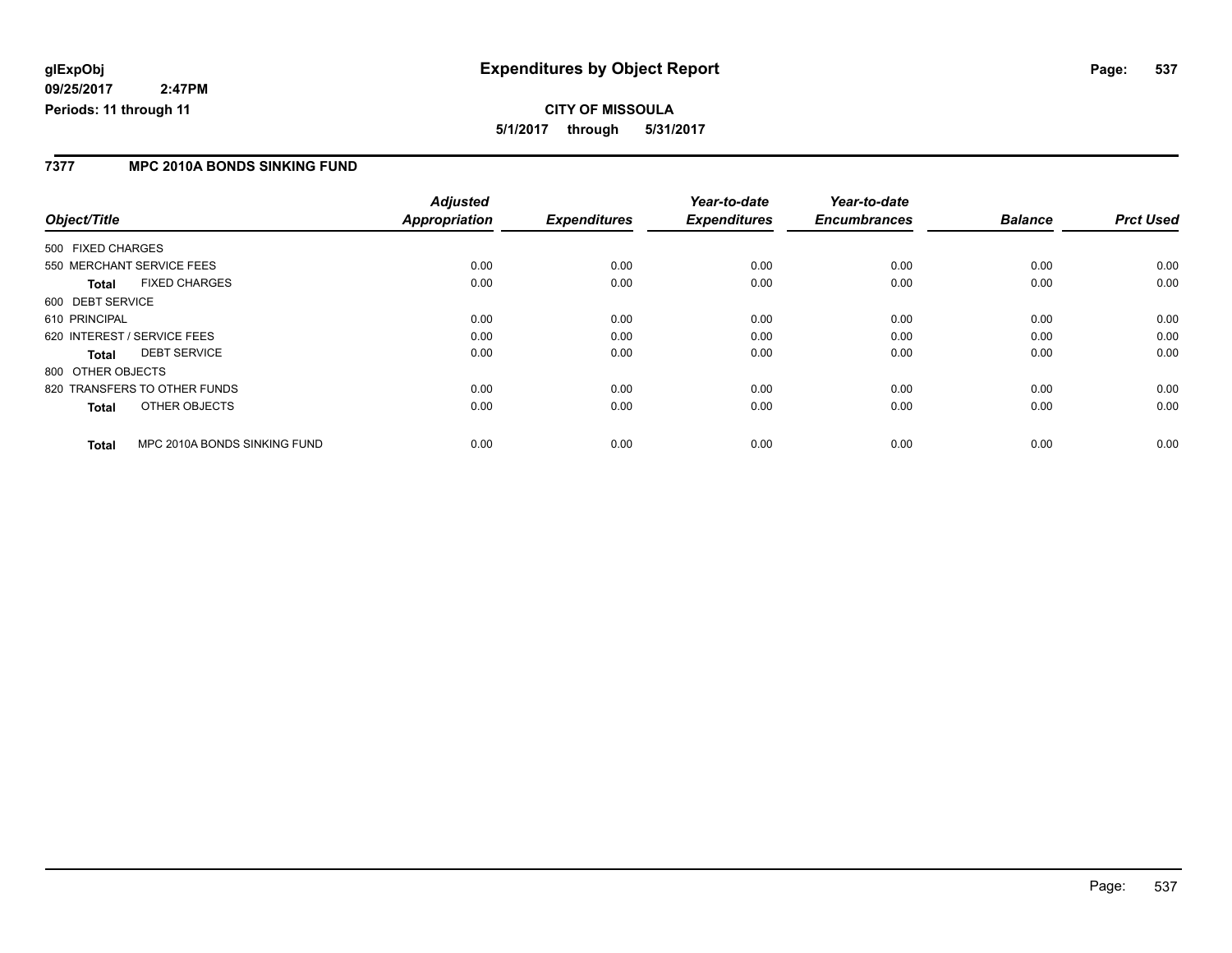**5/1/2017 through 5/31/2017**

**7378 MPC 2010A BOND RESERVE**

|                                       | <b>Adjusted</b> |                     | Year-to-date        | Year-to-date        |                |                  |
|---------------------------------------|-----------------|---------------------|---------------------|---------------------|----------------|------------------|
| Object/Title                          | Appropriation   | <b>Expenditures</b> | <b>Expenditures</b> | <b>Encumbrances</b> | <b>Balance</b> | <b>Prct Used</b> |
| 500 FIXED CHARGES                     |                 |                     |                     |                     |                |                  |
| 550 MERCHANT SERVICE FEES             | 0.00            | 0.00                | 0.00                | 0.00                | 0.00           | 0.00             |
| <b>FIXED CHARGES</b><br><b>Total</b>  | 0.00            | 0.00                | 0.00                | 0.00                | 0.00           | 0.00             |
| 800 OTHER OBJECTS                     |                 |                     |                     |                     |                |                  |
| 820 TRANSFERS TO OTHER FUNDS          | 0.00            | 0.00                | 0.00                | 0.00                | 0.00           | 0.00             |
| OTHER OBJECTS<br>Total                | 0.00            | 0.00                | 0.00                | 0.00                | 0.00           | 0.00             |
| 900 CAPITAL OUTLAY                    |                 |                     |                     |                     |                |                  |
| 930 IMPROVEMENTS                      | 0.00            | 0.00                | 0.00                | 0.00                | 0.00           | 0.00             |
| <b>CAPITAL OUTLAY</b><br><b>Total</b> | 0.00            | 0.00                | 0.00                | 0.00                | 0.00           | 0.00             |
|                                       |                 |                     |                     |                     |                |                  |
| PARKING COMMISSION<br><b>Total</b>    | 0.00            | 0.00                | 0.00                | 0.00                | 0.00           | 0.00             |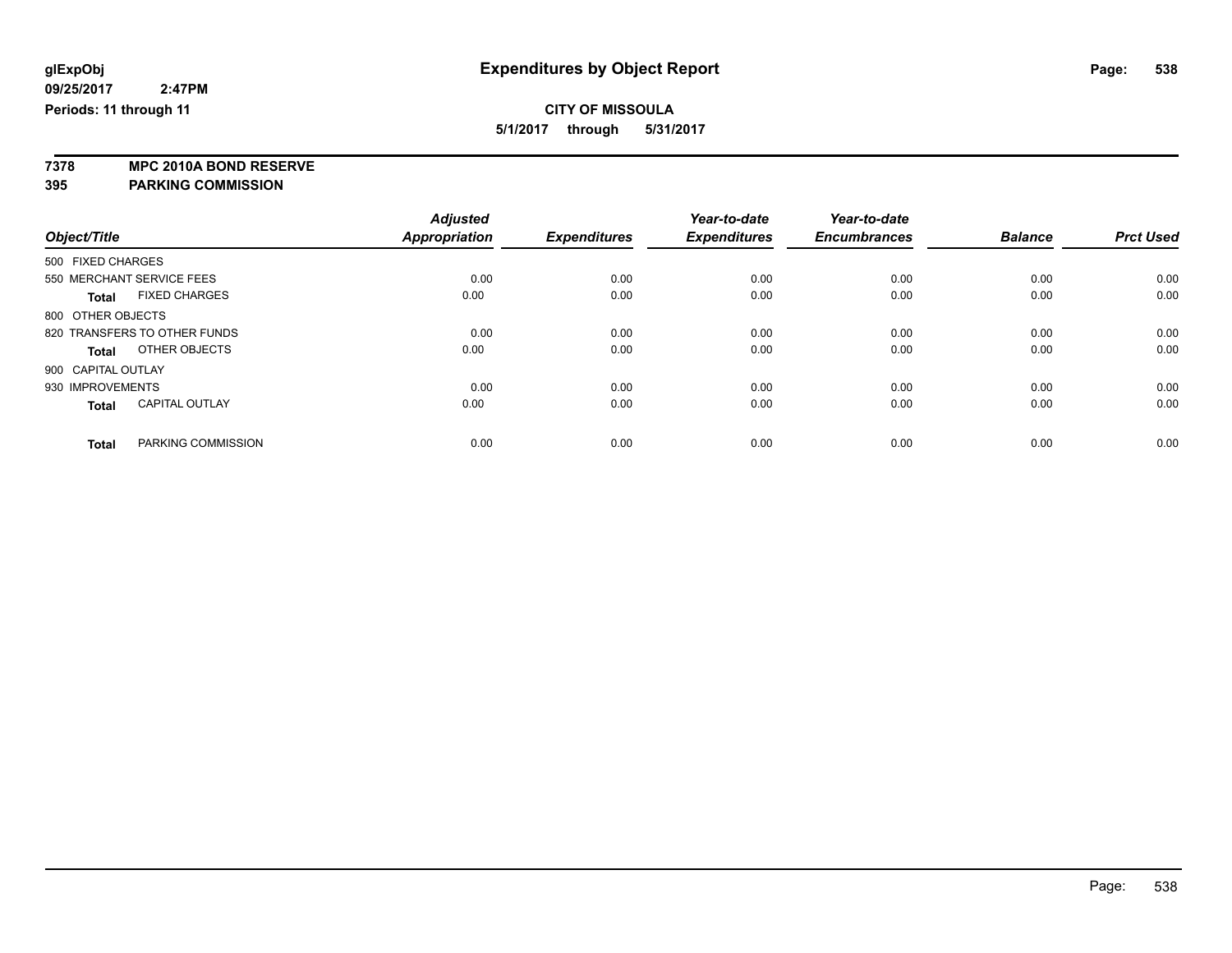### **7378 MPC 2010A BOND RESERVE**

|                                        | <b>Adjusted</b>      |                     | Year-to-date        | Year-to-date        |                |                  |
|----------------------------------------|----------------------|---------------------|---------------------|---------------------|----------------|------------------|
| Object/Title                           | <b>Appropriation</b> | <b>Expenditures</b> | <b>Expenditures</b> | <b>Encumbrances</b> | <b>Balance</b> | <b>Prct Used</b> |
| 500 FIXED CHARGES                      |                      |                     |                     |                     |                |                  |
| 550 MERCHANT SERVICE FEES              | 0.00                 | 0.00                | 0.00                | 0.00                | 0.00           | 0.00             |
| <b>FIXED CHARGES</b><br><b>Total</b>   | 0.00                 | 0.00                | 0.00                | 0.00                | 0.00           | 0.00             |
| 800 OTHER OBJECTS                      |                      |                     |                     |                     |                |                  |
| 820 TRANSFERS TO OTHER FUNDS           | 0.00                 | 0.00                | 0.00                | 0.00                | 0.00           | 0.00             |
| OTHER OBJECTS<br>Total                 | 0.00                 | 0.00                | 0.00                | 0.00                | 0.00           | 0.00             |
| 900 CAPITAL OUTLAY                     |                      |                     |                     |                     |                |                  |
| 930 IMPROVEMENTS                       | 0.00                 | 0.00                | 0.00                | 0.00                | 0.00           | 0.00             |
| <b>CAPITAL OUTLAY</b><br><b>Total</b>  | 0.00                 | 0.00                | 0.00                | 0.00                | 0.00           | 0.00             |
| MPC 2010A BOND RESERVE<br><b>Total</b> | 0.00                 | 0.00                | 0.00                | 0.00                | 0.00           | 0.00             |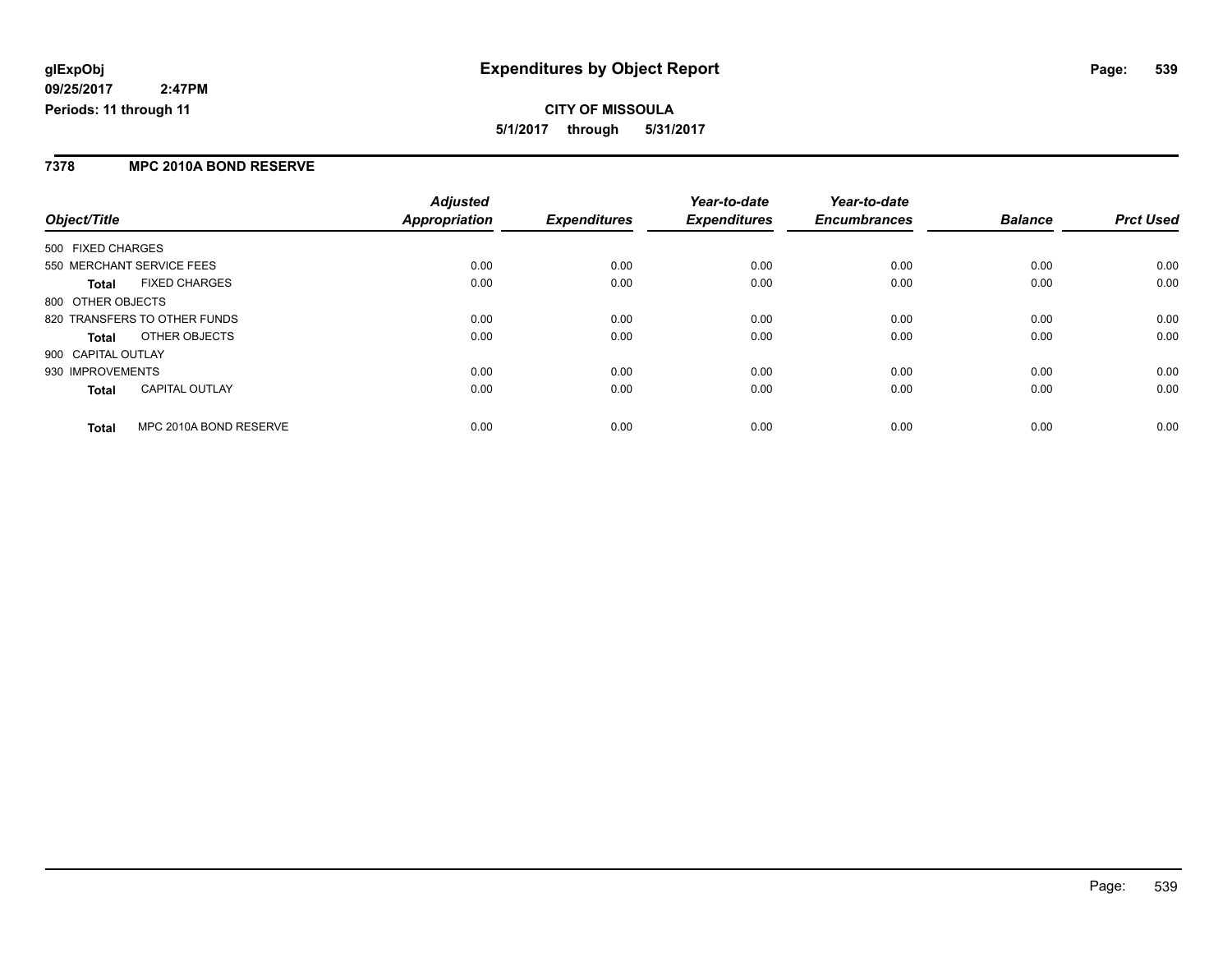**5/1/2017 through 5/31/2017**

# **7380 BUSINESS IMPROVEMENT DISTRICT**

#### **375 BUSINESS IMPROVEMENT DISTRICT**

|                        |                                      | <b>Adjusted</b>      |                     | Year-to-date        | Year-to-date        |                |                  |
|------------------------|--------------------------------------|----------------------|---------------------|---------------------|---------------------|----------------|------------------|
| Object/Title           |                                      | <b>Appropriation</b> | <b>Expenditures</b> | <b>Expenditures</b> | <b>Encumbrances</b> | <b>Balance</b> | <b>Prct Used</b> |
| 300 PURCHASED SERVICES |                                      |                      |                     |                     |                     |                |                  |
| 345 GARBAGE            |                                      | 5,000.00             | 0.00                | 0.00                | 0.00                | 5,000.00       | 0.00             |
|                        | 350 PROFESSIONAL SERVICES            | 426,315.00           | 0.00                | 300,000.00          | 0.00                | 126.315.00     | 70.37            |
| Total                  | <b>PURCHASED SERVICES</b>            | 431.315.00           | 0.00                | 300,000.00          | 0.00                | 131,315.00     | 69.55            |
| 500 FIXED CHARGES      |                                      |                      |                     |                     |                     |                |                  |
|                        | 550 MERCHANT SERVICE FEES            | 0.00                 | 0.00                | 0.00                | 0.00                | 0.00           | 0.00             |
| <b>Total</b>           | <b>FIXED CHARGES</b>                 | 0.00                 | 0.00                | 0.00                | 0.00                | 0.00           | 0.00             |
| 800 OTHER OBJECTS      |                                      |                      |                     |                     |                     |                |                  |
| 845 CONTINGENCY        |                                      | 0.00                 | 0.00                | 0.00                | 0.00                | 0.00           | 0.00             |
| <b>Total</b>           | OTHER OBJECTS                        | 0.00                 | 0.00                | 0.00                | 0.00                | 0.00           | 0.00             |
| <b>Total</b>           | <b>BUSINESS IMPROVEMENT DISTRICT</b> | 431,315.00           | 0.00                | 300,000.00          | 0.00                | 131.315.00     | 69.55            |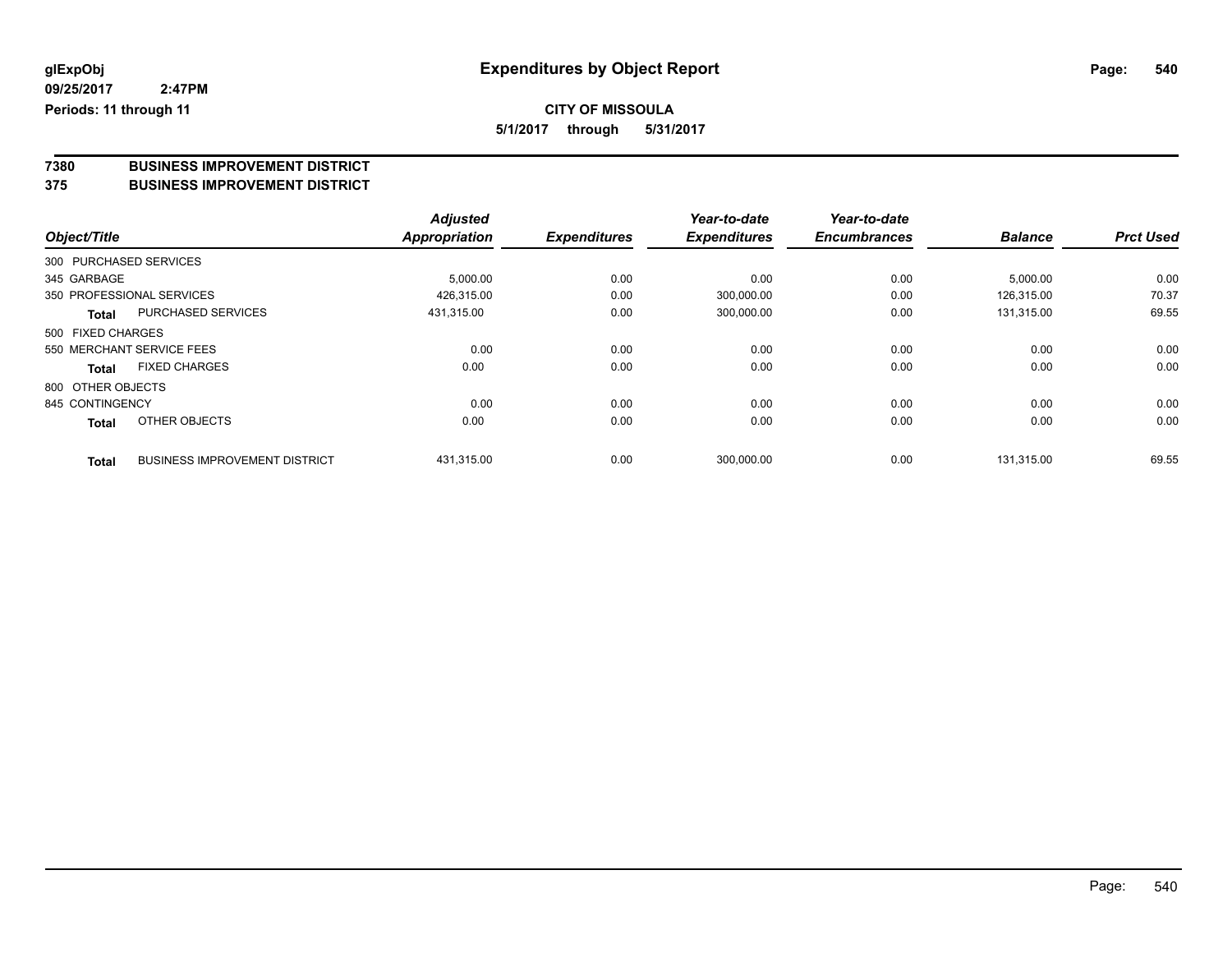### **7380 BUSINESS IMPROVEMENT DISTRICT**

|                   |                                      | <b>Adjusted</b>      |                     | Year-to-date        | Year-to-date        |                |                  |
|-------------------|--------------------------------------|----------------------|---------------------|---------------------|---------------------|----------------|------------------|
| Object/Title      |                                      | <b>Appropriation</b> | <b>Expenditures</b> | <b>Expenditures</b> | <b>Encumbrances</b> | <b>Balance</b> | <b>Prct Used</b> |
|                   | 300 PURCHASED SERVICES               |                      |                     |                     |                     |                |                  |
| 345 GARBAGE       |                                      | 5,000.00             | 0.00                | 0.00                | 0.00                | 5,000.00       | 0.00             |
|                   | 350 PROFESSIONAL SERVICES            | 426,315.00           | 0.00                | 300,000.00          | 0.00                | 126.315.00     | 70.37            |
| <b>Total</b>      | <b>PURCHASED SERVICES</b>            | 431,315.00           | 0.00                | 300,000.00          | 0.00                | 131,315.00     | 69.55            |
| 500 FIXED CHARGES |                                      |                      |                     |                     |                     |                |                  |
|                   | 550 MERCHANT SERVICE FEES            | 0.00                 | 0.00                | 0.00                | 0.00                | 0.00           | 0.00             |
| <b>Total</b>      | <b>FIXED CHARGES</b>                 | 0.00                 | 0.00                | 0.00                | 0.00                | 0.00           | 0.00             |
| 800 OTHER OBJECTS |                                      |                      |                     |                     |                     |                |                  |
| 845 CONTINGENCY   |                                      | 0.00                 | 0.00                | 0.00                | 0.00                | 0.00           | 0.00             |
| <b>Total</b>      | OTHER OBJECTS                        | 0.00                 | 0.00                | 0.00                | 0.00                | 0.00           | 0.00             |
| <b>Total</b>      | <b>BUSINESS IMPROVEMENT DISTRICT</b> | 431,315.00           | 0.00                | 300.000.00          | 0.00                | 131.315.00     | 69.55            |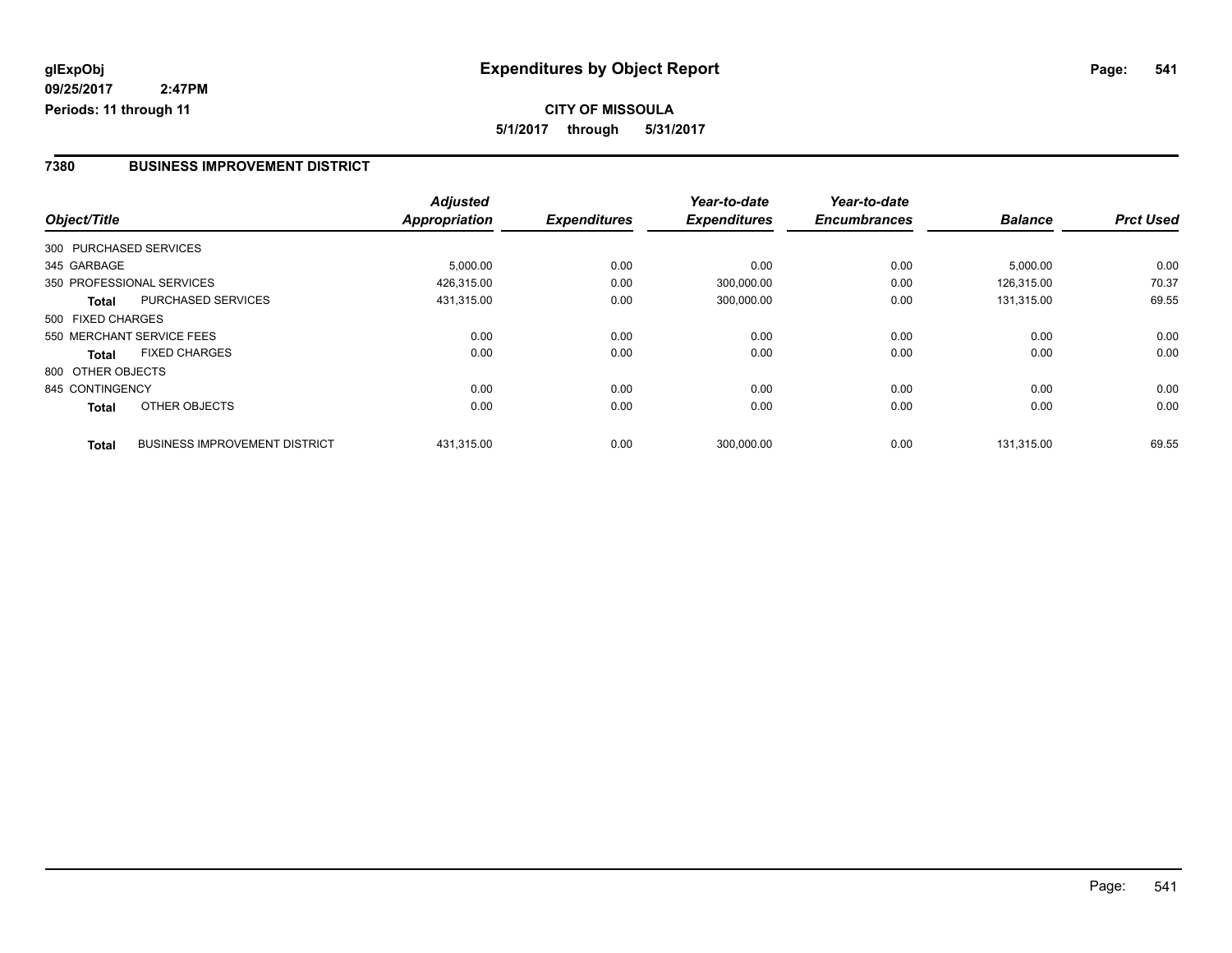### **CITY OF MISSOULA**

**5/1/2017 through 5/31/2017**

# **7381 TOURISM BUSINESS IMPROVEMENT DISTRICT**

### **375 BUSINESS IMPROVEMENT DISTRICT**

| Object/Title              |                                      | <b>Adjusted</b><br><b>Appropriation</b> | <b>Expenditures</b> | Year-to-date<br><b>Expenditures</b> | Year-to-date<br><b>Encumbrances</b> | <b>Balance</b> | <b>Prct Used</b> |
|---------------------------|--------------------------------------|-----------------------------------------|---------------------|-------------------------------------|-------------------------------------|----------------|------------------|
| 300 PURCHASED SERVICES    |                                      |                                         |                     |                                     |                                     |                |                  |
|                           | 390 OTHER PURCHASED SERVICES         | 296.713.00                              | 0.00                | 0.00                                | 0.00                                | 296.713.00     | 0.00             |
| <b>Total</b>              | PURCHASED SERVICES                   | 296,713.00                              | 0.00                | 0.00                                | 0.00                                | 296,713.00     | 0.00             |
| 500 FIXED CHARGES         |                                      |                                         |                     |                                     |                                     |                |                  |
| 550 MERCHANT SERVICE FEES |                                      | 0.00                                    | 0.00                | 0.00                                | 0.00                                | 0.00           | 0.00             |
| <b>Total</b>              | <b>FIXED CHARGES</b>                 | 0.00                                    | 0.00                | 0.00                                | 0.00                                | 0.00           | 0.00             |
| <b>Total</b>              | <b>BUSINESS IMPROVEMENT DISTRICT</b> | 296,713.00                              | 0.00                | 0.00                                | 0.00                                | 296,713.00     | 0.00             |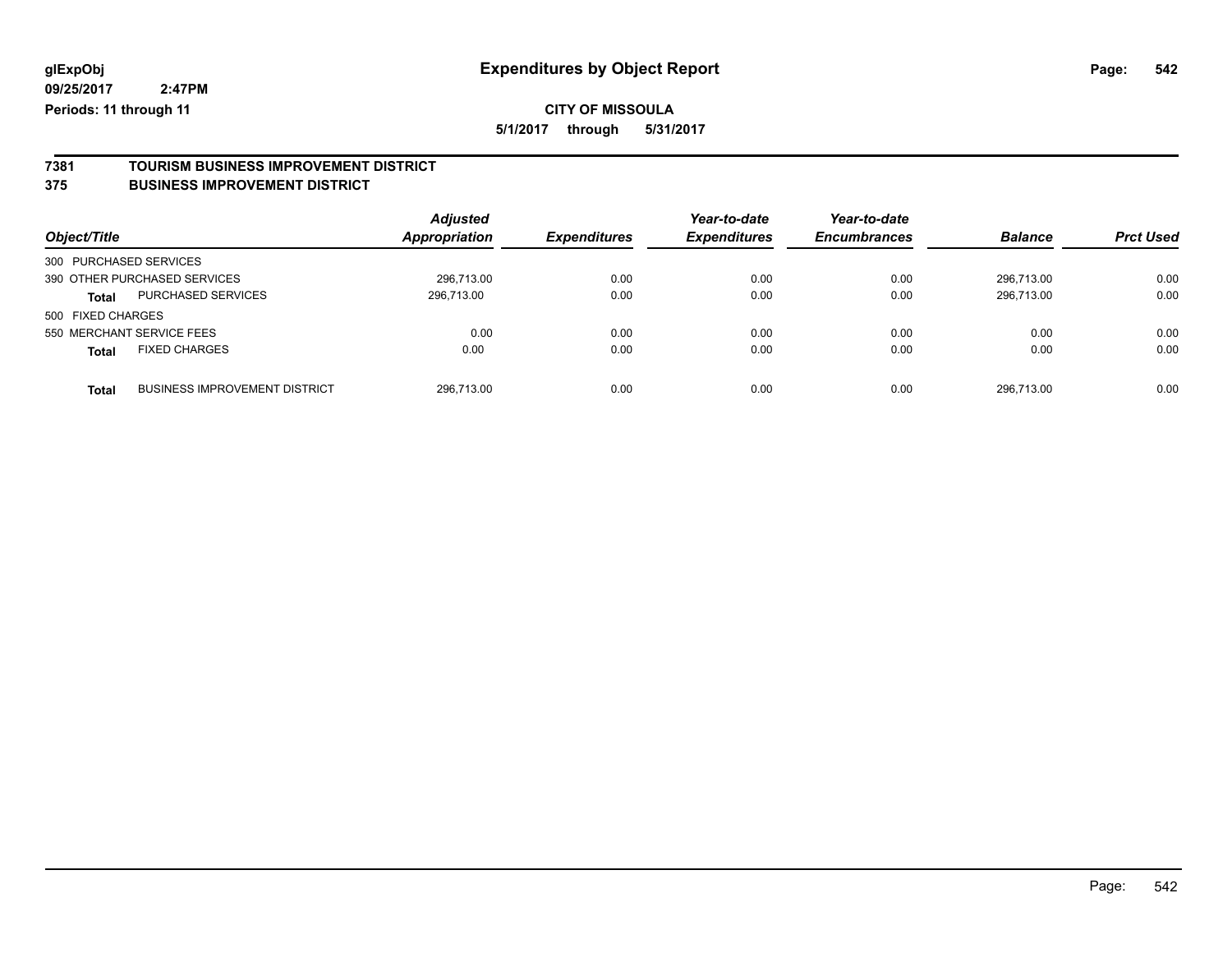**CITY OF MISSOULA 5/1/2017 through 5/31/2017**

### **7381 TOURISM BUSINESS IMPROVEMENT DISTRICT**

| Object/Title           |                                  | <b>Adjusted</b><br><b>Appropriation</b> | <b>Expenditures</b> | Year-to-date<br><b>Expenditures</b> | Year-to-date<br><b>Encumbrances</b> | <b>Balance</b> | <b>Prct Used</b> |
|------------------------|----------------------------------|-----------------------------------------|---------------------|-------------------------------------|-------------------------------------|----------------|------------------|
|                        |                                  |                                         |                     |                                     |                                     |                |                  |
| 300 PURCHASED SERVICES |                                  |                                         |                     |                                     |                                     |                |                  |
|                        | 390 OTHER PURCHASED SERVICES     | 296,713.00                              | 0.00                | 0.00                                | 0.00                                | 296.713.00     | 0.00             |
| <b>Total</b>           | <b>PURCHASED SERVICES</b>        | 296,713.00                              | 0.00                | 0.00                                | 0.00                                | 296.713.00     | 0.00             |
| 500 FIXED CHARGES      |                                  |                                         |                     |                                     |                                     |                |                  |
|                        | 550 MERCHANT SERVICE FEES        | 0.00                                    | 0.00                | 0.00                                | 0.00                                | 0.00           | 0.00             |
| <b>Total</b>           | <b>FIXED CHARGES</b>             | 0.00                                    | 0.00                | 0.00                                | 0.00                                | 0.00           | 0.00             |
| <b>Total</b>           | TOURISM BUSINESS IMPROVEMENT DIS | 296,713.00                              | 0.00                | 0.00                                | 0.00                                | 296.713.00     | 0.00             |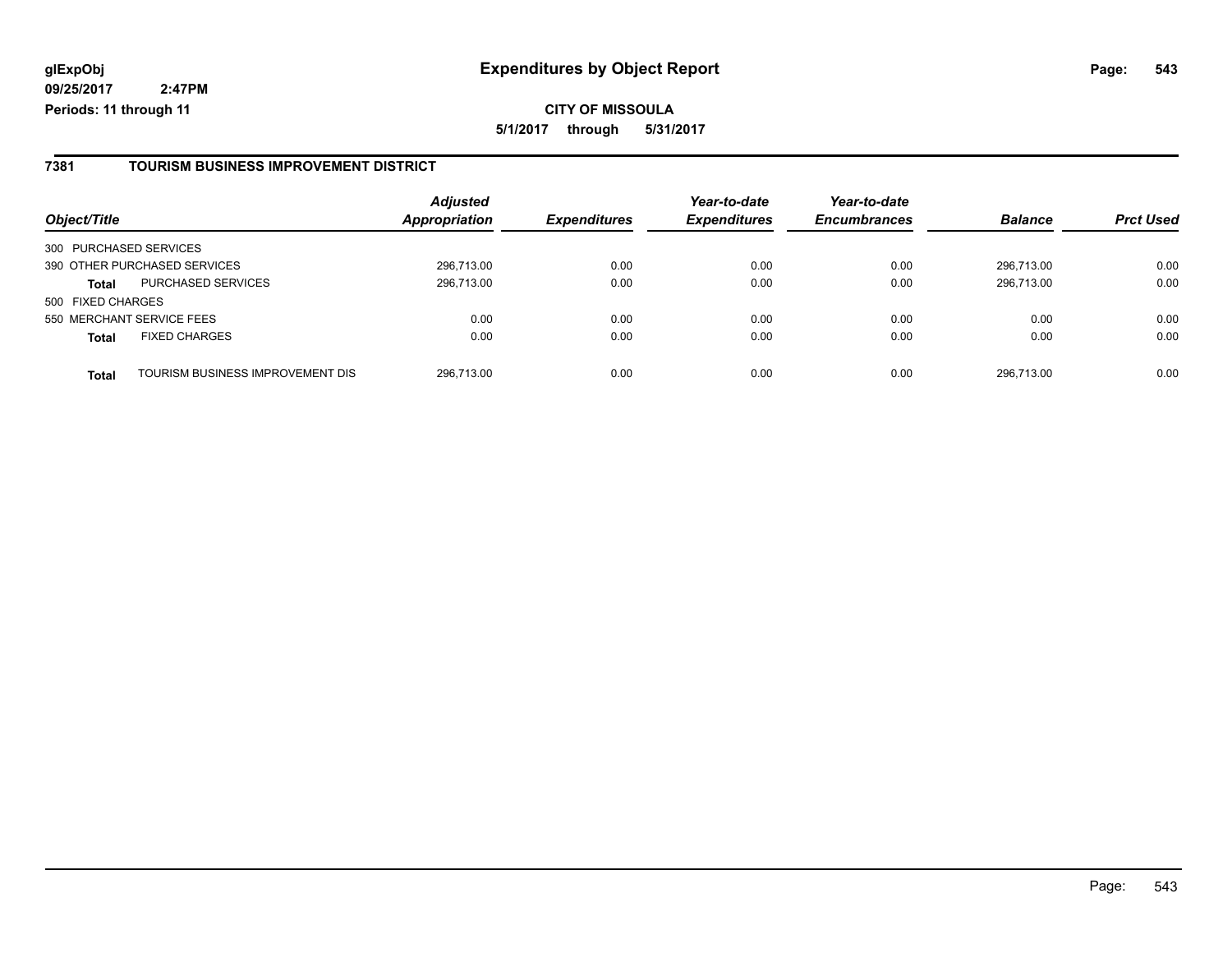# **7382 5.75M TIF RESERVE**

**390 NON-DEPARTMENTAL**

|                               | <b>Adjusted</b><br>Appropriation<br><b>Expenditures</b> | Year-to-date | Year-to-date        |                     |                |                  |
|-------------------------------|---------------------------------------------------------|--------------|---------------------|---------------------|----------------|------------------|
| Object/Title                  |                                                         |              | <b>Expenditures</b> | <b>Encumbrances</b> | <b>Balance</b> | <b>Prct Used</b> |
| 800 OTHER OBJECTS             |                                                         |              |                     |                     |                |                  |
| 820 TRANSFERS TO OTHER FUNDS  | 0.00                                                    | 0.00         | 0.00                | 0.00                | 0.00           | 0.00             |
| OTHER OBJECTS<br><b>Total</b> | 0.00                                                    | 0.00         | 0.00                | 0.00                | 0.00           | 0.00             |
| NON-DEPARTMENTAL<br>Total     | 0.00                                                    | 0.00         | 0.00                | 0.00                | 0.00           | 0.00             |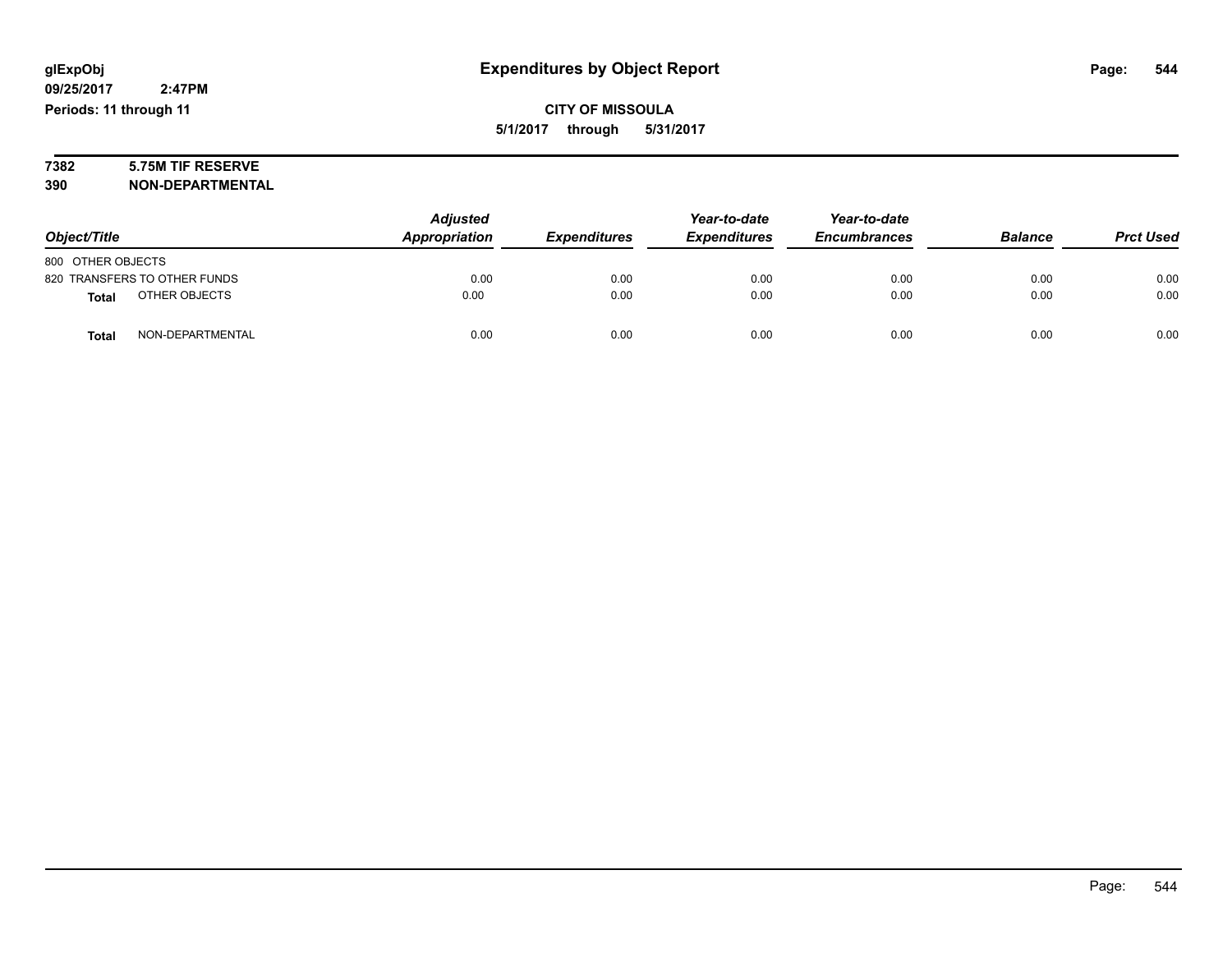**CITY OF MISSOULA 5/1/2017 through 5/31/2017**

**7382 5.75M TIF RESERVE**

|                               | <b>Adjusted</b> |                            | Year-to-date        | Year-to-date        |                |                  |
|-------------------------------|-----------------|----------------------------|---------------------|---------------------|----------------|------------------|
| Object/Title                  | Appropriation   | <i><b>Expenditures</b></i> | <b>Expenditures</b> | <b>Encumbrances</b> | <b>Balance</b> | <b>Prct Used</b> |
| 800 OTHER OBJECTS             |                 |                            |                     |                     |                |                  |
| 820 TRANSFERS TO OTHER FUNDS  | 0.00            | 0.00                       | 0.00                | 0.00                | 0.00           | 0.00             |
| OTHER OBJECTS<br><b>Total</b> | 0.00            | 0.00                       | 0.00                | 0.00                | 0.00           | 0.00             |
| 5.75M TIF RESERVE<br>Total    | 0.00            | 0.00                       | 0.00                | 0.00                | 0.00           | 0.00             |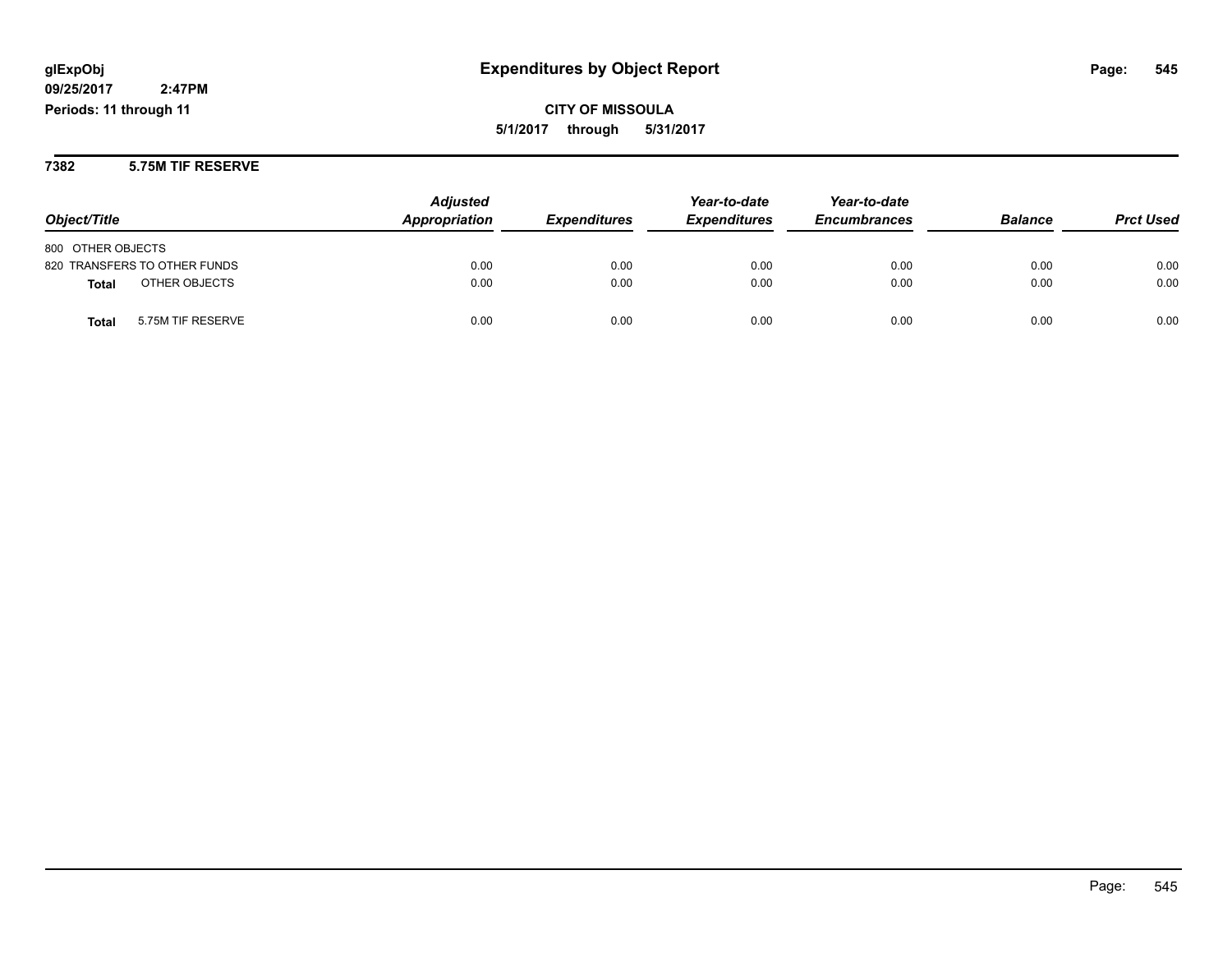**7383 RIVERFRONT TRIANGLE URD**

**385 MRA**

|                        |                                   | <b>Adjusted</b>      |                     | Year-to-date        | Year-to-date        |                |                  |
|------------------------|-----------------------------------|----------------------|---------------------|---------------------|---------------------|----------------|------------------|
| Object/Title           |                                   | <b>Appropriation</b> | <b>Expenditures</b> | <b>Expenditures</b> | <b>Encumbrances</b> | <b>Balance</b> | <b>Prct Used</b> |
| 300 PURCHASED SERVICES |                                   |                      |                     |                     |                     |                |                  |
|                        | 350 PROFESSIONAL SERVICES         | 0.00                 | 0.00                | 0.00                | 0.00                | 0.00           | 0.00             |
| <b>Total</b>           | <b>PURCHASED SERVICES</b>         | 0.00                 | 0.00                | 0.00                | 0.00                | 0.00           | 0.00             |
| 500 FIXED CHARGES      |                                   |                      |                     |                     |                     |                |                  |
|                        | 550 MERCHANT SERVICE FEES         | 0.00                 | 0.00                | 0.00                | 0.00                | 0.00           | 0.00             |
| <b>Total</b>           | <b>FIXED CHARGES</b>              | 0.00                 | 0.00                | 0.00                | 0.00                | 0.00           | 0.00             |
|                        | 700 GRANTS & CONTRIBUTIONS        |                      |                     |                     |                     |                |                  |
|                        | 700 GRANTS & CONTRIBUTIONS        | 0.00                 | 0.00                | 0.00                | 0.00                | 0.00           | 0.00             |
| Total                  | <b>GRANTS &amp; CONTRIBUTIONS</b> | 0.00                 | 0.00                | 0.00                | 0.00                | 0.00           | 0.00             |
| 800 OTHER OBJECTS      |                                   |                      |                     |                     |                     |                |                  |
|                        | 820 TRANSFERS TO OTHER FUNDS      | 0.00                 | 0.00                | 0.00                | 0.00                | 0.00           | 0.00             |
| 845 CONTINGENCY        |                                   | 36,962.00            | 0.00                | 0.00                | 0.00                | 36,962.00      | 0.00             |
| <b>Total</b>           | OTHER OBJECTS                     | 36,962.00            | 0.00                | 0.00                | 0.00                | 36,962.00      | 0.00             |
| <b>Total</b>           | <b>MRA</b>                        | 36,962.00            | 0.00                | 0.00                | 0.00                | 36,962.00      | 0.00             |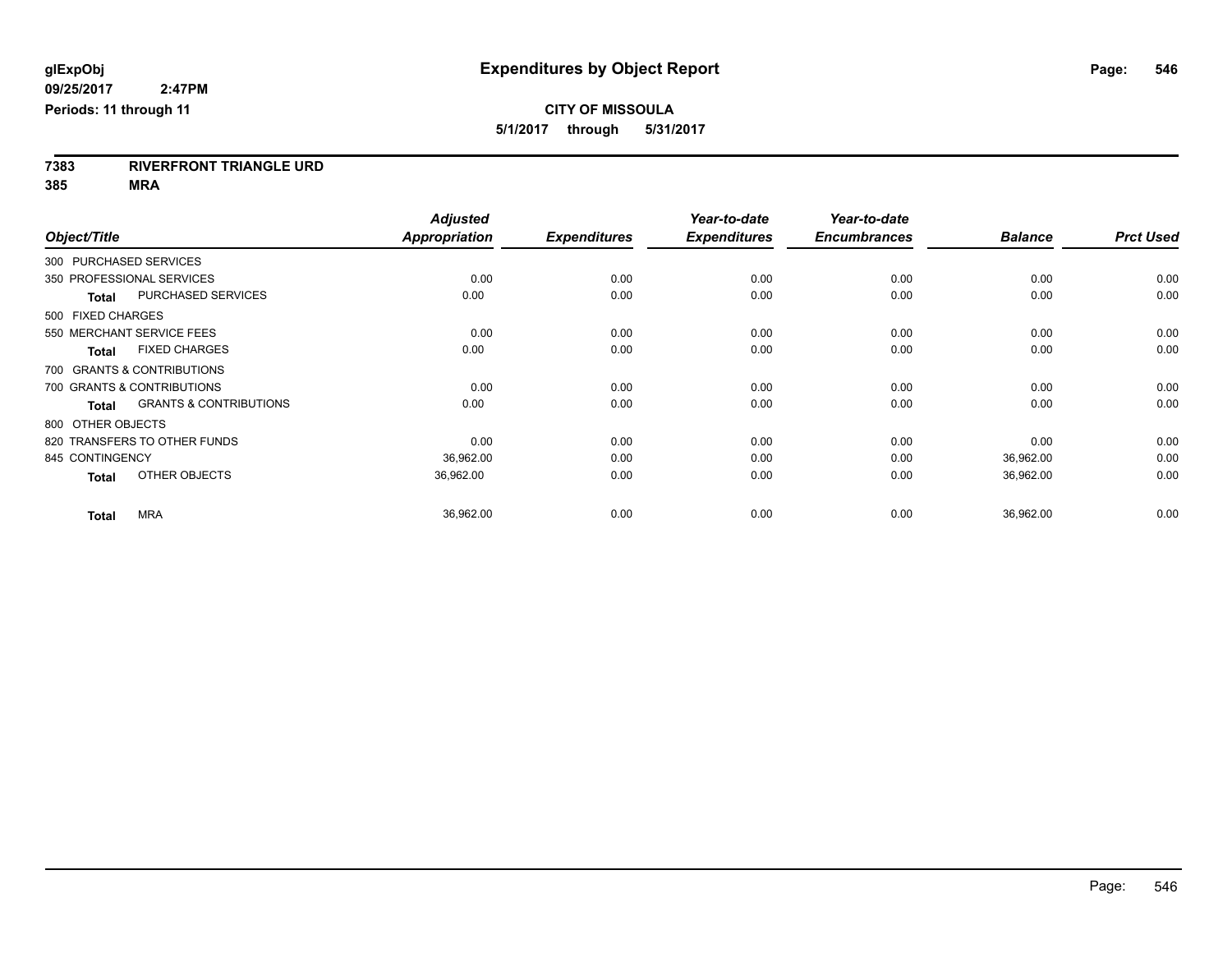**CITY OF MISSOULA 5/1/2017 through 5/31/2017**

### **7383 RIVERFRONT TRIANGLE URD**

|                           |                                   | <b>Adjusted</b>      |                     | Year-to-date        | Year-to-date        |                |                  |
|---------------------------|-----------------------------------|----------------------|---------------------|---------------------|---------------------|----------------|------------------|
| Object/Title              |                                   | <b>Appropriation</b> | <b>Expenditures</b> | <b>Expenditures</b> | <b>Encumbrances</b> | <b>Balance</b> | <b>Prct Used</b> |
| 300 PURCHASED SERVICES    |                                   |                      |                     |                     |                     |                |                  |
| 350 PROFESSIONAL SERVICES |                                   | 0.00                 | 0.00                | 0.00                | 0.00                | 0.00           | 0.00             |
| <b>Total</b>              | <b>PURCHASED SERVICES</b>         | 0.00                 | 0.00                | 0.00                | 0.00                | 0.00           | 0.00             |
| 500 FIXED CHARGES         |                                   |                      |                     |                     |                     |                |                  |
|                           | 550 MERCHANT SERVICE FEES         | 0.00                 | 0.00                | 0.00                | 0.00                | 0.00           | 0.00             |
| <b>Total</b>              | <b>FIXED CHARGES</b>              | 0.00                 | 0.00                | 0.00                | 0.00                | 0.00           | 0.00             |
|                           | 700 GRANTS & CONTRIBUTIONS        |                      |                     |                     |                     |                |                  |
|                           | 700 GRANTS & CONTRIBUTIONS        | 0.00                 | 0.00                | 0.00                | 0.00                | 0.00           | 0.00             |
| Total                     | <b>GRANTS &amp; CONTRIBUTIONS</b> | 0.00                 | 0.00                | 0.00                | 0.00                | 0.00           | 0.00             |
| 800 OTHER OBJECTS         |                                   |                      |                     |                     |                     |                |                  |
|                           | 820 TRANSFERS TO OTHER FUNDS      | 0.00                 | 0.00                | 0.00                | 0.00                | 0.00           | 0.00             |
| 845 CONTINGENCY           |                                   | 36,962.00            | 0.00                | 0.00                | 0.00                | 36,962.00      | 0.00             |
| <b>Total</b>              | OTHER OBJECTS                     | 36,962.00            | 0.00                | 0.00                | 0.00                | 36,962.00      | 0.00             |
| <b>Total</b>              | RIVERFRONT TRIANGLE URD           | 36,962.00            | 0.00                | 0.00                | 0.00                | 36,962.00      | 0.00             |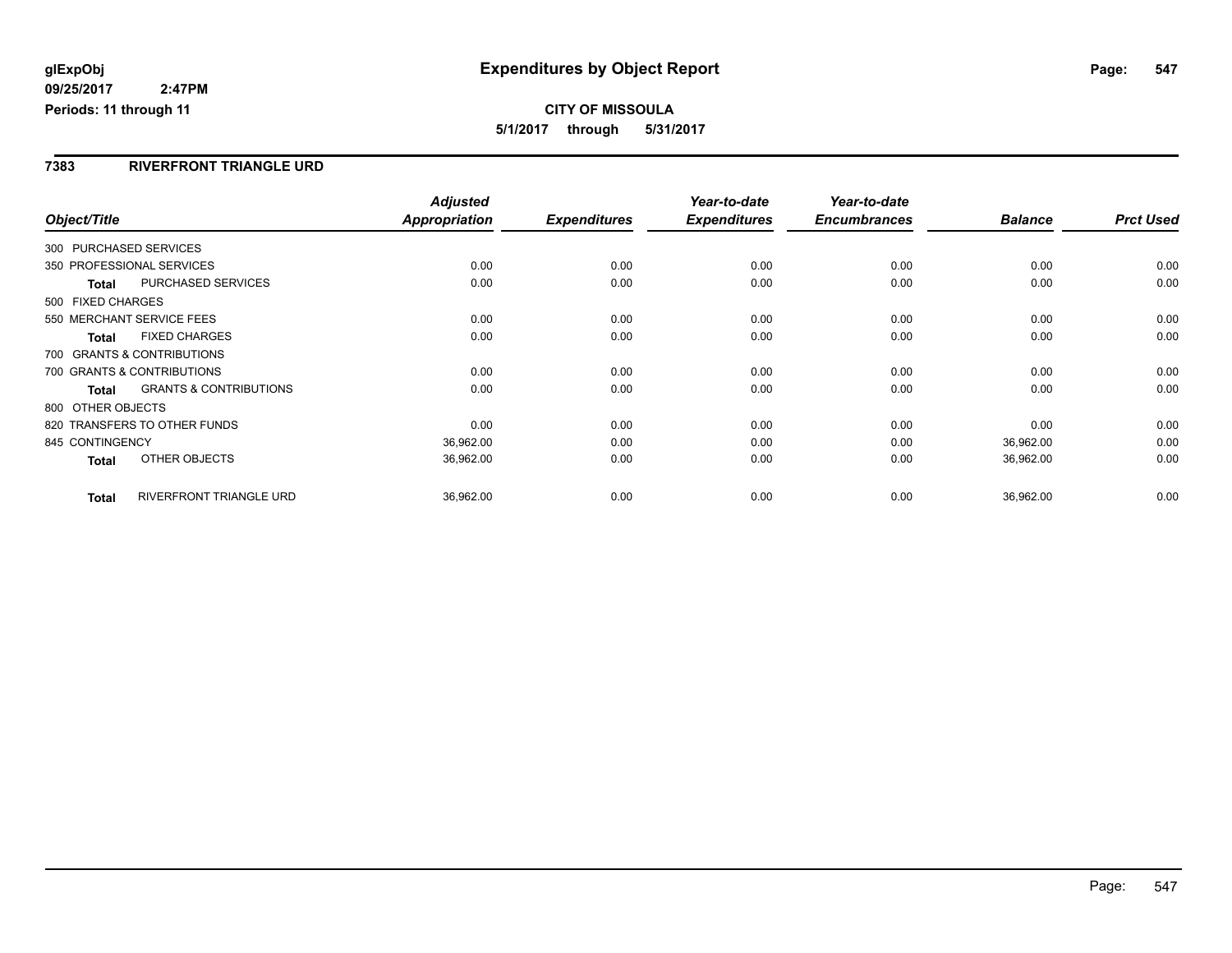# **7384 NRSS DEBT SERVICE CLEARING**

**385 MRA**

| Object/Title                 | <b>Adjusted</b><br>Appropriation | <b>Expenditures</b> | Year-to-date<br><b>Expenditures</b> | Year-to-date<br><b>Encumbrances</b> | <b>Balance</b> | <b>Prct Used</b> |
|------------------------------|----------------------------------|---------------------|-------------------------------------|-------------------------------------|----------------|------------------|
| 800 OTHER OBJECTS            |                                  |                     |                                     |                                     |                |                  |
| 820 TRANSFERS TO OTHER FUNDS | 59.452.00                        | 0.00                | 54.735.28                           | 0.00                                | 4.716.72       | 92.07            |
| OTHER OBJECTS<br>Total       | 59.452.00                        | 0.00                | 54.735.28                           | 0.00                                | 4.716.72       | 92.07            |
| <b>MRA</b><br>Total          | 59,452.00                        | 0.00                | 54,735.28                           | 0.00                                | 4.716.72       | 92.07            |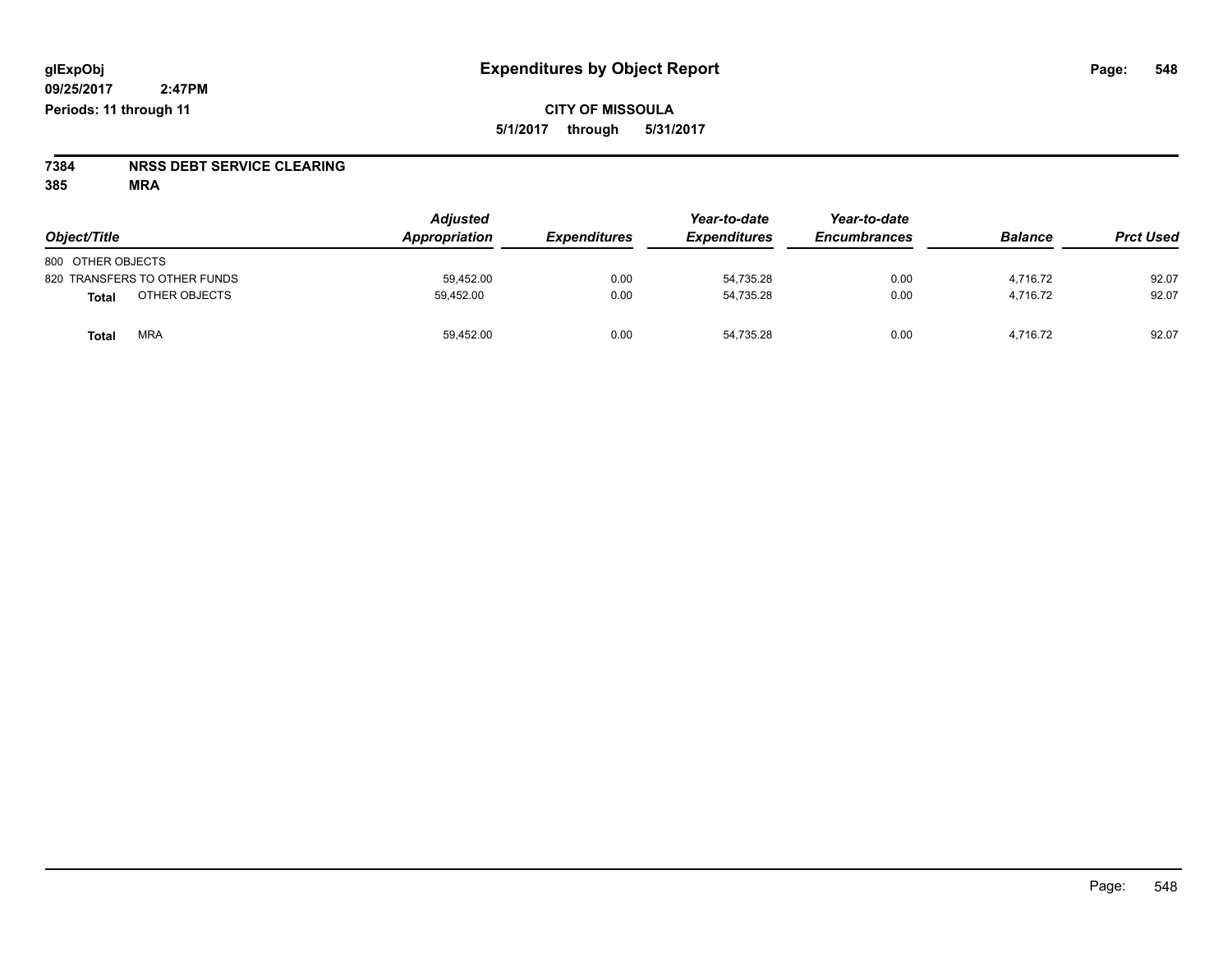**CITY OF MISSOULA 5/1/2017 through 5/31/2017**

### **7384 NRSS DEBT SERVICE CLEARING**

|                                            | <b>Adjusted</b> |                     | Year-to-date        | Year-to-date        |                |                  |
|--------------------------------------------|-----------------|---------------------|---------------------|---------------------|----------------|------------------|
| Object/Title                               | Appropriation   | <b>Expenditures</b> | <b>Expenditures</b> | <b>Encumbrances</b> | <b>Balance</b> | <b>Prct Used</b> |
| 800 OTHER OBJECTS                          |                 |                     |                     |                     |                |                  |
| 820 TRANSFERS TO OTHER FUNDS               | 59.452.00       | 0.00                | 54.735.28           | 0.00                | 4.716.72       | 92.07            |
| OTHER OBJECTS<br>Total                     | 59.452.00       | 0.00                | 54,735.28           | 0.00                | 4.716.72       | 92.07            |
| NRSS DEBT SERVICE CLEARING<br><b>Total</b> | 59.452.00       | 0.00                | 54.735.28           | 0.00                | 4.716.72       | 92.07            |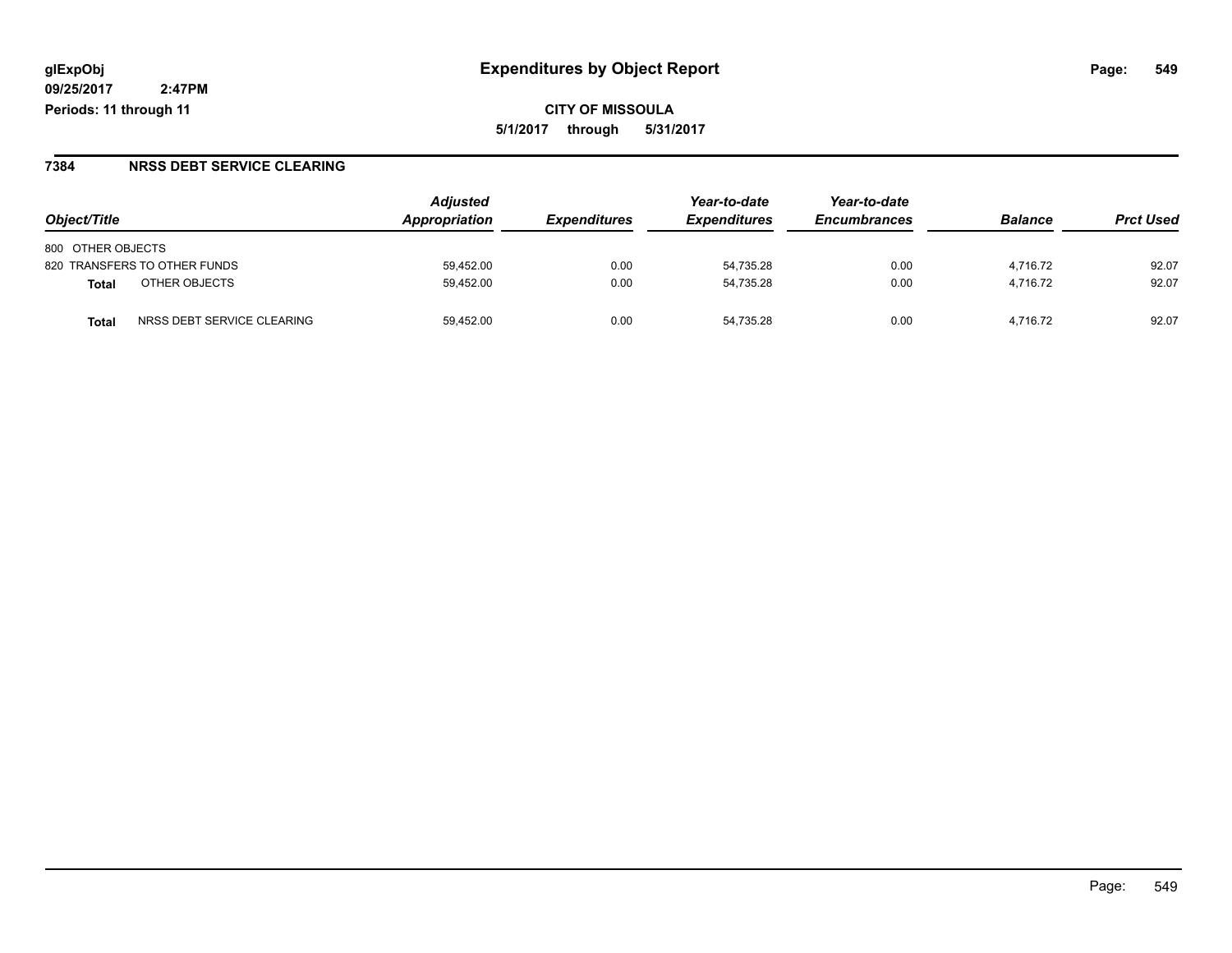**7385 FRONT STREET URD 385 MRA**

|                    |                                   | <b>Adjusted</b> |                     | Year-to-date        | Year-to-date        |                |                  |
|--------------------|-----------------------------------|-----------------|---------------------|---------------------|---------------------|----------------|------------------|
| Object/Title       |                                   | Appropriation   | <b>Expenditures</b> | <b>Expenditures</b> | <b>Encumbrances</b> | <b>Balance</b> | <b>Prct Used</b> |
|                    | 300 PURCHASED SERVICES            |                 |                     |                     |                     |                |                  |
|                    | 350 PROFESSIONAL SERVICES         | 0.00            | 0.00                | 68,406.55           | 0.00                | $-68,406.55$   | 0.00             |
| <b>Total</b>       | PURCHASED SERVICES                | 0.00            | 0.00                | 68,406.55           | 0.00                | $-68,406.55$   | 0.00             |
| 500 FIXED CHARGES  |                                   |                 |                     |                     |                     |                |                  |
|                    | 550 MERCHANT SERVICE FEES         | 0.00            | 0.00                | 0.00                | 0.00                | 0.00           | 0.00             |
| <b>Total</b>       | <b>FIXED CHARGES</b>              | 0.00            | 0.00                | 0.00                | 0.00                | 0.00           | 0.00             |
|                    | 700 GRANTS & CONTRIBUTIONS        |                 |                     |                     |                     |                |                  |
|                    | 700 GRANTS & CONTRIBUTIONS        | 35,000.00       | 0.00                | 44,525.00           | 0.00                | $-9,525.00$    | 127.21           |
| <b>Total</b>       | <b>GRANTS &amp; CONTRIBUTIONS</b> | 35,000.00       | 0.00                | 44,525.00           | 0.00                | $-9,525.00$    | 127.21           |
| 800 OTHER OBJECTS  |                                   |                 |                     |                     |                     |                |                  |
| 845 CONTINGENCY    |                                   | 569,034.00      | 0.00                | 0.00                | 0.00                | 569,034.00     | 0.00             |
| <b>Total</b>       | OTHER OBJECTS                     | 569,034.00      | 0.00                | 0.00                | 0.00                | 569,034.00     | 0.00             |
| 900 CAPITAL OUTLAY |                                   |                 |                     |                     |                     |                |                  |
| 930 IMPROVEMENTS   |                                   | 25,000.00       | 0.00                | 0.00                | 0.00                | 25,000.00      | 0.00             |
| <b>Total</b>       | <b>CAPITAL OUTLAY</b>             | 25,000.00       | 0.00                | 0.00                | 0.00                | 25,000.00      | 0.00             |
| <b>Total</b>       | <b>MRA</b>                        | 629,034.00      | 0.00                | 112,931.55          | 0.00                | 516,102.45     | 17.95            |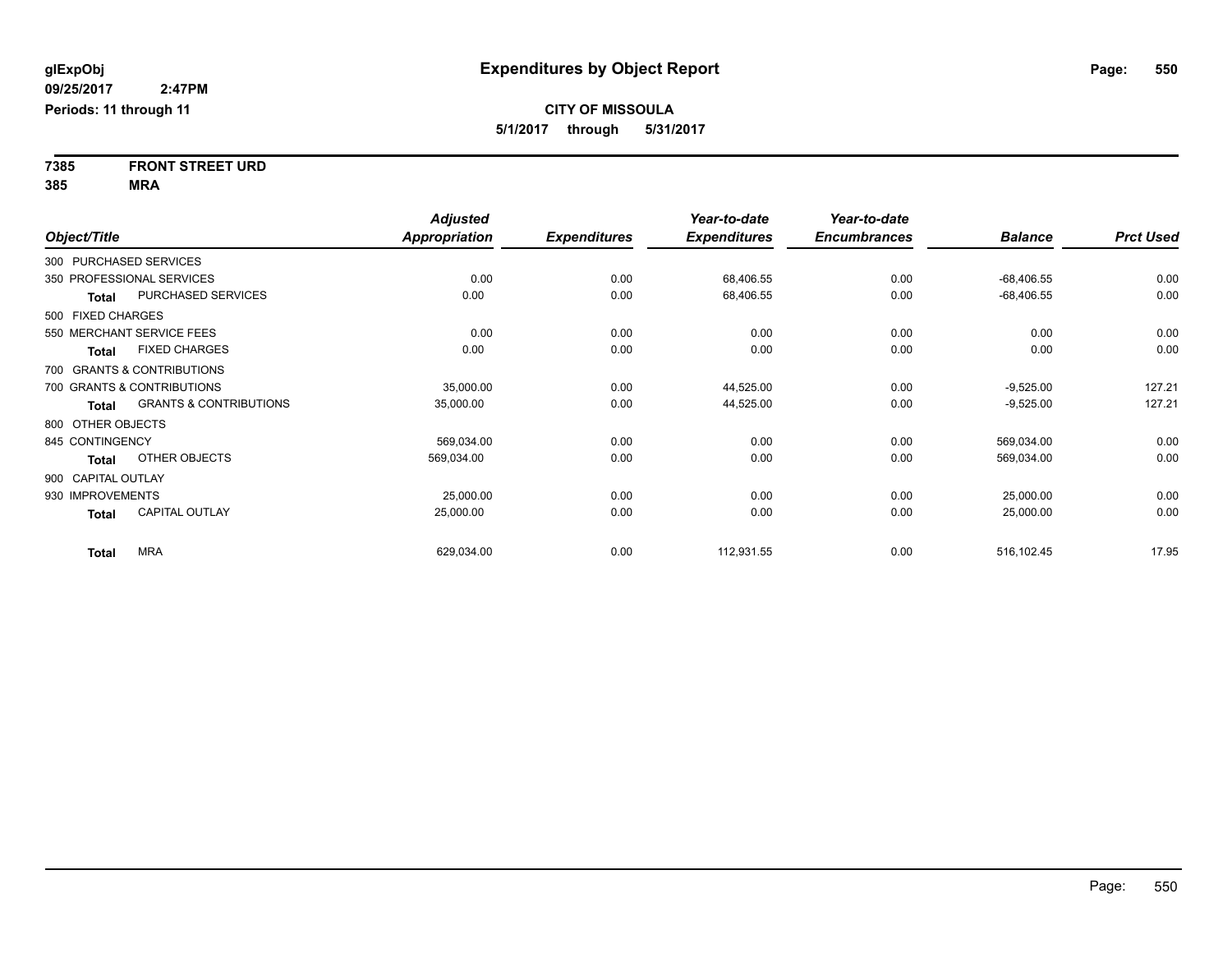#### **7385 FRONT STREET URD**

|              |                    |                                   | <b>Adjusted</b> |                     | Year-to-date        | Year-to-date        |                |                  |
|--------------|--------------------|-----------------------------------|-----------------|---------------------|---------------------|---------------------|----------------|------------------|
| Object/Title |                    |                                   | Appropriation   | <b>Expenditures</b> | <b>Expenditures</b> | <b>Encumbrances</b> | <b>Balance</b> | <b>Prct Used</b> |
|              |                    | 300 PURCHASED SERVICES            |                 |                     |                     |                     |                |                  |
|              |                    | 350 PROFESSIONAL SERVICES         | 0.00            | 0.00                | 68,406.55           | 0.00                | $-68,406.55$   | 0.00             |
|              | Total              | PURCHASED SERVICES                | 0.00            | 0.00                | 68,406.55           | 0.00                | $-68,406.55$   | 0.00             |
|              | 500 FIXED CHARGES  |                                   |                 |                     |                     |                     |                |                  |
|              |                    | 550 MERCHANT SERVICE FEES         | 0.00            | 0.00                | 0.00                | 0.00                | 0.00           | 0.00             |
|              | Total              | <b>FIXED CHARGES</b>              | 0.00            | 0.00                | 0.00                | 0.00                | 0.00           | 0.00             |
|              |                    | 700 GRANTS & CONTRIBUTIONS        |                 |                     |                     |                     |                |                  |
|              |                    | 700 GRANTS & CONTRIBUTIONS        | 35,000.00       | 0.00                | 44,525.00           | 0.00                | $-9,525.00$    | 127.21           |
|              | Total              | <b>GRANTS &amp; CONTRIBUTIONS</b> | 35,000.00       | 0.00                | 44,525.00           | 0.00                | $-9,525.00$    | 127.21           |
|              | 800 OTHER OBJECTS  |                                   |                 |                     |                     |                     |                |                  |
|              | 845 CONTINGENCY    |                                   | 569,034.00      | 0.00                | 0.00                | 0.00                | 569,034.00     | 0.00             |
|              | <b>Total</b>       | <b>OTHER OBJECTS</b>              | 569,034.00      | 0.00                | 0.00                | 0.00                | 569,034.00     | 0.00             |
|              | 900 CAPITAL OUTLAY |                                   |                 |                     |                     |                     |                |                  |
|              | 930 IMPROVEMENTS   |                                   | 25,000.00       | 0.00                | 0.00                | 0.00                | 25,000.00      | 0.00             |
|              | <b>Total</b>       | CAPITAL OUTLAY                    | 25,000.00       | 0.00                | 0.00                | 0.00                | 25,000.00      | 0.00             |
|              | <b>Total</b>       | FRONT STREET URD                  | 629,034.00      | 0.00                | 112,931.55          | 0.00                | 516,102.45     | 17.95            |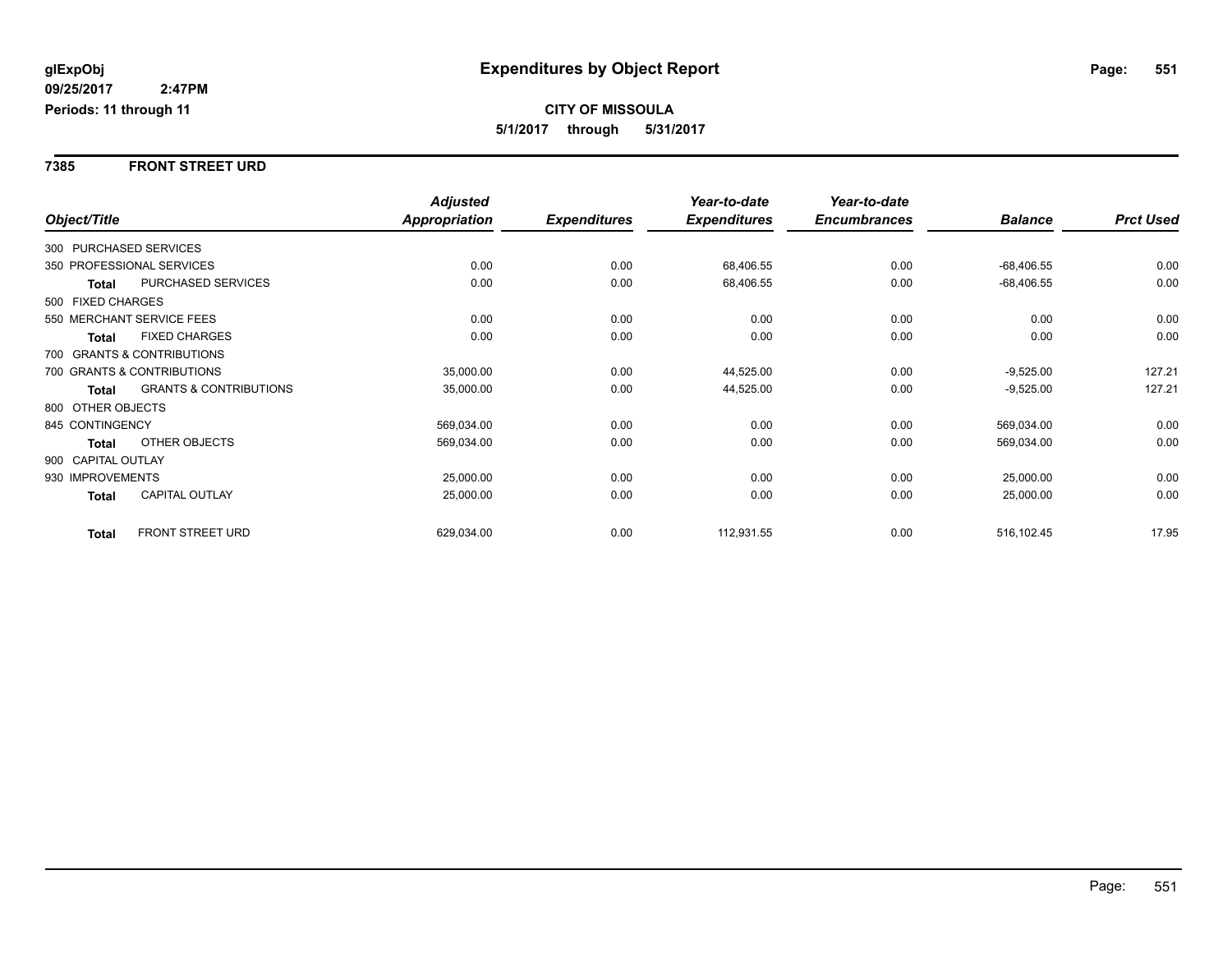### **CITY OF MISSOULA 5/1/2017 through 5/31/2017**

# **7386 DEBT SERVICE-SAFEWAY/ST PAT 1.5M**

**385 MRA**

| Object/Title       |                           | <b>Adjusted</b><br>Appropriation | <b>Expenditures</b> | Year-to-date<br><b>Expenditures</b> | Year-to-date<br><b>Encumbrances</b> | <b>Balance</b> | <b>Prct Used</b> |
|--------------------|---------------------------|----------------------------------|---------------------|-------------------------------------|-------------------------------------|----------------|------------------|
| 500 FIXED CHARGES  |                           |                                  |                     |                                     |                                     |                |                  |
|                    | 550 MERCHANT SERVICE FEES | 0.00                             | 0.00                | 0.00                                | 0.00                                | 0.00           | 0.00             |
| <b>Total</b>       | <b>FIXED CHARGES</b>      | 0.00                             | 0.00                | 0.00                                | 0.00                                | 0.00           | 0.00             |
| 900 CAPITAL OUTLAY |                           |                                  |                     |                                     |                                     |                |                  |
| 930 IMPROVEMENTS   |                           | 0.00                             | 0.00                | 0.00                                | 0.00                                | 0.00           | 0.00             |
| <b>Total</b>       | <b>CAPITAL OUTLAY</b>     | 0.00                             | 0.00                | 0.00                                | 0.00                                | 0.00           | 0.00             |
| <b>Total</b>       | <b>MRA</b>                | 0.00                             | 0.00                | 0.00                                | 0.00                                | 0.00           | 0.00             |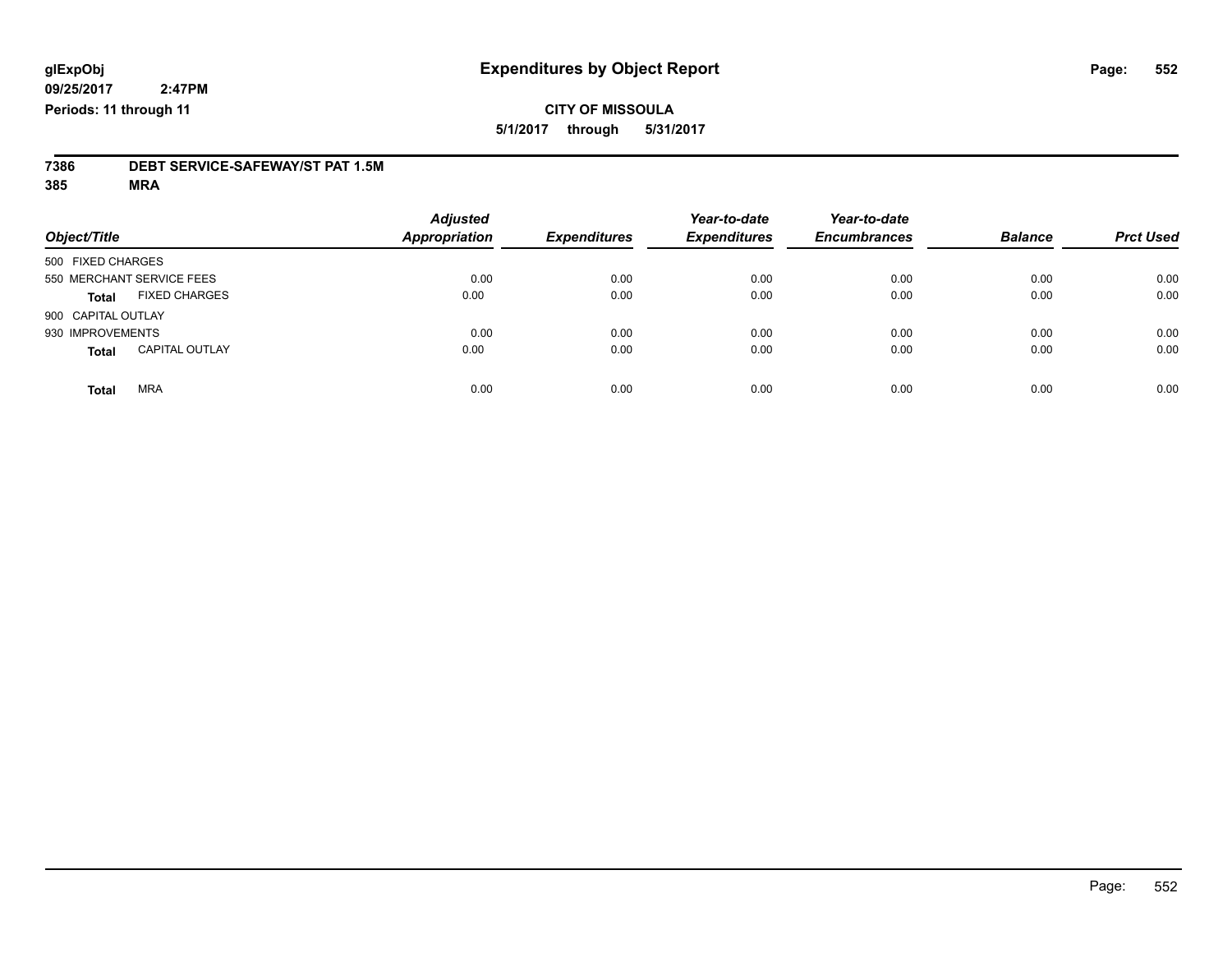### **CITY OF MISSOULA**

**5/1/2017 through 5/31/2017**

# **7386 DEBT SERVICE-SAFEWAY/ST PAT 1.5M**

**390 NON-DEPARTMENTAL**

|                   |                             | <b>Adjusted</b>      |                     | Year-to-date        | Year-to-date        |                |                  |
|-------------------|-----------------------------|----------------------|---------------------|---------------------|---------------------|----------------|------------------|
| Object/Title      |                             | <b>Appropriation</b> | <b>Expenditures</b> | <b>Expenditures</b> | <b>Encumbrances</b> | <b>Balance</b> | <b>Prct Used</b> |
| 500 FIXED CHARGES |                             |                      |                     |                     |                     |                |                  |
|                   | 550 MERCHANT SERVICE FEES   | 0.00                 | 0.00                | 0.00                | 0.00                | 0.00           | 0.00             |
| Total             | <b>FIXED CHARGES</b>        | 0.00                 | 0.00                | 0.00                | 0.00                | 0.00           | 0.00             |
| 600 DEBT SERVICE  |                             |                      |                     |                     |                     |                |                  |
| 610 PRINCIPAL     |                             | 38.539.00            | 0.00                | 32.759.25           | 0.00                | 5,779.75       | 85.00            |
|                   | 620 INTEREST / SERVICE FEES | 88.473.00            | 0.00                | 88.298.75           | 0.00                | 174.25         | 99.80            |
| <b>Total</b>      | <b>DEBT SERVICE</b>         | 127.012.00           | 0.00                | 121,058.00          | 0.00                | 5,954.00       | 95.31            |
| <b>Total</b>      | NON-DEPARTMENTAL            | 127.012.00           | 0.00                | 121.058.00          | 0.00                | 5.954.00       | 95.31            |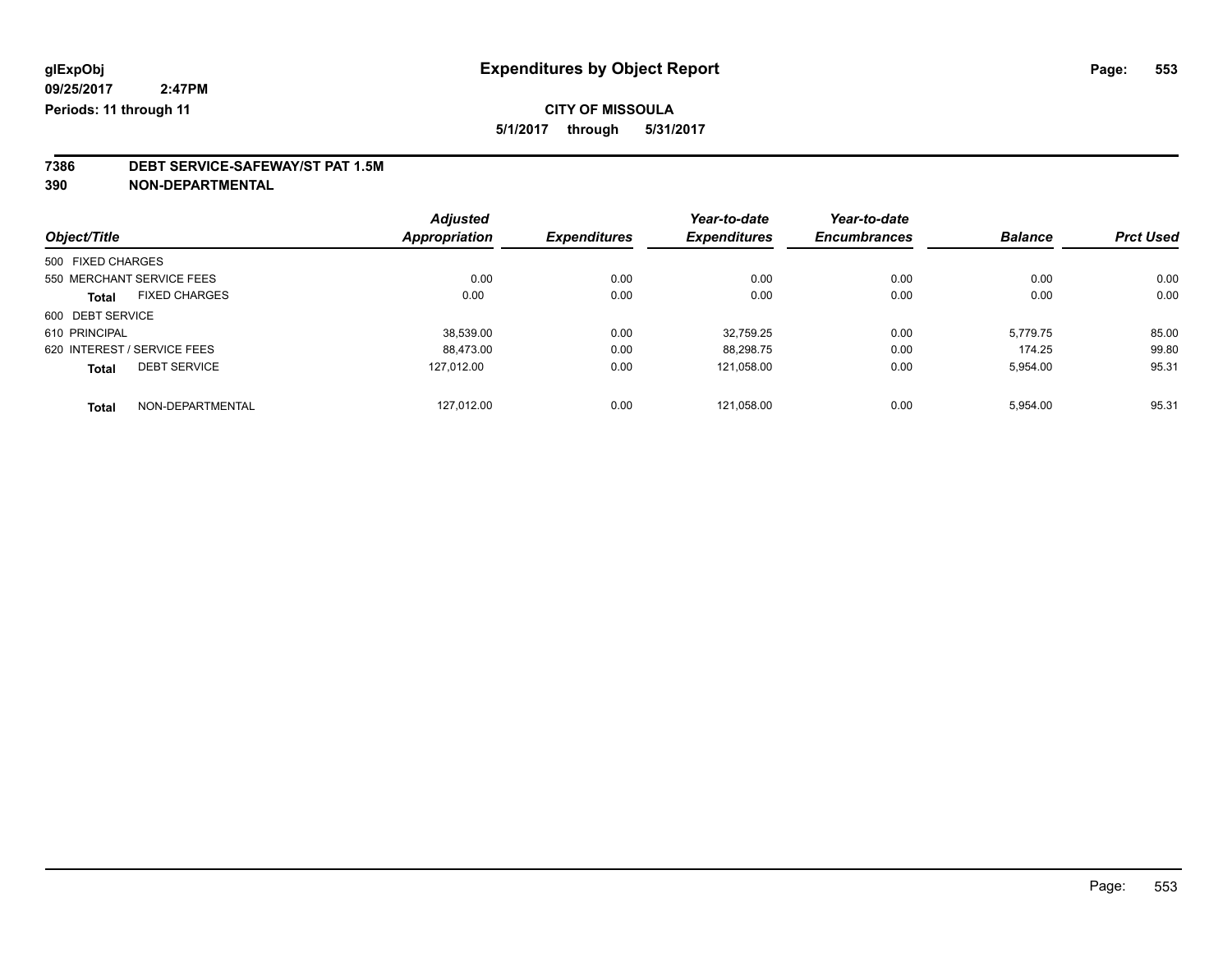### **7386 DEBT SERVICE-SAFEWAY/ST PAT 1.5M**

|                    |                                  | <b>Adjusted</b>      |                     | Year-to-date        | Year-to-date        |                |                  |
|--------------------|----------------------------------|----------------------|---------------------|---------------------|---------------------|----------------|------------------|
| Object/Title       |                                  | <b>Appropriation</b> | <b>Expenditures</b> | <b>Expenditures</b> | <b>Encumbrances</b> | <b>Balance</b> | <b>Prct Used</b> |
| 500 FIXED CHARGES  |                                  |                      |                     |                     |                     |                |                  |
|                    | 550 MERCHANT SERVICE FEES        | 0.00                 | 0.00                | 0.00                | 0.00                | 0.00           | 0.00             |
| Total              | <b>FIXED CHARGES</b>             | 0.00                 | 0.00                | 0.00                | 0.00                | 0.00           | 0.00             |
| 600 DEBT SERVICE   |                                  |                      |                     |                     |                     |                |                  |
| 610 PRINCIPAL      |                                  | 38,539.00            | 0.00                | 32,759.25           | 0.00                | 5,779.75       | 85.00            |
|                    | 620 INTEREST / SERVICE FEES      | 88,473.00            | 0.00                | 88,298.75           | 0.00                | 174.25         | 99.80            |
| <b>Total</b>       | <b>DEBT SERVICE</b>              | 127,012.00           | 0.00                | 121,058.00          | 0.00                | 5,954.00       | 95.31            |
| 900 CAPITAL OUTLAY |                                  |                      |                     |                     |                     |                |                  |
| 930 IMPROVEMENTS   |                                  | 0.00                 | 0.00                | 0.00                | 0.00                | 0.00           | 0.00             |
| Total              | <b>CAPITAL OUTLAY</b>            | 0.00                 | 0.00                | 0.00                | 0.00                | 0.00           | 0.00             |
| <b>Total</b>       | DEBT SERVICE-SAFEWAY/ST PAT 1.5M | 127.012.00           | 0.00                | 121,058.00          | 0.00                | 5,954.00       | 95.31            |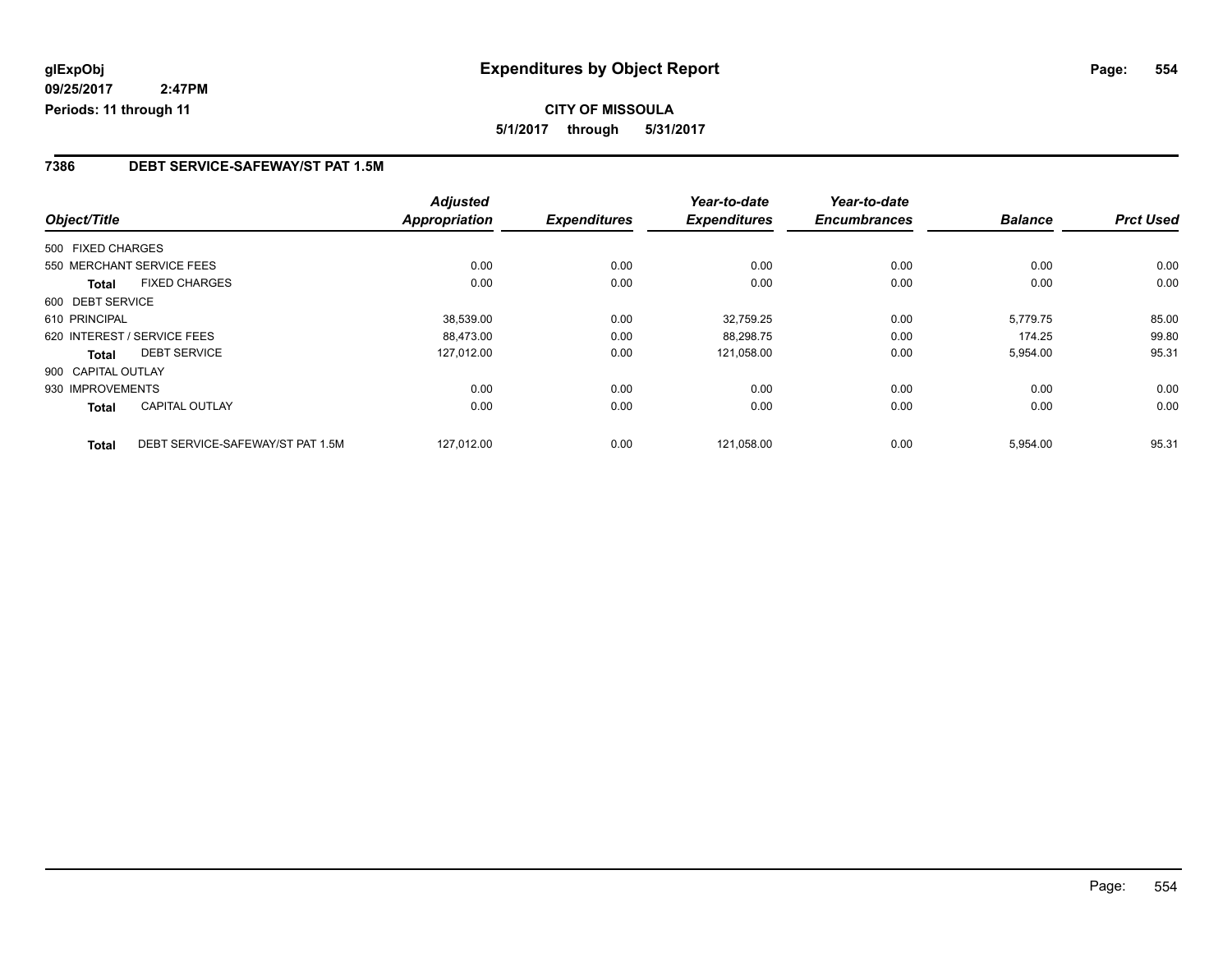### **CITY OF MISSOULA**

**5/1/2017 through 5/31/2017**

### **7387 DEBT SERVICE-BROWNFIELD RLF 1.125M**

**390 NON-DEPARTMENTAL**

| Object/Title      |                             | <b>Adjusted</b><br>Appropriation | <b>Expenditures</b> | Year-to-date<br><b>Expenditures</b> | Year-to-date<br><b>Encumbrances</b> | <b>Balance</b> | <b>Prct Used</b> |
|-------------------|-----------------------------|----------------------------------|---------------------|-------------------------------------|-------------------------------------|----------------|------------------|
|                   |                             |                                  |                     |                                     |                                     |                |                  |
| 500 FIXED CHARGES |                             |                                  |                     |                                     |                                     |                |                  |
|                   | 550 MERCHANT SERVICE FEES   | 0.00                             | 0.00                | 0.00                                | 0.00                                | 0.00           | 0.00             |
| <b>Total</b>      | <b>FIXED CHARGES</b>        | 0.00                             | 0.00                | 0.00                                | 0.00                                | 0.00           | 0.00             |
| 600 DEBT SERVICE  |                             |                                  |                     |                                     |                                     |                |                  |
| 610 PRINCIPAL     |                             | 29,830.00                        | 0.00                | 0.00                                | 0.00                                | 29.830.00      | 0.00             |
|                   | 620 INTEREST / SERVICE FEES | 24.886.00                        | 0.00                | 12.265.54                           | 0.00                                | 12.620.46      | 49.29            |
| <b>Total</b>      | <b>DEBT SERVICE</b>         | 54.716.00                        | 0.00                | 12,265.54                           | 0.00                                | 42,450.46      | 22.42            |
| <b>Total</b>      | NON-DEPARTMENTAL            | 54.716.00                        | 0.00                | 12.265.54                           | 0.00                                | 42.450.46      | 22.42            |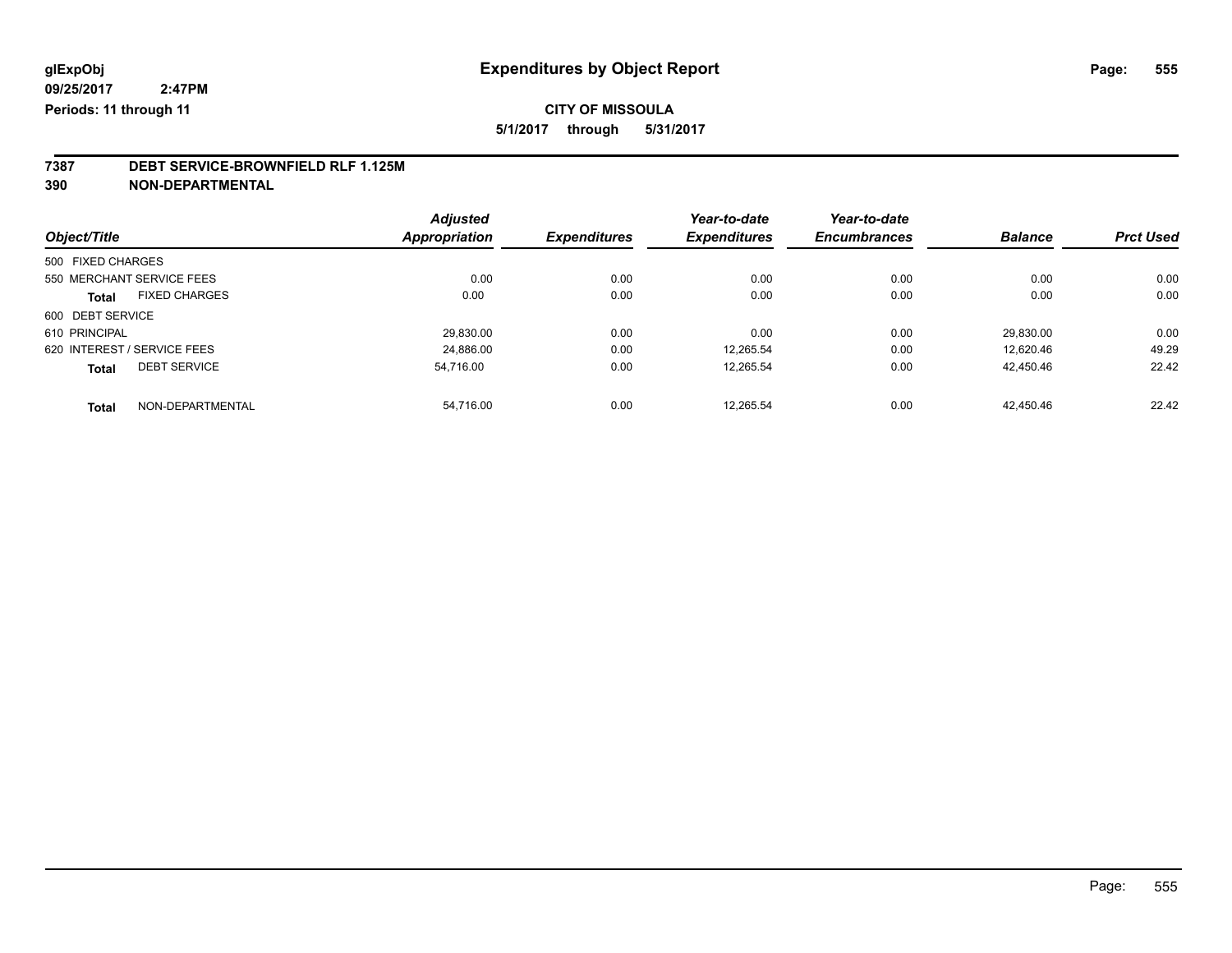**CITY OF MISSOULA 5/1/2017 through 5/31/2017**

### **7387 DEBT SERVICE-BROWNFIELD RLF 1.125M**

| Object/Title                                       | <b>Adjusted</b><br><b>Appropriation</b> | <b>Expenditures</b> | Year-to-date<br><b>Expenditures</b> | Year-to-date<br><b>Encumbrances</b> | <b>Balance</b> | <b>Prct Used</b> |
|----------------------------------------------------|-----------------------------------------|---------------------|-------------------------------------|-------------------------------------|----------------|------------------|
|                                                    |                                         |                     |                                     |                                     |                |                  |
| 500 FIXED CHARGES                                  |                                         |                     |                                     |                                     |                |                  |
| 550 MERCHANT SERVICE FEES                          | 0.00                                    | 0.00                | 0.00                                | 0.00                                | 0.00           | 0.00             |
| <b>FIXED CHARGES</b><br><b>Total</b>               | 0.00                                    | 0.00                | 0.00                                | 0.00                                | 0.00           | 0.00             |
| 600 DEBT SERVICE                                   |                                         |                     |                                     |                                     |                |                  |
| 610 PRINCIPAL                                      | 29.830.00                               | 0.00                | 0.00                                | 0.00                                | 29,830.00      | 0.00             |
| 620 INTEREST / SERVICE FEES                        | 24.886.00                               | 0.00                | 12.265.54                           | 0.00                                | 12.620.46      | 49.29            |
| <b>DEBT SERVICE</b><br><b>Total</b>                | 54,716.00                               | 0.00                | 12,265.54                           | 0.00                                | 42.450.46      | 22.42            |
| DEBT SERVICE-BROWNFIELD RLF 1.125M<br><b>Total</b> | 54.716.00                               | 0.00                | 12.265.54                           | 0.00                                | 42.450.46      | 22.42            |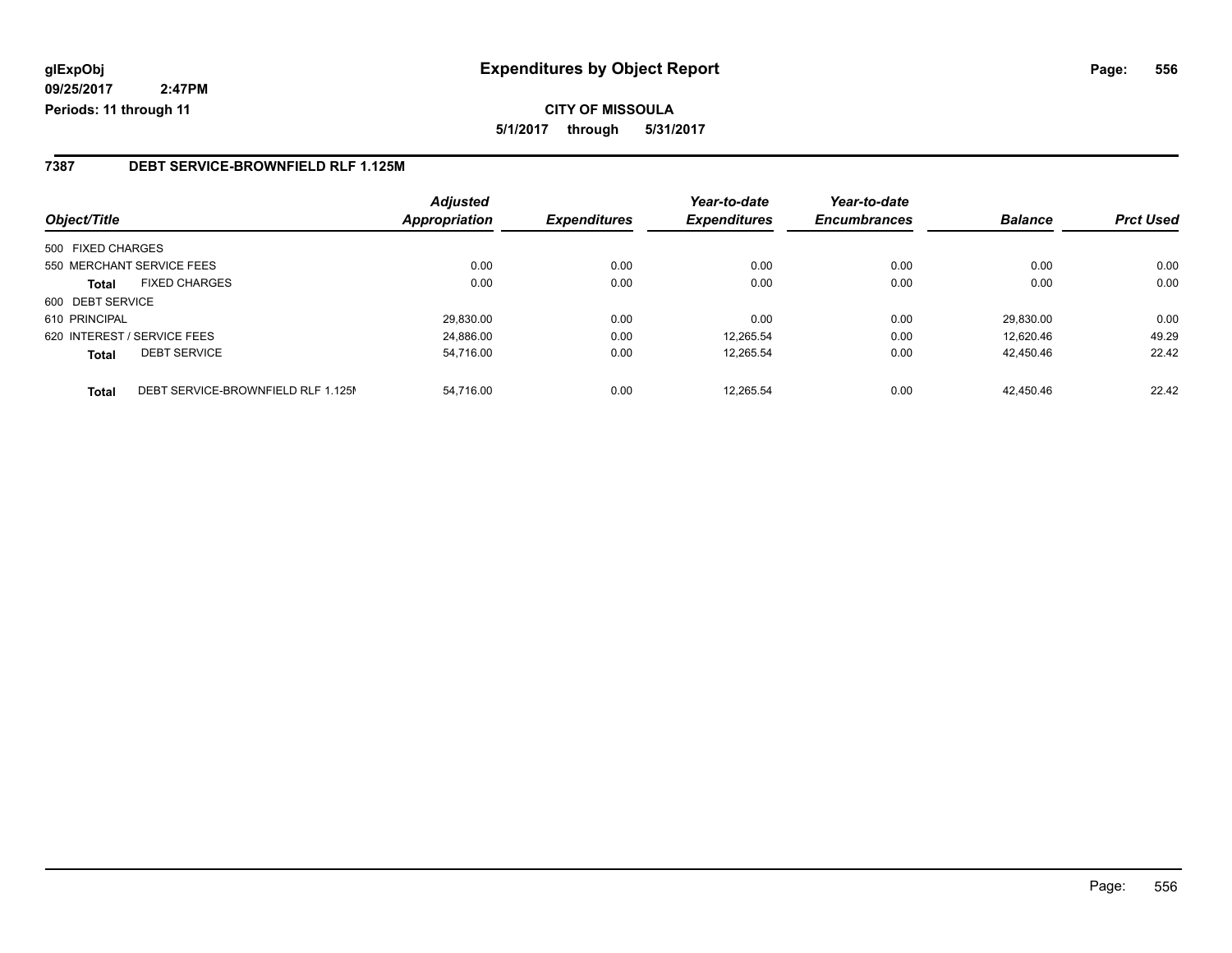# **7388 RESERVE-3.6m TIF**

**390 NON-DEPARTMENTAL**

|                                      | <b>Adjusted</b>      |                     | Year-to-date        | Year-to-date        |                |                  |
|--------------------------------------|----------------------|---------------------|---------------------|---------------------|----------------|------------------|
| Object/Title                         | <b>Appropriation</b> | <b>Expenditures</b> | <b>Expenditures</b> | <b>Encumbrances</b> | <b>Balance</b> | <b>Prct Used</b> |
| 500 FIXED CHARGES                    |                      |                     |                     |                     |                |                  |
| 550 MERCHANT SERVICE FEES            | 0.00                 | 0.00                | 0.00                | 0.00                | 0.00           | 0.00             |
| <b>FIXED CHARGES</b><br><b>Total</b> | 0.00                 | 0.00                | 0.00                | 0.00                | 0.00           | 0.00             |
| 800 OTHER OBJECTS                    |                      |                     |                     |                     |                |                  |
| 820 TRANSFERS TO OTHER FUNDS         | 0.00                 | 0.00                | 0.00                | 0.00                | 0.00           | 0.00             |
| OTHER OBJECTS<br><b>Total</b>        | 0.00                 | 0.00                | 0.00                | 0.00                | 0.00           | 0.00             |
| NON-DEPARTMENTAL<br>Total            | 0.00                 | 0.00                | 0.00                | 0.00                | 0.00           | 0.00             |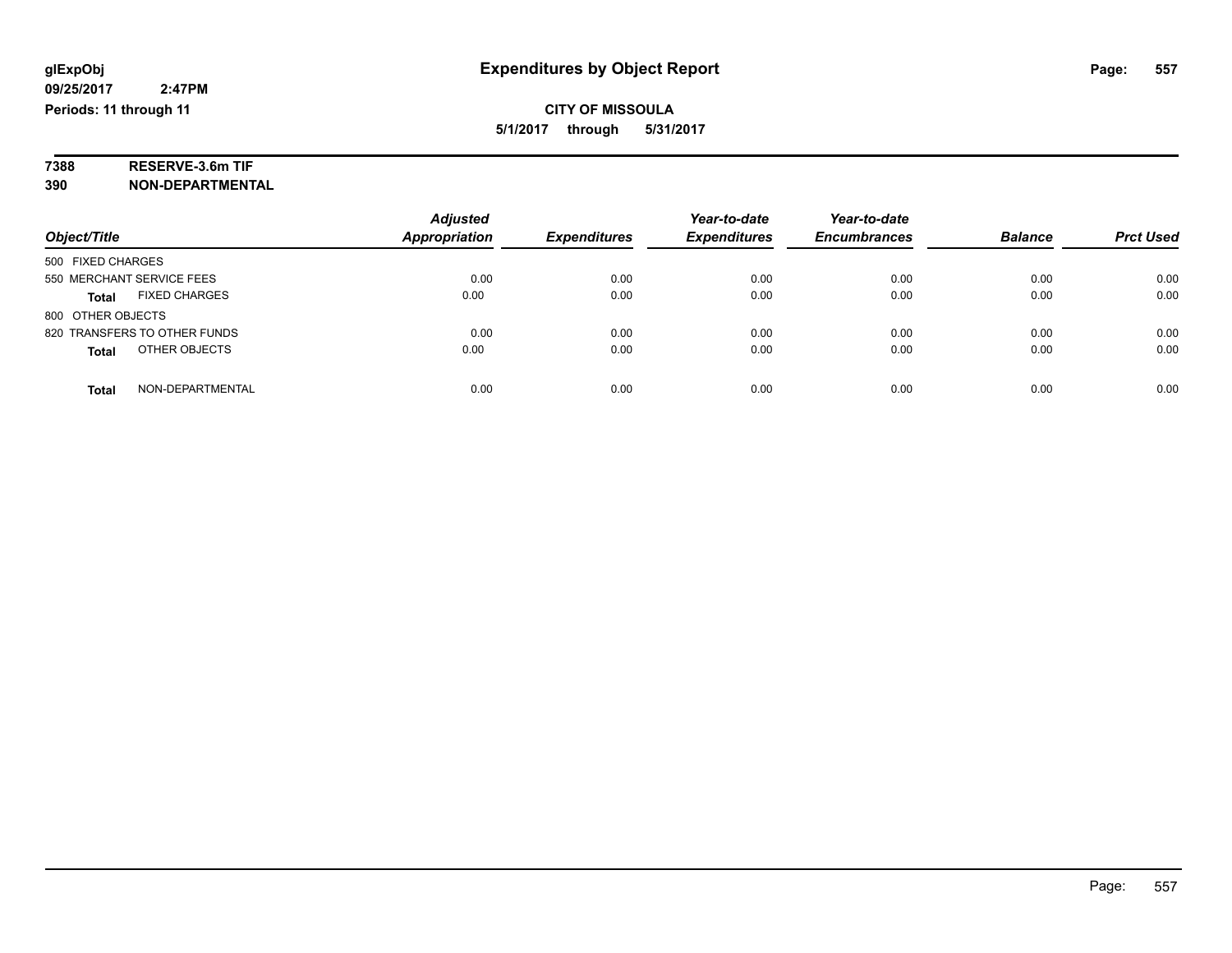**7388 RESERVE-3.6m TIF**

|                                      | <b>Adjusted</b>      |                     | Year-to-date        | Year-to-date        |                |                  |
|--------------------------------------|----------------------|---------------------|---------------------|---------------------|----------------|------------------|
| Object/Title                         | <b>Appropriation</b> | <b>Expenditures</b> | <b>Expenditures</b> | <b>Encumbrances</b> | <b>Balance</b> | <b>Prct Used</b> |
| 500 FIXED CHARGES                    |                      |                     |                     |                     |                |                  |
| 550 MERCHANT SERVICE FEES            | 0.00                 | 0.00                | 0.00                | 0.00                | 0.00           | 0.00             |
| <b>FIXED CHARGES</b><br><b>Total</b> | 0.00                 | 0.00                | 0.00                | 0.00                | 0.00           | 0.00             |
| 800 OTHER OBJECTS                    |                      |                     |                     |                     |                |                  |
| 820 TRANSFERS TO OTHER FUNDS         | 0.00                 | 0.00                | 0.00                | 0.00                | 0.00           | 0.00             |
| OTHER OBJECTS<br><b>Total</b>        | 0.00                 | 0.00                | 0.00                | 0.00                | 0.00           | 0.00             |
| RESERVE-3.6m TIF<br><b>Total</b>     | 0.00                 | 0.00                | 0.00                | 0.00                | 0.00           | 0.00             |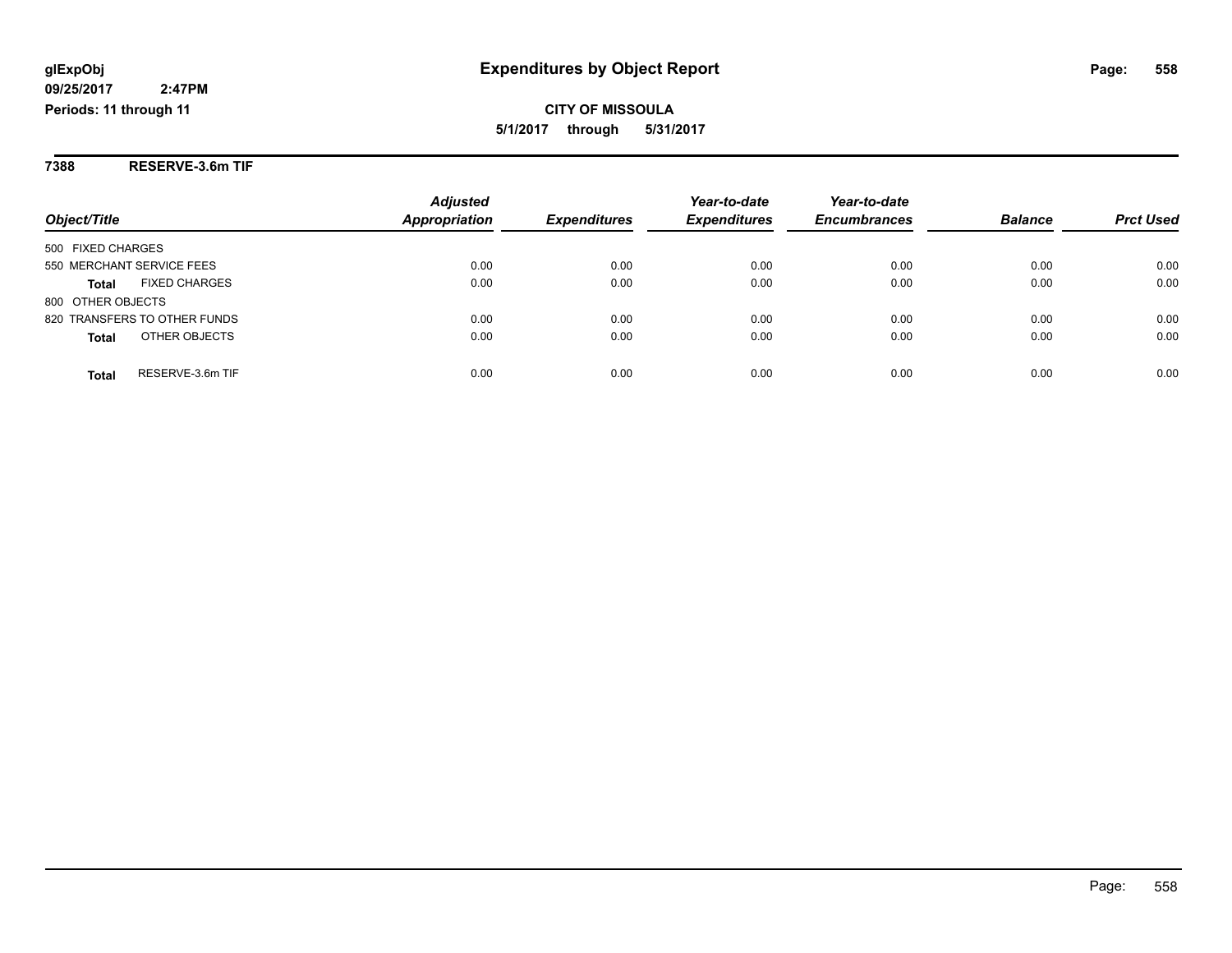**7389 DEBT SERVICE - 3.6M/5.75M**

**385 MRA**

|                                                   | <b>Adjusted</b>      |                     | Year-to-date        | Year-to-date        |                |                  |
|---------------------------------------------------|----------------------|---------------------|---------------------|---------------------|----------------|------------------|
| Object/Title                                      | <b>Appropriation</b> | <b>Expenditures</b> | <b>Expenditures</b> | <b>Encumbrances</b> | <b>Balance</b> | <b>Prct Used</b> |
| 500 FIXED CHARGES                                 |                      |                     |                     |                     |                |                  |
| 550 MERCHANT SERVICE FEES                         | 0.00                 | 0.00                | 0.00                | 0.00                | 0.00           | 0.00             |
| <b>FIXED CHARGES</b><br><b>Total</b>              | 0.00                 | 0.00                | 0.00                | 0.00                | 0.00           | 0.00             |
| 600 DEBT SERVICE                                  |                      |                     |                     |                     |                |                  |
| 610 PRINCIPAL                                     | 0.00                 | 0.00                | 0.00                | 0.00                | 0.00           | 0.00             |
| 620 INTEREST / SERVICE FEES                       | 0.00                 | 0.00                | 0.00                | 0.00                | 0.00           | 0.00             |
| <b>DEBT SERVICE</b><br><b>Total</b>               | 0.00                 | 0.00                | 0.00                | 0.00                | 0.00           | 0.00             |
| 700 GRANTS & CONTRIBUTIONS                        |                      |                     |                     |                     |                |                  |
| 700 GRANTS & CONTRIBUTIONS                        | 0.00                 | 0.00                | 0.00                | 0.00                | 0.00           | 0.00             |
| <b>GRANTS &amp; CONTRIBUTIONS</b><br><b>Total</b> | 0.00                 | 0.00                | 0.00                | 0.00                | 0.00           | 0.00             |
|                                                   |                      |                     |                     |                     |                |                  |
| <b>MRA</b><br><b>Total</b>                        | 0.00                 | 0.00                | 0.00                | 0.00                | 0.00           | 0.00             |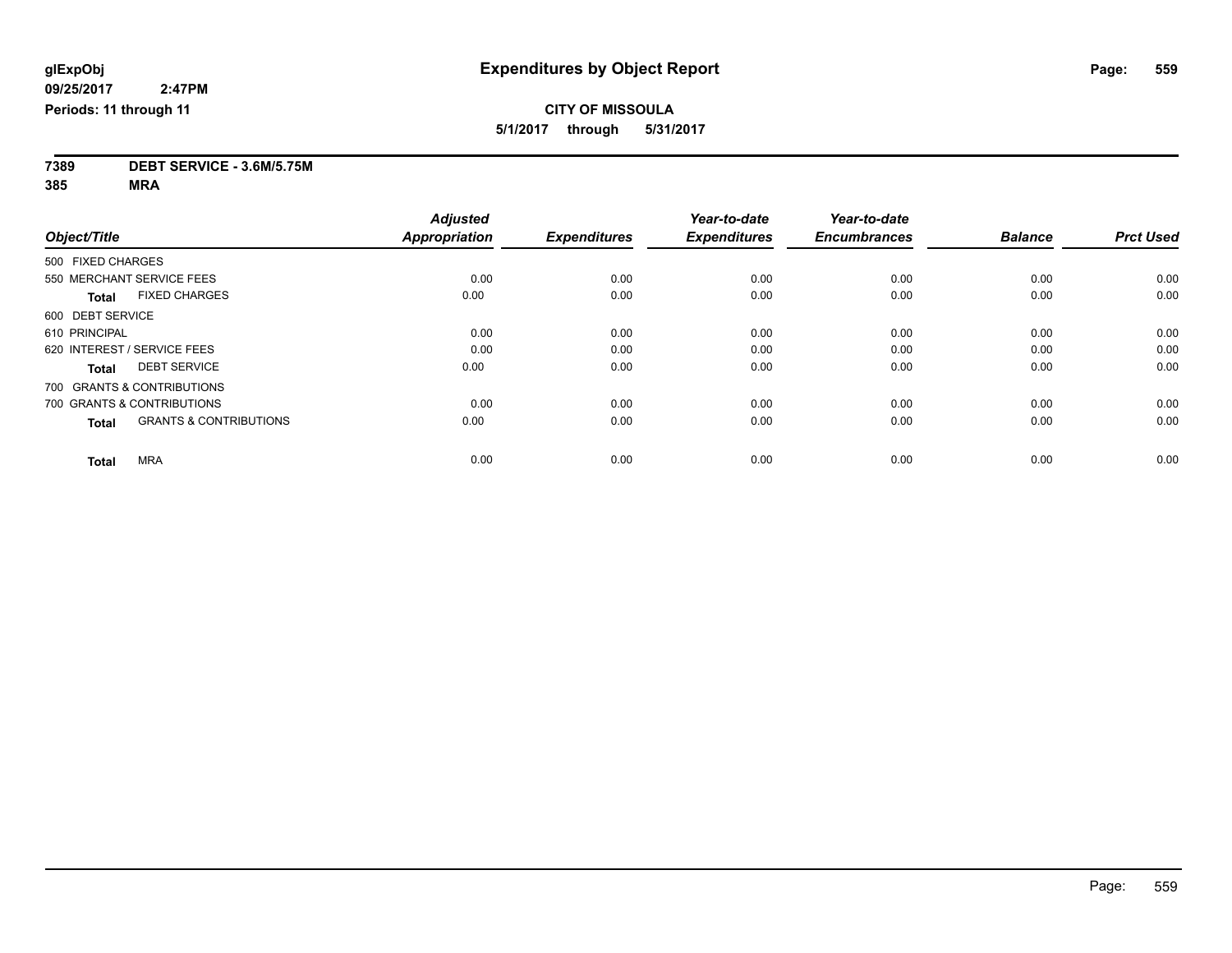### **CITY OF MISSOULA**

**5/1/2017 through 5/31/2017**

**7389 DEBT SERVICE - 3.6M/5.75M**

**390 NON-DEPARTMENTAL**

|                   |                             | <b>Adjusted</b>      |                     | Year-to-date        | Year-to-date        |                |                  |
|-------------------|-----------------------------|----------------------|---------------------|---------------------|---------------------|----------------|------------------|
| Object/Title      |                             | <b>Appropriation</b> | <b>Expenditures</b> | <b>Expenditures</b> | <b>Encumbrances</b> | <b>Balance</b> | <b>Prct Used</b> |
| 500 FIXED CHARGES |                             |                      |                     |                     |                     |                |                  |
|                   | 550 MERCHANT SERVICE FEES   | 0.00                 | 0.00                | 0.00                | 0.00                | 0.00           | 0.00             |
| <b>Total</b>      | <b>FIXED CHARGES</b>        | 0.00                 | 0.00                | 0.00                | 0.00                | 0.00           | 0.00             |
| 600 DEBT SERVICE  |                             |                      |                     |                     |                     |                |                  |
| 610 PRINCIPAL     |                             | 393,000.00           | 0.00                | 133,000.00          | 0.00                | 260.000.00     | 33.84            |
|                   | 620 INTEREST / SERVICE FEES | 283.312.00           | 0.00                | 145.503.25          | 0.00                | 137.808.75     | 51.36            |
| <b>Total</b>      | <b>DEBT SERVICE</b>         | 676.312.00           | 0.00                | 278.503.25          | 0.00                | 397.808.75     | 41.18            |
| <b>Total</b>      | NON-DEPARTMENTAL            | 676.312.00           | 0.00                | 278.503.25          | 0.00                | 397.808.75     | 41.18            |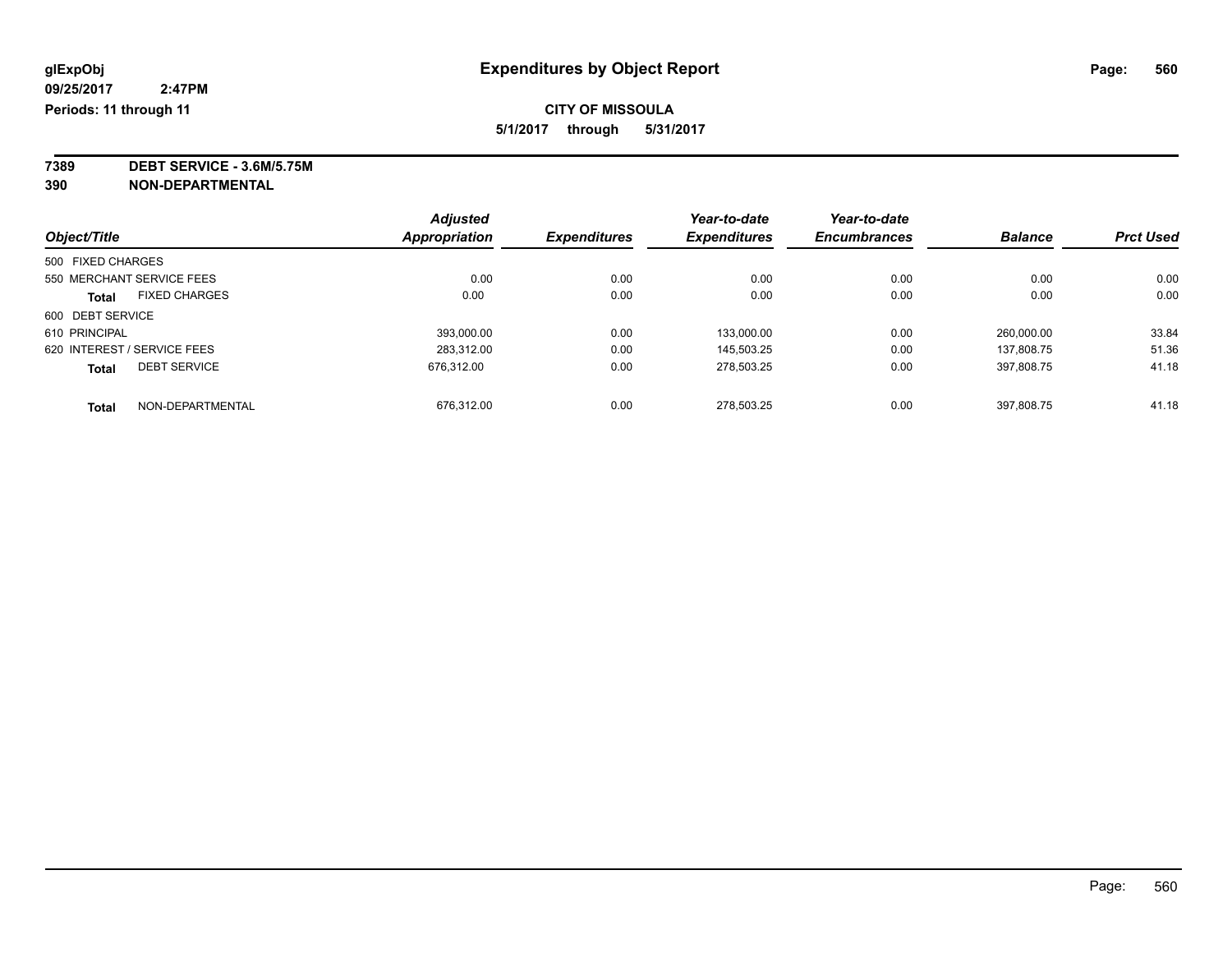**7389 DEBT SERVICE - 3.6M/5.75M**

|                                            | <b>Adjusted</b>      |                     | Year-to-date        | Year-to-date        |                |                  |
|--------------------------------------------|----------------------|---------------------|---------------------|---------------------|----------------|------------------|
| Object/Title                               | <b>Appropriation</b> | <b>Expenditures</b> | <b>Expenditures</b> | <b>Encumbrances</b> | <b>Balance</b> | <b>Prct Used</b> |
| 500 FIXED CHARGES                          |                      |                     |                     |                     |                |                  |
| 550 MERCHANT SERVICE FEES                  | 0.00                 | 0.00                | 0.00                | 0.00                | 0.00           | 0.00             |
| <b>FIXED CHARGES</b><br>Total              | 0.00                 | 0.00                | 0.00                | 0.00                | 0.00           | 0.00             |
| 600 DEBT SERVICE                           |                      |                     |                     |                     |                |                  |
| 610 PRINCIPAL                              | 393,000.00           | 0.00                | 133,000.00          | 0.00                | 260,000.00     | 33.84            |
| 620 INTEREST / SERVICE FEES                | 283,312.00           | 0.00                | 145,503.25          | 0.00                | 137,808.75     | 51.36            |
| <b>DEBT SERVICE</b><br><b>Total</b>        | 676,312.00           | 0.00                | 278,503.25          | 0.00                | 397,808.75     | 41.18            |
| 700 GRANTS & CONTRIBUTIONS                 |                      |                     |                     |                     |                |                  |
| 700 GRANTS & CONTRIBUTIONS                 | 0.00                 | 0.00                | 0.00                | 0.00                | 0.00           | 0.00             |
| <b>GRANTS &amp; CONTRIBUTIONS</b><br>Total | 0.00                 | 0.00                | 0.00                | 0.00                | 0.00           | 0.00             |
| DEBT SERVICE - 3.6M/5.75M<br><b>Total</b>  | 676,312.00           | 0.00                | 278.503.25          | 0.00                | 397.808.75     | 41.18            |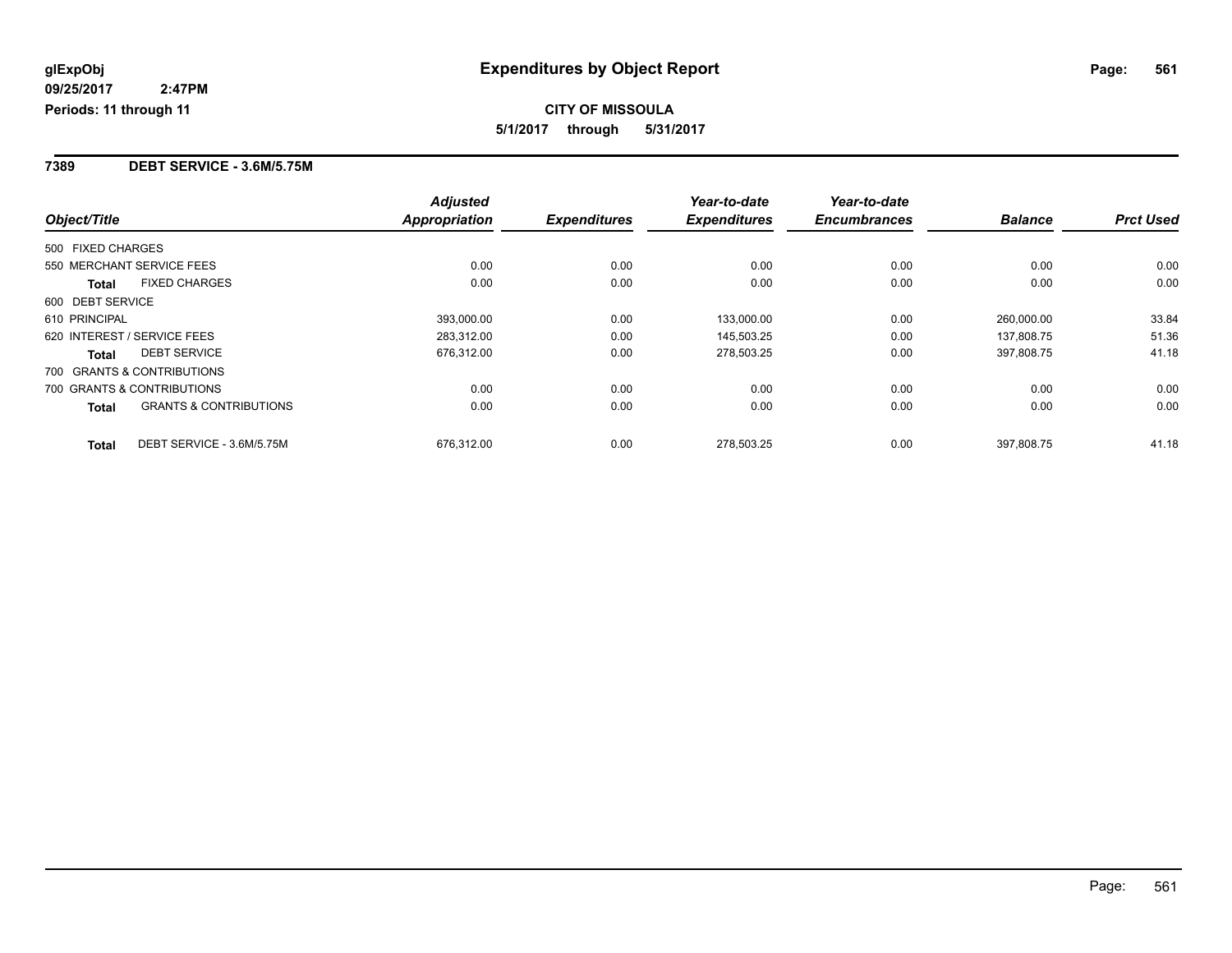### **CITY OF MISSOULA 5/1/2017 through 5/31/2017**

**7390 URDII CLEARING - 3.6M TIF**

**385 MRA**

| Object/Title                         | <b>Adjusted</b><br><b>Appropriation</b> | <b>Expenditures</b> | Year-to-date<br><b>Expenditures</b> | Year-to-date<br><b>Encumbrances</b> | <b>Balance</b> | <b>Prct Used</b> |
|--------------------------------------|-----------------------------------------|---------------------|-------------------------------------|-------------------------------------|----------------|------------------|
| 500 FIXED CHARGES                    |                                         |                     |                                     |                                     |                |                  |
| 550 MERCHANT SERVICE FEES            | 0.00                                    | 0.00                | 0.00                                | 0.00                                | 0.00           | 0.00             |
| <b>FIXED CHARGES</b><br><b>Total</b> | 0.00                                    | 0.00                | 0.00                                | 0.00                                | 0.00           | 0.00             |
| 800 OTHER OBJECTS                    |                                         |                     |                                     |                                     |                |                  |
| 820 TRANSFERS TO OTHER FUNDS         | 0.00                                    | 0.00                | $-126.825.85$                       | 0.00                                | 126.825.85     | 0.00             |
| OTHER OBJECTS<br><b>Total</b>        | 0.00                                    | 0.00                | $-126,825.85$                       | 0.00                                | 126,825.85     | 0.00             |
| <b>MRA</b><br>Total                  | 0.00                                    | 0.00                | $-126.825.85$                       | 0.00                                | 126.825.85     | 0.00             |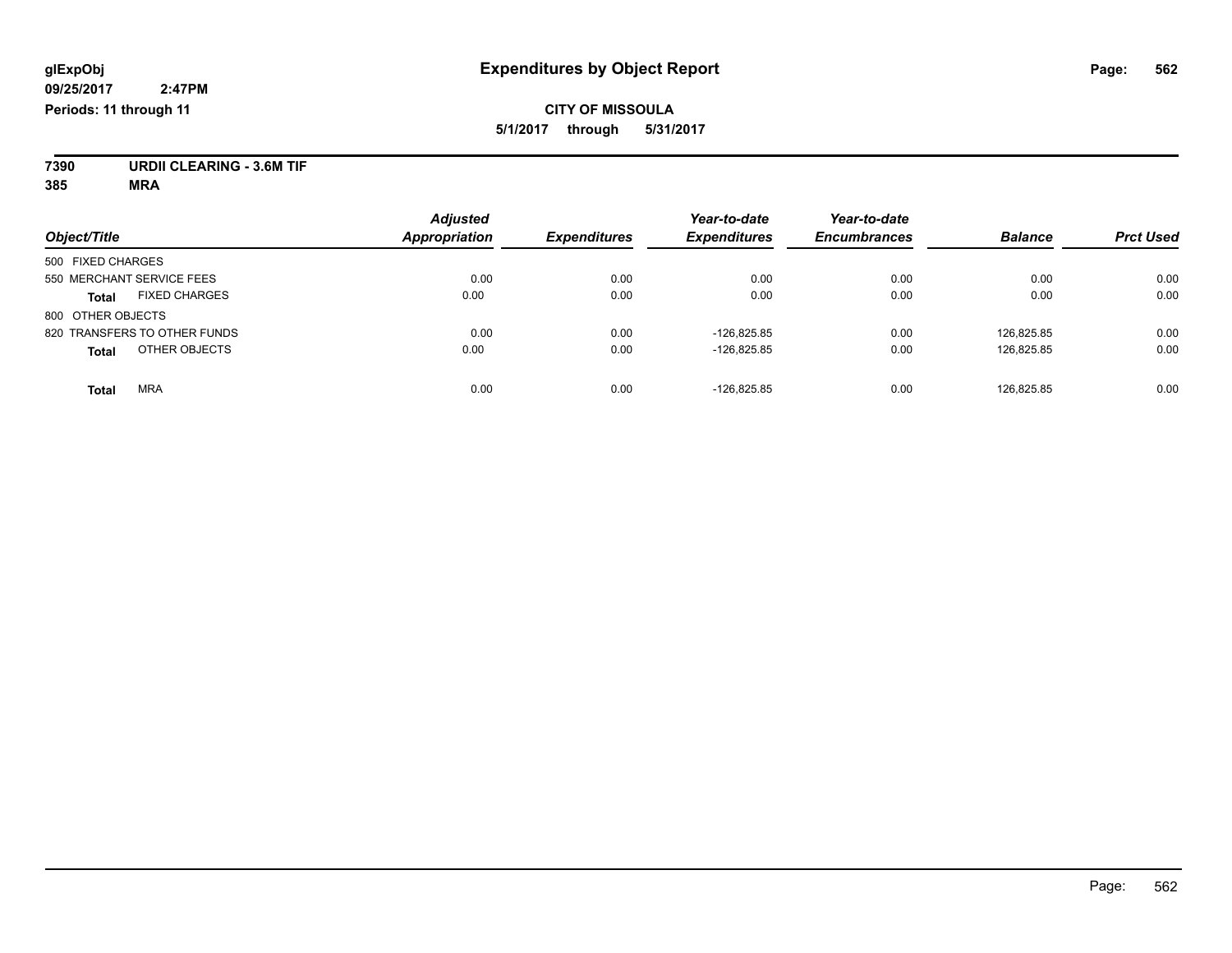**7390 URDII CLEARING - 3.6M TIF 390 NON-DEPARTMENTAL**

|                                      |  | <b>Adjusted</b>      |                            | Year-to-date        | Year-to-date        |                |                  |
|--------------------------------------|--|----------------------|----------------------------|---------------------|---------------------|----------------|------------------|
| Object/Title                         |  | <b>Appropriation</b> | <i><b>Expenditures</b></i> | <b>Expenditures</b> | <b>Encumbrances</b> | <b>Balance</b> | <b>Prct Used</b> |
| 500 FIXED CHARGES                    |  |                      |                            |                     |                     |                |                  |
| 550 MERCHANT SERVICE FEES            |  | 0.00                 | 0.00                       | 0.00                | 0.00                | 0.00           | 0.00             |
| <b>FIXED CHARGES</b><br><b>Total</b> |  | 0.00                 | 0.00                       | 0.00                | 0.00                | 0.00           | 0.00             |
| 800 OTHER OBJECTS                    |  |                      |                            |                     |                     |                |                  |
| 820 TRANSFERS TO OTHER FUNDS         |  | 2,125,154.00         | 57,151.32                  | 1,308,924.07        | 0.00                | 816.229.93     | 61.59            |
| OTHER OBJECTS<br><b>Total</b>        |  | 2,125,154.00         | 57,151.32                  | 1,308,924.07        | 0.00                | 816.229.93     | 61.59            |
| NON-DEPARTMENTAL<br><b>Total</b>     |  | 2.125.154.00         | 57,151.32                  | 1.308.924.07        | 0.00                | 816.229.93     | 61.59            |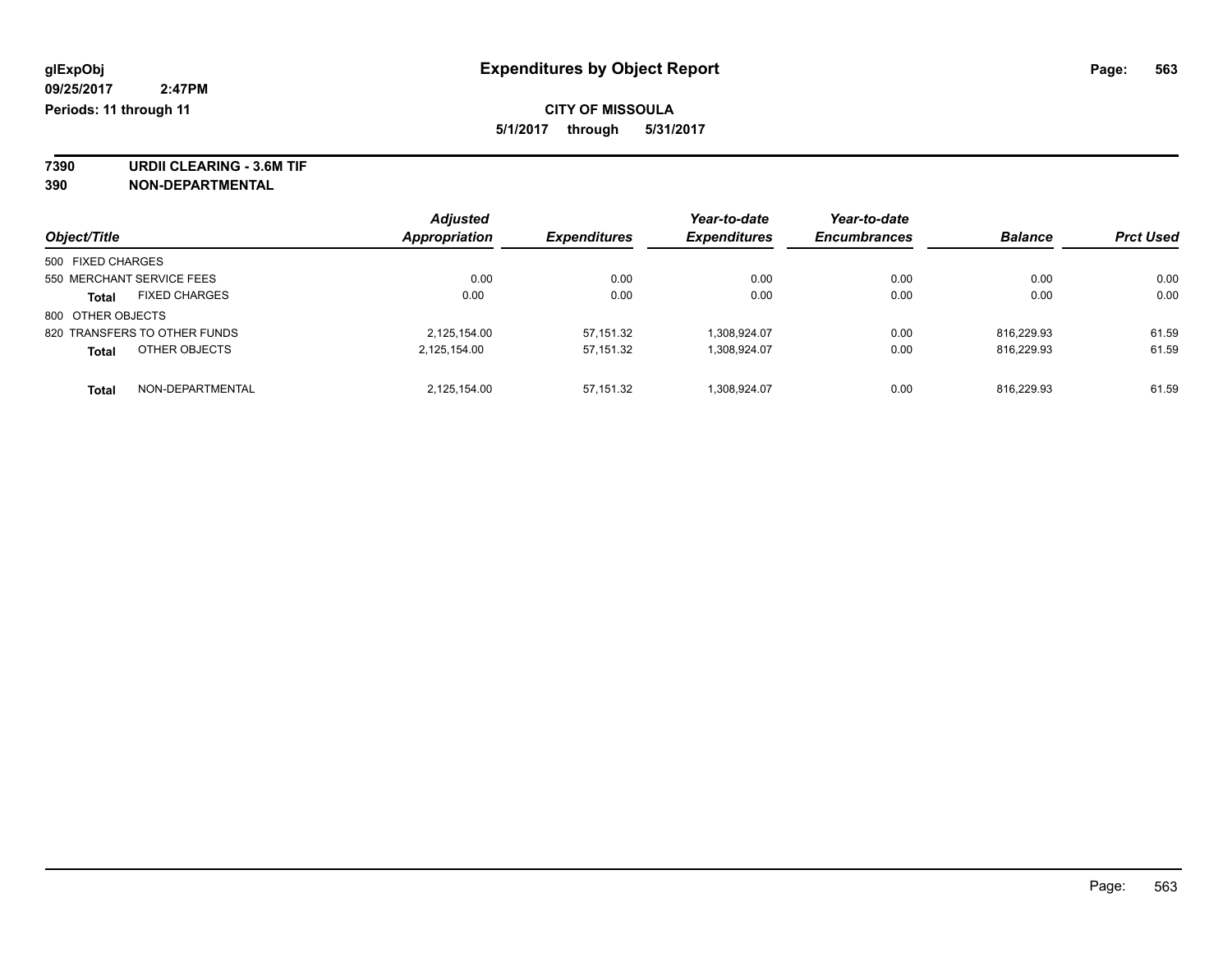**7390 URDII CLEARING - 3.6M TIF**

|                                           | <b>Adjusted</b>      |                     | Year-to-date        | Year-to-date        |                |                  |
|-------------------------------------------|----------------------|---------------------|---------------------|---------------------|----------------|------------------|
| Object/Title                              | <b>Appropriation</b> | <b>Expenditures</b> | <b>Expenditures</b> | <b>Encumbrances</b> | <b>Balance</b> | <b>Prct Used</b> |
| 500 FIXED CHARGES                         |                      |                     |                     |                     |                |                  |
| 550 MERCHANT SERVICE FEES                 | 0.00                 | 0.00                | 0.00                | 0.00                | 0.00           | 0.00             |
| <b>FIXED CHARGES</b><br>Total             | 0.00                 | 0.00                | 0.00                | 0.00                | 0.00           | 0.00             |
| 800 OTHER OBJECTS                         |                      |                     |                     |                     |                |                  |
| 820 TRANSFERS TO OTHER FUNDS              | 2,125,154.00         | 57.151.32           | 1.182.098.22        | 0.00                | 943.055.78     | 55.62            |
| OTHER OBJECTS<br><b>Total</b>             | 2,125,154.00         | 57,151.32           | 1,182,098.22        | 0.00                | 943,055.78     | 55.62            |
| URDII CLEARING - 3.6M TIF<br><b>Total</b> | 2.125.154.00         | 57.151.32           | 1.182.098.22        | 0.00                | 943.055.78     | 55.62            |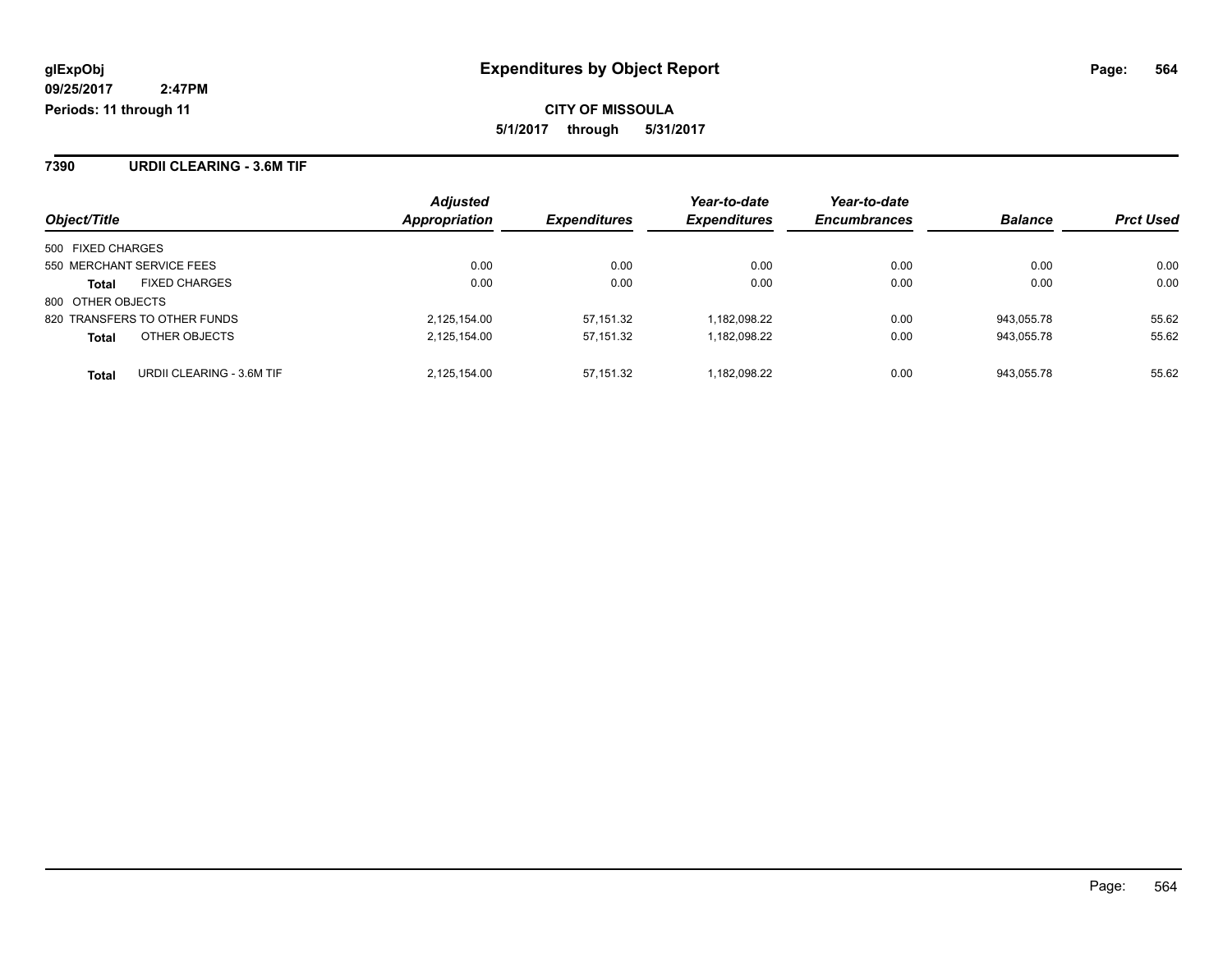**CITY OF MISSOULA 5/1/2017 through 5/31/2017**

**7391 MRA - URD I FUND 385 MRA**

| Object/Title                         | <b>Adjusted</b><br>Appropriation | <b>Expenditures</b> | Year-to-date<br><b>Expenditures</b> | Year-to-date<br><b>Encumbrances</b> | <b>Balance</b> | <b>Prct Used</b> |
|--------------------------------------|----------------------------------|---------------------|-------------------------------------|-------------------------------------|----------------|------------------|
| 500 FIXED CHARGES                    |                                  |                     |                                     |                                     |                |                  |
| 550 MERCHANT SERVICE FEES            | 0.00                             | 0.00                | 0.00                                | 0.00                                | 0.00           | 0.00             |
| <b>FIXED CHARGES</b><br><b>Total</b> | 0.00                             | 0.00                | 0.00                                | 0.00                                | 0.00           | 0.00             |
| <b>MRA</b><br><b>Total</b>           | 0.00                             | 0.00                | 0.00                                | 0.00                                | 0.00           | 0.00             |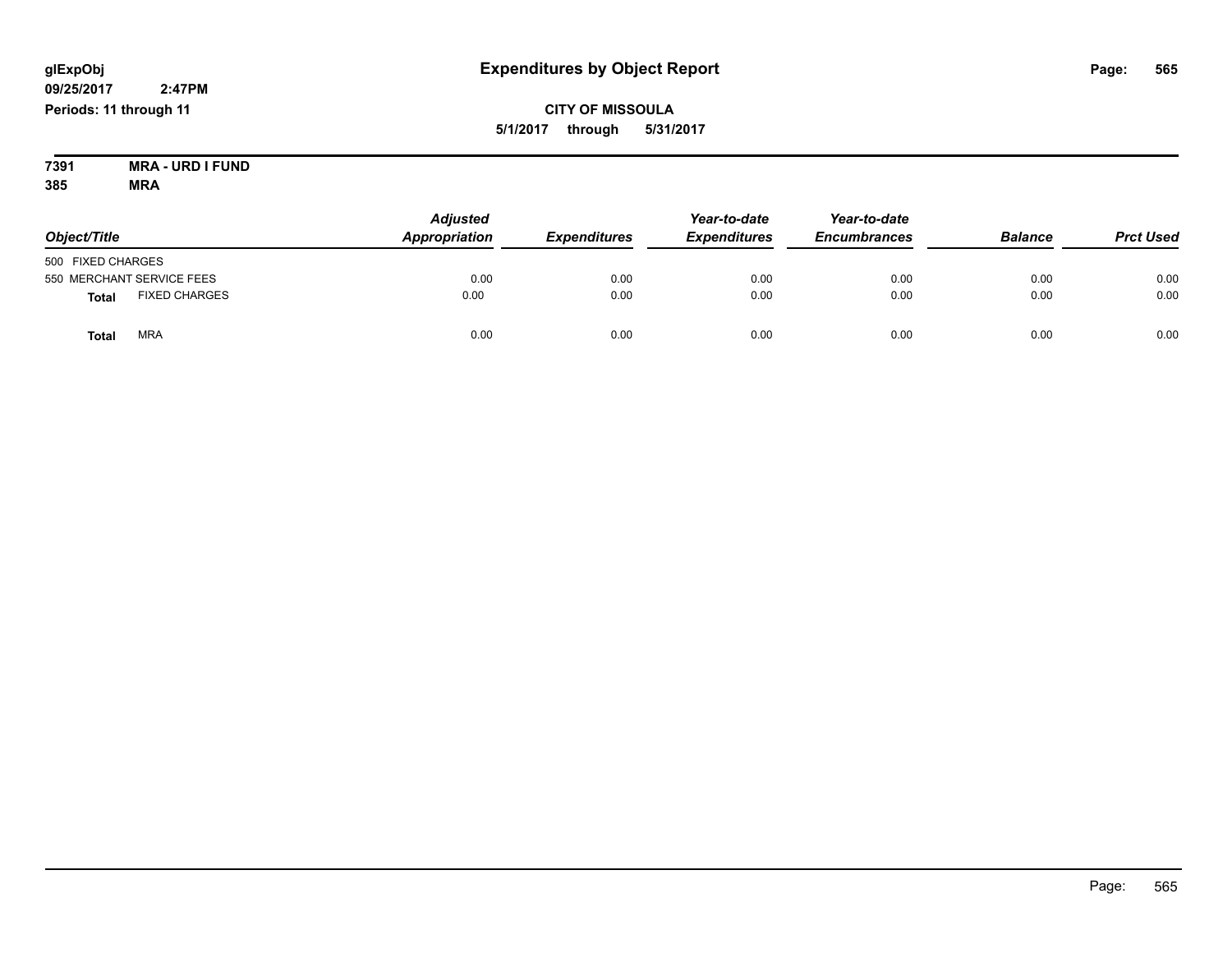**7391 MRA - URD I FUND 900 DEPRECIATION**

| Object/Title                         | <b>Adjusted</b><br><b>Appropriation</b> | <b>Expenditures</b> | Year-to-date<br><b>Expenditures</b> | Year-to-date<br><b>Encumbrances</b> | <b>Balance</b> | <b>Prct Used</b> |
|--------------------------------------|-----------------------------------------|---------------------|-------------------------------------|-------------------------------------|----------------|------------------|
| 500 FIXED CHARGES                    |                                         |                     |                                     |                                     |                |                  |
| 550 MERCHANT SERVICE FEES            | 0.00                                    | 0.00                | 0.00                                | 0.00                                | 0.00           | 0.00             |
| <b>FIXED CHARGES</b><br><b>Total</b> | 0.00                                    | 0.00                | 0.00                                | 0.00                                | 0.00           | 0.00             |
| <b>DEPRECIATION</b><br><b>Total</b>  | 0.00                                    | 0.00                | 0.00                                | 0.00                                | 0.00           | 0.00             |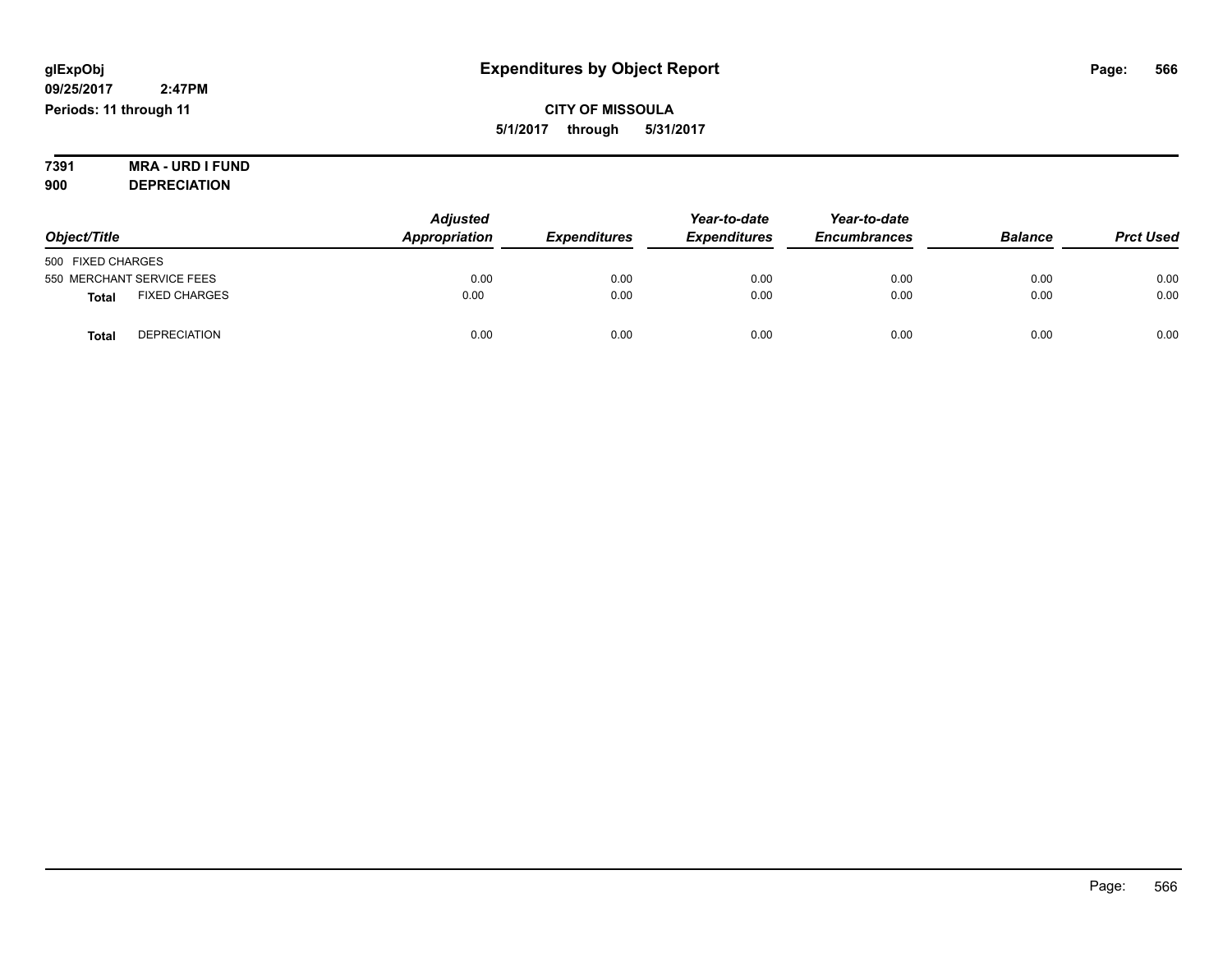**CITY OF MISSOULA 5/1/2017 through 5/31/2017**

**7391 MRA - URD I FUND**

|                                      | <b>Adjusted</b> |                            | Year-to-date        | Year-to-date        |                |                  |
|--------------------------------------|-----------------|----------------------------|---------------------|---------------------|----------------|------------------|
| Object/Title                         | Appropriation   | <i><b>Expenditures</b></i> | <b>Expenditures</b> | <b>Encumbrances</b> | <b>Balance</b> | <b>Prct Used</b> |
| 500 FIXED CHARGES                    |                 |                            |                     |                     |                |                  |
| 550 MERCHANT SERVICE FEES            | 0.00            | 0.00                       | 0.00                | 0.00                | 0.00           | 0.00             |
| <b>FIXED CHARGES</b><br><b>Total</b> | 0.00            | 0.00                       | 0.00                | 0.00                | 0.00           | 0.00             |
| MRA - URD I FUND<br>Total            | 0.00            | 0.00                       | 0.00                | 0.00                | 0.00           | 0.00             |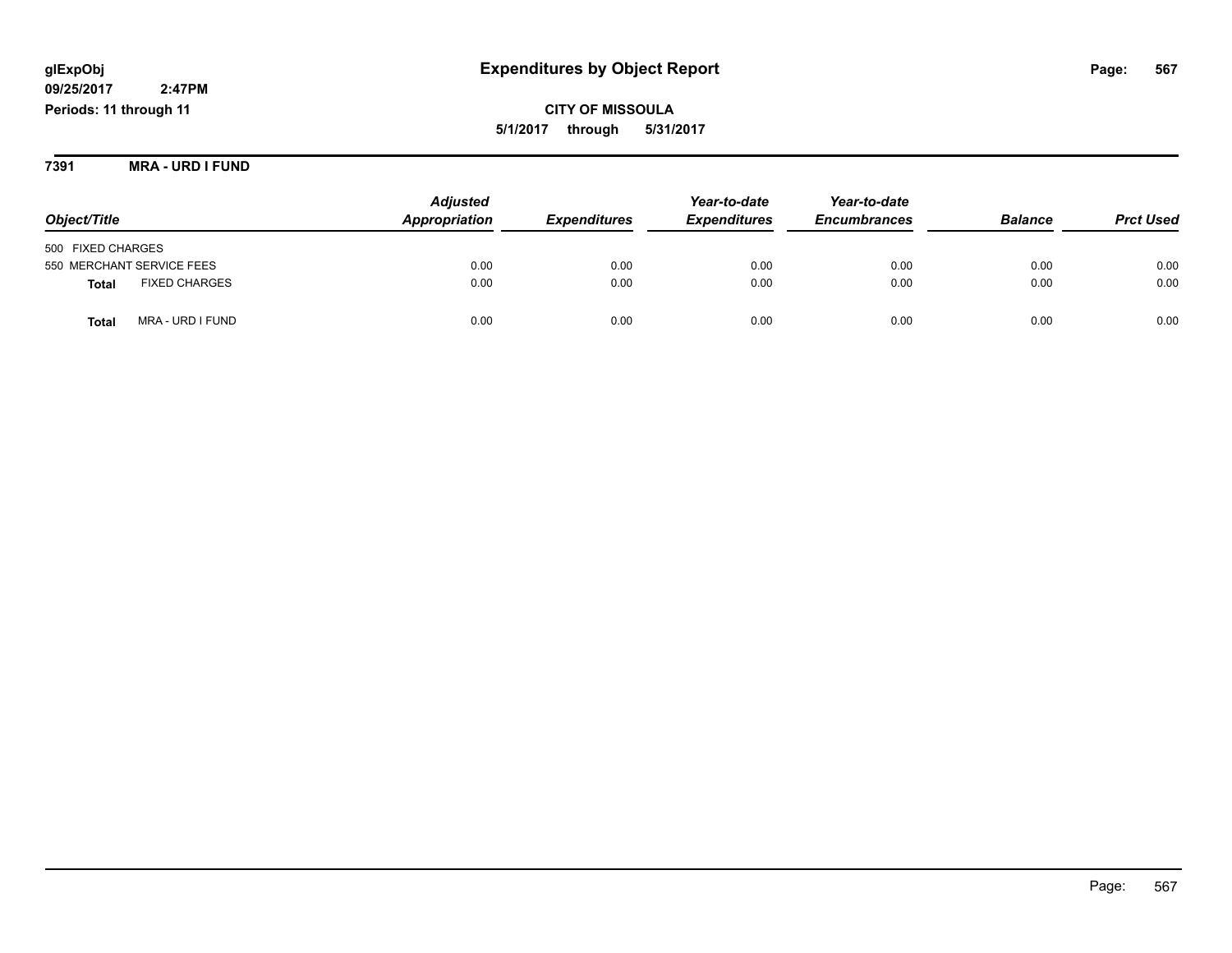**7392 MRA - URD II FUND 385 MRA**

|                        |                                   | <b>Adjusted</b> |                     | Year-to-date        | Year-to-date        |                |                  |
|------------------------|-----------------------------------|-----------------|---------------------|---------------------|---------------------|----------------|------------------|
| Object/Title           |                                   | Appropriation   | <b>Expenditures</b> | <b>Expenditures</b> | <b>Encumbrances</b> | <b>Balance</b> | <b>Prct Used</b> |
| 300 PURCHASED SERVICES |                                   |                 |                     |                     |                     |                |                  |
| 344 TELEPHONE SERVICE  |                                   | 0.00            | 0.00                | 0.00                | 0.00                | 0.00           | 0.00             |
|                        | 350 PROFESSIONAL SERVICES         | 32,551.00       | 2,650.00            | 2,650.00            | 0.00                | 29,901.00      | 8.14             |
| <b>Total</b>           | PURCHASED SERVICES                | 32,551.00       | 2,650.00            | 2,650.00            | 0.00                | 29,901.00      | 8.14             |
| 500 FIXED CHARGES      |                                   |                 |                     |                     |                     |                |                  |
|                        | 550 MERCHANT SERVICE FEES         | 0.00            | 0.00                | 0.00                | 0.00                | 0.00           | 0.00             |
| <b>Total</b>           | <b>FIXED CHARGES</b>              | 0.00            | 0.00                | 0.00                | 0.00                | 0.00           | 0.00             |
|                        | 700 GRANTS & CONTRIBUTIONS        |                 |                     |                     |                     |                |                  |
|                        | 700 GRANTS & CONTRIBUTIONS        | 582.715.00      | 0.00                | 188,705.00          | 0.00                | 394,010.00     | 32.38            |
| <b>Total</b>           | <b>GRANTS &amp; CONTRIBUTIONS</b> | 582,715.00      | 0.00                | 188,705.00          | 0.00                | 394,010.00     | 32.38            |
| 800 OTHER OBJECTS      |                                   |                 |                     |                     |                     |                |                  |
|                        | 820 TRANSFERS TO OTHER FUNDS      | 250,000.00      | 0.00                | 0.00                | 0.00                | 250.000.00     | 0.00             |
| 845 CONTINGENCY        |                                   | 1,486,500.00    | 0.00                | 0.00                | 0.00                | 1,486,500.00   | 0.00             |
| <b>Total</b>           | OTHER OBJECTS                     | 1,736,500.00    | 0.00                | 0.00                | 0.00                | 1,736,500.00   | 0.00             |
| 900 CAPITAL OUTLAY     |                                   |                 |                     |                     |                     |                |                  |
| 910 LAND               |                                   | 0.00            | 0.00                | 0.00                | 0.00                | 0.00           | 0.00             |
| 920 BUILDINGS          |                                   | 0.00            | 0.00                | 0.00                | 0.00                | 0.00           | 0.00             |
| 930 IMPROVEMENTS       |                                   | 110,000.00      | 7,770.00            | 17.751.25           | 0.00                | 92,248.75      | 16.14            |
| <b>Total</b>           | <b>CAPITAL OUTLAY</b>             | 110,000.00      | 7,770.00            | 17,751.25           | 0.00                | 92,248.75      | 16.14            |
| <b>Total</b>           | <b>MRA</b>                        | 2,461,766.00    | 10,420.00           | 209,106.25          | 0.00                | 2,252,659.75   | 8.49             |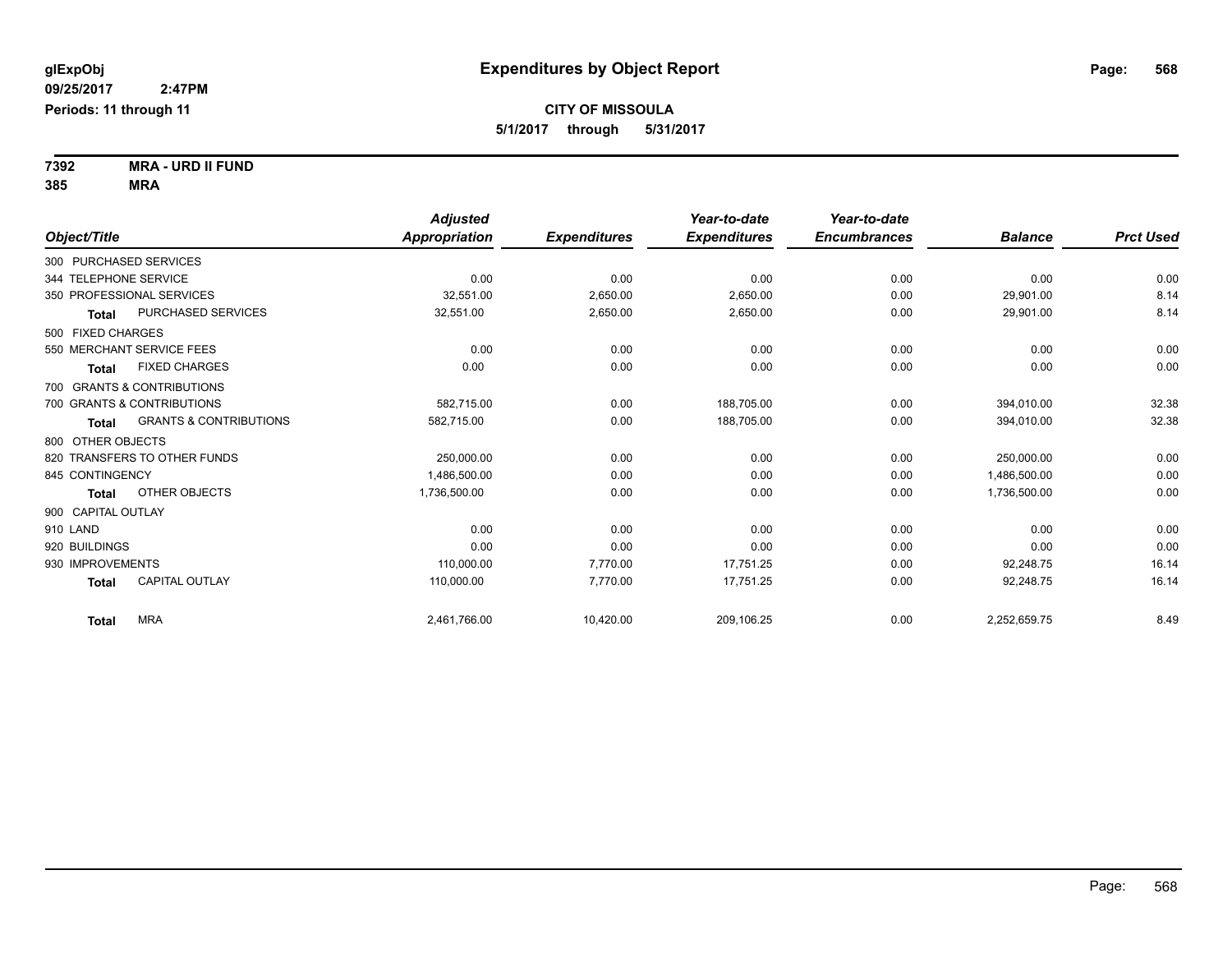**7392 MRA - URD II FUND**

|                        |                                   | <b>Adjusted</b>      |                     | Year-to-date        | Year-to-date        |                |                  |
|------------------------|-----------------------------------|----------------------|---------------------|---------------------|---------------------|----------------|------------------|
| Object/Title           |                                   | <b>Appropriation</b> | <b>Expenditures</b> | <b>Expenditures</b> | <b>Encumbrances</b> | <b>Balance</b> | <b>Prct Used</b> |
| 300 PURCHASED SERVICES |                                   |                      |                     |                     |                     |                |                  |
| 344 TELEPHONE SERVICE  |                                   | 0.00                 | 0.00                | 0.00                | 0.00                | 0.00           | 0.00             |
|                        | 350 PROFESSIONAL SERVICES         | 32,551.00            | 2,650.00            | 2,650.00            | 0.00                | 29,901.00      | 8.14             |
| <b>Total</b>           | PURCHASED SERVICES                | 32,551.00            | 2,650.00            | 2,650.00            | 0.00                | 29,901.00      | 8.14             |
| 500 FIXED CHARGES      |                                   |                      |                     |                     |                     |                |                  |
|                        | 550 MERCHANT SERVICE FEES         | 0.00                 | 0.00                | 0.00                | 0.00                | 0.00           | 0.00             |
| Total                  | <b>FIXED CHARGES</b>              | 0.00                 | 0.00                | 0.00                | 0.00                | 0.00           | 0.00             |
|                        | 700 GRANTS & CONTRIBUTIONS        |                      |                     |                     |                     |                |                  |
|                        | 700 GRANTS & CONTRIBUTIONS        | 582,715.00           | 0.00                | 188,705.00          | 0.00                | 394,010.00     | 32.38            |
| Total                  | <b>GRANTS &amp; CONTRIBUTIONS</b> | 582,715.00           | 0.00                | 188,705.00          | 0.00                | 394,010.00     | 32.38            |
| 800 OTHER OBJECTS      |                                   |                      |                     |                     |                     |                |                  |
|                        | 820 TRANSFERS TO OTHER FUNDS      | 250,000.00           | 0.00                | 0.00                | 0.00                | 250,000.00     | 0.00             |
| 845 CONTINGENCY        |                                   | 1,486,500.00         | 0.00                | 0.00                | 0.00                | 1,486,500.00   | 0.00             |
| <b>Total</b>           | OTHER OBJECTS                     | 1,736,500.00         | 0.00                | 0.00                | 0.00                | 1,736,500.00   | 0.00             |
| 900 CAPITAL OUTLAY     |                                   |                      |                     |                     |                     |                |                  |
| 910 LAND               |                                   | 0.00                 | 0.00                | 0.00                | 0.00                | 0.00           | 0.00             |
| 920 BUILDINGS          |                                   | 0.00                 | 0.00                | 0.00                | 0.00                | 0.00           | 0.00             |
| 930 IMPROVEMENTS       |                                   | 110,000.00           | 7,770.00            | 17,751.25           | 0.00                | 92,248.75      | 16.14            |
| <b>Total</b>           | CAPITAL OUTLAY                    | 110,000.00           | 7,770.00            | 17,751.25           | 0.00                | 92,248.75      | 16.14            |
| Total                  | MRA - URD II FUND                 | 2,461,766.00         | 10,420.00           | 209,106.25          | 0.00                | 2,252,659.75   | 8.49             |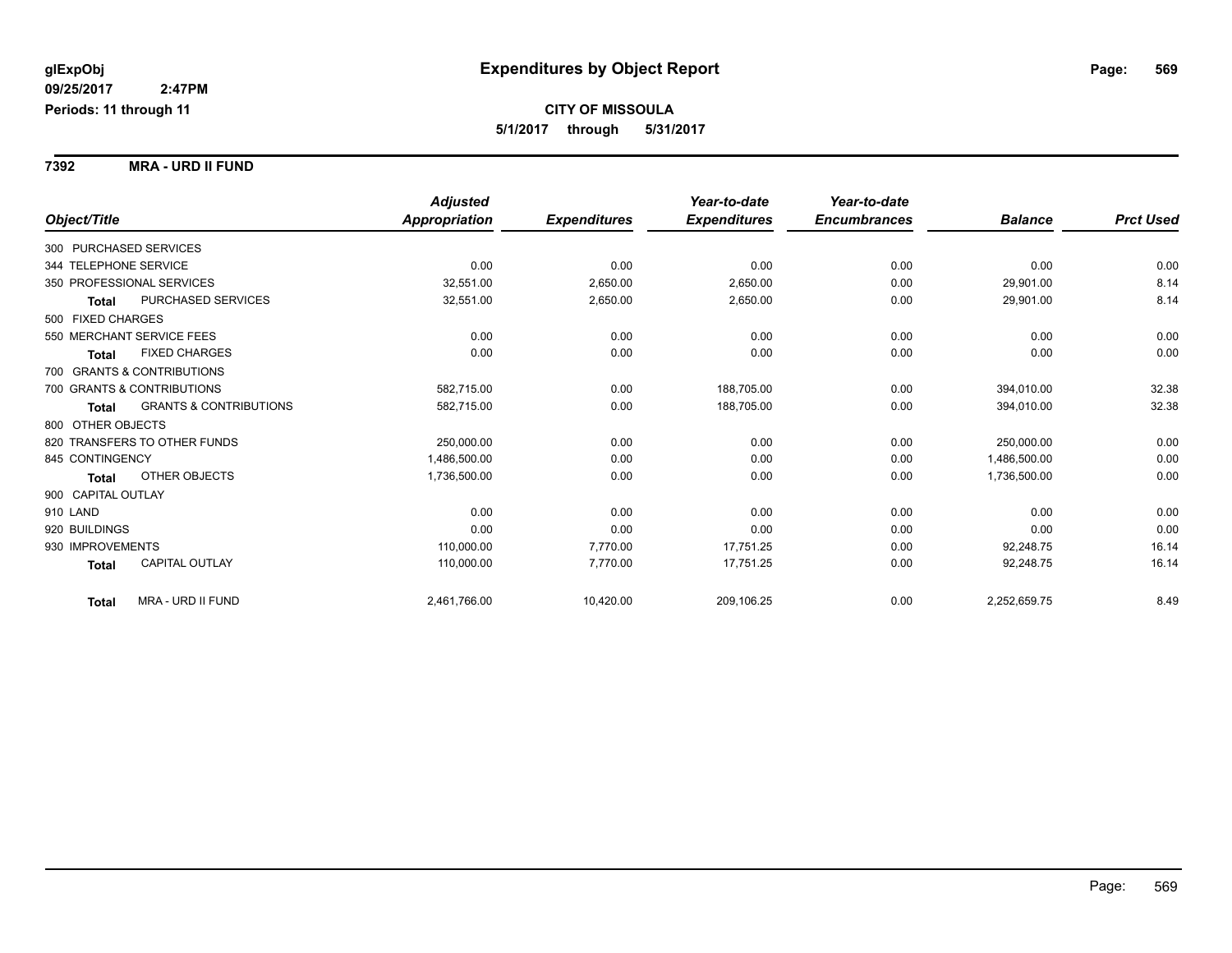**7393 MRA - URD III FUND 385 MRA**

|                                            | <b>Adjusted</b>      |                     | Year-to-date        | Year-to-date        |                |                  |
|--------------------------------------------|----------------------|---------------------|---------------------|---------------------|----------------|------------------|
| Object/Title                               | <b>Appropriation</b> | <b>Expenditures</b> | <b>Expenditures</b> | <b>Encumbrances</b> | <b>Balance</b> | <b>Prct Used</b> |
| 100 PERSONAL SERVICES                      |                      |                     |                     |                     |                |                  |
| 110 SALARIES AND WAGES                     | 405,647.00           | 32,302.18           | 362,341.56          | 0.00                | 43,305.44      | 89.32            |
| 115 SALARIES/HEALTH INSURANCE BENEFIT      | 0.00                 | 0.00                | 0.00                | 0.00                | 0.00           | 0.00             |
| 120 OVERTIME                               | 5,000.00             | 0.00                | 0.00                | 0.00                | 5,000.00       | 0.00             |
| <b>140 EMPLOYER CONTRIBUTIONS</b>          | 129,626.00           | 10,435.62           | 118,465.01          | 0.00                | 11,160.99      | 91.39            |
| 141 STATE RETIREMENT CONTRIBUTIONS         | 0.00                 | 32.30               | 297.86              | 0.00                | $-297.86$      | 0.00             |
| 190 PENSION EXPENSE                        | 0.00                 | 0.00                | 0.00                | 0.00                | 0.00           | 0.00             |
| PERSONAL SERVICES<br>Total                 | 540,273.00           | 42,770.10           | 481,104.43          | 0.00                | 59,168.57      | 89.05            |
| 200 SUPPLIES                               |                      |                     |                     |                     |                |                  |
| 210 OFFICE SUPPLIES                        | 4,000.00             | 58.90               | 2,157.02            | 0.00                | 1,842.98       | 53.93            |
| 220 OPERATING SUPPLIES                     | 500.00               | 0.00                | 0.00                | 0.00                | 500.00         | 0.00             |
| 230 REPAIR/MAINTENANCE                     | 828.00               | 0.00                | 0.00                | 0.00                | 828.00         | 0.00             |
| 231 GASOLINE                               | 400.00               | 11.11               | 134.51              | 0.00                | 265.49         | 33.63            |
| 240 OTHER SUPPLIES                         | 3,398.00             | 746.73              | 746.73              | 0.00                | 2,651.27       | 21.98            |
| <b>SUPPLIES</b><br><b>Total</b>            | 9,126.00             | 816.74              | 3,038.26            | 0.00                | 6,087.74       | 33.29            |
| 300 PURCHASED SERVICES                     |                      |                     |                     |                     |                |                  |
| 310 COMMUNICATIONS                         | 800.00               | 4.48                | 98.30               | 0.00                | 701.70         | 12.29            |
| 320 PRINTING & DUPLICATING                 | 3,000.00             | 0.00                | 1,665.71            | 0.00                | 1,334.29       | 55.52            |
| 330 PUBLICITY, SUBSCRIPTIONS & DUES        | 3,000.00             | 100.00              | 4,849.78            | 0.00                | $-1,849.78$    | 161.66           |
| 344 TELEPHONE SERVICE                      | 1,300.00             | 10.99               | 119.40              | 0.00                | 1,180.60       | 9.18             |
| 345 GARBAGE                                | 565.00               | 0.00                | 0.00                | 0.00                | 565.00         | 0.00             |
| 350 PROFESSIONAL SERVICES                  | 931,188.00           | 11,871.75           | 594,933.20          | 0.00                | 336,254.80     | 63.89            |
| 360 REPAIR & MAINTENANCE                   | 6,990.00             | 337.14              | 3,371.40            | 0.00                | 3,618.60       | 48.23            |
| 370 TRAVEL                                 | 3,500.00             | 4,026.71            | 5,131.17            | 0.00                | $-1,631.17$    | 146.60           |
| 380 TRAINING                               | 4,500.00             | 225.00              | 1,045.00            | 0.00                | 3,455.00       | 23.22            |
| 390 OTHER PURCHASED SERVICES               | 500.00               | 0.00                | 0.00                | 0.00                | 500.00         | 0.00             |
| PURCHASED SERVICES<br><b>Total</b>         | 955,343.00           | 16,576.07           | 611,213.96          | 0.00                | 344,129.04     | 63.98            |
| 500 FIXED CHARGES                          |                      |                     |                     |                     |                |                  |
| 550 MERCHANT SERVICE FEES                  | 0.00                 | 0.00                | 0.00                | 0.00                | 0.00           | 0.00             |
| <b>FIXED CHARGES</b><br>Total              | 0.00                 | 0.00                | 0.00                | 0.00                | 0.00           | 0.00             |
| 700 GRANTS & CONTRIBUTIONS                 |                      |                     |                     |                     |                |                  |
| 700 GRANTS & CONTRIBUTIONS                 | 7,944,937.00         | 0.00                | 2,273,833.00        | 0.00                | 5,671,104.00   | 28.62            |
| <b>GRANTS &amp; CONTRIBUTIONS</b><br>Total | 7,944,937.00         | 0.00                | 2,273,833.00        | 0.00                | 5,671,104.00   | 28.62            |
|                                            |                      |                     |                     |                     |                |                  |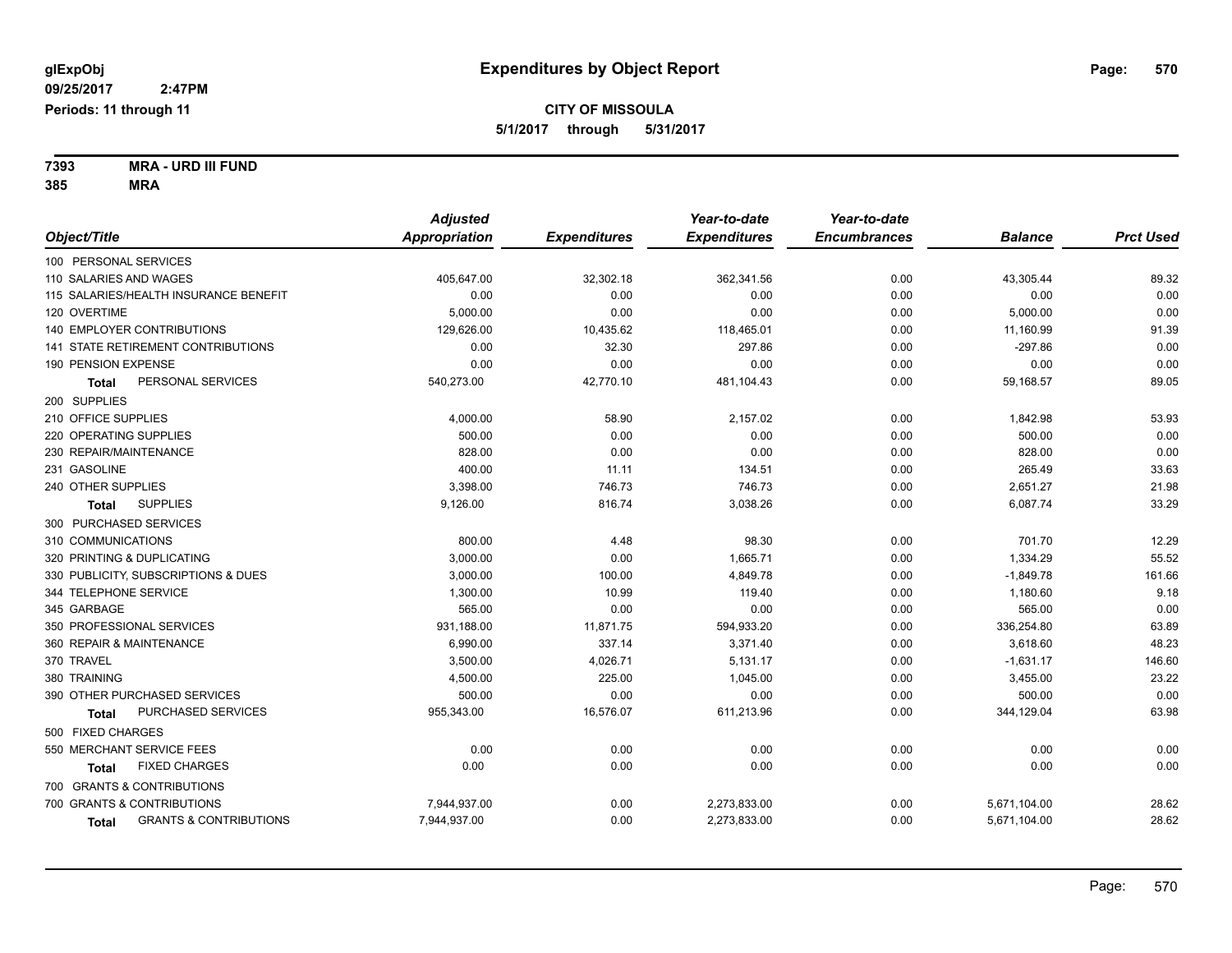| 7393 | <b>MRA - URD III FUND</b> |
|------|---------------------------|
| 385  | MRA                       |

|                                       | <b>Adjusted</b>      |                     | Year-to-date        | Year-to-date        |                |                  |
|---------------------------------------|----------------------|---------------------|---------------------|---------------------|----------------|------------------|
| Object/Title                          | <b>Appropriation</b> | <b>Expenditures</b> | <b>Expenditures</b> | <b>Encumbrances</b> | <b>Balance</b> | <b>Prct Used</b> |
| 800 OTHER OBJECTS                     |                      |                     |                     |                     |                |                  |
| 820 TRANSFERS TO OTHER FUNDS          | 0.00                 | 0.00                | 0.00                | 0.00                | 0.00           | 0.00             |
| 845 CONTINGENCY                       | 1,067,682.00         | 0.00                | 0.00                | 0.00                | 1,067,682.00   | 0.00             |
| OTHER OBJECTS<br>Total                | 1.067.682.00         | 0.00                | 0.00                | 0.00                | 1,067,682.00   | 0.00             |
| 900 CAPITAL OUTLAY                    |                      |                     |                     |                     |                |                  |
| 910 LAND                              | 0.00                 | 1.388.786.02        | 1.588.786.02        | 0.00                | -1.588.786.02  | 0.00             |
| 930 IMPROVEMENTS                      | 5.268.094.00         | 187.504.39          | 2,620,889.43        | 0.00                | 2.647.204.57   | 49.75            |
| 940 MACHINERY & EQUIPMENT             | 5.000.00             | 0.00                | 0.00                | 0.00                | 5.000.00       | 0.00             |
| <b>CAPITAL OUTLAY</b><br><b>Total</b> | 5.273.094.00         | 1.576.290.41        | 4,209,675.45        | 0.00                | 1,063,418.55   | 79.83            |
| <b>MRA</b><br><b>Total</b>            | 15.790.455.00        | 1.636.453.32        | 7.578.865.10        | 0.00                | 8.211.589.90   | 48.00            |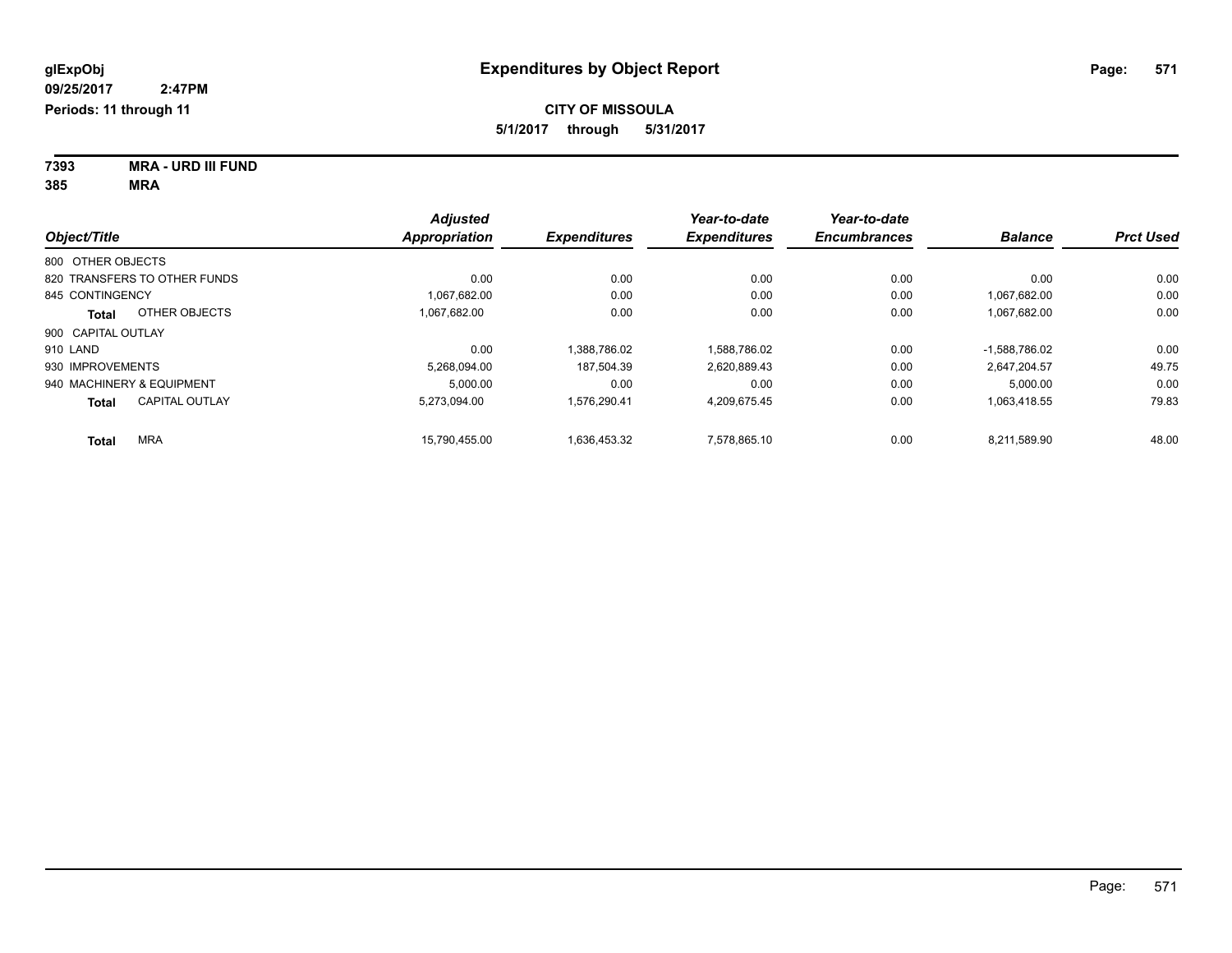#### **7393 MRA - URD III FUND 900 DEPRECIATION**

|                                      | <b>Adjusted</b>      |                     |                     | Year-to-date        |                |                  |
|--------------------------------------|----------------------|---------------------|---------------------|---------------------|----------------|------------------|
| Object/Title                         | <b>Appropriation</b> | <b>Expenditures</b> | <b>Expenditures</b> | <b>Encumbrances</b> | <b>Balance</b> | <b>Prct Used</b> |
| 500 FIXED CHARGES                    |                      |                     |                     |                     |                |                  |
| 550 MERCHANT SERVICE FEES            | 0.00                 | 0.00                | 0.00                | 0.00                | 0.00           | 0.00             |
| <b>FIXED CHARGES</b><br><b>Total</b> | 0.00                 | 0.00                | 0.00                | 0.00                | 0.00           | 0.00             |
| 800 OTHER OBJECTS                    |                      |                     |                     |                     |                |                  |
| 830 DEPRECIATION                     | 0.00                 | 0.00                | 0.00                | 0.00                | 0.00           | 0.00             |
| OTHER OBJECTS<br><b>Total</b>        | 0.00                 | 0.00                | 0.00                | 0.00                | 0.00           | 0.00             |
| <b>DEPRECIATION</b><br><b>Total</b>  | 0.00                 | 0.00                | 0.00                | 0.00                | 0.00           | 0.00             |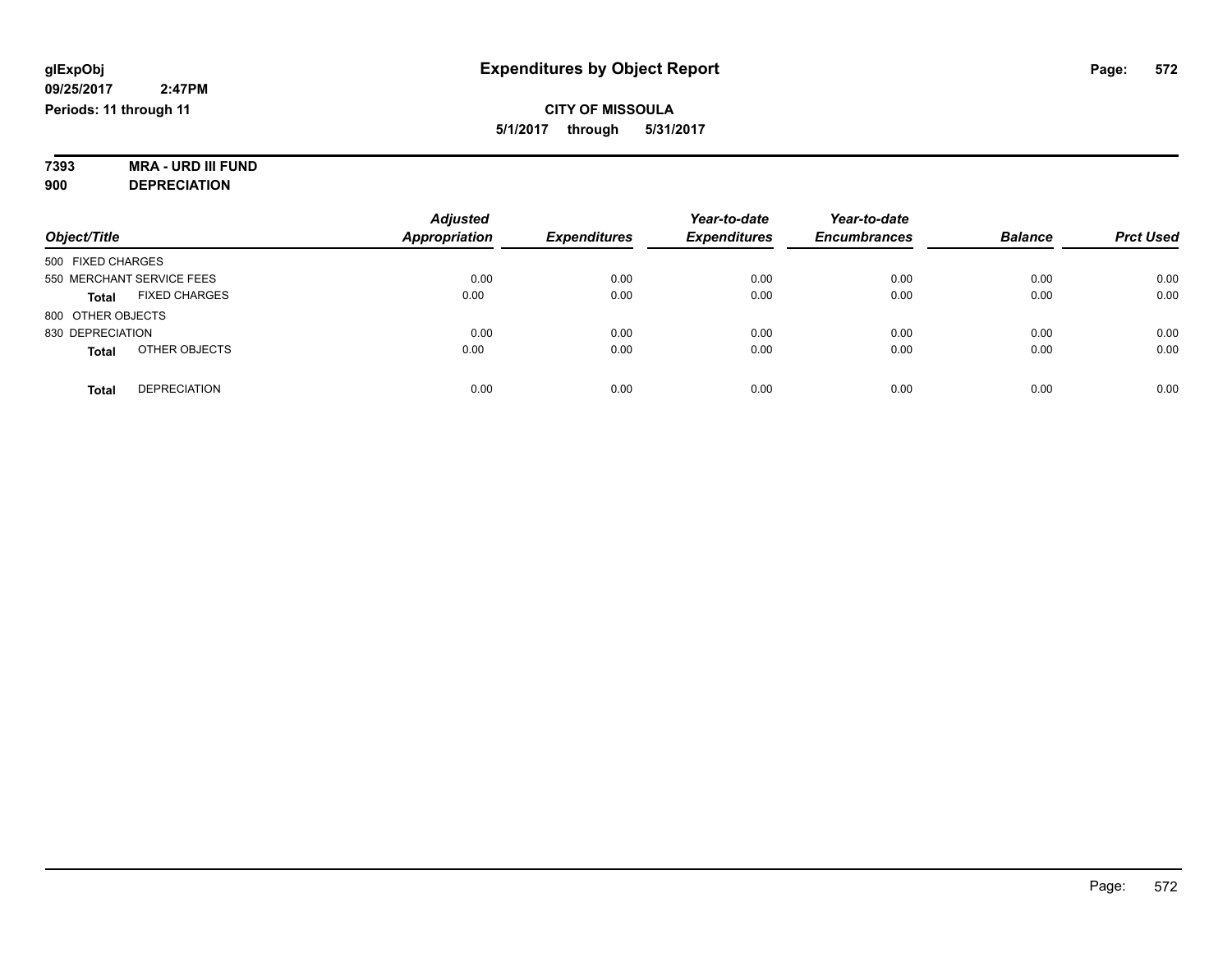**7393 MRA - URD III FUND**

|                                                   | <b>Adjusted</b> |                     | Year-to-date        | Year-to-date        |                |                  |
|---------------------------------------------------|-----------------|---------------------|---------------------|---------------------|----------------|------------------|
| Object/Title                                      | Appropriation   | <b>Expenditures</b> | <b>Expenditures</b> | <b>Encumbrances</b> | <b>Balance</b> | <b>Prct Used</b> |
| 100 PERSONAL SERVICES                             |                 |                     |                     |                     |                |                  |
| 110 SALARIES AND WAGES                            | 405,647.00      | 32,302.18           | 362,341.56          | 0.00                | 43,305.44      | 89.32            |
| 115 SALARIES/HEALTH INSURANCE BENEFIT             | 0.00            | 0.00                | 0.00                | 0.00                | 0.00           | 0.00             |
| 120 OVERTIME                                      | 5,000.00        | 0.00                | 0.00                | 0.00                | 5,000.00       | 0.00             |
| 140 EMPLOYER CONTRIBUTIONS                        | 129,626.00      | 10,435.62           | 118,465.01          | 0.00                | 11,160.99      | 91.39            |
| 141 STATE RETIREMENT CONTRIBUTIONS                | 0.00            | 32.30               | 297.86              | 0.00                | $-297.86$      | 0.00             |
| 190 PENSION EXPENSE                               | 0.00            | 0.00                | 0.00                | 0.00                | 0.00           | 0.00             |
| PERSONAL SERVICES<br><b>Total</b>                 | 540,273.00      | 42,770.10           | 481,104.43          | 0.00                | 59,168.57      | 89.05            |
| 200 SUPPLIES                                      |                 |                     |                     |                     |                |                  |
| 210 OFFICE SUPPLIES                               | 4,000.00        | 58.90               | 2,157.02            | 0.00                | 1,842.98       | 53.93            |
| 220 OPERATING SUPPLIES                            | 500.00          | 0.00                | 0.00                | 0.00                | 500.00         | 0.00             |
| 230 REPAIR/MAINTENANCE                            | 828.00          | 0.00                | 0.00                | 0.00                | 828.00         | 0.00             |
| 231 GASOLINE                                      | 400.00          | 11.11               | 134.51              | 0.00                | 265.49         | 33.63            |
| 240 OTHER SUPPLIES                                | 3,398.00        | 746.73              | 746.73              | 0.00                | 2,651.27       | 21.98            |
| <b>SUPPLIES</b><br><b>Total</b>                   | 9,126.00        | 816.74              | 3,038.26            | 0.00                | 6,087.74       | 33.29            |
| 300 PURCHASED SERVICES                            |                 |                     |                     |                     |                |                  |
| 310 COMMUNICATIONS                                | 800.00          | 4.48                | 98.30               | 0.00                | 701.70         | 12.29            |
| 320 PRINTING & DUPLICATING                        | 3,000.00        | 0.00                | 1,665.71            | 0.00                | 1,334.29       | 55.52            |
| 330 PUBLICITY, SUBSCRIPTIONS & DUES               | 3,000.00        | 100.00              | 4,849.78            | 0.00                | $-1,849.78$    | 161.66           |
| 344 TELEPHONE SERVICE                             | 1,300.00        | 10.99               | 119.40              | 0.00                | 1,180.60       | 9.18             |
| 345 GARBAGE                                       | 565.00          | 0.00                | 0.00                | 0.00                | 565.00         | 0.00             |
| 350 PROFESSIONAL SERVICES                         | 931,188.00      | 11,871.75           | 594,933.20          | 0.00                | 336,254.80     | 63.89            |
| 360 REPAIR & MAINTENANCE                          | 6,990.00        | 337.14              | 3,371.40            | 0.00                | 3,618.60       | 48.23            |
| 370 TRAVEL                                        | 3,500.00        | 4,026.71            | 5,131.17            | 0.00                | $-1,631.17$    | 146.60           |
| 380 TRAINING                                      | 4,500.00        | 225.00              | 1,045.00            | 0.00                | 3,455.00       | 23.22            |
| 390 OTHER PURCHASED SERVICES                      | 500.00          | 0.00                | 0.00                | 0.00                | 500.00         | 0.00             |
| PURCHASED SERVICES<br><b>Total</b>                | 955,343.00      | 16,576.07           | 611,213.96          | 0.00                | 344,129.04     | 63.98            |
| 500 FIXED CHARGES                                 |                 |                     |                     |                     |                |                  |
| 550 MERCHANT SERVICE FEES                         | 0.00            | 0.00                | 0.00                | 0.00                | 0.00           | 0.00             |
| <b>FIXED CHARGES</b><br>Total                     | 0.00            | 0.00                | 0.00                | 0.00                | 0.00           | 0.00             |
| 700 GRANTS & CONTRIBUTIONS                        |                 |                     |                     |                     |                |                  |
| 700 GRANTS & CONTRIBUTIONS                        | 7,944,937.00    | 0.00                | 2,273,833.00        | 0.00                | 5,671,104.00   | 28.62            |
| <b>GRANTS &amp; CONTRIBUTIONS</b><br><b>Total</b> | 7,944,937.00    | 0.00                | 2,273,833.00        | 0.00                | 5,671,104.00   | 28.62            |
| 800 OTHER OBJECTS                                 |                 |                     |                     |                     |                |                  |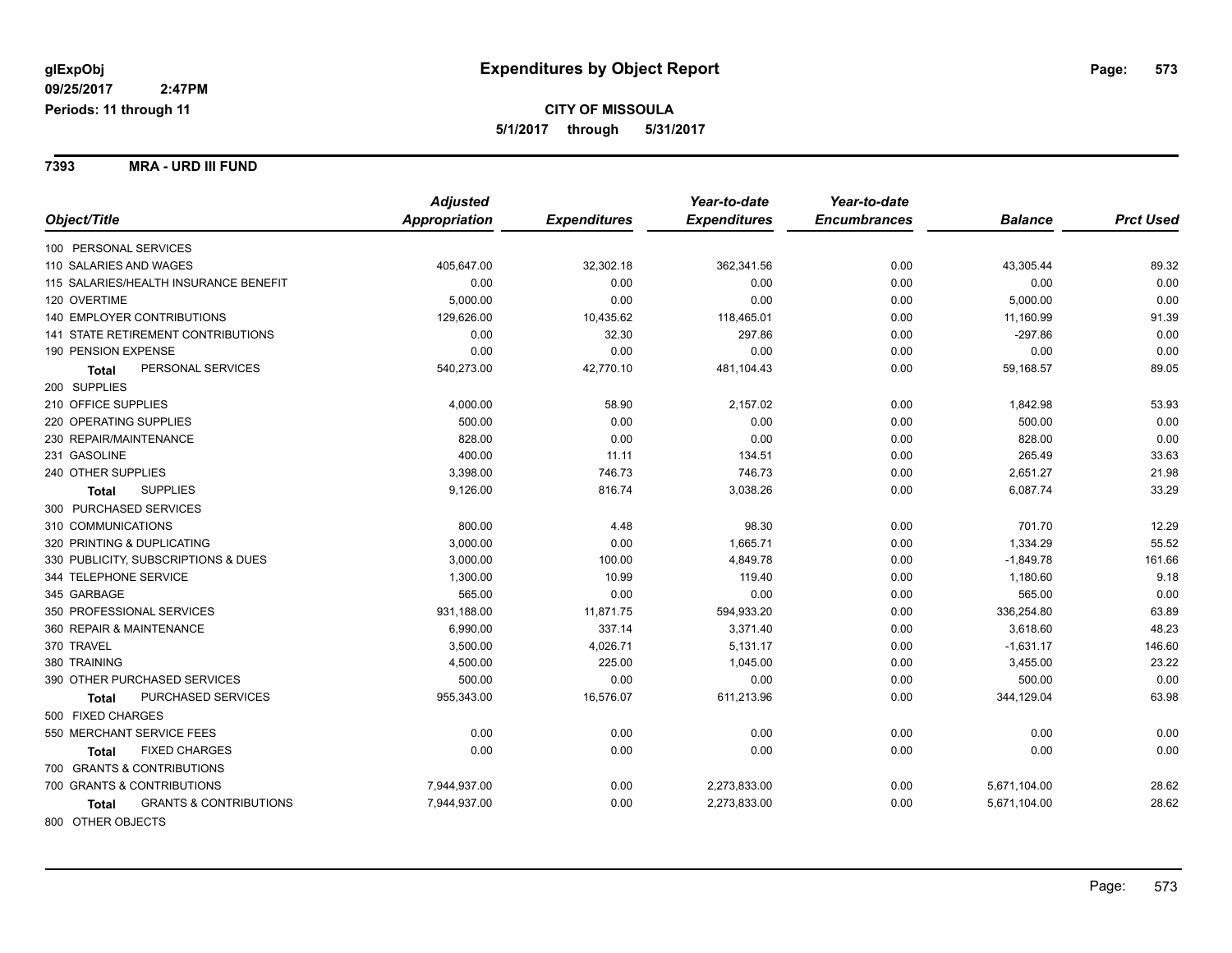**7393 MRA - URD III FUND**

|                              |                       | <b>Adjusted</b> |                     | Year-to-date        | Year-to-date        |                 |                  |
|------------------------------|-----------------------|-----------------|---------------------|---------------------|---------------------|-----------------|------------------|
| Object/Title                 |                       | Appropriation   | <b>Expenditures</b> | <b>Expenditures</b> | <b>Encumbrances</b> | <b>Balance</b>  | <b>Prct Used</b> |
| 820 TRANSFERS TO OTHER FUNDS |                       | 0.00            | 0.00                | 0.00                | 0.00                | 0.00            | 0.00             |
| 830 DEPRECIATION             |                       | 0.00            | 0.00                | 0.00                | 0.00                | 0.00            | 0.00             |
| 845 CONTINGENCY              |                       | 1,067,682.00    | 0.00                | 0.00                | 0.00                | 1.067.682.00    | 0.00             |
| <b>Total</b>                 | OTHER OBJECTS         | 1,067,682.00    | 0.00                | 0.00                | 0.00                | 1,067,682.00    | 0.00             |
| 900 CAPITAL OUTLAY           |                       |                 |                     |                     |                     |                 |                  |
| 910 LAND                     |                       | 0.00            | 1.388.786.02        | 1.588.786.02        | 0.00                | $-1.588.786.02$ | 0.00             |
| 930 IMPROVEMENTS             |                       | 5,268,094.00    | 187,504.39          | 2,620,889.43        | 0.00                | 2.647.204.57    | 49.75            |
| 940 MACHINERY & EQUIPMENT    |                       | 5.000.00        | 0.00                | 0.00                | 0.00                | 5,000.00        | 0.00             |
| <b>Total</b>                 | <b>CAPITAL OUTLAY</b> | 5,273,094.00    | 1.576.290.41        | 4,209,675.45        | 0.00                | 1,063,418.55    | 79.83            |
| <b>Total</b>                 | MRA - URD III FUND    | 15.790.455.00   | 1,636,453.32        | 7,578,865.10        | 0.00                | 8.211.589.90    | 48.00            |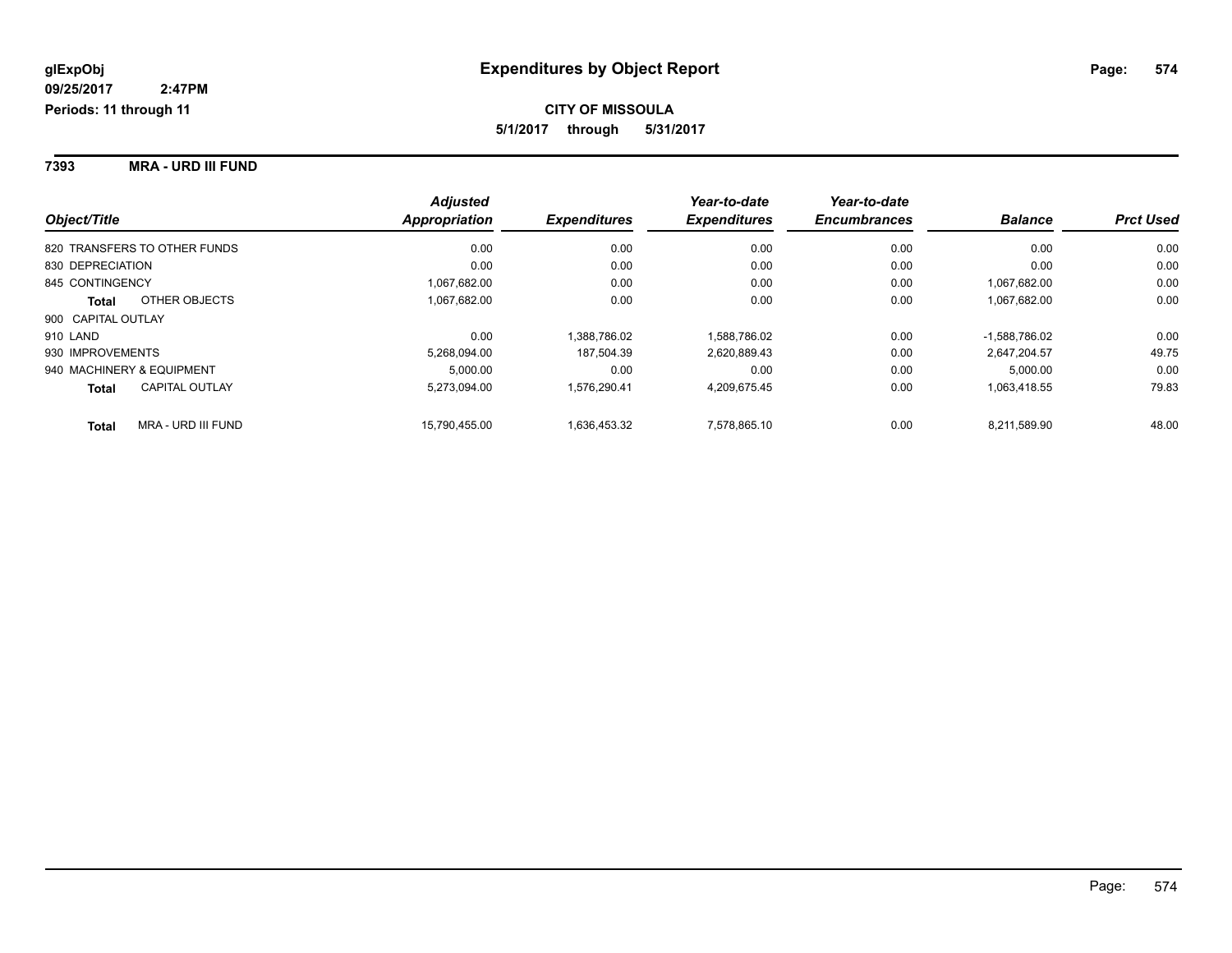# **7394 MRA URD III TI DEBT CLEARING FUND**

**385 MRA**

| Object/Title                  | <b>Adjusted</b><br>Appropriation | <b>Expenditures</b> | Year-to-date<br><b>Expenditures</b> | Year-to-date<br><b>Encumbrances</b> | <b>Balance</b> | <b>Prct Used</b> |
|-------------------------------|----------------------------------|---------------------|-------------------------------------|-------------------------------------|----------------|------------------|
| 800 OTHER OBJECTS             |                                  |                     |                                     |                                     |                |                  |
| 820 TRANSFERS TO OTHER FUNDS  | 1,744,938.00                     | 0.00                | 1.016.637.76                        | 0.00                                | 728,300.24     | 58.26            |
| OTHER OBJECTS<br><b>Total</b> | 1,744,938.00                     | 0.00                | 1.016.637.76                        | 0.00                                | 728,300.24     | 58.26            |
| <b>MRA</b><br><b>Total</b>    | 1,744,938.00                     | 0.00                | 1,016,637.76                        | 0.00                                | 728,300.24     | 58.26            |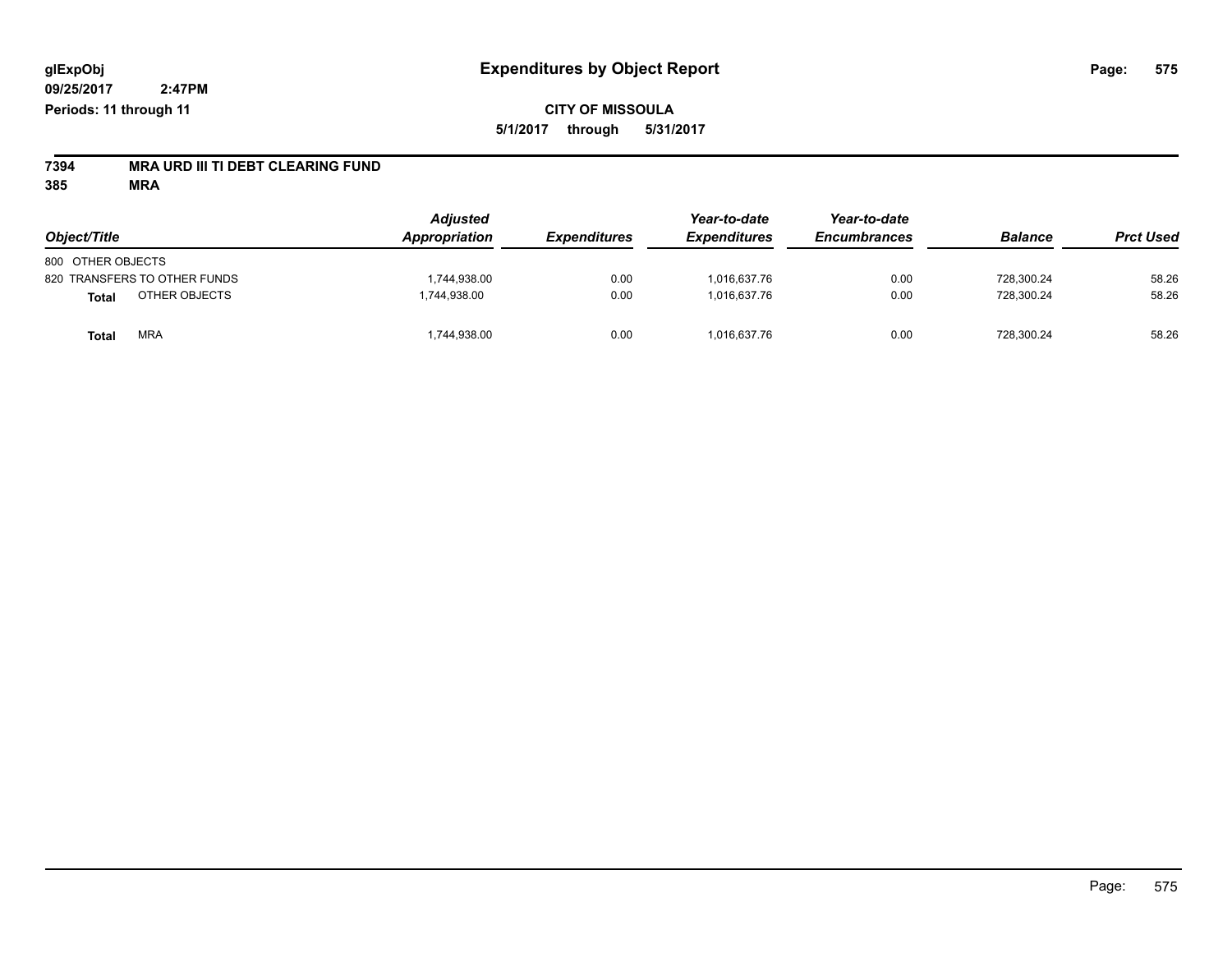**CITY OF MISSOULA 5/1/2017 through 5/31/2017**

### **7394 MRA URD III TI DEBT CLEARING FUND**

| Object/Title                               | <b>Adjusted</b><br>Appropriation | <i><b>Expenditures</b></i> | Year-to-date<br><b>Expenditures</b> | Year-to-date<br><b>Encumbrances</b> | <b>Balance</b> | <b>Prct Used</b> |
|--------------------------------------------|----------------------------------|----------------------------|-------------------------------------|-------------------------------------|----------------|------------------|
|                                            |                                  |                            |                                     |                                     |                |                  |
| 820 TRANSFERS TO OTHER FUNDS               | .744.938.00                      | 0.00                       | 1.016.637.76                        | 0.00                                | 728.300.24     | 58.26            |
| OTHER OBJECTS<br><b>Total</b>              | 1,744,938.00                     | 0.00                       | 1.016.637.76                        | 0.00                                | 728.300.24     | 58.26            |
| MRA URD III TI DEBT CLEARING FUND<br>Total | ,744,938.00                      | 0.00                       | 1.016.637.76                        | 0.00                                | 728.300.24     | 58.26            |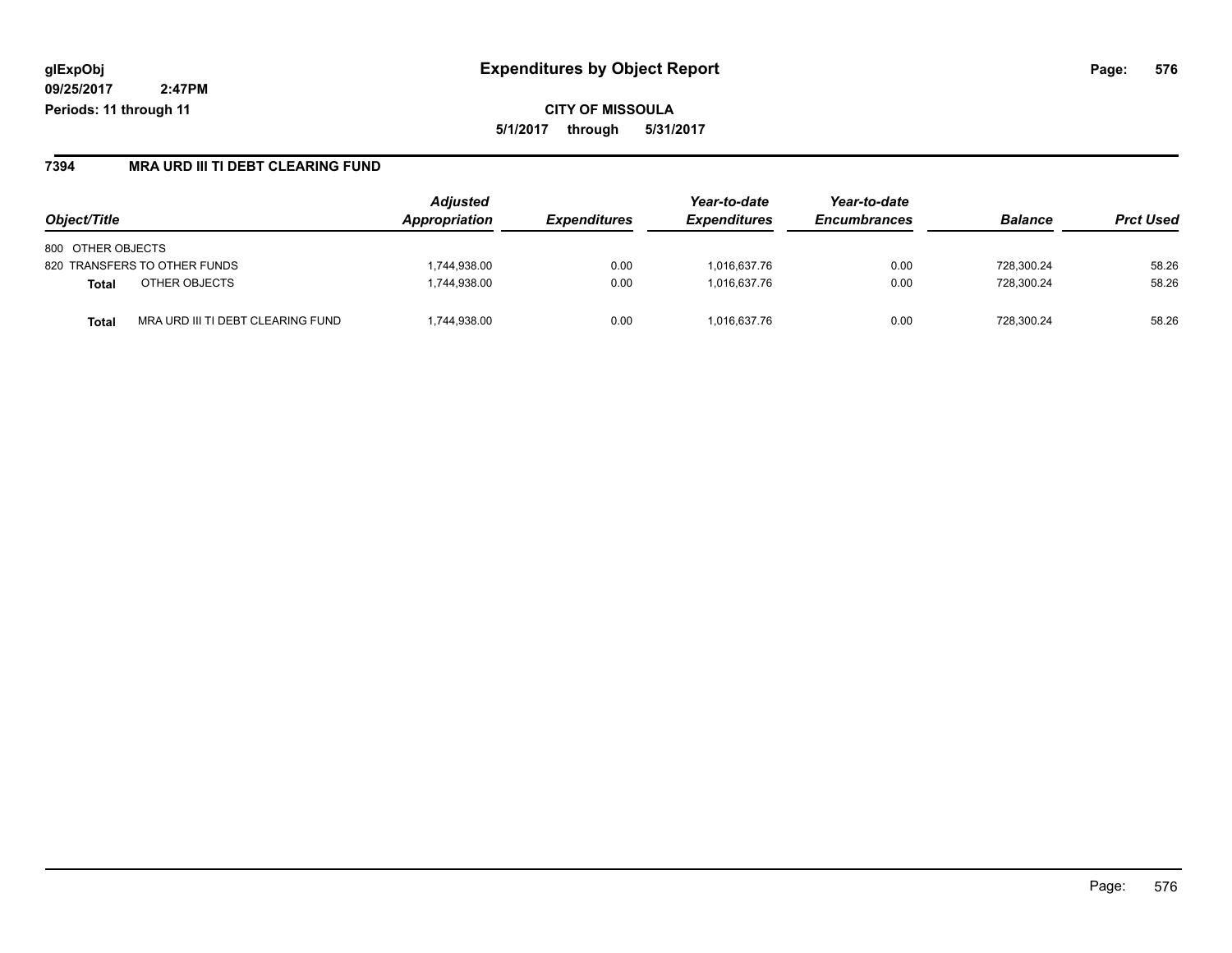### **CITY OF MISSOULA 5/1/2017 through 5/31/2017**

# **7395 MRA TAX INCREMENT DEBT SERVICE**

**385 MRA**

| Object/Title                 | <b>Adjusted</b><br>Appropriation | <b>Expenditures</b> | Year-to-date<br><b>Expenditures</b> | Year-to-date<br><b>Encumbrances</b> | <b>Balance</b> | <b>Prct Used</b> |
|------------------------------|----------------------------------|---------------------|-------------------------------------|-------------------------------------|----------------|------------------|
| 600 DEBT SERVICE             |                                  |                     |                                     |                                     |                |                  |
| 610 PRINCIPAL                | 125,000.00                       | 0.00                | 0.00                                | 0.00                                | 125.000.00     | 0.00             |
| 620 INTEREST / SERVICE FEES  | 218,200.00                       | 0.00                | 109,800.00                          | 0.00                                | 108.400.00     | 50.32            |
| <b>DEBT SERVICE</b><br>Total | 343,200.00                       | 0.00                | 109,800.00                          | 0.00                                | 233.400.00     | 31.99            |
| <b>MRA</b><br><b>Total</b>   | 343,200.00                       | 0.00                | 109,800.00                          | 0.00                                | 233,400.00     | 31.99            |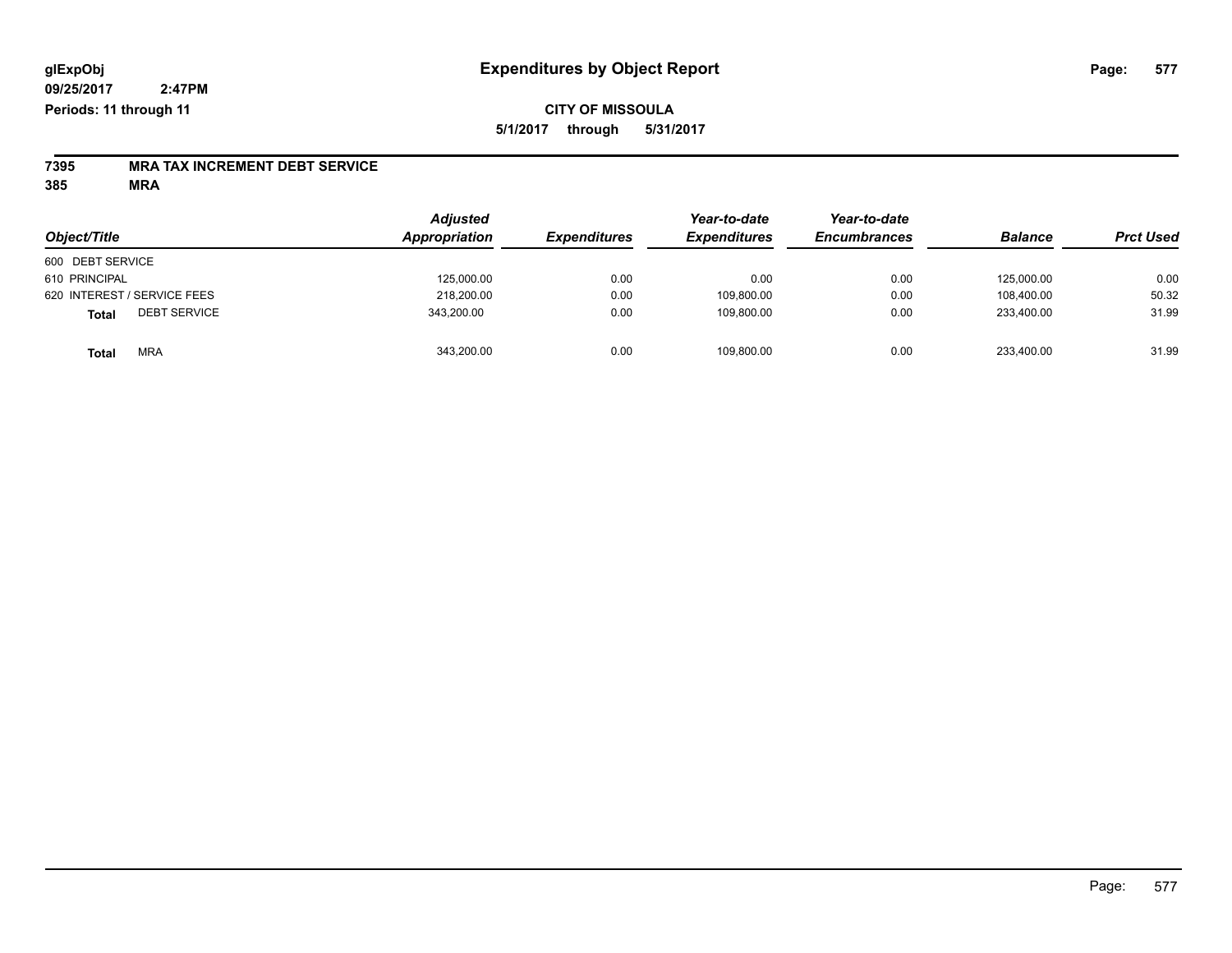**CITY OF MISSOULA 5/1/2017 through 5/31/2017**

### **7395 MRA TAX INCREMENT DEBT SERVICE**

| Object/Title                            | <b>Adjusted</b><br>Appropriation | <b>Expenditures</b> | Year-to-date<br><b>Expenditures</b> | Year-to-date<br><b>Encumbrances</b> | <b>Balance</b> | <b>Prct Used</b> |
|-----------------------------------------|----------------------------------|---------------------|-------------------------------------|-------------------------------------|----------------|------------------|
| 600 DEBT SERVICE                        |                                  |                     |                                     |                                     |                |                  |
| 610 PRINCIPAL                           | 125,000.00                       | 0.00                | 0.00                                | 0.00                                | 125.000.00     | 0.00             |
| 620 INTEREST / SERVICE FEES             | 218,200.00                       | 0.00                | 109,800.00                          | 0.00                                | 108.400.00     | 50.32            |
| <b>DEBT SERVICE</b><br>Total            | 343,200.00                       | 0.00                | 109,800.00                          | 0.00                                | 233.400.00     | 31.99            |
| MRA TAX INCREMENT DEBT SERVICE<br>Total | 343.200.00                       | 0.00                | 109.800.00                          | 0.00                                | 233.400.00     | 31.99            |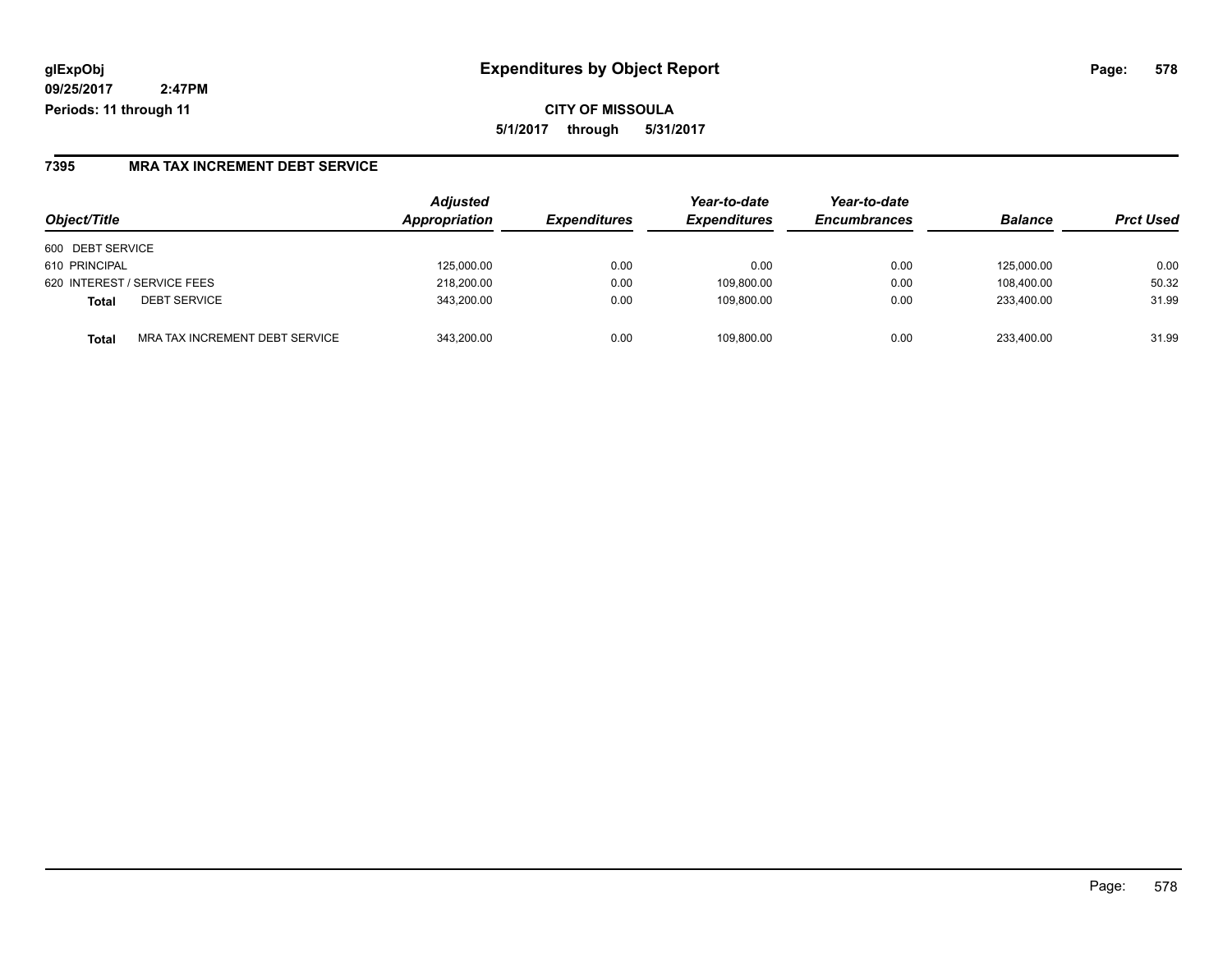# **7396 NRSS DEBT SERVICE SINKING FUND**

**385 MRA**

| Object/Title                        | <b>Adjusted</b><br><b>Appropriation</b> | <b>Expenditures</b> | Year-to-date<br><b>Expenditures</b> | Year-to-date<br><b>Encumbrances</b> | <b>Balance</b> | <b>Prct Used</b> |
|-------------------------------------|-----------------------------------------|---------------------|-------------------------------------|-------------------------------------|----------------|------------------|
| 600 DEBT SERVICE                    |                                         |                     |                                     |                                     |                |                  |
| 620 INTEREST / SERVICE FEES         | 31,690.00                               | 0.00                | 10,626.86                           | 0.00                                | 21.063.14      | 33.53            |
| <b>DEBT SERVICE</b><br><b>Total</b> | 31,690.00                               | 0.00                | 10,626.86                           | 0.00                                | 21,063.14      | 33.53            |
| 800 OTHER OBJECTS                   |                                         |                     |                                     |                                     |                |                  |
| 820 TRANSFERS TO OTHER FUNDS        | 0.00                                    | 0.00                | 0.00                                | 0.00                                | 0.00           | 0.00             |
| OTHER OBJECTS<br><b>Total</b>       | 0.00                                    | 0.00                | 0.00                                | 0.00                                | 0.00           | 0.00             |
| <b>MRA</b><br><b>Total</b>          | 31,690.00                               | 0.00                | 10,626.86                           | 0.00                                | 21,063.14      | 33.53            |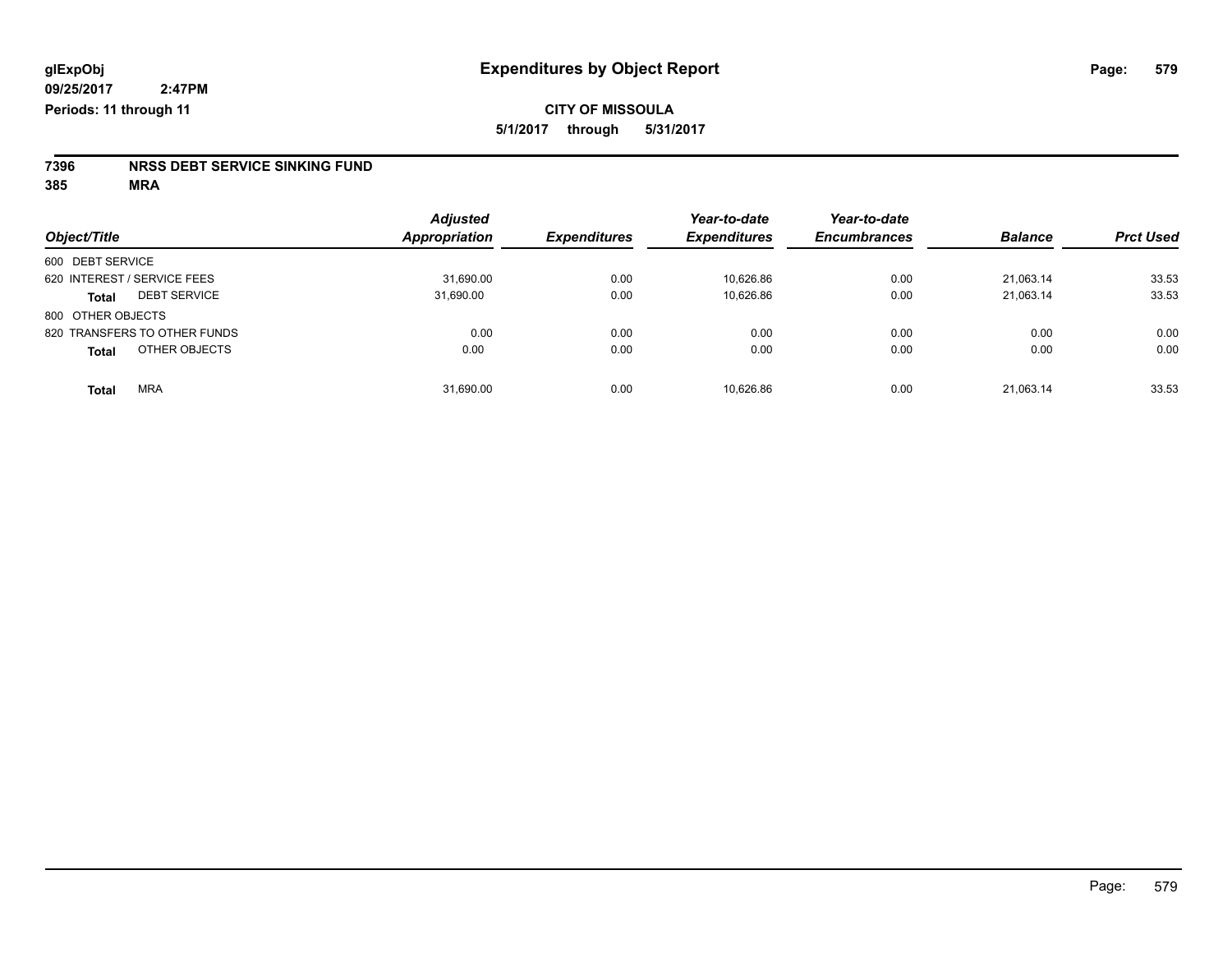## **CITY OF MISSOULA 5/1/2017 through 5/31/2017**

# **7396 NRSS DEBT SERVICE SINKING FUND**

**390 NON-DEPARTMENTAL**

| Object/Title     |                     | <b>Adjusted</b><br>Appropriation | <b>Expenditures</b> | Year-to-date<br><b>Expenditures</b> | Year-to-date<br><b>Encumbrances</b> | <b>Balance</b> | <b>Prct Used</b> |
|------------------|---------------------|----------------------------------|---------------------|-------------------------------------|-------------------------------------|----------------|------------------|
| 600 DEBT SERVICE |                     |                                  |                     |                                     |                                     |                |                  |
| 610 PRINCIPAL    |                     | 0.00                             | 0.00                | 0.00                                | 0.00                                | 0.00           | 0.00             |
| Total            | <b>DEBT SERVICE</b> | 0.00                             | 0.00                | 0.00                                | 0.00                                | 0.00           | 0.00             |
| Total            | NON-DEPARTMENTAL    | 0.00                             | 0.00                | 0.00                                | 0.00                                | 0.00           | 0.00             |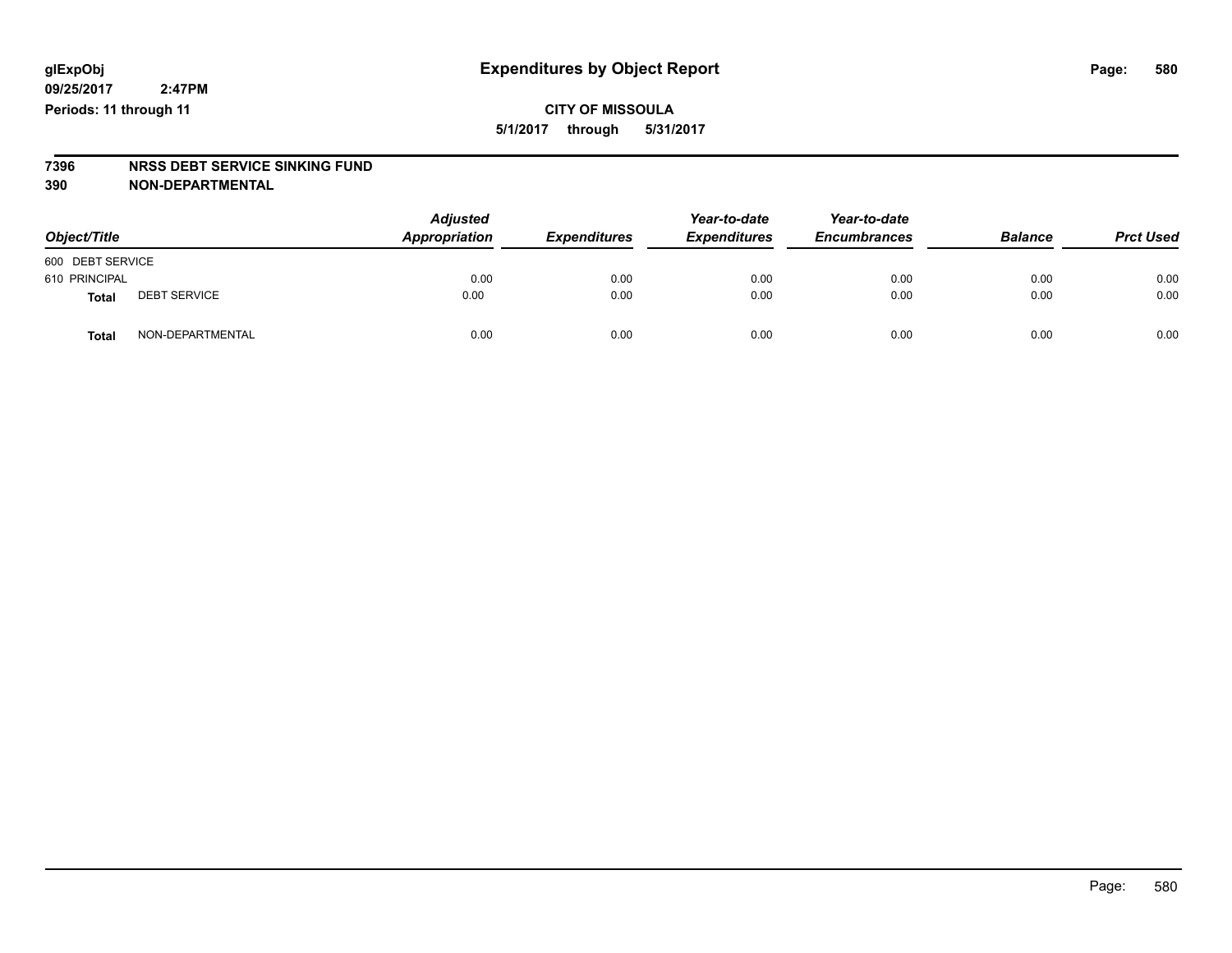#### **7396 NRSS DEBT SERVICE SINKING FUND**

|                   |                                | <b>Adjusted</b> |                     | Year-to-date        | Year-to-date        |                |                  |
|-------------------|--------------------------------|-----------------|---------------------|---------------------|---------------------|----------------|------------------|
| Object/Title      |                                | Appropriation   | <b>Expenditures</b> | <b>Expenditures</b> | <b>Encumbrances</b> | <b>Balance</b> | <b>Prct Used</b> |
| 600 DEBT SERVICE  |                                |                 |                     |                     |                     |                |                  |
| 610 PRINCIPAL     |                                | 0.00            | 0.00                | 0.00                | 0.00                | 0.00           | 0.00             |
|                   | 620 INTEREST / SERVICE FEES    | 31,690.00       | 0.00                | 10,626.86           | 0.00                | 21.063.14      | 33.53            |
| <b>Total</b>      | <b>DEBT SERVICE</b>            | 31,690.00       | 0.00                | 10,626.86           | 0.00                | 21.063.14      | 33.53            |
| 800 OTHER OBJECTS |                                |                 |                     |                     |                     |                |                  |
|                   | 820 TRANSFERS TO OTHER FUNDS   | 0.00            | 0.00                | 0.00                | 0.00                | 0.00           | 0.00             |
| <b>Total</b>      | OTHER OBJECTS                  | 0.00            | 0.00                | 0.00                | 0.00                | 0.00           | 0.00             |
| <b>Total</b>      | NRSS DEBT SERVICE SINKING FUND | 31.690.00       | 0.00                | 10.626.86           | 0.00                | 21.063.14      | 33.53            |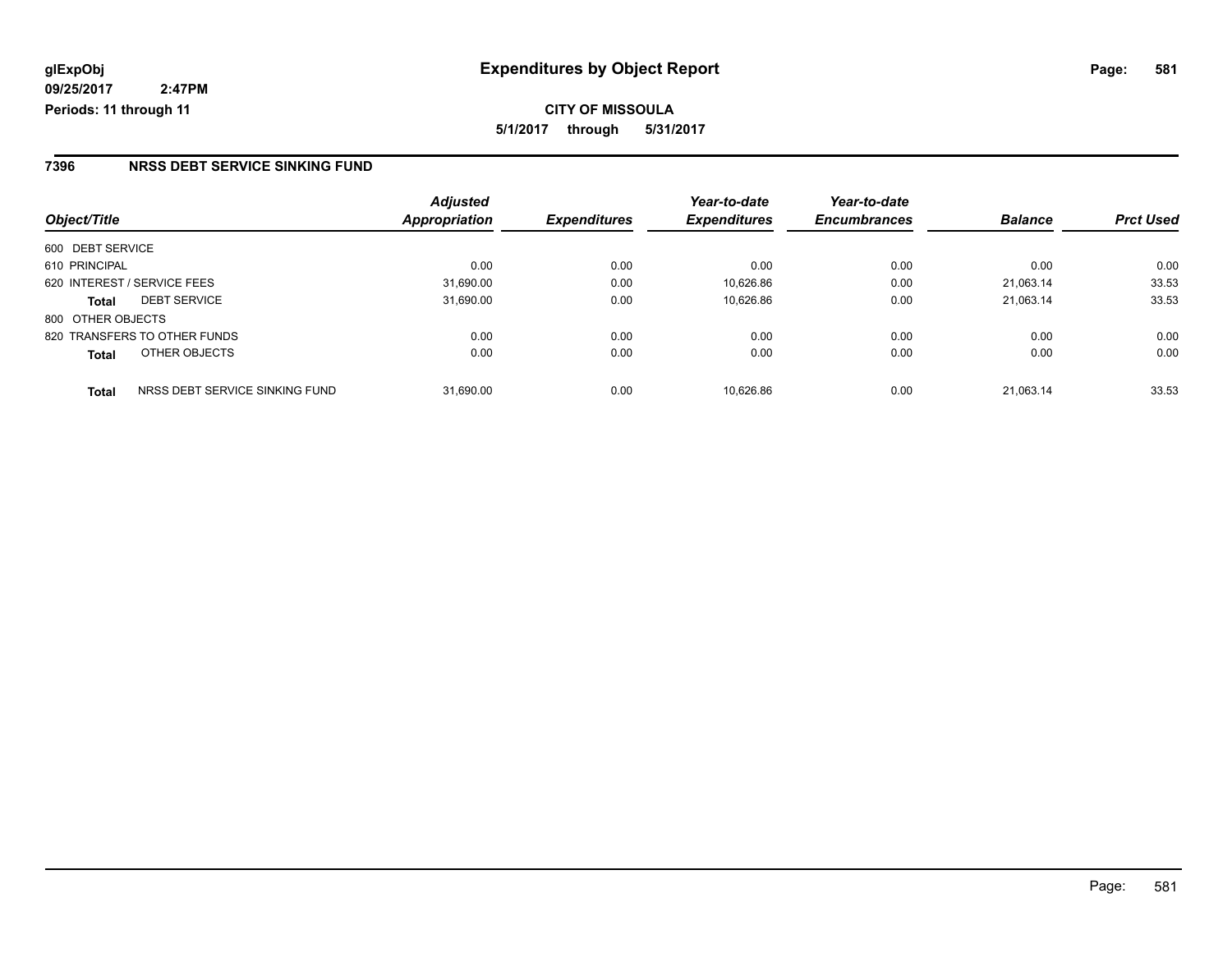#### **7397 NORTH RESERVE/SCOTT ST URD 385 MRA**

|                                                   | <b>Adjusted</b>      |                     | Year-to-date        | Year-to-date        |                |                  |
|---------------------------------------------------|----------------------|---------------------|---------------------|---------------------|----------------|------------------|
| Object/Title                                      | <b>Appropriation</b> | <b>Expenditures</b> | <b>Expenditures</b> | <b>Encumbrances</b> | <b>Balance</b> | <b>Prct Used</b> |
| 100 PERSONAL SERVICES                             |                      |                     |                     |                     |                |                  |
| 110 SALARIES AND WAGES                            | 0.00                 | 0.00                | 0.00                | 0.00                | 0.00           | 0.00             |
| 120 OVERTIME                                      | 0.00                 | 0.00                | 0.00                | 0.00                | 0.00           | 0.00             |
| 140 EMPLOYER CONTRIBUTIONS                        | 0.00                 | 0.00                | 0.00                | 0.00                | 0.00           | 0.00             |
| PERSONAL SERVICES<br><b>Total</b>                 | 0.00                 | 0.00                | 0.00                | 0.00                | 0.00           | 0.00             |
| 200 SUPPLIES                                      |                      |                     |                     |                     |                |                  |
| 210 OFFICE SUPPLIES                               | 0.00                 | 0.00                | 0.00                | 0.00                | 0.00           | 0.00             |
| 220 OPERATING SUPPLIES                            | 0.00                 | 0.00                | 0.00                | 0.00                | 0.00           | 0.00             |
| 230 REPAIR/MAINTENANCE                            | 0.00                 | 0.00                | 0.00                | 0.00                | 0.00           | 0.00             |
| 231 GASOLINE                                      | 0.00                 | 0.00                | 0.00                | 0.00                | 0.00           | 0.00             |
| 240 OTHER SUPPLIES                                | 0.00                 | 0.00                | 0.00                | 0.00                | 0.00           | 0.00             |
| <b>SUPPLIES</b><br>Total                          | 0.00                 | 0.00                | 0.00                | 0.00                | 0.00           | 0.00             |
| 300 PURCHASED SERVICES                            |                      |                     |                     |                     |                |                  |
| 310 COMMUNICATIONS                                | 0.00                 | 0.00                | 0.00                | 0.00                | 0.00           | 0.00             |
| 320 PRINTING & DUPLICATING                        | 0.00                 | 0.00                | 0.00                | 0.00                | 0.00           | 0.00             |
| 330 PUBLICITY, SUBSCRIPTIONS & DUES               | 0.00                 | 0.00                | 0.00                | 0.00                | 0.00           | 0.00             |
| 344 TELEPHONE SERVICE                             | 0.00                 | 0.00                | 0.00                | 0.00                | 0.00           | 0.00             |
| 345 GARBAGE                                       | 0.00                 | 0.00                | 0.00                | 0.00                | 0.00           | 0.00             |
| 350 PROFESSIONAL SERVICES                         | 7,550.00             | 0.00                | 1,343.15            | 0.00                | 6,206.85       | 17.79            |
| 360 REPAIR & MAINTENANCE                          | 0.00                 | 0.00                | 0.00                | 0.00                | 0.00           | 0.00             |
| PURCHASED SERVICES<br>Total                       | 7,550.00             | 0.00                | 1,343.15            | 0.00                | 6,206.85       | 17.79            |
| 500 FIXED CHARGES                                 |                      |                     |                     |                     |                |                  |
| 550 MERCHANT SERVICE FEES                         | 0.00                 | 0.00                | 0.00                | 0.00                | 0.00           | 0.00             |
| <b>FIXED CHARGES</b><br><b>Total</b>              | 0.00                 | 0.00                | 0.00                | 0.00                | 0.00           | 0.00             |
| 700 GRANTS & CONTRIBUTIONS                        |                      |                     |                     |                     |                |                  |
| 700 GRANTS & CONTRIBUTIONS                        | 0.00                 | 0.00                | 315,000.00          | 0.00                | $-315,000.00$  | 0.00             |
| <b>GRANTS &amp; CONTRIBUTIONS</b><br><b>Total</b> | 0.00                 | 0.00                | 315,000.00          | 0.00                | $-315,000.00$  | 0.00             |
| 800 OTHER OBJECTS                                 |                      |                     |                     |                     |                |                  |
| 820 TRANSFERS TO OTHER FUNDS                      | 0.00                 | 0.00                | 12,897.31           | 0.00                | $-12,897.31$   | 0.00             |
| 845 CONTINGENCY                                   | 20,212.00            | 0.00                | 0.00                | 0.00                | 20,212.00      | 0.00             |
| OTHER OBJECTS<br><b>Total</b>                     | 20,212.00            | 0.00                | 12,897.31           | 0.00                | 7,314.69       | 63.81            |
| <b>MRA</b><br>Total                               | 27,762.00            | 0.00                | 329,240.46          | 0.00                | $-301,478.46$  | 1,185.94         |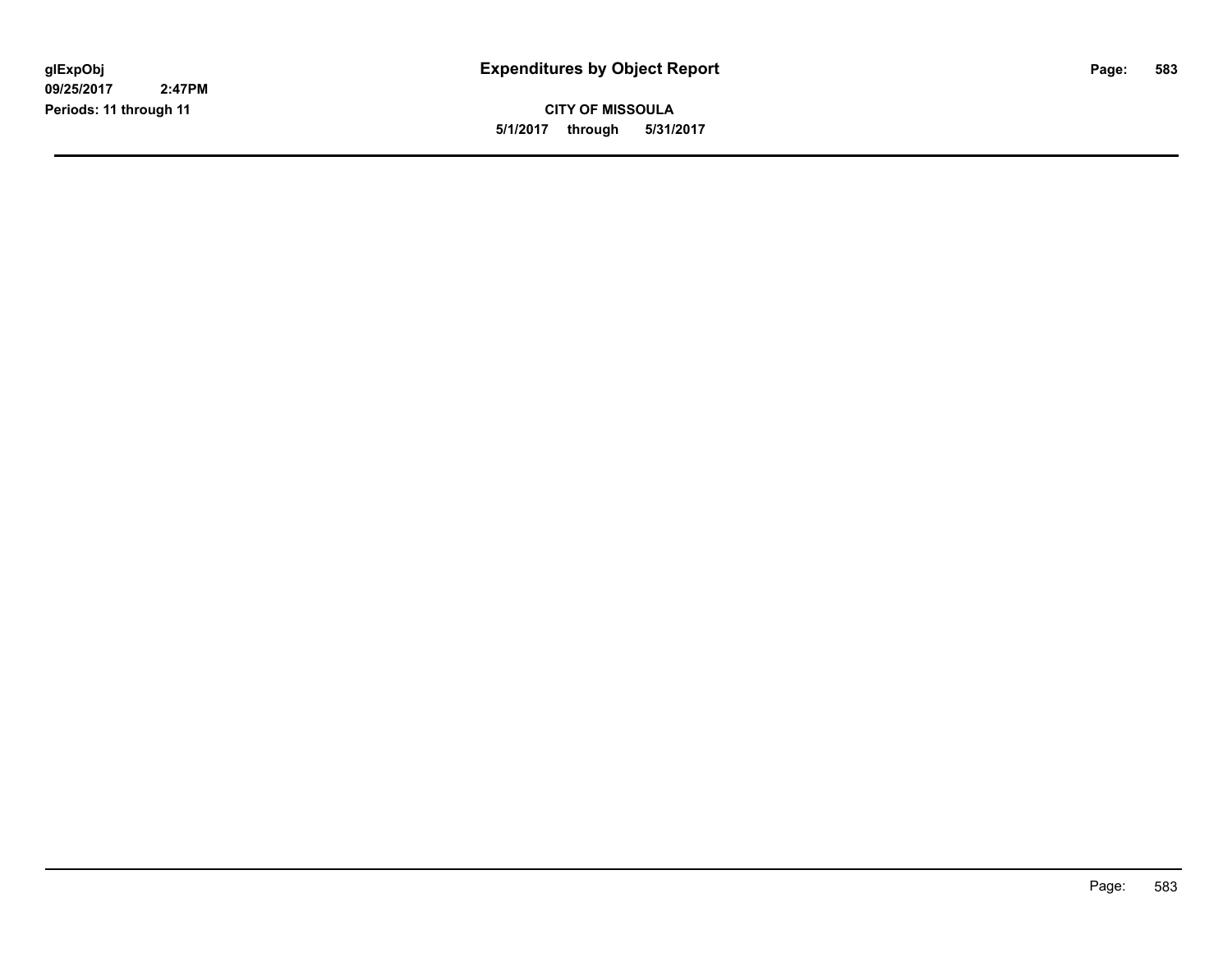# **CITY OF MISSOULA 5/1/2017 through 5/31/2017**

### **7397 NORTH RESERVE/SCOTT ST URD**

|                          |                                     | <b>Adjusted</b>      |                     | Year-to-date        | Year-to-date        |                |                  |
|--------------------------|-------------------------------------|----------------------|---------------------|---------------------|---------------------|----------------|------------------|
| Object/Title             |                                     | <b>Appropriation</b> | <b>Expenditures</b> | <b>Expenditures</b> | <b>Encumbrances</b> | <b>Balance</b> | <b>Prct Used</b> |
| 100 PERSONAL SERVICES    |                                     |                      |                     |                     |                     |                |                  |
| 110 SALARIES AND WAGES   |                                     | 0.00                 | 0.00                | 0.00                | 0.00                | 0.00           | 0.00             |
| 120 OVERTIME             |                                     | 0.00                 | 0.00                | 0.00                | 0.00                | 0.00           | 0.00             |
|                          | 140 EMPLOYER CONTRIBUTIONS          | 0.00                 | 0.00                | 0.00                | 0.00                | 0.00           | 0.00             |
| Total                    | PERSONAL SERVICES                   | 0.00                 | 0.00                | 0.00                | 0.00                | 0.00           | 0.00             |
| 200 SUPPLIES             |                                     |                      |                     |                     |                     |                |                  |
| 210 OFFICE SUPPLIES      |                                     | 0.00                 | 0.00                | 0.00                | 0.00                | 0.00           | 0.00             |
| 220 OPERATING SUPPLIES   |                                     | 0.00                 | 0.00                | 0.00                | 0.00                | 0.00           | 0.00             |
| 230 REPAIR/MAINTENANCE   |                                     | 0.00                 | 0.00                | 0.00                | 0.00                | 0.00           | 0.00             |
| 231 GASOLINE             |                                     | 0.00                 | 0.00                | 0.00                | 0.00                | 0.00           | 0.00             |
| 240 OTHER SUPPLIES       |                                     | 0.00                 | 0.00                | 0.00                | 0.00                | 0.00           | 0.00             |
| Total                    | <b>SUPPLIES</b>                     | 0.00                 | 0.00                | 0.00                | 0.00                | 0.00           | 0.00             |
| 300 PURCHASED SERVICES   |                                     |                      |                     |                     |                     |                |                  |
| 310 COMMUNICATIONS       |                                     | 0.00                 | 0.00                | 0.00                | 0.00                | 0.00           | 0.00             |
|                          | 320 PRINTING & DUPLICATING          | 0.00                 | 0.00                | 0.00                | 0.00                | 0.00           | 0.00             |
|                          | 330 PUBLICITY, SUBSCRIPTIONS & DUES | 0.00                 | 0.00                | 0.00                | 0.00                | 0.00           | 0.00             |
| 344 TELEPHONE SERVICE    |                                     | 0.00                 | 0.00                | 0.00                | 0.00                | 0.00           | 0.00             |
| 345 GARBAGE              |                                     | 0.00                 | 0.00                | 0.00                | 0.00                | 0.00           | 0.00             |
|                          | 350 PROFESSIONAL SERVICES           | 7,550.00             | 0.00                | 1,343.15            | 0.00                | 6,206.85       | 17.79            |
| 360 REPAIR & MAINTENANCE |                                     | 0.00                 | 0.00                | 0.00                | 0.00                | 0.00           | 0.00             |
| Total                    | PURCHASED SERVICES                  | 7,550.00             | 0.00                | 1,343.15            | 0.00                | 6,206.85       | 17.79            |
| 500 FIXED CHARGES        |                                     |                      |                     |                     |                     |                |                  |
|                          | 550 MERCHANT SERVICE FEES           | 0.00                 | 0.00                | 0.00                | 0.00                | 0.00           | 0.00             |
| Total                    | <b>FIXED CHARGES</b>                | 0.00                 | 0.00                | 0.00                | 0.00                | 0.00           | 0.00             |
|                          | 700 GRANTS & CONTRIBUTIONS          |                      |                     |                     |                     |                |                  |
|                          | 700 GRANTS & CONTRIBUTIONS          | 0.00                 | 0.00                | 315,000.00          | 0.00                | $-315,000.00$  | 0.00             |
| <b>Total</b>             | <b>GRANTS &amp; CONTRIBUTIONS</b>   | 0.00                 | 0.00                | 315,000.00          | 0.00                | $-315,000.00$  | 0.00             |
| 800 OTHER OBJECTS        |                                     |                      |                     |                     |                     |                |                  |
|                          | 820 TRANSFERS TO OTHER FUNDS        | 0.00                 | 0.00                | 12,897.31           | 0.00                | $-12,897.31$   | 0.00             |
| 845 CONTINGENCY          |                                     | 20,212.00            | 0.00                | 0.00                | 0.00                | 20,212.00      | 0.00             |
| <b>Total</b>             | OTHER OBJECTS                       | 20,212.00            | 0.00                | 12,897.31           | 0.00                | 7,314.69       | 63.81            |
| Total                    | NORTH RESERVE/SCOTT ST URD          | 27,762.00            | 0.00                | 329,240.46          | 0.00                | $-301,478.46$  | 1,185.94         |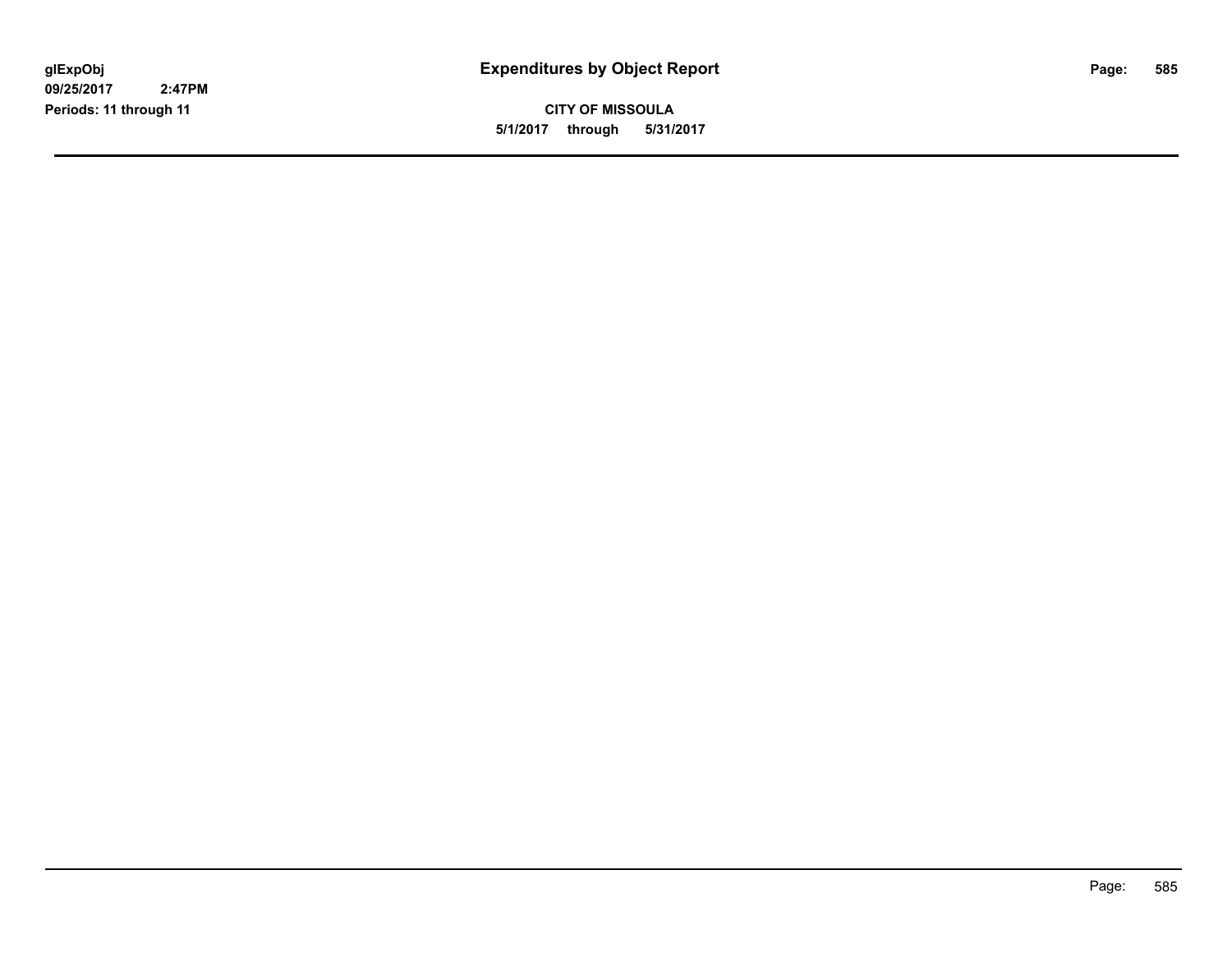**7398 HELLGATE URD 385 MRA**

|                        |                                   | <b>Adjusted</b>      |                     | Year-to-date        | Year-to-date        |                |                  |
|------------------------|-----------------------------------|----------------------|---------------------|---------------------|---------------------|----------------|------------------|
| Object/Title           |                                   | <b>Appropriation</b> | <b>Expenditures</b> | <b>Expenditures</b> | <b>Encumbrances</b> | <b>Balance</b> | <b>Prct Used</b> |
| 300 PURCHASED SERVICES |                                   |                      |                     |                     |                     |                |                  |
|                        | 350 PROFESSIONAL SERVICES         | 0.00                 | 0.00                | 0.00                | 0.00                | 0.00           | 0.00             |
| <b>Total</b>           | <b>PURCHASED SERVICES</b>         | 0.00                 | 0.00                | 0.00                | 0.00                | 0.00           | 0.00             |
|                        | 700 GRANTS & CONTRIBUTIONS        |                      |                     |                     |                     |                |                  |
|                        | 700 GRANTS & CONTRIBUTIONS        | 0.00                 | 0.00                | 0.00                | 0.00                | 0.00           | 0.00             |
| <b>Total</b>           | <b>GRANTS &amp; CONTRIBUTIONS</b> | 0.00                 | 0.00                | 0.00                | 0.00                | 0.00           | 0.00             |
| 800 OTHER OBJECTS      |                                   |                      |                     |                     |                     |                |                  |
| 845 CONTINGENCY        |                                   | 0.00                 | 0.00                | 0.00                | 0.00                | 0.00           | 0.00             |
| <b>Total</b>           | OTHER OBJECTS                     | 0.00                 | 0.00                | 0.00                | 0.00                | 0.00           | 0.00             |
| 900 CAPITAL OUTLAY     |                                   |                      |                     |                     |                     |                |                  |
| 920 BUILDINGS          |                                   | 0.00                 | 0.00                | 0.00                | 0.00                | 0.00           | 0.00             |
| 930 IMPROVEMENTS       |                                   | 0.00                 | 0.00                | 0.00                | 0.00                | 0.00           | 0.00             |
| <b>Total</b>           | <b>CAPITAL OUTLAY</b>             | 0.00                 | 0.00                | 0.00                | 0.00                | 0.00           | 0.00             |
| <b>Total</b>           | <b>MRA</b>                        | 0.00                 | 0.00                | 0.00                | 0.00                | 0.00           | 0.00             |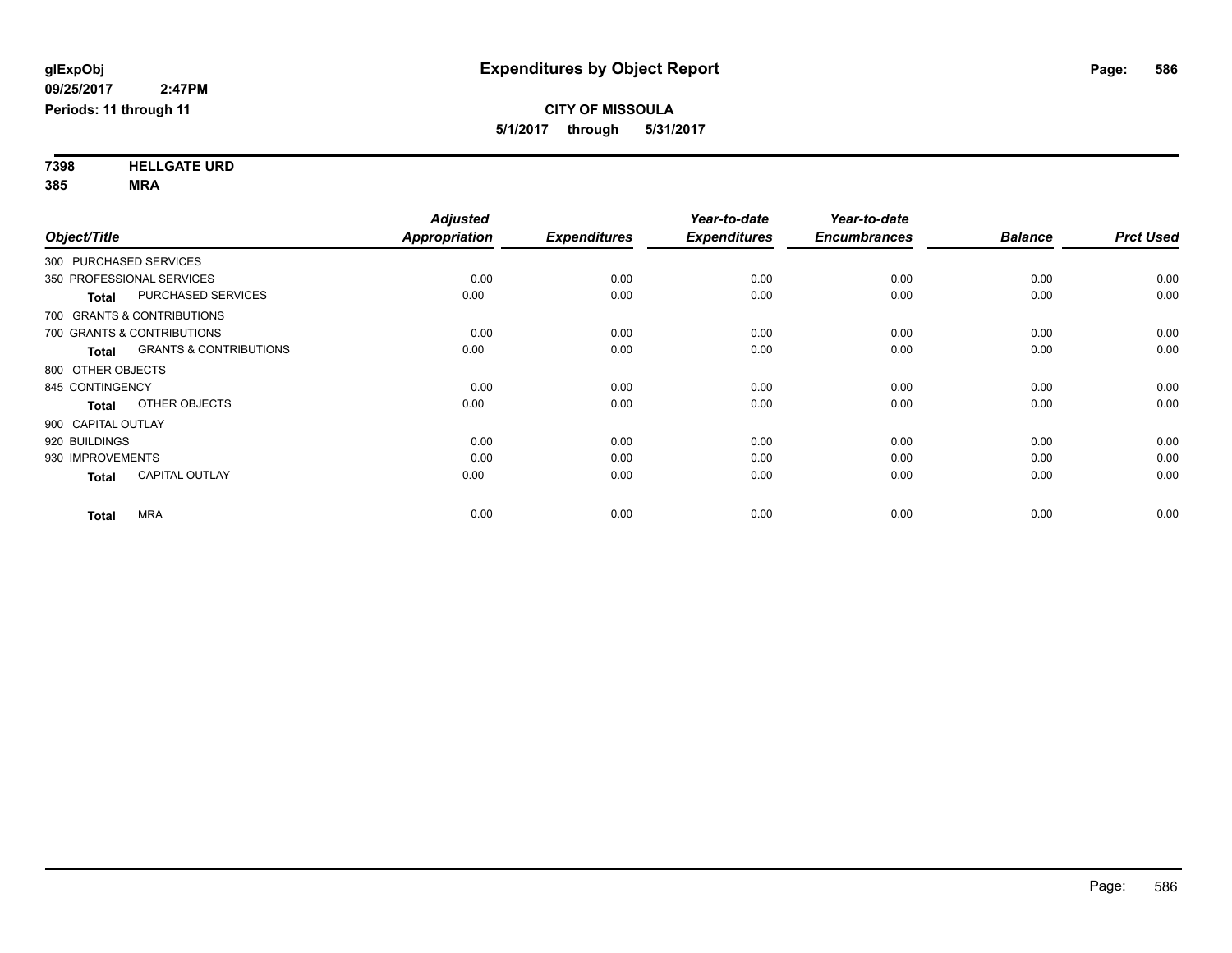#### **7398 HELLGATE URD**

|                                            | <b>Adjusted</b> |                     | Year-to-date        | Year-to-date        |                |                  |
|--------------------------------------------|-----------------|---------------------|---------------------|---------------------|----------------|------------------|
| Object/Title                               | Appropriation   | <b>Expenditures</b> | <b>Expenditures</b> | <b>Encumbrances</b> | <b>Balance</b> | <b>Prct Used</b> |
| 300 PURCHASED SERVICES                     |                 |                     |                     |                     |                |                  |
| 350 PROFESSIONAL SERVICES                  | 0.00            | 0.00                | 0.00                | 0.00                | 0.00           | 0.00             |
| PURCHASED SERVICES<br><b>Total</b>         | 0.00            | 0.00                | 0.00                | 0.00                | 0.00           | 0.00             |
| 700 GRANTS & CONTRIBUTIONS                 |                 |                     |                     |                     |                |                  |
| 700 GRANTS & CONTRIBUTIONS                 | 0.00            | 0.00                | 0.00                | 0.00                | 0.00           | 0.00             |
| <b>GRANTS &amp; CONTRIBUTIONS</b><br>Total | 0.00            | 0.00                | 0.00                | 0.00                | 0.00           | 0.00             |
| 800 OTHER OBJECTS                          |                 |                     |                     |                     |                |                  |
| 845 CONTINGENCY                            | 0.00            | 0.00                | 0.00                | 0.00                | 0.00           | 0.00             |
| OTHER OBJECTS<br><b>Total</b>              | 0.00            | 0.00                | 0.00                | 0.00                | 0.00           | 0.00             |
| 900 CAPITAL OUTLAY                         |                 |                     |                     |                     |                |                  |
| 920 BUILDINGS                              | 0.00            | 0.00                | 0.00                | 0.00                | 0.00           | 0.00             |
| 930 IMPROVEMENTS                           | 0.00            | 0.00                | 0.00                | 0.00                | 0.00           | 0.00             |
| <b>CAPITAL OUTLAY</b><br>Total             | 0.00            | 0.00                | 0.00                | 0.00                | 0.00           | 0.00             |
| <b>HELLGATE URD</b>                        | 0.00            | 0.00                | 0.00                | 0.00                | 0.00           | 0.00             |
| <b>Total</b>                               |                 |                     |                     |                     |                |                  |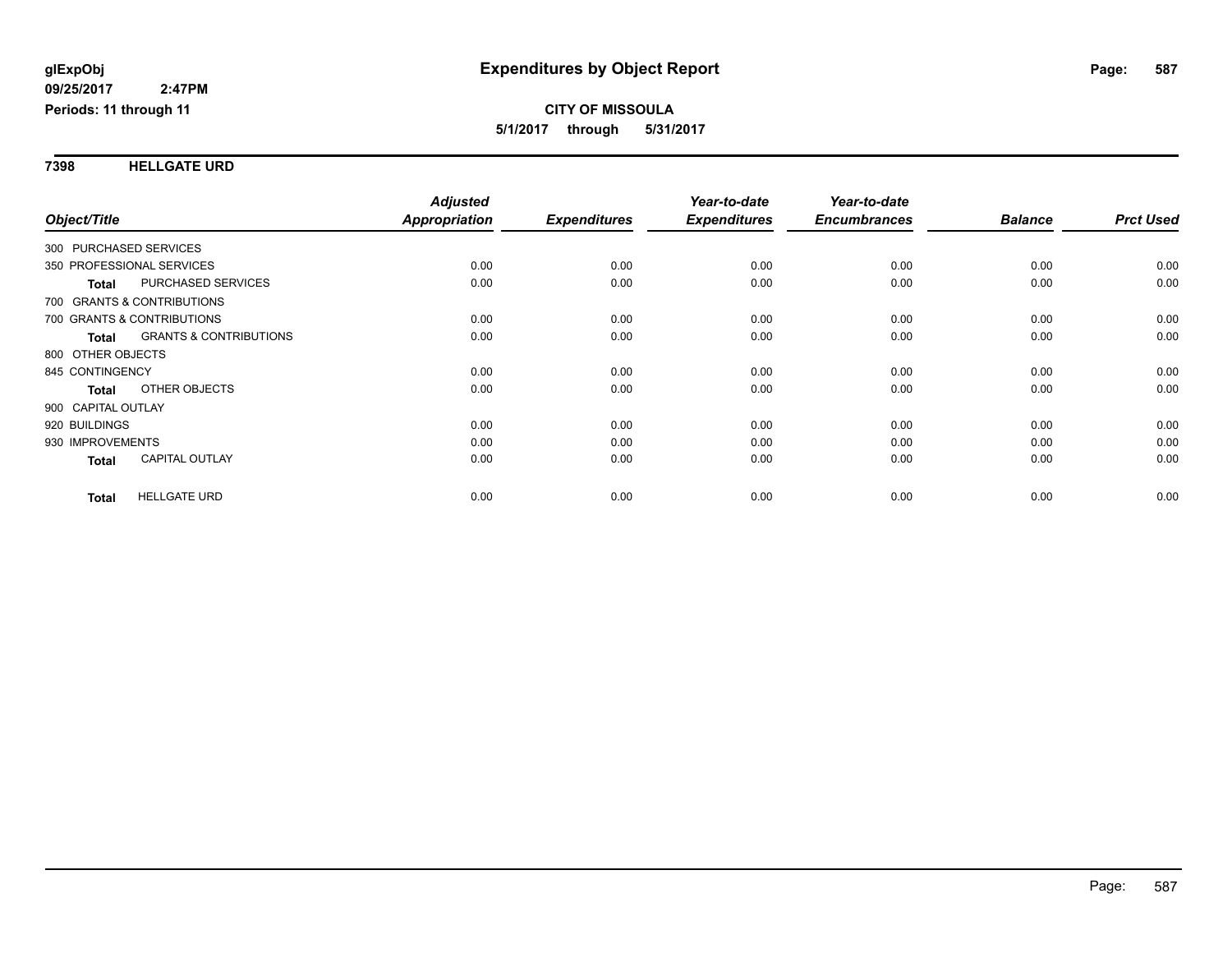# **7399 INTERMOUNTAIN BOND DEBT SERVICE**

**385 MRA**

|                                      | <b>Adjusted</b> | <b>Expenditures</b> | Year-to-date<br><b>Expenditures</b> | Year-to-date<br><b>Encumbrances</b> | <b>Balance</b> | <b>Prct Used</b> |
|--------------------------------------|-----------------|---------------------|-------------------------------------|-------------------------------------|----------------|------------------|
| Object/Title                         | Appropriation   |                     |                                     |                                     |                |                  |
| 500 FIXED CHARGES                    |                 |                     |                                     |                                     |                |                  |
| 550 MERCHANT SERVICE FEES            | 0.00            | 0.00                | 0.00                                | 0.00                                | 0.00           | 0.00             |
| <b>FIXED CHARGES</b><br><b>Total</b> | 0.00            | 0.00                | 0.00                                | 0.00                                | 0.00           | 0.00             |
| 600 DEBT SERVICE                     |                 |                     |                                     |                                     |                |                  |
| 610 PRINCIPAL                        | 78.500.00       | 0.00                | 38,500.00                           | 0.00                                | 40.000.00      | 49.04            |
| 620 INTEREST / SERVICE FEES          | 67.437.00       | 0.00                | 34.727.50                           | 0.00                                | 32,709.50      | 51.50            |
| <b>DEBT SERVICE</b><br><b>Total</b>  | 145.937.00      | 0.00                | 73.227.50                           | 0.00                                | 72.709.50      | 50.18            |
| <b>MRA</b><br><b>Total</b>           | 145.937.00      | 0.00                | 73.227.50                           | 0.00                                | 72.709.50      | 50.18            |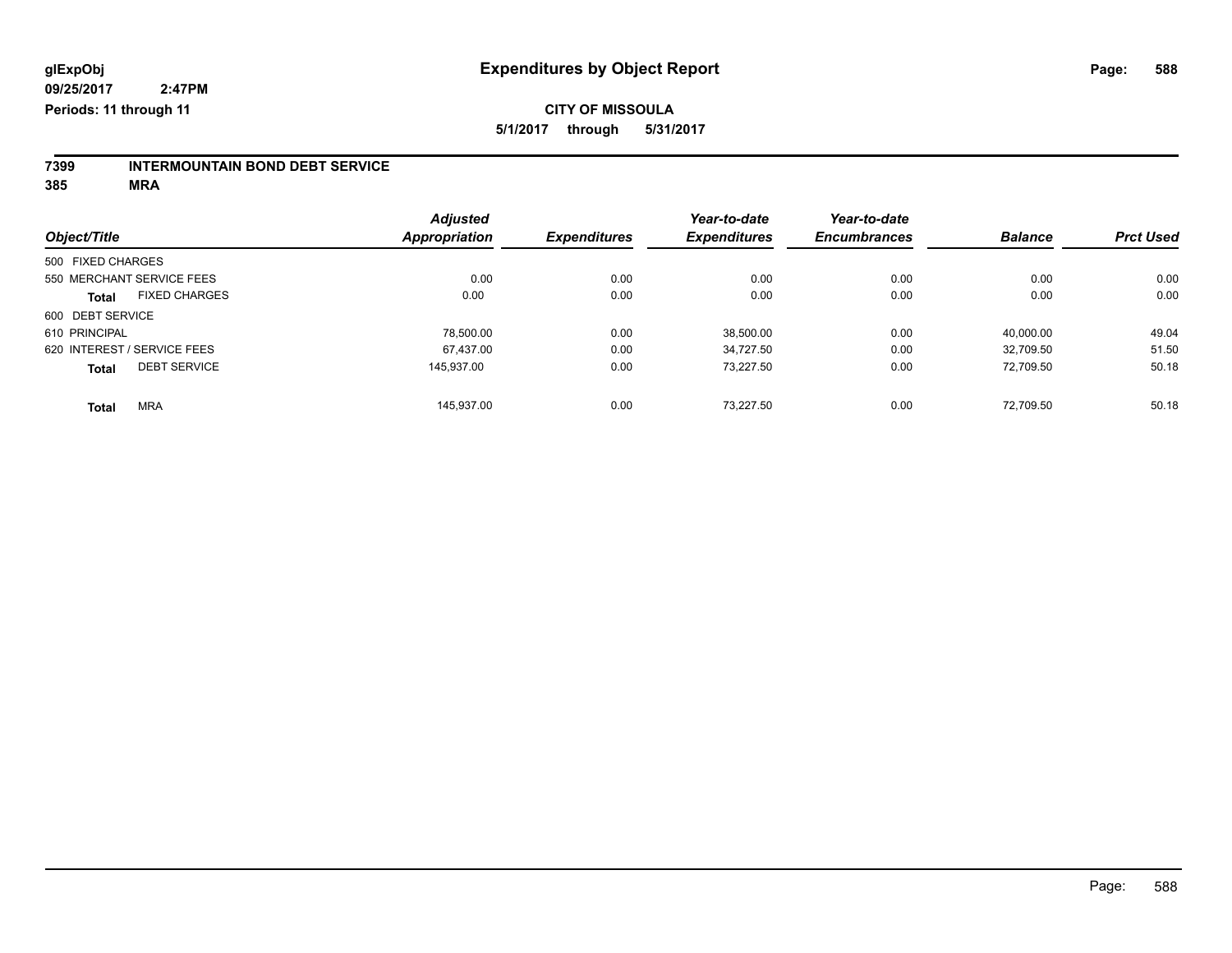### **CITY OF MISSOULA 5/1/2017 through 5/31/2017**

# **7399 INTERMOUNTAIN BOND DEBT SERVICE**

#### **390 NON-DEPARTMENTAL**

| Object/Title                     | <b>Adjusted</b><br>Appropriation | <b>Expenditures</b> | Year-to-date<br><b>Expenditures</b> | Year-to-date<br><b>Encumbrances</b> | <b>Balance</b> | <b>Prct Used</b> |
|----------------------------------|----------------------------------|---------------------|-------------------------------------|-------------------------------------|----------------|------------------|
| 800 OTHER OBJECTS                |                                  |                     |                                     |                                     |                |                  |
| 820 TRANSFERS TO OTHER FUNDS     | 0.00                             | 0.00                | 0.00                                | 0.00                                | 0.00           | 0.00             |
| OTHER OBJECTS<br>Total           | 0.00                             | 0.00                | 0.00                                | 0.00                                | 0.00           | 0.00             |
| NON-DEPARTMENTAL<br><b>Total</b> | 0.00                             | 0.00                | 0.00                                | 0.00                                | 0.00           | 0.00             |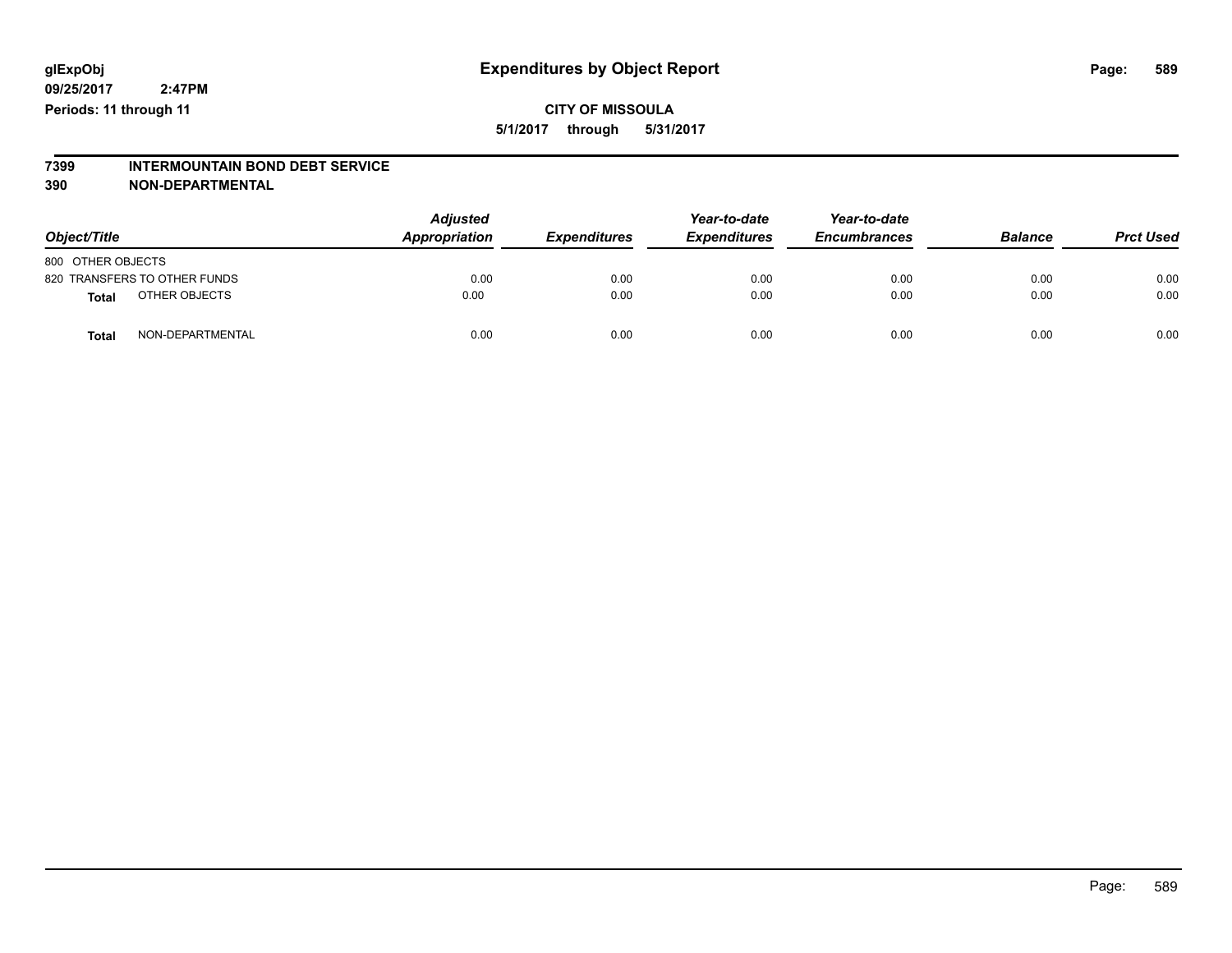# **CITY OF MISSOULA 5/1/2017 through 5/31/2017**

### **7399 INTERMOUNTAIN BOND DEBT SERVICE**

|                   |                                 | <b>Adjusted</b> |                     | Year-to-date        | Year-to-date        |                |                  |
|-------------------|---------------------------------|-----------------|---------------------|---------------------|---------------------|----------------|------------------|
| Object/Title      |                                 | Appropriation   | <b>Expenditures</b> | <b>Expenditures</b> | <b>Encumbrances</b> | <b>Balance</b> | <b>Prct Used</b> |
| 500 FIXED CHARGES |                                 |                 |                     |                     |                     |                |                  |
|                   | 550 MERCHANT SERVICE FEES       | 0.00            | 0.00                | 0.00                | 0.00                | 0.00           | 0.00             |
| <b>Total</b>      | <b>FIXED CHARGES</b>            | 0.00            | 0.00                | 0.00                | 0.00                | 0.00           | 0.00             |
| 600 DEBT SERVICE  |                                 |                 |                     |                     |                     |                |                  |
| 610 PRINCIPAL     |                                 | 78,500.00       | 0.00                | 38,500.00           | 0.00                | 40,000.00      | 49.04            |
|                   | 620 INTEREST / SERVICE FEES     | 67.437.00       | 0.00                | 34.727.50           | 0.00                | 32.709.50      | 51.50            |
| <b>Total</b>      | <b>DEBT SERVICE</b>             | 145,937.00      | 0.00                | 73,227.50           | 0.00                | 72.709.50      | 50.18            |
| 800 OTHER OBJECTS |                                 |                 |                     |                     |                     |                |                  |
|                   | 820 TRANSFERS TO OTHER FUNDS    | 0.00            | 0.00                | 0.00                | 0.00                | 0.00           | 0.00             |
| Total             | OTHER OBJECTS                   | 0.00            | 0.00                | 0.00                | 0.00                | 0.00           | 0.00             |
| <b>Total</b>      | INTERMOUNTAIN BOND DEBT SERVICE | 145,937.00      | 0.00                | 73.227.50           | 0.00                | 72.709.50      | 50.18            |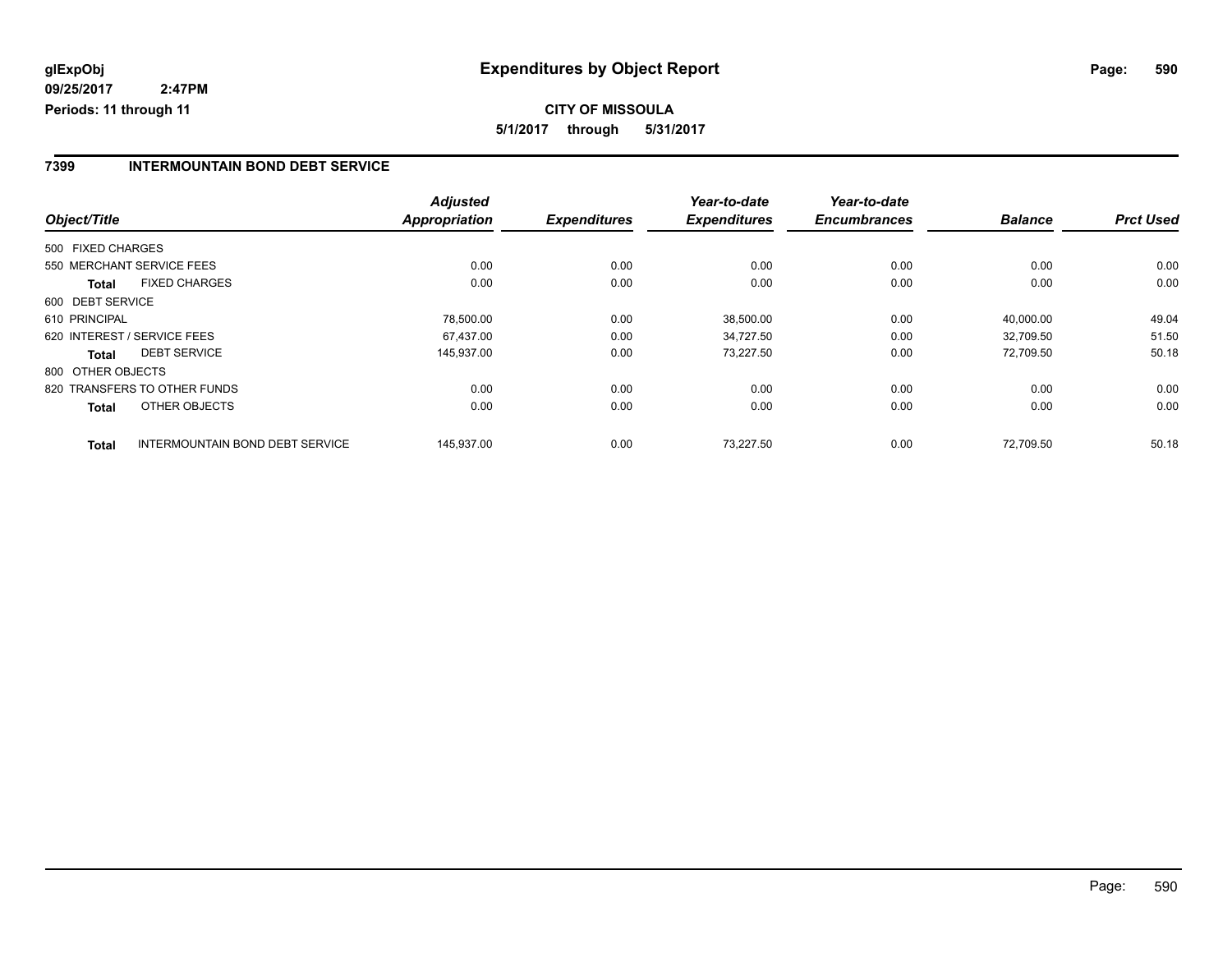**7400 FRONT ST BOND CLEARING**

**385 MRA**

|                                            | <b>Adjusted</b>      |                     | Year-to-date        | Year-to-date        |                |                  |
|--------------------------------------------|----------------------|---------------------|---------------------|---------------------|----------------|------------------|
| Object/Title                               | <b>Appropriation</b> | <b>Expenditures</b> | <b>Expenditures</b> | <b>Encumbrances</b> | <b>Balance</b> | <b>Prct Used</b> |
| 500 FIXED CHARGES                          |                      |                     |                     |                     |                |                  |
| 550 MERCHANT SERVICE FEES                  | 0.00                 | 0.00                | 0.00                | 0.00                | 0.00           | 0.00             |
| <b>FIXED CHARGES</b><br><b>Total</b>       | 0.00                 | 0.00                | 0.00                | 0.00                | 0.00           | 0.00             |
| 700 GRANTS & CONTRIBUTIONS                 |                      |                     |                     |                     |                |                  |
| 700 GRANTS & CONTRIBUTIONS                 | 0.00                 | 0.00                | 0.00                | 0.00                | 0.00           | 0.00             |
| <b>GRANTS &amp; CONTRIBUTIONS</b><br>Total | 0.00                 | 0.00                | 0.00                | 0.00                | 0.00           | 0.00             |
| 800 OTHER OBJECTS                          |                      |                     |                     |                     |                |                  |
| 820 TRANSFERS TO OTHER FUNDS               | 616.443.00           | 0.00                | 253.027.55          | 0.00                | 363.415.45     | 41.05            |
| OTHER OBJECTS<br><b>Total</b>              | 616,443.00           | 0.00                | 253,027.55          | 0.00                | 363,415.45     | 41.05            |
| <b>MRA</b><br><b>Total</b>                 | 616.443.00           | 0.00                | 253.027.55          | 0.00                | 363.415.45     | 41.05            |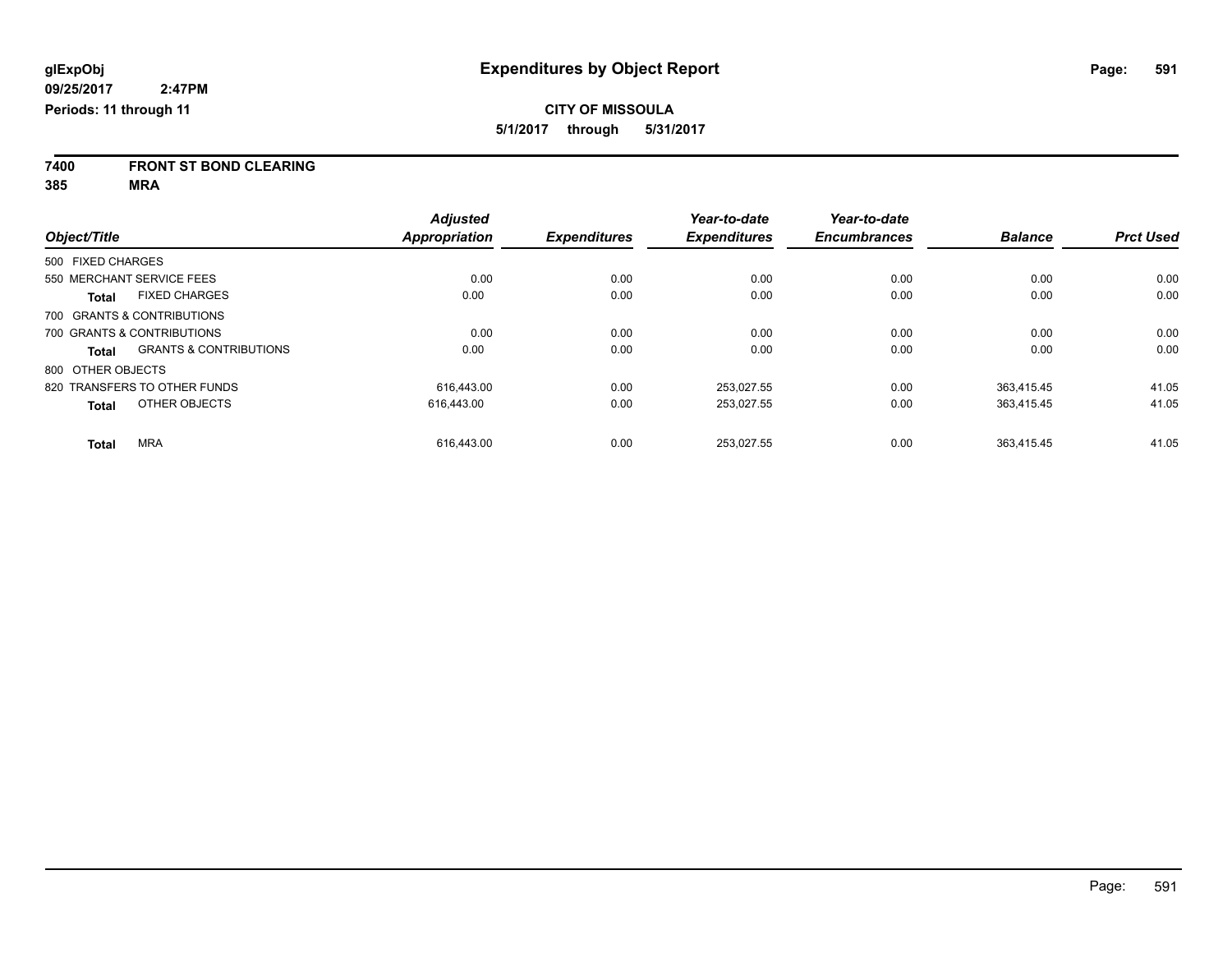#### **7400 FRONT ST BOND CLEARING**

|                                                   | <b>Adjusted</b> |                     | Year-to-date        | Year-to-date        |                |                  |
|---------------------------------------------------|-----------------|---------------------|---------------------|---------------------|----------------|------------------|
| Object/Title                                      | Appropriation   | <b>Expenditures</b> | <b>Expenditures</b> | <b>Encumbrances</b> | <b>Balance</b> | <b>Prct Used</b> |
| 500 FIXED CHARGES                                 |                 |                     |                     |                     |                |                  |
| 550 MERCHANT SERVICE FEES                         | 0.00            | 0.00                | 0.00                | 0.00                | 0.00           | 0.00             |
| <b>FIXED CHARGES</b><br>Total                     | 0.00            | 0.00                | 0.00                | 0.00                | 0.00           | 0.00             |
| 700 GRANTS & CONTRIBUTIONS                        |                 |                     |                     |                     |                |                  |
| 700 GRANTS & CONTRIBUTIONS                        | 0.00            | 0.00                | 0.00                | 0.00                | 0.00           | 0.00             |
| <b>GRANTS &amp; CONTRIBUTIONS</b><br><b>Total</b> | 0.00            | 0.00                | 0.00                | 0.00                | 0.00           | 0.00             |
| 800 OTHER OBJECTS                                 |                 |                     |                     |                     |                |                  |
| 820 TRANSFERS TO OTHER FUNDS                      | 616.443.00      | 0.00                | 253,027.55          | 0.00                | 363.415.45     | 41.05            |
| OTHER OBJECTS<br><b>Total</b>                     | 616.443.00      | 0.00                | 253,027.55          | 0.00                | 363,415.45     | 41.05            |
| <b>FRONT ST BOND CLEARING</b><br><b>Total</b>     | 616.443.00      | 0.00                | 253.027.55          | 0.00                | 363.415.45     | 41.05            |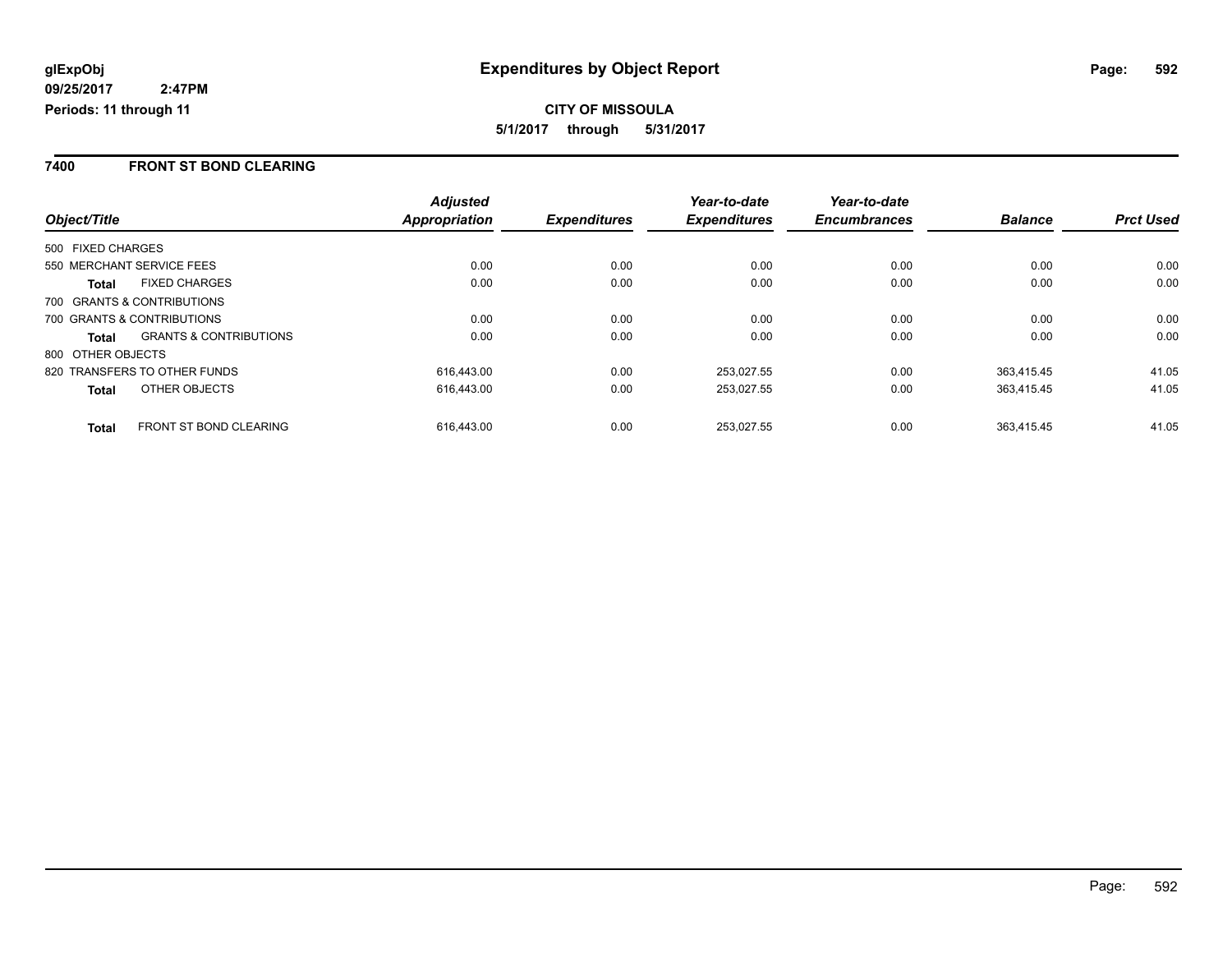# **7401 FRONT ST PARKING STRUCTURE**

**385 MRA**

|                        |                              | <b>Adjusted</b>      |                     | Year-to-date        | Year-to-date        |                |                  |
|------------------------|------------------------------|----------------------|---------------------|---------------------|---------------------|----------------|------------------|
| Object/Title           |                              | <b>Appropriation</b> | <b>Expenditures</b> | <b>Expenditures</b> | <b>Encumbrances</b> | <b>Balance</b> | <b>Prct Used</b> |
| 300 PURCHASED SERVICES |                              |                      |                     |                     |                     |                |                  |
|                        | 390 OTHER PURCHASED SERVICES | 0.00                 | 0.00                | 0.00                | 0.00                | 0.00           | 0.00             |
| <b>Total</b>           | PURCHASED SERVICES           | 0.00                 | 0.00                | 0.00                | 0.00                | 0.00           | 0.00             |
| 500 FIXED CHARGES      |                              |                      |                     |                     |                     |                |                  |
|                        | 550 MERCHANT SERVICE FEES    | 0.00                 | 0.00                | 0.00                | 0.00                | 0.00           | 0.00             |
| <b>Total</b>           | <b>FIXED CHARGES</b>         | 0.00                 | 0.00                | 0.00                | 0.00                | 0.00           | 0.00             |
| 600 DEBT SERVICE       |                              |                      |                     |                     |                     |                |                  |
| 610 PRINCIPAL          |                              | 74,000.00            | 0.00                | 100,000.00          | 0.00                | $-26,000.00$   | 135.14           |
|                        | 620 INTEREST / SERVICE FEES  | 132,340.00           | 0.00                | 106,340.00          | 0.00                | 26,000.00      | 80.35            |
| <b>Total</b>           | <b>DEBT SERVICE</b>          | 206,340.00           | 0.00                | 206,340.00          | 0.00                | 0.00           | 100.00           |
| 800 OTHER OBJECTS      |                              |                      |                     |                     |                     |                |                  |
|                        | 820 TRANSFERS TO OTHER FUNDS | 0.00                 | 0.00                | 0.00                | 0.00                | 0.00           | 0.00             |
| <b>Total</b>           | OTHER OBJECTS                | 0.00                 | 0.00                | 0.00                | 0.00                | 0.00           | 0.00             |
| <b>Total</b>           | <b>MRA</b>                   | 206,340.00           | 0.00                | 206,340.00          | 0.00                | 0.00           | 100.00           |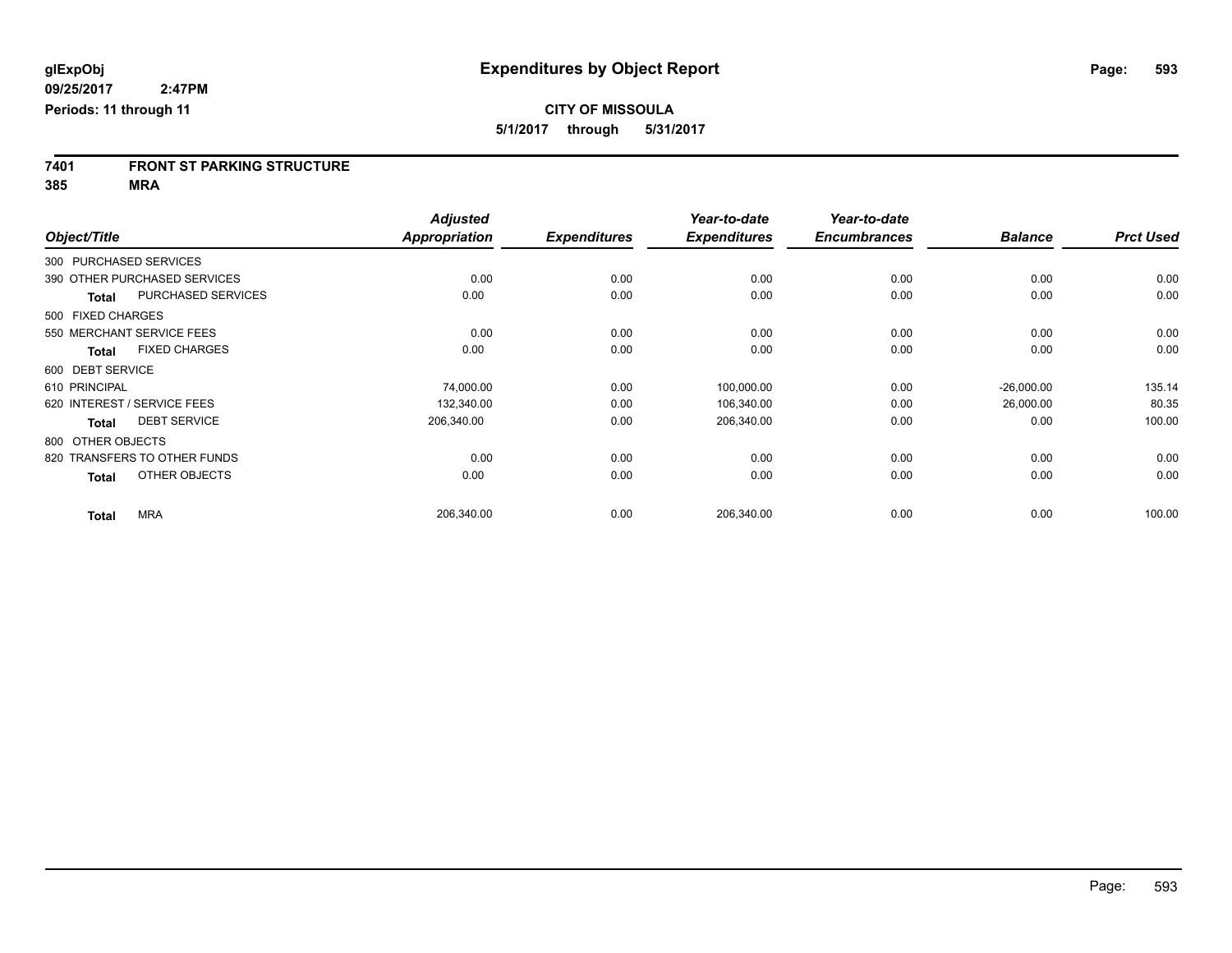### **7401 FRONT ST PARKING STRUCTURE**

|                   |                                   | <b>Adjusted</b>      |                     | Year-to-date        | Year-to-date        |                |                  |
|-------------------|-----------------------------------|----------------------|---------------------|---------------------|---------------------|----------------|------------------|
| Object/Title      |                                   | <b>Appropriation</b> | <b>Expenditures</b> | <b>Expenditures</b> | <b>Encumbrances</b> | <b>Balance</b> | <b>Prct Used</b> |
|                   | 300 PURCHASED SERVICES            |                      |                     |                     |                     |                |                  |
|                   | 390 OTHER PURCHASED SERVICES      | 0.00                 | 0.00                | 0.00                | 0.00                | 0.00           | 0.00             |
| Total             | <b>PURCHASED SERVICES</b>         | 0.00                 | 0.00                | 0.00                | 0.00                | 0.00           | 0.00             |
| 500 FIXED CHARGES |                                   |                      |                     |                     |                     |                |                  |
|                   | 550 MERCHANT SERVICE FEES         | 0.00                 | 0.00                | 0.00                | 0.00                | 0.00           | 0.00             |
| <b>Total</b>      | <b>FIXED CHARGES</b>              | 0.00                 | 0.00                | 0.00                | 0.00                | 0.00           | 0.00             |
| 600 DEBT SERVICE  |                                   |                      |                     |                     |                     |                |                  |
| 610 PRINCIPAL     |                                   | 74,000.00            | 0.00                | 100,000.00          | 0.00                | $-26,000.00$   | 135.14           |
|                   | 620 INTEREST / SERVICE FEES       | 132,340.00           | 0.00                | 106,340.00          | 0.00                | 26,000.00      | 80.35            |
| <b>Total</b>      | <b>DEBT SERVICE</b>               | 206,340.00           | 0.00                | 206,340.00          | 0.00                | 0.00           | 100.00           |
| 800 OTHER OBJECTS |                                   |                      |                     |                     |                     |                |                  |
|                   | 820 TRANSFERS TO OTHER FUNDS      | 0.00                 | 0.00                | 0.00                | 0.00                | 0.00           | 0.00             |
| <b>Total</b>      | OTHER OBJECTS                     | 0.00                 | 0.00                | 0.00                | 0.00                | 0.00           | 0.00             |
| <b>Total</b>      | <b>FRONT ST PARKING STRUCTURE</b> | 206,340.00           | 0.00                | 206,340.00          | 0.00                | 0.00           | 100.00           |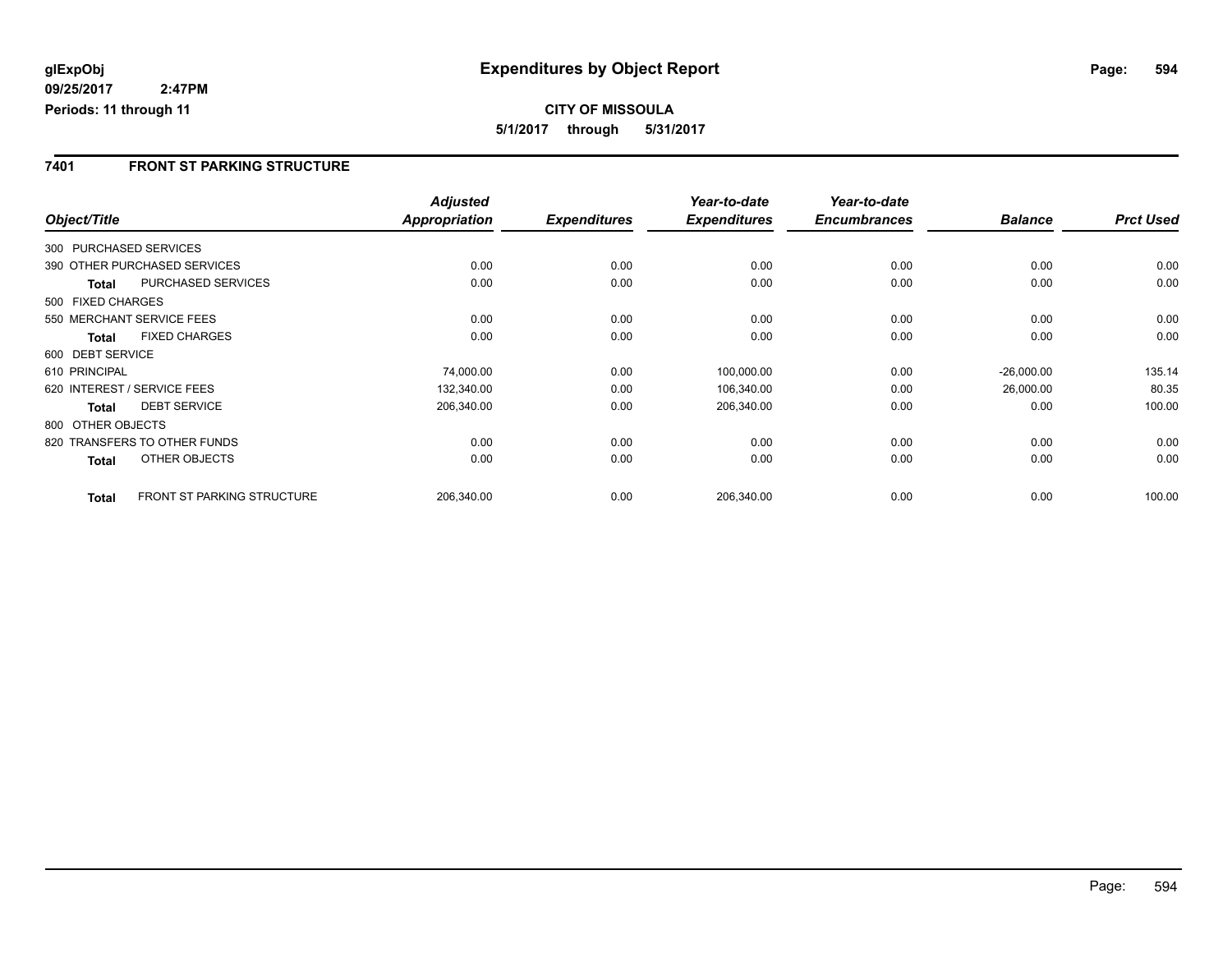# **7402 FRONT ST SUBORDINATE LIEN NOTE**

**385 MRA**

|                   |                                   | <b>Adjusted</b>      |                     | Year-to-date        | Year-to-date        |                |                  |
|-------------------|-----------------------------------|----------------------|---------------------|---------------------|---------------------|----------------|------------------|
| Object/Title      |                                   | <b>Appropriation</b> | <b>Expenditures</b> | <b>Expenditures</b> | <b>Encumbrances</b> | <b>Balance</b> | <b>Prct Used</b> |
| 500 FIXED CHARGES |                                   |                      |                     |                     |                     |                |                  |
|                   | 550 MERCHANT SERVICE FEES         | 0.00                 | 0.00                | 0.00                | 0.00                | 0.00           | 0.00             |
| <b>Total</b>      | <b>FIXED CHARGES</b>              | 0.00                 | 0.00                | 0.00                | 0.00                | 0.00           | 0.00             |
| 600 DEBT SERVICE  |                                   |                      |                     |                     |                     |                |                  |
| 610 PRINCIPAL     |                                   | 34,930.00            | 0.00                | 37,217.80           | 0.00                | $-2,287.80$    | 106.55           |
|                   | 620 INTEREST / SERVICE FEES       | 96,231.00            | 0.00                | 48,780.68           | 0.00                | 47,450.32      | 50.69            |
| <b>Total</b>      | <b>DEBT SERVICE</b>               | 131,161.00           | 0.00                | 85,998.48           | 0.00                | 45,162.52      | 65.57            |
|                   | 700 GRANTS & CONTRIBUTIONS        |                      |                     |                     |                     |                |                  |
|                   | 700 GRANTS & CONTRIBUTIONS        | 0.00                 | 0.00                | 0.00                | 0.00                | 0.00           | 0.00             |
| <b>Total</b>      | <b>GRANTS &amp; CONTRIBUTIONS</b> | 0.00                 | 0.00                | 0.00                | 0.00                | 0.00           | 0.00             |
| 800 OTHER OBJECTS |                                   |                      |                     |                     |                     |                |                  |
|                   | 820 TRANSFERS TO OTHER FUNDS      | 0.00                 | 0.00                | 0.00                | 0.00                | 0.00           | 0.00             |
| <b>Total</b>      | OTHER OBJECTS                     | 0.00                 | 0.00                | 0.00                | 0.00                | 0.00           | 0.00             |
| <b>Total</b>      | <b>MRA</b>                        | 131,161.00           | 0.00                | 85,998.48           | 0.00                | 45,162.52      | 65.57            |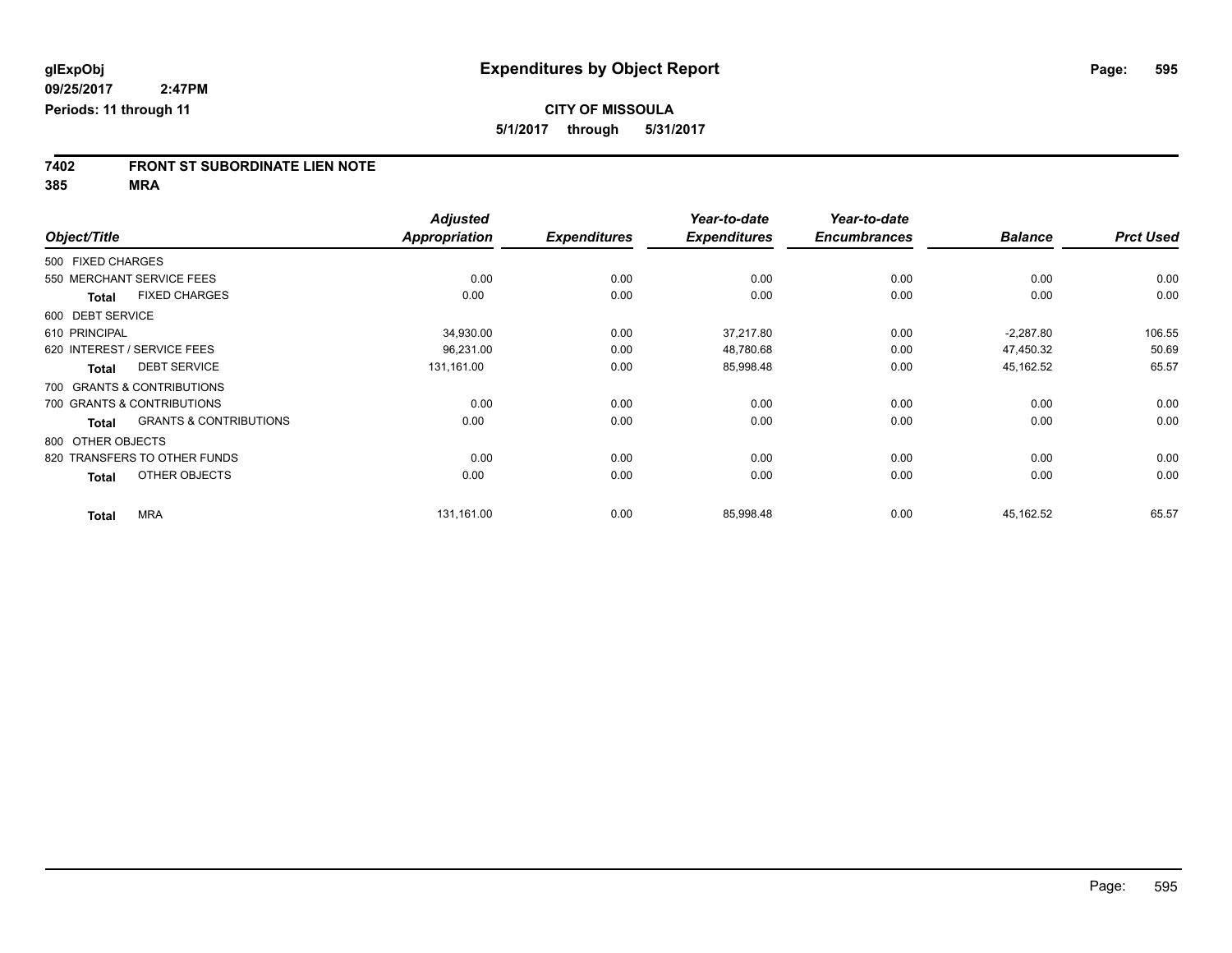**5/1/2017 through 5/31/2017**

### **7402 FRONT ST SUBORDINATE LIEN NOTE**

|                   |                                   | <b>Adjusted</b> |                     | Year-to-date        | Year-to-date        |                |                  |
|-------------------|-----------------------------------|-----------------|---------------------|---------------------|---------------------|----------------|------------------|
| Object/Title      |                                   | Appropriation   | <b>Expenditures</b> | <b>Expenditures</b> | <b>Encumbrances</b> | <b>Balance</b> | <b>Prct Used</b> |
| 500 FIXED CHARGES |                                   |                 |                     |                     |                     |                |                  |
|                   | 550 MERCHANT SERVICE FEES         | 0.00            | 0.00                | 0.00                | 0.00                | 0.00           | 0.00             |
| <b>Total</b>      | <b>FIXED CHARGES</b>              | 0.00            | 0.00                | 0.00                | 0.00                | 0.00           | 0.00             |
| 600 DEBT SERVICE  |                                   |                 |                     |                     |                     |                |                  |
| 610 PRINCIPAL     |                                   | 34,930.00       | 0.00                | 37,217.80           | 0.00                | $-2,287.80$    | 106.55           |
|                   | 620 INTEREST / SERVICE FEES       | 96,231.00       | 0.00                | 48,780.68           | 0.00                | 47,450.32      | 50.69            |
| <b>Total</b>      | <b>DEBT SERVICE</b>               | 131,161.00      | 0.00                | 85,998.48           | 0.00                | 45,162.52      | 65.57            |
|                   | 700 GRANTS & CONTRIBUTIONS        |                 |                     |                     |                     |                |                  |
|                   | 700 GRANTS & CONTRIBUTIONS        | 0.00            | 0.00                | 0.00                | 0.00                | 0.00           | 0.00             |
| Total             | <b>GRANTS &amp; CONTRIBUTIONS</b> | 0.00            | 0.00                | 0.00                | 0.00                | 0.00           | 0.00             |
| 800 OTHER OBJECTS |                                   |                 |                     |                     |                     |                |                  |
|                   | 820 TRANSFERS TO OTHER FUNDS      | 0.00            | 0.00                | 0.00                | 0.00                | 0.00           | 0.00             |
| Total             | OTHER OBJECTS                     | 0.00            | 0.00                | 0.00                | 0.00                | 0.00           | 0.00             |
| <b>Total</b>      | FRONT ST SUBORDINATE LIEN NOTE    | 131,161.00      | 0.00                | 85,998.48           | 0.00                | 45,162.52      | 65.57            |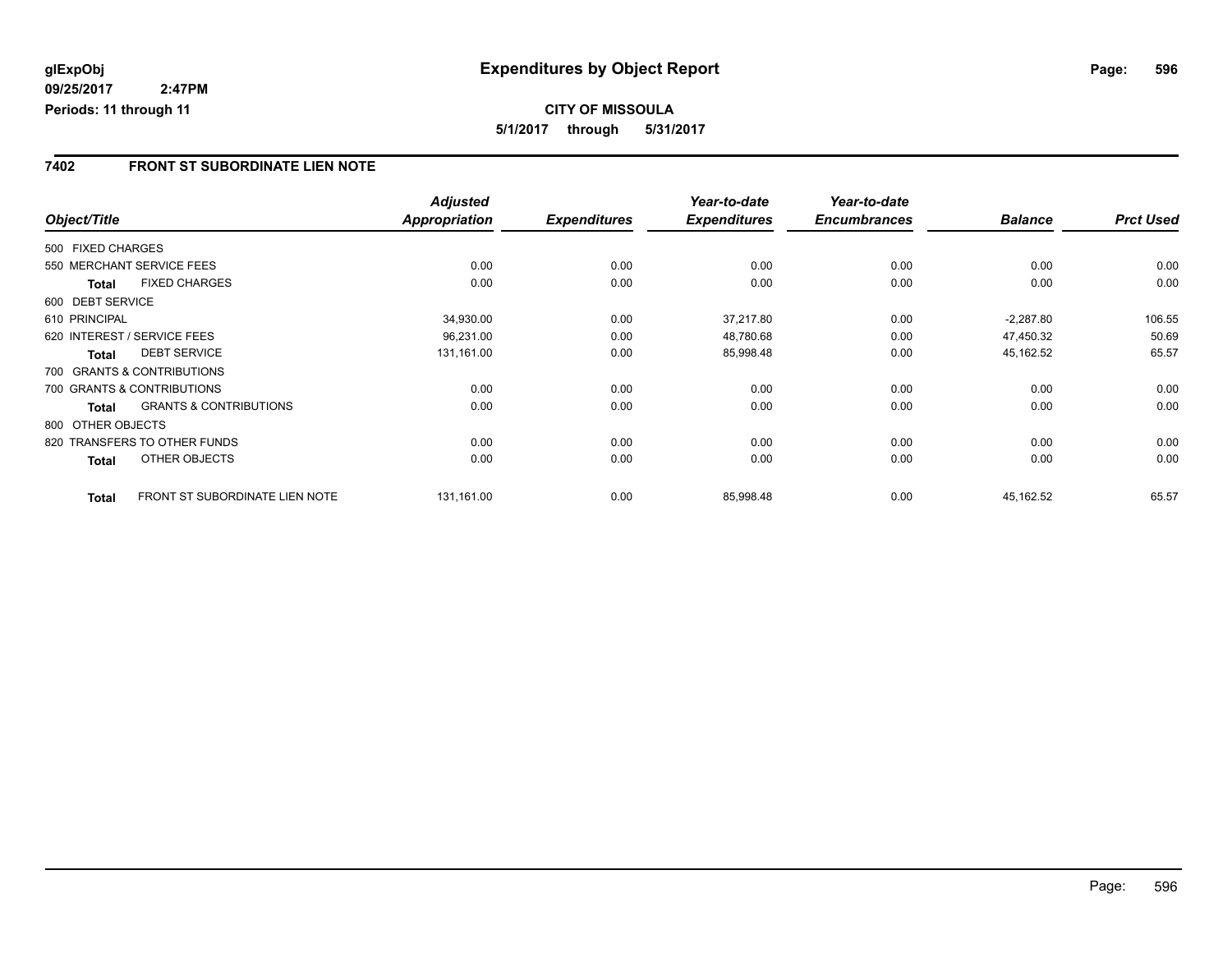### **CITY OF MISSOULA 5/1/2017 through 5/31/2017**

# **7447 COURT COLLECTED PARKING FINES**

**230 MUNICIPAL COURT**

| Object/Title                           | <b>Adjusted</b><br>Appropriation | <b>Expenditures</b> | Year-to-date<br><b>Expenditures</b> | Year-to-date<br><b>Encumbrances</b> | <b>Balance</b> | <b>Prct Used</b> |
|----------------------------------------|----------------------------------|---------------------|-------------------------------------|-------------------------------------|----------------|------------------|
| 500 FIXED CHARGES                      |                                  |                     |                                     |                                     |                |                  |
| 500 FIXED CHARGES                      | 0.00                             | 0.00                | 0.00                                | 0.00                                | 0.00           | 0.00             |
| 550 MERCHANT SERVICE FEES              | 0.00                             | 0.00                | 0.00                                | 0.00                                | 0.00           | 0.00             |
| <b>FIXED CHARGES</b><br><b>Total</b>   | 0.00                             | 0.00                | 0.00                                | 0.00                                | 0.00           | 0.00             |
| <b>MUNICIPAL COURT</b><br><b>Total</b> | 0.00                             | 0.00                | 0.00                                | 0.00                                | 0.00           | 0.00             |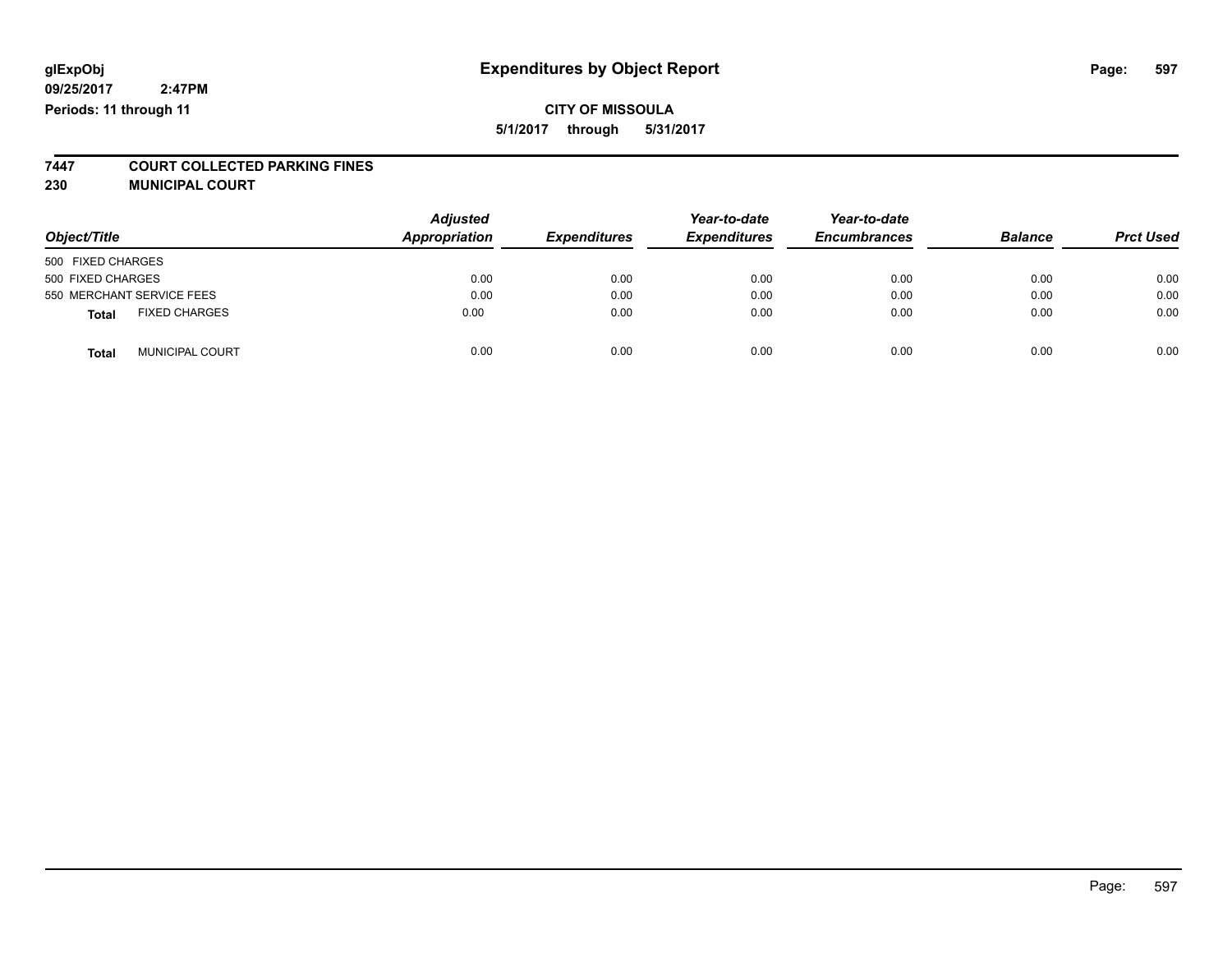# **glExpObj Expenditures by Object Report Page: 598**

**09/25/2017 2:47PM Periods: 11 through 11**

**CITY OF MISSOULA 5/1/2017 through 5/31/2017**

#### **7447 COURT COLLECTED PARKING FINES**

| Object/Title      |                               | <b>Adjusted</b><br>Appropriation | <b>Expenditures</b> | Year-to-date<br><b>Expenditures</b> | Year-to-date<br><b>Encumbrances</b> | <b>Balance</b> | <b>Prct Used</b> |
|-------------------|-------------------------------|----------------------------------|---------------------|-------------------------------------|-------------------------------------|----------------|------------------|
| 500 FIXED CHARGES |                               |                                  |                     |                                     |                                     |                |                  |
| 500 FIXED CHARGES |                               | 0.00                             | 0.00                | 0.00                                | 0.00                                | 0.00           | 0.00             |
|                   | 550 MERCHANT SERVICE FEES     | 0.00                             | 0.00                | 0.00                                | 0.00                                | 0.00           | 0.00             |
| <b>Total</b>      | <b>FIXED CHARGES</b>          | 0.00                             | 0.00                | 0.00                                | 0.00                                | 0.00           | 0.00             |
| <b>Total</b>      | COURT COLLECTED PARKING FINES | 0.00                             | 0.00                | 0.00                                | 0.00                                | 0.00           | 0.00             |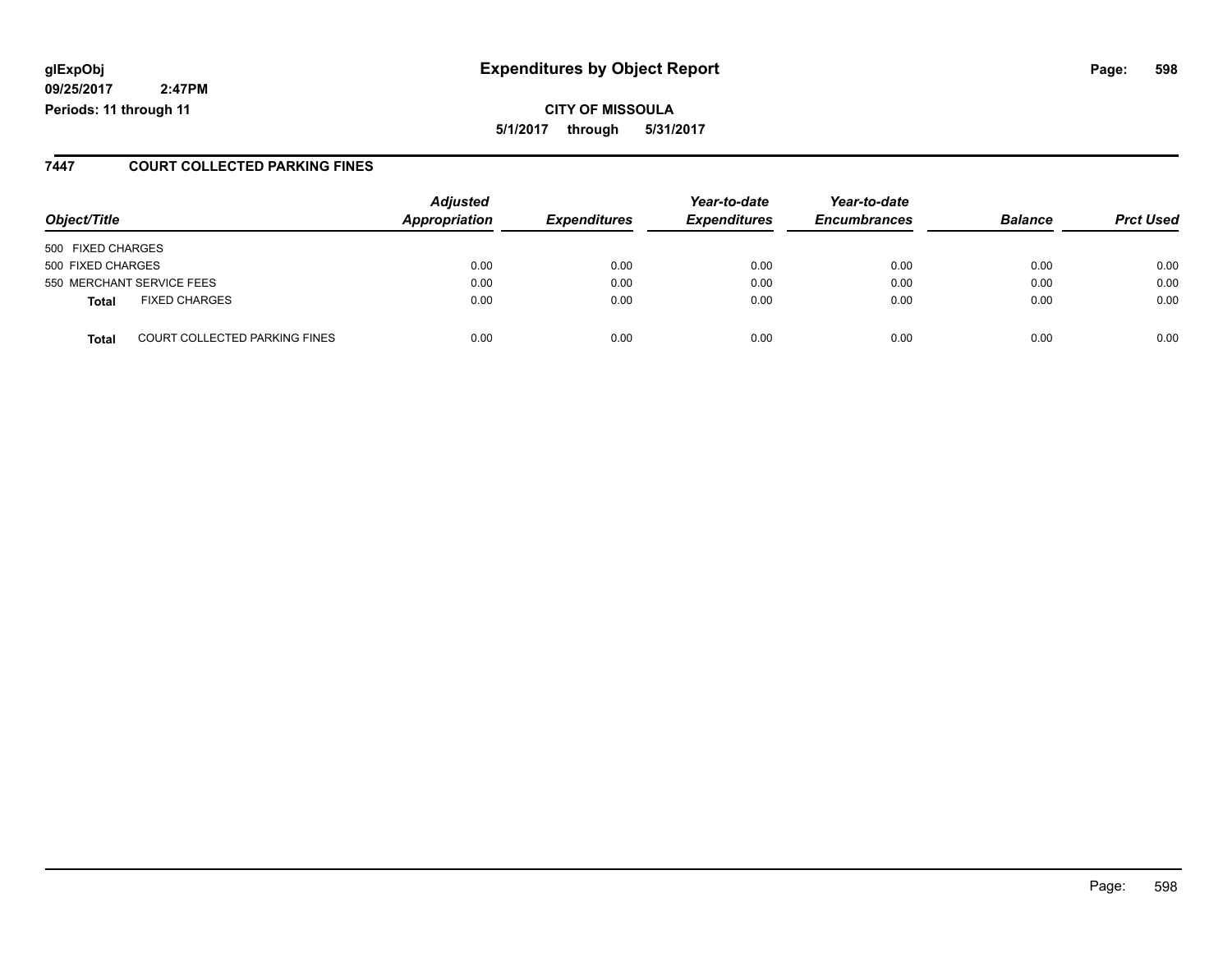**7458 COURT SURCHARGE**

**230 MUNICIPAL COURT**

|                                        | <b>Adjusted</b><br>Appropriation |                     | Year-to-date        | Year-to-date        | <b>Balance</b> |                  |
|----------------------------------------|----------------------------------|---------------------|---------------------|---------------------|----------------|------------------|
| Object/Title                           |                                  | <b>Expenditures</b> | <b>Expenditures</b> | <b>Encumbrances</b> |                | <b>Prct Used</b> |
| 500 FIXED CHARGES                      |                                  |                     |                     |                     |                |                  |
| 500 FIXED CHARGES                      | 0.00                             | 0.00                | 0.00                | 0.00                | 0.00           | 0.00             |
| 550 MERCHANT SERVICE FEES              | 0.00                             | 0.00                | 0.00                | 0.00                | 0.00           | 0.00             |
| <b>FIXED CHARGES</b><br><b>Total</b>   | 0.00                             | 0.00                | 0.00                | 0.00                | 0.00           | 0.00             |
| <b>MUNICIPAL COURT</b><br><b>Total</b> | 0.00                             | 0.00                | 0.00                | 0.00                | 0.00           | 0.00             |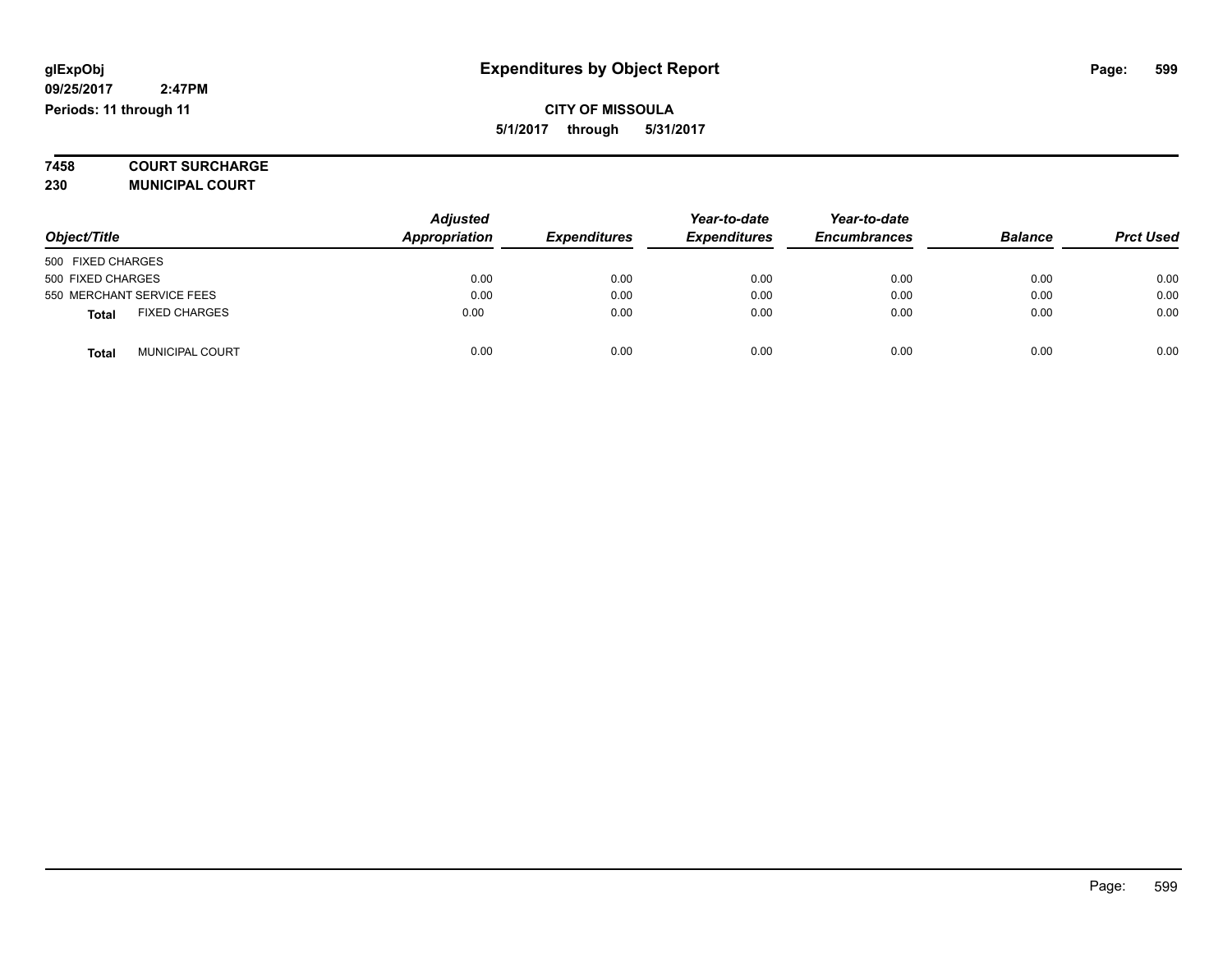# **glExpObj Expenditures by Object Report Page: 600**

**09/25/2017 2:47PM Periods: 11 through 11**

**CITY OF MISSOULA 5/1/2017 through 5/31/2017**

**7458 COURT SURCHARGE**

| Object/Title                           | <b>Adjusted</b><br>Appropriation | <b>Expenditures</b> | Year-to-date<br><b>Expenditures</b> | Year-to-date<br><b>Encumbrances</b> | <b>Balance</b> | <b>Prct Used</b> |
|----------------------------------------|----------------------------------|---------------------|-------------------------------------|-------------------------------------|----------------|------------------|
| 500 FIXED CHARGES                      |                                  |                     |                                     |                                     |                |                  |
| 500 FIXED CHARGES                      | 0.00                             | 0.00                | 0.00                                | 0.00                                | 0.00           | 0.00             |
| 550 MERCHANT SERVICE FEES              | 0.00                             | 0.00                | 0.00                                | 0.00                                | 0.00           | 0.00             |
| <b>FIXED CHARGES</b><br>Total          | 0.00                             | 0.00                | 0.00                                | 0.00                                | 0.00           | 0.00             |
| <b>COURT SURCHARGE</b><br><b>Total</b> | 0.00                             | 0.00                | 0.00                                | 0.00                                | 0.00           | 0.00             |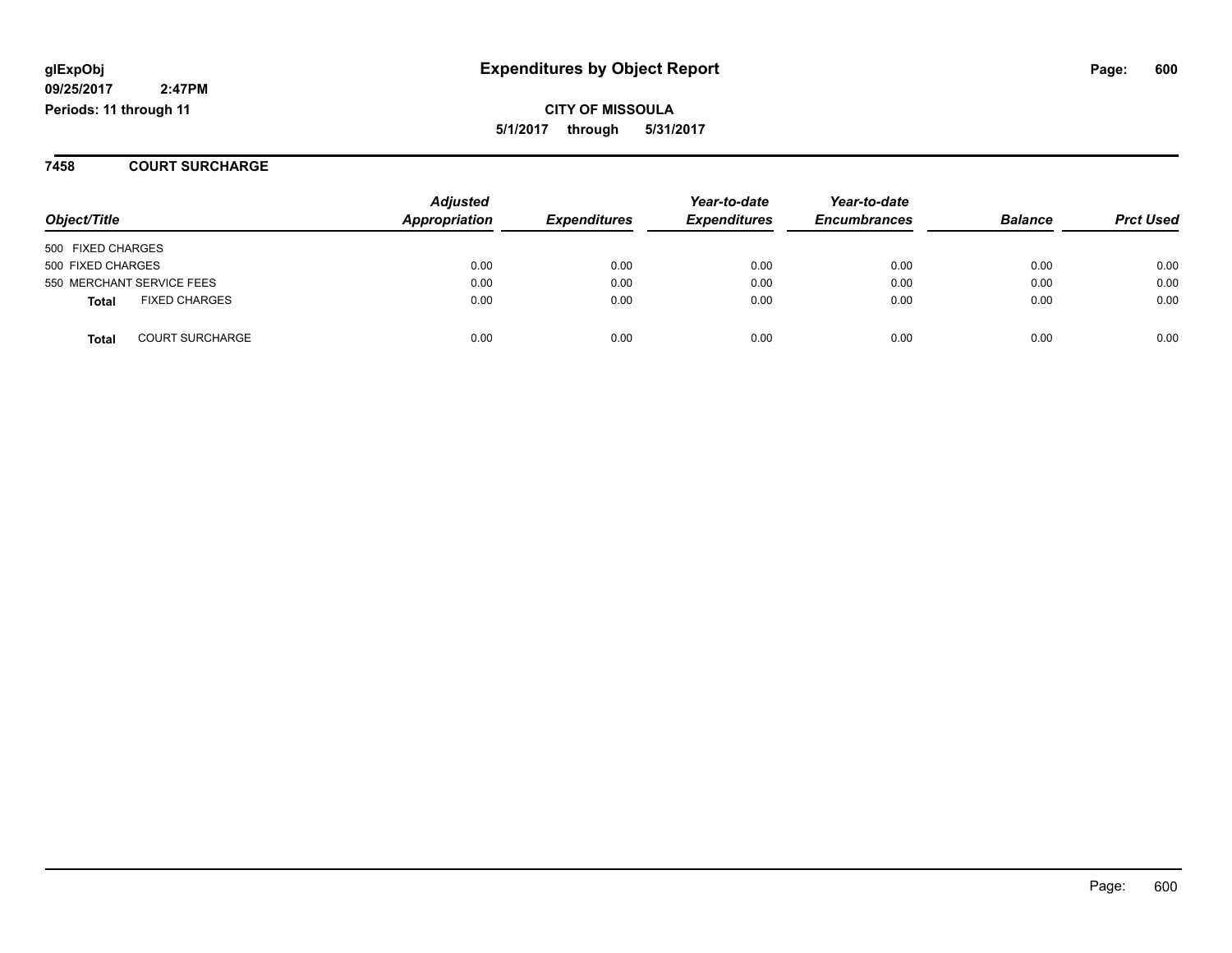### **CITY OF MISSOULA 5/1/2017 through 5/31/2017**

**7469 PUBLIC DEFENDER FEES 230 MUNICIPAL COURT**

| Object/Title                           | <b>Adjusted</b><br><b>Appropriation</b> | <b>Expenditures</b> | Year-to-date<br><b>Expenditures</b> | Year-to-date<br><b>Encumbrances</b> | <b>Balance</b> | <b>Prct Used</b> |
|----------------------------------------|-----------------------------------------|---------------------|-------------------------------------|-------------------------------------|----------------|------------------|
| 500 FIXED CHARGES                      |                                         |                     |                                     |                                     |                |                  |
| 500 FIXED CHARGES                      | 0.00                                    | 0.00                | 0.00                                | 0.00                                | 0.00           | 0.00             |
| 550 MERCHANT SERVICE FEES              | 0.00                                    | 0.00                | 0.00                                | 0.00                                | 0.00           | 0.00             |
| <b>FIXED CHARGES</b><br><b>Total</b>   | 0.00                                    | 0.00                | 0.00                                | 0.00                                | 0.00           | 0.00             |
| <b>MUNICIPAL COURT</b><br><b>Total</b> | 0.00                                    | 0.00                | 0.00                                | 0.00                                | 0.00           | 0.00             |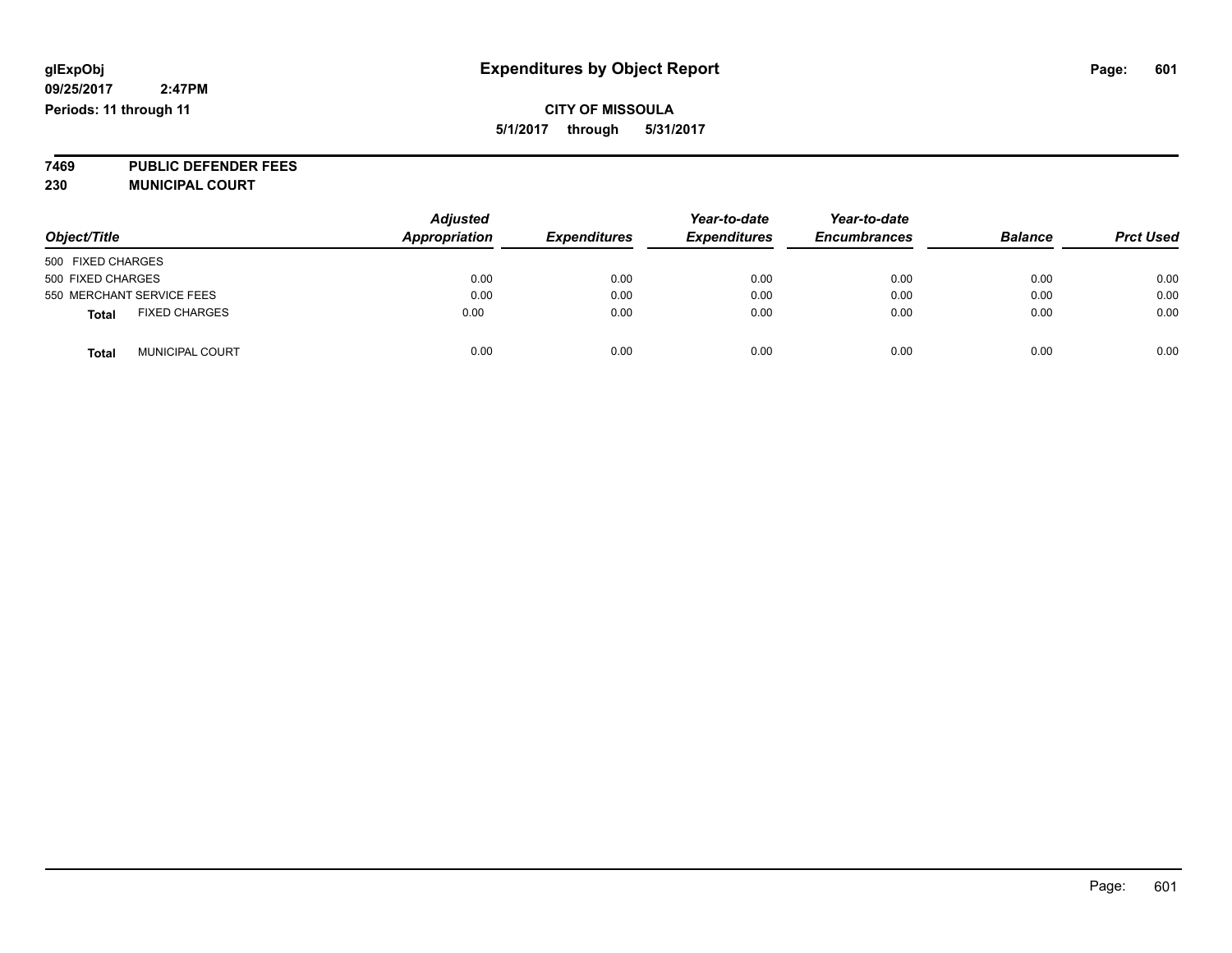**CITY OF MISSOULA 5/1/2017 through 5/31/2017**

#### **7469 PUBLIC DEFENDER FEES**

| Object/Title                         | <b>Adjusted</b><br>Appropriation | <b>Expenditures</b> | Year-to-date<br><b>Expenditures</b> | Year-to-date<br><b>Encumbrances</b> | <b>Balance</b> | <b>Prct Used</b> |
|--------------------------------------|----------------------------------|---------------------|-------------------------------------|-------------------------------------|----------------|------------------|
| 500 FIXED CHARGES                    |                                  |                     |                                     |                                     |                |                  |
| 500 FIXED CHARGES                    | 0.00                             | 0.00                | 0.00                                | 0.00                                | 0.00           | 0.00             |
| 550 MERCHANT SERVICE FEES            | 0.00                             | 0.00                | 0.00                                | 0.00                                | 0.00           | 0.00             |
| <b>FIXED CHARGES</b><br><b>Total</b> | 0.00                             | 0.00                | 0.00                                | 0.00                                | 0.00           | 0.00             |
| PUBLIC DEFENDER FEES<br><b>Total</b> | 0.00                             | 0.00                | 0.00                                | 0.00                                | 0.00           | 0.00             |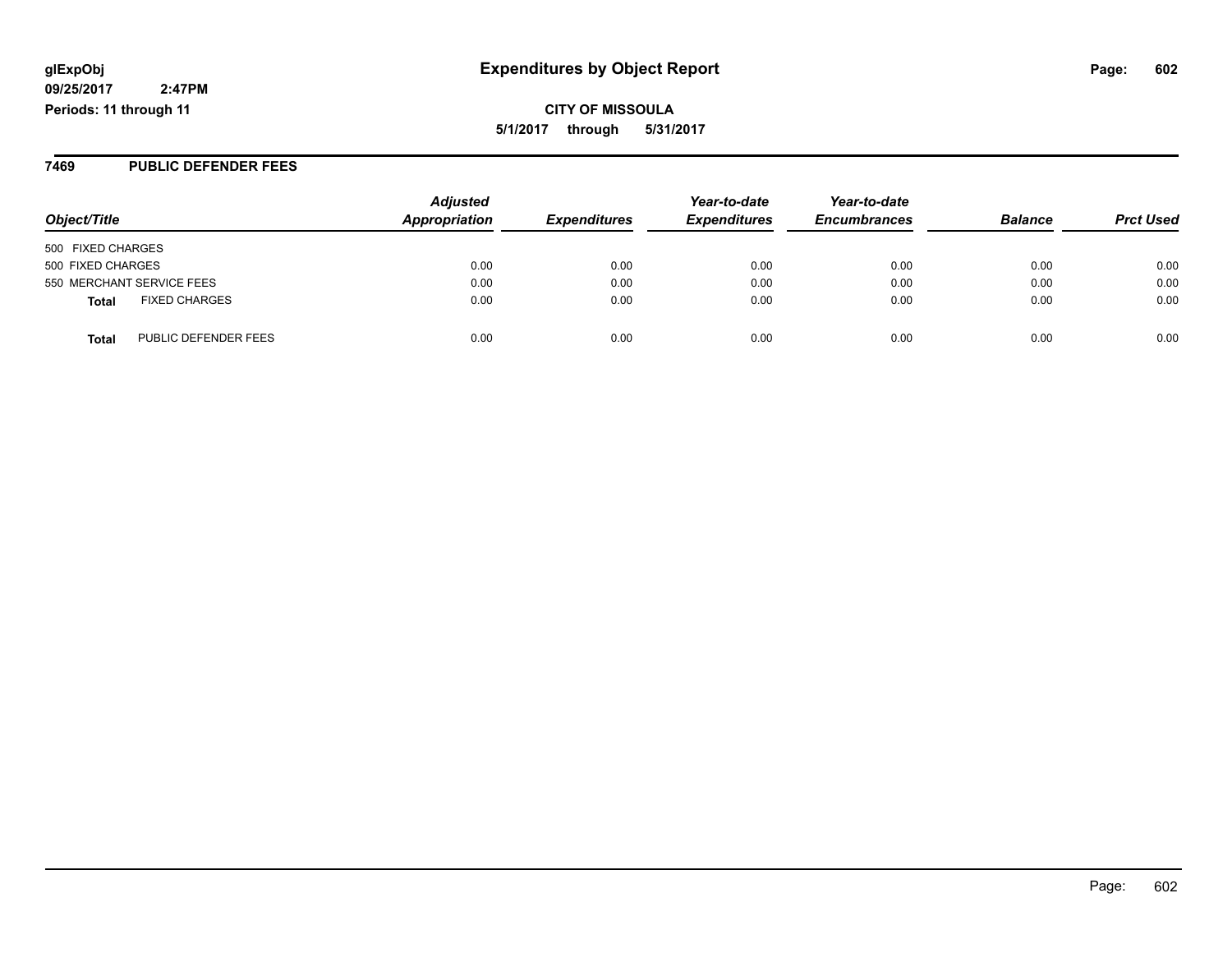# **7903 COUNTY CLEARING**

**390 NON-DEPARTMENTAL**

|                                      | <b>Adjusted</b>      |                     | Year-to-date        | Year-to-date        |                |                  |
|--------------------------------------|----------------------|---------------------|---------------------|---------------------|----------------|------------------|
| Object/Title                         | <b>Appropriation</b> | <b>Expenditures</b> | <b>Expenditures</b> | <b>Encumbrances</b> | <b>Balance</b> | <b>Prct Used</b> |
| 500 FIXED CHARGES                    |                      |                     |                     |                     |                |                  |
| 550 MERCHANT SERVICE FEES            | 0.00                 | 0.00                | 0.00                | 0.00                | 0.00           | 0.00             |
| <b>FIXED CHARGES</b><br><b>Total</b> | 0.00                 | 0.00                | 0.00                | 0.00                | 0.00           | 0.00             |
| 800 OTHER OBJECTS                    |                      |                     |                     |                     |                |                  |
| 845 CONTINGENCY                      | 0.00                 | 881.00              | 6.637.53            | 0.00                | $-6,637.53$    | 0.00             |
| OTHER OBJECTS<br><b>Total</b>        | 0.00                 | 881.00              | 6.637.53            | 0.00                | $-6,637.53$    | 0.00             |
| NON-DEPARTMENTAL<br><b>Total</b>     | 0.00                 | 881.00              | 6.637.53            | 0.00                | $-6,637.53$    | 0.00             |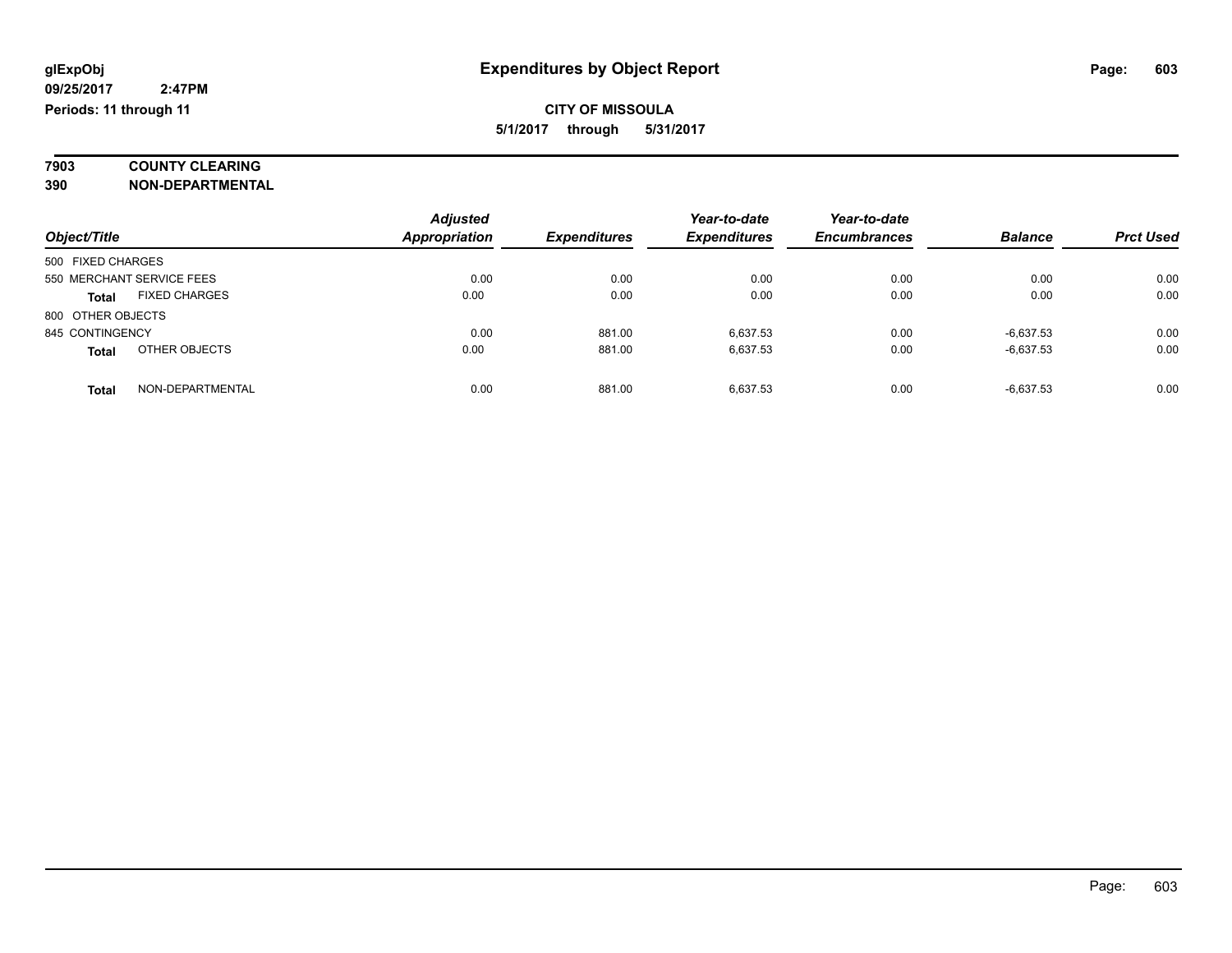#### **7903 COUNTY CLEARING**

|                   |                           | <b>Adjusted</b> |                     | Year-to-date        | Year-to-date        |                |                  |
|-------------------|---------------------------|-----------------|---------------------|---------------------|---------------------|----------------|------------------|
| Object/Title      |                           | Appropriation   | <b>Expenditures</b> | <b>Expenditures</b> | <b>Encumbrances</b> | <b>Balance</b> | <b>Prct Used</b> |
| 500 FIXED CHARGES |                           |                 |                     |                     |                     |                |                  |
|                   | 550 MERCHANT SERVICE FEES | 0.00            | 0.00                | 0.00                | 0.00                | 0.00           | 0.00             |
| <b>Total</b>      | <b>FIXED CHARGES</b>      | 0.00            | 0.00                | 0.00                | 0.00                | 0.00           | 0.00             |
| 800 OTHER OBJECTS |                           |                 |                     |                     |                     |                |                  |
| 845 CONTINGENCY   |                           | 0.00            | 881.00              | 6.637.53            | 0.00                | $-6,637.53$    | 0.00             |
| <b>Total</b>      | OTHER OBJECTS             | 0.00            | 881.00              | 6.637.53            | 0.00                | $-6,637.53$    | 0.00             |
| <b>Total</b>      | <b>COUNTY CLEARING</b>    | 0.00            | 881.00              | 6.637.53            | 0.00                | $-6,637.53$    | 0.00             |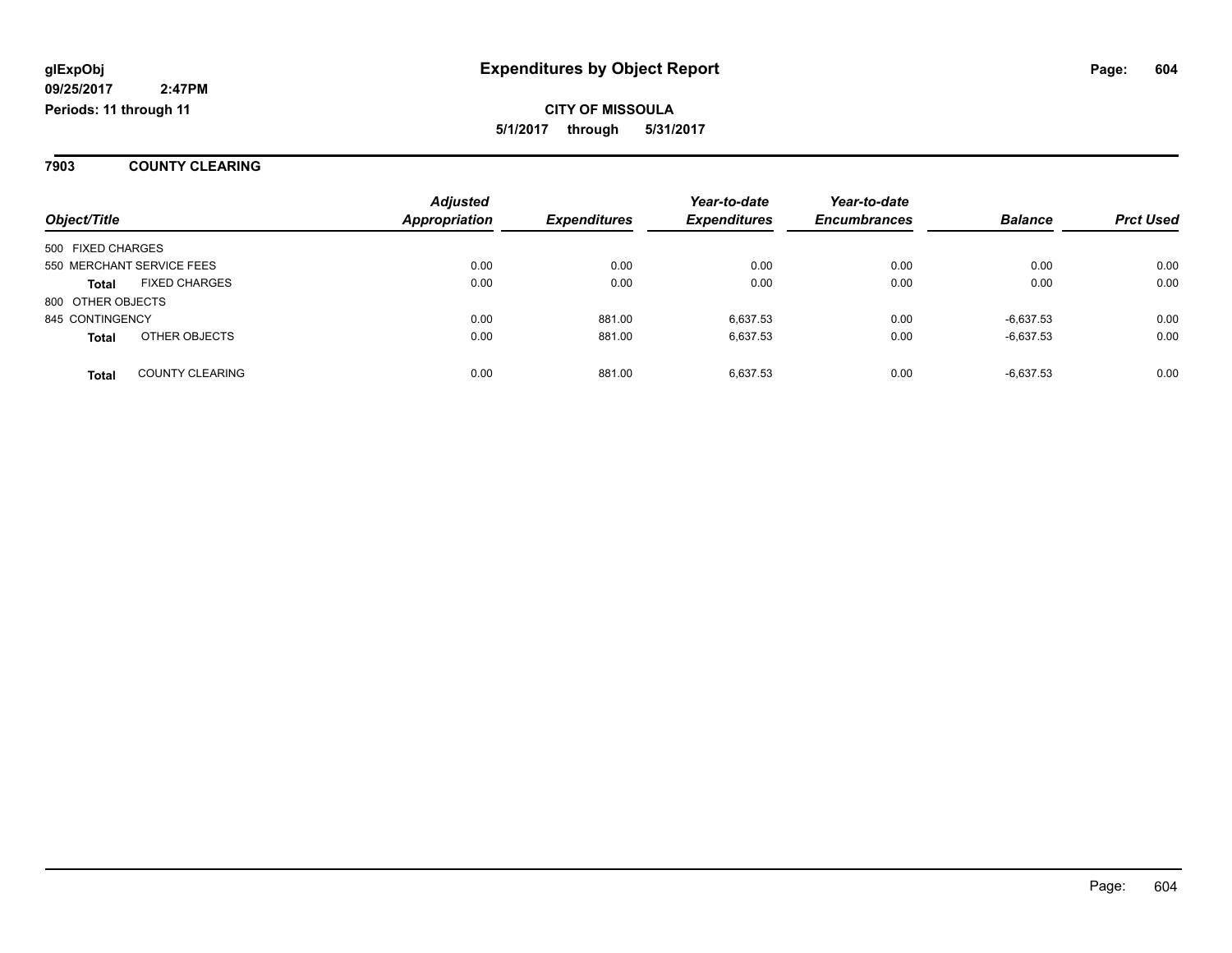# **7904 SEWER REBATE**

**280 PUBLIC WORKS OPERATIONS**

|                                         | <b>Adjusted</b> |                     | Year-to-date        | Year-to-date        |                |                  |
|-----------------------------------------|-----------------|---------------------|---------------------|---------------------|----------------|------------------|
| Object/Title                            | Appropriation   | <b>Expenditures</b> | <b>Expenditures</b> | <b>Encumbrances</b> | <b>Balance</b> | <b>Prct Used</b> |
| 500 FIXED CHARGES                       |                 |                     |                     |                     |                |                  |
| 500 FIXED CHARGES                       | 0.00            | 0.00                | 9,870.60            | 0.00                | $-9.870.60$    | 0.00             |
| 550 MERCHANT SERVICE FEES               | 0.00            | 0.00                | 0.00                | 0.00                | 0.00           | 0.00             |
| <b>FIXED CHARGES</b><br><b>Total</b>    | 0.00            | 0.00                | 9.870.60            | 0.00                | $-9,870.60$    | 0.00             |
| 800 OTHER OBJECTS                       |                 |                     |                     |                     |                |                  |
| 820 TRANSFERS TO OTHER FUNDS            | 0.00            | 0.00                | 0.00                | 0.00                | 0.00           | 0.00             |
| OTHER OBJECTS<br><b>Total</b>           | 0.00            | 0.00                | 0.00                | 0.00                | 0.00           | 0.00             |
| PUBLIC WORKS OPERATIONS<br><b>Total</b> | 0.00            | 0.00                | 9.870.60            | 0.00                | $-9.870.60$    | 0.00             |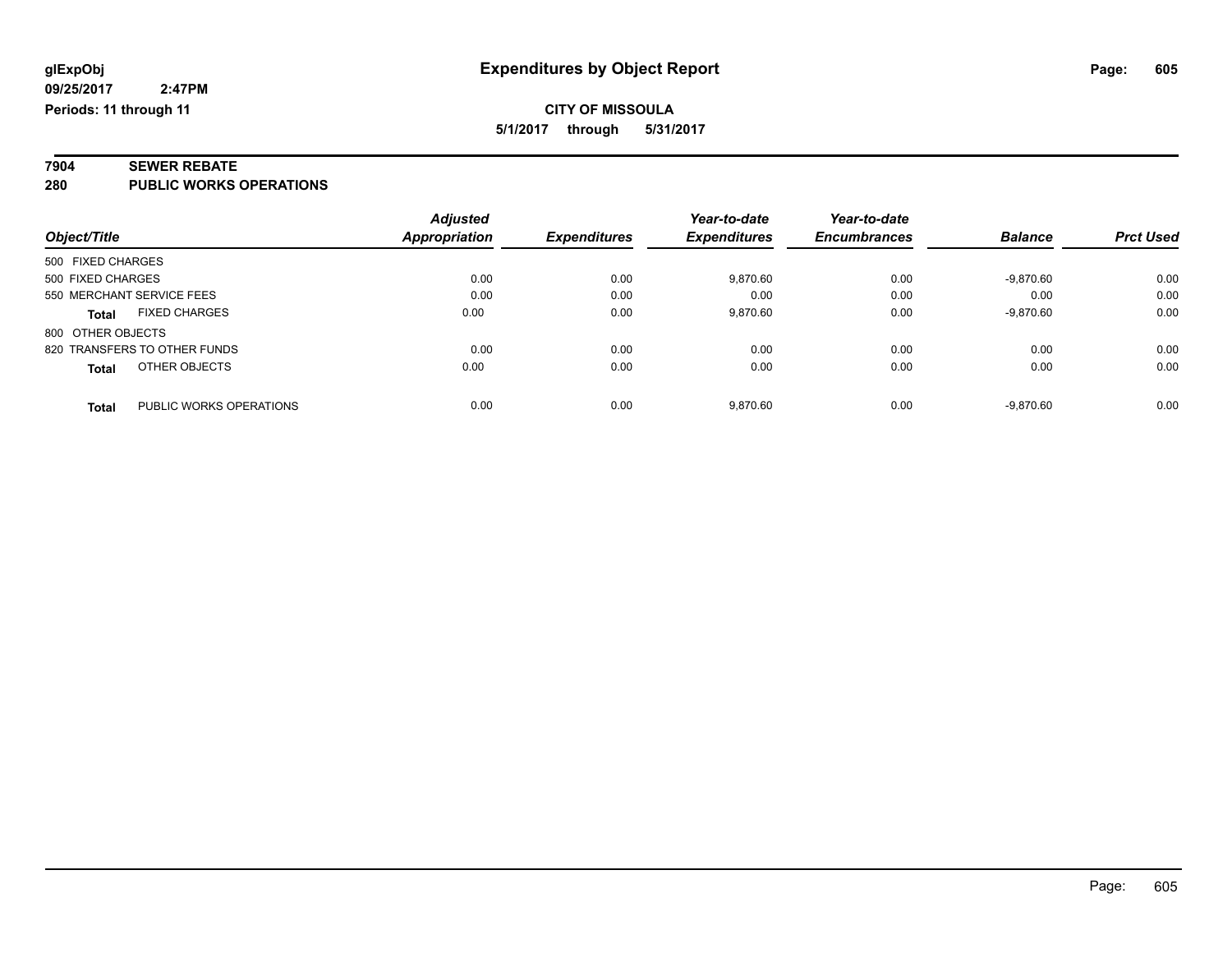**7904 SEWER REBATE**

|                                      | <b>Adjusted</b>      |                     | Year-to-date        | Year-to-date        |                |                  |
|--------------------------------------|----------------------|---------------------|---------------------|---------------------|----------------|------------------|
| Object/Title                         | <b>Appropriation</b> | <b>Expenditures</b> | <b>Expenditures</b> | <b>Encumbrances</b> | <b>Balance</b> | <b>Prct Used</b> |
| 500 FIXED CHARGES                    |                      |                     |                     |                     |                |                  |
| 500 FIXED CHARGES                    | 0.00                 | 0.00                | 9,870.60            | 0.00                | -9.870.60      | 0.00             |
| 550 MERCHANT SERVICE FEES            | 0.00                 | 0.00                | 0.00                | 0.00                | 0.00           | 0.00             |
| <b>FIXED CHARGES</b><br><b>Total</b> | 0.00                 | 0.00                | 9,870.60            | 0.00                | -9,870.60      | 0.00             |
| 800 OTHER OBJECTS                    |                      |                     |                     |                     |                |                  |
| 820 TRANSFERS TO OTHER FUNDS         | 0.00                 | 0.00                | 0.00                | 0.00                | 0.00           | 0.00             |
| OTHER OBJECTS<br><b>Total</b>        | 0.00                 | 0.00                | 0.00                | 0.00                | 0.00           | 0.00             |
| <b>SEWER REBATE</b><br><b>Total</b>  | 0.00                 | 0.00                | 9.870.60            | 0.00                | -9.870.60      | 0.00             |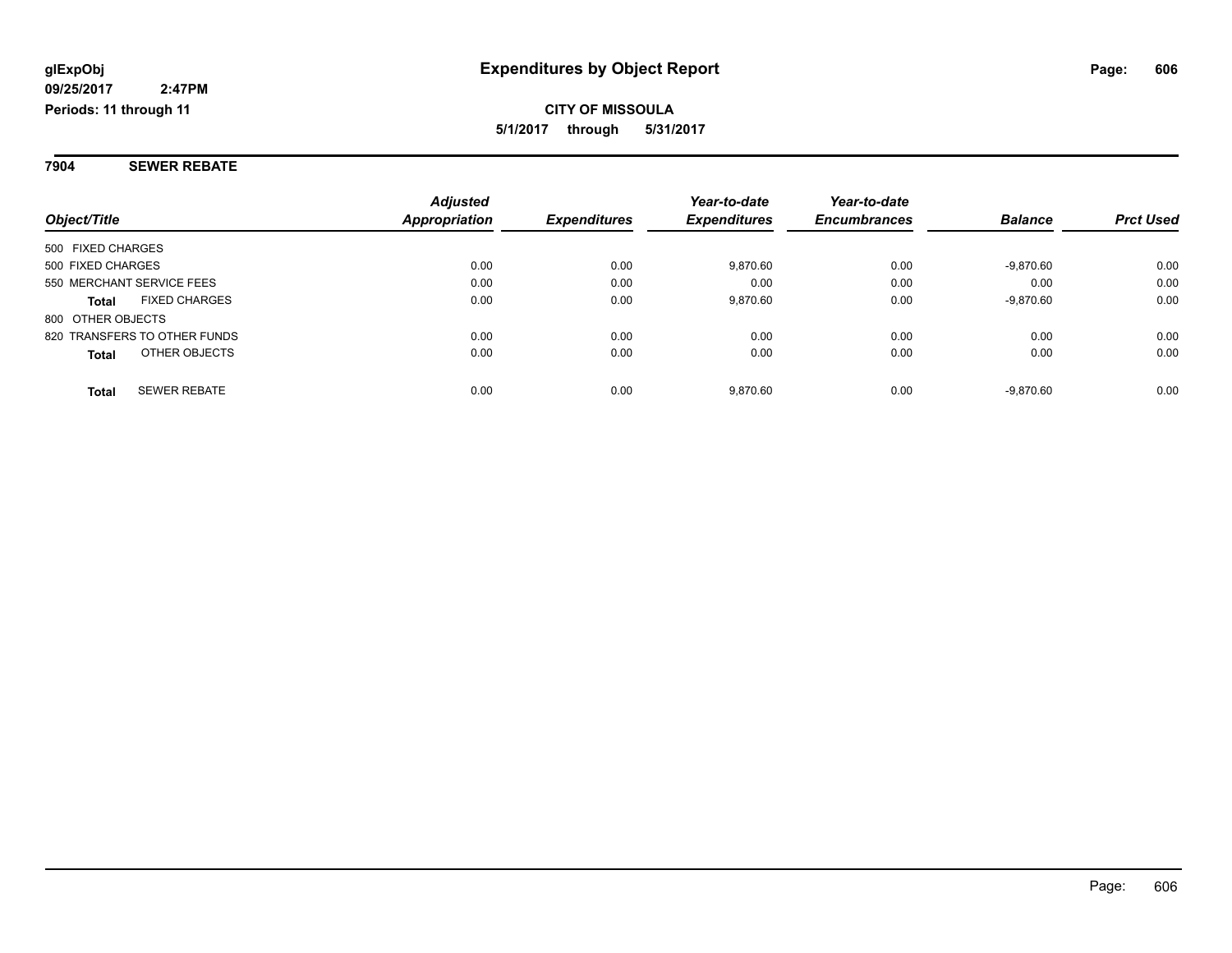**CITY OF MISSOULA 5/1/2017 through 5/31/2017**

# **7905 WYE SEWER RSID 8489**

**280 PUBLIC WORKS OPERATIONS**

| Object/Title                            | <b>Adjusted</b><br>Appropriation | <b>Expenditures</b> | Year-to-date<br><b>Expenditures</b> | Year-to-date<br><b>Encumbrances</b> | <b>Balance</b> | <b>Prct Used</b> |
|-----------------------------------------|----------------------------------|---------------------|-------------------------------------|-------------------------------------|----------------|------------------|
| 500 FIXED CHARGES                       |                                  |                     |                                     |                                     |                |                  |
| 500 FIXED CHARGES                       | 0.00                             | 0.00                | 0.00                                | 0.00                                | 0.00           | 0.00             |
| 550 MERCHANT SERVICE FEES               | 0.00                             | 0.00                | 0.00                                | 0.00                                | 0.00           | 0.00             |
| <b>FIXED CHARGES</b><br><b>Total</b>    | 0.00                             | 0.00                | 0.00                                | 0.00                                | 0.00           | 0.00             |
| PUBLIC WORKS OPERATIONS<br><b>Total</b> | 0.00                             | 0.00                | 0.00                                | 0.00                                | 0.00           | 0.00             |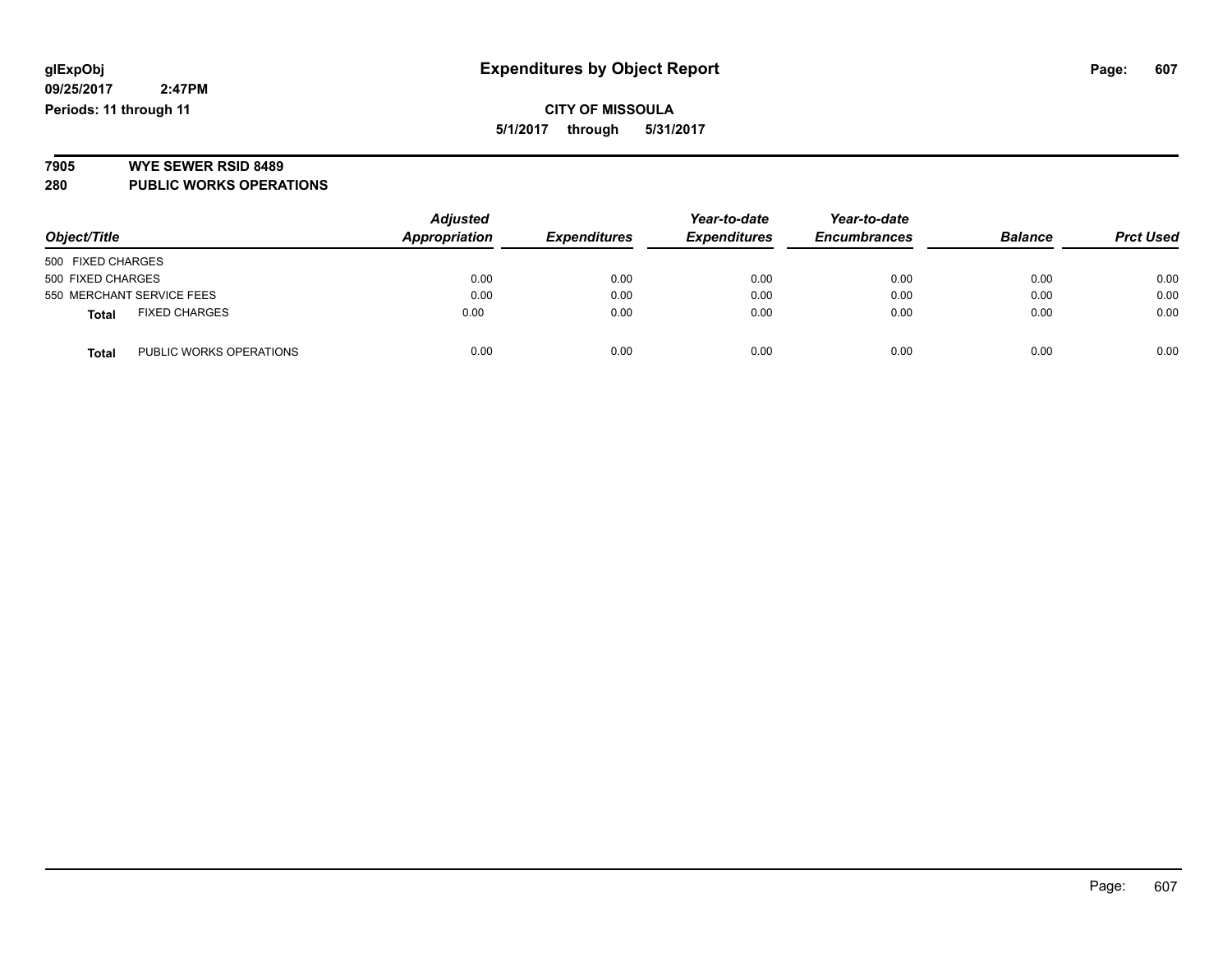**CITY OF MISSOULA 5/1/2017 through 5/31/2017**

**7905 WYE SEWER RSID 8489**

| Object/Title                         | <b>Adjusted</b><br><b>Appropriation</b> | <b>Expenditures</b> | Year-to-date<br><b>Expenditures</b> | Year-to-date<br><b>Encumbrances</b> | <b>Balance</b> | <b>Prct Used</b> |
|--------------------------------------|-----------------------------------------|---------------------|-------------------------------------|-------------------------------------|----------------|------------------|
| 500 FIXED CHARGES                    |                                         |                     |                                     |                                     |                |                  |
| 500 FIXED CHARGES                    | 0.00                                    | 0.00                | 0.00                                | 0.00                                | 0.00           | 0.00             |
| 550 MERCHANT SERVICE FEES            | 0.00                                    | 0.00                | 0.00                                | 0.00                                | 0.00           | 0.00             |
| <b>FIXED CHARGES</b><br><b>Total</b> | 0.00                                    | 0.00                | 0.00                                | 0.00                                | 0.00           | 0.00             |
| WYE SEWER RSID 8489<br><b>Total</b>  | 0.00                                    | 0.00                | 0.00                                | 0.00                                | 0.00           | 0.00             |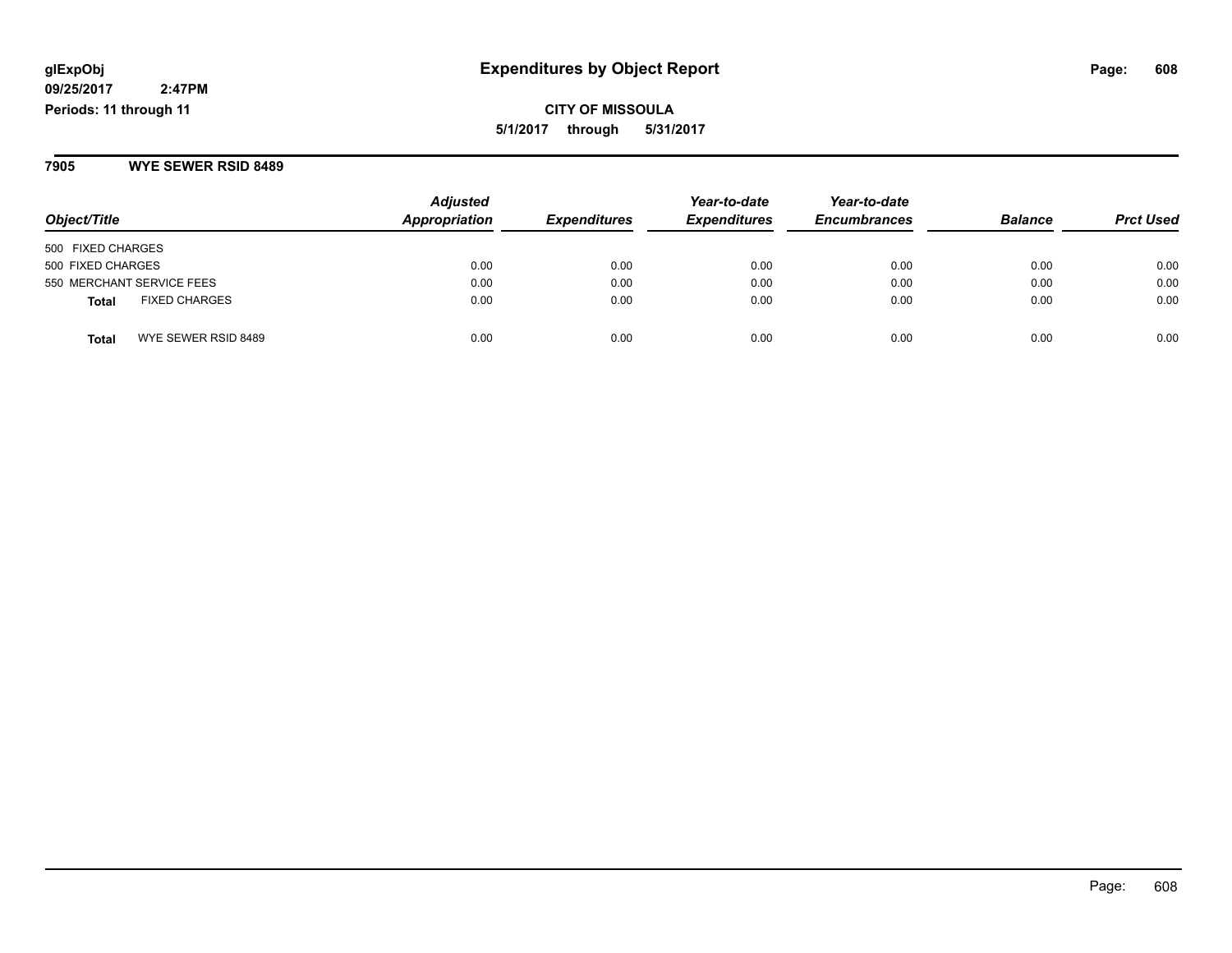# **CITY OF MISSOULA**

**5/1/2017 through 5/31/2017**

# **7911 RESIDENTIAL INSPECTION FUND**

**310 BUILDING INSPECTION**

|                                            | <b>Adjusted</b>      |                     | Year-to-date        | Year-to-date        |                |                  |
|--------------------------------------------|----------------------|---------------------|---------------------|---------------------|----------------|------------------|
| Object/Title                               | <b>Appropriation</b> | <b>Expenditures</b> | <b>Expenditures</b> | <b>Encumbrances</b> | <b>Balance</b> | <b>Prct Used</b> |
| 200 SUPPLIES                               |                      |                     |                     |                     |                |                  |
| 220 OPERATING SUPPLIES                     | 0.00                 | 0.00                | 0.00                | 0.00                | 0.00           | 0.00             |
| 240 OTHER SUPPLIES                         | 0.00                 | 0.00                | 0.00                | 0.00                | 0.00           | 0.00             |
| <b>SUPPLIES</b><br><b>Total</b>            | 0.00                 | 0.00                | 0.00                | 0.00                | 0.00           | 0.00             |
| 300 PURCHASED SERVICES                     |                      |                     |                     |                     |                |                  |
| 310 COMMUNICATIONS                         | 0.00                 | 0.00                | 0.00                | 0.00                | 0.00           | 0.00             |
| 320 PRINTING & DUPLICATING                 | 0.00                 | 0.00                | 0.00                | 0.00                | 0.00           | 0.00             |
| 330 PUBLICITY, SUBSCRIPTIONS & DUES        | 0.00                 | 0.00                | 0.00                | 0.00                | 0.00           | 0.00             |
| PURCHASED SERVICES<br><b>Total</b>         | 0.00                 | 0.00                | 0.00                | 0.00                | 0.00           | 0.00             |
| 500 FIXED CHARGES                          |                      |                     |                     |                     |                |                  |
| 550 MERCHANT SERVICE FEES                  | 0.00                 | 0.00                | 0.00                | 0.00                | 0.00           | 0.00             |
| <b>FIXED CHARGES</b><br><b>Total</b>       | 0.00                 | 0.00                | 0.00                | 0.00                | 0.00           | 0.00             |
| <b>BUILDING INSPECTION</b><br><b>Total</b> | 0.00                 | 0.00                | 0.00                | 0.00                | 0.00           | 0.00             |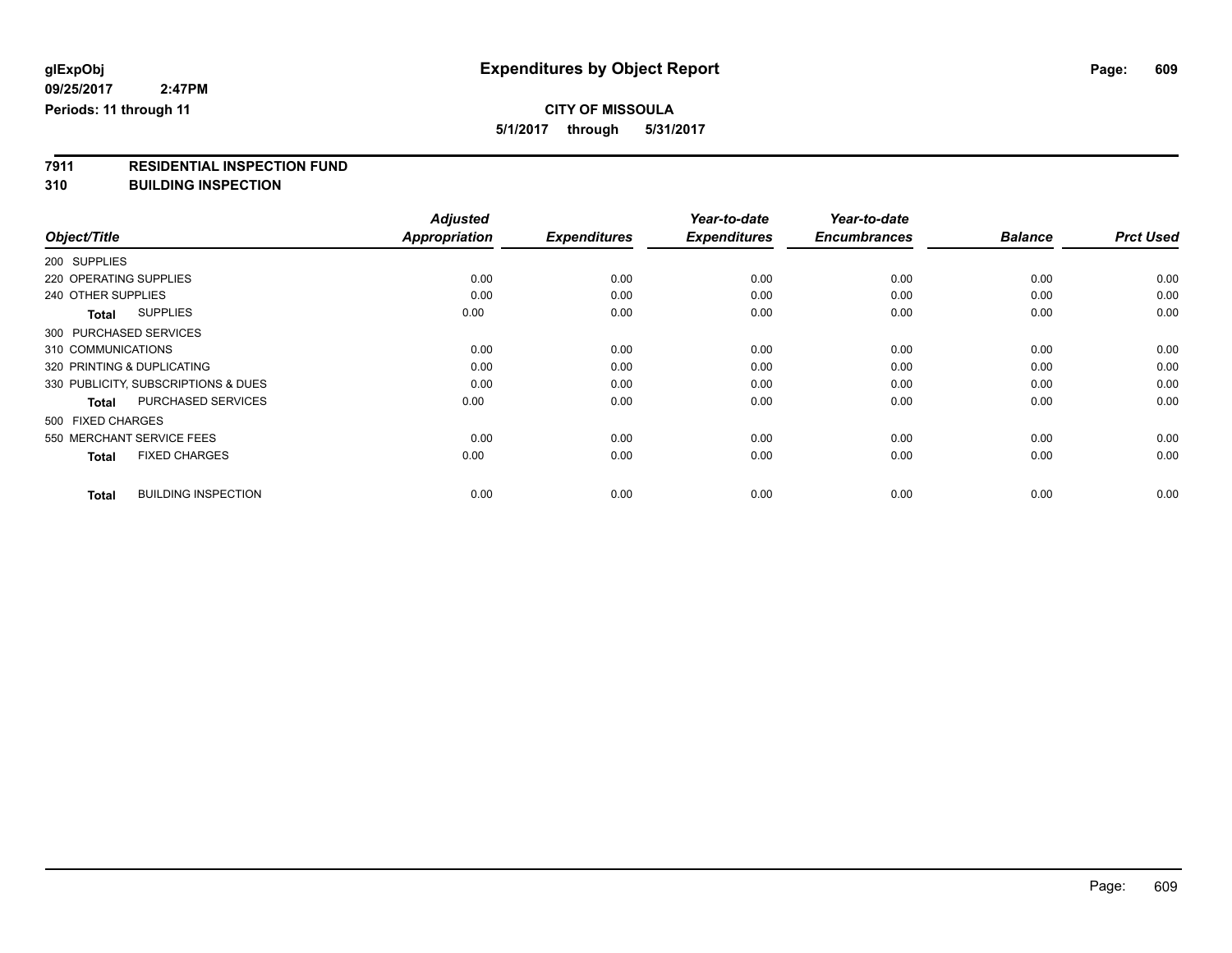**CITY OF MISSOULA 5/1/2017 through 5/31/2017**

#### **7911 RESIDENTIAL INSPECTION FUND**

|                        |                                     | <b>Adjusted</b> |                     | Year-to-date        | Year-to-date        |                |                  |
|------------------------|-------------------------------------|-----------------|---------------------|---------------------|---------------------|----------------|------------------|
| Object/Title           |                                     | Appropriation   | <b>Expenditures</b> | <b>Expenditures</b> | <b>Encumbrances</b> | <b>Balance</b> | <b>Prct Used</b> |
| 200 SUPPLIES           |                                     |                 |                     |                     |                     |                |                  |
| 220 OPERATING SUPPLIES |                                     | 0.00            | 0.00                | 0.00                | 0.00                | 0.00           | 0.00             |
| 240 OTHER SUPPLIES     |                                     | 0.00            | 0.00                | 0.00                | 0.00                | 0.00           | 0.00             |
| <b>Total</b>           | <b>SUPPLIES</b>                     | 0.00            | 0.00                | 0.00                | 0.00                | 0.00           | 0.00             |
|                        | 300 PURCHASED SERVICES              |                 |                     |                     |                     |                |                  |
| 310 COMMUNICATIONS     |                                     | 0.00            | 0.00                | 0.00                | 0.00                | 0.00           | 0.00             |
|                        | 320 PRINTING & DUPLICATING          | 0.00            | 0.00                | 0.00                | 0.00                | 0.00           | 0.00             |
|                        | 330 PUBLICITY, SUBSCRIPTIONS & DUES | 0.00            | 0.00                | 0.00                | 0.00                | 0.00           | 0.00             |
| Total                  | <b>PURCHASED SERVICES</b>           | 0.00            | 0.00                | 0.00                | 0.00                | 0.00           | 0.00             |
| 500 FIXED CHARGES      |                                     |                 |                     |                     |                     |                |                  |
|                        | 550 MERCHANT SERVICE FEES           | 0.00            | 0.00                | 0.00                | 0.00                | 0.00           | 0.00             |
| <b>Total</b>           | <b>FIXED CHARGES</b>                | 0.00            | 0.00                | 0.00                | 0.00                | 0.00           | 0.00             |
| <b>Total</b>           | <b>RESIDENTIAL INSPECTION FUND</b>  | 0.00            | 0.00                | 0.00                | 0.00                | 0.00           | 0.00             |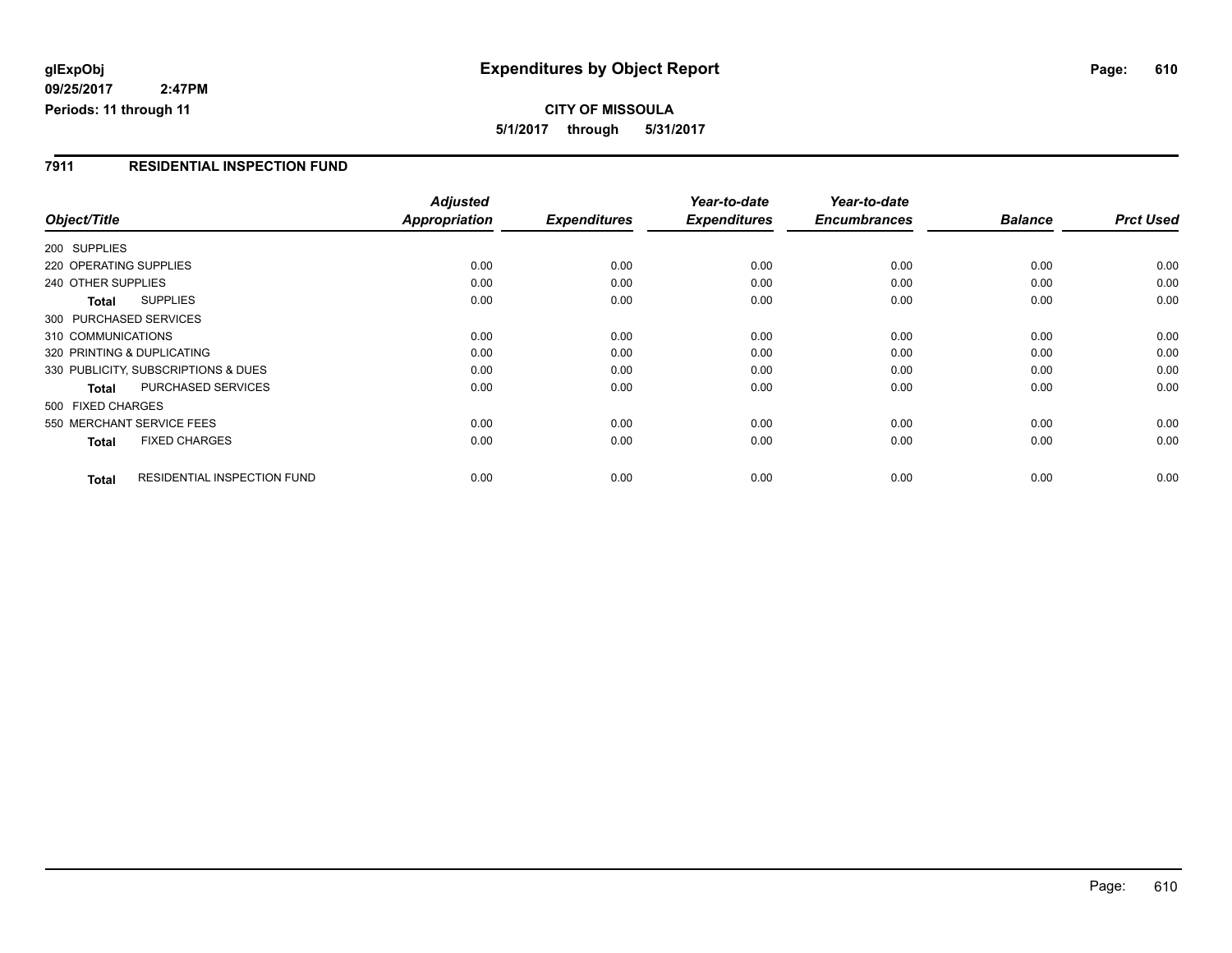# **CITY OF MISSOULA**

**5/1/2017 through 5/31/2017**

# **9000 GENERAL FIXED ASSETS ACCOUNT GROUP**

**900 DEPRECIATION**

| Object/Title                          | <b>Adjusted</b><br><b>Appropriation</b> | <b>Expenditures</b> | Year-to-date<br><b>Expenditures</b> | Year-to-date<br><b>Encumbrances</b> | <b>Balance</b> | <b>Prct Used</b> |
|---------------------------------------|-----------------------------------------|---------------------|-------------------------------------|-------------------------------------|----------------|------------------|
| 800 OTHER OBJECTS                     |                                         |                     |                                     |                                     |                |                  |
| 830 DEPRECIATION                      | 0.00                                    | 0.00                | 0.00                                | 0.00                                | 0.00           | 0.00             |
| OTHER OBJECTS<br><b>Total</b>         | 0.00                                    | 0.00                | 0.00                                | 0.00                                | 0.00           | 0.00             |
| 900 CAPITAL OUTLAY                    |                                         |                     |                                     |                                     |                |                  |
| 900 CAPITAL OUTLAY                    | 0.00                                    | 0.00                | 0.00                                | 0.00                                | 0.00           | 0.00             |
| <b>CAPITAL OUTLAY</b><br><b>Total</b> | 0.00                                    | 0.00                | 0.00                                | 0.00                                | 0.00           | 0.00             |
| <b>DEPRECIATION</b><br><b>Total</b>   | 0.00                                    | 0.00                | 0.00                                | 0.00                                | 0.00           | 0.00             |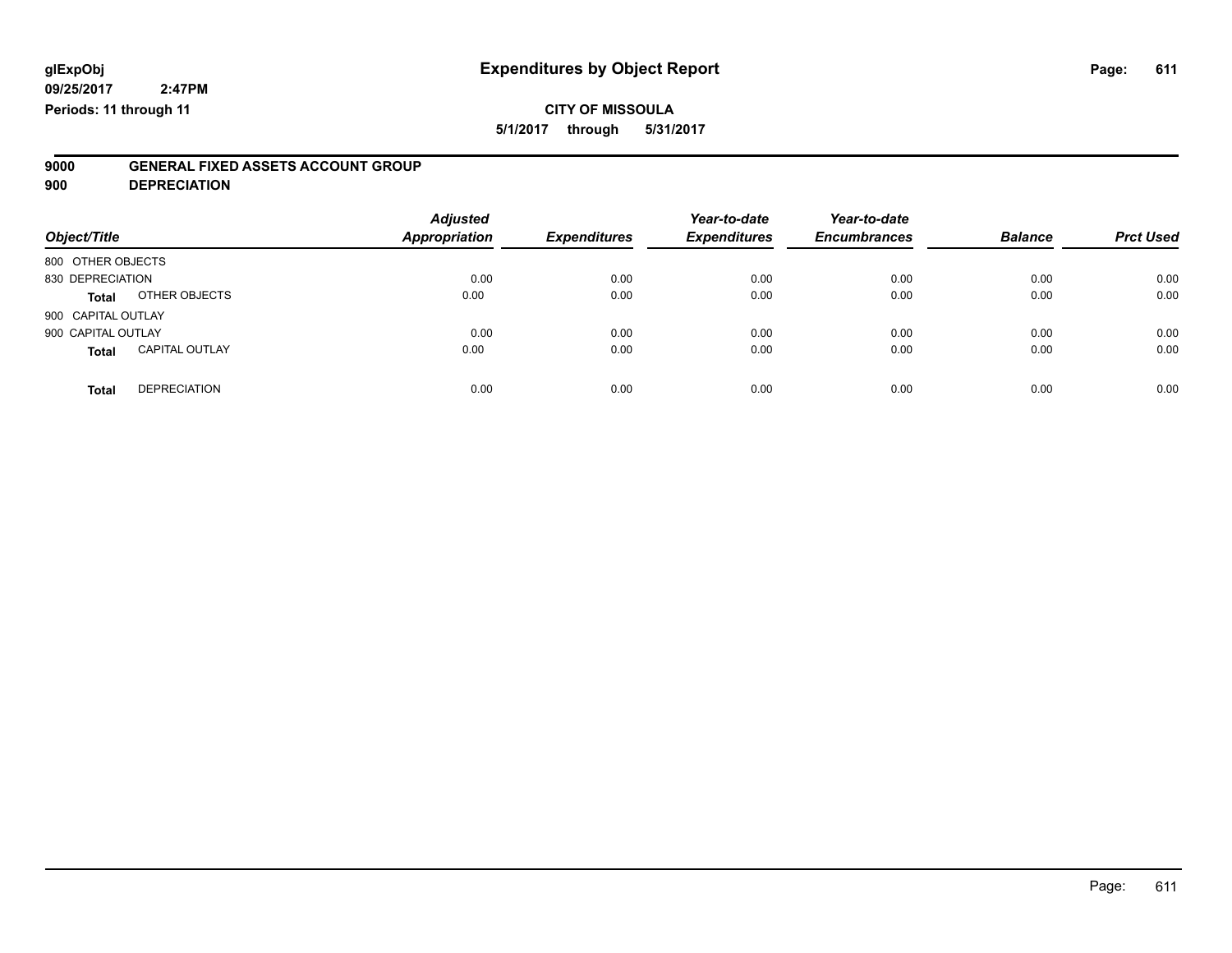### **glExpObj Expenditures by Object Report Page: 612**

**09/25/2017 2:47PM Periods: 11 through 11**

#### **9000 GENERAL FIXED ASSETS ACCOUNT GROUP**

| Object/Title       |                                         | <b>Adjusted</b><br>Appropriation | <b>Expenditures</b> | Year-to-date<br><b>Expenditures</b> | Year-to-date<br><b>Encumbrances</b> | <b>Balance</b> | <b>Prct Used</b> |
|--------------------|-----------------------------------------|----------------------------------|---------------------|-------------------------------------|-------------------------------------|----------------|------------------|
| 800 OTHER OBJECTS  |                                         |                                  |                     |                                     |                                     |                |                  |
| 830 DEPRECIATION   |                                         | 0.00                             | 0.00                | 0.00                                | 0.00                                | 0.00           | 0.00             |
| <b>Total</b>       | OTHER OBJECTS                           | 0.00                             | 0.00                | 0.00                                | 0.00                                | 0.00           | 0.00             |
| 900 CAPITAL OUTLAY |                                         |                                  |                     |                                     |                                     |                |                  |
| 900 CAPITAL OUTLAY |                                         | 0.00                             | 0.00                | 0.00                                | 0.00                                | 0.00           | 0.00             |
| <b>Total</b>       | <b>CAPITAL OUTLAY</b>                   | 0.00                             | 0.00                | 0.00                                | 0.00                                | 0.00           | 0.00             |
| <b>Total</b>       | <b>GENERAL FIXED ASSETS ACCOUNT GRC</b> | 0.00                             | 0.00                | 0.00                                | 0.00                                | 0.00           | 0.00             |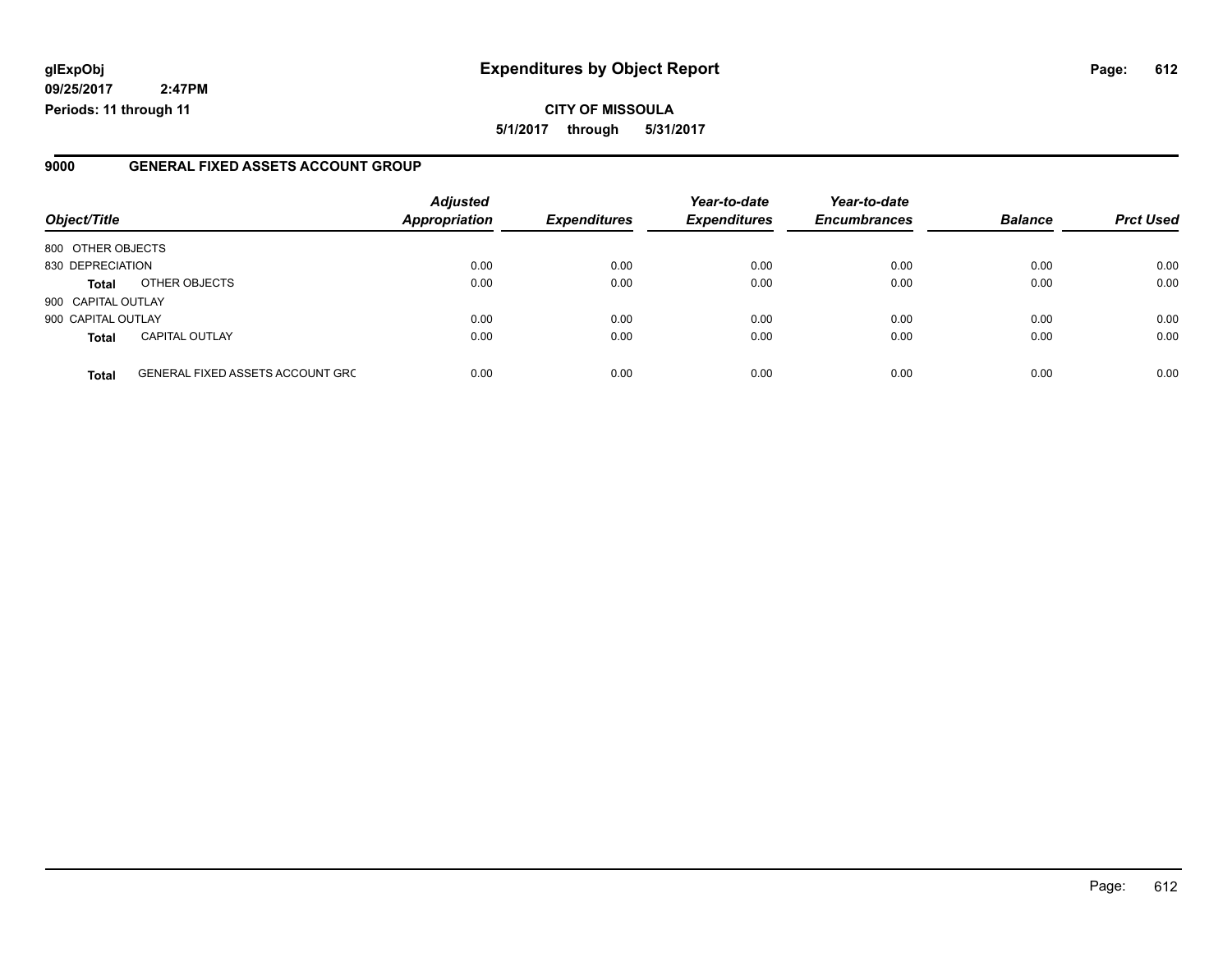**CITY OF MISSOULA 5/1/2017 through 5/31/2017**

## *Grand Totals*

| Object/Title                          | <b>Adjusted</b>      |                     | Year-to-date        | Year-to-date        |                 |                 |
|---------------------------------------|----------------------|---------------------|---------------------|---------------------|-----------------|-----------------|
|                                       | <b>Appropriation</b> | <b>Expenditures</b> | <b>Expenditures</b> | <b>Encumbrances</b> | <b>Balance</b>  | <b>Prct Use</b> |
| 100 PERSONAL SERVICES                 |                      |                     |                     |                     |                 |                 |
| 110 SALARIES AND WAGES                | 31,436,473.00        | 2,374,106.23        | 26, 353, 365.55     | 0.00                | 5,083,107.45    | 83.8            |
| 115 SALARIES/HEALTH INSURANCE BENEFIT | 775.431.00           | 67,392.00           | 1.337.029.20        | 0.00                | $-561.598.20$   | 172.4           |
| 120 OVERTIME                          | 1,331,803.00         | 69,371.95           | 1,131,467.99        | 0.00                | 200,335.01      | 84.9            |
| 121 OUTSIDE HIRE OVERTIME             | 75,000.00            | 9,824.48            | 88,728.58           | 0.00                | $-13,728.58$    | 118.3           |
| 122 COURT OVERTIME                    | 23,342.00            | 978.02              | 28,345.44           | 0.00                | $-5,003.44$     | 121.4           |
| 123 CELL PHONE OVERTIME               | 60,690.00            | 8,444.61            | 18,852.02           | 0.00                | 41,837.98       | 31.0            |
| 130 OTHER                             | 278,460.00           | 560.00              | 132,281.99          | 0.00                | 146,178.01      | 47.5            |
| <b>133 EDUCATION COMPENSATION</b>     | 0.00                 | 1,390.00            | 15,527.00           | 0.00                | $-15,527.00$    | 0.0             |
| 135 OPEB EXPENSE                      | 0.00                 | 0.00                | 0.00                | 0.00                | 0.00            | 0.0             |
| <b>140 EMPLOYER CONTRIBUTIONS</b>     | 13,468,255.00        | 776,257.38          | 8,802,066.50        | 0.00                | 4,666,188.50    | 65.3            |
| 141 STATE RETIREMENT CONTRIBUTIONS    | 2,440,086.00         | 353,420.57          | 4,042,438.97        | 0.00                | $-1,602,352.97$ | 165.6           |
| 145 OPEB CONTRIBUTION                 | 175.00               | 0.00                | 0.00                | 0.00                | 175.00          | 0.0             |
| <b>150 STATE RETIREMENT</b>           | 253.00               | 0.00                | 0.00                | 0.00                | 253.00          | 0.0             |
| 190 PENSION EXPENSE                   | 635.00               | 0.00                | 0.00                | 0.00                | 635.00          | 0.0             |
| PERSONAL SERVICES<br><b>Total</b>     | 49,890,603.00        | 3,661,745.24        | 41,950,103.24       | 0.00                | 7,940,499.76    | 84.0            |
| 200 SUPPLIES                          |                      |                     |                     |                     |                 |                 |
| 200 SUPPLIES                          | 0.00                 | 0.00                | 0.00                | 0.00                | 0.00            | 0.0             |
| 210 OFFICE SUPPLIES                   | 423,271.00           | 7,429.51            | 105,350.12          | 0.00                | 317,920.88      | 24.8            |
| 220 OPERATING SUPPLIES                | 1,414,622.00         | 115,825.33          | 1,437,066.73        | 0.00                | $-22,444.73$    | 101.5           |
| 230 REPAIR/MAINTENANCE                | 945,282.00           | 148,282.48          | 822,245.45          | 0.00                | 123,036.55      | 86.9            |
| 231 GASOLINE                          | 676,142.00           | 87,122.10           | 425,113.97          | 0.00                | 251,028.03      | 62.8            |
| 240 OTHER SUPPLIES                    | 251,426.00           | 17,375.04           | 126,868.73          | 0.00                | 124,557.27      | 50.4            |
| 250 SUPPLIES FOR RESALE               | 500.00               | 0.00                | 0.00                | 0.00                | 500.00          | 0.0             |
| <b>SUPPLIES</b><br><b>Total</b>       | 3,711,243.00         | 376,034.46          | 2,916,645.00        | 0.00                | 794,598.00      | 78.5            |
| 300 PURCHASED SERVICES                |                      |                     |                     |                     |                 |                 |
| 310 COMMUNICATIONS                    | 150,304.00           | 6,401.16            | 130,725.69          | 0.00                | 19,578.31       | 86.9            |
| 320 PRINTING & DUPLICATING            | 116,616.00           | 9,630.93            | 53,704.98           | 0.00                | 62,911.02       | 46.0            |
| 330 PUBLICITY, SUBSCRIPTIONS & DUES   | 187,534.00           | 14,611.86           | 214,866.14          | 0.00                | $-27,332.14$    | 114.5           |
| 340 SEWER                             | 20,176.00            | 33.22               | 17,120.48           | 0.00                | 3,055.52        | 84.8            |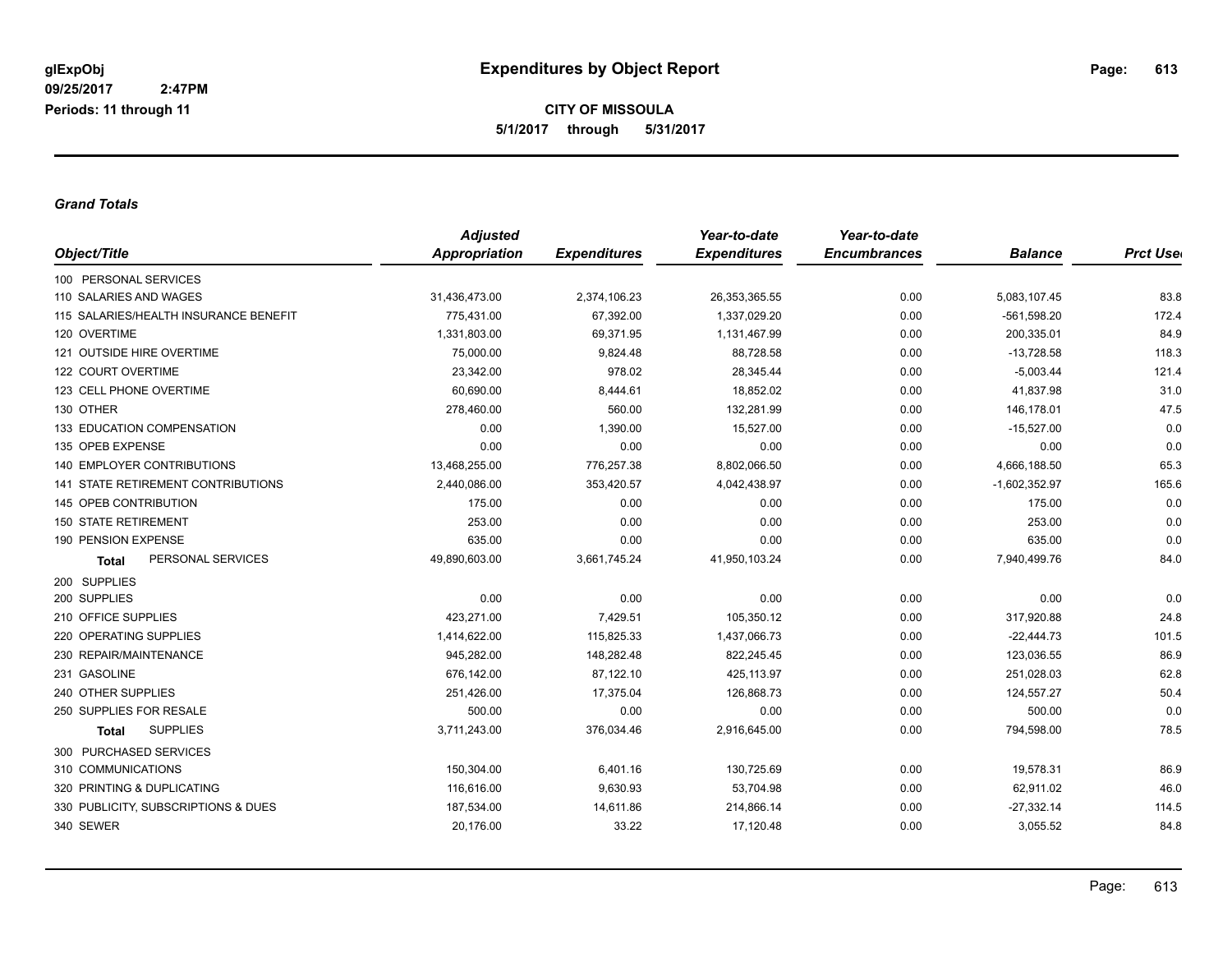## **CITY OF MISSOULA 5/1/2017 through 5/31/2017**

*Grand Totals [Continued]*

|                                      | <b>Adjusted</b> |                     | Year-to-date        | Year-to-date        |                |                  |
|--------------------------------------|-----------------|---------------------|---------------------|---------------------|----------------|------------------|
| Object/Title                         | Appropriation   | <b>Expenditures</b> | <b>Expenditures</b> | <b>Encumbrances</b> | <b>Balance</b> | <b>Prct Uset</b> |
| 341 ELECTRICITY & NATURAL GAS        | 1,770,979.00    | 195,347.87          | 1,464,040.62        | 0.00                | 306,938.38     | 82.6             |
| 342 STORM WATER                      | 22,023.00       | 0.00                | 0.00                | 0.00                | 22,023.00      | 0.0              |
| 343 WATER CHARGES                    | 227,842.00      | 5,950.32            | 188,068.16          | 0.00                | 39,773.84      | 82.5             |
| 344 TELEPHONE SERVICE                | 320,368.00      | 25,652.83           | 260,456.08          | 0.00                | 59,911.92      | 81.3             |
| 345 GARBAGE                          | 119,269.00      | 11,793.19           | 93,381.92           | 0.00                | 25,887.08      | 78.3             |
| 350 PROFESSIONAL SERVICES            | 3,979,547.00    | 352,045.46          | 3,393,203.16        | 0.00                | 586,343.84     | 85.2             |
| 351 INSURANCE CLAIMS                 | 5,520,000.00    | 727,955.84          | 5,048,147.01        | 0.00                | 471,852.99     | 91.4             |
| 352 HEALTH PROGRAMS                  | 78,532.00       | 4,200.74            | 41,848.44           | 0.00                | 36,683.56      | 53.2             |
| 353 ADMINISTRATION EXPENDITURES      | 715,223.00      | 117,241.09          | 698,462.71          | 0.00                | 16,760.29      | 97.6             |
| 354 TRANSITIONAL REINSURANCE PROGRAM | 76,704.00       | 0.00                | 42,162.00           | 0.00                | 34,542.00      | 54.9             |
| 360 REPAIR & MAINTENANCE             | 2,057,895.00    | 158,596.54          | 1,669,262.90        | 0.00                | 388,632.10     | 81.1             |
| 370 TRAVEL                           | 198,891.00      | 25,269.90           | 116,745.61          | 0.00                | 82,145.39      | 58.7             |
| 380 TRAINING                         | 203,456.00      | 11,821.93           | 111,900.87          | 0.00                | 91,555.13      | 55.0             |
| 390 OTHER PURCHASED SERVICES         | 1,506,196.00    | 26,115.25           | 544,553.63          | 0.00                | 961,642.37     | 36.1             |
| 392 DONATIONS AND SALES              | 0.00            | 0.00                | 3,037.47            | 0.00                | $-3,037.47$    | 0.0              |
| PURCHASED SERVICES<br>Total          | 17,271,555.00   | 1,692,668.13        | 14,091,687.87       | 0.00                | 3,179,867.13   | 81.5             |
| 400 BUILDING MATERIALS               |                 |                     |                     |                     |                |                  |
| <b>400 BUILDING MATERIALS</b>        | 337,464.00      | 71,356.12           | 344,996.72          | 0.00                | $-7,532.72$    | 102.2            |
| <b>BUILDING MATERIALS</b><br>Total   | 337,464.00      | 71,356.12           | 344,996.72          | 0.00                | $-7,532.72$    | 102.2            |
| 500 FIXED CHARGES                    |                 |                     |                     |                     |                |                  |
| 500 FIXED CHARGES                    | 3,560,330.00    | 75,217.29           | 1,764,170.93        | 0.00                | 1,796,159.07   | 49.5             |
| 510 *** Title Not Found ***          | 0.00            | 0.00                | 11,428.20           | 0.00                | $-11,428.20$   | 0.0              |
| 530 EQUIPMENT RENTAL                 | 500.00          | 60.12               | 697.62              | 0.00                | $-197.62$      | 139.5            |
| 550 MERCHANT SERVICE FEES            | 82,700.00       | 0.00                | 700.00              | 0.00                | 82,000.00      | 0.8              |
| <b>FIXED CHARGES</b><br>Total        | 3,643,530.00    | 75,277.41           | 1,776,996.75        | 0.00                | 1,866,533.25   | 48.7             |
| 600 DEBT SERVICE                     |                 |                     |                     |                     |                |                  |
| 600 DEBT SERVICE                     | 0.00            | 0.00                | 0.00                | 0.00                | 0.00           | 0.0              |
| 610 PRINCIPAL                        | 8,671,948.00    | 0.00                | 3,365,925.41        | 0.00                | 5,306,022.59   | 38.8             |
| 615 JUDGMENT LEVY DEBT PAYMENT       | 0.00            | 0.00                | 0.00                | 0.00                | 0.00           | 0.0              |
| 620 INTEREST / SERVICE FEES          | 3,228,942.61    | 0.00                | 1,837,445.20        | 0.00                | 1,391,497.41   | 56.9             |
| <b>DEBT SERVICE</b><br><b>Total</b>  | 11,900,890.61   | 0.00                | 5,203,370.61        | 0.00                | 6,697,520.00   | 43.7             |